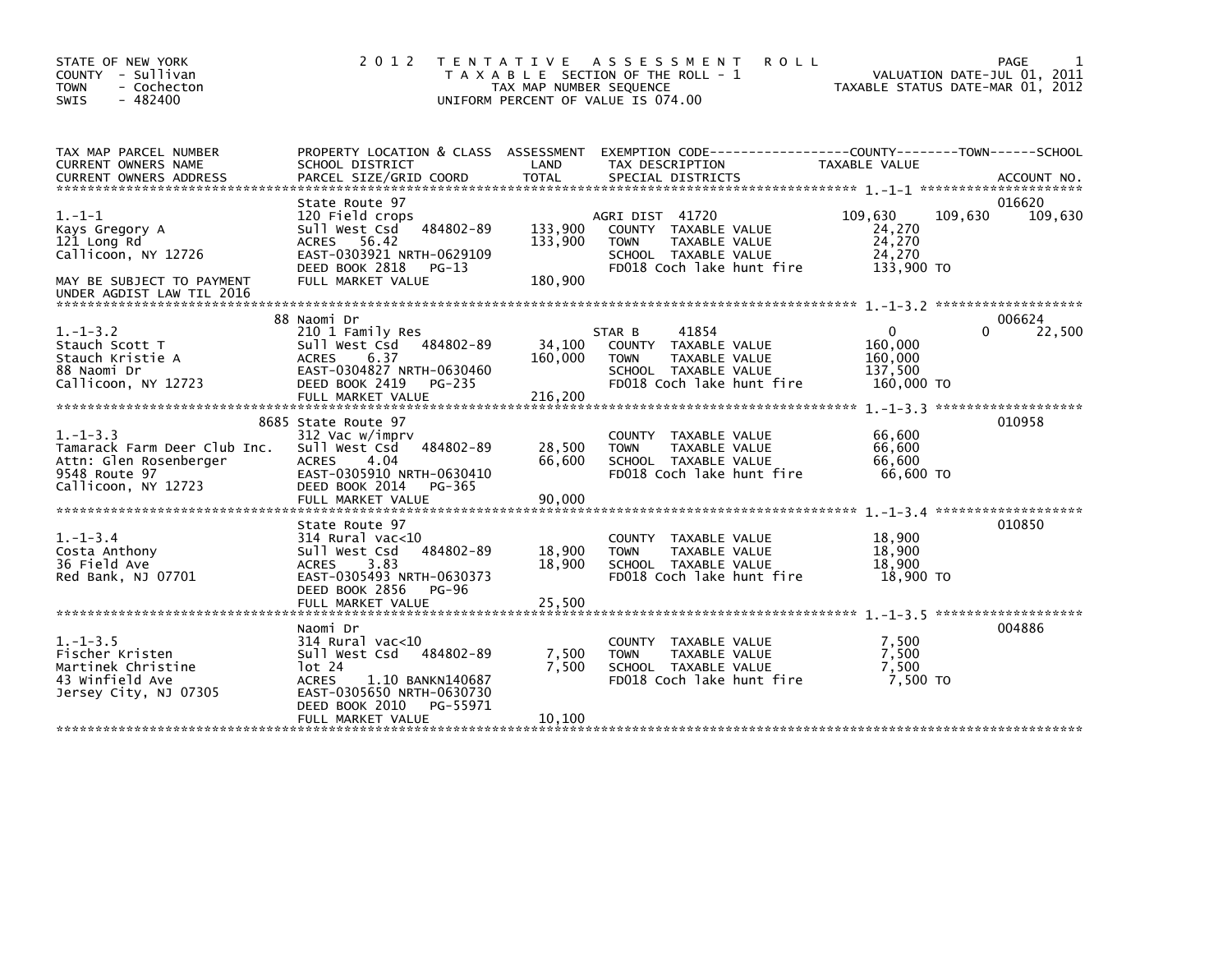| STATE OF NEW YORK<br>COUNTY - Sullivan<br><b>TOWN</b><br>- Cochecton<br><b>SWIS</b><br>$-482400$ | 2 0 1 2                                                                                                                                                                                                       | TAX MAP NUMBER SEQUENCE     | TENTATIVE ASSESSMENT<br><b>ROLL</b><br>T A X A B L E SECTION OF THE ROLL - 1<br>UNIFORM PERCENT OF VALUE IS 074.00                                                                                                |                                                                          | <b>PAGE</b><br>VALUATION DATE-JUL 01, 2011<br>TAXABLE STATUS DATE-MAR 01, 2012 |
|--------------------------------------------------------------------------------------------------|---------------------------------------------------------------------------------------------------------------------------------------------------------------------------------------------------------------|-----------------------------|-------------------------------------------------------------------------------------------------------------------------------------------------------------------------------------------------------------------|--------------------------------------------------------------------------|--------------------------------------------------------------------------------|
| TAX MAP PARCEL NUMBER<br>CURRENT OWNERS NAME<br><b>CURRENT OWNERS ADDRESS</b>                    | SCHOOL DISTRICT<br>PARCEL SIZE/GRID COORD                                                                                                                                                                     | LAND<br><b>TOTAL</b>        | PROPERTY LOCATION & CLASS ASSESSMENT EXEMPTION CODE----------------COUNTY-------TOWN------SCHOOL<br>TAX DESCRIPTION<br>SPECIAL DISTRICTS                                                                          | TAXABLE VALUE                                                            | ACCOUNT NO.                                                                    |
| $1. - 1 - 3.6$<br>Fischer Kristen<br>Martinek Christine<br>PO Box 344<br>Callicoon, NY 12723     | 121 Naomi Dr<br>210 1 Family Res<br>Sull West Csd 484802-89<br>$1$ ot 23<br>ana 121 Naomi<br>1.20 BANKN140687<br><b>ACRES</b><br>EAST-0306000 NRTH-0630760<br>DEED BOOK 2010<br>PG-55971<br>FULL MARKET VALUE | 12,600<br>97,600<br>131,900 | STAR B<br>41854<br>COUNTY TAXABLE VALUE<br>TAXABLE VALUE<br><b>TOWN</b><br>SCHOOL TAXABLE VALUE<br>FD018 Coch lake hunt fire                                                                                      | $\mathbf{0}$<br>97,600<br>97,600<br>75,100<br>97,600 TO                  | 007690<br>22,500<br>$\Omega$                                                   |
| $1. - 1 - 3.7$<br>Molusky Jean W<br>PO Box 364<br>Callicoon, NY 12723                            | State Route 97<br>$314$ Rural vac<10<br>Sull West Csd 484802-89<br>lot 14<br>FRNT 360.00 DPTH 218.05<br><b>ACRES</b><br>1.40<br>EAST-0305247 NRTH-0630712                                                     | 9,000<br>9,000              | COUNTY<br>TAXABLE VALUE<br>TAXABLE VALUE<br><b>TOWN</b><br>SCHOOL TAXABLE VALUE<br>FD018 Coch lake hunt fire                                                                                                      | 9,000<br>9,000<br>9,000<br>9,000 TO                                      | 015535                                                                         |
| $1. - 1 - 3.8$<br>Snyder Lester M<br>Snyder Selma                                                | DEED BOOK 2559 PG-556<br>FULL MARKET VALUE<br>State Route 97<br>311 Res vac land<br>Sull West Csd 484802-89<br>lot 15                                                                                         | 12,200<br>8,500<br>8,500    | COUNTY TAXABLE VALUE<br>TAXABLE VALUE<br><b>TOWN</b><br>SCHOOL TAXABLE VALUE                                                                                                                                      | 8,500<br>8,500<br>8,500                                                  | 013017                                                                         |
| 8719 State Route 97<br>Callicoon, NY 12723                                                       | FRNT 360.00 DPTH 218.05<br><b>ACRES</b><br>1.00<br>EAST-0305441 NRTH-0630774<br>DEED BOOK 1970<br>PG-586<br>FULL MARKET VALUE                                                                                 | 11,500                      | FD018 Coch lake hunt fire                                                                                                                                                                                         | 8,500 TO                                                                 |                                                                                |
| $1. - 1 - 3.9$<br>Molusky Jean<br>Molusky Donald<br>PO Box 364<br>Callicoon, NY 12723            | 80 Naomi Dr<br>210 1 Family Res<br>484802-89<br>Sull West Csd<br><b>ACRES</b><br>4.60<br>EAST-0304728 NRTH-0630848<br>DEED BOOK 1353<br>PG-00194<br>FULL MARKET VALUE                                         | 131,500 STAR EN<br>177,700  | 99 PCT OF VALUE USED FOR EXEMPTION PURPOSES<br>WAR VET<br>41121<br>41800<br>31,400 AGED-CTS<br>41834<br>COUNTY TAXABLE VALUE<br>TAXABLE VALUE<br><b>TOWN</b><br>SCHOOL TAXABLE VALUE<br>FD018 Coch lake hunt fire | 19,528<br>49,796<br>$\Omega$<br>62,176<br>62,176<br>26,267<br>131,500 TO | $\Omega$<br>19,528<br>49,796<br>58,583<br>46,650<br>$\mathbf{0}$               |
| $1.-1-3.10$<br>Molusky Jean<br>Molusky Donald<br>PO Box 364<br>Callicoon, NY 12723               | State Route 97<br>$314$ Rural vac<10<br>Sull West Csd 484802-89<br>lot 13<br>FRNT 160.00 DPTH 220.00<br><b>ACRES</b><br>0.86<br>EAST-0308455 NRTH-0628350<br>DEED BOOK 1353<br>PG-00194                       | 6,200<br>6,200              | COUNTY TAXABLE VALUE<br><b>TOWN</b><br>TAXABLE VALUE<br>SCHOOL TAXABLE VALUE<br>FD018 Coch lake hunt fire                                                                                                         | 6,200<br>6,200<br>6,200<br>6,200 TO                                      |                                                                                |
|                                                                                                  | FULL MARKET VALUE                                                                                                                                                                                             | 8.400                       |                                                                                                                                                                                                                   |                                                                          |                                                                                |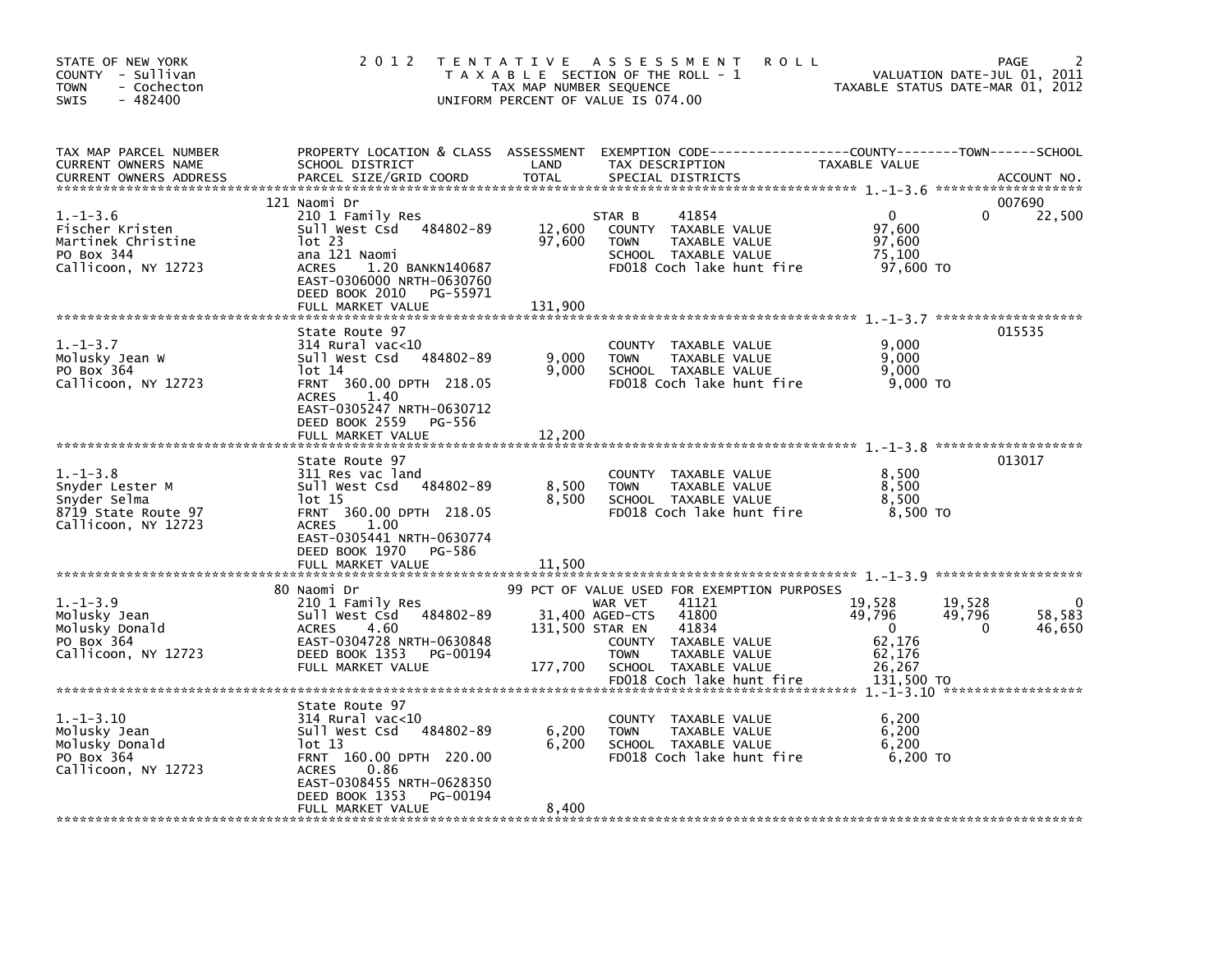| STATE OF NEW YORK<br>COUNTY - Sullivan<br><b>TOWN</b><br>- Cochecton<br>$-482400$<br><b>SWIS</b>                | 2 0 1 2                                                                                                                                                                                    | TAX MAP NUMBER SEQUENCE | TENTATIVE ASSESSMENT<br>T A X A B L E SECTION OF THE ROLL - 1<br>UNIFORM PERCENT OF VALUE IS 074.00                                                                                 | <b>ROLL</b> |                                                                                       | PAGE<br>VALUATION DATE-JUL 01, 2011<br>TAXABLE STATUS DATE-MAR 01, 2012             |
|-----------------------------------------------------------------------------------------------------------------|--------------------------------------------------------------------------------------------------------------------------------------------------------------------------------------------|-------------------------|-------------------------------------------------------------------------------------------------------------------------------------------------------------------------------------|-------------|---------------------------------------------------------------------------------------|-------------------------------------------------------------------------------------|
| TAX MAP PARCEL NUMBER<br>CURRENT OWNERS NAME<br><b>CURRENT OWNERS ADDRESS</b>                                   | PROPERTY LOCATION & CLASS ASSESSMENT<br>SCHOOL DISTRICT<br>PARCEL SIZE/GRID COORD                                                                                                          | LAND<br><b>TOTAL</b>    | TAX DESCRIPTION<br>SPECIAL DISTRICTS                                                                                                                                                |             | TAXABLE VALUE                                                                         | EXEMPTION        CODE------------------COUNTY-------TOWN------SCHOOL<br>ACCOUNT NO. |
| $1.-1-3.11$<br>Molusky Jean<br>Molusky Donald<br>PO Box 364<br>Callicoon, NY 12723                              | State Route 97<br>$314$ Rural vac<10<br>484802-89<br>Sull West Csd<br>50 Foot Road<br><b>ACRES</b><br>1.93<br>EAST-0305393 NRTH-0630551<br>DEED BOOK 1353<br>PG-00194<br>FULL MARKET VALUE | 1,000<br>1,000<br>1,400 | COUNTY TAXABLE VALUE<br><b>TOWN</b><br>TAXABLE VALUE<br>SCHOOL TAXABLE VALUE<br>FD018 Coch lake hunt fire                                                                           |             | 1,000<br>1,000<br>1,000<br>1,000 TO                                                   |                                                                                     |
|                                                                                                                 |                                                                                                                                                                                            |                         |                                                                                                                                                                                     |             |                                                                                       |                                                                                     |
| $1. - 1 - 3.12$<br>Wood Donna E<br>68 Naomi Dr<br>PO Box 112<br>Callicoon, NY 12723                             | 68 Naomi Dr<br>210 1 Family Res<br>Sull West Csd 484802<br><b>ACRES</b><br>1.38<br>FULL MARKET VALUE                                                                                       | 253,400                 | STAR EN<br>41834<br>41804<br>18,500 AGED-S<br>187,500 COMBAT VET 41131<br>COUNTY TAXABLE VALUE<br><b>TOWN</b><br>TAXABLE VALUE<br>SCHOOL TAXABLE VALUE<br>FD018 Coch lake hunt fire |             | $\mathbf{0}$<br>$\mathbf{0}$<br>33,750<br>153,750<br>153,750<br>122,100<br>187,500 TO | 46,650<br>0<br>18,750<br>$\Omega$<br>33,750<br>0                                    |
|                                                                                                                 |                                                                                                                                                                                            |                         |                                                                                                                                                                                     |             |                                                                                       |                                                                                     |
| $1. - 1 - 3.13$<br>Donatelli Donna<br>68 Naomi Dr<br>PO Box 112<br>Callicoon, NY 12723                          | Naomi Dr<br>311 Res vac land<br>Sull West Csd<br>484802<br><b>ACRES</b><br>0.78<br>FULL MARKET VALUE                                                                                       | 4,162<br>4,162<br>5,600 | COUNTY TAXABLE VALUE<br><b>TOWN</b><br>TAXABLE VALUE<br>SCHOOL TAXABLE VALUE<br>FD018 Coch lake hunt fire                                                                           |             | 4,162<br>4,162<br>4,162<br>4,162 TO                                                   |                                                                                     |
|                                                                                                                 | Nancy Ln                                                                                                                                                                                   |                         |                                                                                                                                                                                     |             |                                                                                       |                                                                                     |
| $1. - 1 - 3.14$<br>Snyder Lester M<br>Snyder Selma<br>8719 State Route 97<br>Callicoon, NY 12723                | 311 Res vac land<br>Sull West Csd<br>484802<br>80.00 DPTH 235.00<br>FRNT<br><b>ACRES</b><br>0.44<br>FULL MARKET VALUE                                                                      | 2,640<br>2,640<br>3.600 | COUNTY TAXABLE VALUE<br><b>TOWN</b><br>TAXABLE VALUE<br>SCHOOL TAXABLE VALUE<br>FD018 Coch lake hunt fire                                                                           |             | 2,640<br>2.640<br>2,640<br>2,640 TO                                                   |                                                                                     |
|                                                                                                                 | State Route 97                                                                                                                                                                             |                         |                                                                                                                                                                                     |             |                                                                                       |                                                                                     |
| $1. - 1 - 3.15$<br>Snyder Lester M<br>Snyder Selma<br>8719 State Route 97<br>PO Box 8719<br>Callicoon, NY 12723 | 311 Res vac land<br>484802<br>Sull West Csd<br>FRNT 115.00 DPTH 205.00<br><b>ACRES</b><br>0.58<br>FULL MARKET VALUE                                                                        | 3,480<br>3,480<br>4,700 | COUNTY TAXABLE VALUE<br><b>TOWN</b><br>TAXABLE VALUE<br>SCHOOL TAXABLE VALUE<br>FD018 Coch lake hunt fire                                                                           |             | 3,480<br>3,480<br>3,480<br>3,480 TO                                                   |                                                                                     |
|                                                                                                                 | 8719 State Route 97                                                                                                                                                                        |                         |                                                                                                                                                                                     |             |                                                                                       |                                                                                     |
| $1.-1-3.16$<br>Snyder Lester M<br>Snyder Selma<br>8719 State Route 97<br>Callicoon, NY 12723                    | 311 Res vac land<br>Sull West Csd<br>484802<br>0.39<br><b>ACRES</b><br>FULL MARKET VALUE                                                                                                   | 2,340<br>2,340<br>3,200 | COUNTY<br>TAXABLE VALUE<br><b>TOWN</b><br>TAXABLE VALUE<br>SCHOOL TAXABLE VALUE<br>FD018 Coch lake hunt fire                                                                        |             | 2,340<br>2,340<br>2,340<br>2,340 TO                                                   |                                                                                     |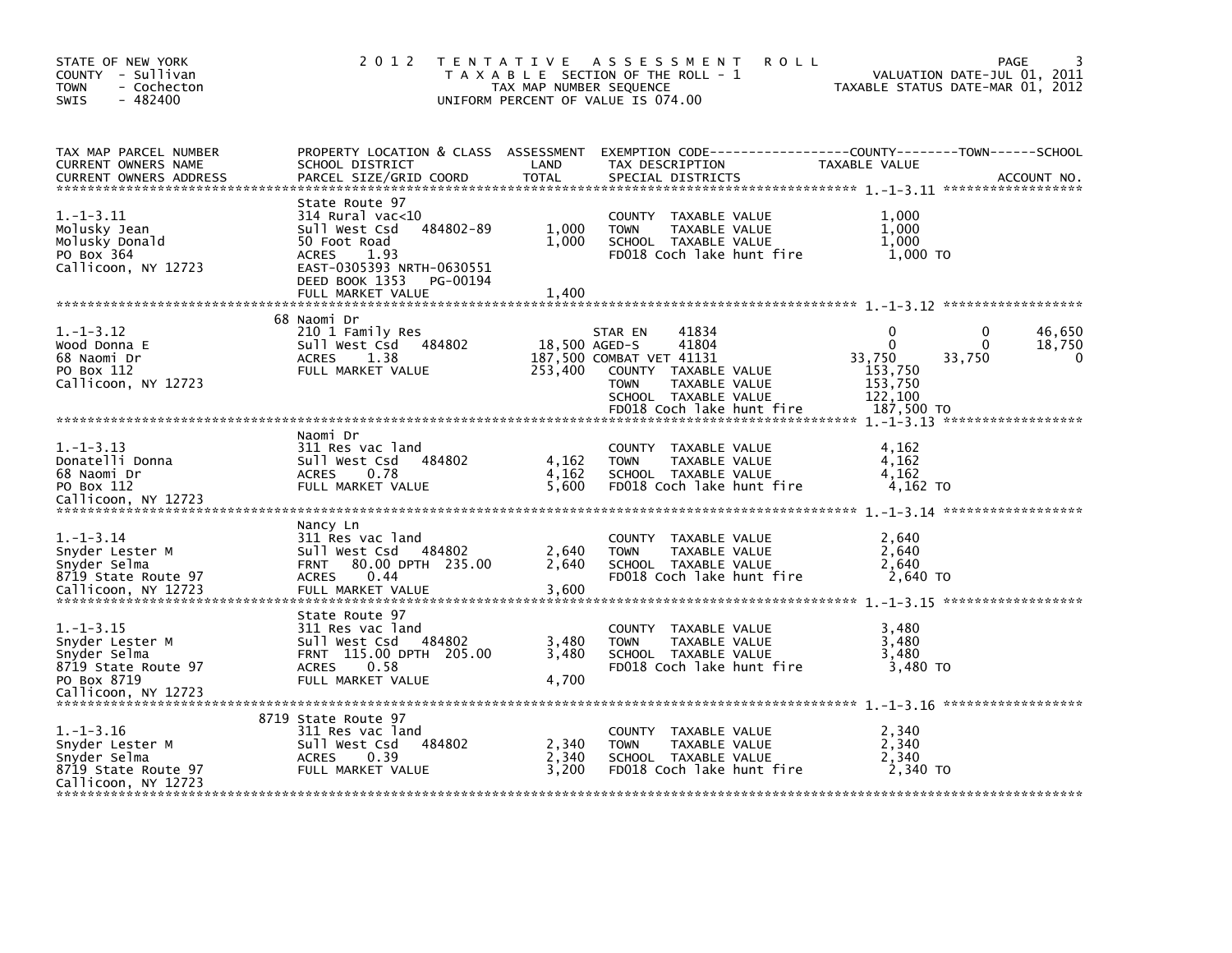| STATE OF NEW YORK<br>COUNTY - Sullivan<br>- Cochecton<br><b>TOWN</b><br><b>SWIS</b><br>$-482400$                   | 2 0 1 2                                                                                                                                                                                 | T E N T A T I V E<br>TAX MAP NUMBER SEQUENCE | <b>ROLL</b><br>A S S E S S M E N T<br>T A X A B L E SECTION OF THE ROLL - 1<br>UNIFORM PERCENT OF VALUE IS 074.00                       | VALUATION DATE-JUL 01, 2011<br>TAXABLE STATUS DATE-MAR 01, 2012 | PAGE                  |
|--------------------------------------------------------------------------------------------------------------------|-----------------------------------------------------------------------------------------------------------------------------------------------------------------------------------------|----------------------------------------------|-----------------------------------------------------------------------------------------------------------------------------------------|-----------------------------------------------------------------|-----------------------|
| TAX MAP PARCEL NUMBER<br>CURRENT OWNERS NAME                                                                       | PROPERTY LOCATION & CLASS ASSESSMENT<br>SCHOOL DISTRICT                                                                                                                                 | LAND                                         | EXEMPTION CODE-----------------COUNTY-------TOWN------SCHOOL<br>TAX DESCRIPTION                                                         | TAXABLE VALUE                                                   |                       |
| $1. - 1 - 3.17$<br>Fischer Kristen<br>Martinek Christine<br>43 Winfield Ave                                        | State Route 97<br>311 Res vac land<br>484802<br>Sull West Csd<br><b>ACRES</b><br>0.33 BANKN140687<br>DEED BOOK 2010<br>PG-55971                                                         | 1,980<br>1,980                               | COUNTY TAXABLE VALUE<br><b>TOWN</b><br>TAXABLE VALUE<br>SCHOOL TAXABLE VALUE<br>FD018 Coch lake hunt fire                               | 1.980<br>1,980<br>1.980<br>1,980 TO                             |                       |
| $1. - 1 - 4$<br>Glass Scott J<br>Guerin Brendan A<br>20 Jay St Ste 1110<br>Brooklyn, NY 11201                      | State Route 97<br>312 Vac w/imprv<br>484802-89<br>Sull West Csd<br>25.39<br><b>ACRES</b><br>EAST-0305230 NRTH-0629930<br>DEED BOOK 3241<br>PG-495                                       | 66,100<br>71,000                             | COUNTY TAXABLE VALUE<br><b>TOWN</b><br>TAXABLE VALUE<br>SCHOOL TAXABLE VALUE<br>FD018 Coch lake hunt fire                               | 71,000<br>71,000<br>71,000<br>71,000 TO                         | 008280                |
| $1. - 1 - 5.1$<br>Rieger Michael N<br>Rieger Karen A<br>1404 Delray Ct<br>Virginia Beach, VA 23455                 | 8573 State Route 97<br>322 Rural vac>10<br>484802-89<br>Sull West Csd<br>52.71<br><b>ACRES</b><br>EAST-0305300 NRTH-0628800<br>DEED BOOK 3557<br>PG-266                                 | 107,800<br>107,800                           | <b>COUNTY</b><br>TAXABLE VALUE<br><b>TOWN</b><br>TAXABLE VALUE<br>SCHOOL TAXABLE VALUE<br>FD018 Coch lake hunt fire                     | 107,800<br>107,800<br>107,800<br>107,800 TO                     | 012280                |
| $1. - 1 - 5.2$<br>Pointer Susan R<br>Pointer Richard R<br>141 McDonnell Rd<br>Pleasant Valley, NY 12569            | State Route 97<br>210 1 Family Res<br>484802-89<br>sull west Csd<br>lot 2<br><b>ACRES</b><br>7.93<br>EAST-0305300 NRTH-0628800<br>DEED BOOK 3557<br>PG-343<br>FULL MARKET VALUE         | 35,800<br>65,100<br>88,000                   | COUNTY TAXABLE VALUE<br>TAXABLE VALUE<br><b>TOWN</b><br>SCHOOL TAXABLE VALUE<br>FD018 Coch lake hunt fire                               | 65,100<br>65,100<br>65,100<br>65,100 TO                         | 012280                |
| $1. - 1 - 5.3$<br>Rieger Helen D<br>Rieger Karen A<br>Michael Rieger<br>1404 Delray Ct<br>Virginia Beach, VA 23455 | 8573 State Route 97<br>210 1 Family Res<br>484802-89<br>Sull West Csd<br>$1$ ot 3<br><b>ACRES</b><br>2.68<br>EAST-0305300 NRTH-0628800<br>DEED BOOK 3557<br>PG-266<br>FULL MARKET VALUE | 23,200<br>123,200<br>166,500                 | 41834<br>STAR EN<br><b>COUNTY</b><br>TAXABLE VALUE<br><b>TOWN</b><br>TAXABLE VALUE<br>SCHOOL TAXABLE VALUE<br>FD018 Coch lake hunt fire | $\Omega$<br>123,200<br>123,200<br>76,550<br>123,200 TO          | 012280<br>46,650<br>O |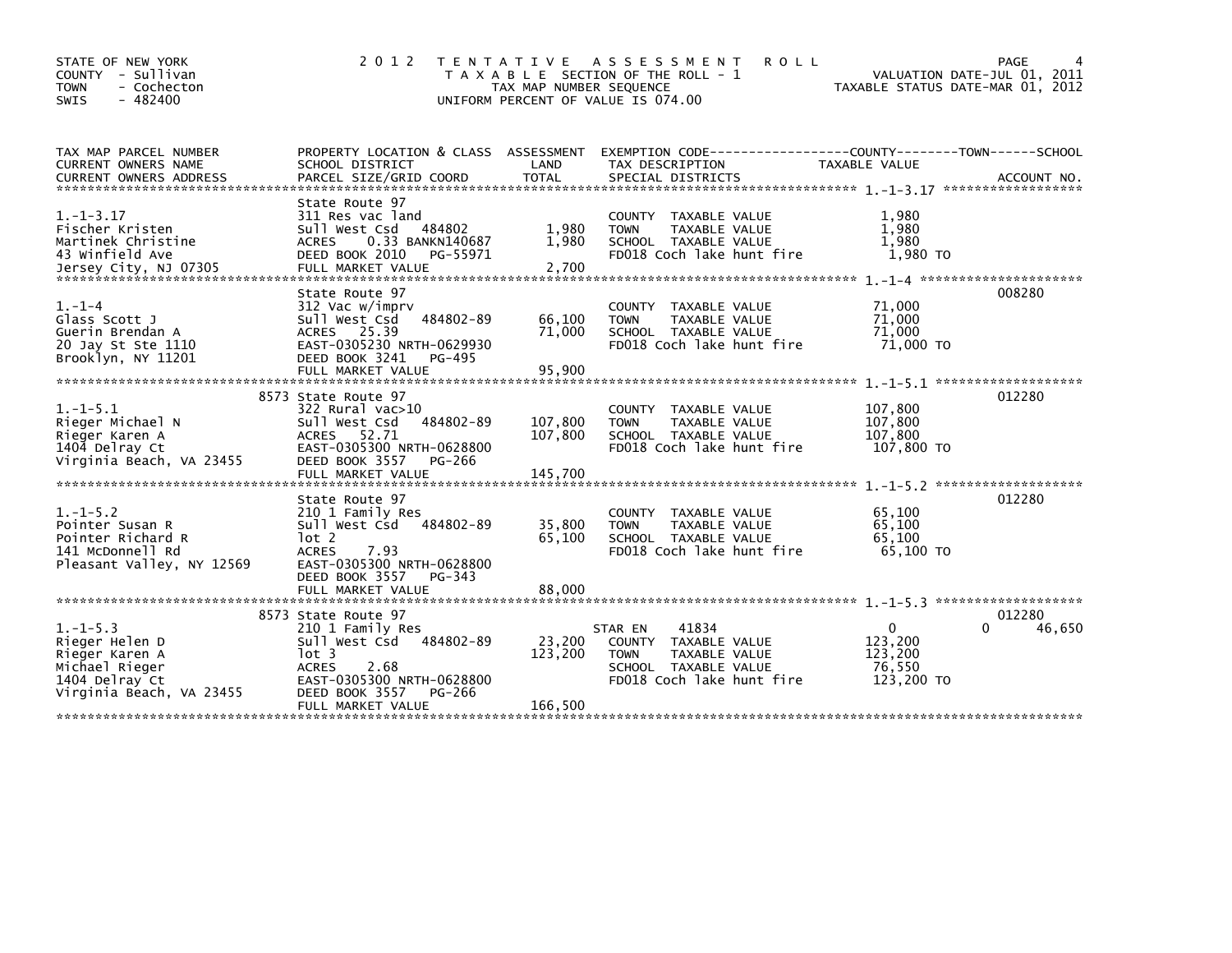| STATE OF NEW YORK<br>COUNTY - Sullivan<br><b>TOWN</b><br>- Cochecton<br>$-482400$<br>SWIS              | 2 0 1 2                                                                                                                                                                              | TAX MAP NUMBER SEQUENCE       | TENTATIVE ASSESSMENT<br><b>ROLL</b><br>T A X A B L E SECTION OF THE ROLL - 1<br>UNIFORM PERCENT OF VALUE IS 074.00                       |                                                         | PAGE<br>VALUATION DATE-JUL 01, 2011<br>TAXABLE STATUS DATE-MAR 01, 2012 |
|--------------------------------------------------------------------------------------------------------|--------------------------------------------------------------------------------------------------------------------------------------------------------------------------------------|-------------------------------|------------------------------------------------------------------------------------------------------------------------------------------|---------------------------------------------------------|-------------------------------------------------------------------------|
| TAX MAP PARCEL NUMBER<br>CURRENT OWNERS NAME<br><b>CURRENT OWNERS ADDRESS</b>                          | SCHOOL DISTRICT<br>PARCEL SIZE/GRID COORD                                                                                                                                            | LAND<br>TOTAL                 | PROPERTY LOCATION & CLASS ASSESSMENT EXEMPTION CODE----------------COUNTY-------TOWN------SCHOOL<br>TAX DESCRIPTION<br>SPECIAL DISTRICTS | TAXABLE VALUE                                           | ACCOUNT NO.                                                             |
| $1. - 1 - 7$<br>Winglovitz Craig<br>PO Box 31<br>Cochecton, NY 12726                                   | 8561 State Route 97<br>210 1 Family Res<br>Sull West Csd 484802-89<br>6.56 BANKN140687<br><b>ACRES</b><br>EAST-0305470 NRTH-0627120<br>DEED BOOK 2663<br>PG-646<br>FULL MARKET VALUE | 47,000<br>164,800<br>222,700  | 41854<br>STAR B<br>COUNTY TAXABLE VALUE<br>TAXABLE VALUE<br><b>TOWN</b><br>SCHOOL TAXABLE VALUE<br>FD018 Coch lake hunt fire             | $\Omega$<br>164,800<br>164,800<br>142,300<br>164,800 TO | 016800<br>22,500<br>0                                                   |
| $1. - 1 - 8.1$<br>Golparian Badry<br>37135 North 97th Way<br>Scottsdale, AZ 85262                      | State Route 97<br>$322$ Rural vac $>10$<br>Sull West Csd<br>484802-89<br>R R Z's<br>ACRES 72.91<br>EAST-0305774 NRTH-0624264<br>DEED BOOK 3522<br>PG-277<br>FULL MARKET VALUE        | 126,000<br>126,000<br>170,300 | COUNTY TAXABLE VALUE<br>TAXABLE VALUE<br><b>TOWN</b><br>SCHOOL TAXABLE VALUE<br>FD018 Coch lake hunt fire                                | 126,000<br>126,000<br>126,000<br>126,000 TO             | 000765                                                                  |
| $1.-1-8.2$<br>Micheels Family Trust Joanne A Sull West Csd<br>7224 Foxstone Ct<br>Middletown, OH 45044 | State Route 97<br>314 Rural vac<10<br>484802-89<br>RR easement<br>Landlocked<br>ACRES<br>4.80<br>EAST-0305123 NRTH-0626514<br>DEED BOOK 3643<br>$PG-22$<br>FULL MARKET VALUE         | 10,000<br>10,000<br>13,500    | <b>COUNTY</b><br>TAXABLE VALUE<br><b>TAXABLE VALUE</b><br><b>TOWN</b><br>SCHOOL TAXABLE VALUE<br>FD018 Coch lake hunt fire               | 10,000<br>10,000<br>10,000<br>10,000 TO                 | *******************<br>000351                                           |
| $1. - 1 - 8.3$<br>Lenza Eric R<br>64 Mallory Ln<br>Pine Bush, NY 12566                                 | State Route 97<br>$322$ Rural vac $>10$<br>484802-89<br>Sull West Csd<br>ACRES 20.00<br>EAST-0306220 NRTH-0625560<br>DEED BOOK 2055<br>PG-330<br>FULL MARKET VALUE                   | 60,000<br>60,000<br>81.100    | COUNTY TAXABLE VALUE<br>TAXABLE VALUE<br><b>TOWN</b><br>SCHOOL TAXABLE VALUE<br>FD018 Coch lake hunt fire                                | 60,000<br>60,000<br>60,000<br>60,000 TO                 | *******************<br>008330                                           |
| $1.-1-8.5$<br>Stasiewicz Zbigniew<br>160 Newton St<br>Brooklyn, NY 11222                               | 8532 State Route 97<br>240 Rural res<br>484802-89<br>Sull West Csd<br>ACRES 29.60<br>EAST-0306427 NRTH-0626361<br>DEED BOOK 3360<br>PG-225<br>FULL MARKET VALUE                      | 48,600<br>100,000<br>135,100  | TAXABLE VALUE<br>COUNTY<br>TAXABLE VALUE<br><b>TOWN</b><br>SCHOOL TAXABLE VALUE<br>FD018 Coch lake hunt fire                             | 100,000<br>100,000<br>100,000<br>100,000 TO             |                                                                         |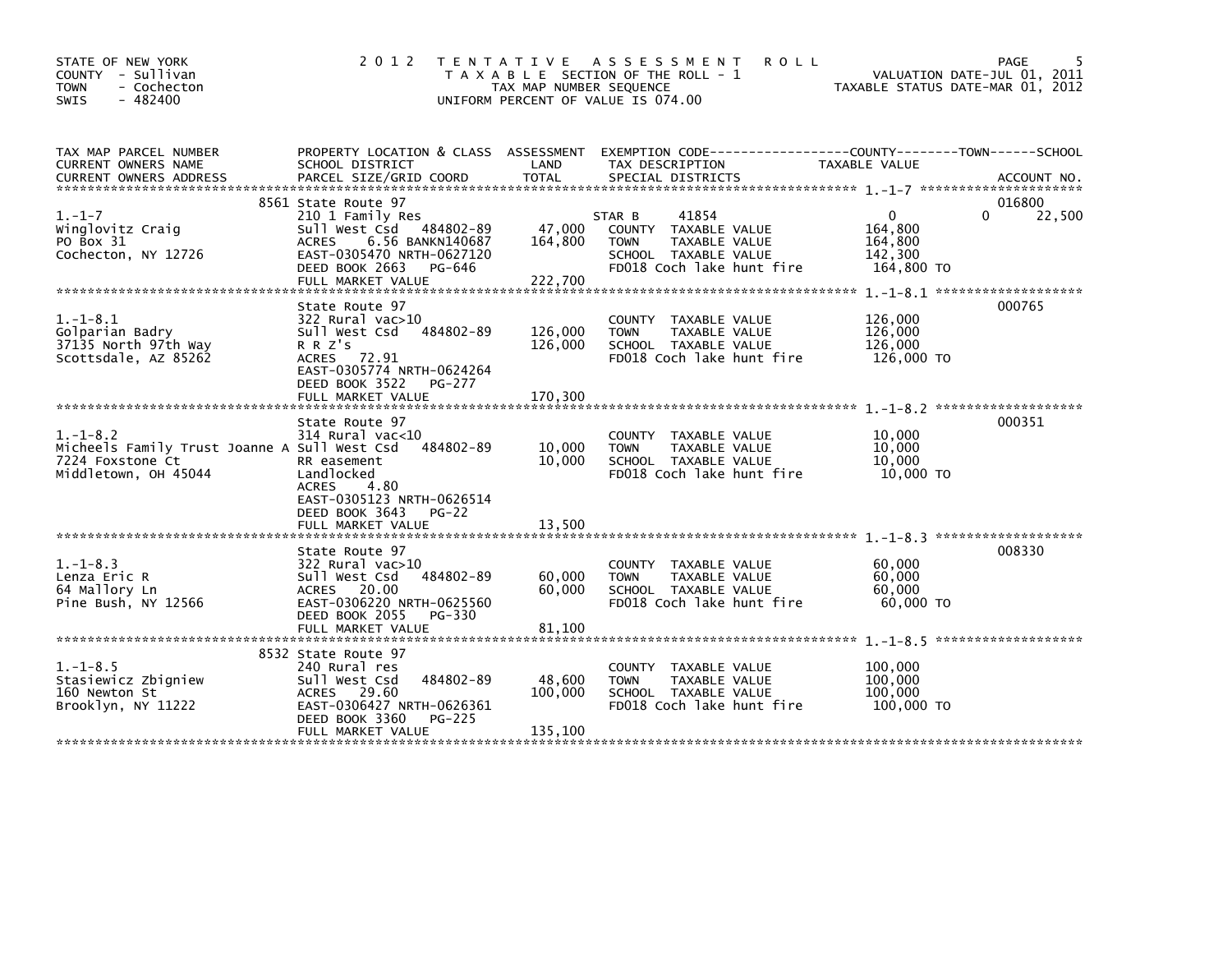| STATE OF NEW YORK<br>COUNTY - Sullivan<br><b>TOWN</b><br>- Cochecton<br>$-482400$<br>SWIS                              | 2 0 1 2                                                                                                                                                                        | TAX MAP NUMBER SEQUENCE       | TENTATIVE ASSESSMENT<br><b>ROLL</b><br>T A X A B L E SECTION OF THE ROLL - 1<br>UNIFORM PERCENT OF VALUE IS 074.00                                       | TAXABLE STATUS DATE-MAR 01, 2012                                                  | PAGE<br>VALUATION DATE-JUL 01, 2011 |
|------------------------------------------------------------------------------------------------------------------------|--------------------------------------------------------------------------------------------------------------------------------------------------------------------------------|-------------------------------|----------------------------------------------------------------------------------------------------------------------------------------------------------|-----------------------------------------------------------------------------------|-------------------------------------|
| TAX MAP PARCEL NUMBER<br>CURRENT OWNERS NAME<br><b>CURRENT OWNERS ADDRESS</b>                                          | SCHOOL DISTRICT<br>PARCEL SIZE/GRID COORD                                                                                                                                      | LAND<br><b>TOTAL</b>          | PROPERTY LOCATION & CLASS ASSESSMENT EXEMPTION CODE----------------COUNTY-------TOWN------SCHOOL<br>TAX DESCRIPTION<br>SPECIAL DISTRICTS                 | TAXABLE VALUE                                                                     | ACCOUNT NO.<br>*******************  |
| $1.-1-8.6$<br>Golparian Badry<br>37135 North 97th Way<br>Scottsdale, AZ 85262                                          | State Route 97<br>322 Rural vac>10<br>484802-89<br>Sull West Csd<br>$Rr$ $Z's$<br>26.50<br>ACRES<br>EAST-0304996 NRTH-0625340<br>DEED BOOK 3522<br>PG-277<br>FULL MARKET VALUE | 45,000<br>45,000<br>60,800    | COUNTY TAXABLE VALUE<br>TAXABLE VALUE<br><b>TOWN</b><br>SCHOOL TAXABLE VALUE<br>FD018 Coch lake hunt fire                                                | 45,000<br>45,000<br>45,000<br>45,000 TO                                           |                                     |
| $1.-1-10$<br>Little Joseph Realty LLC<br>1815 Broadhollow Rd<br>Farmingdale, NY 11735                                  | State Route 97<br>910 Priv forest<br>484802-89<br>Sull West Csd<br>ACRES 244.94<br>EAST-0307611 NRTH-0628518<br>DEED BOOK 3618<br>PG-139<br>FULL MARKET VALUE                  | 245,000<br>247,000<br>333.800 | <b>COUNTY</b><br>TAXABLE VALUE<br>TAXABLE VALUE<br><b>TOWN</b><br>SCHOOL TAXABLE VALUE<br>FD018 Coch lake hunt fire                                      | 247,000<br>247,000<br>247,000<br>247,000 TO                                       | 015418                              |
| $1. - 1 - 12$<br>Bertsch Earl C<br>Bertsch Joy A<br>158 Bertsch Rd<br>Cochecton, NY 12726<br>MAY BE SUBJECT TO PAYMENT | 158 Bertsch Rd<br>240 Rural res<br>484802-89<br>Sull West Csd<br>90 ac elig<br>ACRES 114.00<br>EAST-0308660 NRTH-0629830<br>DEED BOOK 1967<br>PG-141<br>FULL MARKET VALUE      | 573.700<br>775,300            | 41854<br>STAR B<br>209,500 FOREST LND 47460<br>COUNTY TAXABLE VALUE<br>TAXABLE VALUE<br><b>TOWN</b><br>SCHOOL TAXABLE VALUE<br>FD018 Coch lake hunt fire | $\mathbf{0}$<br>121,176<br>121,176<br>452,524<br>452,524<br>430,024<br>573,700 TO | 000960<br>22,500<br>0<br>121,176    |
| UNDER RPTL480A UNTIL 2021<br>$1.-1-13.1$<br>Badger Lee<br>Badger R. Reid<br>320 E 57 St Apt 13A<br>New York, NY 10022  | New Turnpike Rd<br>322 Rural vac>10<br>Sull West Csd<br>484802-89<br>ACRES 102.53<br>EAST-0312300 NRTH-0629140<br>DEED BOOK 3306<br>PG-520<br>FULL MARKET VALUE                | 108,000<br>108,000<br>145.900 | <b>COUNTY</b><br>TAXABLE VALUE<br>TAXABLE VALUE<br><b>TOWN</b><br>SCHOOL TAXABLE VALUE<br>FD018 Coch lake hunt fire                                      | 108,000<br>108,000<br>108,000<br>108,000 TO                                       | 014080                              |
| $1. - 1 - 13.2$<br>Hartmann Robert<br>Hoyle Judith<br>20 Phillips Dr<br>Westford, MA 01886                             | New Turnpike Rd<br>$314$ Rural vac<10<br>484802-89<br>Sull West Csd<br>4.57<br><b>ACRES</b><br>EAST-0313565 NRTH-0628456<br>DEED BOOK 762<br>PG-106<br>FULL MARKET VALUE       | 21,600<br>21,600<br>29,200    | COUNTY TAXABLE VALUE<br><b>TOWN</b><br>TAXABLE VALUE<br>SCHOOL TAXABLE VALUE<br>FD018 Coch lake hunt fire                                                | 21,600<br>21,600<br>21,600<br>21,600 TO                                           | 005901                              |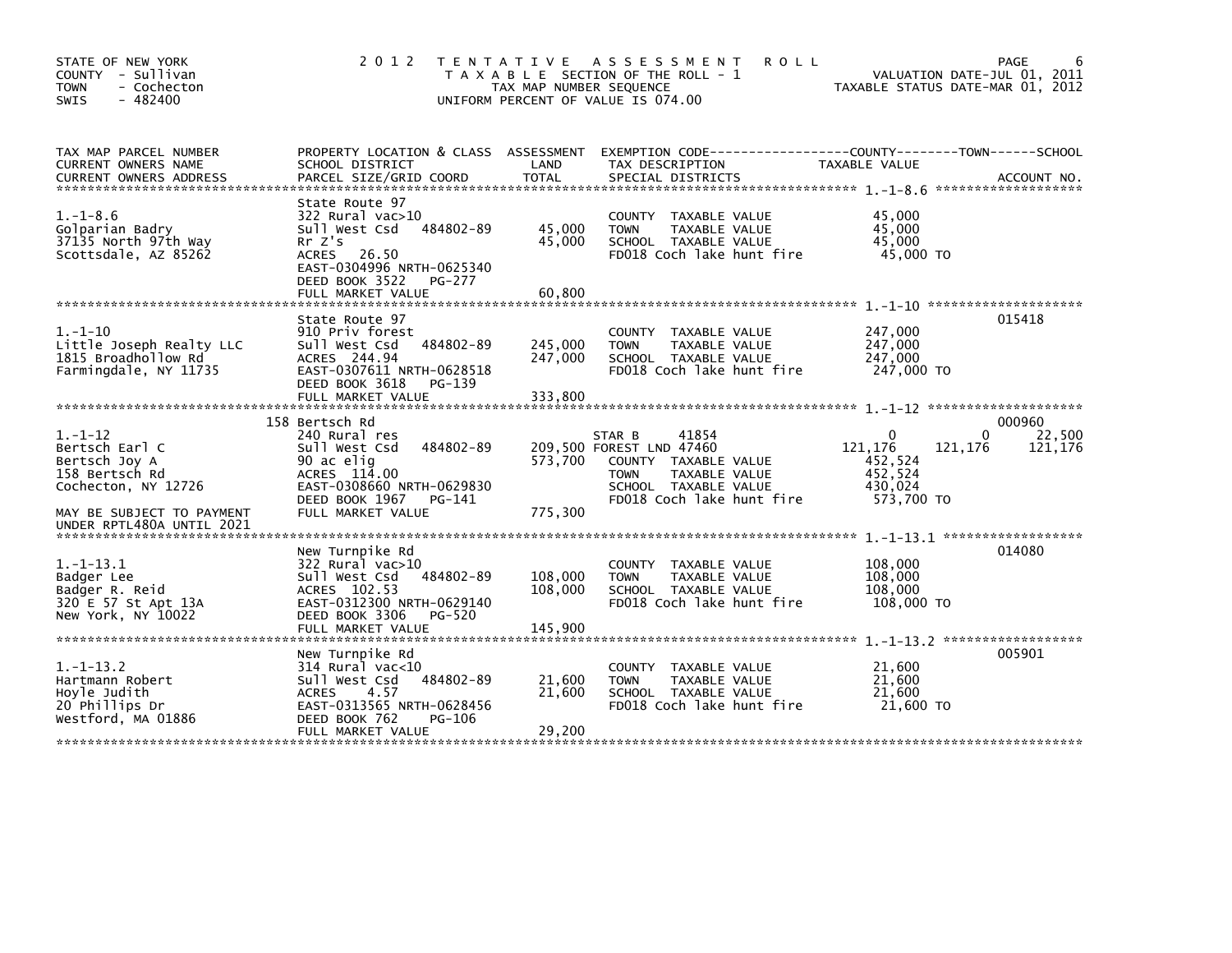| STATE OF NEW YORK<br>COUNTY - Sullivan<br>- Cochecton<br><b>TOWN</b><br>$-482400$<br><b>SWIS</b>                         | 2 0 1 2                                                                                                                                                                      | TAX MAP NUMBER SEQUENCE              | TENTATIVE ASSESSMENT<br><b>ROLL</b><br>T A X A B L E SECTION OF THE ROLL - 1<br>UNIFORM PERCENT OF VALUE IS 074.00                       | VALUATION DATE-JUL 01, 2011<br>TAXABLE STATUS DATE-MAR 01, 2012                      | PAGE                         |
|--------------------------------------------------------------------------------------------------------------------------|------------------------------------------------------------------------------------------------------------------------------------------------------------------------------|--------------------------------------|------------------------------------------------------------------------------------------------------------------------------------------|--------------------------------------------------------------------------------------|------------------------------|
| TAX MAP PARCEL NUMBER<br>CURRENT OWNERS NAME<br><b>CURRENT OWNERS ADDRESS</b>                                            | SCHOOL DISTRICT<br>PARCEL SIZE/GRID COORD                                                                                                                                    | LAND<br><b>TOTAL</b>                 | PROPERTY LOCATION & CLASS ASSESSMENT EXEMPTION CODE----------------COUNTY-------TOWN------SCHOOL<br>TAX DESCRIPTION<br>SPECIAL DISTRICTS | TAXABLE VALUE                                                                        | ACCOUNT NO.                  |
| $1.-1-13.3$<br>Van Houten Matthew<br>442 New Turnpike Rd<br>Cochecton, NY 12726                                          | 442 New Turnpike Rd<br>210 1 Family Res<br>Sull West Csd 484802-89<br>ACRES 2.99 BANK B31730<br>EAST-0313158 NRTH-0628426<br>DEED BOOK 3283<br>PG-504<br>FULL MARKET VALUE   | 25,000<br>112,200<br>151,600         | 41854<br>STAR B<br>COUNTY TAXABLE VALUE<br><b>TOWN</b><br>TAXABLE VALUE<br>SCHOOL TAXABLE VALUE<br>FD018 Coch lake hunt fire             | $\Omega$<br>$\mathbf{0}$<br>112,200<br>112,200<br>89,700<br>112,200 TO               | 005902<br>22,500             |
| $1.-1-15.1$<br>Badger Reid<br>Badger Lee<br>320 E 57 St 13A<br>New York, NY 10022                                        | 437 New Turnpike Rd<br>210 1 Family Res<br>484802-89<br>Sull West Csd<br><b>ACRES</b><br>4.47<br>EAST-0313005 NRTH-0628754<br>DEED BOOK 2564 PG-386<br>FULL MARKET VALUE     | 28,500<br>232,500<br>314,200         | COUNTY TAXABLE VALUE<br><b>TOWN</b><br>TAXABLE VALUE<br>SCHOOL TAXABLE VALUE<br>FD018 Coch lake hunt fire                                | 232,500<br>232,500<br>232,500<br>232,500 TO                                          |                              |
| $1.-1-15.2$<br>Johnson Gerald T<br>3 Johnson Pl<br>West Harrison, NY 10604                                               | 440 New Turnpike Rd<br>210 1 Family Res<br>Sull West Csd 484802-89<br>FRNT 200.00 DPTH 155.00<br>EAST-0313168 NRTH-0628574<br>DEED BOOK 2011 PG-579                          | 14,200<br>114,800                    | COUNTY TAXABLE VALUE<br><b>TOWN</b><br>TAXABLE VALUE<br>SCHOOL TAXABLE VALUE<br>FD018 Coch lake hunt fire                                | 114,800<br>114,800<br>114,800<br>114,800 TO                                          |                              |
| $1. - 1 - 16$<br>Schlegel Harry<br>Schlegel Dorothy<br>415 New Turnpike Rd<br>Cochecton, NY 12726                        | 415 New Turnpike Rd<br>210 1 Family Res<br>484802-89<br>sull west Csd<br><b>ACRES</b><br>1.86<br>EAST-0312490 NRTH-0628330<br>PG-00042<br>DEED BOOK 939<br>FULL MARKET VALUE | 20,300 STAR EN<br>114.000<br>154,100 | 41121<br>WAR VET<br>41834<br>COUNTY TAXABLE VALUE<br>TAXABLE VALUE<br><b>TOWN</b><br>SCHOOL TAXABLE VALUE<br>FD018 Coch lake hunt fire   | 17,100<br>17,100<br>$\Omega$<br>$\Omega$<br>96,900<br>96,900<br>67,350<br>114,000 TO | 003900<br>$\Omega$<br>46,650 |
| $1. - 1 - 17$<br>Squitieri Lawrence J<br>Gilbride Barbara Anne<br>Squire Paul<br>1754 West 11Th St<br>Brooklyn, NY 11223 | 401 New Turnpike Rd<br>210 1 Family Res<br>484802-89<br>Sull West Csd<br>ACRES<br>1.97<br>EAST-0312370 NRTH-0627960<br>DEED BOOK 2268<br>PG-139<br>FULL MARKET VALUE         | 21,000<br>68,800<br>93,000           | COUNTY TAXABLE VALUE<br><b>TOWN</b><br>TAXABLE VALUE<br>SCHOOL TAXABLE VALUE<br>FD018 Coch lake hunt fire                                | 68,800<br>68,800<br>68,800<br>68,800 TO                                              | 011411                       |
| $1. - 1 - 18$<br>Segrell Arlene J<br>95 Princess St<br>Hicksville, NY 11801                                              | New Turnpike Rd<br>210 1 Family Res<br>484802-89<br>sull west Csd<br><b>ACRES</b><br>2.12<br>EAST-0312300 NRTH-0627820<br>DEED BOOK 1356<br>PG-00182<br>FULL MARKET VALUE    | 21,000<br>73,400<br>99,200           | COUNTY TAXABLE VALUE<br>TAXABLE VALUE<br><b>TOWN</b><br>SCHOOL TAXABLE VALUE<br>FD018 Coch lake hunt fire                                | 73,400<br>73.400<br>73,400<br>73,400 TO                                              | 002193                       |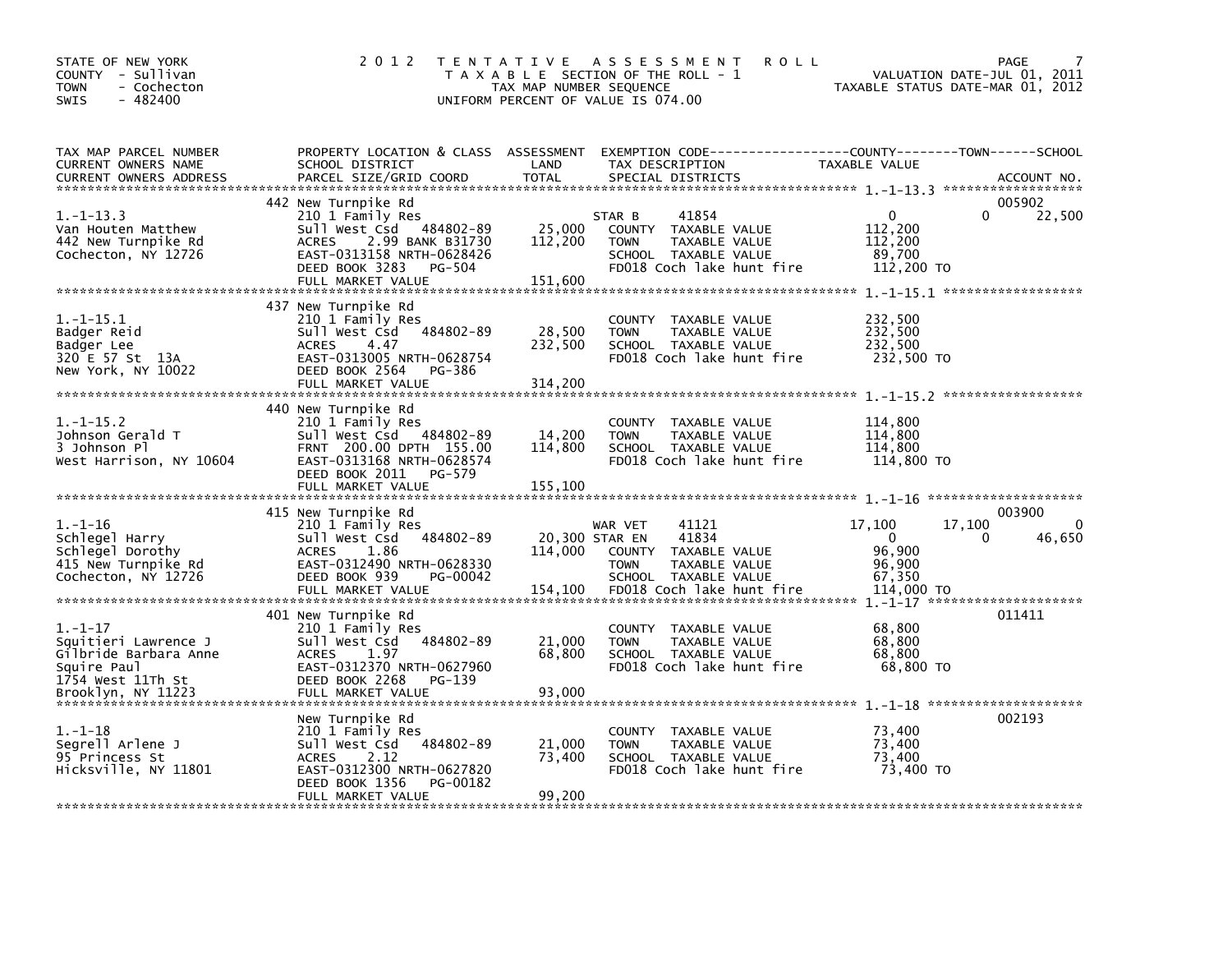| STATE OF NEW YORK<br>COUNTY - Sullivan<br>- Cochecton<br><b>TOWN</b><br>$-482400$<br><b>SWIS</b>   | 2 0 1 2                                                                                                                                                                            | T E N T A T I V E<br>TAX MAP NUMBER SEQUENCE<br>UNIFORM PERCENT OF VALUE IS 074.00 | A S S E S S M E N T<br><b>ROLL</b><br>T A X A B L E SECTION OF THE ROLL - 1                                                  | TAXABLE STATUS DATE-MAR 01, 2012                            | PAGE<br>8<br>VALUATION DATE-JUL 01, 2011 |
|----------------------------------------------------------------------------------------------------|------------------------------------------------------------------------------------------------------------------------------------------------------------------------------------|------------------------------------------------------------------------------------|------------------------------------------------------------------------------------------------------------------------------|-------------------------------------------------------------|------------------------------------------|
| TAX MAP PARCEL NUMBER<br>CURRENT OWNERS NAME                                                       | PROPERTY LOCATION & CLASS ASSESSMENT<br>SCHOOL DISTRICT                                                                                                                            | LAND                                                                               | EXEMPTION        CODE-----------------COUNTY-------TOWN------SCHOOL<br>TAX DESCRIPTION                                       | TAXABLE VALUE                                               |                                          |
| $1. -1 - 19.1$<br>Rose Jeffrey<br>Massaro Fernando R<br>321 New Turnpike Rd<br>Cochecton, NY 12726 | New Turnpike Rd<br>312 Vac w/imprv<br>484802-89<br>Sull West Csd<br>31.80<br><b>ACRES</b><br>EAST-0311549 NRTH-0628214<br>DEED BOOK 3502<br>PG-591<br>FULL MARKET VALUE            | 55,700<br>78,500<br>106,100                                                        | COUNTY TAXABLE VALUE<br><b>TOWN</b><br>TAXABLE VALUE<br>SCHOOL TAXABLE VALUE<br>FD018 Coch lake hunt fire                    | 78,500<br>78.500<br>78,500<br>78,500 TO                     | 013140                                   |
| $1. - 1 - 19.2$<br>Ackermann William P<br>411 New Turnpike Rd<br>Cochecton, NY 12726               | 411 New Turnpike Rd<br>210 1 Family Res<br>484802-89<br>Sull West Csd<br>4.26<br><b>ACRES</b><br>EAST-0312236 NRTH-0628221<br>DEED BOOK 1075<br>PG-00148<br>FULL MARKET VALUE      | 29,400<br>102,500<br>138,500                                                       | 41854<br>STAR B<br>COUNTY TAXABLE VALUE<br><b>TOWN</b><br>TAXABLE VALUE<br>SCHOOL TAXABLE VALUE<br>FD018 Coch lake hunt fire | $\mathbf{0}$<br>102,500<br>102,500<br>80.000<br>102,500 TO  | 22,500<br>0                              |
| $1.-1-19.3$<br>Berlind Robert<br>Lucier Mary<br>215 W 20th St<br>New York, NY 10011                | 387 New Turnpike B<br>210 1 Family Res<br>484802-89<br>Sull West Csd<br><b>ACRES</b><br>2.38<br>EAST-0312079 NRTH-0627826<br>DEED BOOK 3502<br>PG-576<br>FULL MARKET VALUE         | 22,500<br>90,000<br>121,600                                                        | COUNTY TAXABLE VALUE<br><b>TOWN</b><br><b>TAXABLE VALUE</b><br>SCHOOL TAXABLE VALUE<br>FD018 Coch lake hunt fire             | 90,000<br>90.000<br>90,000<br>90,000 TO                     |                                          |
| $1.-1-20.1$<br>Mason Lubica<br>328 8th Ave Box218<br>New York, NY 10001                            | New Turnpike Rd<br>311 Res vac land<br>484802-89<br>Sull West Csd<br>lot 1<br><b>ACRES</b><br>9.37<br>EAST-0316765 NRTH-0627425<br>DEED BOOK 2067<br>PG-612<br>FULL MARKET VALUE   | 32,800<br>32,800<br>44,300                                                         | COUNTY TAXABLE VALUE<br><b>TOWN</b><br>TAXABLE VALUE<br>SCHOOL TAXABLE VALUE<br>FD018 Coch lake hunt fire                    | 32,800<br>32,800<br>32,800<br>32,800 TO                     | 014650                                   |
| $1.-1-20.2$<br>Massaro Fernando R<br>Rose Jeffrey F<br>321 New Turnpike Rd<br>Cochecton, NY 12726  | 321 New Turnpike Rd<br>240 Rural res<br>Sull West Csd<br>484802-89<br>lot 2<br>10.27<br><b>ACRES</b><br>EAST-0311245 NRTH-0627595<br>DEED BOOK 2150<br>PG-259<br>FULL MARKET VALUE | 46,600<br>138,500<br>187,200                                                       | 41854<br>STAR B<br>COUNTY TAXABLE VALUE<br>TAXABLE VALUE<br><b>TOWN</b><br>SCHOOL TAXABLE VALUE<br>FD018 Coch lake hunt fire | $\mathbf{0}$<br>138,500<br>138,500<br>116,000<br>138,500 TO | 014650<br>22,500<br>$\Omega$             |
|                                                                                                    |                                                                                                                                                                                    |                                                                                    |                                                                                                                              |                                                             |                                          |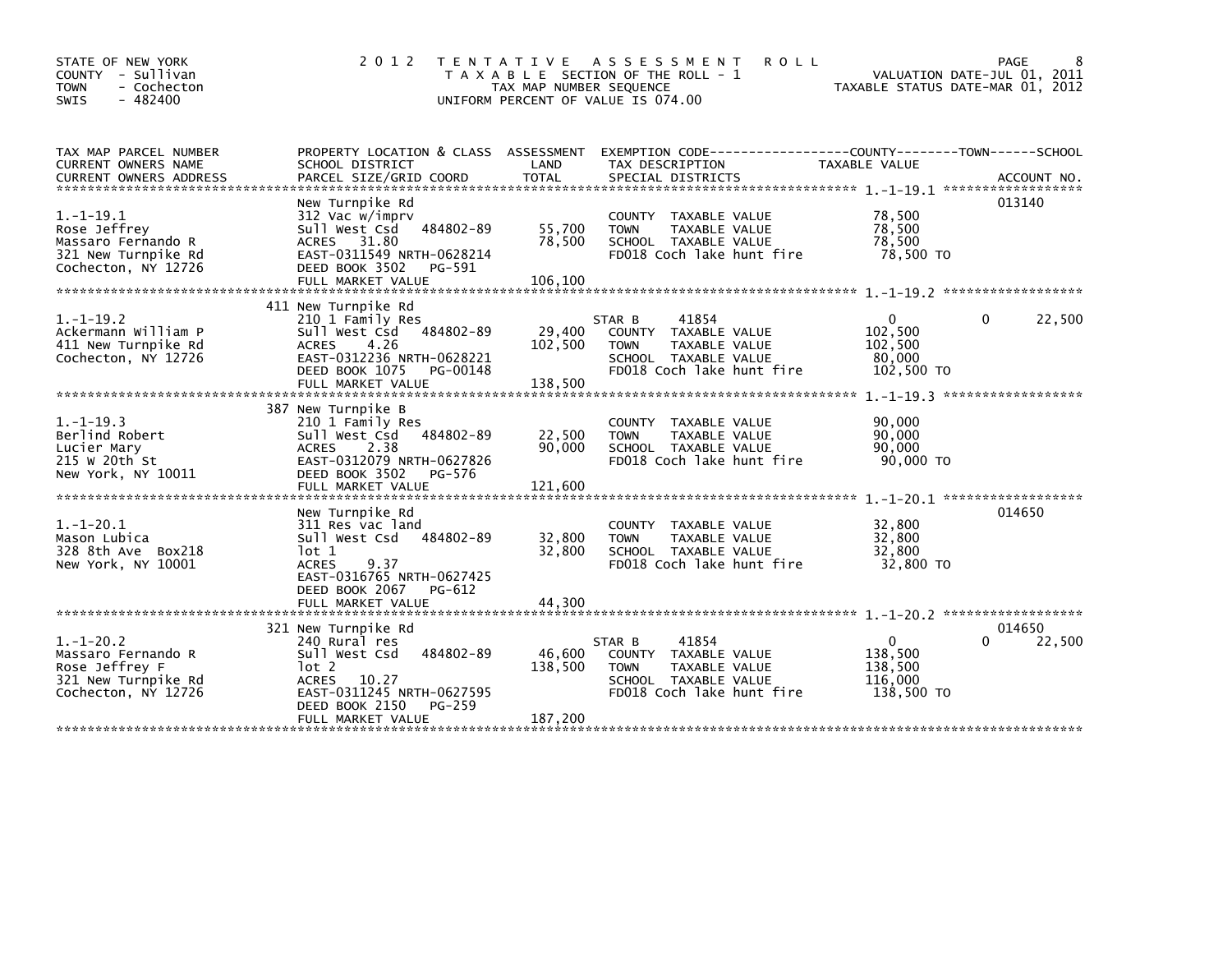| STATE OF NEW YORK<br>COUNTY - Sullivan<br><b>TOWN</b><br>- Cochecton<br>$-482400$<br><b>SWIS</b>                                                        | 2 0 1 2                                                                                                                                                                                | T E N T A T I V E<br>TAX MAP NUMBER SEQUENCE | ASSESSMENT<br><b>ROLL</b><br>T A X A B L E SECTION OF THE ROLL - 1<br>UNIFORM PERCENT OF VALUE IS 074.00                               | VALUATION DATE-JUL 01, 2011<br>TAXABLE STATUS DATE-MAR 01, 2012         | PAGE                              |
|---------------------------------------------------------------------------------------------------------------------------------------------------------|----------------------------------------------------------------------------------------------------------------------------------------------------------------------------------------|----------------------------------------------|----------------------------------------------------------------------------------------------------------------------------------------|-------------------------------------------------------------------------|-----------------------------------|
| TAX MAP PARCEL NUMBER<br>CURRENT OWNERS NAME                                                                                                            | SCHOOL DISTRICT                                                                                                                                                                        | LAND                                         | PROPERTY LOCATION & CLASS ASSESSMENT EXEMPTION CODE---------------COUNTY-------TOWN------SCHOOL<br>TAX DESCRIPTION                     | TAXABLE VALUE                                                           |                                   |
| $1. - 1 - 22.1$<br>Reynolds Frank<br>Reynolds Elvira<br>Karen Alcalde<br>1101 S Arlington Ridge Rd Apt EAST-0309398 NRTH-0626276<br>Arlington, VA 22202 | 229 New Turnpike Rd<br>210 1 Family Res<br>Sull West Csd 484802-89<br>lot 1<br><b>ACRES</b><br>2.27<br>DEED BOOK 722<br>PG-00953<br>FULL MARKET VALUE                                  | 21,900<br>89,000<br>120,300                  | COUNTY TAXABLE VALUE<br>TAXABLE VALUE<br><b>TOWN</b><br>SCHOOL TAXABLE VALUE<br>FD018 Coch lake hunt fire                              | 89,000<br>89,000<br>89,000<br>89,000 TO                                 | 012160                            |
| $1.-1-22.2$<br>Oldano Ed<br>Oldano Norma<br>249 New Turnpike Rd<br>Cochecton, NY 12726                                                                  | 249 New Turnpike Rd<br>210 1 Family Res<br>Sull West Csd 484802-89<br>Doublewide<br>2.00<br><b>ACRES</b><br>EAST-0309690 NRTH-0626510<br>DEED BOOK 1615<br>PG-544<br>FULL MARKET VALUE | 21,000 STAR EN<br>74,000<br>100,000          | 41121<br>WAR VET<br>41834<br>COUNTY TAXABLE VALUE<br>TAXABLE VALUE<br><b>TOWN</b><br>SCHOOL TAXABLE VALUE<br>FD018 Coch lake hunt fire | 11,100<br>11,100<br>$\Omega$<br>62,900<br>62,900<br>27,350<br>74,000 TO | 015520<br>$\Omega$<br>46,650<br>0 |
| $1. - 1 - 22.3$<br>Reynolds Frank<br>Reynolds Elvira<br>Karen Alcalde<br>1101 S Arlington Ridge Rd Apt EAST-0309236 NRTH-0626736<br>Arlington, VA 22202 | New Turnpike Rd<br>312 Vac w/imprv<br>Sull West Csd 484802-89<br>Lot $#2$<br>ACRES 11.58<br>DEED BOOK 722<br>PG-953<br>FULL MARKET VALUE                                               | 31,750<br>47,450<br>64,100                   | COUNTY TAXABLE VALUE<br>TAXABLE VALUE<br><b>TOWN</b><br>SCHOOL TAXABLE VALUE<br>FD018 Coch lake hunt fire                              | 47,450<br>47,450<br>47,450<br>47.450 TO                                 |                                   |
| $1.-1-22.4$<br>Roycroft William<br>Champion Dottie<br>259 New Turnpike Rd<br>Cochecton, NY 12726                                                        | 259 New Turnpike Rd<br>210 1 Family Res<br>Sull West Csd 484802-89<br>ACRES 2.00 BANKN140687<br>EAST-0309810 NRTH-0626630<br>DEED BOOK 2679<br>PG-455<br>FULL MARKET VALUE             | 21,000<br>71,100<br>96,100                   | 41854<br>STAR B<br>COUNTY TAXABLE VALUE<br><b>TOWN</b><br>TAXABLE VALUE<br>SCHOOL TAXABLE VALUE<br>FD018 Coch lake hunt fire           | $\Omega$<br>71,100<br>71,100<br>48,600<br>71.100 TO                     | 012258<br>0<br>22,500             |
| $1. - 1 - 22.5$<br>Dilevo Anthony S<br>Dilevo Thelma<br>110 Cabot Ct<br>St James, NY 11780                                                              | New Turnpike Rd<br>270 Mfg housing<br>Sull West Csd 484802-89<br><b>ACRES</b><br>2.00<br>EAST-0309540 NRTH-0626440<br>DEED BOOK 1034<br>PG-00016<br>FULL MARKET VALUE                  | 21,000<br>34,100<br>46,100                   | COUNTY TAXABLE VALUE<br>TAXABLE VALUE<br><b>TOWN</b><br>SCHOOL TAXABLE VALUE<br>FD018 Coch lake hunt fire                              | 34,100<br>34,100<br>34,100<br>34,100 TO                                 | 012257                            |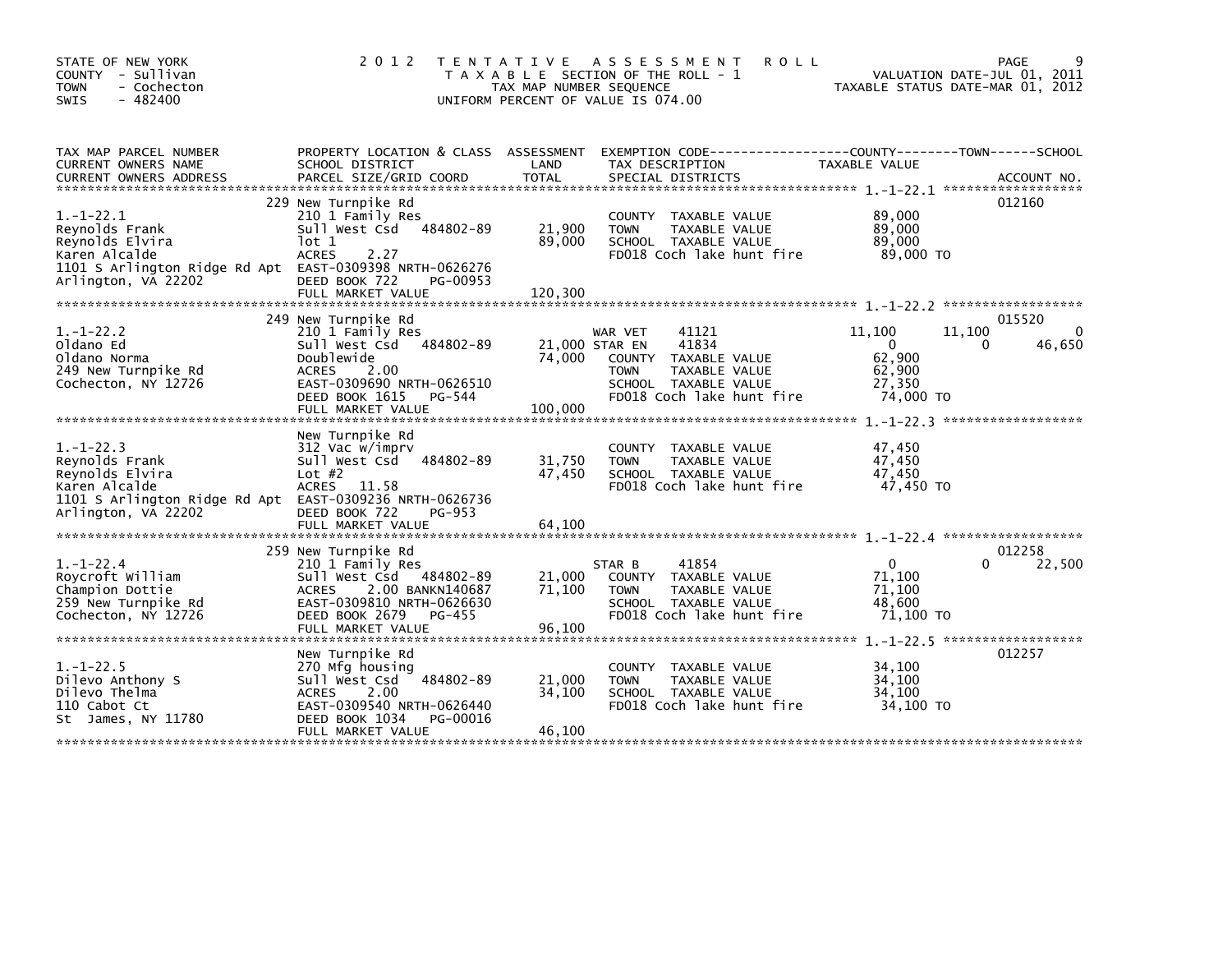| STATE OF NEW YORK<br>COUNTY - Sullivan<br>- Cochecton<br><b>TOWN</b><br>$-482400$<br><b>SWIS</b> | 2 0 1 2                                                                                                                                                                       | TAX MAP NUMBER SEQUENCE            | TENTATIVE ASSESSMENT<br>T A X A B L E SECTION OF THE ROLL - 1<br>UNIFORM PERCENT OF VALUE IS 074.00                                                                       | <b>ROLL</b><br>TAXABLE STATUS DATE-MAR 01, 2012                         | 10<br>PAGE<br>VALUATION DATE-JUL 01, 2011 |
|--------------------------------------------------------------------------------------------------|-------------------------------------------------------------------------------------------------------------------------------------------------------------------------------|------------------------------------|---------------------------------------------------------------------------------------------------------------------------------------------------------------------------|-------------------------------------------------------------------------|-------------------------------------------|
| TAX MAP PARCEL NUMBER<br>CURRENT OWNERS NAME<br><b>CURRENT OWNERS ADDRESS</b>                    | PROPERTY LOCATION & CLASS ASSESSMENT<br>SCHOOL DISTRICT<br>PARCEL SIZE/GRID COORD                                                                                             | LAND<br><b>TOTAL</b>               | EXEMPTION CODE-----------------COUNTY-------TOWN------SCHOOL<br>TAX DESCRIPTION<br>SPECIAL DISTRICTS                                                                      | TAXABLE VALUE                                                           | ACCOUNT NO.<br>******************         |
| $1.-1-22.6$<br>Reynolds Wayne<br>216 New Turnpike Rd<br>Cochecton, NY 12726                      | 216 New Turnpike Rd<br>210 1 Family Res<br>484802-89<br>Sull West Csd<br><b>ACRES</b><br>2.00<br>EAST-0309270 NRTH-0625810<br>DEED BOOK 1072<br>PG-00099<br>FULL MARKET VALUE | 21,000 STAR B<br>88,900<br>120,100 | COMBAT VET 41131<br>41854<br>COUNTY TAXABLE VALUE<br><b>TOWN</b><br>TAXABLE VALUE<br>SCHOOL TAXABLE VALUE<br>FD018 Coch lake hunt fire                                    | 22,225<br>22,225<br>$\Omega$<br>66,675<br>66,675<br>66,400<br>88,900 TO | 012239<br>22,500<br>0                     |
| $1. - 1 - 22.7$<br>Dval Ramesh<br>79 Westminster Rd<br>Brooklyn, NY 11218                        | 252 New Turnpike Rd<br>210 1 Family Res<br>Sull West Csd<br>484802-89<br>9.10<br><b>ACRES</b><br>EAST-0310190 NRTH-0626050<br>DEED BOOK 2010<br>PG-57971<br>FULL MARKET VALUE | 42,500<br>85,000<br>114,900        | COUNTY TAXABLE VALUE<br><b>TOWN</b><br>TAXABLE VALUE<br>SCHOOL TAXABLE VALUE<br>FD018 Coch lake hunt fire                                                                 | 85,000<br>85,000<br>85,000<br>85,000 TO                                 | 012238                                    |
| $1. - 1 - 22.8$<br>Loria Salvator<br>Loria Philip Anna<br>PO Box 15<br>New Suffolk, NY 11956     | New Turnpike Rd<br>322 Rural vac>10<br>Sull West Csd<br>484802-89<br>ACRES 11.80<br>EAST-0310080 NRTH-0626910<br>DEED BOOK 1373<br>PG-281<br>FULL MARKET VALUE                | 44,700<br>44.700<br>60,400         | COUNTY TAXABLE VALUE<br><b>TOWN</b><br>TAXABLE VALUE<br>SCHOOL TAXABLE VALUE<br>FD018 Coch lake hunt fire                                                                 | 44,700<br>44,700<br>44.700<br>44,700 TO                                 | 008488<br>******************              |
| $1. - 1 - 22.9$<br>Cendroski Scott<br>236 New Turnpike A Rd<br>Cochecton, NY 12726               | 236 New Turnpike A Rd<br>270 Mfg housing<br>Sull West Csd<br>484802-89<br><b>ACRES</b><br>2.50<br>EAST-0309730 NRTH-0625825<br>DEED BOOK 1770<br>PG-0136<br>FULL MARKET VALUE | 23,000<br>55,700<br>75,300         | STAR B<br>41854<br>COUNTY TAXABLE VALUE<br>TAXABLE VALUE<br><b>TOWN</b><br>SCHOOL TAXABLE VALUE<br>FD018 Coch lake hunt fire                                              | $\mathbf{0}$<br>55,700<br>55,700<br>33.200<br>55.700 TO                 | 22,500<br>$\Omega$                        |
| $1.-1-22.10$<br>MacDonald Paula A<br>230 New Turnpike Rd<br>Cochecton, NY 12726                  | 230 New Turnpike Rd<br>210 1 Family Res<br>484802-89<br>Sull West Csd<br>4.94<br><b>ACRES</b><br>EAST-0309521 NRTH-0625815<br>DEED BOOK 3406<br>PG-89                         | 169,400                            | 86 PCT OF VALUE USED FOR EXEMPTION PURPOSES<br>WAR VET<br>41121<br>32,800 STAR B<br>41854<br>COUNTY TAXABLE VALUE<br><b>TOWN</b><br>TAXABLE VALUE<br>SCHOOL TAXABLE VALUE | 20,250<br>20,250<br>$\Omega$<br>149,150<br>149,150<br>146.900           | 22,500<br>0                               |
| $1. - 1 - 22.31$<br>Ganyer Gerald<br>PO Box 266<br>Cochecton, NY 12726                           | 174 New Turnpike Rd<br>270 Mfg housing<br>Sull West Csd<br>484802-89<br><b>ACRES</b><br>2.10<br>EAST-0308700 NRTH-0625800<br>DEED BOOK 1723<br>PG-0604<br>FULL MARKET VALUE   | 21,400<br>38,700<br>52,300         | COUNTY TAXABLE VALUE<br><b>TOWN</b><br>TAXABLE VALUE<br>SCHOOL TAXABLE VALUE<br>FD018 Coch lake hunt fire                                                                 | 38,700<br>38,700<br>38,700<br>38,700 TO                                 | 013490                                    |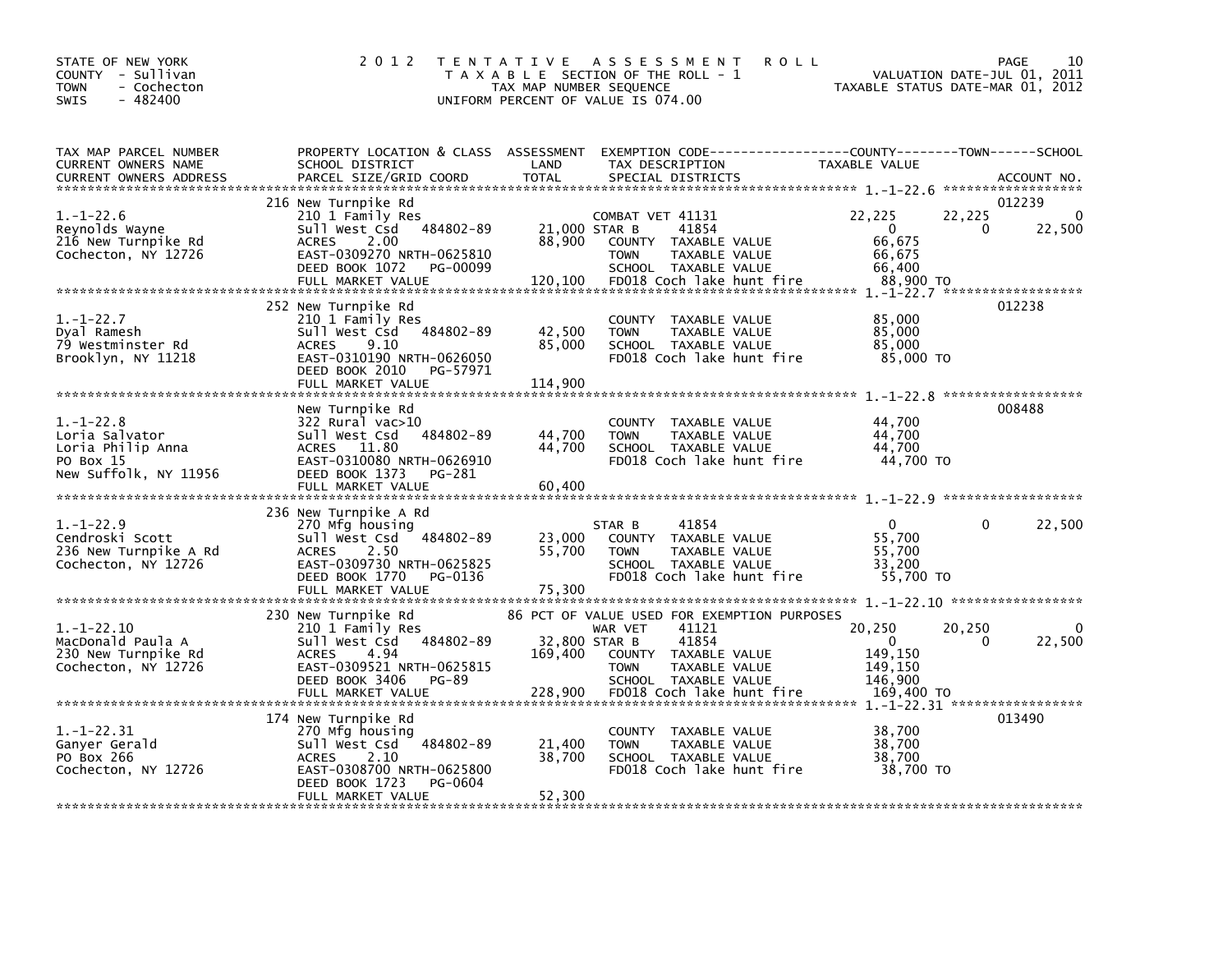| STATE OF NEW YORK<br>COUNTY - Sullivan<br><b>TOWN</b><br>- Cochecton<br>$-482400$<br>SWIS                                              | 2 0 1 2                                                                                                                                                                       | TAX MAP NUMBER SEQUENCE    | TENTATIVE ASSESSMENT<br>T A X A B L E SECTION OF THE ROLL - 1<br>UNIFORM PERCENT OF VALUE IS 074.00                                                                                 | <b>ROLL</b>                                                                  | 11<br>PAGE<br>VALUATION DATE-JUL 01, 2011<br>TAXABLE STATUS DATE-MAR 01, 2012 |
|----------------------------------------------------------------------------------------------------------------------------------------|-------------------------------------------------------------------------------------------------------------------------------------------------------------------------------|----------------------------|-------------------------------------------------------------------------------------------------------------------------------------------------------------------------------------|------------------------------------------------------------------------------|-------------------------------------------------------------------------------|
| TAX MAP PARCEL NUMBER<br>CURRENT OWNERS NAME                                                                                           | PROPERTY LOCATION & CLASS ASSESSMENT EXEMPTION CODE----------------COUNTY-------TOWN------SCHOOL<br>SCHOOL DISTRICT                                                           | LAND                       | TAX DESCRIPTION                                                                                                                                                                     | TAXABLE VALUE                                                                |                                                                               |
| $1.-1-22.32$<br>Boggs Revocable Trust Catherin Sull West Csd<br>Attn To Bonnie Altadonna<br>1220 NW 7th St<br>Boynton Beach, FL 33426  | 181 New Turnpike Rd<br>240 Rural res<br>484802-89<br>ACRES 24.85<br>EAST-0308680 NRTH-0626590<br>DEED BOOK 3453<br>PG-368<br>FULL MARKET VALUE                                | 112,500 STAR EN<br>152,000 | 67 PCT OF VALUE USED FOR EXEMPTION PURPOSES<br>COMBAT VET 41131<br>66,600 DISABL VET 41141<br>41834<br>COUNTY TAXABLE VALUE<br><b>TOWN</b><br>TAXABLE VALUE<br>SCHOOL TAXABLE VALUE | 18.844<br>15,075<br>$\mathbf{0}$<br>78,581<br>78,581<br>65,850<br>112,500 TO | 002592<br>18,844<br>$\Omega$<br>$\Omega$<br>15,075<br>46,650<br>$\Omega$      |
|                                                                                                                                        |                                                                                                                                                                               |                            | FD018 Coch lake hunt fire                                                                                                                                                           |                                                                              |                                                                               |
| $1. - 1 - 22.33$<br>Ganyer Gerald<br>174 New Turnpike Rd<br>Cochecton, NY 12726                                                        | New Turnpike Rd<br>$314$ Rural vac< $10$<br>484802-89<br>Sull West Csd<br>3.52<br><b>ACRES</b><br>EAST-0309040 NRTH-0625830<br>DEED BOOK 1723<br>PG-0604<br>FULL MARKET VALUE | 17,800<br>17,800<br>24,100 | COUNTY TAXABLE VALUE<br>TAXABLE VALUE<br><b>TOWN</b><br>SCHOOL TAXABLE VALUE<br>FD018 Coch lake hunt fire                                                                           | 17,800<br>17,800<br>17.800<br>17,800 TO                                      | 002593                                                                        |
|                                                                                                                                        |                                                                                                                                                                               |                            |                                                                                                                                                                                     |                                                                              |                                                                               |
| $1. - 1 - 22.34$<br>Brush Melissa<br>268 New Turnpike Rd<br>Cochecton, NY 12726                                                        | 268 New Turnpike Rd<br>210 1 Family Res<br>Sull West Csd 484802-89<br>lot 2<br>9.10 BANKC030400<br><b>ACRES</b><br>EAST-0310190 NRTH-0626050<br>DEED BOOK 2012<br>PG-1881     | 42,500<br>126,100          | COUNTY TAXABLE VALUE<br>TAXABLE VALUE<br><b>TOWN</b><br>SCHOOL TAXABLE VALUE<br>FD018 Coch lake hunt fire                                                                           | 126,100<br>126,100<br>126.100<br>126,100 TO                                  | 012238                                                                        |
|                                                                                                                                        | FULL MARKET VALUE                                                                                                                                                             | 170,400                    |                                                                                                                                                                                     |                                                                              |                                                                               |
| $1. - 1 - 23.1$<br>Blanke James M<br>Blanke George<br>93 New Turnpike Rd<br>Cochecton, NY 12726                                        | New Turnpike Rd<br>210 1 Family Res<br>Sull West Csd 484802-89<br>Lot 1 Valley Heights<br>ACRES 5.01 BANKC130170<br>EAST-0307124 NRTH-0624495<br>DEED BOOK 3483 PG-378        | 32,000<br>95,900           | 41854<br>STAR B<br>COUNTY TAXABLE VALUE<br><b>TOWN</b><br><b>TAXABLE VALUE</b><br>SCHOOL TAXABLE VALUE<br>FD018 Coch lake hunt fire                                                 | $\overline{0}$<br>95.900<br>95,900<br>73,400<br>95,900 TO                    | 011520<br>22,500<br>0                                                         |
|                                                                                                                                        | 111 New Turnpike A                                                                                                                                                            |                            |                                                                                                                                                                                     |                                                                              |                                                                               |
| $1.-1-23.2$<br>D'Alessandro Susan<br>Kenneth D'Alessandro as Truste Lot 2 Valley Heights<br>1318 Berning Way<br>Gardnerville, NV 89460 | 210 1 Family Res<br>Sull West Csd 484802-89<br><b>ACRES</b><br>6.52<br>EAST-0307295 NRTH-0624713<br>DEED BOOK 3432<br>PG-436                                                  | 38,700<br>193,500          | COUNTY<br>TAXABLE VALUE<br><b>TOWN</b><br>TAXABLE VALUE<br>SCHOOL TAXABLE VALUE<br>FD018 Coch lake hunt fire                                                                        | 193,500<br>193,500<br>193,500<br>193,500 TO                                  |                                                                               |
|                                                                                                                                        | FULL MARKET VALUE                                                                                                                                                             | 261,500                    |                                                                                                                                                                                     |                                                                              |                                                                               |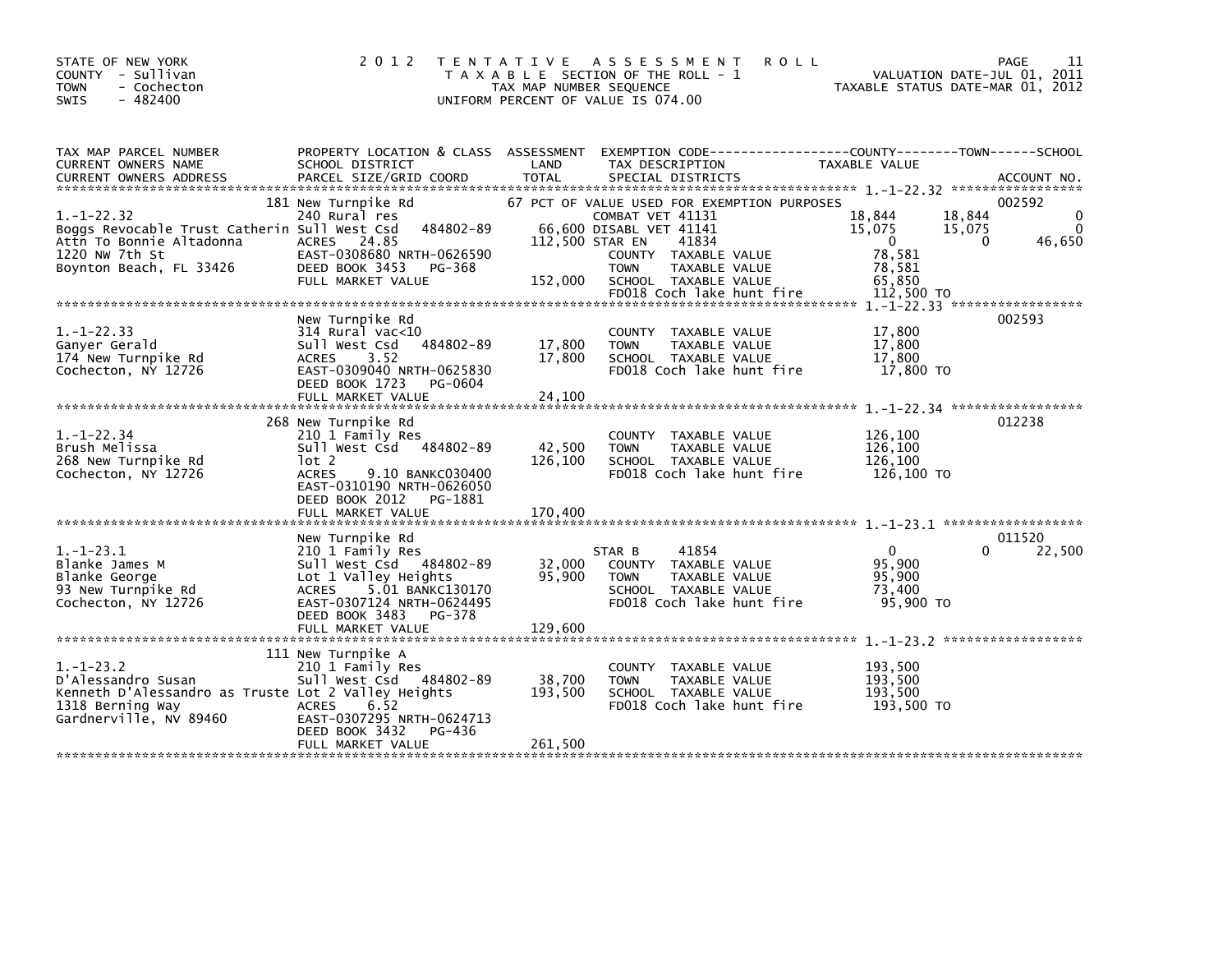| STATE OF NEW YORK<br>COUNTY - Sullivan<br><b>TOWN</b><br>- Cochecton<br>$-482400$<br><b>SWIS</b>                                                                                                                         | 2 0 1 2                                                                                                                                                                                              | TAX MAP NUMBER SEQUENCE             | TENTATIVE ASSESSMENT<br><b>ROLL</b><br>T A X A B L E SECTION OF THE ROLL - 1<br>UNIFORM PERCENT OF VALUE IS 074.00                     | TAXABLE STATUS DATE-MAR 01, 2012                                            | 12<br>PAGE<br>VALUATION DATE-JUL 01, 2011 |
|--------------------------------------------------------------------------------------------------------------------------------------------------------------------------------------------------------------------------|------------------------------------------------------------------------------------------------------------------------------------------------------------------------------------------------------|-------------------------------------|----------------------------------------------------------------------------------------------------------------------------------------|-----------------------------------------------------------------------------|-------------------------------------------|
| TAX MAP PARCEL NUMBER<br>CURRENT OWNERS NAME<br>.CURRENT OWNERS ADDRESS PARCEL SIZE/GRID COORD TOTAL SPECIAL DISTRICTS AND MESS ADDRESS PARCEL SIZE/GRID COORD TOTAL SPECIAL DISTRICTS AND MESS AND MESS AND ACCOUNT NO. | SCHOOL DISTRICT                                                                                                                                                                                      | LAND                                | PROPERTY LOCATION & CLASS ASSESSMENT EXEMPTION CODE----------------COUNTY-------TOWN------SCHOOL<br>TAX DESCRIPTION                    | TAXABLE VALUE                                                               |                                           |
| $1. - 1 - 23.3$<br>Gamandy-Chennuru Camille<br>115-24 121st St<br>South Ozone Park, NY 11420                                                                                                                             | New Turnpike Rd<br>$314$ Rural vac< $10$<br>Sull West Csd 484802-89<br>Lot 3 Valley Heights<br>ACRES 7.02<br>EAST-0307416 NRTH-0624933<br>DEED BOOK 2990 PG-507<br>FULL MARKET VALUE                 | 29,900<br>29,900<br>40,400          | COUNTY TAXABLE VALUE<br>TAXABLE VALUE<br><b>TOWN</b><br>SCHOOL TAXABLE VALUE<br>FD018 Coch lake hunt fire                              | 29,900<br>29,900<br>29,900<br>29,900 TO                                     |                                           |
| $1.-1-23.4$<br>Doyle Timothy R<br>Doyle Beth Anne<br>135 New Turnpike Rd<br>Cochecton, NY 12726                                                                                                                          | 135 New Turnpike Rd<br>210 1 Family Res<br>Sull West Csd 484802-89<br>Lot 4 Valley Heights<br>8.06 BANKC061155<br>ACRES<br>EAST-0307417 NRTH-0625228<br>DEED BOOK 2010 PG-53144<br>FULL MARKET VALUE | 42,500 STAR B<br>173,600<br>234,600 | COMBAT VET 41131<br>41854<br>COUNTY TAXABLE VALUE<br>TAXABLE VALUE<br><b>TOWN</b><br>SCHOOL TAXABLE VALUE<br>FD018 Coch lake hunt fire | 33,750<br>33,750<br>$\Omega$<br>139,850<br>139,850<br>151,100<br>173,600 TO | 22,500<br>0                               |
| $1. - 1 - 23.5$<br>Kosier James<br>Mary Ann<br>43 Forest Rd<br>Woodburne, NY 12788-5027                                                                                                                                  | New Turnpike Rd<br>$314$ Rural vac< $10$<br>Sull West Csd 484802-89<br>Lot 5 Valley Heights<br>8.05<br><b>ACRES</b><br>EAST-0307450 NRTH-0625551<br>DEED BOOK 1623 PG-618<br>FULL MARKET VALUE       | 33,400<br>33,400<br>45,100          | COUNTY TAXABLE VALUE<br><b>TOWN</b><br>TAXABLE VALUE<br>SCHOOL TAXABLE VALUE<br>FD018 Coch lake hunt fire                              | 33,400<br>33,400<br>33,400<br>33,400 TO                                     |                                           |
| $1. - 1 - 23.6$<br>Panasci Francis S<br>Panasci Tricia A<br>5 Pheasant Run<br>Wading River, NY 11792                                                                                                                     | New Turnpike A<br>322 Rural vac>10<br>Sull West Csd 484802-89<br>Lot 6 Valley Heights<br>ACRES 10.13<br>EAST-0307479 NRTH-0625894<br>DEED BOOK 2963<br>PG-104<br>FULL MARKET VALUE                   | 35,500<br>35,500<br>48,000          | COUNTY TAXABLE VALUE<br>TAXABLE VALUE<br><b>TOWN</b><br>SCHOOL TAXABLE VALUE<br>FD018 Coch lake hunt fire                              | 35,500<br>35,500<br>35,500<br>35,500 TO                                     |                                           |
| $1. - 1 - 23.7$<br>Hanna Fouad S<br>2477 Cypress Ave<br>East Meadow, NY 11554                                                                                                                                            | New Turnpike Rd<br>$314$ Rural vac<10<br>Sull West Csd 484802-89<br>Lot 7 Valley Heights<br>ACRES 14.01<br>EAST-0307623 NRTH-0626247<br>DEED BOOK 1327<br>PG-00258<br>FULL MARKET VALUE              | 40,300<br>40,300<br>54,500          | COUNTY TAXABLE VALUE<br>TAXABLE VALUE<br><b>TOWN</b><br>SCHOOL TAXABLE VALUE<br>FD018 Coch lake hunt fire                              | 40,300<br>40,300<br>40,300<br>40,300 TO                                     |                                           |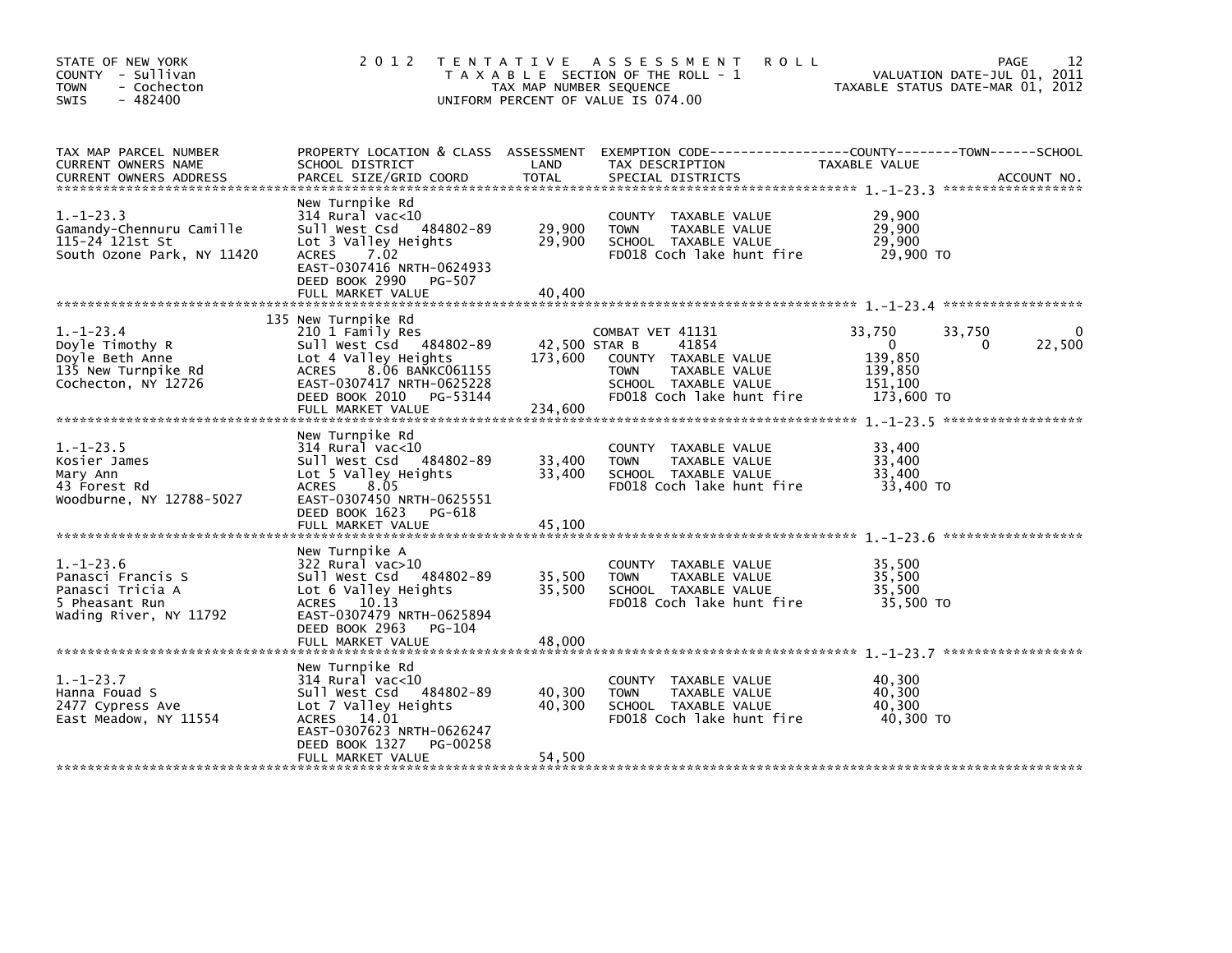| STATE OF NEW YORK<br>COUNTY - Sullivan<br><b>TOWN</b><br>- Cochecton<br>$-482400$<br><b>SWIS</b> | 2 0 1 2                                                                                                                                                                     | TENTATIVE ASSESSMENT<br><b>ROLL</b><br>T A X A B L E SECTION OF THE ROLL - 1<br>TAX MAP NUMBER SEQUENCE<br>UNIFORM PERCENT OF VALUE IS 074.00                 | 13<br>PAGE<br>VALUATION DATE-JUL 01, 2011<br>TAXABLE STATUS DATE-MAR 01, 2012 |
|--------------------------------------------------------------------------------------------------|-----------------------------------------------------------------------------------------------------------------------------------------------------------------------------|---------------------------------------------------------------------------------------------------------------------------------------------------------------|-------------------------------------------------------------------------------|
| TAX MAP PARCEL NUMBER<br>CURRENT OWNERS NAME                                                     | SCHOOL DISTRICT                                                                                                                                                             | PROPERTY LOCATION & CLASS ASSESSMENT EXEMPTION CODE----------------COUNTY-------TOWN------SCHOOL<br>LAND<br>TAX DESCRIPTION                                   | TAXABLE VALUE                                                                 |
| $1.-1-23.8$<br>Lisena Felice<br>Lisena Luisa<br>17 Frost Creek Dr<br>Locust Valley, NY 11560     | 161 New Turnpike Rd<br>210 1 Family Res<br>Sull West Csd 484802-89<br>Lot 8 Valley Heights<br>ACRES 35.63<br>EAST-0307821 NRTH-0626997<br>DEED BOOK 2011 PG-8036            | COUNTY TAXABLE VALUE<br>76,500<br><b>TOWN</b><br>TAXABLE VALUE<br>193,500<br>SCHOOL TAXABLE VALUE<br>FD018 Coch lake hunt fire                                | 193,500<br>193,500<br>193,500<br>193,500 TO                                   |
| $1. - 1 - 25$<br>Roth Jane<br>8 Peter Cooper Rd Apt 12A<br>New York, NY 10010                    | 468 New Turnpike Rd<br>210 1 Family Res<br>Sull West Csd 484802-89<br>FRNT 116.00 DPTH 280.00<br>EAST-0313797 NRTH-0628528<br>DEED BOOK 2812<br>PG-570<br>FULL MARKET VALUE | COUNTY TAXABLE VALUE<br>14,500<br><b>TOWN</b><br>TAXABLE VALUE<br>86,700<br>SCHOOL TAXABLE VALUE<br>FD018 Coch lake hunt fire<br>117,200                      | 014610<br>86,700<br>86,700<br>86.700<br>86,700 TO                             |
| $1. - 1 - 26$<br>Annunziata Vincent<br>Annunziata Suzanne<br>15 Cross Rd<br>Cochecton, NY 12726  | Cross Rd<br>311 Res vac land<br>Sull West Csd 484802-89<br>FRNT 218.00 DPTH 325.00<br>EAST-0313220 NRTH-0628230<br>DEED BOOK 105<br>PG-1139<br>FULL MARKET VALUE            | COUNTY TAXABLE VALUE<br>6,500<br>TAXABLE VALUE<br><b>TOWN</b><br>6,500<br>SCHOOL TAXABLE VALUE<br>FD018 Coch lake hunt fire<br>8.800                          | 000240<br>6,500<br>6,500<br>6,500<br>6.500 TO                                 |
| $1. - 1 - 27$<br>Annunziata Vincent<br>Annunziata Suzanne<br>15 Cross Rd<br>Cochecton, NY 12726  | Cross Rd<br>$314$ Rural vac< $10$<br>Sull West Csd 484802-89<br>FRNT 100.00 DPTH 300.00<br>EAST-0313260 NRTH-0628120<br>DEED BOOK 705<br>PG-01139<br>FULL MARKET VALUE      | COUNTY TAXABLE VALUE<br>5,100<br><b>TOWN</b><br>TAXABLE VALUE<br>5.100<br>SCHOOL TAXABLE VALUE<br>FD018 Coch lake hunt fire<br>6,900                          | 5,100<br>5,100<br>5.100<br>5,100 TO                                           |
| $1. - 1 - 28$<br>Annunziata Vincent<br>Annunziata Suzanne<br>15 Cross Rd<br>Cochecton, NY 12726  | 15 Cross Rd<br>210 1 Family Res<br>484802-89<br>Sull West Csd<br><b>ACRES</b><br>1.30<br>EAST-0313260 NRTH-0628030<br>DEED BOOK 719<br>PG-01064<br>FULL MARKET VALUE        | 41834<br>STAR EN<br>17,500<br>COUNTY TAXABLE VALUE<br>123,300<br>TAXABLE VALUE<br><b>TOWN</b><br>SCHOOL TAXABLE VALUE<br>FD018 Coch lake hunt fire<br>166,600 | 46,650<br>$\mathbf{0}$<br>0<br>123,300<br>123,300<br>76,650<br>123,300 TO     |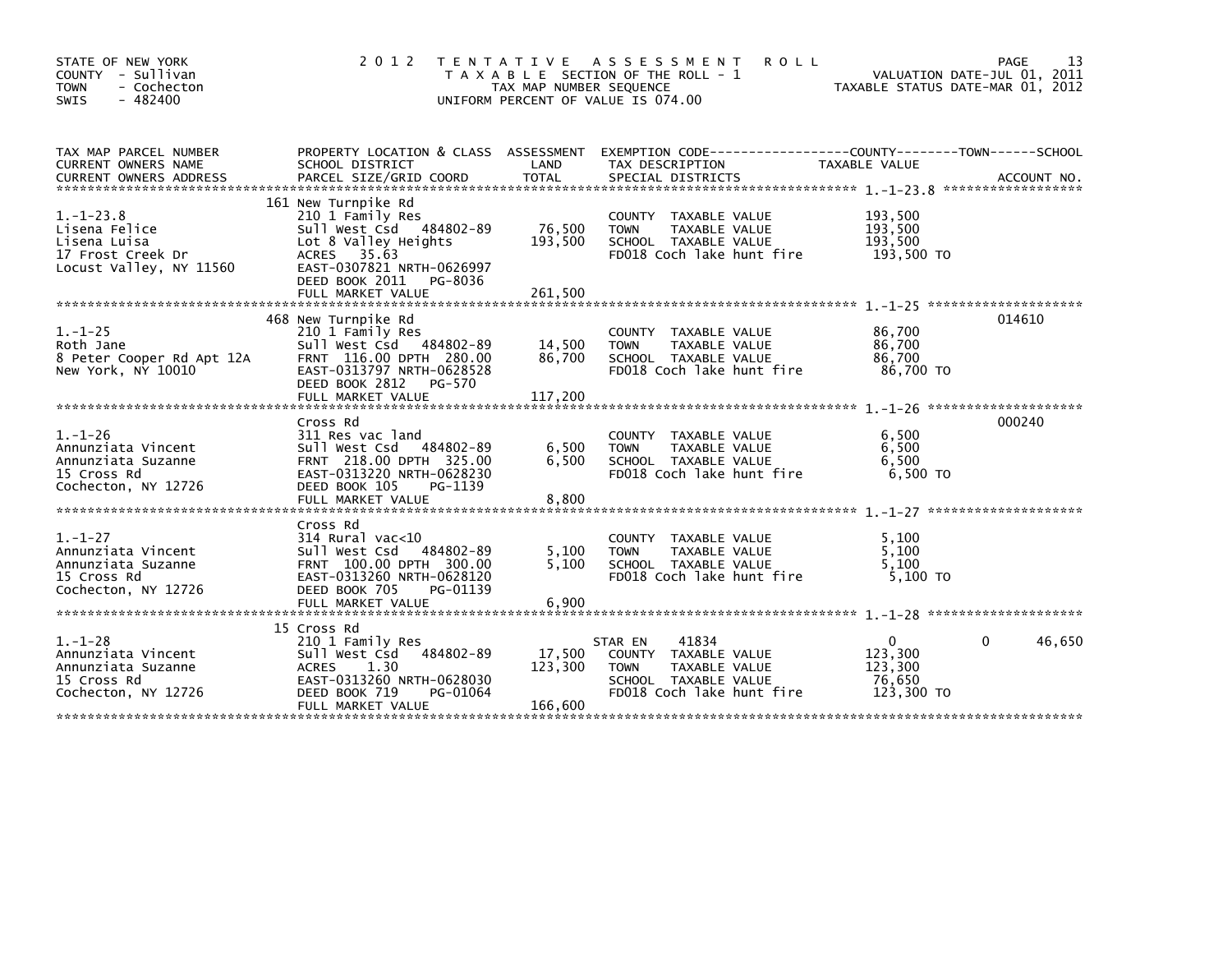| STATE OF NEW YORK<br>COUNTY - Sullivan<br>- Cochecton<br><b>TOWN</b><br>- 482400<br><b>SWIS</b>        | 2 0 1 2                                                                                                                                                             | T E N T A T I V E<br>TAX MAP NUMBER SEQUENCE<br>UNIFORM PERCENT OF VALUE IS 074.00 | A S S E S S M E N T<br>T A X A B L E SECTION OF THE ROLL - 1                                                                 | <b>ROLL</b>                                                                          | PAGE<br>VALUATION DATE-JUL 01, 2011<br>TAXABLE STATUS DATE-MAR 01, 2012 | 14     |
|--------------------------------------------------------------------------------------------------------|---------------------------------------------------------------------------------------------------------------------------------------------------------------------|------------------------------------------------------------------------------------|------------------------------------------------------------------------------------------------------------------------------|--------------------------------------------------------------------------------------|-------------------------------------------------------------------------|--------|
| TAX MAP PARCEL NUMBER<br>CURRENT OWNERS NAME                                                           | PROPERTY LOCATION & CLASS ASSESSMENT<br>SCHOOL DISTRICT                                                                                                             | LAND                                                                               | TAX DESCRIPTION                                                                                                              | EXEMPTION CODE-----------------COUNTY-------TOWN------SCHOOL<br><b>TAXABLE VALUE</b> |                                                                         |        |
|                                                                                                        |                                                                                                                                                                     |                                                                                    |                                                                                                                              |                                                                                      |                                                                         |        |
| $1. - 1 - 29$                                                                                          | 37 Cross Rd<br>210 1 Family Res                                                                                                                                     |                                                                                    | 41854<br>STAR B                                                                                                              | $\Omega$                                                                             | 003126<br>0                                                             | 22,500 |
| Wagner Joseph C<br>37 Cross Rd<br>Cochecton, NY 12726                                                  | Sull West Csd 484802-89<br><b>ACRES</b><br>2.52 BANKC191006<br>EAST-0313520 NRTH-0627390<br>DEED BOOK 3604<br>PG-368<br>FULL MARKET VALUE                           | 22,600<br>87,700<br>118,500                                                        | COUNTY TAXABLE VALUE<br><b>TOWN</b><br>TAXABLE VALUE<br>SCHOOL TAXABLE VALUE<br>FD018 Coch lake hunt fire                    | 87,700<br>87,700<br>65,200<br>87.700 TO                                              |                                                                         |        |
|                                                                                                        |                                                                                                                                                                     |                                                                                    |                                                                                                                              |                                                                                      |                                                                         |        |
| $1. - 1 - 30$<br>Burger Peter<br>Seefiedlt-Burger Stacy<br>59 Cross Rd<br>Cochecton, NY 12726          | 59 Cross Rd<br>210 1 Family Res<br>Sull West Csd 484802-89<br>2.54 BANK0210090<br><b>ACRES</b><br>EAST-0313640 NRTH-0627050<br>DEED BOOK 3361<br>PG-162             | 21,500<br>143,500                                                                  | 41854<br>STAR B<br>COUNTY TAXABLE VALUE<br>TAXABLE VALUE<br><b>TOWN</b><br>SCHOOL TAXABLE VALUE<br>FD018 Coch lake hunt fire | $\mathbf{0}$<br>143,500<br>143,500<br>121,000<br>143,500 TO                          | 013180<br>0                                                             | 22,500 |
|                                                                                                        |                                                                                                                                                                     |                                                                                    |                                                                                                                              |                                                                                      |                                                                         |        |
|                                                                                                        | 56 Cross Rd                                                                                                                                                         |                                                                                    |                                                                                                                              |                                                                                      | 006390                                                                  |        |
| $1.-1-31.1$<br>Petry Ian<br>Petry Jill A<br>56 Cross Rd<br>Cochecton, NY 12726                         | 210 1 Family Res<br>Sull West Csd 484802-89<br>Lot 6<br><b>ACRES</b><br>5.15 BANK B31730<br>EAST-0313126 NRTH-0627109<br>DEED BOOK 3335<br>PG-503                   | 28,900<br>168,100                                                                  | 41854<br>STAR B<br>COUNTY TAXABLE VALUE<br><b>TOWN</b><br>TAXABLE VALUE<br>SCHOOL TAXABLE VALUE<br>FD018 Coch lake hunt fire | $\mathbf{0}$<br>168,100<br>168,100<br>145,600<br>168,100 TO                          | 0                                                                       | 22,500 |
|                                                                                                        | FULL MARKET VALUE                                                                                                                                                   | 227,200                                                                            |                                                                                                                              |                                                                                      |                                                                         |        |
|                                                                                                        | 298 New Turnpike Rd                                                                                                                                                 |                                                                                    |                                                                                                                              |                                                                                      | 000145                                                                  |        |
| $1.-1-31.2$<br>Boyd Vincent M<br>Boyd Erica D<br>298 New Turnpike A<br>Cochecton, NY 12726             | 210 1 Family Res<br>Sull West Csd<br>484802-89<br>Lot 1<br><b>ACRES</b><br>2.74<br>EAST-0311217 NRTH-0627056<br>DEED BOOK 2717<br><b>PG-94</b><br>FULL MARKET VALUE | 24,000<br>189,500<br>256,100                                                       | 41854<br>STAR B<br>COUNTY TAXABLE VALUE<br><b>TOWN</b><br>TAXABLE VALUE<br>SCHOOL TAXABLE VALUE<br>FD018 Coch lake hunt fire | $\Omega$<br>189,500<br>189,500<br>167,000<br>189,500 TO                              |                                                                         | 22,500 |
|                                                                                                        |                                                                                                                                                                     |                                                                                    |                                                                                                                              |                                                                                      |                                                                         |        |
| $1.-1-31.3$<br>Berlind Robert<br>215 W 20 St Apt 4w<br>New York, NY 10011<br>MAY BE SUBJECT TO PAYMENT | 374 New Turnpike Rd<br>240 Rural res<br>484802-89<br>Sull West Csd<br>Lot 1<br>ACRES 17.00<br>EAST-0312796 NRTH-0627680<br>DEED BOOK 1991<br>PG-163                 | 64,800<br>179,400                                                                  | AGRI DIST 41720<br>COUNTY TAXABLE VALUE<br>TAXABLE VALUE<br><b>TOWN</b><br>SCHOOL TAXABLE VALUE<br>FD018 Coch lake hunt fire | 29,597<br>149,803<br>149,803<br>149,803<br>179.400 TO                                | 29,597                                                                  | 29,597 |
| UNDER AGDIST LAW TIL 2016                                                                              | FULL MARKET VALUE                                                                                                                                                   | 242,400                                                                            |                                                                                                                              |                                                                                      |                                                                         |        |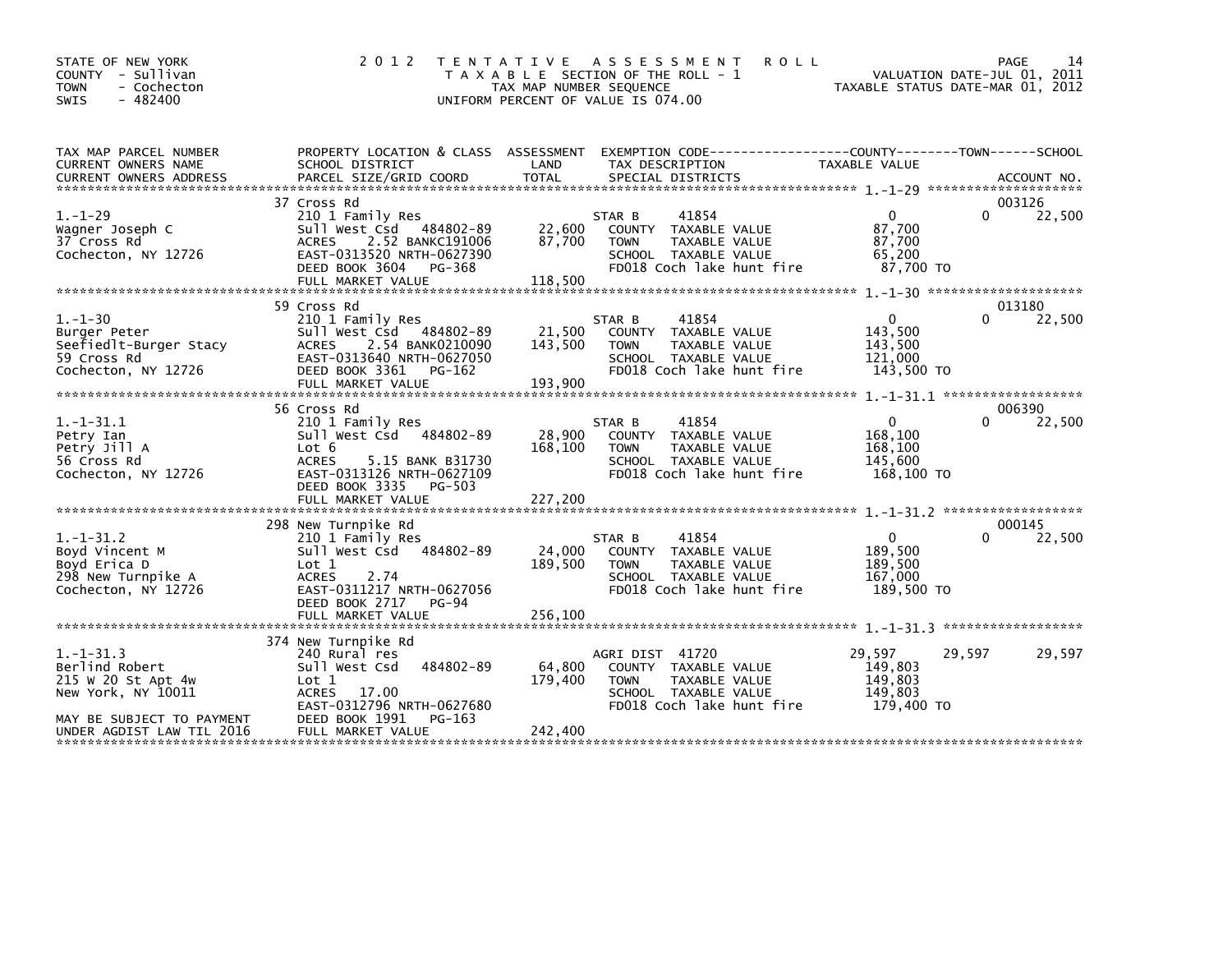| STATE OF NEW YORK<br>COUNTY - Sullivan<br><b>TOWN</b><br>- Cochecton<br>$-482400$<br><b>SWIS</b>                                                                                                                                                                               | 2 0 1 2                                                                                                                                                                              | TAX MAP NUMBER SEOUENCE      | TENTATIVE ASSESSMENT<br><b>ROLL</b><br>T A X A B L E SECTION OF THE ROLL - 1<br>UNIFORM PERCENT OF VALUE IS 074.00                                                                  | VALUATION DATE-JUL 01, 2011<br>TAXABLE STATUS DATE-MAR 01, 2012                   | 15<br><b>PAGE</b> |
|--------------------------------------------------------------------------------------------------------------------------------------------------------------------------------------------------------------------------------------------------------------------------------|--------------------------------------------------------------------------------------------------------------------------------------------------------------------------------------|------------------------------|-------------------------------------------------------------------------------------------------------------------------------------------------------------------------------------|-----------------------------------------------------------------------------------|-------------------|
| TAX MAP PARCEL NUMBER<br>CURRENT OWNERS NAME<br>.CURRENT OWNERS ADDRESS PARCEL SIZE/GRID COORD TOTAL SPECIAL DISTRICTS AND MESS ADDRESS PARCEL SIZE/GRID COORD TOTAL SPECIAL DISTRICTS AND MESS AND MESS ASSESSMENT ON A SERVER AND TOTAL SERVER AND TOTAL THE SERVER SERVER A | PROPERTY LOCATION & CLASS ASSESSMENT<br>SCHOOL DISTRICT                                                                                                                              | LAND                         | EXEMPTION CODE------------------COUNTY--------TOWN------SCHOOL<br>TAX DESCRIPTION                                                                                                   | TAXABLE VALUE                                                                     |                   |
| $1. - 1 - 31.4$<br>Van Hulsteyn Grace<br>507 W 111Th St Apt 21<br>New York, NY 10025-1996                                                                                                                                                                                      | 364 New Turnpike Rd<br>260 Seasonal res<br>Sull West Csd<br>484802-89<br>Lot 2<br><b>ACRES</b><br>5.01<br>EAST-0312322 NRTH-0627005<br>DEED BOOK 1220 PG-00038<br>FULL MARKET VALUE  | 35,500<br>60,200<br>81.400   | COUNTY TAXABLE VALUE<br><b>TOWN</b><br>TAXABLE VALUE<br>SCHOOL TAXABLE VALUE<br>FD018 Coch lake hunt fire                                                                           | 60,200<br>60,200<br>60, 200<br>60,200 TO                                          |                   |
| $1.-1-.31.5$<br>Massaro Fernando R<br>Rose Jeffrey F<br>321 New Turnpike Rd<br>Cochecton, NY 12726                                                                                                                                                                             | New Turnpike Rd<br>$314$ Rural vac<10<br>484802-89<br>Sull West Csd<br>Lot 3<br><b>ACRES</b><br>5.01<br>EAST-0311759 NRTH-0626973<br>DEED BOOK 2164 PG-511<br>FULL MARKET VALUE      | 23,000<br>23,000<br>31,100   | COUNTY TAXABLE VALUE<br>TAXABLE VALUE<br><b>TOWN</b><br>SCHOOL TAXABLE VALUE<br>FD018 Coch lake hunt fire                                                                           | 23,000<br>23,000<br>23,000<br>23,000 TO                                           |                   |
| $1. - 1 - 31.6$<br>Pinciotti Michael R<br>Glase Joan C<br>76 Cross Rd<br>Cochecton, NY 12726                                                                                                                                                                                   | 76 Cross Rd<br>210 1 Family Res<br>Sull West Csd 484802-89<br>Lot 5<br><b>ACRES</b><br>5.21 BANKC061222<br>EAST-0312730 NRTH-0627140<br>DEED BOOK 2830<br>PG-79<br>FULL MARKET VALUE | 32,700<br>124,000<br>167,600 | 41854<br>STAR B<br>COUNTY TAXABLE VALUE<br><b>TOWN</b><br>TAXABLE VALUE<br>SCHOOL TAXABLE VALUE<br>FD018 Coch lake hunt fire                                                        | $\Omega$<br>0<br>124,000<br>124,000<br>101,500<br>124,000 TO                      | 22,500            |
| $1. - 1 - 31.7$<br>McAteer Vincenza J<br>McAteer James J<br>2758 Cropsey Ave<br>Brooklyn, NY 11214                                                                                                                                                                             | 84 Cross Rd<br>210 1 Family Res<br>Sull West Csd 484802-89<br>Lot 4<br>5.17 BANK 80395<br><b>ACRES</b><br>EAST-0312730 NRTH-0627140<br>DEED BOOK 3596<br>PG-536                      | 115,600 WAR VET              | 89 PCT OF VALUE USED FOR EXEMPTION PURPOSES<br>DISABL VET 41141<br>35,500 STAR EN<br>41834<br>41121<br>COUNTY TAXABLE VALUE<br><b>TOWN</b><br>TAXABLE VALUE<br>SCHOOL TAXABLE VALUE | 5,144<br>5,144<br>$\Omega$<br>0<br>15,433<br>15,433<br>95,023<br>95,023<br>68,950 | 46,650            |
| $1. - 1 - 31.8$<br>Rose Jeffrey F<br>Massaro Fernado R<br>321 New Turnpike Rd<br>Cochecton, NY 12726                                                                                                                                                                           | New Turnpike Rd<br>270 Mfg housing<br>484802-89<br>sull west Csd<br>Lot $#2$<br><b>ACRES</b><br>2.02<br>EAST-0311454 NRTH-0627193<br>DEED BOOK 2311<br>PG-294<br>FULL MARKET VALUE   | 21,100<br>31,800<br>43,000   | COUNTY TAXABLE VALUE<br>TAXABLE VALUE<br><b>TOWN</b><br>SCHOOL TAXABLE VALUE<br>FD018 Coch lake hunt fire                                                                           | 31,800<br>31,800<br>31,800<br>31,800 TO                                           |                   |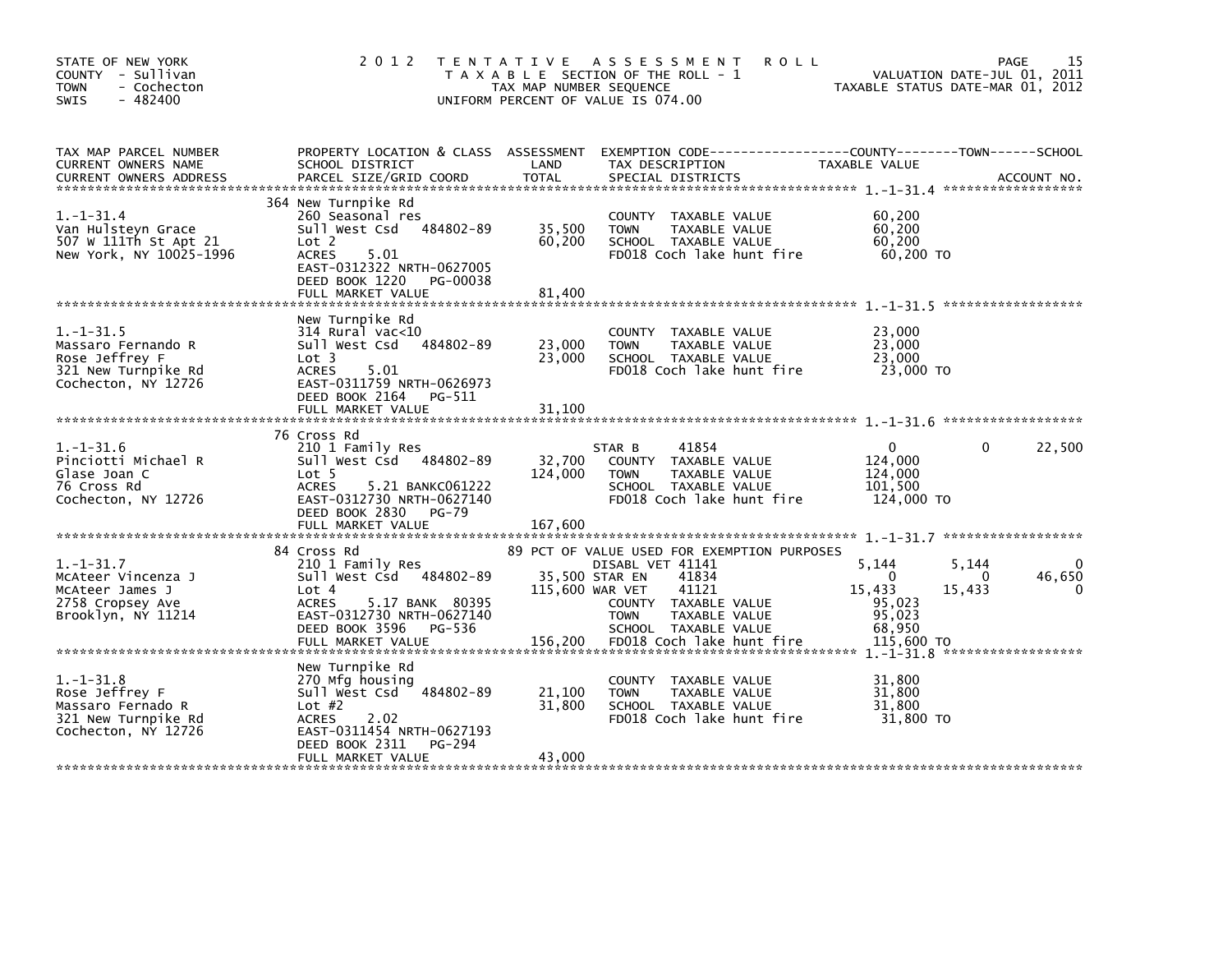| STATE OF NEW YORK<br>COUNTY - Sullivan<br>- Cochecton<br><b>TOWN</b><br>$-482400$<br><b>SWIS</b>        | 2 0 1 2                                                                                                                                                                 | T E N T A T I V E<br>TAX MAP NUMBER SEQUENCE | A S S E S S M E N T<br><b>ROLL</b><br>T A X A B L E SECTION OF THE ROLL - 1<br>UNIFORM PERCENT OF VALUE IS 074.00                                                                     | VALUATION DATE-JUL 01, 2011<br>TAXABLE STATUS DATE-MAR 01, 2012       | 16<br>PAGE                            |
|---------------------------------------------------------------------------------------------------------|-------------------------------------------------------------------------------------------------------------------------------------------------------------------------|----------------------------------------------|---------------------------------------------------------------------------------------------------------------------------------------------------------------------------------------|-----------------------------------------------------------------------|---------------------------------------|
| TAX MAP PARCEL NUMBER<br>CURRENT OWNERS NAME<br><b>CURRENT OWNERS ADDRESS</b>                           | PROPERTY LOCATION & CLASS ASSESSMENT<br>SCHOOL DISTRICT<br>PARCEL SIZE/GRID COORD                                                                                       | LAND<br><b>TOTAL</b>                         | EXEMPTION CODE-----------------COUNTY-------TOWN------SCHOOL<br>TAX DESCRIPTION<br>SPECIAL DISTRICTS                                                                                  | TAXABLE VALUE                                                         | ACCOUNT NO.                           |
|                                                                                                         |                                                                                                                                                                         |                                              |                                                                                                                                                                                       |                                                                       |                                       |
| $1. - 1 - 32$<br>Fenimore Susan<br>Fenimore James<br>1096 Lakeshore Dr<br>Massapequa Park, NY 11762     | Cross Rd<br>210 1 Family Res<br>Sull West Csd<br>484802-89<br><b>ACRES</b><br>1.84<br>EAST-0313220 NRTH-0627380<br>DEED BOOK 2259<br>PG-571                             | 21,000<br>103,000                            | COUNTY TAXABLE VALUE<br>TAXABLE VALUE<br><b>TOWN</b><br>SCHOOL TAXABLE VALUE<br>FD018 Coch lake hunt fire                                                                             | 103,000<br>103,000<br>103,000<br>103,000 TO                           | 014100                                |
|                                                                                                         | FULL MARKET VALUE                                                                                                                                                       | 139,200                                      |                                                                                                                                                                                       |                                                                       |                                       |
| $1. - 1 - 33$<br>Fenimore Susan E<br>Fenimore James W<br>1096 Lakeshore Dr<br>Massapequa Park, NY 11762 | Cross Rd<br>$314$ Rural vac<10<br>Sull West Csd 484802-89<br>Life Estate Segrell J & G<br>FRNT 100.00 DPTH 197.00<br>EAST-0313360 NRTH-0627230<br>DEED BOOK 2259 PG-562 | 3,500<br>3,500                               | COUNTY TAXABLE VALUE<br>TAXABLE VALUE<br><b>TOWN</b><br>SCHOOL TAXABLE VALUE<br>FD018 Coch lake hunt fire                                                                             | 3,500<br>3,500<br>3.500<br>3,500 TO                                   | 011060                                |
|                                                                                                         | FULL MARKET VALUE                                                                                                                                                       | 4,700                                        |                                                                                                                                                                                       |                                                                       |                                       |
| $1. - 1 - 34.1$<br>Van Keuren Alan L<br>Box 2<br>Lake Huntington, NY 12752                              | Cross Rd<br>270 Mfg housing<br>484802-89<br>Sull West Csd<br>Fo Clevenz<br>2.75<br><b>ACRES</b><br>EAST-0313440 NRTH-0626260<br>DEED BOOK 945<br>PG-00062               | 24,000 STAR B<br>34,800                      | 91 PCT OF VALUE USED FOR EXEMPTION PURPOSES<br>41121<br>WAR VET<br>41854<br>COUNTY TAXABLE VALUE<br>TAXABLE VALUE<br><b>TOWN</b><br>SCHOOL TAXABLE VALUE<br>FD018 Coch lake hunt fire | 4.750<br>4,750<br>$\Omega$<br>30,050<br>30,050<br>12,300<br>34,800 TO | 006610<br>$\mathbf{0}$<br>22,500<br>0 |
|                                                                                                         | 661 County Road 114                                                                                                                                                     |                                              |                                                                                                                                                                                       |                                                                       | 000270                                |
| $1. - 1 - 34.2$<br>Feliciano Rene<br>Feliciano Carmen M<br>30 Lenox Rd<br>Rockville Center, NY 11570    | 210 1 Family Res<br>Sull West Csd 484802-89<br><b>ACRES</b><br>4.00<br>EAST-0313390 NRTH-0625830<br>DEED BOOK 2939<br>PG-151                                            | 32,500<br>228,100                            | COUNTY TAXABLE VALUE<br><b>TOWN</b><br><b>TAXABLE VALUE</b><br>SCHOOL TAXABLE VALUE<br>FD018 Coch lake hunt fire                                                                      | 228,100<br>228,100<br>228,100<br>228,100 TO                           |                                       |
|                                                                                                         | FULL MARKET VALUE                                                                                                                                                       | 308,200                                      |                                                                                                                                                                                       | $1. -1 - 35.1$ ********************                                   |                                       |
| $1. -1 - 35.1$<br>Jennett Robert J<br>Jennett Diane<br>15 Tobacco Rd<br>Southwick, MA 01077             | County Road 114<br>$322$ Rural vac $>10$<br>Sull West Csd 484802-89<br>Combo $W/1.-1-36$<br>ACRES 54.38<br>EAST-0311520 NRTH-0624850<br>DEED BOOK 1974<br>PG-135        | 103,800<br>103,800                           | COUNTY TAXABLE VALUE<br>TAXABLE VALUE<br><b>TOWN</b><br>SCHOOL TAXABLE VALUE<br>FD018 Coch lake hunt fire                                                                             | 103,800<br>103,800<br>103.800<br>103,800 TO                           |                                       |
|                                                                                                         | FULL MARKET VALUE                                                                                                                                                       | 140,300                                      |                                                                                                                                                                                       |                                                                       |                                       |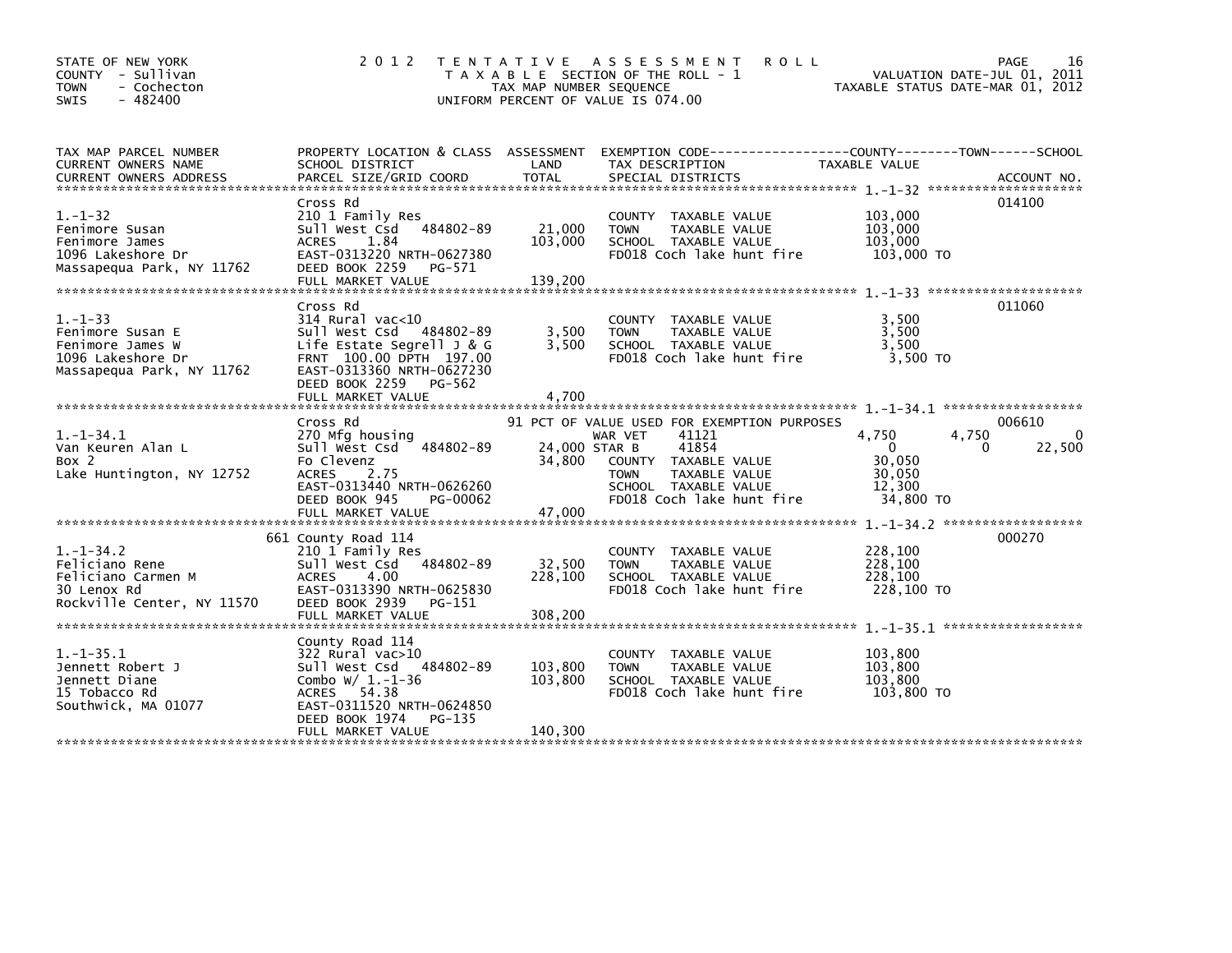| STATE OF NEW YORK<br>COUNTY - Sullivan<br><b>TOWN</b><br>- Cochecton<br>$-482400$<br><b>SWIS</b>                                    | 2 0 1 2                                                                                                                                                                                  | T E N T A T I V E<br>TAX MAP NUMBER SEQUENCE | <b>ROLL</b><br>A S S E S S M E N T<br>T A X A B L E SECTION OF THE ROLL - 1<br>UNIFORM PERCENT OF VALUE IS 074.00 | TAXABLE STATUS DATE-MAR 01, 2012            | 17<br>PAGE<br>VALUATION DATE-JUL 01, 2011 |
|-------------------------------------------------------------------------------------------------------------------------------------|------------------------------------------------------------------------------------------------------------------------------------------------------------------------------------------|----------------------------------------------|-------------------------------------------------------------------------------------------------------------------|---------------------------------------------|-------------------------------------------|
| TAX MAP PARCEL NUMBER<br>CURRENT OWNERS NAME<br><b>CURRENT OWNERS ADDRESS</b>                                                       | PROPERTY LOCATION & CLASS ASSESSMENT<br>SCHOOL DISTRICT<br>PARCEL SIZE/GRID COORD                                                                                                        | LAND<br>TOTAL                                | TAX DESCRIPTION<br>SPECIAL DISTRICTS                                                                              | TAXABLE VALUE                               | ACCOUNT NO.                               |
| $1. -1 - 35.2$<br>Kirkwood James Neal<br>Harmon Eve<br>715 9th. Avenue Apt 5FN<br>New York, NY 10019                                | 583 County Road 114<br>210 1 Family Res<br>Sull West Csd 484802-89<br>2.27<br>ACRES<br>EAST-0311632 NRTH-0624820<br>DEED BOOK 2735<br>PG-514<br>FULL MARKET VALUE                        | 22,500<br>132,500<br>179.100                 | COUNTY TAXABLE VALUE<br><b>TOWN</b><br>TAXABLE VALUE<br>SCHOOL TAXABLE VALUE<br>FD018 Coch lake hunt fire         | 132,500<br>132,500<br>132,500<br>132,500 TO |                                           |
| $1. - 1 - 37$<br>Wormuth Raymond<br>Karen Alcalde<br>1101 S Arlington Ridge Rd Apt 563 is 911 number for val<br>Arlington, VA 22202 | 555 County Road 114<br>240 Rural res<br>484802-89<br>Sull West Csd<br>Gas line Main Valve<br>ACRES 33.50<br>EAST-0311230 NRTH-0625530<br>DEED BOOK 1920<br>PG-624<br>FULL MARKET VALUE   | 57,500<br>127,100<br>171.800                 | COUNTY TAXABLE VALUE<br>TAXABLE VALUE<br><b>TOWN</b><br>SCHOOL TAXABLE VALUE<br>FD018 Coch lake hunt fire         | 127,100<br>127,100<br>127.100<br>127,100 TO | 016880                                    |
| $1. - 1 - 38$<br>Day Raymond<br>18 Eureka St<br>Springfield, MA 01104                                                               | 541 County Road 114<br>210 1 Family Res<br>Sull West Csd 484802-89<br>Declaration Of Trust<br>ACRES 15.00<br>EAST-0310780 NRTH-0625600<br>DEED BOOK 2011<br>PG-3585<br>FULL MARKET VALUE | 47,500<br>153,100<br>206,900                 | COUNTY TAXABLE VALUE<br><b>TOWN</b><br>TAXABLE VALUE<br>SCHOOL TAXABLE VALUE<br>FD018 Coch lake hunt fire         | 153,100<br>153,100<br>153,100<br>153,100 TO | 010260                                    |
| $1. -1 - 39.1$<br>Fisher Fred<br>Fisher Barbara<br>16920 Roosevelt Hwy<br>Kendall, NY 14476                                         | New Turnpike Rd<br>322 Rural vac>10<br>Sull West Csd<br>484802-89<br>ACRES 11.20<br>EAST-0310564 NRTH-0625765<br>DEED BOOK 998<br>PG-00239<br>FULL MARKET VALUE                          | 43,100<br>43,100<br>58,200                   | TAXABLE VALUE<br>COUNTY<br><b>TOWN</b><br>TAXABLE VALUE<br>SCHOOL TAXABLE VALUE<br>FD018 Coch lake hunt fire      | 43,100<br>43,100<br>43,100<br>43,100 TO     | 4741                                      |
| $1.-1-39.2$<br>Wright Norman<br>Wright Irene<br>PO Box 764<br>old Fort, NC 28762                                                    | 468 County Road 114<br>312 Vac w/imprv<br>484802-89<br>Sull West Csd<br>2.70<br><b>ACRES</b><br>EAST-0310045 NRTH-0623886<br>DEED BOOK 903<br>PG-76<br>FULL MARKET VALUE                 | 14,800<br>22,300<br>30,100                   | COUNTY TAXABLE VALUE<br>TAXABLE VALUE<br><b>TOWN</b><br>SCHOOL TAXABLE VALUE<br>FD018 Coch lake hunt fire         | 22,300<br>22,300<br>22.300<br>22,300 TO     | 016940                                    |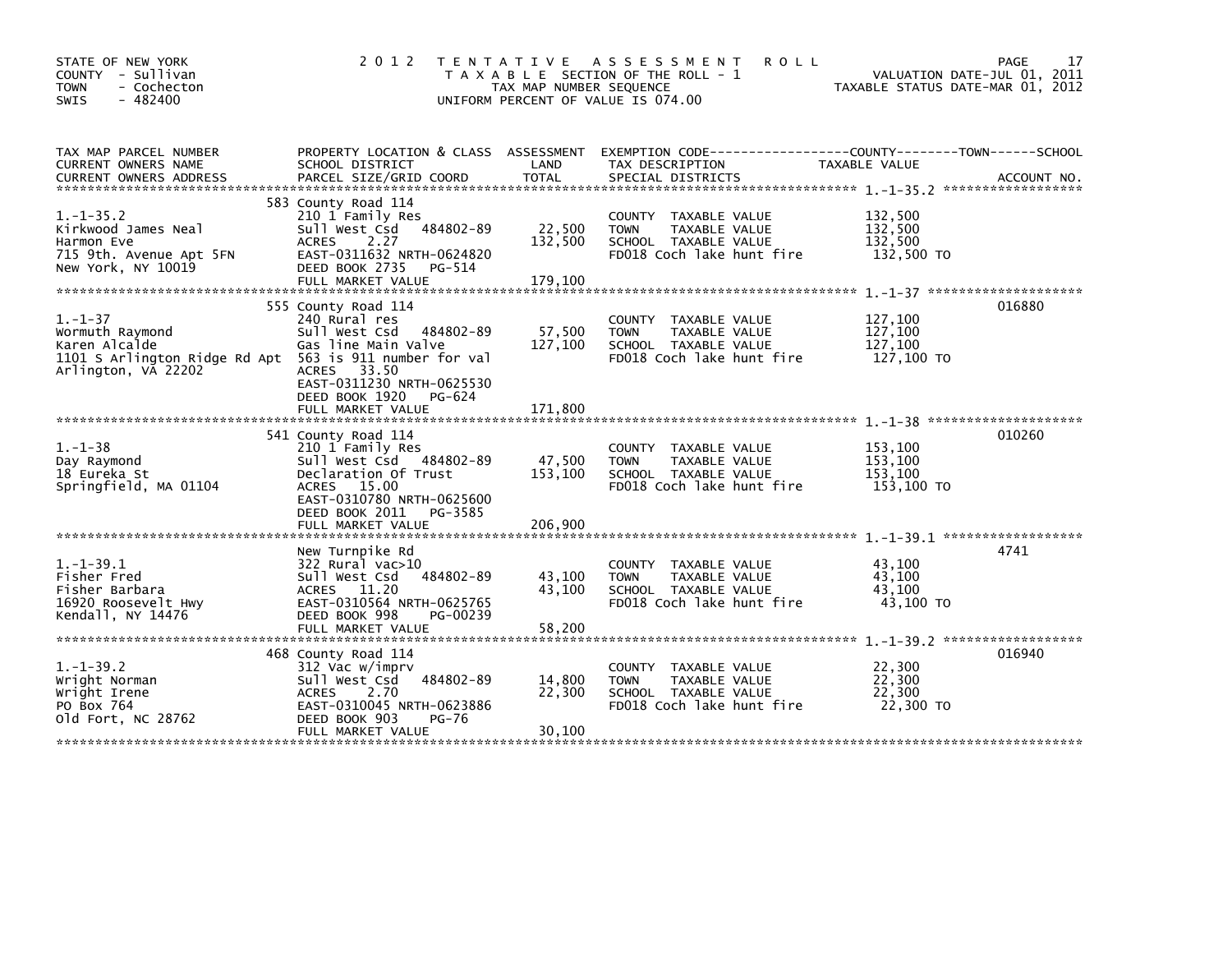| STATE OF NEW YORK<br>COUNTY - Sullivan<br><b>TOWN</b><br>- Cochecton<br>$-482400$<br>SWIS                                                                 | 2 0 1 2                                                                                                                                                                               | TAX MAP NUMBER SEQUENCE      | TENTATIVE ASSESSMENT<br><b>ROLL</b><br>T A X A B L E SECTION OF THE ROLL - 1<br>UNIFORM PERCENT OF VALUE IS 074.00           | VALUATION DATE-JUL 01, 2011<br>TAXABLE STATUS DATE-MAR 01, 2012 | PAGE     | 18     |
|-----------------------------------------------------------------------------------------------------------------------------------------------------------|---------------------------------------------------------------------------------------------------------------------------------------------------------------------------------------|------------------------------|------------------------------------------------------------------------------------------------------------------------------|-----------------------------------------------------------------|----------|--------|
| TAX MAP PARCEL NUMBER<br>CURRENT OWNERS NAME                                                                                                              | PROPERTY LOCATION & CLASS ASSESSMENT<br>SCHOOL DISTRICT                                                                                                                               | LAND                         | EXEMPTION CODE-----------------COUNTY-------TOWN------SCHOOL<br>TAX DESCRIPTION                                              | TAXABLE VALUE                                                   |          |        |
| $1. -1 - 39.3$<br>Ludwig Thomas<br>Ludwig Patricia<br>46 Westminster Ln<br>West Islip, NY 11792<br>MAY BE SUBJECT TO PAYMENT<br>UNDER AGDIST LAW TIL 2016 | 483 County Road 114<br>240 Rural res<br>484802-89<br>Sull West Csd<br>Lot 1 Of Sub<br>ACRES 11.78<br>EAST-0309501 NRTH-0624446<br>DEED BOOK 2012<br>PG-1194<br>FULL MARKET VALUE      | 54,100<br>125,000<br>168,900 | AGRI DIST 41720<br>COUNTY TAXABLE VALUE<br>TAXABLE VALUE<br><b>TOWN</b><br>SCHOOL TAXABLE VALUE<br>FD018 Coch lake hunt fire | 28,996<br>96,004<br>96,004<br>96,004<br>125,000 TO              | 28,996   | 28,996 |
| $1.-1-39.4$<br>Regevik Nina<br>Weisberg Julie<br>500 W 43 St Apt 12B<br>New York, NY 10036                                                                | 525 County Road 114<br>210 1 Family Res<br>Sull West Csd<br>484802-89<br><b>ACRES</b><br>4.00<br>EAST-0310462 NRTH-0624585<br>DEED BOOK 3036<br>PG-485<br>FULL MARKET VALUE           | 42,500<br>284,700<br>384,700 | 41854<br>STAR B<br>COUNTY TAXABLE VALUE<br>TAXABLE VALUE<br><b>TOWN</b><br>SCHOOL TAXABLE VALUE<br>FD018 Coch lake hunt fire | $\Omega$<br>284,700<br>284,700<br>262,200<br>284,700 TO         | $\Omega$ | 22,500 |
| $1.-1-39.5$<br>Han Chang<br>Han Jae<br>38-11 150th St<br>Flushing, NY 11354                                                                               | County Road 114<br>$314$ Rural vac< $10$<br>Sull West Csd<br>484802-89<br>Lot 1<br><b>ACRES</b><br>9.09<br>EAST-0310000 NRTH-0624759<br>DEED BOOK 1661<br>PG-153<br>FULL MARKET VALUE | 36,906<br>36,906<br>49,900   | COUNTY TAXABLE VALUE<br><b>TOWN</b><br>TAXABLE VALUE<br>SCHOOL TAXABLE VALUE<br>FD018 Coch lake hunt fire                    | 36,906<br>36.906<br>36,906<br>36,906 TO                         |          |        |
| $1. - 1 - 39.6$<br>Carriere Michael L<br>469 County Road 114<br>Cochecton, NY 12726                                                                       | 469 County Road 114<br>240 Rural res<br>Sull West Csd<br>484802-89<br>Lot 2 Of Sub<br>ACRES 15.00<br>EAST-0309350 NRTH-0625170<br>DEED BOOK 3146<br>$PG-473$<br>FULL MARKET VALUE     | 42,500<br>155,400<br>210,000 | 41854<br>STAR B<br>COUNTY TAXABLE VALUE<br><b>TOWN</b><br>TAXABLE VALUE<br>SCHOOL TAXABLE VALUE<br>FD018 Coch lake hunt fire | $\Omega$<br>155,400<br>155,400<br>132,900<br>155,400 TO         | $\Omega$ | 22,500 |
| $1. - 1 - 39.8$<br>Paciga Michael<br>Paciga Madeline<br>369 Callicoon Center Rd<br>Jeffersonville, NY 12748                                               | County Road 114<br>$314$ Rural vac< $10$<br>484802-89<br>Sull West Csd<br><b>ACRES</b><br>3.84<br>EAST-0309750 NRTH-0624423<br>DEED BOOK 2513<br>PG-555<br>FULL MARKET VALUE          | 21,900<br>21,900<br>29,600   | COUNTY TAXABLE VALUE<br>TAXABLE VALUE<br><b>TOWN</b><br>SCHOOL TAXABLE VALUE<br>FD018 Coch lake hunt fire                    | 21,900<br>21,900<br>21,900<br>21,900 TO                         |          |        |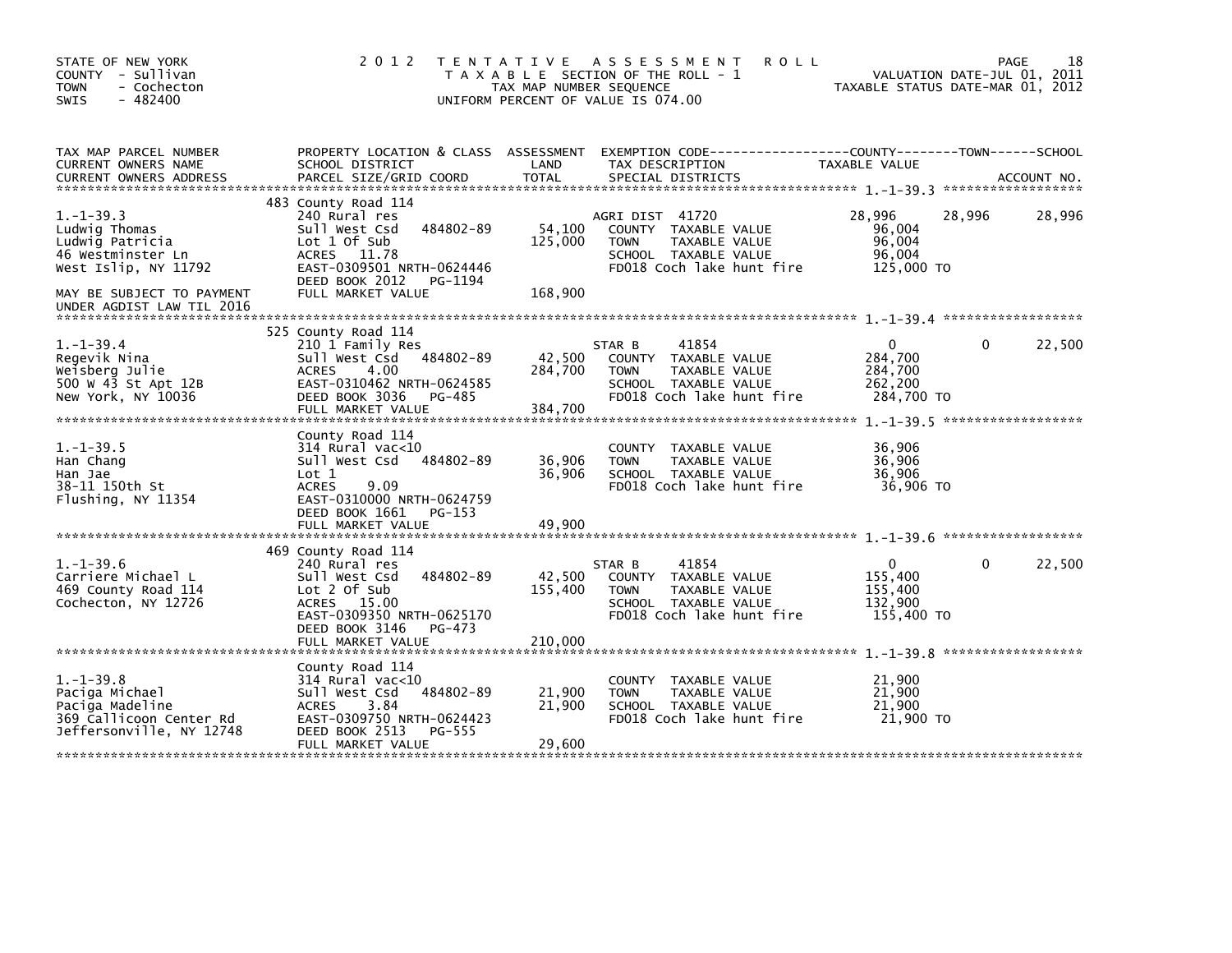| STATE OF NEW YORK<br>COUNTY - Sullivan<br>- Cochecton<br><b>TOWN</b><br>$-482400$<br><b>SWIS</b>                                         | 2 0 1 2                                                                                                                                                                    | TAX MAP NUMBER SEQUENCE    | TENTATIVE ASSESSMENT<br><b>ROLL</b><br>T A X A B L E SECTION OF THE ROLL - 1<br>UNIFORM PERCENT OF VALUE IS 074.00              | VALUATION DATE-JUL 01,<br>TAXABLE STATUS DATE-MAR 01, 2012 | 19<br><b>PAGE</b><br>2011 |
|------------------------------------------------------------------------------------------------------------------------------------------|----------------------------------------------------------------------------------------------------------------------------------------------------------------------------|----------------------------|---------------------------------------------------------------------------------------------------------------------------------|------------------------------------------------------------|---------------------------|
| TAX MAP PARCEL NUMBER<br>CURRENT OWNERS NAME<br><b>CURRENT OWNERS ADDRESS</b>                                                            | PROPERTY LOCATION & CLASS ASSESSMENT<br>SCHOOL DISTRICT<br>PARCEL SIZE/GRID COORD                                                                                          | LAND<br><b>TOTAL</b>       | EXEMPTION CODE------------------COUNTY--------TOWN------SCHOOL<br>TAX DESCRIPTION<br>SPECIAL DISTRICTS                          | TAXABLE VALUE                                              | ACCOUNT NO.               |
| $1. - 1 - 39.9$<br>Karkos Mathew J<br>Karkos Lori S<br>485 County Road 114<br>Cochecton, NY 12726                                        | 519 County Road 114<br>210 1 Family Res<br>Sull West Csd 484802-89<br>Lot 2<br><b>ACRES</b><br>7.85<br>EAST-0310267 NRTH-0624726<br>DEED BOOK 1624<br>PG-084               | 28,000<br>129,500          | 41854<br>STAR B<br>COUNTY TAXABLE VALUE<br>TAXABLE VALUE<br><b>TOWN</b><br>SCHOOL TAXABLE VALUE<br>FD018 Coch lake hunt fire    | 0<br>129,500<br>129,500<br>107,000<br>129,500 TO           | 22,500<br>0               |
| $1.-1-40.1$<br>Williams Connie N<br>Williams Frederick R<br>12 Scotchtown Collabar Rd<br>Middletown, NY 10941                            | New Turnpike Rd<br>270 Mfg housing<br>Sull West Csd<br>484802-89<br><b>ACRES</b><br>4.80<br>EAST-0308648 NRTH-0625158<br>DEED BOOK 2181<br>PG-37<br>FULL MARKET VALUE      | 31,300<br>44,200<br>59,700 | COUNTY TAXABLE VALUE<br><b>TOWN</b><br>TAXABLE VALUE<br>SCHOOL TAXABLE VALUE<br>FD018 Coch lake hunt fire                       | 44,200<br>44,200<br>44,200<br>44,200 TO                    | 004720                    |
| $1.-1-40.2$<br>Reynolds Wayne<br>Reynolds Elvira<br>Karen Alcalde<br>1101 S Arlington Ridge Rd Apt DEED BOOK 1669<br>Arlington, VA 22202 | New Turnpike Rd<br>$314$ Rural vac<10<br>Sull West Csd<br>484802-89<br><b>ACRES</b><br>6.90<br>EAST-0308580 NRTH-0624727<br>PG-0522<br>FULL MARKET VALUE                   | 21,000<br>21,000<br>28,400 | COUNTY TAXABLE VALUE<br><b>TOWN</b><br>TAXABLE VALUE<br>SCHOOL TAXABLE VALUE<br>FD018 Coch lake hunt fire                       | 21,000<br>21,000<br>21,000<br>21,000 TO                    |                           |
| $1.-1-40.3$<br>Siena Lillian<br>Siena John P<br>37 Park Ave<br>Ronkonkoma, NY 11779                                                      | New Turnpike Rd<br>270 Mfg housing<br>Sull West Csd<br>484802-89<br>12.70<br><b>ACRES</b><br>EAST-0308534 NRTH-0624382<br>DEED BOOK 1994<br>PG-355<br>FULL MARKET VALUE    | 56,000<br>65,800<br>88,900 | COUNTY TAXABLE VALUE<br><b>TOWN</b><br>TAXABLE VALUE<br>SCHOOL TAXABLE VALUE<br>FD018 Coch lake hunt fire                       | 65,800<br>65,800<br>65,800<br>65,800 TO                    |                           |
| $1.-1-40.4$<br>Garozzo Joseph<br>Garozzo Salvatore<br>160 New Turnpike Rd<br>Cochecton, NY 12726<br>******************************       | 160 New Turnpike Rd<br>270 Mfg housing<br>484802-89<br>Sull West Csd<br>4.60<br><b>ACRES</b><br>EAST-0308790 NRTH-0625518<br>DEED BOOK 3114<br>PG-170<br>FULL MARKET VALUE | 30,600<br>48,100<br>65,000 | STAR B<br>41854<br>COUNTY<br>TAXABLE VALUE<br><b>TOWN</b><br>TAXABLE VALUE<br>SCHOOL TAXABLE VALUE<br>FD018 Coch lake hunt fire | $\Omega$<br>48.100<br>48,100<br>25,600<br>48,100 TO        | 22,500<br>0               |
| $1.-1-40.5$<br>Williams Connie Frederick<br>12 Scotchtown Collabar Rd<br>Middletown, NY 10941                                            | New Turnpike Rd<br>270 Mfg housing<br>484802-89<br>Sull West Csd<br>3.70<br><b>ACRES</b><br>EAST-0308714 NRTH-0625320<br>DEED BOOK 1072<br>PG-00152<br>FULL MARKET VALUE   | 27,400<br>38,400<br>51,900 | COUNTY TAXABLE VALUE<br><b>TOWN</b><br>TAXABLE VALUE<br>SCHOOL TAXABLE VALUE<br>FD018 Coch lake hunt fire                       | 38,400<br>38,400<br>38,400<br>38,400 TO                    |                           |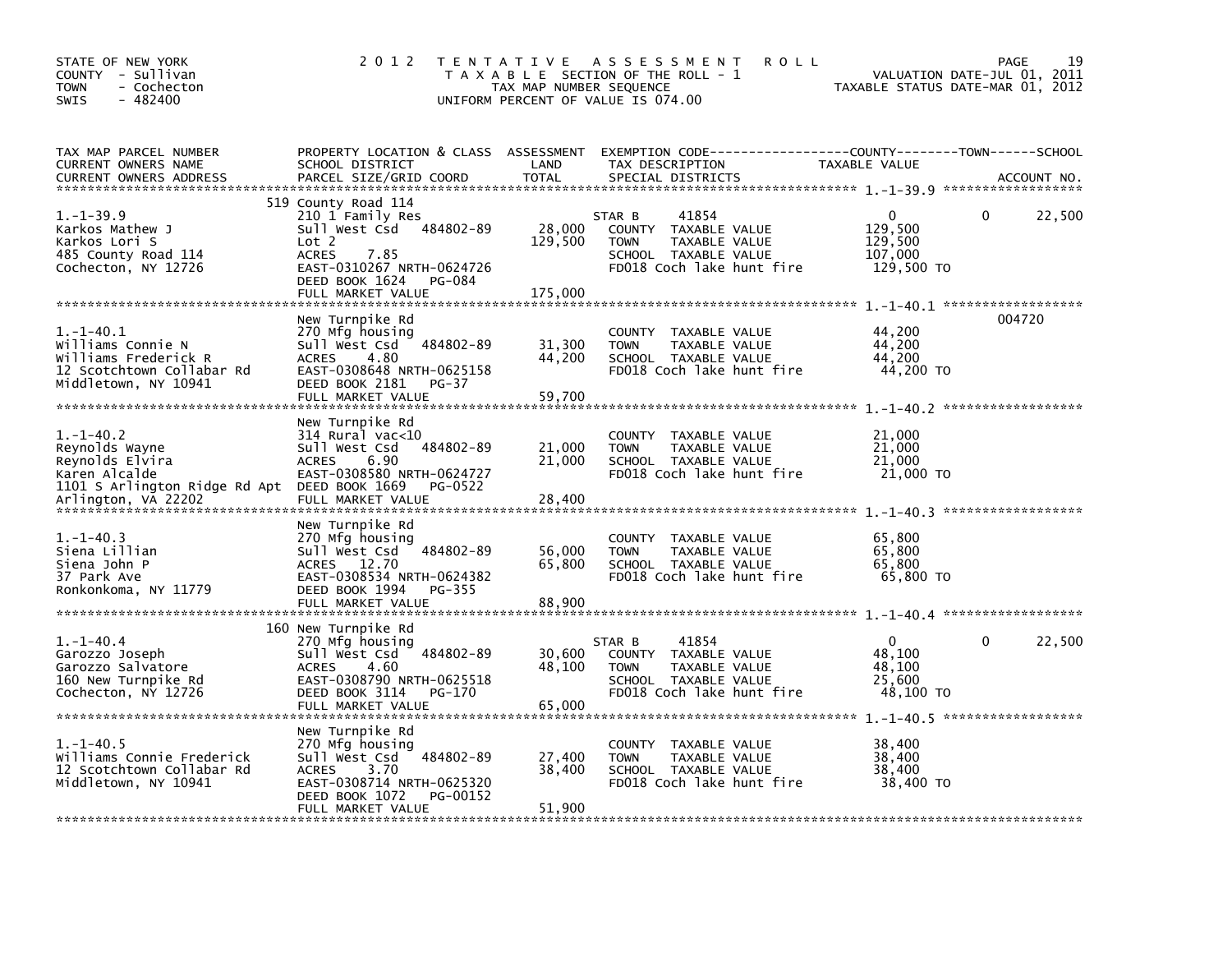| STATE OF NEW YORK<br>COUNTY - Sullivan<br>- Cochecton<br>TOWN<br>$-482400$<br><b>SWIS</b>          | 2 0 1 2                                                                                                                                                                              | T E N T A T I V E<br>TAX MAP NUMBER SEQUENCE | A S S E S S M E N T<br><b>ROLL</b><br>T A X A B L E SECTION OF THE ROLL - 1<br>UNIFORM PERCENT OF VALUE IS 074.00                       | TAXABLE STATUS DATE-MAR 01, 2012                                     | 20<br>PAGE<br>VALUATION DATE-JUL 01, 2011   |
|----------------------------------------------------------------------------------------------------|--------------------------------------------------------------------------------------------------------------------------------------------------------------------------------------|----------------------------------------------|-----------------------------------------------------------------------------------------------------------------------------------------|----------------------------------------------------------------------|---------------------------------------------|
| TAX MAP PARCEL NUMBER<br>CURRENT OWNERS NAME<br><b>CURRENT OWNERS ADDRESS</b>                      | SCHOOL DISTRICT<br>PARCEL SIZE/GRID COORD                                                                                                                                            | LAND<br><b>TOTAL</b>                         | PROPERTY LOCATION & CLASS ASSESSMENT EXEMPTION CODE---------------COUNTY-------TOWN------SCHOOL<br>TAX DESCRIPTION<br>SPECIAL DISTRICTS | TAXABLE VALUE                                                        | ACCOUNT NO.                                 |
| $1.-1-40.6$<br>Wolf Dianne<br>PO Box 24<br>White Sulpher SpringsNY 12787 EAST-0308601 NRTH-0624984 | 138 New Turnpike Rd<br>270 Mfg housing<br>484802-89<br>Sull West Csd<br><b>ACRES</b><br>4.70<br>DEED BOOK 2011<br>PG-4526<br>FULL MARKET VALUE                                       | 30,900<br>72,300<br>97.700                   | 41834<br>STAR EN<br>COUNTY TAXABLE VALUE<br>TAXABLE VALUE<br><b>TOWN</b><br>SCHOOL TAXABLE VALUE<br>FD018 Coch lake hunt fire           | $\mathbf{0}$<br>72,300<br>72,300<br>25,650<br>72,300 TO              | 46,650<br>0                                 |
| $1.-1-41$<br>Lynch Phillip<br>Lynch Merrily<br>528 County Road 114<br>Cochecton, NY 12726          | 528 County Road 114<br>210 1 Family Res<br>Sull West Csd 484802-89<br>2.46 BANK0060806<br>ACRES<br>EAST-0310490 NRTH-0623910<br>DEED BOOK 1359<br>PG-00248<br>FULL MARKET VALUE      | 21,000<br>142,700<br>192,800                 | 41854<br>STAR B<br>COUNTY TAXABLE VALUE<br>TAXABLE VALUE<br><b>TOWN</b><br>SCHOOL TAXABLE VALUE<br>FD018 Coch lake hunt fire            | $\mathbf{0}$<br>142,700<br>142,700<br>120,200<br>142,700 TO          | 014220<br>22,500<br>0                       |
| $1. - 1 - 42$<br>Ranaudo Andrew<br>& Carol Ann<br>548 Cr114<br>Cochecton, NY 12726                 | 548 County Road 114<br>240 Rural res<br>484802-89<br>Sull West Csd<br>combo $w/1-1-43$<br><b>ACRES</b><br>17.34<br>EAST-0311026 NRTH-0623858<br>DEED BOOK 766<br>PG-00714            | 42,500<br>210,500                            | 41854<br>STAR B<br>COUNTY TAXABLE VALUE<br>TAXABLE VALUE<br><b>TOWN</b><br>SCHOOL TAXABLE VALUE<br>FD018 Coch lake hunt fire            | $\mathbf{0}$<br>210,500<br>210,500<br>188,000<br>210,500 TO          | 011816<br>22,500<br>$\Omega$                |
| $1. -1 - 44.1$<br>Just Kenneth<br>& Irene<br>576 Cr 114<br>Cochecton, NY 12726                     | 576 County Road 114<br>210 1 Family Res<br>484802-89<br>Sull West Csd<br>2.00<br><b>ACRES</b><br>EAST-0311620 NRTH-0624340<br>DEED BOOK 904<br>PG-00124<br>FULL MARKET VALUE         | 20,700 STAR B<br>103,700<br>140,100          | COMBAT VET 41131<br>41854<br>COUNTY TAXABLE VALUE<br><b>TOWN</b><br>TAXABLE VALUE<br>SCHOOL TAXABLE VALUE<br>FD018 Coch lake hunt fire  | 25,925<br>$\overline{0}$<br>77,775<br>77,775<br>81,200<br>103,700 TO | 006844<br>25,925<br>$\Omega$<br>22,500<br>0 |
| $1.-1-44.2$<br>Just Laurie A<br>568 County RT 114<br>Cochecton, NY 12726                           | 568 County Road 114<br>210 1 Family Res<br>484802-89<br>Sull West Csd<br>1.00 BANK0060806<br><b>ACRES</b><br>EAST-0311460 NRTH-0624400<br>DEED BOOK 2477 PG-529<br>FULL MARKET VALUE | 16,000<br>99,200<br>134,100                  | 41854<br>STAR B<br>COUNTY TAXABLE VALUE<br>TAXABLE VALUE<br><b>TOWN</b><br>SCHOOL TAXABLE VALUE<br>FD018 Coch lake hunt fire            | $\Omega$<br>99,200<br>99,200<br>76,700<br>99,200 TO                  | 006845<br>0<br>22,500                       |
| $1. - 1 - 45$<br>Jansons Andrew<br>Jansons Karen<br>147 Wooster St<br>New York, NY 10012           | 598 County Road 114<br>240 Rural res<br>484802-89<br>Sull West Csd<br>26.96<br><b>ACRES</b><br>EAST-0312120 NRTH-0624200<br>DEED BOOK 1304<br>PG-00161<br>FULL MARKET VALUE          | 78,500<br>132,500<br>179.100                 | COUNTY TAXABLE VALUE<br><b>TOWN</b><br>TAXABLE VALUE<br>SCHOOL TAXABLE VALUE<br>FD018 Coch lake hunt fire                               | 132,500<br>132,500<br>132,500<br>132,500 TO                          | 009120                                      |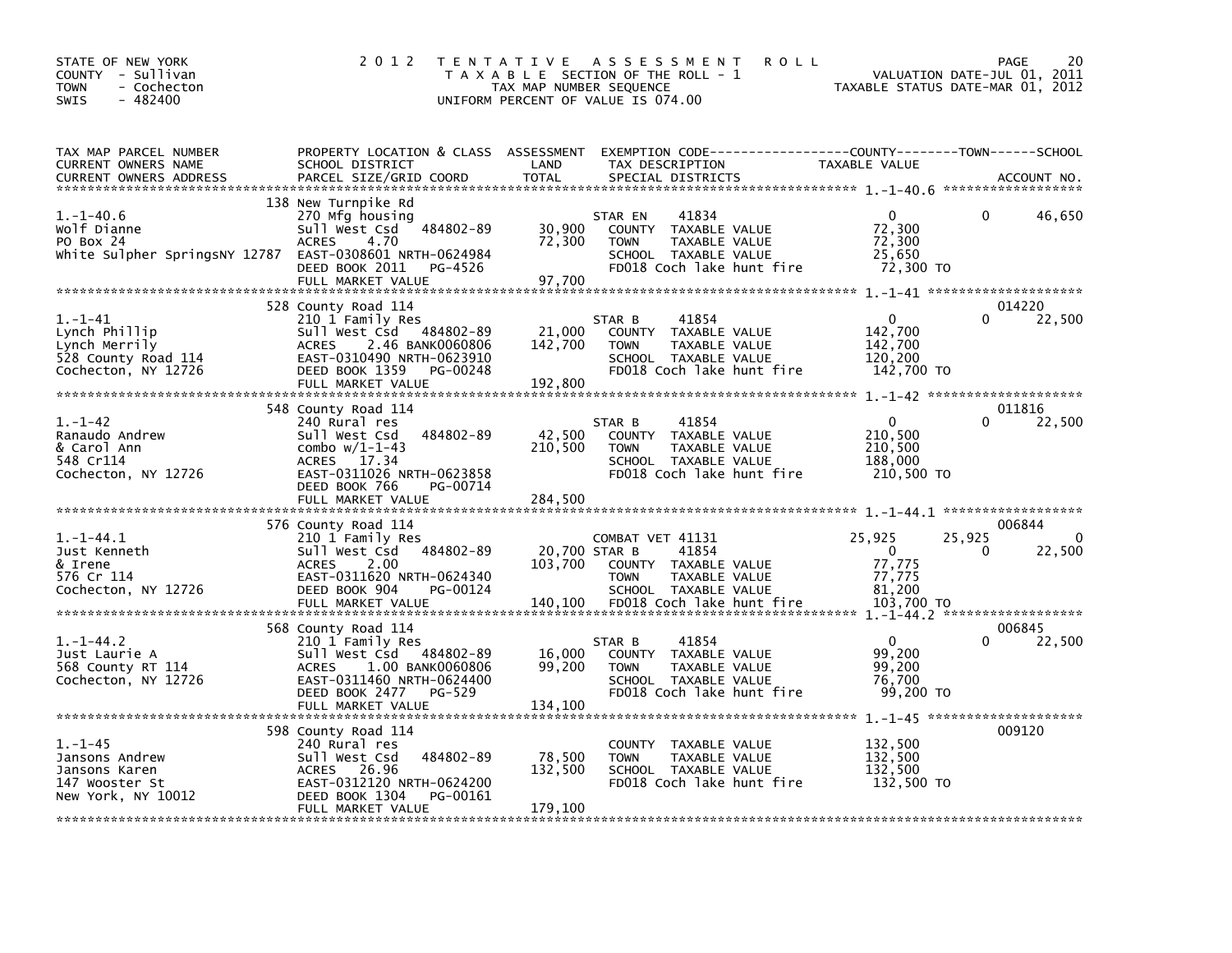| STATE OF NEW YORK<br>COUNTY - Sullivan<br><b>TOWN</b><br>- Cochecton<br>$-482400$<br><b>SWIS</b> | 2 0 1 2                                                                                                                                                                                                                | T E N T A T I V E<br>TAX MAP NUMBER SEQUENCE | <b>ROLL</b><br>A S S E S S M E N T<br>T A X A B L E SECTION OF THE ROLL - 1<br>UNIFORM PERCENT OF VALUE IS 074.00             | TAXABLE STATUS DATE-MAR 01, 2012                            | PAGE<br>21<br>VALUATION DATE-JUL 01, 2011 |
|--------------------------------------------------------------------------------------------------|------------------------------------------------------------------------------------------------------------------------------------------------------------------------------------------------------------------------|----------------------------------------------|-------------------------------------------------------------------------------------------------------------------------------|-------------------------------------------------------------|-------------------------------------------|
| TAX MAP PARCEL NUMBER<br>CURRENT OWNERS NAME<br><b>CURRENT OWNERS ADDRESS</b>                    | PROPERTY LOCATION & CLASS ASSESSMENT<br>SCHOOL DISTRICT<br>PARCEL SIZE/GRID COORD                                                                                                                                      | LAND<br><b>TOTAL</b>                         | EXEMPTION CODE-----------------COUNTY-------TOWN------SCHOOL<br>TAX DESCRIPTION<br>SPECIAL DISTRICTS                          | <b>TAXABLE VALUE</b>                                        | ACCOUNT NO.                               |
| $1. - 1 - 46$<br>Brady William<br>Graham Alexia<br>17 E 31 St Apt 4R<br>New York, NY 10016       | 600 County Road 114<br>210 1 Family Res<br>Sull West Csd 484802-89<br>2.21 BANK 70379<br><b>ACRES</b><br>EAST-0312350 NRTH-0624870<br>DEED BOOK 3360<br>PG-424<br>FULL MARKET VALUE                                    | 21,800<br>155,800<br>210,500                 | COUNTY TAXABLE VALUE<br>TAXABLE VALUE<br><b>TOWN</b><br>SCHOOL TAXABLE VALUE<br>FD018 Coch lake hunt fire                     | 155,800<br>155,800<br>155,800<br>155,800 TO                 | 008685                                    |
| $1. - 1 - 47$<br>Somers Geraldine A<br>Somers Mary Jane<br>32 Leonhard Dr<br>Haledon, NJ 07508   | County Road 114<br>$314$ Rural vac<10<br>484802-89<br>Sull West Csd<br>8.33<br><b>ACRES</b><br>EAST-0312620 NRTH-0624300<br>DEED BOOK 3247<br>PG-344<br>FULL MARKET VALUE                                              | 33,200<br>33,200<br>44,900                   | COUNTY TAXABLE VALUE<br>TAXABLE VALUE<br><b>TOWN</b><br>SCHOOL TAXABLE VALUE<br>FD018 Coch lake hunt fire                     | 33,200<br>33,200<br>33,200<br>33,200 TO                     | 014590                                    |
| $1. - 1 - 48$<br>Epstein Martin<br>664 County Road 114<br>Cochecton, NY 12726                    | 664 County Road 114<br>210 1 Family Res<br>sull west Csd<br>484802-89<br><b>ACRES</b><br>1.03<br>EAST-0313590 NRTH-0625560<br>DEED BOOK 2229<br>PG-544                                                                 | 10,500<br>64,400                             | 41834<br>STAR EN<br>COUNTY TAXABLE VALUE<br>TAXABLE VALUE<br><b>TOWN</b><br>SCHOOL TAXABLE VALUE<br>FD018 Coch lake hunt fire | $\mathbf{0}$<br>64,400<br>64,400<br>17,750<br>64,400 TO     | 5921<br>46,650                            |
| $1. - 1 - 49$<br>Santaromita Charles<br>638 County Road 114<br>Cochecton, NY 12726               | 638 County Road 114<br>240 Rural res<br>484802-89<br>Sull West Csd<br>38.34<br><b>ACRES</b><br>EAST-0313110 NRTH-0624340<br>DEED BOOK 3462<br>PG-10                                                                    | 129,200<br>199,900                           | 41834<br>STAR EN<br>COUNTY TAXABLE VALUE<br>TAXABLE VALUE<br><b>TOWN</b><br>SCHOOL TAXABLE VALUE<br>FD018 Coch lake hunt fire | $\mathbf{0}$<br>199,900<br>199,900<br>153,250<br>199,900 TO | 000420<br>46,650<br><sup>0</sup>          |
| $1. - 1 - 51$<br>DeFalco Bernadette<br>38 Oakmont Rd<br>Lakewood, NJ 08701                       | State Route 97<br>$314$ Rural vac<10<br>Sull West Csd<br>484802-89<br>Drake 2/3 Interest<br>Defalco 1/3 Interest<br>3.50<br><b>ACRES</b><br>EAST-0303710 NRTH-0624180<br>DEED BOOK 3510<br>PG-345<br>FULL MARKET VALUE | 17,700<br>17,700<br>23,900                   | COUNTY TAXABLE VALUE<br>TAXABLE VALUE<br><b>TOWN</b><br>SCHOOL TAXABLE VALUE<br>FD018 Coch lake hunt fire                     | 17,700<br>17,700<br>17,700<br>17.700 TO                     | 003661                                    |
|                                                                                                  |                                                                                                                                                                                                                        |                                              |                                                                                                                               |                                                             |                                           |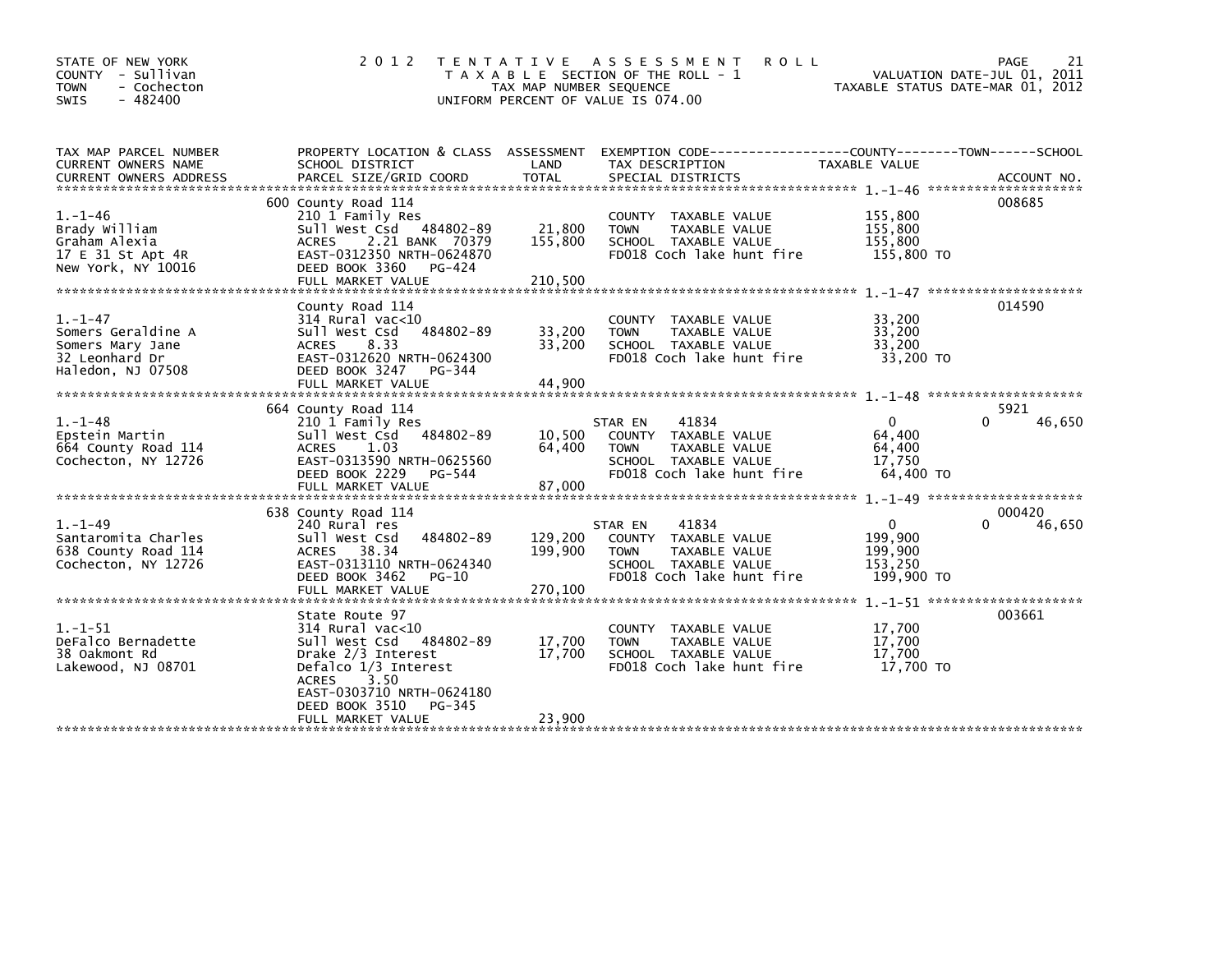| STATE OF NEW YORK<br>- Sullivan<br><b>COUNTY</b><br>- Cochecton<br><b>TOWN</b><br>$-482400$<br><b>SWIS</b>                                                                                                                                                     | 2 0 1 2                                                                                                                                                                      | TAX MAP NUMBER SEQUENCE                                        | <b>ROLL</b><br>TENTATIVE ASSESSMENT<br>T A X A B L E SECTION OF THE ROLL - 1<br>UNIFORM PERCENT OF VALUE IS 074.00                  |                                                           | 22<br>PAGE            |
|----------------------------------------------------------------------------------------------------------------------------------------------------------------------------------------------------------------------------------------------------------------|------------------------------------------------------------------------------------------------------------------------------------------------------------------------------|----------------------------------------------------------------|-------------------------------------------------------------------------------------------------------------------------------------|-----------------------------------------------------------|-----------------------|
| TAX MAP PARCEL NUMBER<br>CURRENT OWNERS NAME<br>CURRENT OWNERS ADDRESS<br>CURRENT OWNERS ADDRESS FORCEL SIZE/GRID COORD TOTAL SPECIAL DISTRICTS (2008) ACCOUNT NO.<br>EURRENT OWNERS ADDRESS PARCEL SIZE/GRID COORD TOTAL SPECIAL DISTRICTS (2008) 2014 - 2014 | SCHOOL DISTRICT                                                                                                                                                              | LAND                                                           | PROPERTY LOCATION & CLASS ASSESSMENT EXEMPTION CODE---------------COUNTY-------TOWN------SCHOOL<br>TAX DESCRIPTION TAXABLE VALUE    |                                                           |                       |
| $1. - 1 - 52$<br>:<br>Stolpinski Raymond<br>138 Windermere Rd<br>Staten Island. NY 10305<br>Staten Island, NY 10305                                                                                                                                            | 8587 State Route 97<br>312 Vac w/imprv<br>Sull West Csd 484802-89<br>House fire<br>ACRES 2.72<br>EAST-0305840 NRTH-0628370<br>DEED BOOK 756<br>PG-01018<br>FULL MARKET VALUE | COUNTY<br>-89 22,500 TOWN<br>-22,500 SCHOC<br>38,500<br>52,000 | COUNTY TAXABLE VALUE<br>TAXABLE VALUE<br>SCHOOL TAXABLE VALUE<br>FD018 Coch lake hunt fire                                          | 38,500<br>38,500<br>38,500<br>38.500 TO                   | 014990                |
| $1. - 1 - 53$<br>Eagle Valley Hunt & Fish Club Sull West Csd 484802-89<br>Scott Ugell<br>10 Esquire Rd<br>New City, NY 10956                                                                                                                                   | State Route 97<br>$314$ Rural vac<10<br>Landlocked<br><b>ACRES</b><br>6.50<br>EAST-0303870 NRTH-0630960<br>DEED BOOK 3190<br>PG-190<br>FULL MARKET VALUE                     | 4,875<br>6,600                                                 | COUNTY TAXABLE VALUE<br>4,875 TOWN<br>TAXABLE VALUE<br>SCHOOL TAXABLE VALUE<br>FD018 Coch lake hunt fire                            | 4,875<br>4,875<br>4,875<br>4.875 TO                       | 000742                |
| $1. -1 - 54$<br>Simon Cordell C<br>PO Box 5<br>Callicoon, NY 12723                                                                                                                                                                                             | 29 Cross Rd<br>270 Mfg housing<br>Sull West Csd 484802-89<br>ACRES 1.32 BANK0060806<br>EAST-0313340 NRTH-0627770<br>DEED BOOK 2928 PG-262<br>FULL MARKET VALUE               | 69,300<br>93,600                                               | 41854<br>STAR B<br>17,600 COUNTY TAXABLE VALUE<br>TAXABLE VALUE<br><b>TOWN</b><br>SCHOOL TAXABLE VALUE<br>FD018 Coch lake hunt fire | $\overline{0}$<br>69,300<br>69,300<br>46,800<br>69.300 TO | 005965<br>22,500<br>0 |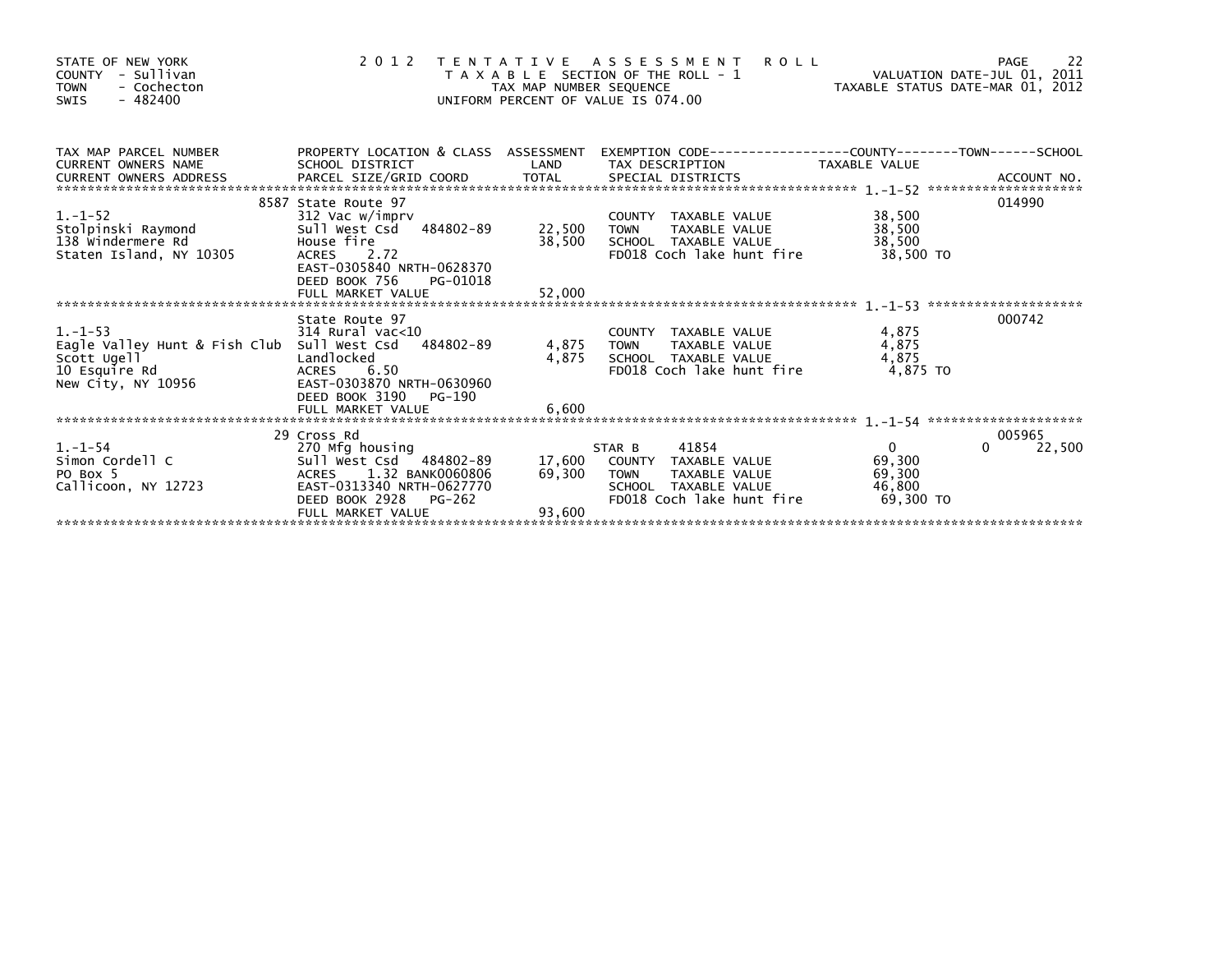| STATE OF NEW YORK   | 2012 TENTATIVE ASSESSMENT ROLL        | PAGE                             | -23             |
|---------------------|---------------------------------------|----------------------------------|-----------------|
| COUNTY - Sullivan   | T A X A B L E SECTION OF THE ROLL - 1 | VALUATION DATE-JUL 01, 2011      |                 |
| TOWN<br>- Cochecton | MAP SECTION - 001                     | TAXABLE STATUS DATE-MAR 01, 2012 |                 |
| - 482400<br>SWIS    | $SUB - SECTION -$                     |                                  | RPS150/V04/L015 |
|                     | UNIFORM PERCENT OF VALUE IS 074.00    | CURRENT DATE 4/20/2012           |                 |

## \*\*\* S P E C I A L D I S T R I C T S U M M A R Y \*\*\*

| CODE | DISTRICT NAME        | PARCELS | TOTAL EXTENSION<br>TYPF | EXTENSION<br><b>VALUE</b> | AD VALOREM<br><b>VALUE</b> | <b>EXEMPT</b><br>AMOUNT | <b>TAXABLE</b><br><b>VALUE</b> |
|------|----------------------|---------|-------------------------|---------------------------|----------------------------|-------------------------|--------------------------------|
|      | FD018 Coch lake hunt |         | 113 TOTAL               |                           | 10285,233                  |                         | 10285.233                      |

## \*\*\* S C H O O L D I S T R I C T S U M M A R Y \*\*\*

| CODE   | DISTRICT NAME    | TOTAL<br><b>PARCELS</b> | ASSESSED<br>LAND | ASSESSED<br><b>TOTAL</b> | <b>EXEMPT</b><br><b>AMOUNT</b> | <b>TOTAL</b><br><b>TAXABLE</b> | <b>STAR</b><br><b>AMOUNT</b> | <b>STAR</b><br><b>TAXABLE</b> |
|--------|------------------|-------------------------|------------------|--------------------------|--------------------------------|--------------------------------|------------------------------|-------------------------------|
| 484802 | Sull<br>West Csd | 113                     | 4135.633         | 10285.233                | 366.732                        | 9918.501                       | 1143.150                     | 8775,351                      |
|        | SUB-TOTAL        | 113                     | 4135.633         | 10285,233                | 366,732                        | 9918,501                       | 1143,150                     | 8775,351                      |
| 482689 | Dv Library       | 107                     | 4102.531         | 10083,131                | 347.982                        | 9735.149                       | 1096.500                     | 8638,649                      |
|        | <b>TOTAL</b>     | 220                     | 8238,164         | 20368,364                | 714.714                        | 19653,650                      | 2239,650                     | 17414,000                     |

\*\*\* S Y S T E M C O D E S S U M M A R Y \*\*\*

NO SYSTEM EXEMPTIONS AT THIS LEVEL

## \*\*\* E X E M P T I O N S U M M A R Y \*\*\*

| CODE                                                                          | DESCRIPTION                                                                                                               | <b>TOTAL</b><br><b>PARCELS</b> | <b>COUNTY</b>                                                          | <b>TOWN</b>                                                            | <b>SCHOOL</b>                                                            |
|-------------------------------------------------------------------------------|---------------------------------------------------------------------------------------------------------------------------|--------------------------------|------------------------------------------------------------------------|------------------------------------------------------------------------|--------------------------------------------------------------------------|
| 41121<br>41131<br>41141<br>41720<br>41800<br>41804<br>41834<br>41854<br>47460 | WAR VET<br>COMBAT VET<br>DISABL VET<br>AGRI DIST<br>AGED-CTS<br>AGED-S<br>STAR EN<br>STAR B<br><b>FOREST LND</b><br>TOTAL | b<br>11<br>28<br>58            | 88,161<br>134,494<br>20,219<br>168,223<br>49,796<br>121,176<br>582,069 | 88,161<br>134,494<br>20,219<br>168,223<br>49,796<br>121,176<br>582,069 | 168,223<br>58,583<br>18,750<br>513,150<br>630,000<br>121,176<br>1509,882 |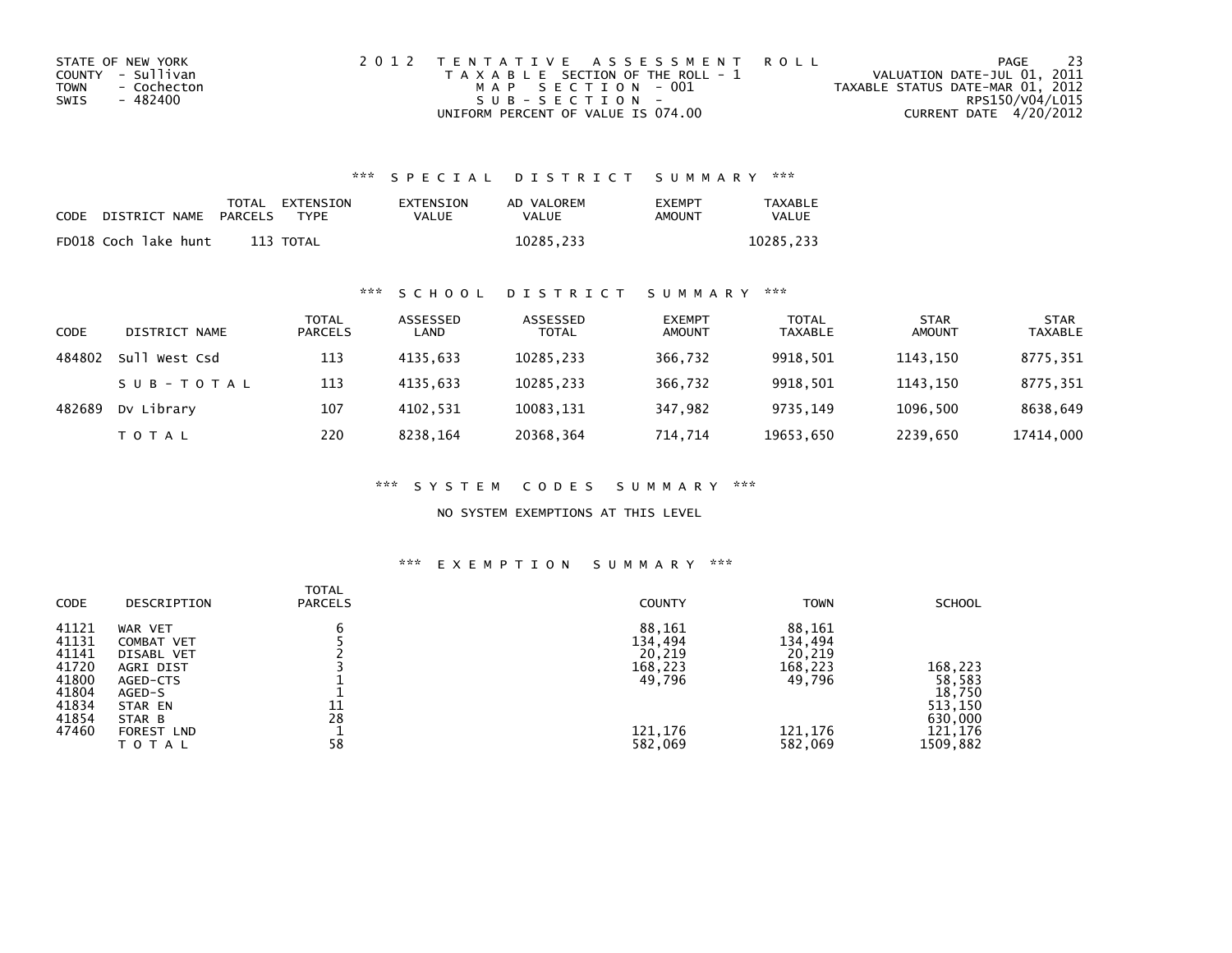| STATE OF NEW YORK          | 2012 TENTATIVE ASSESSMENT ROLL        | PAGE                             | 24 |
|----------------------------|---------------------------------------|----------------------------------|----|
| COUNTY - Sullivan          | T A X A B L E SECTION OF THE ROLL - 1 | VALUATION DATE-JUL 01, 2011      |    |
| <b>TOWN</b><br>- Cochecton | MAP SECTION - 001                     | TAXABLE STATUS DATE-MAR 01, 2012 |    |
| SWIS<br>- 482400           | SUB-SECTION-                          | RPS150/V04/L015                  |    |
|                            | UNIFORM PERCENT OF VALUE IS 074.00    | CURRENT DATE 4/20/2012           |    |

## \*\*\* G R A N D T O T A L S \*\*\*

| ROLL       | DESCRIPTION | <b>TOTAL</b>   | <b>ASSESSED</b> | <b>\SSESSED</b> | <b>TAXABLE</b> | <b>TAXABLE</b> | <b>TAXABLE</b> | <b>STAR</b>    |
|------------|-------------|----------------|-----------------|-----------------|----------------|----------------|----------------|----------------|
| <b>SEC</b> |             | <b>PARCELS</b> | LAND            | <b>TOTAL</b>    | COUNTY         | <b>TOWN</b>    | <b>SCHOOL</b>  | <b>TAXABLE</b> |
|            | TAXABLE     | 113            | 4135,633        | 10285.233       | 9703,164       | 9703.164       | 9918,501       | 75.351<br>8775 |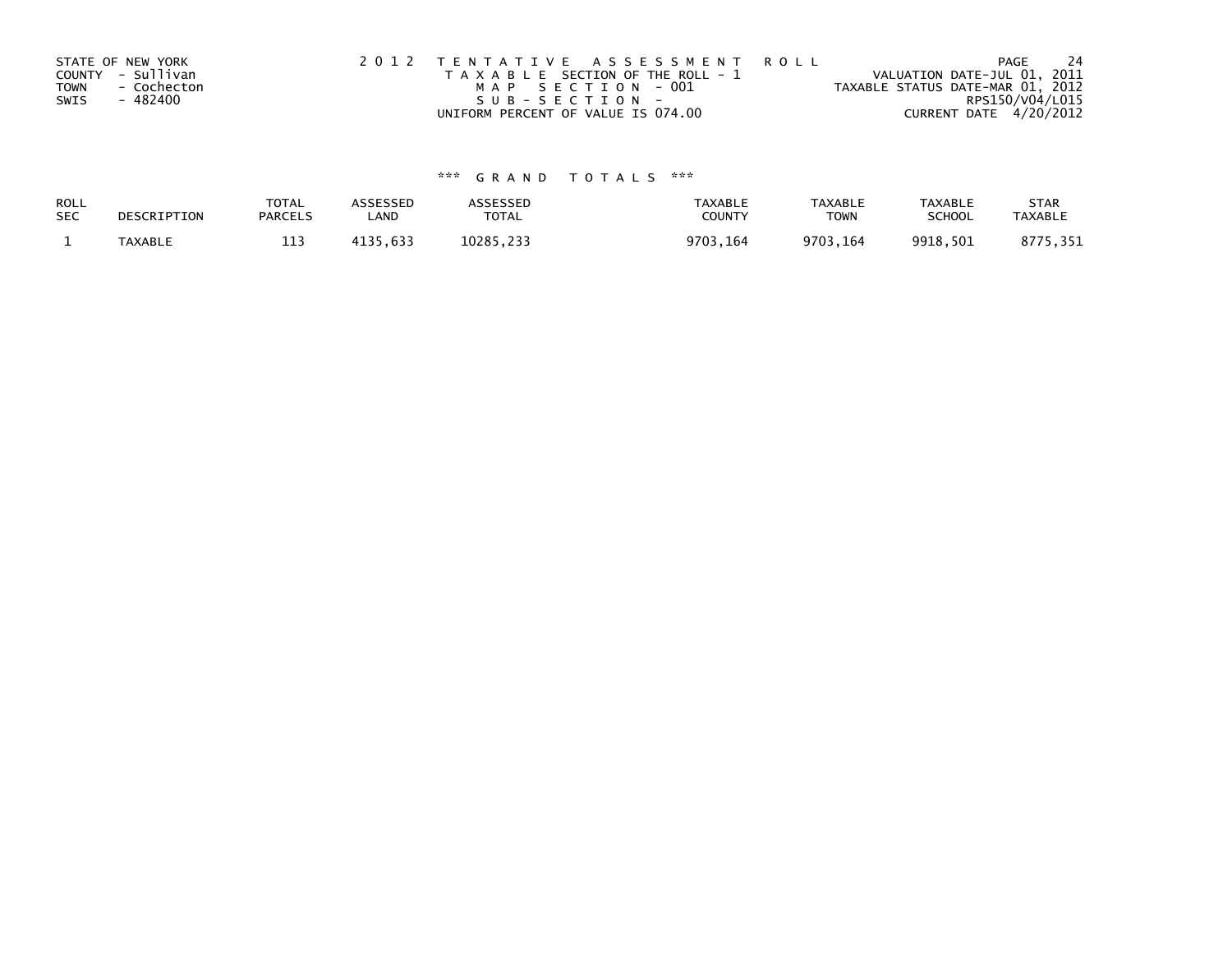| STATE OF NEW YORK<br>COUNTY - Sullivan<br><b>TOWN</b><br>- Cochecton<br>$-482400$<br>SWIS                                                                                                                                                              | 2 0 1 2                                                                                                                                                                                           | T E N T A T I V E<br>TAX MAP NUMBER SEQUENCE | A S S E S S M E N T<br><b>ROLL</b><br>T A X A B L E SECTION OF THE ROLL - 1<br>UNIFORM PERCENT OF VALUE IS 074.00   |                                             | 25<br>PAGE<br>VALUATION DATE-JUL 01, 2011<br>TAXABLE STATUS DATE-MAR 01, 2012 |
|--------------------------------------------------------------------------------------------------------------------------------------------------------------------------------------------------------------------------------------------------------|---------------------------------------------------------------------------------------------------------------------------------------------------------------------------------------------------|----------------------------------------------|---------------------------------------------------------------------------------------------------------------------|---------------------------------------------|-------------------------------------------------------------------------------|
| TAX MAP PARCEL NUMBER<br>CURRENT OWNERS NAME<br><b>CURRENT OWNERS ADDRESS</b>                                                                                                                                                                          | PROPERTY LOCATION & CLASS ASSESSMENT<br>SCHOOL DISTRICT<br>PARCEL SIZE/GRID COORD                                                                                                                 | LAND<br><b>TOTAL</b>                         | EXEMPTION CODE-----------------COUNTY-------TOWN------SCHOOL<br>TAX DESCRIPTION<br>SPECIAL DISTRICTS                | TAXABLE VALUE                               | ACCOUNT NO.                                                                   |
| $2. -1 - 1.1$<br>Redfern Jonathan T<br>Redfern Tracy<br>61 Burnett Ter<br>Maplewood, NJ 07040                                                                                                                                                          | 77 Cross Rd<br>210 1 Family Res<br>Sull West Csd 484802-89<br>4.05 BANKC120345<br><b>ACRES</b><br>EAST-0313940 NRTH-0627510<br>DEED BOOK 3367<br>PG-118<br>FULL MARKET VALUE                      | 26,200<br>195,000<br>263,500                 | COUNTY TAXABLE VALUE<br>TAXABLE VALUE<br><b>TOWN</b><br>SCHOOL TAXABLE VALUE<br>FD018 Coch lake hunt fire           | 195,000<br>195,000<br>195,000<br>195,000 TO | 013160                                                                        |
| $2. -1 - 1.2$<br>Cortes Eugene<br>Lorenzo Juan<br>4 Elath St<br>New York, NY 10956                                                                                                                                                                     | New Turnpike A<br>322 Rural vac>10<br>Sull West Csd<br>484802-89<br>ACRES 11.17<br>EAST-0314120 NRTH-0629050<br>DEED BOOK 1249<br>PG-00001<br>FULL MARKET VALUE                                   | 34,400<br>34,400<br>46,500                   | <b>COUNTY</b><br>TAXABLE VALUE<br><b>TOWN</b><br>TAXABLE VALUE<br>SCHOOL TAXABLE VALUE<br>FD018 Coch lake hunt fire | 34,400<br>34,400<br>34,400<br>34,400 TO     | 000349                                                                        |
| $2. -1 - 1.3$<br>Baillie Charles<br>20 Essex Villas<br>London, United Kingdom<br><b>W8 7BN</b>                                                                                                                                                         | Cross Rd<br>$314$ Rural vac<10<br>Sull West Csd<br>484802-89<br><b>ROAD</b><br>0.94<br><b>ACRES</b><br>EAST-0313486 NRTH-0628122<br>DEED BOOK 3157 PG-241<br>FULL MARKET VALUE                    | 800<br>800<br>1,100                          | <b>COUNTY</b><br>TAXABLE VALUE<br>TAXABLE VALUE<br><b>TOWN</b><br>SCHOOL TAXABLE VALUE<br>FD018 Coch lake hunt fire | 800<br>800<br>800<br>800 TO                 |                                                                               |
| $2. -1 - 1.5$<br>Baillie Charles<br>20 Essex Villas<br>London, United Kingdom<br>W8 7BN                                                                                                                                                                | Cross Rd<br>311 Res vac land<br>Sull West Csd<br>484802-89<br>5.25<br><b>ACRES</b><br>EAST-0313940 NRTH-0627510<br>DEED BOOK 3157<br>PG-241<br>FULL MARKET VALUE                                  | 28,500<br>28,500<br>38,500                   | COUNTY TAXABLE VALUE<br><b>TOWN</b><br>TAXABLE VALUE<br>SCHOOL TAXABLE VALUE<br>FD018 Coch lake hunt fire           | 28,500<br>28,500<br>28,500<br>28,500 TO     | 013160                                                                        |
| $2. -1 - 1.6$<br>Baillie Charles<br>20 Essex Villas<br>London, United Kingdom<br><b>W8 7BN</b>                                                                                                                                                         | Cross Rd<br>322 Rural vac>10<br>Sull West Csd<br>484802-89<br>ACRES 14.62<br>EAST-0313940 NRTH-0627510<br>DEED BOOK 3157<br>PG-241<br>FULL MARKET VALUE                                           | 65,200<br>65,200<br>88,100                   | COUNTY TAXABLE VALUE<br><b>TOWN</b><br>TAXABLE VALUE<br>SCHOOL TAXABLE VALUE<br>FD018 Coch lake hunt fire           | 65,200<br>65,200<br>65,200<br>65,200 TO     | 013160                                                                        |
| $2. -1 - 2.1$<br>Chigos Barbara<br>Attn: Bolio-Chigos<br>#80-46<br>2258 World Pkwy Blvd West<br>Clearwater, FL 33763-2872<br>المراج مؤم مؤم مؤم بالمراج مؤد والمستوفر والمستوفر مؤد مؤد مؤد مؤد مؤد والمستوفر مؤد مؤد مؤد مؤد مؤد مؤد مؤد مؤد المستوفر | New Turnpike A<br>$322$ Rural vac $>10$<br>Sull West Csd<br>484802-89<br>Lot <sub>3</sub><br><b>ACRES</b><br>12.38<br>EAST-0314756 NRTH-0628745<br>DEED BOOK 740<br>PG-01155<br>FULL MARKET VALUE | 39,400<br>39,400<br>53,200                   | <b>COUNTY</b><br>TAXABLE VALUE<br><b>TOWN</b><br>TAXABLE VALUE<br>SCHOOL TAXABLE VALUE<br>FD018 Coch lake hunt fire | 39,400<br>39,400<br>39,400<br>39,400 TO     | 002305                                                                        |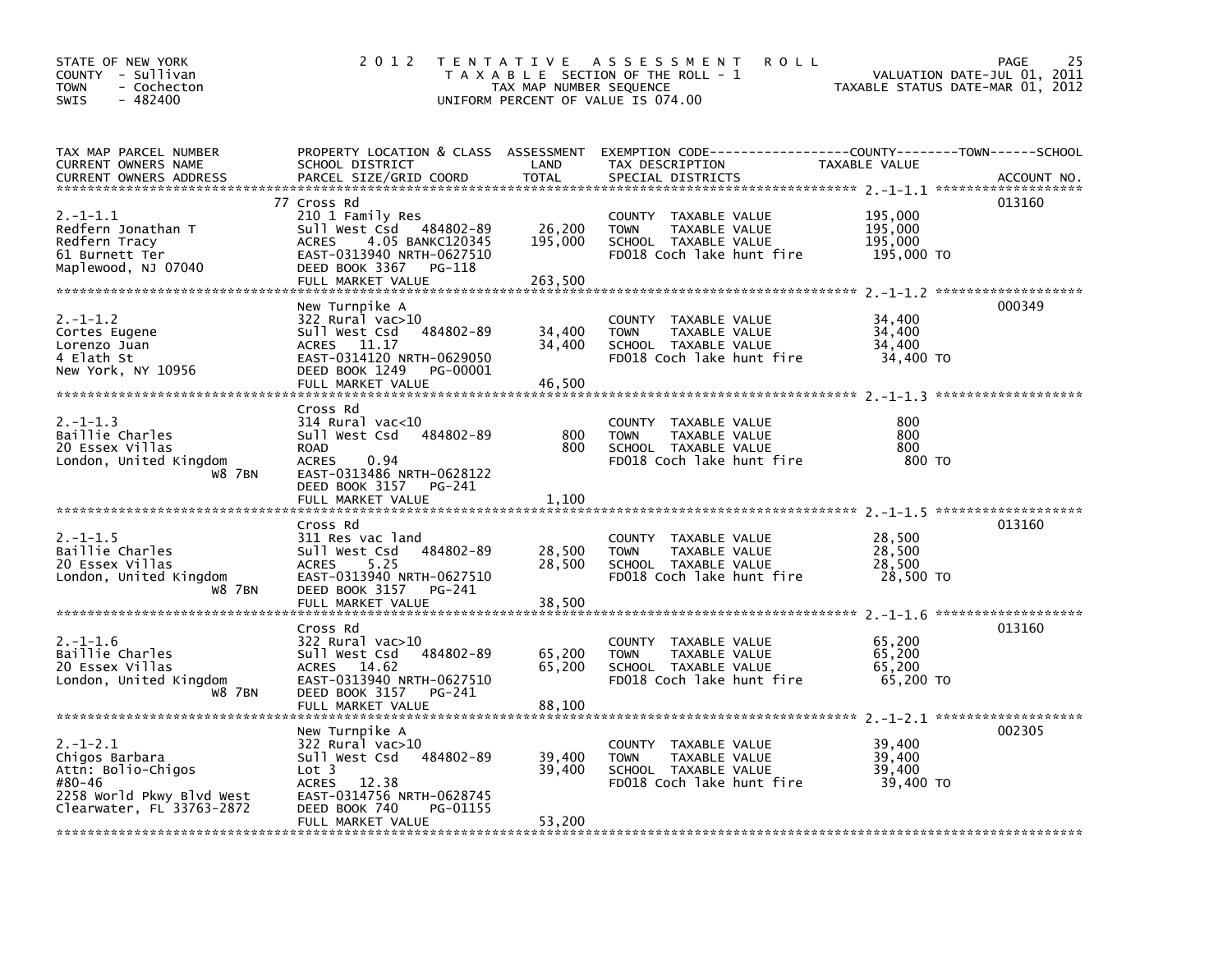| STATE OF NEW YORK<br>COUNTY - Sullivan<br>- Cochecton<br><b>TOWN</b><br>- 482400<br><b>SWIS</b>                                       | 2 0 1 2                                                                                                                                                                                                                                   | <b>ROLL</b><br>TENTATIVE ASSESSMENT<br>T A X A B L E SECTION OF THE ROLL - 1<br>TAX MAP NUMBER SEQUENCE<br>UNIFORM PERCENT OF VALUE IS 074.00                               | 26<br><b>PAGE</b><br>VALUATION DATE-JUL 01, 2011<br>TAXABLE STATUS DATE-MAR 01, 2012   |
|---------------------------------------------------------------------------------------------------------------------------------------|-------------------------------------------------------------------------------------------------------------------------------------------------------------------------------------------------------------------------------------------|-----------------------------------------------------------------------------------------------------------------------------------------------------------------------------|----------------------------------------------------------------------------------------|
| TAX MAP PARCEL NUMBER<br>CURRENT OWNERS NAME<br><b>CURRENT OWNERS ADDRESS</b>                                                         | SCHOOL DISTRICT<br>PARCEL SIZE/GRID COORD                                                                                                                                                                                                 | PROPERTY LOCATION & CLASS ASSESSMENT EXEMPTION CODE---------------COUNTY-------TOWN-----SCHOOL<br>LAND<br>TAX DESCRIPTION<br><b>TOTAL</b><br>SPECIAL DISTRICTS              | TAXABLE VALUE<br>ACCOUNT NO.                                                           |
| $2. -1 - 2.2$<br>Agosto Richard<br>31-15 76th St<br>Jackson Heights, NY 11370                                                         | New Turnpike A<br>270 Mfg housing<br>484802-89<br>Sull West Csd<br><b>ACRES</b><br>5.90<br>EAST-0314524 NRTH-0629066<br>DEED BOOK 1347<br>PG-00090<br>FULL MARKET VALUE                                                                   | COUNTY TAXABLE VALUE<br>32,300<br>TAXABLE VALUE<br><b>TOWN</b><br>45,200<br>SCHOOL TAXABLE VALUE<br>FD018 Coch lake hunt fire<br>61,100                                     | 014690<br>45,200<br>45.200<br>45,200<br>45,200 TO                                      |
| $2. -1 - 2.3$<br>Arzilli Kaleope<br>Poulas Jack<br>497 New Turnpike Rd<br>Cochecton, NY 12726                                         | 497 New Turnpike Rd<br>270 Mfg housing<br>484802-89<br>Sull West Csd<br>$D/1/p$ 1630-315<br>1630-321 & 1630-327 & 163<br>1630-339<br><b>ACRES</b><br>2.00<br>EAST-0314376 NRTH-0628814<br>DEED BOOK 1630<br>PG-00339<br>FULL MARKET VALUE | CW_15_VET/ 41162<br>21,000 STAR B<br>41854<br>31,000<br>COUNTY TAXABLE VALUE<br><b>TOWN</b><br>TAXABLE VALUE<br>SCHOOL TAXABLE VALUE<br>FD018 Coch lake hunt fire<br>41,892 | 4,650<br>0<br>$\Omega$<br>22,500<br>$\Omega$<br>26,350<br>31,000<br>8,500<br>31,000 TO |
| $2. - 1 - 2.4$<br>Chigos Barbara<br>Attn: Bolio-Chigos<br>#80-46<br>2258 World Pkwy Blvd West<br>Clearwater, FL 33763-2872            | New Turnpike A<br>270 Mfg housing<br>484802-89<br>Sull West Csd<br>Lot 2<br>ACRES 17.35<br>EAST-0314357 NRTH-0628078<br>DEED BOOK 740<br>PG-01155<br>FULL MARKET VALUE                                                                    | COUNTY TAXABLE VALUE<br>60,500<br>TAXABLE VALUE<br><b>TOWN</b><br>61,500<br>SCHOOL TAXABLE VALUE<br>FD018 Coch lake hunt fire<br>83,100                                     | 61,500<br>61,500<br>61,500<br>61.500 TO                                                |
| $2. - 1 - 3$<br>Bishop Thomas C<br>202 Ridgebury Rd<br>Ridgefield, CT 06877<br>MAY BE SUBJECT TO PAYMENT<br>UNDER AGDIST LAW TIL 2016 | 23 Hartman Rd<br>240 Rural res<br>484802-89<br>Sull West Csd<br>Lot 1<br>66.44<br>ACRES<br>EAST-0314458 NRTH-0627012<br>DEED BOOK 1294<br>PG-00173<br>FULL MARKET VALUE                                                                   | AGRI DIST 41720<br>127,100<br>COUNTY TAXABLE VALUE<br>170,800<br>TAXABLE VALUE<br><b>TOWN</b><br>SCHOOL TAXABLE VALUE<br>FD018 Coch lake hunt fire<br>230,800               | 002310<br>38,060<br>38,060<br>38,060<br>132,740<br>132,740<br>132,740<br>170,800 TO    |
| $2. - 1 - 4$<br>Kurtz Caroline B<br>85 Cross Rd<br>Cochecton, NY 12726                                                                | 89 Cross Rd<br>210 1 Family Res<br>484802-89<br>Sull West Csd<br>2.73<br><b>ACRES</b><br>EAST-0313830 NRTH-0626240<br>PG-00104<br>DEED BOOK 1311<br>FULL MARKET VALUE                                                                     | 41854<br>STAR B<br>25,000<br>COUNTY TAXABLE VALUE<br>78,100<br>TAXABLE VALUE<br><b>TOWN</b><br>SCHOOL TAXABLE VALUE<br>FD018 Coch lake hunt fire<br>105,500                 | 014785<br>$\Omega$<br>22,500<br>0<br>78.100<br>78.100<br>55,600<br>78.100 TO           |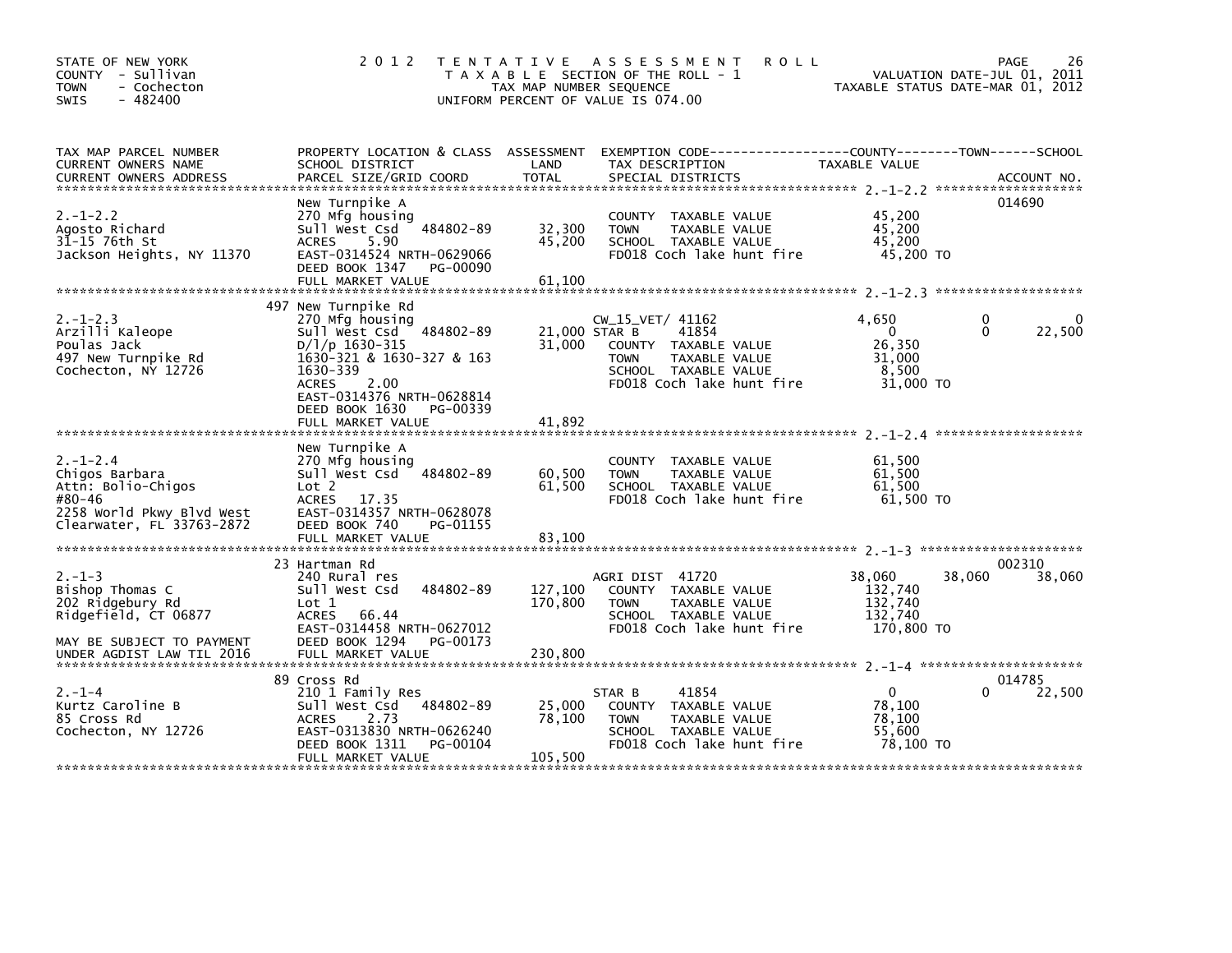| STATE OF NEW YORK<br>COUNTY - Sullivan<br>- Cochecton<br><b>TOWN</b><br>$-482400$<br>SWIS        | 2 0 1 2                                                                                                                                                                                 | T E N T A T I V E<br>TAX MAP NUMBER SEQUENCE | A S S E S S M E N T<br><b>ROLL</b><br>T A X A B L E SECTION OF THE ROLL - 1<br>UNIFORM PERCENT OF VALUE IS 074.00                        | VALUATION DATE-JUL 01, 2011<br>TAXABLE STATUS DATE-MAR 01, 2012                         | <b>PAGE</b><br>27             |
|--------------------------------------------------------------------------------------------------|-----------------------------------------------------------------------------------------------------------------------------------------------------------------------------------------|----------------------------------------------|------------------------------------------------------------------------------------------------------------------------------------------|-----------------------------------------------------------------------------------------|-------------------------------|
| TAX MAP PARCEL NUMBER<br>CURRENT OWNERS NAME<br><b>CURRENT OWNERS ADDRESS</b>                    | SCHOOL DISTRICT<br>PARCEL SIZE/GRID COORD                                                                                                                                               | LAND<br><b>TOTAL</b>                         | PROPERTY LOCATION & CLASS ASSESSMENT EXEMPTION CODE----------------COUNTY-------TOWN------SCHOOL<br>TAX DESCRIPTION<br>SPECIAL DISTRICTS | TAXABLE VALUE                                                                           | ACCOUNT NO.                   |
| 2.–1–8<br>Rutledge Bradley<br>Rutledge Jacqueline<br>671 County Road 114<br>Cochecton, NY 12726  | 671 County Road 114<br>210 1 Family Res<br>Sull West Csd 484802-89<br>3.71 BANKN140687<br><b>ACRES</b><br>EAST-0314012 NRTH-0625820<br>DEED BOOK 3070<br>PG-235<br>FULL MARKET VALUE    | 27,500<br>172,100<br>232,600                 | 41854<br>STAR B<br>COUNTY TAXABLE VALUE<br><b>TOWN</b><br>TAXABLE VALUE<br>SCHOOL TAXABLE VALUE<br>FD018 Coch lake hunt fire             | $\mathbf{0}$<br>172,100<br>172,100<br>149,600<br>172,100 TO                             | 000970<br>22,500              |
| 2.-1-10<br>Barrett Marie<br>691 County Road 114<br>Cochecton, NY 12726                           | 691 County Road 114<br>210 1 Family Res<br>Sull West Csd 484802-89<br>2.00<br><b>ACRES</b><br>EAST-0314332 NRTH-0625793<br>DEED BOOK 3415<br>PG-323<br>FULL MARKET VALUE                | 21,000 STAR B<br>128,600<br>173,800          | 41121<br>WAR VET<br>41854<br>COUNTY TAXABLE VALUE<br><b>TOWN</b><br>TAXABLE VALUE<br>SCHOOL TAXABLE VALUE<br>FD018 Coch lake hunt fire   | 19,290<br>19,290<br>$\Omega$<br>$\Omega$<br>109,310<br>109,310<br>106,100<br>128,600 TO | 0040030<br>$\Omega$<br>22,500 |
| 2.-1-11.1<br>Mancuso Charles<br>24 Sutherland Dr<br>Highland Mills, NY 10930                     | County Road 114<br>312 Vac w/imprv<br>Sull West Csd 484802-89<br><b>ACRES</b><br>13.75<br>EAST-0314784 NRTH-0625881<br>DEED BOOK 3627<br>PG-125<br>FULL MARKET VALUE                    | 64,900<br>82,900<br>112,000                  | COUNTY TAXABLE VALUE<br>TAXABLE VALUE<br><b>TOWN</b><br>SCHOOL TAXABLE VALUE<br>FD018 Coch lake hunt fire                                | 82,900<br>82,900<br>82,900<br>82,900 TO                                                 | 014900                        |
| $2. - 1 - 12$<br>DeAngelis Roger B<br>6 River Rd<br>Woodridge, NY 12789                          | County Road 114<br>$314$ Rural vac< $10$<br>Sull West Csd 484802-89<br>Landlocked<br><b>ACRES</b><br>2.84<br>EAST-0315332 NRTH-0626309<br>DEED BOOK 2427<br>PG-417<br>FULL MARKET VALUE | 2,500<br>2,500<br>3,400                      | COUNTY TAXABLE VALUE<br><b>TOWN</b><br>TAXABLE VALUE<br>SCHOOL TAXABLE VALUE<br>FD018 Coch lake hunt fire                                | 2,500<br>2,500<br>2,500<br>2.500 TO                                                     | 005870                        |
| $2. - 1 - 13$<br>Segar Charles R<br>Segar Patricia J<br>745 County Rd 114<br>Cochecton, NY 12726 | 745 County Road 114<br>210 1 Family Res<br>Sull West Csd 484802-89<br>5.77<br><b>ACRES</b><br>EAST-0315530 NRTH-0625630<br>DEED BOOK 2584<br>PG-366<br>FULL MARKET VALUE                | 28,600<br>121,100<br>163,600                 | 41854<br>STAR B<br>COUNTY TAXABLE VALUE<br>TAXABLE VALUE<br><b>TOWN</b><br>SCHOOL TAXABLE VALUE<br>FD018 Coch lake hunt fire             | $\mathbf{0}$<br>0<br>121,100<br>121,100<br>98,600<br>121,100 TO                         | 014061<br>22,500              |
| $2. - 1 - 14$<br>Giannone Peter J<br>Ramirez Gloria<br>20 S Conger Ave<br>Congers, NY 10920      | 755 County Road 114<br>210 1 Family Res<br>Sull West Csd 484802-89<br>9.00<br><b>ACRES</b><br>EAST-0315778 NRTH-0626217<br>DEED BOOK 3485<br>PG-434<br>FULL MARKET VALUE                | 35,400<br>98,800<br>133,500                  | COUNTY TAXABLE VALUE<br>TAXABLE VALUE<br><b>TOWN</b><br>SCHOOL TAXABLE VALUE<br>FD018 Coch lake hunt fire                                | 98,800<br>98,800<br>98,800<br>98,800 TO                                                 | 013940                        |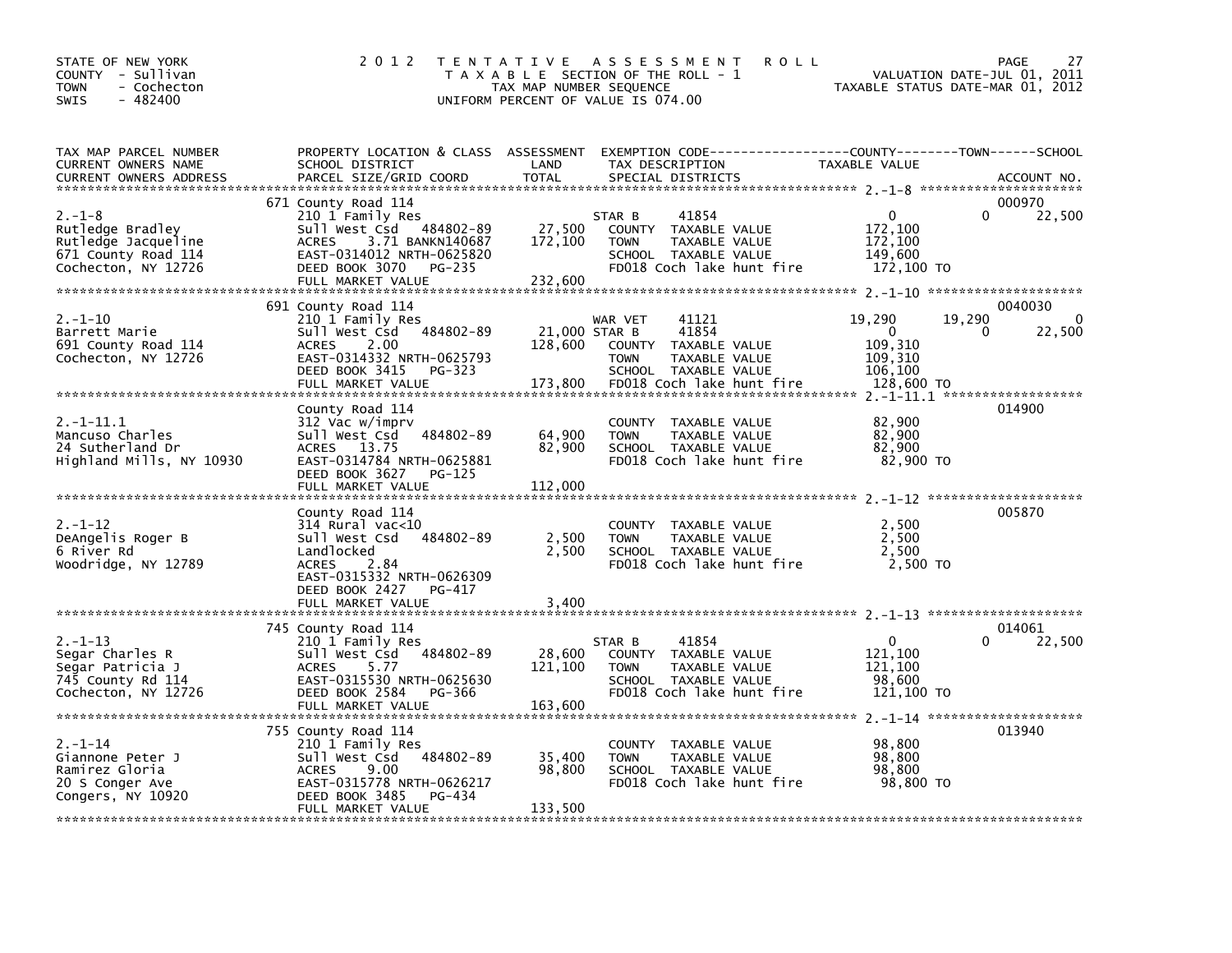| STATE OF NEW YORK<br>COUNTY - Sullivan<br><b>TOWN</b><br>- Cochecton<br>$-482400$<br><b>SWIS</b>           | 2 0 1 2                                                                                                                                                                                                         | <b>TENTATIVE</b><br>TAX MAP NUMBER SEQUENCE | ASSESSMENT<br><b>ROLL</b><br>T A X A B L E SECTION OF THE ROLL - 1<br>UNIFORM PERCENT OF VALUE IS 074.00                     |                                                             | 28<br>PAGE<br>VALUATION DATE-JUL 01, 2011<br>TAXABLE STATUS DATE-MAR 01, 2012 |
|------------------------------------------------------------------------------------------------------------|-----------------------------------------------------------------------------------------------------------------------------------------------------------------------------------------------------------------|---------------------------------------------|------------------------------------------------------------------------------------------------------------------------------|-------------------------------------------------------------|-------------------------------------------------------------------------------|
| TAX MAP PARCEL NUMBER<br>CURRENT OWNERS NAME<br><b>CURRENT OWNERS ADDRESS</b>                              | PROPERTY LOCATION & CLASS ASSESSMENT<br>SCHOOL DISTRICT<br>PARCEL SIZE/GRID COORD                                                                                                                               | LAND<br><b>TOTAL</b>                        | EXEMPTION CODE-----------------COUNTY-------TOWN------SCHOOL<br>TAX DESCRIPTION<br>SPECIAL DISTRICTS                         | TAXABLE VALUE                                               | ACCOUNT NO.                                                                   |
| $2. -1 - 15.1$<br>Borko Elzbieta<br>254 Sneden Pl<br>Spring Valley, NY 10977                               | County Road 114<br>$314$ Rural vac<10<br>Sull West Csd 484802-89<br>Row<br>81.00 DPTH 459.99<br><b>FRNT</b><br><b>BANKN140687</b><br>EAST-0315896 NRTH-0625824<br>DEED BOOK 3174<br>PG-244<br>FULL MARKET VALUE | 6,000<br>6,000<br>8,100                     | COUNTY TAXABLE VALUE<br>TAXABLE VALUE<br><b>TOWN</b><br>SCHOOL TAXABLE VALUE<br>FD018 Coch lake hunt fire                    | 6.000<br>6,000<br>6.000<br>6,000 TO                         | 004180                                                                        |
| $2. - 1 - 16$<br>Baum John<br>763 County Road 114<br>Cochecton, NY 12726                                   | 763 County Road 114<br>240 Rural res<br>Sull West Csd<br>484802-89<br>ACRES 88.00<br>EAST-0316432 NRTH-0627712                                                                                                  | 125,700 STAR B                              | 74 PCT OF VALUE USED FOR EXEMPTION PURPOSES<br>COMBAT VET 41131<br>83,700 AGRI DIST 41720<br>41854<br>COUNTY TAXABLE VALUE   | 23,255<br>10,170<br>$\mathbf{0}$<br>92,275                  | 002190<br>23,255<br>0<br>10.170<br>10,170<br>$\Omega$<br>22,500               |
| MAY BE SUBJECT TO PAYMENT<br>UNDER AGDIST LAW TIL 2016                                                     | DEED BOOK 2376<br>PG-336<br>FULL MARKET VALUE                                                                                                                                                                   | 169,900                                     | <b>TOWN</b><br>TAXABLE VALUE<br>SCHOOL TAXABLE VALUE<br>FD018 Coch lake hunt fire                                            | 92,275<br>93,030<br>125,700 TO                              |                                                                               |
| $2. -1 - 17.1$<br>Duarte Manfred<br>Duarte Evelyn F<br>777 County Road 114<br>Cochecton, NY 12726          | 777 County Road 114<br>240 Rural res<br>Sull West Csd<br>484802-89<br>ACRES 16.17<br>EAST-0316439 NRTH-0626480<br>DEED BOOK 2718<br>PG-599<br>FULL MARKET VALUE                                                 | 55,800<br>189,500<br>256,100                | 41854<br>STAR B<br>COUNTY TAXABLE VALUE<br><b>TOWN</b><br>TAXABLE VALUE<br>SCHOOL TAXABLE VALUE<br>FD018 Coch lake hunt fire | $\mathbf{0}$<br>189,500<br>189,500<br>167,000<br>189,500 TO | 005489<br>22,500<br>0                                                         |
| $2. -1 - 17.2$<br>Petrovsky David<br>Beyer Petrovsky Linda<br>2133 Saw Mill River Dr<br>Yorktown, NY 10898 | County Road 114<br>311 Res vac land<br>484802-89<br>Sull West Csd<br>1.78<br><b>ACRES</b><br>EAST-0316545 NRTH-0625991<br>DEED BOOK 2229<br>PG-611<br>FULL MARKET VALUE                                         | 10,700<br>10,700<br>14,500                  | COUNTY TAXABLE VALUE<br>TAXABLE VALUE<br><b>TOWN</b><br>SCHOOL TAXABLE VALUE<br>FD018 Coch lake hunt fire                    | 10,700<br>10,700<br>10,700<br>10.700 TO                     |                                                                               |
| $2. -1 - 17.4$<br>Borko Elzbieta<br>PO Box 1842<br>Spring Valley, NY 10977                                 | 767 County Road 114<br>210 1 Family Res<br>Sull West Csd<br>484802-89<br><b>ACRES</b><br>2.57 BANKN140687<br>EAST-0316054 NRTH-0625776<br>DEED BOOK 3174<br>PG-244<br>FULL MARKET VALUE                         | 14,300<br>144,500<br>195,300                | <b>COUNTY</b><br>TAXABLE VALUE<br><b>TOWN</b><br>TAXABLE VALUE<br>SCHOOL TAXABLE VALUE<br>FD018 Coch lake hunt fire          | 144,500<br>144,500<br>144,500<br>144,500 TO                 |                                                                               |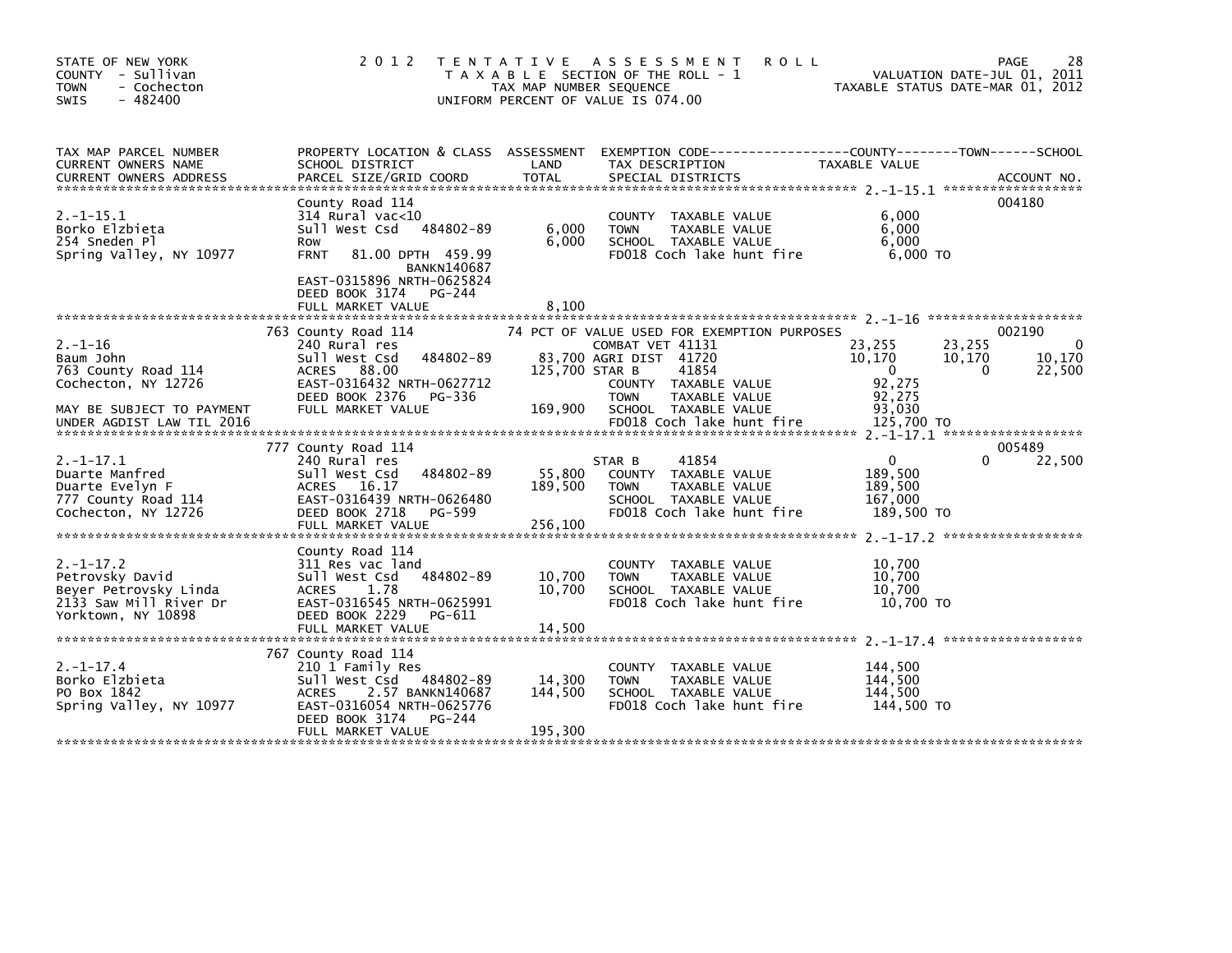| STATE OF NEW YORK<br>COUNTY - Sullivan<br>- Cochecton<br><b>TOWN</b><br>- 482400<br><b>SWIS</b>            | 2 0 1 2                                                                                                                                                                     | TAX MAP NUMBER SEQUENCE     | TENTATIVE ASSESSMENT<br><b>ROLL</b><br>T A X A B L E SECTION OF THE ROLL - 1<br>UNIFORM PERCENT OF VALUE IS 074.00                      | VALUATION DATE-JUL 01, 2011<br>TAXABLE STATUS DATE-MAR 01, 2012 | 29<br>PAGE  |
|------------------------------------------------------------------------------------------------------------|-----------------------------------------------------------------------------------------------------------------------------------------------------------------------------|-----------------------------|-----------------------------------------------------------------------------------------------------------------------------------------|-----------------------------------------------------------------|-------------|
| TAX MAP PARCEL NUMBER<br>CURRENT OWNERS NAME<br><b>CURRENT OWNERS ADDRESS</b>                              | SCHOOL DISTRICT<br>PARCEL SIZE/GRID COORD                                                                                                                                   | LAND<br><b>TOTAL</b>        | PROPERTY LOCATION & CLASS ASSESSMENT EXEMPTION CODE---------------COUNTY-------TOWN------SCHOOL<br>TAX DESCRIPTION<br>SPECIAL DISTRICTS | TAXABLE VALUE                                                   | ACCOUNT NO. |
| $2. -1 - 18.1$<br>Petrovsky David<br>Beyer Petrovsky Linda<br>2133 Saw Mill River Rd<br>Yorktown, NY 10898 | County Road 114<br>$314$ Rural vac<10<br>Sull West Csd<br>484802-89<br>9.82<br><b>ACRES</b><br>EAST-0316929 NRTH-0626270<br>DEED BOOK 2229<br>PG-611<br>FULL MARKET VALUE   | 39,400<br>39,400<br>53,200  | COUNTY TAXABLE VALUE<br><b>TAXABLE VALUE</b><br><b>TOWN</b><br>SCHOOL TAXABLE VALUE<br>FD018 Coch lake hunt fire                        | 39,400<br>39.400<br>39,400<br>39,400 TO                         | 011230      |
| $2. - 1 - 19$<br>Berner Charles<br>Berner Eleanore<br>627 New Turnpike Rd<br>Cochecton, NY 12726           | New Turnpike B<br>$322$ Rural vac $>10$<br>Sull West Csd<br>484802-89<br>Landlocked<br>ACRES 50.00<br>EAST-0318220 NRTH-0628300<br>FULL MARKET VALUE                        | 50,000<br>50,000<br>67,600  | COUNTY TAXABLE VALUE<br><b>TOWN</b><br>TAXABLE VALUE<br>SCHOOL TAXABLE VALUE<br>FD018 Coch lake hunt fire                               | 50,000<br>50,000<br>50,000<br>50,000 TO                         | 000860      |
| $2. -1 - 20.1$<br>Cospito Margaret<br>Cospito Michael<br>61-68 82nd St<br>Middle Village, NY 11379         | 869 County Road 114<br>270 Mfg housing<br>Sull West Csd<br>484802-89<br>ACRES 15.22<br>EAST-0318610 NRTH-0626720<br>DEED BOOK 3637<br>PG-395<br>FULL MARKET VALUE           | 47,500<br>75,000<br>101,400 | COUNTY TAXABLE VALUE<br><b>TOWN</b><br>TAXABLE VALUE<br>SCHOOL TAXABLE VALUE<br>FD018 Coch lake hunt fire                               | 75,000<br>75,000<br>75.000<br>75,000 TO                         | 011850      |
| $2. - 1 - 20.2$<br>Rivera Richard Diane<br>833 County Rd 114<br>Cochecton, NY 12726                        | 833 County Road 114<br>270 Mfg housing<br>484802-89<br>Sull West Csd<br>ACRES 15.87<br>EAST-0317800 NRTH-0626842<br>DEED BOOK 1377<br>PG-628<br>FULL MARKET VALUE           | 48,500<br>88,900<br>120,100 | COUNTY TAXABLE VALUE<br><b>TOWN</b><br>TAXABLE VALUE<br>SCHOOL TAXABLE VALUE<br>FD018 Coch lake hunt fire                               | 88,900<br>88,900<br>88,900<br>88,900 TO                         |             |
| $2. -1 - 20.3$<br>Perez Michael<br>Perez Gloria<br>13304 Lisburn Pl<br>La Mirada, CA 90638                 | County Road 114<br>$314$ Rural vac<10<br>Sull West Csd<br>484802-89<br><b>ACRES</b><br>16.43<br>EAST-0317402 NRTH-0626885<br>DEED BOOK 992<br>PG-00136<br>FULL MARKET VALUE | 55,000<br>55,000<br>74,300  | COUNTY TAXABLE VALUE<br><b>TOWN</b><br>TAXABLE VALUE<br>SCHOOL TAXABLE VALUE<br>FD018 Coch lake hunt fire                               | 55,000<br>55,000<br>55,000<br>55,000 TO                         |             |
| $2. - 1 - 20.4$<br>Russo Frank<br>Russo Louise M<br>317 Cedar St<br>South Hempstead, NY 11550              | County Road 114<br>$314$ Rural vac< $10$<br>Sull West Csd<br>484802-89<br>ACRES 15.92<br>EAST-0318188 NRTH-0626784<br>DEED BOOK 1498<br>PG-0063<br>FULL MARKET VALUE        | 54,300<br>54,300<br>73.400  | COUNTY TAXABLE VALUE<br>TAXABLE VALUE<br><b>TOWN</b><br>SCHOOL TAXABLE VALUE<br>FD018 Coch lake hunt fire                               | 54.300<br>54,300<br>54,300<br>54,300 TO                         |             |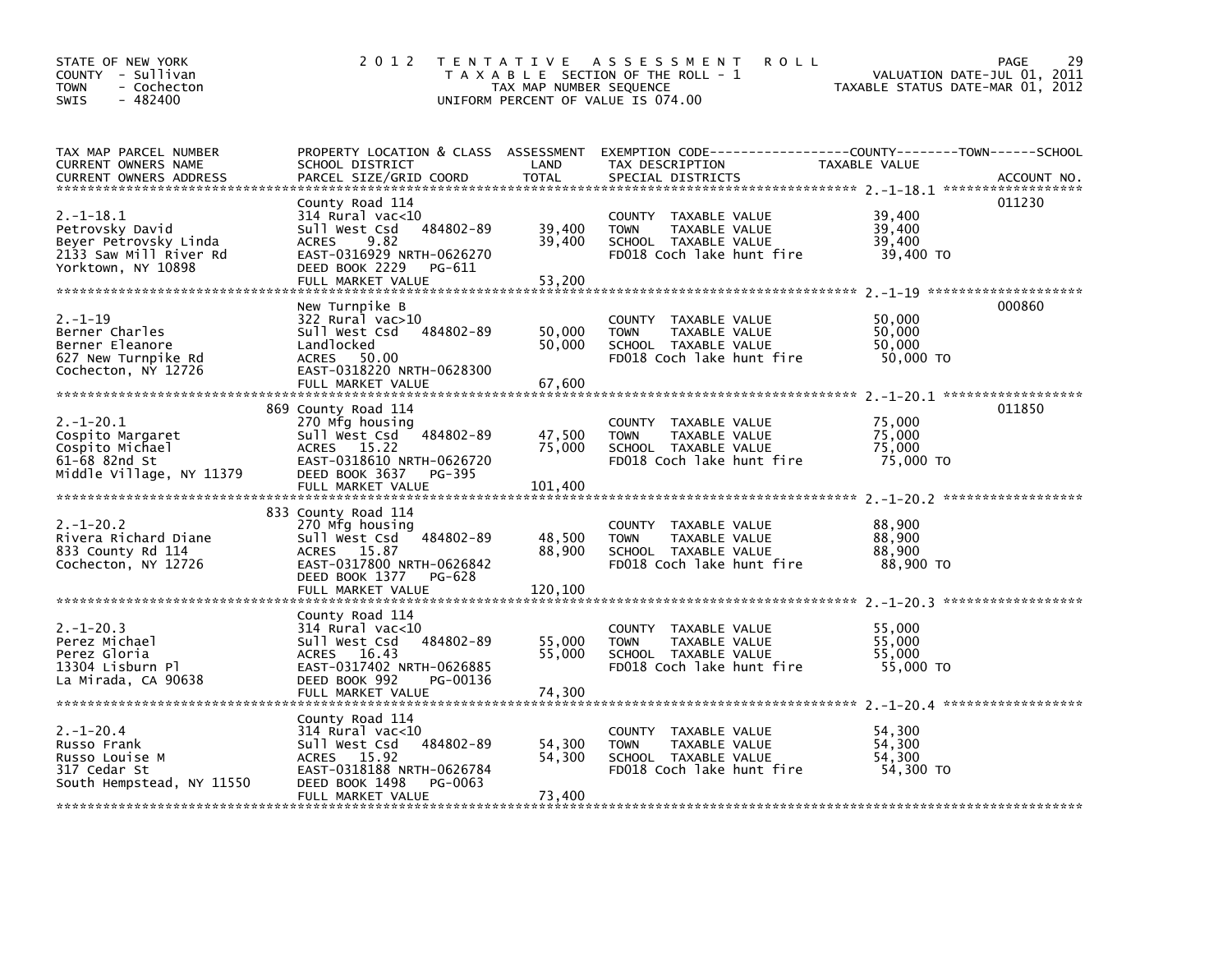| STATE OF NEW YORK<br>COUNTY - Sullivan<br><b>TOWN</b><br>- Cochecton<br>$-482400$<br><b>SWIS</b>                      | 2 0 1 2                                                                                                                                                                                   | TAX MAP NUMBER SEQUENCE      | TENTATIVE ASSESSMENT<br><b>ROLL</b><br>T A X A B L E SECTION OF THE ROLL - 1<br>UNIFORM PERCENT OF VALUE IS 074.00           | TAXABLE STATUS DATE-MAR 01, 2012                            | 30<br>PAGE<br>VALUATION DATE-JUL 01, 2011 |
|-----------------------------------------------------------------------------------------------------------------------|-------------------------------------------------------------------------------------------------------------------------------------------------------------------------------------------|------------------------------|------------------------------------------------------------------------------------------------------------------------------|-------------------------------------------------------------|-------------------------------------------|
| TAX MAP PARCEL NUMBER<br>CURRENT OWNERS NAME<br><b>CURRENT OWNERS ADDRESS</b>                                         | PROPERTY LOCATION & CLASS ASSESSMENT<br>SCHOOL DISTRICT<br>PARCEL SIZE/GRID COORD                                                                                                         | LAND<br><b>TOTAL</b>         | EXEMPTION CODE-----------------COUNTY-------TOWN------SCHOOL<br>TAX DESCRIPTION<br>SPECIAL DISTRICTS                         | TAXABLE VALUE                                               | ACCOUNT NO.                               |
| $2. - 1 - 21$<br>Ruchev Holdings LLC<br>Scher & Scher, P.C.<br>55 Water Mill Ln<br>PO Box 376<br>Great Neck, NY 11021 | New Turnpike B<br>322 Rural vac>10<br>484802-89<br>Sull West Csd<br>ACRES 11.00<br>EAST-0319846 NRTH-0628406<br>DEED BOOK 3188<br>PG-277<br>FULL MARKET VALUE                             | 33,000<br>33,000<br>44.600   | COUNTY<br>TAXABLE VALUE<br>TAXABLE VALUE<br><b>TOWN</b><br>SCHOOL TAXABLE VALUE<br>FD018 Coch lake hunt fire                 | 33,000<br>33,000<br>33,000<br>33,000 TO                     |                                           |
| $2. -1 - 22.1$<br>Demasi Michael<br>Demasi Concetta<br>118 Touraine Ave<br>Port Chester, NY 10573                     | New Turnpike B<br>270 Mfg housing<br>Sull West Csd<br>484802-89<br>Lot $#1$<br>ACRES 16.69<br>EAST-0318491 NRTH-0627343<br>DEED BOOK 1387<br>PG-195<br>FULL MARKET VALUE                  | 64,400<br>75,100<br>101,500  | COUNTY<br>TAXABLE VALUE<br><b>TOWN</b><br>TAXABLE VALUE<br>SCHOOL TAXABLE VALUE<br>FD018 Coch lake hunt fire                 | 75,100<br>75,100<br>75,100<br>75,100 TO                     | 008340                                    |
| $2. - 1 - 22.5$<br>Olivieri Awilda<br>951 Cr 114<br>PO Box 84<br>Cochecton, NY 12726                                  | 915 County Road 114<br>210 1 Family Res<br>Sull West Csd 484802-89<br>Sub Div Lot 5<br>5.20<br><b>ACRES</b><br>EAST-0319946 NRTH-0626143<br>DEED BOOK 1540<br>PG-507<br>FULL MARKET VALUE | 32,500<br>125,000<br>168,900 | 41854<br>STAR B<br>COUNTY TAXABLE VALUE<br>TAXABLE VALUE<br><b>TOWN</b><br>SCHOOL TAXABLE VALUE<br>FD018 Coch lake hunt fire | $\mathbf{0}$<br>125,000<br>125,000<br>102,500<br>125,000 TO | 22,500<br>0                               |
| $2. - 1 - 22.6$<br>Nittis Veli<br>Nittis Katina<br>147-39 Hoover Ave<br>Jamaica, NY 11435                             | 885 County Road 114<br>270 Mfg housing<br>Sull West Csd 484802-89<br>lot 1<br>ACRES<br>10.00<br>EAST-0319066 NRTH-0626615<br>DEED BOOK 3451<br>PG-133<br>FULL MARKET VALUE                | 42,500<br>90,200<br>121,900  | COUNTY TAXABLE VALUE<br><b>TOWN</b><br>TAXABLE VALUE<br>SCHOOL TAXABLE VALUE<br>FD018 Coch lake hunt fire                    | 90,200<br>90.200<br>90,200<br>90,200 TO                     | ******************                        |
| $2. - 1 - 22.7$<br>Demasi Michael<br>Demasi Concetta<br>118 Touraine Ave<br>Port Chester, NY 10573                    | New Turnpike B<br>$322$ Rural vac $>10$<br>Sull West Csd<br>484802-89<br>Lot $#2$<br>ACRES 19.61<br>EAST-0319149 NRTH-0627306<br>DEED BOOK 1387<br>PG-195<br>FULL MARKET VALUE            | 59,500<br>59,500<br>80,400   | <b>COUNTY</b><br>TAXABLE VALUE<br>TAXABLE VALUE<br><b>TOWN</b><br>SCHOOL TAXABLE VALUE<br>FD018 Coch lake hunt fire          | 59,500<br>59,500<br>59,500<br>59,500 TO                     |                                           |
|                                                                                                                       |                                                                                                                                                                                           |                              |                                                                                                                              |                                                             |                                           |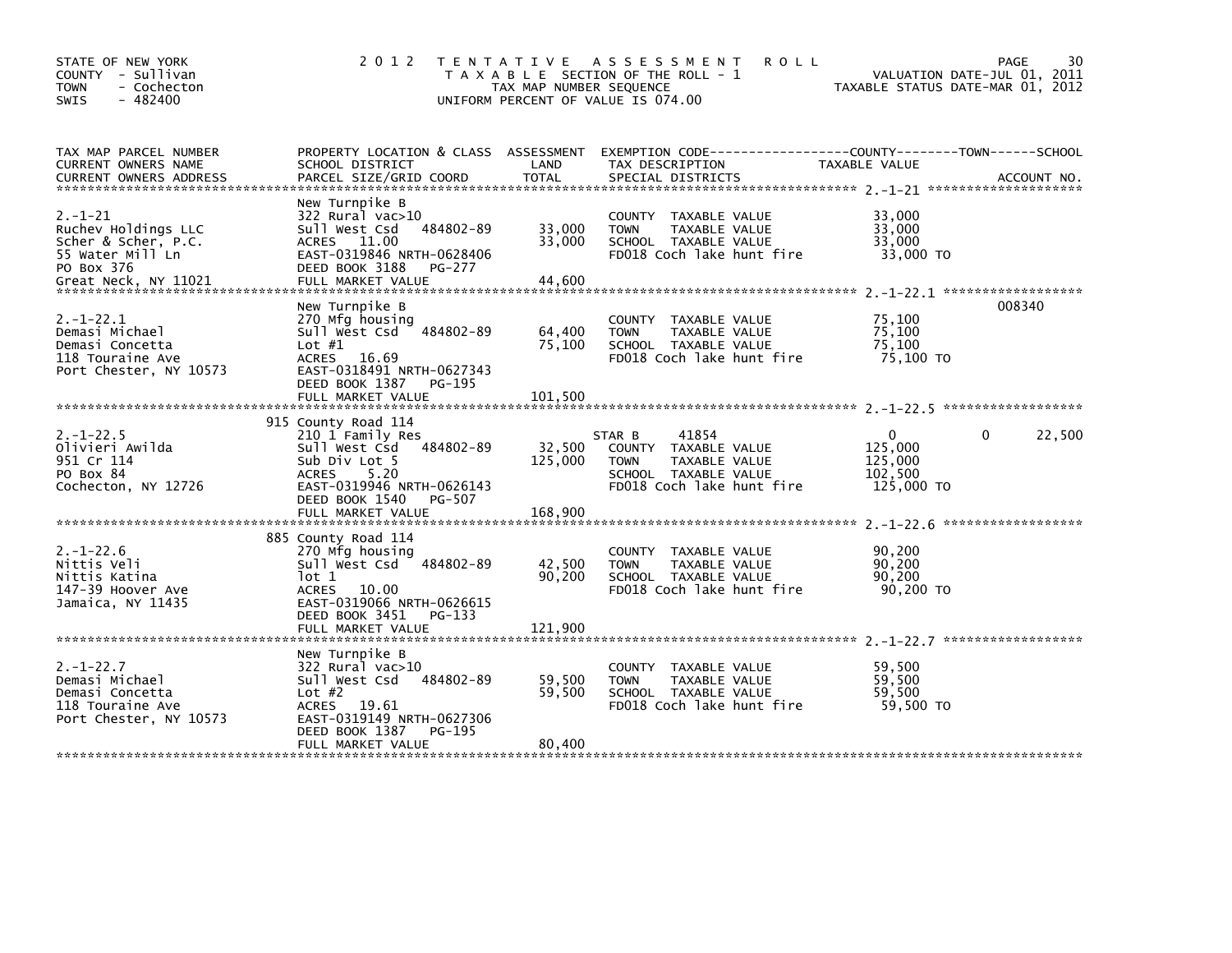| STATE OF NEW YORK<br>COUNTY - Sullivan<br><b>TOWN</b><br>- Cochecton<br>$-482400$<br>SWIS                                                     |                                                                                                                                                                                              | TAX MAP NUMBER SEQUENCE<br>UNIFORM PERCENT OF VALUE IS 074.00 | 2012 TENTATIVE ASSESSMENT<br><b>ROLL</b><br>T A X A B L E SECTION OF THE ROLL - 1                                             | VALUATION DATE-JUL V1, 2012<br>TAXABLE STATUS DATE-MAR 01, 2012 | 31<br>PAGE                   |
|-----------------------------------------------------------------------------------------------------------------------------------------------|----------------------------------------------------------------------------------------------------------------------------------------------------------------------------------------------|---------------------------------------------------------------|-------------------------------------------------------------------------------------------------------------------------------|-----------------------------------------------------------------|------------------------------|
| TAX MAP PARCEL NUMBER<br>CURRENT OWNERS NAME<br><b>CURRENT OWNERS ADDRESS</b>                                                                 | SCHOOL DISTRICT                                                                                                                                                                              | LAND                                                          | PROPERTY LOCATION & CLASS ASSESSMENT EXEMPTION CODE---------------COUNTY-------TOWN------SCHOOL<br>TAX DESCRIPTION            | TAXABLE VALUE                                                   |                              |
| $2. - 1 - 22.8$<br>Curcio Charles V<br>Curcio Peter G<br>474 Oakdale Rd<br>East Meadow, NY 11554                                              | 893 County Road 114<br>210 1 Family Res<br>Sull West Csd 484802-89<br>lot 2<br>ACRES 10.00<br>EAST-0319440 NRTH-0626595<br>DEED BOOK 3154<br>PG-288<br>FULL MARKET VALUE                     | 42,500<br>115,000<br>155,400                                  | COUNTY TAXABLE VALUE<br><b>TOWN</b><br>TAXABLE VALUE<br>SCHOOL TAXABLE VALUE<br>FD018 Coch lake hunt fire                     | 115,000<br>115,000<br>115,000<br>115,000 TO                     |                              |
|                                                                                                                                               |                                                                                                                                                                                              |                                                               |                                                                                                                               |                                                                 |                              |
| $2. - 1 - 22.9$<br>Rios Juan<br>123-10 116th. St<br>South Ozone Park, NY 10420                                                                | 905 County Road 114<br>270 Mfg housing<br>Sull West Csd 484802-89<br>Lot <sub>3</sub><br><b>ACRES</b><br>10.00<br>EAST-0319349 NRTH-0626581<br>DEED BOOK 2747<br>PG-148<br>FULL MARKET VALUE | 42,500<br>57,500                                              | COUNTY TAXABLE VALUE<br>TAXABLE VALUE<br><b>TOWN</b><br>SCHOOL TAXABLE VALUE<br>FD018 Coch lake hunt fire                     | 57,500<br>57,500<br>57,500<br>57,500 TO                         |                              |
|                                                                                                                                               |                                                                                                                                                                                              | 77,700                                                        |                                                                                                                               |                                                                 |                              |
| $2. -1 - 23.1$<br>Bruckner Richard Jr<br>236 Glen Cove Ave<br>Carle Place, NY 11514<br>MAY BE SUBJECT TO PAYMENT<br>UNDER RPTL480A UNTIL 2021 | 1241 New Turnpike B Rd<br>322 Rural vac>10<br>Sull West Csd 484802-89<br>Lot $#1$<br>30 elig<br>ACRES 39.47<br>EAST-0319819 NRTH-0627304<br>DEED BOOK 2838<br>PG-340                         | 126,600<br>126,600                                            | FOREST LND 47460<br>COUNTY TAXABLE VALUE<br>TAXABLE VALUE<br><b>TOWN</b><br>SCHOOL TAXABLE VALUE<br>FD018 Coch lake hunt fire | 20,400<br>20,400<br>106,200<br>106,200<br>106,200<br>126,600 TO | 016780<br>20,400             |
|                                                                                                                                               |                                                                                                                                                                                              |                                                               |                                                                                                                               |                                                                 |                              |
| $2. -1 - 23.2$<br>Wood Keith<br>McFadden Laurie                                                                                               | 859 New Turnpike B<br>240 Rural res<br>Sull West Csd<br>484802-89<br>Lot #2A                                                                                                                 | 50,400<br>189,500                                             | 41854<br>STAR B<br>COUNTY TAXABLE VALUE<br>TAXABLE VALUE<br><b>TOWN</b>                                                       | $\mathbf{0}$<br>189,500<br>189,500                              | 016780<br>22,500<br>$\Omega$ |
| PO Box 224<br>Callicoon, NY 12723                                                                                                             | ACRES 13.76<br>EAST-0321986 NRTH-0627846<br>DEED BOOK 1683<br>PG-0659<br>FULL MARKET VALUE                                                                                                   | 256,100                                                       | SCHOOL TAXABLE VALUE<br>FD018 Coch lake hunt fire                                                                             | 167,000<br>189,500 TO                                           |                              |
|                                                                                                                                               |                                                                                                                                                                                              |                                                               |                                                                                                                               |                                                                 |                              |
| $2. -1 - 23.3$<br>Wood Keith<br>McFadden Laurie<br>PO Box 224<br>Callicoon, NY 12723                                                          | 870 New Turnpike B<br>312 Vac w/imprv<br>sull west Csd 484802-89<br>$Lot$ #2B<br>Garage/studio<br>ACRES 12.57<br>EAST-0321947 NRTH-0627127<br>DEED BOOK 2037<br>PG-514                       | 47,425<br>77,425                                              | COUNTY TAXABLE VALUE<br><b>TOWN</b><br>TAXABLE VALUE<br>SCHOOL TAXABLE VALUE<br>FD018 Coch lake hunt fire                     | 77,425<br>77,425<br>77,425<br>77,425<br>77,425 TO               | 016780                       |
|                                                                                                                                               | FULL MARKET VALUE                                                                                                                                                                            | 104,600                                                       |                                                                                                                               |                                                                 |                              |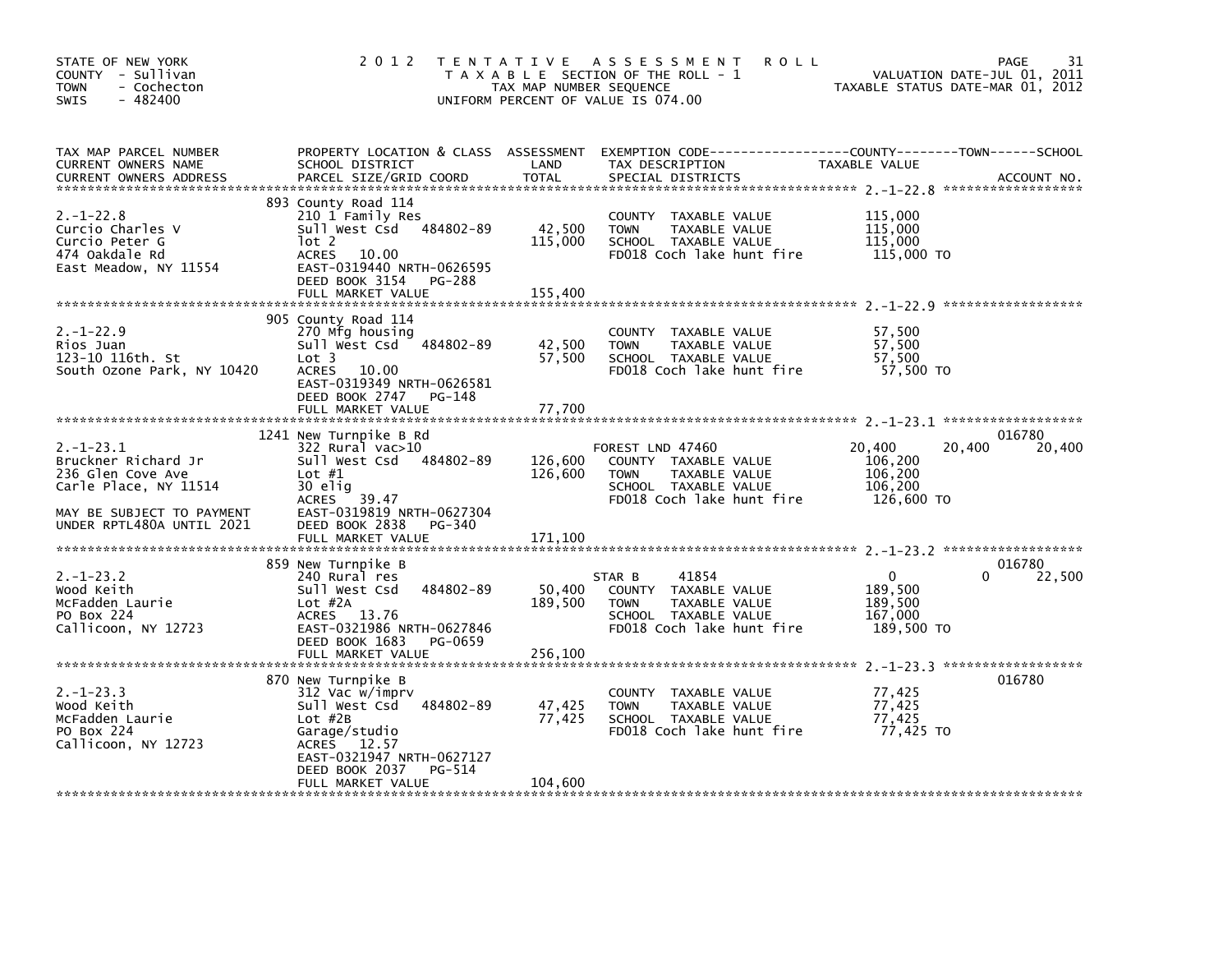| STATE OF NEW YORK<br>COUNTY - Sullivan<br>- Cochecton<br><b>TOWN</b><br>$-482400$<br><b>SWIS</b> | 2 0 1 2                                                                                                                                                                                    | T E N T A T I V E<br>TAX MAP NUMBER SEQUENCE | <b>ROLL</b><br>A S S E S S M E N T<br>T A X A B L E SECTION OF THE ROLL - 1<br>UNIFORM PERCENT OF VALUE IS 074.00            | TAXABLE STATUS DATE-MAR 01, 2012                        | 32<br>PAGE<br>VALUATION DATE-JUL 01, 2011 |
|--------------------------------------------------------------------------------------------------|--------------------------------------------------------------------------------------------------------------------------------------------------------------------------------------------|----------------------------------------------|------------------------------------------------------------------------------------------------------------------------------|---------------------------------------------------------|-------------------------------------------|
| TAX MAP PARCEL NUMBER<br><b>CURRENT OWNERS NAME</b><br><b>CURRENT OWNERS ADDRESS</b>             | PROPERTY LOCATION & CLASS ASSESSMENT<br>SCHOOL DISTRICT<br>PARCEL SIZE/GRID COORD                                                                                                          | LAND<br><b>TOTAL</b>                         | EXEMPTION CODE-----------------COUNTY-------TOWN------SCHOOL<br>TAX DESCRIPTION<br>SPECIAL DISTRICTS                         | TAXABLE VALUE                                           | ACCOUNT NO.                               |
| $2. - 1 - 24.1$<br>Smith Patrick<br>Smith Karen<br>945 County Road 114<br>Cochecton, NY 12726    | 945 County Road 114<br>210 1 Family Res<br>484802-89<br>Sull West Csd<br>Lot <sub>2</sub><br>2.31<br>ACRES<br>EAST-0319972 NRTH-0625523<br>DEED BOOK 1354<br>PG-00670<br>FULL MARKET VALUE | 22,200<br>103,700<br>140.100                 | 41854<br>STAR B<br>COUNTY TAXABLE VALUE<br><b>TOWN</b><br>TAXABLE VALUE<br>SCHOOL TAXABLE VALUE<br>FD018 Coch lake hunt fire | $\Omega$<br>103,700<br>103,700<br>81,200<br>103,700 TO  | 014260<br>22,500<br>0                     |
| $2. - 1 - 24.2$<br>Smith Paul<br>3 Prospect St<br>Wanaque, NJ 07465                              | County Road 114<br>$314$ Rural vac< $10$<br>Sull West Csd 484802-89<br>Lot 1<br><b>ACRES</b><br>2.32<br>EAST-0319711 NRTH-0625547<br>DEED BOOK 1474 PG-0035<br>FULL MARKET VALUE           | 13,300<br>13,300<br>18,000                   | COUNTY TAXABLE VALUE<br><b>TOWN</b><br>TAXABLE VALUE<br>SCHOOL TAXABLE VALUE<br>FD018 Coch lake hunt fire                    | 13,300<br>13,300<br>13.300<br>13,300 TO                 | 010810                                    |
| $2. - 1 - 24.3$<br>Sheppard Randy<br>953 County Route 114<br>Cochecton, NY 12726                 | 953 County Road 114<br>$322$ Rural vac $>10$<br>484802-89<br>Sull West Csd<br>ACRES 12.50<br>EAST-0320564 NRTH-0626660<br>DEED BOOK 2300<br>PG-145<br>FULL MARKET VALUE                    | 37,200<br>37,200<br>50,300                   | COUNTY TAXABLE VALUE<br>TAXABLE VALUE<br><b>TOWN</b><br>SCHOOL TAXABLE VALUE<br>FD018 Coch lake hunt fire                    | 37,200<br>37,200<br>37,200<br>37,200 TO                 |                                           |
| $2. - 1 - 24.4$<br>Sheppard Randy J<br>Sheppard April M<br>953 Cr 114<br>Cochecton, NY 12726     | County Road 114<br>$314$ Rural vac<10<br>484802-89<br>Sull West Csd<br><b>ACRES</b><br>4.00<br>EAST-0320397 NRTH-0626170<br>DEED BOOK 2494<br>PG-336<br>FULL MARKET VALUE                  | 8,000<br>8,000<br>10,800                     | COUNTY TAXABLE VALUE<br>TAXABLE VALUE<br><b>TOWN</b><br>SCHOOL TAXABLE VALUE<br>FD018 Coch lake hunt fire                    | 8,000<br>8,000<br>8,000<br>8.000 TO                     |                                           |
| $2. -1 - 24.5$<br>Sheppard Randy J<br>953 Cr 114<br>Cochecton, NY 12726                          | 953 County Road 114<br>210 1 Family Res<br>484802-89<br>Sull West Csd<br><b>ACRES</b><br>2.05<br>EAST-0320659 NRTH-0625822<br>DEED BOOK 1157<br>PG-00264<br>FULL MARKET VALUE              | 21,200<br>95,500<br>129,100                  | 41854<br>STAR B<br>COUNTY TAXABLE VALUE<br><b>TOWN</b><br>TAXABLE VALUE<br>SCHOOL TAXABLE VALUE<br>FD018 Coch lake hunt fire | $\mathbf{0}$<br>95,500<br>95,500<br>73,000<br>95,500 TO | 22,500<br>0                               |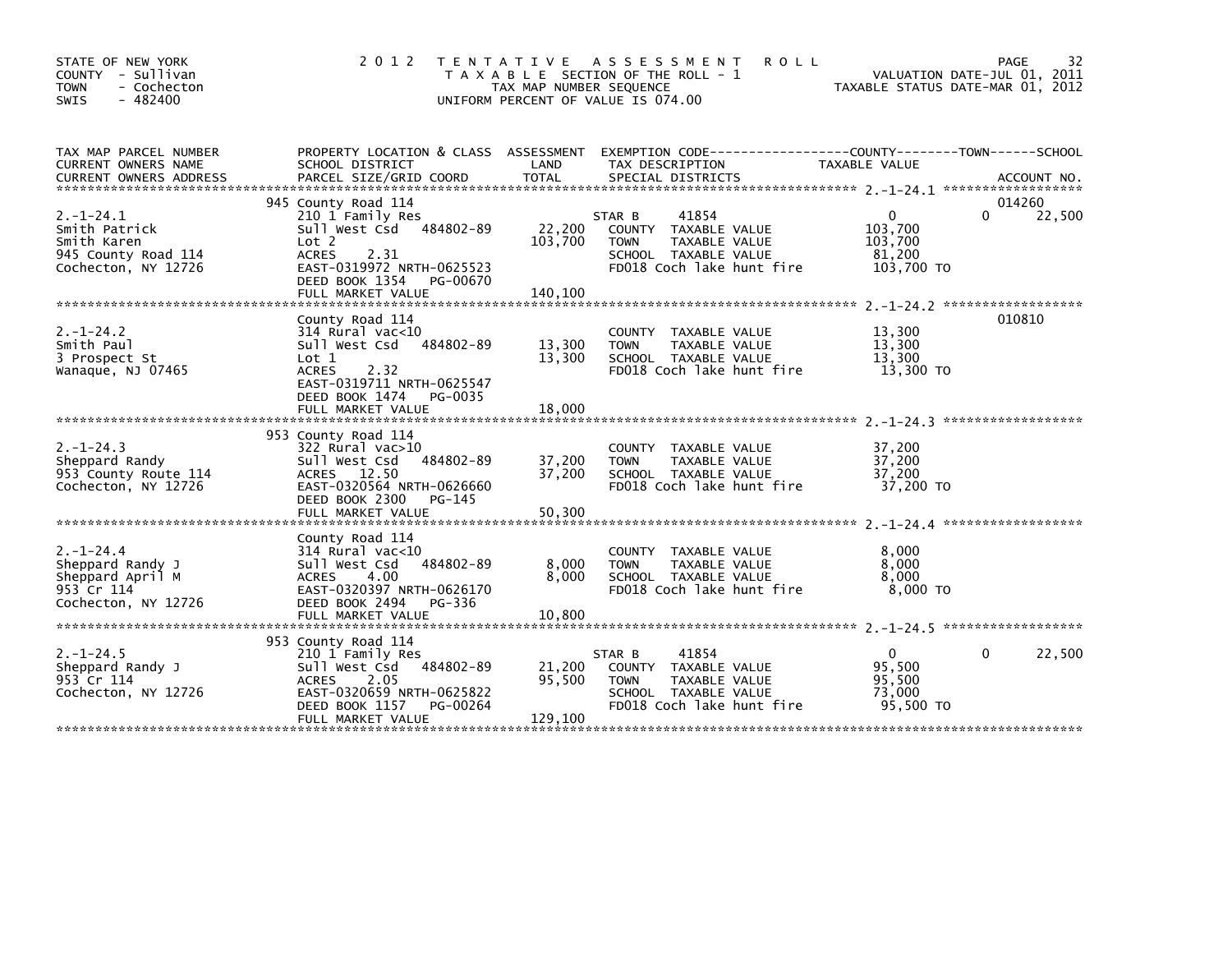| STATE OF NEW YORK<br>COUNTY - Sullivan<br><b>TOWN</b><br>- Cochecton<br>$-482400$<br>SWIS                                                                | 2 0 1 2                                                                                                                                                                            | TAX MAP NUMBER SEQUENCE             | TENTATIVE ASSESSMENT<br><b>ROLL</b><br>T A X A B L E SECTION OF THE ROLL - 1<br>UNIFORM PERCENT OF VALUE IS 074.00                    | VALUATION DATE-JUL 01, 2011<br>TAXABLE STATUS DATE-MAR 01, 2012      | 33<br>PAGE                      |
|----------------------------------------------------------------------------------------------------------------------------------------------------------|------------------------------------------------------------------------------------------------------------------------------------------------------------------------------------|-------------------------------------|---------------------------------------------------------------------------------------------------------------------------------------|----------------------------------------------------------------------|---------------------------------|
| TAX MAP PARCEL NUMBER<br>CURRENT OWNERS NAME                                                                                                             | PROPERTY LOCATION & CLASS ASSESSMENT<br>SCHOOL DISTRICT                                                                                                                            | LAND                                | TAX DESCRIPTION                                                                                                                       | TAXABLE VALUE                                                        |                                 |
| $2. - 1 - 25$<br>Erdman William P<br>Erdman Sharon D<br>PO Box 241<br>Jeffersonville, NY 12748<br>MAY BE SUBJECT TO PAYMENT<br>UNDER AGDIST LAW TIL 2016 | 969 County Road 114<br>241 Rural res&ag<br>484802-89<br>Sull West Csd<br>25.00<br><b>ACRES</b><br>EAST-0321240 NRTH-0626140<br>DEED BOOK 2629<br>PG-199<br>FULL MARKET VALUE       | 90,000 STAR B<br>207,000<br>279,700 | AGRI DIST 41720<br>41854<br>COUNTY TAXABLE VALUE<br><b>TOWN</b><br>TAXABLE VALUE<br>SCHOOL TAXABLE VALUE<br>FD018 Coch lake hunt fire | 63,000<br>63,000<br>0<br>144,000<br>144,000<br>121.500<br>207,000 TO | 015660<br>63,000<br>22,500<br>0 |
| $2. -1 - 26.1$<br>Wood Keith<br>McFadden Laurie<br>PO Box 224<br>Callicoon, NY 12723                                                                     | New Turnpike B<br>$314$ Rural vac<10<br>Sull West Csd<br>484802-89<br>Lot 8<br>5.54<br><b>ACRES</b><br>EAST-0323030 NRTH-0627430<br>DEED BOOK 1683<br>PG-0659<br>FULL MARKET VALUE | 24,836<br>24,836<br>33,600          | COUNTY TAXABLE VALUE<br><b>TOWN</b><br>TAXABLE VALUE<br>SCHOOL TAXABLE VALUE<br>FD018 Coch lake hunt fire                             | 24,836<br>24,836<br>24,836<br>24,836 TO                              | 009160                          |
| $2. -1 - 26.3$<br>Gojka Sever<br>Gojka Jelena<br>924 New Tpke<br>Cochecton, NY 12726                                                                     | 924 New Turnpike B Rd<br>210 1 Family Res<br>Sull West Csd<br>484802-89<br>2.32<br><b>ACRES</b><br>EAST-0323382 NRTH-0626720<br>DEED BOOK 1973 PG-330<br>FULL MARKET VALUE         | 21,100<br>110,900<br>149,900        | 41854<br>STAR B<br>COUNTY TAXABLE VALUE<br><b>TOWN</b><br>TAXABLE VALUE<br>SCHOOL TAXABLE VALUE<br>FD018 Coch lake hunt fire          | $\Omega$<br>110,900<br>110,900<br>88,400<br>110,900 TO               | 008486<br>22,500<br>0           |
| $2. -1 - 26.5$<br>Wood Keith<br>McFadden Laurie<br>PO Box 224<br>Callicoon, NY 12723                                                                     | New Turnpike B<br>$314$ Rural vac<10<br>Sull West Csd<br>484802-89<br>Lot 7<br><b>ACRES</b><br>5.07<br>EAST-0321759 NRTH-0627613<br>DEED BOOK 1705<br>PG-0292<br>FULL MARKET VALUE | 25,950<br>25,950<br>35,100          | <b>COUNTY</b><br>TAXABLE VALUE<br>TAXABLE VALUE<br><b>TOWN</b><br>SCHOOL TAXABLE VALUE<br>FD018 Coch lake hunt fire                   | 25,950<br>25,950<br>25,950<br>25.950 TO                              | 009160                          |
| $2. - 1 - 26.6$<br>Heaney Mitchell<br>RD #1 Box 217<br>Cochecton, NY 12726                                                                               | New Turnpike B<br>$314$ Rural vac<10<br>Sull West Csd<br>484802-89<br>Lot 6<br>5.09<br><b>ACRES</b><br>EAST-0322053 NRTH-0627636<br>DEED BOOK 1557<br>PG-0520<br>FULL MARKET VALUE | 26,000<br>26,000<br>35,100          | COUNTY<br>TAXABLE VALUE<br><b>TOWN</b><br>TAXABLE VALUE<br>SCHOOL TAXABLE VALUE<br>FD018 Coch lake hunt fire                          | 26,000<br>26,000<br>26,000<br>26,000 TO                              | 009160                          |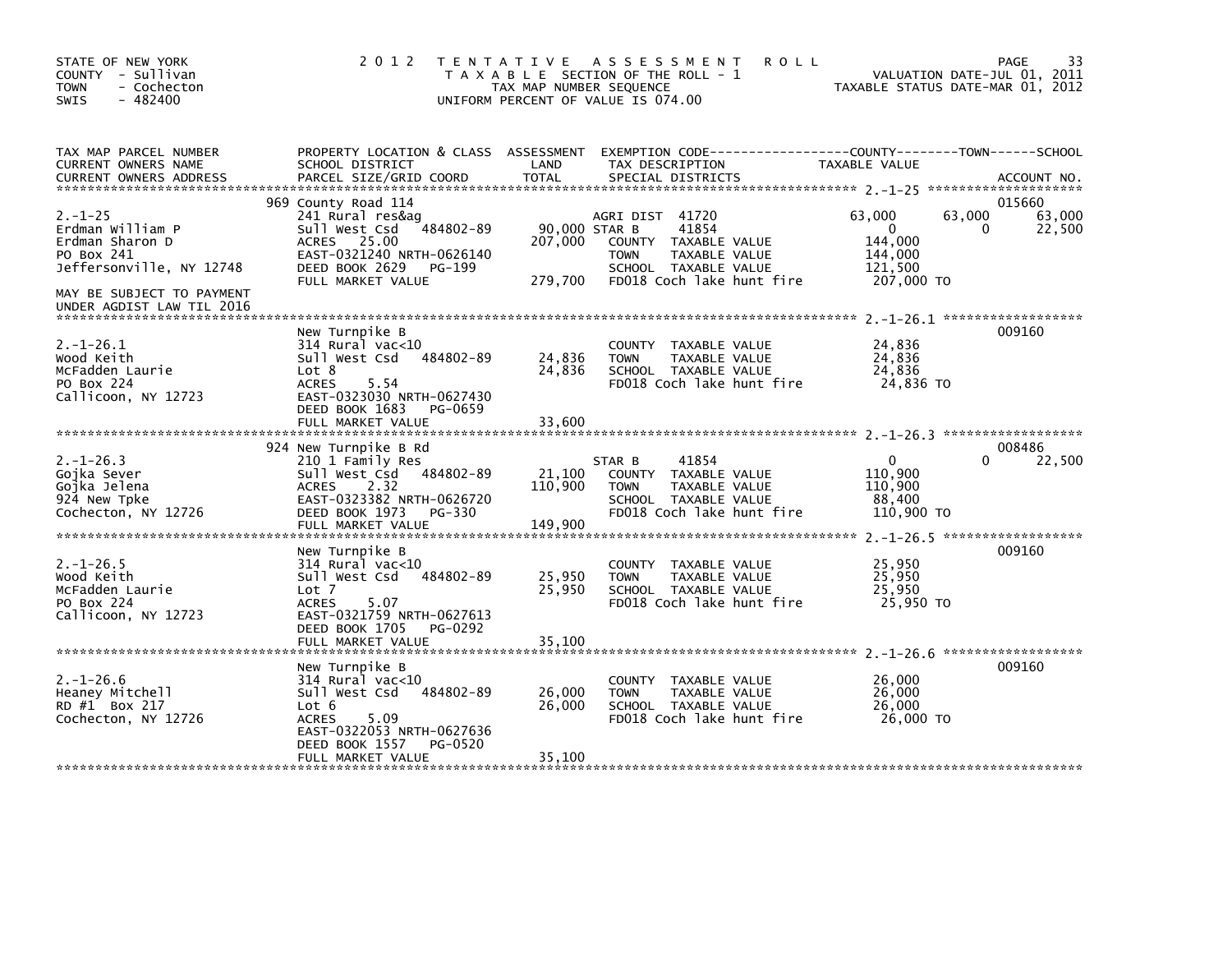| STATE OF NEW YORK<br>COUNTY - Sullivan<br>- Cochecton<br><b>TOWN</b><br>$-482400$<br>SWIS                   | 2012                                                                                                                                                                                           | T E N T A T I V E<br>TAX MAP NUMBER SEQUENCE<br>UNIFORM PERCENT OF VALUE IS 074.00 | A S S E S S M E N T<br><b>ROLL</b><br>T A X A B L E SECTION OF THE ROLL - 1                                                   | VALUATION DATE-JUL 01, 2011<br>TAXABLE STATUS DATE-MAR 01, 2012        | 34<br><b>PAGE</b> |
|-------------------------------------------------------------------------------------------------------------|------------------------------------------------------------------------------------------------------------------------------------------------------------------------------------------------|------------------------------------------------------------------------------------|-------------------------------------------------------------------------------------------------------------------------------|------------------------------------------------------------------------|-------------------|
| TAX MAP PARCEL NUMBER<br><b>CURRENT OWNERS NAME</b>                                                         | PROPERTY LOCATION & CLASS ASSESSMENT<br>SCHOOL DISTRICT                                                                                                                                        | LAND                                                                               | EXEMPTION CODE-----------------COUNTY-------TOWN------SCHOOL<br>TAX DESCRIPTION                                               | TAXABLE VALUE                                                          |                   |
| $2. - 1 - 26.7$<br>Heaney Mitchell<br>RD #1 Box 217<br>Cochecton, NY 12726                                  | New Turnpike B<br>$314$ Rural vac< $10$<br>484802-89<br>Sull West Csd<br>Lot <sub>5</sub><br><b>ACRES</b><br>5.02<br>EAST-0322356 NRTH-0627587<br>DEED BOOK 1557 PG-0520<br>FULL MARKET VALUE  | 25,900<br>25,900<br>35,000                                                         | COUNTY TAXABLE VALUE<br>TAXABLE VALUE<br><b>TOWN</b><br>SCHOOL TAXABLE VALUE<br>FD018 Coch lake hunt fire                     | 25,900<br>25,900<br>25,900<br>25,900 TO                                | 009160            |
| $2. -1 - 26.8$<br>Heaney Mitchell<br>RD #1 Box 217<br>Cochecton, NY 12726                                   | New Turnpike B<br>$314$ Rural vac<10<br>484802-89<br>Sull West Csd<br>Lot 4<br><b>ACRES</b><br>7.26<br>EAST-0322679 NRTH-0627568<br>DEED BOOK 1557 PG-0520<br>FULL MARKET VALUE                | 35,700<br>35,700<br>48,200                                                         | COUNTY TAXABLE VALUE<br><b>TAXABLE VALUE</b><br><b>TOWN</b><br>SCHOOL TAXABLE VALUE<br>FD018 Coch lake hunt fire              | 35,700<br>35.700<br>35,700<br>35,700 TO                                | 009160            |
| $2. - 1 - 26.9$<br>Johanson Christopher<br>888 New Turnpike Rd<br>Cochecton, NY 12726                       | 1076 New Turnpike A<br>210 1 Family Res<br>Sull West Csd 484802-89<br>Lot 1<br>ACRES 10.61<br>EAST-0321700 NRTH-0626836<br>DEED BOOK 2197 PG-222                                               | 45,700<br>221,300                                                                  | COUNTY TAXABLE VALUE<br><b>TOWN</b><br><b>TAXABLE VALUE</b><br>SCHOOL TAXABLE VALUE<br>FD018 Coch lake hunt fire              | 221,300<br>221,300<br>221,300<br>221,300 TO                            | 009160            |
| $2. -1 - 26.10$<br>Day Justine A<br>908 New Turnpike Rd<br>Cochecton, NY 12726                              | 908 New Turnpike B Rd<br>210 1 Family Res<br>Sull West Csd 484802-89<br>Lot 2<br><b>ACRES</b><br>2.80<br>EAST-0322149 NRTH-0626889<br>DEED BOOK 2235<br>PG-604                                 | 22,600<br>138,600                                                                  | 41834<br>STAR EN<br>COUNTY TAXABLE VALUE<br>TAXABLE VALUE<br><b>TOWN</b><br>SCHOOL TAXABLE VALUE<br>FD018 Coch lake hunt fire | $\mathbf{0}$<br>$\Omega$<br>138,600<br>138,600<br>91,950<br>138,600 TO | 009160<br>46,650  |
| $2. -1 - 26.11$<br>Franskevicz Beverly<br>Franskevicz David E<br>916 New Turnpike Rd<br>Cochecton, NY 12726 | 916 New Turnpike B Rd<br>210 1 Family Res<br>Sull West Csd 484802-89<br>Lot <sub>3</sub><br><b>ACRES</b><br>2.62<br>EAST-0322330 NRTH-0626826<br>DEED BOOK 2313<br>PG-577<br>FULL MARKET VALUE | 22,200<br>181,500<br>245,300                                                       | 41854<br>STAR B<br>COUNTY TAXABLE VALUE<br>TAXABLE VALUE<br><b>TOWN</b><br>SCHOOL TAXABLE VALUE<br>FD018 Coch lake hunt fire  | $\mathbf{0}$<br>0<br>181,500<br>181,500<br>159,000<br>181,500 TO       | 009160<br>22,500  |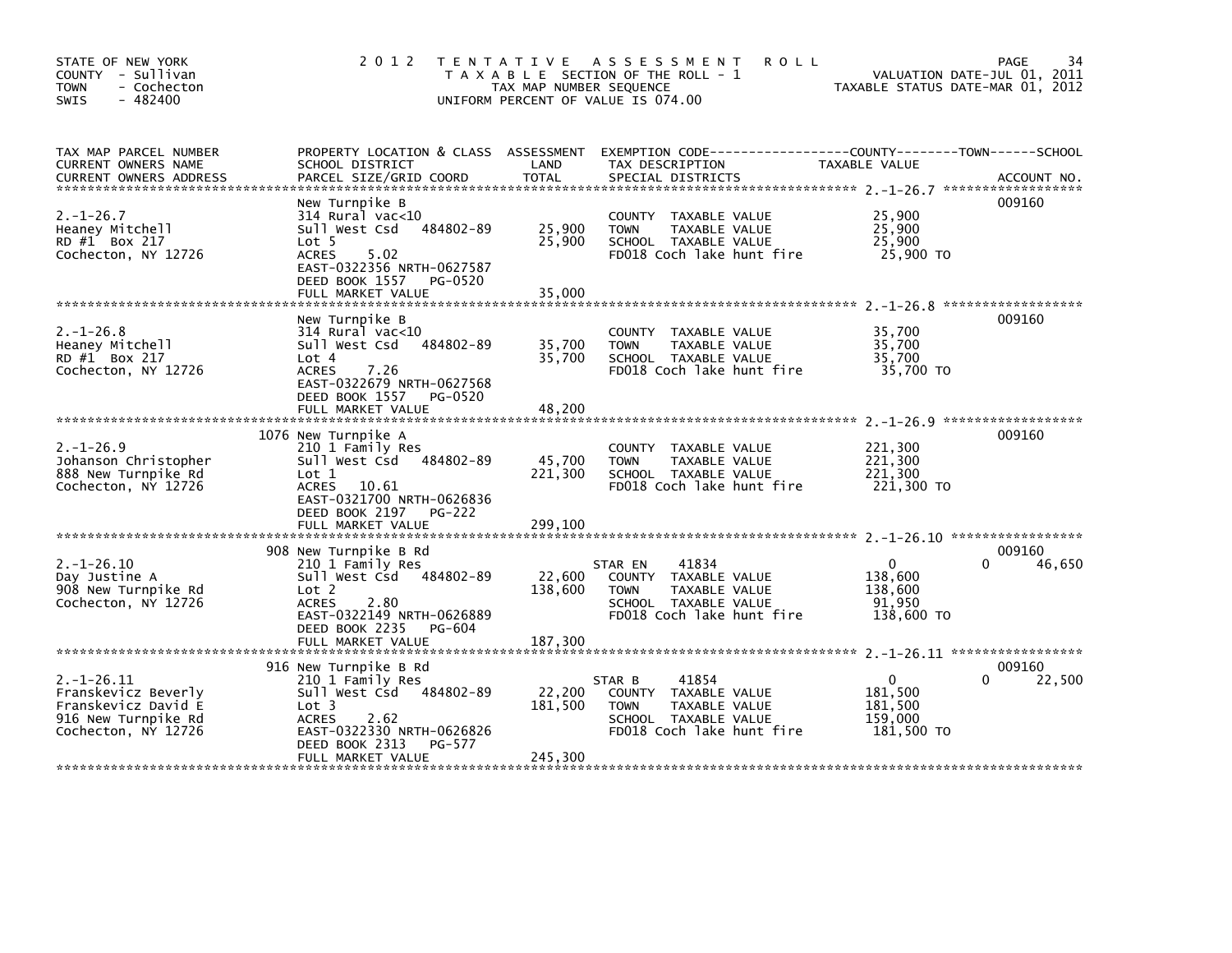| STATE OF NEW YORK<br>COUNTY - Sullivan<br>- Cochecton<br><b>TOWN</b><br>$-482400$<br>SWIS                                                             | 2 0 1 2                                                                                                                                                                             | T E N T A T I V E<br>TAX MAP NUMBER SEQUENCE | A S S E S S M E N T<br><b>ROLL</b><br>T A X A B L E SECTION OF THE ROLL - 1<br>UNIFORM PERCENT OF VALUE IS 074.00                    | VALUATION DATE-JUL 01, 2011<br>TAXABLE STATUS DATE-MAR 01, 2012                   | 35<br><b>PAGE</b> |
|-------------------------------------------------------------------------------------------------------------------------------------------------------|-------------------------------------------------------------------------------------------------------------------------------------------------------------------------------------|----------------------------------------------|--------------------------------------------------------------------------------------------------------------------------------------|-----------------------------------------------------------------------------------|-------------------|
| TAX MAP PARCEL NUMBER<br>CURRENT OWNERS NAME<br><b>CURRENT OWNERS ADDRESS</b>                                                                         | PROPERTY LOCATION & CLASS ASSESSMENT<br>SCHOOL DISTRICT<br>PARCEL SIZE/GRID COORD                                                                                                   | LAND<br><b>TOTAL</b>                         | EXEMPTION        CODE------------------COUNTY-------TOWN------SCHOOL<br>TAX DESCRIPTION<br>SPECIAL DISTRICTS                         | TAXABLE VALUE                                                                     | ACCOUNT NO.       |
| $2. - 1 - 27$<br>Heaney Mitchell P<br>R D 1 Box 217<br>Cochecton, NY 12726                                                                            | 930 New Turnpike B<br>210 1 Family Res<br>Sull West Csd 484802-89<br>3.76 BANKC191006<br><b>ACRES</b><br>EAST-0323560 NRTH-0626700<br>DEED BOOK 1376<br>PG-105<br>FULL MARKET VALUE | 22,700<br>73,900<br>99,900                   | COUNTY TAXABLE VALUE<br>TAXABLE VALUE<br><b>TOWN</b><br>SCHOOL TAXABLE VALUE<br>FD018 Coch lake hunt fire                            | 73,900<br>73,900<br>73,900<br>73,900 TO                                           | 006468            |
| $2. -1 - 28.1$<br>Danon Martin<br>7614 Nw 68Th Ter<br>Tamarac, FL 33321                                                                               | New Turnpike B<br>$322$ Rural vac $>10$<br>Sull West Csd<br>484802-89<br>ACRES 11.32<br>EAST-0324370 NRTH-0627370<br>DEED BOOK 2322<br>PG-57<br>FULL MARKET VALUE                   | 38,300<br>38,300<br>51,800                   | COUNTY TAXABLE VALUE<br><b>TOWN</b><br>TAXABLE VALUE<br>SCHOOL TAXABLE VALUE<br>FD018 Coch lake hunt fire                            | 38,300<br>38,300<br>38,300<br>38,300 TO                                           | 016061            |
| $2. - 1 - 28.2$<br>Ledoux Joseph E Jr<br>Princenthal Nancy<br>2 Northside Piers Apt 28N<br>Brooklyn, NY 11249                                         | New Turnpike B<br>314 Rural vac<10<br>Sull West Csd<br>484802-89<br><b>ACRES</b><br>8.02<br>EAST-0324370 NRTH-0627370<br>DEED BOOK 3631<br>PG-45<br>FULL MARKET VALUE               | 35,100<br>35,100<br>47,400                   | COUNTY TAXABLE VALUE<br>TAXABLE VALUE<br><b>TOWN</b><br>SCHOOL TAXABLE VALUE<br>FD018 Coch lake hunt fire                            | 35,100<br>35,100<br>35.100<br>35,100 TO                                           | 016061            |
| $2. - 1 - 29$<br>Ledoux Joseph<br>Princenthal Nancy<br>1 Washington Square<br>Village Apt 9n<br>New York, NY 10012                                    | 1155 New Turnpike B<br>210 1 Family Res<br>Sull West Csd<br>484802-89<br>1.57 BANKN140687<br>ACRES<br>EAST-0324570 NRTH-0627000<br>DEED BOOK 1674<br>PG-0229<br>FULL MARKET VALUE   | 18,000<br>129,500<br>175,000                 | COUNTY TAXABLE VALUE<br><b>TOWN</b><br>TAXABLE VALUE<br>SCHOOL TAXABLE VALUE<br>FD018 Coch lake hunt fire                            | 129,500<br>129,500<br>129,500<br>129,500 TO<br>$2 - 1 - 30$ ********************* | 010830            |
| $2. - 1 - 30$<br>Campanile David<br>Tait Heather<br>253 W 73rd St Ste 3C<br>New York, NY 10023                                                        | 991 New Turnpike B<br>210 1 Family Res<br>Sull West Csd<br>484802-89<br><b>ACRES</b><br>5.31<br>EAST-0325090 NRTH-0627100<br>DEED BOOK 3248<br>PG-113<br>FULL MARKET VALUE          | 36,100<br>237,600<br>321,100                 | COUNTY TAXABLE VALUE<br><b>TOWN</b><br>TAXABLE VALUE<br>SCHOOL TAXABLE VALUE<br>FD018 Coch lake hunt fire                            | 237,600<br>237,600<br>237.600<br>237,600 TO<br>$2 - 1 - 31$ ********************* | 016060            |
| $2. - 1 - 31$<br>Loughrey Edward<br>Loughrey Debra<br>374 Mueller Rd<br>Cochecton, NY 12726<br>MAY BE SUBJECT TO PAYMENT<br>UNDER RPTL480A UNTIL 2021 | State Route 17B<br>$314$ Rural vac<10<br>Sull West Csd<br>484802-89<br><b>ACRES</b><br>2.90<br>EAST-0325260 NRTH-0627510<br>DEED BOOK 1393<br>PG-435<br>FULL MARKET VALUE           | 3,600<br>3,600<br>4,900                      | FOREST LND 47460<br>COUNTY TAXABLE VALUE<br><b>TOWN</b><br><b>TAXABLE VALUE</b><br>SCHOOL TAXABLE VALUE<br>FD018 Coch lake hunt fire | 993<br>993<br>2,607<br>2,607<br>2,607<br>3,600 TO                                 | 001890<br>993     |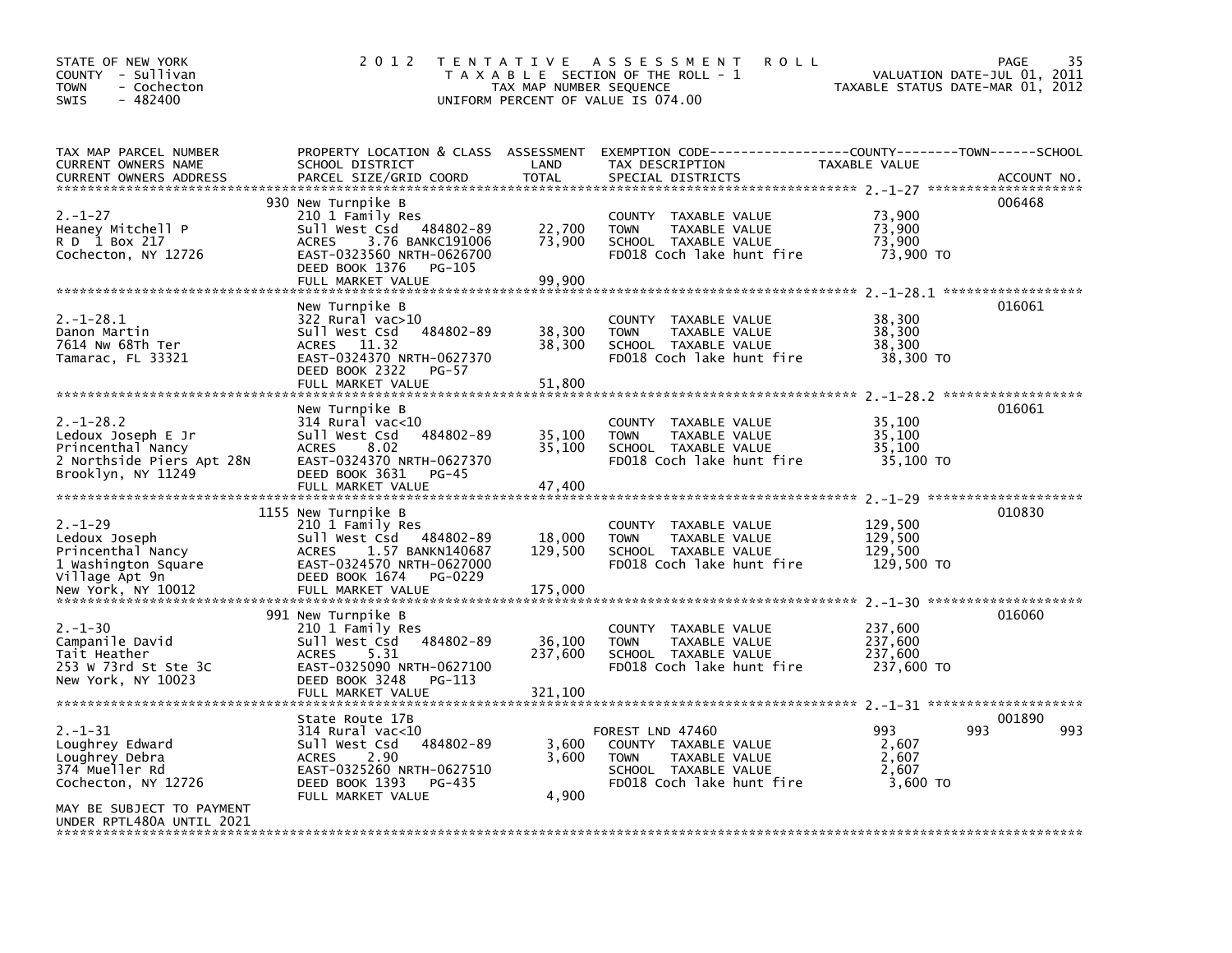| STATE OF NEW YORK<br>COUNTY - Sullivan<br>- Cochecton<br><b>TOWN</b><br>$-482400$<br>SWIS     | 2 0 1 2                                                                                                                                                                                               | TAX MAP NUMBER SEQUENCE     | TENTATIVE ASSESSMENT<br><b>ROLL</b><br>T A X A B L E SECTION OF THE ROLL - 1<br>UNIFORM PERCENT OF VALUE IS 074.00                                                                                   | VALUATION DATE-JUL 01, 2011<br>TAXABLE STATUS DATE-MAR 01, 2012                                                                  | 36<br>PAGE                           |
|-----------------------------------------------------------------------------------------------|-------------------------------------------------------------------------------------------------------------------------------------------------------------------------------------------------------|-----------------------------|------------------------------------------------------------------------------------------------------------------------------------------------------------------------------------------------------|----------------------------------------------------------------------------------------------------------------------------------|--------------------------------------|
| TAX MAP PARCEL NUMBER<br>CURRENT OWNERS NAME<br><b>CURRENT OWNERS ADDRESS</b>                 | PROPERTY LOCATION & CLASS ASSESSMENT<br>SCHOOL DISTRICT<br>PARCEL SIZE/GRID COORD                                                                                                                     | LAND<br><b>TOTAL</b>        | EXEMPTION CODE-----------------COUNTY-------TOWN------SCHOOL<br>TAX DESCRIPTION<br>SPECIAL DISTRICTS                                                                                                 | TAXABLE VALUE                                                                                                                    | ACCOUNT NO.                          |
| $2. -1 - 32.1$<br>Lahey James<br>123 Brook Rd<br>Cochecton, NY 12726                          | 3286 State Route 17B<br>464 Office bldg.<br>Sull West Csd 484802-89<br><b>ACRES</b><br>1.62 BANK0060806<br>EAST-0325749 NRTH-0625908<br>DEED BOOK 2996<br>PG-287                                      | 17,000<br>67,000            | COUNTY TAXABLE VALUE<br><b>TOWN</b><br>TAXABLE VALUE<br>SCHOOL TAXABLE VALUE<br>FD018 Coch lake hunt fire                                                                                            | 67,000<br>67,000<br>67.000<br>$67.000$ TO                                                                                        | 002785                               |
|                                                                                               | FULL MARKET VALUE                                                                                                                                                                                     | 90,500                      |                                                                                                                                                                                                      |                                                                                                                                  |                                      |
| $2. -1 - 32.2$<br>Finn Robert G<br>Finn Ruth E<br>1024 New Turnpike Rd<br>Cochecton, NY 12726 | 1206 New Turnpike B<br>210 1 Family Res<br>484802-89<br>Sull West Csd<br><b>ACRES</b><br>1.20<br>EAST-0325390 NRTH-0626170<br>DEED BOOK 1583<br>PG-224<br>FULL MARKET VALUE                           | 15,000 STAR B<br>220,000    | 44210<br>HOME IMP<br>41854<br>162,800 COMBAT VET 41131<br>DISABL VET 41141<br>COUNTY TAXABLE VALUE<br><b>TOWN</b><br>TAXABLE VALUE<br>SCHOOL TAXABLE VALUE<br>FD018 Coch lake hunt fire<br>31,250 EX | 31,250<br>31,250<br>$\mathbf 0$<br>$\Omega$<br>32,888<br>32,888<br>65,775<br>65,775<br>32,887<br>32,887<br>109,050<br>131,550 TO | 004865<br>31,250<br>22,500<br>0<br>0 |
|                                                                                               |                                                                                                                                                                                                       |                             |                                                                                                                                                                                                      |                                                                                                                                  |                                      |
| $2. -1 - 32.3$<br>Knoerzer Margaret<br>411 Viaduct Rd<br>Callicoon, NY 12723                  | 1005 New Turnpike B<br>210 1 Family Res<br>Sull West Csd 484802-89<br>FRNT 620.00 DPTH 340.00<br>0.73<br><b>ACRES</b><br>EAST-0325410 NRTH-0626580<br>DEED BOOK 2010<br>PG-58754<br>FULL MARKET VALUE | 10,500<br>58,500<br>79,100  | COUNTY TAXABLE VALUE<br><b>TOWN</b><br>TAXABLE VALUE<br>SCHOOL TAXABLE VALUE<br>FD018 Coch lake hunt fire                                                                                            | 58,500<br>58,500<br>58,500<br>58,500 TO                                                                                          | 008287                               |
|                                                                                               |                                                                                                                                                                                                       |                             |                                                                                                                                                                                                      |                                                                                                                                  |                                      |
| $2. - 1 - 32.4$<br>Lalloo Milton<br>& Mary<br>31 Vernon Pl<br>Mt Vernon, NY 10552             | State Route 17B<br>210 1 Family Res<br>Sull West Csd<br>484802-89<br>ACRES 14.70<br>EAST-0325670 NRTH-0626790<br>DEED BOOK 801<br>PG-00678<br>FULL MARKET VALUE                                       | 55,600<br>74,300<br>100,400 | COUNTY TAXABLE VALUE<br>TAXABLE VALUE<br><b>TOWN</b><br>SCHOOL TAXABLE VALUE<br>FD018 Coch lake hunt fire                                                                                            | 74,300<br>74,300<br>74,300<br>74,300 TO                                                                                          | 008158                               |
| $2. -1 - 32.5$<br>Occhi Primo<br>Occhi Pia<br>7-02 123Rd St<br>College Pt<br>New York, 11356  | State Route 52<br>$314$ Rural vac<10<br>484802-89<br>Sull West Csd<br>2.00<br><b>ACRES</b><br>EAST-0325470 NRTH-0625390<br>DEED BOOK 866<br>PG-00149<br>FULL MARKET VALUE                             | 12,000<br>12,000<br>16,200  | COUNTY TAXABLE VALUE<br><b>TOWN</b><br>TAXABLE VALUE<br>SCHOOL TAXABLE VALUE<br>FD018 Coch lake hunt fire                                                                                            | 12,000<br>12,000<br>12,000<br>12,000 TO                                                                                          | 010860                               |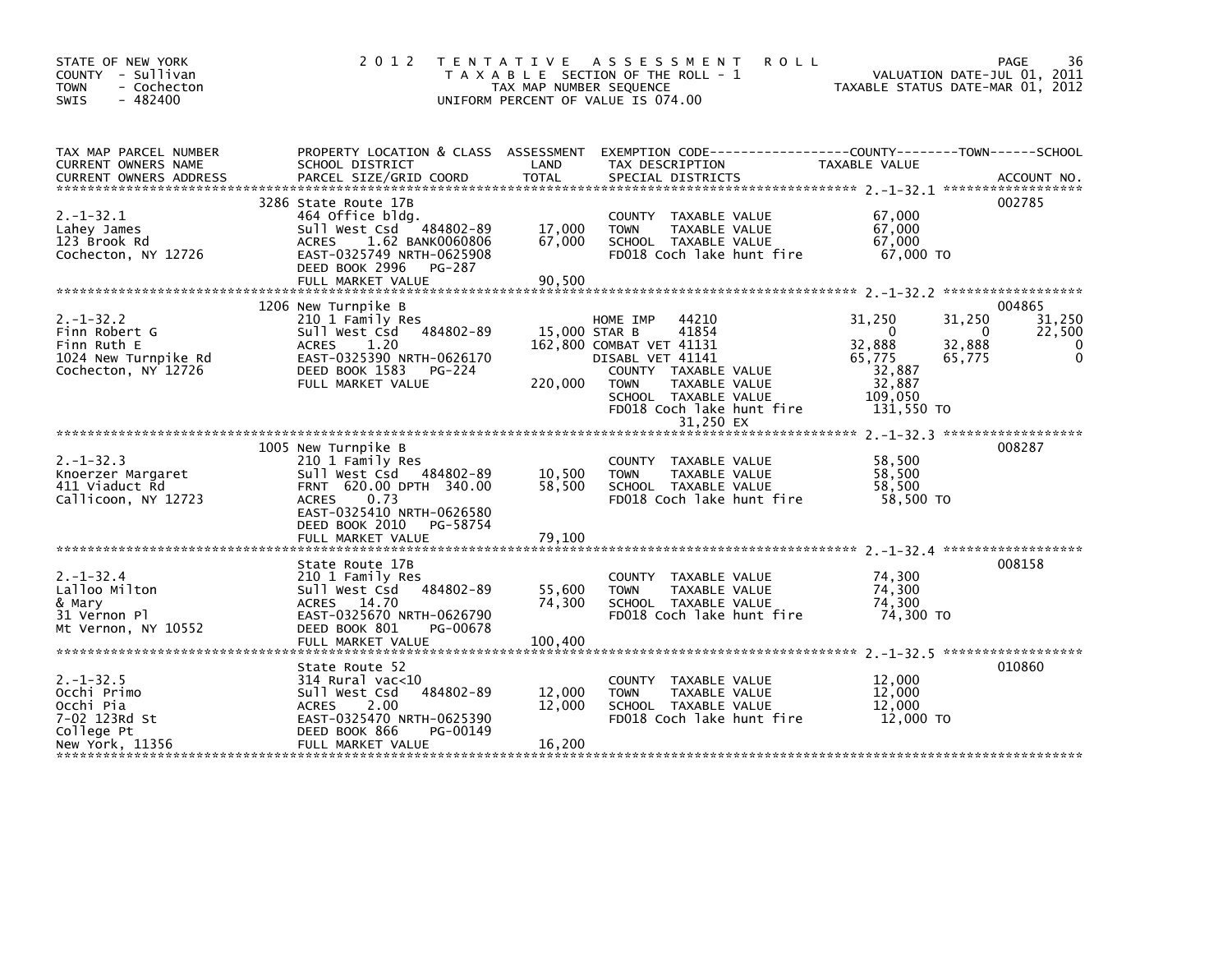| STATE OF NEW YORK<br>COUNTY - Sullivan<br>- Cochecton<br>TOWN<br>$-482400$<br>SWIS                                              | 2 0 1 2<br>T E N T A T I V E                                                                                                                                                          | TAX MAP NUMBER SEQUENCE             | A S S E S S M E N T<br><b>ROLL</b><br>T A X A B L E SECTION OF THE ROLL - 1<br>UNIFORM PERCENT OF VALUE IS 074.00                     | VALUATION DATE-JUL 01, 2011<br>TAXABLE STATUS DATE-MAR 01, 2012          | 37<br>PAGE                 |
|---------------------------------------------------------------------------------------------------------------------------------|---------------------------------------------------------------------------------------------------------------------------------------------------------------------------------------|-------------------------------------|---------------------------------------------------------------------------------------------------------------------------------------|--------------------------------------------------------------------------|----------------------------|
| TAX MAP PARCEL NUMBER<br>CURRENT OWNERS NAME                                                                                    | PROPERTY LOCATION & CLASS ASSESSMENT<br>SCHOOL DISTRICT                                                                                                                               | LAND                                | TAX DESCRIPTION                                                                                                                       | TAXABLE VALUE                                                            |                            |
| $2. -1 - 32.7$<br>DeAngelo Philip<br>4 Shadyside Ter<br>Kinnelow, NJ 07045                                                      | State Route 52<br>$314$ Rural vac<10<br>484802-89<br>Sull West Csd<br><b>ACRES</b><br>2.00<br>EAST-0325415 NRTH-0625609<br>DEED BOOK 3382<br>PG-634<br>FULL MARKET VALUE              | 12,000<br>12,000<br>16,200          | COUNTY TAXABLE VALUE<br>TAXABLE VALUE<br><b>TOWN</b><br>SCHOOL TAXABLE VALUE<br>FD018 Coch lake hunt fire                             | 12,000<br>12,000<br>12,000<br>12,000 TO                                  |                            |
| $2. -1 - 32.8$<br>Capotorto Rosetta<br>Bero Ronnie<br>228 Jefferson St<br>Hoboken, NJ 07030                                     | 3287 State Rt 17B<br>260 Seasonal res<br>Sull West Csd<br>484802-89<br>2.00<br><b>ACRES</b><br>EAST-0325439 NRTH-0625879<br>DEED BOOK 2690<br>PG-493<br>FULL MARKET VALUE             | 21,000<br>57,500<br>77,700          | COUNTY TAXABLE VALUE<br>TAXABLE VALUE<br><b>TOWN</b><br>SCHOOL TAXABLE VALUE<br>FD018 Coch lake hunt fire                             | 57,500<br>57,500<br>57,500<br>57.500 TO                                  |                            |
| $2. - 1 - 33$<br>Erdman Sharon<br>Townsend Wayne R<br>969 Cr 114<br>Cochecton, NY 12726<br>MAY BE SUBJECT TO PAYMENT            | 1027 County Road 114<br>112 Dairy farm<br>484802-89<br>Sull West Csd<br>87.67<br><b>ACRES</b><br>EAST-0322670 NRTH-0625810<br>DEED BOOK 3563<br>PG-485<br>FULL MARKET VALUE           | 147,700<br>349,900<br>472,800       | AGRI DIST 41720<br>COUNTY TAXABLE VALUE<br><b>TOWN</b><br><b>TAXABLE VALUE</b><br>SCHOOL TAXABLE VALUE<br>FD018 Coch lake hunt fire   | 102,252<br>102,252<br>247,648<br>247,648<br>247,648<br>349,900 TO        | 015600<br>102,252          |
| UNDER AGDIST LAW TIL 2016                                                                                                       |                                                                                                                                                                                       |                                     |                                                                                                                                       |                                                                          |                            |
| $2. - 1 - 34$<br>Ducaeminski Michael T<br>Duczeminski Beth A<br>1021 Cr 114<br>Cochecton, NY 12726<br>MAY BE SUBJECT TO PAYMENT | 1021 County Road 114<br>210 1 Family Res<br>Sull West Csd 484802-89<br>6.00 BANKC030981<br><b>ACRES</b><br>EAST-0322060 NRTH-0625160<br>DEED BOOK 2322<br>PG-280<br>FULL MARKET VALUE | 35,400 STAR B<br>100,000<br>135,100 | AGRI DIST 41720<br>41854<br>COUNTY TAXABLE VALUE<br><b>TOWN</b><br>TAXABLE VALUE<br>SCHOOL TAXABLE VALUE<br>FD018 Coch lake hunt fire | 13,250<br>13,250<br>$\Omega$<br>86,750<br>86,750<br>64.250<br>100,000 TO | 006400<br>13,250<br>22,500 |
| UNDER AGDIST LAW TIL 2016                                                                                                       |                                                                                                                                                                                       |                                     |                                                                                                                                       |                                                                          |                            |
| $2. -1 - 35.1$<br>Rubin Allan<br>Spilner Susan Candace<br>972 New Turnpike Rd<br>Cochecton, NY 12726                            | 978 New Turnpike B Rd<br>$314$ Rural vac<10<br>484802-89<br>sull west Csd<br>Lot B<br><b>ACRES</b><br>9.27<br>EAST-0323907 NRTH-0626458                                               | 37,500<br>37,500                    | COUNTY TAXABLE VALUE<br>TAXABLE VALUE<br><b>TOWN</b><br>SCHOOL TAXABLE VALUE<br>FD018 Coch lake hunt fire                             | 37,500<br>37,500<br>37,500<br>37,500 TO                                  |                            |
|                                                                                                                                 | DEED BOOK 1370<br>PG-299<br>FULL MARKET VALUE                                                                                                                                         | 50,700                              |                                                                                                                                       |                                                                          |                            |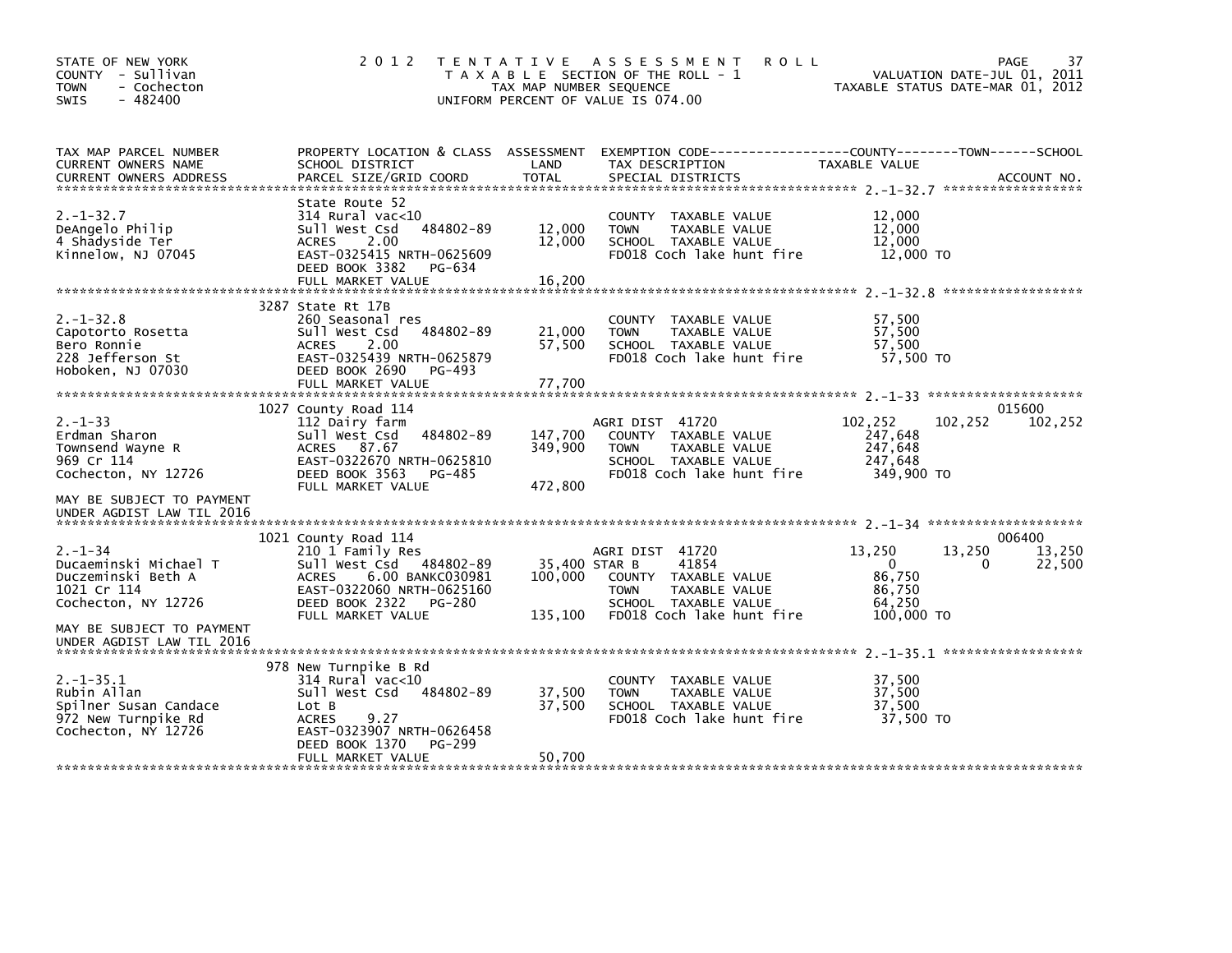| STATE OF NEW YORK<br>COUNTY - Sullivan<br><b>TOWN</b><br>- Cochecton<br>$-482400$<br><b>SWIS</b>                                                               | 2 0 1 2                                                                                                                                                                           | <b>ROLL</b><br>TENTATIVE ASSESSMENT<br>T A X A B L E SECTION OF THE ROLL - 1<br>TAX MAP NUMBER SEQUENCE<br>UNIFORM PERCENT OF VALUE IS 074.00                                                                                                   | 38<br><b>PAGE</b><br>VALUATION DATE-JUL 01, 2011<br>TAXABLE STATUS DATE-MAR 01, 2012                                                                      |
|----------------------------------------------------------------------------------------------------------------------------------------------------------------|-----------------------------------------------------------------------------------------------------------------------------------------------------------------------------------|-------------------------------------------------------------------------------------------------------------------------------------------------------------------------------------------------------------------------------------------------|-----------------------------------------------------------------------------------------------------------------------------------------------------------|
| TAX MAP PARCEL NUMBER<br>CURRENT OWNERS NAME<br><b>CURRENT OWNERS ADDRESS</b>                                                                                  | PROPERTY LOCATION & CLASS ASSESSMENT<br>SCHOOL DISTRICT<br>PARCEL SIZE/GRID COORD                                                                                                 | LAND<br>TAX DESCRIPTION<br><b>TOTAL</b><br>SPECIAL DISTRICTS                                                                                                                                                                                    | TAXABLE VALUE<br>ACCOUNT NO.                                                                                                                              |
| $2. -1 - 35.2$<br>Rubin Allan<br>Spilner Susan Candace<br>972 New Turnpike Rd<br>Cochecton, NY 12726<br>MAY BE SUBJECT TO PAYMENT<br>UNDER AGDIST LAW TIL 2016 | 972 New Turnpike B Rd<br>240 Rural res<br>484802-89<br>Sull West Csd<br>Lot A<br><b>ACRES</b><br>13.91<br>EAST-0324385 NRTH-0626448<br>DEED BOOK 1370 PG-299<br>FULL MARKET VALUE | AGRI DIST 41720<br>59,200 STAR B<br>41854<br>178,500<br>COUNTY TAXABLE VALUE<br>TAXABLE VALUE<br><b>TOWN</b><br>SCHOOL TAXABLE VALUE<br>FD018 Coch lake hunt fire<br>241,200                                                                    | 35,545<br>35,545<br>35,545<br>22,500<br>$\mathbf{0}$<br>0<br>142,955<br>142,955<br>120,455<br>178,500 TO                                                  |
| $2. - 1 - 36$<br>Cadman Joel<br>McPherson Elizabeth<br>484 W 43 St 4D<br>New York, NY 10036                                                                    | 1168 New Turnpike B Rd<br>210 1 Family Res<br>484802-89<br>Sull West Csd<br><b>ACRES</b><br>1.43<br>EAST-0324760 NRTH-0626680<br>DEED BOOK 3017<br>PG-235<br>FULL MARKET VALUE    | COUNTY TAXABLE VALUE<br>18,100<br><b>TOWN</b><br>TAXABLE VALUE<br>106,500<br>SCHOOL TAXABLE VALUE<br>FD018 Coch lake hunt fire<br>143,900                                                                                                       | 005515<br>106,500<br>106,500<br>106.500<br>106,500 TO                                                                                                     |
| $2. - 1 - 37$<br>Nicholas Robert J<br>Nicholas Margarite<br>1089 County Rd 114<br>Cochecton, NY 12726                                                          | 1089 County Road 114<br>240 Rural res<br>484802-89<br>Sull West Csd<br>ACRES 27.97<br>EAST-0323910 NRTH-0625140<br>DEED BOOK 748<br>PG-874<br>FULL MARKET VALUE                   | 64 PCT OF VALUE USED FOR EXEMPTION PURPOSES<br>$CW_15_VET/ 41162$<br>67,500 AGED-S<br>41804<br>131,500 STAR EN<br>41834<br>COUNTY TAXABLE VALUE<br><b>TOWN</b><br>TAXABLE VALUE<br>177,700<br>SCHOOL TAXABLE VALUE<br>FD018 Coch lake hunt fire | 010698<br>$\Omega$<br>9.000<br>$\Omega$<br>$\mathbf{0}$<br>8,416<br>$\Omega$<br>$\mathbf{0}$<br>0<br>46,650<br>122.500<br>131,500<br>76,434<br>131.500 TO |
| $2. - 1 - 38$<br>Dubois Brian<br>Manzi Brenda<br>1103 Cr 114<br>Cochecton, NY 12726<br>MAY BE SUBJECT TO PAYMENT<br>UNDER AGDIST LAW TIL 2016                  | 1099 County Road 114<br>210 1 Family Res<br>Sull West Csd 484802-89<br>ACRES<br>9.73<br>EAST-0324200 NRTH-0624980<br>DEED BOOK 2658<br>PG-303<br>FULL MARKET VALUE                | AGRI DIST 41720<br>35,800 STAR B<br>41854<br>147,000<br>COUNTY TAXABLE VALUE<br><b>TOWN</b><br>TAXABLE VALUE<br>SCHOOL TAXABLE VALUE<br>198,600<br>FD018 Coch lake hunt fire                                                                    | 003820<br>12,270<br>12,270<br>12,270<br>$\mathbf{0}$<br>22,500<br>0<br>134,730<br>134,730<br>112,230<br>147,000 TO                                        |
| $2. -1 - 39.1$<br>Cochecton Alpha LLC<br>1141 County Rd. 114<br>PO Box 688<br>Monticello, NY 12701                                                             | 1141 County Road 114<br>418 Inn/lodge<br>Sull West Csd<br>484802-89<br>ACRES 77.00<br>EAST-0324816 NRTH-0625219<br>DEED BOOK 3636<br>PG-142<br>FULL MARKET VALUE                  | COUNTY TAXABLE VALUE<br>103,000<br><b>TOWN</b><br>TAXABLE VALUE<br>425,000<br>SCHOOL TAXABLE VALUE<br>FD018 Coch lake hunt fire<br>574,300                                                                                                      | 425,000<br>425,000<br>425.000<br>425,000 TO                                                                                                               |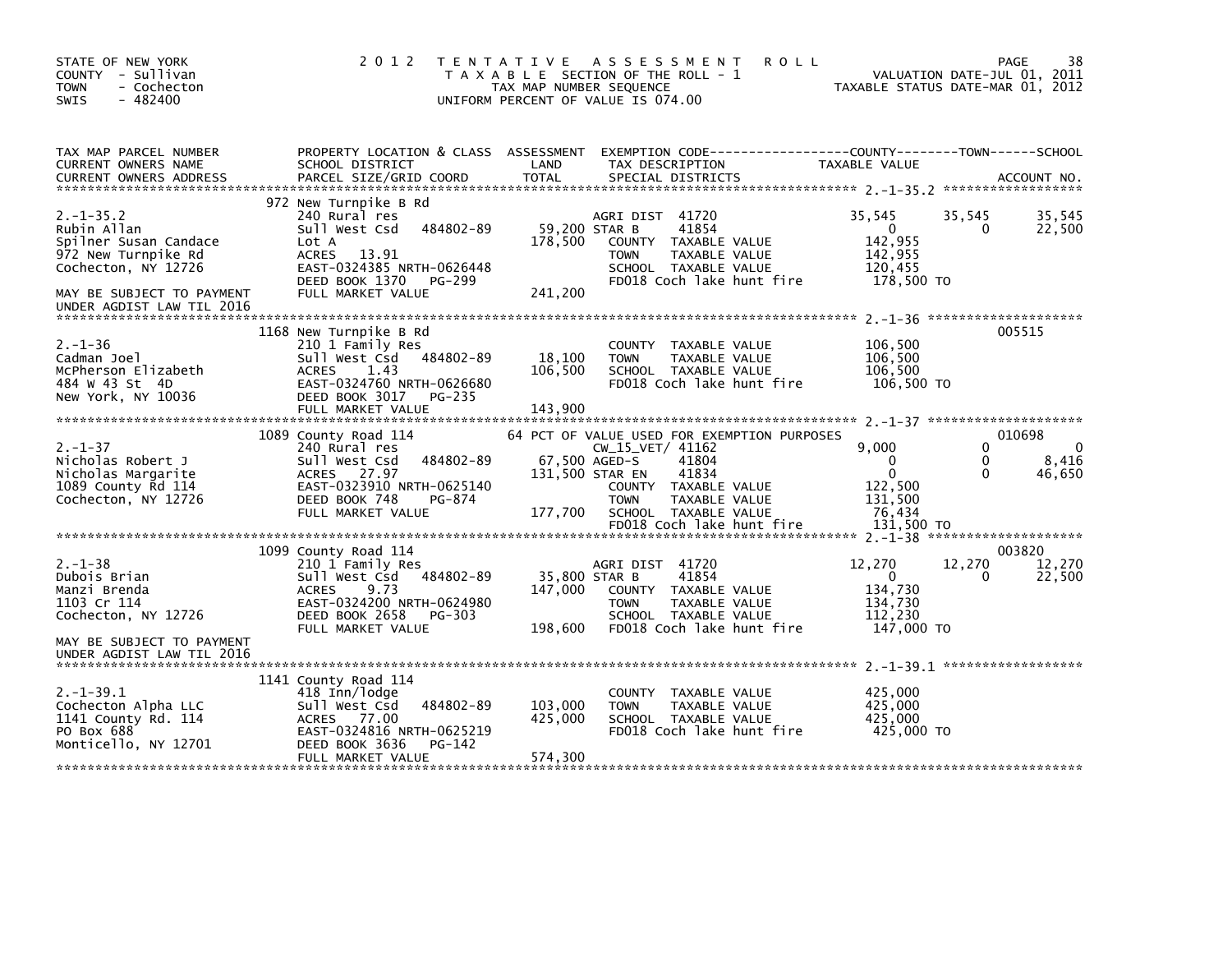| STATE OF NEW YORK<br>COUNTY - Sullivan<br><b>TOWN</b><br>- Cochecton<br>$-482400$<br>SWIS       | 2 0 1 2                                                                                                                                                                        | TENTATIVE<br>ASSESSMENT<br><b>ROLL</b><br>T A X A B L E SECTION OF THE ROLL - 1<br>TAX MAP NUMBER SEQUENCE<br>UNIFORM PERCENT OF VALUE IS 074.00                                                                             | 39<br>PAGE<br>VALUATION DATE-JUL 01, 2011<br>TAXABLE STATUS DATE-MAR 01, 2012                                       |
|-------------------------------------------------------------------------------------------------|--------------------------------------------------------------------------------------------------------------------------------------------------------------------------------|------------------------------------------------------------------------------------------------------------------------------------------------------------------------------------------------------------------------------|---------------------------------------------------------------------------------------------------------------------|
| TAX MAP PARCEL NUMBER<br>CURRENT OWNERS NAME<br><b>CURRENT OWNERS ADDRESS</b>                   | SCHOOL DISTRICT<br>PARCEL SIZE/GRID COORD                                                                                                                                      | PROPERTY LOCATION & CLASS ASSESSMENT EXEMPTION CODE----------------COUNTY-------TOWN------SCHOOL<br>LAND<br>TAX DESCRIPTION<br><b>TOTAL</b><br>SPECIAL DISTRICTS                                                             | <b>TAXABLE VALUE</b><br>ACCOUNT NO.                                                                                 |
| $2. -1 - 39.2$<br>Blanke Wolfgang H<br>Blanke Susanna<br>1118 Cr 114<br>Cochecton, NY 12726     | County Road 114<br>312 Vac w/imprv<br>484802-89<br>Sull West Csd<br>ACRES 29.15<br>EAST-0324291 NRTH-0622404<br>DEED BOOK 1926<br>PG-704<br>FULL MARKET VALUE                  | AGRI BLDGS 41700<br>58,000 AGRI DIST 41720<br>68,000<br>COUNTY TAXABLE VALUE<br>TAXABLE VALUE<br><b>TOWN</b><br>SCHOOL TAXABLE VALUE<br>91,900<br>FD018 Coch lake hunt fire                                                  | 10,000<br>10,000<br>10,000<br>40.730<br>40,730<br>40,730<br>17,270<br>17,270<br>17.270<br>68,000 TO                 |
| MAY BE SUBJECT TO PAYMENT<br>UNDER AGDIST LAW TIL 2016                                          |                                                                                                                                                                                |                                                                                                                                                                                                                              |                                                                                                                     |
| $2. - 1 - 40$<br>Snedeker Betty<br>Rinaldi C<br>6134 State Route 52<br>Cochecton, NY 12726      | 6134 State Route 52<br>210 1 Family Res<br>484802-89<br>Sull West Csd<br><b>ACRES</b><br>3.71<br>EAST-0325133 NRTH-0625342<br>DEED BOOK 1084<br>PG-00285<br>FULL MARKET VALUE  | STAR B<br>41854<br>26,200<br>COUNTY TAXABLE VALUE<br>107,800<br><b>TOWN</b><br>TAXABLE VALUE<br>SCHOOL TAXABLE VALUE<br>FD018 Coch lake hunt fire<br>145,700                                                                 | 012300<br>22,500<br>$\Omega$<br>0<br>107,800<br>107,800<br>85,300<br>107,800 TO                                     |
| $2. - 1 - 41$<br>Krauss Keith<br>Krauss Veronica<br>6152 State Route 52<br>Cochecton, NY 12726  | 4019 State Route 17B<br>210 1 Family Res<br>484802-89<br>Sull West Csd<br><b>ACRES</b><br>6.37<br>EAST-0325470 NRTH-0624800<br>DEED BOOK 1249<br>PG-00159<br>FULL MARKET VALUE | 83 PCT OF VALUE USED FOR EXEMPTION PURPOSES<br>41121<br>WAR VET<br>36,700 STAR B<br>41854<br>114,500<br>COUNTY TAXABLE VALUE<br><b>TOWN</b><br>TAXABLE VALUE<br>SCHOOL TAXABLE VALUE<br>154,700<br>FD018 Coch lake hunt fire | 007960<br>14,255<br>14,255<br>$\Omega$<br>$\mathbf{0}$<br>22,500<br>0<br>100,245<br>100,245<br>92.000<br>114,500 TO |
| $2. - 1 - 42$<br>Farrell James Jr<br>6168 Nys Rte. 52<br>Cochecton, NY 12726                    | State Route 52<br>$314$ Rural vac<10<br>Sull West Csd<br>484802-89<br>FRNT 151.24 DPTH 250.00<br>EAST-0325540 NRTH-0624410<br>DEED BOOK 3503<br>PG-242<br>FULL MARKET VALUE    | COUNTY TAXABLE VALUE<br>7,000<br><b>TOWN</b><br>TAXABLE VALUE<br>7,000<br>SCHOOL TAXABLE VALUE<br>FD018 Coch lake hunt fire<br>9,500                                                                                         | 014301<br>7,000<br>7,000<br>7,000<br>7.000 TO                                                                       |
| $2. - 1 - 43$<br>Farrell James R Jr<br>Farrell Nicole M<br>6168 Route 52<br>Cochecton, NY 12726 | 3995 State Route 17B<br>210 1 Family Res<br>484802-89<br>Sull West Csd<br><b>ACRES</b><br>1.11<br>EAST-0325550 NRTH-0624240<br>DEED BOOK 1988<br>PG-526<br>FULL MARKET VALUE   | 41854<br>STAR B<br>16,500<br>COUNTY TAXABLE VALUE<br>66,500<br><b>TOWN</b><br>TAXABLE VALUE<br>SCHOOL TAXABLE VALUE<br>FD018 Coch lake hunt fire<br>89,900                                                                   | 010960<br>$\Omega$<br>22,500<br>0<br>66.500<br>66,500<br>44.000<br>66.500 TO                                        |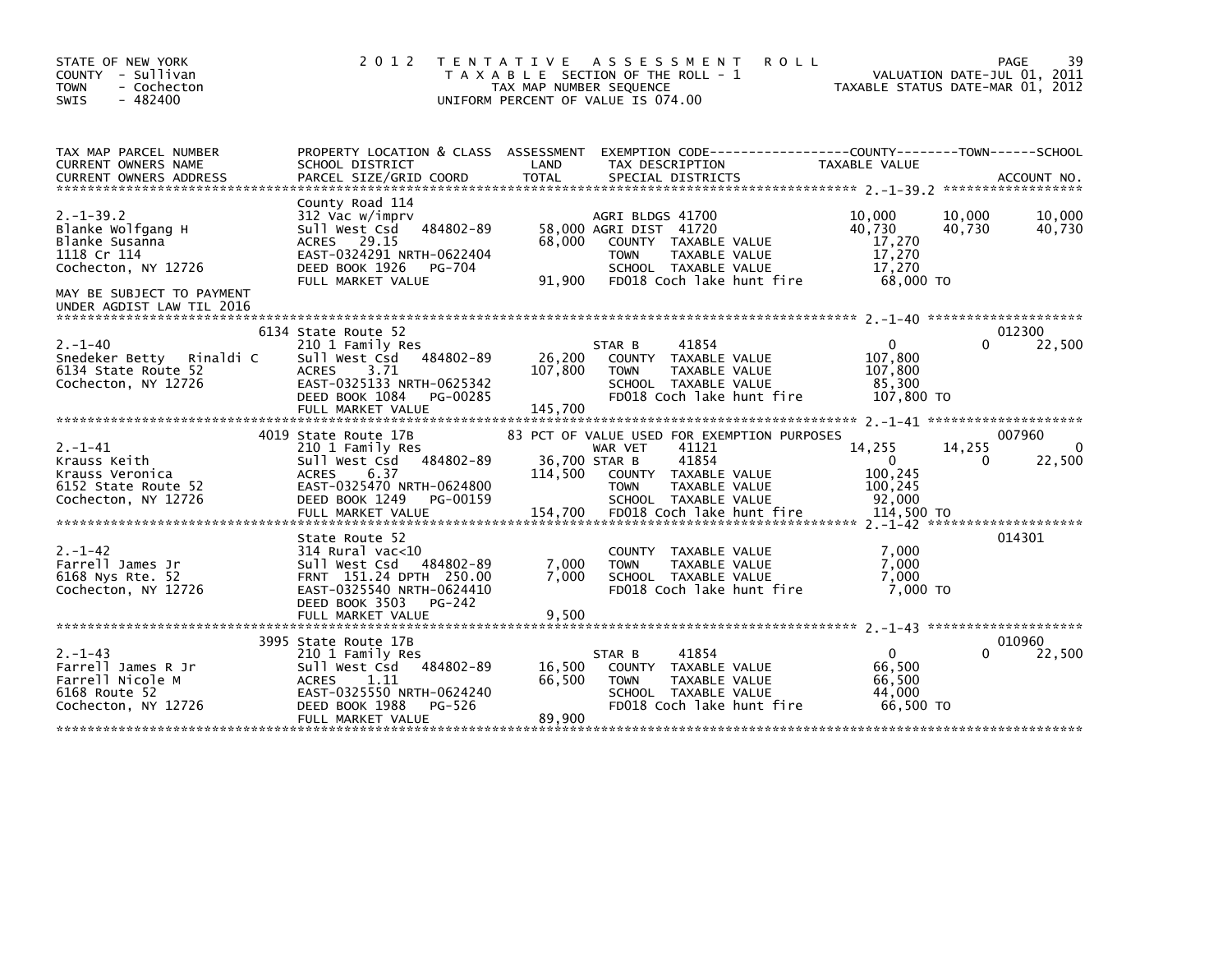| STATE OF NEW YORK<br>- Sullivan<br><b>COUNTY</b><br>- Cochecton<br><b>TOWN</b><br>$-482400$<br><b>SWIS</b>                                 | 2 0 1 2                                                                                                                                                                   | T E N T A T I V E<br>TAX MAP NUMBER SEQUENCE | ASSESSMENT<br><b>ROLL</b><br>T A X A B L E SECTION OF THE ROLL - 1<br>UNIFORM PERCENT OF VALUE IS 074.00                                                | VALUATION DATE-JUL 01, 2011<br>TAXABLE STATUS DATE-MAR 01, 2012                     | PAGE<br>40                 |
|--------------------------------------------------------------------------------------------------------------------------------------------|---------------------------------------------------------------------------------------------------------------------------------------------------------------------------|----------------------------------------------|---------------------------------------------------------------------------------------------------------------------------------------------------------|-------------------------------------------------------------------------------------|----------------------------|
| TAX MAP PARCEL NUMBER<br><b>CURRENT OWNERS NAME</b>                                                                                        | SCHOOL DISTRICT                                                                                                                                                           | LAND                                         | PROPERTY LOCATION & CLASS ASSESSMENT EXEMPTION CODE----------------COUNTY-------TOWN------SCHOOL<br>TAX DESCRIPTION                                     | TAXABLE VALUE                                                                       |                            |
| $2. - 1 - 44$<br>Barletto Daniel A<br>Barletto Marilyn<br>123 Hatfield Pl<br>Staten Island, NY 10302                                       | 6174 State Route 52<br>270 Mfg housing<br>Sull West Csd 484802-89<br><b>ACRES</b><br>1.09<br>EAST-0325510 NRTH-0624050<br>DEED BOOK 2010<br>PG-60257                      | 16,400<br>29,600                             | COUNTY TAXABLE VALUE<br>TAXABLE VALUE<br><b>TOWN</b><br>SCHOOL TAXABLE VALUE<br>FD018 Coch lake hunt fire                                               | 29,600<br>29,600<br>29,600<br>29,600 TO                                             | 016297                     |
| $2. -1 - 45$<br>Cochecton Alpha LLC<br>8313 Bay Parkway Bsmt<br>Brooklyn, NY 11214                                                         | 1153 County Road 114<br>210 1 Family Res<br>Sull West Csd 484802-89<br>8.23<br><b>ACRES</b><br>EAST-0325212 NRTH-0624030<br>DEED BOOK 3550<br>PG-192<br>FULL MARKET VALUE | 43,000<br>53,000<br>71,600                   | <b>COUNTY</b><br>TAXABLE VALUE<br>TAXABLE VALUE<br><b>TOWN</b><br>SCHOOL TAXABLE VALUE<br>FD018 Coch lake hunt fire                                     | 53,000<br>53,000<br>53,000<br>53,000 TO                                             | 000155                     |
| $2. - 1 - 46$<br>Im Florence<br>Franco Kyung H<br>1175 County Road 114<br>Cochecton, NY 12726                                              | 1175 County Road 114<br>483 Converted Re<br>Sull West Csd 484802-89<br>Katies Cafe<br><b>ACRES</b><br>5.97<br>EAST-0325440 NRTH-0623430<br>DEED BOOK 2322<br>PG-692       | 215,300                                      | 41854<br>STAR B<br>45,000 BUS IMP AP 47610<br>COUNTY TAXABLE VALUE<br><b>TOWN</b><br>TAXABLE VALUE<br>SCHOOL TAXABLE VALUE<br>FD018 Coch lake hunt fire | $\mathbf{0}$<br>8,254<br>8,254<br>207,046<br>207,046<br>184.546<br>215,300 TO       | 22,500<br>8,254            |
| $2. - 1 - 47$<br>Cochecton Alpha LLC<br>8313 Bay Parkway Bsmt<br>Brooklyn, NY 11214                                                        | 1141 County Road 114<br>210 1 Family Res<br>Sull West Csd 484802-89<br><b>ACRES</b><br>2.99<br>EAST-0325236 NRTH-0623476<br>DEED BOOK 3550<br>PG-192<br>FULL MARKET VALUE | 25,000<br>95,000<br>128.400                  | TAXABLE VALUE<br><b>COUNTY</b><br>TAXABLE VALUE<br><b>TOWN</b><br>SCHOOL TAXABLE VALUE<br>FD018 Coch lake hunt fire                                     | 95,000<br>95,000<br>95,000<br>95,000 TO                                             | 000157                     |
| $2. -1 - 49.1$<br>Solvang Robin J<br>117 Charles St Apt 3A<br>New York, NY 10014<br>MAY BE SUBJECT TO PAYMENT<br>UNDER AGDIST LAW TIL 2016 | 688 County Road 114<br>210 1 Family Res<br>Sull West Csd 484802-89<br>9.92<br><b>ACRES</b><br>EAST-0313960 NRTH-0625250<br>DEED BOOK 2674<br>PG-168<br>FULL MARKET VALUE  | 170.000<br>229,700                           | AGRI BLDGS 41700<br>48,700 AGRI DIST 41720<br>COUNTY TAXABLE VALUE<br><b>TOWN</b><br>TAXABLE VALUE<br>SCHOOL TAXABLE VALUE<br>FD018 Coch lake hunt fire | 20,000<br>20,000<br>25,590<br>25,590<br>124.410<br>124,410<br>124.410<br>170,000 TO | 003828<br>20,000<br>25,590 |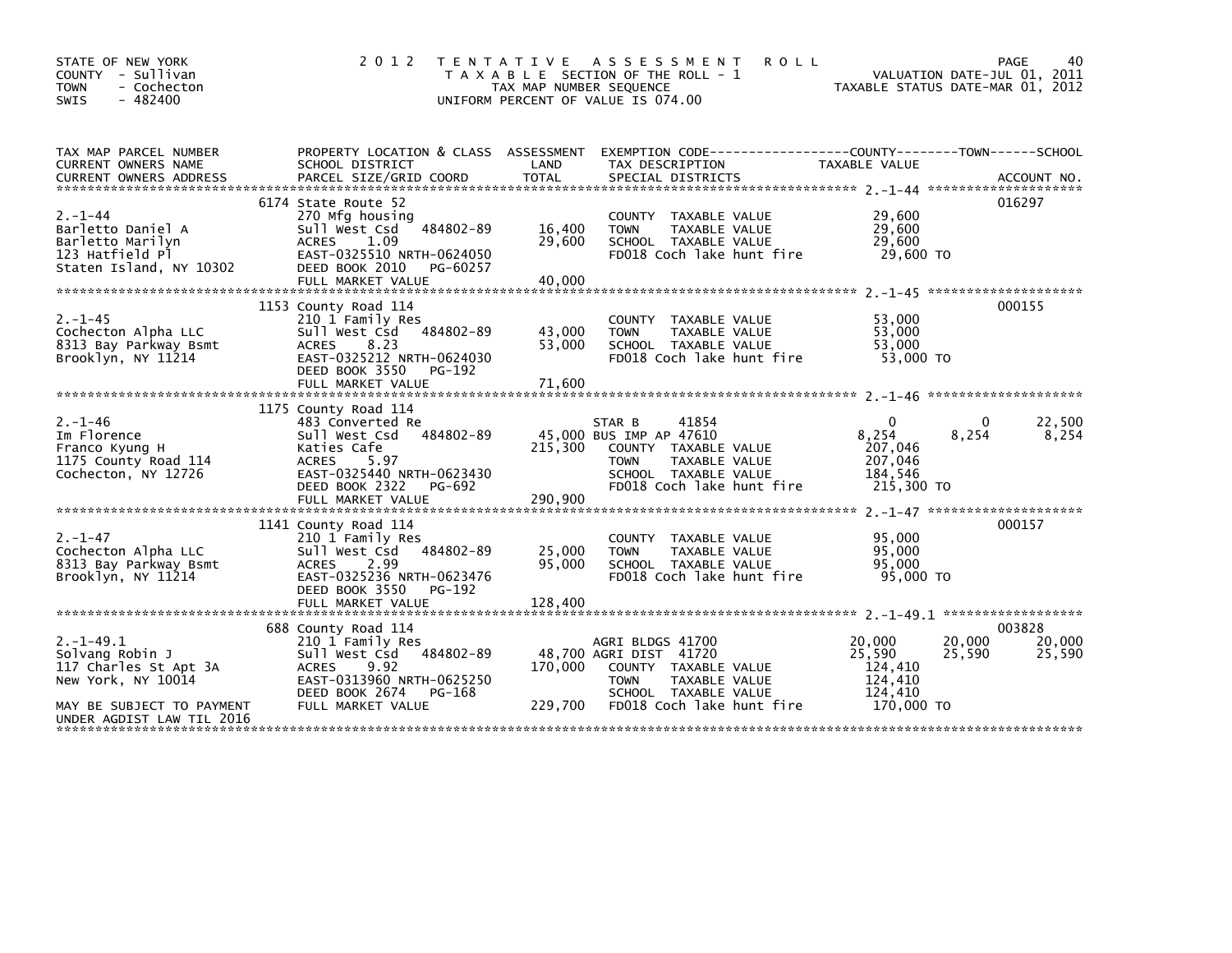| STATE OF NEW YORK<br>COUNTY - Sullivan<br><b>TOWN</b><br>- Cochecton<br>$-482400$<br>SWIS                                                                               | 2 0 1 2                                                                                                                                                                                                    | TAX MAP NUMBER SEQUENCE               | TENTATIVE ASSESSMENT<br><b>ROLL</b><br>T A X A B L E SECTION OF THE ROLL - 1<br>UNIFORM PERCENT OF VALUE IS 074.00                                                                                               | VALUATION DATE-JUL 01, 2011<br>TAXABLE STATUS DATE-MAR 01, 2012                                                | 41<br>PAGE                            |
|-------------------------------------------------------------------------------------------------------------------------------------------------------------------------|------------------------------------------------------------------------------------------------------------------------------------------------------------------------------------------------------------|---------------------------------------|------------------------------------------------------------------------------------------------------------------------------------------------------------------------------------------------------------------|----------------------------------------------------------------------------------------------------------------|---------------------------------------|
| TAX MAP PARCEL NUMBER<br>CURRENT OWNERS NAME<br><b>CURRENT OWNERS ADDRESS</b>                                                                                           | SCHOOL DISTRICT<br>PARCEL SIZE/GRID COORD                                                                                                                                                                  | LAND<br>TOTAL                         | PROPERTY LOCATION & CLASS ASSESSMENT EXEMPTION CODE----------------COUNTY-------TOWN------SCHOOL<br>TAX DESCRIPTION<br>SPECIAL DISTRICTS                                                                         | TAXABLE VALUE                                                                                                  | ACCOUNT NO.                           |
| $2. -1 - 49.2$<br>Epstein Martin<br>664 Cr 114<br>Cochecton, NY 12726                                                                                                   | County Road 114<br>311 Res vac land<br>484802-89<br>Sull West Csd<br>1.00<br>ACRES<br>EAST-0313767 NRTH-0625564<br>DEED BOOK 2229<br>PG-544<br>FULL MARKET VALUE                                           | 4,900<br>4,900<br>6,600               | COUNTY TAXABLE VALUE<br><b>TOWN</b><br>TAXABLE VALUE<br>SCHOOL TAXABLE VALUE<br>FD018 Coch lake hunt fire                                                                                                        | 4,900<br>4,900<br>4.900<br>$4,900$ TO                                                                          | 5920                                  |
| $2. - 1 - 50$<br>Diehl Douglas W<br>3461 Shepard Rd<br>Perry, OH 44081<br>MAY BE SUBJECT TO PAYMENT<br>UNDER AGDIST LAW TIL 2016                                        | County Road 114<br>$314$ Rural vac<10<br>484802-89<br>sull west Csd<br>Life Estate To Betty & Ow<br>En Baker<br>ACRES 35.00<br>EAST-0313850 NRTH-0624200<br>DEED BOOK 2011<br>PG-8021                      | 66,800<br>66,800                      | AGRI DIST 41720<br>COUNTY TAXABLE VALUE<br>TAXABLE VALUE<br><b>TOWN</b><br>SCHOOL TAXABLE VALUE<br>FD018 Coch lake hunt fire                                                                                     | 58,500<br>58,500<br>8,300<br>8,300<br>8.300<br>66,800 TO                                                       | 000380<br>58,500                      |
| $2. - 1 - 51$<br>Diehl Douglas W<br>3461 Shepard Rd<br>Perry, OH 44081<br>PRIOR OWNER ON 3/01/2012<br>Baker Betty                                                       | FULL MARKET VALUE<br>728 County Road 114<br>112 Dairy farm<br>Sull West Csd 484802-89<br>LifeEstate Betty Baker<br>ACRES 62.00<br>EAST-0314720 NRTH-0624310<br>DEED BOOK 2011 PG-8021<br>FULL MARKET VALUE | 90,300<br>146,400 AGED-CTS<br>323,500 | 28 PCT OF VALUE USED FOR EXEMPTION PURPOSES<br>41834<br>STAR EN<br>41800<br>239,400 AGRI DIST 41720<br>COUNTY TAXABLE VALUE<br><b>TOWN</b><br>TAXABLE VALUE<br>SCHOOL TAXABLE VALUE<br>FD018 Coch lake hunt fire | $\mathbf{0}$<br>$\Omega$<br>33,516<br>33,516<br>110,900<br>110,900<br>94,984<br>94,984<br>48.334<br>239,400 TO | 000400<br>46,650<br>33,516<br>110,900 |
| MAY BE SUBJECT TO PAYMENT<br>UNDER AGDIST LAW TIL 2016<br>$2. -1 - 52.1$<br>Lebron Michael A III<br>Lebron-Vega Elizabeth<br>36 Coopers Sq Ste 7f<br>New York, NY 10003 | 770 County Road 114<br>210 1 Family Res<br>Sull West Csd 484802-89<br><b>ACRES</b><br>6.94 BANK0060806<br>EAST-0316780 NRTH-0625520<br>DEED BOOK 2195<br>PG-278<br>FULL MARKET VALUE                       | 38,800<br>181,100<br>244,700          | COUNTY TAXABLE VALUE<br><b>TOWN</b><br>TAXABLE VALUE<br>SCHOOL TAXABLE VALUE<br>FD018 Coch lake hunt fire                                                                                                        | 181,100<br>181,100<br>181,100<br>181,100 TO                                                                    | 002690                                |
| $2. -1 - 52.2$<br>Breslin Christopher<br>Breslin Jennifer<br>1592 1st St<br>West Babylon, NY 11704                                                                      | Mitchell Pond Rd<br>270 Mfg housing<br>Sull West Csd 484802-89<br>FRNT 141.40 DPTH 155.00<br>EAST-0316930 NRTH-0625360<br>DEED BOOK 3005<br>PG-520<br>FULL MARKET VALUE                                    | 13,300<br>15,800<br>21,400            | COUNTY TAXABLE VALUE<br>TAXABLE VALUE<br><b>TOWN</b><br>SCHOOL TAXABLE VALUE<br>FD018 Coch lake hunt fire                                                                                                        | 15,800<br>15,800<br>15,800<br>15,800 TO                                                                        | 008501                                |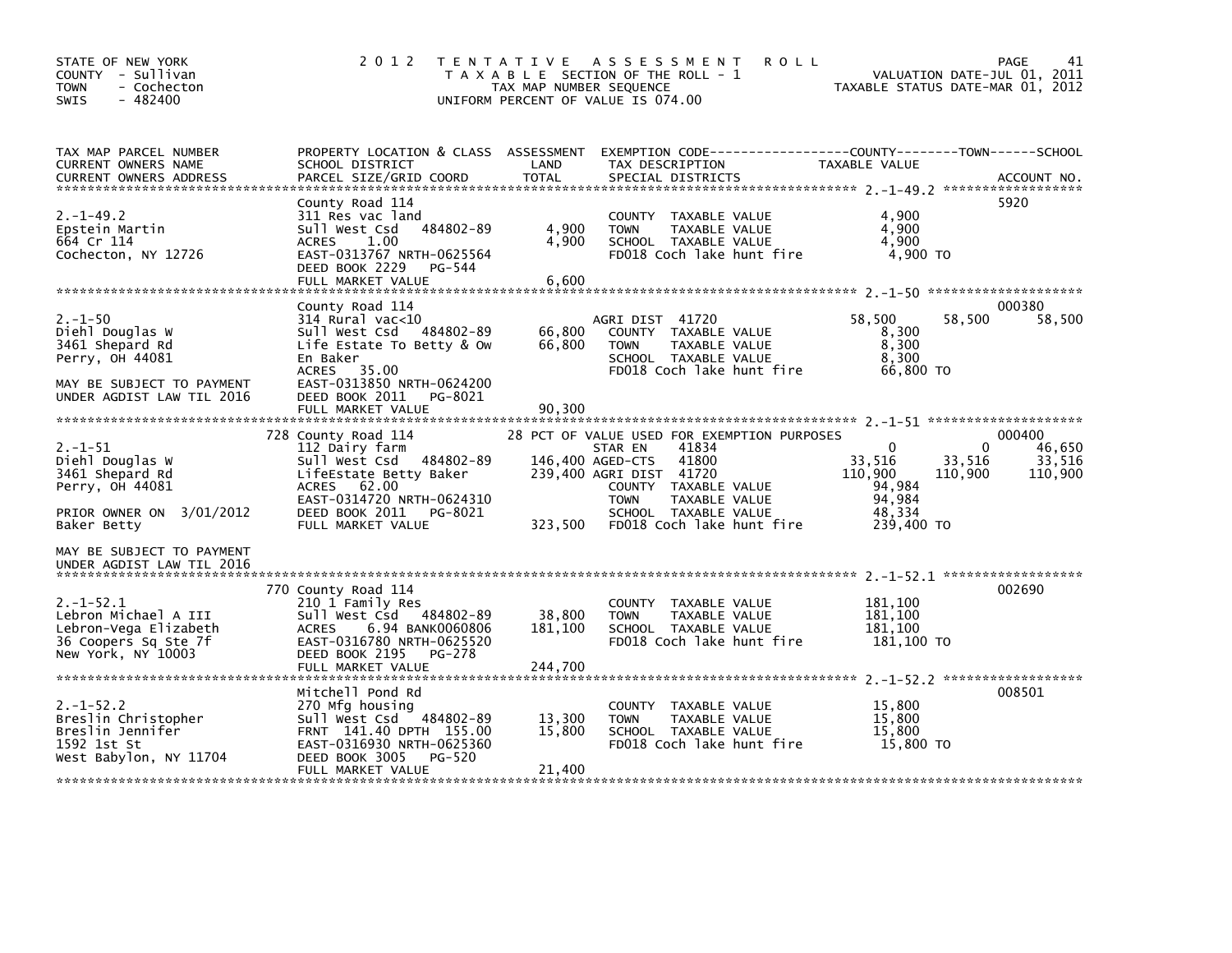| STATE OF NEW YORK<br>COUNTY - Sullivan<br><b>TOWN</b><br>- Cochecton<br>$-482400$<br><b>SWIS</b>         | 2 0 1 2                                                                                                                                                                         | TAX MAP NUMBER SEQUENCE      | TENTATIVE ASSESSMENT<br><b>ROLL</b><br>T A X A B L E SECTION OF THE ROLL - 1<br>UNIFORM PERCENT OF VALUE IS 074.00                  | TAXABLE STATUS DATE-MAR 01, 2012                           | PAGE<br>42<br>VALUATION DATE-JUL 01, 2011 |
|----------------------------------------------------------------------------------------------------------|---------------------------------------------------------------------------------------------------------------------------------------------------------------------------------|------------------------------|-------------------------------------------------------------------------------------------------------------------------------------|------------------------------------------------------------|-------------------------------------------|
| TAX MAP PARCEL NUMBER<br>CURRENT OWNERS NAME<br><b>CURRENT OWNERS ADDRESS</b>                            | PROPERTY LOCATION & CLASS ASSESSMENT<br>SCHOOL DISTRICT<br>PARCEL SIZE/GRID COORD                                                                                               | LAND<br><b>TOTAL</b>         | EXEMPTION CODE-----------------COUNTY-------TOWN------SCHOOL<br>TAX DESCRIPTION<br>SPECIAL DISTRICTS                                | TAXABLE VALUE                                              | ACCOUNT NO.                               |
| $2. -1 - 53.2$<br>Thomas Brant<br>Buonocore-Thomas Carol M<br>195 Adams St Apt 16B<br>Brooklyn, NY 11201 | Mitchell Pond West<br>322 Rural vac>10<br>484802-89<br>Sull West Csd<br>ACRES 33.95<br>EAST-0315950 NRTH-0623810<br>DEED BOOK 2010<br>PG-57529                                  | 59,250<br>59,250             | COUNTY TAXABLE VALUE<br><b>TOWN</b><br>TAXABLE VALUE<br>SCHOOL TAXABLE VALUE<br>FD018 Coch lake hunt fire                           | 59,250<br>59,250<br>59.250<br>59,250 TO                    | 008815                                    |
|                                                                                                          | FULL MARKET VALUE                                                                                                                                                               | 80,100                       |                                                                                                                                     |                                                            |                                           |
| $2. -1 - 53.3$<br>Theis Carol L<br>30 Mitchell Pond Rd<br>West<br>Cochecton, NY 12726                    | Mitchell Pond West<br>311 Res vac land<br>Sull West Csd<br>484802-89<br>Lot 1<br><b>ACRES</b><br>2.40<br>EAST-0316727 NRTH-0624970<br>DEED BOOK 1669<br>PG-0166                 | 12,800<br>12,800             | COUNTY TAXABLE VALUE<br><b>TOWN</b><br>TAXABLE VALUE<br>SCHOOL TAXABLE VALUE<br>FD018 Coch lake hunt fire                           | 12,800<br>12,800<br>12,800<br>12,800 TO                    | 009070                                    |
|                                                                                                          | FULL MARKET VALUE                                                                                                                                                               | 17,300                       |                                                                                                                                     |                                                            |                                           |
| $2. -1 - 53.11$<br>Riccio Frank<br>Riccio Grace<br>1 Gable Ct<br>Dix Hills, NY 11746                     | Mitchell Pond West<br>$314$ Rural vac< $10$<br>Sull West Csd<br>484802-89<br>5.00<br><b>ACRES</b><br>EAST-0315390 NRTH-0624900<br>DEED BOOK 2102<br>PG-531<br>FULL MARKET VALUE | 15,130<br>15,130<br>20,400   | AGRI DIST 41720<br>COUNTY TAXABLE VALUE<br><b>TAXABLE VALUE</b><br><b>TOWN</b><br>SCHOOL TAXABLE VALUE<br>FD018 Coch lake hunt fire | 11,230<br>3,900<br>3,900<br>3,900<br>15.130 TO             | 012262<br>11,230<br>11,230                |
| MAY BE SUBJECT TO PAYMENT<br>UNDER AGDIST LAW TIL 2016                                                   |                                                                                                                                                                                 |                              |                                                                                                                                     |                                                            |                                           |
| $2. -1 - 53.12$<br>Van Staveren William<br>& Lucy M<br>386 Bertha Rd<br>Toms River N J, 08755            | Mitchell Pond West<br>$314$ Rural vac<10<br>484802-89<br>Sull West Csd<br>6.17<br><b>ACRES</b><br>EAST-0316440 NRTH-0624480<br>DEED BOOK 709<br>PG-01195<br>FULL MARKET VALUE   | 27,000<br>27,000<br>36,500   | <b>COUNTY</b><br>TAXABLE VALUE<br><b>TAXABLE VALUE</b><br><b>TOWN</b><br>SCHOOL TAXABLE VALUE<br>FD018 Coch lake hunt fire          | 27,000<br>27,000<br>27,000<br>27,000 TO                    | 016080                                    |
|                                                                                                          | 42 Mitchell Pond West                                                                                                                                                           |                              |                                                                                                                                     |                                                            | 006493                                    |
| $2. -1 - 53.13$<br>Ji Henry Lae<br>Ji Jun-Yae<br>42 Mitchell Pond West Rd<br>Cochecton, NY 12726         | 210 1 Family Res<br>Sull West Csd<br>484802-89<br><b>ACRES</b><br>5.57<br>EAST-0316590 NRTH-0624770<br>DEED BOOK 3458<br>PG-195<br>FULL MARKET VALUE                            | 33,900<br>117,700<br>159,100 | 41834<br>STAR EN<br>COUNTY<br>TAXABLE VALUE<br><b>TOWN</b><br>TAXABLE VALUE<br>SCHOOL TAXABLE VALUE<br>FD018 Coch lake hunt fire    | $\mathbf{0}$<br>117,700<br>117,700<br>71.050<br>117,700 TO | 0<br>46,650                               |
|                                                                                                          |                                                                                                                                                                                 |                              |                                                                                                                                     |                                                            |                                           |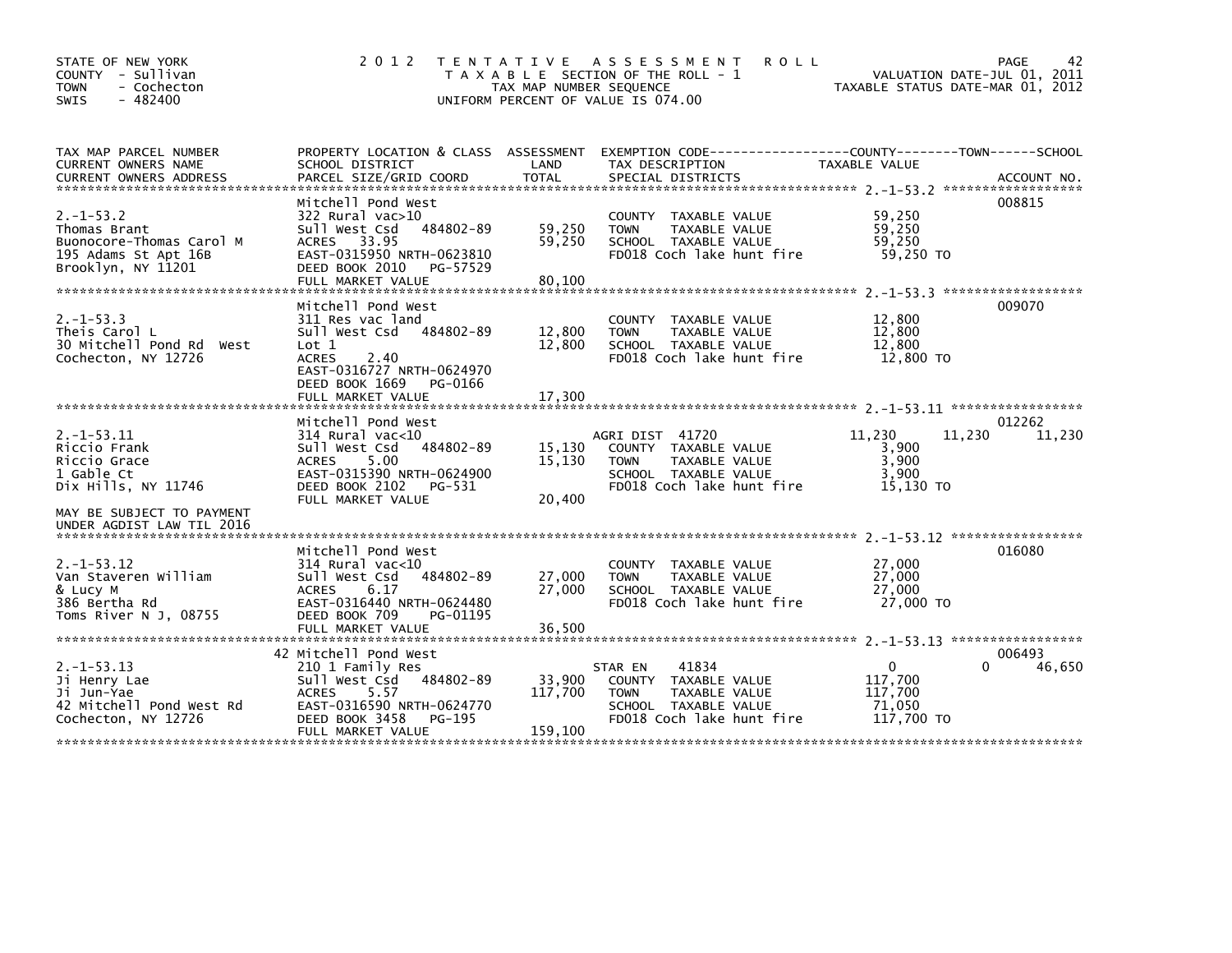| STATE OF NEW YORK<br>COUNTY - Sullivan<br><b>TOWN</b><br>- Cochecton<br>$-482400$<br><b>SWIS</b>                  | 2 0 1 2                                                                                                                                                                                         | T E N T A T I V E<br>A S S E S S M E N T<br><b>ROLL</b><br>T A X A B L E SECTION OF THE ROLL - 1<br>TAX MAP NUMBER SEQUENCE<br>UNIFORM PERCENT OF VALUE IS 074.00             | PAGE<br>VALUATION DATE-JUL 01, 2011<br>TAXABLE STATUS DATE-MAR 01, 2012                   |
|-------------------------------------------------------------------------------------------------------------------|-------------------------------------------------------------------------------------------------------------------------------------------------------------------------------------------------|-------------------------------------------------------------------------------------------------------------------------------------------------------------------------------|-------------------------------------------------------------------------------------------|
| TAX MAP PARCEL NUMBER<br>CURRENT OWNERS NAME<br><b>CURRENT OWNERS ADDRESS</b>                                     | PROPERTY LOCATION & CLASS ASSESSMENT<br>SCHOOL DISTRICT<br>PARCEL SIZE/GRID COORD                                                                                                               | LAND<br>TAX DESCRIPTION<br><b>TOTAL</b><br>SPECIAL DISTRICTS                                                                                                                  | TAXABLE VALUE<br>ACCOUNT NO.                                                              |
| $2. -1 - 53.14$<br>Theis Carol L<br>30 Mitchell Pond Rd West<br>Cochecton, NY 12726                               | 30 Mitchell Pond West<br>210 1 Family Res<br>Sull West Csd 484802-89<br>Lot <sub>2</sub><br><b>ACRES</b><br>2.02<br>EAST-0316764 NRTH-0625170<br>DEED BOOK 1669<br>PG-0166<br>FULL MARKET VALUE | 41801<br>AGED-CT<br>41834<br>21,500 STAR EN<br>82,400<br>COUNTY TAXABLE VALUE<br>TAXABLE VALUE<br><b>TOWN</b><br>SCHOOL TAXABLE VALUE<br>FD018 Coch lake hunt fire<br>111,400 | 009070<br>41,200<br>41,200<br>0<br>46,650<br>0<br>41,200<br>41,200<br>35,750<br>82,400 TO |
| $2. -1 - 53.15$<br>Riccio Frank<br>Riccio Grace<br>1 Gable Ct<br>Dix Hills, NY 11746<br>MAY BE SUBJECT TO PAYMENT | Mitchell Pond West<br>$314$ Rural vac<10<br>Sull West Csd<br>484802-89<br><b>ACRES</b><br>5.43<br>EAST-0315630 NRTH-0624910<br>DEED BOOK 2102<br>PG-531<br>FULL MARKET VALUE                    | AGRI DIST 41720<br>15,430<br>COUNTY TAXABLE VALUE<br>15,430<br><b>TOWN</b><br>TAXABLE VALUE<br>SCHOOL TAXABLE VALUE<br>FD018 Coch lake hunt fire<br>20,900                    | 000290<br>10,840<br>10,840<br>10,840<br>4,590<br>4,590<br>4.590<br>15,430 TO              |
| UNDER AGDIST LAW TIL 2016                                                                                         |                                                                                                                                                                                                 |                                                                                                                                                                               |                                                                                           |
| $2. -1 - 53.16$<br>Riccio Frank<br>Riccio Grace<br>1 Gable Ct<br>Dix Hills, NY 11746                              | County Road 114<br>314 Rural vac<10<br>Sull West Csd<br>484802-89<br><b>ACRES</b><br>5.77<br>EAST-0315860 NRTH-0624930<br>DEED BOOK 2102<br>PG-531<br>FULL MARKET VALUE                         | AGRI DIST 41720<br>15,840<br>COUNTY TAXABLE VALUE<br>15,840<br>TAXABLE VALUE<br><b>TOWN</b><br>SCHOOL TAXABLE VALUE<br>FD018 Coch lake hunt fire<br>21,400                    | 016075<br>11,190<br>11,190<br>11,190<br>4,650<br>4,650<br>4,650<br>15,840 TO              |
| MAY BE SUBJECT TO PAYMENT<br>UNDER AGDIST LAW TIL 2016                                                            |                                                                                                                                                                                                 |                                                                                                                                                                               |                                                                                           |
| $2. -1 - 53.17$<br>Riccio Frank<br>Riccio Grace<br>1 Gable Ct<br>Dix Hills, NY 11746                              | County Road 114<br>270 Mfg housing<br>Sull West Csd<br>484802-89<br><b>ACRES</b><br>8.75<br>EAST-0316200 NRTH-0625270<br>DEED BOOK 2102<br>PG-531<br>FULL MARKET VALUE                          | AGRI DIST 41720<br>27,760<br>COUNTY TAXABLE VALUE<br>35,500<br><b>TOWN</b><br>TAXABLE VALUE<br>SCHOOL TAXABLE VALUE<br>FD018 Coch lake hunt fire<br>48,000                    | 016058<br>4,260<br>4,260<br>4,260<br>31,240<br>31,240<br>31,240<br>35,500 TO              |
| MAY BE SUBJECT TO PAYMENT<br>UNDER AGDIST LAW TIL 2016                                                            |                                                                                                                                                                                                 |                                                                                                                                                                               |                                                                                           |
| $2. -1 - 54.1$<br>Herleth Marilyn<br>387 Concord Ave<br>Lindenhurst, NY 11757                                     | Mitchell Pond West<br>210 1 Family Res<br>Sull West Csd<br>484802-89<br>2.20<br><b>ACRES</b><br>EAST-0316660 NRTH-0624160<br>DEED BOOK 3155<br>PG-413<br>FULL MARKET VALUE                      | TAXABLE VALUE<br>COUNTY<br>21,800<br><b>TOWN</b><br>TAXABLE VALUE<br>59,500<br>SCHOOL TAXABLE VALUE<br>FD018 Coch lake hunt fire<br>80,400                                    | 006475<br>59,500<br>59,500<br>59.500<br>59,500 TO                                         |
|                                                                                                                   |                                                                                                                                                                                                 |                                                                                                                                                                               |                                                                                           |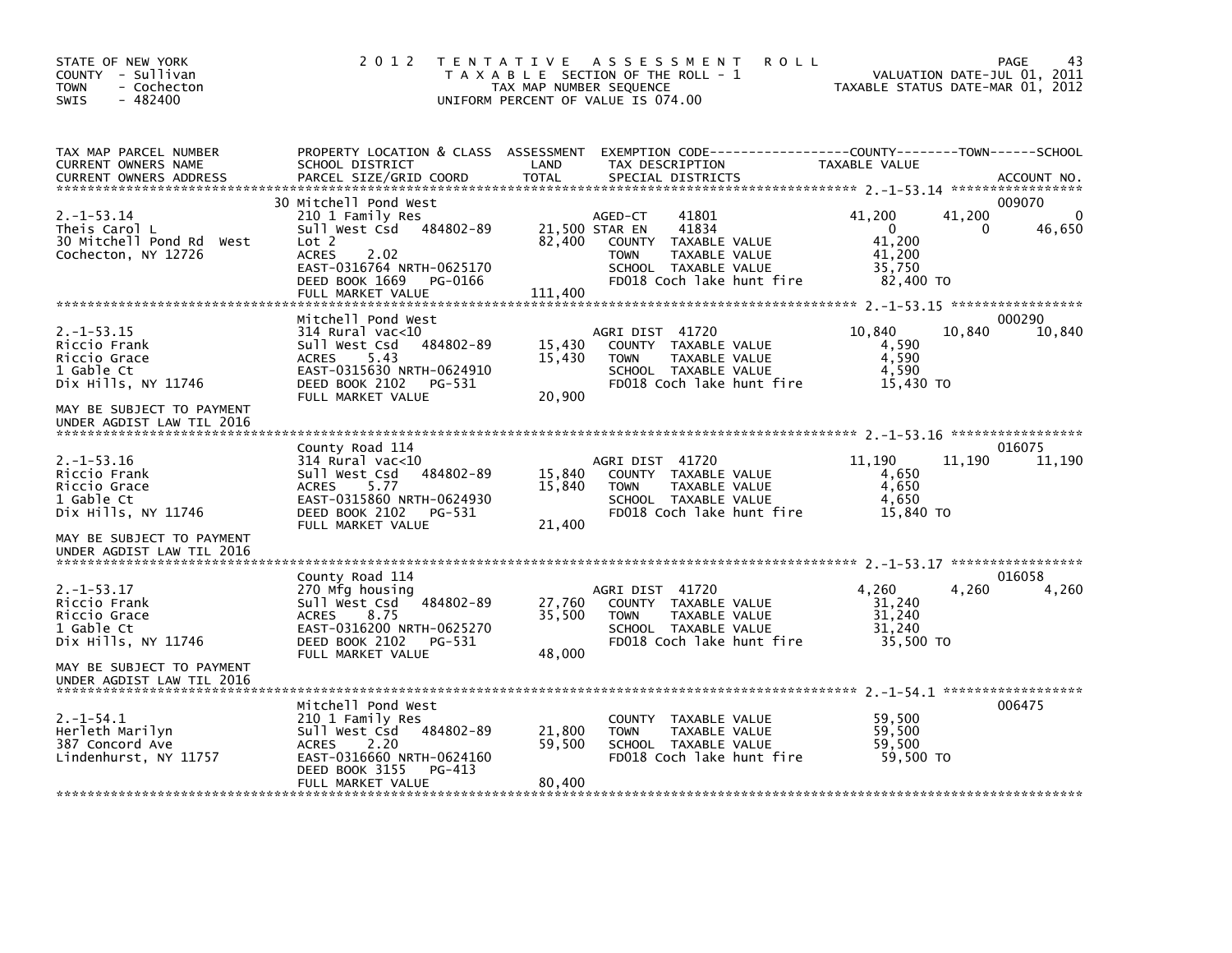| STATE OF NEW YORK<br>COUNTY - Sullivan<br>- Cochecton<br><b>TOWN</b><br>$-482400$<br>SWIS                                           | 2 0 1 2                                                                                                                                                                                   | T E N T A T I V E<br>TAX MAP NUMBER SEQUENCE | A S S E S S M E N T<br><b>ROLL</b><br>T A X A B L E SECTION OF THE ROLL - 1<br>UNIFORM PERCENT OF VALUE IS 074.00                          | TAXABLE STATUS DATE-MAR 01, 2012                                         | PAGE<br>44<br>VALUATION DATE-JUL 01, 2011 |
|-------------------------------------------------------------------------------------------------------------------------------------|-------------------------------------------------------------------------------------------------------------------------------------------------------------------------------------------|----------------------------------------------|--------------------------------------------------------------------------------------------------------------------------------------------|--------------------------------------------------------------------------|-------------------------------------------|
| TAX MAP PARCEL NUMBER<br>CURRENT OWNERS NAME<br><b>CURRENT OWNERS ADDRESS</b>                                                       | PROPERTY LOCATION & CLASS ASSESSMENT<br>SCHOOL DISTRICT<br>PARCEL SIZE/GRID COORD                                                                                                         | LAND<br><b>TOTAL</b>                         | EXEMPTION        CODE-----------------COUNTY-------TOWN------SCHOOL<br>TAX DESCRIPTION<br>SPECIAL DISTRICTS                                | TAXABLE VALUE                                                            | ACCOUNT NO.                               |
| $2. -1 - 54.2$<br>Herleth Marilyn<br>387 Concord Ave<br>Lindenhurst, NY 11757                                                       | Mitchell Pond West<br>314 Rural vac<10<br>484802-89<br>Sull West Csd<br>2.15<br><b>ACRES</b><br>EAST-0316590 NRTH-0623940<br>DEED BOOK 3155<br>PG-413<br>FULL MARKET VALUE                | 12,600<br>12,600<br>17,000                   | COUNTY TAXABLE VALUE<br><b>TOWN</b><br>TAXABLE VALUE<br>SCHOOL TAXABLE VALUE<br>FD018 Coch lake hunt fire                                  | 12,600<br>12,600<br>12,600<br>12,600 TO                                  | 006470                                    |
| $2. - 1 - 55$<br>McFadden Joseph<br>90 Mitchell Pond West Rd<br>Cochecton, NY 12726                                                 | 90 Mitchell Pond West<br>210 1 Family Res<br>484802-89<br>Sull West Csd<br>2.95<br><b>ACRES</b><br>EAST-0316570 NRTH-0623680<br>DEED BOOK 2010<br>PG-55895<br>FULL MARKET VALUE           | 24,800 STAR EN<br>137,600<br>185,900         | 41800<br>AGED-CTS<br>41834<br>COUNTY<br>TAXABLE VALUE<br><b>TOWN</b><br>TAXABLE VALUE<br>SCHOOL TAXABLE VALUE<br>FD018 Coch lake hunt fire | 41,280<br>41,280<br>$\Omega$<br>96,320<br>96,320<br>49,670<br>137,600 TO | 016875<br>41,280<br>46,650<br>0           |
| $2. - 1 - 56$<br>Quant Charles R<br>Quant Georgeanna C<br>31 Fernwood Crescent<br>Riverdale, NJ 07457                               | 106 Mitchell Pond West<br>210 1 Family Res<br>Sull West Csd 484802-89<br>6.70 BANKC030614<br><b>ACRES</b><br>EAST-0315850 NRTH-0623130<br>DEED BOOK 2602<br>PG-224<br>FULL MARKET VALUE   | 35,600<br>85,000<br>114,900                  | COUNTY TAXABLE VALUE<br>TAXABLE VALUE<br><b>TOWN</b><br>SCHOOL TAXABLE VALUE<br>FD018 Coch lake hunt fire                                  | 85,000<br>85,000<br>85,000<br>85,000 TO                                  | 009020                                    |
| $2. - 1 - 57$<br>Ehrle Raymond Albert<br>852 Woodmont Rd<br>Annapous Maryland, 21401                                                | Mitchell Pond West<br>$314$ Rural vac<10<br>Sull West Csd<br>484802-89<br>9.00<br><b>ACRES</b><br>EAST-0315750 NRTH-0622910<br>DEED BOOK 779<br>PG-00335<br>FULL MARKET VALUE             | 36,600<br>36,600<br>49,500                   | COUNTY TAXABLE VALUE<br>TAXABLE VALUE<br><b>TOWN</b><br>SCHOOL TAXABLE VALUE<br>FD018 Coch lake hunt fire                                  | 36,600<br>36,600<br>36,600<br>36,600 TO                                  | 004040                                    |
| $2. - 1 - 58$<br>Ehrle Louis Jr<br>325 Towner Rd<br>Monticello, NY 12701-3320                                                       | Mitchell Pond West<br>$314$ Rural vac<10<br>Sull West Csd<br>484802-89<br>5.50<br><b>ACRES</b><br>EAST-0315650 NRTH-0622650<br>DEED BOOK 539<br>PG-00265<br>FULL MARKET VALUE             | 24,700<br>24,700<br>33,400                   | COUNTY TAXABLE VALUE<br>TAXABLE VALUE<br><b>TOWN</b><br>SCHOOL TAXABLE VALUE<br>FD018 Coch lake hunt fire                                  | 24,700<br>24,700<br>24,700<br>24,700 TO                                  | 004020                                    |
| $2. -1 - 59.1$<br>Hudshul Farms LLC<br>80 Brooks Rd<br>Ferndale, NY 12734<br>MAY BE SUBJECT TO PAYMENT<br>UNDER AGDIST LAW TIL 2016 | 848 County Road 114<br>111 Poultry farm<br>Sull West Csd<br>484802-89<br>$1$ ot 2<br>9.00<br><b>ACRES</b><br>EAST-0318020 NRTH-0625790<br>DEED BOOK 2010<br>PG-55462<br>FULL MARKET VALUE | 38,500<br>78,700<br>106,400                  | COUNTY TAXABLE VALUE<br>TAXABLE VALUE<br><b>TOWN</b><br>SCHOOL TAXABLE VALUE<br>FD018 Coch lake hunt fire                                  | 78,700<br>78,700<br>78,700<br>78,700 TO                                  | 013741                                    |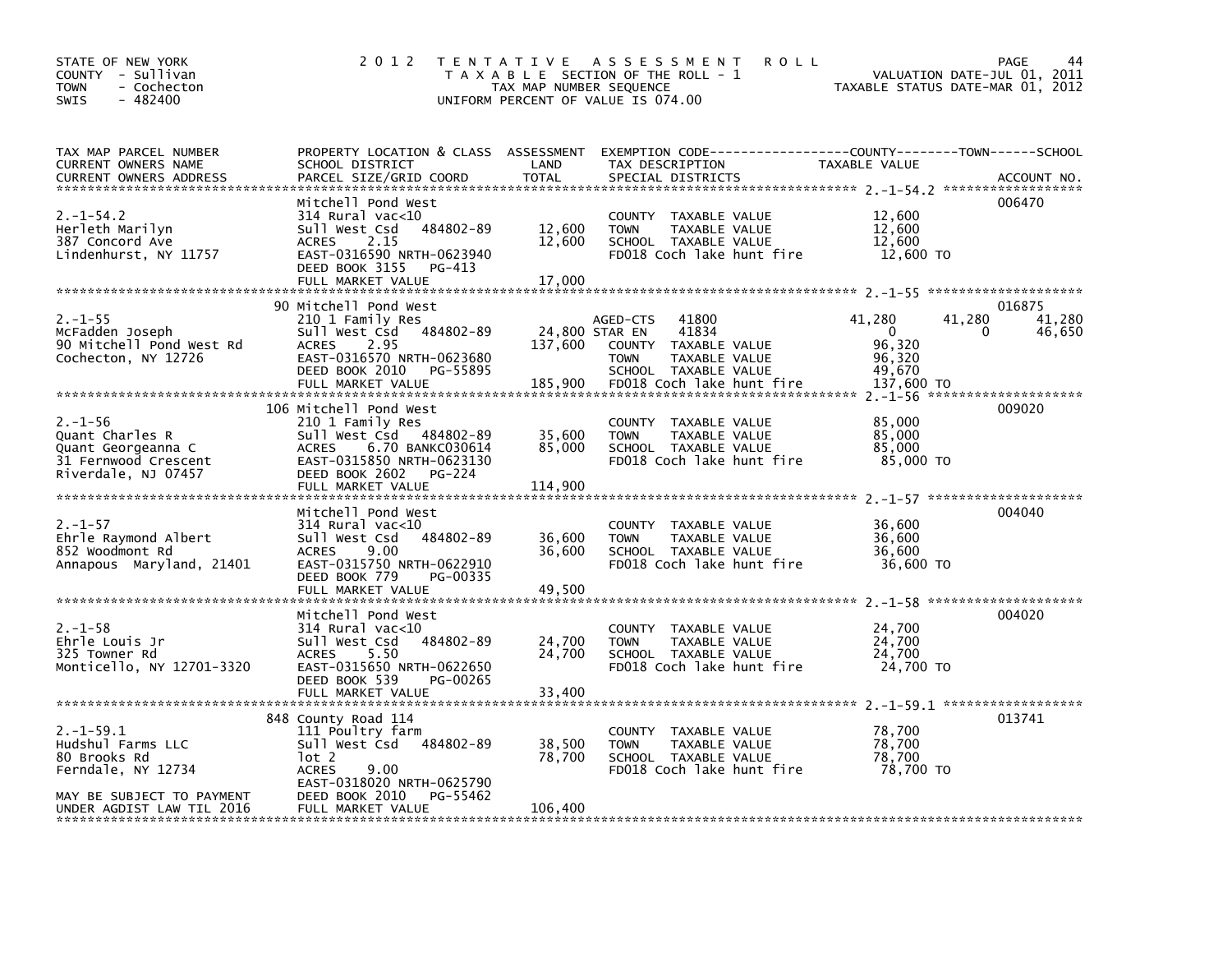| STATE OF NEW YORK<br>COUNTY - Sullivan<br><b>TOWN</b><br>- Cochecton<br>$-482400$<br><b>SWIS</b>         | 2 0 1 2                                                                                                                                                                                         | T E N T A T I V E<br>TAX MAP NUMBER SEQUENCE | <b>ROLL</b><br>A S S E S S M E N T<br>T A X A B L E SECTION OF THE ROLL - 1<br>UNIFORM PERCENT OF VALUE IS 074.00            | TAXABLE STATUS DATE-MAR 01, 2012                            | 45<br>PAGE<br>VALUATION DATE-JUL 01, 2011 |
|----------------------------------------------------------------------------------------------------------|-------------------------------------------------------------------------------------------------------------------------------------------------------------------------------------------------|----------------------------------------------|------------------------------------------------------------------------------------------------------------------------------|-------------------------------------------------------------|-------------------------------------------|
| TAX MAP PARCEL NUMBER<br>CURRENT OWNERS NAME<br><b>CURRENT OWNERS ADDRESS</b>                            | PROPERTY LOCATION & CLASS ASSESSMENT<br>SCHOOL DISTRICT<br>PARCEL SIZE/GRID COORD                                                                                                               | LAND<br>TOTAL                                | TAX DESCRIPTION<br>SPECIAL DISTRICTS                                                                                         | TAXABLE VALUE                                               | ACCOUNT NO.                               |
| $2. -1 - 59.2$<br>Schulman Richard<br>519 Mitchell Pond East<br>Cochecton, NY 12726                      | 848 County Road 114<br>111 Poultry farm<br>Sull West Csd<br>484802-89<br>4.92<br><b>ACRES</b><br>EAST-0318020 NRTH-0625790<br>DEED BOOK 796<br>PG-214                                           | 19,300<br>19,300                             | COUNTY TAXABLE VALUE<br>TAXABLE VALUE<br><b>TOWN</b><br>SCHOOL TAXABLE VALUE<br>FD018 Coch lake hunt fire                    | 19,300<br>19,300<br>19,300<br>19,300 TO                     | 013741                                    |
| MAY BE SUBJECT TO PAYMENT                                                                                | FULL MARKET VALUE                                                                                                                                                                               | 26,100                                       |                                                                                                                              |                                                             |                                           |
| $2. - 1 - 60$<br>Mc Bride Gary<br>& Bonnie<br>11 Mitchell Pond West<br>Cochecton, NY 12726               | Mitchell Pond West<br>270 Mfg housing<br>Sull West Csd<br>484802-89<br>FRNT 300.00 DPTH 114.00<br>EAST-0317140 NRTH-0625570<br>DEED BOOK 821<br>PG-00066<br>FULL MARKET VALUE                   | 14,600<br>28,700<br>38,800                   | COUNTY TAXABLE VALUE<br>TAXABLE VALUE<br><b>TOWN</b><br>SCHOOL TAXABLE VALUE<br>FD018 Coch lake hunt fire                    | 28,700<br>28,700<br>28,700<br>28,700 TO                     | 009025                                    |
| $2. -1 - 61.1$<br>Breslin Christopher J<br>Breslin Jennifer J<br>1592 First St<br>West Babylon, NY 11704 | Mitchell Pond West<br>$314$ Rural vac<10<br>484802-89<br>Sull West Csd<br>Lot 1 Map#6-117<br><b>ACRES</b><br>7.07<br>EAST-0317522 NRTH-0625465<br>DEED BOOK 2494<br>PG-156<br>FULL MARKET VALUE | 22,500<br>22,500<br>30,400                   | COUNTY TAXABLE VALUE<br>TAXABLE VALUE<br><b>TOWN</b><br>SCHOOL TAXABLE VALUE<br>FD018 Coch lake hunt fire                    | 22,500<br>22,500<br>22,500<br>22,500 TO                     |                                           |
| $2. - 1 - 61.2$<br>Takasugi Fumio<br>Takasugi Kyoko<br>425 East 143Rd St<br>Bronx, NY 10454              | Mitchell Pond West<br>210 1 Family Res<br>Sull West Csd 484802-89<br>$Lot 2 Map# 6-117$<br>3.07<br><b>ACRES</b><br>EAST-0317440 NRTH-0625171<br>DEED BOOK 1511<br>PG-0651<br>FULL MARKET VALUE  | 20,200<br>30,600<br>41.400                   | TAXABLE VALUE<br><b>COUNTY</b><br>TAXABLE VALUE<br><b>TOWN</b><br>SCHOOL TAXABLE VALUE<br>FD018 Coch lake hunt fire          | 30,600<br>30,600<br>30,600<br>30,600 TO                     |                                           |
| $2. - 1 - 62$<br>Doty John Sheila Platt<br>45 Mitchell Pond West<br>Cochecton, NY 12726                  | 45 Mitchell Pond West<br>210 1 Family Res<br>484802-89<br>Sull West Csd<br><b>ACRES</b><br>9.95<br>EAST-0317380 NRTH-0624830<br>DEED BOOK 1379<br>PG-36<br>FULL MARKET VALUE                    | 45,200<br>144,900<br>195,800                 | 41854<br>STAR B<br>COUNTY TAXABLE VALUE<br>TAXABLE VALUE<br><b>TOWN</b><br>SCHOOL TAXABLE VALUE<br>FD018 Coch lake hunt fire | $\mathbf{0}$<br>144,900<br>144,900<br>122,400<br>144,900 TO | 015296<br>22,500<br>0                     |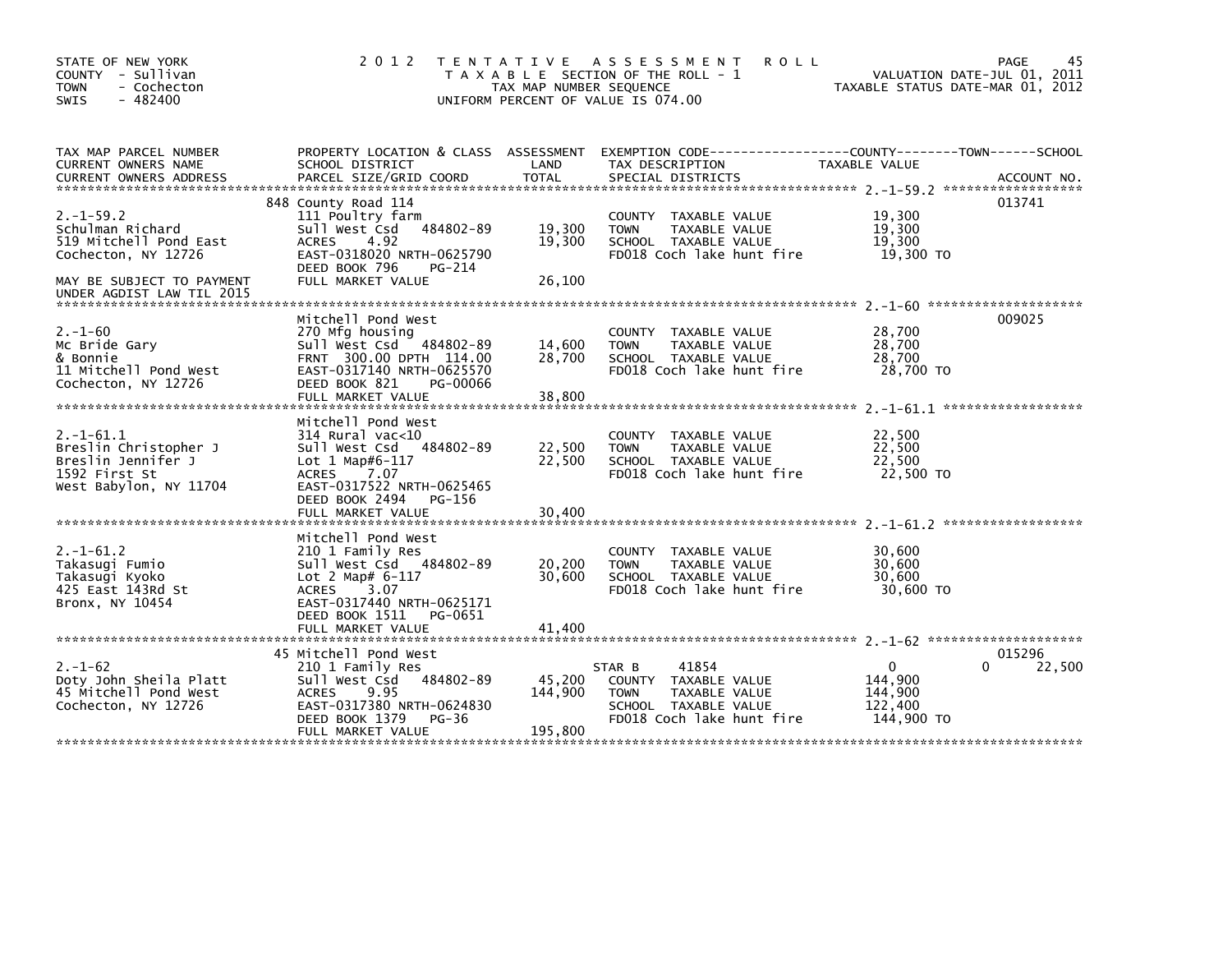| STATE OF NEW YORK<br>COUNTY - Sullivan<br>- Cochecton<br>TOWN<br>$-482400$<br><b>SWIS</b>              | 2 0 1 2                                                                                                                                                                                 | TAX MAP NUMBER SEQUENCE             | TENTATIVE ASSESSMENT<br><b>ROLL</b><br>T A X A B L E SECTION OF THE ROLL - 1<br>UNIFORM PERCENT OF VALUE IS 074.00                      | VALUATION DATE-JUL 01, 2011<br>TAXABLE STATUS DATE-MAR 01, 2012                       | 46<br>PAGE  |
|--------------------------------------------------------------------------------------------------------|-----------------------------------------------------------------------------------------------------------------------------------------------------------------------------------------|-------------------------------------|-----------------------------------------------------------------------------------------------------------------------------------------|---------------------------------------------------------------------------------------|-------------|
| TAX MAP PARCEL NUMBER<br>CURRENT OWNERS NAME<br><b>CURRENT OWNERS ADDRESS</b>                          | SCHOOL DISTRICT<br>PARCEL SIZE/GRID COORD                                                                                                                                               | LAND<br><b>TOTAL</b>                | PROPERTY LOCATION & CLASS ASSESSMENT EXEMPTION CODE---------------COUNTY-------TOWN------SCHOOL<br>TAX DESCRIPTION<br>SPECIAL DISTRICTS | TAXABLE VALUE                                                                         | ACCOUNT NO. |
| $2. - 1 - 63$<br>Chambers Stephen S<br>220 E 84 St 2C<br>New York, NY 10028                            | 61 Mitchell Pond West<br>210 1 Family Res<br>sull west Csd<br>484802-89<br><b>ACRES</b><br>4.13<br>EAST-0317060 NRTH-0624390<br>DEED BOOK 3165<br>PG-535<br>FULL MARKET VALUE           | 35,200<br>130,200<br>175,900        | COUNTY TAXABLE VALUE<br><b>TOWN</b><br>TAXABLE VALUE<br>SCHOOL TAXABLE VALUE<br>FD018 Coch lake hunt fire                               | 130,200<br>130,200<br>130,200<br>130,200 TO                                           | 015410      |
| $2. -1 - 64.1$<br>D'Acunto James<br>Prignano Barbara<br>37 Bayview Ave<br>East Islip, NY 11730         | 55 Mitchell Pond West<br>240 Rural res<br>484802-89<br>Sull West Csd<br>Lot 1<br><b>ACRES</b><br>13.04<br>EAST-0317649 NRTH-0623956<br>DEED BOOK 2730 PG-100<br>FULL MARKET VALUE       | 54,300<br>174,500<br>235,800        | COUNTY TAXABLE VALUE<br>TAXABLE VALUE<br><b>TOWN</b><br>SCHOOL TAXABLE VALUE<br>FD018 Coch lake hunt fire                               | 174,500<br>174,500<br>174,500<br>174,500 TO                                           | 015411      |
| $2. -1 - 64.2$<br>Ward Kathleen<br>39-35 51st St<br>Woodside, NY 11377                                 | Mitchell Pond West<br>210 1 Family Res<br>484802-89<br>sull west Csd<br>2.05<br><b>ACRES</b><br>EAST-0317280 NRTH-0623430<br>DEED BOOK 2011<br>PG-118<br>FULL MARKET VALUE              | 21,200<br>68,300<br>92,300          | COUNTY TAXABLE VALUE<br><b>TOWN</b><br>TAXABLE VALUE<br>SCHOOL TAXABLE VALUE<br>FD018 Coch lake hunt fire                               | 68,300<br>68,300<br>68,300<br>68,300 TO                                               | 016295      |
| $2. -1 - 64.3$<br>Kurzyna Danuta<br>12 Diamond St<br>Brooklyn, NY 11222                                | Mitchell Pond West<br>$314$ Rural vac<10<br>sull west Csd<br>484802-89<br><b>ACRES</b><br>5.48<br>EAST-0317490 NRTH-0623510<br>DEED BOOK 2186<br>PG-140<br>FULL MARKET VALUE            | 24,900<br>24,900<br>33,600          | COUNTY TAXABLE VALUE<br>TAXABLE VALUE<br><b>TOWN</b><br>SCHOOL TAXABLE VALUE<br>FD018 Coch lake hunt fire                               | 24,900<br>24,900<br>24,900<br>24,900 TO                                               | 009015      |
| $2. -1 - 64.5$<br>Hische Henry<br>Hische Mary Ann<br>83 Mitchell Pond West<br>Cochecton, NY 12726      | 83 Mitchell Pond West<br>210 1 Family Res<br>Sull West Csd 484802-89<br>4.98 BANK0060806<br><b>ACRES</b><br>EAST-0317427 NRTH-0623131<br>DEED BOOK 1539<br>PG-0172<br>FULL MARKET VALUE | 31,900 STAR B<br>127,500<br>172,300 | COMBAT VET 41131<br>41854<br>COUNTY TAXABLE VALUE<br><b>TOWN</b><br>TAXABLE VALUE<br>SCHOOL TAXABLE VALUE<br>FD018 Coch lake hunt fire  | 31,875<br>31,875<br>$\Omega$<br>$\Omega$<br>95,625<br>95,625<br>105,000<br>127,500 TO | 0<br>22,500 |
| $2. -1 - 64.6$<br>Prichett Kenneth<br>Prichett Sherry<br>127-07 Cronston Ave<br>Belle Harbor, NY 11694 | Mitchell Pond West<br>311 Res vac land<br>484802-89<br>Sull West Csd<br>Lot 3<br><b>ACRES</b><br>11.54<br>EAST-0317649 NRTH-0623956<br>DEED BOOK 3482<br>PG-440<br>FULL MARKET VALUE    | 59,700<br>59,700<br>80,700          | COUNTY<br>TAXABLE VALUE<br><b>TOWN</b><br>TAXABLE VALUE<br>SCHOOL TAXABLE VALUE<br>FD018 Coch lake hunt fire                            | 59,700<br>59,700<br>59,700<br>59,700 TO                                               | 015411      |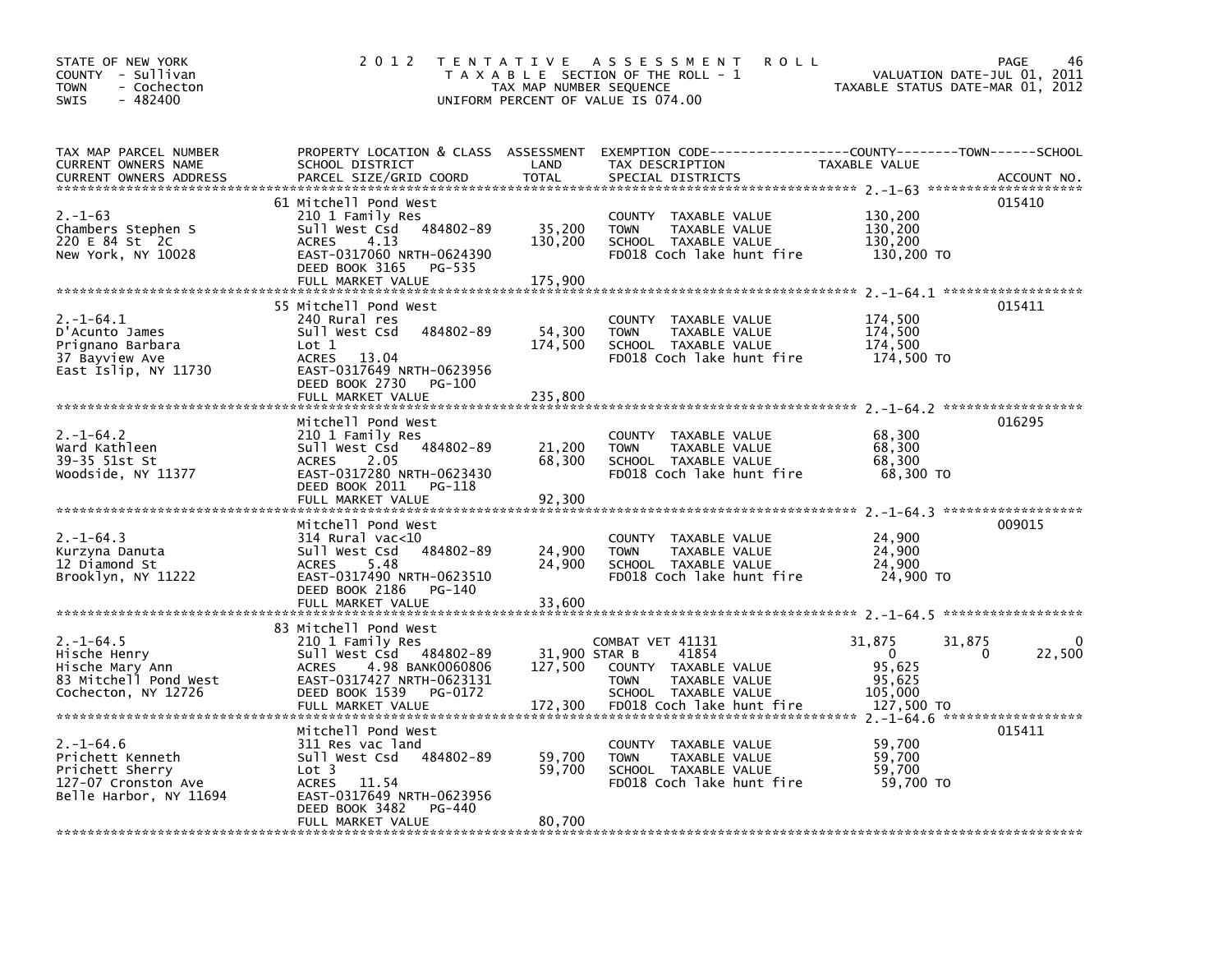| STATE OF NEW YORK<br>COUNTY - Sullivan<br>- Cochecton<br>TOWN<br>$-482400$<br>SWIS                   | 2 0 1 2                                                                                                                                                                              | T E N T A T I V E<br>TAX MAP NUMBER SEQUENCE | A S S E S S M E N T<br><b>ROLL</b><br>T A X A B L E SECTION OF THE ROLL - 1<br>UNIFORM PERCENT OF VALUE IS 074.00                      | VALUATION DATE-JUL 01, 2011<br>TAXABLE STATUS DATE-MAR 01, 2012 | 47<br>PAGE       |
|------------------------------------------------------------------------------------------------------|--------------------------------------------------------------------------------------------------------------------------------------------------------------------------------------|----------------------------------------------|----------------------------------------------------------------------------------------------------------------------------------------|-----------------------------------------------------------------|------------------|
| TAX MAP PARCEL NUMBER<br>CURRENT OWNERS NAME<br><b>CURRENT OWNERS ADDRESS</b>                        | SCHOOL DISTRICT<br>PARCEL SIZE/GRID COORD                                                                                                                                            | LAND<br><b>TOTAL</b>                         | PROPERTY LOCATION & CLASS ASSESSMENT EXEMPTION CODE---------------COUNTY-------TOWN-----SCHOOL<br>TAX DESCRIPTION<br>SPECIAL DISTRICTS | TAXABLE VALUE                                                   | ACCOUNT NO.      |
| $2. - 1 - 65$<br>Grisafe Philip<br>Grisafe Danielle<br>101 Mitchell Pond West<br>Cochecton, NY 12726 | 101 Mitchell Pond West<br>210 1 Family Res<br>484802-89<br>Sull West Csd<br>5.40<br><b>ACRES</b><br>EAST-0317380 NRTH-0623250<br>DEED BOOK 2230<br>PG-51<br>FULL MARKET VALUE        | 33,400<br>130,300<br>176,100                 | 41854<br>STAR B<br>COUNTY TAXABLE VALUE<br>TAXABLE VALUE<br><b>TOWN</b><br>SCHOOL TAXABLE VALUE<br>FD018 Coch lake hunt fire           | $\Omega$<br>0<br>130,300<br>130,300<br>107,800<br>130,300 TO    | 015295<br>22,500 |
| $2. -1 - 66.1$<br>Allen Brooke T<br>Oppenheim Eve M<br>11 Columbus Ave<br>Glen Ridge N J, 070281709  | Mitchell Pond West<br>210 1 Family Res<br>Sull West Csd 484802-89<br>4.23<br><b>ACRES</b><br>EAST-0317260 NRTH-0623070<br>DEED BOOK 1290<br>PG-00167<br>FULL MARKET VALUE            | 22,700<br>90,700<br>122,600                  | COUNTY TAXABLE VALUE<br><b>TOWN</b><br>TAXABLE VALUE<br>SCHOOL TAXABLE VALUE<br>FD018 Coch lake hunt fire                              | 90,700<br>90,700<br>90.700<br>90,700 TO                         | 003240           |
| $2. -1 - 66.2$<br>Vain George<br>Vain Maria<br>111 Michell Pond Rd<br>Cochecton, NY 12726            | 111 Mitchell Pond West<br>210 1 Family Res<br>Sull West Csd 484802-89<br>5.40<br><b>ACRES</b><br>EAST-0317170 NRTH-0622900<br>DEED BOOK 1263<br>PG-00086<br>FULL MARKET VALUE        | 33,400<br>100,000<br>135,100                 | 41854<br>STAR B<br>COUNTY TAXABLE VALUE<br>TAXABLE VALUE<br><b>TOWN</b><br>SCHOOL TAXABLE VALUE<br>FD018 Coch lake hunt fire           | 0<br>$\Omega$<br>100,000<br>100,000<br>77,500<br>100,000 TO     | 008990<br>22,500 |
| $2. - 1 - 67$<br>Van Ouwerkerk Sarah<br>139 Mitchell Pond Rd West<br>Cochecton, NY 12726             | 139 Mitchell Pond West<br>210 1 Family Res<br>Sull West Csd<br>484802-89<br>ACRES 13.80<br>EAST-0316840 NRTH-0622630<br>DEED BOOK 2121<br>PG-158<br>FULL MARKET VALUE                | 48,900<br>119,000<br>160,800                 | <b>COUNTY</b><br>TAXABLE VALUE<br>TAXABLE VALUE<br><b>TOWN</b><br>SCHOOL TAXABLE VALUE<br>FD018 Coch lake hunt fire                    | 119,000<br>119,000<br>119,000<br>119,000 TO                     | 006435           |
| $2. -1 - 68.1$<br>Schulman Richard<br>519 Mitchell Pond East<br>Cochecton, NY 12726                  | 910 County Road 114<br>312 Vac w/imprv<br>Sull West Csd<br>484802-89<br>ACRES 15.08<br>EAST-0319350 NRTH-0625690<br>DEED BOOK 936<br>PG-00013                                        | 43,300<br>53,300                             | COUNTY TAXABLE VALUE<br>TAXABLE VALUE<br><b>TOWN</b><br>SCHOOL TAXABLE VALUE<br>FD018 Coch lake hunt fire                              | 53,300<br>53,300<br>53,300<br>53,300 TO                         | 013720           |
| MAY BE SUBJECT TO PAYMENT<br>UNDER AGDIST LAW TIL 2015                                               | FULL MARKET VALUE                                                                                                                                                                    | 72,000                                       |                                                                                                                                        |                                                                 | 014130           |
| $2. -1 - 68.2$<br>Haag Sandra<br>934 County Road 114<br>Cochecton, NY 12726                          | 934 County Road 114<br>210 1 Family Res<br>Sull West Csd 484802-89<br>2.00 BANKC070170<br><b>ACRES</b><br>EAST-0320140 NRTH-0625440<br>DEED BOOK 3242<br>PG-468<br>FULL MARKET VALUE | 21,000<br>61,900<br>83,600                   | COUNTY TAXABLE VALUE<br><b>TOWN</b><br>TAXABLE VALUE<br>SCHOOL TAXABLE VALUE<br>FD018 Coch lake hunt fire                              | 61,900<br>61,900<br>61,900<br>61,900 TO                         |                  |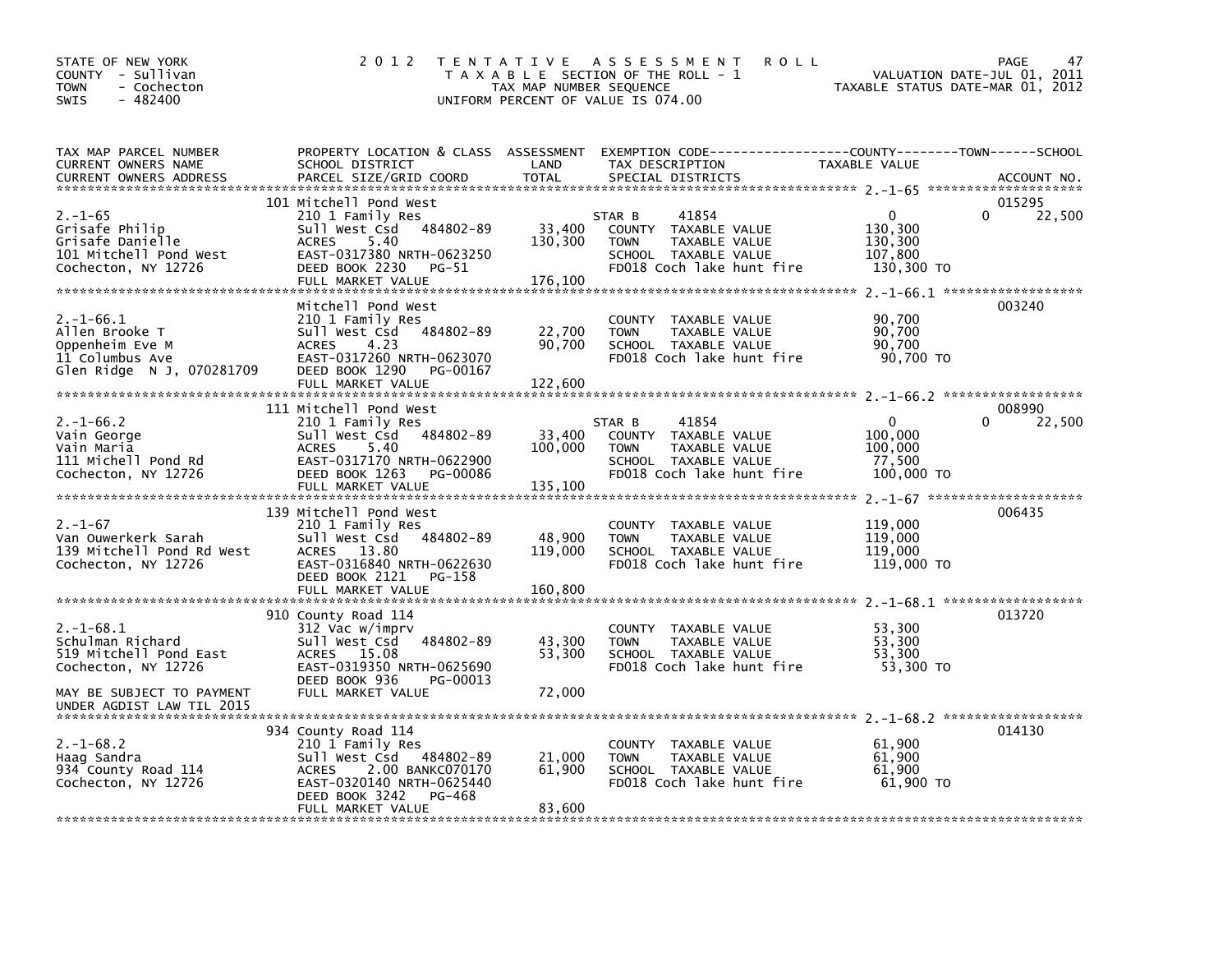| 2 0 1 2                                                                                                                                                             |                                                                                                           |                                                                                                           |                                                                                                                                                                                                                      | PAGE<br>48<br>VALUATION DATE-JUL 01, 2011                                                                                                                                                                                                                                                             |
|---------------------------------------------------------------------------------------------------------------------------------------------------------------------|-----------------------------------------------------------------------------------------------------------|-----------------------------------------------------------------------------------------------------------|----------------------------------------------------------------------------------------------------------------------------------------------------------------------------------------------------------------------|-------------------------------------------------------------------------------------------------------------------------------------------------------------------------------------------------------------------------------------------------------------------------------------------------------|
| SCHOOL DISTRICT                                                                                                                                                     | LAND                                                                                                      | TAX DESCRIPTION                                                                                           | TAXABLE VALUE                                                                                                                                                                                                        |                                                                                                                                                                                                                                                                                                       |
|                                                                                                                                                                     |                                                                                                           |                                                                                                           |                                                                                                                                                                                                                      |                                                                                                                                                                                                                                                                                                       |
| 314 Rural vac<10<br>Sull West Csd 484802-89<br>3.09 BANK C70196<br><b>ACRES</b><br>EAST-0319960 NRTH-0625420<br>DEED BOOK 1243<br>PG-00199                          | 16,300<br>16,300                                                                                          | COUNTY TAXABLE VALUE<br><b>TOWN</b><br>TAXABLE VALUE<br>SCHOOL TAXABLE VALUE<br>FD018 Coch lake hunt fire | 16,300<br>16,300<br>16,300<br>16,300 TO                                                                                                                                                                              | 014131                                                                                                                                                                                                                                                                                                |
|                                                                                                                                                                     |                                                                                                           |                                                                                                           |                                                                                                                                                                                                                      |                                                                                                                                                                                                                                                                                                       |
| 210 1 Family Res                                                                                                                                                    |                                                                                                           |                                                                                                           | 16,725                                                                                                                                                                                                               | 013740<br>0<br>0                                                                                                                                                                                                                                                                                      |
| FRNT 155.00 DPTH 142.00<br><b>ACRES</b><br>0.85<br>EAST-0319660 NRTH-0625500<br>DEED BOOK 2412 PG-300                                                               | 66,900                                                                                                    | COUNTY TAXABLE VALUE<br>TAXABLE VALUE<br><b>TOWN</b><br>SCHOOL TAXABLE VALUE<br>FD018 Coch lake hunt fire | 50,175<br>50,175<br>44,400<br>66,900 TO                                                                                                                                                                              | 22,500                                                                                                                                                                                                                                                                                                |
|                                                                                                                                                                     |                                                                                                           |                                                                                                           |                                                                                                                                                                                                                      |                                                                                                                                                                                                                                                                                                       |
| County Road 114<br>$322$ Rural vac $>10$<br>484802-89<br>Sull West Csd<br>ACRES 24.70<br>EAST-0318360 NRTH-0625020<br>DEED BOOK 2730<br>PG-100<br>FULL MARKET VALUE | 40,400<br>40.400<br>54,600                                                                                | COUNTY TAXABLE VALUE<br><b>TOWN</b><br>TAXABLE VALUE<br>SCHOOL TAXABLE VALUE<br>FD018 Coch lake hunt fire | 40,400<br>40,400<br>40.400<br>40,400 TO                                                                                                                                                                              | 015412                                                                                                                                                                                                                                                                                                |
|                                                                                                                                                                     |                                                                                                           |                                                                                                           |                                                                                                                                                                                                                      |                                                                                                                                                                                                                                                                                                       |
| 322 Rural vac>10<br>Sull West Csd<br>484802-89<br>ACRES 18.16<br>EAST-0319290 NRTH-0624670<br>DEED BOOK 2010<br>PG-58188<br>FULL MARKET VALUE                       | 34,000<br>34,000<br>45,900                                                                                | COUNTY TAXABLE VALUE<br><b>TOWN</b><br>TAXABLE VALUE<br>SCHOOL TAXABLE VALUE<br>FD018 Coch lake hunt fire | 34,000<br>34,000<br>34.000<br>34,000 TO                                                                                                                                                                              | 013700                                                                                                                                                                                                                                                                                                |
|                                                                                                                                                                     |                                                                                                           |                                                                                                           |                                                                                                                                                                                                                      |                                                                                                                                                                                                                                                                                                       |
| Mitchell Pond East<br>322 Rural vac>10<br>Sull West Csd<br>484802-89<br>ACRES 35.20<br>EAST-0318750 NRTH-0622850<br>DEED BOOK 3563<br>PG-485<br>FULL MARKET VALUE   | 35,200<br>35,200<br>47,600                                                                                | COUNTY TAXABLE VALUE<br><b>TOWN</b><br>TAXABLE VALUE<br>SCHOOL TAXABLE VALUE<br>FD018 Coch lake hunt fire | 35,200<br>35,200<br>35,200<br>35,200 TO                                                                                                                                                                              | 000540                                                                                                                                                                                                                                                                                                |
|                                                                                                                                                                     | County Road 114<br>FULL MARKET VALUE<br>519 Mitchell Pond East<br>FULL MARKET VALUE<br>Mitchell Pond East | 22,000<br>Sull West Csd 484802-89<br>90,400                                                               | TENTATIVE ASSESSMENT<br>T A X A B L E SECTION OF THE ROLL - 1<br>TAX MAP NUMBER SEQUENCE<br>UNIFORM PERCENT OF VALUE IS 074.00<br>PROPERTY LOCATION & CLASS ASSESSMENT<br>COMBAT VET 41131<br>12,800 STAR B<br>41854 | <b>ROLL</b><br>TAXABLE STATUS DATE-MAR 01, 2012<br>EXEMPTION CODE-----------------COUNTY-------TOWN------SCHOOL<br>.CURRENT OWNERS ADDRESS PARCEL SIZE/GRID COORD TOTAL SPECIAL DISTRICTS (2011-08) ACCOUNT NO ACCOUNT NO AND ARCEL SIZE/GRID COORD TOTAL SPECIAL DISTRICTS<br>16,725<br>$\mathbf{0}$ |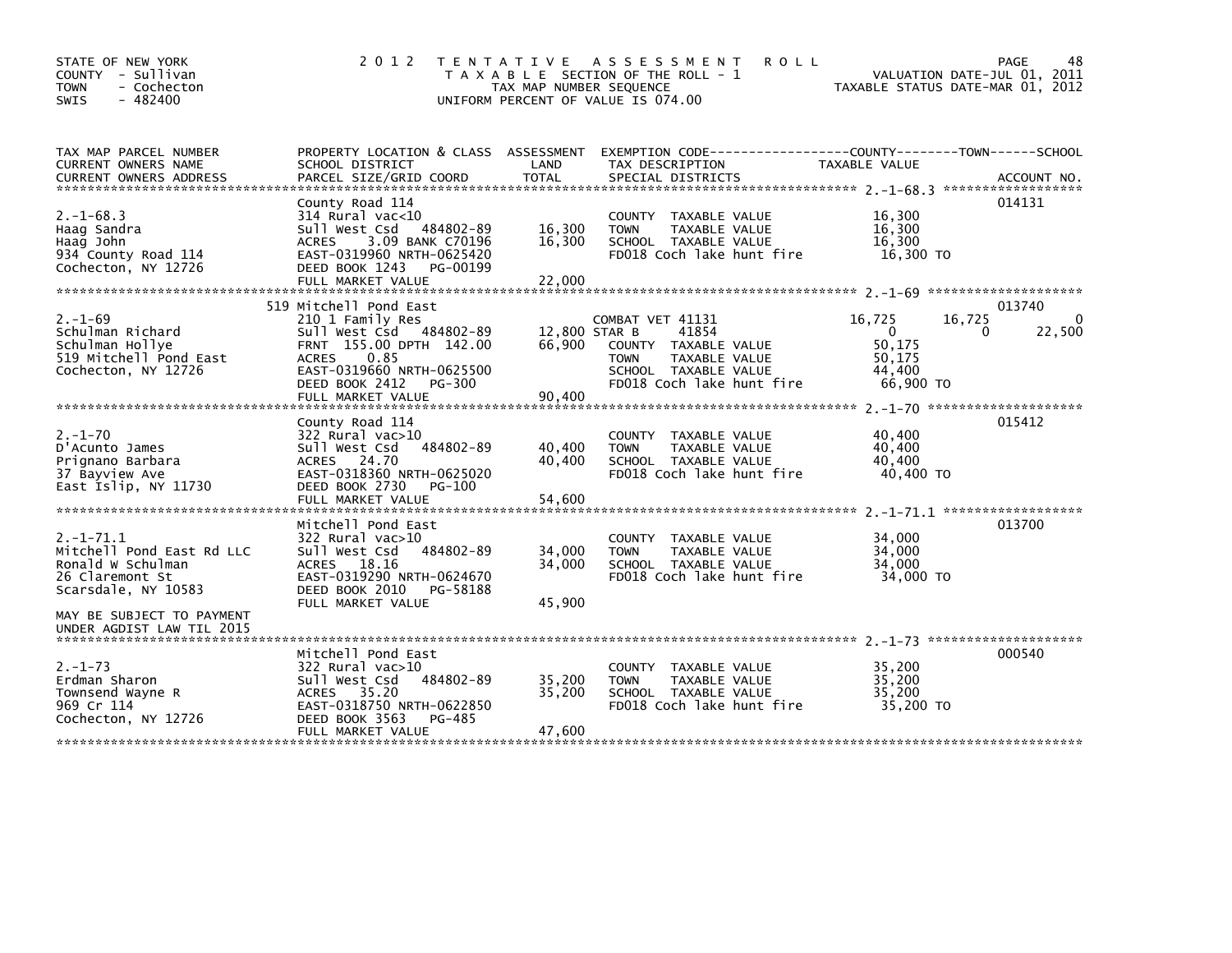| STATE OF NEW YORK<br>COUNTY - Sullivan<br>- Cochecton<br><b>TOWN</b><br><b>SWIS</b><br>$-482400$      | 2 0 1 2                                                                                                                                                                                             | T E N T A T I V E<br>TAX MAP NUMBER SEQUENCE<br>UNIFORM PERCENT OF VALUE IS 074.00 | A S S E S S M E N T<br><b>ROLL</b><br>T A X A B L E SECTION OF THE ROLL - 1                                                  | VALUATION DATE-JUL 01, 2011<br>TAXABLE STATUS DATE-MAR 01, 2012 | PAGE<br>49  |
|-------------------------------------------------------------------------------------------------------|-----------------------------------------------------------------------------------------------------------------------------------------------------------------------------------------------------|------------------------------------------------------------------------------------|------------------------------------------------------------------------------------------------------------------------------|-----------------------------------------------------------------|-------------|
| TAX MAP PARCEL NUMBER<br>CURRENT OWNERS NAME                                                          | SCHOOL DISTRICT                                                                                                                                                                                     | LAND                                                                               | PROPERTY LOCATION & CLASS ASSESSMENT EXEMPTION CODE----------------COUNTY-------TOWN------SCHOOL<br>TAX DESCRIPTION          | TAXABLE VALUE                                                   |             |
| $2. - 1 - 74$<br>Yorio Beniamino & Susan<br>Miller Lisa S<br>1 Fox Run Rd<br>Amherst, NH 03031        | 502 Mitchell Pond East<br>270 Mfg housing<br>sull west Csd<br>484802-89<br><b>ACRES</b><br>8.81<br>EAST-0319808 NRTH-0624789<br>DEED BOOK 2823<br>PG-53                                             | 35,400<br>45,100                                                                   | COUNTY TAXABLE VALUE<br>TAXABLE VALUE<br><b>TOWN</b><br>SCHOOL TAXABLE VALUE<br>FD018 Coch lake hunt fire                    | 45,100<br>45,100<br>45,100<br>45,100 TO                         | 016990      |
| $2. - 1 - 75$<br>Munn Rosanne<br>Munn Ralph C<br>9 Adams St<br>Hicksville, NY 11801                   | County Road 114<br>270 Mfg housing<br>Sull West Csd 484802-89<br>8.81<br><b>ACRES</b><br>EAST-0319555 NRTH-0624091<br>DEED BOOK 2180<br>PG-514<br>FULL MARKET VALUE                                 | 45,000<br>46,000<br>62,200                                                         | COUNTY TAXABLE VALUE<br><b>TOWN</b><br>TAXABLE VALUE<br>SCHOOL TAXABLE VALUE<br>FD018 Coch lake hunt fire                    | 46,000<br>46,000<br>46,000<br>46,000 TO                         | 016991      |
| $2. - 1 - 76$<br>Townsend Wayne<br>Townsend Lisa<br>Erdman Sharon Depaolo Laurie<br>3914 N Mesa Verde | Mitchell Pond East<br>322 Rural vac>10<br>484802-89<br>Sull West Csd<br>ACRES 26.61<br>EAST-0319470 NRTH-0623050<br>DEED BOOK 1991<br>PG-501                                                        | 36,600<br>36.600                                                                   | COUNTY TAXABLE VALUE<br><b>TOWN</b><br>TAXABLE VALUE<br>SCHOOL TAXABLE VALUE<br>FD018 Coch lake hunt fire                    | 36,600<br>36,600<br>36.600<br>36,600 TO                         | 000520      |
| $2. -1 - 77.1$<br>Erdman Sharon<br>Townsend Wayne R<br>969 Cr 114<br>Cochecton, NY 12726              | County Road 114<br>314 Rural vac<10<br>484802-89<br>Sull West Csd<br>ACRES 69.26<br>EAST-0320320 NRTH-0623700<br>DEED BOOK 3563<br>PG-485<br>FULL MARKET VALUE                                      | 107,000<br>107,000<br>144,600                                                      | COUNTY TAXABLE VALUE<br><b>TOWN</b><br>TAXABLE VALUE<br>SCHOOL TAXABLE VALUE<br>FD018 Coch lake hunt fire                    | 107,000<br>107,000<br>107,000<br>107,000 TO                     |             |
| $2. -1 - 77.2$<br>Keesler Charles J<br>Keesler Linda<br>PO Box 14<br>Cochecton, NY 12726              | 944 County Road 114<br>210 1 Family Res<br>Sull West Csd 484802-89<br>Unfinished 50% Complete<br>3.34<br><b>ACRES</b><br>EAST-0320301 NRTH-0625335<br>DEED BOOK 2171<br>PG-694<br>FULL MARKET VALUE | 26,200<br>130,000<br>175,700                                                       | 41854<br>STAR B<br>COUNTY TAXABLE VALUE<br>TAXABLE VALUE<br><b>TOWN</b><br>SCHOOL TAXABLE VALUE<br>FD018 Coch lake hunt fire | 0<br>130,000<br>130,000<br>107,500<br>130,000 TO                | 22,500<br>0 |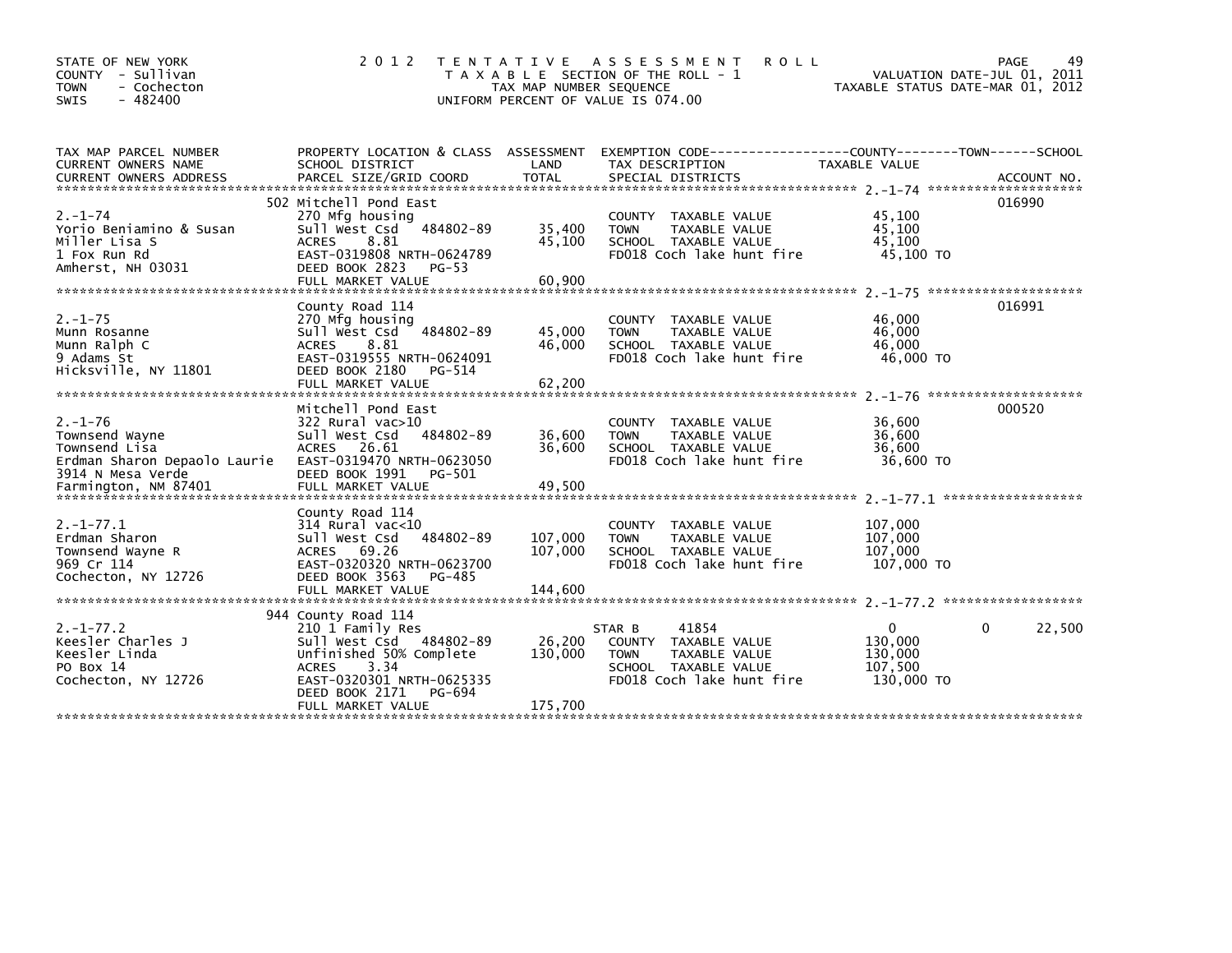| STATE OF NEW YORK<br>COUNTY - Sullivan<br><b>TOWN</b><br>- Cochecton<br>$-482400$<br><b>SWIS</b>                                               | 2 0 1 2                                                                                                                                                                                  | TENTATIVE ASSESSMENT<br><b>ROLL</b><br>T A X A B L E SECTION OF THE ROLL - 1<br>TAX MAP NUMBER SEQUENCE<br>UNIFORM PERCENT OF VALUE IS 074.00                                | 50<br>PAGE<br>VALUATION DATE-JUL 01, 2011<br>TAXABLE STATUS DATE-MAR 01, 2012                                   |
|------------------------------------------------------------------------------------------------------------------------------------------------|------------------------------------------------------------------------------------------------------------------------------------------------------------------------------------------|------------------------------------------------------------------------------------------------------------------------------------------------------------------------------|-----------------------------------------------------------------------------------------------------------------|
| TAX MAP PARCEL NUMBER<br>CURRENT OWNERS NAME<br><b>CURRENT OWNERS ADDRESS</b>                                                                  | PROPERTY LOCATION & CLASS ASSESSMENT<br>SCHOOL DISTRICT<br>PARCEL SIZE/GRID COORD                                                                                                        | LAND<br>TAX DESCRIPTION<br><b>TOTAL</b><br>SPECIAL DISTRICTS                                                                                                                 | EXEMPTION CODE-----------------COUNTY-------TOWN------SCHOOL<br>TAXABLE VALUE<br>ACCOUNT NO.                    |
| $2. -1 - 78.1$<br>Erdman Sharon<br>Townsend Wayne R<br>969 Cr 114<br>Cochecton, NY 12726                                                       | 1027 County Road 114<br>112 Dairy farm<br>Sull West Csd 484802-89<br>Lot 2<br>ACRES<br>94.70<br>EAST-0321211 NRTH-0623379<br>DEED BOOK 3563<br>PG-485                                    | AGRI DIST 41720<br>186,600<br>COUNTY TAXABLE VALUE<br>186,600<br><b>TOWN</b><br>TAXABLE VALUE<br>SCHOOL TAXABLE VALUE<br>FD018 Coch lake hunt fire                           | 015640<br>150,760<br>150,760<br>150,760<br>35,840<br>35,840<br>35,840<br>186,600 TO                             |
| MAY BE SUBJECT TO PAYMENT<br>UNDER AGDIST LAW TIL 2016                                                                                         | FULL MARKET VALUE                                                                                                                                                                        | 252,162                                                                                                                                                                      |                                                                                                                 |
| $2. - 1 - 78.2$<br>Missbrenner Kenneth S<br>710 W West End Ave Apt 11B<br>New York, NY 10025                                                   | 984 County Road 114<br>210 1 Family Res<br>Sull West Csd 484802-89<br>Lot 1<br><b>ACRES</b><br>5.26<br>EAST-0321309 NRTH-0624929<br>DEED BOOK 2840<br>PG-683<br>FULL MARKET VALUE        | COUNTY TAXABLE VALUE<br>26,000<br>TAXABLE VALUE<br><b>TOWN</b><br>189,900<br>SCHOOL TAXABLE VALUE<br>FD018 Coch lake hunt fire<br>256,600                                    | 015640<br>189,900<br>189,900<br>189,900<br>189,900 TO                                                           |
| $2. -1 - 79.1$<br>Kickuth Harry<br>Kickuth Yvonne<br>1380 Mountain Valley Rd<br>Buchanan, VA 24066                                             | County Road 114<br>322 Rural vac>10<br>484802-89<br>Sull West Csd<br>ACRES 41.07<br>EAST-0322069 NRTH-0622850<br>DEED BOOK 1320<br>PG-00285<br>FULL MARKET VALUE                         | AGRI DIST 41720<br>88,300<br>COUNTY TAXABLE VALUE<br>88,300<br>TAXABLE VALUE<br><b>TOWN</b><br>SCHOOL TAXABLE VALUE<br>FD018 Coch lake hunt fire<br>119,300                  | 006590<br>30,690<br>30,690<br>30,690<br>57,610<br>57,610<br>57,610<br>88,300 TO                                 |
| MAY BE SUBJECT TO PAYMENT<br>UNDER AGDIST LAW TIL 2016                                                                                         |                                                                                                                                                                                          |                                                                                                                                                                              |                                                                                                                 |
| $2. -1 - 79.2$<br>Carmack, Nacht Rachelle<br>1380 Bellmore Ave<br>Bellmore, NY 12710<br>MAY BE SUBJECT TO PAYMENT<br>UNDER AGDIST LAW TIL 2016 | 1034 County Road 114<br>210 1 Family Res<br>484802-89<br>Sull West Csd<br>10.01<br>ACRES<br>EAST-0322347 NRTH-0624216<br>DEED BOOK 2010<br>PG-57464<br>FULL MARKET VALUE                 | AGRI DIST 41720<br>49,000 STAR B<br>41854<br>223,600<br>COUNTY TAXABLE VALUE<br><b>TOWN</b><br>TAXABLE VALUE<br>SCHOOL TAXABLE VALUE<br>302,200<br>FD018 Coch lake hunt fire | 25,096<br>25,096<br>25,096<br>$\mathbf{0}$<br>$\Omega$<br>22,500<br>198,504<br>198,504<br>176,004<br>223,600 TO |
| $2. - 1 - 80$<br>Bertolina Lori Ellen<br>PO Box 65<br>Kenoza Lake, NY 12750                                                                    | 1050 County Road 114<br>210 1 Family Res<br>Sull West Csd<br>484802-89<br>2.86 BANK0060806<br><b>ACRES</b><br>EAST-0322680 NRTH-0624250<br>DEED BOOK 3635<br>PG-182<br>FULL MARKET VALUE | 41854<br>STAR B<br>24,300<br>COUNTY TAXABLE VALUE<br>86,400<br><b>TOWN</b><br>TAXABLE VALUE<br>SCHOOL TAXABLE VALUE<br>FD018 Coch lake hunt fire<br>116,800                  | 017085<br>22,500<br>$\mathbf{0}$<br>0<br>86,400<br>86,400<br>63,900<br>86,400 TO                                |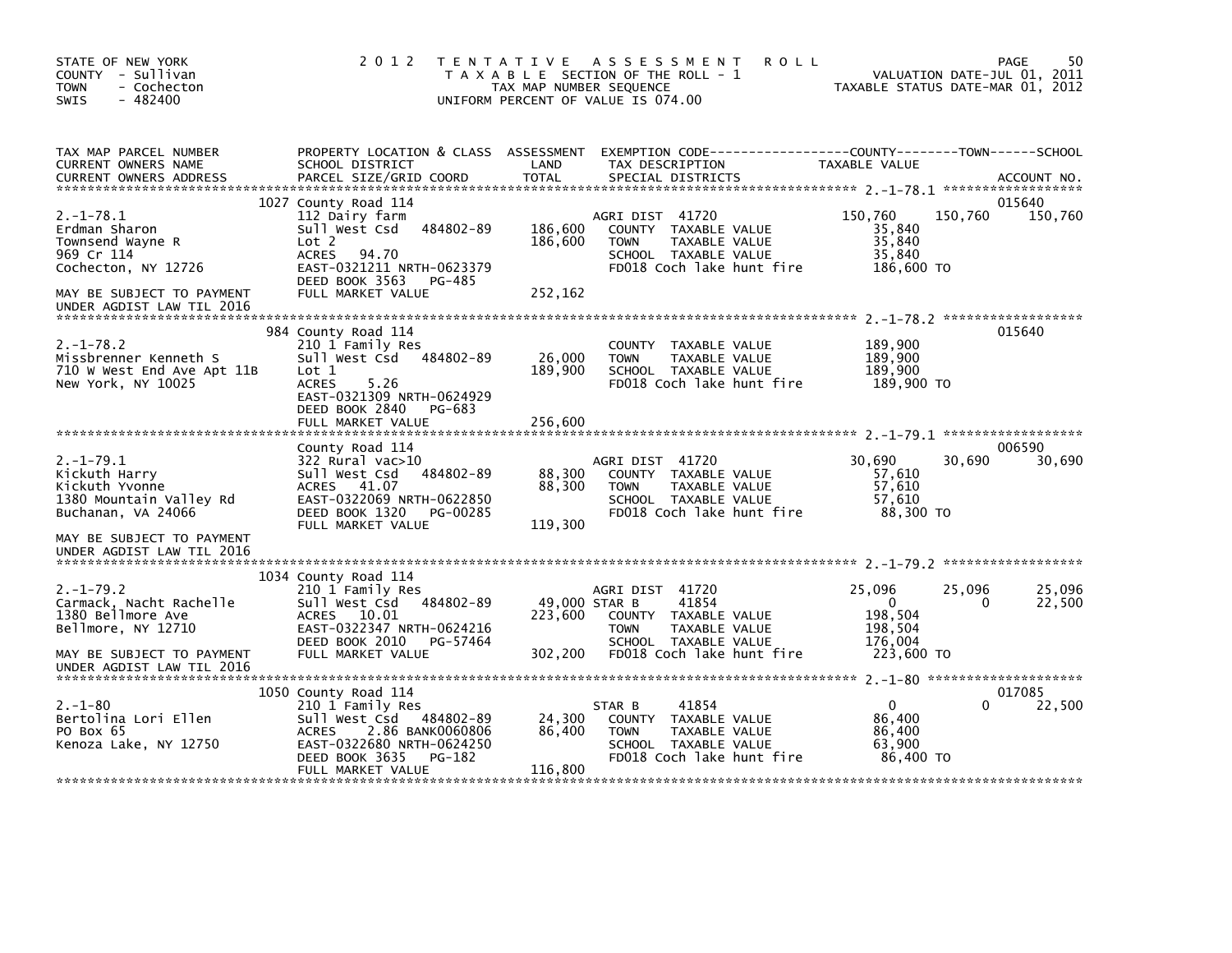| STATE OF NEW YORK<br>COUNTY - Sullivan<br><b>TOWN</b><br>- Cochecton<br>$-482400$<br>SWIS          | 2 0 1 2                                                                                                                                                                                        | TENTATIVE ASSESSMENT<br>T A X A B L E SECTION OF THE ROLL - 1<br>TAX MAP NUMBER SEQUENCE<br>UNIFORM PERCENT OF VALUE IS 074.00 | <b>ROLL</b>                                                                                                          | VALUATION DATE-JUL 01, 2011<br>TAXABLE STATUS DATE-MAR 01, 2012 | 51<br>PAGE            |
|----------------------------------------------------------------------------------------------------|------------------------------------------------------------------------------------------------------------------------------------------------------------------------------------------------|--------------------------------------------------------------------------------------------------------------------------------|----------------------------------------------------------------------------------------------------------------------|-----------------------------------------------------------------|-----------------------|
| TAX MAP PARCEL NUMBER<br>CURRENT OWNERS NAME<br><b>CURRENT OWNERS ADDRESS</b>                      | PROPERTY LOCATION & CLASS ASSESSMENT<br>SCHOOL DISTRICT                                                                                                                                        | LAND                                                                                                                           | EXEMPTION CODE-----------------COUNTY--------TOWN------SCHOOL<br>TAX DESCRIPTION                                     | TAXABLE VALUE                                                   |                       |
| $2. -1 - 81.1$<br>Klein Stuart<br>Klein Esther<br>175 Hawthorne St<br>West Babylon, NY 11704       | 1082 County Road 114<br>240 Rural res<br>Sull West Csd<br>484802-89<br>ACRES 24.34<br>EAST-0322970 NRTH-0623580<br>DEED BOOK 3108<br>PG-513<br>FULL MARKET VALUE                               | 73,100<br><b>TOWN</b><br>150,000<br>202,700                                                                                    | COUNTY TAXABLE VALUE<br>TAXABLE VALUE<br>SCHOOL TAXABLE VALUE<br>FD018 Coch lake hunt fire                           | 150,000<br>150,000<br>150,000<br>150,000 TO                     | 013560                |
| $2. -1 - 81.3$<br>Bellock Michael<br>Bellock Mary A<br>1072 County Road 114<br>Cochecton, NY 12726 | 1072 County Road 114<br>240 Rural res<br>484802-89<br>Sull West Csd<br>Lot 1<br>ACRES 49.57<br>EAST-0323365 NRTH-0622224<br>DEED BOOK 1278<br>PG-00017<br>FULL MARKET VALUE                    | STAR B<br>75,600<br>195,000<br><b>TOWN</b><br>263,500                                                                          | 41854<br><b>COUNTY</b><br>TAXABLE VALUE<br><b>TAXABLE VALUE</b><br>SCHOOL TAXABLE VALUE<br>FD018 Coch lake hunt fire | $\Omega$<br>195,000<br>195,000<br>172,500<br>195,000 TO         | 012845<br>22,500<br>0 |
| $2. -1 - 81.4$<br>Schor Bruce<br>Schor Grayce<br>15 Sunset Blvd<br>Placitas, NM 87043              | County Road 114<br>322 Rural vac>10<br>Sull West Csd 484802-89<br>Lot 2<br>ACRES 20.00<br>EAST-0322575 NRTH-0622126<br>DEED BOOK 1390<br>PG-106                                                | 60,000<br><b>TOWN</b><br>60,000                                                                                                | TAXABLE VALUE<br><b>COUNTY</b><br>TAXABLE VALUE<br>SCHOOL TAXABLE VALUE<br>FD018 Coch lake hunt fire                 | 60,000<br>60,000<br>60,000<br>60,000 TO                         |                       |
| $2. -1 - 81.21$<br>Wingert Harry<br>Wingert Beverly<br>1062 Cr 114<br>Cochecton, NY 12726          | 1062 County Road 114<br>210 1 Family Res<br>Sull West Csd 484802-89<br>combo $2. -1 - 81.23$<br>5.31<br><b>ACRES</b><br>EAST-0322960 NRTH-0624180<br>DEED BOOK 3263<br>PG-122                  | STAR B<br>25,800<br>84,000<br><b>TOWN</b>                                                                                      | 41854<br>TAXABLE VALUE<br><b>COUNTY</b><br>TAXABLE VALUE<br>SCHOOL TAXABLE VALUE<br>FD018 Coch lake hunt fire        | $\Omega$<br>84,000<br>84,000<br>61,500<br>84,000 TO             | 002645<br>0<br>22,500 |
| $2. - 1 - 82$<br>Van Keuren Brenda<br>Van Keuren Douglas<br>1106 Route 114<br>Cochecton, NY 12726  | FULL MARKET VALUE<br>1106 County Road 114<br>210 1 Family Res<br>Sull West Csd 484802-89<br><b>ACRES</b><br>3.64<br>EAST-0323810 NRTH-0623240<br>DEED BOOK 2736<br>PG-244<br>FULL MARKET VALUE | 113,500<br>STAR EN<br>28,500<br>89,300<br><b>TOWN</b><br>120,700                                                               | 41834<br>COUNTY TAXABLE VALUE<br>TAXABLE VALUE<br>SCHOOL TAXABLE VALUE<br>FD018 Coch lake hunt fire                  | $\mathbf{0}$<br>∩<br>89,300<br>89,300<br>42,650<br>89,300 TO    | 012660<br>46,650      |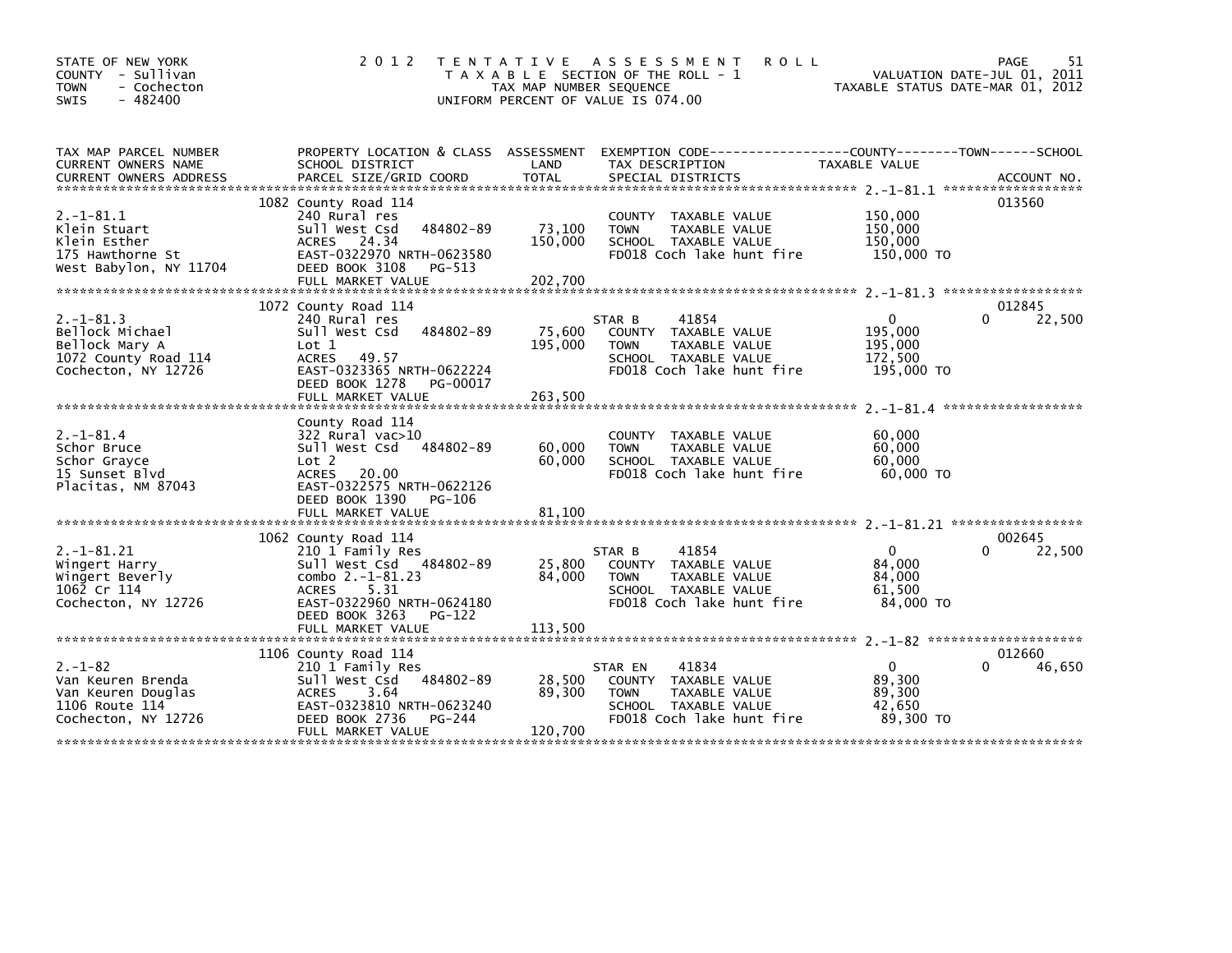| STATE OF NEW YORK<br>COUNTY - Sullivan<br><b>TOWN</b><br>- Cochecton<br>$-482400$<br><b>SWIS</b>    | 2 0 1 2                                                                                                                                                                    | TAX MAP NUMBER SEQUENCE      | TENTATIVE ASSESSMENT<br><b>ROLL</b><br>T A X A B L E SECTION OF THE ROLL - 1<br>UNIFORM PERCENT OF VALUE IS 074.00                     | VALUATION DATE-JUL 01, 2011<br>TAXABLE STATUS DATE-MAR 01, 2012 | 52<br>PAGE                             |
|-----------------------------------------------------------------------------------------------------|----------------------------------------------------------------------------------------------------------------------------------------------------------------------------|------------------------------|----------------------------------------------------------------------------------------------------------------------------------------|-----------------------------------------------------------------|----------------------------------------|
| TAX MAP PARCEL NUMBER<br>CURRENT OWNERS NAME<br><b>CURRENT OWNERS ADDRESS</b>                       | SCHOOL DISTRICT<br>PARCEL SIZE/GRID COORD                                                                                                                                  | LAND<br><b>TOTAL</b>         | PROPERTY LOCATION & CLASS ASSESSMENT EXEMPTION CODE---------------COUNTY-------TOWN-----SCHOOL<br>TAX DESCRIPTION<br>SPECIAL DISTRICTS | TAXABLE VALUE                                                   | ACCOUNT NO.                            |
| $2. - 1 - 83$<br>Mollica Carlo<br>2835 Harrison Ave<br>Bronx, NY 10461                              | 1114 County Road 114<br>210 1 Family Res<br>Sull West Csd 484802-89<br>5.00<br><b>ACRES</b><br>EAST-0324000 NRTH-0623210<br>DEED BOOK 740<br>PG-00919<br>FULL MARKET VALUE | 32,000<br>38,700<br>52,300   | COUNTY TAXABLE VALUE<br>TAXABLE VALUE<br><b>TOWN</b><br>SCHOOL TAXABLE VALUE<br>FD018 Coch lake hunt fire                              | 38,700<br>38,700<br>38,700<br>38.700 TO                         | 010000                                 |
| $2. - 1 - 84$<br>Blanke Wolfgang H<br>Blanke Susanna<br>1118 County Road 114<br>Cochecton, NY 12726 | 1141 County Road 114<br>210 1 Family Res<br>Sull West Csd 484802-89<br>ACRES<br>1.00<br>EAST-0324200 NRTH-0623380<br>DEED BOOK 2190<br>PG-679<br>FULL MARKET VALUE         | 10,500<br>41,200<br>55,700   | 41834<br>STAR EN<br>COUNTY TAXABLE VALUE<br>TAXABLE VALUE<br><b>TOWN</b><br>SCHOOL TAXABLE VALUE<br>FD018 Coch lake hunt fire          | $\Omega$<br>41,200<br>41,200<br>$\Omega$<br>41,200 TO           | 005520<br>41,200                       |
| 2. –1–85<br>Leone Anthony<br>PO Box 284<br>Lake Huntington, NY 12752                                | State Route 17B<br>312 Vac w/imprv<br>Sull West Csd 484802-89<br>FRNT 75.00 DPTH 75.00<br>EAST-0325420 NRTH-0622790<br>DEED BOOK 2010 PG-53730<br>FULL MARKET VALUE        | 7,800<br>15,800<br>21,400    | COUNTY TAXABLE VALUE<br><b>TOWN</b><br>TAXABLE VALUE<br>SCHOOL TAXABLE VALUE<br>FD018 Coch lake hunt fire                              | 15,800<br>15,800<br>15,800<br>15,800 TO                         | 000558                                 |
| $2. -1 - 86.1$<br>Tinari Joseph D<br>1166 Cr 114<br>Cochecton, NY 12726                             | 1166 County Road 114<br>415 Motel<br>Sull West Csd<br>484802-89<br><b>ACRES</b><br>7.62<br>EAST-0325190 NRTH-0622750<br>PG-00250<br>DEED BOOK 1278<br>FULL MARKET VALUE    | 45,400<br>312,500<br>422,300 | COUNTY TAXABLE VALUE<br><b>TOWN</b><br>TAXABLE VALUE<br>SCHOOL TAXABLE VALUE<br>FD018 Coch lake hunt fire                              | 312,500<br>312,500<br>312,500<br>312,500 TO                     | 013435                                 |
| $2. -1 - 86.2$<br>Murns Edwina M<br>Murns Howard S<br>1144 Cr 114<br>Cochecton, NY 12726            | 1144 County Road 114<br>210 1 Family Res<br>484802-89<br>Sull West Csd<br>3.00<br>ACRES<br>EAST-0324790 NRTH-0623000<br>DEED BOOK 734<br>PG-00610                          | 25,000 STAR EN<br>73,500     | $CW_15_VET/ 41162$<br>41834<br>COUNTY TAXABLE VALUE<br><b>TOWN</b><br>TAXABLE VALUE<br>SCHOOL TAXABLE VALUE                            | 9,000<br>$\Omega$<br>64,500<br>73,500<br>26,850                 | 010265<br>$\Omega$<br>0<br>0<br>46,650 |
| $2. -1 - 86.3$<br>Quigley Maria<br>102 Burton Ln<br>Commack, NY 11725                               | County Road 114<br>$322$ Rural vac $>10$<br>484802-89<br>Sull West Csd<br>ACRES 17.00<br>EAST-0324930 NRTH-0621900<br>DEED BOOK 3527<br>PG-399<br>FULL MARKET VALUE        | 55,800<br>55,800<br>75,400   | COUNTY TAXABLE VALUE<br>TAXABLE VALUE<br><b>TOWN</b><br>SCHOOL TAXABLE VALUE<br>FD018 Coch lake hunt fire                              | 55,800<br>55,800<br>55,800<br>55,800 TO                         | 013190                                 |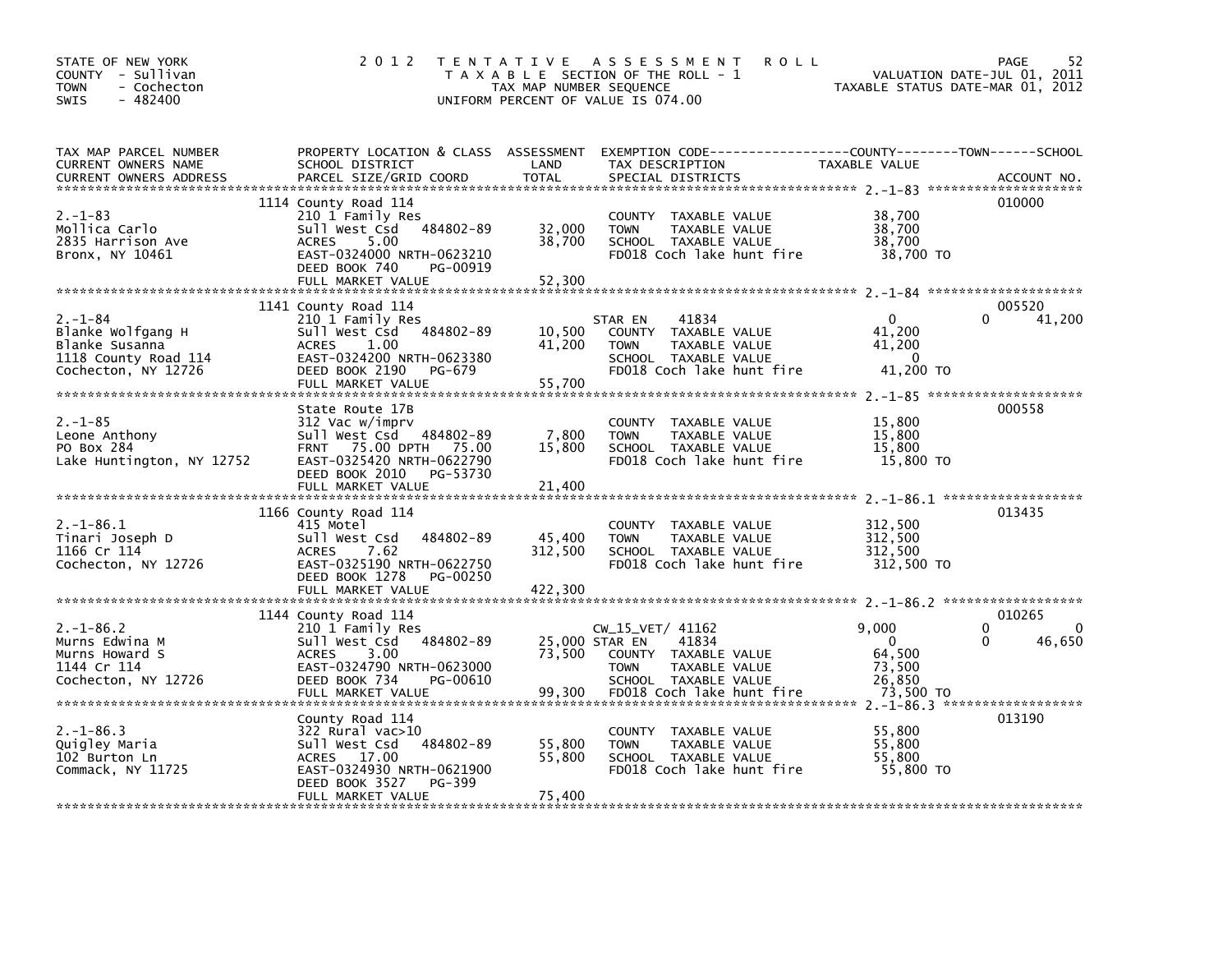| STATE OF NEW YORK<br>- Sullivan<br>COUNTY<br>- Cochecton<br><b>TOWN</b><br>$-482400$<br>SWIS |                                                         | TAX MAP NUMBER SEQUENCE | 2012 TENTATIVE ASSESSMENT<br><b>ROLL</b><br>T A X A B L E SECTION OF THE ROLL - 1<br>UNIFORM PERCENT OF VALUE IS 074.00 | VALUATION DATE-JUL 01, 2011<br>TAXABLE STATUS DATE-MAR 01, 2012 | -53<br>PAGE |
|----------------------------------------------------------------------------------------------|---------------------------------------------------------|-------------------------|-------------------------------------------------------------------------------------------------------------------------|-----------------------------------------------------------------|-------------|
| TAX MAP PARCEL NUMBER<br>CURRENT OWNERS NAME                                                 | PROPERTY LOCATION & CLASS ASSESSMENT<br>SCHOOL DISTRICT | LAND                    | TAX DESCRIPTION                                                                                                         | TAXABLE VALUE                                                   |             |
| CURRENT OWNERS ADDRESS PA                                                                    |                                                         |                         |                                                                                                                         |                                                                 |             |
|                                                                                              | County Road 114                                         |                         |                                                                                                                         |                                                                 | 013185      |
| $2. - 1 - 86.4$                                                                              | 314 Rural vac<10                                        |                         | TAXABLE VALUE<br>COUNTY                                                                                                 | 16,000                                                          |             |
| Quigley Maria                                                                                | Sull West Csd 484802-89                                 | 16,000                  | <b>TOWN</b><br>TAXABLE VALUE                                                                                            | 16,000                                                          |             |
| 102 Burton Ln                                                                                | ACRES 3.00                                              |                         | 16,000 SCHOOL TAXABLE VALUE                                                                                             | 16,000                                                          |             |
| Commack, NY 11725                                                                            | EAST-0324930 NRTH-0622480                               |                         | FD018 Coch lake hunt fire                                                                                               | 16,000 TO                                                       |             |
|                                                                                              | DEED BOOK 3527<br>PG-399                                |                         |                                                                                                                         |                                                                 |             |
|                                                                                              |                                                         |                         |                                                                                                                         |                                                                 |             |
|                                                                                              | 6302 State Route 52                                     |                         |                                                                                                                         |                                                                 | 015510      |
| $2. -1 - 87$                                                                                 | 322 Rural vac>10                                        |                         | COUNTY TAXABLE VALUE                                                                                                    | 34,000                                                          |             |
| Rial Elva                                                                                    | Sull West Csd 484802-89                                 | 34,000                  | TAXABLE VALUE<br>TOWN                                                                                                   | 34,000                                                          |             |
| 1567 Boulevard St                                                                            | ACRES 15.00                                             | 34,000                  | SCHOOL TAXABLE VALUE                                                                                                    | 34,000                                                          |             |
| Peekskill, NY 10566                                                                          | EAST-0324760 NRTH-0621100                               |                         | FD018 Coch lake hunt fire                                                                                               | 34,000 TO                                                       |             |
|                                                                                              | DEED BOOK 991<br>PG-00064                               |                         |                                                                                                                         |                                                                 |             |
|                                                                                              | FULL MARKET VALUE                                       | 45,900                  |                                                                                                                         |                                                                 |             |
|                                                                                              |                                                         |                         |                                                                                                                         |                                                                 |             |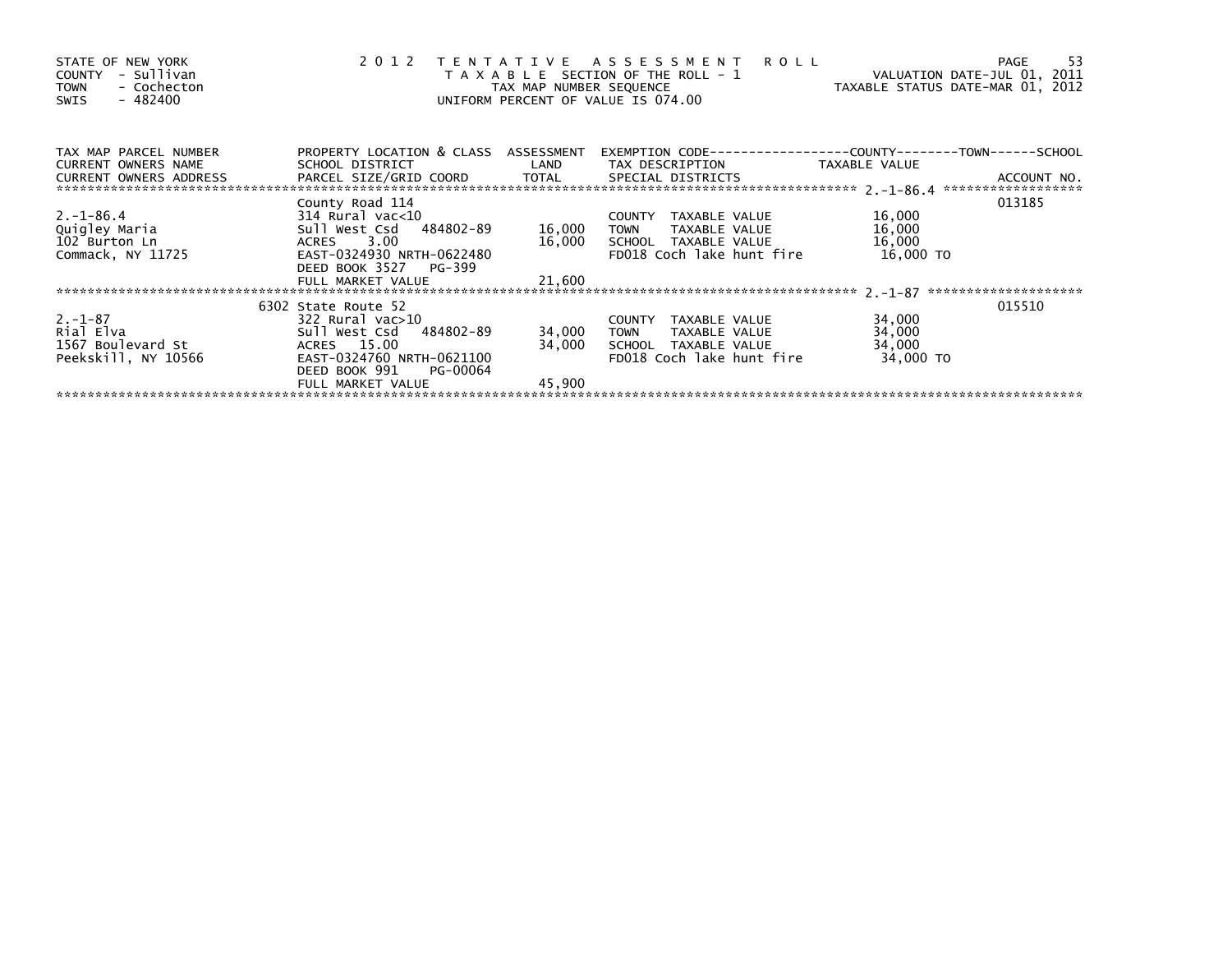| STATE OF NEW YORK   | 2012 TENTATIVE ASSESSMENT ROLL        |                                  | PAGE | -54 |
|---------------------|---------------------------------------|----------------------------------|------|-----|
| COUNTY - Sullivan   | T A X A B L E SECTION OF THE ROLL - 1 | VALUATION DATE-JUL 01, 2011      |      |     |
| TOWN<br>- Cochecton | MAP SECTION - 002                     | TAXABLE STATUS DATE-MAR 01, 2012 |      |     |
| - 482400<br>SWIS    | $S \cup R - S F C T T O N -$          | RPS150/V04/L015                  |      |     |
|                     | UNIFORM PERCENT OF VALUE IS 074.00    | CURRENT DATE 4/20/2012           |      |     |

## \*\*\* S P E C I A L D I S T R I C T S U M M A R Y \*\*\*

| CODE | DISTRICT NAME        | PARCELS | TOTAL EXTENSION<br>TYPF | EXTENSION<br>VALUE | AD VALOREM<br>VALUE | <b>FXFMPT</b><br>AMOUNT | <b>TAXABLE</b><br><b>VALUE</b> |
|------|----------------------|---------|-------------------------|--------------------|---------------------|-------------------------|--------------------------------|
|      | FD018 Coch lake hunt |         | 150 TOTAL               |                    | 12971.961           | 31.250                  | 12940.711                      |

## \*\*\* S C H O O L D I S T R I C T S U M M A R Y \*\*\*

| <b>CODE</b>      | DISTRICT NAME            | <b>TOTAL</b><br><b>PARCELS</b> | ASSESSED<br>LAND     | ASSESSED<br><b>TOTAL</b> | <b>EXEMPT</b><br><b>AMOUNT</b> | <b>TOTAL</b><br><b>TAXABLE</b> | <b>STAR</b><br><b>AMOUNT</b> | <b>STAR</b><br><b>TAXABLE</b> |
|------------------|--------------------------|--------------------------------|----------------------|--------------------------|--------------------------------|--------------------------------|------------------------------|-------------------------------|
| 484802           | su11<br>West Csd         | 150                            | 5710.021             | 12971.961                | 928.442                        | 12043.519                      | 1134.400                     | 10909.119                     |
|                  | SUB-TOTAL                | 150                            | 5710.021             | 12971.961                | 928.442                        | 12043.519                      | 1134.400                     | 10909,119                     |
| 482289<br>482689 | Jy Library<br>Dy Library | 59<br>91                       | 2233,411<br>3476.610 | 5976,011<br>6995,950     | 339,146<br>589,296             | 5636,865<br>6406.654           | 565,300<br>569,100           | 5071,565<br>5837,554          |
|                  | <b>TOTAL</b>             | 300                            | 11420.042            | 25943.922                | 1856.884                       | 24087,038                      | 2268.800                     | 21818,238                     |

### \*\*\* S Y S T E M C O D E S S U M M A R Y \*\*\*

### NO SYSTEM EXEMPTIONS AT THIS LEVEL

### \*\*\* E X E M P T I O N S U M M A R Y \*\*\*

| <b>CODE</b> | DESCRIPTION  | <b>TOTAL</b><br><b>PARCELS</b> | <b>COUNTY</b> | <b>TOWN</b> | <b>SCHOOL</b> |
|-------------|--------------|--------------------------------|---------------|-------------|---------------|
| 41121       | WAR VET      |                                | 33,545        | 33,545      |               |
| 41131       | COMBAT VET   |                                | 104,743       | 104,743     |               |
| 41141       | DISABL VET   |                                | 65,775        | 65,775      |               |
| 41162       | $CW_15_VET/$ |                                | 22,650        |             |               |
| 41700       | AGRI BLDGS   |                                | 30,000        | 30,000      | 30,000        |
| 41720       | AGRI DIST    | 18                             | 754,333       | 754,333     | 754,333       |
| 41800       | AGED-CTS     |                                | 74,796        | 74,796      | 74,796        |
| 41801       | AGED-CT      |                                | 41,200        | 41,200      |               |
| 41804       | AGED-S       |                                |               |             | 8,416         |
| 41834       | STAR EN      | 9                              |               |             | 414,400       |
| 41854       | STAR B       | 32                             |               |             | 720,000       |
| 44210       | HOME IMP     |                                | 31,250        | 31,250      | 31,250        |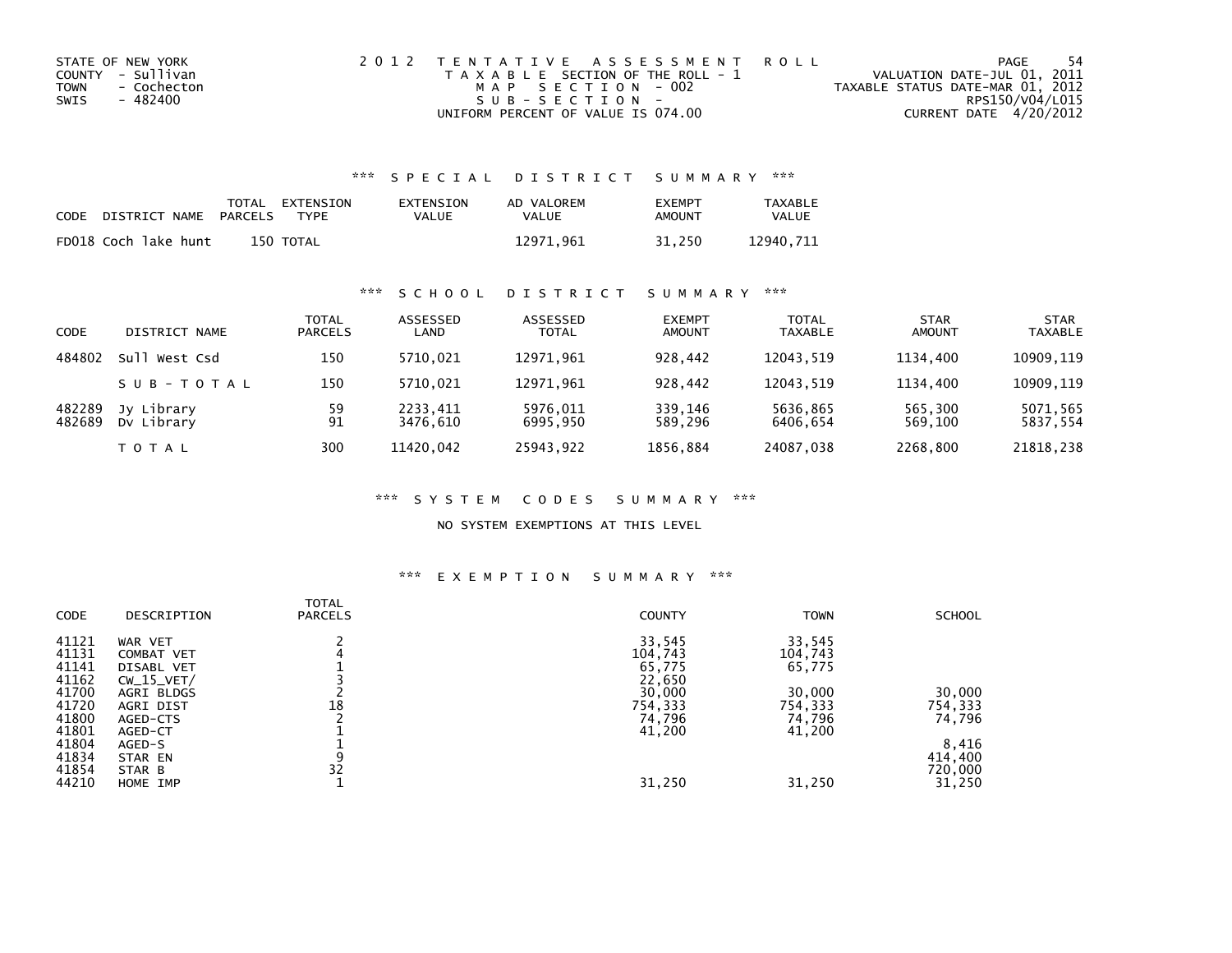|             | STATE OF NEW YORK | 2012 TENTATIVE ASSESSMENT ROLL        | PAGE                             | - 55 |
|-------------|-------------------|---------------------------------------|----------------------------------|------|
|             | COUNTY - Sullivan | T A X A B L E SECTION OF THE ROLL - 1 | VALUATION DATE-JUL 01, 2011      |      |
| <b>TOWN</b> | - Cochecton       | MAP SECTION - 002                     | TAXABLE STATUS DATE-MAR 01, 2012 |      |
| SWIS        | - 482400          | $SUB - SECTION -$                     | RPS150/V04/L015                  |      |
|             |                   | UNIFORM PERCENT OF VALUE IS 074.00    | CURRENT DATE 4/20/2012           |      |

# \*\*\* E X E M P T I O N S U M M A R Y \*\*\*

| CODE  | DESCRIPTION          | <b>TOTAL</b><br><b>PARCELS</b> | <b>COUNTY</b> | <b>TOWN</b> | <b>SCHOOL</b> |
|-------|----------------------|--------------------------------|---------------|-------------|---------------|
| 47460 | FOREST<br><b>LND</b> |                                | 21,393        | 21,393      | 21,393        |
| 47610 | BUS IMP AP           | -                              | 8,254         | 8.254       | 8,254         |
|       | T O T A L            | 70                             | 1187,939      | 1165,289    | 2062,842      |

# \*\*\* G R A N D T O T A L S \*\*\*

| ROLL<br><b>SEC</b> | DESCRIPTION    | <b>TOTAL</b><br><b>PARCELS</b> | <b>\SSESSED</b><br><b>AND</b> | <b>\SSESSED</b><br><b>TOTAL</b> | TAXABLE<br><b>COUNTY</b> | <b>TAXABLE</b><br><b>TOWN</b> | <b>TAXABLE</b><br>SCHOOL | STAR<br><b>TAXABLE</b> |
|--------------------|----------------|--------------------------------|-------------------------------|---------------------------------|--------------------------|-------------------------------|--------------------------|------------------------|
|                    | <b>TAXABLE</b> | 150                            | 5710.021                      | 12971<br>.961                   | 11784.022                | 11806.672                     | 12043.519                | 10909,119              |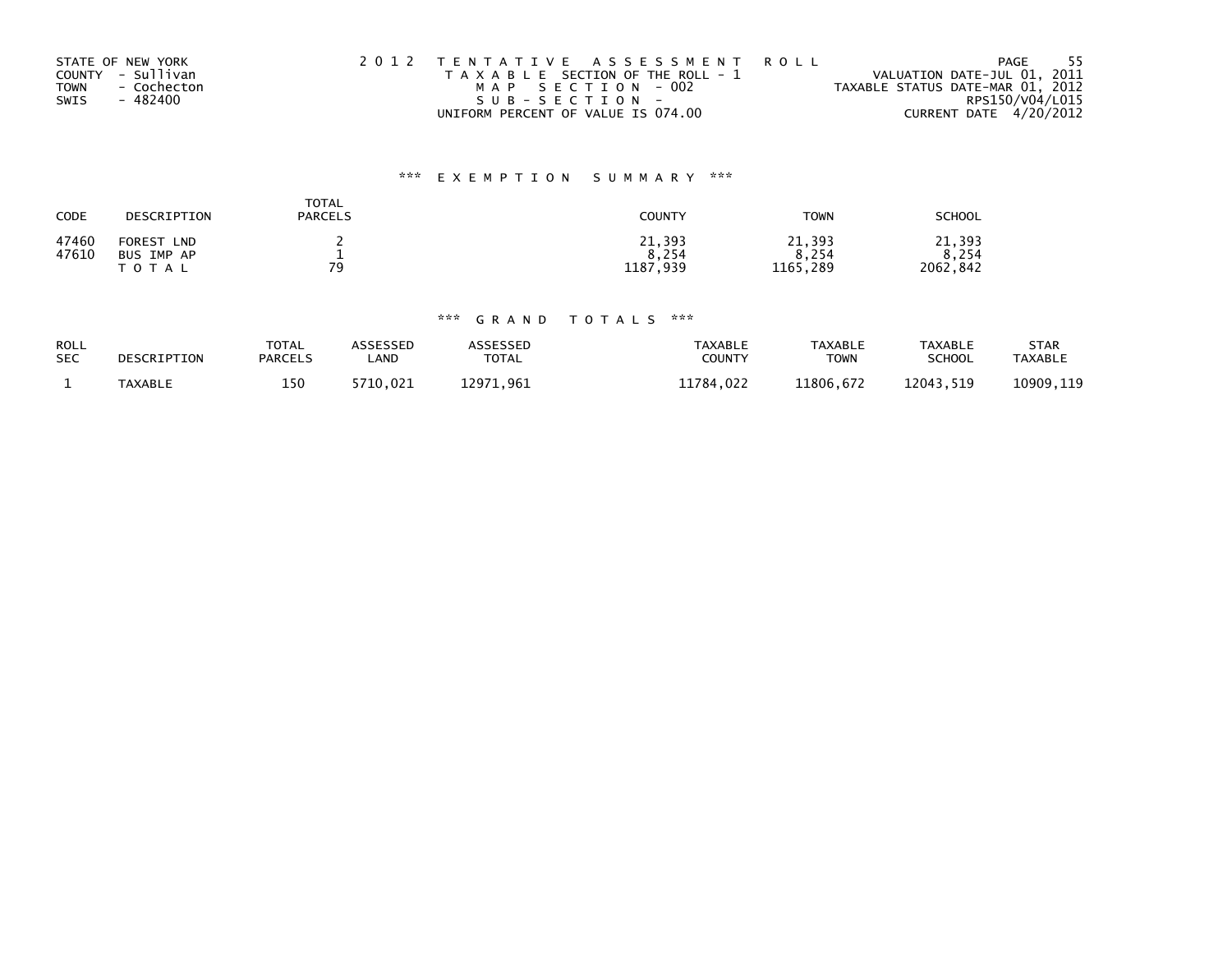| STATE OF NEW YORK<br>COUNTY - Sullivan<br><b>TOWN</b><br>- Cochecton<br>$-482400$<br><b>SWIS</b>                                         | 2 0 1 2                                                                                                                                                                                           | TAX MAP NUMBER SEQUENCE      | <b>ROLL</b><br>TENTATIVE ASSESSMENT<br>T A X A B L E SECTION OF THE ROLL - 1<br>UNIFORM PERCENT OF VALUE IS 074.00            | TAXABLE STATUS DATE-MAR 01, 2012                         | 56<br>PAGE<br>VALUATION DATE-JUL 01, 2011 |
|------------------------------------------------------------------------------------------------------------------------------------------|---------------------------------------------------------------------------------------------------------------------------------------------------------------------------------------------------|------------------------------|-------------------------------------------------------------------------------------------------------------------------------|----------------------------------------------------------|-------------------------------------------|
| TAX MAP PARCEL NUMBER<br>CURRENT OWNERS NAME<br><b>CURRENT OWNERS ADDRESS</b>                                                            | PROPERTY LOCATION & CLASS ASSESSMENT<br>SCHOOL DISTRICT<br>PARCEL SIZE/GRID COORD                                                                                                                 | LAND<br><b>TOTAL</b>         | TAX DESCRIPTION<br>SPECIAL DISTRICTS                                                                                          | TAXABLE VALUE                                            | ACCOUNT NO.                               |
| $3.-1-1.1$<br>Friendly Providers Inc.<br>320 Roebling St Ste 213<br>Brooklyn, NY 11211                                                   | 6074 State Route 52<br>418 Inn/lodge<br>484802-89<br>Sull West Csd<br>Lot 1<br>Fire damaged<br><b>ACRES</b><br>9.69<br>EAST-0326379 NRTH-0626459<br>DEED BOOK 3338<br>PG-303<br>FULL MARKET VALUE | 80,200<br>250,000<br>337,800 | COUNTY TAXABLE VALUE<br>TAXABLE VALUE<br><b>TOWN</b><br>SCHOOL TAXABLE VALUE<br>FD018 Coch lake hunt fire                     | 250,000<br>250,000<br>250,000<br>250,000 TO              | 008600                                    |
|                                                                                                                                          |                                                                                                                                                                                                   |                              |                                                                                                                               |                                                          |                                           |
| $3.-1-1.2$<br>Loughrey Edward & Debra<br>374 Mueller Rd<br>Cochecton, NY 12726<br>MAY BE SUBJECT TO PAYMENT<br>UNDER RPTL480A UNTIL 2021 | County Road 114<br>310 Res Vac<br>Sull West Csd<br>484802-89<br>Lot 2<br>1929/83 Line Agreement<br>16.18<br><b>ACRES</b><br>EAST-0326457 NRTH-0627062<br>DEED BOOK 1251<br>PG-00242               | 33,300<br>33,300             | FOREST LND 47460<br>COUNTY TAXABLE VALUE<br>TAXABLE VALUE<br><b>TOWN</b><br>SCHOOL TAXABLE VALUE<br>FD018 Coch lake hunt fire | 26,640<br>26,640<br>6,660<br>6,660<br>6,660<br>33,300 TO | 008600<br>26,640                          |
|                                                                                                                                          | FULL MARKET VALUE                                                                                                                                                                                 | 45.000                       |                                                                                                                               |                                                          |                                           |
| $3. - 1 - 2.1$<br>Snedeker Mildred<br>6054 State Route 52<br>Cochecton, NY 12726                                                         | State Route 52<br>$314$ Rural vac<10<br>sull west Csd<br>484802-89<br>1929/83 Line Agreement<br>1.58<br><b>ACRES</b><br>EAST-0326454 NRTH-0628424<br>DEED BOOK 2763<br>PG-407                     | 1,500<br>1,500               | <b>COUNTY</b><br>TAXABLE VALUE<br><b>TOWN</b><br>TAXABLE VALUE<br>SCHOOL TAXABLE VALUE<br>FD018 Coch lake hunt fire           | 1,500<br>1,500<br>1,500<br>1.500 TO                      | 014550                                    |
|                                                                                                                                          | FULL MARKET VALUE                                                                                                                                                                                 | 2,000                        |                                                                                                                               |                                                          |                                           |
| $3. - 1 - 3$<br>Brey Tara<br>6066 State Route 52<br>Cochecton, NY 12726                                                                  | 6066 State Route 52<br>210 1 Family Res<br>Sull West Csd<br>484802-89<br>Boundary Line Agreement<br>1929/83<br>81.50 DPTH 213.89<br><b>FRNT</b><br><b>BANK C70196</b>                             | 12,500<br>82,000             | 41854<br>STAR B<br>COUNTY TAXABLE VALUE<br><b>TOWN</b><br>TAXABLE VALUE<br>SCHOOL TAXABLE VALUE<br>FD018 Coch lake hunt fire  | $\Omega$<br>82.000<br>82,000<br>59,500<br>82.000 TO      | 010920<br>22,500<br>0                     |
|                                                                                                                                          | EAST-0326385 NRTH-0628122<br>DEED BOOK 2819<br>PG-47<br>FULL MARKET VALUE                                                                                                                         | 110,800                      |                                                                                                                               |                                                          |                                           |
| $3. -1 - 4.1$                                                                                                                            | 6060 State Route 52<br>311 Res vac land                                                                                                                                                           |                              |                                                                                                                               | 4,000                                                    | 014520                                    |
| Snedeker Mildred<br>6054 State Route 52<br>Cochecton, NY 12726                                                                           | 484802-89<br>Sull West Csd<br>FRNT 160.00 DPTH 75.00<br>EAST-0326873 NRTH-0626485<br>DEED BOOK 2763<br>PG-407                                                                                     | 4.000<br>4.000               | COUNTY TAXABLE VALUE<br><b>TOWN</b><br>TAXABLE VALUE<br>SCHOOL TAXABLE VALUE<br>FD018 Coch lake hunt fire                     | 4.000<br>4.000<br>4,000 TO                               |                                           |
|                                                                                                                                          | FULL MARKET VALUE                                                                                                                                                                                 | 5,400                        |                                                                                                                               |                                                          |                                           |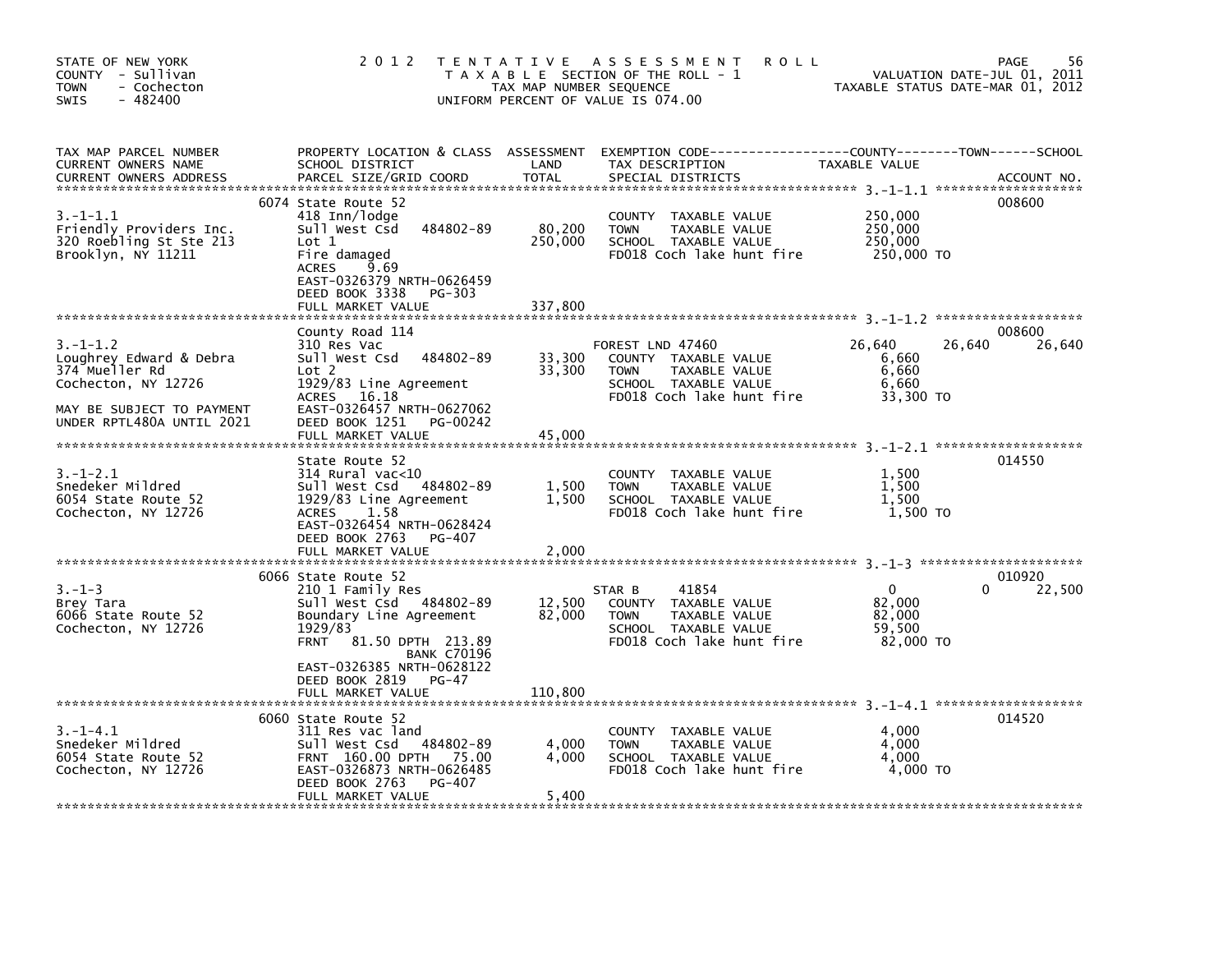| PROPERTY LOCATION & CLASS ASSESSMENT EXEMPTION CODE---------------COUNTY-------TOWN-----SCHOOL<br>TAX MAP PARCEL NUMBER<br>TAX DESCRIPTION<br>TAX DESCRIPTION<br>SPECIAL DISTRICTS<br>CURRENT OWNERS NAME<br>CURRENT OWNERS NAME MANISS STRING OF STATE STATE TO THE SPECIAL DISTRICTS CURRENT OWNERS ADDRESS PARCEL SIZE/GRID COORD TOTAL SPECIAL DISTRICTS (2000) TOTAL STRING ON THE STATE OF ACCOUNT NO.<br>6054 State Route 52<br>014560                                                                                                                                                                                                       | 57 | PAGE   | T A X A B L E SECTION OF THE ROLL - 1<br>T A X A B L E SECTION OF THE ROLL - 1<br>TAXABLE STATUS DATE-MAR 01, 2012 | <b>ROLL</b> |  | TENTATIVE ASSESSMENT<br>UNIFORM PERCENT OF VALUE IS 074.00 | 2 0 1 2 | STATE OF NEW YORK<br>COUNTY - Sullivan<br>- Cochecton<br><b>TOWN</b><br>$-482400$<br><b>SWIS</b> |
|-----------------------------------------------------------------------------------------------------------------------------------------------------------------------------------------------------------------------------------------------------------------------------------------------------------------------------------------------------------------------------------------------------------------------------------------------------------------------------------------------------------------------------------------------------------------------------------------------------------------------------------------------------|----|--------|--------------------------------------------------------------------------------------------------------------------|-------------|--|------------------------------------------------------------|---------|--------------------------------------------------------------------------------------------------|
|                                                                                                                                                                                                                                                                                                                                                                                                                                                                                                                                                                                                                                                     |    |        |                                                                                                                    |             |  |                                                            |         |                                                                                                  |
|                                                                                                                                                                                                                                                                                                                                                                                                                                                                                                                                                                                                                                                     |    |        |                                                                                                                    |             |  |                                                            |         |                                                                                                  |
| 3155 State Route 17B                                                                                                                                                                                                                                                                                                                                                                                                                                                                                                                                                                                                                                |    | 002787 |                                                                                                                    |             |  |                                                            |         |                                                                                                  |
| 452 Nbh shop ctr<br>$3 - 2 - 1$<br>258,000<br>COUNTY TAXABLE VALUE<br>452 NDM SHOP Ctr<br>Sull West Csd 484802-89 55,000 TOWN<br>FRNT 172.89 DPTH 100.00 258,000 SCHOO<br>113 Pooja LLC<br>258,000<br>TAXABLE VALUE<br>258,000 SCHOOL TAXABLE VALUE<br>258,000<br>FD018 Coch lake hunt fire<br>258,000 TO<br>DEED BOOK 2010 PG-60230<br>348,600<br>FULL MARKET VALUE                                                                                                                                                                                                                                                                                |    |        |                                                                                                                    |             |  |                                                            |         |                                                                                                  |
|                                                                                                                                                                                                                                                                                                                                                                                                                                                                                                                                                                                                                                                     |    |        |                                                                                                                    |             |  |                                                            |         |                                                                                                  |
| 016380<br>6237 State Route 52<br>$3 - 2 - 2$<br>312 Vac w/imprv<br>17,400<br>17,400<br>COUNTY TAXABLE VALUE<br>SLE Value (Sulle Market Value 1997)<br>Sull West Csd (484802-89 10,500 TOWN TAXABLE VALUE<br>FRNT 50.00 DPTH 70.00 17,400 SCHOOL TAXABLE VALUE<br>EAST-0325550 NRTH-0622540 FD018 Coch lake hunt f<br>Pisano Paul A<br>Pisano Kathleen R<br>Pisano Kathleen R<br>317 Burr Rd<br>Cochecton, NY 12726<br>Cochecton, NY 12726<br>BEED BOOK 1096 PG-00265<br>SCHOOL TAXABLE VALUE<br>17,400<br>FD018 Coch lake hunt fire 17.400 TO                                                                                                       |    |        |                                                                                                                    |             |  |                                                            |         |                                                                                                  |
|                                                                                                                                                                                                                                                                                                                                                                                                                                                                                                                                                                                                                                                     |    |        |                                                                                                                    |             |  |                                                            |         |                                                                                                  |
| 012403<br>3145 State Route 17B<br>$3 - 2 - 3$<br>$\overline{0}$<br>$\Omega$<br>22,500<br>State ROUTE 1/B<br>210 1 Family Res (STAR B (41034)<br>13,700 COUNTY TAXABLE VALUE<br>FRNT 135.00 DPTH 202.35 78,800 TOWN TAXABLE VALUE<br>EAST-0325830_NRTH-0622410 (SCHOOL TAXABLE VALUE<br>FD018 Coch lake hunt fir<br>210 1 1 1 1 1 1 1 1 1 1 1 1 1 1 1 1 2 2 - 0 50<br>Sull West Csd 484802-0 5<br>FRNT 135.00 DPTH 202.35<br>EAST-0325830 NRTH-0622410<br>DEED BOOK 906 PG-00021<br>78,800<br>Robisch Keith<br>78,800<br>& Jacalyn<br>SCHOOL TAXABLE VALUE<br>3145 Rt 17B<br>56,300<br>Cochecton, NY 12726<br>FD018 Coch lake hunt fire<br>78,800 TO |    |        |                                                                                                                    |             |  |                                                            |         |                                                                                                  |
| 002790<br>3929 State Route 17B                                                                                                                                                                                                                                                                                                                                                                                                                                                                                                                                                                                                                      |    |        |                                                                                                                    |             |  |                                                            |         |                                                                                                  |
| $3.-2-4.1$<br>$\overline{\mathbf{0}}$<br>210 1 Family Res<br>STAR B<br>41854<br>$\Omega$<br>22,500<br>3.-2-4.1<br>Darling Glenn<br>Darling Sally<br>Darling Sally<br>Darling Sally<br>Sull West Csd 484802-89<br>FRNT 206.45 DPTH 202.35<br>70,900<br>3151 Rt 17B<br>202.35<br>EAST-0325710 NRTH-0622510<br>202.41<br>70,900<br>COUNTY TAXABLE VALUE<br>70,900<br>TAXABLE VALUE<br><b>TOWN</b><br>SCHOOL TAXABLE VALUE<br>48,400<br>Cochecton, NY 12726<br>DEED BOOK 900<br>PG-00041<br>FD018 Coch lake hunt fire<br>70.900 TO                                                                                                                      |    |        |                                                                                                                    |             |  |                                                            |         |                                                                                                  |
| 004590<br>3111 State Route 17B                                                                                                                                                                                                                                                                                                                                                                                                                                                                                                                                                                                                                      |    |        |                                                                                                                    |             |  |                                                            |         |                                                                                                  |
| 143,900<br>3.-2-5<br>3881 Fosterdale, LLC<br>60 Sullivan Ln<br>Monroe, NY 10950<br>Monroe, NY 10950<br>CONFINITY CONSIST PASSES<br>CONFINITY CONSIST PASSES<br>CONFINITY PASSES<br>CONFINITY PASSES<br>CONFINITY PASSES<br>CONFINITY PASSES<br>CONFINITY PASSES<br>COUNTY TAXABLE VALUE<br>16,000<br>TAXABLE VALUE<br>143,900<br><b>TOWN</b><br>SCHOOL TAXABLE VALUE<br>143,900<br>143,900<br>FD018 Coch lake hunt fire<br>143.900 TO<br>DEED BOOK 2010 PG-55951<br>194,500<br>FULL MARKET VALUE                                                                                                                                                    |    |        |                                                                                                                    |             |  |                                                            |         |                                                                                                  |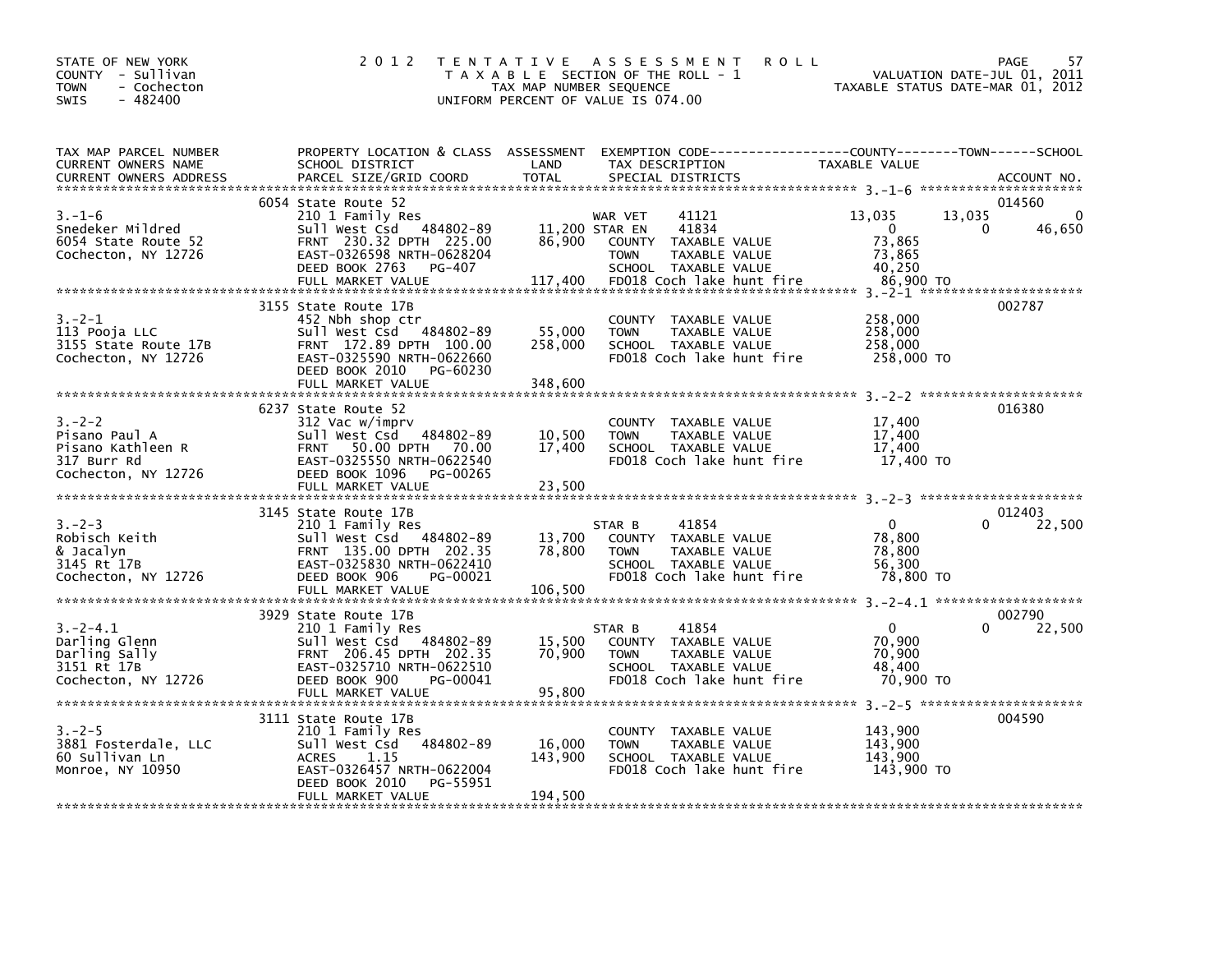| STATE OF NEW YORK<br>COUNTY - Sullivan<br>- Cochecton<br>TOWN<br>$-482400$<br><b>SWIS</b>                     | 2 0 1 2                                                                                                                                                                          | TAX MAP NUMBER SEQUENCE      | <b>ROLL</b><br>TENTATIVE ASSESSMENT<br>T A X A B L E SECTION OF THE ROLL - 1<br>UNIFORM PERCENT OF VALUE IS 074.00            | TAXABLE STATUS DATE-MAR 01, 2012                            | 58<br>PAGE<br>VALUATION DATE-JUL 01, 2011 |
|---------------------------------------------------------------------------------------------------------------|----------------------------------------------------------------------------------------------------------------------------------------------------------------------------------|------------------------------|-------------------------------------------------------------------------------------------------------------------------------|-------------------------------------------------------------|-------------------------------------------|
| TAX MAP PARCEL NUMBER<br>CURRENT OWNERS NAME<br><b>CURRENT OWNERS ADDRESS</b>                                 | PROPERTY LOCATION & CLASS ASSESSMENT<br>SCHOOL DISTRICT<br>PARCEL SIZE/GRID COORD                                                                                                | LAND<br><b>TOTAL</b>         | EXEMPTION CODE-----------------COUNTY-------TOWN------SCHOOL<br>TAX DESCRIPTION<br>SPECIAL DISTRICTS                          | TAXABLE VALUE                                               | ACCOUNT NO.                               |
| $3 - 2 - 6$<br>Gjidija Azem<br>Gjidija Nagjija<br>6255 State Route 52<br>Cochecton, NY 12726                  | 6255 State Route 52<br>210 1 Family Res<br>Sull West Csd 484802-89<br>FRNT 125.00 DPTH 135.00<br><b>ACRES</b><br>0.57<br>EAST-0325510 NRTH-0622040<br>DEED BOOK 1139<br>PG-00318 | 13,400<br>106,900            | 41834<br>STAR EN<br>COUNTY TAXABLE VALUE<br><b>TOWN</b><br>TAXABLE VALUE<br>SCHOOL TAXABLE VALUE<br>FD018 Coch lake hunt fire | $\Omega$<br>106,900<br>106,900<br>60,250<br>106,900 TO      | 011180<br>46,650                          |
| $3.-2-7.1$<br>Fitzpatrick Timothy<br>6243 Rt 52<br>Cochecton, NY 12726                                        | 6243 State Route 52<br>210 1 Family Res<br>Sull West Csd 484802-89<br>4.43 BANKC130170<br><b>ACRES</b><br>EAST-0325870 NRTH-0622160                                              | 32,600 STAR B<br>140,500     | 41121<br>WAR VET<br>41854<br>COUNTY TAXABLE VALUE<br><b>TOWN</b><br>TAXABLE VALUE                                             | 20,250<br>20,250<br>0<br>120,250<br>120,250                 | 003870<br>$\mathbf{0}$<br>22,500<br>0     |
|                                                                                                               | DEED BOOK 3621<br>PG-458<br>FULL MARKET VALUE<br>6281 State Route 52                                                                                                             | 189,900                      | SCHOOL TAXABLE VALUE<br>FD018 Coch lake hunt fire                                                                             | 118,000<br>140,500 TO                                       | 008132                                    |
| $3. -2 - 7.2$<br>Martinetti Patrick J Jr<br>Martinetti Daniel J<br>6281 State Route 52<br>Cochecton, NY 12726 | 210 1 Family Res<br>Sull West Csd 484802-89<br>ACRES 14.72 BANK0060806<br>EAST-0325910 NRTH-0621700<br>DEED BOOK 3630<br>PG-198                                                  | 46,500<br>134,200            | 41854<br>STAR B<br>COUNTY TAXABLE VALUE<br><b>TOWN</b><br>TAXABLE VALUE<br>SCHOOL TAXABLE VALUE<br>FD018 Coch lake hunt fire  | $\mathbf{0}$<br>134,200<br>134,200<br>111,700<br>134,200 TO | 22,500                                    |
|                                                                                                               |                                                                                                                                                                                  |                              |                                                                                                                               |                                                             |                                           |
| $3. -2 - 7.3$<br>Babcock Randy A<br>Babcock Cindy L<br>6263 SR 52<br>Cochecton, NY 12726                      | 6263 State Route 52<br>210 1 Family Res<br>Sull West Csd 484802-89<br>2.03 BANKC030981<br><b>ACRES</b><br>EAST-0325910 NRTH-0621700<br>DEED BOOK 2611<br>PG-179                  | 21,300<br>117,500            | STAR B<br>41854<br>COUNTY TAXABLE VALUE<br><b>TOWN</b><br>TAXABLE VALUE<br>SCHOOL TAXABLE VALUE<br>FD018 Coch lake hunt fire  | $\mathbf{0}$<br>117,500<br>117,500<br>95,000<br>117,500 TO  | 008132<br>22,500                          |
| $3 - 2 - 8$<br>Taylor Michael P<br>29 Arbor Ln<br>Hicksville, NY 11801                                        | 3105 State Route 17B<br>210 1 Family Res<br>sull west Csd<br>484802-89<br>2.51<br><b>ACRES</b><br>EAST-0326520 NRTH-0621780<br>DEED BOOK 3154<br>PG-27<br>FULL MARKET VALUE      | 23,600<br>101,500<br>137,200 | COUNTY TAXABLE VALUE<br><b>TOWN</b><br>TAXABLE VALUE<br>SCHOOL TAXABLE VALUE<br>FD018 Coch lake hunt fire                     | 101,500<br>101.500<br>101,500<br>101,500 TO                 | 015460                                    |
|                                                                                                               |                                                                                                                                                                                  |                              |                                                                                                                               |                                                             |                                           |
| $3 - 2 - 9$<br>3881 Fosterdale, LLC<br>6 O'Sullivan Ln<br>Monroe, NY 10950                                    | State Route 17B<br>210 1 Family Res<br>484802-89<br>Sull West Csd<br>2.06<br><b>ACRES</b><br>EAST-0326610 NRTH-0621640<br>DEED BOOK 3446<br>PG-609<br>FULL MARKET VALUE          | 21,000<br>58,000<br>78,400   | COUNTY TAXABLE VALUE<br>TAXABLE VALUE<br><b>TOWN</b><br>SCHOOL TAXABLE VALUE<br>FD018 Coch lake hunt fire                     | 58,000<br>58.000<br>58,000<br>58,000 TO                     | 005025                                    |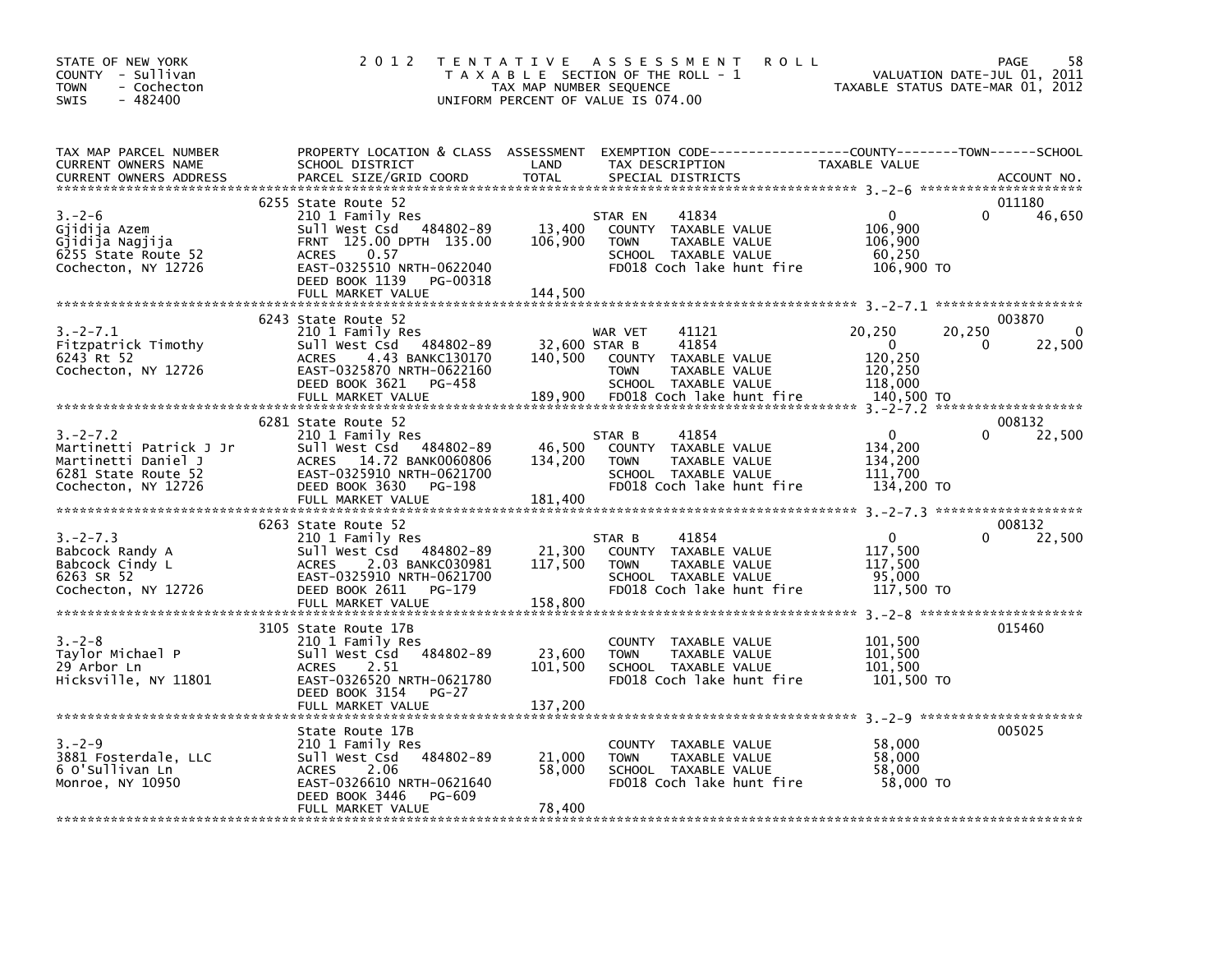| STATE OF NEW YORK<br>COUNTY - Sullivan<br><b>TOWN</b><br>- Cochecton<br>$-482400$<br><b>SWIS</b>                 | 2 0 1 2                                                                                                                                                                           | T E N T A T I V E<br>TAX MAP NUMBER SEQUENCE | A S S E S S M E N T<br><b>ROLL</b><br>T A X A B L E SECTION OF THE ROLL - 1<br>UNIFORM PERCENT OF VALUE IS 074.00                         | TAXABLE STATUS DATE-MAR 01, 2012                    | 59<br>PAGE<br>VALUATION DATE-JUL 01, 2011 |
|------------------------------------------------------------------------------------------------------------------|-----------------------------------------------------------------------------------------------------------------------------------------------------------------------------------|----------------------------------------------|-------------------------------------------------------------------------------------------------------------------------------------------|-----------------------------------------------------|-------------------------------------------|
| TAX MAP PARCEL NUMBER<br>CURRENT OWNERS NAME<br>CURRENT OWNERS ADDRESS                                           | SCHOOL DISTRICT<br>PARCEL SIZE/GRID COORD                                                                                                                                         | LAND<br><b>TOTAL</b>                         | PROPERTY LOCATION & CLASS ASSESSMENT EXEMPTION CODE-----------------COUNTY-------TOWN------SCHOOL<br>TAX DESCRIPTION<br>SPECIAL DISTRICTS | TAXABLE VALUE                                       | ACCOUNT NO.                               |
| $3. - 2 - 10$<br>Pal International<br>Attn: Penfil Indus Inc<br>Station C<br>PO Box 670951<br>Flushing, NY 11367 | State Route 17B<br>$322$ Rural vac $>10$<br>484802-89<br>Sull West Csd<br>ACRES 13.36<br>EAST-0326590 NRTH-0621180<br>DEED BOOK 1746<br>PG-0655<br>FULL MARKET VALUE              | 48,700<br>48.700<br>65,800                   | COUNTY TAXABLE VALUE<br><b>TOWN</b><br>TAXABLE VALUE<br>SCHOOL TAXABLE VALUE<br>FD018 Coch lake hunt fire                                 | 48,700<br>48,700<br>48.700<br>48,700 TO             | 005026                                    |
| $3 - 2 - 12$<br>Forlenza Patrick<br>3859 Rt 17 B<br>Cochecton, NY 12726                                          | State Route 17B<br>210 1 Family Res<br>Sull West Csd 484802-89<br><b>ACRES</b><br>2.80 BANKC130170<br>EAST-0327070 NRTH-0621630<br>DEED BOOK 1708<br>PG-0167<br>FULL MARKET VALUE | 24,107<br>60,000<br>81,100                   | 41854<br>STAR B<br>COUNTY<br>TAXABLE VALUE<br>TAXABLE VALUE<br><b>TOWN</b><br>SCHOOL TAXABLE VALUE<br>FD018 Coch lake hunt fire           | $\Omega$<br>60,000<br>60,000<br>37,500<br>60,000 TO | 000861<br>22,500<br>0                     |
| $3. -2 - 13$<br>Pal International Of Ny<br>Attn: Penfil<br>Station C<br>PO Box 670951<br>Flushing, NY 11367      | State Route 17B<br>$322$ Rural vac $>10$<br>Sull West Csd<br>484802-89<br>ACRES 12.40<br>EAST-0327960 NRTH-0620900<br>DEED BOOK 1746<br>PG-0655<br>FULL MARKET VALUE              | 46,200<br>46,200<br>62,400                   | COUNTY TAXABLE VALUE<br>TAXABLE VALUE<br><b>TOWN</b><br>SCHOOL TAXABLE VALUE<br>FD018 Coch lake hunt fire                                 | 46,200<br>46.200<br>46,200<br>46,200 TO             | 015425                                    |
| $3 - 2 - 14$<br>Crum Bonnie<br>Lagoda Wm and others<br>3027 State Route 17B<br>Cochecton, NY 12726               | 3027 State Route 17B<br>210 1 Family Res<br>Sull West Csd<br>484802-89<br><b>ACRES</b><br>1.70<br>EAST-0328370 NRTH-0620650<br>DEED BOOK 2940<br>PG-256<br>FULL MARKET VALUE      | 19,400<br>85,600<br>115,700                  | COUNTY TAXABLE VALUE<br><b>TOWN</b><br>TAXABLE VALUE<br>SCHOOL TAXABLE VALUE<br>FD018 Coch lake hunt fire                                 | 85,600<br>85,600<br>85,600<br>85,600 TO             | 008140                                    |
| $3. -2 - 15$<br>Berrian Frank Morgan<br>Box 81<br>Beach Lake, PA 18405                                           | State Route 17B<br>210 1 Family Res<br>484802-89<br>Sull West Csd<br>3.80<br><b>ACRES</b><br>EAST-0328690 NRTH-0620410<br>DEED BOOK 1303<br>PG-00320                              | 27,800<br>83,000                             | COUNTY TAXABLE VALUE<br><b>TOWN</b><br>TAXABLE VALUE<br>SCHOOL TAXABLE VALUE<br>FD018 Coch lake hunt fire                                 | 83,000<br>83,000<br>83,000<br>83,000 TO             | 006880                                    |
| $3.-2-16.1$<br>Lagoda Barry<br>Lagoda William J<br>152 County Rd 115<br>Cochecton, NY 12726                      | State Route 97<br>322 Rural vac>10<br>Sull West Csd<br>484802-89<br>ACRES 22.30<br>EAST-0328840 NRTH-0619660<br>DEED BOOK 329<br>PG-356<br>FULL MARKET VALUE                      | 34,400<br>34,400<br>46,500                   | COUNTY<br>TAXABLE VALUE<br><b>TAXABLE VALUE</b><br><b>TOWN</b><br>SCHOOL TAXABLE VALUE<br>FD018 Coch lake hunt fire                       | 34,400<br>34,400<br>34,400<br>34,400 TO             | 013280                                    |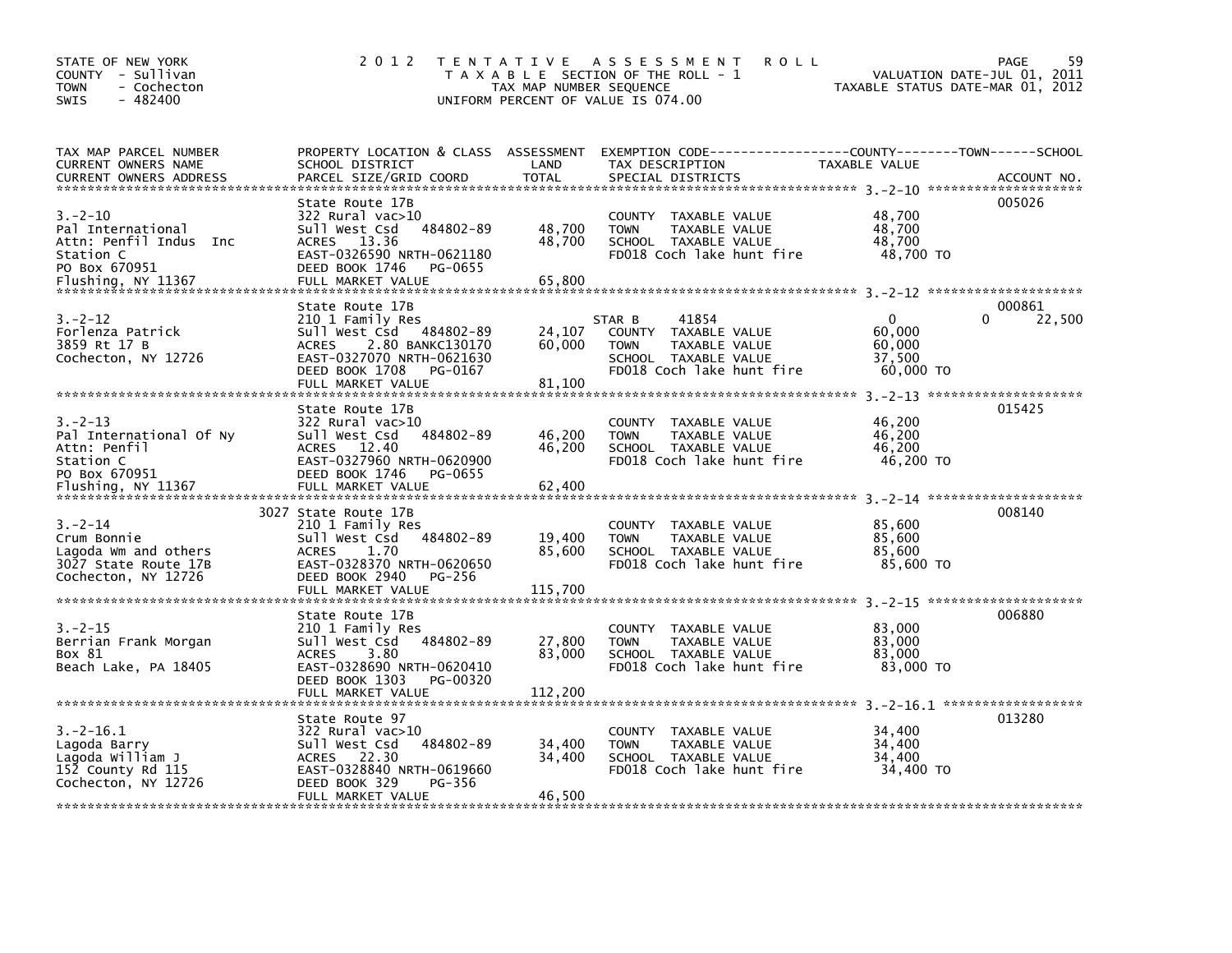| STATE OF NEW YORK<br>COUNTY - Sullivan<br>- Cochecton<br><b>TOWN</b><br>$-482400$<br><b>SWIS</b> | 2 0 1 2                                                                                                                                                                                                  | <b>ROLL</b><br>T E N T A T I V E<br>A S S E S S M E N T<br>T A X A B L E SECTION OF THE ROLL - 1<br>TAX MAP NUMBER SEQUENCE<br>UNIFORM PERCENT OF VALUE IS 074.00                              | 60<br>PAGE<br>VALUATION DATE-JUL 01, 2011<br>TAXABLE STATUS DATE-MAR 01, 2012                                             |
|--------------------------------------------------------------------------------------------------|----------------------------------------------------------------------------------------------------------------------------------------------------------------------------------------------------------|------------------------------------------------------------------------------------------------------------------------------------------------------------------------------------------------|---------------------------------------------------------------------------------------------------------------------------|
| TAX MAP PARCEL NUMBER<br>CURRENT OWNERS NAME<br><b>CURRENT OWNERS ADDRESS</b>                    | SCHOOL DISTRICT<br>PARCEL SIZE/GRID COORD                                                                                                                                                                | PROPERTY LOCATION & CLASS ASSESSMENT EXEMPTION CODE----<br>LAND<br>TAX DESCRIPTION<br><b>TOTAL</b><br>SPECIAL DISTRICTS                                                                        | -------------COUNTY--------TOWN------SCHOOL<br>TAXABLE VALUE<br>ACCOUNT NO.                                               |
| $3. -2 - 16.2$<br>Definis Horace<br>Definis Emmy<br>3019 State Route 17B<br>Cochecton, NY 12726  | 3019 State Route 17B<br>210 1 Family Res<br>484802-89<br>Sull West Csd<br>2.03<br><b>ACRES</b><br>EAST-0328500 NRTH-0620570<br>DEED BOOK 1116<br>PG-00280<br>FULL MARKET VALUE                           | COMBAT VET 41131<br>21,000 DISABL VET 41141<br>80,000 STAR EN<br>41834<br>COUNTY TAXABLE VALUE<br><b>TOWN</b><br>TAXABLE VALUE<br>SCHOOL TAXABLE VALUE<br>108,100<br>FD018 Coch lake hunt fire | 010180<br>20,000<br>20,000<br>8,000<br>8,000<br>$\Omega$<br>$\Omega$<br>46,650<br>52,000<br>52,000<br>33,350<br>80,000 TO |
| $3 - 2 - 17$<br>Goodman Scott<br>Millman Stacey<br>2951 State Rt 17B<br>Cochecton, NY 12726      | 2981 State Route 17B<br>210 1 Family Res<br>Sull West Csd 484802-89<br>FRNT 154.45 DPTH 247.16<br><b>BANKC070152</b><br>EAST-0329290 NRTH-0620290<br>DEED BOOK 2972<br><b>PG-92</b><br>FULL MARKET VALUE | COUNTY TAXABLE VALUE<br>14,100<br>TAXABLE VALUE<br><b>TOWN</b><br>SCHOOL TAXABLE VALUE<br>76,000<br>FD018 Coch lake hunt fire<br>102,700                                                       | $3. -2 - 17$ **********************<br>001060<br>76,000<br>76,000<br>76,000<br>76,000 TO                                  |
| $3. -2 - 18.1$<br>Hudson Henry<br>Haring Joyce<br>80 Forman Rd<br>Cochecton, NY 12726            | 80 Forman Rd<br>425 Bar<br>484802-89<br>Sull West Csd<br>1.45<br><b>ACRES</b><br>EAST-0329475 NRTH-0619871<br>DEED BOOK 1380<br>PG-548<br>FULL MARKET VALUE                                              | <b>COUNTY</b><br>TAXABLE VALUE<br>18,900<br><b>TAXABLE VALUE</b><br><b>TOWN</b><br>95,600<br>SCHOOL TAXABLE VALUE<br>FD018 Coch lake hunt fire<br>129,200                                      | 003821<br>95.600<br>95,600<br>95,600<br>95,600 TO                                                                         |
| $3. -2 - 18.2$<br>Smajlaj Llesh<br>Drejaj Lula<br>20 Secore Pl<br>Yonkers, NY 10704              | 2971 State Route 17B<br>210 1 Family Res<br>Sull West Csd<br>484802-89<br>1.46<br><b>ACRES</b><br>EAST-0329420 NRTH-0620160<br>DEED BOOK 3509<br>PG-680<br>FULL MARKET VALUE                             | COUNTY TAXABLE VALUE<br>15,750<br>TAXABLE VALUE<br><b>TOWN</b><br>60,500<br>SCHOOL TAXABLE VALUE<br>FD018 Coch lake hunt fire<br>81,800                                                        | 003129<br>60,500<br>60,500<br>60,500<br>60.500 TO                                                                         |
| $3. -2 - 18.3$<br>Hudson Henry<br>Haring Joyce<br>80 Forman Rd<br>Cochecton, NY 12726            | 70 Forman Rd<br>210 1 Family Res<br>Sull West Csd<br>484802-89<br><b>ACRES</b><br>1.45<br>EAST-0329497 NRTH-0619632<br>DEED BOOK 1380<br>PG-548<br>FULL MARKET VALUE                                     | 41854<br>STAR B<br>15,000<br>COUNTY<br>TAXABLE VALUE<br>55,000<br><b>TOWN</b><br>TAXABLE VALUE<br>SCHOOL TAXABLE VALUE<br>FD018 Coch lake hunt fire<br>74,300                                  | 003821<br>$\mathbf{0}$<br>22,500<br>55,000<br>55,000<br>32.500<br>55,000 TO                                               |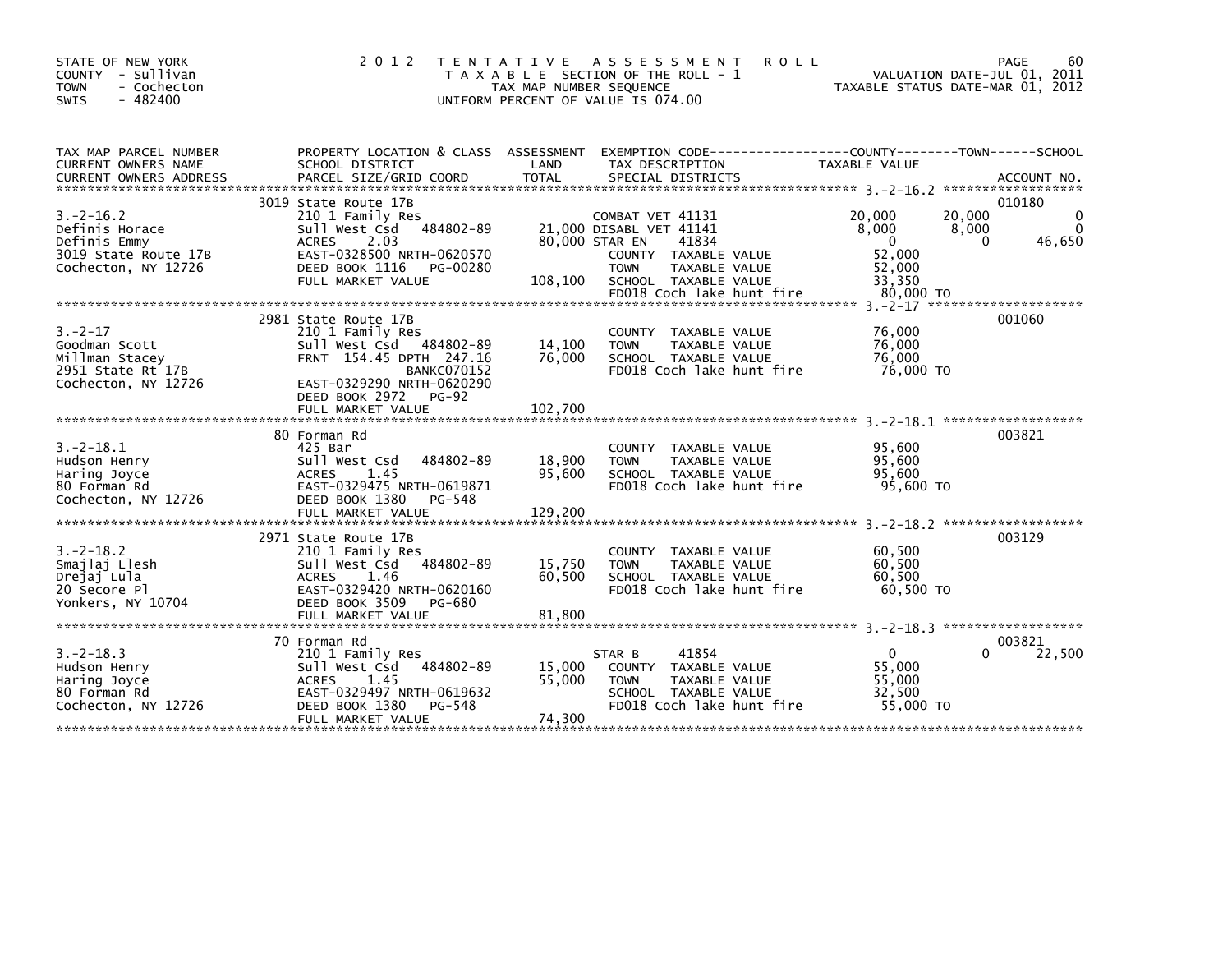| STATE OF NEW YORK<br>COUNTY - Sullivan<br>- Cochecton<br><b>TOWN</b><br>$-482400$<br><b>SWIS</b>      | 2 0 1 2                                                                                                                                                                               | T E N T A T I V E<br>TAX MAP NUMBER SEQUENCE<br>UNIFORM PERCENT OF VALUE IS 074.00 | A S S E S S M E N T<br>T A X A B L E SECTION OF THE ROLL - 1                                                                 | <b>ROLL</b>                                                                   | 61<br><b>PAGE</b><br>VALUATION DATE-JUL 01, 2011<br>TAXABLE STATUS DATE-MAR 01, 2012 |
|-------------------------------------------------------------------------------------------------------|---------------------------------------------------------------------------------------------------------------------------------------------------------------------------------------|------------------------------------------------------------------------------------|------------------------------------------------------------------------------------------------------------------------------|-------------------------------------------------------------------------------|--------------------------------------------------------------------------------------|
| TAX MAP PARCEL NUMBER<br>CURRENT OWNERS NAME                                                          | PROPERTY LOCATION & CLASS ASSESSMENT<br>SCHOOL DISTRICT                                                                                                                               | LAND                                                                               | TAX DESCRIPTION                                                                                                              | EXEMPTION CODE-----------------COUNTY-------TOWN------SCHOOL<br>TAXABLE VALUE |                                                                                      |
| $3. - 2 - 19$<br>Scaturro Antonio<br>Scaturro Grazia<br>72-16 67 th Pl<br>Glendale, NY 11385          | 2941 State Route 17B<br>210 1 Family Res<br>Sull West Csd 484802-89<br>7.00 BANKC120345<br><b>ACRES</b><br>EAST-0329890 NRTH-0619770<br>DEED BOOK 2936<br>PG-176<br>FULL MARKET VALUE | 42,800<br>140,000<br>189,200                                                       | COUNTY TAXABLE VALUE<br><b>TOWN</b><br>TAXABLE VALUE<br>SCHOOL TAXABLE VALUE<br>FD018 Coch lake hunt fire                    | 140,000<br>140,000<br>140,000<br>140,000 TO                                   | 010300                                                                               |
| $3. -2 - 20$<br>DuBois Bradley J<br>DuBois Christina M<br>2923 State Route 17B<br>Cochecton, NY 12726 | 2923 State Route 17B<br>210 1 Family Res<br>Sull West Csd<br>3.03<br><b>ACRES</b><br>EAST-0330260 NRTH-0619530<br>DEED BOOK 2011<br>PG-8586<br>FULL MARKET VALUE                      | 484802-89<br>25,000<br>95,800<br>129,500                                           | 41854<br>STAR B<br>COUNTY TAXABLE VALUE<br>TAXABLE VALUE<br><b>TOWN</b><br>SCHOOL TAXABLE VALUE<br>FD018 Coch lake hunt fire | $\mathbf{0}$<br>95,800<br>95,800<br>73,300<br>95,800 TO                       | 000200<br>22,500<br>0                                                                |
| $3. - 2 - 21$<br>Ramdhany Desmond<br>Ramdhany Vidya<br>156 Amherst Rd<br>Valley Stream, NY 11561      | 10 Forman Rd<br>210 1 Family Res<br>Sull West Csd 484802-89<br>1.80 BANK0080006<br><b>ACRES</b><br>EAST-0330470 NRTH-0619380<br>DEED BOOK 3083<br>PG-633                              | 20,000<br>89,200                                                                   | COUNTY TAXABLE VALUE<br><b>TAXABLE VALUE</b><br><b>TOWN</b><br>SCHOOL TAXABLE VALUE<br>FD018 Coch lake hunt fire             | 89,200<br>89,200<br>89,200<br>89.200 TO                                       | 002020                                                                               |
| $3. -2 - 22$<br>Tougaw Jason<br>Williams David<br>198 Avenue A Apt 4A<br>New York, NY 10009           | 54 Forman Rd<br>210 1 Family Res<br>Sull West Csd<br><b>ACRES</b><br>4.78 BANK0060806<br>EAST-0329597 NRTH-0619454<br>DEED BOOK 3259<br>PG-414                                        | 484802-89<br>28,400<br>80.000                                                      | COUNTY TAXABLE VALUE<br>TAXABLE VALUE<br><b>TOWN</b><br>SCHOOL TAXABLE VALUE<br>FD018 Coch lake hunt fire                    | 80,000<br>80,000<br>80.000<br>80.000 TO                                       | 004800                                                                               |
| $3 - 2 - 24$<br>Lagoda Steve<br>30 Forman Rd<br>Cochecton, NY 12726                                   | 30 Forman Rd<br>270 Mfg housing<br>Sull West Csd<br>484802-89<br>1.80 BANK0060806<br><b>ACRES</b><br>EAST-0330106 NRTH-0619212<br>DEED BOOK 1387<br>FULL MARKET VALUE                 | 20,000<br>93,300<br>PG-00350<br>126,100                                            | STAR B<br>41854<br>COUNTY TAXABLE VALUE<br><b>TOWN</b><br>TAXABLE VALUE<br>SCHOOL TAXABLE VALUE<br>FD018 Coch lake hunt fire | $\Omega$<br>93,300<br>93,300<br>70,800<br>93.300 TO                           | 011780<br>22,500<br>0                                                                |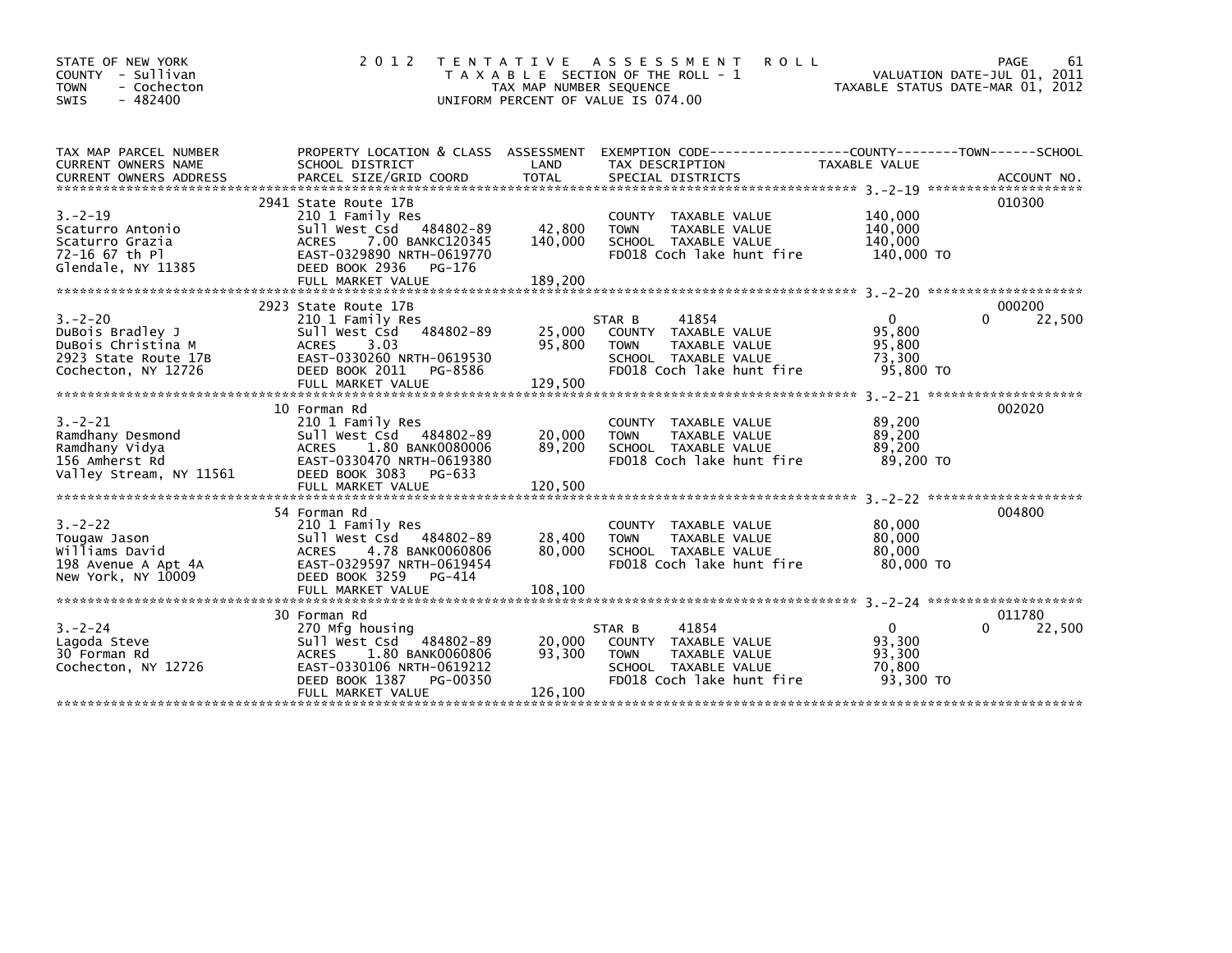| STATE OF NEW YORK<br>COUNTY - Sullivan<br>- Cochecton<br><b>TOWN</b><br>$-482400$<br>SWIS | 2 0 1 2                                                                                                                                              | T E N T A T I V E<br>T A X A B L E SECTION OF THE ROLL - 1<br>TAX MAP NUMBER SEQUENCE<br>UNIFORM PERCENT OF VALUE IS 074.00 |                                                            | A S S E S S M E N T<br><b>ROLL</b>                                                                           | TAXABLE STATUS DATE-MAR 01, 2012                                      | VALUATION DATE-JUL 01, 2011 | 62<br>PAGE       |
|-------------------------------------------------------------------------------------------|------------------------------------------------------------------------------------------------------------------------------------------------------|-----------------------------------------------------------------------------------------------------------------------------|------------------------------------------------------------|--------------------------------------------------------------------------------------------------------------|-----------------------------------------------------------------------|-----------------------------|------------------|
| TAX MAP PARCEL NUMBER<br>CURRENT OWNERS NAME                                              | PROPERTY LOCATION & CLASS ASSESSMENT<br>SCHOOL DISTRICT                                                                                              | LAND                                                                                                                        |                                                            | EXEMPTION CODE-----------------COUNTY-------TOWN------SCHOOL<br>TAX DESCRIPTION                              | <b>TAXABLE VALUE</b>                                                  |                             |                  |
|                                                                                           | 41 Forman Rd                                                                                                                                         |                                                                                                                             |                                                            |                                                                                                              |                                                                       |                             | 005535           |
| $3.-2-25.1$<br>Jack Carol<br>41 Forman Rd<br>Cochecton, NY 12726                          | 270 Mfg housing<br>Sull West Csd 484802-89<br>FRNT 157.20 DPTH 165.41<br>EAST-0329910 NRTH-0619020<br>DEED BOOK 1176 PG-00335                        | 30.100                                                                                                                      | AGED-CTS<br>13,600 STAR EN<br><b>COUNTY</b><br><b>TOWN</b> | 41800<br>41834<br>TAXABLE VALUE<br>TAXABLE VALUE<br>SCHOOL TAXABLE VALUE                                     | 15,050<br>$\overline{0}$<br>15,050<br>15,050<br>$\Omega$              | 15,050<br>0                 | 15,050<br>15,050 |
|                                                                                           |                                                                                                                                                      |                                                                                                                             |                                                            |                                                                                                              |                                                                       |                             |                  |
|                                                                                           | 47 Forman Rd                                                                                                                                         |                                                                                                                             |                                                            |                                                                                                              |                                                                       |                             | 007181           |
| $3. -2 - 25.2$<br>Wall Jane M<br>47 Forman Rd<br>Cochecton, NY 12726                      | 210 1 Family Res<br>Sull West Csd 484802-89<br>FRNT 221.91 DPTH 165.41<br>EAST-0329740 NRTH-0619060<br>DEED BOOK 1103                                | 15,000<br>73,500<br>PG-00288                                                                                                | STAR B<br><b>TOWN</b>                                      | 41854<br>COUNTY TAXABLE VALUE<br><b>TAXABLE VALUE</b><br>SCHOOL TAXABLE VALUE<br>FD018 Coch lake hunt fire   | $\mathbf{0}$<br>73,500<br>73,500<br>51,000<br>73,500 TO               | 0                           | 22,500           |
|                                                                                           |                                                                                                                                                      |                                                                                                                             |                                                            |                                                                                                              |                                                                       |                             |                  |
|                                                                                           |                                                                                                                                                      |                                                                                                                             |                                                            |                                                                                                              |                                                                       |                             |                  |
|                                                                                           | 29 Forman Rd                                                                                                                                         |                                                                                                                             |                                                            |                                                                                                              |                                                                       |                             | 011830           |
| $3. -2 - 25.4$<br>Barry Earlene<br>PO Box 244<br>Jeffersonville, NY 12748                 | 270 Mfg housing<br>Sull West Csd<br><b>ACRES</b><br>2.20<br>EAST-0330310 NRTH-0619010<br>DEED BOOK 1173<br>FULL MARKET VALUE                         | 484802-89<br>36,100<br>PG-00307<br>48,800                                                                                   | AGED-CTS<br>21,800 STAR EN<br><b>TOWN</b>                  | 41800<br>41834<br>COUNTY TAXABLE VALUE<br>TAXABLE VALUE<br>SCHOOL TAXABLE VALUE<br>FD018 Coch lake hunt fire | 12,635<br>$\overline{0}$<br>23,465<br>23,465<br>$\Omega$<br>36,100 TO | 12,635<br>$\Omega$          | 12,635<br>23,465 |
|                                                                                           |                                                                                                                                                      |                                                                                                                             |                                                            |                                                                                                              |                                                                       |                             |                  |
| $3 - 2 - 27$<br>Van Swol Noel W<br>71 Viaduct Rd<br>Long Eddy, NY 12760                   | State Route 17B<br>$314$ Rural vac<10<br>Sull West Csd 484802-89<br>FRNT 150.00 DPTH 210.00<br>EAST-0329230 NRTH-0620380<br>DEED BOOK 1638           | 3,100<br>3,100<br>PG-00643                                                                                                  | <b>TOWN</b>                                                | COUNTY TAXABLE VALUE<br><b>TAXABLE VALUE</b><br>SCHOOL TAXABLE VALUE<br>FD018 Coch lake hunt fire            | 3.100<br>3,100<br>3,100<br>$3.100$ TO                                 |                             | 003131           |
|                                                                                           | FULL MARKET VALUE                                                                                                                                    | 4,200                                                                                                                       |                                                            |                                                                                                              |                                                                       |                             |                  |
|                                                                                           | 6055 State Route 52                                                                                                                                  |                                                                                                                             |                                                            |                                                                                                              |                                                                       |                             | 015458           |
| $3 - 3 - 1$<br>Johnston Karry A<br>PO Box 183<br>Callicoon, NY 12723                      | 210 1 Family Res<br>Sull West Csd 484802-89<br>Life Estate Martha<br>ACRES 13.80<br>EAST-0327230 NRTH-0625970<br>DEED BOOK 3399<br>FULL MARKET VALUE | 50,500<br>106,500<br>PG-640<br>143,900                                                                                      | STAR B<br><b>TOWN</b>                                      | 41854<br>COUNTY TAXABLE VALUE<br>TAXABLE VALUE<br>SCHOOL TAXABLE VALUE<br>FD018 Coch lake hunt fire          | $\mathbf{0}$<br>106,500<br>106,500<br>84,000<br>106,500 TO            | 0                           | 22,500           |
|                                                                                           |                                                                                                                                                      |                                                                                                                             |                                                            |                                                                                                              |                                                                       |                             |                  |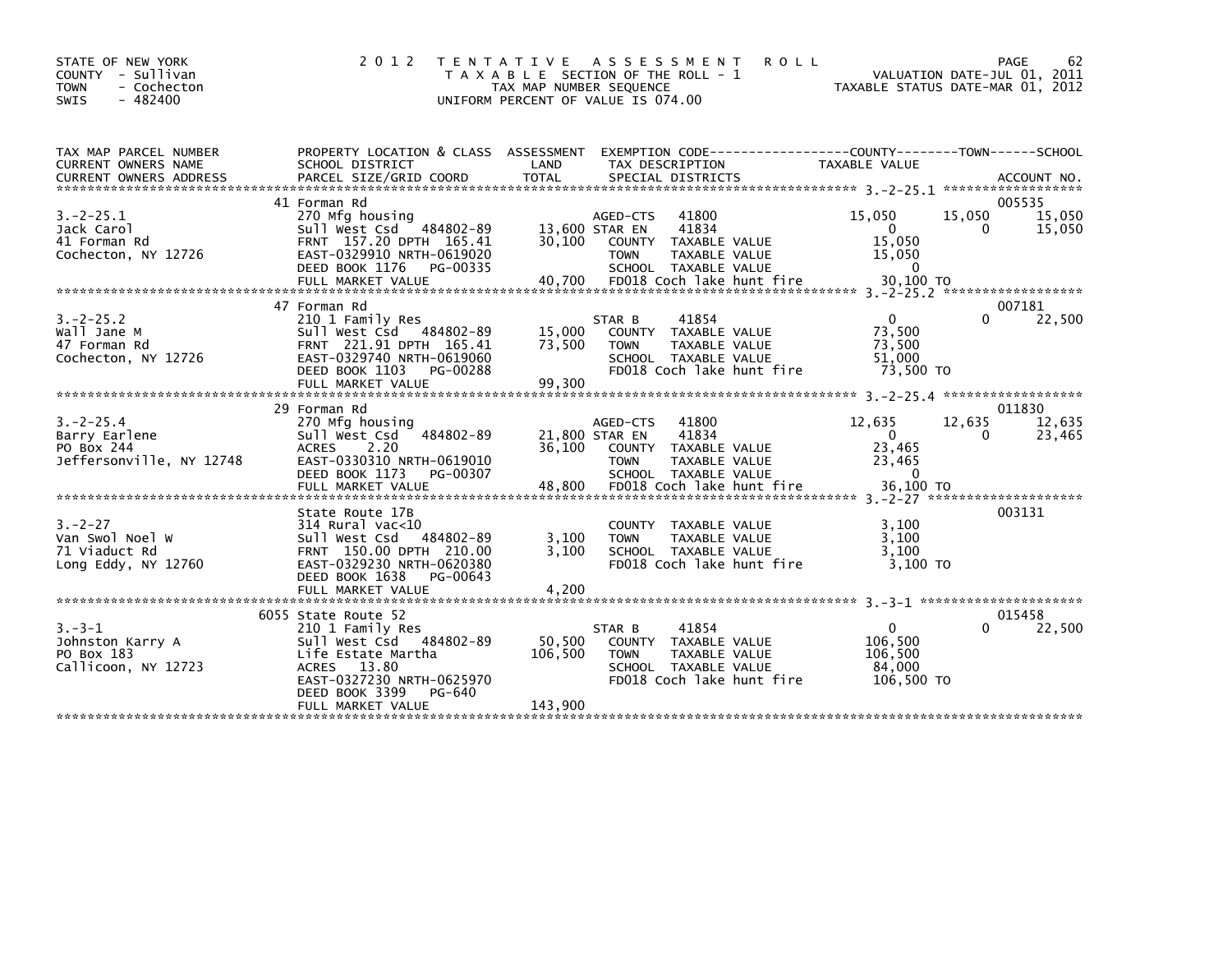| STATE OF NEW YORK<br>COUNTY - Sullivan<br>- Cochecton<br><b>TOWN</b><br>$-482400$<br><b>SWIS</b>          | 2 0 1 2                                                                                                                                                                        | TAX MAP NUMBER SEQUENCE      | TENTATIVE ASSESSMENT<br><b>ROLL</b><br>T A X A B L E SECTION OF THE ROLL - 1<br>UNIFORM PERCENT OF VALUE IS 074.00                                                | VALUATION DATE-JUL 01, 2011<br>TAXABLE STATUS DATE-MAR 01, 2012                               | 63<br><b>PAGE</b>                      |
|-----------------------------------------------------------------------------------------------------------|--------------------------------------------------------------------------------------------------------------------------------------------------------------------------------|------------------------------|-------------------------------------------------------------------------------------------------------------------------------------------------------------------|-----------------------------------------------------------------------------------------------|----------------------------------------|
| TAX MAP PARCEL NUMBER<br>CURRENT OWNERS NAME<br>CURRENT OWNERS ADDRESS                                    | SCHOOL DISTRICT<br>PARCEL SIZE/GRID COORD                                                                                                                                      | LAND<br><b>TOTAL</b>         | PROPERTY LOCATION & CLASS ASSESSMENT EXEMPTION CODE----------------COUNTY-------TOWN------SCHOOL<br>TAX DESCRIPTION<br>SPECIAL DISTRICTS                          | TAXABLE VALUE                                                                                 | ACCOUNT NO.                            |
| $3 - 3 - 2$<br>Callanan Industries Inc<br>PO Box 15097<br>Albany, NY 12212-5097                           | State Route 52<br>720 Mine/quarry<br>Sull West Csd<br>484802-89<br>30.00<br>ACRES<br>EAST-0327640 NRTH-0625400<br>DEED BOOK 01754 PG-00570<br>FULL MARKET VALUE                | 74,000<br>80,100<br>108,200  | COUNTY TAXABLE VALUE<br><b>TOWN</b><br>TAXABLE VALUE<br>SCHOOL TAXABLE VALUE<br>FD018 Coch lake hunt fire<br>FD019 Kenoza lake fire                               | 80,100<br>80,100<br>80,100<br>40,050 TO<br>40,050 TO                                          | 015260                                 |
| $3.-3-3.1$<br>Rieder Katalin<br>Sawall Katalin Marie<br>6089 Rt 52<br>Cochecton, NY 12726                 | 6089 State Route 52<br>210 1 Family Res<br>484802-89<br>Sull West Csd<br>ACRES 11.20<br>EAST-0326545 NRTH-0625621<br>DEED BOOK 1851<br>PG-187<br>FULL MARKET VALUE             | 34,800<br>114,500<br>154,700 | STAR B<br>41854<br>COUNTY TAXABLE VALUE<br>TAXABLE VALUE<br><b>TOWN</b><br>SCHOOL TAXABLE VALUE<br>FD018 Coch lake hunt fire                                      | $\mathbf{0}$<br>114,500<br>114,500<br>92,000<br>114,500 TO                                    | 012301<br>$\Omega$<br>22,500           |
| $3 - 3 - 3 - 2$<br>Johnston Karry A<br>PO Box 183<br>Callicoon, NY 12723                                  | State Route 52<br>$314$ Rural vac< $10$<br>484802-89<br>Sull West Csd<br>FRNT 45.49 DPTH 1051.00<br>EAST-0326834 NRTH-0625893<br>DEED BOOK 3399<br>PG-640<br>FULL MARKET VALUE | 500<br>500<br>700            | COUNTY TAXABLE VALUE<br><b>TOWN</b><br>TAXABLE VALUE<br>SCHOOL TAXABLE VALUE<br>FD018 Coch lake hunt fire                                                         | 500<br>500<br>500<br>500 TO                                                                   |                                        |
| $3. -3 - 3.3$<br>Oliveri Lorenzo<br>Oliveri Carmela<br>3 Coffy Rd<br>Monroe, NY 10950                     | State Route 52<br>210 1 Family Res<br>484802-89<br>Sull West Csd<br>ACRES<br>4.90<br>EAST-0326357 NRTH-0625133<br>DEED BOOK 1035<br>PG-00211<br>FULL MARKET VALUE              | 31,600<br>113,700<br>153,600 | COUNTY TAXABLE VALUE<br><b>TOWN</b><br>TAXABLE VALUE<br>SCHOOL TAXABLE VALUE<br>FD018 Coch lake hunt fire                                                         | 113,700<br>113,700<br>113,700<br>113,700 TO                                                   |                                        |
| $3 - 3 - 4$<br>Finnegan Christian F<br>Crews Kambri<br>3423 Steinway St 513<br>Long Island City, NY 11101 | 6111 Route 52<br>210 1 Family Res<br>484802-89<br>Sull West Csd<br>3.75<br><b>ACRES</b><br>EAST-0326150 NRTH-0625490<br>DEED BOOK 2011<br>PG-296<br>FULL MARKET VALUE          | 24,600<br>105,800<br>143,000 | COUNTY TAXABLE VALUE<br>TAXABLE VALUE<br><b>TOWN</b><br>SCHOOL TAXABLE VALUE<br>FD018 Coch lake hunt fire                                                         | 105,800<br>105,800<br>105,800<br>105,800 TO                                                   | 001900                                 |
| $3 - 3 - 5$<br>Leonardo Frank Jr<br>Leonardo Patricia<br>6115 Route 52<br>Cochecton, NY 12726             | 6115 Nys 52<br>210 1 Family Res<br>Sull West Csd 484802-89<br>FRNT 125.00 DPTH 65.00<br>EAST-0325910 NRTH-0625520<br>DEED BOOK 1346<br>PG-00443<br>FULL MARKET VALUE           | 65,500 STAR B<br>88,500      | COMBAT VET 41131<br>11,100 DISABL VET 41141<br>41854<br>COUNTY TAXABLE VALUE<br>TAXABLE VALUE<br><b>TOWN</b><br>SCHOOL TAXABLE VALUE<br>FD018 Coch lake hunt fire | 16,375<br>16,375<br>6,550<br>6,550<br>$\mathbf{0}$<br>42,575<br>42,575<br>43,000<br>65,500 TO | 004120<br>0<br>0<br>22,500<br>$\Omega$ |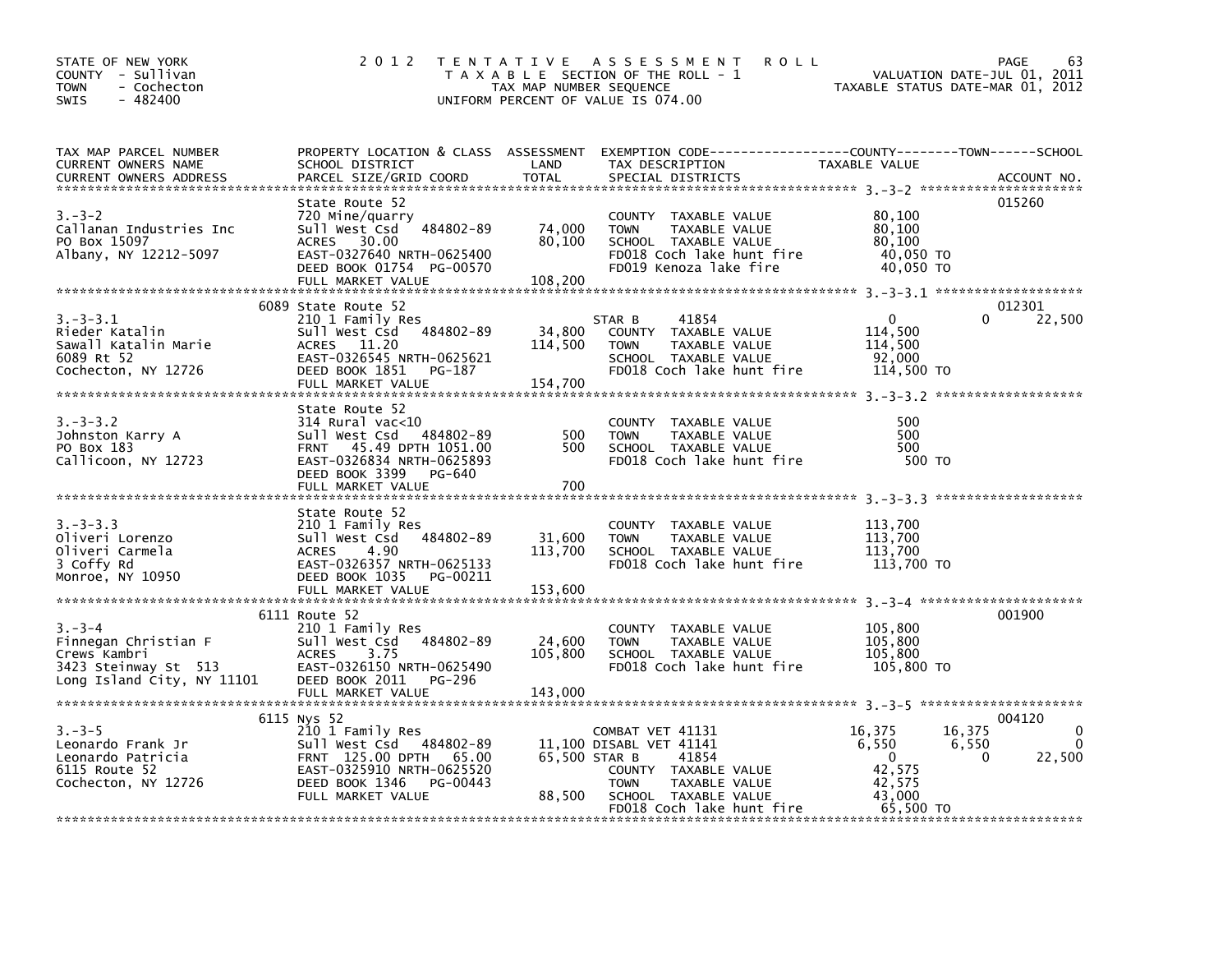| STATE OF NEW YORK<br>COUNTY - Sullivan<br><b>TOWN</b><br>- Cochecton<br>$-482400$<br><b>SWIS</b>      | 2 0 1 2                                                                                                                                                                        | T E N T A T I V E<br>TAX MAP NUMBER SEQUENCE | A S S E S S M E N T<br><b>ROLL</b><br>T A X A B L E SECTION OF THE ROLL - 1<br>UNIFORM PERCENT OF VALUE IS 074.00                                                                              |                                                                             | PAGE<br>64<br>VALUATION DATE-JUL 01, 2011<br>TAXABLE STATUS DATE-MAR 01, 2012 |
|-------------------------------------------------------------------------------------------------------|--------------------------------------------------------------------------------------------------------------------------------------------------------------------------------|----------------------------------------------|------------------------------------------------------------------------------------------------------------------------------------------------------------------------------------------------|-----------------------------------------------------------------------------|-------------------------------------------------------------------------------|
| TAX MAP PARCEL NUMBER<br>CURRENT OWNERS NAME                                                          | SCHOOL DISTRICT                                                                                                                                                                | LAND                                         | PROPERTY LOCATION & CLASS ASSESSMENT EXEMPTION CODE---------------COUNTY-------TOWN------SCHOOL<br>TAX DESCRIPTION                                                                             | TAXABLE VALUE                                                               |                                                                               |
|                                                                                                       | 6123 State Route 52                                                                                                                                                            |                                              |                                                                                                                                                                                                |                                                                             | 006615                                                                        |
| $3 - 3 - 6$<br>Ihlefeldt Alicia B<br>Ihlefeldt Arthur G<br>6123 State Route 52<br>Cochecton, NY 12726 | 210 1 Family Res<br>Sull West Csd 484802-89<br>FRNT 200.00 DPTH 170.00<br>EAST-0325940 NRTH-0625340<br>DEED BOOK 727<br>PG-00596<br>FULL MARKET VALUE                          | 73,900                                       | 41121<br>WAR VET<br>41800<br>14,700 AGED-CTS<br>54,700 STAR EN<br>41834<br>TAXABLE VALUE<br><b>COUNTY</b><br><b>TOWN</b><br>TAXABLE VALUE<br>SCHOOL TAXABLE VALUE<br>FD018 Coch lake hunt fire | 8,205<br>23,248<br>$\mathbf 0$<br>23,247<br>23,247<br>$\Omega$<br>54,700 TO | 8,205<br>0<br>27,350<br>23,248<br>$\mathbf{0}$<br>27,350                      |
|                                                                                                       |                                                                                                                                                                                |                                              |                                                                                                                                                                                                |                                                                             | 3. - 3 - 7. 1 *********************                                           |
| $3. - 3 - 7.1$<br>Krauss Keith A<br>Krauss Veronica<br>6152 State RT 52<br>Cochecton, NY 12726        | County Road 113<br>240 Rural res<br>Sull West Csd<br>484802-89<br>ACRES 12.04<br>EAST-0326430 NRTH-0624760<br>DEED BOOK 2619<br>PG-171                                         | 37,000<br>77,000                             | COUNTY TAXABLE VALUE<br><b>TOWN</b><br>TAXABLE VALUE<br>SCHOOL TAXABLE VALUE<br>FD018 Coch lake hunt fire                                                                                      | 77,000<br>77,000<br>77.000<br>77,000 TO                                     | 007980                                                                        |
|                                                                                                       |                                                                                                                                                                                |                                              |                                                                                                                                                                                                |                                                                             |                                                                               |
|                                                                                                       | 6159 State Route 52                                                                                                                                                            |                                              |                                                                                                                                                                                                |                                                                             | 016422                                                                        |
| $3. - 3 - 7.2$<br>Winter Douglas J<br>Winter Deanna M<br>6159 State Route 52<br>Cochecton, NY 12726   | 210 1 Family Res<br>Sull West Csd 484802-89<br><b>ACRES</b><br>2.46<br>EAST-0326060 NRTH-0624580<br>DEED BOOK 2983<br>PG-626<br>FULL MARKET VALUE                              | 22,800<br>172,000<br>232,400                 | STAR B<br>41854<br>COUNTY TAXABLE VALUE<br><b>TOWN</b><br>TAXABLE VALUE<br>SCHOOL TAXABLE VALUE<br>FD018 Coch lake hunt fire                                                                   | 0<br>172,000<br>172,000<br>149,500<br>172,000 TO                            | 22,500<br>0                                                                   |
| ******************************                                                                        |                                                                                                                                                                                |                                              |                                                                                                                                                                                                |                                                                             |                                                                               |
| $3. - 3 - 9.1$<br>Segar Virginia<br>Charles Robert Raymond A<br>3938 Route 17B<br>Cochecton, NY 12726 | County Road 113<br>240 Rural res<br>484802-89<br>Sull West Csd<br>By Will # 80/368<br>ACRES 58.80<br>EAST-0326440 NRTH-0623510<br>FULL MARKET VALUE                            | 78,500<br>142,500<br>192,600                 | 41854<br>STAR B<br>COUNTY TAXABLE VALUE<br><b>TOWN</b><br>TAXABLE VALUE<br>SCHOOL TAXABLE VALUE<br>FD018 Coch lake hunt fire                                                                   | $\mathbf{0}$<br>142,500<br>142,500<br>120,000<br>142,500 TO                 | 14059<br>0<br>22,500                                                          |
|                                                                                                       | 6163 State Route 52 and 17B                                                                                                                                                    |                                              |                                                                                                                                                                                                |                                                                             | 007680                                                                        |
| $3. - 3 - 9.2$<br>Thomaz Susan<br>PO Box 319<br>Kenoza Lake, NY 12750                                 | 283 Res w/Comuse<br>Sull West Csd 484802-89<br>FRNT 175.00 DPTH 145.00<br><b>ACRES</b><br>0.61<br>EAST-0325813 NRTH-0624417<br>DEED BOOK 1329<br>PG-00105<br>FULL MARKET VALUE | 13,300<br>32,800<br>44,300                   | 41854<br>STAR B<br>COUNTY TAXABLE VALUE<br><b>TOWN</b><br>TAXABLE VALUE<br>SCHOOL TAXABLE VALUE<br>FD018 Coch lake hunt fire                                                                   | $\Omega$<br>32,800<br>32,800<br>10,300<br>32,800 TO                         | 22,500<br>0                                                                   |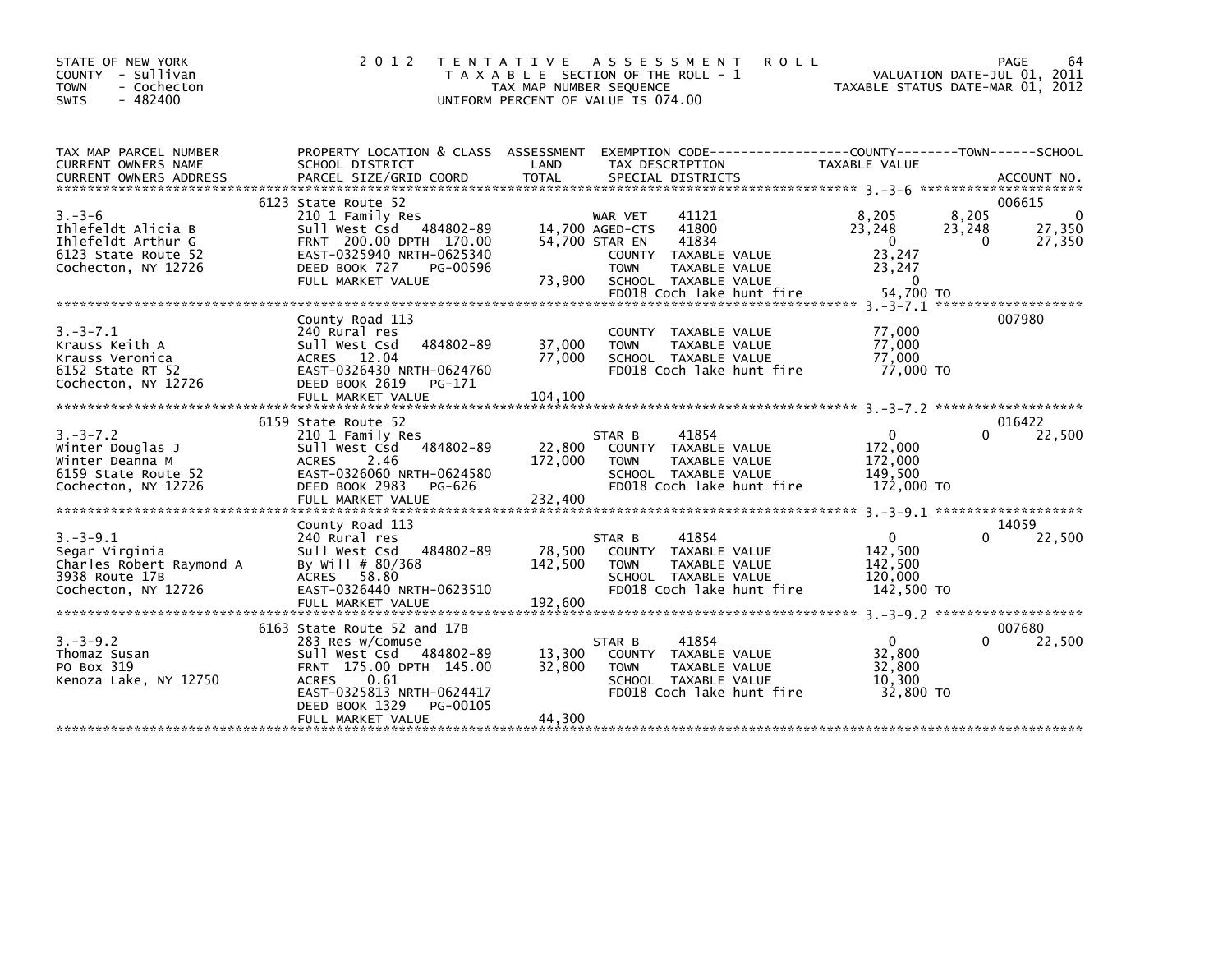| STATE OF NEW YORK<br>COUNTY - Sullivan<br><b>TOWN</b><br>- Cochecton<br>$-482400$<br>SWIS                                      | 2 0 1 2                                                                                                                                                                                             | TAX MAP NUMBER SEQUENCE      | <b>ROLL</b><br>TENTATIVE ASSESSMENT<br>T A X A B L E SECTION OF THE ROLL - 1<br>UNIFORM PERCENT OF VALUE IS 074.00                     | TAXABLE STATUS DATE-MAR 01, 2012                        | 65<br>PAGE<br>VALUATION DATE-JUL 01, 2011 |
|--------------------------------------------------------------------------------------------------------------------------------|-----------------------------------------------------------------------------------------------------------------------------------------------------------------------------------------------------|------------------------------|----------------------------------------------------------------------------------------------------------------------------------------|---------------------------------------------------------|-------------------------------------------|
| TAX MAP PARCEL NUMBER<br>CURRENT OWNERS NAME                                                                                   | PROPERTY LOCATION & CLASS ASSESSMENT<br>SCHOOL DISTRICT                                                                                                                                             | LAND                         | EXEMPTION CODE-----------------COUNTY-------TOWN------SCHOOL<br>TAX DESCRIPTION                                                        | TAXABLE VALUE                                           |                                           |
| $3. -3 - 9.3$<br>Campanelli Michael Jr.<br>44 Krier Ln<br>Kiamesha Lake, NY 12751                                              | 6193 State Route 52<br>423 Snack bar<br>Sull West Csd<br>484802-89<br>FRNT 178.37 DPTH 200.00<br><b>ACRES</b><br>0.81<br>EAST-0325780 NRTH-0623730<br>DEED BOOK 2678<br>PG-565<br>FULL MARKET VALUE | 14,900<br>127,200<br>171,900 | COUNTY TAXABLE VALUE<br><b>TOWN</b><br>TAXABLE VALUE<br>SCHOOL TAXABLE VALUE<br>FD018 Coch lake hunt fire                              | 127,200<br>127,200<br>127.200<br>127,200 TO             | 003128                                    |
| $3 - 3 - 10$<br>Micali Joseph A<br>Revocable<br>43 Greatstone Dr<br>Merimack, NH 03054                                         | State Route 17B<br>240 Rural res<br>Sull West Csd<br>484802-89<br>ACRES 39.60<br>EAST-0327360 NRTH-0623450<br>DEED BOOK 2155<br>PG-356                                                              | 95,500<br>104,900            | COUNTY TAXABLE VALUE<br>TAXABLE VALUE<br><b>TOWN</b><br>SCHOOL TAXABLE VALUE<br>FD018 Coch lake hunt fire                              | 104,900<br>104,900<br>104,900<br>104,900 TO             | 009685                                    |
| $3. - 3 - 11$<br>Callanan Industries Inc<br>PO Box 15097<br>Albany, NY 12212-5097                                              | County Road 113<br>720 Mine/quarry<br>Sull West Csd 484802-89<br>Div 17<br>ACRES 100.00<br>EAST-0328530 NRTH-0624700<br>DEED BOOK 01754 PG-00570                                                    | 152,000<br>152,000           | TAXABLE VALUE<br>COUNTY<br><b>TOWN</b><br>TAXABLE VALUE<br>SCHOOL TAXABLE VALUE<br>FD018 Coch lake hunt fire<br>FD019 Kenoza lake fire | 152,000<br>152,000<br>152,000<br>76,000 TO<br>76,000 TO | 015280                                    |
| $3. - 3 - 12$<br>Hagel Jean<br>305 Mueller Rd<br>Cochecton, NY 12726<br>MAY BE SUBJECT TO PAYMENT<br>UNDER AGDIST LAW TIL 2015 | 305 Mueller Rd<br>240 Rural res<br>484802-89<br>Sull West Csd<br>ACRES 30.50<br>EAST-0329890 NRTH-0625570<br>DEED BOOK 1957<br>PG-0342<br>FULL MARKET VALUE                                         | 63,600<br>102,000<br>137,800 | 41854<br>STAR B<br>COUNTY TAXABLE VALUE<br>TAXABLE VALUE<br><b>TOWN</b><br>SCHOOL TAXABLE VALUE<br>FD019 Kenoza lake fire              | 0<br>102,000<br>102,000<br>79,500<br>102,000 TO         | 011170<br>22,500<br>0                     |
| $3.-3-13.1$<br>Halloran Neal<br>Halloran Cynthia<br>317 Mueller Rd<br>Cochecton, NY 12726                                      | 317 Mueller Rd<br>210 1 Family Res<br>Sull West Csd 484802-89<br>FRNT 260.19 DPTH 118.06<br>EAST-0330450 NRTH-0625560<br>DEED BOOK 1324<br>PG-00183<br>FULL MARKET VALUE                            | 14,200<br>64.200<br>86,800   | TAXABLE VALUE<br>COUNTY<br><b>TOWN</b><br>TAXABLE VALUE<br>SCHOOL TAXABLE VALUE<br>FD019 Kenoza lake fire                              | 64,200<br>64,200<br>64.200<br>64,200 TO                 | 008335                                    |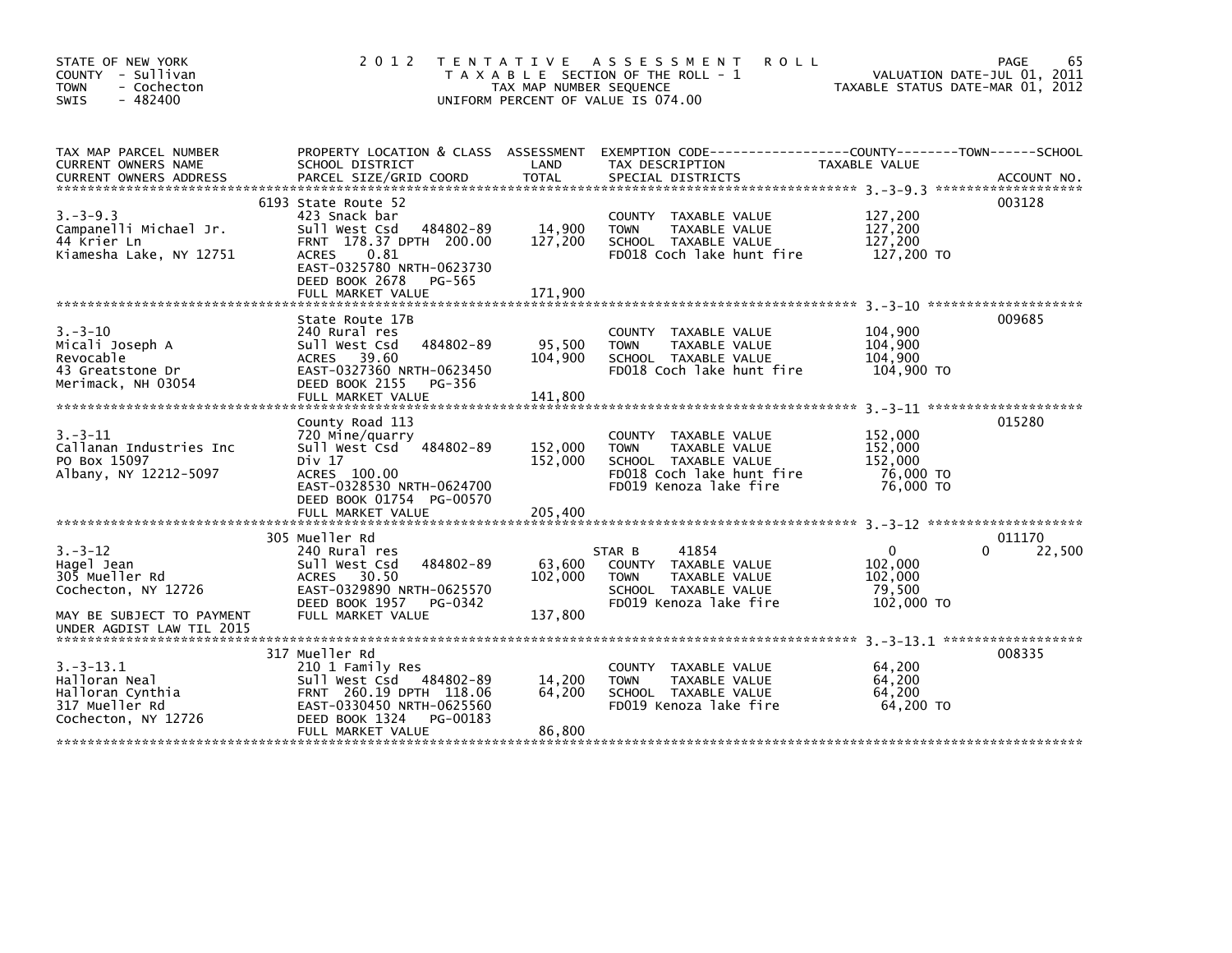| STATE OF NEW YORK<br>COUNTY - Sullivan<br><b>TOWN</b><br>- Cochecton<br>$-482400$<br>SWIS                                            | 2 0 1 2                                                                                                                                                                        | ASSESSMENT<br>T E N T A T I V E<br><b>ROLL</b><br>T A X A B L E SECTION OF THE ROLL - 1<br>TAX MAP NUMBER SEQUENCE<br>UNIFORM PERCENT OF VALUE IS 074.00                      | 66<br>PAGE<br>VALUATION DATE-JUL 01, 2011<br>TAXABLE STATUS DATE-MAR 01, 2012   |
|--------------------------------------------------------------------------------------------------------------------------------------|--------------------------------------------------------------------------------------------------------------------------------------------------------------------------------|-------------------------------------------------------------------------------------------------------------------------------------------------------------------------------|---------------------------------------------------------------------------------|
| TAX MAP PARCEL NUMBER<br>CURRENT OWNERS NAME<br><b>CURRENT OWNERS ADDRESS</b>                                                        | SCHOOL DISTRICT<br>PARCEL SIZE/GRID COORD                                                                                                                                      | PROPERTY LOCATION & CLASS ASSESSMENT EXEMPTION CODE---------------COUNTY-------TOWN------SCHOOL<br>LAND<br>TAX DESCRIPTION<br><b>TOTAL</b><br>SPECIAL DISTRICTS               | TAXABLE VALUE<br>ACCOUNT NO.                                                    |
| $3. -3 - 13.3$<br>Myers Warren<br>Myers Iola<br>PO Box 307<br>Kenoza Lake, NY 12750                                                  | 331 Mueller Rd<br>270 Mfg housing<br>Sull West Csd 484802-89<br>Cp9<br>FRNT 203.00 DPTH 154.00<br>EAST-0330530 NRTH-0625900<br>DEED BOOK 1081<br>PG-00026<br>FULL MARKET VALUE | COUNTY TAXABLE VALUE<br>17,600<br><b>TOWN</b><br>TAXABLE VALUE<br>44,100<br>SCHOOL TAXABLE VALUE<br>FD019 Kenoza lake fire<br>59,600                                          | 016843<br>44.100<br>44.100<br>44,100<br>44.100 TO                               |
| $3. -3 - 13.4$<br>Ackermann Donna D<br>322 Mueller Rd<br>Cochecton, NY 12726                                                         | 325 Mueller Rd<br>270 Mfg housing<br>Sull West Csd<br>484802-89<br>FRNT 128.32 DPTH 135.13<br>EAST-0330490 NRTH-0625730<br>DEED BOOK 2011<br>PG-1244<br>FULL MARKET VALUE      | COUNTY TAXABLE VALUE<br>12,200<br><b>TOWN</b><br>TAXABLE VALUE<br>47,000<br>SCHOOL TAXABLE VALUE<br>FD019 Kenoza lake fire<br>63,500                                          | 010165<br>47,000<br>47.000<br>47,000<br>47,000 TO                               |
| $3. - 3 - 14$<br>Ackermann William<br>Ackermann Gloria<br>279 Mueller Rd<br>Cochecton, NY 12726                                      | 279 Mueller Rd<br>210 1 Family Res<br>Sull West Csd<br>484802-89<br>ACRES<br>2.00<br>EAST-0330380 NRTH-0624580<br>DEED BOOK 486<br>PG-00080                                    | STAR EN<br>41834<br>21,000<br>COUNTY TAXABLE VALUE<br>93,800<br><b>TOWN</b><br>TAXABLE VALUE<br>SCHOOL TAXABLE VALUE<br>FD019 Kenoza lake fire                                | 000140<br>$\Omega$<br>0<br>46,650<br>93,800<br>93,800<br>47.150<br>93,800 TO    |
| $3 - 3 - 15$<br>Ackermann Donna D<br>322 Mueller Rd<br>Cochecton, NY 12726<br>MAY BE SUBJECT TO PAYMENT<br>UNDER AGDIST LAW TIL 2016 | Mueller Rd<br>120 Field crops<br>Sull West Csd<br>484802-89<br>ACRES 48.00<br>EAST-0329780 NRTH-0624150<br>DEED BOOK 2011<br>PG-1244<br>FULL MARKET VALUE                      | AGRI DIST 41720<br>96,600<br>COUNTY TAXABLE VALUE<br>96,600<br><b>TOWN</b><br>TAXABLE VALUE<br>SCHOOL TAXABLE VALUE<br>FD019 Kenoza lake fire<br>130,500                      | 010200<br>86,100<br>86.100<br>86,100<br>10,500<br>10,500<br>10,500<br>96,600 TO |
| $3. - 3 - 16$<br>Simms Robert P<br>Simms Bernadette C<br>464 Amsterdam Ave Apt 1r<br>New York, NY 10024                              | 205 Mueller Rd<br>418 Inn/lodge<br>Sull West Csd<br>484802-89<br><b>ACRES</b><br>19.49<br>EAST-0329700 NRTH-0623040<br>DEED BOOK 2255<br>PG-366<br>FULL MARKET VALUE           | <b>COUNTY</b><br>TAXABLE VALUE<br>88,300<br>TAXABLE VALUE<br><b>TOWN</b><br>330,000<br>SCHOOL TAXABLE VALUE<br>FD018 Coch lake hunt fire<br>FD019 Kenoza lake fire<br>445,900 | 001240<br>330,000<br>330,000<br>330,000<br>16,500 TO<br>313,500 TO              |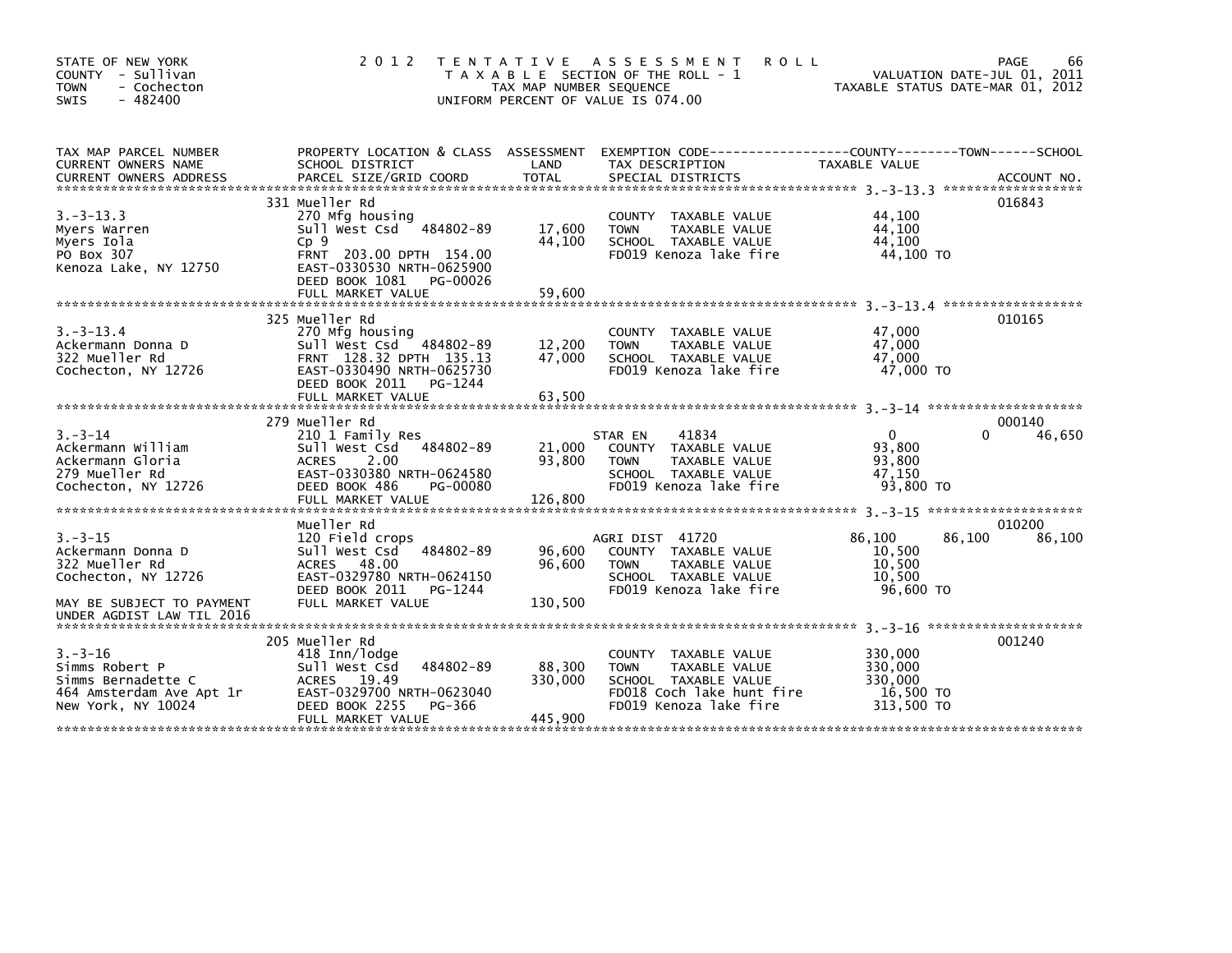| STATE OF NEW YORK<br>COUNTY - Sullivan<br><b>TOWN</b><br>- Cochecton<br>$-482400$<br><b>SWIS</b>    | 2 0 1 2                                                                                                                                                                        | TAX MAP NUMBER SEQUENCE      | TENTATIVE ASSESSMENT<br><b>ROLL</b><br>T A X A B L E SECTION OF THE ROLL - 1<br>UNIFORM PERCENT OF VALUE IS 074.00  | VALUATION DATE-JUL 01, 2011<br>TAXABLE STATUS DATE-MAR 01, 2012 | PAGE<br>67 |
|-----------------------------------------------------------------------------------------------------|--------------------------------------------------------------------------------------------------------------------------------------------------------------------------------|------------------------------|---------------------------------------------------------------------------------------------------------------------|-----------------------------------------------------------------|------------|
| TAX MAP PARCEL NUMBER<br>CURRENT OWNERS NAME                                                        | SCHOOL DISTRICT                                                                                                                                                                | LAND                         | PROPERTY LOCATION & CLASS ASSESSMENT EXEMPTION CODE----------------COUNTY-------TOWN------SCHOOL<br>TAX DESCRIPTION | TAXABLE VALUE                                                   |            |
| $3. - 3 - 19$<br>Leone Anthony<br>PO Box 284<br>Lake Huntington, NY 12752                           | 3088 State Route 17B<br>210 1 Family Res<br>484802-89<br>Sull West Csd<br><b>ACRES</b><br>1.97<br>EAST-0327210 NRTH-0622210<br>DEED BOOK 2010<br>PG-53776<br>FULL MARKET VALUE | 15,600<br>86,250<br>116,600  | COUNTY TAXABLE VALUE<br><b>TOWN</b><br>TAXABLE VALUE<br>SCHOOL TAXABLE VALUE<br>FD018 Coch lake hunt fire           | 86,250<br>86,250<br>86,250<br>86,250 TO                         |            |
| $3. - 3 - 20$<br>Dubois Scott<br>Dubois Danielle<br>3080 State Route 17B<br>Cochecton, NY 12726     | 3080 State Route 17B<br>210 1 Family Res<br>484802-89<br>Sull West Csd<br><b>ACRES</b><br>2.90<br>EAST-0327380 NRTH-0622160<br>DEED BOOK 2638<br>PG-366                        | 24,600<br>115,000            | COUNTY TAXABLE VALUE<br>TAXABLE VALUE<br><b>TOWN</b><br>SCHOOL TAXABLE VALUE<br>FD018 Coch lake hunt fire           | 115,000<br>115,000<br>115,000<br>115,000 TO                     | 010120     |
| $3. - 3 - 21$<br>Fratello Lawrence<br>Fratello Elsi<br>3160 Fairmount Ave<br>Bronx, NY 10465        | State Route17B<br>240 Rural res<br>Sull West Csd<br>484802-89<br>ACRES 13.19<br>EAST-0327710 NRTH-0622340<br>DEED BOOK 1682<br>PG-0501<br>FULL MARKET VALUE                    | 31,100<br>119,000<br>160,800 | COUNTY TAXABLE VALUE<br>TAXABLE VALUE<br><b>TOWN</b><br>SCHOOL TAXABLE VALUE<br>FD018 Coch lake hunt fire           | 119,000<br>119,000<br>119,000<br>119,000 TO                     | 006555     |
| $3. -3 - 22.1$<br>Tritremmel Baldur<br>Tritremmel Ruth<br>58-53 78th St<br>Middle Village, NY 11379 | State Route 17B<br>240 Rural res<br>484802-89<br>Sull West Csd<br>Wet<br><b>ACRES</b><br>- 14.90<br>EAST-0328070 NRTH-0622160<br>DEED BOOK 2122<br>PG-472<br>FULL MARKET VALUE | 32,610<br>82,610<br>111,600  | COUNTY TAXABLE VALUE<br><b>TOWN</b><br>TAXABLE VALUE<br>SCHOOL TAXABLE VALUE<br>FD018 Coch lake hunt fire           | 82,610<br>82,610<br>82,610<br>82,610 TO                         | 004531     |
| $3. - 3 - 22.2$<br>Fratello Lawrence<br>Fratello Elsie<br>3160 Fairmount Ave<br>Bronx, NY 10465     | State Route 17B<br>$314$ Rural vac<10<br>484802-89<br>sull west Csd<br>FRNT 10.20 DPTH 319.60<br>EAST-0327799 NRTH-0621605<br>DEED BOOK 1682<br>PG-501<br>FULL MARKET VALUE    | 600<br>600<br>800            | <b>COUNTY</b><br>TAXABLE VALUE<br><b>TOWN</b><br>TAXABLE VALUE<br>SCHOOL TAXABLE VALUE<br>FD018 Coch lake hunt fire | 600<br>600<br>600<br>600 TO                                     |            |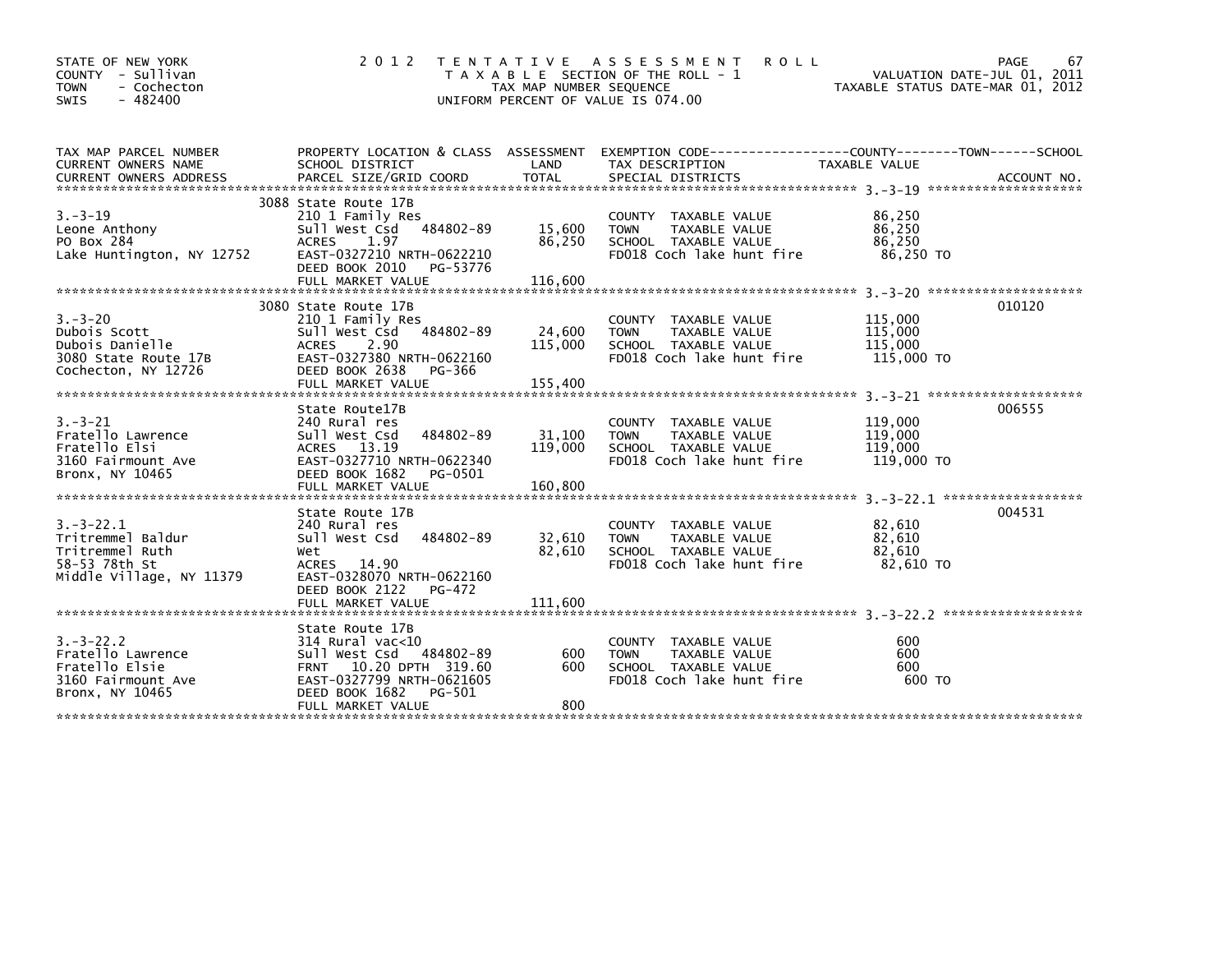| STATE OF NEW YORK<br>COUNTY - Sullivan<br><b>TOWN</b><br>- Cochecton<br>$-482400$<br><b>SWIS</b> | 2 0 1 2                                                                                                                                                      | T E N T A T I V E<br>TAX MAP NUMBER SEQUENCE<br>UNIFORM PERCENT OF VALUE IS 074.00 | A S S E S S M E N T<br>T A X A B L E SECTION OF THE ROLL - 1                                                                 | <b>ROLL</b><br>TAXABLE STATUS DATE-MAR 01, 2012                                      | 68<br>PAGE<br>VALUATION DATE-JUL 01, 2011 |
|--------------------------------------------------------------------------------------------------|--------------------------------------------------------------------------------------------------------------------------------------------------------------|------------------------------------------------------------------------------------|------------------------------------------------------------------------------------------------------------------------------|--------------------------------------------------------------------------------------|-------------------------------------------|
| TAX MAP PARCEL NUMBER<br>CURRENT OWNERS NAME                                                     | PROPERTY LOCATION & CLASS ASSESSMENT<br>SCHOOL DISTRICT                                                                                                      | LAND                                                                               | TAX DESCRIPTION                                                                                                              | EXEMPTION        CODE-----------------COUNTY-------TOWN------SCHOOL<br>TAXABLE VALUE |                                           |
|                                                                                                  | 3038 State Route 17B                                                                                                                                         |                                                                                    |                                                                                                                              |                                                                                      | 016260                                    |
| $3. - 3 - 23$<br>Beck Sharon Dorman<br>3038 Route 17B<br>Cochecton, NY 12726                     | 210 1 Family Res<br>Sull West Csd 484802-89<br>7.22<br><b>ACRES</b><br>EAST-0328320 NRTH-0621940<br>DEED BOOK 2012<br>PG-147                                 | 28,600<br>135,400                                                                  | 41854<br>STAR B<br>COUNTY TAXABLE VALUE<br><b>TOWN</b><br>TAXABLE VALUE<br>SCHOOL TAXABLE VALUE<br>FD018 Coch lake hunt fire | $\mathbf{0}$<br>135,400<br>135,400<br>112,900<br>135,400 TO                          | 22,500<br>0                               |
|                                                                                                  |                                                                                                                                                              |                                                                                    |                                                                                                                              |                                                                                      |                                           |
| $3. - 3 - 24$<br>Manaseri Joseph<br>Blaso George<br>PO Box 342                                   | State Route 17B<br>314 Rural vac<10<br>484802-89<br>Sull West Csd<br>ACRES 10.00<br>EAST-0328540 NRTH-0621930                                                | 18,400<br>18,400                                                                   | COUNTY TAXABLE VALUE<br>TAXABLE VALUE<br><b>TOWN</b><br>SCHOOL TAXABLE VALUE<br>FD018 Coch lake hunt fire                    | 18,400<br>18,400<br>18,400<br>18,400 TO                                              | 004460                                    |
| Lake Huntington, NY 12752                                                                        | DEED BOOK 3170<br>PG-520                                                                                                                                     |                                                                                    |                                                                                                                              |                                                                                      |                                           |
|                                                                                                  |                                                                                                                                                              |                                                                                    |                                                                                                                              |                                                                                      |                                           |
|                                                                                                  | 3024 State Route 17B                                                                                                                                         |                                                                                    |                                                                                                                              |                                                                                      | 000118                                    |
| $3. - 3 - 25$<br>Joe's Service Center Inc.<br>3024 N Y S 17B<br>Cochecton, NY 12726              | 430 Mtor veh srv<br>Sull West Csd 484802-89<br>ACRES 14.20 BANK0060806<br>EAST-0328800 NRTH-0621860<br>DEED BOOK 2864<br>PG-657                              | 59,900<br>109,500                                                                  | COUNTY TAXABLE VALUE<br>TAXABLE VALUE<br><b>TOWN</b><br>SCHOOL TAXABLE VALUE<br>FD018 Coch lake hunt fire                    | 109,500<br>109,500<br>109,500<br>109.500 TO                                          |                                           |
|                                                                                                  | FULL MARKET VALUE                                                                                                                                            | 148,000                                                                            |                                                                                                                              |                                                                                      |                                           |
|                                                                                                  |                                                                                                                                                              |                                                                                    |                                                                                                                              |                                                                                      |                                           |
| $3. - 3 - 26$<br>Peters George<br>Peters Jean<br>41 Mueller Rd<br>Cochecton, NY 12726            | 41 Mueller Rd<br>240 Rural res<br>484802-89<br>Sull West Csd<br>ACRES 31.33<br>EAST-0329196 NRTH-0621628<br>DEED BOOK 1865<br>PG-0222<br>FULL MARKET VALUE   | 60,500<br>140,900<br>190.400                                                       | 41854<br>STAR B<br>COUNTY TAXABLE VALUE<br>TAXABLE VALUE<br><b>TOWN</b><br>SCHOOL TAXABLE VALUE<br>FD018 Coch lake hunt fire | $\mathbf{0}$<br>140.900<br>140,900<br>118,400<br>140,900 TO                          | 013015<br>$\Omega$<br>22,500              |
|                                                                                                  | Mueller & State Route 17B                                                                                                                                    |                                                                                    |                                                                                                                              |                                                                                      |                                           |
| $3. - 3 - 27.1$<br>Lagoda Steven J<br>30 Forman Rd<br>Cochecton, NY 12726                        | 314 Rural vac<10<br>Sull West Csd 484802-89<br>Lot B Of Sub Div<br>5.39 BANK0060806<br><b>ACRES</b><br>EAST-0329535 NRTH-0620757<br>DEED BOOK 2845<br>$PG-1$ | 20,475<br>20.475                                                                   | COUNTY TAXABLE VALUE<br><b>TOWN</b><br>TAXABLE VALUE<br>SCHOOL TAXABLE VALUE<br>FD018 Coch lake hunt fire                    | 20,475<br>20,475<br>20.475<br>20.475 TO                                              |                                           |
|                                                                                                  | FULL MARKET VALUE                                                                                                                                            | 27,700                                                                             |                                                                                                                              |                                                                                      |                                           |
|                                                                                                  |                                                                                                                                                              |                                                                                    |                                                                                                                              |                                                                                      |                                           |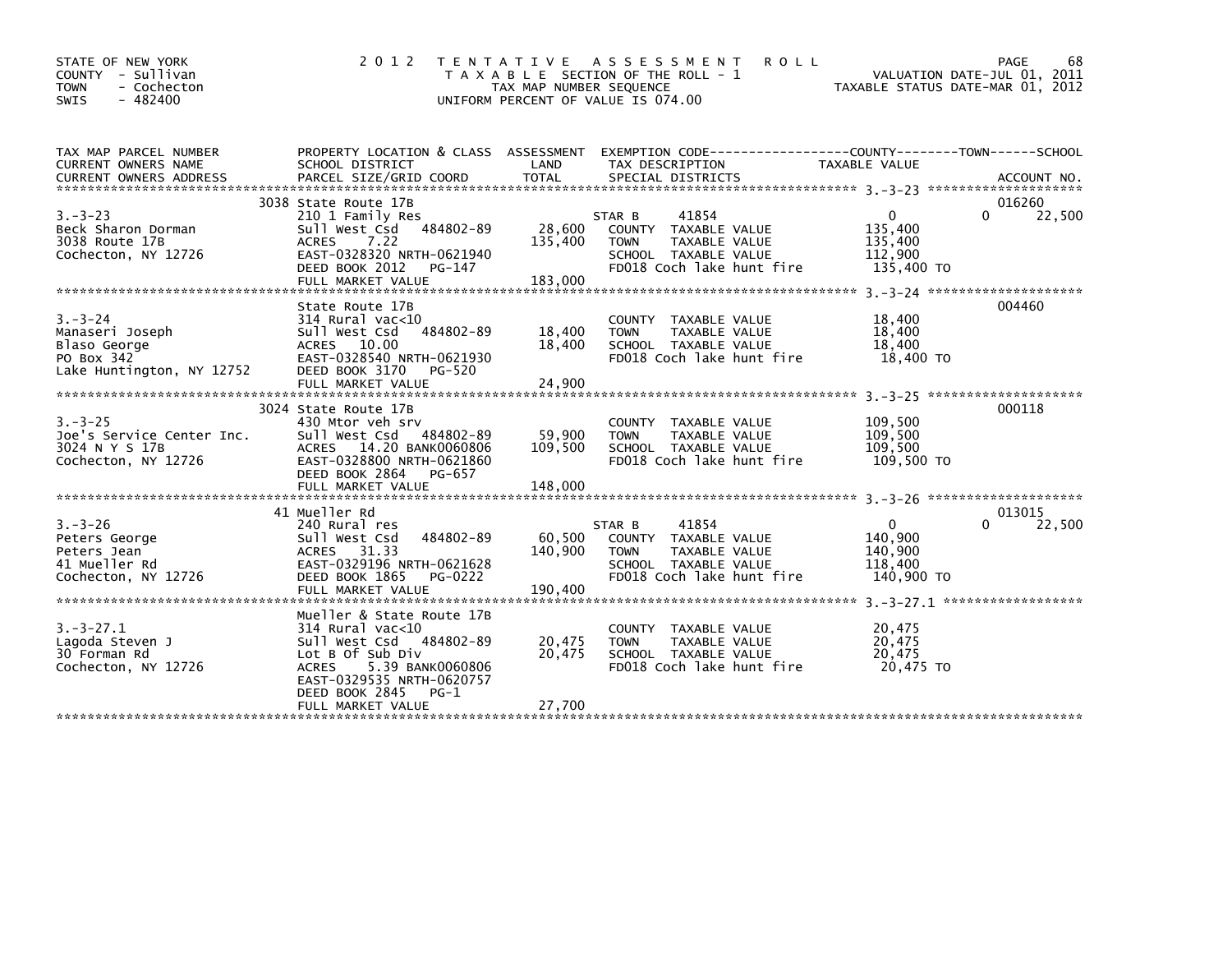| STATE OF NEW YORK<br>COUNTY - Sullivan<br><b>TOWN</b><br>- Cochecton<br>$-482400$<br><b>SWIS</b>          | 2 0 1 2                                                                                                                                                                   | T E N T A T I V E<br>TAX MAP NUMBER SEQUENCE | A S S E S S M E N T<br><b>ROLL</b><br>T A X A B L E SECTION OF THE ROLL - 1<br>UNIFORM PERCENT OF VALUE IS 074.00                                                 | TAXABLE STATUS DATE-MAR 01, 2012                                            | VALUATION DATE-JUL 01, 2011            | PAGE<br>69                           |
|-----------------------------------------------------------------------------------------------------------|---------------------------------------------------------------------------------------------------------------------------------------------------------------------------|----------------------------------------------|-------------------------------------------------------------------------------------------------------------------------------------------------------------------|-----------------------------------------------------------------------------|----------------------------------------|--------------------------------------|
| TAX MAP PARCEL NUMBER<br>CURRENT OWNERS NAME<br><b>CURRENT OWNERS ADDRESS</b>                             | PROPERTY LOCATION & CLASS ASSESSMENT<br>SCHOOL DISTRICT<br>PARCEL SIZE/GRID COORD                                                                                         | LAND<br><b>TOTAL</b>                         | EXEMPTION CODE------------------COUNTY--------TOWN------SCHOOL<br>TAX DESCRIPTION<br>SPECIAL DISTRICTS                                                            | TAXABLE VALUE                                                               |                                        | ACCOUNT NO.                          |
|                                                                                                           | 101 Mueller Rd                                                                                                                                                            |                                              |                                                                                                                                                                   |                                                                             |                                        | 002330                               |
| $3. -3 - 27.3$<br>Patton Clifford<br>101 Mueller Rd<br>Cochecton, NY 12726                                | 210 1 Family Res<br>Sull West Csd 484802-89<br>Lot C Of Sub Div<br>ACRES<br>4.94 BANK 40205<br>EAST-0329687 NRTH-0621867<br>DEED BOOK 2484<br>PG-132<br>FULL MARKET VALUE | 73,800 STAR B<br>99,700                      | COMBAT VET 41131<br>31,800 DISABL VET 41141<br>41854<br>COUNTY TAXABLE VALUE<br><b>TOWN</b><br>TAXABLE VALUE<br>SCHOOL TAXABLE VALUE<br>FD018 Coch lake hunt fire | 18,450<br>11,070<br>$\mathbf{0}$<br>44,280<br>44,280<br>51.300<br>73,800 TO | 18,450<br>11,070<br>$\Omega$           | 0<br>$\mathbf{0}$<br>22,500          |
|                                                                                                           |                                                                                                                                                                           |                                              |                                                                                                                                                                   |                                                                             |                                        |                                      |
| $3. - 3 - 28.2$<br>Ackermann Timothy<br>Ackermann Penny A<br>38 Lounsbury Rd<br>Cochecton, NY 12726       | 38 Lounsbury Rd<br>210 1 Family Res<br>Sull West Csd 484802-89<br>FRNT 160.00 DPTH 150.00<br>EAST-0331570 NRTH-0625700<br>DEED BOOK 1277 PG-00294<br>FULL MARKET VALUE    | 13,500<br>136,400<br>184,300                 | 41854<br>STAR B<br>COUNTY TAXABLE VALUE<br><b>TOWN</b><br>TAXABLE VALUE<br>SCHOOL TAXABLE VALUE<br>FD019 Kenoza lake fire                                         | $\mathbf{0}$<br>136,400<br>136,400<br>113,900<br>136,400 TO                 | 0                                      | 004255<br>22,500                     |
|                                                                                                           | 322 Mueller Rd                                                                                                                                                            |                                              |                                                                                                                                                                   |                                                                             |                                        | 010185                               |
| $3. -3 - 28.3$<br>Ackermann Donna D<br>322 Mueller Rd<br>Cochecton, NY 12726<br>MAY BE SUBJECT TO PAYMENT | 241 Rural res&ag<br>Sull West Csd 484802-89<br>Agri Exempt 1200<br>ACRES 47.33<br>EAST-0331050 NRTH-0625000<br>DEED BOOK 2011<br>PG-1245                                  | 654.600 STAR B                               | AGRI BLDGS 41700<br>89,700 AGRI DIST 41720<br>41854<br>AGRI BLDGS 41700<br>COUNTY TAXABLE VALUE<br><b>TOWN</b><br>TAXABLE VALUE                                   | 30,000<br>38,080<br>$\Omega$<br>50,000<br>536,520<br>536,520                | 30,000<br>38,080<br>$\Omega$<br>50.000 | 30,000<br>38,080<br>22,500<br>50,000 |
| UNDER RPTL483 UNTIL 2016                                                                                  | FULL MARKET VALUE                                                                                                                                                         | 884,600                                      | SCHOOL TAXABLE VALUE                                                                                                                                              | 514.020                                                                     |                                        |                                      |
|                                                                                                           |                                                                                                                                                                           |                                              | FD019 Kenoza lake fire                                                                                                                                            | 654,600 TO                                                                  |                                        |                                      |
|                                                                                                           | Lounsbury Rd                                                                                                                                                              |                                              |                                                                                                                                                                   |                                                                             |                                        | 013060                               |
| $3. - 3 - 29$<br>Ackermann Donna<br>322 Mueller Rd<br>Cochecton, NY 12726                                 | 120 Field crops<br>Sull West Csd 484802-89<br>Combo $w/$ 3-3-30, 3-3-34.4<br><b>ACRES</b><br>56.44<br>EAST-0332180 NRTH-0624830                                           | 189,000<br>189,000                           | AGRI DIST 41720<br>COUNTY TAXABLE VALUE<br>TAXABLE VALUE<br><b>TOWN</b><br>SCHOOL TAXABLE VALUE<br>FD019 Kenoza lake fire                                         | 177,990<br>11,010<br>11,010<br>11,010<br>189,000 TO                         | 177,990                                | 177,990                              |
| MAY BE SUBJECT TO PAYMENT<br>UNDER AGDIST LAW TIL 2016                                                    | DEED BOOK 3588<br>PG-345<br>FULL MARKET VALUE                                                                                                                             | 255,400                                      |                                                                                                                                                                   |                                                                             |                                        |                                      |
|                                                                                                           | 98 Lounsbury Rd                                                                                                                                                           |                                              |                                                                                                                                                                   |                                                                             |                                        | 008560                               |
| $3. - 3 - 31$<br>Accardi Anthony J<br>McGuffin Allison<br>28 Cliff St Apt 3<br>New York, NY 10038         | 240 Rural res<br>484802-89<br>Sull West Csd<br>ACRES 29.35<br>EAST-0333380 NRTH-0624970<br>DEED BOOK 1849<br>PG-125                                                       | 75,700<br>175,500                            | AGRI DIST 41720<br>COUNTY TAXABLE VALUE<br><b>TOWN</b><br>TAXABLE VALUE<br>SCHOOL TAXABLE VALUE<br>FD019 Kenoza lake fire                                         | 48.270<br>127,230<br>127,230<br>127,230<br>175,500 TO                       | 48,270                                 | 48,270                               |
|                                                                                                           | FULL MARKET VALUE                                                                                                                                                         | 237,200                                      |                                                                                                                                                                   |                                                                             |                                        |                                      |
| MAY BE SUBJECT TO PAYMENT<br>UNDER AGDIST LAW TIL 2016                                                    |                                                                                                                                                                           |                                              |                                                                                                                                                                   |                                                                             |                                        |                                      |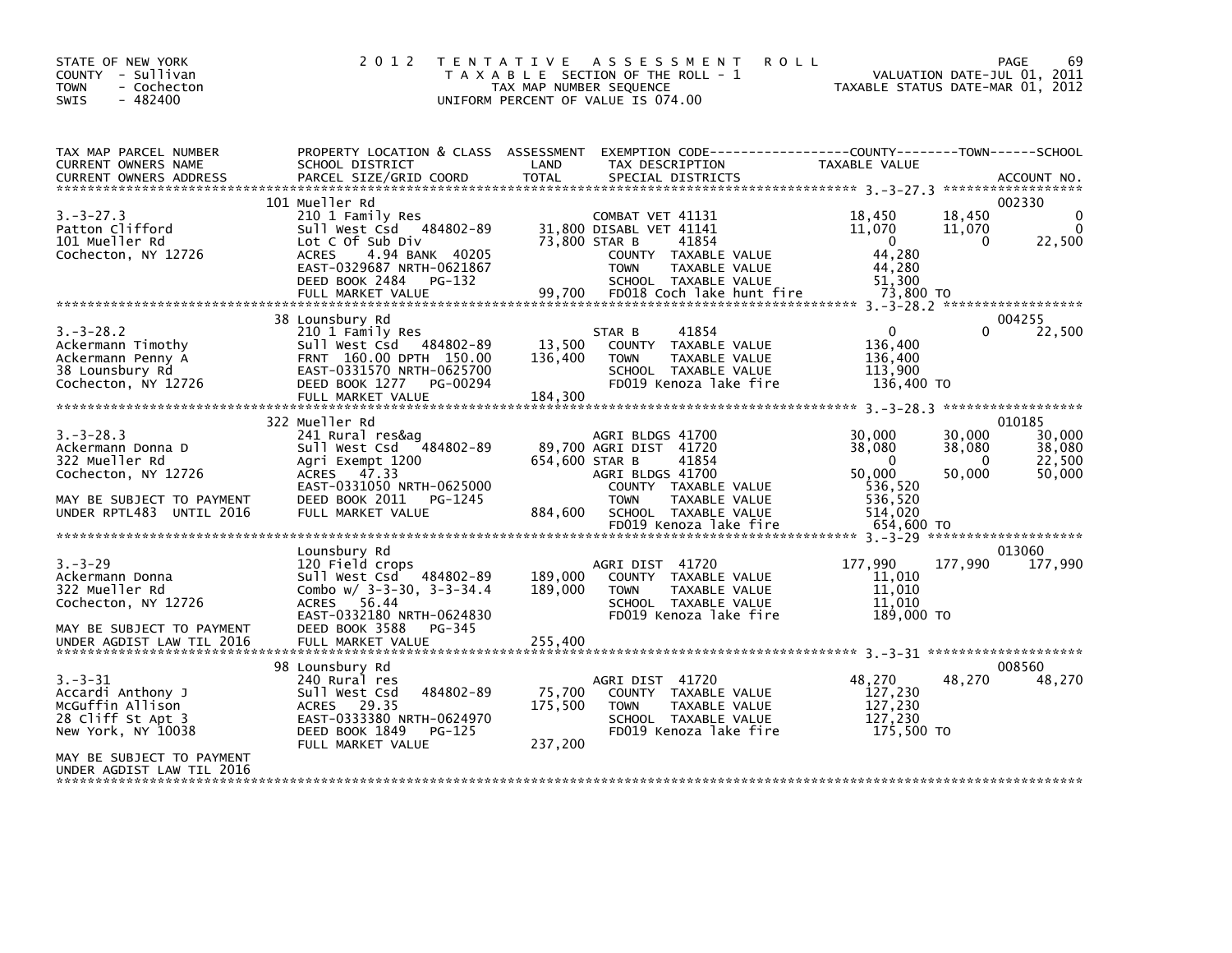| STATE OF NEW YORK<br>COUNTY - Sullivan<br>- Cochecton<br>TOWN<br>$-482400$<br><b>SWIS</b>                                       | 2 0 1 2                                                                                                                                                                    | TENTATIVE ASSESSMENT<br>T A X A B L E SECTION OF THE ROLL - 1<br>TAX MAP NUMBER SEQUENCE<br>UNIFORM PERCENT OF VALUE IS 074.00                                                       | 70<br><b>ROLL</b><br>PAGE<br>VALUATION DATE-JUL 01, 2011<br>TAXABLE STATUS DATE-MAR 01, 2012                                   |
|---------------------------------------------------------------------------------------------------------------------------------|----------------------------------------------------------------------------------------------------------------------------------------------------------------------------|--------------------------------------------------------------------------------------------------------------------------------------------------------------------------------------|--------------------------------------------------------------------------------------------------------------------------------|
| TAX MAP PARCEL NUMBER<br>CURRENT OWNERS NAME<br><b>CURRENT OWNERS ADDRESS</b>                                                   | SCHOOL DISTRICT<br>PARCEL SIZE/GRID COORD                                                                                                                                  | LAND<br>TAX DESCRIPTION<br><b>TOTAL</b><br>SPECIAL DISTRICTS                                                                                                                         | PROPERTY LOCATION & CLASS ASSESSMENT EXEMPTION CODE---------------COUNTY-------TOWN-----SCHOOL<br>TAXABLE VALUE<br>ACCOUNT NO. |
| $3. - 3 - 32$<br>Les Marie, LLC<br>6128 Liebig Ave<br>Bronx, NY 10471<br>MAY BE SUBJECT TO PAYMENT<br>UNDER AGDIST LAW TIL 2016 | Loundsbury Rd<br>322 Rural vac>10<br>Sull West Csd<br>484802-89<br>ACRES 56.00<br>EAST-0334610 NRTH-0624430<br>DEED BOOK 3111 PG-249<br>FULL MARKET VALUE                  | AGRI DIST 41720<br>115,200<br>COUNTY TAXABLE VALUE<br>115,200<br><b>TOWN</b><br>TAXABLE VALUE<br>SCHOOL TAXABLE VALUE<br>FD019 Kenoza lake fire<br>155,700                           | 008520<br>101,840<br>101.840<br>101,840<br>13,360<br>13,360<br>13,360<br>115,200 TO                                            |
| $3. -3 - 33.1$<br>Ricciardi Carmen<br>400 Glen Cove Ave<br>Sea Cliff, NY 11579                                                  | Mueller Rd<br>$314$ Rural vac<10<br>Sull West Csd<br>484802-89<br>8.50<br><b>ACRES</b><br>EAST-0330890 NRTH-0622970<br>DEED BOOK 831<br>PG-00095<br>FULL MARKET VALUE      | COUNTY TAXABLE VALUE<br>34,900<br><b>TOWN</b><br>TAXABLE VALUE<br>34,900<br>SCHOOL TAXABLE VALUE<br>FD019 Kenoza lake fire<br>47,200                                                 | 012261<br>34,900<br>34,900<br>34,900<br>34,900 TO                                                                              |
|                                                                                                                                 |                                                                                                                                                                            |                                                                                                                                                                                      |                                                                                                                                |
| $3. -3 - 33.2$<br>Wolyniec Helen<br>Wolyniec Bronislaw<br>256 Mueller Rd<br>Cochecton, NY 12726                                 | 256 Mueller Rd<br>210 1 Family Res<br>Sull West Csd<br>484802-89<br><b>ACRES</b><br>7.00<br>EAST-0330905 NRTH-0623910<br>DEED BOOK 881<br>PG-00050<br>FULL MARKET VALUE    | 41834<br>STAR EN<br>33,500<br>TAXABLE VALUE<br><b>COUNTY</b><br>75,100<br><b>TOWN</b><br>TAXABLE VALUE<br>SCHOOL TAXABLE VALUE<br>FD019 Kenoza lake fire<br>101,500                  | 016872<br>0<br>46,650<br>75,100<br>75,100<br>28,450<br>75,100 TO                                                               |
| $3. -3 - 33.3$<br>Ruhry Herman<br>Ruhry Hilda<br>244 Muller Rd<br>Cochecton, NY 12726                                           | 244 Mueller Rd<br>210 1 Family Res<br>484802-89<br>Sull West Csd<br><b>ACRES</b><br>7.04<br>EAST-0330841 NRTH-0623643<br>DEED BOOK 726<br>PG-00989<br>FULL MARKET VALUE    | 41800<br>AGED-CTS<br>30,000 STAR EN<br>41834<br>70,000<br><b>COUNTY</b><br>TAXABLE VALUE<br><b>TOWN</b><br>TAXABLE VALUE<br>SCHOOL TAXABLE VALUE<br>FD019 Kenoza lake fire<br>94,600 | 012940<br>14,000<br>14,000<br>14,000<br>$\Omega$<br>46,650<br>$\Omega$<br>56,000<br>56,000<br>9,350<br>70.000 TO               |
| $3. -3 - 33.4$<br>Hammett James<br>Hammett Others<br>PO Box 46<br>Jeffersonville, NY 12748                                      | Lux Rd<br>$314$ Rural vac< $10$<br>484802-89<br>Sull West Csd<br>4.50<br><b>ACRES</b><br>EAST-0331090 NRTH-0622630<br>DEED BOOK 2335<br><b>PG-252</b><br>FULL MARKET VALUE | COUNTY TAXABLE VALUE<br>21,200<br><b>TOWN</b><br>TAXABLE VALUE<br>21,200<br>SCHOOL TAXABLE VALUE<br>FD019 Kenoza lake fire<br>28,600                                                 | 001896<br>21,200<br>21,200<br>21,200<br>21,200 TO                                                                              |
| $3. -3 - 33.7$<br>Martin Clemens<br>Martin Ingeburg<br>457 Dunster Ct<br>West Hempstead, NY 11552                               | Mueller Rd<br>210 1 Family Res<br>484802-89<br>Sull West Csd<br>ACRES 10.62<br>EAST-0331000 NRTH-0623323<br>DEED BOOK 1160<br>PG-00132<br>FULL MARKET VALUE                | COUNTY TAXABLE VALUE<br>25,900<br><b>TOWN</b><br>TAXABLE VALUE<br>75,900<br>SCHOOL TAXABLE VALUE<br>FD019 Kenoza lake fire<br>102,600                                                | 002331<br>75,900<br>75,900<br>75,900<br>75,900 TO                                                                              |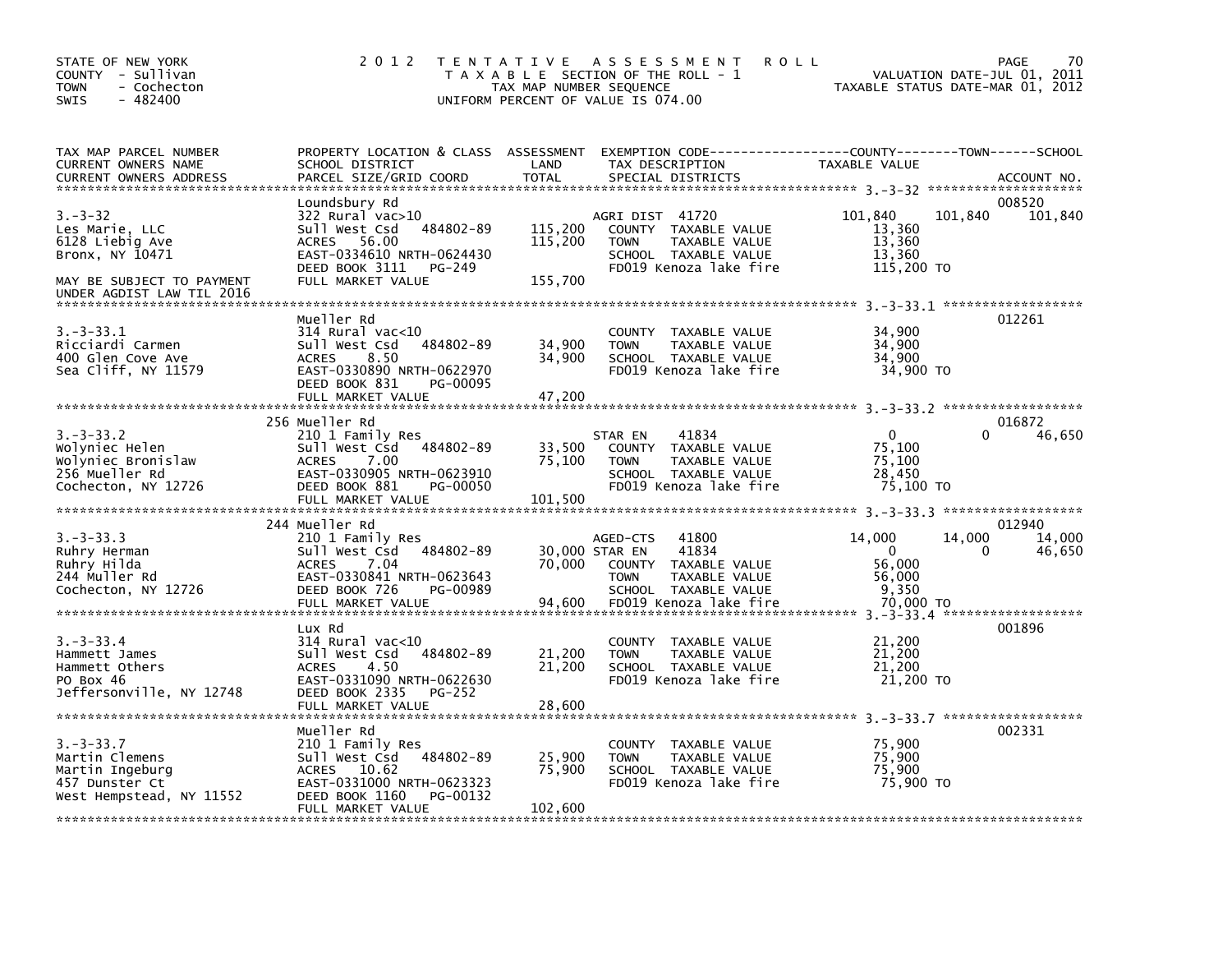| STATE OF NEW YORK<br>- Sullivan<br><b>COUNTY</b><br>- Cochecton<br><b>TOWN</b><br>$-482400$<br><b>SWIS</b> | 2 0 1 2<br>T E N T A T I V E                                                                                                                                                         | TAX MAP NUMBER SEQUENCE      | A S S E S S M E N T<br><b>ROLL</b><br>T A X A B L E SECTION OF THE ROLL - 1<br>UNIFORM PERCENT OF VALUE IS 074.00                                              | TAXABLE STATUS DATE-MAR 01, 2012                                  | PAGE<br>VALUATION DATE-JUL 01, 2011 | 71                                 |
|------------------------------------------------------------------------------------------------------------|--------------------------------------------------------------------------------------------------------------------------------------------------------------------------------------|------------------------------|----------------------------------------------------------------------------------------------------------------------------------------------------------------|-------------------------------------------------------------------|-------------------------------------|------------------------------------|
| TAX MAP PARCEL NUMBER<br>CURRENT OWNERS NAME<br><b>CURRENT OWNERS ADDRESS</b>                              | SCHOOL DISTRICT                                                                                                                                                                      | LAND                         | PROPERTY LOCATION & CLASS ASSESSMENT EXEMPTION CODE---------------COUNTY-------TOWN------SCHOOL<br>TAX DESCRIPTION                                             | TAXABLE VALUE                                                     |                                     |                                    |
|                                                                                                            | 95 Lux Rd                                                                                                                                                                            |                              |                                                                                                                                                                |                                                                   | 004166                              |                                    |
| $3. -3 - 34.1$<br>Ernst Willi<br>Ernst Michael<br>95 Lux Rd<br>Cochecton, NY 12726                         | 240 Rural res<br>Sull West Csd 484802-89<br>Includes $3-3-34.2$<br>29.50<br><b>ACRES</b><br>EAST-0331958 NRTH-0623162<br>DEED BOOK 3624<br>PG-337<br>FULL MARKET VALUE               | 55,000<br>140,500<br>189,900 | 41834<br>STAR EN<br><b>COUNTY</b><br>TAXABLE VALUE<br>TAXABLE VALUE<br><b>TOWN</b><br>SCHOOL TAXABLE VALUE<br>FD019 Kenoza lake fire                           | 0<br>140.500<br>140.500<br>93,850<br>140,500 TO                   | 0                                   | 46,650                             |
|                                                                                                            |                                                                                                                                                                                      |                              |                                                                                                                                                                |                                                                   |                                     |                                    |
|                                                                                                            | Loundsbury Rd                                                                                                                                                                        |                              |                                                                                                                                                                |                                                                   | 008540                              |                                    |
| $3. - 3 - 35$<br>Les Marie, LLC<br>6128 Liebig Ave<br>Bronx, NY 10471                                      | $322$ Rural vac $>10$<br>sull west Csd<br>484802-89<br>ACRES 70.00<br>EAST-0333170 NRTH-0623350<br>DEED BOOK 3111<br>PG-249                                                          | 122,000<br>122,000           | AGRI DIST 41720<br>COUNTY TAXABLE VALUE<br><b>TOWN</b><br>TAXABLE VALUE<br>SCHOOL TAXABLE VALUE<br>FD019 Kenoza lake fire                                      | 109,620<br>12,380<br>12,380<br>12,380<br>122,000 TO               | 109,620                             | 109,620                            |
| MAY BE SUBJECT TO PAYMENT<br>UNDER AGDIST LAW TIL 2016                                                     | FULL MARKET VALUE                                                                                                                                                                    | 164,900                      |                                                                                                                                                                |                                                                   |                                     |                                    |
|                                                                                                            | 243 Westervelt Rd                                                                                                                                                                    |                              | 40 PCT OF VALUE USED FOR EXEMPTION PURPOSES                                                                                                                    |                                                                   | 010700                              |                                    |
| $3.-3-36.1$<br>Nicoletti Thomas<br>Nicoletti Doris<br>243 Westervelt Rd<br>Cochecton, NY 12726             | 240 Rural res<br>484802-89<br>Sull West Csd<br>ACRES<br>38.43<br>EAST-0334251 NRTH-0623076<br>DEED BOOK 3431<br>PG-126<br>FULL MARKET VALUE                                          | 193,700 STAR EN<br>261,800   | COMBAT VET 41131<br>94,000 DISABL VET 41141<br>41834<br>COUNTY TAXABLE VALUE<br><b>TOWN</b><br>TAXABLE VALUE<br>SCHOOL TAXABLE VALUE<br>FD019 Kenoza lake fire | 19,370<br>23,244<br>$\mathbf{0}$<br>151,086<br>151,086<br>147,050 | 19,370<br>23,244<br>0               | $\mathbf{0}$<br>$\Omega$<br>46,650 |
|                                                                                                            |                                                                                                                                                                                      |                              |                                                                                                                                                                | 193,700 TO                                                        |                                     |                                    |
| $3. -3 - 36.2$<br>Nicoletti Phillip<br>Nicoletti Susan<br>237 Westervelt Rd<br>Cochecton, NY 12726         | 237 Westervelt Rd<br>210 1 Family Res<br>Sull West Csd 484802-89<br>5.76<br><b>ACRES</b><br>EAST-0333811 NRTH-0622287<br>DEED BOOK 1342<br>PG-00352<br>FULL MARKET VALUE             | 34,600<br>172,100<br>232,600 | 41854<br>STAR B<br>COUNTY TAXABLE VALUE<br>TAXABLE VALUE<br><b>TOWN</b><br>SCHOOL TAXABLE VALUE<br>FD018 Coch lake hunt fire                                   | $\mathbf{0}$<br>172,100<br>172,100<br>149.600<br>172,100 TO       | 0                                   | 22,500                             |
|                                                                                                            |                                                                                                                                                                                      |                              |                                                                                                                                                                |                                                                   |                                     |                                    |
| $3. -3 - 36.3$<br>Nicoletti James<br>Nicoletti Elizabeth<br>236 Westervelt Rd<br>Cochecton, NY 12726       | 236 Westervelt Rd<br>210 1 Family Res<br>Sull West Csd 484802-89<br><b>ACRES</b><br>5.81 BANKC061222<br>EAST-0334601 NRTH-0622187<br>DEED BOOK 1349<br>PG-00330<br>FULL MARKET VALUE | 34,800<br>155,000<br>209,500 | 41854<br>STAR B<br>COUNTY TAXABLE VALUE<br><b>TOWN</b><br>TAXABLE VALUE<br>SCHOOL TAXABLE VALUE<br>FD019 Kenoza lake fire                                      | $\mathbf{0}$<br>155,000<br>155,000<br>132,500<br>155,000 TO       | 0                                   | 22,500                             |
|                                                                                                            |                                                                                                                                                                                      |                              |                                                                                                                                                                |                                                                   |                                     |                                    |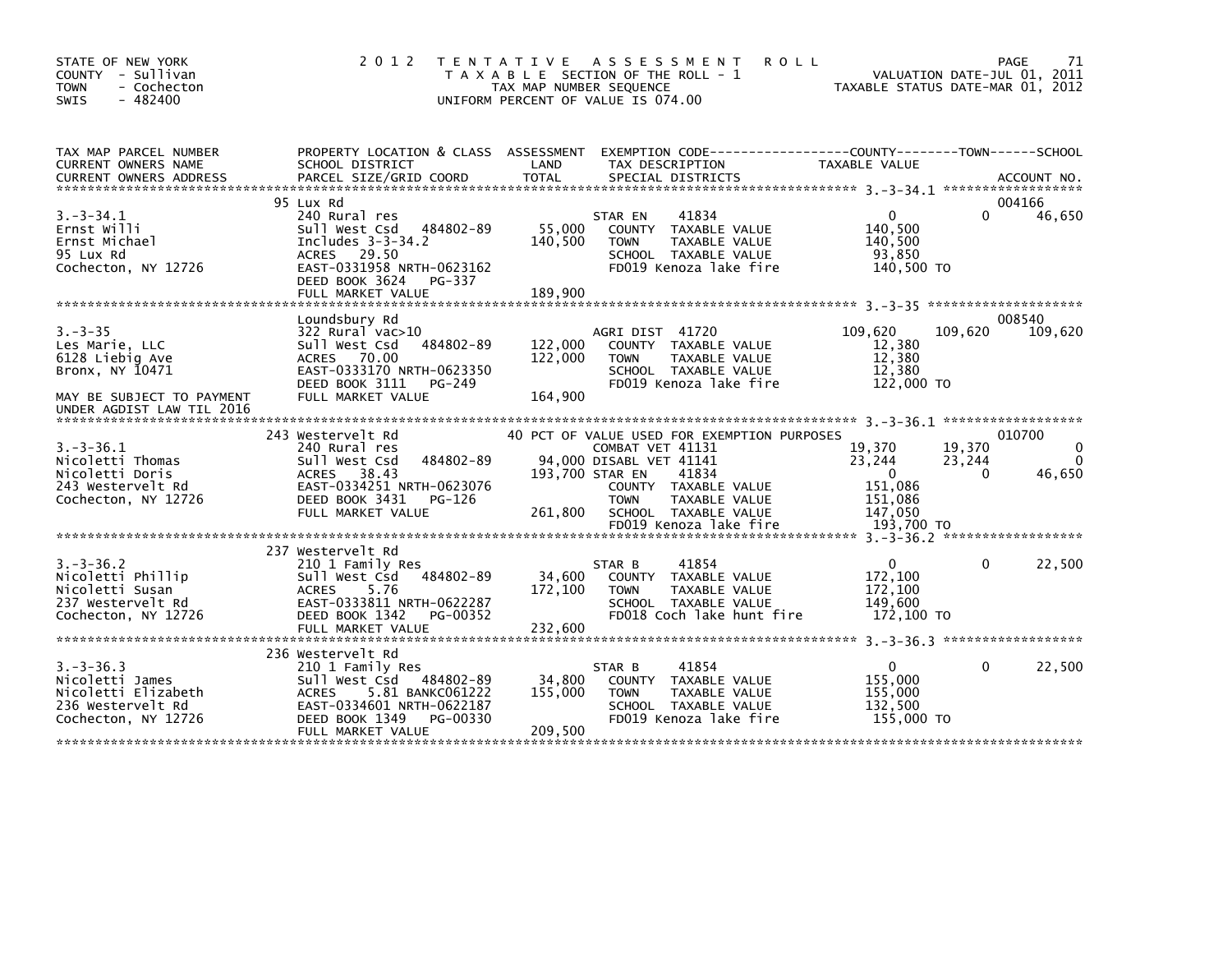| STATE OF NEW YORK<br>COUNTY - Sullivan<br>- Cochecton<br>TOWN<br>$-482400$<br><b>SWIS</b>      | 2 0 1 2                                                                                                                                                                           | T E N T A T I V E<br>TAX MAP NUMBER SEQUENCE | A S S E S S M E N T<br><b>ROLL</b><br>T A X A B L E SECTION OF THE ROLL - 1<br>UNIFORM PERCENT OF VALUE IS 074.00                   | TAXABLE STATUS DATE-MAR 01, 2012                    | 72<br><b>PAGE</b><br>VALUATION DATE-JUL 01, 2011 |
|------------------------------------------------------------------------------------------------|-----------------------------------------------------------------------------------------------------------------------------------------------------------------------------------|----------------------------------------------|-------------------------------------------------------------------------------------------------------------------------------------|-----------------------------------------------------|--------------------------------------------------|
| TAX MAP PARCEL NUMBER<br>CURRENT OWNERS NAME<br><b>CURRENT OWNERS ADDRESS</b>                  | PROPERTY LOCATION & CLASS ASSESSMENT<br>SCHOOL DISTRICT<br>PARCEL SIZE/GRID COORD                                                                                                 | LAND<br><b>TOTAL</b>                         | EXEMPTION CODE-----------------COUNTY-------TOWN------SCHOOL<br>TAX DESCRIPTION<br>SPECIAL DISTRICTS                                | TAXABLE VALUE                                       | ACCOUNT NO.                                      |
| $3. - 3 - 37$<br>Ayelet Inc<br>Attn: Uri Weinstein<br>117 Burr Rd<br>Cochecton, NY 12726       | State Route 17B<br>910 Priv forest<br>Sull West Csd<br>484802-89<br>ACRES 144.45<br>EAST-0336010 NRTH-0623410<br>DEED BOOK 1072<br>PG-00210<br>FULL MARKET VALUE                  | 150,000<br>150,000<br>202,700                | COUNTY TAXABLE VALUE<br>TAXABLE VALUE<br><b>TOWN</b><br>SCHOOL TAXABLE VALUE<br>FD019 Kenoza lake fire                              | 150,000<br>150,000<br>150,000<br>150,000 TO         | 011410                                           |
| $3.-3-38.1$<br>Rhodes Dwayne<br>Rhodes Rebecca L<br>200 Mueller Rd<br>Cochecton, NY 12726-5007 | 200 Mueller Rd<br>210 1 Family Res<br>Sull West Csd 484802-89<br>3.13 BANK0060806<br><b>ACRES</b><br>EAST-0330556 NRTH-0622743<br>DEED BOOK 1349<br>PG-00407<br>FULL MARKET VALUE | 27,500<br>150,800<br>203,800                 | 41854<br>STAR B<br>COUNTY TAXABLE VALUE<br>TAXABLE VALUE<br><b>TOWN</b><br>SCHOOL TAXABLE VALUE<br>FD019 Kenoza lake fire           | 0<br>150,800<br>150,800<br>128,300<br>150,800 TO    | 012255<br>0<br>22,500                            |
| $3.-3-39.1$<br>Mootz Thomas E<br>Mootz Michelle<br>41 Lounsbury Rd<br>Cochecton, NY 12726      | Mueller Rd<br>322 Rural vac>10<br>Sull West Csd<br>484802-89<br>8.28<br><b>ACRES</b><br>EAST-0330350 NRTH-0622350<br>DEED BOOK 3535<br>PG-641<br>FULL MARKET VALUE                | 14,500<br>14,500<br>19,600                   | COUNTY TAXABLE VALUE<br><b>TOWN</b><br>TAXABLE VALUE<br>SCHOOL TAXABLE VALUE<br>FD018 Coch lake hunt fire<br>FD019 Kenoza lake fire | 14,500<br>14,500<br>14,500<br>725 TO<br>13,775 TO   | 001260                                           |
| $3. -3 - 39.2$<br>Rhodes Dwayne<br>200 Mueller Rd<br>Cochecton, NY 12726                       | Mueller Rd<br>322 Rural vac>10<br>Sull West Csd<br>484802-89<br>ACRES 11.73<br>EAST-0330350 NRTH-0622350<br>DEED BOOK 2556<br>PG-380<br>FULL MARKET VALUE                         | 24,800<br>24,800<br>33,500                   | COUNTY TAXABLE VALUE<br><b>TOWN</b><br>TAXABLE VALUE<br>SCHOOL TAXABLE VALUE<br>FD018 Coch lake hunt fire<br>FD019 Kenoza lake fire | 24,800<br>24,800<br>24,800<br>1,240 TO<br>23,560 TO | 001260                                           |
| $3 - 3 - 40$<br>Bruetsch Carl<br>Bruetsch Eileen<br>Attn: The Honesdale Nat Bank               | 40 Lux Rd<br>270 Mfg housing<br>484802-89<br>Sull West Csd<br>30.95<br><b>ACRES</b><br>EAST-0331870 NRTH-0621860                                                                  | 64,500<br>99,400                             | 41854<br>STAR B<br>COUNTY TAXABLE VALUE<br><b>TOWN</b><br>TAXABLE VALUE<br>SCHOOL TAXABLE VALUE                                     | 0<br>99,400<br>99,400<br>76,900                     | 001800<br>22,500                                 |
| 38 North Franklin St<br>Wilkes-Barre, PA 18701<br>$3.-3-41.1$                                  | DEED BOOK 01771 PG-0064<br>FULL MARKET VALUE<br>18 Mueller<br>210 1 Family Res                                                                                                    | 134,300                                      | FD018 Coch lake hunt fire<br>FD019 Kenoza lake fire<br>41854<br>STAR B                                                              | 9,940 TO<br>89,460 TO<br>0                          | 001880<br>22,500                                 |
| Strainovic Ljubisa<br>Strainovic Stojan<br>18 Mueller Rd<br>Cochecton, NY 12726                | Sull West Csd<br>484802-89<br>Lot 1<br><b>ACRES</b><br>5.66<br>EAST-0330240 NRTH-0621160<br>DEED BOOK 2374<br>PG-538<br>FULL MARKET VALUE                                         | 35,700<br>149,100<br>201,500                 | COUNTY TAXABLE VALUE<br>TAXABLE VALUE<br><b>TOWN</b><br>SCHOOL TAXABLE VALUE<br>FD018 Coch lake hunt fire                           | 149,100<br>149,100<br>126,600<br>149,100 TO         |                                                  |
|                                                                                                |                                                                                                                                                                                   |                                              |                                                                                                                                     |                                                     |                                                  |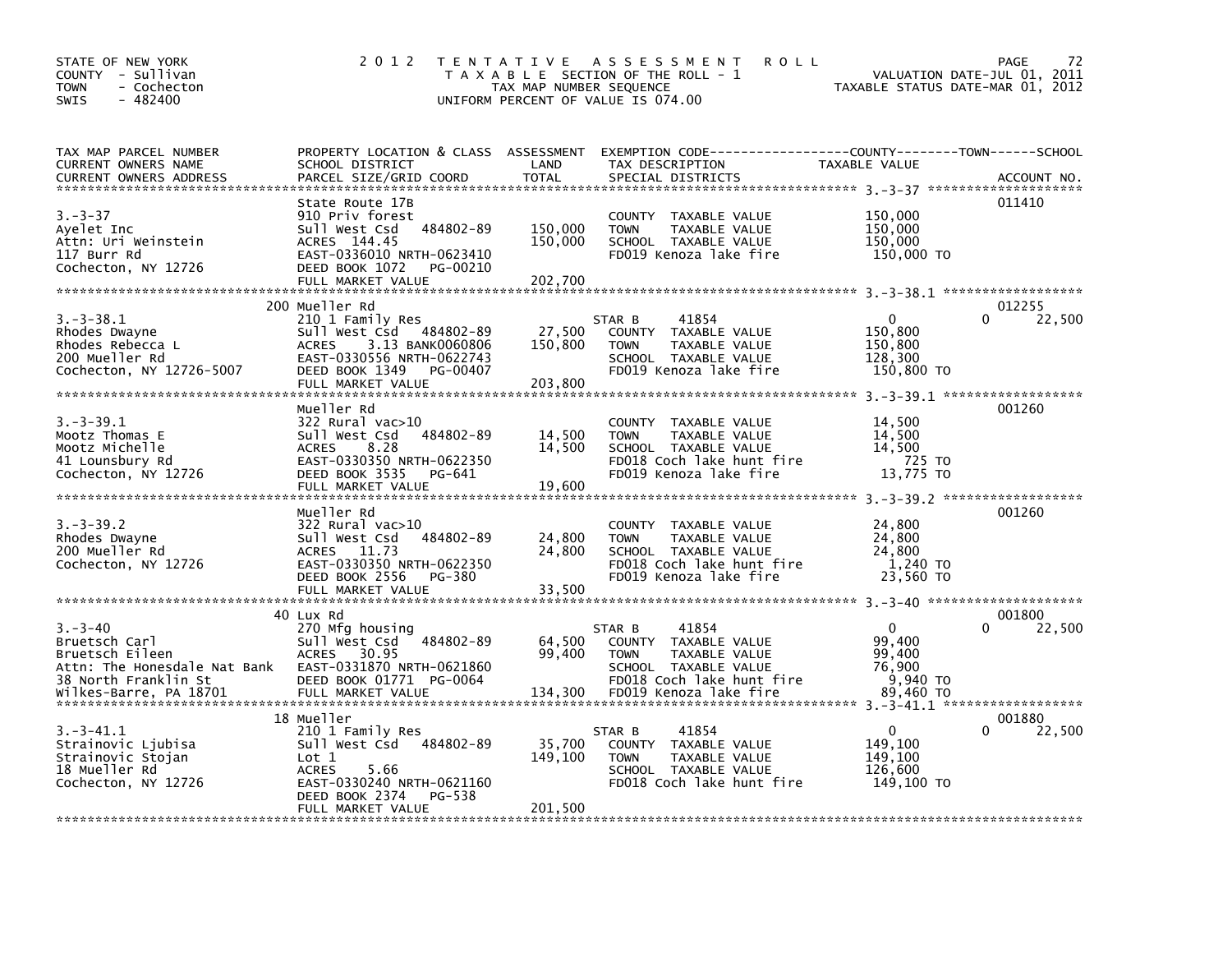| STATE OF NEW YORK<br>COUNTY - Sullivan<br>- Cochecton<br><b>TOWN</b><br>$-482400$<br>SWIS         | 2012                                                                                                                                                                       | TAX MAP NUMBER SEQUENCE<br>UNIFORM PERCENT OF VALUE IS 074.00 | TENTATIVE ASSESSMENT<br><b>ROLL</b><br>T A X A B L E SECTION OF THE ROLL - 1                                                                                                          | VALUATION DATE-JUL 01,<br>TAXABLE STATUS DATE-MAR 01, 2012                          | 73<br>PAGE<br>2011    |
|---------------------------------------------------------------------------------------------------|----------------------------------------------------------------------------------------------------------------------------------------------------------------------------|---------------------------------------------------------------|---------------------------------------------------------------------------------------------------------------------------------------------------------------------------------------|-------------------------------------------------------------------------------------|-----------------------|
| TAX MAP PARCEL NUMBER<br>CURRENT OWNERS NAME<br><b>CURRENT OWNERS ADDRESS</b>                     | SCHOOL DISTRICT<br>PARCEL SIZE/GRID COORD                                                                                                                                  | LAND<br><b>TOTAL</b>                                          | PROPERTY LOCATION & CLASS ASSESSMENT EXEMPTION CODE---------------COUNTY-------TOWN------SCHOOL<br>TAX DESCRIPTION<br>SPECIAL DISTRICTS                                               | TAXABLE VALUE                                                                       | ACCOUNT NO.           |
| 3.–3–41.2<br>Arqueta Carlos<br>PO Box 387<br>White Lake, NY 12786                                 | Mueller Rd<br>270 Mfg housing<br>Sull West Csd 484802-89<br>99.99 DPTH 172.12<br><b>FRNT</b><br>EAST-0329900 NRTH-0620900<br>DEED BOOK 2053<br>PG-550<br>FULL MARKET VALUE | 16,000<br>35,700<br>48,200                                    | COUNTY TAXABLE VALUE<br>TAXABLE VALUE<br><b>TOWN</b><br>SCHOOL TAXABLE VALUE<br>FD018 Coch lake hunt fire                                                                             | 35,700<br>35,700<br>35,700<br>35,700 TO                                             | 005368                |
|                                                                                                   | 18 Mueller Rd                                                                                                                                                              |                                                               |                                                                                                                                                                                       |                                                                                     | 001880                |
| $3.-3-41.4$<br>Varsam George<br>2807 157 St<br>Flushing, NY 11354                                 | 322 Rural vac>10<br>Sull West Csd 484802-89<br>ACRES 23.18<br>EAST-0330240 NRTH-0621160<br>DEED BOOK 3331<br>PG-26<br>FULL MARKET VALUE                                    | 84,300<br>84,300<br>113,900                                   | COUNTY TAXABLE VALUE<br><b>TOWN</b><br>TAXABLE VALUE<br>SCHOOL TAXABLE VALUE<br>FD018 Coch lake hunt fire                                                                             | 84,300<br>84,300<br>84.300<br>84,300 TO                                             |                       |
|                                                                                                   | 26 Mueller Rd                                                                                                                                                              |                                                               |                                                                                                                                                                                       |                                                                                     | 007590                |
| $3. - 3 - 42$<br>Vlimas Juliett<br>Dorothy Fenton<br>26 Mueller Rd<br>Cochecton, NY 12726         | 270 Mfg housing<br>Sull West Csd 484802-89<br>FRNT 152.99 DPTH 151.77<br>EAST-0329880 NRTH-0620820<br>DEED BOOK 1797<br>PG-261<br>FULL MARKET VALUE                        | 14,100<br>32,500<br>43,900                                    | COUNTY TAXABLE VALUE<br><b>TOWN</b><br>TAXABLE VALUE<br>SCHOOL TAXABLE VALUE<br>FD018 Coch lake hunt fire                                                                             | 32,500<br>32,500<br>32,500<br>32,500 TO                                             |                       |
|                                                                                                   |                                                                                                                                                                            |                                                               |                                                                                                                                                                                       |                                                                                     |                       |
| $3. - 3 - 43$<br>Dudley Edward<br>Bauer Adolf<br>1061 L Cherry Valley Rd<br>Stroudsburg, PA 18360 | 6 Mueller Rd<br>210 1 Family Res<br>Sull West Csd 484802-89<br>3.19<br><b>ACRES</b><br>EAST-0330040 NRTH-0620230<br>DEED BOOK 1118<br>PG-00162<br>FULL MARKET VALUE        | 29,800 STAR B<br>119,600<br>161,600                           | 85 PCT OF VALUE USED FOR EXEMPTION PURPOSES<br>COMBAT VET 41131<br>41854<br>COUNTY TAXABLE VALUE<br><b>TOWN</b><br>TAXABLE VALUE<br>SCHOOL TAXABLE VALUE<br>FD018 Coch lake hunt fire | 25,415<br>25,415<br>$\overline{0}$<br>0<br>94,185<br>94,185<br>97,100<br>119,600 TO | 012330<br>0<br>22,500 |
|                                                                                                   | 2940 Nys 17B                                                                                                                                                               |                                                               |                                                                                                                                                                                       |                                                                                     | 015505                |
| $3. - 3 - 44$<br>Horyczun Theodore<br>Horyczun Kathy<br>2940 Rt 17B<br>Cochecton, NY 12726        | 210 1 Family Res<br>Sull West Csd 484802-89<br>combo with $3.-3-41.3$<br>6.76<br><b>ACRES</b><br>EAST-0330380 NRTH-0620080<br>DEED BOOK 2302 PG-452<br>FULL MARKET VALUE   | 41,500<br>127,800<br>172,700                                  | 41854<br>STAR B<br>COUNTY TAXABLE VALUE<br>TAXABLE VALUE<br><b>TOWN</b><br>SCHOOL TAXABLE VALUE<br>FD018 Coch lake hunt fire                                                          | $\Omega$<br>0<br>127,800<br>127,800<br>105,300<br>127,800 TO                        | 22,500                |
|                                                                                                   |                                                                                                                                                                            |                                                               |                                                                                                                                                                                       |                                                                                     |                       |
| $3.-3-46.1$<br>Varsam George F<br>Varsam Lori A<br>2807 157th St<br>Flushing, NY 11354            | 2858 State Route 17B<br>210 1 Family Res<br>Sull West Csd 484802-89<br><b>ACRES</b><br>4.92<br>EAST-0332107 NRTH-0619083<br>DEED BOOK 2011<br>PG-116<br>FULL MARKET VALUE  | 40,100<br>70,000<br>94,600                                    | COUNTY TAXABLE VALUE<br>TAXABLE VALUE<br><b>TOWN</b><br>SCHOOL TAXABLE VALUE<br>FD018 Coch lake hunt fire                                                                             | 70,000<br>70,000<br>70,000<br>70,000 TO                                             | 6943                  |
|                                                                                                   |                                                                                                                                                                            |                                                               |                                                                                                                                                                                       |                                                                                     |                       |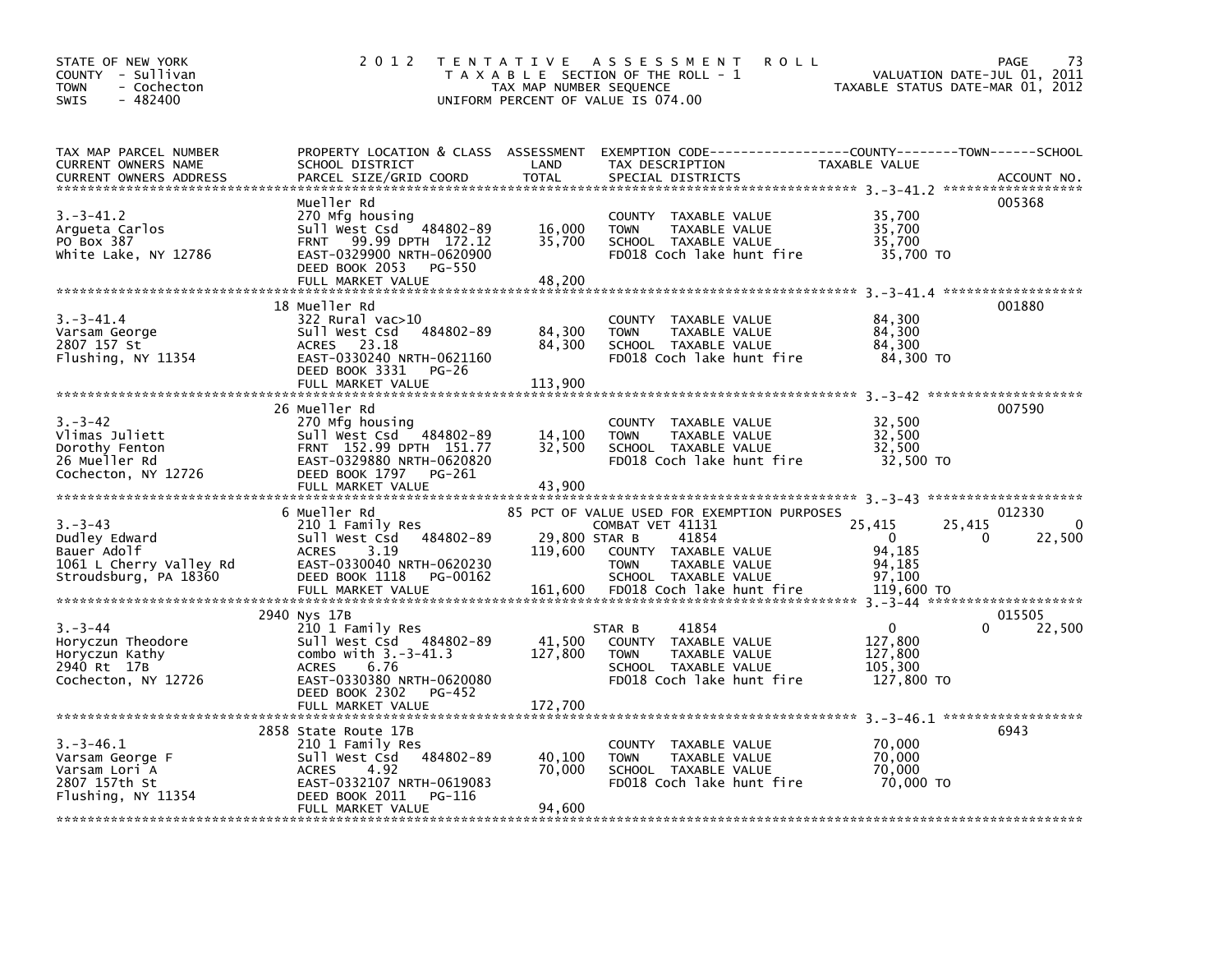| STATE OF NEW YORK<br>COUNTY - Sullivan<br><b>TOWN</b><br>- Cochecton<br>$-482400$<br><b>SWIS</b>                                        |                                                                                                                                                                                | TAX MAP NUMBER SEQUENCE       | 2012 TENTATIVE ASSESSMENT<br><b>ROLL</b><br>T A X A B L E SECTION OF THE ROLL - 1<br>UNIFORM PERCENT OF VALUE IS 074.00             | VALUATION DATE-JUL 01, 2011<br>TAXABLE STATUS DATE-MAR 01, 2012 | 74<br><b>PAGE</b> |
|-----------------------------------------------------------------------------------------------------------------------------------------|--------------------------------------------------------------------------------------------------------------------------------------------------------------------------------|-------------------------------|-------------------------------------------------------------------------------------------------------------------------------------|-----------------------------------------------------------------|-------------------|
| TAX MAP PARCEL NUMBER<br>CURRENT OWNERS NAME                                                                                            | SCHOOL DISTRICT                                                                                                                                                                | LAND                          | PROPERTY LOCATION & CLASS ASSESSMENT EXEMPTION CODE----------------COUNTY-------TOWN------SCHOOL<br>TAX DESCRIPTION                 | TAXABLE VALUE                                                   |                   |
| $3. -3 - 46.2$<br>Zawoloka Alex<br>Zawoloka Joanne<br>316 Commonwealth St<br>Franklin Square, NY 11010                                  | 2904 State Route 17B<br>210 1 Family Res<br>Sull West Csd 484802-89<br>Lot 1<br><b>ACRES</b><br>2.33<br>EAST-0330805 NRTH-0619393<br>DEED BOOK 3330 PG-30<br>FULL MARKET VALUE | 32,500<br>232,500<br>314,200  | COUNTY TAXABLE VALUE<br>TAXABLE VALUE<br><b>TOWN</b><br>SCHOOL TAXABLE VALUE<br>FD018 Coch lake hunt fire                           | 232,500<br>232,500<br>232,500<br>232,500 TO                     | 006941            |
|                                                                                                                                         | 2882 State Route 17B                                                                                                                                                           |                               |                                                                                                                                     |                                                                 | 006941            |
| $3. -3 - 46.4$<br>Varsam George<br>Varsam Lori<br>2807 157 St<br>Flushing, NY 11354                                                     | 240 Rural res<br>484802-89<br>Sull West Csd<br>Lot 1<br><b>ACRES</b><br>86.11<br>EAST-0330805 NRTH-0619393                                                                     | 153,700<br>424,300            | AGRI DIST 41720<br>COUNTY TAXABLE VALUE<br><b>TOWN</b><br>TAXABLE VALUE<br>SCHOOL TAXABLE VALUE<br>FD018 Coch lake hunt fire        | 58,700<br>58,700<br>365,600<br>365,600<br>365,600<br>424.300 TO | 58,700            |
| MAY BE SUBJECT TO PAYMENT<br>UNDER AGDIST LAW TIL 2016                                                                                  | DEED BOOK 3330 PG-340<br>FULL MARKET VALUE                                                                                                                                     | 573,400                       |                                                                                                                                     |                                                                 |                   |
| $3 - 3 - 47$<br>Partnership Hilltop Ponds Gen. Sull West Csd 484802-89<br>Attn: R Dean Blumenthal<br>501 Broadway<br>Lawrence, NY 11559 | State Route 17B<br>210 1 Family Res<br>ACRES 77.84<br>EAST-0332980 NRTH-0620520<br>DEED BOOK 1298<br>PG-00326<br>FULL MARKET VALUE                                             | 138,800<br>257,300<br>347,700 | COUNTY TAXABLE VALUE<br>TAXABLE VALUE<br><b>TOWN</b><br>SCHOOL TAXABLE VALUE<br>FD018 Coch lake hunt fire<br>FD019 Kenoza lake fire | 257,300<br>257,300<br>257.300<br>244,435 TO<br>12,865 TO        | 011135            |
| MAY BE SUBJECT TO PAYMENT<br>UNDER AGDIST LAW TIL 2015                                                                                  |                                                                                                                                                                                |                               |                                                                                                                                     |                                                                 |                   |
| $3. - 3 - 48$<br>Sandor Melissa A<br>2840 NY State Rte 17B<br>Cochecton, NY 12726                                                       | 2840 State Route 17B<br>210 1 Family Res<br>Sull West Csd 484802-89<br>ACRES<br>1.37<br>EAST-0332015 NRTH-0618649<br>DEED BOOK 2894 PG-677<br>FULL MARKET VALUE                | 17,800<br>142,500<br>192,600  | COUNTY TAXABLE VALUE<br>TAXABLE VALUE<br><b>TOWN</b><br>SCHOOL TAXABLE VALUE<br>FD018 Coch lake hunt fire                           | 142,500<br>142,500<br>142,500<br>142,500 TO                     | 009040            |
| $3 - 3 - 49$<br>Sandor Melissa A<br>400 6th Ave Apt 1B<br>Brooklyn, NY 11215                                                            | State Route 17B<br>$314$ Rural vac< $10$<br>Sull West Csd 484802-89<br>FRNT 84.00 DPTH 220.75<br>EAST-0332198 NRTH-0618551<br>DEED BOOK 2894<br>PG-677<br>FULL MARKET VALUE    | 500<br>500<br>700             | COUNTY TAXABLE VALUE<br>TAXABLE VALUE<br><b>TOWN</b><br>SCHOOL TAXABLE VALUE<br>FD018 Coch lake hunt fire                           | 500<br>500<br>500<br>500 TO                                     | 009060            |
|                                                                                                                                         |                                                                                                                                                                                |                               |                                                                                                                                     |                                                                 |                   |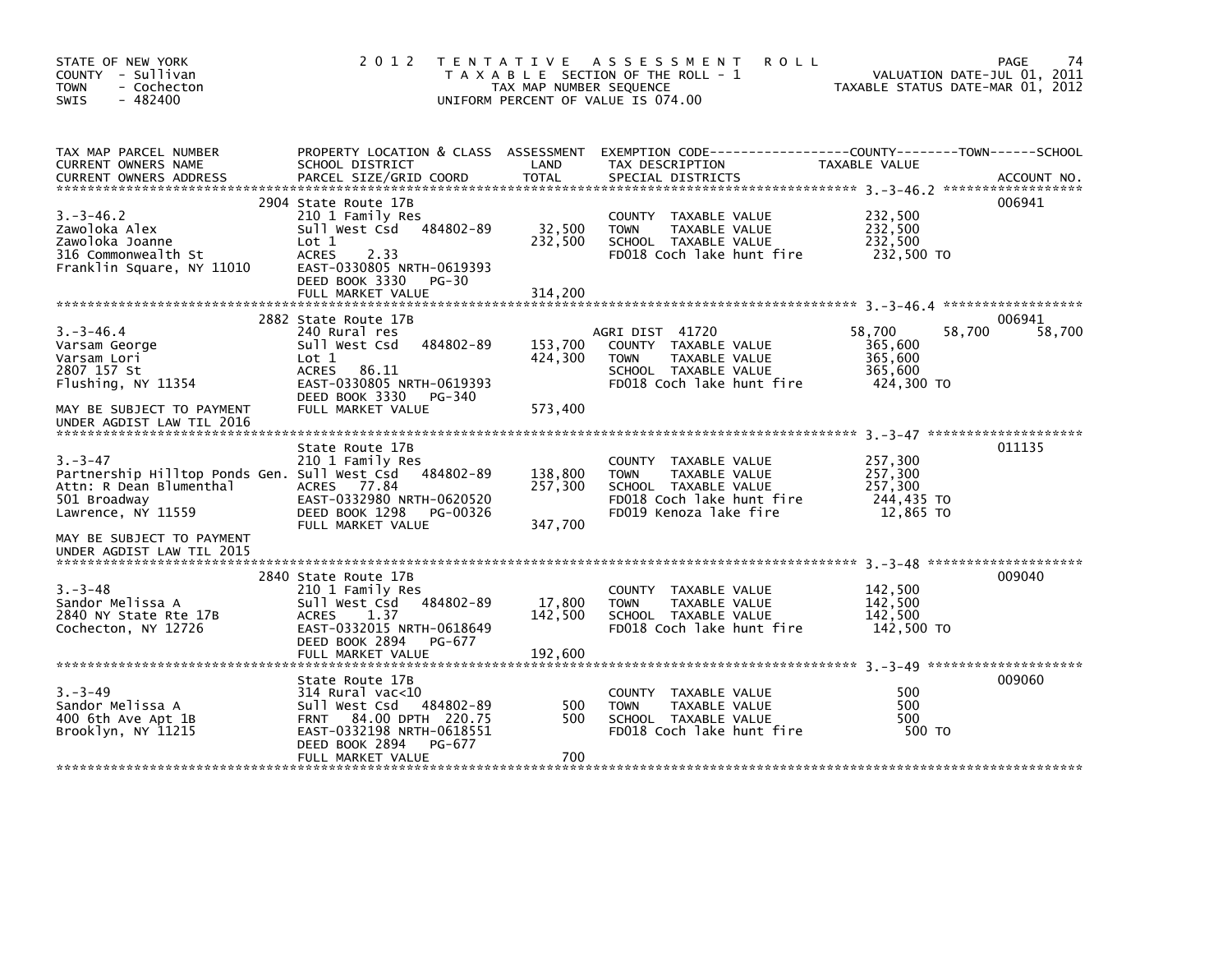| STATE OF NEW YORK<br>COUNTY - Sullivan<br>- Cochecton<br><b>TOWN</b><br>$-482400$<br><b>SWIS</b>    | 2 0 1 2                                                                                                                                                                           | T E N T A T I V E<br>TAX MAP NUMBER SEQUENCE | A S S E S S M E N T<br><b>ROLL</b><br>T A X A B L E SECTION OF THE ROLL - 1<br>UNIFORM PERCENT OF VALUE IS 074.00                      | VALUATION DATE-JUL 01, 2011<br>TAXABLE STATUS DATE-MAR 01, 2012                 | PAGE<br>75                                           |
|-----------------------------------------------------------------------------------------------------|-----------------------------------------------------------------------------------------------------------------------------------------------------------------------------------|----------------------------------------------|----------------------------------------------------------------------------------------------------------------------------------------|---------------------------------------------------------------------------------|------------------------------------------------------|
| TAX MAP PARCEL NUMBER<br>CURRENT OWNERS NAME                                                        | PROPERTY LOCATION & CLASS ASSESSMENT<br>SCHOOL DISTRICT                                                                                                                           | LAND                                         | EXEMPTION CODE-----------------COUNTY-------TOWN------SCHOOL<br>TAX DESCRIPTION                                                        | <b>TAXABLE VALUE</b>                                                            |                                                      |
| $3. - 3 - 50$<br>Proctor Kevin<br>1764 Quarter St<br>West Babylon, NY 11704                         | 46 Westervelt Rd<br>322 Rural vac>10<br>484802-89<br>Sull West Csd<br>ACRES 13.50<br>EAST-0334100 NRTH-0621540<br>DEED BOOK 3111<br>PG-350<br>FULL MARKET VALUE                   | 49,100<br>49,100<br>66,400                   | COUNTY TAXABLE VALUE<br>TAXABLE VALUE<br><b>TOWN</b><br>SCHOOL TAXABLE VALUE<br>FD018 Coch lake hunt fire<br>FD019 Kenoza lake fire    | 49,100<br>49,100<br>49,100<br>12,275 TO<br>36,825 TO                            | 013430                                               |
| $3 - 3 - 51$<br>Parsons Robert W<br>Parsons Merle<br>95 Westervelt Rd<br>Cochecton, NY 12726        | 95 Westervelt Rd<br>210 1 Family Res<br>484802-89<br>sull west Csd<br><b>ACRES</b><br>9.10<br>EAST-0334060 NRTH-0621010<br>DEED BOOK 1817<br>PG-376<br>FULL MARKET VALUE          | 45,900 STAR B<br>149,200<br>201,600          | CW 15 VET/ 41162<br>41854<br>COUNTY TAXABLE VALUE<br><b>TOWN</b><br>TAXABLE VALUE<br>SCHOOL TAXABLE VALUE<br>FD018 Coch lake hunt fire | 9.000<br>$\mathbf 0$<br>140,200<br>149,200<br>126.700<br>149,200 TO             | 011130<br>$\Omega$<br>$\Omega$<br>22,500<br>$\Omega$ |
| $3.-3-52.1$<br>Figueira Antonio<br>Fiqueira Luz<br>PO Box 17<br>Cochecton, NY 12726                 | 73 Westervelt Rd<br>240 Rural res<br>484802-89<br>Sull West Csd<br><b>ACRES</b><br>32.27<br>EAST-0333860 NRTH-0619670<br>DEED BOOK 1130<br>PG-00013<br>FULL MARKET VALUE          | 86,000 STAR EN<br>242,500<br>327,700         | AGRI DIST 41720<br>41834<br>COUNTY TAXABLE VALUE<br><b>TOWN</b><br>TAXABLE VALUE<br>SCHOOL TAXABLE VALUE<br>FD018 Coch lake hunt fire  | 17,700<br>17,700<br>$\mathbf{0}$<br>224,800<br>224,800<br>178,150<br>242,500 TO | 012256<br>17,700<br>46,650<br>0                      |
| MAY BE SUBJECT TO PAYMENT<br>UNDER AGDIST LAW TIL 2016                                              |                                                                                                                                                                                   |                                              |                                                                                                                                        | $3. -3 - 52.2$ *******************                                              |                                                      |
| $3. -3 - 52.2$<br>Warrenbrand Scott<br>Warrenbrand Debra<br>79 Westervelt Rd<br>Cochecton, NY 12726 | 79 Westervelt Rd<br>210 1 Family Res<br>Sull West Csd 484802-89<br>8.10 BANKC030614<br><b>ACRES</b><br>EAST-0333990 NRTH-0620560<br>DEED BOOK 3216<br>PG-682<br>FULL MARKET VALUE | 43,500<br>208,900<br>282,300                 | 41854<br>STAR B<br>COUNTY TAXABLE VALUE<br>TAXABLE VALUE<br><b>TOWN</b><br>SCHOOL TAXABLE VALUE<br>FD018 Coch lake hunt fire           | $\mathbf 0$<br>208,900<br>208,900<br>186,400<br>208,900 TO                      | 011131<br>22,500<br>0                                |
| $3. - 3 - 52.4$<br>Blumenthal R. Dean<br>Blumenthal Gale<br>501 Broadway<br>Lawrence, NY 11559      | 13 Fisher Rd<br>210 1 Family Res<br>Sull West Csd 484802-89<br>8.42<br><b>ACRES</b><br>EAST-0333419 NRTH-0618979<br>DEED BOOK 2623<br>$PG-27$<br>FULL MARKET VALUE                | 33,700<br>105,300<br>142,300                 | <b>COUNTY</b><br>TAXABLE VALUE<br>TAXABLE VALUE<br><b>TOWN</b><br>SCHOOL TAXABLE VALUE<br>FD018 Coch lake hunt fire                    | 105,300<br>105,300<br>105,300<br>105,300 TO                                     |                                                      |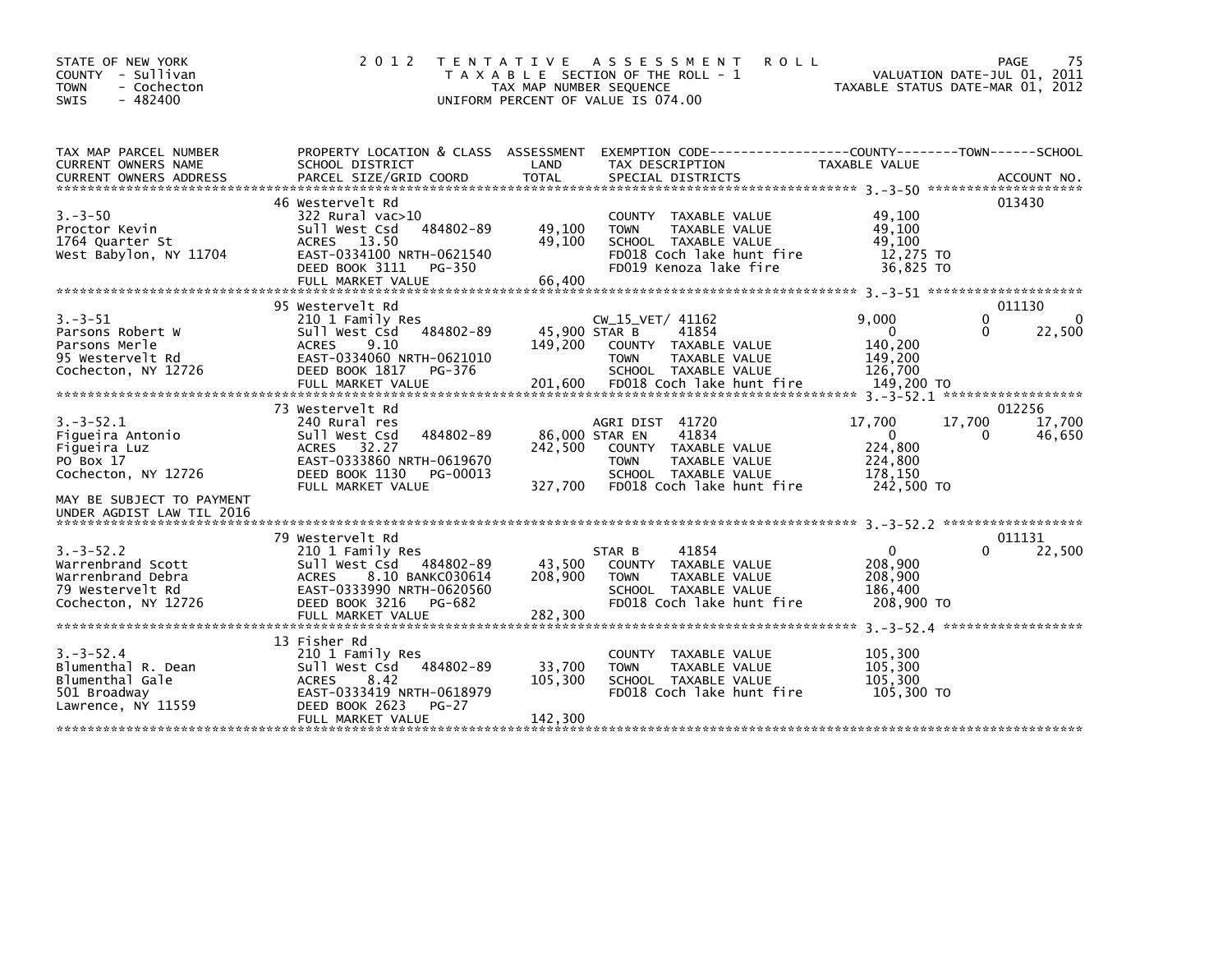| STATE OF NEW YORK<br>COUNTY - Sullivan<br><b>TOWN</b><br>- Cochecton<br>$-482400$<br>SWIS                                                               | 2 0 1 2                                                                                                                                                                   | T E N T A T I V E<br>TAX MAP NUMBER SEQUENCE | A S S E S S M E N T<br><b>ROLL</b><br>T A X A B L E SECTION OF THE ROLL - 1<br>UNIFORM PERCENT OF VALUE IS 074.00                          |                                                                      | PAGE<br>76<br>VALUATION DATE-JUL 01, 2011<br>TAXABLE STATUS DATE-MAR 01, 2012 |
|---------------------------------------------------------------------------------------------------------------------------------------------------------|---------------------------------------------------------------------------------------------------------------------------------------------------------------------------|----------------------------------------------|--------------------------------------------------------------------------------------------------------------------------------------------|----------------------------------------------------------------------|-------------------------------------------------------------------------------|
| TAX MAP PARCEL NUMBER<br>CURRENT OWNERS NAME<br><b>CURRENT OWNERS ADDRESS</b>                                                                           | PROPERTY LOCATION & CLASS ASSESSMENT<br>SCHOOL DISTRICT<br>PARCEL SIZE/GRID COORD                                                                                         | LAND<br><b>TOTAL</b>                         | EXEMPTION CODE-----------------COUNTY-------TOWN------SCHOOL<br>TAX DESCRIPTION<br>SPECIAL DISTRICTS                                       | <b>TAXABLE VALUE</b>                                                 | ACCOUNT NO.                                                                   |
| $3. - 3 - 54$<br>Figueroa Carmen<br>Nicoletti Elizabeth<br>232 Westervelt Rd<br>Cochecton, NY 12726                                                     | Westervelt Rd<br>$314$ Rural vac<10<br>484802-89<br>Sull West Csd<br>1.99<br><b>ACRES</b><br>EAST-0334660 NRTH-0621560<br>DEED BOOK 1895<br>PG-565                        | 15,000<br>15,000                             | COUNTY TAXABLE VALUE<br><b>TOWN</b><br>TAXABLE VALUE<br>SCHOOL TAXABLE VALUE<br>FD019 Kenoza lake fire                                     | 15,000<br>15,000<br>15,000<br>15,000 TO                              | 015407                                                                        |
| $3. - 3 - 55$<br>Casagrande Scott<br>77 Chestnut St<br>Ridgefield, NJ 07660                                                                             | Westervelt Rd<br>260 Seasonal res<br>484802-89<br>Sull West Csd<br>ACRES 30.88<br>EAST-0335150 NRTH-0621130<br>DEED BOOK 2392<br>PG-474<br>FULL MARKET VALUE              | 60,000<br>81,500<br>110,100                  | COUNTY TAXABLE VALUE<br><b>TAXABLE VALUE</b><br><b>TOWN</b><br>SCHOOL TAXABLE VALUE<br>FD018 Coch lake hunt fire<br>FD019 Kenoza lake fire | 81,500<br>81,500<br>81.500<br>48,900 TO<br>32,600 TO                 | 002260                                                                        |
| $3.-3-56.1$<br>Hendrix Leslie<br>Hendrix Gladys<br>76 Westervelt Rd<br>Cochecton, NY 12726                                                              | 76 Westervelt Rd<br>270 Mfg housing<br>Sull West Csd 484802-89<br>ACRES 10.10 BANK0060806<br>EAST-0335220 NRTH-0620220<br>DEED BOOK 1006<br>PG-00237<br>FULL MARKET VALUE | 39,600 STAR B<br>63,600<br>85,900            | CW_15_VET/ 41162<br>41854<br>COUNTY TAXABLE VALUE<br><b>TOWN</b><br>TAXABLE VALUE<br>SCHOOL TAXABLE VALUE<br>FD018 Coch lake hunt fire     | 6,678<br>$\mathbf{0}$<br>56,922<br>63,600<br>41.100<br>63,600 TO     | 006420<br>0<br>$\Omega$<br>22,500<br>0                                        |
| $3. -3 - 56.2$<br>Hendrix Randy<br>5108 Fort Ellsworth Ct<br>Alexandria, VA 22310                                                                       | 20 Westervelt Rd<br>210 1 Family Res<br>Sull West Csd<br>484802-89<br>ACRES 10.90 BANKC000000<br>EAST-0334510 NRTH-0619090<br>DEED BOOK 1192<br>PG-00329                  | 40,900<br>179,600                            | COUNTY TAXABLE VALUE<br>TAXABLE VALUE<br><b>TOWN</b><br>SCHOOL TAXABLE VALUE<br>FD018 Coch lake hunt fire                                  | 179.600<br>179,600<br>179,600<br>179,600 TO                          | 006430                                                                        |
| $3. -3 - 56.3$<br>Bojku Qemal<br>Bojku Serveta<br>2724 State Route 17B<br>Cochecton, NY 12726<br>MAY BE SUBJECT TO PAYMENT<br>UNDER AGDIST LAW TIL 2016 | 2724 State Route 17B<br>210 1 Family Res<br>Sull West Csd<br>484802-89<br>ACRES 10.49<br>EAST-0335020 NRTH-0618930<br>DEED BOOK 2313<br>PG-572<br>FULL MARKET VALUE       | 39,800 STAR EN<br>148,700<br>200,900         | AGRI DIST 41720<br>41834<br>COUNTY TAXABLE VALUE<br>TAXABLE VALUE<br><b>TOWN</b><br>SCHOOL TAXABLE VALUE<br>FD018 Coch lake hunt fire      | 15,972<br>$\mathbf{0}$<br>132,728<br>132,728<br>86,078<br>148,700 TO | ******************<br>000310<br>15,972<br>15,972<br>46,650<br>$\Omega$        |
|                                                                                                                                                         |                                                                                                                                                                           |                                              |                                                                                                                                            |                                                                      |                                                                               |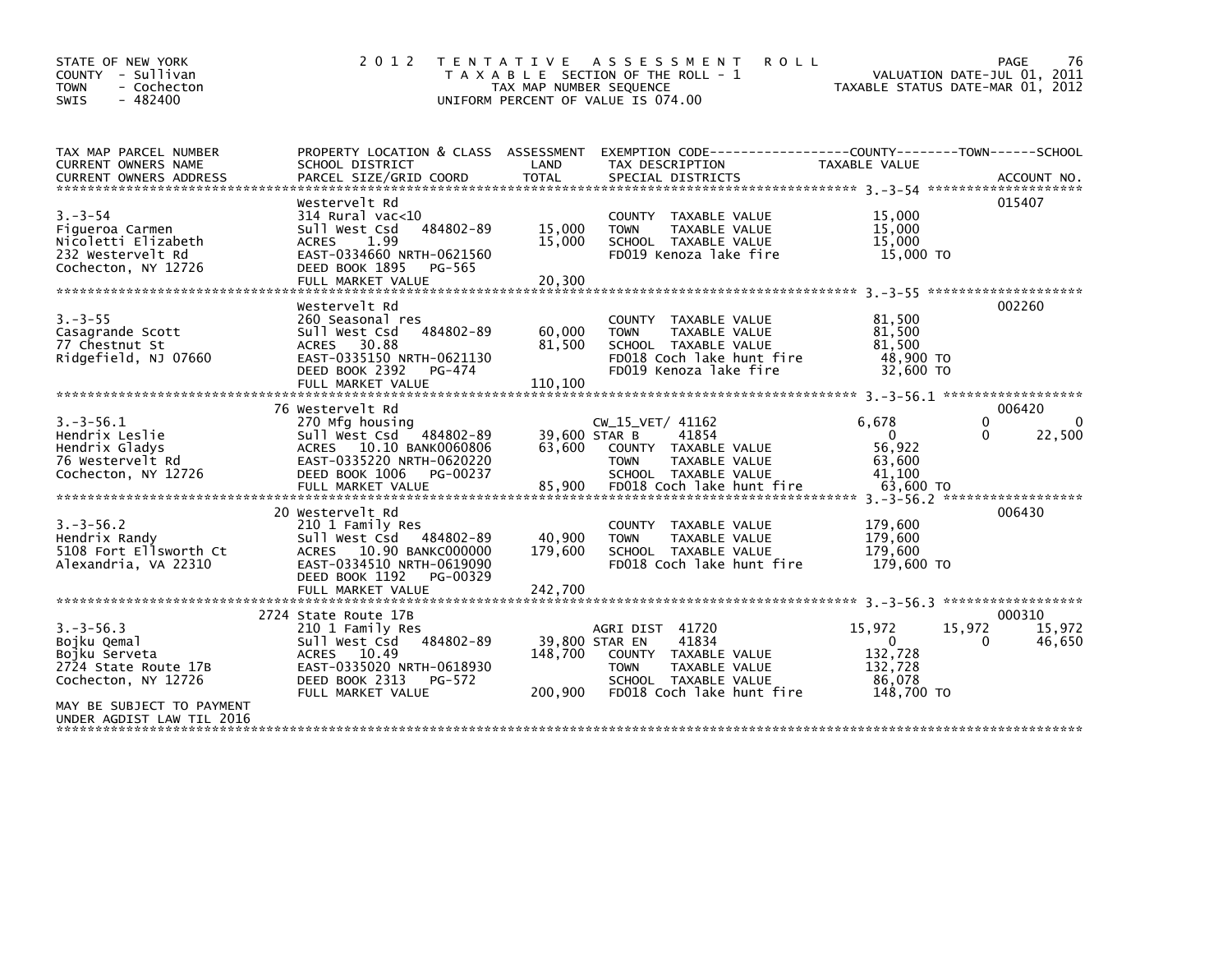| STATE OF NEW YORK<br>COUNTY - Sullivan<br><b>TOWN</b><br>- Cochecton<br>$-482400$<br><b>SWIS</b> | 2 0 1 2                                                                                                                                                               | TAX MAP NUMBER SEQUENCE       | TENTATIVE ASSESSMENT<br><b>ROLL</b><br>T A X A B L E SECTION OF THE ROLL - 1<br>UNIFORM PERCENT OF VALUE IS 074.00                  | TAXABLE STATUS DATE-MAR 01, 2012                        | 77<br>PAGE<br>VALUATION DATE-JUL 01, 2011 |
|--------------------------------------------------------------------------------------------------|-----------------------------------------------------------------------------------------------------------------------------------------------------------------------|-------------------------------|-------------------------------------------------------------------------------------------------------------------------------------|---------------------------------------------------------|-------------------------------------------|
| TAX MAP PARCEL NUMBER<br><b>CURRENT OWNERS NAME</b>                                              | SCHOOL DISTRICT                                                                                                                                                       | LAND                          | PROPERTY LOCATION & CLASS ASSESSMENT EXEMPTION CODE---------------COUNTY-------TOWN------SCHOOL<br>TAX DESCRIPTION                  | TAXABLE VALUE                                           |                                           |
| $3. - 3 - 56.4$<br>Saul William<br>Saul Eileen<br>Cochecton, NY 12726                            | State Route 17B<br>210 1 Family Res<br>484802-89<br>Sull West Csd<br>ACRES 13.90<br>EAST-0334900 NRTH-0619710<br>DEED BOOK 843<br>PG-00117<br>FULL MARKET VALUE       | 43,100<br>126,100<br>170,400  | COUNTY TAXABLE VALUE<br><b>TOWN</b><br>TAXABLE VALUE<br>SCHOOL TAXABLE VALUE<br>FD018 Coch lake hunt fire                           | 126,100<br>126,100<br>126,100<br>126,100 TO             | 013182                                    |
| $3. - 3 - 56.5$<br>Brady Maria<br>66 Westervelt Rd<br>Cochecton, NY 12726                        | 66 Westervelt Rd<br>210 1 Family Res<br>484802-89<br>Sull West Csd<br>3.65<br><b>ACRES</b><br>EAST-0334590 NRTH-0620270<br>DEED BOOK 3153<br>PG-530                   | 31,200<br>132,500             | 41854<br>STAR B<br>COUNTY TAXABLE VALUE<br>TAXABLE VALUE<br><b>TOWN</b><br>SCHOOL TAXABLE VALUE<br>FD018 Coch lake hunt fire        | $\Omega$<br>132,500<br>132,500<br>110.000<br>132,500 TO | 005018<br>22,500<br>$\Omega$              |
|                                                                                                  | FULL MARKET VALUE<br>80 Westervelt Rd                                                                                                                                 | 179,100                       |                                                                                                                                     |                                                         | 014430                                    |
| $3. -3 - 56.6$<br>Sayers Karen C<br>80 Westervelt Rd<br>Cochecton, NY 12726                      | 210 1 Family Res<br>Sull West Csd<br>484802-89<br>7.12 BANK0060806<br><b>ACRES</b><br>EAST-0335100 NRTH-0620520<br>DEED BOOK 3447<br>PG-208<br>FULL MARKET VALUE      | 39,200<br>135,600<br>183,200  | STAR B<br>41854<br>COUNTY TAXABLE VALUE<br>TAXABLE VALUE<br><b>TOWN</b><br>SCHOOL TAXABLE VALUE<br>FD018 Coch lake hunt fire        | 0<br>135,600<br>135,600<br>113,100<br>135,600 TO        | $\Omega$<br>22,500                        |
|                                                                                                  | State Route 17B                                                                                                                                                       |                               |                                                                                                                                     |                                                         | 000311                                    |
| $3. - 3 - 56.7$<br>Bojku Qemal<br>Bojku Serveta<br>2724 State Route 17B<br>Cochecton, NY 12726   | $314$ Rural vac<10<br>484802-89<br>Sull West Csd<br>8.50<br><b>ACRES</b><br>EAST-0335470 NRTH-0619270<br>DEED BOOK 2313<br>PG-572<br>FULL MARKET VALUE                | 40,500<br>40,500<br>54.700    | AGRI DIST 41720<br>COUNTY TAXABLE VALUE<br>TAXABLE VALUE<br><b>TOWN</b><br>SCHOOL TAXABLE VALUE<br>FD018 Coch lake hunt fire        | 37,840<br>2,660<br>2,660<br>2.660<br>40.500 TO          | 37,840<br>37,840                          |
| MAY BE SUBJECT TO PAYMENT<br>UNDER AGDIST LAW TIL 2016                                           |                                                                                                                                                                       |                               |                                                                                                                                     |                                                         |                                           |
| $3. - 3 - 57$<br>Ayelet Inc<br>Attn: Weinstein Uri<br>117 Burr Rd<br>Cochecton, NY 12726         | State Route 17B<br>$322$ Rural vac $>10$<br>484802-89<br>Sull West Csd<br>ACRES 50.00<br>EAST-0336080 NRTH-0620030<br>DEED BOOK 1072<br>PG-00210<br>FULL MARKET VALUE | 110,000<br>110,000<br>148,600 | COUNTY TAXABLE VALUE<br><b>TOWN</b><br>TAXABLE VALUE<br>SCHOOL TAXABLE VALUE<br>FD018 Coch lake hunt fire<br>FD019 Kenoza lake fire | 110,000<br>110,000<br>110,000<br>99,000 TO<br>11,000 TO | 000147                                    |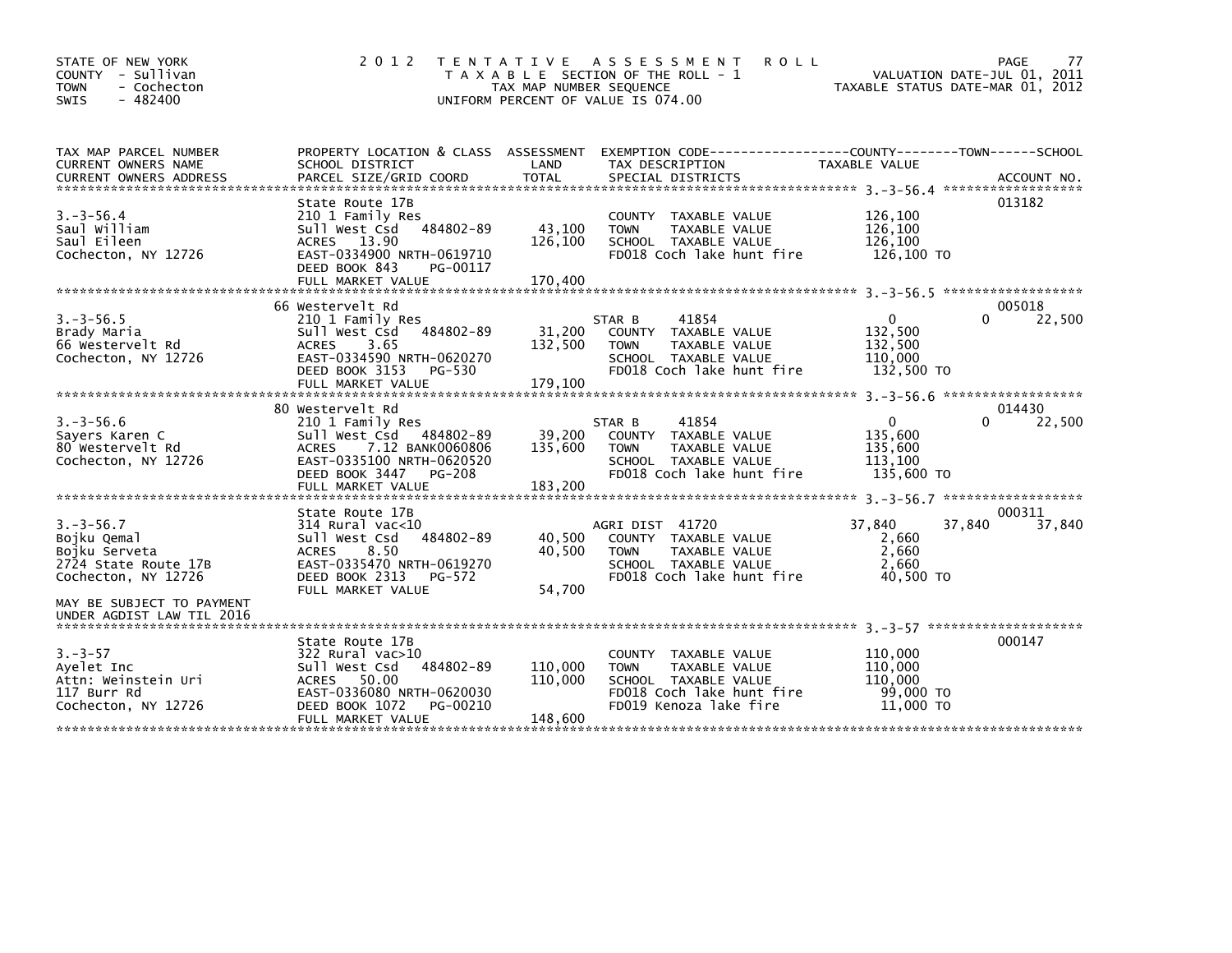| STATE OF NEW YORK          | 2012 TENTATIVE ASSESSMENT ROLL        | PAGE                             | 78 |
|----------------------------|---------------------------------------|----------------------------------|----|
| COUNTY - Sullivan          | T A X A B L E SECTION OF THE ROLL - 1 | VALUATION DATE-JUL 01, 2011      |    |
| <b>TOWN</b><br>- Cochecton | MAP SECTION - 003                     | TAXABLE STATUS DATE-MAR 01, 2012 |    |
| SWIS<br>- 482400           | $SUB - SECTION -$                     | RPS150/V04/L015                  |    |
|                            | UNIFORM PERCENT OF VALUE IS 074.00    | CURRENT DATE 4/20/2012           |    |

| CODE | DISTRICT NAME                                | TOTAL<br>PARCELS | EXTENSION<br><b>TYPF</b> | EXTENSION<br>VALUE | AD VALOREM<br>VALUE  | <b>FXFMPT</b><br>AMOUNT | TAXABLE<br><b>VALUE</b> |
|------|----------------------------------------------|------------------|--------------------------|--------------------|----------------------|-------------------------|-------------------------|
|      | FD018 Coch lake hunt<br>FD019 Kenoza lake fi |                  | 94 TOTAL<br>33 TOTAL     |                    | 8843.400<br>3572.135 |                         | 8843.400<br>3572.135    |

### \*\*\* S C H O O L D I S T R I C T S U M M A R Y \*\*\*

| CODE   | DISTRICT NAME | TOTAL<br><b>PARCELS</b> | ASSESSED<br>LAND | ASSESSED<br><b>TOTAL</b> | <b>EXEMPT</b><br><b>AMOUNT</b> | <b>TOTAL</b><br><b>TAXABLE</b> | <b>STAR</b><br><b>AMOUNT</b> | <b>STAR</b><br><b>TAXABLE</b> |
|--------|---------------|-------------------------|------------------|--------------------------|--------------------------------|--------------------------------|------------------------------|-------------------------------|
| 484802 | Sull West Csd | 117                     | 4752.942         | 12415,535                | 867,787                        | 11547,748                      | 1319.865                     | 10227,883                     |
|        | SUB-TOTAL     | 117                     | 4752.942         | 12415.535                | 867.787                        | 11547.748                      | 1319.865                     | 10227,883                     |
| 482289 | Jv Librarv    | 117                     | 4752.942         | 12415,535                | 867.787                        | 11547.748                      | 1319.865                     | 10227,883                     |
|        | T O T A L     | 234                     | 9505.884         | 24831,070                | 1735,574                       | 23095,496                      | 2639,730                     | 20455,766                     |

### \*\*\* S Y S T E M C O D E S S U M M A R Y \*\*\*

### NO SYSTEM EXEMPTIONS AT THIS LEVEL

| CODE  | DESCRIPTION  | <b>TOTAL</b><br><b>PARCELS</b> | <b>COUNTY</b> | <b>TOWN</b> | <b>SCHOOL</b> |
|-------|--------------|--------------------------------|---------------|-------------|---------------|
| 41121 | WAR VET      |                                | 41,490        | 41,490      |               |
| 41131 | COMBAT VET   |                                | 99,610        | 99,610      |               |
| 41141 | DISABL VET   |                                | 48,864        | 48,864      |               |
| 41162 | $CW_15_VET/$ |                                | 15,678        |             |               |
| 41700 | AGRI BLDGS   |                                | 80,000        | 80,000      | 80,000        |
| 41720 | AGRI DIST    | 10                             | 692,112       | 692,112     | 692,112       |
| 41800 | AGED-CTS     | 4                              | 64,933        | 64,933      | 69,035        |
| 41834 | STAR EN      | 13                             |               |             | 532,365       |
| 41854 | STAR B       | 35                             |               |             | 787,500       |
| 47460 | FOREST LND   |                                | 26,640        | 26,640      | 26,640        |
|       | TOTAL        | 78                             | 1069,327      | 1053,649    | 2187,652      |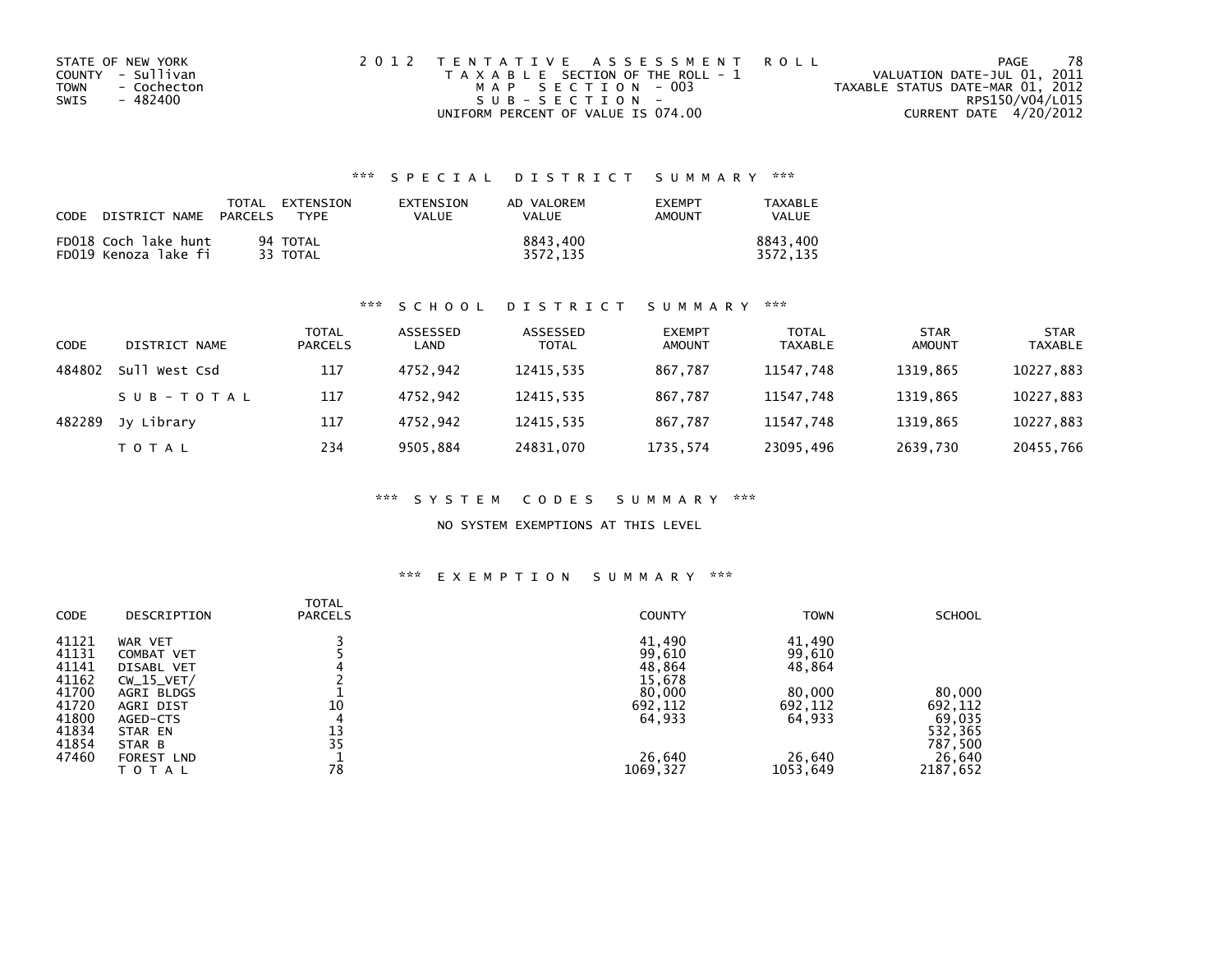|             | STATE OF NEW YORK | 2012 TENTATIVE ASSESSMENT ROLL        | PAGE                             | 79 |
|-------------|-------------------|---------------------------------------|----------------------------------|----|
|             | COUNTY - Sullivan | T A X A B L E SECTION OF THE ROLL - 1 | VALUATION DATE-JUL 01, 2011      |    |
| <b>TOWN</b> | - Cochecton       | MAP SECTION - 003                     | TAXABLE STATUS DATE-MAR 01, 2012 |    |
| SWIS        | - 482400          | $SUB - SECTION -$                     | RPS150/V04/L015                  |    |
|             |                   | UNIFORM PERCENT OF VALUE IS 074.00    | CURRENT DATE 4/20/2012           |    |

| ROLL       | DESCRIPTION | <b>TOTAL</b>   | ASSESSED | <b>ASSESSED</b> | <b>TAXABLE</b> | <b>TAXABLE</b> | <b>TAXABLE</b> | <b>STAR</b>    |
|------------|-------------|----------------|----------|-----------------|----------------|----------------|----------------|----------------|
| <b>SEC</b> |             | <b>PARCELS</b> | LAND     | TOTAL           | <b>COUNT</b>   | <b>TOWN</b>    | <b>SCHOOL</b>  | <b>TAXABLE</b> |
|            | TAXABLE     | 117<br>ᅩᅩ      | 4752.942 | 12415.535       | 11346.208      | 11361.886      | 11547,748      | 10227,883      |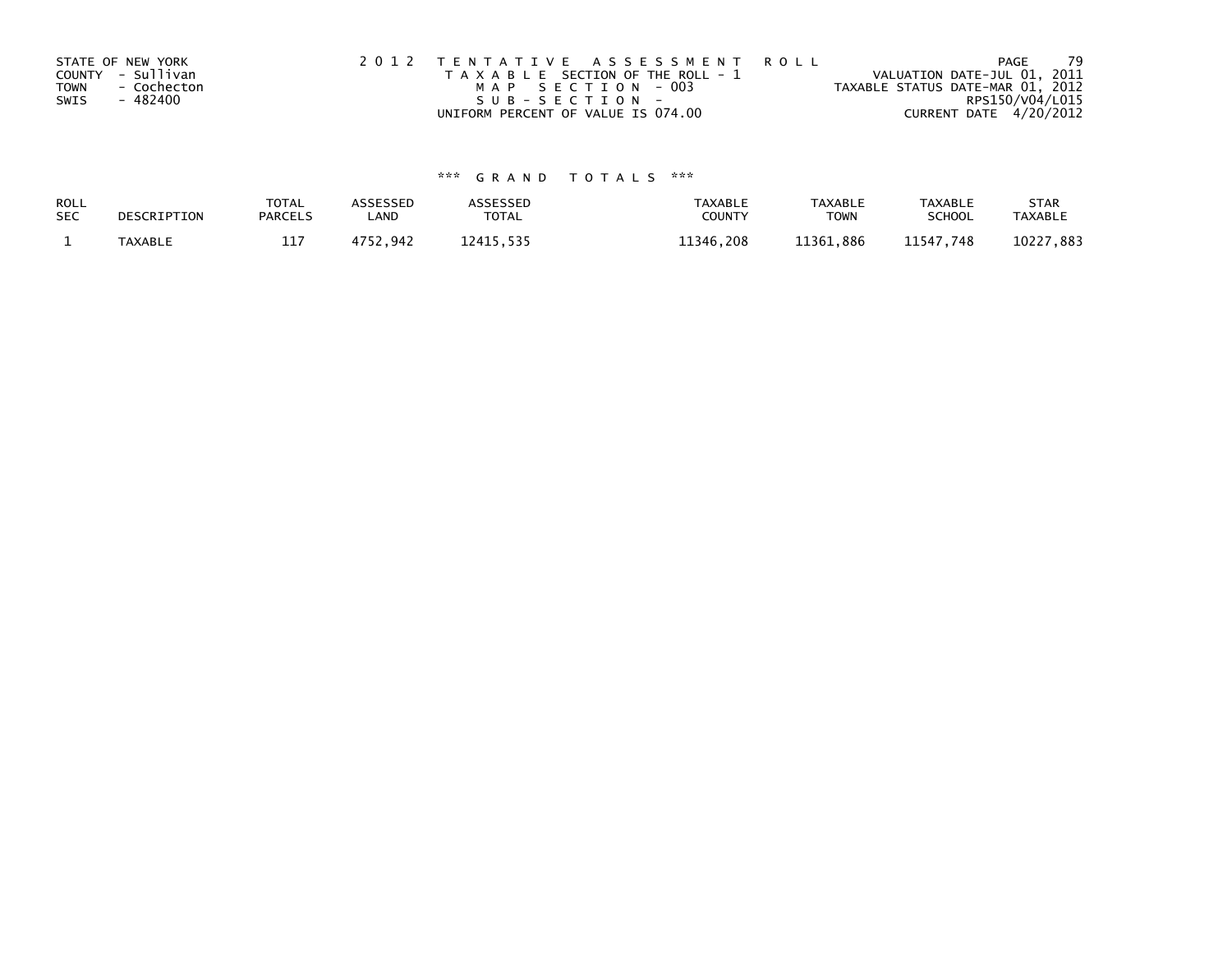| STATE OF NEW YORK<br>COUNTY - Sullivan<br><b>TOWN</b><br>- Cochecton<br>$-482400$<br><b>SWIS</b> | 2 0 1 2                                                                                                                                                                                            | TAX MAP NUMBER SEQUENCE      | TENTATIVE ASSESSMENT<br><b>ROLL</b><br>T A X A B L E SECTION OF THE ROLL - 1<br>UNIFORM PERCENT OF VALUE IS 074.00                       | TAXABLE STATUS DATE-MAR 01, 2012                 | 80<br>PAGE<br>VALUATION DATE-JUL 01, 2011 |
|--------------------------------------------------------------------------------------------------|----------------------------------------------------------------------------------------------------------------------------------------------------------------------------------------------------|------------------------------|------------------------------------------------------------------------------------------------------------------------------------------|--------------------------------------------------|-------------------------------------------|
| TAX MAP PARCEL NUMBER<br>CURRENT OWNERS NAME<br><b>CURRENT OWNERS ADDRESS</b>                    | SCHOOL DISTRICT<br>PARCEL SIZE/GRID COORD                                                                                                                                                          | LAND<br><b>TOTAL</b>         | PROPERTY LOCATION & CLASS ASSESSMENT EXEMPTION CODE----------------COUNTY-------TOWN------SCHOOL<br>TAX DESCRIPTION<br>SPECIAL DISTRICTS | TAXABLE VALUE                                    | ACCOUNT NO.                               |
| $4. -1 - 1.1$<br>MCNeill John<br>503 Tanglewood Dr<br>Sicklerville, NJ 08081                     | County Road 114<br>210 1 Family Res - WTRFNT<br>Sull West Csd 484802-89<br>Flood damage 2006<br>2.13<br><b>ACRES</b><br>EAST-0300940 NRTH-0624619<br>DEED BOOK 2536<br>PG-352<br>FULL MARKET VALUE | 53,500<br>170,000<br>229.700 | COUNTY TAXABLE VALUE<br>TAXABLE VALUE<br><b>TOWN</b><br>SCHOOL TAXABLE VALUE<br>FD018 Coch lake hunt fire                                | 170,000<br>170,000<br>170,000<br>170,000 TO      | 001390                                    |
| $4. -1 - 1.2$<br>Ward Robert<br>PO Box 4<br>Tyler Hill, PA 18469                                 | 64 Point Rd<br>210 1 Family Res - WTRFNT<br>Sull West Csd<br>484802-89<br>2.07<br><b>ACRES</b><br>EAST-0301276 NRTH-0624642<br>DEED BOOK 2171<br>PG-371<br>FULL MARKET VALUE                       | 70,000<br>185,000<br>250,000 | COUNTY TAXABLE VALUE<br><b>TOWN</b><br>TAXABLE VALUE<br>SCHOOL TAXABLE VALUE<br>FD018 Coch lake hunt fire                                | 185,000<br>185,000<br>185,000<br>185,000 TO      |                                           |
| $4. -1 - 1.3$<br>Diehl John<br>Diehl Willa<br>92 Point Rd<br>PO Box 12<br>Cochecton, NY 12726    | Cr 114<br>210 1 Family Res - WTRFNT<br>Sull West Csd<br>484802-89<br>2.96<br><b>ACRES</b><br>EAST-0300261 NRTH-0624596<br>DEED BOOK 1149<br>PG-00098<br>FULL MARKET VALUE                          | 74,000<br>150,800<br>203,800 | 41854<br>STAR B<br>COUNTY TAXABLE VALUE<br><b>TOWN</b><br>TAXABLE VALUE<br>SCHOOL TAXABLE VALUE<br>FD018 Coch lake hunt fire             | 0<br>150,800<br>150,800<br>128,300<br>150,800 TO | 22,500<br>0                               |
| $4. -1 - 1.4$<br>Hall George Linda<br>55 Country walk Blvd<br>Manchester, NJ 08759               | Ch 114<br>210 1 Family Res<br>Sull West Csd<br>484802-89<br>Flood damage<br><b>ACRES</b><br>2.38<br>EAST-0300684 NRTH-0624944<br>DEED BOOK 1381<br>PG-557<br>FULL MARKET VALUE                     | 72,000<br>152,000<br>205,400 | <b>COUNTY</b><br>TAXABLE VALUE<br><b>TOWN</b><br>TAXABLE VALUE<br>SCHOOL TAXABLE VALUE<br>FD018 Coch lake hunt fire                      | 152,000<br>152,000<br>152,000<br>152,000 TO      |                                           |
| $4. - 1 - 2$<br>Surac David<br>7137 Myrtle Ave<br>Glendale, NY 11385                             | Cr 114<br>210 1 Family Res - WTRFNT<br>Sull West Csd<br>484802-89<br>5.00<br><b>ACRES</b><br>EAST-0300430 NRTH-0624320<br>DEED BOOK 3514<br>PG-250<br>FULL MARKET VALUE                            | 55,000<br>300,000<br>405,400 | TAXABLE VALUE<br>COUNTY<br>TAXABLE VALUE<br><b>TOWN</b><br>SCHOOL TAXABLE VALUE<br>FD018 Coch lake hunt fire                             | 300,000<br>300,000<br>300,000<br>300,000 TO      | 002180                                    |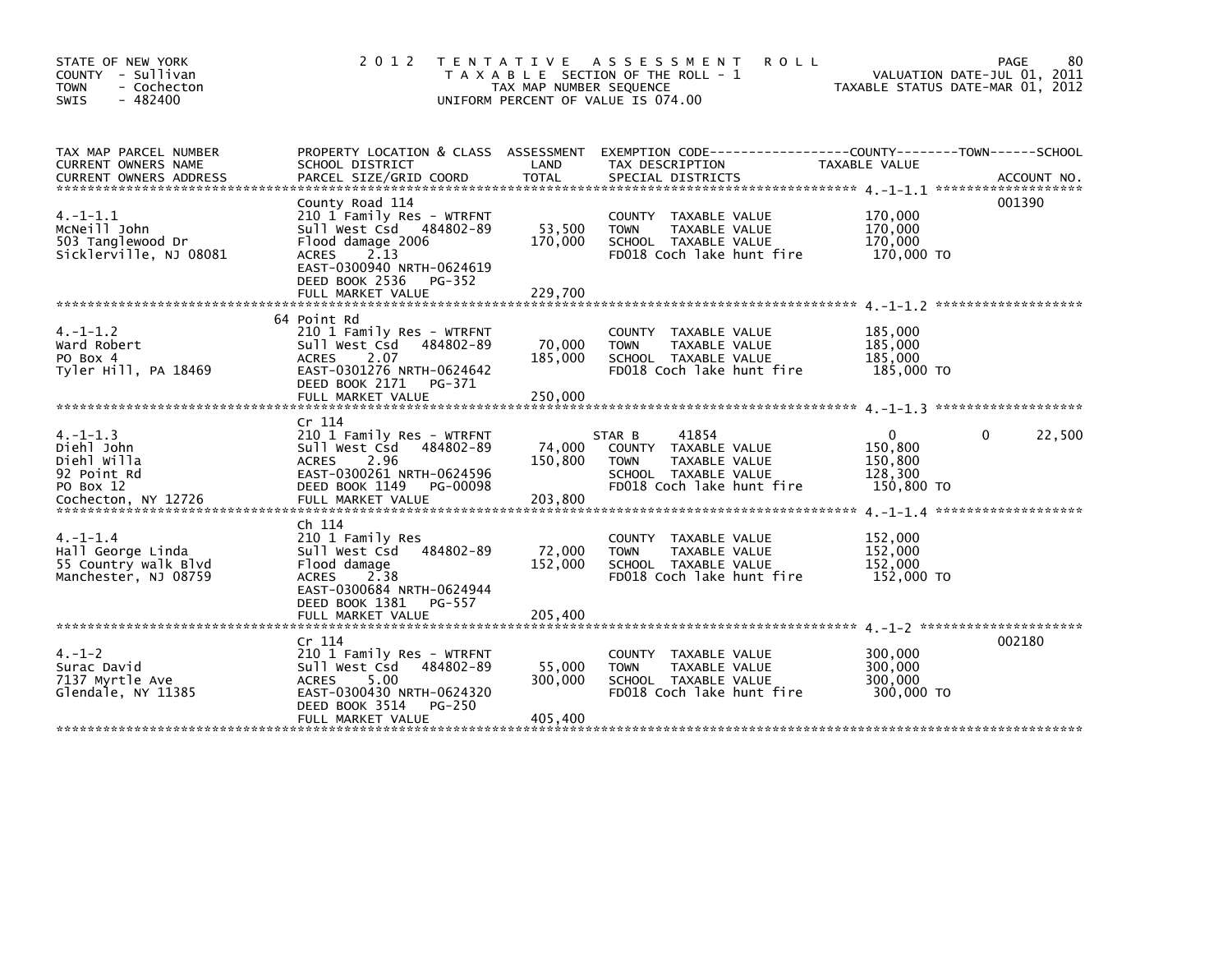| STATE OF NEW YORK<br>COUNTY - Sullivan<br>- Cochecton<br><b>TOWN</b><br>SWIS<br>$-482400$ | 2 0 1 2                                                                                                                                                           | TAX MAP NUMBER SEQUENCE       | TENTATIVE ASSESSMENT<br><b>ROLL</b><br>T A X A B L E SECTION OF THE ROLL - 1<br>UNIFORM PERCENT OF VALUE IS 074.00                       | VALUATION DATE-JUL 01, 2011<br>TAXABLE STATUS DATE-MAR 01, 2012 | PAGE<br>81  |
|-------------------------------------------------------------------------------------------|-------------------------------------------------------------------------------------------------------------------------------------------------------------------|-------------------------------|------------------------------------------------------------------------------------------------------------------------------------------|-----------------------------------------------------------------|-------------|
| TAX MAP PARCEL NUMBER<br><b>CURRENT OWNERS NAME</b><br><b>CURRENT OWNERS ADDRESS</b>      | SCHOOL DISTRICT<br>PARCEL SIZE/GRID COORD                                                                                                                         | LAND<br>TOTAL                 | PROPERTY LOCATION & CLASS ASSESSMENT EXEMPTION CODE----------------COUNTY-------TOWN------SCHOOL<br>TAX DESCRIPTION<br>SPECIAL DISTRICTS | TAXABLE VALUE                                                   | ACCOUNT NO. |
| $4. - 1 - 3$<br>Surac David<br>7137 Myrtle Ave<br>Glendale, NY 11385                      | Cr 114<br>$322$ Rural vac $>10$<br>sull west Csd<br>484802-89<br>ACRES 15.87<br>EAST-0300050 NRTH-0624080<br>DEED BOOK 3514<br>PG-250<br>FULL MARKET VALUE        | 150,000<br>150,000<br>202,700 | COUNTY TAXABLE VALUE<br>TAXABLE VALUE<br><b>TOWN</b><br>SCHOOL TAXABLE VALUE<br>FD018 Coch lake hunt fire                                | 150,000<br>150,000<br>150,000<br>150,000 TO                     | 002160      |
|                                                                                           |                                                                                                                                                                   |                               |                                                                                                                                          |                                                                 |             |
| $4. - 1 - 4$<br>Surac David<br>7137 Myrtle Ave<br>Glendale, NY 11385                      | Cr 114<br>314 Rural vac<10<br>484802-89<br>Sull West Csd<br>ACRES 9.80<br>EAST-0300060 NRTH-0623700<br>DEED BOOK 3514 PG-250                                      | 95,000<br>95,000              | COUNTY TAXABLE VALUE<br>TAXABLE VALUE<br><b>TOWN</b><br>SCHOOL TAXABLE VALUE<br>FD018 Coch lake hunt fire                                | 95,000<br>95,000<br>95,000<br>95,000 TO                         | 002140      |
|                                                                                           | FULL MARKET VALUE                                                                                                                                                 | 128,400                       |                                                                                                                                          |                                                                 |             |
|                                                                                           |                                                                                                                                                                   |                               |                                                                                                                                          |                                                                 |             |
| $4. - 1 - 6$<br>White Andrew P<br>40 Parsonage Rd<br>Cochecton, NY 12726                  | 85 Cr 114<br>$314$ Rural vac<10<br>Sull West Csd 484802-89<br>FRNT 95.00 DPTH 205.00<br>EAST-0300960 NRTH-0623840<br>DEED BOOK 2010 PG-57149<br>FULL MARKET VALUE | 300<br>300<br>400             | COUNTY TAXABLE VALUE<br><b>TOWN</b><br>TAXABLE VALUE<br>SCHOOL TAXABLE VALUE<br>FD018 Coch lake hunt fire                                | 300<br>300<br>300<br>300 TO                                     | 016551      |
|                                                                                           |                                                                                                                                                                   |                               |                                                                                                                                          |                                                                 |             |
| $4. - 1 - 8$<br>White Andrew P<br>40 Parsonage Rd<br>Cochecton, NY 12726                  | 85 CR 114<br>210 1 Family Res<br>484802-89<br>sull west Csd<br>2.46<br>ACRES<br>EAST-0300840 NRTH-0623700<br>DEED BOOK 2010 PG-57149                              | 22,500<br>119,000             | COUNTY TAXABLE VALUE<br>TAXABLE VALUE<br><b>TOWN</b><br>SCHOOL TAXABLE VALUE<br>FD018 Coch lake hunt fire                                | 119,000<br>119,000<br>119,000<br>119,000 TO                     | 016550      |
|                                                                                           | FULL MARKET VALUE                                                                                                                                                 | 160,800                       |                                                                                                                                          |                                                                 |             |
|                                                                                           | 79 Cr 114                                                                                                                                                         |                               |                                                                                                                                          |                                                                 | 011900      |
| $4. -1 - 10$<br>Sauer Steven G<br>Sauer Lisa Marie<br>PO Box 37<br>Cochecton, NY 12726    | 210 1 Family Res<br>Sull West Csd 484802-89<br>FRNT 68.00 DPTH 66.04<br>EAST-0300756 NRTH-0623378<br>DEED BOOK 2475 PG-201<br>FULL MARKET VALUE                   | 5,500<br>98,550<br>133,200    | 41854<br>STAR B<br>COUNTY TAXABLE VALUE<br>TAXABLE VALUE<br><b>TOWN</b><br>SCHOOL TAXABLE VALUE<br>FD018 Coch lake hunt fire             | $\mathbf 0$<br>98.550<br>98,550<br>76,050<br>98.550 TO          | 0<br>22,500 |
|                                                                                           |                                                                                                                                                                   |                               |                                                                                                                                          |                                                                 |             |
| 4. –1–11<br>Jarfas Joseph J<br>Jarfas Judith<br>131 Mud Pond Rd<br>Equinunk, PA 18417     | Cr 114<br>220 2 Family Res<br>Sull West Csd 484802-89<br>FRNT 80.00 DPTH 120.00<br>EAST-0300850 NRTH-0623290<br>DEED BOOK 2072<br>PG-018<br>FULL MARKET VALUE     | 10,500<br>135,100<br>182,600  | COUNTY TAXABLE VALUE<br>TAXABLE VALUE<br><b>TOWN</b><br>SCHOOL TAXABLE VALUE<br>FD018 Coch lake hunt fire                                | 135,100<br>135,100<br>135,100<br>135,100 TO                     | 003200      |
|                                                                                           |                                                                                                                                                                   |                               |                                                                                                                                          |                                                                 |             |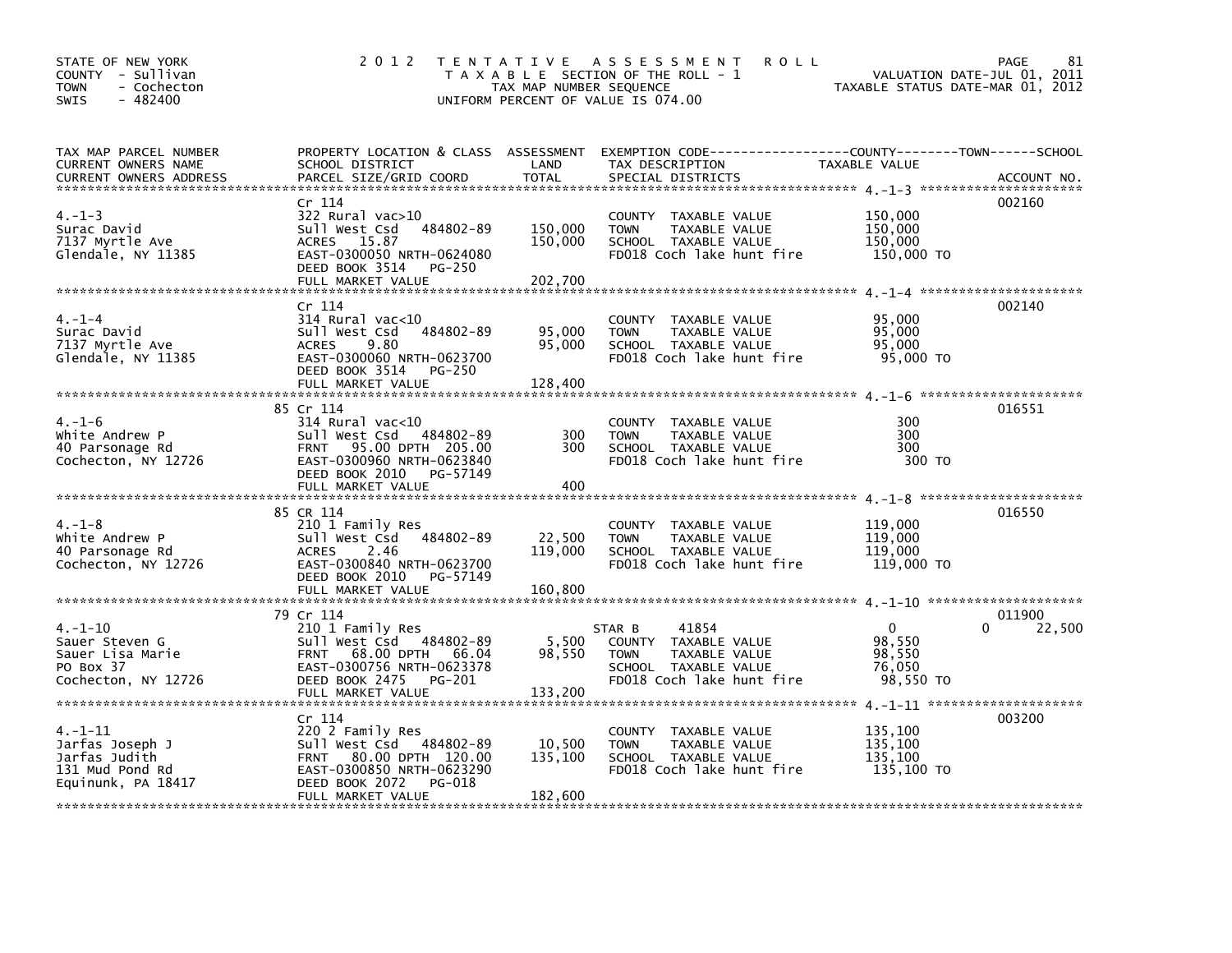| STATE OF NEW YORK<br>COUNTY - Sullivan<br>- Cochecton<br><b>TOWN</b><br>$-482400$<br>SWIS  | 2012                                                                                                                                                                       | TAX MAP NUMBER SEQUENCE | TENTATIVE ASSESSMENT<br><b>ROLL</b><br>T A X A B L E SECTION OF THE ROLL - 1<br>UNIFORM PERCENT OF VALUE IS 074.00                       | VALUATION DATE-JUL 01, 2011<br>TAXABLE STATUS DATE-MAR 01, 2012 | 82<br>PAGE  |
|--------------------------------------------------------------------------------------------|----------------------------------------------------------------------------------------------------------------------------------------------------------------------------|-------------------------|------------------------------------------------------------------------------------------------------------------------------------------|-----------------------------------------------------------------|-------------|
| TAX MAP PARCEL NUMBER<br>CURRENT OWNERS NAME<br><b>CURRENT OWNERS ADDRESS</b>              | SCHOOL DISTRICT<br>PARCEL SIZE/GRID COORD                                                                                                                                  | LAND<br><b>TOTAL</b>    | PROPERTY LOCATION & CLASS ASSESSMENT EXEMPTION CODE----------------COUNTY-------TOWN------SCHOOL<br>TAX DESCRIPTION<br>SPECIAL DISTRICTS | TAXABLE VALUE                                                   | ACCOUNT NO. |
| $4. - 1 - 12$<br>Duderewicz Michael V<br>1657 River Rd<br>Damascus, PA 18415               | 73 County Road 114<br>312 Vac w/imprv<br>Sull West Csd 484802-89<br>FRNT 120.00 DPTH 150.00<br>EAST-0300840 NRTH-0623220<br>DEED BOOK 990<br>PG-00129<br>FULL MARKET VALUE | 1,600<br>5,200<br>7,000 | COUNTY TAXABLE VALUE<br>TAXABLE VALUE<br><b>TOWN</b><br>SCHOOL TAXABLE VALUE<br>FD018 Coch lake hunt fire                                | 5,200<br>5,200<br>5,200<br>5,200 TO                             | 012253      |
|                                                                                            | 57 Cr 114                                                                                                                                                                  |                         |                                                                                                                                          |                                                                 | 005810      |
| $4. - 1 - 13$<br>Rosa Luanne F<br>Rosa Mark<br>220 Woodlyn Ln<br>Honesdale, PA 18431       | 210 1 Family Res<br>Sull West Csd 484802-89<br>FRNT 355.00 DPTH 146.50<br>EAST-0301030 NRTH-0623670<br>DEED BOOK 3317 PG-52501<br>FULL MARKET VALUE                        | 10,500<br>92,800        | COUNTY TAXABLE VALUE<br><b>TOWN</b><br>TAXABLE VALUE<br>SCHOOL TAXABLE VALUE<br>FD018 Coch lake hunt fire                                | 92,800<br>92,800<br>92,800<br>92,800 TO                         |             |
|                                                                                            |                                                                                                                                                                            | 125,400                 |                                                                                                                                          |                                                                 |             |
| $4. -1 - 14$<br>white Andrew<br>40 Parsonage Rd<br>Cochecton, NY 12726                     | Cr 114<br>$314$ Rural vac<10<br>Sull West Csd 484802-89<br>FRNT 100.30 DPTH<br>94.20<br>EAST-0301019 NRTH-0623527<br>DEED BOOK 1104 PG-00076                               | 2,100<br>2.100          | COUNTY TAXABLE VALUE<br>TAXABLE VALUE<br><b>TOWN</b><br>SCHOOL TAXABLE VALUE<br>FD018 Coch lake hunt fire                                | 2,100<br>2,100<br>2.100<br>2,100 TO                             | 016721      |
|                                                                                            | Cr 114                                                                                                                                                                     |                         |                                                                                                                                          |                                                                 | 016600      |
| $4. -1 - 15$<br>Whitmore Thomas<br>Whitmore Karen<br>77 Whitemore Rd<br>Damascus, PA 18415 | 312 Vac w/imprv<br>Sull West Csd 484802-89<br>FRNT 93.00 DPTH 118.50<br>EAST-0301010 NRTH-0623410<br>DEED BOOK 1217 PG-00186<br>FULL MARKET VALUE                          | 1,100<br>5,100<br>6,900 | COUNTY TAXABLE VALUE<br>TAXABLE VALUE<br><b>TOWN</b><br>SCHOOL TAXABLE VALUE<br>FD018 Coch lake hunt fire                                | 5,100<br>5,100<br>5.100<br>5,100 TO                             |             |
|                                                                                            |                                                                                                                                                                            |                         |                                                                                                                                          |                                                                 | 011920      |
| $4. - 1 - 16$<br>White Andrew P<br>40 Parsonage Rd<br>Cochecton, NY 12726                  | Cr 114<br>311 Res vac land<br>Sull West Csd 484802-89<br>5.00 DPTH 94.92<br><b>FRNT</b><br>EAST-0300951 NRTH-0623348<br>DEED BOOK 2010 PG-57149<br>FULL MARKET VALUE       | 100<br>100<br>100       | COUNTY TAXABLE VALUE<br><b>TAXABLE VALUE</b><br><b>TOWN</b><br>SCHOOL TAXABLE VALUE<br>FD018 Coch lake hunt fire                         | 100<br>100<br>100<br>100 TO                                     |             |
|                                                                                            | 27 Parsonage Rd                                                                                                                                                            |                         |                                                                                                                                          |                                                                 | 000757      |
| $4. - 1 - 17$<br>Moldovan Vadim<br>65hillside Ave Apt 4f<br>New York, NY 10040             | 210 1 Family Res<br>Sull West Csd<br>484802-89<br><b>ACRES</b><br>2.81<br>EAST-0301270 NRTH-0623220<br>DEED BOOK 2070<br>PG-035                                            | 21,800<br>96,300        | COUNTY TAXABLE VALUE<br>TAXABLE VALUE<br><b>TOWN</b><br>SCHOOL TAXABLE VALUE<br>FD018 Coch lake hunt fire                                | 96,300<br>96,300<br>96,300<br>96,300 TO                         |             |
|                                                                                            | FULL MARKET VALUE                                                                                                                                                          | 130,100                 |                                                                                                                                          |                                                                 |             |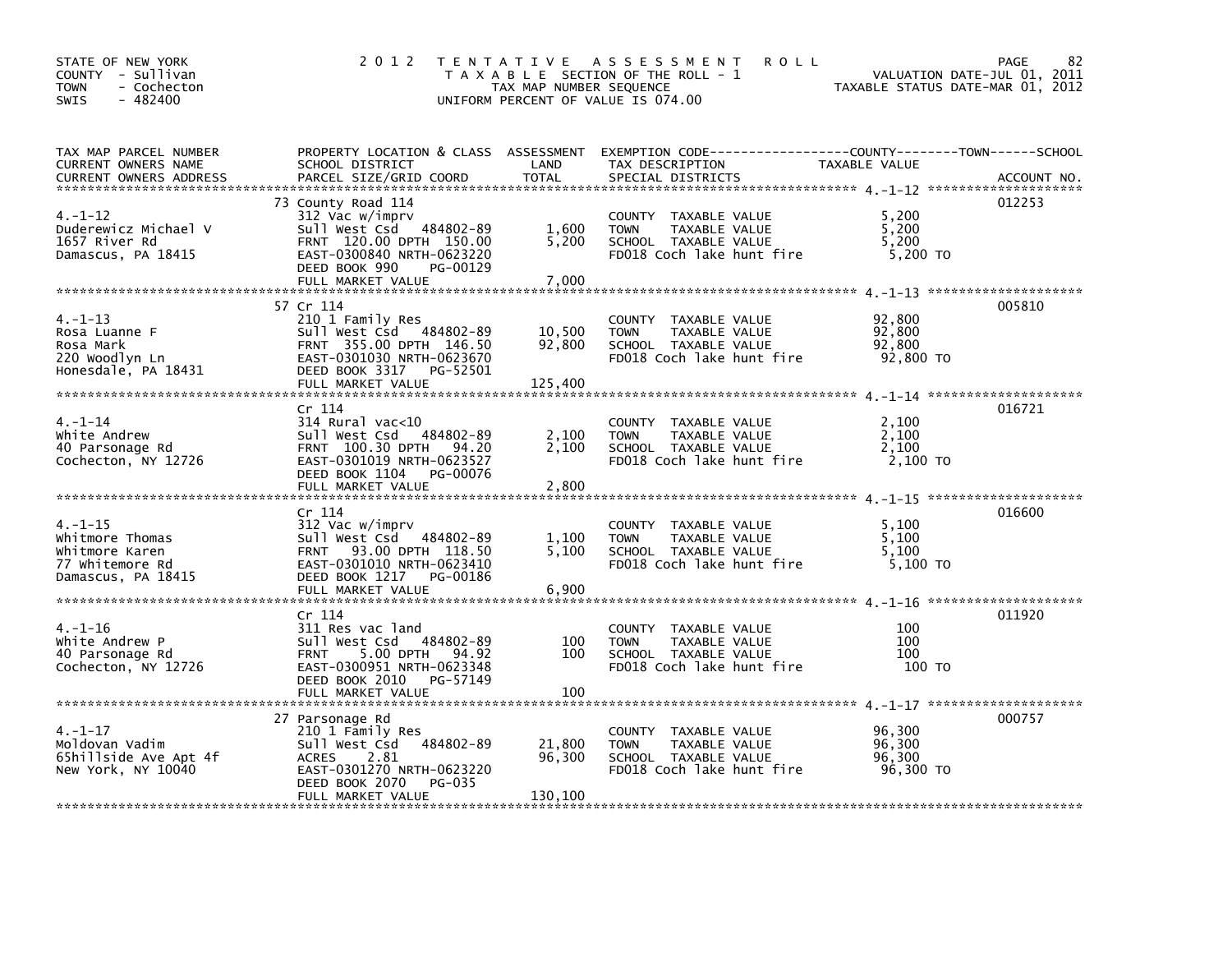| STATE OF NEW YORK<br>COUNTY - Sullivan<br><b>TOWN</b><br>- Cochecton<br>$-482400$<br>SWIS       |                                                                                                                                                                      | TAX MAP NUMBER SEQUENCE      | 2012 TENTATIVE ASSESSMENT ROLL<br>T A X A B L E SECTION OF THE ROLL - 1<br>UNIFORM PERCENT OF VALUE IS 074.00                | 25 1<br>VALUATION DATE-JUL 01, 2011<br>TAXABLE STATIIS DATE-MAP 01 2012 | 83<br>PAGE       |
|-------------------------------------------------------------------------------------------------|----------------------------------------------------------------------------------------------------------------------------------------------------------------------|------------------------------|------------------------------------------------------------------------------------------------------------------------------|-------------------------------------------------------------------------|------------------|
| TAX MAP PARCEL NUMBER<br>CURRENT OWNERS NAME                                                    | SCHOOL DISTRICT                                                                                                                                                      | LAND                         | PROPERTY LOCATION & CLASS ASSESSMENT EXEMPTION CODE----------------COUNTY-------TOWN------SCHOOL<br>TAX DESCRIPTION          | TAXABLE VALUE                                                           |                  |
| $4. - 1 - 19$<br>Conklin Douglas<br>Conklin Jill<br>65 Conklin Hill Rd<br>Damascus, PA 18415    | 23 Parsonage Rd<br>210 1 Family Res<br>Sull West Csd 484802-89<br>FRNT 97.00 DPTH 267.00<br>EAST-0301110 NRTH-0623110<br>DEED BOOK 1945 PG-0508<br>FULL MARKET VALUE | 10,500<br>125,200<br>169,200 | COUNTY TAXABLE VALUE<br>TAXABLE VALUE<br><b>TOWN</b><br>SCHOOL TAXABLE VALUE<br>FD018 Coch lake hunt fire                    | 125,200<br>125,200<br>125,200<br>125,200 TO                             | 000760           |
| 4. –1–20.1<br>Galper Hal<br>Box 81<br>Cochecton, NY 12726                                       | 17 Parsonage Rd<br>210 1 Family Res<br>Sull West Csd 484802-89<br>ACRES 1.00<br>EAST-0301170 NRTH-0622980<br>DEED BOOK 1101 PG-00075                                 | 10,500<br>85,000             | 41854<br>STAR B<br>COUNTY TAXABLE VALUE<br>TAXABLE VALUE<br><b>TOWN</b><br>SCHOOL TAXABLE VALUE<br>FD018 Coch lake hunt fire | $\mathbf{0}$<br>85,000<br>85,000<br>62,500<br>85,000 TO                 | 004883<br>22,500 |
| $4. - 1 - 20.2$<br>Dennis LLC Robert<br>30 Depot Rd                                             | FULL MARKET VALUE<br>Tr 35<br>314 Rural vac<10<br>Sull West Csd 484802-89<br>FRNT 20.50 DPTH 46.82                                                                   | 114,900<br>500<br>500        | COUNTY TAXABLE VALUE<br><b>TOWN</b><br>TAXABLE VALUE<br>SCHOOL TAXABLE VALUE                                                 | 500<br>500<br>500                                                       |                  |
| PO Box 300<br>Cochecton, NY 12726                                                               | EAST-0301240 NRTH-0622830<br>DEED BOOK 3345 PG-195<br>FULL MARKET VALUE<br>Parsonage Rd                                                                              | 700                          | FD018 Coch lake hunt fire                                                                                                    | 500 TO                                                                  | 016077           |
| $4. - 1 - 21$<br>Dennis LLC Robert<br>30 Depot Rd<br>PO Box 300<br>Cochecton, NY 12726          | 311 Res vac land<br>Sull West Csd 484802-89<br>FRNT 60.00 DPTH 132.00<br>EAST-0301220 NRTH-0622790<br>DEED BOOK 3345<br>PG-195                                       | 10,500<br>10,500             | COUNTY TAXABLE VALUE<br>TAXABLE VALUE<br><b>TOWN</b><br>SCHOOL TAXABLE VALUE<br>FD018 Coch lake hunt fire                    | 10,500<br>10,500<br>10,500<br>10,500 TO                                 |                  |
| $4. - 1 - 22$<br>Chiappetta Geraldine<br>Boyle William<br>171 Bay 35th St<br>Brooklyn, NY 11214 | County Road 114<br>$314$ Rural vac<10<br>484802-89<br>Sull West Csd<br>ACRES<br>1.76<br>EAST-0301070 NRTH-0624060<br>DEED BOOK 2010 PG-57568                         | 13,100<br>13,100             | COUNTY TAXABLE VALUE<br>TAXABLE VALUE<br><b>TOWN</b><br>SCHOOL TAXABLE VALUE<br>FD018 Coch lake hunt fire                    | 13,100<br>13,100<br>13,100<br>13,100 TO                                 | 009983           |
| $4. -1 - 23.1$<br>Chiappetta Geraldine<br>Boyle William M<br>171 Bay 35th St                    | W N Y S Hwy 97<br>314 Rural vac<10<br>Sull West Csd 484802-89<br>FRNT 150.00 DPTH 220.00<br>EAST-0301180 NRTH-0623870                                                | 7,000<br>7,000               | COUNTY TAXABLE VALUE<br>TAXABLE VALUE<br><b>TOWN</b><br>SCHOOL TAXABLE VALUE<br>FD018 Coch lake hunt fire                    | 7,000<br>7.000<br>7,000<br>7.000 TO                                     | 005340           |
| Brooklyn, NY 11214                                                                              | DEED BOOK 3599<br>PG-24<br>FULL MARKET VALUE                                                                                                                         | 9,500                        |                                                                                                                              |                                                                         |                  |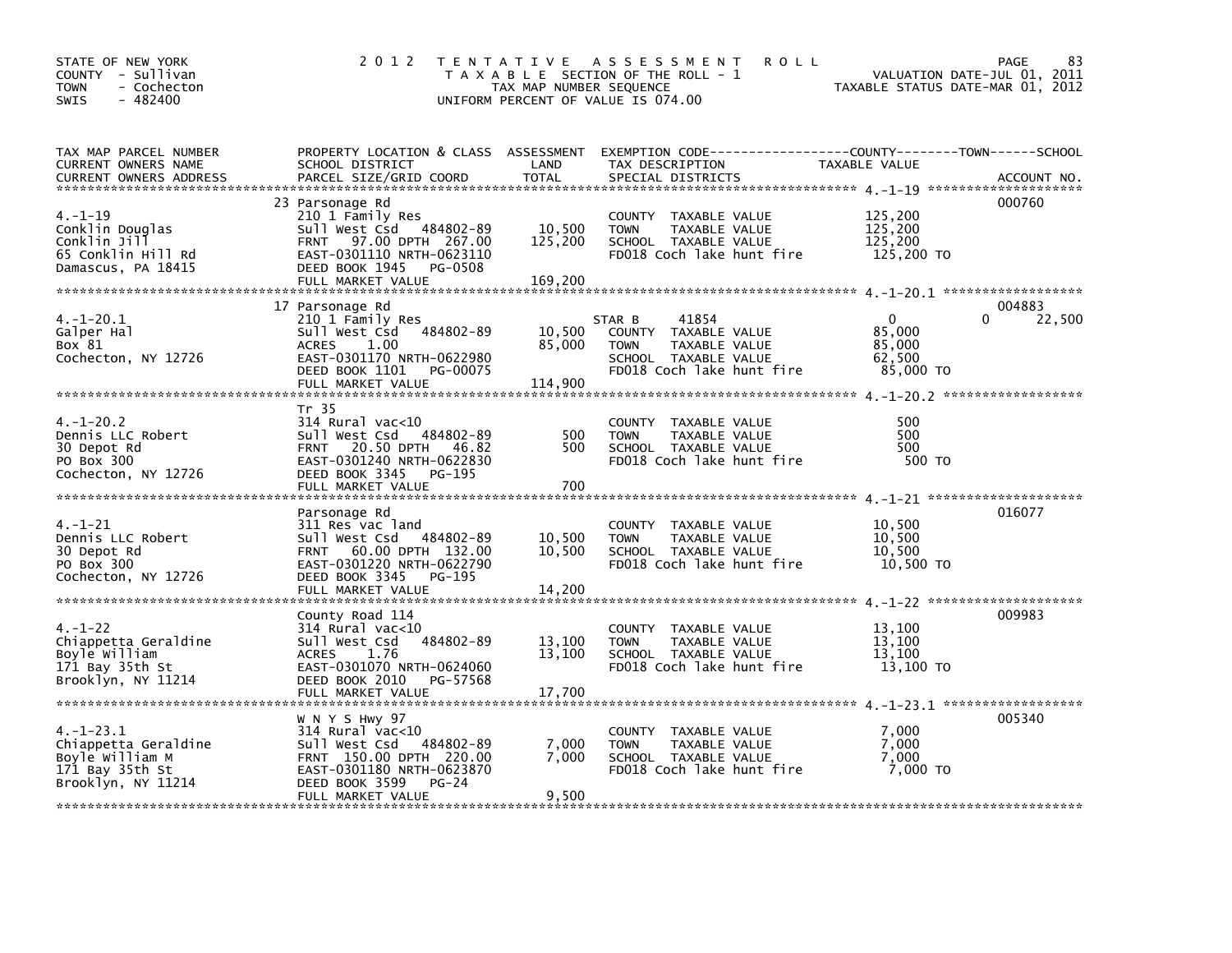| STATE OF NEW YORK<br>COUNTY - Sullivan<br>- Cochecton<br><b>TOWN</b><br>$-482400$<br><b>SWIS</b>   | 2 0 1 2                                                                                                                                                                                                    | T E N T A T I V E<br>TAX MAP NUMBER SEQUENCE | A S S E S S M E N T<br><b>ROLL</b><br>T A X A B L E SECTION OF THE ROLL - 1<br>UNIFORM PERCENT OF VALUE IS 074.00                      | TAXABLE STATUS DATE-MAR 01, 2012                              | <b>PAGE</b><br>84<br>VALUATION DATE-JUL 01, 2011 |
|----------------------------------------------------------------------------------------------------|------------------------------------------------------------------------------------------------------------------------------------------------------------------------------------------------------------|----------------------------------------------|----------------------------------------------------------------------------------------------------------------------------------------|---------------------------------------------------------------|--------------------------------------------------|
| TAX MAP PARCEL NUMBER<br>CURRENT OWNERS NAME<br>CURRENT OWNERS ADDRESS                             | SCHOOL DISTRICT<br>PARCEL SIZE/GRID COORD                                                                                                                                                                  | LAND<br><b>TOTAL</b>                         | PROPERTY LOCATION & CLASS ASSESSMENT EXEMPTION CODE---------------COUNTY-------TOWN-----SCHOOL<br>TAX DESCRIPTION<br>SPECIAL DISTRICTS | <b>TAXABLE VALUE</b>                                          | ACCOUNT NO.                                      |
| $4. -1 - 23.2$<br>Chiappetta Geraldine<br>Boyle William M<br>171 Bay 35th St<br>Brooklyn, NY 11214 | 50 Parsonage Rd<br>260 Seasonal res<br>Sull West Csd 484802-89<br>FRNT 200.00 DPTH 115.00<br>EAST-0301223 NRTH-0623700<br>DEED BOOK 3599<br>PG-24<br>FULL MARKET VALUE                                     | 15,500<br>73,000<br>98,600                   | COUNTY TAXABLE VALUE<br><b>TOWN</b><br>TAXABLE VALUE<br>SCHOOL TAXABLE VALUE<br>FD018 Coch lake hunt fire                              | 73,000<br>73,000<br>73,000<br>73,000 TO                       | 005341                                           |
| $4. - 1 - 24$<br>white Andrew<br>40 Parsonage Rd<br>Cochecton, NY 12726                            | 40 Parsonage Rd<br>210 1 Family Res<br>Sull West Csd<br>484802-89<br>2.40<br><b>ACRES</b><br>EAST-0301320 NRTH-0623530<br>DEED BOOK 1104<br>PG-00076<br>FULL MARKET VALUE                                  | 21,000<br>123,800<br>167,300                 | 41854<br>STAR B<br>COUNTY TAXABLE VALUE<br>TAXABLE VALUE<br><b>TOWN</b><br>SCHOOL TAXABLE VALUE<br>FD018 Coch lake hunt fire           | 0<br>123,800<br>123,800<br>101,300<br>123,800 TO              | 016720<br>22,500<br>0                            |
| $4. - 1 - 25$<br>Brodyn Nicholas E<br>6 Red Fox Trl<br>Warren, NJ 07059                            | 35 Parsonage Rd<br>210 1 Family Res<br>Sull West Csd 484802-89<br>FRNT 122.13 DPTH 297.24<br>EAST-0301260 NRTH-0623370<br>DEED BOOK 3083<br>PG-164                                                         | 10,500<br>140,300                            | COUNTY TAXABLE VALUE<br><b>TOWN</b><br>TAXABLE VALUE<br>SCHOOL TAXABLE VALUE<br>FD018 Coch lake hunt fire                              | 140,300<br>140,300<br>140,300<br>140,300 TO                   | 001700                                           |
| $4. - 1 - 26$<br>Galper Hal<br>Peditto Lillyan N<br>17 Parsonage Rd<br>Cochecton, NY 12726         | Parsonage Rd<br>310 Res Vac<br>Sull West Csd<br>484802-89<br>FRNT 165.00 DPTH 149.00<br><b>ACRES</b><br>0.66<br>EAST-0301380 NRTH-0622970<br>DEED BOOK 3005<br>PG-503<br>FULL MARKET VALUE                 | 5,880<br>5,880<br>7,900                      | COUNTY TAXABLE VALUE<br>TAXABLE VALUE<br><b>TOWN</b><br>SCHOOL TAXABLE VALUE<br>FD018 Coch lake hunt fire                              | 5,880<br>5,880<br>5,880<br>5,880 TO                           | 009030                                           |
|                                                                                                    |                                                                                                                                                                                                            |                                              |                                                                                                                                        |                                                               |                                                  |
| $4. -1 - 27.1$<br>Das Khianii T<br>8 Parsonage Rd<br>PO Box 13<br>Cochecton, NY 12726-0071         | 8 Parsonage<br>210 1 Family Res<br>Sull West Csd 484802-89<br>1.50<br><b>ACRES</b><br>EAST-0301470 NRTH-0622790<br>DEED BOOK 801<br>PG-00403<br>FULL MARKET VALUE                                          | 12,500 STAR B<br>69,700<br>94,200            | COMBAT VET 41131<br>41854<br>COUNTY TAXABLE VALUE<br><b>TOWN</b><br>TAXABLE VALUE<br>SCHOOL TAXABLE VALUE<br>FD018 Coch lake hunt fire | 17,425<br>$\Omega$<br>52,275<br>52,275<br>47,200<br>69,700 TO | 016675<br>$\mathbf{0}$<br>17,425<br>22,500<br>0  |
| $4. -1 - 27.2$<br>Gilbert Wayne G<br>Gilbert Dianna<br>202 Keesler Rd<br>Damascus, PA 18415        | 8241 State Route 97<br>210 1 Family Res<br>Sull West Csd 484802-89<br>FRNT 167.00 DPTH 152.70<br><b>ACRES</b><br>0.60<br>EAST-0301700 NRTH-0622770<br>DEED BOOK 2693<br><b>PG-202</b><br>FULL MARKET VALUE | 10,500<br>106,300<br>143,600                 | COUNTY TAXABLE VALUE<br><b>TOWN</b><br>TAXABLE VALUE<br>SCHOOL TAXABLE VALUE<br>FD018 Coch lake hunt fire                              | 106,300<br>106,300<br>106,300<br>106,300 TO                   | 002680                                           |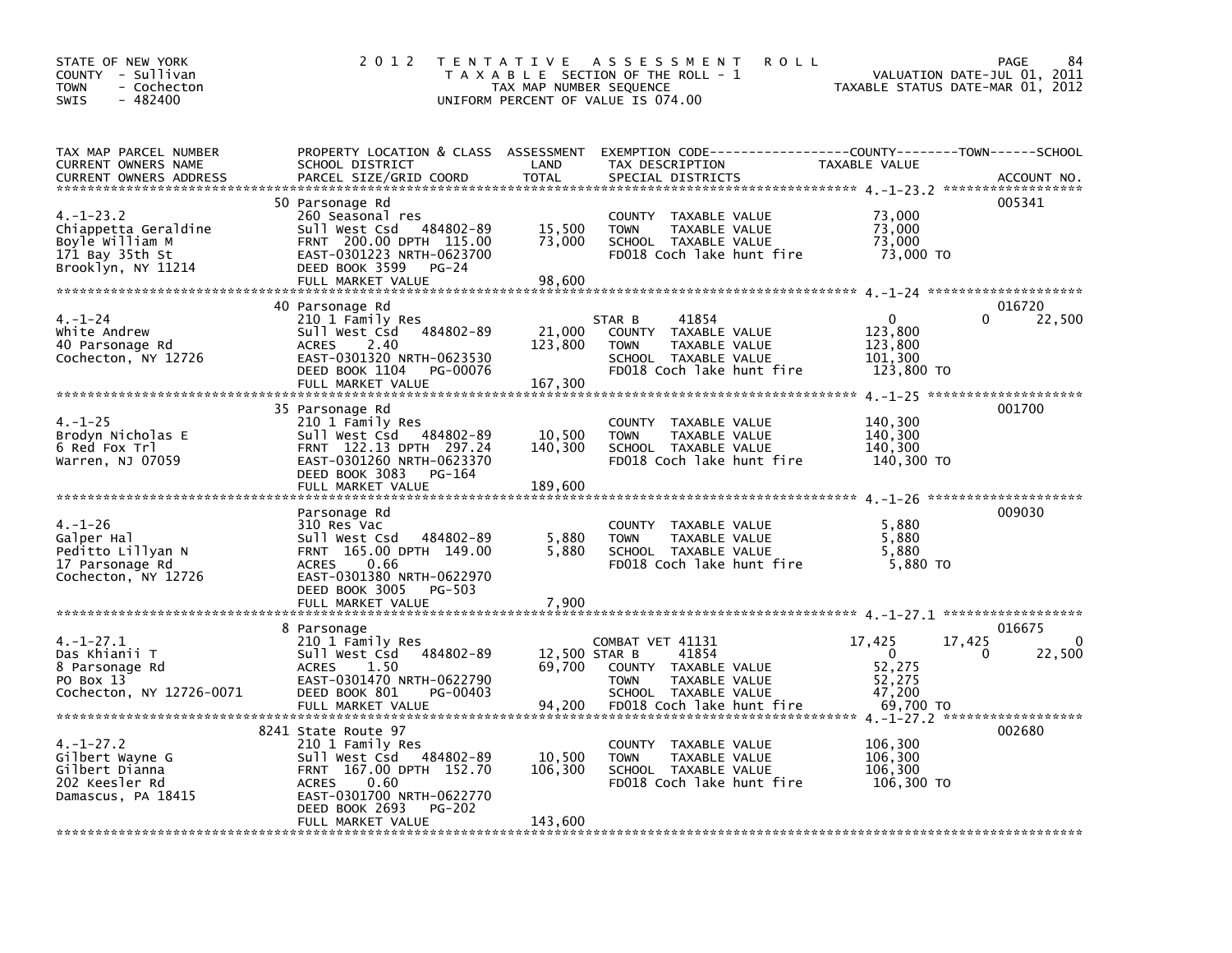| STATE OF NEW YORK   | 2012 TENTATIVE ASSESSMENT ROLL        | PAGE                             |                 | 85 |
|---------------------|---------------------------------------|----------------------------------|-----------------|----|
| COUNTY - Sullivan   | T A X A B L E SECTION OF THE ROLL - 1 | VALUATION DATE-JUL 01, 2011      |                 |    |
| TOWN<br>- Cochecton | MAP SECTION - 004                     | TAXABLE STATUS DATE-MAR 01, 2012 |                 |    |
| - 482400<br>SWIS    | $SUB - SECTION -$                     |                                  | RPS150/V04/L015 |    |
|                     | UNIFORM PERCENT OF VALUE IS 074.00    | CURRENT DATE 4/20/2012           |                 |    |

| CODE | DISTRICT NAME        | PARCELS | TOTAL EXTENSION<br>TYPF | EXTENSION<br><b>VALUE</b> | AD VALOREM<br>VALUE | <b>EXEMPT</b><br>AMOUNT | <b>TAXABLE</b><br><b>VALUE</b> |
|------|----------------------|---------|-------------------------|---------------------------|---------------------|-------------------------|--------------------------------|
|      | FD018 Coch lake hunt |         | 29 TOTAL                |                           | 2517.630            |                         | 2517.630                       |

## \*\*\* S C H O O L D I S T R I C T S U M M A R Y \*\*\*

| <b>CODE</b>      | DISTRICT NAME               | <b>TOTAL</b><br><b>PARCELS</b> | ASSESSED<br>LAND   | ASSESSED<br><b>TOTAL</b> | <b>EXEMPT</b><br><b>AMOUNT</b> | <b>TOTAL</b><br><b>TAXABLE</b> | <b>STAR</b><br><b>AMOUNT</b> | <b>STAR</b><br><b>TAXABLE</b> |
|------------------|-----------------------------|--------------------------------|--------------------|--------------------------|--------------------------------|--------------------------------|------------------------------|-------------------------------|
| 484802           | Sull West Csd               | 29                             | 773,480            | 2517,630                 |                                | 2517,630                       | 112,500                      | 2405,130                      |
|                  | SUB-TOTAL                   | 29                             | 773.480            | 2517,630                 |                                | 2517.630                       | 112,500                      | 2405.130                      |
| 482689<br>484889 | Dy Library<br>West Sull Lib | 15<br>14                       | 661,500<br>111,980 | 1633,900<br>883,730      |                                | 1633,900<br>883,730            | 45,000<br>67,500             | 1588,900<br>816,230           |
|                  | T O T A L                   | 58                             | 1546.960           | 5035,260                 |                                | 5035,260                       | 225,000                      | 4810,260                      |

### \*\*\* S Y S T E M C O D E S S U M M A R Y \*\*\*

NO SYSTEM EXEMPTIONS AT THIS LEVEL

| CODE           | DESCRIPTION          | <b>TOTAL</b><br><b>PARCELS</b> | COUNTY | <b>TOWN</b> | <b>SCHOOL</b>  |
|----------------|----------------------|--------------------------------|--------|-------------|----------------|
| 41131<br>41854 | COMBAT VET<br>STAR B | -                              | 17,425 | 17,425      | 112,500        |
|                | <b>TOTAL</b>         |                                | 17,425 | 17,425      | 112<br>. . 500 |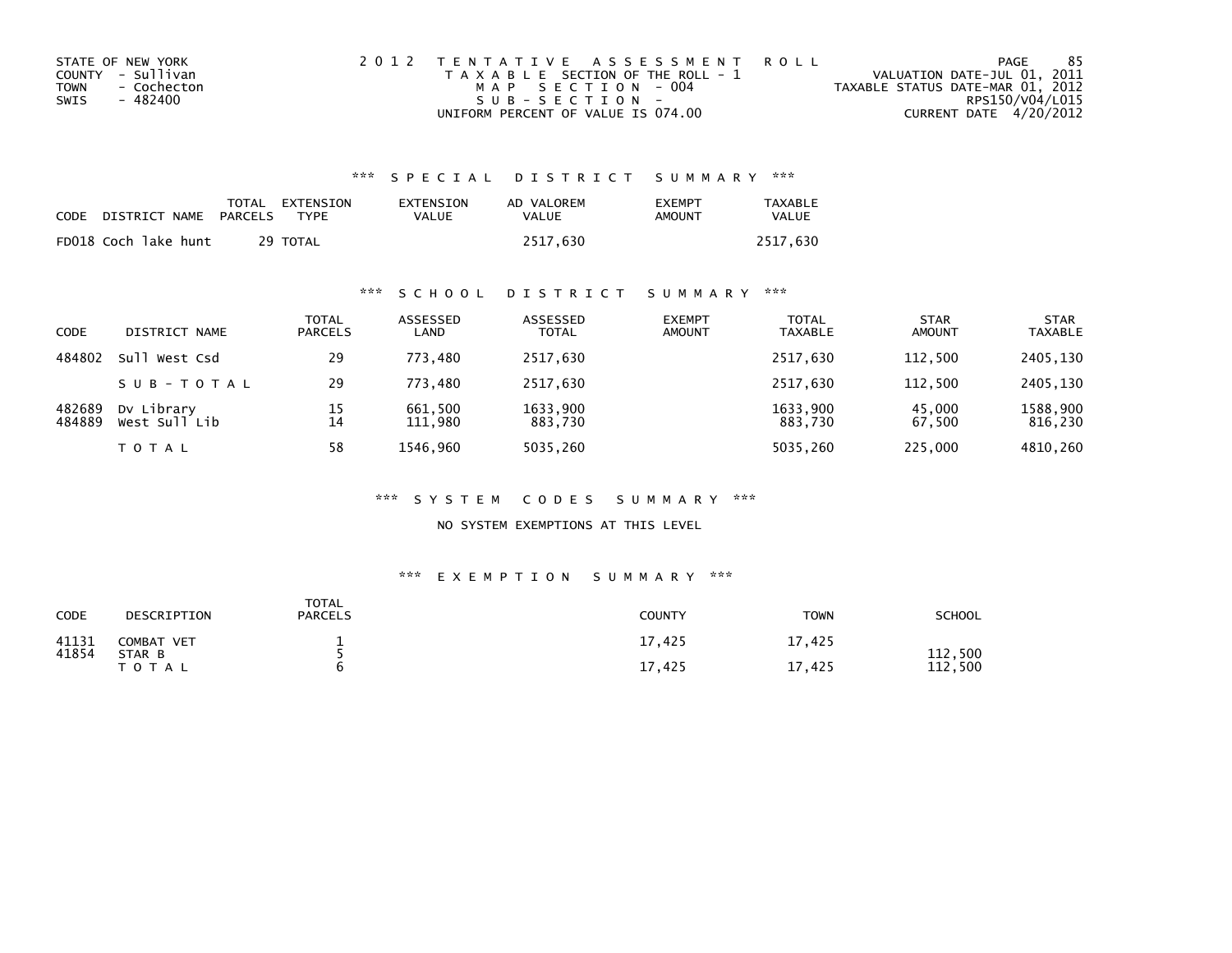|             | STATE OF NEW YORK | 2012 TENTATIVE ASSESSMENT ROLL        | <b>PAGE</b>                      | 86 |
|-------------|-------------------|---------------------------------------|----------------------------------|----|
|             | COUNTY - Sullivan | T A X A B L E SECTION OF THE ROLL - 1 | VALUATION DATE-JUL 01, 2011      |    |
| <b>TOWN</b> | - Cochecton       | MAP SECTION - 004                     | TAXABLE STATUS DATE-MAR 01, 2012 |    |
| SWIS        | - 482400          | SUB-SECTION-                          | RPS150/V04/L015                  |    |
|             |                   | UNIFORM PERCENT OF VALUE IS 074.00    | CURRENT DATE 4/20/2012           |    |

| ROLL       | DESCRIPTION    | <b>TOTAL</b>   | <b>ASSESSED</b> | <b>\SSESSED</b> | <b>TAXABLE</b> | <b>TAXABLE</b> | <b>TAXABLE</b> | <b>STAR</b>    |
|------------|----------------|----------------|-----------------|-----------------|----------------|----------------|----------------|----------------|
| <b>SEC</b> |                | <b>PARCELS</b> | LAND            | <b>TOTAL</b>    | COUNTY         | <b>TOWN</b>    | <b>SCHOOL</b>  | <b>TAXABLE</b> |
|            | <b>TAXABLE</b> | 29             | 73,480<br>フフつ   | 2517.630        | 2500.205       | 2500.205       | 2517.630       | 2405,130       |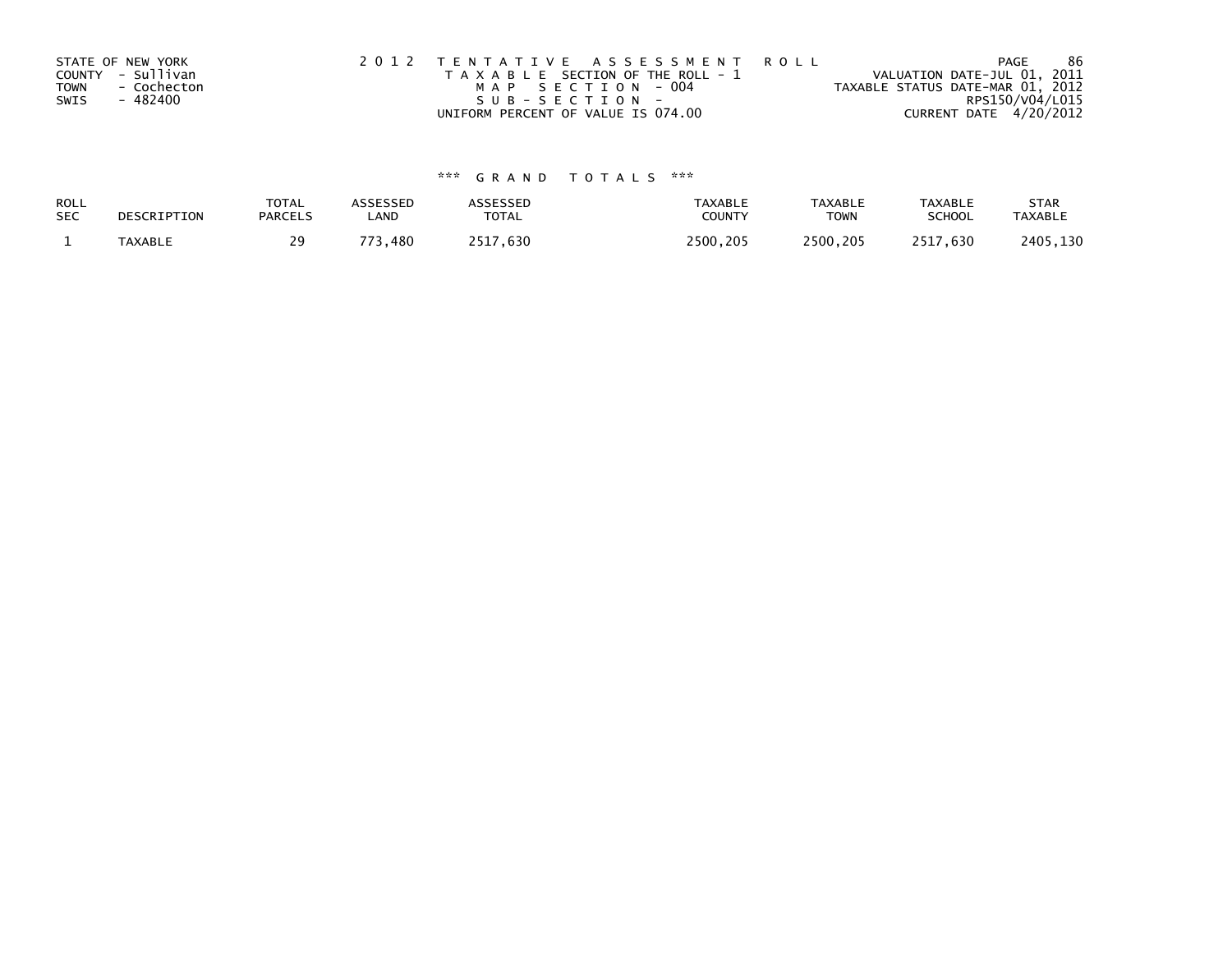| 2 0 1 2                                                                                                                |                                                  |                                                                                                                                                                                                                                                                                                                                                                                                                |                                                                                                                               | 87<br>PAGE<br>VALUATION DATE-JUL 01, 2011                                                                                                         |
|------------------------------------------------------------------------------------------------------------------------|--------------------------------------------------|----------------------------------------------------------------------------------------------------------------------------------------------------------------------------------------------------------------------------------------------------------------------------------------------------------------------------------------------------------------------------------------------------------------|-------------------------------------------------------------------------------------------------------------------------------|---------------------------------------------------------------------------------------------------------------------------------------------------|
| SCHOOL DISTRICT<br>PARCEL SIZE/GRID COORD                                                                              | LAND<br><b>TOTAL</b>                             | TAX DESCRIPTION<br>SPECIAL DISTRICTS                                                                                                                                                                                                                                                                                                                                                                           | <b>TAXABLE VALUE</b>                                                                                                          | ACCOUNT NO.                                                                                                                                       |
| County Road 114<br>314 Rural vac<10<br>sull west Csd<br>ACRES<br>1.00<br>DEED BOOK 2920<br>PG-576<br>FULL MARKET VALUE | 2,000<br>2,000<br>2,700                          | COUNTY TAXABLE VALUE<br>TAXABLE VALUE<br><b>TOWN</b><br>SCHOOL TAXABLE VALUE<br>FD018 Coch lake hunt fire                                                                                                                                                                                                                                                                                                      | 2,000<br>2,000<br>2,000<br>2,000 TO                                                                                           | 012405                                                                                                                                            |
|                                                                                                                        |                                                  |                                                                                                                                                                                                                                                                                                                                                                                                                |                                                                                                                               | 014601                                                                                                                                            |
| 210 1 Family Res<br>FRNT 385.00 DPTH<br>DEED BOOK 1301<br>FULL MARKET VALUE                                            | 12,600<br>91,600<br>123,800                      | COUNTY TAXABLE VALUE<br><b>TOWN</b><br>TAXABLE VALUE<br>SCHOOL TAXABLE VALUE<br>FD018 Coch lake hunt fire                                                                                                                                                                                                                                                                                                      | 91,600<br>91,600<br>91,600<br>91,600 TO                                                                                       |                                                                                                                                                   |
|                                                                                                                        |                                                  |                                                                                                                                                                                                                                                                                                                                                                                                                |                                                                                                                               | 003340                                                                                                                                            |
| $314$ Rural vac<10<br>Sull West Csd<br><b>BANKN140687</b><br>DEED BOOK 2903<br>PG-226                                  | 1,200<br>1,200                                   | COUNTY TAXABLE VALUE<br>TAXABLE VALUE<br><b>TOWN</b><br>SCHOOL TAXABLE VALUE<br>FD018 Coch lake hunt fire                                                                                                                                                                                                                                                                                                      | 1,200<br>1,200<br>1,200<br>1.200 TO                                                                                           |                                                                                                                                                   |
| FULL MARKET VALUE                                                                                                      | 1,600                                            |                                                                                                                                                                                                                                                                                                                                                                                                                |                                                                                                                               |                                                                                                                                                   |
| Cr 114<br>$314$ Rural vac<10                                                                                           | 1,000<br>1,000                                   | COUNTY TAXABLE VALUE<br>TAXABLE VALUE<br><b>TOWN</b><br>SCHOOL TAXABLE VALUE<br>FD018 Coch lake hunt fire                                                                                                                                                                                                                                                                                                      | 1,000<br>1,000<br>1,000<br>1,000 TO                                                                                           | 009220                                                                                                                                            |
| FULL MARKET VALUE                                                                                                      | 1,400                                            |                                                                                                                                                                                                                                                                                                                                                                                                                |                                                                                                                               |                                                                                                                                                   |
| 217 CR 114<br>311 Res vac land<br>DEED BOOK 1183<br>PG-00038<br>FULL MARKET VALUE                                      | 1,700<br>1,700<br>2,300                          | <b>COUNTY</b><br>TAXABLE VALUE<br>TAXABLE VALUE<br><b>TOWN</b><br>SCHOOL TAXABLE VALUE<br>FD018 Coch lake hunt fire                                                                                                                                                                                                                                                                                            | 1,700<br>1,700<br>1,700<br>1,700 TO                                                                                           | 000900                                                                                                                                            |
|                                                                                                                        | 201 CR 114<br>Cr 114<br>DEED BOOK 2997<br>PG-610 | T E N T A T I V E<br>484802-89<br>steep embankment to RR ea<br>EAST-0301590 NRTH-0624420<br>Sull West Csd 484802-89<br>60.00<br>EAST-0303040 NRTH-0624100<br>PG-00164<br>484802-89<br>FRNT 153.00 DPTH 85.00<br>EAST-0303320 NRTH-0623940<br>Sull West Csd 484802-89<br>FRNT 100.00 DPTH 110.00<br>EAST-0303440 NRTH-0623920<br>Sull West Csd 484802-89<br>FRNT 75.00 DPTH 118.40<br>EAST-0303520 NRTH-0623900 | A S S E S S M E N T<br>T A X A B L E SECTION OF THE ROLL - 1<br>TAX MAP NUMBER SEQUENCE<br>UNIFORM PERCENT OF VALUE IS 074.00 | <b>ROLL</b><br>TAXABLE STATUS DATE-MAR 01, 2012<br>PROPERTY LOCATION & CLASS ASSESSMENT EXEMPTION CODE---------------COUNTY-------TOWN-----SCHOOL |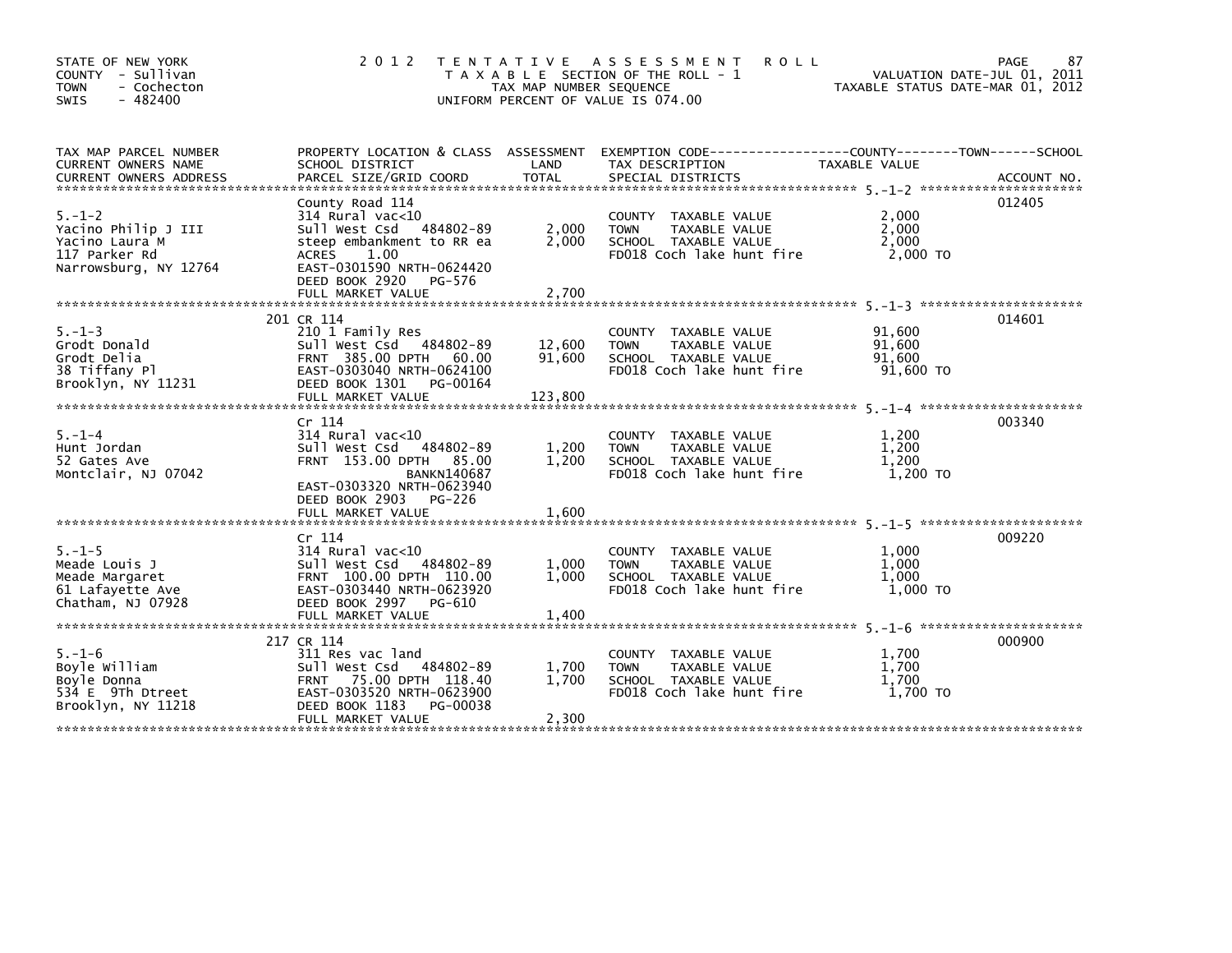| STATE OF NEW YORK<br>COUNTY - Sullivan<br>- Cochecton<br>TOWN<br>$-482400$<br>SWIS                    | 2 0 1 2                                                                                                                                                                              | TAX MAP NUMBER SEQUENCE                | TENTATIVE ASSESSMENT<br><b>ROLL</b><br>T A X A B L E SECTION OF THE ROLL - 1<br>UNIFORM PERCENT OF VALUE IS 074.00                       | VALUATION DATE-JUL 01, 2011<br>TAXABLE STATUS DATE-MAR 01, 2012 | 88<br>PAGE  |
|-------------------------------------------------------------------------------------------------------|--------------------------------------------------------------------------------------------------------------------------------------------------------------------------------------|----------------------------------------|------------------------------------------------------------------------------------------------------------------------------------------|-----------------------------------------------------------------|-------------|
| TAX MAP PARCEL NUMBER<br>CURRENT OWNERS NAME<br>CURRENT OWNERS ADDRESS                                | SCHOOL DISTRICT<br>PARCEL SIZE/GRID COORD                                                                                                                                            | LAND<br><b>TOTAL</b>                   | PROPERTY LOCATION & CLASS ASSESSMENT EXEMPTION CODE----------------COUNTY-------TOWN------SCHOOL<br>TAX DESCRIPTION<br>SPECIAL DISTRICTS | TAXABLE VALUE                                                   | ACCOUNT NO. |
| $5. - 1 - 8$<br>Boyle William<br>DeFalco-Boyle Donna<br>534 E 9th St<br>Brooklyn, NY 11218            | 217 Cr 114<br>210 1 Family Res<br>Sull West Csd 484802-89<br><b>ACRES</b><br>1.06<br>EAST-0303660 NRTH-0623862<br>DEED BOOK 3088<br>PG-167                                           | 16,300<br>40,000                       | COUNTY TAXABLE VALUE<br>TAXABLE VALUE<br><b>TOWN</b><br>SCHOOL TAXABLE VALUE<br>FD018 Coch lake hunt fire                                | 40,000<br>40,000<br>40.000<br>40,000 TO                         | 000460      |
| $5. - 1 - 10$<br>Conklin Freddy R<br>5 Brigham Rd<br>Cochecton, NY 12726                              | FULL MARKET VALUE<br>Brigham Rd<br>210 1 Family Res<br>Sull West Csd 484802-89<br><b>ACRES</b><br>2.50<br>EAST-0303970 NRTH-0623860<br>DEED BOOK 1891<br>PG-113<br>FULL MARKET VALUE | 54,100<br>23,000<br>186,900<br>252,600 | COUNTY TAXABLE VALUE<br><b>TOWN</b><br>TAXABLE VALUE<br>SCHOOL TAXABLE VALUE<br>FD018 Coch lake hunt fire                                | 186,900<br>186,900<br>186,900<br>186,900 TO                     | 002600      |
| $5. - 1 - 11$<br>DeFalco Bernadette<br>38 Oakmont Rd<br>Lakewood, NJ 08701                            | Cr 114<br>$314$ Rural vac<10<br>484802-89<br>Sull West Csd<br><b>ACRES</b><br>1.47<br>EAST-0304100 NRTH-0623680<br>DEED BOOK 1368<br>PG-00699<br>FULL MARKET VALUE                   | 8,820<br>8,820<br>11,900               | COUNTY TAXABLE VALUE<br><b>TOWN</b><br>TAXABLE VALUE<br>SCHOOL TAXABLE VALUE<br>FD018 Coch lake hunt fire                                | 8,820<br>8,820<br>8,820<br>8,820 TO                             |             |
| $5. - 1 - 12$<br>Carroll Barbara<br>Attn: Luella Mae Carroll<br>23 Myrtle Ave<br>Middletown, NY 10940 | Cr 114<br>210 1 Family Res<br>Sull West Csd 484802-89<br>FRNT 141.40 DPTH 159.70<br>EAST-0304220 NRTH-0623590<br>DEED BOOK 2373<br>PG-550                                            | 12,500<br>101,500                      | COUNTY TAXABLE VALUE<br>TAXABLE VALUE<br><b>TOWN</b><br>SCHOOL TAXABLE VALUE<br>FD018 Coch lake hunt fire                                | 101,500<br>101,500<br>101.500<br>101,500 TO                     | 002195      |
| $5. -2 - 1.1$<br>Ferraro Vincent Teresa<br>5 East Byway<br>Greenwich, CT 00360                        | N Y S 97<br>312 Vac w/imprv<br>484802-89<br>Sull West Csd<br>ACRES 13.67<br>EAST-0302090 NRTH-0623920<br>DEED BOOK 1377 PG-360                                                       | 49,500<br>59,800                       | COUNTY TAXABLE VALUE<br>TAXABLE VALUE<br><b>TOWN</b><br>SCHOOL TAXABLE VALUE<br>FD018 Coch lake hunt fire                                | 59,800<br>59,800<br>59.800<br>59,800 TO                         | 007425      |
| $5. -2 - 1.2$<br>Khayms Alix<br>Khayms Nelya<br>2915 W 5Th St 17C<br>Brooklyn, NY 11224               | 8289 Nys 97<br>210 1 Family Res<br>484802-89<br>Sull West Csd<br>1.22<br><b>ACRES</b><br>EAST-0301600 NRTH-0624250<br>DEED BOOK 2062<br>PG-092<br>FULL MARKET VALUE                  | 17,100<br>89,000<br>120,300            | COUNTY TAXABLE VALUE<br><b>TOWN</b><br>TAXABLE VALUE<br>SCHOOL TAXABLE VALUE<br>FD018 Coch lake hunt fire                                | 89,000<br>89,000<br>89,000<br>89.000 TO                         | 002183      |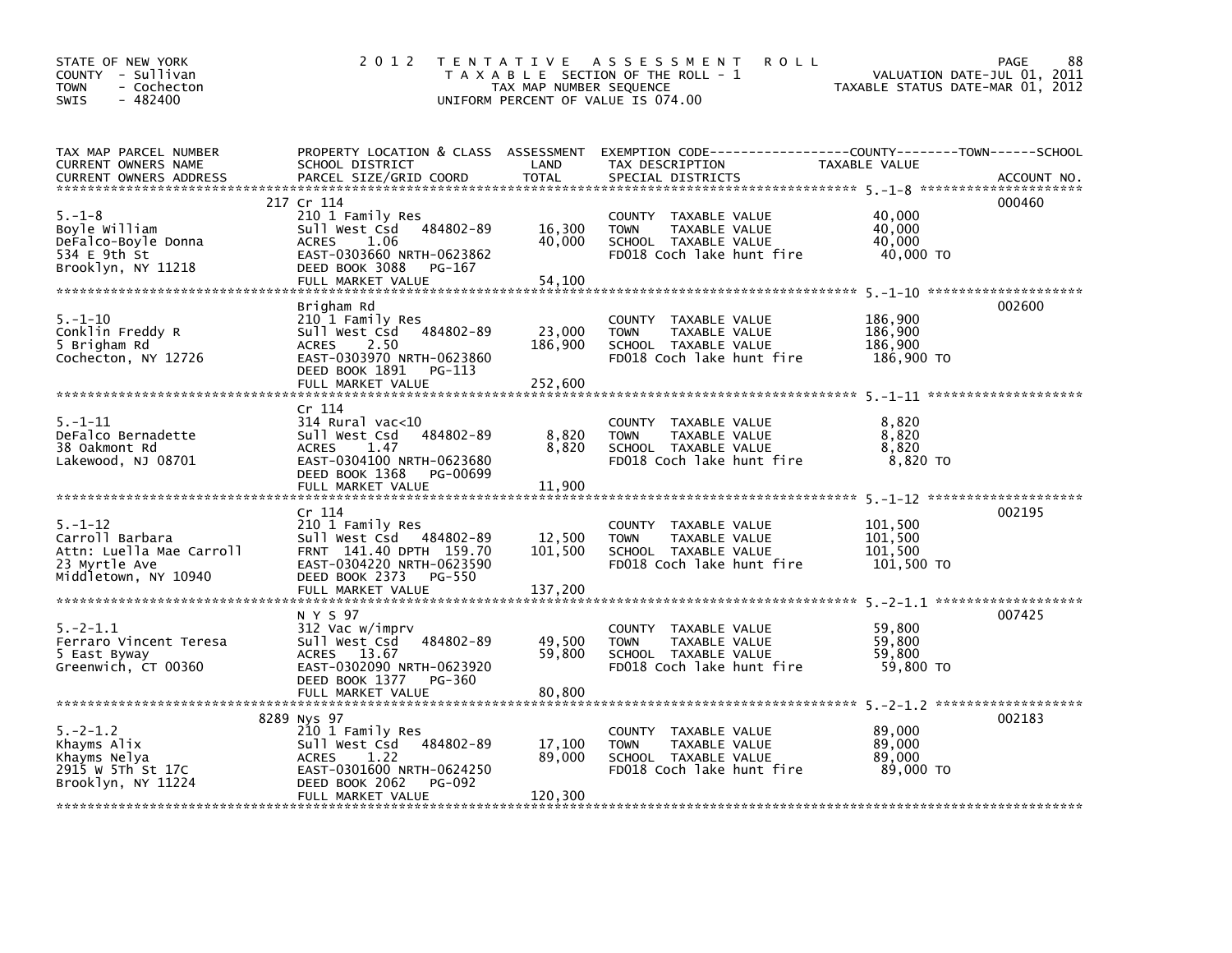| STATE OF NEW YORK<br>COUNTY - Sullivan<br>- Cochecton<br>TOWN<br>$-482400$<br><b>SWIS</b> | 2 0 1 2                                             | TAX MAP NUMBER SEQUENCE | TENTATIVE ASSESSMENT<br><b>ROLL</b><br>T A X A B L E SECTION OF THE ROLL - 1<br>UNIFORM PERCENT OF VALUE IS 074.00 | VALUATION DATE-JUL 01, 2011<br>TAXABLE STATUS DATE-MAR 01, 2012 | 89<br>PAGE  |
|-------------------------------------------------------------------------------------------|-----------------------------------------------------|-------------------------|--------------------------------------------------------------------------------------------------------------------|-----------------------------------------------------------------|-------------|
| TAX MAP PARCEL NUMBER                                                                     |                                                     |                         | PROPERTY LOCATION & CLASS ASSESSMENT EXEMPTION CODE-----------------COUNTY-------TOWN-----SCHOOL                   |                                                                 |             |
| CURRENT OWNERS NAME<br><b>CURRENT OWNERS ADDRESS</b>                                      | SCHOOL DISTRICT<br>PARCEL SIZE/GRID COORD           | LAND<br><b>TOTAL</b>    | TAX DESCRIPTION<br>SPECIAL DISTRICTS                                                                               | TAXABLE VALUE                                                   | ACCOUNT NO. |
|                                                                                           |                                                     |                         |                                                                                                                    |                                                                 |             |
| $5. - 2 - 3$                                                                              | 188 County Road 114<br>210 1 Family Res             |                         | COUNTY TAXABLE VALUE                                                                                               | 95,300                                                          | 016220      |
| Vollmers Emil J                                                                           | 484802-89<br>Sull West Csd                          | 25,000                  | TAXABLE VALUE<br><b>TOWN</b>                                                                                       | 95,300                                                          |             |
| Vollmers Mary                                                                             | 3.00<br>ACRES                                       | 95,300                  | SCHOOL TAXABLE VALUE                                                                                               | 95,300                                                          |             |
| 188 CR 114 Rte                                                                            | EAST-0302800 NRTH-0623870                           |                         | FD018 Coch lake hunt fire                                                                                          | 95,300 TO                                                       |             |
| Cochecton, NY 12726                                                                       | DEED BOOK 420<br>PG-00055<br>FULL MARKET VALUE      | 128,800                 |                                                                                                                    |                                                                 |             |
|                                                                                           |                                                     |                         |                                                                                                                    |                                                                 |             |
|                                                                                           | 200 Cr 114                                          |                         |                                                                                                                    |                                                                 | 001345      |
| $5. - 2 - 4$                                                                              | 210 1 Family Res                                    | 17,300                  | 41834<br>STAR EN                                                                                                   | 0<br>110,100                                                    | 0<br>46,650 |
| Bortree Bonnie<br>Bortree Raymond                                                         | Sull West Csd 484802-89<br>1.26<br>ACRES            | 110,100                 | COUNTY TAXABLE VALUE<br>TAXABLE VALUE<br>TOWN                                                                      | 110,100                                                         |             |
| 200 County Road 114                                                                       | EAST-0303030 NRTH-0623790                           |                         | SCHOOL TAXABLE VALUE                                                                                               | 63,450                                                          |             |
| Cochecton, NY 12726                                                                       | DEED BOOK 756<br>PG-00109                           |                         | FD018 Coch lake hunt fire                                                                                          | 110,100 TO                                                      |             |
|                                                                                           | FULL MARKET VALUE                                   | 148,800                 |                                                                                                                    |                                                                 |             |
|                                                                                           | 208 Cr 114                                          |                         |                                                                                                                    |                                                                 | 003300      |
| $5. - 2 - 5$                                                                              | 210 1 Family Res                                    |                         | COUNTY TAXABLE VALUE                                                                                               | 164,600                                                         |             |
| Hunt Jordan Buell                                                                         | Sull West Csd 484802-89                             | 29,400                  | <b>TOWN</b><br>TAXABLE VALUE                                                                                       | 164,600                                                         |             |
| 209 County Rt 114                                                                         | 75.00 DPTH 365.00<br><b>FRNT</b>                    | 164,600                 | SCHOOL TAXABLE VALUE                                                                                               | 164,600                                                         |             |
| Cochecton, NY 12726                                                                       | <b>BANKN140687</b><br>EAST-0303120 NRTH-0623760     |                         | FD018 Coch lake hunt fire                                                                                          | 164,600 TO                                                      |             |
|                                                                                           | DEED BOOK 2903 PG-226                               |                         |                                                                                                                    |                                                                 |             |
|                                                                                           | FULL MARKET VALUE                                   | 222,400                 |                                                                                                                    |                                                                 |             |
|                                                                                           |                                                     |                         |                                                                                                                    |                                                                 |             |
| $5. - 2 - 6$                                                                              | Cr 114<br>$314$ Rural vac< $10$                     |                         | COUNTY TAXABLE VALUE                                                                                               | 8,900                                                           | 003320      |
| Hunt Jordon-Buell                                                                         | 484802-89<br>Sull West Csd                          | 8,900                   | <b>TOWN</b><br>TAXABLE VALUE                                                                                       | 8.900                                                           |             |
| 209 CR 114                                                                                | 1.39 BANKN140687<br>ACRES                           | 8,900                   | SCHOOL TAXABLE VALUE                                                                                               | 8,900                                                           |             |
| Cochecton, NY 12726                                                                       | EAST-0303230 NRTH-0623690                           |                         | FD018 Coch lake hunt fire                                                                                          | 8,900 TO                                                        |             |
|                                                                                           | DEED BOOK 2903<br>PG-226                            |                         |                                                                                                                    |                                                                 |             |
|                                                                                           |                                                     |                         |                                                                                                                    |                                                                 |             |
|                                                                                           | 212 CR 114                                          |                         |                                                                                                                    |                                                                 | 009200      |
| $5. -2 - 7$                                                                               | 210 1 Family Res                                    |                         | COUNTY TAXABLE VALUE                                                                                               | 71,500                                                          |             |
| Meade Louis J                                                                             | Sull West Csd 484802-89                             | 13,700                  | <b>TOWN</b><br>TAXABLE VALUE                                                                                       | 71,500<br>71,500                                                |             |
| Meade Margaret<br>61 Lafayette Ave                                                        | FRNT 75.00 DPTH 365.00<br>EAST-0303330 NRTH-0623630 | 71,500                  | SCHOOL TAXABLE VALUE<br>FD018 Coch lake hunt fire                                                                  | 71,500 TO                                                       |             |
| Chatham, NJ 07928-2057                                                                    | DEED BOOK 2997 PG-610                               |                         |                                                                                                                    |                                                                 |             |
|                                                                                           | FULL MARKET VALUE                                   | 96,600                  |                                                                                                                    |                                                                 |             |
|                                                                                           |                                                     |                         |                                                                                                                    |                                                                 |             |
| $5. - 2 - 8$                                                                              | 216 CR 114<br>210 1 Family Res                      |                         | COUNTY TAXABLE VALUE                                                                                               | 85,300                                                          | 017000      |
| Chan Chun Kit                                                                             | 484802-89<br>Sull West Csd                          | 25,000                  | TAXABLE VALUE<br><b>TOWN</b>                                                                                       | 85,300                                                          |             |
| 306 Garfield Pl                                                                           | 3.00 BANK0060806<br><b>ACRES</b>                    | 85,300                  | SCHOOL TAXABLE VALUE                                                                                               | 85,300                                                          |             |
| Brooklyn, NY 11215                                                                        | EAST-0303300 NRTH-0623380                           |                         | FD018 Coch lake hunt fire                                                                                          | 85,300 TO                                                       |             |
|                                                                                           | DEED BOOK 2406<br>PG-383<br>FULL MARKET VALUE       | 115,300                 |                                                                                                                    |                                                                 |             |
|                                                                                           |                                                     |                         |                                                                                                                    |                                                                 |             |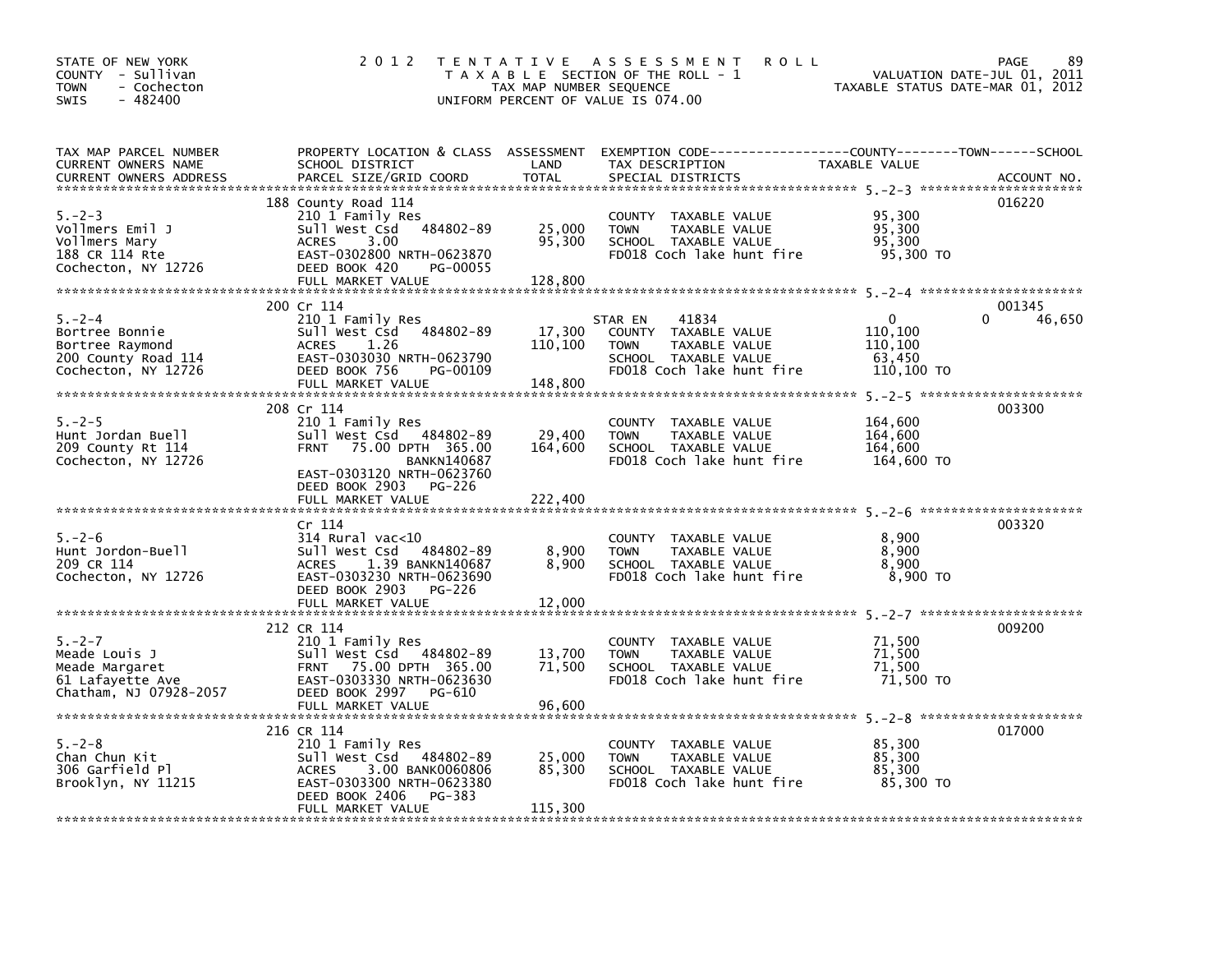| STATE OF NEW YORK<br>COUNTY - Sullivan<br><b>TOWN</b><br>- Cochecton<br>$-482400$<br>SWIS             | 2 0 1 2                                                                                                                                                             | T E N T A T I V E<br>TAX MAP NUMBER SEQUENCE<br>UNIFORM PERCENT OF VALUE IS 074.00 | <b>ROLL</b><br>A S S E S S M E N T<br>T A X A B L E SECTION OF THE ROLL - 1                                                  | TAXABLE STATUS DATE-MAR 01, 2012                        | PAGE<br>90<br>VALUATION DATE-JUL 01, 2011 |
|-------------------------------------------------------------------------------------------------------|---------------------------------------------------------------------------------------------------------------------------------------------------------------------|------------------------------------------------------------------------------------|------------------------------------------------------------------------------------------------------------------------------|---------------------------------------------------------|-------------------------------------------|
| TAX MAP PARCEL NUMBER<br>CURRENT OWNERS NAME                                                          | SCHOOL DISTRICT                                                                                                                                                     | LAND                                                                               | PROPERTY LOCATION & CLASS ASSESSMENT EXEMPTION CODE---------------COUNTY-------TOWN-----SCHOOL<br>TAX DESCRIPTION            | TAXABLE VALUE                                           |                                           |
| $5. - 2 - 9$<br>Campasano Nancy<br>820 E Hickory Grove Dr<br>Larchmont, NY 10538                      | 218 County Road 114<br>210 1 Family Res<br>Sull West Csd 484802-89<br>FRNT 100.00 DPTH 365.00<br>EAST-0303500 NRTH-0623560<br>DEED BOOK 2349<br>PG-363              | 15,000<br>76,500                                                                   | COUNTY TAXABLE VALUE<br>TAXABLE VALUE<br><b>TOWN</b><br>SCHOOL TAXABLE VALUE<br>FD018 Coch lake hunt fire                    | 76,500<br>76,500<br>76.500<br>76,500 TO                 | 012230                                    |
| $5. - 2 - 10$<br>Frawley Kiernan<br>PO Box 55<br>Cochecton, NY 12726                                  | 226 Cr 114<br>210 1 Family Res<br>Sull West Csd 484802-89<br>FRNT 100.00 DPTH 365.00<br>0.86<br><b>ACRES</b><br>EAST-0303600 NRTH-0623520<br>DEED BOOK 2255 PG-619  | 15,000<br>118,500                                                                  | COUNTY TAXABLE VALUE<br>TAXABLE VALUE<br><b>TOWN</b><br>SCHOOL TAXABLE VALUE<br>FD018 Coch lake hunt fire                    | 118,500<br>118,500<br>118,500<br>118,500 TO             | 000120                                    |
|                                                                                                       | FULL MARKET VALUE                                                                                                                                                   | 160,100                                                                            |                                                                                                                              |                                                         |                                           |
| $5. - 2 - 11$<br>Crever John<br>St John Margaret K<br>242 John St<br>Princeton, NJ 08542              | 198 Cr 114<br>210 1 Family Res<br>Sull West Csd 484802-89<br>FRNT 100.00 DPTH 365.00<br>EAST-0303700 NRTH-0623487<br>DEED BOOK 2580<br>PG-415<br>FULL MARKET VALUE  | 10,500<br>64,100<br>86,600                                                         | COUNTY TAXABLE VALUE<br><b>TOWN</b><br>TAXABLE VALUE<br>SCHOOL TAXABLE VALUE<br>FD018 Coch lake hunt fire                    | 64.100<br>64.100<br>64.100<br>64.100 TO                 |                                           |
|                                                                                                       |                                                                                                                                                                     |                                                                                    |                                                                                                                              |                                                         |                                           |
| $5. -2 - 12$<br>Lingle Kelly<br>PO Box 162<br>Harris, NY 12742                                        | 8295 State Route 97<br>210 1 Family Res<br>Sull West Csd 484802-89<br>2.52 BANK C13170<br>ACRES<br>EAST-0301410 NRTH-0624070<br>DEED BOOK 3457<br>PG-375            | 21,600<br>97,500                                                                   | 41854<br>STAR B<br>COUNTY TAXABLE VALUE<br>TAXABLE VALUE<br><b>TOWN</b><br>SCHOOL TAXABLE VALUE<br>FD018 Coch lake hunt fire | $\mathbf{0}$<br>97,500<br>97,500<br>75,000<br>97,500 TO | 012222<br>22,500                          |
| $5. - 2 - 13$<br>Pellegrino John<br>Pellegrino Patricia<br>109 Chatham Ln<br>Point Pleasant, NY 08742 | Nys 97<br>$314$ Rural vac< $10$<br>484802-89<br>Sull West Csd<br>5.90<br><b>ACRES</b><br>EAST-0302783 NRTH-0623466<br>DEED BOOK 3467<br>PG-423<br>FULL MARKET VALUE | 2,950<br>2,950<br>4,000                                                            | COUNTY TAXABLE VALUE<br><b>TOWN</b><br>TAXABLE VALUE<br>SCHOOL TAXABLE VALUE<br>FD018 Coch lake hunt fire                    | 2,950<br>2,950<br>2,950<br>2.950 TO                     |                                           |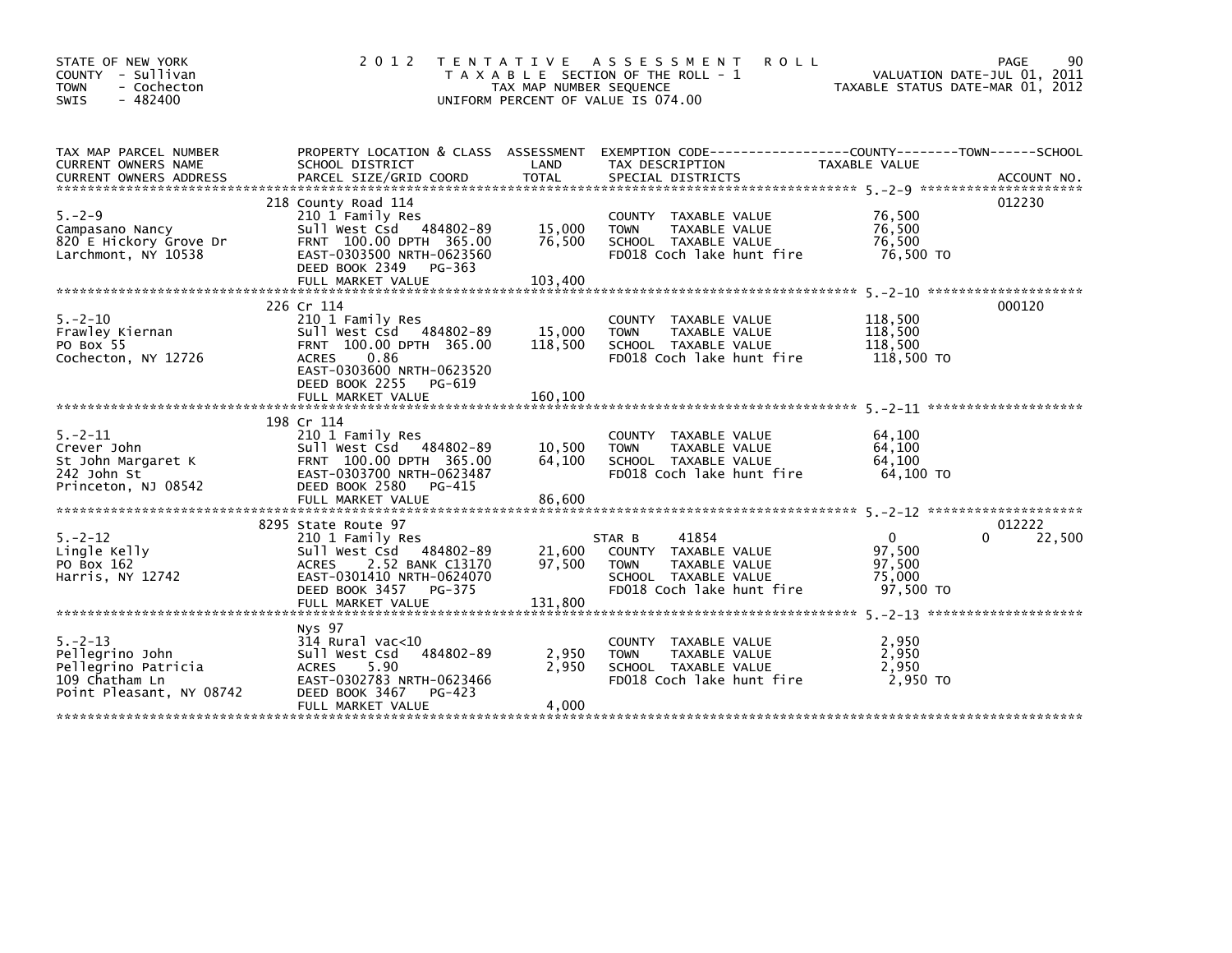| STATE OF NEW YORK   | 2012 TENTATIVE ASSESSMENT ROLL        | PAGE                             | 91              |
|---------------------|---------------------------------------|----------------------------------|-----------------|
| COUNTY - Sullivan   | T A X A B L E SECTION OF THE ROLL - 1 | VALUATION DATE-JUL 01, 2011      |                 |
| - Cochecton<br>TOWN | MAP SECTION - 005                     | TAXABLE STATUS DATE-MAR 01, 2012 |                 |
| SWIS<br>- 482400    | $SUB - SECTION -$                     |                                  | RPS150/V04/L015 |
|                     | UNIFORM PERCENT OF VALUE IS 074.00    | CURRENT DATE 4/20/2012           |                 |

| CODE | DISTRICT NAME        | <b>PARCELS</b> | TOTAL EXTENSION<br>TYPF | EXTENSION<br>VALUE | AD VALOREM<br>VALUE | <b>FXFMPT</b><br>AMOUNT | <b>TAXABLE</b><br>VALUE |
|------|----------------------|----------------|-------------------------|--------------------|---------------------|-------------------------|-------------------------|
|      | FD018 Coch lake hunt |                | 22 TOTAL                |                    | 1478.770            |                         | 1478.770                |

### \*\*\* S C H O O L D I S T R I C T S U M M A R Y \*\*\*

| CODE   | DISTRICT NAME | <b>TOTAL</b><br><b>PARCELS</b> | ASSESSED<br>LAND | ASSESSED<br><b>TOTAL</b> | <b>EXEMPT</b><br><b>AMOUNT</b> | <b>TOTAL</b><br><b>TAXABLE</b> | <b>STAR</b><br><b>AMOUNT</b> | <b>STAR</b><br><b>TAXABLE</b> |
|--------|---------------|--------------------------------|------------------|--------------------------|--------------------------------|--------------------------------|------------------------------|-------------------------------|
| 484802 | Sull West Csd | 22                             | 330.070          | 1478,770                 |                                | 1478.770                       | 69,150                       | 1409,620                      |
|        | SUB-TOTAL     | 22                             | 330.070          | 1478,770                 |                                | 1478,770                       | 69,150                       | 1409,620                      |
| 482689 | Dv Library    | 22                             | 330,070          | 1478,770                 |                                | 1478,770                       | 69,150                       | 1409,620                      |
|        | <b>TOTAL</b>  | 44                             | 660.140          | 2957,540                 |                                | 2957,540                       | 138,300                      | 2819,240                      |

\*\*\* S Y S T E M C O D E S S U M M A R Y \*\*\*

NO SYSTEM EXEMPTIONS AT THIS LEVEL

| CODE           | DESCRIPTION                    | <b>TOTAL</b><br><b>PARCELS</b> | <b>COUNTY</b> | <b>TOWN</b> | <b>SCHOOL</b>              |
|----------------|--------------------------------|--------------------------------|---------------|-------------|----------------------------|
| 41834<br>41854 | STAR EN<br>STAR B<br>T O T A L |                                |               |             | 46,650<br>22,500<br>69,150 |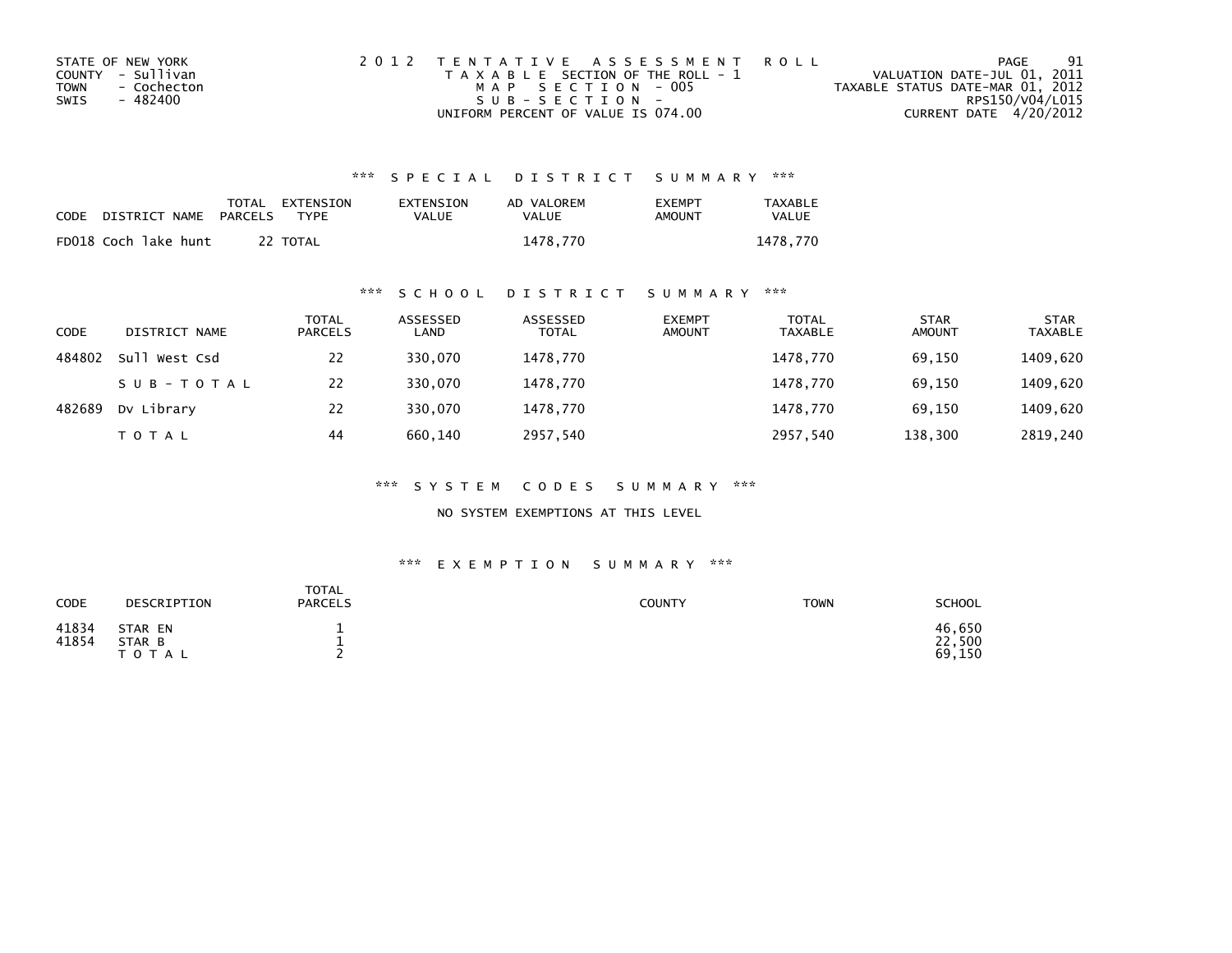| <b>TOWN</b><br>SWIS | STATE OF NEW YORK<br>COUNTY - Sullivan<br>- Cochecton<br>- 482400 | 2012 TENTATIVE ASSESSMENT ROLL<br>T A X A B L E SECTION OF THE ROLL - 1<br>MAP SECTION - 005<br>SUB-SECTION- | PAGE<br>VALUATION DATE-JUL 01, 2011<br>TAXABLE STATUS DATE-MAR 01, 2012<br>RPS150/V04/L015 | -92 |
|---------------------|-------------------------------------------------------------------|--------------------------------------------------------------------------------------------------------------|--------------------------------------------------------------------------------------------|-----|
|                     |                                                                   | UNIFORM PERCENT OF VALUE IS 074.00                                                                           | CURRENT DATE 4/20/2012                                                                     |     |

| ROLL       | DESCRIPTION | <b>TOTAL</b>   | <b>ASSESSED</b> | <b>\SSESSED</b> | <b>TAXABLE</b> | <b>TAXABLE</b> | TAXABLE       | <b>STAR</b>    |
|------------|-------------|----------------|-----------------|-----------------|----------------|----------------|---------------|----------------|
| <b>SEC</b> |             | <b>PARCELS</b> | ∟AND            | <b>TOTAL</b>    | COUNTY         | TOWN           | <b>SCHOOL</b> | <b>TAXABLE</b> |
|            | TAXABLE     | <u>_ _</u>     | 330.070         | 1478.770        | 1478.770       | 1478.770       | 1478.770      | 1409,620       |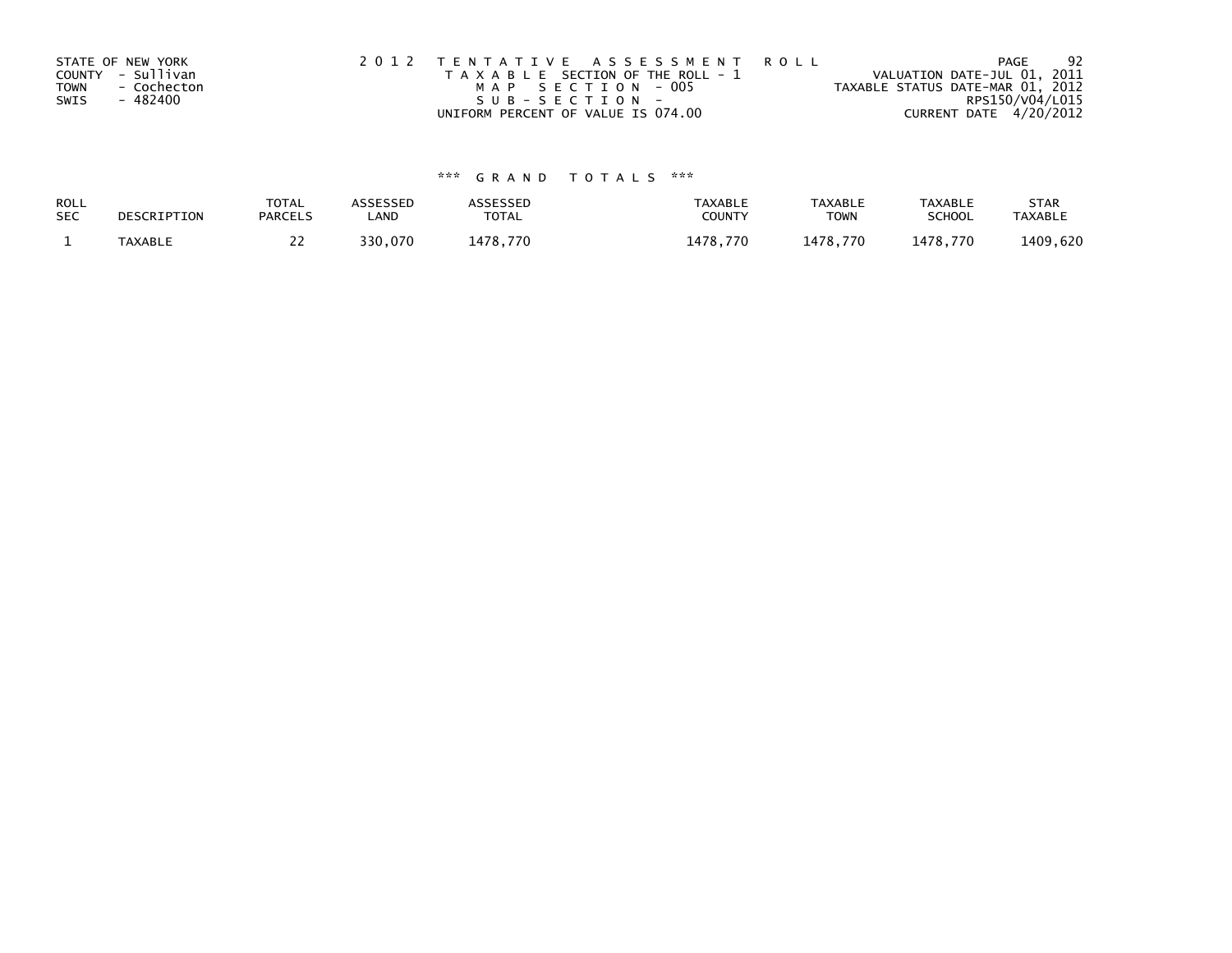| STATE OF NEW YORK<br>COUNTY - Sullivan<br><b>TOWN</b><br>- Cochecton<br>SWIS<br>$-482400$          | 2 0 1 2                                                                                                                                                                                      | TAX MAP NUMBER SEQUENCE    | <b>ROLL</b><br>TENTATIVE ASSESSMENT<br>T A X A B L E SECTION OF THE ROLL - 1<br>UNIFORM PERCENT OF VALUE IS 074.00  | TAXABLE STATUS DATE-MAR 01, 2012            | 93<br>PAGE<br>VALUATION DATE-JUL 01, 2011 |
|----------------------------------------------------------------------------------------------------|----------------------------------------------------------------------------------------------------------------------------------------------------------------------------------------------|----------------------------|---------------------------------------------------------------------------------------------------------------------|---------------------------------------------|-------------------------------------------|
| TAX MAP PARCEL NUMBER<br>CURRENT OWNERS NAME                                                       | SCHOOL DISTRICT                                                                                                                                                                              | LAND                       | PROPERTY LOCATION & CLASS ASSESSMENT EXEMPTION CODE----------------COUNTY-------TOWN------SCHOOL<br>TAX DESCRIPTION | TAXABLE VALUE                               |                                           |
| $6. -1 - 1.1$<br>Klaber III William<br>57 Garcia Rd<br>Long Eddy, NY 12760                         | County Road 114<br>314 Rural vac<10 - WTRFNT<br>Sull West Csd<br>484802-89<br>ACRES 10.00<br>EAST-0299680 NRTH-0623240<br>DEED BOOK 3515 PG-510<br>FULL MARKET VALUE                         | 68,500<br>68,500<br>92,600 | COUNTY TAXABLE VALUE<br><b>TOWN</b><br>TAXABLE VALUE<br>SCHOOL TAXABLE VALUE<br>FD018 Coch lake hunt fire           | 68,500<br>68,500<br>68,500<br>68,500 TO     | 016640                                    |
| $6. - 1 - 1.2$<br>Klaber III William<br>57 Garcia Rd<br>Long Eddy, NY 12760                        | NW County Road 114<br>311 Res vac land - WTRFNT<br>Sull West Csd 484802-89<br>combo $w/6$ .-1-3 & 6.-1-2.2<br>9.14<br><b>ACRES</b><br>EAST-0299680 NRTH-0623240<br>DEED BOOK 2011<br>PG-4511 | 66,200<br>66,200           | COUNTY TAXABLE VALUE<br><b>TOWN</b><br>TAXABLE VALUE<br>SCHOOL TAXABLE VALUE<br>FD018 Coch lake hunt fire           | 66,200<br>66,200<br>66,200<br>66,200 TO     | 016640                                    |
|                                                                                                    | FULL MARKET VALUE                                                                                                                                                                            | 89,500                     |                                                                                                                     |                                             |                                           |
| $6. - 1 - 4$<br>Wagner Laurence M<br>Wagner Jan C<br>225 West End Ave Apt 27<br>New York, NY 10023 | 18 Newman Rd<br>210 1 Family Res<br>Sull West Csd 484802-89<br>Flood damage 2006<br>3.18 BANKC030400<br>ACRES<br>EAST-0299660 NRTH-0622630<br>DEED BOOK 2915 PG-36                           | 45,800<br>145,700          | COUNTY TAXABLE VALUE<br><b>TOWN</b><br>TAXABLE VALUE<br>SCHOOL TAXABLE VALUE<br>FD018 Coch lake hunt fire           | 145,700<br>145,700<br>145.700<br>145.700 TO | 160510                                    |
|                                                                                                    | FULL MARKET VALUE                                                                                                                                                                            | 196,900                    |                                                                                                                     |                                             |                                           |
| $6. - 1 - 5$<br>Garnicas Wilson<br>158 Flanders Rd<br>Niantic, CT 06357                            | Cr 114<br>210 1 Family Res<br>Sull West Csd 484802-89<br>flood damage 2006<br>FRNT 185.00 DPTH 160.00<br>EAST-0299928 NRTH-0622624<br>DEED BOOK 2554 PG-610                                  | 12,400<br>17,400           | COUNTY TAXABLE VALUE<br><b>TOWN</b><br>TAXABLE VALUE<br>SCHOOL TAXABLE VALUE<br>FD018 Coch lake hunt fire           | 17,400<br>17,400<br>17,400<br>17,400 TO     | 014595                                    |
|                                                                                                    | FULL MARKET VALUE                                                                                                                                                                            | 23,500                     |                                                                                                                     |                                             |                                           |
| $6. - 1 - 8$<br>Creighton Richard<br>Creighton Debra<br>382 Jewett Ave<br>Staten Island, NY 10302  | Cr 114 Rd<br>$485 > 1$ use sm bld<br>Sull West Csd<br>484802-89<br>flood damage<br>FRNT 83.00 DPTH 216.70<br>EAST-0300305 NRTH-0622907<br>DEED BOOK 2874<br>PG-184                           | 12,300<br>135,000          | COUNTY<br>TAXABLE VALUE<br><b>TOWN</b><br>TAXABLE VALUE<br>SCHOOL TAXABLE VALUE<br>FD018 Coch lake hunt fire        | 135,000<br>135,000<br>135,000<br>135,000 TO | 016540                                    |
|                                                                                                    | FULL MARKET VALUE                                                                                                                                                                            | 182,400                    |                                                                                                                     |                                             |                                           |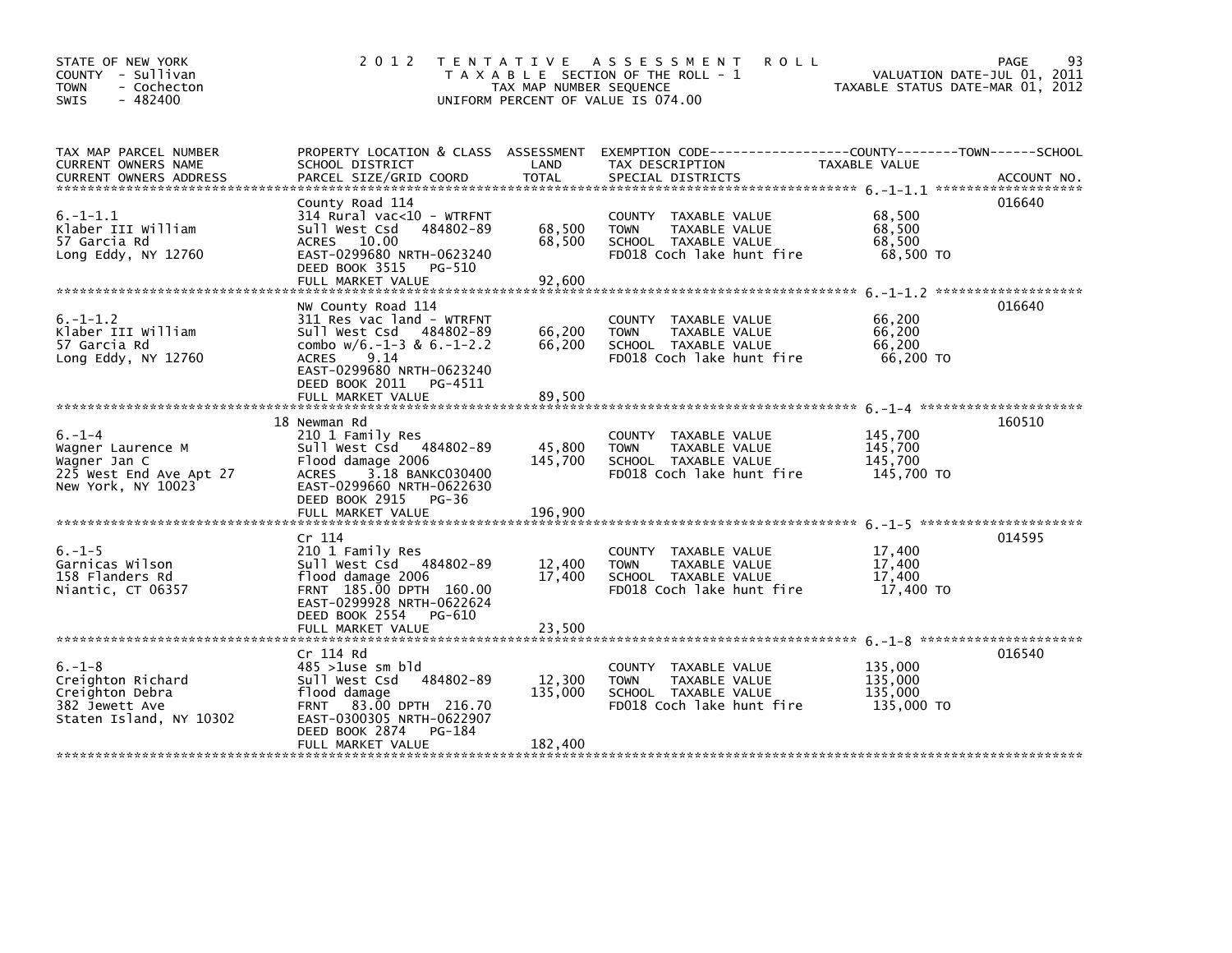| STATE OF NEW YORK<br>COUNTY - Sullivan<br><b>TOWN</b><br>- Cochecton<br>$-482400$<br>SWIS             | 2 0 1 2                                                                                                                                                                                                  | TAX MAP NUMBER SEQUENCE      | TENTATIVE ASSESSMENT<br><b>ROLL</b><br>T A X A B L E SECTION OF THE ROLL - 1<br>UNIFORM PERCENT OF VALUE IS 074.00                       | TAXABLE STATUS DATE-MAR 01, 2012            | 94<br>PAGE<br>VALUATION DATE-JUL 01, 2011 |
|-------------------------------------------------------------------------------------------------------|----------------------------------------------------------------------------------------------------------------------------------------------------------------------------------------------------------|------------------------------|------------------------------------------------------------------------------------------------------------------------------------------|---------------------------------------------|-------------------------------------------|
| TAX MAP PARCEL NUMBER<br>CURRENT OWNERS NAME<br><b>CURRENT OWNERS ADDRESS</b>                         | SCHOOL DISTRICT<br>PARCEL SIZE/GRID COORD                                                                                                                                                                | LAND<br>TOTAL                | PROPERTY LOCATION & CLASS ASSESSMENT EXEMPTION CODE----------------COUNTY-------TOWN------SCHOOL<br>TAX DESCRIPTION<br>SPECIAL DISTRICTS | TAXABLE VALUE                               | ACCOUNT NO.                               |
| $6. - 1 - 9$<br>Sheard Lucille Ann<br>PO Box 5<br>Damascus, PA 18415                                  | 49 CR 114<br>484 1 use sm bld<br>Sull West Csd 484802-89<br>flood damage<br>FRNT 87.00 DPTH 180.50<br>0.43<br><b>ACRES</b><br>EAST-0300378 NRTH-0622959<br>DEED BOOK 1586<br>PG-636<br>FULL MARKET VALUE | 12,400<br>99,700<br>134.700  | COUNTY TAXABLE VALUE<br>TAXABLE VALUE<br><b>TOWN</b><br>SCHOOL TAXABLE VALUE<br>FD018 Coch lake hunt fire                                | 99,700<br>99,700<br>99,700<br>99,700 TO     | 016521                                    |
| $6. - 1 - 11$<br>Mace Jack<br>1455 Ferry Ave<br>Niagara Falls, NY 14301                               | 53 CR 114<br>210 1 Family Res<br>Sull West Csd 484802-89<br>flood damage 2006<br>FRNT 65.70 DPTH 214.29<br>EAST-0300460 NRTH-0623000<br>DEED BOOK 1295<br>PG-00001<br>FULL MARKET VALUE                  | 11,800<br>70,000<br>94,600   | COUNTY TAXABLE VALUE<br><b>TOWN</b><br>TAXABLE VALUE<br>SCHOOL TAXABLE VALUE<br>FD018 Coch lake hunt fire                                | 70,000<br>70,000<br>70,000<br>70,000 TO     | 004885                                    |
| $6. - 1 - 12$<br>Behrens Thomas F<br>Stjarne Fredrika<br>220A West Houston St 3<br>New York, NY 10014 | County Road 114<br>210 1 Family Res<br>Sull West Csd 484802-89<br><b>FRNT</b><br>92.00 DPTH 214.25<br><b>BANK C30614</b><br>EAST-0300520 NRTH-0623050<br>DEED BOOK 2696<br>PG-414<br>FULL MARKET VALUE   | 12,500<br>137,100<br>185,300 | COUNTY TAXABLE VALUE<br><b>TOWN</b><br>TAXABLE VALUE<br>SCHOOL TAXABLE VALUE<br>FD018 Coch lake hunt fire                                | 137,100<br>137,100<br>137,100<br>137,100 TO | 011580                                    |
| $6. - 1 - 13$<br>Flynn Maureen M<br>315 East 86 St Apt 6he<br>New York, NY 10028                      | C R 114<br>230 3 Family Res<br>Sull West Csd 484802-89<br>FRNT 110.87 DPTH 212.25<br>EAST-0300600 NRTH-0623100<br>DEED BOOK 2027 PG-125                                                                  | 12,900<br>153,300            | COUNTY TAXABLE VALUE<br><b>TOWN</b><br>TAXABLE VALUE<br>SCHOOL TAXABLE VALUE<br>FD018 Coch lake hunt fire                                | 153,300<br>153,300<br>153.300<br>153,300 TO | 008030                                    |
| $6. - 1 - 14$<br>Gonzalez Vicente<br>243 Canal St<br>New York, NY 10013                               | 61 County Route 114<br>482 Det row bldg<br>Sull West Csd 484802-89<br>General Store<br>FRNT 42.00 DPTH 212.50<br>EAST-0300660 NRTH-0623150<br>DEED BOOK 3637<br>PG-693<br>FULL MARKET VALUE              | 12,000<br>117,100<br>158,200 | COUNTY TAXABLE VALUE<br><b>TOWN</b><br>TAXABLE VALUE<br>SCHOOL TAXABLE VALUE<br>FD018 Coch lake hunt fire                                | 117,100<br>117,100<br>117,100<br>117,100 TO | 005525                                    |
|                                                                                                       |                                                                                                                                                                                                          |                              |                                                                                                                                          |                                             |                                           |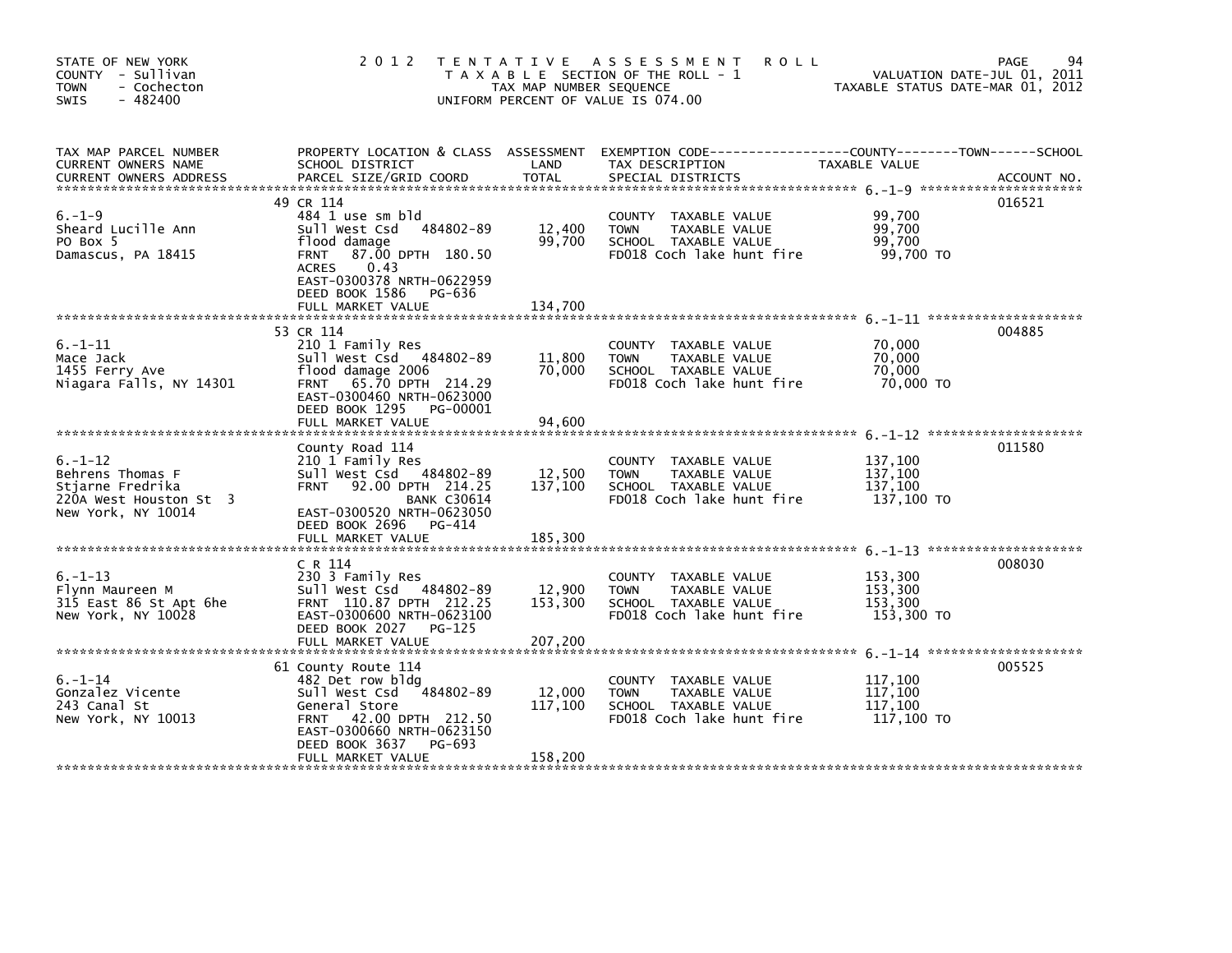| STATE OF NEW YORK<br>COUNTY - Sullivan<br>- Cochecton<br><b>TOWN</b><br>$-482400$<br><b>SWIS</b>                | 2 0 1 2                                                                                                                                                                          | TAX MAP NUMBER SEQUENCE       | TENTATIVE ASSESSMENT<br><b>ROLL</b><br>T A X A B L E SECTION OF THE ROLL - 1<br>UNIFORM PERCENT OF VALUE IS 074.00           | TAXABLE STATUS DATE-MAR 01, 2012             | 95<br>PAGE<br>VALUATION DATE-JUL 01, 2011 |
|-----------------------------------------------------------------------------------------------------------------|----------------------------------------------------------------------------------------------------------------------------------------------------------------------------------|-------------------------------|------------------------------------------------------------------------------------------------------------------------------|----------------------------------------------|-------------------------------------------|
| TAX MAP PARCEL NUMBER<br>CURRENT OWNERS NAME<br><b>CURRENT OWNERS ADDRESS</b>                                   | PROPERTY LOCATION & CLASS ASSESSMENT<br>SCHOOL DISTRICT<br>PARCEL SIZE/GRID COORD                                                                                                | LAND<br><b>TOTAL</b>          | EXEMPTION CODE-----------------COUNTY-------TOWN------SCHOOL<br>TAX DESCRIPTION<br>SPECIAL DISTRICTS                         | TAXABLE VALUE                                | ACCOUNT NO.                               |
| $6. -2 - 1.1$<br>R & H Gorr Inc<br>14 Hortonville Main St<br>Callicoon, NY 12723                                | Tr 7<br>120 Field crops<br>484802-89<br>Sull West Csd<br>26.50<br><b>ACRES</b><br>EAST-0300730 NRTH-0622220<br>DEED BOOK 852<br>PG-00252<br>FULL MARKET VALUE                    | 122,900<br>122,900<br>166,100 | COUNTY TAXABLE VALUE<br><b>TOWN</b><br>TAXABLE VALUE<br>SCHOOL TAXABLE VALUE<br>FD018 Coch lake hunt fire                    | 122,900<br>122,900<br>122,900<br>122,900 TO  | 005390<br>*******************             |
| $6. -2 - 1.3$<br>Hennig Randy<br>PO Box 35<br>Cochecton, NY 12726                                               | 78 Cochecton Rd<br>270 Mfg housing<br>Sull West Csd 484802-89<br>Damaged by flood 2006<br><b>ACRES</b><br>0.77<br>EAST-0301510 NRTH-0621890<br>DEED BOOK 2048<br>PG-131          | 10,500<br>10,500              | COUNTY TAXABLE VALUE<br>TAXABLE VALUE<br><b>TOWN</b><br>SCHOOL TAXABLE VALUE<br>FD018 Coch lake hunt fire                    | 10,500<br>10,500<br>10,500<br>10,500 TO      | 006595                                    |
|                                                                                                                 | FULL MARKET VALUE                                                                                                                                                                | 14,200                        |                                                                                                                              |                                              |                                           |
| $6. -2 - 1.4$<br>R & H Gorr Inc<br>Gorr Michael<br>14 Hortonville Main St<br>Callicoon, NY 12723                | Tr 7<br>314 Rural vac<10<br>484802-89<br>Sull West Csd<br><b>ACRES</b><br>3.00<br>EAST-0300640 NRTH-0622660<br>DEED BOOK 1305<br>PG-00224<br>FULL MARKET VALUE                   | 16,000<br>16,000<br>21,600    | <b>COUNTY</b><br>TAXABLE VALUE<br>TAXABLE VALUE<br><b>TOWN</b><br>SCHOOL TAXABLE VALUE<br>FD018 Coch lake hunt fire          | 16,000<br>16,000<br>16,000<br>16,000 TO      | 015565                                    |
| $6. -2 - 1.21$<br>Henning Arthur W<br>Henning Susanne C<br>22 Cochecton Rd<br>PO Box 243<br>Cochecton, NY 12726 | T R 7<br>314 Rural vac<10<br>Sull West Csd<br>484802-89<br>10.00 DPTH 190.00<br><b>FRNT</b><br>EAST-0301000 NRTH-0622610<br>DEED BOOK 1752<br><b>PG-252</b><br>FULL MARKET VALUE | 2,400<br>2,400<br>3,200       | <b>COUNTY</b><br>TAXABLE VALUE<br><b>TOWN</b><br>TAXABLE VALUE<br>SCHOOL TAXABLE VALUE<br>FD018 Coch lake hunt fire          | 2,400<br>2,400<br>2,400<br>2,400 TO          |                                           |
| $6. -2 - 1.22$<br>Hennig Arthur<br>Hennig Susanne<br>22 Cochecton Rd<br>PO Box 243<br>Cochecton, NY 12726       | 20 Cochecton Rd<br>210 1 Family Res<br>Sull West Csd<br>484802-89<br>FRNT 100.00 DPTH 190.00<br>EAST-0300950 NRTH-0622630<br>DEED BOOK 1474<br>PG-00028<br>FULL MARKET VALUE     | 12,500<br>82,900<br>112,000   | 41854<br>STAR B<br>COUNTY TAXABLE VALUE<br><b>TOWN</b><br>TAXABLE VALUE<br>SCHOOL TAXABLE VALUE<br>FD018 Coch lake hunt fire | 0<br>82,900<br>82,900<br>60,400<br>82,900 TO | 000113<br>22,500<br>0                     |
| $6. -2 - 1.51$<br>R & H Gorr Inc<br>Gorr Michael<br>14 Hortonville Main St<br>Callicoon, NY 12723               | Tr 7<br>$314$ Rural vac<10<br>Sull West Csd<br>484802-89<br>27.90 DPTH 151.10<br><b>FRNT</b><br>EAST-0300570 NRTH-0622800<br>DEED BOOK 1305<br>PG-00224<br>FULL MARKET VALUE     | 1,300<br>1,300<br>1,800       | TAXABLE VALUE<br>COUNTY<br>TAXABLE VALUE<br><b>TOWN</b><br>SCHOOL TAXABLE VALUE<br>FD018 Coch lake hunt fire                 | 1,300<br>1,300<br>1,300<br>1,300 TO          | 015566                                    |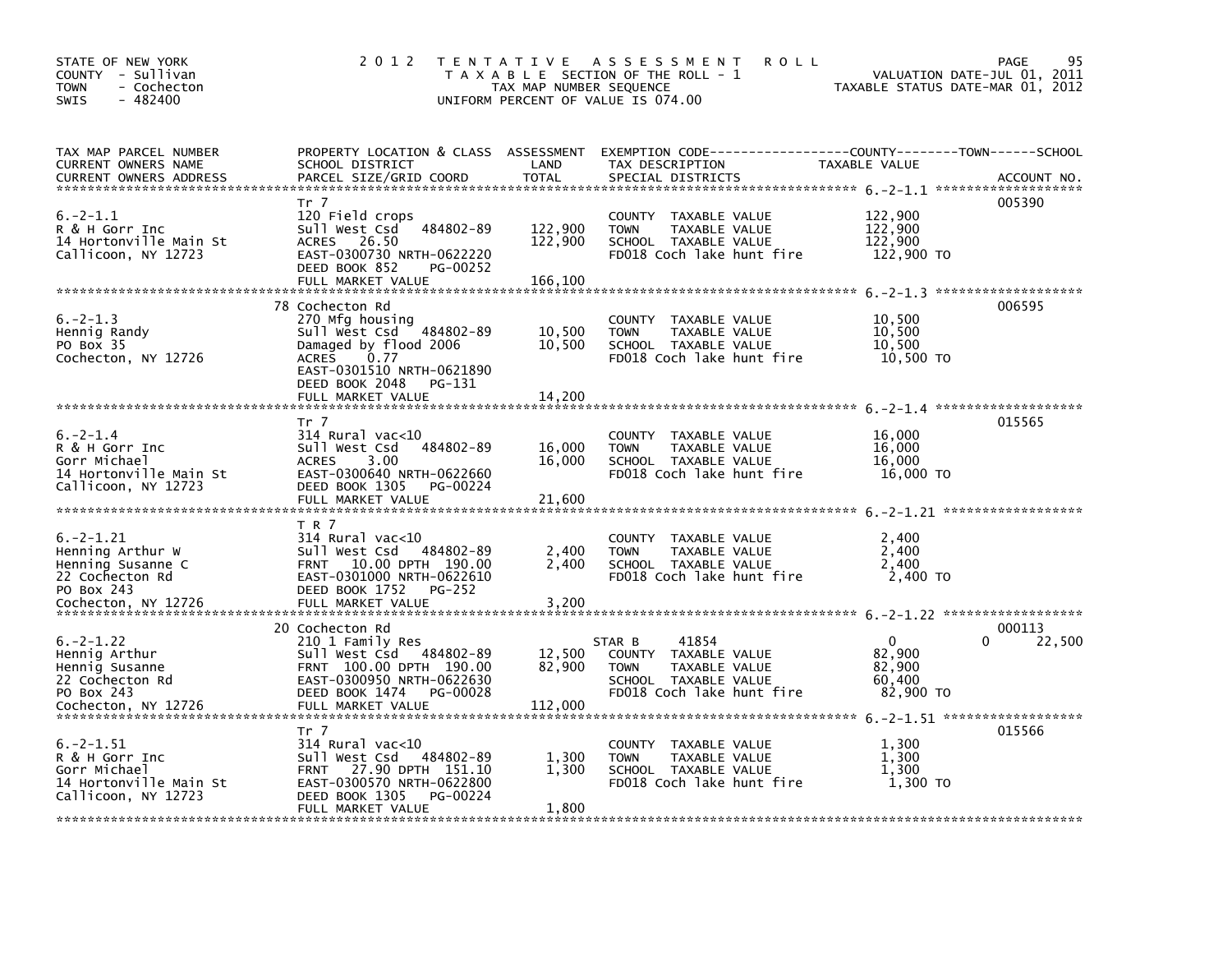| STATE OF NEW YORK<br>COUNTY - Sullivan<br>- Cochecton<br>TOWN<br>$-482400$<br><b>SWIS</b>                    | 2 0 1 2                                                                                                                                                                        | TAX MAP NUMBER SEQUENCE    | <b>ROLL</b><br>TENTATIVE ASSESSMENT<br>T A X A B L E SECTION OF THE ROLL - 1<br>UNIFORM PERCENT OF VALUE IS 074.00                     | TAXABLE STATUS DATE-MAR 01, 2012                        | PAGE<br>96<br>VALUATION DATE-JUL 01, 2011 |
|--------------------------------------------------------------------------------------------------------------|--------------------------------------------------------------------------------------------------------------------------------------------------------------------------------|----------------------------|----------------------------------------------------------------------------------------------------------------------------------------|---------------------------------------------------------|-------------------------------------------|
| TAX MAP PARCEL NUMBER<br>CURRENT OWNERS NAME<br><b>CURRENT OWNERS ADDRESS</b>                                | SCHOOL DISTRICT<br>PARCEL SIZE/GRID COORD                                                                                                                                      | LAND<br><b>TOTAL</b>       | PROPERTY LOCATION & CLASS ASSESSMENT EXEMPTION CODE---------------COUNTY-------TOWN-----SCHOOL<br>TAX DESCRIPTION<br>SPECIAL DISTRICTS | TAXABLE VALUE                                           | ACCOUNT NO.                               |
| $6. -2 - 1.52$<br>Keating John J<br>Box 77 Bridge St<br>Cochecton, NY 12726                                  | 54 CR 114<br>283 Res w/Comuse<br>Sull West Csd 484802-89<br>FRNT 173.30 DPTH 154.70<br>EAST-0300647 NRTH-0622854<br>DEED BOOK 1327<br>PG-00316<br>FULL MARKET VALUE            | 13,500<br>61,900<br>83,600 | 41834<br>STAR EN<br>COUNTY TAXABLE VALUE<br><b>TOWN</b><br>TAXABLE VALUE<br>SCHOOL TAXABLE VALUE<br>FD018 Coch lake hunt fire          | $\mathbf{0}$<br>61,900<br>61,900<br>15,250<br>61,900 TO | 008410<br>46,650<br>0                     |
| $6. -2 - 2$<br>Slowey Anne M<br>435 E 14th St 12G<br>New York, NY 10009                                      | 58 County Road 114<br>210 1 Family Res<br>Sull West Csd 484802-89<br>FRNT 111.50 DPTH 157.50<br><b>BANKN140687</b><br>EAST-0300771 NRTH-0622925<br>DEED BOOK 2010<br>PG-58636  | 12,500<br>144,000          | COUNTY TAXABLE VALUE<br>TAXABLE VALUE<br><b>TOWN</b><br>SCHOOL TAXABLE VALUE<br>FD018 Coch lake hunt fire                              | 144,000<br>144,000<br>144,000<br>144,000 TO             | 008400                                    |
|                                                                                                              | FULL MARKET VALUE                                                                                                                                                              | 194,600                    |                                                                                                                                        |                                                         |                                           |
| $6. -2 - 3$<br>Henning Arthur W<br>22 Cochecton Rd<br>PO Box 243<br>Cochecton, NY 12726                      | Tr 7<br>270 Mfg housing<br>Sull West Csd<br>484802-89<br>FRNT 62.50 DPTH 190.00<br>EAST-0301030 NRTH-0622580<br>DEED BOOK 1925<br>PG-0697<br>FULL MARKET VALUE                 | 11,600<br>31,200<br>42,200 | COUNTY TAXABLE VALUE<br><b>TOWN</b><br>TAXABLE VALUE<br>SCHOOL TAXABLE VALUE<br>FD018 Coch lake hunt fire                              | 31,200<br>31,200<br>31,200<br>31,200 TO                 | 015567                                    |
| $6. -2 - 4$<br>Henning Arthur<br>22 Cochecton Rd<br>PO Box 243<br>Cochecton, NY 12726                        | Tr 7<br>$314$ Rural vac<10<br>Sull West Csd 484802-89<br>FRNT 62.50 DPTH 190.00<br>EAST-0301070 NRTH-0622530<br>DEED BOOK 1925<br>PG-0697<br>FULL MARKET VALUE                 | 2,600<br>2.600<br>3,500    | COUNTY TAXABLE VALUE<br><b>TOWN</b><br>TAXABLE VALUE<br>SCHOOL TAXABLE VALUE<br>FD018 Coch lake hunt fire                              | 2,600<br>2,600<br>2,600<br>2,600 TO                     | 015569                                    |
| $6. -2 - 6.1$<br>Schaeffer Thomas<br>Schaeffer Yvonne<br>PO Box 258<br>Cochecton, NY 12726                   | T R 7<br>$314$ Rural vac<10<br>sull west Csd<br>484802-89<br>FRNT 33.00 DPTH 190.00<br>EAST-0301180 NRTH-0622300<br>DEED BOOK 1118<br>PG-00174<br>FULL MARKET VALUE            | 3,000<br>3,000<br>4,100    | COUNTY TAXABLE VALUE<br>TAXABLE VALUE<br><b>TOWN</b><br>SCHOOL TAXABLE VALUE<br>FD018 Coch lake hunt fire                              | 3,000<br>3,000<br>3,000<br>3,000 TO                     | 016812                                    |
| $6. -2 - 6.2$<br>Hennig Arthur W<br>Hennig Susanne C<br>38 Cochecton Rd<br>PO Box 243<br>Cochecton, NY 12726 | 38 Cochecton Rd<br>270 Mfg housing<br>$-484802 - 89$<br>Sull West Csd<br>FRNT 183.00 DPTH 190.00<br>EAST-0301150 NRTH-0622430<br>DEED BOOK 3510<br>PG-234<br>FULL MARKET VALUE | 14,800<br>29,900<br>40,400 | COUNTY TAXABLE VALUE<br><b>TOWN</b><br>TAXABLE VALUE<br>SCHOOL TAXABLE VALUE<br>FD018 Coch lake hunt fire                              | 29,900<br>29,900<br>29,900<br>29,900 TO                 | 000112                                    |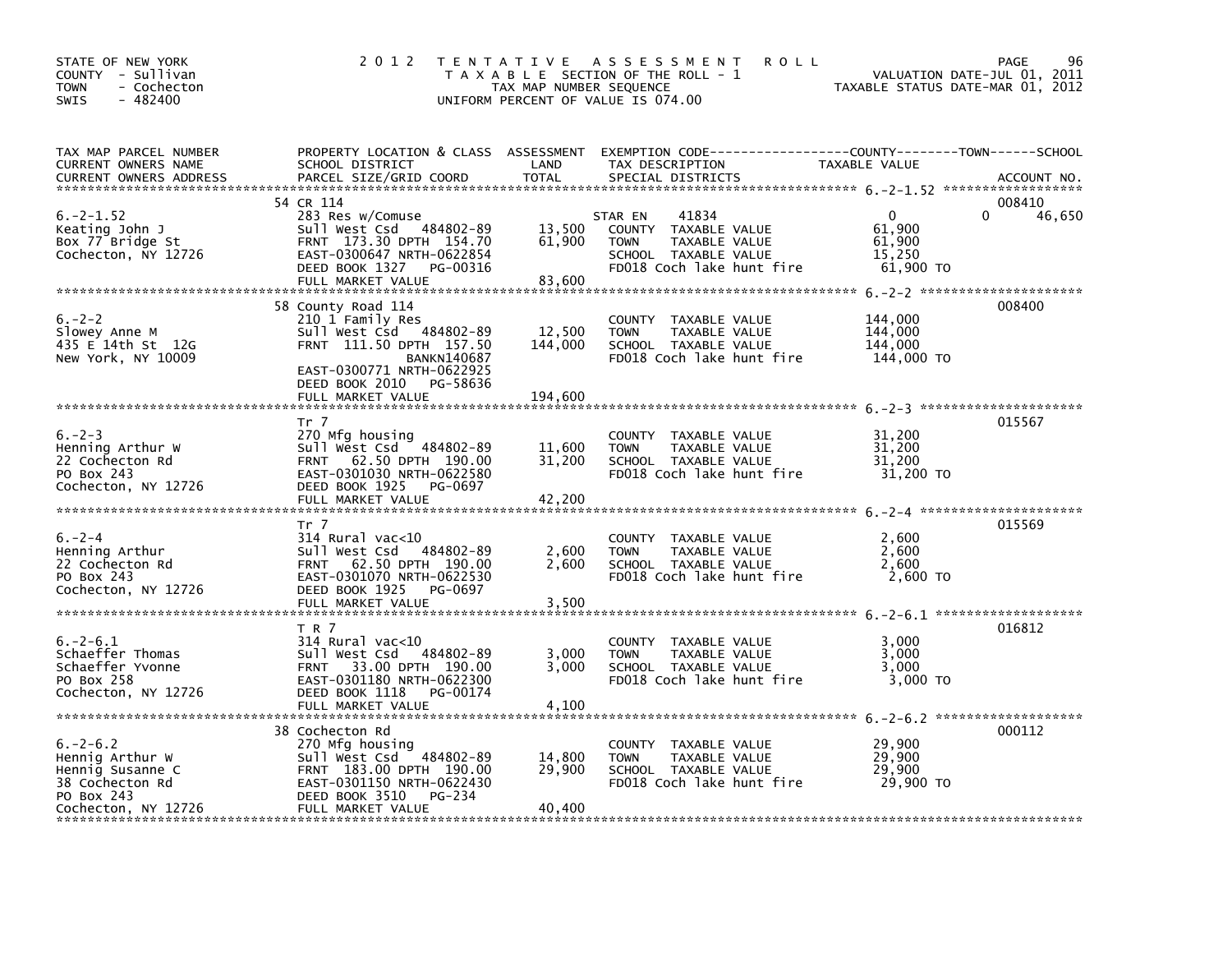| STATE OF NEW YORK<br>COUNTY - Sullivan<br>- Cochecton<br><b>TOWN</b><br>$-482400$<br><b>SWIS</b> | 2 0 1 2                                                                                                                                                                                                                         | T E N T A T I V E<br>TAX MAP NUMBER SEQUENCE | A S S E S S M E N T<br><b>ROLL</b><br>T A X A B L E SECTION OF THE ROLL - 1<br>UNIFORM PERCENT OF VALUE IS 074.00            | TAXABLE STATUS DATE-MAR 01, 2012             | 97<br>PAGE<br>VALUATION DATE-JUL 01, 2011 |
|--------------------------------------------------------------------------------------------------|---------------------------------------------------------------------------------------------------------------------------------------------------------------------------------------------------------------------------------|----------------------------------------------|------------------------------------------------------------------------------------------------------------------------------|----------------------------------------------|-------------------------------------------|
| TAX MAP PARCEL NUMBER<br><b>CURRENT OWNERS NAME</b><br><b>CURRENT OWNERS ADDRESS</b>             | PROPERTY LOCATION & CLASS ASSESSMENT<br>SCHOOL DISTRICT<br>PARCEL SIZE/GRID COORD                                                                                                                                               | LAND<br><b>TOTAL</b>                         | TAX DESCRIPTION<br>SPECIAL DISTRICTS                                                                                         | TAXABLE VALUE                                | ACCOUNT NO.                               |
| $6. -2 - 7$<br>Schaeffer Thomas<br>Schaeffer Yvonne<br>PO Box 258<br>Cochecton, NY 12726         | T R 7<br>311 Res vac land<br>Sull West Csd<br>484802-89<br>36.00 DPTH 100.00<br><b>FRNT</b><br>EAST-0301270 NRTH-0622340<br>DEED BOOK 1118<br>PG-00174<br>FULL MARKET VALUE                                                     | 1,100<br>1,100<br>1,500                      | COUNTY TAXABLE VALUE<br><b>TOWN</b><br>TAXABLE VALUE<br>SCHOOL TAXABLE VALUE<br>FD018 Coch lake hunt fire                    | 1.100<br>1,100<br>1,100<br>1,100 TO          | 016813                                    |
| $6. -2 - 8$<br>Schaeffer Thomas<br>Schaeffer Yvonne<br>PO Box 258<br>Cochecton, NY 12726         | 48 Cochecton Rd<br>425 Bar<br>Sull West Csd<br>484802-89<br>Flood damage 2006<br>FRNT 50.00 DPTH 100.00<br>EAST-0301290 NRTH-0622310<br>DEED BOOK 1118<br>PG-00174                                                              | 10,500<br>115,100                            | COUNTY<br>TAXABLE VALUE<br><b>TOWN</b><br>TAXABLE VALUE<br>SCHOOL TAXABLE VALUE<br>FD018 Coch lake hunt fire                 | 115,100<br>115,100<br>115,100<br>115,100 TO  | 016814                                    |
|                                                                                                  | FULL MARKET VALUE<br>Tr 55                                                                                                                                                                                                      | 155,500                                      |                                                                                                                              |                                              | 016815                                    |
| $6. -2 - 9$<br>Norris Timothy J<br>1 Lakeview Dr Apt 5F<br>Peekskill, NY 10566                   | 311 Res vac land<br>Sull West Csd 484802-89<br>FRNT 16.00 DPTH 234.00<br>EAST-0301130 NRTH-0622280<br>DEED BOOK 1381<br>PG-612<br>FULL MARKET VALUE                                                                             | 400<br>400<br>500                            | COUNTY TAXABLE VALUE<br><b>TOWN</b><br>TAXABLE VALUE<br>SCHOOL TAXABLE VALUE<br>FD018 Coch lake hunt fire                    | 400<br>400<br>400<br>400 TO                  |                                           |
|                                                                                                  |                                                                                                                                                                                                                                 |                                              |                                                                                                                              |                                              |                                           |
| $6. -2 - 10$<br>Kratz Frank I<br>Kratz Kasey I<br>PO Box 88<br>Cochecton, NY 12726               | 10 My Place Rd<br>210 1 Family Res<br>Sull West Csd 484802-89<br>Flood damage 2006<br><b>FRNT</b><br>35.00 DPTH 234.50<br><b>BANK 40205</b><br>EAST-0301110 NRTH-0622260<br>DEED BOOK 2532<br><b>PG-40</b><br>FULL MARKET VALUE | 6,000<br>73,000<br>98.600                    | 41854<br>STAR B<br>COUNTY TAXABLE VALUE<br>TAXABLE VALUE<br><b>TOWN</b><br>SCHOOL TAXABLE VALUE<br>FD018 Coch lake hunt fire | 0<br>73,000<br>73,000<br>50,500<br>73,000 TO | 007070<br>22,500<br>0                     |
| $6. -2 - 11$<br>Kratz Frank I<br>Kratz Kasey I<br>PO Box 88<br>Cochecton, NY 12726               | My Place Rd<br>$314$ Rural vac< $10$<br>Sull West Csd<br>484802-89<br>61.00 DPTH 234.50<br><b>FRNT</b><br><b>BANK 40205</b><br>EAST-0301070 NRTH-0622240<br>DEED BOOK 2532<br>$PG-40$<br>FULL MARKET VALUE                      | 1,900<br>1,900<br>2,600                      | <b>COUNTY</b><br>TAXABLE VALUE<br>TAXABLE VALUE<br><b>TOWN</b><br>SCHOOL TAXABLE VALUE<br>FD018 Coch lake hunt fire          | 1,900<br>1,900<br>1.900<br>1,900 TO          |                                           |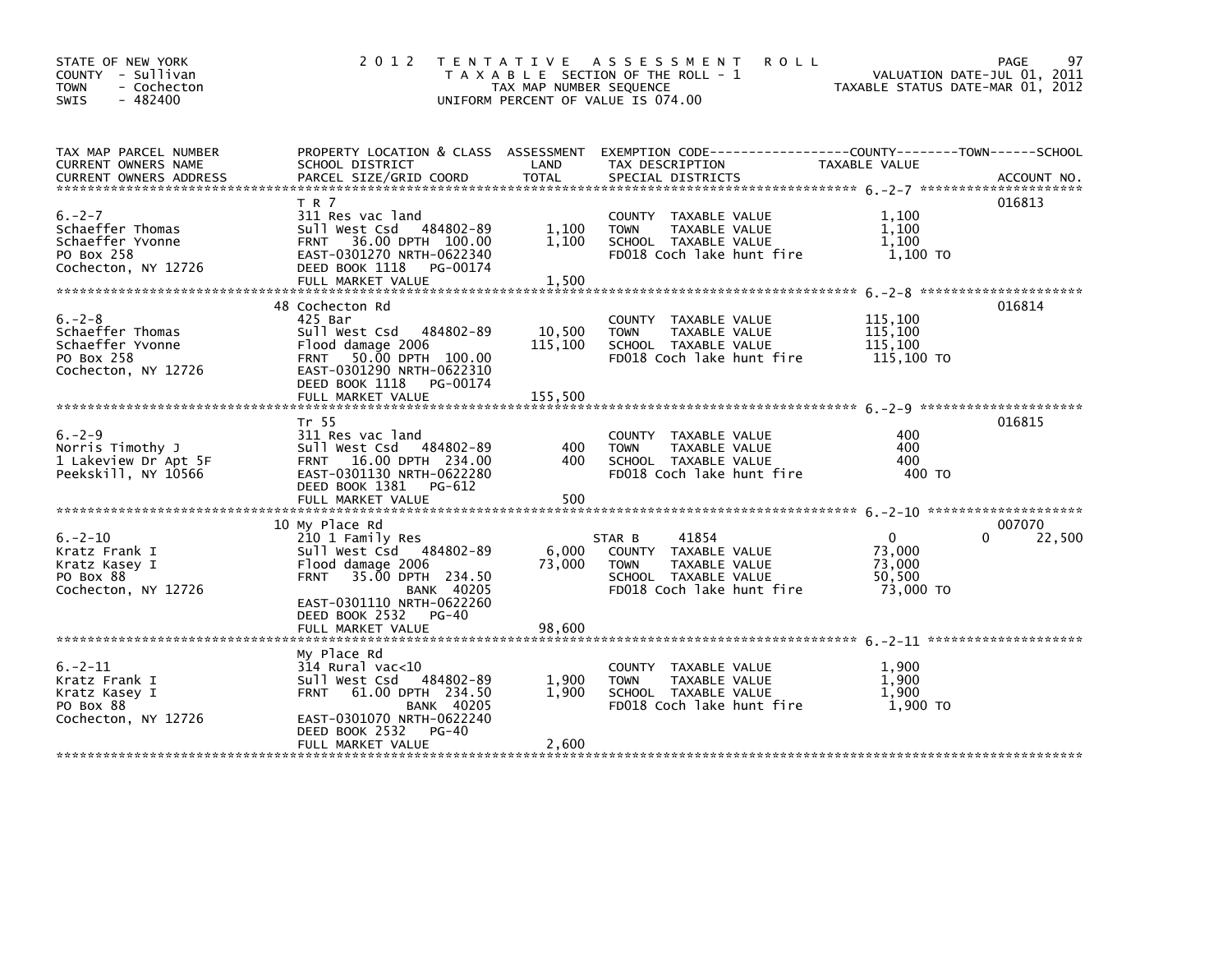| STATE OF NEW YORK<br>COUNTY - Sullivan<br>- Cochecton<br><b>TOWN</b><br>$-482400$<br><b>SWIS</b>                      | 2 0 1 2                                                                                                                                                                      | TAX MAP NUMBER SEQUENCE     | TENTATIVE ASSESSMENT<br><b>ROLL</b><br>T A X A B L E SECTION OF THE ROLL - 1<br>UNIFORM PERCENT OF VALUE IS 074.00                      |                                                           | 98<br>PAGE<br>VALUATION DATE-JUL 01, 2011<br>TAXABLE STATUS DATE-MAR 01, 2012 |
|-----------------------------------------------------------------------------------------------------------------------|------------------------------------------------------------------------------------------------------------------------------------------------------------------------------|-----------------------------|-----------------------------------------------------------------------------------------------------------------------------------------|-----------------------------------------------------------|-------------------------------------------------------------------------------|
| TAX MAP PARCEL NUMBER<br>CURRENT OWNERS NAME<br><b>CURRENT OWNERS ADDRESS</b>                                         | PROPERTY LOCATION & CLASS ASSESSMENT<br>SCHOOL DISTRICT<br>PARCEL SIZE/GRID COORD                                                                                            | LAND<br><b>TOTAL</b>        | TAX DESCRIPTION<br>SPECIAL DISTRICTS                                                                                                    | TAXABLE VALUE                                             | ACCOUNT NO.                                                                   |
| $6. -2 - 12$<br>Shakespeare Jacqueline M<br>Shakespeare Frederick<br>160 Tar Hollow Rd Extension<br>Hancock, NY 13783 | My Place Rd<br>270 Mfg housing<br>484802-89<br>Sull West Csd<br>My Place Road<br>86.00 DPTH 234.50<br><b>FRNT</b><br>EAST-0301010 NRTH-0622190<br>DEED BOOK 2010<br>PG-59024 | 10,500<br>26,500            | <b>COUNTY</b><br>TAXABLE VALUE<br>TAXABLE VALUE<br><b>TOWN</b><br>SCHOOL TAXABLE VALUE<br>FD018 Coch lake hunt fire                     | 26,500<br>26,500<br>26,500<br>26,500 TO                   | 007570                                                                        |
| $6. -2 - 14$<br>Reiser Gertrude<br>Box 85<br>14 My Place Rd                                                           | 14 My Place Rd<br>270 Mfg housing<br>Sull West Csd 484802-89<br>FRNT 150.00 DPTH 234.50<br>EAST-0300920 NRTH-0622120                                                         | 35,400                      | 41800<br>AGED-CTS<br>41834<br>5,400 STAR EN<br><b>COUNTY</b><br>TAXABLE VALUE<br><b>TOWN</b><br>TAXABLE VALUE                           | 17,700<br>0<br>17,700<br>17,700                           | 012140<br>17,700<br>17,700<br>17,700<br>0                                     |
| Cochecton, NY 12726                                                                                                   | DEED BOOK 1224<br>PG-00266<br>FULL MARKET VALUE                                                                                                                              | 47,800                      | SCHOOL TAXABLE VALUE<br>FD018 Coch lake hunt fire                                                                                       | $\mathbf{0}$<br>35,400 TO                                 |                                                                               |
| $6. -2 - 15$<br>Miok Tomica<br>Miok Bozica<br>11 My Place Rd<br>PO Box 11<br>Cochecton, NY 12726                      | 11 My Place Rd<br>210 1 Family Res<br>Sull West Csd 484802-89<br>FRNT 100.67 DPTH 131.79<br>EAST-0301127 NRTH-0622033<br>DEED BOOK 1795<br>PG-00370<br>FULL MARKET VALUE     | 7,500<br>45,800<br>61,900   | 41834<br>STAR EN<br><b>COUNTY</b><br>TAXABLE VALUE<br>TAXABLE VALUE<br><b>TOWN</b><br>SCHOOL TAXABLE VALUE<br>FD018 Coch lake hunt fire | $\mathbf{0}$<br>45.800<br>45,800<br>$\Omega$<br>45,800 TO | 000560<br>45,800                                                              |
| $6. -2 - 16$<br>Cochecton Mills Inc<br>Nearing Robert & Dennis<br>PO Box 300<br>Cochecton, NY 12726                   | Tr 55<br>449 Other Storag<br>Sull West Csd 484802-89<br>FRNT 150.00 DPTH 132.61<br>EAST-0301230 NRTH-0622120<br>DEED BOOK 1000<br>PG-00195                                   | 7,500<br>18,300             | <b>COUNTY</b><br>TAXABLE VALUE<br>TAXABLE VALUE<br><b>TOWN</b><br>SCHOOL TAXABLE VALUE<br>FD018 Coch lake hunt fire                     | 18,300<br>18,300<br>18,300<br>18,300 TO                   | 009860                                                                        |
|                                                                                                                       | 56 Cochecton Rd                                                                                                                                                              |                             |                                                                                                                                         |                                                           | 016816                                                                        |
| $6. -2 - 17$<br>Norris Timothy J<br>1 Lakeview Dr Apt 5F<br>Peekskill, NY 10566                                       | 411 Apartment<br>Sull West Csd<br>484802-89<br>FRNT 134.30 DPTH 154.20<br>EAST-0301350 NRTH-0622210<br>DEED BOOK 1381<br>PG-612                                              | 13,300<br>109,000           | <b>COUNTY</b><br>TAXABLE VALUE<br><b>TOWN</b><br>TAXABLE VALUE<br>SCHOOL TAXABLE VALUE<br>FD018 Coch lake hunt fire                     | 109,000<br>109,000<br>109,000<br>109,000 TO               |                                                                               |
|                                                                                                                       | 60 Cochecton Rd                                                                                                                                                              |                             |                                                                                                                                         |                                                           | 016840                                                                        |
| $6. -2 - 18$<br>Dermody John E<br>3589 North Lake Rd<br>Erieville, NY 13061                                           | 210 1 Family Res<br>Sull West Csd 484802-89<br><b>ACRES</b><br>1.11<br>EAST-0301270 NRTH-0622020<br>DEED BOOK 1374<br>PG-00402<br>FULL MARKET VALUE                          | 16,500<br>87,900<br>118,800 | <b>COUNTY</b><br>TAXABLE VALUE<br>TAXABLE VALUE<br><b>TOWN</b><br>SCHOOL TAXABLE VALUE<br>FD018 Coch lake hunt fire                     | 87,900<br>87.900<br>87,900<br>87,900 TO                   |                                                                               |
|                                                                                                                       |                                                                                                                                                                              |                             |                                                                                                                                         |                                                           |                                                                               |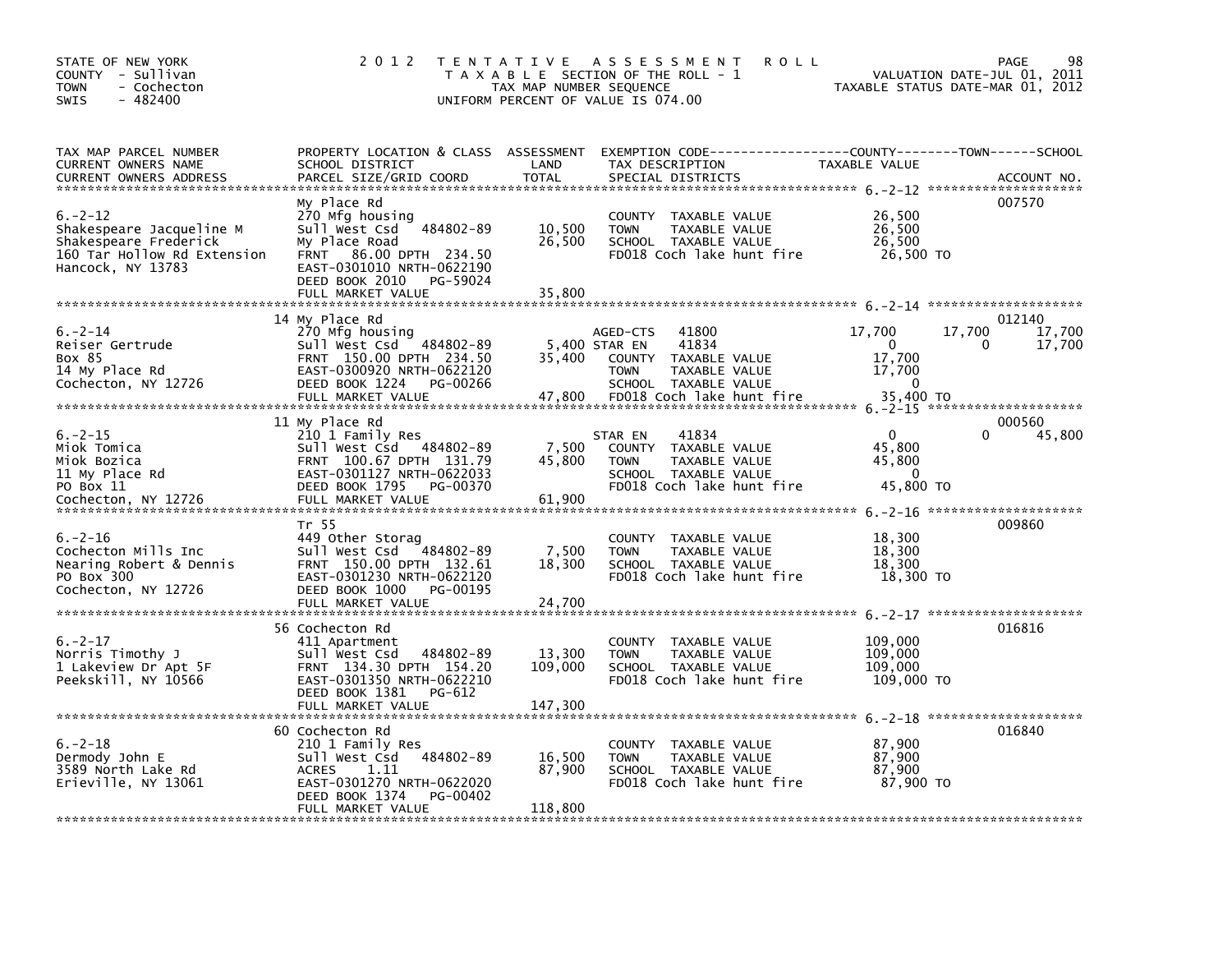| STATE OF NEW YORK<br>- Sullivan<br>COUNTY<br>- Cochecton<br><b>TOWN</b><br>- 482400<br>SWIS | 2 0 1 2                                                       | TAX MAP NUMBER SEQUENCE | TENTATIVE ASSESSMENT ROLL<br>T A X A B L E SECTION OF THE ROLL - 1<br>UNIFORM PERCENT OF VALUE IS 074.00 | -99<br>PAGE<br>VALUATION DATE-JUL 01, 2011<br>TAXABLE STATUS DATE-MAR 01, 2012 |
|---------------------------------------------------------------------------------------------|---------------------------------------------------------------|-------------------------|----------------------------------------------------------------------------------------------------------|--------------------------------------------------------------------------------|
| TAX MAP PARCEL NUMBER                                                                       | PROPERTY LOCATION & CLASS ASSESSMENT                          |                         |                                                                                                          | EXEMPTION        CODE-----------------COUNTY--------TOWN------SCHOOL           |
| CURRENT OWNERS NAME                                                                         | SCHOOL DISTRICT                                               | <b>Example 12</b>       | TAX DESCRIPTION                                                                                          | TAXABLE VALUE                                                                  |
| CURRENT OWNERS ADDRESS                                                                      | PARCEL SIZE/GRID COORD         TOTAL        SPECIAL DISTRICTS |                         |                                                                                                          | ACCOUNT NO.                                                                    |
|                                                                                             | 66 Cochecton Rd                                               |                         |                                                                                                          | 004882                                                                         |
| $6. -2 - 19$                                                                                | 210 1 Family Res                                              |                         | <b>COUNTY</b><br>TAXABLE VALUE                                                                           | 101,600                                                                        |
| Waistzies Carmen                                                                            | Sull West Csd 484802-89                                       | 16,000                  | <b>TOWN</b><br>TAXABLE VALUE                                                                             | 101,600                                                                        |
| 144 Hudson Ave                                                                              | combo w/6-2-1.6                                               | 101.600                 | SCHOOL TAXABLE VALUE                                                                                     | 101,600                                                                        |
| Haverstraw, NY 10929                                                                        | ACRES 0.77                                                    |                         | FD018 Coch lake hunt fire                                                                                | 101,600 TO                                                                     |
|                                                                                             | EAST-0301500 NRTH-0622050                                     |                         |                                                                                                          |                                                                                |
|                                                                                             | DEED BOOK 2656 PG-244                                         |                         |                                                                                                          |                                                                                |
|                                                                                             | FULL MARKET VALUE                                             | 137.300                 |                                                                                                          |                                                                                |
|                                                                                             |                                                               |                         |                                                                                                          |                                                                                |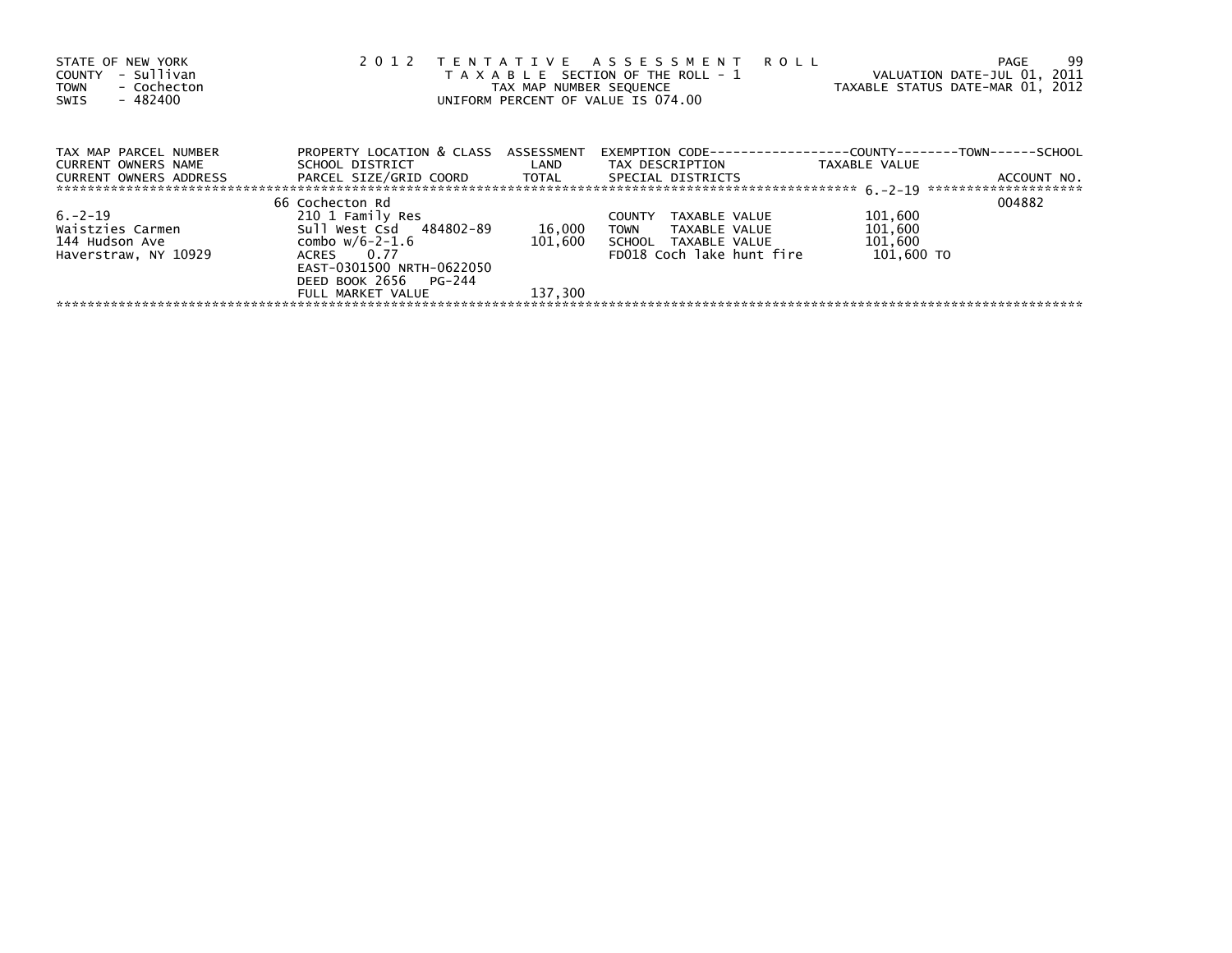| STATE OF NEW YORK   | 2012 TENTATIVE ASSESSMENT ROLL        | PAGE                             | 100 |
|---------------------|---------------------------------------|----------------------------------|-----|
| COUNTY - Sullivan   | T A X A B L E SECTION OF THE ROLL - 1 | VALUATION DATE-JUL 01, 2011      |     |
| TOWN<br>- Cochecton | MAP SECTION - 006                     | TAXABLE STATUS DATE-MAR 01, 2012 |     |
| - 482400<br>SWIS    | $SUB - SECTION -$                     | RPS150/V04/L015                  |     |
|                     | UNIFORM PERCENT OF VALUE IS 074.00    | CURRENT DATE 4/20/2012           |     |

| CODE | DISTRICT NAME        | TOTAL EXTENSION<br><b>PARCELS</b><br>TYPF | EXTENSION<br>VALUE | AD VALOREM<br>VALUE | <b>FXFMPT</b><br>AMOUNT | <b>TAXABLE</b><br><b>VALUE</b> |
|------|----------------------|-------------------------------------------|--------------------|---------------------|-------------------------|--------------------------------|
|      | FD018 Coch lake hunt | 34 TOTAL                                  |                    | 2134.600            |                         | 2134.600                       |

### \*\*\* S C H O O L D I S T R I C T S U M M A R Y \*\*\*

| CODE   | DISTRICT NAME | <b>TOTAL</b><br><b>PARCELS</b> | ASSESSED<br>LAND | ASSESSED<br><b>TOTAL</b> | <b>EXEMPT</b><br><b>AMOUNT</b> | <b>TOTAL</b><br><b>TAXABLE</b> | <b>STAR</b><br><b>AMOUNT</b> | <b>STAR</b><br><b>TAXABLE</b> |
|--------|---------------|--------------------------------|------------------|--------------------------|--------------------------------|--------------------------------|------------------------------|-------------------------------|
| 484802 | Sull West Csd | 34                             | 587.000          | 2134.600                 | 17,700                         | 2116.900                       | 155.150                      | 1961,750                      |
|        | SUB-TOTAL     | 34                             | 587.000          | 2134.600                 | 17.700                         | 2116.900                       | 155.150                      | 1961,750                      |
| 484889 | West Sull Lib | 34                             | 587,000          | 2134,600                 | 17,700                         | 2116,900                       | 155,150                      | 1961,750                      |
|        | <b>TOTAL</b>  | 68                             | 1174,000         | 4269,200                 | 35,400                         | 4233,800                       | 310,300                      | 3923,500                      |

\*\*\* S Y S T E M C O D E S S U M M A R Y \*\*\*

NO SYSTEM EXEMPTIONS AT THIS LEVEL

| CODE           | DESCRIPTION         | TOTAL<br><b>PARCELS</b> | <b>COUNTY</b> | <b>TOWN</b> | <b>SCHOOL</b>     |
|----------------|---------------------|-------------------------|---------------|-------------|-------------------|
| 41800<br>41834 | AGED-CTS<br>STAR EN |                         | 17,700        | 17.700      | 17,700<br>110,150 |
| 41854          | STAR B<br>T O T A L | h                       | 17,700        | 17,700      | 45,000<br>172,850 |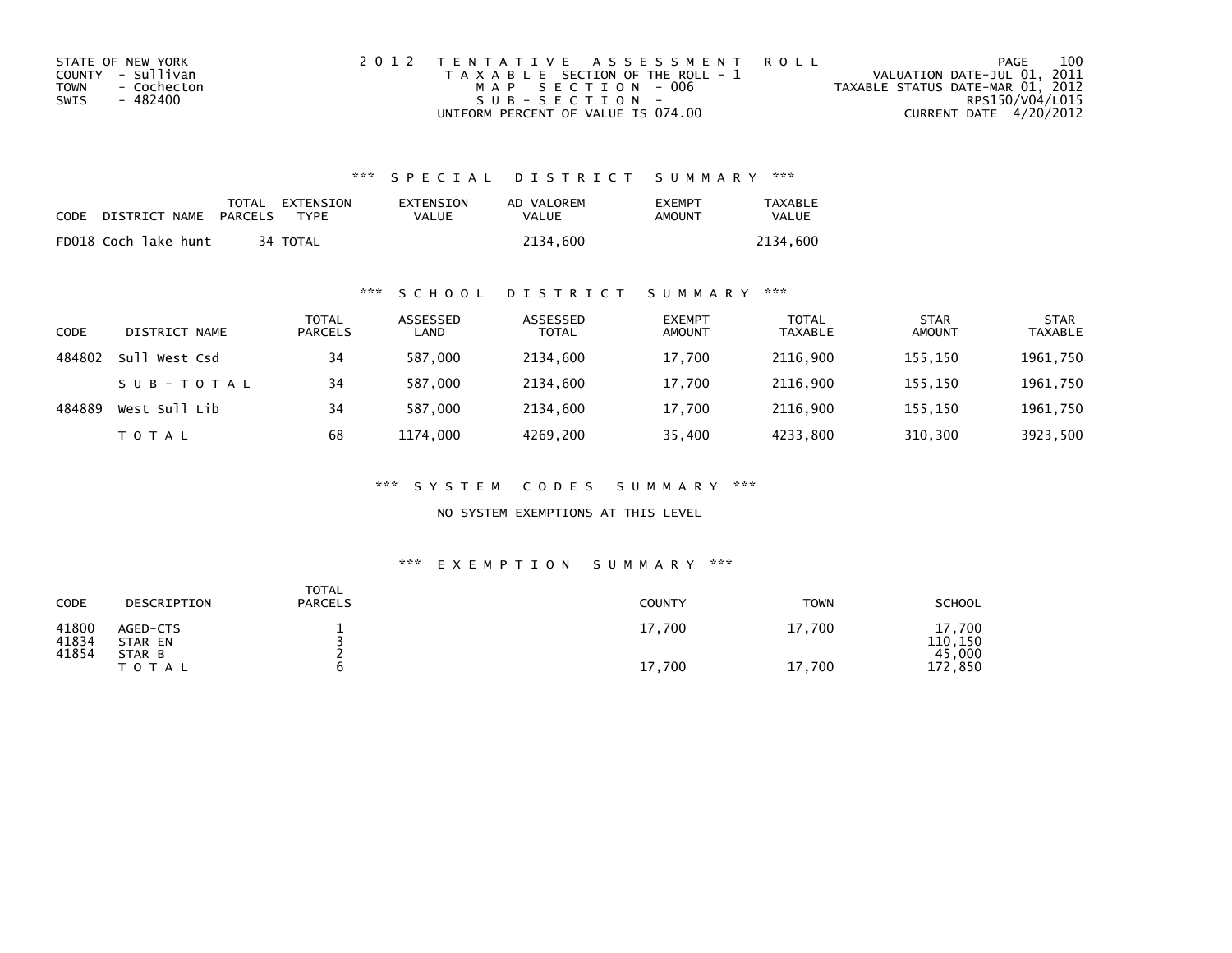| STATE OF NEW YORK |             | 2012 TENTATIVE ASSESSMENT ROLL        |  |                                  |                        | PAGE | 101 |
|-------------------|-------------|---------------------------------------|--|----------------------------------|------------------------|------|-----|
| COUNTY - Sullivan |             | T A X A B L E SECTION OF THE ROLL - 1 |  | VALUATION DATE-JUL 01, 2011      |                        |      |     |
| <b>TOWN</b>       | - Cochecton | MAP SECTION - 006                     |  | TAXABLE STATUS DATE-MAR 01, 2012 |                        |      |     |
| SWIS              | - 482400    | $SUB - SECTION -$                     |  |                                  | RPS150/V04/L015        |      |     |
|                   |             | UNIFORM PERCENT OF VALUE IS 074.00    |  |                                  | CURRENT DATE 4/20/2012 |      |     |

| ROLL       | DESCRIPTION | <b>TOTAL</b>   | ASSESSED    | <b>ASSESSED</b> | <b>TAXABLE</b> | <b>TAXABLE</b> | <b>TAXABLE</b> | <b>STAR</b>    |
|------------|-------------|----------------|-------------|-----------------|----------------|----------------|----------------|----------------|
| <b>SEC</b> |             | <b>PARCELS</b> | ∟AND        | TOTAL           | <b>COUNT</b>   | <b>TOWN</b>    | <b>SCHOOL</b>  | <b>TAXABLE</b> |
|            | TAXABLE     | 34             | ,000<br>587 | 2134,600        | .900<br>2116.  | 2116,900       | 2116,900       | 1961,750       |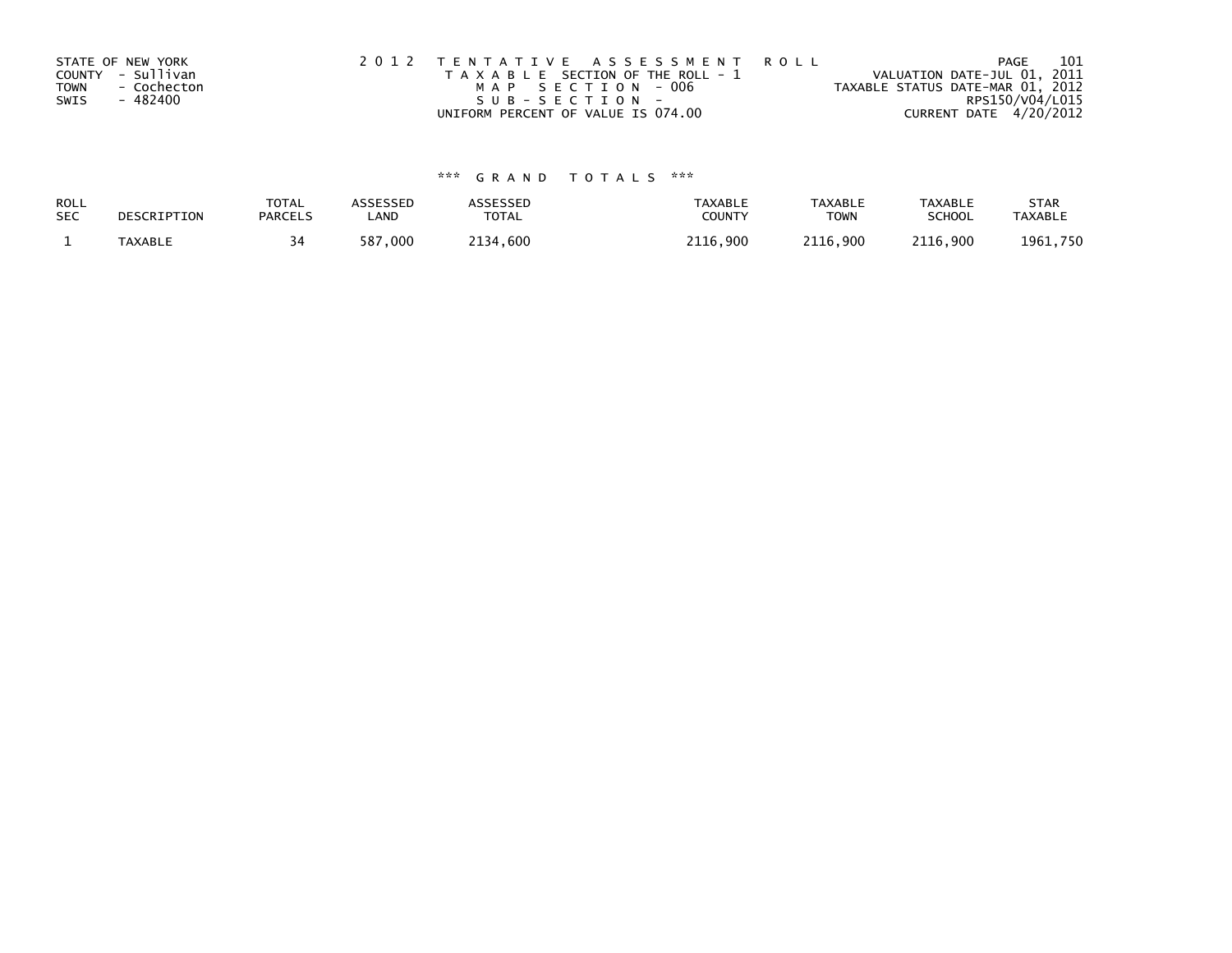| STATE OF NEW YORK<br>- Sullivan<br><b>COUNTY</b><br>- Cochecton<br><b>TOWN</b><br>$-482400$<br>SWIS        | 2 0 1 2                                                                                                                                                                             | T E N T A T I V E<br>TAX MAP NUMBER SEQUENCE | ASSESSMENT<br><b>ROLL</b><br>T A X A B L E SECTION OF THE ROLL - 1<br>UNIFORM PERCENT OF VALUE IS 074.00                                                            | VALUATION DATE-JUL 01, 2011<br>TAXABLE STATUS DATE-MAR 01, 2012              | 102<br><b>PAGE</b>              |
|------------------------------------------------------------------------------------------------------------|-------------------------------------------------------------------------------------------------------------------------------------------------------------------------------------|----------------------------------------------|---------------------------------------------------------------------------------------------------------------------------------------------------------------------|------------------------------------------------------------------------------|---------------------------------|
| TAX MAP PARCEL NUMBER<br>CURRENT OWNERS NAME                                                               | SCHOOL DISTRICT                                                                                                                                                                     | LAND                                         | PROPERTY LOCATION & CLASS ASSESSMENT EXEMPTION CODE----------------COUNTY-------TOWN------SCHOOL<br>TAX DESCRIPTION                                                 | TAXABLE VALUE                                                                |                                 |
| $7. - 1 - 1.1$<br>Carroll Mina Elizabeth<br>PO Box 101<br>Bethel, NY 12720                                 | Tr 27<br>$314$ Rural vac<10<br>484802-89<br>Sull West Csd<br>10.34<br><b>ACRES</b><br>EAST-0306645 NRTH-0623903<br>DEED BOOK 936<br>PG-00327                                        | 40,900<br>40,900                             | COUNTY TAXABLE VALUE<br><b>TOWN</b><br>TAXABLE VALUE<br>SCHOOL TAXABLE VALUE<br>FD018 Coch lake hunt fire                                                           | 40,900<br>40,900<br>40,900<br>40,900 TO                                      | 12223                           |
|                                                                                                            |                                                                                                                                                                                     |                                              |                                                                                                                                                                     |                                                                              |                                 |
| $7. - 1 - 1.2$<br>Carroll Mina Elizabeth<br>PO Box 101<br>Bethel, NY 12720                                 | 41 New Turnpike Rd<br>270 Mfg housing<br>Sull West Csd<br>484802-89<br>2.34A<br><b>ACRES</b><br>2.34<br>EAST-0306310 NRTH-0623320<br>DEED BOOK 936<br>PG-00329<br>FULL MARKET VALUE | 35,300<br>47,700                             | AGED-CTS<br>41800<br>41834<br>22,400 STAR EN<br><b>COUNTY</b><br>TAXABLE VALUE<br><b>TOWN</b><br>TAXABLE VALUE<br>SCHOOL TAXABLE VALUE<br>FD018 Coch lake hunt fire | 10,590<br>10,590<br>$\Omega$<br>24,710<br>24,710<br>$\mathbf 0$<br>35,300 TO | 002130<br>10,590<br>24,710<br>0 |
|                                                                                                            |                                                                                                                                                                                     |                                              |                                                                                                                                                                     |                                                                              |                                 |
| $7. - 1 - 1.3$<br>Schmidt Allan<br>Mina Elizabeth<br>PO Box 101<br>Bethel, NY 12720                        | 2 New Turnpike Rd<br>210 1 Family Res<br>Sull West Csd 484802-89<br>2.00<br><b>ACRES</b><br>EAST-0306281 NRTH-0622699<br>DEED BOOK 1389<br>PG-71<br>FULL MARKET VALUE               | 21,000<br>85,800<br>115,900                  | COUNTY<br>TAXABLE VALUE<br>TAXABLE VALUE<br><b>TOWN</b><br>SCHOOL TAXABLE VALUE<br>FD018 Coch lake hunt fire                                                        | 85,800<br>85,800<br>85,800<br>85,800 TO                                      |                                 |
|                                                                                                            | T R 27                                                                                                                                                                              |                                              |                                                                                                                                                                     |                                                                              |                                 |
| $7. - 1 - 1.4$<br>Schmidt Mina Elizabeth<br>PO Box 101<br>Bethel, NY 12720                                 | 314 Rural vac<10<br>Sull West Csd<br>484802-89<br><b>ACRES</b><br>6.85<br>EAST-0306655 NRTH-0623241<br>DEED BOOK 1073<br>PG-00054                                                   | 29,300<br>29,300                             | <b>COUNTY</b><br>TAXABLE VALUE<br><b>TOWN</b><br>TAXABLE VALUE<br>SCHOOL TAXABLE VALUE<br>FD018 Coch lake hunt fire                                                 | 29,300<br>29,300<br>29,300<br>29,300 TO                                      |                                 |
|                                                                                                            | FULL MARKET VALUE                                                                                                                                                                   | 39,600                                       |                                                                                                                                                                     |                                                                              |                                 |
|                                                                                                            | 300 CR 114                                                                                                                                                                          |                                              |                                                                                                                                                                     |                                                                              | 14420                           |
| $7. - 1 - 2$<br>Battistessa-Battis Marilyn<br>Battistessa-Battis John<br>300 Cr 114<br>Cochecton, NY 12726 | 240 Rural res<br>sull west Csd<br>484802-89<br>Life Estate Battis<br>ACRES 23.00<br>EAST-0305530 NRTH-0623020<br>DEED BOOK 2143<br>PG-055                                           | 38,000<br>108,000                            | 41854<br>STAR B<br><b>COUNTY</b><br>TAXABLE VALUE<br>TAXABLE VALUE<br><b>TOWN</b><br>SCHOOL TAXABLE VALUE<br>FD018 Coch lake hunt fire                              | $\Omega$<br>108,000<br>108,000<br>85,500<br>108,000 TO                       | 22,500<br>0                     |
|                                                                                                            | FULL MARKET VALUE                                                                                                                                                                   | 145,900                                      |                                                                                                                                                                     |                                                                              |                                 |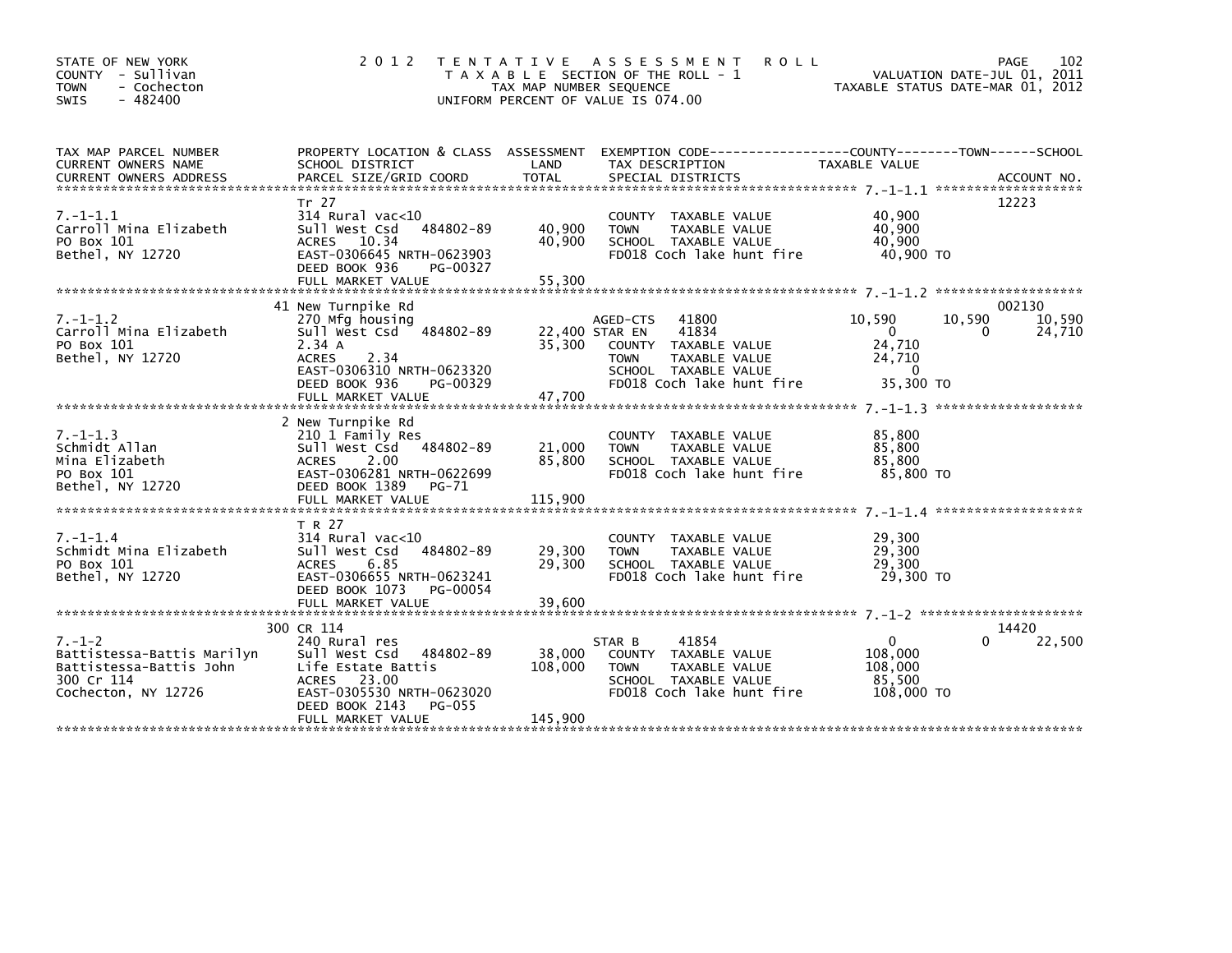| 2 0 1 2                                                                                                                                                                |                                                                                                                                                                 |                                                                                                                    |                                                                                                                                                                                 | 103<br>PAGE                                                                                                                                                     |
|------------------------------------------------------------------------------------------------------------------------------------------------------------------------|-----------------------------------------------------------------------------------------------------------------------------------------------------------------|--------------------------------------------------------------------------------------------------------------------|---------------------------------------------------------------------------------------------------------------------------------------------------------------------------------|-----------------------------------------------------------------------------------------------------------------------------------------------------------------|
| SCHOOL DISTRICT<br>PARCEL SIZE/GRID COORD                                                                                                                              | LAND<br><b>TOTAL</b>                                                                                                                                            | TAX DESCRIPTION<br>SPECIAL DISTRICTS                                                                               |                                                                                                                                                                                 | ACCOUNT NO.                                                                                                                                                     |
| 361 County Road 114<br>210 1 Family Res<br>Sull West Csd 484802-89<br>2.27<br><b>ACRES</b><br>DEED BOOK 3347<br>PG-166<br>FULL MARKET VALUE                            | 21,800<br>97,800<br>132,200                                                                                                                                     | COUNTY TAXABLE VALUE<br>TAXABLE VALUE<br><b>TOWN</b><br>SCHOOL TAXABLE VALUE<br>FD018 Coch lake hunt fire          | 97,800<br>97,800<br>97,800<br>97,800 TO                                                                                                                                         | 011695                                                                                                                                                          |
| 375 County Route 114<br>210 1 Family Res<br>Sull West Csd 484802-89<br>5.00<br><b>ACRES</b><br>DEED BOOK 2339<br>PG-139<br>FULL MARKET VALUE                           | 25,000<br>64,300<br>86,900                                                                                                                                      | 41854<br>COUNTY TAXABLE VALUE<br><b>TOWN</b><br>TAXABLE VALUE<br>SCHOOL TAXABLE VALUE<br>FD018 Coch lake hunt fire | $\mathbf{0}$<br>64,300<br>64,300<br>41,800<br>64,300 TO                                                                                                                         | 005665<br>0<br>22,500                                                                                                                                           |
| 234 CR 114<br>210 1 Family Res<br>Sull West Csd 484802-89<br>6.00<br><b>ACRES</b><br>DEED BOOK 3510<br>PG-345                                                          | 35,400<br>127,800                                                                                                                                               | COUNTY TAXABLE VALUE<br><b>TOWN</b><br>TAXABLE VALUE<br>SCHOOL TAXABLE VALUE<br>FD018 Coch lake hunt fire          | 127,800<br>127,800<br>127,800<br>127,800 TO                                                                                                                                     | 003640                                                                                                                                                          |
| 256 CR 114<br>260 Seasonal res<br>Sull West Csd 484802-89<br>2.50<br><b>ACRES</b><br>EAST-0304430 NRTH-0623167<br>DEED BOOK 2690<br>PG-238                             | 21,500<br>43,200                                                                                                                                                | COUNTY TAXABLE VALUE<br>TAXABLE VALUE<br><b>TOWN</b><br>SCHOOL TAXABLE VALUE<br>FD018 Coch lake hunt fire          | 43,200<br>43,200<br>43.200<br>43,200 TO                                                                                                                                         | 014970                                                                                                                                                          |
|                                                                                                                                                                        |                                                                                                                                                                 |                                                                                                                    |                                                                                                                                                                                 |                                                                                                                                                                 |
| 264 CR 114<br>210 1 Family Res<br>Sull West Csd 484802-89<br>Charlotte Le<br>2.24 BANKN140687<br><b>ACRES</b><br>EAST-0304713 NRTH-0623223<br>DEED BOOK 3443<br>PG-142 | 21,000<br>110,000                                                                                                                                               | COUNTY TAXABLE VALUE<br>TAXABLE VALUE<br><b>TOWN</b><br>SCHOOL TAXABLE VALUE<br>FD018 Coch lake hunt fire          | 110,000<br>110,000<br>110,000<br>110,000 TO                                                                                                                                     | 003120                                                                                                                                                          |
|                                                                                                                                                                        |                                                                                                                                                                 |                                                                                                                    |                                                                                                                                                                                 |                                                                                                                                                                 |
| Cr 114<br>$314$ Rural vac< $10$<br>sull west Csd<br>4.75<br>ACRES<br>EAST-0304910 NRTH-0622999<br>DEED BOOK 3467<br>PG-591<br>FULL MARKET VALUE                        | 12,900<br>12,900<br>17,400                                                                                                                                      | COUNTY TAXABLE VALUE<br><b>TOWN</b><br>TAXABLE VALUE<br>SCHOOL TAXABLE VALUE<br>FD018 Coch lake hunt fire          | 12,900<br>12,900<br>12,900<br>12,900 TO                                                                                                                                         | 003100                                                                                                                                                          |
|                                                                                                                                                                        | EAST-0306600 NRTH-0622680<br>EAST-0306980 NRTH-0622970<br>EAST-0304030 NRTH-0623320<br>FULL MARKET VALUE<br>FULL MARKET VALUE<br>FULL MARKET VALUE<br>484802-89 | T E N T A T I V E<br>172,700<br>58,400<br>148,600                                                                  | A S S E S S M E N T<br>T A X A B L E SECTION OF THE ROLL - 1<br>TAX MAP NUMBER SEQUENCE<br>UNIFORM PERCENT OF VALUE IS 074.00<br>PROPERTY LOCATION & CLASS ASSESSMENT<br>STAR B | <b>ROLL</b><br>VALUATION DATE-JUL 01, 2011<br>TAXABLE STATUS DATE-MAR 01, 2012<br>EXEMPTION CODE-----------------COUNTY-------TOWN------SCHOOL<br>TAXABLE VALUE |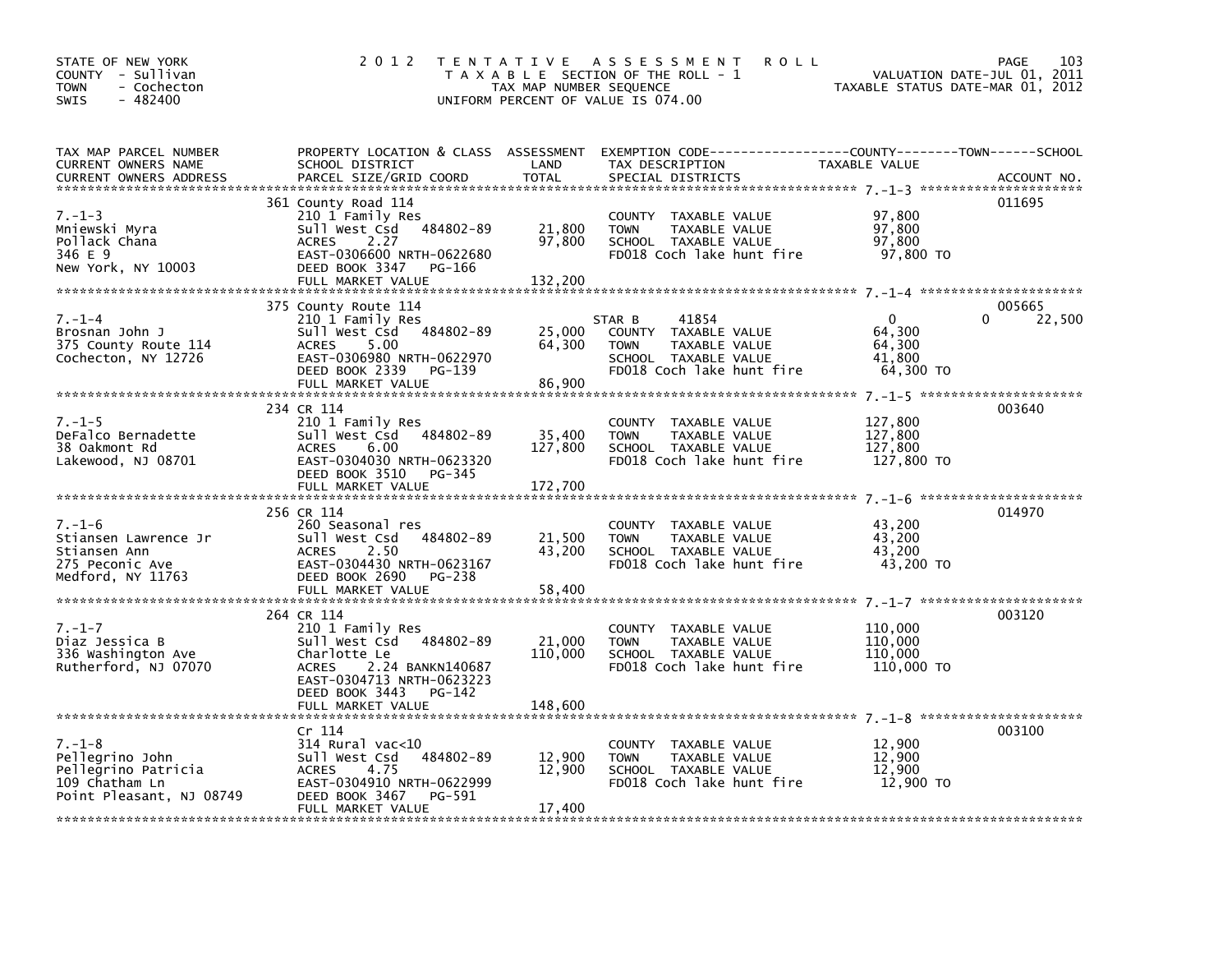| STATE OF NEW YORK<br>COUNTY - Sullivan<br><b>TOWN</b><br>- Cochecton<br>SWIS<br>$-482400$                     | 2 0 1 2                                                                                                                                                                               | TAX MAP NUMBER SEQUENCE     | TENTATIVE ASSESSMENT<br><b>ROLL</b><br>T A X A B L E SECTION OF THE ROLL - 1<br>UNIFORM PERCENT OF VALUE IS 074.00                       | VALUATION DATE-JUL 01,<br>TAXABLE STATUS DATE-MAR 01, 2012 | 104<br><b>PAGE</b><br>2011 |
|---------------------------------------------------------------------------------------------------------------|---------------------------------------------------------------------------------------------------------------------------------------------------------------------------------------|-----------------------------|------------------------------------------------------------------------------------------------------------------------------------------|------------------------------------------------------------|----------------------------|
| TAX MAP PARCEL NUMBER<br>CURRENT OWNERS NAME<br><b>CURRENT OWNERS ADDRESS</b>                                 | SCHOOL DISTRICT<br>PARCEL SIZE/GRID COORD                                                                                                                                             | LAND<br>TOTAL               | PROPERTY LOCATION & CLASS ASSESSMENT EXEMPTION CODE-----------------COUNTY-------TOWN-----SCHOOL<br>TAX DESCRIPTION<br>SPECIAL DISTRICTS | TAXABLE VALUE                                              | ACCOUNT NO.                |
| $7. - 1 - 9$<br>Natale Richard<br>Natale Patricia Boyle<br>11 W Cedar<br>Metuchen, NJ 08840                   | Cr 114<br>$314$ Rural vac<10<br>484802-89<br>Sull West Csd<br>5.00<br><b>ACRES</b><br>EAST-0305160 NRTH-0622920<br>DEED BOOK 3015<br>PG-450<br>FULL MARKET VALUE                      | 23,000<br>23,000<br>31,100  | COUNTY TAXABLE VALUE<br><b>TOWN</b><br>TAXABLE VALUE<br>SCHOOL TAXABLE VALUE<br>FD018 Coch lake hunt fire                                | 23,000<br>23,000<br>23,000<br>23,000 TO                    | 003660                     |
| 7.–1–11<br>Pellegrino John<br>Pellegrino Patricia<br>109 Chatham Ln<br>Point Pleasant, NJ 08742               | Cr 114<br>$322$ Rural vac $>10$<br>484802-89<br>Sull West Csd<br>Landlocked<br>ACRES 14.09<br>EAST-0304394 NRTH-0622770<br>DEED BOOK 3467 PG-591<br>FULL MARKET VALUE                 | 19,000<br>19,000<br>25,700  | COUNTY TAXABLE VALUE<br><b>TOWN</b><br>TAXABLE VALUE<br>SCHOOL TAXABLE VALUE<br>FD018 Coch lake hunt fire                                | 19,000<br>19,000<br>19,000<br>19,000 TO                    | 15980                      |
| $7. - 1 - 12.1$<br>Pellegrino John<br>Pellegrino Patricia<br>109 Chatham Ln<br>Point Pleasant, NJ 08742       | Nys 97<br>$322$ Rural vac $>10$<br>sull west Csd<br>484802-89<br>ACRES 25.40<br>EAST-0303580 NRTH-0622727<br>DEED BOOK 3330<br>PG-571<br>FULL MARKET VALUE                            | 67,100<br>67,100<br>90,700  | COUNTY TAXABLE VALUE<br>TAXABLE VALUE<br><b>TOWN</b><br>SCHOOL TAXABLE VALUE<br>FD018 Coch lake hunt fire                                | 67,100<br>67,100<br>67,100<br>67,100 TO                    | 012212                     |
| $7. - 1 - 12.2$<br>Sostre Guillermo Sr<br>Sostre Guillermo Jr<br>220 E 115th St Apt 14A<br>New York, NY 10029 | N Y S 97<br>270 Mfg housing<br>484802-89<br>Sull West Csd<br>4.98<br><b>ACRES</b><br>EAST-0301989 NRTH-0623417<br>DEED BOOK 3432<br>PG-38<br>FULL MARKET VALUE                        | 31,900<br>44,800<br>60,500  | COUNTY TAXABLE VALUE<br>TAXABLE VALUE<br>TOWN<br>SCHOOL TAXABLE VALUE<br>FD018 Coch lake hunt fire                                       | 44,800<br>44,800<br>44,800<br>44,800 TO                    | 012340                     |
| $7. - 1 - 13$<br>Ellis John<br>8247 Sr 97<br>Cochecton, NY 12726                                              | 8247 Sr 97<br>210 1 Family Res<br>Sull West Csd 484802-89<br>1.62 BANKC150024<br>ACRES<br>EAST-0301593 NRTH-0623164<br>DEED BOOK 1974<br>PG-374<br>FULL MARKET VALUE                  | 18,500<br>88,500<br>119,600 | 41854<br>STAR B<br>COUNTY TAXABLE VALUE<br>TAXABLE VALUE<br><b>TOWN</b><br>SCHOOL TAXABLE VALUE<br>FD018 Coch lake hunt fire             | $\Omega$<br>88,500<br>88,500<br>66,000<br>88,500 TO        | 004868<br>22,500<br>0      |
| $7. - 1 - 14.1$<br>Pellegrino John<br>Pellegrino Patricia<br>109 Chatham Ln<br>Point Pleasant, NJ 08742       | Nys 97<br>$314$ Rural vac< $10$<br>Sull West Csd 484802-89<br>Sub. Lot 1 6/8/90<br>8.02<br><b>ACRES</b><br>EAST-0302620 NRTH-0622800<br>DEED BOOK 3330<br>PG-571<br>FULL MARKET VALUE | 38,500<br>38,500<br>52,000  | COUNTY TAXABLE VALUE<br>TAXABLE VALUE<br><b>TOWN</b><br>SCHOOL TAXABLE VALUE<br>FD018 Coch lake hunt fire                                | 38,500<br>38,500<br>38,500<br>38,500 TO                    |                            |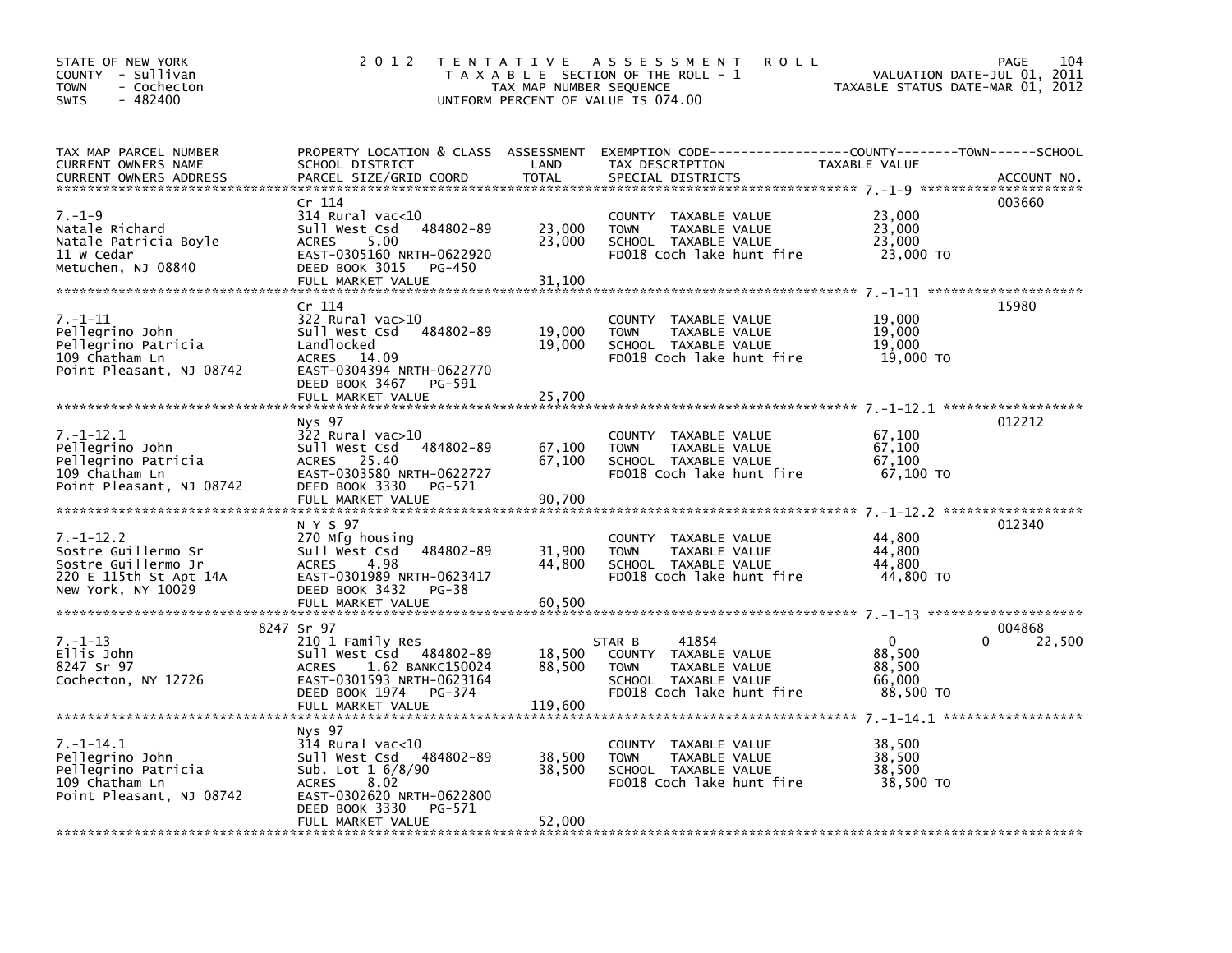| STATE OF NEW YORK<br>COUNTY - Sullivan<br><b>TOWN</b><br>- Cochecton<br>$-482400$<br><b>SWIS</b>                    | 2 0 1 2                                                                                                                                                                          | T E N T A T I V E<br>TAX MAP NUMBER SEQUENCE | A S S E S S M E N T<br><b>ROLL</b><br>T A X A B L E SECTION OF THE ROLL - 1<br>UNIFORM PERCENT OF VALUE IS 074.00             | VALUATION DATE-JUL 01, 2011<br>TAXABLE STATUS DATE-MAR 01, 2012 | 105<br><b>PAGE</b> |
|---------------------------------------------------------------------------------------------------------------------|----------------------------------------------------------------------------------------------------------------------------------------------------------------------------------|----------------------------------------------|-------------------------------------------------------------------------------------------------------------------------------|-----------------------------------------------------------------|--------------------|
| TAX MAP PARCEL NUMBER<br>CURRENT OWNERS NAME<br><b>CURRENT OWNERS ADDRESS</b>                                       | PROPERTY LOCATION & CLASS ASSESSMENT<br>SCHOOL DISTRICT<br>PARCEL SIZE/GRID COORD                                                                                                | LAND<br><b>TOTAL</b>                         | TAX DESCRIPTION<br>SPECIAL DISTRICTS                                                                                          | TAXABLE VALUE                                                   | ACCOUNT NO.        |
| $7. - 1 - 14.2$<br>Pellegrino John<br>Pellegrino Patricia<br>109 Chatham Ln<br>Point Pleasant, NJ 08742             | Nys 97<br>210 1 Family Res<br>Sull West Csd 484802-89<br>Sub. Lot 2 6/8/90<br>7.93<br><b>ACRES</b><br>EAST-0302553 NRTH-0622614<br>DEED BOOK 3330<br>PG-571<br>FULL MARKET VALUE | 54,400<br>345,000<br>466,200                 | <b>COUNTY</b><br>TAXABLE VALUE<br>TAXABLE VALUE<br><b>TOWN</b><br>SCHOOL TAXABLE VALUE<br>FD018 Coch lake hunt fire           | 345,000<br>345,000<br>345,000<br>345,000 TO                     | 008000             |
| $7. - 1 - 18$<br>Pellegrino John<br>Pellegrino Patricia<br>109 Chatham Ln<br>Point Pleasant, NJ 08742               | Nys 97<br>$322$ Rural vac $>10$<br>484802-89<br>Sull West Csd<br>ACRES 22.00<br>EAST-0304310 NRTH-0622100<br>DEED BOOK 3330<br>PG-571<br>FULL MARKET VALUE                       | 38,500<br>38,500<br>52,000                   | COUNTY TAXABLE VALUE<br>TAXABLE VALUE<br><b>TOWN</b><br>SCHOOL TAXABLE VALUE<br>FD018 Coch lake hunt fire                     | 38,500<br>38,500<br>38,500<br>38,500 TO                         | 600142             |
| $7. - 1 - 20.1$<br>Pellegrino John<br>Pellegrino Patricia<br>109 Chatham Ln<br>Point Pleasant, NJ 08742             | Nys 97<br>314 Rural vac<10<br>Sull West Csd<br>484802-89<br>Fo Reilly Est<br>9.92<br><b>ACRES</b><br>EAST-0302018 NRTH-0622197<br>DEED BOOK 3330<br>PG-571<br>FULL MARKET VALUE  | 31,500<br>31,500<br>42,600                   | COUNTY TAXABLE VALUE<br>TAXABLE VALUE<br><b>TOWN</b><br>SCHOOL TAXABLE VALUE<br>FD018 Coch lake hunt fire                     | 31,500<br>31.500<br>31,500<br>31,500 TO                         | 012251             |
| $7. - 1 - 20.2$<br>Gilbert Wayne G<br>202 Keesler Rd<br>Damascus, PA 18415                                          | 4435 N Y S 97<br>270 Mfg housing<br>484802-89<br>Sull West Csd<br><b>ACRES</b><br>1.56<br>EAST-0301713 NRTH-0622658<br>DEED BOOK 2568<br>PG-88<br>FULL MARKET VALUE              | 14,400<br>23,000<br>31,100                   | COUNTY TAXABLE VALUE<br>TAXABLE VALUE<br><b>TOWN</b><br>SCHOOL TAXABLE VALUE<br>FD018 Coch lake hunt fire                     | 23,000<br>23,000<br>23,000<br>23,000 TO                         | 002599             |
| $7. - 1 - 22.1$<br>Towanto Rod & Gun<br>Club Inc<br>Attn: Pete Projetto<br>690 Millbrook Rd<br>River Edge, NJ 07661 | Nys 97<br>910 Priv forest<br>Sull West Csd<br>484802-89<br>108 Elg. Forest<br>ACRES 116.70<br>EAST-0303657 NRTH-0621205<br>DEED BOOK 692<br>PG-422<br>FULL MARKET VALUE          | 139,000<br>189,800<br>256,500                | FOREST LND 47460<br>COUNTY TAXABLE VALUE<br>TAXABLE VALUE<br><b>TOWN</b><br>SCHOOL TAXABLE VALUE<br>FD018 Coch lake hunt fire | 69,120<br>69.120<br>120,680<br>120,680<br>120,680<br>189,800 TO | 69,120             |
| MAY BE SUBJECT TO PAYMENT<br>UNDER RPTL480A UNTIL 2021                                                              |                                                                                                                                                                                  |                                              |                                                                                                                               |                                                                 |                    |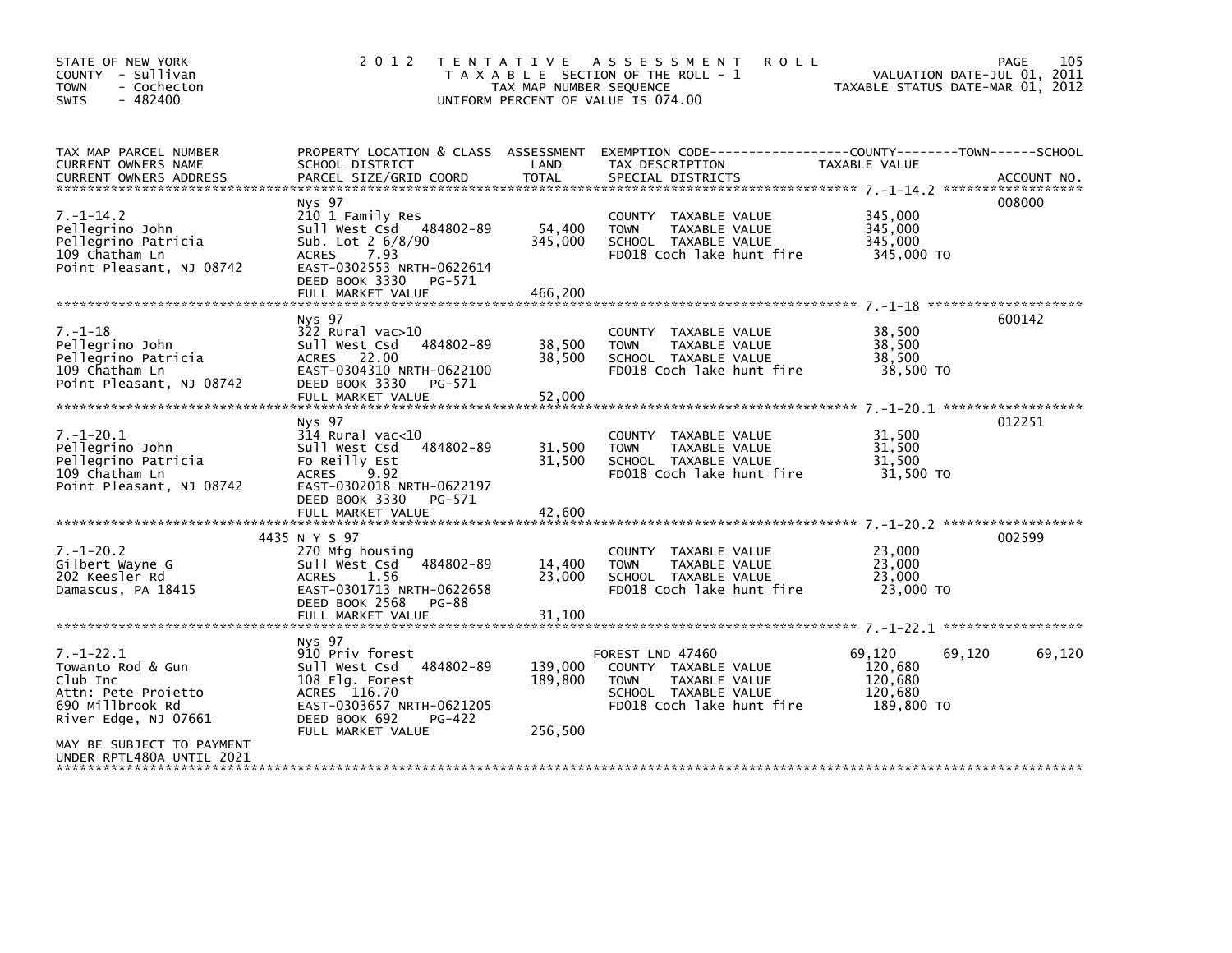| STATE OF NEW YORK<br>COUNTY - Sullivan<br><b>TOWN</b><br>- Cochecton<br>$-482400$<br>SWIS    | 2 0 1 2                                                                                                                                                                               | A S S E S S M E N T<br><b>ROLL</b><br>T E N T A T I V E<br>T A X A B L E SECTION OF THE ROLL - 1<br>TAX MAP NUMBER SEQUENCE<br>UNIFORM PERCENT OF VALUE IS 074.00 | 106<br>PAGE<br>VALUATION DATE-JUL 01, 2011<br>TAXABLE STATUS DATE-MAR 01, 2012  |
|----------------------------------------------------------------------------------------------|---------------------------------------------------------------------------------------------------------------------------------------------------------------------------------------|-------------------------------------------------------------------------------------------------------------------------------------------------------------------|---------------------------------------------------------------------------------|
| TAX MAP PARCEL NUMBER<br>CURRENT OWNERS NAME<br><b>CURRENT OWNERS ADDRESS</b>                | PROPERTY LOCATION & CLASS ASSESSMENT<br>SCHOOL DISTRICT<br>PARCEL SIZE/GRID COORD                                                                                                     | LAND<br>TAX DESCRIPTION<br><b>TOTAL</b><br>SPECIAL DISTRICTS                                                                                                      | TAXABLE VALUE<br>ACCOUNT NO.                                                    |
| $7. - 1 - 24$<br>Gublet Edward<br>Gublet Mary Ann<br>122 Hoyt St $5J$<br>Stamford, CT 06905  | 88 Cochecton Rd<br>210 1 Family Res<br>484802-89<br>Sull West Csd<br>Flood 2006<br><b>ACRES</b><br>5.69<br>EAST-0301317 NRTH-0621575<br>DEED BOOK 2740<br>PG-306<br>FULL MARKET VALUE | COUNTY TAXABLE VALUE<br>33,400<br><b>TOWN</b><br>TAXABLE VALUE<br>115,700<br>SCHOOL TAXABLE VALUE<br>FD018 Coch lake hunt fire<br>156,400                         | 013580<br>115,700<br>115,700<br>115,700<br>115,700 TO                           |
|                                                                                              |                                                                                                                                                                                       |                                                                                                                                                                   |                                                                                 |
| $7. - 1 - 25.1$<br>Peters Sydney<br>Peters Mary<br>3658 Route 34B<br>Scipio Center, NY 13147 | Tr. 7<br>120 Field crops<br>Sull West Csd<br>484802-89<br>Lot B<br>ACRES<br>24.50<br>EAST-0300481 NRTH-0618495<br>DEED BOOK 1521<br>PG-454                                            | AGRI DIST 41720<br>69,000<br>COUNTY TAXABLE VALUE<br>TAXABLE VALUE<br>69,000<br><b>TOWN</b><br>SCHOOL TAXABLE VALUE<br>FD018 Coch lake hunt fire                  | 001320<br>45,090<br>45,090<br>45,090<br>23,910<br>23,910<br>23,910<br>69.000 TO |
| MAY BE SUBJECT TO PAYMENT<br>UNDER AGDIST LAW TIL 2016                                       | FULL MARKET VALUE                                                                                                                                                                     | 93,200                                                                                                                                                            |                                                                                 |
| $7. - 1 - 25.2$<br>Frawley Wm<br>Frawley Margaret<br>PO Box 55<br>Cochecton, NY 12726        | 96 Cochecton Rd<br>210 1 Family Res<br>484802-89<br>Sull West Csd<br>2.00<br><b>ACRES</b><br>EAST-0300379 NRTH-0619026<br>DEED BOOK 1853<br>PG-621<br>FULL MARKET VALUE               | COUNTY<br>TAXABLE VALUE<br>21,000<br><b>TOWN</b><br>TAXABLE VALUE<br>69,000<br>SCHOOL TAXABLE VALUE<br>FD018 Coch lake hunt fire<br>93.200                        | 001320<br>69,000<br>69,000<br>69.000<br>69,000 TO                               |
|                                                                                              | 318 CR 114                                                                                                                                                                            |                                                                                                                                                                   | 011640                                                                          |
| $7. - 1 - 26$<br>Porter Carl Alexander<br>321 Dellert Dr<br>Clarks Summit, PA 18411          | 210 1 Family Res<br>484802-89<br>Sull West Csd<br><b>ACRES</b><br>8.00<br>EAST-0305740 NRTH-0622360<br>DEED BOOK 3580<br>PG-626                                                       | <b>COUNTY</b><br>TAXABLE VALUE<br>33,800<br>TAXABLE VALUE<br><b>TOWN</b><br>60,800<br>SCHOOL TAXABLE VALUE<br>FD018 Coch lake hunt fire                           | 60,800<br>60,800<br>60,800<br>60,800 TO                                         |
|                                                                                              | FULL MARKET VALUE                                                                                                                                                                     | 82,200                                                                                                                                                            |                                                                                 |
| $7. - 1 - 27.1$<br>Stephenson Leonard<br>356 County Road 114<br>Cochecton, NY 12726          | 356 CR 114<br>210 1 Family Res<br>484802-89<br>Sull West Csd<br>Lot 2<br>4.93<br><b>ACRES</b><br>EAST-0306583 NRTH-0622221<br>DEED BOOK 2092<br>$PG-63$                               | TAXABLE VALUE<br><b>COUNTY</b><br>29,100<br>TAXABLE VALUE<br><b>TOWN</b><br>105,200<br>SCHOOL TAXABLE VALUE<br>FD018 Coch lake hunt fire                          | 014800<br>105,200<br>105,200<br>105,200<br>105,200 TO                           |
|                                                                                              | FULL MARKET VALUE                                                                                                                                                                     | 142,200                                                                                                                                                           |                                                                                 |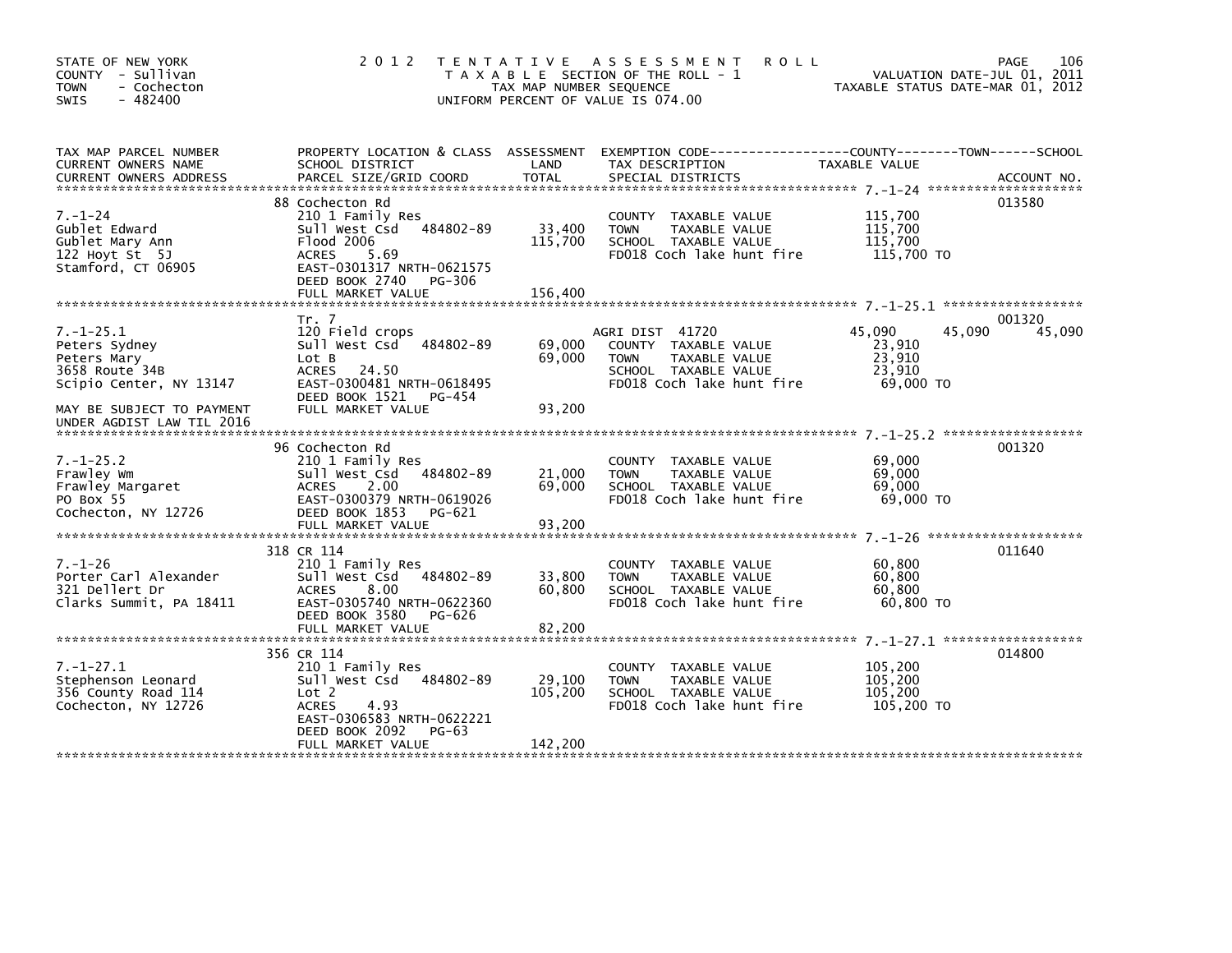| STATE OF NEW YORK<br>COUNTY - Sullivan<br>- Cochecton<br><b>TOWN</b><br>$-482400$<br><b>SWIS</b>        | 2012 TENTATIVE                                                                                                                                                             | TAX MAP NUMBER SEQUENCE    | <b>ROLL</b><br>A S S E S S M E N T<br>T A X A B L E SECTION OF THE ROLL - 1<br>UNIFORM PERCENT OF VALUE IS 074.00             | VALUATION DATE-JUL 01, 2011<br>TAXABLE STATUS DATE-MAR 01, 2012 | 107<br><b>PAGE</b> |
|---------------------------------------------------------------------------------------------------------|----------------------------------------------------------------------------------------------------------------------------------------------------------------------------|----------------------------|-------------------------------------------------------------------------------------------------------------------------------|-----------------------------------------------------------------|--------------------|
| TAX MAP PARCEL NUMBER<br>CURRENT OWNERS NAME                                                            | SCHOOL DISTRICT                                                                                                                                                            | LAND                       | PROPERTY LOCATION & CLASS ASSESSMENT EXEMPTION CODE---------------COUNTY-------TOWN------SCHOOL<br>TAX DESCRIPTION            | <b>TAXABLE VALUE</b>                                            |                    |
|                                                                                                         |                                                                                                                                                                            |                            |                                                                                                                               |                                                                 |                    |
| $7. - 1 - 27.2$<br>Psarudakis Emanuel<br>Psarudakis Mary<br>24 Len Stephenson Dr<br>Cochecton, NY 12726 | 24 Len Stephenson Dr<br>270 Mfg housing<br>Sull West Csd 484802-89<br>4.00<br><b>ACRES</b><br>EAST-0306250 NRTH-0621252<br>DEED BOOK 1348<br>PG-00544<br>FULL MARKET VALUE | 28,500<br>44,500<br>60,100 | STAR B<br>41854<br>COUNTY TAXABLE VALUE<br><b>TOWN</b><br>TAXABLE VALUE<br>SCHOOL TAXABLE VALUE<br>FD018 Coch lake hunt fire  | $\Omega$<br>44.500<br>44,500<br>22,000<br>44,500 TO             | 22,500<br>$\Omega$ |
|                                                                                                         | 8 Len Stephenson Dr                                                                                                                                                        |                            |                                                                                                                               |                                                                 | 014800             |
| $7. - 1 - 27.3$<br>Donohue Jeannette C<br>Donohue James<br>8 Len Stephenson Dr<br>Cochecton, NY 12726   | 210 1 Family Res<br>Sull West Csd 484802-89<br>Lot 2<br><b>ACRES</b><br>2.18<br>EAST-0306078 NRTH-0622393<br>DEED BOOK 2011<br>PG-1165                                     | 28,500<br>145,000          | 41834<br>STAR EN<br>COUNTY TAXABLE VALUE<br>TAXABLE VALUE<br><b>TOWN</b><br>SCHOOL TAXABLE VALUE<br>FD018 Coch lake hunt fire | $\mathbf{0}$<br>145,000<br>145,000<br>98.350<br>145,000 TO      | 46,650             |
|                                                                                                         | FULL MARKET VALUE                                                                                                                                                          | 195.900                    |                                                                                                                               |                                                                 |                    |
| $7. - 1 - 27.4$<br>Psarudakis Emanuel<br>Psarudakis Mary                                                | Len Stephenson Drive<br>310 Res Vac<br>Sull West Csd<br>484802-89<br>Lot 1                                                                                                 | 6,000<br>6,000             | COUNTY TAXABLE VALUE<br><b>TOWN</b><br>TAXABLE VALUE<br>SCHOOL TAXABLE VALUE                                                  | 6,000<br>6,000<br>6,000                                         | 014800             |
| 24 Len Stephenson Dr<br>Cochecton, NY 12726                                                             | <b>ACRES</b><br>1.00<br>EAST-0306090 NRTH-0622148<br>DEED BOOK 1834<br>PG-141<br>FULL MARKET VALUE                                                                         | 8.100                      | FD018 Coch lake hunt fire                                                                                                     | $6,000$ TO                                                      |                    |
|                                                                                                         | Len Stephenson Dr                                                                                                                                                          |                            |                                                                                                                               |                                                                 | 014800             |
| $7. - 1 - 27.5$<br>Stephenson Jason R<br>Stephenson Trish A<br>332 Schumway Rd<br>Neversink, NY 12765   | 311 Res vac land<br>Sull West Csd 484802-89<br>Lot 1<br><b>ACRES</b><br>6.38<br>EAST-0306772 NRTH-0621792<br>DEED BOOK 3393<br>PG-55                                       | 27,600<br>27,600           | COUNTY TAXABLE VALUE<br>TAXABLE VALUE<br><b>TOWN</b><br>SCHOOL TAXABLE VALUE<br>FD018 Coch lake hunt fire                     | 27,600<br>27,600<br>27.600<br>27,600 TO                         |                    |
|                                                                                                         |                                                                                                                                                                            |                            |                                                                                                                               |                                                                 |                    |
| $7. - 1 - 27.6$<br>Stephenson Jason R<br>Stephenson Trish A<br>332 Schumway Rd<br>Neversink, NY 12765   | CR 114<br>311 Res vac land<br>484802-89<br>Sull West Csd<br>Lot 2<br><b>ACRES</b><br>2.46<br>EAST-0306583 NRTH-0622221<br>DEED BOOK 3393<br>$PG-55$                        | 12,100<br>12,100           | COUNTY TAXABLE VALUE<br>TAXABLE VALUE<br><b>TOWN</b><br>SCHOOL TAXABLE VALUE<br>FD018 Coch lake hunt fire                     | 12,100<br>12,100<br>12,100<br>12,100 TO                         | 014800             |
|                                                                                                         | FULL MARKET VALUE                                                                                                                                                          | 16,400                     |                                                                                                                               |                                                                 |                    |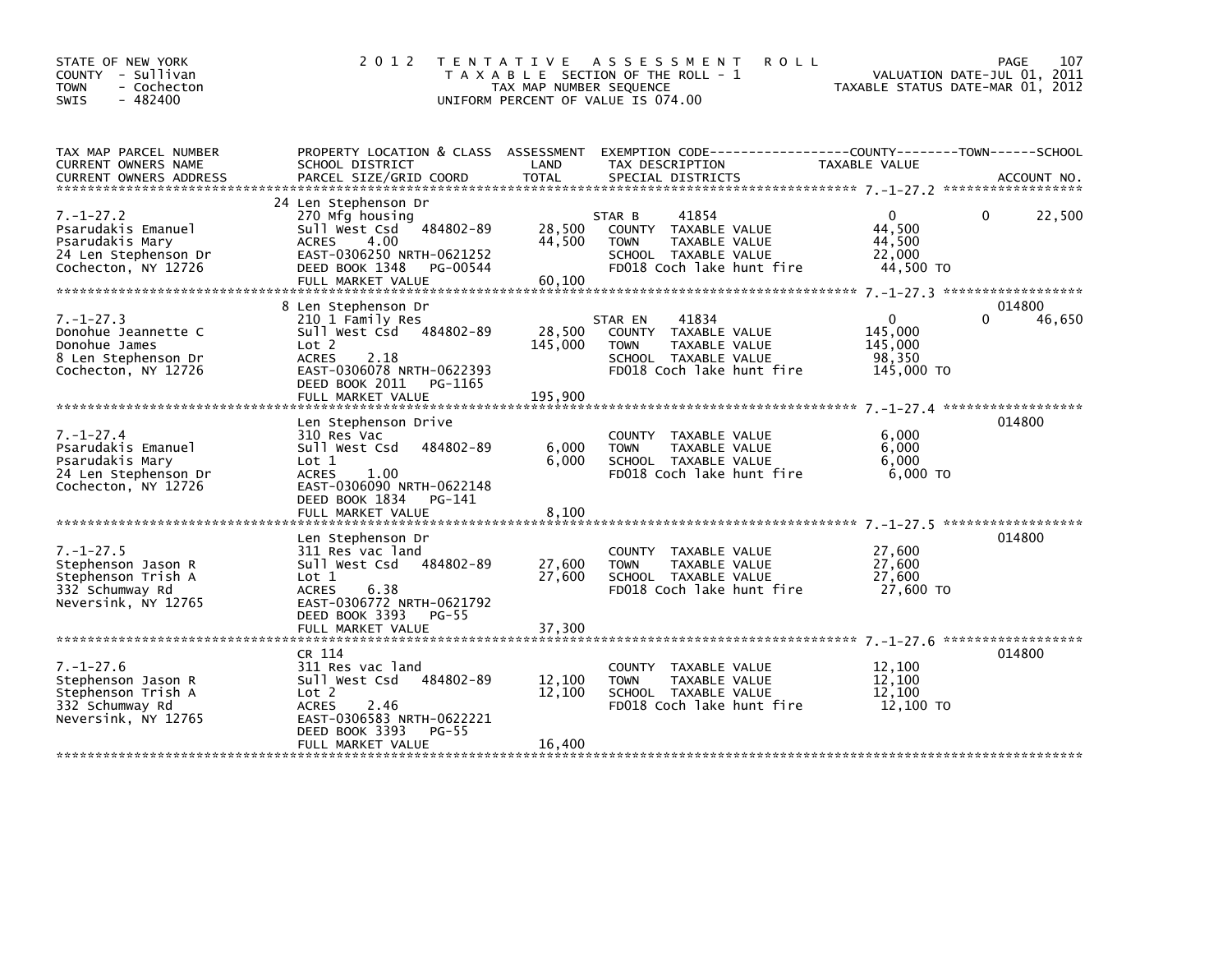| STATE OF NEW YORK<br>COUNTY - Sullivan<br><b>TOWN</b><br>- Cochecton<br>$-482400$<br><b>SWIS</b>    |                                                                                                                                                                                     | 2012 TENTATIVE ASSESSMENT<br><b>ROLL</b><br>T A X A B L E SECTION OF THE ROLL - 1<br>TAX MAP NUMBER SEQUENCE<br>UNIFORM PERCENT OF VALUE IS 074.00                                                                                                       | 108<br>PAGE<br>VALUATION DATE-JUL 01, 2011<br>TAXABLE STATUS DATE-MAR 01, 2012                         |
|-----------------------------------------------------------------------------------------------------|-------------------------------------------------------------------------------------------------------------------------------------------------------------------------------------|----------------------------------------------------------------------------------------------------------------------------------------------------------------------------------------------------------------------------------------------------------|--------------------------------------------------------------------------------------------------------|
| TAX MAP PARCEL NUMBER<br>CURRENT OWNERS NAME                                                        | PROPERTY LOCATION & CLASS ASSESSMENT<br>SCHOOL DISTRICT                                                                                                                             | LAND<br>TAX DESCRIPTION<br>.CURRENT OWNERS ADDRESS PARCEL SIZE/GRID COORD TOTAL SPECIAL DISTRICTS AND MELLE ACCOUNT NO ACCOUNT NO AND A ACCOUNT NO A SERVER AND RESERVE TO A A SERVER AND RESERVE TO A SERVER AND RESERVE TO A SERVER AND THE RESERVE TO | EXEMPTION CODE-----------------COUNTY-------TOWN------SCHOOL<br>TAXABLE VALUE                          |
| $7. - 1 - 28.1$<br>Heid Patricia<br>458 County Road 114<br>Cochecton, NY 12726                      | 458 County Road 114<br>210 1 Family Res<br>Sull West Csd 484802-89<br>Lot 3<br><b>ACRES</b><br>4.24<br>EAST-0308742 NRTH-0623791<br>DEED BOOK 2111 PG-657<br>FULL MARKET VALUE      | COMBAT VET 41131<br>24,400 STAR EN<br>41834<br>115,800<br>COUNTY TAXABLE VALUE<br>TAXABLE VALUE<br><b>TOWN</b><br>SCHOOL TAXABLE VALUE<br>FD018 Coch lake hunt fire<br>156,500                                                                           | 28,950<br>28,950<br>46,650<br>$\overline{\mathbf{0}}$<br>0<br>86,850<br>86,850<br>69,150<br>115,800 TO |
| $7. - 1 - 28.2$<br>Mannino Jeffrey S<br>Mannino Karen<br>437 County Road 114<br>Cochecton, NY 12726 | 437 County Road 114<br>210 1 Family Res<br>Sull West Csd 484802-89<br>unfin cons 2002<br>ACRES<br>5.43<br>EAST-0307646 NRTH-0623637<br>DEED BOOK 2010 PG-58442<br>FULL MARKET VALUE | 41854<br>STAR B<br>24,800<br>COUNTY TAXABLE VALUE<br>165,500<br><b>TOWN</b><br>TAXABLE VALUE<br>SCHOOL TAXABLE VALUE<br>FD018 Coch lake hunt fire<br>223,600                                                                                             | 22,500<br>$\mathbf{0}$<br>$\Omega$<br>165,500<br>165,500<br>143,000<br>165,500 TO                      |
| $7. - 1 - 28.3$<br>Seidl Joseph J<br>Seidl Laura<br>414 Cr 114<br>Cochecton, NY 12726               | 414 CR 114<br>210 1 Family Res<br>Sull West Csd 484802-89<br>Lot 1<br>2.37<br><b>ACRES</b><br>EAST-0308001 NRTH-0623182<br>DEED BOOK 1848 PG-0443<br>FULL MARKET VALUE              | 41854<br>STAR B<br>21,750<br>COUNTY TAXABLE VALUE<br>121,100<br>TAXABLE VALUE<br><b>TOWN</b><br>SCHOOL TAXABLE VALUE<br>FD018 Coch lake hunt fire<br>163,600                                                                                             | 22,500<br>$\Omega$<br>$\Omega$<br>121,100<br>121,100<br>98,600<br>121,100 TO                           |
| $7. - 1 - 28.4$<br>Smith Douglas<br>120 Taggart Rd<br>Cochecton, NY 12726                           | $S/S$ 114<br>310 Res Vac<br>484802-89<br>Sull West Csd<br>Lot 1<br><b>ACRES</b><br>4.68<br>EAST-0308204 NRTH-0623017<br>DEED BOOK 2549<br>PG-601                                    | COUNTY TAXABLE VALUE<br>18,700<br><b>TOWN</b><br>TAXABLE VALUE<br>18,700<br>SCHOOL TAXABLE VALUE<br>FD018 Coch lake hunt fire                                                                                                                            | 18,700<br>18,700<br>18,700<br>18,700 TO                                                                |
| $7. - 1 - 28.5$<br>Drobysh John<br>Drobysh Susan P<br>452 Co Rt 114<br>Cochecton, NY 12726          | 452 CR 114<br>210 1 Family Res<br>Sull West Csd 484802-89<br>Lot 2<br>5.34 BANKH030614<br><b>ACRES</b><br>EAST-0308437 NRTH-0623322<br>DEED BOOK 1966<br>PG-37<br>FULL MARKET VALUE | STAR B<br>41854<br>24,400<br>COUNTY TAXABLE VALUE<br>156,900<br>TAXABLE VALUE<br><b>TOWN</b><br>SCHOOL TAXABLE VALUE<br>FD018 Coch lake hunt fire<br>212,000                                                                                             | $\Omega$<br>22,500<br>$\mathbf{0}$<br>156,900<br>156,900<br>134.400<br>156,900 TO                      |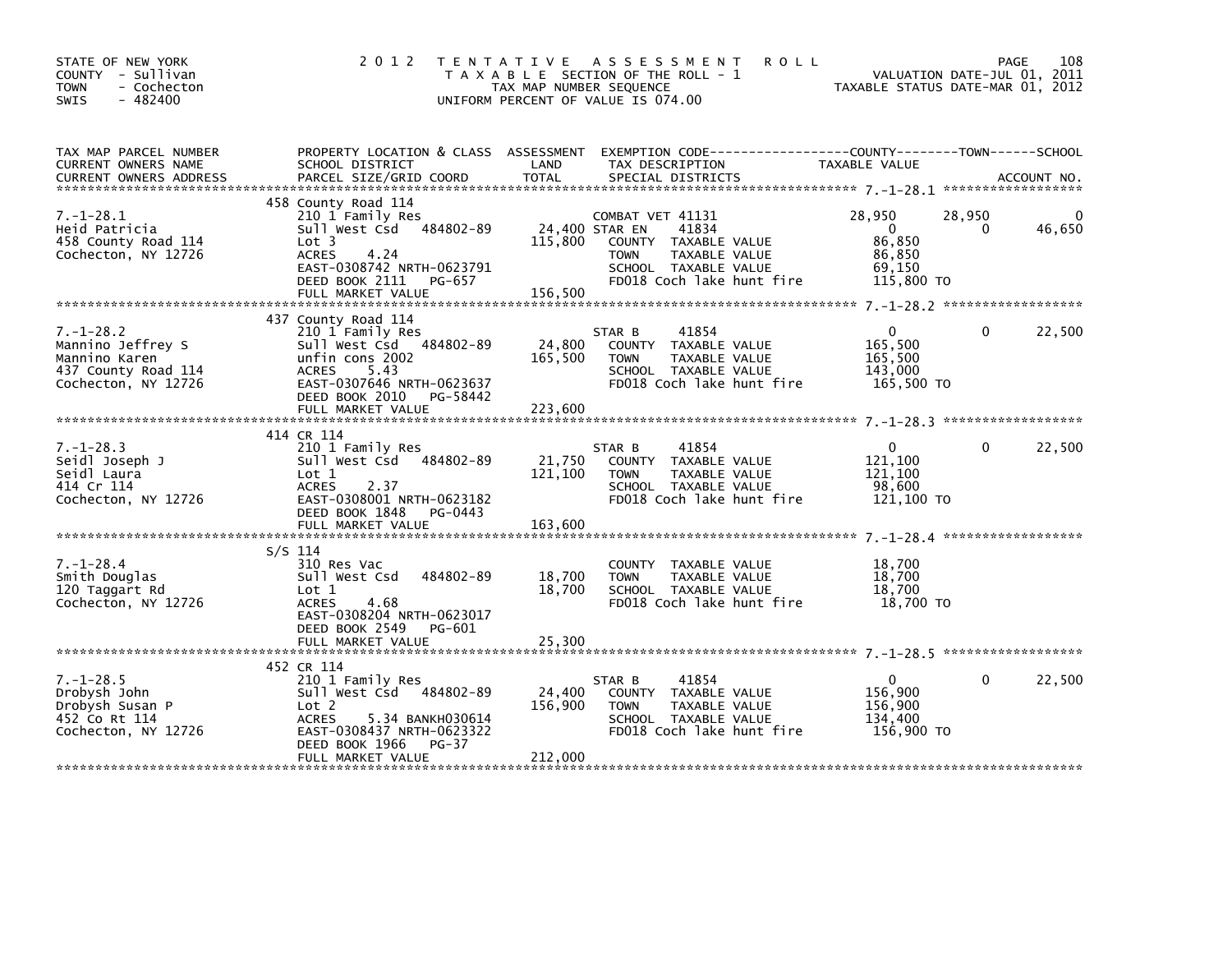| STATE OF NEW YORK<br>COUNTY - Sullivan<br><b>TOWN</b><br>- Cochecton<br>$-482400$<br><b>SWIS</b>             | 2 0 1 2                                                                                                                                                             | TAX MAP NUMBER SEQUENCE      | TENTATIVE ASSESSMENT<br><b>ROLL</b><br>T A X A B L E SECTION OF THE ROLL - 1<br>UNIFORM PERCENT OF VALUE IS 074.00                       | TAXABLE STATUS DATE-MAR 01, 2012                        | 109<br>PAGE<br>VALUATION DATE-JUL 01, 2011 |
|--------------------------------------------------------------------------------------------------------------|---------------------------------------------------------------------------------------------------------------------------------------------------------------------|------------------------------|------------------------------------------------------------------------------------------------------------------------------------------|---------------------------------------------------------|--------------------------------------------|
| TAX MAP PARCEL NUMBER<br>CURRENT OWNERS NAME<br><b>CURRENT OWNERS ADDRESS</b>                                | SCHOOL DISTRICT<br>PARCEL SIZE/GRID COORD                                                                                                                           | LAND<br><b>TOTAL</b>         | PROPERTY LOCATION & CLASS ASSESSMENT EXEMPTION CODE----------------COUNTY-------TOWN------SCHOOL<br>TAX DESCRIPTION<br>SPECIAL DISTRICTS | TAXABLE VALUE                                           | ACCOUNT NO.                                |
| $7. - 1 - 28.6$<br>Sandler Adam<br>2339 Nostrand Ave<br>Brooklyn, NY 11210                                   | CR 114<br>310 Res Vac<br>484802-89<br>Sull West Csd<br>Lot 2<br><b>ACRES</b><br>4.13<br>EAST-0308585 NRTH-0623791<br>DEED BOOK 2683<br>PG-191<br>FULL MARKET VALUE  | 15,150<br>15,150<br>20,500   | COUNTY TAXABLE VALUE<br><b>TOWN</b><br>TAXABLE VALUE<br>SCHOOL TAXABLE VALUE<br>FD018 Coch lake hunt fire                                | 15,150<br>15,150<br>15,150<br>15,150 TO                 |                                            |
| $7. - 1 - 29.1$<br>Bryant William<br>Vitrano Mary Ellen<br>3546 S Ocean Blvd Apt 618<br>Palm Beach, FL 33480 | Cr 114<br>322 Rural vac>10<br>Sull West Csd<br>484802-89<br>37.10<br><b>ACRES</b><br>EAST-0307830 NRTH-0622090<br>DEED BOOK 2270<br>PG-476<br>FULL MARKET VALUE     | 83,200<br>83,200<br>112,400  | COUNTY TAXABLE VALUE<br>TAXABLE VALUE<br><b>TOWN</b><br>SCHOOL TAXABLE VALUE<br>FD018 Coch lake hunt fire                                | 83,200<br>83.200<br>83,200<br>83,200 TO                 | 001815                                     |
| $7. - 1 - 29.2$<br>Stiros Spyros<br>Stiros Bettie<br>Attn: Fletouris Demetra<br>1550 79th St                 | 486 CR 114<br>210 1 Family Res<br>Sull West Csd<br>484802-89<br><b>ACRES</b><br>8.70<br>EAST-0309370 NRTH-0623080<br>DEED BOOK 707<br>$PG-73$                       | 34,400<br>73,900<br>99,900   | 41854<br>STAR B<br>COUNTY TAXABLE VALUE<br>TAXABLE VALUE<br><b>TOWN</b><br>SCHOOL TAXABLE VALUE<br>FD018 Coch lake hunt fire             | $\mathbf{0}$<br>73,900<br>73,900<br>51,400<br>73,900 TO | 014975<br>22,500<br>0                      |
| $7. - 1 - 29.3$<br>Juvet Robert E<br>Juvet Tracy A<br>55 Sunset Dr<br>Centereach, NY 11720                   | 395 County Route 114<br>240 Rural res<br>Sull West Csd<br>484802-89<br>28.00<br>ACRES<br>EAST-0307480 NRTH-0623650<br>DEED BOOK 2494<br>PG-391<br>FULL MARKET VALUE | 60,200<br>145,500<br>196,600 | COUNTY TAXABLE VALUE<br>TAXABLE VALUE<br><b>TOWN</b><br>SCHOOL TAXABLE VALUE<br>FD018 Coch lake hunt fire                                | 145,500<br>145,500<br>145,500<br>145,500 TO             | 006558                                     |
| $7. - 1 - 29.4$<br>Quesada Noel Ramon<br>47 W 8Th St<br>New York, NY 10011                                   | 396 CR 114<br>210 1 Family Res<br>484802-89<br>Sull West Csd<br><b>ACRES</b><br>5.10<br>EAST-0307700 NRTH-0622800<br>DEED BOOK 1551<br>PG-0647<br>FULL MARKET VALUE | 32,000<br>126,900<br>171,500 | TAXABLE VALUE<br><b>COUNTY</b><br>TAXABLE VALUE<br><b>TOWN</b><br>SCHOOL TAXABLE VALUE<br>FD018 Coch lake hunt fire                      | 126,900<br>126,900<br>126,900<br>126,900 TO             | 001343                                     |
| $7. - 1 - 29.5$<br>Pugliese Dominick<br>Pugliese Julia<br>500 Lexington Ave<br>North Babylon, NY 11704       | 468 Cr 114<br>270 Mfg housing<br>484802-89<br>Sull West Csd<br>ACRES 20.28<br>EAST-0309131 NRTH-0623029<br>DEED BOOK 1395<br>PG-172<br>FULL MARKET VALUE            | 60,400<br>119,200<br>161,100 | TAXABLE VALUE<br><b>COUNTY</b><br>TAXABLE VALUE<br><b>TOWN</b><br>SCHOOL TAXABLE VALUE<br>FD018 Coch lake hunt fire                      | 119,200<br>119,200<br>119,200<br>119,200 TO             |                                            |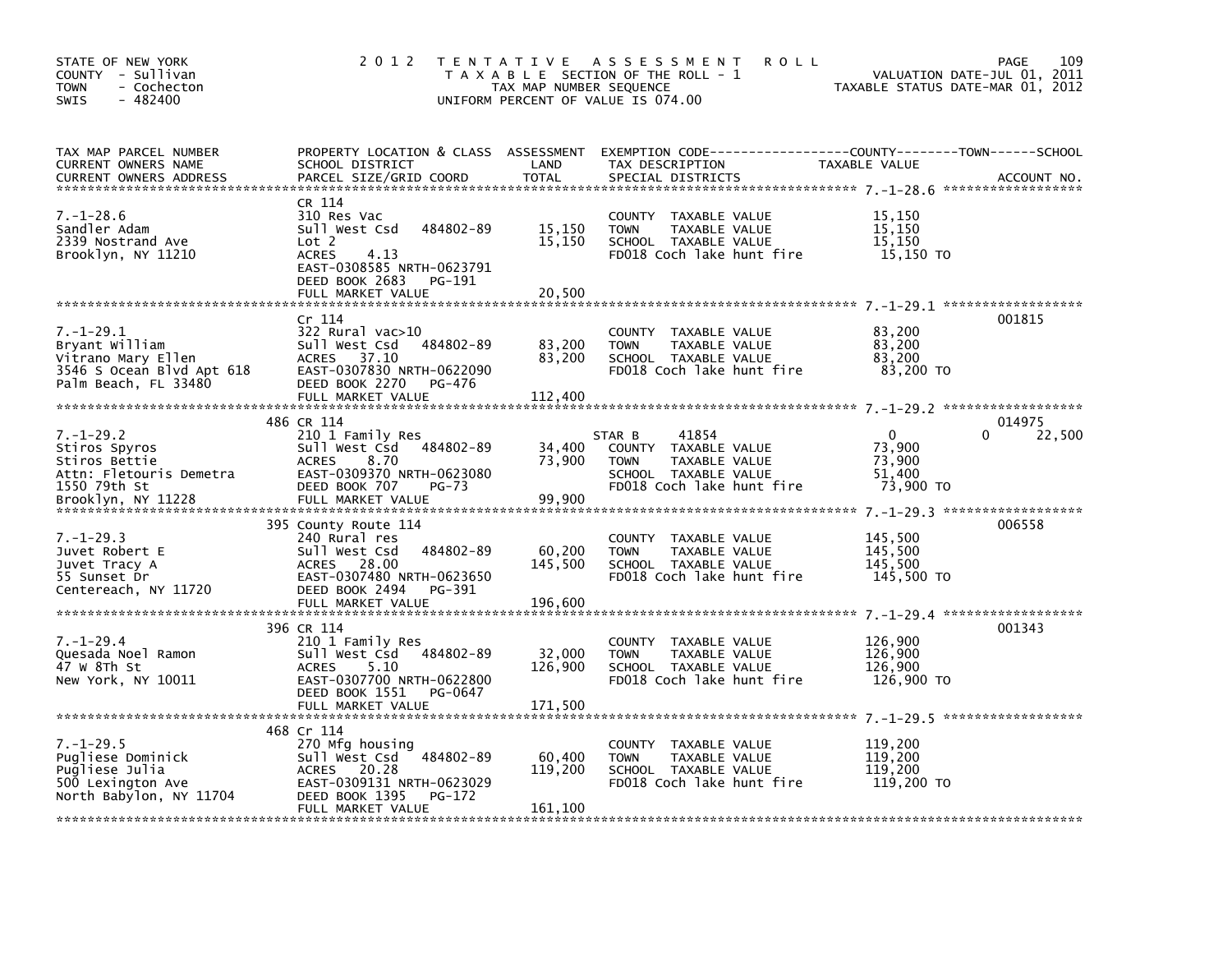| STATE OF NEW YORK<br>COUNTY - Sullivan<br><b>TOWN</b><br>- Cochecton<br>- 482400<br><b>SWIS</b>                                                            | 2 0 1 2                                                                                                                                                                 | T E N T A T I V E<br>TAX MAP NUMBER SEQUENCE | A S S E S S M E N T<br><b>ROLL</b><br>T A X A B L E SECTION OF THE ROLL - 1<br>UNIFORM PERCENT OF VALUE IS 074.00             | VALUATION DATE-JUL 01, 2011<br>TAXABLE STATUS DATE-MAR 01, 2012 | 110<br>PAGE        |
|------------------------------------------------------------------------------------------------------------------------------------------------------------|-------------------------------------------------------------------------------------------------------------------------------------------------------------------------|----------------------------------------------|-------------------------------------------------------------------------------------------------------------------------------|-----------------------------------------------------------------|--------------------|
| TAX MAP PARCEL NUMBER<br>CURRENT OWNERS NAME                                                                                                               | SCHOOL DISTRICT                                                                                                                                                         | LAND                                         | PROPERTY LOCATION & CLASS ASSESSMENT EXEMPTION CODE----------------COUNTY-------TOWN-----SCHOOL<br>TAX DESCRIPTION            | TAXABLE VALUE                                                   |                    |
| $7. - 1 - 30$<br>Nearing Living Trust Dennis E Sull West Csd 484802-89<br>Nearing Living Trust Robert A ACRES 51.29<br>PO Box 300<br>Cochecton, NY 12726   | 52 Len Stephenson Dr<br>322 Rural vac>10<br>EAST-0305820 NRTH-0621110<br>DEED BOOK 3368<br>PG-29<br>FULL MARKET VALUE                                                   | 78,500<br>78,500<br>106,100                  | COUNTY TAXABLE VALUE<br>TAXABLE VALUE<br><b>TOWN</b><br>SCHOOL TAXABLE VALUE<br>FD018 Coch lake hunt fire                     | 78,500<br>78,500<br>78,500<br>78,500 TO                         | 014840             |
| $7. - 1 - 31.1$<br>Carol A Nearing Living Trust<br>104 Nearing Road<br>Lake Huntington, NY 12752<br>MAY BE SUBJECT TO PAYMENT<br>UNDER RPTL480A UNTIL 2021 | Nearing Road<br>910 Priv forest<br>Sull West Csd 484802-89<br>Lot <sub>5</sub><br>$110$ elig<br>ACRES 111.00<br>EAST-0308264 NRTH-0620966<br>DEED BOOK 3368<br>PG-17    | 103,500<br>103,500                           | FOREST LND 47460<br>COUNTY TAXABLE VALUE<br>TAXABLE VALUE<br><b>TOWN</b><br>SCHOOL TAXABLE VALUE<br>FD018 Coch lake hunt fire | 78,000<br>78,000<br>25,500<br>25,500<br>25,500<br>103,500 TO    | 005531<br>78,000   |
|                                                                                                                                                            | FULL MARKET VALUE                                                                                                                                                       | 139,900                                      |                                                                                                                               |                                                                 |                    |
| $7. - 1 - 31.2$<br>Grosser Peter M<br>326 Mill Rd<br>Cochecton, NY 12726                                                                                   | 326 Mill Rd<br>210 1 Family Res<br>Sull West Csd 484802-89<br>Lot 1 Of Sub<br><b>ACRES</b><br>3.13 BANK0060806<br>EAST-0308362 NRTH-0622565<br>DEED BOOK 2253<br>PG-296 | 16,500<br>159,000                            | 41854<br>STAR B<br>COUNTY TAXABLE VALUE<br>TAXABLE VALUE<br><b>TOWN</b><br>SCHOOL TAXABLE VALUE<br>FD018 Coch lake hunt fire  | $\Omega$<br>159,000<br>159,000<br>136,500<br>159,000 TO         | 22,500<br>$\Omega$ |
|                                                                                                                                                            |                                                                                                                                                                         |                                              |                                                                                                                               |                                                                 |                    |
| $7. - 1 - 31.3$<br>Nearing Sean P<br>Nearing Beret J<br>314 Mill Rd<br>Cochecton, NY 12726                                                                 | 314 Mill Rd<br>210 1 Family Res<br>Sull West Csd 484802-89<br>Lot 2<br><b>ACRES</b><br>5.06 BANK0060806<br>EAST-0308703 NRTH-0622457<br>DEED BOOK 3054 PG-141           | 28,700<br>168,700                            | 41854<br>STAR B<br>COUNTY TAXABLE VALUE<br>TAXABLE VALUE<br><b>TOWN</b><br>SCHOOL TAXABLE VALUE<br>FD018 Coch lake hunt fire  | $\overline{0}$<br>168,700<br>168,700<br>146,200<br>168,700 TO   | 22,500<br>$\Omega$ |
|                                                                                                                                                            |                                                                                                                                                                         |                                              |                                                                                                                               |                                                                 |                    |
| $7. - 1 - 31.4$<br>Nearing Sean P<br>Nearing Beret J<br>314 Mill Rd<br>Cochecton, NY 12726                                                                 | Tr 51<br>$314$ Rural vac<10<br>Sull West Csd 484802-89<br>Lot 3<br><b>ACRES</b><br>4.47 BANK0060806<br>EAST-0309056 NRTH-0622376                                        | 13,410<br>13,410                             | COUNTY TAXABLE VALUE<br><b>TOWN</b><br>TAXABLE VALUE<br>SCHOOL TAXABLE VALUE<br>FD018 Coch lake hunt fire                     | 13,410<br>13.410<br>13,410<br>13,410 TO                         |                    |
|                                                                                                                                                            | DEED BOOK 3054<br>PG-141<br>FULL MARKET VALUE                                                                                                                           | 18,100                                       |                                                                                                                               |                                                                 |                    |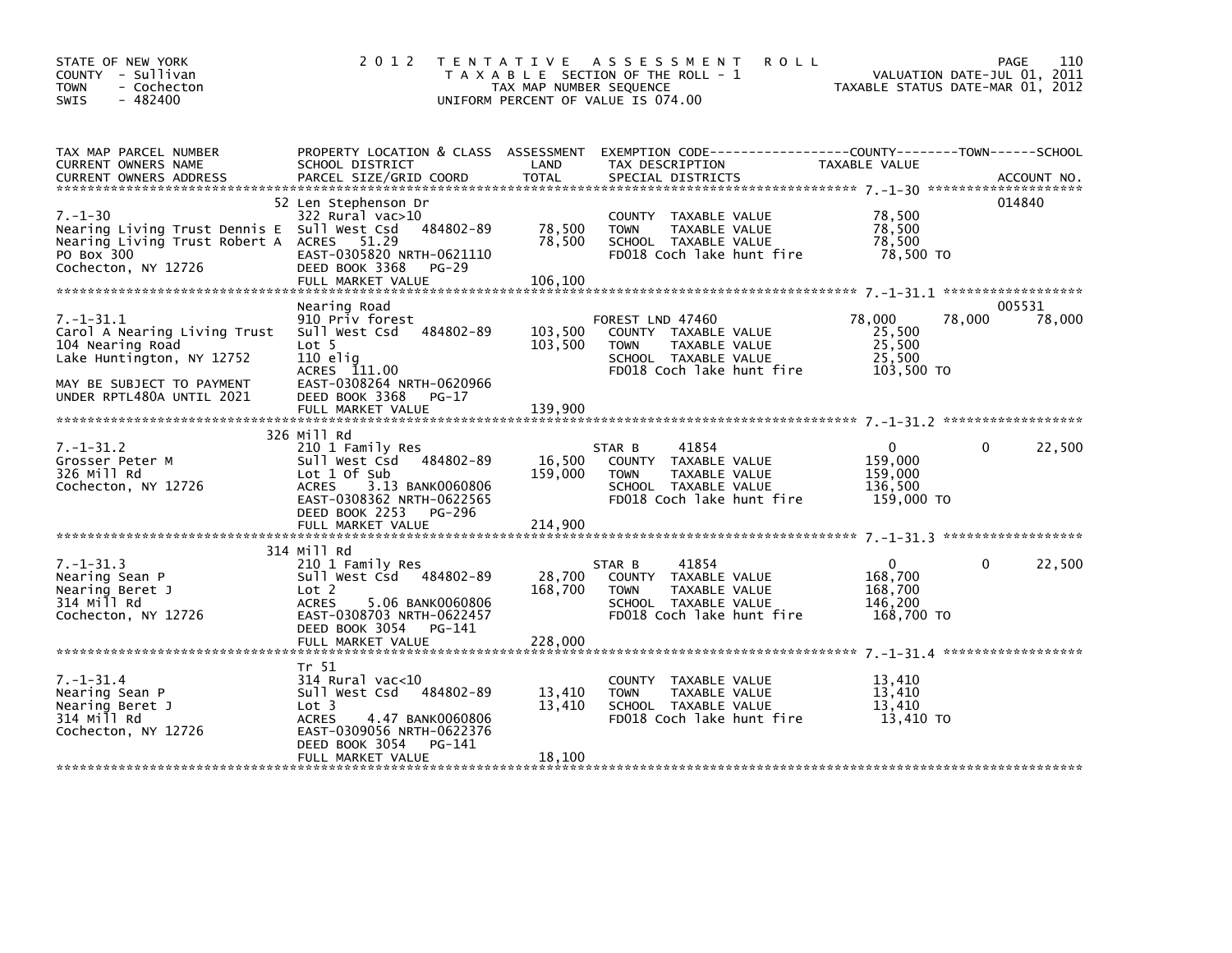| STATE OF NEW YORK<br>- Sullivan<br>COUNTY<br>- Cochecton<br><b>TOWN</b><br>- 482400<br>SWIS | 2012                                                    | TAX MAP NUMBER SEQUENCE | TENTATIVE ASSESSMENT<br><b>ROLL</b><br>T A X A B L E SECTION OF THE ROLL - 1<br>UNIFORM PERCENT OF VALUE IS 074.00 | VALUATION DATE-JUL 01, 2011<br>TAXABLE STATUS DATE-MAR 01, 2012 | -111<br><b>PAGE</b>               |
|---------------------------------------------------------------------------------------------|---------------------------------------------------------|-------------------------|--------------------------------------------------------------------------------------------------------------------|-----------------------------------------------------------------|-----------------------------------|
| TAX MAP PARCEL NUMBER<br><b>CURRENT OWNERS NAME</b>                                         | PROPERTY LOCATION & CLASS ASSESSMENT<br>SCHOOL DISTRICT | LAND                    | TAX DESCRIPTION                                                                                                    | TAXABLE VALUE                                                   |                                   |
| CURRENT OWNERS ADDRESS                                                                      |                                                         |                         |                                                                                                                    |                                                                 | ACCOUNT NO.<br>****************** |
|                                                                                             | Tr 51                                                   |                         |                                                                                                                    |                                                                 |                                   |
| 7.-1-31.5<br>Nearing Todd M                                                                 | 314 Rural vac<10<br>Sull West Csd 484802-89             |                         | COUNTY TAXABLE VALUE                                                                                               | 20,100                                                          |                                   |
| Nearing Todd M<br>104 Nearing Rd                                                            | Lot 4                                                   | 20,100<br>20,100        | TAXABLE VALUE<br><b>TOWN</b><br>SCHOOL TAXABLE VALUE                                                               | 20,100<br>20,100                                                |                                   |
| Lake Huntington, NY 12752                                                                   | 7.40<br><b>ACRES</b>                                    |                         | FD018 Coch lake hunt fire                                                                                          | 20,100 TO                                                       |                                   |
|                                                                                             | EAST-0309429 NRTH-0622318                               |                         |                                                                                                                    |                                                                 |                                   |
|                                                                                             | DEED BOOK 3054<br>PG-145                                |                         |                                                                                                                    |                                                                 |                                   |
|                                                                                             | FULL MARKET VALUE                                       | 27,200                  |                                                                                                                    |                                                                 |                                   |
|                                                                                             |                                                         |                         |                                                                                                                    |                                                                 |                                   |
|                                                                                             | Cr 114                                                  |                         |                                                                                                                    |                                                                 | 015840                            |
| $7. - 1 - 34$                                                                               | 910 Priv forest                                         |                         | COUNTY TAXABLE VALUE                                                                                               | 45,900                                                          |                                   |
| LongRhodes Property LLC                                                                     | Sull West Csd 484802-89                                 | 45,900                  | TOWN<br>TAXABLE VALUE                                                                                              | 45,900                                                          |                                   |
| 91 Garden St                                                                                | ACRES 45.86                                             | 45,900                  | SCHOOL TAXABLE VALUE                                                                                               | 45,900                                                          |                                   |
| Garden City, NY 11530                                                                       | EAST-0308700 NRTH-0619240                               |                         | FD018 Coch lake hunt fire                                                                                          | 45,900 TO                                                       |                                   |
|                                                                                             | DEED BOOK 3613<br>PG-438                                |                         |                                                                                                                    |                                                                 |                                   |
|                                                                                             | FULL MARKET VALUE                                       | 62,000                  |                                                                                                                    |                                                                 |                                   |
|                                                                                             |                                                         |                         |                                                                                                                    |                                                                 |                                   |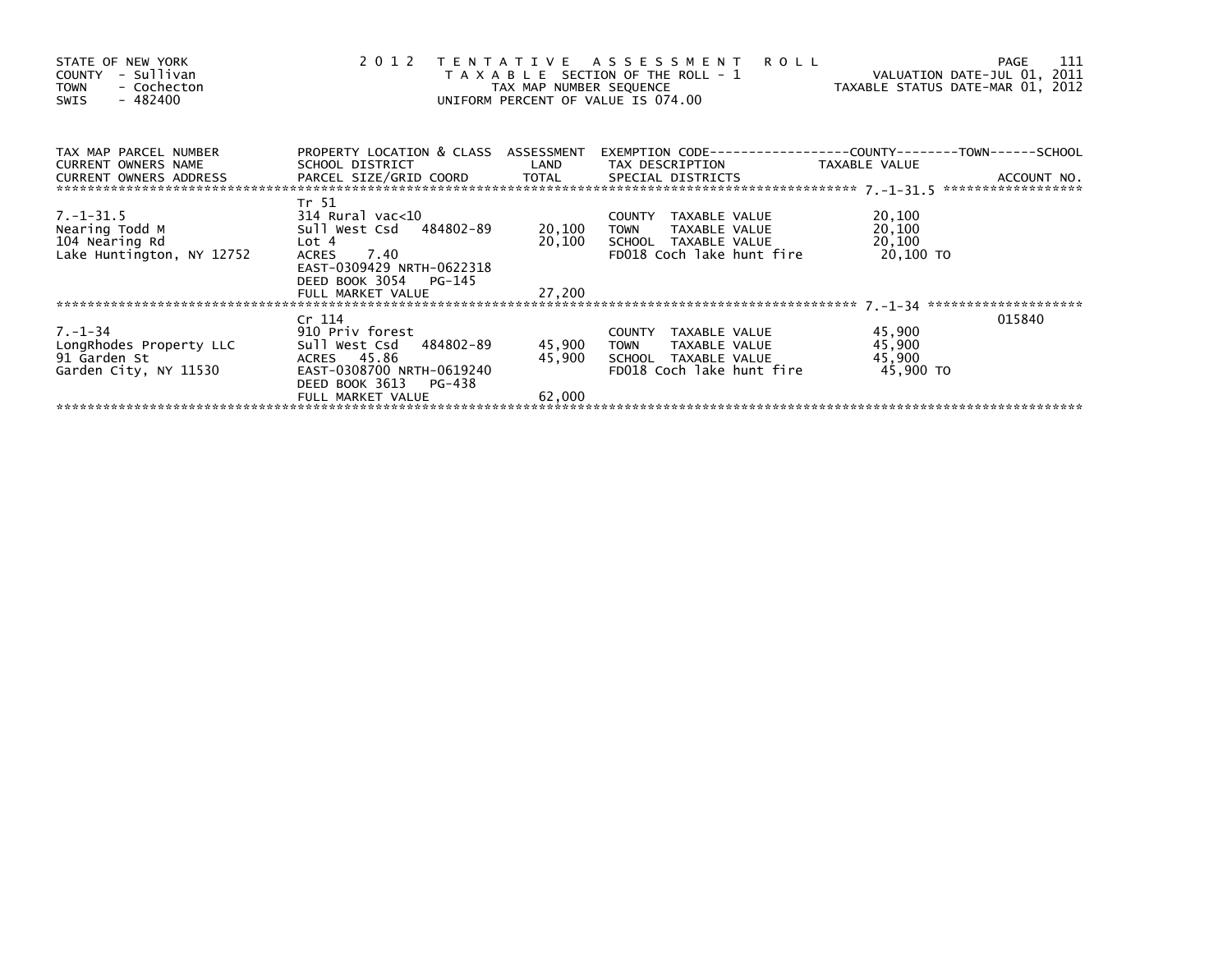| STATE OF NEW YORK   | 2012 TENTATIVE ASSESSMENT ROLL        |                                  | -112<br>PAGE    |  |
|---------------------|---------------------------------------|----------------------------------|-----------------|--|
| COUNTY - Sullivan   | T A X A B L E SECTION OF THE ROLL - 1 | VALUATION DATE-JUL 01, 2011      |                 |  |
| TOWN<br>- Cochecton | MAP SECTION - 007                     | TAXABLE STATUS DATE-MAR 01, 2012 |                 |  |
| - 482400<br>SWIS    | $S \cup R - S F C T T O N -$          |                                  | RPS150/V04/L015 |  |
|                     | UNIFORM PERCENT OF VALUE IS 074.00    | CURRENT DATE 4/20/2012           |                 |  |

## \*\*\* S P E C I A L D I S T R I C T S U M M A R Y \*\*\*

| CODE | DISTRICT NAME        | <b>PARCELS</b> | TOTAL EXTENSION<br><b>TYPF</b> | EXTENSION<br>VALUE | AD VALOREM<br>VALUE | <b>FXFMPT</b><br>AMOUNT | <b>TAXABLE</b><br>VALUE |
|------|----------------------|----------------|--------------------------------|--------------------|---------------------|-------------------------|-------------------------|
|      | FD018 Coch lake hunt |                | 50 TOTAL                       |                    | 4049,860            |                         | 4049.860                |

## \*\*\* S C H O O L D I S T R I C T S U M M A R Y \*\*\*

| CODE             | DISTRICT NAME               | TOTAL<br><b>PARCELS</b> | ASSESSED<br>LAND    | ASSESSED<br><b>TOTAL</b> | <b>EXEMPT</b><br><b>AMOUNT</b> | <b>TOTAL</b><br><b>TAXABLE</b> | <b>STAR</b><br><b>AMOUNT</b> | <b>STAR</b><br><b>TAXABLE</b> |
|------------------|-----------------------------|-------------------------|---------------------|--------------------------|--------------------------------|--------------------------------|------------------------------|-------------------------------|
| 484802           | $S$ ull<br>West Csd         | 50                      | 1760.010            | 4049.860                 | 202,800                        | 3847.060                       | 343.010                      | 3504,050                      |
|                  | SUB-TOTAL                   | 50                      | 1760.010            | 4049.860                 | 202,800                        | 3847.060                       | 343,010                      | 3504,050                      |
| 482689<br>484889 | Dy Library<br>West Sull Lib | 43                      | 1405,810<br>354.200 | 3505.960<br>543,900      | 88,590<br>114,210              | 3417,370<br>429,690            | 343.010                      | 3074,360<br>429,690           |
|                  | T O T A L                   | 100                     | 3520.020            | 8099.720                 | 405,600                        | 7694,120                       | 686,020                      | 7008,100                      |

#### \*\*\* S Y S T E M C O D E S S U M M A R Y \*\*\*

### NO SYSTEM EXEMPTIONS AT THIS LEVEL

#### \*\*\* E X E M P T I O N S U M M A R Y \*\*\*

| CODE                                               | DESCRIPTION                                                                            | <b>TOTAL</b><br><b>PARCELS</b> | <b>COUNTY</b>                                    | <b>TOWN</b>                                      | <b>SCHOOL</b>                                                |
|----------------------------------------------------|----------------------------------------------------------------------------------------|--------------------------------|--------------------------------------------------|--------------------------------------------------|--------------------------------------------------------------|
| 41131<br>41720<br>41800<br>41834<br>41854<br>47460 | COMBAT VET<br>AGRI DIST<br>AGED-CTS<br>STAR EN<br>STAR B<br>FOREST LND<br><b>TOTAL</b> | 10<br>18                       | 28,950<br>45,090<br>10,590<br>147,120<br>231,750 | 28,950<br>45,090<br>10,590<br>147,120<br>231,750 | 45,090<br>10,590<br>118,010<br>225,000<br>147,120<br>545,810 |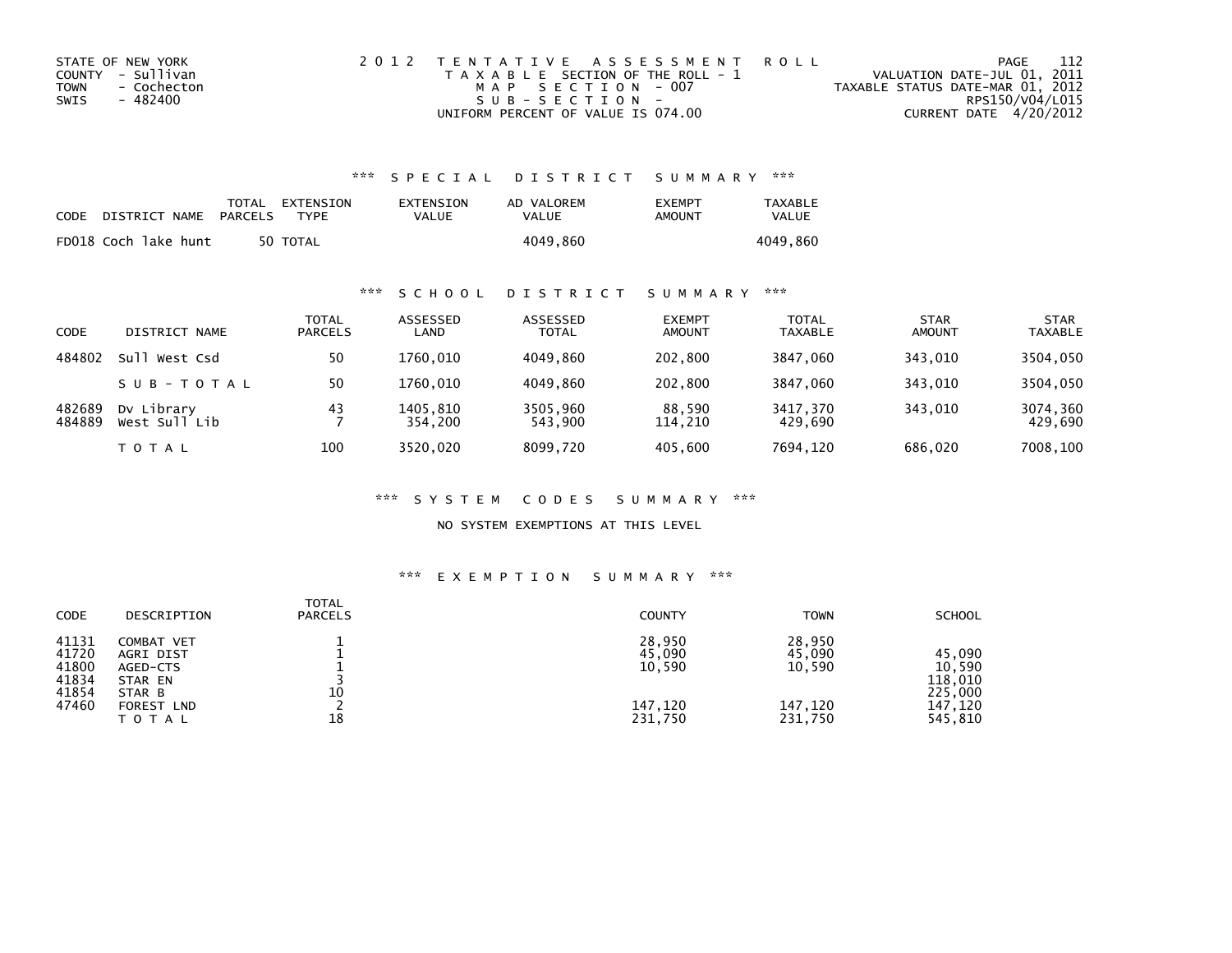| STATE OF NEW YORK          | 2012 TENTATIVE ASSESSMENT ROLL        | PAGE                             | - 113 |
|----------------------------|---------------------------------------|----------------------------------|-------|
| COUNTY - Sullivan          | T A X A B L E SECTION OF THE ROLL - 1 | VALUATION DATE-JUL 01, 2011      |       |
| <b>TOWN</b><br>- Cochecton | MAP SECTION - 007                     | TAXABLE STATUS DATE-MAR 01, 2012 |       |
| SWIS<br>- 482400           | SUB-SECTION-                          | RPS150/V04/L015                  |       |
|                            | UNIFORM PERCENT OF VALUE IS 074.00    | CURRENT DATE 4/20/2012           |       |

# \*\*\* G R A N D T O T A L S \*\*\*

| ROLL       | DESCRIPTION | <b>TOTAL</b>   | ASSESSED      | <b>ASSESSED</b> | <b>TAXABLE</b> | <b>TAXABLE</b> | <b>TAXABLE</b> | <b>STAR</b>    |
|------------|-------------|----------------|---------------|-----------------|----------------|----------------|----------------|----------------|
| <b>SEC</b> |             | <b>PARCELS</b> | ∟AND          | TOTAL           | <b>COUNT</b>   | <b>TOWN</b>    | <b>SCHOOL</b>  | <b>TAXABLE</b> |
|            | TAXABLE     | 50             | 1760.<br>.010 | 4049,860        | 3818.110       | 3818,110       | 3847,060       | 3504,050       |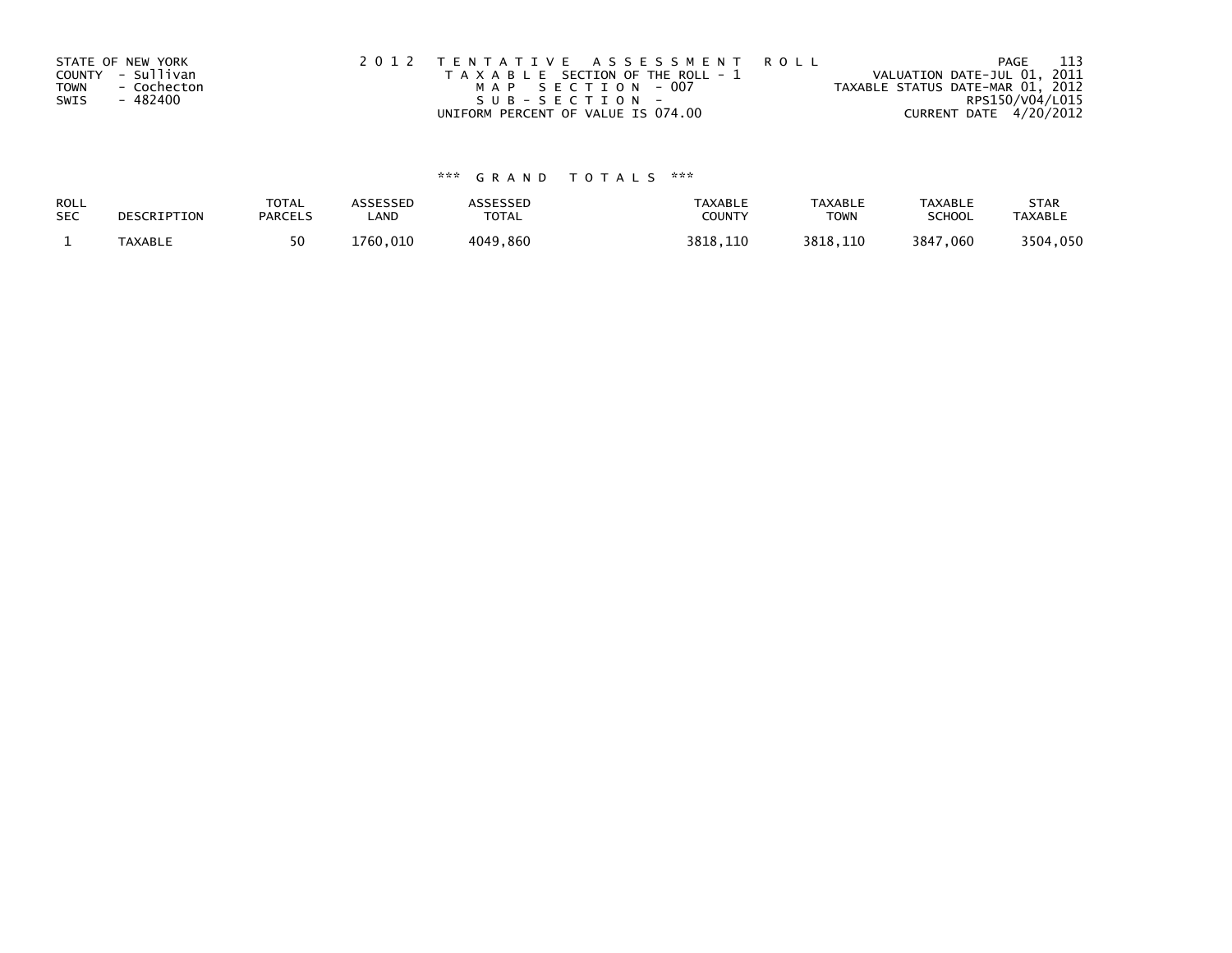| STATE OF NEW YORK<br>COUNTY - Sullivan<br><b>TOWN</b><br>- Cochecton<br>$-482400$<br><b>SWIS</b>                                                                                 | 2 0 1 2                                                                                                                                                                                             | TAX MAP NUMBER SEQUENCE       | TENTATIVE ASSESSMENT<br><b>ROLL</b><br>T A X A B L E SECTION OF THE ROLL - 1<br>UNIFORM PERCENT OF VALUE IS 074.00                      | TAXABLE STATUS DATE-MAR 01, 2012                    |         | 114<br>PAGE<br>VALUATION DATE-JUL 01, 2011 |
|----------------------------------------------------------------------------------------------------------------------------------------------------------------------------------|-----------------------------------------------------------------------------------------------------------------------------------------------------------------------------------------------------|-------------------------------|-----------------------------------------------------------------------------------------------------------------------------------------|-----------------------------------------------------|---------|--------------------------------------------|
| TAX MAP PARCEL NUMBER<br>CURRENT OWNERS NAME<br>CURRENT OWNERS ADDRESS                                                                                                           | SCHOOL DISTRICT<br>PARCEL SIZE/GRID COORD                                                                                                                                                           | LAND<br><b>TOTAL</b>          | PROPERTY LOCATION & CLASS ASSESSMENT EXEMPTION CODE---------------COUNTY-------TOWN------SCHOOL<br>TAX DESCRIPTION<br>SPECIAL DISTRICTS | TAXABLE VALUE                                       |         | ACCOUNT NO.                                |
| $8. - 1 - 1.1$<br>Kinney Earl<br>PO Box 53<br>Hortonville, NY 12745<br>MAY BE SUBJECT TO PAYMENT<br>UNDER RPTL480A UNTIL 2021                                                    | Mill Rd<br>912 Forest s480a<br>Sull West Csd 484802-89<br>61 Elig Acres<br>Cert # 48-121<br>Orig. Cert. Date $2/10/199$<br>ACRES 65.70<br>EAST-0310716 NRTH-0622468<br>DEED BOOK 1315<br>PG-0178    | 101,790<br>101,790            | FOREST LND 47460<br>COUNTY TAXABLE VALUE<br>TAXABLE VALUE<br><b>TOWN</b><br>SCHOOL TAXABLE VALUE<br>FD018 Coch lake hunt fire           | 67,512<br>34,278<br>34,278<br>34,278<br>101,790 TO  | 67,512  | 67,512                                     |
|                                                                                                                                                                                  | FULL MARKET VALUE                                                                                                                                                                                   | 137,600                       |                                                                                                                                         |                                                     |         |                                            |
| $8. - 1 - 1.2$<br>Smith Craig<br>Smith Lisa<br>520 County Rd 114<br>Cochecton, NY 12726                                                                                          | 520 CR 114<br>210 1 Family Res<br>Sull West Csd 484802-89<br>Lot 2<br><b>ACRES</b><br>4.65<br>EAST-0310405 NRTH-0622956                                                                             | 26,300<br>115,500             | 41854<br>STAR B<br>COUNTY TAXABLE VALUE<br>TAXABLE VALUE<br><b>TOWN</b><br>SCHOOL TAXABLE VALUE<br>FD018 Coch lake hunt fire            | 0<br>115,500<br>115,500<br>93,000<br>115,500 TO     | 0       | 22,500                                     |
|                                                                                                                                                                                  | DEED BOOK 1679<br>PG-547<br>FULL MARKET VALUE                                                                                                                                                       | 156,100                       |                                                                                                                                         |                                                     |         |                                            |
| $8. - 1 - 1.3$<br>Smith Craig<br>Smith Lisa<br>520 County Rd. 114<br>Cochecton, NY 12726                                                                                         | 520 County Rd 114<br>314 Rural vac<10<br>484802-89<br>Sull West Csd<br>$1/2$ Interest<br>Lot 1<br><b>ACRES</b><br>1.10<br>EAST-0310279 NRTH-0623534<br>DEED BOOK 1679<br>PG-0547                    | 100<br>100                    | COUNTY TAXABLE VALUE<br><b>TOWN</b><br>TAXABLE VALUE<br>SCHOOL TAXABLE VALUE<br>FD018 Coch lake hunt fire                               | 100<br>100<br>100<br>100 TO                         |         |                                            |
|                                                                                                                                                                                  | FULL MARKET VALUE                                                                                                                                                                                   | 100                           |                                                                                                                                         |                                                     |         |                                            |
| $8. - 1 - 2$<br>Stony Brook Hunting Club Inc.<br>Attn: Albert Thony<br>517 Swiss Hill Rd N<br>Jeffersonville, NY 12748<br>MAY BE SUBJECT TO PAYMENT<br>UNDER RPTL480A UNTIL 2021 | Tr51<br>910 Priv forest<br>Sull West Csd 484802-89<br>146 Acres Forest Exemp.<br>ACRES 146.00<br>EAST-0312340 NRTH-0622040<br>DEED BOOK 269<br>PG-00168<br>FULL MARKET VALUE                        | 178,200<br>178,200<br>240,800 | FOREST LND 47460<br>COUNTY TAXABLE VALUE<br><b>TOWN</b><br>TAXABLE VALUE<br>SCHOOL TAXABLE VALUE<br>FD018 Coch lake hunt fire           | 142,560<br>35,640<br>35,640<br>35,640<br>178,200 TO | 142,560 | 015020<br>142,560                          |
| $8. - 1 - 3$<br>Sheppard Jerry<br>953 County Rd 114<br>Cochecton, NY 12726<br>MAY BE SUBJECT TO PAYMENT<br>UNDER RPTL480A UNTIL 2021                                             | Mitchell Pond West Rd<br>910 Priv forest<br>Sull West Csd 484802-89<br>88.23 Forest Exemp.<br>94.23<br><b>ACRES</b><br>EAST-0313890 NRTH-0621600<br>DEED BOOK 1238<br>PG-00219<br>FULL MARKET VALUE | 127,900<br>127,900<br>172,800 | FOREST LND 47460<br>COUNTY TAXABLE VALUE<br><b>TOWN</b><br>TAXABLE VALUE<br>SCHOOL TAXABLE VALUE<br>FD018 Coch lake hunt fire           | 102,320<br>25,580<br>25,580<br>25,580<br>127,900 TO | 102,320 | 014586<br>102,320                          |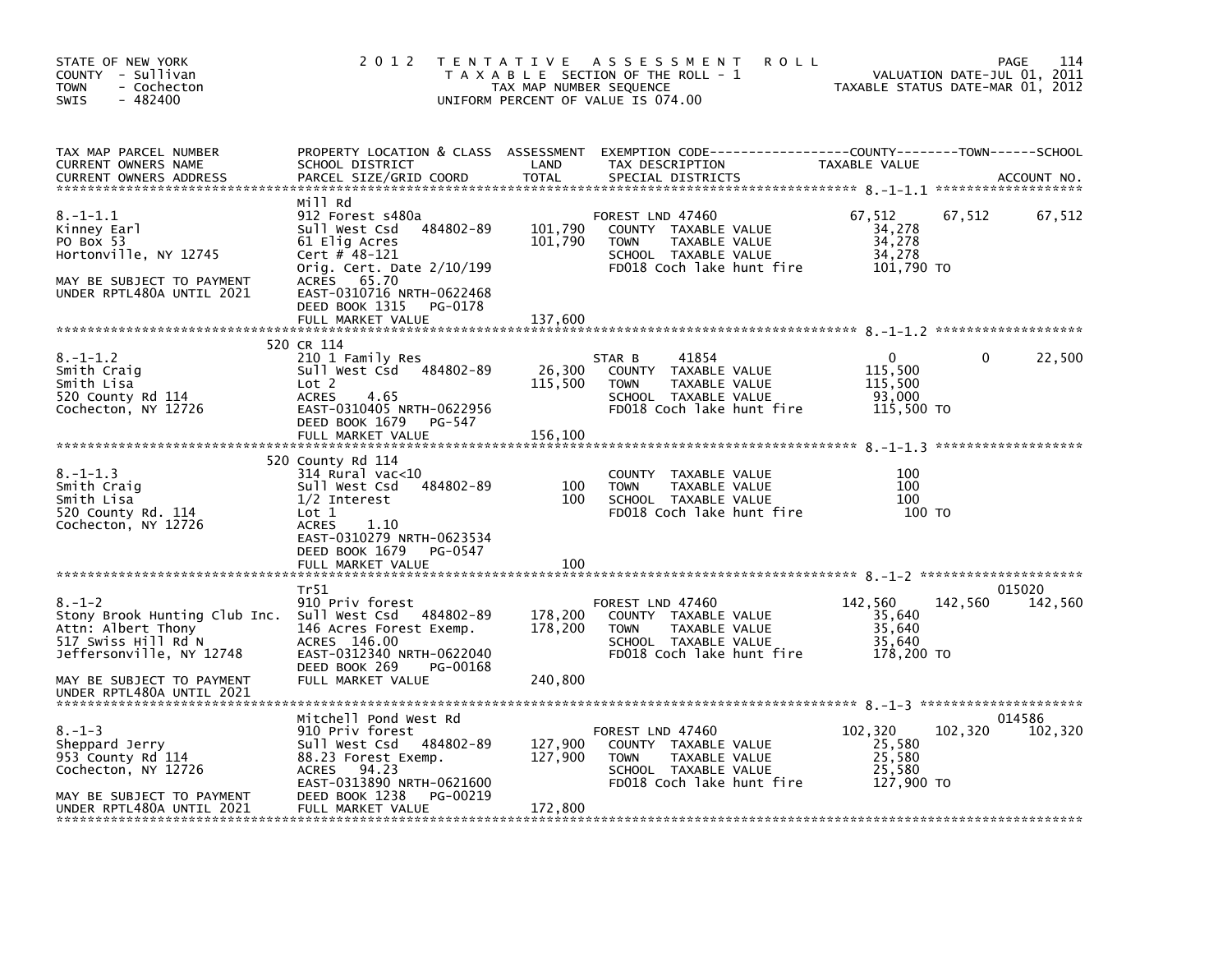| STATE OF NEW YORK<br>COUNTY - Sullivan<br>- Cochecton<br>TOWN<br>$-482400$<br>SWIS                                                           | 2 0 1 2                                                                                                                                                                                                   | T E N T A T I V E<br>TAX MAP NUMBER SEQUENCE<br>UNIFORM PERCENT OF VALUE IS 074.00 | A S S E S S M E N T<br><b>ROLL</b><br>T A X A B L E SECTION OF THE ROLL - 1                                                   |                                                       | 115<br>PAGE<br>VALUATION DATE-JUL 01, 2011<br>TAXABLE STATUS DATE-MAR 01, 2012 |
|----------------------------------------------------------------------------------------------------------------------------------------------|-----------------------------------------------------------------------------------------------------------------------------------------------------------------------------------------------------------|------------------------------------------------------------------------------------|-------------------------------------------------------------------------------------------------------------------------------|-------------------------------------------------------|--------------------------------------------------------------------------------|
| TAX MAP PARCEL NUMBER<br>CURRENT OWNERS NAME<br><b>CURRENT OWNERS ADDRESS</b>                                                                | PROPERTY LOCATION & CLASS ASSESSMENT<br>SCHOOL DISTRICT<br>PARCEL SIZE/GRID COORD                                                                                                                         | LAND<br><b>TOTAL</b>                                                               | EXEMPTION CODE-----------------COUNTY-------TOWN------SCHOOL<br>TAX DESCRIPTION<br>SPECIAL DISTRICTS                          | TAXABLE VALUE                                         | ACCOUNT NO.                                                                    |
| $8. - 1 - 4.1$<br>Sheppard Gerald B<br>953 County Rd 114 Rd<br>Cochecton, NY 12726<br>MAY BE SUBJECT TO PAYMENT<br>UNDER RPTL480A UNTIL 2021 | Mitchell Pond West<br>322 Rural vac>10<br>Sull West Csd 484802-89<br>all elig<br>ACRES 32.47<br>EAST-0315310 NRTH-0622215<br>DEED BOOK 2346 PG-529<br>FULL MARKET VALUE                                   | 70,500<br>70,500<br>95,300                                                         | FOREST LND 47460<br>COUNTY TAXABLE VALUE<br>TAXABLE VALUE<br><b>TOWN</b><br>SCHOOL TAXABLE VALUE<br>FD018 Coch lake hunt fire | 56,400<br>14,100<br>14,100<br>14.100<br>70,500 то     | 56,400<br>56,400                                                               |
| $8. - 1 - 4.2$<br>Edwards Danny M<br>Roth Jade E<br>404 1/2 Henry St<br>Brooklyn, NY 11201                                                   | 169 Mitchell Pond West<br>210 1 Family Res - WTRFNT<br>Sull West Csd 484802-89<br>ACRES 20.52<br>EAST-0316663 NRTH-0622066<br>DEED BOOK 2369<br>PG-643<br>FULL MARKET VALUE                               | 63,100<br>157,900<br>213,400                                                       | COUNTY TAXABLE VALUE<br>TAXABLE VALUE<br><b>TOWN</b><br>SCHOOL TAXABLE VALUE<br>FD018 Coch lake hunt fire                     | 157,900<br>157,900<br>157,900<br>157,900 TO           |                                                                                |
| $8. - 1 - 5.1$<br>Sheppard Jerry<br>953 County Rd 114<br>Cochecton, NY 12726<br>MAY BE SUBJECT TO PAYMENT<br>UNDER RPTL480A UNTIL 2021       | Mitchell Pond<br>322 Rural vac>10<br>Sull West Csd 484802-89<br>5.97 elig acres<br>Lot A<br>ACRES 11.67<br>EAST-0315136 NRTH-0621518<br>DEED BOOK 1238<br>PG-00223                                        | 44,300<br>44,300                                                                   | FOREST LND 47460<br>COUNTY TAXABLE VALUE<br>TAXABLE VALUE<br><b>TOWN</b><br>SCHOOL TAXABLE VALUE<br>FD018 Coch lake hunt fire | 18,130<br>26,170<br>26,170<br>26,170<br>44,300 TO     | 014585<br>18,130<br>18,130                                                     |
| $8. - 1 - 5.2$<br>Sheppard Jerry<br>953 County Rd 114<br>Cochecton, NY 12726<br>MAY BE SUBJECT TO PAYMENT<br>UNDER RPTL480A UNTIL 2021       | 202 Mitchell Pond West<br>240 Rural res<br>484802-89<br>Sull West Csd<br>Lot B<br>7.47 Acres Forest Exemp.<br>ACRES 11.67<br>EAST-0315054 NRTH-0621099<br>DEED BOOK 1238<br>PG-00223<br>FULL MARKET VALUE | 53,300<br>145,800<br>197,000                                                       | FOREST LND 47460<br>COUNTY TAXABLE VALUE<br>TAXABLE VALUE<br><b>TOWN</b><br>SCHOOL TAXABLE VALUE<br>FD018 Coch lake hunt fire | 22,320<br>123,480<br>123,480<br>123.480<br>145,800 TO | 22,320<br>22,320                                                               |
| $8. - 1 - 5.3$<br>Sheppard Jerry<br>953 County Rd 114<br>Cochecton, NY 12726<br>MAY BE SUBJECT TO PAYMENT<br>UNDER RPTL480A UNTIL 2021       | Mitchell Pond<br>322 Rural vac>10<br>Sull West Csd 484802-89<br>Lot C<br>11.63 Acres Forest Exemp.<br>ACRES 11.63<br>EAST-0314984 NRTH-0620694<br>DEED BOOK 1238<br>PG-00223<br>FULL MARKET VALUE         | 44,200<br>44,200<br>59,700                                                         | FOREST LND 47460<br>COUNTY TAXABLE VALUE<br><b>TOWN</b><br>TAXABLE VALUE<br>SCHOOL TAXABLE VALUE<br>FD018 Coch lake hunt fire | 35,360<br>8,840<br>8,840<br>8,840<br>44,200 TO        | 35,360<br>35,360                                                               |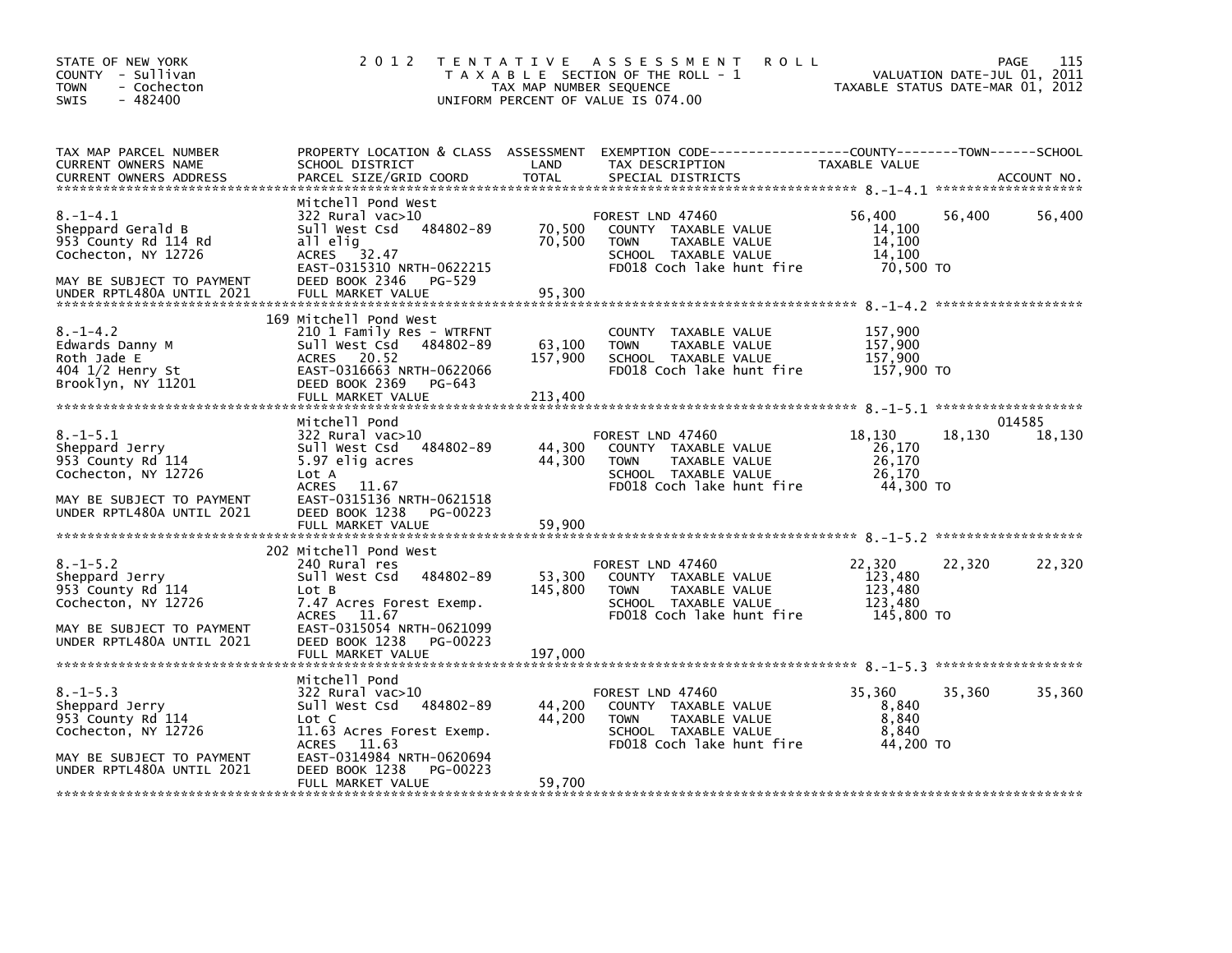| STATE OF NEW YORK<br>COUNTY - Sullivan<br><b>TOWN</b><br>- Cochecton<br>$-482400$<br><b>SWIS</b>                         | 2 0 1 2                                                                                                                                     | TAX MAP NUMBER SEQUENCE   | <b>ROLL</b><br>TENTATIVE ASSESSMENT<br>T A X A B L E SECTION OF THE ROLL - 1<br>UNIFORM PERCENT OF VALUE IS 074.00                                      | TAXABLE STATUS DATE-MAR 01, 2012                    | VALUATION DATE-JUL 01, 2011 | 116<br><b>PAGE</b>    |
|--------------------------------------------------------------------------------------------------------------------------|---------------------------------------------------------------------------------------------------------------------------------------------|---------------------------|---------------------------------------------------------------------------------------------------------------------------------------------------------|-----------------------------------------------------|-----------------------------|-----------------------|
| TAX MAP PARCEL NUMBER<br>CURRENT OWNERS NAME<br><b>CURRENT OWNERS ADDRESS</b>                                            | PROPERTY LOCATION & CLASS ASSESSMENT<br>SCHOOL DISTRICT<br>PARCEL SIZE/GRID COORD                                                           | LAND<br><b>TOTAL</b>      | EXEMPTION CODE-----------------COUNTY-------TOWN------SCHOOL<br>TAX DESCRIPTION<br>SPECIAL DISTRICTS                                                    | TAXABLE VALUE                                       |                             | ACCOUNT NO.           |
|                                                                                                                          |                                                                                                                                             |                           |                                                                                                                                                         |                                                     |                             |                       |
| $8. - 1 - 5.4$<br>Sheppard Gerald<br>953 County Rd 114<br>Cochecton, NY 12726<br>MAY BE SUBJECT TO PAYMENT               | Tr51<br>322 Rural vac>10<br>Sull West Csd<br>484802-89<br>Lot D<br>all elig<br><b>ACRES</b><br>11.71<br>EAST-0314932 NRTH-0620257           | 44,400<br>44,400          | FOREST LND 47460<br>COUNTY TAXABLE VALUE<br>TAXABLE VALUE<br><b>TOWN</b><br>SCHOOL TAXABLE VALUE<br>FD018 Coch lake hunt fire                           | 35.520<br>8,880<br>8,880<br>8.880<br>44,400 TO      | 35,520                      | 35,520                |
| UNDER RPTL480A UNTIL 2021                                                                                                | DEED BOOK 2300<br>PG-141                                                                                                                    |                           |                                                                                                                                                         |                                                     |                             |                       |
|                                                                                                                          | FULL MARKET VALUE                                                                                                                           | 60,000                    |                                                                                                                                                         |                                                     |                             |                       |
|                                                                                                                          |                                                                                                                                             |                           |                                                                                                                                                         |                                                     |                             |                       |
| $8. - 1 - 6$<br>Stony Brook Hunting Club Inc.<br>Attn: Albert D Thony<br>517 Swiss Hill Rd N<br>Jeffersonville, NY 12748 | Tr51<br>910 Priv forest<br>484802-89<br>Sull West Csd<br>46 Elig<br>ACRES 47.00<br>EAST-0310370 NRTH-0620210<br>DEED BOOK 427<br>PG-00504   | 42,500<br>42,500          | FOREST LND 47460<br>COUNTY TAXABLE VALUE<br>TAXABLE VALUE<br><b>TOWN</b><br>SCHOOL TAXABLE VALUE<br>FD018 Coch lake hunt fire                           | 29,182<br>13,318<br>13,318<br>13.318<br>42,500 TO   | 29,182                      | 015060<br>29,182      |
| MAY BE SUBJECT TO PAYMENT<br>UNDER RPTL480A UNTIL 2021                                                                   | FULL MARKET VALUE                                                                                                                           | 57,400                    |                                                                                                                                                         |                                                     |                             |                       |
|                                                                                                                          | Mill Rd                                                                                                                                     |                           |                                                                                                                                                         |                                                     |                             | 015860                |
| $8. - 1 - 7$<br>LongRhodes Properties LLC<br>91 Garden St<br>Garden City, NY 11530                                       | 910 Priv forest<br>Sull West Csd<br>484802-89<br>ACRES<br>62.71<br>EAST-0310170 NRTH-0618870<br>DEED BOOK 3613<br>PG-438                    | 56,600<br>56,600          | COUNTY TAXABLE VALUE<br>TAXABLE VALUE<br><b>TOWN</b><br>SCHOOL TAXABLE VALUE<br>FD018 Coch lake hunt fire                                               | 56,600<br>56,600<br>56.600<br>56,600 TO             |                             |                       |
|                                                                                                                          | FULL MARKET VALUE                                                                                                                           | 76,500                    |                                                                                                                                                         |                                                     |                             |                       |
| $8. - 1 - 8.1$<br>Twyman Howard<br>145 Mill Rd<br>Cochecton, NY 12726                                                    | 145 Mill Rd<br>210 1 Family Res<br>Sull West Csd 484802-89<br>5.00<br><b>ACRES</b><br>EAST-0311930 NRTH-0619180<br>DEED BOOK 3201<br>PG-115 | 30,000 WAR VET<br>100,500 | 34 PCT OF VALUE USED FOR EXEMPTION PURPOSES<br>41854<br>STAR B<br>41121<br>COUNTY TAXABLE VALUE<br>TAXABLE VALUE<br><b>TOWN</b><br>SCHOOL TAXABLE VALUE | $\mathbf{0}$<br>5,126<br>95,374<br>95,374<br>78,000 | 0<br>5,126                  | 015820<br>22,500<br>0 |
|                                                                                                                          | Mill Rd                                                                                                                                     |                           |                                                                                                                                                         |                                                     |                             | 015820                |
| $8. - 1 - 8.2$<br>Bernas Matthew<br>353 Bernas Rd<br>Cochecton, NY 12726                                                 | 910 Priv forest<br>Sull West Csd<br>484802-89<br>105 Ac Elig<br>ACRES 112.00<br>EAST-0311930 NRTH-0619180                                   | 140,000<br>140,000        | FOREST LND 47460<br>COUNTY TAXABLE VALUE<br>TAXABLE VALUE<br><b>TOWN</b><br>SCHOOL TAXABLE VALUE<br>FD018 Coch lake hunt fire                           | 105,017<br>34,983<br>34,983<br>34,983<br>140,000 TO | 105,017                     | 105,017               |
| MAY BE SUBJECT TO PAYMENT<br>UNDER RPTL480A UNTIL 2021                                                                   | DEED BOOK 3201<br>PG-115<br>FULL MARKET VALUE                                                                                               | 189,200                   |                                                                                                                                                         |                                                     |                             |                       |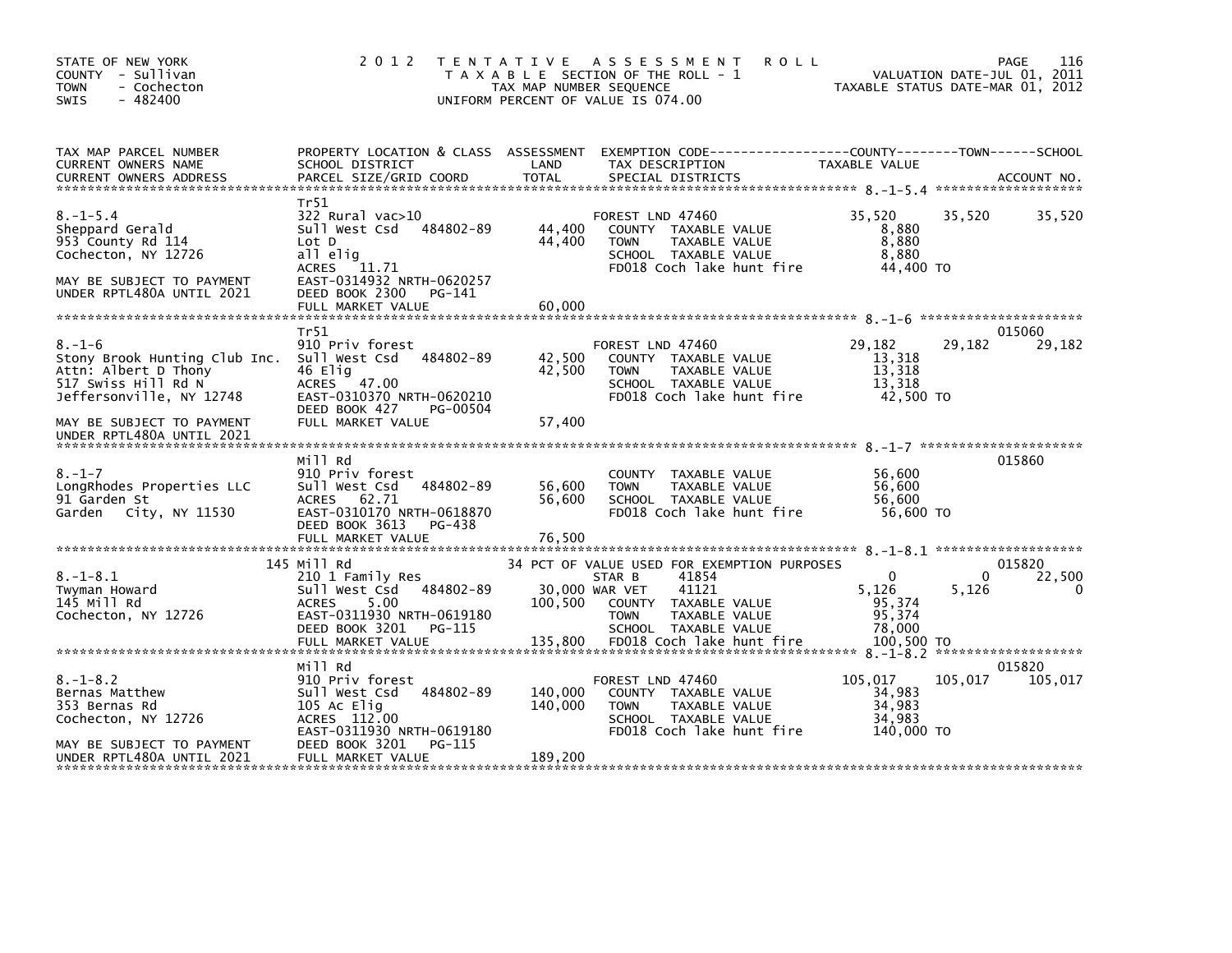| STATE OF NEW YORK<br>COUNTY - Sullivan<br>- Cochecton<br><b>TOWN</b><br>$-482400$<br><b>SWIS</b>                          | 2 0 1 2                                                                                                                                             | TAX MAP NUMBER SEQUENCE       | TENTATIVE ASSESSMENT<br><b>ROLL</b><br>T A X A B L E SECTION OF THE ROLL - 1<br>UNIFORM PERCENT OF VALUE IS 074.00            |                                                       | 117<br>PAGE<br>VALUATION DATE-JUL 01, 2011<br>TAXABLE STATUS DATE-MAR 01, 2012 |
|---------------------------------------------------------------------------------------------------------------------------|-----------------------------------------------------------------------------------------------------------------------------------------------------|-------------------------------|-------------------------------------------------------------------------------------------------------------------------------|-------------------------------------------------------|--------------------------------------------------------------------------------|
| TAX MAP PARCEL NUMBER<br>CURRENT OWNERS NAME<br><b>CURRENT OWNERS ADDRESS</b>                                             | PROPERTY LOCATION & CLASS ASSESSMENT<br>SCHOOL DISTRICT<br>PARCEL SIZE/GRID COORD                                                                   | LAND<br><b>TOTAL</b>          | EXEMPTION CODE-----------------COUNTY-------TOWN------SCHOOL<br>TAX DESCRIPTION<br>SPECIAL DISTRICTS                          | TAXABLE VALUE                                         | ACCOUNT NO.                                                                    |
|                                                                                                                           | Tr51                                                                                                                                                |                               |                                                                                                                               |                                                       | 015040                                                                         |
| $8. - 1 - 9$<br>Stony Brook Hunting Club Inc.<br>Attn: Albert D Thony<br>517 Swiss Hill Rd N<br>Jeffersonville, NY 12748  | 912 Forest s480a<br>484802-89<br>Sull West Csd<br>ACRES 122.00<br>EAST-0313410 NRTH-0618690<br>DEED BOOK 435<br>PG-00390<br>FULL MARKET VALUE       | 120,000<br>120,000<br>162,200 | FOREST LND 47460<br>COUNTY TAXABLE VALUE<br><b>TOWN</b><br>TAXABLE VALUE<br>SCHOOL TAXABLE VALUE<br>FD018 Coch lake hunt fire | 86,400<br>33,600<br>33,600<br>33,600<br>120,000 TO    | 86,400<br>86,400                                                               |
| MAY BE SUBJECT TO PAYMENT<br>UNDER RPTL480A UNTIL 2021                                                                    |                                                                                                                                                     |                               |                                                                                                                               |                                                       |                                                                                |
|                                                                                                                           | 295 Brook Rd                                                                                                                                        |                               |                                                                                                                               |                                                       | 015000                                                                         |
| $8. - 1 - 10$<br>Stony Brook Hunting Club Inc.<br>Attn: Albert D Thony<br>517 Swiss Hill Rd N<br>Jeffersonville, NY 12748 | 260 Seasonal res<br>Sull West Csd<br>484802-89<br>42 Elig<br>Hunting Club<br>Cp <sub>15</sub><br><b>ACRES</b><br>50.00<br>EAST-0314970 NRTH-0619210 | 85,000<br>95,000              | FOREST LND 47460<br>COUNTY TAXABLE VALUE<br>TAXABLE VALUE<br><b>TOWN</b><br>SCHOOL TAXABLE VALUE<br>FD018 Coch lake hunt fire | 33.600<br>61,400<br>61,400<br>61.400<br>95,000 TO     | 33,600<br>33,600                                                               |
| MAY BE SUBJECT TO PAYMENT<br>UNDER RPTL480A UNTIL 2021                                                                    | DEED BOOK 428<br>PG-00558<br>FULL MARKET VALUE                                                                                                      | 128,400                       |                                                                                                                               |                                                       |                                                                                |
|                                                                                                                           | 175 Mitchell Pond Rd West                                                                                                                           |                               |                                                                                                                               |                                                       | 015700                                                                         |
| $8. - 1 - 11.1$<br>Sheppard Jerry B<br>Attn: Randy Sheppard<br>953 County Rd 114<br>Cochecton, NY 12726                   | 210 1 Family Res<br>484802-89<br>Sull West Csd<br>33 commmitted acres<br><b>ACRES</b><br>78.16<br>EAST-0316830 NRTH-0621100                         | 189,900<br>301,500            | FOREST LND 47460<br>COUNTY TAXABLE VALUE<br><b>TOWN</b><br>TAXABLE VALUE<br>SCHOOL TAXABLE VALUE<br>FD018 Coch lake hunt fire | 58,529<br>242,971<br>242,971<br>242.971<br>301,500 TO | 58,529<br>58,529                                                               |
| MAY BE SUBJECT TO PAYMENT<br>UNDER RPTL480A UNTIL 2021                                                                    | DEED BOOK 2678<br>PG-691<br>FULL MARKET VALUE                                                                                                       | 407,400                       |                                                                                                                               |                                                       |                                                                                |
|                                                                                                                           | 246 Mitchell Pond West                                                                                                                              |                               |                                                                                                                               |                                                       | 016125                                                                         |
| $8. - 1 - 11.2$<br>Buddenhagen Richard<br>246 Mitchell Pond West Rd<br>Cochecton, NY 12726                                | 210 1 Family Res<br>Sull West Csd<br>484802-89<br>6.63<br><b>ACRES</b><br>EAST-0315840 NRTH-0620150<br>PG-00059                                     | 37,500<br>157,500             | 41854<br>STAR B<br>COUNTY TAXABLE VALUE<br>TAXABLE VALUE<br><b>TOWN</b><br>SCHOOL TAXABLE VALUE                               | $\Omega$<br>157,500<br>157,500<br>135.000             | 22,500<br>0                                                                    |
|                                                                                                                           | DEED BOOK 1104<br>FULL MARKET VALUE                                                                                                                 | 212,800                       | FD018 Coch lake hunt fire                                                                                                     | 157,500 TO                                            |                                                                                |
|                                                                                                                           | 239 Mitchell Pond East                                                                                                                              |                               |                                                                                                                               |                                                       | 014499                                                                         |
| $8. - 1 - 12.2$<br>Smith Charles A<br>239 Mitchell Pond Rd<br>Cochecton, NY 12726                                         | 240 Rural res<br>484802-89<br>Sull West Csd<br>combo $w/ 8 - 1 - 12.1$<br>50.48<br><b>ACRES</b>                                                     | 209,600 STAR EN               | WAR VET<br>41121<br>72,500 AGRI DIST 41720<br>41834<br><b>COUNTY</b><br>TAXABLE VALUE                                         | 20,250<br>13,370<br>$\Omega$<br>175,980               | 20,250<br>0<br>13,370<br>13,370<br>46,650<br>$\Omega$                          |
| MAY BE SUBJECT TO PAYMENT<br>UNDER AGDIST LAW TIL 2016                                                                    | EAST-0317550 NRTH-0619150<br>DEED BOOK 788<br>PG-00054<br>FULL MARKET VALUE                                                                         | 283,200                       | <b>TOWN</b><br>TAXABLE VALUE<br>SCHOOL TAXABLE VALUE<br>FD018 Coch lake hunt fire                                             | 175,980<br>149,580<br>209,600 TO                      |                                                                                |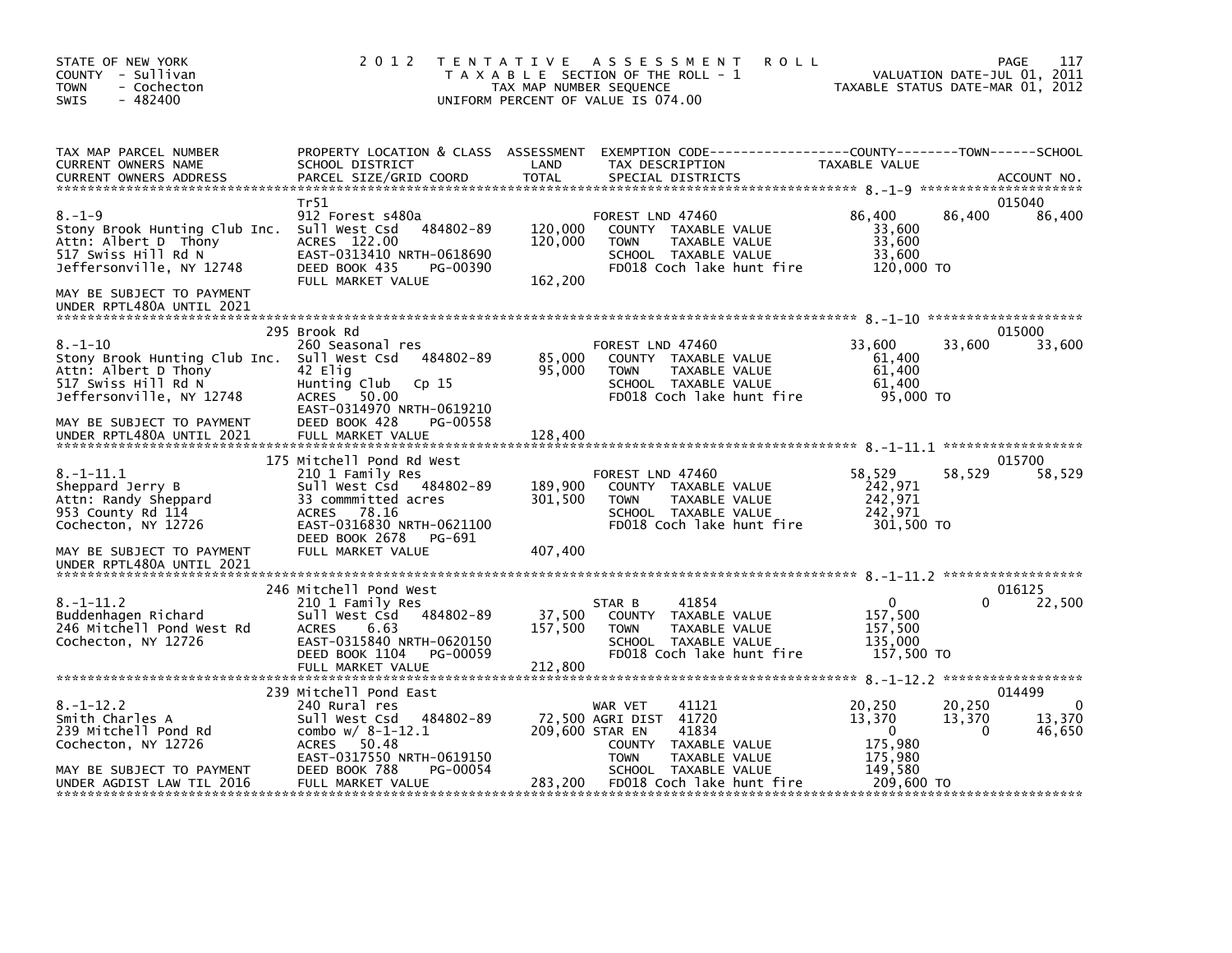| 2 0 1 2<br>STATE OF NEW YORK<br>COUNTY - Sullivan<br>- Cochecton<br><b>TOWN</b><br>$-482400$<br>SWIS                                                                                                                                                                                                                                     | T E N T A T I V E<br>TAX MAP NUMBER SEQUENCE<br>UNIFORM PERCENT OF VALUE IS 074.00 | A S S E S S M E N T<br><b>ROLL</b><br>T A X A B L E SECTION OF THE ROLL - 1                                                   | TAXABLE STATUS DATE-MAR 01, 2012                            | 118<br>PAGE<br>VALUATION DATE-JUL 01, 2011 |
|------------------------------------------------------------------------------------------------------------------------------------------------------------------------------------------------------------------------------------------------------------------------------------------------------------------------------------------|------------------------------------------------------------------------------------|-------------------------------------------------------------------------------------------------------------------------------|-------------------------------------------------------------|--------------------------------------------|
| TAX MAP PARCEL NUMBER<br>CURRENT OWNERS NAME<br>SCHOOL DISTRICT<br>PARCEL SIZE/GRID COORD<br><b>CURRENT OWNERS ADDRESS</b>                                                                                                                                                                                                               | PROPERTY LOCATION & CLASS ASSESSMENT<br>LAND<br><b>TOTAL</b>                       | EXEMPTION CODE-----------------COUNTY-------TOWN------SCHOOL<br>TAX DESCRIPTION<br>SPECIAL DISTRICTS                          | <b>TAXABLE VALUE</b>                                        | ACCOUNT NO.                                |
| Tr1<br>$8. - 1 - 13$<br>$314$ Rural vac<10<br>Buddenhagen Richard<br>Sull West Csd<br>246 Mitchell Pond West Rd<br>1.50<br><b>ACRES</b><br>Cochecton, NY 12726<br>EAST-0315660 NRTH-0619890<br>DEED BOOK 1192                                                                                                                            | 484802-89<br>9,500<br>9,500<br>PG-00343                                            | COUNTY TAXABLE VALUE<br>TAXABLE VALUE<br><b>TOWN</b><br>SCHOOL TAXABLE VALUE<br>FD018 Coch lake hunt fire                     | 9,500<br>9.500<br>9,500<br>9.500 TO                         | 016868                                     |
| 126 Johns Rd                                                                                                                                                                                                                                                                                                                             |                                                                                    |                                                                                                                               |                                                             | 005351                                     |
| $8. - 1 - 14$<br>210 1 Family Res<br>Flansburgh John C<br>Sull West Csd<br>PO Box 300<br>8.06<br><b>ACRES</b><br>Lake Huntington, NY 12752<br>EAST-0314960 NRTH-0617490<br>DEED BOOK 2010                                                                                                                                                | 484802-89<br>48,000<br>141,800<br>PG-55576                                         | 41854<br>STAR B<br>COUNTY TAXABLE VALUE<br>TAXABLE VALUE<br><b>TOWN</b><br>SCHOOL TAXABLE VALUE<br>FD018 Coch lake hunt fire  | $\mathbf{0}$<br>141,800<br>141,800<br>119,300<br>141,800 TO | 22,500<br>0                                |
| FULL MARKET VALUE                                                                                                                                                                                                                                                                                                                        | 191,600                                                                            |                                                                                                                               |                                                             | 8. -1-15.1 *******************             |
| 49 Johns Rd<br>$8. - 1 - 15.1$<br>240 Rural res<br>Campis Nancy<br>Sull West Csd<br>PO Box 102<br>31.24<br><b>ACRES</b><br>Lake Huntington, NY 12752<br>EAST-0314970 NRTH-0616660<br>DEED BOOK 719                                                                                                                                       | 484802-89<br>70,800<br>360,300<br>PG-00716                                         | COUNTY TAXABLE VALUE<br><b>TOWN</b><br>TAXABLE VALUE<br>SCHOOL TAXABLE VALUE<br>FD018 Coch lake hunt fire                     | 360,300<br>360,300<br>360,300<br>360,300 TO                 | 002126                                     |
| Brook Rd Tr1<br>$8. -1 - 15.21$<br>270 Mfg housing<br>PNP Landscaping Consultant Inc Sull West Csd<br>PO Box 472<br>ACRES 12.00<br>Brightwaters, NY 11718<br>EAST-0314290 NRTH-0617570<br>DEED BOOK 2010                                                                                                                                 | 484802-89<br>54,200<br>63,900<br>PG-60036                                          | <b>COUNTY</b><br>TAXABLE VALUE<br>TAXABLE VALUE<br><b>TOWN</b><br>SCHOOL TAXABLE VALUE<br>FD018 Coch lake hunt fire           | 63,900<br>63,900<br>63,900<br>63.900 TO                     | 011190                                     |
| FULL MARKET VALUE                                                                                                                                                                                                                                                                                                                        | 86,400                                                                             |                                                                                                                               |                                                             |                                            |
| Tr1<br>$8. -1 - 15.22$<br>$314$ Rural vac<10<br>Stony Brook Hunting Club Inc.<br>Sull West Csd<br>Attn: Albert D Thony<br>1 Elig<br>517 Swiss Hill Rd N<br>2.80<br><b>ACRES</b><br>Jeffersonville, NY 12748<br>EAST-0314612 NRTH-0618707<br>DEED BOOK 780<br>FULL MARKET VALUE<br>MAY BE SUBJECT TO PAYMENT<br>UNDER RPTL480A UNTIL 2021 | 484802-89<br>2,500<br>2,500<br>PG-00858<br>3,400                                   | FOREST LND 47460<br>COUNTY TAXABLE VALUE<br><b>TOWN</b><br>TAXABLE VALUE<br>SCHOOL TAXABLE VALUE<br>FD018 Coch lake hunt fire | 713<br>1,787<br>1,787<br>1.787<br>2,500 TO                  | 014999<br>713<br>713                       |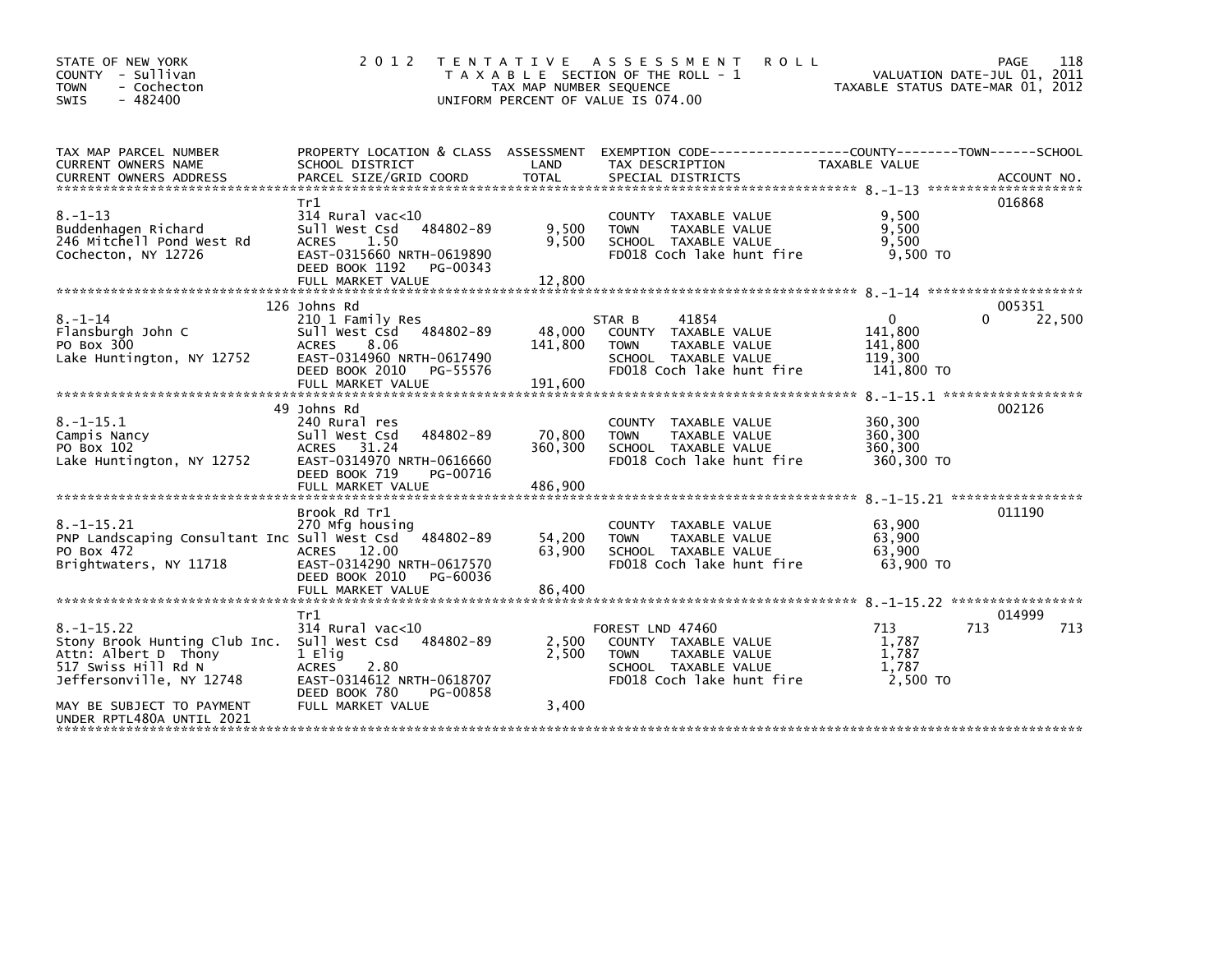| STATE OF NEW YORK<br>COUNTY - Sullivan<br>- Cochecton<br><b>TOWN</b><br>$-482400$<br><b>SWIS</b> | 2 0 1 2                                                                                                                                                                                                   | T E N T A T I V E<br>TAX MAP NUMBER SEQUENCE | <b>ROLL</b><br>A S S E S S M E N T<br>T A X A B L E SECTION OF THE ROLL - 1<br>UNIFORM PERCENT OF VALUE IS 074.00                      | TAXABLE STATUS DATE-MAR 01, 2012                                            | 119<br>PAGE<br>VALUATION DATE-JUL 01, 2011 |
|--------------------------------------------------------------------------------------------------|-----------------------------------------------------------------------------------------------------------------------------------------------------------------------------------------------------------|----------------------------------------------|----------------------------------------------------------------------------------------------------------------------------------------|-----------------------------------------------------------------------------|--------------------------------------------|
| TAX MAP PARCEL NUMBER<br>CURRENT OWNERS NAME<br><b>CURRENT OWNERS ADDRESS</b>                    | PROPERTY LOCATION & CLASS ASSESSMENT<br>SCHOOL DISTRICT<br>PARCEL SIZE/GRID COORD                                                                                                                         | LAND<br><b>TOTAL</b>                         | EXEMPTION CODE-----------------COUNTY-------TOWN------SCHOOL<br>TAX DESCRIPTION<br>SPECIAL DISTRICTS                                   | TAXABLE VALUE                                                               | ACCOUNT NO.                                |
| $8. -1 - 15.23$<br>Powell Jay Todd<br>279 Brook Rd<br>Cochecton, NY 12726                        | 279 Brook Rd<br>210 1 Family Res<br>484802-89<br>Sull West Csd<br>8.60<br><b>ACRES</b><br>EAST-0314320 NRTH-0618450<br>DEED BOOK 982<br>PG-00059<br>FULL MARKET VALUE                                     | 23,100<br>92,100<br>124,500                  | 41854<br>STAR B<br>COUNTY TAXABLE VALUE<br>TAXABLE VALUE<br><b>TOWN</b><br>SCHOOL TAXABLE VALUE<br>FD018 Coch lake hunt fire           | $\mathbf{0}$<br>92,100<br>92,100<br>69,600<br>92,100 TO                     | 011662<br>0<br>22,500                      |
| $8. - 1 - 15.24$<br>Powell Bryon<br>146 Johns Rd<br>Cochecton, NY 12726                          | 160 Johns Rd<br>210 1 Family Res<br>Sull West Csd<br>484802-89<br>8.61 BANK0060806<br><b>ACRES</b><br>EAST-0315117 NRTH-0617720<br>DEED BOOK 2981<br>PG-485<br>FULL MARKET VALUE                          | 32,500<br>102,000<br>137,800                 | 41854<br>STAR B<br>COUNTY<br>TAXABLE VALUE<br><b>TOWN</b><br>TAXABLE VALUE<br>SCHOOL TAXABLE VALUE<br>FD018 Coch lake hunt fire        | $\mathbf{0}$<br>102,000<br>102,000<br>79,500<br>102,000 TO                  | 011663<br>22,500<br>0                      |
| $8. -1 - 15.25$<br>Powell Durward<br>Powell Nancy<br>160 Johns Rd<br>Cochecton, NY 12726         | 160 Johns Rd<br>210 1 Family Res<br>484802-89<br>Sull West Csd<br><b>ACRES</b><br>1.00<br>EAST-0314460 NRTH-0618010<br>DEED BOOK 1615<br>PG-054<br>FULL MARKET VALUE                                      | 16,000 STAR B<br>80,400<br>108,600           | COMBAT VET 41131<br>41854<br>COUNTY TAXABLE VALUE<br><b>TOWN</b><br>TAXABLE VALUE<br>SCHOOL TAXABLE VALUE<br>FD018 Coch lake hunt fire | 20,100<br>20,100<br>$\mathbf{0}$<br>60,300<br>60,300<br>57,900<br>80,400 TO | 011665<br>$\Omega$<br>22,500<br>0          |
| $8. - 1 - 15.26$<br>Powell Durward<br>Powell Nancy<br>160 Johns Rd<br>Cochecton, NY 12726        | Brook Rd<br>$314$ Rural vac<10<br>Sull West Csd<br>484802-89<br>5.10<br><b>ACRES</b><br>EAST-0314720 NRTH-0618090<br>DEED BOOK 1615<br>PG-056<br>FULL MARKET VALUE                                        | 6,000<br>6,000<br>8,100                      | TAXABLE VALUE<br>COUNTY<br><b>TOWN</b><br>TAXABLE VALUE<br>SCHOOL TAXABLE VALUE<br>FD018 Coch lake hunt fire                           | 6,000<br>6.000<br>6,000<br>6,000 TO                                         | 011666                                     |
| $8. - 1 - 16.1$<br>Ross David J<br>18 Deerfield Ct<br>Babylon, NY 11702                          | Tr25<br>$314$ Rural vac<10<br>484802-89<br>Sull West Csd<br><b>ACRES</b><br>6.02<br>EAST-0316634 NRTH-0619531<br>DEED BOOK 2034<br>PG-677                                                                 | 26,700<br>26,700                             | <b>COUNTY</b><br>TAXABLE VALUE<br><b>TOWN</b><br>TAXABLE VALUE<br>SCHOOL TAXABLE VALUE<br>FD018 Coch lake hunt fire                    | 26,700<br>26,700<br>26,700<br>26,700 TO                                     | 003230                                     |
| $8. - 1 - 16.2$<br>Polatsch Penelope<br>165 W 83 St Apt 92<br>New York, NY 10024                 | FULL MARKET VALUE<br>280 Mitchell Pond West<br>240 Rural res<br>484802-89<br>Sull West Csd<br>lot 1<br><b>ACRES</b><br>8.17<br>EAST-0316079 NRTH-0619356<br>DEED BOOK 2704<br>PG-147<br>FULL MARKET VALUE | 36,100<br>58,500<br>176,000<br>237,800       | COUNTY TAXABLE VALUE<br><b>TOWN</b><br>TAXABLE VALUE<br>SCHOOL TAXABLE VALUE<br>FD018 Coch lake hunt fire                              | 176,000<br>176,000<br>176,000<br>176,000 TO                                 | 005512                                     |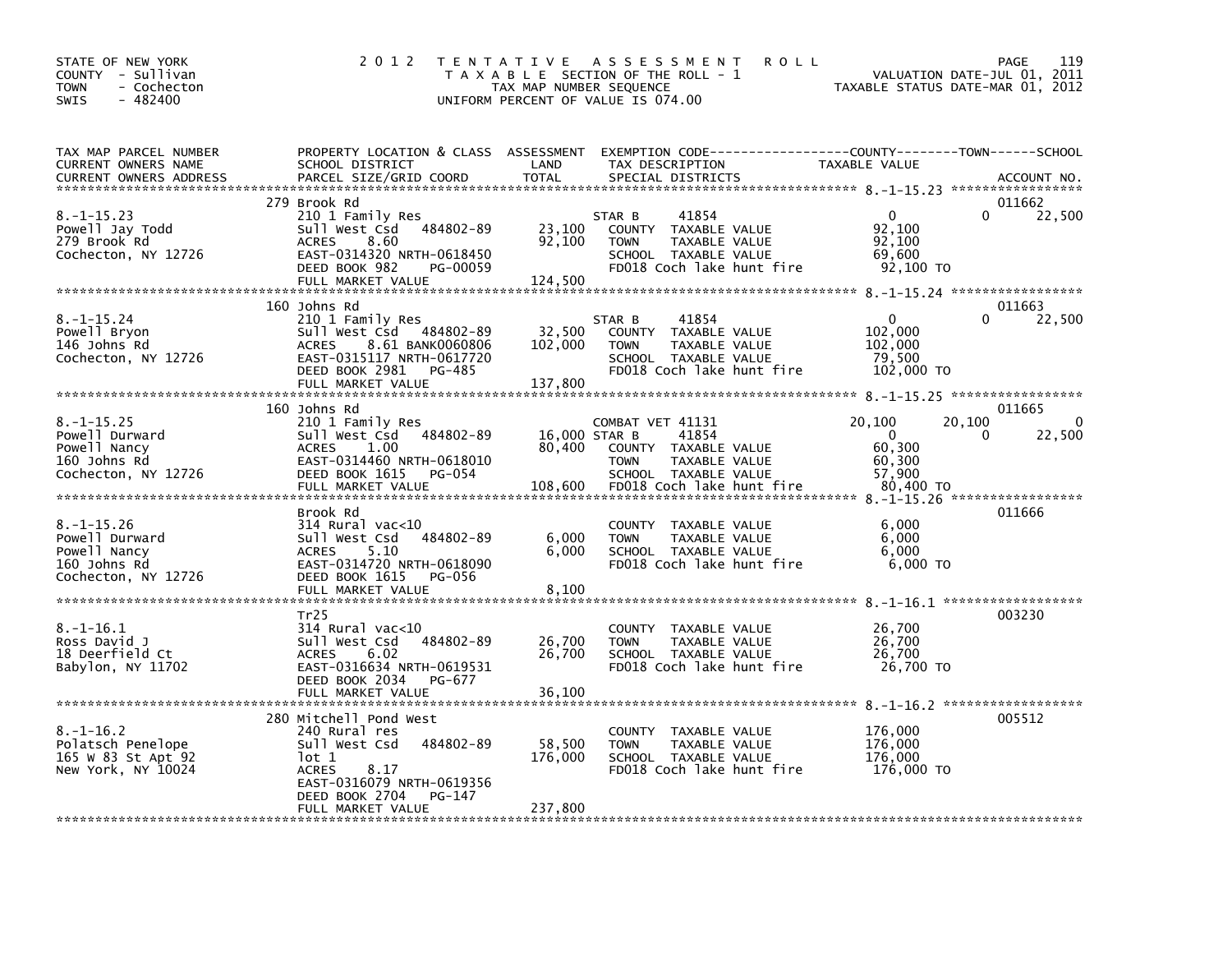| STATE OF NEW YORK<br>COUNTY - Sullivan<br>- Cochecton<br>TOWN<br>$-482400$<br><b>SWIS</b>                                | 2 0 1 2                                                                                                                                                                            | TAX MAP NUMBER SEQUENCE      | TENTATIVE ASSESSMENT<br><b>ROLL</b><br>T A X A B L E SECTION OF THE ROLL - 1<br>UNIFORM PERCENT OF VALUE IS 074.00                     | VALUATION DATE-JUL 01,<br>TAXABLE STATUS DATE-MAR 01, 2012 | 120<br>PAGE<br>2011 |
|--------------------------------------------------------------------------------------------------------------------------|------------------------------------------------------------------------------------------------------------------------------------------------------------------------------------|------------------------------|----------------------------------------------------------------------------------------------------------------------------------------|------------------------------------------------------------|---------------------|
| TAX MAP PARCEL NUMBER<br>CURRENT OWNERS NAME<br>CURRENT OWNERS ADDRESS                                                   | SCHOOL DISTRICT<br>PARCEL SIZE/GRID COORD                                                                                                                                          | LAND<br><b>TOTAL</b>         | PROPERTY LOCATION & CLASS ASSESSMENT EXEMPTION CODE---------------COUNTY-------TOWN-----SCHOOL<br>TAX DESCRIPTION<br>SPECIAL DISTRICTS | TAXABLE VALUE                                              | ACCOUNT NO.         |
|                                                                                                                          |                                                                                                                                                                                    |                              |                                                                                                                                        |                                                            |                     |
| $8. - 1 - 16.3$<br>Grecki Barbara<br>18 W 70th St Apt 6A<br>New York, NY 10023                                           | 272 Mitchell Pond West Rd<br>210 1 Family Res<br>Sull West Csd 484802-89<br>ACRES<br>3.02 BANKN140687<br>EAST-0316030 NRTH-0619760<br>DEED BOOK 2010 PG-59123<br>FULL MARKET VALUE | 25,000<br>93,800<br>126,800  | COUNTY TAXABLE VALUE<br><b>TOWN</b><br>TAXABLE VALUE<br>SCHOOL TAXABLE VALUE<br>FD018 Coch lake hunt fire                              | 93,800<br>93,800<br>93,800<br>93,800 TO                    | 015426              |
|                                                                                                                          |                                                                                                                                                                                    |                              |                                                                                                                                        |                                                            |                     |
| $8. - 1 - 16.5$<br>Reichbach Gustin<br>148 Bond St<br>Brooklyn, NY 11217                                                 | Mitchell Pond West<br>311 Res vac land<br>Sull West Csd 484802-89<br>lot 2<br>8.47<br><b>ACRES</b><br>EAST-0316357 NRTH-0619003<br>DEED BOOK 1005<br>PG-00262                      | 57,500<br>57,500             | COUNTY TAXABLE VALUE<br>TAXABLE VALUE<br><b>TOWN</b><br>SCHOOL TAXABLE VALUE<br>FD018 Coch lake hunt fire                              | 57,500<br>57,500<br>57,500<br>57,500 TO                    | 005512              |
|                                                                                                                          | FULL MARKET VALUE                                                                                                                                                                  | 77,700                       |                                                                                                                                        |                                                            |                     |
| $8. - 1 - 17$<br>Laviero Joseph<br>59-11 58th Dr<br>Maspeth, NY 11378                                                    | Mitchell Pond West<br>$314$ Rural vac< $10$<br>484802-89<br>Sull West Csd<br>FRNT 430.00 DPTH 163.55<br>EAST-0316800 NRTH-0618760<br>DEED BOOK 1277 PG-00251<br>FULL MARKET VALUE  | 400<br>400<br>500            | COUNTY TAXABLE VALUE<br><b>TOWN</b><br>TAXABLE VALUE<br>SCHOOL TAXABLE VALUE<br>FD018 Coch lake hunt fire                              | 400<br>400<br>400<br>400 TO                                | 4910                |
|                                                                                                                          | 345 Mitchell Pond West                                                                                                                                                             |                              |                                                                                                                                        |                                                            | 015290              |
| $8. - 1 - 18$<br>Bendle Stacey<br>PO Box 13<br>Jeffersonville, NY 12748                                                  | 210 1 Family Res<br>484802-89<br>Sull West Csd<br>2.20<br><b>ACRES</b><br>EAST-0317430 NRTH-0618620<br>DEED BOOK 2011 PG-4181<br>FULL MARKET VALUE                                 | 21,200<br>80,000<br>108,100  | STAR B<br>41854<br>COUNTY TAXABLE VALUE<br>TAXABLE VALUE<br><b>TOWN</b><br>SCHOOL TAXABLE VALUE<br>FD018 Coch lake hunt fire           | $\mathbf{0}$<br>80.000<br>80,000<br>57,500<br>80,000 TO    | $\Omega$<br>22,500  |
|                                                                                                                          |                                                                                                                                                                                    |                              |                                                                                                                                        |                                                            |                     |
| $8. - 1 - 19.1$<br>Laviero Joseph<br>Laviero Nancy<br>59-11 58 Dr<br>Maspeth, NY 11378<br>****************************** | 429 Mitchell Pond East<br>210 1 Family Res<br>484802-89<br>Sull West Csd<br>ACRES 77.56<br>EAST-0316550 NRTH-0617830<br>DEED BOOK 846<br>PG-00177<br>FULL MARKET VALUE             | 81,500<br>146,500<br>198,000 | COUNTY TAXABLE VALUE<br>TAXABLE VALUE<br><b>TOWN</b><br>SCHOOL TAXABLE VALUE<br>FD018 Coch lake hunt fire                              | 146,500<br>146,500<br>146,500<br>146,500 TO                | 008300              |
|                                                                                                                          | Mitchell Pond East Rd                                                                                                                                                              |                              |                                                                                                                                        |                                                            | 008301              |
| $8. - 1 - 19.2$<br>Laviero Bruno<br>Laviero Rosalie<br>1088 Foster St<br>Franklin Square LI, NY 11010                    | $322$ Rural vac $>10$<br>484802-89<br>Sull West Csd<br>ACRES 13.94<br>EAST-0318070 NRTH-0617410<br>DEED BOOK 846<br>PG-00179<br>FULL MARKET VALUE                                  | 50,200<br>50,200<br>67,800   | COUNTY TAXABLE VALUE<br><b>TOWN</b><br>TAXABLE VALUE<br>SCHOOL TAXABLE VALUE<br>FD018 Coch lake hunt fire                              | 50,200<br>50,200<br>50,200<br>50,200 TO                    |                     |
|                                                                                                                          |                                                                                                                                                                                    |                              |                                                                                                                                        |                                                            |                     |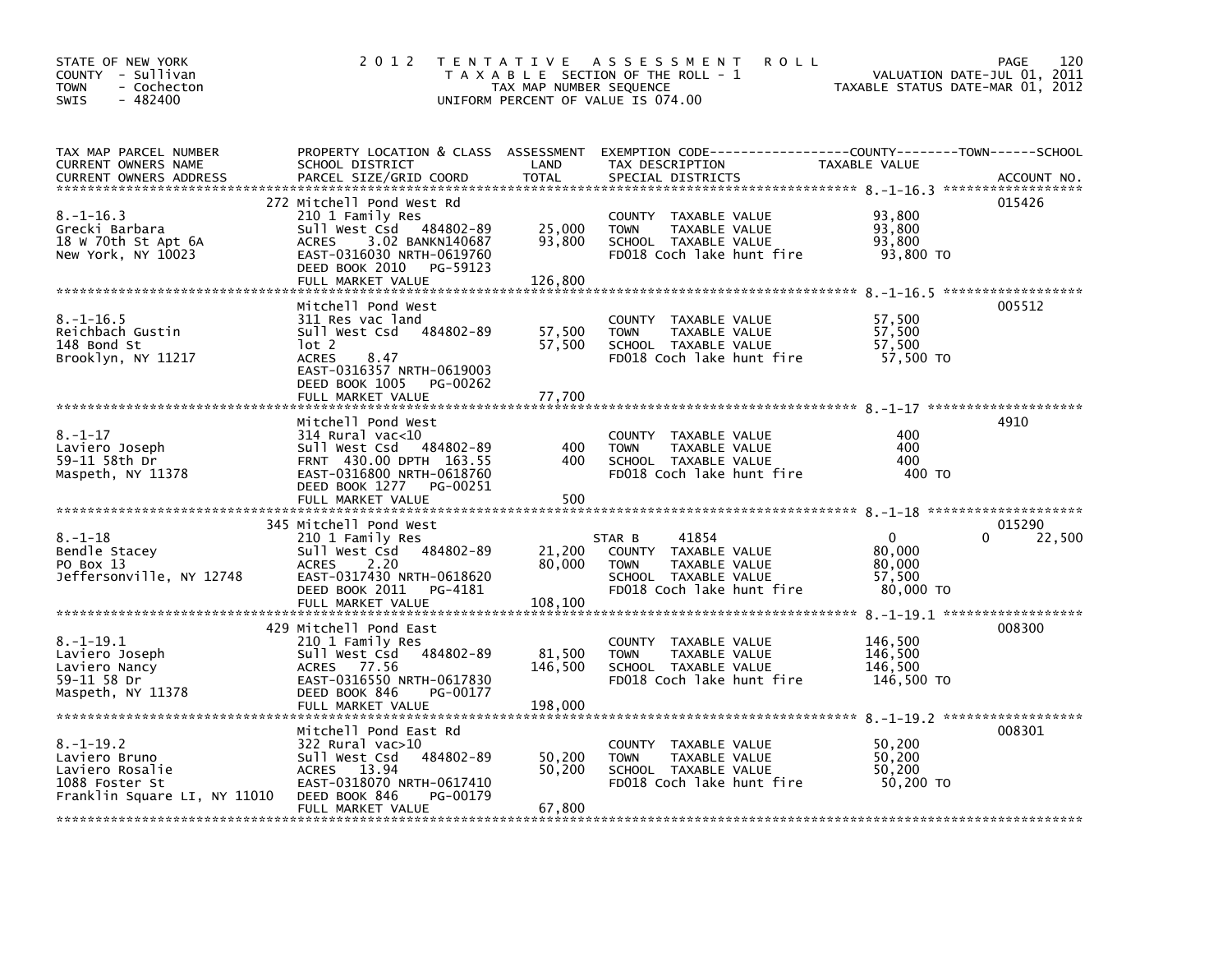| STATE OF NEW YORK<br>COUNTY - Sullivan<br>- Cochecton<br><b>TOWN</b><br>$-482400$<br><b>SWIS</b>                              | 2 0 1 2                                                                                                                                                                                              | TAX MAP NUMBER SEQUENCE      | <b>ROLL</b><br>TENTATIVE ASSESSMENT<br>T A X A B L E SECTION OF THE ROLL - 1<br>UNIFORM PERCENT OF VALUE IS 074.00           | TAXABLE STATUS DATE-MAR 01, 2012                            | 121<br>PAGE<br>VALUATION DATE-JUL 01, 2011 |
|-------------------------------------------------------------------------------------------------------------------------------|------------------------------------------------------------------------------------------------------------------------------------------------------------------------------------------------------|------------------------------|------------------------------------------------------------------------------------------------------------------------------|-------------------------------------------------------------|--------------------------------------------|
| TAX MAP PARCEL NUMBER<br>CURRENT OWNERS NAME                                                                                  | SCHOOL DISTRICT                                                                                                                                                                                      | LAND                         | PROPERTY LOCATION & CLASS ASSESSMENT EXEMPTION CODE---------------COUNTY-------TOWN------SCHOOL<br>TAX DESCRIPTION           | TAXABLE VALUE                                               |                                            |
| $8. - 1 - 20$<br>Puerschner Mark T<br>155 Mitchell Pond East<br>Cochecton, NY 12726                                           | 155 Mitchell Pond East<br>210 1 Family Res<br>Sull West Csd 484802-89<br>3.88<br><b>ACRES</b><br>EAST-0317180 NRTH-0617030<br>DEED BOOK 1455<br>PG-111<br>FULL MARKET VALUE                          | 28,500<br>79,100<br>106,900  | 41854<br>STAR B<br>COUNTY TAXABLE VALUE<br><b>TOWN</b><br>TAXABLE VALUE<br>SCHOOL TAXABLE VALUE<br>FD018 Coch lake hunt fire | $\mathbf{0}$<br>79,100<br>79,100<br>56,600<br>79,100 TO     | 003460<br>$\Omega$<br>22,500               |
| $8. - 1 - 21$<br>Lombard Amy<br>143 Mitchell Pond Rd E<br>PO Box 143<br>Lake Huntington, NY 12752                             | 143 Mitchell Pond East Rd<br>210 1 Family Res<br>Sull West Csd 484802-89<br><b>ACRES</b><br>1.86<br>EAST-0317110 NRTH-0616730<br>DEED BOOK 3306<br>PG-525<br>FULL MARKET VALUE                       | 19,500<br>126,500<br>170,900 | 41854<br>STAR B<br>COUNTY TAXABLE VALUE<br>TAXABLE VALUE<br><b>TOWN</b><br>SCHOOL TAXABLE VALUE<br>FD018 Coch lake hunt fire | $\mathbf 0$<br>126,500<br>126,500<br>104,000<br>126,500 TO  | 004220<br>22,500<br><sup>0</sup>           |
| $8. - 1 - 22$<br>Wolf Ronald<br>Lombard Amy<br>PO Box 143<br>Lake Huntington, NY 12752<br>MAY BE SUBJECT TO PAYMENT           | Mitchell Pond East<br>$314$ Rural vac<10<br>Sull West Csd 484802-89<br>FRNT 128.00 DPTH 250.00<br><b>ACRES</b><br>1.00<br>EAST-0317060 NRTH-0616530<br>DEED BOOK 3644<br>PG-582<br>FULL MARKET VALUE | 5,400<br>5,400<br>7,300      | COUNTY TAXABLE VALUE<br><b>TOWN</b><br>TAXABLE VALUE<br>SCHOOL TAXABLE VALUE<br>FD018 Coch lake hunt fire                    | 5,400<br>5,400<br>5,400<br>5,400 TO                         | 015301                                     |
| UNDER AGDIST LAW TIL 2014<br>$8. - 1 - 23.1$<br>Dowling Mildred F<br>Dowling Kevin C<br>171 Rockway Dr<br>Rochester, NY 14612 | Rauch Rd<br>$322$ Rural vac $>10$<br>Sull West Csd<br>484802-89<br>36.01<br>ACRES<br>EAST-0316160 NRTH-0616210<br>DEED BOOK 2010<br>PG-58127<br>FULL MARKET VALUE                                    | 35,600<br>35,600<br>48,100   | COUNTY TAXABLE VALUE<br><b>TOWN</b><br>TAXABLE VALUE<br>SCHOOL TAXABLE VALUE<br>FD018 Coch lake hunt fire                    | 35,600<br>35,600<br>35,600<br>35.600 TO                     | 015302                                     |
| MAY BE SUBJECT TO PAYMENT<br>UNDER AGDIST LAW TIL 2016                                                                        |                                                                                                                                                                                                      |                              |                                                                                                                              |                                                             |                                            |
| $8. - 1 - 24.1$<br>Laarmann Robert II<br>Laarmann Jennifer J<br>351 Mitchell Pond East<br>Cochecton, NY 12726                 | 671 Mitchell Pond East<br>240 Rural res<br>484802-89<br>Sull West Csd<br>Lot <sub>2</sub><br><b>ACRES</b><br>19.65<br>EAST-0318310 NRTH-0621918<br>PG-240<br>DEED BOOK 1806<br>FULL MARKET VALUE     | 66,300<br>222,400<br>300,500 | 41854<br>STAR B<br>COUNTY TAXABLE VALUE<br><b>TOWN</b><br>TAXABLE VALUE<br>SCHOOL TAXABLE VALUE<br>FD018 Coch lake hunt fire | $\mathbf{0}$<br>222,400<br>222,400<br>199.900<br>222,400 TO | 000500<br>$\Omega$<br>22,500               |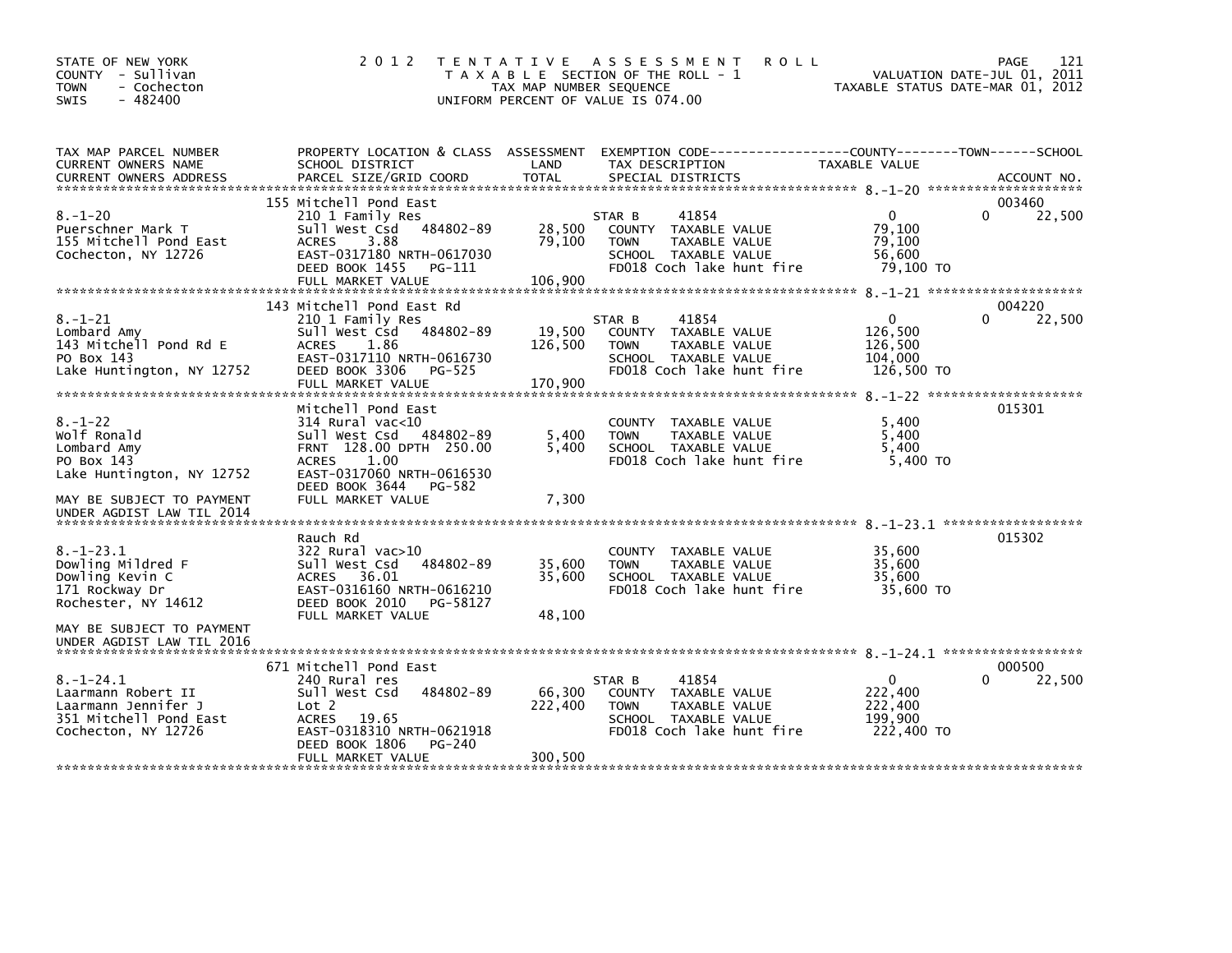| STATE OF NEW YORK<br>COUNTY - Sullivan<br><b>TOWN</b><br>- Cochecton<br>$-482400$<br><b>SWIS</b>                                                       | 2 0 1 2                                                                                                                                                                                                                                  | TAX MAP NUMBER SEQUENCE       | TENTATIVE ASSESSMENT<br><b>ROLL</b><br>T A X A B L E SECTION OF THE ROLL - 1<br>UNIFORM PERCENT OF VALUE IS 074.00           | TAXABLE STATUS DATE-MAR 01, 2012                            | 122<br>PAGE<br>VALUATION DATE-JUL 01, 2011 |
|--------------------------------------------------------------------------------------------------------------------------------------------------------|------------------------------------------------------------------------------------------------------------------------------------------------------------------------------------------------------------------------------------------|-------------------------------|------------------------------------------------------------------------------------------------------------------------------|-------------------------------------------------------------|--------------------------------------------|
| TAX MAP PARCEL NUMBER<br>CURRENT OWNERS NAME<br><b>CURRENT OWNERS ADDRESS</b>                                                                          | PROPERTY LOCATION & CLASS ASSESSMENT<br>SCHOOL DISTRICT<br>PARCEL SIZE/GRID COORD                                                                                                                                                        | LAND<br><b>TOTAL</b>          | EXEMPTION CODE-----------------COUNTY-------TOWN------SCHOOL<br>TAX DESCRIPTION<br>SPECIAL DISTRICTS                         | TAXABLE VALUE                                               | ACCOUNT NO.                                |
| $8. - 1 - 24.2$<br>Erdman Sharon<br>Townsend Wayne R<br>969 Cr 114<br>Cochecton, NY 12726                                                              | Tr 37<br>$314$ Rural vac<10<br>484802-89<br>Sull West Csd<br>7.27<br><b>ACRES</b><br>EAST-0318996 NRTH-0621825<br>DEED BOOK 3563<br>PG-485<br>FULL MARKET VALUE                                                                          | 21,100<br>21,100<br>28,500    | COUNTY TAXABLE VALUE<br><b>TOWN</b><br>TAXABLE VALUE<br>SCHOOL TAXABLE VALUE<br>FD018 Coch lake hunt fire                    | 21,100<br>21,100<br>21,100<br>21,100 TO                     |                                            |
| $8. - 1 - 24.3$<br>Gans Margaret<br>332 Mitchell Pond East<br>Cochecton, NY 12726                                                                      | 332 Mitchell Pond East<br>210 1 Family Res<br>Sull West Csd 484802-89<br>7.82 BANK 260010<br>ACRES<br>EAST-0318734 NRTH-0621289<br>DEED BOOK 1376<br>PG-461<br>FULL MARKET VALUE                                                         | 35,500<br>134,500<br>181,800  | 41854<br>STAR B<br>COUNTY TAXABLE VALUE<br><b>TOWN</b><br>TAXABLE VALUE<br>SCHOOL TAXABLE VALUE<br>FD018 Coch lake hunt fire | $\Omega$<br>134,500<br>134,500<br>112,000<br>134,500 TO     | 22,500<br>0                                |
| $8. - 1 - 26$<br>Cambridge Thomas R<br>Burtrum Douglas B<br>278 Mitchell Pond East<br>Cochecton, NY 12726                                              | 278 Mitchell Pond East<br>240 Rural res<br>Sull West Csd<br>484802-89<br>ACRES 13.09 BANKH080006<br>EAST-0318440 NRTH-0619750<br>DEED BOOK 2011<br>PG-1101<br>FULL MARKET VALUE                                                          | 62,000<br>262,500<br>354,700  | 41854<br>STAR B<br>COUNTY TAXABLE VALUE<br><b>TOWN</b><br>TAXABLE VALUE<br>SCHOOL TAXABLE VALUE<br>FD018 Coch lake hunt fire | $\mathbf{0}$<br>262,500<br>262,500<br>240,000<br>262,500 TO | 003500<br>22,500                           |
| $8. - 1 - 27.1$<br>Choo Steven S<br>40 Wall Street Ste 31B<br>New York, NY 10005<br>MAY BE SUBJECT TO PAYMENT<br>UNDER RPTL480A UNTIL 2015             | 287 Mitchell Pond East<br>210 1 Family Res<br>484802-89<br>Sull West Csd<br>78 elig acres<br>withdrawn from forest 1-1<br><b>ACRES</b><br>7.04 BANKC030614<br>EAST-0319558 NRTH-0620496<br>DEED BOOK 3230<br>PG-358<br>FULL MARKET VALUE | 58,800<br>255,000<br>344,600  | COUNTY TAXABLE VALUE<br>TAXABLE VALUE<br><b>TOWN</b><br>SCHOOL TAXABLE VALUE<br>FD018 Coch lake hunt fire                    | 255,000<br>255,000<br>255,000<br>255,000 TO                 | 003520                                     |
| $8. - 1 - 27.2$<br>Godwin Ralph L Jr<br>Cedar Hill Farm<br>Galleria - Suite 1075<br>1 Galleria Blvd<br>Metairie, LA 70001<br>MAY BE SUBJECT TO PAYMENT | Mitchell Pond East<br>$322$ Rural vac $>10$<br>Sull West Csd 484802-89<br>78 elig acres<br>withdrawn from forest 1-1<br>ACRES 96.84 BANK0060806<br>EAST-0319558 NRTH-0620496<br>DEED BOOK 1741 PG-00337<br>FULL MARKET VALUE             | 258,800<br>258,800<br>349,700 | COUNTY TAXABLE VALUE<br>TAXABLE VALUE<br><b>TOWN</b><br>SCHOOL TAXABLE VALUE<br>FD018 Coch lake hunt fire                    | 258,800<br>258,800<br>258,800<br>258.800 TO                 | 003520                                     |
| UNDER RPTL480A UNTIL 2015                                                                                                                              |                                                                                                                                                                                                                                          |                               |                                                                                                                              |                                                             |                                            |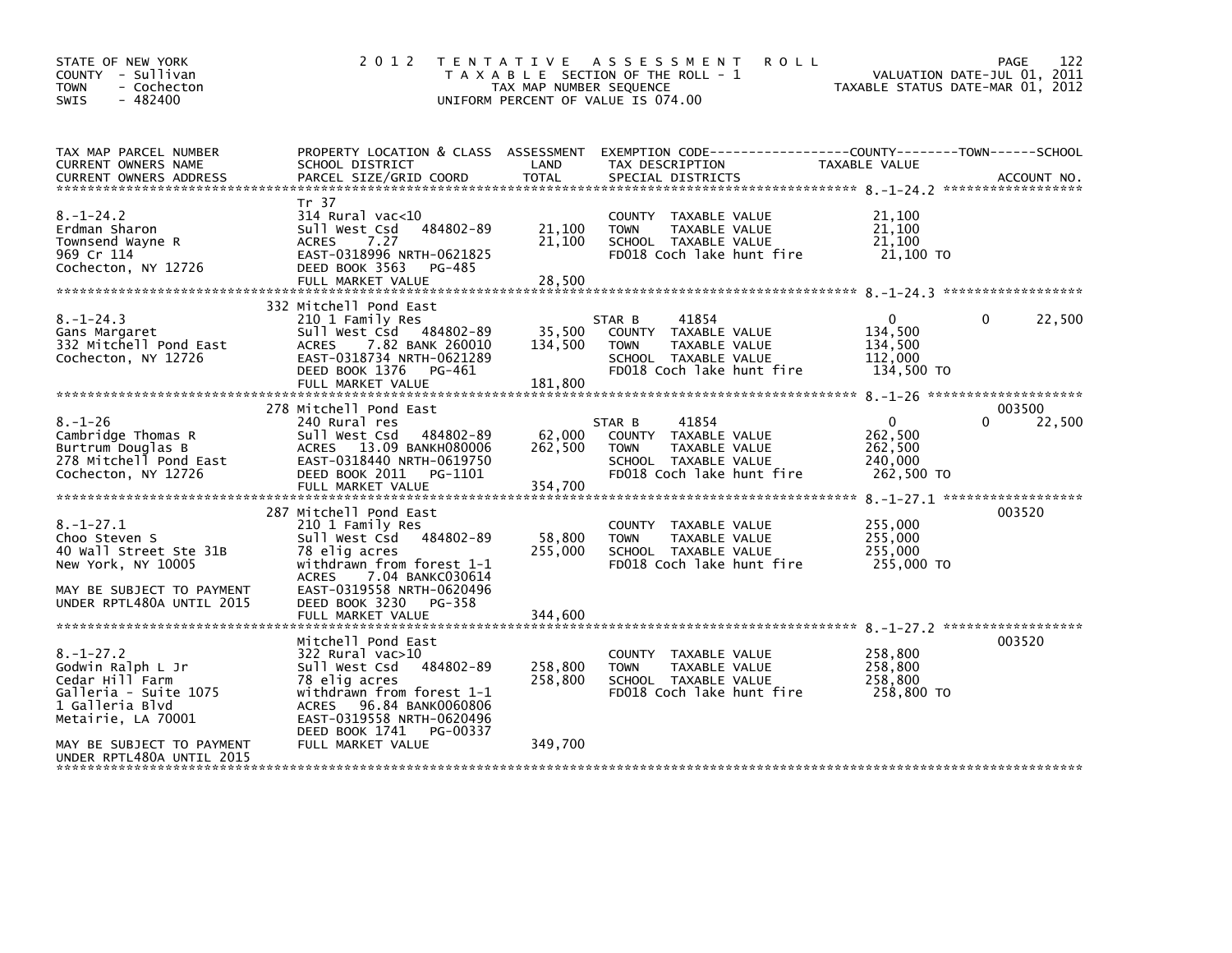| STATE OF NEW YORK<br>COUNTY - Sullivan<br>- Cochecton<br><b>TOWN</b><br>$-482400$<br><b>SWIS</b>                        | 2 0 1 2                                                                                                                                                                                        | T E N T A T I V E<br>TAX MAP NUMBER SEQUENCE | A S S E S S M E N T<br><b>ROLL</b><br>T A X A B L E SECTION OF THE ROLL - 1<br>UNIFORM PERCENT OF VALUE IS 074.00                                | VALUATION DATE-JUL 01, 2011<br>TAXABLE STATUS DATE-MAR 01, 2012             | 123<br>PAGE                           |
|-------------------------------------------------------------------------------------------------------------------------|------------------------------------------------------------------------------------------------------------------------------------------------------------------------------------------------|----------------------------------------------|--------------------------------------------------------------------------------------------------------------------------------------------------|-----------------------------------------------------------------------------|---------------------------------------|
| TAX MAP PARCEL NUMBER<br>CURRENT OWNERS NAME<br><b>CURRENT OWNERS ADDRESS</b>                                           | SCHOOL DISTRICT<br>PARCEL SIZE/GRID COORD                                                                                                                                                      | LAND<br><b>TOTAL</b>                         | PROPERTY LOCATION & CLASS ASSESSMENT EXEMPTION CODE----------------COUNTY-------TOWN------SCHOOL<br>TAX DESCRIPTION<br>SPECIAL DISTRICTS         | TAXABLE VALUE                                                               | ACCOUNT NO.                           |
| $8. - 1 - 27.3$<br>Godwin Ralph L Jr<br>Cedar Hill Farm<br>Galleria Suite 1075<br>1 Galleria Blvd<br>Metairie, LA 70001 | Mitchell Pond East<br>$322$ Rural vac $>10$<br>Sull West Csd 484802-89<br>78 elig acres<br>withdrawn from forest 1-1<br>ACRES 13.19<br>EAST-0319558 NRTH-0620496<br>DEED BOOK 1741<br>PG-00337 | 45,500<br>45,500                             | COUNTY TAXABLE VALUE<br>TAXABLE VALUE<br><b>TOWN</b><br>SCHOOL TAXABLE VALUE<br>FD018 Coch lake hunt fire                                        | 45,500<br>45,500<br>45,500<br>45,500 TO                                     | 003520                                |
| MAY BE SUBJECT TO PAYMENT<br>UNDER RPTL480A UNTIL 2015                                                                  | FULL MARKET VALUE                                                                                                                                                                              | 61,500                                       |                                                                                                                                                  |                                                                             |                                       |
| $8. - 1 - 29$<br>Healy Patricia<br>248 Mitchell Pond East<br>Cochecton, NY 12726                                        | 248 Mitchell Pond East Rd<br>270 Mfg housing<br>484802-89<br>Sull West Csd<br><b>ACRES</b><br>1.60<br>EAST-0317945 NRTH-0619444<br>DEED BOOK 2395<br>PG-378                                    | 19,700<br>58,700                             | 41854<br>STAR B<br>COUNTY TAXABLE VALUE<br>TAXABLE VALUE<br><b>TOWN</b><br>SCHOOL TAXABLE VALUE<br>FD018 Coch lake hunt fire                     | $\Omega$<br>58,700<br>58,700<br>36,200<br>58,700 TO                         | 014582<br>22,500<br>0                 |
|                                                                                                                         | FULL MARKET VALUE                                                                                                                                                                              | 79,300                                       |                                                                                                                                                  |                                                                             |                                       |
| $8. - 1 - 30.1$<br>Mladenovic Suzanna<br>564 Dosen Rd<br>Middletown, NY 10940                                           | Mitchell Pond East<br>$322$ Rural vac $>10$<br>Sull West Csd 484802-89<br>ACRES 10.04<br>EAST-0318397 NRTH-0618392<br>DEED BOOK 2697<br>PG-257<br>FULL MARKET VALUE                            | 40,400<br>40,400                             | COUNTY TAXABLE VALUE<br>TAXABLE VALUE<br><b>TOWN</b><br>SCHOOL TAXABLE VALUE<br>FD018 Coch lake hunt fire                                        | 40,400<br>40,400<br>40,400<br>40,400 TO                                     | 014510                                |
|                                                                                                                         |                                                                                                                                                                                                | 54,600                                       |                                                                                                                                                  |                                                                             |                                       |
| $8. - 1 - 30.2$<br>Djuretic Dragica<br>5905 74th. Street<br>Middle Village, NY 11379                                    | Mitchell Pond East<br>311 Res vac land<br>Sull West Csd<br>484802-89<br>ACRES 10.04<br>EAST-0318327 NRTH-0618801                                                                               | 40,400<br>40,400                             | COUNTY TAXABLE VALUE<br><b>TAXABLE VALUE</b><br><b>TOWN</b><br>SCHOOL TAXABLE VALUE<br>FD018 Coch lake hunt fire                                 | 40,400<br>40,400<br>40,400<br>40,400 TO                                     | 014510                                |
|                                                                                                                         | DEED BOOK 2697<br>PG-257<br>FULL MARKET VALUE                                                                                                                                                  | 54,600                                       |                                                                                                                                                  |                                                                             |                                       |
| $8. - 1 - 31$<br>Fitch Jewell<br>Fitch Richard D<br>226 Mitchell Pond<br>Cochecton, NY 12726                            | 226 Mitchell Pond East<br>210 1 Family Res<br>Sull West Csd 484802-89<br><b>ACRES</b><br>2.00<br>EAST-0317853 NRTH-0618812<br>DEED BOOK 2055<br>PG-489<br>FULL MARKET VALUE                    | 21,000 STAR EN<br>165,300<br>223,400         | 41121<br>WAR VET<br>41834<br><b>COUNTY</b><br>TAXABLE VALUE<br><b>TOWN</b><br>TAXABLE VALUE<br>SCHOOL TAXABLE VALUE<br>FD018 Coch lake hunt fire | 20,250<br>20,250<br>$\Omega$<br>145,050<br>145,050<br>118,650<br>165,300 TO | 014500<br>$\mathbf{0}$<br>46,650<br>0 |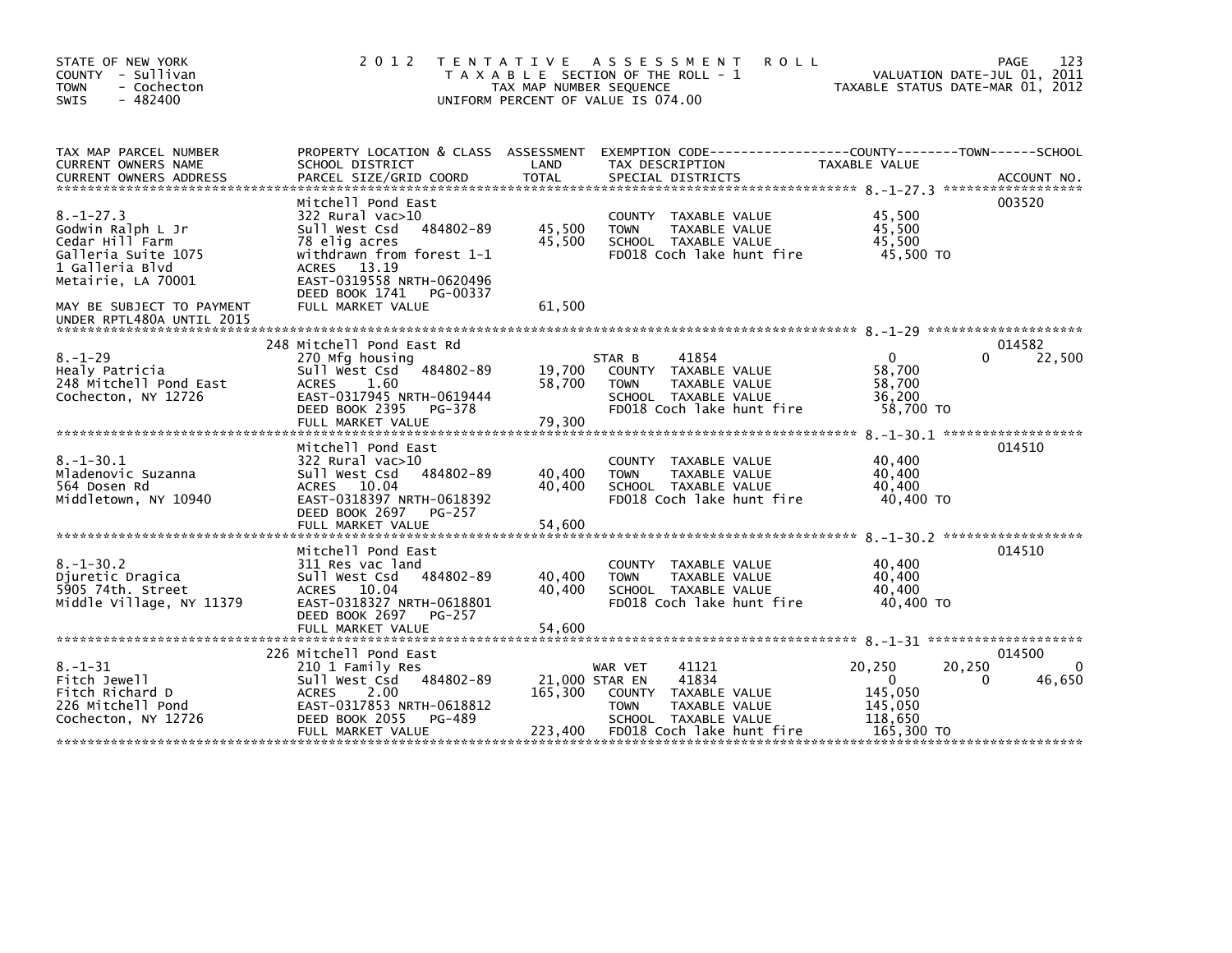| STATE OF NEW YORK<br>COUNTY - Sullivan<br>- Cochecton<br><b>TOWN</b><br><b>SWIS</b><br>$-482400$                                   | 2 0 1 2                                                                                                                                                                       | T E N T A T I V E<br>TAX MAP NUMBER SEQUENCE | A S S E S S M E N T<br><b>ROLL</b><br>T A X A B L E SECTION OF THE ROLL - 1<br>UNIFORM PERCENT OF VALUE IS 074.00                                                                 | VALUATION DATE-JUL 01, 2011<br>TAXABLE STATUS DATE-MAR 01, 2012           | 124<br>PAGE      |
|------------------------------------------------------------------------------------------------------------------------------------|-------------------------------------------------------------------------------------------------------------------------------------------------------------------------------|----------------------------------------------|-----------------------------------------------------------------------------------------------------------------------------------------------------------------------------------|---------------------------------------------------------------------------|------------------|
| TAX MAP PARCEL NUMBER<br>CURRENT OWNERS NAME                                                                                       | PROPERTY LOCATION & CLASS ASSESSMENT<br>SCHOOL DISTRICT                                                                                                                       | LAND                                         | EXEMPTION CODE------------------COUNTY--------TOWN------SCHOOL<br>TAX DESCRIPTION                                                                                                 | TAXABLE VALUE                                                             |                  |
| $8. - 1 - 32$<br>Leytin Anatoly<br>Leytin Alla<br>17 Oswald Pl<br>Staten Island, NY 10309                                          | 190 Mitchell Pond Rd East<br>240 Rural res<br>Sull West Csd 484802-89<br>ACRES 23.40 BANKN140687<br>EAST-0318120 NRTH-0618110<br>DEED BOOK 3481<br>PG-68<br>FULL MARKET VALUE | 84,600<br>238,500<br>322,300                 | COUNTY TAXABLE VALUE<br>TAXABLE VALUE<br><b>TOWN</b><br>SCHOOL TAXABLE VALUE<br>FD018 Coch lake hunt fire                                                                         | 238,500<br>238,500<br>238,500<br>238,500 TO                               | 009260           |
| $8. - 1 - 33$<br>Hubner Barbara J<br>5 Hilton Ct<br>Huntington, NY 11743<br>MAY BE SUBJECT TO PAYMENT<br>UNDER RPTL480A UNTIL 2021 | Tr37<br>312 Vac w/imprv<br>Sull West Csd 484802-89<br>15 Eligible Acres<br>ACRES 18.00<br>EAST-0317870 NRTH-0616810<br>DEED BOOK 2379<br>PG-453<br>FULL MARKET VALUE          | 57,200<br>60,500<br>81,800                   | FOREST LND 47460<br>COUNTY TAXABLE VALUE<br>TAXABLE VALUE<br><b>TOWN</b><br>SCHOOL TAXABLE VALUE<br>FD018 Coch lake hunt fire                                                     | 34,960<br>34,960<br>25,540<br>25,540<br>25,540<br>60.500 TO               | 004240<br>34,960 |
| $8. - 1 - 34$<br>Hubner Barbara J<br>5 Hilton Ct<br>Huntington, NY 11743<br>MAY BE SUBJECT TO PAYMENT                              | Mitchell Pond East Rd<br>322 Rural vac>10<br>Sull West Csd 484802-89<br>50 Acres Eligible<br>ACRES 50.00<br>EAST-0319070 NRTH-0617810<br>DEED BOOK 2379 PG-453                | 99,000<br>99,000                             | FOREST LND 47460<br>COUNTY TAXABLE VALUE<br>TAXABLE VALUE<br><b>TOWN</b><br>SCHOOL TAXABLE VALUE<br>FD018 Coch lake hunt fire                                                     | 79,200<br>79,200<br>19,800<br>19,800<br>19.800<br>99,000 TO               | 004200<br>79,200 |
| $8. - 1 - 37.1$<br>Stanzoni Robert<br>518 William Floyd Pkwy<br>Shirley, NY 11967                                                  | Uphill Dr<br>417 Cottages<br>Sull West Csd<br>484802-89<br>ACRES 111.00<br>EAST-0318519 NRTH-0615732<br>DEED BOOK 3180<br>PG-513<br>FULL MARKET VALUE                         | 173,000<br>250,000<br>337,800                | COUNTY TAXABLE VALUE<br><b>TOWN</b><br>TAXABLE VALUE<br>SCHOOL TAXABLE VALUE<br>FD018 Coch lake hunt fire<br>LT011 Lake huntington lght<br>SD010 Lake huntington sew<br>1.00 UN M | 250,000<br>250,000<br>250,000<br>250,000 TO<br>150,000 TO<br>250,000 TO M | 004160           |
| $8. - 1 - 37.2$<br>Dietz Irene<br>1446 67th St<br>Brooklyn, NY 11219                                                               | Crestwood Rd<br>314 Rural vac<10<br>484802-89<br>Sull West Csd<br><b>ACRES</b><br>1.00<br>EAST-0319865 NRTH-0616079<br>DEED BOOK 1804<br>PG-532<br>FULL MARKET VALUE          | 6,000<br>6.000<br>8,100                      | COUNTY TAXABLE VALUE<br>TAXABLE VALUE<br><b>TOWN</b><br>SCHOOL TAXABLE VALUE<br>FD018 Coch lake hunt fire                                                                         | 6,000<br>6.000<br>6.000<br>6.000 TO                                       |                  |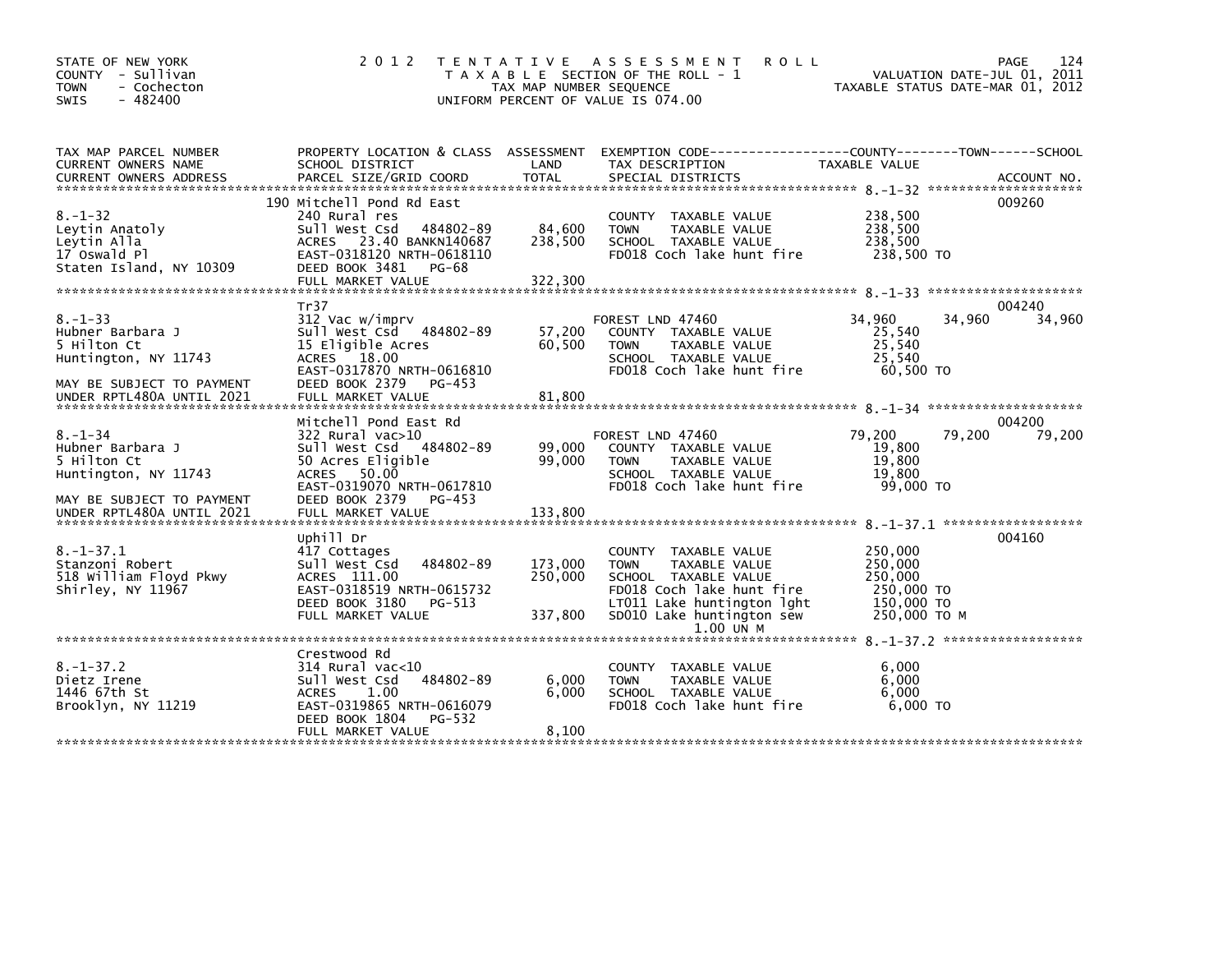| STATE OF NEW YORK   | 2012 TENTATIVE ASSESSMENT ROLL        | PAGE                             | 125 |
|---------------------|---------------------------------------|----------------------------------|-----|
| COUNTY - Sullivan   | T A X A B L E SECTION OF THE ROLL - 1 | VALUATION DATE-JUL 01, 2011      |     |
| - Cochecton<br>TOWN | MAP SECTION - 008                     | TAXABLE STATUS DATE-MAR 01, 2012 |     |
| - 482400<br>SWIS    | SUB-SECTION-                          | RPS150/V04/L015                  |     |
|                     | UNIFORM PERCENT OF VALUE IS 074.00    | CURRENT DATE 4/20/2012           |     |

## \*\*\* S P E C I A L D I S T R I C T S U M M A R Y \*\*\*

| CODE | DISTRICT NAME PARCELS                                                | TOTAL | EXTENSION<br><b>TYPE</b>         | EXTENSION<br><b>VALUE</b> | AD VALOREM<br><b>VALUE</b>     | <b>EXEMPT</b><br>AMOUNT | <b>TAXABLE</b><br><b>VALUE</b> |
|------|----------------------------------------------------------------------|-------|----------------------------------|---------------------------|--------------------------------|-------------------------|--------------------------------|
|      | FD018 Coch lake hunt<br>LT011 Lake huntingto<br>SD010 Lake huntingto |       | 57 TOTAL<br>1 TOTAL<br>1 TOTAL M |                           | 6148.590<br>150,000<br>250,000 |                         | 6148.590<br>150,000<br>250,000 |
|      |                                                                      |       | UNITS<br>м                       | 1.00                      |                                |                         | 1.00                           |

#### \*\*\* S C H O O L D I S T R I C T S U M M A R Y \*\*\*

| <b>CODE</b>      | DISTRICT NAME               | TOTAL<br><b>PARCELS</b> | ASSESSED<br>LAND     | ASSESSED<br><b>TOTAL</b> | <b>EXEMPT</b><br><b>AMOUNT</b> | <b>TOTAL</b><br><b>TAXABLE</b> | <b>STAR</b><br><b>AMOUNT</b> | <b>STAR</b><br><b>TAXABLE</b> |
|------------------|-----------------------------|-------------------------|----------------------|--------------------------|--------------------------------|--------------------------------|------------------------------|-------------------------------|
| 484802           | su1<br>West Csd             | 57                      | 3289.990             | 6148.590                 | 921,093                        | 5227.497                       | 408,300                      | 4819,197                      |
|                  | SUB-TOTAL                   | 57                      | 3289.990             | 6148.590                 | 921.093                        | 5227.497                       | 408.300                      | 4819.197                      |
| 482689<br>484889 | Dy Library<br>West Sull Lib | 14<br>43                | 1047,790<br>2242.200 | 1711,990<br>4436.600     | 538,651<br>382.442             | 1173,339<br>4054.158           | 67,500<br>340.800            | 1105,839<br>3713,358          |
|                  | <b>TOTAL</b>                | 114                     | 6579.980             | 12297,180                | 1842,186                       | 10454,994                      | 816,600                      | 9638,394                      |

### \*\*\* S Y S T E M C O D E S S U M M A R Y \*\*\*

#### NO SYSTEM EXEMPTIONS AT THIS LEVEL

## \*\*\* E X E M P T I O N S U M M A R Y \*\*\*

| <b>CODE</b>                               | DESCRIPTION                                             | <b>TOTAL</b><br><b>PARCELS</b> | <b>COUNTY</b>              | <b>TOWN</b>                | <b>SCHOOL</b>               |
|-------------------------------------------|---------------------------------------------------------|--------------------------------|----------------------------|----------------------------|-----------------------------|
| 41121<br>41131<br>41720<br>41834<br>41854 | WAR VET<br>COMBAT VET<br>AGRI DIST<br>STAR EN<br>STAR B | 14                             | 45,626<br>20,100<br>13,370 | 45,626<br>20,100<br>13,370 | 13,370<br>93,300<br>315,000 |
| 47460                                     | <b>FOREST LND</b><br>ΤΟΤΑΙ                              | 16<br>37                       | 907,723<br>986,819         | 907,723<br>986,819         | 907,723<br>1329, 393        |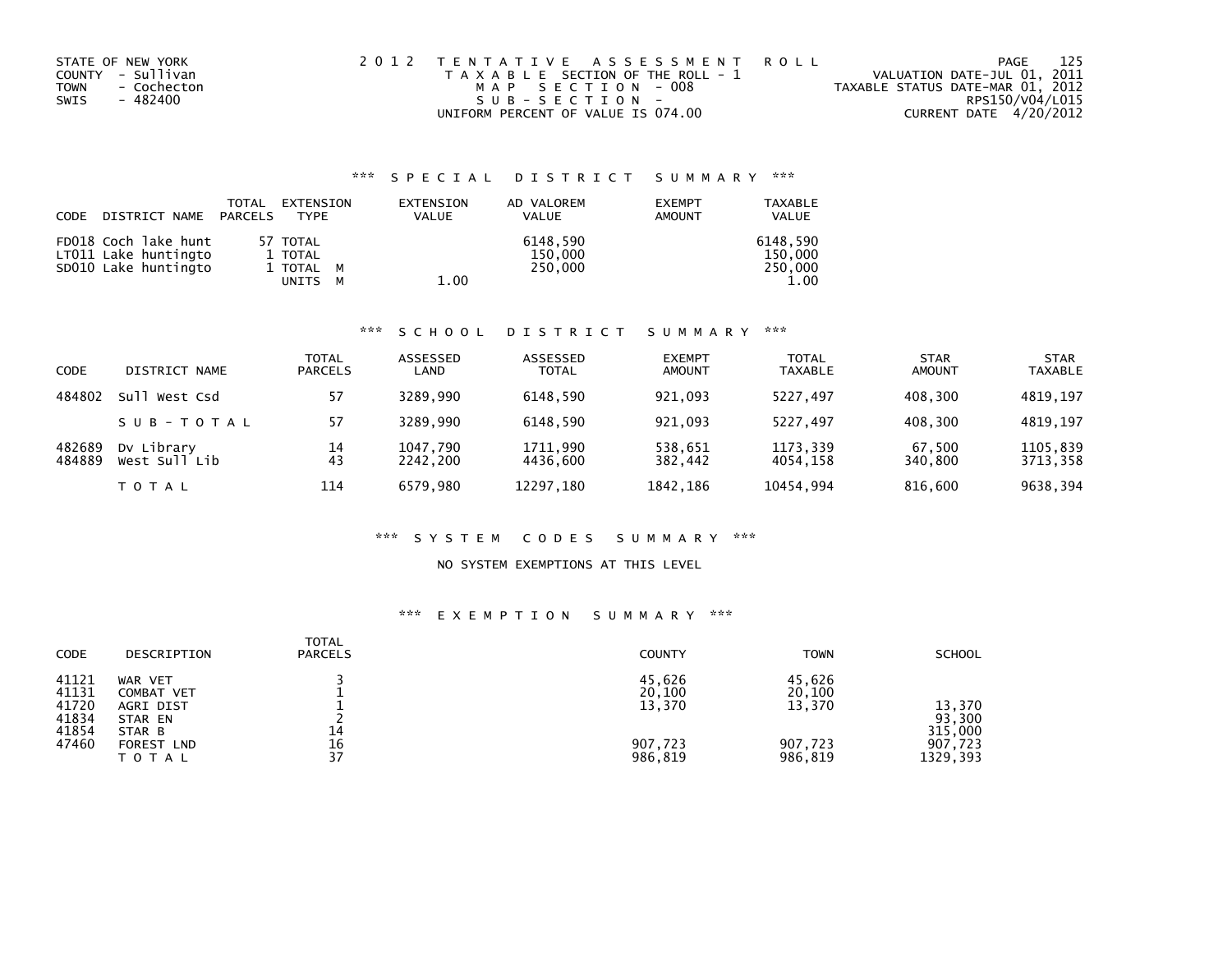| STATE OF NEW YORK   | 2012 TENTATIVE ASSESSMENT ROLL        |                                  | PAGE | 126 |
|---------------------|---------------------------------------|----------------------------------|------|-----|
| COUNTY - Sullivan   | T A X A B L E SECTION OF THE ROLL - 1 | VALUATION DATE-JUL 01, 2011      |      |     |
| - Cochecton<br>TOWN | MAP SECTION - 008                     | TAXABLE STATUS DATE-MAR 01, 2012 |      |     |
| - 482400<br>SWIS    | S U B - S E C T I O N -               | RPS150/V04/L015                  |      |     |
|                     | UNIFORM PERCENT OF VALUE IS 074.00    | CURRENT DATE 4/20/2012           |      |     |

# \*\*\* G R A N D T O T A L S \*\*\*

| ROLL       | DESCRIPTION | <b>TOTAL</b>   | <b>ASSESSED</b> | ASSESSED     | <b>TAXABLE</b> | <b>TAXABLE</b> | TAXABLE       | <b>STAR</b>    |
|------------|-------------|----------------|-----------------|--------------|----------------|----------------|---------------|----------------|
| <b>SEC</b> |             | <b>PARCELS</b> | LAND            | <b>TOTAL</b> | COUNTY         | TOWN           | <b>SCHOOL</b> | <b>TAXABLE</b> |
|            | TAXABLE     |                | 3289.990        | 6148,590     | 5161.771       | 5161.771       | 5227,497      | 4819,197       |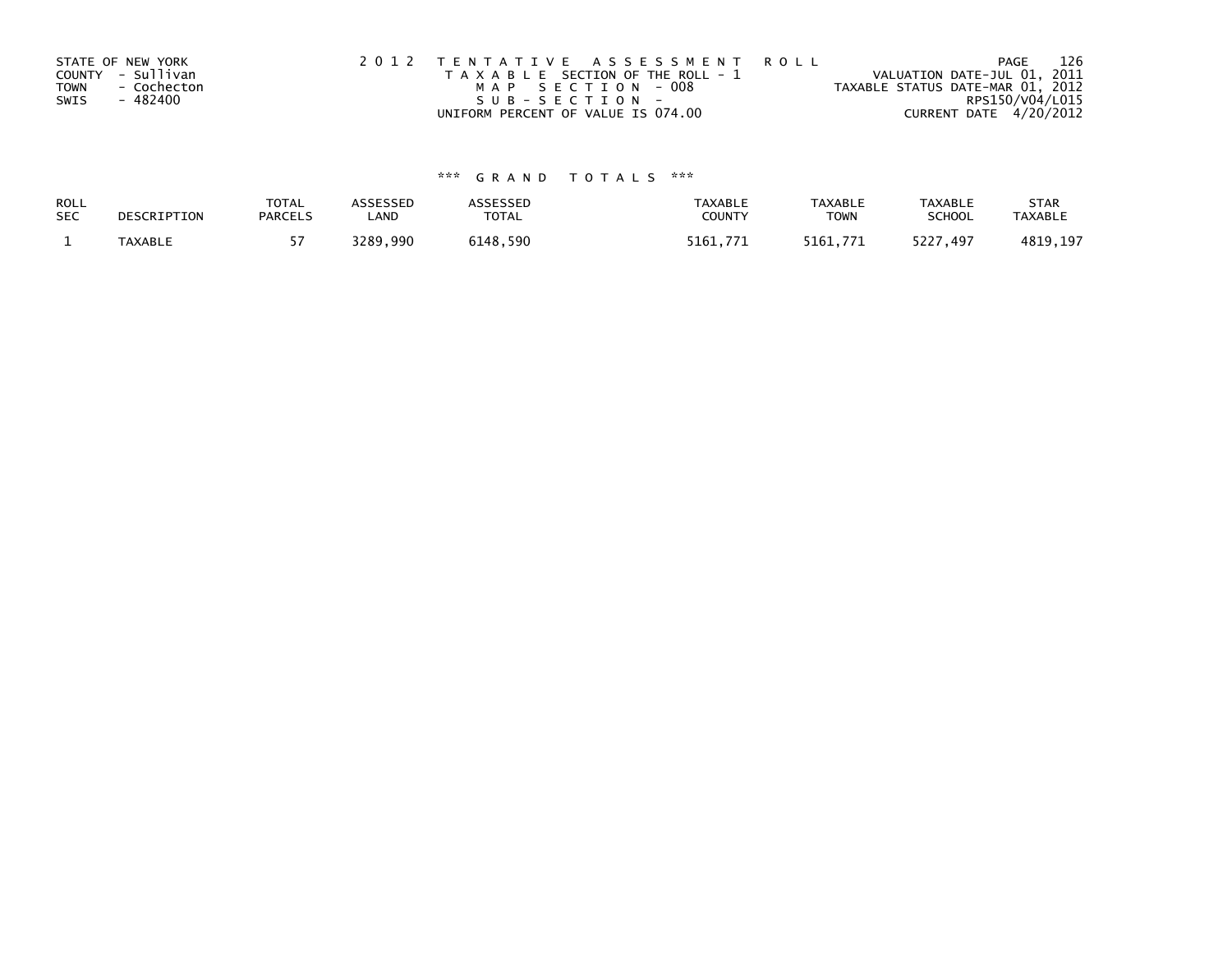| STATE OF NEW YORK<br>COUNTY - Sullivan<br>- Cochecton<br><b>TOWN</b><br>$-482400$<br><b>SWIS</b>                                     | 2 0 1 2                                                                                                                                                                              | TAX MAP NUMBER SEQUENCE      | TENTATIVE ASSESSMENT<br><b>ROLL</b><br>T A X A B L E SECTION OF THE ROLL - 1<br>UNIFORM PERCENT OF VALUE IS 074.00                      | VALUATION DATE-JUL 01, 2011<br>TAXABLE STATUS DATE-MAR 01, 2012 | 127<br>PAGE |
|--------------------------------------------------------------------------------------------------------------------------------------|--------------------------------------------------------------------------------------------------------------------------------------------------------------------------------------|------------------------------|-----------------------------------------------------------------------------------------------------------------------------------------|-----------------------------------------------------------------|-------------|
| TAX MAP PARCEL NUMBER<br>CURRENT OWNERS NAME                                                                                         | SCHOOL DISTRICT<br>Cr113                                                                                                                                                             | LAND                         | PROPERTY LOCATION & CLASS ASSESSMENT EXEMPTION CODE----------------COUNTY-------TOWN------SCHOOL<br>TAX DESCRIPTION                     | <b>TAXABLE VALUE</b>                                            | 010691      |
| $9. - 1 - 1.2$<br>Boucher Investments Lp<br>Estate of Tania K. Boucher<br>Gawthrop Greenwood<br>PO Box 562<br>West Chester, PA 19381 | 311 Res vac land<br>484802-89<br>Sull West Csd<br>Lot <sub>2</sub><br><b>ACRES</b><br>2.13<br>EAST-0320744 NRTH-0616067<br>DEED BOOK 1871<br>PG-0507                                 | 15,450<br>15,450             | COUNTY TAXABLE VALUE<br><b>TOWN</b><br>TAXABLE VALUE<br>SCHOOL TAXABLE VALUE<br>FD018 Coch lake hunt fire<br>LT011 Lake huntington lght | 15,450<br>15,450<br>15,450<br>15,450 TO<br>15,450 TO            |             |
|                                                                                                                                      |                                                                                                                                                                                      |                              |                                                                                                                                         |                                                                 |             |
| $9. -1 - 1.3$<br>Boucher Investments Lp<br>Estate of Tania K. Boucher<br>Gawthrop Greenwood<br>PO Box 562<br>West Chester, PA 19381  | Cr113<br>910 Priv forest<br>Sull West Csd<br>484802-89<br>Lot 3<br><b>ACRES</b><br>94.13<br>EAST-0320434 NRTH-0618692<br>DEED BOOK 1871<br>PG-0507                                   | 154,500<br>169,900           | COUNTY TAXABLE VALUE<br><b>TOWN</b><br>TAXABLE VALUE<br>SCHOOL TAXABLE VALUE<br>FD018 Coch lake hunt fire<br>LT011 Lake huntington lght | 169,900<br>169,900<br>169,900<br>169,900 TO<br>169,900 TO       | 010691      |
|                                                                                                                                      | FULL MARKET VALUE                                                                                                                                                                    | 229,600                      |                                                                                                                                         |                                                                 |             |
| $9. - 1 - 2$<br>Manaseri Joseph Jr<br>Manaseri Joseph III<br>Blaso George W<br>Blaso George V<br>PO Box 103                          | Cr113<br>322 Rural vac>10<br>Sull West Csd<br>484802-89<br>ACRES 43.50<br>EAST-0321740 NRTH-0620150<br>DEED BOOK 2208<br>PG-524<br>FULL MARKET VALUE                                 | 40,000<br>40,000<br>54,100   | <b>COUNTY</b><br>TAXABLE VALUE<br><b>TOWN</b><br>TAXABLE VALUE<br>SCHOOL TAXABLE VALUE<br>FD018 Coch lake hunt fire                     | 40,000<br>40.000<br>40.000<br>40,000 TO                         | 001160      |
|                                                                                                                                      |                                                                                                                                                                                      |                              |                                                                                                                                         |                                                                 |             |
| $9. - 1 - 3$<br>Seldin Ronald<br>Seldin Brenda<br>PO Box 81<br>Narrowsburg, NY 12764                                                 | 6460 SR 52<br>240 Rural res<br>484802-89<br>Sull West Csd<br>82.12<br><b>ACRES</b><br>EAST-0322900 NRTH-0619940<br>DEED BOOK 3154<br>PG-554                                          | 133,400<br>193,400           | COUNTY TAXABLE VALUE<br><b>TOWN</b><br>TAXABLE VALUE<br>SCHOOL TAXABLE VALUE<br>FD018 Coch lake hunt fire                               | 193,400<br>193,400<br>193,400<br>193,400 TO                     | 003110      |
| $9. -1 - 4.1$<br>Evola Violet A<br>79-27 69th Ave<br>Middle Village, NY 11379                                                        | 6312 State Route 52<br>210 1 Family Res<br>Sull West Csd<br>484802-89<br>Lot 4<br>2.00<br><b>ACRES</b><br>EAST-0324991 NRTH-0620658<br>DEED BOOK 2498<br>PG-580<br>FULL MARKET VALUE | 21,000<br>125,000<br>168,900 | COUNTY TAXABLE VALUE<br><b>TOWN</b><br>TAXABLE VALUE<br>SCHOOL TAXABLE VALUE<br>FD018 Coch lake hunt fire                               | 125,000<br>125,000<br>125,000<br>125,000 TO                     | 008984      |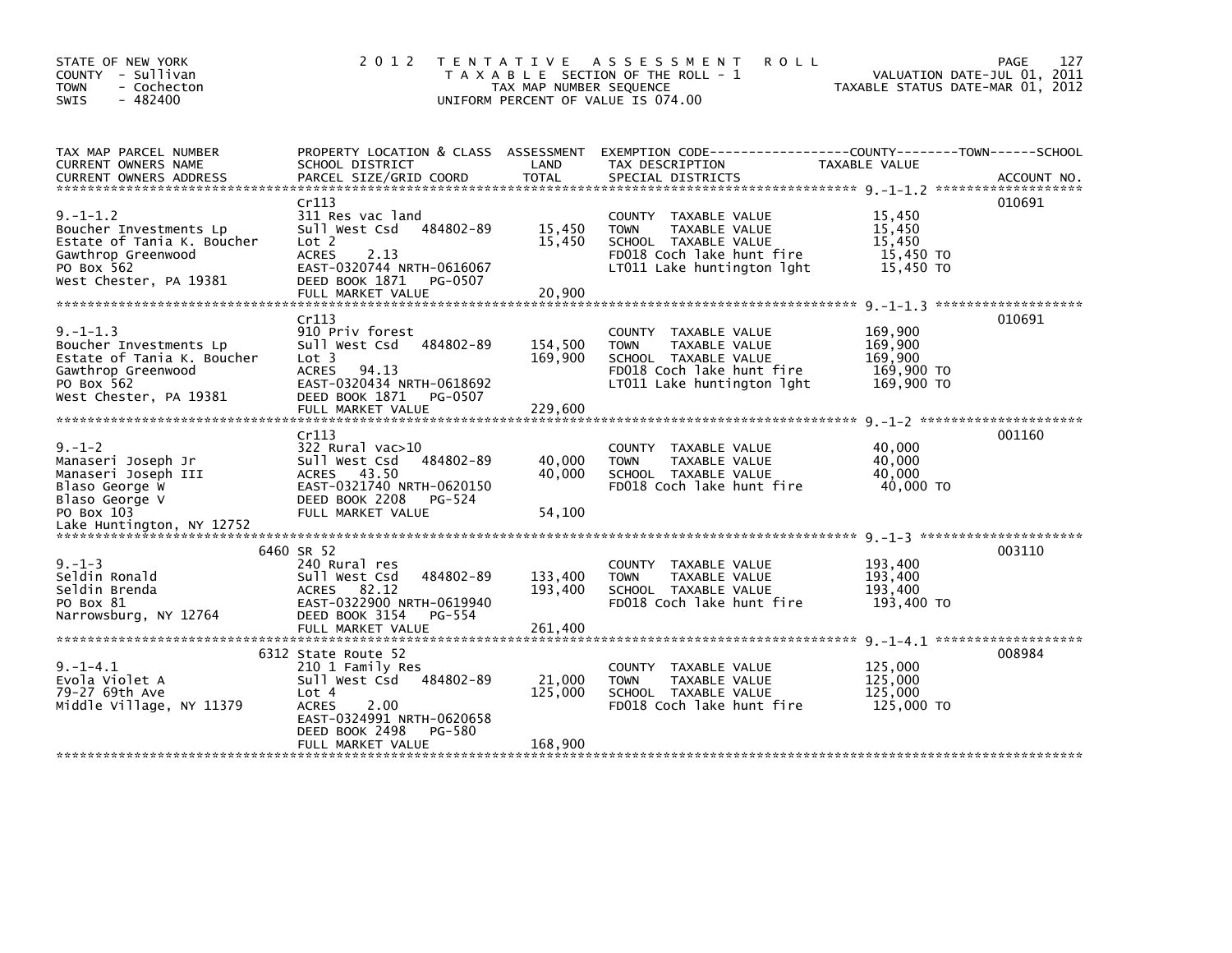| STATE OF NEW YORK<br>COUNTY - Sullivan<br><b>TOWN</b><br>- Cochecton<br>$-482400$<br><b>SWIS</b> | 2 0 1 2                                                                                                                                                                                                              | TAX MAP NUMBER SEQUENCE      | TENTATIVE ASSESSMENT<br><b>ROLL</b><br>T A X A B L E SECTION OF THE ROLL - 1<br>UNIFORM PERCENT OF VALUE IS 074.00           | TAXABLE STATUS DATE-MAR 01, 2012                            | 128<br>PAGE<br>VALUATION DATE-JUL 01, 2011 |
|--------------------------------------------------------------------------------------------------|----------------------------------------------------------------------------------------------------------------------------------------------------------------------------------------------------------------------|------------------------------|------------------------------------------------------------------------------------------------------------------------------|-------------------------------------------------------------|--------------------------------------------|
| TAX MAP PARCEL NUMBER<br>CURRENT OWNERS NAME<br><b>CURRENT OWNERS ADDRESS</b>                    | PROPERTY LOCATION & CLASS ASSESSMENT<br>SCHOOL DISTRICT<br>PARCEL SIZE/GRID COORD                                                                                                                                    | LAND<br><b>TOTAL</b>         | EXEMPTION CODE-----------------COUNTY-------TOWN------SCHOOL<br>TAX DESCRIPTION<br>SPECIAL DISTRICTS                         | TAXABLE VALUE                                               | ACCOUNT NO.                                |
| $9. - 1 - 4.2$<br>Blaso George V<br>Blaso George W<br>6320 State Rte 52<br>Cochecton, NY 12726   | 6320 State Route 52<br>210 1 Family Res<br>Sull West Csd 484802-89<br>Unfinished Home 50%<br>Lot 3<br><b>ACRES</b><br>2.12 BANK0060806<br>EAST-0324959 NRTH-0620486<br>DEED BOOK 3010<br>PG-441<br>FULL MARKET VALUE | 21,500<br>133,700<br>180.700 | 41854<br>STAR B<br>COUNTY TAXABLE VALUE<br>TAXABLE VALUE<br><b>TOWN</b><br>SCHOOL TAXABLE VALUE<br>FD018 Coch lake hunt fire | $\mathbf{0}$<br>133,700<br>133,700<br>111,200<br>133,700 TO | 008984<br>22,500<br>0                      |
|                                                                                                  |                                                                                                                                                                                                                      |                              |                                                                                                                              |                                                             |                                            |
| $9. - 1 - 4.3$<br>Froehlich Darren M<br>Bertholf Robert J<br>PO Box 941<br>Monticello, NY 12701  | 6326 Route 52<br>210 1 Family Res<br>Sull West Csd 484802-89<br>Lot 2<br><b>ACRES</b><br>2.13<br>EAST-0324936 NRTH-0620301<br>DEED BOOK 3289<br>PG-237<br>FULL MARKET VALUE                                          | 21,400<br>138,500<br>187,200 | STAR B<br>41854<br>COUNTY TAXABLE VALUE<br><b>TOWN</b><br>TAXABLE VALUE<br>SCHOOL TAXABLE VALUE<br>FD018 Coch lake hunt fire | $\mathbf{0}$<br>138,500<br>138,500<br>116,000<br>138,500 TO | 008984<br>22,500<br>0                      |
|                                                                                                  |                                                                                                                                                                                                                      |                              |                                                                                                                              |                                                             |                                            |
| $9. - 1 - 4.4$<br>Wlazlo Michael<br>60 First Ave Apt $#15q$<br>New York, NY 10009                | Tr 45<br>311 Res vac land<br>Sull West Csd 484802-89<br>Lot 1<br>2.00<br><b>ACRES</b><br>EAST-0324896 NRTH-0620128<br>DEED BOOK 1969<br>PG-288<br>FULL MARKET VALUE                                                  | 12,000<br>12,000<br>16,200   | COUNTY TAXABLE VALUE<br><b>TOWN</b><br>TAXABLE VALUE<br>SCHOOL TAXABLE VALUE<br>FD018 Coch lake hunt fire                    | 12,000<br>12,000<br>12,000<br>12,000 TO                     | 008984                                     |
|                                                                                                  |                                                                                                                                                                                                                      |                              |                                                                                                                              |                                                             |                                            |
| $9. - 1 - 5$<br>Wlazlo Michael<br>60 First Ave<br>New York, NY 10009                             | 6346 State Route 52<br>280 Res Multiple<br>Sull West Csd 484802-89<br>ACRES 40.50<br>EAST-0324290 NRTH-0620030<br>DEED BOOK 2010<br>PG-56081<br>FULL MARKET VALUE                                                    | 94,000<br>355,000<br>479,700 | COUNTY TAXABLE VALUE<br><b>TOWN</b><br><b>TAXABLE VALUE</b><br>SCHOOL TAXABLE VALUE<br>FD018 Coch lake hunt fire             | 355,000<br>355,000<br>355,000<br>355,000 TO                 | 011175                                     |
|                                                                                                  |                                                                                                                                                                                                                      |                              |                                                                                                                              |                                                             |                                            |
| $9. - 1 - 6.2$<br>Berger Robert<br>3466 Route 17B<br>Callicoon, NY 12723                         | Cr113<br>$314$ Rural vac<10<br>484802-89<br>Sull West Csd<br>Phone 932-8770<br>FRNT 400.00 DPTH 450.00<br>EAST-0324900 NRTH-0618550<br>DEED BOOK 3475<br>PG-656                                                      | 3,500<br>3,500               | COUNTY TAXABLE VALUE<br>TAXABLE VALUE<br><b>TOWN</b><br>SCHOOL TAXABLE VALUE<br>FD018 Coch lake hunt fire                    | 3.500<br>3,500<br>3,500<br>3.500 TO                         | 001421                                     |
|                                                                                                  | FULL MARKET VALUE                                                                                                                                                                                                    | 4,700                        |                                                                                                                              |                                                             |                                            |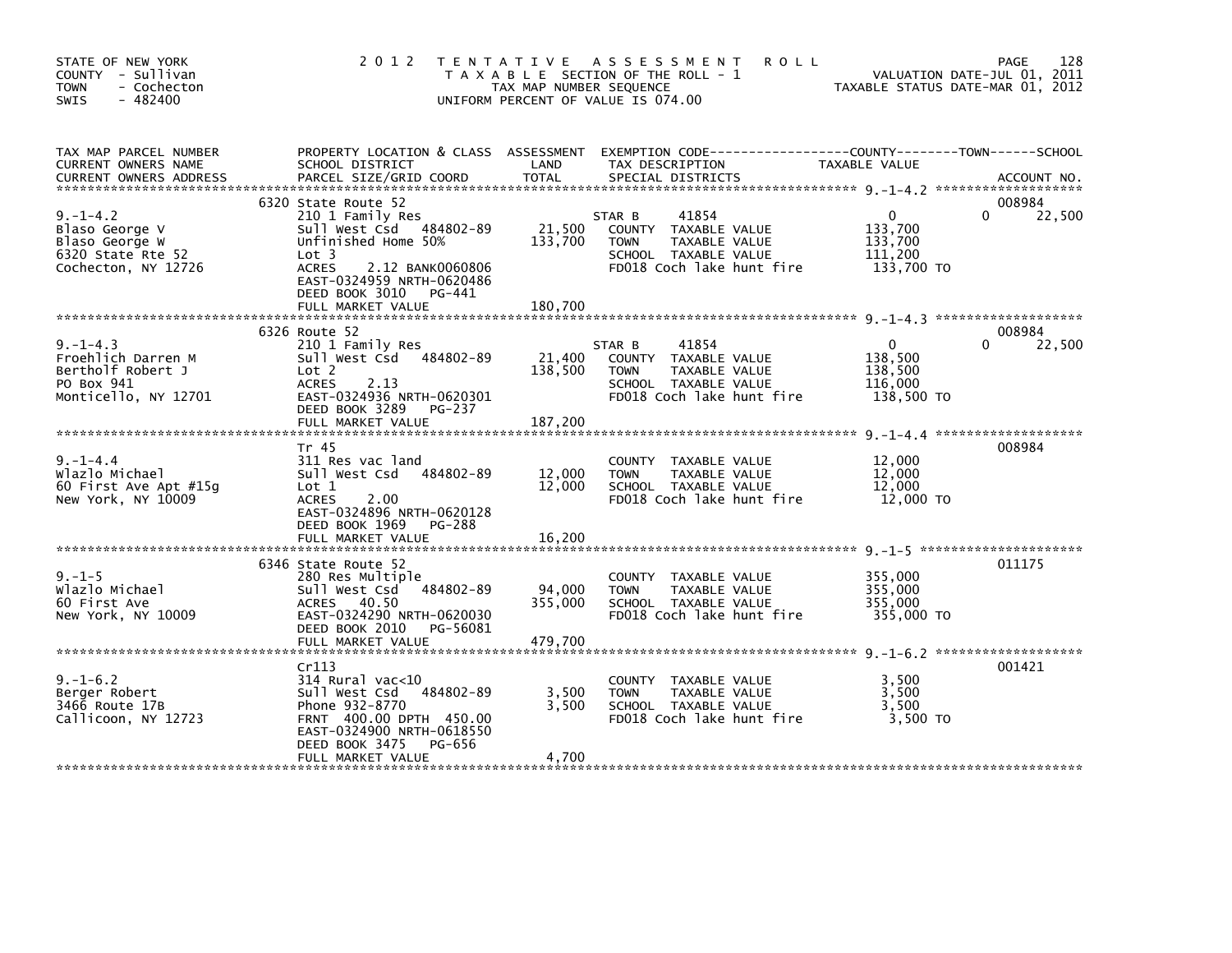| STATE OF NEW YORK<br>COUNTY - Sullivan<br><b>TOWN</b><br>- Cochecton<br>$-482400$<br><b>SWIS</b> | 2 0 1 2                                                                                                                                                                                       | T E N T A T I V E<br>TAX MAP NUMBER SEQUENCE | ASSESSMENT<br><b>ROLL</b><br>T A X A B L E SECTION OF THE ROLL - 1<br>UNIFORM PERCENT OF VALUE IS 074.00                                                                                    | TAXABLE STATUS DATE-MAR 01, 2012                                          | 129<br>PAGE<br>VALUATION DATE-JUL 01, 2011 |
|--------------------------------------------------------------------------------------------------|-----------------------------------------------------------------------------------------------------------------------------------------------------------------------------------------------|----------------------------------------------|---------------------------------------------------------------------------------------------------------------------------------------------------------------------------------------------|---------------------------------------------------------------------------|--------------------------------------------|
| TAX MAP PARCEL NUMBER<br>CURRENT OWNERS NAME<br><b>CURRENT OWNERS ADDRESS</b>                    | SCHOOL DISTRICT<br>PARCEL SIZE/GRID COORD                                                                                                                                                     | LAND<br><b>TOTAL</b>                         | PROPERTY LOCATION & CLASS ASSESSMENT EXEMPTION CODE----------------COUNTY-------TOWN-----SCHOOL<br>TAX DESCRIPTION<br>SPECIAL DISTRICTS                                                     | TAXABLE VALUE                                                             | ACCOUNT NO.                                |
| $9. - 1 - 6.3$<br>Cuff Walter G<br>Cuff Marilyn D<br>725 Rugby Rd<br>Brooklyn, NY 11230          | 6406 State Route 52<br>210 1 Family Res<br>484802-89<br>Sull West Csd<br>Phone 932-8770<br><b>ACRES</b><br>1.36<br>EAST-0324604 NRTH-0618562<br>DEED BOOK 2897<br>PG-580<br>FULL MARKET VALUE | 18,500<br>116,500<br>157,400                 | COUNTY TAXABLE VALUE<br>TAXABLE VALUE<br><b>TOWN</b><br>SCHOOL TAXABLE VALUE<br>FD018 Coch lake hunt fire                                                                                   | 116,500<br>116,500<br>116,500<br>116,500 TO                               | 000980                                     |
|                                                                                                  | 79 Schmidt Ln                                                                                                                                                                                 |                                              |                                                                                                                                                                                             |                                                                           | 016985                                     |
| $9. - 1 - 10$<br>Yavarkovsky Jerold<br>79 Schmidt Ln<br>Lake Huntington, NY 12752                | 210 1 Family Res<br>Sull West Csd<br>484802-89<br>9.50<br><b>ACRES</b><br>EAST-0321300 NRTH-0617780<br>DEED BOOK 710<br>PG-00671<br>FULL MARKET VALUE                                         | 59,900<br>240,500<br>325,000                 | 41854<br>STAR B<br>COUNTY TAXABLE VALUE<br>TAXABLE VALUE<br><b>TOWN</b><br>SCHOOL TAXABLE VALUE<br>FD018 Coch lake hunt fire                                                                | $\mathbf{0}$<br>240,500<br>240,500<br>218,000<br>240,500 TO               | 22,500<br>0                                |
|                                                                                                  | Cr113                                                                                                                                                                                         |                                              |                                                                                                                                                                                             |                                                                           | 003475                                     |
| 9. –1–11<br>Dominianni Alphonse<br>& Ann<br>1154 66th St<br>Brooklyn, NY 11219                   | 240 Rural res<br>Sull West Csd<br>484802-89<br>ACRES 24.70<br>EAST-0321570 NRTH-0617500<br>DEED BOOK 742<br>PG-01144<br>FULL MARKET VALUE                                                     | 51,200<br>145,500<br>196,600                 | <b>COUNTY</b><br>TAXABLE VALUE<br><b>TOWN</b><br>TAXABLE VALUE<br>SCHOOL TAXABLE VALUE<br>FD018 Coch lake hunt fire<br>LT011 Lake huntington lght<br>SD010 Lake huntington sew<br>1.00 UN M | 145,500<br>145,500<br>145,500<br>145,500 TO<br>145,500 TO<br>145.500 TO M |                                            |
|                                                                                                  |                                                                                                                                                                                               |                                              |                                                                                                                                                                                             |                                                                           |                                            |
| $9. -1 - 12.1$<br>Lawler Kelly<br>21 Jones St Apt 2<br>New York, NY 10014                        | 12 C R 113<br>210 1 Family Res<br>Sull West Csd<br>484802-89<br>6.00 BANK C30614<br><b>ACRES</b><br>EAST-0323086 NRTH-0617420<br>DEED BOOK 2011<br>PG-3541                                    | 35,400<br>153,100                            | COUNTY TAXABLE VALUE<br>TAXABLE VALUE<br><b>TOWN</b><br>SCHOOL TAXABLE VALUE<br>FD018 Coch lake hunt fire                                                                                   | 153,100<br>153,100<br>153,100<br>153,100 TO                               | 000700                                     |
|                                                                                                  | FULL MARKET VALUE                                                                                                                                                                             | 206,900                                      |                                                                                                                                                                                             |                                                                           |                                            |
| $9. - 1 - 12.2$<br>Furino Frank<br>Furino Emily<br>159 Cr 116<br>Cochecton, NY 12726             | C R 113<br>$322$ Rural vac $>10$<br>484802-89<br>Sull West Csd<br>ACRES 30.40<br>EAST-0322339 NRTH-0617884<br>DEED BOOK 933<br>PG-00102<br>FULL MARKET VALUE                                  | 33,300<br>33,300<br>45,000                   | <b>COUNTY</b><br>TAXABLE VALUE<br>TAXABLE VALUE<br><b>TOWN</b><br>SCHOOL TAXABLE VALUE<br>FD018 Coch lake hunt fire                                                                         | 33,300<br>33.300<br>33,300<br>33,300 TO                                   |                                            |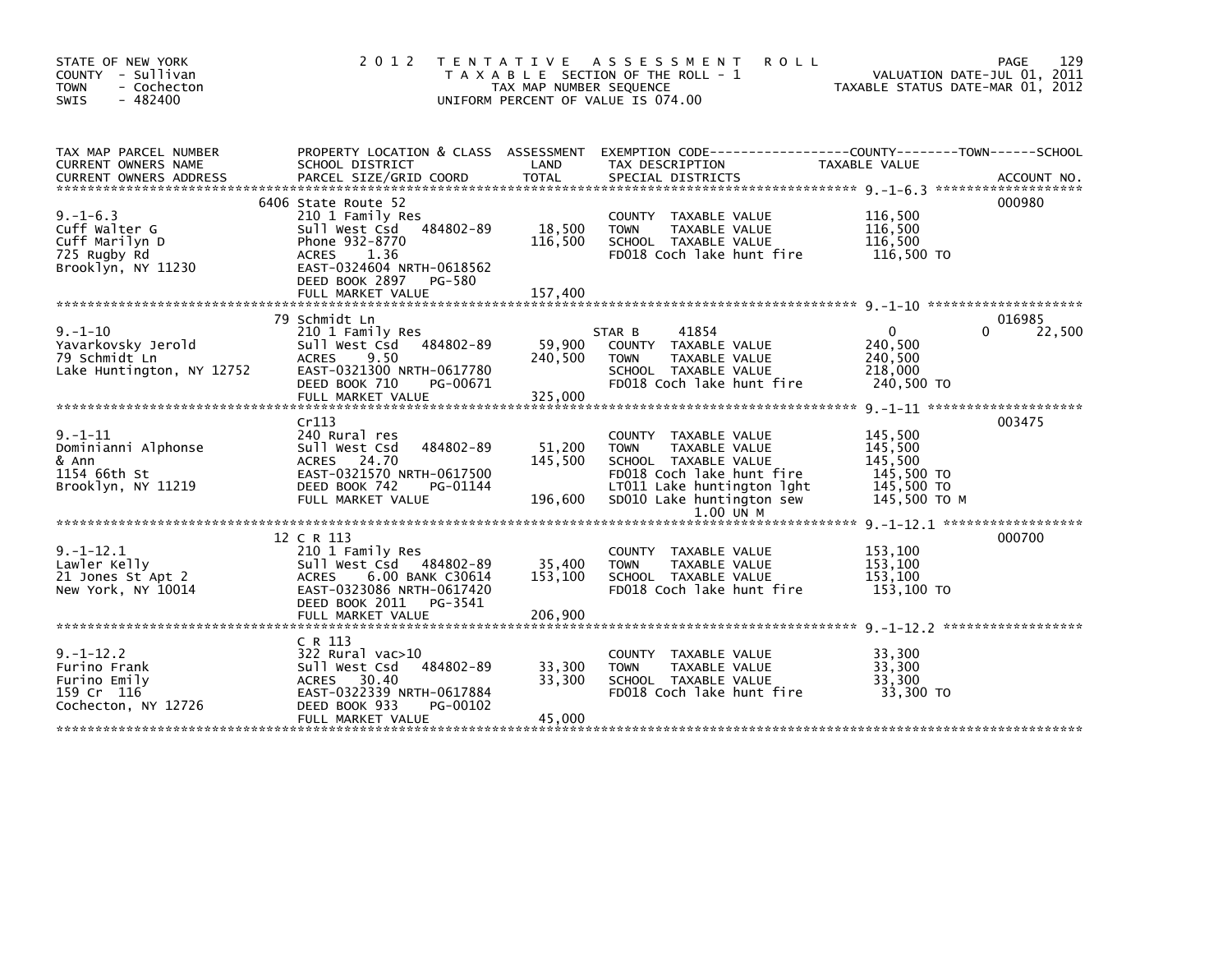| STATE OF NEW YORK<br>COUNTY - Sullivan<br><b>TOWN</b><br>- Cochecton<br>$-482400$<br><b>SWIS</b>             | 2 0 1 2                                                                                                                                                                                                                                                                                                               | T E N T A T I V E<br>TAX MAP NUMBER SEQUENCE | A S S E S S M E N T<br><b>ROLL</b><br>T A X A B L E SECTION OF THE ROLL - 1<br>UNIFORM PERCENT OF VALUE IS 074.00                                                         | VALUATION DATE-JUL 01, 2011<br>TAXABLE STATUS DATE-MAR 01, 2012                                   | PAGE<br>130                                    |
|--------------------------------------------------------------------------------------------------------------|-----------------------------------------------------------------------------------------------------------------------------------------------------------------------------------------------------------------------------------------------------------------------------------------------------------------------|----------------------------------------------|---------------------------------------------------------------------------------------------------------------------------------------------------------------------------|---------------------------------------------------------------------------------------------------|------------------------------------------------|
| TAX MAP PARCEL NUMBER<br>CURRENT OWNERS NAME                                                                 | PROPERTY LOCATION & CLASS ASSESSMENT EXEMPTION CODE-----------------COUNTY-------TOWN-----SCHOOL<br>SCHOOL DISTRICT<br>CURRENT OWNERS ADDRESS FORCEL SIZE/GRID COORD TOTAL SPECIAL DISTRICTS (2001) ACCOUNT NO.<br>A SECIAL DISTRICTS SECIAL SECURENT OF A SECIAL SECURENT OF A SECURENT ON A SECURENT OWNERS ADDRESS | LAND                                         | TAX DESCRIPTION                                                                                                                                                           | TAXABLE VALUE                                                                                     |                                                |
| $9. - 1 - 13$<br>Wnek Henry<br>Whek Dorothy<br>146 Bedford Ave<br>Brooklyn, NY 11211                         | 6480 State Rt 52<br>240 Rural res<br>484802-89<br>Sull West Csd<br>ACRES 16.51<br>EAST-0323020 NRTH-0618130<br>DEED BOOK 1521 PG-0135                                                                                                                                                                                 | 61,600<br>161,600                            | COUNTY TAXABLE VALUE<br>TAXABLE VALUE<br><b>TOWN</b><br>SCHOOL TAXABLE VALUE<br>FD018 Coch lake hunt fire                                                                 | 161,600<br>161,600<br>161,600<br>161,600 TO                                                       | 006710                                         |
| $9. - 1 - 14.1$<br>Mosher Harriet<br>James Edward<br>6516 Rt 52<br>Lake Huntington, NY 12752                 | 6516 RT 52<br>270 Mfg housing<br>Sull West Csd 484802-89<br><b>ACRES</b><br>5.50<br>EAST-0322000 NRTH-0617130<br>DEED BOOK 1615<br>PG-409<br>FULL MARKET VALUE                                                                                                                                                        | 33,700<br>60,200<br>81,400                   | 41854<br>STAR B<br>COUNTY TAXABLE VALUE<br>TAXABLE VALUE<br><b>TOWN</b><br>SCHOOL TAXABLE VALUE<br>FD018 Coch lake hunt fire                                              | $\Omega$<br>60,200<br>60,200<br>37,700<br>60,200 TO                                               | 010145<br>22,500<br>0                          |
| $9. - 1 - 14.2$<br>Grisafe Donna<br>Spangler Homer<br>6508 Rt 52<br>Lake Huntington, NY 12752                | 6508 Rt 52<br>270 Mfg housing<br>Sull West Csd 484802-89<br><b>ACRES</b><br>1.00<br>EAST-0322320 NRTH-0617240<br>DEED BOOK 3057 PG-123                                                                                                                                                                                | 16,000<br>30,300                             | 41854<br>STAR B<br>COUNTY TAXABLE VALUE<br>TAXABLE VALUE<br><b>TOWN</b><br>SCHOOL TAXABLE VALUE<br>FD018 Coch lake hunt fire                                              | $\mathbf{0}$<br>30,300<br>30,300<br>7,800<br>30,300 TO                                            | 002403<br>22,500<br>$\Omega$                   |
| $9. -1 - 14.3$                                                                                               | FULL MARKET VALUE<br>6532 Route 52<br>210 <sub>1</sub> Family Res                                                                                                                                                                                                                                                     | 40,900                                       | 41854<br>STAR B                                                                                                                                                           | $\mathbf{0}$                                                                                      | 014823<br>0<br>22,500                          |
| Ramos Anthony<br>6532 Route 52<br>Lake Huntington, NY 12752                                                  | Sull West Csd 484802-89<br>3.10<br><b>ACRES</b><br>EAST-0321910 NRTH-0616800<br>DEED BOOK 2724<br>PG-328<br>FULL MARKET VALUE                                                                                                                                                                                         | 25,300<br>144,200<br>194,900                 | COUNTY TAXABLE VALUE<br>TAXABLE VALUE<br><b>TOWN</b><br>SCHOOL TAXABLE VALUE<br>FD018 Coch lake hunt fire                                                                 | 144,200<br>144,200<br>121,700<br>144,200 TO                                                       |                                                |
|                                                                                                              | 6531 State Route 52                                                                                                                                                                                                                                                                                                   |                                              |                                                                                                                                                                           |                                                                                                   | 015560                                         |
| $9. -1 - 15.1$<br>Toscano Peter<br>Toscano Anita Nardina<br>6531 State Route 52<br>Lake Huntington, NY 12752 | 210 1 Family Res<br>Sull West Csd 484802-89<br>Lot 1<br><b>ACRES</b><br>8.04<br>EAST-0322729 NRTH-0616726<br>PG-325<br>DEED BOOK 1989<br>FULL MARKET VALUE                                                                                                                                                            | 137,500 STAR B                               | COMBAT VET 41131<br>59,400 DISABL VET 41141<br>41854<br>COUNTY TAXABLE VALUE<br><b>TOWN</b><br>TAXABLE VALUE<br>SCHOOL TAXABLE VALUE<br>185,800 FD018 Coch lake hunt fire | 33.750<br>33.750<br>6,875<br>6,875<br>$\overline{0}$<br>96.875<br>96,875<br>115,000<br>137,500 TO | $\mathbf{0}$<br>$\Omega$<br>$\Omega$<br>22,500 |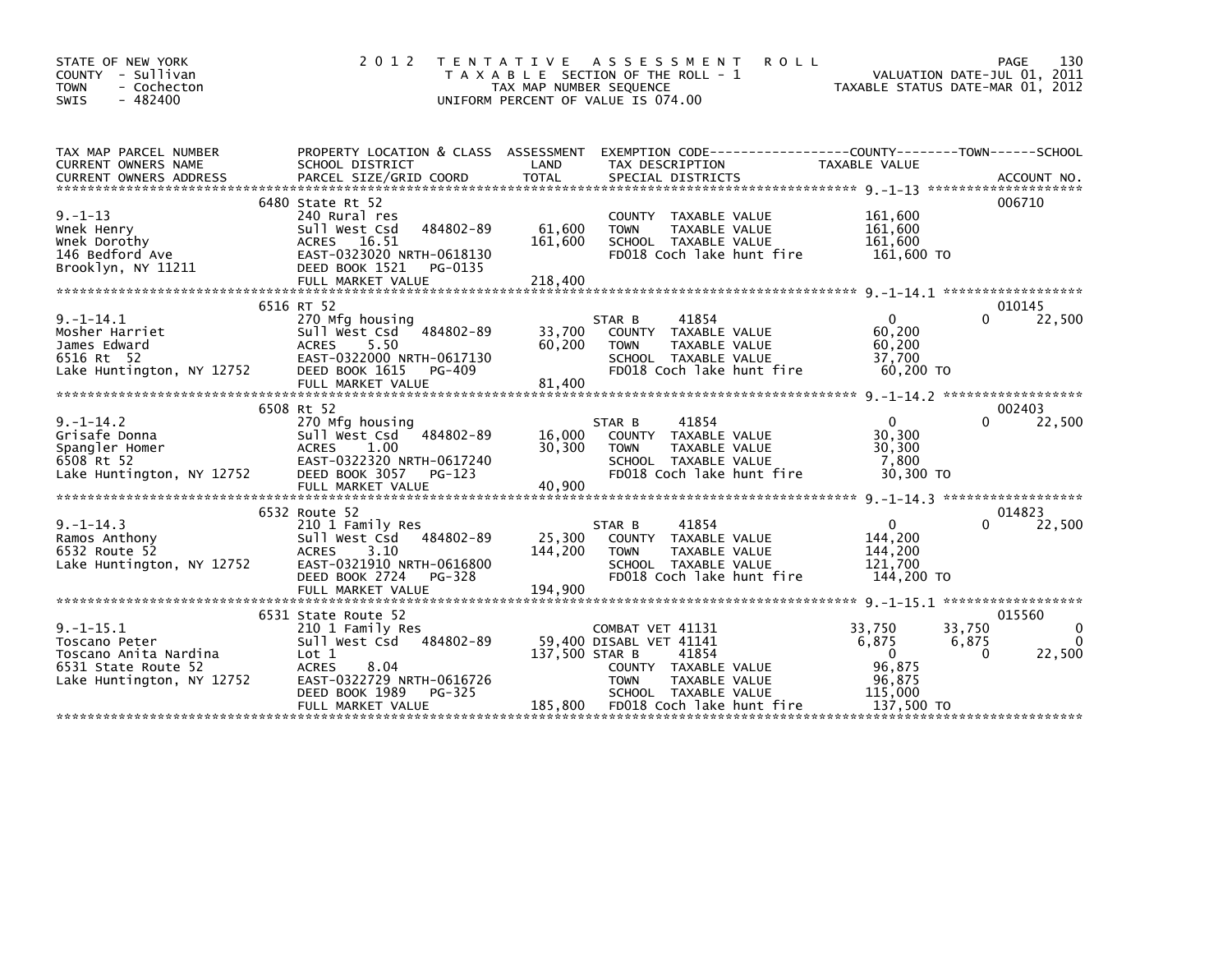| STATE OF NEW YORK<br>COUNTY - Sullivan<br><b>TOWN</b><br>- Cochecton<br><b>SWIS</b><br>$-482400$                                                 | 2 0 1 2                                                                                                                                                                              | T E N T A T I V E<br>TAX MAP NUMBER SEQUENCE | <b>ROLL</b><br>A S S E S S M E N T<br>T A X A B L E SECTION OF THE ROLL - 1<br>UNIFORM PERCENT OF VALUE IS 074.00                                                                       |                                                                                | 131<br>PAGE<br>VALUATION DATE-JUL 01, 2011<br>TAXABLE STATUS DATE-MAR 01, 2012 |
|--------------------------------------------------------------------------------------------------------------------------------------------------|--------------------------------------------------------------------------------------------------------------------------------------------------------------------------------------|----------------------------------------------|-----------------------------------------------------------------------------------------------------------------------------------------------------------------------------------------|--------------------------------------------------------------------------------|--------------------------------------------------------------------------------|
| TAX MAP PARCEL NUMBER<br>CURRENT OWNERS NAME                                                                                                     | PROPERTY LOCATION & CLASS ASSESSMENT<br>SCHOOL DISTRICT                                                                                                                              | LAND                                         | TAX DESCRIPTION                                                                                                                                                                         | TAXABLE VALUE                                                                  |                                                                                |
| $9. -1 - 15.2$<br>Cavanaugh William J<br>Cavanaugh Joyce A<br>PO Box 322<br>Lake Huntington, NY 12752                                            | 6525 State Route 52<br>210 1 Family Res<br>484802-89<br>Sull West Csd<br>Lot 2<br><b>ACRES</b><br>4.01<br>EAST-0322768 NRTH-0617055<br>DEED BOOK 3534<br>PG-552<br>FULL MARKET VALUE | 26,000<br>148,400<br>200,500                 | 41854<br>STAR B<br>COUNTY TAXABLE VALUE<br>TAXABLE VALUE<br><b>TOWN</b><br>SCHOOL TAXABLE VALUE<br>FD018 Coch lake hunt fire                                                            | $\mathbf{0}$<br>148,400<br>148,400<br>125,900<br>148,400 TO                    | 015560<br>22,500<br>0                                                          |
| $9. -1 - 15.3$<br>Toscano Peterson<br>127 Arch St F<br>Sunbury, PA 17801                                                                         | State Route 52<br>311 Res vac land<br>Sull West Csd<br>484802-89<br>Lot 1b<br><b>ACRES</b><br>2.00<br>EAST-0322729 NRTH-0616726<br>DEED BOOK 3092<br>PG-641<br>FULL MARKET VALUE     | 21,000<br>21,000<br>28,400                   | COUNTY<br>TAXABLE VALUE<br><b>TOWN</b><br>TAXABLE VALUE<br>SCHOOL TAXABLE VALUE<br>FD018 Coch lake hunt fire<br>SD010 Lake huntington sew<br>.00 UN M                                   | 21,000<br>21,000<br>21,000<br>21,000 TO<br>21,000 TO M                         | 015560                                                                         |
| $9. - 1 - 16$<br>Brueck Rosanna T<br>Brueck George H<br>130 Lynn St<br>Harrington Park, NJ 07640<br>MAY BE SUBJECT TO PAYMENT                    | Devils Rd<br>240 Rural res<br>Sull West Csd<br>484802-89<br>Living Trust<br>ACRES 25.00<br>EAST-0322420 NRTH-0616090<br>DEED BOOK 2114<br>PG-282<br>FULL MARKET VALUE                | 76,000<br>141,900<br>191,800                 | AGRI DIST 41720<br>COUNTY TAXABLE VALUE<br><b>TOWN</b><br>TAXABLE VALUE<br>SCHOOL TAXABLE VALUE<br>FD018 Coch lake hunt fire<br>LT011 Lake huntington lght<br>SD010 Lake huntington sew | 45,058<br>96,842<br>96,842<br>96.842<br>141,900 TO<br>1,348 TO<br>141,900 TO M | 000300<br>45,058<br>45,058                                                     |
| UNDER AGDIST LAW TIL 2016<br>$9. - 1 - 17.1$<br>Zel, IV, LLC<br>Little Walker Lake Estates, LL ACRES 81.58<br>5 Gilbert St<br>Millburn, NJ 07041 | Tr 43<br>312 Vac w/imprv<br>Sull West Csd<br>484802-89<br>EAST-0324289 NRTH-0617502<br>DEED BOOK 3042<br>PG-449<br>FULL MARKET VALUE                                                 | 240,000<br>298,000<br>402,700                | 1.00 UN M<br>COUNTY TAXABLE VALUE<br><b>TOWN</b><br>TAXABLE VALUE<br>SCHOOL TAXABLE VALUE<br>FD018 Coch lake hunt fire                                                                  | 298,000<br>298,000<br>298,000<br>298,000 TO                                    | 017091                                                                         |
| $9. - 1 - 17.2$<br>Atkinson Colin<br>Atkinson Maryann L<br>PO Box 341<br>Lake Huntington, NY 12742                                               | 46 Devils Rd<br>210 1 Family Res<br>Sull West Csd 484802-89<br><b>ACRES</b><br>3.66 BANK0060806<br>EAST-0323656 NRTH-0615696<br>DEED BOOK 2635<br>PG-464<br>FULL MARKET VALUE        | 27,300<br>119,800<br>161,900                 | 41854<br>STAR B<br>COUNTY TAXABLE VALUE<br><b>TOWN</b><br>TAXABLE VALUE<br>SCHOOL TAXABLE VALUE<br>FD018 Coch lake hunt fire                                                            | $\mathbf{0}$<br>119,800<br>119,800<br>97,300<br>119,800 TO                     | 22,500<br>$\Omega$                                                             |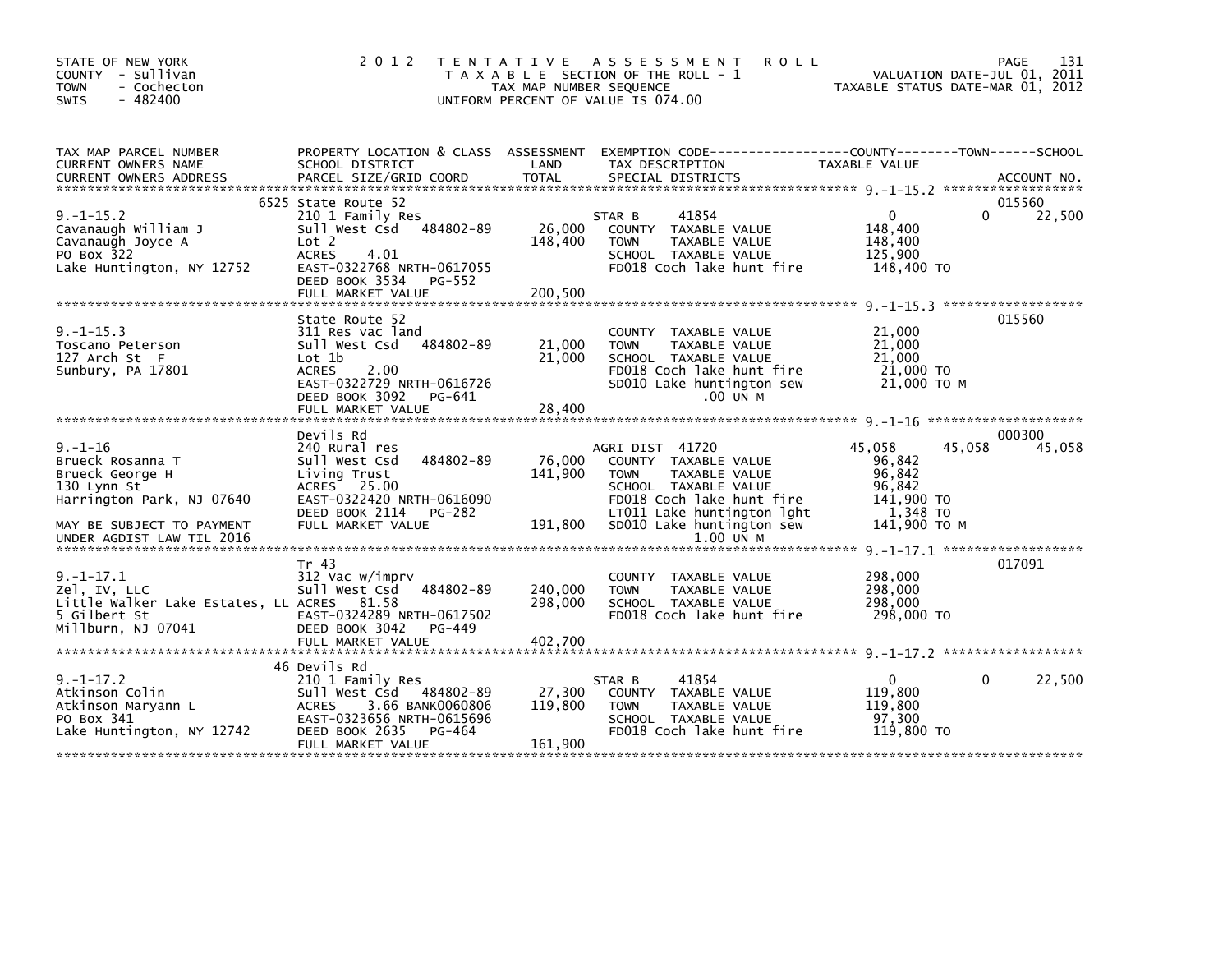| STATE OF NEW YORK<br>COUNTY - Sullivan<br>- Cochecton<br><b>TOWN</b><br>$-482400$<br><b>SWIS</b>                                                                                                                                                                              | 2 0 1 2<br>T E N T A T I V E                                                                                                                                                            | TAX MAP NUMBER SEQUENCE      | <b>ROLL</b><br>A S S E S S M E N T<br>T A X A B L E SECTION OF THE ROLL - 1<br>UNIFORM PERCENT OF VALUE IS 074.00                                                                             | VALUATION DATE-JUL 01, 2011<br>TAXABLE STATUS DATE-MAR 01, 2012                                                             | 132<br>PAGE                                                               |
|-------------------------------------------------------------------------------------------------------------------------------------------------------------------------------------------------------------------------------------------------------------------------------|-----------------------------------------------------------------------------------------------------------------------------------------------------------------------------------------|------------------------------|-----------------------------------------------------------------------------------------------------------------------------------------------------------------------------------------------|-----------------------------------------------------------------------------------------------------------------------------|---------------------------------------------------------------------------|
| TAX MAP PARCEL NUMBER<br>CURRENT OWNERS NAME<br>.CURRENT OWNERS ADDRESS PARCEL SIZE/GRID COORD TOTAL SPECIAL DISTRICTS (ACCOUNT NO ACCOUNT NO ACCOUNT NO AND REALLY SERVER AND REALLY SERVER AND REALLY AND REALLY AND REALLY AND REALLY AND REALLY AND REALLY AND REALLY AND | PROPERTY LOCATION & CLASS ASSESSMENT<br>SCHOOL DISTRICT                                                                                                                                 | LAND                         | EXEMPTION        CODE------------------COUNTY-------TOWN------SCHOOL<br>TAX DESCRIPTION                                                                                                       | <b>TAXABLE VALUE</b>                                                                                                        |                                                                           |
| $9. - 1 - 17.4$<br>Goodstein Brian<br>2 Putters Way<br>Middletown, NY 10940                                                                                                                                                                                                   | 4 Zylstra Rd<br>210 1 Family Res<br>Sull West Csd<br>484802-89<br>4.98<br><b>ACRES</b><br>EAST-0324289 NRTH-0617502<br>DEED BOOK 2991<br>$PG-525$<br>FULL MARKET VALUE                  | 28,500<br>117,000<br>158.100 | COUNTY TAXABLE VALUE<br><b>TAXABLE VALUE</b><br><b>TOWN</b><br>SCHOOL TAXABLE VALUE<br>FD018 Coch lake hunt fire                                                                              | 117,000<br>117,000<br>117,000<br>117,000 TO                                                                                 | 017091                                                                    |
| $9. - 1 - 17.5$<br>Roselle Jeffrey A<br>Roselle Karen<br>PO Box 76<br>Lake Huntington, NY 12752<br>MAY BE SUBJECT TO PAYMENT<br>UNDER AGDIST LAW TIL 2016                                                                                                                     | 6452 State Route 52<br>210 1 Family Res<br>484802-89<br>Sull West Csd<br><b>ACRES</b><br>9.67<br>EAST-0324289 NRTH-0617502<br>DEED BOOK 3264<br>PG-600<br>FULL MARKET VALUE             | 293.200                      | COMBAT VET 41131<br>52,100 AGRI BLDGS 41700<br>217,000 AGRI BLDGS 41700<br>AGRI DIST 41720<br>STAR B<br>41854<br>COUNTY TAXABLE VALUE<br><b>TOWN</b><br>TAXABLE VALUE<br>SCHOOL TAXABLE VALUE | 33,750<br>33,750<br>30,000<br>30,000<br>8,500<br>8,500<br>27,740<br>27,740<br>$\mathbf{0}$<br>117,010<br>117,010<br>128,260 | 017091<br>$\mathbf{0}$<br>30,000<br>8,500<br>27,740<br>$\Omega$<br>22,500 |
|                                                                                                                                                                                                                                                                               |                                                                                                                                                                                         |                              |                                                                                                                                                                                               |                                                                                                                             |                                                                           |
| $9. - 1 - 17.6$<br>McNeil Matthew<br>Warren Kelley<br>6436 State Route 52<br>Lake Huntington, NY 12752                                                                                                                                                                        | 6436 State Route 52<br>210 1 Family Res<br>Sull West Csd<br>484802-89<br><b>ACRES</b><br>7.51 BANKC030614<br>EAST-0324289 NRTH-0617502<br>DEED BOOK 3181<br>PG-315<br>FULL MARKET VALUE | 34,775<br>268,000<br>362,200 | 41854<br>STAR B<br>COUNTY TAXABLE VALUE<br><b>TOWN</b><br>TAXABLE VALUE<br>SCHOOL TAXABLE VALUE<br>FD018 Coch lake hunt fire                                                                  | $\Omega$<br>268,000<br>268,000<br>245,500<br>268,000 TO<br>$9. -1 - 17.7$ *******************                               | 017091<br>$\Omega$<br>22,500                                              |
| $9. - 1 - 17.7$<br>Brown Arlen<br>10 Manor Dr<br>Monticello. NY 12701                                                                                                                                                                                                         | Short Cut Rd<br>$322$ Rural vac $>10$<br>484802-89<br>Sull West Csd<br>26.34<br><b>ACRES</b><br>EAST-0324289 NRTH-0617502<br>DEED BOOK 3404<br>PG-321                                   | 108,000<br>108,000           | COUNTY TAXABLE VALUE<br><b>TOWN</b><br>TAXABLE VALUE<br>SCHOOL TAXABLE VALUE<br>FD018 Coch lake hunt fire                                                                                     | 108,000<br>108,000<br>108,000<br>108,000 TO<br>$9. -1 - 17.8$ *******************                                           | 017091                                                                    |
| $9. - 1 - 17.8$<br>Berger Robert<br>3466 Route 17B<br>Callicoon, NY 12723                                                                                                                                                                                                     | 24 Short Cut Rd<br>270 Mfg housing<br>Sull West Csd<br>484802-89<br>lot 2<br><b>ACRES</b><br>2.63<br>EAST-0324289 NRTH-0617502<br>DEED BOOK 3415<br>PG-169<br>FULL MARKET VALUE         | 22,600<br>105,750<br>142,900 | COUNTY TAXABLE VALUE<br>TAXABLE VALUE<br><b>TOWN</b><br>SCHOOL TAXABLE VALUE<br>FD018 Coch lake hunt fire                                                                                     | 105,750<br>105.750<br>105,750<br>105,750 TO                                                                                 | 017091                                                                    |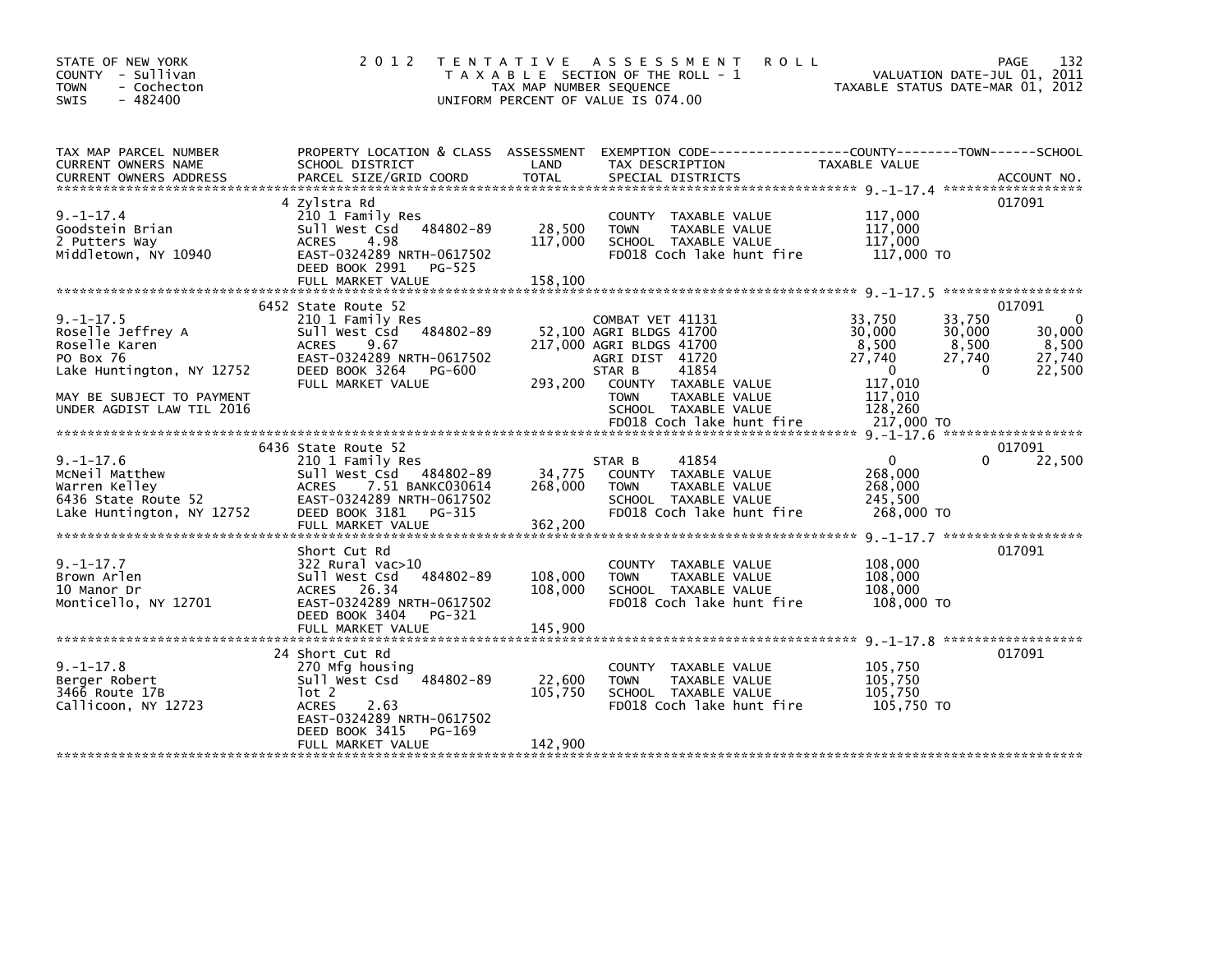| STATE OF NEW YORK<br>COUNTY - Sullivan<br>- Cochecton<br><b>TOWN</b><br>$-482400$<br><b>SWIS</b> | 2 0 1 2                                                                                                                                                                    | TAX MAP NUMBER SEQUENCE      | TENTATIVE ASSESSMENT<br><b>ROLL</b><br>T A X A B L E SECTION OF THE ROLL - 1<br>UNIFORM PERCENT OF VALUE IS 074.00                      | TAXABLE STATUS DATE-MAR 01, 2012                        | 133<br>PAGE<br>VALUATION DATE-JUL 01, 2011 |
|--------------------------------------------------------------------------------------------------|----------------------------------------------------------------------------------------------------------------------------------------------------------------------------|------------------------------|-----------------------------------------------------------------------------------------------------------------------------------------|---------------------------------------------------------|--------------------------------------------|
| TAX MAP PARCEL NUMBER<br>CURRENT OWNERS NAME<br><b>CURRENT OWNERS ADDRESS</b>                    | SCHOOL DISTRICT<br>PARCEL SIZE/GRID COORD                                                                                                                                  | LAND<br><b>TOTAL</b>         | PROPERTY LOCATION & CLASS ASSESSMENT EXEMPTION CODE---------------COUNTY-------TOWN------SCHOOL<br>TAX DESCRIPTION<br>SPECIAL DISTRICTS | TAXABLE VALUE                                           | ACCOUNT NO.                                |
| $9. -2 - 1.1$<br>Rexhepi Sali<br>Rexhepi Cyma<br>5800 Arlington Ave<br>Riverdale, NY 10471       | 6351 State Route 52<br>220 2 Family Res<br>Sull West Csd 484802-89<br><b>ACRES</b><br>3.80<br>EAST-0325476 NRTH-0620455<br>DEED BOOK 976<br>PG-00278<br>FULL MARKET VALUE  | 27,800<br>178,200<br>240,800 | 41854<br>STAR B<br>COUNTY TAXABLE VALUE<br>TAXABLE VALUE<br><b>TOWN</b><br>SCHOOL TAXABLE VALUE<br>FD018 Coch lake hunt fire            | $\Omega$<br>178,200<br>178,200<br>155,700<br>178,200 TO | 006560<br>$\Omega$<br>22,500               |
| $9. -2 - 1.2$<br>McMackin Daniel<br>116 Newbury Pl<br>Riverdale, NJ 07457                        | Short Cut Rd<br>314 Rural vac<10<br>484802-89<br>Sull West Csd<br>8.15<br><b>ACRES</b><br>EAST-0325280 NRTH-0619210<br>DEED BOOK 2946<br>PG-543<br>FULL MARKET VALUE       | 33,200<br>33,200<br>44,900   | COUNTY TAXABLE VALUE<br><b>TOWN</b><br>TAXABLE VALUE<br>SCHOOL TAXABLE VALUE<br>FD018 Coch lake hunt fire                               | 33,200<br>33,200<br>33,200<br>33,200 TO                 | 009142                                     |
|                                                                                                  |                                                                                                                                                                            |                              |                                                                                                                                         |                                                         |                                            |
| $9. -2 - 1.3$<br>Burlingame Julie Frances<br>6337 St Rt 52<br>Cochecton, NY 12726                | 6337 Rt 52<br>210 1 Family Res<br>Sull West Csd 484802-89<br>ACRES<br>1.81 BANK0060806<br>EAST-0325410 NRTH-0620060<br>DEED BOOK 2219<br>PG-678<br>FULL MARKET VALUE       | 20,000<br>99,300<br>134,200  | 41854<br>STAR B<br>COUNTY TAXABLE VALUE<br><b>TOWN</b><br>TAXABLE VALUE<br>SCHOOL TAXABLE VALUE<br>FD018 Coch lake hunt fire            | $\mathbf 0$<br>99,300<br>99,300<br>76,800<br>99,300 TO  | 005850<br>$\Omega$<br>22,500               |
| $9. -2 - 1.4$<br>Nikolic Miodrag<br>Nikolic Eudenija<br>6119 Gates Ave<br>Ridgewood, NY 11385    | 6343 State Route 52<br>210 1 Family Res<br>484802-89<br>Sull West Csd<br>2.02<br><b>ACRES</b><br>EAST-0325380 NRTH-0619870<br>DEED BOOK 3626<br>PG-97<br>FULL MARKET VALUE | 21,000<br>103,000<br>139,200 | COUNTY TAXABLE VALUE<br><b>TAXABLE VALUE</b><br><b>TOWN</b><br>SCHOOL TAXABLE VALUE<br>FD018 Coch lake hunt fire                        | 103,000<br>103,000<br>103,000<br>103,000 TO             | 016265                                     |
|                                                                                                  |                                                                                                                                                                            |                              |                                                                                                                                         |                                                         |                                            |
| $9. -2 - 1.5$<br>Burr Russell W<br>6353 Rt 52<br>Cochecton, NY 12726                             | 6353 Rt 52<br>270 Mfg housing<br>Sull West Csd<br>$-484802 - 89$<br>1.50<br><b>ACRES</b><br>EAST-0325360 NRTH-0619690<br>DEED BOOK 2874<br>PG-458<br>FULL MARKET VALUE     | 18,500<br>60,200<br>81,400   | 41854<br>STAR B<br>COUNTY TAXABLE VALUE<br>TAXABLE VALUE<br><b>TOWN</b><br>SCHOOL TAXABLE VALUE<br>FD018 Coch lake hunt fire            | $\mathbf 0$<br>60,200<br>60,200<br>37,700<br>60,200 TO  | 001898<br>$\Omega$<br>22,500               |
|                                                                                                  | Tr 43                                                                                                                                                                      |                              |                                                                                                                                         |                                                         | 000470                                     |
| $9. - 2 - 1.6$<br>Baldi Salvatore<br>35 Radcliff Dr<br>Huntington, NY 11743                      | $314$ Rural vac<10<br>Sull West Csd<br>484802-89<br><b>ACRES</b><br>6.00<br>EAST-0325500 NRTH-0620990<br>DEED BOOK 744<br>PG-00306                                         | 26,400<br>26,400             | COUNTY TAXABLE VALUE<br>TAXABLE VALUE<br><b>TOWN</b><br>SCHOOL TAXABLE VALUE<br>FD018 Coch lake hunt fire                               | 26,400<br>26,400<br>26,400<br>26,400 TO                 |                                            |
|                                                                                                  | FULL MARKET VALUE                                                                                                                                                          | 35.700                       |                                                                                                                                         |                                                         |                                            |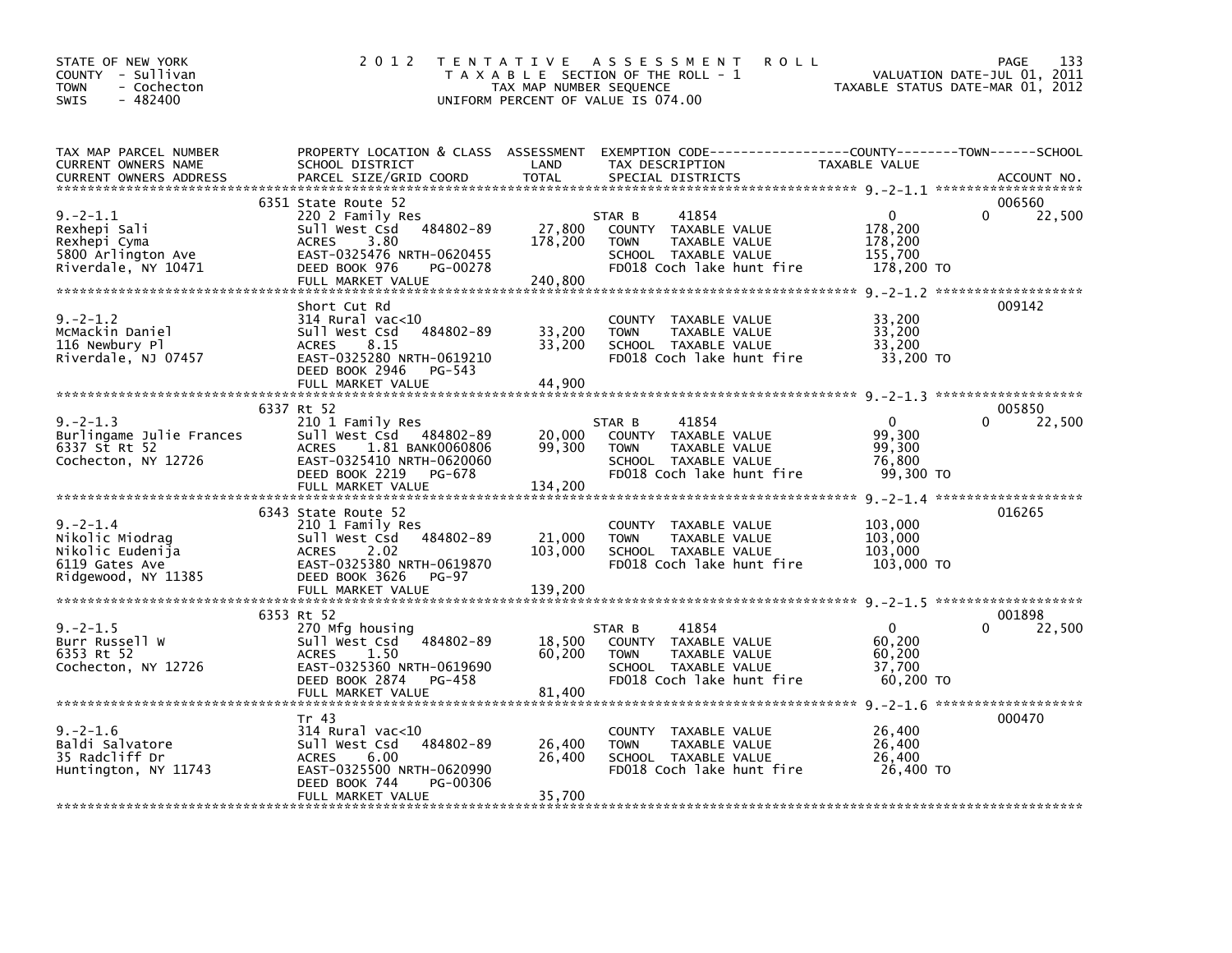| STATE OF NEW YORK<br>COUNTY - Sullivan<br>- Cochecton<br><b>TOWN</b><br>- 482400<br><b>SWIS</b> | 2 0 1 2                                                                                                                                                                       | T E N T A T I V E<br>TAX MAP NUMBER SEQUENCE | <b>ROLL</b><br>A S S E S S M E N T<br>T A X A B L E SECTION OF THE ROLL - 1<br>UNIFORM PERCENT OF VALUE IS 074.00            | TAXABLE STATUS DATE-MAR 01, 2012                            | 134<br>PAGE<br>VALUATION DATE-JUL 01, 2011 |
|-------------------------------------------------------------------------------------------------|-------------------------------------------------------------------------------------------------------------------------------------------------------------------------------|----------------------------------------------|------------------------------------------------------------------------------------------------------------------------------|-------------------------------------------------------------|--------------------------------------------|
| TAX MAP PARCEL NUMBER<br>CURRENT OWNERS NAME                                                    | PROPERTY LOCATION & CLASS ASSESSMENT<br>SCHOOL DISTRICT                                                                                                                       | LAND                                         | EXEMPTION CODE-----------------COUNTY-------TOWN------SCHOOL<br>TAX DESCRIPTION                                              | TAXABLE VALUE                                               |                                            |
| $9. -2 - 1.7$<br>Bertone Anthony<br>Bertone Mary<br>14 Durham Rd<br>Hewitt New Jersey, 07421    | Cr 113<br>270 Mfg housing<br>Sull West Csd 484802-89<br><b>ACRES</b><br>1.00<br>EAST-0325312 NRTH-0620223<br>DEED BOOK 920<br>PG-00039<br>FULL MARKET VALUE                   | 16.000<br>30,200<br>40,800                   | COUNTY TAXABLE VALUE<br>TAXABLE VALUE<br><b>TOWN</b><br>SCHOOL TAXABLE VALUE<br>FD018 Coch lake hunt fire                    | 30,200<br>30,200<br>30,200<br>30,200 TO                     | 000950                                     |
| $9. -2 - 2.1$<br>Edler Jo Anne E<br>1 Shortcut Rd<br>Cochecton, NY 12726                        | 1 Short cut Rd<br>210 1 Family Res<br>Sull West Csd 484802-89<br>Lot B<br>2.20<br><b>ACRES</b><br>EAST-0325811 NRTH-0620226<br>DEED BOOK 1894<br>PG-405                       | 21,800<br>41,000                             | 41854<br>STAR B<br>COUNTY TAXABLE VALUE<br>TAXABLE VALUE<br><b>TOWN</b><br>SCHOOL TAXABLE VALUE<br>FD018 Coch lake hunt fire | $\mathbf{0}$<br>41,000<br>41,000<br>18,500<br>41,000 TO     | 010730<br>22,500<br>$\Omega$               |
| $9. -2 - 2.2$<br>Pal International Of Ny<br>Station C<br>PO Box 670951<br>Flushing, NY 11367    | Cr 113<br>322 Rural vac>10<br>Sull West Csd<br>484802-89<br>Lot A<br><b>ACRES</b><br>56.20<br>EAST-0326342 NRTH-0621014<br>DEED BOOK 1746<br>PG-0655<br>FULL MARKET VALUE     | 106,400<br>106,400<br>143,800                | COUNTY TAXABLE VALUE<br>TAXABLE VALUE<br><b>TOWN</b><br>SCHOOL TAXABLE VALUE<br>FD018 Coch lake hunt fire                    | 106,400<br>106,400<br>106,400<br>106,400 TO                 |                                            |
| $9. -2 - 3.1$<br>Skibinski Julie<br>PO Box 492<br>Mongaup Valley, NY 12762                      | 15 Shortcut Rd<br>210 1 Family Res<br>Sull West Csd 484802-89<br>ACRES 13.66<br>EAST-0325820 NRTH-0618430<br>DEED BOOK 3331<br>PG-535                                         | 47,500<br>160,100                            | 41854<br>STAR B<br>COUNTY TAXABLE VALUE<br><b>TOWN</b><br>TAXABLE VALUE<br>SCHOOL TAXABLE VALUE<br>FD018 Coch lake hunt fire | $\mathbf{0}$<br>160,100<br>160,100<br>137,600<br>160,100 TO | 017092<br>22,500<br>$\Omega$               |
| $9. - 2 - 3.2$<br>Petrov Katherine Jane<br>PO Box 48473<br>Los Angeles, CA 90048                | 5 Shortcut Rd<br>210 1 Family Res<br>Sull West Csd 484802-89<br>2.00 BANK 40205<br><b>ACRES</b><br>EAST-0325330 NRTH-0618700<br>DEED BOOK 3290<br>PG-540<br>FULL MARKET VALUE | 15,300<br>50,300<br>68,000                   | COUNTY TAXABLE VALUE<br><b>TOWN</b><br>TAXABLE VALUE<br>SCHOOL TAXABLE VALUE<br>FD018 Coch lake hunt fire                    | 50,300<br>50,300<br>50,300<br>50.300 TO                     | 000740                                     |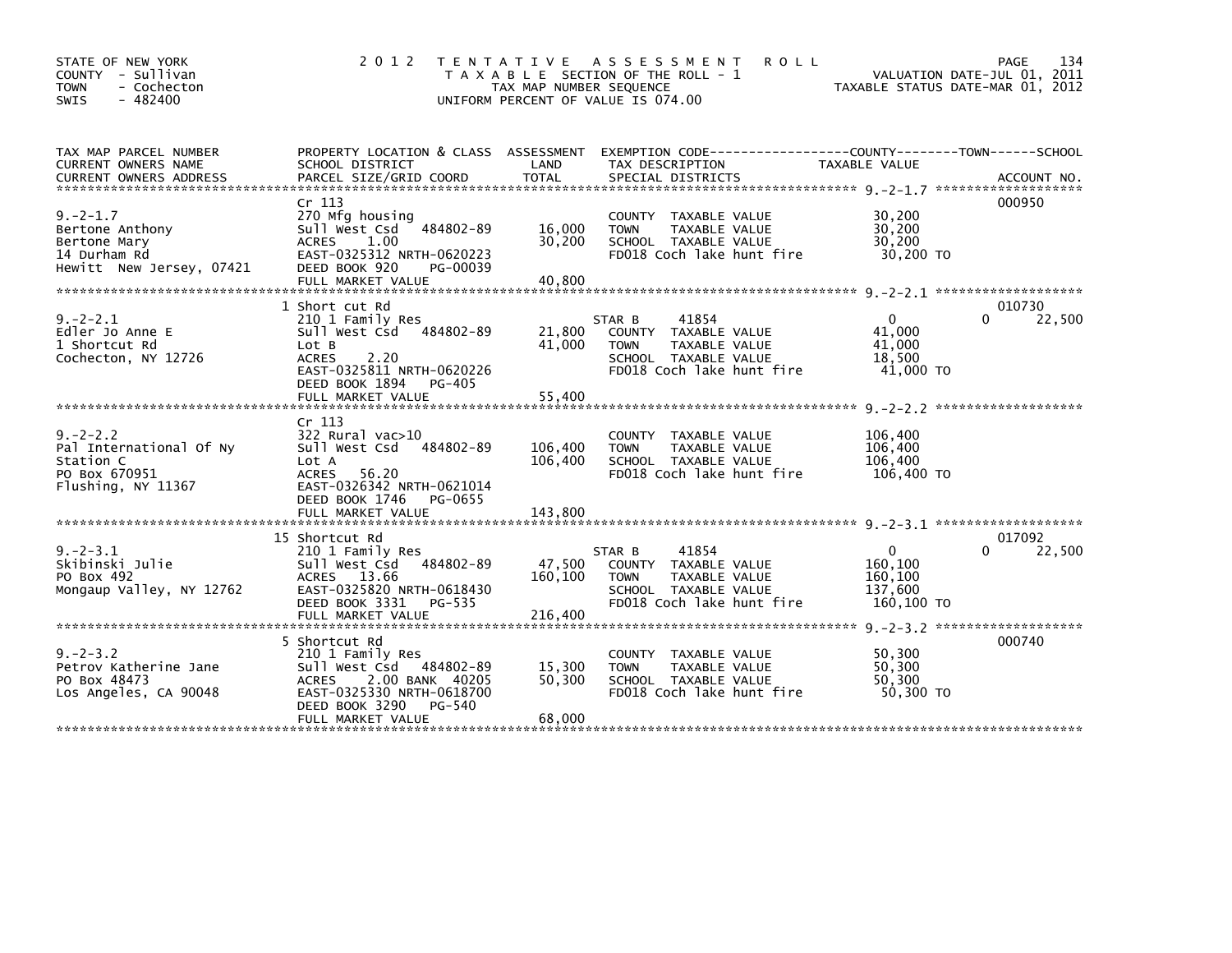| STATE OF NEW YORK<br>COUNTY - Sullivan<br>- Cochecton<br><b>TOWN</b><br>$-482400$<br>SWIS           | 2 0 1 2                                                                                                                                                                                       | TAX MAP NUMBER SEQUENCE<br>UNIFORM PERCENT OF VALUE IS 074.00 | TENTATIVE ASSESSMENT<br><b>ROLL</b><br>T A X A B L E SECTION OF THE ROLL - 1                                                          |                                                                      | 135<br>PAGE<br>VALUATION DATE-JUL 01, 2011<br>TAXABLE STATUS DATE-MAR 01, 2012 |
|-----------------------------------------------------------------------------------------------------|-----------------------------------------------------------------------------------------------------------------------------------------------------------------------------------------------|---------------------------------------------------------------|---------------------------------------------------------------------------------------------------------------------------------------|----------------------------------------------------------------------|--------------------------------------------------------------------------------|
| TAX MAP PARCEL NUMBER<br>CURRENT OWNERS NAME<br><b>CURRENT OWNERS ADDRESS</b>                       | PROPERTY LOCATION & CLASS ASSESSMENT<br>SCHOOL DISTRICT<br>PARCEL SIZE/GRID COORD                                                                                                             | LAND<br><b>TOTAL</b>                                          | EXEMPTION CODE-----------------COUNTY-------TOWN------SCHOOL<br>TAX DESCRIPTION<br>SPECIAL DISTRICTS                                  | TAXABLE VALUE                                                        | ACCOUNT NO.                                                                    |
| $9. -2 - 3.3$<br>Puzio Casey<br>186 Eldred Yulan Rd<br>E1dred, NY 12732                             | 7 Shortcut Rd<br>312 Vac w/imprv<br>Sull West Csd 484802-89<br>FRNT 130.00 DPTH 100.00<br><b>ACRES</b><br>0.36<br>EAST-0325080 NRTH-0618620<br>DEED BOOK 2011<br>PG-7051<br>FULL MARKET VALUE | 2,800<br>19,800<br>26,800                                     | TAXABLE VALUE<br>COUNTY<br>TAXABLE VALUE<br><b>TOWN</b><br>SCHOOL TAXABLE VALUE<br>FD018 Coch lake hunt fire                          | 19,800<br>19,800<br>19,800<br>19,800 TO                              | 008285                                                                         |
|                                                                                                     | 81 Shortcut Rd                                                                                                                                                                                |                                                               |                                                                                                                                       |                                                                      | 012440                                                                         |
| $9. -2 - 4.1$<br>Powell Nancy L<br>Rohrmann-Healy Karen A<br>81 Shortcut Rd<br>Cochecton, NY 12726  | 240 Rural res<br>484802-89<br>Sull West Csd<br>life estate E Hulse<br>27.80<br><b>ACRES</b><br>EAST-0325558 NRTH-0616836<br>DEED BOOK 3054<br>PG-201                                          | 64,700 STAR EN<br>139,700                                     | AGRI DIST 41720<br>41834<br>COUNTY TAXABLE VALUE<br>TAXABLE VALUE<br><b>TOWN</b><br>SCHOOL TAXABLE VALUE<br>FD018 Coch lake hunt fire | 31,600<br>$\Omega$<br>108,100<br>108,100<br>61,450<br>139,700 TO     | 31,600<br>31,600<br>46,650<br>0                                                |
| MAY BE SUBJECT TO PAYMENT<br>UNDER AGDIST LAW TIL 2016                                              | FULL MARKET VALUE                                                                                                                                                                             | 188,800                                                       |                                                                                                                                       |                                                                      |                                                                                |
| $9. -2 - 4.2$<br>Demegret John R<br>182 Seminary Rd<br>Callicoon, NY 12723                          | N/S Bernas<br>322 Rural vac>10<br>Sull West Csd 484802-89<br>$P/O$ Lot #7<br>combo $w/9-2-4.5$<br>20.57<br>ACRES<br>EAST-0327149 NRTH-0616701<br>DEED BOOK 1823<br>PG-222                     | 60,500<br>60,500                                              | COUNTY TAXABLE VALUE<br><b>TOWN</b><br>TAXABLE VALUE<br>SCHOOL TAXABLE VALUE<br>FD018 Coch lake hunt fire                             | 60,500<br>60,500<br>60,500<br>60.500 TO                              |                                                                                |
|                                                                                                     | FULL MARKET VALUE                                                                                                                                                                             | 81,800                                                        |                                                                                                                                       |                                                                      |                                                                                |
|                                                                                                     | 77 Shortcut Rd                                                                                                                                                                                |                                                               |                                                                                                                                       |                                                                      |                                                                                |
| $9. -2 - 4.3$<br>Garn Gloria Jean<br>Garn Kenneth Charles<br>PO Box 23<br>Lake Huntington, NY 12752 | 240 Rural res<br>Sull West Csd<br>484802-89<br>36.12<br><b>ACRES</b><br>EAST-0325686 NRTH-0617832<br>DEED BOOK 1774<br>PG-0054<br>FULL MARKET VALUE                                           | 77,200 STAR B<br>156,200<br>211,100                           | AGRI DIST 41720<br>41854<br>COUNTY TAXABLE VALUE<br><b>TOWN</b><br>TAXABLE VALUE<br>SCHOOL TAXABLE VALUE<br>FD018 Coch lake hunt fire | 43.440<br>$\mathbf{0}$<br>112,760<br>112,760<br>90,260<br>156,200 TO | 43,440<br>43,440<br>22,500<br>0                                                |
| MAY BE SUBJECT TO PAYMENT<br>UNDER AGDIST LAW TIL 2016                                              |                                                                                                                                                                                               |                                                               |                                                                                                                                       |                                                                      |                                                                                |
|                                                                                                     | 71 Bernas Rd                                                                                                                                                                                  |                                                               |                                                                                                                                       |                                                                      |                                                                                |
| $9. -2 - 4.4$<br>Harris Jonathan L<br>466 Monmouth Ave<br>Leonardo, NJ 07737                        | 260 Seasonal res<br>484802-89<br>Sull West Csd<br>Lot $#8$<br>5.01<br><b>ACRES</b><br>EAST-0327342 NRTH-0615910<br>DEED BOOK 1636<br>PG-00618                                                 | 25,600<br>105,000                                             | SOLAR/WIND 49500<br>COUNTY TAXABLE VALUE<br><b>TOWN</b><br>TAXABLE VALUE<br>SCHOOL TAXABLE VALUE<br>FD018 Coch lake hunt fire         | 25,000<br>80,000<br>80,000<br>80,000<br>105,000 TO                   | 25,000<br>25,000                                                               |
|                                                                                                     | FULL MARKET VALUE                                                                                                                                                                             | 141,900                                                       |                                                                                                                                       |                                                                      |                                                                                |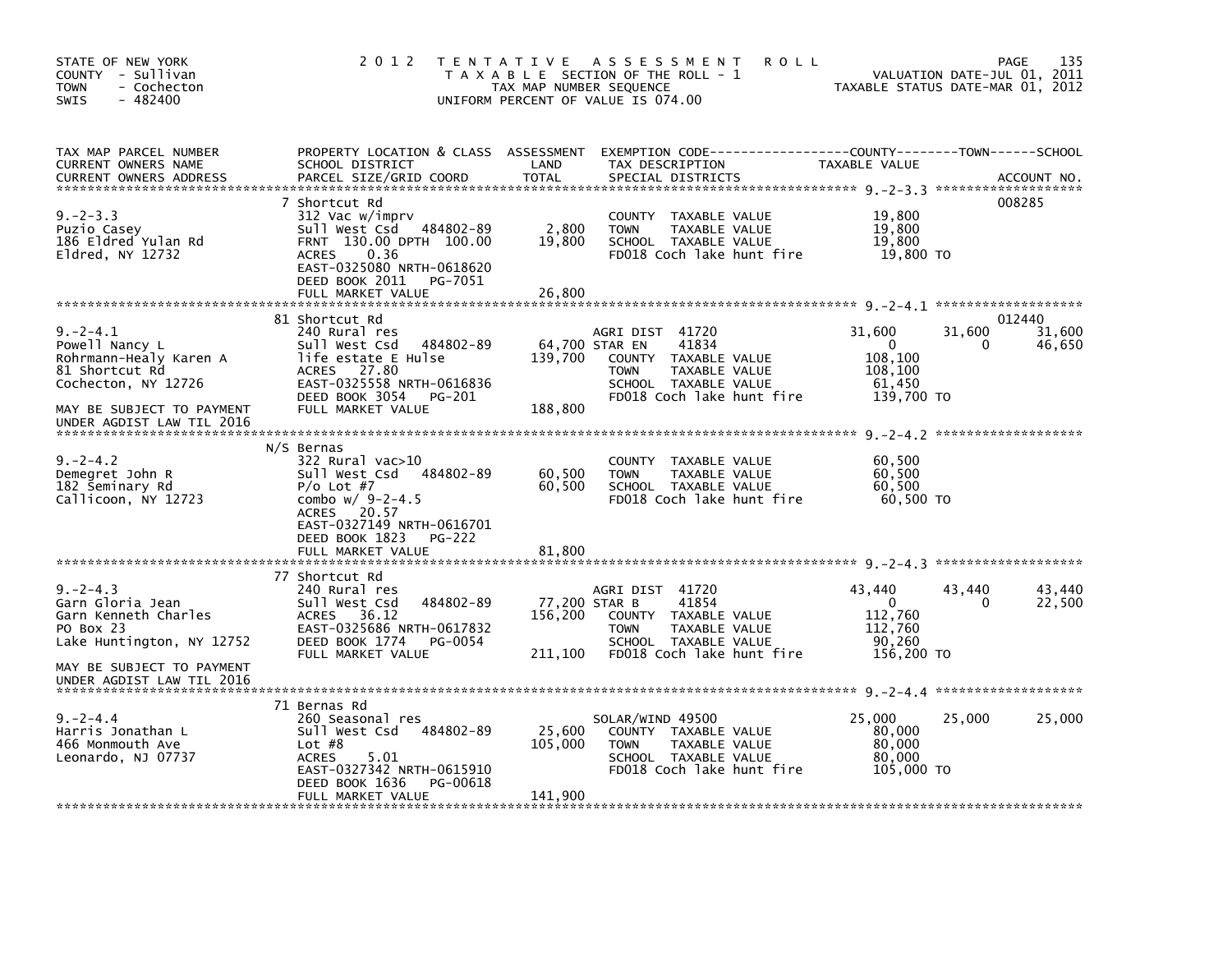| STATE OF NEW YORK<br>COUNTY - Sullivan<br>- Cochecton<br><b>TOWN</b><br>$-482400$<br>SWIS                       | 2 0 1 2                                                                                                                                                                            | T E N T A T I V E<br>TAX MAP NUMBER SEQUENCE | A S S E S S M E N T<br><b>ROLL</b><br>T A X A B L E SECTION OF THE ROLL - 1<br>UNIFORM PERCENT OF VALUE IS 074.00            | VALUATION DATE-JUL 01, 2011<br>TAXABLE STATUS DATE-MAR 01, 2012 | 136<br><b>PAGE</b> |
|-----------------------------------------------------------------------------------------------------------------|------------------------------------------------------------------------------------------------------------------------------------------------------------------------------------|----------------------------------------------|------------------------------------------------------------------------------------------------------------------------------|-----------------------------------------------------------------|--------------------|
| TAX MAP PARCEL NUMBER<br>CURRENT OWNERS NAME<br><b>CURRENT OWNERS ADDRESS</b>                                   | PROPERTY LOCATION & CLASS ASSESSMENT<br>SCHOOL DISTRICT<br>PARCEL SIZE/GRID COORD                                                                                                  | LAND<br>TOTAL                                | EXEMPTION CODE-----------------COUNTY-------TOWN------SCHOOL<br>TAX DESCRIPTION<br>SPECIAL DISTRICTS                         | TAXABLE VALUE                                                   | ACCOUNT NO.        |
| $9. -2 - 4.6$<br>Dittmer Donald<br>Dittmer Karen<br>371 Dogwood Ave<br>West Hempstead, NY 11552                 | 47 Bernas<br>240 Rural res<br>484802-89<br>Sull West Csd<br>Lot $#6$<br>10.19<br>ACRES<br>EAST-0326558 NRTH-0616568<br>DEED BOOK 1380<br>PG-138<br>FULL MARKET VALUE               | 49,500<br>126,300<br>170.700                 | COUNTY TAXABLE VALUE<br><b>TOWN</b><br>TAXABLE VALUE<br>SCHOOL TAXABLE VALUE<br>FD018 Coch lake hunt fire                    | 126,300<br>126,300<br>126,300<br>126,300 TO                     |                    |
| $9. -2 - 4.7$<br>Lutz Michael G<br>Lutz Kerry Anne M<br>6 Cottontail Ct<br>PO Box 434<br>Wading River, NY 11792 | Bernas Rd<br>312 Vac w/imprv<br>Sull West Csd 484802-89<br>Lot $#5$<br>9.86<br><b>ACRES</b><br>EAST-0326135 NRTH-0616634<br>DEED BOOK 3233<br>PG-353<br>FULL MARKET VALUE          | 31,600<br>37,400<br>50,500                   | COUNTY TAXABLE VALUE<br><b>TOWN</b><br>TAXABLE VALUE<br>SCHOOL TAXABLE VALUE<br>FD018 Coch lake hunt fire                    | 37,400<br>37,400<br>37,400<br>37,400 TO                         |                    |
| $9. -2 - 4.8$<br>R. Brothers Upstate Dev. LLC<br>16051 Collins Ave Apt 3402<br>Sunny Isles, FL 33160            | Bernas Rd<br>311 Res vac land<br>Sull West Csd 484802-89<br>Lot $#4$<br>3.33<br><b>ACRES</b><br>EAST-0325831 NRTH-0616303<br>DEED BOOK 3315<br>PG-154<br>FULL MARKET VALUE         | 24,700<br>24,700<br>33,400                   | COUNTY TAXABLE VALUE<br><b>TOWN</b><br>TAXABLE VALUE<br>SCHOOL TAXABLE VALUE<br>FD018 Coch lake hunt fire                    | 24,700<br>24,700<br>24,700<br>24,700 TO                         |                    |
| $9. -2 - 4.9$<br>Healy Peter<br>Healy Karen<br>97 Shortcut Rd<br>Cochecton, NY 12726                            | Shortcut Rd<br>$314$ Rural vac< $10$<br>484802-89<br>Sull West Csd<br>Lot 1<br>6.87<br><b>ACRES</b><br>EAST-0325649 NRTH-0617004<br>DEED BOOK 2939<br>PG-73                        | 29,400<br>29,400                             | AGRI DIST 41720<br>COUNTY TAXABLE VALUE<br><b>TOWN</b><br>TAXABLE VALUE<br>SCHOOL TAXABLE VALUE<br>FD018 Coch lake hunt fire | 21,130<br>21,130<br>8,270<br>8,270<br>8,270<br>29,400 TO        | 21,130             |
| MAY BE SUBJECT TO PAYMENT<br>UNDER AGDIST LAW TIL 2016                                                          | FULL MARKET VALUE                                                                                                                                                                  | 39,700                                       |                                                                                                                              |                                                                 |                    |
| $9. -2 - 4.10$<br>Dittmer Donald S Sr<br>371 Dogwood Ave<br>West Hempstead, NY 11552                            | Bernas Rd<br>$314$ Rural vac< $10$<br>Sull West Csd 484802-89<br>Lot $#3$<br>FRNT 228.00 DPTH 650.00<br>EAST-0325571 NRTH-0616321<br>DEED BOOK 2264<br>PG-172<br>FULL MARKET VALUE | 2,720<br>2,720<br>3,700                      | COUNTY TAXABLE VALUE<br>TAXABLE VALUE<br><b>TOWN</b><br>SCHOOL TAXABLE VALUE<br>FD018 Coch lake hunt fire                    | 2,720<br>2,720<br>2,720<br>2,720 TO                             |                    |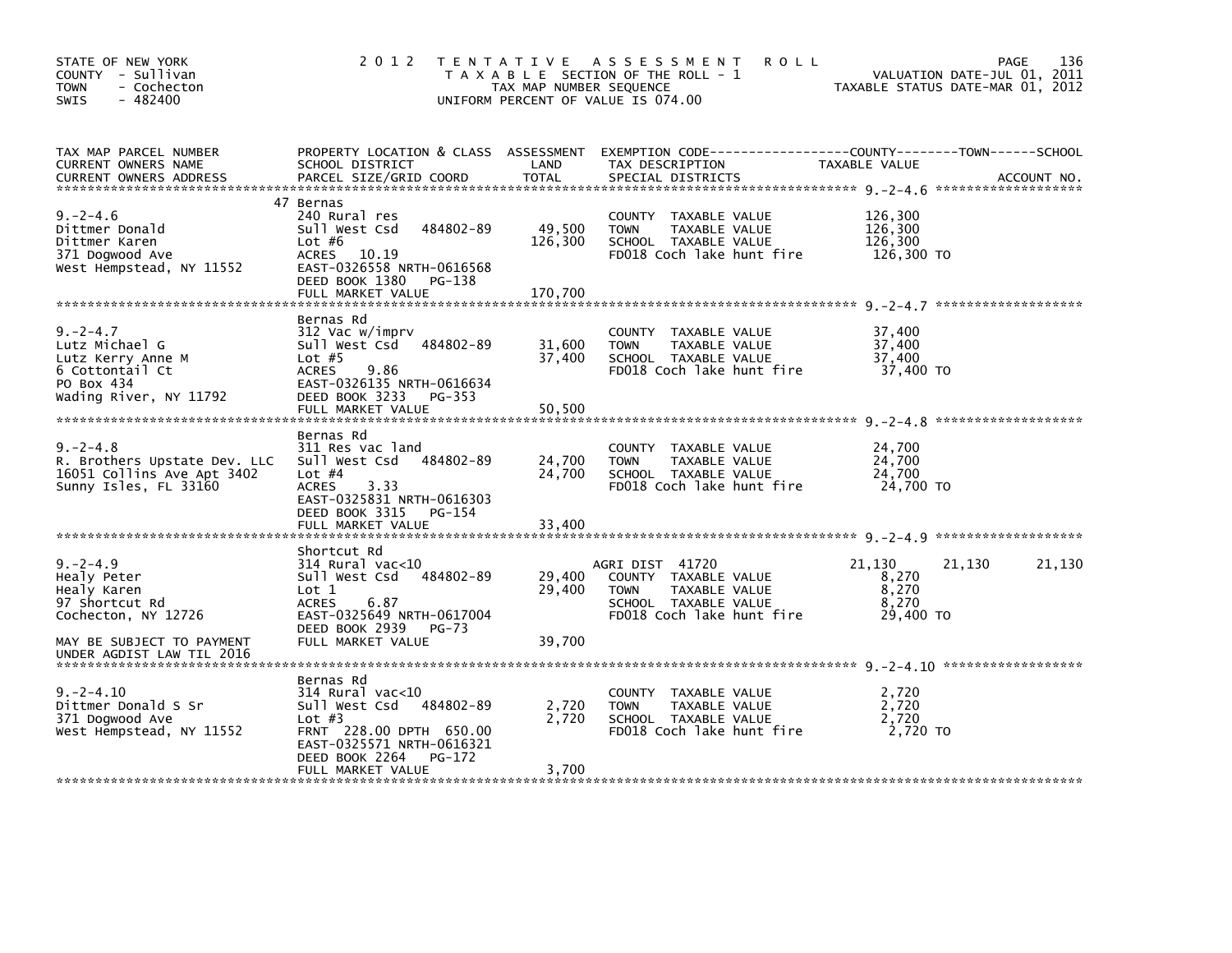| STATE OF NEW YORK<br>COUNTY - Sullivan<br><b>TOWN</b><br>- Cochecton<br><b>SWIS</b><br>$-482400$      | 2 0 1 2                                                                                                                                                                                                 | T E N T A T I V E<br>TAX MAP NUMBER SEQUENCE | A S S E S S M E N T<br><b>ROLL</b><br>T A X A B L E SECTION OF THE ROLL - 1<br>UNIFORM PERCENT OF VALUE IS 074.00                                                                 |                                                                           | 137<br>PAGE<br>VALUATION DATE-JUL 01, 2011<br>TAXABLE STATUS DATE-MAR 01, 2012 |
|-------------------------------------------------------------------------------------------------------|---------------------------------------------------------------------------------------------------------------------------------------------------------------------------------------------------------|----------------------------------------------|-----------------------------------------------------------------------------------------------------------------------------------------------------------------------------------|---------------------------------------------------------------------------|--------------------------------------------------------------------------------|
| TAX MAP PARCEL NUMBER<br>CURRENT OWNERS NAME                                                          | PROPERTY LOCATION & CLASS ASSESSMENT<br>SCHOOL DISTRICT                                                                                                                                                 | LAND                                         | TAX DESCRIPTION                                                                                                                                                                   | TAXABLE VALUE                                                             |                                                                                |
| $9. -2 - 4.11$<br>Mohican Bunk 5 LLC<br>Keith Osber Esq<br>182 W Allendale Ave<br>Allendale, NJ 07401 | Tr 22<br>314 Rural vac<10<br>484802-89<br>Sull West Csd<br>Lot $#2$<br><b>ACRES</b><br>4.52<br>EAST-0325648 NRTH-0615196<br>DEED BOOK 3203<br>PG-264<br>FULL MARKET VALUE                               | 33,400<br>33,400<br>45,100                   | COUNTY TAXABLE VALUE<br>TAXABLE VALUE<br><b>TOWN</b><br>SCHOOL TAXABLE VALUE<br>FD018 Coch lake hunt fire                                                                         | 33,400<br>33,400<br>33.400<br>33,400 TO                                   |                                                                                |
|                                                                                                       | 97 Shortcut Rd                                                                                                                                                                                          |                                              |                                                                                                                                                                                   |                                                                           | 004154                                                                         |
| $9. -2 - 5$<br>Healy Peter<br>Healy Karen<br>97 Short Cut Rd<br>Cochecton, NY 12726                   | 210 1 Family Res<br>Sull West Csd<br>484802-89<br>3.20<br><b>ACRES</b><br>EAST-0324870 NRTH-0616300<br>DEED BOOK 1244<br>PG-00168                                                                       | 29,800 STAR B<br>91,300                      | AGRI DIST 41720<br>41854<br>COUNTY TAXABLE VALUE<br><b>TOWN</b><br>TAXABLE VALUE<br>SCHOOL TAXABLE VALUE                                                                          | 8,430<br>$\mathbf{0}$<br>82,870<br>82,870<br>60,370                       | 8,430<br>8,430<br>22,500<br>0                                                  |
| MAY BE SUBJECT TO PAYMENT<br>UNDER AGDIST LAW TIL 2016                                                | FULL MARKET VALUE                                                                                                                                                                                       | 123,400                                      | FD018 Coch lake hunt fire                                                                                                                                                         | 91,300 TO                                                                 |                                                                                |
| $9. - 2 - 6$<br>Semenetz Gregg<br>Semenetz Bridget<br>PO Box 659<br>Jeffersonville, NY 12748          | 41 Bernas Rd<br>210 1 Family Res<br>484802-89<br>Sull West Csd<br><b>ACRES</b><br>1.00<br>EAST-0325688 NRTH-0615296<br>DEED BOOK 3636<br><b>PG-275</b><br>FULL MARKET VALUE                             | 16,000<br>85,900<br>116,100                  | <b>COUNTY</b><br>TAXABLE VALUE<br><b>TOWN</b><br>TAXABLE VALUE<br>SCHOOL TAXABLE VALUE<br>FD018 Coch lake hunt fire                                                               | 85,900<br>85,900<br>85.900<br>85,900 TO                                   | 004600                                                                         |
|                                                                                                       | 117 Devils Rd                                                                                                                                                                                           |                                              |                                                                                                                                                                                   |                                                                           | 009440                                                                         |
| $9. -3 - 1.1$<br>Salzberg Paul<br>Salzberg Greta<br>PO Box 274<br>Lake Huntington, NY 12752           | 210 1 Family Res<br>Sull West Csd<br>484802-89<br><b>ACRES</b><br>2.47<br>EAST-0321974 NRTH-0615490<br>DEED BOOK 1234 PG-00124                                                                          | 22,900<br>142,800                            | 41854<br>STAR B<br>COUNTY TAXABLE VALUE<br><b>TAXABLE VALUE</b><br><b>TOWN</b><br>SCHOOL TAXABLE VALUE<br>FD018 Coch lake hunt fire                                               | $\Omega$<br>142,800<br>142.800<br>120,300<br>142,800 TO<br>142,800 TO     | 22,500<br>0                                                                    |
| $9. -3 - 1.2$<br>Haxhijaj Elez<br>Haxhijaj Myrvete<br>PO Box 181<br>Lake Huntington, NY 12752         | 125 Devils Rd<br>210 1 Family Res<br>Sull West Csd 484802-89<br>Correction Deed 06/91<br>4.60 BANKN140687<br><b>ACRES</b><br>EAST-0321731 NRTH-0615525<br>DEED BOOK 1719<br>PG-229<br>FULL MARKET VALUE | 35,600<br>206,200<br>278,600                 | COUNTY TAXABLE VALUE<br><b>TOWN</b><br>TAXABLE VALUE<br>SCHOOL TAXABLE VALUE<br>FD018 Coch lake hunt fire<br>LT011 Lake huntington 1ght<br>SD010 Lake huntington sew<br>1.00 UN M | 206,200<br>206,200<br>206,200<br>206,200 TO<br>206,200 TO<br>206.200 ТО М | *******************                                                            |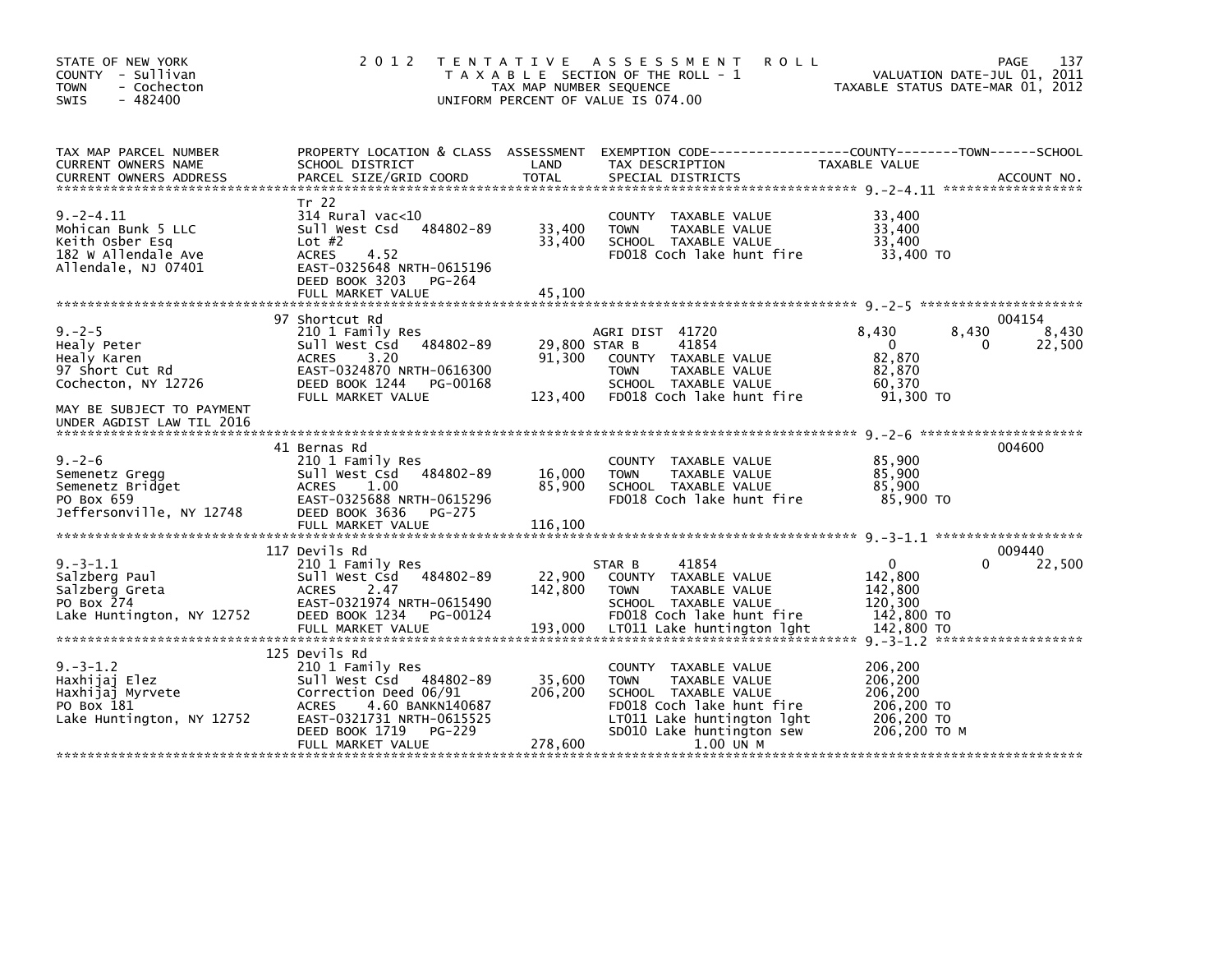| STATE OF NEW YORK<br>COUNTY - Sullivan<br><b>TOWN</b><br>- Cochecton<br>$-482400$<br><b>SWIS</b>    | 2 0 1 2                                                                                                                                                                                                          | ASSESSMENT<br><b>ROLL</b><br>T E N T A T I V E<br>T A X A B L E SECTION OF THE ROLL - 1<br>TAX MAP NUMBER SEQUENCE<br>UNIFORM PERCENT OF VALUE IS 074.00                                             | 138<br>PAGE<br>VALUATION DATE-JUL 01, 2011<br>TAXABLE STATUS DATE-MAR 01, 2012                        |
|-----------------------------------------------------------------------------------------------------|------------------------------------------------------------------------------------------------------------------------------------------------------------------------------------------------------------------|------------------------------------------------------------------------------------------------------------------------------------------------------------------------------------------------------|-------------------------------------------------------------------------------------------------------|
| TAX MAP PARCEL NUMBER<br>CURRENT OWNERS NAME<br><b>CURRENT OWNERS ADDRESS</b>                       | SCHOOL DISTRICT<br>PARCEL SIZE/GRID COORD                                                                                                                                                                        | PROPERTY LOCATION & CLASS ASSESSMENT EXEMPTION CODE---------------COUNTY-------TOWN------SCHOOL<br>LAND<br>TAX DESCRIPTION<br><b>TOTAL</b><br>SPECIAL DISTRICTS                                      | TAXABLE VALUE<br>ACCOUNT NO.                                                                          |
| $9. - 3 - 2.1$<br>Luning Jonathan M<br>91 Devils Rd<br>Lake Huntington, NY 12752                    | 91 Devils Rd<br>210 1 Family Res<br>Sull West Csd 484802-89<br>$9. -3 - 3.2$ Now Po $9. -3 - 2$<br>2.00 BANK 40205<br><b>ACRES</b><br>EAST-0322340 NRTH-0615480<br>DEED BOOK 2315<br>PG-041<br>FULL MARKET VALUE | STAR B<br>41854<br>21,000<br>COUNTY TAXABLE VALUE<br>80,000<br><b>TOWN</b><br>TAXABLE VALUE<br>SCHOOL TAXABLE VALUE<br>FD018 Coch lake hunt fire<br>SD010 Lake huntington sew<br>108,100<br>.00 UN M | 007845<br>22,500<br>$\Omega$<br>0<br>80,000<br>80,000<br>57,500<br>80,000 TO<br>80,000 то м           |
|                                                                                                     | 101 Devils Rd                                                                                                                                                                                                    |                                                                                                                                                                                                      | 007845                                                                                                |
| $9. - 3 - 2.2$<br>Kraack Edward J<br>Luning Ruth Anne<br>101 Devils Rd<br>Lake Huntington, NY 12752 | 210 1 Family Res<br>Sull West Csd 484802-89<br>Lot 2<br><b>ACRES</b><br>3.45<br>EAST-0322340 NRTH-0615480<br>DEED BOOK 2318 PG-29<br>FULL MARKET VALUE                                                           | WAR VET<br>41121<br>41854<br>23,175 STAR B<br>153,175<br>COUNTY TAXABLE VALUE<br><b>TOWN</b><br>TAXABLE VALUE<br>SCHOOL TAXABLE VALUE<br>FD018 Coch lake hunt fire<br>207,000                        | 20,250<br>20,250<br>22,500<br>$\mathbf{0}$<br>$\Omega$<br>132,925<br>132,925<br>130,675<br>153,175 TO |
| $9. -3 - 3.1$<br>Schmid Horst F<br>PO Box 168<br>Lake Huntington, NY 12752                          | Devils Rd<br>$314$ Rural vac<10<br>Sull West Csd 484802-89<br>FRNT 50.00 DPTH 400.00<br>EAST-0322630 NRTH-0615444<br>DEED BOOK 1106<br>PG-00280<br>FULL MARKET VALUE                                             | COUNTY TAXABLE VALUE<br>3,600<br>TAXABLE VALUE<br><b>TOWN</b><br>3,600<br>SCHOOL TAXABLE VALUE<br>FD018 Coch lake hunt fire<br>4,900                                                                 | 3,600<br>3,600<br>3,600<br>$3,600$ TO                                                                 |
|                                                                                                     |                                                                                                                                                                                                                  |                                                                                                                                                                                                      |                                                                                                       |
| $9. -3 - 4.1$<br>Schmid Horst<br>PO Box 168<br>Lake Huntington, NY 12752                            | Tr 22<br>$314$ Rural vac< $10$<br>Sull West Csd 484802-89<br>FRNT 15.00 DPTH 400.00<br>EAST-0322740 NRTH-0615460                                                                                                 | COUNTY TAXABLE VALUE<br>1,600<br>TAXABLE VALUE<br><b>TOWN</b><br>1,600<br>SCHOOL TAXABLE VALUE<br>FD018 Coch lake hunt fire                                                                          | 004251<br>1,600<br>1.600<br>1,600<br>1,600 TO                                                         |
|                                                                                                     | DEED BOOK 1388<br>PG-00626<br>FULL MARKET VALUE                                                                                                                                                                  | 2,200                                                                                                                                                                                                |                                                                                                       |
| $9. -3 - 4.2$<br>Schmid Horst<br>PO Box 168<br>Lake Huntington, NY 12752                            | 81 Devils Rd<br>210 1 Family Res<br>Sull West Csd 484802-89<br>FRNT 50.00 DPTH 375.00<br>EAST-0322690 NRTH-0615470<br>DEED BOOK 845<br>PG-00247<br>FULL MARKET VALUE                                             | <b>COUNTY</b><br>TAXABLE VALUE<br>12,600<br>TAXABLE VALUE<br><b>TOWN</b><br>113,600<br>SCHOOL TAXABLE VALUE<br>FD018 Coch lake hunt fire<br>153,500                                                  | 013498<br>113,600<br>113.600<br>113,600<br>113,600 TO                                                 |
|                                                                                                     |                                                                                                                                                                                                                  |                                                                                                                                                                                                      |                                                                                                       |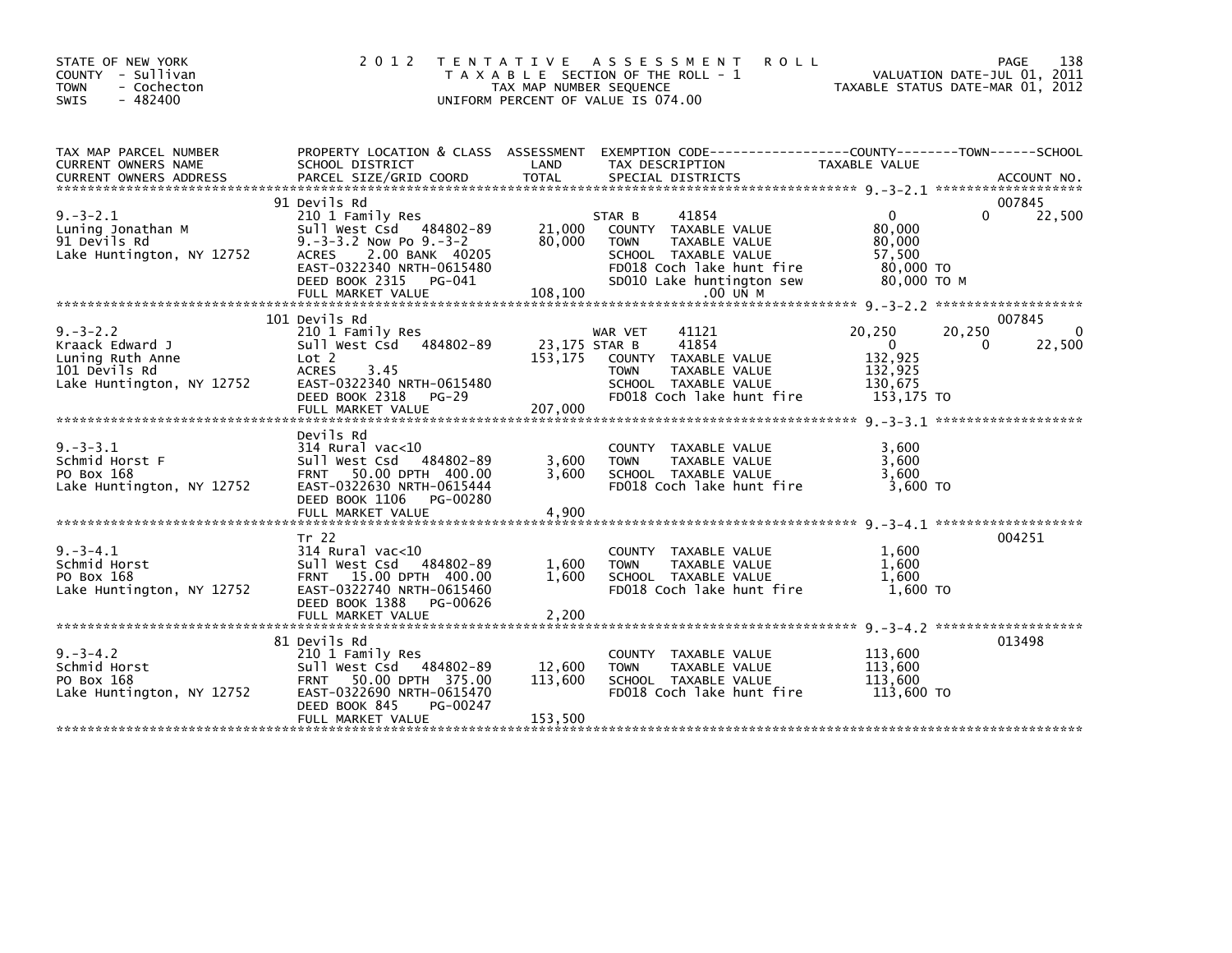| STATE OF NEW YORK<br>COUNTY - Sullivan<br><b>TOWN</b><br>- Cochecton<br>$-482400$<br><b>SWIS</b> | 2 0 1 2                                                                                                                                                                   | TAX MAP NUMBER SEQUENCE  | <b>ROLL</b><br>TENTATIVE ASSESSMENT<br>T A X A B L E SECTION OF THE ROLL - 1<br>UNIFORM PERCENT OF VALUE IS 074.00                     | TAXABLE STATUS DATE-MAR 01, 2012                              | PAGE<br>VALUATION DATE-JUL 01, 2011 | 139                |
|--------------------------------------------------------------------------------------------------|---------------------------------------------------------------------------------------------------------------------------------------------------------------------------|--------------------------|----------------------------------------------------------------------------------------------------------------------------------------|---------------------------------------------------------------|-------------------------------------|--------------------|
| TAX MAP PARCEL NUMBER<br>CURRENT OWNERS NAME                                                     | SCHOOL DISTRICT                                                                                                                                                           | LAND                     | PROPERTY LOCATION & CLASS ASSESSMENT EXEMPTION CODE----------------COUNTY-------TOWN------SCHOOL<br>TAX DESCRIPTION                    | TAXABLE VALUE                                                 |                                     |                    |
|                                                                                                  |                                                                                                                                                                           |                          |                                                                                                                                        |                                                               |                                     |                    |
| $9. -3 - 4.3$<br>Schmid Horst<br>PO Box 168<br>Lake Huntington, NY 12752                         | Tr 22<br>$314$ Rural vac<10<br>Sull West Csd 484802-89<br><b>FRNT</b><br>16.00 DPTH 375.00<br>EAST-0322720 NRTH-0615470<br>DEED BOOK 845<br>PG-00247<br>FULL MARKET VALUE | 1,700<br>1.700<br>2,300  | COUNTY TAXABLE VALUE<br>TAXABLE VALUE<br><b>TOWN</b><br>SCHOOL TAXABLE VALUE<br>FD018 Coch lake hunt fire                              | 1,700<br>1,700<br>1,700<br>1,700 TO                           | 013499                              |                    |
|                                                                                                  | 75 Devils Rd                                                                                                                                                              |                          |                                                                                                                                        |                                                               | 004250                              |                    |
| $9. - 3 - 5$<br>Bernas Luke C<br>75 Devils Rd<br>Lake Huntington, NY 12752                       | 210 1 Family Res<br>Sull West Csd 484802-89<br>Lot 1<br><b>ACRES</b><br>4.99 BANKC160490<br>EAST-0322900 NRTH-0615100<br>DEED BOOK 2826 PG-527                            | 32,000<br>133,700        | 41854<br>STAR B<br>COUNTY TAXABLE VALUE<br><b>TOWN</b><br>TAXABLE VALUE<br>SCHOOL TAXABLE VALUE<br>FD018 Coch lake hunt fire           | $\mathbf{0}$<br>133,700<br>133,700<br>111,200<br>133,700 TO   |                                     | 22,500             |
|                                                                                                  |                                                                                                                                                                           |                          |                                                                                                                                        |                                                               |                                     |                    |
|                                                                                                  |                                                                                                                                                                           |                          |                                                                                                                                        |                                                               |                                     |                    |
|                                                                                                  | 49 Devils Rd                                                                                                                                                              |                          |                                                                                                                                        |                                                               | 007001                              |                    |
| $9. -3 - 6$<br>Katzoff Howard B<br>49 Devils Rd<br>PO Box 38<br>Lake Huntington, NY 12752        | 210 1 Family Res<br>Sull West Csd 484802-89<br>Life Estate Elaine<br><b>ACRES</b><br>1.75<br>EAST-0323560 NRTH-0615380<br>PG-39<br>DEED BOOK 2258                         | 18,500 STAR EN<br>75,700 | COMBAT VET 41131<br>41834<br>COUNTY TAXABLE VALUE<br><b>TOWN</b><br>TAXABLE VALUE<br>SCHOOL TAXABLE VALUE<br>FD018 Coch lake hunt fire | 18,925<br>$\Omega$<br>56,775<br>56.775<br>29,050<br>75,700 TO | 18,925<br>0                         | $\Omega$<br>46,650 |
|                                                                                                  |                                                                                                                                                                           |                          |                                                                                                                                        |                                                               |                                     |                    |
| $9. -3 - 8.1$<br>Falk Paul<br>69-40 138th St Apt B<br>Flushing, NY 11367                         | Devils Rd<br>210 1 Family Res<br>Sull West Csd 484802-89<br><b>ACRES</b><br>2.92<br>EAST-0323800 NRTH-0614740<br>DEED BOOK 2010<br>PG-60533                               | 24,700<br>45.700         | COUNTY TAXABLE VALUE<br><b>TOWN</b><br>TAXABLE VALUE<br>SCHOOL TAXABLE VALUE<br>FD018 Coch lake hunt fire                              | 45,700<br>45,700<br>45.700<br>45,700 TO                       | 015800                              |                    |
|                                                                                                  | FULL MARKET VALUE                                                                                                                                                         | 61,800                   |                                                                                                                                        |                                                               |                                     |                    |
|                                                                                                  | Devils Rd                                                                                                                                                                 |                          |                                                                                                                                        |                                                               | 015800                              |                    |
| $9. -3 - 8.2$<br>Nearing Todd M<br>104 Nearing Rd<br>Lake Huntington, NY 12752                   | 322 Rural vac>10<br>Sull West Csd 484802-89<br>44.15 BANK0060806<br><b>ACRES</b><br>EAST-0323800 NRTH-0614740<br>DEED BOOK 2010<br>PG-60531                               | 118,150<br>118,150       | AGRI DIST 41720<br>COUNTY TAXABLE VALUE<br><b>TAXABLE VALUE</b><br><b>TOWN</b><br>SCHOOL TAXABLE VALUE<br>FD018 Coch lake hunt fire    | 85,180<br>32,970<br>32,970<br>32,970<br>118,150 TO            | 85,180                              | 85,180             |
| MAY BE SUBJECT TO PAYMENT<br>UNDER AGDIST LAW TIL 2016                                           | FULL MARKET VALUE                                                                                                                                                         | 159,700                  |                                                                                                                                        |                                                               |                                     |                    |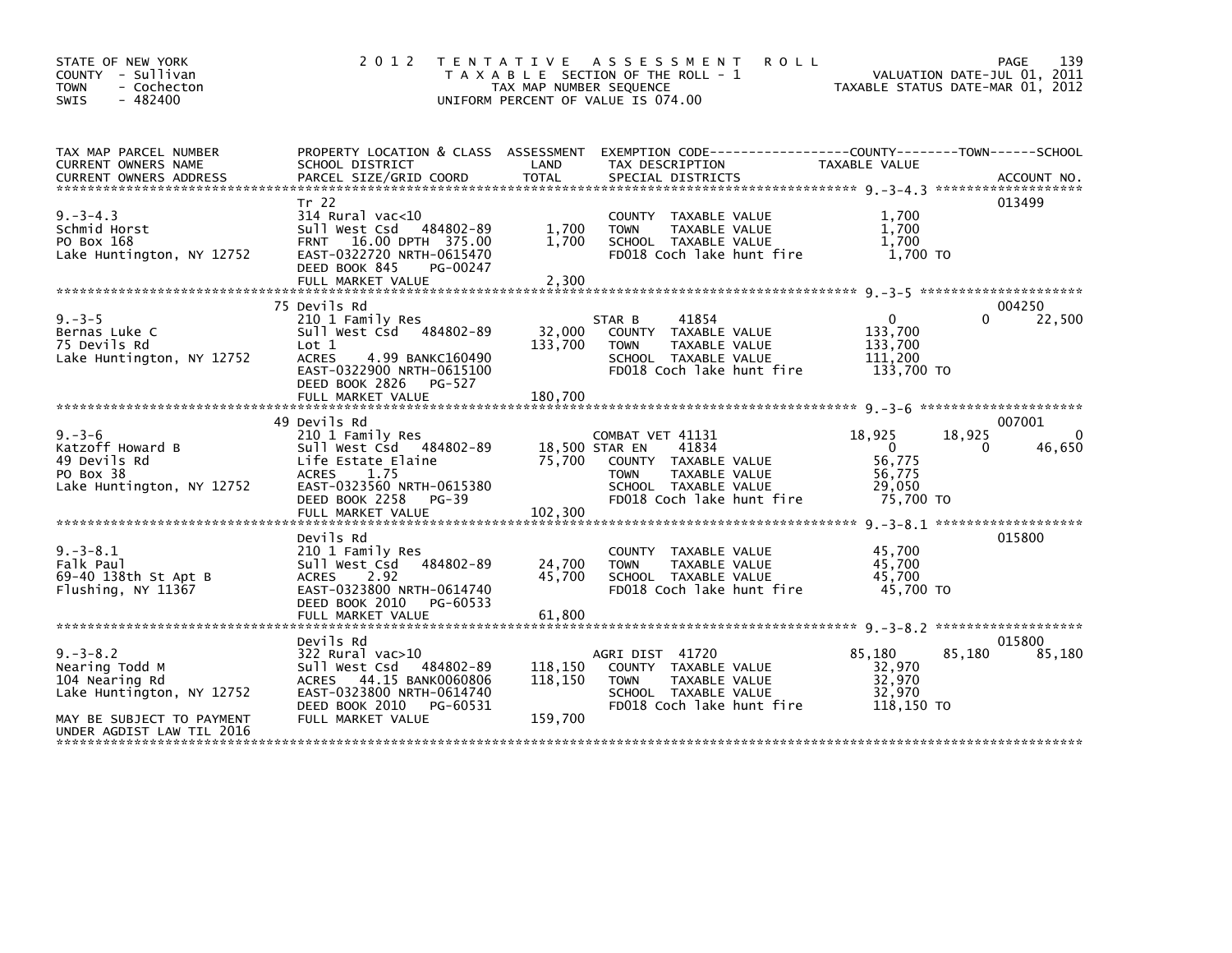| STATE OF NEW YORK<br>COUNTY - Sullivan<br><b>TOWN</b><br>- Cochecton<br>$-482400$<br><b>SWIS</b>                   | 2 0 1 2                                                                                                                                                                      | TAX MAP NUMBER SEQUENCE              | TENTATIVE ASSESSMENT<br><b>ROLL</b><br>T A X A B L E SECTION OF THE ROLL - 1<br>UNIFORM PERCENT OF VALUE IS 074.00                    | TAXABLE STATUS DATE-MAR 01, 2012                                               | 140<br>PAGE<br>VALUATION DATE-JUL 01, 2011 |
|--------------------------------------------------------------------------------------------------------------------|------------------------------------------------------------------------------------------------------------------------------------------------------------------------------|--------------------------------------|---------------------------------------------------------------------------------------------------------------------------------------|--------------------------------------------------------------------------------|--------------------------------------------|
| TAX MAP PARCEL NUMBER<br>CURRENT OWNERS NAME                                                                       | SCHOOL DISTRICT                                                                                                                                                              | LAND                                 | PROPERTY LOCATION & CLASS ASSESSMENT EXEMPTION CODE----------------COUNTY-------TOWN------SCHOOL<br>TAX DESCRIPTION                   | TAXABLE VALUE                                                                  |                                            |
|                                                                                                                    |                                                                                                                                                                              |                                      |                                                                                                                                       |                                                                                |                                            |
| $9. -3 - 9.1$<br>Nugent Rosemary<br>Nugent Dennis P<br>11 Majestic Ct<br>Centereach, NY 11720                      | 54 Bernas Rd<br>210 1 Family Res<br>Sull West Csd 484802-89<br>9.05<br><b>ACRES</b><br>EAST-0325800 NRTH-0614640<br>DEED BOOK 3324<br>PG-694                                 | 45,800<br>105,800                    | COUNTY TAXABLE VALUE<br>TAXABLE VALUE<br><b>TOWN</b><br>SCHOOL TAXABLE VALUE<br>FD018 Coch lake hunt fire                             | 105,800<br>105,800<br>105.800<br>105,800 TO                                    | 007075                                     |
|                                                                                                                    | FULL MARKET VALUE                                                                                                                                                            | 143,000                              |                                                                                                                                       |                                                                                |                                            |
| $9. -3 - 9.2$<br>Orr Robert<br>42 Bernas Rd<br>Cochecton, NY 12726                                                 | 42 Bernas Rd<br>210 1 Family Res<br>Sull West Csd 484802-89<br>2.19 BANK0060806<br><b>ACRES</b><br>EAST-0325530 NRTH-0614800<br>DEED BOOK 3285<br>PG-78<br>FULL MARKET VALUE | 21,800<br>112,000<br>151,400         | COUNTY TAXABLE VALUE<br><b>TOWN</b><br>TAXABLE VALUE<br>SCHOOL TAXABLE VALUE<br>FD018 Coch lake hunt fire                             | 112,000<br>112,000<br>112,000<br>112,000 TO                                    | 007150                                     |
|                                                                                                                    | 40 Bernas Rd                                                                                                                                                                 |                                      |                                                                                                                                       |                                                                                | 011645                                     |
| $9. -3 - 9.3$<br>Posniack Max J<br>Posniack Judith<br>1566 East 29Th St<br>Brooklyn, NY 11229                      | 210 1 Family Res<br>Sull West Csd<br>484802-89<br>3.22<br>ACRES<br>EAST-0325180 NRTH-0615080<br>DEED BOOK 836<br>PG-00134                                                    | 30,100<br>139,600                    | COUNTY TAXABLE VALUE<br>TAXABLE VALUE<br><b>TOWN</b><br>SCHOOL TAXABLE VALUE<br>FD018 Coch lake hunt fire                             | 139,600<br>139,600<br>139,600<br>139,600 TO                                    |                                            |
|                                                                                                                    | FULL MARKET VALUE                                                                                                                                                            | 188,600                              |                                                                                                                                       |                                                                                |                                            |
| $9. - 3 - 9.4$<br>Posniack Max<br>Posniack Judith<br>1566 East 29Th St<br>Brooklyn, NY 11229                       | Bernas Rd<br>312 Vac w/imprv<br>Sull West Csd<br>484802-89<br>ACRES 6.01<br>EAST-0325310 NRTH-0614810<br>DEED BOOK 1354<br>PG-00016<br>FULL MARKET VALUE                     | 32,400<br>34,400                     | COUNTY TAXABLE VALUE<br>TAXABLE VALUE<br><b>TOWN</b><br>SCHOOL TAXABLE VALUE<br>FD018 Coch lake hunt fire                             | 34,400<br>34,400<br>34,400<br>34,400 TO                                        | 007076                                     |
|                                                                                                                    |                                                                                                                                                                              | 46,500                               |                                                                                                                                       |                                                                                |                                            |
| $9. -3 - 9.5$<br>Kaumann Frieda<br>Kaumann Friedrich<br>208 Shortcut Rd<br>PO Box 212<br>Lake Huntington, NY 12752 | 208 Shortcut Rd<br>240 Rural res<br>484802-89<br>Sull West Csd<br>ACRES 10.10<br>EAST-0324860 NRTH-0614780<br>DEED BOOK 863<br>PG-242<br>FULL MARKET VALUE                   | 49,300 STAR EN<br>144,200<br>194,900 | AGRI DIST 41720<br>41834<br>COUNTY TAXABLE VALUE<br>TAXABLE VALUE<br><b>TOWN</b><br>SCHOOL TAXABLE VALUE<br>FD018 Coch lake hunt fire | 23,490<br>23,490<br>$\mathbf{0}$<br>120.710<br>120,710<br>74.060<br>144,200 TO | 007061<br>23,490<br>0<br>46,650            |
| MAY BE SUBJECT TO PAYMENT<br>UNDER AGDIST LAW TIL 2016                                                             |                                                                                                                                                                              |                                      |                                                                                                                                       |                                                                                |                                            |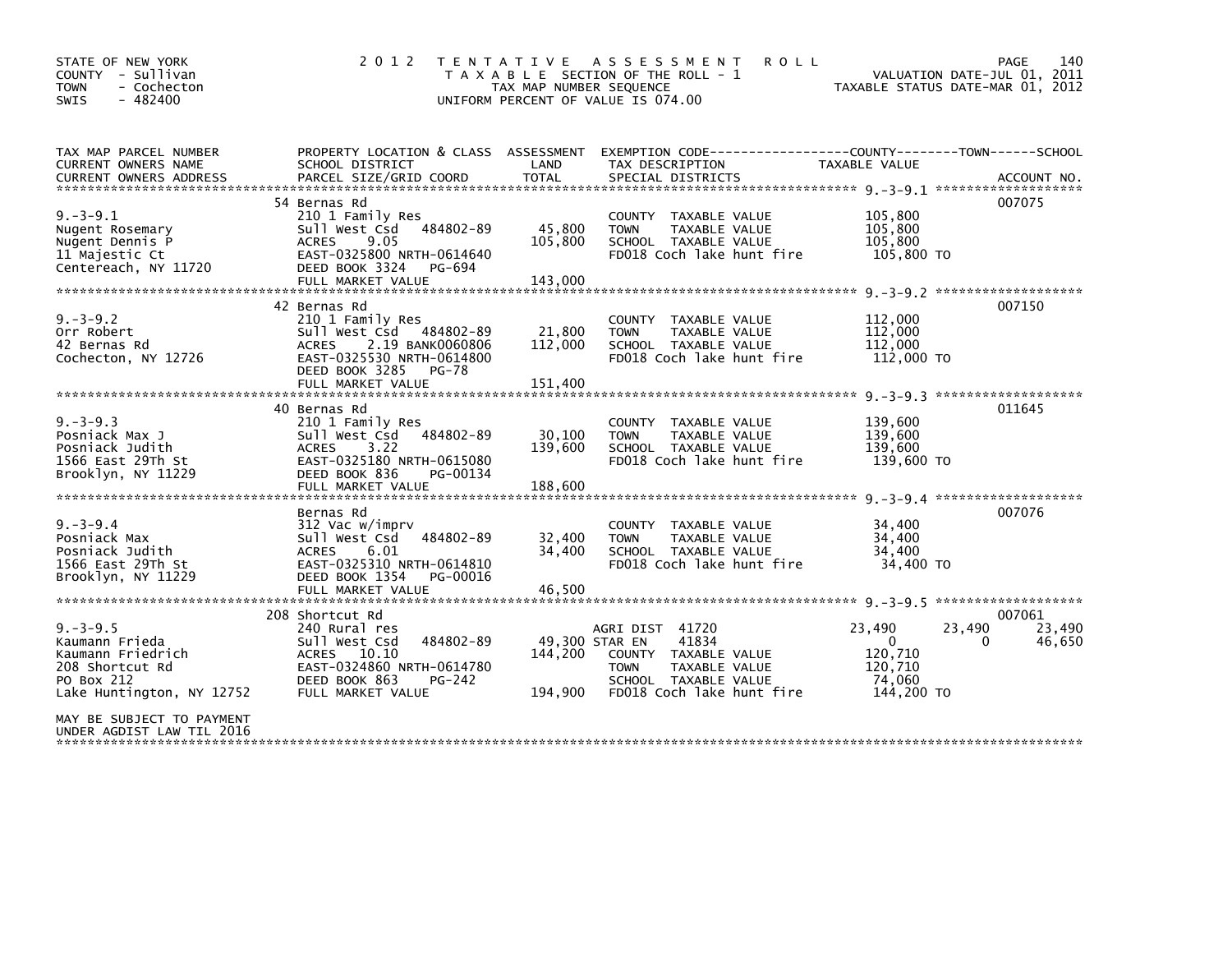| STATE OF NEW YORK<br>COUNTY - Sullivan<br><b>TOWN</b><br>- Cochecton<br>$-482400$<br><b>SWIS</b>                                                           | 2 0 1 2                                                                                                                                                                          | TAX MAP NUMBER SEQUENCE     | TENTATIVE ASSESSMENT<br><b>ROLL</b><br>T A X A B L E SECTION OF THE ROLL - 1<br>UNIFORM PERCENT OF VALUE IS 074.00           | TAXABLE STATUS DATE-MAR 01, 2012                        | 141<br>PAGE<br>VALUATION DATE-JUL 01, 2011 |
|------------------------------------------------------------------------------------------------------------------------------------------------------------|----------------------------------------------------------------------------------------------------------------------------------------------------------------------------------|-----------------------------|------------------------------------------------------------------------------------------------------------------------------|---------------------------------------------------------|--------------------------------------------|
| TAX MAP PARCEL NUMBER<br>CURRENT OWNERS NAME                                                                                                               | SCHOOL DISTRICT                                                                                                                                                                  | LAND                        | PROPERTY LOCATION & CLASS ASSESSMENT EXEMPTION CODE---------------COUNTY-------TOWN-----SCHOOL<br>TAX DESCRIPTION            | TAXABLE VALUE                                           |                                            |
| $9. -3 - 10.1$<br>Kaumann Frieda<br>Kaumann Friedrich<br>PO Box 212<br>Lake Huntington, NY 12752<br>MAY BE SUBJECT TO PAYMENT<br>UNDER AGDIST LAW TIL 2016 | Shortcut Rd<br>310 Res Vac<br>484802-89<br>Sull West Csd<br>7.03<br><b>ACRES</b><br>EAST-0324711 NRTH-0614277<br>DEED BOOK 1031<br>PG-00298<br>FULL MARKET VALUE                 | 19,545<br>19,545<br>26,400  | AGRI DIST 41720<br>COUNTY TAXABLE VALUE<br><b>TOWN</b><br>TAXABLE VALUE<br>SCHOOL TAXABLE VALUE<br>FD018 Coch lake hunt fire | 17,780<br>1,765<br>1,765<br>1.765<br>19,545 TO          | 5720<br>17,780<br>17,780                   |
|                                                                                                                                                            |                                                                                                                                                                                  |                             |                                                                                                                              |                                                         |                                            |
| $9. -3 - 10.2$<br>Finnell Steven H<br>Finnell James T<br>35 Woodvale Ave<br>Kings Park, NY 11754                                                           | Short Cut Rd<br>322 Rural vac>10<br>484802-89<br>Sull West Csd<br>ACRES 17.00<br>EAST-0325340 NRTH-0613970<br>DEED BOOK 2010<br>PG-58950<br>FULL MARKET VALUE                    | 27,000<br>27,000<br>36,500  | AGRI DIST 41720<br>COUNTY TAXABLE VALUE<br><b>TOWN</b><br>TAXABLE VALUE<br>SCHOOL TAXABLE VALUE<br>FD018 Coch lake hunt fire | 4,320<br>22,680<br>22,680<br>22,680<br>27,000 TO        | 6910<br>4,320<br>4,320                     |
| MAY BE SUBJECT TO PAYMENT<br>UNDER AGDIST LAW TIL 2016                                                                                                     |                                                                                                                                                                                  |                             |                                                                                                                              |                                                         |                                            |
|                                                                                                                                                            |                                                                                                                                                                                  |                             |                                                                                                                              |                                                         | 5720                                       |
| $9. -3 - 10.3$<br>Kraack Jason E<br>Russell Wendy L<br>210 Shortcut Rd<br>Cochecton, NY 12726                                                              | 210 Shortcut Rd<br>210 1 Family Res<br>Sull West Csd 484802-89<br><b>ACRES</b><br>2.00 BANKC170030<br>EAST-0324571 NRTH-0613924<br>DEED BOOK 1929<br>PG-230<br>FULL MARKET VALUE | 21,000<br>88,400<br>119,500 | 41854<br>STAR B<br>COUNTY TAXABLE VALUE<br><b>TOWN</b><br>TAXABLE VALUE<br>SCHOOL TAXABLE VALUE<br>FD018 Coch lake hunt fire | $\mathbf{0}$<br>88,400<br>88,400<br>65,900<br>88,400 TO | 22,500<br>0                                |
|                                                                                                                                                            | Tr 31                                                                                                                                                                            |                             |                                                                                                                              |                                                         | 010385                                     |
| $9. - 3 - 11$<br>Nearing Living Trust Dennis &<br>Nearing Living Trust Robert &<br>Rd<br>PO Box 300                                                        | 322 Rural vac>10<br>Sull West Csd<br>484802-89<br>ACRES 20.00<br>EAST-0322200 NRTH-0614860<br>DEED BOOK 749<br>PG-01080                                                          | 16,000<br>16.000            | <b>COUNTY</b><br>TAXABLE VALUE<br>TAXABLE VALUE<br><b>TOWN</b><br>SCHOOL TAXABLE VALUE<br>FD018 Coch lake hunt fire          | 16,000<br>16,000<br>16.000<br>16,000 TO                 |                                            |
| Cochecton, NY 12726                                                                                                                                        | FULL MARKET VALUE                                                                                                                                                                | 21,600                      |                                                                                                                              |                                                         |                                            |
| $9. -3 - 12.1$<br>Nearing Linda<br>17 Wessex Rd<br>Newton Center, MA 02419                                                                                 | Tr 31<br>322 Rural vac>10<br>Sull West Csd<br>484802-89<br><b>ACRES</b><br>11.30<br>EAST-0321969 NRTH-0614263<br>DEED BOOK 2830<br>PG-631                                        | 43,400<br>43,400            | COUNTY TAXABLE VALUE<br><b>TOWN</b><br>TAXABLE VALUE<br>SCHOOL TAXABLE VALUE<br>FD018 Coch lake hunt fire                    | 43,400<br>43,400<br>43,400<br>43,400 TO                 | 010540                                     |
|                                                                                                                                                            | FULL MARKET VALUE                                                                                                                                                                | 58,600                      |                                                                                                                              |                                                         |                                            |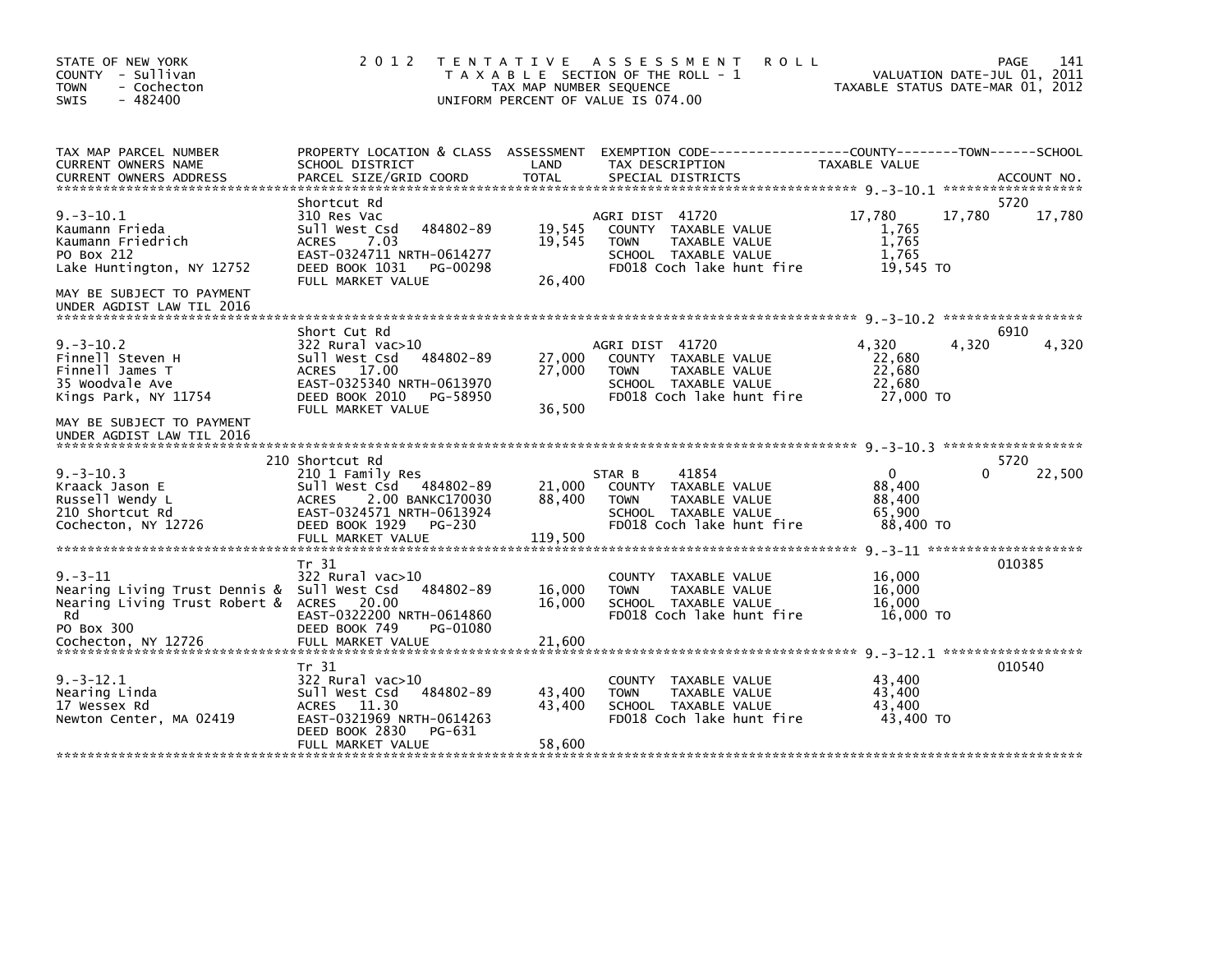| STATE OF NEW YORK<br>COUNTY - Sullivan<br>- Cochecton<br><b>TOWN</b><br>$-482400$<br>SWIS                              | 2 0 1 2                                                                                                                                                   | T E N T A T I V E<br>TAX MAP NUMBER SEQUENCE<br>UNIFORM PERCENT OF VALUE IS 074.00 | A S S E S S M E N T<br><b>ROLL</b><br>T A X A B L E SECTION OF THE ROLL - 1                                      | VALUATION DATE-JUL 01, 2011<br>TAXABLE STATUS DATE-MAR 01, 2012 | 142<br><b>PAGE</b> |
|------------------------------------------------------------------------------------------------------------------------|-----------------------------------------------------------------------------------------------------------------------------------------------------------|------------------------------------------------------------------------------------|------------------------------------------------------------------------------------------------------------------|-----------------------------------------------------------------|--------------------|
| TAX MAP PARCEL NUMBER<br>CURRENT OWNERS NAME                                                                           | PROPERTY LOCATION & CLASS ASSESSMENT<br>SCHOOL DISTRICT                                                                                                   | LAND                                                                               | EXEMPTION CODE-----------------COUNTY-------TOWN------SCHOOL<br>TAX DESCRIPTION                                  | TAXABLE VALUE                                                   |                    |
| $9. -3 - 12.2$<br>Nearing Living Trust Dennis &<br>Nearing Living Trust Robert &<br>PO Box 300<br>Cochecton, NY 12726  | Tr 31<br>314 Rural vac<10<br>Sull West Csd 484802-89<br>Row<br><b>FRNT</b><br>50.00 DPTH 615.00<br>EAST-0322328 NRTH-0614180<br>DEED BOOK 749<br>PG-01080 | 500<br>500                                                                         | COUNTY TAXABLE VALUE<br>TAXABLE VALUE<br><b>TOWN</b><br>SCHOOL TAXABLE VALUE<br>FD018 Coch lake hunt fire        | 500<br>500<br>500<br>500 TO                                     | 010386             |
|                                                                                                                        |                                                                                                                                                           |                                                                                    |                                                                                                                  |                                                                 | 013575             |
| $9. -3 - 13.1$<br>Popolillo Michael F<br>Popolillo Patricia<br>6804 Rt 52<br>PO Box 113                                | Nearing Rd<br>311 Res vac land<br>Sull West Csd 484802-89<br>lot 1<br>2.99<br><b>ACRES</b><br>EAST-0322804 NRTH-0614017                                   | 16,950<br>16,950                                                                   | COUNTY TAXABLE VALUE<br><b>TOWN</b><br>TAXABLE VALUE<br>SCHOOL TAXABLE VALUE<br>FD018 Coch lake hunt fire        | 16,950<br>16,950<br>16,950<br>16,950 TO                         |                    |
| Lake Huntington, NY 12752                                                                                              | DEED BOOK 3063<br>PG-248<br>FULL MARKET VALUE                                                                                                             | 22,900                                                                             |                                                                                                                  |                                                                 |                    |
|                                                                                                                        | Nearing Rd                                                                                                                                                |                                                                                    |                                                                                                                  |                                                                 | 013575             |
| $9. -3 - 13.2$<br>Popolillo Michael F<br>Popolillo Patricia<br>6804 Rt 52<br>PO Box 113<br>Lake Huntington, NY 12752   | 311 Res vac land<br>Sull West Csd<br>484802-89<br>$1$ ot 2<br><b>ACRES</b><br>2.69<br>EAST-0322804 NRTH-0614017<br>DEED BOOK 3063<br>PG-248               | 15,500<br>15,500                                                                   | COUNTY TAXABLE VALUE<br><b>TAXABLE VALUE</b><br><b>TOWN</b><br>SCHOOL TAXABLE VALUE<br>FD018 Coch lake hunt fire | 15,500<br>15.500<br>15,500<br>15,500 TO                         |                    |
|                                                                                                                        | FULL MARKET VALUE                                                                                                                                         | 20,900                                                                             |                                                                                                                  |                                                                 |                    |
| $9. -3 - 13.3$<br>Popolillo Michael J<br>Popolillo Alesha E<br>6822 Route 52<br>PO Box 97<br>Lake Huntington, NY 12752 | 181 Nearing Rd<br>210 1 Family Res<br>Sull West Csd 484802-89<br>lot 3<br><b>ACRES</b><br>4.26<br>EAST-0322804 NRTH-0614017<br>DEED BOOK 2010<br>PG-53363 | 30,300<br>110,300                                                                  | COUNTY TAXABLE VALUE<br><b>TOWN</b><br>TAXABLE VALUE<br>SCHOOL TAXABLE VALUE<br>FD018 Coch lake hunt fire        | 110,300<br>110,300<br>110.300<br>110,300 TO                     | 013575             |
|                                                                                                                        | FULL MARKET VALUE                                                                                                                                         | 149.100                                                                            |                                                                                                                  |                                                                 |                    |
| $9. -3 - 13.4$<br>Popolillo Michael F<br>Popolillo Patricia<br>6804 Rt 52<br>PO Box 113                                | Nearing Rd<br>311 Res vac land<br>484802-89<br>Sull West Csd<br><b>ACRES</b><br>3.77<br>EAST-0322804 NRTH-0614017<br>DEED BOOK 3063<br>PG-248             | 21,000<br>21,000                                                                   | COUNTY TAXABLE VALUE<br>TAXABLE VALUE<br><b>TOWN</b><br>SCHOOL TAXABLE VALUE<br>FD018 Coch lake hunt fire        | 21,000<br>21,000<br>21,000<br>21,000 TO                         | 013575             |
| Lake Huntington, NY 12752                                                                                              | FULL MARKET VALUE                                                                                                                                         | 28,400                                                                             |                                                                                                                  |                                                                 |                    |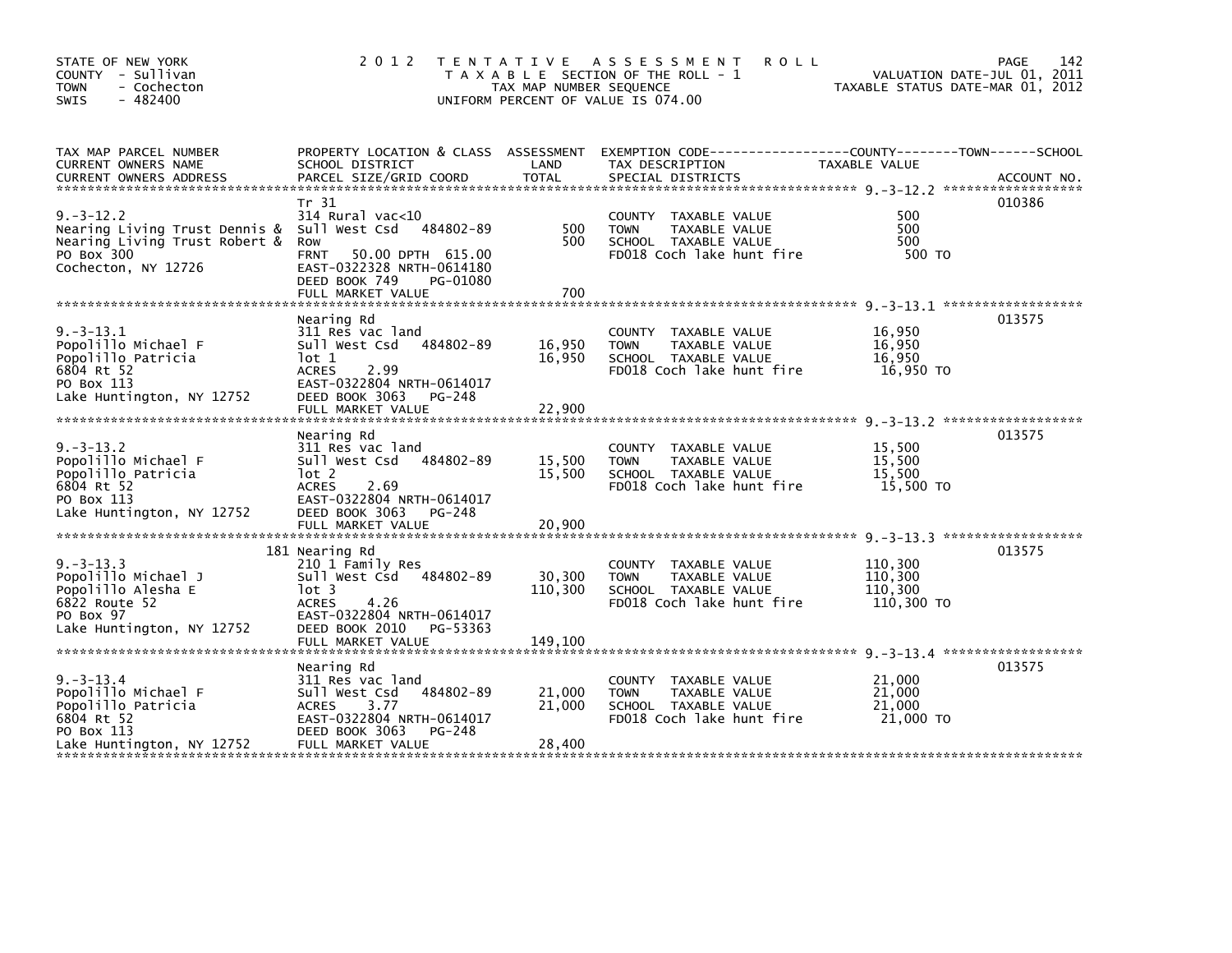| STATE OF NEW YORK<br>COUNTY - Sullivan<br>- Cochecton<br><b>TOWN</b><br>$-482400$<br><b>SWIS</b>                                                              | 2 0 1 2                                                                                                                                                                                       | <b>ROLL</b><br>T E N T A T I V E<br>A S S E S S M E N T<br>T A X A B L E SECTION OF THE ROLL - 1<br>TAX MAP NUMBER SEQUENCE<br>UNIFORM PERCENT OF VALUE IS 074.00                                                            | PAGE<br>VALUATION DATE-JUL 01, 2011<br>TAXABLE STATUS DATE-MAR 01, 2012                  | 143                        |
|---------------------------------------------------------------------------------------------------------------------------------------------------------------|-----------------------------------------------------------------------------------------------------------------------------------------------------------------------------------------------|------------------------------------------------------------------------------------------------------------------------------------------------------------------------------------------------------------------------------|------------------------------------------------------------------------------------------|----------------------------|
| TAX MAP PARCEL NUMBER<br>CURRENT OWNERS NAME                                                                                                                  | SCHOOL DISTRICT                                                                                                                                                                               | PROPERTY LOCATION & CLASS ASSESSMENT EXEMPTION CODE---------------COUNTY-------TOWN------SCHOOL<br>LAND<br>TAX DESCRIPTION                                                                                                   | TAXABLE VALUE                                                                            |                            |
| $9. - 3 - 14$<br>Sportbert Raymond G<br>Cormier Diana<br>209 Nearing Rd<br>Lake Huntington, NY 12752                                                          | 209 Nearing Rd<br>210 1 Family Res<br>Sull West Csd 484802-89<br><b>ACRES</b><br>1.15<br>EAST-0323365 NRTH-0613847<br>DEED BOOK 3074<br>PG-433<br>FULL MARKET VALUE                           | 93 PCT OF VALUE USED FOR EXEMPTION PURPOSES<br>COMBAT VET 41131<br>16,000 STAR B<br>41854<br>122,000<br>COUNTY TAXABLE VALUE<br><b>TOWN</b><br>TAXABLE VALUE<br>SCHOOL TAXABLE VALUE<br>164,900<br>FD018 Coch lake hunt fire | 28,365<br>28,365<br>$\mathbf{0}$<br>$\Omega$<br>93,635<br>93,635<br>99.500<br>122,000 TO | 001100<br>0<br>22,500      |
| $9. - 3 - 15$<br>Nearing Dennis E<br>Nearing Carol A<br>104 Nearing Rd<br>Lake Huntington, NY 12752<br>MAY BE SUBJECT TO PAYMENT<br>UNDER AGDIST LAW TIL 2016 | Nearing Rd<br>312 Vac w/imprv<br>Sull West Csd 484802-89<br><b>ACRES</b><br>8.71<br>EAST-0323715 NRTH-0613756<br>DEED BOOK 2695<br>PG-291<br>FULL MARKET VALUE                                | AGRI BLDGS 41700<br>29,800 AGRI DIST 41720<br>47,300<br>COUNTY TAXABLE VALUE<br><b>TOWN</b><br>TAXABLE VALUE<br>SCHOOL TAXABLE VALUE<br>FD018 Coch lake hunt fire<br>63,900                                                  | 17,500<br>17,500<br>27,530<br>27,530<br>2,270<br>2,270<br>2.270<br>47,300 TO             | 010480<br>17,500<br>27,530 |
| $9. -3 - 16.1$<br>Szabo Maryann<br>Szabo Frank<br>247 Nearing Rd<br>Lake Huntington, NY 12752                                                                 | 247 Nearing Rd<br>314 Rural vac<10<br>Sull West Csd 484802-89<br><b>ACRES</b><br>2.06<br>EAST-0324211 NRTH-0613614<br>DEED BOOK 2023<br>PG-0662                                               | COUNTY TAXABLE VALUE<br>13,200<br>TAXABLE VALUE<br><b>TOWN</b><br>13,200<br>SCHOOL TAXABLE VALUE<br>FD018 Coch lake hunt fire                                                                                                | 13,200<br>13,200<br>13,200<br>13,200 TO                                                  | 005140                     |
| $9. -3 - 16.2$<br>Szabo Maryann<br>Szabo Frank<br>247 Nearing Rd<br>Lake Huntington, NY 12752                                                                 | 247 Nearing Rd<br>210 1 Family Res<br>Sull West Csd 484802-89<br>FRNT 120.00 DPTH 269.30<br><b>BANK0060806</b><br>EAST-0324055 NRTH-0613522<br>DEED BOOK 749<br>PG-00641<br>FULL MARKET VALUE | AGED-S<br>41804<br>41834<br>11,900 STAR EN<br>61.600<br>COUNTY TAXABLE VALUE<br><b>TOWN</b><br>TAXABLE VALUE<br>SCHOOL TAXABLE VALUE<br>FD018 Coch lake hunt fire<br>83,200                                                  | 0<br>0<br>$\mathbf{0}$<br>0<br>61,600<br>61,600<br>11.870<br>61,600 TO                   | 015408<br>3,080<br>46,650  |
| $9. -3 - 17.1$<br>Lafronz William P<br>Lafronz Paula A<br>46 Schraalenburgh Rd<br>Haworth, NJ 07641                                                           | 220 Shortcut<br>210 1 Family Res<br>Sull West Csd 484802-89<br>FRNT 420.00 DPTH 210.00<br>EAST-0324370 NRTH-0613650<br>DEED BOOK 2082<br>PG-357<br>FULL MARKET VALUE                          | COUNTY TAXABLE VALUE<br>15,400<br>TAXABLE VALUE<br><b>TOWN</b><br>40,500<br>SCHOOL TAXABLE VALUE<br>FD018 Coch lake hunt fire<br>54,700                                                                                      | 40,500<br>40,500<br>40,500<br>40.500 TO                                                  | 005120                     |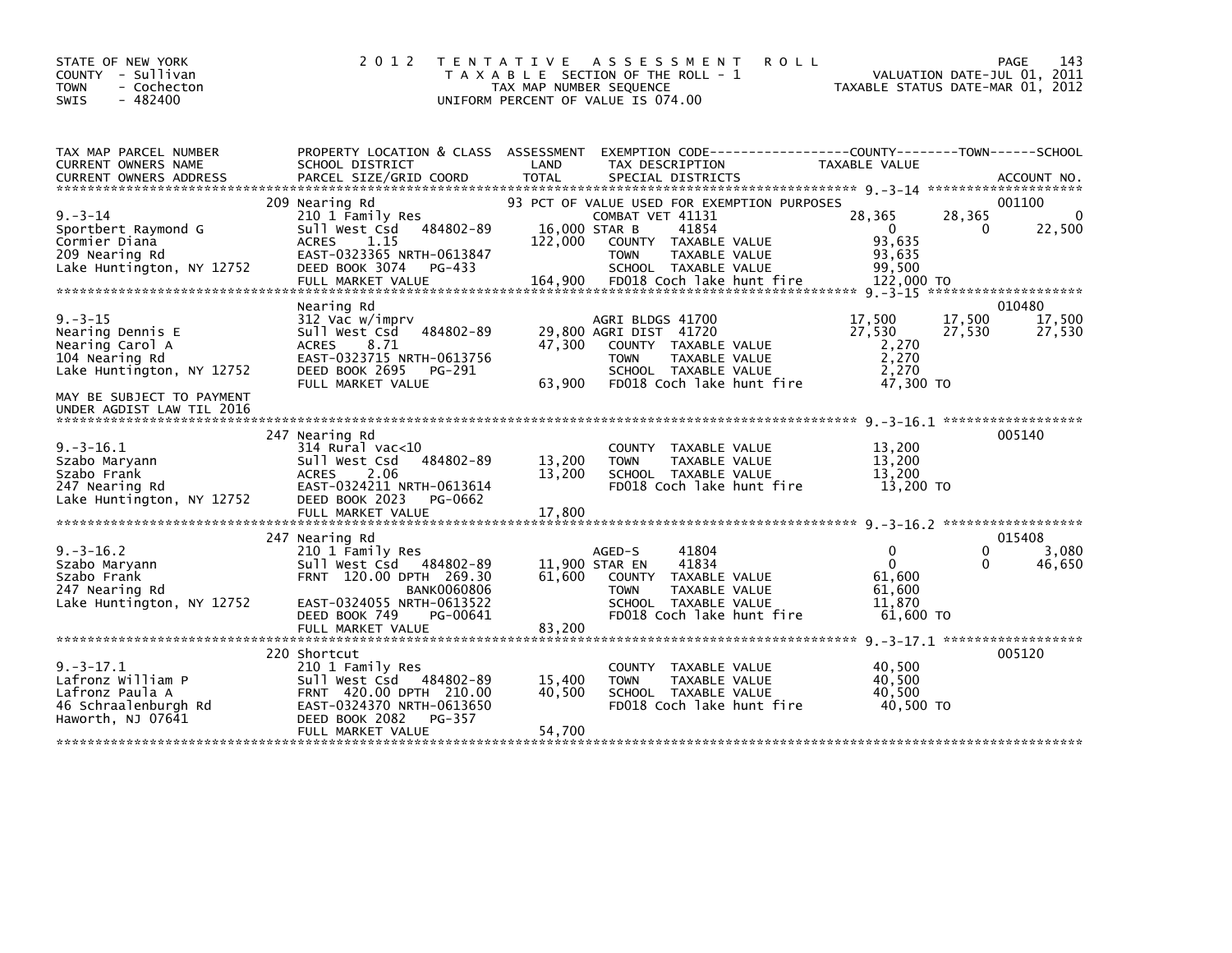| STATE OF NEW YORK<br>- Sullivan<br><b>COUNTY</b><br>- Cochecton<br><b>TOWN</b><br>$-482400$<br><b>SWIS</b> | 2 0 1 2                                                                                                                                                                                     | T E N T A T I V E<br>TAX MAP NUMBER SEQUENCE | A S S E S S M E N T<br><b>ROLL</b><br>T A X A B L E SECTION OF THE ROLL - 1<br>UNIFORM PERCENT OF VALUE IS 074.00            | VALUATION DATE-JUL 01, 2011<br>TAXABLE STATUS DATE-MAR 01, 2012 | 144<br>PAGE     |
|------------------------------------------------------------------------------------------------------------|---------------------------------------------------------------------------------------------------------------------------------------------------------------------------------------------|----------------------------------------------|------------------------------------------------------------------------------------------------------------------------------|-----------------------------------------------------------------|-----------------|
| TAX MAP PARCEL NUMBER<br>CURRENT OWNERS NAME                                                               | PROPERTY LOCATION & CLASS ASSESSMENT<br>SCHOOL DISTRICT                                                                                                                                     | LAND                                         | EXEMPTION CODE--<br>TAX DESCRIPTION                                                                                          | ---------------COUNTY--------TOWN------SCHOOL<br>TAXABLE VALUE  |                 |
| $9. -3 - 17.2$<br>Lafronz William<br>Lafronz Paula A<br>46 Schraalenburgh Rd<br>Haworth, NJ 07641          | Shortcut Rds<br>311 Res vac land<br>Sull West Csd<br>484802-89<br>FRNT 110.00 DPTH 285.00<br>EAST-0324450 NRTH-0613780<br>DEED BOOK 2087 PG-131                                             | 5,565<br>5,565                               | COUNTY TAXABLE VALUE<br><b>TAXABLE VALUE</b><br><b>TOWN</b><br>SCHOOL TAXABLE VALUE<br>FD018 Coch lake hunt fire             | 5,565<br>5.565<br>5,565<br>5.565 TO                             | 005150          |
|                                                                                                            | 19 Tomel Rd                                                                                                                                                                                 |                                              |                                                                                                                              |                                                                 | 010590          |
| $9. -3 - 18.1$<br>Buback James C<br>PO Box 31<br>Lake Huntington, NY 12752                                 | 210 1 Family Res<br>Sull West Csd<br>484802-89<br><b>ACRES</b><br>4.69<br>EAST-0325060 NRTH-0613500<br>DEED BOOK 1879<br>PG-607<br>FULL MARKET VALUE                                        | 40,200<br>114,000<br>154.100                 | 41854<br>STAR B<br>COUNTY TAXABLE VALUE<br><b>TOWN</b><br>TAXABLE VALUE<br>SCHOOL TAXABLE VALUE<br>FD018 Coch lake hunt fire | $\mathbf{0}$<br>0<br>114,000<br>114,000<br>91.500<br>114,000 TO | 22,500          |
|                                                                                                            |                                                                                                                                                                                             |                                              |                                                                                                                              |                                                                 |                 |
| $9. -3 - 18.2$<br>Buback James C<br>PO Box 31<br>Lake Huntington, NY 12752                                 | Tomel Rd<br>311 Res vac land<br>484802-89<br>Sull West Csd<br>ACRES<br>2.24<br>EAST-0325060 NRTH-0613500<br>DEED BOOK 1879<br>PG-607                                                        | 23,500<br>23,500                             | COUNTY TAXABLE VALUE<br>TAXABLE VALUE<br><b>TOWN</b><br>SCHOOL TAXABLE VALUE<br>FD018 Coch lake hunt fire                    | 23,500<br>23,500<br>23.500<br>23,500 TO                         | 010590          |
|                                                                                                            |                                                                                                                                                                                             |                                              |                                                                                                                              |                                                                 |                 |
| $9. - 3 - 19$<br>Finnell James<br>8 Valley Rd<br>Kings Park, NY 11754<br>MAY BE SUBJECT TO PAYMENT         | 125 Tommel Rd<br>270 Mfg housing<br>484802-89<br>Sull West Csd<br>5.47<br><b>ACRES</b><br>EAST-0325620 NRTH-0613310<br>DEED BOOK 3590<br><b>PG-277</b><br>FULL MARKET VALUE                 | 20,750<br>28,750<br>38,900                   | AGRI DIST 41720<br>COUNTY TAXABLE VALUE<br>TAXABLE VALUE<br><b>TOWN</b><br>SCHOOL TAXABLE VALUE<br>FD018 Coch lake hunt fire | 9,310<br>9,310<br>19,440<br>19,440<br>19,440<br>28,750 TO       | 013020<br>9,310 |
| UNDER AGDIST LAW TIL 2016                                                                                  |                                                                                                                                                                                             |                                              |                                                                                                                              |                                                                 |                 |
| $9. - 3 - 20.1$<br>Genco Joseph<br>Femia Frank<br>20 Blanch Ave 212E<br>Harrington Park, NJ 07640          | Short Cut<br>314 Rural vac<10<br>Sull West Csd 484802-89<br><b>FRNT 150.00 DPTH</b><br>2.41<br><b>ACRES</b><br>EAST-0325196 NRTH-0613538<br>DEED BOOK 1356<br>PG-00373<br>FULL MARKET VALUE | 13,600<br>13.600<br>18,400                   | COUNTY TAXABLE VALUE<br><b>TOWN</b><br>TAXABLE VALUE<br>SCHOOL TAXABLE VALUE<br>FD018 Coch lake hunt fire                    | 13.600<br>13,600<br>13.600<br>13,600 TO                         |                 |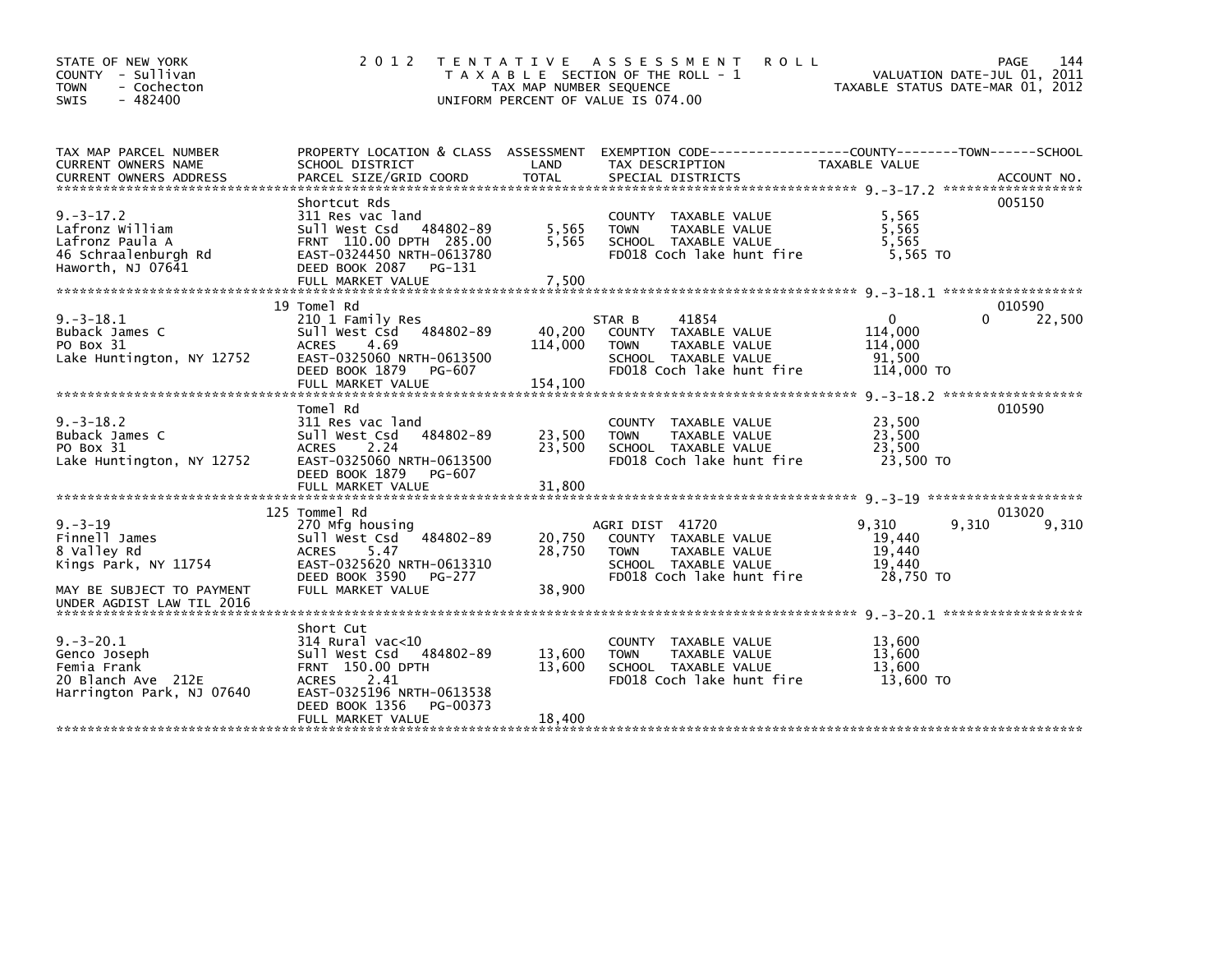| STATE OF NEW YORK<br>COUNTY - Sullivan<br><b>TOWN</b><br>- Cochecton<br>$-482400$<br><b>SWIS</b>                                                        | 2 0 1 2                                                                                                                                                                 | T E N T A T I V E<br>TAX MAP NUMBER SEQUENCE | <b>ROLL</b><br>A S S E S S M E N T<br>T A X A B L E SECTION OF THE ROLL - 1<br>UNIFORM PERCENT OF VALUE IS 074.00                                       |                                                          | 145<br>PAGE<br>VALUATION DATE-JUL 01, 2011<br>TAXABLE STATUS DATE-MAR 01, 2012 |
|---------------------------------------------------------------------------------------------------------------------------------------------------------|-------------------------------------------------------------------------------------------------------------------------------------------------------------------------|----------------------------------------------|---------------------------------------------------------------------------------------------------------------------------------------------------------|----------------------------------------------------------|--------------------------------------------------------------------------------|
| TAX MAP PARCEL NUMBER<br>CURRENT OWNERS NAME<br><b>CURRENT OWNERS ADDRESS</b>                                                                           | PROPERTY LOCATION & CLASS ASSESSMENT<br>SCHOOL DISTRICT<br>PARCEL SIZE/GRID COORD                                                                                       | LAND<br>TOTAL                                | TAX DESCRIPTION<br>SPECIAL DISTRICTS                                                                                                                    | <b>TAXABLE VALUE</b>                                     | ACCOUNT NO.                                                                    |
| $9. - 3 - 20.2$<br>Lima Obed A<br>Lima Liliana C<br>276 Van Sicklen St Fl 2<br>Brooklyn, NY 11223                                                       | 237 Shortcut Rd<br>210 1 Family Res<br>Sull West Csd<br>484802-89<br>3.65<br>ACRES<br>EAST-0325263 NRTH-0613743<br>DEED BOOK 2010<br>PG-56728<br>FULL MARKET VALUE      | 27,300<br>92,200<br>124,600                  | COUNTY TAXABLE VALUE<br><b>TOWN</b><br>TAXABLE VALUE<br>SCHOOL TAXABLE VALUE<br>FD018 Coch lake hunt fire                                               | 92,200<br>92,200<br>92,200<br>92,200 TO                  |                                                                                |
| $9. - 3 - 21$<br>Finnell Steven H<br>Finnell James<br>35 Woodvale Ave<br>Kings Park, NY 11754<br>MAY BE SUBJECT TO PAYMENT<br>UNDER AGDIST LAW TIL 2016 | Tomel Rd<br>$314$ Rural vac< $10$<br>484802-89<br>Sull West Csd<br>8.53<br><b>ACRES</b><br>EAST-0325420 NRTH-0612980<br>DEED BOOK 2010<br>PG-58948<br>FULL MARKET VALUE | 52,000<br>52,000<br>70,300                   | AGRI DIST 41720<br>COUNTY TAXABLE VALUE<br>TAXABLE VALUE<br><b>TOWN</b><br>SCHOOL TAXABLE VALUE<br>FD018 Coch lake hunt fire                            | 33,460<br>18,540<br>18,540<br>18,540<br>52,000 TO        | 014575<br>33,460<br>33,460                                                     |
| $9. - 3 - 22$<br>Nearing Living Truct Carol A<br>104 Nearing Rd<br>Lake Huntington, NY 12752<br>MAY BE SUBJECT TO PAYMENT<br>UNDER AGDIST LAW TIL 2016  | 104 Nearing Rd<br>312 Vac w/imprv<br>Sull West Csd<br>484802-89<br>6.90<br><b>ACRES</b><br>EAST-0321600 NRTH-0613800<br>DEED BOOK 3368<br>$PG-21$<br>FULL MARKET VALUE  | 61,400<br>83,000                             | AGRI BLDGS 41700<br>29,500 AGRI DIST 41720<br>COUNTY TAXABLE VALUE<br>TAXABLE VALUE<br><b>TOWN</b><br>SCHOOL TAXABLE VALUE<br>FD018 Coch lake hunt fire | 31,500<br>27,030<br>2,870<br>2,870<br>2,870<br>61,400 TO | 010520<br>31,500<br>31,500<br>27,030<br>27,030                                 |
| $9. -3 - 23$<br>Backiel Backiel<br>Backiel Rakowicz<br>61-41 67th St<br>Middle Village, NY 11379                                                        | 160 Nearing Rd<br>280 Res Multiple<br>Sull West Csd<br>484802-89<br>5.05<br><b>ACRES</b><br>EAST-0321920 NRTH-0613620<br>DEED BOOK 1396<br>PG-437<br>FULL MARKET VALUE  | 32,200<br>135,000<br>182,400                 | <b>COUNTY</b><br>TAXABLE VALUE<br><b>TOWN</b><br>TAXABLE VALUE<br>SCHOOL TAXABLE VALUE<br>FD018 Coch lake hunt fire                                     | 135,000<br>135,000<br>135,000<br>135,000 TO              | 000150                                                                         |
| $9. - 3 - 24$<br>Coots Alan F<br>176 Nearing Rd<br>Lake Huntington, NY 12752                                                                            | Nearing Rd<br>270 Mfg housing<br>484802-89<br>Sull West Csd<br><b>ACRES</b><br>11.76<br>EAST-0322500 NRTH-0613460<br>DEED BOOK 1888<br>PG-477<br>FULL MARKET VALUE      | 38,500<br>78,500<br>106,100                  | 41854<br>STAR B<br>COUNTY TAXABLE VALUE<br>TAXABLE VALUE<br><b>TOWN</b><br>SCHOOL TAXABLE VALUE<br>FD018 Coch lake hunt fire                            | $\mathbf{0}$<br>78,500<br>78,500<br>56,000<br>78,500 TO  | 005538<br>22,500<br>0                                                          |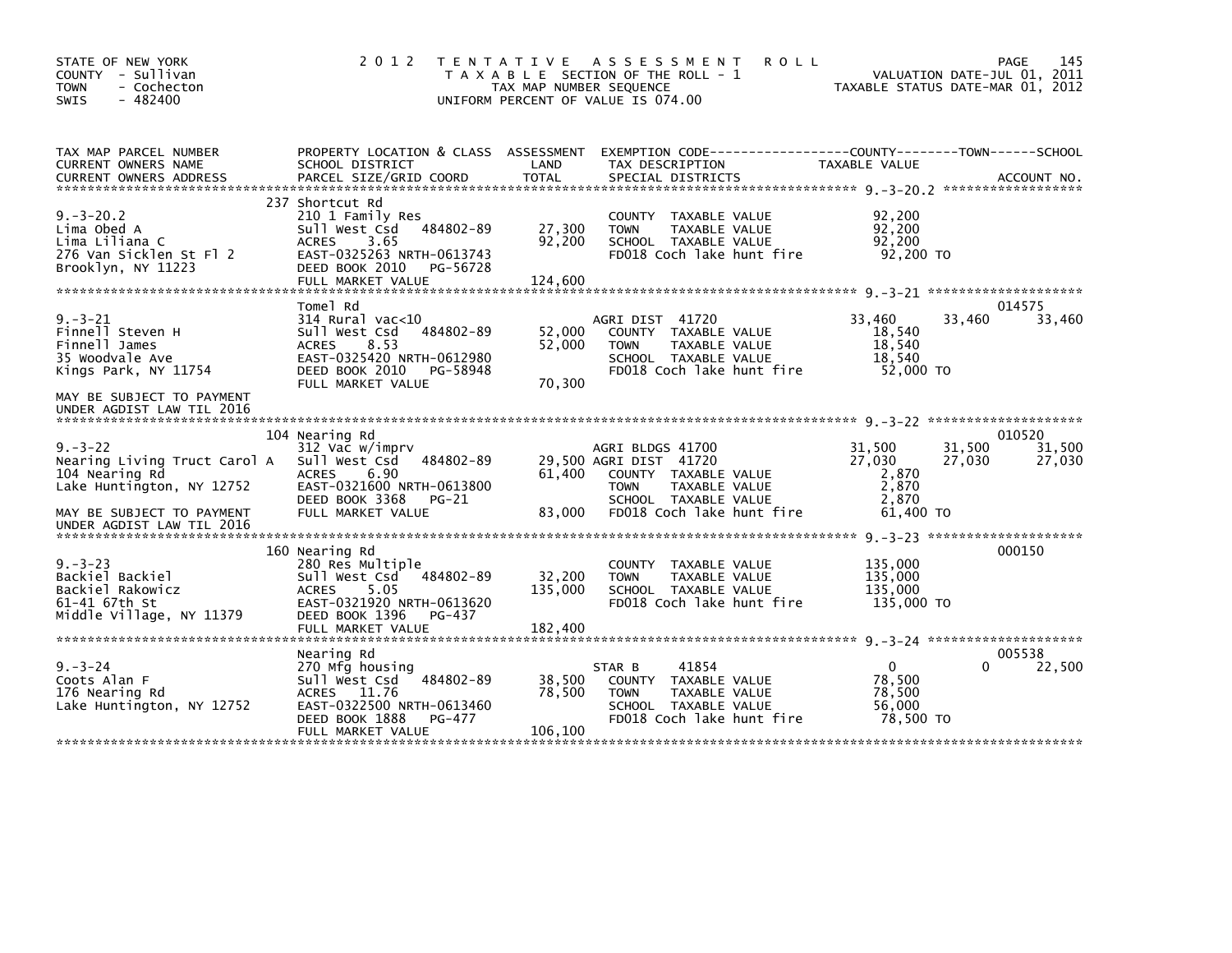| STATE OF NEW YORK<br>COUNTY - Sullivan<br><b>TOWN</b><br>- Cochecton<br>$-482400$<br><b>SWIS</b>                      | 2 0 1 2                                                                                                                                                                                                  | TENTATIVE ASSESSMENT<br><b>ROLL</b><br>T A X A B L E SECTION OF THE ROLL - 1<br>TAX MAP NUMBER SEQUENCE<br>UNIFORM PERCENT OF VALUE IS 074.00                                | 146<br>PAGE<br>VALUATION DATE-JUL 01, 2011<br>TAXABLE STATUS DATE-MAR 01, 2012                                     |
|-----------------------------------------------------------------------------------------------------------------------|----------------------------------------------------------------------------------------------------------------------------------------------------------------------------------------------------------|------------------------------------------------------------------------------------------------------------------------------------------------------------------------------|--------------------------------------------------------------------------------------------------------------------|
| TAX MAP PARCEL NUMBER<br>CURRENT OWNERS NAME<br><b>CURRENT OWNERS ADDRESS</b>                                         | PROPERTY LOCATION & CLASS ASSESSMENT<br>SCHOOL DISTRICT<br>PARCEL SIZE/GRID COORD                                                                                                                        | LAND<br>TAX DESCRIPTION<br><b>TOTAL</b><br>SPECIAL DISTRICTS                                                                                                                 | TAXABLE VALUE<br>ACCOUNT NO.                                                                                       |
| $9. -3 - 25.1$<br>Gray Michael D<br>Gray Karol Kain<br>6 Millbury Ln<br>South Seauket, NY 11720                       | 252 Shortcut Rd<br>210 1 Family Res<br>Sull West Csd<br>484802-89<br>Lot 4<br><b>ACRES</b><br>3.87<br>EAST-0323783 NRTH-0612907<br>DEED BOOK 2401<br>PG-125<br>FULL MARKET VALUE                         | COUNTY TAXABLE VALUE<br>28,000<br>TAXABLE VALUE<br><b>TOWN</b><br>92,500<br>SCHOOL TAXABLE VALUE<br>FD018 Coch lake hunt fire<br>125,000                                     | 92,500<br>92,500<br>92,500<br>92,500 TO                                                                            |
| $9. -3 - 25.2$<br>American Electric Llc<br>PO Box 113<br>Lake Huntington, NY 12752                                    | Nearing Rd<br>400 Commercial<br>Sull West Csd<br>484802-89<br>Lot 3<br><b>FRNT 268.58 DPTH</b><br>4.26<br><b>ACRES</b><br>EAST-0323381 NRTH-0613365<br>DEED BOOK 2139<br>PG-464<br>FULL MARKET VALUE     | COUNTY TAXABLE VALUE<br>25,900<br><b>TOWN</b><br>TAXABLE VALUE<br>135,000<br>SCHOOL TAXABLE VALUE<br>FD018 Coch lake hunt fire<br>182,400                                    | 135,000<br>135,000<br>135.000<br>135,000 TO                                                                        |
| $9. -3 - 26.1$<br>Maas Gary D<br>Maas Thomas H<br>100 Pinewood Rd<br>Cochecton, NY 12726<br>MAY BE SUBJECT TO PAYMENT | 242 Nearing Rd<br>210 1 Family Res<br>Sull West Csd<br>484802-89<br>9.62<br><b>ACRES</b><br>EAST-0323840 NRTH-0613060<br>DEED BOOK 2011<br>PG-3923<br>FULL MARKET VALUE                                  | AGRI DIST 41720<br>47,700 STAR B<br>41854<br>193,500<br>COUNTY TAXABLE VALUE<br><b>TOWN</b><br>TAXABLE VALUE<br>SCHOOL TAXABLE VALUE<br>FD018 Coch lake hunt fire<br>261,500 | 008780<br>23,381<br>23,381<br>23,381<br>$\mathbf{0}$<br>22,500<br>0<br>170,119<br>170,119<br>147,619<br>193,500 TO |
| UNDER AGDIST LAW TIL 2016<br>$9. -3 - 26.2$<br>Maas Gary D<br>Maas Thomas H<br>100 Pinewood Rd<br>Cochecton, NY 12726 | 244 Nearing Rd<br>430 Mtor veh srv<br>Sull West Csd 484802-89<br>FRNT 188.00 DPTH 63.00<br>EAST-0323700 NRTH-0613400<br>DEED BOOK 2011<br>PG-3923<br>FULL MARKET VALUE                                   | COUNTY TAXABLE VALUE<br>11,600<br>TAXABLE VALUE<br><b>TOWN</b><br>89,600<br>SCHOOL TAXABLE VALUE<br>FD018 Coch lake hunt fire<br>121,100                                     | 008779<br>89,600<br>89,600<br>89,600<br>89,600 TO                                                                  |
| $9. - 3 - 27$<br>Burton Claude<br>216 Lincoln Pl 2A<br>Brooklyn, NY 11217                                             | 248 Nearing Rd<br>210 1 Family Res<br>Sull West Csd<br>484802-89<br>75.00 DPTH 265.00<br><b>FRNT</b><br><b>BANK C30614</b><br>EAST-0324100 NRTH-0613260<br>DEED BOOK 3451<br>PG-619<br>FULL MARKET VALUE | COUNTY<br>TAXABLE VALUE<br>14,725<br><b>TOWN</b><br>TAXABLE VALUE<br>80,000<br>SCHOOL TAXABLE VALUE<br>FD018 Coch lake hunt fire<br>108,100                                  | 013920<br>80,000<br>80,000<br>80,000<br>80.000 TO                                                                  |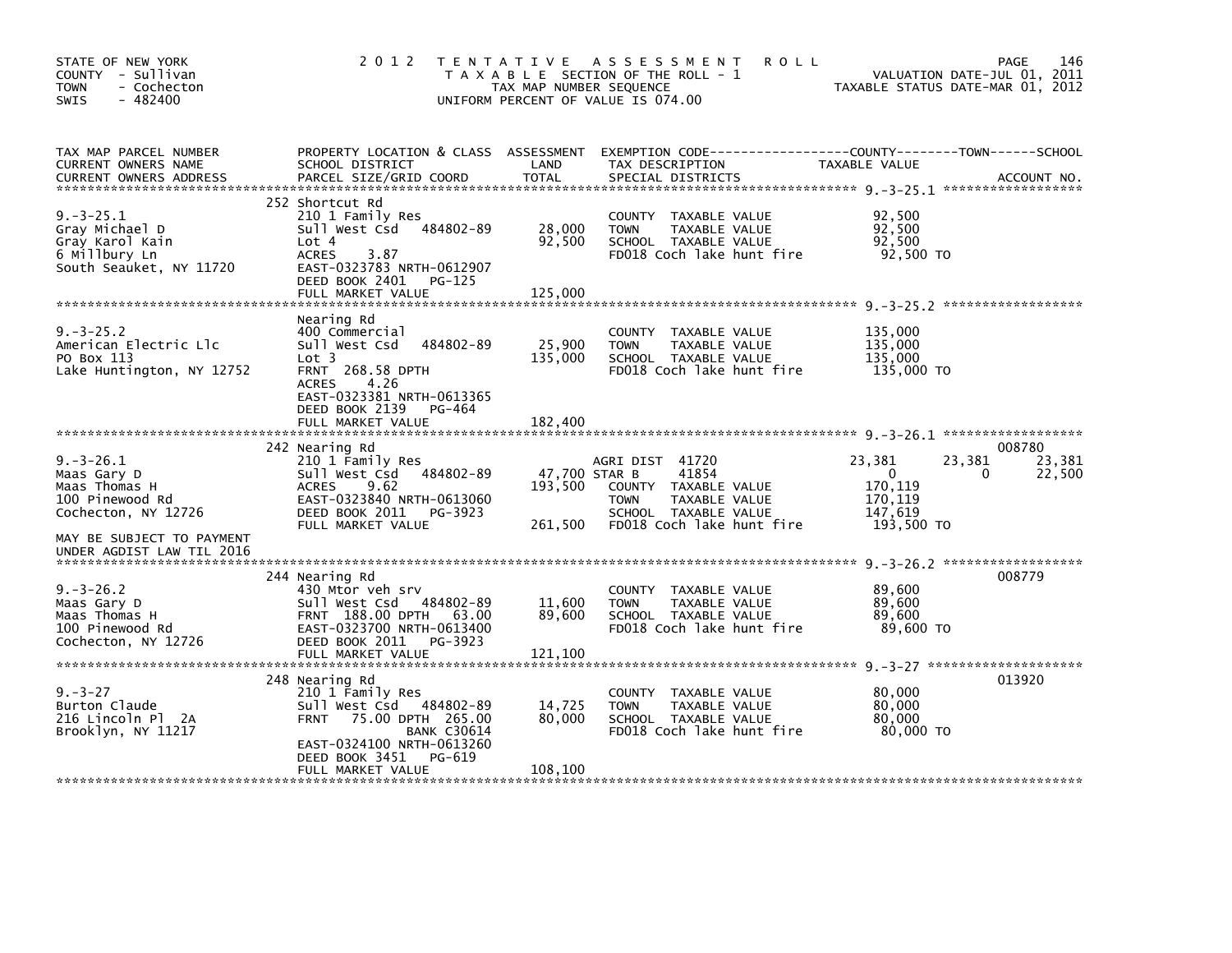| STATE OF NEW YORK<br>COUNTY - Sullivan<br>- Cochecton<br><b>TOWN</b><br>$-482400$<br>SWIS | 2 0 1 2                                                                                                                                                                  | TAX MAP NUMBER SEQUENCE    | TENTATIVE ASSESSMENT<br><b>ROLL</b><br>T A X A B L E SECTION OF THE ROLL - 1<br>UNIFORM PERCENT OF VALUE IS 074.00                  | TAXABLE STATUS DATE-MAR 01, 2012                            | 147<br><b>PAGE</b><br>VALUATION DATE-JUL 01, 2011 |
|-------------------------------------------------------------------------------------------|--------------------------------------------------------------------------------------------------------------------------------------------------------------------------|----------------------------|-------------------------------------------------------------------------------------------------------------------------------------|-------------------------------------------------------------|---------------------------------------------------|
| TAX MAP PARCEL NUMBER<br><b>CURRENT OWNERS NAME</b>                                       | PROPERTY LOCATION & CLASS ASSESSMENT<br>SCHOOL DISTRICT                                                                                                                  | LAND                       | TAX DESCRIPTION                                                                                                                     | TAXABLE VALUE                                               |                                                   |
| $9. - 3 - 28$<br>Tyler Mark Anthony<br>10801 Pepperbush Ct<br>Glen Allen, VA 23060        | 277 Short Cut Rd<br>312 Vac w/imprv<br>Sull West Csd 484802-89<br>FRNT 75.00 DPTH 220.00<br>EAST-0324260 NRTH-0612480<br>DEED BOOK 2172 PG-691<br>FULL MARKET VALUE      | 5,000<br>5,000<br>6,800    | COUNTY TAXABLE VALUE<br>TAXABLE VALUE<br><b>TOWN</b><br>SCHOOL TAXABLE VALUE<br>FD018 Coch lake hunt fire                           | 5,000<br>5,000<br>5,000<br>5,000 TO                         | 015920                                            |
|                                                                                           |                                                                                                                                                                          |                            |                                                                                                                                     |                                                             |                                                   |
| $9. -3 - 29.1$<br>Maas Gary D<br>Maas Thomas H<br>100 Pinewood Rd<br>Cochecton, NY 12726  | Shortcut Rd<br>322 Rural vac>10<br>Sull West Csd<br>484802-89<br>ACRES 21.00<br>EAST-0324990 NRTH-0612520<br>DEED BOOK 2011<br>PG-3923<br>FULL MARKET VALUE              | 55,600<br>55,600<br>75,100 | AGRI DIST 41720<br>COUNTY TAXABLE VALUE<br>TAXABLE VALUE<br><b>TOWN</b><br>SCHOOL TAXABLE VALUE<br>FD018 Coch lake hunt fire        | 32,970<br>32,970<br>22,630<br>22,630<br>22,630<br>55,600 TO | 008760<br>32,970                                  |
| MAY BE SUBJECT TO PAYMENT<br>UNDER AGDIST LAW TIL 2016                                    |                                                                                                                                                                          |                            |                                                                                                                                     |                                                             |                                                   |
| $9. -3 - 29.2$<br>Mondimore Daniel<br>5 Hutchinson Ave<br>Scarsdale, NY 10583             | 253 Shortcut Rd<br>210 1 Family Res<br>Sull West Csd<br>484802-89<br><b>ACRES</b><br>2.00<br>EAST-0324350 NRTH-0612980<br>DEED BOOK 2686<br>$PG-26$                      | 21,000<br>124,000          | COUNTY TAXABLE VALUE<br><b>TOWN</b><br><b>TAXABLE VALUE</b><br>SCHOOL TAXABLE VALUE<br>FD018 Coch lake hunt fire<br>ST011 STAR FINE | 124,000<br>124,000<br>124,000<br>124,000 TO<br>700.00 MT    | 000746                                            |
|                                                                                           | 100 Pinewood Rd                                                                                                                                                          |                            |                                                                                                                                     |                                                             | 008730                                            |
| $9. -3 - 29.3$<br>Maas Gary D<br>& Judith A<br>100 Pinewood Rd<br>Cochecton, NY 12726     | 210 1 Family Res<br>Sull West Csd<br>484802-89<br><b>ACRES</b><br>2.00<br>EAST-0325670 NRTH-0612510<br>DEED BOOK 853<br>PG-00252                                         | 21,000<br>128,600          | 41854<br>STAR B<br>COUNTY TAXABLE VALUE<br>TAXABLE VALUE<br><b>TOWN</b><br>SCHOOL TAXABLE VALUE<br>FD018 Coch lake hunt fire        | $\mathbf 0$<br>128,600<br>128,600<br>106,100<br>128,600 TO  | 22,500<br>$\Omega$                                |
|                                                                                           | FULL MARKET VALUE                                                                                                                                                        | 173,800                    |                                                                                                                                     |                                                             |                                                   |
| $9. - 3 - 30$<br>Coles L D<br>5801- 16th Street South #3<br>St Petersburg, FL 33705       | Cr 112<br>314 Rural vac<10<br>Sull West Csd 484802-89<br><b>FRNT</b><br>50.00 DPTH 233.00<br>EAST-0325650 NRTH-0612240<br>DEED BOOK 734<br>PG-01119<br>FULL MARKET VALUE | 2,600<br>2.600<br>3,500    | TAXABLE VALUE<br><b>COUNTY</b><br>TAXABLE VALUE<br><b>TOWN</b><br>SCHOOL TAXABLE VALUE<br>FD018 Coch lake hunt fire                 | 2,600<br>2,600<br>2.600<br>2,600 TO                         | 002585                                            |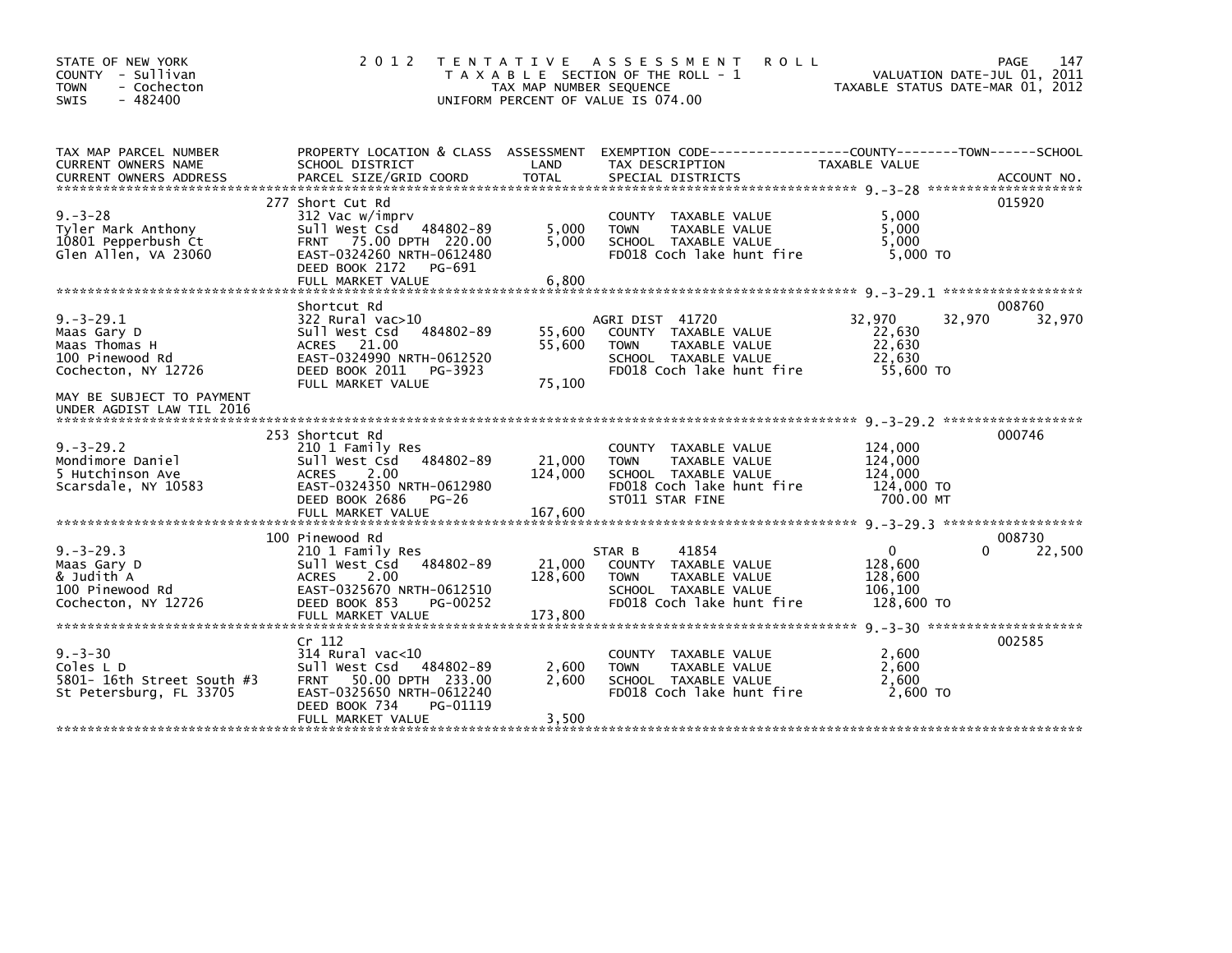| STATE OF NEW YORK<br>COUNTY - Sullivan<br><b>TOWN</b><br>- Cochecton<br>$-482400$<br>SWIS                |                                                                                                                                                                    | TAX MAP NUMBER SEQUENCE | 2012 TENTATIVE ASSESSMENT<br>T A X A B L E SECTION OF THE ROLL - 1<br>UNIFORM PERCENT OF VALUE IS 074.00            | PAGE 148 – PAGE 148<br>VALUATION DATE-JUL 01, 2011<br>TAXABLE STATUS DATE-MAR 01, 2012 |        |
|----------------------------------------------------------------------------------------------------------|--------------------------------------------------------------------------------------------------------------------------------------------------------------------|-------------------------|---------------------------------------------------------------------------------------------------------------------|----------------------------------------------------------------------------------------|--------|
| TAX MAP PARCEL NUMBER<br>CURRENT OWNERS NAME<br>CURRENT OWNERS ADDRESS                                   | PROPERTY LOCATION & CLASS ASSESSMENT EXEMPTION CODE----------------COUNTY-------TOWN------SCHOOL                                                                   |                         |                                                                                                                     |                                                                                        |        |
| $9. - 3 - 32$<br>Attianese Michael<br>Attianese Barbara Jane<br>124 Pinewood Road<br>Cochecton, NY 12726 | 124 Pinewood Road<br>210 1 Family Res<br>Sull West Csd 484802-89<br>ACRES 1.18<br>EAST-0325637 NRTH-0612107<br>DEED BOOK 3507 PG-334                               | $13,700$ TOWN           | COUNTY TAXABLE VALUE<br>TOWN     TAXABLE VALUE<br>75,000 SCHOOL TAXABLE VALUE 75,000<br>FD018 Coch lake hunt fire   | 75,000<br>75,000<br>75,000 TO                                                          | 015405 |
| 9.-3-35<br>Nelson Frederick J<br>Nelson William M<br>104 Bernas Rd<br>Cochecton, NY 12726                | Pinewood<br>314 Rural vac<10<br>Sull West Csd 484802-89<br>FRNT 30.00 DPTH 200.00<br>EAST-0325640 NRTH-0611970<br>DEED BOOK 3603 PG-671                            |                         | COUNTY TAXABLE VALUE<br>1,700 TOWN TAXABLE VALUE<br>1,700 SCHOOL TAXABLE VALUE<br>FD018 Coch lake hunt fire         | 1,700<br>1,700<br>1,700<br>$1,700$ TO                                                  | 010581 |
| 9.-3-36<br>Nelson Frederick J<br>Nelson William M<br>104 Bernas Rd<br>Cochecton, NY 12726                | 122 Pinewood Rd<br>210 1 Family Res<br>Sull West Csd 484802-89<br>FRNT 50.00 DPTH 100.00<br>EAST-0325670 NRTH-0611920<br>DEED BOOK 3603 PG-671                     | 10,500 TOWN<br>56,800   | COUNTY TAXABLE VALUE<br>TOWN     TAXABLE VALUE<br>SCHOOL  TAXABLE VALUE<br>FD018 Coch lake hunt fire                | 56,800<br>56,800<br>56,800<br>56,800 TO                                                | 010580 |
| 9.-3-37<br>Nelson Frederick J<br>Nelson William M<br>104 Bernas Rd<br>Cochecton, NY 12726                | Pinewood Rd<br>314 Rural vac<10<br>Sull West Csd 484802-89<br>FRNT 50.00 DPTH 133.00<br>EAST-0325550 NRTH-0611970<br>DEED BOOK 3603<br>PG-671<br>FULL MARKET VALUE | 2,000<br>2,700          | COUNTY TAXABLE VALUE<br>2,000 TOWN<br>TOWN     TAXABLE VALUE<br>SCHOOL   TAXABLE VALUE<br>FD018 Coch lake hunt fire | 2,000<br>2,000<br>2,000<br><u>2,000 то</u>                                             | 015404 |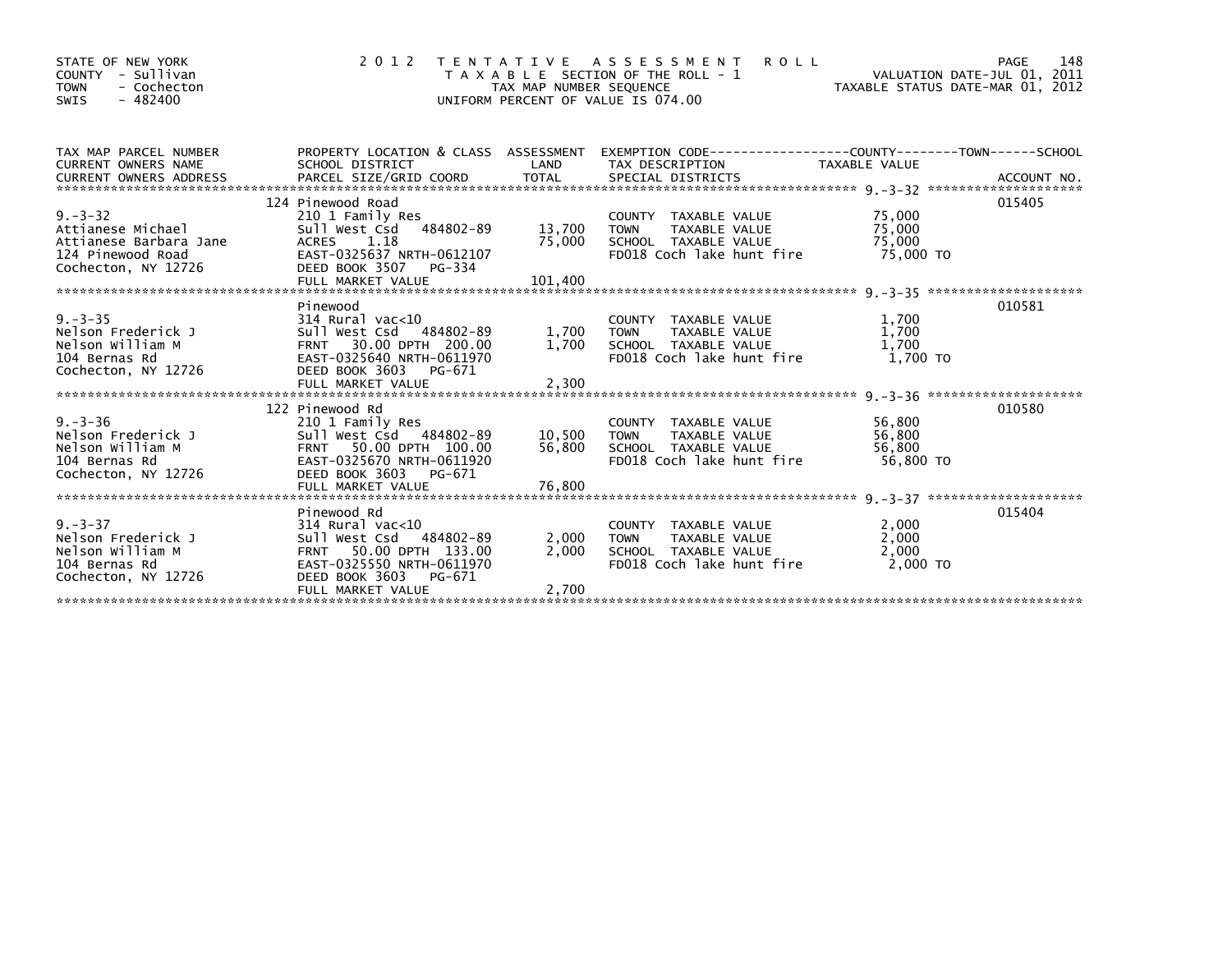| STATE OF NEW YORK   | 2012 TENTATIVE ASSESSMENT ROLL        | PAGE                             | 149 |
|---------------------|---------------------------------------|----------------------------------|-----|
| COUNTY - Sullivan   | T A X A B L E SECTION OF THE ROLL - 1 | VALUATION DATE-JUL 01, 2011      |     |
| - Cochecton<br>TOWN | MAP SECTION - 009                     | TAXABLE STATUS DATE-MAR 01, 2012 |     |
| - 482400<br>SWIS    | SUB-SECTION-                          | RPS150/V04/L015                  |     |
|                     | UNIFORM PERCENT OF VALUE IS 074.00    | CURRENT DATE 4/20/2012           |     |

# \*\*\* S P E C I A L D I S T R I C T S U M M A R Y \*\*\*

| CODE | DISTRICT NAME                                                                           | TOTAL<br>PARCELS | EXTENSION<br><b>TYPE</b>                             |        | EXTENSION<br><b>VALUE</b> | AD VALOREM<br><b>VALUE</b>     | <b>EXEMPT</b><br><b>AMOUNT</b> | <b>TAXABLE</b><br><b>VALUE</b>                   |
|------|-----------------------------------------------------------------------------------------|------------------|------------------------------------------------------|--------|---------------------------|--------------------------------|--------------------------------|--------------------------------------------------|
|      | ST011 STAR FINE<br>FD018 Coch lake hunt<br>LT011 Lake huntingto<br>SD010 Lake huntingto |                  | 1 MOVTAX<br>110 TOTAL<br>6 TOTAL<br>5 TOTAL<br>UNITS | м<br>М | 700.00<br>3.00            | 9656,155<br>681,198<br>594.600 |                                | 700.00<br>9656.155<br>681.198<br>594,600<br>3.00 |

### \*\*\* S C H O O L D I S T R I C T S U M M A R Y \*\*\*

| CODE             | DISTRICT NAME               | <b>TOTAL</b><br><b>PARCELS</b> | ASSESSED<br>LAND     | ASSESSED<br><b>TOTAL</b> | <b>EXEMPT</b><br><b>AMOUNT</b> | <b>TOTAL</b><br><b>TAXABLE</b> | <b>STAR</b><br><b>AMOUNT</b> | <b>STAR</b><br>TAXABLE |
|------------------|-----------------------------|--------------------------------|----------------------|--------------------------|--------------------------------|--------------------------------|------------------------------|------------------------|
| 484802           | Sull<br>West Csd            | 110                            | 3685.705             | 9656.155                 | 577.429                        | 9078,726                       | 816,600                      | 8262,126               |
|                  | SUB-TOTAL                   | 110                            | 3685.705             | 9656.155                 | 577.429                        | 9078.726                       | 816,600                      | 8262.126               |
| 482289<br>484889 | Jy Library<br>West Sull Lib | 33<br>77                       | 1428.095<br>2257.610 | 3580,870<br>6075.285     | 170,840<br>406.589             | 3410,030<br>5668.696           | 294,150<br>522.450           | 3115,880<br>5146.246   |
|                  | <b>TOTAL</b>                | 220                            | 7371.410             | 19312, 310               | 1154.858                       | 18157,452                      | 1633,200                     | 16524,252              |

#### \*\*\* S Y S T E M C O D E S S U M M A R Y \*\*\*

#### NO SYSTEM EXEMPTIONS AT THIS LEVEL

## \*\*\* E X E M P T I O N S U M M A R Y \*\*\*

| <b>CODE</b>                                                          | DESCRIPTION                                                                                   | <b>TOTAL</b><br><b>PARCELS</b> | <b>COUNTY</b>                                   | <b>TOWN</b>                                     | <b>SCHOOL</b>                                    |
|----------------------------------------------------------------------|-----------------------------------------------------------------------------------------------|--------------------------------|-------------------------------------------------|-------------------------------------------------|--------------------------------------------------|
| 41121<br>41131<br>41141<br>41700<br>41720<br>41804<br>41834<br>41854 | WAR VET<br>COMBAT VET<br>DISABL VET<br>AGRI BLDGS<br>AGRI DIST<br>AGED-S<br>STAR EN<br>STAR B | 4<br>16<br>4<br>28             | 20,250<br>114,790<br>6,875<br>87,500<br>461,849 | 20,250<br>114.790<br>6.875<br>87,500<br>461,849 | 87,500<br>461,849<br>3,080<br>186,600<br>630,000 |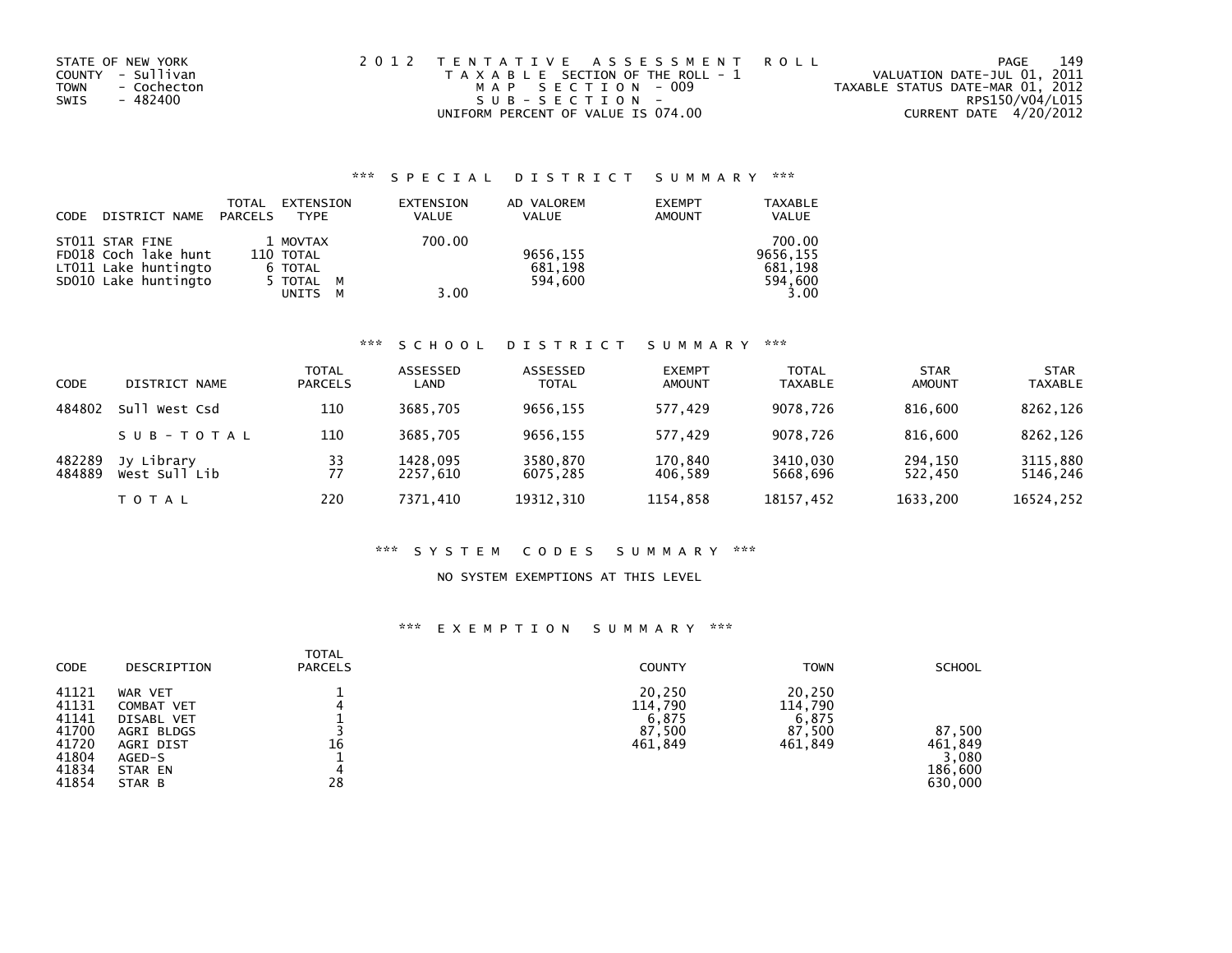| STATE OF NEW YORK          | 2012 TENTATIVE ASSESSMENT ROLL        | PAGE                             | 150 |
|----------------------------|---------------------------------------|----------------------------------|-----|
| COUNTY - Sullivan          | T A X A B L E SECTION OF THE ROLL - 1 | VALUATION DATE-JUL 01, 2011      |     |
| - Cochecton<br><b>TOWN</b> | MAP SECTION - 009                     | TAXABLE STATUS DATE-MAR 01, 2012 |     |
| - 482400<br>SWIS           | SUB-SECTION-                          | RPS150/V04/L015                  |     |
|                            | UNIFORM PERCENT OF VALUE IS 074.00    | CURRENT DATE 4/20/2012           |     |

# \*\*\* E X E M P T I O N S U M M A R Y \*\*\*

| CODE  | DESCRIPTION                | TOTAL<br><b>PARCELS</b> | COUNTY            | <b>TOWN</b>       | SCHOOL             |
|-------|----------------------------|-------------------------|-------------------|-------------------|--------------------|
| 49500 | SOLAR/WIND<br><b>TOTAL</b> | -<br>59<br>- -          | 25,000<br>716.264 | 25,000<br>716.264 | 25,000<br>1394,029 |

## \*\*\* G R A N D T O T A L S \*\*\*

| <b>ROLL</b> | DESCRIPTION    | <b>TOTAL</b>   | ASSESSED | <b>ASSESSED</b> | <b>TAXABLE</b> | <b>TAXABLE</b> | <b>TAXABLE</b> | STAR           |
|-------------|----------------|----------------|----------|-----------------|----------------|----------------|----------------|----------------|
| <b>SEC</b>  |                | <b>PARCELS</b> | LAND     | <b>TOTAL</b>    | COUNTY         | TOWN           | <b>SCHOOL</b>  | <b>TAXABLE</b> |
|             | <b>TAXABLE</b> | 110            | 3685,705 | 9656,155        | 8939,891       | 8939.891       | 9078,726       | 8262.126       |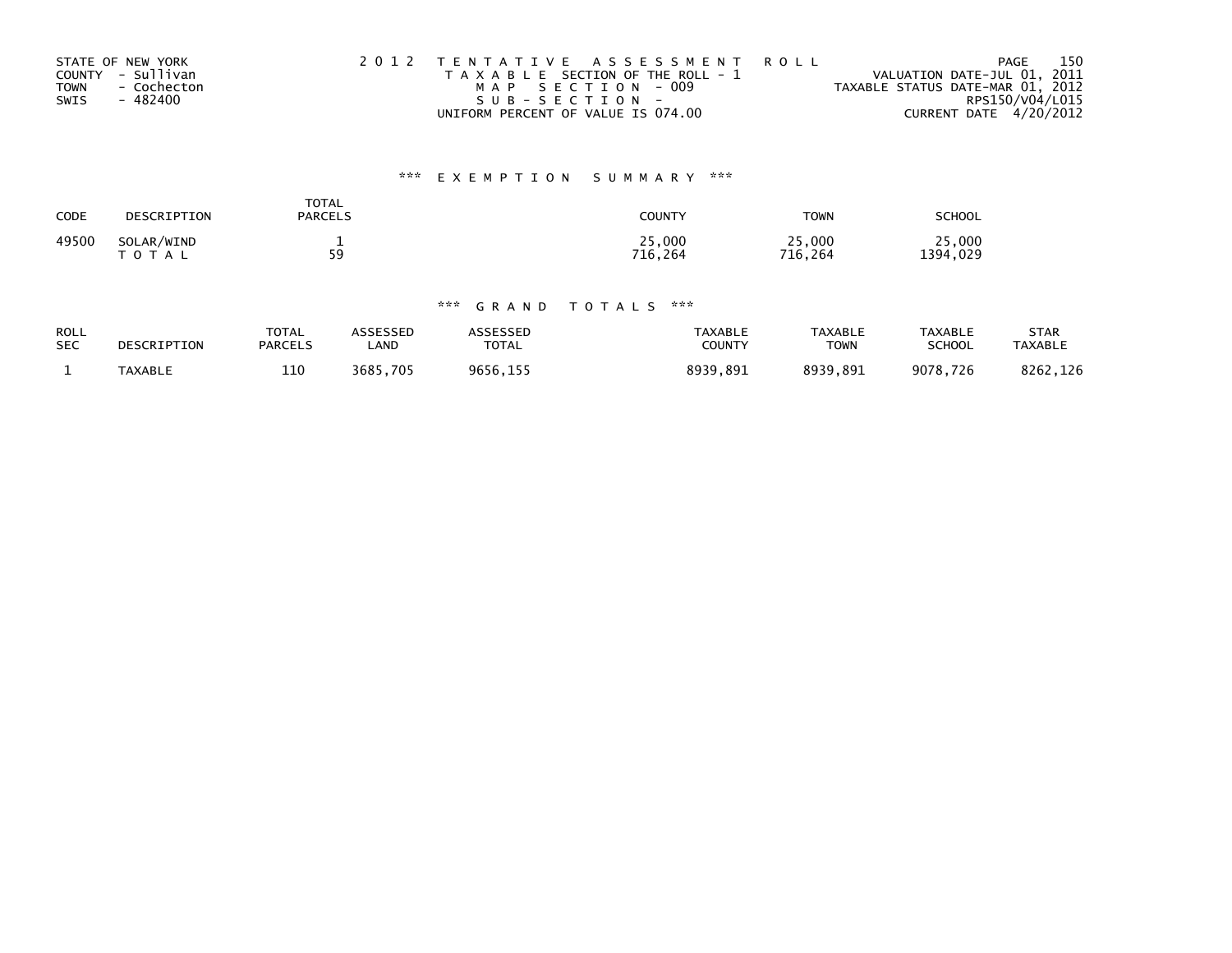| STATE OF NEW YORK<br>COUNTY - Sullivan<br><b>TOWN</b><br>- Cochecton<br>$-482400$<br><b>SWIS</b>                                                                                                                                        |                                                                                                                                                                                                                                                                                                                                                                                                                                                                     | TAX MAP NUMBER SEQUENCE      | 2012 TENTATIVE ASSESSMENT<br><b>ROLL</b><br>T A X A B L E SECTION OF THE ROLL - 1<br>UNIFORM PERCENT OF VALUE IS 074.00                                                                                                                                     | rage 151<br>VALUATION DATE-JUL 01, 2011<br>TAXABLE STATUS DATE-MAR 01, 2012 | 151<br>PAGE                  |
|-----------------------------------------------------------------------------------------------------------------------------------------------------------------------------------------------------------------------------------------|---------------------------------------------------------------------------------------------------------------------------------------------------------------------------------------------------------------------------------------------------------------------------------------------------------------------------------------------------------------------------------------------------------------------------------------------------------------------|------------------------------|-------------------------------------------------------------------------------------------------------------------------------------------------------------------------------------------------------------------------------------------------------------|-----------------------------------------------------------------------------|------------------------------|
| IAX MAP PARCEL NUMBER<br>CURRENT OWNERS NAME<br>CURRENT OWNERS ADDRESS                                                                                                                                                                  |                                                                                                                                                                                                                                                                                                                                                                                                                                                                     |                              |                                                                                                                                                                                                                                                             |                                                                             |                              |
| $10. -1 - 1$<br>Figuera James J<br>Figuera Wanda<br>Figuera Wanda<br>Rd Control Control Control Control Control Control Control Control Control Control Control Control Control Control Control Control Control Control Control Control | 126 Devils Rd<br>210 1 Family Res<br>DEED BOOK 3137 PG-34                                                                                                                                                                                                                                                                                                                                                                                                           |                              | 41854<br>PO 10.-1-1<br>PRNT 345.00 DPTH 174.00<br>PERNT 345.00 DPTH 174.00<br>ACRES 0.78 BANKC030981 LT011 Lake huntington 1ght 120,000 TO<br>EAST-0321892 NRTH-0615740 SD010 Lake huntington sew 120,000 TO<br>DEED BOOK 3137 PG-34 100 1NM M<br>1.00 UN M | $\overline{0}$<br>120,000<br>120,000                                        | 007859<br>22,500<br>$\Omega$ |
|                                                                                                                                                                                                                                         | Devils Rd<br>10.-1-3.1<br>Stelcer Janez Ivo<br>Stelcer Maria (Sull West Csd 484802-89<br>Stelcer Maria (Sull West Csd 484802-89<br>Stelcer Maria (FRNT 50.00 DPTH 160.00<br>417 Walker St<br>North Babylon, NY 11703<br>DEED BOOK 1302 PG-216<br>EIILL MAPK<br>sull west Csd 484802-89<br>DEED BOOK 1302 PG-216<br>FULL MARKET VALUE                                                                                                                                |                              | COUNTY TAXABLE VALUE<br>4,000 TOWN TAXABLE VALUE<br>4,000 SCHOOL TAXABLE VALUE<br>4,000 SCHOOL TAXABLE VALUE<br>FD018 Coch lake hunt fire 4,000 TO<br>1T011 Lake huntington lght 4,000 TO<br>5,400 SD010 Lake huntington sew 4,000 TO M<br>$.00$ UN M       | 4,000                                                                       | 012505                       |
|                                                                                                                                                                                                                                         | 6569 State Route 52                                                                                                                                                                                                                                                                                                                                                                                                                                                 |                              |                                                                                                                                                                                                                                                             |                                                                             | 005710                       |
| $10. -1 -4$<br>Leonardo Frank F Jr<br>Leonardo Brandy<br>6569 State Route 52<br>Cochecton, NY 12726                                                                                                                                     | 210 1 Family Res<br>Sull West Csd 484802-89<br>FRNT 172.50 DPTH 164.20<br>ACRES 0.37 BANK0060806<br>EAST-0321540 NRTH-0616080<br>DEED BOOK 3630 PG-111<br>FULL MARKET VALUE                                                                                                                                                                                                                                                                                         |                              | 41854<br>STAR B<br>84802-89 16,200 COUNTY TAXABLE VALUE 55,700<br>164.20 55,700 TOWN TAXABLE VALUE 55,700<br>KO060806 55,700 SCHOOL TAXABLE VALUE 55,700<br>-0616080 FD018 Coch lake hunt fire 55,700 TO<br>PG-111 Lake huntington lght 55,700 TO<br>PG-111 | $\overline{0}$                                                              | 22,500<br>$\Omega$           |
|                                                                                                                                                                                                                                         |                                                                                                                                                                                                                                                                                                                                                                                                                                                                     |                              | 1.00 UN M                                                                                                                                                                                                                                                   |                                                                             |                              |
|                                                                                                                                                                                                                                         | 138 Devils Rd<br>10.-1-5<br>Stelcer Janez Ivo<br>Stelcer Maria 210 1 Family Res<br>Stelcer Maria FRNT 275.00 DPTH 227.00<br>417 Walker St<br>North Babylon, NY 11703<br>DEED BOOK 1302 PG-00216<br>EILL MARKET VALUE<br>DEED BOOK 1302 PG-00216<br>THE MARKET VAL<br>$\begin{array}{ccc}\n & -2 & -2 & -1 & -1 & -1 \\ \hline\n\text{FULL MARKET VALUE} & \text{PG-00216} & 335, 300 \\ \text{FULL MARKET VALUE} & & & \\ \text{MARKET VALUE} & & & \\ \end{array}$ |                              | COUNTY TAXABLE VALUE<br>TAXABLE VALUE<br>TOWN<br>248,100<br>FD018 Coch lake hunt fire 248,100 TO<br>LT011 Lake huntington lght 248,100 TO<br>335,300 SD010 Lake huntington sew 248,100 TO                                                                   | 248,100<br>248,100<br>248,100 то м                                          | 012506                       |
|                                                                                                                                                                                                                                         |                                                                                                                                                                                                                                                                                                                                                                                                                                                                     |                              |                                                                                                                                                                                                                                                             |                                                                             |                              |
| Genco Mark<br>20 Narrowbrook Ct<br>Manalapan, NJ 07726                                                                                                                                                                                  | State Route 52<br>210 1 Family Res<br>Sull West Csd 484802-89<br>FRNT 177.00 DPTH 258.00<br>EAST-0321180 NRTH-0616710<br>DEED BOOK 1129 PG-00122<br>FULL MARKET VALUE                                                                                                                                                                                                                                                                                               | 21,300<br>138,500<br>187,200 | COUNTY TAXABLE VALUE<br>TOWN TAXABLE VALUE<br>TOWN TAXABLE VALUE 138,500<br>SCHOOL TAXABLE VALUE 138,500<br>FDO18 Coch lake huntington sew 138,500 TO M<br>SDO10 Lake huntington sew 138,500 TO M<br>2.00 UN M                                              | 138,500                                                                     | 013540                       |
|                                                                                                                                                                                                                                         |                                                                                                                                                                                                                                                                                                                                                                                                                                                                     |                              |                                                                                                                                                                                                                                                             |                                                                             |                              |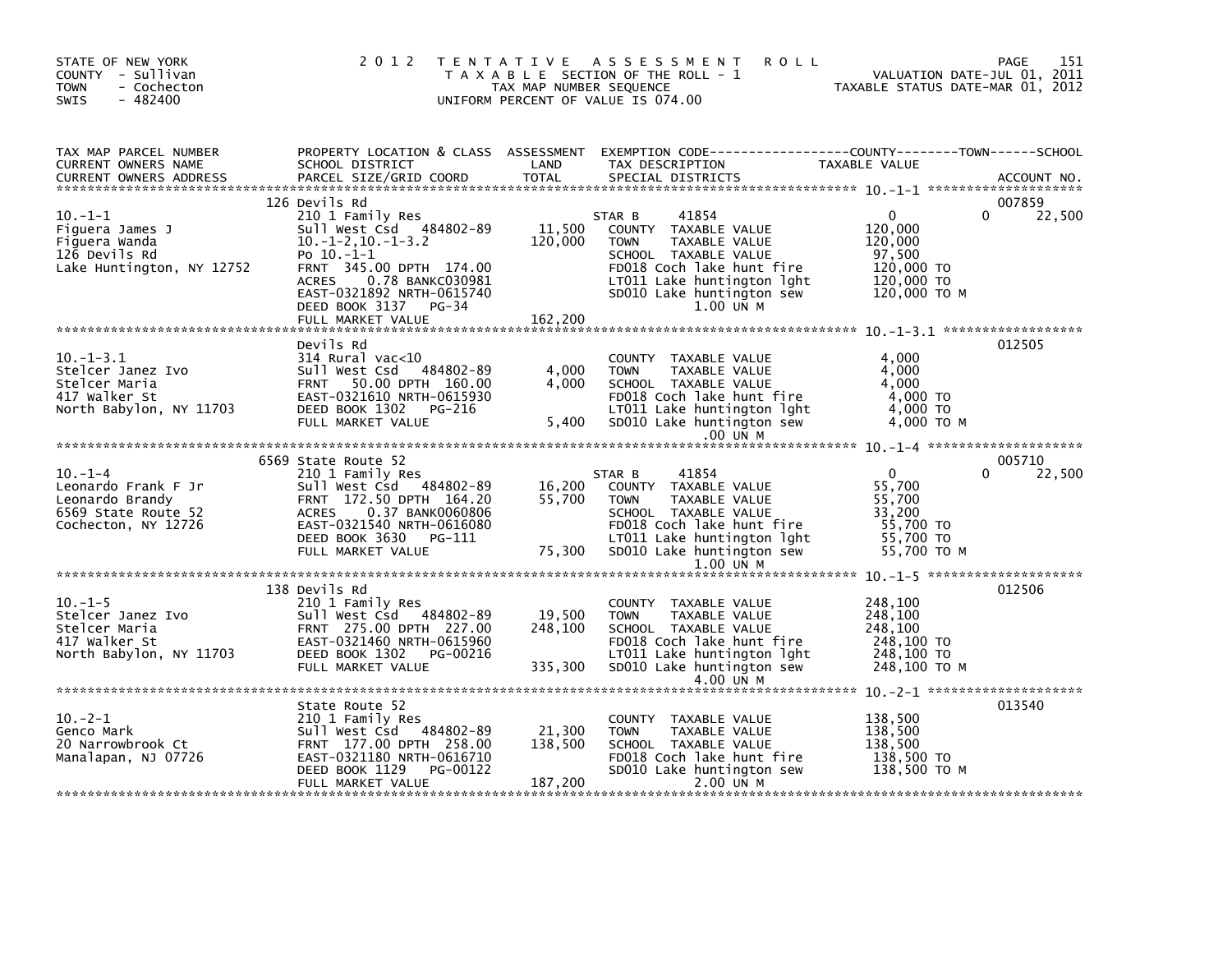| STATE OF NEW YORK<br>COUNTY - Sullivan<br>- Cochecton<br><b>TOWN</b><br><b>SWIS</b><br>$-482400$ | 2 0 1 2<br>T E N T A T I V E                                                                                                                                                                                                       | TAX MAP NUMBER SEQUENCE    | A S S E S S M E N T<br><b>ROLL</b><br>T A X A B L E SECTION OF THE ROLL - 1<br>UNIFORM PERCENT OF VALUE IS 074.00                                                                                    | VALUATION DATE-JUL 01, 2011<br>TAXABLE STATUS DATE-MAR 01, 2012                      | 152<br>PAGE      |
|--------------------------------------------------------------------------------------------------|------------------------------------------------------------------------------------------------------------------------------------------------------------------------------------------------------------------------------------|----------------------------|------------------------------------------------------------------------------------------------------------------------------------------------------------------------------------------------------|--------------------------------------------------------------------------------------|------------------|
| TAX MAP PARCEL NUMBER<br><b>CURRENT OWNERS NAME</b>                                              | PROPERTY LOCATION & CLASS ASSESSMENT<br>SCHOOL DISTRICT                                                                                                                                                                            | LAND                       | EXEMPTION CODE------------------COUNTY--------TOWN------SCHOOL<br>TAX DESCRIPTION                                                                                                                    | TAXABLE VALUE                                                                        |                  |
| $10 - 2 - 2$<br>Genco Mark<br>20 Narrowbrook Ct<br>Manalapan, NJ 07726                           | State Route 52<br>$314$ Rural vac<10<br>Sull West Csd<br>484802-89<br>1.70<br><b>ACRES</b><br>EAST-0321150 NRTH-0616400<br>DEED BOOK 1129<br>PG-00122<br>FULL MARKET VALUE                                                         | 19,000<br>19,000<br>25,700 | COUNTY TAXABLE VALUE<br>TAXABLE VALUE<br><b>TOWN</b><br>SCHOOL TAXABLE VALUE<br>FD018 Coch lake hunt fire<br>LT011 Lake huntington lght<br>SD010 Lake huntington sew<br>.00 UN M                     | 19,000<br>19,000<br>19,000<br>19,000 TO<br>19,000 TO<br>19,000 TO M                  | 013500           |
|                                                                                                  |                                                                                                                                                                                                                                    |                            |                                                                                                                                                                                                      |                                                                                      |                  |
| $10. -2 - 4$<br>Capece Christopher<br>Capece Tami<br>PO Box 172<br>Lake Huntington, NY 12752     | 6598 State Route 52<br>210 1 Family Res<br>Sull West Csd 484802-89<br>FRNT 85.00 DPTH 180.00<br>EAST-0320910 NRTH-0616150<br>DEED BOOK 2059<br>PG-069<br>FULL MARKET VALUE                                                         | 17,600<br>60,300<br>81,500 | 41854<br>STAR B<br>COUNTY TAXABLE VALUE<br><b>TOWN</b><br>TAXABLE VALUE<br>SCHOOL TAXABLE VALUE<br>FD018 Coch lake hunt fire<br>LT011 Lake huntington lght<br>SD010 Lake huntington sew<br>1.00 UN M | $\Omega$<br>0<br>60,300<br>60,300<br>37,800<br>60,300 TO<br>60,300 TO<br>60,300 ТО М | 008940<br>22,500 |
|                                                                                                  |                                                                                                                                                                                                                                    |                            |                                                                                                                                                                                                      |                                                                                      |                  |
| $10. -2 - 5$<br>Gartner Reinhard Jr<br>Gartner William<br>249 CR 116<br>Cochecton, NY 12726      | County Road 113<br>480 Mult-use bld<br>Sull West Csd 484802-89<br>75x180<br>0.31<br><b>ACRES</b><br>EAST-0320980 NRTH-0616080<br>DEED BOOK 1193<br>PG-00083                                                                        | 14,500<br>70,200           | COUNTY TAXABLE VALUE<br><b>TOWN</b><br>TAXABLE VALUE<br>SCHOOL TAXABLE VALUE<br>FD018 Coch lake hunt fire<br>LT011 Lake huntington lght<br>SD010 Lake huntington sew                                 | 70,200<br>70,200<br>70.200<br>70,200 TO<br>70,200 TO<br>70,200 TO M                  | 012303           |
|                                                                                                  |                                                                                                                                                                                                                                    |                            |                                                                                                                                                                                                      |                                                                                      |                  |
| $10 - 2 - 7$<br>Genco Paul<br>6730 NYS Rte 52<br>PO Box 232<br>Lake Huntington, NY 12752         | County Road 113<br>451 Reg shop ctr<br>Sull West Csd 484802-89<br>$10 - 2 - 7$<br>Fire House & Lot<br>55x160<br>55.00 DPTH 160.00<br><b>FRNT</b><br>0.26<br><b>ACRES</b><br>EAST-0321140 NRTH-0616020<br>DEED BOOK 2011<br>PG-5291 | 14,100<br>70,509           | COUNTY TAXABLE VALUE<br>TAXABLE VALUE<br><b>TOWN</b><br>SCHOOL TAXABLE VALUE<br>FD018 Coch lake hunt fire<br>LT011 Lake huntington lght<br>SD010 Lake huntington sew<br>$.00$ UN M                   | 70,509<br>70,509<br>70,509<br>70,509 TO<br>70,509 TO<br>70.509 TO M                  | 600230           |
|                                                                                                  | FULL MARKET VALUE                                                                                                                                                                                                                  | 95,300                     |                                                                                                                                                                                                      |                                                                                      |                  |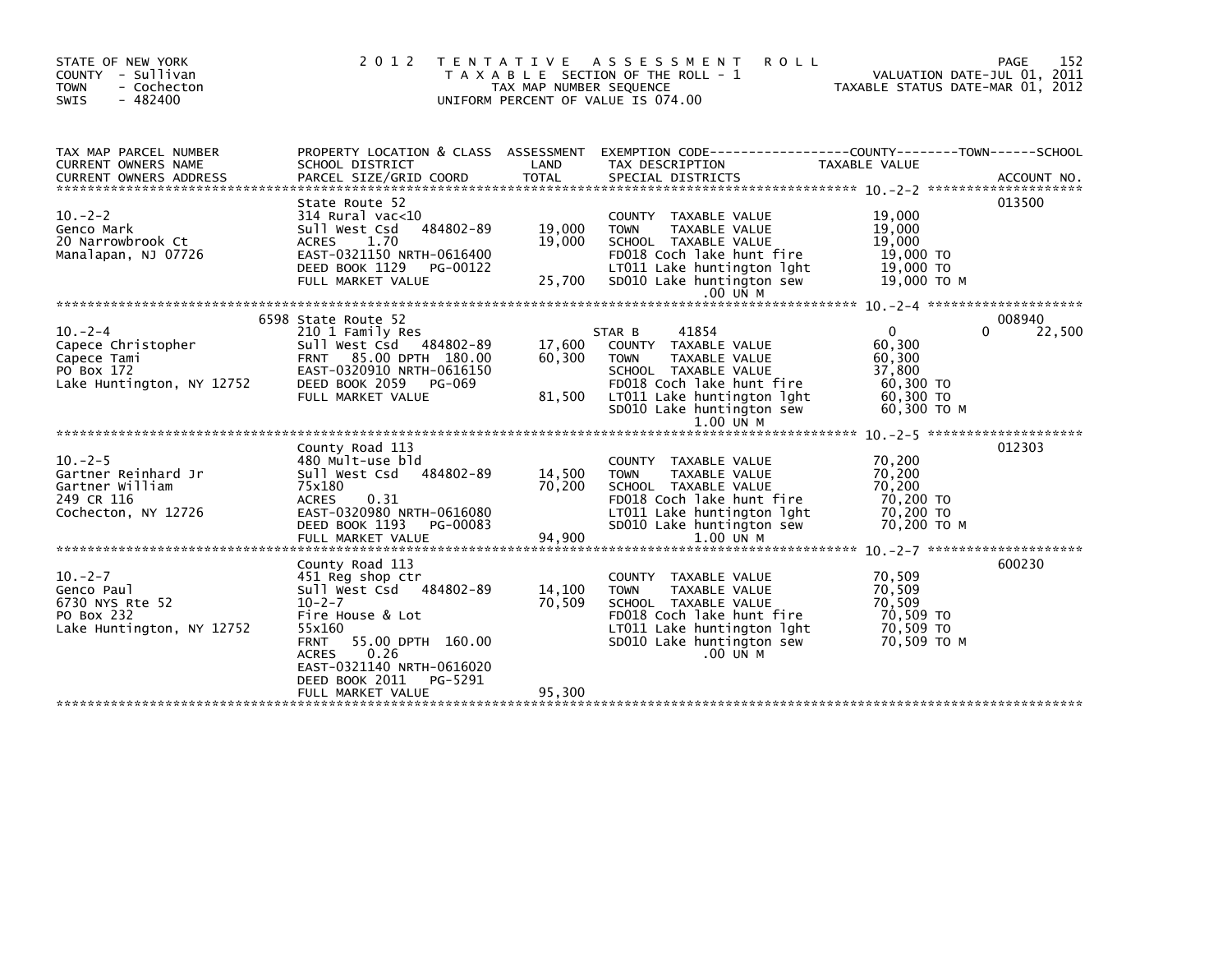| STATE OF NEW YORK<br>COUNTY - Sullivan<br>- Cochecton<br><b>TOWN</b><br>$-482400$<br><b>SWIS</b> | 2 0 1 2                                                                                                                                                                              | T E N T A T I V E<br>TAX MAP NUMBER SEQUENCE | A S S E S S M E N T<br><b>ROLL</b><br>T A X A B L E SECTION OF THE ROLL - 1<br>UNIFORM PERCENT OF VALUE IS 074.00                                                                 | PAGE<br>VALUATION DATE-JUL 01, 2011<br>TAXABLE STATUS DATE-MAR 01, 2012                             | 153 |
|--------------------------------------------------------------------------------------------------|--------------------------------------------------------------------------------------------------------------------------------------------------------------------------------------|----------------------------------------------|-----------------------------------------------------------------------------------------------------------------------------------------------------------------------------------|-----------------------------------------------------------------------------------------------------|-----|
| TAX MAP PARCEL NUMBER<br>CURRENT OWNERS NAME<br><b>CURRENT OWNERS ADDRESS</b>                    | PROPERTY LOCATION & CLASS ASSESSMENT<br>SCHOOL DISTRICT<br>PARCEL SIZE/GRID COORD                                                                                                    | LAND<br><b>TOTAL</b>                         | TAX DESCRIPTION<br>SPECIAL DISTRICTS                                                                                                                                              | EXEMPTION        CODE-----------------COUNTY-------TOWN------SCHOOL<br>TAXABLE VALUE<br>ACCOUNT NO. |     |
| $10. -2 - 8.1$<br>Genco Ernest<br>Genco Dorothy<br>104 Emerson Ave<br>Staten Island, NY 10301    | County Road 113<br>311 Res vac land - WTRFNT<br>Sull West Csd 484802-89<br>FRNT 16.50 DPTH 245.00<br>EAST-0321060 NRTH-0615810<br>DEED BOOK 1149 PG-00238<br>FULL MARKET VALUE       | 2,600<br>2.600<br>3,500                      | COUNTY TAXABLE VALUE<br><b>TOWN</b><br>TAXABLE VALUE<br>SCHOOL TAXABLE VALUE<br>FD018 Coch lake hunt fire<br>LT011 Lake huntington lght<br>SD010 Lake huntington sew              | 000565<br>2.600<br>2,600<br>2.600<br>2,600 TO<br>2,600 TO<br>2,600 ТО М                             |     |
|                                                                                                  |                                                                                                                                                                                      |                                              | .00 UN M                                                                                                                                                                          |                                                                                                     |     |
| $10 - 2 - 8.2$<br>Olak Ryszard<br>6570 State Route 52<br>Lake Huntington, NY 12752               | County Road 113<br>210 1 Family Res<br>Sull West Csd 484802-89<br>Lot $#1$<br>FRNT 181.80 DPTH 338.00<br>EAST-0321361 NRTH-0616233<br>DEED BOOK 2164<br>PG-545<br>FULL MARKET VALUE  | 15,800<br>100,500<br>135,800                 | COUNTY TAXABLE VALUE<br><b>TOWN</b><br>TAXABLE VALUE<br>SCHOOL TAXABLE VALUE<br>FD018 Coch lake hunt fire<br>LT011 Lake huntington lght<br>SD010 Lake huntington sew<br>1.00 UN M | 014770<br>100,500<br>100,500<br>100,500<br>100,500 TO<br>100,500 TO<br>100,500 ТО М                 |     |
|                                                                                                  |                                                                                                                                                                                      |                                              |                                                                                                                                                                                   | 014770                                                                                              |     |
| $10 - 2 - 8.3$<br>Olak Ryszard<br>6570 State Route 52<br>Lake Huntington, NY 12752               | 6568 State Route 52<br>411 Apartment<br>484802-89<br>Sull West Csd<br>Lot $#2$<br><b>ACRES</b><br>1.18<br>EAST-0321281 NRTH-0616096<br>DEED BOOK 2164<br>PG-555<br>FULL MARKET VALUE | 21,100<br>215,000<br>290,500                 | COUNTY TAXABLE VALUE<br>TAXABLE VALUE<br><b>TOWN</b><br>SCHOOL TAXABLE VALUE<br>FD018 Coch lake hunt fire<br>LT011 Lake huntington lght<br>SD010 Lake huntington sew<br>7.00 UN M | 215,000<br>215,000<br>215,000<br>215,000 TO<br>215,000 TO<br>215,000 TO M                           |     |
|                                                                                                  |                                                                                                                                                                                      |                                              |                                                                                                                                                                                   |                                                                                                     |     |
| $10. -2 - 9.1$<br>Genco Ernest<br>Genco Dorothy<br>104 Emerson Ave<br>Staten Island, NY 10301    | Nearing Rd<br>330 Vacant comm - WTRFNT<br>Sull West Csd 484802-89<br>FRNT 25.66 DPTH 190.00<br>EAST-0321090 NRTH-0615720<br>DEED BOOK 1149<br>PG-00238                               | 4,600<br>4.600                               | COUNTY TAXABLE VALUE<br><b>TOWN</b><br>TAXABLE VALUE<br>SCHOOL TAXABLE VALUE<br>FD018 Coch lake hunt fire<br>SD010 Lake huntington sew                                            | 000569<br>4,600<br>4,600<br>4.600<br>4,600 TO<br>4,600 TO M                                         |     |
|                                                                                                  | Nearing Rd                                                                                                                                                                           |                                              |                                                                                                                                                                                   | 008265                                                                                              |     |
| $10. -2 - 9.2$<br>Genco Ernest<br>Genco Dorothy<br>104 Emerson Ave<br>Staten Island, NY 10301    | 210 1 Family Res<br>Sull West Csd 484802-89<br>FRNT 150.00 DPTH 222.00<br>EAST-0321360 NRTH-0615800<br>DEED BOOK 1202<br>PG-00239                                                    | 18,600<br>47,300                             | COUNTY TAXABLE VALUE<br>TAXABLE VALUE<br><b>TOWN</b><br>SCHOOL TAXABLE VALUE<br>FD018 Coch lake hunt fire<br>LT011 Lake huntington lght                                           | 47.300<br>47,300<br>47,300<br>47,300 TO<br>47,300 TO                                                |     |
|                                                                                                  | FULL MARKET VALUE                                                                                                                                                                    | 63,900                                       | SD010 Lake huntington sew<br>1.00 UN M                                                                                                                                            | 47,300 ТО М                                                                                         |     |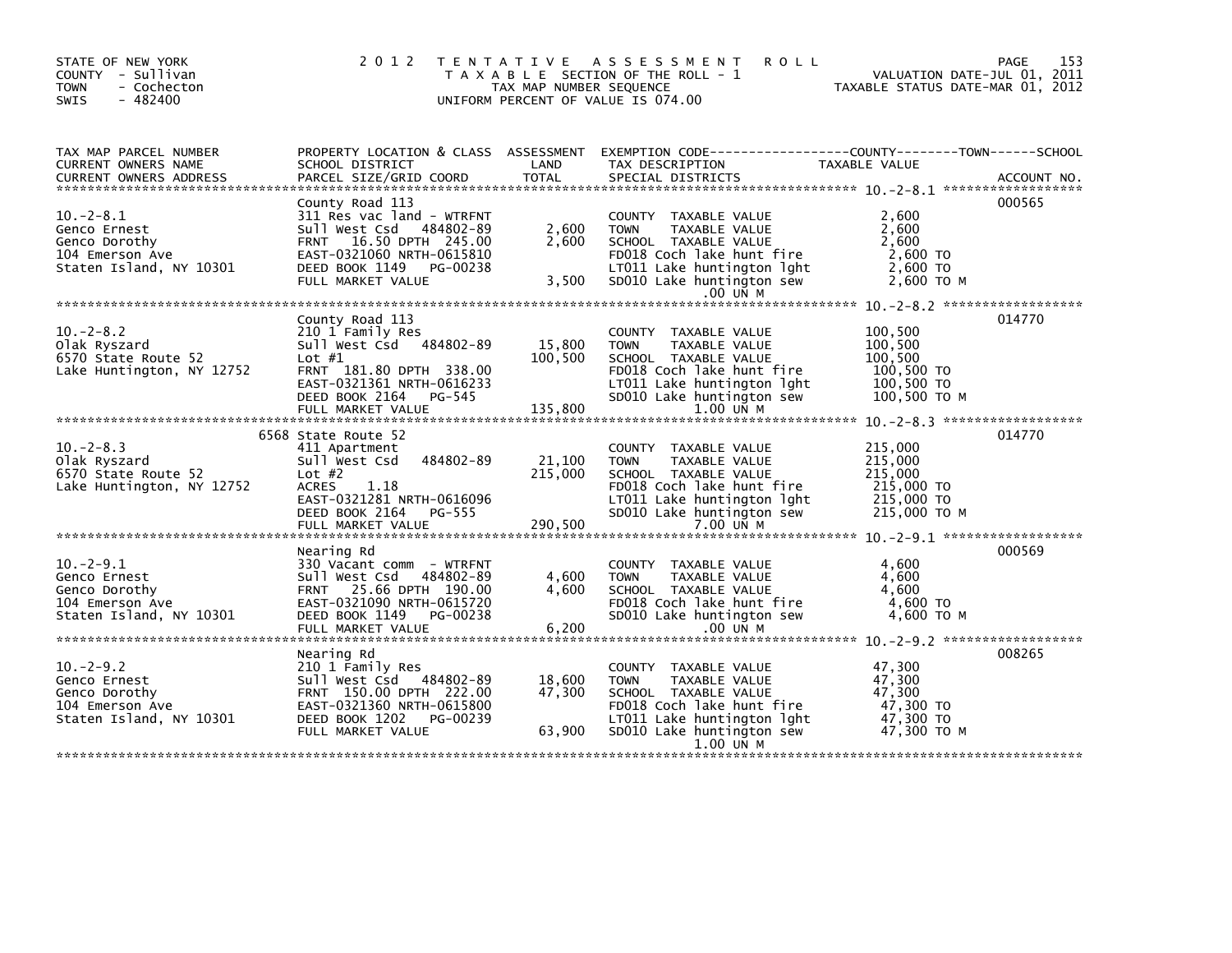| STATE OF NEW YORK<br>COUNTY - Sullivan<br>- Cochecton<br><b>TOWN</b><br>$-482400$<br><b>SWIS</b> | 2 0 1 2                                                                                                                                                                                 | T E N T A T I V E<br>TAX MAP NUMBER SEQUENCE | A S S E S S M E N T<br><b>ROLL</b><br>T A X A B L E SECTION OF THE ROLL - 1<br>UNIFORM PERCENT OF VALUE IS 074.00                                              | TAXABLE STATUS DATE-MAR 01, 2012                       | 154<br>PAGE<br>VALUATION DATE-JUL 01, 2011 |
|--------------------------------------------------------------------------------------------------|-----------------------------------------------------------------------------------------------------------------------------------------------------------------------------------------|----------------------------------------------|----------------------------------------------------------------------------------------------------------------------------------------------------------------|--------------------------------------------------------|--------------------------------------------|
| TAX MAP PARCEL NUMBER<br>CURRENT OWNERS NAME                                                     | PROPERTY LOCATION & CLASS ASSESSMENT<br>SCHOOL DISTRICT                                                                                                                                 | LAND                                         | EXEMPTION CODE-----------------COUNTY-------TOWN------SCHOOL<br>TAX DESCRIPTION                                                                                | TAXABLE VALUE                                          |                                            |
| <b>CURRENT OWNERS ADDRESS</b>                                                                    | PARCEL SIZE/GRID COORD                                                                                                                                                                  | <b>TOTAL</b>                                 | SPECIAL DISTRICTS                                                                                                                                              |                                                        | ACCOUNT NO.                                |
|                                                                                                  | 14 Nearing Rd                                                                                                                                                                           |                                              |                                                                                                                                                                |                                                        | 006970                                     |
| $10 - 2 - 9.3$<br>Bosco Jane<br>Attn: Judy Lyn Bosco Pigott<br>78 Prescott Ave                   | 210 1 Family Res<br>484802-89<br>Sull West Csd<br>1.07<br><b>ACRES</b><br>EAST-0321130 NRTH-0615590                                                                                     | 56,800<br>155,200                            | COUNTY TAXABLE VALUE<br>TAXABLE VALUE<br><b>TOWN</b><br>SCHOOL TAXABLE VALUE<br>FD018 Coch lake hunt fire                                                      | 155,200<br>155,200<br>155.200<br>155,200 TO            |                                            |
| Staten Island, NY 10306                                                                          | DEED BOOK 1169<br>PG-00113<br>FULL MARKET VALUE                                                                                                                                         | 209,700                                      | SD010 Lake huntington sew<br>1.00 UN M                                                                                                                         | 155.200 TO M                                           |                                            |
|                                                                                                  |                                                                                                                                                                                         |                                              |                                                                                                                                                                |                                                        |                                            |
| $10 - 2 - 9.4$<br>Ciolko Januaz<br>Ciolko Jadwia<br>66-12 54th Ave                               | 135 Devils Rd<br>260 Seasonal res<br>Sull West Csd 484802-89<br>FRNT 84.05 DPTH 125.00<br>EAST-0321470 NRTH-0615780                                                                     | 14,100<br>83.500                             | COUNTY TAXABLE VALUE<br><b>TOWN</b><br>TAXABLE VALUE<br>SCHOOL TAXABLE VALUE<br>FD018 Coch lake hunt fire                                                      | 83,500<br>83,500<br>83.500<br>83,500 TO                | 002350                                     |
| Maspeth, NY 11378                                                                                | DEED BOOK 813<br>PG-00091<br>FULL MARKET VALUE                                                                                                                                          | 112,800                                      | LT011 Lake huntington lght<br>SD010 Lake huntington sew<br>2.00 UN M                                                                                           | 83,500 TO<br>83,500 TO M                               |                                            |
|                                                                                                  |                                                                                                                                                                                         |                                              |                                                                                                                                                                |                                                        |                                            |
| $10. -2 - 9.5$<br>Zmoira Marta<br>365 W 25th St Apt 12C<br>New York, NY 10001                    | Nearing Rd<br>260 Seasonal res<br>484802-89<br>Sull West Csd<br>1.30<br>ACRES<br>EAST-0321400 NRTH-0615630<br>DEED BOOK 2011<br>PG-7988                                                 | 22,400<br>87,500                             | COUNTY TAXABLE VALUE<br><b>TOWN</b><br>TAXABLE VALUE<br>SCHOOL TAXABLE VALUE<br>FD018 Coch lake hunt fire<br>SD010 Lake huntington sew                         | 87,500<br>87,500<br>87,500<br>87,500 TO<br>87.500 TO M | 002340                                     |
| PRIOR OWNER ON 3/01/2012                                                                         | FULL MARKET VALUE                                                                                                                                                                       | 118,200                                      | $2.00$ UN M                                                                                                                                                    |                                                        |                                            |
| Zmoira Marta                                                                                     |                                                                                                                                                                                         |                                              |                                                                                                                                                                |                                                        |                                            |
| $10. -2 - 10.1$<br>Nearing Ronald C<br>5224 Lake Rd<br>Williamson, NY 14589                      | 20 Nearing Rd<br>270 Mfg housing - WTRFNT<br>Sull West Csd 484802-89<br>Life Estate A.nearing<br>50.00 DPTH 123.50<br><b>FRNT</b><br>EAST-0321136 NRTH-0615401<br>DEED BOOK 3395 PG-184 | 31,500<br>45,500                             | COUNTY TAXABLE VALUE<br><b>TAXABLE VALUE</b><br><b>TOWN</b><br>SCHOOL TAXABLE VALUE<br>FD018 Coch lake hunt fire<br>SD010 Lake huntington sew<br>1.00 UN M     | 45,500<br>45.500<br>45,500<br>45,500 TO<br>45,500 TO M | 010350                                     |
|                                                                                                  | FULL MARKET VALUE                                                                                                                                                                       | 61,500                                       |                                                                                                                                                                |                                                        |                                            |
| $10. -2 - 10.2$<br>Krauss Keith<br>Krauss Victoria<br>6152 State Route 52<br>Cochecton, NY 12726 | Nearing Rd<br>311 Res vac land - WTRFNT<br>Sull West Csd<br>484802-89<br>Beach Lot<br>24.29 DPTH<br><b>FRNT</b><br>84.69<br>EAST-0321149 NRTH-0615213<br>DEED BOOK 2190<br>PG-160       | 3,000<br>3,000                               | <b>COUNTY</b><br>TAXABLE VALUE<br><b>TOWN</b><br>TAXABLE VALUE<br>SCHOOL TAXABLE VALUE<br>FD018 Coch lake hunt fire<br>SD010 Lake huntington sew<br>$.00$ UN M | 3.000<br>3,000<br>3,000<br>3,000 TO<br>3.000 TO M      | 007031                                     |
|                                                                                                  | FULL MARKET VALUE                                                                                                                                                                       | 4.100                                        |                                                                                                                                                                |                                                        |                                            |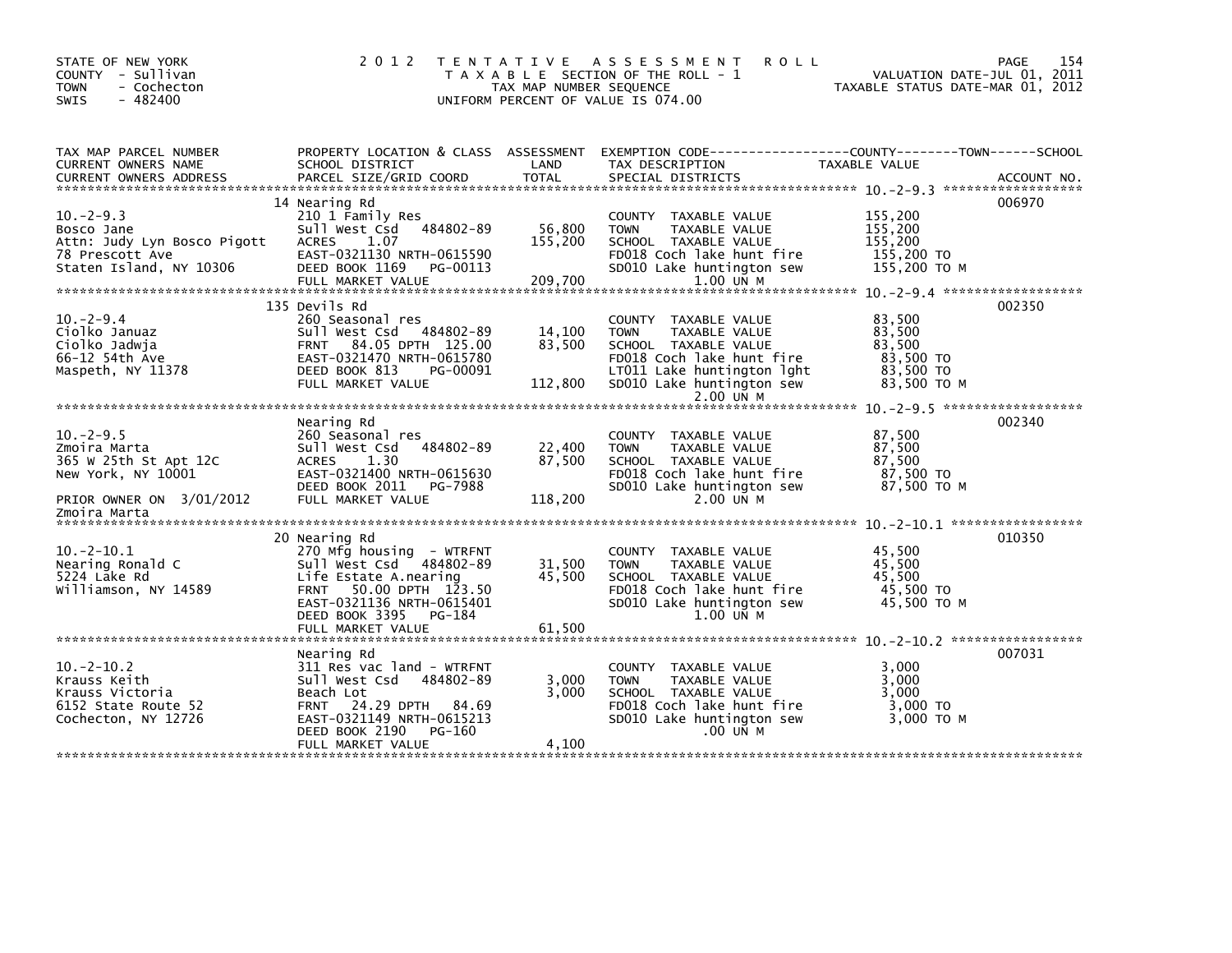| STATE OF NEW YORK<br>COUNTY - Sullivan<br><b>TOWN</b><br>- Cochecton<br>$-482400$<br><b>SWIS</b>                           | 2 0 1 2                                                                                                                                                                                 | T E N T A T I V E<br>TAX MAP NUMBER SEQUENCE | ASSESSMENT<br><b>ROLL</b><br>T A X A B L E SECTION OF THE ROLL - 1<br>UNIFORM PERCENT OF VALUE IS 074.00                                                               | TAXABLE STATUS DATE-MAR 01, 2012                                       | 155<br>PAGE<br>VALUATION DATE-JUL 01, 2011 |
|----------------------------------------------------------------------------------------------------------------------------|-----------------------------------------------------------------------------------------------------------------------------------------------------------------------------------------|----------------------------------------------|------------------------------------------------------------------------------------------------------------------------------------------------------------------------|------------------------------------------------------------------------|--------------------------------------------|
| TAX MAP PARCEL NUMBER<br>CURRENT OWNERS NAME                                                                               | PROPERTY LOCATION & CLASS ASSESSMENT<br>SCHOOL DISTRICT                                                                                                                                 | LAND                                         | EXEMPTION        CODE-----------------COUNTY-------TOWN------SCHOOL<br>TAX DESCRIPTION                                                                                 | <b>TAXABLE VALUE</b>                                                   |                                            |
| $10 - 2 - 10.3$<br>Rauso Marie<br>65 Nearing Rd<br>Lake Huntington, NY 12752                                               | 65 Nearing Rd<br>210 1 Family Res<br>Sull West Csd 484802-89<br>FRNT 100.00 DPTH 212.94<br>EAST-0321270 NRTH-0614810<br>DEED BOOK 2475<br>PG-227<br>FULL MARKET VALUE                   | 15,700<br>99,300<br>134,200                  | 41854<br>STAR B<br>COUNTY TAXABLE VALUE<br>TAXABLE VALUE<br><b>TOWN</b><br>SCHOOL TAXABLE VALUE<br>FD018 Coch lake hunt fire<br>SD010 Lake huntington sew<br>1.00 UN M | $\mathbf{0}$<br>99,300<br>99,300<br>76,800<br>99,300 TO<br>99,300 TO M | 006713<br>22,500<br>0                      |
| $10.-2-10.4$<br>Boffa David J<br>Boffa Kristine A<br>30 Whippoorwill Ln<br>Sparta, NJ 07871                                | Nearing Rd<br>312 Vac w/imprv<br>Sull West Csd 484802-89<br>FRNT 105.00 DPTH 201.18<br>EAST-0321290 NRTH-0614910<br>DEED BOOK 1856 PG-480<br>FULL MARKET VALUE                          | 16,100<br>22,200<br>30,000                   | <b>COUNTY</b><br>TAXABLE VALUE<br><b>TOWN</b><br>TAXABLE VALUE<br>SCHOOL TAXABLE VALUE<br>FD018 Coch lake hunt fire<br>SD010 Lake huntington sew<br>1.00 UN M          | 22,200<br>22,200<br>22,200<br>22,200 TO<br>22,200 TO M                 | 001305                                     |
| $10. -2 - 10.5$<br>Ciolko Januaz<br>Ciolko Jadwja<br>& Jadwja<br>66-12 54th Ave<br>Maspeth, NY 11378                       | Nearing Rd<br>311 Res vac land<br>484802-89<br>Sull West Csd<br>Beach Lot<br>FRNT 25.00 DPTH 123.50<br>EAST-0321135 NRTH-0615360<br>DEED BOOK 813<br>PG-00091<br>FULL MARKET VALUE      | 4.000<br>4.000<br>5,400                      | COUNTY TAXABLE VALUE<br>TAXABLE VALUE<br><b>TOWN</b><br>SCHOOL TAXABLE VALUE<br>FD018 Coch lake hunt fire<br>SD010 Lake huntington sew<br>.00 UN M                     | 4,000<br>4,000<br>4.000<br>$4,000$ TO<br>4,000 TO M                    | 002351                                     |
| $10 - 2 - 10.6$<br>Zmoira Marta<br>365 W 25th St Apt 12C<br>New York, NY 10001<br>PRIOR OWNER ON 3/01/2012<br>Zmoira Marta | Nearing Rd<br>311 Res vac land - WTRFNT<br>Sull West Csd<br>484802-89<br>30.00 DPTH 81.75<br><b>FRNT</b><br>EAST-0321149 NRTH-0615199<br>DEED BOOK 2011<br>PG-7988<br>FULL MARKET VALUE | 4,800<br>4,800<br>6,500                      | COUNTY<br>TAXABLE VALUE<br>TAXABLE VALUE<br><b>TOWN</b><br>SCHOOL TAXABLE VALUE<br>FD018 Coch lake hunt fire<br>SD010 Lake huntington sew<br>.00 UN M                  | 4,800<br>4.800<br>4,800<br>4,800 TO<br>4.800 TO M                      | 002341                                     |
| $10.-2-10.7$<br>Skiba Zbigniew<br>& Genowefa<br>57-51 65th St<br>Maspeth, NY 11378                                         | Nearing Rd<br>210 1 Family Res<br>Sull West Csd 484802-89<br>FRNT 100.00 DPTH 219.00<br>EAST-0321290 NRTH-0615010<br>DEED BOOK 825<br>PG-00287<br>FULL MARKET VALUE                     | 16,500<br>78,200<br>105,700                  | COUNTY TAXABLE VALUE<br>TAXABLE VALUE<br><b>TOWN</b><br>SCHOOL TAXABLE VALUE<br>FD018 Coch lake hunt fire<br>SD010 Lake huntington sew<br>1.00 UN M                    | 78,200<br>78,200<br>78.200<br>78,200 TO<br>78.200 TO M                 | 014427                                     |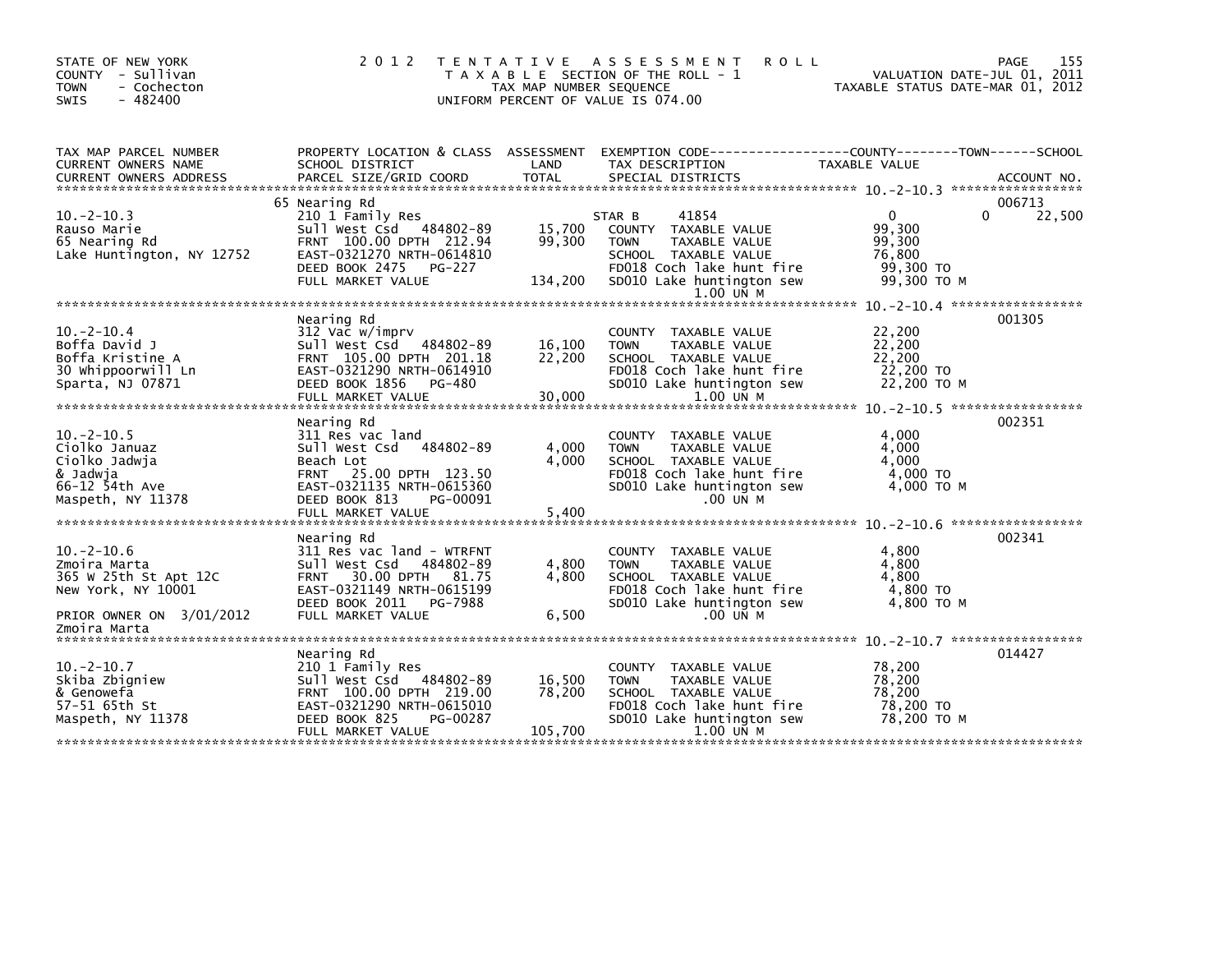| STATE OF NEW YORK<br>COUNTY - Sullivan<br>- Cochecton<br><b>TOWN</b><br>$-482400$<br>SWIS | 2 0 1 2                                                 | T E N T A T I V E<br>TAX MAP NUMBER SEQUENCE | <b>ASSESSMENT</b><br><b>ROLL</b><br>T A X A B L E SECTION OF THE ROLL - 1<br>UNIFORM PERCENT OF VALUE IS 074.00    | PAGE<br>VALUATION DATE-JUL 01, 2011<br>TAXABLE STATUS DATE-MAR 01, 2012 | 156 |
|-------------------------------------------------------------------------------------------|---------------------------------------------------------|----------------------------------------------|--------------------------------------------------------------------------------------------------------------------|-------------------------------------------------------------------------|-----|
| TAX MAP PARCEL NUMBER<br>CURRENT OWNERS NAME                                              | SCHOOL DISTRICT                                         | LAND                                         | PROPERTY LOCATION & CLASS ASSESSMENT EXEMPTION CODE---------------COUNTY-------TOWN------SCHOOL<br>TAX DESCRIPTION | TAXABLE VALUE                                                           |     |
|                                                                                           |                                                         |                                              |                                                                                                                    |                                                                         |     |
|                                                                                           | Nearing Rd                                              |                                              |                                                                                                                    | 008465                                                                  |     |
| $10. -2 - 10.9$                                                                           | 210 1 Family Res<br>Sull West Csd 484802-89             |                                              | COUNTY TAXABLE VALUE                                                                                               | 92,100                                                                  |     |
| Senzon Bobby<br>Senzon Virginia                                                           | Dbl Modolal                                             | 15,700<br>92,100                             | <b>TOWN</b><br><b>TAXABLE VALUE</b><br>SCHOOL TAXABLE VALUE                                                        | 92,100<br>92.100                                                        |     |
| 315 Passaic Ave                                                                           | FRNT 100.00 DPTH 219.00                                 |                                              | FD018 Coch lake hunt fire                                                                                          | 92,100 TO                                                               |     |
| Hasbrouck Heights, NJ 07604                                                               | EAST-0321300 NRTH-0615110<br>DEED BOOK 1150<br>PG-00175 |                                              | SD010 Lake huntington sew<br>1.00 UN M                                                                             | 92,100 TO M                                                             |     |
|                                                                                           | FULL MARKET VALUE                                       | 124,500                                      |                                                                                                                    |                                                                         |     |
|                                                                                           | Nearing Rd                                              |                                              |                                                                                                                    | 008466                                                                  |     |
| $10. -2 - 10.10$                                                                          | 311 Res vac land - WTRFNT                               |                                              | COUNTY TAXABLE VALUE                                                                                               | 4.800                                                                   |     |
| Senzon Bobby                                                                              | Sull West Csd<br>484802-89                              | 4,800                                        | TAXABLE VALUE<br><b>TOWN</b>                                                                                       | 4.800                                                                   |     |
| Senzon Virginia<br>315 Passaic Ave                                                        | Beach Lot<br><b>FRNT</b><br>30.60 DPTH 85.00            | 4,800                                        | SCHOOL TAXABLE VALUE<br>FD018 Coch lake hunt fire                                                                  | 4,800<br>4,800 TO                                                       |     |
| Hasbrouck Heights, NJ 07604                                                               | EAST-0321146 NRTH-0615124                               |                                              | SD010 Lake huntington sew                                                                                          | $4,800$ TO M                                                            |     |
|                                                                                           | DEED BOOK 1150<br>PG-00175                              |                                              | .00 UN M                                                                                                           |                                                                         |     |
|                                                                                           | FULL MARKET VALUE                                       | 6,500                                        |                                                                                                                    |                                                                         |     |
|                                                                                           | Nearing Rd                                              |                                              |                                                                                                                    | 008270                                                                  |     |
| $10.-2-10.11$                                                                             | 311 Res vac land - WTRFNT                               |                                              | COUNTY TAXABLE VALUE                                                                                               | 4,000                                                                   |     |
| Genco Ernest                                                                              | Sull West Csd 484802-89                                 | 4,000                                        | <b>TOWN</b><br>TAXABLE VALUE                                                                                       | 4,000                                                                   |     |
| Genco Dorothy                                                                             | FRNT 25.00 DPTH 130.00                                  | 4,000                                        | SCHOOL TAXABLE VALUE                                                                                               | 4,000                                                                   |     |
| 104 Emerson Ave<br>Staten Island, NY 10301                                                | EAST-0321151 NRTH-0615331<br>DEED BOOK 1202<br>PG-00239 |                                              | FD018 Coch lake hunt fire<br>SD010 Lake huntington sew                                                             | 4,000 TO<br>$4.000$ TO M                                                |     |
|                                                                                           |                                                         |                                              |                                                                                                                    |                                                                         |     |
|                                                                                           |                                                         |                                              |                                                                                                                    |                                                                         |     |
|                                                                                           | Nearing Rd                                              |                                              |                                                                                                                    | 007430                                                                  |     |
| $10. -2 - 10.12$<br>Matuszewski Eugene                                                    | 210 1 Family Res<br>Sull West Csd 484802-89             | 17,000                                       | COUNTY TAXABLE VALUE<br>TAXABLE VALUE<br><b>TOWN</b>                                                               | 84,300<br>84,300                                                        |     |
| Matuszewski Hedwig                                                                        | FRNT 100.00 DPTH 229.00                                 | 84,300                                       | SCHOOL TAXABLE VALUE                                                                                               | 84,300                                                                  |     |
| 66-30 53rd Dr                                                                             | EAST-0321310 NRTH-0615210                               |                                              | FD018 Coch lake hunt fire                                                                                          | 84,300 TO                                                               |     |
| Maspeth, NY 11378                                                                         | DEED BOOK 1182<br>PG-00278                              |                                              | SD010 Lake huntington sew                                                                                          | 84,300 TO M                                                             |     |
|                                                                                           | FULL MARKET VALUE                                       | 113,900                                      | 1.00 UN M                                                                                                          |                                                                         |     |
|                                                                                           | Nearing Rd                                              |                                              |                                                                                                                    | 007435                                                                  |     |
| $10. -2 - 10.13$                                                                          | 311 Res vac land - WTRFNT                               |                                              | COUNTY TAXABLE VALUE                                                                                               | 4.000                                                                   |     |
| Matuszewski Eugene                                                                        | sull west Csd<br>484802-89                              | 4,000                                        | TAXABLE VALUE<br><b>TOWN</b>                                                                                       | 4,000                                                                   |     |
| Matuszewski Hedwig                                                                        | Beach Lot                                               | 4.000                                        | SCHOOL TAXABLE VALUE                                                                                               | 4.000                                                                   |     |
| 66-30 53rd Dr                                                                             | FRNT 22.85 DPTH 65.10                                   |                                              | FD018 Coch lake hunt fire                                                                                          | 4,000 TO                                                                |     |
| Maspeth, NY 11378                                                                         | EAST-0321153 NRTH-0615156<br>DEED BOOK 1182<br>PG-00278 |                                              | SD010 Lake huntington sew<br>.00 UN M                                                                              | 4,000 TO M                                                              |     |
|                                                                                           | FULL MARKET VALUE                                       | 5,400                                        |                                                                                                                    |                                                                         |     |
|                                                                                           |                                                         |                                              |                                                                                                                    |                                                                         |     |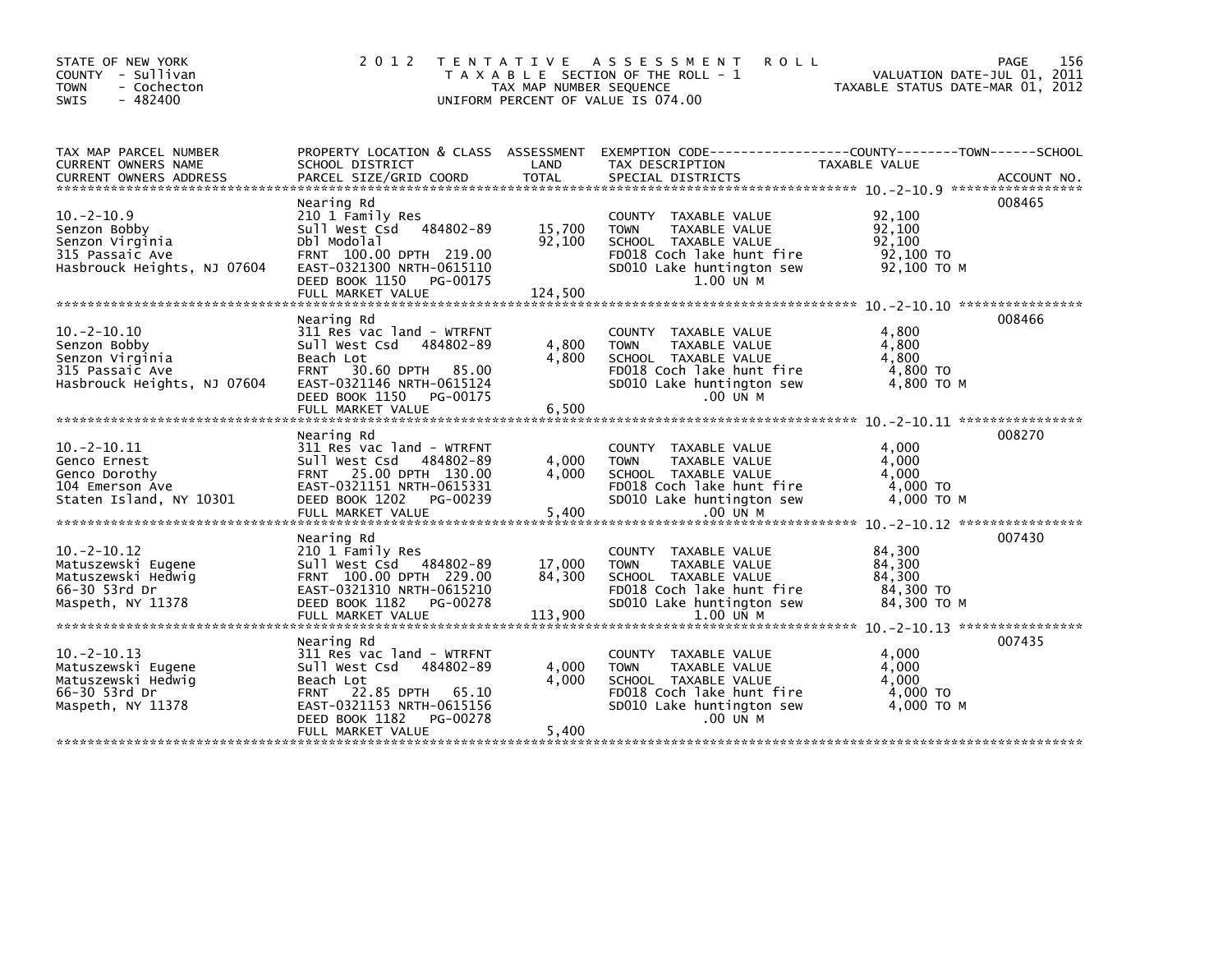| STATE OF NEW YORK<br>COUNTY - Sullivan<br>- Cochecton<br><b>TOWN</b><br><b>SWIS</b><br>$-482400$ | 2 0 1 2                                                                                                                                                                            | T E N T A T I V E<br>TAX MAP NUMBER SEQUENCE | A S S E S S M E N T<br><b>ROLL</b><br>T A X A B L E SECTION OF THE ROLL - 1<br>UNIFORM PERCENT OF VALUE IS 074.00                                                    | VALUATION DATE-JUL 01, 2011<br>TAXABLE STATUS DATE-MAR 01, 2012 | 157<br>PAGE |
|--------------------------------------------------------------------------------------------------|------------------------------------------------------------------------------------------------------------------------------------------------------------------------------------|----------------------------------------------|----------------------------------------------------------------------------------------------------------------------------------------------------------------------|-----------------------------------------------------------------|-------------|
| TAX MAP PARCEL NUMBER<br>CURRENT OWNERS NAME<br><b>CURRENT OWNERS ADDRESS</b>                    | SCHOOL DISTRICT<br>PARCEL SIZE/GRID COORD                                                                                                                                          | LAND<br><b>TOTAL</b>                         | PROPERTY LOCATION & CLASS ASSESSMENT EXEMPTION CODE----------------COUNTY-------TOWN------SCHOOL<br>TAX DESCRIPTION<br>SPECIAL DISTRICTS                             | TAXABLE VALUE                                                   | ACCOUNT NO. |
|                                                                                                  |                                                                                                                                                                                    |                                              |                                                                                                                                                                      |                                                                 |             |
| $10. -2 - 10.14$<br>Bzura Stanley<br>Bzura Stanistawa<br>68-11 53rd Ave<br>Maspeth, NY 11378     | Nearing Rd<br>270 Mfg housing<br>484802-89<br>Sull West Csd<br>1.27<br><b>ACRES</b><br>EAST-0321330 NRTH-0615440<br>DEED BOOK 2053<br>PG-140<br>FULL MARKET VALUE                  | 22,700<br>34,300<br>46,400                   | COUNTY TAXABLE VALUE<br>TAXABLE VALUE<br><b>TOWN</b><br>SCHOOL TAXABLE VALUE<br>FD018 Coch lake hunt fire<br>SD010 Lake huntington sew<br>$1.00$ UN M                | 34,300<br>34,300<br>34,300<br>34,300 TO<br>34,300 TO M          | 009700      |
|                                                                                                  |                                                                                                                                                                                    |                                              |                                                                                                                                                                      |                                                                 |             |
| $10. -2 - 10.15$<br>Bzura Stanley<br>Bzura Stanistawa<br>68-11 53rd Ave<br>Maspeth, NY 11378     | Nearing Rd<br>311 Res vac land - WTRFNT<br>Sull West Csd<br>484802-89<br>FRNT 50.00 DPTH 109.55<br>EAST-0321150 NRTH-0615271<br>DEED BOOK 2053 PG-140<br>FULL MARKET VALUE         | 8,600<br>8,600<br>11,600                     | COUNTY TAXABLE VALUE<br>TAXABLE VALUE<br><b>TOWN</b><br>SCHOOL TAXABLE VALUE<br>FD018 Coch lake hunt fire<br>SD010 Lake huntington sew<br>.00 UN M                   | 8,600<br>8,600<br>8,600<br>8,600 TO<br>8,600 ТО М               | 009701      |
|                                                                                                  | 27 Nearing Rd                                                                                                                                                                      |                                              |                                                                                                                                                                      |                                                                 | 015340      |
| $10. -2 - 10.16$<br>De Parto Anne<br>Mc Namara Grace<br>46 Orchard Rd<br>Watchung, NJ 07069      | 210 1 Family Res<br>Sull West Csd 484802-89<br>FRNT 96.00 DPTH 235.00<br>EAST-0321320 NRTH-0615300<br>DEED BOOK 1094<br>PG-00079<br>FULL MARKET VALUE                              | 16,400<br>82,500<br>111,500                  | COUNTY TAXABLE VALUE<br>TAXABLE VALUE<br><b>TOWN</b><br>SCHOOL TAXABLE VALUE<br>FD018 Coch lake hunt fire<br>SD010 Lake huntington sew<br>$1.00$ UN M                | 82,500<br>82,500<br>82,500<br>82,500 TO<br>82.500 TO M          |             |
|                                                                                                  |                                                                                                                                                                                    |                                              |                                                                                                                                                                      |                                                                 | 015320      |
| $10. -2 - 10.17$<br>De Parto Anne<br>Mc Namara Grace<br>46 Orchard Rd<br>Watchung, NJ 07069      | Nearing Rd<br>311 Res vac land - WTRFNT<br>Sull West Csd<br>484802-89<br>Beach Lot<br>25.00 DPTH 100.00<br><b>FRNT</b><br>EAST-0321148 NRTH-0615307<br>DEED BOOK 1094<br>PG-00079  | 4,000<br>4.000                               | COUNTY TAXABLE VALUE<br><b>TOWN</b><br>TAXABLE VALUE<br>SCHOOL TAXABLE VALUE<br>FD018 Coch lake hunt fire<br>SD010 Lake huntington sew<br>.00 UN M                   | 4,000<br>4,000<br>4,000<br>4,000 TO<br>4,000 TO M               |             |
|                                                                                                  | FULL MARKET VALUE                                                                                                                                                                  | 5,400                                        |                                                                                                                                                                      |                                                                 |             |
| $10. -2 - 10.18$<br>Cisek Helene<br>73-21 57 Avenue<br>Maspeth, NY 11378                         | Nearing Rd<br>311 Res vac land - WTRFNT<br>Sull West Csd<br>484802-89<br>Beach Lot<br>25.00 DPTH<br><b>FRNT</b><br>70.00<br>EAST-0321152 NRTH-0615179<br>DEED BOOK 946<br>PG-00240 | 4,000<br>4,000                               | COUNTY TAXABLE VALUE<br>TAXABLE VALUE<br><b>TOWN</b><br>SCHOOL TAXABLE VALUE<br>FD018 Coch lake hunt fire<br>LT011 Lake huntington lght<br>SD010 Lake huntington sew | 4,000<br>4,000<br>4,000<br>4,000 TO<br>4,000 TO<br>4,000 TO M   |             |
|                                                                                                  | FULL MARKET VALUE                                                                                                                                                                  | 5,400                                        | .00 UN M                                                                                                                                                             |                                                                 |             |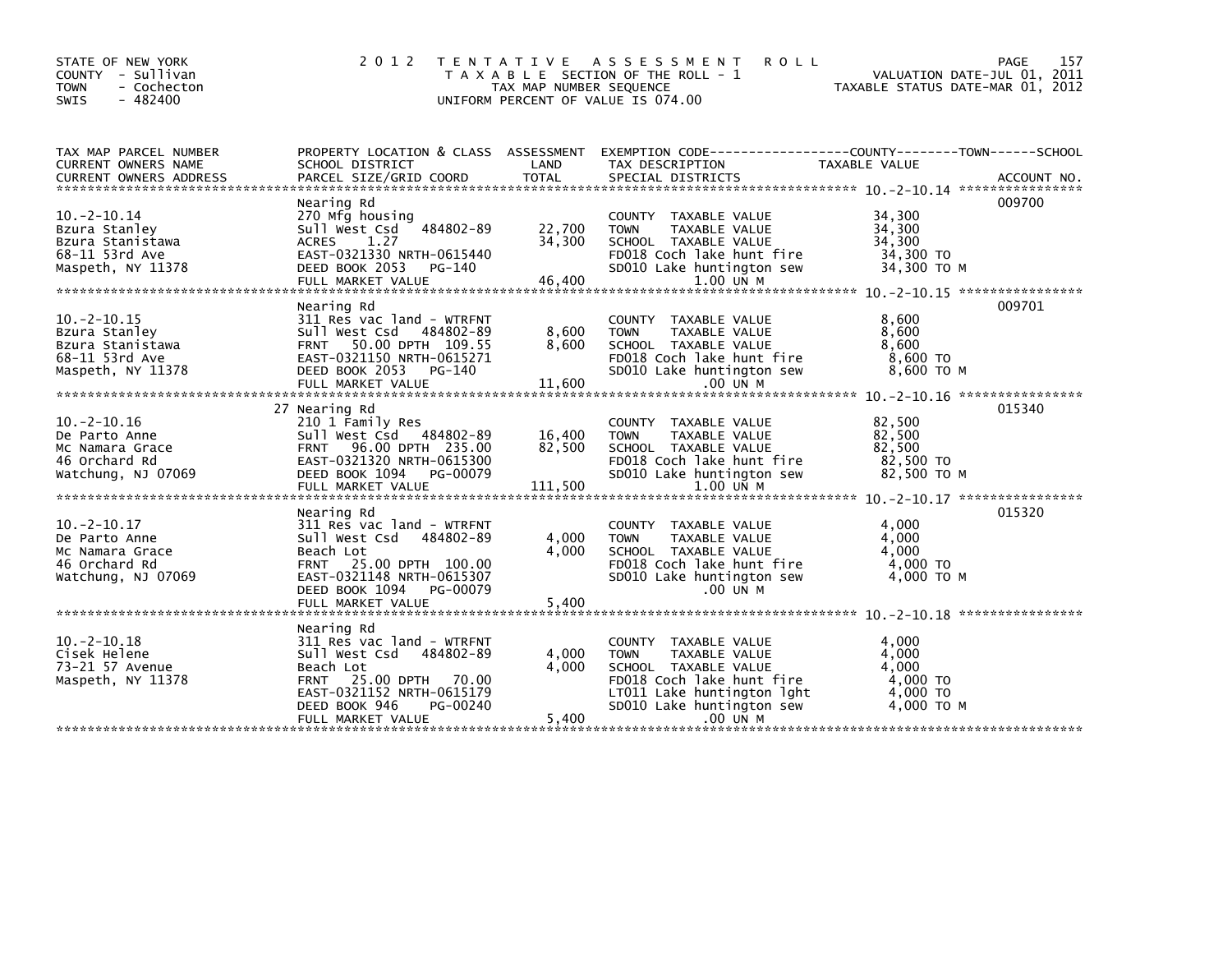| STATE OF NEW YORK<br>COUNTY - Sullivan<br><b>TOWN</b><br>- Cochecton<br>$-482400$<br>SWIS            | 2 0 1 2                                                                                                                                                                                                                       | TAX MAP NUMBER SEQUENCE    | TENTATIVE ASSESSMENT<br><b>ROLL</b><br>T A X A B L E SECTION OF THE ROLL - 1<br>UNIFORM PERCENT OF VALUE IS 074.00                                                                 | TAXABLE STATUS DATE-MAR 01, 2012                              | 158<br>PAGE<br>VALUATION DATE-JUL 01, 2011 |
|------------------------------------------------------------------------------------------------------|-------------------------------------------------------------------------------------------------------------------------------------------------------------------------------------------------------------------------------|----------------------------|------------------------------------------------------------------------------------------------------------------------------------------------------------------------------------|---------------------------------------------------------------|--------------------------------------------|
| TAX MAP PARCEL NUMBER<br>CURRENT OWNERS NAME                                                         | PROPERTY LOCATION & CLASS ASSESSMENT<br>SCHOOL DISTRICT                                                                                                                                                                       | LAND                       | EXEMPTION CODE-----------------COUNTY-------TOWN------SCHOOL<br>TAX DESCRIPTION                                                                                                    | TAXABLE VALUE                                                 |                                            |
| $10. -2 - 10.19$<br>Haxhijaj Elez<br>PO Box 181<br>Lake Huntington, NY 12752                         | Nearing Rd<br>311 Res vac land - WTRFNT<br>Sull West Csd 484802-89<br>Correction Deed 06/91<br>Devils Rd, Cochecton Ny<br>FRNT 25.00 DPTH 105.00<br>EAST-0321149 NRTH-0615236<br>DEED BOOK 1631 PG-00041<br>FULL MARKET VALUE | 4,000<br>4,000<br>5,400    | COUNTY TAXABLE VALUE<br>TAXABLE VALUE<br><b>TOWN</b><br>SCHOOL TAXABLE VALUE<br>FD018 Coch lake hunt fire<br>LT011 Lake huntington lght<br>SD010 Lake huntington sew<br>$.00$ UN M | 4,000<br>4,000<br>4,000<br>4,000 TO<br>4,000 TO<br>4,000 TO M |                                            |
|                                                                                                      | Nearing Rd                                                                                                                                                                                                                    |                            |                                                                                                                                                                                    |                                                               | 000975                                     |
| $10. -2 - 11$<br>Bertsch Earl C<br>158 Bertsch Rd<br>Cochecton, NY 12726                             | 311 Res vac land - WTRFNT<br>Sull West Csd<br>484802-89<br><b>ACRES</b><br>1.02<br>EAST-0321220 NRTH-0614700<br>DEED BOOK 2034 PG-657                                                                                         | 52,900<br>52,900           | COUNTY TAXABLE VALUE<br>TAXABLE VALUE<br><b>TOWN</b><br>SCHOOL TAXABLE VALUE<br>FD018 Coch lake hunt fire<br>SD010 Lake huntington sew                                             | 52,900<br>52,900<br>52,900<br>52,900 TO<br>52,900 TO M        |                                            |
|                                                                                                      |                                                                                                                                                                                                                               |                            |                                                                                                                                                                                    |                                                               |                                            |
| $10 - 2 - 12.1$<br>Bertsch Earl C<br>158 Bertsch Rd<br>Cochecton, NY 12726                           | Nearing Rd<br>312 Vac w/imprv<br>Sull West Csd 484802-89<br>FRNT 131.00 DPTH 307.00<br>EAST-0321230 NRTH-0614580<br>DEED BOOK 2034<br>PG-657<br>FULL MARKET VALUE                                                             | 19,100<br>24,100<br>32,600 | COUNTY TAXABLE VALUE<br><b>TOWN</b><br>TAXABLE VALUE<br>SCHOOL TAXABLE VALUE<br>FD018 Coch lake hunt fire<br>SD010 Lake huntington sew<br>$1.00$ UN M                              | 24,100<br>24,100<br>24,100<br>24,100 TO<br>24,100 ТО М        | 000974                                     |
|                                                                                                      | Nearing Rd                                                                                                                                                                                                                    |                            |                                                                                                                                                                                    |                                                               | 011181                                     |
| $10.-2-12.2$<br>Massa Lynda<br>Giambrone Carole<br>A. Pennino<br>7116 10th Ave<br>Brooklyn, NY 11228 | 312 Vac w/imprv - WTRFNT<br>Sull West Csd 484802-89<br>Deed Restricted<br>Beach Lot<br>FRNT 65.50 DPTH 45.00<br>EAST-0321040 NRTH-0614580<br>DEED BOOK 2964<br>PG-288                                                         | 10,000<br>10,100           | COUNTY TAXABLE VALUE<br><b>TAXABLE VALUE</b><br><b>TOWN</b><br>SCHOOL TAXABLE VALUE<br>FD018 Coch lake hunt fire<br>SD010 Lake huntington sew<br>$.00$ UN M                        | 10,100<br>10.100<br>10,100<br>10,100 TO<br>10,100 TO M        |                                            |
|                                                                                                      |                                                                                                                                                                                                                               |                            |                                                                                                                                                                                    |                                                               |                                            |
| $10. -2 - 13$<br>Nearing Jack V<br>18 Mansion Pl<br>Greenwich, CT 06831                              | Nearing Rd<br>$312$ Vac w/imprv - WTRFNT<br>Sull West Csd 484802-89<br>FRNT 120.00 DPTH 330.00<br>1.02 BANK0060806<br><b>ACRES</b><br>EAST-0321160 NRTH-0614480                                                               | 58,500<br>86,500           | COUNTY TAXABLE VALUE<br><b>TOWN</b><br>TAXABLE VALUE<br>SCHOOL TAXABLE VALUE<br>FD018 Coch lake hunt fire<br>SD010 Lake huntington sew                                             | 86,500<br>86,500<br>86,500<br>86,500 TO<br>86,500 ТО М        | 010380                                     |
|                                                                                                      | DEED BOOK 1918<br>PG-201<br>FULL MARKET VALUE                                                                                                                                                                                 | 116,900                    | 1.00 UN M                                                                                                                                                                          |                                                               |                                            |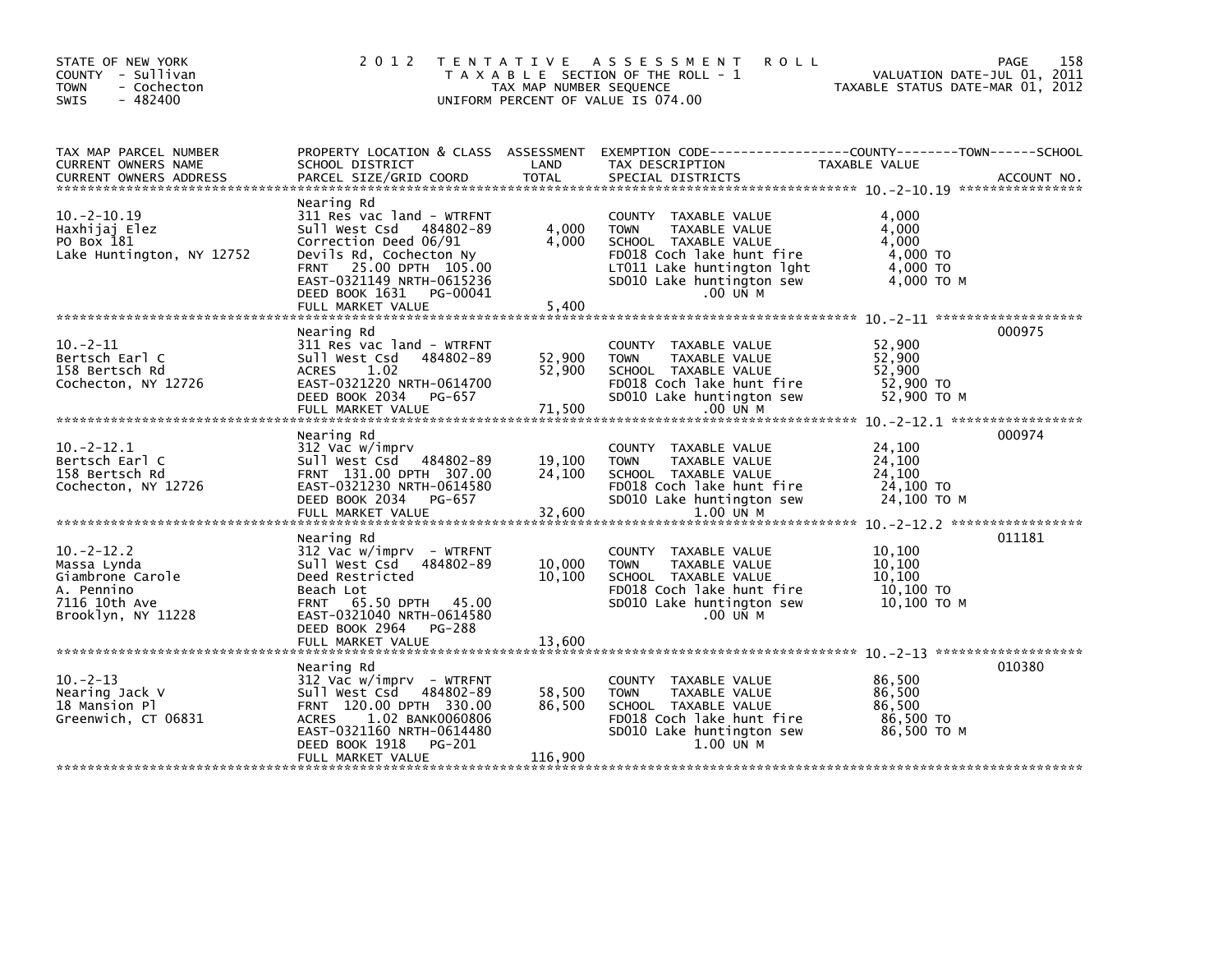| STATE OF NEW YORK<br>COUNTY - Sullivan<br>- Cochecton<br><b>TOWN</b><br>$-482400$<br>SWIS   | 2 0 1 2<br>T E N T A T I V E                                                                                                                                             | TAX MAP NUMBER SEQUENCE | A S S E S S M E N T<br><b>ROLL</b><br>T A X A B L E SECTION OF THE ROLL - 1<br>UNIFORM PERCENT OF VALUE IS 074.00                                  | VALUATION DATE-JUL 01, 2011<br>TAXABLE STATUS DATE-MAR 01, 2012 | 159<br>PAGE |
|---------------------------------------------------------------------------------------------|--------------------------------------------------------------------------------------------------------------------------------------------------------------------------|-------------------------|----------------------------------------------------------------------------------------------------------------------------------------------------|-----------------------------------------------------------------|-------------|
| TAX MAP PARCEL NUMBER<br>CURRENT OWNERS NAME                                                | SCHOOL DISTRICT                                                                                                                                                          | LAND                    | PROPERTY LOCATION & CLASS ASSESSMENT EXEMPTION CODE---------------COUNTY-------TOWN------SCHOOL<br>TAX DESCRIPTION                                 | TAXABLE VALUE                                                   |             |
| $10. -2 - 14$<br>Backiel Wanda<br>Backiel Jerzy<br>53-23 69th St                            | 83 Nearing Rd<br>210 1 Family Res - WTRFNT<br>Sull West Csd<br>484802-89<br>FRNT 75.10 DPTH 340.00<br>0.61<br><b>ACRES</b>                                               | 41,500<br>145,500       | COUNTY TAXABLE VALUE<br>TAXABLE VALUE<br><b>TOWN</b><br>SCHOOL TAXABLE VALUE<br>FD018 Coch lake hunt fire                                          | 145,500<br>145,500<br>145.500<br>145,500 TO                     | 010330      |
| Maspeth, NY 11378                                                                           | EAST-0321130 NRTH-0614390<br>DEED BOOK 1576<br>PG-349<br>FULL MARKET VALUE<br>115 Nearing Rd                                                                             | 196.600                 | SD010 Lake huntington sew<br>1.00 UN M                                                                                                             | 145,500 TO M                                                    | 010500      |
| $10 - 2 - 16$<br>Nearing Linda<br>Sharpin Ronald<br>17 Wessex Rd<br>Newton Centre, MA 02159 | 210 1 Family Res - WTRFNT<br>Sull West Csd<br>484802-89<br>1.10<br>ACRES<br>EAST-0320124 NRTH-0614378<br>DEED BOOK 2573<br>PG-410                                        | 62,000<br>168,200       | COUNTY TAXABLE VALUE<br>TAXABLE VALUE<br><b>TOWN</b><br>SCHOOL TAXABLE VALUE<br>FD018 Coch lake hunt fire<br>SD010 Lake huntington sew             | 168,200<br>168,200<br>168,200<br>168,200 TO<br>168,200 ТО М     |             |
|                                                                                             | FULL MARKET VALUE<br>Nearing Rd                                                                                                                                          | 227,300                 | 1.00 UN M                                                                                                                                          |                                                                 | 013520      |
| $10 - 2 - 18$<br>Genco Mark John Thomas<br>20 Narrowbrook Ct<br>Manalapan, NJ 07726         | 311 Res vac land - WTRFNT<br>Sull West Csd<br>484802-89<br>& Patrice, Argento, Elise<br>FRNT 70.00 DPTH 70.00<br>EAST-0321070 NRTH-0614630<br>DEED BOOK 1129<br>PG-00122 | 10,800<br>10,800        | COUNTY TAXABLE VALUE<br><b>TOWN</b><br>TAXABLE VALUE<br>SCHOOL TAXABLE VALUE<br>FD018 Coch lake hunt fire<br>SD010 Lake huntington sew<br>.00 UN M | 10.800<br>10,800<br>10,800<br>10,800 TO<br>10,800 ТО М          |             |
|                                                                                             | FULL MARKET VALUE                                                                                                                                                        | 14,600                  |                                                                                                                                                    |                                                                 |             |
| $10.-2-19.1$<br>Popolillo Michael F<br>Popolillo Patricia<br>6804 Rt 52<br>PO Box 113       | Nearing Rd<br>311 Res vac land - WTRFNT<br>Sull West Csd<br>484802-89<br>Beach Lot<br>FRNT 49.91 DPTH 54.50<br>EAST-0321146 NRTH-0614834                                 | 7,600<br>7.600          | COUNTY TAXABLE VALUE<br>TAXABLE VALUE<br><b>TOWN</b><br>SCHOOL TAXABLE VALUE<br>FD018 Coch lake hunt fire<br>SD010 Lake huntington sew             | 7,600<br>7,600<br>7.600<br>7,600 TO<br>7.600 TO M               | 010831      |
| Lake Huntington, NY 12752                                                                   | DEED BOOK 3063<br>PG-248<br>FULL MARKET VALUE                                                                                                                            | 10,300                  | .00 UN M                                                                                                                                           |                                                                 |             |
| $10. -2 - 19.2$<br>Rauso Marie<br>65 Nearing Rd<br>Lake Huntington, NY 12752                | Nearing Rd<br>311 Res vac land - WTRFNT<br>Sull West Csd<br>484802-89<br>FRNT 25.00 DPTH 61.79<br>EAST-0321130 NRTH-0614781<br>DEED BOOK 2475<br>PG-227                  | 4,000<br>4,000          | COUNTY TAXABLE VALUE<br><b>TOWN</b><br>TAXABLE VALUE<br>SCHOOL TAXABLE VALUE<br>FD018 Coch lake hunt fire<br>SD010 Lake huntington sew             | 4,000<br>4,000<br>4,000<br>4,000 TO<br>4,000 TO M               | 006714      |
|                                                                                             | FULL MARKET VALUE                                                                                                                                                        | 5,400                   | .00 UN M                                                                                                                                           |                                                                 |             |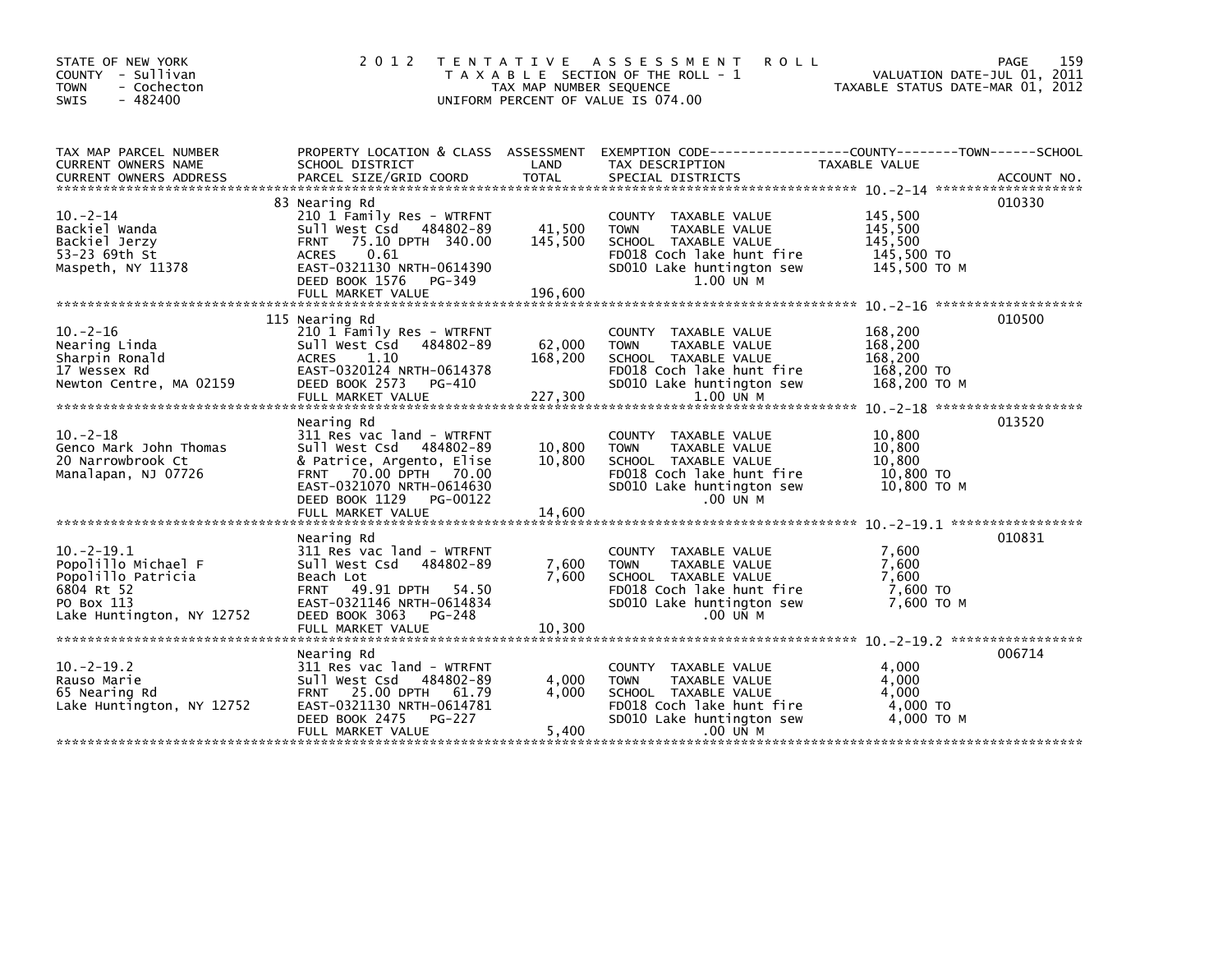| 2 0 1 2                                                                  |                          |                                                                                                                                                                                                                                                                                                                                                                                                                                                                                                                                                                                                                        |                                                                                                                                | 160<br>PAGE                                                                                                                                                                      |
|--------------------------------------------------------------------------|--------------------------|------------------------------------------------------------------------------------------------------------------------------------------------------------------------------------------------------------------------------------------------------------------------------------------------------------------------------------------------------------------------------------------------------------------------------------------------------------------------------------------------------------------------------------------------------------------------------------------------------------------------|--------------------------------------------------------------------------------------------------------------------------------|----------------------------------------------------------------------------------------------------------------------------------------------------------------------------------|
| SCHOOL DISTRICT                                                          | LAND                     | TAX DESCRIPTION                                                                                                                                                                                                                                                                                                                                                                                                                                                                                                                                                                                                        | <b>TAXABLE VALUE</b>                                                                                                           |                                                                                                                                                                                  |
| Beach Lot<br><b>FRNT</b><br>DEED BOOK 1856                               | 4,800<br>4,800           | COUNTY TAXABLE VALUE<br>TAXABLE VALUE<br><b>TOWN</b><br>SCHOOL TAXABLE VALUE<br>FD018 Coch lake hunt fire<br>SD010 Lake huntington sew<br>.00 UN M                                                                                                                                                                                                                                                                                                                                                                                                                                                                     | 4,800<br>4,800<br>4,800<br>4,800 TO<br>4,800 ТО М                                                                              | 001306                                                                                                                                                                           |
| Nearing Rd<br>Beach Lot Cp 15<br>DEED BOOK 955<br>FULL MARKET VALUE      | 4,000<br>4,000<br>5,400  | COUNTY TAXABLE VALUE<br><b>TOWN</b><br>TAXABLE VALUE<br>SCHOOL TAXABLE VALUE<br>FD018 Coch lake hunt fire<br>SD010 Lake huntington sew<br>.00 UN M                                                                                                                                                                                                                                                                                                                                                                                                                                                                     | 4,000<br>4,000<br>4.000<br>4,000 TO<br>4.000 TO M                                                                              | 007033                                                                                                                                                                           |
|                                                                          |                          |                                                                                                                                                                                                                                                                                                                                                                                                                                                                                                                                                                                                                        |                                                                                                                                | 014426                                                                                                                                                                           |
| DEED BOOK 825<br>FULL MARKET VALUE                                       | 4,000<br>4,000<br>5,400  | COUNTY TAXABLE VALUE<br>TAXABLE VALUE<br><b>TOWN</b><br>SCHOOL TAXABLE VALUE<br>FD018 Coch lake hunt fire<br>SD010 Lake huntington sew<br>.00 UN M                                                                                                                                                                                                                                                                                                                                                                                                                                                                     | 4,000<br>4,000<br>4.000<br>4,000 TO<br>4.000 TO M                                                                              |                                                                                                                                                                                  |
| Nearing Rd<br>Beach Lot<br><b>FRNT</b>                                   | 5,400<br>5,400           | COUNTY TAXABLE VALUE<br>TAXABLE VALUE<br><b>TOWN</b><br>SCHOOL TAXABLE VALUE<br>FD018 Coch lake hunt fire<br>SD010 Lake huntington sew<br>.00 UN M                                                                                                                                                                                                                                                                                                                                                                                                                                                                     | 5,400<br>5,400<br>5.400<br>5,400 TO<br>5,400 TO M                                                                              |                                                                                                                                                                                  |
| Nearing Rd<br>Beach Lot<br>DEED BOOK 1820<br>PG-167<br>FULL MARKET VALUE | 4,000<br>4,000<br>5,400  | COUNTY TAXABLE VALUE<br><b>TOWN</b><br>TAXABLE VALUE<br>SCHOOL TAXABLE VALUE<br>FD018 Coch lake hunt fire<br>SD010 Lake huntington sew<br>.00 UN M                                                                                                                                                                                                                                                                                                                                                                                                                                                                     | 4.000<br>4,000<br>4,000<br>4.000 TO<br>4.000 TO M                                                                              | 007034                                                                                                                                                                           |
|                                                                          | Nearing Rd<br>Nearing Rd | 311 Res vac land - WTRFNT<br>Sull West Csd 484802-89<br>30.00 DPTH 43.00<br>EAST-0321157 NRTH-0614898<br>PG-0480<br>311 Res vac land - WTRFNT<br>Sull West Csd 484802-89<br>FRNT 25.00 DPTH 66.83<br>EAST-0321133 NRTH-0614799<br>PG-00073<br>311 Res vac land - WTRFNT<br>Sull West Csd 484802-89<br>FRNT 25.00 DPTH 45.00<br>EAST-0321158 NRTH-0614871<br>PG-00287<br>311 Res vac land - WTRFNT<br>Sull West Csd 484802-89<br>38.87 DPTH 53.50<br>EAST-0321150 NRTH-0614936<br>DEED BOOK 1234 PG-00130<br>311 Res vac land - WTRFNT<br>Sull West Csd 484802-89<br>FRNT 38.87 DPTH 54.50<br>EAST-0321171 NRTH-0614879 | TENTATIVE ASSESSMENT<br>T A X A B L E SECTION OF THE ROLL - 1<br>TAX MAP NUMBER SEQUENCE<br>UNIFORM PERCENT OF VALUE IS 074.00 | <b>ROLL</b><br>VALUATION DATE-JUL 01, 2011<br>TAXABLE STATUS DATE-MAR 01, 2012<br>PROPERTY LOCATION & CLASS ASSESSMENT EXEMPTION CODE---------------COUNTY-------TOWN-----SCHOOL |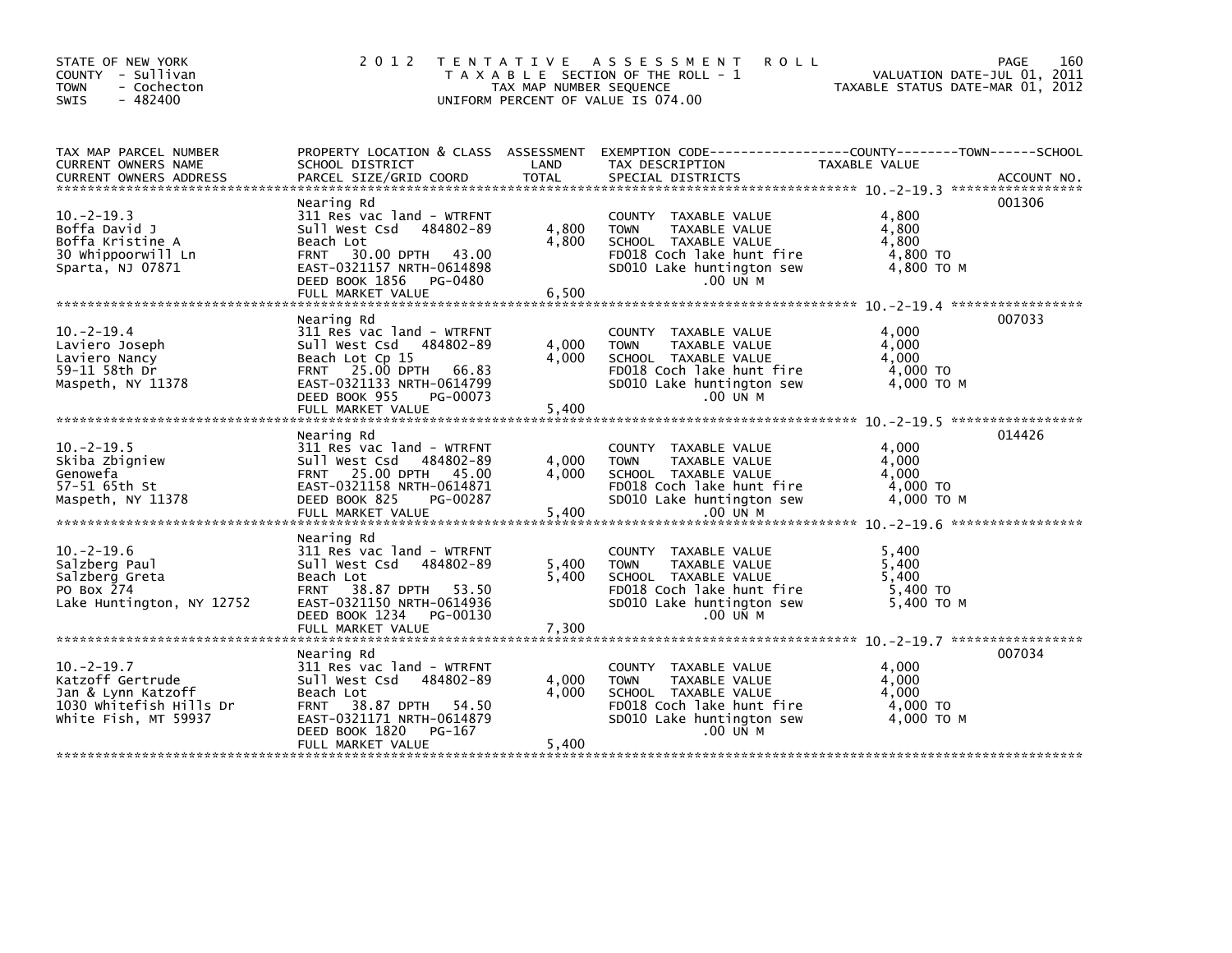| STATE OF NEW YORK<br>COUNTY - Sullivan<br><b>TOWN</b><br>- Cochecton<br>$-482400$<br><b>SWIS</b> | 2 0 1 2                                                                                                                                                                        | TAX MAP NUMBER SEQUENCE   | TENTATIVE ASSESSMENT<br><b>ROLL</b><br>T A X A B L E SECTION OF THE ROLL - 1<br>UNIFORM PERCENT OF VALUE IS 074.00                                   |                                                        | 161<br>PAGE<br>VALUATION DATE-JUL 01, 2011<br>TAXABLE STATUS DATE-MAR 01, 2012 |
|--------------------------------------------------------------------------------------------------|--------------------------------------------------------------------------------------------------------------------------------------------------------------------------------|---------------------------|------------------------------------------------------------------------------------------------------------------------------------------------------|--------------------------------------------------------|--------------------------------------------------------------------------------|
| TAX MAP PARCEL NUMBER<br>CURRENT OWNERS NAME                                                     | PROPERTY LOCATION & CLASS ASSESSMENT<br>SCHOOL DISTRICT                                                                                                                        | LAND                      | EXEMPTION CODE-----------------COUNTY-------TOWN------SCHOOL<br>TAX DESCRIPTION                                                                      | TAXABLE VALUE                                          |                                                                                |
| $10. -2 - 20$<br>Stelcer Janes Ivo<br>417 Walker St<br>North Babylon, NY 11703                   | Nearing Rd<br>311 Res vac land - WTRFNT<br>Sull West Csd 484802-89<br>FRNT 25.00 DPTH<br>50.00<br>EAST-0321157 NRTH-0615000<br>DEED BOOK 1302<br>PG-00216<br>FULL MARKET VALUE | 4,000<br>4.000<br>5,400   | COUNTY TAXABLE VALUE<br>TAXABLE VALUE<br><b>TOWN</b><br>SCHOOL TAXABLE VALUE<br>FD018 Coch lake hunt fire<br>SD010 Lake huntington sew<br>.00 UN M   | 4,000<br>4,000<br>4.000<br>4,000 TO<br>4,000 TO M      | 012507                                                                         |
| $10 - 2 - 21$<br>Shea William<br>Shea Angela<br>185 President St<br>Brooklyn, NY 11231           | Nearing Rd<br>311 Res vac land - WTRFNT<br>Sull West Csd 484802-89<br>FRNT 25.00 DPTH 55.00<br>EAST-0321155 NRTH-0615023<br>DEED BOOK 2103<br>PG-018<br>FULL MARKET VALUE      | 4,000<br>4,000<br>5,400   | COUNTY TAXABLE VALUE<br><b>TOWN</b><br>TAXABLE VALUE<br>SCHOOL TAXABLE VALUE<br>FD018 Coch lake hunt fire<br>SD010 Lake huntington sew<br>$.00$ UN M | 4,000<br>4,000<br>4,000<br>$4,000$ TO<br>4.000 TO M    | 010692                                                                         |
| $10. -2 - 22$<br>Nober Mary Jane<br>15 Olsen Rd<br>Lake Huntington, NY 12752                     | Nearing Rd<br>311 Res vac land - WTRFNT<br>Sull West Csd 484802-89<br>FRNT 25.00 DPTH 65.00<br>EAST-0321152 NRTH-0615054<br>DEED BOOK 2087<br>PG-529                           | 4,000<br>4,000            | COUNTY TAXABLE VALUE<br><b>TOWN</b><br>TAXABLE VALUE<br>SCHOOL TAXABLE VALUE<br>FD018 Coch lake hunt fire<br>SD010 Lake huntington sew               | 4,000<br>4,000<br>4,000<br>4,000 TO<br>4,000 TO M      | 008920                                                                         |
| $10 - 2 - 23$<br>Joseph David A<br>Joseph Theresa<br>Kimberly Walker<br>1443 Vyse Ave Apt C      | Nearing Rd<br>311 Res vac land - WTRFNT<br>sull west Csd<br>484802-89<br>FRNT 25.00 DPTH 82.00<br>EAST-0321149 NRTH-0615082<br>DEED BOOK 588<br>PG-422                         | 4,000<br>4.000            | COUNTY TAXABLE VALUE<br>TAXABLE VALUE<br><b>TOWN</b><br>SCHOOL TAXABLE VALUE<br>FD018 Coch lake hunt fire<br>SD010 Lake huntington sew               | 4,000<br>4,000<br>4.000<br>4,000 TO<br>4.000 TO M      | 006780                                                                         |
| $10. -2 - 24$<br>Nearing Ronald<br>5224 East Lake Rd<br>Williamson, NY 14589                     | Nearing Rd<br>312 Vac w/imprv - WTRFNT<br>484802-89<br>Sull West Csd<br>FRNT 50.00 DPTH 200.50<br>EAST-0321118 NRTH-0615452<br>DEED BOOK 1978<br>PG-319<br>FULL MARKET VALUE   | 8,000<br>14,600<br>19,700 | COUNTY TAXABLE VALUE<br><b>TOWN</b><br>TAXABLE VALUE<br>SCHOOL TAXABLE VALUE<br>FD018 Coch lake hunt fire<br>SD010 Lake huntington sew<br>.00 UN M   | 14,600<br>14,600<br>14,600<br>14,600 TO<br>14.600 ТО М | 010340                                                                         |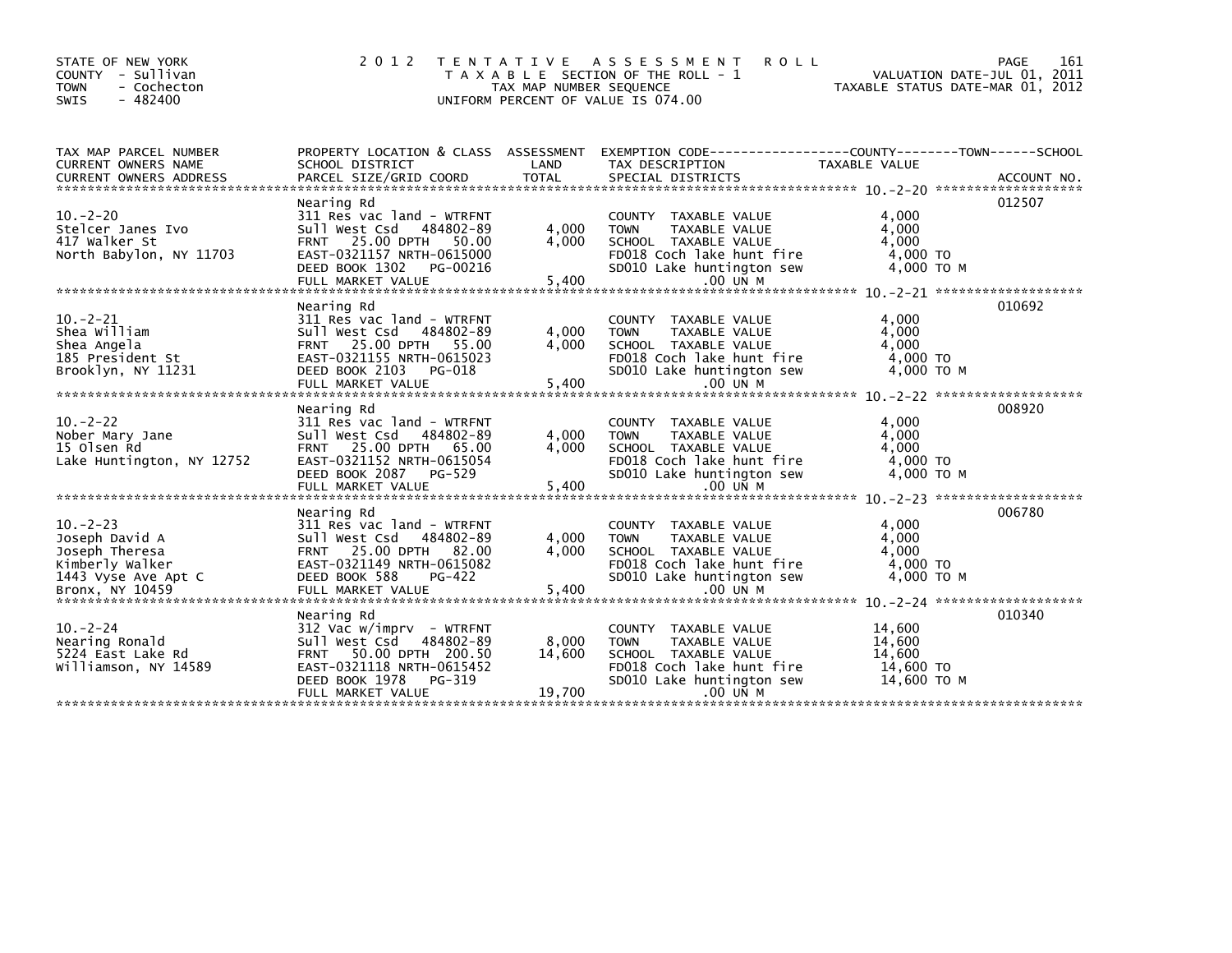| TAX MAP PARCEL NUMBER<br>CURRENT OWNERS NAME<br>000568<br>6585 State Route 52 Rd<br>$10 - 2 - 26$<br>260 Seasonal res - WTRFNT<br>COUNTY TAXABLE VALUE<br>133,500<br>33,500<br>133,500<br>Sull West Csd 484802-89<br>TAXABLE VALUE<br>Genco Ernest<br><b>TOWN</b><br>FRNT 50.50 DPTH 245.00<br>133,500<br>133,500<br>Genco Dorothy<br>SCHOOL TAXABLE VALUE<br>133,500 TO<br>104 Emerson Ave<br><b>ACRES</b><br>0.64<br>FD018 Coch lake hunt fire<br>LT011 Lake huntington $1ght$ 133,500 TO<br>EAST-0321030 NRTH-0615830<br>Staten Island, NY 10301<br>DEED BOOK 1149 PG-00238<br>SD010 Lake huntington sew<br>133,500 то м<br>180,400<br>1.00 UN M<br>FULL MARKET VALUE<br>State Route 52<br>$10 - 2 - 27$<br>311 Res vac land - WTRFNT<br>COUNTY TAXABLE VALUE<br>2.100<br>Brueck Rosanna T<br>Sull West Csd 484802-89<br>2,100<br>TAXABLE VALUE<br>2,100<br><b>TOWN</b><br>2,100<br>Beach Lot<br>SCHOOL TAXABLE VALUE<br>2,100<br>130 Lynn St<br>Harrington Park, NJ 07640<br>FRNT 13.00 DPTH 175.00<br>FD018 Coch lake hunt fire<br>2,100 TO<br>EAST-0312002 NRTH-0615527<br>2,100 TO<br>LT011 Lake huntington lght<br>SD010 Lake huntington sew<br>2,100 TO M<br>DEED BOOK 1103 PG-00081<br>2,800<br>FULL MARKET VALUE<br>.00 UN M<br>000566<br>SR 52<br>$10 - 2 - 29$<br>210 1 Family Res - WTRFNT<br>67.700<br>COUNTY TAXABLE VALUE<br>67,700<br>Sull West Csd 484802-89<br>31,700<br>Genco Ernest<br><b>TOWN</b><br>TAXABLE VALUE<br>67,700<br>FRNT 138.00 DPTH 124.60<br>67,700<br>SCHOOL TAXABLE VALUE<br>67,700 TO<br>67,700 TO<br>EAST-0320890 NRTH-0615860<br>FD018 Coch lake hunt fire<br>DEED BOOK 1170 PG-00071<br>LT011 Lake huntington lght<br>91,500<br>67,700 то м<br>SD010 Lake huntington sew<br>FULL MARKET VALUE<br>1.00 UN M<br>004945<br>6601 State Route 52<br>$10 - 2 - 30$<br>210 1 Family Res - WTRFNT<br>145,500<br>COUNTY TAXABLE VALUE<br>52,300<br>145,500<br><b>TOWN</b><br>TAXABLE VALUE<br>145,500<br>145.500<br>SCHOOL TAXABLE VALUE<br>145,500 TO<br>FD018 Coch lake hunt fire<br>LT011 Lake huntington lght<br>145,500 TO<br>New York, NY 10033<br>196,600<br>145,500 ТО М<br>FULL MARKET VALUE<br>SD010 Lake huntington sew<br>1.00 UN M | STATE OF NEW YORK<br>COUNTY - Sullivan<br>- Cochecton<br><b>TOWN</b><br>$-482400$<br><b>SWIS</b> | TAX MAP NUMBER SEQUENCE | 2012 TENTATIVE ASSESSMENT<br><b>ROLL</b><br>T A X A B L E SECTION OF THE ROLL - 1<br>UNIFORM PERCENT OF VALUE IS 074.00 | PAGE<br>162<br>VALUATION DATE-JUL 01, 2011<br>TAXABLE STATUS DATE-MAR 01, 2012 |
|-----------------------------------------------------------------------------------------------------------------------------------------------------------------------------------------------------------------------------------------------------------------------------------------------------------------------------------------------------------------------------------------------------------------------------------------------------------------------------------------------------------------------------------------------------------------------------------------------------------------------------------------------------------------------------------------------------------------------------------------------------------------------------------------------------------------------------------------------------------------------------------------------------------------------------------------------------------------------------------------------------------------------------------------------------------------------------------------------------------------------------------------------------------------------------------------------------------------------------------------------------------------------------------------------------------------------------------------------------------------------------------------------------------------------------------------------------------------------------------------------------------------------------------------------------------------------------------------------------------------------------------------------------------------------------------------------------------------------------------------------------------------------------------------------------------------------------------------------------------------------------------------------------------------------------------------------------------------------------------------------------------------------------------------------------------------------------------------------------------------------------------------------------------------------------------|--------------------------------------------------------------------------------------------------|-------------------------|-------------------------------------------------------------------------------------------------------------------------|--------------------------------------------------------------------------------|
| Genco Ernest<br>Genco Vita<br>104 Emerson Ave<br>Staten Island, NY 10301<br>10.-2-30<br>Tien Charles P<br>Olson Kari R<br>120 Cabrini Blvd Apt 84<br>120 Cabrini Blvd Apt 84<br>120 Cabrini Blvd Apt 84<br>120 Cabrini Blvd Apt 84<br>120 Cabrini Blvd Apt 84<br>120 Cabrini Blvd Apt 84<br>120 Cabrini Blvd Apt 84<br>120 Cab                                                                                                                                                                                                                                                                                                                                                                                                                                                                                                                                                                                                                                                                                                                                                                                                                                                                                                                                                                                                                                                                                                                                                                                                                                                                                                                                                                                                                                                                                                                                                                                                                                                                                                                                                                                                                                                    |                                                                                                  |                         |                                                                                                                         |                                                                                |
|                                                                                                                                                                                                                                                                                                                                                                                                                                                                                                                                                                                                                                                                                                                                                                                                                                                                                                                                                                                                                                                                                                                                                                                                                                                                                                                                                                                                                                                                                                                                                                                                                                                                                                                                                                                                                                                                                                                                                                                                                                                                                                                                                                                   |                                                                                                  |                         |                                                                                                                         |                                                                                |
|                                                                                                                                                                                                                                                                                                                                                                                                                                                                                                                                                                                                                                                                                                                                                                                                                                                                                                                                                                                                                                                                                                                                                                                                                                                                                                                                                                                                                                                                                                                                                                                                                                                                                                                                                                                                                                                                                                                                                                                                                                                                                                                                                                                   |                                                                                                  |                         |                                                                                                                         |                                                                                |
|                                                                                                                                                                                                                                                                                                                                                                                                                                                                                                                                                                                                                                                                                                                                                                                                                                                                                                                                                                                                                                                                                                                                                                                                                                                                                                                                                                                                                                                                                                                                                                                                                                                                                                                                                                                                                                                                                                                                                                                                                                                                                                                                                                                   |                                                                                                  |                         |                                                                                                                         |                                                                                |
|                                                                                                                                                                                                                                                                                                                                                                                                                                                                                                                                                                                                                                                                                                                                                                                                                                                                                                                                                                                                                                                                                                                                                                                                                                                                                                                                                                                                                                                                                                                                                                                                                                                                                                                                                                                                                                                                                                                                                                                                                                                                                                                                                                                   |                                                                                                  |                         |                                                                                                                         |                                                                                |
|                                                                                                                                                                                                                                                                                                                                                                                                                                                                                                                                                                                                                                                                                                                                                                                                                                                                                                                                                                                                                                                                                                                                                                                                                                                                                                                                                                                                                                                                                                                                                                                                                                                                                                                                                                                                                                                                                                                                                                                                                                                                                                                                                                                   |                                                                                                  |                         |                                                                                                                         |                                                                                |
|                                                                                                                                                                                                                                                                                                                                                                                                                                                                                                                                                                                                                                                                                                                                                                                                                                                                                                                                                                                                                                                                                                                                                                                                                                                                                                                                                                                                                                                                                                                                                                                                                                                                                                                                                                                                                                                                                                                                                                                                                                                                                                                                                                                   |                                                                                                  |                         |                                                                                                                         |                                                                                |
|                                                                                                                                                                                                                                                                                                                                                                                                                                                                                                                                                                                                                                                                                                                                                                                                                                                                                                                                                                                                                                                                                                                                                                                                                                                                                                                                                                                                                                                                                                                                                                                                                                                                                                                                                                                                                                                                                                                                                                                                                                                                                                                                                                                   |                                                                                                  |                         |                                                                                                                         |                                                                                |
| 011652<br>State Route 52<br>$10 - 2 - 31$<br>15,000<br>311 Res vac land - WTRFNT<br>COUNTY TAXABLE VALUE<br>Capece Christopher<br>Capece Tami and Sull West Csd 484802-89<br>Capece Tami FRNT 40.09 DPTH 93.53<br>6598 State Route 52<br>Lake Huntington, NY 12752 DEED BOOK 3498 PG-508<br>15,000<br>15,000<br><b>TOWN</b><br>TAXABLE VALUE<br>15,000<br>15.000<br>SCHOOL TAXABLE VALUE<br>15,000 TO<br>FD018 Coch lake hunt fire<br>15,000 TO<br>LT011 Lake huntington lght<br>15,000 TO M<br>20,300<br>SD010 Lake huntington sew<br>FULL MARKET VALUE<br>.00 UN M                                                                                                                                                                                                                                                                                                                                                                                                                                                                                                                                                                                                                                                                                                                                                                                                                                                                                                                                                                                                                                                                                                                                                                                                                                                                                                                                                                                                                                                                                                                                                                                                              |                                                                                                  |                         |                                                                                                                         |                                                                                |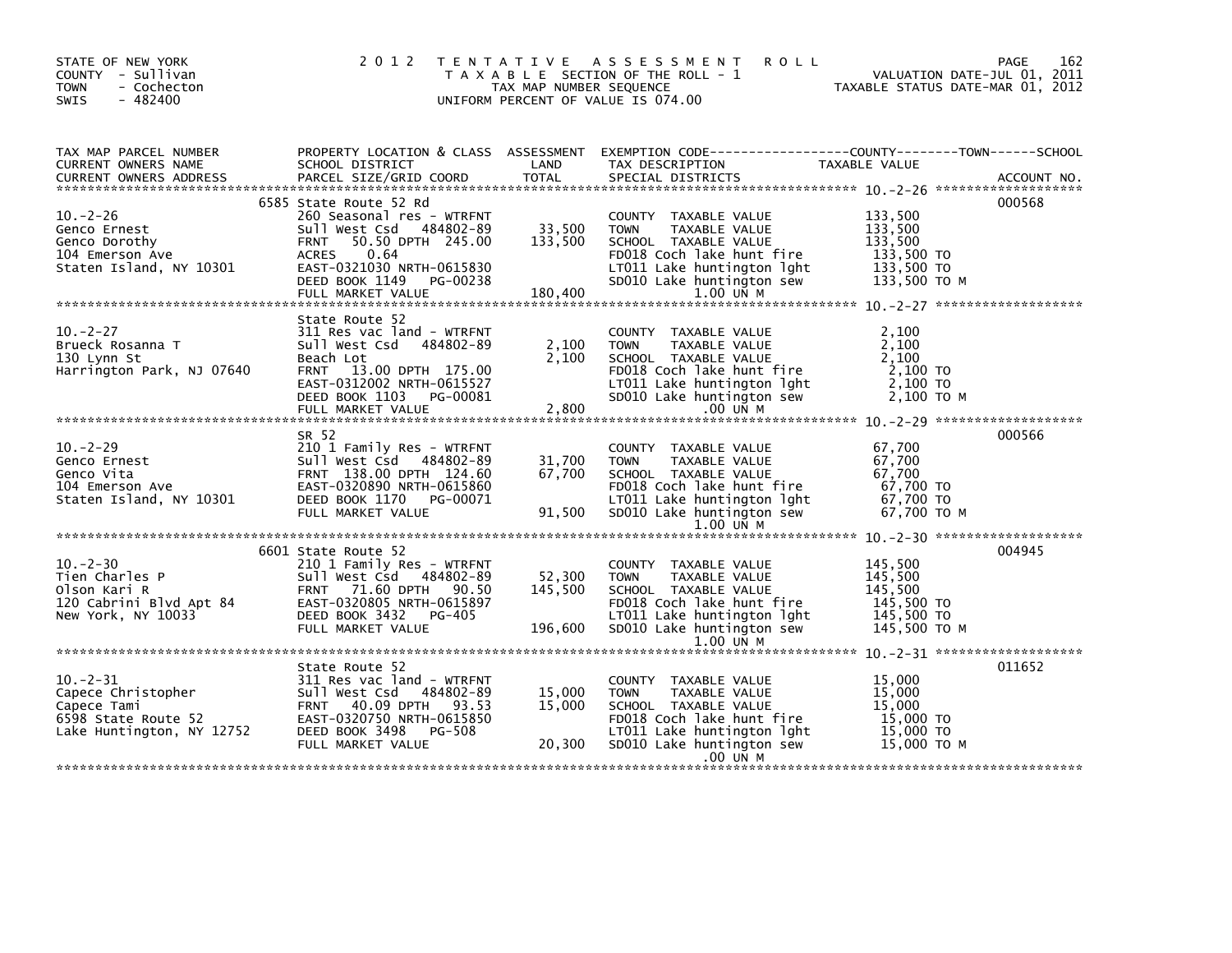| STATE OF NEW YORK<br>COUNTY - Sullivan<br>- Cochecton<br><b>TOWN</b><br>$-482400$<br><b>SWIS</b> | 2 0 1 2                                                                                                                                                                                                                                          | TAX MAP NUMBER SEQUENCE      | TENTATIVE ASSESSMENT<br><b>ROLL</b><br>T A X A B L E SECTION OF THE ROLL - 1<br>UNIFORM PERCENT OF VALUE IS 074.00                                                                                           | VALUATION DATE-JUL 01, 2011<br>TAXABLE STATUS DATE-MAR 01, 2012                               | 163<br>PAGE |
|--------------------------------------------------------------------------------------------------|--------------------------------------------------------------------------------------------------------------------------------------------------------------------------------------------------------------------------------------------------|------------------------------|--------------------------------------------------------------------------------------------------------------------------------------------------------------------------------------------------------------|-----------------------------------------------------------------------------------------------|-------------|
| TAX MAP PARCEL NUMBER<br>CURRENT OWNERS NAME                                                     | SCHOOL DISTRICT                                                                                                                                                                                                                                  | LAND                         | PROPERTY LOCATION & CLASS ASSESSMENT EXEMPTION CODE----------------COUNTY--------TOWN------SCHOOL<br>TAX DESCRIPTION                                                                                         | <b>TAXABLE VALUE</b>                                                                          |             |
| $10 - 2 - 32$<br>Manaseri Delores<br>PO Box 103<br>Lake Huntington, NY 12752                     | State Route 52<br>311 Res vac land - WTRFNT<br>Sull West Csd 484802-89<br>FRNT 10.00 DPTH 20.90<br>EAST-0320370 NRTH-0615430<br>DEED BOOK 1774 PG-0585<br>FULL MARKET VALUE                                                                      | 1,600<br>1,600<br>2,200      | COUNTY TAXABLE VALUE<br><b>TOWN</b><br>TAXABLE VALUE<br>SCHOOL TAXABLE VALUE<br>FD018 Coch lake hunt fire<br>LT011 Lake huntington lght<br>SD010 Lake huntington sew<br>$.00$ UN M                           | 1,600<br>1,600<br>1,600<br>1,600 TO<br>1,600 TO<br>1,600 то м                                 | 012600      |
| $10 - 2 - 33$<br>Genco Ernest<br>Genco Vita<br>104 Emerson Ave<br>Staten Island, NY 10301        | State Route 52<br>311 Res vac land - WTRFNT<br>Sull West Csd 484802-89<br>FRNT 33.00 DPTH 29.40<br>ACRES 0.04<br>EAST-0320360 NRTH-0615410<br>DEED BOOK 2507 PG-521<br>FULL MARKET VALUE                                                         | 5,200<br>5,200<br>7,000      | COUNTY TAXABLE VALUE<br><b>TOWN</b><br>TAXABLE VALUE<br>SCHOOL TAXABLE VALUE<br>FD018 Coch lake hunt fire<br>LT011 Lake huntington lght<br>SD010 Lake huntington sew<br>$.00$ UN M                           | 5,200<br>5,200<br>5,200<br>5,200 TO<br>5,200 TO<br>5.200 TO M                                 | 005229      |
| $10. -2 - 34.1$<br>Brothers 2004 LLC<br>6532 State Route 52<br>Lake Huntington, NY 12752         | 6532 State Route 52<br>421 Restaurant<br>Sull West Csd 484802-89<br>FRNT 232.00 DPTH 70.00<br><b>ACRES</b><br>0.34<br>EAST-0320146 NRTH-0614815<br>DEED BOOK 2826 PG-329<br>FULL MARKET VALUE                                                    | 56,000<br>215,900<br>291,800 | <b>BUS IMP AP 47610</b><br>COUNTY TAXABLE VALUE<br><b>TOWN</b><br>TAXABLE VALUE<br>SCHOOL TAXABLE VALUE<br>FD018 Coch lake hunt fire<br>LT011 Lake huntington lght<br>15,134 EX<br>SD010 Lake huntington sew | 15,134<br>15,134<br>200,766<br>200,766<br>200,766<br>215,900 TO<br>200,766 TO<br>200,766 ТО М | 15,134      |
| $10. -2 - 36$<br>Buzzetti Adele C<br>400 E 14th St Apt 2A<br>New York, NY 10009                  | 6653 State Route 52<br>311 Res vac land - WTRFNT<br>Sull West Csd 484802-89<br>10.-2-35 10.-2-34.2 Po<br>$10. -2 - 36$<br>Esp<br>56.00 DPTH 70.00<br><b>FRNT</b><br>EAST-0320261 NRTH-0614828<br>PG-00149<br>DEED BOOK 1345<br>FULL MARKET VALUE | 4,000<br>4,000<br>5,400      | COUNTY TAXABLE VALUE<br><b>TOWN</b><br>TAXABLE VALUE<br>SCHOOL TAXABLE VALUE<br>FD018 Coch lake hunt fire<br>LT011 Lake huntington lght<br>SD010 Lake huntington sew<br>1.00 UN M                            | 4,000<br>4,000<br>4,000<br>4,000 TO<br>4,000 TO<br>4,000 TO M                                 | 005100      |
|                                                                                                  |                                                                                                                                                                                                                                                  |                              |                                                                                                                                                                                                              |                                                                                               |             |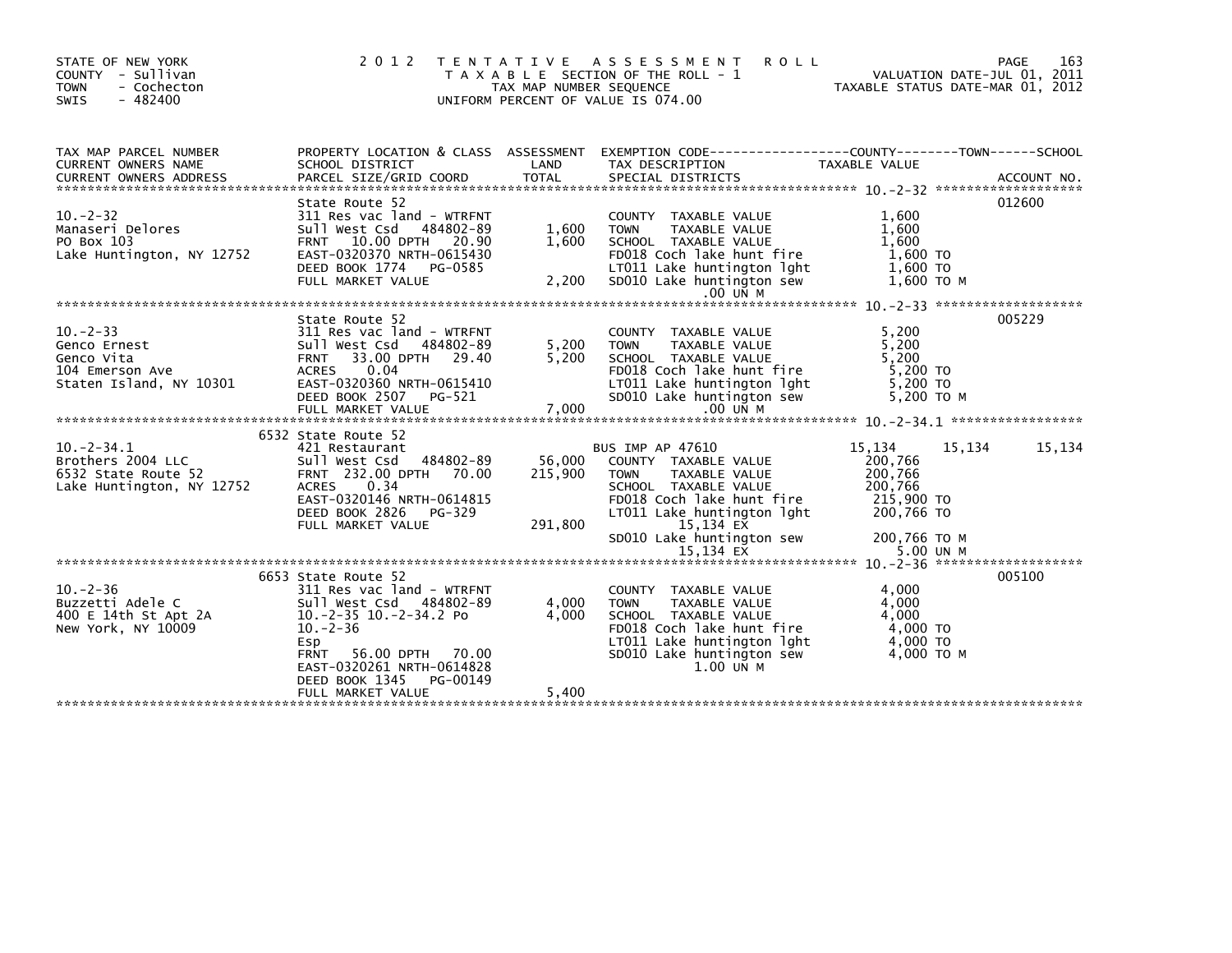| STATE OF NEW YORK<br>COUNTY - Sullivan<br><b>TOWN</b><br>- Cochecton<br><b>SWIS</b><br>- 482400 |                                                                                                                                                                                       | TAX MAP NUMBER SEQUENCE    | 2012 TENTATIVE ASSESSMENT<br>T A X A B L E SECTION OF THE ROLL - 1<br>UNIFORM PERCENT OF VALUE IS 074.00                                                                           | PAGE 164<br>VALUATION DATE-JUL 01, 2011<br>TAXABLE STATUS DATE 111 2012 |        |
|-------------------------------------------------------------------------------------------------|---------------------------------------------------------------------------------------------------------------------------------------------------------------------------------------|----------------------------|------------------------------------------------------------------------------------------------------------------------------------------------------------------------------------|-------------------------------------------------------------------------|--------|
| TAX MAP PARCEL NUMBER<br>CURRENT OWNERS NAME<br>CURRENT OWNERS ADDRESS                          | SCHOOL DISTRICT                                                                                                                                                                       | LAND                       | PROPERTY LOCATION & CLASS ASSESSMENT EXEMPTION CODE---------------COUNTY-------TOWN-----SCHOOL<br>TAX DESCRIPTION                                                                  | TAXABLE VALUE                                                           |        |
| $10 - 2 - 37$<br>Davidson Terry<br>Davidson Lila<br>33 2nd Ave<br>New York, NY 10003            | State Route 52<br>320 Rural vacant - WTRFNT<br>Sull West Csd 484802-89<br>FRNT 52.00 DPTH 70.00<br>EAST-0320160 NRTH-0614740<br>DEED BOOK 1182 PG-00150<br>FULL MARKET VALUE          | 7,800<br>7,800<br>10,500   | COUNTY TAXABLE VALUE<br>TAXABLE VALUE<br><b>TOWN</b><br>SCHOOL TAXABLE VALUE<br>FD018 Coch lake hunt fire<br>LT011 Lake huntington lght<br>SD010 Lake huntington sew<br>$.00$ UN M | 7,800<br>7,800<br>7,800<br>7,800 TO<br>7,800 TO<br>7,800 то м           | 014151 |
|                                                                                                 |                                                                                                                                                                                       |                            |                                                                                                                                                                                    |                                                                         |        |
| $10 - 2 - 38$<br>Crocitto Jon<br>Crocitto Joseph<br>114 12th St NE<br>Washington, DC 20002      | State Route 52<br>311 Res vac land - WTRFNT<br>Sull West Csd 484802-89<br>FRNT 52.00 DPTH 86.35<br>EAST-0320120 NRTH-0614700<br>DEED BOOK 3432 PG-64<br>FULL MARKET VALUE             | 8,100<br>8,100<br>10,900   | COUNTY TAXABLE VALUE<br>TAXABLE VALUE<br><b>TOWN</b><br>SCHOOL TAXABLE VALUE<br>FD018 Coch lake hunt fire<br>LTO11 Lake huntington lght<br>SD010 Lake huntington sew               | 8.100<br>8,100<br>8,100<br>$8,100$ TO<br>8,100 TO<br>8,100 TO M         | 002696 |
|                                                                                                 |                                                                                                                                                                                       |                            | $.00$ UN M                                                                                                                                                                         |                                                                         |        |
| $10. -2 - 39.1$<br>Meyer Bruce<br>PO Box 298<br>Lake Huntington, NY 12752                       | State Route 52<br>311 Res vac land - WTRFNT<br>Sull West Csd 484802-89<br>FRNT 61.76 DPTH 84.03<br>EAST-0320073 NRTH-0614532<br>DEED BOOK 1472 PG-491<br>FULL MARKET VALUE            | 10,800<br>10,800<br>14,600 | COUNTY TAXABLE VALUE<br><b>TOWN</b><br>TAXABLE VALUE<br>SCHOOL TAXABLE VALUE<br>FD018 Coch lake hunt fire<br>LT011 Lake huntington lght<br>SD010 Lake huntington sew<br>.00 UN M   | 10.800<br>10,800<br>10,800<br>10,800 TO<br>10,800 TO<br>10,800 то м     |        |
|                                                                                                 |                                                                                                                                                                                       |                            |                                                                                                                                                                                    |                                                                         |        |
| $10. -2 - 39.2$<br>Liddel Homes Inc.<br>518 William Floyd Pkwy<br>Shirley, NY 11967             | State Route 52<br>311 Res vac land - WTRFNT<br>Sull West Csd 484802-89<br>ft of wormoth<br>FRNT 120.00 DPTH 80.00<br>EAST-0320049 NRTH-0614456<br>DEED BOOK 3530<br>PG-574            | 17,700<br>17,700           | COUNTY TAXABLE VALUE<br><b>TOWN</b><br>TAXABLE VALUE<br>SCHOOL TAXABLE VALUE<br>FD018 Coch lake hunt fire<br>LT011 Lake huntington lght<br>SD010 Lake huntington sew               | 17,700<br>17,700<br>17.700<br>17,700 TO<br>17,700 TO<br>17.700 то м     | 016930 |
|                                                                                                 |                                                                                                                                                                                       |                            |                                                                                                                                                                                    |                                                                         |        |
| $10 - 2 - 40$<br>Santana Nikolay<br>Santana Laura<br>4 Juneau Blvd<br>Woodbury, NY 11797        | State Route 52<br>642 Health bldg<br>Sull West Csd 484802-89<br>$10 - 2 - 40$<br>FRNT 54.00 DPTH 90.00<br>EAST-0320050 NRTH-0614460<br>PG-7332<br>DEED BOOK 2011<br>FULL MARKET VALUE | 11,900<br>46,800<br>63,200 | COUNTY TAXABLE VALUE<br><b>TOWN</b><br>TAXABLE VALUE<br>SCHOOL TAXABLE VALUE<br>FD018 Coch lake hunt fire<br>LT011 Lake huntington lght<br>SD010 Lake huntington sew<br>.00 UN M   | 46,800<br>46,800<br>46.800<br>46,800 TO<br>46,800 TO<br>46.800 то м     | 600165 |
|                                                                                                 |                                                                                                                                                                                       |                            |                                                                                                                                                                                    |                                                                         |        |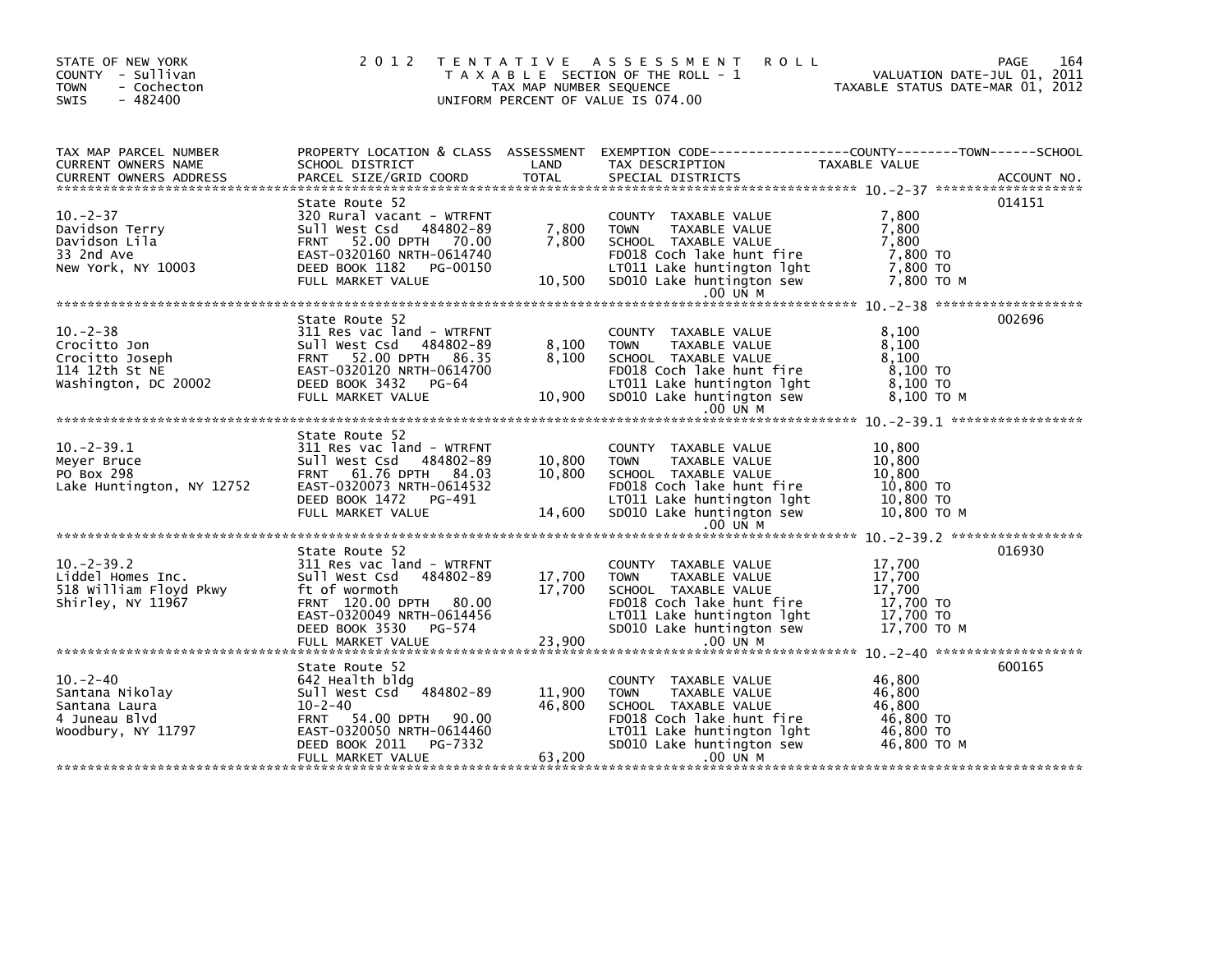| STATE OF NEW YORK<br>COUNTY - Sullivan<br><b>TOWN</b><br>- Cochecton<br>$-482400$<br>SWIS             | 2 0 1 2                                                                                                                                                                                                       | TAX MAP NUMBER SEQUENCE      | TENTATIVE ASSESSMENT<br><b>ROLL</b><br>T A X A B L E SECTION OF THE ROLL - 1<br>UNIFORM PERCENT OF VALUE IS 074.00                                                                 | VALUATION DATE-JUL 01, 2011<br>1 VALUATION DATE-JUL 01, 2011<br>TAXABLE STATUS DATE-MAR 01, 2012 | PAGE<br>165 |
|-------------------------------------------------------------------------------------------------------|---------------------------------------------------------------------------------------------------------------------------------------------------------------------------------------------------------------|------------------------------|------------------------------------------------------------------------------------------------------------------------------------------------------------------------------------|--------------------------------------------------------------------------------------------------|-------------|
| TAX MAP PARCEL NUMBER<br><b>CURRENT OWNERS NAME</b>                                                   | SCHOOL DISTRICT                                                                                                                                                                                               | LAND                         | PROPERTY LOCATION & CLASS ASSESSMENT EXEMPTION CODE----------------COUNTY-------TOWN------SCHOOL<br>TAX DESCRIPTION                                                                | TAXABLE VALUE                                                                                    |             |
| $10. -2 - 41$<br>Richman Myra & Arlene<br>Richman Ruth<br>9150 E Bell Cactus Ln<br>Tucson, AZ 85715   | State Route 52<br>311 Res vac land - WTRFNT<br>Sull West Csd 484802-89<br>FRNT 57.00 DPTH 95.00<br>0.14<br><b>ACRES</b><br>EAST-0320030 NRTH-0614410<br>DEED BOOK 937<br>PG-21                                | 34,300<br>34,300             | COUNTY TAXABLE VALUE<br><b>TOWN</b><br>TAXABLE VALUE<br>SCHOOL TAXABLE VALUE<br>FD018 Coch lake hunt fire<br>LT011 Lake huntington lght<br>SD010 Lake huntington sew               | 34,300<br>34,300<br>34,300<br>34,300 TO<br>34,300 TO<br>34,300 то м                              | 012260      |
| $10 - 2 - 44$<br>ro.<br>Manaseri Joseph Jr<br>68 Smales Rd<br>PO Box 103<br>Lake Huntington, NY 12752 | State Route 52<br>417 Cottages<br>Sull West Csd<br>484802-89<br>ACRES<br>2.30 BANK0060806<br>EAST-0320358 NRTH-0615648<br>DEED BOOK 2010 PG-58882<br>FULL MARKET VALUE                                        | 24,300<br>119,100<br>160,900 | COUNTY TAXABLE VALUE<br><b>TOWN</b><br>TAXABLE VALUE<br>SCHOOL TAXABLE VALUE<br>FD018 Coch lake hunt fire<br>LT011 Lake huntington lght<br>SD010 Lake huntington sew<br>5.00 UN M  | 119,100<br>119,100<br>119,100<br>119,100 TO<br>119,100 TO<br>119,100 то м                        | 002521      |
| $10 - 2 - 45$<br>Dietz Irene<br>1446 67th St<br>Brooklyn, NY 11219                                    | 47 Crestwood Rd<br>210 1 Family Res<br>Sull West Csd 484802-89<br>FRNT 150.00 DPTH 127.00<br>EAST-0320140 NRTH-0616100<br>DEED BOOK 1804<br>PG-0532                                                           | 16,000<br>72,000             | COUNTY TAXABLE VALUE<br>TAXABLE VALUE<br><b>TOWN</b><br>SCHOOL TAXABLE VALUE<br>FD018 Coch lake hunt fire<br>SD010 Lake huntington sew                                             | 72,000<br>72,000<br>72,000<br>72,000 TO<br>72.000 то м                                           | 000220      |
| $10. -2 - 46$<br>Lakeview Cottages &<br>Motel Inc<br>PO Box 73<br>Lake Huntington, NY 12752           | 23 Crestwood Rd<br>415 Motel<br>Sull West Csd 484802-89<br>EAST-0320130 NRTH-0615610<br>DEED BOOK 1923<br>PG-211<br>FULL MARKET VALUE                                                                         | 38,200<br>170,000<br>229,700 | COUNTY TAXABLE VALUE<br><b>TOWN</b><br>TAXABLE VALUE<br>SCHOOL TAXABLE VALUE<br>FD018 Coch lake hunt fire<br>LT011 Lake huntington lght<br>SD010 Lake huntington sew<br>19.00 UN M | 170,000<br>170,000<br>170,000<br>170,000 TO<br>170,000 TO<br>170.000 TO M                        | 003470      |
| $10 - 2 - 47$<br>Gasko & Meyer Inc<br>PO Box 298<br>Lake Huntington, NY 12752                         | State Route 52<br>449 Other Storag<br>Sull West Csd 484802-89<br>whse & Dist<br>FRNT 245.00 DPTH 70.00<br><b>ACRES</b><br>1.90<br>EAST-0320170 NRTH-0615320<br>PG-00304<br>DEED BOOK 379<br>FULL MARKET VALUE | 58,000<br>341,300<br>461,200 | COUNTY TAXABLE VALUE<br><b>TOWN</b><br>TAXABLE VALUE<br>SCHOOL TAXABLE VALUE<br>FD018 Coch lake hunt fire<br>LT011 Lake huntington lght<br>SD010 Lake huntington sew<br>2.00 UN M  | 341,300<br>341,300<br>341,300<br>$341,300$ TO<br>341,300 TO<br>341,300 то м                      | 005040      |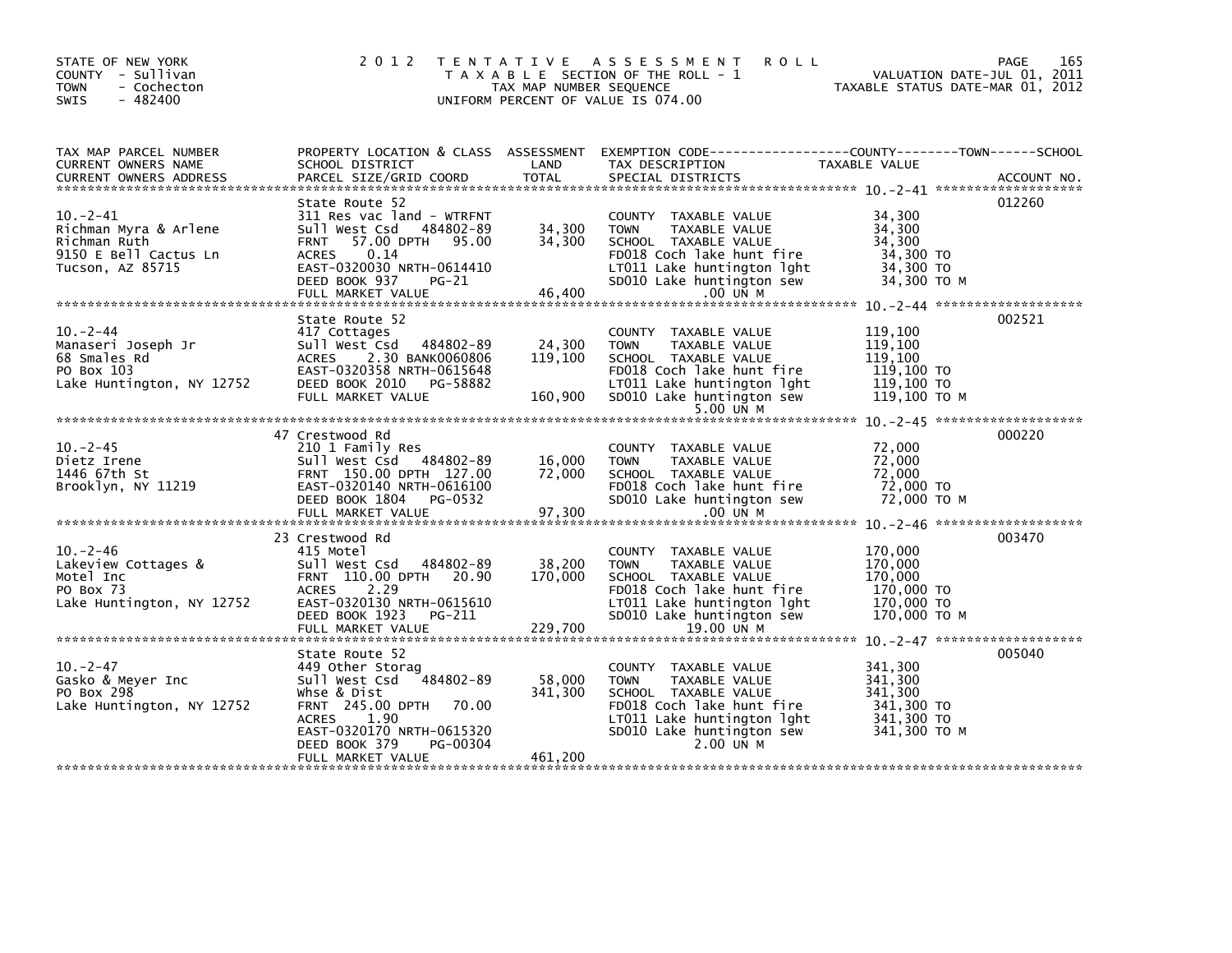| STATE OF NEW YORK<br>COUNTY - Sullivan<br>- Cochecton<br><b>TOWN</b><br>$-482400$<br><b>SWIS</b>         | 2012                                                                                                                                                                                                             | TAX MAP NUMBER SEQUENCE      | <b>ROLL</b><br>TENTATIVE ASSESSMENT<br>T A X A B L E SECTION OF THE ROLL - 1<br>UNIFORM PERCENT OF VALUE IS 074.00                                                                                    | TAXABLE STATUS DATE-MAR 01, 2012                                                         | <b>PAGE</b><br>166<br>VALUATION DATE-JUL 01, 2011 |
|----------------------------------------------------------------------------------------------------------|------------------------------------------------------------------------------------------------------------------------------------------------------------------------------------------------------------------|------------------------------|-------------------------------------------------------------------------------------------------------------------------------------------------------------------------------------------------------|------------------------------------------------------------------------------------------|---------------------------------------------------|
| TAX MAP PARCEL NUMBER<br>CURRENT OWNERS NAME                                                             | SCHOOL DISTRICT                                                                                                                                                                                                  | LAND                         | PROPERTY LOCATION & CLASS ASSESSMENT EXEMPTION CODE----------------COUNTY-------TOWN------SCHOOL<br>TAX DESCRIPTION                                                                                   | TAXABLE VALUE                                                                            |                                                   |
| $10 - 2 - 48$<br>Di Santo Anthony F<br>Di Santo Claire<br>6641 State Rte 52<br>Lake Huntington, NY 12752 | 6641 State Route 52<br>230 3 Family Res - WTRFNT<br>Sull West Csd 484802-89<br>FRNT 50.00 DPTH 235.00<br><b>ACRES</b><br>0.34<br>EAST-0320150 NRTH-0615190<br>DEED BOOK 3597 PG-491<br>FULL MARKET VALUE         | 31,500<br>122,900<br>166,100 | 41834<br>STAR EN<br>COUNTY TAXABLE VALUE<br>TAXABLE VALUE<br><b>TOWN</b><br>SCHOOL TAXABLE VALUE<br>FD018 Coch lake hunt fire<br>LT011 Lake huntington lght<br>SD010 Lake huntington sew<br>3.00 UN M | $\mathbf{0}$<br>122,900<br>122,900<br>76,250<br>122,900 TO<br>122,900 TO<br>122,900 ТО М | 014965<br>$\Omega$<br>46,650                      |
|                                                                                                          | State Route 52                                                                                                                                                                                                   |                              |                                                                                                                                                                                                       |                                                                                          | 015561                                            |
| $10. -2 - 49$<br>Buzzetti Adele C<br>400 E 14th St Apt 2A<br>New York, NY 10009                          | 260 Seasonal res - WTRFNT<br>Sull West Csd 484802-89<br>Klinger<br>FRNT 50.00 DPTH 227.20<br>EAST-0320140 NRTH-0615150<br>DEED BOOK 1367 PG-00475                                                                | 32,300<br>76,800             | COUNTY TAXABLE VALUE<br><b>TOWN</b><br>TAXABLE VALUE<br>SCHOOL TAXABLE VALUE<br>FD018 Coch lake hunt fire<br>LT011 Lake huntington lght<br>SD010 Lake huntington sew                                  | 76,800<br>76,800<br>76,800<br>76,800 TO<br>76,800 TO<br>76,800 ТО М                      |                                                   |
|                                                                                                          | FULL MARKET VALUE                                                                                                                                                                                                | 103,800                      | 1.00 UN M                                                                                                                                                                                             |                                                                                          |                                                   |
| $10 - 2 - 50$<br>Davidson Michael T<br>Davidson Lila J<br>33 2nd Ave<br>New York, NY 10003               | State Route 52<br>260 Seasonal res<br>Sull West Csd 484802-89<br>R O W To Lake<br>Included In Deed<br>On East Side Of C R 113<br>1.40<br><b>ACRES</b><br>EAST-0320050 NRTH-0614990<br>DEED BOOK 1366<br>PG-00444 | 24,800<br>80,500             | COUNTY TAXABLE VALUE<br><b>TOWN</b><br>TAXABLE VALUE<br>SCHOOL TAXABLE VALUE<br>FD018 Coch lake hunt fire<br>LT011 Lake huntington lght<br>SD010 Lake huntington sew<br>1.00 UN M                     | 80,500<br>80,500<br>80,500<br>80,500 TO<br>80,500 TO<br>80,500 ТО М                      | 014967                                            |
|                                                                                                          |                                                                                                                                                                                                                  |                              |                                                                                                                                                                                                       |                                                                                          |                                                   |
| $10.-2-51.1$<br>Davidson Terry<br>Davidson Lila<br>33 2nd Ave<br>New York, NY 10003                      | State Route 52<br>220 2 Family Res<br>Sull West Csd 484802-89<br>FRNT 101.30 DPTH 155.00<br>EAST-0319972 NRTH-0614671<br>DEED BOOK 2053<br>PG-125<br>FULL MARKET VALUE                                           | 15,000<br>139,600<br>188,600 | <b>COUNTY</b><br>TAXABLE VALUE<br><b>TOWN</b><br>TAXABLE VALUE<br>SCHOOL TAXABLE VALUE<br>FD018 Coch lake hunt fire<br>LT011 Lake huntington lght<br>SD010 Lake huntington sew<br>2.00 UN M           | 139,600<br>139,600<br>139,600<br>139,600 TO<br>139,600 TO<br>139,600 то м                | 014150                                            |
|                                                                                                          |                                                                                                                                                                                                                  |                              |                                                                                                                                                                                                       |                                                                                          |                                                   |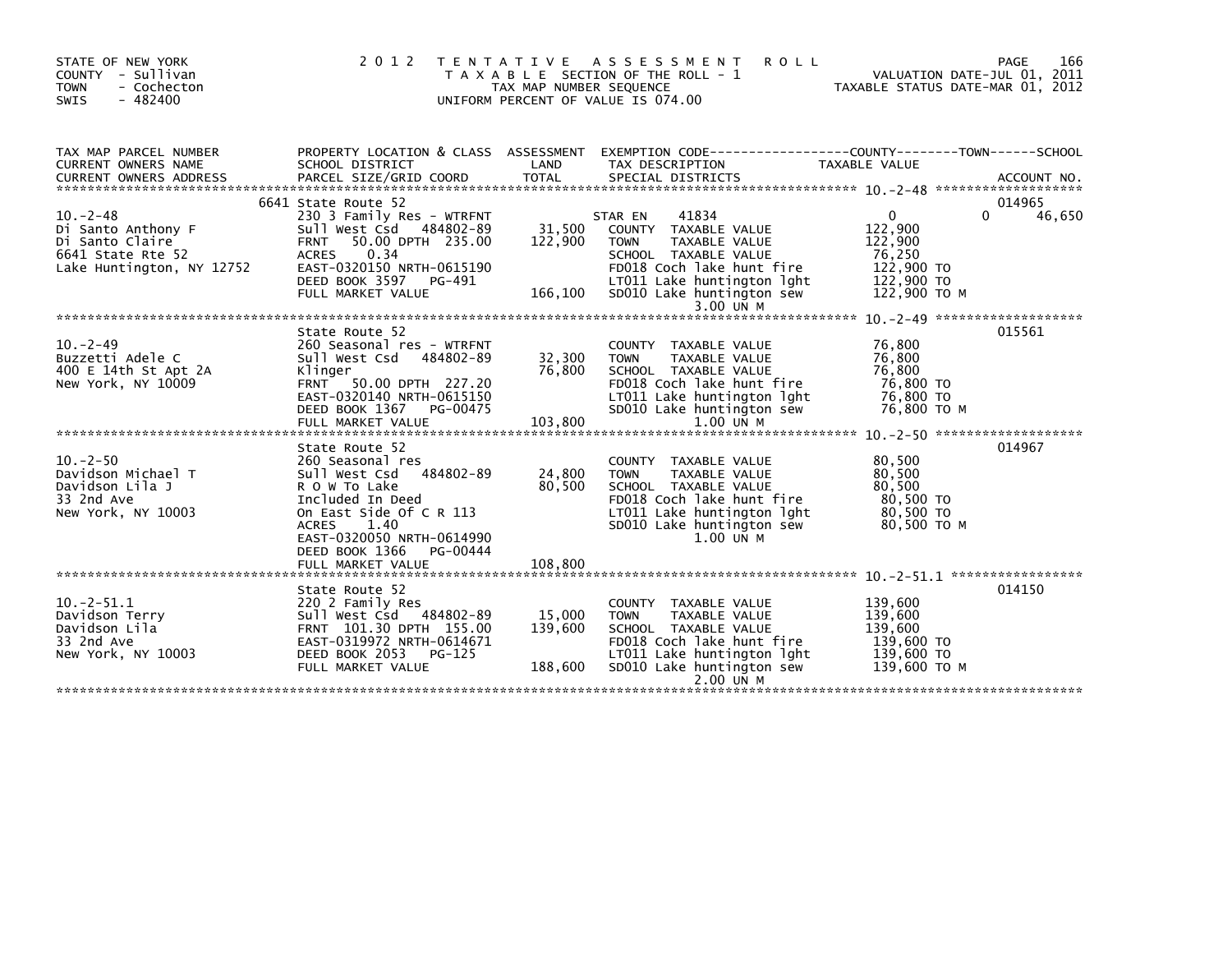| STATE OF NEW YORK<br>COUNTY - Sullivan<br>- Cochecton<br><b>TOWN</b><br>$-482400$<br><b>SWIS</b> | 2 0 1 2                                                                                                                                                                                                          | T E N T A T I V E<br>TAX MAP NUMBER SEQUENCE | <b>ROLL</b><br>A S S E S S M E N T<br>T A X A B L E SECTION OF THE ROLL - 1<br>UNIFORM PERCENT OF VALUE IS 074.00                                                                                                            | VALUATION DATE-JUL 01, 2011<br>TAXABLE STATUS DATE-MAR 01, 2012                                        | 167<br><b>PAGE</b>         |
|--------------------------------------------------------------------------------------------------|------------------------------------------------------------------------------------------------------------------------------------------------------------------------------------------------------------------|----------------------------------------------|------------------------------------------------------------------------------------------------------------------------------------------------------------------------------------------------------------------------------|--------------------------------------------------------------------------------------------------------|----------------------------|
| TAX MAP PARCEL NUMBER<br>CURRENT OWNERS NAME                                                     | PROPERTY LOCATION & CLASS ASSESSMENT<br>SCHOOL DISTRICT                                                                                                                                                          | LAND                                         | EXEMPTION CODE-----------------COUNTY-------TOWN------SCHOOL<br>TAX DESCRIPTION                                                                                                                                              | TAXABLE VALUE                                                                                          |                            |
| $10. -2 - 51.2$<br>Buzzetti Adele C<br>400 E 14th St Apt 2A<br>New York, NY 10009                | 6646 State Route 52<br>$312$ Vac w/imprv - WTRFNT<br>sull west Csd<br>484802-89<br>Wormoth<br><b>FRNT</b><br>49.74 DPTH<br>70.50<br>EAST-0320180 NRTH-0614790<br>DEED BOOK 1345<br>PG-00152<br>FULL MARKET VALUE | 10,500<br>22,500<br>30,400                   | COUNTY TAXABLE VALUE<br>TAXABLE VALUE<br><b>TOWN</b><br>SCHOOL TAXABLE VALUE<br>FD018 Coch lake hunt fire<br>LT011 Lake huntington lght<br>SD010 Lake huntington sew<br>$1.00$ UN M                                          | 22,500<br>22,500<br>22,500<br>22,500 TO<br>22,500 TO<br>22,500 TO M                                    | 004161                     |
| $10 - 2 - 52.2$<br>Crocitto Jon<br>Crocitto Joseph<br>114 12th St NE<br>Washington, DC 20002     | 6662 State Route 52<br>210 1 Family Res<br>Sull West Csd 484802-89<br>FRNT 100.00 DPTH 145.00<br>EAST-0319960 NRTH-0614576<br>DEED BOOK 3432<br>PG-64<br>FULL MARKET VALUE                                       | 14,500 STAR B<br>110,000<br>148,600          | COMBAT VET 41131<br>41854<br>COUNTY TAXABLE VALUE<br><b>TOWN</b><br>TAXABLE VALUE<br>SCHOOL TAXABLE VALUE<br>FD018 Coch lake hunt fire<br>LT011 Lake huntington lght<br>SD010 Lake huntington sew<br>$1.00$ $\overline{u}$ M | 27,500<br>27,500<br>$\Omega$<br>82,500<br>82,500<br>87,500<br>110,000 TO<br>110,000 TO<br>110,000 ТО М | 002695<br>0<br>22,500<br>0 |
| $10 - 2 - 53$<br>Stanzoni Robert<br>518 William Floyd Pkwy<br>Shirley, NY 10967                  | 6672 State Route 52<br>210 1 Family Res<br>Sull West Csd 484802-89<br><b>FRNT</b><br>95.66 DPTH 130.77<br>EAST-0319916 NRTH-0614405<br>DEED BOOK 2395<br>PG-547<br>FULL MARKET VALUE                             | 14,200<br>75,000<br>101,400                  | 41854<br>STAR B<br>COUNTY TAXABLE VALUE<br><b>TOWN</b><br><b>TAXABLE VALUE</b><br>SCHOOL TAXABLE VALUE<br>FD018 Coch lake hunt fire<br>LT011 Lake huntington lght<br>SD010 Lake huntington sew                               | $\mathbf{0}$<br>75,000<br>75,000<br>52,500<br>75,000 TO<br>75,000 TO<br>75,000 TO M                    | 014517<br>0<br>22,500      |
| $10 - 2 - 54.1$<br>Liddel Homes Inc.<br>518 William Floyd Pkwy<br>Shirley, NY 11967              | State Route 52<br>311 Res vac land<br>Sull West Csd<br>484802-89<br>House fire<br>FRNT 130.00 DPTH 125.00<br>0.36<br><b>ACRES</b><br>EAST-0319948 NRTH-0614581<br>DEED BOOK 3530<br>PG-574<br>FULL MARKET VALUE  | 25,700<br>25,700                             | $1.00$ UN M<br>COUNTY TAXABLE VALUE<br><b>TOWN</b><br>TAXABLE VALUE<br>SCHOOL TAXABLE VALUE<br>FD018 Coch lake hunt fire<br>LT011 Lake huntington lght<br>SD010 Lake huntington sew<br>$1.00$ UN M                           | 10. -2-54.1 ******************<br>25,700<br>25,700<br>25,700<br>25,700 TO<br>25,700 TO<br>25,700 TO M  | 008460                     |
|                                                                                                  |                                                                                                                                                                                                                  | 34,700                                       |                                                                                                                                                                                                                              |                                                                                                        |                            |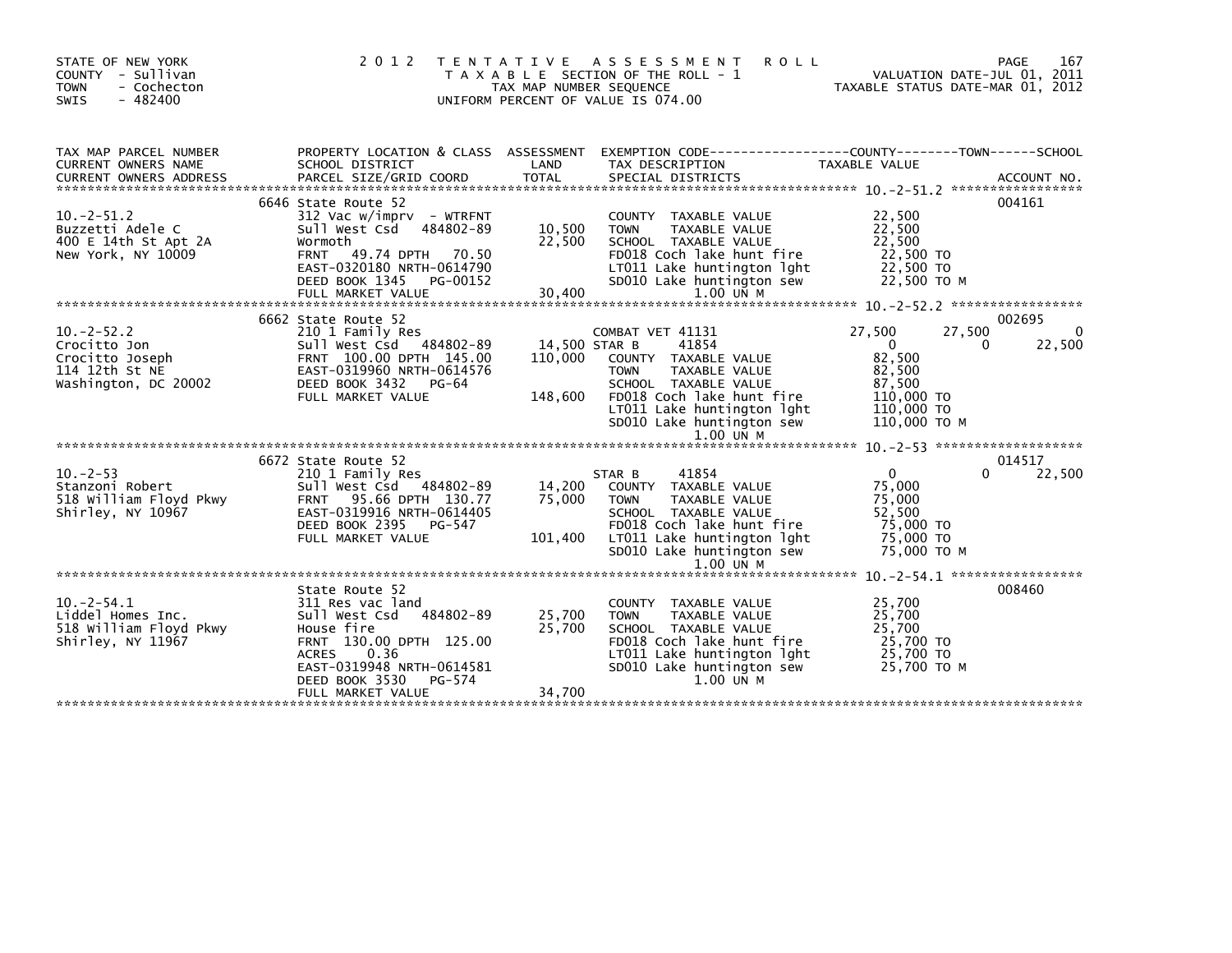| STATE OF NEW YORK<br>COUNTY - Sullivan<br><b>TOWN</b><br>- Cochecton<br>$-482400$<br>SWIS          | 2012 TENTATIVE                                                                                                                                                                                                 | TAX MAP NUMBER SEQUENCE      | A S S E S S M E N T<br><b>ROLL</b><br>T A X A B L E SECTION OF THE ROLL - 1<br>UNIFORM PERCENT OF VALUE IS 074.00                                                                                    | TAXABLE STATUS DATE-MAR 01, 2012                                                          | 168<br>PAGE<br>VALUATION DATE-JUL 01, 2011 |
|----------------------------------------------------------------------------------------------------|----------------------------------------------------------------------------------------------------------------------------------------------------------------------------------------------------------------|------------------------------|------------------------------------------------------------------------------------------------------------------------------------------------------------------------------------------------------|-------------------------------------------------------------------------------------------|--------------------------------------------|
| TAX MAP PARCEL NUMBER<br>CURRENT OWNERS NAME<br><b>CURRENT OWNERS ADDRESS</b>                      | PROPERTY LOCATION & CLASS ASSESSMENT<br>SCHOOL DISTRICT<br>PARCEL SIZE/GRID COORD                                                                                                                              | LAND<br><b>TOTAL</b>         | EXEMPTION CODE-----------------COUNTY-------TOWN------SCHOOL<br>TAX DESCRIPTION<br>SPECIAL DISTRICTS                                                                                                 | TAXABLE VALUE                                                                             | ACCOUNT NO.                                |
| $10 - 2 - 54.2$<br>Wagner Joseph<br>PO Box 72<br>Lake Huntington, NY 12752                         | Lakeview Drive Rd<br>280 Res Multiple<br>484802-89<br>Sull West Csd<br>1.97<br><b>ACRES</b><br>EAST-0326222 NRTH-0629871<br>DEED BOOK 2947<br>PG-309<br>FULL MARKET VALUE                                      | 21,000<br>135,000<br>182,400 | 41854<br>STAR B<br>COUNTY TAXABLE VALUE<br>TAXABLE VALUE<br><b>TOWN</b><br>SCHOOL TAXABLE VALUE<br>FD018 Coch lake hunt fire<br>LT011 Lake huntington lght<br>SD010 Lake huntington sew<br>3.00 UN M | $\mathbf{0}$<br>135,000<br>135,000<br>112,500<br>135,000 TO<br>135,000 TO<br>135,000 TO M | 008460<br>22,500<br>0                      |
| $10. -3 - 1$<br>Nearing Dennis E<br>Nearing Carol A<br>104 Nearing Rd<br>Lake Huntington, NY 12752 | 104 Nearing Rd<br>210 1 Family Res<br>Sull West Csd 484802-89<br><b>ACRES</b><br>1.00<br>EAST-0321130 NRTH-0614080<br>DEED BOOK 2254 PG-55<br>FULL MARKET VALUE                                                | 58,500<br>299,000<br>404,100 | 41854<br>STAR B<br>COUNTY TAXABLE VALUE<br>TAXABLE VALUE<br><b>TOWN</b><br>SCHOOL TAXABLE VALUE<br>FD018 Coch lake hunt fire<br>SD010 Lake huntington sew<br>$1.00$ UN M                             | $\Omega$<br>299,000<br>299,000<br>276,500<br>299,000 TO<br>299,000 ТО М                   | 010460<br>22,500<br>0                      |
| $10. -3 - 2$<br>Nearing Dennis E<br>Nearing Carol A<br>104 Nearing Rd<br>Lake Huntington, NY 12752 | Nearing Rd<br>311 Res vac land - WTRFNT<br>Sull West Csd<br>484802-89<br>FRNT 86.24 DPTH 273.26<br>EAST-0321190 NRTH-0613940<br>DEED BOOK 3368<br><b>PG-21</b><br>FULL MARKET VALUE                            | 14,400<br>14,400<br>19,500   | COUNTY TAXABLE VALUE<br><b>TOWN</b><br>TAXABLE VALUE<br>SCHOOL TAXABLE VALUE<br>FD018 Coch lake hunt fire                                                                                            | 14,400<br>14,400<br>14,400<br>14,400 TO                                                   |                                            |
| $10 - 3 - 3$<br>Backiel Backiel<br>Backiel Rakowicz<br>61-41 67th St<br>Middle Village, NY 11379   | Nearing Rd<br>311 Res vac land - WTRFNT<br>Sull West Csd 484802-89<br>25.00 DPTH 255.40<br><b>FRNT</b><br>0.23<br><b>ACRES</b><br>EAST-0321186 NRTH-0613900<br>DEED BOOK 1396<br>PG-00437<br>FULL MARKET VALUE | 4,100<br>4,100<br>5,500      | COUNTY TAXABLE VALUE<br><b>TOWN</b><br>TAXABLE VALUE<br>SCHOOL TAXABLE VALUE<br>FD018 Coch lake hunt fire                                                                                            | 4,100<br>4,100<br>4,100<br>4,100 TO                                                       | 000151                                     |
| $10. -3 -4$<br>Jay Richard J<br>Jay Sandra<br>7186 State Rte 52<br>Cochecton, NY 12726             | Nearing Rd<br>$312$ Vac w/imprv - WTRFNT<br>Sull West Csd 484802-89<br>190x285x165x220<br>Cp 15<br>FRNT 186.00 DPTH 201.50<br>EAST-0321187 NRTH-0613791<br>DEED BOOK 3580<br>PG-566<br>FULL MARKET VALUE       | 27,000<br>28,500<br>38,500   | COUNTY TAXABLE VALUE<br><b>TOWN</b><br>TAXABLE VALUE<br>SCHOOL TAXABLE VALUE<br>FD018 Coch lake hunt fire                                                                                            | 28,500<br>28,500<br>28,500<br>28,500 TO                                                   | 006100                                     |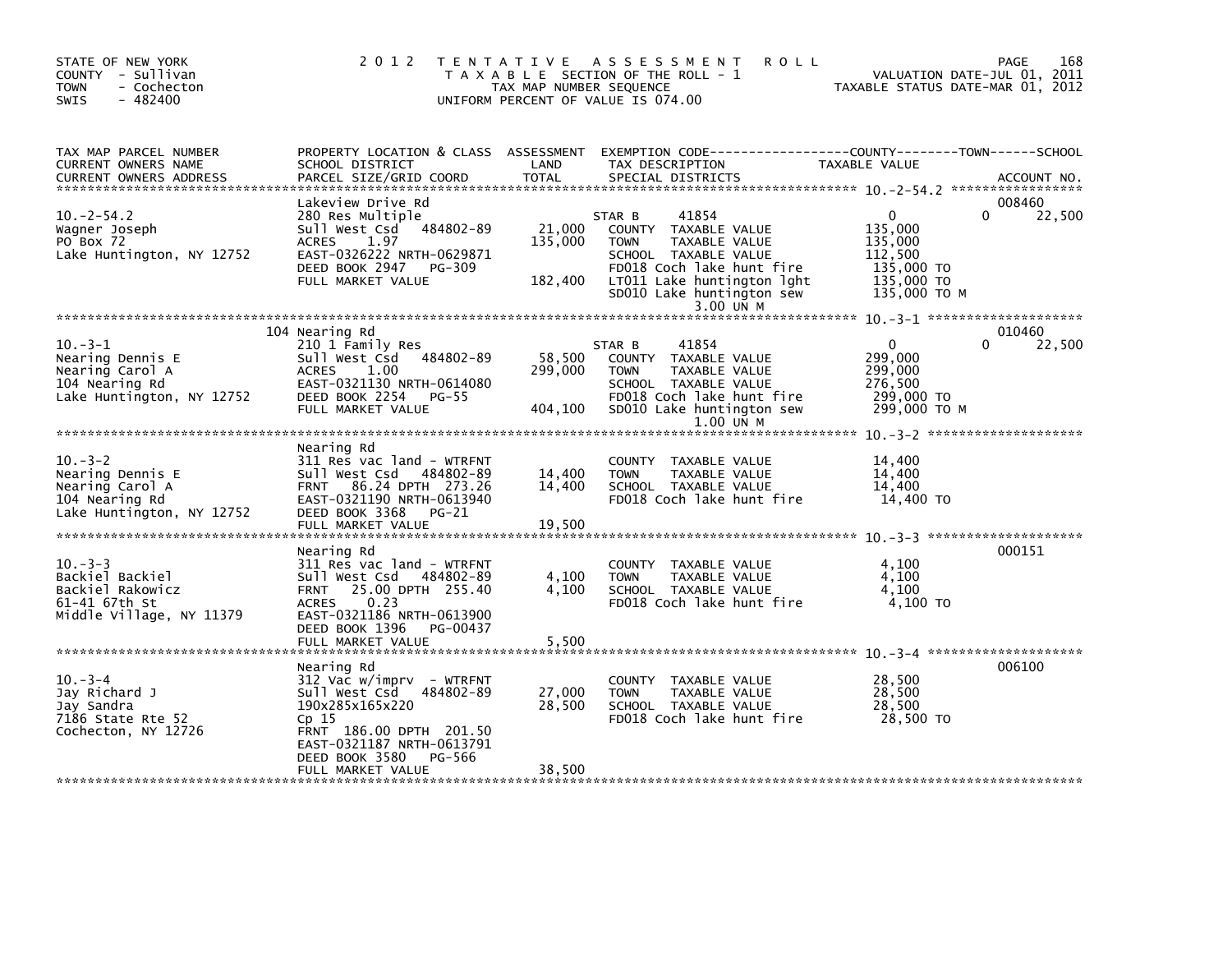| STATE OF NEW YORK          | 2012 TENTATIVE ASSESSMENT ROLL        | PAGE                             | 169 |
|----------------------------|---------------------------------------|----------------------------------|-----|
| COUNTY - Sullivan          | T A X A B L E SECTION OF THE ROLL - 1 | VALUATION DATE-JUL 01, 2011      |     |
| <b>TOWN</b><br>- Cochecton | MAP SECTION - 010                     | TAXABLE STATUS DATE-MAR 01, 2012 |     |
| SWIS<br>- 482400           | $SUB - SECTION -$                     | RPS150/V04/L015                  |     |
|                            | UNIFORM PERCENT OF VALUE IS 074.00    | CURRENT DATE 4/20/2012           |     |

## \*\*\* S P E C I A L D I S T R I C T S U M M A R Y \*\*\*

| CODE | DISTRICT NAME PARCELS                                                | TOTAL | EXTENSION<br><b>TYPF</b>                         | EXTENSION<br>VALUE | AD VALOREM<br><b>VALUE</b>       | <b>EXEMPT</b><br><b>AMOUNT</b> | <b>TAXABLE</b><br><b>VALUE</b>            |
|------|----------------------------------------------------------------------|-------|--------------------------------------------------|--------------------|----------------------------------|--------------------------------|-------------------------------------------|
|      | FD018 Coch lake hunt<br>LT011 Lake huntingto<br>SD010 Lake huntingto |       | 86 TOTAL<br>42 TOTAL<br>83 TOTAL M<br>UNITS<br>M | 86.00              | 5181,009<br>3239,109<br>5134.009 | 15,134<br>15.134               | 5181.009<br>3223.975<br>5118,875<br>86.00 |

#### \*\*\* S C H O O L D I S T R I C T S U M M A R Y \*\*\*

| CODE   | DISTRICT NAME | <b>TOTAL</b><br><b>PARCELS</b> | ASSESSED<br>LAND | ASSESSED<br><b>TOTAL</b> | <b>EXEMPT</b><br><b>AMOUNT</b> | <b>TOTAL</b><br><b>TAXABLE</b> | <b>STAR</b><br><b>AMOUNT</b> | <b>STAR</b><br><b>TAXABLE</b> |
|--------|---------------|--------------------------------|------------------|--------------------------|--------------------------------|--------------------------------|------------------------------|-------------------------------|
| 484802 | Sull West Csd | 86                             | 1525.100         | 5181,009                 | 15,134                         | 5165,875                       | 226,650                      | 4939,225                      |
|        | SUB-TOTAL     | 86                             | 1525.100         | 5181.009                 | 15,134                         | 5165,875                       | 226.650                      | 4939,225                      |
| 484889 | West Sull Lib | 86                             | 1525.100         | 5181,009                 | 15,134                         | 5165,875                       | 226,650                      | 4939,225                      |
|        | T O T A L     | 172                            | 3050.200         | 10362,018                | 30,268                         | 10331,750                      | 453,300                      | 9878,450                      |

#### \*\*\* S Y S T E M C O D E S S U M M A R Y \*\*\*

### NO SYSTEM EXEMPTIONS AT THIS LEVEL

### \*\*\* E X E M P T I O N S U M M A R Y \*\*\*

| CODE                    | DESCRIPTION                     | <b>TOTAL</b><br><b>PARCELS</b> | <b>COUNTY</b>    | <b>TOWN</b>      | <b>SCHOOL</b>     |
|-------------------------|---------------------------------|--------------------------------|------------------|------------------|-------------------|
| 41131<br>41834<br>41854 | COMBAT VET<br>STAR EN<br>STAR B |                                | 27,500           | 27,500           | 46.650<br>180,000 |
| 47610                   | BUS IMP AP<br><b>TOTAL</b>      | ᆂᆂ                             | 15,134<br>42,634 | 15,134<br>42,634 | 15,134<br>241,784 |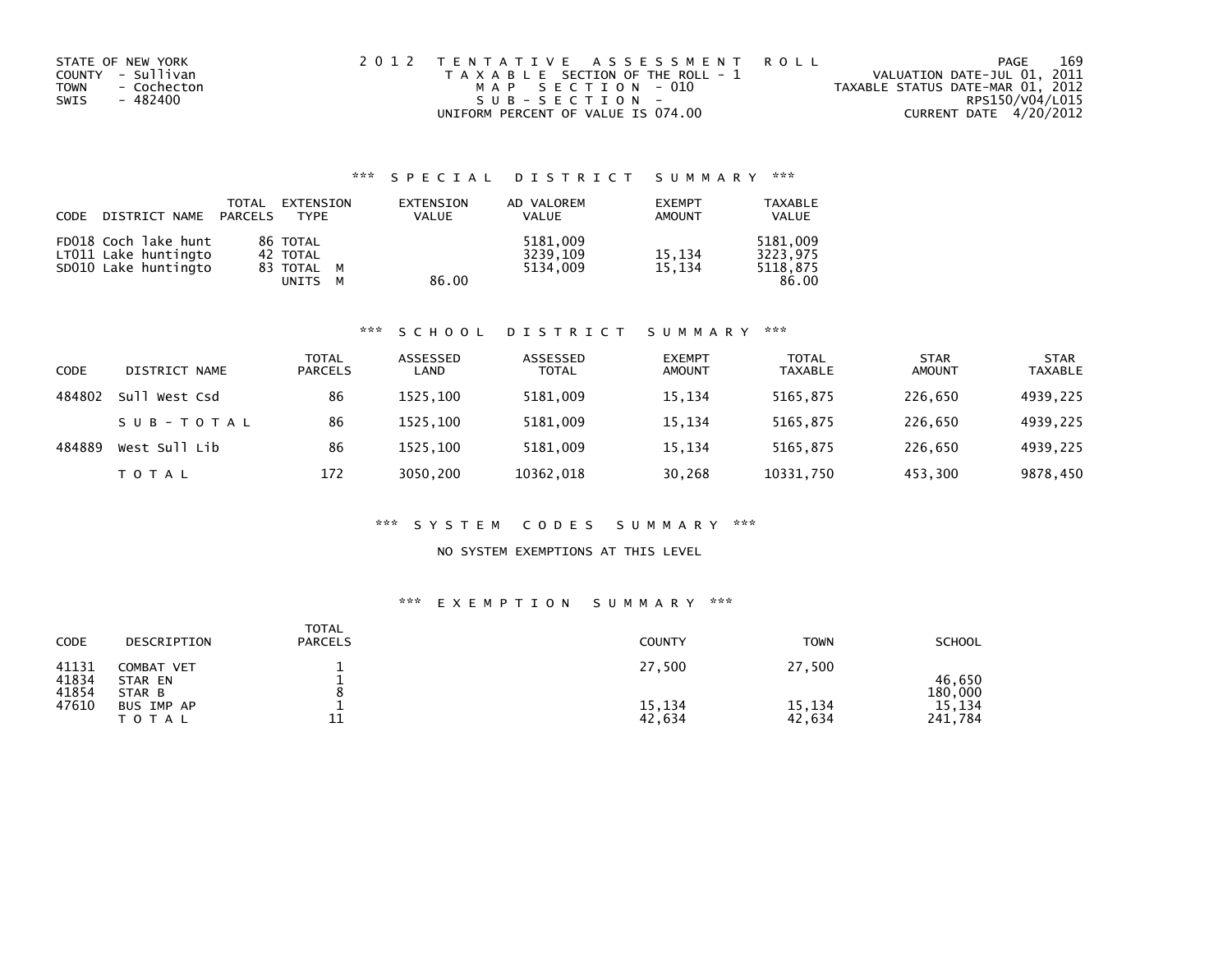| STATE OF NEW YORK   | 2012 TENTATIVE ASSESSMENT ROLL        | PAGE                             | 170             |
|---------------------|---------------------------------------|----------------------------------|-----------------|
| COUNTY - Sullivan   | T A X A B L E SECTION OF THE ROLL - 1 | VALUATION DATE-JUL 01, 2011      |                 |
| - Cochecton<br>TOWN | MAP SECTION - 010                     | TAXABLE STATUS DATE-MAR 01, 2012 |                 |
| - 482400<br>SWIS    | SUB-SECTION-                          |                                  | RPS150/V04/L015 |
|                     | UNIFORM PERCENT OF VALUE IS 074.00    | CURRENT DATE 4/20/2012           |                 |

# \*\*\* G R A N D T O T A L S \*\*\*

| ROLL       | DESCRIPTION | <b>TOTAL</b>   | ASSESSED | ASSESSED | <b>TAXABLE</b> | <b>TAXABLE</b> | <b>TAXABLE</b> | <b>STAR</b>    |
|------------|-------------|----------------|----------|----------|----------------|----------------|----------------|----------------|
| <b>SEC</b> |             | <b>PARCELS</b> | LAND     | TOTAL    | <b>COUNTY</b>  | <b>TOWN</b>    | <b>SCHOOL</b>  | <b>TAXABLE</b> |
|            | TAXABLE     | 86             | 1525.100 | 5181.009 | 5138.375       | 5138.375       | 5165.875       | 4939,225       |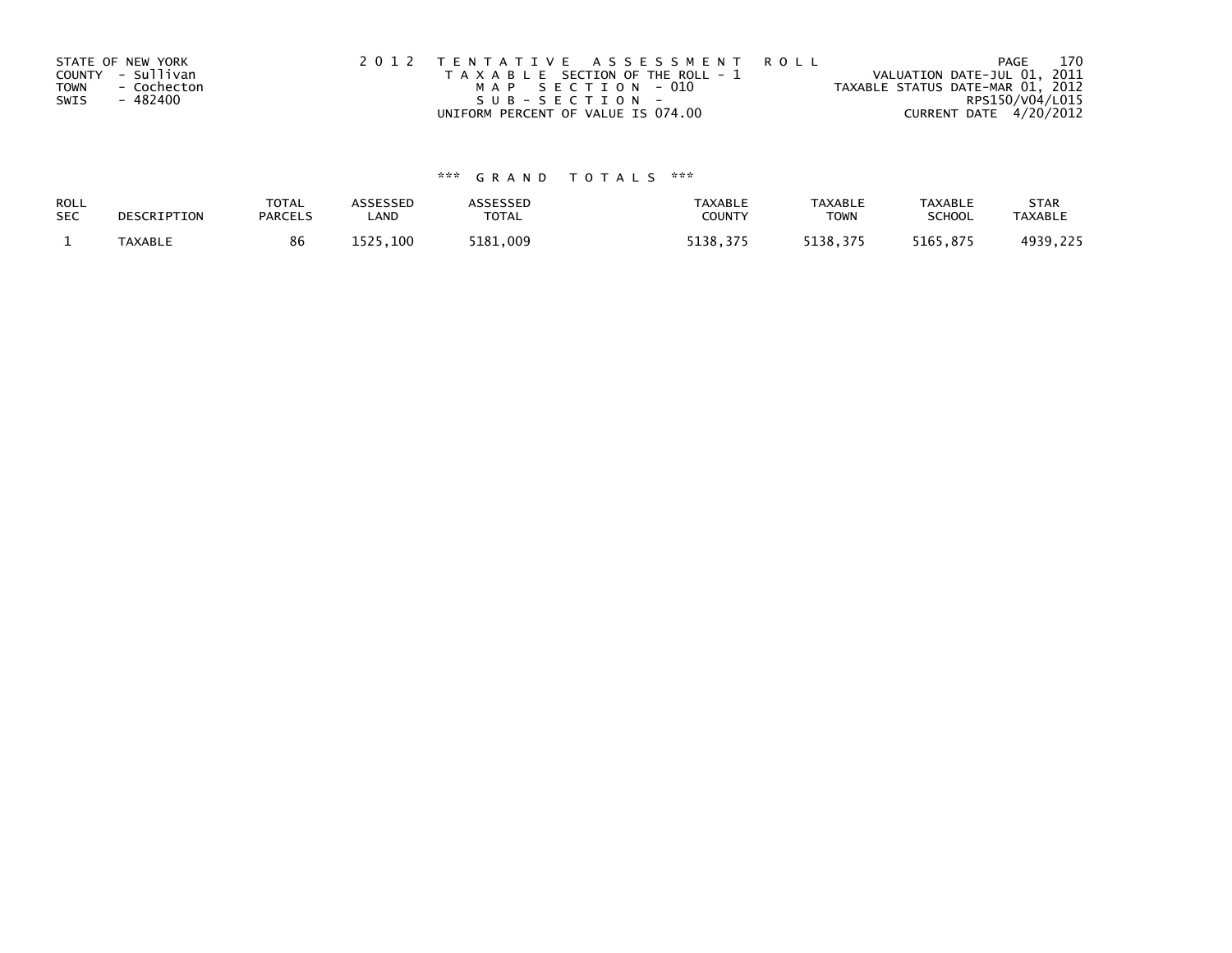| STATE OF NEW YORK<br>COUNTY - Sullivan<br><b>TOWN</b><br>- Cochecton<br>$-482400$<br><b>SWIS</b>                                                             | 2 0 1 2<br>T E N T A T I V E                                                                                                                                                   | TAX MAP NUMBER SEQUENCE       | A S S E S S M E N T<br><b>ROLL</b><br>T A X A B L E SECTION OF THE ROLL - 1<br>UNIFORM PERCENT OF VALUE IS 074.00            | TAXABLE STATUS DATE-MAR 01, 2012                   | 171<br>PAGE<br>VALUATION DATE-JUL 01, 2011     |
|--------------------------------------------------------------------------------------------------------------------------------------------------------------|--------------------------------------------------------------------------------------------------------------------------------------------------------------------------------|-------------------------------|------------------------------------------------------------------------------------------------------------------------------|----------------------------------------------------|------------------------------------------------|
| TAX MAP PARCEL NUMBER<br><b>CURRENT OWNERS NAME</b>                                                                                                          | PROPERTY LOCATION & CLASS ASSESSMENT<br>SCHOOL DISTRICT                                                                                                                        | LAND                          | EXEMPTION CODE-----------------COUNTY-------TOWN------SCHOOL<br>TAX DESCRIPTION                                              | TAXABLE VALUE                                      |                                                |
| $11. - 1 - 1$<br>Pal International Of NY<br>Attn: Penfil<br>Station C<br>PO Box 670951                                                                       | State Route 17B<br>311 Res vac land - WTRFNT<br>484802-89<br>Sull West Csd<br>ACRES 21.60<br>EAST-0327080 NRTH-0620130<br>DEED BOOK 1746<br>PG-0655                            | 321,600<br>321,600            | COUNTY TAXABLE VALUE<br>TAXABLE VALUE<br><b>TOWN</b><br>SCHOOL TAXABLE VALUE<br>FD018 Coch lake hunt fire                    | 321,600<br>321,600<br>321,600<br>321,600 TO        | 002670                                         |
| $11. - 1 - 2$<br>Pal International Of Ny<br>Attn: Penfil<br>Station C<br>PO Box 670951                                                                       | State Route 17B<br>322 Rural vac>10<br>484802-89<br>Sull West Csd<br>ACRES 232.89<br>EAST-0327812 NRTH-0618294<br>DEED BOOK 1746<br>PG-655                                     | 281,600<br>281,600            | COUNTY TAXABLE VALUE<br>TAXABLE VALUE<br><b>TOWN</b><br>SCHOOL TAXABLE VALUE<br>FD018 Coch lake hunt fire                    | 281,600<br>281,600<br>281,600<br>281,600 TO        | 012640<br>$11. - 1 - 3.1$ ******************** |
| $11. - 1 - 3.1$<br>Gormley Thomas<br>420 E 54Th St 23G<br>New York, NY 10022                                                                                 | 55 Forman Rd<br>240 Rural res<br>Sull West Csd<br>484802-89<br>21.20 BANKC030400<br><b>ACRES</b><br>EAST-0329879 NRTH-0618271<br>DEED BOOK 2973<br>PG-347<br>FULL MARKET VALUE | 98,500<br>246,400<br>333,000  | COUNTY TAXABLE VALUE<br><b>TOWN</b><br><b>TAXABLE VALUE</b><br>SCHOOL TAXABLE VALUE<br>FD018 Coch lake hunt fire             | 246,400<br>246,400<br>246,400<br>246,400 TO        | 008136                                         |
| $11. -1 - 3.2$<br>Lettieri Dominick M<br>Lettieri Anna Marie<br>1021 81st St<br>Brooklyn, NY 11228                                                           | 1 Forman Rd<br>312 Vac w/imprv<br>484802-89<br>Sull West Csd<br>1.25<br><b>ACRES</b><br>EAST-0330685 NRTH-0619153<br>DEED BOOK 2011<br>PG-7679<br>FULL MARKET VALUE            | 17,200<br>40,100<br>54,200    | COUNTY TAXABLE VALUE<br><b>TOWN</b><br>TAXABLE VALUE<br>SCHOOL TAXABLE VALUE<br>FD018 Coch lake hunt fire                    | 40,100<br>40,100<br>40.100<br>40.100 TO            | 006650                                         |
| $11. -1 - 3.3$<br>Lettieri Dominick M<br>Lettieri Anna Marie<br>1021 81st St<br>Brooklyn, NY 11228<br>MAY BE SUBJECT TO PAYMENT<br>UNDER AGDIST LAW TIL 2016 | 55 State Route 17B<br>$322$ Rural vac $>10$<br>484802-89<br>Sull West Csd<br>ACRES 55.11<br>EAST-0330180 NRTH-0617243<br>DEED BOOK 2011<br>PG-7679<br>FULL MARKET VALUE        | 150,000<br>150,000<br>202,700 | AGRI DIST 41720<br>COUNTY TAXABLE VALUE<br><b>TOWN</b><br>TAXABLE VALUE<br>SCHOOL TAXABLE VALUE<br>FD018 Coch lake hunt fire | 88,944<br>61,056<br>61,056<br>61.056<br>150,000 TO | 008136<br>88,944<br>88,944                     |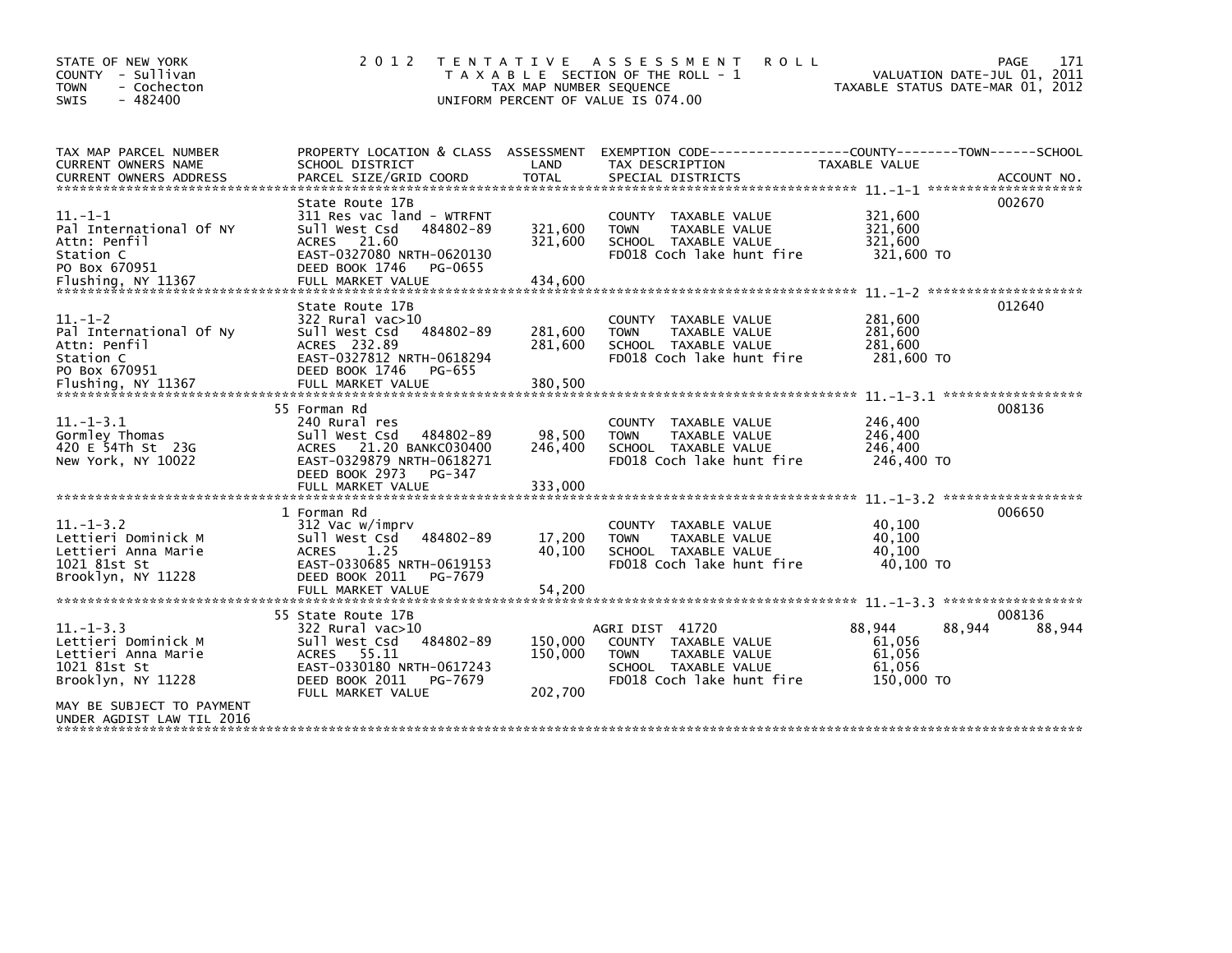| STATE OF NEW YORK<br>COUNTY - Sullivan<br><b>TOWN</b><br>- Cochecton<br>SWIS<br>$-482400$                                       | 2 0 1 2                                                                                                                                                                                | TENTATIVE ASSESSMENT<br><b>ROLL</b><br>T A X A B L E SECTION OF THE ROLL - 1<br>TAX MAP NUMBER SEQUENCE<br>UNIFORM PERCENT OF VALUE IS 074.00                                                                                | 172<br>PAGE<br>VALUATION DATE-JUL 01, 2011<br>TAXABLE STATUS DATE-MAR 01, 2012                                       |
|---------------------------------------------------------------------------------------------------------------------------------|----------------------------------------------------------------------------------------------------------------------------------------------------------------------------------------|------------------------------------------------------------------------------------------------------------------------------------------------------------------------------------------------------------------------------|----------------------------------------------------------------------------------------------------------------------|
| TAX MAP PARCEL NUMBER<br>CURRENT OWNERS NAME                                                                                    | PROPERTY LOCATION & CLASS ASSESSMENT<br>SCHOOL DISTRICT                                                                                                                                | LAND<br>TAX DESCRIPTION                                                                                                                                                                                                      | EXEMPTION CODE-----------------COUNTY-------TOWN------SCHOOL<br>TAXABLE VALUE                                        |
|                                                                                                                                 |                                                                                                                                                                                        |                                                                                                                                                                                                                              |                                                                                                                      |
| $11. - 1 - 4$<br>Nova Carmen<br>2879 Route 17B<br>Cochecton, NY 12726<br>MAY BE SUBJECT TO PAYMENT<br>UNDER AGDIST LAW TIL 2016 | 2879 State Route 17B<br>240 Rural res<br>484802-89<br>Sull West Csd<br>Unfinished Cons<br>Tele. {206}522-1365<br>ACRES 74.58<br>EAST-0331260 NRTH-0617680<br>DEED BOOK 1938<br>PG-0455 | AGRI DIST 41720<br>92,800 STAR B<br>41854<br>300,800<br>COUNTY TAXABLE VALUE<br>TAXABLE VALUE<br><b>TOWN</b><br>SCHOOL TAXABLE VALUE<br>FD018 Coch lake hunt fire                                                            | 011260<br>49,480<br>49,480<br>49,480<br>$\overline{0}$<br>22,500<br>0<br>251,320<br>251,320<br>228,820<br>300,800 TO |
|                                                                                                                                 |                                                                                                                                                                                        |                                                                                                                                                                                                                              |                                                                                                                      |
|                                                                                                                                 | 539 Bernas Rd                                                                                                                                                                          |                                                                                                                                                                                                                              | 016700                                                                                                               |
| $11.-1-5$<br>Barth David<br>Barth Erika<br>539 Bernas Rd<br>Cochecton, NY 12726                                                 | 210 1 Family Res<br>Sull West Csd<br>484802-89<br>ACRES<br>1.01 BANKC030981<br>EAST-0332930 NRTH-0618150<br>DEED BOOK 1834<br>PG-167<br>FULL MARKET VALUE                              | 41854<br>STAR B<br>17,500<br>COUNTY TAXABLE VALUE<br>117,100<br><b>TOWN</b><br>TAXABLE VALUE<br>SCHOOL TAXABLE VALUE<br>FD018 Coch lake hunt fire<br>158,200                                                                 | 22,500<br>$\mathbf{0}$<br>117,100<br>117,100<br>94.600<br>117,100 TO                                                 |
|                                                                                                                                 |                                                                                                                                                                                        |                                                                                                                                                                                                                              |                                                                                                                      |
| $11.-1-6.1$<br>$E11 & 8E11$ Inc<br>Attn: Seynour Lenter<br>46 Greenwood Dr<br>Millburn, NJ 07041                                | Bernas Rd<br>312 Vac w/imprv<br>484802-89<br>Sull West Csd<br>Lot $#2$<br><b>ACRES</b><br>44.46<br>EAST-0332494 NRTH-0618519<br>DEED BOOK 1361<br>PG-00619                             | AGRI DIST 41720<br>92,400<br>COUNTY TAXABLE VALUE<br>96,500<br>TAXABLE VALUE<br><b>TOWN</b><br>SCHOOL TAXABLE VALUE<br>FD018 Coch lake hunt fire                                                                             | 010840<br>63,940<br>63,940<br>63,940<br>32,560<br>32,560<br>32,560<br>96,500 TO                                      |
| MAY BE SUBJECT TO PAYMENT<br>UNDER AGDIST LAW TIL 2016                                                                          | FULL MARKET VALUE                                                                                                                                                                      | 130.400                                                                                                                                                                                                                      |                                                                                                                      |
|                                                                                                                                 |                                                                                                                                                                                        |                                                                                                                                                                                                                              |                                                                                                                      |
| $11.-1-6.2$<br>Coots Charles<br>Coots Beverly<br>485 Bernas Rd<br>Cochecton, NY 12726                                           | 485 Bernas Rd<br>210 1 Family Res<br>484802-89<br>Sull West Csd<br>3.23<br><b>ACRES</b><br>EAST-0332550 NRTH-0616090<br>DEED BOOK 725<br>PG-00802<br>FULL MARKET VALUE                 | 95 PCT OF VALUE USED FOR EXEMPTION PURPOSES<br>41121<br>WAR VET<br>41854<br>25,800 STAR B<br>102,100<br>COUNTY TAXABLE VALUE<br>TAXABLE VALUE<br><b>TOWN</b><br>SCHOOL TAXABLE VALUE<br>FD018 Coch lake hunt fire<br>138,000 | 002630<br>$\Omega$<br>14,549<br>14,549<br>22,500<br>$\Omega$<br>0<br>87,551<br>87,551<br>79.600<br>102,100 TO        |
|                                                                                                                                 |                                                                                                                                                                                        |                                                                                                                                                                                                                              |                                                                                                                      |
| $11.-1-6.3$<br>DuBois Gregory<br>DuBois Donna<br>495 Bernas Rd<br>Cochecton, NY 12726                                           | 495 Bernas Rd<br>210 1 Family Res<br>484802-89<br>Sull West Csd<br><b>ACRES</b><br>2.47<br>EAST-0332560 NRTH-0616350<br>DEED BOOK 767<br>PG-00667                                      | 98 PCT OF VALUE USED FOR EXEMPTION PURPOSES<br>41121<br>WAR VET<br>41854<br>22,900 STAR B<br>98,500<br>COUNTY TAXABLE VALUE<br><b>TOWN</b><br>TAXABLE VALUE<br>SCHOOL TAXABLE VALUE<br>FD018 Coch lake hunt fire             | 003823<br>14,480<br>14,480<br>22,500<br>$\mathbf 0$<br>0<br>84,020<br>84,020<br>76.000<br>98,500 TO                  |
|                                                                                                                                 | FULL MARKET VALUE                                                                                                                                                                      | 133,100                                                                                                                                                                                                                      |                                                                                                                      |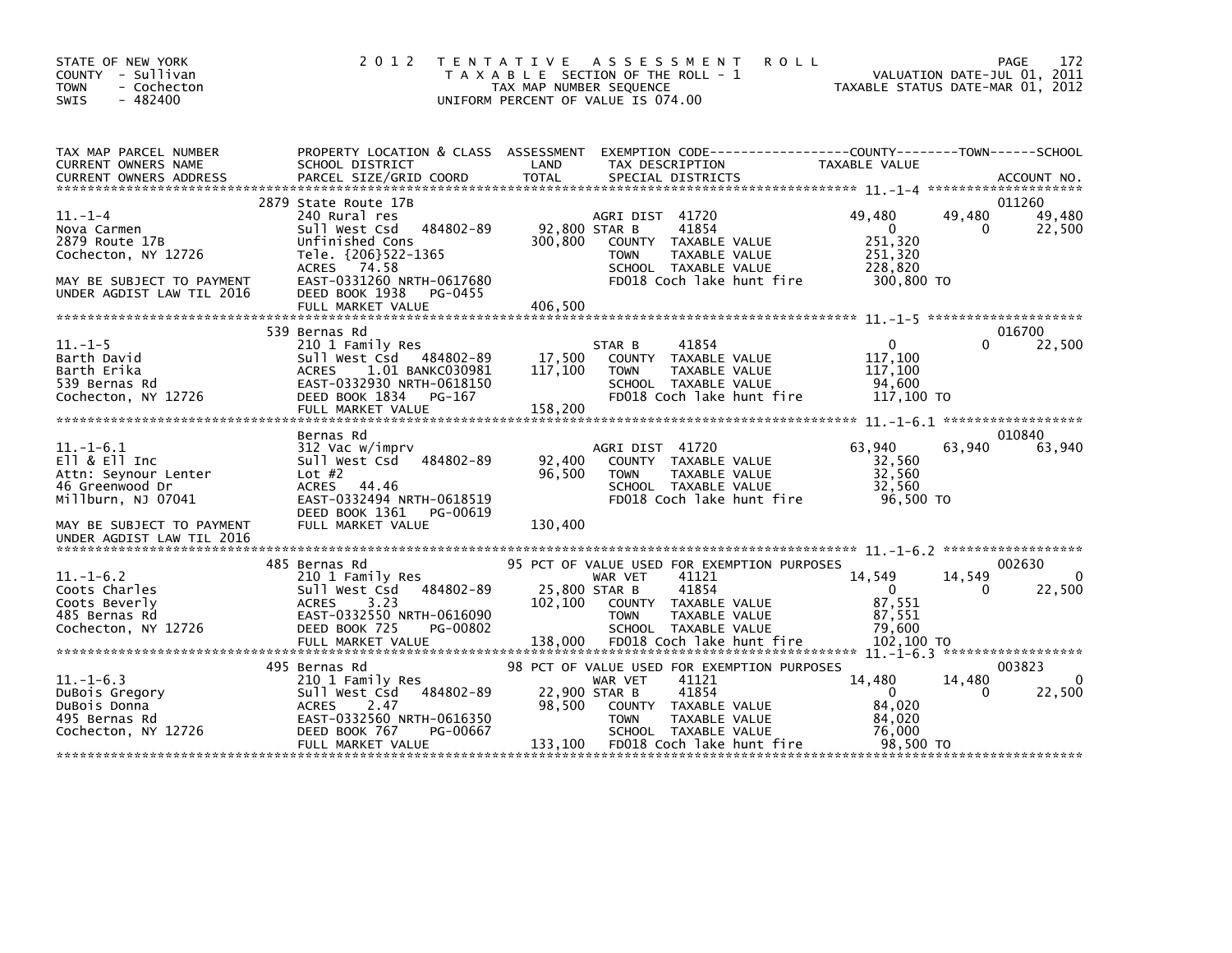| STATE OF NEW YORK<br>COUNTY - Sullivan<br><b>TOWN</b><br>- Cochecton<br>$-482400$<br><b>SWIS</b>                                              | 2 0 1 2                                                                                                                                                                                   | TAX MAP NUMBER SEQUENCE     | TENTATIVE ASSESSMENT<br><b>ROLL</b><br>T A X A B L E SECTION OF THE ROLL - 1<br>UNIFORM PERCENT OF VALUE IS 074.00                                | VALUATION DATE-JUL 01, 2011<br>TAXABLE STATUS DATE-MAR 01, 2012 | 173<br>PAGE |
|-----------------------------------------------------------------------------------------------------------------------------------------------|-------------------------------------------------------------------------------------------------------------------------------------------------------------------------------------------|-----------------------------|---------------------------------------------------------------------------------------------------------------------------------------------------|-----------------------------------------------------------------|-------------|
| TAX MAP PARCEL NUMBER<br><b>CURRENT OWNERS NAME</b>                                                                                           | PROPERTY LOCATION & CLASS ASSESSMENT<br>SCHOOL DISTRICT                                                                                                                                   | LAND                        | EXEMPTION CODE-----------------COUNTY-------TOWN------SCHOOL<br>TAX DESCRIPTION                                                                   | TAXABLE VALUE<br>******************                             | ACCOUNT NO. |
| $11.-1-6.4$<br>Sullivan County Treasurer<br>100 North St<br>Monticello, NY 12770<br>PRIOR OWNER ON 3/01/2012                                  | 2815 State Route 17B<br>210 1 Family Res<br>Sull West Csd<br>484802-89<br>Lot $#1$<br><b>ACRES</b><br>2.01<br>EAST-0332932 NRTH-0619239<br>DEED BOOK 2012<br>PG-1350<br>FULL MARKET VALUE | 28,500<br>95,600<br>129,200 | C-TAX SALE 33201<br>COUNTY TAXABLE VALUE<br><b>TOWN</b><br>TAXABLE VALUE<br>SCHOOL TAXABLE VALUE<br>FD018 Coch lake hunt fire<br>95,600 EX        | 95.600<br>95,600<br>0<br>$\Omega$<br>95,600<br>0 <sub>T</sub>   |             |
| $11. - 1 - 6.5$<br>Bernas John<br>Bernas Lynne M<br>420 Bernas Rd<br>Cochecton, NY 12726                                                      | Bernas Rd<br>311 Res vac land<br>484802-89<br>Sull West Csd<br>Lots $#$ 3A & 3B<br>FRNT 25.00 DPTH 476.92<br>EAST-0332834 NRTH-0617017<br>DEED BOOK 2194<br>PG-457<br>FULL MARKET VALUE   | 200<br>200<br>300           | TAXABLE VALUE<br><b>COUNTY</b><br>TAXABLE VALUE<br><b>TOWN</b><br>SCHOOL TAXABLE VALUE<br>FD018 Coch lake hunt fire                               | 200<br>200<br>200<br>200 TO                                     |             |
| $11. - 1 - 6.7$<br>Sullivan County Treasurer<br>100 North St<br>Monticello, NY 12770<br>PRIOR OWNER ON 3/01/2012                              | State Route 17B<br>312 Vac w/imprv<br>Sull West Csd<br>484802-89<br>Lot $#4$<br><b>ACRES</b><br>2.00<br>EAST-0332932 NRTH-0619239<br>DEED BOOK 2012<br>PG-1350                            | 25,500<br>35,600            | C-TAX SALE 33201<br>COUNTY TAXABLE VALUE<br><b>TOWN</b><br>TAXABLE VALUE<br>SCHOOL TAXABLE VALUE<br>FD018 Coch lake hunt fire<br>35,600 EX        | 35,600<br>35,600<br>0<br>$\Omega$<br>35,600<br>0 TO             |             |
| $11. - 1 - 6.8$<br>Sullivan County Treasurer<br>100 North St<br>Monticello, NY 12770<br>PRIOR OWNER ON 3/01/2012                              | State Route 17B<br>311 Res vac land<br>484802-89<br>Sull West Csd<br>Lot $#3$<br><b>ACRES</b><br>2.32<br>EAST-0332932 NRTH-0619239<br>DEED BOOK 2012<br>PG-1350                           | 26,500<br>26.500            | C-TAX SALE 33201<br>COUNTY TAXABLE VALUE<br><b>TAXABLE VALUE</b><br><b>TOWN</b><br>SCHOOL TAXABLE VALUE<br>FD018 Coch lake hunt fire<br>26,500 EX | 26,500<br>26,500<br>0<br>$\Omega$<br>26,500<br>0 <sub>T</sub>   |             |
| $11. - 1 - 6.9$<br>Sullivan County Treasurer<br>100 North St<br>Monticello, NY 12770<br>PRIOR OWNER ON 3/01/2012<br>Sullivan County Treasurer | State Route 17B<br>311 Res vac land<br>484802-89<br>Sull West Csd<br>Lot $#4$<br><b>ACRES</b><br>2.04<br>EAST-0332932 NRTH-0619239<br>DEED BOOK 2012<br>PG-1350<br>FULL MARKET VALUE      | 25,500<br>25,500<br>34,500  | C-TAX SALE 33201<br>COUNTY TAXABLE VALUE<br><b>TOWN</b><br>TAXABLE VALUE<br>SCHOOL TAXABLE VALUE<br>FD018 Coch lake hunt fire<br>25,500 EX        | 25,500<br>25,500<br>0<br>$\mathbf{0}$<br>25,500<br>0 TO         |             |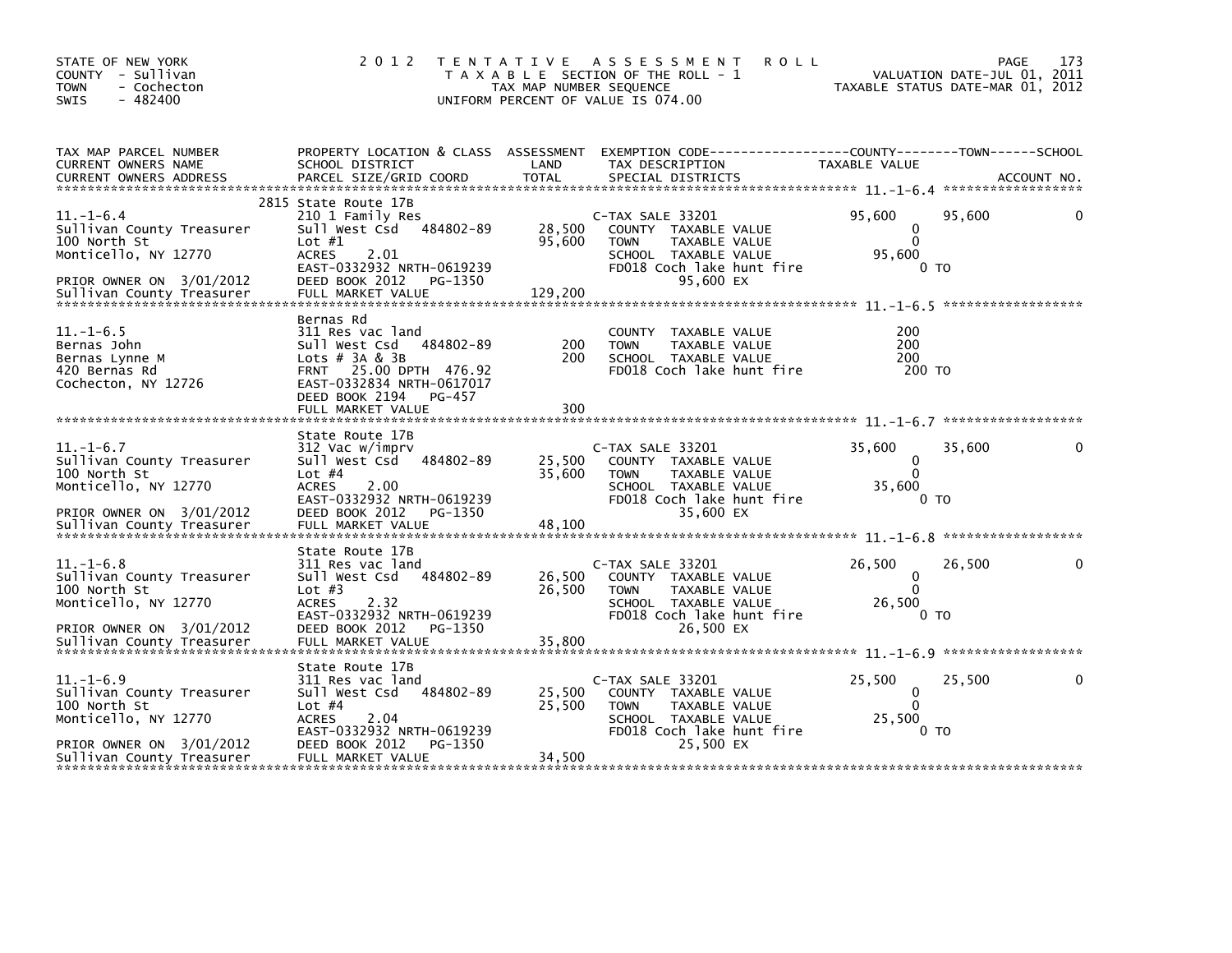| STATE OF NEW YORK<br>COUNTY - Sullivan<br>- Cochecton<br><b>TOWN</b><br>$-482400$<br><b>SWIS</b>                                       | 2 0 1 2                                                                                                                                                                | TAX MAP NUMBER SEQUENCE      | TENTATIVE ASSESSMENT<br><b>ROLL</b><br>T A X A B L E SECTION OF THE ROLL - 1<br>UNIFORM PERCENT OF VALUE IS 074.00           | TAXABLE STATUS DATE-MAR 01, 2012                            | 174<br>PAGE<br>VALUATION DATE-JUL 01, 2011 |
|----------------------------------------------------------------------------------------------------------------------------------------|------------------------------------------------------------------------------------------------------------------------------------------------------------------------|------------------------------|------------------------------------------------------------------------------------------------------------------------------|-------------------------------------------------------------|--------------------------------------------|
| TAX MAP PARCEL NUMBER<br>CURRENT OWNERS NAME<br>CURRENT OWNERS ADDRESS                                                                 | PROPERTY LOCATION & CLASS ASSESSMENT<br>SCHOOL DISTRICT<br>PARCEL SIZE/GRID COORD                                                                                      | LAND<br><b>TOTAL</b>         | TAX DESCRIPTION<br>SPECIAL DISTRICTS                                                                                         | TAXABLE VALUE                                               | ACCOUNT NO.                                |
| $11. - 1 - 7.2$<br>Beatty Thomas P<br>1111 Midland Ave Apt 4F<br>Bronxville, NY 10708                                                  | 66 Bernas Rd<br>210 1 Family Res<br>484802-89<br>Sull West Csd<br>3.38<br><b>ACRES</b><br>EAST-0325719 NRTH-0616643<br>DEED BOOK 3414<br>PG-496<br>FULL MARKET VALUE   | 47,500<br>150,500<br>203.400 | COUNTY<br>TAXABLE VALUE<br><b>TOWN</b><br>TAXABLE VALUE<br>SCHOOL TAXABLE VALUE<br>FD018 Coch lake hunt fire                 | 150,500<br>150,500<br>150,500<br>150,500 TO                 |                                            |
| $11. - 1 - 7.3$<br>Finnell Steven<br>35 Woodvale Ave<br>Kings Park, NY 11754<br>MAY BE SUBJECT TO PAYMENT<br>UNDER AGDIST LAW TIL 2016 | Bernas Rd<br>270 Mfg housing<br>Sull West Csd<br>484802-89<br><b>ACRES</b><br>11.40<br>EAST-0326360 NRTH-0614180<br>DEED BOOK 2010<br>PG-58949<br>FULL MARKET VALUE    | 43,600<br>78,200<br>105,700  | AGRI DIST 41720<br>COUNTY TAXABLE VALUE<br><b>TOWN</b><br>TAXABLE VALUE<br>SCHOOL TAXABLE VALUE<br>FD018 Coch lake hunt fire | 17,760<br>17,760<br>60,440<br>60,440<br>60,440<br>78,200 TO | 000491<br>17,760                           |
| $11. - 1 - 9$<br>Modular Homes Cntry Livin<br>PO Box 639<br>Jeffersonville, NY 12748                                                   | 89 Bernas Rd<br>210 1 Family Res<br>Sull West Csd<br>484802-89<br><b>ACRES</b><br>2.00<br>EAST-0326780 NRTH-0614920<br>DEED BOOK 1801<br>PG-00539<br>FULL MARKET VALUE | 21,000<br>105,000<br>141,900 | <b>COUNTY</b><br>TAXABLE VALUE<br>TAXABLE VALUE<br><b>TOWN</b><br>SCHOOL TAXABLE VALUE<br>FD018 Coch lake hunt fire          | 105,000<br>105,000<br>105,000<br>105,000 TO                 | 004580                                     |
| $11.-1-10$<br>Shekhter Raisa<br>14060 Beech Ave Apt 5P<br>Flushing, NY 11355                                                           | 93 Bernas Rd<br>210 1 Family Res<br>Sull West Csd<br>484802-89<br><b>ACRES</b><br>1.00<br>EAST-0325925 NRTH-0616306<br>DEED BOOK 2010<br>PG-56472<br>FULL MARKET VALUE | 14,000<br>105,000<br>141,900 | TAXABLE VALUE<br><b>COUNTY</b><br>TAXABLE VALUE<br><b>TOWN</b><br>SCHOOL TAXABLE VALUE<br>FD018 Coch lake hunt fire          | 105,000<br>105,000<br>105,000<br>105,000 TO                 | 005510                                     |
| $11. -1 - 11.1$<br>Long William<br>Long Lois<br>103 Bernas Rd<br>Cochecton, NY 12726                                                   | 103 Bernas Rd<br>210 1 Family Res<br>484802-89<br>Sull West Csd<br><b>ACRES</b><br>8.93<br>EAST-0327110 NRTH-0615552<br>DEED BOOK 1701<br>PG-1701<br>FULL MARKET VALUE | 22,365<br>57,365<br>77,500   | 41854<br>STAR B<br>COUNTY TAXABLE VALUE<br><b>TOWN</b><br>TAXABLE VALUE<br>SCHOOL TAXABLE VALUE<br>FD018 Coch lake hunt fire | $\Omega$<br>57,365<br>57,365<br>34,865<br>57,365 TO         | 008320<br>22,500                           |
| $11.-1-11.2$<br>Nelson Fred<br>Nelson Linda L<br>104 Bernas Rd<br>Cochecton, NY 12726                                                  | Bernas Rd<br>$314$ Rural vac<10<br>Sull West Csd<br>484802-89<br><b>ACRES</b><br>3.44<br>EAST-0326720 NRTH-0614064<br>DEED BOOK 2906<br>PG-74<br>FULL MARKET VALUE     | 17,500<br>17,500<br>23,600   | TAXABLE VALUE<br><b>COUNTY</b><br>TAXABLE VALUE<br><b>TOWN</b><br>SCHOOL TAXABLE VALUE<br>FD018 Coch lake hunt fire          | 17,500<br>17,500<br>17,500<br>17,500 TO                     | 001225                                     |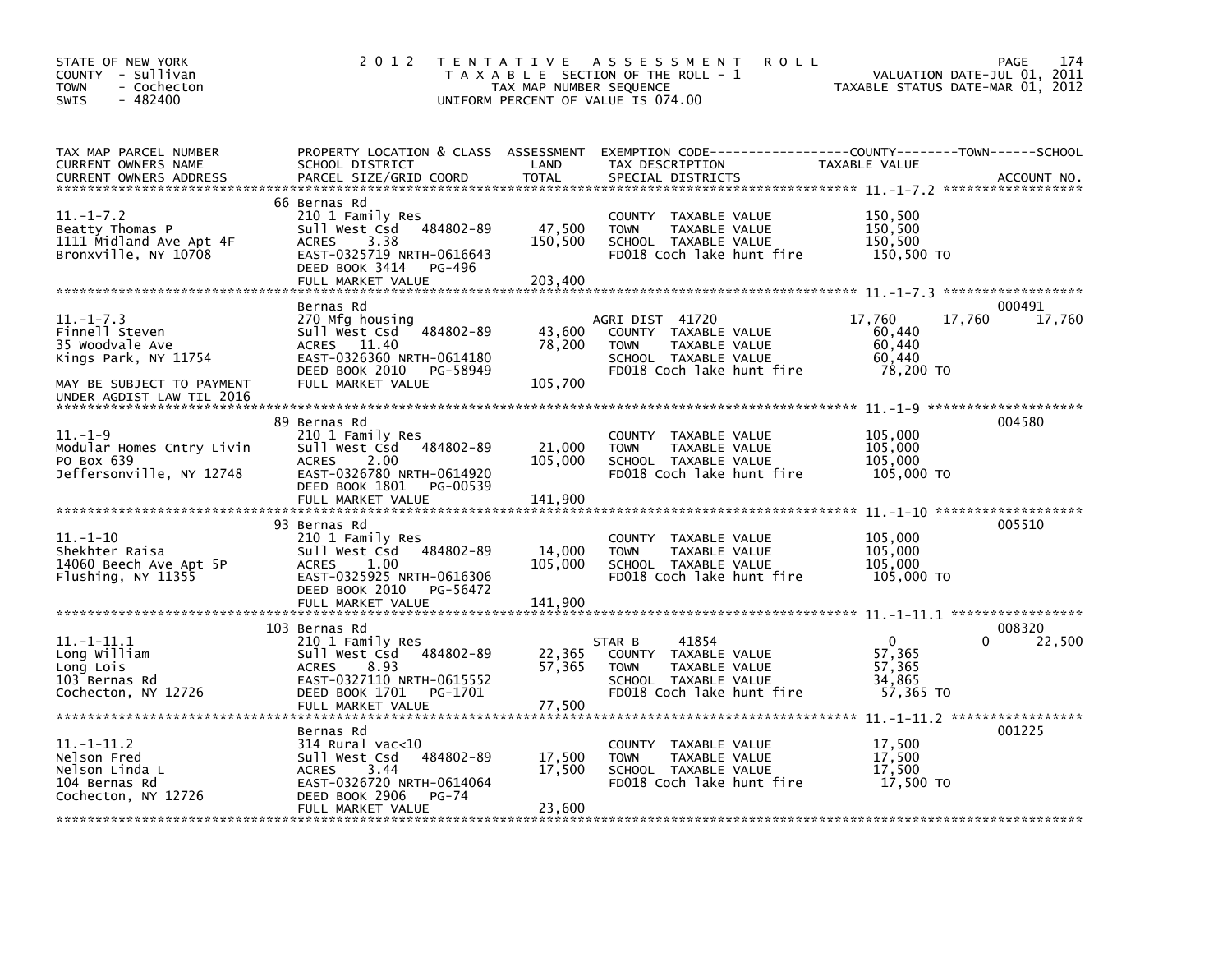| STATE OF NEW YORK<br>COUNTY - Sullivan<br><b>TOWN</b><br>- Cochecton<br>$-482400$<br><b>SWIS</b>        | 2 0 1 2                                                                                                                                                                        | T E N T A T I V E<br>TAX MAP NUMBER SEQUENCE | ASSESSMENT<br><b>ROLL</b><br>T A X A B L E SECTION OF THE ROLL - 1<br>UNIFORM PERCENT OF VALUE IS 074.00                                                                                                                | TAXABLE STATUS DATE-MAR 01, 2012                                                                  | 175<br>PAGE<br>VALUATION DATE-JUL 01, 2011 |
|---------------------------------------------------------------------------------------------------------|--------------------------------------------------------------------------------------------------------------------------------------------------------------------------------|----------------------------------------------|-------------------------------------------------------------------------------------------------------------------------------------------------------------------------------------------------------------------------|---------------------------------------------------------------------------------------------------|--------------------------------------------|
| TAX MAP PARCEL NUMBER<br><b>CURRENT OWNERS NAME</b><br><b>CURRENT OWNERS ADDRESS</b>                    | PROPERTY LOCATION & CLASS ASSESSMENT<br>SCHOOL DISTRICT<br>PARCEL SIZE/GRID COORD                                                                                              | LAND<br><b>TOTAL</b>                         | EXEMPTION CODE-----------------COUNTY-------TOWN------SCHOOL<br>TAX DESCRIPTION<br>SPECIAL DISTRICTS                                                                                                                    | TAXABLE VALUE                                                                                     | ACCOUNT NO.                                |
| $11.-1-11.3$<br>Nelson Frederick J<br>Nelson Linda L<br>104 Bernas Rd<br>Cochecton, NY 12726            | 104 Bernas Rd<br>210 1 Family Res<br>Sull West Csd 484802-89<br><b>ACRES</b><br>3.49 BANK0060806<br>EAST-0326951 NRTH-0614019<br>DEED BOOK 2606<br>PG-255<br>FULL MARKET VALUE | 138,700 STAR B<br>187,400                    | 80 PCT OF VALUE USED FOR EXEMPTION PURPOSES<br>COMBAT VET 41131<br>26,700 DISABL VET 41141<br>41854<br>COUNTY TAXABLE VALUE<br><b>TAXABLE VALUE</b><br><b>TOWN</b><br>SCHOOL TAXABLE VALUE<br>FD018 Coch lake hunt fire | 27,740<br>27,740<br>22,192<br>22,192<br>$\mathbf{0}$<br>88,768<br>88,768<br>116,200<br>138.700 TO | 22,500<br>0                                |
|                                                                                                         |                                                                                                                                                                                |                                              |                                                                                                                                                                                                                         |                                                                                                   |                                            |
| $11. - 1 - 11.5$<br>Martinez Ruth<br>Martinez Mark<br>665 Tenth Ave Apt 3W<br>New York, NY 10036        | 97 Bernas Rd<br>260 Seasonal res<br>Sull West Csd<br>484802-89<br>8.56<br><b>ACRES</b><br>EAST-0326970 NRTH-0615277<br>DEED BOOK 2394<br>PG-582<br>FULL MARKET VALUE           | 30,100<br>49.400<br>66,800                   | <b>COUNTY</b><br>TAXABLE VALUE<br>TAXABLE VALUE<br><b>TOWN</b><br>SCHOOL TAXABLE VALUE<br>FD018 Coch lake hunt fire                                                                                                     | 49,400<br>49,400<br>49,400<br>49,400 TO                                                           |                                            |
|                                                                                                         | 127 Bernas Rd                                                                                                                                                                  |                                              |                                                                                                                                                                                                                         |                                                                                                   | 009000                                     |
| $11. -1 - 12.1$<br>Moss Brian L<br>419 63 Street<br>West New York. NJ 07093                             | 240 Rural res<br>Sull West Csd<br>484802-89<br>60.60<br><b>ACRES</b><br>EAST-0328090 NRTH-0615400<br>DEED BOOK 2309<br>PG-503                                                  | 79,600<br>94,600                             | TAXABLE VALUE<br>COUNTY<br>TAXABLE VALUE<br><b>TOWN</b><br>SCHOOL TAXABLE VALUE<br>FD018 Coch lake hunt fire                                                                                                            | 94,600<br>94,600<br>94.600<br>94,600 TO                                                           |                                            |
|                                                                                                         | FULL MARKET VALUE                                                                                                                                                              | 127,800                                      |                                                                                                                                                                                                                         |                                                                                                   |                                            |
| $11. - 1 - 12.2$                                                                                        | 180 Bernas Rd<br>210 1 Family Res                                                                                                                                              |                                              | 41854<br>STAR B                                                                                                                                                                                                         | $\Omega$                                                                                          | 016095<br>22,500<br>0                      |
| Nober Jay C<br>Nober Ann Marie<br>180 Bernas Rd<br>PO Box 124                                           | Sull West Csd<br>484802-89<br><b>ACRES</b><br>2.13<br>EAST-0328250 NRTH-0613630<br>DEED BOOK 1774<br>PG-0631                                                                   | 21,000<br>75,200                             | COUNTY TAXABLE VALUE<br>TAXABLE VALUE<br><b>TOWN</b><br>SCHOOL TAXABLE VALUE<br>FD018 Coch lake hunt fire                                                                                                               | 75,200<br>75,200<br>52,700<br>75,200 TO                                                           |                                            |
|                                                                                                         | 154 Bernas Rd                                                                                                                                                                  |                                              |                                                                                                                                                                                                                         |                                                                                                   | 000144                                     |
| $11. -1 - 12.3$<br>Pascullo Anthony<br>Fitzpatrick Brian & Kevin<br>52 Cara Dr<br>Pearl River, NY 10965 | 270 Mfg housing<br>484802-89<br>Sull West Csd<br><b>ACRES</b><br>2.00<br>EAST-0327940 NRTH-0614020<br>DEED BOOK 2011<br>PG-8625                                                | 21,000<br>27,600                             | TAXABLE VALUE<br><b>COUNTY</b><br><b>TOWN</b><br><b>TAXABLE VALUE</b><br>SCHOOL TAXABLE VALUE<br>FD018 Coch lake hunt fire                                                                                              | 27.600<br>27,600<br>27,600<br>27,600 TO                                                           |                                            |
|                                                                                                         | FULL MARKET VALUE                                                                                                                                                              | 37,300                                       |                                                                                                                                                                                                                         |                                                                                                   |                                            |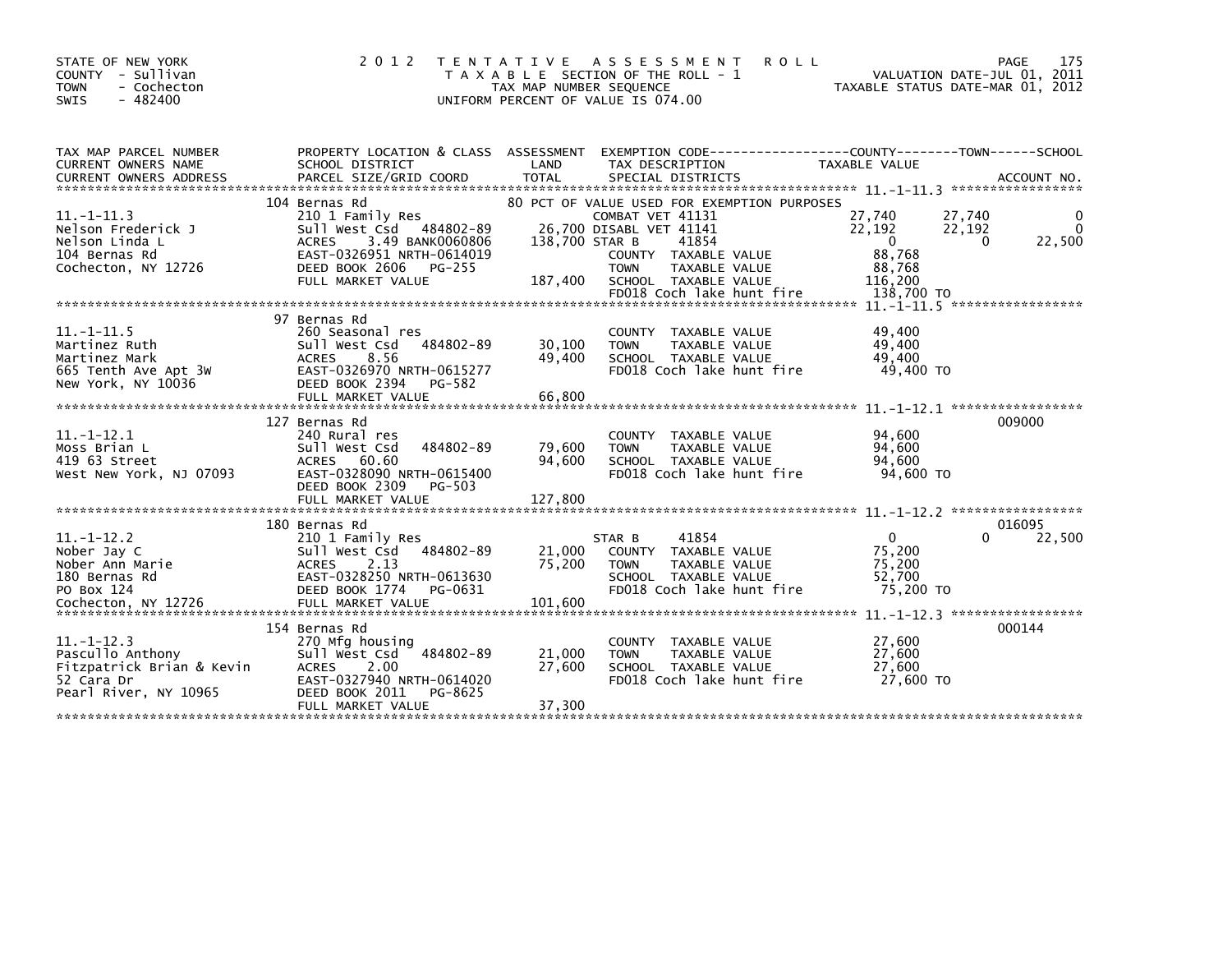| STATE OF NEW YORK<br>COUNTY<br>- Sullivan<br>- Cochecton<br><b>TOWN</b><br>$-482400$<br><b>SWIS</b> | 2 0 1 2                                                                                                                                                            | T E N T A T I V E<br>T A X A B L E SECTION OF THE ROLL - 1<br>TAX MAP NUMBER SEQUENCE<br>UNIFORM PERCENT OF VALUE IS 074.00 |                                                                            | A S S E S S M E N T                                                                                                 | <b>ROLL</b> | TAXABLE STATUS DATE-MAR 01, 2012                                                     | PAGE<br>VALUATION DATE-JUL 01, 2011 | 176                         |
|-----------------------------------------------------------------------------------------------------|--------------------------------------------------------------------------------------------------------------------------------------------------------------------|-----------------------------------------------------------------------------------------------------------------------------|----------------------------------------------------------------------------|---------------------------------------------------------------------------------------------------------------------|-------------|--------------------------------------------------------------------------------------|-------------------------------------|-----------------------------|
| TAX MAP PARCEL NUMBER<br>CURRENT OWNERS NAME                                                        | PROPERTY LOCATION & CLASS ASSESSMENT<br>SCHOOL DISTRICT                                                                                                            | LAND                                                                                                                        |                                                                            | TAX DESCRIPTION                                                                                                     |             | EXEMPTION CODE-----------------COUNTY-------TOWN------SCHOOL<br><b>TAXABLE VALUE</b> |                                     |                             |
|                                                                                                     | 111 Bernas Rd                                                                                                                                                      |                                                                                                                             |                                                                            |                                                                                                                     |             |                                                                                      |                                     | 012270                      |
| $11 - 1 - 12.4$<br>Richardson Larry<br>& Margaret<br>111 Bernas Rd<br>Cochecton, NY 12726           | 210 1 Family Res<br>484802-89<br>Sull West Csd<br>8.00<br><b>ACRES</b><br>EAST-0327300 NRTH-0614770<br>DEED BOOK 781<br>PG-00894                                   | 42,200<br>119,900                                                                                                           | STAR B<br><b>TOWN</b>                                                      | 41854<br>COUNTY TAXABLE VALUE<br>TAXABLE VALUE<br>SCHOOL TAXABLE VALUE<br>FD018 Coch lake hunt fire                 |             | 0<br>119,900<br>119,900<br>97.400<br>119,900 TO                                      | <sup>0</sup>                        | 22,500                      |
|                                                                                                     |                                                                                                                                                                    |                                                                                                                             |                                                                            |                                                                                                                     |             |                                                                                      |                                     |                             |
|                                                                                                     | 112 Bernas Rd                                                                                                                                                      |                                                                                                                             |                                                                            |                                                                                                                     |             |                                                                                      |                                     | 000870                      |
| $11. - 1 - 12.5$<br>Mitchell Kevin<br>112 Bernas Rd<br>Cochecton, NY 12726                          | 210 1 Family Res<br>484802-89<br>Sull West Csd<br>Lot 1<br>5.89<br><b>ACRES</b><br>EAST-0327154 NRTH-0614015<br>DEED BOOK 2989<br>PG-249                           | 28,800<br>73,800                                                                                                            | STAR B<br><b>TOWN</b>                                                      | 41854<br>COUNTY TAXABLE VALUE<br>TAXABLE VALUE<br>SCHOOL TAXABLE VALUE<br>FD018 Coch lake hunt fire                 |             | $\mathbf{0}$<br>73,800<br>73,800<br>51,300<br>73,800 TO                              | 0                                   | 22,500                      |
|                                                                                                     | FULL MARKET VALUE                                                                                                                                                  | 99,700                                                                                                                      |                                                                            |                                                                                                                     |             |                                                                                      |                                     |                             |
|                                                                                                     |                                                                                                                                                                    |                                                                                                                             |                                                                            |                                                                                                                     |             |                                                                                      |                                     |                             |
| $11. - 1 - 12.6$<br>Pallaria Richard T<br>McClernon Robin T<br>141 Bernas Rd<br>Cochecton, NY 12726 | 141 Bernas Rd<br>210 1 Family Res<br>484802-89<br>Sull West Csd<br><b>ACRES</b><br>7.00<br>EAST-0328420 NRTH-0614450<br>DEED BOOK 3482<br>PG-503                   | 38,800<br>130,900                                                                                                           | STAR B<br>COUNTY<br><b>TOWN</b>                                            | 41854<br>TAXABLE VALUE<br>TAXABLE VALUE<br>SCHOOL TAXABLE VALUE<br>FD018 Coch lake hunt fire                        |             | $\mathbf{0}$<br>130,900<br>130,900<br>108,400<br>130,900 TO                          |                                     | 011110<br>22,500            |
|                                                                                                     |                                                                                                                                                                    |                                                                                                                             |                                                                            |                                                                                                                     |             | $11. - 1 - 12.7$                                                                     | *****************                   |                             |
|                                                                                                     | 164 Bernas Rd                                                                                                                                                      |                                                                                                                             |                                                                            |                                                                                                                     |             |                                                                                      |                                     | 001720                      |
| $11. - 1 - 12.7$<br>Card Rosemary<br>164 Bernas Rd<br>Cochecton, NY 12726                           | 270 Mfg housing<br>484802-89<br>Sull West Csd<br><b>ACRES</b><br>2.08<br>EAST-0328030 NRTH-0613860<br>DEED BOOK 1234<br>PG-00052<br>FULL MARKET VALUE              | 69,500                                                                                                                      | WAR VET<br>21.300 AGED-S<br>51,400 STAR EN<br><b>COUNTY</b><br><b>TOWN</b> | 41121<br>41804<br>41834<br>TAXABLE VALUE<br><b>TAXABLE VALUE</b><br>SCHOOL TAXABLE VALUE                            |             | 7,710<br>$\Omega$<br>$\Omega$<br>43,690<br>43,690<br>$\mathbf{0}$                    | 7,710<br>0<br>0                     | $\Omega$<br>5,140<br>46,260 |
|                                                                                                     |                                                                                                                                                                    |                                                                                                                             |                                                                            | FD018 Coch lake hunt fire                                                                                           |             | 51,400 TO                                                                            |                                     |                             |
|                                                                                                     |                                                                                                                                                                    |                                                                                                                             |                                                                            |                                                                                                                     |             |                                                                                      |                                     |                             |
| $11. - 1 - 12.8$<br>Rundle William R<br>Rundle Ruth Ann<br>170 Bernas Rd<br>Cochecton, NY 12726     | 170 Bernas<br>270 Mfg housing<br>484802-89<br>Sull West Csd<br><b>ACRES</b><br>2.05<br>EAST-0328150 NRTH-0613750<br>DEED BOOK 874<br>PG-00272<br>FULL MARKET VALUE | 32,700<br>44,200                                                                                                            | AGED-CTS<br>21,200 STAR EN<br><b>TOWN</b>                                  | 41800<br>41834<br>COUNTY TAXABLE VALUE<br><b>TAXABLE VALUE</b><br>SCHOOL TAXABLE VALUE<br>FD018 Coch lake hunt fire |             | 16,350<br>$\Omega$<br>16,350<br>16,350<br>0<br>32,700 TO                             | 16,350<br>0                         | 012950<br>16,350<br>16,350  |
|                                                                                                     |                                                                                                                                                                    |                                                                                                                             |                                                                            |                                                                                                                     |             |                                                                                      |                                     |                             |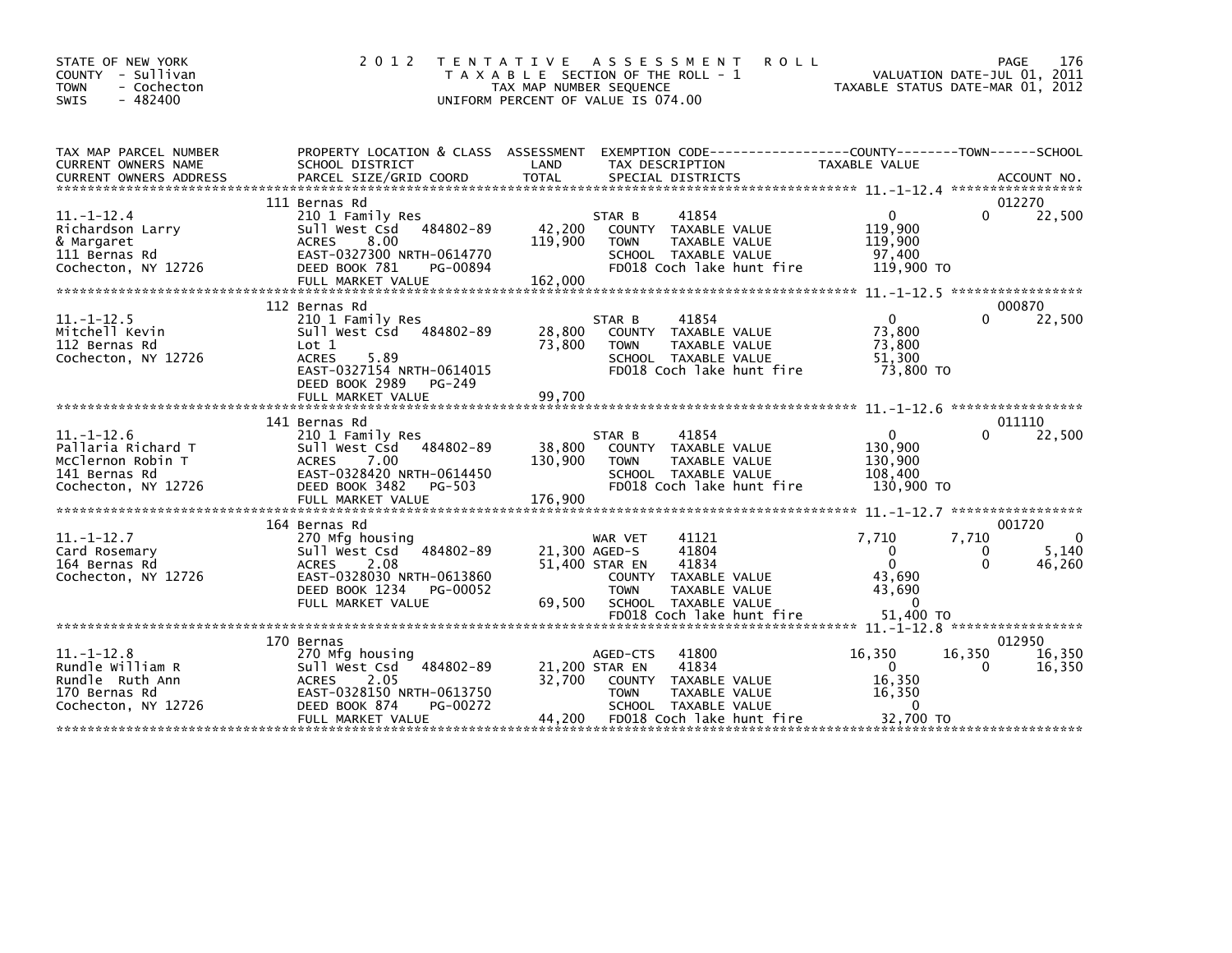| STATE OF NEW YORK<br>COUNTY - Sullivan<br><b>TOWN</b><br>- Cochecton<br>$-482400$<br>SWIS     | 2 0 1 2                                                                                                                                                                    | TAX MAP NUMBER SEQUENCE     | TENTATIVE ASSESSMENT<br><b>ROLL</b><br>T A X A B L E SECTION OF THE ROLL - 1<br>UNIFORM PERCENT OF VALUE IS 074.00           |                                                         | 177<br>PAGE<br>VALUATION DATE-JUL 01, 2011<br>TAXABLE STATUS DATE-MAR 01, 2012 |
|-----------------------------------------------------------------------------------------------|----------------------------------------------------------------------------------------------------------------------------------------------------------------------------|-----------------------------|------------------------------------------------------------------------------------------------------------------------------|---------------------------------------------------------|--------------------------------------------------------------------------------|
| TAX MAP PARCEL NUMBER<br>CURRENT OWNERS NAME                                                  | PROPERTY LOCATION & CLASS ASSESSMENT<br>SCHOOL DISTRICT                                                                                                                    | LAND                        | EXEMPTION CODE-----------------COUNTY--------TOWN------SCHOOL<br>TAX DESCRIPTION                                             | TAXABLE VALUE                                           |                                                                                |
| $11. - 1 - 12.9$<br>Bernstein Judith<br>120 Bernas Rd<br>Cochecton, NY 12726                  | Bernas Rd<br>210 1 Family Res<br>484802-89<br>Sull West Csd<br>Lot 2<br><b>ACRES</b><br>5.45<br>EAST-0327484 NRTH-0614004<br>DEED BOOK 1865<br>PG-478<br>FULL MARKET VALUE | 27,000<br>73,000<br>98,600  | 41854<br>STAR B<br>COUNTY TAXABLE VALUE<br>TAXABLE VALUE<br><b>TOWN</b><br>SCHOOL TAXABLE VALUE<br>FD018 Coch lake hunt fire | $\mathbf{0}$<br>73,000<br>73,000<br>50.500<br>73,000 TO | 000870<br>$\Omega$<br>22,500                                                   |
|                                                                                               |                                                                                                                                                                            |                             |                                                                                                                              |                                                         |                                                                                |
| $11.-1-13$<br>Gabriel Joan A<br>149 Bernas Rd<br>Cochecton, NY 12726                          | 149 Bernas Rd<br>210 1 Family Res<br>Sull West Csd<br>484802-89<br><b>ACRES</b><br>1.60<br>EAST-0328300 NRTH-0614180<br>DEED BOOK 734<br>PG-00509                          | 75.600                      | 41804<br>AGED-S<br>19,000 STAR EN<br>41834<br>COUNTY TAXABLE VALUE<br>TAXABLE VALUE<br><b>TOWN</b><br>SCHOOL TAXABLE VALUE   | 0<br>$\mathbf{0}$<br>75,600<br>75,600<br>25,170         | 005015<br>3,780<br>0<br>46,650<br>0                                            |
|                                                                                               | FULL MARKET VALUE                                                                                                                                                          | 102,200                     | FD018 Coch lake hunt fire                                                                                                    | 75,600 TO                                               |                                                                                |
| $11.-1-14.1$<br>Slocki Robert<br>Slocki Barbara<br>87 Brooksite Dr<br>Smithtown, NY 11787     | 153 Bernas Rd<br>240 Rural res<br>484802-89<br>Sull West Csd<br>Lot $#3$<br>ACRES 16.49<br>EAST-0328886 NRTH-0616975<br>DEED BOOK 2230<br>PG-282<br>FULL MARKET VALUE      | 55,100<br>77,125<br>104.200 | COUNTY TAXABLE VALUE<br><b>TOWN</b><br>TAXABLE VALUE<br>SCHOOL TAXABLE VALUE<br>FD018 Coch lake hunt fire                    | 77,125<br>77,125<br>77.125<br>77,125 TO                 |                                                                                |
|                                                                                               | Bernas Rd                                                                                                                                                                  |                             |                                                                                                                              |                                                         |                                                                                |
| $11.-1-14.2$<br>Scordino Ralph A<br>Scordino Linda<br>89 Washington St<br>Babylon, NY 11702   | 322 Rural vac>10<br>Sull West Csd<br>484802-89<br>Lot $#2$<br>ACRES 16.37<br>EAST-0328453 NRTH-0616256<br>DEED BOOK 1590<br>PG-415<br>FULL MARKET VALUE                    | 35,500<br>35,500<br>48,000  | COUNTY TAXABLE VALUE<br><b>TOWN</b><br>TAXABLE VALUE<br>SCHOOL TAXABLE VALUE<br>FD018 Coch lake hunt fire                    | 35,500<br>35,500<br>35,500<br>35,500 TO                 |                                                                                |
|                                                                                               |                                                                                                                                                                            |                             |                                                                                                                              |                                                         |                                                                                |
| $11. -1 - 14.3$<br>Scordino Ralph<br>Scordino Linda<br>89 Washington Ave<br>Babylon, NY 11702 | Bernas Rd<br>322 Rural vac>10<br>Sull West Csd<br>484802-89<br>Lot $#1$<br>ACRES 12.00<br>EAST-0328513 NRTH-0615761<br>DEED BOOK 1374<br>PG-231                            | 27,000<br>27,000            | COUNTY TAXABLE VALUE<br>TAXABLE VALUE<br><b>TOWN</b><br>SCHOOL TAXABLE VALUE<br>FD018 Coch lake hunt fire                    | 27,000<br>27,000<br>27,000<br>27,000 TO                 |                                                                                |
|                                                                                               | FULL MARKET VALUE                                                                                                                                                          | 36,500                      |                                                                                                                              |                                                         |                                                                                |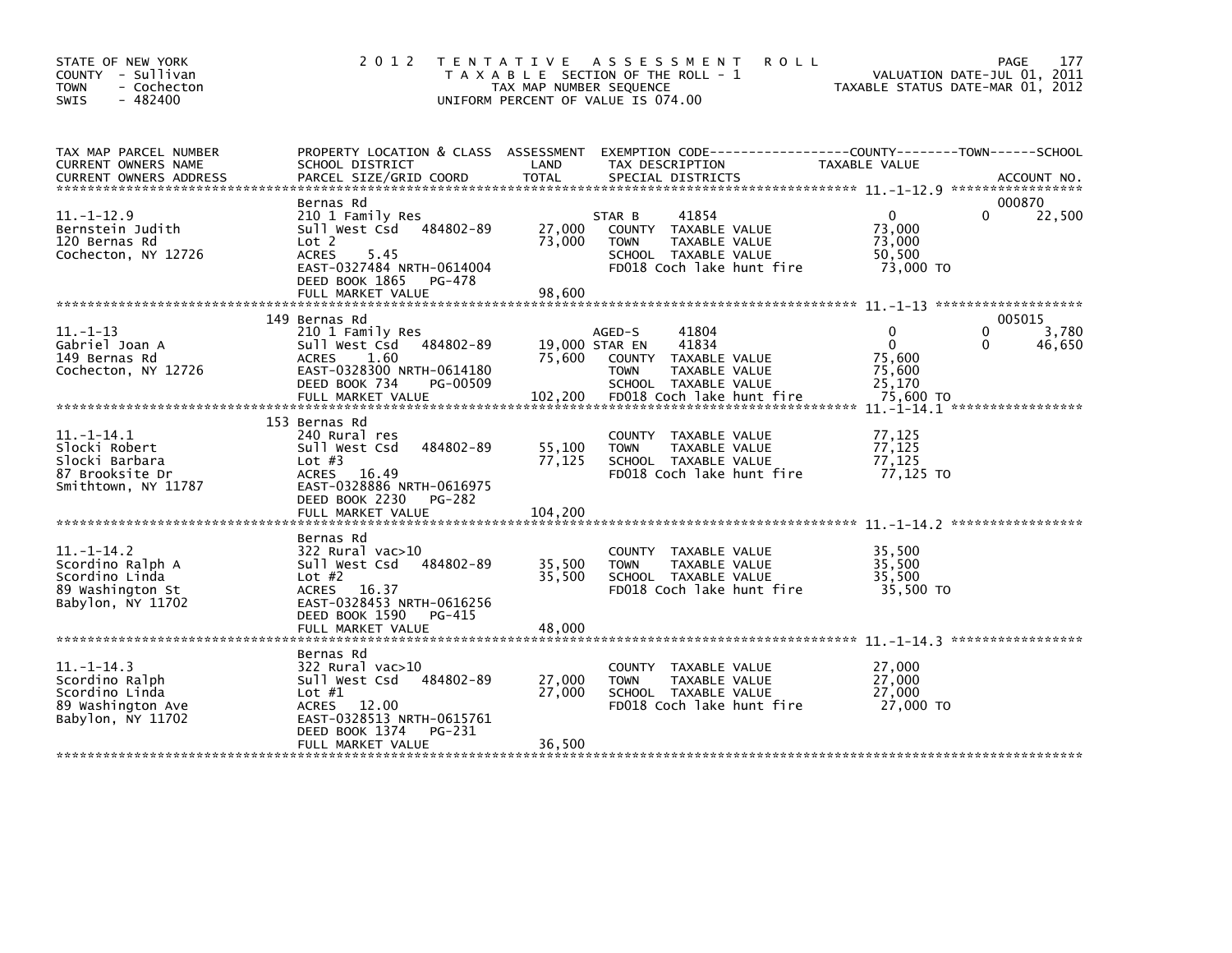| STATE OF NEW YORK<br>COUNTY - Sullivan<br>- Cochecton<br><b>TOWN</b><br>$-482400$<br><b>SWIS</b>                                                              | 2 0 1 2                                                                                                                                                                                | <b>TENTATIVE</b><br>TAX MAP NUMBER SEQUENCE | ASSESSMENT<br><b>ROLL</b><br>T A X A B L E SECTION OF THE ROLL - 1<br>UNIFORM PERCENT OF VALUE IS 074.00                     | TAXABLE STATUS DATE-MAR 01, 2012                                | PAGE<br>178<br>VALUATION DATE-JUL 01, 2011 |
|---------------------------------------------------------------------------------------------------------------------------------------------------------------|----------------------------------------------------------------------------------------------------------------------------------------------------------------------------------------|---------------------------------------------|------------------------------------------------------------------------------------------------------------------------------|-----------------------------------------------------------------|--------------------------------------------|
| TAX MAP PARCEL NUMBER<br><b>CURRENT OWNERS NAME</b><br><b>CURRENT OWNERS ADDRESS</b>                                                                          | PROPERTY LOCATION & CLASS ASSESSMENT<br>SCHOOL DISTRICT<br>PARCEL SIZE/GRID COORD                                                                                                      | LAND<br><b>TOTAL</b>                        | EXEMPTION CODE-----------------COUNTY-------TOWN------SCHOOL<br>TAX DESCRIPTION<br>SPECIAL DISTRICTS                         | TAXABLE VALUE                                                   | ACCOUNT NO.                                |
| $11. - 1 - 15$<br>Paszkowski John & Ruth E<br>Robert McDermott<br>110 Marcus Blyd 300<br>Hauppauge, NY 11788                                                  | Bernas Rd<br>314 Rural vac<10<br>Sull West Csd<br>484802-89<br>1.68<br><b>ACRES</b><br>EAST-0328920 NRTH-0613540<br>DEED BOOK 550<br>PG-00585                                          | 10,400<br>10,400                            | COUNTY TAXABLE VALUE<br>TAXABLE VALUE<br><b>TOWN</b><br>SCHOOL TAXABLE VALUE<br>FD018 Coch lake hunt fire                    | 10.400<br>10,400<br>10.400<br>10,400 TO                         | 011140                                     |
| $11. - 1 - 16.1$<br>Kurza Donald<br>Kurza Catherine<br>93 Somers Ave<br>Bergenfield, NJ 07621                                                                 | Qualls Rd<br>210 1 Family Res<br>Sull West Csd<br>484802-89<br>1.92<br><b>ACRES</b><br>EAST-0330001 NRTH-0614368<br>DEED BOOK 1156<br>PG-00072<br>FULL MARKET VALUE                    | 17,700<br>124,000<br>167,600                | COUNTY TAXABLE VALUE<br><b>TAXABLE VALUE</b><br><b>TOWN</b><br>SCHOOL TAXABLE VALUE<br>FD018 Coch lake hunt fire             | 124,000<br>124,000<br>124,000<br>124,000 TO                     | 013570                                     |
| $11. - 1 - 16.2$<br>McLewin Mark<br>39 Qualls Rd<br>Cochecton, NY 12726                                                                                       | 39 Qualls Rd<br>210 1 Family Res<br>Sull West Csd 484802-89<br>FRNT 350.00 DPTH 175.00<br>EAST-0330175 NRTH-0614226<br>DEED BOOK 2975<br>PG-280<br>FULL MARKET VALUE                   | 14,200<br>154.700<br>209,100                | COUNTY TAXABLE VALUE<br>TAXABLE VALUE<br><b>TOWN</b><br>SCHOOL TAXABLE VALUE<br>FD018 Coch lake hunt fire                    | 154,700<br>154,700<br>154.700<br>154,700 TO                     | 18571                                      |
| $11. - 1 - 17.1$<br>McLewin Mark<br>39 Qualls Rd<br>Cochecton, NY 12726                                                                                       | Bernas Rd<br>$322$ Rural vac $>10$<br>484802-89<br>Sull West Csd<br>ACRES 23.00<br>EAST-0329505 NRTH-0615411<br>DEED BOOK 2975<br>PG-280<br>FULL MARKET VALUE                          | 64,200<br>64,200<br>86,800                  | COUNTY TAXABLE VALUE<br><b>TOWN</b><br>TAXABLE VALUE<br>SCHOOL TAXABLE VALUE<br>FD018 Coch lake hunt fire                    | 64,200<br>64,200<br>64.200<br>64,200 TO                         | 011740                                     |
| $11.-1-17.2$<br>Carmack William<br>Nacht-Carmack Rachelle<br>276 Southwood Cir<br>Syosset, NY 11791<br>MAY BE SUBJECT TO PAYMENT<br>UNDER AGDIST LAW TIL 2016 | 60 Qualls Rd<br>240 Rural res<br>Sull West Csd<br>484802-89<br>lot 1<br>64.32 BANK C30619<br><b>ACRES</b><br>EAST-0330188 NRTH-0614477<br>DEED BOOK 3224<br>PG-71<br>FULL MARKET VALUE | 134.900<br>446,200<br>603,000               | AGRI DIST 41720<br>COUNTY TAXABLE VALUE<br>TAXABLE VALUE<br><b>TOWN</b><br>SCHOOL TAXABLE VALUE<br>FD018 Coch lake hunt fire | 57.560<br>57,560<br>388.640<br>388,640<br>388.640<br>446,200 TO | *****************<br>010695<br>57,560      |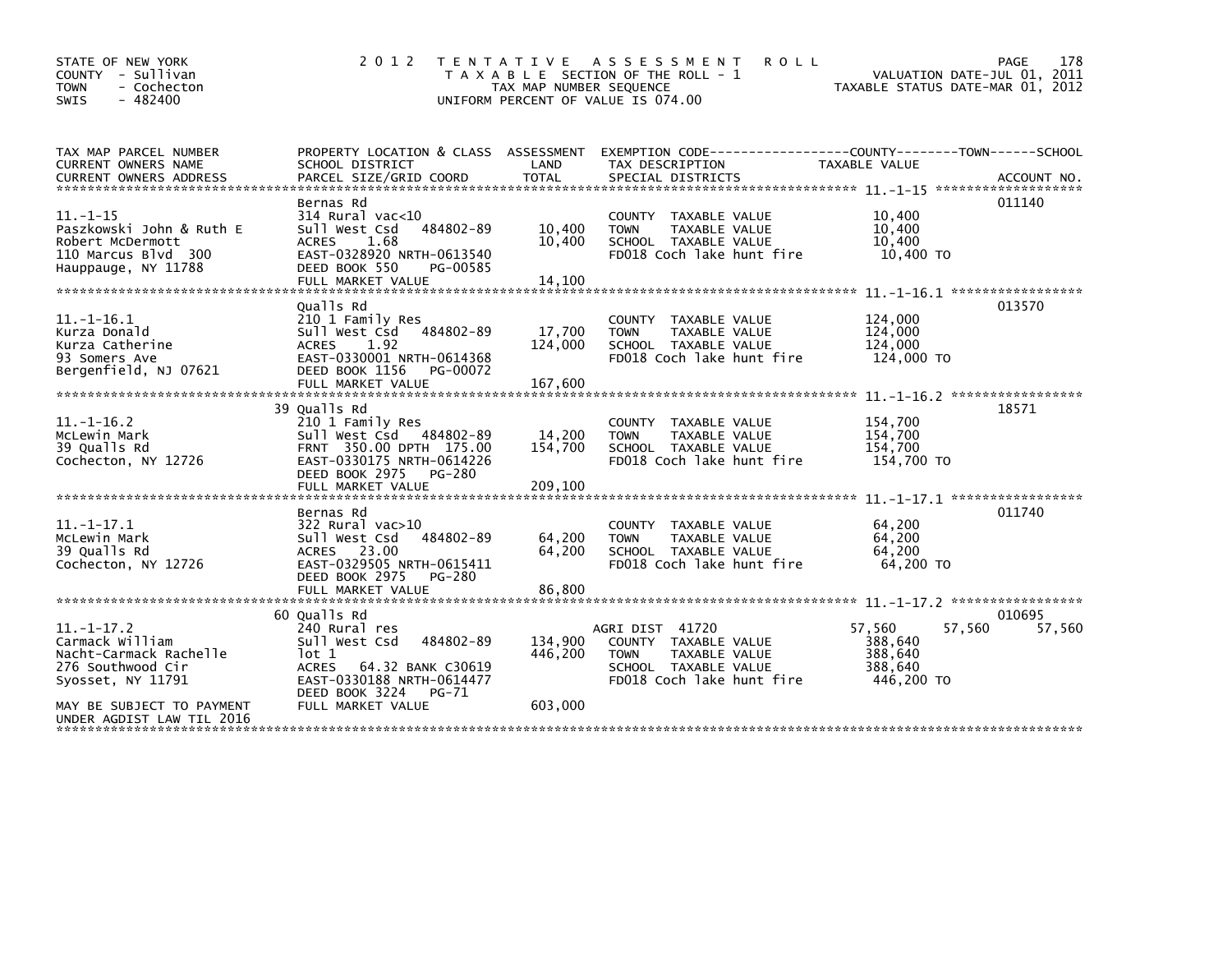| STATE OF NEW YORK<br>- Sullivan<br>COUNTY<br>- Cochecton<br><b>TOWN</b><br>$-482400$<br><b>SWIS</b> | 2 0 1 2                                                                                                                                                                      | T E N T A T I V E<br>TAX MAP NUMBER SEQUENCE | A S S E S S M E N T<br><b>ROLL</b><br>T A X A B L E SECTION OF THE ROLL - 1<br>UNIFORM PERCENT OF VALUE IS 074.00                      | VALUATION DATE-JUL 01, 2011<br>TAXABLE STATUS DATE-MAR 01, 2012     | PAGE         | 179    |
|-----------------------------------------------------------------------------------------------------|------------------------------------------------------------------------------------------------------------------------------------------------------------------------------|----------------------------------------------|----------------------------------------------------------------------------------------------------------------------------------------|---------------------------------------------------------------------|--------------|--------|
| TAX MAP PARCEL NUMBER<br>CURRENT OWNERS NAME                                                        | PROPERTY LOCATION & CLASS ASSESSMENT<br>SCHOOL DISTRICT                                                                                                                      | LAND                                         | TAX DESCRIPTION                                                                                                                        | TAXABLE VALUE                                                       |              |        |
| $11. -1 - 17.3$<br>Kurza Donald<br>Kurza Catherine<br>93 Somers Ave<br>Bergenfield, NJ 07621        | Qualls Rd<br>314 Rural vac<10<br>Sull West Csd<br>484802-89<br>1.30<br><b>ACRES</b><br>EAST-0329851 NRTH-0614452<br>DEED BOOK 1156<br>PG-00072<br>FULL MARKET VALUE          | 8,500<br>8,500<br>11,500                     | COUNTY TAXABLE VALUE<br><b>TOWN</b><br>TAXABLE VALUE<br>SCHOOL TAXABLE VALUE<br>FD018 Coch lake hunt fire                              | 8,500<br>8,500<br>8,500<br>8.500 TO                                 |              |        |
| $11.-1-17.4$<br>Berger Sam H<br>Berger Wanda H<br>10 Qualls Rd<br>Cochecton, NY 12726               | 10 Qualls Rd<br>210 1 Family Res<br>Sull West Csd 484802-89<br><b>ACRES</b><br>2.89 BANKN140687<br>EAST-0330716 NRTH-0613610<br>DEED BOOK 3074<br>PG-387                     | 24,600<br>201,400                            | 41854<br>STAR B<br>COUNTY TAXABLE VALUE<br><b>TOWN</b><br>TAXABLE VALUE<br>SCHOOL TAXABLE VALUE<br>FD018 Coch lake hunt fire           | $\Omega$<br>201,400<br>201,400<br>178,900<br>201,400 TO             | $\mathbf{0}$ | 22,500 |
| $11.-1-17.5$<br>Silvers Ronald                                                                      | FULL MARKET VALUE<br>30 Qualls Rd<br>210 1 Family Res<br>Sull West Csd 484802-89                                                                                             | 272,200<br>28,300                            | COUNTY TAXABLE VALUE<br><b>TOWN</b><br>TAXABLE VALUE                                                                                   | $11. -1 - 17.5$ ******************<br>109,500<br>109,500<br>109.500 |              |        |
| Roceo Lanel S<br>30 Qualls Rd<br>Cochecton, NY 12726                                                | 3.93 BANK C30614<br><b>ACRES</b><br>EAST-0330665 NRTH-0614044<br>DEED BOOK 2052<br>PG-488<br>FULL MARKET VALUE<br>56 Qualls Rd                                               | 109,500<br>148,000                           | SCHOOL TAXABLE VALUE<br>FD018 Coch lake hunt fire                                                                                      | 109.500 TO                                                          | 010695       |        |
| $11.-1-17.6$<br>Klotz Elizabeth<br>56 Qualls Rd<br>Cochecton, NY 12726                              | 210 1 Family Res<br>Sull West Csd 484802-89<br>split from 11-1-17.2<br>2.09 BANKC050594<br><b>ACRES</b><br>EAST-0330392 NRTH-0614477<br>DEED BOOK 2858<br>PG-439             | 21,900<br>156,000                            | 41854<br>STAR B<br>TAXABLE VALUE<br>COUNTY<br><b>TOWN</b><br><b>TAXABLE VALUE</b><br>SCHOOL TAXABLE VALUE<br>FD018 Coch lake hunt fire | 0<br>156,000<br>156,000<br>133,500<br>156,000 TO                    | <sup>0</sup> | 22,500 |
|                                                                                                     | FULL MARKET VALUE                                                                                                                                                            | 210,800                                      |                                                                                                                                        | $11 - 1 - 17$ 7 *******************                                 |              |        |
| $11. - 1 - 17.7$<br>Sumpter Joann<br>50 Qualls Rd<br>Cochecton, NY 12726                            | 50 Qualls Rd<br>270 Mfg housing<br>sull west Csd<br>484802-89<br>lot 1<br>3.39<br><b>ACRES</b><br>EAST-0330485 NRTH-0614503<br>DEED BOOK 3224<br>PG-119<br>FULL MARKET VALUE | 25,200<br>143,200<br>193,500                 | 41854<br>STAR B<br>COUNTY TAXABLE VALUE<br><b>TAXABLE VALUE</b><br><b>TOWN</b><br>SCHOOL TAXABLE VALUE<br>FD018 Coch lake hunt fire    | 0<br>143,200<br>143,200<br>120,700<br>143,200 TO                    | 010695       | 22,500 |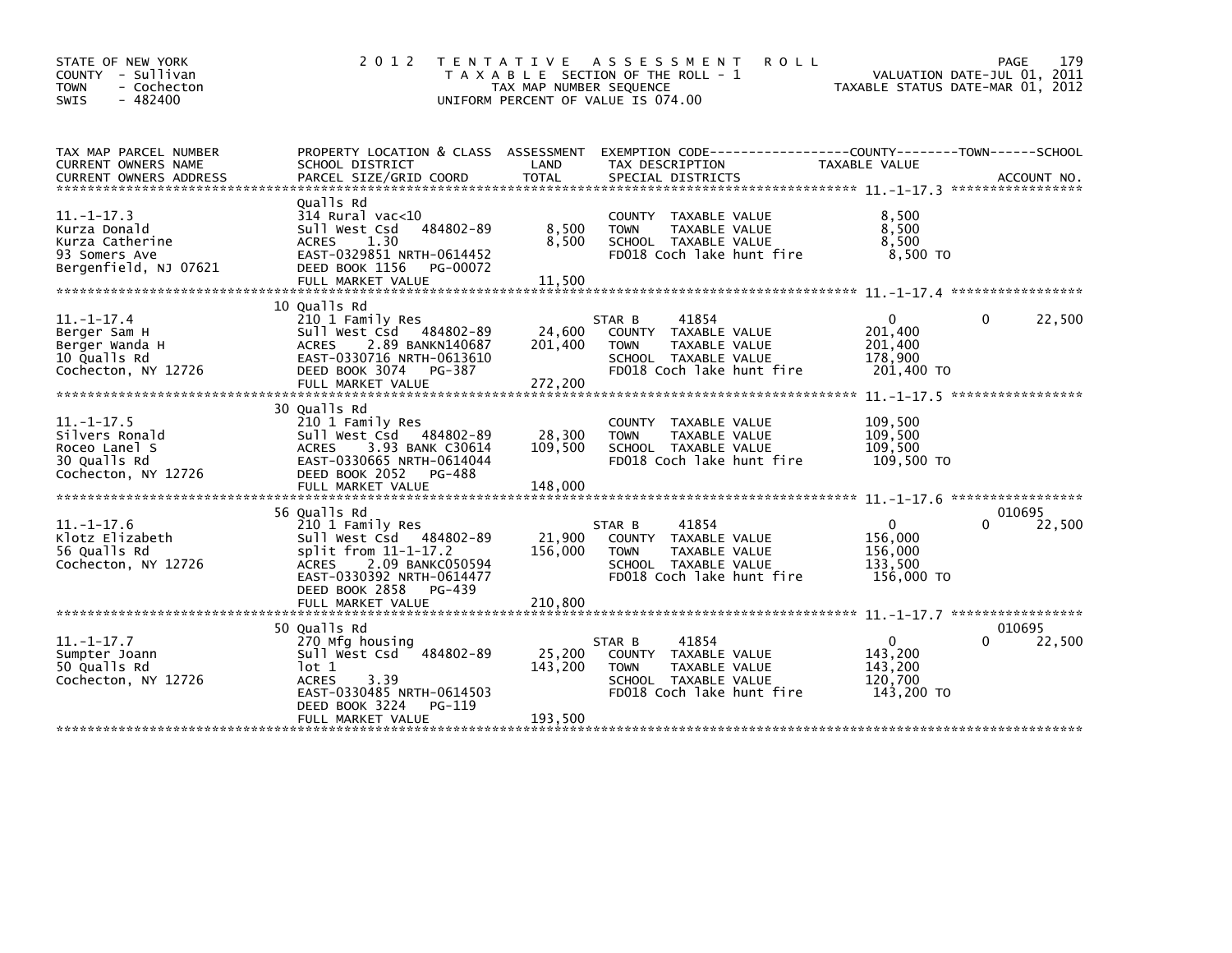| STATE OF NEW YORK<br>- Sullivan<br><b>COUNTY</b><br><b>TOWN</b><br>- Cochecton<br>$-482400$<br><b>SWIS</b> | 2 0 1 2                                                                                                                                                                   | T E N T A T I V E<br>TAX MAP NUMBER SEQUENCE | A S S E S S M E N T<br><b>ROLL</b><br>T A X A B L E SECTION OF THE ROLL - 1<br>UNIFORM PERCENT OF VALUE IS 074.00                     |                                                            | 180<br>PAGE<br>2011<br>VALUATION DATE-JUL 01,<br>TAXABLE STATUS DATE-MAR 01, 2012 |
|------------------------------------------------------------------------------------------------------------|---------------------------------------------------------------------------------------------------------------------------------------------------------------------------|----------------------------------------------|---------------------------------------------------------------------------------------------------------------------------------------|------------------------------------------------------------|-----------------------------------------------------------------------------------|
| TAX MAP PARCEL NUMBER<br>CURRENT OWNERS NAME                                                               | PROPERTY LOCATION & CLASS ASSESSMENT<br>SCHOOL DISTRICT                                                                                                                   | LAND                                         | EXEMPTION CODE-----------------COUNTY-------TOWN------SCHOOL<br>TAX DESCRIPTION                                                       | TAXABLE VALUE                                              |                                                                                   |
|                                                                                                            | 353 Bernas Rd                                                                                                                                                             |                                              |                                                                                                                                       |                                                            | 000780                                                                            |
| $11. - 1 - 18$<br>Bernas John Jr<br>420 Bernas Rd<br>Cochecton, NY 12726<br>MAY BE SUBJECT TO PAYMENT      | 240 Rural res<br>Sull West Csd<br>484802-89<br>Combined $W/$ 11-1-6.6<br>ACRES 110.38<br>EAST-0331810 NRTH-0614660<br>DEED BOOK 1379<br>PG-53                             | 163,300 STAR B<br>371,300                    | AGRI DIST 41720<br>41854<br>COUNTY TAXABLE VALUE<br><b>TOWN</b><br>TAXABLE VALUE<br>SCHOOL TAXABLE VALUE<br>FD018 Coch lake hunt fire | 59,590<br>0<br>311,710<br>311,710<br>289,210<br>371,300 TO | 59,590<br>59,590<br>22,500<br>$\Omega$                                            |
| UNDER AGDIST LAW TIL 2016                                                                                  | FULL MARKET VALUE                                                                                                                                                         | 501.800                                      |                                                                                                                                       |                                                            |                                                                                   |
| $11. - 1 - 19$<br>Golden Maurice E<br>Golden Evelyn<br>309 Dix Hills Rd<br>Dix Hills, NY 11746             | 2901 State Route 17B<br>210 1 Family Res<br>Sull West Csd 484802-89<br><b>ACRES</b><br>6.00<br>EAST-0330880 NRTH-0618920<br>DEED BOOK 3548<br>PG-687<br>FULL MARKET VALUE | 35,400<br>179,900<br>243,100                 | TAXABLE VALUE<br><b>COUNTY</b><br><b>TOWN</b><br>TAXABLE VALUE<br>SCHOOL TAXABLE VALUE<br>FD018 Coch lake hunt fire                   | 179,900<br>179,900<br>179,900<br>179,900 TO                | 017010                                                                            |
|                                                                                                            | 2763 State Route 17B                                                                                                                                                      |                                              |                                                                                                                                       |                                                            | 004700                                                                            |
| $11. -2 - 1$<br>Fisher Arnold W<br>109 S Washington Ave<br>Bergenfield, NJ 07621                           | 240 Rural res<br>Sull West Csd<br>484802-89<br>ACRES 52.60<br>EAST-0334340 NRTH-0617530<br>DEED BOOK 125<br>PG-00196<br>FULL MARKET VALUE                                 | 73,600<br>150,800<br>203,800                 | COUNTY TAXABLE VALUE<br>TAXABLE VALUE<br><b>TOWN</b><br>SCHOOL TAXABLE VALUE<br>FD018 Coch lake hunt fire                             | 150,800<br>150,800<br>150,800<br>150,800 TO                |                                                                                   |
|                                                                                                            |                                                                                                                                                                           |                                              |                                                                                                                                       |                                                            |                                                                                   |
| $11.-2-2$<br>Steen Sales Inc<br>Employees' Profit Sharing<br>266 Lafayette Ave<br>Hawthorne, NJ 07506      | 2715 State Route 17B<br>240 Rural res<br>484802-89<br>Sull West Csd<br>ACRES 78.90<br>EAST-0335510 NRTH-0617200<br>DEED BOOK 1640<br>PG-00214<br>FULL MARKET VALUE        | 135,900<br>175,900<br>237,700                | AGRI DIST 41720<br>COUNTY TAXABLE VALUE<br><b>TAXABLE VALUE</b><br><b>TOWN</b><br>SCHOOL TAXABLE VALUE<br>FD018 Coch lake hunt fire   | 92,910<br>82,990<br>82,990<br>82,990<br>175,900 TO         | 002560<br>92,910<br>92,910                                                        |
| MAY BE SUBJECT TO PAYMENT<br>UNDER AGDIST LAW TIL 2016                                                     |                                                                                                                                                                           |                                              |                                                                                                                                       |                                                            |                                                                                   |
| $11 - 2 - 3.1$<br>Gluck Kurt<br>Gluck Jennifer<br>1239 DeKalb Ave<br>Brooklyn, NY 11221                    | 532 Bernas Rd<br>240 Rural res<br>Sull West Csd<br>484802-89<br>23.16<br><b>ACRES</b><br>EAST-0333690 NRTH-0616950<br>DEED BOOK 2011<br>PG-2399<br>FULL MARKET VALUE      | 38,600<br>184,000<br>248,600                 | TAXABLE VALUE<br><b>COUNTY</b><br><b>TAXABLE VALUE</b><br><b>TOWN</b><br>SCHOOL TAXABLE VALUE<br>FD018 Coch lake hunt fire            | 184,000<br>184,000<br>184,000<br>184,000 TO                | 016702                                                                            |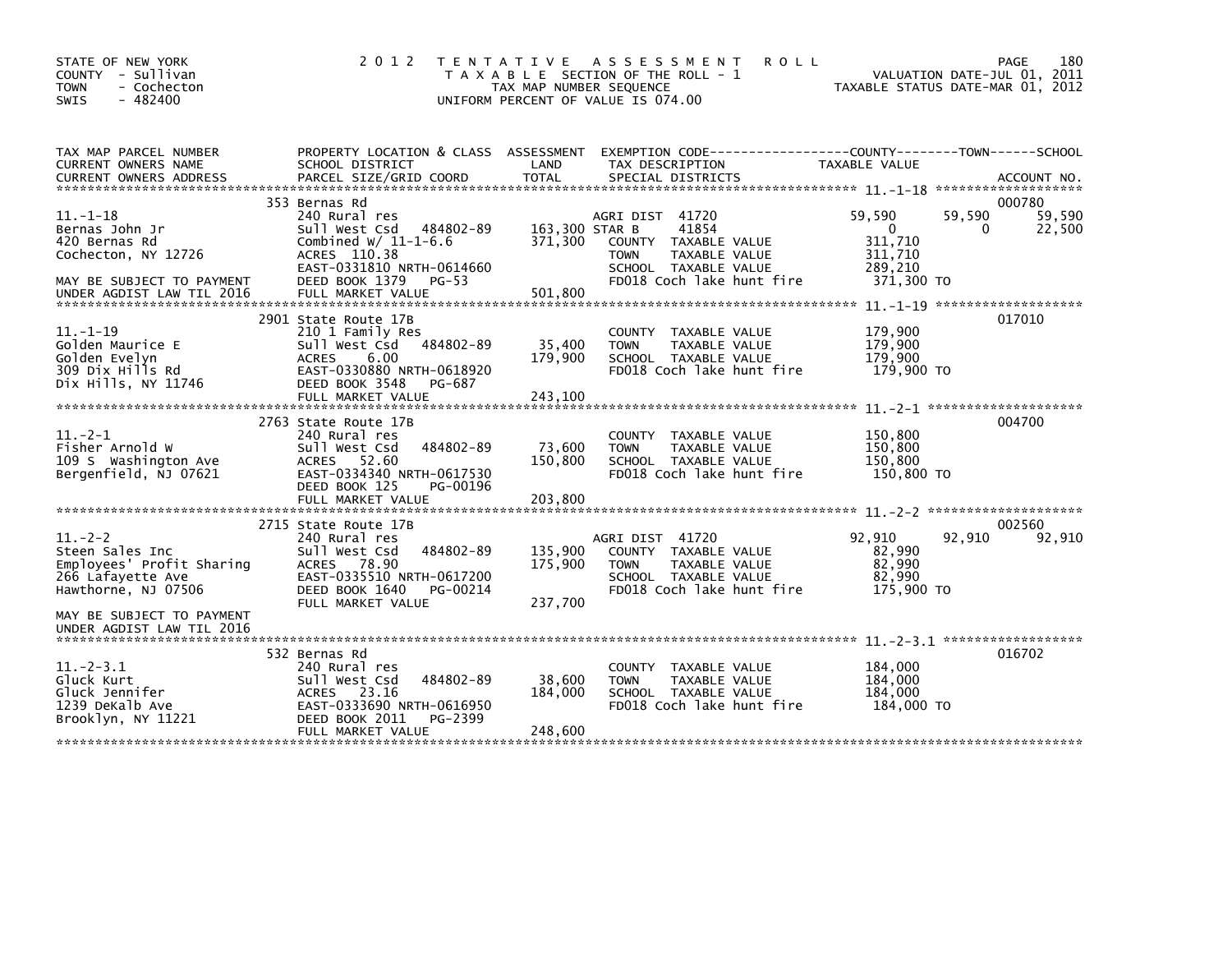| STATE OF NEW YORK<br>COUNTY - Sullivan<br>- Cochecton<br><b>TOWN</b><br>$-482400$<br><b>SWIS</b> | 2 0 1 2                                                                                                                                                                                        | T E N T A T I V E<br>TAX MAP NUMBER SEQUENCE | ASSESSMENT<br><b>ROLL</b><br>T A X A B L E SECTION OF THE ROLL - 1<br>UNIFORM PERCENT OF VALUE IS 074.00                     | TAXABLE STATUS DATE-MAR 01, 2012                            | 181<br>PAGE<br>VALUATION DATE-JUL 01, 2011 |
|--------------------------------------------------------------------------------------------------|------------------------------------------------------------------------------------------------------------------------------------------------------------------------------------------------|----------------------------------------------|------------------------------------------------------------------------------------------------------------------------------|-------------------------------------------------------------|--------------------------------------------|
| TAX MAP PARCEL NUMBER<br>CURRENT OWNERS NAME<br><b>CURRENT OWNERS ADDRESS</b>                    | PROPERTY LOCATION & CLASS ASSESSMENT<br>SCHOOL DISTRICT<br>PARCEL SIZE/GRID COORD                                                                                                              | LAND<br><b>TOTAL</b>                         | EXEMPTION CODE-----------------COUNTY-------TOWN------SCHOOL<br>TAX DESCRIPTION<br>SPECIAL DISTRICTS                         | <b>TAXABLE VALUE</b>                                        | ACCOUNT NO.                                |
| $11 - 2 - 3.2$<br>Nicoletti Thomas<br>Nicoletti Nancy<br>510 Bernas Rd<br>Cochecton, NY 12726    | 544 Bernas Rd<br>$322$ Rural vac $>10$<br>Sull West Csd<br>484802-89<br>ACRES 14.97<br>EAST-0333882 NRTH-0616330<br>DEED BOOK 2011<br>PG-571<br>FULL MARKET VALUE                              | 29,000<br>29,000<br>39,200                   | COUNTY TAXABLE VALUE<br>TAXABLE VALUE<br><b>TOWN</b><br>SCHOOL TAXABLE VALUE<br>FD018 Coch lake hunt fire                    | 29,000<br>29,000<br>29,000<br>29,000 TO                     |                                            |
| $11 - 2 - 3.3$<br>Blennau Francis<br>Patricia<br>1405 Fifth Ave<br>New Hyde Park, NY 11046       | Bernas Rd<br>$314$ Rural vac< $10$<br>484802-89<br>Sull West Csd<br>ACRES 10.00<br>EAST-0333696 NRTH-0616909<br>DEED BOOK 986<br>PG-00304<br>FULL MARKET VALUE                                 | 31,700<br>31,700<br>42,800                   | COUNTY TAXABLE VALUE<br>TAXABLE VALUE<br><b>TOWN</b><br>SCHOOL TAXABLE VALUE<br>FD018 Coch lake hunt fire                    | 31,700<br>31,700<br>31,700<br>31,700 TO                     |                                            |
| $11 - 2 - 3.4$<br>Nicoletti Thomas<br>Nicoletti Nancy<br>510 Bernas Rd<br>Cochecton, NY 12726    | 510 Bernas Rd<br>210 1 Family Res<br>Sull West Csd<br>484802-89<br>5.00<br><b>ACRES</b><br>EAST-0331176 NRTH-0616513<br>DEED BOOK 1385<br>PG-478<br>FULL MARKET VALUE                          | 32,000<br>123,700<br>167,200                 | COUNTY<br>TAXABLE VALUE<br>TAXABLE VALUE<br><b>TOWN</b><br>SCHOOL TAXABLE VALUE<br>FD018 Coch lake hunt fire                 | 123,700<br>123,700<br>123,700<br>123,700 TO                 | 002650                                     |
| $11.-2-4.1$<br>Bernas Karen<br>440 Bernas Rd<br>Cochecton, NY 12726                              | 440 Bernas Rd<br>240 Rural res<br>Sull West Csd<br>484802-89<br><b>ACRES</b><br>24.79<br>EAST-0333440 NRTH-0614880<br>DEED BOOK 787<br>PG-00441<br>FULL MARKET VALUE                           | 74,900<br>158,400<br>214,100                 | 41854<br>STAR B<br>COUNTY TAXABLE VALUE<br>TAXABLE VALUE<br><b>TOWN</b><br>SCHOOL TAXABLE VALUE<br>FD018 Coch lake hunt fire | $\mathbf{0}$<br>158,400<br>158,400<br>135.900<br>158,400 TO | 000840<br>22,500<br><sup>n</sup>           |
| $11 - 2 - 4.2$<br>Lowitz Maureen<br>Luning Jonathan<br>374 Bernas Rd<br>Cochecton, NY 12726      | 374 Bernas Rd<br>210 1 Family Res<br>Sull West Csd 484802-89<br>Cp <sub>3</sub><br>1.5A<br>1.50<br><b>ACRES</b><br>EAST-0332460 NRTH-0613220<br>DEED BOOK 2011<br>PG-5775<br>FULL MARKET VALUE | 16,200<br>89,000<br>120,300                  | 41854<br>STAR B<br>COUNTY TAXABLE VALUE<br>TAXABLE VALUE<br><b>TOWN</b><br>SCHOOL TAXABLE VALUE<br>FD018 Coch lake hunt fire | $\mathbf{0}$<br>89,000<br>89,000<br>66.500<br>89,000 TO     | 008610<br>22,500                           |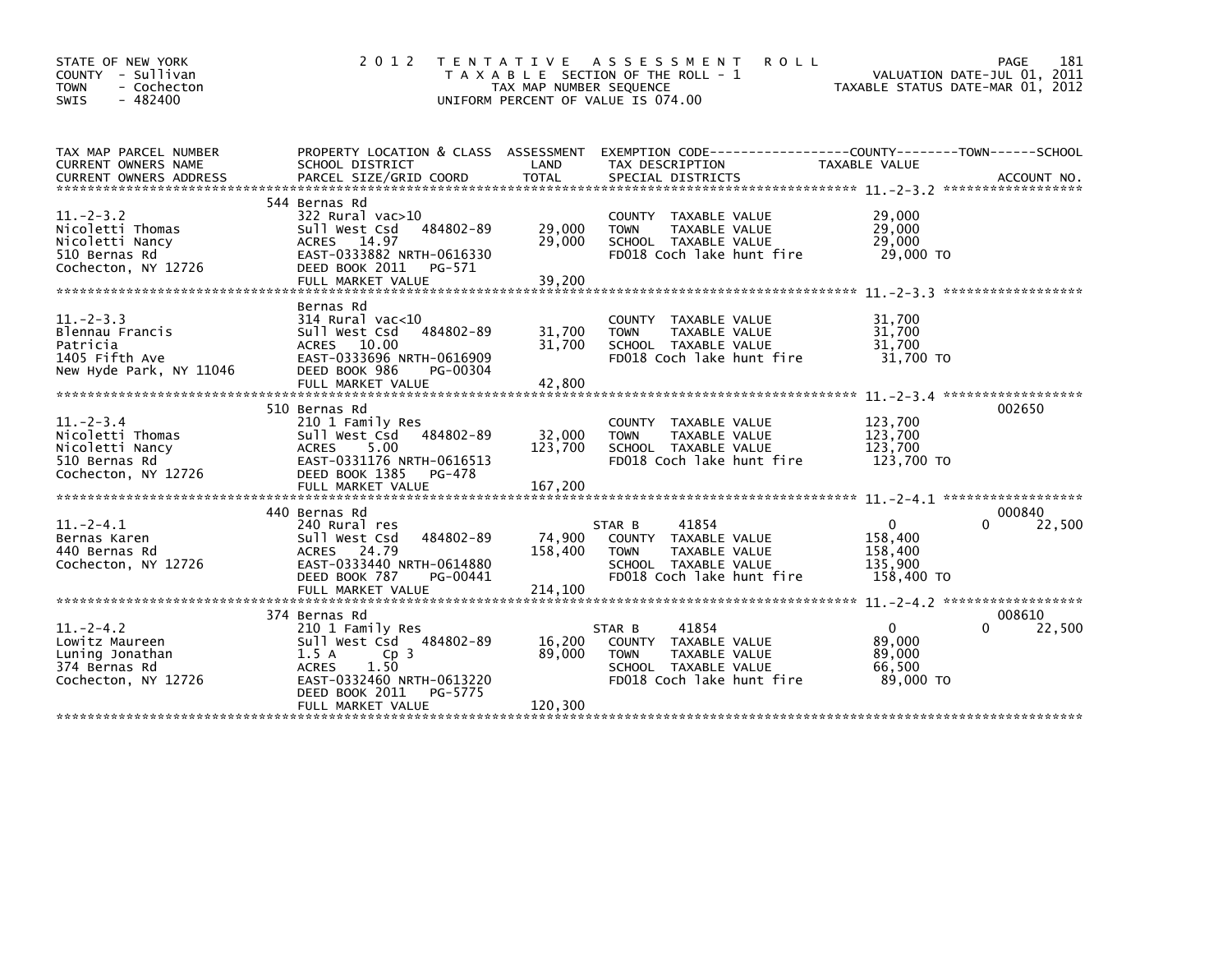| STATE OF NEW YORK<br>COUNTY - Sullivan<br>- Cochecton<br><b>TOWN</b><br>$-482400$<br>SWIS | 2 0 1 2                                                                                                                                                                                       | T E N T A T I V E<br>TAX MAP NUMBER SEQUENCE | A S S E S S M E N T<br><b>ROLL</b><br>T A X A B L E SECTION OF THE ROLL - 1<br>UNIFORM PERCENT OF VALUE IS 074.00                                                                     | TAXABLE STATUS DATE-MAR 01, 2012                                            | 182<br>PAGE<br>VALUATION DATE-JUL 01, 2011 |
|-------------------------------------------------------------------------------------------|-----------------------------------------------------------------------------------------------------------------------------------------------------------------------------------------------|----------------------------------------------|---------------------------------------------------------------------------------------------------------------------------------------------------------------------------------------|-----------------------------------------------------------------------------|--------------------------------------------|
| TAX MAP PARCEL NUMBER<br>CURRENT OWNERS NAME<br><b>CURRENT OWNERS ADDRESS</b>             | PROPERTY LOCATION & CLASS ASSESSMENT<br>SCHOOL DISTRICT<br>PARCEL SIZE/GRID COORD                                                                                                             | LAND<br><b>TOTAL</b>                         | EXEMPTION CODE-----------------COUNTY-------TOWN------SCHOOL<br>TAX DESCRIPTION<br>SPECIAL DISTRICTS                                                                                  | TAXABLE VALUE                                                               | ACCOUNT NO.<br>******************          |
| $11. -2 - 4.3$<br>Ernst Lanny<br>Ernst Joan<br>470 Bernas Rd<br>Cochecton, NY 12726       | 470 Bernas Rd<br>240 Rural res<br>484802-89<br>Sull West Csd<br>ACRES 25.00<br>EAST-0333490 NRTH-0615510<br>DEED BOOK 766<br>PG-00785<br>FULL MARKET VALUE                                    | 76,000 STAR B<br>165,600<br>223,800          | 67 PCT OF VALUE USED FOR EXEMPTION PURPOSES<br>COMBAT VET 41131<br>41854<br>COUNTY TAXABLE VALUE<br><b>TOWN</b><br>TAXABLE VALUE<br>SCHOOL TAXABLE VALUE<br>FD018 Coch lake hunt fire | 27,738<br>27,738<br>$\Omega$<br>137,862<br>137,862<br>143,100<br>165,600 TO | 4156<br>0<br>22,500<br>0                   |
| $11. - 2 - 4.4$<br>Bernas Karen<br>430 Bernas Rd<br>Cochecton, NY 12726                   | 430 Bernas Rd<br>464 Office bldg.<br>Sull West Csd 484802-89<br>8.71<br><b>ACRES</b><br>EAST-0332896 NRTH-0614628<br>DEED BOOK 782<br>PG-00575<br>FULL MARKET VALUE                           | 42,000<br>126,000<br>170,300                 | COUNTY TAXABLE VALUE<br><b>TOWN</b><br>TAXABLE VALUE<br>SCHOOL TAXABLE VALUE<br>FD018 Coch lake hunt fire                                                                             | 126,000<br>126,000<br>126,000<br>126,000 TO                                 | 000792                                     |
| $11. - 2 - 4.5$<br>Bernas John Jr<br>RD 1<br>Cochecton, NY 12726                          | Bernas Rd<br>480 Mult-use bld<br>Sull West Csd 484802-89<br>ACRES 46.23<br>EAST-0333530 NRTH-0613590<br>DEED BOOK 1379<br>PG-55<br>FULL MARKET VALUE                                          | 54,800<br>81,300<br>109,900                  | COUNTY TAXABLE VALUE<br>TAXABLE VALUE<br><b>TOWN</b><br>SCHOOL TAXABLE VALUE<br>FD018 Coch lake hunt fire                                                                             | 81,300<br>81,300<br>81,300<br>81,300 TO                                     | 790                                        |
| $11.-2-4.6$<br>Maher Morgan<br>428 Bernas Rd<br>Cochecton, NY 12726                       | Bernas Rd<br>311 Res vac land<br>Sull West Csd 484802-89<br>70.84 DPTH 447.00<br><b>FRNT</b><br><b>BANKC160490</b><br>EAST-0332804 NRTH-0614628<br>DEED BOOK 3057 PG-679<br>FULL MARKET VALUE | 5,000<br>5.000<br>6,800                      | COUNTY TAXABLE VALUE<br>TAXABLE VALUE<br><b>TOWN</b><br>SCHOOL TAXABLE VALUE<br>FD018 Coch lake hunt fire                                                                             | 5,000<br>5,000<br>5.000<br>5,000 TO                                         | 000840                                     |
| $11.-2-4.7$<br>Maher Morgan<br>428 Bernas Rd<br>Cochecton, NY 12726                       | 428 Bernas Rd<br>210 1 Family Res<br>Sull West Csd 484802-89<br>1.34 BANKC160490<br><b>ACRES</b><br>EAST-0332792 NRTH-0614521<br>DEED BOOK 3057<br>PG-679<br>FULL MARKET VALUE                | 15,000<br>150,000<br>202,700                 | 41854<br>STAR B<br>COUNTY TAXABLE VALUE<br>TAXABLE VALUE<br><b>TOWN</b><br>SCHOOL TAXABLE VALUE<br>FD018 Coch lake hunt fire                                                          | $\mathbf{0}$<br>150,000<br>150,000<br>127,500<br>150,000 TO                 | 000792<br>0<br>22,500                      |
| $11. - 2 - 5$<br>Fisher Arnold W<br>109 S Washington Ave<br>Bergenfield, NJ 07621         | State Route 17B<br>322 Rural vac>10<br>484802-89<br>Sull West Csd<br>ACRES 50.00<br>EAST-0335150 NRTH-0615030<br>DEED BOOK 572<br>PG-00447<br>FULL MARKET VALUE                               | 60,000<br>60,000<br>81,100                   | COUNTY TAXABLE VALUE<br>TAXABLE VALUE<br><b>TOWN</b><br>SCHOOL TAXABLE VALUE<br>FD018 Coch lake hunt fire                                                                             | 60,000<br>60,000<br>60,000<br>60,000 TO                                     | 004620                                     |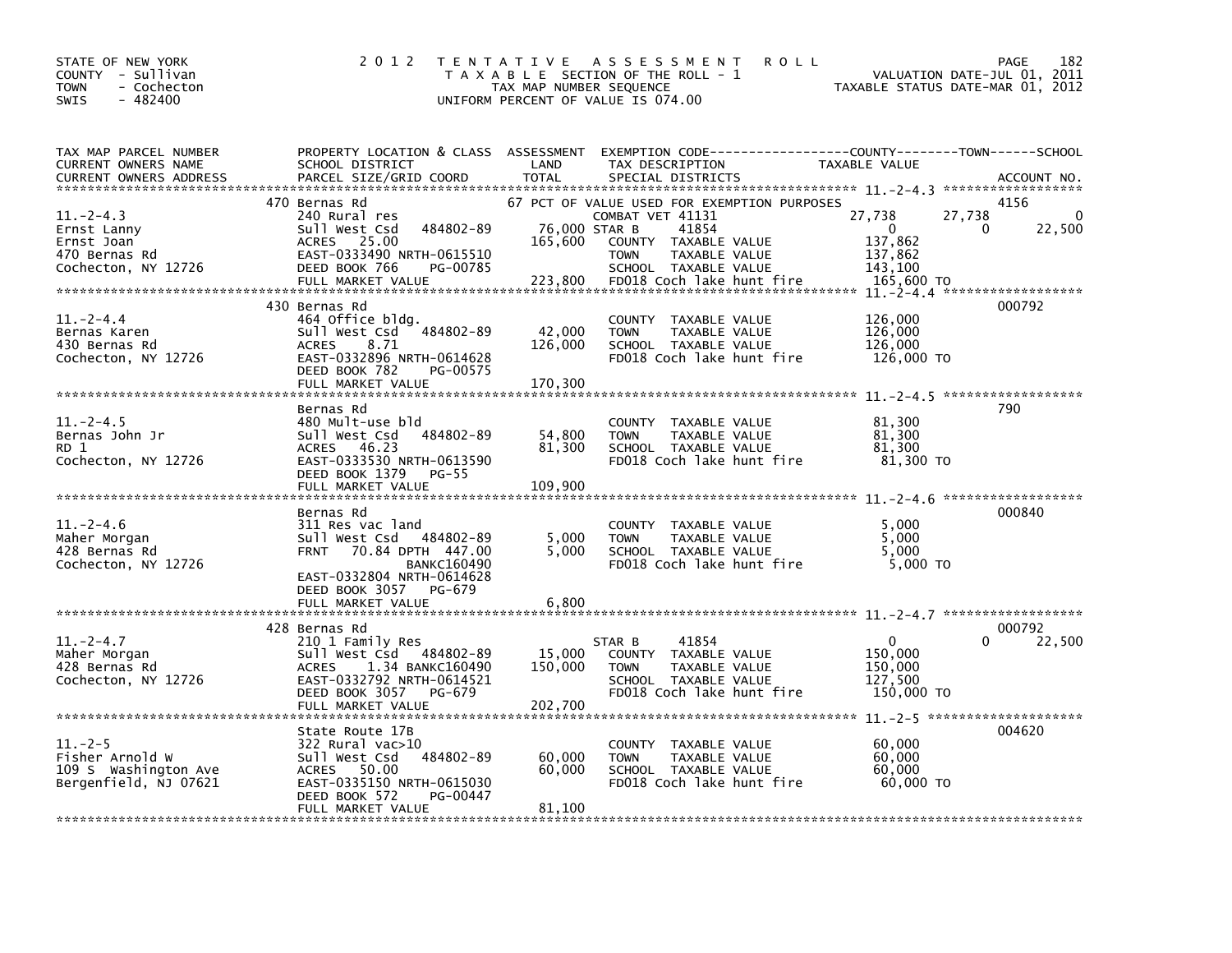| STATE OF NEW YORK<br>- Sullivan<br>COUNTY<br>- Cochecton<br><b>TOWN</b><br>$-482400$<br>SWIS | 2 0 1 2                                                                                                                                                                                                    | TAX MAP NUMBER SEQUENCE | TENTATIVE ASSESSMENT ROLL<br>T A X A B L E SECTION OF THE ROLL - 1<br>UNIFORM PERCENT OF VALUE IS 074.00 | VALUATION DATE-JUL 01, 2011<br>TAXABLE STATUS DATE-MAR 01, 2012 | 183<br>PAGE |
|----------------------------------------------------------------------------------------------|------------------------------------------------------------------------------------------------------------------------------------------------------------------------------------------------------------|-------------------------|----------------------------------------------------------------------------------------------------------|-----------------------------------------------------------------|-------------|
| TAX MAP PARCEL NUMBER<br>CURRENT OWNERS NAME<br>CURRENT OWNERS ADDRESS                       | PROPERTY LOCATION & CLASS ASSESSMENT<br>SCHOOL DISTRICT                          LAND         TAX DESCRIPTION                    TAXABLE VALUE<br>PARCEL SIZE/GRID COORD      TOTAL      SPECIAL DISTRICTS |                         |                                                                                                          |                                                                 | ACCOUNT NO. |
|                                                                                              | Bernas Rd                                                                                                                                                                                                  |                         |                                                                                                          |                                                                 | 014515      |
| $11.-2-6$<br>Smith F<br>Smith Burlingame W<br>99 Matt Smith Rd<br>Cochecton, NY 12726        | 322 Rural vac>10<br>Sull West Csd 484802-89<br>$1/2$ Interest Ward Wendy $60,000$ SCHOOL TAXABLE VALUE<br>Burlingame<br>ACRES 50.00<br>EAST-0334910 NRTH-0613500<br>DEED BOOK 1613 PG-00598                | 60,000                  | <b>COUNTY</b><br>TAXABLE VALUE<br>TOWN TAXABLE VALUE<br>FD018 Coch lake hunt fire                        | 60,000<br>60,000<br>60,000<br>60.000 TO                         |             |
|                                                                                              | FULL MARKET VALUE                                                                                                                                                                                          | 81,100                  |                                                                                                          |                                                                 |             |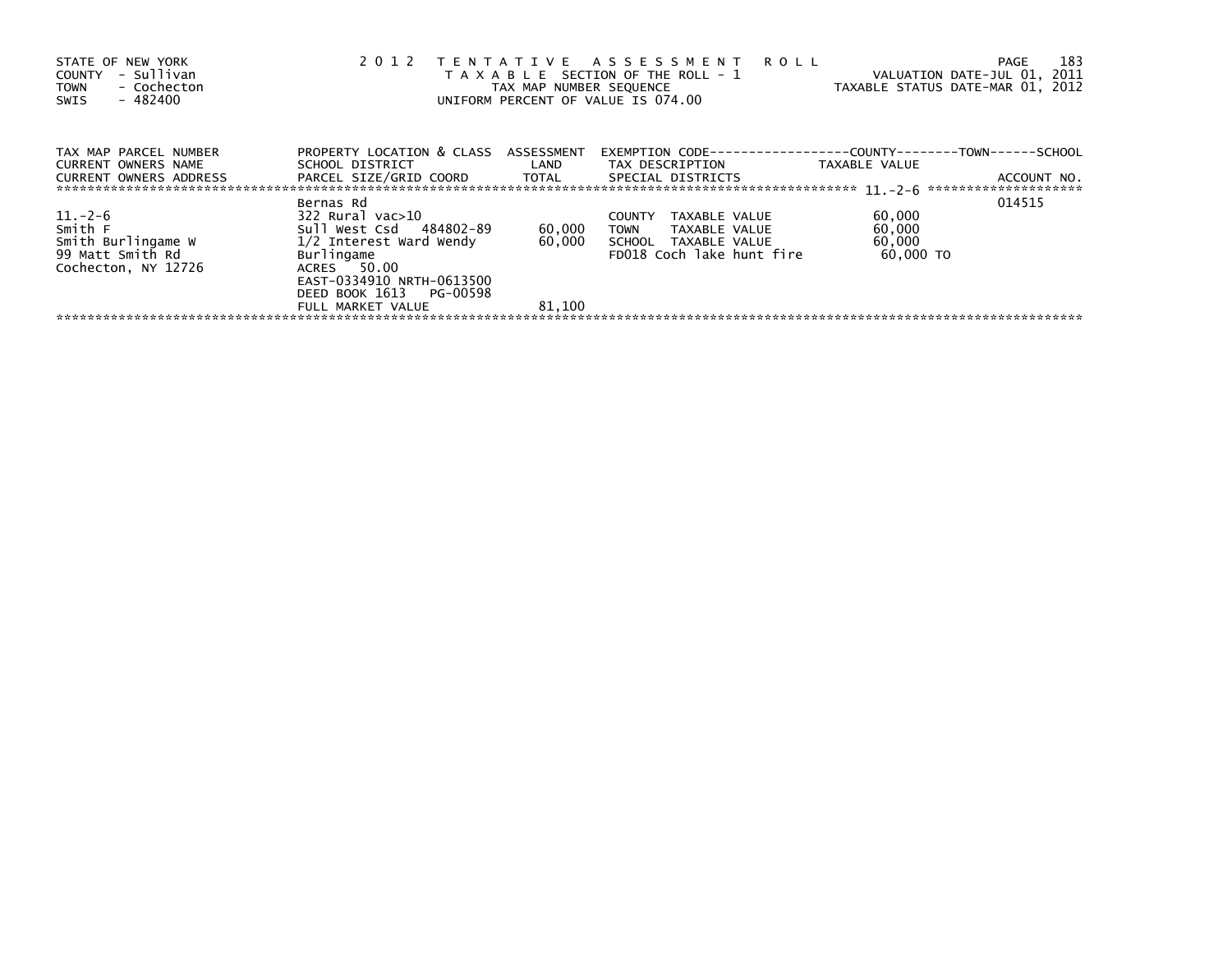| STATE OF NEW YORK   | 2012 TENTATIVE ASSESSMENT ROLL        | PAGE                             | 184 |
|---------------------|---------------------------------------|----------------------------------|-----|
| COUNTY - Sullivan   | T A X A B L E SECTION OF THE ROLL - 1 | VALUATION DATE-JUL 01, 2011      |     |
| TOWN<br>- Cochecton | MAP SECTION - 011                     | TAXABLE STATUS DATE-MAR 01, 2012 |     |
| - 482400<br>SWIS    | $SUB - SECTION -$                     | RPS150/V04/L015                  |     |
|                     | UNIFORM PERCENT OF VALUE IS 074.00    | CURRENT DATE 4/20/2012           |     |

## \*\*\* S P E C I A L D I S T R I C T S U M M A R Y \*\*\*

| CODE | DISTRICT NAME        | PARCELS | TOTAL EXTENSION<br><b>TYPF</b> | EXTENSION<br><b>VALUE</b> | AD VALOREM<br>VALUE | <b>FXFMPT</b><br>AMOUNT | <b>TAXABLE</b><br>VALUE |
|------|----------------------|---------|--------------------------------|---------------------------|---------------------|-------------------------|-------------------------|
|      | FD018 Coch lake hunt |         | 63 TOTAL                       |                           | 7093.790            | 183.200                 | 6910.590                |

## \*\*\* S C H O O L D I S T R I C T S U M M A R Y \*\*\*

| CODE             | DISTRICT NAME               | TOTAL<br><b>PARCELS</b> | ASSESSED<br>LAND    | ASSESSED<br><b>TOTAL</b> | <b>EXEMPT</b><br><b>AMOUNT</b> | <b>TOTAL</b><br>TAXABLE | <b>STAR</b><br>AMOUNT | <b>STAR</b><br><b>TAXABLE</b> |
|------------------|-----------------------------|-------------------------|---------------------|--------------------------|--------------------------------|-------------------------|-----------------------|-------------------------------|
| 484802           | Sull<br>West Csd            | 63                      | 3180.065            | 7093.790                 | 455.454                        | 6638.336                | 536.760               | 6101,576                      |
|                  | SUB-TOTAL                   | 63                      | 3180.065            | 7093.790                 | 455.454                        | 6638.336                | 536.760               | 6101,576                      |
| 482289<br>484889 | Jy Library<br>West Sull Lib | 41<br>22                | 2509,400<br>670.665 | 5487,400<br>1606.390     | 412.424<br>43,030              | 5074.976<br>1563,360    | 270,000<br>266,760    | 4804,976<br>1296,600          |
|                  | T O T A L                   | 126                     | 6360,130            | 14187,580                | 910,908                        | 13276,672               | 1073,520              | 12203,152                     |

#### \*\*\* S Y S T E M C O D E S S U M M A R Y \*\*\*

### NO SYSTEM EXEMPTIONS AT THIS LEVEL

#### \*\*\* E X E M P T I O N S U M M A R Y \*\*\*

| CODE                                                                          | DESCRIPTION                                                                                                            | <b>TOTAL</b><br><b>PARCELS</b> | <b>COUNTY</b>                                                         | <b>TOWN</b>                                                           | <b>SCHOOL</b>                                               |
|-------------------------------------------------------------------------------|------------------------------------------------------------------------------------------------------------------------|--------------------------------|-----------------------------------------------------------------------|-----------------------------------------------------------------------|-------------------------------------------------------------|
| 33201<br>41121<br>41131<br>41141<br>41720<br>41800<br>41804<br>41834<br>41854 | C-TAX SALE<br>WAR VET<br>COMBAT VET<br>DISABL VET<br>AGRI DIST<br>AGED-CTS<br>AGED-S<br>STAR EN<br>STAR B<br>T O T A L | 19<br>42                       | 183,200<br>36,739<br>55,478<br>22,192<br>430,184<br>16,350<br>744,143 | 183,200<br>36,739<br>55,478<br>22,192<br>430,184<br>16,350<br>744,143 | 430,184<br>16,350<br>8,920<br>109,260<br>427,500<br>992,214 |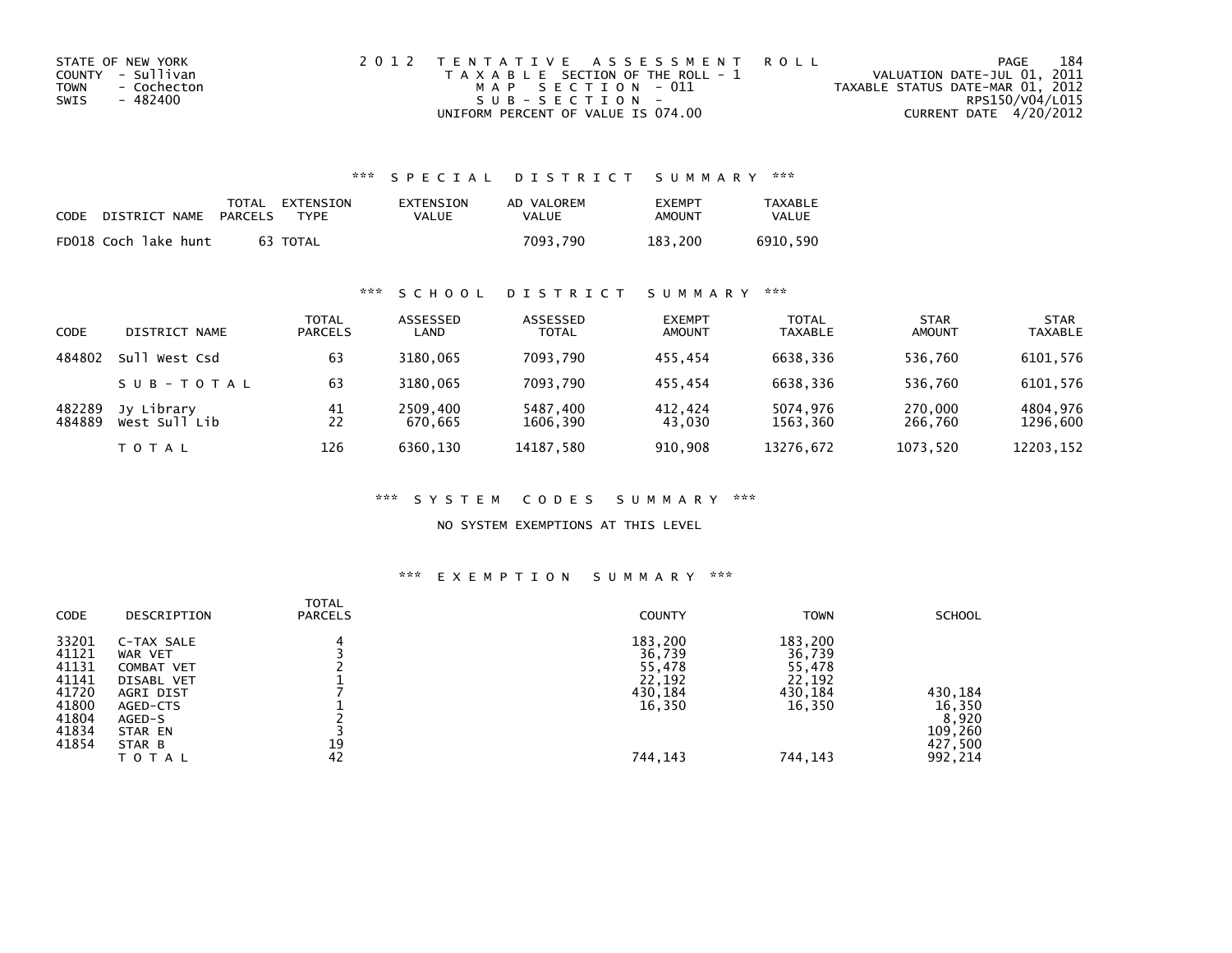| STATE OF NEW YORK   | 2012 TENTATIVE ASSESSMENT ROLL        | 185<br>PAGE                      |
|---------------------|---------------------------------------|----------------------------------|
| COUNTY - Sullivan   | T A X A B L E SECTION OF THE ROLL - 1 | VALUATION DATE-JUL 01, 2011      |
| TOWN<br>- Cochecton | MAP SECTION - 011                     | TAXABLE STATUS DATE-MAR 01, 2012 |
| - 482400<br>SWIS    | SUB-SECTION-                          | RPS150/V04/L015                  |
|                     | UNIFORM PERCENT OF VALUE IS 074.00    | CURRENT DATE 4/20/2012           |

# \*\*\* G R A N D T O T A L S \*\*\*

| ROLL       | DESCRIPTION | <b>TOTAL</b>   | <b>ASSESSED</b> | <b>ASSESSED</b> | <b>TAXABLE</b> | <b>TAXABLE</b> | <b>TAXABLE</b> | <b>STAR</b>    |
|------------|-------------|----------------|-----------------|-----------------|----------------|----------------|----------------|----------------|
| <b>SEC</b> |             | <b>PARCELS</b> | LAND            | <b>TOTAL</b>    | COUNTY         | <b>TOWN</b>    | <b>SCHOOL</b>  | <b>TAXABLE</b> |
|            | TAXABLE     |                | 3180,065        | 7093,790        | 6349.647       | 6349.647       | 6638,336       | 6101,576       |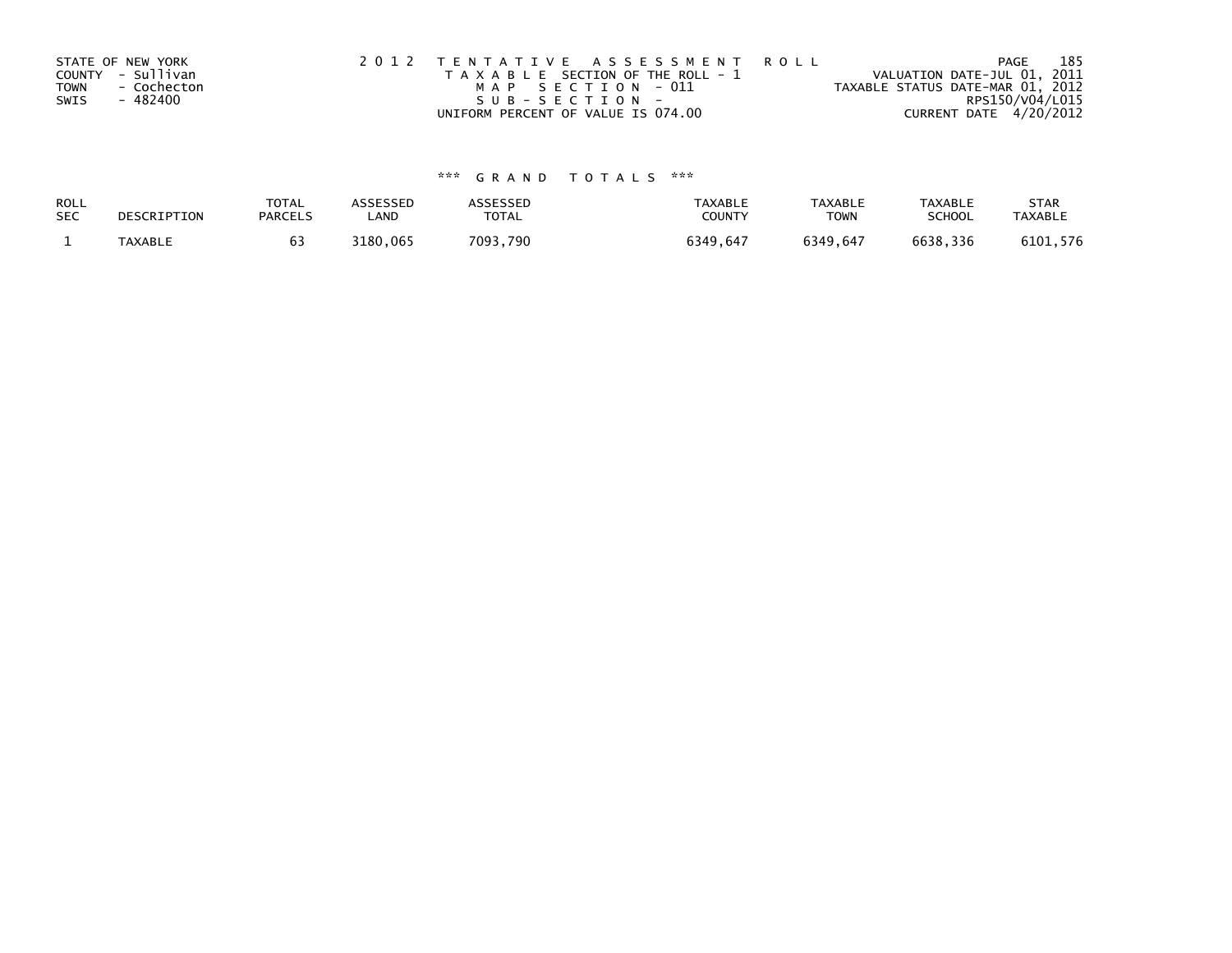| STATE OF NEW YORK<br>COUNTY - Sullivan<br><b>TOWN</b><br>- Cochecton<br>$-482400$<br>SWIS                                                                    | 2 0 1 2                                                                                                                                                                                                | TENTATIVE ASSESSMENT<br><b>ROLL</b><br>T A X A B L E SECTION OF THE ROLL - 1<br>TAX MAP NUMBER SEQUENCE<br>UNIFORM PERCENT OF VALUE IS 074.00                                | 186<br>PAGE<br>VALUATION DATE-JUL 01, 2011<br>TAXABLE STATUS DATE-MAR 01, 2012                                    |
|--------------------------------------------------------------------------------------------------------------------------------------------------------------|--------------------------------------------------------------------------------------------------------------------------------------------------------------------------------------------------------|------------------------------------------------------------------------------------------------------------------------------------------------------------------------------|-------------------------------------------------------------------------------------------------------------------|
| TAX MAP PARCEL NUMBER<br>CURRENT OWNERS NAME                                                                                                                 | PROPERTY LOCATION & CLASS ASSESSMENT<br>SCHOOL DISTRICT                                                                                                                                                | LAND<br>TAX DESCRIPTION                                                                                                                                                      | EXEMPTION CODE-----------------COUNTY-------TOWN------SCHOOL<br>TAXABLE VALUE                                     |
| $12 - 1 - 1$<br>Peters Sydney<br>Peters Mary<br>3648 Route 34 B<br>Scripio Center, NY 13147<br>MAY BE SUBJECT TO PAYMENT<br>UNDER AGDIST LAW TIL 2016        | State Route 97<br>$314$ Rural vac< $10$<br>484802-89<br>Sull West Csd<br>9.11<br><b>ACRES</b><br>EAST-0302403 NRTH-0620480<br>DEED BOOK 1529<br>PG-0053<br>FULL MARKET VALUE                           | AGRI DIST 41720<br>37,000<br>COUNTY TAXABLE VALUE<br>37,000<br><b>TOWN</b><br>TAXABLE VALUE<br>SCHOOL TAXABLE VALUE<br>FD018 Coch lake hunt fire<br>50,000                   | 006480<br>32,010<br>32,010<br>32,010<br>4,990<br>4,990<br>4,990<br>37,000 TO                                      |
| $12. - 1 - 2$<br>Vogel Louis<br>Vogel Robin Stevens<br>108 E 86Th St<br>New York, NY 10028                                                                   | 148 Cochecton Rd<br>210 1 Family Res<br>Sull West Csd<br>484802-89<br><b>ACRES</b><br>5.76<br>EAST-0302652 NRTH-0620105<br>DEED BOOK 1211 PG-00008<br>FULL MARKET VALUE                                | COUNTY TAXABLE VALUE<br>44,200<br><b>TOWN</b><br>TAXABLE VALUE<br>148,400<br>SCHOOL TAXABLE VALUE<br>FD018 Coch lake hunt fire<br>200,500                                    | 002595<br>148,400<br>148,400<br>148,400<br>148,400 TO                                                             |
| $12 - 1 - 3$<br>Schultz Dorothy<br>PO Box 33<br>Cochecton, NY 12726<br>MAY BE SUBJECT TO PAYMENT                                                             | 150 Cochecton Rd<br>210 1 Family Res<br>484802-89<br>Sull West Csd<br><b>ACRES</b><br>7.00<br>EAST-0303118 NRTH-0620549<br>DEED BOOK 3479<br>PG-185<br>FULL MARKET VALUE                               | AGRI DIST 41720<br>38,800 STAR B<br>41854<br>112,560<br>COUNTY TAXABLE VALUE<br><b>TOWN</b><br>TAXABLE VALUE<br>SCHOOL TAXABLE VALUE<br>152,100<br>FD018 Coch lake hunt fire | 013800<br>15,070<br>15,070<br>15.070<br>$\overline{0}$<br>22,500<br>0<br>97,490<br>97,490<br>74,990<br>112,560 TO |
| UNDER AGDIST LAW TIL 2016<br>$12. -1 - 4.1$<br>Schultz Dorothy<br>PO Box 33<br>Cochecton, NY 12726<br>MAY BE SUBJECT TO PAYMENT<br>UNDER AGDIST LAW TIL 2016 | 158 Cochecton Rd<br>240 Rural res<br>Sull West Csd<br>484802-89<br>Rr Z's<br>Combo $12 - 1 - 5$<br><b>ACRES</b><br>67.00<br>EAST-0303675 NRTH-0617690<br>DEED BOOK 3479<br>PG-185<br>FULL MARKET VALUE | AGRI DIST 41720<br>88,000<br>COUNTY TAXABLE VALUE<br>163,000<br>TAXABLE VALUE<br><b>TOWN</b><br>SCHOOL TAXABLE VALUE<br>FD018 Coch lake hunt fire<br>220,300                 | 013760<br>19,150<br>19.150<br>19,150<br>143,850<br>143,850<br>143.850<br>163,000 TO                               |
| $12. - 1 - 7$<br>Berger Raphael<br>Ron Berger<br>1990 Barona Rd S<br>Palm Springs, CA 92264                                                                  | State Route 97<br>$314$ Rural vac< $10$<br>Sull West Csd<br>484802-89<br>2.20<br><b>ACRES</b><br>EAST-0303060 NRTH-0620530<br>DEED BOOK 1854<br>PG-259<br>FULL MARKET VALUE                            | COUNTY TAXABLE VALUE<br>3,000<br><b>TOWN</b><br>TAXABLE VALUE<br>3,000<br>SCHOOL TAXABLE VALUE<br>FD018 Coch lake hunt fire<br>4,100                                         | 002596<br>3,000<br>3.000<br>3.000<br>3,000 TO                                                                     |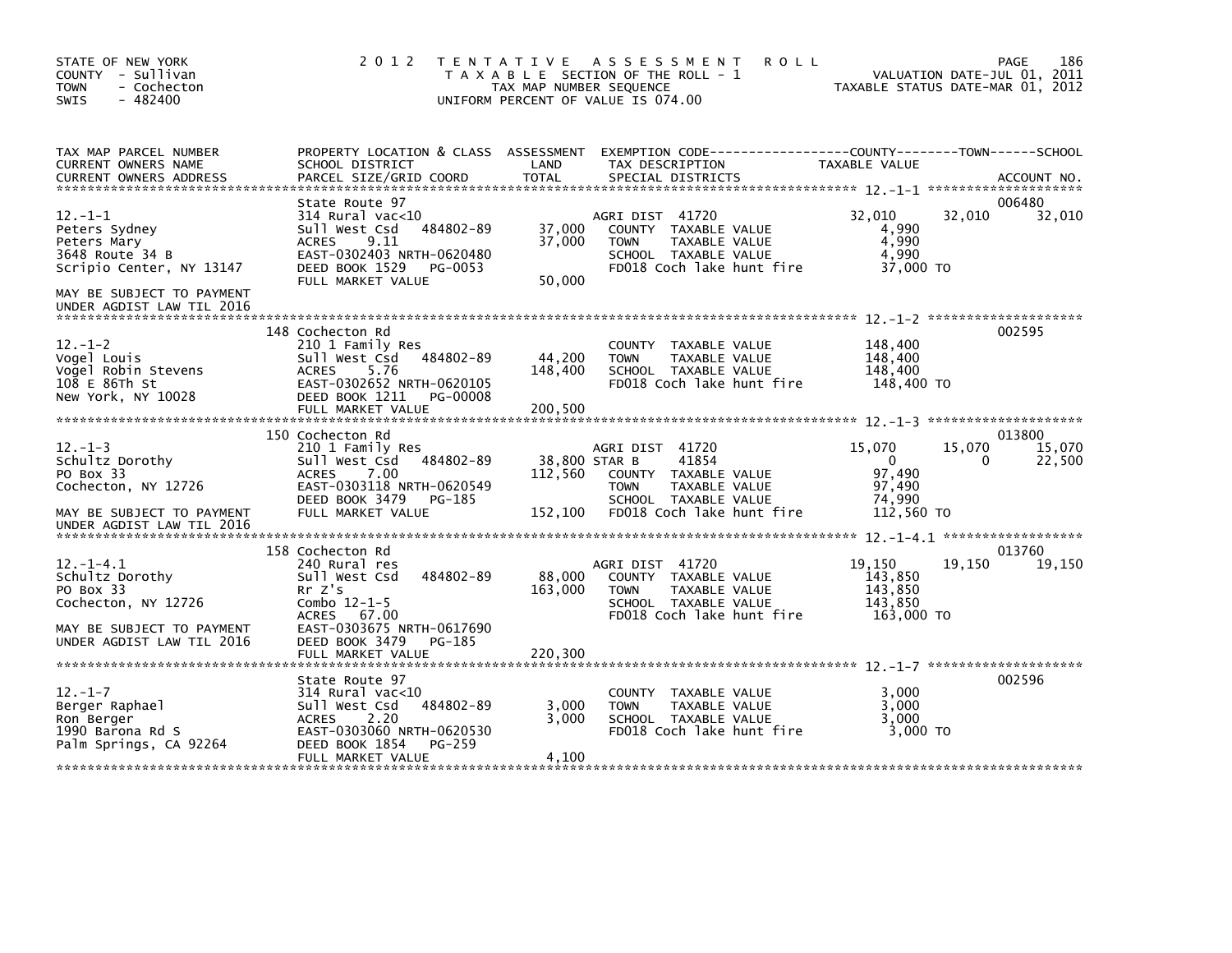| STATE OF NEW YORK<br>COUNTY - Sullivan<br><b>TOWN</b><br>- Cochecton<br>$-482400$<br>SWIS                                         | 2 0 1 2                                                                                                                                                                                                       | TAX MAP NUMBER SEQUENCE            | TENTATIVE ASSESSMENT<br><b>ROLL</b><br>T A X A B L E SECTION OF THE ROLL - 1<br>UNIFORM PERCENT OF VALUE IS 074.00           | TAXABLE STATUS DATE-MAR 01, 2012            | 187<br>PAGE<br>VALUATION DATE-JUL 01, 2011 |
|-----------------------------------------------------------------------------------------------------------------------------------|---------------------------------------------------------------------------------------------------------------------------------------------------------------------------------------------------------------|------------------------------------|------------------------------------------------------------------------------------------------------------------------------|---------------------------------------------|--------------------------------------------|
| TAX MAP PARCEL NUMBER<br>CURRENT OWNERS NAME                                                                                      | PROPERTY LOCATION & CLASS ASSESSMENT<br>SCHOOL DISTRICT                                                                                                                                                       | LAND                               | EXEMPTION CODE------------------COUNTY--------TOWN------SCHOOL<br>TAX DESCRIPTION                                            | TAXABLE VALUE                               |                                            |
| $12. -1 - 8$<br>Lake Donald A Jr<br>Lake Daniel E<br>8126 State Route 97<br>Cochecton, NY 12726                                   | 8126 State Route 97<br>210 1 Family Res<br>484802-89<br>Sull West Csd<br>- 4.00<br><b>ACRES</b><br>EAST-0303433 NRTH-0620322<br>DEED BOOK 2901<br>$PG-36$<br>FULL MARKET VALUE                                | 28,500<br>78,600<br>106,200        | COUNTY<br>TAXABLE VALUE<br>TAXABLE VALUE<br><b>TOWN</b><br>SCHOOL TAXABLE VALUE<br>FD018 Coch lake hunt fire                 | 78,600<br>78,600<br>78,600<br>78,600 TO     | 003490                                     |
| $12. - 1 - 10$<br>Freeland Erik<br>Burleigh Nina<br>PO Box 249<br>Cochecton, NY 12726                                             | State Route 97<br>210 1 Family Res<br>Sull West Csd 484802-89<br>FRNT 159.30 DPTH 147.00<br><b>BANKC061222</b><br>EAST-0303394 NRTH-0620059<br>DEED BOOK 2172<br><b>PG-76</b>                                 | 13,000<br>52,800                   | <b>COUNTY</b><br>TAXABLE VALUE<br>TAXABLE VALUE<br><b>TOWN</b><br>SCHOOL TAXABLE VALUE<br>FD018 Coch lake hunt fire          | 52,800<br>52,800<br>52,800<br>52,800 TO     | 004540                                     |
| $12. - 1 - 11$<br>Freeland Erik<br>Burleigh Nina<br>788 Riverside Dr Apt 8B<br>New York, NY 10032                                 | FULL MARKET VALUE<br>State Route 97<br>312 Vac w/imprv<br>Sull West Csd 484802-89<br>FRNT 200.00 DPTH 147.00<br>EAST-0303468 NRTH-0619889<br>DEED BOOK 3479<br><b>PG-65</b><br>FULL MARKET VALUE              | 71.400<br>8,000<br>8.700<br>11,800 | COUNTY TAXABLE VALUE<br><b>TOWN</b><br>TAXABLE VALUE<br>SCHOOL TAXABLE VALUE<br>FD018 Coch lake hunt fire                    | 8,700<br>8,700<br>8,700<br>8,700 TO         | 013821                                     |
| $12. - 1 - 12.1$<br>Schultz Dorothy<br>PO Box 33<br>Cochecton, NY 12726<br>MAY BE SUBJECT TO PAYMENT<br>UNDER AGDIST LAW TIL 2016 | State Route 97<br>$322$ Rural vac $>10$<br>484802-89<br>Sull West Csd<br>Combo $12.-1-4.3$<br><b>ACRES</b><br>3.00<br>EAST-0303570 NRTH-0619235<br>DEED BOOK 3479<br>PG-185<br>FULL MARKET VALUE              | 14,860<br>14,860<br>20,100         | AGRI DIST 41720<br>COUNTY TAXABLE VALUE<br>TAXABLE VALUE<br><b>TOWN</b><br>SCHOOL TAXABLE VALUE<br>FD018 Coch lake hunt fire | 14.530<br>330<br>330<br>330<br>14,860 TO    | 013820<br>14,530<br>14.530                 |
| $12. - 1 - 14$<br>Schicker Fred O<br>250 Terrace Rd<br>Franklin, NJ 07417                                                         | 8064 State Route 97<br>240 Rural res<br>Sull West Csd<br>484802-89<br>$12.-1-13$ & $12.-1-15$<br>$7. - 1 - 33$<br>ACRES 298.13<br>EAST-0303754 NRTH-0618259<br>DEED BOOK 1789<br>PG-0080<br>FULL MARKET VALUE | 268,200<br>401,500<br>542,600      | <b>COUNTY</b><br>TAXABLE VALUE<br>TAXABLE VALUE<br><b>TOWN</b><br>SCHOOL TAXABLE VALUE<br>FD018 Coch lake hunt fire          | 401,500<br>401,500<br>401.500<br>401,500 TO | 013420                                     |
|                                                                                                                                   |                                                                                                                                                                                                               |                                    |                                                                                                                              |                                             |                                            |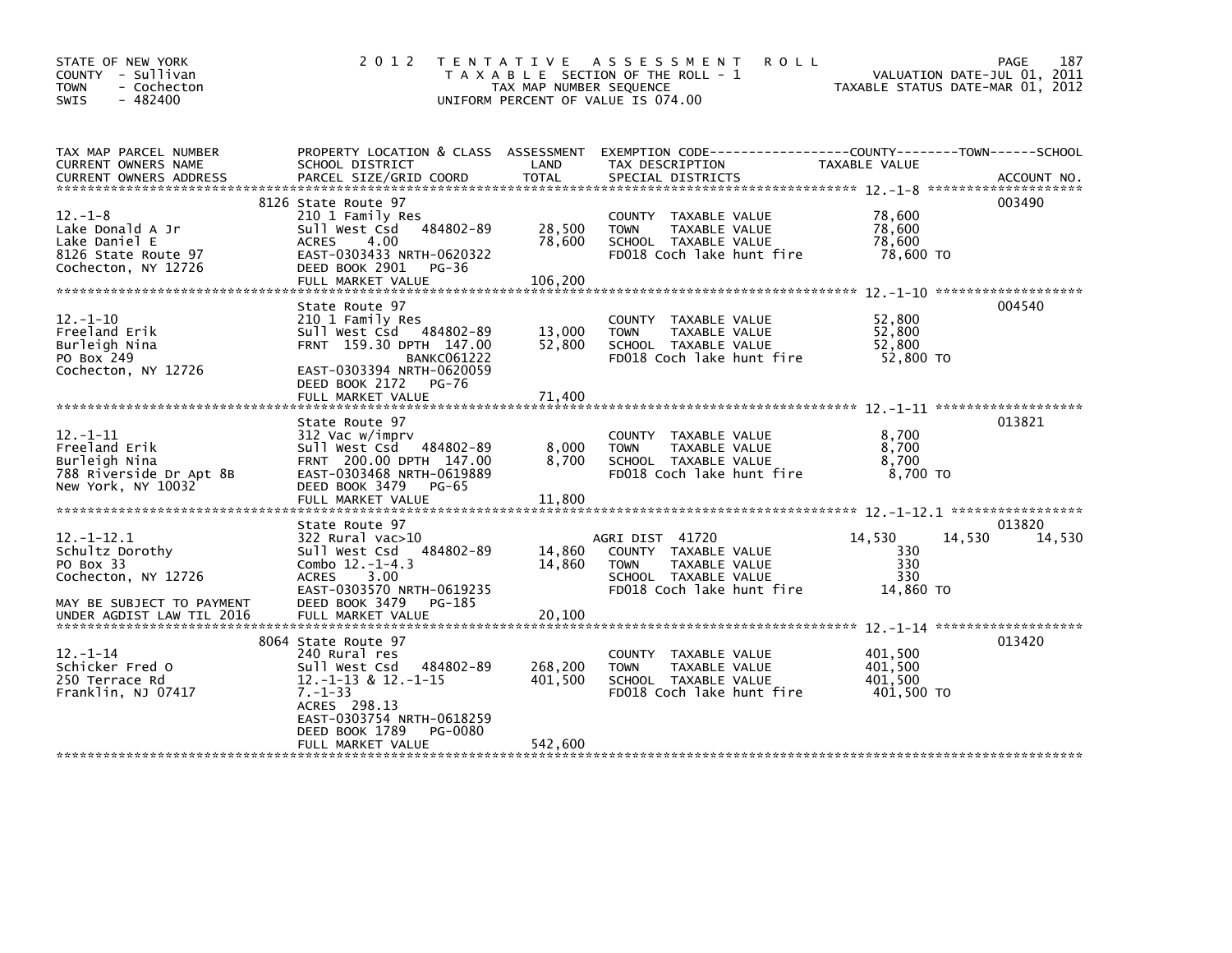| STATE OF NEW YORK<br>COUNTY - Sullivan<br><b>TOWN</b><br>- Cochecton<br>$-482400$<br>SWIS                                                                               | 2 0 1 2                                                                                                                                                                                     | TAX MAP NUMBER SEQUENCE       | TENTATIVE ASSESSMENT<br><b>ROLL</b><br>T A X A B L E SECTION OF THE ROLL - 1<br>UNIFORM PERCENT OF VALUE IS 074.00                                      |                                                               | 188<br>PAGE<br>VALUATION DATE-JUL 01, 2011<br>TAXABLE STATUS DATE-MAR 01, 2012 |
|-------------------------------------------------------------------------------------------------------------------------------------------------------------------------|---------------------------------------------------------------------------------------------------------------------------------------------------------------------------------------------|-------------------------------|---------------------------------------------------------------------------------------------------------------------------------------------------------|---------------------------------------------------------------|--------------------------------------------------------------------------------|
| TAX MAP PARCEL NUMBER<br>CURRENT OWNERS NAME                                                                                                                            | PROPERTY LOCATION & CLASS ASSESSMENT<br>SCHOOL DISTRICT                                                                                                                                     | LAND                          | EXEMPTION CODE-----------------COUNTY-------TOWN------SCHOOL<br>TAX DESCRIPTION                                                                         | TAXABLE VALUE                                                 |                                                                                |
| $12. - 1 - 16$<br>Pine Valley LLC<br>220-12 Hartland Ave<br>Hollis Hills, NY 11427                                                                                      | Long Rd<br>$322$ Rural vac $>10$<br>Sull West Csd<br>484802-89<br>ACRES 25.00<br>EAST-0306534 NRTH-0616246<br>DEED BOOK 2262<br>PG-608                                                      | 67,000<br>67.000              | COUNTY TAXABLE VALUE<br><b>TOWN</b><br>TAXABLE VALUE<br>SCHOOL TAXABLE VALUE<br>FD018 Coch lake hunt fire                                               | 67,000<br>67,000<br>67,000<br>67,000 TO                       | 000191                                                                         |
| $12. - 1 - 17$<br>Keesler Charles J<br>PO Box 14<br>Cochecton, NY 12726<br>MAY BE SUBJECT TO PAYMENT<br>UNDER RPTL480A UNTIL 2021                                       | Long Rd<br>$322$ Rural vac $>10$<br>484802-89<br>Sull West Csd<br>58 elig<br>ACRES 73.00<br>EAST-0310062 NRTH-0617044<br>DEED BOOK 3545<br>PG-574<br>FULL MARKET VALUE                      | 62.000<br>83.800              | AGRI DIST 41720<br>62,000 FOREST LND 47460<br>COUNTY TAXABLE VALUE<br><b>TOWN</b><br>TAXABLE VALUE<br>SCHOOL TAXABLE VALUE<br>FD018 Coch lake hunt fire | $\Omega$<br>44.080<br>17,920<br>17,920<br>17,920<br>62,000 TO | 007300<br>$\Omega$<br>$\mathbf{0}$<br>44,080<br>44,080                         |
| $12. - 1 - 18$<br>Keesler Charles J<br>PO Box 14<br>Cochecton, NY 12726<br>MAY BE SUBJECT TO PAYMENT<br>UNDER RPTL480A UNTIL 2021                                       | Long Rd<br>312 Vac w/imprv<br>484802-89<br>Sull West Csd<br>22.5 elig<br>30.00<br><b>ACRES</b><br>EAST-0309928 NRTH-0615921<br>DEED BOOK 3545<br>PG-574<br>FULL MARKET VALUE                | 30,550<br>41,300              | AGRI DIST 41720<br>28,550 FOREST LND 47460<br>COUNTY TAXABLE VALUE<br>TAXABLE VALUE<br><b>TOWN</b><br>SCHOOL TAXABLE VALUE<br>FD018 Coch lake hunt fire | 3.090<br>18,000<br>9,460<br>9,460<br>9,460<br>30.550 TO       | 007320<br>3,090<br>3.090<br>18,000<br>18,000                                   |
| $12 - 1 - 19$<br>Pine Valley Llc<br>40-36 Clearview Expy Apt 3<br>Bayside, NY 11361                                                                                     | 78 Long Rd<br>260 Seasonal res<br>Sull West Csd<br>484802-89<br>ACRES 26.00<br>EAST-0309834 NRTH-0615188<br>DEED BOOK 2262<br>PG-608                                                        | 103,000<br>210,000            | COUNTY TAXABLE VALUE<br><b>TOWN</b><br>TAXABLE VALUE<br>SCHOOL TAXABLE VALUE<br>FD018 Coch lake hunt fire                                               | 210,000<br>210,000<br>210,000<br>210,000 TO                   | 000190                                                                         |
| $12. - 1 - 20$<br>Reddy Latchman & Deorani<br>Hariprashad Hardeo<br>97-12 23rd Ave<br>East Elmhurst, NY 11369<br>MAY BE SUBJECT TO PAYMENT<br>UNDER RPTL480A UNTIL 2021 | 20 State Route 97<br>910 Priv forest<br>Sull West Csd<br>484802-89<br>100 elig acres<br>N D F<br>ACRES 104.87<br>EAST-0306452 NRTH-0615404<br>PG-496<br>DEED BOOK 2770<br>FULL MARKET VALUE | 172,000<br>172,000<br>232.400 | FOREST LND 47460<br>COUNTY TAXABLE VALUE<br><b>TOWN</b><br>TAXABLE VALUE<br>SCHOOL TAXABLE VALUE<br>FD018 Coch lake hunt fire                           | 113,600<br>58,400<br>58,400<br>58,400<br>172,000 TO           | 007940<br>113,600<br>113,600                                                   |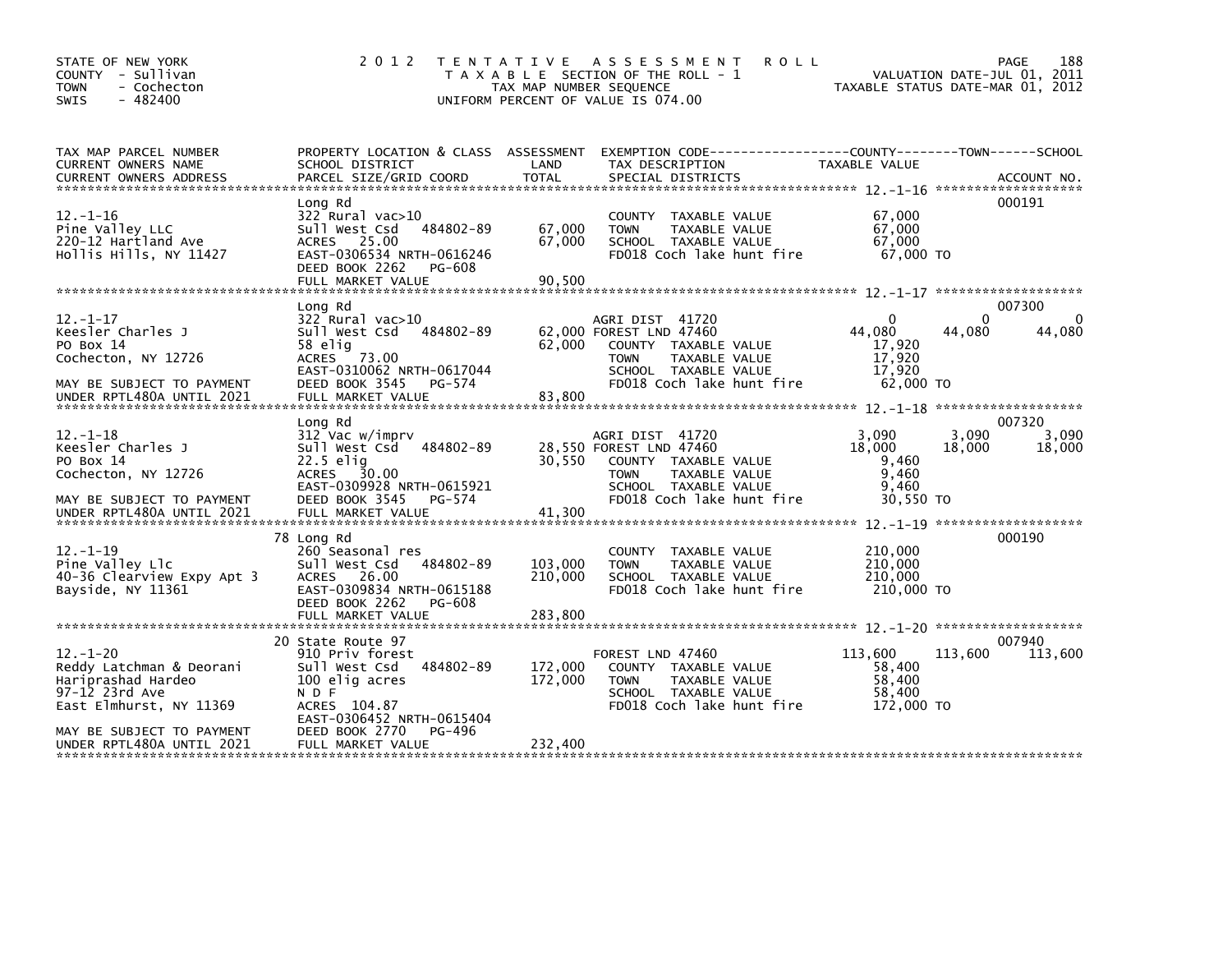| STATE OF NEW YORK<br>COUNTY - Sullivan<br>- Cochecton<br>TOWN<br>$-482400$<br><b>SWIS</b>              | 2 0 1 2                                                                                                                                                                     | TAX MAP NUMBER SEQUENCE    | TENTATIVE ASSESSMENT<br><b>ROLL</b><br>T A X A B L E SECTION OF THE ROLL - 1<br>UNIFORM PERCENT OF VALUE IS 074.00 | <b>PAGE</b><br>VALUATION DATE-JUL 01, 2011<br>TAXABLE STATUS DATE-MAR 01, 2012                                                    | 189 |
|--------------------------------------------------------------------------------------------------------|-----------------------------------------------------------------------------------------------------------------------------------------------------------------------------|----------------------------|--------------------------------------------------------------------------------------------------------------------|-----------------------------------------------------------------------------------------------------------------------------------|-----|
| TAX MAP PARCEL NUMBER<br>CURRENT OWNERS NAME<br><b>CURRENT OWNERS ADDRESS</b>                          | SCHOOL DISTRICT<br>PARCEL SIZE/GRID COORD                                                                                                                                   | LAND<br><b>TOTAL</b>       | TAX DESCRIPTION<br>SPECIAL DISTRICTS                                                                               | PROPERTY LOCATION & CLASS ASSESSMENT EXEMPTION CODE-----------------COUNTY-------TOWN------SCHOOL<br>TAXABLE VALUE<br>ACCOUNT NO. |     |
| $12. - 1 - 21$<br>Pfalzgraf Marjorie Ann<br>34 Arlo Rd Apt 2a<br>Staten Island, NY 10301               | State Route 97<br>260 Seasonal res<br>sull west Csd<br>484802-89<br>ACRES 71.60<br>EAST-0305869 NRTH-0615404<br>DEED BOOK 826<br>PG-00330                                   | 67,700<br>72,700           | COUNTY TAXABLE VALUE<br>TAXABLE VALUE<br><b>TOWN</b><br>SCHOOL TAXABLE VALUE<br>FD018 Coch lake hunt fire          | 011238<br>72,700<br>72,700<br>72,700<br>72,700 TO                                                                                 |     |
| $12 - 1 - 22$<br>Tarascio Joseph<br>Conklin John B<br>86-36 VanWyck Expy<br>Richmond Hill, NY 11418    | State Route 97<br>$314$ Rural vac<10<br>484802-89<br>Sull West Csd<br><b>ACRES</b><br>3.60<br>EAST-0305066 NRTH-0615438<br>DEED BOOK 2011<br>PG-8186<br>FULL MARKET VALUE   | 13,600<br>13,600<br>18,400 | COUNTY TAXABLE VALUE<br><b>TOWN</b><br>TAXABLE VALUE<br>SCHOOL TAXABLE VALUE<br>FD018 Coch lake hunt fire          | 014680<br>13,600<br>13,600<br>13.600<br>13,600 TO                                                                                 |     |
| PRIOR OWNER ON 3/01/2012<br>Conklin John B                                                             |                                                                                                                                                                             |                            |                                                                                                                    |                                                                                                                                   |     |
| $12. - 1 - 23$<br>Tarascio Joseph<br>Conklin John B<br>86-36 Vanwyck Expy<br>Richmond Hill, NY 11418   | State Route 97<br>$314$ Rural vac<10<br>484802-89<br>sull west Csd<br>3.00<br><b>ACRES</b><br>EAST-0305103 NRTH-0615030<br>DEED BOOK 2011<br>PG-8186<br>FULL MARKET VALUE   | 16,000<br>16,000<br>21,600 | COUNTY TAXABLE VALUE<br>TAXABLE VALUE<br><b>TOWN</b><br>SCHOOL TAXABLE VALUE<br>FD018 Coch lake hunt fire          | 16,000<br>16,000<br>16,000<br>16,000 TO                                                                                           |     |
| PRIOR OWNER ON 3/01/2012<br>Conklin John B                                                             |                                                                                                                                                                             |                            |                                                                                                                    |                                                                                                                                   |     |
| $12. - 1 - 24.1$<br>Batenhorst Christopher<br>647 E 11th St Apt 26<br>New York, NY 10009               | 57 State Route 97<br>$314$ Rural vac<10<br>Sull West Csd 484802-89<br>FRNT 576.00 DPTH 335.00<br>EAST-0304722 NRTH-0614836<br>DEED BOOK 2963<br>PG-547<br>FULL MARKET VALUE | 1,000<br>1,000<br>1,400    | COUNTY TAXABLE VALUE<br>TAXABLE VALUE<br><b>TOWN</b><br>SCHOOL TAXABLE VALUE<br>FD018 Coch lake hunt fire          | 1,000<br>1,000<br>1.000<br>1,000 TO                                                                                               |     |
|                                                                                                        |                                                                                                                                                                             |                            |                                                                                                                    |                                                                                                                                   |     |
| $12. - 1 - 24.2$<br>Tarascio Joseph<br>Conklin John B<br>86-36 Vanwyck Expy<br>Richmond Hill, NY 11418 | State Route 97<br>$314$ Rural vac<10<br>484802-89<br>Sull West Csd<br>3.00<br><b>ACRES</b><br>EAST-0304722 NRTH-0614720<br>DEED BOOK 2011<br>PG-8186                        | 16,000<br>16,000           | COUNTY TAXABLE VALUE<br>TAXABLE VALUE<br><b>TOWN</b><br>SCHOOL TAXABLE VALUE<br>FD018 Coch lake hunt fire          | 16,000<br>16.000<br>16,000<br>16,000 TO                                                                                           |     |
| PRIOR OWNER ON 3/01/2012<br>Conklin John B                                                             | FULL MARKET VALUE                                                                                                                                                           | 21,600                     |                                                                                                                    |                                                                                                                                   |     |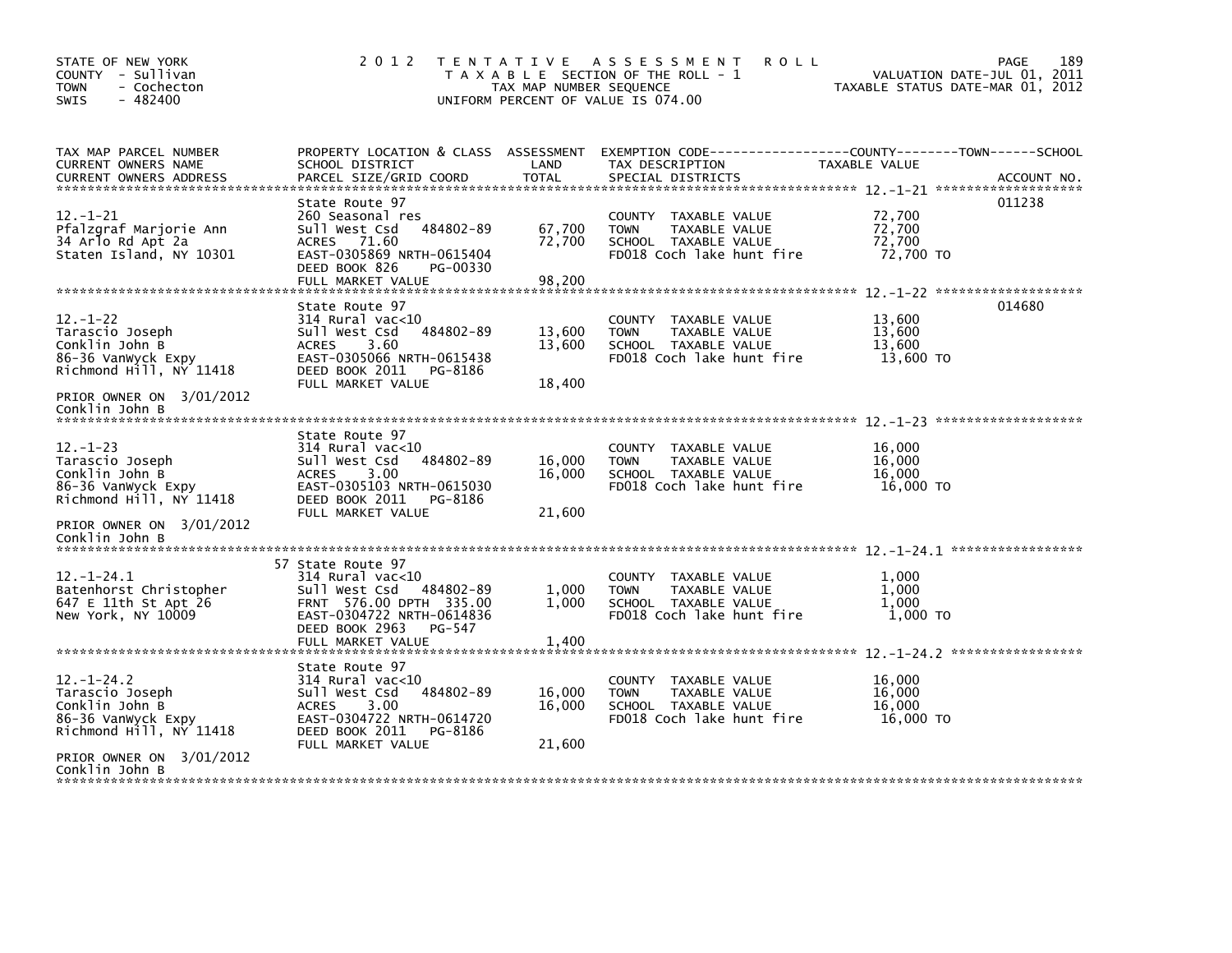| STATE OF NEW YORK<br>COUNTY - Sullivan<br><b>TOWN</b><br>- Cochecton<br>$-482400$<br><b>SWIS</b>                                                              | 2 0 1 2                                                                                                                                                                                  | TAX MAP NUMBER SEQUENCE    | TENTATIVE ASSESSMENT<br><b>ROLL</b><br>T A X A B L E SECTION OF THE ROLL - 1<br>UNIFORM PERCENT OF VALUE IS 074.00                                                                                      | TAXABLE STATUS DATE-MAR 01, 2012                                                                                       | 190<br><b>PAGE</b><br>VALUATION DATE-JUL 01, 2011 |
|---------------------------------------------------------------------------------------------------------------------------------------------------------------|------------------------------------------------------------------------------------------------------------------------------------------------------------------------------------------|----------------------------|---------------------------------------------------------------------------------------------------------------------------------------------------------------------------------------------------------|------------------------------------------------------------------------------------------------------------------------|---------------------------------------------------|
| TAX MAP PARCEL NUMBER<br>CURRENT OWNERS NAME<br><b>CURRENT OWNERS ADDRESS</b>                                                                                 | PROPERTY LOCATION & CLASS ASSESSMENT<br>SCHOOL DISTRICT<br>PARCEL SIZE/GRID COORD                                                                                                        | LAND<br><b>TOTAL</b>       | TAX DESCRIPTION<br>SPECIAL DISTRICTS                                                                                                                                                                    | TAXABLE VALUE                                                                                                          | ACCOUNT NO.                                       |
| $12 - 1 - 24.3$<br>Silvestri James<br>336 Beach 92nd St<br>Rockaway, NY 11693                                                                                 | State Route 97<br>312 Vac w/imprv<br>Sull West Csd 484802-89<br>old pump station<br>ACRES<br>1.34<br>EAST-0304527 NRTH-0615014<br>DEED BOOK 2806 PG-98<br>FULL MARKET VALUE              | 8,700<br>8,700<br>11,800   | COUNTY TAXABLE VALUE<br>TAXABLE VALUE<br><b>TOWN</b><br>SCHOOL TAXABLE VALUE<br>FD018 Coch lake hunt fire                                                                                               | 8,700<br>8,700<br>8,700<br>8,700 TO                                                                                    |                                                   |
| $12. - 1 - 25.1$<br>Siggia Salvatore<br>29 C. Meyer Rd<br>Cochecton, NY 12726                                                                                 | State Route 97<br>240 Rural res<br>Sull West Csd<br>484802-89<br>Rr Z's<br>ACRES 12.10 BANKC030400<br>EAST-0305361 NRTH-0614325<br>DEED BOOK 2843 PG-23                                  | 42,500<br>160,700          | COUNTY TAXABLE VALUE<br>TAXABLE VALUE<br><b>TOWN</b><br>SCHOOL TAXABLE VALUE<br>FD018 Coch lake hunt fire                                                                                               | 160,700<br>160,700<br>160,700<br>160.700 TO                                                                            | 005731                                            |
|                                                                                                                                                               | FULL MARKET VALUE                                                                                                                                                                        | 217,200                    |                                                                                                                                                                                                         |                                                                                                                        |                                                   |
| $12. - 1 - 25.2$<br>Fitzgerald Cornelius Jr.<br>Fitzgerald Alice<br>PO Box 2<br>Cochecton, NY 12726<br>MAY BE SUBJECT TO PAYMENT<br>UNDER AGDIST LAW TIL 2016 | 18 C Meyer Rd<br>241 Rural res&ag<br>Sull West Csd<br>484802-89<br>Rr Z's<br>Game Preserve<br>ACRES 15.41<br>EAST-0304170 NRTH-0615195<br>DEED BOOK 1666<br>PG-0003<br>FULL MARKET VALUE | 175,400                    | 41121<br>WAR VET<br>38,820 AGRI BLDGS 41700<br>129,800 AGRI DIST 41720<br>41834<br>STAR EN<br>COUNTY TAXABLE VALUE<br><b>TOWN</b><br>TAXABLE VALUE<br>SCHOOL TAXABLE VALUE<br>FD018 Coch lake hunt fire | 15,180<br>15,180<br>15,980<br>15,980<br>12,620<br>12,620<br>$\overline{0}$<br>86.020<br>86,020<br>54.550<br>129,800 TO | 15.980<br>12,620<br>46,650<br>$\Omega$            |
| $12. - 1 - 26$<br>Reis Jorge T<br>97-32 107th St<br>Ozone Park, NY 11416                                                                                      | 683 County Road 116<br>$314$ Rural vac<10<br>Sull West Csd<br>484802-89<br>ACRES<br>8.00<br>EAST-0305893 NRTH-0614058<br>DEED BOOK 3402<br>PG-351<br>FULL MARKET VALUE                   | 16,600<br>16,600<br>22,400 | COUNTY TAXABLE VALUE<br>TAXABLE VALUE<br><b>TOWN</b><br>SCHOOL TAXABLE VALUE<br>FD018 Coch lake hunt fire                                                                                               | 16,600<br>16,600<br>16.600<br>16,600 TO                                                                                | 003125                                            |
| $12 - 1 - 27$<br>Modular Homes<br>For Country Inc<br>PO Box 639<br>Jeffersonville, NY 12748                                                                   | County Road 116<br>210 1 Family Res<br>Sull West Csd 484802-89<br>625 Cty Rd 116<br>5.79<br>ACRES<br>EAST-0306262 NRTH-0613849<br>DEED BOOK 1737<br>PG-00190<br>FULL MARKET VALUE        | 10,500<br>35,600<br>48,100 | COUNTY TAXABLE VALUE<br>TAXABLE VALUE<br><b>TOWN</b><br>SCHOOL TAXABLE VALUE<br>FD018 Coch lake hunt fire                                                                                               | 35,600<br>35,600<br>35,600<br>35,600 TO                                                                                | 008360                                            |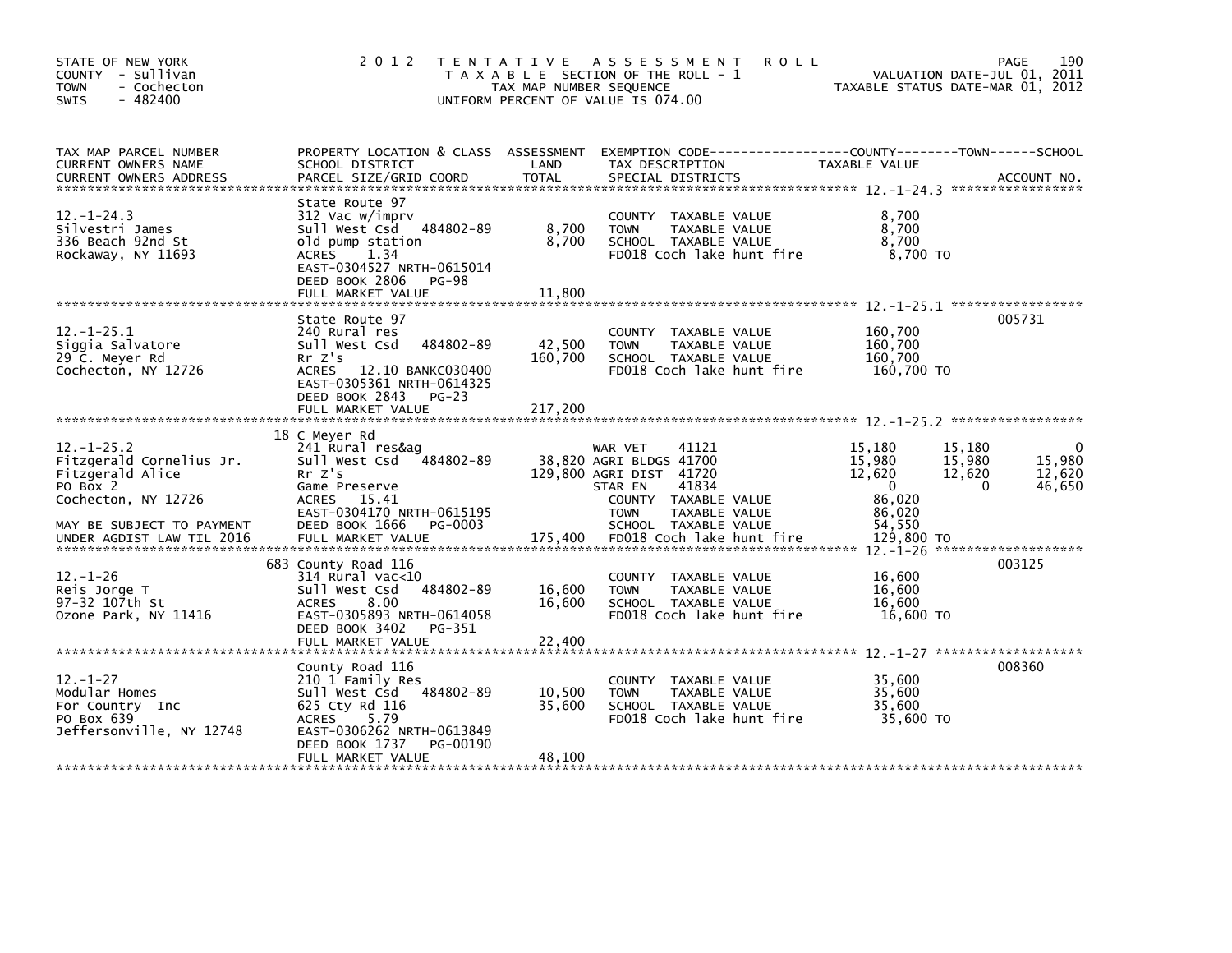| STATE OF NEW YORK<br>COUNTY - Sullivan<br>- Cochecton<br><b>TOWN</b><br>$-482400$<br><b>SWIS</b> | 2 0 1 2                                                                                                                                                                                    | TAX MAP NUMBER SEQUENCE      | TENTATIVE ASSESSMENT<br><b>ROLL</b><br>T A X A B L E SECTION OF THE ROLL - 1<br>UNIFORM PERCENT OF VALUE IS 074.00 |                                             | 191<br>PAGE<br>VALUATION DATE-JUL 01, 2011<br>TAXABLE STATUS DATE-MAR 01, 2012 |
|--------------------------------------------------------------------------------------------------|--------------------------------------------------------------------------------------------------------------------------------------------------------------------------------------------|------------------------------|--------------------------------------------------------------------------------------------------------------------|---------------------------------------------|--------------------------------------------------------------------------------|
| TAX MAP PARCEL NUMBER<br>CURRENT OWNERS NAME<br><b>CURRENT OWNERS ADDRESS</b>                    | PROPERTY LOCATION & CLASS ASSESSMENT<br>SCHOOL DISTRICT<br>PARCEL SIZE/GRID COORD                                                                                                          | LAND<br>TOTAL                | EXEMPTION CODE-----------------COUNTY-------TOWN------SCHOOL<br>TAX DESCRIPTION<br>SPECIAL DISTRICTS               | TAXABLE VALUE                               | ACCOUNT NO.                                                                    |
| $12. - 1 - 28$<br>Napolitano Peter D<br>5463 Golf Course Rd<br>Great Falls, SC 29055             | 615 County Road 116<br>270 Mfg housing<br>Sull West Csd 484802-89<br>N D F<br>FRNT 150.00 DPTH 150.00<br>EAST-0306609 NRTH-0614085<br>DEED BOOK 3042<br>PG-374<br>FULL MARKET VALUE        | 6,900<br>10,500<br>14.200    | COUNTY TAXABLE VALUE<br>TAXABLE VALUE<br><b>TOWN</b><br>SCHOOL TAXABLE VALUE<br>FD018 Coch lake hunt fire          | 10,500<br>10,500<br>10.500<br>10,500 TO     | 007410                                                                         |
| $12. - 1 - 29$<br>Mirabile Angelo J<br>Mirabile Wayne<br>30 Forest St<br>Whitinsville, MA 01588  | 601 County Road 116<br>210 1 Family Res<br>484802-89<br>Sull West Csd<br>ACRES 24.00<br>EAST-0307052 NRTH-0613330<br>DEED BOOK 2719<br>PG-268<br>FULL MARKET VALUE                         | 67,400<br>111,600<br>150,800 | COUNTY TAXABLE VALUE<br><b>TOWN</b><br>TAXABLE VALUE<br>SCHOOL TAXABLE VALUE<br>FD018 Coch lake hunt fire          | 111,600<br>111,600<br>111,600<br>111,600 TO | 009840                                                                         |
| $12 - 1 - 30$<br>Fogarty Lynn<br>Fogarty Sean<br>3 Hamilton Rd<br>Monticello, NY 12701           | County Road 116<br>$314$ Rural vac<10<br>Sull West Csd<br>484802-89<br>1.60<br><b>ACRES</b><br>EAST-0308094 NRTH-0612446<br>DEED BOOK 1662<br>PG-0633<br>FULL MARKET VALUE                 | 10,400<br>10,400<br>14,100   | COUNTY TAXABLE VALUE<br><b>TOWN</b><br>TAXABLE VALUE<br>SCHOOL TAXABLE VALUE<br>FD018 Coch lake hunt fire          | 10,400<br>10,400<br>10,400<br>10,400 TO     | 011761                                                                         |
| $12. - 1 - 31$<br>Barry Danny<br>150 Cold Spring Rd<br>Liberty, NY 12754                         | County Road 116<br>$314$ Rural vac<10<br>Sull West Csd<br>484802-89<br>FRNT 424.00 DPTH 112.00<br>ACRES 1.09<br>EAST-0308416 NRTH-0612142<br>DEED BOOK 2545<br>PG-625<br>FULL MARKET VALUE | 7,200<br>7,200<br>9,700      | COUNTY TAXABLE VALUE<br>TAXABLE VALUE<br><b>TOWN</b><br>SCHOOL TAXABLE VALUE<br>FD018 Coch lake hunt fire          | 7,200<br>7,200<br>7,200<br>7,200 TO         | 014281                                                                         |
| $12. - 1 - 33$<br>Horod William J<br>84 Coventry Ave<br>Albertson, NY 11507                      | 40 Long Rd<br>210 1 Family Res<br>484802-89<br>Sull West Csd<br>ACRES 20.00<br>EAST-0308875 NRTH-0614669<br>DEED BOOK 1811<br>PG-083<br>FULL MARKET VALUE                                  | 48,000<br>83,000<br>112,200  | COUNTY TAXABLE VALUE<br>TAXABLE VALUE<br><b>TOWN</b><br>SCHOOL TAXABLE VALUE<br>FD018 Coch lake hunt fire          | 83,000<br>83,000<br>83,000<br>83.000 TO     | 006350                                                                         |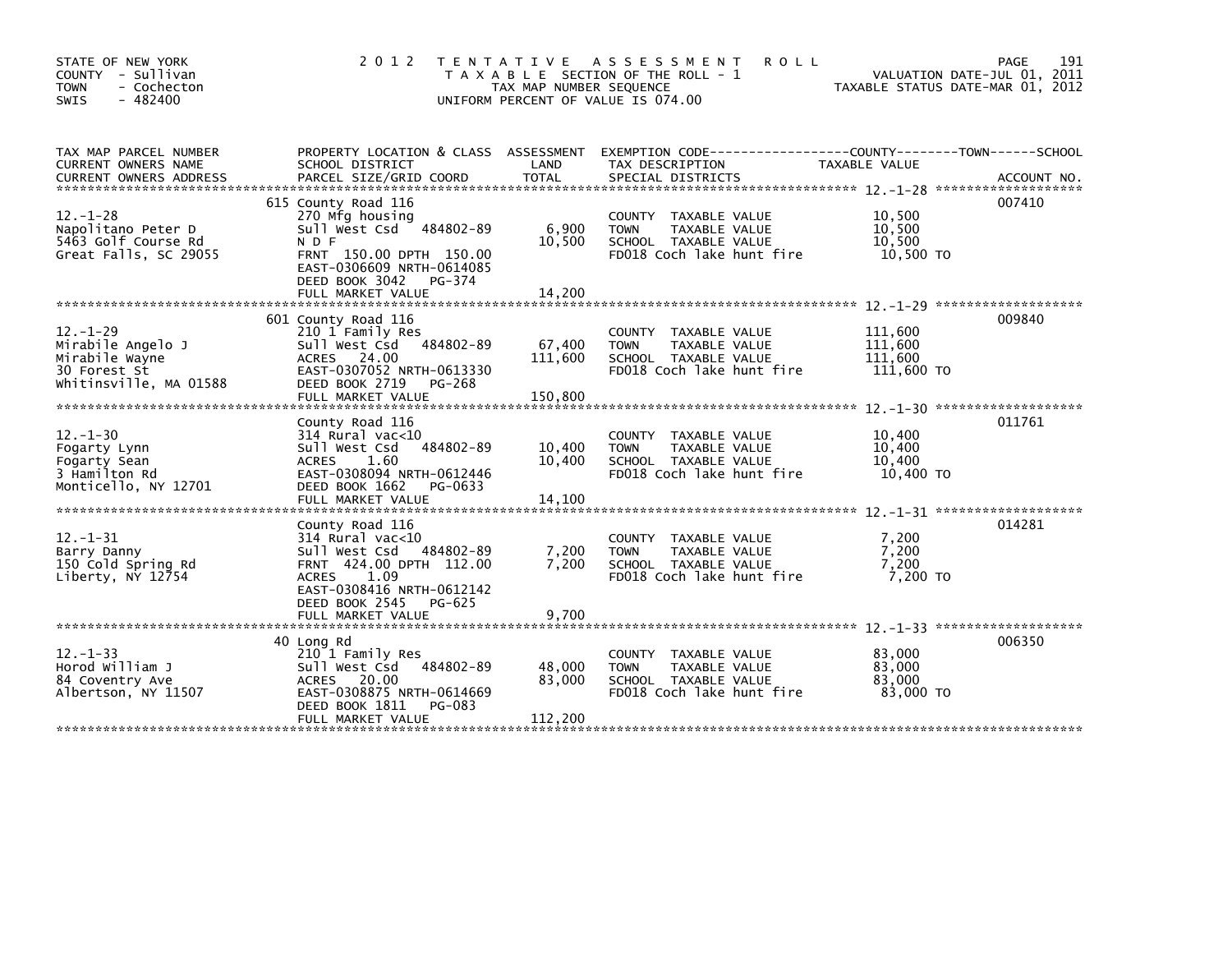| STATE OF NEW YORK<br>COUNTY - Sullivan<br>- Cochecton<br><b>TOWN</b><br>$-482400$<br>SWIS       | 2 0 1 2                                                                                                                                                                                | T E N T A T I V E<br>TAX MAP NUMBER SEQUENCE | A S S E S S M E N T<br><b>ROLL</b><br>T A X A B L E SECTION OF THE ROLL - 1<br>UNIFORM PERCENT OF VALUE IS 074.00   | VALUATION DATE-JUL 01, 2011<br>TAXABLE STATUS DATE-MAR 01, 2012 | 192<br>PAGE |
|-------------------------------------------------------------------------------------------------|----------------------------------------------------------------------------------------------------------------------------------------------------------------------------------------|----------------------------------------------|---------------------------------------------------------------------------------------------------------------------|-----------------------------------------------------------------|-------------|
| TAX MAP PARCEL NUMBER<br>CURRENT OWNERS NAME<br><b>CURRENT OWNERS ADDRESS</b>                   | PROPERTY LOCATION & CLASS ASSESSMENT<br>SCHOOL DISTRICT<br>PARCEL SIZE/GRID COORD                                                                                                      | LAND<br><b>TOTAL</b>                         | EXEMPTION CODE-----------------COUNTY-------TOWN------SCHOOL<br>TAX DESCRIPTION<br>SPECIAL DISTRICTS                | TAXABLE VALUE                                                   | ACCOUNT NO. |
| 12. –1–34<br>Praslick Alexander<br>305 Mountain Rd<br>Pleasantville, NY                         | County Road 116<br>322 Rural vac>10<br>sull west Csd<br>484802-89<br>ACRES 75.60<br>EAST-0309491 NRTH-0613911<br>DEED BOOK 2514<br>PG-30<br>FULL MARKET VALUE                          | 127,600<br>127,600<br>172,400                | COUNTY TAXABLE VALUE<br><b>TOWN</b><br>TAXABLE VALUE<br>SCHOOL TAXABLE VALUE<br>FD018 Coch lake hunt fire           | 127,600<br>127,600<br>127,600<br>127,600 TO                     | 011691      |
| $12. - 1 - 35$<br>Bailey Lennox<br>Bailey Myrtle<br>PO Box 1685<br>New York, NY 10013           | 630 County Road 116<br>310 Res Vac<br>Sull West Csd<br>484802-89<br>ACRES 22.00<br>EAST-0307198 NRTH-0614736<br>DEED BOOK 2297<br><b>PG-202</b><br>FULL MARKET VALUE                   | 51,000<br>51,000<br>68,900                   | COUNTY TAXABLE VALUE<br><b>TOWN</b><br>TAXABLE VALUE<br>SCHOOL TAXABLE VALUE<br>FD018 Coch lake hunt fire           | 51,000<br>51,000<br>51,000<br>51,000 TO                         | 014640      |
| $12. - 1 - 36.1$<br>Praslick Alexander<br>305 Mountain Rd<br>Pleasantville, NY                  | County Road 116<br>240 Rural res<br>Sull West Csd<br>484802-89<br>ACRES 10.13<br>EAST-0307769 NRTH-0613708<br>DEED BOOK 2514<br>PG-30<br>FULL MARKET VALUE                             | 49,300<br>75,100<br>101,500                  | <b>COUNTY</b><br>TAXABLE VALUE<br>TAXABLE VALUE<br><b>TOWN</b><br>SCHOOL TAXABLE VALUE<br>FD018 Coch lake hunt fire | 75,100<br>75,100<br>75,100<br>75,100 TO                         | 011690      |
| 12. –1–36.2<br>Frieiro Liliana<br>DeLia Delrio<br>300 E 93rd St Apt 33A<br>New York, NY 10128   | County Road 116<br>210 1 Family Res<br>Sull West Csd 484802-89<br><b>ACRES</b><br>9.35<br>EAST-0307387 NRTH-0614141<br>DEED BOOK 00180 PG-00594<br>FULL MARKET VALUE                   | 51,300<br>150,400<br>203,200                 | COUNTY TAXABLE VALUE<br>TAXABLE VALUE<br><b>TOWN</b><br>SCHOOL TAXABLE VALUE<br>FD018 Coch lake hunt fire           | 150,400<br>150,400<br>150,400<br>150,400 TO                     | 000122      |
| 12. –1–37<br>Marciniak James V<br>Stiglin Nadia D<br>10 S Cottenet St 1N<br>Irvington, NY 10533 | County Road 116<br>322 Rural vac>10<br>Sull West Csd 484802-89<br>516-399-3994<br>ACRES 12.50 BANK C80374<br>EAST-0308256 NRTH-0613715<br>DEED BOOK 3444<br>PG-62<br>FULL MARKET VALUE | 34,000<br>34,000<br>45,900                   | COUNTY TAXABLE VALUE<br>TAXABLE VALUE<br><b>TOWN</b><br>SCHOOL TAXABLE VALUE<br>FD018 Coch lake hunt fire           | 34,000<br>34,000<br>34,000<br>34,000 TO                         | 014645      |
| 12. –1–38<br>Marciniak James V<br>Stiglin Nadia D<br>10 S Cottenet St 1N<br>Irvington, NY 10533 | 552 County Road 116<br>210 1 Family Res<br>Sull West Csd 484802-89<br>ACRES 12.16 BANK C80374<br>EAST-0308462 NRTH-0613199<br>DEED BOOK 3444<br>PG-62<br>FULL MARKET VALUE             | 45,600<br>185,500<br>250,700                 | COUNTY TAXABLE VALUE<br><b>TOWN</b><br>TAXABLE VALUE<br>SCHOOL TAXABLE VALUE<br>FD018 Coch lake hunt fire           | 185,500<br>185,500<br>185,500<br>185,500 TO                     |             |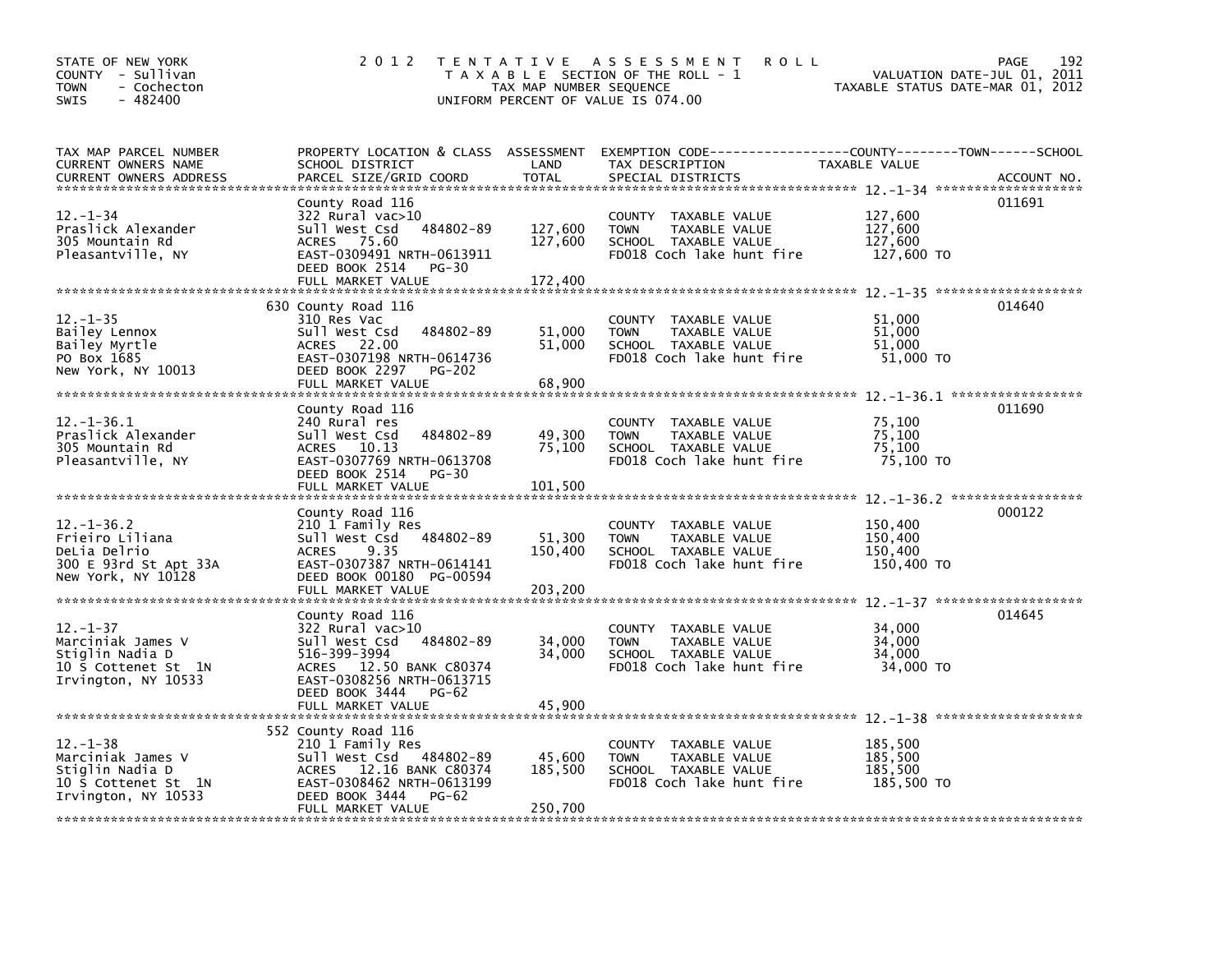| STATE OF NEW YORK<br>COUNTY - Sullivan<br>- Cochecton<br><b>TOWN</b><br>$-482400$<br>SWIS         | 2 0 1 2                                                                                                                                                                                                     | TENTATIVE ASSESSMENT<br>T A X A B L E SECTION OF THE ROLL - 1<br>TAX MAP NUMBER SEQUENCE<br>UNIFORM PERCENT OF VALUE IS 074.00 |                                                  |                                                                        | <b>ROLL</b>               | TAXABLE STATUS DATE-MAR 01, 2012                                      | VALUATION DATE-JUL 01, 2011 | 193<br>PAGE        |
|---------------------------------------------------------------------------------------------------|-------------------------------------------------------------------------------------------------------------------------------------------------------------------------------------------------------------|--------------------------------------------------------------------------------------------------------------------------------|--------------------------------------------------|------------------------------------------------------------------------|---------------------------|-----------------------------------------------------------------------|-----------------------------|--------------------|
| TAX MAP PARCEL NUMBER<br>CURRENT OWNERS NAME                                                      | PROPERTY LOCATION & CLASS ASSESSMENT EXEMPTION CODE----------------COUNTY-------TOWN-----SCHOOL<br>SCHOOL DISTRICT                                                                                          | LAND                                                                                                                           |                                                  | TAX DESCRIPTION                                                        |                           | TAXABLE VALUE                                                         |                             |                    |
| $12 - 1 - 39$<br>Ritzcovan Paul N<br>Ritzcovan Others<br>20 Woodbridge Rd<br>Katonah, NY 10536    | County Road 116<br>260 Seasonal res<br>Sull West Csd 484802-89<br>2.80<br>ACRES<br>EAST-0308304 NRTH-0612699<br>DEED BOOK 1941<br>PG-431<br>FULL MARKET VALUE                                               | 24,200<br>59,500<br>80,400                                                                                                     | <b>TOWN</b>                                      | COUNTY TAXABLE VALUE<br>TAXABLE VALUE<br>SCHOOL TAXABLE VALUE          | FD018 Coch lake hunt fire | 59,500<br>59,500<br>59,500<br>59.500 TO                               |                             | 012310             |
| $12 - 1 - 40$<br>Pawelic Marian<br>524 County Road 116<br>Cochecton, NY 12726                     | 524 County Road 116<br>210 1 Family Res<br>Sull West Csd 484802-89<br>April flood damage<br>unfin con<br>1.80<br><b>ACRES</b><br>EAST-0308456 NRTH-0612454<br>DEED BOOK 2779<br>PG-612<br>FULL MARKET VALUE | 20,000<br>51,200<br>69,200                                                                                                     | STAR B<br><b>TOWN</b>                            | 41854<br>COUNTY TAXABLE VALUE<br>TAXABLE VALUE<br>SCHOOL TAXABLE VALUE | FD018 Coch lake hunt fire | $\overline{0}$<br>51,200<br>51,200<br>28,700<br>51.200 TO             | 0                           | 015423<br>22,500   |
| $12 - 1 - 41$<br>Conservacy Inc Delaware Highla Sull West Csd<br>508 River St<br>Hawley, PA 18428 | 500 County Road 116<br>240 Rural res<br>484802-89<br>ACRES 24.60<br>EAST-0309030 NRTH-0612686<br>DEED BOOK 2010<br>PG-60597<br>FULL MARKET VALUE                                                            | 29,000<br>75,800<br>102,400                                                                                                    | <b>TOWN</b>                                      | COUNTY TAXABLE VALUE<br>TAXABLE VALUE<br>SCHOOL TAXABLE VALUE          | FD018 Coch lake hunt fire | 75,800<br>75,800<br>75,800<br>75.800 TO                               |                             | 011815             |
|                                                                                                   | 486 County Road 116                                                                                                                                                                                         |                                                                                                                                |                                                  |                                                                        |                           |                                                                       |                             | 007565             |
| $12. - 1 - 42$<br>Scharf Dean E<br>Scharf Krista G<br>PO Box 59<br>Lake Huntington, NY 12752      | 472 Kennel / vet<br>Sull West Csd 484802-89<br>ACRES 24.44 BANK0060806<br>EAST-0309637 NRTH-0612254<br>PG-107<br>DEED BOOK 3266<br>FULL MARKET VALUE                                                        | 316.500<br>427,700                                                                                                             | STAR B<br>75,200 BUS IMP CT 47611<br><b>TOWN</b> | 41854<br>COUNTY TAXABLE VALUE<br>TAXABLE VALUE<br>SCHOOL TAXABLE VALUE | FD018 Coch lake hunt fire | $\mathbf{0}$<br>30,000<br>286,500<br>286,500<br>294,000<br>316,500 TO | 0<br>30,000                 | 22,500<br>$\Omega$ |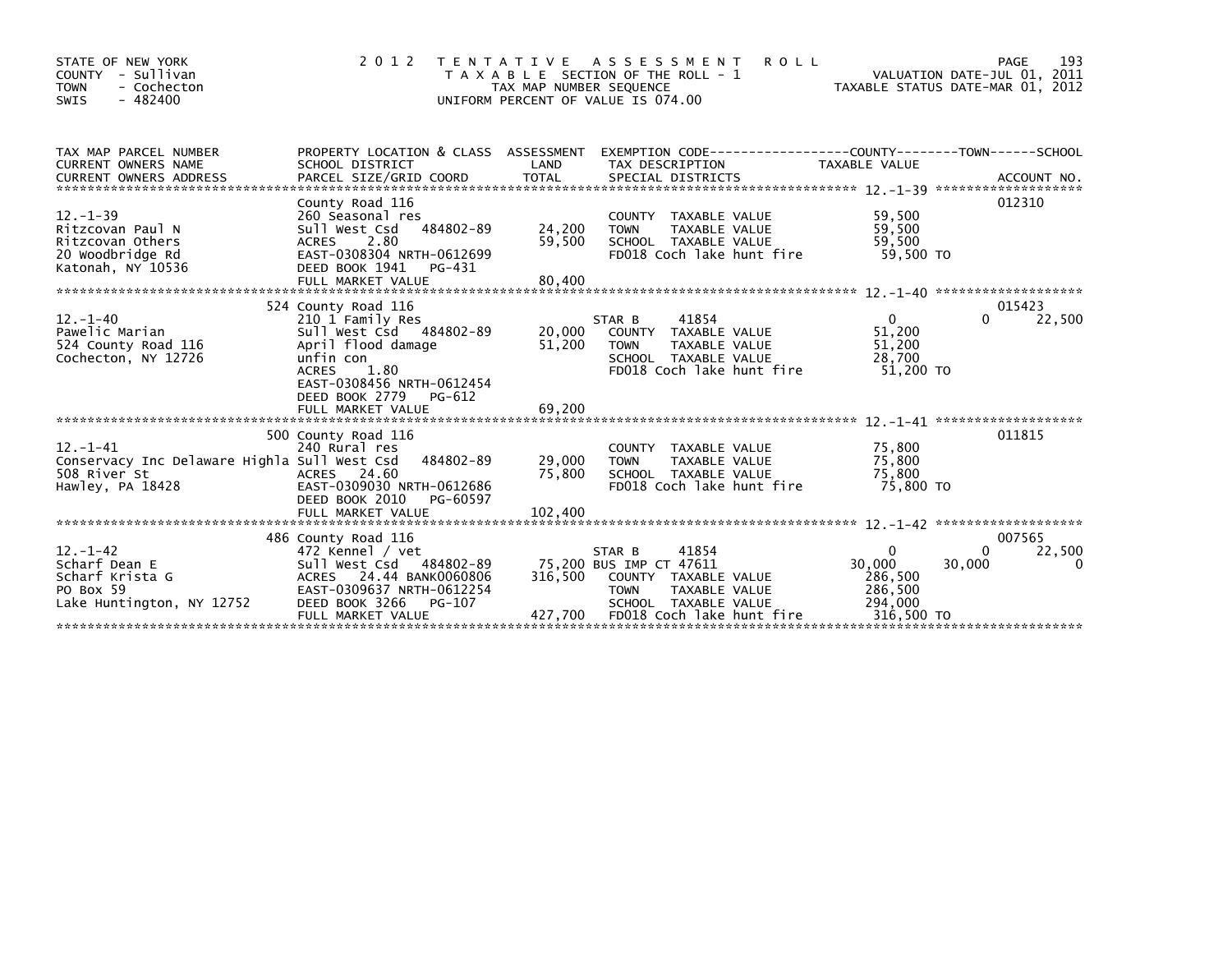| STATE OF NEW YORK   | 2012 TENTATIVE ASSESSMENT ROLL        | PAGE                             | 194             |
|---------------------|---------------------------------------|----------------------------------|-----------------|
| COUNTY - Sullivan   | T A X A B L E SECTION OF THE ROLL - 1 | VALUATION DATE-JUL 01, 2011      |                 |
| TOWN<br>- Cochecton | MAP SECTION - 012                     | TAXABLE STATUS DATE-MAR 01, 2012 |                 |
| - 482400<br>SWIS    | $S \cup B - S F C T T O N -$          |                                  | RPS150/V04/L015 |
|                     | UNIFORM PERCENT OF VALUE IS 074.00    | CURRENT DATE 4/20/2012           |                 |

## \*\*\* S P E C I A L D I S T R I C T S U M M A R Y \*\*\*

| CODE | DISTRICT NAME        | PARCELS | TOTAL EXTENSION<br><b>TYPF</b> | EXTENSION<br>VALUE | AD VALOREM<br>VALUE | EXEMPT<br>AMOUNT | <b>TAXABLE</b><br>VALUE |
|------|----------------------|---------|--------------------------------|--------------------|---------------------|------------------|-------------------------|
|      | FD018 Coch lake hunt |         | 40 TOTAL                       |                    | 3381.970            |                  | 3381.970                |

### \*\*\* S C H O O L D I S T R I C T S U M M A R Y \*\*\*

| CODE   | DISTRICT NAME    | TOTAL<br><b>PARCELS</b> | ASSESSED<br>LAND | ASSESSED<br><b>TOTAL</b> | <b>EXEMPT</b><br><b>AMOUNT</b> | <b>TOTAL</b><br><b>TAXABLE</b> | <b>STAR</b><br><b>AMOUNT</b> | <b>STAR</b><br><b>TAXABLE</b> |
|--------|------------------|-------------------------|------------------|--------------------------|--------------------------------|--------------------------------|------------------------------|-------------------------------|
| 484802 | sull<br>West Csd | 40                      | 1854.630         | 3381.970                 | 288.130                        | 3093.840                       | 114.150                      | 2979,690                      |
|        | SUB-TOTAL        | 40                      | 1854.630         | 3381.970                 | 288.130                        | 3093.840                       | 114.150                      | 2979,690                      |
| 484889 | West Sull Lib    | 40                      | 1854.630         | 3381,970                 | 288,130                        | 3093,840                       | 114,150                      | 2979,690                      |
|        | T O T A L        | 80                      | 3709,260         | 6763,940                 | 576,260                        | 6187,680                       | 228,300                      | 5959,380                      |

\*\*\* S Y S T E M C O D E S S U M M A R Y \*\*\*

NO SYSTEM EXEMPTIONS AT THIS LEVEL

## \*\*\* E X E M P T I O N S U M M A R Y \*\*\*

| <b>CODE</b>                                                 | DESCRIPTION                                                                                                | <b>TOTAL</b><br><b>PARCELS</b> | <b>COUNTY</b>                                              | <b>TOWN</b>                                                | <b>SCHOOL</b>                                              |
|-------------------------------------------------------------|------------------------------------------------------------------------------------------------------------|--------------------------------|------------------------------------------------------------|------------------------------------------------------------|------------------------------------------------------------|
| 41121<br>41700<br>41720<br>41834<br>41854<br>47460<br>47611 | WAR VET<br>AGRI BLDGS<br>AGRI DIST<br>STAR EN<br>STAR B<br><b>FOREST LND</b><br>BUS IMP CT<br><b>TOTAL</b> | 17                             | 15,180<br>15,980<br>96,470<br>175,680<br>30,000<br>333,310 | 15,180<br>15,980<br>96,470<br>175,680<br>30,000<br>333,310 | 15,980<br>96,470<br>46,650<br>67,500<br>175,680<br>402,280 |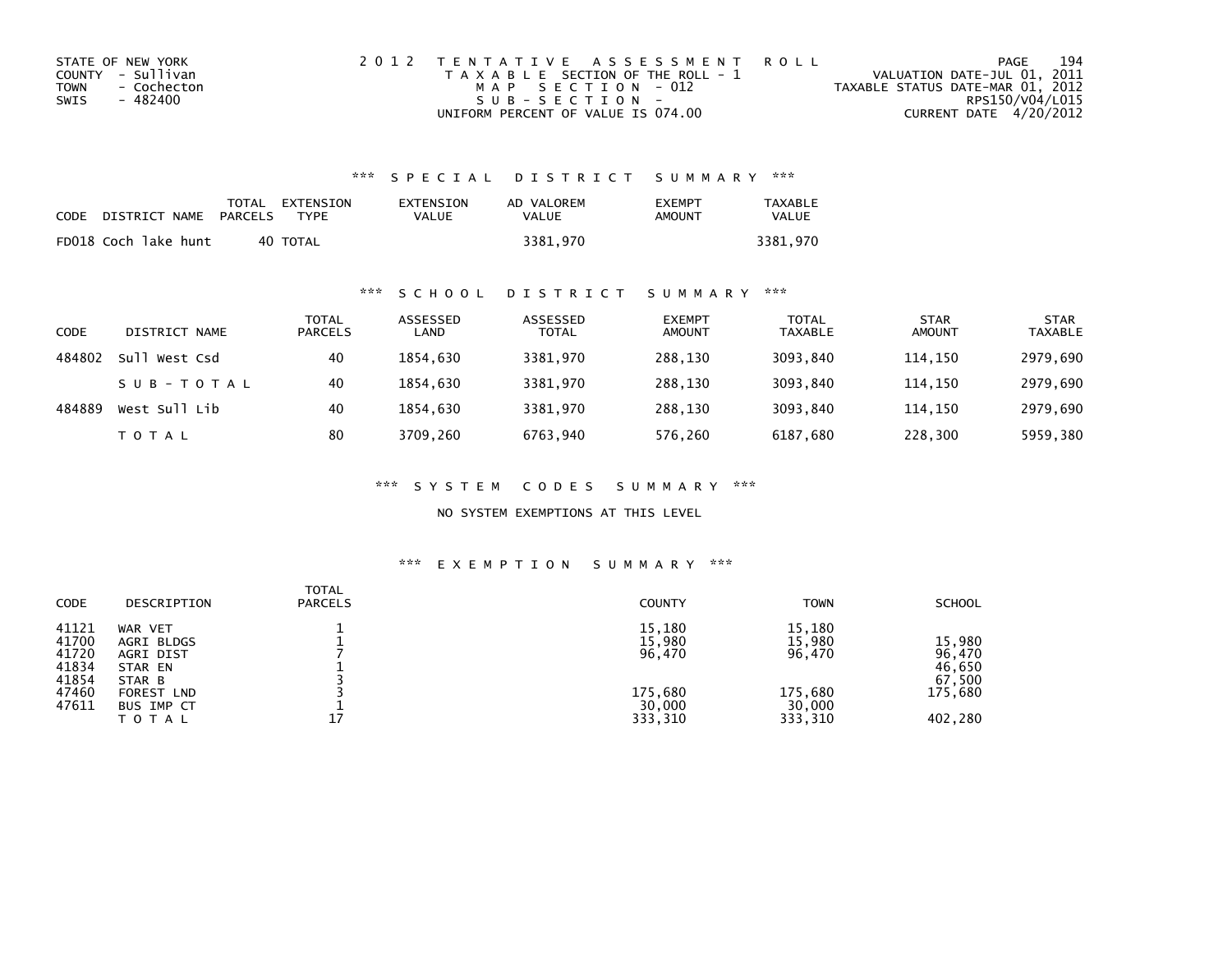| STATE OF NEW YORK          | 2012 TENTATIVE ASSESSMENT ROLL        | PAGE                             | 195 |
|----------------------------|---------------------------------------|----------------------------------|-----|
| COUNTY - Sullivan          | T A X A B L E SECTION OF THE ROLL - 1 | VALUATION DATE-JUL 01, 2011      |     |
| <b>TOWN</b><br>- Cochecton | MAP SECTION - 012                     | TAXABLE STATUS DATE-MAR 01, 2012 |     |
| - 482400<br>SWIS           | SUB-SECTION-                          | RPS150/V04/L015                  |     |
|                            | UNIFORM PERCENT OF VALUE IS 074.00    | CURRENT DATE 4/20/2012           |     |

# \*\*\* G R A N D T O T A L S \*\*\*

| ROLL       | DESCRIPTION | <b>TOTAL</b>   | <b>ASSESSED</b> | ASSESSED | <b>TAXABLE</b> | <b>TAXABLE</b> | TAXABLE       | <b>STAR</b>    |
|------------|-------------|----------------|-----------------|----------|----------------|----------------|---------------|----------------|
| <b>SEC</b> |             | <b>PARCELS</b> | LAND            | TOTAL    | COUNTY         | <b>TOWN</b>    | <b>SCHOOL</b> | <b>TAXABLE</b> |
|            | TAXABLE     | 40             | 1854.630        | 3381.970 | 3048,660       | 3048.660       | 3093,840      | 2979,690       |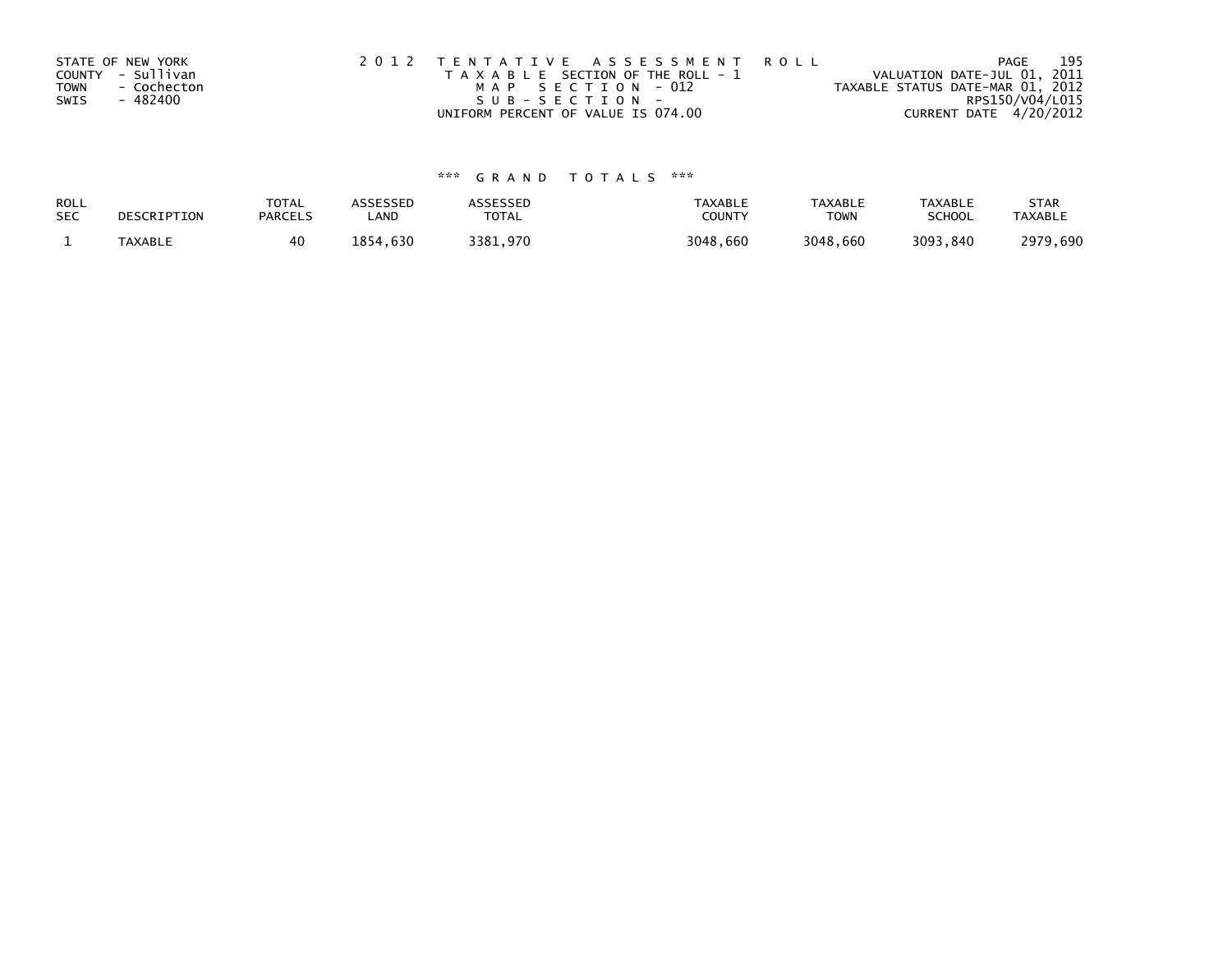| STATE OF NEW YORK<br>COUNTY - Sullivan<br><b>TOWN</b><br>- Cochecton<br>$-482400$<br>SWIS                                                             | 2 0 1 2                                                                                                                                                                    | TAX MAP NUMBER SEQUENCE              | TENTATIVE ASSESSMENT<br><b>ROLL</b><br>T A X A B L E SECTION OF THE ROLL - 1<br>UNIFORM PERCENT OF VALUE IS 074.00                    | VALUATION DATE-JUL 01, 2011<br>TAXABLE STATUS DATE-MAR 01, 2012               | 196<br>PAGE                     |
|-------------------------------------------------------------------------------------------------------------------------------------------------------|----------------------------------------------------------------------------------------------------------------------------------------------------------------------------|--------------------------------------|---------------------------------------------------------------------------------------------------------------------------------------|-------------------------------------------------------------------------------|---------------------------------|
| TAX MAP PARCEL NUMBER<br>CURRENT OWNERS NAME<br><b>CURRENT OWNERS ADDRESS</b>                                                                         | PROPERTY LOCATION & CLASS ASSESSMENT<br>SCHOOL DISTRICT<br>PARCEL SIZE/GRID COORD                                                                                          | LAND<br><b>TOTAL</b>                 | EXEMPTION CODE-----------------COUNTY-------TOWN------SCHOOL<br>TAX DESCRIPTION<br>SPECIAL DISTRICTS                                  | TAXABLE VALUE                                                                 | ACCOUNT NO.                     |
| $13 - 1 - 1$<br>Keesler Charles J<br>PO Box 14<br>Cochecton, NY 12726<br>MAY BE SUBJECT TO PAYMENT                                                    | Brook Rd<br>310 Res Vac<br>484802-89<br>Sull West Csd<br>All elig<br>19.50<br><b>ACRES</b><br>EAST-0311200 NRTH-0616700<br>DEED BOOK 3545<br>PG-574                        | 17,100<br>17,100                     | FOREST LND 47460<br>COUNTY TAXABLE VALUE<br>TAXABLE VALUE<br><b>TOWN</b><br>SCHOOL TAXABLE VALUE<br>FD018 Coch lake hunt fire         | 13,680<br>13,680<br>3,420<br>3,420<br>3,420<br>17,100 TO                      | 007259<br>13,680                |
| $13.-1-2$<br>Lahey James<br>164 Bank St<br>New York, NY 10014                                                                                         | 123 Brook Rd<br>280 Res Multiple<br>Sull West Csd 484802-89<br>21.30<br><b>ACRES</b><br>EAST-0311700 NRTH-0616480<br>DEED BOOK 2038<br>PG-512                              | 79,000<br>180,300                    | COUNTY TAXABLE VALUE<br><b>TOWN</b><br>TAXABLE VALUE<br>SCHOOL TAXABLE VALUE<br>FD018 Coch lake hunt fire                             | 180,300<br>180,300<br>180.300<br>180,300 TO                                   | 002080                          |
| $13.-1-3.1$<br>O'brien Randi<br>O'brien Richard<br>149 Brook Rd<br>Cochecton, NY 12726<br>MAY BE SUBJECT TO PAYMENT                                   | 161 Brook Rd<br>240 Rural res<br>484802-89<br>Sull West Csd<br>Lot 1<br>ACRES 11.50<br>EAST-0312282 NRTH-0615868<br>DEED BOOK 2013<br>PG-0469<br>FULL MARKET VALUE         | 44,750 STAR B<br>84,750<br>114,500   | AGRI DIST 41720<br>41854<br>COUNTY TAXABLE VALUE<br>TAXABLE VALUE<br><b>TOWN</b><br>SCHOOL TAXABLE VALUE<br>FD018 Coch lake hunt fire | 21,530<br>21,530<br>$\overline{0}$<br>63,220<br>63,220<br>40.720<br>84,750 TO | 007360<br>21,530<br>0<br>22,500 |
| UNDER AGDIST LAW TIL 2016<br>$13. - 1 - 3.2$<br>Keesler Charles J<br>PO Box 14<br>Cochecton, NY 12726                                                 | Brook Rd<br>310 Res Vac<br>484802-89<br>Sull West Csd<br>Lot 2<br>36.97<br><b>ACRES</b><br>EAST-0312822 NRTH-0616231<br>DEED BOOK 3545<br>PG-574<br>FULL MARKET VALUE      | 45,400<br>45,400<br>61,400           | COUNTY TAXABLE VALUE<br>TAXABLE VALUE<br><b>TOWN</b><br>SCHOOL TAXABLE VALUE<br>FD018 Coch lake hunt fire                             | 45,400<br>45,400<br>45.400<br>45,400 TO                                       | 007360                          |
| $13 - 1 - 4.1$<br>Gartner Reinhard<br>Gartner Elfriede<br>249 Cr 116<br>Cochecton, NY 12726<br>MAY BE SUBJECT TO PAYMENT<br>UNDER AGDIST LAW TIL 2016 | 249 County Road 116<br>240 Rural res<br>484802-89<br>Sull West Csd<br>73.50<br><b>ACRES</b><br>EAST-0313870 NRTH-0614720<br>DEED BOOK 737<br>PG-00126<br>FULL MARKET VALUE | 134,500 STAR B<br>178,400<br>241,100 | AGRI DIST 41720<br>41854<br>COUNTY TAXABLE VALUE<br><b>TOWN</b><br>TAXABLE VALUE<br>SCHOOL TAXABLE VALUE<br>FD018 Coch lake hunt fire | 58,140<br>58,140<br>$\Omega$<br>120,260<br>120,260<br>97.760<br>178,400 TO    | 005030<br>58,140<br>0<br>22,500 |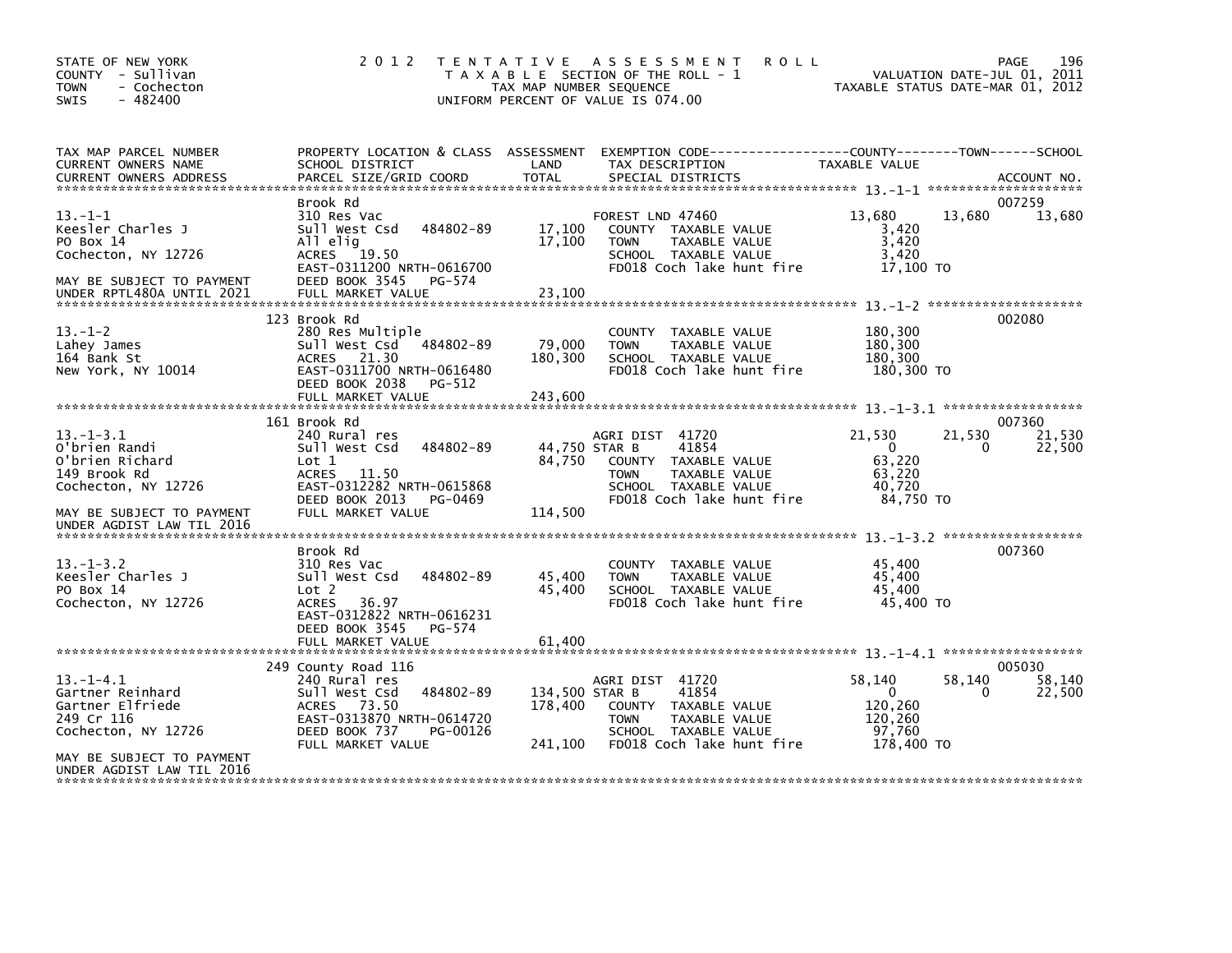| STATE OF NEW YORK<br>COUNTY - Sullivan<br>- Cochecton<br>TOWN<br>$-482400$<br>SWIS                                             | 2 0 1 2                                                                                                                                                                              | TAX MAP NUMBER SEQUENCE      | TENTATIVE ASSESSMENT<br>R O L L<br>T A X A B L E SECTION OF THE ROLL - 1<br>UNIFORM PERCENT OF VALUE IS 074.00                                                                                                   | VALUATION DATE-JUL 01, 2011<br>TAXABLE STATUS DATE-MAR 01, 2012                                | 197<br><b>PAGE</b>                       |
|--------------------------------------------------------------------------------------------------------------------------------|--------------------------------------------------------------------------------------------------------------------------------------------------------------------------------------|------------------------------|------------------------------------------------------------------------------------------------------------------------------------------------------------------------------------------------------------------|------------------------------------------------------------------------------------------------|------------------------------------------|
| TAX MAP PARCEL NUMBER<br>CURRENT OWNERS NAME<br><b>CURRENT OWNERS ADDRESS</b>                                                  | PROPERTY LOCATION & CLASS ASSESSMENT<br>SCHOOL DISTRICT<br>PARCEL SIZE/GRID COORD                                                                                                    | LAND<br><b>TOTAL</b>         | EXEMPTION CODE------------------COUNTY--------TOWN------SCHOOL<br>TAX DESCRIPTION<br>SPECIAL DISTRICTS                                                                                                           | TAXABLE VALUE                                                                                  | ACCOUNT NO.                              |
| $13. - 1 - 4.2$<br>Halloran Neal<br>Halloran Cynthia M<br>265 County Rt 116<br>Cochecton, NY 12726                             | 265 County Road 116<br>210 1 Family Res<br>Sull West Csd 484802-89<br>1.50<br><b>ACRES</b><br>EAST-0313370 NRTH-0613870<br>DEED BOOK 2199<br>PG-249<br>FULL MARKET VALUE             | 18,500<br>104,000<br>140,500 | 41854<br>STAR B<br>COUNTY TAXABLE VALUE<br>TAXABLE VALUE<br><b>TOWN</b><br>SCHOOL TAXABLE VALUE<br>FD018 Coch lake hunt fire                                                                                     | $\Omega$<br>$\Omega$<br>104,000<br>104,000<br>81,500<br>104,000 TO                             | 005530<br>22,500                         |
| $13. - 1 - 5$<br>Bonanza Thomas F<br>Bonanza Stella<br>225 Co Rt 116<br>Cochecton, NY 12726                                    | 225 County Road 116<br>240 Rural res<br>Sull West Csd<br>484802-89<br>27.02<br><b>ACRES</b><br>EAST-0314500 NRTH-0614550<br>DEED BOOK 1926<br>PG-0026<br>FULL MARKET VALUE           | 83,500 STAR B<br>112,800     | 75 PCT OF VALUE USED FOR EXEMPTION PURPOSES<br>41121<br>WAR VET<br>40,000 DISABL VET 41141<br>41854<br>COUNTY TAXABLE VALUE<br>TAXABLE VALUE<br><b>TOWN</b><br>SCHOOL TAXABLE VALUE<br>FD018 Coch lake hunt fire | 9,394<br>9,394<br>12,525<br>12,525<br>$\Omega$<br>0<br>61,581<br>61,581<br>61,000<br>83,500 TO | 003440<br>$\Omega$<br>$\Omega$<br>22,500 |
| $13.-1-6$<br>Genco Ernest<br>Genco Vita<br>104 Emerson Ave<br>Staten Island, NY 10301                                          | 205-211 County Road 116<br>260 Seasonal res<br>Sull West Csd 484802-89<br><b>ACRES</b><br>35.00<br>EAST-0314800 NRTH-0614240<br>DEED BOOK 2507<br><b>PG-500</b><br>FULL MARKET VALUE | 70,500<br>130,500<br>176,400 | COUNTY TAXABLE VALUE<br><b>TOWN</b><br>TAXABLE VALUE<br>SCHOOL TAXABLE VALUE<br>FD018 Coch lake hunt fire                                                                                                        | 130,500<br>130,500<br>130,500<br>130,500 TO                                                    | 005230                                   |
| $13.-1-7.1$<br>Trenkner Ekkhart<br>PO Box 177<br>Lake Huntington, NY 12752                                                     | County Road 116<br>240 Rural res<br>Sull West Csd<br>484802-89<br>ACRES 32.09<br>EAST-0315250 NRTH-0614420<br>DEED BOOK 1092<br>PG-00263<br>FULL MARKET VALUE                        | 85,700<br>98,000<br>132,400  | <b>COUNTY</b><br>TAXABLE VALUE<br><b>TOWN</b><br>TAXABLE VALUE<br>SCHOOL TAXABLE VALUE<br>FD018 Coch lake hunt fire                                                                                              | 98,000<br>98,000<br>98,000<br>98,000 TO                                                        | 015285                                   |
| $13.-1-7.2$<br>Genco Joseph Jr.<br>& Concetta<br>679-82 Street<br>Brooklyn, NY 11228                                           | County Road 116<br>210 1 Family Res<br>Sull West Csd 484802-89<br><b>ACRES</b><br>6.10<br>EAST-0315000 NRTH-0612590<br>DEED BOOK 839<br>PG-00329<br>FULL MARKET VALUE                | 35,400<br>105,400<br>142,400 | COUNTY TAXABLE VALUE<br>TAXABLE VALUE<br><b>TOWN</b><br>SCHOOL TAXABLE VALUE<br>FD018 Coch lake hunt fire                                                                                                        | 105,400<br>105,400<br>105,400<br>105,400 TO                                                    | 005231                                   |
| ******************************<br>$13.-1-8.1$<br>Dowling Mildred F<br>Dowling Kevin C<br>171 Rockway Dr<br>Rochester, NY 14612 | County Road 116<br>105 Vac farmland<br>484802-89<br>Sull West Csd<br>ACRES 28.70<br>EAST-0315790 NRTH-0614390<br>DEED BOOK 2010<br>PG-58127<br>FULL MARKET VALUE                     | 27,600<br>27,600<br>37,300   | COUNTY TAXABLE VALUE<br>TAXABLE VALUE<br><b>TOWN</b><br>SCHOOL TAXABLE VALUE<br>FD018 Coch lake hunt fire                                                                                                        | 27,600<br>27,600<br>27,600<br>27,600 TO                                                        | 015304                                   |
| MAY BE SUBJECT TO PAYMENT<br>UNDER AGDIST LAW TIL 2016                                                                         |                                                                                                                                                                                      |                              |                                                                                                                                                                                                                  |                                                                                                |                                          |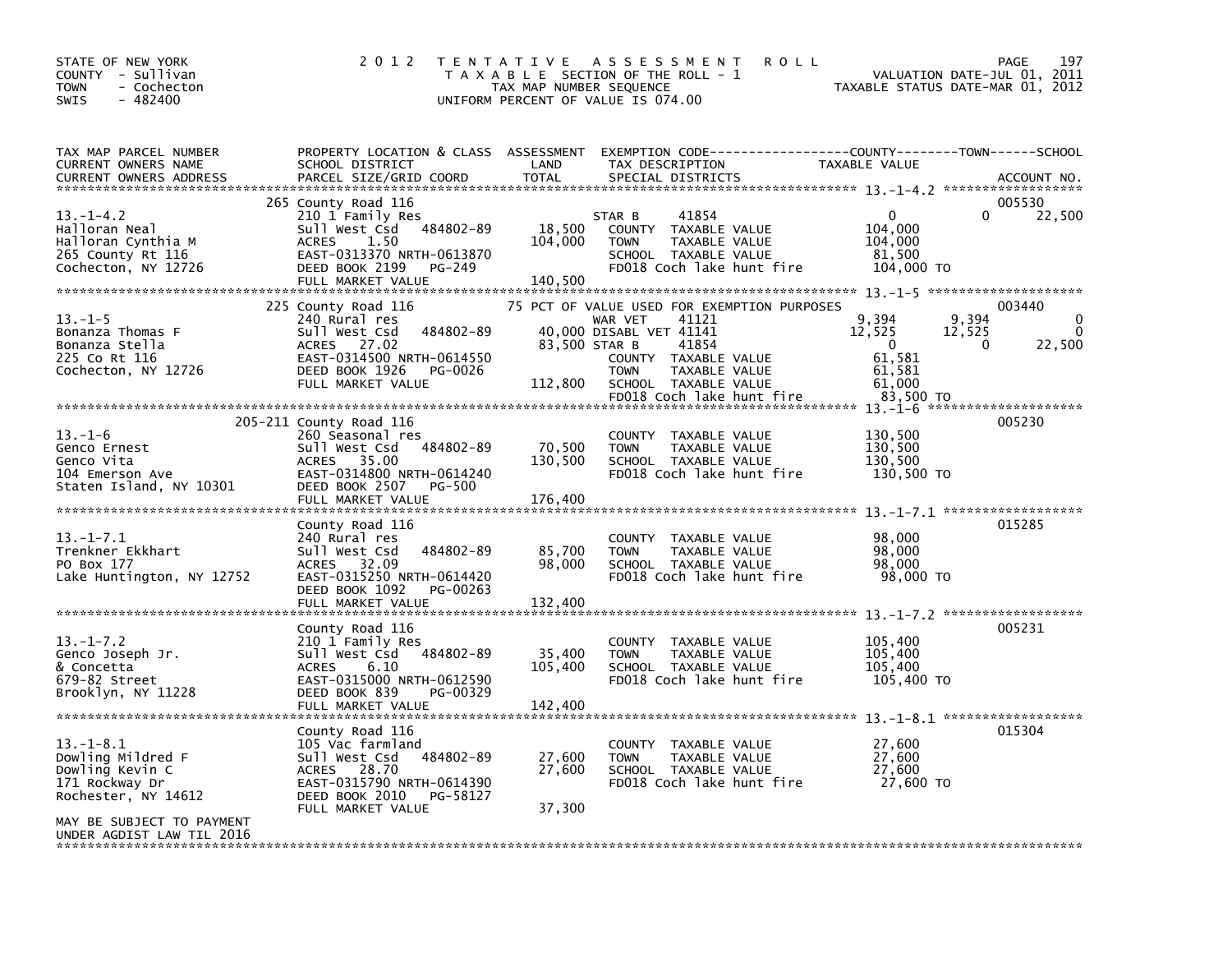| 2 0 1 2                                                                                                                                                                     |                                                                                                                                                                                                                   | A S S E S S M E N T                                                           | <b>ROLL</b>                                                                                                                                                               | 198<br>PAGE<br>VALUATION DATE-JUL 01, 2011<br>TAXABLE STATUS DATE-MAR 01, 2012                                                                                                                                                                                                                                                                                                                                                                                                                                                                                                                                                     |
|-----------------------------------------------------------------------------------------------------------------------------------------------------------------------------|-------------------------------------------------------------------------------------------------------------------------------------------------------------------------------------------------------------------|-------------------------------------------------------------------------------|---------------------------------------------------------------------------------------------------------------------------------------------------------------------------|------------------------------------------------------------------------------------------------------------------------------------------------------------------------------------------------------------------------------------------------------------------------------------------------------------------------------------------------------------------------------------------------------------------------------------------------------------------------------------------------------------------------------------------------------------------------------------------------------------------------------------|
| SCHOOL DISTRICT                                                                                                                                                             | LAND                                                                                                                                                                                                              | TAX DESCRIPTION                                                               | TAXABLE VALUE                                                                                                                                                             |                                                                                                                                                                                                                                                                                                                                                                                                                                                                                                                                                                                                                                    |
|                                                                                                                                                                             |                                                                                                                                                                                                                   |                                                                               |                                                                                                                                                                           | 000745<br>20,250<br>0                                                                                                                                                                                                                                                                                                                                                                                                                                                                                                                                                                                                              |
| Sull West Csd 484802-89<br>combo $w/$ 13-1-8.2 & 8.-1-<br>4.55 BANK C60232<br><b>ACRES</b><br>EAST-0316580 NRTH-0615316                                                     | 155,900                                                                                                                                                                                                           | 41854<br><b>TOWN</b>                                                          | $\mathbf{0}$<br>135,650<br>135,650<br>133,400                                                                                                                             | 22,500<br>0                                                                                                                                                                                                                                                                                                                                                                                                                                                                                                                                                                                                                        |
| FULL MARKET VALUE                                                                                                                                                           | 210,700                                                                                                                                                                                                           |                                                                               |                                                                                                                                                                           |                                                                                                                                                                                                                                                                                                                                                                                                                                                                                                                                                                                                                                    |
|                                                                                                                                                                             |                                                                                                                                                                                                                   |                                                                               |                                                                                                                                                                           | 004901                                                                                                                                                                                                                                                                                                                                                                                                                                                                                                                                                                                                                             |
| 240 Rural res<br>Sull West Csd<br>484802-89<br>ACRES 14.50<br>EAST-0316390 NRTH-0614660<br>DEED BOOK 791<br>PG-00791                                                        | 40,000<br>82,500                                                                                                                                                                                                  | <b>TOWN</b>                                                                   | 82,500<br>82,500<br>82,500<br>82,500 TO                                                                                                                                   |                                                                                                                                                                                                                                                                                                                                                                                                                                                                                                                                                                                                                                    |
|                                                                                                                                                                             |                                                                                                                                                                                                                   |                                                                               |                                                                                                                                                                           |                                                                                                                                                                                                                                                                                                                                                                                                                                                                                                                                                                                                                                    |
| 210 1 Family Res<br>484802-89<br>Sull West Csd<br>FRNT 403.91 DPTH<br>45.18<br>0.95<br><b>ACRES</b><br>EAST-0316672 NRTH-0614400<br>DEED BOOK 2896<br>PG-174                | 14,200<br>73,500                                                                                                                                                                                                  | <b>TOWN</b>                                                                   | 73,500<br>73,500<br>73,500<br>73,500 TO                                                                                                                                   | 011412                                                                                                                                                                                                                                                                                                                                                                                                                                                                                                                                                                                                                             |
|                                                                                                                                                                             |                                                                                                                                                                                                                   |                                                                               |                                                                                                                                                                           |                                                                                                                                                                                                                                                                                                                                                                                                                                                                                                                                                                                                                                    |
| 210 1 Family Res<br>Sull West Csd 484802-89<br>FRNT 480.00 DPTH 109.00<br>EAST-0316707 NRTH-0614804                                                                         | 64,200                                                                                                                                                                                                            | 41800<br>41834<br><b>TOWN</b>                                                 | 29,853<br>$\Omega$<br>34,347<br>34,347                                                                                                                                    | 014262<br>29,853<br>29,853<br>34,347<br>$\mathbf{0}$                                                                                                                                                                                                                                                                                                                                                                                                                                                                                                                                                                               |
| FULL MARKET VALUE                                                                                                                                                           | 86,800                                                                                                                                                                                                            |                                                                               | 64,200 TO                                                                                                                                                                 |                                                                                                                                                                                                                                                                                                                                                                                                                                                                                                                                                                                                                                    |
| Mitchell Pond East<br>210 1 Family Res<br>484802-89<br>Sull West Csd<br><b>ACRES</b><br>2.11<br>EAST-0316962 NRTH-0615148<br>DEED BOOK 1689<br>PG-1689<br>FULL MARKET VALUE | 16,800<br>42,000<br>56,800                                                                                                                                                                                        | <b>COUNTY</b><br><b>TOWN</b>                                                  | 42,000<br>42.000<br>42,000<br>42,000 TO                                                                                                                                   | 006020                                                                                                                                                                                                                                                                                                                                                                                                                                                                                                                                                                                                                             |
|                                                                                                                                                                             | 14 Johns Rd<br>210 1 Family Res<br>DEED BOOK 2747<br>PG-292<br>73 Mitchell Pond Rd E<br>FULL MARKET VALUE<br>54 Mitchell Pond East Rd<br>FULL MARKET VALUE<br>58 Mitchell Pond East<br>DEED BOOK 1104<br>PG-00088 | <b>TENTATIVE</b><br>PROPERTY LOCATION & CLASS ASSESSMENT<br>111.500<br>99.300 | T A X A B L E SECTION OF THE ROLL - 1<br>TAX MAP NUMBER SEQUENCE<br>UNIFORM PERCENT OF VALUE IS 074.00<br>WAR VET<br>41121<br>28,400 STAR B<br>AGED-CTS<br>12,600 STAR EN | EXEMPTION CODE-----------------COUNTY-------TOWN------SCHOOL<br>20,250<br>COUNTY TAXABLE VALUE<br>TAXABLE VALUE<br>SCHOOL TAXABLE VALUE<br>FD018 Coch lake hunt fire<br>155,900 TO<br>COUNTY TAXABLE VALUE<br>TAXABLE VALUE<br>SCHOOL TAXABLE VALUE<br>FD018 Coch lake hunt fire<br>COUNTY TAXABLE VALUE<br>TAXABLE VALUE<br>SCHOOL TAXABLE VALUE<br>FD018 Coch lake hunt fire<br>93 PCT OF VALUE USED FOR EXEMPTION PURPOSES<br>COUNTY TAXABLE VALUE<br>TAXABLE VALUE<br>$\mathbf{0}$<br>SCHOOL TAXABLE VALUE<br>FD018 Coch lake hunt fire<br>TAXABLE VALUE<br>TAXABLE VALUE<br>SCHOOL TAXABLE VALUE<br>FD018 Coch lake hunt fire |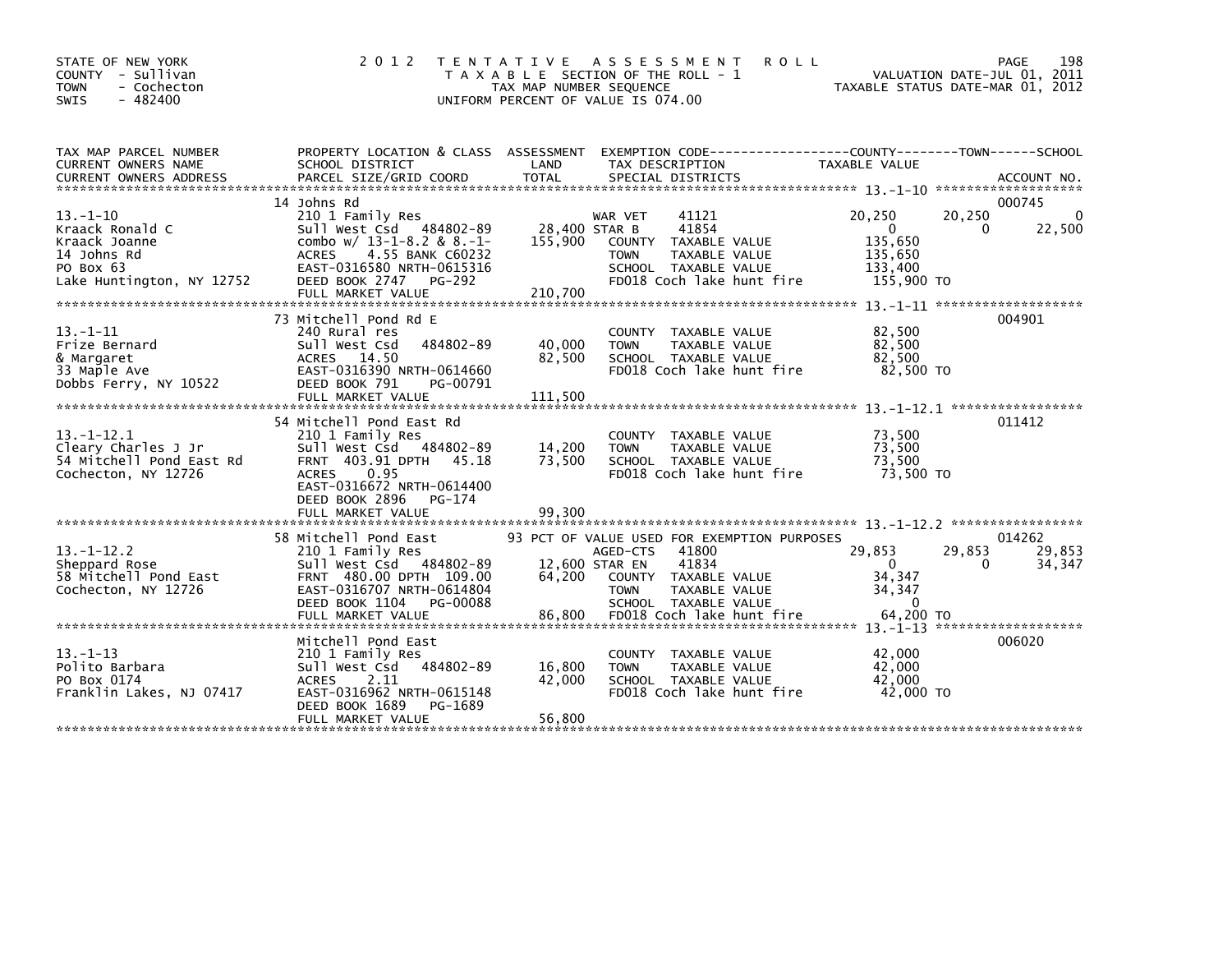| STATE OF NEW YORK<br>COUNTY - Sullivan<br>- Cochecton<br><b>TOWN</b><br><b>SWIS</b><br>$-482400$ | 2 0 1 2                                                                                                                                                                         | T E N T A T I V E<br>TAX MAP NUMBER SEQUENCE | A S S E S S M E N T<br>T A X A B L E SECTION OF THE ROLL - 1<br>UNIFORM PERCENT OF VALUE IS 074.00                                                              | <b>ROLL</b>                                                         | 199<br>PAGE<br>VALUATION DATE-JUL 01, 2011<br>TAXABLE STATUS DATE-MAR 01, 2012 |
|--------------------------------------------------------------------------------------------------|---------------------------------------------------------------------------------------------------------------------------------------------------------------------------------|----------------------------------------------|-----------------------------------------------------------------------------------------------------------------------------------------------------------------|---------------------------------------------------------------------|--------------------------------------------------------------------------------|
| TAX MAP PARCEL NUMBER<br>CURRENT OWNERS NAME                                                     | PROPERTY LOCATION & CLASS ASSESSMENT<br>SCHOOL DISTRICT                                                                                                                         | LAND                                         | EXEMPTION CODE-----------------COUNTY-------TOWN------SCHOOL<br>TAX DESCRIPTION                                                                                 | <b>TAXABLE VALUE</b>                                                |                                                                                |
| $13.-1-14.2$<br>Herfield Ellen<br>19 Smales Rd<br>Cochecton, NY 12726                            | 19 Smales Rd<br>270 Mfg housing<br>Sull West Csd 484802-89<br>combo $w/13.-1-14.3$<br>2.44 BANKN140687<br><b>ACRES</b><br>EAST-0317150 NRTH-0615040<br>DEED BOOK 2476<br>PG-541 | 22,100<br>80,000                             | 41854<br>STAR B<br>COUNTY TAXABLE VALUE<br>TAXABLE VALUE<br><b>TOWN</b><br>SCHOOL TAXABLE VALUE<br>FD018 Coch lake hunt fire                                    | $\mathbf{0}$<br>80,000<br>80,000<br>57,500<br>80,000 TO             | 007170<br>22,500<br><sup>n</sup>                                               |
|                                                                                                  | FULL MARKET VALUE                                                                                                                                                               | 108,100                                      |                                                                                                                                                                 |                                                                     |                                                                                |
| $13. - 1 - 15$<br>Cochrane Jeanette<br>31 Smales Rd<br>Cochecton, NY 12726                       | 31 Smales Rd<br>210 1 Family Res<br>Sull West Csd<br>484802-89<br>1.31<br><b>ACRES</b><br>EAST-0317359 NRTH-0614884<br>DEED BOOK 1358<br>PG-00417<br>FULL MARKET VALUE          | 94.200<br>127,300                            | COMBAT VET 41131<br>41834<br>11,600 STAR EN<br>COUNTY TAXABLE VALUE<br><b>TAXABLE VALUE</b><br><b>TOWN</b><br>SCHOOL TAXABLE VALUE<br>FD018 Coch lake hunt fire | 23,550<br>$\overline{0}$<br>70.650<br>70.650<br>47.550<br>94,200 TO | 014460<br>23,550<br>$\Omega$<br>46,650<br>0                                    |
|                                                                                                  | Smales Rd                                                                                                                                                                       |                                              |                                                                                                                                                                 |                                                                     | *******************<br>004530                                                  |
| $13 - 1 - 16$<br>Hubbard Mary Ellen<br>37 Smales Rd<br>Cochecton, NY 12726                       | 210 1 Family Res<br>Sull West Csd 484802-89<br><b>ACRES</b><br>1.72 BANKN140687<br>EAST-0317500 NRTH-0614880<br>DEED BOOK 2041<br>PG-462<br>FULL MARKET VALUE                   | 19,600<br>83,300<br>112,600                  | 41854<br>STAR B<br>COUNTY TAXABLE VALUE<br><b>TOWN</b><br>TAXABLE VALUE<br>SCHOOL TAXABLE VALUE<br>FD018 Coch lake hunt fire                                    | $\mathbf{0}$<br>83,300<br>83,300<br>60.800<br>83,300 TO             | 22,500<br>$\Omega$                                                             |
|                                                                                                  | 43 Smales Rd                                                                                                                                                                    |                                              |                                                                                                                                                                 |                                                                     | 008810                                                                         |
| $13 - 1 - 17$<br>Symanski Vincent<br>Symanski Laurene<br>43 Smales Rd<br>Cochecton, NY 12726     | 210 1 Family Res<br>Sull West Csd 484802-89<br>2.00 BANKC030230<br><b>ACRES</b><br>EAST-0317690 NRTH-0614840<br>DEED BOOK 2666<br>PG-80<br>FULL MARKET VALUE                    | 21,000<br>78,500<br>106,100                  | 41854<br>STAR B<br>COUNTY TAXABLE VALUE<br>TAXABLE VALUE<br><b>TOWN</b><br>SCHOOL TAXABLE VALUE<br>FD018 Coch lake hunt fire                                    | $\overline{0}$<br>78,500<br>78,500<br>56,000<br>78,500 TO           | 22,500<br><sup>0</sup>                                                         |
| $13 - 1 - 18$<br>Dailey Robert G<br>48 Village Rd<br>Beach Lake, PA 18405                        | Smales Rd<br>210 1 Family Res<br>484802-89<br>Sull West Csd<br><b>ACRES</b><br>1.00<br>EAST-0317750 NRTH-0614600<br>DEED BOOK 774<br>PG-01026<br>FULL MARKET VALUE              | 16,000<br>61,700<br>83,400                   | <b>COUNTY</b><br>TAXABLE VALUE<br><b>TOWN</b><br>TAXABLE VALUE<br>SCHOOL TAXABLE VALUE<br>FD018 Coch lake hunt fire                                             | 61,700<br>61.700<br>61,700<br>61.700 TO                             | 002740                                                                         |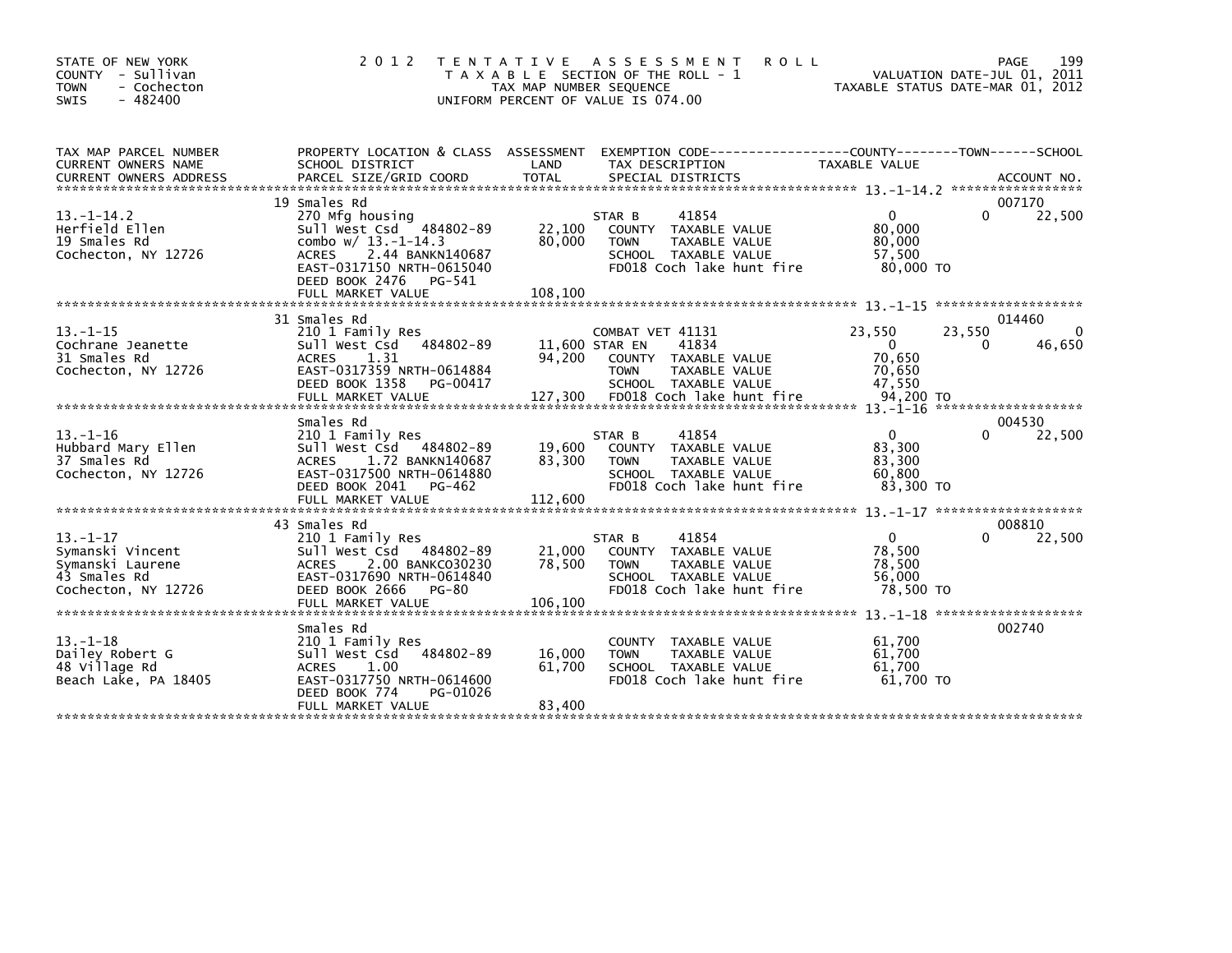| STATE OF NEW YORK<br>COUNTY - Sullivan<br>- Cochecton<br><b>TOWN</b><br>- 482400<br><b>SWIS</b>   | 2 0 1 2                                                                                                                                                                                               | T E N T A T I V E<br>TAX MAP NUMBER SEQUENCE | A S S E S S M E N T<br>T A X A B L E SECTION OF THE ROLL - 1<br>UNIFORM PERCENT OF VALUE IS 074.00                                                                                                                      | <b>ROLL</b>                                                                       | 200<br><b>PAGE</b><br>VALUATION DATE-JUL 01, 2011<br>TAXABLE STATUS DATE-MAR 01, 2012 |
|---------------------------------------------------------------------------------------------------|-------------------------------------------------------------------------------------------------------------------------------------------------------------------------------------------------------|----------------------------------------------|-------------------------------------------------------------------------------------------------------------------------------------------------------------------------------------------------------------------------|-----------------------------------------------------------------------------------|---------------------------------------------------------------------------------------|
| TAX MAP PARCEL NUMBER<br>CURRENT OWNERS NAME<br><b>CURRENT OWNERS ADDRESS</b>                     | PROPERTY LOCATION & CLASS ASSESSMENT EXEMPTION CODE----------------COUNTY-------TOWN------SCHOOL<br>SCHOOL DISTRICT                                                                                   | LAND                                         | TAX DESCRIPTION                                                                                                                                                                                                         | TAXABLE VALUE                                                                     |                                                                                       |
| $13 - 1 - 19.2$<br>Blaso George W<br>Blaso Linda<br>PO Box 342<br>Lake Huntington, NY 12752       | Smales Rd<br>210 1 Family Res<br>Sull West Csd 484802-89<br>Lot $#1$<br>FRNT 197.40 DPTH 205.00<br><b>ACRES</b><br>0.87<br>EAST-0317930 NRTH-0614200<br>DEED BOOK 1825<br>PG-318<br>FULL MARKET VALUE | 14,400<br>66,800<br>90,300                   | COUNTY TAXABLE VALUE<br>TAXABLE VALUE<br><b>TOWN</b><br>SCHOOL TAXABLE VALUE<br>FD018 Coch lake hunt fire<br>SD010 Lake huntington sew<br>1.00 UN M                                                                     | 66,800<br>66,800<br>66,800<br>66,800 TO<br>66,800 ТО М                            | 013951                                                                                |
|                                                                                                   |                                                                                                                                                                                                       |                                              |                                                                                                                                                                                                                         |                                                                                   |                                                                                       |
| $13.-1-19.3$<br>Barile Rosemary<br>PO Box 43<br>Lake Huntington, NY 12752                         | 63 Smales Rd<br>210 1 Family Res<br>Sull West Csd 484802-89<br><b>ACRES</b><br>2.74<br>EAST-0317920 NRTH-0614620<br>DEED BOOK 3637<br>PG-364<br>FULL MARKET VALUE                                     | 28,700<br>150,000<br>202,700                 | 41854<br>STAR B<br>COUNTY TAXABLE VALUE<br><b>TOWN</b><br>TAXABLE VALUE<br>SCHOOL TAXABLE VALUE<br>FD018 Coch lake hunt fire                                                                                            | 0<br>150,000<br>150,000<br>127.500<br>150,000 TO                                  | 013950<br>22,500<br>0                                                                 |
|                                                                                                   | 75 Smales Rd                                                                                                                                                                                          |                                              | 95 PCT OF VALUE USED FOR EXEMPTION PURPOSES                                                                                                                                                                             |                                                                                   | 014660                                                                                |
| $13 - 1 - 19.4$<br>Beatley Robert<br>Beatley Angela<br>75 Smales Rd<br>Cochecton, NY 12726        | 270 Mfg housing<br>484802-89<br>Sull West Csd<br>2.81<br>ACRES<br>EAST-0318290 NRTH-0614410<br>DEED BOOK 1993<br>PG-192<br>FULL MARKET VALUE                                                          | 67,200<br>90,800                             | 41121<br>WAR VET<br>41834<br>24,200 STAR EN<br>TAXABLE VALUE<br><b>COUNTY</b><br><b>TAXABLE VALUE</b><br><b>TOWN</b><br>SCHOOL TAXABLE VALUE<br>FD018 Coch lake hunt fire<br>SD010 Lake huntington sew<br>$1.00$ UN $M$ | 9.576<br>$\overline{0}$<br>57,624<br>57.624<br>20,550<br>67,200 TO<br>67.200 ТО М | 9,576<br>$\Omega$<br>46,650<br>0                                                      |
|                                                                                                   |                                                                                                                                                                                                       |                                              |                                                                                                                                                                                                                         |                                                                                   |                                                                                       |
| $13. -1 - 19.5$<br>Manaseri Joseph<br>Manaseri Dolores<br>PO Box 103<br>Lake Huntington, NY 12752 | 65 Smales Rd<br>210 1 Family Res<br>Sull West Csd<br>484802-89<br>2.72<br><b>ACRES</b><br>EAST-0318130 NRTH-0614590<br>DEED BOOK 1392<br>PG-529                                                       | 127,900                                      | $CW_15_VET/ 41162$<br>41834<br>23,900 STAR EN<br>COUNTY TAXABLE VALUE<br><b>TOWN</b><br><b>TAXABLE VALUE</b><br>SCHOOL TAXABLE VALUE                                                                                    | 9,000<br>$\Omega$<br>118,900<br>127,900<br>81.250                                 | 004167<br>$\Omega$<br>$\Omega$<br>0<br>46,650                                         |
| $13 - 1 - 19.6$<br>Gorden James<br>Gorden Star<br>117 Lake St Apt 3<br>Liberty, NY 12754          | 70 Smales Rd<br>411 Apartment<br>484802-89<br>Sull West Csd<br>Lot #2 $04/07/89$<br>0.66 BANK0060806<br><b>ACRES</b><br>EAST-0318194 NRTH-0613649<br>PG-0587<br>DEED BOOK 1656<br>FULL MARKET VALUE   | 13,900<br>69,000<br>93,200                   | COUNTY TAXABLE VALUE<br><b>TOWN</b><br>TAXABLE VALUE<br>SCHOOL TAXABLE VALUE<br>FD018 Coch lake hunt fire<br>SD010 Lake huntington sew<br>7.00 UN M                                                                     | 69,000<br>69,000<br>69,000<br>69,000 TO<br>69,000 ТО М                            |                                                                                       |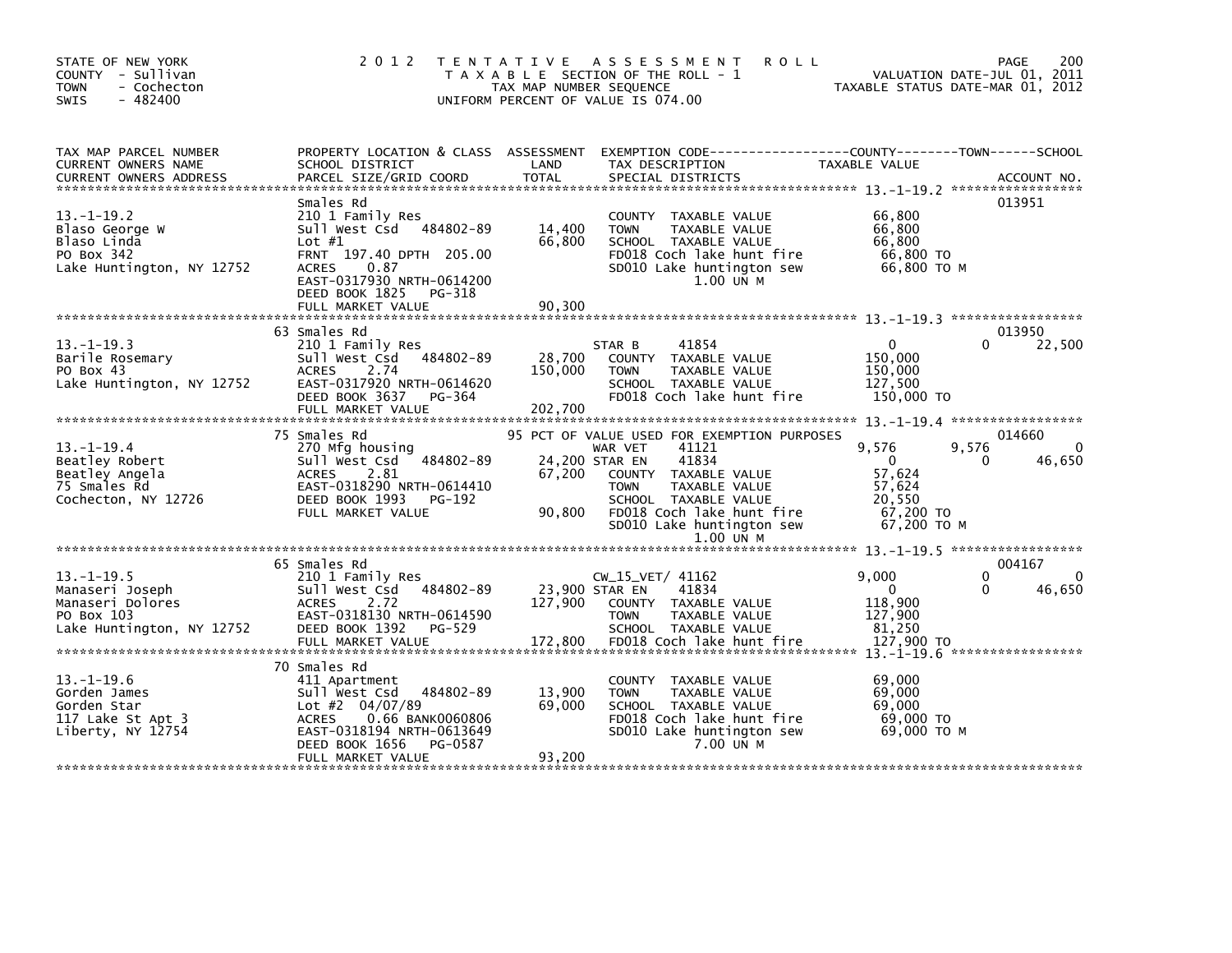| STATE OF NEW YORK<br>COUNTY - Sullivan<br>- Cochecton<br><b>TOWN</b><br>$-482400$<br>SWIS        | 2 0 1 2                                                                                                                                                                 | T E N T A T I V E<br>TAX MAP NUMBER SEQUENCE | A S S E S S M E N T<br><b>ROLL</b><br>T A X A B L E SECTION OF THE ROLL - 1<br>UNIFORM PERCENT OF VALUE IS 074.00                                                                                             |                                                                                 | 201<br>PAGE<br>VALUATION DATE-JUL 01, 2011<br>TAXABLE STATUS DATE-MAR 01, 2012 |
|--------------------------------------------------------------------------------------------------|-------------------------------------------------------------------------------------------------------------------------------------------------------------------------|----------------------------------------------|---------------------------------------------------------------------------------------------------------------------------------------------------------------------------------------------------------------|---------------------------------------------------------------------------------|--------------------------------------------------------------------------------|
| TAX MAP PARCEL NUMBER<br>CURRENT OWNERS NAME<br><b>CURRENT OWNERS ADDRESS</b>                    | PROPERTY LOCATION & CLASS ASSESSMENT<br>SCHOOL DISTRICT<br>PARCEL SIZE/GRID COORD                                                                                       | LAND<br><b>TOTAL</b>                         | EXEMPTION CODE-----------------COUNTY-------TOWN------SCHOOL<br>TAX DESCRIPTION<br>SPECIAL DISTRICTS                                                                                                          | TAXABLE VALUE                                                                   | ACCOUNT NO.                                                                    |
| $13 - 1 - 20.2$<br>Biberaj Ahmet<br>Biberaj Hasnije<br>82 Delano Ave Apt 1E<br>Yonkers, NY 10704 | 85 Smales Rd<br>210 1 Family Res<br>Sull West Csd<br>484802-89<br><b>ACRES</b><br>5.01<br>EAST-0318516 NRTH-0614338<br>DEED BOOK 931<br>PG-00262<br>FULL MARKET VALUE   | 32,000<br>82,000<br>110,800                  | 41834<br>STAR EN<br>COUNTY TAXABLE VALUE<br>TAXABLE VALUE<br><b>TOWN</b><br>SCHOOL TAXABLE VALUE<br>FD018 Coch lake hunt fire<br>LT011 Lake huntington lght<br>SD010 Lake huntington sew<br>.00 UN M          | $\Omega$<br>82,000<br>82,000<br>35,350<br>82,000 TO<br>82,000 TO<br>82,000 TO M | 46,650<br>0                                                                    |
| $13.-1-20.3$<br>Stanzoni Robert<br>518 William Floyd Pkwy<br>Shirley, NY 11967                   | County Road 116<br>210 1 Family Res<br>Sull West Csd<br>484802-89<br><b>ACRES</b><br>5.47<br>EAST-0318769 NRTH-0614184<br>DEED BOOK 3317<br>PG-224<br>FULL MARKET VALUE | 30,600<br>75,000<br>101,400                  | COUNTY TAXABLE VALUE<br><b>TOWN</b><br>TAXABLE VALUE<br>SCHOOL TAXABLE VALUE<br>FD018 Coch lake hunt fire<br>LT011 Lake huntington lght<br>SD010 Lake huntington sew<br>2.00 UN M                             | 75,000<br>75,000<br>75.000<br>75,000 TO<br>75,000 TO<br>75,000 TO M             |                                                                                |
|                                                                                                  |                                                                                                                                                                         |                                              |                                                                                                                                                                                                               |                                                                                 |                                                                                |
| $13 - 1 - 20.5$<br>Boyd Jeffrey<br>277 Tally Ho Rd<br>Middletown, NY 10940                       | County Road 116<br>311 Res vac land<br>484802-89<br>Sull West Csd<br>8.61<br>ACRES<br>EAST-0318592 NRTH-0613429<br>DEED BOOK 3001<br>PG-644<br>FULL MARKET VALUE        | 35,300<br>35,300<br>47,700                   | COUNTY TAXABLE VALUE<br>TAXABLE VALUE<br><b>TOWN</b><br>SCHOOL TAXABLE VALUE<br>FD018 Coch lake hunt fire<br>LT011 Lake huntington lght                                                                       | 35,300<br>35,300<br>35,300<br>35,300 TO<br>35,300 TO                            |                                                                                |
|                                                                                                  |                                                                                                                                                                         |                                              |                                                                                                                                                                                                               |                                                                                 |                                                                                |
| $13 - 1 - 21$<br>Lahey James<br>164 Bank St<br>New York, NY 10014                                | Brook Rd<br>280 Res Multiple<br>Sull West Csd<br>484802-89<br>ACRES 28.62<br>EAST-0311310 NRTH-0615220<br>DEED BOOK 2038<br>PG-512<br>FULL MARKET VALUE                 | 75,800<br>255,000<br>344,600                 | COUNTY TAXABLE VALUE<br>TAXABLE VALUE<br><b>TOWN</b><br>SCHOOL TAXABLE VALUE<br>FD018 Coch lake hunt fire                                                                                                     | 255,000<br>255,000<br>255,000<br>255,000 TO                                     | 002100                                                                         |
|                                                                                                  |                                                                                                                                                                         |                                              |                                                                                                                                                                                                               |                                                                                 |                                                                                |
| $13 - 1 - 22$<br>McCarthy Michael T<br>89 Brook Rd<br>Cochecton, NY 12726                        | 89 Brook Rd<br>240 Rural res<br>Sull West Csd<br>484802-89<br>N D F<br><b>ACRES</b><br>13.77<br>EAST-0311220 NRTH-0614440<br>DEED BOOK 15674 PG-05145                   | 95,200                                       | 82 PCT OF VALUE USED FOR EXEMPTION PURPOSES<br>COMBAT VET 41131<br>39,400 STAR B<br>41854<br>COUNTY TAXABLE VALUE<br><b>TAXABLE VALUE</b><br><b>TOWN</b><br>SCHOOL TAXABLE VALUE<br>FD018 Coch lake hunt fire | 19,516<br>$\mathbf{0}$<br>75,684<br>75,684<br>72,700<br>95,200 TO               | 007340<br>$\Omega$<br>19,516<br>22,500<br>0                                    |
|                                                                                                  | FULL MARKET VALUE                                                                                                                                                       | 128,600                                      |                                                                                                                                                                                                               |                                                                                 |                                                                                |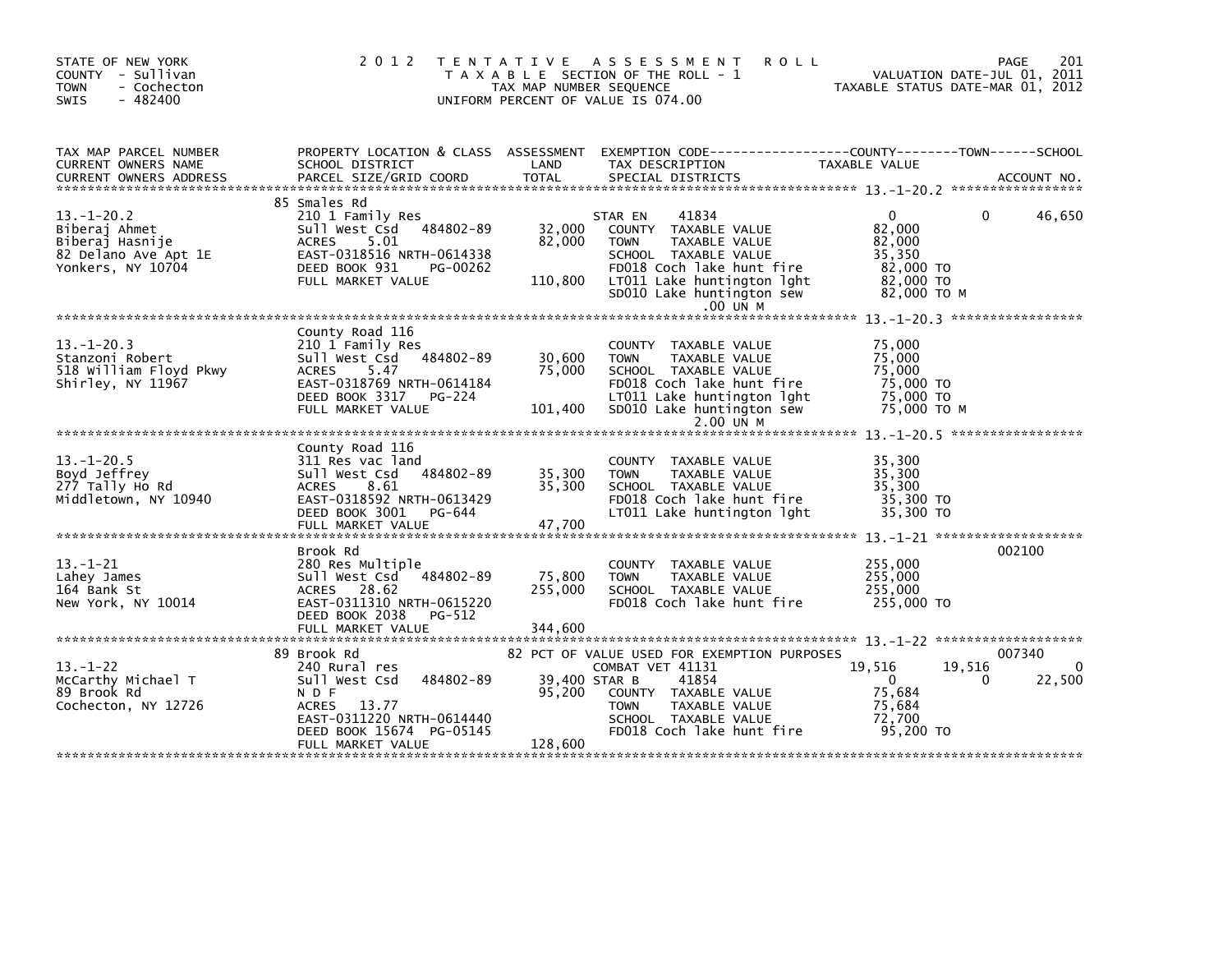| $-482400$<br><b>SWIS</b>                                                                              |                                                                                                                                                                                      | TAX MAP NUMBER SEQUENCE<br>UNIFORM PERCENT OF VALUE IS 074.00 |                       | T A X A B L E SECTION OF THE ROLL - 1                                                               | TAXABLE STATUS DATE-MAR 01, 2012                        |              | VALUATION DATE-JUL 01, 2011 |
|-------------------------------------------------------------------------------------------------------|--------------------------------------------------------------------------------------------------------------------------------------------------------------------------------------|---------------------------------------------------------------|-----------------------|-----------------------------------------------------------------------------------------------------|---------------------------------------------------------|--------------|-----------------------------|
| TAX MAP PARCEL NUMBER<br>CURRENT OWNERS NAME<br><b>CURRENT OWNERS ADDRESS</b>                         | PROPERTY LOCATION & CLASS ASSESSMENT EXEMPTION CODE----------------COUNTY-------TOWN------SCHOOL<br>SCHOOL DISTRICT<br>PARCEL SIZE/GRID COORD                                        | LAND<br><b>TOTAL</b>                                          | TAX DESCRIPTION       | SPECIAL DISTRICTS                                                                                   | TAXABLE VALUE                                           |              | ACCOUNT NO.                 |
|                                                                                                       | County Road 116                                                                                                                                                                      |                                                               |                       |                                                                                                     |                                                         |              | 007060                      |
| $13 - 1 - 23$<br>Kayser Richard<br>Attn: Paul Kayser<br>Box 302 Cr 116<br>Cochecton, NY 12726         | 210 1 Family Res<br>Sull West Csd 484802-89<br>ACRES 10.00<br>EAST-0312370 NRTH-0613770<br>DEED BOOK 438<br>PG-00484                                                                 | 49,000<br>85,100                                              | <b>TOWN</b>           | COUNTY TAXABLE VALUE<br>TAXABLE VALUE<br>SCHOOL TAXABLE VALUE<br>FD018 Coch lake hunt fire          | 85,100<br>85,100<br>85,100<br>85,100 TO                 |              |                             |
|                                                                                                       | FULL MARKET VALUE                                                                                                                                                                    | 115,000                                                       |                       |                                                                                                     |                                                         |              |                             |
|                                                                                                       |                                                                                                                                                                                      |                                                               |                       |                                                                                                     |                                                         |              | 016070                      |
| $13 - 1 - 24$<br>PNP Landscaping Consultant Inc Sull West Csd<br>PO Box 472<br>Brightwaters, NY 11718 | County Road 116<br>322 Rural vac>10<br>484802-89<br>ACRES 40.00<br>EAST-0312470 NRTH-0614650<br>DEED BOOK 2010<br>PG-60036<br>FULL MARKET VALUE                                      | 45,500<br>45,500<br>61,500                                    | <b>TOWN</b>           | COUNTY TAXABLE VALUE<br>TAXABLE VALUE<br>SCHOOL TAXABLE VALUE<br>FD018 Coch lake hunt fire          | 45,500<br>45,500<br>45,500<br>45,500 TO                 |              |                             |
|                                                                                                       |                                                                                                                                                                                      |                                                               |                       |                                                                                                     |                                                         |              |                             |
| $13 - 1 - 25$<br>Shea William<br>Shea Angela<br>185 President St<br>Brooklyn, NY 11231                | 284 County Road 116<br>240 Rural res<br>484802-89<br>Sull West Csd<br>ACRES 10.93<br>EAST-0313190 NRTH-0614770<br>DEED BOOK 1127<br>PG-00055                                         | 40,900<br>98,400                                              | <b>TOWN</b>           | COUNTY TAXABLE VALUE<br>TAXABLE VALUE<br>SCHOOL TAXABLE VALUE<br>FD018 Coch lake hunt fire          | 98,400<br>98,400<br>98,400<br>98,400 TO                 |              | 010020                      |
|                                                                                                       | FULL MARKET VALUE                                                                                                                                                                    | 133,000                                                       |                       |                                                                                                     |                                                         |              |                             |
| $13.-1-26$<br>Guhring $K$ $K$ $E$<br>239 County Road 116<br>Cochecton, NY 12726                       | 239 County Road 116<br>210 1 Family Res<br>Sull West Csd 484802-89<br><b>ACRES</b><br>5.50<br>EAST-0314038 NRTH-0613191<br>DEED BOOK 265<br>PG-00414                                 | 33,700<br>101.800                                             | STAR B<br><b>TOWN</b> | 41854<br>COUNTY TAXABLE VALUE<br>TAXABLE VALUE<br>SCHOOL TAXABLE VALUE<br>FD018 Coch lake hunt fire | $\Omega$<br>101,800<br>101.800<br>79,300<br>101,800 TO  | 0            | 005640<br>22,500            |
|                                                                                                       | FULL MARKET VALUE                                                                                                                                                                    | 137,600                                                       |                       |                                                                                                     |                                                         |              |                             |
| $13 - 1 - 27$<br>Larkin Michael<br>182 County Rd 116<br>Cochecton, NY 12726                           | 182 County Road 116<br>210 1 Family Res<br>Sull West Csd 484802-89<br>73.78 DPTH 267.72<br><b>FRNT</b><br>EAST-0315300 NRTH-0613060<br>DEED BOOK 2395<br>PG-519<br>FULL MARKET VALUE | 12,600<br>63,900<br>86,400                                    | STAR B<br><b>TOWN</b> | 41854<br>COUNTY TAXABLE VALUE<br>TAXABLE VALUE<br>SCHOOL TAXABLE VALUE<br>FD018 Coch lake hunt fire | $\mathbf{0}$<br>63.900<br>63,900<br>41,400<br>63,900 TO | <sup>0</sup> | 001341<br>22,500            |
|                                                                                                       | 178 County Road 116                                                                                                                                                                  |                                                               |                       |                                                                                                     |                                                         |              | 001640                      |
| $13 - 1 - 28$<br>McGrath Henry<br>Mcgrath Susan<br>PO Box 54<br>Lake Huntington, NY 12752             | 210 1 Family Res<br>Sull West Csd 484802-89<br>FRNT 100.00 DPTH 300.00<br>EAST-0315400 NRTH-0613130<br>DEED BOOK 964<br>PG-00288<br>FULL MARKET VALUE                                | 13,600<br>63,800<br>86,200                                    | STAR B<br><b>TOWN</b> | 41854<br>COUNTY TAXABLE VALUE<br>TAXABLE VALUE<br>SCHOOL TAXABLE VALUE<br>FD018 Coch lake hunt fire | $\mathbf{0}$<br>63,800<br>63,800<br>41,300<br>63,800 TO |              | 22,500                      |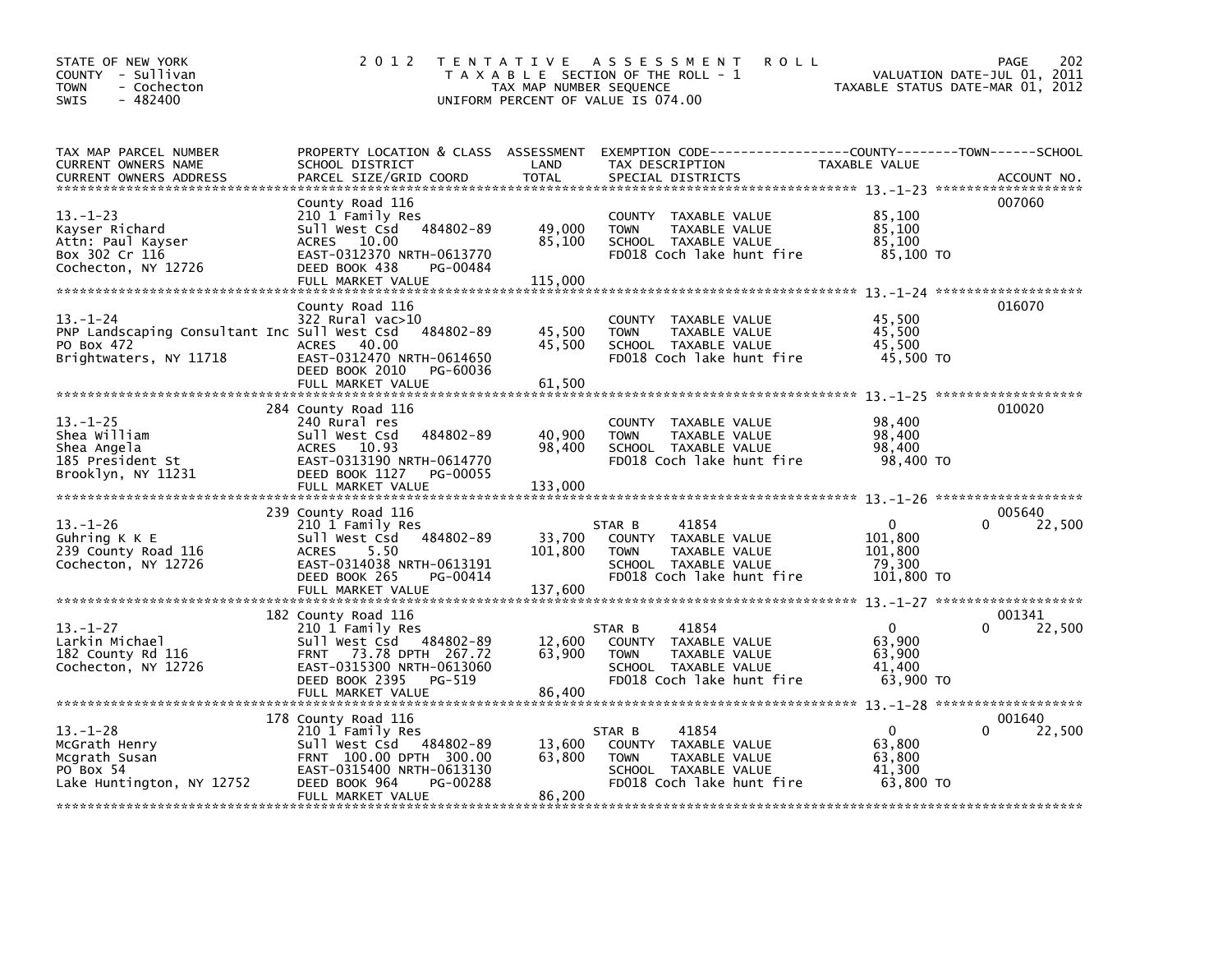| STATE OF NEW YORK<br>COUNTY - Sullivan<br>- Cochecton<br><b>TOWN</b><br>$-482400$<br><b>SWIS</b>  | 2 0 1 2                                                                                                                                                                    | TAX MAP NUMBER SEQUENCE      | TENTATIVE ASSESSMENT<br><b>ROLL</b><br>T A X A B L E SECTION OF THE ROLL - 1<br>UNIFORM PERCENT OF VALUE IS 074.00            | TAXABLE STATUS DATE-MAR 01, 2012                           | 203<br>PAGE<br>VALUATION DATE-JUL 01, 2011 |
|---------------------------------------------------------------------------------------------------|----------------------------------------------------------------------------------------------------------------------------------------------------------------------------|------------------------------|-------------------------------------------------------------------------------------------------------------------------------|------------------------------------------------------------|--------------------------------------------|
| TAX MAP PARCEL NUMBER<br>CURRENT OWNERS NAME<br><b>CURRENT OWNERS ADDRESS</b>                     | PROPERTY LOCATION & CLASS ASSESSMENT<br>SCHOOL DISTRICT<br>PARCEL SIZE/GRID COORD                                                                                          | LAND<br><b>TOTAL</b>         | EXEMPTION CODE-----------------COUNTY-------TOWN------SCHOOL<br>TAX DESCRIPTION<br>SPECIAL DISTRICTS                          | TAXABLE VALUE                                              | ACCOUNT NO.                                |
| $13 - 1 - 29$<br>Smatana Frank<br>Smatana Magdalena<br>160 County Road 116<br>Cochecton, NY 12726 | 160 County Road 116<br>270 Mfg housing<br>Sull West Csd 484802-89<br>3.05<br><b>ACRES</b><br>EAST-0315850 NRTH-0613390<br>DEED BOOK 972<br>PG-00221<br>FULL MARKET VALUE   | 25,200<br>71,200<br>96,200   | 41834<br>STAR EN<br>COUNTY TAXABLE VALUE<br><b>TOWN</b><br>TAXABLE VALUE<br>SCHOOL TAXABLE VALUE<br>FD018 Coch lake hunt fire | $\mathbf{0}$<br>71,200<br>71,200<br>24,550<br>71,200 TO    | 016421<br>46,650                           |
| $13 - 1 - 30$<br>Sanchez Antonio<br>Sanchez Alma<br>30 Montrose Ave Apt 22t<br>Brooklyn, NY 11206 | County Road 116<br>270 Mfg housing<br>Sull West Csd 484802-89<br><b>ACRES</b><br>2.02<br>EAST-0316387 NRTH-0613432<br>DEED BOOK 1793<br>PG-0381<br>FULL MARKET VALUE       | 21,100<br>47,500<br>64,200   | 41854<br>STAR B<br>COUNTY TAXABLE VALUE<br>TAXABLE VALUE<br><b>TOWN</b><br>SCHOOL TAXABLE VALUE<br>FD018 Coch lake hunt fire  | $\Omega$<br>47,500<br>47,500<br>25,000<br>47,500 TO        | 014320<br>22,500                           |
| $13 - 1 - 31$<br>McGuigan Peter<br>Miller Amy<br>31 Mitchell Pond East<br>Cochecton, NY 12726     | Mitchell Pond East<br>311 Res vac land<br>484802-89<br>Sull West Csd<br>4.00<br><b>ACRES</b><br>EAST-0316279 NRTH-0613766<br>DEED BOOK 3118<br>PG-648<br>FULL MARKET VALUE | 30,000<br>30,000<br>40,500   | COUNTY TAXABLE VALUE<br><b>TOWN</b><br>TAXABLE VALUE<br>SCHOOL TAXABLE VALUE<br>FD018 Coch lake hunt fire                     | 30,000<br>30,000<br>30,000<br>30,000 TO                    | 014340                                     |
| $13 - 1 - 32$<br>McGuigan Peter<br>Miller Amy<br>140 Skillman Apt 11<br>New York, NY 11211        | 31 Mitchell Pond East<br>210 1 Family Res<br>Sull West Csd 484802-89<br><b>ACRES</b><br>1.62 BANK C70196<br>EAST-0316490 NRTH-0614050<br>DEED BOOK 2300<br>PG-14           | 18,500<br>162,000            | COUNTY TAXABLE VALUE<br><b>TOWN</b><br>TAXABLE VALUE<br>SCHOOL TAXABLE VALUE<br>FD018 Coch lake hunt fire                     | 162,000<br>162,000<br>162,000<br>162,000 TO                | 004520                                     |
| $13.-1-34.2$<br>Golden Marc<br>Golden Linda<br>309 Dix Hills Rd<br>Dix Hills, NY 11746            | 30 Smales Rd<br>270 Mfg housing<br>484802-89<br>Sull West Csd<br>3.10<br><b>ACRES</b><br>EAST-0317560 NRTH-0614410<br>DEED BOOK 3037 PG-332                                | 25,300<br>55,600             | COUNTY TAXABLE VALUE<br><b>TOWN</b><br>TAXABLE VALUE<br>SCHOOL TAXABLE VALUE<br>FD018 Coch lake hunt fire                     | 55,600<br>55,600<br>55,600<br>55,600 TO                    | 015300                                     |
| $13. - 1 - 34.3$<br>Wolodkowicz Janina<br>82 County Road 116<br>Lake Huntington, NY 12752         | 82 County Road 116<br>210 1 Family Res<br>484802-89<br>sull west Csd<br><b>ACRES</b><br>3.20<br>EAST-0317676 NRTH-0613812<br>DEED BOOK 2451<br>PG-337<br>FULL MARKET VALUE | 24,600<br>111,900<br>151,200 | 41854<br>STAR B<br>COUNTY TAXABLE VALUE<br>TAXABLE VALUE<br><b>TOWN</b><br>SCHOOL TAXABLE VALUE<br>FD018 Coch lake hunt fire  | $\mathbf{0}$<br>111,900<br>111,900<br>89.400<br>111,900 TO | 016845<br>22,500                           |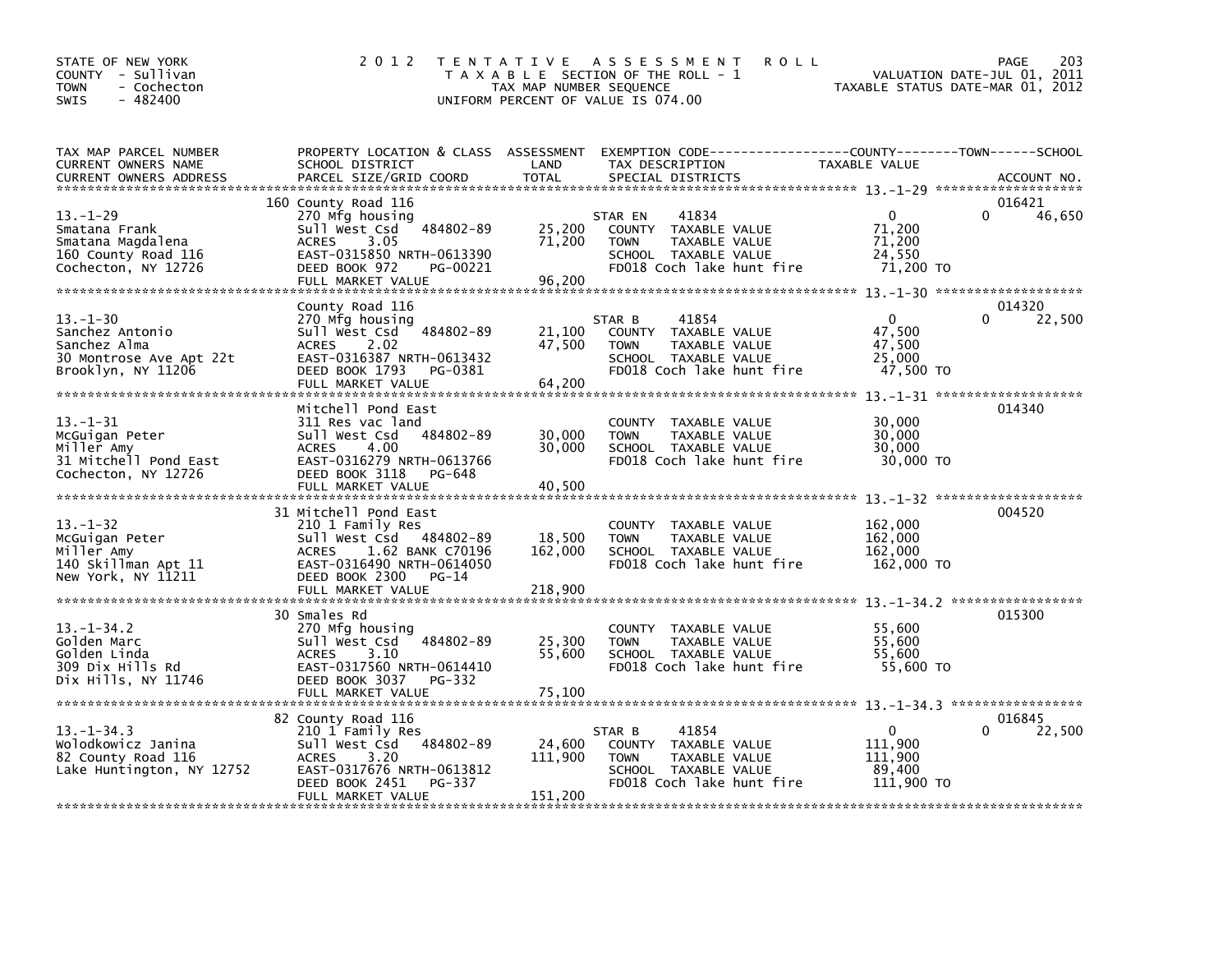| STATE OF NEW YORK<br>COUNTY - Sullivan<br>- Cochecton<br><b>TOWN</b><br>$-482400$<br>SWIS | 2 0 1 2                                                                                                                                                                               | TAX MAP NUMBER SEQUENCE      | TENTATIVE ASSESSMENT<br><b>ROLL</b><br>T A X A B L E SECTION OF THE ROLL - 1<br>UNIFORM PERCENT OF VALUE IS 074.00            |                                                         | PAGE<br>204<br>VALUATION DATE-JUL 01, 2011<br>TAXABLE STATUS DATE-MAR 01, 2012 |
|-------------------------------------------------------------------------------------------|---------------------------------------------------------------------------------------------------------------------------------------------------------------------------------------|------------------------------|-------------------------------------------------------------------------------------------------------------------------------|---------------------------------------------------------|--------------------------------------------------------------------------------|
| TAX MAP PARCEL NUMBER<br>CURRENT OWNERS NAME<br><b>CURRENT OWNERS ADDRESS</b>             | PROPERTY LOCATION & CLASS ASSESSMENT<br>SCHOOL DISTRICT<br>PARCEL SIZE/GRID COORD                                                                                                     | LAND<br><b>TOTAL</b>         | EXEMPTION CODE-----------------COUNTY-------TOWN------SCHOOL<br>TAX DESCRIPTION<br>SPECIAL DISTRICTS                          | TAXABLE VALUE                                           | ACCOUNT NO.                                                                    |
| $13. - 1 - 34.4$<br>Story Anna<br>102 County Road 116<br>Lake Huntington, NY 12752        | 102 County Road 116<br>240 Rural res<br>Sull West Csd<br>484802-89<br>9.51<br><b>ACRES</b><br>EAST-0317391 NRTH-0613825<br>DEED BOOK 2451<br>PG-341<br>FULL MARKET VALUE              | 30,900<br>73,900<br>99,900   | 41854<br>STAR B<br>COUNTY TAXABLE VALUE<br>TAXABLE VALUE<br><b>TOWN</b><br>SCHOOL TAXABLE VALUE<br>FD018 Coch lake hunt fire  | $\mathbf{0}$<br>73,900<br>73,900<br>51,400<br>73,900 TO | 001280<br>$\Omega$<br>22,500                                                   |
| $13 - 1 - 35$<br>Longo Michael T<br>41 Memory Ln<br>Denville, NJ 07834                    | County Road 116<br>210 1 Family Res<br>sull west Csd<br>484802-89<br>ACRES<br>3.48<br>EAST-0313060 NRTH-0613510<br>DEED BOOK 2011<br>PG-325<br>FULL MARKET VALUE                      | 26,700<br>40,000<br>54,100   | COUNTY TAXABLE VALUE<br>TAXABLE VALUE<br><b>TOWN</b><br>SCHOOL TAXABLE VALUE<br>FD018 Coch lake hunt fire                     | 40,000<br>40,000<br>40,000<br>40,000 TO                 | 008484                                                                         |
| $13. - 1 - 37$<br>Poppe Bernard W<br>18 Dehart Rd<br>Maplewood, NJ 07040                  | 185 County Road 116<br>210 1 Family Res<br>Sull West Csd 484802-89<br><b>ACRES</b><br>2.50 BANKC220053<br>EAST-0315210 NRTH-0612420<br>DEED BOOK 2011<br>PG-4236<br>FULL MARKET VALUE | 23,000<br>117,900<br>159,300 | COUNTY TAXABLE VALUE<br>TAXABLE VALUE<br><b>TOWN</b><br>SCHOOL TAXABLE VALUE<br>FD018 Coch lake hunt fire                     | 117,900<br>117,900<br>117,900<br>117,900 TO             | 008985                                                                         |
| $13 - 1 - 38$<br>Calkin Ralph Jr<br>169 County Road 116<br>Cochecton, NY 12726            | County Road 116<br>111 Poultry farm<br>Sull West Csd<br>484802-89<br><b>ACRES</b><br>6.20<br>EAST-0315470 NRTH-0612310<br>DEED BOOK 509<br>PG-00383                                   | 29,800<br>51,100             | COUNTY TAXABLE VALUE<br><b>TOWN</b><br>TAXABLE VALUE<br>SCHOOL TAXABLE VALUE<br>FD018 Coch lake hunt fire                     | 51,100<br>51,100<br>51.100<br>51,100 TO                 | 002040                                                                         |
| $13 - 1 - 39$<br>Calkin Ralph<br>169 County Road 116<br>Cochecton, NY 12726               | 169 County Road 116<br>210 1 Family Res<br>Sull West Csd<br>484802-89<br>2.00<br><b>ACRES</b><br>EAST-0315460 NRTH-0612750<br>DEED BOOK 569<br>PG-00420<br>FULL MARKET VALUE          | 21,000<br>63.900<br>86,400   | 41834<br>STAR EN<br>COUNTY TAXABLE VALUE<br>TAXABLE VALUE<br><b>TOWN</b><br>SCHOOL TAXABLE VALUE<br>FD018 Coch lake hunt fire | $\mathbf{0}$<br>63,900<br>63.900<br>17,250<br>63,900 TO | 001921<br>46,650<br>0                                                          |
| $13 - 1 - 40$<br>Calkin Ralph<br>169 County Road 116<br>Cochecton, NY 12726               | County Road 116<br>210 1 Family Res<br>Sull West Csd 484802-89<br>N D F<br>FRNT 190.00 DPTH 250.00<br>EAST-0315590 NRTH-0612880<br>FULL MARKET VALUE                                  | 9,900<br>27,400<br>37,000    | COUNTY TAXABLE VALUE<br><b>TOWN</b><br>TAXABLE VALUE<br>SCHOOL TAXABLE VALUE<br>FD018 Coch lake hunt fire                     | 27,400<br>27,400<br>27,400<br>27,400 TO                 | 001920                                                                         |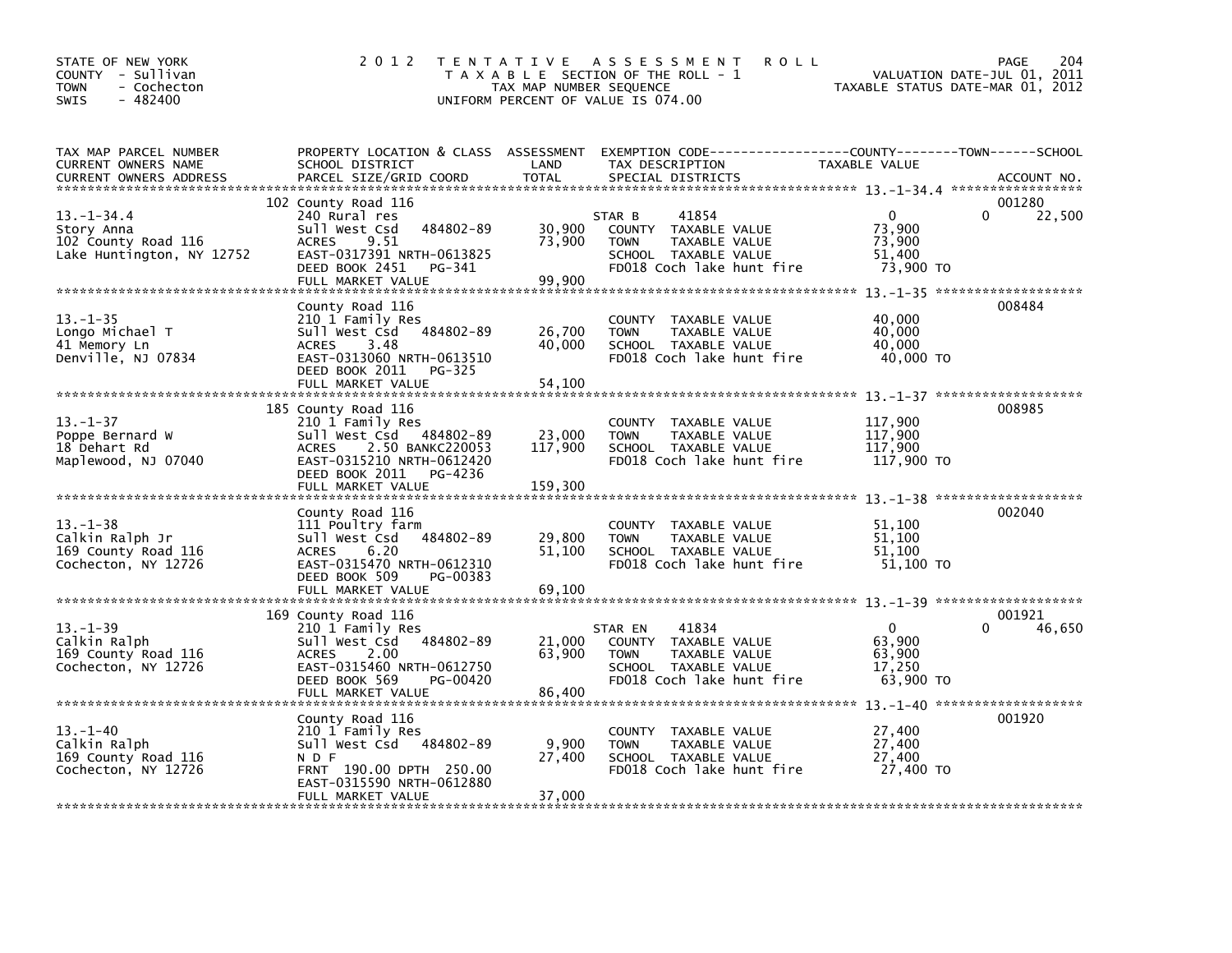| STATE OF NEW YORK<br>COUNTY - Sullivan<br>- Cochecton<br><b>TOWN</b><br>$-482400$<br><b>SWIS</b>       | 2 0 1 2                                                                                                                                                  | T E N T A T I V E<br>TAX MAP NUMBER SEQUENCE | <b>ROLL</b><br>A S S E S S M E N T<br>T A X A B L E SECTION OF THE ROLL - 1<br>UNIFORM PERCENT OF VALUE IS 074.00            | VALUATION DATE-JUL 01, 2011<br>TAXABLE STATUS DATE-MAR 01, 2012 | PAGE<br>205         |
|--------------------------------------------------------------------------------------------------------|----------------------------------------------------------------------------------------------------------------------------------------------------------|----------------------------------------------|------------------------------------------------------------------------------------------------------------------------------|-----------------------------------------------------------------|---------------------|
| TAX MAP PARCEL NUMBER<br>CURRENT OWNERS NAME<br><b>CURRENT OWNERS ADDRESS</b>                          | PROPERTY LOCATION & CLASS ASSESSMENT<br>SCHOOL DISTRICT<br>PARCEL SIZE/GRID COORD                                                                        | LAND<br><b>TOTAL</b>                         | EXEMPTION CODE-----------------COUNTY-------TOWN------SCHOOL<br>TAX DESCRIPTION<br>SPECIAL DISTRICTS                         | TAXABLE VALUE                                                   | ACCOUNT NO.         |
| $13 - 1 - 41$<br>Modular Homes Country Living<br>PO Box 639<br>Jeffersonville, NY 12748                | County Road 116<br>210 1 Family Res<br>484802-89<br>Sull West Csd<br>1.00<br><b>ACRES</b><br>EAST-0315680 NRTH-0612740<br>DEED BOOK 3523<br>PG-606       | 16,000<br>51,000                             | COUNTY TAXABLE VALUE<br><b>TOWN</b><br>TAXABLE VALUE<br>SCHOOL TAXABLE VALUE<br>FD018 Coch lake hunt fire                    | 51,000<br>51.000<br>51.000<br>51,000 TO                         | 010420              |
|                                                                                                        | FULL MARKET VALUE                                                                                                                                        | 68,900                                       |                                                                                                                              |                                                                 |                     |
| $13. - 1 - 42$<br>Furino Frank<br>159 County Road 116<br>Cochecton, NY 12726                           | 159 County Road 116<br>210 1 Family Res<br>484802-89<br>Sull West Csd<br>5.00<br><b>ACRES</b><br>EAST-0315760 NRTH-0612350<br>DEED BOOK 1023<br>PG-00163 | 107,100                                      | COMBAT VET 41131<br>32,000 STAR EN<br>41834<br>COUNTY TAXABLE VALUE<br>TAXABLE VALUE<br><b>TOWN</b><br>SCHOOL TAXABLE VALUE  | 26,775<br>26,775<br>$\Omega$<br>80.325<br>80,325<br>60,450      | 8160<br>46,650<br>0 |
|                                                                                                        | Stony Rd                                                                                                                                                 |                                              |                                                                                                                              |                                                                 | 005705              |
| $13 - 1 - 44$<br>Nearing Jack V<br>Nearing Anne R<br>18 Mansion Pl<br>Greenwich, CT 06831              | $322$ Rural vac $>10$<br>Sull West Csd<br>484802-89<br>ACRES 13.57<br>EAST-0316670 NRTH-0611920<br>DEED BOOK 1369<br>PG-00618<br>FULL MARKET VALUE       | 49,300<br>49,300<br>66,600                   | AGRI DIST 41720<br>COUNTY TAXABLE VALUE<br><b>TOWN</b><br>TAXABLE VALUE<br>SCHOOL TAXABLE VALUE<br>FD018 Coch lake hunt fire | 44.090<br>44.090<br>5,210<br>5,210<br>5.210<br>49,300 TO        | 44,090              |
| MAY BE SUBJECT TO PAYMENT<br>UNDER AGDIST LAW TIL 2016                                                 |                                                                                                                                                          |                                              |                                                                                                                              |                                                                 |                     |
| $13. -1 - 45.1$<br>Roda Ronald W<br>28 Nobody Rd<br>Narrowsburg, NY 12764<br>MAY BE SUBJECT TO PAYMENT | 112 County Road 116<br>240 Rural res<br>484802-89<br>Sull West Csd<br>lot 2<br>gas lease Cabot<br>28.00<br><b>ACRES</b><br>EAST-0316900 NRTH-0613700     | 59,500<br>123,145                            | AGRI DIST 41720<br>COUNTY TAXABLE VALUE<br>TAXABLE VALUE<br><b>TOWN</b><br>SCHOOL TAXABLE VALUE<br>FD018 Coch lake hunt fire | 31.610<br>31,610<br>91,535<br>91,535<br>91.535<br>123,145 TO    | 015303<br>31,610    |
| UNDER AGDIST LAW TIL 2016                                                                              | DEED BOOK 2010<br>PG-54358<br>FULL MARKET VALUE                                                                                                          | 166,400                                      |                                                                                                                              |                                                                 |                     |
|                                                                                                        | 2 Rauch Rd                                                                                                                                               |                                              |                                                                                                                              |                                                                 | 015130              |
| $13 - 1 - 46$<br>Bringle Elisabeth<br>Radzikowski Renata<br>2 Rauch Rd<br>Lake Huntington, NY 12752    | 220 2 Family Res<br>Sull West Csd<br>484802-89<br><b>ACRES</b><br>2.75<br>EAST-0317212 NRTH-0613112<br>DEED BOOK 2011<br>PG-6346                         | 24,000<br>110,800                            | 41854<br>STAR B<br>COUNTY TAXABLE VALUE<br>TAXABLE VALUE<br><b>TOWN</b><br>SCHOOL TAXABLE VALUE<br>FD018 Coch lake hunt fire | $\Omega$<br>110,800<br>110,800<br>88,300<br>110,800 TO          | 22,500<br>0         |
|                                                                                                        | FULL MARKET VALUE                                                                                                                                        | 149,700                                      |                                                                                                                              |                                                                 |                     |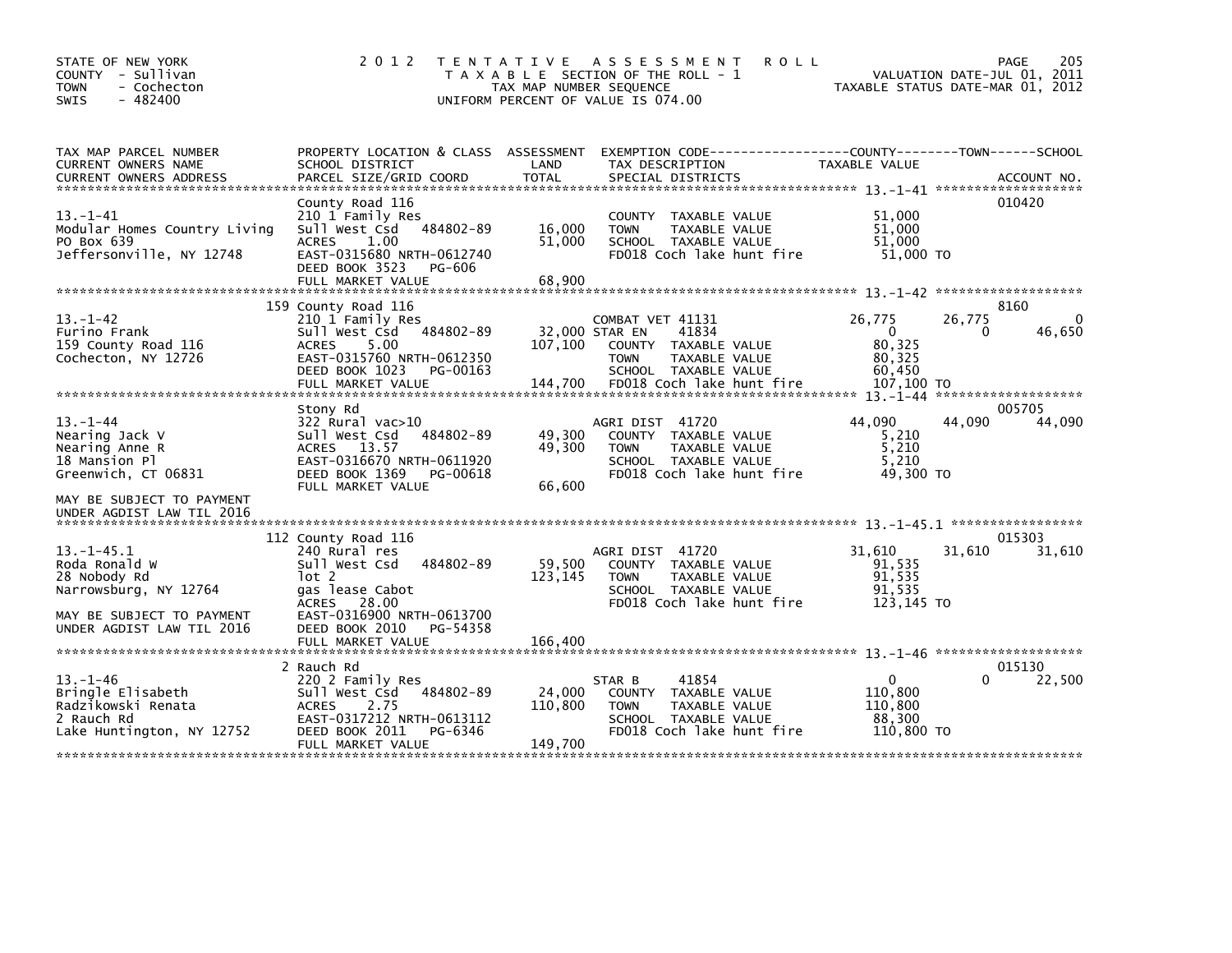| STATE OF NEW YORK<br>- Sullivan<br><b>COUNTY</b><br>- Cochecton<br><b>TOWN</b><br>$-482400$<br><b>SWIS</b>      | 2 0 1 2                                                                                                                                                                  | T E N T A T I V E<br>TAX MAP NUMBER SEQUENCE | A S S E S S M E N T<br>T A X A B L E SECTION OF THE ROLL - 1<br>UNIFORM PERCENT OF VALUE IS 074.00                                             | <b>ROLL</b>                                                   | 206<br>PAGE<br>VALUATION DATE-JUL 01, 2011<br>TAXABLE STATUS DATE-MAR 01, 2012 |
|-----------------------------------------------------------------------------------------------------------------|--------------------------------------------------------------------------------------------------------------------------------------------------------------------------|----------------------------------------------|------------------------------------------------------------------------------------------------------------------------------------------------|---------------------------------------------------------------|--------------------------------------------------------------------------------|
| TAX MAP PARCEL NUMBER<br>CURRENT OWNERS NAME<br><b>CURRENT OWNERS ADDRESS</b>                                   | PROPERTY LOCATION & CLASS ASSESSMENT<br>SCHOOL DISTRICT<br>PARCEL SIZE/GRID COORD                                                                                        | LAND<br><b>TOTAL</b>                         | EXEMPTION CODE-----------------COUNTY-------TOWN------SCHOOL<br>TAX DESCRIPTION<br>SPECIAL DISTRICTS                                           | TAXABLE VALUE                                                 | ACCOUNT NO.                                                                    |
| $13. - 1 - 47.1$<br>Van Swol Noel<br>71 Viaduct Rd<br>Long Eddy, NY 12760                                       | Rauch Rd<br>$314$ Rural vac< $10$<br>484802-89<br>Sull West Csd<br>FRNT 205.00 DPTH 190.00<br>EAST-0317580 NRTH-0612950<br>DEED BOOK 1618<br>PG-207<br>FULL MARKET VALUE | 3,500<br>3.500<br>4,700                      | <b>COUNTY</b><br>TAXABLE VALUE<br>TAXABLE VALUE<br><b>TOWN</b><br>SCHOOL TAXABLE VALUE<br>FD018 Coch lake hunt fire                            | 3,500<br>3,500<br>3.500<br>3.500 TO                           | 001285                                                                         |
|                                                                                                                 |                                                                                                                                                                          |                                              |                                                                                                                                                |                                                               |                                                                                |
| $13. - 1 - 47.2$<br>Curtis Peter<br>Feltus Judy<br>Tr 34<br>PO Box 151                                          | 38 Rauch Rd<br>210 1 Family Res<br>Sull West Csd<br>484802-89<br>2.14 BANKN140687<br><b>ACRES</b><br>EAST-0317130 NRTH-0612380<br>DEED BOOK 2242<br>PG-566               | 21,000<br>73,200                             | 41854<br>STAR B<br><b>COUNTY</b><br>TAXABLE VALUE<br>TAXABLE VALUE<br><b>TOWN</b><br>SCHOOL TAXABLE VALUE<br>FD018 Coch lake hunt fire         | $\mathbf{0}$<br>73,200<br>73,200<br>50,700<br>73,200 TO       | 006570<br>22,500<br>0                                                          |
|                                                                                                                 | 44 Rauch Rd                                                                                                                                                              |                                              |                                                                                                                                                |                                                               |                                                                                |
| $13. -1 - 47.3$<br>Blaso George W<br>Blaso Linda<br>44 Rauch Rd<br>PO Box 342                                   | 210 1 Family Res<br>Sull West Csd<br>484802-89<br>2.94 BANKN140687<br><b>ACRES</b><br>EAST-0317440 NRTH-0612290<br>DEED BOOK 2238<br>PG-407                              | 22,900<br>87,000                             | 41834<br>STAR EN<br>TAXABLE VALUE<br><b>COUNTY</b><br><b>TAXABLE VALUE</b><br><b>TOWN</b><br>SCHOOL TAXABLE VALUE<br>FD018 Coch lake hunt fire | $\Omega$<br>87.000<br>87,000<br>40,350<br>87,000 TO           | 46,650<br>0                                                                    |
| Lake Huntington, NY 12752                                                                                       | FULL MARKET VALUE                                                                                                                                                        | 117,600                                      |                                                                                                                                                |                                                               |                                                                                |
|                                                                                                                 | 22 Rauch Rd                                                                                                                                                              |                                              | 90 PCT OF VALUE USED FOR EXEMPTION PURPOSES                                                                                                    |                                                               | 013330                                                                         |
| $13. - 1 - 47.4$<br>Blaso Dorothy E<br>Blaso George J<br>22 Rauch Rd<br>PO Box 342<br>Lake Huntington, NY 12752 | 210 1 Family Res<br>484802-89<br>Sull West Csd<br><b>ACRES</b><br>4.40<br>EAST-0317360 NRTH-0612770<br>DEED BOOK 3384<br>PG-339<br>FULL MARKET VALUE                     | 89,300 STAR EN<br>120,700                    | 41800<br>AGED-CTS<br>29,900 COMBAT VET 41131<br>41834<br>COUNTY<br>TAXABLE VALUE<br>TAXABLE VALUE<br><b>TOWN</b><br>SCHOOL TAXABLE VALUE       | 30,139<br>20,093<br>$\mathbf{0}$<br>39,068<br>39.068<br>2,465 | 30,139<br>40,185<br>20,093<br>$\Omega$<br>46,650<br>0                          |
|                                                                                                                 |                                                                                                                                                                          |                                              |                                                                                                                                                |                                                               |                                                                                |
| $13. - 1 - 47.5$<br>Curtis Peter<br>Feltus Judy<br>PO Box 151<br>Lake Huntington, NY 12752                      | 38 Rauch Rd<br>314 Rural vac<10<br>Sull West Csd<br>484802-89<br>Row<br>50.00 DPTH 590.00<br><b>FRNT</b><br><b>BANKN140687</b><br>EAST-0317300 NRTH-0612550              | 100<br>100                                   | COUNTY TAXABLE VALUE<br><b>TAXABLE VALUE</b><br><b>TOWN</b><br>SCHOOL TAXABLE VALUE<br>FD018 Coch lake hunt fire                               | 100<br>100<br>100<br>100 TO                                   | 001290                                                                         |
|                                                                                                                 | DEED BOOK 2242<br>PG-566<br>FULL MARKET VALUE                                                                                                                            | 100                                          |                                                                                                                                                |                                                               |                                                                                |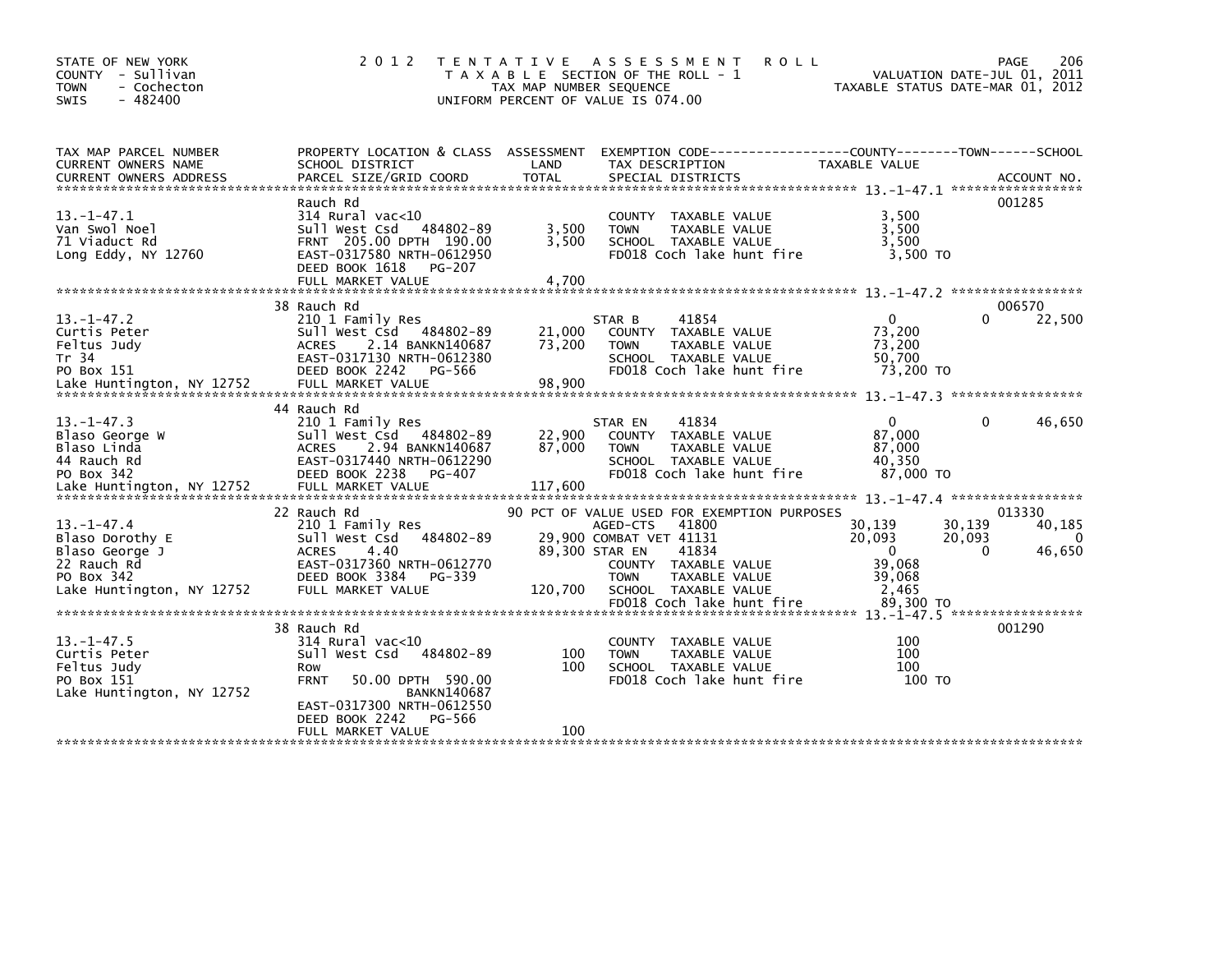| STATE OF NEW YORK<br>COUNTY - Sullivan<br><b>TOWN</b><br>- Cochecton<br>$-482400$<br><b>SWIS</b>                                        | 2 0 1 2                                                                                                                                                                                        | T E N T A T I V E<br>TAX MAP NUMBER SEQUENCE | ASSESSMENT<br><b>ROLL</b><br>T A X A B L E SECTION OF THE ROLL - 1<br>UNIFORM PERCENT OF VALUE IS 074.00                              |                                                                | 207<br>PAGE<br>VALUATION DATE-JUL 01, 2011<br>TAXABLE STATUS DATE-MAR 01, 2012 |
|-----------------------------------------------------------------------------------------------------------------------------------------|------------------------------------------------------------------------------------------------------------------------------------------------------------------------------------------------|----------------------------------------------|---------------------------------------------------------------------------------------------------------------------------------------|----------------------------------------------------------------|--------------------------------------------------------------------------------|
| TAX MAP PARCEL NUMBER<br>CURRENT OWNERS NAME<br><b>CURRENT OWNERS ADDRESS</b>                                                           | PROPERTY LOCATION & CLASS ASSESSMENT<br>SCHOOL DISTRICT<br>PARCEL SIZE/GRID COORD                                                                                                              | LAND<br><b>TOTAL</b>                         | EXEMPTION CODE-----------------COUNTY-------TOWN------SCHOOL<br>TAX DESCRIPTION<br>SPECIAL DISTRICTS                                  | TAXABLE VALUE                                                  | ACCOUNT NO.                                                                    |
| $13 - 1 - 48$<br>Brown Barbara E<br>109 Stony Rd<br>Lake Huntington, NY 12752<br>MAY BE SUBJECT TO PAYMENT<br>UNDER AGDIST LAW TIL 2016 | 109 Stony Rd<br>280 Res Multiple<br>Sull West Csd 484802-89<br>ACRES 13.86<br>EAST-0317200 NRTH-0611680<br>DEED BOOK 14923 PG-00457<br>FULL MARKET VALUE                                       | 58,800 STAR B<br>125,300<br>169,300          | AGRI DIST 41720<br>41854<br>COUNTY TAXABLE VALUE<br>TAXABLE VALUE<br><b>TOWN</b><br>SCHOOL TAXABLE VALUE<br>FD018 Coch lake hunt fire | 34,260<br>$\Omega$<br>91,040<br>91,040<br>68.540<br>125,300 TO | 008812<br>34,260<br>34,260<br>22,500<br>0                                      |
| $13. - 1 - 49$<br>Palladino Theresa<br>80 North Moore St Apt 36k<br>New York, NY 10013                                                  | Rauch Rd<br>210 1 Family Res<br>Sull West Csd 484802-89<br>FRNT 255.22 DPTH 147.48<br>EAST-0317480 NRTH-0611120<br>DEED BOOK 1931<br>PG-580<br>FULL MARKET VALUE                               | 14,100<br>62,000<br>83,800                   | <b>COUNTY</b><br>TAXABLE VALUE<br>TAXABLE VALUE<br><b>TOWN</b><br>SCHOOL TAXABLE VALUE<br>FD018 Coch lake hunt fire                   | 62,000<br>62,000<br>62,000<br>62,000 TO                        | 009780                                                                         |
| $13 - 1 - 50$<br>Lewis Matthew R<br>86 Rauch Rd<br>PO Box 171<br>Lake Huntington, NY 12752                                              | 86 Rauch Rd<br>210 1 Family Res<br>Sull West Csd<br>484802-89<br>FRNT 196.60 DPTH 194.46<br><b>BANK0060806</b><br>EAST-0317520 NRTH-0611300<br>DEED BOOK 2010<br>PG-55377<br>FULL MARKET VALUE | 13,300<br>62,300<br>84,200                   | COUNTY<br>TAXABLE VALUE<br>TAXABLE VALUE<br><b>TOWN</b><br>SCHOOL TAXABLE VALUE<br>FD018 Coch lake hunt fire                          | 62,300<br>62,300<br>62,300<br>62,300 TO                        | 014580                                                                         |
| $13 - 1 - 51$<br>Martin Benjamin W<br>Martin Webster C Jr<br>204 West 106Th St Apt 57<br>New York, NY 10025                             | 76 Rauch Rd<br>210 1 Family Res<br>Sull West Csd 484802-89<br>Unfinished Construction<br>1.00 BANKN140687<br><b>ACRES</b><br>EAST-0317600 NRTH-0611470<br>DEED BOOK 2323<br>PG-648             | 10,500<br>90,000                             | TAXABLE VALUE<br>COUNTY<br>TAXABLE VALUE<br><b>TOWN</b><br>SCHOOL TAXABLE VALUE<br>FD018 Coch lake hunt fire                          | 90,000<br>90,000<br>90,000<br>90,000 TO                        | 002050                                                                         |
| $13. - 1 - 52$<br>Nearing Jack V<br>18 Mansion Pl<br>Greenwich, CT 06831                                                                | FULL MARKET VALUE<br>74 Rauch Rd<br>210 1 Family Res<br>484802-89<br>Sull West Csd<br><b>ACRES</b><br>1.00<br>EAST-0317660 NRTH-0611620<br>DEED BOOK 2938<br>PG-622<br>FULL MARKET VALUE       | 121.600<br>10,500<br>51,900<br>70,100        | COUNTY<br>TAXABLE VALUE<br><b>TOWN</b><br>TAXABLE VALUE<br>SCHOOL TAXABLE VALUE<br>FD018 Coch lake hunt fire                          | 51,900<br>51,900<br>51,900<br>51,900 TO                        | 010360                                                                         |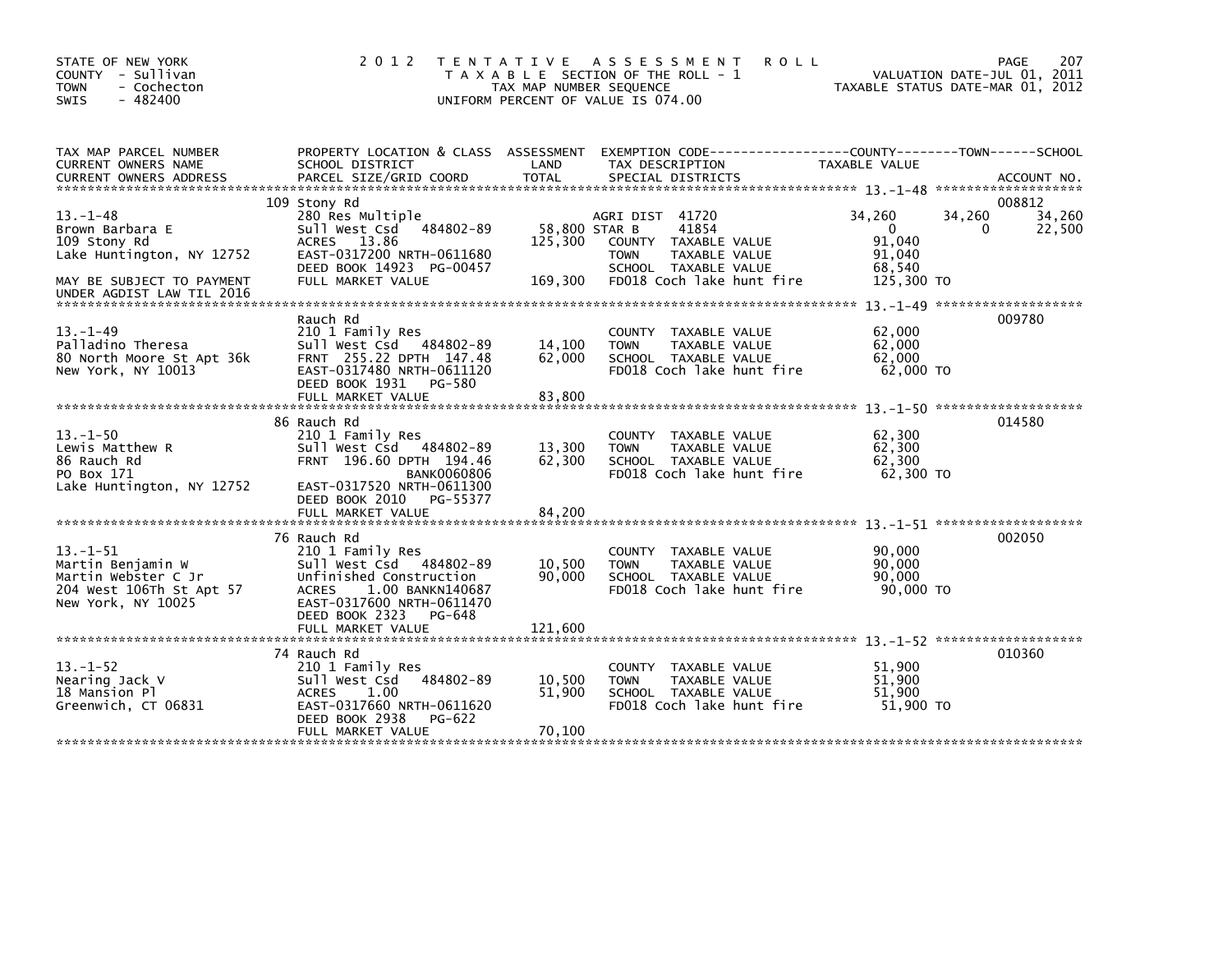| STATE OF NEW YORK<br>COUNTY - Sullivan<br>- Cochecton<br><b>TOWN</b><br>$-482400$<br><b>SWIS</b> | 2 0 1 2                                                                                                                                                                         | T E N T A T I V E<br>TAX MAP NUMBER SEQUENCE<br>UNIFORM PERCENT OF VALUE IS 074.00 | ASSESSMENT<br><b>ROLL</b><br>T A X A B L E SECTION OF THE ROLL - 1                                                                                                                                                                                                                              | VALUATION DATE-JUL 01, 2011<br>TAXABLE STATUS DATE-MAR 01, 2012 | 208<br>PAGE |
|--------------------------------------------------------------------------------------------------|---------------------------------------------------------------------------------------------------------------------------------------------------------------------------------|------------------------------------------------------------------------------------|-------------------------------------------------------------------------------------------------------------------------------------------------------------------------------------------------------------------------------------------------------------------------------------------------|-----------------------------------------------------------------|-------------|
| TAX MAP PARCEL NUMBER<br>CURRENT OWNERS NAME                                                     | PROPERTY LOCATION & CLASS ASSESSMENT<br>SCHOOL DISTRICT                                                                                                                         | LAND                                                                               | EXEMPTION CODE------------------COUNTY--------TOWN------SCHOOL<br>TAX DESCRIPTION<br>CURRENT OWNERS ADDRESS FORCEL SIZE/GRID COORD TOTAL SPECIAL DISTRICTS (2001) ACCOUNT NO.<br>EURRENT OWNERS ADDRESS PARCEL SIZE/GRID COORD TOTAL SPECIAL DISTRICTS (2001) 21-53 *************************** | TAXABLE VALUE                                                   |             |
| $13. - 1 - 53$<br>Dougherty Terence<br>800 Greenwood Ave Apt 2F<br>Brooklyn, NY 11218            | 60 Rauch Rd<br>210 1 Family Res<br>Sull West Csd 484802-89<br>2.54 BANKC061222<br><b>ACRES</b><br>EAST-0317670 NRTH-0611920<br>DEED BOOK 2343<br>PG-607                         | 23,200<br>124,000                                                                  | COUNTY TAXABLE VALUE<br>TAXABLE VALUE<br><b>TOWN</b><br>SCHOOL TAXABLE VALUE<br>FD018 Coch lake hunt fire                                                                                                                                                                                       | 124,000<br>124,000<br>124,000<br>124,000 TO                     | 017040      |
| $13 - 1 - 54$<br>Bebenista Wanda B<br>210 14th St<br>Brooklyn, NY 11215                          | 85 County Road 116<br>270 Mfg housing<br>484802-89<br>Sull West Csd<br><b>ACRES</b><br>2.46<br>EAST-0317520 NRTH-0613140<br>DEED BOOK 3625<br>PG-418<br>FULL MARKET VALUE       | 22,800<br>39,500<br>53,400                                                         | COUNTY TAXABLE VALUE<br><b>TOWN</b><br>TAXABLE VALUE<br>SCHOOL TAXABLE VALUE<br>FD018 Coch lake hunt fire                                                                                                                                                                                       | 39,500<br>39,500<br>39,500<br>39,500 TO                         | 015416      |
| $13. -1 - 55$<br>Wood Aaron S<br>Perez Andrea<br>561 Hudson St Ste 22<br>New York, NY 10014      | 71 County Road 116<br>210 1 Family Res<br>484802-89<br>Sull West Csd<br>8.00<br><b>ACRES</b><br>EAST-0317960 NRTH-0613170<br>DEED BOOK 3195<br>PG-494                           | 40,800<br>105,200                                                                  | COUNTY TAXABLE VALUE<br>TAXABLE VALUE<br><b>TOWN</b><br>SCHOOL TAXABLE VALUE<br>FD018 Coch lake hunt fire<br>LT011 Lake huntington lght                                                                                                                                                         | 105,200<br>105,200<br>105,200<br>105,200 TO<br>105,200 TO       | 001330      |
| $13 - 1 - 58$<br>Fortuna Joseph A Jr<br>Drumke Mila<br>118 8th Ave Apt 10E<br>Brooklyn, NY 11215 | 21 Rauch Rd<br>210 1 Family Res<br>484802-89<br>Sull West Csd<br><b>ACRES</b><br>1.00<br>EAST-0317750 NRTH-0612850<br>DEED BOOK 3101<br>PG-375                                  | 16,000<br>144,200                                                                  | COUNTY TAXABLE VALUE<br>TAXABLE VALUE<br><b>TOWN</b><br>SCHOOL TAXABLE VALUE<br>FD018 Coch lake hunt fire                                                                                                                                                                                       | 144,200<br>144,200<br>144,200<br>144,200 TO                     | 012460      |
| $13 - 1 - 59$<br>Brush Julie<br>68 Thompson St Apt 8<br>New York, NY 10012                       | 27 Rauch Rd<br>210 1 Family Res<br>Sull West Csd<br>484802-89<br>1.00 BANKH080006<br><b>ACRES</b><br>EAST-0317690 NRTH-0612620<br>DEED BOOK 2072<br>PG-282<br>FULL MARKET VALUE | 16,000<br>57,500<br>77,700                                                         | COUNTY TAXABLE VALUE<br>TAXABLE VALUE<br><b>TOWN</b><br>SCHOOL TAXABLE VALUE<br>FD018 Coch lake hunt fire                                                                                                                                                                                       | 57,500<br>57,500<br>57.500<br>57,500 TO                         | 003950      |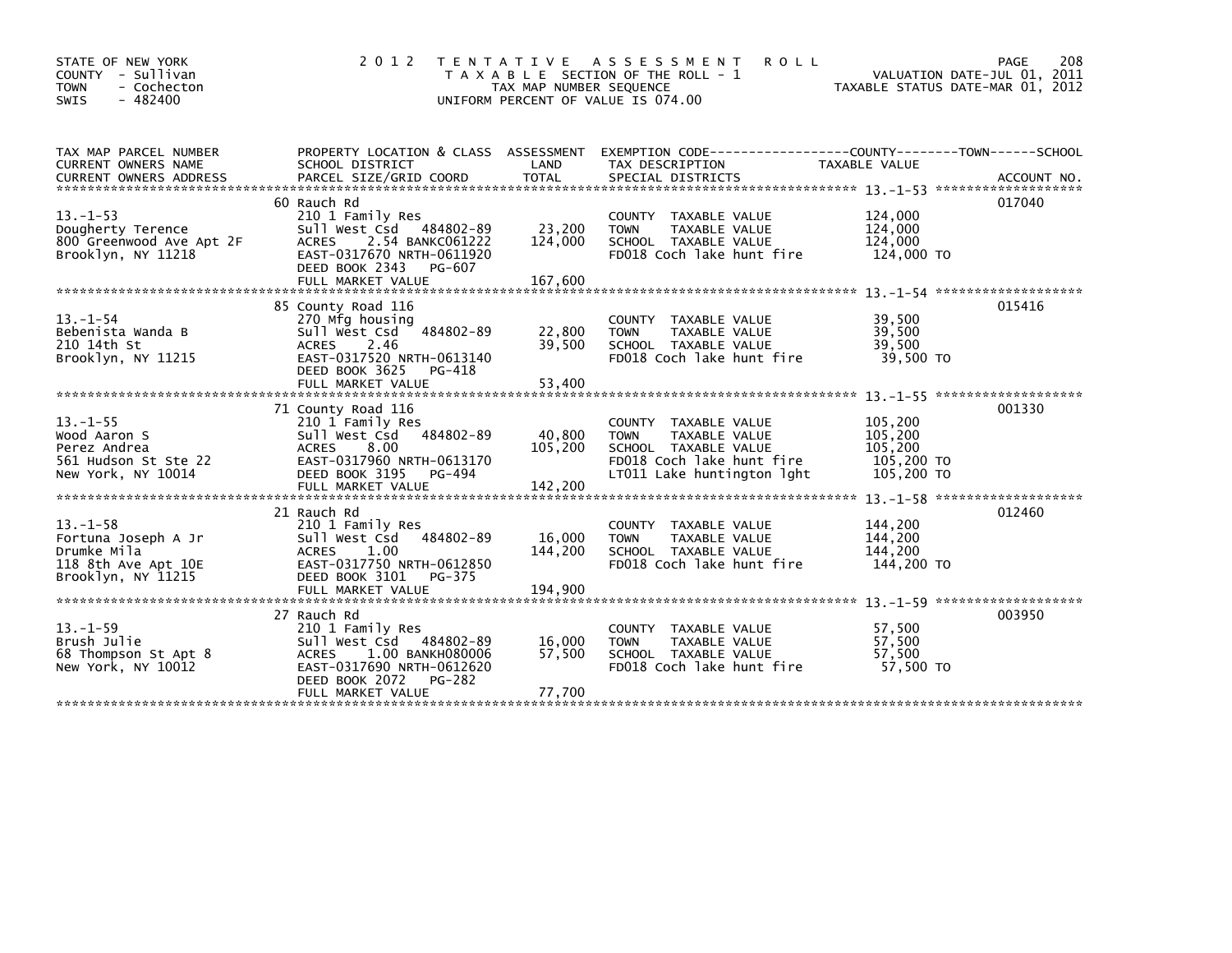| STATE OF NEW YORK<br>COUNTY - Sullivan<br><b>TOWN</b><br>- Cochecton<br>$-482400$<br><b>SWIS</b>              | 2 0 1 2                                                                                                                                                                           | TAX MAP NUMBER SEQUENCE             | TENTATIVE ASSESSMENT<br><b>ROLL</b><br>T A X A B L E SECTION OF THE ROLL - 1<br>UNIFORM PERCENT OF VALUE IS 074.00                    |                                                                | 209<br>PAGE<br>VALUATION DATE-JUL 01, 2011<br>TAXABLE STATUS DATE-MAR 01, 2012 |
|---------------------------------------------------------------------------------------------------------------|-----------------------------------------------------------------------------------------------------------------------------------------------------------------------------------|-------------------------------------|---------------------------------------------------------------------------------------------------------------------------------------|----------------------------------------------------------------|--------------------------------------------------------------------------------|
| TAX MAP PARCEL NUMBER<br>CURRENT OWNERS NAME                                                                  | PROPERTY LOCATION & CLASS ASSESSMENT<br>SCHOOL DISTRICT                                                                                                                           | LAND                                | EXEMPTION CODE-----------------COUNTY-------TOWN------SCHOOL<br>TAX DESCRIPTION                                                       | TAXABLE VALUE                                                  |                                                                                |
| $13.-1-60.1$<br>Hoffmann Michael<br>Froelich Hoffmann Gabriele<br>Feldweg 6 15306<br>Seelow / Werbig, Germany | 69 Rauch Rd<br>240 Rural res<br>484802-89<br>Sull West Csd<br>31.46<br><b>ACRES</b><br>EAST-0318124 NRTH-0612277<br>DEED BOOK 2011<br>PG-8171<br>FULL MARKET VALUE                | 50,660 STAR B<br>104,660<br>141,400 | AGRI DIST 41720<br>41854<br>COUNTY TAXABLE VALUE<br><b>TOWN</b><br>TAXABLE VALUE<br>SCHOOL TAXABLE VALUE<br>FD018 Coch lake hunt fire | 10,250<br>$\Omega$<br>94.410<br>94,410<br>71,910<br>104,660 TO | 009401<br>10,250<br>10.250<br>22,500<br>$\Omega$                               |
| MAY BE SUBJECT TO PAYMENT<br>UNDER AGDIST LAW TIL 2016                                                        |                                                                                                                                                                                   |                                     |                                                                                                                                       |                                                                |                                                                                |
| $13 - 1 - 60.2$<br>Mannino Vito<br>31 Douglas St<br>Brooklyn, NY 12                                           | Rauch Rd<br>$314$ Rural vac< $10$<br>Sull West Csd<br>484802-89<br>FRNT 299.46 DPTH 158.50<br>EAST-0317594 NRTH-0612288<br>DEED BOOK 2558<br>PG-307<br>FULL MARKET VALUE          | 2,000<br>2,000<br>2,700             | COUNTY<br>TAXABLE VALUE<br>TAXABLE VALUE<br><b>TOWN</b><br>SCHOOL TAXABLE VALUE<br>FD018 Coch lake hunt fire                          | 2,000<br>2.000<br>2,000<br>$2.000$ TO                          |                                                                                |
| $13. - 1 - 61$<br>Abplanalp Tim<br>Abplanalp Joanne<br>75 Rauch Rd<br>Lake Huntington, NY 12752               | 75 Rauch Rd<br>210 1 Family Res<br>484802-89<br>Sull West Csd<br><b>ACRES</b><br>1.52<br>EAST-0317860 NRTH-0611449<br>DEED BOOK 2011<br>PG-1992<br>FULL MARKET VALUE              | 15,225<br>75,000<br>101.400         | <b>COUNTY</b><br>TAXABLE VALUE<br>TAXABLE VALUE<br><b>TOWN</b><br>SCHOOL TAXABLE VALUE<br>FD018 Coch lake hunt fire                   | 75,000<br>75,000<br>75.000<br>75,000 TO                        | 011680                                                                         |
| $13. - 1 - 62.1$<br>Marrero Angelo<br>Marrero Teresita<br>523 E 14Th St Apt 6h<br>New York, NY 10009          | 89 Rauch Rd<br>210 1 Family Res<br>Sull West Csd 484802-89<br>2.61 BANK0060806<br><b>ACRES</b><br>EAST-0317792 NRTH-0611239<br>DEED BOOK 1211<br>PG-00299<br>FULL MARKET VALUE    | 23,400<br>74,100<br>100,100         | 41854<br>STAR B<br>COUNTY<br>TAXABLE VALUE<br>TAXABLE VALUE<br><b>TOWN</b><br>SCHOOL TAXABLE VALUE<br>FD018 Coch lake hunt fire       | $\mathbf{0}$<br>74,100<br>74,100<br>51,600<br>74,100 TO        | 009442<br>22,500<br>$\Omega$                                                   |
| $13. - 1 - 63$<br>Taylor Robert<br>Taylor Kathleen<br>479 Skipperene Rd<br>Narrowsburg, NY 12764              | Rauch Rd<br>$314$ Rural vac< $10$<br>Sull West Csd<br>484802-89<br><b>ACRES</b><br>1.00 BANKN140687<br>EAST-0317742 NRTH-0611066<br>DEED BOOK 3062<br>PG-639<br>FULL MARKET VALUE | 4,000<br>4.000<br>5,400             | <b>COUNTY</b><br>TAXABLE VALUE<br>TAXABLE VALUE<br><b>TOWN</b><br>SCHOOL TAXABLE VALUE<br>FD018 Coch lake hunt fire                   | 4,000<br>4,000<br>4.000<br>4,000 TO                            |                                                                                |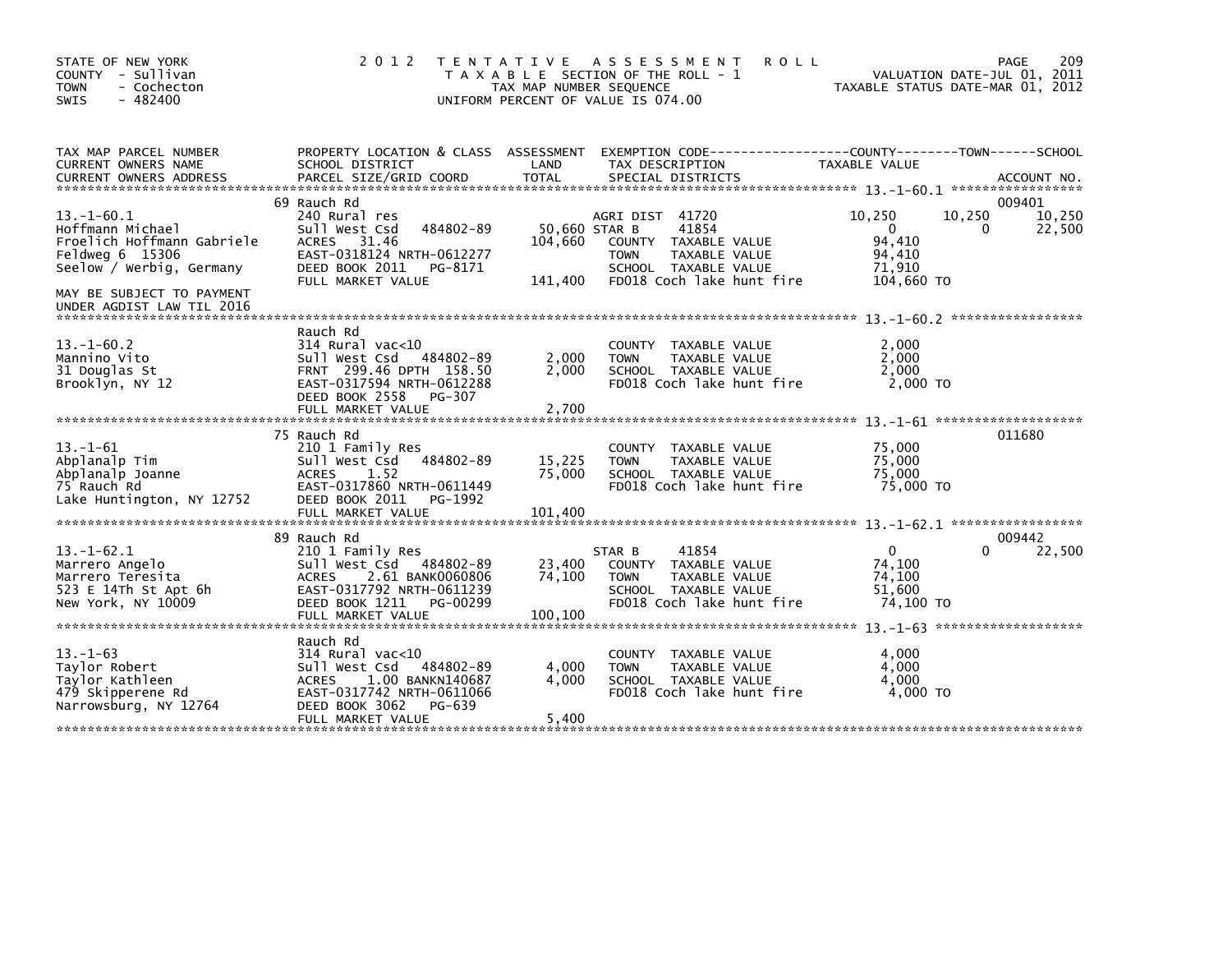| STATE OF NEW YORK<br>COUNTY - Sullivan<br>- Cochecton<br><b>TOWN</b><br>$-482400$<br>SWIS                | 2 0 1 2                                                                                                                                                                              | T E N T A T I V E<br>TAX MAP NUMBER SEQUENCE | <b>ASSESSMENT</b><br><b>ROLL</b><br>T A X A B L E SECTION OF THE ROLL - 1<br>UNIFORM PERCENT OF VALUE IS 074.00              | TAXABLE STATUS DATE-MAR 01, 2012                       | 210<br>PAGE<br>VALUATION DATE-JUL 01, 2011 |
|----------------------------------------------------------------------------------------------------------|--------------------------------------------------------------------------------------------------------------------------------------------------------------------------------------|----------------------------------------------|------------------------------------------------------------------------------------------------------------------------------|--------------------------------------------------------|--------------------------------------------|
| TAX MAP PARCEL NUMBER<br>CURRENT OWNERS NAME                                                             | SCHOOL DISTRICT                                                                                                                                                                      | LAND                                         | PROPERTY LOCATION & CLASS ASSESSMENT EXEMPTION CODE---------------COUNTY-------TOWN------SCHOOL<br>TAX DESCRIPTION           | TAXABLE VALUE                                          |                                            |
| $13 - 1 - 64$<br>Taylor Robert<br>Taylor Kathleen<br>479 Skipperene Rd<br>Narrowsburg, NY 12764          | 97 Rauch Rd<br>220 2 Family Res<br>Sull West Csd 484802-89<br><b>ACRES</b><br>1.00 BANKN140687<br>EAST-0317700 NRTH-0610956<br>DEED BOOK 3062 PG-639<br>FULL MARKET VALUE            | 16,000<br>96,000<br>129,700                  | COUNTY TAXABLE VALUE<br><b>TOWN</b><br>TAXABLE VALUE<br>SCHOOL TAXABLE VALUE<br>FD018 Coch lake hunt fire                    | 96,000<br>96,000<br>96.000<br>96,000 TO                | 011800                                     |
| $13.-1-66.1$<br>Fabrizio Joseph<br>Fabrizio Joanne<br>11 Garson Rd<br>Carl Place, NY 11514               | 54 Olsen Rd<br>241 Rural res&ag<br>Sull West Csd 484802-89<br>Lot 2<br><b>ACRES</b><br>27.94 BANKC030981<br>EAST-0319080 NRTH-0611090<br>DEED BOOK 2371 PG-255                       | 59,900<br>162,500                            | AGRI DIST 41720<br>COUNTY TAXABLE VALUE<br><b>TOWN</b><br>TAXABLE VALUE<br>SCHOOL TAXABLE VALUE<br>FD018 Coch lake hunt fire | 31,348<br>131,152<br>131,152<br>131,152<br>162,500 TO  | 010980<br>31,348<br>31,348                 |
| MAY BE SUBJECT TO PAYMENT<br>UNDER AGDIST LAW TIL 2016                                                   | FULL MARKET VALUE                                                                                                                                                                    | 219,600                                      |                                                                                                                              |                                                        |                                            |
| $13. - 1 - 66.2$<br>Jay Roy C<br>7193 State Rt 52<br>Cochecton, NY 12726<br>PRIOR OWNER ON 3/01/2012     | 36 Olsen Rd<br>210 1 Family Res<br>484802-89<br>Sull West Csd<br>2.14<br><b>ACRES</b><br>EAST-0319512 NRTH-0611914<br>DEED BOOK 2011<br>PG-7726<br>FULL MARKET VALUE                 | 21,500<br>116,600<br>157.600                 | STAR B<br>41854<br>COUNTY TAXABLE VALUE<br><b>TOWN</b><br>TAXABLE VALUE<br>SCHOOL TAXABLE VALUE<br>FD018 Coch lake hunt fire | $\Omega$<br>116,600<br>116,600<br>94,100<br>116,600 TO | 007058<br>22,500<br>0                      |
| Jay Roy C<br>$13. - 1 - 66.3$<br>Robisch Barry E<br>& Ruth M<br>40 Olsen Rd<br>Lake Huntington, NY 12752 | 40 Olsen Rd<br>210 1 Family Res<br>Sull West Csd<br>484802-89<br>FRNT 260.00 DPTH 125.60<br>EAST-0319590 NRTH-0611600<br>DEED BOOK 768<br>PG-00061<br>FULL MARKET VALUE              | 15,600<br>86,900<br>117,400                  | COUNTY TAXABLE VALUE<br><b>TOWN</b><br>TAXABLE VALUE<br>SCHOOL TAXABLE VALUE<br>FD018 Coch lake hunt fire                    | 86,900<br>86,900<br>86,900<br>86,900 TO                | 012401                                     |
| $13.-1-66.4$<br>Olsen Raymond<br>Olsen Shirley<br>Box 83<br>48 Olsen Rd<br>Lake Huntington, NY 12752     | 48 Olsen Rd<br>$314$ Rural vac< $10$<br>Sull West Csd 484802-89<br>20.00 DPTH<br>75.00<br><b>FRNT</b><br>EAST-0319590 NRTH-0611223<br>DEED BOOK 954<br>PG-00167<br>FULL MARKET VALUE | 400<br>400<br>500                            | COUNTY TAXABLE VALUE<br><b>TOWN</b><br>TAXABLE VALUE<br>SCHOOL TAXABLE VALUE<br>FD018 Coch lake hunt fire                    | 400<br>400<br>400<br>400 TO                            |                                            |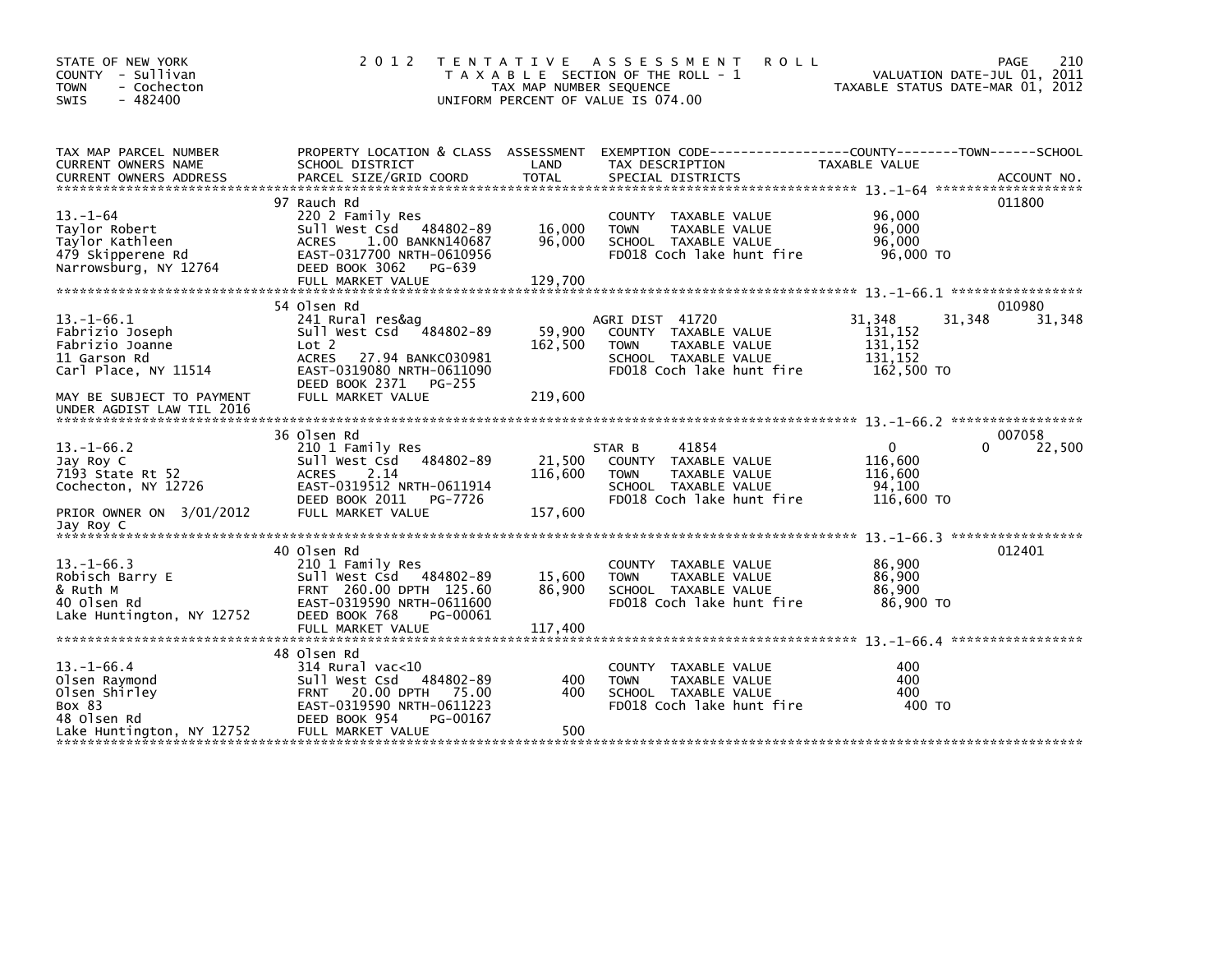| STATE OF NEW YORK<br>COUNTY - Sullivan<br><b>TOWN</b><br>- Cochecton<br>$-482400$<br><b>SWIS</b>                                                                  | 2 0 1 2                                                                                                                                                                          | T E N T A T I V E<br>TAX MAP NUMBER SEQUENCE | ASSESSMENT<br><b>ROLL</b><br>T A X A B L E SECTION OF THE ROLL - 1<br>UNIFORM PERCENT OF VALUE IS 074.00                                                      | TAXABLE STATUS DATE-MAR 01, 2012                            | 211<br>PAGE<br>VALUATION DATE-JUL 01, 2011 |
|-------------------------------------------------------------------------------------------------------------------------------------------------------------------|----------------------------------------------------------------------------------------------------------------------------------------------------------------------------------|----------------------------------------------|---------------------------------------------------------------------------------------------------------------------------------------------------------------|-------------------------------------------------------------|--------------------------------------------|
| TAX MAP PARCEL NUMBER<br><b>CURRENT OWNERS NAME</b>                                                                                                               | PROPERTY LOCATION & CLASS ASSESSMENT<br>SCHOOL DISTRICT                                                                                                                          | LAND                                         | EXEMPTION CODE------------------COUNTY--------TOWN------SCHOOL<br>TAX DESCRIPTION                                                                             | <b>TAXABLE VALUE</b>                                        |                                            |
| $13 - 1 - 66.5$<br>Lake Huntington Summer Comm<br>PO Box 294<br>Lake Huntington, NY 12752                                                                         | Olsen Rd<br>311 Res vac land<br>484802-89<br>Sull West Csd<br><b>ACRES</b><br>5.14<br>EAST-0319040 NRTH-0612322<br>DEED BOOK 1071<br>PG-00217<br>FULL MARKET VALUE               | 25,700<br>25,700<br>34,700                   | TAXABLE VALUE<br><b>COUNTY</b><br>TAXABLE VALUE<br><b>TOWN</b><br>SCHOOL TAXABLE VALUE<br>FD018 Coch lake hunt fire                                           | 25,700<br>25,700<br>25,700<br>25,700 TO                     |                                            |
| $13. - 1 - 66.6$<br>Hoffmann Michael<br>Froelich Hoffmann Gabriele<br>Feldweg 6 15306<br>Seelow / Werbig, Germany<br>PRIOR OWNER ON 3/01/2012<br>Hoffmann Michael | Stony Rd<br>$322$ Rural vac $>10$<br>484802-89<br>Sull West Csd<br>Lot 1<br><b>ACRES</b><br>25.17<br>EAST-0319080 NRTH-0611090<br>DEED BOOK 2011<br>PG-8171<br>FULL MARKET VALUE | 36,700<br>36,700<br>49,600                   | AG DIS IND 41730<br>COUNTY TAXABLE VALUE<br>TAXABLE VALUE<br><b>TOWN</b><br>SCHOOL TAXABLE VALUE<br>FD018 Coch lake hunt fire                                 | 25,180<br>25,180<br>11,520<br>11,520<br>11,520<br>36,700 TO | 010980<br>25,180                           |
| MAY BE SUBJECT TO PAYMENT<br>UNDER AGDIST LAW TIL 2019                                                                                                            |                                                                                                                                                                                  |                                              |                                                                                                                                                               |                                                             |                                            |
| $13 - 1 - 67$<br>Andrewski Mark J<br>Andrewski Priscilla J<br>55 Hickory Ln<br>Narrowsburg, NY 12764                                                              | Olsen Rd<br>270 Mfg housing<br>484802-89<br>Sull West Csd<br>2.00<br><b>ACRES</b><br>EAST-0319500 NRTH-0612150<br>DEED BOOK 1960<br>PG-655<br>FULL MARKET VALUE                  | 21,000<br>32,000<br>43,200                   | <b>COUNTY</b><br>TAXABLE VALUE<br><b>TOWN</b><br>TAXABLE VALUE<br>SCHOOL TAXABLE VALUE<br>FD018 Coch lake hunt fire<br>SD010 Lake huntington sew<br>1.00 UN M | 32,000<br>32,000<br>32,000<br>32,000 TO<br>32,000 TO M      | 006905                                     |
| $13 - 1 - 68$<br>Olsen Raymond A<br>Olsen Shirley M<br>48 Olsen Rd<br>PO Box 83<br>Lake Huntington, NY 12752                                                      | 48 Olsen Rd<br>210 1 Family Res<br>Sull West Csd 484802-89<br>FRNT 235.00 DPTH 136.00<br>EAST-0319585 NRTH-0611339<br>DEED BOOK 1022<br>PG-00260<br>FULL MARKET VALUE            | 14,800<br>95,600<br>129,200                  | 41834<br>STAR EN<br>COUNTY TAXABLE VALUE<br><b>TOWN</b><br>TAXABLE VALUE<br>SCHOOL TAXABLE VALUE<br>FD018 Coch lake hunt fire                                 | $\mathbf{0}$<br>95,600<br>95,600<br>48.950<br>95,600 TO     | 010970<br>0<br>46,650                      |
| $13 - 2 - 1$<br>Klatt Charlotte<br>2402 Ceder Mill Rd<br>Baltimore Maryland, 21234                                                                                | Brook Rd<br>314 Rural vac<10<br>Sull West Csd<br>484802-89<br>6.37<br><b>ACRES</b><br>EAST-0310590 NRTH-0614180<br>DEED BOOK 797<br>PG-01066<br>FULL MARKET VALUE                | 27,800<br>27,800<br>37,600                   | <b>COUNTY</b><br>TAXABLE VALUE<br>TAXABLE VALUE<br><b>TOWN</b><br>SCHOOL TAXABLE VALUE<br>FD018 Coch lake hunt fire                                           | 27,800<br>27,800<br>27,800<br>27,800 TO                     | 007630                                     |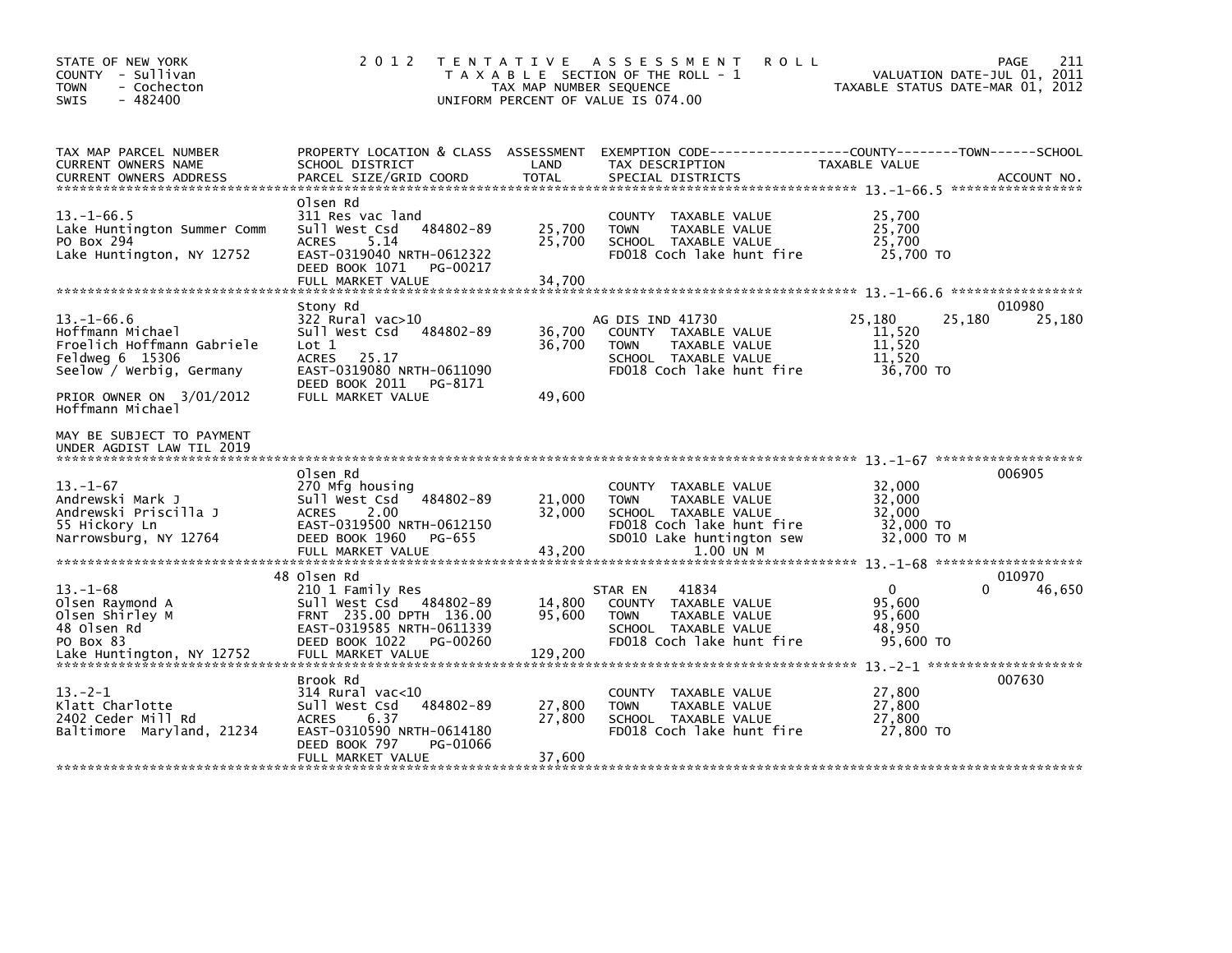| STATE OF NEW YORK<br>COUNTY - Sullivan<br>- Cochecton<br><b>TOWN</b><br>$-482400$<br>SWIS          | 2 0 1 2                                                                                                                                                                                  | T E N T A T I V E<br>TAX MAP NUMBER SEOUENCE | A S S E S S M E N T<br><b>ROLL</b><br>T A X A B L E SECTION OF THE ROLL - 1<br>UNIFORM PERCENT OF VALUE IS 074.00                                                                              |                                                                                | 212<br><b>PAGE</b><br>VALUATION DATE-JUL 01, 2011<br>TAXABLE STATUS DATE-MAR 01, 2012 |
|----------------------------------------------------------------------------------------------------|------------------------------------------------------------------------------------------------------------------------------------------------------------------------------------------|----------------------------------------------|------------------------------------------------------------------------------------------------------------------------------------------------------------------------------------------------|--------------------------------------------------------------------------------|---------------------------------------------------------------------------------------|
| TAX MAP PARCEL NUMBER<br>CURRENT OWNERS NAME                                                       | PROPERTY LOCATION & CLASS ASSESSMENT<br>SCHOOL DISTRICT                                                                                                                                  | LAND                                         | EXEMPTION CODE-----------------COUNTY-------TOWN------SCHOOL<br>TAX DESCRIPTION                                                                                                                | TAXABLE VALUE                                                                  |                                                                                       |
| $13 - 2 - 2$<br>Furk Paul H<br>41 Brook Rd<br>Cochecton, NY 12726                                  | 41 Brook Rd<br>210 1 Family Res<br>484802-89<br>Sull West Csd<br>6.50<br><b>ACRES</b><br>EAST-0310500 NRTH-0613580<br>DEED BOOK 1037<br>PG-00154                                         | 37,100 AGED-CTS<br>112,200                   | 84 PCT OF VALUE USED FOR EXEMPTION PURPOSES<br>41834<br>STAR EN<br>41800<br>COUNTY TAXABLE VALUE<br>TAXABLE VALUE<br><b>TOWN</b><br>SCHOOL TAXABLE VALUE                                       | $\Omega$<br>47,124<br>65,076<br>65,076<br>18,426                               | 004960<br>$\Omega$<br>46,650<br>47,124<br>47,124                                      |
| $13 - 2 - 3$<br>Cochrane Gary<br>Cochrane Diane<br>31 Smales Rd<br>Cochecton, NY 12726             | Brook Rd<br>$314$ Rural vac<10<br>Sull West Csd 484802-89<br>Right Of Survivorship<br><b>ACRES</b><br>6.00<br>EAST-0310430 NRTH-0613050<br>DEED BOOK 2752<br>PG-326<br>FULL MARKET VALUE | 26,400<br>26,400<br>35,700                   | COUNTY TAXABLE VALUE<br>TAXABLE VALUE<br><b>TOWN</b><br>SCHOOL TAXABLE VALUE<br>FD018 Coch lake hunt fire                                                                                      | 26,400<br>26,400<br>26,400<br>26.400 TO                                        | 007380                                                                                |
| $13 - 2 - 4.1$<br>Furk Paul<br>41 Brook Rd<br>Cochecton, NY 12726<br>MAY BE SUBJECT TO PAYMENT     | Brook Rd<br>105 Vac farmland<br>Sull West Csd 484802-89<br>ACRES 19.00<br>EAST-0311092 NRTH-0613162<br>PG-00154<br>DEED BOOK 1037<br>FULL MARKET VALUE                                   | 58,600<br>58.600<br>79,200                   | AGRI DIST 41720<br>COUNTY TAXABLE VALUE<br>TAXABLE VALUE<br><b>TOWN</b><br>SCHOOL TAXABLE VALUE<br>FD018 Coch lake hunt fire                                                                   | 46,630<br>11.970<br>11,970<br>11.970<br>58.600 TO                              | 005000<br>46,630<br>46,630                                                            |
| UNDER AGDIST LAW TIL 2016                                                                          |                                                                                                                                                                                          |                                              |                                                                                                                                                                                                |                                                                                |                                                                                       |
| $13 - 2 - 4.2$<br>Kirschbaum Clayton<br>64 Brook Rd<br>Cochecton, NY 12726                         | 64 Brook Rd<br>210 1 Family Res<br>484802-89<br>sull west Csd<br><b>ACRES</b><br>1.50<br>EAST-0310910 NRTH-0614020<br>DEED BOOK 764<br>PG-00235<br>FULL MARKET VALUE                     | 16,000 AGED-CTS<br>70,900 STAR EN<br>95.800  | 91 PCT OF VALUE USED FOR EXEMPTION PURPOSES<br>41121<br>WAR VET<br>41800<br>41834<br>COUNTY TAXABLE VALUE<br><b>TOWN</b><br>TAXABLE VALUE<br>SCHOOL TAXABLE VALUE<br>FD018 Coch lake hunt fire | 9,678<br>27,421<br>$\overline{0}$<br>33,801<br>33,801<br>$\Omega$<br>70.900 TO | 007620<br>9,678<br>$\Omega$<br>27,421<br>32,260<br>$\Omega$<br>38,640                 |
|                                                                                                    |                                                                                                                                                                                          |                                              |                                                                                                                                                                                                |                                                                                |                                                                                       |
| $13. -2 - 4.3$<br>Giovanniello Michael<br>Giovanniello Rosa<br>106 Forth St<br>Glen Cove, NY 11542 | County Road 116<br>$322$ Rural vac $>10$<br>484802-89<br>Sull West Csd<br>Lot $#3$ Of Sub<br>ACRES 19.17<br>EAST-0312500 NRTH-0612390<br>DEED BOOK 2197<br>PG-451                        | 29,200<br>29,200                             | COUNTY TAXABLE VALUE<br><b>TOWN</b><br>TAXABLE VALUE<br>SCHOOL TAXABLE VALUE<br>FD018 Coch lake hunt fire                                                                                      | 29,200<br>29,200<br>29,200<br>29,200 TO                                        | 003135                                                                                |
|                                                                                                    | FULL MARKET VALUE                                                                                                                                                                        | 39,500                                       |                                                                                                                                                                                                |                                                                                |                                                                                       |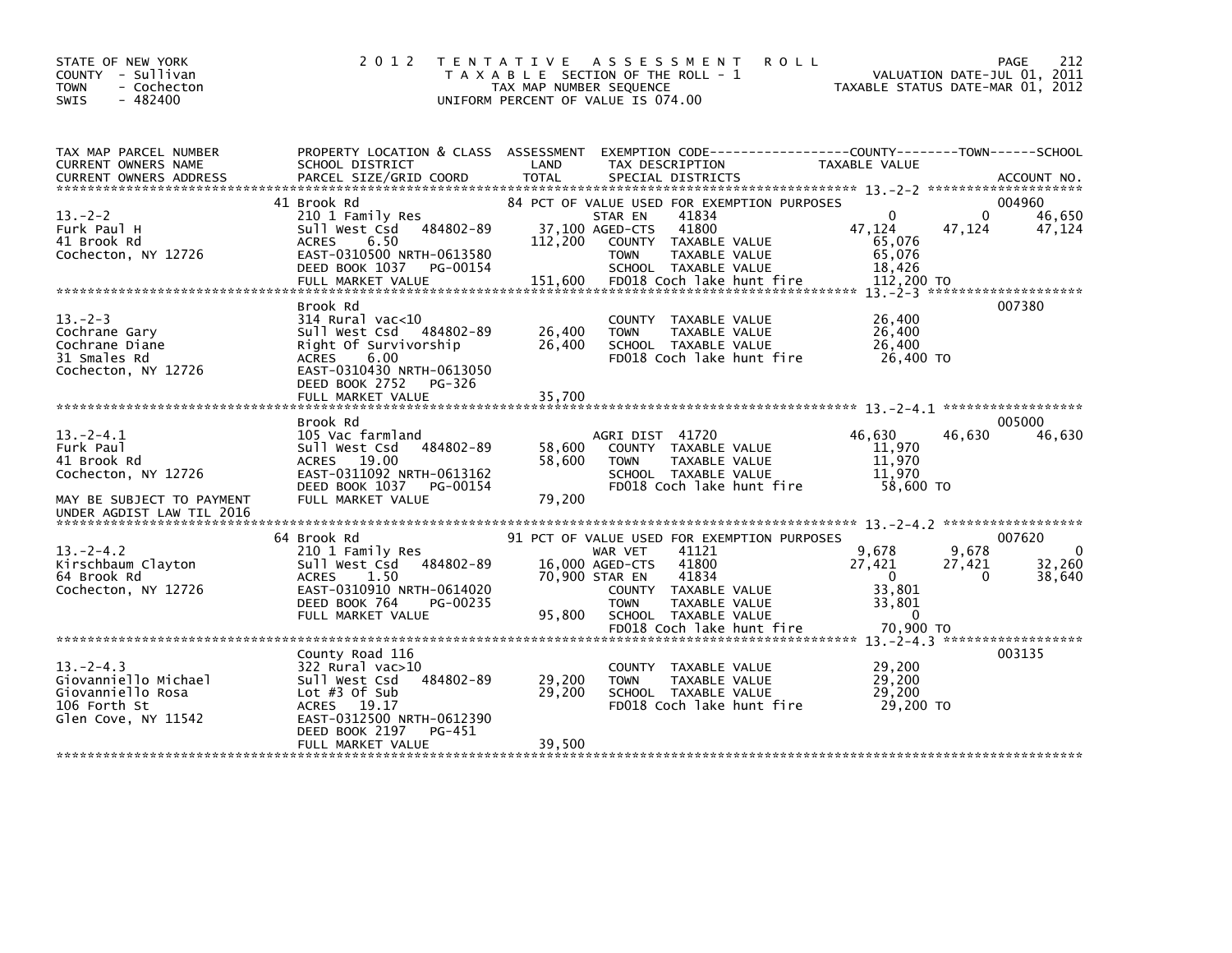| STATE OF NEW YORK<br>COUNTY - Sullivan<br>- Cochecton<br><b>TOWN</b><br>$-482400$<br><b>SWIS</b>  | 2 0 1 2                                                                                                                                                                                          | TAX MAP NUMBER SEQUENCE      | TENTATIVE ASSESSMENT<br><b>ROLL</b><br>T A X A B L E SECTION OF THE ROLL - 1<br>UNIFORM PERCENT OF VALUE IS 074.00           | TAXABLE STATUS DATE-MAR 01, 2012             | 213<br>PAGE<br>VALUATION DATE-JUL 01, 2011 |
|---------------------------------------------------------------------------------------------------|--------------------------------------------------------------------------------------------------------------------------------------------------------------------------------------------------|------------------------------|------------------------------------------------------------------------------------------------------------------------------|----------------------------------------------|--------------------------------------------|
| TAX MAP PARCEL NUMBER<br>CURRENT OWNERS NAME<br><b>CURRENT OWNERS ADDRESS</b>                     | PROPERTY LOCATION & CLASS ASSESSMENT<br>SCHOOL DISTRICT<br>PARCEL SIZE/GRID COORD                                                                                                                | LAND<br><b>TOTAL</b>         | EXEMPTION CODE-----------------COUNTY-------TOWN------SCHOOL<br>TAX DESCRIPTION<br>SPECIAL DISTRICTS                         | TAXABLE VALUE                                | ACCOUNT NO.                                |
| $13 - 2 - 4.4$<br>Curran Michael<br>Curran Christy<br>875 Braman Rd<br>Equinuck, PA 18417         | 387 County Road 116<br>210 1 Family Res<br>484802-89<br>Sull West Csd<br>Lot $#1$ Of Sub<br>5.00<br><b>ACRES</b><br>EAST-0311270 NRTH-0612610<br>DEED BOOK 2010<br>PG-60232<br>FULL MARKET VALUE | 32,000<br>125,500<br>169,600 | COUNTY TAXABLE VALUE<br>TAXABLE VALUE<br><b>TOWN</b><br>SCHOOL TAXABLE VALUE<br>FD018 Coch lake hunt fire                    | 125,500<br>125,500<br>125,500<br>125,500 TO  | 003136                                     |
| $13 - 2 - 4.5$<br>Giovaniello Michael<br>Giovaniello Rosa<br>106 Fourth St<br>Glen Cove, NY 11542 | County Road 116<br>270 Mfg housing<br>484802-89<br>Sull West Csd<br>Lot $#2$ Of Sub<br><b>ACRES</b><br>7.85<br>EAST-0311593 NRTH-0612477<br>DEED BOOK 2230<br>PG-510<br>FULL MARKET VALUE        | 29,800<br>36,000<br>48,600   | COUNTY TAXABLE VALUE<br>TAXABLE VALUE<br><b>TOWN</b><br>SCHOOL TAXABLE VALUE<br>FD018 Coch lake hunt fire                    | 36,000<br>36,000<br>36,000<br>36,000 TO      |                                            |
| $13 - 2 - 4.6$<br>Hilton Donald<br>Hilton Richard G<br>20 Long Ln<br>Levittown, NY 11756          | County Road 116<br>322 Rural vac>10<br>Sull West Csd<br>484802-89<br>Lot $#4$ Of Sub<br>ACRES 17.19<br>EAST-0312215 NRTH-0612102<br>DEED BOOK 2001<br>PG-488<br>FULL MARKET VALUE                | 56,100<br>56,100<br>75,800   | COUNTY TAXABLE VALUE<br>TAXABLE VALUE<br><b>TOWN</b><br>SCHOOL TAXABLE VALUE<br>FD018 Coch lake hunt fire                    | 56,100<br>56.100<br>56,100<br>56,100 TO      |                                            |
| $13 - 2 - 4.8$<br>Biagi John<br>49-38 Utopia Pkwy<br>Flushing, NY 11365                           | County Road 116<br>260 Seasonal res<br>Sull West Csd<br>484802-89<br>$Lot$ 5 & 6<br>ACRES 12.46<br>EAST-0312974 NRTH-0613059<br>DEED BOOK 1357<br>PG-00148<br>FULL MARKET VALUE                  | 36,700<br>66,700<br>90,100   | 41854<br>STAR B<br>COUNTY TAXABLE VALUE<br>TAXABLE VALUE<br><b>TOWN</b><br>SCHOOL TAXABLE VALUE<br>FD018 Coch lake hunt fire | 0<br>66,700<br>66,700<br>44,200<br>66,700 TO | 22,500<br>0                                |
| $13 - 2 - 4.9$<br>Kirschbaum Patricia<br>64 Brook Rd<br>Cochecton, NY 12726                       | County Road 116<br>322 Rural vac>10<br>Sull West Csd<br>484802-89<br>ACRES 21.30<br>EAST-0311665 NRTH-0613636<br>DEED BOOK 1037<br>PG-00158<br>FULL MARKET VALUE                                 | 29,300<br>29,300<br>39,600   | COUNTY TAXABLE VALUE<br>TAXABLE VALUE<br><b>TOWN</b><br>SCHOOL TAXABLE VALUE<br>FD018 Coch lake hunt fire                    | 29,300<br>29,300<br>29,300<br>29,300 TO      |                                            |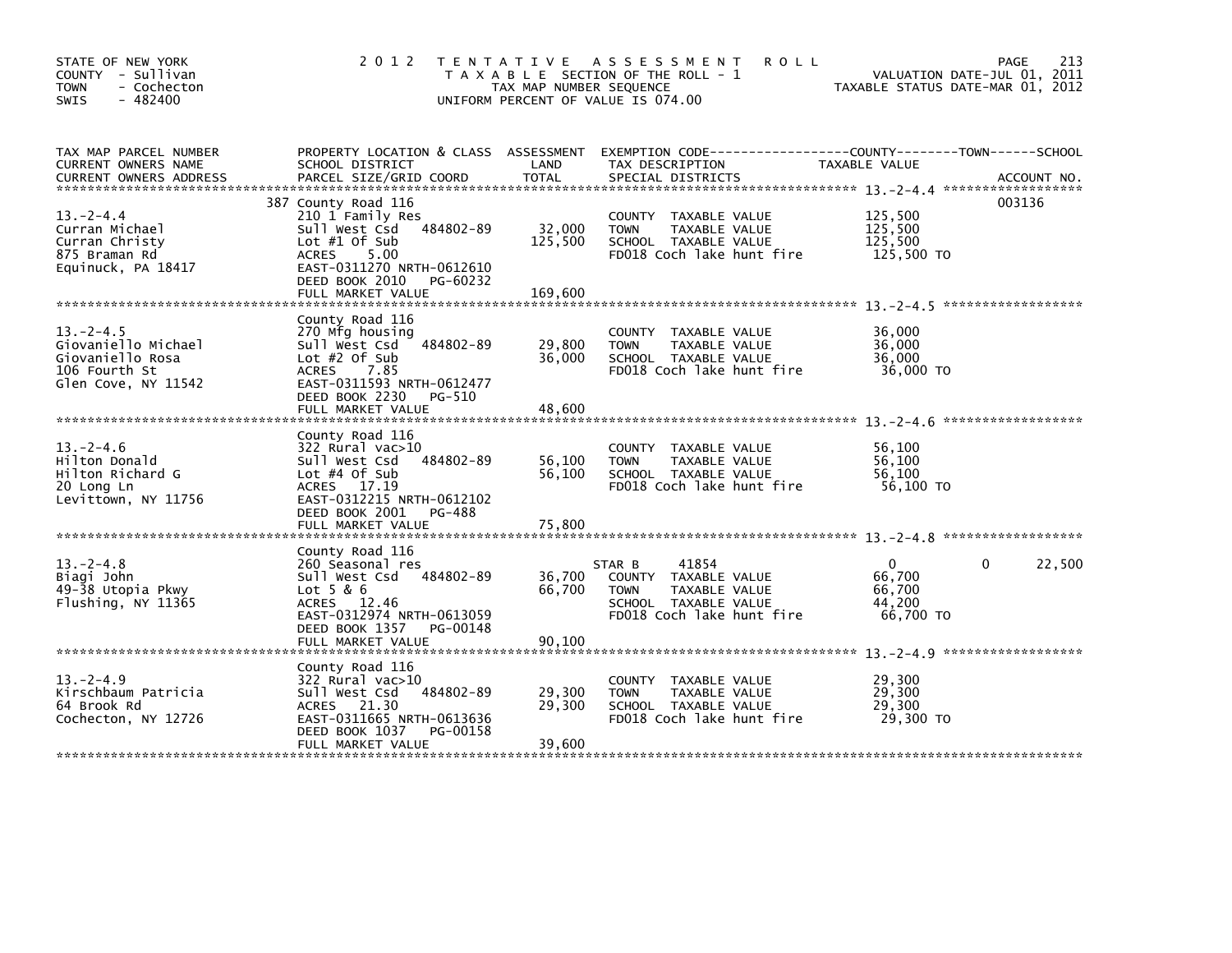| STATE OF NEW YORK<br>COUNTY - Sullivan<br>- Cochecton<br><b>TOWN</b><br><b>SWIS</b><br>$-482400$  | 2 0 1 2                                                                                                                                                                            | T E N T A T I V E<br>TAX MAP NUMBER SEQUENCE | ASSESSMENT<br><b>ROLL</b><br>T A X A B L E SECTION OF THE ROLL - 1<br>UNIFORM PERCENT OF VALUE IS 074.00                      | VALUATION DATE-JUL 01, 2011<br>TAXABLE STATUS DATE-MAR 01, 2012 | 214<br>PAGE           |
|---------------------------------------------------------------------------------------------------|------------------------------------------------------------------------------------------------------------------------------------------------------------------------------------|----------------------------------------------|-------------------------------------------------------------------------------------------------------------------------------|-----------------------------------------------------------------|-----------------------|
| TAX MAP PARCEL NUMBER<br><b>CURRENT OWNERS NAME</b><br><b>CURRENT OWNERS ADDRESS</b>              | PROPERTY LOCATION & CLASS ASSESSMENT<br>SCHOOL DISTRICT<br>PARCEL SIZE/GRID COORD                                                                                                  | LAND<br><b>TOTAL</b>                         | EXEMPTION CODE-----------------COUNTY-------TOWN------SCHOOL<br>TAX DESCRIPTION<br>SPECIAL DISTRICTS                          | <b>TAXABLE VALUE</b>                                            | ACCOUNT NO.           |
| $13. -2 - 5$<br>Gartner William<br>Gartner Reinhard<br>249 County Road 116<br>Cochecton, NY 12726 | 249 County Road 116<br>260 Seasonal res<br>484802-89<br>Sull West Csd<br>Landlocked<br>ACRES 50.00<br>EAST-0313780 NRTH-0611860<br>DEED BOOK 1084<br>PG-00057<br>FULL MARKET VALUE | 78,200<br>79,200<br>107,000                  | COUNTY TAXABLE VALUE<br>TAXABLE VALUE<br><b>TOWN</b><br>SCHOOL TAXABLE VALUE<br>FD018 Coch lake hunt fire                     | 79,200<br>79,200<br>79,200<br>79,200 TO                         | 009835                |
| $13. - 2 - 6$<br>Genco Ernest<br>Genco Vita<br>104 Emerson Ave<br>Staten Island, NY 10301         | County Road 116<br>910 Priv forest<br>484802-89<br>Sull West Csd<br>ACRES 50.00<br>EAST-0314890 NRTH-0611290<br>DEED BOOK 2507<br>PG-501<br>FULL MARKET VALUE                      | 79,200<br>79,200<br>107,000                  | COUNTY TAXABLE VALUE<br>TAXABLE VALUE<br><b>TOWN</b><br>SCHOOL TAXABLE VALUE<br>FD018 Coch lake hunt fire                     | 79,200<br>79,200<br>79,200<br>79,200 TO                         | 010871                |
| $13 - 2 - 8.1$<br>Esselman Dorothy<br>90 Stony Rd<br>Lake Huntington, NY 12752                    | 90 Stony Rd<br>210 1 Family Res<br>Sull West Csd 484802-89<br>2.05 BANK 40205<br><b>ACRES</b><br>EAST-0316872 NRTH-0610719<br>DEED BOOK 2643<br>PG-97<br>FULL MARKET VALUE         | 21,500<br>99,500<br>134,500                  | 41834<br>STAR EN<br>COUNTY TAXABLE VALUE<br><b>TOWN</b><br>TAXABLE VALUE<br>SCHOOL TAXABLE VALUE<br>FD018 Coch lake hunt fire | $\mathbf{0}$<br>99,500<br>99,500<br>52.850<br>99,500 TO         | 011225<br>46,650<br>0 |
| $13. - 2 - 8.2$<br>Mladenovic Sinisa<br>Mladenovic Mira<br>4105 74 St<br>Elmhurst, NY 11373       | 82 Stony Rd<br>210 1 Family Res<br>484802-89<br>Sull West Csd<br>2.42<br><b>ACRES</b><br>EAST-0316718 NRTH-0610719<br>DEED BOOK 3076<br>PG-557<br>FULL MARKET VALUE                | 22,700<br>115,900<br>156,600                 | <b>COUNTY</b><br>TAXABLE VALUE<br><b>TOWN</b><br>TAXABLE VALUE<br>SCHOOL TAXABLE VALUE<br>FD018 Coch lake hunt fire           | 115,900<br>115,900<br>115,900<br>115,900 TO                     |                       |
| $13 - 2 - 8.3$<br>Esselman Kevin<br>Esselman Brenda<br>92 Stony Rd<br>Lake Huntington, NY 12752   | 92 Stony Rd<br>270 Mfg housing<br>$-484802-89$<br>sull west Csd<br>4.11 BANK 40205<br><b>ACRES</b><br>EAST-0316872 NRTH-0610719<br>DEED BOOK 3641<br>PG-435<br>FULL MARKET VALUE   | 36,400<br>81,300<br>109,900                  | 41854<br>STAR B<br>COUNTY TAXABLE VALUE<br><b>TOWN</b><br>TAXABLE VALUE<br>SCHOOL TAXABLE VALUE<br>FD018 Coch lake hunt fire  | $\mathbf{0}$<br>81,300<br>81,300<br>58,800<br>81,300 TO         | 011225<br>22,500      |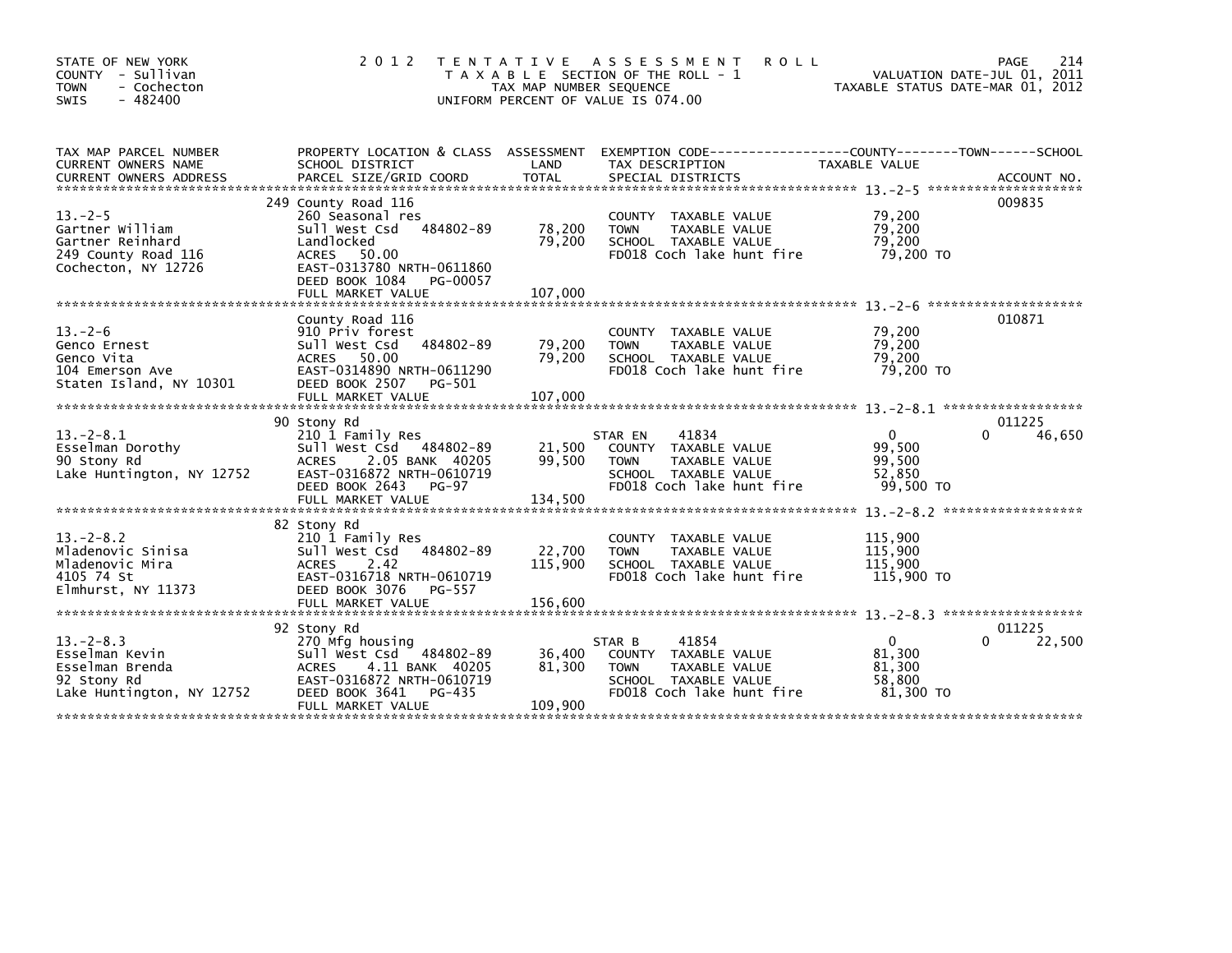| TAX MAP PARCEL NUMBER<br>PROPERTY LOCATION & CLASS ASSESSMENT<br>EXEMPTION CODE-----------------COUNTY-------TOWN------SCHOOL<br>SCHOOL DISTRICT<br>LAND<br>CURRENT OWNERS NAME<br>TAX DESCRIPTION<br><b>TAXABLE VALUE</b><br>PARCEL SIZE/GRID COORD<br><b>TOTAL</b><br>SPECIAL DISTRICTS<br><b>CURRENT OWNERS ADDRESS</b><br>ACCOUNT NO.<br>008981<br>120 Stony Rd<br>$13. -2 - 9$<br>14,230<br>14,230<br>240 Rural res<br>14,230<br>AGRI DIST 41720<br>484802-89<br>173,700 FOREST LND 47460<br>101,120<br>101,120<br>101,120<br>Ragone Bernardo<br>Sull West Csd<br>285,600<br>170,250<br>combo $13-2-7$ & $13.-2-15$<br>Ragone Janet<br>COUNTY TAXABLE VALUE<br>170,250<br>221 Lagoon Drive East<br>122 elig acres<br><b>TOWN</b><br>TAXABLE VALUE<br>ACRES 192.87<br>170,250<br>Lido Beach, NY 11561<br>SCHOOL TAXABLE VALUE<br>285,600 TO<br>EAST-0316323 NRTH-0609293<br>FD018 Coch lake hunt fire<br>MAY BE SUBJECT TO PAYMENT<br>DEED BOOK 1044<br>PG-00303<br>008950<br>Stony Rd<br>84,000<br>$13 - 2 - 10.1$<br>910 Priv forest<br>COUNTY TAXABLE VALUE<br>84,000<br>84,000<br>Bonanza Thomas F<br>Sull West Csd<br>484802-89<br>TAXABLE VALUE<br><b>TOWN</b><br>ACRES 50.00<br>84,000<br>84,000<br>225 County Road 116<br>SCHOOL TAXABLE VALUE |
|------------------------------------------------------------------------------------------------------------------------------------------------------------------------------------------------------------------------------------------------------------------------------------------------------------------------------------------------------------------------------------------------------------------------------------------------------------------------------------------------------------------------------------------------------------------------------------------------------------------------------------------------------------------------------------------------------------------------------------------------------------------------------------------------------------------------------------------------------------------------------------------------------------------------------------------------------------------------------------------------------------------------------------------------------------------------------------------------------------------------------------------------------------------------------------------------------------------------------------------------------------|
|                                                                                                                                                                                                                                                                                                                                                                                                                                                                                                                                                                                                                                                                                                                                                                                                                                                                                                                                                                                                                                                                                                                                                                                                                                                            |
|                                                                                                                                                                                                                                                                                                                                                                                                                                                                                                                                                                                                                                                                                                                                                                                                                                                                                                                                                                                                                                                                                                                                                                                                                                                            |
|                                                                                                                                                                                                                                                                                                                                                                                                                                                                                                                                                                                                                                                                                                                                                                                                                                                                                                                                                                                                                                                                                                                                                                                                                                                            |
|                                                                                                                                                                                                                                                                                                                                                                                                                                                                                                                                                                                                                                                                                                                                                                                                                                                                                                                                                                                                                                                                                                                                                                                                                                                            |
| EAST-0318080 NRTH-0609650<br>FD018 Coch lake hunt fire<br>84.000 TO<br>Cochecton, NY 12726<br>DEED BOOK 3393<br>PG-464<br>FULL MARKET VALUE<br>113,500                                                                                                                                                                                                                                                                                                                                                                                                                                                                                                                                                                                                                                                                                                                                                                                                                                                                                                                                                                                                                                                                                                     |
| 008060<br>Stony Rd                                                                                                                                                                                                                                                                                                                                                                                                                                                                                                                                                                                                                                                                                                                                                                                                                                                                                                                                                                                                                                                                                                                                                                                                                                         |
| $13 - 2 - 10.2$<br>910 Priv forest<br>106,100<br>COUNTY TAXABLE VALUE<br>106,100<br>Brennan Kevin<br>Sull West Csd<br>484802-89<br>99,900<br>TAXABLE VALUE<br><b>TOWN</b><br>106,100<br>106,100<br>ACRES 50.00<br>SCHOOL TAXABLE VALUE<br>Brennan George L<br>EAST-0319060 NRTH-0609130<br>FD018 Coch lake hunt fire<br>106,100 TO<br>13221 Scottish Hunt Ln<br>Bristow, VA 20136<br>DEED BOOK 1479<br>PG-376<br>143,400<br>FULL MARKET VALUE                                                                                                                                                                                                                                                                                                                                                                                                                                                                                                                                                                                                                                                                                                                                                                                                              |
| 012850<br>5 Brook Rd                                                                                                                                                                                                                                                                                                                                                                                                                                                                                                                                                                                                                                                                                                                                                                                                                                                                                                                                                                                                                                                                                                                                                                                                                                       |
| $\mathbf 0$<br>$13 - 2 - 11.1$<br>41834<br>46,650<br>210 1 Family Res<br>STAR EN<br>0<br>33,820<br>COUNTY TAXABLE VALUE<br>98,820<br>Rubel Edward<br>Sull West Csd<br>484802-89<br>98,820<br>5 Brook Rd<br>9.88<br>98,820<br>TAXABLE VALUE<br><b>ACRES</b><br><b>TOWN</b><br>SCHOOL TAXABLE VALUE<br>52,170<br>Cochecton, NY 12726<br>EAST-0310390 NRTH-0612500<br>FD018 Coch lake hunt fire<br>98,820 TO<br>DEED BOOK 2985<br>PG-318                                                                                                                                                                                                                                                                                                                                                                                                                                                                                                                                                                                                                                                                                                                                                                                                                      |
| 133,500<br>FULL MARKET VALUE                                                                                                                                                                                                                                                                                                                                                                                                                                                                                                                                                                                                                                                                                                                                                                                                                                                                                                                                                                                                                                                                                                                                                                                                                               |
| 016855<br>County Road 116                                                                                                                                                                                                                                                                                                                                                                                                                                                                                                                                                                                                                                                                                                                                                                                                                                                                                                                                                                                                                                                                                                                                                                                                                                  |
| $13 - 2 - 11.2$<br>20,000<br>314 Rural vac<10<br>COUNTY TAXABLE VALUE<br>Connolly Suzann<br>20,000<br>Sull West Csd<br>484802-89<br>20,000<br>TAXABLE VALUE<br><b>TOWN</b><br>Connolly Matthew B<br>20,000<br>20,000<br><b>ACRES</b><br>4.14<br>SCHOOL TAXABLE VALUE<br>64-53 60th St<br>FD018 Coch lake hunt fire<br>20,000 TO<br>EAST-0310140 NRTH-0612040<br>Maspeth, NY 11378<br>DEED BOOK 2360<br>PG-150                                                                                                                                                                                                                                                                                                                                                                                                                                                                                                                                                                                                                                                                                                                                                                                                                                              |
| 27,000<br>FULL MARKET VALUE                                                                                                                                                                                                                                                                                                                                                                                                                                                                                                                                                                                                                                                                                                                                                                                                                                                                                                                                                                                                                                                                                                                                                                                                                                |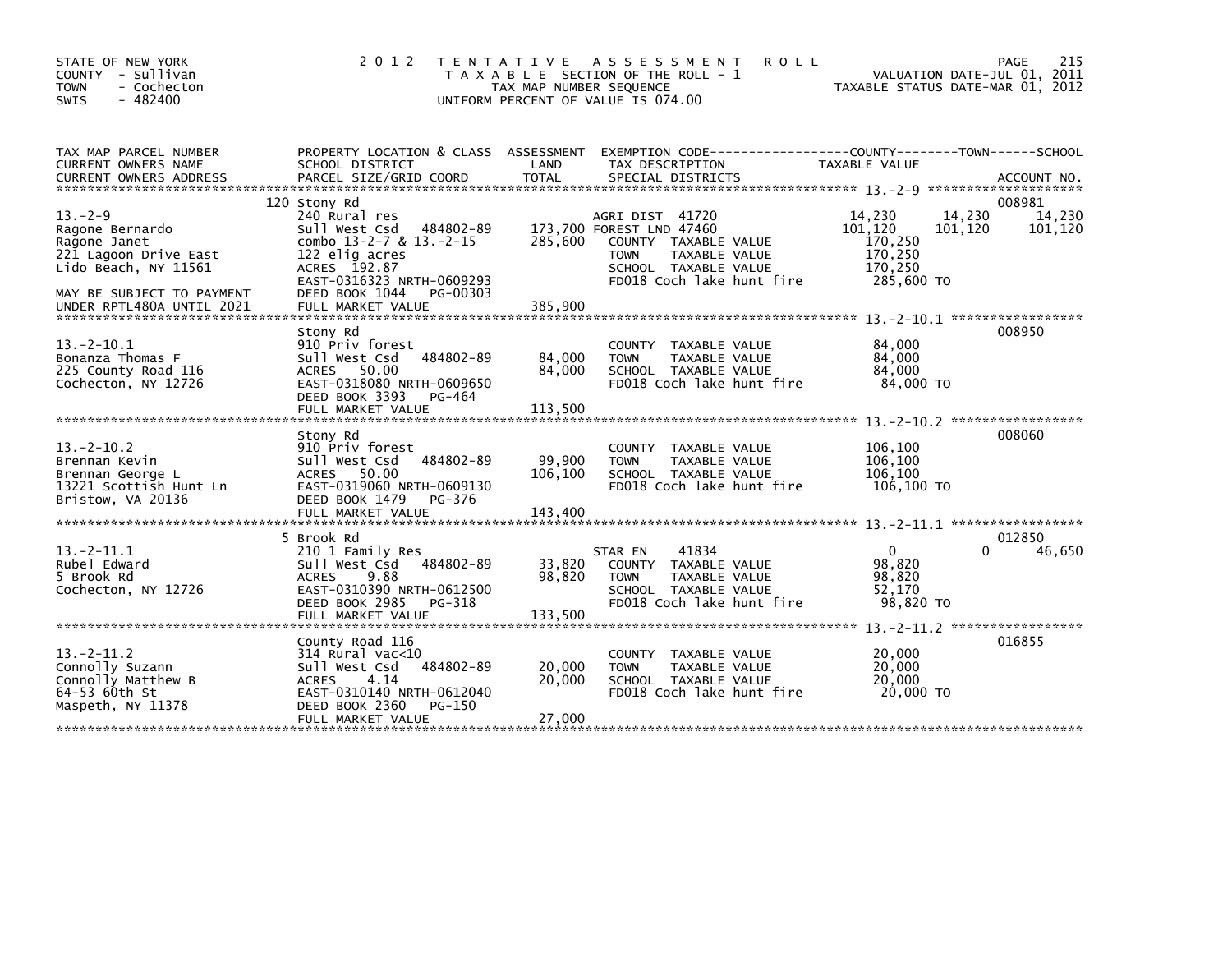| STATE OF NEW YORK<br>COUNTY - Sullivan<br><b>TOWN</b><br>- Cochecton<br>$-482400$<br><b>SWIS</b>                                                       | 2 0 1 2                                                                                                                                                                               | TAX MAP NUMBER SEQUENCE       | TENTATIVE ASSESSMENT<br><b>ROLL</b><br>T A X A B L E SECTION OF THE ROLL - 1<br>UNIFORM PERCENT OF VALUE IS 074.00                                              |                                                              | 216<br>PAGE<br>VALUATION DATE-JUL 01, 2011<br>TAXABLE STATUS DATE-MAR 01, 2012 |
|--------------------------------------------------------------------------------------------------------------------------------------------------------|---------------------------------------------------------------------------------------------------------------------------------------------------------------------------------------|-------------------------------|-----------------------------------------------------------------------------------------------------------------------------------------------------------------|--------------------------------------------------------------|--------------------------------------------------------------------------------|
| TAX MAP PARCEL NUMBER<br><b>CURRENT OWNERS NAME</b><br><b>CURRENT OWNERS ADDRESS</b>                                                                   | SCHOOL DISTRICT<br>PARCEL SIZE/GRID COORD                                                                                                                                             | LAND<br><b>TOTAL</b>          | PROPERTY LOCATION & CLASS ASSESSMENT EXEMPTION CODE---------------COUNTY-------TOWN------SCHOOL<br>TAX DESCRIPTION<br>SPECIAL DISTRICTS                         | <b>TAXABLE VALUE</b>                                         | ACCOUNT NO.                                                                    |
| $13 - 2 - 11.3$<br>Connolly Suzann<br>Connolly Matthew B<br>64-53 60th Ave<br>Masbeth, NY 11378                                                        | County Road 116<br>210 1 Family Res<br>484802-89<br>sull west Csd<br>2.00<br><b>ACRES</b><br>EAST-0309970 NRTH-0611680<br>DEED BOOK 2360<br>PG-150<br>FULL MARKET VALUE               | 21,000<br>54,600<br>73,800    | <b>COUNTY</b><br>TAXABLE VALUE<br>TAXABLE VALUE<br><b>TOWN</b><br>SCHOOL TAXABLE VALUE<br>FD018 Coch lake hunt fire                                             | 54,600<br>54,600<br>54,600<br>54,600 TO                      | 012851                                                                         |
| $13 - 2 - 12$<br>Daif Aiman<br>1048 60th St<br>Brooklyn, NY 11219                                                                                      | 433 County Road 116<br>210 1 Family Res<br>Sull West Csd<br>484802-89<br>0.69<br><b>ACRES</b><br>EAST-0310580 NRTH-0612030<br>DEED BOOK 3054<br>PG-305<br>FULL MARKET VALUE           | 13,300<br>99,000<br>133,800   | TAXABLE VALUE<br><b>COUNTY</b><br><b>TOWN</b><br>TAXABLE VALUE<br>SCHOOL TAXABLE VALUE<br>FD018 Coch lake hunt fire                                             | 99,000<br>99,000<br>99,000<br>99,000 TO                      | 016860                                                                         |
| $13 - 2 - 13$<br>Skovron David<br>Rubin Jeffrey<br>117 E 24th St 4<br>New York, NY 10010                                                               | 421 County Road 116<br>240 Rural res<br>Sull West Csd<br>484802-89<br>ACRES 113.71 BANKN140687<br>EAST-0311750 NRTH-0611220<br>DEED BOOK 2422<br><b>PG-005</b><br>FULL MARKET VALUE   | 174,500<br>685,900<br>926,900 | COUNTY TAXABLE VALUE<br><b>TOWN</b><br>TAXABLE VALUE<br>SCHOOL TAXABLE VALUE<br>FD018 Coch lake hunt fire                                                       | 685,900<br>685,900<br>685,900<br>685,900 TO                  | 001380                                                                         |
| $13 - 2 - 14$<br>Genco Ernest<br>Genco Vita<br>104 Emerson Ave<br>Staten Island, NY 10301                                                              | County Road 116<br>910 Priv forest<br>Sull West Csd<br>484802-89<br>ACRES 109.30<br>EAST-0314180 NRTH-0609770<br>DEED BOOK 2507<br>PG-501                                             | 129,300<br>129,300            | COUNTY TAXABLE VALUE<br>TAXABLE VALUE<br><b>TOWN</b><br>SCHOOL TAXABLE VALUE<br>FD018 Coch lake hunt fire                                                       | 129,300<br>129,300<br>129,300<br>129,300 TO                  | 010870                                                                         |
| $13 - 2 - 16.1$<br>Haase Gay M<br>Haase Roy O<br>PO Box 510825<br>Key Colony Beach, FL 33051<br>MAY BE SUBJECT TO PAYMENT<br>UNDER RPTL480A UNTIL 2021 | Haase Rd<br>105 Vac farmland<br>Sull West Csd 484802-89<br>52.9 Acres Eligible<br>98.40<br><b>ACRES</b><br>EAST-0318340 NRTH-0607360<br>DEED BOOK 3072<br>PG-305<br>FULL MARKET VALUE | 166,000<br>224,300            | AGRI DIST 41720<br>159,000 FOREST LND 47460<br>COUNTY TAXABLE VALUE<br><b>TOWN</b><br><b>TAXABLE VALUE</b><br>SCHOOL TAXABLE VALUE<br>FD018 Coch lake hunt fire | 61,220<br>59,530<br>45.250<br>45,250<br>45,250<br>166,000 TO | 005701<br>61,220<br>61.220<br>59,530<br>59,530                                 |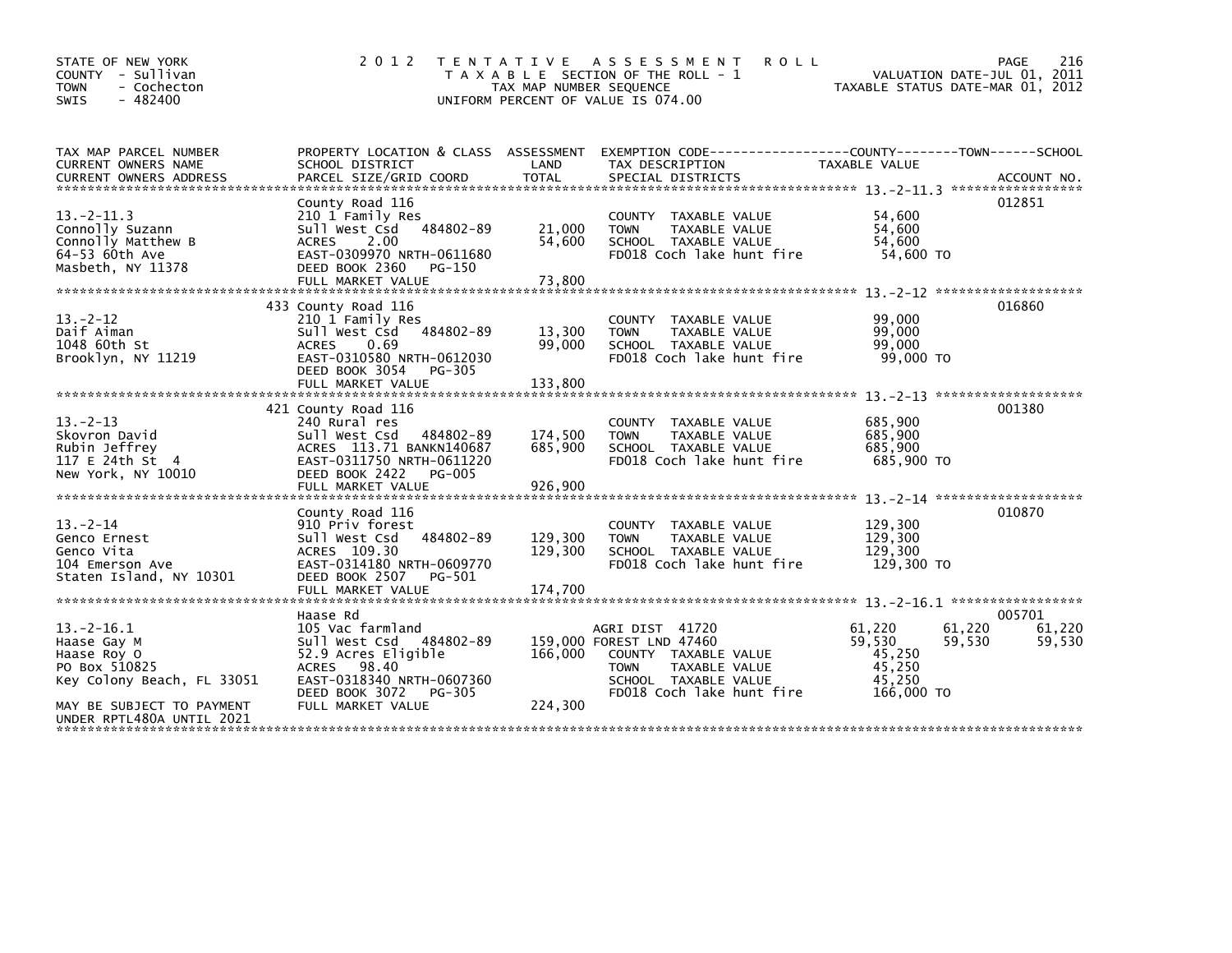| STATE OF NEW YORK<br>- Sullivan<br><b>COUNTY</b><br>- Cochecton<br><b>TOWN</b><br>$-482400$<br><b>SWIS</b> | 2012                                                    | TAX MAP NUMBER SEQUENCE | TENTATIVE ASSESSMENT<br><b>ROLL</b><br>T A X A B L E SECTION OF THE ROLL - 1<br>UNIFORM PERCENT OF VALUE IS 074.00 | VALUATION DATE-JUL 01, 2011<br>TAXABLE STATUS DATE-MAR 01, 2012 | 217<br><b>PAGE</b>               |
|------------------------------------------------------------------------------------------------------------|---------------------------------------------------------|-------------------------|--------------------------------------------------------------------------------------------------------------------|-----------------------------------------------------------------|----------------------------------|
| TAX MAP PARCEL NUMBER<br><b>CURRENT OWNERS NAME</b>                                                        | PROPERTY LOCATION & CLASS ASSESSMENT<br>SCHOOL DISTRICT | LAND                    | EXEMPTION CODE-<br>TAX DESCRIPTION                                                                                 | ----------COUNTY--------TOWN------SCHOOL<br>TAXABLE VALUE       |                                  |
| <b>CURRENT OWNERS ADDRESS</b>                                                                              | PARCEL SIZE/GRID COORD                                  | <b>TOTAL</b>            | SPECIAL DISTRICTS                                                                                                  |                                                                 | ACCOUNT NO.<br>***************** |
| $13 - 2 - 16.2$                                                                                            | Haase Rd<br>210 1 Family Res                            |                         | TAXABLE VALUE<br><b>COUNTY</b>                                                                                     | 65,500                                                          | 005700                           |
| Haase Gay M                                                                                                | Sull West Csd 484802-89                                 | 19,000                  | TAXABLE VALUE<br><b>TOWN</b>                                                                                       | 65,500                                                          |                                  |
| Haase Roy O                                                                                                | ACRES 1.60                                              | 65,500                  | SCHOOL<br>TAXABLE VALUE                                                                                            | 65,500                                                          |                                  |
| PO Box 510825                                                                                              | EAST-0318180 NRTH-0606480                               |                         | FD018 Coch lake hunt fire                                                                                          | 65.500 TO                                                       |                                  |
| Key Colony Beach, FL 33051                                                                                 | DEED BOOK 3072<br>PG-302<br>FULL MARKET VALUE           | 88.500                  |                                                                                                                    |                                                                 |                                  |
| MAY BE SUBJECT TO PAYMENT<br>UNDER RPTL480A UNTIL 2013                                                     |                                                         |                         |                                                                                                                    |                                                                 |                                  |
|                                                                                                            |                                                         |                         |                                                                                                                    |                                                                 |                                  |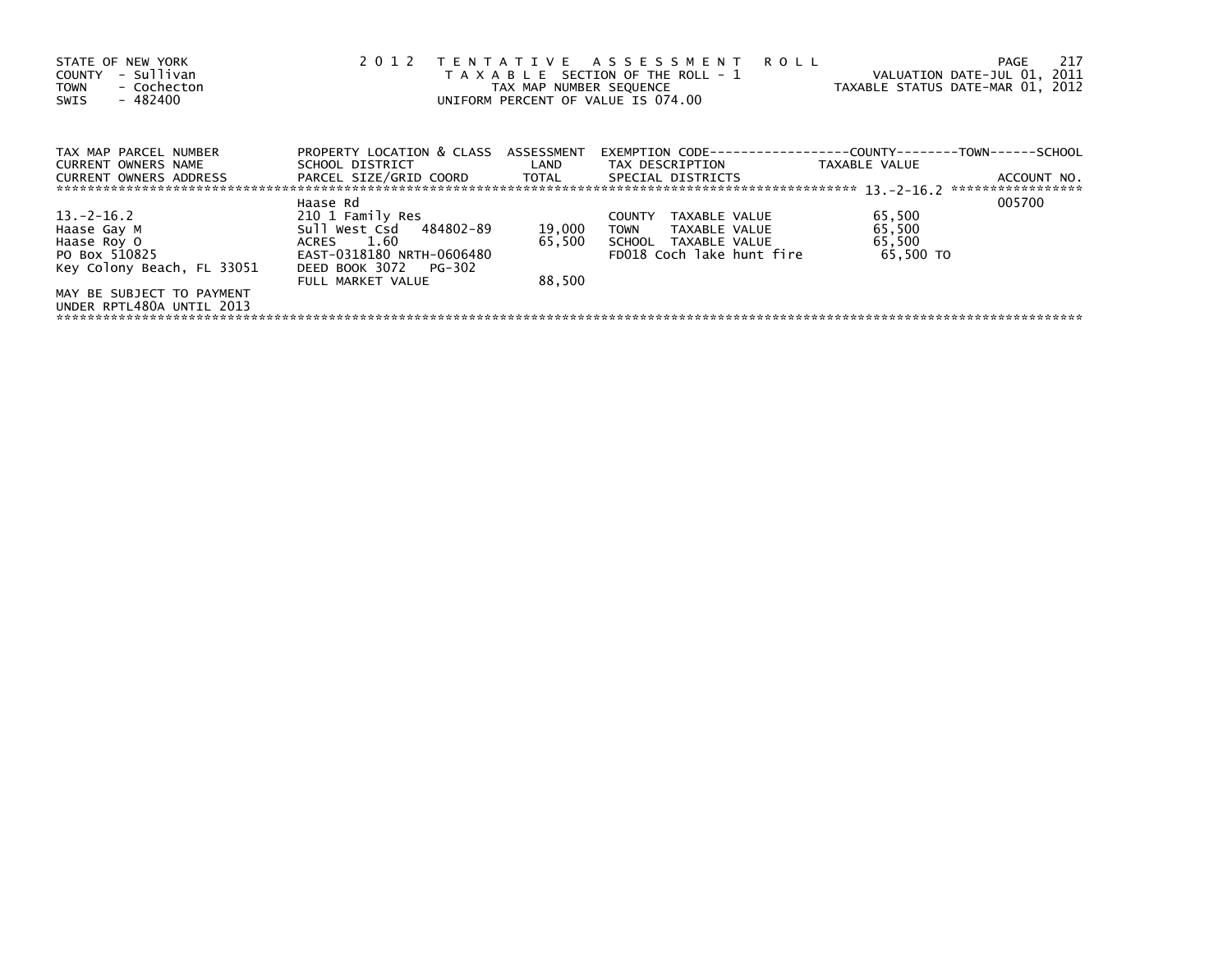| STATE OF NEW YORK   | 2012 TENTATIVE ASSESSMENT ROLL        | PAGE                             | 218 |
|---------------------|---------------------------------------|----------------------------------|-----|
| COUNTY - Sullivan   | T A X A B L E SECTION OF THE ROLL - 1 | VALUATION DATE-JUL 01, 2011      |     |
| - Cochecton<br>TOWN | MAP SECTION - 013                     | TAXABLE STATUS DATE-MAR 01, 2012 |     |
| SWIS<br>- 482400    | $SUB - SECTION -$                     | RPS150/V04/L015                  |     |
|                     | UNIFORM PERCENT OF VALUE IS 074.00    | CURRENT DATE 4/20/2012           |     |

## \*\*\* S P E C I A L D I S T R I C T S U M M A R Y \*\*\*

| CODE DISTRICT NAME PARCELS                                           | TOTAL EXTENSION<br><b>TYPE</b>               | EXTENSION<br><b>VALUE</b> | AD VALOREM<br><b>VALUE</b>     | <b>EXEMPT</b><br>AMOUNT | <b>TAXABLE</b><br><b>VALUE</b>          |
|----------------------------------------------------------------------|----------------------------------------------|---------------------------|--------------------------------|-------------------------|-----------------------------------------|
| FD018 Coch lake hunt<br>LT011 Lake huntingto<br>SD010 Lake huntingto | 110 TOTAL<br>4 TOTAL<br>6 TOTAL M<br>UNITS M | 12.00                     | 9562,175<br>297,500<br>392.000 |                         | 9562,175<br>297,500<br>392,000<br>12.00 |

#### \*\*\* S C H O O L D I S T R I C T S U M M A R Y \*\*\*

| CODE   | DISTRICT NAME    | <b>TOTAL</b><br><b>PARCELS</b> | ASSESSED<br>LAND | ASSESSED<br><b>TOTAL</b> | <b>EXEMPT</b><br>AMOUNT | <b>TOTAL</b><br><b>TAXABLE</b> | <b>STAR</b><br><b>AMOUNT</b> | <b>STAR</b><br><b>TAXABLE</b> |
|--------|------------------|--------------------------------|------------------|--------------------------|-------------------------|--------------------------------|------------------------------|-------------------------------|
| 484802 | Su11<br>West Csd | 110                            | 3935.855         | 9562,175                 | 702.240                 | 8859.935                       | 1219.437                     | 7640,498                      |
|        | SUB-TOTAL        | 110                            | 3935.855         | 9562,175                 | 702,240                 | 8859.935                       | 1219,437                     | 7640,498                      |
| 484889 | West Sull Lib    | 110                            | 3935.855         | 9562.175                 | 702,240                 | 8859.935                       | 1219.437                     | 7640,498                      |
|        | T O T A L        | 220                            | 7871.710         | 19124,350                | 1404,480                | 17719,870                      | 2438,874                     | 15280,996                     |

#### \*\*\* S Y S T E M C O D E S S U M M A R Y \*\*\*

### NO SYSTEM EXEMPTIONS AT THIS LEVEL

#### \*\*\* E X E M P T I O N S U M M A R Y \*\*\*

| <b>CODE</b> | DESCRIPTION       | <b>TOTAL</b><br><b>PARCELS</b> | <b>COUNTY</b> | <b>TOWN</b> | <b>SCHOOL</b> |
|-------------|-------------------|--------------------------------|---------------|-------------|---------------|
| 41121       | WAR VET           |                                | 48,898        | 48,898      |               |
| 41131       | COMBAT VET        |                                | 89,934        | 89,934      |               |
| 41141       | DISABL VET        |                                | 12,525        | 12,525      |               |
| 41162       | $CW_15_VET/$      |                                | 9,000         |             |               |
| 41720       | AGRI DIST         | 10                             | 353,308       | 353,308     | 353,308       |
| 41730       | AG DIS IND        |                                | 25,180        | 25,180      | 25,180        |
| 41800       | AGED-CTS          |                                | 134,537       | 134,537     | 149,422       |
| 41834       | STAR EN           | 15                             |               |             | 679,437       |
| 41854       | STAR B            | 24                             |               |             | 540,000       |
| 47460       | <b>FOREST LND</b> |                                | 174,330       | 174,330     | 174,330       |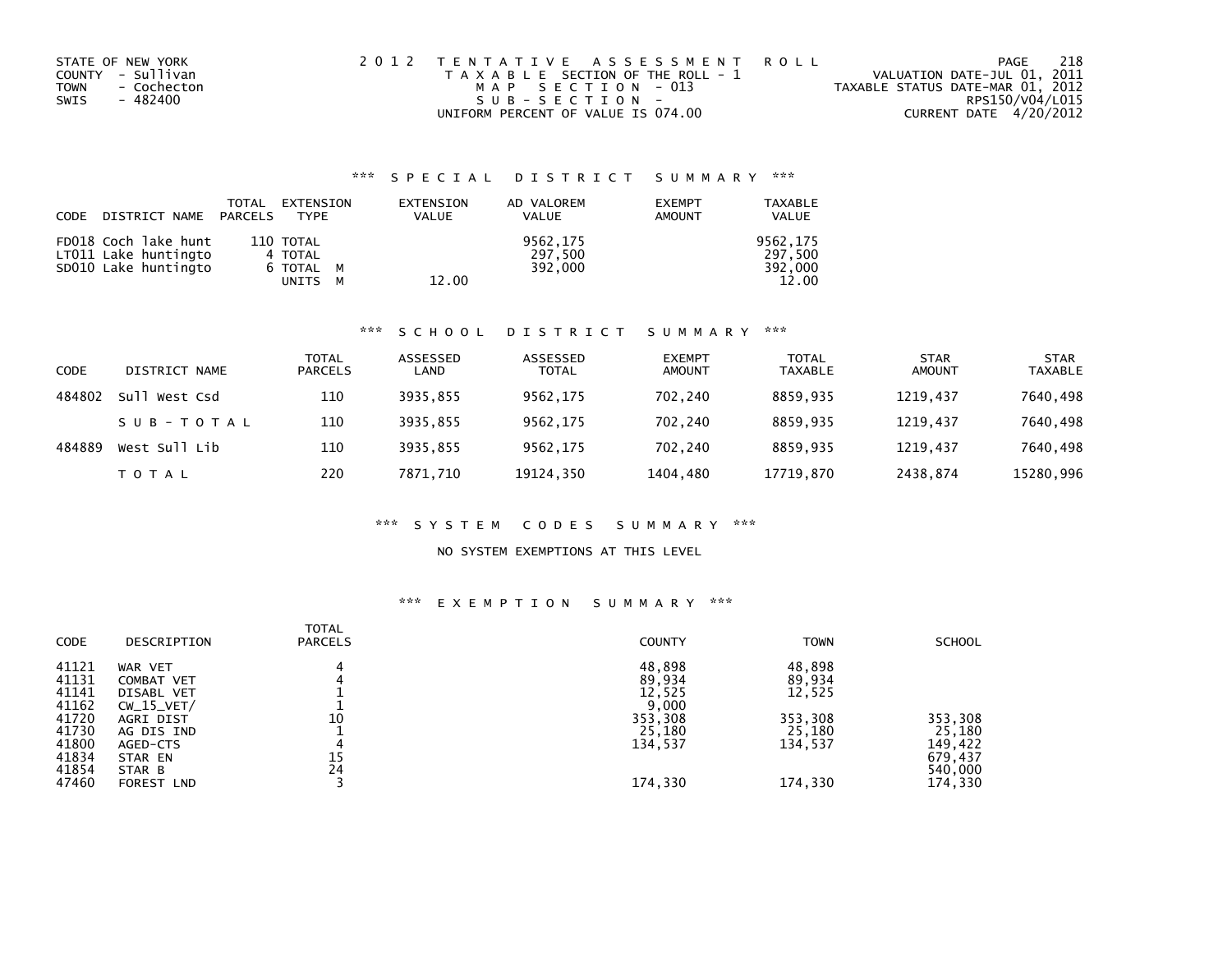| STATE OF NEW YORK          | 2012 TENTATIVE ASSESSMENT ROLL        | 219<br>PAGE                      |
|----------------------------|---------------------------------------|----------------------------------|
| COUNTY - Sullivan          | T A X A B L E SECTION OF THE ROLL - 1 | VALUATION DATE-JUL 01, 2011      |
| <b>TOWN</b><br>- Cochecton | MAP SECTION - 013                     | TAXABLE STATUS DATE-MAR 01, 2012 |
| SWIS<br>- 482400           | SUB-SECTION-                          | RPS150/V04/L015                  |
|                            | UNIFORM PERCENT OF VALUE IS 074.00    | CURRENT DATE 4/20/2012           |

# \*\*\* E X E M P T I O N S U M M A R Y \*\*\*

| <b>SCHOOL</b> | <b>TOWN</b> | COUNTY                   | <b>TOTAL</b><br><b>PARCELS</b> | DESCRIPTION | CODE |
|---------------|-------------|--------------------------|--------------------------------|-------------|------|
| 1921,677      | 838         | 71-<br>847<br>. <i>.</i> | 67                             | T O T A L   |      |

## \*\*\* G R A N D T O T A L S \*\*\*

| <b>ROLL</b> | DESCRIPTION | <b>TOTAL</b>   | ASSESSED | <b>ASSESSED</b> | <b>TAXABLE</b> | <b>TAXABLE</b> | TAXABLE  | <b>STAR</b> |
|-------------|-------------|----------------|----------|-----------------|----------------|----------------|----------|-------------|
| <b>SEC</b>  |             | <b>PARCELS</b> | ∟AND     | <b>TOTAL</b>    | COUNTY         | TOWN           | SCHOOL   | TAXABLE     |
|             | TAXABLE     | 110            | 3935.855 | 9562,175        | 8714.463       | 8723.463       | 8859,935 | 7640,498    |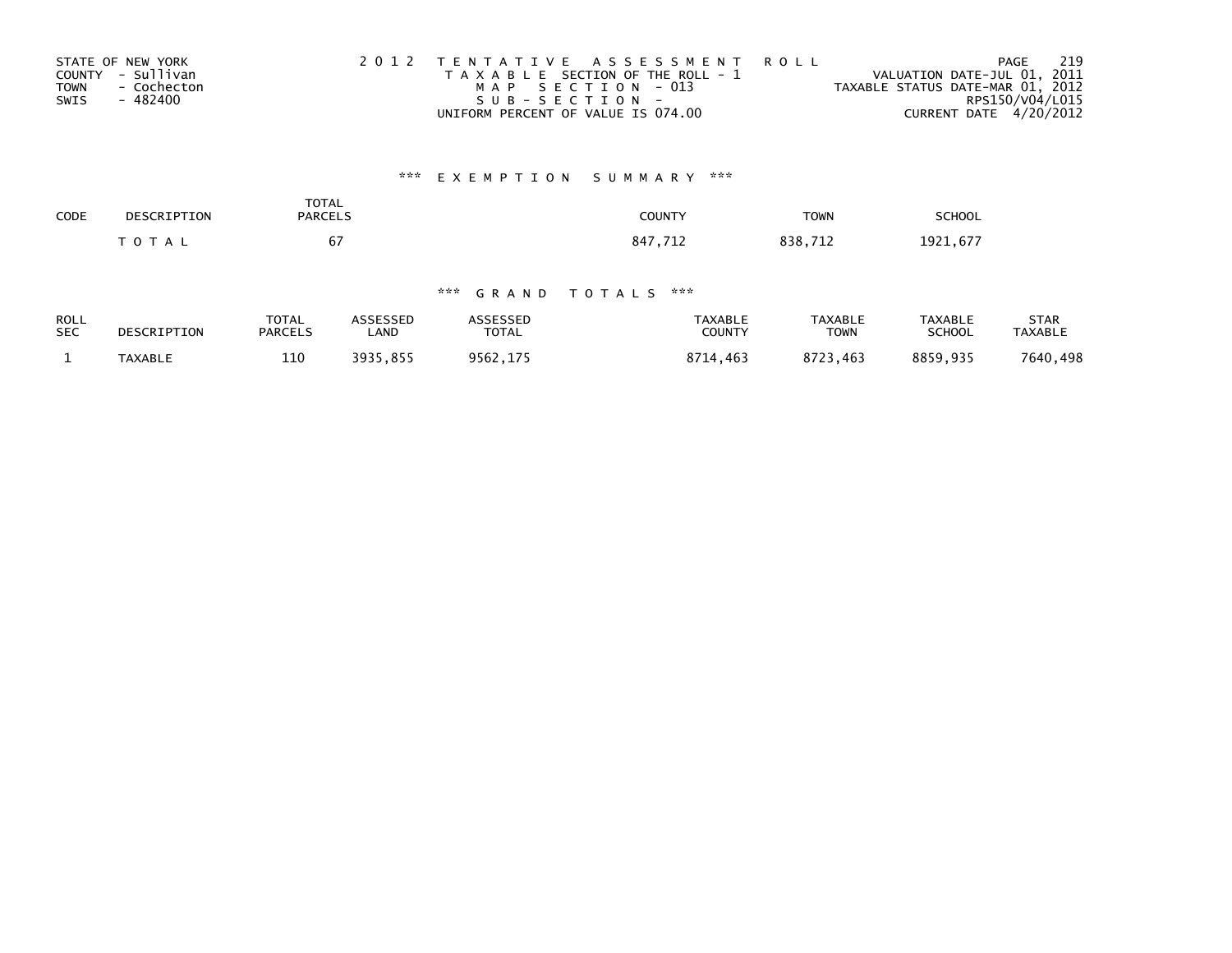| STATE OF NEW YORK<br>COUNTY - Sullivan<br>- Cochecton<br><b>TOWN</b><br>$-482400$<br><b>SWIS</b> | 2 0 1 2                                                                                                                                                                                                | TAX MAP NUMBER SEQUENCE      | TENTATIVE ASSESSMENT<br><b>ROLL</b><br>T A X A B L E SECTION OF THE ROLL - 1<br>UNIFORM PERCENT OF VALUE IS 074.00           | VALUATION DATE-JUL 01,<br>TAXABLE STATUS DATE-MAR 01, 2012 | 220<br>PAGE<br>2011          |
|--------------------------------------------------------------------------------------------------|--------------------------------------------------------------------------------------------------------------------------------------------------------------------------------------------------------|------------------------------|------------------------------------------------------------------------------------------------------------------------------|------------------------------------------------------------|------------------------------|
| TAX MAP PARCEL NUMBER<br>CURRENT OWNERS NAME<br>CURRENT OWNERS ADDRESS                           | PROPERTY LOCATION & CLASS ASSESSMENT<br>SCHOOL DISTRICT<br>PARCEL SIZE/GRID COORD                                                                                                                      | LAND<br><b>TOTAL</b>         | EXEMPTION CODE-----------------COUNTY-------TOWN------SCHOOL<br>TAX DESCRIPTION<br>SPECIAL DISTRICTS                         | TAXABLE VALUE                                              | ACCOUNT NO.                  |
| $13.A-1-43.1$<br>Genco Victor<br>Lilly Ann<br>139 Radcliff Rd<br>Staten Island, NY 10305         | County Road 116<br>210 1 Family Res<br>sull west Csd<br>484802-89<br><b>ACRES</b><br>5.01<br>EAST-0316190 NRTH-0613190<br>DEED BOOK 942<br>PG-00203<br>FULL MARKET VALUE                               | 32,000<br>145,500<br>196,600 | COUNTY TAXABLE VALUE<br>TAXABLE VALUE<br><b>TOWN</b><br>SCHOOL TAXABLE VALUE<br>FD018 Coch lake hunt fire                    | 145,500<br>145,500<br>145,500<br>145,500 TO                | 007080                       |
| $13.A-1-43.2$<br>Esselman Herman<br>23 Stony Rd<br>Lake Huntington, NY 12752                     | 23 Stony Rd<br>210 1 Family Res<br>Sull West Csd<br>484802-89<br>2.90<br><b>ACRES</b><br>EAST-0316080 NRTH-0612470<br>DEED BOOK 2380<br>PG-143                                                         | 24,600<br>125,000            | STAR B<br>41854<br>COUNTY TAXABLE VALUE<br>TAXABLE VALUE<br><b>TOWN</b><br>SCHOOL TAXABLE VALUE<br>FD018 Coch lake hunt fire | 0<br>125,000<br>125,000<br>102,500<br>125,000 TO           | 004165<br>$\Omega$<br>22,500 |
|                                                                                                  | FULL MARKET VALUE                                                                                                                                                                                      | 168,900                      |                                                                                                                              |                                                            |                              |
| $13.A-1-43.3$<br>Blaso George V<br>6320 State Rte 52<br>Cochecton, NY 12726                      | 64 Stony Rd<br>270 Mfg housing<br>Sull West Csd 484802-89<br>FRNT 298.00 DPTH 133.57<br><b>ACRES</b><br>0.49<br>EAST-0316170 NRTH-0611660<br>DEED BOOK 2208<br>PG-521<br>FULL MARKET VALUE             | 15,100<br>18,400<br>24,900   | <b>COUNTY</b><br>TAXABLE VALUE<br><b>TOWN</b><br>TAXABLE VALUE<br>SCHOOL TAXABLE VALUE<br>FD018 Coch lake hunt fire          | 18,400<br>18,400<br>18,400<br>18,400 TO                    | 002750                       |
|                                                                                                  |                                                                                                                                                                                                        |                              |                                                                                                                              |                                                            |                              |
| $13.A-1-43.4$<br>Mannino Vito<br>Mannino Maria<br>31 Douglas St<br>Brooklyn, NY 11231            | Stony Rd<br>310 Res Vac<br>Sull West Csd 484802-89<br>FRNT 127.79 DPTH 198.07<br>EAST-0316060 NRTH-0611770<br>DEED BOOK 2740<br>PG-514<br>FULL MARKET VALUE                                            | 3,000<br>3,000<br>4,100      | <b>COUNTY</b><br>TAXABLE VALUE<br>TAXABLE VALUE<br><b>TOWN</b><br>SCHOOL TAXABLE VALUE<br>FD018 Coch lake hunt fire          | 3,000<br>3,000<br>3.000<br>3,000 TO                        | 016870                       |
|                                                                                                  |                                                                                                                                                                                                        |                              |                                                                                                                              |                                                            |                              |
| $13.A-1-43.5$<br>Rapp Emily<br>67 Stony Rd<br>Lake Huntington, NY 12752                          | 67 Stony Rd<br>270 Mfg housing<br>Sull West Csd 484802-89<br>1.00<br><b>ACRES</b><br>EAST-0316300 NRTH-0611790<br>DEED BOOK 3392<br>PG-232                                                             | 15,000<br>37,700             | COUNTY TAXABLE VALUE<br>TAXABLE VALUE<br><b>TOWN</b><br>SCHOOL TAXABLE VALUE<br>FD018 Coch lake hunt fire                    | 37,700<br>37,700<br>37,700<br>37,700 TO                    | 005385                       |
|                                                                                                  | FULL MARKET VALUE                                                                                                                                                                                      | 50,900                       |                                                                                                                              |                                                            |                              |
| $13.A-1-43.6$<br>Dascole Mary<br>60-67 72nd St<br>Maspeth, NY 11378                              | County Road 116<br>$314$ Rural vac<10<br>484802-89<br>Sull West Csd<br>FRNT 154.00 DPTH 210.00<br>1.00<br><b>ACRES</b><br>EAST-0316030 NRTH-0612990<br>DEED BOOK 1018<br>PG-00330<br>FULL MARKET VALUE | 7,000<br>7.000<br>9,500      | COUNTY<br>TAXABLE VALUE<br><b>TOWN</b><br>TAXABLE VALUE<br>SCHOOL TAXABLE VALUE<br>FD018 Coch lake hunt fire                 | 7,000<br>7,000<br>7,000<br>7.000 TO                        | 001340                       |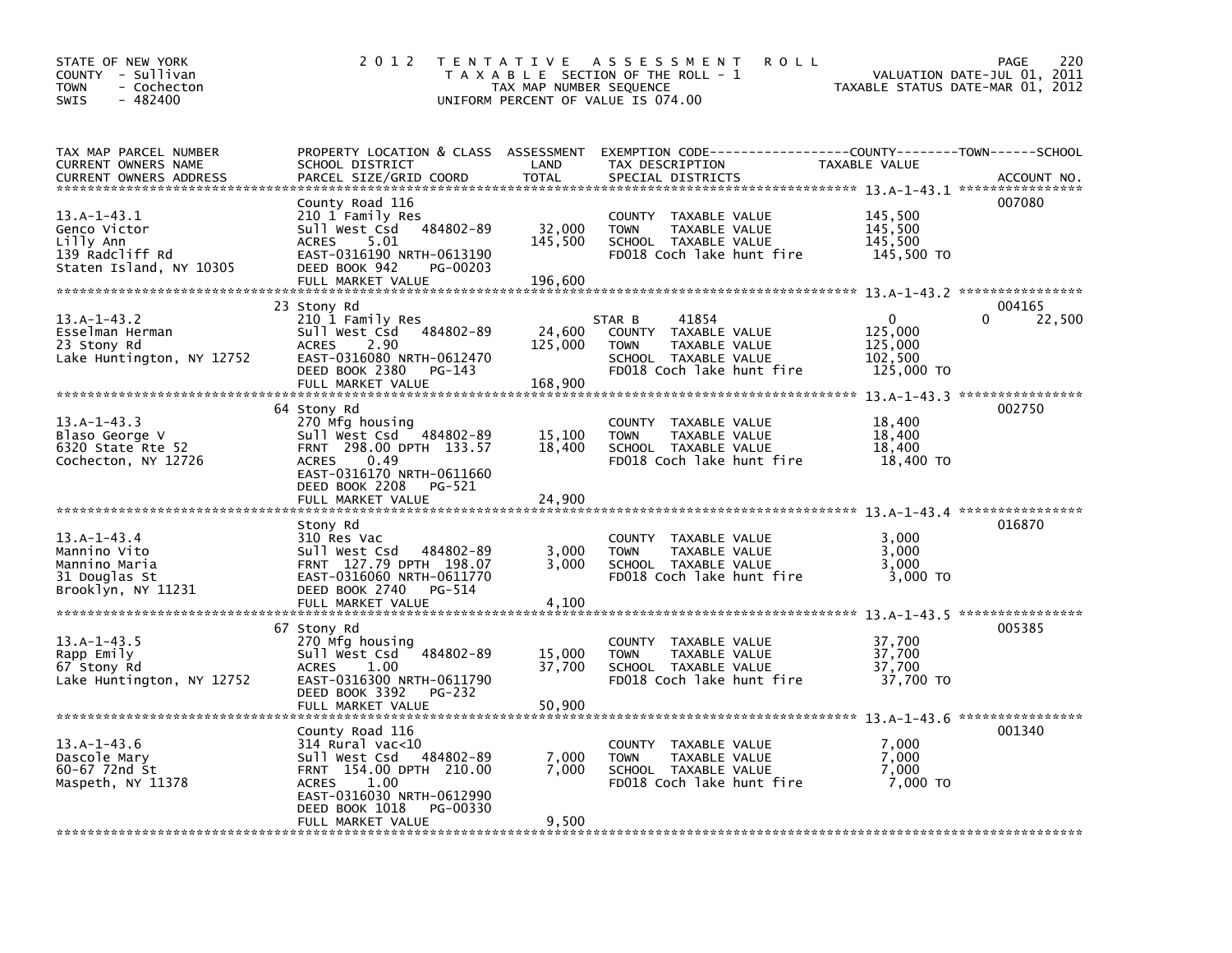| STATE OF NEW YORK<br>COUNTY - Sullivan<br>- Cochecton<br><b>TOWN</b><br>$-482400$<br>SWIS     | 2 0 1 2                                                                                                                                                                  | TAX MAP NUMBER SEQUENCE    | TENTATIVE ASSESSMENT<br><b>ROLL</b><br>T A X A B L E SECTION OF THE ROLL - 1<br>UNIFORM PERCENT OF VALUE IS 074.00           | TAXABLE STATUS DATE-MAR 01, 2012                        | PAGE<br>221<br>VALUATION DATE-JUL 01, 2011 |
|-----------------------------------------------------------------------------------------------|--------------------------------------------------------------------------------------------------------------------------------------------------------------------------|----------------------------|------------------------------------------------------------------------------------------------------------------------------|---------------------------------------------------------|--------------------------------------------|
| TAX MAP PARCEL NUMBER<br>CURRENT OWNERS NAME<br><b>CURRENT OWNERS ADDRESS</b>                 | PROPERTY LOCATION & CLASS ASSESSMENT<br>SCHOOL DISTRICT<br>PARCEL SIZE/GRID COORD                                                                                        | LAND<br><b>TOTAL</b>       | EXEMPTION CODE-----------------COUNTY-------TOWN------SCHOOL<br>TAX DESCRIPTION<br>SPECIAL DISTRICTS                         | TAXABLE VALUE                                           | ACCOUNT NO.                                |
| $13.a-1-43.7$<br>Babcock Glendon Jr<br>Babcock Joyce M<br>Stony Rd<br>PO Box 154              | 15 Stony Rd<br>210 1 Family Res<br>Sull West Csd 484802-89<br>1.26 BANK0060806<br><b>ACRES</b><br>EAST-0316090 NRTH-0612780<br>DEED BOOK 2415<br>PG-075                  | 12,500<br>75,800           | 41854<br>STAR B<br>COUNTY TAXABLE VALUE<br><b>TOWN</b><br>TAXABLE VALUE<br>SCHOOL TAXABLE VALUE<br>FD018 Coch lake hunt fire | $\mathbf{0}$<br>75.800<br>75,800<br>53,300<br>75,800 TO | 004565<br>22,500                           |
| Lake Huntington, NY 12752                                                                     | FULL MARKET VALUE<br>Stony Rd                                                                                                                                            | 102,400                    |                                                                                                                              |                                                         | 016120                                     |
| $13.A-1-43.8$<br>Smith Susan<br>Smith Colleen<br>48-03 21st Ave<br>Long Island City, NY 11105 | $314$ Rural vac<10<br>Sull West Csd<br>484802-89<br><b>ACRES</b><br>1.00<br>EAST-0316310 NRTH-0612100<br>DEED BOOK 1255<br>PG-00303<br>FULL MARKET VALUE                 | 7,000<br>7,000<br>9,500    | COUNTY<br>TAXABLE VALUE<br>TAXABLE VALUE<br><b>TOWN</b><br>SCHOOL TAXABLE VALUE<br>FD018 Coch lake hunt fire                 | 7,000<br>7,000<br>7,000<br>7,000 TO                     |                                            |
|                                                                                               | 39 Stony Rd                                                                                                                                                              |                            |                                                                                                                              |                                                         | 001710                                     |
| $13.A-1-43.9$<br>Brock Marion<br>39 Stony Rd<br>Lake Huntington, NY 12752                     | 270 Mfg housing<br>484802-89<br>Sull West Csd<br>1.00<br><b>ACRES</b><br>EAST-0315950 NRTH-0612160<br>DEED BOOK 742<br>PG-01023                                          | 10,500<br>23,500           | COUNTY TAXABLE VALUE<br>TAXABLE VALUE<br><b>TOWN</b><br>SCHOOL TAXABLE VALUE<br>FD018 Coch lake hunt fire                    | 23,500<br>23,500<br>23,500<br>23,500 TO                 |                                            |
|                                                                                               | FULL MARKET VALUE                                                                                                                                                        | 31,800                     |                                                                                                                              |                                                         |                                            |
| $13.A-1-43.I1$<br>Rapp Emily<br>67 Stony Rd<br>Lake Huntington, NY 12752                      | 67 Stony Rd<br>314 Rural vac<10<br>Sull West Csd 484802-89<br>FRNT 150.00 DPTH 315.00<br>EAST-0316210 NRTH-0611880<br>DEED BOOK 3392<br>PG-232                           | 500<br>500                 | COUNTY TAXABLE VALUE<br>TAXABLE VALUE<br><b>TOWN</b><br>SCHOOL TAXABLE VALUE<br>FD018 Coch lake hunt fire                    | 500<br>500<br>500<br>500 TO                             | 005386                                     |
|                                                                                               | FULL MARKET VALUE                                                                                                                                                        | 700                        |                                                                                                                              |                                                         |                                            |
| $13.A-1-43.12$<br>Blaso George W<br>PO Box 342<br>Lake Huntington, NY 12752                   | 36 Stony Rd<br>270 Mfg housing<br>Sull West Csd<br>484802-89<br>1.00<br><b>ACRES</b><br>EAST-0316330 NRTH-0612450<br>DEED BOOK 3078<br>PG-318                            | 16,000<br>25,000           | COUNTY TAXABLE VALUE<br><b>TOWN</b><br>TAXABLE VALUE<br>SCHOOL TAXABLE VALUE<br>FD018 Coch lake hunt fire                    | 25,000<br>25,000<br>25,000<br>25,000 TO                 | 016270                                     |
|                                                                                               |                                                                                                                                                                          |                            |                                                                                                                              |                                                         | 015283                                     |
| $13.A-1-43.13$<br>Egan Kelly Sr<br>PO Box 9<br>Youngsville, NY 12791                          | 46 Stony Rd<br>270 Mfg housing<br>484802-89<br>Sull West Csd<br><b>ACRES</b><br>1.40<br>EAST-0315900 NRTH-0611870<br>DEED BOOK 3565<br><b>PG-74</b><br>FULL MARKET VALUE | 18,000<br>30,000<br>40,500 | COUNTY TAXABLE VALUE<br>TAXABLE VALUE<br><b>TOWN</b><br>SCHOOL TAXABLE VALUE<br>FD018 Coch lake hunt fire                    | 30,000<br>30,000<br>30,000<br>30,000 TO                 |                                            |
|                                                                                               |                                                                                                                                                                          |                            |                                                                                                                              |                                                         |                                            |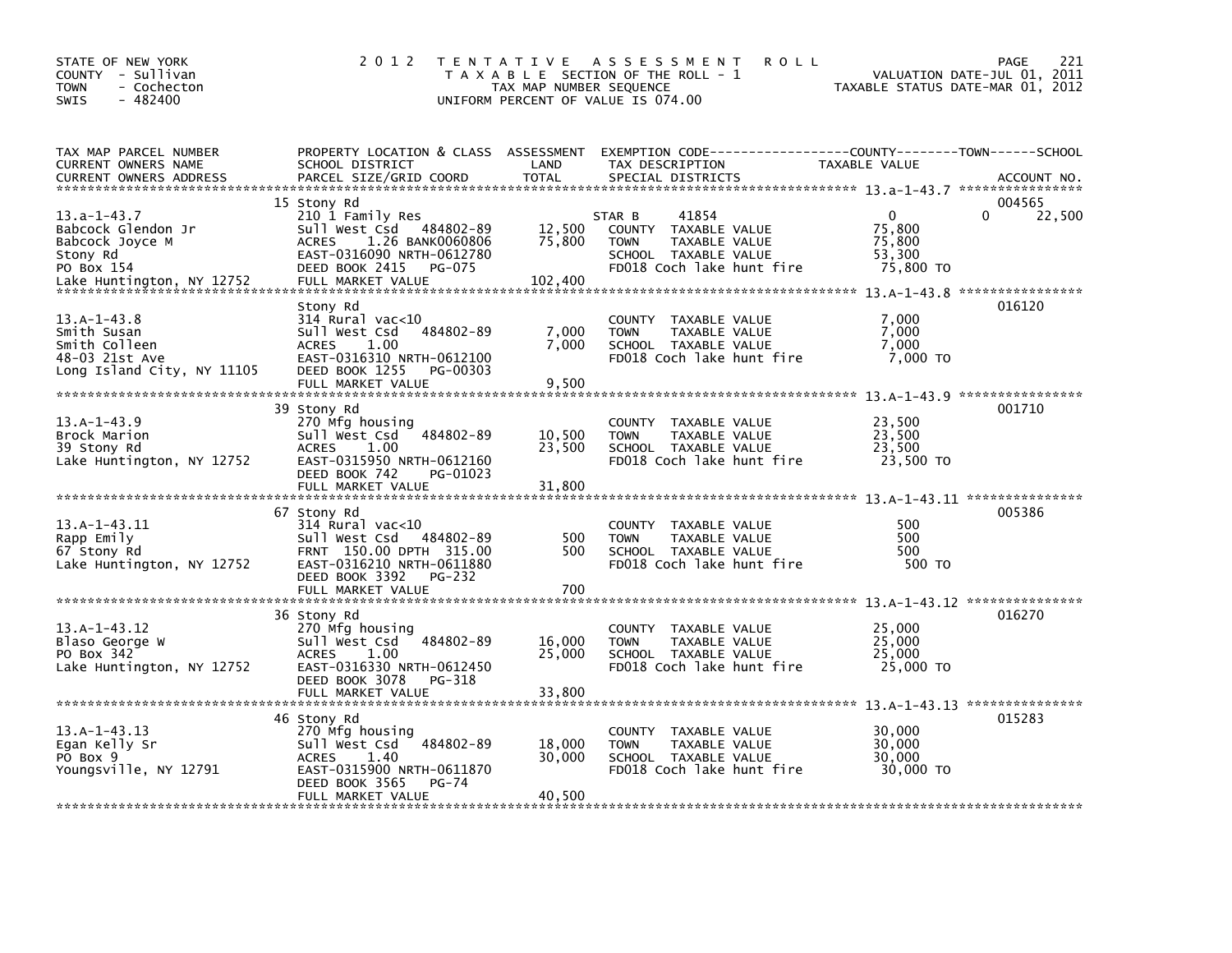| STATE OF NEW YORK<br>COUNTY - Sullivan<br>- Cochecton<br><b>TOWN</b><br>$-482400$<br>SWIS     | 2 0 1 2                                                                                                                                                                                                                     | TAX MAP NUMBER SEQUENCE    | <b>ROLL</b><br>TENTATIVE ASSESSMENT<br>T A X A B L E SECTION OF THE ROLL - 1<br>UNIFORM PERCENT OF VALUE IS 074.00                  | ROLL - 1 $\overline{1}$ $\overline{1}$ $\overline{2011}$<br>TAXABLE STATUS DATE-MAR 01, 2012 | 222<br>PAGE           |
|-----------------------------------------------------------------------------------------------|-----------------------------------------------------------------------------------------------------------------------------------------------------------------------------------------------------------------------------|----------------------------|-------------------------------------------------------------------------------------------------------------------------------------|----------------------------------------------------------------------------------------------|-----------------------|
| TAX MAP PARCEL NUMBER<br><b>CURRENT OWNERS NAME</b>                                           | PROPERTY LOCATION & CLASS ASSESSMENT<br>SCHOOL DISTRICT<br>CURRENT UNILLY INTEREST AND THE COORD TOTAL THE SPECIAL DISTRICTS THE CONFIDENT OWNERS ADDRESS PARCEL SIZE/GRID COORD TOTAL SPECIAL DISTRICTS (2000) ACCOUNT NO. | LAND                       | EXEMPTION CODE------------------COUNTY--------TOWN------SCHOOL<br>TAX DESCRIPTION                                                   | TAXABLE VALUE                                                                                |                       |
| 13.A-1-43.14<br>Starner Jane<br>53 Stony Rd<br>Lake Huntington, NY 12752                      | 53 Stony Rd<br>210 1 Family Res<br>Sull West Csd 484802-89<br>ACRES 1.50<br>EAST-0316120 NRTH-0612080<br>DEED BOOK 1679<br>PG-0471                                                                                          | 15,750<br>68,000           | COUNTY TAXABLE VALUE<br>TAXABLE VALUE<br><b>TOWN</b><br>SCHOOL TAXABLE VALUE<br>FD018 Coch lake hunt fire                           | 68,000<br>68,000<br>68,000<br>68.000 TO                                                      | 008498                |
|                                                                                               | 40 Keesler Rd                                                                                                                                                                                                               |                            |                                                                                                                                     |                                                                                              | 005384                |
| 13.A-1-43.15<br>Smith Dennis<br>Smith Theresa<br>40 Keesler Rd<br>Lake Huntington, NY 12752   | 270 Mfg housing<br>270 Mfg housing<br>Sull West Csd   484802-89<br>ACRES   1.00 BANKN140687<br>EAST-0316360 NRTH-0612650<br>DEED BOOK 2900<br>PG-77                                                                         | 113,100                    | 41854<br>STAR B<br>10,500 COUNTY TAXABLE VALUE<br>TAXABLE VALUE<br><b>TOWN</b><br>SCHOOL TAXABLE VALUE<br>FD018 Coch lake hunt fire | $\overline{0}$<br>113,100<br>113,100<br>90.600<br>113.100 TO                                 | 0<br>22,500           |
|                                                                                               |                                                                                                                                                                                                                             |                            |                                                                                                                                     |                                                                                              |                       |
| $13.A-1-43.17$<br>Russo Thomas J<br>137 Cr 116<br>Lake Huntington, NY 12752                   | 137 County Road 116<br>210 1 Family Res<br>ACRES 2.45<br>EAST-0316412 NRTH-0612940<br>DEED BOOK 929<br>PG-00253                                                                                                             |                            | 41834<br>STAR EN<br>21,450 COUNTY TAXABLE VALUE<br>96,550 TOWN TAXABLE VALUE<br>SCHOOL TAXABLE VALUE<br>FD018 Coch lake hunt fire   | $\Omega$<br>96,550<br>96,550<br>49,900<br>96.550 TO                                          | 016811<br>46,650<br>0 |
|                                                                                               |                                                                                                                                                                                                                             |                            |                                                                                                                                     |                                                                                              | 014518                |
| $13.A-1-43.18$<br>Smith Susan<br>Smith John W<br>48-03 21st Ave<br>Long Island City, NY 11105 | 16 Stony Rd<br>270 Mfg housing<br>Sull West Csd <sup>7</sup> 484802-89<br>FRNT 150.00 DPTH 227.00<br>EAST-0316310 NRTH-0612290<br>DEED BOOK 2739<br>PG-313                                                                  | 14,800<br>25,800<br>34,900 | COUNTY TAXABLE VALUE<br><b>TOWN</b><br>TAXABLE VALUE<br>SCHOOL TAXABLE VALUE<br>FD018 Coch lake hunt fire                           | 25,800<br>25,800<br>25,800<br>25,800 TO                                                      |                       |
|                                                                                               | FULL MARKET VALUE                                                                                                                                                                                                           |                            |                                                                                                                                     |                                                                                              |                       |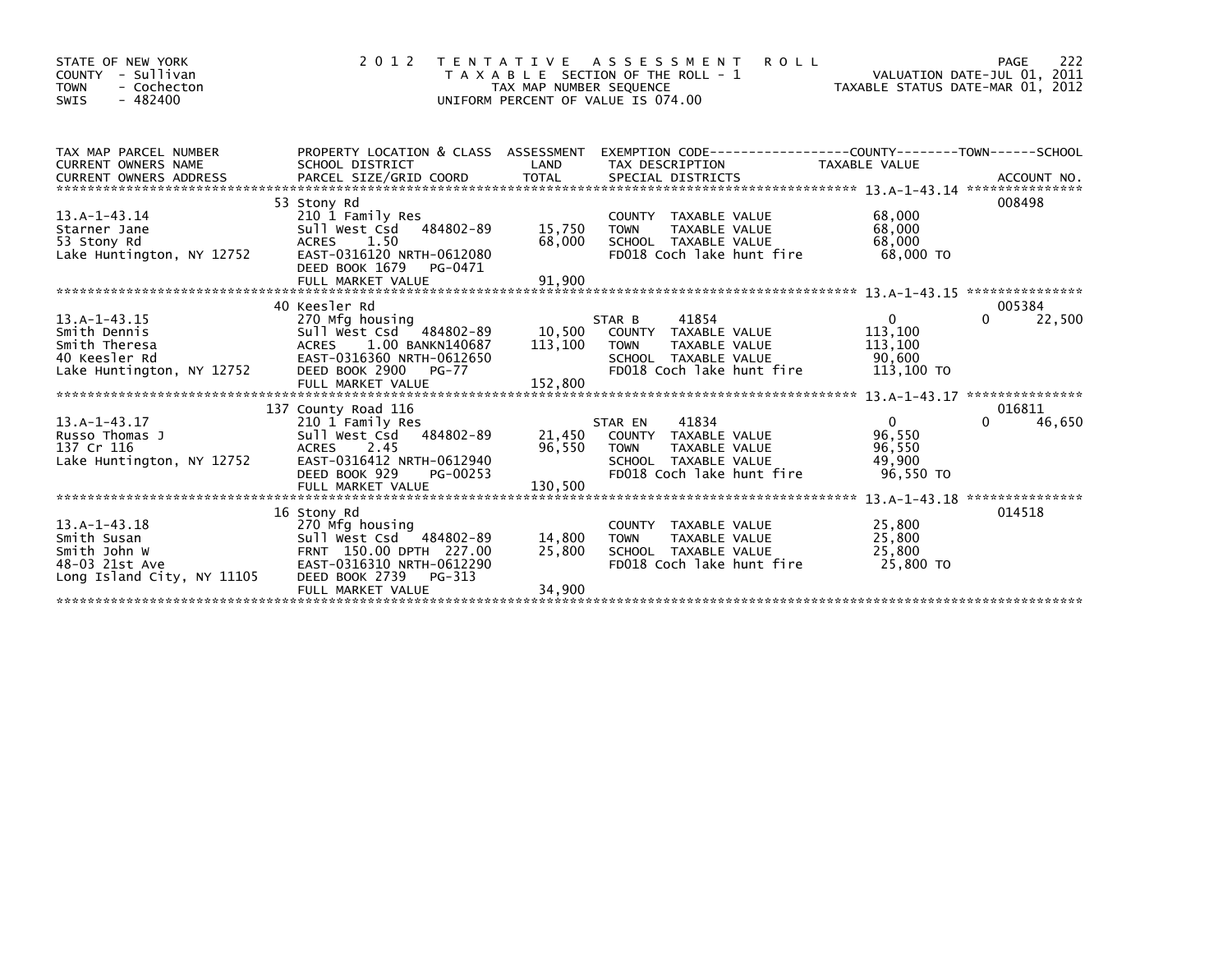| STATE OF NEW YORK   | 2012 TENTATIVE ASSESSMENT ROLL        | PAGE                             | - 223 |
|---------------------|---------------------------------------|----------------------------------|-------|
| COUNTY - Sullivan   | T A X A B L E SECTION OF THE ROLL - 1 | VALUATION DATE-JUL 01, 2011      |       |
| - Cochecton<br>TOWN | MAP SECTION - 013                     | TAXABLE STATUS DATE-MAR 01, 2012 |       |
| SWIS<br>- 482400    | $SUB - SECTION - A$                   | RPS150/V04/L015                  |       |
|                     | UNIFORM PERCENT OF VALUE IS 074.00    | CURRENT DATE 4/20/2012           |       |

## \*\*\* S P E C I A L D I S T R I C T S U M M A R Y \*\*\*

| CODE | DISTRICT NAME        | PARCELS | TOTAL EXTENSION<br><b>TYPF</b> | <b>EXTENSION</b><br>VALUE | AD VALOREM<br>VALUE | <b>FXFMPT</b><br>AMOUNT | <b>TAXABLE</b><br>VALUE |
|------|----------------------|---------|--------------------------------|---------------------------|---------------------|-------------------------|-------------------------|
|      | FD018 Coch lake hunt |         | 16 TOTAL                       |                           | 801.850             |                         | 801.850                 |

### \*\*\* S C H O O L D I S T R I C T S U M M A R Y \*\*\*

| CODE   | DISTRICT NAME    | TOTAL<br><b>PARCELS</b> | ASSESSED<br>LAND | ASSESSED<br><b>TOTAL</b> | <b>EXEMPT</b><br><b>AMOUNT</b> | <b>TOTAL</b><br><b>TAXABLE</b> | <b>STAR</b><br><b>AMOUNT</b> | <b>STAR</b><br>TAXABLE |
|--------|------------------|-------------------------|------------------|--------------------------|--------------------------------|--------------------------------|------------------------------|------------------------|
| 484802 | Sull<br>West Csd | 16                      | 223.700          | 801,850                  |                                | 801,850                        | 114.150                      | 687,700                |
|        | SUB-TOTAL        | 16                      | 223.700          | 801,850                  |                                | 801.850                        | 114.150                      | 687,700                |
| 484889 | West Sull Lib    | 16                      | 223,700          | 801,850                  |                                | 801,850                        | 114,150                      | 687,700                |
|        | TOTAL            | 32                      | 447.400          | 1603,700                 |                                | 1603,700                       | 228,300                      | 1375,400               |

\*\*\* S Y S T E M C O D E S S U M M A R Y \*\*\*

NO SYSTEM EXEMPTIONS AT THIS LEVEL

#### \*\*\* E X E M P T I O N S U M M A R Y \*\*\*

| CODE           | DESCRIPTION                       | <b>TOTAL</b><br><b>PARCELS</b> | <b>COUNTY</b> | <b>TOWN</b> | <b>SCHOOL</b>               |
|----------------|-----------------------------------|--------------------------------|---------------|-------------|-----------------------------|
| 41834<br>41854 | STAR EN<br>STAR B<br><b>TOTAL</b> | 4                              |               |             | 46,650<br>67,500<br>114,150 |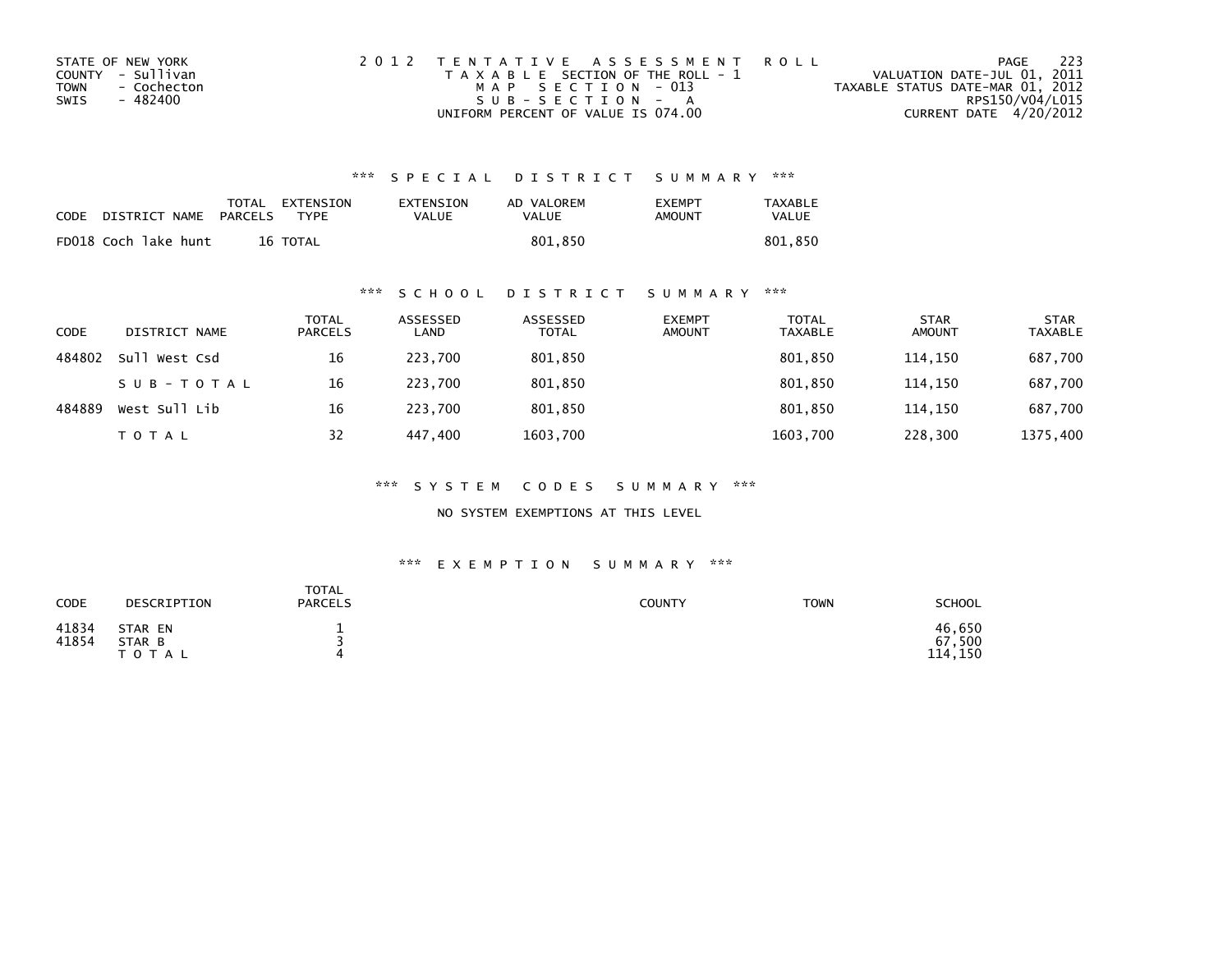| STATE OF NEW YORK<br>COUNTY - Sullivan<br>- Cochecton<br><b>TOWN</b><br>- 482400<br>SWIS | 2012 TENTATIVE ASSESSMENT ROLL<br>T A X A B L E SECTION OF THE ROLL - 1<br>MAP SECTION - 013<br>$SUB - SECTION - A$ | PAGE<br>VALUATION DATE-JUL 01, 2011<br>TAXABLE STATUS DATE-MAR 01, 2012<br>RPS150/V04/L015 | - 224 |
|------------------------------------------------------------------------------------------|---------------------------------------------------------------------------------------------------------------------|--------------------------------------------------------------------------------------------|-------|
|                                                                                          | UNIFORM PERCENT OF VALUE IS 074.00                                                                                  | CURRENT DATE 4/20/2012                                                                     |       |

# \*\*\* G R A N D T O T A L S \*\*\*

| ROLL       | DESCRIPTION | <b>TOTAL</b>   | <b>ASSESSED</b> | <b>ASSESSED</b> | <b>TAXABLE</b> | <b>TAXABLE</b> | <b>TAXABLE</b> | <b>STAR</b>    |
|------------|-------------|----------------|-----------------|-----------------|----------------|----------------|----------------|----------------|
| <b>SEC</b> |             | <b>PARCELS</b> | LAND            | TOTAL           | COUNT          | <b>TOWN</b>    | <b>SCHOOL</b>  | <b>TAXABLE</b> |
|            | TAXABLE     | 16<br>ᅩ        | 223.700         | 801,850         | 801,850        | 801,850        | 801,850        | 687,700        |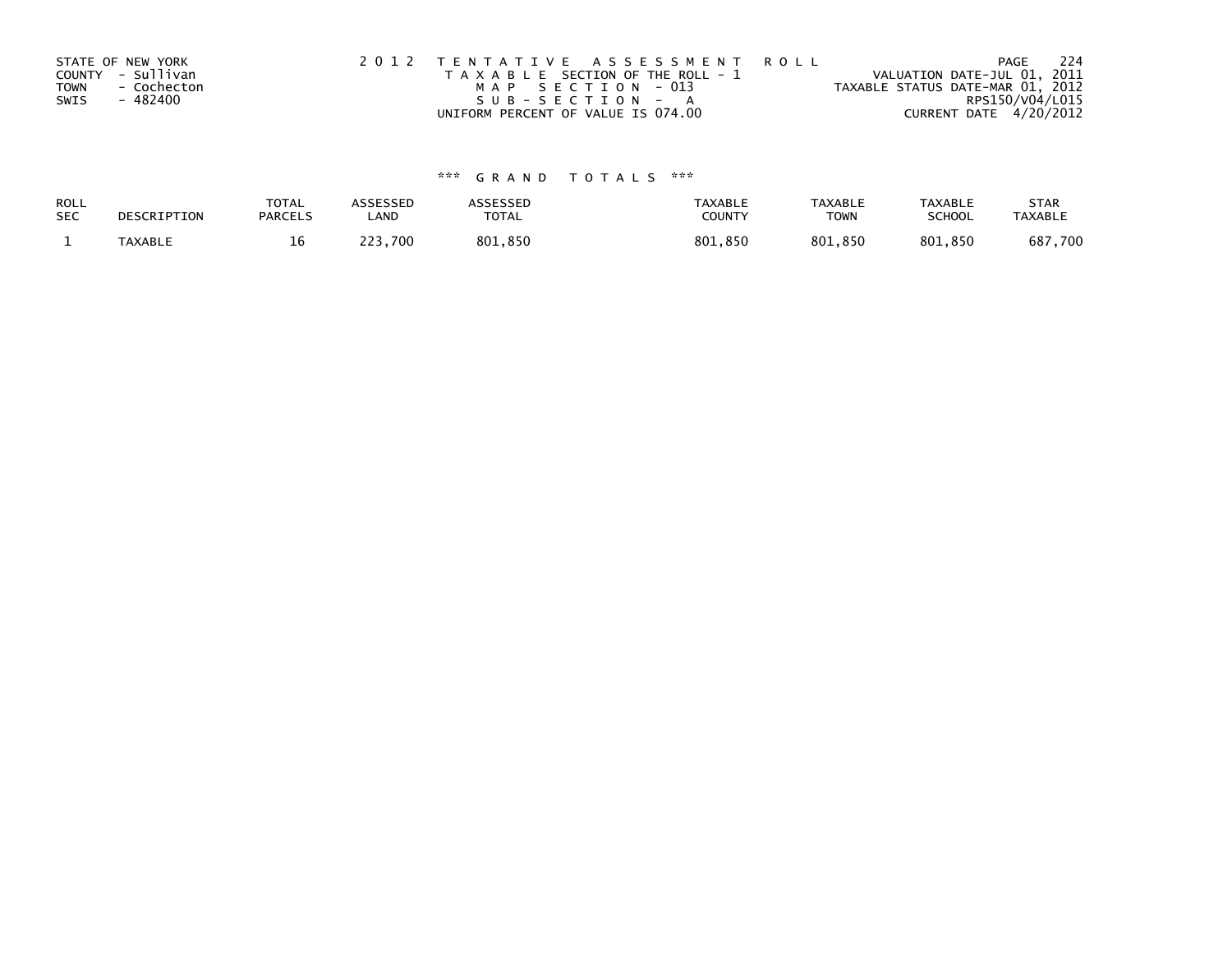| PROPERTY LOCATION & CLASS ASSESSMENT EXEMPTION CODE----------------COUNTY-------TOWN-----SCHOOL<br>TAX MAP PARCEL NUMBER                                                                                                                                                                                                                                                                                                                                                                                                                                                                        | STATE OF NEW YORK<br>COUNTY - Sullivan<br><b>TOWN</b><br>- Cochecton<br>$-482400$<br>SWIS | 2012 | TAX MAP NUMBER SEQUENCE | <b>ROLL</b><br>TENTATIVE ASSESSMENT<br>T A X A B L E SECTION OF THE ROLL - 1<br>UNIFORM PERCENT OF VALUE IS 074.00 | VALUATION DATE-JUL 01, 2011<br>TAXABLE STATUS DATE-MAR 01, 2012 | 225<br><b>PAGE</b> |
|-------------------------------------------------------------------------------------------------------------------------------------------------------------------------------------------------------------------------------------------------------------------------------------------------------------------------------------------------------------------------------------------------------------------------------------------------------------------------------------------------------------------------------------------------------------------------------------------------|-------------------------------------------------------------------------------------------|------|-------------------------|--------------------------------------------------------------------------------------------------------------------|-----------------------------------------------------------------|--------------------|
|                                                                                                                                                                                                                                                                                                                                                                                                                                                                                                                                                                                                 |                                                                                           |      |                         |                                                                                                                    |                                                                 |                    |
| 008295<br>Nelson Rd<br>.260 Seasonal res<br>Sull West Csd   484802-89       16,600<br>FRNT  150.00 DPTH  323.00       93,500<br>$14. - 1 - 3$<br>93,500<br>COUNTY TAXABLE VALUE<br>93,500<br>Lake Huntington Summer Comm<br><b>TOWN</b><br>TAXABLE VALUE<br>93,500<br>PO Box 294<br>SCHOOL TAXABLE VALUE<br>93,500 TO<br>Lake Huntington, NY 12752<br>ACRES 1.24<br>FD018 Coch lake hunt fire<br>LT011 Lake huntington 1ght 93,500 TO<br>EAST-0318984 NRTH-0613103<br>93,500 ТО М<br>SD010 Lake huntington sew<br>DEED BOOK 2754 PG-85                                                          |                                                                                           |      |                         |                                                                                                                    |                                                                 |                    |
| 007056<br>Nelson Rd<br>311 Res vac land<br>3,400<br>$14. - 1 - 4.1$<br>COUNTY TAXABLE VALUE<br>Sull West Csd 484802-89<br>3,400<br>3,400<br>Ritz Thomas<br>TAXABLE VALUE<br>TOWN<br>3,400<br>SCHOOL TAXABLE VALUE<br>FDO18 Coch lake hunt fire<br>3,400<br>Gomez Alene<br>Lot A<br>31 County Road 116<br>4.26 DPTH 175.91<br>3,400 TO<br><b>FRNT</b><br>Lake Huntington, NY 12752<br>LTO11 Lake huntington lght<br>SDO10 Lake huntington sew<br>3,400 то<br>3,400 то м<br><b>BANK0060806</b><br>EAST-0318917 NRTH-0613409<br>$.00$ UN M<br>DEED BOOK 1839 PG-0628<br>4,600<br>FULL MARKET VALUE |                                                                                           |      |                         |                                                                                                                    |                                                                 |                    |
| Nelson Rd<br>48,700<br>COUNTY TAXABLE VALUE<br>13,000<br>48,700<br><b>TOWN</b><br>TAXABLE VALUE<br>48,700<br>48,700<br>SCHOOL TAXABLE VALUE<br>FD018 Coch lake hunt fire 48,700 TO<br>LT011 Lake huntington lght 48,700 TO<br>65,800<br>SD010 Lake huntington sew<br>48,700 TO M<br>FULL MARKET VALUE<br>1.00 UN M                                                                                                                                                                                                                                                                              |                                                                                           |      |                         |                                                                                                                    |                                                                 |                    |
| 010155<br>27 County Road 116<br>$\mathbf{0}$<br>$\Omega$<br>22,500<br>$14. - 1 - 5$<br>41854<br>210 1 Family Res<br>STAR B<br>12,000<br>Ritz Thomas<br>Sull West Csd 484802-89<br>110,000<br>COUNTY TAXABLE VALUE<br>Gomez Alene<br>31 County Road 116<br>110,000<br>FRNT 82.20 DPTH 173.40<br><b>TOWN</b><br>TAXABLE VALUE<br>110,000                                                                                                                                                                                                                                                          |                                                                                           |      |                         |                                                                                                                    |                                                                 |                    |
| 87,500<br><b>BANK0060806</b><br>SCHOOL TAXABLE VALUE<br>Lake Huntington, NY 12752    EAST-0318926    NRTH-0613598<br>FD018 Coch lake hunt fire<br>110,000 TO<br>LT011 Lake huntington lght<br>110,000 TO<br>DEED BOOK 1114 PG-00326<br>SD010 Lake huntington sew<br>110,000 TO M<br>FULL MARKET VALUE<br>1.00 UN M                                                                                                                                                                                                                                                                              |                                                                                           |      |                         |                                                                                                                    |                                                                 |                    |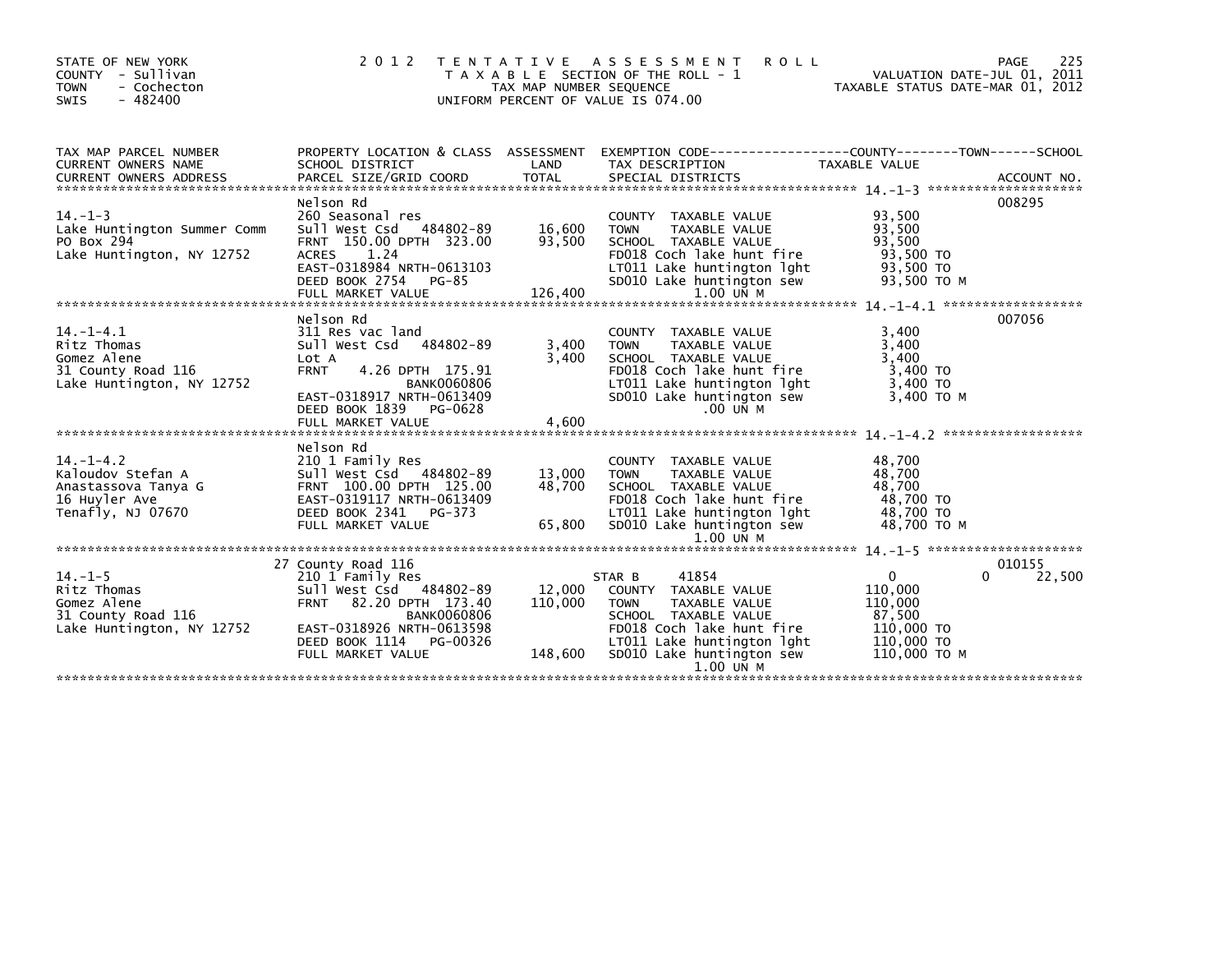| STATE OF NEW YORK<br>COUNTY - Sullivan<br>- Cochecton<br>TOWN<br>$-482400$<br><b>SWIS</b>                            | 2 0 1 2                                                                                                                                                                                                              | T E N T A T I V E<br>TAX MAP NUMBER SEQUENCE | ASSESSMENT<br><b>ROLL</b><br>T A X A B L E SECTION OF THE ROLL - 1<br>UNIFORM PERCENT OF VALUE IS 074.00                                                                                                       | TAXABLE STATUS DATE-MAR 01, 2012                                                     | 226<br>PAGE<br>VALUATION DATE-JUL 01, 2011 |
|----------------------------------------------------------------------------------------------------------------------|----------------------------------------------------------------------------------------------------------------------------------------------------------------------------------------------------------------------|----------------------------------------------|----------------------------------------------------------------------------------------------------------------------------------------------------------------------------------------------------------------|--------------------------------------------------------------------------------------|--------------------------------------------|
| TAX MAP PARCEL NUMBER<br><b>CURRENT OWNERS NAME</b>                                                                  | SCHOOL DISTRICT                                                                                                                                                                                                      | LAND                                         | PROPERTY LOCATION & CLASS ASSESSMENT EXEMPTION CODE----------------COUNTY-------TOWN-----SCHOOL<br>TAX DESCRIPTION                                                                                             | TAXABLE VALUE                                                                        |                                            |
| $14. - 1 - 6$<br>Starr Brian J<br>25 County Road 116<br>PO Box 115<br>Lake Huntington, NY 12752                      | 25 County Road 116<br>220 2 Family Res<br>Sull West Csd 484802-89<br>Lot B<br>98.92 DPTH 275.81<br><b>FRNT</b><br>0.67<br><b>ACRES</b><br>EAST-0319015 NRTH-0613525<br>DEED BOOK 1823<br>PG-616<br>FULL MARKET VALUE | 12,200<br>98,100<br>132,600                  | 41854<br>STAR B<br>COUNTY TAXABLE VALUE<br><b>TOWN</b><br>TAXABLE VALUE<br>SCHOOL TAXABLE VALUE<br>FD018 Coch lake hunt fire<br>LT011 Lake huntington lght<br>SD010 Lake huntington sew<br>$2.00$ $U\bar{N}$ M | $\Omega$<br>98,100<br>98,100<br>75,600<br>98,100 TO<br>98,100 TO<br>98,100 ТО М      | 007057<br>$\Omega$<br>22,500               |
| $14. - 1 - 8$<br>Valiunas Julius<br>Valiunas Leslie<br>17 County Road 116<br>PO Box 242<br>Lake Huntington, NY 12752 | 17 County Road 116<br>210 1 Family Res<br>Sull West Csd 484802-89<br>FRNT 124.63 DPTH 174.33<br><b>ACRES</b><br>0.64<br>EAST-0319130 NRTH-0613542<br>DEED BOOK 2050 PG-313<br>FULL MARKET VALUE                      | 15,300<br>100,000<br>135,100                 | 41854<br>STAR B<br>COUNTY TAXABLE VALUE<br><b>TOWN</b><br>TAXABLE VALUE<br>SCHOOL TAXABLE VALUE<br>FD018 Coch lake hunt fire<br>LT011 Lake huntington lght<br>SD010 Lake huntington sew<br>$1.00$ UN $M$       | 0<br>100,000<br>100,000<br>77,500<br>100,000 TO<br>100,000 TO<br>100,000 ТО М        | 007046<br>0<br>22,500                      |
|                                                                                                                      | 6 Olsen Rd                                                                                                                                                                                                           |                                              |                                                                                                                                                                                                                |                                                                                      | 007054                                     |
| $14. - 1 - 9.1$<br>Bossert Katherine<br>6 Olsen Rd<br>Lake Huntington, NY 12752-5113 EAST-0319682 NRTH-0612291       | 210 1 Family Res<br>Sull West Csd 484802-89<br><b>ACRES</b><br>1.65<br>DEED BOOK 1313<br>PG-00200<br>FULL MARKET VALUE                                                                                               | 18,000<br>125,100<br>169,100                 | 41834<br>STAR EN<br>COUNTY TAXABLE VALUE<br><b>TOWN</b><br>TAXABLE VALUE<br>SCHOOL TAXABLE VALUE<br>FD018 Coch lake hunt fire<br>LT011 Lake huntington lght<br>SD010 Lake huntington sew                       | $\Omega$<br>125,100<br>125,100<br>78,450<br>125,100 TO<br>125,100 TO<br>125,100 TO M | 46,650<br>$\Omega$                         |
|                                                                                                                      |                                                                                                                                                                                                                      |                                              | $1.00$ UN M                                                                                                                                                                                                    |                                                                                      |                                            |
| $14. -1 - 9.2$<br>Lake Huntington Summer Comm<br>PO Box 294<br>Lake Huntington, NY 12752                             | County Road 116<br>417 Cottages<br>Sull West Csd<br>484802-89<br>ACRES 11.30<br>EAST-0319211 NRTH-0612693<br>DEED BOOK 892<br>PG-00074<br>FULL MARKET VALUE                                                          | 177,200<br>1207,800<br>1632,200              | COUNTY TAXABLE VALUE<br><b>TOWN</b><br>TAXABLE VALUE<br>SCHOOL TAXABLE VALUE<br>FD018 Coch lake hunt fire<br>LT011 Lake huntington lght<br>SD010 Lake huntington sew<br>53.00 UN M                             | 1207,800<br>1207,800<br>1207,800<br>1207,800 TO<br>1207,800 TO<br>1207,800 TO M      | 008155                                     |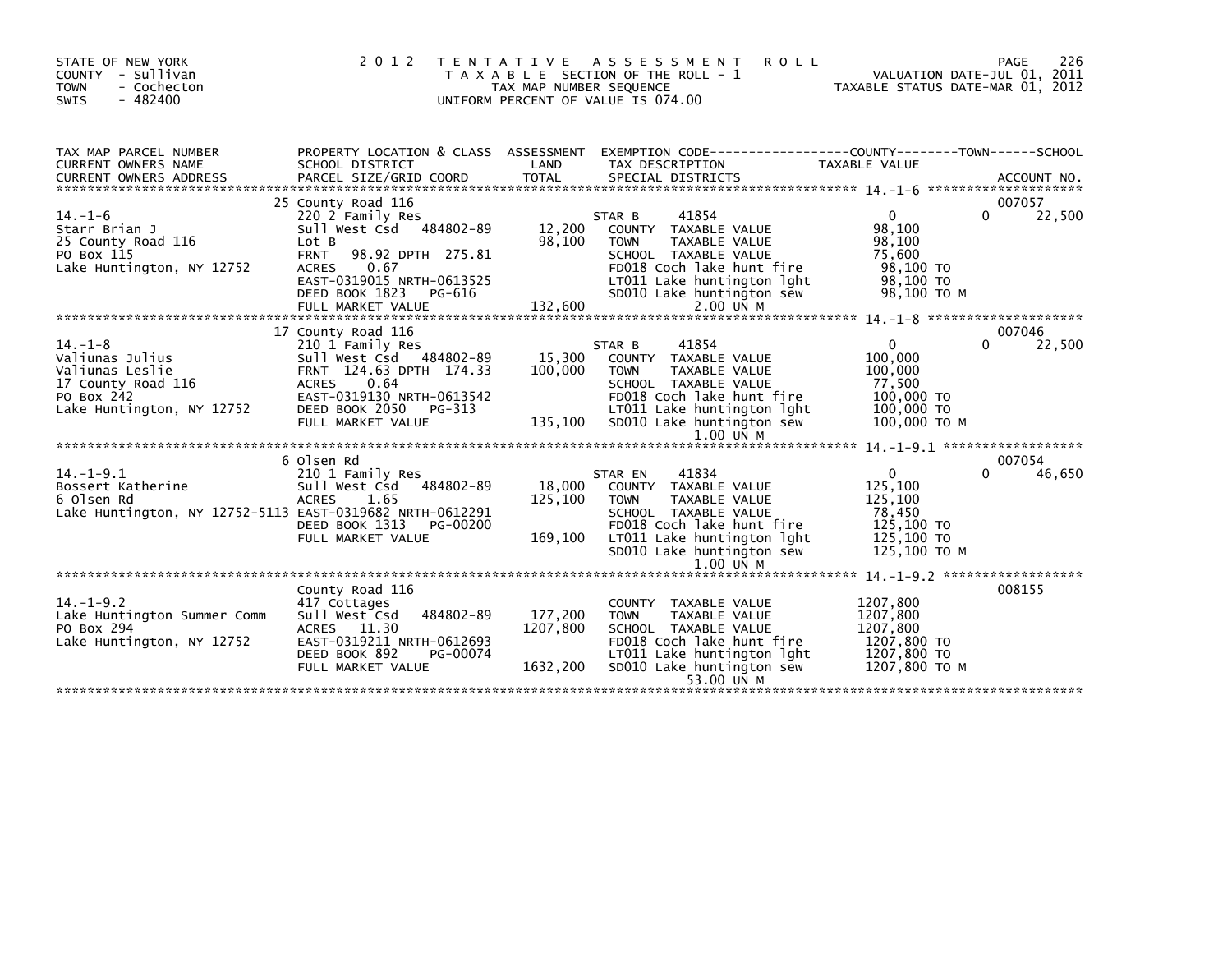| STATE OF NEW YORK<br>COUNTY - Sullivan<br>- Cochecton<br><b>TOWN</b><br>$-482400$<br>SWIS                   |                                                                                                                                                                                                         | TAX MAP NUMBER SEQUENCE      | 2012 TENTATIVE ASSESSMENT<br><b>ROLL</b><br>T A X A B L E SECTION OF THE ROLL - 1<br>UNIFORM PERCENT OF VALUE IS 074.00                                                                         |                                                                                       | 227<br>PAGE<br>VALUATION DATE-JUL U1, 2011<br>TAXABLE STATUS DATE-MAR 01, 2012 |
|-------------------------------------------------------------------------------------------------------------|---------------------------------------------------------------------------------------------------------------------------------------------------------------------------------------------------------|------------------------------|-------------------------------------------------------------------------------------------------------------------------------------------------------------------------------------------------|---------------------------------------------------------------------------------------|--------------------------------------------------------------------------------|
| TAX MAP PARCEL NUMBER<br>CURRENT OWNERS NAME<br><b>CURRENT OWNERS ADDRESS</b>                               | PROPERTY LOCATION & CLASS ASSESSMENT<br>SCHOOL DISTRICT<br>PARCEL SIZE/GRID COORD                                                                                                                       | LAND<br>TOTAL                | EXEMPTION CODE-----------------COUNTY-------TOWN------SCHOOL<br>TAX DESCRIPTION<br>SPECIAL DISTRICTS                                                                                            | TAXABLE VALUE                                                                         | ACCOUNT NO.                                                                    |
| $14. - 1 - 12.1$<br>Trabanco Jc Indigo Jr<br>6752 State Route 52<br>Cochecton, NY 12726                     | 6752 State Route 52<br>210 1 Family Res<br>Sull West Csd 484802-89<br>FRNT 100.50 DPTH 275.00<br>ACRES 0.72 BANK C80370<br>EAST-0319648 NRTH-0612521<br>DEED BOOK 2152 PG-324<br>FULL MARKET VALUE      | 16,600<br>84,000             | 41854<br>STAR B<br>COUNTY TAXABLE VALUE<br>TAXABLE VALUE<br><b>TOWN</b><br>SCHOOL TAXABLE VALUE<br>FD018 Coch lake hunt fire<br>LT011 Lake huntington lght<br>113,500 SD010 Lake huntington sew | $\overline{0}$<br>84,000<br>84,000<br>61,500<br>84,000 TO<br>84,000 TO<br>84,000 то м | 008482<br>22,500<br>0                                                          |
| $14. - 1 - 12.2$<br>Leytin Anatoly<br>Leytin Alla<br>Leytin Alla<br>17 Oswald Pl<br>Staten Island, NY 10309 | State Route 52<br>311 Res vac land - WTRFNT<br>Sull West Csd 484802-89<br>FRNT 20.00 DPTH 30.00<br>EAST-0319807 NRTH-0612930<br>DEED BOOK 3481 PG-68<br>FULL MARKET VALUE                               | 3,200<br>3,200<br>4,300      | 1.00 UN M<br>COUNTY TAXABLE VALUE<br><b>TOWN</b><br>TAXABLE VALUE<br>SCHOOL TAXABLE VALUE<br>FD018 Coch lake hunt fire<br>LTO11 Lake huntington lght<br>SD010 Lake huntington sew<br>.00 UN M   | 3,200<br>3,200<br>3,200<br>3,200 TO<br>$3,200$ TO<br>3,200 то м                       | 007025                                                                         |
| $14. - 1 - 13$<br>Volpe Paul<br>Rose Marie<br>Rose Marie<br>110 Sullivan St<br>New York, NY 10012           | 6748 State Route 52<br>210 1 Family Res<br>Sull West Csd 484802-89<br>FRNT 100.00 DPTH 268.00<br>EAST-0319674 NRTH-0612625<br>DEED BOOK 1015 PG-00102<br>FULL MARKET VALUE                              | 41,400<br>119,500<br>161,500 | COUNTY TAXABLE VALUE<br><b>TOWN</b><br>TAXABLE VALUE<br>SCHOOL TAXABLE VALUE<br>FD018 Coch lake hunt fire<br>LT011 Lake huntington lght<br>SD010 Lake huntington sew<br>$1.00$ UN M             | 119,500<br>119,500<br>119,500<br>119,500 TO<br>119,500 TO<br>119,500 TO M             | 005940                                                                         |
| $14. - 1 - 14$<br>Catskill Management Corp<br>1166 County Road 114<br>Cochecton, NY 12726                   | State Route 52<br>411 Apartment<br>- WTRFNT<br>Sull West Csd 484802-89<br>FRNT 125.00 DPTH 250.00<br>0.77<br><b>ACRES</b><br>EAST-0319663 NRTH-0612751<br>DEED BOOK 2868<br>PG-437<br>FULL MARKET VALUE | 27,500<br>171,200<br>231,400 | COUNTY TAXABLE VALUE<br>TAXABLE VALUE<br><b>TOWN</b><br>SCHOOL TAXABLE VALUE<br>FD018 Coch lake hunt fire<br>LT011 Lake huntington lght<br>SD010 Lake huntington sew<br>9.00 UN M               | 171,200<br>171,200<br>171,200<br>171,200 TO<br>171,200 TO<br>171,200 то м             | 013922                                                                         |
| $14. - 1 - 15$<br>Stanzoni Robert<br>518 William Floyd Pkwy<br>Shirley, NY 11467                            | 6738 State Route 52<br>483 Converted Re<br>484802-89<br>Sull West Csd<br>FRNT 110.00 DPTH 29.00<br><b>ACRES</b><br>1.07<br>EAST-0319646 NRTH-0612890<br>DEED BOOK 2988<br>PG-64<br>FULL MARKET VALUE    | 33,500<br>146,500<br>198,000 | COUNTY TAXABLE VALUE<br><b>TOWN</b><br>TAXABLE VALUE<br>SCHOOL TAXABLE VALUE<br>FD018 Coch lake hunt fire<br>LT011 Lake huntington lght<br>SD010 Lake huntington sew<br>3.00 UN M               | 146,500<br>146,500<br>146.500<br>146,500 TO<br>146,500 TO<br>146,500 то м             | 014972                                                                         |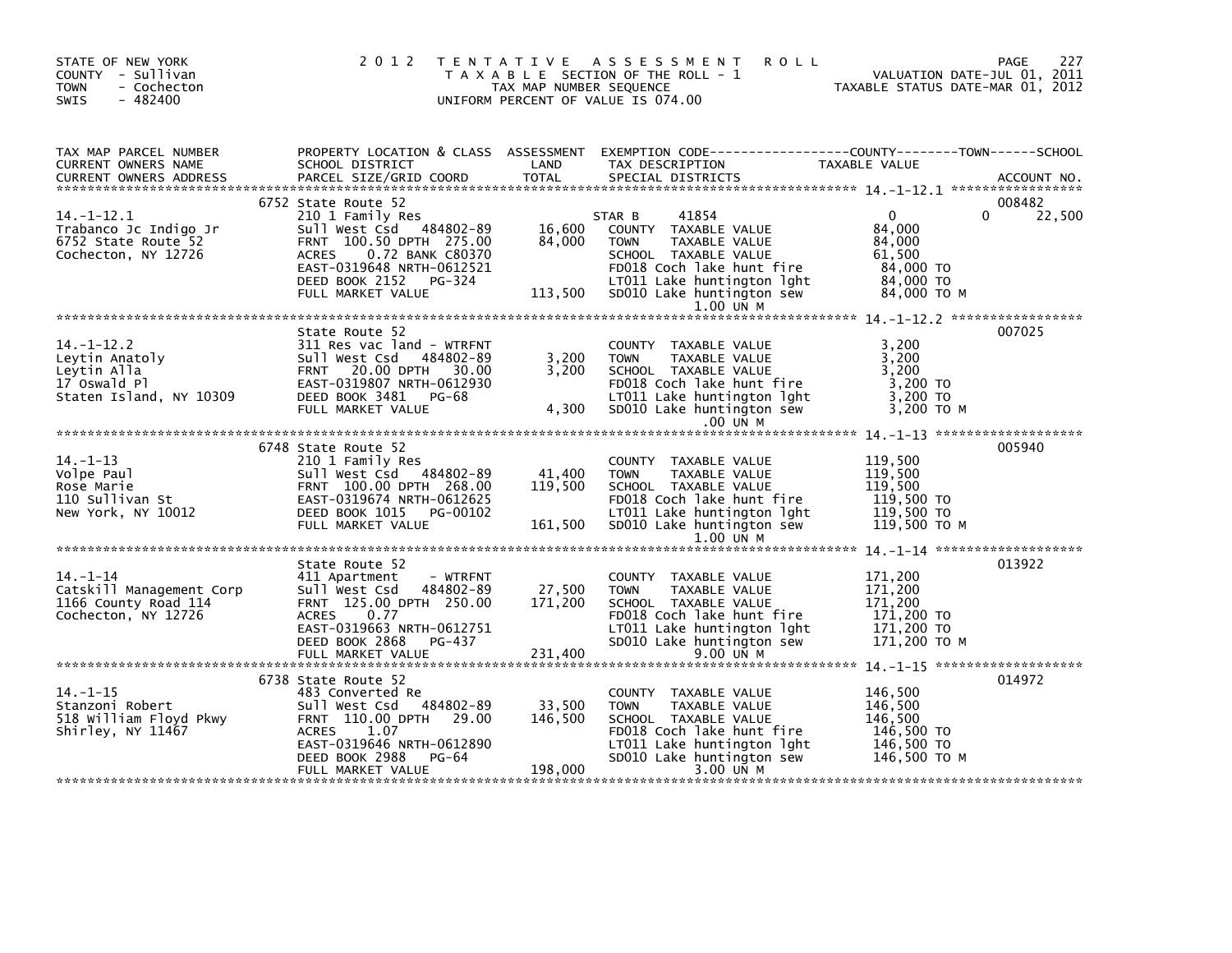| STATE OF NEW YORK<br>COUNTY - Sullivan<br>- Cochecton<br><b>TOWN</b><br>$-482400$<br><b>SWIS</b>     | 2 0 1 2                                                                                                                                                                       | TAX MAP NUMBER SEQUENCE | TENTATIVE ASSESSMENT<br><b>ROLL</b><br>T A X A B L E SECTION OF THE ROLL - 1<br>UNIFORM PERCENT OF VALUE IS 074.00                                                   |                                                                           | 228<br>PAGE<br>VALUATION DATE-JUL 01, 2011<br>TAXABLE STATUS DATE-MAR 01. 2012 |
|------------------------------------------------------------------------------------------------------|-------------------------------------------------------------------------------------------------------------------------------------------------------------------------------|-------------------------|----------------------------------------------------------------------------------------------------------------------------------------------------------------------|---------------------------------------------------------------------------|--------------------------------------------------------------------------------|
| TAX MAP PARCEL NUMBER<br>CURRENT OWNERS NAME                                                         | PROPERTY LOCATION & CLASS ASSESSMENT<br>SCHOOL DISTRICT                                                                                                                       | LAND                    | EXEMPTION        CODE-----------------COUNTY--------TOWN------SCHOOL<br>TAX DESCRIPTION                                                                              | TAXABLE VALUE                                                             |                                                                                |
|                                                                                                      |                                                                                                                                                                               |                         |                                                                                                                                                                      |                                                                           |                                                                                |
|                                                                                                      | 6734 State Route 52                                                                                                                                                           |                         |                                                                                                                                                                      |                                                                           | 004870                                                                         |
| $14. - 1 - 16$<br>Miritello Anthony<br>Miritello Mary<br>19 Lincoln Ave<br>Ardsley, NY 10502         | 210 1 Family Res - WTRFNT<br>Sull West Csd 484802-89<br>FRNT 104.50 DPTH 220.00<br><b>ACRES</b><br>0.41<br>EAST-0319623 NRTH-0613017<br>DEED BOOK 1007<br>PG-00217            | 41,900<br>193,700       | COUNTY TAXABLE VALUE<br>TAXABLE VALUE<br><b>TOWN</b><br>SCHOOL TAXABLE VALUE<br>FD018 Coch lake hunt fire<br>LT011 Lake huntington lght                              | 193,700<br>193,700<br>193,700<br>193,700 TO<br>193,700 TO<br>193,700 то м |                                                                                |
|                                                                                                      | FULL MARKET VALUE                                                                                                                                                             | 261,800                 | SD010 Lake huntington sew<br>$1.00$ UN M                                                                                                                             |                                                                           |                                                                                |
|                                                                                                      |                                                                                                                                                                               |                         |                                                                                                                                                                      |                                                                           |                                                                                |
| 14.-1-17                                                                                             | 6728 State Route 52<br>210 1 Family Res - WTRFNT                                                                                                                              |                         | 41854<br>STAR B                                                                                                                                                      | $\Omega$                                                                  | 011120<br>22,500<br>$\Omega$                                                   |
|                                                                                                      | Sull West Csd 484802-89<br>50.00 DPTH 505.00<br>EAST-0319481 NRTH-0613094<br>DEED BOOK 2435<br>PG-028                                                                         | 41,500<br>125,600       | COUNTY TAXABLE VALUE<br><b>TOWN</b><br>TAXABLE VALUE<br>SCHOOL TAXABLE VALUE<br>FD018 Coch lake hunt fire                                                            | 125,600<br>125,600<br>103.100<br>125,600 TO                               |                                                                                |
|                                                                                                      | FULL MARKET VALUE                                                                                                                                                             | 169,700                 | LT011 Lake huntington lght<br>SD010 Lake huntington sew                                                                                                              | 125,600 TO<br>125,600 TO M                                                |                                                                                |
|                                                                                                      | 6726 State Route 52                                                                                                                                                           |                         |                                                                                                                                                                      |                                                                           | 003140                                                                         |
| 14. –1–18<br>DeMonte Louis Jr<br>6726 State Route 52<br>PO Box 147                                   | 210 1 Family Res - WTRFNT<br>Sull West Csd 484802-89<br>Sull West Csd 484802-89<br>52 FRNT 50.00 DPTH 480.00<br>EAST-0319463 NRTH-0613146<br>NY 12752 DEED BOOK 1080 PG-00161 | 125,100                 | 41121<br>WAR VET<br>41834<br>41,000 STAR EN<br>COUNTY TAXABLE VALUE<br><b>TAXABLE VALUE</b><br><b>TOWN</b>                                                           | 18,765<br>$\Omega$<br>106.335<br>106,335<br>78,450                        | 18,765<br>46,650<br>$\Omega$                                                   |
| Lake Huntington, NY 12752                                                                            | FULL MARKET VALUE                                                                                                                                                             | 169,100                 | SCHOOL TAXABLE VALUE<br>FD018 Coch lake hunt fire<br>LT011 Lake huntington lght<br>SD010 Lake huntington sew<br>$2.00$ UN M                                          | 125,100 TO<br>125,100 TO<br>125,100 TO M                                  |                                                                                |
|                                                                                                      |                                                                                                                                                                               |                         |                                                                                                                                                                      |                                                                           |                                                                                |
| $14. - 1 - 19$<br>DeMonte Louis Jr<br>6726 State Route 52<br>PO Box 147<br>Lake Huntington, NY 12752 | State Route 52<br>311 Res vac land<br>Sull West Csd 484802-89<br>FRNT 25.00 DPTH 475.00<br>EAST-0319455 NRTH-0613187<br>DEED BOOK 1080<br>PG-00161<br>FULL MARKET VALUE       | 6,500<br>6,500<br>8,800 | COUNTY TAXABLE VALUE<br><b>TOWN</b><br>TAXABLE VALUE<br>SCHOOL TAXABLE VALUE<br>FD018 Coch lake hunt fire<br>LT011 Lake huntington lght<br>SD010 Lake huntington sew | 6,500<br>6,500<br>6.500<br>6,500 TO<br>6,500 TO<br>6,500 ТО М             | 003160                                                                         |
|                                                                                                      |                                                                                                                                                                               |                         | .00 UN M                                                                                                                                                             |                                                                           |                                                                                |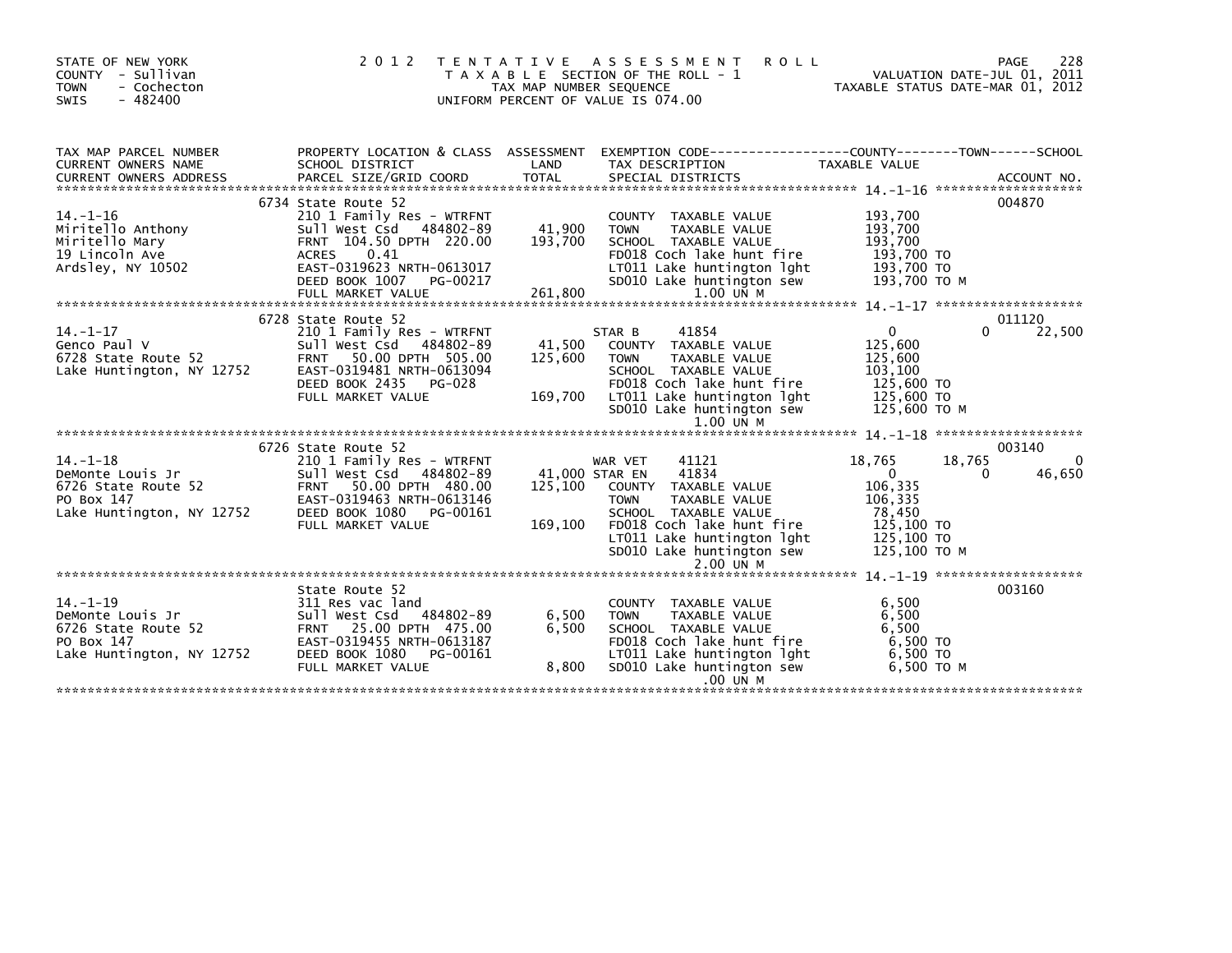| STATE OF NEW YORK<br>COUNTY - Sullivan<br><b>TOWN</b><br>- Cochecton<br>$-482400$<br><b>SWIS</b>    | 2 0 1 2                                                                                                                                                                         | TAX MAP NUMBER SEQUENCE      | <b>ROLL</b><br>TENTATIVE ASSESSMENT<br>T A X A B L E SECTION OF THE ROLL - 1<br>UNIFORM PERCENT OF VALUE IS 074.00                                                                      | VALUATION DATE-JUL 01, 2011<br>TAXABLE STATUS DATE-MAR 01, 2012                           | 229<br>PAGE<br>VALUATION DATE-JUL 01, 2011 |
|-----------------------------------------------------------------------------------------------------|---------------------------------------------------------------------------------------------------------------------------------------------------------------------------------|------------------------------|-----------------------------------------------------------------------------------------------------------------------------------------------------------------------------------------|-------------------------------------------------------------------------------------------|--------------------------------------------|
| TAX MAP PARCEL NUMBER<br>CURRENT OWNERS NAME<br><b>CURRENT OWNERS ADDRESS</b>                       | SCHOOL DISTRICT<br>PARCEL SIZE/GRID COORD                                                                                                                                       | LAND<br><b>TOTAL</b>         | PROPERTY LOCATION & CLASS ASSESSMENT EXEMPTION CODE----------------COUNTY-------TOWN------SCHOOL<br>TAX DESCRIPTION<br>SPECIAL DISTRICTS                                                | TAXABLE VALUE                                                                             | ACCOUNT NO.                                |
| $14. - 1 - 20$<br>Boucher William Jr<br>6722 State Route 52<br>Lake Huntington, NY 12752            | 6722 State Route 52<br>280 Res Multiple - WTRFNT<br>Sull West Csd 484802-89<br>Ndf<br>1.12<br>ACRES<br>EAST-0319433 NRTH-0613244<br>DEED BOOK 3143 PG-80<br>FULL MARKET VALUE   | 39,500<br>142,500<br>192,600 | 41854<br>STAR B<br>COUNTY TAXABLE VALUE<br><b>TOWN</b><br>TAXABLE VALUE<br>SCHOOL TAXABLE VALUE<br>FD018 Coch lake hunt fire<br>LTO11 Lake huntington lght<br>SDO10 Lake huntington sew | $\mathbf{0}$<br>142,500<br>142,500<br>120,000<br>142,500 TO<br>142,500 TO<br>142,500 TO M | 001600<br>22,500<br>$\Omega$               |
|                                                                                                     | 16 Nelson Rd                                                                                                                                                                    |                              | 2.00 UN M                                                                                                                                                                               |                                                                                           | 008297                                     |
| $14. - 1 - 21.1$<br>Schleife Kenneth<br>Schleife Marilyn<br>PO Box 146<br>Lake Huntington, NY 12752 | 210 1 Family Res<br>Sull West Csd 484802-89<br>60.00 DPTH 30.00<br><b>FRNT</b><br>ACRES<br>1.46<br>EAST-0318984 NRTH-0613285<br>DEED BOOK 2126<br>PG-317<br>FULL MARKET VALUE   | 16,800<br>125,000<br>168,900 | COUNTY TAXABLE VALUE<br>TAXABLE VALUE<br><b>TOWN</b><br>SCHOOL TAXABLE VALUE<br>FD018 Coch lake hunt fire<br>LT011 Lake huntington lght<br>SD010 Lake huntington sew<br>2.00 UN M       | 125,000<br>125,000<br>125,000<br>125,000 TO<br>125,000 TO<br>125,000 TO M                 |                                            |
|                                                                                                     |                                                                                                                                                                                 |                              |                                                                                                                                                                                         |                                                                                           | 008781                                     |
| $14. - 1 - 21.2$<br>Manaseri Joseph III<br>Manaseri Maria<br>1 Woods Ct<br>Huntington, NY 11743     | 6721 State Route 52<br>311 Res vac land - WTRFNT<br>Sull West Csd 484802-89<br>FRNT 50.00 DPTH 12.00<br>EAST-0319634 NRTH-0613372<br>DEED BOOK 2881 PG-319<br>FULL MARKET VALUE | 7,800<br>7.800<br>10,500     | COUNTY TAXABLE VALUE<br>TAXABLE VALUE<br><b>TOWN</b><br>SCHOOL TAXABLE VALUE<br>FD018 Coch lake hunt fire<br>LT011 Lake huntington lght<br>SD010 Lake huntington sew<br>$.00$ UN M      | 7,800<br>7,800<br>7.800<br>7,800 TO<br>7,800 TO<br>7.800 ТО М                             |                                            |
|                                                                                                     |                                                                                                                                                                                 |                              |                                                                                                                                                                                         |                                                                                           |                                            |
| $14. - 1 - 21.3$<br>Pierce Henrietta D<br>6939 State Route 52<br>Cochecton, NY 12726                | State Route 52<br>311 Res vac land - WTRFNT<br>Sull West Csd 484802-89<br>FRNT 114.00 DPTH 21.00<br>EAST-0319589 NRTH-0613499<br>DEED BOOK 1833 PG-277<br>FULL MARKET VALUE     | 16,900<br>16,900<br>22,800   | COUNTY TAXABLE VALUE<br><b>TOWN</b><br>TAXABLE VALUE<br>SCHOOL TAXABLE VALUE<br>FD018 Coch lake hunt fire<br>LT011 Lake huntington lght<br>SD010 Lake huntington sew                    | 16,900<br>16,900<br>16.900<br>16,900 TO<br>16,900 TO<br>16,900 то м                       | 011405                                     |
|                                                                                                     |                                                                                                                                                                                 |                              | .00 UN M                                                                                                                                                                                |                                                                                           |                                            |
| $14. - 1 - 21.4$<br>Nasr Khadiga<br>32-43 85th St<br>Jackson Heights, NY 11369                      | 9 County Road 116<br>418 Inn/lodge<br>- WTRFNT<br>sull west Csd<br>484802-89<br>0.02a. Beach Lot<br><b>ACRES</b><br>2.45<br>EAST-0319406 NRTH-0613439                           | 47,500<br>146,500            | COUNTY TAXABLE VALUE<br><b>TOWN</b><br>TAXABLE VALUE<br>SCHOOL TAXABLE VALUE<br>FD018 Coch lake hunt fire<br>LT011 Lake huntington lght                                                 | 146,500<br>146,500<br>146,500<br>146,500 TO<br>146,500 TO                                 | 008297                                     |
|                                                                                                     | PG-472<br>DEED BOOK 1618<br>FULL MARKET VALUE                                                                                                                                   | 198,000                      | SD010 Lake huntington sew<br>1.00 UN M                                                                                                                                                  | 146,500 ТО М                                                                              |                                            |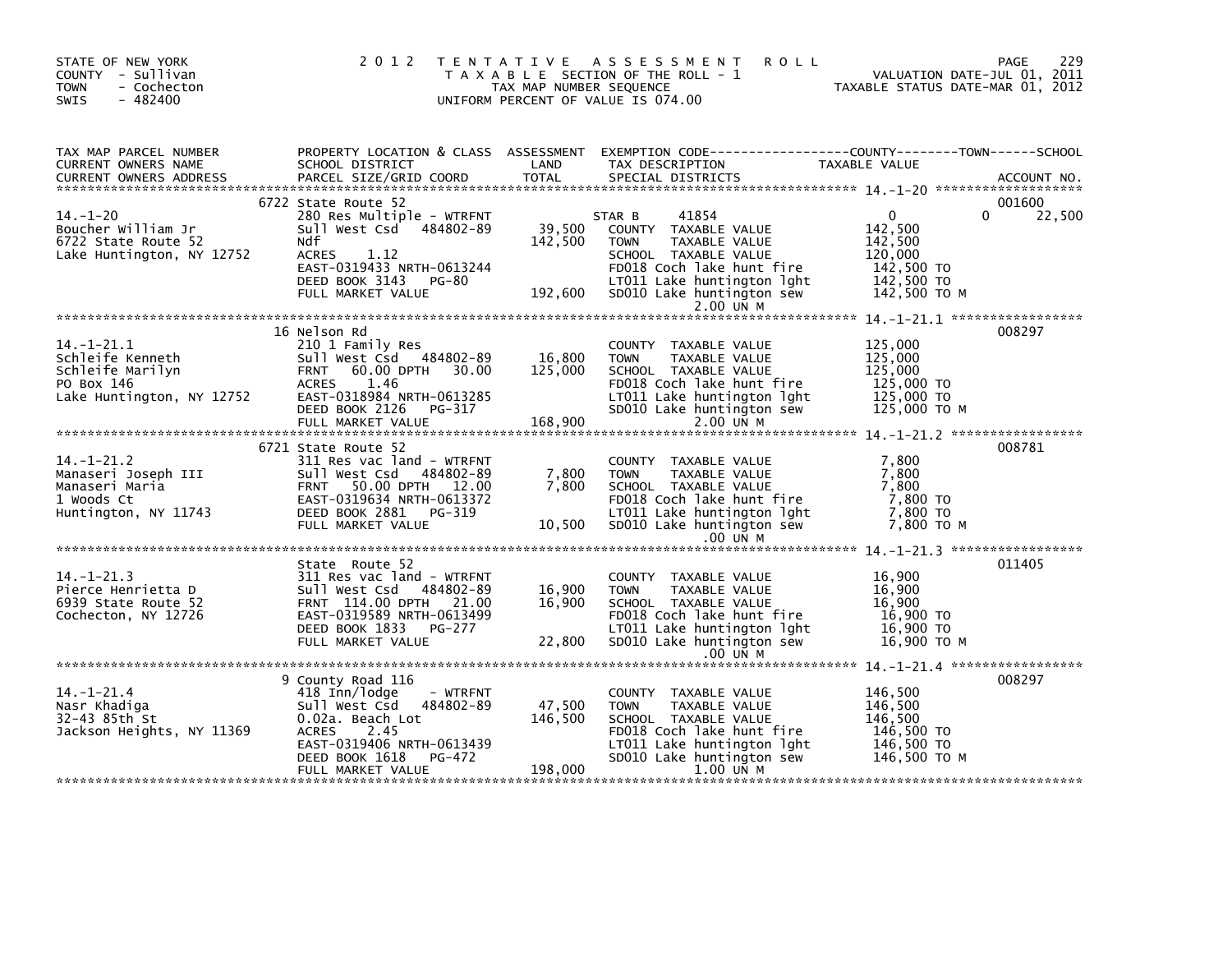| STATE OF NEW YORK<br>COUNTY - Sullivan<br>- Cochecton<br><b>TOWN</b><br>$-482400$<br><b>SWIS</b> |                                                                                                                                                                                          | TAX MAP NUMBER SEQUENCE     | 2012 TENTATIVE ASSESSMENT<br><b>ROLL</b><br>T A X A B L E SECTION OF THE ROLL - 1<br>UNIFORM PERCENT OF VALUE IS 074.00                                                                                  | VALUATION DATE-JUL 01, 2011<br>TAXABLE STATUS DATE-MAR 01, 2012                       | 230<br>PAGE                  |
|--------------------------------------------------------------------------------------------------|------------------------------------------------------------------------------------------------------------------------------------------------------------------------------------------|-----------------------------|----------------------------------------------------------------------------------------------------------------------------------------------------------------------------------------------------------|---------------------------------------------------------------------------------------|------------------------------|
| TAX MAP PARCEL NUMBER<br>CURRENT OWNERS NAME<br><b>CURRENT OWNERS ADDRESS</b>                    | PARCEL SIZE/GRID COORD                                                                                                                                                                   | TOTAL                       | SPECIAL DISTRICTS                                                                                                                                                                                        |                                                                                       | ACCOUNT NO.                  |
| $14. - 1 - 22$<br>Pierce Edward<br>Pierce Susan<br>13 County Rd 116<br>Lake Huntington, NY 12752 | 13 County Road 116<br>210 1 Family Res<br>Sull West Csd 484802-89<br>60.00 DPTH 110.00<br><b>FRNT</b><br>EAST-0319256 NRTH-0613552<br>DEED BOOK 3420 PG-145<br>FULL MARKET VALUE         | 14,500<br>79,800<br>107,800 | 41854<br>STAR B<br>COUNTY TAXABLE VALUE<br>TAXABLE VALUE<br><b>TOWN</b><br>SCHOOL TAXABLE VALUE<br>FD018 Coch lake hunt fire<br>LTO11 Lake huntington lght<br>SD010 Lake huntington sew<br>$1.00$ UN M   | $\overline{0}$<br>79,800<br>79,800<br>57,300<br>79,800 TO<br>79,800 TO<br>79.800 то м | 600140<br>22,500<br>$\Omega$ |
| $14. - 1 - 23$<br>Catskill Management Corp<br>1166 County Road 114<br>Cochecton, NY 12726        | State Route 52<br>311 Res vac land - WTRFNT<br>Sull West Csd 484802-89<br>FRNT 70.00 DPTH 21.00<br>EAST-0319830 NRTH-0612788<br>DEED BOOK 2868 PG-437<br>FULL MARKET VALUE               | 10,800<br>10,800            | COUNTY TAXABLE VALUE<br><b>TOWN</b><br>TAXABLE VALUE<br>SCHOOL TAXABLE VALUE<br>FD018 Coch lake hunt fire<br>LT011 Lake huntington lght<br>14,600 SD010 Lake huntington sew<br>.00 UN M                  | 10,800<br>10,800<br>10,800<br>10,800 TO<br>10,800 TO<br>10,800 ТО М                   | 007018                       |
|                                                                                                  |                                                                                                                                                                                          |                             |                                                                                                                                                                                                          |                                                                                       |                              |
| $14. -1 - 25.1$<br>Leytin Anatoly<br>Leytin Alla<br>17 Oswald Pl<br>Staten Island, NY 10309      | State Route 52<br>311 Res vac land - WTRFNT<br>Sull West Csd 484802-89<br>36.10 DPTH 30.00<br><b>FRNT</b><br>EAST-0319791 NRTH-0612958<br>DEED BOOK 3481 PG-68<br>FULL MARKET VALUE      | 5,700<br>5,700<br>7,700     | COUNTY TAXABLE VALUE<br>TAXABLE VALUE<br><b>TOWN</b><br>SCHOOL TAXABLE VALUE<br>SCHOOL TAXABLE VOLVE<br>LTO11 Lake huntington lght<br>LTO11 Lake huntington sew<br>SD010 Lake huntington sew<br>.00 UN M | 5,700<br>5,700<br>5,700<br>5,700 TO<br>5,700 TO<br>5,700 TO M                         | 007053                       |
|                                                                                                  |                                                                                                                                                                                          |                             |                                                                                                                                                                                                          |                                                                                       |                              |
| $14. - 1 - 25.2$<br>Lake Huntington Summer Comm<br>PO Box 7<br>Lake Huntington, NY 12752         | State Route 52<br>311 Res vac land - WTRFNT<br>Sull West Csd 484802-89<br>36.40 DPTH 30.00<br><b>FRNT</b><br>EAST-0319783 NRTH-0612993<br>DEED BOOK 892<br>PG-00075<br>FULL MARKET VALUE | 5,700<br>5,700<br>7,700     | COUNTY TAXABLE VALUE<br><b>TOWN</b><br>TAXABLE VALUE<br>SCHOOL TAXABLE VALUE<br>FD018 Coch lake hunt fire<br>LT011 Lake huntington lght<br>SD010 Lake huntington sew<br>$.00$ UN M                       | 5,700<br>5,700<br>5,700<br>5,700 TO<br>5,700 TO<br>5.700 то м                         | 008154                       |
|                                                                                                  |                                                                                                                                                                                          |                             |                                                                                                                                                                                                          |                                                                                       |                              |
| 14. –1–26<br>Lake Huntington Summer Comm<br>PO Box 294<br>Lake Huntington, NY 12752              | State Route 52<br>311 Res vac land - WTRFNT<br>Sull West Csd 484802-89<br>FRNT 20.00 DPTH 38.13<br>EAST-0319680 NRTH-0613292<br>DEED BOOK 2754 PG-85<br>FULL MARKET VALUE                | 3,200<br>3,200<br>4,300     | COUNTY TAXABLE VALUE<br>TAXABLE VALUE<br><b>TOWN</b><br>SCHOOL TAXABLE VALUE<br>FD018 Coch lake hunt fire<br>LT011 Lake huntington lght<br>SD010 Lake huntington sew                                     | 3,200<br>3,200<br>3,200<br>3,200 TO<br>3,200 TO<br>3,200 TO M<br>3,200 TO M           | 008296                       |
|                                                                                                  |                                                                                                                                                                                          |                             | .00 UN M                                                                                                                                                                                                 |                                                                                       |                              |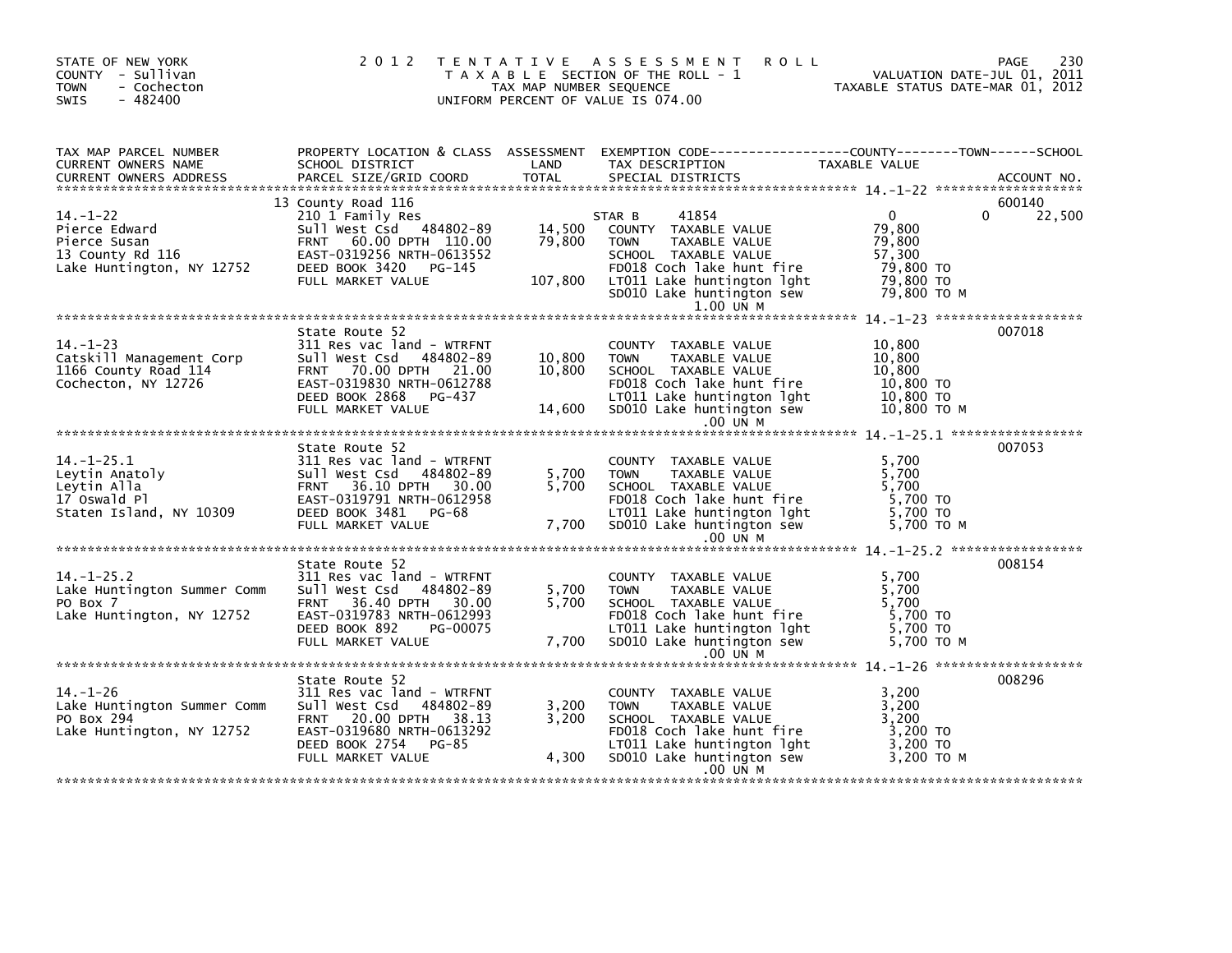| STATE OF NEW YORK<br>COUNTY - Sullivan<br>- Cochecton<br>- 482400                                                                                                                                                                  | TAX MAP NUMBER SEQUENCE<br>UNIFORM PERCENT OF VALUE IS 074.00                                                                                                                                              | 2012 TENTATIVE ASSESSMENT ROLL<br>T A X A B L E SECTION OF THE ROLL - 1                                                                                                                                                       | PAGE<br>VALUATION DATE-JUL 01, 2011<br>TAXABLE STATUS DATE-MAR 01, 2012       | 231 |
|------------------------------------------------------------------------------------------------------------------------------------------------------------------------------------------------------------------------------------|------------------------------------------------------------------------------------------------------------------------------------------------------------------------------------------------------------|-------------------------------------------------------------------------------------------------------------------------------------------------------------------------------------------------------------------------------|-------------------------------------------------------------------------------|-----|
| TAX MAP PARCEL NUMBER                                                                                                                                                                                                              | PROPERTY LOCATION & CLASS ASSESSMENT EXEMPTION CODE---------------COUNTY-------TOWN-----SCHOOL                                                                                                             |                                                                                                                                                                                                                               |                                                                               |     |
| Manaseri Joseph III<br>Manaseri Maria<br>1 Woods Ct<br>Huntington, NY 11743                                                                                                                                                        | State Route 52<br>311 Res vac land - WTRFNT<br>$1,600$<br>$1.600$<br>sull West Csd 484802-89<br>FRNT 10.00 DPTH 212.00<br>EAST-0391751 NRTH-0613334<br>DEED BOOK 2881 PG-319<br>2,200<br>FULL MARKET VALUE | COUNTY TAXABLE VALUE<br>TAXABLE VALUE<br><b>TOWN</b><br>SCHOOL TAXABLE VALUE<br>FD018 Coch lake hunt fire<br>LTO11 Lake huntington lght<br>SD010 Lake huntington sew<br>$.00$ UN M                                            | 008135<br>1,600<br>1.600<br>1,600<br>1,600 TO<br>$1,600$ TO<br>$1,600$ TO M   |     |
|                                                                                                                                                                                                                                    |                                                                                                                                                                                                            |                                                                                                                                                                                                                               |                                                                               |     |
| 14.-1-20<br>Manaseri Joseph III<br>Manaseri Maria<br>1 Wood Ct<br>Huntington, NY 11743                                                                                                                                             | State Route 52<br>04802-89 10,500<br>EAST-0319662 NRTH-0613334<br>DEED BOOK 2479 PG-513<br>FULL MARKET VALUE 110,100<br>WARKET VALUE 110,100                                                               | COUNTY TAXABLE VALUE<br>TAXABLE VALUE<br><b>TOWN</b><br>SCHOOL TAXABLE VALUE<br>FD018 Coch lake hunt fire 81,500 TO<br>LT011 Lake huntington lght 81,500 TO<br>110,100 SD010 Lake huntington sew<br>1.00 UN M                 | 008740<br>81,500<br>81,500<br>81,500<br>81,500 то м                           |     |
|                                                                                                                                                                                                                                    |                                                                                                                                                                                                            |                                                                                                                                                                                                                               |                                                                               |     |
| 16 County Road 116<br>Meyer Bruce<br>PO Box 298<br>Lake Huntington, NY 12752                                                                                                                                                       | 210 1 Family Res<br>Sull West Csd 484802-89 16,400<br>FRNT 125.00 DPTH 210.00 139,500<br>EAST-0319199 NRTH-0613767<br>DEED BOOK 366<br>PG-00493<br>FULL MARKET VALUE                                       | COUNTY TAXABLE VALUE<br><b>TOWN</b><br>TAXABLE VALUE<br>SCHOOL TAXABLE VALUE<br>FD018 Coch lake hunt fire                139,500 TO<br>LTO11 Lake huntington lght             139,500 TO<br>188,500 SD010 Lake huntington sew | 009600<br>139,500<br>139,500<br>139,500<br>139,500 то м                       |     |
|                                                                                                                                                                                                                                    |                                                                                                                                                                                                            |                                                                                                                                                                                                                               |                                                                               |     |
|                                                                                                                                                                                                                                    | 25,000<br>160,200<br>DEED BOOK 1820 PG-167<br>FULL MARKET VALUE                                                                                                                                            | COUNTY TAXABLE VALUE<br><b>TOWN</b><br>TAXABLE VALUE<br>SCHOOL TAXABLE VALUE<br>FD018 Coch lake hunt fire<br>LT011 Lake huntington lght<br>216,500 SD010 Lake huntington sew                                                  | 160,200<br>160,200<br>160.200<br>160,200 TO<br>160,200 TO<br>160,200 ТО М     |     |
|                                                                                                                                                                                                                                    |                                                                                                                                                                                                            |                                                                                                                                                                                                                               |                                                                               |     |
| 20 County Road 116                                                                                                                                                                                                                 | 210 1 Family Res<br>21,800<br>78,000<br>PG-167<br>DEED BOOK 1820<br>105,400<br>FULL MARKET VALUE                                                                                                           | COUNTY TAXABLE VALUE<br><b>TOWN</b><br>TAXABLE VALUE<br>SCHOOL TAXABLE VALUE<br>FD018 Coch lake hunt fire<br>LT011 Lake huntington lght<br>SD010 Lake huntington sew<br>1.00 UN M                                             | 007043<br>78,000<br>78,000<br>78,000<br>78,000 TO<br>78,000 TO<br>78.000 то м |     |
| Accountly Road 116<br>Xatzoff Gertrude<br>1030 Whitefish Hills Dramin Market Market Market Market Market Market Market Market Market Market Market Market Market Market Market Market Market Market Market Market Market Market Ma |                                                                                                                                                                                                            | $1.00$ UN M<br>1.00 UN M                                                                                                                                                                                                      | 007020                                                                        |     |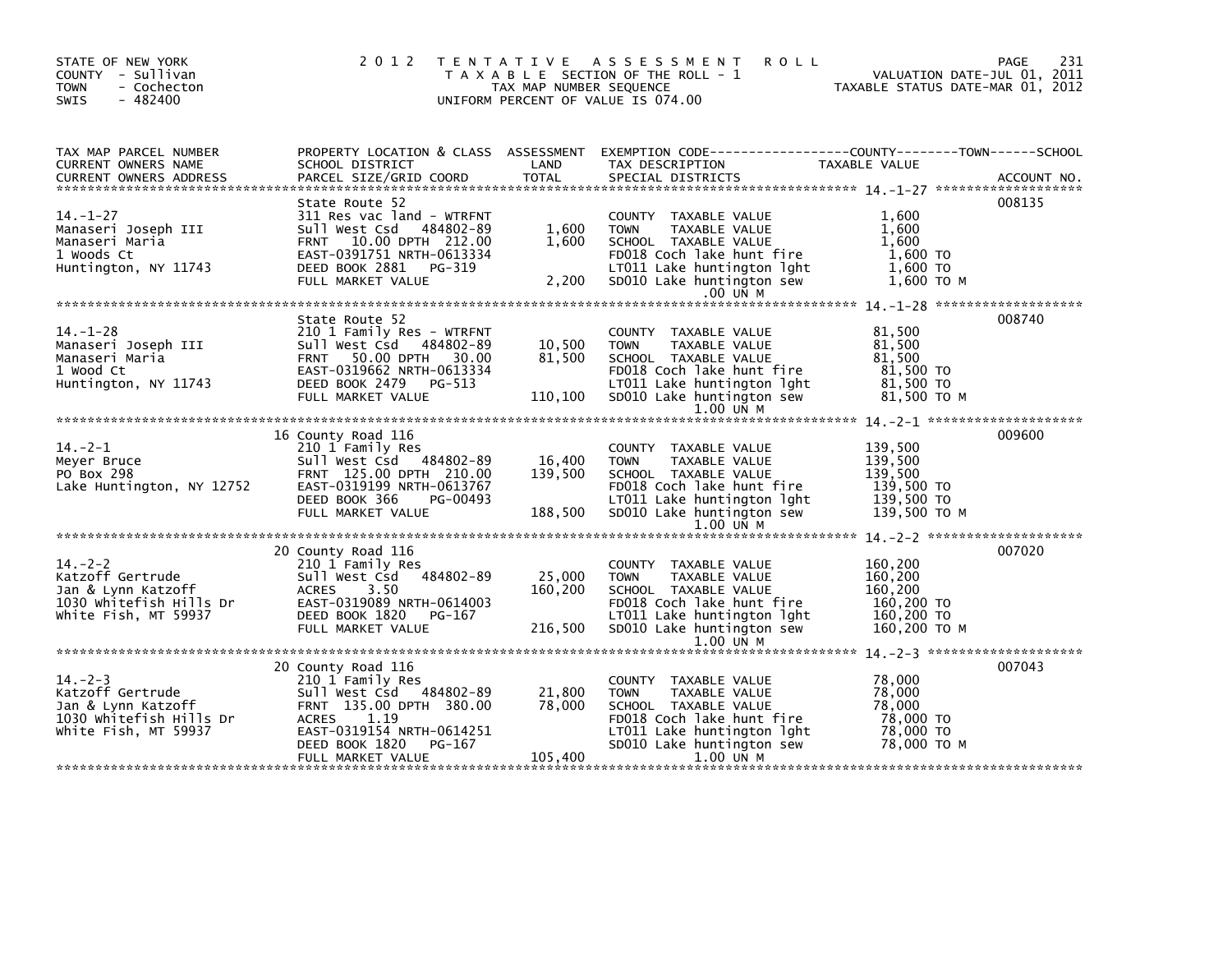| STATE OF NEW YORK<br>COUNTY - Sullivan<br><b>TOWN</b><br>- Cochecton<br>$-482400$<br><b>SWIS</b>                             | 2 0 1 2                                                                                                                                                                                                                                                                     | TAX MAP NUMBER SEQUENCE              | TENTATIVE ASSESSMENT<br><b>ROLL</b><br>T A X A B L E SECTION OF THE ROLL - 1<br>UNIFORM PERCENT OF VALUE IS 074.00                                                                                                       | VALUATION DATE-JUL 01, 2011<br>TAXABLE STATUS DATE-MAR 01, 2012                                                          | 232<br><b>PAGE</b>         |
|------------------------------------------------------------------------------------------------------------------------------|-----------------------------------------------------------------------------------------------------------------------------------------------------------------------------------------------------------------------------------------------------------------------------|--------------------------------------|--------------------------------------------------------------------------------------------------------------------------------------------------------------------------------------------------------------------------|--------------------------------------------------------------------------------------------------------------------------|----------------------------|
| TAX MAP PARCEL NUMBER<br>CURRENT OWNERS NAME<br>CURRENT OWNERS ADDRESS                                                       | SCHOOL DISTRICT<br>PARCEL SIZE/GRID COORD                                                                                                                                                                                                                                   | LAND<br><b>TOTAL</b>                 | PROPERTY LOCATION & CLASS ASSESSMENT EXEMPTION CODE---------------COUNTY-------TOWN------SCHOOL<br>TAX DESCRIPTION<br>SPECIAL DISTRICTS                                                                                  | TAXABLE VALUE                                                                                                            | ACCOUNT NO.                |
| $14. -2 - 5$<br>Neidert Jeffrey<br>Nober Heather M<br>10 County Route 116<br>2752<br>PO Box 293<br>Lake Huntington, NY 12752 | 10 County Road 116<br>210 1 Family Res<br>484802-89<br>Sull West Csd<br>1.28<br><b>ACRES</b><br>EAST-0319345 NRTH-0613872<br>DEED BOOK 3623<br>PG-65<br>FULL MARKET VALUE                                                                                                   | 17,300<br>155,600<br>210,300         | 41854<br>STAR B<br>COUNTY TAXABLE VALUE<br><b>TOWN</b><br><b>TAXABLE VALUE</b><br>SCHOOL TAXABLE VALUE<br>FD018 Coch lake hunt fire<br>LIVII Lake huntington 1ght<br>SD010 Lake huntington sew 155.600 TO<br>$1.00$ UN M | $\overline{0}$<br>0<br>155,600<br>155,600<br>133,100<br>155,600 TO<br>155,600 TO M                                       | 009340<br>22,500           |
| $14. -2 - 6$<br>Neidert Jeffrey<br>Nober Heather M<br>15 Olsen Rd<br>Lake Huntington, NY 12752                               | County Road 116<br>314 Rural vac<10<br>Sull West Csd 484802-89<br>FRNT 85.00 DPTH 85.00<br>EAST-0319413 NRTH-0613670<br>DEED BOOK 3623<br>PG-65<br>FULL MARKET VALUE                                                                                                        | 5,000<br>5.000<br>6,800              | COUNTY TAXABLE VALUE<br>TAXABLE VALUE<br><b>TOWN</b><br>SCHOOL TAXABLE VALUE<br>FD018 Coch lake hunt fire<br>LT011 Lake huntington lght<br>SD010 Lake huntington sew<br>$.00$ UN M                                       | 5.000<br>5,000<br>5.000<br>5.000 TO<br>5.000 TO<br>5.000 TO M                                                            | 009341                     |
| $14. -2 - 7.1$<br>Gialio Pietro<br>Giglio Angela<br>PO Box 68<br>Lake Huntington, NY 12752                                   | 6706 State Route 52<br>210 1 Family Res - WTRFNT<br>Sull West Csd 484802-89<br>12 Ft Of Driveway To Be<br>Used By Parties Of<br>Conveyance<br>FRNT 220.00 DPTH 74.60<br>0.23<br><b>ACRES</b><br>EAST-0319504 NRTH-0613713<br>DEED BOOK 986<br>PG-00018<br>FULL MARKET VALUE | 60,300 STAR EN<br>120,300<br>162,600 | 41800<br>AGED-CTS<br>41834<br>COUNTY TAXABLE VALUE<br><b>TOWN</b><br>TAXABLE VALUE<br>SCHOOL TAXABLE VALUE<br>FD018 Coch lake hunt fire<br>LT011 Lake huntington lght<br>SD010 Lake huntington sew<br>3.00 UN M          | 30,075<br>30,075<br>$\overline{0}$<br>$\Omega$<br>90,225<br>90,225<br>43,575<br>120,300 TO<br>120,300 TO<br>120,300 ТО М | 011300<br>30,075<br>46,650 |
| $14. -2 - 7.2$<br>Pierce Henrietta<br>6939 Route 52<br>Cochecton, NY 12726                                                   | State Route 52<br>$312$ Vac w/imprv - WTRFNT<br>Sull West Csd 484802-89<br>FRNT 25.00 DPTH 21.00<br>EAST-0319589 NRTH-0613575<br>DEED BOOK 1833<br>PG-279<br>FULL MARKET VALUE                                                                                              | 4,000<br>6.000<br>8,100              | COUNTY TAXABLE VALUE<br><b>TOWN</b><br>TAXABLE VALUE<br>SCHOOL TAXABLE VALUE<br>FD018 Coch lake hunt fire<br>LT011 Lake huntington lght<br>SD010 Lake huntington sew<br>.00 UN M                                         | 6,000<br>6,000<br>6.000<br>6,000 TO<br>6,000 TO<br>6.000 ТО М                                                            | 011401                     |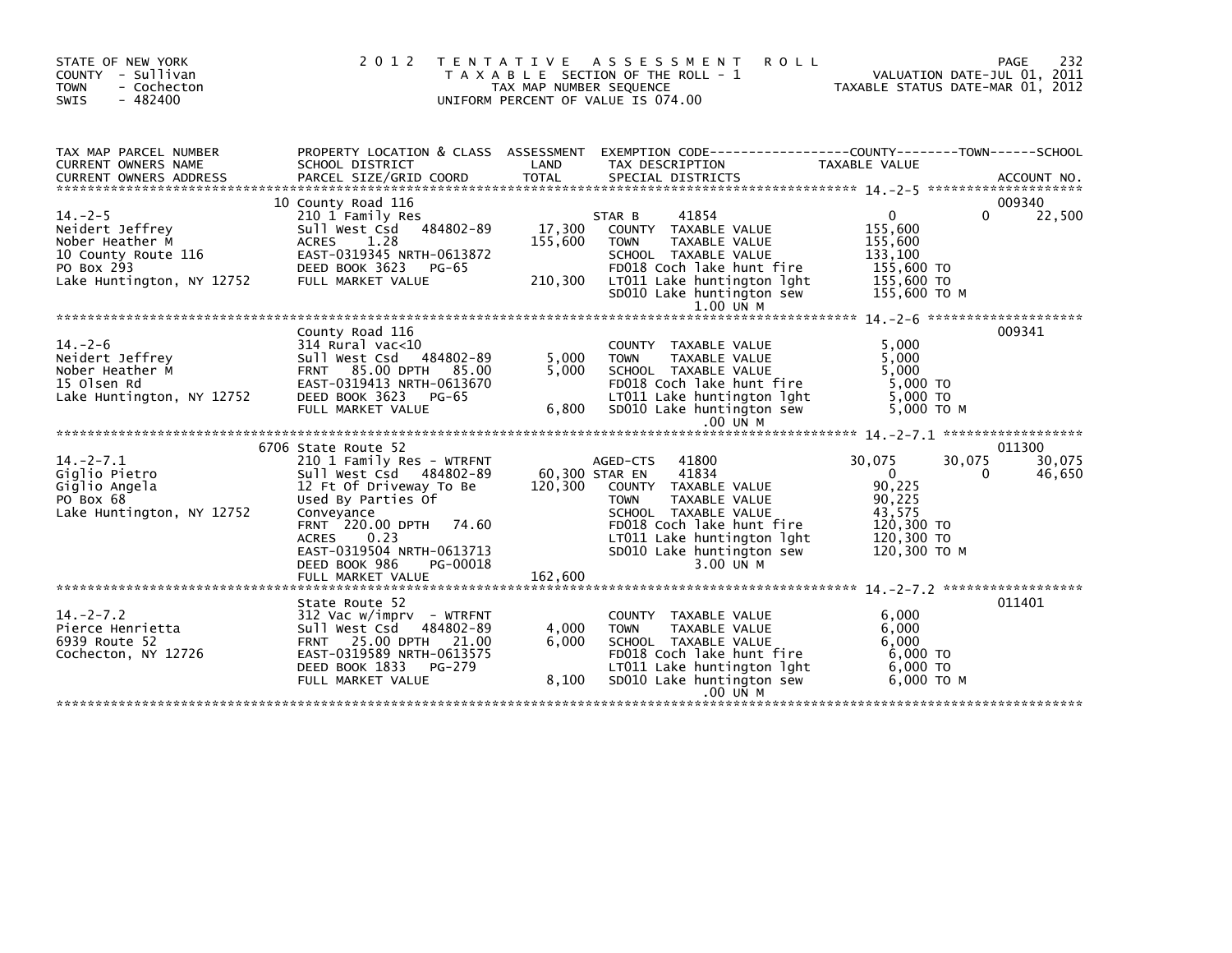| STATE OF NEW YORK<br>COUNTY - Sullivan<br><b>TOWN</b><br>- Cochecton<br>$-482400$<br><b>SWIS</b>               | 2 0 1 2                                                                                                                                                                             | TAX MAP NUMBER SEQUENCE      | TENTATIVE ASSESSMENT<br><b>ROLL</b><br>T A X A B L E SECTION OF THE ROLL - 1<br>UNIFORM PERCENT OF VALUE IS 074.00                                                                         | VALUATION DATE-JUL 01, 2011<br>TAXABLE STATUS DATE-MAR 01, 2012           | 233<br>PAGE |
|----------------------------------------------------------------------------------------------------------------|-------------------------------------------------------------------------------------------------------------------------------------------------------------------------------------|------------------------------|--------------------------------------------------------------------------------------------------------------------------------------------------------------------------------------------|---------------------------------------------------------------------------|-------------|
| TAX MAP PARCEL NUMBER<br>CURRENT OWNERS NAME                                                                   |                                                                                                                                                                                     |                              |                                                                                                                                                                                            |                                                                           |             |
|                                                                                                                |                                                                                                                                                                                     |                              |                                                                                                                                                                                            |                                                                           |             |
| $14. -2 - 8$<br>Highhouse Ronald & Judith<br>8075 134th St<br>Sebastian, FL 32958                              | State Route 52<br>411 Apartment<br>484802-89<br>Sull West Csd<br>80.00 DPTH 245.00<br><b>FRNT</b><br><b>ACRES</b><br>0.37<br>EAST-0319570 NRTH-0613796<br>DEED BOOK 854<br>PG-00072 | 28,200<br>143,300            | COUNTY TAXABLE VALUE<br><b>TOWN</b><br>TAXABLE VALUE<br>SCHOOL TAXABLE VALUE<br>FD018 Coch lake hunt fire<br>LT011 Lake huntington 1ght 143,300 TO<br>SD010 Lake huntington sew 143,300 TO | 143,300<br>143,300<br>143,300<br>143,300 TO<br>143,300 ТО М               | 006479      |
|                                                                                                                |                                                                                                                                                                                     |                              |                                                                                                                                                                                            |                                                                           |             |
| $14. - 2 - 9$<br>Rigal Juan<br>583 Station Rd<br>Rock Tavern, NY 12575                                         | State Route 52<br>311 Res vac land<br>Sull West Csd 484802-89<br>FRNT 95.00 DPTH 148.00<br>EAST-0319481 NRTH-0613911<br>DEED BOOK 1480 PG-284<br>FULL MARKET VALUE                  | 2,800<br>2,800<br>3,800      | COUNTY TAXABLE VALUE<br>TAXABLE VALUE<br><b>TOWN</b><br>SCHOOL TAXABLE VALUE<br>FD018 Coch lake hunt fire<br>LT011 Lake huntington lght<br>SD010 Lake huntington sew<br>.00 UN M           | 2,800<br>2,800<br>2,800<br>2,800 TO<br>2,800 TO<br>2,800 TO M             | 002776      |
|                                                                                                                |                                                                                                                                                                                     |                              |                                                                                                                                                                                            |                                                                           |             |
| $14. - 2 - 10$<br>Rigal Juan<br>583 Station Rd<br>Rock Tavern, NY 12575                                        | State Route 52<br>311 Res vac land<br>Sull West Csd 484802-89<br>FRNT 75.40 DPTH 95.00<br>EAST-0319614 NRTH-0613849<br>DEED BOOK 1480 PG-284<br>FULL MARKET VALUE                   | 5,000<br>5,000<br>6,800      | COUNTY TAXABLE VALUE<br><b>TOWN</b><br>TAXABLE VALUE<br>SCHOOL TAXABLE VALUE<br>FD018 Coch lake hunt fire<br>LT011 Lake huntington lght<br>SD010 Lake huntington sew<br>.00 UN M           | 5,000<br>5,000<br>5.000<br>5,000 TO<br>5,000 TO<br>5,000 TO M             | 002777      |
|                                                                                                                |                                                                                                                                                                                     |                              |                                                                                                                                                                                            |                                                                           |             |
| $14. - 2 - 11$<br>Goldfine Eric<br><b>SERPT</b><br>21 Lake Rd<br>Mahopac, NY 10541<br>PRIOR OWNER ON 3/01/2012 | 6696 State Route 52<br>422 Diner/lunch<br>484802-89<br>Sull West Csd<br><b>ACRES</b><br>0.68<br>EAST-0319626 NRTH-0613945<br>DEED BOOK 2011 PG-8429<br>FULL MARKET VALUE            | 30,100<br>145,900<br>197,200 | COUNTY TAXABLE VALUE<br><b>TOWN</b><br>TAXABLE VALUE<br>SCHOOL TAXABLE VALUE<br>FD018 Coch lake hunt fire<br>LT011 Lake huntington lght<br>SD010 Lake huntington sew<br>5.00 UN M          | 145,900<br>145,900<br>145.900<br>145,900 TO<br>145,900 TO<br>145,900 TO M | 003285      |
| Goldfine, SERPT Eric                                                                                           |                                                                                                                                                                                     |                              |                                                                                                                                                                                            |                                                                           |             |
| $14. -2 - 12.1$<br>Rigal Juan<br>853 Station Rd<br>Rock Tavern, NY 12575                                       | 6692 State Route 52<br>424 Night club<br>484802-89<br>Sull West Csd<br>1.05<br>ACRES<br>EAST-0319534 NRTH-0614090<br>DEED BOOK 1296 PG-00228<br>FULL MARKET VALUE                   | 22,000<br>230,000<br>310,800 | COUNTY TAXABLE VALUE<br><b>TOWN</b><br>TAXABLE VALUE<br>SCHOOL TAXABLE VALUE<br>FD018 Coch lake hunt fire<br>LT011 Lake huntington lght<br>SD010 Lake huntington sew<br>6.00 UN M          | 230,000<br>230,000<br>230,000<br>230,000 TO<br>230,000 TO<br>230,000 ТО М | 002778      |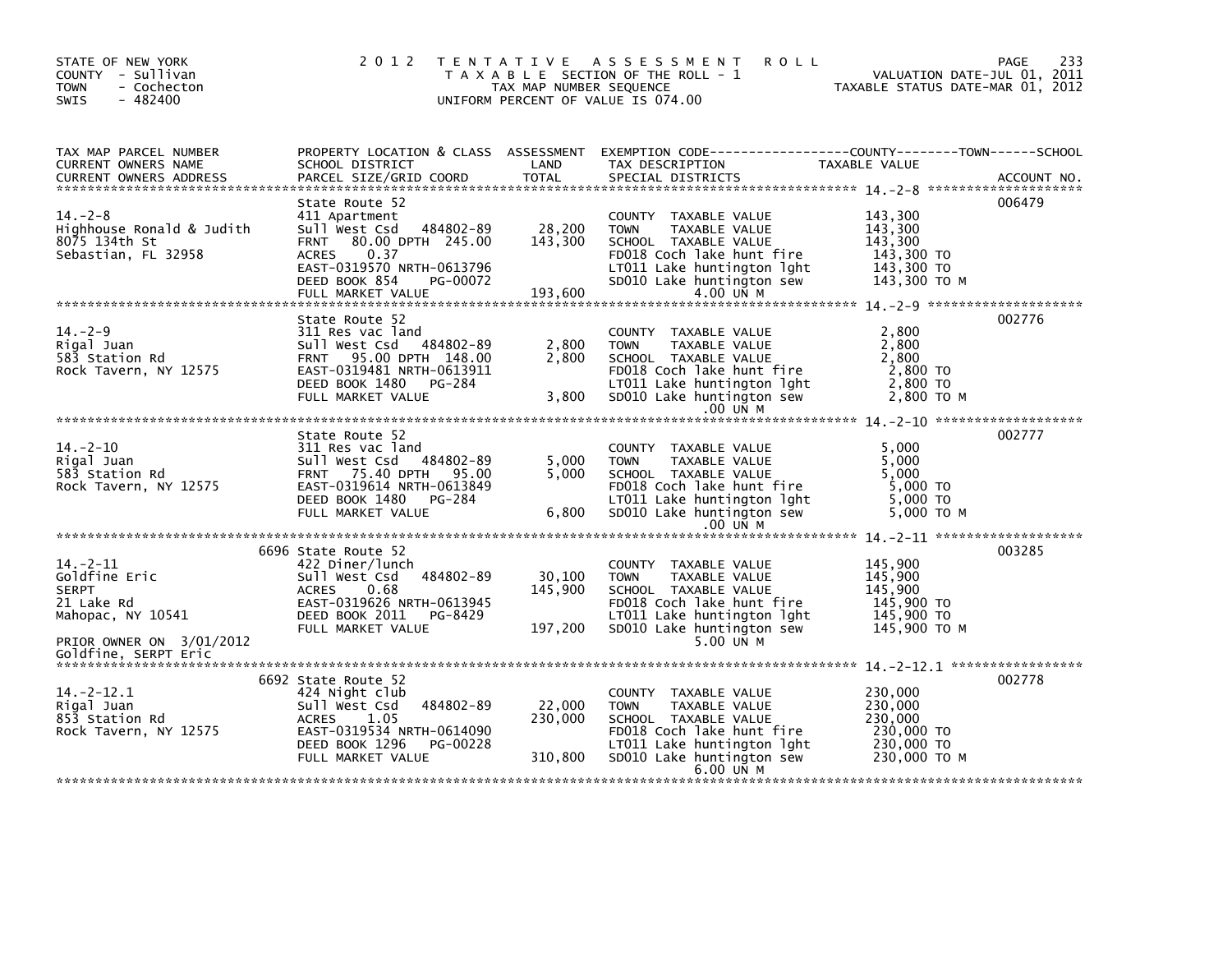|                                                                                             |                                                              |                                                                                            |                                                                                                                                                                                                                                                                                                                 | 234<br>PAGE                                                                                                                                                                                                                                                                                                                                                                                                                                                                                                                                                                                                                  |
|---------------------------------------------------------------------------------------------|--------------------------------------------------------------|--------------------------------------------------------------------------------------------|-----------------------------------------------------------------------------------------------------------------------------------------------------------------------------------------------------------------------------------------------------------------------------------------------------------------|------------------------------------------------------------------------------------------------------------------------------------------------------------------------------------------------------------------------------------------------------------------------------------------------------------------------------------------------------------------------------------------------------------------------------------------------------------------------------------------------------------------------------------------------------------------------------------------------------------------------------|
|                                                                                             |                                                              |                                                                                            |                                                                                                                                                                                                                                                                                                                 |                                                                                                                                                                                                                                                                                                                                                                                                                                                                                                                                                                                                                              |
| 210 1 Family Res                                                                            |                                                              | COUNTY TAXABLE VALUE<br><b>TOWN</b><br>TAXABLE VALUE<br>SCHOOL TAXABLE VALUE               | 44,200<br>44,200<br>44,200<br>44,200 TO<br>44,200 TO M                                                                                                                                                                                                                                                          | 010140                                                                                                                                                                                                                                                                                                                                                                                                                                                                                                                                                                                                                       |
|                                                                                             |                                                              |                                                                                            |                                                                                                                                                                                                                                                                                                                 |                                                                                                                                                                                                                                                                                                                                                                                                                                                                                                                                                                                                                              |
| State Route 52                                                                              | 14,000<br>24,000                                             | COUNTY TAXABLE VALUE<br><b>TOWN</b><br>TAXABLE VALUE<br>SCHOOL TAXABLE VALUE               | 24,000<br>24,000<br>24,000<br>24,000 TO<br>24,000 TO M                                                                                                                                                                                                                                                          | 007040                                                                                                                                                                                                                                                                                                                                                                                                                                                                                                                                                                                                                       |
|                                                                                             |                                                              |                                                                                            |                                                                                                                                                                                                                                                                                                                 |                                                                                                                                                                                                                                                                                                                                                                                                                                                                                                                                                                                                                              |
| 210 1 Family Res                                                                            |                                                              | COUNTY TAXABLE VALUE<br>TAXABLE VALUE<br><b>TOWN</b><br>SCHOOL TAXABLE VALUE               | 54,700<br>54,700<br>54,700<br>54,700 TO<br>54,700 TO M                                                                                                                                                                                                                                                          | 002720                                                                                                                                                                                                                                                                                                                                                                                                                                                                                                                                                                                                                       |
|                                                                                             |                                                              |                                                                                            |                                                                                                                                                                                                                                                                                                                 |                                                                                                                                                                                                                                                                                                                                                                                                                                                                                                                                                                                                                              |
| Sull West Csd 484802-89<br>FRNT 55.98 DPTH 40.00<br>EAST-0319887 NRTH-0614121               |                                                              | COUNTY TAXABLE VALUE<br>TOWN<br>TAXABLE VALUE<br>SCHOOL TAXABLE VALUE                      | 8.000<br>8,000<br>8,000<br>$8,000$ TO<br>8,000 то м                                                                                                                                                                                                                                                             | 007044                                                                                                                                                                                                                                                                                                                                                                                                                                                                                                                                                                                                                       |
|                                                                                             |                                                              |                                                                                            |                                                                                                                                                                                                                                                                                                                 |                                                                                                                                                                                                                                                                                                                                                                                                                                                                                                                                                                                                                              |
| State Route 52<br>311 Res vac land - WTRFNT<br>DEED BOOK 1157 PG-00343<br>FULL MARKET VALUE |                                                              | COUNTY TAXABLE VALUE<br><b>TOWN</b><br>TAXABLE VALUE<br>SCHOOL TAXABLE VALUE<br>$.00$ UN M | 4.000<br>4,000<br>4,000<br>4.000 TO<br>4,000 TO<br>4,000 TO M                                                                                                                                                                                                                                                   | 015131                                                                                                                                                                                                                                                                                                                                                                                                                                                                                                                                                                                                                       |
|                                                                                             | 6682 State Route 52<br>6684 State Route 52<br>State Route 52 | <b>LAND</b><br>EAST-0319183 NRTH-0614421<br>311 Res vac land - WTRFNT                      | 2012 TENTATIVE ASSESSMENT<br>T A X A B L E SECTION OF THE ROLL - 1<br>TAX MAP NUMBER SEQUENCE<br>UNIFORM PERCENT OF VALUE IS 074.00<br>$1.00$ UN M<br><b>DEED BOOK 1820</b> PG-167<br>FULL MARKET VALUE 32,400<br>$.00$ UN M<br>.00 UN M<br>8,000<br>8,000<br>4,000<br>4,000<br>5,400 SD010 Lake huntington sew | <b>ROLL</b><br>VALUATION DATE-JUL 01, 2011<br>TAXABLE STATUS DATE-MAR 01, 2012<br>CURRENT OWNERS ADDRESS FORCEL SIZE/GRID COORD TOTAL SPECIAL DISTRICTS (2008) ACCOUNT NO.<br>TERRENT OWNERS ADDRESS FARCEL SIZE/GRID COORD TOTAL SPECIAL DISTRICTS (2008) 2-13 ****************************<br>FD018 Coch lake hunt fire<br>FD018 Coch lake hunt fire<br>$24,000$ TO<br>LT011 Lake huntington $10h$ $24,000$ TO<br>$32,400$ SD010 Lake huntington sew<br>FD018 Coch lake hunt fire<br>LT011 Lake huntington 1ght 54,700 TO<br>FD018 Coch lake hunt fire<br>FD018 Coch lake hunt fire<br>5.400<br>LTO11 Lake huntington lght |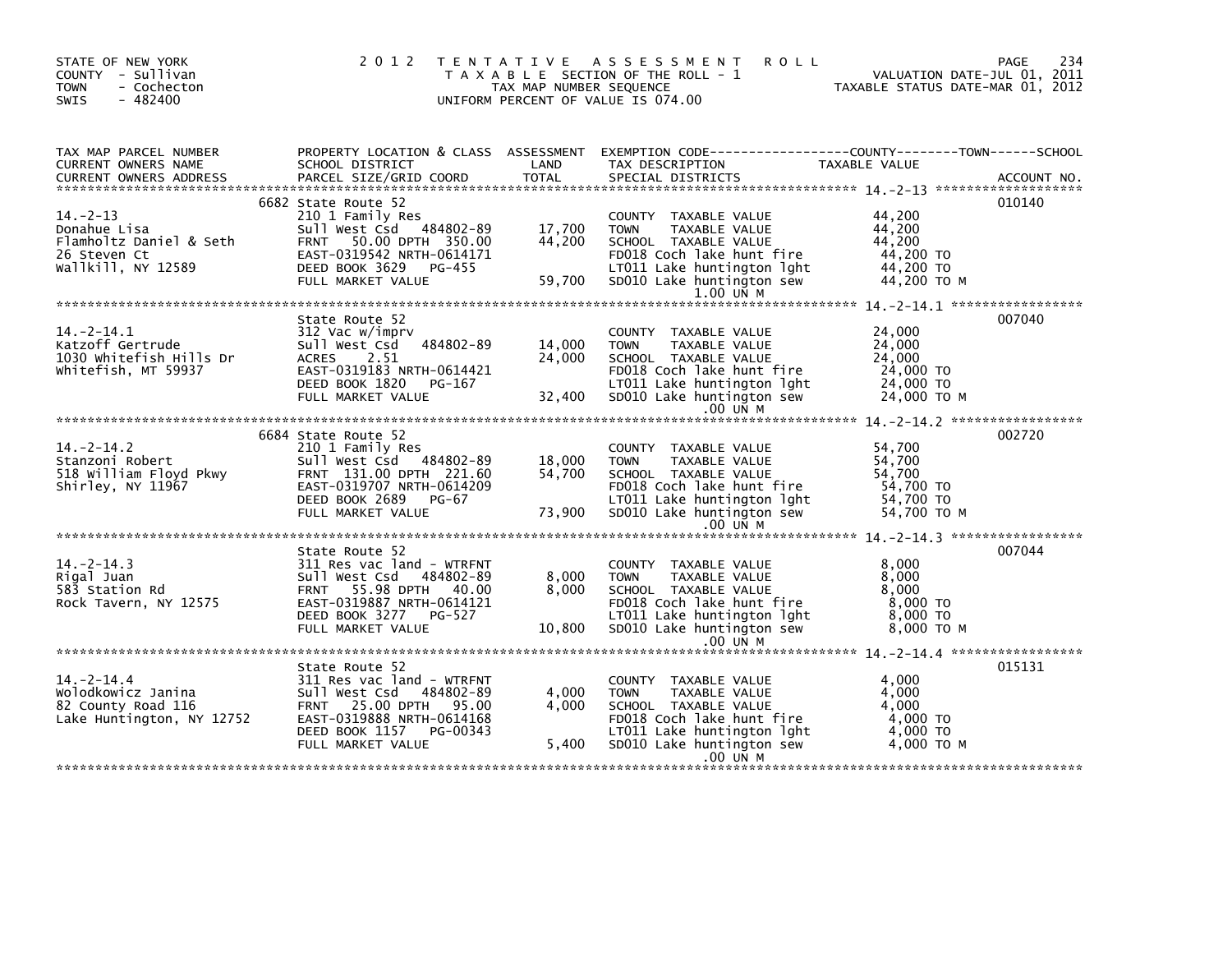| STATE OF NEW YORK<br>COUNTY - Sullivan<br>- Cochecton<br><b>TOWN</b><br>$-482400$<br><b>SWIS</b>                                              | 2 0 1 2                                                                                                                                                                         | TAX MAP NUMBER SEQUENCE     | TENTATIVE ASSESSMENT<br><b>ROLL</b><br>T A X A B L E SECTION OF THE ROLL - 1<br>UNIFORM PERCENT OF VALUE IS 074.00                                                                  | VALUATION DATE-JUL 01, 2011<br>TAXABLE STATUS DATE-MAR 01, 2012                        | 235<br>PAGE |
|-----------------------------------------------------------------------------------------------------------------------------------------------|---------------------------------------------------------------------------------------------------------------------------------------------------------------------------------|-----------------------------|-------------------------------------------------------------------------------------------------------------------------------------------------------------------------------------|----------------------------------------------------------------------------------------|-------------|
| TAX MAP PARCEL NUMBER<br><b>CURRENT OWNERS NAME</b><br><b>CURRENT OWNERS ADDRESS</b>                                                          | SCHOOL DISTRICT<br>PARCEL SIZE/GRID COORD                                                                                                                                       | LAND<br><b>TOTAL</b>        | PROPERTY LOCATION & CLASS ASSESSMENT EXEMPTION CODE---------------COUNTY-------TOWN------SCHOOL<br>TAX DESCRIPTION<br>SPECIAL DISTRICTS                                             | TAXABLE VALUE                                                                          | ACCOUNT NO. |
| $14. - 2 - 14.5$<br>Loizou Andreas<br>6302 Halifax Dr<br>Newport Richey, FL 34653                                                             | State Route 52<br>$314$ Rural vac<10<br>Sull West Csd 484802-89<br>FRNT 150.00 DPTH 128.40<br>EAST-0319505 NRTH-0614277<br>DEED BOOK 813<br>PG-00379<br>FULL MARKET VALUE       | 3,500<br>3,500<br>4,700     | COUNTY TAXABLE VALUE<br>TAXABLE VALUE<br><b>TOWN</b><br>SCHOOL TAXABLE VALUE<br>FD018 Coch lake hunt fire<br>LT011 Lake huntington lght<br>SD010 Lake huntington sew<br>$.00$ UN M  | 3,500<br>3,500<br>3,500<br>3,500 TO<br>3.500 TO<br>3,500 ТО М                          | 008475      |
| $14. -2 - 15.1$<br>Velez Nelson E<br>Velez Helen<br>809 Throgs Neck Expswy<br>Bronx, NY 10465                                                 | State Route 52<br>210 1 Family Res - WTRFNT<br>Sull West Csd 484802-89<br>FRNT 68.30 DPTH 264.00<br>EAST-0319764 NRTH-0614292<br>DEED BOOK 2074<br>PG-304<br>FULL MARKET VALUE  | 17,600<br>84,700<br>114,500 | COUNTY TAXABLE VALUE<br>TAXABLE VALUE<br><b>TOWN</b><br>SCHOOL TAXABLE VALUE<br>FD018 Coch lake hunt fire<br>LT011 Lake huntington lght<br>SD010 Lake huntington sew<br>1.00 UN M   | 84,700<br>84,700<br>84,700<br>84,700 TO<br>84,700 TO<br>84.700 TO M                    | 000353      |
| $14. -2 - 15.2$<br>Velez Nelson E<br>Velez Helen<br>809 Throgs Neck Expy<br>Bronx, NY 10465                                                   | County Route 113<br>260 Seasonal res<br>Sull West Csd 484802-89<br>FRNT 68.30 DPTH 241.00<br>EAST-0319493 NRTH-0614391<br>DEED BOOK 2947 PG-498<br>FULL MARKET VALUE            | 12,100<br>63,100<br>85,300  | COUNTY TAXABLE VALUE<br><b>TOWN</b><br>TAXABLE VALUE<br>SCHOOL TAXABLE VALUE<br>FD018 Coch lake hunt fire<br>LT011 Lake huntington lght<br>SD010 Lake huntington sew<br>$2.00$ UN M | 63,100<br>63.100<br>63.100<br>63,100 TO<br>63,100 TO<br>63,100 ТО М                    | 000205      |
| $14. -2 - 15.3$<br>Sullivan County Treasurer<br>100 North St<br>Monticello, NY 12770<br>PRIOR OWNER ON 3/01/2012<br>Sullivan County Treasurer | State Route 52<br>311 Res vac land - WTRFNT<br>Sull West Csd 484802-89<br>FRNT 20.00 DPTH 241.00<br>EAST-0319902 NRTH-0614215<br>DEED BOOK 2012<br>PG-1350<br>FULL MARKET VALUE | 3,200<br>3.200<br>4,300     | C-TAX SALE 33201<br>COUNTY TAXABLE VALUE<br><b>TOWN</b><br><b>TAXABLE VALUE</b><br>SCHOOL TAXABLE VALUE<br>FD018 Coch lake hunt fire<br>3,200 EX<br>LT011 Lake huntington lght      | 3,200<br>3,200<br>$\mathbf 0$<br>$\Omega$<br>3,200<br>0 <sub>T</sub><br>0 <sub>T</sub> | 000206<br>0 |
|                                                                                                                                               |                                                                                                                                                                                 |                             | 3,200 EX<br>SD010 Lake huntington sew<br>3.200 $\overline{EX}$                                                                                                                      | 0 TO M<br>.00 UN M                                                                     |             |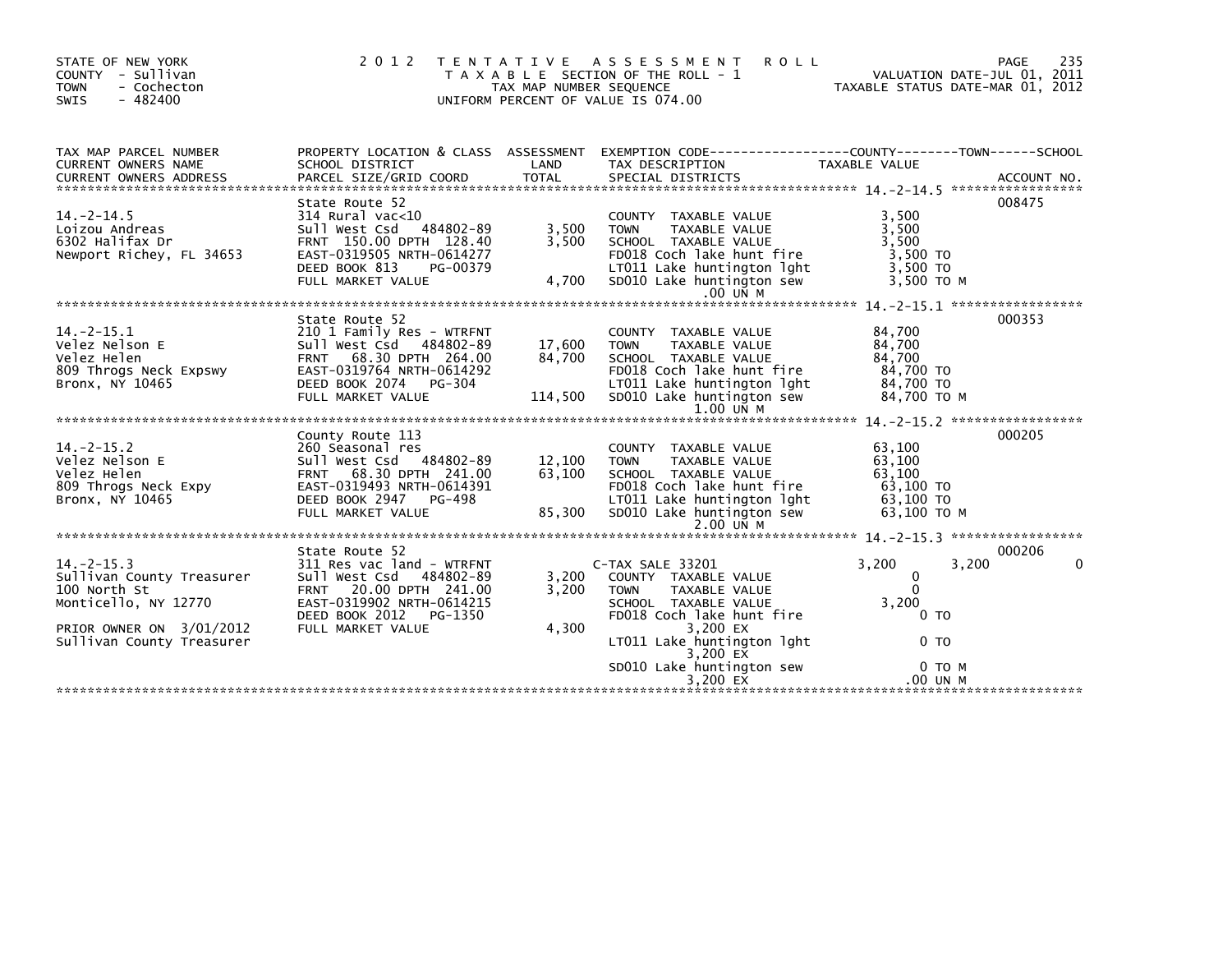| STATE OF NEW YORK<br>COUNTY - Sullivan<br><b>TOWN</b><br>- Cochecton<br>$-482400$<br><b>SWIS</b>    |                                                                                                                                                                                                                     | TAX MAP NUMBER SEQUENCE    | <b>ROLL</b><br>2012 TENTATIVE ASSESSMENT<br>T A X A B L E SECTION OF THE ROLL - 1<br>UNIFORM PERCENT OF VALUE IS 074.00                                                                           | VALUATION DATE-JUL 01, 2011<br>TAXABLE STATUS DATE-MAR 01, 2012     | 236<br>PAGE |
|-----------------------------------------------------------------------------------------------------|---------------------------------------------------------------------------------------------------------------------------------------------------------------------------------------------------------------------|----------------------------|---------------------------------------------------------------------------------------------------------------------------------------------------------------------------------------------------|---------------------------------------------------------------------|-------------|
| TAX MAP PARCEL NUMBER<br>CURRENT OWNERS NAME<br>CURRENT OWNERS ADDRESS                              | SCHOOL DISTRICT                                                                                                                                                                                                     | <b>Example 18 DE LAND</b>  | PROPERTY LOCATION & CLASS ASSESSMENT EXEMPTION CODE----------------COUNTY-------TOWN-----SCHOOL<br>TAX DESCRIPTION                                                                                | TAXABLE VALUE                                                       |             |
| $14. -2 - 17$<br>Poley Buddenhagen Jane<br>Rosenberger Carl E<br>PO Box 60<br>Hortonville, NY 12745 | 6699 State Route 52<br>270 Mfg housing - WTRFNT<br>Sull West Csd 484802-89<br>FRNT 78.00 DPTH 58.00<br>EAST-0319726 NRTH-0613806<br>DEED BOOK 3613 PG-36<br>FULL MARKET VALUE                                       | 42,700<br>75,100           | COUNTY TAXABLE VALUE<br>TAXABLE VALUE<br><b>TOWN</b><br>55,600 SCHOOL TAXABLE VALUE<br>FD018 Coch lake hunt fire<br>LT011 Lake huntington lght 55,600 TO<br>SD010 Lake huntington sew 55,600 TO M | 55,600<br>55,600<br>55,600<br>55,600 TO                             | 011460      |
|                                                                                                     |                                                                                                                                                                                                                     |                            | $1.00$ UN M                                                                                                                                                                                       |                                                                     |             |
| $14. -2 - 18$<br>Rigal Juan<br>Rigal Carmen<br>853 Station Rd<br>Rock Tavern, NY 12575              | State Route 52<br>210 1 Family Res - WTRFNT<br>Sull West Csd 484802-89<br>merge $w/14. -1-14.6$<br>FRNT 66.09 DPTH 48.00<br>ACRES 0.16<br>EAST-0319829 NRTH-0614066<br>DEED BOOK 1154 PG-00248<br>FULL MARKET VALUE | 43,700<br>68,600<br>92,700 | COUNTY TAXABLE VALUE<br>TAXABLE VALUE<br><b>TOWN</b><br>SCHOOL TAXABLE VALUE<br>FD018 Coch lake hunt fire<br>LT011 Lake huntington lght<br>SD010 Lake huntington sew<br>1.00 UN M                 | 68,600<br>68,600<br>68,600<br>68,600 TO<br>68,600 TO<br>68,600 ТО М | 005630      |
|                                                                                                     | State Route 52                                                                                                                                                                                                      |                            |                                                                                                                                                                                                   |                                                                     | 014055      |
| $14. - 2 - 19$<br>Stanzoni Robert<br>518 William Floyd Parkway<br>Shirley, NY 11967                 | 260 Seasonal res - WTRFNT<br>Sull West Csd 484802-89<br><b>FRNT 27.00 DPTH</b><br>50.00<br>EAST-0319909 NRTH-0614258<br>DEED BOOK 2010 PG-58279<br>FULL MARKET VALUE                                                | 15,200<br>19,500<br>26,400 | COUNTY TAXABLE VALUE<br>TAXABLE VALUE<br><b>TOWN</b><br>SCHOOL TAXABLE VALUE<br>FD018 Coch lake hunt fire<br>FD018 Coch lake hunt fire<br>LT011 Lake huntington lght<br>SD010 Lake huntington sew | 19,500<br>19,500<br>19,500<br>19,500 TO<br>19,500 TO<br>19.500 то м |             |
|                                                                                                     |                                                                                                                                                                                                                     |                            | $1.00$ $U\overline{N}$ M                                                                                                                                                                          |                                                                     |             |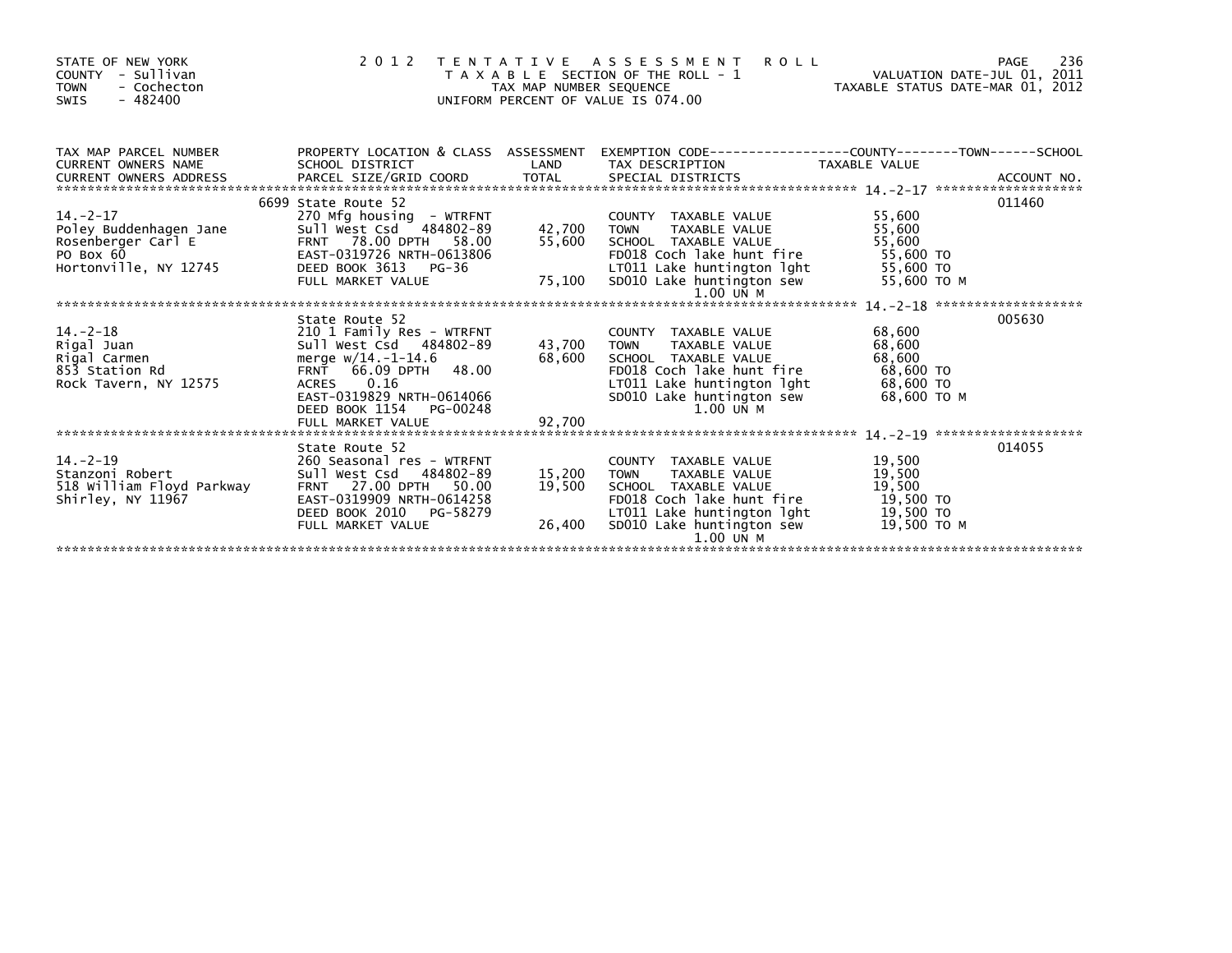| STATE OF NEW YORK   | 2012 TENTATIVE ASSESSMENT ROLL        | PAGE                             | 237 |
|---------------------|---------------------------------------|----------------------------------|-----|
| COUNTY - Sullivan   | T A X A B L E SECTION OF THE ROLL - 1 | VALUATION DATE-JUL 01, 2011      |     |
| - Cochecton<br>TOWN | MAP SECTION - 014                     | TAXABLE STATUS DATE-MAR 01, 2012 |     |
| SWIS<br>- 482400    | $SUB - SECTION -$                     | RPS150/V04/L015                  |     |
|                     | UNIFORM PERCENT OF VALUE IS 074.00    | CURRENT DATE 4/20/2012           |     |

## \*\*\* S P E C I A L D I S T R I C T S U M M A R Y \*\*\*

| <b>CODE</b> | DISTRICT NAME                                                        | TOTAL<br>PARCELS | EXTENSION<br><b>TYPF</b>                    |   | EXTENSION<br><b>VALUE</b> | AD VALOREM<br><b>VALUE</b>       | <b>EXEMPT</b><br>AMOUNT | <b>TAXABLE</b><br><b>VALUE</b>             |
|-------------|----------------------------------------------------------------------|------------------|---------------------------------------------|---|---------------------------|----------------------------------|-------------------------|--------------------------------------------|
|             | FD018 Coch lake hunt<br>LT011 Lake huntingto<br>SD010 Lake huntingto |                  | 53 TOTAL<br>53 TOTAL<br>53 TOTAL M<br>UNITS | м | 114.00                    | 5013.600<br>5013.600<br>5013.600 | 3,200<br>3.200<br>3.200 | 5010.400<br>5010.400<br>5010.400<br>114.00 |

#### \*\*\* S C H O O L D I S T R I C T S U M M A R Y \*\*\*

| <b>CODE</b> | DISTRICT NAME | TOTAL<br><b>PARCELS</b> | ASSESSED<br>LAND | ASSESSED<br><b>TOTAL</b> | <b>EXEMPT</b><br><b>AMOUNT</b> | <b>TOTAL</b><br><b>TAXABLE</b> | <b>STAR</b><br><b>AMOUNT</b> | <b>STAR</b><br><b>TAXABLE</b> |
|-------------|---------------|-------------------------|------------------|--------------------------|--------------------------------|--------------------------------|------------------------------|-------------------------------|
| 484802      | Sull West Csd | 53                      | 1138.900         | 5013,600                 | 30,075                         | 4983.525                       | 319,950                      | 4663,575                      |
|             | SUB-TOTAL     | 53                      | 1138.900         | 5013,600                 | 30,075                         | 4983.525                       | 319.950                      | 4663,575                      |
| 484889      | West Sull Lib | 53                      | 1138.900         | 5013,600                 | 30,075                         | 4983.525                       | 319.950                      | 4663,575                      |
|             | TOTAL         | 106                     | 2277.800         | 10027,200                | 60,150                         | 9967,050                       | 639,900                      | 9327,150                      |

#### \*\*\* S Y S T E M C O D E S S U M M A R Y \*\*\*

### NO SYSTEM EXEMPTIONS AT THIS LEVEL

#### \*\*\* E X E M P T I O N S U M M A R Y \*\*\*

| <b>CODE</b>                               | DESCRIPTION                                                     | <b>TOTAL</b><br><b>PARCELS</b> | <b>COUNTY</b>                       | <b>TOWN</b>                         | <b>SCHOOL</b>                           |
|-------------------------------------------|-----------------------------------------------------------------|--------------------------------|-------------------------------------|-------------------------------------|-----------------------------------------|
| 33201<br>41121<br>41800<br>41834<br>41854 | C-TAX SALE<br>WAR VET<br>AGED-CTS<br>STAR EN<br>STAR B<br>TOTAL | 14                             | 3,200<br>18,765<br>30,075<br>52,040 | 3,200<br>18,765<br>30,075<br>52,040 | 30.075<br>139.950<br>180,000<br>350,025 |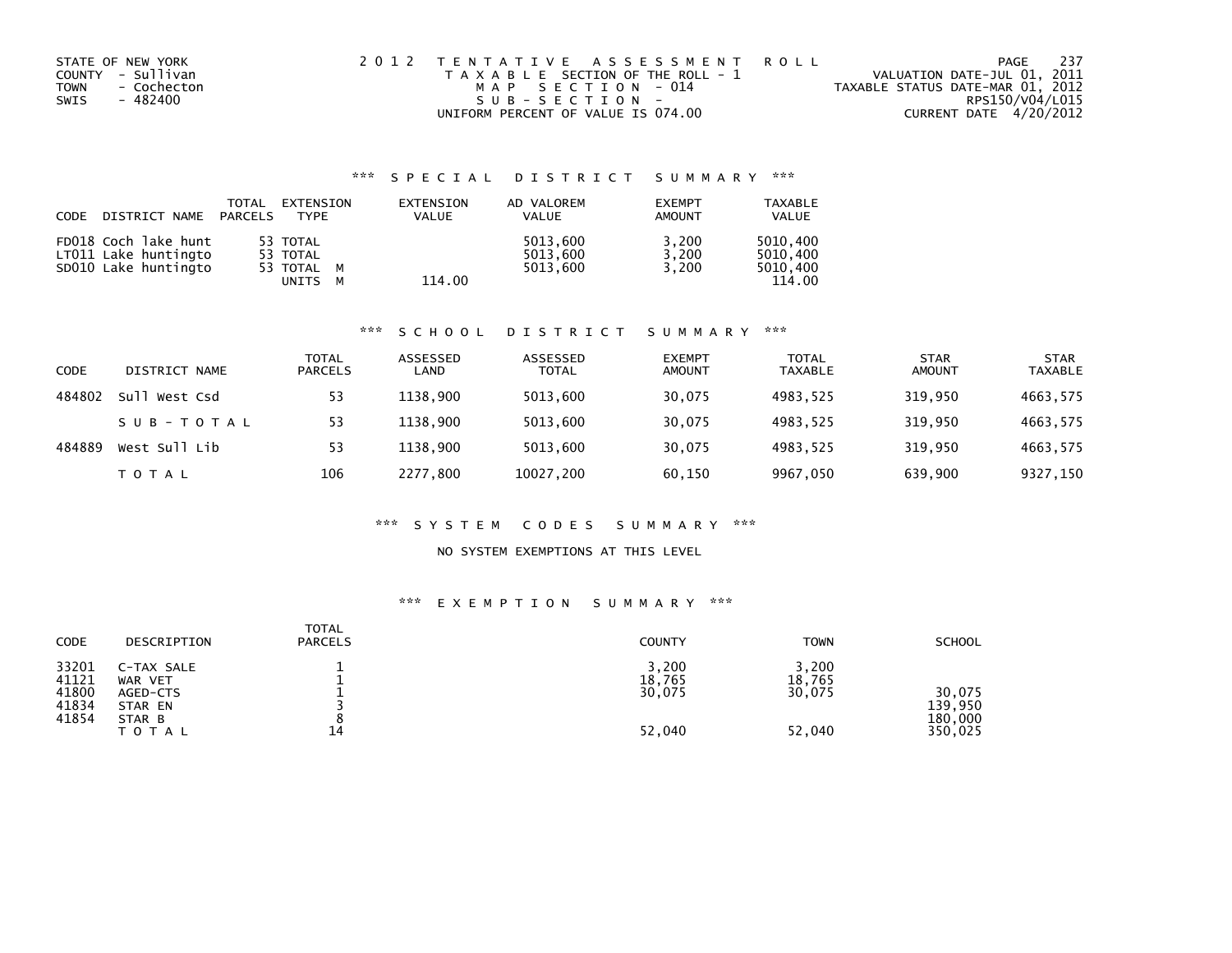| STATE OF NEW YORK   | 2012 TENTATIVE ASSESSMENT ROLL        | PAGE                             | 238 |
|---------------------|---------------------------------------|----------------------------------|-----|
| COUNTY - Sullivan   | T A X A B L E SECTION OF THE ROLL - 1 | VALUATION DATE-JUL 01, 2011      |     |
| - Cochecton<br>TOWN | MAP SECTION - 014                     | TAXABLE STATUS DATE-MAR 01, 2012 |     |
| - 482400<br>SWIS    | SUB-SECTION-                          | RPS150/V04/L015                  |     |
|                     | UNIFORM PERCENT OF VALUE IS 074.00    | CURRENT DATE 4/20/2012           |     |

# \*\*\* G R A N D T O T A L S \*\*\*

| ROLL       | DESCRIPTION    | <b>TOTAL</b>   | ASSESSED | ASSESSED | <b>TAXABLE</b> | <b>TAXABLE</b> | <b>TAXABLE</b> | <b>STAR</b>    |
|------------|----------------|----------------|----------|----------|----------------|----------------|----------------|----------------|
| <b>SEC</b> |                | <b>PARCELS</b> | LAND     | TOTAL    | <b>COUNTY</b>  | <b>TOWN</b>    | <b>SCHOOL</b>  | <b>TAXABLE</b> |
|            | <b>TAXABLE</b> |                | 1138.900 | 5013.600 | 4961,560       | 4961.560       | 4983.525       | 4663,575       |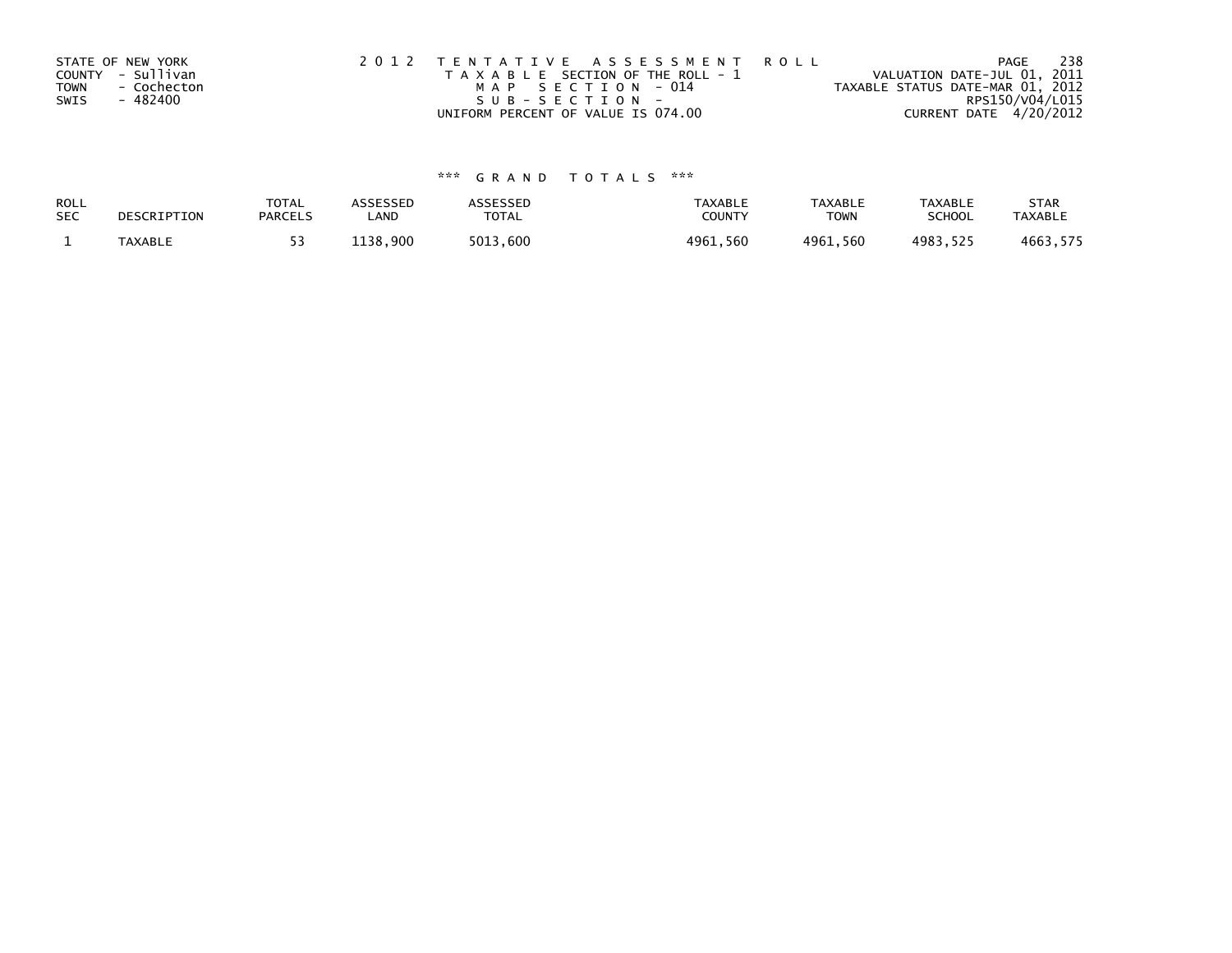| STATE OF NEW YORK<br>COUNTY - Sullivan<br><b>TOWN</b><br>- Cochecton<br>$-482400$<br>SWIS                 | 2 0 1 2                                                                                                                                                                      | TAX MAP NUMBER SEQUENCE    | TENTATIVE ASSESSMENT<br><b>ROLL</b><br>T A X A B L E SECTION OF THE ROLL - 1<br>UNIFORM PERCENT OF VALUE IS 074.00                                                                  | 239<br>PAGE<br>VALUATION DATE-JUL 01, 2011<br>TAXABLE STATUS DATE-MAR 01, 2012                                    |
|-----------------------------------------------------------------------------------------------------------|------------------------------------------------------------------------------------------------------------------------------------------------------------------------------|----------------------------|-------------------------------------------------------------------------------------------------------------------------------------------------------------------------------------|-------------------------------------------------------------------------------------------------------------------|
| TAX MAP PARCEL NUMBER<br>CURRENT OWNERS NAME                                                              | SCHOOL DISTRICT                                                                                                                                                              | LAND                       | TAX DESCRIPTION                                                                                                                                                                     | PROPERTY LOCATION & CLASS ASSESSMENT EXEMPTION CODE----------------COUNTY-------TOWN------SCHOOL<br>TAXABLE VALUE |
| $15. - 1 - 1.1$<br>Sunshine Jonathan<br>Greco-Sunshine Patrice<br>315 Thompson Rd<br>Monticello, NY 12701 | State Route 52<br>315 Underwtr Ind<br>484802-89<br>sull west Csd<br>Lake<br><b>ACRES</b><br>64.40<br>EAST-0320430 NRTH-0613490<br>DEED BOOK 3580 PG-694<br>FULL MARKET VALUE | 2,000<br>2,000<br>2,700    | COUNTY TAXABLE VALUE<br>TAXABLE VALUE<br><b>TOWN</b><br>SCHOOL TAXABLE VALUE<br>FD018 Coch lake hunt fire<br>LT011 Lake huntington lght<br>SD010 Lake huntington sew<br>$.00$ UN M  | 2.000<br>2,000<br>2,000<br>2,000 TO<br>2,000 TO<br>2,000 то м                                                     |
| $15. - 1 - 1.2$<br>Reicher Fortunee<br>97-25 64th. Ave Apt F12<br>Rego Park, NY 11374                     | State Route 52<br>315 Underwtr Ind<br>484802-89<br>Sull West Csd<br>Lot A<br><b>ACRES</b><br>1.73<br>EAST-0320560 NRTH-0612684<br>DEED BOOK 2746 PG-107<br>FULL MARKET VALUE | 100<br>100<br>100          | COUNTY TAXABLE VALUE<br>TAXABLE VALUE<br><b>TOWN</b><br>SCHOOL TAXABLE VALUE<br>FD018 Coch lake hunt fire<br>LT011 Lake huntington lght<br>SD010 Lake huntington sew<br>$.00$ UN M  | 100<br>100<br>100<br>100 TO<br>100 TO<br>100 TO M                                                                 |
| $15. - 1 - 1.3$<br>HOA Inc Walnut Creek<br>John Reggero<br>PO Box 306<br>Lake Huntington, NY 12752        | Cr 113<br>315 Underwtr 1nd - WFASOC<br>Sull West Csd 484802-89<br>Lot B<br>FRNT 100.00 DPTH 300.00<br>EAST-0320697 NRTH-0612616<br>DEED BOOK 1295 PG-00317                   | 100<br>100                 | COUNTY TAXABLE VALUE<br><b>TOWN</b><br>TAXABLE VALUE<br>SCHOOL TAXABLE VALUE<br>FD018 Coch lake hunt fire<br>LT011 Lake huntington lght<br>SD010 Lake huntington sew                | 100<br>100<br>100<br>100 TO<br>100 TO<br>100 TO M                                                                 |
| $15. - 1 - 2.1$<br>Mangiameli Peter A<br>674 Route 31<br>Glen Spey, NY 12737<br>MAY BE SUBJECT TO PAYMENT | T R 43<br>$322$ Rural vac $>10$<br>Sull West Csd 484802-89<br>Lot <sub>3</sub><br><b>ACRES</b><br>46.00<br>EAST-0322894 NRTH-0612129<br>DEED BOOK 3171 PG-474                | 94,200<br>94,200           | COUNTY TAXABLE VALUE<br><b>TOWN</b><br>TAXABLE VALUE<br>SCHOOL TAXABLE VALUE<br>FD018 Coch lake hunt fire<br>LT011 Lake huntington lght                                             | 006060<br>94.200<br>94,200<br>94,200<br>94,200 TO<br>94,200 TO                                                    |
| $15. - 1 - 2.2$<br>Heinle Douglas<br>Heinle Penny L<br>14 Tyler Rd<br>Narrowsburg, NY 12764               | Tr 113<br>$322$ Rural vac $>10$<br>Sull West Csd 484802-89<br>lot 1<br>ACRES<br>25.00<br>EAST-0321841 NRTH-0612768<br>PG-390<br>DEED BOOK 2136<br>FULL MARKET VALUE          | 47,400<br>47,400<br>64,100 | COUNTY<br>TAXABLE VALUE<br><b>TOWN</b><br>TAXABLE VALUE<br>SCHOOL TAXABLE VALUE<br>FD018 Coch lake hunt fire<br>LT011 Lake huntington lght<br>SD010 Lake huntington sew<br>.00 UN M | 47,400<br>47,400<br>47.400<br>47,400 TO<br>47,400 TO<br>47,400 TO M                                               |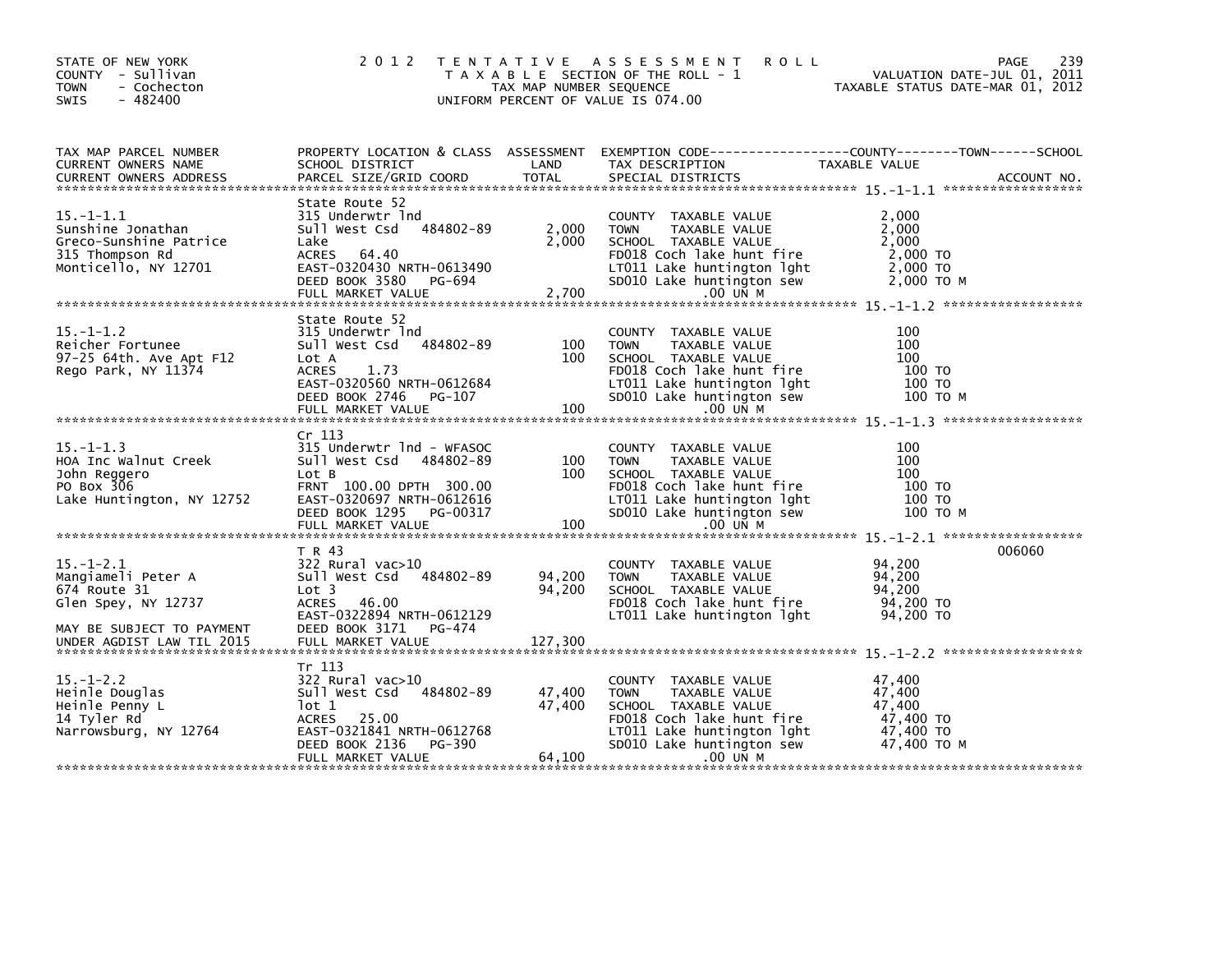| STATE OF NEW YORK<br>COUNTY - Sullivan<br><b>TOWN</b><br>- Cochecton<br>$-482400$<br>SWIS           | 2 0 1 2                                                                                                                                                                              | TENTATIVE ASSESSMENT<br><b>ROLL</b><br>T A X A B L E SECTION OF THE ROLL - 1<br>TAX MAP NUMBER SEQUENCE<br>UNIFORM PERCENT OF VALUE IS 074.00                                                                                                             | 240<br>PAGE<br>VALUATION DATE-JUL 01, 2011<br>TAXABLE STATUS DATE-MAR 01, 2012                                 |
|-----------------------------------------------------------------------------------------------------|--------------------------------------------------------------------------------------------------------------------------------------------------------------------------------------|-----------------------------------------------------------------------------------------------------------------------------------------------------------------------------------------------------------------------------------------------------------|----------------------------------------------------------------------------------------------------------------|
| TAX MAP PARCEL NUMBER<br>CURRENT OWNERS NAME                                                        | PROPERTY LOCATION & CLASS ASSESSMENT<br>SCHOOL DISTRICT                                                                                                                              | LAND<br>TAX DESCRIPTION<br>.CURRENT OWNERS ADDRESS PARCEL SIZE/GRID COORD TOTAL SPECIAL DISTRICTS AND MESS ADDRESS PARCEL SIZE/GRID COORD TOTAL SPECIAL DISTRICTS AND MESS AND MESS ASSESSMENT ON A SERVER AND TOTAL SPECIAL DISTRICTS AND A SERVER AND T | EXEMPTION CODE-----------------COUNTY-------TOWN------SCHOOL<br>TAXABLE VALUE                                  |
| $15 - 1 - 2.3$<br>Heinle Brian J<br>PO Box 36<br>Lake Huntington, NY 12752                          | 7296 State Rte 52<br>210 1 Family Res<br>484802-89<br>Sull West Csd<br><b>ACRES</b><br>2.00<br>EAST-0322169 NRTH-0612772<br>DEED BOOK 1518<br>PG-0493<br>FULL MARKET VALUE           | 41854<br>STAR B<br>21,000<br>COUNTY TAXABLE VALUE<br>80,700<br><b>TOWN</b><br>TAXABLE VALUE<br>SCHOOL TAXABLE VALUE<br>FD018 Coch lake hunt fire<br>109,100<br>LT011 Lake huntington lght<br>SD010 Lake huntington sew<br>.00 UN M                        | 22,500<br>$\mathbf{0}$<br>0<br>80,700<br>80,700<br>58,200<br>80,700 TO<br>80,700 TO<br>80,700 ТО М             |
|                                                                                                     |                                                                                                                                                                                      |                                                                                                                                                                                                                                                           |                                                                                                                |
| $15. - 1 - 2.5$<br>Barton Thelma Jean<br>Knapp Dale Louis<br>286 Shortcut Rd<br>Cochecton, NY 12726 | 286 Shortcut Rd<br>210 1 Family Res<br>Sull West Csd 484802-89<br>Lot 2<br><b>ACRES</b><br>3.00 BANK0060806<br>EAST-0322894 NRTH-0612129<br>DEED BOOK 3562<br>PG-106                 | 41854<br>STAR B<br>24,000<br>COUNTY TAXABLE VALUE<br>76,000<br>TAXABLE VALUE<br><b>TOWN</b><br>SCHOOL TAXABLE VALUE<br>FD018 Coch lake hunt fire<br>LT011 Lake huntington lght                                                                            | 006060<br>22,500<br>$\mathbf{0}$<br>0<br>76,000<br>76,000<br>53,500<br>76,000 TO<br>76,000 TO                  |
|                                                                                                     |                                                                                                                                                                                      |                                                                                                                                                                                                                                                           |                                                                                                                |
| $15. - 1 - 2.6$<br>Heinle Craig S<br>Heinle Terri<br>PO Box 334<br>Lake Huntington, NY 12752        | 6819 State Route 52<br>210 1 Family Res - WTRFNT<br>Sull West Csd 484802-89<br>$1$ ot 2<br><b>ACRES</b><br>3.36 BANK0060806<br>EAST-0321841 NRTH-0612768<br>DEED BOOK 3188<br>PG-148 | 41854<br>STAR B<br>41,000<br>COUNTY TAXABLE VALUE<br>197,300<br><b>TOWN</b><br>TAXABLE VALUE<br>SCHOOL TAXABLE VALUE<br>FD018 Coch lake hunt fire<br>LT011 Lake huntington lght                                                                           | 22,500<br>$\Omega$<br>$\mathbf{0}$<br>197,300<br>197,300<br>174,800<br>197,300 то<br>197,300 TO                |
|                                                                                                     |                                                                                                                                                                                      |                                                                                                                                                                                                                                                           |                                                                                                                |
| $15. -1 - 3$<br>Tyler Kirby<br>278 Shortcut Rd<br>Cochecton, NY 12726                               | 278 Shortcut Rd<br>210 1 Family Res<br>Sull West Csd 484802-89<br>FRNT 197.79 DPTH 314.69<br>EAST-0324040 NRTH-0612500<br>DEED BOOK 893<br>PG-00103<br>FULL MARKET VALUE             | WAR VET<br>41121<br>41854<br>10,500 STAR B<br>65.600<br>COUNTY TAXABLE VALUE<br><b>TOWN</b><br>TAXABLE VALUE<br>SCHOOL TAXABLE VALUE<br>88,600<br>FD018 Coch lake hunt fire                                                                               | 015879<br>9,840<br>9,840<br>$\Omega$<br>$\mathbf{0}$<br>22,500<br>0<br>55.760<br>55,760<br>43,100<br>65,600 TO |
|                                                                                                     |                                                                                                                                                                                      |                                                                                                                                                                                                                                                           |                                                                                                                |
| $15. -1 -4$<br>Roizin LLC Michael<br>65 Nearing Rd<br>Cochecton, NY 12726                           | Cr 113<br>$314$ Rural vac<10<br>484802-89<br>Sull West Csd<br>6.35<br><b>ACRES</b><br>EAST-0321850 NRTH-0612150<br>DEED BOOK 2731<br>PG-143<br>FULL MARKET VALUE                     | COUNTY TAXABLE VALUE<br>37,200<br><b>TOWN</b><br>TAXABLE VALUE<br>37,200<br>SCHOOL TAXABLE VALUE<br>FD018 Coch lake hunt fire<br>LT011 Lake huntington lght<br>50,300                                                                                     | 015428<br>37,200<br>37,200<br>37.200<br>37,200 TO<br>37,200 TO                                                 |
|                                                                                                     |                                                                                                                                                                                      | ****************************                                                                                                                                                                                                                              |                                                                                                                |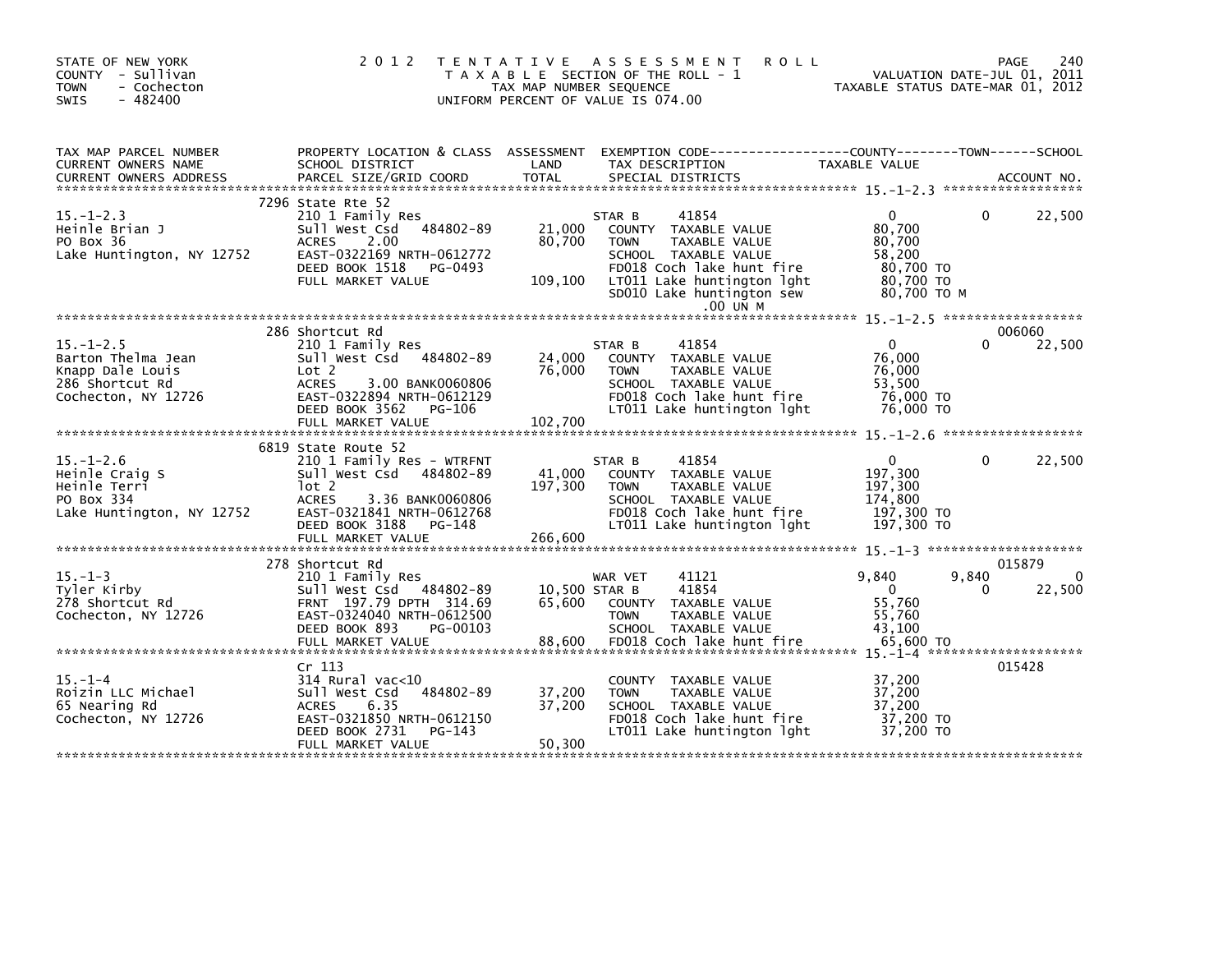| STATE OF NEW YORK<br>COUNTY - Sullivan<br><b>TOWN</b><br>- Cochecton<br>$-482400$<br><b>SWIS</b>      | 2 0 1 2                                                                                                                                                                             | TAX MAP NUMBER SEQUENCE      | TENTATIVE ASSESSMENT<br><b>ROLL</b><br>T A X A B L E SECTION OF THE ROLL - 1<br>UNIFORM PERCENT OF VALUE IS 074.00                                                                         | VALUATION DATE-JUL 01, 2011<br>TAXABLE STATUS DATE-MAR 01, 2012           | 241<br>PAGE |
|-------------------------------------------------------------------------------------------------------|-------------------------------------------------------------------------------------------------------------------------------------------------------------------------------------|------------------------------|--------------------------------------------------------------------------------------------------------------------------------------------------------------------------------------------|---------------------------------------------------------------------------|-------------|
| TAX MAP PARCEL NUMBER<br>CURRENT OWNERS NAME                                                          | SCHOOL DISTRICT                                                                                                                                                                     | LAND                         | PROPERTY LOCATION & CLASS ASSESSMENT EXEMPTION CODE---------------COUNTY-------TOWN------SCHOOL<br>TAX DESCRIPTION                                                                         | TAXABLE VALUE                                                             |             |
| $15. - 1 - 5$<br>Roizin LLC Michael<br>65 Nearing Rd<br>Cochecton, NY 12726                           | 6827 State Route 52<br>418 Inn/lodge<br>484802-89<br>Sull West Csd<br>2.53<br><b>ACRES</b><br>EAST-0321410 NRTH-0612440<br>DEED BOOK 2731<br>PG-143<br>FULL MARKET VALUE            | 63,000<br>270,700<br>365,800 | COUNTY TAXABLE VALUE<br>TAXABLE VALUE<br><b>TOWN</b><br>SCHOOL TAXABLE VALUE<br>FD018 Coch lake hunt fire<br>LT011 Lake huntington lght<br>SD010 Lake huntington sew<br>12.00 UN M         | 270,700<br>270,700<br>270,700<br>270,700 TO<br>270,700 TO<br>270,700 TO M | 015429      |
|                                                                                                       |                                                                                                                                                                                     |                              |                                                                                                                                                                                            |                                                                           |             |
| $15. - 1 - 6$<br>Golden Marc B<br>Golden Linda B<br>309 Dix Hills Rd<br>Dix Hills, NY 11748           | C R 113<br>311 Res vac land - WTRFNT<br>Sull West Csd 484802-89<br>FRNT 75.00 DPTH 88.00<br>EAST-0321120 NRTH-0612520<br>DEED BOOK 3533 PG-188<br>FULL MARKET VALUE                 | 11,500<br>11,500<br>15,500   | COUNTY TAXABLE VALUE<br>TAXABLE VALUE<br><b>TOWN</b><br>SCHOOL TAXABLE VALUE<br>FD018 Coch lake hunt fire<br>LT011 Lake huntington lght                                                    | 11,500<br>11,500<br>11,500<br>11,500 TO<br>11,500 TO                      | 006099      |
|                                                                                                       | 6769 Cr 113                                                                                                                                                                         |                              |                                                                                                                                                                                            |                                                                           | 006573      |
| $15. - 1 - 7$<br>Hosey Joseph<br>Hosey Dorothy<br>474 48th Ave Apt Ph4a<br>Long Island City, NY 11109 | 210 1 Family Res - WTRFNT<br>Sull West Csd<br>484802-89<br><b>ACRES</b><br>3.10<br>EAST-0320064 NRTH-0612522<br>DEED BOOK 916<br>PG-00196<br>FULL MARKET VALUE                      | 76,800<br>151,000<br>204,100 | COUNTY TAXABLE VALUE<br><b>TOWN</b><br>TAXABLE VALUE<br>SCHOOL TAXABLE VALUE<br>FD018 Coch lake hunt fire<br>LT011 Lake huntington lght<br>SD010 Lake huntington sew<br>$1.00$ UN M        | 151,000<br>151,000<br>151,000<br>151,000 TO<br>151,000 TO<br>151,000 ТО М |             |
| $15. - 1 - 8$<br>Levine George<br>Levine Helene<br>24 Stonegate Rd<br>Ossining, NY 10562              | County Road 113<br>210 1 Family Res<br>Sull West Csd 484802-89<br>Lot $#5$<br>Deeded lake rights<br><b>ACRES</b><br>2.20<br>EAST-0319984 NRTH-0612238<br>DEED BOOK 1156<br>PG-00251 | 29,400<br>92,800<br>125,400  | COUNTY TAXABLE VALUE<br><b>TAXABLE VALUE</b><br><b>TOWN</b><br>SCHOOL TAXABLE VALUE<br>FD018 Coch lake hunt fire<br>LT011 Lake huntington lght<br>SD010 Lake huntington sew<br>$1.00$ UN M | 92,800<br>92.800<br>92,800<br>92,800 TO<br>92,800 TO<br>92,800 ТО М       | 000494      |
|                                                                                                       | FULL MARKET VALUE                                                                                                                                                                   |                              |                                                                                                                                                                                            |                                                                           |             |
| $15. - 1 - 10$<br>Nober Bruce K<br>15 Olsen Rd<br>Lake Huntington, NY 12752                           | 6790 Rt 52<br>210 1 Family Res<br>Sull West Csd 484802-89<br>FRNT 170.53 DPTH 144.60<br>EAST-0320630 NRTH-0612220<br>DEED BOOK 3142<br>PG-454<br>FULL MARKET VALUE                  | 17,500<br>122,500<br>165,500 | COUNTY TAXABLE VALUE<br><b>TOWN</b><br>TAXABLE VALUE<br>SCHOOL TAXABLE VALUE<br>FD018 Coch lake hunt fire<br>LT011 Lake huntington lght<br>SD010 Lake huntington sew<br>1.00 UN M          | 122,500<br>122,500<br>122,500<br>122,500 TO<br>122,500 TO<br>122,500 TO M | 013030      |
|                                                                                                       |                                                                                                                                                                                     |                              |                                                                                                                                                                                            |                                                                           |             |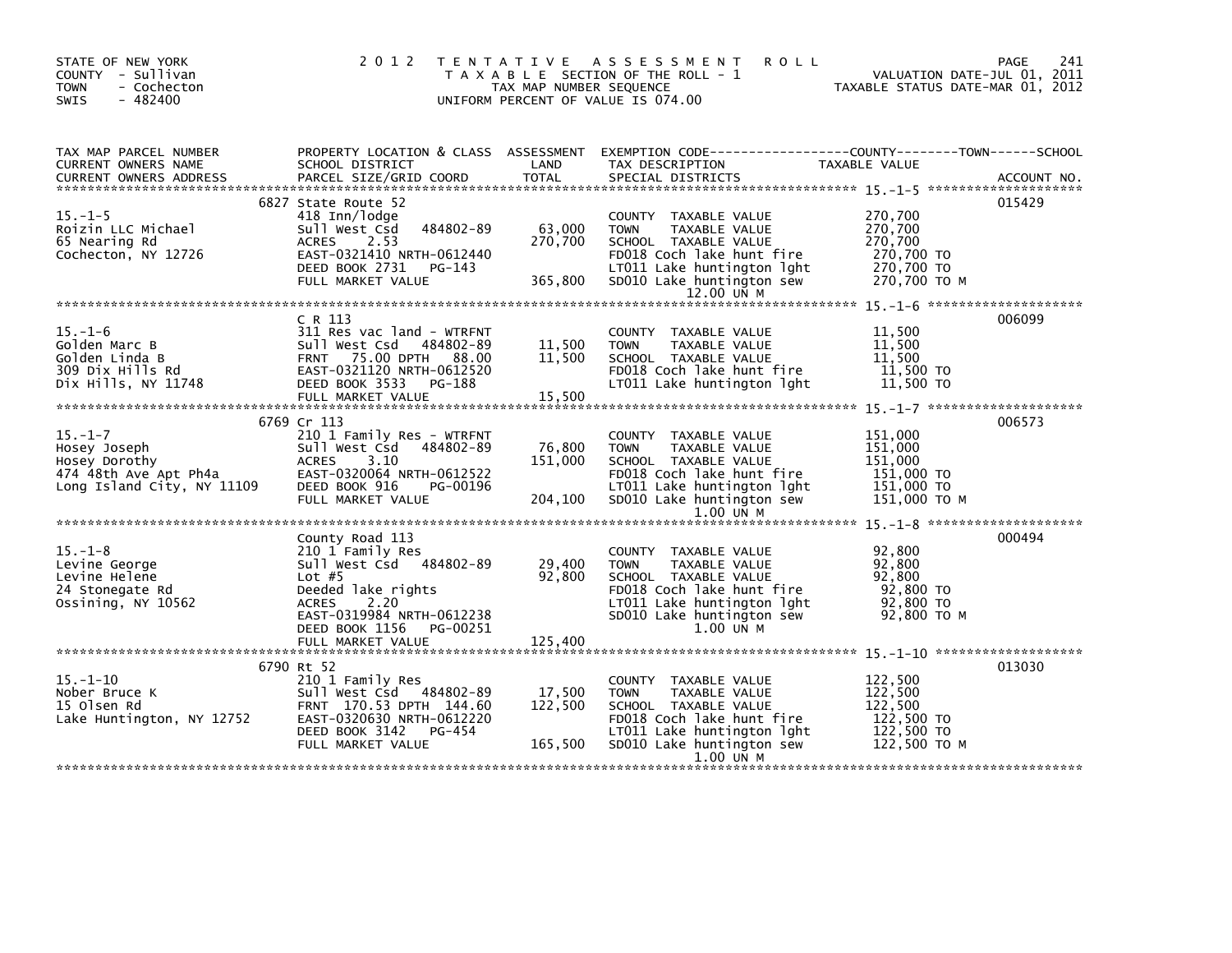| STATE OF NEW YORK<br>COUNTY - Sullivan<br>- Cochecton<br>TOWN<br>$-482400$<br>SWIS                  | 2 0 1 2                                                                                                                                                                                                      | TAX MAP NUMBER SEQUENCE     | <b>ROLL</b><br>TENTATIVE ASSESSMENT<br>T A X A B L E SECTION OF THE ROLL - 1<br>UNIFORM PERCENT OF VALUE IS 074.00                                                                                                                         | VALUATION DATE-JUL 01, 2011<br>TAXABLE STATUS DATE-MAR 01, 2012                                                                           | 242<br>PAGE                                           |
|-----------------------------------------------------------------------------------------------------|--------------------------------------------------------------------------------------------------------------------------------------------------------------------------------------------------------------|-----------------------------|--------------------------------------------------------------------------------------------------------------------------------------------------------------------------------------------------------------------------------------------|-------------------------------------------------------------------------------------------------------------------------------------------|-------------------------------------------------------|
| TAX MAP PARCEL NUMBER<br>CURRENT OWNERS NAME<br><b>CURRENT OWNERS ADDRESS</b>                       | SCHOOL DISTRICT<br>PARCEL SIZE/GRID COORD                                                                                                                                                                    | LAND<br><b>TOTAL</b>        | PROPERTY LOCATION & CLASS ASSESSMENT EXEMPTION CODE---------------COUNTY-------TOWN------SCHOOL<br>TAX DESCRIPTION<br>SPECIAL DISTRICTS                                                                                                    | TAXABLE VALUE                                                                                                                             | ACCOUNT NO.                                           |
| $15. - 1 - 11.1$<br>Ritz George<br>Ritz Ann<br>68 -7th St<br>Ridgefield Park, NJ 77660              | C R 113<br>311 Res vac land - WTRFNT<br>Sull West Csd 484802-89<br>Beach Lot<br>FRNT 33.00 DPTH 59.16<br>EAST-0321028 NRTH-0612491<br>DEED BOOK 976<br>PG-00256<br>FULL MARKET VALUE                         | 4,000<br>4,000<br>5,400     | COUNTY TAXABLE VALUE<br>TAXABLE VALUE<br><b>TOWN</b><br>SCHOOL TAXABLE VALUE<br>FD018 Coch lake hunt fire<br>LT011 Lake huntington lght                                                                                                    | 4,000<br>4.000<br>4,000<br>4,000 TO<br>4,000 TO                                                                                           |                                                       |
|                                                                                                     | 6810 State Route 52                                                                                                                                                                                          |                             |                                                                                                                                                                                                                                            |                                                                                                                                           |                                                       |
| $15. -1 - 11.3$<br>Ritz Raymond<br>Ritz Joan<br>6810 SR 52                                          | 210 1 Family Res - WTRFNT<br>Sull West Csd 484802-89<br>FRNT 118.22 DPTH 242.59<br>EAST-0321108 NRTH-0612352                                                                                                 | 18,500<br>177,800           | STAR EN<br>41834<br>COUNTY TAXABLE VALUE<br>TAXABLE VALUE<br>TOWN<br>SCHOOL TAXABLE VALUE                                                                                                                                                  | $\mathbf{0}$<br>177,800<br>177,800<br>131,150                                                                                             | 46,650<br>$\Omega$                                    |
| Lake Huntington, NY 12752                                                                           | DEED BOOK 976<br>PG-00260<br>FULL MARKET VALUE                                                                                                                                                               | 240,300                     | FD018 Coch lake hunt fire<br>LT011 Lake huntington lght<br>SD010 Lake huntington sew<br>2.00 UN M                                                                                                                                          | 177,800 TO<br>177,800 TO<br>177,800 TO M                                                                                                  |                                                       |
|                                                                                                     |                                                                                                                                                                                                              |                             |                                                                                                                                                                                                                                            |                                                                                                                                           |                                                       |
| $15. - 1 - 11.4$<br>Ritz George<br>Ritz Ann<br>68 -7th St<br>Ridgefield Park, NJ 07660              | C R 113<br>220 2 Family Res<br>Sull West Csd 484802-89<br><b>ACRES</b><br>1.50<br>EAST-0321238 NRTH-0612232<br>DEED BOOK 976<br>PG-00258<br>FULL MARKET VALUE                                                | 23,800<br>83,300<br>112,600 | COUNTY TAXABLE VALUE<br><b>TOWN</b><br>TAXABLE VALUE<br>SCHOOL TAXABLE VALUE<br>FD018 Coch lake hunt fire<br>LT011 Lake huntington lght<br>SD010 Lake huntington sew                                                                       | 83,300<br>83,300<br>83,300<br>83,300 TO<br>83,300 TO<br>83,300 ТО М                                                                       |                                                       |
|                                                                                                     |                                                                                                                                                                                                              |                             | $1.00$ UN M                                                                                                                                                                                                                                |                                                                                                                                           |                                                       |
| $15. - 1 - 12.1$<br>Ritz George<br>Ritz Ann<br>68 -7th St<br>Ridgefield Park, NJ 07660              | Cr 113<br>$314$ Rural vac<10<br>Sull West Csd<br>484802-89<br>2.15<br><b>ACRES</b><br>EAST-0321390 NRTH-0612050<br>DEED BOOK 901<br><b>PG-82</b><br>FULL MARKET VALUE                                        | 12,600<br>12,600<br>17,000  | COUNTY TAXABLE VALUE<br><b>TOWN</b><br>TAXABLE VALUE<br>SCHOOL TAXABLE VALUE<br>FD018 Coch lake hunt fire<br>LT011 Lake huntington lght                                                                                                    | 12,600<br>12,600<br>12,600<br>12,600 TO<br>12,600 TO                                                                                      | 005672                                                |
|                                                                                                     |                                                                                                                                                                                                              |                             |                                                                                                                                                                                                                                            |                                                                                                                                           |                                                       |
| $15. - 1 - 12.2$<br>Helen Guttzeit Living Trust<br>6795 State Route 52<br>Lake Huntington, NY 12752 | 6795 State Route 52<br>210 1 Family Res<br>Sull West Csd 484802-89<br>72.00 DPTH 383.00<br><b>FRNT</b><br><b>ACRES</b><br>0.88<br>EAST-0320800 NRTH-0612230<br>DEED BOOK 3248<br>PG-576<br>FULL MARKET VALUE | 137,100 STAR EN<br>185,300  | COMBAT VET 41131<br>51,500 AGED-CTS<br>41800<br>41834<br>COUNTY TAXABLE VALUE<br><b>TOWN</b><br>TAXABLE VALUE<br>SCHOOL TAXABLE VALUE<br>FD018 Coch lake hunt fire<br>LT011 Lake huntington lght<br>SD010 Lake huntington sew<br>1.00 UN M | 33,750<br>33,750<br>20,670<br>20,670<br>$\overline{\mathbf{0}}$<br>82,680<br>82,680<br>63,030<br>137,100 TO<br>137,100 TO<br>137,100 TO M | 005670<br>$\mathbf 0$<br>27,420<br>$\Omega$<br>46,650 |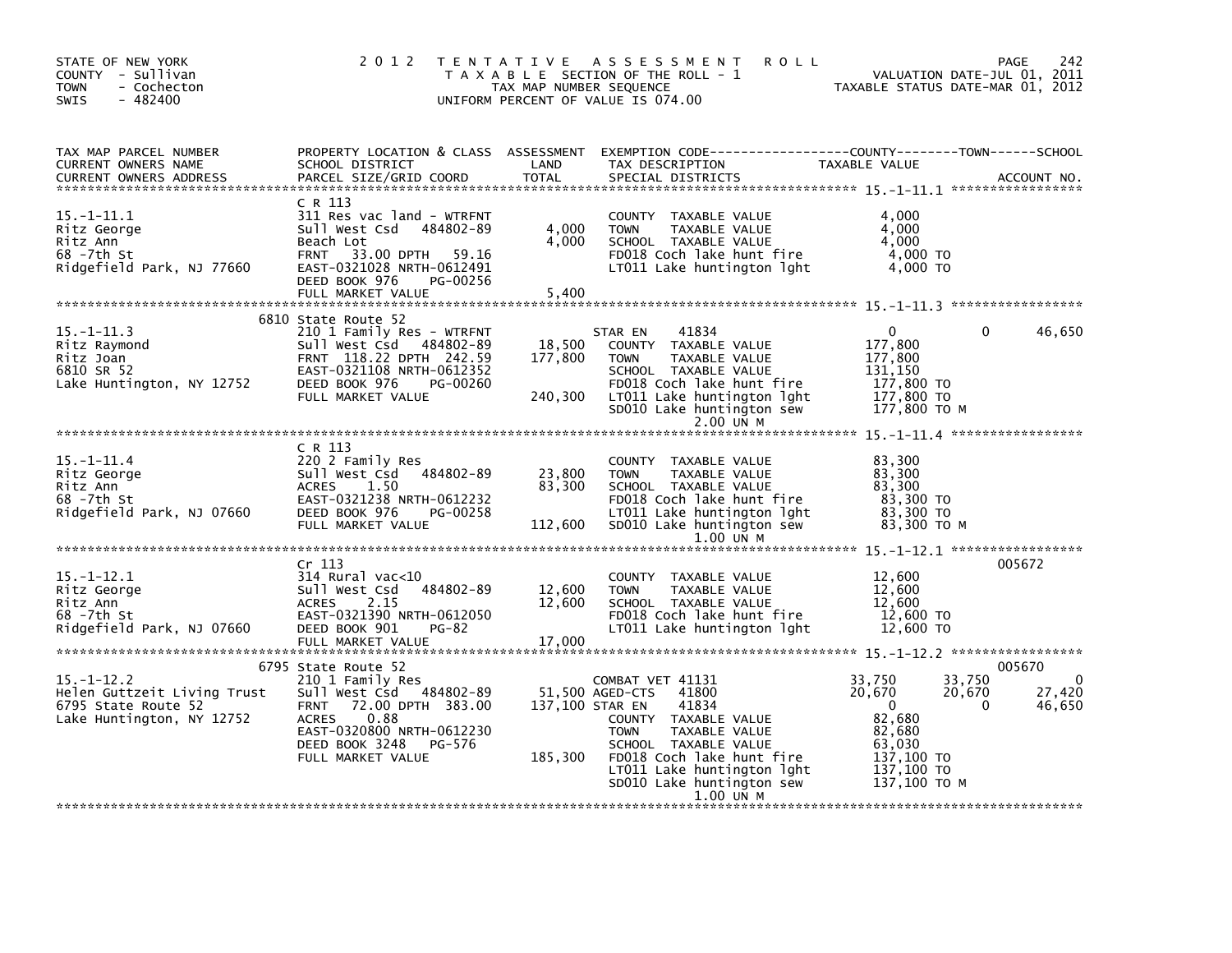| STATE OF NEW YORK<br>COUNTY - Sullivan<br><b>TOWN</b><br>- Cochecton<br>$-482400$<br><b>SWIS</b>                                                                                                                                                                                                                | 2 0 1 2                                                                                                                                                             | TAX MAP NUMBER SEQUENCE    | TENTATIVE ASSESSMENT<br><b>ROLL</b><br>T A X A B L E SECTION OF THE ROLL - 1<br>UNIFORM PERCENT OF VALUE IS 074.00                                                                              | VALUATION DATE-JUL 01, 2011<br>TAXABLE STATUS DATE-MAR 01, 2012                          | 243<br>PAGE |
|-----------------------------------------------------------------------------------------------------------------------------------------------------------------------------------------------------------------------------------------------------------------------------------------------------------------|---------------------------------------------------------------------------------------------------------------------------------------------------------------------|----------------------------|-------------------------------------------------------------------------------------------------------------------------------------------------------------------------------------------------|------------------------------------------------------------------------------------------|-------------|
| TAX MAP PARCEL NUMBER<br>CURRENT OWNERS NAME<br><b>CURRENT OWNERS ADDRESS</b><br>.CURRENT OWNERS ADDRESS PARCEL SIZE/GRID COORD TOTAL SPECIAL DISTRICTS (ACCOUNT NO ACCOUNT NO ACCOUNT NO AND FREE ALL SERVERS AND RESEARCH TO A SERVERS AND RESEARCH TO A SERVERS AND RESEARCH TO A SERVERS AND THE SERVER SER | SCHOOL DISTRICT                                                                                                                                                     | LAND                       | PROPERTY LOCATION & CLASS ASSESSMENT EXEMPTION CODE---------------COUNTY-------TOWN-----SCHOOL<br>TAX DESCRIPTION                                                                               | TAXABLE VALUE                                                                            |             |
|                                                                                                                                                                                                                                                                                                                 | Cr <sub>113</sub>                                                                                                                                                   |                            |                                                                                                                                                                                                 |                                                                                          | 2022        |
| $15. -1 - 12.3$<br>Bielawski Lech<br>Bielawski Janina<br>6718 53rd Rd<br>Maspeth, NY 11378                                                                                                                                                                                                                      | 270 Mfg housing - WTRFNT<br>Sull West Csd 484802-89<br>ACRES<br>1.01<br>EAST-0320930 NRTH-0612200<br>DEED BOOK 1833<br>PG-350<br>FULL MARKET VALUE                  | 10,500<br>71,500<br>96,600 | COUNTY TAXABLE VALUE<br>TAXABLE VALUE<br><b>TOWN</b><br>SCHOOL TAXABLE VALUE<br>FD018 Coch lake hunt fire<br>LT011 Lake huntington lght<br>SD010 Lake huntington sew<br>1.00 UN M               | 71,500<br>71,500<br>71,500<br>71,500 TO<br>71,500 TO<br>71,500 то м                      |             |
|                                                                                                                                                                                                                                                                                                                 |                                                                                                                                                                     |                            |                                                                                                                                                                                                 |                                                                                          |             |
| $15. - 1 - 12.4$<br>Helen Guttzeit Living Trust<br>6795 State Route 52<br>Lake Huntington, NY 12752                                                                                                                                                                                                             | Cr <sub>113</sub><br>$314$ Rural vac< $10$<br>Sull West Csd 484802-89<br>ACRES 2.11<br>EAST-0321620 NRTH-0611900<br>DEED BOOK 3248<br>PG-576<br>FULL MARKET VALUE   | 12,400<br>12,400<br>16,800 | COUNTY TAXABLE VALUE<br>TAXABLE VALUE<br><b>TOWN</b><br>SCHOOL TAXABLE VALUE<br>FD018 Coch lake hunt fire<br>LT011 Lake huntington lght                                                         | 12,400<br>12,400<br>12,400<br>12,400 TO<br>12,400 TO                                     | 005671      |
|                                                                                                                                                                                                                                                                                                                 |                                                                                                                                                                     |                            |                                                                                                                                                                                                 |                                                                                          |             |
|                                                                                                                                                                                                                                                                                                                 | 6804 Rt 52                                                                                                                                                          |                            |                                                                                                                                                                                                 |                                                                                          | 012308      |
| $15. - 1 - 12.5$<br>Popolillo Michael<br>Popolitilo michaci<br>6804 Rt 52<br>6804 Rt 52<br>50 Pov 113<br>PO Box 113<br>Lake Huntington, NY 12752 FULL MARKET VALUE                                                                                                                                              | 210 1 Family Res - WTRFNT<br>Sull West Csd 484802-89<br>1.29 BANKH080006<br>ACRES<br>EAST-0321050 NRTH-0612160<br>PG-00056                                          | 27,000<br>203,800          | 41854<br>STAR B<br>COUNTY TAXABLE VALUE<br><b>TOWN</b><br>TAXABLE VALUE<br>SCHOOL TAXABLE VALUE<br>FD018 Coch lake hunt fire<br>275,400 LT011 Lake huntington lght<br>SD010 Lake huntington sew | $\mathbf 0$<br>203,800<br>203,800<br>181,300<br>203,800 TO<br>203,800 TO<br>203,800 ТО М | 22,500<br>0 |
|                                                                                                                                                                                                                                                                                                                 |                                                                                                                                                                     |                            | 1.00 UN M                                                                                                                                                                                       |                                                                                          |             |
|                                                                                                                                                                                                                                                                                                                 | T R 18                                                                                                                                                              |                            |                                                                                                                                                                                                 |                                                                                          | 000492      |
| $15. -1 - 13.1$<br>HOA, Inc. Walnut Creek<br>John Reggero<br>PO Box 306<br>Lake Huntington, NY 12752                                                                                                                                                                                                            | $322$ Rural vac $>10$<br>Sull West Csd 484802-89<br>ACRES 36.00<br>EAST-0320952 NRTH-0611254<br>DEED BOOK 1965 PG-522<br>FULL MARKET VALUE                          | 3,600<br>3.600<br>4,900    | COUNTY TAXABLE VALUE<br><b>TOWN</b><br>TAXABLE VALUE<br>SCHOOL TAXABLE VALUE<br>FD018 Coch lake hunt fire<br>LT011 Lake huntington lght<br>SD010 Lake huntington sew                            | 3.600<br>3,600<br>3.600<br>$3,600$ TO<br>3,600 TO<br>3,600 TO M                          |             |
|                                                                                                                                                                                                                                                                                                                 |                                                                                                                                                                     |                            | .00 UN M                                                                                                                                                                                        |                                                                                          |             |
| $15. - 1 - 13.2$<br>Guzik Steve<br>Guzik Lubica<br>6946 NYS Rte 52<br>PO Box 25<br>Lake Huntington, NY 12752                                                                                                                                                                                                    | 6946 NYS Rte 52<br>240 Rural res<br>Sull West Csd<br>484802-89<br>Lot 6 Of Fpca Subdivision<br>ACRES 13.90<br>EAST-0321917 NRTH-0610510<br>PG-254<br>DEED BOOK 2241 | 26,500<br>93,500           | COUNTY TAXABLE VALUE<br><b>TOWN</b><br>TAXABLE VALUE<br>SCHOOL TAXABLE VALUE<br>FD018 Coch lake hunt fire<br>LT011 Lake huntington lght                                                         | 93,500<br>93,500<br>93.500<br>93,500 TO<br>93,500 TO                                     |             |
|                                                                                                                                                                                                                                                                                                                 | FULL MARKET VALUE                                                                                                                                                   | 126,400                    |                                                                                                                                                                                                 |                                                                                          |             |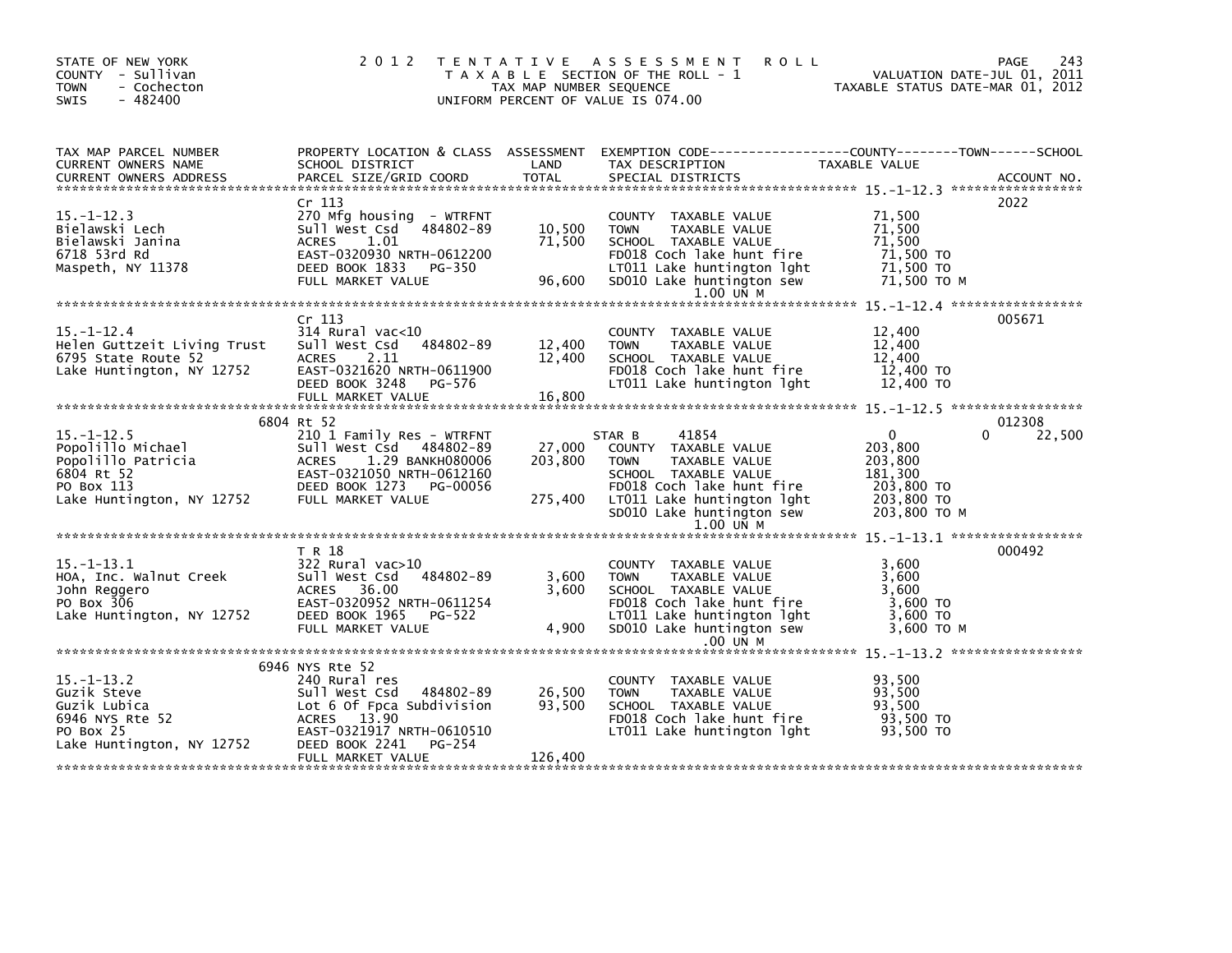| STATE OF NEW YORK<br>COUNTY - Sullivan<br><b>TOWN</b><br>- Cochecton<br><b>SWIS</b><br>$-482400$           |                                                                                                                                                                                                   | TAX MAP NUMBER SEQUENCE      | 2012 TENTATIVE ASSESSMENT<br><b>ROLL</b><br>T A X A B L E SECTION OF THE ROLL - 1<br>UNIFORM PERCENT OF VALUE IS 074.00                                                                                                                    | TAXABLE STATUS DATE-MAR 01, 2012                                                                    | 244<br>PAGE<br>VALUATION DATE-JUL 01, 2011 |
|------------------------------------------------------------------------------------------------------------|---------------------------------------------------------------------------------------------------------------------------------------------------------------------------------------------------|------------------------------|--------------------------------------------------------------------------------------------------------------------------------------------------------------------------------------------------------------------------------------------|-----------------------------------------------------------------------------------------------------|--------------------------------------------|
| TAX MAP PARCEL NUMBER<br>CURRENT OWNERS NAME<br><b>CURRENT OWNERS ADDRESS</b>                              | SCHOOL DISTRICT                                                                                                                                                                                   | LAND                         | PROPERTY LOCATION & CLASS ASSESSMENT EXEMPTION CODE----------------COUNTY-------TOWN-----SCHOOL<br>TAX DESCRIPTION                                                                                                                         | TAXABLE VALUE                                                                                       |                                            |
| $15. - 1 - 13.3$<br>Nober Jeffrey<br>Nober Mary Jane<br>15 Olsen Rd<br>Lake Huntington, NY 12752           | 15 Olsen Rd<br>210 1 Family Res<br>Sull West Csd 484802-89<br>Lot 4 Of Frca Subdivision<br><b>ACRES</b><br>5.84<br>EAST-0319920 NRTH-0611779<br>DEED BOOK 1025<br>PG-00170<br>FULL MARKET VALUE   | 37,680<br>212,700<br>287,432 | 41854<br>STAR B<br>COUNTY TAXABLE VALUE<br>TAXABLE VALUE<br><b>TOWN</b><br>SCHOOL TAXABLE VALUE<br>FD018 Coch lake hunt fire<br>SD010 Lake huntington sew<br>$1.00$ UN M                                                                   | $\mathbf{0}$<br>212,700<br>212,700<br>190,200<br>212,700 TO<br>212,700 TO M                         | 22,500<br>$\Omega$                         |
| $15. - 1 - 13.6$<br>Reicher Fortunee<br>97-25 64th Ave Apt F12<br>Rego Park, NY 11374                      | 6785 State Route 52<br>210 1 Family Res<br>Sull West Csd 484802-89<br>Lot 1A Fpca Subdivision<br>2.00<br>ACRES<br>EAST-0320513 NRTH-0612443<br>DEED BOOK 2746<br>PG-107<br>FULL MARKET VALUE      | 203,500<br>275,000           | 41800<br>AGED-CTS<br>41834<br>66,000 STAR EN<br>COUNTY TAXABLE VALUE<br><b>TOWN</b><br><b>TAXABLE VALUE</b><br>SCHOOL TAXABLE VALUE<br>FD018 Coch lake hunt fire<br>LT011 Lake huntington lght<br>SD010 Lake huntington sew<br>$1.00$ UN M | 50,875<br>$\mathbf{0}$<br>152,625<br>152,625<br>105,975<br>203,500 TO<br>203,500 TO<br>203,500 TO M | 50,875<br>50,875<br>46,650<br>0            |
| $15. - 1 - 13.9$<br>Sunshine Jonathan<br>Greco-Sunshine Patrice<br>315 Thompson Rd<br>Monticello, NY 12701 | Cr113<br>$314$ Rural vac<10<br>484802-89<br>Sull West Csd<br>Road/r.o.w<br>$P/O$ Lot $1A$<br>FRNT 70.00 DPTH 339.56<br>EAST-0319694 NRTH-0612407<br>DEED BOOK 3580<br>PG-694<br>FULL MARKET VALUE | 100<br>100<br>100            | COUNTY TAXABLE VALUE<br>TAXABLE VALUE<br><b>TOWN</b><br>SCHOOL TAXABLE VALUE<br>FD018 Coch lake hunt fire<br>LT011 Lake huntington lght<br>SD010 Lake huntington sew<br>$.00$ UN M                                                         | 100<br>100<br>100<br>100 TO<br>100 TO<br>100 TO M                                                   |                                            |
| $15. - 1 - 13.13$<br>Trussel Jacque<br>Hamilton Bonnie<br>134 W 93 RD St<br>New York, NY 10025             | 14 Walnut Creek<br>210 1 Family Res<br>484802-89<br>Sull West Csd<br>Lot $#4$ Of Sub<br>2.46 BANKC060681<br>ACRES<br>EAST-0320200 NRTH-0611731<br>DEED BOOK 1453<br>PG-00700<br>FULL MARKET VALUE | 30,920<br>112,500<br>152,000 | 41854<br>STAR B<br>COUNTY TAXABLE VALUE<br>TAXABLE VALUE<br><b>TOWN</b><br>SCHOOL TAXABLE VALUE<br>FD018 Coch lake hunt fire<br>LT011 Lake huntington lght<br>SD010 Lake huntington sew<br>1.00 UN M                                       | $\mathbf{0}$<br>112,500<br>112,500<br>90,000<br>112,500 TO<br>112,500 TO<br>112.500 TO M            | $\Omega$<br>22,500                         |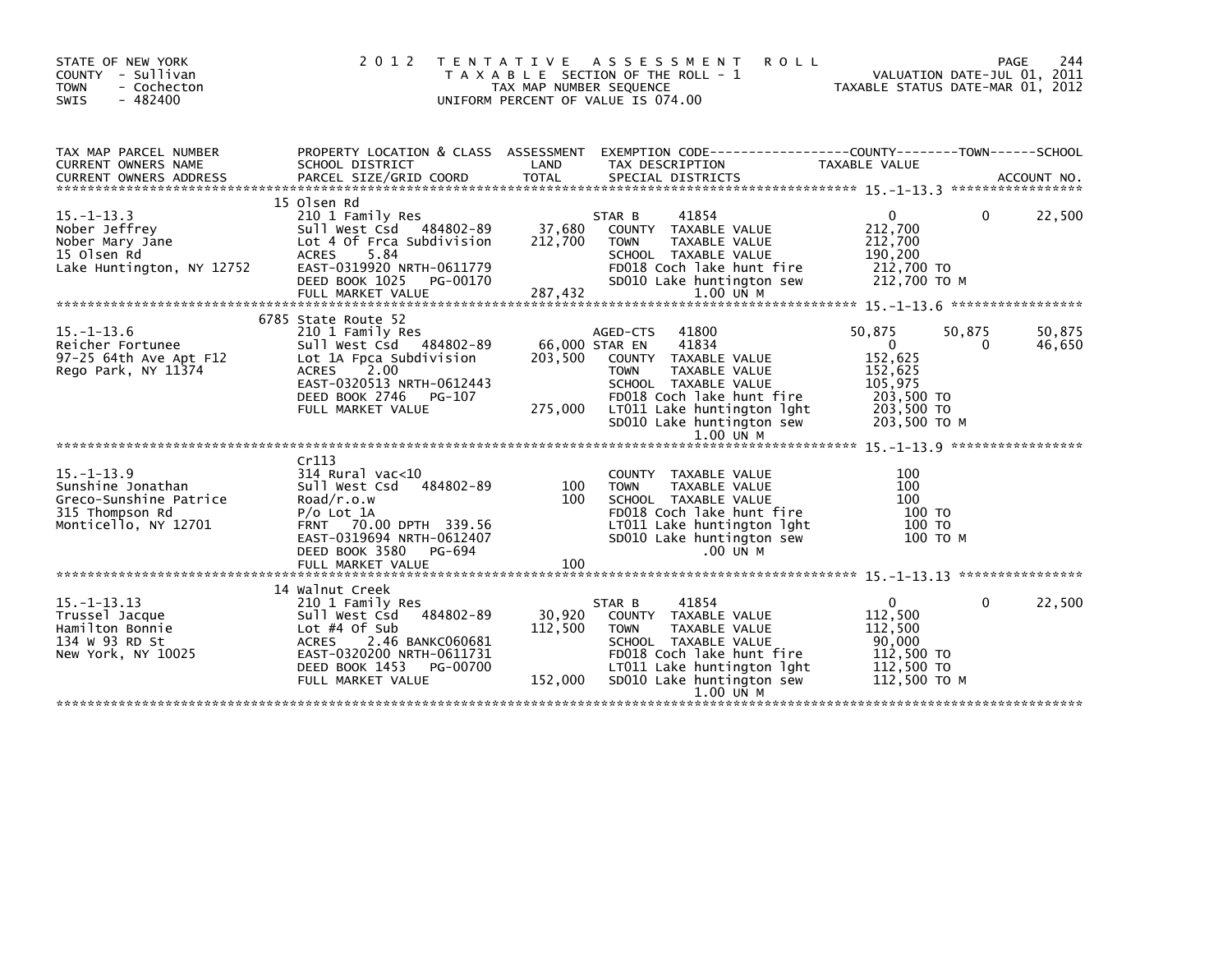| STATE OF NEW YORK<br>COUNTY - Sullivan<br>- Cochecton<br><b>TOWN</b><br>$-482400$<br>SWIS                             | 2 0 1 2                                                                                                                                                                                                       | TAX MAP NUMBER SEQUENCE      | TENTATIVE ASSESSMENT<br><b>ROLL</b><br>T A X A B L E SECTION OF THE ROLL - 1<br>UNIFORM PERCENT OF VALUE IS 074.00                                                                                   |                                                                                           | 245<br><b>PAGE</b><br>VALUATION DATE-JUL 01, 2011<br>TAXABLE STATUS DATE-MAR 01, 2012 |
|-----------------------------------------------------------------------------------------------------------------------|---------------------------------------------------------------------------------------------------------------------------------------------------------------------------------------------------------------|------------------------------|------------------------------------------------------------------------------------------------------------------------------------------------------------------------------------------------------|-------------------------------------------------------------------------------------------|---------------------------------------------------------------------------------------|
| TAX MAP PARCEL NUMBER<br><b>CURRENT OWNERS NAME</b>                                                                   | PROPERTY LOCATION & CLASS ASSESSMENT<br>SCHOOL DISTRICT                                                                                                                                                       | LAND                         | EXEMPTION CODE------------------COUNTY--------TOWN------SCHOOL<br>TAX DESCRIPTION                                                                                                                    | TAXABLE VALUE                                                                             |                                                                                       |
| $15. - 1 - 13.14$<br>Fine Craig S<br>Fine Jacquelyn A<br>3 Walnut Crk<br>PO Box 292<br>Lake Huntington, NY 12752      | 3 Walnut Crk<br>210 1 Family Res<br>Sull West Csd 484802-89<br>Lot $#18$ Of Sub<br>FRNT 138.01 DPTH 140.00<br>EAST-0320502 NRTH-0612163<br>DEED BOOK 2010<br>PG-53380<br>FULL MARKET VALUE                    | 18,000<br>131,500<br>177,700 | 41854<br>STAR B<br>COUNTY TAXABLE VALUE<br>TAXABLE VALUE<br><b>TOWN</b><br>SCHOOL TAXABLE VALUE<br>FD018 Coch lake hunt fire<br>LT011 Lake huntington lght<br>SD010 Lake huntington sew              | $\mathbf{0}$<br>131,500<br>131,500<br>109,000<br>131,500 TO<br>131,500 TO<br>131,500 ТО М | 22,500<br>0                                                                           |
| $15. -1 - 13.16$<br>Reggero John<br>Reggero Juliet<br>Box 306<br>Lake Huntington, NY 12752                            | 11 Walnut Creek (PVT)<br>210 1 Family Res<br>Sull West Csd 484802-89<br>Lot 17 & 19<br><b>ACRES</b><br>1.25<br>EAST-0320545 NRTH-0612026<br>DEED BOOK 1488<br>PG-0383<br>FULL MARKET VALUE                    | 18,800<br>117,100<br>158,200 | 41854<br>STAR B<br>COUNTY TAXABLE VALUE<br><b>TOWN</b><br>TAXABLE VALUE<br>SCHOOL TAXABLE VALUE<br>FD018 Coch lake hunt fire<br>LT011 Lake huntington lght<br>SD010 Lake huntington sew<br>1.00 UN M | $\mathbf{0}$<br>117,100<br>117,100<br>94,600<br>117,100 TO<br>117,100 TO<br>117,100 TO M  | 22,500<br>0                                                                           |
| $15. - 1 - 13.17$<br>Pelzer Jonathan<br>Pelzer Ellen<br>149 Deforest Rd<br>Dix Hills, NY 11746                        | 16 Lakebrook Dr<br>210 1 Family Res<br>Sull West Csd 484802-89<br>Walnut Creek<br>FRNT 100.00 DPTH 243.00<br><b>BANK C70196</b><br>EAST-0320493 NRTH-0611847<br>DEED BOOK 2114<br>PG-673<br>FULL MARKET VALUE | 13,500<br>196,400<br>265,400 | COUNTY TAXABLE VALUE<br>TAXABLE VALUE<br><b>TOWN</b><br>SCHOOL TAXABLE VALUE<br>FD018 Coch lake hunt fire<br>LT011 Lake huntington lght<br>SD010 Lake huntington sew<br>$1.00$ $\overline{M}$ M      | 196,400<br>196,400<br>196,400<br>196,400 TO<br>196,400 TO<br>196,400 ТО М                 |                                                                                       |
| $15. - 1 - 13.18$<br>Walnut Creek Homeowners Ass<br>Attention John Reggero<br>PO Box 306<br>Lake Huntington, NY 12752 | Cr113<br>692 Road/str/hwy<br>sull west Csd 484802-89<br>Sub Div Road Marc Lane<br>R.0.W.<br>2.00<br><b>ACRES</b><br>EAST-0320329 NRTH-0611634<br>DEED BOOK 2895<br>PG-664<br>FULL MARKET VALUE                | 100<br>100<br>100            | COUNTY TAXABLE VALUE<br>TAXABLE VALUE<br><b>TOWN</b><br>SCHOOL TAXABLE VALUE<br>FD018 Coch lake hunt fire<br>LT011 Lake huntington lght<br>SD010 Lake huntington sew<br>.00 UN M                     | 100<br>100<br>100<br>100 TO<br>100 TO<br>100 TO M                                         |                                                                                       |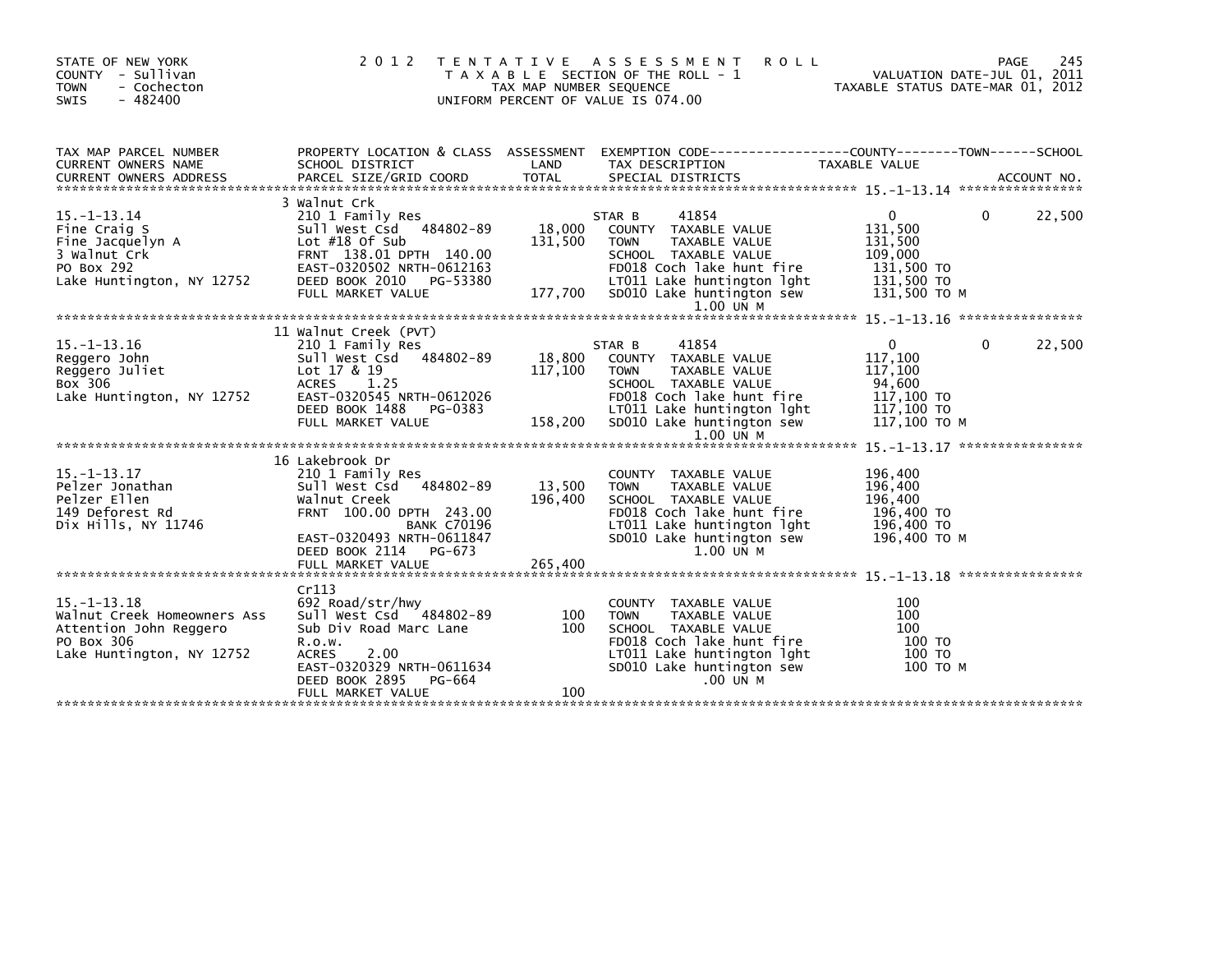| STATE OF NEW YORK<br>COUNTY - Sullivan<br><b>TOWN</b><br>- Cochecton<br>$-482400$<br><b>SWIS</b>                                     | 2 0 1 2<br>T E N T A T I V E                                                                                                                                                                       | TAX MAP NUMBER SEQUENCE             | A S S E S S M E N T<br><b>ROLL</b><br>T A X A B L E SECTION OF THE ROLL - 1<br>UNIFORM PERCENT OF VALUE IS 074.00                                                                                              |                                                                                                     | 246<br>PAGE<br>VALUATION DATE-JUL 01, 2011<br>TAXABLE STATUS DATE-MAR 01, 2012 |
|--------------------------------------------------------------------------------------------------------------------------------------|----------------------------------------------------------------------------------------------------------------------------------------------------------------------------------------------------|-------------------------------------|----------------------------------------------------------------------------------------------------------------------------------------------------------------------------------------------------------------|-----------------------------------------------------------------------------------------------------|--------------------------------------------------------------------------------|
| TAX MAP PARCEL NUMBER<br>CURRENT OWNERS NAME                                                                                         | SCHOOL DISTRICT                                                                                                                                                                                    | LAND                                | PROPERTY LOCATION & CLASS ASSESSMENT EXEMPTION CODE----------------COUNTY-------TOWN-----SCHOOL<br>TAX DESCRIPTION                                                                                             | TAXABLE VALUE                                                                                       |                                                                                |
| $15. - 1 - 13.20$<br>Lupowitz Avaigail<br>Halpin James L<br>6 Walnut Crk<br>PO Box 152<br>Lake Huntington, NY 12752                  | 6 Walnut Crk<br>210 1 Family Res<br>484802-89<br>Sull West Csd<br>Walnut Creek<br>ACRES<br>1.23<br>EAST-0320297 NRTH-0612119<br>DEED BOOK 1929<br>PG-624<br>FULL MARKET VALUE                      | 34,000 STAR B<br>128,500<br>173,600 | 41121<br>WAR VET<br>41854<br>COUNTY TAXABLE VALUE<br><b>TOWN</b><br>TAXABLE VALUE<br>SCHOOL TAXABLE VALUE<br>FD018 Coch lake hunt fire<br>LT011 Lake huntington lght<br>SD010 Lake huntington sew<br>1.00 UN M | 19,275<br>$\mathbf{0}$<br>109,225<br>109,225<br>106,000<br>128,500 TO<br>128,500 TO<br>128,500 ТО М | 19,275<br>22,500<br>$\Omega$                                                   |
| $15. -1 - 13.21$<br>Trussel Jacque<br>Trussel Bonnie<br>134 W 93 Rd St Apt 2d<br>New York, NY 10025                                  | Marc Ln<br>314 Rural vac<10<br>Sull West Csd 484802-89<br>FRNT 50.00 DPTH 200.00<br>EAST-0320225 NRTH-0611982<br>FULL MARKET VALUE                                                                 | 1,000<br>1,000<br>1,400             | COUNTY TAXABLE VALUE<br><b>TOWN</b><br>TAXABLE VALUE<br>SCHOOL TAXABLE VALUE<br>FD018 Coch lake hunt fire                                                                                                      | 1,000<br>1,000<br>1,000<br>1.000 TO                                                                 |                                                                                |
| $15. - 1 - 13.22$<br>Walnut Creek Homeowners<br>Association Inc<br>Attention John Reggero<br>PO Box 306<br>Lake Huntington, NY 12752 | Cr 113<br>311 Res vac land - WTRFNT<br>Sull West Csd 484802-89<br>Lot 1A Fpca Subdivision<br>FRNT 118.68 DPTH 110.00<br>EAST-0320659 NRTH-0612395<br>DEED BOOK 1882<br>PG-290<br>FULL MARKET VALUE | 1,000<br>1,000<br>1,400             | COUNTY TAXABLE VALUE<br><b>TOWN</b><br>TAXABLE VALUE<br>SCHOOL TAXABLE VALUE<br>FD018 Coch lake hunt fire<br>LT011 Lake huntington lght<br>SD010 Lake huntington sew<br>1.00 UN M                              | 1,000<br>1,000<br>1.000<br>1,000 TO<br>1,000 TO<br>$1,000$ TO M                                     |                                                                                |
| $15 - 1 - 14$<br>Zimmerman John<br>PO Box 122<br>Lake Huntington, NY 12752                                                           | 6860 State Route 52<br>210 1 Family Res<br>Sull West Csd<br>484802-89<br>ACRES 5.32 BANK B31730<br>EAST-0321723 NRTH-0611345<br>DEED BOOK 1726<br>PG-0044<br>FULL MARKET VALUE                     | 27,700<br>125,600<br>169,700        | COUNTY TAXABLE VALUE<br><b>TOWN</b><br>TAXABLE VALUE<br>SCHOOL TAXABLE VALUE<br>FD018 Coch lake hunt fire<br>LT011 Lake huntington lght                                                                        | 125,600<br>125,600<br>125,600<br>125,600 TO<br>125,600 TO                                           | 6440                                                                           |
| $15. - 1 - 15$<br>Carson Thomas W<br>1 Mountain Rd Box 181<br>Highview, NY 12721                                                     | Cr 112<br>314 Rural vac<10<br>Sull West Csd 484802-89<br>50.00 DPTH 200.00<br><b>FRNT</b><br>EAST-0321970 NRTH-0610090<br>DEED BOOK 1719<br>PG-53407<br>FULL MARKET VALUE                          | 2,400<br>2,400<br>3,200             | COUNTY TAXABLE VALUE<br><b>TOWN</b><br>TAXABLE VALUE<br>SCHOOL TAXABLE VALUE<br>FD018 Coch lake hunt fire<br>LT011 Lake huntington lght                                                                        | 2,400<br>2,400<br>2.400<br>2,400 TO<br>2,400 TO                                                     | 016110                                                                         |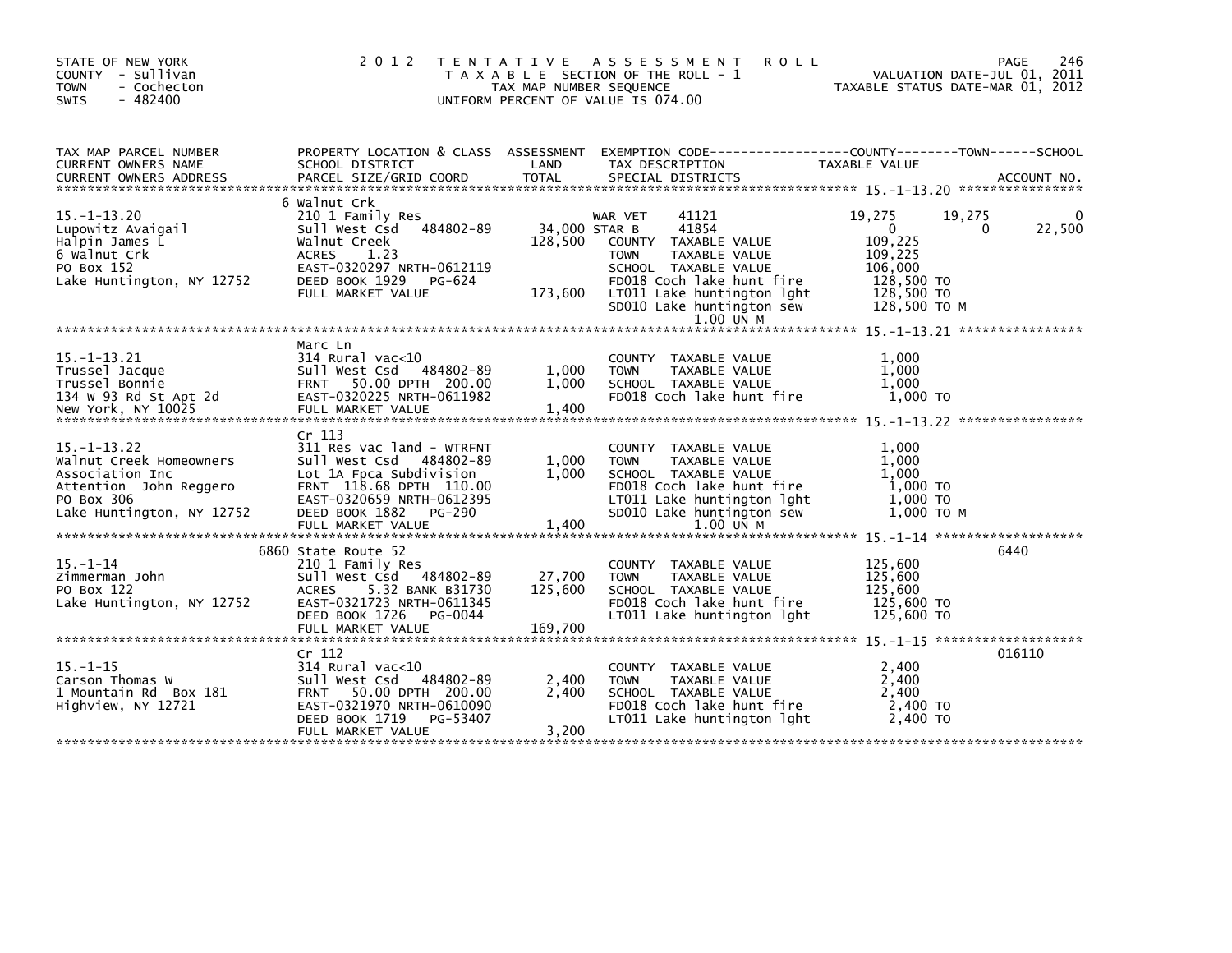| STATE OF NEW YORK<br>COUNTY - Sullivan<br>- Cochecton<br><b>TOWN</b><br>$-482400$<br><b>SWIS</b>                        | 2 0 1 2                                                                                                                                                        | TAX MAP NUMBER SEQUENCE      | TENTATIVE ASSESSMENT<br><b>ROLL</b><br>T A X A B L E SECTION OF THE ROLL - 1<br>UNIFORM PERCENT OF VALUE IS 074.00                       | VALUATION DATE-JUL 01, 2011<br>TAXABLE STATUS DATE-MAR 01, 2012 | 247<br><b>PAGE</b>                 |
|-------------------------------------------------------------------------------------------------------------------------|----------------------------------------------------------------------------------------------------------------------------------------------------------------|------------------------------|------------------------------------------------------------------------------------------------------------------------------------------|-----------------------------------------------------------------|------------------------------------|
| TAX MAP PARCEL NUMBER<br>CURRENT OWNERS NAME<br><b>CURRENT OWNERS ADDRESS</b>                                           | SCHOOL DISTRICT<br>PARCEL SIZE/GRID COORD                                                                                                                      | LAND<br><b>TOTAL</b>         | PROPERTY LOCATION & CLASS ASSESSMENT EXEMPTION CODE----------------COUNTY-------TOWN------SCHOOL<br>TAX DESCRIPTION<br>SPECIAL DISTRICTS | TAXABLE VALUE                                                   | ACCOUNT NO.<br>******************* |
| $15. - 1 - 16$<br>Clark Eugene<br>Attn: Voges Henry<br>Olsen Rd<br>PO Box 42                                            | Olsen Rd<br>210 1 Family Res<br>Sull West Csd 484802-89<br>8.00<br><b>ACRES</b><br>EAST-0320170 NRTH-0611080<br>DEED BOOK 810<br>PG-01125                      | 42.200 STAR B<br>114,900     | COMBAT VET 41131<br>41854<br>COUNTY TAXABLE VALUE<br><b>TOWN</b><br>TAXABLE VALUE<br>SCHOOL TAXABLE VALUE                                | 28,725<br>28,725<br>$\Omega$<br>0<br>86,175<br>86,175<br>92.400 | 002400<br>0<br>22,500              |
| Lake Huntington, NY 12752<br>$15. - 1 - 17$                                                                             | FULL MARKET VALUE<br>Tr 18<br>240 Rural res                                                                                                                    | 155,300                      | FD018 Coch lake hunt fire<br>COUNTY TAXABLE VALUE                                                                                        | 114,900 TO<br>15. -1-17 ********************<br>177,400         | 008496                             |
| Eisenstark Keith<br>Walsh Mary Beth<br>PO Box 18<br>Lake Huntington, NY 12752                                           | Sull West Csd<br>484802-89<br>ACRES 34.44<br>EAST-0320860 NRTH-0610220<br>DEED BOOK 1385<br>PG-189                                                             | 88,800<br>177,400            | TAXABLE VALUE<br><b>TOWN</b><br>SCHOOL TAXABLE VALUE<br>FD018 Coch lake hunt fire                                                        | 177,400<br>177,400<br>177,400 TO                                |                                    |
|                                                                                                                         | FULL MARKET VALUE                                                                                                                                              | 239,700                      |                                                                                                                                          |                                                                 |                                    |
| $15. - 1 - 19$<br>Cochecton Oil Inc.<br>6978 Rt 52<br>Cochecton, NY 12726                                               | 6978 Route 52<br>283 Res w/Comuse<br>sull west Csd<br>484802-89<br>ACRES 16.00<br>EAST-0320800 NRTH-0609790<br>DEED BOOK 1952<br>PG-01<br>FULL MARKET VALUE    | 63,400<br>332,100<br>448,800 | COUNTY TAXABLE VALUE<br>TAXABLE VALUE<br><b>TOWN</b><br>SCHOOL TAXABLE VALUE<br>FD018 Coch lake hunt fire                                | 332,100<br>332,100<br>332,100<br>332,100 TO                     | 011400                             |
|                                                                                                                         |                                                                                                                                                                |                              |                                                                                                                                          |                                                                 |                                    |
| $15. - 1 - 20.1$<br>Sharp Shooter Inc. Cushetunk Sull West Csd<br>Robert Beatley<br>75 Smales Rd<br>Cochecton, NY 12726 | T R 38<br>$314$ Rural vac< $10$<br>484802-89<br><b>ACRES</b><br>6.36<br>EAST-0319902 NRTH-0609942<br>DEED BOOK 2166<br>PG-379                                  | 19,100<br>19,100             | COUNTY TAXABLE VALUE<br>TAXABLE VALUE<br><b>TOWN</b><br>SCHOOL TAXABLE VALUE<br>FD018 Coch lake hunt fire                                | 19,100<br>19,100<br>19.100<br>19,100 TO                         | 011380                             |
|                                                                                                                         | FULL MARKET VALUE                                                                                                                                              | 25,800                       |                                                                                                                                          |                                                                 |                                    |
| $15 - 1 - 20.2$<br>Sharp Shooter Inc. Cushetunk<br>Robert Beatley<br>75 Smales Rd<br>Cochecton, NY 12726                | T R 38<br>314 Rural vac<10<br>484802-89<br>Sull West Csd<br>2.00<br><b>ACRES</b><br>EAST-0320410 NRTH-0609683<br>DEED BOOK 2166<br>PG-379<br>FULL MARKET VALUE | 12,000<br>12,000<br>16,200   | COUNTY TAXABLE VALUE<br>TAXABLE VALUE<br><b>TOWN</b><br>SCHOOL TAXABLE VALUE<br>FD018 Coch lake hunt fire                                | 12,000<br>12,000<br>12,000<br>12,000 TO                         |                                    |
|                                                                                                                         | Stony Rd                                                                                                                                                       |                              |                                                                                                                                          |                                                                 |                                    |
| $15. - 1 - 20.3$<br>Smith Benjamin J<br>338 Columbus Ave<br>West Harrison, NY 10604                                     | 314 Rural vac<10<br>Sull West Csd<br>484802-89<br>2.31<br><b>ACRES</b><br>EAST-0320672 NRTH-0609551<br>DEED BOOK 3234<br>PG-605                                | 13,200<br>13,200             | COUNTY TAXABLE VALUE<br>TAXABLE VALUE<br><b>TOWN</b><br>SCHOOL TAXABLE VALUE<br>FD018 Coch lake hunt fire                                | 13,200<br>13,200<br>13,200<br>13,200 TO                         |                                    |
|                                                                                                                         | FULL MARKET VALUE                                                                                                                                              | 17,800                       |                                                                                                                                          |                                                                 |                                    |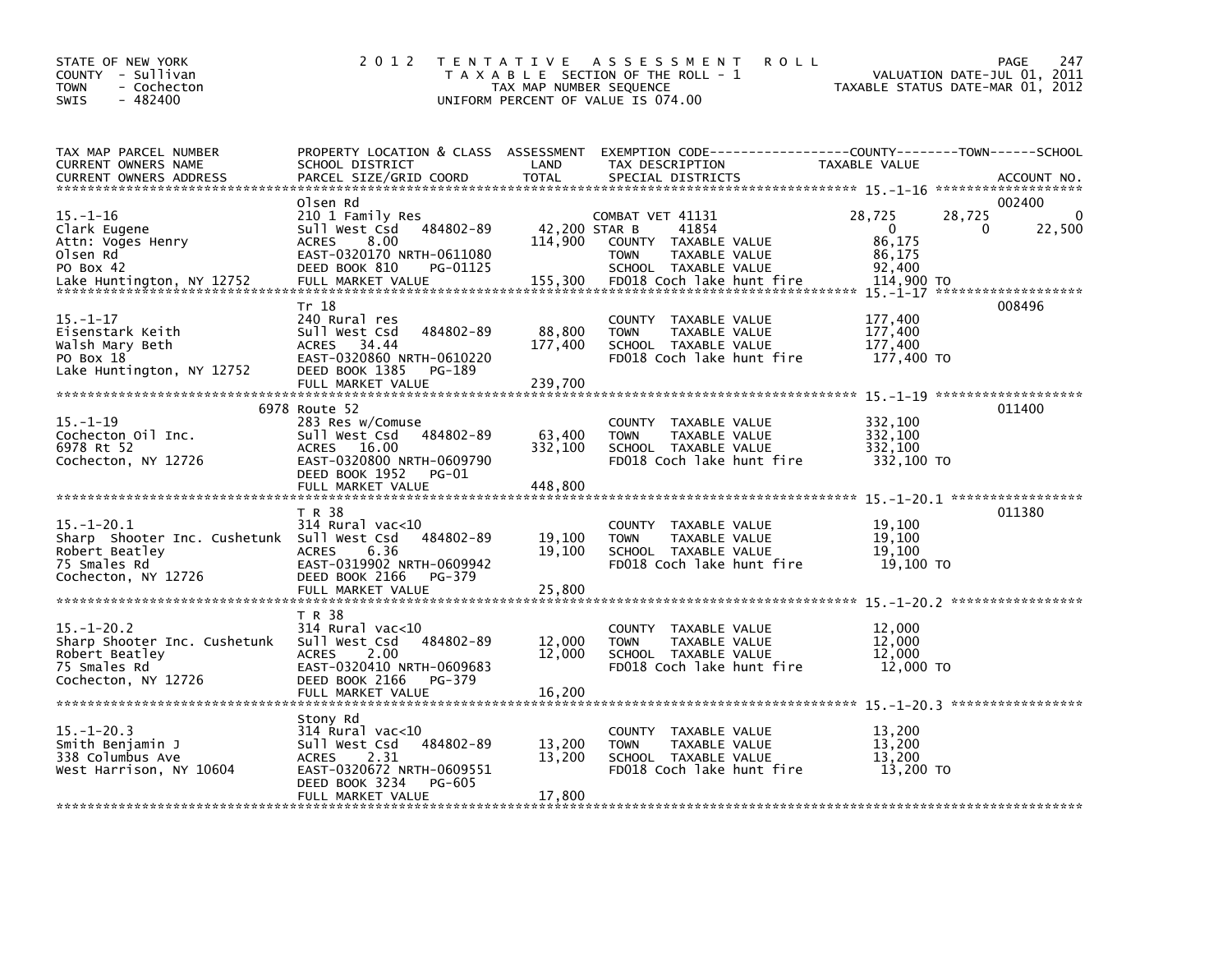| STATE OF NEW YORK<br>COUNTY - Sullivan<br>- Cochecton<br><b>TOWN</b><br>$-482400$<br><b>SWIS</b>   | 2 0 1 2                                                                                                                                                                                | T E N T A T I V E<br>A S S E S S M E N T<br><b>ROLL</b><br>T A X A B L E SECTION OF THE ROLL - 1<br>TAX MAP NUMBER SEQUENCE<br>UNIFORM PERCENT OF VALUE IS 074.00                                                                             | 248<br>PAGE<br>VALUATION DATE-JUL 01, 2011<br>TAXABLE STATUS DATE-MAR 01, 2012                                                          |
|----------------------------------------------------------------------------------------------------|----------------------------------------------------------------------------------------------------------------------------------------------------------------------------------------|-----------------------------------------------------------------------------------------------------------------------------------------------------------------------------------------------------------------------------------------------|-----------------------------------------------------------------------------------------------------------------------------------------|
| TAX MAP PARCEL NUMBER<br>CURRENT OWNERS NAME                                                       | PROPERTY LOCATION & CLASS ASSESSMENT<br>SCHOOL DISTRICT                                                                                                                                | LAND<br>TAX DESCRIPTION                                                                                                                                                                                                                       | TAXABLE VALUE                                                                                                                           |
| $15. - 1 - 22$<br>Bellouny Edmund<br>Bellouny Barbara<br>PO Box 131<br>Lake Huntington, NY 12752   | 233 Old County Road<br>210 1 Family Res<br>Sull West Csd 484802-89<br><b>ACRES</b><br>4.28<br>EAST-0321340 NRTH-0609190<br>DEED BOOK 1170<br>PG-00295<br>FULL MARKET VALUE             | 92 PCT OF VALUE USED FOR EXEMPTION PURPOSES<br>41834<br>STAR EN<br>29,500 COMBAT VET 41131<br>125,100 AGED-S<br>41804<br>COUNTY TAXABLE VALUE<br><b>TOWN</b><br>TAXABLE VALUE<br>169,100<br>SCHOOL TAXABLE VALUE<br>FD018 Coch lake hunt fire | 016554<br>$\Omega$<br>46,650<br>28,773<br>28,773<br>$\Omega$<br>11,509<br>$\mathbf{0}$<br>0<br>96,327<br>96,327<br>66,941<br>125,100 TO |
|                                                                                                    |                                                                                                                                                                                        |                                                                                                                                                                                                                                               |                                                                                                                                         |
| $15. - 1 - 23$<br>Boffa Edward<br>Boffa Rosemary<br>183 Old County Rd<br>Cochecton, NY 12726       | 183 old County Rd<br>210 1 Family Res<br>Sull West Csd 484802-89<br>50 % unfin const 2003<br>ACRES 100.75<br>EAST-0320510 NRTH-0608200<br>DEED BOOK 1182<br>PG-00131                   | 41834<br>STAR EN<br>182,000<br>COUNTY TAXABLE VALUE<br>322,600<br>TAXABLE VALUE<br><b>TOWN</b><br>SCHOOL TAXABLE VALUE<br>FD018 Coch lake hunt fire                                                                                           | 001300<br>$\mathbf{0}$<br>46,650<br>322,600<br>322,600<br>275,950<br>322,600 TO                                                         |
|                                                                                                    | FULL MARKET VALUE                                                                                                                                                                      | 435.900                                                                                                                                                                                                                                       |                                                                                                                                         |
| $15. - 1 - 24$<br>Tyler Mark Anthony<br>10801 Pepperbush Ct<br>Glen Allen, VA 23060                | Shortcut Rd<br>312 Vac w/imprv<br>484802-89<br>Sull West Csd<br><b>ACRES</b><br>2.70<br>EAST-0324320 NRTH-0612320<br>DEED BOOK 1998<br>PG-206                                          | COUNTY TAXABLE VALUE<br>16,200<br><b>TOWN</b><br>TAXABLE VALUE<br>16.200<br>SCHOOL TAXABLE VALUE<br>FD018 Coch lake hunt fire                                                                                                                 | $15 - 1 - 24$ *********************<br>015970<br>16,200<br>16,200<br>16.200<br>16,200 TO                                                |
|                                                                                                    |                                                                                                                                                                                        |                                                                                                                                                                                                                                               |                                                                                                                                         |
| $15. - 1 - 26$<br>Gerstler Rory S<br>345 Shortcut Rd<br>Cochecton, NY 12726                        | 345 Shortcut Rd<br>411 Apartment<br>Sull West Csd<br>484802-89<br>FRNT 100.00 DPTH 450.00<br>0.95 BANKC000000<br><b>ACRES</b><br>EAST-0322940 NRTH-0611290<br>DEED BOOK 3085<br>PG-218 | 41854<br>STAR B<br>16,000<br>COUNTY TAXABLE VALUE<br>189,000<br><b>TOWN</b><br>TAXABLE VALUE<br>SCHOOL TAXABLE VALUE<br>FD018 Coch lake hunt fire                                                                                             | 012065<br>$\mathbf{0}$<br>22,500<br>189,000<br>189,000<br>166,500<br>189,000 TO                                                         |
|                                                                                                    | FULL MARKET VALUE                                                                                                                                                                      | 255,400                                                                                                                                                                                                                                       |                                                                                                                                         |
|                                                                                                    |                                                                                                                                                                                        |                                                                                                                                                                                                                                               | $15. -1 - 27.1$ ******************                                                                                                      |
| $15. - 1 - 27.1$<br>Solomon Matthew W<br>Smith Hilary A<br>PO Box 262<br>Lake Huntington, NY 12752 | 317 Shortcut<br>240 Rural res<br>Sull West Csd<br>484802-89<br>9.93<br><b>ACRES</b><br>EAST-0323570 NRTH-0611150<br>PG-509<br>DEED BOOK 2628<br>FULL MARKET VALUE                      | 41854<br>STAR B<br>41,500<br>COUNTY TAXABLE VALUE<br>159,000<br>TAXABLE VALUE<br><b>TOWN</b><br>SCHOOL TAXABLE VALUE<br>FD018 Coch lake hunt fire<br>214,900                                                                                  | 013220<br>0<br>22,500<br>159,000<br>159,000<br>136,500<br>159,000 TO                                                                    |
|                                                                                                    |                                                                                                                                                                                        |                                                                                                                                                                                                                                               |                                                                                                                                         |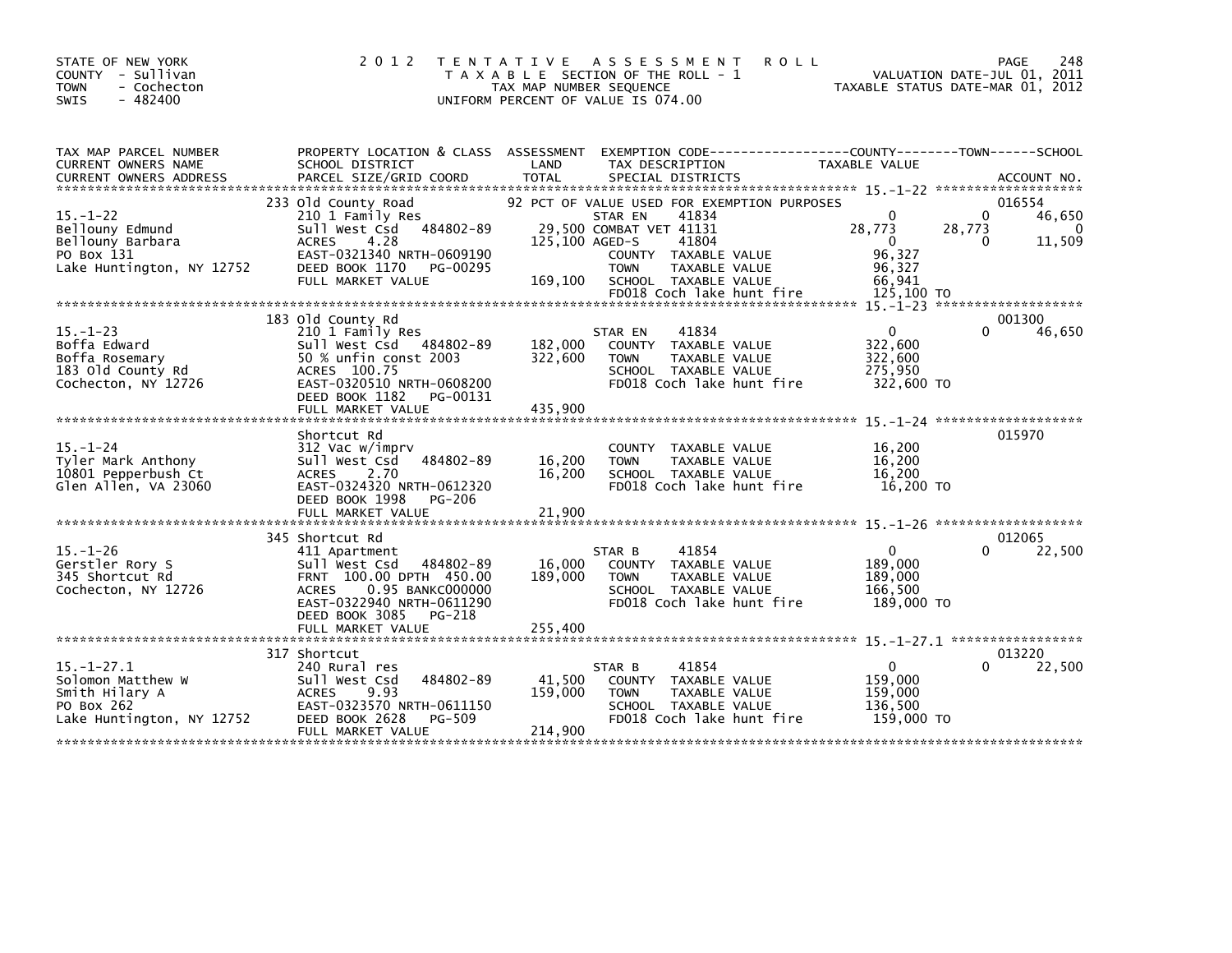| STATE OF NEW YORK<br>COUNTY - Sullivan<br><b>TOWN</b><br>- Cochecton<br>- 482400<br>SWIS     | 2 0 1 2                                                                                                                                                  | T E N T A T I V E<br>TAX MAP NUMBER SEQUENCE | A S S E S S M E N T<br><b>ROLL</b><br>T A X A B L E SECTION OF THE ROLL - 1<br>UNIFORM PERCENT OF VALUE IS 074.00            | TAXABLE STATUS DATE-MAR 01, 2012                        | 249<br>PAGE<br>VALUATION DATE-JUL 01, 2011 |
|----------------------------------------------------------------------------------------------|----------------------------------------------------------------------------------------------------------------------------------------------------------|----------------------------------------------|------------------------------------------------------------------------------------------------------------------------------|---------------------------------------------------------|--------------------------------------------|
| TAX MAP PARCEL NUMBER<br>CURRENT OWNERS NAME                                                 | PROPERTY LOCATION & CLASS ASSESSMENT<br>SCHOOL DISTRICT                                                                                                  | LAND                                         | TAX DESCRIPTION                                                                                                              | <b>TAXABLE VALUE</b>                                    |                                            |
| $15. - 1 - 27.2$<br>Gerstler Rory S<br>345 Shortcut Rd<br>Cochecton, NY 12726                | Shortcut Rd<br>311 Res vac land<br>484802<br>Sull West Csd<br><b>ACRES</b><br>0.78 BANKC000000<br>DEED BOOK 3085<br>PG-218<br>FULL MARKET VALUE          | 5,500<br>5,500<br>7,400                      | COUNTY TAXABLE VALUE<br>TAXABLE VALUE<br><b>TOWN</b><br>SCHOOL TAXABLE VALUE<br>FD018 Coch lake hunt fire                    | 5,500<br>5.500<br>5,500<br>5.500 TO                     |                                            |
| $15. - 1 - 28.1$<br>Shaw Harold<br>Shaw Sheila<br>116 Buff Rd<br>Cochecton, NY 12726         | 116 Buff Rd<br>270 Mfg housing<br>Sull West Csd<br>484802-89<br>Lot D<br><b>ACRES</b><br>3.25<br>EAST-0325170 NRTH-0610460<br>DEED BOOK 1379<br>PG-275   | 25,900<br>70,000<br>94,600                   | 41854<br>STAR B<br>COUNTY TAXABLE VALUE<br>TAXABLE VALUE<br><b>TOWN</b><br>SCHOOL TAXABLE VALUE<br>FD018 Coch lake hunt fire | $\mathbf{0}$<br>70,000<br>70.000<br>47,500<br>70,000 TO | 016150<br>22,500<br>0                      |
| $15. - 1 - 28.2$<br>Barber Miriam<br>1249 SW 48 Terrace<br>Deerfield Beach, FL 33442         | FULL MARKET VALUE<br>542 Skipperene Rd<br>314 Rural vac<10<br>Sull West Csd<br>484802-89<br><b>ACRES</b><br>7.20<br>EAST-0324430 NRTH-0610740            | 30,500<br>30,500                             | COUNTY TAXABLE VALUE<br><b>TOWN</b><br>TAXABLE VALUE<br>SCHOOL TAXABLE VALUE<br>FD018 Coch lake hunt fire                    | 30,500<br>30,500<br>30,500<br>30,500 TO                 | 15. -1-28. 2 ******************<br>000490  |
|                                                                                              | DEED BOOK 748<br>PG-00680                                                                                                                                |                                              |                                                                                                                              |                                                         |                                            |
| $15.-1-28.3$<br>Powell Tiffany<br>106 Buff Rd<br>Cochecton, NY 12726                         | 106 Buff Rd<br>270 Mfg housing<br>484802-89<br>Sull West Csd<br>Lot C<br><b>ACRES</b><br>2.50<br>EAST-0325183 NRTH-0610429<br>DEED BOOK 2513<br>PG-127   | 23,000<br>66,600                             | 41854<br>STAR B<br>COUNTY TAXABLE VALUE<br><b>TOWN</b><br>TAXABLE VALUE<br>SCHOOL TAXABLE VALUE<br>FD018 Coch lake hunt fire | $\mathbf{0}$<br>66,600<br>66,600<br>44,100<br>66,600 TO | 22,500<br>0                                |
|                                                                                              | FULL MARKET VALUE                                                                                                                                        | 90,000                                       |                                                                                                                              |                                                         | $15. - 1 - 28.4$ ******************        |
| $15. - 1 - 28.4$<br>Ruzan Petar<br>Ruzan Ana<br>6734 Elliott Ave<br>Middle Village, NY 11379 | Buff Rd<br>270 Mfg housing<br>Sull West Csd<br>484802-89<br>$Lot$ $#B$<br>2.50<br><b>ACRES</b><br>EAST-0324987 NRTH-0610523<br>DEED BOOK 2177<br>$PG-57$ | 23,000<br>31,900                             | COUNTY TAXABLE VALUE<br><b>TOWN</b><br>TAXABLE VALUE<br>SCHOOL TAXABLE VALUE<br>FD018 Coch lake hunt fire                    | 31,900<br>31,900<br>31.900<br>31,900 TO                 |                                            |
|                                                                                              | FULL MARKET VALUE                                                                                                                                        | 43,100                                       |                                                                                                                              |                                                         |                                            |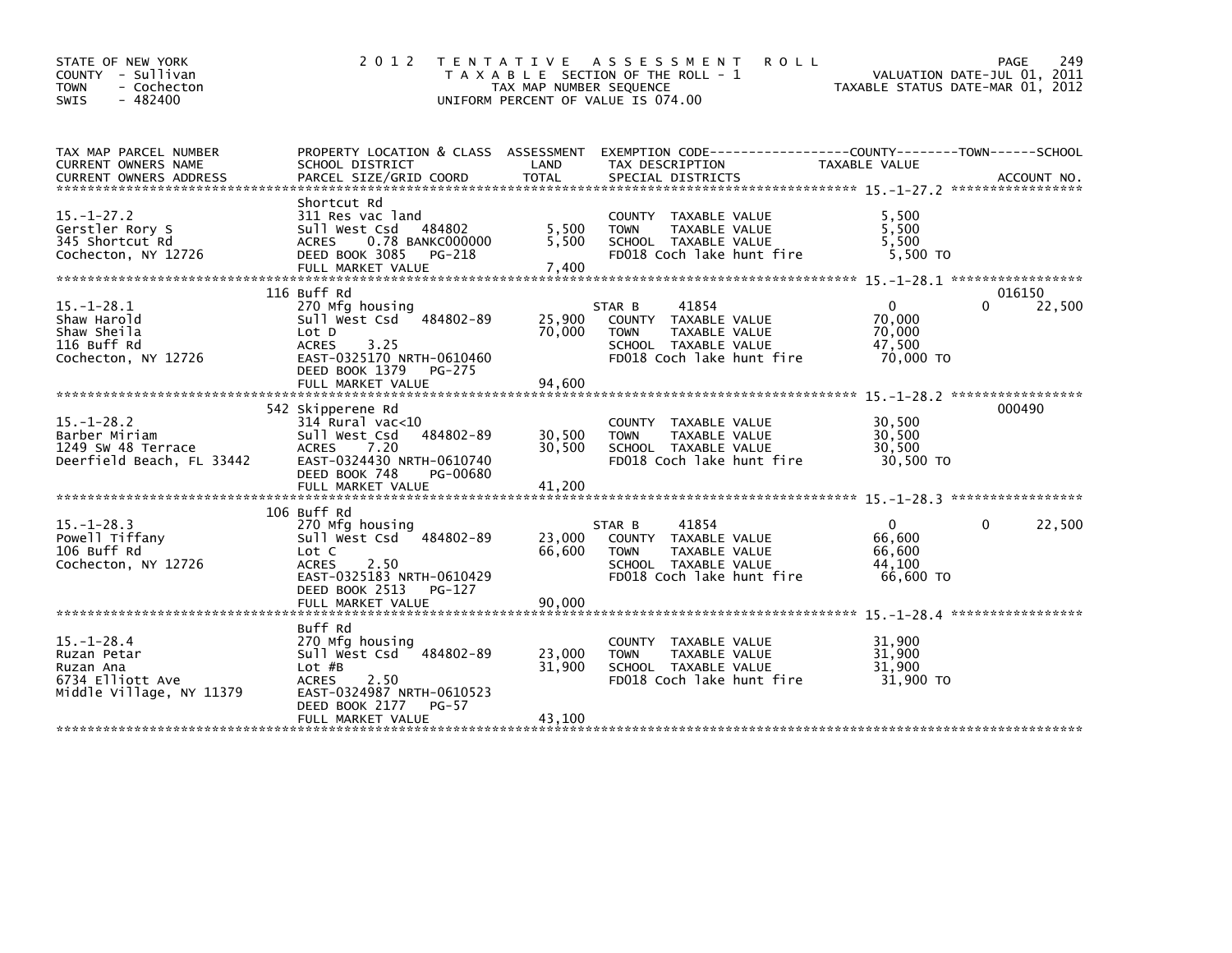| STATE OF NEW YORK<br>COUNTY - Sullivan<br><b>TOWN</b><br>- Cochecton<br>$-482400$<br><b>SWIS</b>                                                          | 2 0 1 2                                                                                                                                                                     | TAX MAP NUMBER SEQUENCE             | TENTATIVE ASSESSMENT<br><b>ROLL</b><br>T A X A B L E SECTION OF THE ROLL - 1<br>UNIFORM PERCENT OF VALUE IS 074.00                                                                                                                    |                                                                                                | 250<br>PAGE<br>VALUATION DATE-JUL 01, 2011<br>TAXABLE STATUS DATE-MAR 01, 2012         |
|-----------------------------------------------------------------------------------------------------------------------------------------------------------|-----------------------------------------------------------------------------------------------------------------------------------------------------------------------------|-------------------------------------|---------------------------------------------------------------------------------------------------------------------------------------------------------------------------------------------------------------------------------------|------------------------------------------------------------------------------------------------|----------------------------------------------------------------------------------------|
| TAX MAP PARCEL NUMBER<br>CURRENT OWNERS NAME<br>CURRENT OWNERS ADDRESS                                                                                    | PROPERTY LOCATION & CLASS ASSESSMENT<br>SCHOOL DISTRICT<br>PARCEL SIZE/GRID COORD                                                                                           | LAND<br><b>TOTAL</b>                | EXEMPTION CODE-----------------COUNTY-------TOWN------SCHOOL<br>TAX DESCRIPTION<br>SPECIAL DISTRICTS                                                                                                                                  | TAXABLE VALUE                                                                                  | ACCOUNT NO.                                                                            |
| $15. - 1 - 28.5$<br>Powell Ralph V<br>Powell Tammy L<br>90 Buff Rd<br>Cochecton, NY 12726                                                                 | 90 Buff Rd<br>210 1 Family Res<br>484802-89<br>Sull West Csd<br>Lot A<br>3.25<br><b>ACRES</b><br>EAST-0324744 NRTH-0610620<br>DEED BOOK 1392<br>PG-986<br>FULL MARKET VALUE | 25,900<br>62,900<br>85,000          | 41854<br>STAR B<br>COUNTY TAXABLE VALUE<br><b>TOWN</b><br>TAXABLE VALUE<br>SCHOOL TAXABLE VALUE<br>FD018 Coch lake hunt fire                                                                                                          | 0<br>62,900<br>62,900<br>40,400<br>62,900 TO                                                   | 22,500<br>0                                                                            |
| $15. - 1 - 29.1$<br>Schaefer Walter<br>Schaefer Linda<br>PO Box 65<br>Lake Huntington, NY 12752                                                           | 24 Buff Rd<br>210 1 Family Res<br>484802-89<br>Sull West Csd<br>2.80<br><b>ACRES</b><br>EAST-0323230 NRTH-0610920<br>DEED BOOK 839<br>PG-00075<br>FULL MARKET VALUE         | 23,000 STAR B<br>101,600<br>137,300 | 98 PCT OF VALUE USED FOR EXEMPTION PURPOSES<br>41121<br>WAR VET<br>41854<br>COUNTY TAXABLE VALUE<br>TAXABLE VALUE<br><b>TOWN</b><br>SCHOOL TAXABLE VALUE<br>FD018 Coch lake hunt fire                                                 | 14,935<br>$\overline{0}$<br>86,665<br>86,665<br>79,100<br>101,600 TO                           | 013241<br>$\Omega$<br>14,935<br>22,500<br>0                                            |
| $15 - 1 - 29.2$<br>Suozzo James Willow<br>276 Allwood Ave<br>Central Islip, NY 11722                                                                      | Tr 16<br>$314$ Rural vac<10<br>Sull West Csd<br>484802-89<br><b>ACRES</b><br>1.40<br>EAST-0323820 NRTH-0610720<br>DEED BOOK 1156<br>PG-00095<br>FULL MARKET VALUE           | 5,600<br>5,600<br>7,600             | COUNTY TAXABLE VALUE<br>TAXABLE VALUE<br><b>TOWN</b><br>SCHOOL TAXABLE VALUE<br>FD018 Coch lake hunt fire                                                                                                                             | 5,600<br>5,600<br>5.600<br>$5,600$ TO                                                          | 009859                                                                                 |
| $15. - 1 - 29.3$<br>Crosby Donald H<br>Kearns Jacalyn A<br>PO Box 26<br>Kiamesha Lake, NY 12751<br>MAY BE SUBJECT TO PAYMENT<br>UNDER AGDIST LAW TIL 2017 | 6921 State Route 52<br>312 Vac w/imprv<br>Sull West Csd 484802-89<br>ACRES 19.92<br>EAST-0323370 NRTH-0610440<br>DEED BOOK 2011<br>PG-3234<br>FULL MARKET VALUE             | 220,000                             | AGRI BLDGS 41700<br>68,000 AGRI BLDGS 41700<br>162,800 AGRI BLDGS 41700<br>AGRI DIST 41720<br>COUNTY TAXABLE VALUE<br>TAXABLE VALUE<br><b>TOWN</b><br>SCHOOL TAXABLE VALUE<br>FD018 Coch lake hunt fire<br>LT011 Lake huntington lght | 22,750<br>31,300<br>31,000<br>40,930<br>36.820<br>36,820<br>36,820<br>162,800 TO<br>162,800 TO | 005350<br>22,750<br>22,750<br>31,300<br>31,300<br>31,000<br>31,000<br>40,930<br>40,930 |
| 15. –1–29. 4<br>Cisek Helene<br>55-08 Hamilton Pl<br>Maspeth, NY 11378                                                                                    | 16 Buff Rd<br>270 Mfg housing<br>484802-89<br>Sull West Csd<br><b>ACRES</b><br>2.30<br>EAST-0322810 NRTH-0611100<br>DEED BOOK 2758<br>PG-593<br>FULL MARKET VALUE           | 22,200<br>37,200<br>50,300          | COUNTY TAXABLE VALUE<br>TAXABLE VALUE<br><b>TOWN</b><br>SCHOOL TAXABLE VALUE<br>FD018 Coch lake hunt fire<br>LT011 Lake huntington lght                                                                                               | 37,200<br>37,200<br>37,200<br>37,200 TO<br>37,200 TO                                           | 002355                                                                                 |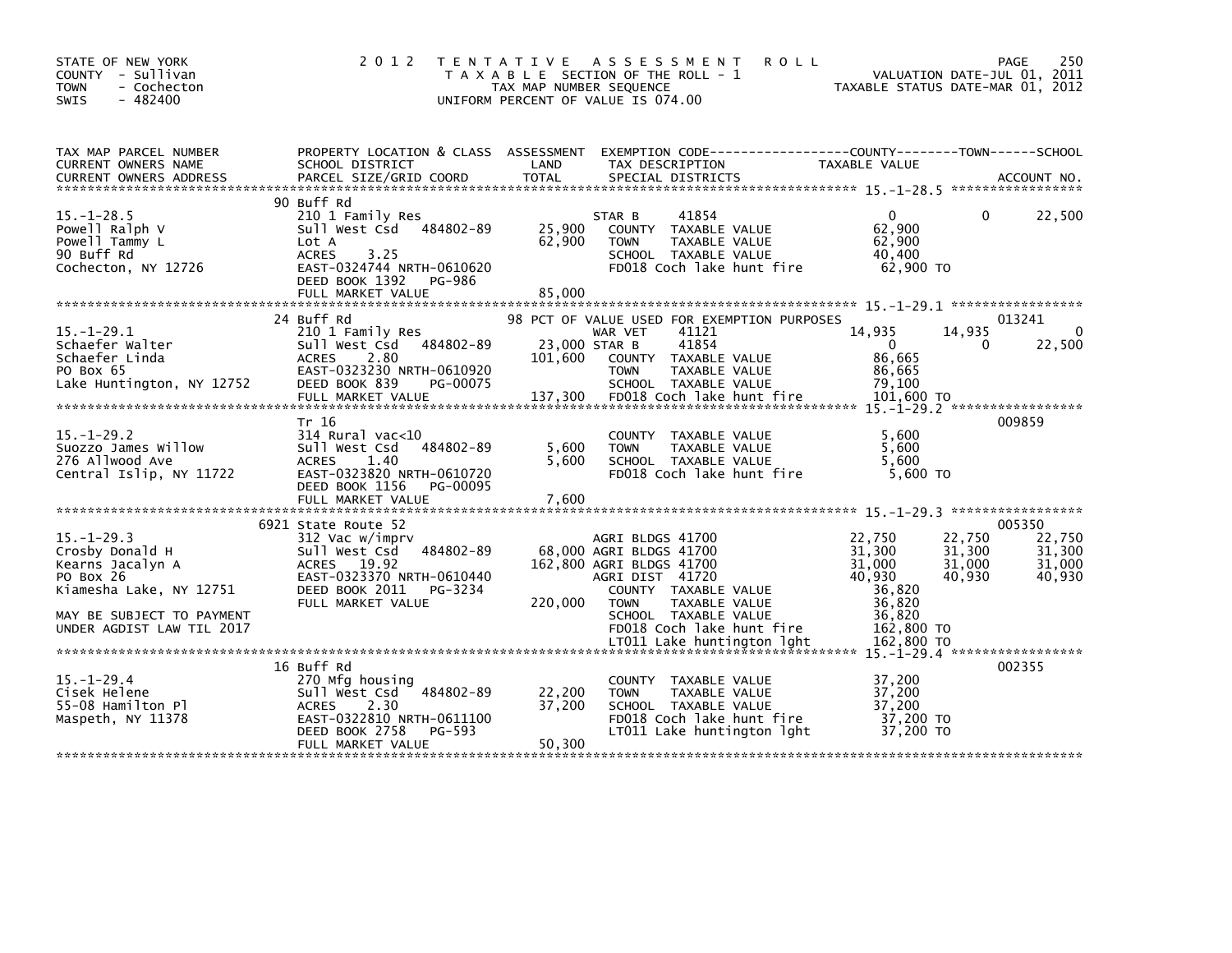| STATE OF NEW YORK<br>COUNTY - Sullivan<br>- Cochecton<br><b>TOWN</b><br>$-482400$<br>SWIS                                                                 | 2 0 1 2                                                                                                                                                     | T E N T A T I V E<br>TAX MAP NUMBER SEQUENCE<br>UNIFORM PERCENT OF VALUE IS 074.00 | A S S E S S M E N T<br>T A X A B L E SECTION OF THE ROLL - 1                                                                                                                 | <b>ROLL</b>                                                             | 251<br><b>PAGE</b><br>VALUATION DATE-JUL 01, 2011<br>TAXABLE STATUS DATE-MAR 01, 2012 |
|-----------------------------------------------------------------------------------------------------------------------------------------------------------|-------------------------------------------------------------------------------------------------------------------------------------------------------------|------------------------------------------------------------------------------------|------------------------------------------------------------------------------------------------------------------------------------------------------------------------------|-------------------------------------------------------------------------|---------------------------------------------------------------------------------------|
| TAX MAP PARCEL NUMBER<br>CURRENT OWNERS NAME                                                                                                              | PROPERTY LOCATION & CLASS ASSESSMENT<br>SCHOOL DISTRICT                                                                                                     | LAND                                                                               | TAX DESCRIPTION                                                                                                                                                              | <b>TAXABLE VALUE</b>                                                    |                                                                                       |
| $15. - 1 - 29.5$<br>Nober Allan H Jr<br>Nober Kelly S<br>36 Buff Rd<br>Cochecton, NY 12726                                                                | 36 Buff Rd<br>210 1 Family Res<br>Sull West Csd 484802-89<br>1.95<br><b>ACRES</b><br>EAST-0323590 NRTH-0610710<br>DEED BOOK 2058<br>PG-604                  | 21,000<br>85,000                                                                   | 41854<br>STAR B<br>COUNTY TAXABLE VALUE<br><b>TOWN</b><br>TAXABLE VALUE<br>SCHOOL TAXABLE VALUE<br>FD018 Coch lake hunt fire                                                 | $\Omega$<br>85,000<br>85,000<br>62,500<br>85,000 TO                     | 008175<br>$\Omega$<br>22,500                                                          |
|                                                                                                                                                           |                                                                                                                                                             |                                                                                    |                                                                                                                                                                              |                                                                         |                                                                                       |
| $15. - 1 - 29.6$<br>Bunch Eric<br>Bunch Lauren<br>6900 Rt 52<br>Cochecton, NY 12726                                                                       | 810 Rt 52<br>210 1 Family Res<br>484802-89<br>Sull West Csd<br>ACRES 11.75<br>EAST-0322226 NRTH-0611113<br>DEED BOOK 1459<br>PG-887                         | 33,500<br>103,500                                                                  | 41854<br>STAR B<br>COUNTY TAXABLE VALUE<br>TAXABLE VALUE<br><b>TOWN</b><br>SCHOOL TAXABLE VALUE<br>FD018 Coch lake hunt fire                                                 | $\mathbf{0}$<br>103,500<br>103,500<br>81,000<br>103,500 TO              | 005537<br>22,500<br>0                                                                 |
| $15. - 1 - 30$<br>Suozzo James Willow<br>276 Allwood Ave<br>Central Islip, NY 11722                                                                       | Tr 16<br>$322$ Rural vac $>10$<br>Sull West Csd<br>484802-89<br><b>ACRES</b><br>28.30<br>EAST-0324750 NRTH-0609930<br>DEED BOOK 1156<br>PG-00095            | 41,500<br>41,500                                                                   | COUNTY TAXABLE VALUE<br><b>TOWN</b><br>TAXABLE VALUE<br>SCHOOL TAXABLE VALUE<br>FD018 Coch lake hunt fire                                                                    | 41,500<br>41,500<br>41.500<br>41,500 TO                                 | 009858                                                                                |
|                                                                                                                                                           | 6939 Route 52                                                                                                                                               |                                                                                    |                                                                                                                                                                              |                                                                         | 008490                                                                                |
| $15. - 1 - 31$<br>Pierce Henrietta<br>6939 Route 52<br>Cochecton, NY 12726                                                                                | 210 1 Family Res<br>484802-89<br>sull west Csd<br>3.00<br><b>ACRES</b><br>EAST-0322433 NRTH-0610359<br>DEED BOOK 1697<br>PG-0060<br>FULL MARKET VALUE       | 22,500<br>101,500<br>137,200                                                       | 41834<br>STAR EN<br>TAXABLE VALUE<br><b>COUNTY</b><br><b>TAXABLE VALUE</b><br><b>TOWN</b><br>SCHOOL TAXABLE VALUE<br>FD018 Coch lake hunt fire<br>LT011 Lake huntington lght | $\mathbf 0$<br>101,500<br>101,500<br>54,850<br>101,500 TO<br>101,500 TO | 46,650<br>$\Omega$                                                                    |
| $15. - 1 - 32.1$<br>Crosby Donald H<br>Kearns Jacalyn A<br>PO Box 26<br>Kiamesha Lake, NY 12751<br>MAY BE SUBJECT TO PAYMENT<br>UNDER AGDIST LAW TIL 2016 | Cr 112<br>$322$ Rural vac $>10$<br>484802-89<br>Sull West Csd<br>ACRES 51.50<br>EAST-0323770 NRTH-0609560<br>DEED BOOK 2011<br>PG-3235<br>FULL MARKET VALUE | 117,000<br>117,000<br>158,100                                                      | AGRI DIST 41720<br>COUNTY TAXABLE VALUE<br><b>TOWN</b><br>TAXABLE VALUE<br>SCHOOL TAXABLE VALUE<br>FD018 Coch lake hunt fire                                                 | 98.710<br>18,290<br>18,290<br>18.290<br>117,000 TO                      | 015601<br>98.710<br>98,710                                                            |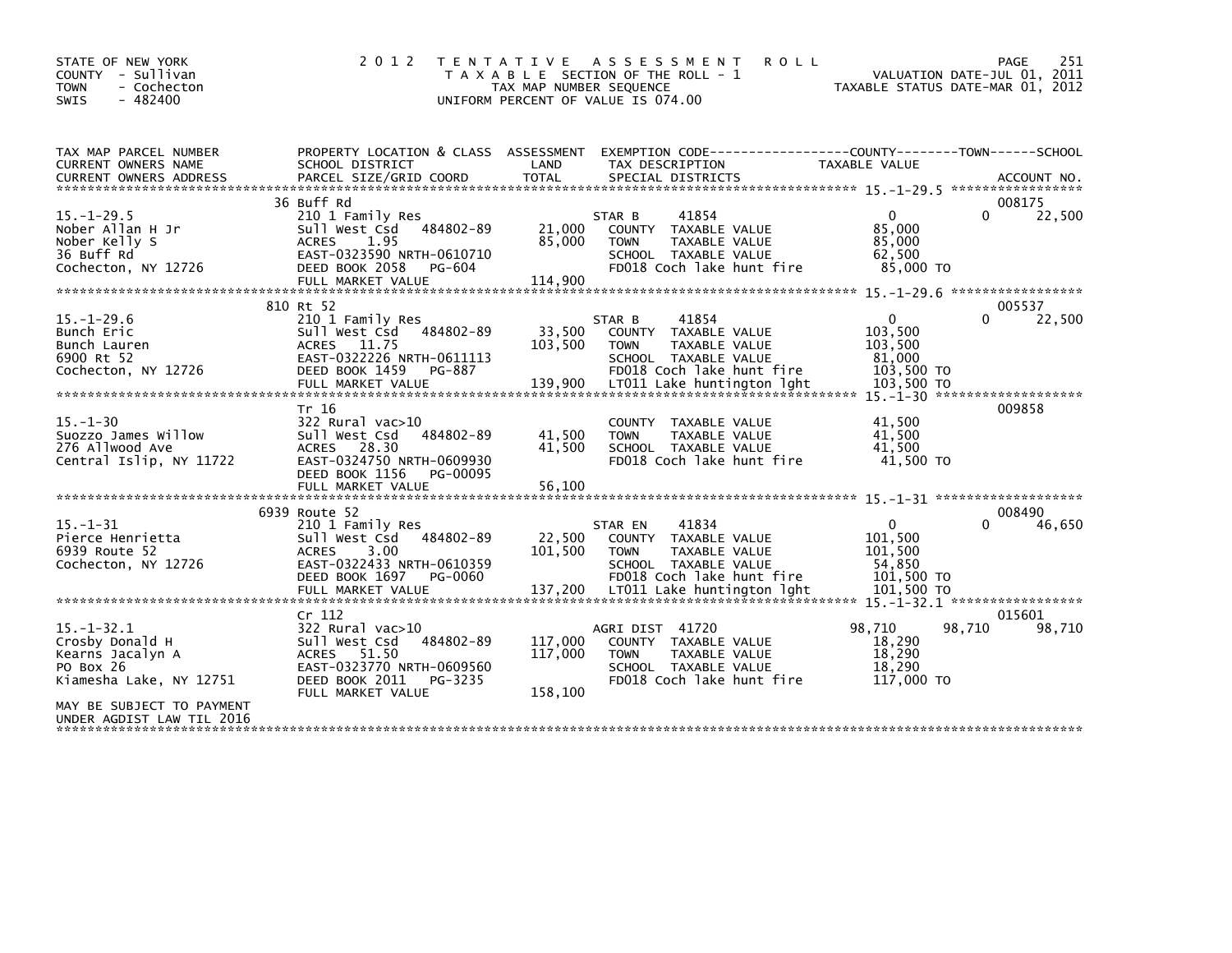| STATE OF NEW YORK<br>COUNTY - Sullivan<br>- Cochecton<br><b>TOWN</b><br>$-482400$<br>SWIS         | 2 0 1 2                                                                                                                                                         | TAX MAP NUMBER SEQUENCE  | TENTATIVE ASSESSMENT<br><b>ROLL</b><br>T A X A B L E SECTION OF THE ROLL - 1<br>UNIFORM PERCENT OF VALUE IS 074.00                                     | VALUATION DATE-JUL 01, 2011<br>TAXABLE STATUS DATE-MAR 01, 2012           | 252<br>PAGE      |
|---------------------------------------------------------------------------------------------------|-----------------------------------------------------------------------------------------------------------------------------------------------------------------|--------------------------|--------------------------------------------------------------------------------------------------------------------------------------------------------|---------------------------------------------------------------------------|------------------|
| TAX MAP PARCEL NUMBER<br>CURRENT OWNERS NAME<br><b>CURRENT OWNERS ADDRESS</b>                     | PROPERTY LOCATION & CLASS ASSESSMENT<br>SCHOOL DISTRICT<br>PARCEL SIZE/GRID COORD                                                                               | LAND<br><b>TOTAL</b>     | EXEMPTION CODE-----------------COUNTY-------TOWN------SCHOOL<br>TAX DESCRIPTION<br>SPECIAL DISTRICTS                                                   | TAXABLE VALUE                                                             | ACCOUNT NO.      |
| $15. - 1 - 32.3$<br>Matrazzo Bernice<br>1230 Mc Cllelan St<br>Schenectady, NY 12309               | Cr 112<br>312 Vac w/imprv<br>484802-89<br>Sull West Csd<br><b>ACRES</b><br>1.50<br>EAST-0322270 NRTH-0610040<br>DEED BOOK 1132<br>PG-00153<br>FULL MARKET VALUE | 9,500<br>9,500<br>12,800 | COUNTY TAXABLE VALUE<br><b>TAXABLE VALUE</b><br><b>TOWN</b><br>SCHOOL TAXABLE VALUE<br>FD018 Coch lake hunt fire<br>LT011 Lake huntington lght         | 9,500<br>9,500<br>9,500<br>$9,500$ TO<br>9,500 TO                         | 009810           |
| 000800<br>6951 State Route 52                                                                     |                                                                                                                                                                 |                          |                                                                                                                                                        |                                                                           |                  |
| $15. - 1 - 33.1$<br>Bernas John III<br>Bernas Michelle<br>6951 RT 52<br>Cochecton, NY 12726       | 280 Res Multiple<br>Sull West Csd 484802-89<br>Lot <sub>1</sub><br><b>ACRES</b><br>43.70 BANK 40205<br>EAST-0323930 NRTH-0608750<br>DEED BOOK 2527<br>PG-412    | 281,000                  | 41854<br>STAR B<br>75,000 AGRI DIST 41720<br>COUNTY TAXABLE VALUE<br><b>TOWN</b><br>TAXABLE VALUE<br>SCHOOL TAXABLE VALUE<br>FD018 Coch lake hunt fire | 0<br>0<br>10,209<br>10,209<br>270,791<br>270,791<br>248,291<br>281,000 TO | 22,500<br>10,209 |
| MAY BE SUBJECT TO PAYMENT<br>UNDER AGDIST LAW TIL 2016                                            | FULL MARKET VALUE                                                                                                                                               | 379.700                  |                                                                                                                                                        |                                                                           |                  |
| $15. -1 - 33.2$<br>Bernas Michelle S<br>Bernas John 111<br>6951 NYS Rte 52<br>Cochecton, NY 12752 | NYS Rte 52<br>311 Res vac land<br>484802-89<br>Sull West Csd<br>$15 - 1 - 33.2$<br>8.2 A<br>8.20<br><b>ACRES</b><br>EAST-0322250 NRTH-0609500                   | 42,900<br>53,800         | COUNTY TAXABLE VALUE<br>TAXABLE VALUE<br><b>TOWN</b><br>SCHOOL TAXABLE VALUE<br>FD018 Coch lake hunt fire                                              | 53,800<br>53,800<br>53,800<br>53,800 TO                                   | 600235           |
|                                                                                                   | DEED BOOK 2011<br>PG-6588<br>FULL MARKET VALUE                                                                                                                  | 72,700                   |                                                                                                                                                        |                                                                           |                  |
| 6953 State Route 52<br>000800                                                                     |                                                                                                                                                                 |                          |                                                                                                                                                        |                                                                           |                  |
| $15. - 1 - 33.3$<br>Rabii Robin R<br>Rabii Aseda K<br>PO Box 121<br>Cochecton, NY 12726           | 210 1 Family Res<br>Sull West Csd 484802-89<br>Lot 2<br><b>ACRES</b><br>2.74 BANK 260010<br>EAST-0323183 NRTH-0609315<br>DEED BOOK 2221<br>PG-278               | 23,900<br>140.000        | 41854<br>STAR B<br>COUNTY TAXABLE VALUE<br><b>TOWN</b><br><b>TAXABLE VALUE</b><br>SCHOOL TAXABLE VALUE<br>FD018 Coch lake hunt fire                    | 0<br>140,000<br>140,000<br>117,500<br>140,000 TO                          | 22,500           |
|                                                                                                   | FULL MARKET VALUE                                                                                                                                               | 189,200                  |                                                                                                                                                        |                                                                           |                  |
| $15 - 1 - 33.4$<br>Bernas John III<br>Bernas Michelle<br>6951 RT 52<br>Cochecton, NY 12726        | Cr 112<br>692 Road/str/hwy<br>Sull West Csd 484802-89<br>Lot <sub>3</sub><br>Row<br><b>FRNT</b><br>50.00 DPTH 513.60<br><b>BANK 40205</b>                       | 100<br>100               | COUNTY TAXABLE VALUE<br>TAXABLE VALUE<br><b>TOWN</b><br>SCHOOL TAXABLE VALUE<br>FD018 Coch lake hunt fire                                              | 100<br>100<br>100<br>100 TO                                               | 000800           |
|                                                                                                   | EAST-0322823 NRTH-0609714<br>DEED BOOK 2527<br>PG-412<br>FULL MARKET VALUE                                                                                      | 100                      |                                                                                                                                                        |                                                                           |                  |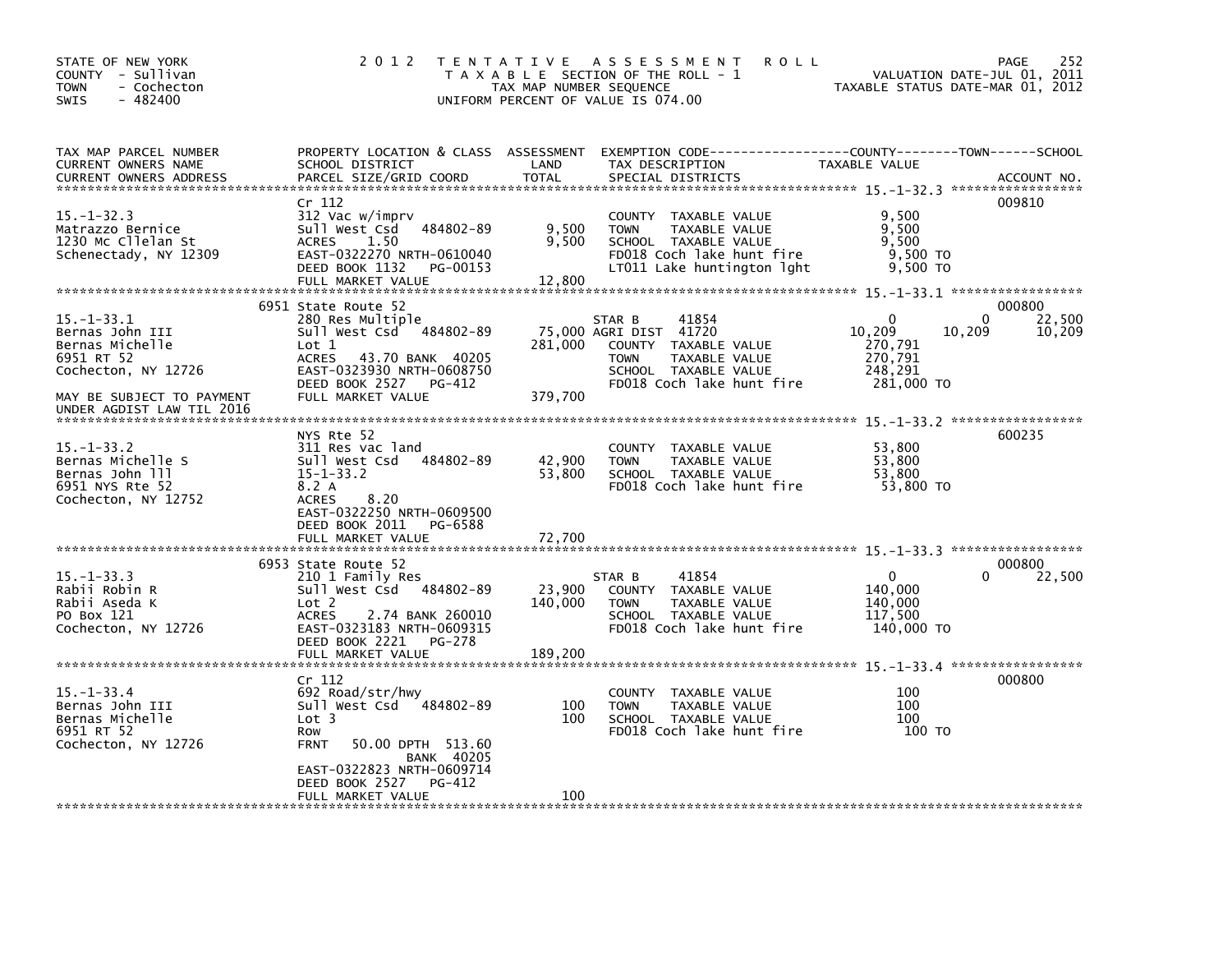| STATE OF NEW YORK<br>COUNTY - Sullivan<br><b>TOWN</b><br>- Cochecton<br>$-482400$<br>SWIS          | 2 0 1 2                                                                                                                                                          | T E N T A T I V E<br>TAX MAP NUMBER SEQUENCE | A S S E S S M E N T<br><b>ROLL</b><br>T A X A B L E SECTION OF THE ROLL - 1<br>UNIFORM PERCENT OF VALUE IS 074.00          | TAXABLE STATUS DATE-MAR 01, 2012                       | <b>PAGE</b><br>VALUATION DATE-JUL 01, 2011 | 253              |
|----------------------------------------------------------------------------------------------------|------------------------------------------------------------------------------------------------------------------------------------------------------------------|----------------------------------------------|----------------------------------------------------------------------------------------------------------------------------|--------------------------------------------------------|--------------------------------------------|------------------|
| TAX MAP PARCEL NUMBER<br><b>CURRENT OWNERS NAME</b>                                                | PROPERTY LOCATION & CLASS ASSESSMENT<br>SCHOOL DISTRICT                                                                                                          | LAND                                         | TAX DESCRIPTION                                                                                                            | <b>TAXABLE VALUE</b>                                   |                                            |                  |
|                                                                                                    |                                                                                                                                                                  |                                              |                                                                                                                            |                                                        |                                            |                  |
| $15. -1 - 34.1$<br>Meyer Robert<br>Meyer Kathleen<br>7 Kelly Rd<br>Cochecton, NY 12726             | 210 1 Family Res<br>Sull West Csd 484802-89<br>6.51<br><b>ACRES</b><br>EAST-0321998 NRTH-0608819<br>DEED BOOK 764<br>PG-01104<br>FULL MARKET VALUE               | 173,500 STAR B                               | COMBAT VET 41131<br>58,100 DISABL VET 41141<br>41854<br>COUNTY TAXABLE VALUE<br><b>TAXABLE VALUE</b><br><b>TOWN</b>        | 21,688<br>39,038<br>0<br>112,774<br>112,774<br>151.000 | 21,688<br>39,038<br>0                      | 0<br>0<br>22,500 |
|                                                                                                    |                                                                                                                                                                  |                                              | FD018 Coch lake hunt fire                                                                                                  | 173,500 TO                                             |                                            |                  |
|                                                                                                    |                                                                                                                                                                  |                                              |                                                                                                                            |                                                        |                                            |                  |
| $15. -1 - 34.2$<br>Meyer Kenneth F<br>Meyer Jamie Lynn<br>6977 State Route 52                      | 210 1 Family Res<br>Sull West Csd 484802-89<br>2.00 BANK 80395<br><b>ACRES</b><br>EAST-0321998 NRTH-0608819                                                      | 21,000<br>161,200                            | 41854<br>STAR B<br>COUNTY TAXABLE VALUE<br><b>TOWN</b><br>TAXABLE VALUE<br>SCHOOL TAXABLE VALUE                            | 0<br>161,200<br>161,200<br>138,700                     | $\Omega$                                   | 22,500           |
|                                                                                                    |                                                                                                                                                                  |                                              |                                                                                                                            |                                                        |                                            |                  |
| $15. - 1 - 35.1$<br>Peck Paul<br>Peck Erin<br>110 Smoke Rise Dr                                    | Kelly Rd<br>314 Rural vac<10<br>Sull West Csd 484802-89<br>To be combo $w/15.-1-38.1$<br>For 2010                                                                | 15,600<br>15,600                             | COUNTY TAXABLE VALUE<br>TAXABLE VALUE<br><b>TOWN</b><br>SCHOOL TAXABLE VALUE<br>FD018 Coch lake hunt fire                  | 15,600<br>15,600<br>15,600<br>15,600 TO                | 000820                                     |                  |
|                                                                                                    | EAST-0323830 NRTH-0607560<br>DEED BOOK 2024<br>PG-248<br>FULL MARKET VALUE                                                                                       | 21,100                                       |                                                                                                                            |                                                        |                                            |                  |
| $15. - 1 - 35.2$<br>Trizano Richard<br>Trizano Christina<br>61 Ridge St                            | 240 Rural res<br>Sull West Csd<br>484802-89<br>61.49<br><b>ACRES</b><br>EAST-0323950 NRTH-0607950                                                                | 180,800<br>317,800                           | COUNTY TAXABLE VALUE<br>TAXABLE VALUE<br><b>TOWN</b><br>SCHOOL TAXABLE VALUE<br>FD018 Coch lake hunt fire                  | 317,800<br>317,800<br>317,800<br>317,800 TO            |                                            |                  |
|                                                                                                    | FULL MARKET VALUE                                                                                                                                                | 429,500                                      |                                                                                                                            |                                                        |                                            |                  |
|                                                                                                    |                                                                                                                                                                  |                                              |                                                                                                                            |                                                        |                                            |                  |
| $15. - 1 - 36$<br>Epstein Rhoda<br>Epstein Jacob J<br>58 Bar Beach Rd<br>Port Washington, NY 11050 | Cr <sub>112</sub><br>322 Rural vac>10<br>Sull West Csd<br>484802-89<br>ACRES 46.80<br>EAST-0322410 NRTH-0607770<br>DEED BOOK 1904<br>$PG-2$<br>FULL MARKET VALUE | 65,800<br>65,800<br>88,900                   | TAXABLE VALUE<br><b>COUNTY</b><br><b>TAXABLE VALUE</b><br><b>TOWN</b><br>SCHOOL TAXABLE VALUE<br>FD018 Coch lake hunt fire | 65,800<br>65,800<br>65,800<br>65,800 TO                | 014700                                     |                  |
| Cochecton, NY 12726<br>Warner Robbins, GA 31088<br>Eastchester, NY 10709                           | 7 Kelly Rd<br>6977 State Route 52<br>DEED BOOK 2894 PG-44<br>FULL MARKET VALUE<br><b>ACRES</b><br>2.90<br>43 Kelly Rd<br>DEED BOOK 1980<br>PG-0146               | 234,500<br>217,800                           | 50 PCT OF VALUE USED FOR EXEMPTION PURPOSES<br>SCHOOL TAXABLE VALUE<br>FD018 Coch lake hunt fire                           | 161,200 TO                                             | 008281                                     |                  |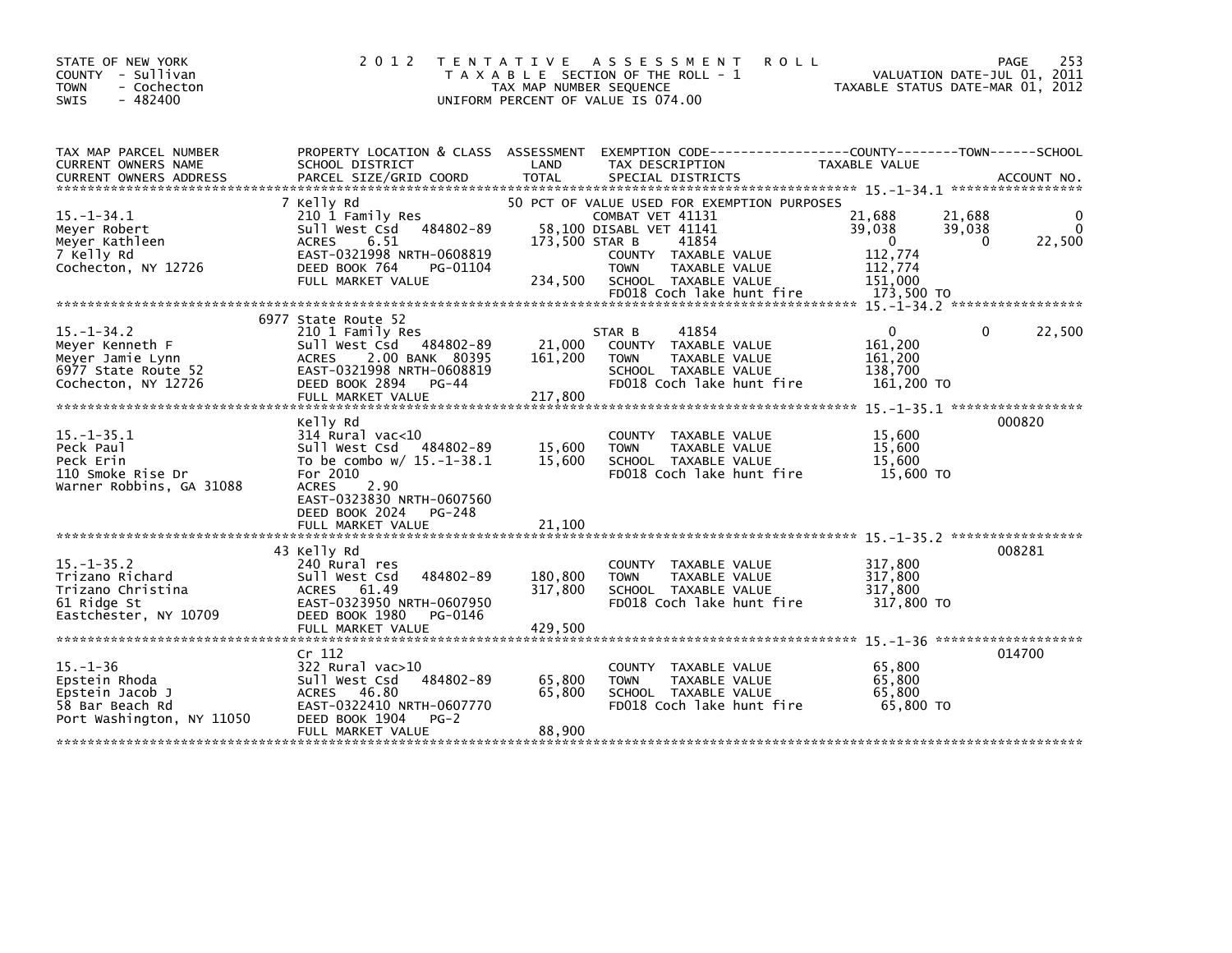| STATE OF NEW YORK<br>COUNTY - Sullivan<br>- Cochecton<br><b>TOWN</b><br>$-482400$<br>SWIS             | 2 0 1 2                                                                                                                                                                | TAX MAP NUMBER SEQUENCE       | <b>ROLL</b><br>TENTATIVE ASSESSMENT<br>T A X A B L E SECTION OF THE ROLL - 1<br>UNIFORM PERCENT OF VALUE IS 074.00 | VALUATION DATE-JUL 01, 2011<br>TAXABLE STATUS DATE-MAR 01, 2012 | 254<br>PAGE |
|-------------------------------------------------------------------------------------------------------|------------------------------------------------------------------------------------------------------------------------------------------------------------------------|-------------------------------|--------------------------------------------------------------------------------------------------------------------|-----------------------------------------------------------------|-------------|
| TAX MAP PARCEL NUMBER<br>CURRENT OWNERS NAME<br>CURRENT OWNERS ADDRESS                                | PROPERTY LOCATION & CLASS ASSESSMENT<br>SCHOOL DISTRICT<br>PARCEL SIZE/GRID COORD                                                                                      | LAND<br><b>TOTAL</b>          | EXEMPTION CODE------------------COUNTY--------TOWN------SCHOOL<br>TAX DESCRIPTION<br>SPECIAL DISTRICTS             | TAXABLE VALUE                                                   | ACCOUNT NO. |
| $15. - 1 - 37$<br>Dougherty Grace<br>Olver Joan<br>PO Box 4<br>Honesdale, PA 18431                    | Cr 112<br>210 1 Family Res<br>Sull West Csd<br>484802-89<br>ACRES 46.46<br>EAST-0322270 NRTH-0606670<br>DEED BOOK 01721 PG-00392<br>FULL MARKET VALUE                  | 103,800<br>140,500<br>189,900 | COUNTY TAXABLE VALUE<br>TAXABLE VALUE<br><b>TOWN</b><br>SCHOOL TAXABLE VALUE<br>FD018 Coch lake hunt fire          | 140,500<br>140,500<br>140.500<br>140,500 TO                     | 003620      |
| $15. - 1 - 38.1$<br>Employees Credit Union Utiliti Sull West Csd<br>PO Box 14864<br>Reading, PA 19612 | 61 Kelly Rd<br>210 1 Family Res<br>484802-89<br>Lot <sub>1</sub><br><b>ACRES</b><br>6.37<br>EAST-0324140 NRTH-0606610<br>DEED BOOK 2011<br>PG-3512                     | 42,850<br>160,500             | COUNTY TAXABLE VALUE<br><b>TOWN</b><br>TAXABLE VALUE<br>SCHOOL TAXABLE VALUE<br>FD018 Coch lake hunt fire          | 160,500<br>160.500<br>160,500<br>160,500 TO                     | 011160      |
|                                                                                                       |                                                                                                                                                                        |                               |                                                                                                                    |                                                                 |             |
| $15. - 1 - 38.2$<br>Peck Thomas<br>Peck Virginia<br>PO Box 108<br>Cochecton, NY 12726                 | 75 Kelly Rd<br>260 Seasonal res<br>Sull West Csd<br>484802-89<br>Lot 2<br>27.36 BANKF150099<br><b>ACRES</b><br>EAST-0324140 NRTH-0606610<br>DEED BOOK 2515<br>$PG-543$ | 86,500<br>122,500<br>165,500  | COUNTY TAXABLE VALUE<br>TAXABLE VALUE<br><b>TOWN</b><br>SCHOOL TAXABLE VALUE<br>FD018 Coch lake hunt fire          | 122.500<br>122.500<br>122,500<br>122,500 TO                     | 011160      |
|                                                                                                       | FULL MARKET VALUE                                                                                                                                                      |                               |                                                                                                                    |                                                                 |             |
| $15. - 1 - 38.3$<br>Imperial Patricia<br>205 Pinelawn Ave<br>Copiaque, NY 11726                       | Kelly<br>$314$ Rural vac<10<br>Sull West Csd<br>484802-89<br>Lot 3<br><b>ACRES</b><br>9.09<br>EAST-0324140 NRTH-0606610<br>DEED BOOK 1805<br>PG-0065                   | 40,900<br>40,900              | COUNTY TAXABLE VALUE<br>TAXABLE VALUE<br><b>TOWN</b><br>SCHOOL TAXABLE VALUE<br>FD018 Coch lake hunt fire          | 40,900<br>40,900<br>40.900<br>40.900 TO                         | 011160      |
|                                                                                                       | FULL MARKET VALUE                                                                                                                                                      | 55,300                        |                                                                                                                    |                                                                 |             |
| $15. - 1 - 38.4$<br>Peck Evelyn<br>25 Gateway Dr<br>Capeague, NY 11726                                | Kelly Rd<br>$314$ Rural vac< $10$<br>Sull West Csd<br>484802-89<br>Lot 4<br><b>ACRES</b><br>9.10<br>EAST-0324140 NRTH-0606610<br>DEED BOOK 1460<br>PG-0286             | 41,000<br>41,000              | COUNTY TAXABLE VALUE<br><b>TOWN</b><br>TAXABLE VALUE<br>SCHOOL TAXABLE VALUE<br>FD018 Coch lake hunt fire          | 41,000<br>41.000<br>41.000<br>41,000 TO                         | 011160      |
|                                                                                                       | FULL MARKET VALUE                                                                                                                                                      | 55,400                        |                                                                                                                    |                                                                 |             |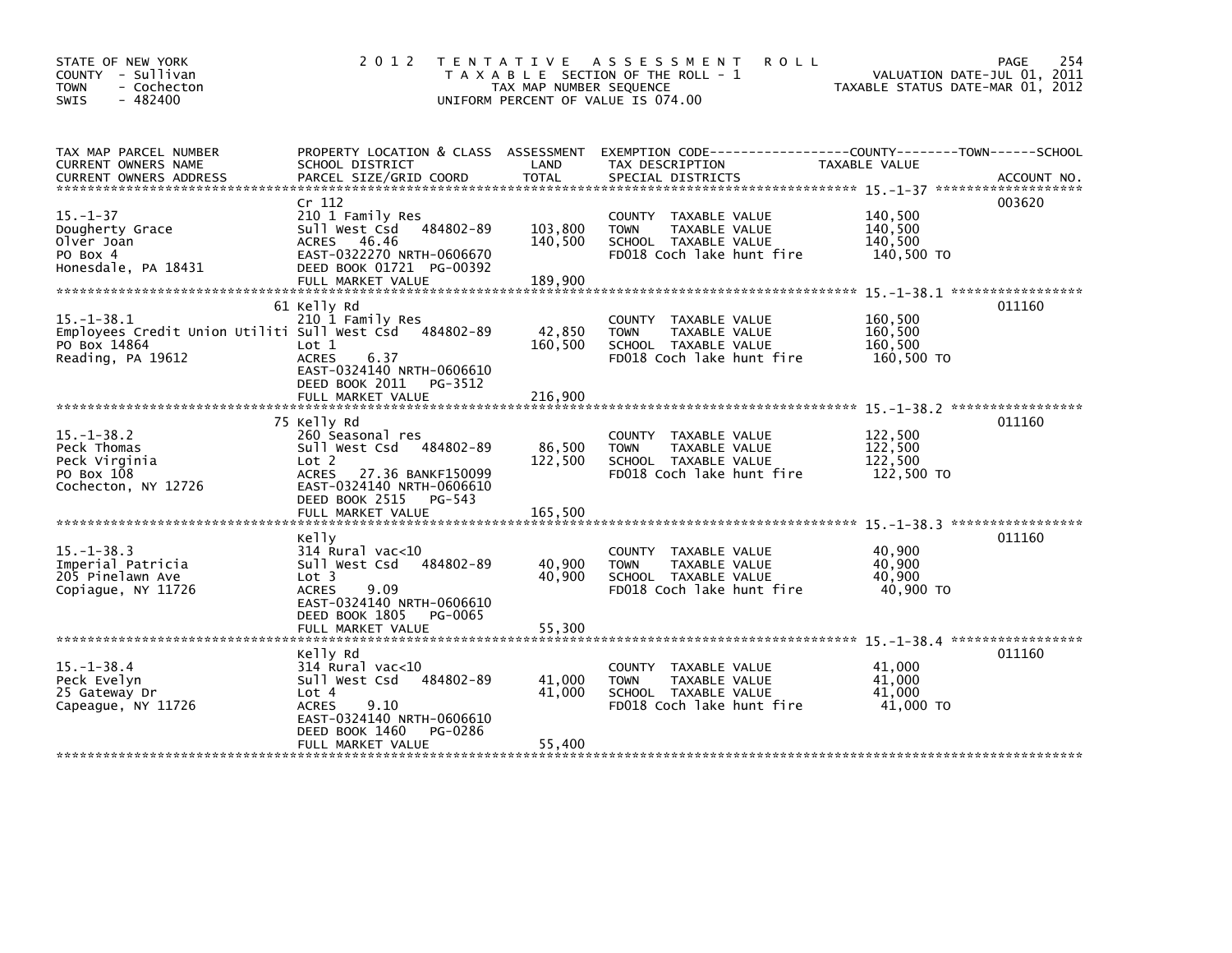| STATE OF NEW YORK<br>COUNTY - Sullivan<br>- Cochecton<br><b>TOWN</b><br>$-482400$<br><b>SWIS</b>                      | 2 0 1 2                                                                                                                                                                      | T E N T A T I V E<br>TAX MAP NUMBER SEQUENCE | A S S E S S M E N T<br><b>ROLL</b><br>T A X A B L E SECTION OF THE ROLL - 1<br>UNIFORM PERCENT OF VALUE IS 074.00            | TAXABLE STATUS DATE-MAR 01, 2012                         | 255<br>PAGE<br>VALUATION DATE-JUL 01, 2011 |
|-----------------------------------------------------------------------------------------------------------------------|------------------------------------------------------------------------------------------------------------------------------------------------------------------------------|----------------------------------------------|------------------------------------------------------------------------------------------------------------------------------|----------------------------------------------------------|--------------------------------------------|
| TAX MAP PARCEL NUMBER<br>CURRENT OWNERS NAME<br><b>CURRENT OWNERS ADDRESS</b>                                         | PROPERTY LOCATION & CLASS ASSESSMENT<br>SCHOOL DISTRICT<br>PARCEL SIZE/GRID COORD                                                                                            | LAND<br><b>TOTAL</b>                         | EXEMPTION CODE-----------------COUNTY-------TOWN------SCHOOL<br>TAX DESCRIPTION<br>SPECIAL DISTRICTS                         | TAXABLE VALUE                                            | ACCOUNT NO.                                |
| $15. - 1 - 39$<br>Scheibel Steven M<br>428 East 9Th St<br>New York, NY 10009                                          | 151 Kelly Road<br>210 1 Family Res<br>Sull West Csd 484802-89<br><b>ACRES</b><br>9.95 BANK C61155<br>EAST-0323420 NRTH-0605720<br>DEED BOOK 2133<br>PG-215                   | 44,800<br>129,200                            | COUNTY TAXABLE VALUE<br><b>TOWN</b><br>TAXABLE VALUE<br>SCHOOL TAXABLE VALUE<br>FD018 Coch lake hunt fire                    | 129,200<br>129,200<br>129,200<br>129,200 TO              | 005740                                     |
| $15. - 1 - 40$<br>Schwarz Stephen<br>30 Rumsey Rd<br>Yonkers, NY 10705                                                | 1182 County Road 115<br>240 Rural res<br>Sull West Csd<br>484802-89<br>ACRES 21.26 BANKC061222<br>EAST-0324108 NRTH-0605305<br>DEED BOOK 2639<br>PG-286<br>FULL MARKET VALUE | 70,800<br>158,900<br>214,700                 | COUNTY TAXABLE VALUE<br>TAXABLE VALUE<br><b>TOWN</b><br>SCHOOL TAXABLE VALUE<br>FD018 Coch lake hunt fire                    | 158,900<br>158,900<br>158.900<br>158,900 TO              | 001780                                     |
| $15. - 1 - 41$<br>Asea George J<br>Asea Mildred<br>290 Rossiter Ave<br>Paterson, NJ 07502                             | 1192 Cr 115<br>312 Vac w/imprv<br>484802-89<br>Sull West Csd<br><b>ACRES</b><br>2.46<br>EAST-0324030 NRTH-0605130<br>DEED BOOK 734<br>PG-01125<br>FULL MARKET VALUE          | 23,300<br>24,300<br>32,800                   | COUNTY TAXABLE VALUE<br>TAXABLE VALUE<br><b>TOWN</b><br>SCHOOL TAXABLE VALUE<br>FD018 Coch lake hunt fire                    | 24,300<br>24,300<br>24,300<br>24,300 TO                  | 350                                        |
| $15. - 1 - 42$<br>Pomes Richard<br>Pomes Linda M<br>19 Tyler Rd<br>Narrowsburg, NY 12764<br>MAY BE SUBJECT TO PAYMENT | $Cr$ 115<br>$314$ Rural vac<10<br>484802-89<br>Sull West Csd<br>N D F<br><b>ACRES</b><br>3.21<br>EAST-0324710 NRTH-0605030<br>DEED BOOK 3580<br>PG-588<br>FULL MARKET VALUE  | 16,700<br>16,700<br>22,600                   | AGRI DIST 41720<br>COUNTY TAXABLE VALUE<br>TAXABLE VALUE<br><b>TOWN</b><br>SCHOOL TAXABLE VALUE<br>FD018 Coch lake hunt fire | 15,070<br>15,070<br>1,630<br>1,630<br>1.630<br>16,700 TO | 006200<br>15,070                           |
| UNDER AGDIST LAW TIL 2016<br>$15. - 1 - 43.1$<br>Heinle Penny L<br>14 Tyler Rd<br>Narrowsburg, NY 12764               | NYS RT 52<br>311 Res vac land - WTRFNT<br>Sull West Csd<br>484802-89<br>4.00<br><b>ACRES</b><br>EAST-0321560 NRTH-0613390<br>DEED BOOK 2412<br>PG-296<br>FULL MARKET VALUE   | 21,100<br>21,100<br>28,500                   | COUNTY TAXABLE VALUE<br>TAXABLE VALUE<br><b>TOWN</b><br>SCHOOL TAXABLE VALUE<br>FD018 Coch lake hunt fire                    | 21,100<br>21,100<br>21,100<br>21.100 TO                  | 006341                                     |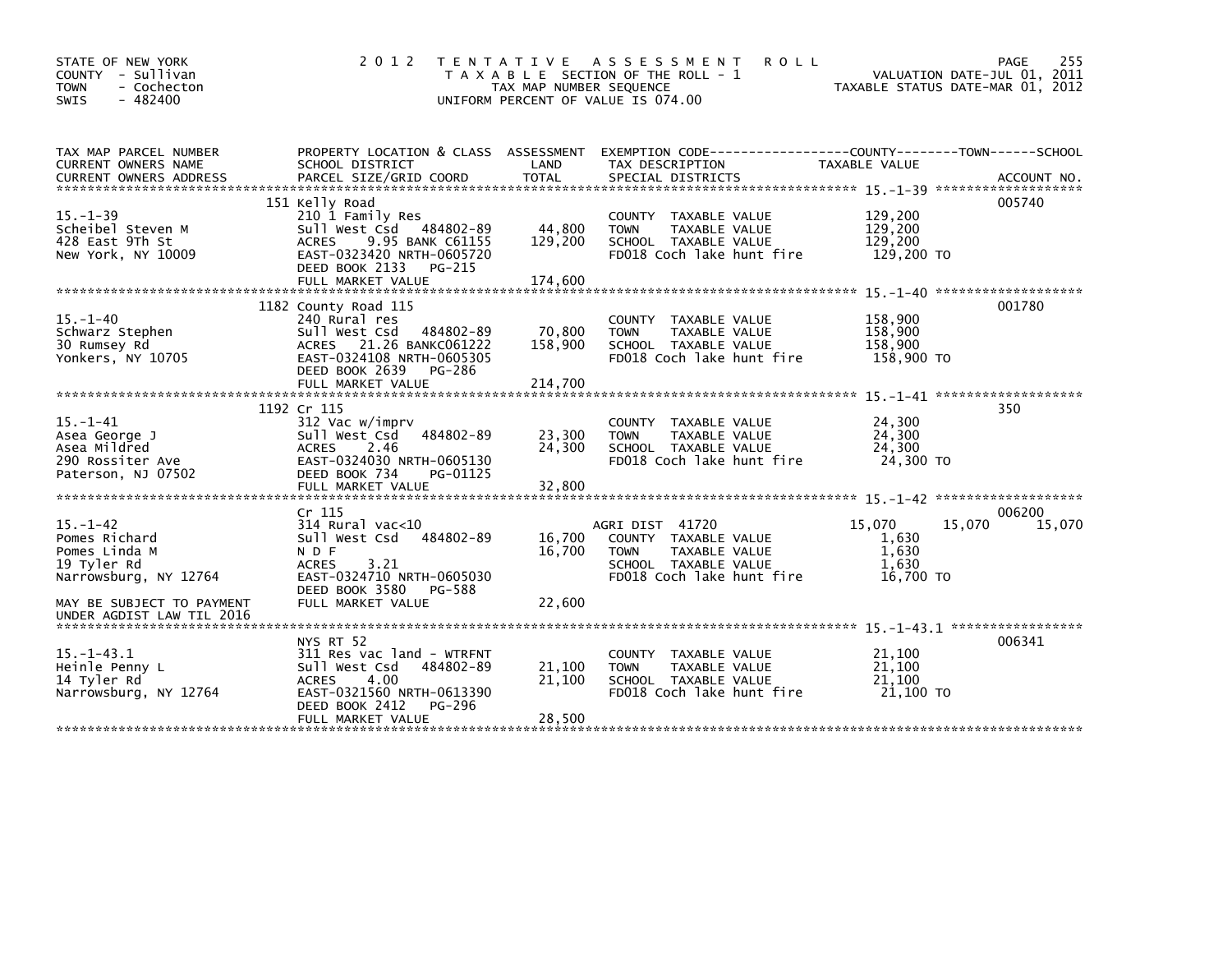| STATE OF NEW YORK<br>- Sullivan<br>COUNTY<br>- Cochecton<br><b>TOWN</b><br>- 482400<br>SWIS | 2 0 1 2                              |        | TENTATIVE ASSESSMENT<br><b>ROLL</b><br>T A X A B L E SECTION OF THE ROLL - 1<br>TAX MAP NUMBER SEQUENCE<br>UNIFORM PERCENT OF VALUE IS 074.00 | VALUATION DATE-JUL 01, 2011<br>TAXABLE STATUS DATE-MAR 01, 2012 | 256<br>PAGE                      |
|---------------------------------------------------------------------------------------------|--------------------------------------|--------|-----------------------------------------------------------------------------------------------------------------------------------------------|-----------------------------------------------------------------|----------------------------------|
| TAX MAP PARCEL NUMBER                                                                       | PROPERTY LOCATION & CLASS ASSESSMENT |        | EXEMPTION        CODE-----------------COUNTY--------TOWN------SCHOOL                                                                          |                                                                 |                                  |
| CURRENT OWNERS NAME                                                                         | SCHOOL DISTRICT                      | LAND   | TAX DESCRIPTION                                                                                                                               | TAXABLE VALUE                                                   |                                  |
| CURRENT OWNERS ADDRESS                                                                      | PARCEL SIZE/GRID COORD TOTAL         |        | SPECIAL DISTRICTS                                                                                                                             |                                                                 | ACCOUNT NO.<br>***************** |
|                                                                                             | Cr 113                               |        |                                                                                                                                               |                                                                 | 008912                           |
| $15. - 1 - 43.2$                                                                            | 311 Res vac land - WTRFNT            |        | TAXABLE VALUE<br><b>COUNTY</b>                                                                                                                | 21,100                                                          |                                  |
| Heinle Allen R                                                                              | Sull West Csd 484802-89              | 21,100 | TOWN<br>TAXABLE VALUE                                                                                                                         | 21,100                                                          |                                  |
| Heinle Theresa L                                                                            | ACRES 4.00                           | 21.100 | SCHOOL TAXABLE VALUE                                                                                                                          | 21,100                                                          |                                  |
| 4321 Don Quixote St                                                                         | EAST-0321440 NRTH-0613220            |        | FD018 Coch lake hunt fire                                                                                                                     | 21.100 TO                                                       |                                  |
| Las Vegas, NV 89121                                                                         | DEED BOOK 2727 PG-300                |        |                                                                                                                                               |                                                                 |                                  |
|                                                                                             | FULL MARKET VALUE                    | 28.500 |                                                                                                                                               |                                                                 |                                  |
|                                                                                             |                                      |        |                                                                                                                                               |                                                                 |                                  |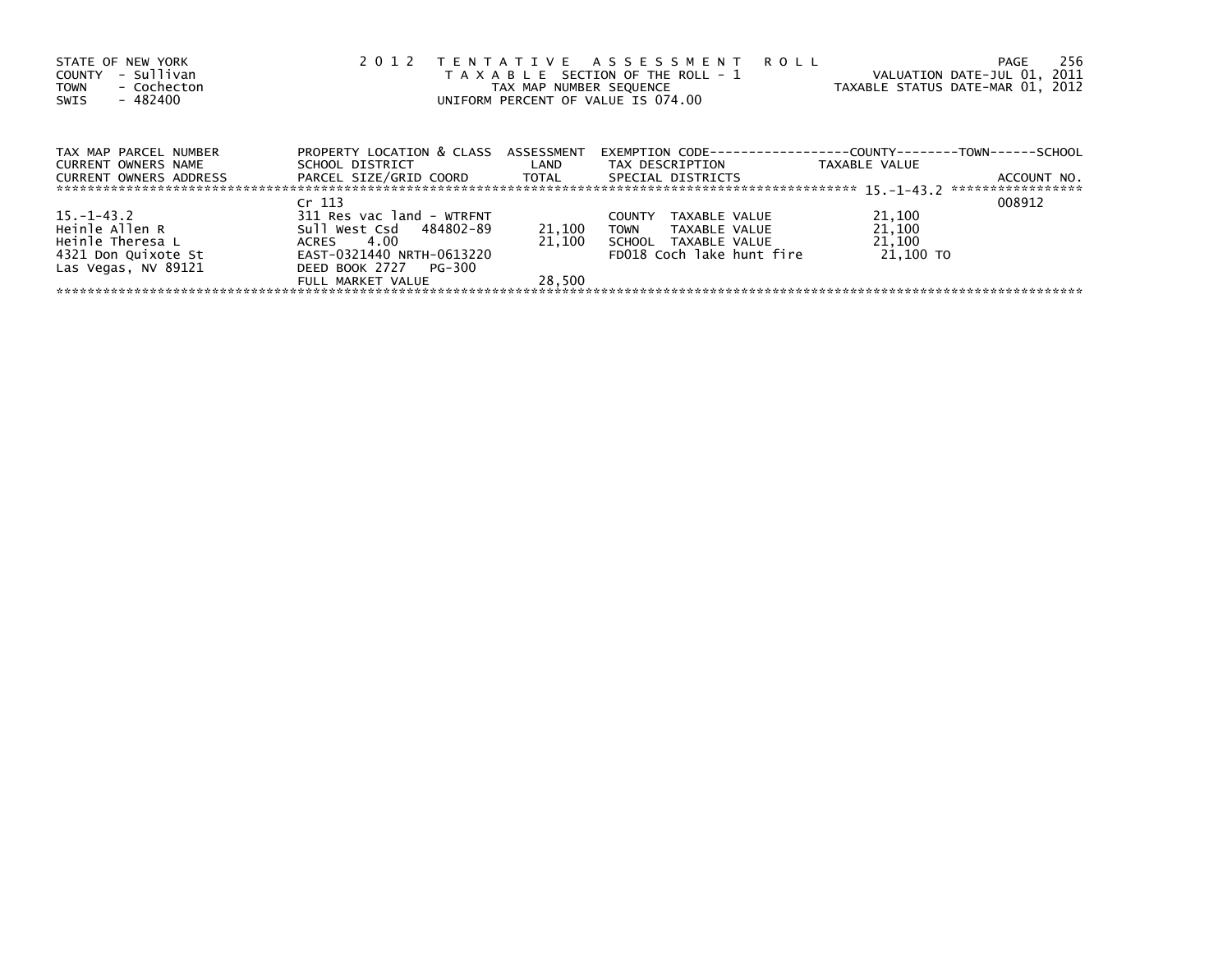| STATE OF NEW YORK   | 2012 TENTATIVE ASSESSMENT ROLL        | PAGE                             | 257 |
|---------------------|---------------------------------------|----------------------------------|-----|
| COUNTY - Sullivan   | T A X A B L E SECTION OF THE ROLL - 1 | VALUATION DATE-JUL 01, 2011      |     |
| - Cochecton<br>TOWN | MAP SECTION - 015                     | TAXABLE STATUS DATE-MAR 01, 2012 |     |
| SWIS<br>- 482400    | $SUB - SECTION -$                     | RPS150/V04/L015                  |     |
|                     | UNIFORM PERCENT OF VALUE IS 074.00    | CURRENT DATE 4/20/2012           |     |

## \*\*\* S P E C I A L D I S T R I C T S U M M A R Y \*\*\*

| CODE DISTRICT NAME PARCELS                                           | TOTAL | EXTENSION<br>TYPE                                | EXTENSION<br><b>VALUE</b> | AD VALOREM<br><b>VALUE</b>       | <b>EXEMPT</b><br><b>AMOUNT</b> | <b>TAXABLE</b><br>VALUE                   |
|----------------------------------------------------------------------|-------|--------------------------------------------------|---------------------------|----------------------------------|--------------------------------|-------------------------------------------|
| FD018 Coch lake hunt<br>LT011 Lake huntingto<br>SD010 Lake huntingto |       | 85 TOTAL<br>40 TOTAL<br>25 TOTAL M<br>UNITS<br>м | 29.00                     | 7879,800<br>3416.300<br>2547.800 |                                | 7879,800<br>3416.300<br>2547,800<br>29.00 |

#### \*\*\* S C H O O L D I S T R I C T S U M M A R Y \*\*\*

| CODE   | DISTRICT NAME    | TOTAL<br><b>PARCELS</b> | ASSESSED<br>LAND | ASSESSED<br><b>TOTAL</b> | <b>EXEMPT</b><br><b>AMOUNT</b> | <b>TOTAL</b><br><b>TAXABLE</b> | <b>STAR</b><br><b>AMOUNT</b> | <b>STAR</b><br><b>TAXABLE</b> |
|--------|------------------|-------------------------|------------------|--------------------------|--------------------------------|--------------------------------|------------------------------|-------------------------------|
| 484802 | Su11<br>West Csd | 85                      | 2934.850         | 7879.800                 | 339,773                        | 7540.027                       | 797.400                      | 6742,627                      |
|        | SUB-TOTAL        | 85                      | 2934.850         | 7879.800                 | 339.773                        | 7540.027                       | 797.400                      | 6742,627                      |
| 484889 | West Sull Lib    | 84                      | 2929.350         | 7874.300                 | 339.773                        | 7534.527                       | 797.400                      | 6737,127                      |
|        | T O T A L        | 169                     | 5864,200         | 15754,100                | 679,546                        | 15074,554                      | 1594,800                     | 13479,754                     |

#### \*\*\* S Y S T E M C O D E S S U M M A R Y \*\*\*

## NO SYSTEM EXEMPTIONS AT THIS LEVEL

## \*\*\* E X E M P T I O N S U M M A R Y \*\*\*

| CODE                                                                          | DESCRIPTION                                                                                                                   | <b>TOTAL</b><br><b>PARCELS</b> | <b>COUNTY</b>                                                         | <b>TOWN</b>                                                           | <b>SCHOOL</b>                                                            |
|-------------------------------------------------------------------------------|-------------------------------------------------------------------------------------------------------------------------------|--------------------------------|-----------------------------------------------------------------------|-----------------------------------------------------------------------|--------------------------------------------------------------------------|
| 41121<br>41131<br>41141<br>41700<br>41720<br>41800<br>41804<br>41834<br>41854 | WAR VET<br>COMBAT VET<br><b>DISABL VET</b><br>AGRI BLDGS<br>AGRI DIST<br>AGED-CTS<br>AGED-S<br>STAR EN<br>STAR B<br>T O T A L | 23<br>45                       | 44,050<br>112,936<br>39,038<br>85,050<br>164,919<br>71,545<br>517,538 | 44,050<br>112,936<br>39,038<br>85,050<br>164,919<br>71,545<br>517,538 | 85,050<br>164,919<br>78,295<br>11,509<br>279,900<br>517,500<br>1137, 173 |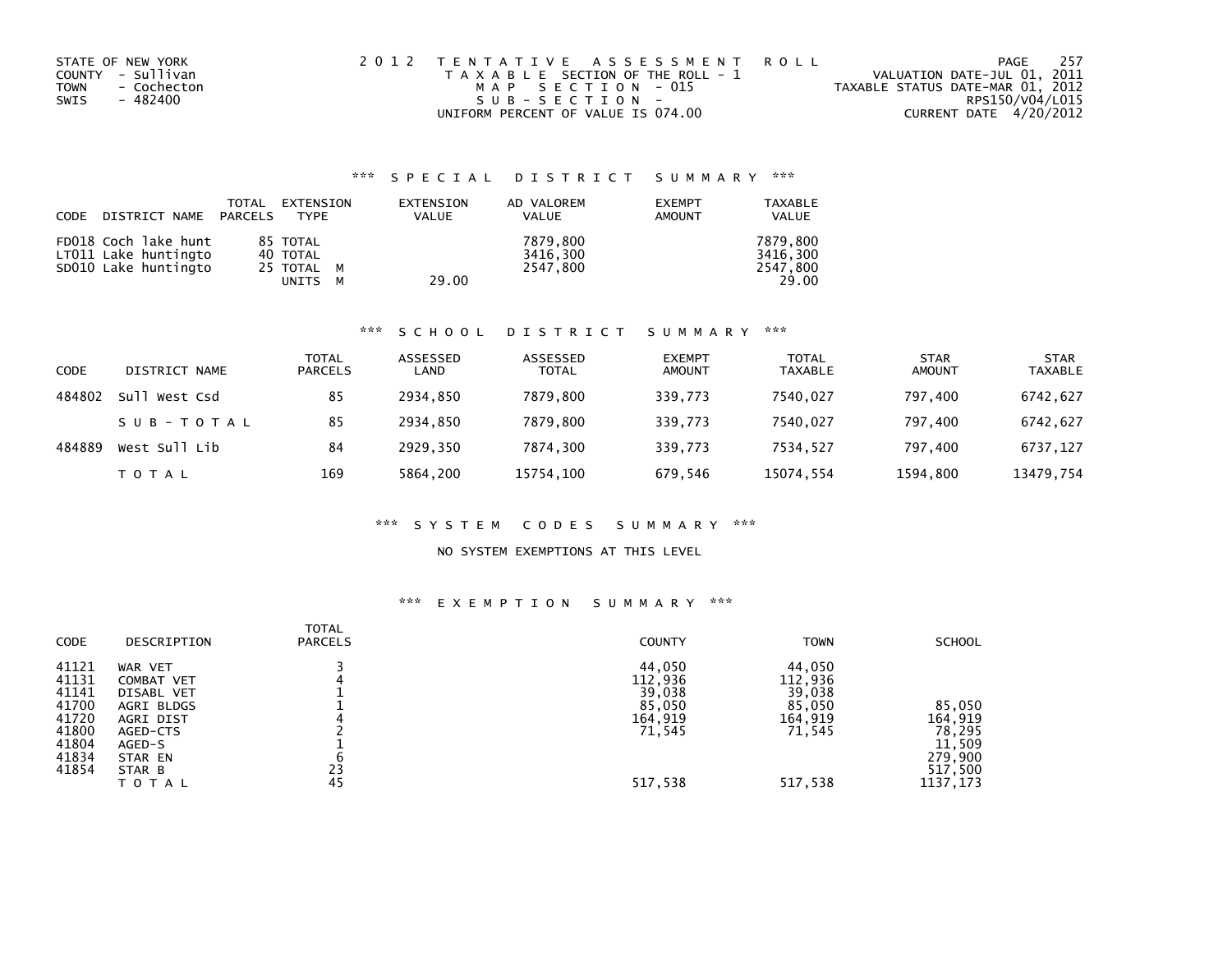|      | STATE OF NEW YORK | 2012 TENTATIVE ASSESSMENT ROLL        | PAGE                             | 258 |
|------|-------------------|---------------------------------------|----------------------------------|-----|
|      | COUNTY - Sullivan | T A X A B L E SECTION OF THE ROLL - 1 | VALUATION DATE-JUL 01, 2011      |     |
| TOWN | - Cochecton       | MAP SECTION - 015                     | TAXABLE STATUS DATE-MAR 01, 2012 |     |
| SWIS | - 482400          | SUB-SECTION-                          | RPS150/V04/L015                  |     |
|      |                   | UNIFORM PERCENT OF VALUE IS 074.00    | CURRENT DATE 4/20/2012           |     |

# \*\*\* G R A N D T O T A L S \*\*\*

| ROLL       | DESCRIPTION | <b>TOTAL</b>   | <b>ASSESSED</b> | <b>ASSESSED</b> | <b>TAXABLE</b> | <b>TAXABLE</b> | <b>TAXABLE</b> | <b>STAR</b>    |
|------------|-------------|----------------|-----------------|-----------------|----------------|----------------|----------------|----------------|
| <b>SEC</b> |             | <b>PARCELS</b> | LAND            | <b>TOTAL</b>    | COUNTY         | <b>TOWN</b>    | <b>SCHOOL</b>  | <b>TAXABLE</b> |
|            | TAXABLE     |                | 2934,850        | 7879,800        | 7362,262       | 7362.262       | 7540,027       | 6742,627       |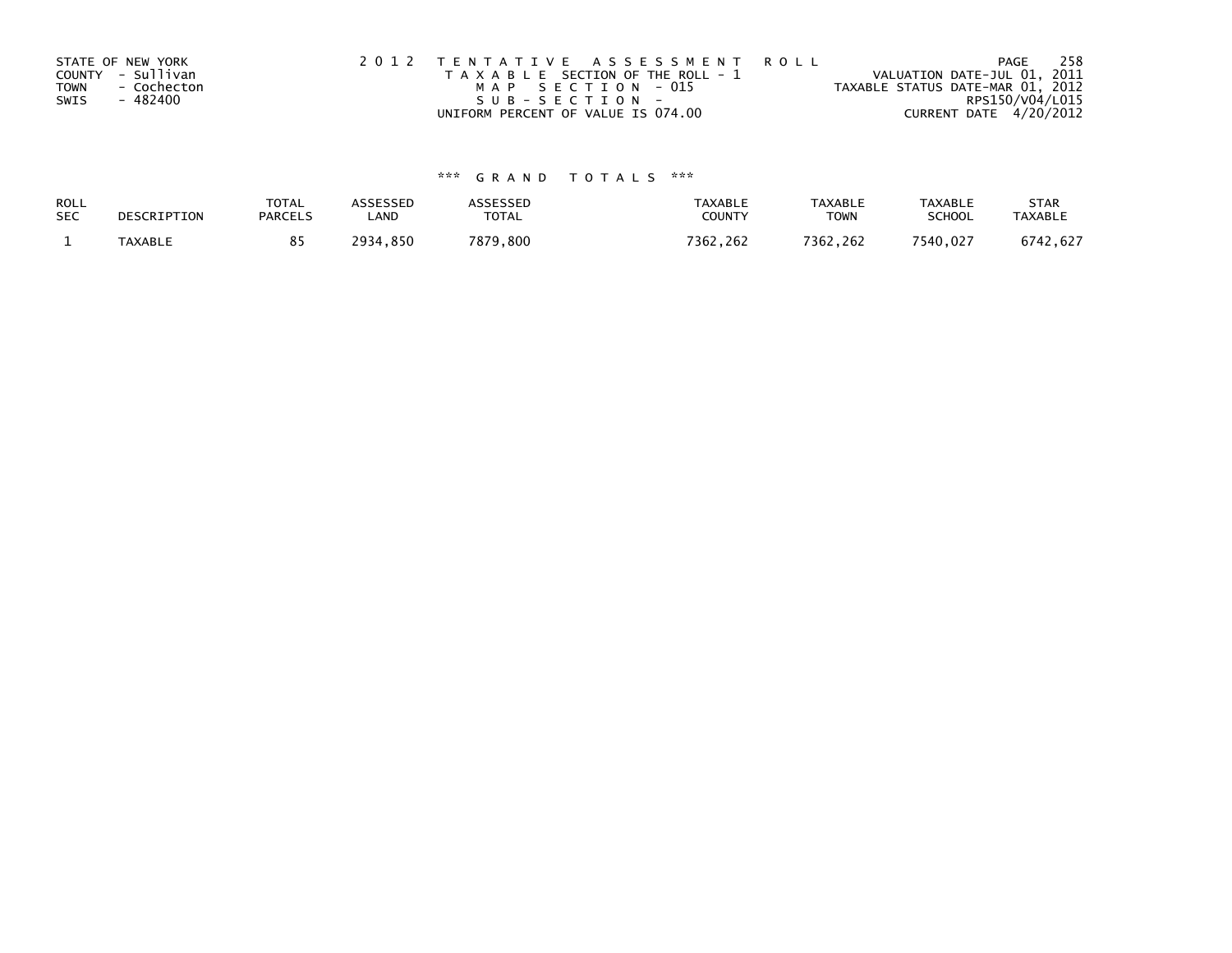| STATE OF NEW YORK<br>COUNTY - Sullivan<br>- Cochecton<br>TOWN<br>$-482400$<br><b>SWIS</b>                | 2 0 1 2                                                                                                                                                                                             | TAX MAP NUMBER SEQUENCE       | TENTATIVE ASSESSMENT<br><b>ROLL</b><br>T A X A B L E SECTION OF THE ROLL - 1<br>UNIFORM PERCENT OF VALUE IS 074.00           | VALUATION DATE-JUL 01, 2011<br>TAXABLE STATUS DATE-MAR 01, 2012  | 259<br>PAGE      |
|----------------------------------------------------------------------------------------------------------|-----------------------------------------------------------------------------------------------------------------------------------------------------------------------------------------------------|-------------------------------|------------------------------------------------------------------------------------------------------------------------------|------------------------------------------------------------------|------------------|
| TAX MAP PARCEL NUMBER<br>CURRENT OWNERS NAME<br><b>CURRENT OWNERS ADDRESS</b>                            | PROPERTY LOCATION & CLASS ASSESSMENT<br>SCHOOL DISTRICT<br>PARCEL SIZE/GRID COORD                                                                                                                   | LAND<br><b>TOTAL</b>          | TAX DESCRIPTION<br>SPECIAL DISTRICTS                                                                                         | TAXABLE VALUE                                                    | ACCOUNT NO.      |
| $16. - 1 - 1$<br>Farmiloe Brenda<br>444 E 75th St Apt 6C<br>New York, NY 10021                           | 89 Pinewood Rd<br>312 Vac w/imprv<br>484802-89<br>Sull West Csd<br>51.63<br>ACRES<br>EAST-0326700 NRTH-0613010<br>DEED BOOK 2011<br>PG-5431<br>FULL MARKET VALUE                                    | 169,890<br>200,500<br>270.900 | COUNTY TAXABLE VALUE<br><b>TOWN</b><br>TAXABLE VALUE<br>SCHOOL TAXABLE VALUE<br>FD018 Coch lake hunt fire                    | 200,500<br>200,500<br>200,500<br>200,500 TO                      | 015780           |
| $16. - 1 - 2.1$<br>Kick Nancy<br>Kick Gerard<br>28 Amy Todt Dr<br>Monroe, NY 10950                       | 147 Pinewood Rd<br>240 Rural res<br>484802-89<br>Sull West Csd<br>22.40<br><b>ACRES</b><br>EAST-0326520 NRTH-0611220<br>DEED BOOK 2750<br>PG-474<br>FULL MARKET VALUE                               | 52,800<br>146,500<br>198,000  | COUNTY TAXABLE VALUE<br><b>TOWN</b><br>TAXABLE VALUE<br>SCHOOL TAXABLE VALUE<br>FD018 Coch lake hunt fire                    | 146,500<br>146,500<br>146,500<br>146,500 TO                      | 001905           |
| $16. - 1 - 2.2$<br>Smith Frank<br>PO Box 125<br>Lake Huntington, NY 12752                                | 107 Pinewood Rd<br>210 1 Family Res<br>Sull West Csd<br>484802-89<br>5.44<br><b>ACRES</b><br>EAST-0326640 NRTH-0612240<br>DEED BOOK 2241<br>PG-459<br>FULL MARKET VALUE                             | 33,500<br>65,000<br>87,800    | COUNTY TAXABLE VALUE<br><b>TOWN</b><br>TAXABLE VALUE<br>SCHOOL TAXABLE VALUE<br>FD018 Coch lake hunt fire                    | 65,000<br>65,000<br>65,000<br>65,000 TO                          | 008145           |
| $16. - 1 - 2.3$<br>Bouboudakis Stylianos<br>13331 Brentonwood Ln<br>Houston, TX 77077                    | Pinewood<br>314 Rural vac<10<br>Sull West Csd<br>484802-89<br>5.45<br><b>ACRES</b><br>EAST-0326620 NRTH-0612090<br>DEED BOOK 2162<br>$PG-355$<br>FULL MARKET VALUE                                  | 24,500<br>24,500<br>33,100    | COUNTY TAXABLE VALUE<br><b>TOWN</b><br>TAXABLE VALUE<br>SCHOOL TAXABLE VALUE<br>FD018 Coch lake hunt fire                    | 24,500<br>24,500<br>24,500<br>24,500 TO                          | 001500           |
| $16. - 1 - 2.4$<br>Attianese Michael<br>Attianese Barbara Jane<br>127 Pinewood Rd<br>Cochecton, NY 12726 | 127 Pinewood<br>240 Rural res<br>Sull West Csd<br>484802-89<br>unfin cons 2007<br>12.76 BANK0060806<br><b>ACRES</b><br>EAST-0326580 NRTH-0611690<br>DEED BOOK 1011<br>PG-00127<br>FULL MARKET VALUE | 58,200<br>217,000<br>293,200  | 41854<br>STAR B<br>COUNTY TAXABLE VALUE<br>TAXABLE VALUE<br><b>TOWN</b><br>SCHOOL TAXABLE VALUE<br>FD018 Coch lake hunt fire | $\mathbf{0}$<br>∩<br>217,000<br>217,000<br>194,500<br>217,000 TO | 001375<br>22,500 |
| $16. - 1 - 2.5$<br>Mallas Perry<br>Mallas Angelo<br>259 Battery Ave<br>Brooklyn, NY 11209                | Pinewood<br>$314$ Rural vac<10<br>484802-89<br>Sull West Csd<br>5.46<br><b>ACRES</b><br>EAST-0326590 NRTH-0611940<br>DEED BOOK 1195<br>PG-00245<br>FULL MARKET VALUE                                | 24,600<br>24,600<br>33,200    | COUNTY TAXABLE VALUE<br>TAXABLE VALUE<br>TOWN<br>SCHOOL TAXABLE VALUE<br>FD018 Coch lake hunt fire                           | 24,600<br>24,600<br>24,600<br>24,600 TO                          | 001907           |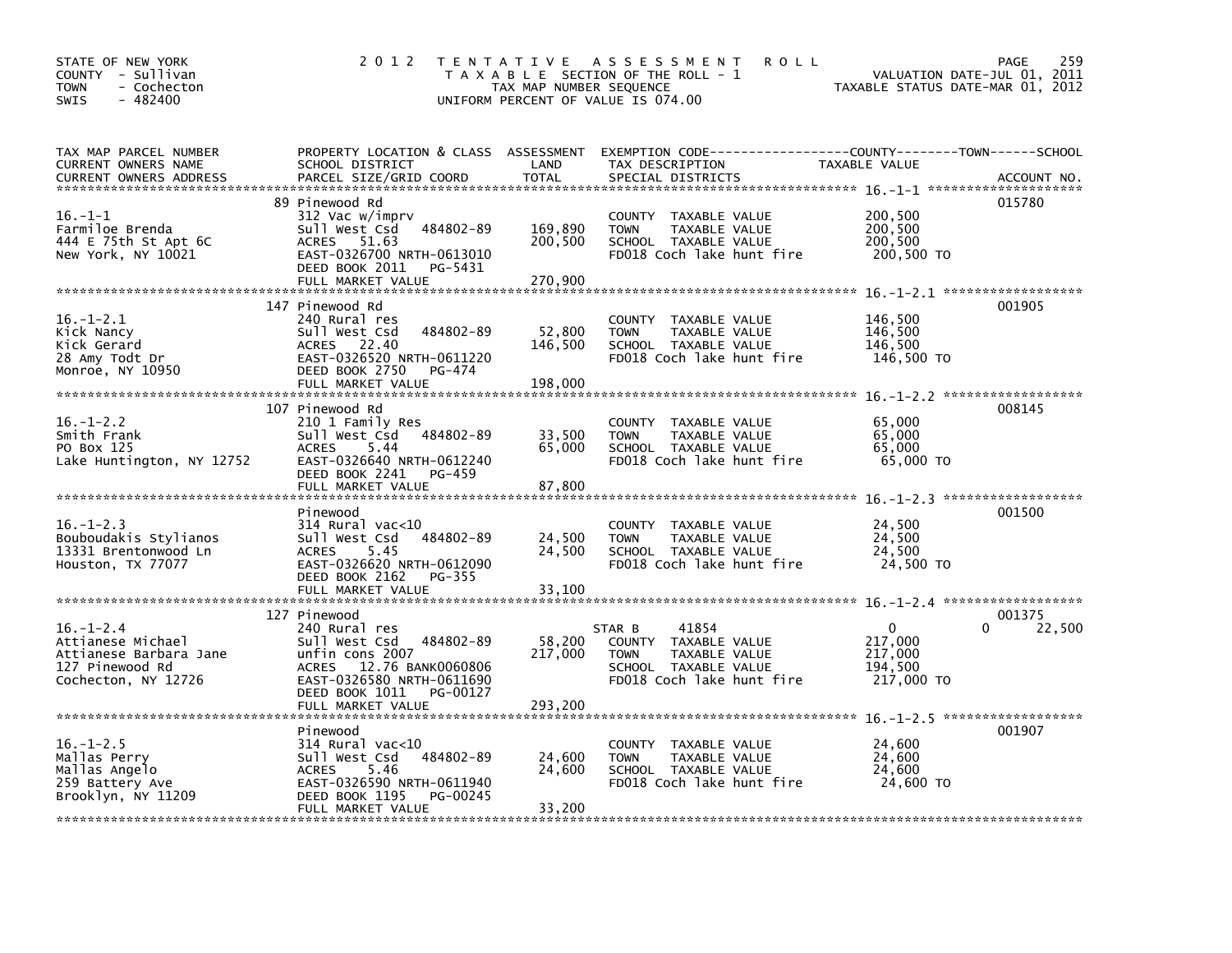| STATE OF NEW YORK<br>COUNTY - Sullivan<br><b>TOWN</b><br>- Cochecton<br>$-482400$<br>SWIS               | 2 0 1 2                                                                                                                                                              | TAX MAP NUMBER SEQUENCE       | TENTATIVE ASSESSMENT<br><b>ROLL</b><br>T A X A B L E SECTION OF THE ROLL - 1<br>UNIFORM PERCENT OF VALUE IS 074.00           | VALUATION DATE-JUL 01, 2011<br>TAXABLE STATUS DATE-MAR 01, 2012 | 260<br>PAGE      |
|---------------------------------------------------------------------------------------------------------|----------------------------------------------------------------------------------------------------------------------------------------------------------------------|-------------------------------|------------------------------------------------------------------------------------------------------------------------------|-----------------------------------------------------------------|------------------|
| TAX MAP PARCEL NUMBER<br>CURRENT OWNERS NAME<br>CURRENT OWNERS ADDRESS                                  | PROPERTY LOCATION & CLASS ASSESSMENT<br>SCHOOL DISTRICT<br>PARCEL SIZE/GRID COORD                                                                                    | LAND<br><b>TOTAL</b>          | TAX DESCRIPTION<br>SPECIAL DISTRICTS                                                                                         | TAXABLE VALUE                                                   | ACCOUNT NO.      |
| $16. - 1 - 3.1$<br>Self Stanley<br>Mathura Raghubeer<br>210 Bernas Rd<br>Cochecton, NY 12726            | Bernas Rd<br>322 Rural vac>10<br>Sull West Csd 484802-89<br>ACRES 12.20<br>EAST-0328160 NRTH-0613310<br>DEED BOOK 2010<br>PG-55257<br>FULL MARKET VALUE              | 52,800<br>52,800<br>71,400    | COUNTY TAXABLE VALUE<br>TAXABLE VALUE<br><b>TOWN</b><br>SCHOOL TAXABLE VALUE<br>FD018 Coch lake hunt fire                    | 52,800<br>52,800<br>52,800<br>52,800 TO                         | 005960           |
| $16. - 1 - 3.2$<br>Self Stanley<br>Mathura Raghubeer<br>210 Bernas Rd<br>Cochecton, NY 12726            | 200 Bernas Rd<br>210 1 Family Res<br>Sull West Csd 484802-89<br><b>ACRES</b><br>2.50<br>EAST-0328160 NRTH-0613310<br>DEED BOOK 2010<br>PG-55257<br>FULL MARKET VALUE | 23,500<br>85,500<br>115,500   | COUNTY TAXABLE VALUE<br>TAXABLE VALUE<br><b>TOWN</b><br>SCHOOL TAXABLE VALUE<br>FD018 Coch lake hunt fire                    | 85,500<br>85,500<br>85,500<br>85,500 TO                         | 005960           |
| $16. - 1 - 4$<br>Self Stanley T Jr<br>Mathura Raghubeer<br>210 Bernas Rd<br>Cochecton, NY 12726         | 210 Bernas Rd<br>210 1 Family Res<br>Sull West Csd 484802-89<br><b>ACRES</b><br>3.34 BANKC061222<br>EAST-0328358 NRTH-0612921<br>DEED BOOK 2035 PG-663               | 26,200<br>98,100              | STAR B<br>41854<br>COUNTY TAXABLE VALUE<br><b>TOWN</b><br>TAXABLE VALUE<br>SCHOOL TAXABLE VALUE<br>FD018 Coch lake hunt fire | $\mathbf{0}$<br>98,100<br>98,100<br>75.600<br>98,100 TO         | 010900<br>22,500 |
| $16. - 1 - 5$<br>Bernas Matthew C<br>Bernas Jennifer<br>353 Bernas Rd<br>Cochecton, NY 12726            | 220 Bernas Rd<br>240 Rural res<br>Sull West Csd<br>484802-89<br>ACRES 77.70 BANKC160490<br>EAST-0328290 NRTH-0611830<br>DEED BOOK 2011<br>PG-6808                    | 131,000<br>243,600            | 41854<br>STAR B<br>COUNTY TAXABLE VALUE<br>TAXABLE VALUE<br><b>TOWN</b><br>SCHOOL TAXABLE VALUE<br>FD018 Coch lake hunt fire | $\mathbf{0}$<br>243,600<br>243,600<br>221,100<br>243,600 TO     | 008700<br>22,500 |
| $16. - 1 - 6.1$<br>Hughes Elizabeth L<br>Lixfield George E<br>116 Homestead Ave<br>Amityville, NY 11701 | 239 Bernas Rd<br>210 1 Family Res<br>484802-89<br>Sull West Csd<br>9.00<br>ACRES<br>EAST-0329374 NRTH-0612920<br>DEED BOOK 2011 PG-6661                              | 45,500<br>99,500              | COUNTY TAXABLE VALUE<br>TAXABLE VALUE<br><b>TOWN</b><br>SCHOOL TAXABLE VALUE<br>FD018 Coch lake hunt fire                    | 99,500<br>99,500<br>99,500<br>99,500 TO                         | 008440           |
| $16. - 1 - 6.2$<br>Seibold Charles<br>66 Sunnyridge Rd<br>Easton, CT 06612                              | Tr 22<br>910 Priv forest<br>484802-89<br>Sull West Csd<br>ACRES 135.00<br>EAST-0329740 NRTH-0611323<br>DEED BOOK 2845<br>PG-195<br>FULL MARKET VALUE                 | 135,000<br>135,000<br>182,400 | COUNTY TAXABLE VALUE<br>TAXABLE VALUE<br><b>TOWN</b><br>SCHOOL TAXABLE VALUE<br>FD018 Coch lake hunt fire                    | 135,000<br>135,000<br>135,000<br>135,000 TO                     | 011746           |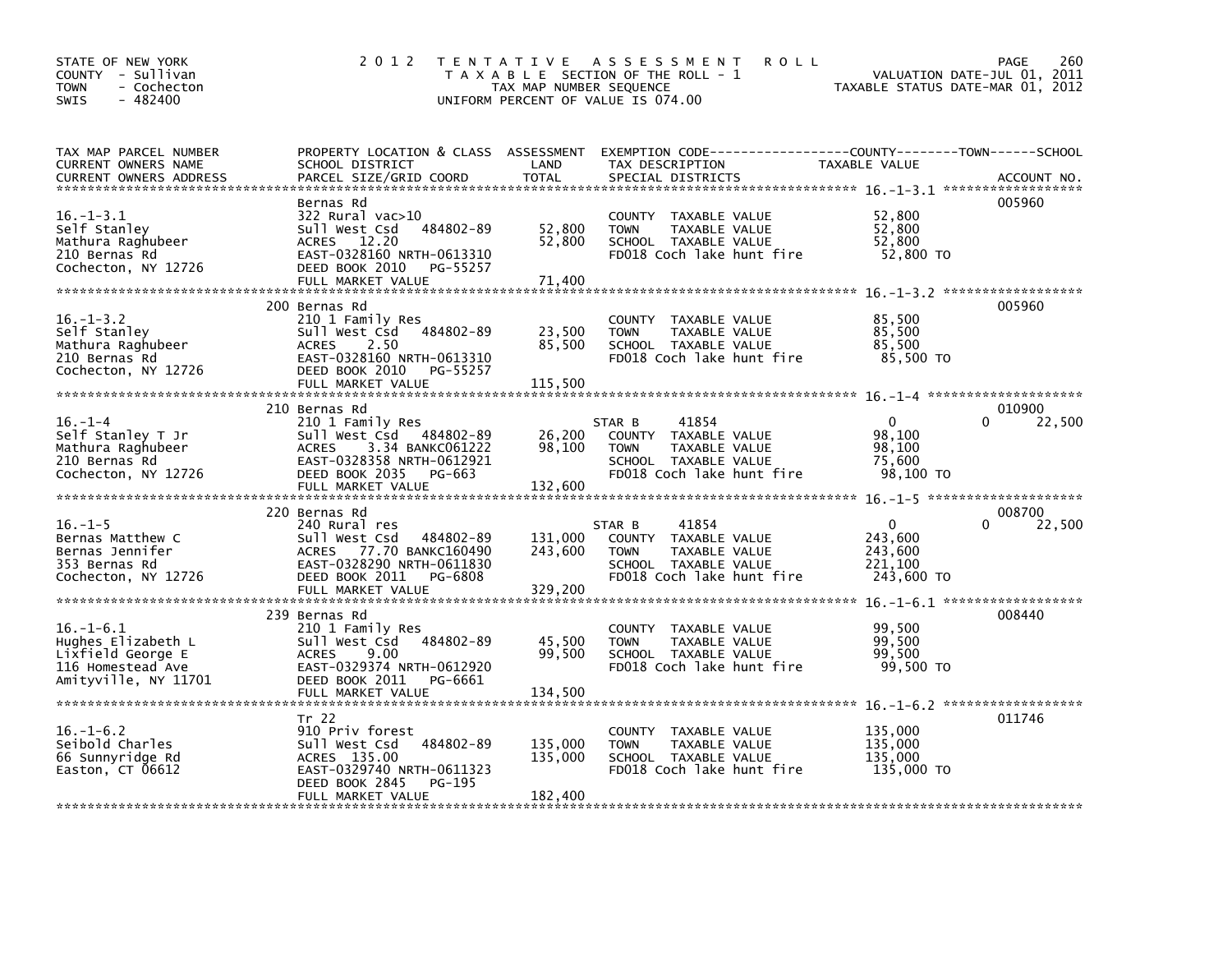| STATE OF NEW YORK<br>COUNTY - Sullivan<br><b>TOWN</b><br>- Cochecton<br>$-482400$<br><b>SWIS</b>              | 2 0 1 2                                                                                                                                                                           | <b>TENTATIVE</b><br>TAX MAP NUMBER SEQUENCE | ASSESSMENT<br><b>ROLL</b><br>T A X A B L E SECTION OF THE ROLL - 1<br>UNIFORM PERCENT OF VALUE IS 074.00                                                |                                                                       | 261<br>PAGE<br>VALUATION DATE-JUL 01, 2011<br>TAXABLE STATUS DATE-MAR 01, 2012 |
|---------------------------------------------------------------------------------------------------------------|-----------------------------------------------------------------------------------------------------------------------------------------------------------------------------------|---------------------------------------------|---------------------------------------------------------------------------------------------------------------------------------------------------------|-----------------------------------------------------------------------|--------------------------------------------------------------------------------|
| TAX MAP PARCEL NUMBER<br>CURRENT OWNERS NAME<br><b>CURRENT OWNERS ADDRESS</b>                                 | PROPERTY LOCATION & CLASS ASSESSMENT<br>SCHOOL DISTRICT<br>PARCEL SIZE/GRID COORD                                                                                                 | LAND<br><b>TOTAL</b>                        | EXEMPTION CODE-----------------COUNTY-------TOWN------SCHOOL<br>TAX DESCRIPTION<br>SPECIAL DISTRICTS                                                    | <b>TAXABLE VALUE</b>                                                  | ACCOUNT NO.                                                                    |
| $16. - 1 - 6.3$<br>Hughes Elizabeth L<br>Lixfield George E<br>116 Homestead Ave<br>Amityville, NY 11701       | Bernas<br>$314$ Rural vac<10<br>484802-89<br>Sull West Csd<br>9.25<br><b>ACRES</b><br>EAST-0328948 NRTH-0613078<br>DEED BOOK 2011<br>PG-6662<br>FULL MARKET VALUE                 | 37,400<br>37,400<br>50,500                  | COUNTY<br>TAXABLE VALUE<br><b>TOWN</b><br>TAXABLE VALUE<br>SCHOOL TAXABLE VALUE<br>FD018 Coch lake hunt fire                                            | 37,400<br>37,400<br>37,400<br>37,400 TO                               | 008439                                                                         |
|                                                                                                               | 326 Bernas                                                                                                                                                                        |                                             |                                                                                                                                                         |                                                                       | 011182                                                                         |
| $16. - 1 - 8$<br>Massa Lynda<br>Giambrone Carole<br>A Pennino<br>7116 10th Ave                                | 210 1 Family Res<br>Sull West Csd<br>484802-89<br><b>ACRES</b><br>2.75<br>EAST-0330970 NRTH-0613100<br>DEED BOOK 2964<br>PG-285                                                   | 24,000<br>111,100                           | <b>COUNTY</b><br>TAXABLE VALUE<br>TAXABLE VALUE<br><b>TOWN</b><br>SCHOOL TAXABLE VALUE<br>FD018 Coch lake hunt fire                                     | 111,100<br>111,100<br>111,100<br>111,100 TO                           |                                                                                |
| Brooklyn, NY 11228                                                                                            | FULL MARKET VALUE                                                                                                                                                                 | 150,100                                     |                                                                                                                                                         |                                                                       |                                                                                |
| $16. - 1 - 9.1$<br>Johnson Irrevocable Trust<br>Pauline Johnson-Hofer<br>332 Bernas Rd<br>Cochecton, NY 12726 | 342 Bernas Rd<br>240 Rural res<br>Sull West Csd<br>484802-89<br>ACRES 100.40<br>EAST-0331420 NRTH-0611920<br>DEED BOOK 2010<br>PG-57792<br>FULL MARKET VALUE                      | 187,850<br>253,900                          | AGRI DIST 41720<br>41834<br>97,500 STAR EN<br>COUNTY TAXABLE VALUE<br>TAXABLE VALUE<br><b>TOWN</b><br>SCHOOL TAXABLE VALUE<br>FD018 Coch lake hunt fire | 13,360<br>$\mathbf{0}$<br>174,490<br>174,490<br>127,840<br>187,850 TO | 006725<br>13,360<br>13,360<br>46,650<br>0                                      |
| MAY BE SUBJECT TO PAYMENT<br>UNDER AGDIST LAW TIL 2016                                                        |                                                                                                                                                                                   |                                             |                                                                                                                                                         |                                                                       |                                                                                |
| $16. - 1 - 9.2$<br>Hofer Johnson Paulene<br>332 Bernas Rd<br>Cochecton, NY 12726                              | 332 Bernas Rd<br>210 1 Family Res<br>Sull West Csd<br>484802-89<br>1.00<br><b>ACRES</b><br>EAST-0331210 NRTH-0613040<br>DEED BOOK 791<br>PG-01124                                 | 16,000<br>66,000<br>89,200                  | 41834<br>STAR EN<br>COUNTY TAXABLE VALUE<br>TAXABLE VALUE<br><b>TOWN</b><br>SCHOOL TAXABLE VALUE<br>FD018 Coch lake hunt fire                           | $\Omega$<br>66,000<br>66,000<br>19,350<br>66,000 TO                   | 006730<br>46,650<br>0                                                          |
|                                                                                                               | FULL MARKET VALUE                                                                                                                                                                 |                                             |                                                                                                                                                         |                                                                       |                                                                                |
| $16. - 1 - 10$<br>Smith Jackie K III<br>Smith Teresa J<br>104 Corona Ave<br>Pelham, NY 10803                  | 360 Bernas Rd<br>210 1 Family Res<br>484802-89<br>Sull West Csd<br><b>ACRES</b><br>6.00 BANKC000000<br>EAST-0332007 NRTH-0613685<br>DEED BOOK 3047<br>PG-346<br>FULL MARKET VALUE | 35,400<br>175,600<br>237,300                | TAXABLE VALUE<br><b>COUNTY</b><br><b>TOWN</b><br>TAXABLE VALUE<br>SCHOOL TAXABLE VALUE<br>FD018 Coch lake hunt fire                                     | 175,600<br>175,600<br>175,600<br>175,600 TO                           | 001680                                                                         |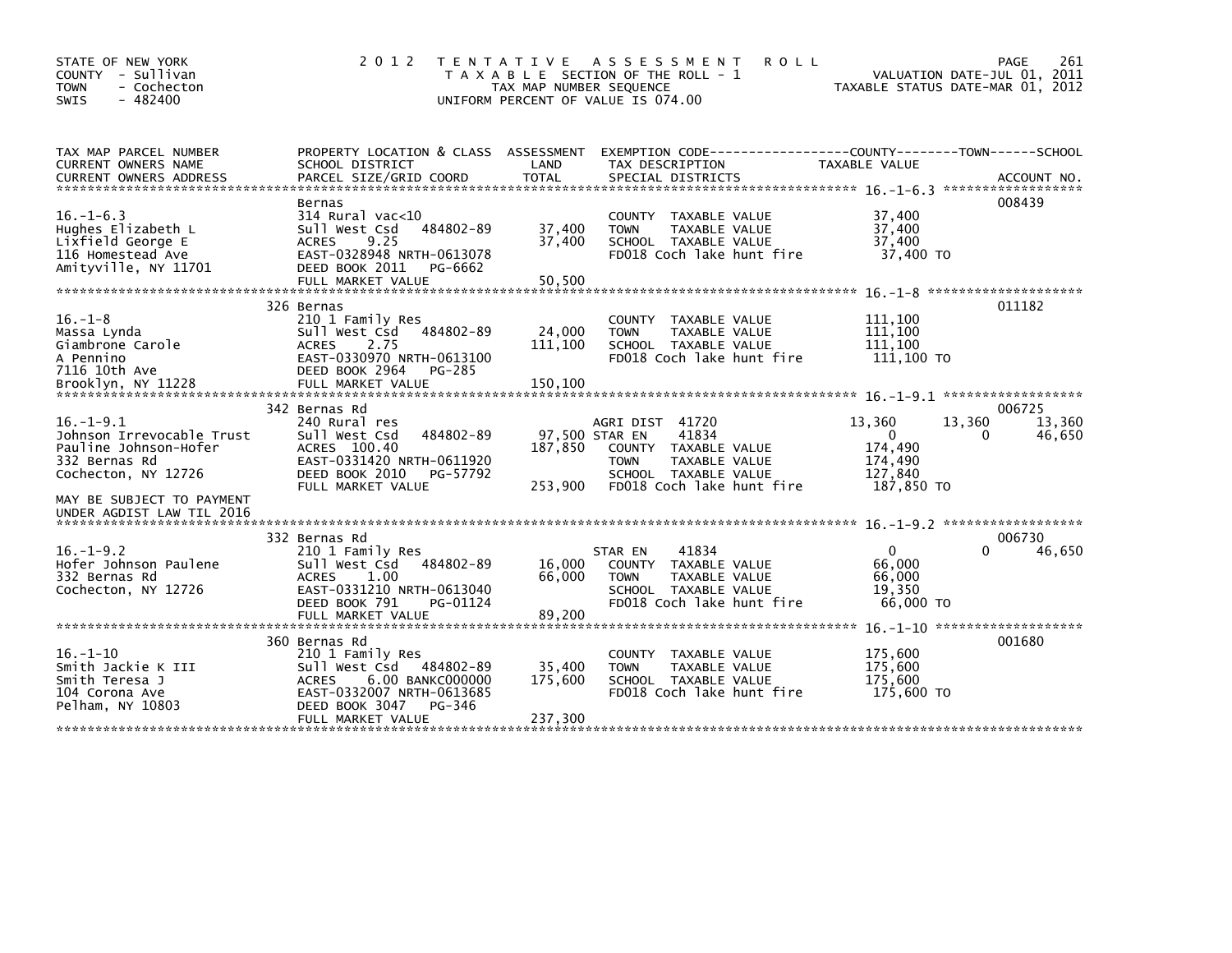| STATE OF NEW YORK<br>COUNTY - Sullivan<br><b>TOWN</b><br>- Cochecton<br>$-482400$<br><b>SWIS</b>                      | 2 0 1 2                                                                                                                                                  | TAX MAP NUMBER SEQUENCE    | TENTATIVE ASSESSMENT<br><b>ROLL</b><br>T A X A B L E SECTION OF THE ROLL - 1<br>UNIFORM PERCENT OF VALUE IS 074.00  | VALUATION DATE-JUL 01, 2011<br>TAXABLE STATUS DATE-MAR 01, 2012 | 262<br>PAGE |
|-----------------------------------------------------------------------------------------------------------------------|----------------------------------------------------------------------------------------------------------------------------------------------------------|----------------------------|---------------------------------------------------------------------------------------------------------------------|-----------------------------------------------------------------|-------------|
| TAX MAP PARCEL NUMBER<br>CURRENT OWNERS NAME                                                                          | SCHOOL DISTRICT                                                                                                                                          | LAND                       | PROPERTY LOCATION & CLASS ASSESSMENT EXEMPTION CODE----------------COUNTY-------TOWN------SCHOOL<br>TAX DESCRIPTION | TAXABLE VALUE                                                   |             |
| $16. -1 - 11.1$<br>Pascullo Anthony<br>Fitzpatrick Brian & Kevin<br>Anthony Pascullo<br>52 Cara Dr                    | Bernas Road<br>$322$ Rural vac $>10$<br>Sull West Csd<br>484802-89<br>ACRES 30.59<br>EAST-0333640 NRTH-0611866<br>DEED BOOK 3544<br>PG-627               | 54,300<br>54,300           | COUNTY TAXABLE VALUE<br>TAXABLE VALUE<br><b>TOWN</b><br>SCHOOL TAXABLE VALUE<br>FD018 Coch lake hunt fire           | 54,300<br>54,300<br>54,300<br>54,300 TO                         | 001895      |
| $16. - 1 - 11.2$<br>Gorr Randy L Sr<br>370 Bernas Rd<br>Cochecton, NY 12726                                           | 370 Bernas Rd<br>270 Mfg housing<br>Sull West Csd<br>484802-89<br>68 Elg Forest<br>ACRES 80.00<br>EAST-0332749 NRTH-0611572<br>DEED BOOK 2011<br>PG-6785 | 109,000<br>134,000         | COUNTY TAXABLE VALUE<br>TAXABLE VALUE<br><b>TOWN</b><br>SCHOOL TAXABLE VALUE<br>FD018 Coch lake hunt fire           | 134,000<br>134,000<br>134,000<br>134,000 TO                     |             |
|                                                                                                                       |                                                                                                                                                          |                            |                                                                                                                     |                                                                 |             |
| $16. - 1 - 12$<br>Sycoff Todd<br>66 Ridge View Rd<br>Basking Ridge, NJ 07920                                          | 75 Matt Smith Rd<br>910 Priv forest<br>484802-89<br>Sull West Csd<br>ACRES 102.69<br>EAST-0334643 NRTH-0611418<br>DEED BOOK 2326<br>PG-391               | 80,600<br>80,600           | COUNTY TAXABLE VALUE<br><b>TOWN</b><br>TAXABLE VALUE<br>SCHOOL TAXABLE VALUE<br>FD018 Coch lake hunt fire           | 80,600<br>80,600<br>80,600<br>80,600 TO                         | 014516      |
|                                                                                                                       | FULL MARKET VALUE                                                                                                                                        | 108,900                    |                                                                                                                     | $16. - 1 - 14$ *********************                            |             |
| $16. - 1 - 14$<br>Kick Nancy<br>Kick Gerard<br>28 Amy Todt Dr<br>Monroe, NY 10950                                     | Pinewood<br>910 Priv forest<br>484802-89<br>Sull West Csd<br>ACRES 50.00<br>EAST-0328080 NRTH-0610140<br>DEED BOOK 2750<br>PG-474<br>FULL MARKET VALUE   | 50,000<br>50.000<br>67,600 | COUNTY TAXABLE VALUE<br>TAXABLE VALUE<br><b>TOWN</b><br>SCHOOL TAXABLE VALUE<br>FD018 Coch lake hunt fire           | 50,000<br>50,000<br>50,000<br>50,000 TO                         | 001906      |
|                                                                                                                       |                                                                                                                                                          |                            |                                                                                                                     |                                                                 |             |
| $16. - 1 - 16$<br>Bar Twenty-Five Rod<br>Attn: Jerome Gangitano<br>& Gun Club Inc<br>7 Richard Dr<br>Selden, NY 11784 | Tr 16<br>910 Priv forest<br>484802-89<br>Sull West Csd<br>Landlocked<br>ACRES 41.00<br>EAST-0329430 NRTH-0608550<br>DEED BOOK 732<br>PG-00146            | 43,200<br>43,200           | COUNTY TAXABLE VALUE<br>TAXABLE VALUE<br><b>TOWN</b><br>SCHOOL TAXABLE VALUE<br>FD018 Coch lake hunt fire           | 43,200<br>43,200<br>43.200<br>43,200 TO                         | 000550      |
|                                                                                                                       | FULL MARKET VALUE                                                                                                                                        | 58,400                     |                                                                                                                     |                                                                 |             |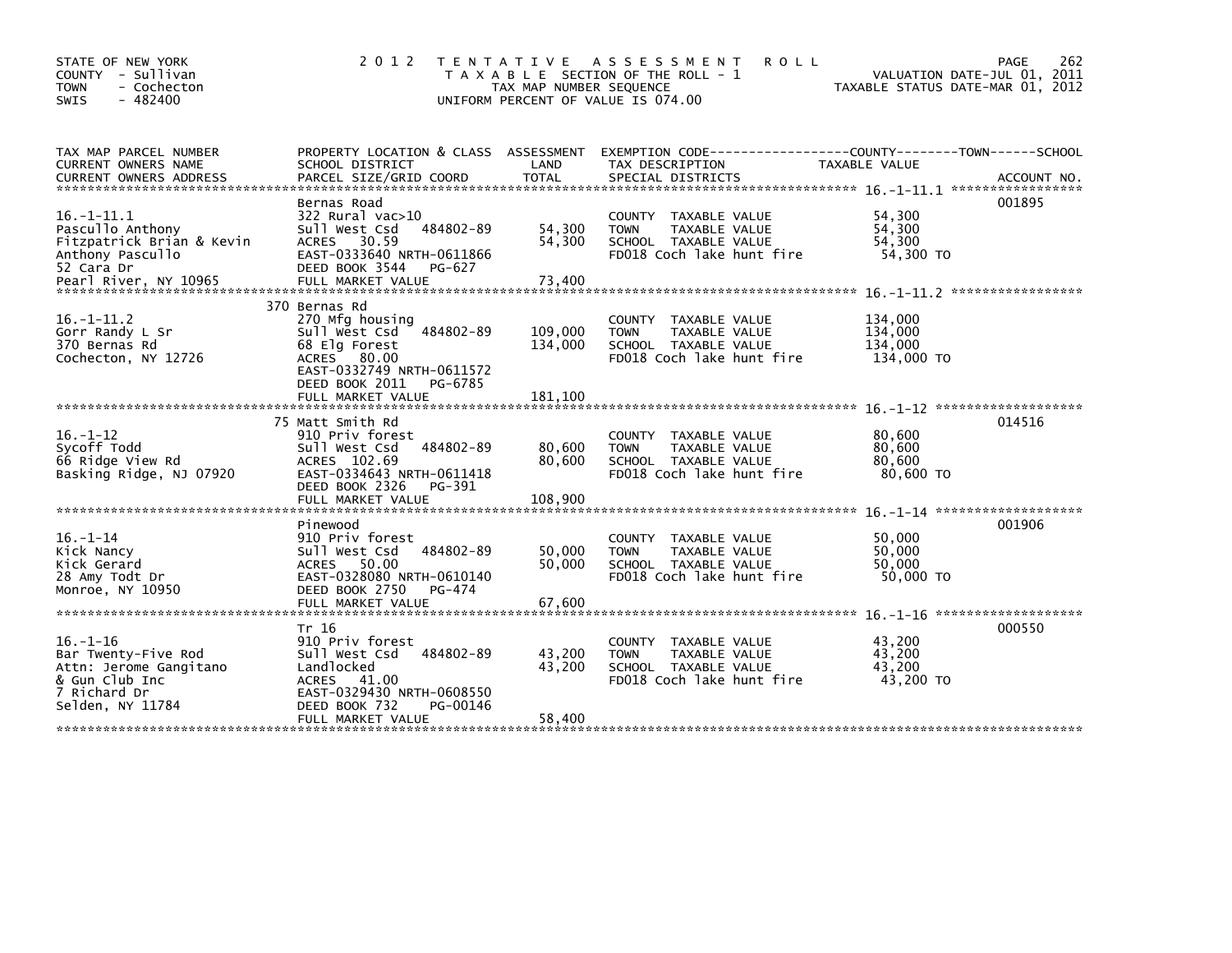| STATE OF NEW YORK<br>COUNTY - Sullivan<br><b>TOWN</b><br>- Cochecton<br>SWIS<br>$-482400$                             | 2 0 1 2                                                                                                                                                                | TAX MAP NUMBER SEQUENCE       | TENTATIVE ASSESSMENT<br><b>ROLL</b><br>T A X A B L E SECTION OF THE ROLL - 1<br>UNIFORM PERCENT OF VALUE IS 074.00                     |                                                            | 263<br>PAGE<br>VALUATION DATE-JUL 01, 2011<br>TAXABLE STATUS DATE-MAR 01, 2012 |
|-----------------------------------------------------------------------------------------------------------------------|------------------------------------------------------------------------------------------------------------------------------------------------------------------------|-------------------------------|----------------------------------------------------------------------------------------------------------------------------------------|------------------------------------------------------------|--------------------------------------------------------------------------------|
| TAX MAP PARCEL NUMBER<br>CURRENT OWNERS NAME<br><b>CURRENT OWNERS ADDRESS</b>                                         | SCHOOL DISTRICT<br>PARCEL SIZE/GRID COORD                                                                                                                              | LAND<br>TOTAL                 | PROPERTY LOCATION & CLASS ASSESSMENT EXEMPTION CODE---------------COUNTY-------TOWN-----SCHOOL<br>TAX DESCRIPTION<br>SPECIAL DISTRICTS | TAXABLE VALUE                                              | ACCOUNT NO.                                                                    |
| $16. - 1 - 17$<br>Bar Twenty-Five Rod<br>Attn: Jerome Gangitano<br>& Gun Club Inc<br>7 Richard Dr<br>Selden, NY 11784 | Cr 115<br>910 Priv forest<br>Sull West Csd<br>484802-89<br>Landlocked<br>ACRES 113.00<br>EAST-0331190 NRTH-0609080<br>DEED BOOK 732<br>PG-00146                        | 98,820<br>118,820             | COUNTY TAXABLE VALUE<br><b>TOWN</b><br>TAXABLE VALUE<br>SCHOOL TAXABLE VALUE<br>FD018 Coch lake hunt fire                              | 118,820<br>118,820<br>118,820<br>118,820 TO                | 000511                                                                         |
|                                                                                                                       | FULL MARKET VALUE                                                                                                                                                      | 160,600                       |                                                                                                                                        |                                                            |                                                                                |
| $16. - 1 - 18$<br>Cavanna Victoria<br>Skibichi Rosemary<br>Lee Maria<br>26 Oakridge Way<br>Shrewsbury, MA 01545       | Cr 115<br>240 Rural res<br>484802-89<br>Sull West Csd<br>80 Elig Acres<br>ACRES 110.00<br>EAST-0333680 NRTH-0609420<br>DEED BOOK 2108 PG-334<br>FULL MARKET VALUE      | 107,400<br>157,400<br>212,700 | FOREST LND 47460<br>COUNTY TAXABLE VALUE<br><b>TOWN</b><br>TAXABLE VALUE<br>SCHOOL TAXABLE VALUE<br>FD018 Coch lake hunt fire          | 51,200<br>106,200<br>106,200<br>106,200<br>157,400 TO      | 013010<br>51,200<br>51,200                                                     |
| MAY BE SUBJECT TO PAYMENT<br>UNDER RPTL480A UNTIL 2021                                                                |                                                                                                                                                                        |                               |                                                                                                                                        |                                                            |                                                                                |
| $16. - 1 - 19$<br>Cavanna Victoria<br>Skibichi Rosemary<br>Lee Maria<br>26 Oakridge Way<br>Shrewsbury, MA 01545       | Cr 115<br>322 Rural vac>10<br>Sull West Csd 484802-89<br>38 Elig Acres<br>50.00<br>ACRES<br>EAST-0332750 NRTH-0608090<br>DEED BOOK 2108<br>PG-334<br>FULL MARKET VALUE | 75,000<br>75,000<br>101,400   | FOREST LND 47460<br>COUNTY TAXABLE VALUE<br>TAXABLE VALUE<br><b>TOWN</b><br>SCHOOL TAXABLE VALUE<br>FD018 Coch lake hunt fire          | 45,600<br>29,400<br>29,400<br>29,400<br>75,000 TO          | 013011<br>45,600<br>45.600                                                     |
| MAY BE SUBJECT TO PAYMENT<br>UNDER RPTL480A UNTIL 2021                                                                |                                                                                                                                                                        |                               |                                                                                                                                        |                                                            |                                                                                |
| $16. - 1 - 20$<br>De Pasquale Michael & Grace<br>119 Dailey Rd<br>Cochecton, NY 12726                                 | 119 Dailey Rd<br>210 1 Family Res<br>484802-89<br>Sull West Csd<br>9.50<br><b>ACRES</b><br>EAST-0329920 NRTH-0607930<br>DEED BOOK 856<br>PG-00059<br>FULL MARKET VALUE | 47,300<br>126,600<br>171,100  | 41834<br>STAR EN<br>COUNTY TAXABLE VALUE<br><b>TOWN</b><br>TAXABLE VALUE<br>SCHOOL TAXABLE VALUE<br>FD018 Coch lake hunt fire          | $\mathbf{0}$<br>126,600<br>126.600<br>79,950<br>126,600 TO | 003166<br>46,650<br>0                                                          |
|                                                                                                                       | Dailey Rd                                                                                                                                                              |                               |                                                                                                                                        |                                                            | 003165                                                                         |
| $16. - 1 - 21$<br>De Pasquale Michael & Grace<br>181 Madison Ave<br>Oceanside, NY 11572                               | $314$ Rural vac< $10$<br>Sull West Csd<br>484802-89<br><b>ACRES</b><br>4.00<br>EAST-0329960 NRTH-0607730<br>DEED BOOK 856<br>PG-00057                                  | 13,600<br>13,600              | COUNTY TAXABLE VALUE<br><b>TOWN</b><br>TAXABLE VALUE<br>SCHOOL TAXABLE VALUE<br>FD018 Coch lake hunt fire                              | 13,600<br>13,600<br>13,600<br>13,600 TO                    |                                                                                |
|                                                                                                                       | FULL MARKET VALUE                                                                                                                                                      | 18,400                        |                                                                                                                                        |                                                            |                                                                                |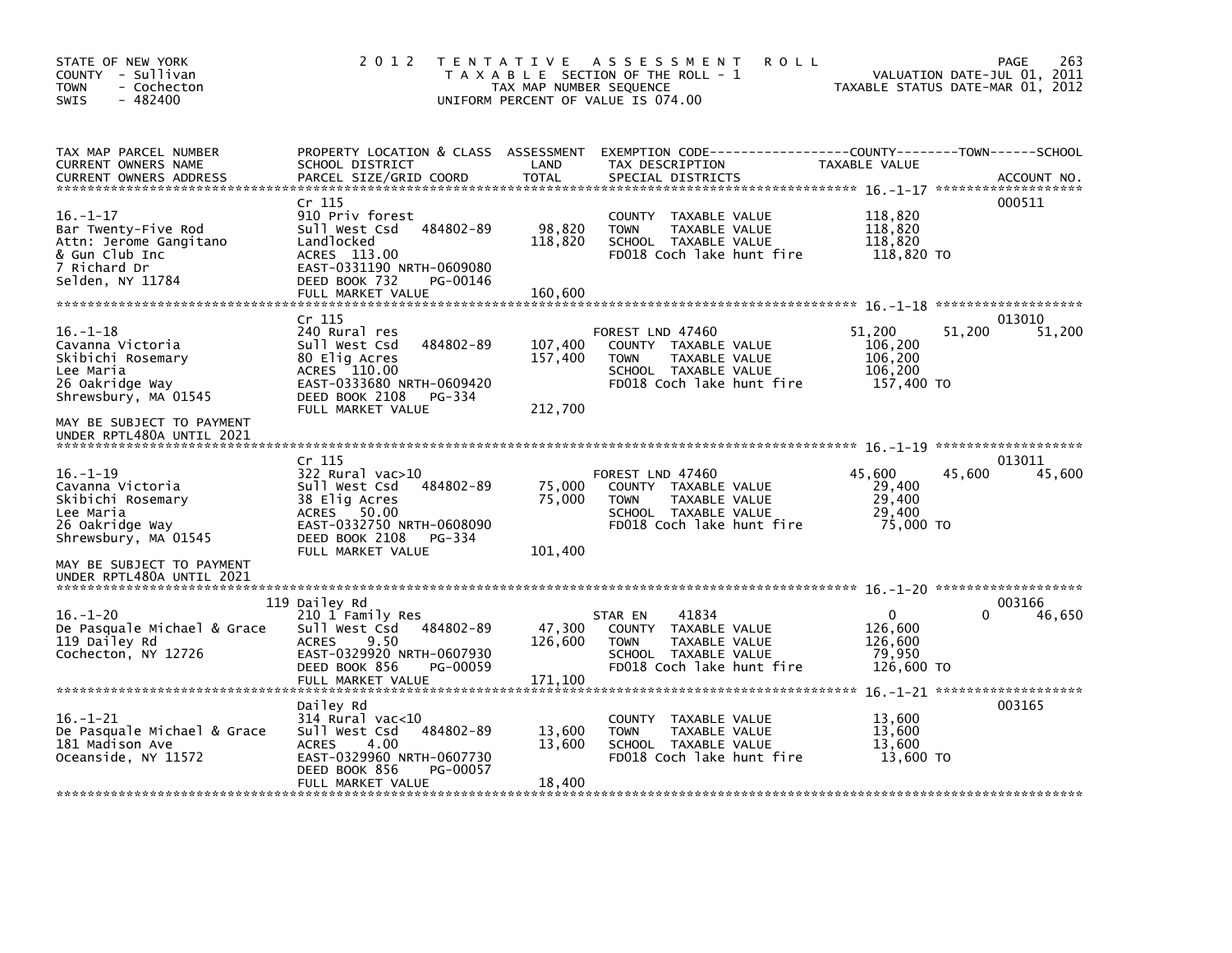| STATE OF NEW YORK   | 2012 TENTATIVE ASSESSMENT ROLL        | PAGE                             | 264             |
|---------------------|---------------------------------------|----------------------------------|-----------------|
| COUNTY - Sullivan   | T A X A B L E SECTION OF THE ROLL - 1 | VALUATION DATE-JUL 01, 2011      |                 |
| TOWN<br>- Cochecton | MAP SECTION - 016                     | TAXABLE STATUS DATE-MAR 01, 2012 |                 |
| - 482400<br>SWIS    | $SUB - SECTION -$                     |                                  | RPS150/V04/L015 |
|                     | UNIFORM PERCENT OF VALUE IS 074.00    | CURRENT DATE 4/20/2012           |                 |

## \*\*\* S P E C I A L D I S T R I C T S U M M A R Y \*\*\*

| CODE | DISTRICT NAME        | PARCELS | TOTAL EXTENSION<br>TYPF | EXTENSION<br>VALUE | AD VALOREM<br>VALUE | <b>FXFMPT</b><br>AMOUNT | <b>TAXABLE</b><br>VALUE |
|------|----------------------|---------|-------------------------|--------------------|---------------------|-------------------------|-------------------------|
|      | FD018 Coch lake hunt |         | 27 TOTAL                |                    | 2824.070            |                         | 2824.070                |

## \*\*\* S C H O O L D I S T R I C T S U M M A R Y \*\*\*

| <b>CODE</b>      | DISTRICT NAME               | <b>TOTAL</b><br><b>PARCELS</b> | ASSESSED<br>LAND    | ASSESSED<br><b>TOTAL</b> | <b>EXEMPT</b><br><b>AMOUNT</b> | <b>TOTAL</b><br><b>TAXABLE</b> | <b>STAR</b><br>AMOUNT | <b>STAR</b><br>TAXABLE |
|------------------|-----------------------------|--------------------------------|---------------------|--------------------------|--------------------------------|--------------------------------|-----------------------|------------------------|
| 484802           | sull.<br>West Csd           | 27                             | 1667.010            | 2824.070                 | 110.160                        | 2713.910                       | 207.450               | 2506.460               |
|                  | SUB-TOTAL                   | 27                             | 1667.010            | 2824.070                 | 110.160                        | 2713.910                       | 207.450               | 2506,460               |
| 482289<br>484889 | Jy Library<br>West Sull Lib | 8<br>19                        | 524,200<br>1142.810 | 966,850<br>1857,220      | 64,560<br>45,600               | 902,290<br>1811,620            | 93,300<br>114,150     | 808.990<br>1697,470    |
|                  | TOTAL                       | 54                             | 3334.020            | 5648.140                 | 220,320                        | 5427,820                       | 414.900               | 5012,920               |

#### \*\*\* S Y S T E M C O D E S S U M M A R Y \*\*\*

NO SYSTEM EXEMPTIONS AT THIS LEVEL

#### \*\*\* E X E M P T I O N S U M M A R Y \*\*\*

| CODE                    | DESCRIPTION                    | <b>TOTAL</b><br><b>PARCELS</b> | <b>COUNTY</b>     | <b>TOWN</b>       | <b>SCHOOL</b>               |
|-------------------------|--------------------------------|--------------------------------|-------------------|-------------------|-----------------------------|
| 41720<br>41834<br>41854 | AGRI DIST<br>STAR EN<br>STAR B |                                | 13,360            | 13,360            | 13,360<br>139.950<br>67,500 |
| 47460                   | FOREST<br><b>LND</b><br>TOTAL  |                                | 96,800<br>110,160 | 96.800<br>110,160 | 96.800<br>317,610           |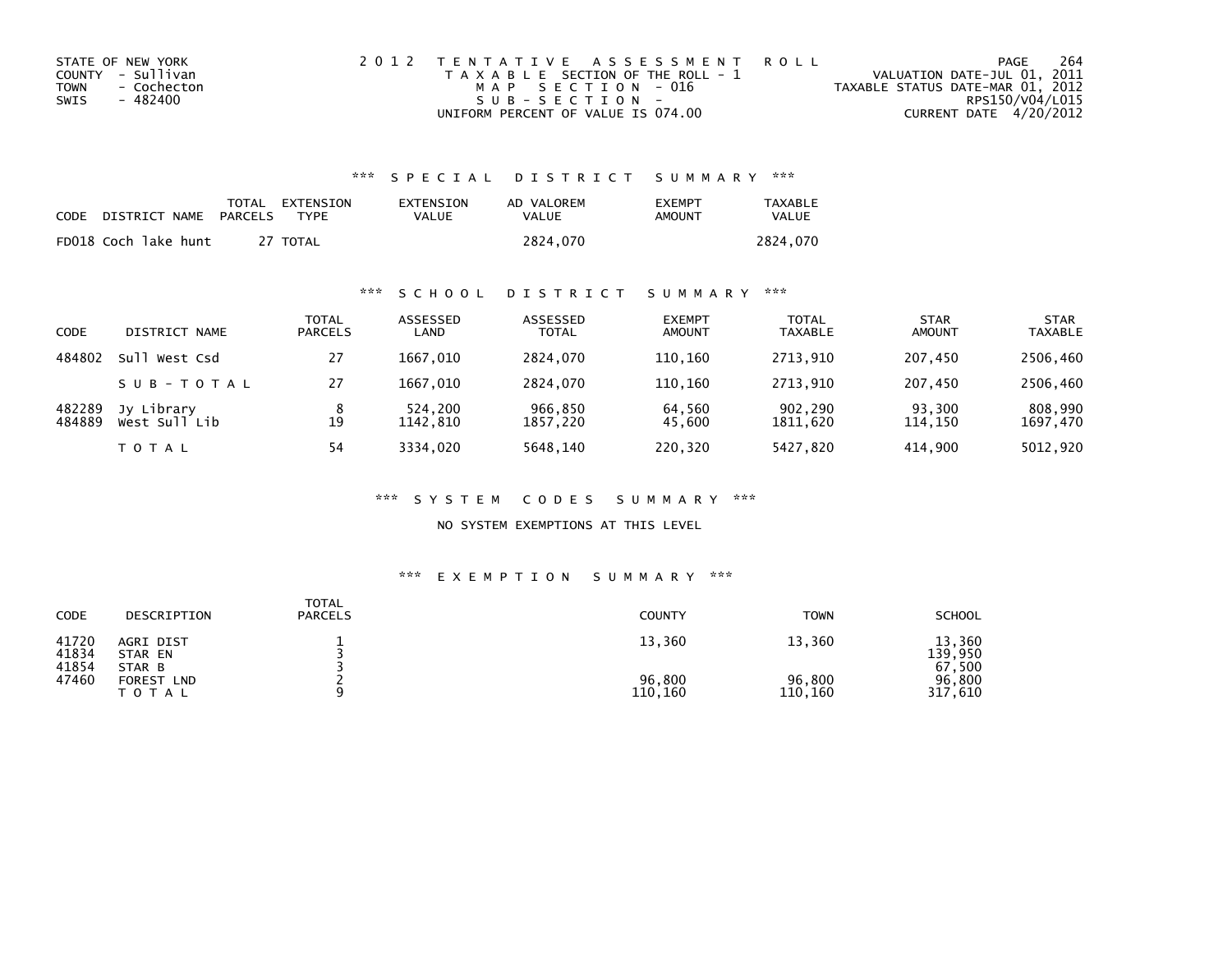|             | STATE OF NEW YORK | 2012 TENTATIVE ASSESSMENT ROLL        | PAGE                             | 265 |
|-------------|-------------------|---------------------------------------|----------------------------------|-----|
|             | COUNTY - Sullivan | T A X A B L E SECTION OF THE ROLL - 1 | VALUATION DATE-JUL 01, 2011      |     |
| <b>TOWN</b> | - Cochecton       | MAP SECTION - 016                     | TAXABLE STATUS DATE-MAR 01, 2012 |     |
| SWIS        | - 482400          | SUB-SECTION-                          | RPS150/V04/L015                  |     |
|             |                   | UNIFORM PERCENT OF VALUE IS 074.00    | CURRENT DATE 4/20/2012           |     |

# \*\*\* G R A N D T O T A L S \*\*\*

| ROLL       | DESCRIPTION    | <b>TOTAL</b>   | ASSESSED | ASSESSED | <b>TAXABLE</b> | <b>TAXABLE</b> | <b>TAXABLE</b> | <b>STAR</b>    |
|------------|----------------|----------------|----------|----------|----------------|----------------|----------------|----------------|
| <b>SEC</b> |                | <b>PARCELS</b> | LAND     | TOTAL    | <b>COUNTY</b>  | <b>TOWN</b>    | <b>SCHOOL</b>  | <b>TAXABLE</b> |
|            | <b>TAXABLE</b> |                | 1667.010 | 2824.070 | 2713.910       | 2713.910       | 2713.910       | 2506,460       |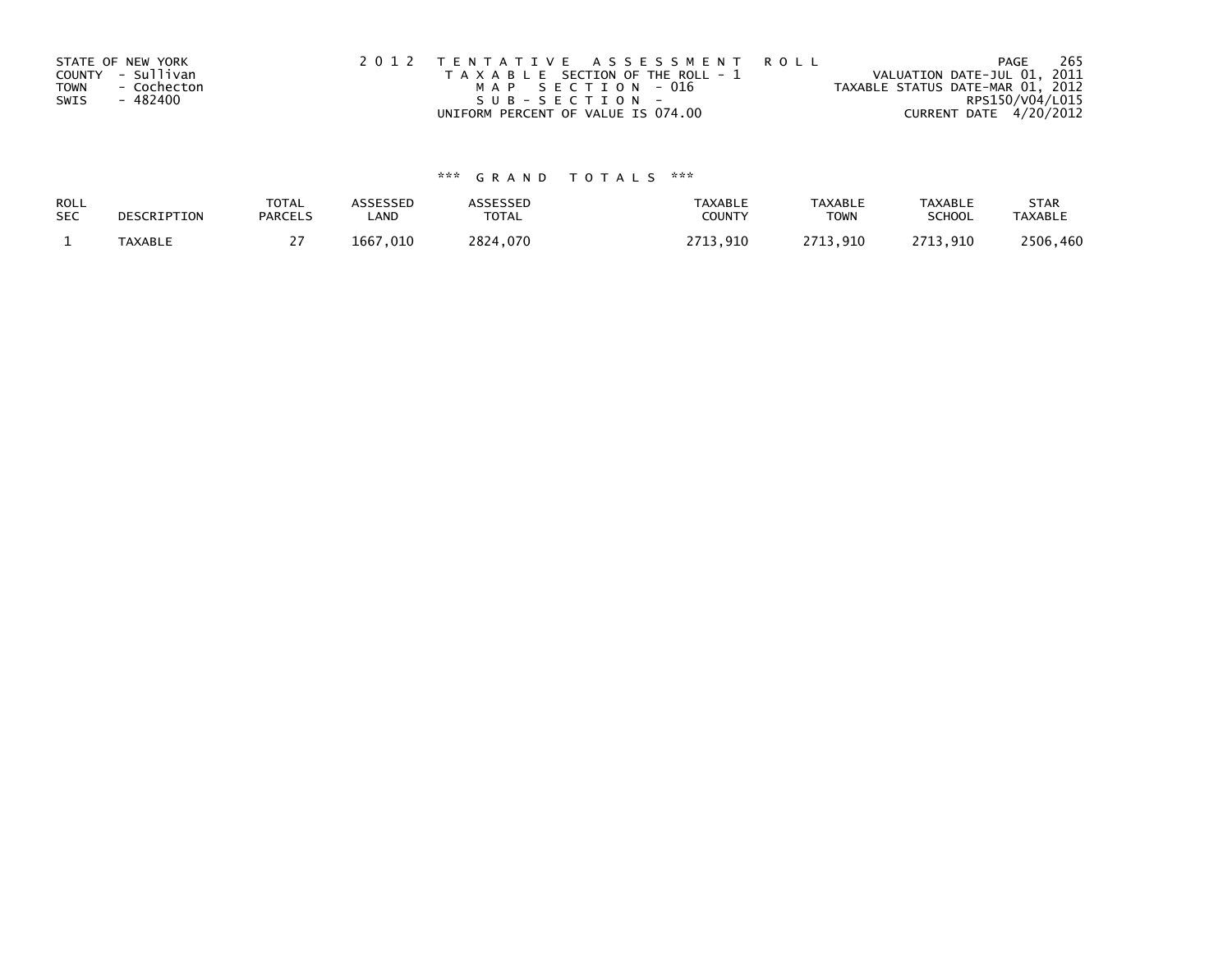| STATE OF NEW YORK<br>COUNTY - Sullivan<br>- Cochecton<br><b>TOWN</b><br>$-482400$<br><b>SWIS</b>                   | 2 0 1 2                                                                                                                                                               | ASSESSMENT<br><b>ROLL</b><br>T E N T A T I V E<br>T A X A B L E SECTION OF THE ROLL - 1<br>TAX MAP NUMBER SEQUENCE<br>UNIFORM PERCENT OF VALUE IS 074.00                      | 266<br>PAGE<br>VALUATION DATE-JUL 01, 2011<br>TAXABLE STATUS DATE-MAR 01, 2012                                 |
|--------------------------------------------------------------------------------------------------------------------|-----------------------------------------------------------------------------------------------------------------------------------------------------------------------|-------------------------------------------------------------------------------------------------------------------------------------------------------------------------------|----------------------------------------------------------------------------------------------------------------|
| TAX MAP PARCEL NUMBER<br>CURRENT OWNERS NAME                                                                       | PROPERTY LOCATION & CLASS ASSESSMENT<br>SCHOOL DISTRICT                                                                                                               | LAND<br>TAX DESCRIPTION                                                                                                                                                       | TAXABLE VALUE                                                                                                  |
| $17. - 1 - 1.1$<br>McKeegan James<br>Brody Lisa<br>200 Buff Rd<br>Cochecton, NY 12726<br>MAY BE SUBJECT TO PAYMENT | 200 Buff Rd<br>240 Rural res<br>484802-89<br>Sull West Csd<br><b>ACRES</b><br>61.83<br>EAST-0326070 NRTH-0608820<br>DEED BOOK 1782<br>PG-0060<br>FULL MARKET VALUE    | AGRI DIST 41720<br>102,000 STAR B<br>41854<br>200,000<br>COUNTY TAXABLE VALUE<br><b>TOWN</b><br>TAXABLE VALUE<br>SCHOOL TAXABLE VALUE<br>270,300<br>FD018 Coch lake hunt fire | 005370<br>37,910<br>37,910<br>37,910<br>22,500<br>$\Omega$<br>0<br>162,090<br>162,090<br>139,590<br>200,000 TO |
| UNDER AGDIST LAW TIL 2016                                                                                          |                                                                                                                                                                       |                                                                                                                                                                               |                                                                                                                |
| $17. - 1 - 1.2$<br>Rovitz Debra<br>215 Buff Rd<br>Cochecton, NY 12726                                              | Tr 16<br>$314$ Rural vac<10<br>Sull West Csd<br>484802-89<br><b>ACRES</b><br>3.10<br>EAST-0326750 NRTH-0608702<br>DEED BOOK 1356<br>PG-00180<br>FULL MARKET VALUE     | <b>COUNTY</b><br>TAXABLE VALUE<br>16,000<br>TAXABLE VALUE<br><b>TOWN</b><br>16,000<br>SCHOOL TAXABLE VALUE<br>FD018 Coch lake hunt fire<br>21,600                             | 011050<br>16,000<br>16,000<br>16,000<br>16,000 TO                                                              |
| $17. - 1 - 1.4$<br>Cerami Joseph<br>Cerami Paula<br>20 Vickies Pl<br>Millington, NJ 07946                          | 185 Buff Rd<br>240 Rural res<br>484802-89<br>Sull West Csd<br><b>ACRES</b><br>- 17.21<br>EAST-0326704 NRTH-0625583<br>DEED BOOK 1140<br>PG-00204<br>FULL MARKET VALUE | <b>COUNTY</b><br>TAXABLE VALUE<br>51,420<br><b>TOWN</b><br>TAXABLE VALUE<br>101,420<br>SCHOOL TAXABLE VALUE<br>FD018 Coch lake hunt fire<br>137,100                           | 006860<br>101,420<br>101,420<br>101.420<br>101,420 TO                                                          |
| $17. - 1 - 1.5$<br>Rovitz Stephen<br>Rovitz Debra<br>215 Buff Rd<br>Cochecton, NY 12726                            | 215 Buff Rd<br>210 1 Family Res<br>484802-89<br>Sull West Csd<br>2.75<br><b>ACRES</b><br>EAST-0326756 NRTH-0608501<br>DEED BOOK 1027<br>PG-00017<br>FULL MARKET VALUE | 41854<br>STAR B<br>24,000<br>COUNTY TAXABLE VALUE<br>TAXABLE VALUE<br>106,400<br><b>TOWN</b><br>SCHOOL TAXABLE VALUE<br>FD018 Coch lake hunt fire<br>143,800                  | 22,500<br>$\Omega$<br>0<br>106,400<br>106,400<br>83,900<br>106,400 TO                                          |
| $17. - 1 - 1.6$<br>Fredenburg Richard<br>Fredenburg Renee<br>245 Buff Rd<br>Cochecton, NY 12726                    | 245 Buff Rd<br>210 1 Family Res<br>Sull West Csd<br>484802-89<br><b>ACRES</b><br>4.22<br>EAST-0326816 NRTH-0607946<br>DEED BOOK 1278<br>PG-00001<br>FULL MARKET VALUE | 41854<br>STAR B<br>29,300<br>COUNTY TAXABLE VALUE<br>115,000<br><b>TOWN</b><br>TAXABLE VALUE<br>SCHOOL TAXABLE VALUE<br>FD018 Coch lake hunt fire<br>155,400                  | $\mathbf{0}$<br>22,500<br>0<br>115,000<br>115,000<br>92,500<br>115,000 TO                                      |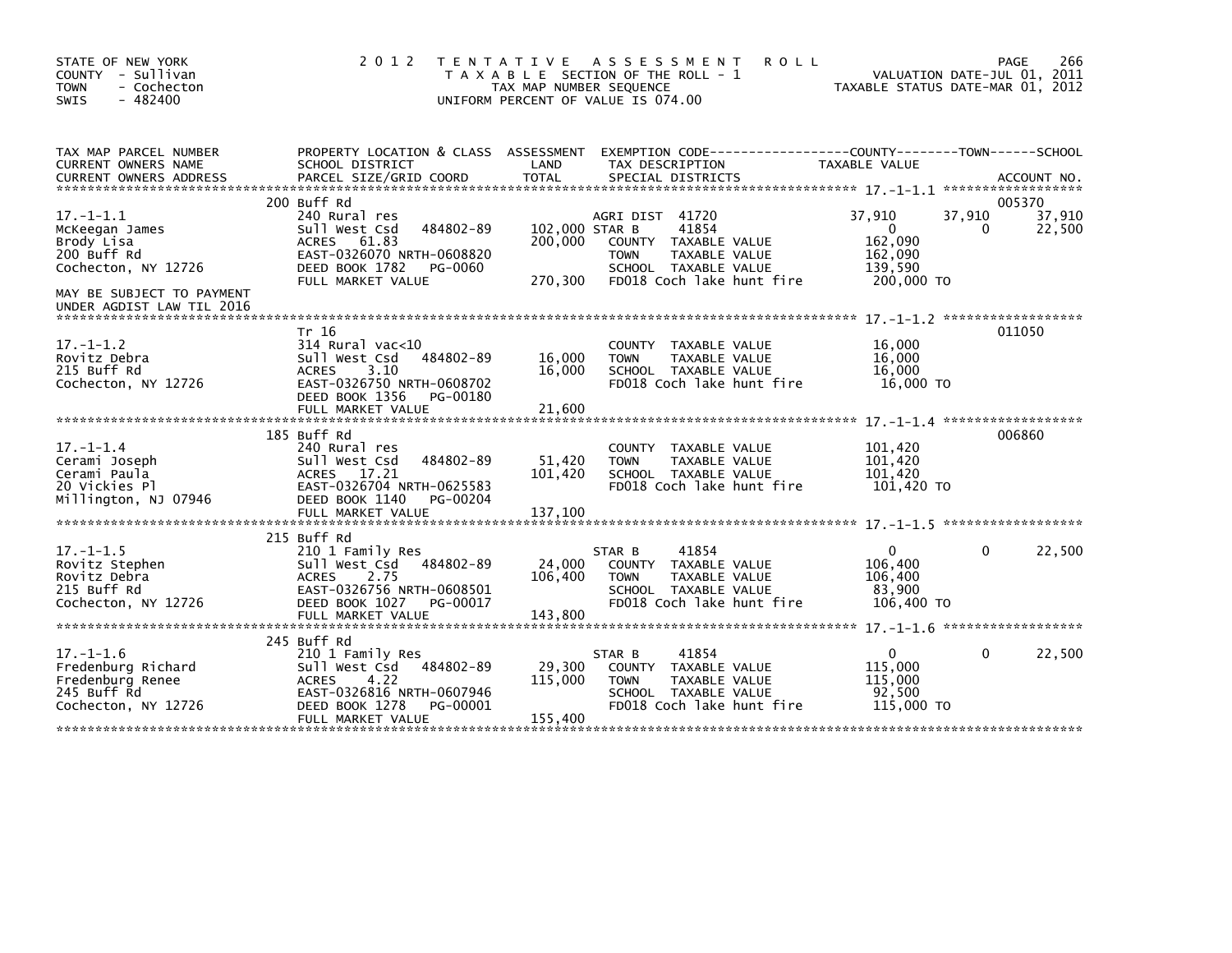| STATE OF NEW YORK<br>COUNTY - Sullivan<br><b>TOWN</b><br>- Cochecton<br><b>SWIS</b><br>$-482400$          | 2 0 1 2                                                                                                                                                                   | TAX MAP NUMBER SEQUENCE       | TENTATIVE ASSESSMENT<br><b>ROLL</b><br>T A X A B L E SECTION OF THE ROLL - 1<br>UNIFORM PERCENT OF VALUE IS 074.00               | TAXABLE STATUS DATE-MAR 01, 2012                             | 267<br>PAGE<br>VALUATION DATE-JUL 01, 2011 |
|-----------------------------------------------------------------------------------------------------------|---------------------------------------------------------------------------------------------------------------------------------------------------------------------------|-------------------------------|----------------------------------------------------------------------------------------------------------------------------------|--------------------------------------------------------------|--------------------------------------------|
| TAX MAP PARCEL NUMBER<br>CURRENT OWNERS NAME<br><b>CURRENT OWNERS ADDRESS</b>                             | PROPERTY LOCATION & CLASS ASSESSMENT<br>SCHOOL DISTRICT<br>PARCEL SIZE/GRID COORD                                                                                         | LAND<br><b>TOTAL</b>          | EXEMPTION CODE-----------------COUNTY-------TOWN------SCHOOL<br>TAX DESCRIPTION<br>SPECIAL DISTRICTS                             | TAXABLE VALUE                                                | ACCOUNT NO.                                |
| $17. - 1 - 2$<br>Pomes Richard<br>Pomes Linda M<br>19 Tyler Rd<br>Narrowsburg, NY 12764                   | Tr 16<br>120 Field crops<br>484802-89<br>Sull West Csd<br>ACRES 107.90<br>EAST-0326210 NRTH-0606480<br>DEED BOOK 3580<br>PG-576<br>FULL MARKET VALUE                      | 117,900<br>121,700<br>164,500 | AGRI DIST 41720<br>COUNTY TAXABLE VALUE<br><b>TOWN</b><br>TAXABLE VALUE<br>SCHOOL TAXABLE VALUE<br>FD018 Coch lake hunt fire     | 52,210<br>52,210<br>69,490<br>69,490<br>69,490<br>121,700 TO | 006220<br>52,210                           |
| MAY BE SUBJECT TO PAYMENT<br>UNDER AGDIST LAW TIL 2016                                                    |                                                                                                                                                                           |                               |                                                                                                                                  |                                                              |                                            |
| $17. - 1 - 3.1$<br>Pomes Linda & Richard<br>Jay Thomas C<br>19 Tyler Rd<br>Narrowsburg, NY 12764          | Tr 16<br>$322$ Rural vac $>10$<br>Sull West Csd<br>484802-89<br>14.10<br>ACRES<br>EAST-0327440 NRTH-0606540<br>DEED BOOK 3580<br>PG-582                                   | 30,150<br>30,150              | COUNTY<br>TAXABLE VALUE<br><b>TOWN</b><br>TAXABLE VALUE<br>SCHOOL TAXABLE VALUE<br>FD018 Coch lake hunt fire                     | 30,150<br>30,150<br>30,150<br>30,150 TO                      | 006140                                     |
|                                                                                                           | FULL MARKET VALUE<br>Tr 16                                                                                                                                                | 40,700                        |                                                                                                                                  |                                                              | 012530                                     |
| $17. - 1 - 3.2$<br>Ropke Christian F<br>Ropke Stella E<br>Box 45<br>Narrowsburg, NY 12764                 | 322 Rural vac>10<br>484802-89<br>Sull West Csd<br><b>ACRES</b><br>77.70<br>EAST-0327439 NRTH-0607833<br>DEED BOOK 1509<br>PG-0050<br>FULL MARKET VALUE                    | 87,000<br>87,000<br>117,600   | TAXABLE VALUE<br><b>COUNTY</b><br><b>TOWN</b><br>TAXABLE VALUE<br>SCHOOL TAXABLE VALUE<br>FD018 Coch lake hunt fire              | 87,000<br>87,000<br>87,000<br>87,000 TO                      |                                            |
|                                                                                                           | 79 Dailey Rd                                                                                                                                                              |                               |                                                                                                                                  |                                                              |                                            |
| $17. - 1 - 4.1$<br>Weiss Kristina<br>79 Dailey Rd<br>Cochecton, NY 12726                                  | 240 Rural res<br>484802-89<br>Sull West Csd<br>ACRES 24.46<br>EAST-0328580 NRTH-0607240<br>DEED BOOK 2089<br>PG-327<br>FULL MARKET VALUE                                  | 43,500<br>48,500<br>65,500    | <b>COUNTY</b><br>TAXABLE VALUE<br>TAXABLE VALUE<br><b>TOWN</b><br>SCHOOL TAXABLE VALUE                                           | 48,500<br>48,500<br>48,500                                   |                                            |
|                                                                                                           |                                                                                                                                                                           |                               |                                                                                                                                  |                                                              |                                            |
| $17. - 1 - 4.2$<br>The IPEW Trust<br>Irving Weston<br>85 Dailey Rd<br>Cochecton, NY 12726                 | 85 Dailey Rd<br>210 1 Family Res<br>Sull West Csd<br>484802-89<br>5.00 BANK C40280<br>ACRES<br>EAST-0327490 NRTH-0608850<br>DEED BOOK 3128<br>PG-666<br>FULL MARKET VALUE | 27,000<br>172,500<br>233,100  | 41834<br>STAR EN<br>COUNTY<br>TAXABLE VALUE<br>TAXABLE VALUE<br><b>TOWN</b><br>SCHOOL TAXABLE VALUE<br>FD018 Coch lake hunt fire | 0<br>172,500<br>172,500<br>125,850<br>172,500 TO             | 46,650<br>0                                |
|                                                                                                           |                                                                                                                                                                           |                               |                                                                                                                                  |                                                              |                                            |
| $17. - 1 - 4.3$<br>Molinaro Eugene<br>Molinaro Eugene & Lawrence<br>447 Westcolang Rd<br>Hawley, PA 18428 | Dailey Rd<br>312 Vac w/imprv<br>Sull West Csd<br>484802-89<br><b>ACRES</b><br>3.19<br>EAST-0328732 NRTH-0607830<br>DEED BOOK 3284<br>PG-164<br>FULL MARKET VALUE          | 13,800<br>13,800<br>18,600    | <b>COUNTY</b><br>TAXABLE VALUE<br><b>TOWN</b><br>TAXABLE VALUE<br>SCHOOL TAXABLE VALUE                                           | 13,800<br>13,800<br>13,800                                   |                                            |
|                                                                                                           |                                                                                                                                                                           |                               |                                                                                                                                  |                                                              |                                            |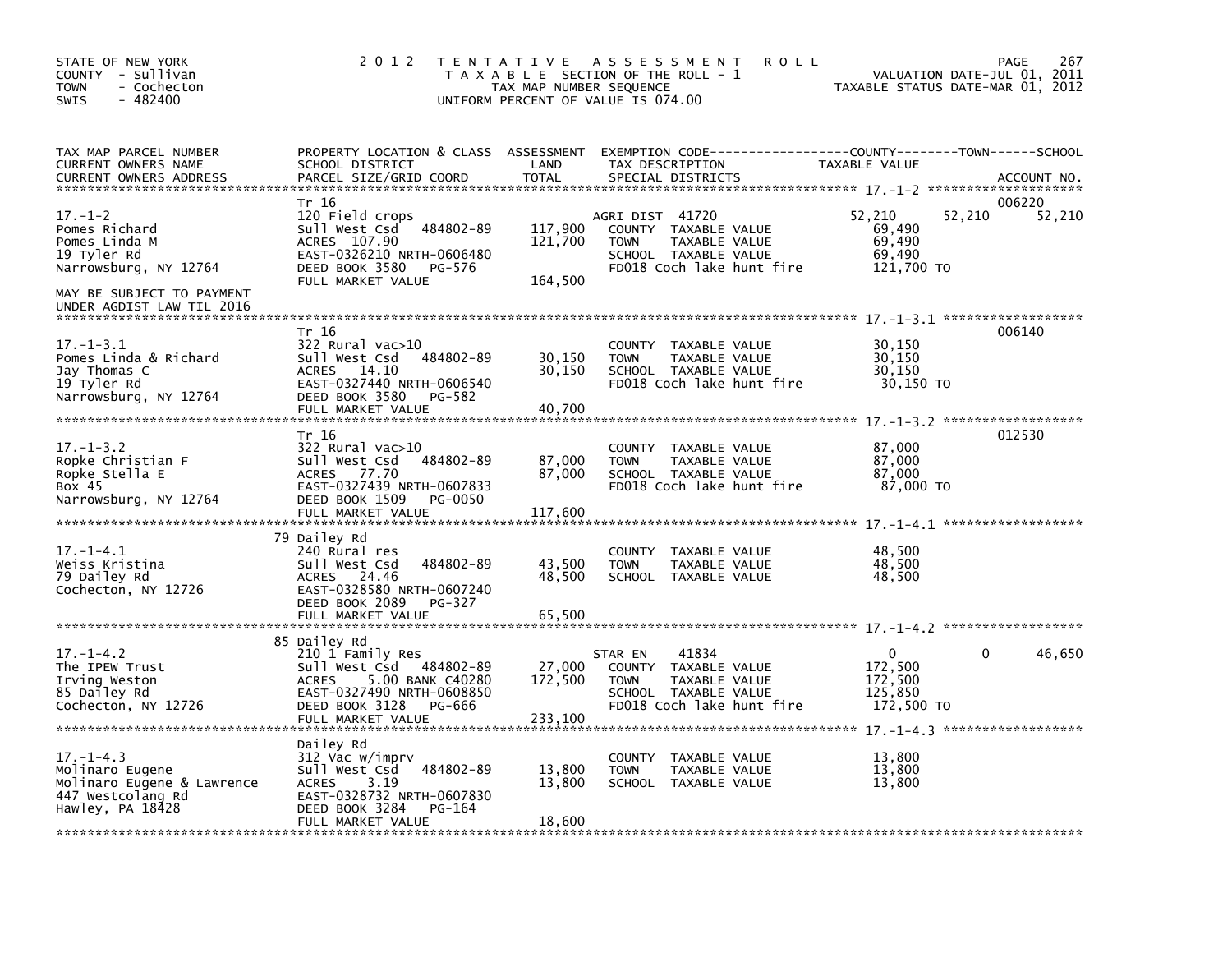| STATE OF NEW YORK<br>COUNTY - Sullivan<br>- Cochecton<br><b>TOWN</b><br>$-482400$<br><b>SWIS</b>                    | 2 0 1 2                                                                                                                                                                 | TAX MAP NUMBER SEQUENCE             | TENTATIVE ASSESSMENT<br>T A X A B L E SECTION OF THE ROLL - 1<br>UNIFORM PERCENT OF VALUE IS 074.00                                    | <b>ROLL</b>                                                | 268<br>PAGE<br>VALUATION DATE-JUL 01, 2011<br>TAXABLE STATUS DATE-MAR 01, 2012 |
|---------------------------------------------------------------------------------------------------------------------|-------------------------------------------------------------------------------------------------------------------------------------------------------------------------|-------------------------------------|----------------------------------------------------------------------------------------------------------------------------------------|------------------------------------------------------------|--------------------------------------------------------------------------------|
| TAX MAP PARCEL NUMBER<br>CURRENT OWNERS NAME<br><b>CURRENT OWNERS ADDRESS</b>                                       | PROPERTY LOCATION & CLASS ASSESSMENT<br>SCHOOL DISTRICT<br>PARCEL SIZE/GRID COORD                                                                                       | LAND<br><b>TOTAL</b>                | TAX DESCRIPTION<br>SPECIAL DISTRICTS                                                                                                   | TAXABLE VALUE                                              | ACCOUNT NO.                                                                    |
| $17. - 1 - 5.1$<br>Molinaro Raymond V<br>348 Buff Rd<br>Cochecton, NY 12726                                         | 348 Buff Rd<br>210 1 Family Res<br>Sull West Csd 484802-89<br><b>ACRES</b><br>7.18<br>EAST-0327967 NRTH-0606237<br>DEED BOOK 2492<br><b>PG-226</b><br>FULL MARKET VALUE | 43,900 STAR B<br>162,400<br>219,500 | COMBAT VET 41131<br>41854<br>COUNTY TAXABLE VALUE<br><b>TOWN</b><br>TAXABLE VALUE<br>SCHOOL TAXABLE VALUE<br>FD018 Coch lake hunt fire | 33,750<br>0<br>128,650<br>128,650<br>139,900<br>162,400 TO | 016785<br>33,750<br>$\Omega$<br>22,500<br>0                                    |
| $17. - 1 - 5.2$<br>Molinaro Lawrence<br>54 Dailey Rd<br>Cochecton, NY 12726                                         | Dailey Rd<br>311 Res vac land<br>484802-89<br>Sull West Csd<br>1.37<br><b>ACRES</b><br>EAST-0328263 NRTH-0603390<br>DEED BOOK 1861<br>PG-167<br>FULL MARKET VALUE       | 1,500<br>1,500<br>2,000             | COUNTY TAXABLE VALUE<br><b>TOWN</b><br>TAXABLE VALUE<br>SCHOOL TAXABLE VALUE<br>FD018 Coch lake hunt fire                              | 1,500<br>1,500<br>1,500<br>1,500 TO                        | 016785                                                                         |
| $17. - 1 - 6$                                                                                                       | 16 Dailey Rd<br>220 2 Family Res                                                                                                                                        |                                     | 50 PCT OF VALUE USED FOR EXEMPTION PURPOSES<br>41804<br>AGED-S                                                                         | $\Omega$                                                   | 2760<br>$\Omega$                                                               |
| Dailey Richard D<br>16 Dailey Rd<br>Cochecton, NY 12726                                                             | Sull West Csd 484802-89<br><b>ACRES</b><br>2.20 BANK C30614<br>EAST-0327400 NRTH-0605320<br>DEED BOOK 1734 PG-0157                                                      | 109,300                             | 41834<br>21,200 STAR EN<br>COUNTY TAXABLE VALUE<br>TAXABLE VALUE<br><b>TOWN</b><br>SCHOOL TAXABLE VALUE                                | $\mathbf{0}$<br>109,300<br>109,300<br>57,185               | 5,465<br>46,650<br>$\Omega$                                                    |
|                                                                                                                     |                                                                                                                                                                         |                                     |                                                                                                                                        |                                                            |                                                                                |
| $17. - 1 - 7$<br>Molinaro Lawrence<br>54 Dailey Rd<br>Cochecton, NY 12726                                           | Tr 8<br>$314$ Rural vac< $10$<br>Sull West Csd<br>484802-89<br>FRNT 100.00 DPTH 209.00<br>EAST-0328140 NRTH-0605970<br>PG-00004<br>DEED BOOK 1083                       | 2,800<br>2.800                      | COUNTY TAXABLE VALUE<br>TAXABLE VALUE<br><b>TOWN</b><br>SCHOOL TAXABLE VALUE<br>FD018 Coch lake hunt fire                              | 2,800<br>2.800<br>2,800<br>2,800 TO                        | 009990                                                                         |
|                                                                                                                     | FULL MARKET VALUE                                                                                                                                                       | 3,800                               |                                                                                                                                        |                                                            |                                                                                |
| $17. - 1 - 8.1$<br>Legere Andrew & Eileen<br>Cafiero Louis & Yvonne<br>11308 Silverwood Ct<br>Spring Hill, FL 34609 | 30 Dailey Rd<br>210 1 Family Res<br>Sull West Csd<br>484802-89<br>35.00<br><b>ACRES</b><br>EAST-0328970 NRTH-0605290<br>DEED BOOK 1898<br>$PG-62$                       | 69,500<br>115,600                   | COUNTY TAXABLE VALUE<br>TAXABLE VALUE<br>TOWN<br>SCHOOL TAXABLE VALUE<br>FD018 Coch lake hunt fire                                     | 115,600<br>115,600<br>115,600<br>115,600 TO                | 008315                                                                         |
|                                                                                                                     | 26 Dailey                                                                                                                                                               |                                     |                                                                                                                                        |                                                            | 003170                                                                         |
| $17. - 1 - 8.2$<br>Molinaro Lorenzo<br>40 Ocean Pkwy Apt 4D<br>Brooklyn, NY 11218                                   | 270 Mfg housing<br>484802-89<br>Sull West Csd<br><b>ACRES</b><br>6.93<br>EAST-0327550 NRTH-0605470<br>DEED BOOK 3223<br>PG-36                                           | 30,900<br>35,900                    | COUNTY TAXABLE VALUE<br>TAXABLE VALUE<br><b>TOWN</b><br>SCHOOL TAXABLE VALUE<br>FD018 Coch lake hunt fire                              | 35,900<br>35,900<br>35,900<br>35,900 TO                    |                                                                                |
|                                                                                                                     | FULL MARKET VALUE                                                                                                                                                       | 48,500                              |                                                                                                                                        |                                                            |                                                                                |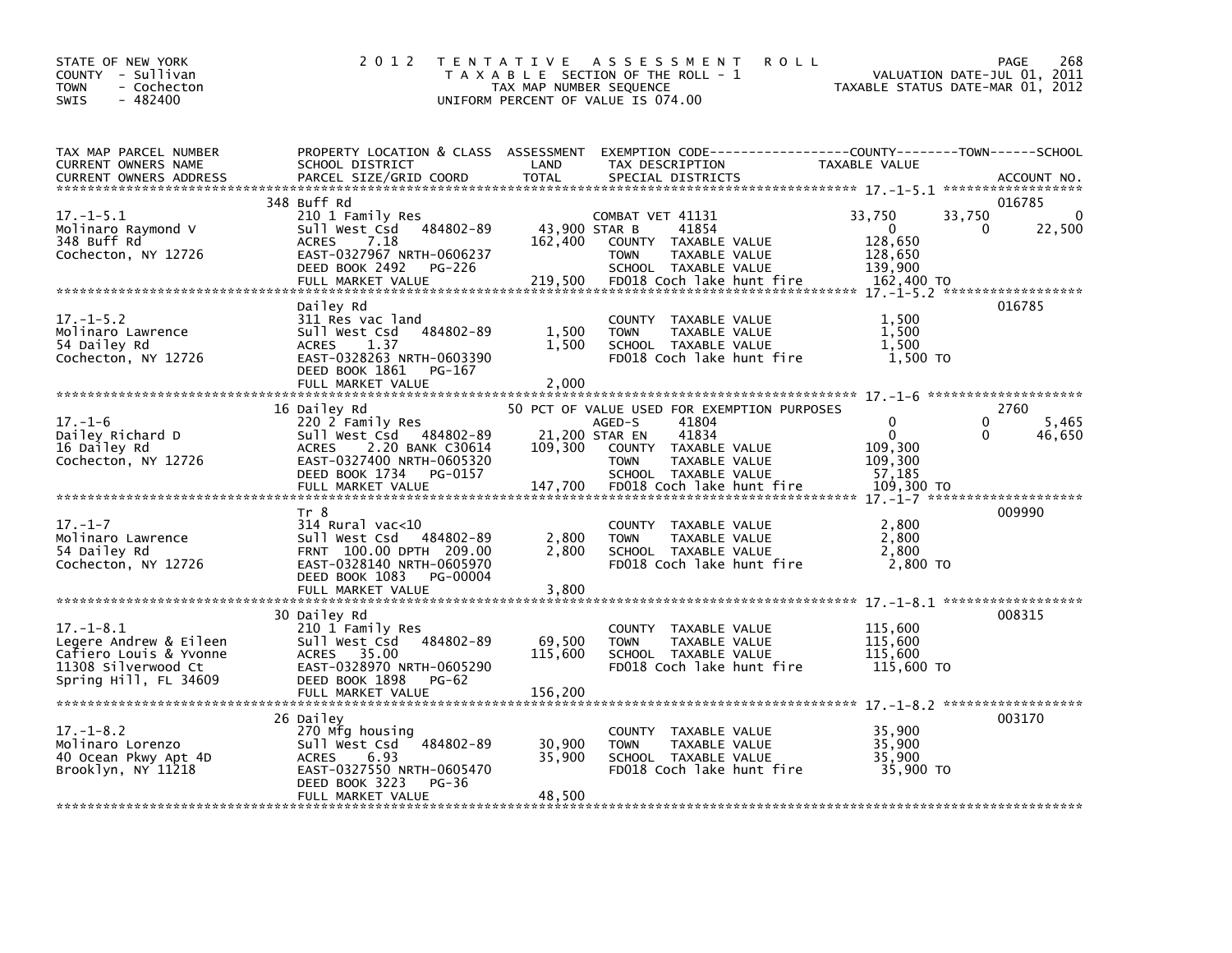| STATE OF NEW YORK<br>COUNTY - Sullivan<br>- Cochecton<br><b>TOWN</b><br>$-482400$<br>SWIS       | 2 0 1 2                                                                                                                                                                  | T E N T A T I V E<br>TAX MAP NUMBER SEQUENCE<br>UNIFORM PERCENT OF VALUE IS 074.00 | <b>ROLL</b><br>A S S E S S M E N T<br>T A X A B L E SECTION OF THE ROLL - 1                                                   |                                                         | 269<br>PAGE<br>VALUATION DATE-JUL 01, 2011<br>TAXABLE STATUS DATE-MAR 01, 2012 |
|-------------------------------------------------------------------------------------------------|--------------------------------------------------------------------------------------------------------------------------------------------------------------------------|------------------------------------------------------------------------------------|-------------------------------------------------------------------------------------------------------------------------------|---------------------------------------------------------|--------------------------------------------------------------------------------|
| TAX MAP PARCEL NUMBER<br>CURRENT OWNERS NAME                                                    | PROPERTY LOCATION & CLASS ASSESSMENT<br>SCHOOL DISTRICT                                                                                                                  | LAND                                                                               | EXEMPTION CODE-----------------COUNTY-------TOWN------SCHOOL<br>TAX DESCRIPTION                                               | <b>TAXABLE VALUE</b>                                    |                                                                                |
|                                                                                                 | 54 Dailey Rd                                                                                                                                                             |                                                                                    |                                                                                                                               |                                                         | 009985                                                                         |
| $17. - 1 - 9$<br>Molinaro Lawrence<br>54 Dailey Rd<br>Cochecton, NY 12726                       | 210 1 Family Res<br>Sull West Csd 484802-89<br>ACRES 22.10<br>EAST-0328750 NRTH-0605990<br>DEED BOOK 1083<br>PG-00008<br>FULL MARKET VALUE                               | 51,600<br>90,000<br>121.600                                                        | 41834<br>STAR EN<br>COUNTY TAXABLE VALUE<br>TAXABLE VALUE<br><b>TOWN</b><br>SCHOOL TAXABLE VALUE<br>FD018 Coch lake hunt fire | $\mathbf{0}$<br>90,000<br>90,000<br>43,350<br>90,000 TO | 46,650                                                                         |
|                                                                                                 |                                                                                                                                                                          |                                                                                    |                                                                                                                               |                                                         |                                                                                |
| $17. - 1 - 10$<br>Fulton Viola<br>Hector Jean M<br>916 County Route 115<br>Cochecton, NY 12726  | Tr 8<br>120 Field crops<br>Sull West Csd 484802-89<br>N D F<br><b>ACRES</b><br>25.00<br>EAST-0329930 NRTH-0605890<br>DEED BOOK 3639<br>PG-387                            | 33,500<br>33,500                                                                   | AGRI DIST 41720<br>COUNTY TAXABLE VALUE<br>TAXABLE VALUE<br><b>TOWN</b><br>SCHOOL TAXABLE VALUE<br>FD018 Coch lake hunt fire  | 28,920<br>4,580<br>4,580<br>4,580<br>33,500 TO          | 004940<br>28,920<br>28,920                                                     |
| MAY BE SUBJECT TO PAYMENT<br>UNDER AGDIST LAW TIL 2016                                          | FULL MARKET VALUE                                                                                                                                                        | 45,300                                                                             |                                                                                                                               |                                                         |                                                                                |
| $17. - 1 - 11$<br>Molinaro Eugene<br>Molinaro Lawrence<br>447 Westcolang Rd<br>Hawley, PA 18428 | Tr 8<br>$322$ Rural vac $>10$<br>sull west Csd<br>484802-89<br>ACRES 51.38<br>EAST-0329770 NRTH-0606960<br>DEED BOOK 3284<br>PG-160                                      | 61,400<br>61,400                                                                   | COUNTY TAXABLE VALUE<br><b>TOWN</b><br>TAXABLE VALUE<br>SCHOOL TAXABLE VALUE<br>FD018 Coch lake hunt fire                     | 61,400<br>61,400<br>61,400<br>61,400 TO                 | 009980                                                                         |
|                                                                                                 |                                                                                                                                                                          |                                                                                    |                                                                                                                               |                                                         |                                                                                |
| $17. - 1 - 12$<br>Molinaro Lawrence<br>54 Dailey Rd<br>Cochecton, NY 12726                      | Cr <sub>115</sub><br>$322$ Rural vac $>10$<br>484802-89<br>Sull West Csd<br>ACRES 22.80<br>EAST-0331750 NRTH-0607250<br>DEED BOOK 1083<br>FULL MARKET VALUE              | 22,800<br>22.800<br>30,800                                                         | COUNTY TAXABLE VALUE<br><b>TOWN</b><br><b>TAXABLE VALUE</b><br>SCHOOL TAXABLE VALUE<br>FD018 Coch lake hunt fire              | 22,800<br>22,800<br>22,800<br>22,800 TO                 | 009986                                                                         |
|                                                                                                 |                                                                                                                                                                          |                                                                                    |                                                                                                                               |                                                         | $17. - 1 - 13$ ********************                                            |
| $17. - 1 - 13$<br>Berman Robert A<br>735 Starlight Rd<br>Monticello, NY 12701                   | Cr 115<br>$322$ Rural vac $>10$<br>sull west Csd<br>484802-89<br>landlocked<br>ACRES 51.07<br>EAST-0331720 NRTH-0606540<br>DEED BOOK 2714<br>PG-539<br>FULL MARKET VALUE | 99,000<br>99,000<br>133,800                                                        | COUNTY TAXABLE VALUE<br><b>TOWN</b><br>TAXABLE VALUE<br>SCHOOL TAXABLE VALUE<br>FD018 Coch lake hunt fire                     | 99,000<br>99,000<br>99,000<br>99,000 TO                 | 000572                                                                         |
|                                                                                                 |                                                                                                                                                                          |                                                                                    |                                                                                                                               |                                                         |                                                                                |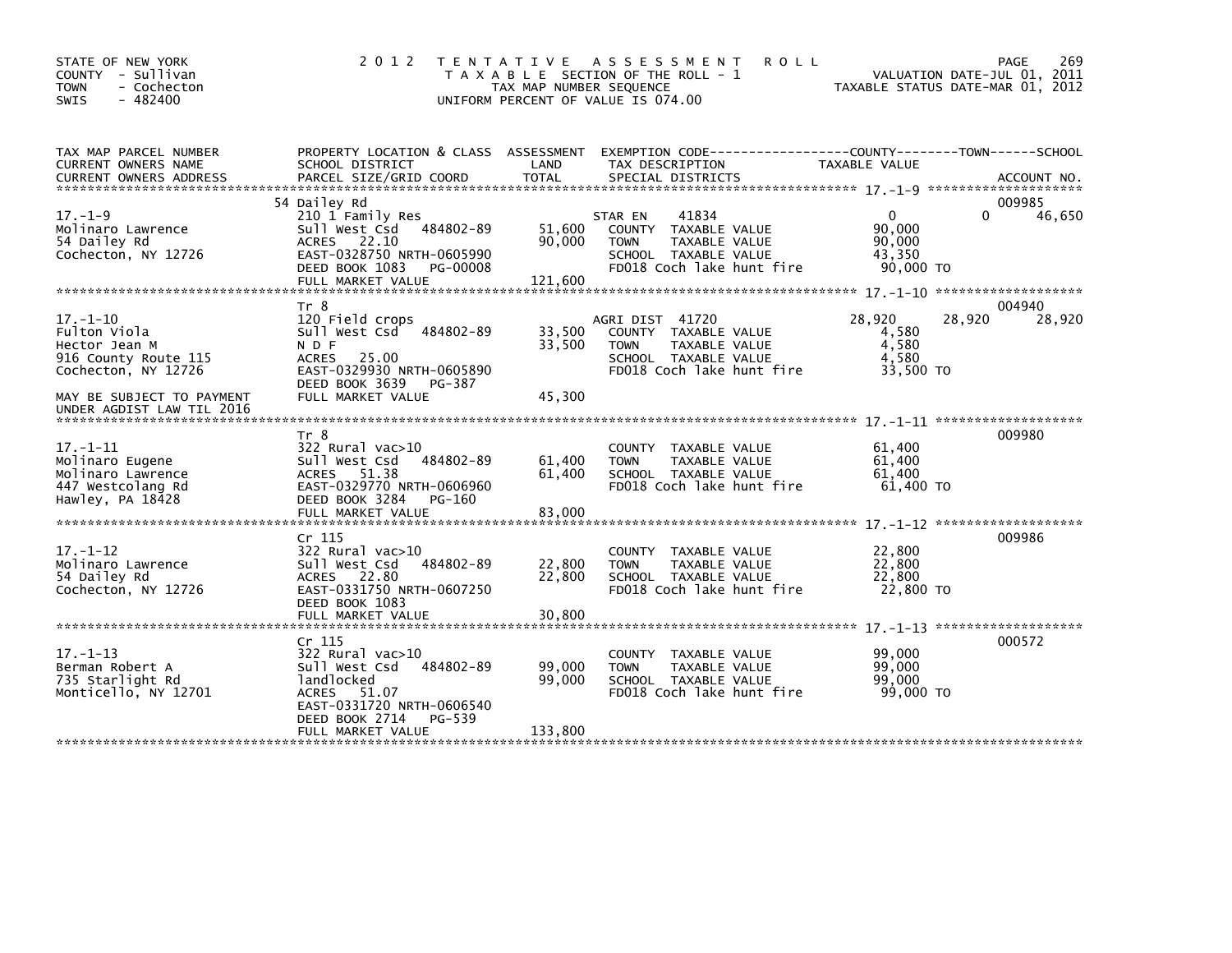| STATE OF NEW YORK<br>COUNTY - Sullivan<br><b>TOWN</b><br>- Cochecton<br>$-482400$<br><b>SWIS</b>                            | 2 0 1 2                                                                                                                                                                     | TAX MAP NUMBER SEQUENCE       | TENTATIVE ASSESSMENT<br><b>ROLL</b><br>T A X A B L E SECTION OF THE ROLL - 1<br>UNIFORM PERCENT OF VALUE IS 074.00           |                                                   | 270<br>PAGE<br>VALUATION DATE-JUL 01, 2011<br>TAXABLE STATUS DATE-MAR 01, 2012 |
|-----------------------------------------------------------------------------------------------------------------------------|-----------------------------------------------------------------------------------------------------------------------------------------------------------------------------|-------------------------------|------------------------------------------------------------------------------------------------------------------------------|---------------------------------------------------|--------------------------------------------------------------------------------|
| TAX MAP PARCEL NUMBER<br>CURRENT OWNERS NAME<br><b>CURRENT OWNERS ADDRESS</b>                                               | PROPERTY LOCATION & CLASS ASSESSMENT<br>SCHOOL DISTRICT<br>PARCEL SIZE/GRID COORD                                                                                           | LAND<br><b>TOTAL</b>          | TAX DESCRIPTION<br>SPECIAL DISTRICTS                                                                                         | TAXABLE VALUE                                     | ACCOUNT NO.                                                                    |
| $17. - 1 - 14$<br>Fulton Viola<br>Hector Jean M<br>916 County Route 115<br>Cochecton, NY 12726<br>MAY BE SUBJECT TO PAYMENT | Cr 115<br>120 Field crops<br>Sull West Csd<br>484802-89<br><b>ACRES</b><br>66.00<br>EAST-0331540 NRTH-0605420<br>DEED BOOK 3639<br>PG-387<br>FULL MARKET VALUE              | 88,000<br>88,000<br>118,900   | AGRI DIST 41720<br>COUNTY TAXABLE VALUE<br><b>TOWN</b><br>TAXABLE VALUE<br>SCHOOL TAXABLE VALUE<br>FD018 Coch lake hunt fire | 69,210<br>18,790<br>18.790<br>18,790<br>88,000 TO | 004900<br>69,210<br>69,210                                                     |
| UNDER AGDIST LAW TIL 2016<br>$17. - 1 - 15$<br>Berman Robert A<br>735 Starlight Rd<br>Monticello, NY 12701                  | Cr 115 Brown Town Rd<br>240 Rural res<br>Sull West Csd<br>484802-89<br>48.30<br>ACRES<br>EAST-0333460 NRTH-0606610<br>DEED BOOK 2714<br>PG-548<br>FULL MARKET VALUE         | 128,000<br>288,900<br>390.400 | COUNTY TAXABLE VALUE<br><b>TOWN</b><br>TAXABLE VALUE<br>SCHOOL TAXABLE VALUE<br>FD018 Coch lake hunt fire                    | 288,900<br>288,900<br>288,900<br>288,900 TO       | 014050                                                                         |
| $17. - 1 - 16.1$<br>Berman Robert A<br>735 Starlight Rd<br>Monticello, NY 12701                                             | Cr 115<br>322 Rural vac>10<br>Sull West Csd<br>484802-89<br>$1/24$ Interest<br>ACRES 22.00<br>EAST-0332973 NRTH-0608993<br>DEED BOOK 2714<br>PG-539<br>FULL MARKET VALUE    | 62,800<br>62,800<br>84,900    | COUNTY TAXABLE VALUE<br>TAXABLE VALUE<br><b>TOWN</b><br>SCHOOL TAXABLE VALUE<br>FD018 Coch lake hunt fire                    | 62,800<br>62,800<br>62,800<br>62,800 TO           | 571<br>************                                                            |
| $17. - 1 - 16.2$<br>Berman Robert A<br>735 Starlight Rd<br>Monticello, NY 12701                                             | Cr 115<br>260 Seasonal res<br>Sull West Csd<br>484802-89<br>ACRES 44.00<br>EAST-0333925 NRTH-0608612<br>DEED BOOK 2714<br>PG-539<br>FULL MARKET VALUE                       | 91,800<br>113,000<br>152.700  | <b>COUNTY</b><br>TAXABLE VALUE<br><b>TOWN</b><br>TAXABLE VALUE<br>SCHOOL TAXABLE VALUE<br>FD018 Coch lake hunt fire          | 113,000<br>113,000<br>113,000<br>113,000 TO       |                                                                                |
| $17. - 1 - 17.1$<br>Berman Robert A<br>735 Starlight Rd<br>Monticello, NY 12701                                             | Cr 115 Browntown Rd<br>240 Rural res<br>- WTRFNT<br>Sull West Csd<br>484802-89<br>ACRES 19.50<br>EAST-0332875 NRTH-0605370<br>DEED BOOK 2714<br>PG-539<br>FULL MARKET VALUE | 68,300<br>123,900<br>167,400  | <b>COUNTY</b><br>TAXABLE VALUE<br><b>TOWN</b><br>TAXABLE VALUE<br>SCHOOL TAXABLE VALUE<br>FD018 Coch lake hunt fire          | 123,900<br>123,900<br>123,900<br>123,900 TO       | 000570                                                                         |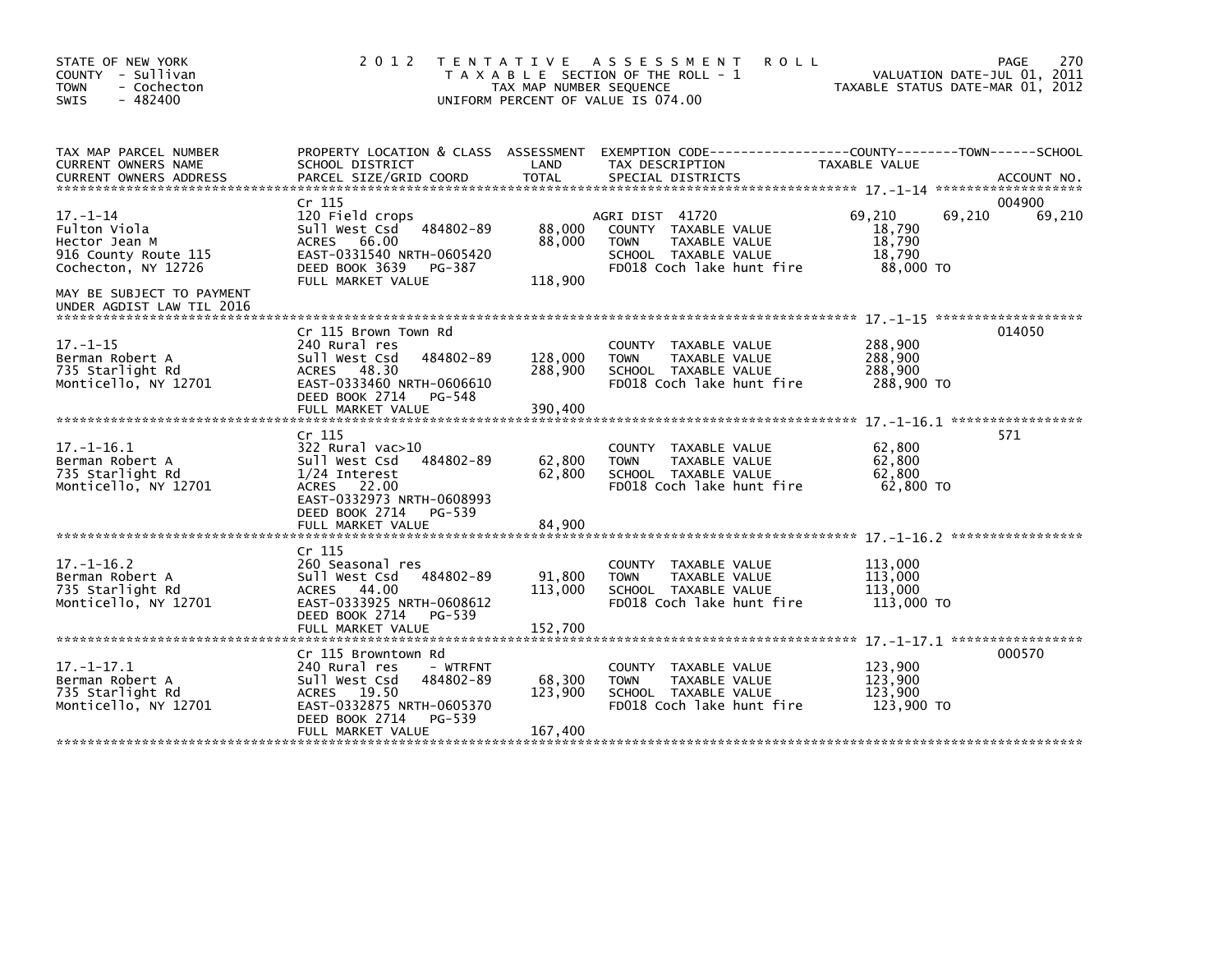| STATE OF NEW YORK<br>COUNTY - Sullivan<br>- Cochecton<br><b>TOWN</b><br>$-482400$<br><b>SWIS</b>                                | 2 0 1 2                                                                                                                                                                            | T E N T A T I V E<br>TAX MAP NUMBER SEQUENCE<br>UNIFORM PERCENT OF VALUE IS 074.00 | A S S E S S M E N T<br><b>ROLL</b><br>T A X A B L E SECTION OF THE ROLL - 1                                         | VALUATION DATE-JUL 01, 2011<br>TAXABLE STATUS DATE-MAR 01, 2012 | PAGE<br>271 |
|---------------------------------------------------------------------------------------------------------------------------------|------------------------------------------------------------------------------------------------------------------------------------------------------------------------------------|------------------------------------------------------------------------------------|---------------------------------------------------------------------------------------------------------------------|-----------------------------------------------------------------|-------------|
| TAX MAP PARCEL NUMBER<br>CURRENT OWNERS NAME                                                                                    | SCHOOL DISTRICT                                                                                                                                                                    | LAND                                                                               | PROPERTY LOCATION & CLASS ASSESSMENT EXEMPTION CODE----------------COUNTY-------TOWN------SCHOOL<br>TAX DESCRIPTION | TAXABLE VALUE                                                   |             |
| $17. - 1 - 17.2$<br>Berman Robert A<br>735 Starlight Rd<br>Monticello, NY 12701                                                 | Cr 115 Browntown Rd<br>280 Res Multiple - WTRFNT<br>Sull West Csd 484802-89<br><b>ACRES</b><br>53.50<br>EAST-0333452 NRTH-0605746<br>DEED BOOK 2714<br>PG-539<br>FULL MARKET VALUE | 125,800<br>193,000<br>260,800                                                      | COUNTY TAXABLE VALUE<br>TAXABLE VALUE<br><b>TOWN</b><br>SCHOOL TAXABLE VALUE<br>FD018 Coch lake hunt fire           | 193,000<br>193,000<br>193,000<br>193,000 TO                     |             |
| $17. - 1 - 18$<br>Jay Thomas<br>Jay Richard<br>& Richard<br>7193 SR 52                                                          | Cr115<br>322 Rural vac>10<br>484802-89<br>Sull West Csd<br>ACRES 89.03<br>EAST-0325620 NRTH-0604040<br>DEED BOOK 868<br>PG-00007                                                   | 141,000<br>141,000                                                                 | TAXABLE VALUE<br><b>COUNTY</b><br>TAXABLE VALUE<br><b>TOWN</b><br>SCHOOL TAXABLE VALUE<br>FD018 Coch lake hunt fire | 141,000<br>141,000<br>141,000<br>141,000 TO                     | 006691      |
| Cochecton, NY 12726<br>$17. - 1 - 19.1$<br>Brasseale Darryl S<br>Brasseale Cheri<br>1040 County Road 115<br>Cochecton, NY 12726 | FULL MARKET VALUE<br>1040 County Road 115<br>210 1 Family Res<br>Sull West Csd 484802-89<br><b>ACRES</b><br>8.65<br>EAST-0327620 NRTH-0603400<br>DEED BOOK 2012<br>PG-462          | 190,500<br>43,000<br>156,500                                                       | COUNTY TAXABLE VALUE<br><b>TOWN</b><br>TAXABLE VALUE<br>SCHOOL TAXABLE VALUE<br>FD018 Coch lake hunt fire           | 156,500<br>156,500<br>156.500<br>156,500 TO                     | 010720      |
| $17. - 1 - 19.2$<br>Carmody Barry<br>Carmody Margaret<br>64-51 Madison St<br>Ridgewood, NY 11385                                | Cr 115<br>322 Rural vac>10<br>Sull West Csd<br>484802-89<br>Lot 1<br>34.93<br><b>ACRES</b><br>EAST-0326763 NRTH-0603284<br>DEED BOOK 803<br>PG-01065<br>FULL MARKET VALUE          | 137,800<br>137,800<br>186,200                                                      | TAXABLE VALUE<br><b>COUNTY</b><br>TAXABLE VALUE<br><b>TOWN</b><br>SCHOOL TAXABLE VALUE<br>FD018 Coch lake hunt fire | 137,800<br>137,800<br>137,800<br>137.800 TO                     | 002250      |
| $17. - 1 - 19.3$<br>Carmody Barry<br>Carmody Margaret<br>6451 Madison St<br>Ridgewood, NY 11385                                 | 1025 CR 115<br>210 1 Family Res<br>Sull West Csd 484802-89<br>Lot 2<br><b>ACRES</b><br>5.82<br>EAST-0327258 NRTH-0602786<br>DEED BOOK 0803<br>PG-1065<br>FULL MARKET VALUE         | 34,800<br>99.800<br>134,900                                                        | COUNTY TAXABLE VALUE<br>TAXABLE VALUE<br><b>TOWN</b><br>SCHOOL TAXABLE VALUE<br>FD018 Coch lake hunt fire           | 99,800<br>99,800<br>99.800<br>99,800 TO                         |             |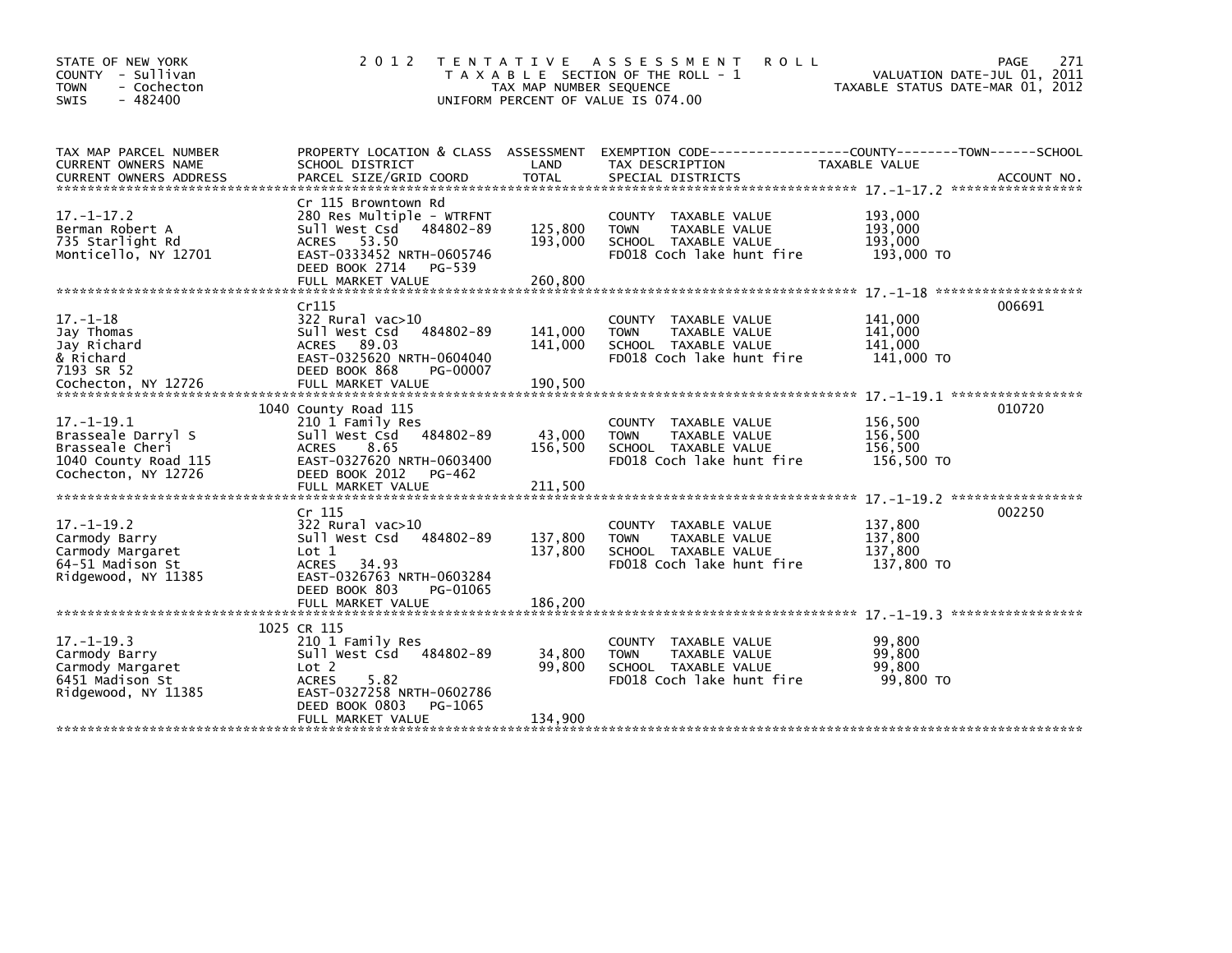| STATE OF NEW YORK<br>COUNTY - Sullivan<br>- Cochecton<br>TOWN<br>$-482400$<br>SWIS                    | 2 0 1 2                                                                                                                                                                      | T E N T A T I V E<br>TAX MAP NUMBER SEQUENCE | A S S E S S M E N T<br><b>ROLL</b><br>T A X A B L E SECTION OF THE ROLL - 1<br>UNIFORM PERCENT OF VALUE IS 074.00            | VALUATION DATE-JUL 01,<br>TAXABLE STATUS DATE-MAR 01, 2012    | 272<br><b>PAGE</b><br>2011 |
|-------------------------------------------------------------------------------------------------------|------------------------------------------------------------------------------------------------------------------------------------------------------------------------------|----------------------------------------------|------------------------------------------------------------------------------------------------------------------------------|---------------------------------------------------------------|----------------------------|
| TAX MAP PARCEL NUMBER<br><b>CURRENT OWNERS NAME</b><br><b>CURRENT OWNERS ADDRESS</b>                  | PROPERTY LOCATION & CLASS ASSESSMENT<br>SCHOOL DISTRICT<br>PARCEL SIZE/GRID COORD                                                                                            | LAND<br><b>TOTAL</b>                         | EXEMPTION CODE-----------------COUNTY-------TOWN------SCHOOL<br>TAX DESCRIPTION<br>SPECIAL DISTRICTS                         | TAXABLE VALUE                                                 | ACCOUNT NO.                |
| $17. - 1 - 20$<br>Pierce Katherine N<br>1054 County Route 115<br>Cochecton, NY 12726                  | 1054 County Route 115<br>240 Rural res<br>Sull West Csd<br>484802-89<br>58.58<br><b>ACRES</b><br>EAST-0327450 NRTH-0604500<br>DEED BOOK 2011<br>PG-1874<br>FULL MARKET VALUE | 96,000<br>202,800<br>274,100                 | COUNTY TAXABLE VALUE<br><b>TOWN</b><br>TAXABLE VALUE<br>SCHOOL TAXABLE VALUE<br>FD018 Coch lake hunt fire                    | 202,800<br>202,800<br>202,800<br>202,800 TO                   | 011341                     |
|                                                                                                       |                                                                                                                                                                              |                                              |                                                                                                                              |                                                               | 011360                     |
| $17 - 1 - 21$<br>Pierce Katherine N<br>Pierce Edward K<br>1054 County Road 115<br>Cochecton, NY 12726 | 1054 County Road 115<br>210 1 Family Res<br>Sull West Csd 484802-89<br>FRNT 125.00 DPTH 162.50<br>EAST-0327310 NRTH-0604010<br>DEED BOOK 3628<br>PG-137                      | 12,600 STAR EN<br>54,800                     | COMBAT VET 41131<br>41834<br><b>COUNTY</b><br>TAXABLE VALUE<br>TAXABLE VALUE<br><b>TOWN</b><br>SCHOOL TAXABLE VALUE          | 13,700<br>13.700<br>$\mathbf{0}$<br>41,100<br>41,100<br>8.150 | 0<br>46,650<br>0           |
|                                                                                                       | FULL MARKET VALUE                                                                                                                                                            | 74,100                                       | FD018 Coch lake hunt fire                                                                                                    | 54,800 TO                                                     |                            |
|                                                                                                       | 1007 Cr 115                                                                                                                                                                  |                                              |                                                                                                                              |                                                               | 013000                     |
| $17 - 1 - 22$<br>Fishbein Elliot<br>Kolbasuk Eileen<br>1007 County Route 115<br>Cochecton, NY 12726   | 240 Rural res<br>Sull West Csd<br>484802-89<br>ACRES 13.15<br>EAST-0327780 NRTH-0602660<br>DEED BOOK 1380<br>PG-110<br>FULL MARKET VALUE                                     | 57,200<br>235,500<br>318,200                 | 41854<br>STAR B<br>COUNTY TAXABLE VALUE<br>TAXABLE VALUE<br><b>TOWN</b><br>SCHOOL TAXABLE VALUE<br>FD018 Coch lake hunt fire | $\mathbf{0}$<br>235,500<br>235,500<br>213,000<br>235,500 TO   | <sup>0</sup><br>22,500     |
|                                                                                                       |                                                                                                                                                                              |                                              |                                                                                                                              |                                                               |                            |
| $17. - 1 - 23.1$<br>Fm Jilling Inc<br>332 South Third St<br>Lindenhurst, NY 11757                     | Cr 115<br>312 Vac w/imprv<br>Sull West Csd<br>484802-89<br>8.87<br><b>ACRES</b><br>EAST-0328370 NRTH-0602540<br>DEED BOOK 2277<br>PG-448                                     | 25,800<br>36,300                             | COUNTY TAXABLE VALUE<br><b>TOWN</b><br>TAXABLE VALUE<br>SCHOOL TAXABLE VALUE<br>FD018 Coch lake hunt fire                    | 36,300<br>36,300<br>36,300<br>36,300 TO                       | 001817                     |
|                                                                                                       | FULL MARKET VALUE                                                                                                                                                            | 49,100                                       |                                                                                                                              |                                                               |                            |
| $17. - 1 - 23.2$<br>Yochay Mary Ellen<br>289 Liberty Ave<br>Hillsdale, NJ 07642                       | 963 County Road 115<br>210 1 Family Res<br>Sull West Csd<br>484802-89<br>6.21<br><b>ACRES</b><br>EAST-0328850 NRTH-0602380<br>DEED BOOK 2011<br>PG-323<br>FULL MARKET VALUE  | 35,700<br>60,000<br>81,100                   | COUNTY<br>TAXABLE VALUE<br><b>TOWN</b><br>TAXABLE VALUE<br>SCHOOL TAXABLE VALUE<br>FD018 Coch lake hunt fire                 | 60,000<br>60,000<br>60.000<br>60,000 TO                       | 002590                     |
|                                                                                                       |                                                                                                                                                                              |                                              |                                                                                                                              |                                                               |                            |
| $17. - 1 - 23.3$<br>Fulton Bernard<br>Fulton Viola<br>916 County Route 115<br>Cochecton, NY 12726     | Cr 115<br>$314$ Rural vac<10<br>Sull West Csd<br>484802-89<br>2.00<br><b>ACRES</b><br>EAST-0328911 NRTH-0602803<br>DEED BOOK 777<br>PG-00476<br>FULL MARKET VALUE            | 12,000<br>12,000<br>16,200                   | AGRI DIST 41720<br>COUNTY TAXABLE VALUE<br>TAXABLE VALUE<br><b>TOWN</b><br>SCHOOL TAXABLE VALUE<br>FD018 Coch lake hunt fire | 11,480<br>11,480<br>520<br>520<br>520<br>12,000 TO            | 004905<br>11,480           |
| MAY BE SUBJECT TO PAYMENT<br>UNDER AGDIST LAW TIL 2016                                                |                                                                                                                                                                              |                                              |                                                                                                                              |                                                               |                            |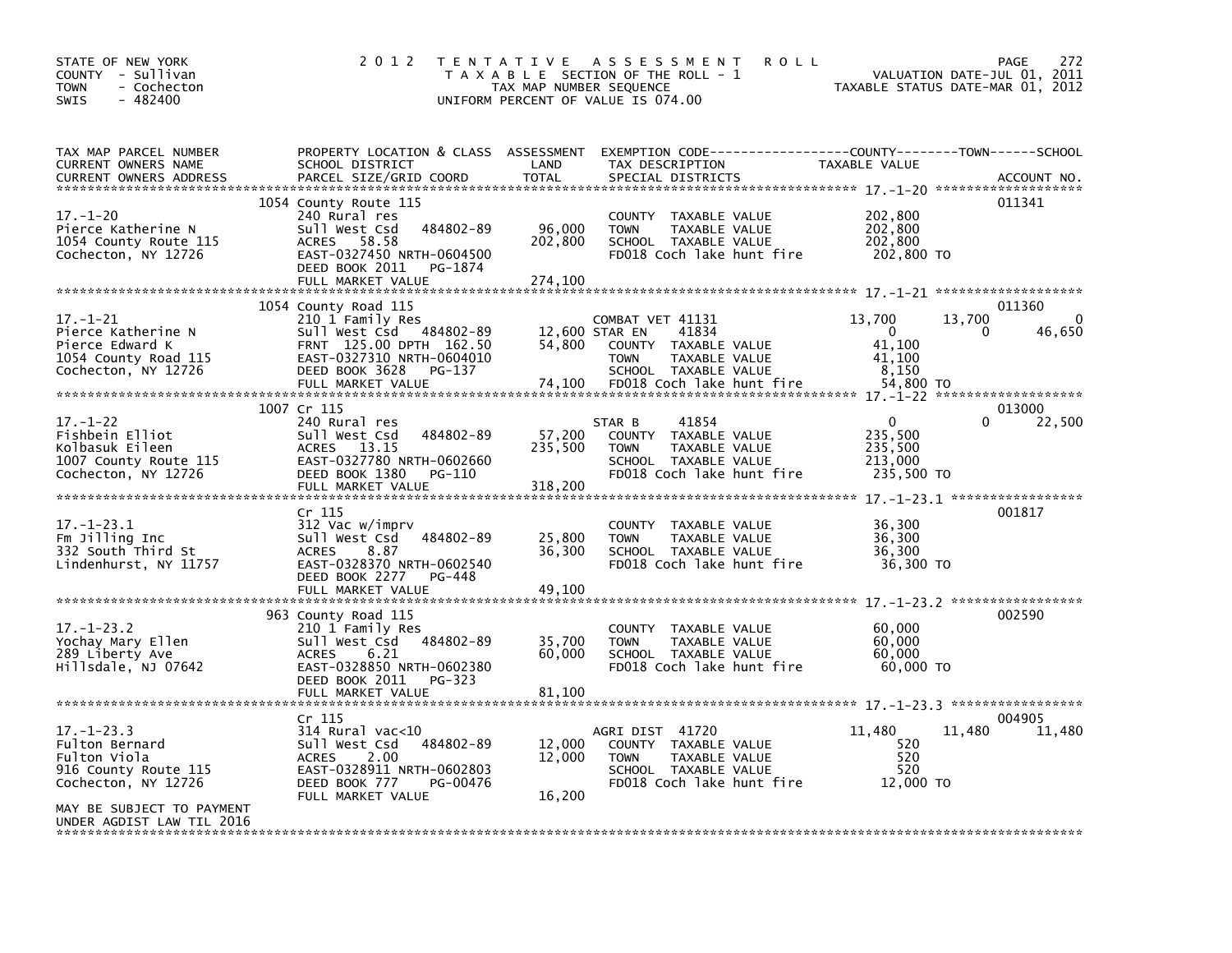| STATE OF NEW YORK<br>COUNTY - Sullivan<br>- Cochecton<br><b>TOWN</b><br>$-482400$<br><b>SWIS</b>                                                                       | 2 0 1 2                                                                                                                                                                                                         | <b>TENTATIVE</b><br>TAX MAP NUMBER SEQUENCE    | A S S E S S M E N T<br><b>ROLL</b><br>T A X A B L E SECTION OF THE ROLL - 1<br>UNIFORM PERCENT OF VALUE IS 074.00                                                                             |                                                                              | <b>PAGE</b><br>273<br>VALUATION DATE-JUL 01, 2011<br>TAXABLE STATUS DATE-MAR 01, 2012 |
|------------------------------------------------------------------------------------------------------------------------------------------------------------------------|-----------------------------------------------------------------------------------------------------------------------------------------------------------------------------------------------------------------|------------------------------------------------|-----------------------------------------------------------------------------------------------------------------------------------------------------------------------------------------------|------------------------------------------------------------------------------|---------------------------------------------------------------------------------------|
| TAX MAP PARCEL NUMBER<br>CURRENT OWNERS NAME<br><b>CURRENT OWNERS ADDRESS</b>                                                                                          | PROPERTY LOCATION & CLASS ASSESSMENT<br>SCHOOL DISTRICT<br>PARCEL SIZE/GRID COORD                                                                                                                               | LAND<br><b>TOTAL</b>                           | TAX DESCRIPTION<br>SPECIAL DISTRICTS                                                                                                                                                          | TAXABLE VALUE                                                                | ACCOUNT NO.                                                                           |
| $17. - 1 - 23.4$<br>Armentano John<br>Armentano William<br>Attn: William Armentano<br>4 Pickering Pl                                                                   | Tr 23<br>312 Vac w/imprv<br>484802-89<br>Sull West Csd<br><b>ACRES</b><br>9.10<br>EAST-0329480 NRTH-0602370<br>DEED BOOK 2072<br>PG-328                                                                         | 36,900<br>40,700                               | COUNTY TAXABLE VALUE<br>TAXABLE VALUE<br><b>TOWN</b><br>SCHOOL TAXABLE VALUE<br>FD018 Coch lake hunt fire                                                                                     | 40.700<br>40,700<br>40,700<br>40.700 TO                                      | 000305                                                                                |
| $17. - 1 - 23.6$<br>Fulton May<br>940 Cr 115<br>Cochecton, NY 12726                                                                                                    | 940 Cr 115<br>210 1 Family Res<br>Sull West Csd 484802-89<br><b>ACRES</b><br>2.00<br>EAST-0329397 NRTH-0602730<br>DEED BOOK 1086<br>PG-00342<br>FULL MARKET VALUE                                               | 21,000<br>105,000<br>141,900                   | 41854<br>STAR B<br>COUNTY TAXABLE VALUE<br>TAXABLE VALUE<br><b>TOWN</b><br>SCHOOL TAXABLE VALUE<br>FD018 Coch lake hunt fire                                                                  | $\mathbf{0}$<br>105,000<br>105,000<br>82,500<br>105,000 TO                   | 0<br>22,500                                                                           |
| $17 - 1 - 24$<br>Bryda Stanley<br>Attn: Karen Bryda-Peebles<br>980 County Road 115<br>Cochecton, NY 12726                                                              | 980 County Road 115<br>210 1 Family Res<br>Sull West Csd<br>484802-89<br><b>ACRES</b><br>2.80<br>EAST-0326826 NRTH-0602590<br>DEED BOOK 3490<br>PG-30                                                           | 23,800<br>140,000                              | COUNTY TAXABLE VALUE<br>TAXABLE VALUE<br><b>TOWN</b><br>SCHOOL TAXABLE VALUE<br>FD018 Coch lake hunt fire                                                                                     | 140,000<br>140,000<br>140,000<br>140,000 TO                                  | 001820                                                                                |
| $17. - 1 - 25$<br>Fulton Viola<br>Hector Jean M<br>916 County Route 115<br>Cochecton, NY 12726<br>MAY BE SUBJECT TO PAYMENT<br>UNDER AGDIST LAW TIL 2016               | 916 County Road 115<br>240 Rural res<br>484802-89<br>Sull West Csd<br>90.10<br><b>ACRES</b><br>EAST-0329300 NRTH-0603900<br>DEED BOOK 3639<br>PG-387<br>FULL MARKET VALUE                                       | 141,100 AGED-CTS<br>218,800 STAR EN<br>295,700 | 41 PCT OF VALUE USED FOR EXEMPTION PURPOSES<br>AGRI DIST 41720<br>41800<br>41834<br>COUNTY TAXABLE VALUE<br><b>TOWN</b><br>TAXABLE VALUE<br>SCHOOL TAXABLE VALUE<br>FD018 Coch lake hunt fire | 95,400<br>44,854<br>$\mathbf{0}$<br>78,546<br>78,546<br>31.896<br>218,800 TO | 004920<br>95,400<br>95,400<br>44,854<br>44,854<br>$\Omega$<br>46,650                  |
| $17. - 1 - 26$<br>Cherokee Preserve Club<br>Attn: Karen E. Dooling<br>653 Scranton Ave<br>Lynbrook, NY 11563<br>MAY BE SUBJECT TO PAYMENT<br>UNDER RPTL480A UNTIL 2021 | Cr <sub>115</sub><br>910 Priv forest<br>484802-89<br>Sull West Csd<br>119 Eligible Ac<br>Easment Wetlands preserve<br>ACRES 137.00<br>EAST-0332550 NRTH-0603890<br>DEED BOOK 226<br>PG-471<br>FULL MARKET VALUE | 167,300<br>167,300<br>226,100                  | FOREST LND 47460<br>COUNTY TAXABLE VALUE<br>TAXABLE VALUE<br><b>TOWN</b><br>SCHOOL TAXABLE VALUE<br>FD018 Coch lake hunt fire                                                                 | 109,480<br>57,820<br>57,820<br>57,820<br>167,300 TO                          | 002300<br>109,480<br>109,480                                                          |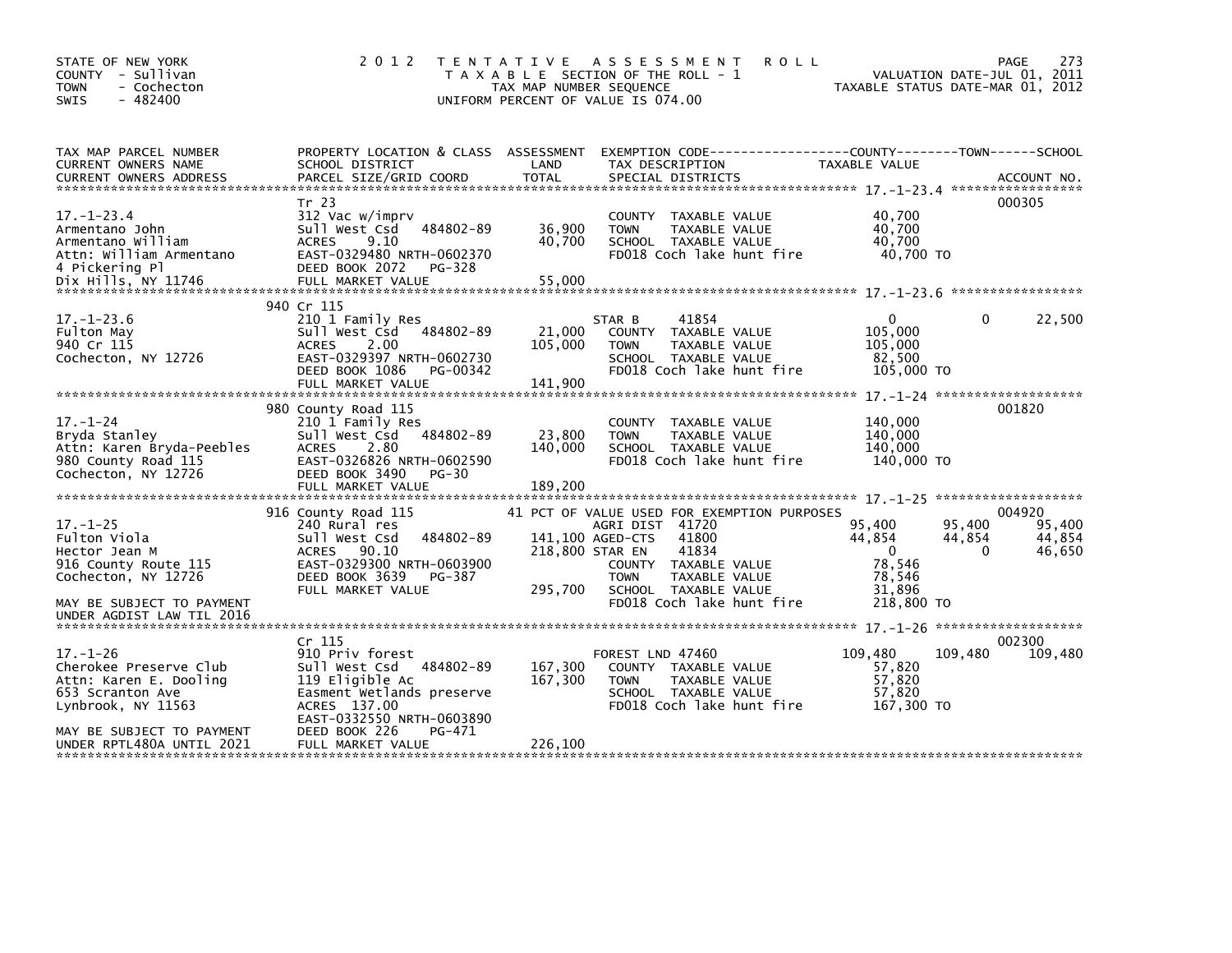| STATE OF NEW YORK<br>COUNTY - Sullivan<br><b>TOWN</b><br>- Cochecton<br>- 482400<br>SWIS                  | 2 0 1 2                                                                                                                                          | TENTATIVE ASSESSMENT<br><b>ROLL</b><br>T A X A B L E SECTION OF THE ROLL - 1 VALUATION DATE-JUL 01, 2011<br>TAX MAP NUMBER SEQUENCE TAX TAXABLE STATUS DATE-MAR 01, 2012<br>UNIFORM PERCENT OF VALUE IS 074.00 | 274<br>PAGE                                                  |
|-----------------------------------------------------------------------------------------------------------|--------------------------------------------------------------------------------------------------------------------------------------------------|----------------------------------------------------------------------------------------------------------------------------------------------------------------------------------------------------------------|--------------------------------------------------------------|
| TAX MAP PARCEL NUMBER<br>CURRENT OWNERS NAME<br>CURRENT OWNERS ADDRESS                                    | PROPERTY LOCATION & CLASS ASSESSMENT                                                                                                             | SCHOOL DISTRICT <b>AND</b> TAX DESCRIPTION TAXABLE VALUE                                                                                                                                                       | EXEMPTION CODE-----------------COUNTY-------TOWN------SCHOOL |
| Brewerton, NY 13029                                                                                       | 872 County Road 115<br>1/3 Winstons<br>ACRES 51.20<br>EAST-0330970 NRTH-0602620                                                                  | FD018 Coch lake hunt fire 163,500 TO                                                                                                                                                                           | 016285<br>11,901<br>11,901<br>11,901                         |
|                                                                                                           |                                                                                                                                                  |                                                                                                                                                                                                                |                                                              |
| $17. - 1 - 28$<br>Sioux Hunting Club Inc<br>Attn: Wm Erdman<br>969 County Road 114<br>Cochecton, NY 12726 | 845 Cr 115<br>240 Rural res<br>Sull West_Csd484802-89<br>47 Acres Eligible<br>ACRES 85.20<br>EAST-0333160 NRTH-0602350<br>DEED BOOK 291 PG-00051 | FOREST LND 47460<br>66,560 COUNTY TAXABLE VALUE 163,433<br>184,000 TOWN TAXABLE VALUE 163,433<br>184,000<br>SCHOOL TAXABLE VALUE<br>FD018 Coch lake hunt fire                                                  | 014380<br>20,567 20,567<br>20,567<br>163,433<br>184,000 TO   |
| MAY BE SUBJECT TO PAYMENT<br>UNDER RPTL480A UNTIL 2021                                                    | FULL MARKET VALUE                                                                                                                                | 248,600                                                                                                                                                                                                        |                                                              |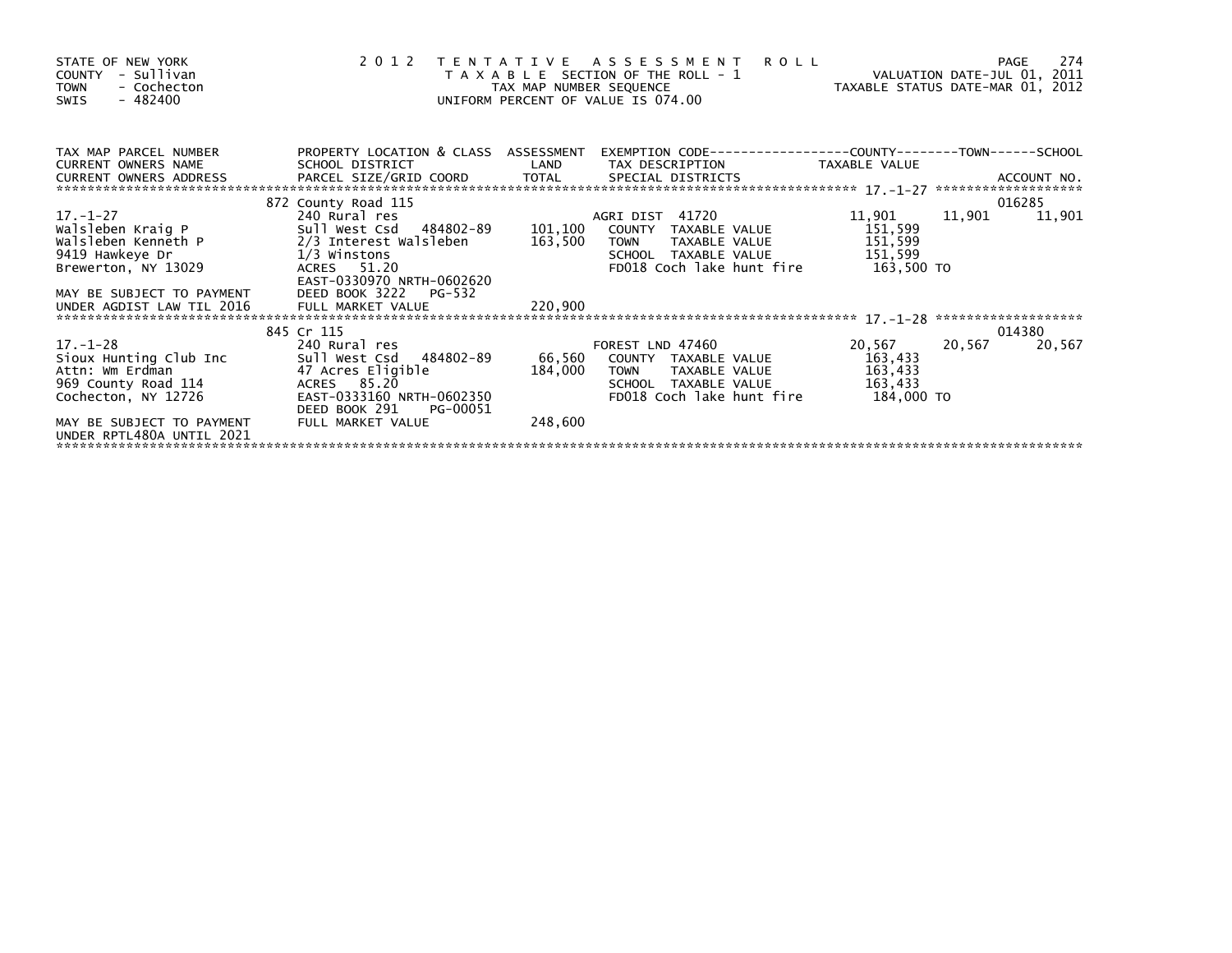| STATE OF NEW YORK   | 2012 TENTATIVE ASSESSMENT ROLL        | - 275<br>PAGE                    |
|---------------------|---------------------------------------|----------------------------------|
| COUNTY - Sullivan   | T A X A B L E SECTION OF THE ROLL - 1 | VALUATION DATE-JUL 01, 2011      |
| TOWN<br>- Cochecton | MAP SECTION - 017                     | TAXABLE STATUS DATE-MAR 01, 2012 |
| - 482400<br>SWIS    | $S \cup B - S F C T T O N -$          | RPS150/V04/L015                  |
|                     | UNIFORM PERCENT OF VALUE IS 074.00    | CURRENT DATE 4/20/2012           |

## \*\*\* S P E C I A L D I S T R I C T S U M M A R Y \*\*\*

| CODE | DISTRICT NAME        | TOTAL EXTENSION<br>PARCELS<br><b>TYPF</b> | EXTENSION<br>VALUE | AD VALOREM<br>VALUE | <b>FXFMPT</b><br>AMOUNT | TAXABLE<br>VALUE |
|------|----------------------|-------------------------------------------|--------------------|---------------------|-------------------------|------------------|
|      | FD018 Coch lake hunt | 43 TOTAL                                  |                    | 4709,770            |                         | 4709.770         |

## \*\*\* S C H O O L D I S T R I C T S U M M A R Y \*\*\*

| CODE   | DISTRICT NAME    | TOTAL<br><b>PARCELS</b> | ASSESSED<br>LAND | ASSESSED<br><b>TOTAL</b> | <b>EXEMPT</b><br><b>AMOUNT</b> | <b>TOTAL</b><br><b>TAXABLE</b> | <b>STAR</b><br><b>AMOUNT</b> | <b>STAR</b><br>TAXABLE |
|--------|------------------|-------------------------|------------------|--------------------------|--------------------------------|--------------------------------|------------------------------|------------------------|
| 484802 | sul'<br>West Csd | 45                      | 2698.530         | 4772.070                 | 487.397                        | 4284.673                       | 368.250                      | 3916,423               |
|        | SUB-TOTAL        | 45                      | 2698.530         | 4772.070                 | 487.397                        | 4284.673                       | 368.250                      | 3916,423               |
| 484889 | West Sull Lib    | 45                      | 2698.530         | 4772.070                 | 487.397                        | 4284.673                       | 368,250                      | 3916,423               |
|        | T O T A L        | 90                      | 5397,060         | 9544,140                 | 974.794                        | 8569,346                       | 736.500                      | 7832,846               |

\*\*\* S Y S T E M C O D E S S U M M A R Y \*\*\*

NO SYSTEM EXEMPTIONS AT THIS LEVEL

## \*\*\* E X E M P T I O N S U M M A R Y \*\*\*

| <b>CODE</b>                                                 | DESCRIPTION                                                                                      | <b>TOTAL</b><br><b>PARCELS</b> | <b>COUNTY</b>                                     | <b>TOWN</b>                                       | <b>SCHOOL</b>                                                          |
|-------------------------------------------------------------|--------------------------------------------------------------------------------------------------|--------------------------------|---------------------------------------------------|---------------------------------------------------|------------------------------------------------------------------------|
| 41131<br>41720<br>41800<br>41804<br>41834<br>41854<br>47460 | COMBAT VET<br>AGRI DIST<br>AGED-CTS<br>AGED-S<br>STAR EN<br>STAR B<br>FOREST LND<br><b>TOTAL</b> | 24                             | 47,450<br>307,031<br>44,854<br>130,047<br>529,382 | 47,450<br>307,031<br>44,854<br>130,047<br>529,382 | 307,031<br>44,854<br>5,465<br>233.250<br>135,000<br>130,047<br>855,647 |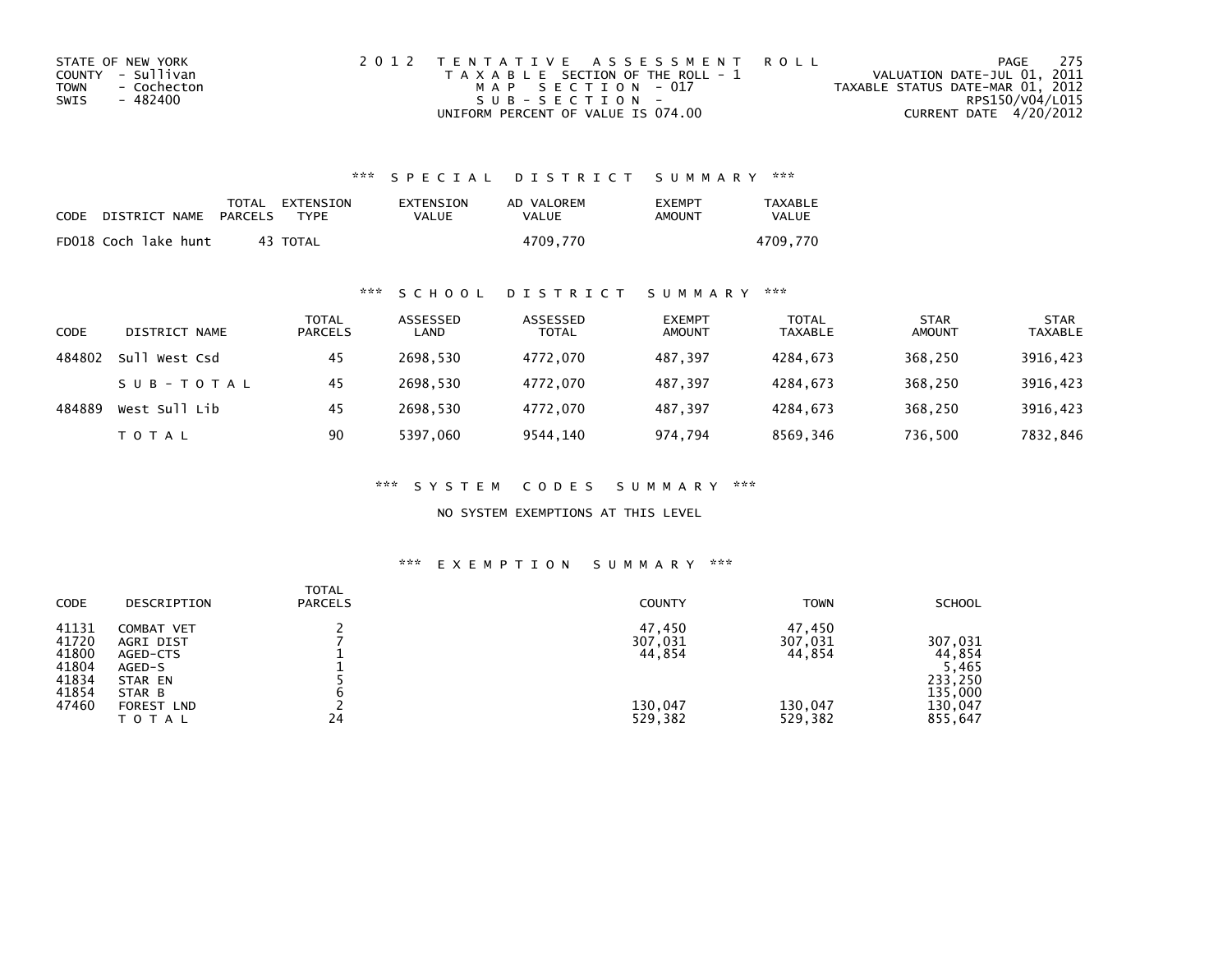|      | STATE OF NEW YORK | 2012 TENTATIVE ASSESSMENT ROLL        | PAGE                             | 276 |
|------|-------------------|---------------------------------------|----------------------------------|-----|
|      | COUNTY - Sullivan | T A X A B L E SECTION OF THE ROLL - 1 | VALUATION DATE-JUL 01, 2011      |     |
| TOWN | - Cochecton       | MAP SECTION - 017                     | TAXABLE STATUS DATE-MAR 01, 2012 |     |
| SWIS | - 482400          | $SUB - SECTION -$                     | RPS150/V04/L015                  |     |
|      |                   | UNIFORM PERCENT OF VALUE IS 074.00    | CURRENT DATE 4/20/2012           |     |

# \*\*\* G R A N D T O T A L S \*\*\*

| ROLL       | DESCRIPTION | <b>TOTAL</b>   | <b>ASSESSED</b> | <b>ASSESSED</b> | <b>TAXABLE</b> | <b>TAXABLE</b> | <b>TAXABLE</b> | <b>STAR</b>    |
|------------|-------------|----------------|-----------------|-----------------|----------------|----------------|----------------|----------------|
| <b>SEC</b> |             | <b>PARCELS</b> | LAND            | <b>TOTAL</b>    | COUNTY         | <b>TOWN</b>    | <b>SCHOOL</b>  | <b>TAXABLE</b> |
|            | TAXABLE     |                | 2698.530        | 4772,070        | 4242,688       | 4242,688       | 4284.673       | 3916,423       |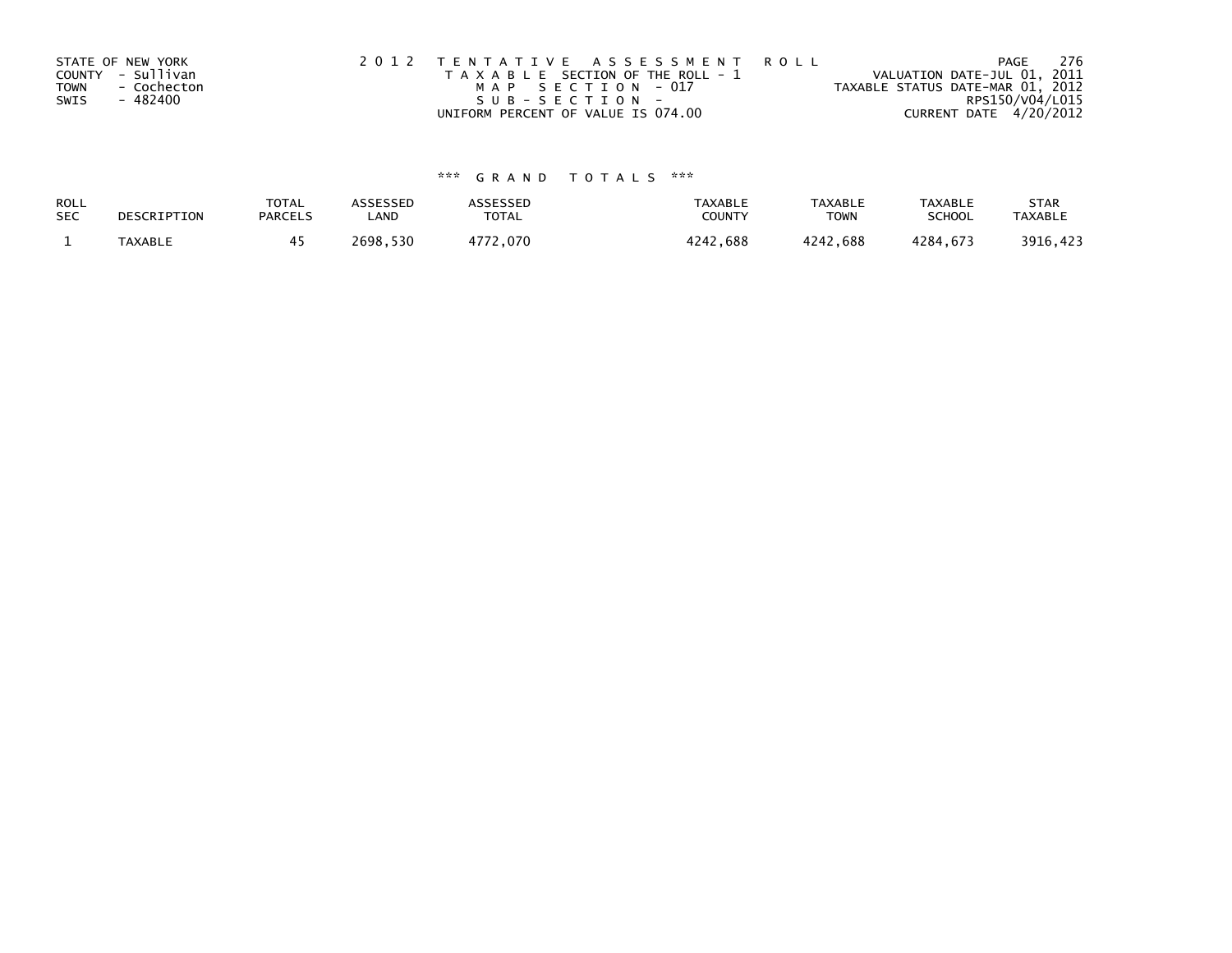| STATE OF NEW YORK<br>COUNTY - Sullivan<br><b>TOWN</b><br>- Cochecton<br>$-482400$<br>SWIS                                                                | 2 0 1 2                                                                                                                                                                                          | T E N T A T I V E<br>TAX MAP NUMBER SEQUENCE | A S S E S S M E N T<br><b>ROLL</b><br>T A X A B L E SECTION OF THE ROLL - 1<br>UNIFORM PERCENT OF VALUE IS 074.00            | TAXABLE STATUS DATE-MAR 01, 2012                        | 277<br>PAGE<br>VALUATION DATE-JUL 01, 2011 |
|----------------------------------------------------------------------------------------------------------------------------------------------------------|--------------------------------------------------------------------------------------------------------------------------------------------------------------------------------------------------|----------------------------------------------|------------------------------------------------------------------------------------------------------------------------------|---------------------------------------------------------|--------------------------------------------|
| TAX MAP PARCEL NUMBER<br>CURRENT OWNERS NAME<br><b>CURRENT OWNERS ADDRESS</b>                                                                            | PROPERTY LOCATION & CLASS ASSESSMENT<br>SCHOOL DISTRICT<br>PARCEL SIZE/GRID COORD                                                                                                                | LAND<br><b>TOTAL</b>                         | EXEMPTION CODE-----------------COUNTY-------TOWN------SCHOOL<br>TAX DESCRIPTION<br>SPECIAL DISTRICTS                         | TAXABLE VALUE                                           | ACCOUNT NO.                                |
| $18. - 1 - 1.1$<br>Devine Arthur<br>303 Skinners Falls Rd<br>Narrowsburg, NY 12764                                                                       | 303 Skinners Falls Rd<br>210 1 Family Res<br>Sull West Csd<br>484802-89<br>Lot <sub>3</sub><br><b>ACRES</b><br>4.49<br>EAST-0304244 NRTH-0610815<br>DEED BOOK 404<br>PG-530<br>FULL MARKET VALUE | 30,200<br>85,100<br>115,000                  | 41854<br>STAR B<br>COUNTY TAXABLE VALUE<br>TAXABLE VALUE<br><b>TOWN</b><br>SCHOOL TAXABLE VALUE<br>FD018 Coch lake hunt fire | $\mathbf{0}$<br>85.100<br>85,100<br>62,600<br>85,100 TO | 11821<br>22,500<br>$\Omega$                |
| $18. - 1 - 1.2$<br>Cohen Ronald<br>Vazquez Martha R<br>PO Box 2325<br>Astoria, NY 11102                                                                  | 265 Skinners Falls Rd<br>210 1 Family Res<br>Sull West Csd 484802-89<br>Lot 2<br>2.32<br><b>ACRES</b><br>EAST-0303044 NRTH-0611423<br>DEED BOOK 3636<br>PG-682<br>FULL MARKET VALUE              | 30,600<br>195,000<br>263,500                 | COUNTY TAXABLE VALUE<br><b>TOWN</b><br>TAXABLE VALUE<br>SCHOOL TAXABLE VALUE<br>FD018 Coch lake hunt fire                    | 195,000<br>195,000<br>195,000<br>195,000 TO             | 004164                                     |
| $18. - 1 - 1.3$<br>Goodman Scott J<br>Millman Stacey A<br>36 C Meyer Rd<br>Cochecton, NY 12726<br>MAY BE SUBJECT TO PAYMENT<br>UNDER AGDIST LAW TIL 2016 | Rt 97<br>$314$ Rural vac<10<br>Sull West Csd 484802-89<br>$Rr$ $Z's$<br><b>ACRES</b><br>12.57 BANKC030982<br>EAST-0304488 NRTH-0612947<br>DEED BOOK 3318<br>PG-303<br>FULL MARKET VALUE          | 29,800<br>29,800<br>40,300                   | AGRI DIST 41720<br>COUNTY TAXABLE VALUE<br>TAXABLE VALUE<br><b>TOWN</b><br>SCHOOL TAXABLE VALUE<br>FD018 Coch lake hunt fire | 24,783<br>5,017<br>5,017<br>5,017<br>29,800 TO          | 24,783<br>24,783                           |
| $18. - 1 - 1.4$<br>Haas Paul R<br>235 W 108 St<br>New York, NY 10025                                                                                     | 289 Skinners Falls Rd<br>210 1 Family Res<br>Sull West Csd 484802-89<br>Lot 2<br><b>ACRES</b><br>3.00 BANKC030982<br>EAST-0304299 NRTH-0611748<br>DEED BOOK 3411<br>PG-238<br>FULL MARKET VALUE  | 25,000<br>177,900<br>240,400                 | COUNTY TAXABLE VALUE<br>TAXABLE VALUE<br><b>TOWN</b><br>SCHOOL TAXABLE VALUE<br>FD018 Coch lake hunt fire                    | 177,900<br>177,900<br>177.900<br>177,900 TO             |                                            |
| $18. - 1 - 1.5$<br>Cassagnol Jules A<br>Cassagnol Allene D<br>111-17 66 Ave<br>Forest Hills, NY 11375                                                    | TR 44 Rd<br>$314$ Rural vac< $10$<br>484802-89<br>Sull West Csd<br>Lot 1<br><b>ACRES</b><br>2.04<br>EAST-0304075 NRTH-0611592<br>DEED BOOK 2963<br>PG-10<br>FULL MARKET VALUE                    | 16,000<br>16.000<br>21,600                   | COUNTY TAXABLE VALUE<br>TAXABLE VALUE<br><b>TOWN</b><br>SCHOOL TAXABLE VALUE<br>FD018 Coch lake hunt fire                    | 16,000<br>16,000<br>16.000<br>16,000 TO                 |                                            |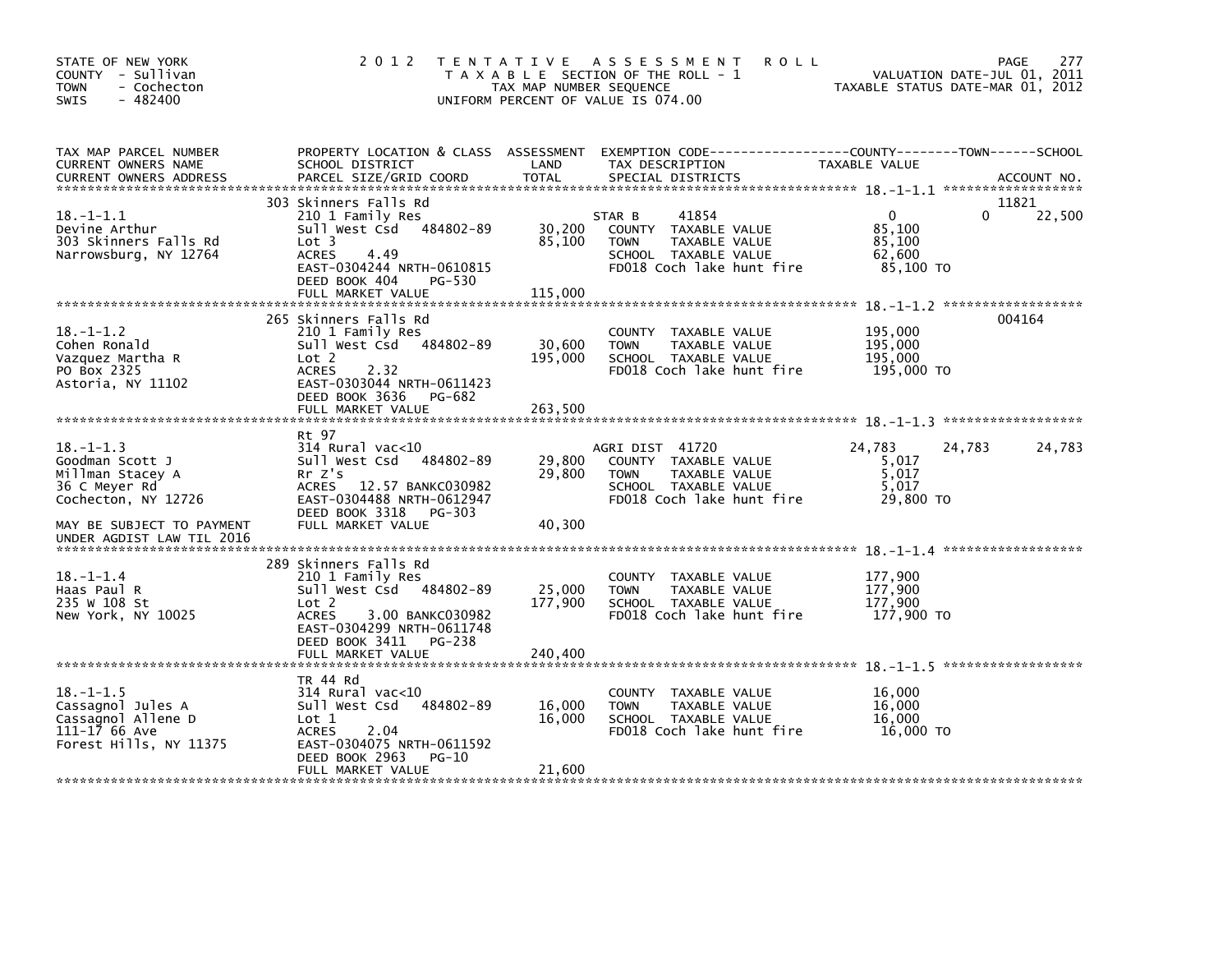| STATE OF NEW YORK<br>COUNTY - Sullivan<br><b>TOWN</b><br>- Cochecton<br>$-482400$<br>SWIS                              | 2 0 1 2                                                                                                                                                                           | TAX MAP NUMBER SEQUENCE<br>UNIFORM PERCENT OF VALUE IS 074.00 | TENTATIVE ASSESSMENT<br><b>ROLL</b><br>T A X A B L E SECTION OF THE ROLL - 1                                                 | TAXABLE STATUS DATE-MAR 01, 2012                        | 278<br>PAGE<br>VALUATION DATE-JUL 01, 2011 |
|------------------------------------------------------------------------------------------------------------------------|-----------------------------------------------------------------------------------------------------------------------------------------------------------------------------------|---------------------------------------------------------------|------------------------------------------------------------------------------------------------------------------------------|---------------------------------------------------------|--------------------------------------------|
| TAX MAP PARCEL NUMBER<br><b>CURRENT OWNERS NAME</b>                                                                    | PROPERTY LOCATION & CLASS ASSESSMENT<br>SCHOOL DISTRICT                                                                                                                           | LAND                                                          | TAX DESCRIPTION                                                                                                              | TAXABLE VALUE                                           |                                            |
|                                                                                                                        |                                                                                                                                                                                   |                                                               |                                                                                                                              |                                                         |                                            |
| $18. - 1 - 1.6$<br>Aliprantis Anthony<br>59 C Meyer Rd<br>Cochecton, NY 12726                                          | 59 C Meyer Rd<br>210 1 Family Res<br>Sull West Csd 484802-89<br>$Rr$ $Z's$<br><b>ACRES</b><br>9.05<br>EAST-0305154 NRTH-0612948<br>DEED BOOK 2011<br>PG-6186<br>FULL MARKET VALUE | 36,800<br>202,500<br>273,600                                  | 41854<br>STAR B<br>COUNTY TAXABLE VALUE<br>TAXABLE VALUE<br><b>TOWN</b><br>SCHOOL TAXABLE VALUE<br>FD018 Coch lake hunt fire | 0<br>202,500<br>202,500<br>180,000<br>202,500 TO        | 22,500<br>0                                |
|                                                                                                                        | 257 Skinners Falls Rd                                                                                                                                                             |                                                               |                                                                                                                              |                                                         | 004164                                     |
| $18. - 1 - 1.7$<br>Butler Herbert A Jr<br>Butler Annette<br>269 St. James Place Garden Apt ACRES<br>Brooklyn, NY 11238 | 210 1 Family Res<br>Sull West Csd<br>484802-89<br>Lot 1<br>2.13<br>EAST-0302810 NRTH-0611220                                                                                      | 23,500<br>98,700                                              | COUNTY TAXABLE VALUE<br>TAXABLE VALUE<br><b>TOWN</b><br>SCHOOL TAXABLE VALUE<br>FD018 Coch lake hunt fire                    | 98,700<br>98,700<br>98,700<br>98,700 TO                 |                                            |
|                                                                                                                        | DEED BOOK 3444<br>PG-636<br>FULL MARKET VALUE                                                                                                                                     | 133,400                                                       |                                                                                                                              |                                                         |                                            |
|                                                                                                                        |                                                                                                                                                                                   |                                                               |                                                                                                                              |                                                         |                                            |
| $18. - 1 - 2$<br>Millman Stacey A<br>Goodman Scott J<br>PO Box 74<br>Cochecton, NY 12726                               | 36 C Meyer<br>210 1 Family Res<br>Sull West Csd 484802-89<br><b>FRNT</b><br>40.00 DPTH 92.00<br><b>BANKC030982</b><br>EAST-0304691 NRTH-0614285<br>DEED BOOK 3389<br>PG-251       | 10,500<br>46,800                                              | 41854<br>STAR B<br>COUNTY TAXABLE VALUE<br>TAXABLE VALUE<br><b>TOWN</b><br>SCHOOL TAXABLE VALUE<br>FD018 Coch lake hunt fire | $\mathbf{0}$<br>46.800<br>46,800<br>24,300<br>46,800 TO | 006810<br>22,500<br>0                      |
|                                                                                                                        |                                                                                                                                                                                   |                                                               |                                                                                                                              |                                                         |                                            |
| $18. - 1 - 3$<br>Myers Elvina<br>56 C Meyer Rd<br>Cochecton, NY 12726                                                  | 56 C Myers Rd<br>210 1 Family Res<br>Sull West Csd 484802-89<br><b>FRNT 66.00 DPTH</b><br>92.00<br>EAST-0304687 NRTH-0614225<br>DEED BOOK 713<br>PG-01015                         | 11.700<br>67,300                                              | COUNTY TAXABLE VALUE<br>TAXABLE VALUE<br><b>TOWN</b><br>SCHOOL TAXABLE VALUE<br>FD018 Coch lake hunt fire                    | 67,300<br>67,300<br>67,300<br>67,300 TO                 | 010320                                     |
|                                                                                                                        | FULL MARKET VALUE                                                                                                                                                                 | 90.900                                                        |                                                                                                                              |                                                         |                                            |
|                                                                                                                        | 7856 Nys 97                                                                                                                                                                       |                                                               |                                                                                                                              |                                                         | 004640                                     |
| $18. - 1 - 4.1$<br>Sheppard William<br>Heide Marie<br>7856 Rt 97<br>Cochecton, NY 12726                                | 270 Mfg housing<br>484802-89<br>Sull West Csd<br><b>ACRES</b><br>4.67<br>EAST-0305079 NRTH-0613865<br>DEED BOOK 1396<br>PG-333<br>FULL MARKET VALUE                               | 25,400<br>58.000<br>78,400                                    | 41854<br>STAR B<br>COUNTY TAXABLE VALUE<br>TAXABLE VALUE<br><b>TOWN</b><br>SCHOOL TAXABLE VALUE<br>FD018 Coch lake hunt fire | $\mathbf{0}$<br>58,000<br>58,000<br>35,500<br>58,000 TO | 22,500                                     |
|                                                                                                                        |                                                                                                                                                                                   |                                                               |                                                                                                                              | ***********************************                     |                                            |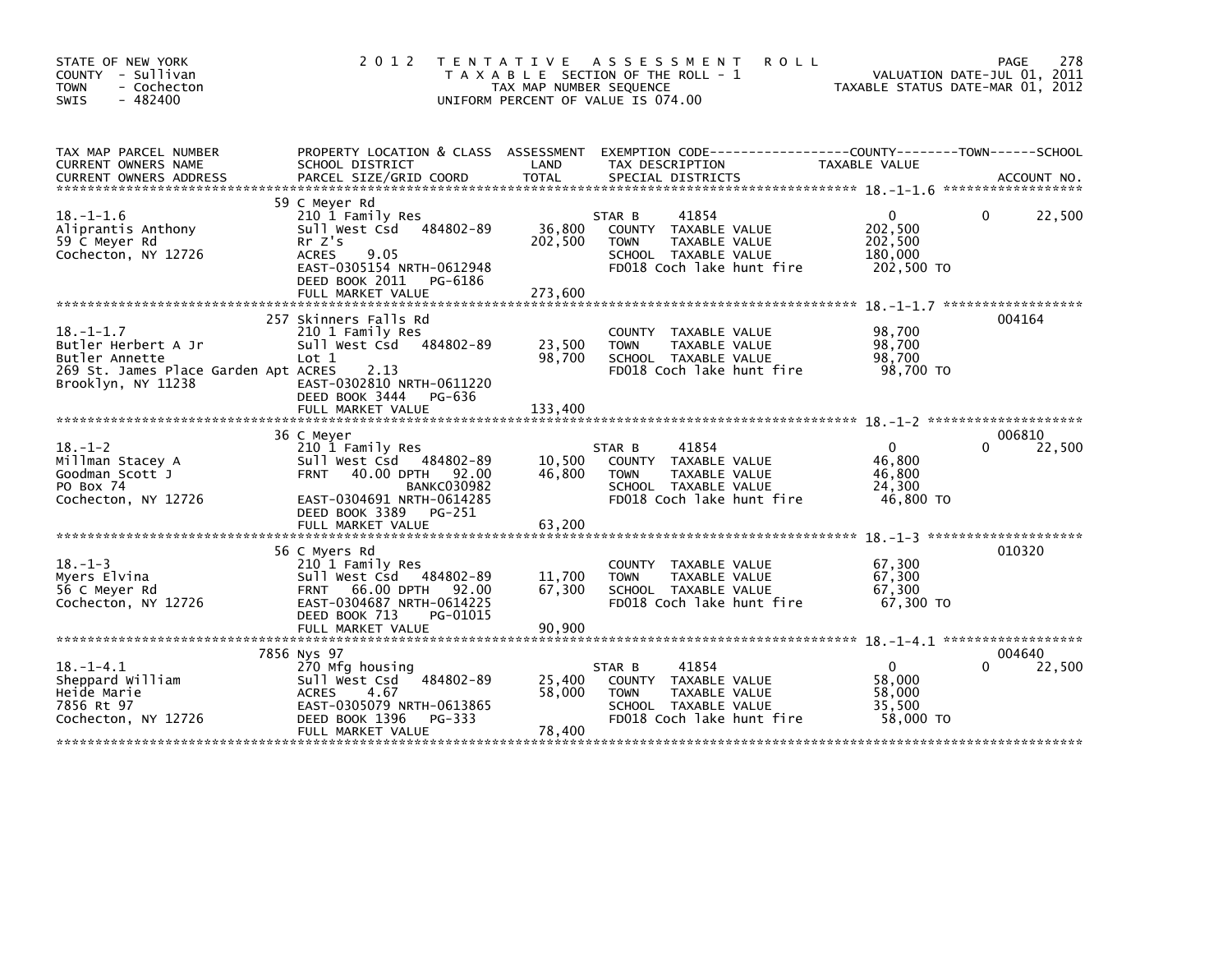| STATE OF NEW YORK<br>COUNTY - Sullivan<br><b>TOWN</b><br>- Cochecton<br>$-482400$<br><b>SWIS</b>                 | 2 0 1 2                                                                                                                                                                                                | T E N T A T I V E<br>TAX MAP NUMBER SEQUENCE | A S S E S S M E N T<br><b>ROLL</b><br>T A X A B L E SECTION OF THE ROLL - 1<br>UNIFORM PERCENT OF VALUE IS 074.00                                                                |                                                                                     | 279<br>PAGE<br>VALUATION DATE-JUL 01, 2011<br>TAXABLE STATUS DATE-MAR 01, 2012 |
|------------------------------------------------------------------------------------------------------------------|--------------------------------------------------------------------------------------------------------------------------------------------------------------------------------------------------------|----------------------------------------------|----------------------------------------------------------------------------------------------------------------------------------------------------------------------------------|-------------------------------------------------------------------------------------|--------------------------------------------------------------------------------|
| TAX MAP PARCEL NUMBER<br>CURRENT OWNERS NAME<br><b>CURRENT OWNERS ADDRESS</b>                                    | SCHOOL DISTRICT<br>PARCEL SIZE/GRID COORD                                                                                                                                                              | LAND<br><b>TOTAL</b>                         | PROPERTY LOCATION & CLASS ASSESSMENT EXEMPTION CODE----------------COUNTY-------TOWN------SCHOOL<br>TAX DESCRIPTION<br>SPECIAL DISTRICTS                                         | TAXABLE VALUE                                                                       | ACCOUNT NO.                                                                    |
| $18. - 1 - 4.2$<br>Schilling Irma<br>57 C Meyer Rd<br>PO Box 75<br>Cochecton, NY 12726                           | 57 C Meyer Rd<br>210 1 Family Res<br>Sull West Csd 484802-89<br><b>FRNT</b><br>89.00 DPTH 132.00<br><b>BANK0060806</b><br>EAST-0304806 NRTH-0614239<br>DEED BOOK 1280<br>PG-00083<br>FULL MARKET VALUE | 61,500<br>83,100                             | WAR VET<br>41121<br>41834<br>11,600 STAR EN<br>COUNTY TAXABLE VALUE<br><b>TOWN</b><br>TAXABLE VALUE<br>SCHOOL TAXABLE VALUE<br>FD018 Coch lake hunt fire                         | 9,225<br>$\mathbf{0}$<br>52,275<br>52,275<br>14.850<br>61,500 TO                    | 004641<br>9,225<br>46,650<br>0                                                 |
| $18. - 1 - 5$<br>Peculic Anton<br>Peculic Lina<br>22-10 202 St<br>Bayside, NY 11360<br>MAY BE SUBJECT TO PAYMENT | 7772 Nys 97<br>240 Rural res<br>484802-89<br>Sull West Csd<br>ACRES 87.40<br>EAST-0305650 NRTH-0612064<br>DEED BOOK 1810<br>PG-572<br>FULL MARKET VALUE                                                | 104,900<br>159,300<br>215,300                | AGRI DIST 41720<br>COUNTY TAXABLE VALUE<br><b>TOWN</b><br>TAXABLE VALUE<br>SCHOOL TAXABLE VALUE<br>FD018 Coch lake hunt fire                                                     | 7,690<br>151,610<br>151,610<br>151,610<br>159,300 TO                                | 005730<br>7,690<br>7,690                                                       |
| UNDER AGDIST LAW TIL 2016                                                                                        |                                                                                                                                                                                                        |                                              |                                                                                                                                                                                  |                                                                                     |                                                                                |
| $18. - 1 - 6.1$<br>Segota Joseph<br>Segota Noreen<br>PO Box 131<br>Cochecton, NY 12726                           | 7854 State Route 97<br>240 Rural res<br>484802-89<br>Sull West Csd<br>Lot 98<br><b>ACRES</b><br>39.86<br>EAST-0305573 NRTH-0613228<br>DEED BOOK 1396<br>PG-394<br>FULL MARKET VALUE                    | 86,000<br>168,500<br>227,700                 | 41834<br>STAR EN<br>COUNTY TAXABLE VALUE<br><b>TOWN</b><br>TAXABLE VALUE<br>SCHOOL TAXABLE VALUE<br>FD018 Coch lake hunt fire<br>OT008 Omitted taxes<br>OT009 2009 Omitted taxes | $\Omega$<br>168,500<br>168,500<br>121.850<br>168,500 TO<br>2656.69 MT<br>2677.42 MT | 46,650<br>$\Omega$                                                             |
|                                                                                                                  |                                                                                                                                                                                                        |                                              | OT010 2010 Omitted taxes                                                                                                                                                         | 2521.22 MT                                                                          |                                                                                |
| $18. - 1 - 6.2$<br>Tyler Brian D<br>Ledbetter Cheryl<br>PO Box 1767<br>Bronx, NY 10451                           | Cushetunk Dr<br>322 Rural vac>10<br>Sull West Csd<br>484802-89<br>Lot 82<br><b>ACRES</b><br>20.00<br>EAST-0307386 NRTH-0612365<br>DEED BOOK 1358<br>PG-00503                                           | 50,900<br>50,900                             | TAXABLE VALUE<br>COUNTY<br>TAXABLE VALUE<br><b>TOWN</b><br>SCHOOL TAXABLE VALUE<br>FD018 Coch lake hunt fire                                                                     | 50,900<br>50,900<br>50,900<br>50,900 TO                                             |                                                                                |
|                                                                                                                  | FULL MARKET VALUE                                                                                                                                                                                      | 68,800                                       |                                                                                                                                                                                  |                                                                                     |                                                                                |
| $18. - 1 - 6.3$<br>Mathieu Georges<br>165 Audubon Ave Apt 55<br>New York, NY 10033                               | Cushetunk Dr<br>$314$ Rural vac<10<br>484802-89<br>Sull West Csd<br>Lot 83<br><b>ACRES</b><br>5.35<br>EAST-0308085 NRTH-0612095<br>DEED BOOK 3238<br>PG-389<br>FULL MARKET VALUE                       | 21,600<br>21,600<br>29,200                   | COUNTY TAXABLE VALUE<br><b>TOWN</b><br>TAXABLE VALUE<br>SCHOOL TAXABLE VALUE<br>FD018 Coch lake hunt fire                                                                        | 21,600<br>21,600<br>21,600<br>21.600 TO                                             |                                                                                |
|                                                                                                                  |                                                                                                                                                                                                        |                                              |                                                                                                                                                                                  |                                                                                     |                                                                                |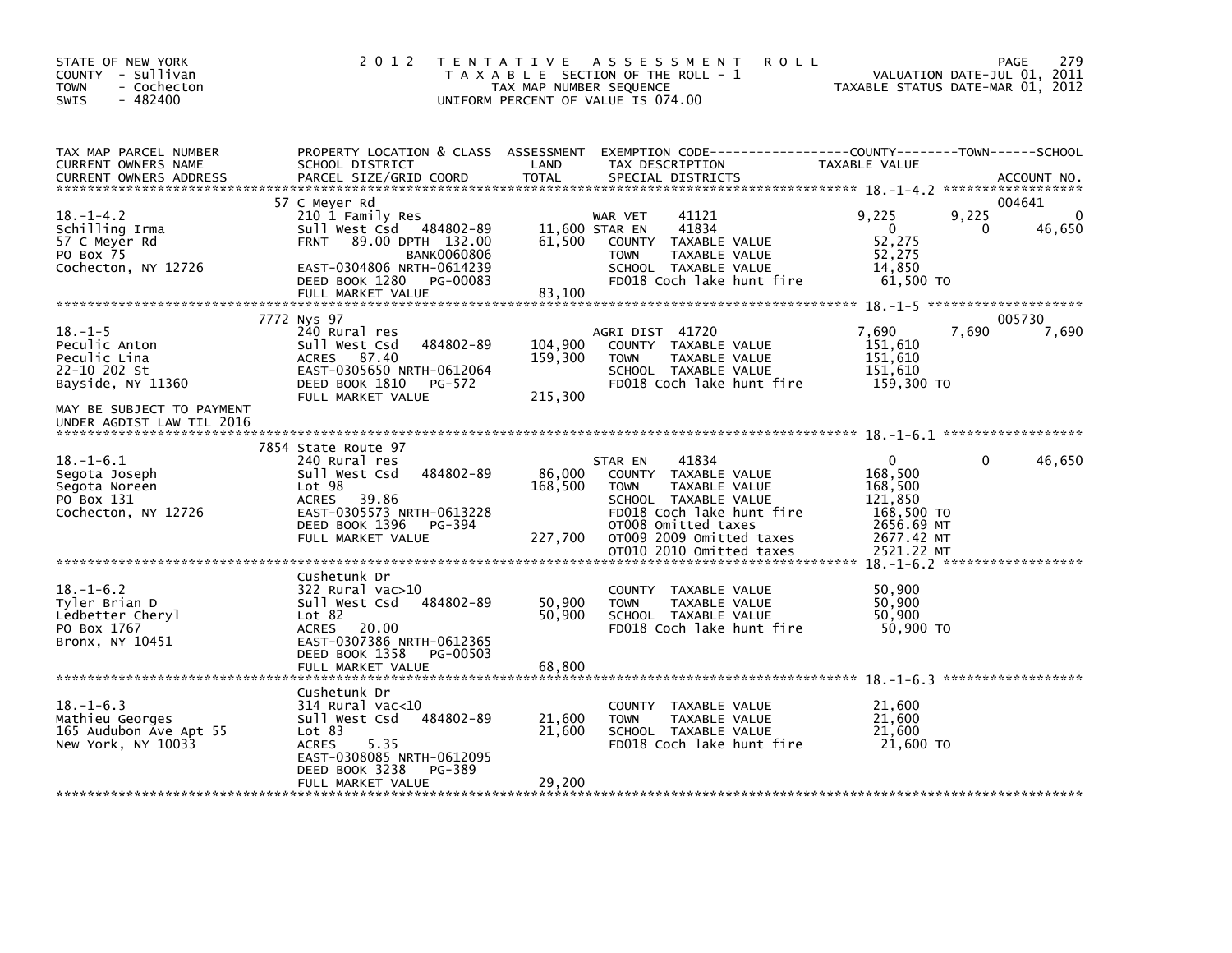| STATE OF NEW YORK<br>COUNTY - Sullivan<br>- Cochecton<br><b>TOWN</b><br>$-482400$<br><b>SWIS</b>   | 2012 TENTATIVE                                                                                                                                                                                 | TAX MAP NUMBER SEQUENCE      | ASSESSMENT<br><b>ROLL</b><br>T A X A B L E SECTION OF THE ROLL - 1<br>UNIFORM PERCENT OF VALUE IS 074.00  | 280<br><b>PAGE</b><br>VALUATION DATE-JUL 01, 2011<br>TAXABLE STATUS DATE-MAR 01, 2012        |
|----------------------------------------------------------------------------------------------------|------------------------------------------------------------------------------------------------------------------------------------------------------------------------------------------------|------------------------------|-----------------------------------------------------------------------------------------------------------|----------------------------------------------------------------------------------------------|
| TAX MAP PARCEL NUMBER<br>CURRENT OWNERS NAME<br><b>CURRENT OWNERS ADDRESS</b>                      | PROPERTY LOCATION & CLASS ASSESSMENT<br>SCHOOL DISTRICT<br>PARCEL SIZE/GRID COORD                                                                                                              | LAND<br><b>TOTAL</b>         | TAX DESCRIPTION<br>SPECIAL DISTRICTS                                                                      | EXEMPTION CODE-----------------COUNTY-------TOWN------SCHOOL<br>TAXABLE VALUE<br>ACCOUNT NO. |
| $18. - 1 - 6.4$<br>MCMiled Joseph<br>50-59 45th St<br>Woodside, NY 11377                           | Clintonia Way<br>322 Rural vac>10<br>484802-89<br>Sull West Csd<br>Lot 88<br>ACRES 15.00<br>EAST-0309643 NRTH-0611025<br>DEED BOOK 1352<br>PG-00013                                            | 40,900<br>40,900             | COUNTY TAXABLE VALUE<br><b>TOWN</b><br>TAXABLE VALUE<br>SCHOOL TAXABLE VALUE<br>FD018 Coch lake hunt fire | 40,900<br>40,900<br>40,900<br>40,900 TO                                                      |
|                                                                                                    | FULL MARKET VALUE                                                                                                                                                                              | 55,300                       |                                                                                                           |                                                                                              |
| $18. - 1 - 6.5$<br>Wright David O<br>2025 Crompond Rd<br>Yorktown Heights, NY 10598                | Cushetunk Dr<br>311 Res vac land<br>484802-89<br>Sull West Csd<br>Lot 81<br><b>ACRES</b><br>7.00<br>EAST-0307345 NRTH-0611882<br>DEED BOOK 3572<br>PG-552<br>FULL MARKET VALUE                 | 24,900<br>24,900<br>33,600   | COUNTY TAXABLE VALUE<br>TAXABLE VALUE<br><b>TOWN</b><br>SCHOOL TAXABLE VALUE<br>FD018 Coch lake hunt fire | 24,900<br>24,900<br>24,900<br>24,900 TO                                                      |
|                                                                                                    | Cushetunk Dr                                                                                                                                                                                   |                              |                                                                                                           |                                                                                              |
| $18. - 1 - 6.6$<br>Harmaty Chris<br>Morgado Alice<br>M A<br>416 West 25Th St<br>New York, NY 10001 | 210 1 Family Res<br>Sull West Csd 484802-89<br>Lot 80<br>Unfinished House<br>6.00<br><b>ACRES</b><br>EAST-0307187 NRTH-0611571<br>DEED BOOK 1351<br>PG-00634                                   | 33,000<br>85,000             | COUNTY TAXABLE VALUE<br>TAXABLE VALUE<br><b>TOWN</b><br>SCHOOL TAXABLE VALUE<br>FD018 Coch lake hunt fire | 85,000<br>85,000<br>85,000<br>85,000 TO                                                      |
|                                                                                                    | FULL MARKET VALUE                                                                                                                                                                              | 114,900                      |                                                                                                           |                                                                                              |
| $18. - 1 - 6.7$<br>Harmaty Chris<br>416 West 25Th St<br>New York, NY 10001                         | Cushetunk Dr<br>312 Vac w/imprv<br>Sull West Csd<br>484802-89<br>Lot 79 Of Cochecton Estat<br>Inground Pool<br>8.33<br><b>ACRES</b><br>EAST-0307092 NRTH-0611251<br>DEED BOOK 1354<br>PG-00090 | 27,825<br>32,600             | COUNTY TAXABLE VALUE<br><b>TOWN</b><br>TAXABLE VALUE<br>SCHOOL TAXABLE VALUE<br>FD018 Coch lake hunt fire | 32,600<br>32,600<br>32,600<br>32,600 TO                                                      |
|                                                                                                    | FULL MARKET VALUE                                                                                                                                                                              | 44,100                       |                                                                                                           |                                                                                              |
|                                                                                                    | 509 Cushetunk Dr                                                                                                                                                                               |                              |                                                                                                           |                                                                                              |
| $18. - 1 - 6.8$<br>Lamendola Bernarda<br>Lamendola Saverio<br>105 Covenant Rd<br>Syosset, NY 11791 | 210 1 Family Res<br>Sull West Csd 484802-89<br>Lot 78<br><b>ACRES</b><br>10.24<br>EAST-0307292 NRTH-0610821<br>DEED BOOK 2814<br>PG-476<br>FULL MARKET VALUE                                   | 38,400<br>133,000<br>179,700 | COUNTY TAXABLE VALUE<br><b>TOWN</b><br>TAXABLE VALUE<br>SCHOOL TAXABLE VALUE<br>FD018 Coch lake hunt fire | 133,000<br>133,000<br>133,000<br>133,000 TO                                                  |
|                                                                                                    |                                                                                                                                                                                                |                              |                                                                                                           |                                                                                              |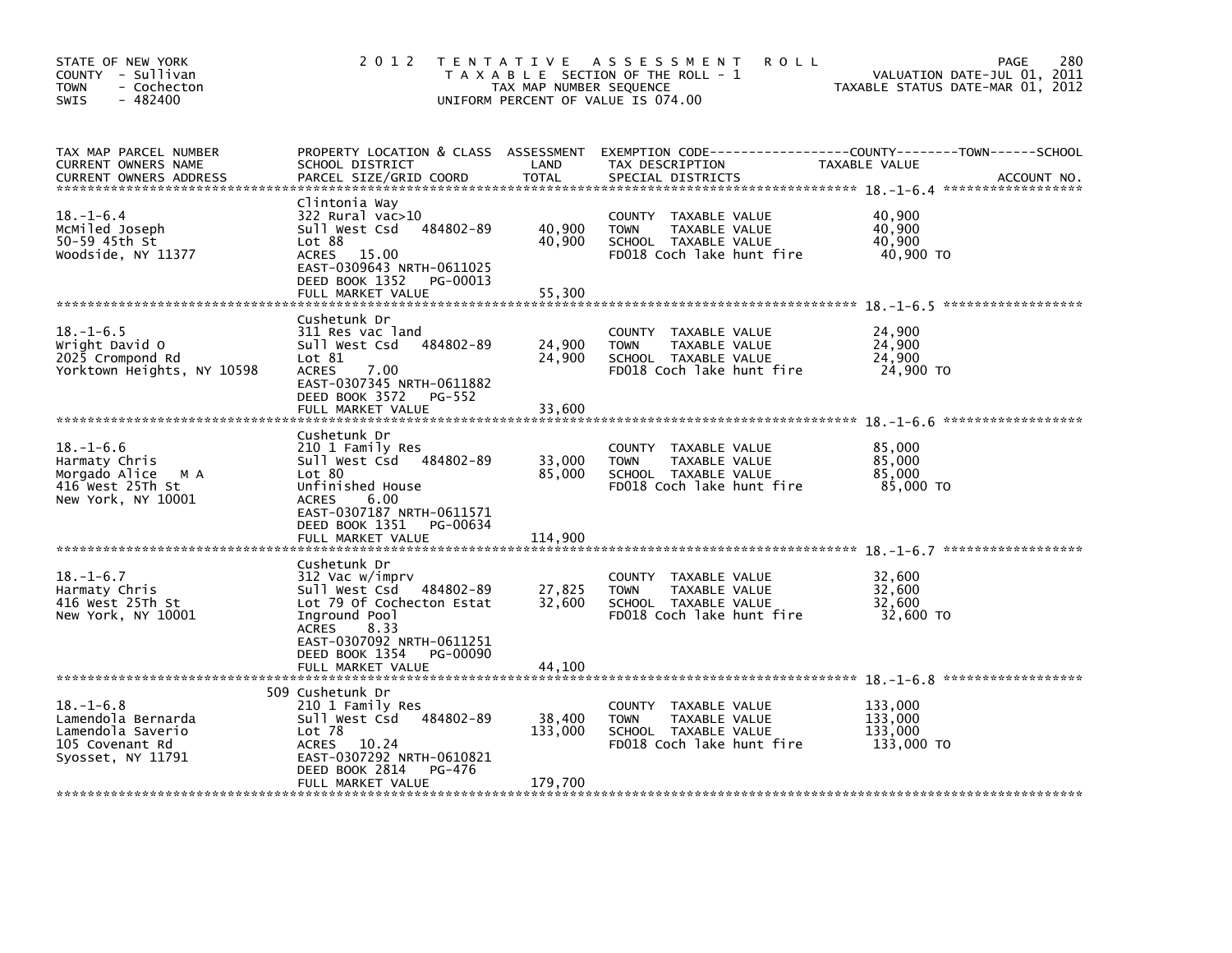| STATE OF NEW YORK<br>COUNTY - Sullivan<br><b>TOWN</b><br>- Cochecton<br>$-482400$<br><b>SWIS</b>    | 2 0 1 2                                                                                                                                                                                                   | TAX MAP NUMBER SEQUENCE     | <b>ROLL</b><br>TENTATIVE ASSESSMENT<br>T A X A B L E SECTION OF THE ROLL - 1<br>UNIFORM PERCENT OF VALUE IS 074.00  | 281<br>PAGE<br>VALUATION DATE-JUL 01, 2011<br>TAXABLE STATUS DATE-MAR 01, 2012 |
|-----------------------------------------------------------------------------------------------------|-----------------------------------------------------------------------------------------------------------------------------------------------------------------------------------------------------------|-----------------------------|---------------------------------------------------------------------------------------------------------------------|--------------------------------------------------------------------------------|
| TAX MAP PARCEL NUMBER<br>CURRENT OWNERS NAME<br><b>CURRENT OWNERS ADDRESS</b>                       | PROPERTY LOCATION & CLASS ASSESSMENT<br>SCHOOL DISTRICT<br>PARCEL SIZE/GRID COORD                                                                                                                         | LAND<br><b>TOTAL</b>        | TAX DESCRIPTION<br>SPECIAL DISTRICTS                                                                                | TAXABLE VALUE<br>ACCOUNT NO.                                                   |
| $18. - 1 - 6.9$<br>Talbott Christopher<br>584 Cushetunk Dr<br>Cochecton, NY 12726                   | 584 Cushetunk Dr<br>210 1 Family Res<br>Sull West Csd 484802-89<br>Lot 89<br>unfin cons<br><b>ACRES</b><br>5.09 BANKC140100<br>EAST-0308351 NRTH-0611510<br>DEED BOOK 3607<br>PG-581<br>FULL MARKET VALUE | 29,873<br>76,600<br>103,500 | COUNTY<br>TAXABLE VALUE<br>TAXABLE VALUE<br><b>TOWN</b><br>SCHOOL TAXABLE VALUE<br>FD018 Coch lake hunt fire        | 76,600<br>76,600<br>76,600<br>76,600 TO                                        |
|                                                                                                     | Cushetunk Dr                                                                                                                                                                                              |                             |                                                                                                                     |                                                                                |
| $18. - 1 - 6.10$<br>Talbott Christopher J<br>480 Clinton Ave Apt 3B<br>Brooklyn, NY 11238           | 314 Rural vac<10<br>484802-89<br>Sull West Csd<br>Lot 90<br><b>ACRES</b><br>5.10<br>EAST-0307909 NRTH-0611338<br>DEED BOOK 2010<br>PG-57591                                                               | 21,100<br>21,100            | TAXABLE VALUE<br><b>COUNTY</b><br><b>TOWN</b><br>TAXABLE VALUE<br>SCHOOL TAXABLE VALUE<br>FD018 Coch lake hunt fire | 21.100<br>21,100<br>21,100<br>21,100 TO                                        |
|                                                                                                     | FULL MARKET VALUE                                                                                                                                                                                         | 28,500                      |                                                                                                                     |                                                                                |
| $18. - 1 - 6.11$<br>Prodoti Dominick<br>Cornachini Marsha<br>203 Kenrose Ter<br>Westbrook, CT 06498 | Cushetunk Dr<br>314 Rural vac<10<br>484802-89<br>Sull West Csd<br>Lot 91<br><b>ACRES</b><br>6.00<br>EAST-0308245 NRTH-0611083<br>DEED BOOK 1357<br>PG-00063                                               | 22,900<br>22,900            | <b>COUNTY</b><br>TAXABLE VALUE<br><b>TOWN</b><br>TAXABLE VALUE<br>SCHOOL TAXABLE VALUE<br>FD018 Coch lake hunt fire | 22,900<br>22,900<br>22,900<br>22,900 TO                                        |
|                                                                                                     | FULL MARKET VALUE                                                                                                                                                                                         | 30,900                      |                                                                                                                     |                                                                                |
| $18. - 1 - 6.12$<br>Lenter Seymour<br>Lenter Steven A<br>46 Greenwood Dr<br>Millburn, NJ 07041      | Cushetunk Dr<br>314 Rural vac<10<br>484802-89<br>Sull West Csd<br>Lot <sub>92</sub><br><b>ACRES</b><br>6.00<br>EAST-0308328 NRTH-0610830<br>DEED BOOK 1360<br>PG-00332                                    | 22,900<br>22,900            | <b>COUNTY</b><br>TAXABLE VALUE<br>TAXABLE VALUE<br><b>TOWN</b><br>SCHOOL TAXABLE VALUE<br>FD018 Coch lake hunt fire | 22,900<br>22,900<br>22,900<br>22,900 TO                                        |
|                                                                                                     | FULL MARKET VALUE                                                                                                                                                                                         | 30,900                      |                                                                                                                     |                                                                                |
| $18. -1 - 6.13$<br>Genco Joseph<br>Genco Phyllis<br>1407 77th St<br>Brooklyn, NY 11228              | Cushetunk Dr<br>$314$ Rural vac< $10$<br>484802-89<br>Sull West Csd<br>Lot <sub>93</sub><br>6.00<br><b>ACRES</b><br>EAST-0308512 NRTH-0610498<br>DEED BOOK 1353<br>PG-00572                               | 22,900<br>22,900            | <b>COUNTY</b><br>TAXABLE VALUE<br><b>TOWN</b><br>TAXABLE VALUE<br>SCHOOL TAXABLE VALUE<br>FD018 Coch lake hunt fire | 22,900<br>22,900<br>22,900<br>22,900 TO                                        |
|                                                                                                     | FULL MARKET VALUE                                                                                                                                                                                         | 30,900                      |                                                                                                                     |                                                                                |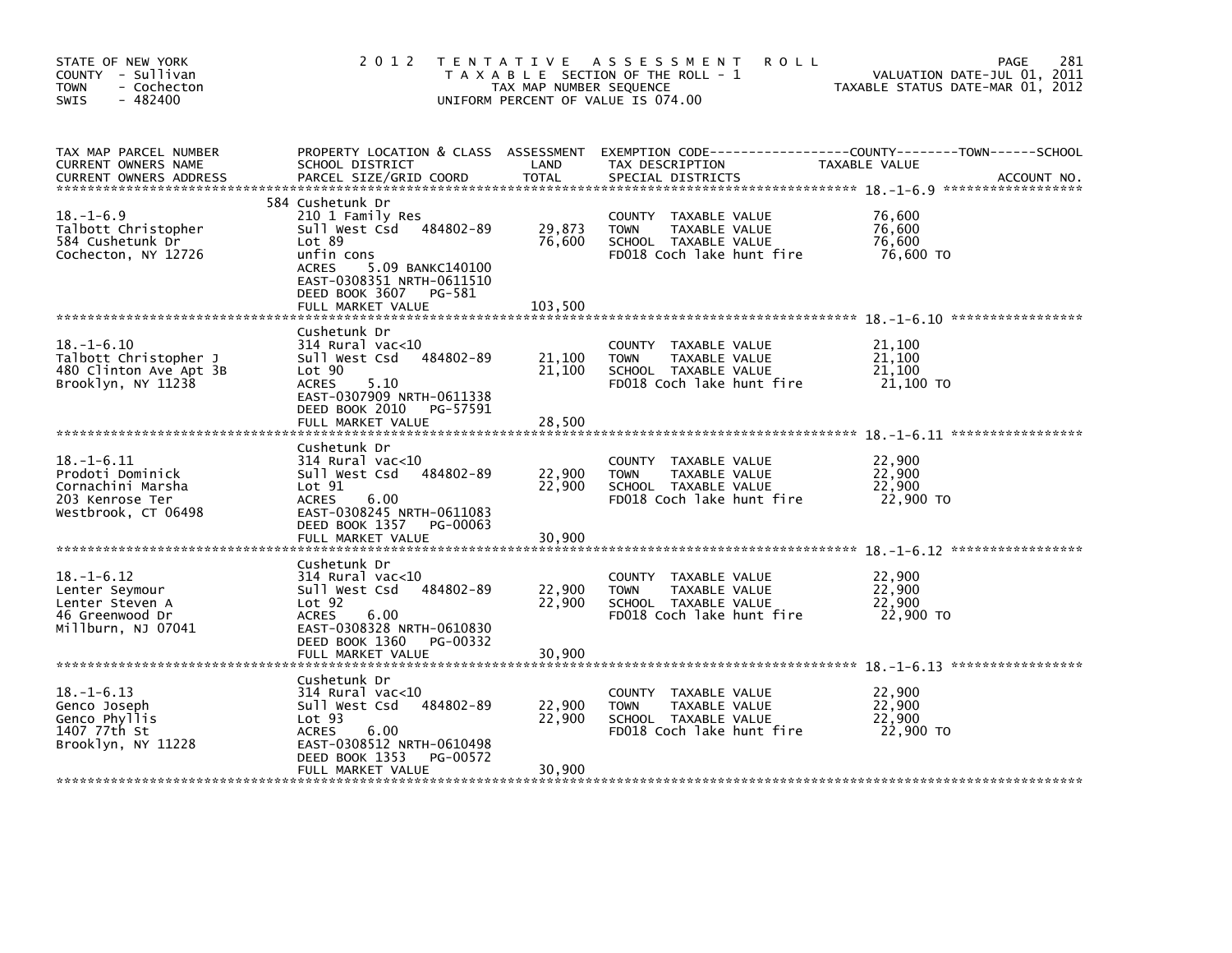| STATE OF NEW YORK<br>COUNTY - Sullivan<br>- Cochecton<br><b>TOWN</b><br>$-482400$<br><b>SWIS</b>   | 2 0 1 2                                                                                                                                                                                         | T E N T A T I V E<br>TAX MAP NUMBER SEQUENCE | A S S E S S M E N T<br><b>ROLL</b><br>T A X A B L E SECTION OF THE ROLL - 1<br>UNIFORM PERCENT OF VALUE IS 074.00            | TAXABLE STATUS DATE-MAR 01, 2012                | 282<br><b>PAGE</b><br>VALUATION DATE-JUL 01, 2011 |
|----------------------------------------------------------------------------------------------------|-------------------------------------------------------------------------------------------------------------------------------------------------------------------------------------------------|----------------------------------------------|------------------------------------------------------------------------------------------------------------------------------|-------------------------------------------------|---------------------------------------------------|
| TAX MAP PARCEL NUMBER<br>CURRENT OWNERS NAME                                                       | PROPERTY LOCATION & CLASS ASSESSMENT<br>SCHOOL DISTRICT                                                                                                                                         | LAND                                         | EXEMPTION        CODE------------------COUNTY-------TOWN------SCHOOL<br>TAX DESCRIPTION                                      | TAXABLE VALUE                                   |                                                   |
| $18. - 1 - 6.14$<br>Kurtz Jonathan<br>Minkler Darlene<br>84 Clintonia Way<br>Cochecton, NY 12726   | 84 Clintonia Way<br>210 1 Family Res<br>Sull West Csd<br>484802-89<br>Lot 84<br><b>ACRES</b><br>5.18 BANKC140178<br>EAST-0308836 NRTH-0611405<br>DEED BOOK 2826<br>PG-490<br>FULL MARKET VALUE  | 30,250<br>117,000<br>158,100                 | STAR B<br>41854<br>COUNTY TAXABLE VALUE<br><b>TOWN</b><br>TAXABLE VALUE<br>SCHOOL TAXABLE VALUE<br>FD018 Coch lake hunt fire | 0<br>117,000<br>117,000<br>94,500<br>117,000 TO | 22,500<br>0                                       |
| $18. - 1 - 6.15$<br>Schultz John<br>Schultz Sheila<br>100 Clintonia Way<br>Cochecton, NY 12726     | Clintonia Dr<br>$314$ Rural vac<10<br>Sull West Csd<br>484802-89<br>Lot 85<br>4.36<br><b>ACRES</b><br>EAST-0308985 NRTH-0610885<br>DEED BOOK 2289 PG-231<br>FULL MARKET VALUE                   | 11,000<br>11,000<br>14,900                   | TAXABLE VALUE<br>COUNTY<br><b>TOWN</b><br>TAXABLE VALUE<br>SCHOOL TAXABLE VALUE<br>FD018 Coch lake hunt fire                 | 11,000<br>11,000<br>11,000<br>11,000 TO         |                                                   |
| $18. - 1 - 6.16$<br>Schultz John D<br>Schultz Sheila T<br>100 Clintonia Way<br>Cochecton, NY 12726 | 100 Clintonia Way<br>210 1 Family Res<br>484802-89<br>Sull West Csd<br>Lot 86<br>ACRES 14.06<br>EAST-0309157 NRTH-0610015<br>DEED BOOK 1354 PG-00547<br>FULL MARKET VALUE                       | 39,000<br>113,000<br>152,700                 | STAR B<br>41854<br>COUNTY TAXABLE VALUE<br>TAXABLE VALUE<br><b>TOWN</b><br>SCHOOL TAXABLE VALUE<br>FD018 Coch lake hunt fire | 0<br>113,000<br>113,000<br>90.500<br>113,000 TO | 22,500<br>$\mathbf{0}$                            |
| $18. - 1 - 6.17$<br>Genco Joseph<br>Genco Phyllis<br>1407 77th St<br>Brooklyn, NY 11228            | 456 Cushetunk Dr<br>210 1 Family Res<br>484802-89<br>Sull West Csd<br>Lot 94<br><b>ACRES</b><br>5.10<br>EAST-0308613 NRTH-0610102<br>DEED BOOK 1354<br>PG-00624                                 | 35,000<br>168,000                            | TAXABLE VALUE<br>COUNTY<br>TAXABLE VALUE<br><b>TOWN</b><br>SCHOOL TAXABLE VALUE<br>FD018 Coch lake hunt fire                 | 168,000<br>168,000<br>168,000<br>168,000 TO     |                                                   |
| $18. - 1 - 6.18$<br>Caruso Noele<br>446 Cushentunk Dr<br>PO Box 133<br>Cochecton, NY 12726         | 446 Cushetunk Dr<br>210 1 Family Res<br>484802-89<br>Sull West Csd<br>Lot <sub>95</sub><br><b>ACRES</b><br>5.19<br>EAST-0308545 NRTH-0609713<br>DEED BOOK 1359<br>PG-00098<br>FULL MARKET VALUE | 21,300<br>96,300<br>130,100                  | <b>COUNTY</b><br>TAXABLE VALUE<br><b>TOWN</b><br>TAXABLE VALUE<br>SCHOOL TAXABLE VALUE<br>FD018 Coch lake hunt fire          | 96,300<br>96,300<br>96,300<br>96,300 TO         |                                                   |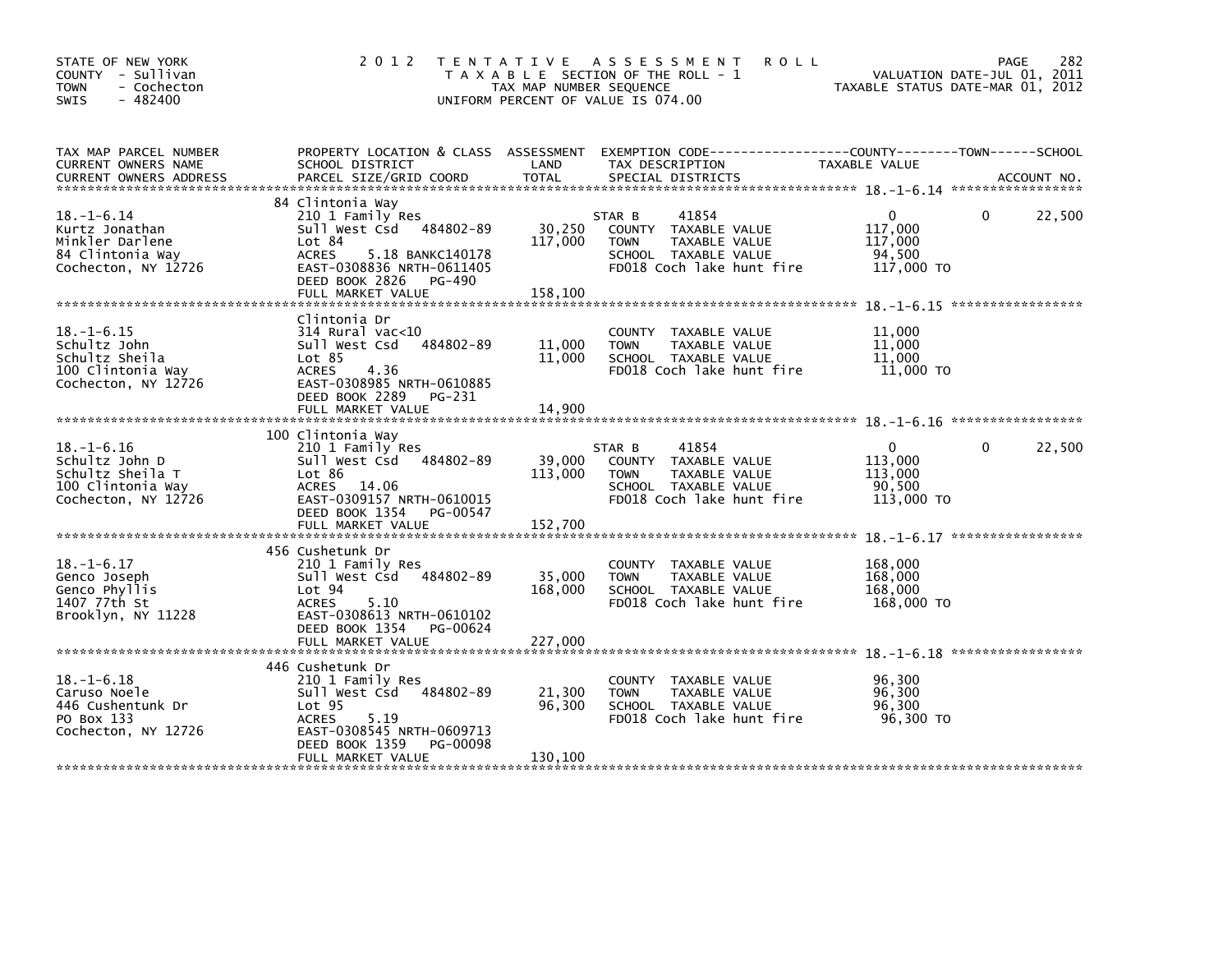| STATE OF NEW YORK<br>COUNTY - Sullivan<br><b>TOWN</b><br>- Cochecton<br>$-482400$<br><b>SWIS</b> | 2 0 1 2                                                                                                                                                                       | TAX MAP NUMBER SEQUENCE    | TENTATIVE ASSESSMENT<br><b>ROLL</b><br>T A X A B L E SECTION OF THE ROLL - 1<br>UNIFORM PERCENT OF VALUE IS 074.00           | VALUATION DATE-JUL 01, 2011<br>TAXABLE STATUS DATE-MAR 01, 2012     | 283<br>PAGE |
|--------------------------------------------------------------------------------------------------|-------------------------------------------------------------------------------------------------------------------------------------------------------------------------------|----------------------------|------------------------------------------------------------------------------------------------------------------------------|---------------------------------------------------------------------|-------------|
| TAX MAP PARCEL NUMBER<br>CURRENT OWNERS NAME                                                     | PROPERTY LOCATION & CLASS ASSESSMENT<br>SCHOOL DISTRICT                                                                                                                       | LAND                       | TAX DESCRIPTION                                                                                                              | TAXABLE VALUE                                                       |             |
| $18. - 1 - 6.19$<br>Becker Michael<br>Falone Vincenzo<br>543 Farview Ct<br>Wyckoff, NJ 07481     | Cushetunk Dr<br>314 Rural vac<10<br>Sull West Csd<br>484802-89<br>Lot 96<br><b>ACRES</b><br>5.22<br>EAST-0308604 NRTH-0609415<br>DEED BOOK 1359 PG-00102<br>FULL MARKET VALUE | 21,300<br>21,300<br>28,800 | COUNTY TAXABLE VALUE<br><b>TOWN</b><br>TAXABLE VALUE<br>SCHOOL TAXABLE VALUE<br>FD018 Coch lake hunt fire                    | 21,300<br>21,300<br>21,300<br>21,300 TO                             |             |
| $18. - 1 - 6.20$<br>Genco Paul<br>Genco Robert<br>679 82nd St<br>Brooklyn, NY 11228              | Cushetunk Dr<br>314 Rural vac<10<br>484802-89<br>Sull West Csd<br>Lot <sub>97</sub><br><b>ACRES</b><br>5.10<br>EAST-0308783 NRTH-0609032                                      | 21,100<br>21,100           | COUNTY TAXABLE VALUE<br><b>TOWN</b><br>TAXABLE VALUE<br>SCHOOL TAXABLE VALUE<br>FD018 Coch lake hunt fire                    | 21,100<br>21,100<br>21,100<br>21,100 TO                             |             |
|                                                                                                  | DEED BOOK 1354 PG-00635<br>FULL MARKET VALUE                                                                                                                                  | 28,500                     |                                                                                                                              |                                                                     |             |
| $18. - 1 - 6.21$<br>Sayers Jeffrey<br>PO Box 171<br>Lake Huntington, NY 12752                    | 483 Cushetunk Dr<br>240 Rural res<br>484802-89<br>Sull West Csd<br>Lot 76<br>10.00<br>ACRES<br>EAST-0307752 NRTH-0610188<br>DEED BOOK 2621<br>PG-534                          | 30,900<br>185,000          | 41854<br>STAR B<br>COUNTY TAXABLE VALUE<br>TAXABLE VALUE<br><b>TOWN</b><br>SCHOOL TAXABLE VALUE<br>FD018 Coch lake hunt fire | $\Omega$<br>$\Omega$<br>185,000<br>185,000<br>162,500<br>185,000 TO | 22,500      |
|                                                                                                  | FULL MARKET VALUE                                                                                                                                                             | 250,000                    |                                                                                                                              |                                                                     |             |
| $18. - 1 - 6.22$<br>Bouillon Guy<br>Bouillon Marilyn<br>1631 SW 27th Ter<br>Cape Coral, FL 33914 | 415 Cushetunk Dr<br>210 1 Family Res<br>Sull West Csd<br>484802-89<br>Lot <sub>75</sub><br>ACRES 10.00<br>EAST-0307569 NRTH-0609802<br>DEED BOOK 1354<br>PG-00162             | 39,900<br>124,900          | <b>COUNTY</b><br>TAXABLE VALUE<br><b>TOWN</b><br>TAXABLE VALUE<br>SCHOOL TAXABLE VALUE<br>FD018 Coch lake hunt fire          | 124,900<br>124,900<br>124,900<br>124,900 TO                         |             |
|                                                                                                  |                                                                                                                                                                               |                            |                                                                                                                              |                                                                     |             |
| $18. - 1 - 6.23$<br>Caces Wilfredo<br>Caces-Romero Gloria<br>1 Adrian Way<br>Riveredge, NJ 07661 | Cushetunk Dr<br>322 Rural vac>10<br>484802-89<br>Sull West Csd<br>Lot 74<br>ACRES 10.00<br>EAST-0307470 NRTH-0609483<br>DEED BOOK 1355<br>PG-00579                            | 30,900<br>30,900           | COUNTY TAXABLE VALUE<br>TAXABLE VALUE<br><b>TOWN</b><br>SCHOOL TAXABLE VALUE<br>FD018 Coch lake hunt fire                    | 30,900<br>30,900<br>30,900<br>30,900 TO                             |             |
|                                                                                                  | FULL MARKET VALUE                                                                                                                                                             | 41,800                     |                                                                                                                              |                                                                     |             |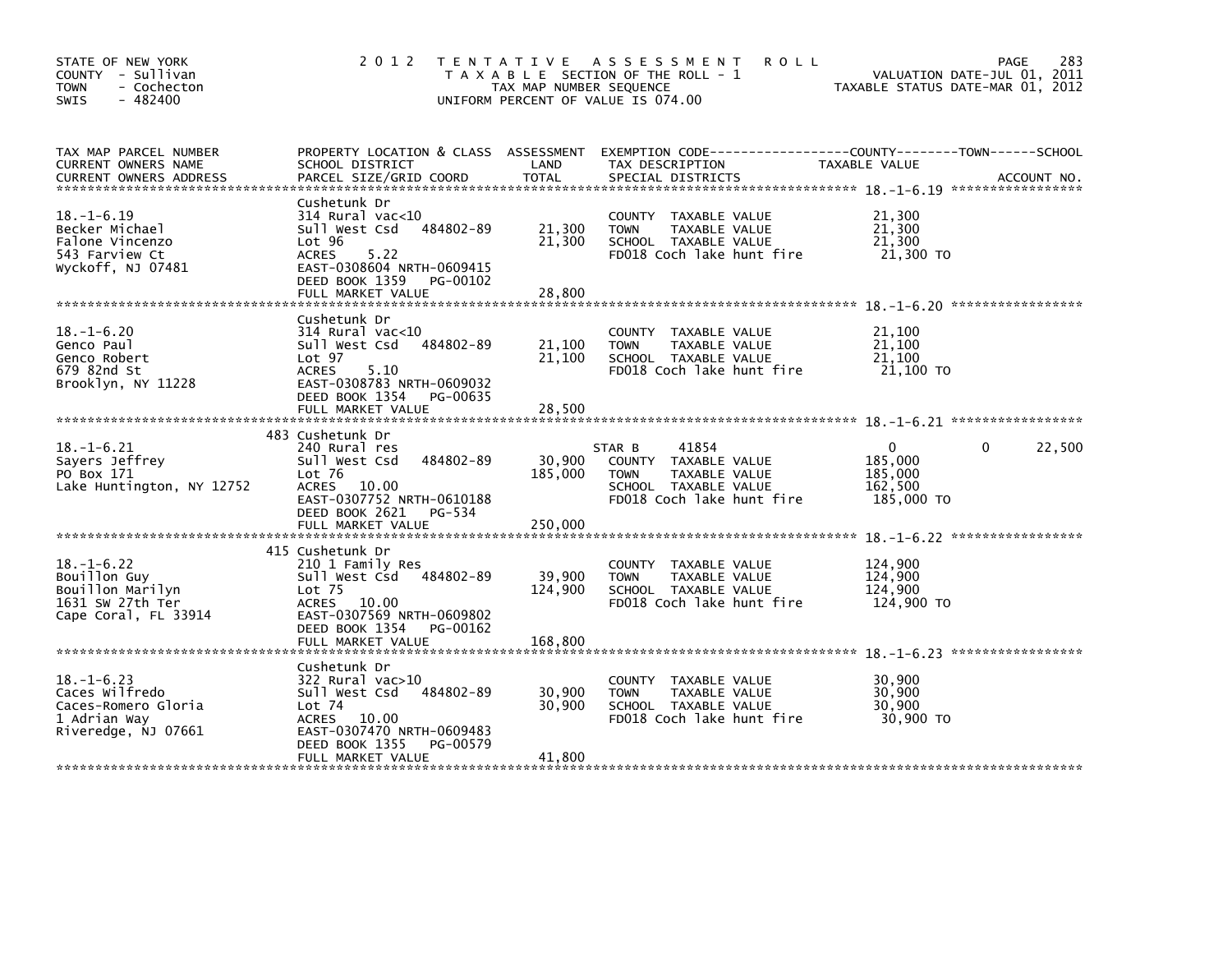| STATE OF NEW YORK<br>COUNTY - Sullivan<br><b>TOWN</b><br>- Cochecton<br>$-482400$<br><b>SWIS</b>           | 2 0 1 2                                                                                                                                                                            | TAX MAP NUMBER SEQUENCE      | TENTATIVE ASSESSMENT<br><b>ROLL</b><br>T A X A B L E SECTION OF THE ROLL - 1<br>UNIFORM PERCENT OF VALUE IS 074.00           | VALUATION DATE-JUL 01, 2011<br>TAXABLE STATUS DATE-MAR 01, 2012 | 284<br><b>PAGE</b> |
|------------------------------------------------------------------------------------------------------------|------------------------------------------------------------------------------------------------------------------------------------------------------------------------------------|------------------------------|------------------------------------------------------------------------------------------------------------------------------|-----------------------------------------------------------------|--------------------|
| TAX MAP PARCEL NUMBER<br>CURRENT OWNERS NAME                                                               | PROPERTY LOCATION & CLASS ASSESSMENT<br>SCHOOL DISTRICT                                                                                                                            | LAND                         | EXEMPTION CODE-----------------COUNTY-------TOWN------SCHOOL<br>TAX DESCRIPTION                                              | TAXABLE VALUE                                                   |                    |
| $18. - 1 - 6.24$<br>Iaboni Claudio Josephine<br>43 Ridge Rd<br>Albertson, NY 11507                         | Cushetunk Dr<br>210 1 Family Res<br>Sull West Csd<br>484802-89<br>Lot <sub>73</sub><br>ACRES 15.00<br>EAST-0307487 NRTH-0609148<br>DEED BOOK 1358<br>PG-00405<br>FULL MARKET VALUE | 47,000<br>97,000<br>131,100  | COUNTY TAXABLE VALUE<br><b>TOWN</b><br>TAXABLE VALUE<br>SCHOOL TAXABLE VALUE<br>FD018 Coch lake hunt fire                    | 97,000<br>97.000<br>97,000<br>97,000 TO                         |                    |
| $18. - 1 - 6.25$<br>Russell Richard<br>Picciano-Russell Elizabeth<br>3 Hamilton Pl<br>Lake Grove, NY 11755 | Cushetunk Dr<br>322 Rural vac>10<br>484802-89<br>Sull West Csd<br>Lot 72<br>ACRES 21.33<br>EAST-0307550 NRTH-0608772<br>DEED BOOK 1356<br>PG-00473<br>FULL MARKET VALUE            | 32,500<br>32,500<br>43,900   | COUNTY TAXABLE VALUE<br>TAXABLE VALUE<br><b>TOWN</b><br>SCHOOL TAXABLE VALUE<br>FD018 Coch lake hunt fire                    | 32,500<br>32,500<br>32,500<br>32,500 TO                         |                    |
| $18. - 1 - 6.26$<br>Guastella Salvatore<br>Guastella Antonio<br>107 Elm Ave<br>Glen Cove, NY 11542         | Cushetunk Dr<br>210 1 Family Res<br>Sull West Csd<br>484802-89<br>Lot 71<br>ACRES 20.34<br>EAST-0307760 NRTH-0608310<br>DEED BOOK 1353<br>PG-00479<br>FULL MARKET VALUE            | 51,600<br>187,600<br>253,500 | 41854<br>STAR B<br>COUNTY TAXABLE VALUE<br>TAXABLE VALUE<br><b>TOWN</b><br>SCHOOL TAXABLE VALUE<br>FD018 Coch lake hunt fire | $\Omega$<br>187,600<br>187,600<br>165,100<br>187,600 TO         | 22,500<br>$\Omega$ |
| $18. - 1 - 6.27$<br>Edvic Realty Llc<br>Attn: Strocchia Edward J<br>119 Chappel Rd<br>Manhasset, NY 11030  | Cushetunk Dr<br>$322$ Rural vac $>10$<br>Sull West Csd<br>484802-89<br>$Lot$ $70$<br>ACRES 12.00<br>EAST-0307597 NRTH-0607842<br>DEED BOOK 2321<br>PG-299                          | 32,000<br>32,000             | COUNTY<br>TAXABLE VALUE<br><b>TOWN</b><br>TAXABLE VALUE<br>SCHOOL TAXABLE VALUE<br>FD018 Coch lake hunt fire                 | 32,000<br>32,000<br>32,000<br>32,000 TO                         |                    |
| $18. - 1 - 6.28$<br>Ortore Michael<br>Ortore Lisa<br>Attn: Marino<br>3 Foxoboro Ln<br>Manalapan, NJ 07726  | Cushetunk Dr<br>$314$ Rural vac<10<br>484802-89<br>Sull West Csd<br>Lot 69<br>8.05<br><b>ACRES</b><br>EAST-0307903 NRTH-0607401<br>DEED BOOK 1356<br>PG-00477<br>FULL MARKET VALUE | 27,000<br>27,000<br>36,500   | <b>COUNTY</b><br>TAXABLE VALUE<br>TAXABLE VALUE<br><b>TOWN</b><br>SCHOOL TAXABLE VALUE<br>FD018 Coch lake hunt fire          | 27,000<br>27,000<br>27,000<br>27,000 TO                         |                    |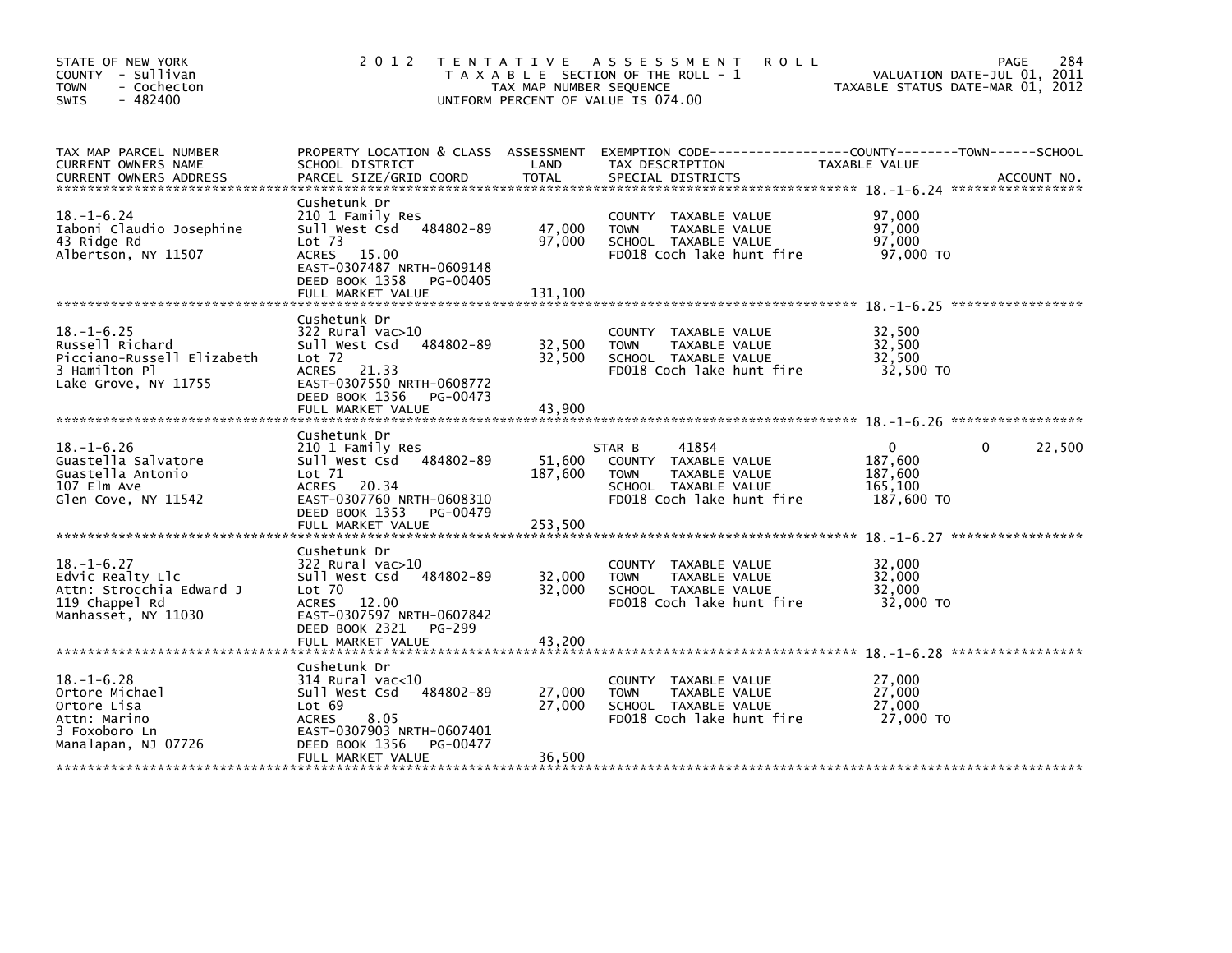| STATE OF NEW YORK<br>COUNTY - Sullivan<br><b>TOWN</b><br>- Cochecton<br>$-482400$<br><b>SWIS</b>  | 2 0 1 2                                                                                                                                                                | TAX MAP NUMBER SEQUENCE | TENTATIVE ASSESSMENT<br><b>ROLL</b><br>T A X A B L E SECTION OF THE ROLL - 1<br>UNIFORM PERCENT OF VALUE IS 074.00            | 285<br>PAGE<br>VALUATION DATE-JUL 01, 2011<br>TAXABLE STATUS DATE-MAR 01, 2012               |
|---------------------------------------------------------------------------------------------------|------------------------------------------------------------------------------------------------------------------------------------------------------------------------|-------------------------|-------------------------------------------------------------------------------------------------------------------------------|----------------------------------------------------------------------------------------------|
| TAX MAP PARCEL NUMBER<br>CURRENT OWNERS NAME<br>CURRENT OWNERS ADDRESS                            | PROPERTY LOCATION & CLASS ASSESSMENT<br>SCHOOL DISTRICT<br>PARCEL SIZE/GRID COORD                                                                                      | LAND<br>TOTAL           | TAX DESCRIPTION<br>SPECIAL DISTRICTS                                                                                          | EXEMPTION CODE-----------------COUNTY-------TOWN------SCHOOL<br>TAXABLE VALUE<br>ACCOUNT NO. |
| $18. - 1 - 6.29$<br>Hehir Kenneth<br>Hehir Theresa<br>83 Laurel Rd<br>Lindenhurst, NY 11757       | Cushetunk Dr<br>$314$ Rural vac< $10$<br>484802-89<br>Sull West Csd<br>Lot 68<br><b>ACRES</b><br>5.33<br>EAST-0308251 NRTH-0607144<br>DEED BOOK 1359 PG-00662          | 21,600<br>21,600        | COUNTY TAXABLE VALUE<br><b>TOWN</b><br>TAXABLE VALUE<br>SCHOOL TAXABLE VALUE<br>FD018 Coch lake hunt fire                     | 21,600<br>21,600<br>21,600<br>21,600 TO                                                      |
|                                                                                                   | FULL MARKET VALUE                                                                                                                                                      | 29,200                  |                                                                                                                               |                                                                                              |
| $18. - 1 - 6.30$<br>Genco Robert<br>Genco Maryanne<br>135 Eylandt St<br>Staten Island, NY 10312   | 323 Cushetunk Dr<br>210 1 Family Res<br>484802-89<br>Sull West Csd<br>Lot 67<br><b>ACRES</b><br>5.10<br>EAST-0308516 NRTH-0607002                                      | 30,100<br>120,500       | COUNTY TAXABLE VALUE<br><b>TOWN</b><br>TAXABLE VALUE<br>SCHOOL TAXABLE VALUE<br>FD018 Coch lake hunt fire                     | 120,500<br>120,500<br>120,500<br>120,500 TO                                                  |
|                                                                                                   | DEED BOOK 1353 PG-00674<br>FULL MARKET VALUE                                                                                                                           | 162,800                 |                                                                                                                               |                                                                                              |
| $18. - 1 - 6.31$<br>Kierney Carolyn<br>203 Canterbury Ave<br>North Arlington, NJ 07031-5013 ACRES | Cushetunk Dr<br>$314$ Rural vac<10<br>484802-89<br>Sull West Csd<br>Lot 66<br>5.10<br>EAST-0308804 NRTH-0606870<br>DEED BOOK 1353 PG-00440                             | 21,100<br>21,100        | COUNTY TAXABLE VALUE<br>TAXABLE VALUE<br><b>TOWN</b><br>SCHOOL TAXABLE VALUE<br>FD018 Coch lake hunt fire                     | 21,100<br>21,100<br>21,100<br>21.100 TO                                                      |
|                                                                                                   | FULL MARKET VALUE                                                                                                                                                      | 28,500                  |                                                                                                                               |                                                                                              |
| $18. - 1 - 6.32$<br>Venter John R<br>Venter Marie F<br>269 Cushetunk Dr<br>Narrowsburg, NY 12764  | 269 Cushetunk Dr<br>210 1 Family Res<br>Sull West Csd 484802-89<br>Lot 65<br><b>ACRES</b><br>5.10<br>EAST-0309278 NRTH-0606846<br>DEED BOOK 3398<br>PG-228             | 35,100<br>147,700       | 41834<br>STAR EN<br>COUNTY TAXABLE VALUE<br>TAXABLE VALUE<br><b>TOWN</b><br>SCHOOL TAXABLE VALUE<br>FD018 Coch lake hunt fire | 46,650<br>$\Omega$<br>$\Omega$<br>147,700<br>147,700<br>101,050<br>147,700 TO                |
|                                                                                                   | FULL MARKET VALUE                                                                                                                                                      | 199,600                 |                                                                                                                               |                                                                                              |
| $18. - 1 - 6.33$<br>Coonan Joseph<br>Coonan Stella<br>390 Birch Hollow Dr<br>Shirley, NY 11967    | 261 Cushetunk Dr<br>210 1 Family Res<br>Sull West Csd 484802-89<br>Lot 64<br>5.10 BANKC190908<br><b>ACRES</b><br>EAST-0309190 NRTH-0606522<br>DEED BOOK 3246<br>PG-587 | 35,100<br>142,300       | COUNTY<br>TAXABLE VALUE<br>TAXABLE VALUE<br><b>TOWN</b><br>SCHOOL TAXABLE VALUE<br>FD018 Coch lake hunt fire                  | 142,300<br>142,300<br>142,300<br>142,300 TO                                                  |
|                                                                                                   | FULL MARKET VALUE                                                                                                                                                      | 192,300                 |                                                                                                                               |                                                                                              |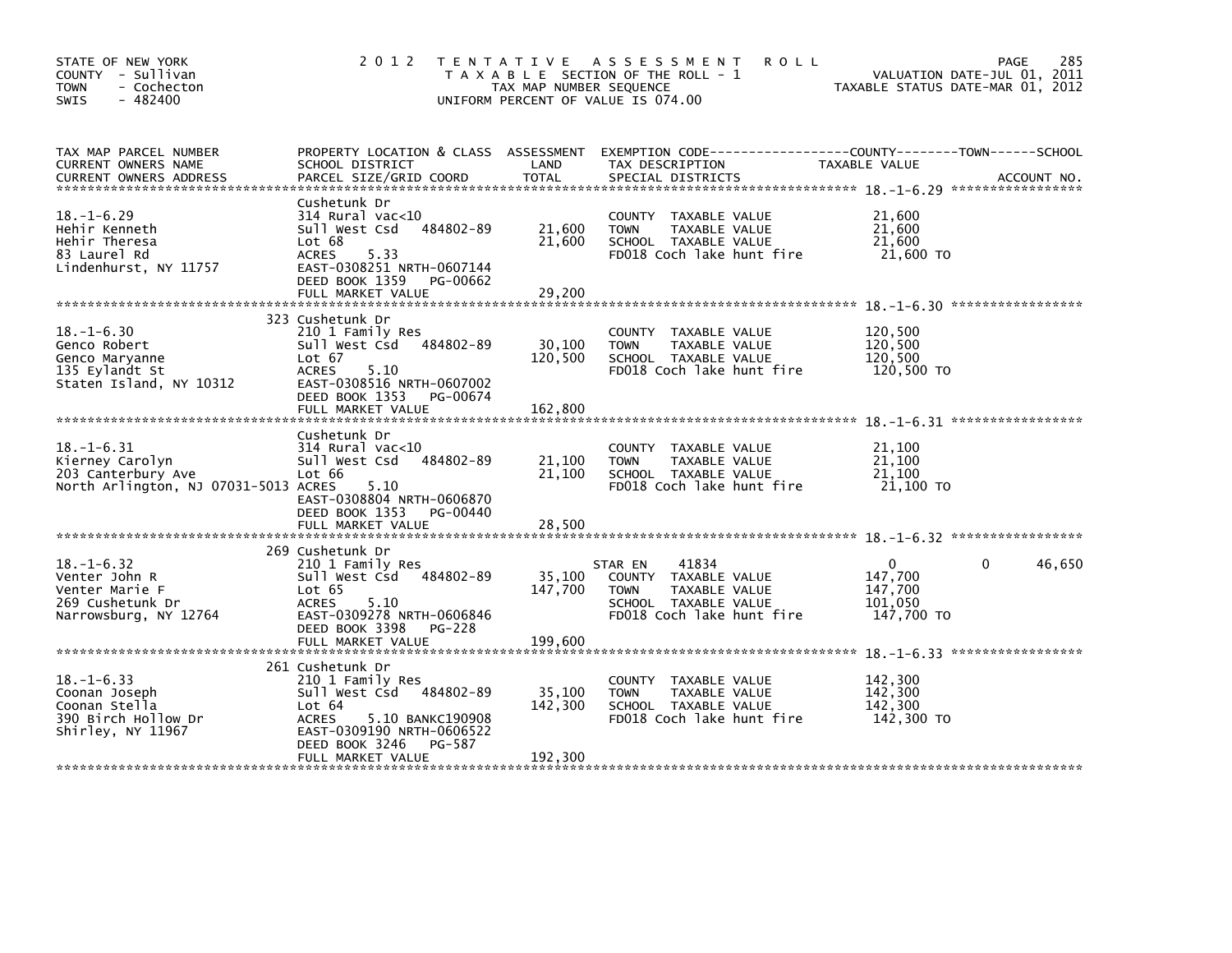| STATE OF NEW YORK<br>COUNTY - Sullivan<br>- Cochecton<br><b>TOWN</b><br>$-482400$<br>SWIS                   | 2 0 1 2                                                                                                                                                                                           | T E N T A T I V E<br>TAX MAP NUMBER SEQUENCE | A S S E S S M E N T<br><b>ROLL</b><br>T A X A B L E SECTION OF THE ROLL - 1<br>UNIFORM PERCENT OF VALUE IS 074.00   | 286<br><b>PAGE</b><br>VALUATION DATE-JUL 01, 2011<br>TAXABLE STATUS DATE-MAR 01, 2012          |
|-------------------------------------------------------------------------------------------------------------|---------------------------------------------------------------------------------------------------------------------------------------------------------------------------------------------------|----------------------------------------------|---------------------------------------------------------------------------------------------------------------------|------------------------------------------------------------------------------------------------|
| TAX MAP PARCEL NUMBER<br>CURRENT OWNERS NAME<br><b>CURRENT OWNERS ADDRESS</b>                               | PROPERTY LOCATION & CLASS ASSESSMENT<br>SCHOOL DISTRICT<br>PARCEL SIZE/GRID COORD                                                                                                                 | LAND<br><b>TOTAL</b>                         | TAX DESCRIPTION<br>SPECIAL DISTRICTS                                                                                | EXEMPTION CODE------------------COUNTY--------TOWN------SCHOOL<br>TAXABLE VALUE<br>ACCOUNT NO. |
| $18. - 1 - 6.34$<br>Calo Gaetano<br>DiCarlo Angilina<br>50 Ann St<br>Glen Cove, NY 11542                    | 32 Meadow Sweet Ln<br>240 Rural res<br>484802-89<br>Sull West Csd<br>Lot 44<br>ACRES<br>50.00<br>EAST-0311295 NRTH-0607514<br>DEED BOOK 2429<br>PG-070<br>FULL MARKET VALUE                       | 121,900<br>206,000<br>278,400                | COUNTY TAXABLE VALUE<br>TAXABLE VALUE<br><b>TOWN</b><br>SCHOOL TAXABLE VALUE<br>FD018 Coch lake hunt fire           | 206,000<br>206,000<br>206,000<br>206,000 TO                                                    |
| $18. - 1 - 6.35$<br>Guastella Salvatore<br>Guastella Francesco<br>107 Elm Ave<br>Glen Cove, NY 11542        | Meadow Sweet Ln<br>322 Rural vac>10<br>Sull West Csd 484802-89<br>Lot 43<br>combo 6.36, 6.39, 6.40<br>ACRES 132.46<br>EAST-0311218 NRTH-0606323<br>DEED BOOK 1741<br>PG-0302<br>FULL MARKET VALUE | 152,300<br>152,300<br>205,800                | COUNTY TAXABLE VALUE<br><b>TOWN</b><br>TAXABLE VALUE<br>SCHOOL TAXABLE VALUE<br>FD018 Coch lake hunt fire           | 152,300<br>152,300<br>152,300<br>152,300 TO                                                    |
| $18. - 1 - 6.36$<br>Irwin Richard J<br>Squiccimarro Diane M<br>35 Aqueduct Rd<br>Garrison, NY 10524         | Cushetunk Dr<br>314 Rural vac<10<br>Sull West Csd 484802-89<br>Lot 41 Of Cochecton Estat<br>5.12<br><b>ACRES</b><br>EAST-0309946 NRTH-0606431<br>DEED BOOK 2067<br>PG-360<br>FULL MARKET VALUE    | 25,150<br>25,150<br>34,000                   | TAXABLE VALUE<br><b>COUNTY</b><br>TAXABLE VALUE<br><b>TOWN</b><br>SCHOOL TAXABLE VALUE<br>FD018 Coch lake hunt fire | 25,150<br>25,150<br>25.150<br>25,150 TO                                                        |
| $18. - 1 - 6.37$<br>Squiccimarro Anthony<br>Squiccimarro Margaret A<br>35 Aqueduct Rd<br>Garrison, NY 10524 | Cushetunk Dr<br>314 Rural vac<10<br>484802-89<br>Sull West Csd<br>Lot 40<br>5.10<br><b>ACRES</b><br>EAST-0309800 NRTH-0606142<br>DEED BOOK 1357<br>PG-00306<br>FULL MARKET VALUE                  | 25,100<br>25,100<br>33,900                   | <b>COUNTY</b><br>TAXABLE VALUE<br><b>TOWN</b><br>TAXABLE VALUE<br>SCHOOL TAXABLE VALUE<br>FD018 Coch lake hunt fire | 25,100<br>25,100<br>25,100<br>25,100 TO                                                        |
| $18. - 1 - 6.41$<br>Kojasevic Zijada<br>8023 19th Ave Apt 5G<br>Brooklyn, NY 11214                          | Nys 97<br>$314$ Rural vac<10<br>484802-89<br>Sull West Csd<br>Lot <sub>45</sub><br><b>ACRES</b><br>5.21 BANK0060806<br>EAST-0304873 NRTH-0609081<br>DEED BOOK 3598<br>PG-510<br>FULL MARKET VALUE | 25,000<br>25,000<br>33,800                   | COUNTY<br>TAXABLE VALUE<br><b>TOWN</b><br>TAXABLE VALUE<br>SCHOOL TAXABLE VALUE<br>FD018 Coch lake hunt fire        | 25,000<br>25,000<br>25,000<br>25,000 TO                                                        |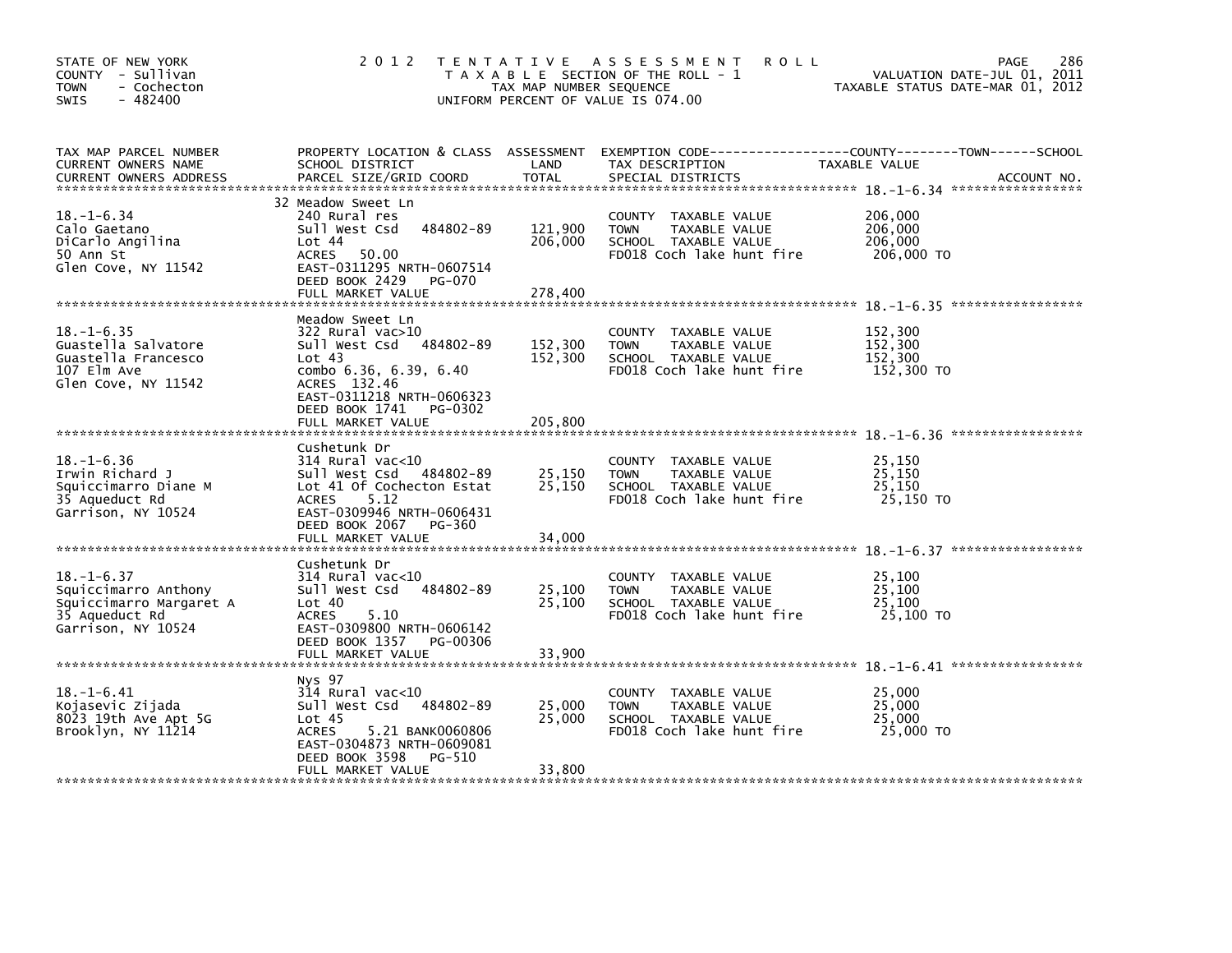| STATE OF NEW YORK<br>COUNTY - Sullivan<br><b>TOWN</b><br>- Cochecton<br>$-482400$<br>SWIS | 2 0 1 2                                                                                                                                                                                 | TAX MAP NUMBER SEQUENCE    | TENTATIVE ASSESSMENT<br><b>ROLL</b><br>T A X A B L E SECTION OF THE ROLL - 1<br>UNIFORM PERCENT OF VALUE IS 074.00           | VALUATION DATE-JUL 01, 2011<br>TAXABLE STATUS DATE-MAR 01, 2012 | 287<br><b>PAGE</b>     |
|-------------------------------------------------------------------------------------------|-----------------------------------------------------------------------------------------------------------------------------------------------------------------------------------------|----------------------------|------------------------------------------------------------------------------------------------------------------------------|-----------------------------------------------------------------|------------------------|
| TAX MAP PARCEL NUMBER<br>CURRENT OWNERS NAME<br><b>CURRENT OWNERS ADDRESS</b>             | PROPERTY LOCATION & CLASS ASSESSMENT<br>SCHOOL DISTRICT<br>PARCEL SIZE/GRID COORD                                                                                                       | LAND<br><b>TOTAL</b>       | EXEMPTION CODE-----------------COUNTY-------TOWN------SCHOOL<br>TAX DESCRIPTION<br>SPECIAL DISTRICTS                         | TAXABLE VALUE                                                   | ACCOUNT NO.            |
| $18. - 1 - 6.42$<br>Kojasevic Zujada<br>8023 19th Ave Apt 5G<br>Brooklyn, NY 11214        | 7652 State Route 97<br>$314$ Rural vac<10<br>484802-89<br>Sull West Csd<br>Lot 46<br><b>ACRES</b><br>5.39<br>EAST-0305133 NRTH-0608799<br>DEED BOOK 3546<br>PG-694<br>FULL MARKET VALUE | 25,500<br>25,500<br>34,500 | COUNTY TAXABLE VALUE<br><b>TOWN</b><br>TAXABLE VALUE<br>SCHOOL TAXABLE VALUE<br>FD018 Coch lake hunt fire                    | 25,500<br>25.500<br>25,500<br>25,500 TO                         |                        |
|                                                                                           |                                                                                                                                                                                         |                            |                                                                                                                              |                                                                 |                        |
| $18. - 1 - 6.43$<br>Keesler Grea<br>Keesler Bobbi<br>PO Box 452<br>Callicoon, NY 12723    | 7630 Route 97<br>210 1 Family Res<br>Sull West Csd 484802-89<br>Lot 47<br><b>ACRES</b><br>7.25 BANKC130780<br>EAST-0305247 NRTH-0608565                                                 | 34,400<br>121,600          | 41854<br>STAR B<br>COUNTY TAXABLE VALUE<br>TAXABLE VALUE<br><b>TOWN</b><br>SCHOOL TAXABLE VALUE<br>FD018 Coch lake hunt fire | $\mathbf{0}$<br>121,600<br>121,600<br>99,100<br>121,600 TO      | 22,500<br>$\mathbf{0}$ |
|                                                                                           | DEED BOOK 3369 PG-51<br>FULL MARKET VALUE                                                                                                                                               | 164,300                    |                                                                                                                              |                                                                 |                        |
| $18. - 1 - 6.44$<br>Corcoran Fergus<br>The Gorse Bush<br>Killegar, Bray Co. WiIreland     | 27 Cushetunk Dr<br>$314$ Rural vac< $10$<br>484802-89<br>Sull West Csd<br>Lot 48<br><b>ACRES</b><br>5.02<br>EAST-0305024 NRTH-0608146<br>DEED BOOK 3277 PG-530                          | 25,100<br>25,100           | COUNTY TAXABLE VALUE<br>TAXABLE VALUE<br><b>TOWN</b><br>SCHOOL TAXABLE VALUE<br>FD018 Coch lake hunt fire                    | 25,100<br>25,100<br>25,100<br>25,100 TO                         |                        |
|                                                                                           | FULL MARKET VALUE                                                                                                                                                                       | 33,900                     |                                                                                                                              |                                                                 |                        |
| $18. - 1 - 6.45$<br>Monte Stephen L<br>121 Overlook Ln<br>Honesdale, PA 18431             | Cushetunk Dr<br>$314$ Rural vac<10<br>484802-89<br>Sull West Csd<br>Lot 49<br><b>ACRES</b><br>5.06<br>EAST-0305450 NRTH-0608312<br>DEED BOOK 2983<br>PG-614                             | 25,100<br>25,100           | COUNTY TAXABLE VALUE<br>TAXABLE VALUE<br><b>TOWN</b><br>SCHOOL TAXABLE VALUE<br>FD018 Coch lake hunt fire                    | 25,100<br>25,100<br>25,100<br>25,100 TO                         |                        |
|                                                                                           | FULL MARKET VALUE                                                                                                                                                                       | 33,900                     |                                                                                                                              |                                                                 |                        |
| $18. - 1 - 6.46$<br>Genovese Lawrence M<br>417 Burnt Hill Rd<br>Roscoe, NY 12776          | Cushetunk Dr<br>$314$ Rural vac<10<br>484802-89<br>Sull West Csd<br>Lot 50<br><b>ACRES</b><br>5.05<br>EAST-0305858 NRTH-0608435<br>DEED BOOK 2626<br>PG-132                             | 25,500<br>25,500           | COUNTY<br>TAXABLE VALUE<br>TAXABLE VALUE<br><b>TOWN</b><br>SCHOOL TAXABLE VALUE<br>FD018 Coch lake hunt fire                 | 25,500<br>25.500<br>25,500<br>25,500 TO                         |                        |
|                                                                                           | FULL MARKET VALUE                                                                                                                                                                       | 34,500                     |                                                                                                                              |                                                                 |                        |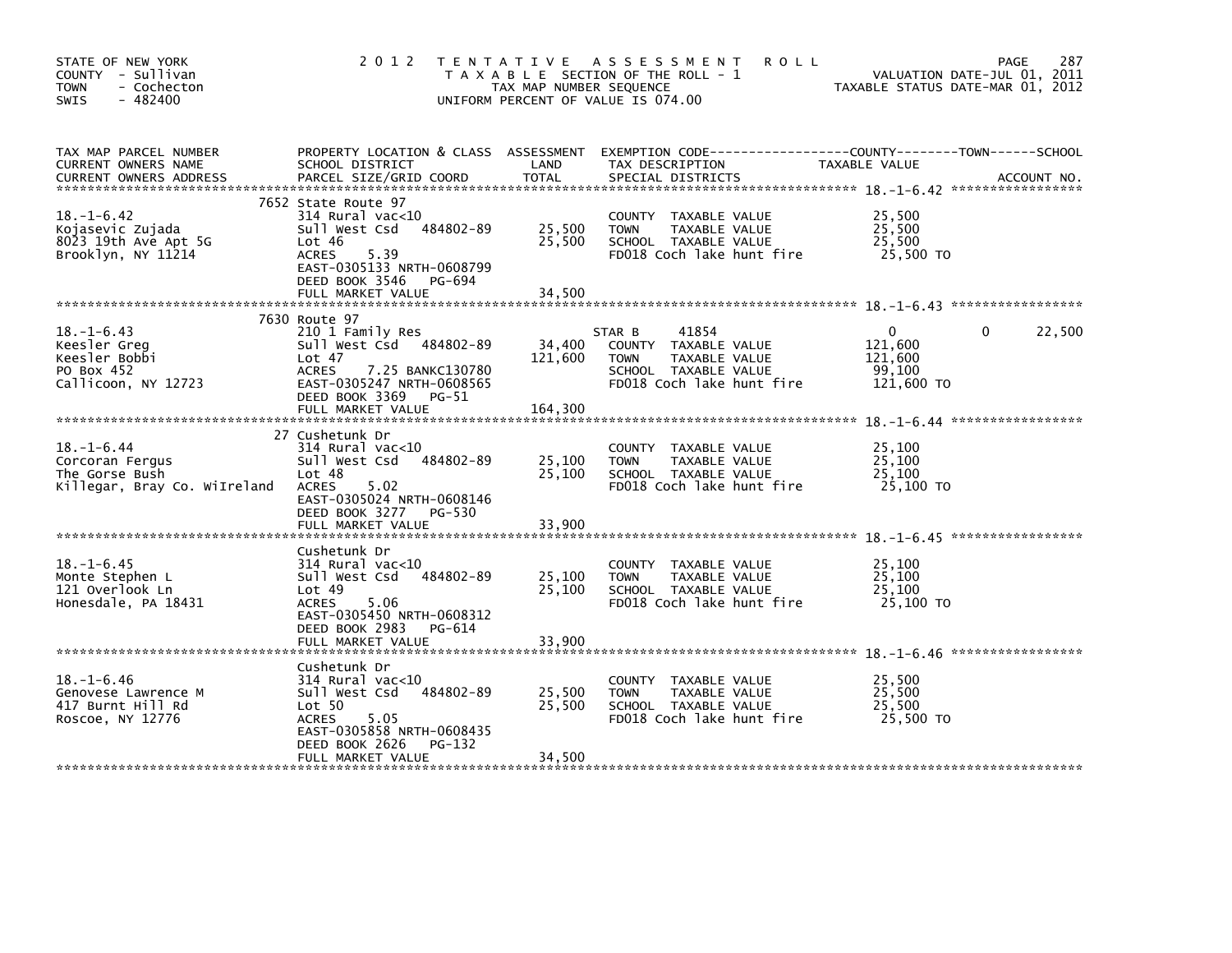| STATE OF NEW YORK<br>COUNTY - Sullivan<br>- Cochecton<br><b>TOWN</b><br>$-482400$<br><b>SWIS</b>                        | 2 0 1 2                                                                                                                                                                             | TAX MAP NUMBER SEQUENCE    | TENTATIVE ASSESSMENT<br><b>ROLL</b><br>T A X A B L E SECTION OF THE ROLL - 1<br>UNIFORM PERCENT OF VALUE IS 074.00 | 288<br>PAGE<br>VALUATION DATE-JUL 01, 2011<br>TAXABLE STATUS DATE-MAR 01, 2012  |
|-------------------------------------------------------------------------------------------------------------------------|-------------------------------------------------------------------------------------------------------------------------------------------------------------------------------------|----------------------------|--------------------------------------------------------------------------------------------------------------------|---------------------------------------------------------------------------------|
| TAX MAP PARCEL NUMBER<br>CURRENT OWNERS NAME                                                                            | PROPERTY LOCATION & CLASS ASSESSMENT<br>SCHOOL DISTRICT                                                                                                                             | LAND                       | TAX DESCRIPTION                                                                                                    | EXEMPTION CODE------------------COUNTY--------TOWN------SCHOOL<br>TAXABLE VALUE |
| $18. - 1 - 6.47$<br>Saieva Salvatore<br>Saieva Camille<br>Cushetunk Dr<br>Cochecton, NY 12726                           | 51 Cushetunk Dr<br>$314$ Rural vac< $10$<br>484802-89<br>Sull West Csd<br>Lot 51<br><b>ACRES</b><br>6.17<br>EAST-0306220 NRTH-0608318<br>DEED BOOK 2893 PG-699<br>FULL MARKET VALUE | 30,100<br>30,100<br>40.700 | COUNTY TAXABLE VALUE<br>TAXABLE VALUE<br><b>TOWN</b><br>SCHOOL TAXABLE VALUE<br>FD018 Coch lake hunt fire          | 30,100<br>30.100<br>30,100<br>30,100 TO                                         |
|                                                                                                                         |                                                                                                                                                                                     |                            |                                                                                                                    | *****************                                                               |
| $18. - 1 - 6.48$<br>Devine Arthur F<br>303 Skinnersfalls Rd<br>Narrowsburg, NY 12764                                    | Cushetunk Dr<br>$314$ Rural vac<10<br>484802-89<br>Sull West Csd<br>Lot 52<br><b>ACRES</b><br>6.00<br>EAST-0306346 NRTH-0608087                                                     | 28,000<br>28,000           | COUNTY TAXABLE VALUE<br>TAXABLE VALUE<br><b>TOWN</b><br>SCHOOL TAXABLE VALUE<br>FD018 Coch lake hunt fire          | 28,000<br>28,000<br>28,000<br>28,000 TO                                         |
|                                                                                                                         | DEED BOOK 1833 PG-567<br>FULL MARKET VALUE                                                                                                                                          | 37,800                     |                                                                                                                    |                                                                                 |
| $18. - 1 - 6.49$<br>Krzywosz Trustee Vincent A<br>Krzywosz Trustee Mary Ann<br>88 Park Ave<br>North Arlington, NJ 07031 | 77 Cushetunk Dr<br>210 1 Family Res<br>484802-89<br>Sull West Csd<br>Lot <sub>53</sub><br><b>ACRES</b><br>7.00<br>EAST-0306410 NRTH-0607817<br>DEED BOOK 3431 PG-337                | 46,000<br>135,000          | COUNTY<br>TAXABLE VALUE<br>TAXABLE VALUE<br><b>TOWN</b><br>SCHOOL TAXABLE VALUE<br>FD018 Coch lake hunt fire       | 135,000<br>135,000<br>135,000<br>135,000 TO                                     |
|                                                                                                                         | FULL MARKET VALUE                                                                                                                                                                   | 182,400                    |                                                                                                                    |                                                                                 |
| $18. - 1 - 6.50$<br>Pohl Peter K<br>19 Beaver Ave<br>West Milford, NJ 07480                                             | Cushetunk Dr<br>312 Vac w/imprv<br>484802-89<br>Sull West Csd<br>Lot <sub>54</sub><br><b>ACRES</b><br>7.07<br>EAST-0306520 NRTH-0607573<br>DEED BOOK 1354 PG-00086                  | 35,700<br>35,700           | COUNTY TAXABLE VALUE<br><b>TOWN</b><br>TAXABLE VALUE<br>SCHOOL TAXABLE VALUE<br>FD018 Coch lake hunt fire          | 35.700<br>35,700<br>35.700<br>35,700 TO                                         |
|                                                                                                                         | FULL MARKET VALUE                                                                                                                                                                   | 48,200                     |                                                                                                                    |                                                                                 |
| $18. - 1 - 6.51$<br>Gardella Peter<br>Gardella Janet<br>120-17 Erskine Pl<br>Bronx, NY 10475                            | 71 Cushetunk Dr<br>210 1 Family Res<br>Sull West Csd 484802-89<br>Lot <sub>55</sub><br><b>ACRES</b><br>5.05 BANKN140687<br>EAST-0306678 NRTH-0607397<br>DEED BOOK 1354<br>PG-00399  | 36,300<br>126,900          | COUNTY<br>TAXABLE VALUE<br><b>TOWN</b><br>TAXABLE VALUE<br>SCHOOL TAXABLE VALUE<br>FD018 Coch lake hunt fire       | 126,900<br>126,900<br>126,900<br>126,900 TO                                     |
|                                                                                                                         | FULL MARKET VALUE                                                                                                                                                                   | 171,500                    |                                                                                                                    |                                                                                 |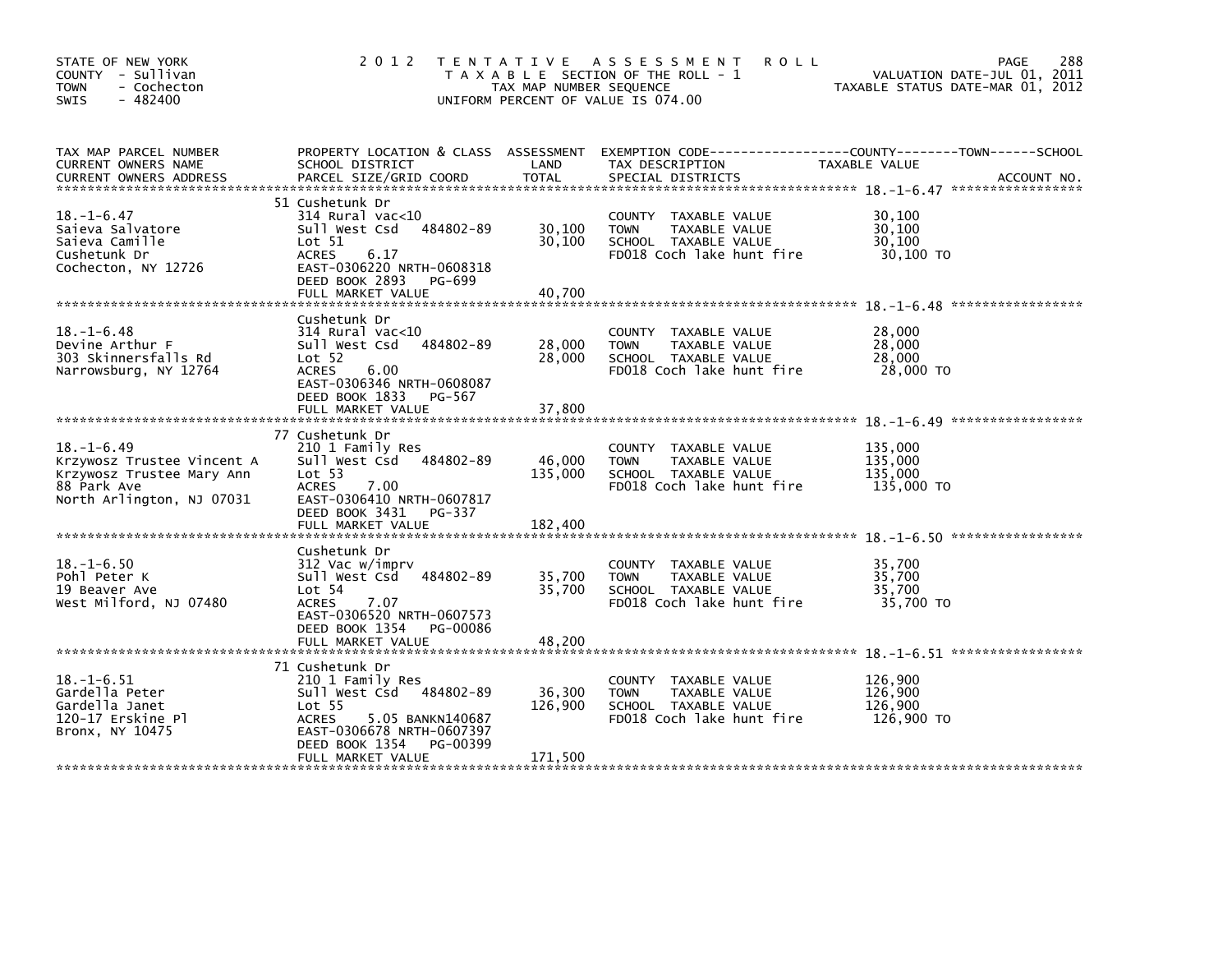| STATE OF NEW YORK<br>COUNTY - Sullivan<br><b>TOWN</b><br>- Cochecton<br>$-482400$<br><b>SWIS</b>   | 2 0 1 2                                                                                                                                                                             | TAX MAP NUMBER SEQUENCE    | TENTATIVE ASSESSMENT<br><b>ROLL</b><br>T A X A B L E SECTION OF THE ROLL - 1<br>UNIFORM PERCENT OF VALUE IS 074.00           | <b>PAGE</b><br>VALUATION DATE-JUL 01, 2011<br>TAXABLE STATUS DATE-MAR 01, 2012 | 289    |
|----------------------------------------------------------------------------------------------------|-------------------------------------------------------------------------------------------------------------------------------------------------------------------------------------|----------------------------|------------------------------------------------------------------------------------------------------------------------------|--------------------------------------------------------------------------------|--------|
| TAX MAP PARCEL NUMBER<br>CURRENT OWNERS NAME                                                       | PROPERTY LOCATION & CLASS ASSESSMENT<br>SCHOOL DISTRICT                                                                                                                             | LAND                       | TAX DESCRIPTION                                                                                                              | TAXABLE VALUE                                                                  |        |
| $18. - 1 - 6.52$<br>Bustos Orlando<br>Moron Irma B<br>1481 Brightshore Blvd<br>Bay Shore, NY 11706 | Cushetunk Dr<br>$314$ Rural vac< $10$<br>Sull West Csd<br>484802-89<br>Lot 56<br><b>ACRES</b><br>5.10<br>EAST-0306944 NRTH-0607316<br>DEED BOOK 3619<br>PG-576<br>FULL MARKET VALUE | 25,100<br>25,100<br>33,900 | COUNTY TAXABLE VALUE<br><b>TOWN</b><br>TAXABLE VALUE<br>SCHOOL TAXABLE VALUE<br>FD018 Coch lake hunt fire                    | 25,100<br>25,100<br>25,100<br>25,100 TO                                        |        |
| $18. - 1 - 6.53$<br>Ficano Lisa Blomquist<br>327 Strotz Rd<br>Asbury, NJ 08802                     | Cushetunk Dr<br>$314$ Rural vac< $10$<br>484802-89<br>Sull West Csd<br>Lot 57<br><b>ACRES</b><br>5.08<br>EAST-0307173 NRTH-0607139                                                  | 25,800<br>25,800           | COUNTY TAXABLE VALUE<br><b>TOWN</b><br>TAXABLE VALUE<br>SCHOOL TAXABLE VALUE<br>FD018 Coch lake hunt fire                    | 25,800<br>25,800<br>25,800<br>25,800 TO                                        |        |
|                                                                                                    | DEED BOOK 2984 PG-401<br>FULL MARKET VALUE                                                                                                                                          | 34,900                     |                                                                                                                              |                                                                                |        |
| $18. - 1 - 6.54$<br>Cantone Kathleen<br>43 W Lake Dr<br>Patchoque, NY 11772                        | Cushetunk Dr<br>210 1 Family Res<br>Sull West Csd 484802-89<br>Lot 58<br>5.03<br>ACRES<br>EAST-0307393 NRTH-0606926<br>DEED BOOK 2059<br>PG-338                                     | 36,000<br>117,800          | COUNTY<br>TAXABLE VALUE<br>TAXABLE VALUE<br><b>TOWN</b><br>SCHOOL TAXABLE VALUE<br>FD018 Coch lake hunt fire                 | 117,800<br>117,800<br>117,800<br>117,800 TO                                    |        |
|                                                                                                    | FULL MARKET VALUE                                                                                                                                                                   | 159,200                    |                                                                                                                              |                                                                                |        |
| $18. - 1 - 6.55$<br>Hermann Glenn<br>167 Cushetunk Dr<br>Narrowsburg, NY 12764                     | 167 Cushetunk Dr<br>210 1 Family Res<br>Sull West Csd 484802-89<br>Lot 59<br>ACRES<br>5.11 BANK0060806<br>EAST-0307657 NRTH-0606749<br>DEED BOOK 2435<br>PG-599                     | 36,500<br>127,500          | 41854<br>STAR B<br>COUNTY TAXABLE VALUE<br><b>TOWN</b><br>TAXABLE VALUE<br>SCHOOL TAXABLE VALUE<br>FD018 Coch lake hunt fire | $\mathbf{0}$<br>$\mathbf{0}$<br>127,500<br>127,500<br>105,000<br>127,500 TO    | 22,500 |
|                                                                                                    |                                                                                                                                                                                     |                            |                                                                                                                              |                                                                                |        |
| $18. - 1 - 6.56$<br>Staffa-Barbara Arline<br>34 Lenne Lenape Rd<br>Narrowsburg, NY 12764           | 177 Cushetunk Dr<br>210 1 Family Res<br>Sull West Csd 484802-89<br>Lot 60<br>5.09<br>ACRES<br>EAST-0307976 NRTH-0606565<br>DEED BOOK 2688<br>PG-302                                 | 32,500<br>122,500          | COUNTY TAXABLE VALUE<br>TAXABLE VALUE<br><b>TOWN</b><br>SCHOOL TAXABLE VALUE<br>FD018 Coch lake hunt fire                    | 122,500<br>122,500<br>122,500<br>122,500 TO                                    |        |
|                                                                                                    | FULL MARKET VALUE                                                                                                                                                                   | 165,500                    |                                                                                                                              |                                                                                |        |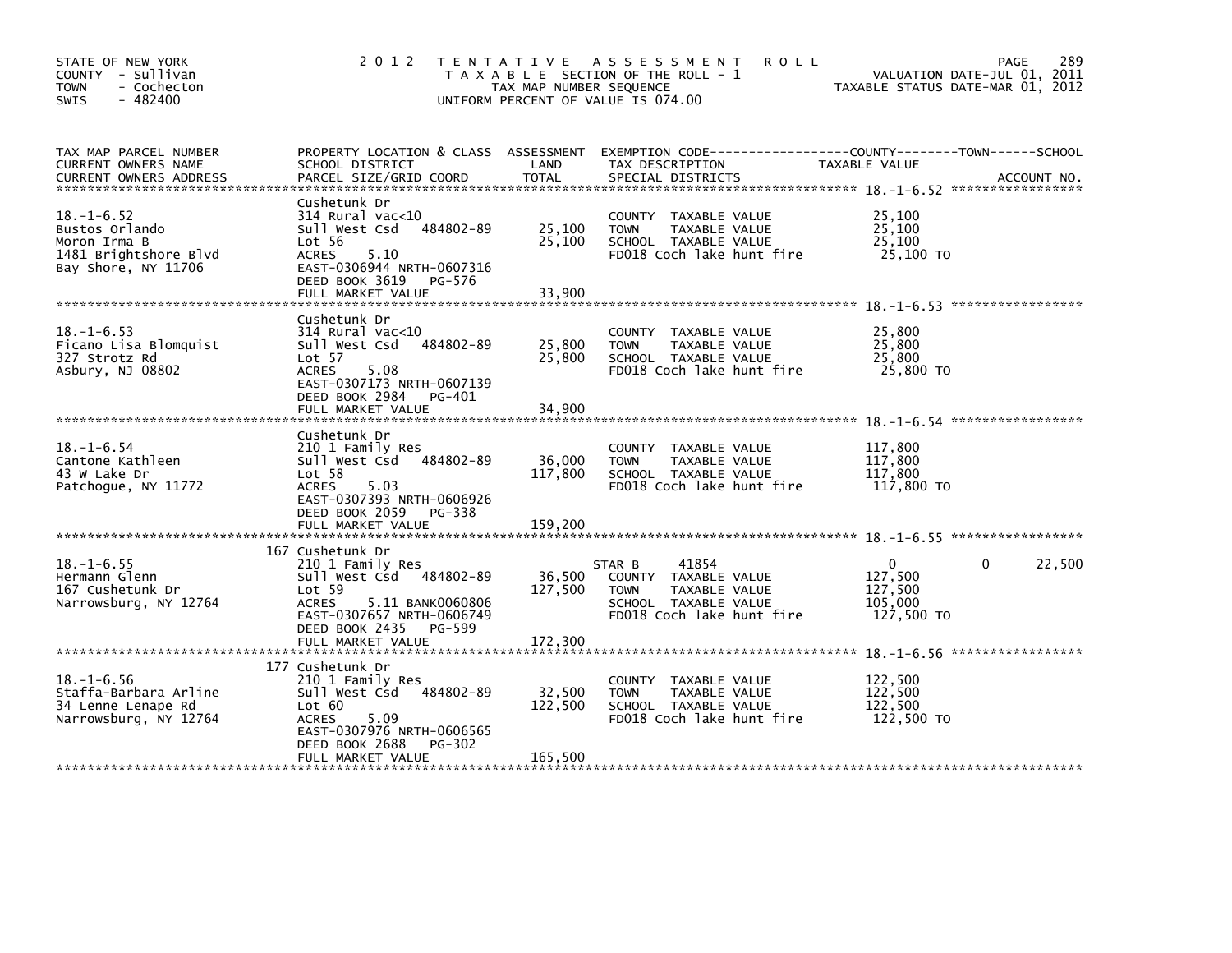| STATE OF NEW YORK<br>COUNTY - Sullivan<br><b>TOWN</b><br>- Cochecton<br>$-482400$<br><b>SWIS</b>            | 2 0 1 2                                                                                                                                                                                           | TAX MAP NUMBER SEQUENCE    | TENTATIVE ASSESSMENT<br><b>ROLL</b><br>T A X A B L E SECTION OF THE ROLL - 1<br>UNIFORM PERCENT OF VALUE IS 074.00 | 290<br><b>PAGE</b><br>VALUATION DATE-JUL 01, 2011<br>TAXABLE STATUS DATE-MAR 01, 2012 |
|-------------------------------------------------------------------------------------------------------------|---------------------------------------------------------------------------------------------------------------------------------------------------------------------------------------------------|----------------------------|--------------------------------------------------------------------------------------------------------------------|---------------------------------------------------------------------------------------|
| TAX MAP PARCEL NUMBER<br>CURRENT OWNERS NAME                                                                | PROPERTY LOCATION & CLASS ASSESSMENT<br>SCHOOL DISTRICT                                                                                                                                           | LAND                       | TAX DESCRIPTION                                                                                                    | EXEMPTION CODE------------------COUNTY--------TOWN------SCHOOL<br>TAXABLE VALUE       |
| $18. - 1 - 6.57$<br>Rotoli William<br>Rotoli Linda<br>768 Terry Rd<br>Hauppauge, NY 11788                   | Cushetunk Dr<br>$314$ Rural vac<10<br>484802-89<br>Sull West Csd<br>$\textsf{Lot} \ \ 61$<br><b>ACRES</b><br>5.01<br>EAST-0308262 NRTH-0606402<br>DEED BOOK 1358<br>PG-00027<br>FULL MARKET VALUE | 25,100<br>25,100<br>33,900 | COUNTY TAXABLE VALUE<br>TAXABLE VALUE<br><b>TOWN</b><br>SCHOOL TAXABLE VALUE<br>FD018 Coch lake hunt fire          | 25,100<br>25,100<br>25,100<br>25,100 TO                                               |
| $18. - 1 - 6.58$<br>Pfeiffer Rudolph<br>Pfeiffer Francine<br>7083 Route 97<br>Narrowsburg, NY 12764         | 215 Cushetunk Dr<br>312 Vac w/imprv<br>484802-89<br>Sull West Csd<br>Lot 62<br><b>ACRES</b><br>5.01<br>EAST-0308555 NRTH-0606254<br>DEED BOOK 3207 PG-591                                         | 20,900<br>43,900           | COUNTY TAXABLE VALUE<br>TAXABLE VALUE<br><b>TOWN</b><br>SCHOOL TAXABLE VALUE<br>FD018 Coch lake hunt fire          | 43.900<br>43,900<br>43,900<br>43,900 TO                                               |
|                                                                                                             | FULL MARKET VALUE                                                                                                                                                                                 | 59,300                     |                                                                                                                    |                                                                                       |
| $18. - 1 - 6.59$<br>Coonan Joseph P<br>Coonan Stella A<br>390 Birchhollow Rd<br>Shirley, NY 11967           | Cushetunk Dr<br>$314$ Rural vac< $10$<br>484802-89<br>Sull West Csd<br>Lot 63<br>5.05<br><b>ACRES</b><br>EAST-0308976 NRTH-0606222<br>DEED BOOK 3448<br>PG-533                                    | 25,500<br>25,500           | COUNTY TAXABLE VALUE<br>TAXABLE VALUE<br><b>TOWN</b><br>SCHOOL TAXABLE VALUE<br>FD018 Coch lake hunt fire          | 25,500<br>25,500<br>25,500<br>25,500 TO                                               |
|                                                                                                             | FULL MARKET VALUE                                                                                                                                                                                 | 34,500                     |                                                                                                                    |                                                                                       |
| $18. - 1 - 6.60$<br>Genovese Thomas L<br>Genovese Linda L<br>18 Combahee Rd<br>Hilton Head Island, SC 29928 | Cushetunk Dr<br>$314$ Rural vac< $10$<br>484802-89<br>Sull West Csd<br>Lot 36<br><b>ACRES</b><br>5.34<br>EAST-0309497 NRTH-0605800<br>DEED BOOK 3236<br>PG-281                                    | 25,500<br>25,500           | COUNTY<br>TAXABLE VALUE<br>TAXABLE VALUE<br><b>TOWN</b><br>SCHOOL TAXABLE VALUE<br>FD018 Coch lake hunt fire       | 25.500<br>25,500<br>25,500<br>25,500 TO                                               |
|                                                                                                             |                                                                                                                                                                                                   |                            |                                                                                                                    |                                                                                       |
| 18. –1–6.61<br>Galgano Jerry<br>Galgano Yolanda<br>47 Constantine Way<br>Mt. Sinai, NY 11766                | Trillium Trl<br>322 Rural vac>10<br>Sull West Csd<br>484802-89<br>Lot 37<br>ACRES 35.36<br>EAST-0310202 NRTH-0604875<br>DEED BOOK 1356<br>PG-00262                                                | 70,000<br>70,000           | COUNTY<br>TAXABLE VALUE<br>TAXABLE VALUE<br><b>TOWN</b><br>SCHOOL TAXABLE VALUE<br>FD018 Coch lake hunt fire       | 70,000<br>70,000<br>70,000<br>70,000 TO                                               |
|                                                                                                             | FULL MARKET VALUE                                                                                                                                                                                 | 94,600                     |                                                                                                                    |                                                                                       |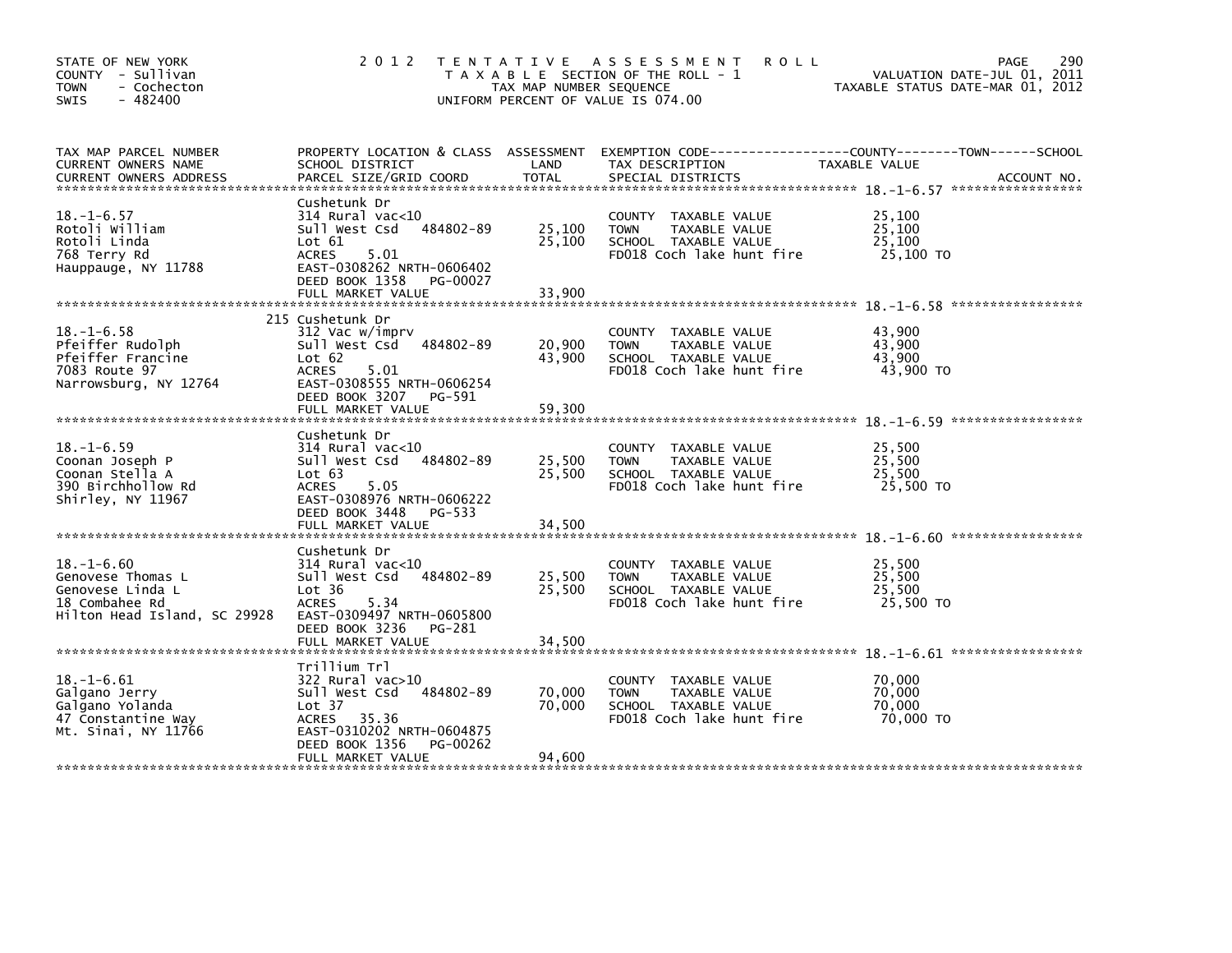| STATE OF NEW YORK<br>COUNTY - Sullivan<br><b>TOWN</b><br>- Cochecton<br>$-482400$<br><b>SWIS</b>                   | 2 0 1 2                                                                                                                                                                                             | T E N T A T I V E<br>TAX MAP NUMBER SEQUENCE | ASSESSMENT<br><b>ROLL</b><br>T A X A B L E SECTION OF THE ROLL - 1<br>UNIFORM PERCENT OF VALUE IS 074.00            | 291<br><b>PAGE</b><br>VALUATION DATE-JUL 01, 2011<br>TAXABLE STATUS DATE-MAR 01, 2012                |
|--------------------------------------------------------------------------------------------------------------------|-----------------------------------------------------------------------------------------------------------------------------------------------------------------------------------------------------|----------------------------------------------|---------------------------------------------------------------------------------------------------------------------|------------------------------------------------------------------------------------------------------|
| TAX MAP PARCEL NUMBER<br>CURRENT OWNERS NAME<br><b>CURRENT OWNERS ADDRESS</b>                                      | PROPERTY LOCATION & CLASS ASSESSMENT<br>SCHOOL DISTRICT<br>PARCEL SIZE/GRID COORD                                                                                                                   | LAND<br><b>TOTAL</b>                         | TAX DESCRIPTION<br>SPECIAL DISTRICTS                                                                                | EXEMPTION        CODE------------------COUNTY-------TOWN------SCHOOL<br>TAXABLE VALUE<br>ACCOUNT NO. |
| $18. - 1 - 6.62$<br>Yewchuck David<br>Theodoropoulos Denise<br>7B School St<br>Narrowsburg, NY 12764               | 226 Cushetunk Dr<br>210 1 Family Res<br>484802-89<br>Sull West Csd<br>Lot <sub>35</sub><br><b>ACRES</b><br>7.10<br>EAST-0308946 NRTH-0605779<br>DEED BOOK 2010<br>PG-58652<br>FULL MARKET VALUE     | 36,300<br>170,000<br>229.700                 | COUNTY TAXABLE VALUE<br>TAXABLE VALUE<br><b>TOWN</b><br>SCHOOL TAXABLE VALUE<br>FD018 Coch lake hunt fire           | 170,000<br>170,000<br>170,000<br>170,000 TO                                                          |
| $18. - 1 - 6.63$<br>Ng Paul Wai-Yiu<br>Doris Wai-Lan<br>82-18 Ankener Ave<br>Elmhurst, NY 11373                    | Lenne Lenape Rd<br>314 Rural vac<10<br>484802-89<br>Sull West Csd<br>Lot 34<br><b>ACRES</b><br>6.10<br>EAST-0309044 NRTH-0605393<br>DEED BOOK 1354<br>PG-00018<br>FULL MARKET VALUE                 | 30,100<br>30.100<br>40.700                   | COUNTY TAXABLE VALUE<br><b>TOWN</b><br>TAXABLE VALUE<br>SCHOOL TAXABLE VALUE<br>FD018 Coch lake hunt fire           | 30,100<br>30,100<br>30,100<br>30,100 TO                                                              |
| $18. - 1 - 6.64$<br>Black Douglas Alan<br>26 Alpine Dr<br>Lincoln Park, NJ 07035<br>****************************** | Lenne Lenape Rd<br>$314$ Rural vac< $10$<br>484802-89<br>Sull West Csd<br>Lot 33<br><b>ACRES</b><br>6.00<br>EAST-0309134 NRTH-0605069<br>DEED BOOK 1363<br>PG-00196<br>FULL MARKET VALUE            | 30,000<br>30.000<br>40,500                   | <b>COUNTY</b><br>TAXABLE VALUE<br><b>TOWN</b><br>TAXABLE VALUE<br>SCHOOL TAXABLE VALUE<br>FD018 Coch lake hunt fire | 30.000<br>30,000<br>30,000<br>30,000 TO                                                              |
| $18. - 1 - 6.65$<br>Black Douglas Alan<br>26 Alpine Dr<br>Lincoln Park, NJ 07035                                   | Lenne Lenape Rd<br>$314$ Rural vac< $10$<br>484802-89<br>Sull West Csd<br>Lot <sub>32</sub><br><b>ACRES</b><br>5.50<br>EAST-0309266 NRTH-0604791<br>DEED BOOK 1363<br>PG-00196<br>FULL MARKET VALUE | 25,500<br>25,500<br>34,500                   | <b>COUNTY</b><br>TAXABLE VALUE<br>TAXABLE VALUE<br><b>TOWN</b><br>SCHOOL TAXABLE VALUE<br>FD018 Coch lake hunt fire | 25,500<br>25,500<br>25,500<br>25,500 TO                                                              |
| $18. - 1 - 6.66$<br>Black Douglas Alan<br>26 Alpine Dr<br>Lincoln Park, NJ 07035                                   | Lenne Lenape Rd<br>314 Rural vac<10<br>Sull West Csd<br>484802-89<br>Lot 31<br><b>ACRES</b><br>5.01<br>EAST-0309401 NRTH-0604528<br>DEED BOOK 1363<br>PG-00196<br>FULL MARKET VALUE                 | 25,100<br>25,100<br>33,900                   | <b>COUNTY</b><br>TAXABLE VALUE<br>TAXABLE VALUE<br><b>TOWN</b><br>SCHOOL TAXABLE VALUE<br>FD018 Coch lake hunt fire | 25.100<br>25,100<br>25,100<br>25,100 TO                                                              |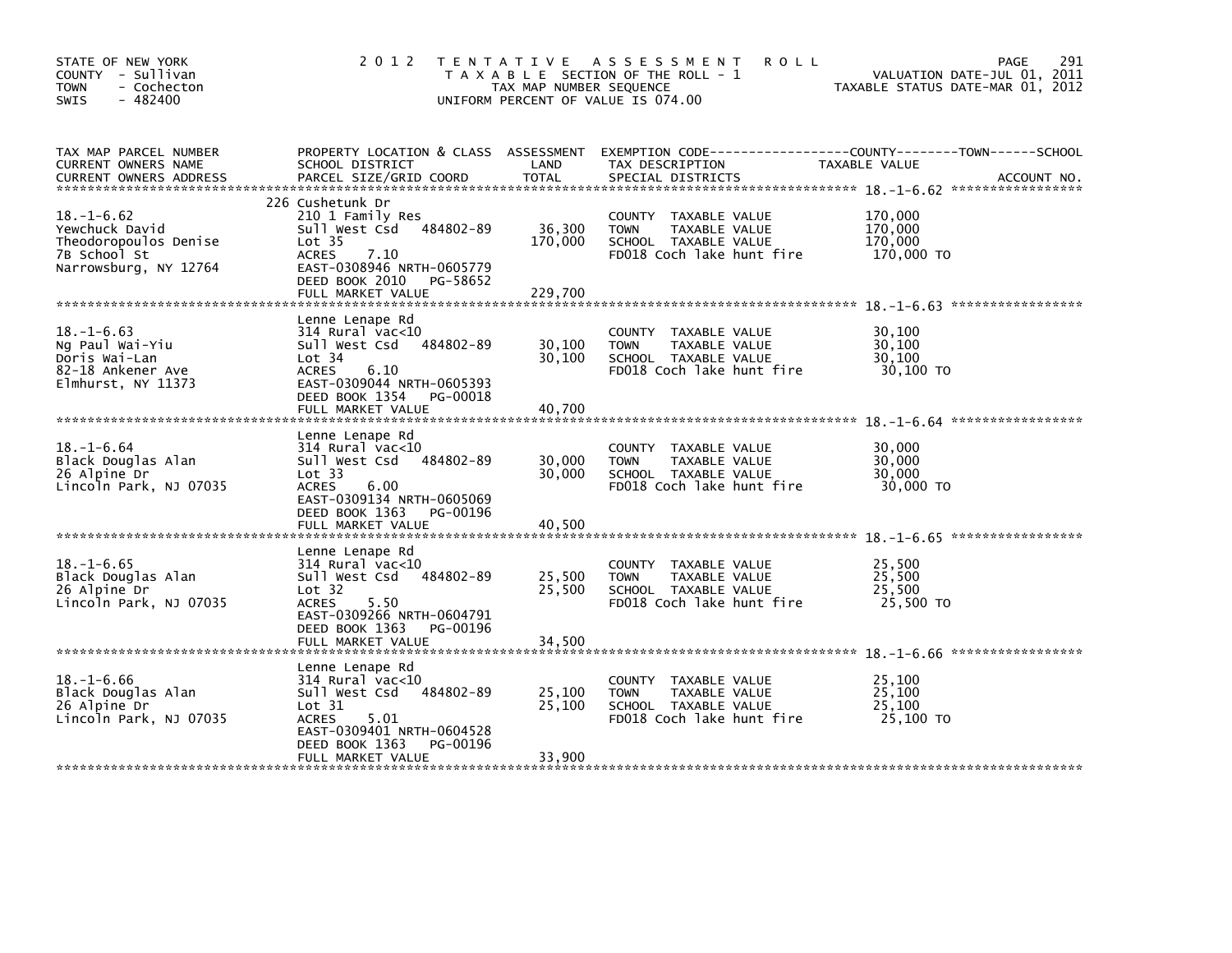| STATE OF NEW YORK<br>COUNTY - Sullivan<br><b>TOWN</b><br>- Cochecton<br>$-482400$<br><b>SWIS</b>  | 2 0 1 2                                                                                                                                                                             | T E N T A T I V E<br>TAX MAP NUMBER SEQUENCE | A S S E S S M E N T<br><b>ROLL</b><br>T A X A B L E SECTION OF THE ROLL - 1<br>UNIFORM PERCENT OF VALUE IS 074.00            | <b>PAGE</b><br>VALUATION DATE-JUL 01, 2011<br>TAXABLE STATUS DATE-MAR 01, 2012 | 292    |
|---------------------------------------------------------------------------------------------------|-------------------------------------------------------------------------------------------------------------------------------------------------------------------------------------|----------------------------------------------|------------------------------------------------------------------------------------------------------------------------------|--------------------------------------------------------------------------------|--------|
| TAX MAP PARCEL NUMBER<br>CURRENT OWNERS NAME                                                      | PROPERTY LOCATION & CLASS ASSESSMENT<br>SCHOOL DISTRICT                                                                                                                             | LAND                                         | TAX DESCRIPTION                                                                                                              | TAXABLE VALUE                                                                  |        |
| $18. - 1 - 6.67$<br>Galgano Jerry<br>Galgano Yolanda<br>47 Constantine Way<br>Mt. Sinai, NY 11766 | Lenne Lenape Rd<br>314 Rural vac<10<br>Sull West Csd<br>484802-89<br>Lot 30<br><b>ACRES</b><br>6.00<br>EAST-0309558 NRTH-0604255<br>DEED BOOK 1356<br>PG-00262<br>FULL MARKET VALUE | 30,000<br>30,000<br>40,500                   | COUNTY TAXABLE VALUE<br><b>TOWN</b><br>TAXABLE VALUE<br>SCHOOL TAXABLE VALUE<br>FD018 Coch lake hunt fire                    | 30,000<br>30,000<br>30,000<br>30,000 TO                                        |        |
|                                                                                                   | Cushetunk Dr                                                                                                                                                                        |                                              |                                                                                                                              |                                                                                |        |
| $18. - 1 - 6.68$<br>Marsh Steven<br>Marsh Regina<br>8 Acorn Rd<br>St James, NY 11780              | 314 Rural vac<10<br>484802-89<br>Sull West Csd<br>Lot 2<br><b>ACRES</b><br>6.00<br>EAST-0305670 NRTH-0607680                                                                        | 30,000<br>30,000                             | COUNTY TAXABLE VALUE<br><b>TOWN</b><br>TAXABLE VALUE<br>SCHOOL TAXABLE VALUE<br>FD018 Coch lake hunt fire                    | 30,000<br>30,000<br>30,000<br>30,000 TO                                        |        |
|                                                                                                   | DEED BOOK 1352<br>PG-00292<br>FULL MARKET VALUE                                                                                                                                     | 40,500                                       |                                                                                                                              |                                                                                |        |
| $18. - 1 - 6.69$<br>Lenczuk William<br>42 Burgess Pl<br>Passaic, NJ 07055-8602                    | Cushetunk Dr<br>314 Rural vac<10<br>484802-89<br>Sull West Csd<br>Lot 1<br><b>ACRES</b><br>5.62<br>EAST-0305349 NRTH-0607509<br>DEED BOOK 1352<br>PG-00491                          | 25,600<br>25,600                             | <b>COUNTY</b><br>TAXABLE VALUE<br>TAXABLE VALUE<br><b>TOWN</b><br>SCHOOL TAXABLE VALUE<br>FD018 Coch lake hunt fire          | 25.600<br>25,600<br>25,600<br>25,600 TO                                        |        |
|                                                                                                   | FULL MARKET VALUE                                                                                                                                                                   | 34,600                                       |                                                                                                                              |                                                                                |        |
| $18. - 1 - 6.70$<br>Gentile Mary<br>86 Cushetunk Dr<br>PO Box 21<br>Cochecton, NY 12726           | Cushetunk Dr<br>210 1 Family Res<br>Sull West Csd<br>484802-89<br>Lot <sub>3</sub><br><b>ACRES</b><br>5.10<br>EAST-0305678 NRTH-0607105<br>DEED BOOK 1356<br>PG-00481               | 36,100<br>126,200                            | 41854<br>STAR B<br>COUNTY TAXABLE VALUE<br>TAXABLE VALUE<br><b>TOWN</b><br>SCHOOL TAXABLE VALUE<br>FD018 Coch lake hunt fire | $\mathbf{0}$<br>0<br>126,200<br>126,200<br>103,700<br>126,200 TO               | 22,500 |
|                                                                                                   |                                                                                                                                                                                     |                                              |                                                                                                                              |                                                                                |        |
| $18. - 1 - 6.71$<br>Odonoghue Daniel<br>Odonoghue Mary<br>7 Maywood Ave<br>Rye Brook, NY 10573    | Cushetunk Dr<br>314 Rural vac<10<br>484802-89<br>Sull West Csd<br>Lot 4<br><b>ACRES</b><br>5.10<br>EAST-0306020 NRTH-0606913<br>DEED BOOK 1353<br>PG-00678                          | 25,100<br>25,100                             | <b>COUNTY</b><br>TAXABLE VALUE<br>TAXABLE VALUE<br><b>TOWN</b><br>SCHOOL TAXABLE VALUE<br>FD018 Coch lake hunt fire          | 25.100<br>25,100<br>25,100<br>25,100 TO                                        |        |
|                                                                                                   | FULL MARKET VALUE                                                                                                                                                                   | 33,900                                       |                                                                                                                              |                                                                                |        |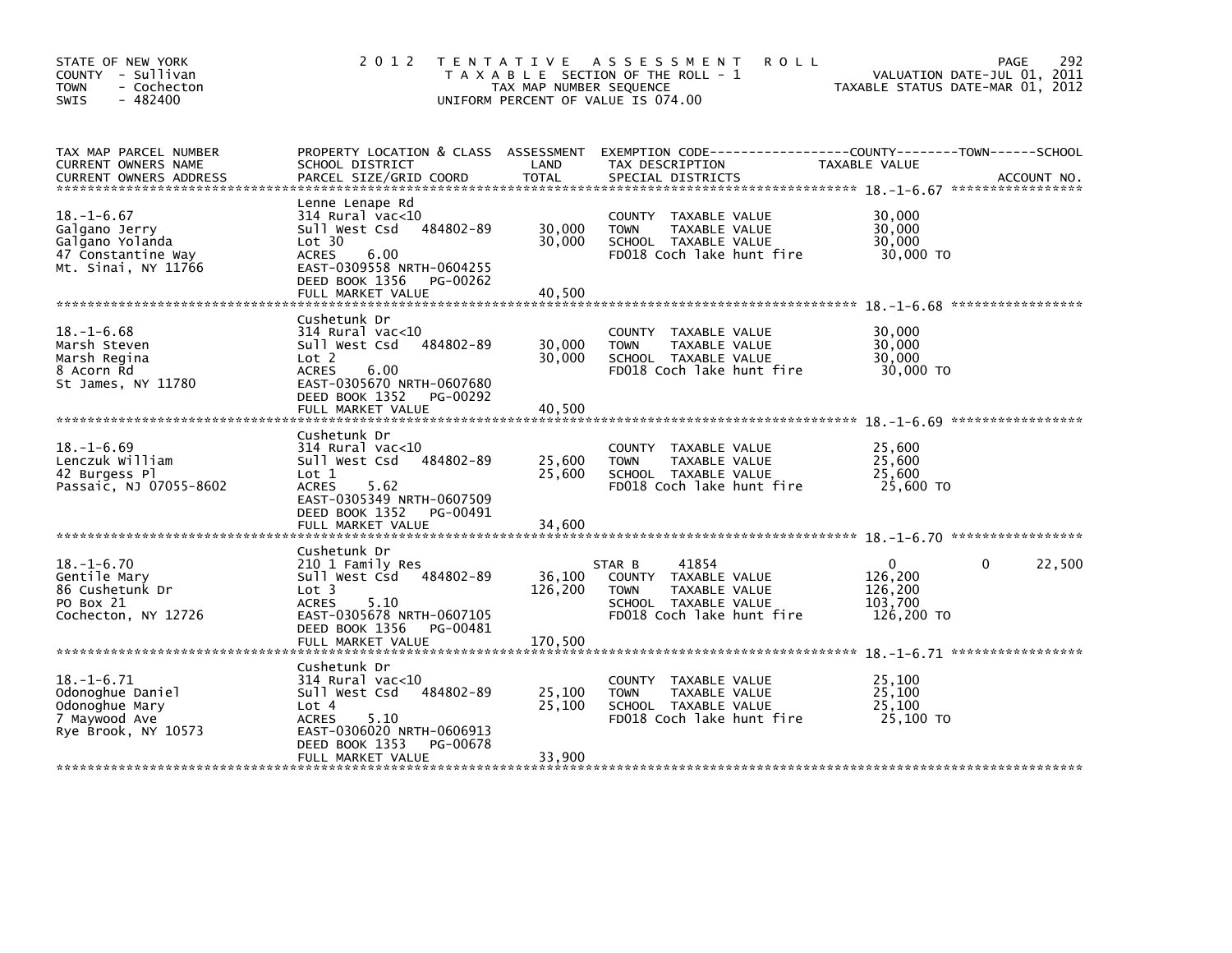| STATE OF NEW YORK<br>COUNTY - Sullivan<br><b>TOWN</b><br>- Cochecton<br>$-482400$<br><b>SWIS</b>           | 2 0 1 2                                                                                                                                                                             | TAX MAP NUMBER SEQUENCE    | TENTATIVE ASSESSMENT<br><b>ROLL</b><br>T A X A B L E SECTION OF THE ROLL - 1<br>UNIFORM PERCENT OF VALUE IS 074.00                                       | TAXABLE STATUS DATE-MAR 01, 2012                                    | 293<br>PAGE<br>VALUATION DATE-JUL 01, 2011 |
|------------------------------------------------------------------------------------------------------------|-------------------------------------------------------------------------------------------------------------------------------------------------------------------------------------|----------------------------|----------------------------------------------------------------------------------------------------------------------------------------------------------|---------------------------------------------------------------------|--------------------------------------------|
| TAX MAP PARCEL NUMBER<br>CURRENT OWNERS NAME                                                               | PROPERTY LOCATION & CLASS ASSESSMENT<br>SCHOOL DISTRICT                                                                                                                             | LAND                       | EXEMPTION CODE------------------COUNTY--------TOWN------SCHOOL<br>TAX DESCRIPTION                                                                        | TAXABLE VALUE                                                       |                                            |
| $18. - 1 - 6.72$<br>Garvey John J<br>Garvey Joan T<br>10 Halstead Ave<br>Portchester, NY 10573             | Cushetunk Dr<br>$314$ Rural vac<10<br>Sull West Csd<br>484802-89<br>Lot 5<br><b>ACRES</b><br>5.10<br>EAST-0306418 NRTH-0606769<br>DEED BOOK 1354 PG-154<br>FULL MARKET VALUE        | 25,100<br>25,100<br>33,900 | COUNTY TAXABLE VALUE<br><b>TOWN</b><br>TAXABLE VALUE<br>SCHOOL TAXABLE VALUE<br>FD018 Coch lake hunt fire                                                | 25,100<br>25,100<br>25,100<br>25,100 TO                             |                                            |
| $18. - 1 - 6.73$<br>Deman Robert E<br>Deman Pamela J<br>118 Cushetunk Dr<br>Narrowsburg, NY 12764          | 118 Cushetunk Rd<br>210 1 Family Res<br>484802-89<br>Sull West Csd<br>Lot 6<br><b>ACRES</b><br>5.10<br>EAST-0306750 NRTH-0606601<br>DEED BOOK 1956 PG-141<br>FULL MARKET VALUE      | 142,600<br>192,700         | CW_15_VET/ 41162<br>36,500 STAR EN<br>41834<br>COUNTY TAXABLE VALUE<br>TAXABLE VALUE<br><b>TOWN</b><br>SCHOOL TAXABLE VALUE<br>FD018 Coch lake hunt fire | 9,000<br>$\mathbf{0}$<br>133,600<br>142,600<br>95,950<br>142,600 TO | 0<br>$\Omega$<br>46,650                    |
| $18. - 1 - 6.74$<br>Roy Angelina<br>230 Basil Rd<br>Chicopee, MA 01020                                     | Cushetunk Dr<br>$314$ Rural vac<10<br>Sull West Csd<br>484802-89<br>Lot 7<br><b>ACRES</b><br>5.10<br>EAST-0307038 NRTH-0605673<br>DEED BOOK 2011<br>PG-2275<br>FULL MARKET VALUE    | 25,100<br>25,100<br>33,900 | COUNTY TAXABLE VALUE<br><b>TOWN</b><br>TAXABLE VALUE<br>SCHOOL TAXABLE VALUE<br>FD018 Coch lake hunt fire                                                | 25.100<br>25,100<br>25,100<br>25,100 TO                             |                                            |
| $18. - 1 - 6.75$<br>Barbara Paul R<br>Staffa-Barbara Arline<br>34 Lenni Lenape Rd<br>Narrowsburg, NY 12764 | Cushetunk Dr<br>$322$ Rural vac $>10$<br>Sull West Csd<br>484802-89<br>Lot 8<br><b>ACRES</b><br>35.72<br>EAST-0307414 NRTH-0605407<br>DEED BOOK 2943<br>PG-462<br>FULL MARKET VALUE | 73,500<br>73,500<br>99,300 | COUNTY TAXABLE VALUE<br><b>TOWN</b><br>TAXABLE VALUE<br>SCHOOL TAXABLE VALUE<br>FD018 Coch lake hunt fire                                                | 73,500<br>73,500<br>73,500<br>73,500 TO                             |                                            |
| $18. - 1 - 6.76$<br>Barbara Paul R<br>Staffa-Barbara Arline<br>34 Lenni Lenape Rd<br>Narrowsburg, NY 12764 | Cushetunk Dr<br>$314$ Rural vac<10<br>484802-89<br>Sull West Csd<br>Lot 9<br>8.39<br><b>ACRES</b><br>EAST-0308229 NRTH-0605943<br>DEED BOOK 3330<br>PG-101<br>FULL MARKET VALUE     | 29,500<br>29,500<br>39,900 | COUNTY TAXABLE VALUE<br>TAXABLE VALUE<br><b>TOWN</b><br>SCHOOL TAXABLE VALUE<br>FD018 Coch lake hunt fire                                                | 29,500<br>29,500<br>29,500<br>29,500 TO                             |                                            |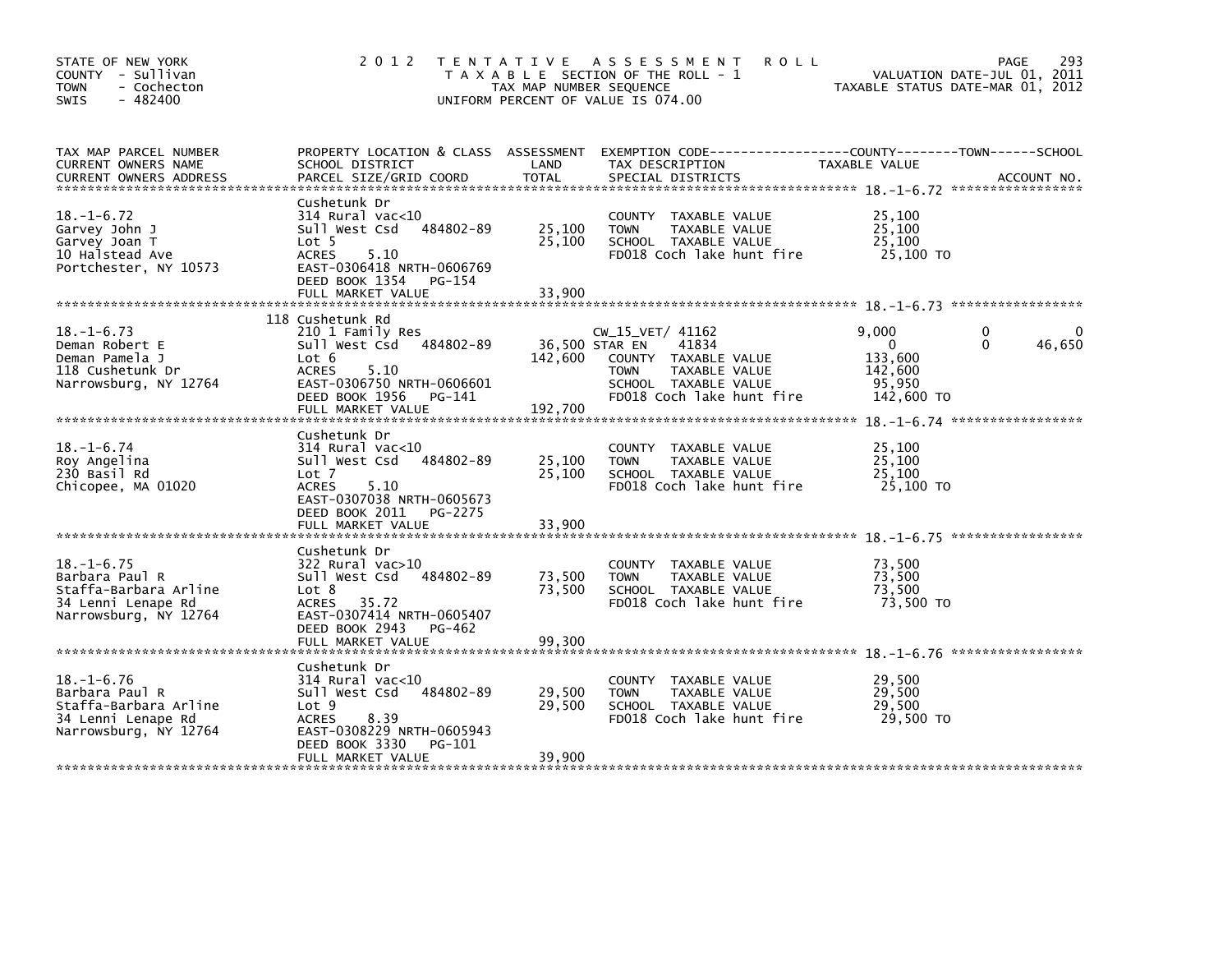| STATE OF NEW YORK<br>COUNTY - Sullivan<br><b>TOWN</b><br>- Cochecton<br>$-482400$<br><b>SWIS</b>           | 2 0 1 2                                                                                                                                                                                         | T E N T A T I V E<br>TAX MAP NUMBER SEQUENCE | A S S E S S M E N T<br><b>ROLL</b><br>T A X A B L E SECTION OF THE ROLL - 1<br>UNIFORM PERCENT OF VALUE IS 074.00                      | TAXABLE STATUS DATE-MAR 01, 2012                                                | 294<br><b>PAGE</b><br>VALUATION DATE-JUL 01, 2011 |
|------------------------------------------------------------------------------------------------------------|-------------------------------------------------------------------------------------------------------------------------------------------------------------------------------------------------|----------------------------------------------|----------------------------------------------------------------------------------------------------------------------------------------|---------------------------------------------------------------------------------|---------------------------------------------------|
| TAX MAP PARCEL NUMBER<br>CURRENT OWNERS NAME<br><b>CURRENT OWNERS ADDRESS</b>                              | PROPERTY LOCATION & CLASS ASSESSMENT<br>SCHOOL DISTRICT<br>PARCEL SIZE/GRID COORD                                                                                                               | LAND<br><b>TOTAL</b>                         | EXEMPTION CODE------------------COUNTY--------TOWN------SCHOOL<br>TAX DESCRIPTION<br>SPECIAL DISTRICTS                                 | TAXABLE VALUE                                                                   | ACCOUNT NO.                                       |
| $18. - 1 - 6.77$<br>Martinez Tina M<br>Martinez Efrain<br>10 Cushetunk<br>Narrowsburg, NY 12764            | 8 Lenni Lenape Rd<br>210 1 Family Res<br>Sull West Csd<br>484802-89<br>Lot 10<br><b>ACRES</b><br>5.10 BANKC170030<br>EAST-0308346 NRTH-0605613<br>DEED BOOK 3174<br>PG-123<br>FULL MARKET VALUE | 34,500<br>170,000<br>229,700                 | 41854<br>STAR B<br>COUNTY TAXABLE VALUE<br>TAXABLE VALUE<br><b>TOWN</b><br>SCHOOL TAXABLE VALUE<br>FD018 Coch lake hunt fire           | $\mathbf{0}$<br>170,000<br>170,000<br>147,500<br>170,000 TO                     | 22,500<br>0                                       |
| $18. - 1 - 6.78$<br>Staffa-Barbara Arline<br>34 Lenne Lenape Rd<br>Narrowsburg, NY 12764                   | Lenne Lenape Rd<br>$314$ Rural vac< $10$<br>484802-89<br>Sull West Csd<br>Lot 11<br>5.20<br><b>ACRES</b><br>EAST-0308269 NRTH-0605113<br>DEED BOOK 2852<br>PG-302<br>FULL MARKET VALUE          | 25,200<br>25,200<br>34,100                   | <b>COUNTY</b><br>TAXABLE VALUE<br>TAXABLE VALUE<br><b>TOWN</b><br>SCHOOL TAXABLE VALUE<br>FD018 Coch lake hunt fire                    | 25,200<br>25,200<br>25,200<br>25,200 TO                                         |                                                   |
| $18. - 1 - 6.79$<br>Barbara Paul R<br>Staffa-Barbara Arline<br>34 Lenne Lenape Rd<br>Narrowsburg, NY 12764 | 34 Lenne Lenape Rd<br>210 1 Family Res<br>sull west Csd<br>484802-89<br>Lot 12<br>ACRES<br>7.00<br>EAST-0308276 NRTH-0604784<br>DEED BOOK 2371<br>PG-179<br>FULL MARKET VALUE                   | 46,000 STAR B<br>143,400<br>193,800          | 41121<br>WAR VET<br>41854<br>COUNTY TAXABLE VALUE<br>TAXABLE VALUE<br><b>TOWN</b><br>SCHOOL TAXABLE VALUE<br>FD018 Coch lake hunt fire | 20,250<br>20,250<br>$\mathbf{0}$<br>123,150<br>123,150<br>120.900<br>143,400 TO | 22,500<br>0                                       |
| $18. - 1 - 6.80$<br>Barbara Paul R<br>Barbara Arlene Staffa<br>34 Lenne Lenape Rd<br>Narrowsburg, NY 12764 | Lenni Lenape Rd<br>311 Res vac land<br>Sull West Csd<br>484802-89<br>Lot 13<br>5.25<br><b>ACRES</b><br>EAST-0308483 NRTH-0604547<br>DEED BOOK 2719<br>PG-532<br>FULL MARKET VALUE               | 25,200<br>25,200<br>34,100                   | TAXABLE VALUE<br><b>COUNTY</b><br>TAXABLE VALUE<br><b>TOWN</b><br>SCHOOL TAXABLE VALUE<br>FD018 Coch lake hunt fire                    | 25,200<br>25,200<br>25,200<br>25,200 TO                                         |                                                   |
| $18. -1 - 6.81$<br>Kwong Choi<br>PO Box 580432<br>Flushing, NY 11358                                       | Lenne Lenape Rd<br>$314$ Rural vac<10<br>484802-89<br>Sull West Csd<br>Lot 14<br><b>ACRES</b><br>5.50<br>EAST-0308615 NRTH-0604295<br>DEED BOOK 1358<br>PG-00350<br>FULL MARKET VALUE           | 25,500<br>25,500<br>34,500                   | <b>COUNTY</b><br>TAXABLE VALUE<br><b>TOWN</b><br>TAXABLE VALUE<br>SCHOOL TAXABLE VALUE<br>FD018 Coch lake hunt fire                    | 25,500<br>25,500<br>25,500<br>25,500 TO                                         |                                                   |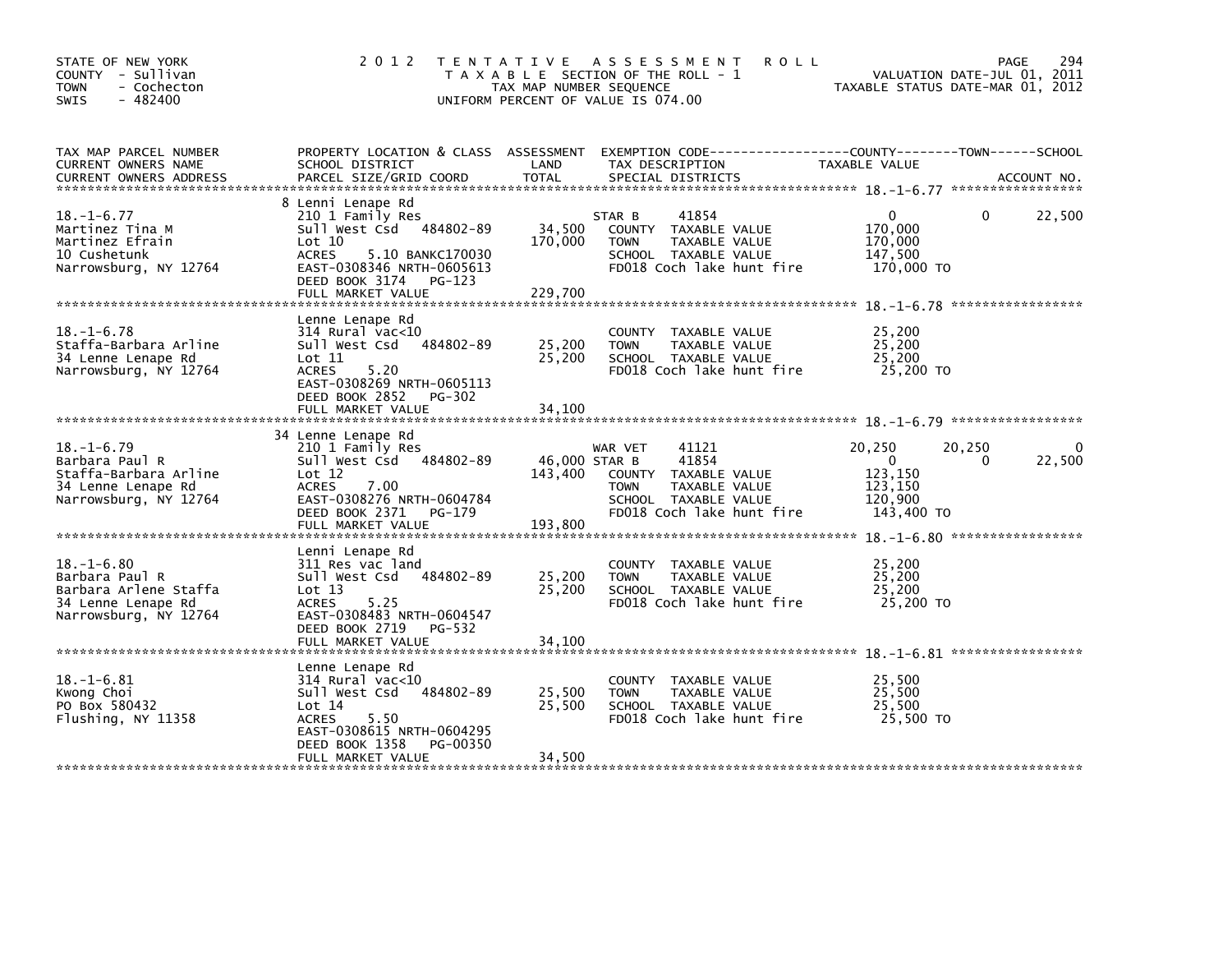| STATE OF NEW YORK<br>COUNTY - Sullivan<br><b>TOWN</b><br>- Cochecton<br>$-482400$<br><b>SWIS</b>     | 2 0 1 2                                                                                                                                                                                               | TAX MAP NUMBER SEQUENCE       | TENTATIVE ASSESSMENT<br><b>ROLL</b><br>T A X A B L E SECTION OF THE ROLL - 1<br>UNIFORM PERCENT OF VALUE IS 074.00                                       | TAXABLE STATUS DATE-MAR 01, 2012                                      | 295<br>PAGE<br>VALUATION DATE-JUL 01, 2011 |
|------------------------------------------------------------------------------------------------------|-------------------------------------------------------------------------------------------------------------------------------------------------------------------------------------------------------|-------------------------------|----------------------------------------------------------------------------------------------------------------------------------------------------------|-----------------------------------------------------------------------|--------------------------------------------|
| TAX MAP PARCEL NUMBER<br><b>CURRENT OWNERS NAME</b>                                                  | PROPERTY LOCATION & CLASS ASSESSMENT<br>SCHOOL DISTRICT                                                                                                                                               | LAND                          | TAX DESCRIPTION                                                                                                                                          | TAXABLE VALUE                                                         |                                            |
| $18. - 1 - 6.82$<br>Lizama Scott<br>Schneiderman Deborah<br>3243 E Castanets Dr<br>Gilbert, AZ 85297 | Lenne Lenape Rd<br>314 Rural vac<10<br>Sull West Csd<br>484802-89<br>Lot 15<br><b>FRNT 335.58 DPTH</b><br>ACRES<br>7.00<br>EAST-0308697 NRTH-0603989<br>DEED BOOK 2908<br>PG-219<br>FULL MARKET VALUE | 25,000<br>25,000<br>33,800    | COUNTY TAXABLE VALUE<br>TAXABLE VALUE<br><b>TOWN</b><br>SCHOOL TAXABLE VALUE<br>FD018 Coch lake hunt fire                                                | 25,000<br>25,000<br>25,000<br>25,000 TO                               |                                            |
|                                                                                                      | 493 Cushetunk Dr                                                                                                                                                                                      |                               |                                                                                                                                                          |                                                                       |                                            |
| $18. - 1 - 6.83$<br>Cucovic Sadek<br>Cucovic Agnieszka<br>493 Cushetunk Dr<br>Cochecton, NY 12726    | 210 1 Family Res<br>Sull West Csd 484802-89<br>Lot 77<br><b>ACRES</b><br>5.10 BANKN140687<br>EAST-0307687 NRTH-0610508<br>DEED BOOK 3352<br>PG-689<br>FULL MARKET VALUE                               | 36,500<br>145,500<br>196.600  | 41854<br>STAR B<br>COUNTY TAXABLE VALUE<br>TAXABLE VALUE<br><b>TOWN</b><br>SCHOOL TAXABLE VALUE<br>FD018 Coch lake hunt fire                             | $\mathbf{0}$<br>145,500<br>145,500<br>123,000<br>145,500 TO           | 22,500<br>0                                |
|                                                                                                      |                                                                                                                                                                                                       |                               |                                                                                                                                                          |                                                                       |                                            |
| $18. - 1 - 7$<br>Burmeister John H<br>105 Clintonia Way<br>Cochecton, NY 12726                       | 105 Clintonia Way<br>242 Rurl res&rec<br>Sull West Csd 484802-89<br>Lot 87 Of Cochecton Estat<br>ACRES 125.45<br>EAST-0310962 NRTH-0609566<br>DEED BOOK 3629<br>PG-410<br>FULL MARKET VALUE           | 180,600<br>532,700<br>719.900 | COUNTY TAXABLE VALUE<br>TAXABLE VALUE<br><b>TOWN</b><br>SCHOOL TAXABLE VALUE<br>FD018 Coch lake hunt fire                                                | 532,700<br>532,700<br>532.700<br>532,700 TO                           |                                            |
|                                                                                                      |                                                                                                                                                                                                       |                               |                                                                                                                                                          |                                                                       |                                            |
| $18. - 1 - 9$<br>Feely-Nahem Erin R<br>Nahem Isaac<br>595 Main St Apt 602<br>New York, NY 10044      | 315 Skinners Falls Rd<br>210 1 Family Res<br>Sull West Csd<br>484802-89<br><b>ACRES</b><br>1.08<br>EAST-0304271 NRTH-0610680<br>DEED BOOK 2430<br>PG-684                                              | 16,400<br>75,000              | COUNTY TAXABLE VALUE<br>TAXABLE VALUE<br><b>TOWN</b><br>SCHOOL TAXABLE VALUE<br>FD018 Coch lake hunt fire                                                | 75,000<br>75,000<br>75,000<br>75,000 TO                               | 000480                                     |
|                                                                                                      | FULL MARKET VALUE                                                                                                                                                                                     | 101,400                       |                                                                                                                                                          |                                                                       |                                            |
|                                                                                                      | 7737 N Y S 97                                                                                                                                                                                         |                               |                                                                                                                                                          |                                                                       | 011471                                     |
| $18. - 1 - 10.1$<br>Clarke Colleen M<br>Rizzo Peter P<br>7737 Route 97<br>Narrowsburg, NY 12764      | 240 Rural res<br>484802-89<br>Sull West Csd<br>lot 1<br>36.21 BANKN140687<br><b>ACRES</b><br>EAST-0303716 NRTH-0610706<br>DEED BOOK 2325<br>$PG-23$<br>FULL MARKET VALUE                              | 88,000<br>178,500<br>241,200  | 41854<br>STAR B<br>COUNTY TAXABLE VALUE<br>TAXABLE VALUE<br><b>TOWN</b><br>SCHOOL TAXABLE VALUE<br>FD018 Coch lake hunt fire<br>OT010 2010 Omitted taxes | $\Omega$<br>178,500<br>178,500<br>156,000<br>178,500 TO<br>1191.97 MT | 22,500<br>0                                |
|                                                                                                      |                                                                                                                                                                                                       |                               |                                                                                                                                                          |                                                                       |                                            |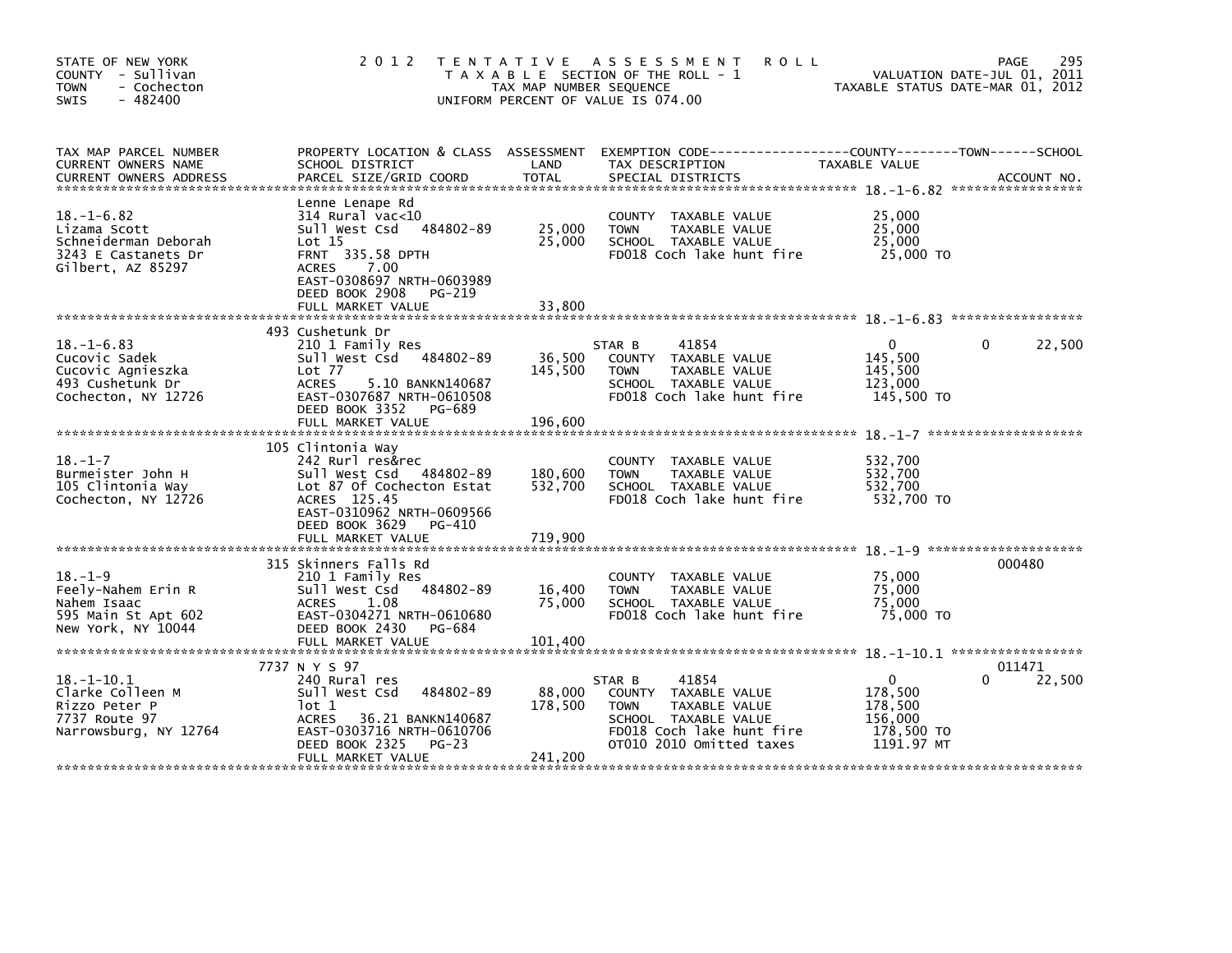| STATE OF NEW YORK<br>COUNTY - Sullivan<br>- Cochecton<br><b>TOWN</b><br>$-482400$<br>SWIS             | 2 0 1 2                                                                                                                                                                   | TAX MAP NUMBER SEQUENCE    | TENTATIVE ASSESSMENT<br><b>ROLL</b><br>T A X A B L E SECTION OF THE ROLL - 1<br>UNIFORM PERCENT OF VALUE IS 074.00                                       | TAXABLE STATUS DATE-MAR 01, 2012                       | 296<br><b>PAGE</b><br>VALUATION DATE-JUL 01, 2011 |
|-------------------------------------------------------------------------------------------------------|---------------------------------------------------------------------------------------------------------------------------------------------------------------------------|----------------------------|----------------------------------------------------------------------------------------------------------------------------------------------------------|--------------------------------------------------------|---------------------------------------------------|
| TAX MAP PARCEL NUMBER<br>CURRENT OWNERS NAME<br><b>CURRENT OWNERS ADDRESS</b>                         | PROPERTY LOCATION & CLASS ASSESSMENT<br>SCHOOL DISTRICT<br>PARCEL SIZE/GRID COORD                                                                                         | LAND<br><b>TOTAL</b>       | EXEMPTION CODE-----------------COUNTY-------TOWN------SCHOOL<br>TAX DESCRIPTION<br>SPECIAL DISTRICTS                                                     | TAXABLE VALUE                                          | ACCOUNT NO.                                       |
| $18. - 1 - 10.2$<br>Magarie Ronald<br>Magarie Susan<br>349 Coolidge St<br>West Hempstead, NY 11552    | 7727 Nys 97<br>210 1 Family Res<br>484802-89<br>Sull West Csd<br>2.07<br><b>ACRES</b><br>EAST-0304098 NRTH-0610694<br>DEED BOOK 2433<br>PG-161<br>FULL MARKET VALUE       | 21,300<br>73,900<br>99.900 | COUNTY TAXABLE VALUE<br><b>TOWN</b><br>TAXABLE VALUE<br>SCHOOL TAXABLE VALUE<br>FD018 Coch lake hunt fire                                                | 73,900<br>73,900<br>73,900<br>73,900 TO                |                                                   |
| $18. - 1 - 10.3$<br>Clarke Colleen M<br>Rizzo Peter P<br>7737 Route 97<br>Narrowsburg, NY 12764       | N Y S 97<br>322 Rural vac>10<br>484802-89<br>Sull West Csd<br>10.00<br>ACRES<br>EAST-0303716 NRTH-0610706<br>DEED BOOK 2325<br>$PG-23$<br>FULL MARKET VALUE               | 45,000<br>45,000<br>60,800 | COUNTY TAXABLE VALUE<br><b>TOWN</b><br>TAXABLE VALUE<br>SCHOOL TAXABLE VALUE<br>FD018 Coch lake hunt fire                                                | 45,000<br>45,000<br>45,000<br>45,000 TO                | 011471                                            |
| $18. - 1 - 11$<br>Mavrovic Nikola<br>Mavrovic Maria<br>7712 NYS 97<br>Narrowsburg, NY 12764           | 7712 NYS 97<br>240 Rural res<br>484802-89<br>Sull West Csd<br>23.90<br><b>ACRES</b><br>EAST-0304762 NRTH-0610924<br>DEED BOOK 1925<br>PG-159<br>FULL MARKET VALUE         | 74,500<br>218,000          | 41834<br>STAR EN<br>COUNTY TAXABLE VALUE<br>TAXABLE VALUE<br><b>TOWN</b><br>SCHOOL TAXABLE VALUE<br>FD018 Coch lake hunt fire                            | 0<br>218,000<br>218,000<br>171,350<br>218,000 TO       | 006410<br>46,650<br>0                             |
|                                                                                                       | 7714 Route 97                                                                                                                                                             | 294,600                    |                                                                                                                                                          |                                                        | 003280                                            |
| $18. - 1 - 12$<br>Halloran James J<br>Halloran Lorraine B<br>7714 Route 97<br>Narrowsburg, NY 12764   | 210 1 Family Res<br>Sull West Csd 484802-89<br>FRNT 136.19 DPTH 159.70<br>EAST-0304475 NRTH-0610391<br>DEED BOOK 1281<br>PG-00344<br>FULL MARKET VALUE                    | 91,600<br>123,800          | COMBAT VET 41131<br>12,000 STAR EN<br>41834<br>COUNTY TAXABLE VALUE<br><b>TOWN</b><br>TAXABLE VALUE<br>SCHOOL TAXABLE VALUE<br>FD018 Coch lake hunt fire | 22,900<br>0<br>68,700<br>68,700<br>44,950<br>91,600 TO | $\Omega$<br>22,900<br>46,650<br>0                 |
| $18. - 1 - 13.1$                                                                                      | 3480 Nys 97<br>240 Rural res                                                                                                                                              |                            | FOREST LND 47460                                                                                                                                         | 74,800                                                 | 10820<br>74,800<br>74,800                         |
| Sfera Petar<br>60-93 Myrtle Ave<br>Ridgewood, NY 11385<br>MAY BE SUBJECT TO PAYMENT                   | Sull West Csd<br>484802-89<br>93.50 Elig<br>ACRES 104.26<br>EAST-0305908 NRTH-0609971<br>DEED BOOK 2321<br>PG-579                                                         | 123,260<br>178,260         | COUNTY TAXABLE VALUE<br><b>TOWN</b><br>TAXABLE VALUE<br>SCHOOL TAXABLE VALUE<br>FD018 Coch lake hunt fire                                                | 103,460<br>103,460<br>103,460<br>178,260 TO            |                                                   |
| UNDER RPTL480A UNTIL 2021                                                                             | FULL MARKET VALUE                                                                                                                                                         | 240,900                    |                                                                                                                                                          |                                                        |                                                   |
| $18. - 1 - 13.2$<br>Halloran James J<br>Halloran Lorraine B<br>3496 Route 97<br>Narrowsburg, NY 12764 | 7714 N Y S 97<br>312 Vac w/imprv<br>484802-89<br>Sull West Csd<br>FRNT 129.00 DPTH 200.00<br>EAST-0304466 NRTH-0610235<br>DEED BOOK 1281<br>PG-00344<br>FULL MARKET VALUE | 3,800<br>8,800<br>11,900   | COUNTY TAXABLE VALUE<br>TAXABLE VALUE<br><b>TOWN</b><br>SCHOOL TAXABLE VALUE<br>FD018 Coch lake hunt fire                                                | 8,800<br>8,800<br>8,800<br>8,800 TO                    | 003281                                            |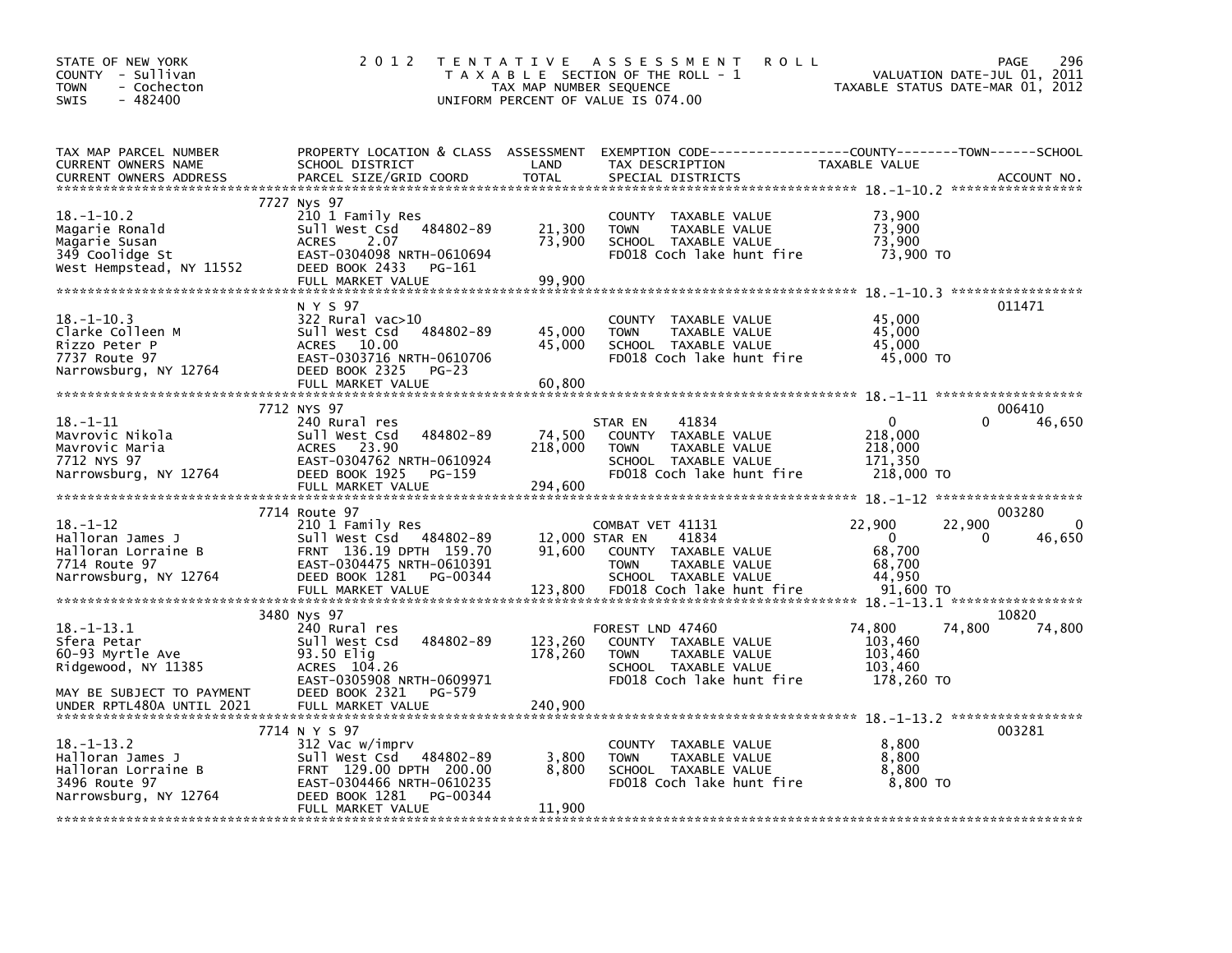| STATE OF NEW YORK<br>COUNTY - Sullivan<br>- Cochecton<br><b>TOWN</b><br>$-482400$<br><b>SWIS</b>                                                       | 2 0 1 2                                                                                                                                                                                                                                   | TAX MAP NUMBER SEQUENCE                      | TENTATIVE ASSESSMENT<br>T A X A B L E SECTION OF THE ROLL - 1<br>UNIFORM PERCENT OF VALUE IS 074.00                                             | <b>ROLL</b>                                                                   | 297<br>PAGE<br>VALUATION DATE-JUL 01, 2011<br>TAXABLE STATUS DATE-MAR 01, 2012 |
|--------------------------------------------------------------------------------------------------------------------------------------------------------|-------------------------------------------------------------------------------------------------------------------------------------------------------------------------------------------------------------------------------------------|----------------------------------------------|-------------------------------------------------------------------------------------------------------------------------------------------------|-------------------------------------------------------------------------------|--------------------------------------------------------------------------------|
| TAX MAP PARCEL NUMBER<br>CURRENT OWNERS NAME                                                                                                           | PROPERTY LOCATION & CLASS ASSESSMENT<br>SCHOOL DISTRICT                                                                                                                                                                                   | LAND                                         | TAX DESCRIPTION                                                                                                                                 | EXEMPTION CODE-----------------COUNTY-------TOWN------SCHOOL<br>TAXABLE VALUE |                                                                                |
| $18. - 1 - 14$<br>Smith Thomas M<br>Smith Travis Kiesel<br>42 Ross Ave<br>Metuchen, NJ 08840<br>MAY BE SUBJECT TO PAYMENT<br>UNDER RPTL480A UNTIL 2021 | N Y S 97<br>910 Priv forest<br>484802-89<br>Sull West Csd<br>99 Elig Acres<br>Hunting<br>ACRES 101.77<br>EAST-0309642 NRTH-0607991<br>DEED BOOK 2010<br>PG-57799<br>FULL MARKET VALUE                                                     | 210,900<br>266,000<br>359,500                | FOREST LND 47460<br>COUNTY TAXABLE VALUE<br>TAXABLE VALUE<br><b>TOWN</b><br>SCHOOL TAXABLE VALUE<br>FD018 Coch lake hunt fire                   | 146,320<br>119,680<br>119,680<br>119,680<br>266.000 TO                        | 014512<br>146,320<br>146,320                                                   |
| $18. - 1 - 15.1$<br>Vladu Gabriel<br>Vladu Floarea<br>116 Skinners Falls Rd<br>Narrowsberg, 12764                                                      | Tr 44<br>$314$ Rural vac<10<br>Sull West Csd 484802-89<br>5.80<br><b>ACRES</b><br>EAST-0302515 NRTH-0610055<br>DEED BOOK 1288<br>PG-00140<br>FULL MARKET VALUE                                                                            | 24,400<br>24,400<br>33,000                   | COUNTY TAXABLE VALUE<br>TAXABLE VALUE<br><b>TOWN</b><br>SCHOOL TAXABLE VALUE<br>FD018 Coch lake hunt fire                                       | 24,400<br>24,400<br>24,400<br>24,400 TO                                       | 015457                                                                         |
| $18. - 1 - 15.2$<br>Lander Richard & Lisa<br>Route 97<br>Narrowsburg, NY 12764                                                                         | 40 Skinners Falls Way<br>582 Camping park<br>Sull West Csd 484802-89<br>Skinners Falls Campground<br>Flood damage 2006<br>18.30 BANK0060806<br><b>ACRES</b><br>EAST-0301973 NRTH-0610092<br>DEED BOOK 2008<br>PG-341<br>FULL MARKET VALUE | 156,500<br>345,500<br>466,900                | COUNTY TAXABLE VALUE<br>TAXABLE VALUE<br><b>TOWN</b><br>SCHOOL TAXABLE VALUE<br>FD018 Coch lake hunt fire                                       | 345,500<br>345,500<br>345,500<br>345.500 TO                                   | 008261                                                                         |
| $18. - 1 - 15.3$<br>Weiss Stephen<br>Kait Casey<br>156 Nobel St 1<br>Brooklyn, NY 11222                                                                | 253 Skinners Falls Rd<br>210 1 Family Res<br>Sull West Csd 484802-89<br>2.00 BANKC030623<br><b>ACRES</b><br>EAST-0302869 NRTH-0610879<br>DEED BOOK 3228<br>PG-234                                                                         | 21,000<br>115,000                            | COUNTY TAXABLE VALUE<br><b>TOWN</b><br>TAXABLE VALUE<br>SCHOOL TAXABLE VALUE<br>FD018 Coch lake hunt fire                                       | 115,000<br>115,000<br>115,000<br>115,000 TO                                   | 006870                                                                         |
| $18. -1 - 15.4$<br>Budz Jeffrey<br>PO Box 206<br>Jeffersonville, NY 12748                                                                              | 239 Skinners Falls Rd<br>210 1 Family Res<br>Sull West Csd 484802-89<br><b>ACRES</b><br>2.00<br>EAST-0302880 NRTH-0610610<br>DEED BOOK 2315<br>PG-585<br>FULL MARKET VALUE                                                                | 21,000 AGED-CTS<br>85,000 STAR EN<br>114,900 | 41121<br>WAR VET<br>41800<br>41834<br>COUNTY TAXABLE VALUE<br><b>TOWN</b><br>TAXABLE VALUE<br>SCHOOL TAXABLE VALUE<br>FD018 Coch lake hunt fire | 12,750<br>32,513<br>$\Omega$<br>39,737<br>39,737<br>100<br>85,000 TO          | 002268<br>12,750<br>$\Omega$<br>32,513<br>38,250<br>$\mathbf{0}$<br>46,650     |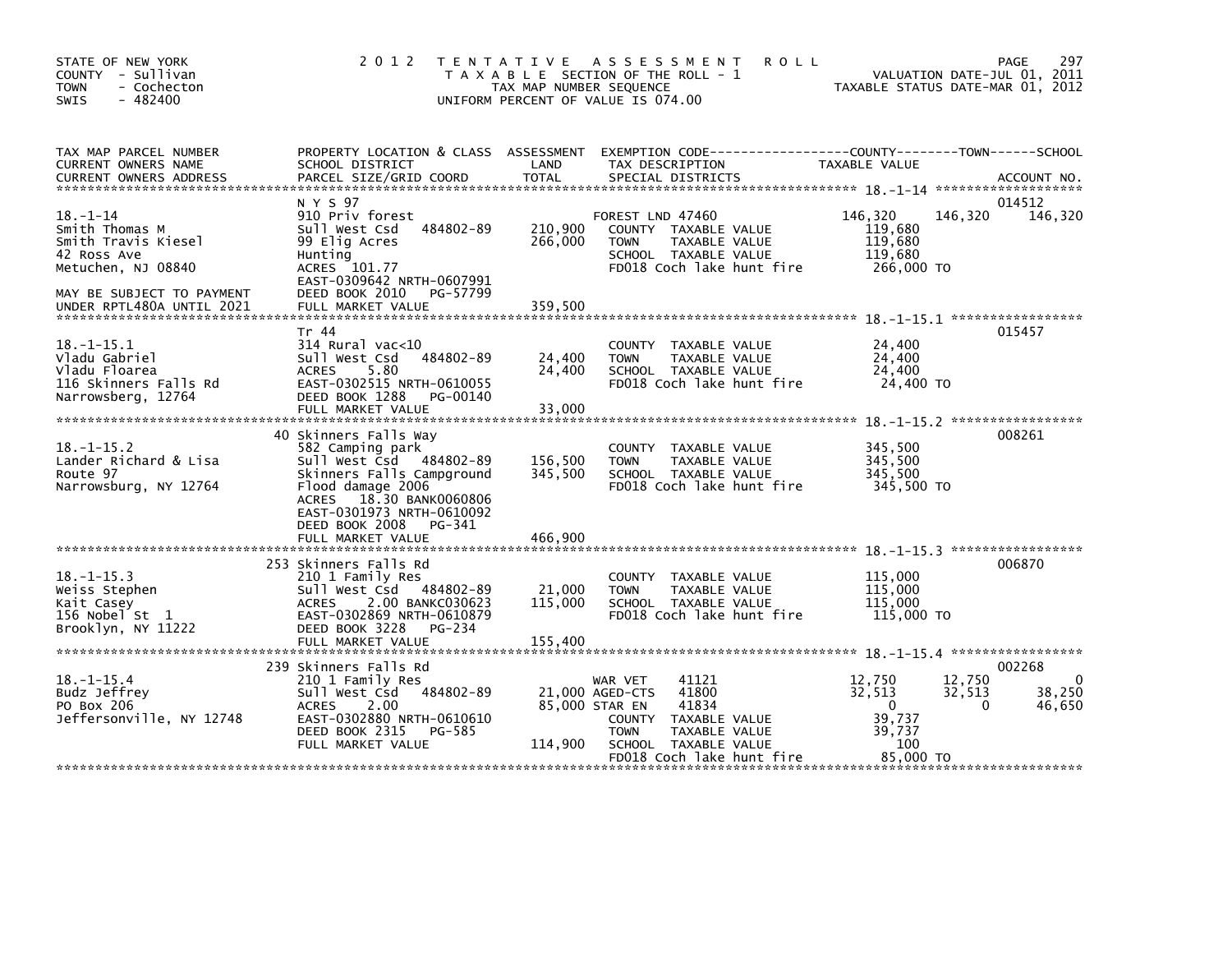| STATE OF NEW YORK<br>COUNTY - Sullivan<br>- Cochecton<br><b>TOWN</b><br>$-482400$<br><b>SWIS</b>          | 2 0 1 2                                                                                                                                                                                   | T E N T A T I V E<br>TAX MAP NUMBER SEQUENCE | A S S E S S M E N T<br><b>ROLL</b><br>T A X A B L E SECTION OF THE ROLL - 1<br>UNIFORM PERCENT OF VALUE IS 074.00                       | TAXABLE STATUS DATE-MAR 01, 2012                       | PAGE<br>298<br>VALUATION DATE-JUL 01, 2011 |
|-----------------------------------------------------------------------------------------------------------|-------------------------------------------------------------------------------------------------------------------------------------------------------------------------------------------|----------------------------------------------|-----------------------------------------------------------------------------------------------------------------------------------------|--------------------------------------------------------|--------------------------------------------|
| TAX MAP PARCEL NUMBER<br>CURRENT OWNERS NAME                                                              | PROPERTY LOCATION & CLASS ASSESSMENT<br>SCHOOL DISTRICT                                                                                                                                   | LAND                                         | EXEMPTION        CODE-----------------COUNTY-------TOWN------SCHOOL<br>TAX DESCRIPTION                                                  | <b>TAXABLE VALUE</b>                                   |                                            |
| $18. -1 - 15.5$<br>Gotham Industries PA. Inc.<br>820 Main St<br>Freeland, PA 18224                        | Skinners Falls Rd<br>322 Rural vac>10<br>Sull West Csd<br>484802-89<br>11.20<br><b>ACRES</b><br>EAST-0302544 NRTH-0610607<br>DEED BOOK 3018<br>PG-375<br>FULL MARKET VALUE                | 60,000<br>60,000<br>81,100                   | <b>COUNTY</b><br>TAXABLE VALUE<br>TAXABLE VALUE<br><b>TOWN</b><br>SCHOOL TAXABLE VALUE<br>FD018 Coch lake hunt fire                     | 60,000<br>60,000<br>60,000<br>60,000 TO                |                                            |
|                                                                                                           | 165 Skinners Falls Rd                                                                                                                                                                     |                                              |                                                                                                                                         |                                                        | 006580                                     |
| $18. - 1 - 16$<br>Mathews Jeffery C<br>Mathews Andrea L<br>165 Skinners Falls Rd<br>Narrowsburg, NY 12764 | 210 1 Family Res<br>484802-89<br>Sull West Csd<br>1.03<br><b>ACRES</b><br>EAST-0302842 NRTH-0610005<br>DEED BOOK 3097<br>PG-520<br>FULL MARKET VALUE                                      | 16,000<br>115,000<br>155,400                 | 41854<br>STAR B<br>TAXABLE VALUE<br><b>COUNTY</b><br><b>TOWN</b><br>TAXABLE VALUE<br>SCHOOL TAXABLE VALUE<br>FD018 Coch lake hunt fire  | $\Omega$<br>115,000<br>115,000<br>92,500<br>115,000 TO | $\Omega$<br>22,500                         |
|                                                                                                           | 116 Skinners Falls Rd                                                                                                                                                                     |                                              |                                                                                                                                         |                                                        | 15455                                      |
| $18. - 1 - 17$<br>Vladu Gabriel<br>Vladu Floarea<br>116 Skinners Falls Rd<br>Narrowsburg, NY 12764        | 210 1 Family Res<br>Sull West Csd 484802-89<br>FRNT 170.00 DPTH 125.00<br>EAST-0302642 NRTH-0609801<br>DEED BOOK 1288<br>PG-00140                                                         | 12,700<br>95,000                             | 41834<br>STAR EN<br>TAXABLE VALUE<br><b>COUNTY</b><br><b>TOWN</b><br>TAXABLE VALUE<br>SCHOOL TAXABLE VALUE<br>FD018 Coch lake hunt fire | $\Omega$<br>95,000<br>95,000<br>48,350<br>95,000 TO    | 46,650<br>O                                |
|                                                                                                           |                                                                                                                                                                                           |                                              |                                                                                                                                         |                                                        |                                            |
| $18. - 1 - 18$<br>Lander Richard<br>Lander Lisa<br>16 Evergreen Ln<br>Narrowsburg, NY 12764               | Tr 44<br>$314$ Rural vac<10<br>Sull West Csd<br>484802-89<br>79.00 DPTH 242.00<br><b>FRNT</b><br>0.40<br><b>ACRES</b><br>EAST-0302593 NRTH-0609510                                        | 3,300<br>3,300                               | <b>COUNTY</b><br>TAXABLE VALUE<br>TAXABLE VALUE<br><b>TOWN</b><br>SCHOOL TAXABLE VALUE<br>FD018 Coch lake hunt fire                     | 3,300<br>3,300<br>3,300<br>3.300 TO                    | 008262                                     |
|                                                                                                           | DEED BOOK 2008<br>PG-341<br>FULL MARKET VALUE                                                                                                                                             | 4,500                                        |                                                                                                                                         |                                                        |                                            |
| $18. - 1 - 19$<br>Lothian William<br>Mary Louise<br>12 Spinnaker Dr<br>South Amboy, NJ 08879              | Tr 44<br>210 1 Family Res - WTRFNT<br>Sull West Csd 484802-89<br>flood damage 2006<br>2.20<br><b>ACRES</b><br>EAST-0302386 NRTH-0609087<br>DEED BOOK 862<br>PG-00114<br>FULL MARKET VALUE | 105,800<br>445,000<br>601.400                | COUNTY TAXABLE VALUE<br>TAXABLE VALUE<br><b>TOWN</b><br>SCHOOL TAXABLE VALUE<br>FD018 Coch lake hunt fire                               | 445,000<br>445,000<br>445.000<br>445,000 TO            | 008489                                     |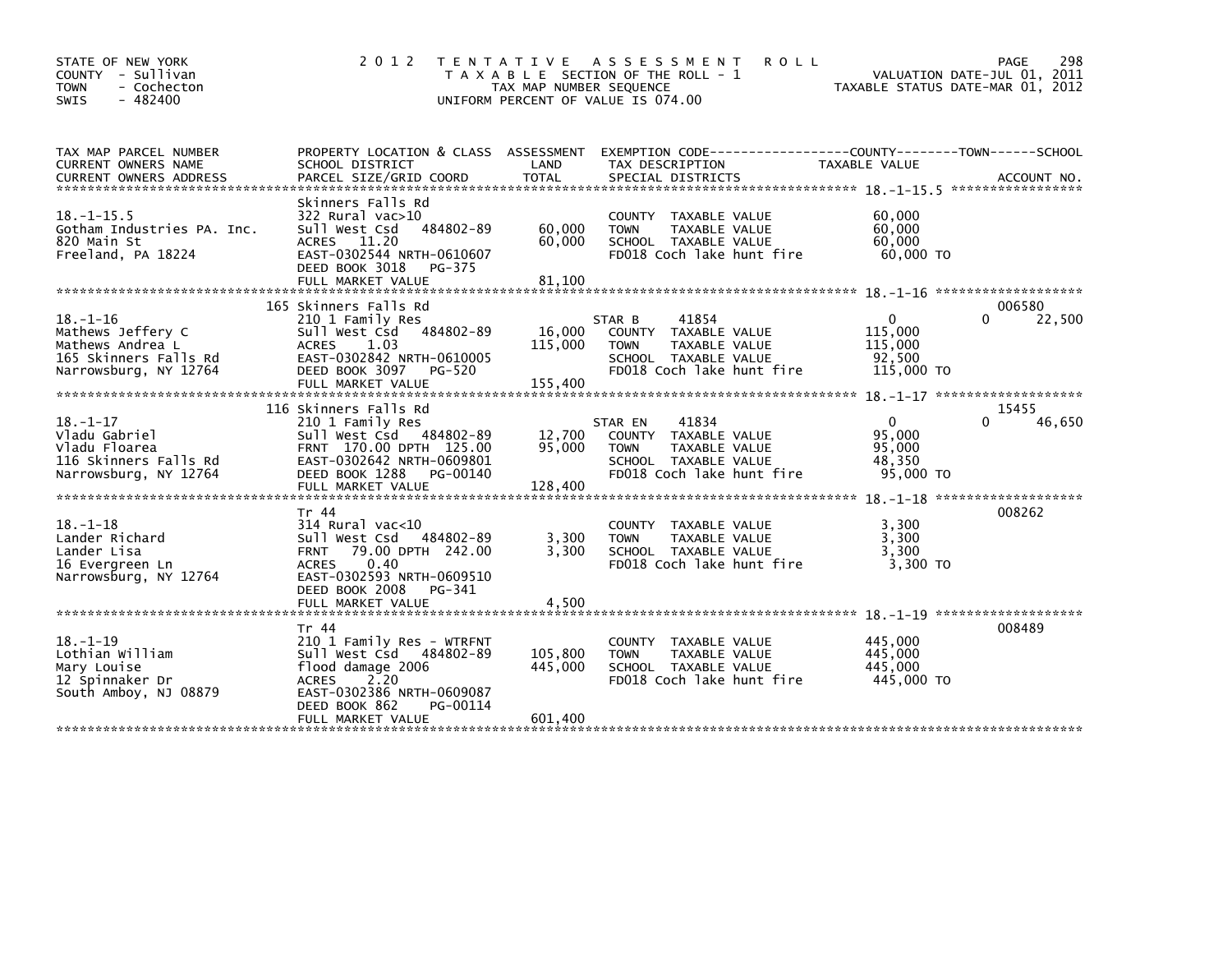| STATE OF NEW YORK<br>COUNTY - Sullivan<br>- Cochecton<br><b>TOWN</b><br>$-482400$<br><b>SWIS</b>                                        | 2 0 1 2                                                                                                                                                                                | TAX MAP NUMBER SEQUENCE    | TENTATIVE ASSESSMENT<br><b>ROLL</b><br>T A X A B L E SECTION OF THE ROLL - 1<br>UNIFORM PERCENT OF VALUE IS 074.00  | PAGE<br>VALUATION DATE-JUL 01, 2011<br>TAXABLE STATUS DATE-MAR 01, 2012                                                          | 299 |
|-----------------------------------------------------------------------------------------------------------------------------------------|----------------------------------------------------------------------------------------------------------------------------------------------------------------------------------------|----------------------------|---------------------------------------------------------------------------------------------------------------------|----------------------------------------------------------------------------------------------------------------------------------|-----|
| TAX MAP PARCEL NUMBER<br>CURRENT OWNERS NAME<br><b>CURRENT OWNERS ADDRESS</b>                                                           | SCHOOL DISTRICT<br>PARCEL SIZE/GRID COORD                                                                                                                                              | LAND<br><b>TOTAL</b>       | TAX DESCRIPTION<br>SPECIAL DISTRICTS                                                                                | PROPERTY LOCATION & CLASS ASSESSMENT EXEMPTION CODE----------------COUNTY-------TOWN------SCHOOL<br>TAXABLE VALUE<br>ACCOUNT NO. |     |
| $18.-1-20.1$<br>Franco Mariano<br>Franco Kyung<br>1175 County Road 114<br>Cochecton, NY 12726                                           | Skinners Falls Rd<br>322 Rural vac>10<br>Sull West Csd 484802-89<br>Lot 7 Of Sub Div<br>10.80<br>ACRES<br>EAST-0303594 NRTH-0609658<br>DEED BOOK 1289<br>PG-00208<br>FULL MARKET VALUE | 30,800<br>30,800<br>41.600 | <b>COUNTY</b><br>TAXABLE VALUE<br><b>TOWN</b><br>TAXABLE VALUE<br>SCHOOL TAXABLE VALUE<br>FD018 Coch lake hunt fire | 015456<br>30,800<br>30,800<br>30,800<br>30,800 TO                                                                                |     |
| $18. - 1 - 20.2$<br>Lander Richard<br>Lander Lisa<br>Rt 97<br>Narrowsburg, NY 12764                                                     | Tr 44<br>$314$ Rural vac<10<br>484802-89<br>Sull West Csd<br>5.60<br><b>ACRES</b><br>EAST-0302797 NRTH-0609114<br>DEED BOOK 2008<br>PG-341                                             | 40,000<br>40.000           | COUNTY TAXABLE VALUE<br><b>TOWN</b><br>TAXABLE VALUE<br>SCHOOL TAXABLE VALUE<br>FD018 Coch lake hunt fire           | 008263<br>40,000<br>40,000<br>40.000<br>40,000 TO                                                                                |     |
| $18. - 1 - 20.4$<br>Wolff Rohen Susanne<br>wolff william<br>890 West End Ave Ph B<br>New York, NY 10025<br>**************************** | Tr 44<br>322 Rural vac>10<br>Sull West Csd<br>484802-89<br><b>ACRES</b><br>17.30<br>EAST-0304054 NRTH-0608151<br>DEED BOOK 2301<br>PG-586<br>FULL MARKET VALUE                         | 70,000<br>70.000<br>94,600 | <b>COUNTY</b><br>TAXABLE VALUE<br><b>TOWN</b><br>TAXABLE VALUE<br>SCHOOL TAXABLE VALUE<br>FD018 Coch lake hunt fire | 70,000<br>70,000<br>70.000<br>70,000 TO                                                                                          |     |
| $18. - 1 - 20.5$<br>Wolff Rohen Susanne<br>wolff william<br>890 West End Ave Ph B<br>New York, NY 10025                                 | Tr 44 Skinners Falls Rd<br>260 Seasonal res<br>Sull West Csd<br>484802-89<br><b>ACRES</b><br>7.40<br>EAST-0303551 NRTH-0608838<br>DEED BOOK 2301<br>PG-591<br>FULL MARKET VALUE        | 28,200<br>45,600<br>61.600 | COUNTY TAXABLE VALUE<br>TAXABLE VALUE<br><b>TOWN</b><br>SCHOOL TAXABLE VALUE<br>FD018 Coch lake hunt fire           | 45,600<br>45,600<br>45.600<br>45,600 TO<br>*****************                                                                     |     |
| $18. - 1 - 20.6$<br>Brewer Michael H<br>Hegarty Bernadette Ann<br>18 Foxwood Ter<br>Modena, NY 12548                                    | Tr44<br>314 Rural vac<10<br>484802-89<br>Sull West Csd<br>Lot 8 Of Sub Div<br>8.50<br><b>ACRES</b><br>EAST-0304131 NRTH-0609232<br>DEED BOOK 2073<br>PG-669<br>FULL MARKET VALUE       | 25,500<br>25,500<br>34,500 | COUNTY TAXABLE VALUE<br>TAXABLE VALUE<br><b>TOWN</b><br>SCHOOL TAXABLE VALUE<br>FD018 Coch lake hunt fire           | 25,500<br>25,500<br>25.500<br>25,500 TO                                                                                          |     |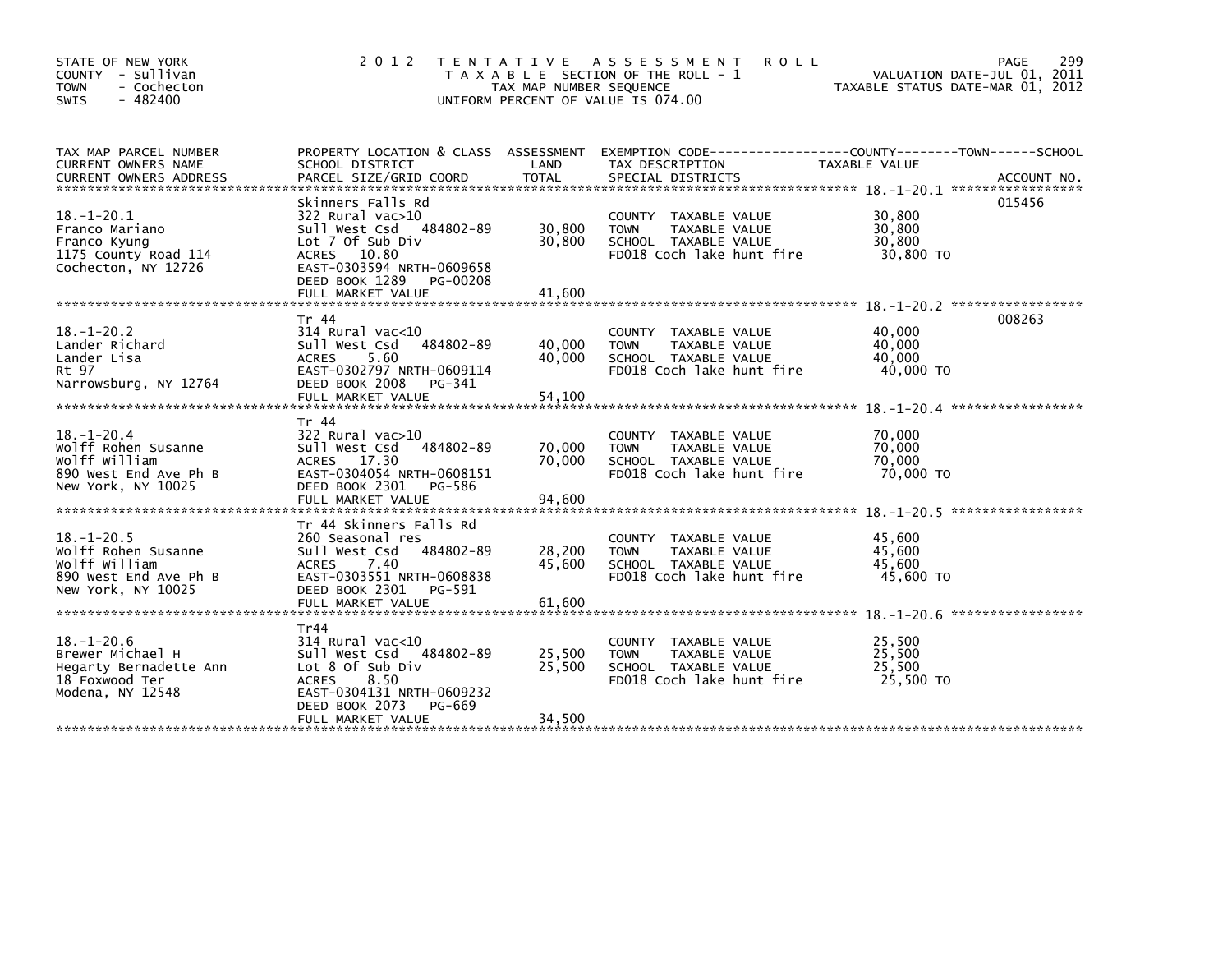| STATE OF NEW YORK<br>COUNTY<br>- Sullivan<br>- Cochecton<br><b>TOWN</b><br>$-482400$<br><b>SWIS</b> | 2 0 1 2                                                                                                                                                                           | T E N T A T I V E<br>TAX MAP NUMBER SEQUENCE | A S S E S S M E N T<br><b>ROLL</b><br>T A X A B L E SECTION OF THE ROLL - 1<br>UNIFORM PERCENT OF VALUE IS 074.00                      | TAXABLE STATUS DATE-MAR 01, 2012                        | PAGE<br>300<br>VALUATION DATE-JUL 01, 2011 |
|-----------------------------------------------------------------------------------------------------|-----------------------------------------------------------------------------------------------------------------------------------------------------------------------------------|----------------------------------------------|----------------------------------------------------------------------------------------------------------------------------------------|---------------------------------------------------------|--------------------------------------------|
| TAX MAP PARCEL NUMBER<br><b>CURRENT OWNERS NAME</b><br><b>CURRENT OWNERS ADDRESS</b>                | PROPERTY LOCATION & CLASS ASSESSMENT<br>SCHOOL DISTRICT<br>PARCEL SIZE/GRID COORD                                                                                                 | LAND<br><b>TOTAL</b>                         | EXEMPTION        CODE------------------COUNTY-------TOWN------SCHOOL<br>TAX DESCRIPTION<br>SPECIAL DISTRICTS                           | TAXABLE VALUE                                           | ACCOUNT NO.                                |
| $18. - 1 - 20.7$<br>Billard Lionel M<br>Carlsen Kim L<br>7639 Route 97<br>Narrowsburg, NY 12764     | 7639 Rt 97<br>210 1 Family Res<br>Sull West Csd 484802-89<br>Lot 9 Of Sub Div<br>3.90<br><b>ACRES</b><br>EAST-0304978 NRTH-0607740<br>FULL MARKET VALUE                           | 27,800<br>206,000<br>278,400                 | 41854<br>STAR B<br>TAXABLE VALUE<br><b>COUNTY</b><br>TAXABLE VALUE<br><b>TOWN</b><br>SCHOOL TAXABLE VALUE<br>FD018 Coch lake hunt fire | $\Omega$<br>206,000<br>206,000<br>183,500<br>206,000 TO | 22,500<br>0                                |
| $18. - 1 - 20.8$<br>Donnelly Michael G<br>79 Forest View Dr<br>Wappinger Falls, NY 12590            | Tr44<br>260 Seasonal res<br>Sull West Csd<br>484802-89<br>Lot 10 of Sub Div<br>9.79<br><b>ACRES</b><br>EAST-0303080 NRTH-0609520<br>DEED BOOK 1604<br>PG-427<br>FULL MARKET VALUE | 42,600<br>76,500<br>103,400                  | <b>COUNTY</b><br>TAXABLE VALUE<br>TAXABLE VALUE<br><b>TOWN</b><br>SCHOOL TAXABLE VALUE<br>FD018 Coch lake hunt fire                    | 76,500<br>76,500<br>76,500<br>76,500 TO                 |                                            |
|                                                                                                     |                                                                                                                                                                                   |                                              |                                                                                                                                        |                                                         |                                            |
| $18. - 1 - 21$<br>Warren Walter<br>Warren Lois<br>7670 Rt 97<br>Narrowsburg, NY 12764               | 3452 Ny 97<br>270 Mfg housing<br>Sull West Csd 484802-89<br>FRNT 100.00 DPTH 150.00<br>EAST-0304543 NRTH-0609227<br>DEED BOOK 1458<br>PG-0425<br>FULL MARKET VALUE                | 12,000<br>33,700<br>45,500                   | STAR B<br>41854<br>TAXABLE VALUE<br><b>COUNTY</b><br>TAXABLE VALUE<br><b>TOWN</b><br>SCHOOL TAXABLE VALUE<br>FD018 Coch lake hunt fire | $\mathbf{0}$<br>33,700<br>33,700<br>11,200<br>33,700 TO | 009240<br>22,500<br>0                      |
| $18. - 1 - 22$<br>Massina Gale Monique Lynne<br>7654 Route 97<br>Narrowsburg, NY 12764              | N Y S 97<br>$314$ Rural vac<10<br>Sull West Csd<br>484802-89<br>FRNT 100.00 DPTH 150.00<br>EAST-0304555 NRTH-0609122<br>DEED BOOK 2255<br>PG-463                                  | 3,000<br>3.000                               | <b>COUNTY</b><br>TAXABLE VALUE<br>TAXABLE VALUE<br><b>TOWN</b><br>SCHOOL TAXABLE VALUE<br>FD018 Coch lake hunt fire                    | 3,000<br>3,000<br>3,000<br>3,000 TO                     | 009301                                     |
| $18. - 1 - 23$<br>Messina Gale Monique Lynne<br>7654 Route 97<br>Narrowsburg, NY 12764              | N Y S 97<br>$314$ Rural vac<10<br>Sull West Csd<br>484802-89<br>FRNT 100.00 DPTH 150.00<br>EAST-0304570 NRTH-0609021<br>DEED BOOK 2255<br>PG-463<br>FULL MARKET VALUE             | 3,000<br>3,000<br>4.100                      | <b>COUNTY</b><br>TAXABLE VALUE<br>TAXABLE VALUE<br><b>TOWN</b><br>SCHOOL TAXABLE VALUE<br>FD018 Coch lake hunt fire                    | 3.000<br>3,000<br>3.000<br>3,000 TO                     | 009300                                     |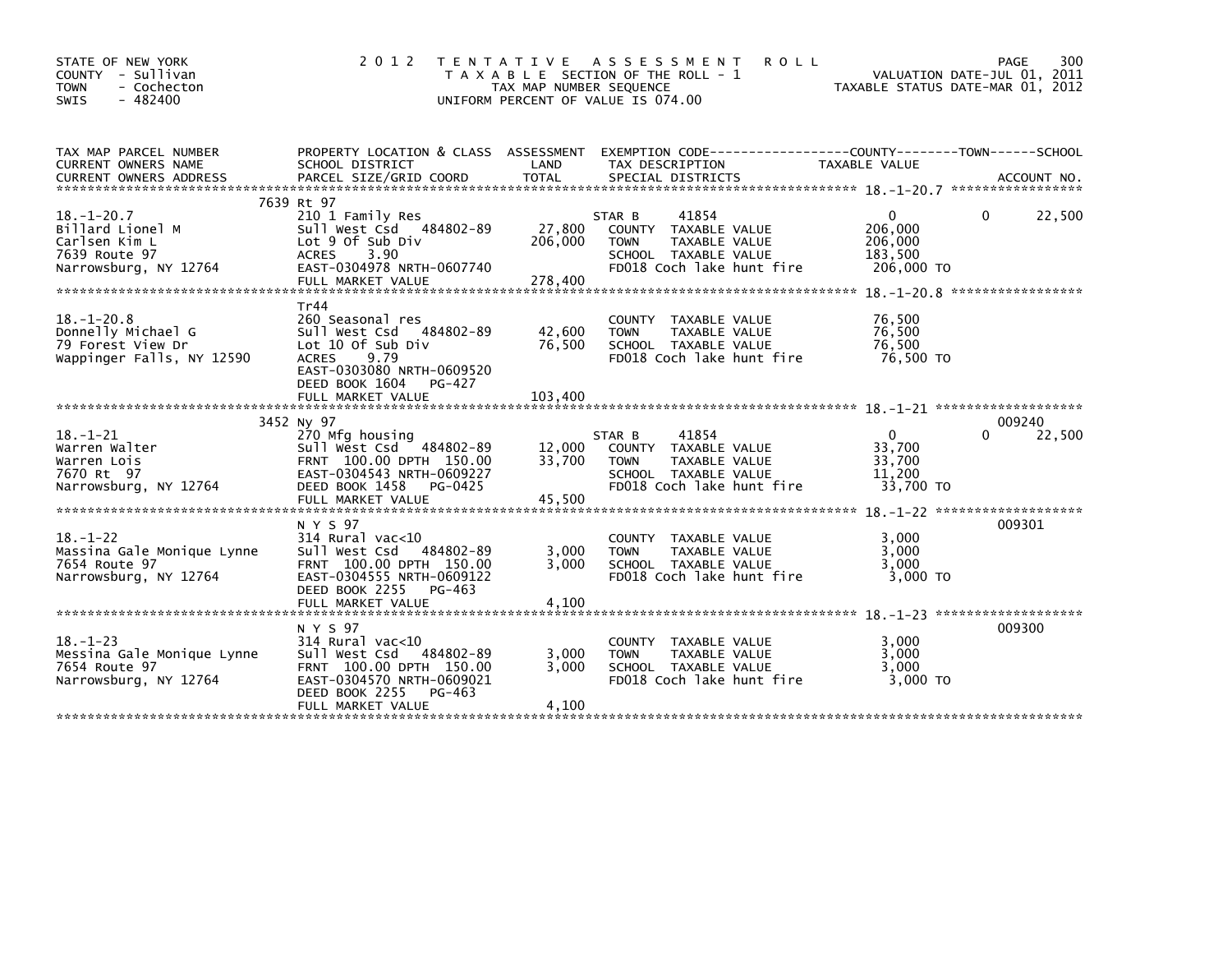| STATE OF NEW YORK<br>COUNTY - Sullivan<br><b>TOWN</b><br>- Cochecton<br>$-482400$<br><b>SWIS</b>        | 2 0 1 2                                                                                                                                                                                                    | ASSESSMENT<br><b>ROLL</b><br>T E N T A T I V E<br>T A X A B L E SECTION OF THE ROLL - 1<br>TAX MAP NUMBER SEQUENCE<br>UNIFORM PERCENT OF VALUE IS 074.00                                                                     | 301<br>PAGE<br>VALUATION DATE-JUL 01, 2011<br>TAXABLE STATUS DATE-MAR 01, 2012                                          |
|---------------------------------------------------------------------------------------------------------|------------------------------------------------------------------------------------------------------------------------------------------------------------------------------------------------------------|------------------------------------------------------------------------------------------------------------------------------------------------------------------------------------------------------------------------------|-------------------------------------------------------------------------------------------------------------------------|
| TAX MAP PARCEL NUMBER<br>CURRENT OWNERS NAME<br><b>CURRENT OWNERS ADDRESS</b>                           | PROPERTY LOCATION & CLASS ASSESSMENT<br>SCHOOL DISTRICT<br>PARCEL SIZE/GRID COORD                                                                                                                          | LAND<br>TAX DESCRIPTION<br><b>TOTAL</b><br>SPECIAL DISTRICTS                                                                                                                                                                 | EXEMPTION        CODE-----------------COUNTY--------TOWN------SCHOOL<br>TAXABLE VALUE<br>ACCOUNT NO.                    |
| $18. - 1 - 24$<br>Messina Gale Monique Lynne<br>7654 Route 97<br>Narrowsburg, NY 12764                  | 7654 Nys 97<br>210 1 Family Res<br>Sull West Csd 484802-89<br>FRNT 100.00 DPTH 150.00<br>EAST-0304589 NRTH-0608922<br>DEED BOOK 514<br>PG-00274<br>FULL MARKET VALUE                                       | 41854<br>STAR B<br>12,000<br>COUNTY TAXABLE VALUE<br>105,000<br><b>TOWN</b><br>TAXABLE VALUE<br>SCHOOL TAXABLE VALUE<br>FD018 Coch lake hunt fire<br>141,900                                                                 | 009280<br>22,500<br><sup>n</sup><br>$\Omega$<br>105,000<br>105,000<br>82,500<br>105,000 TO<br>*******************       |
| $18. - 1 - 25$<br>Utegg Harold<br>Utegg Shirley<br>7648 Route 97<br>Narrowsburg, NY 12764               | 7648 State Route 97<br>210 1 Family Res<br>484802-89<br>Sull West Csd<br>FRNT 200.00 DPTH 150.00<br>EAST-0304627 NRTH-0608729<br>DEED BOOK 615<br>PG-00249<br>FULL MARKET VALUE                            | WAR VET<br>41121<br>41834<br>20.700 STAR EN<br>102,500<br>COUNTY<br>TAXABLE VALUE<br><b>TAXABLE VALUE</b><br><b>TOWN</b><br>SCHOOL TAXABLE VALUE<br>138,500<br>FD018 Coch lake hunt fire                                     | 016040<br>15,375<br>$\Omega$<br>15,375<br>$\mathbf{0}$<br>46,650<br>0<br>87,125<br>87,125<br>55,850<br>102,500 TO       |
| $18. - 1 - 27$<br>Goldstein Moshe<br>322 Felter Ave<br>Hewlett, NY 11557                                | <b>NYS 97</b><br>$314$ Rural vac<10<br>Sull West Csd<br>484802-89<br>FRNT 100.00 DPTH 150.00<br>EAST-0304663 NRTH-0608584<br>DEED BOOK 2012<br>PG-1797<br>FULL MARKET VALUE                                | COUNTY TAXABLE VALUE<br>3,000<br><b>TOWN</b><br>TAXABLE VALUE<br>3.000<br>SCHOOL TAXABLE VALUE<br>FD018 Coch lake hunt fire<br>4,100                                                                                         | 001660<br>3,000<br>3.000<br>3.000<br>3,000 TO                                                                           |
| $18. - 1 - 28$<br>Newman Judith<br>Attn: Jack Silberlicht<br>963 County Road 3495<br>Hawkings, TX 75765 | Tr 44<br>$314$ Rural vac<10<br>484802-89<br>Sull West Csd<br>Land-Locked<br><b>ACRES</b><br>4.00<br>EAST-0304311 NRTH-0608048<br>DEED BOOK 492<br>PG-00015<br>FULL MARKET VALUE                            | COUNTY TAXABLE VALUE<br>4,000<br>TAXABLE VALUE<br><b>TOWN</b><br>4.000<br>SCHOOL TAXABLE VALUE<br>FD018 Coch lake hunt fire<br>5.400                                                                                         | 010690<br>4,000<br>4.000<br>4.000<br>4,000 TO                                                                           |
| $18. - 1 - 29.1$<br>Hoffmann Herbert P<br>Hoffmann Alice C<br>7599 Route 97<br>Narrowsburg, NY 12764    | 3357 Nys 97<br>210 1 Family Res<br>Sull West Csd 484802-89<br>Life Estate Herbert, alice<br><b>ACRES</b><br>3.95 BANKN140687<br>EAST-0304732 NRTH-0607490<br>DEED BOOK 2026<br>PG-605<br>FULL MARKET VALUE | 86 PCT OF VALUE USED FOR EXEMPTION PURPOSES<br>41121<br>WAR VET<br>27,800 STAR B<br>41854<br>125,800<br>COUNTY TAXABLE VALUE<br>TAXABLE VALUE<br><b>TOWN</b><br>SCHOOL TAXABLE VALUE<br>FD018 Coch lake hunt fire<br>170,000 | 006498<br>16,228<br>$\Omega$<br>16,228<br>22,500<br>$\Omega$<br>$\Omega$<br>109,572<br>109,572<br>103,300<br>125,800 TO |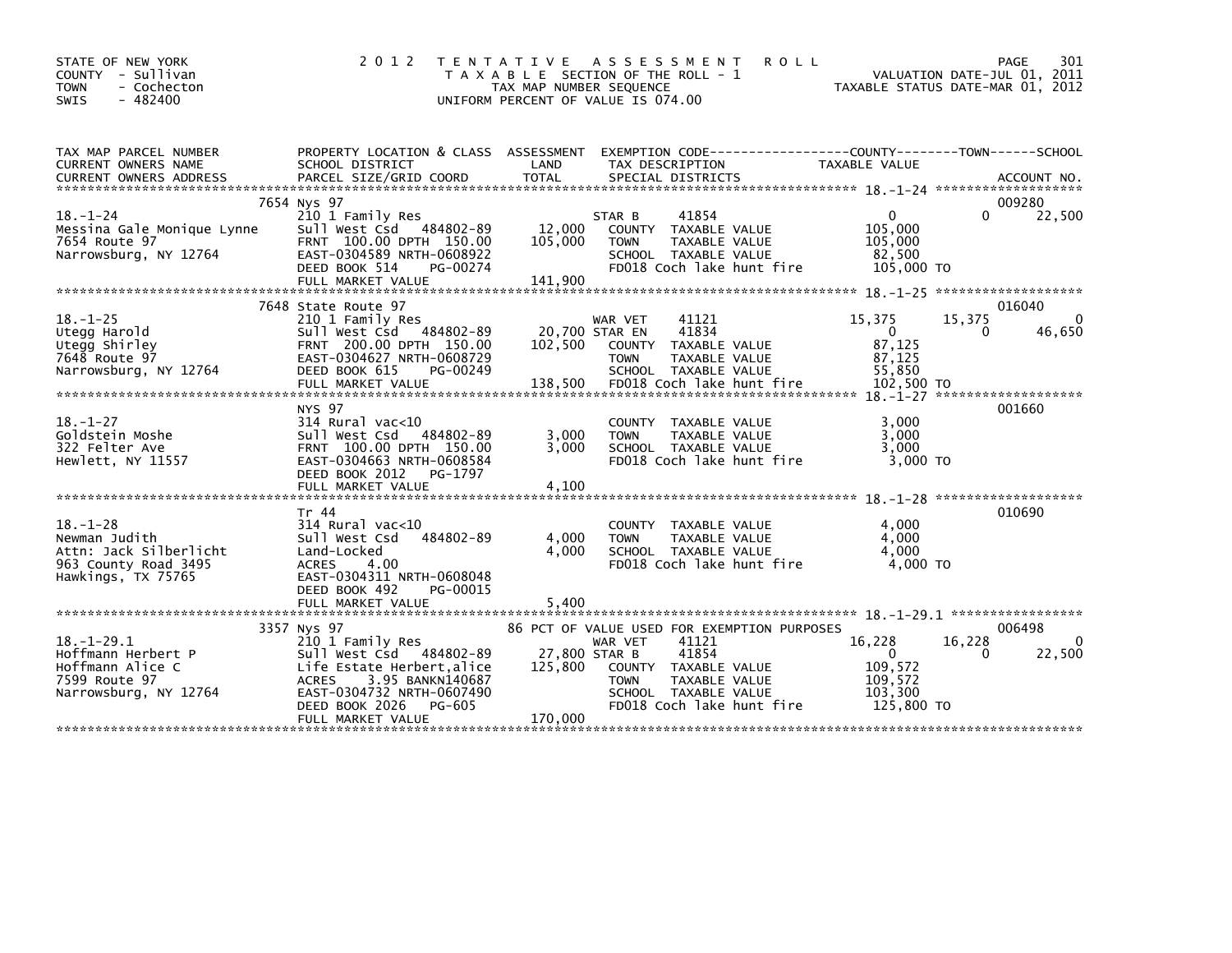| STATE OF NEW YORK<br>COUNTY - Sullivan<br>- Cochecton<br><b>TOWN</b><br>$-482400$<br>SWIS                     | 2012 TENTATIVE ASSESSMENT                                                                                                                                               | T A X A B L E SECTION OF THE ROLL - 1<br>TAX MAP NUMBER SEQUENCE<br>UNIFORM PERCENT OF VALUE IS 074.00 | <b>ROLL</b>                                                                                                | VALUATION DATE-JUL 01, 2011<br>VALUATION DATE SUL 11        | 302<br>PAGE              |
|---------------------------------------------------------------------------------------------------------------|-------------------------------------------------------------------------------------------------------------------------------------------------------------------------|--------------------------------------------------------------------------------------------------------|------------------------------------------------------------------------------------------------------------|-------------------------------------------------------------|--------------------------|
| TAX MAP PARCEL NUMBER<br>CURRENT OWNERS NAME<br>CURRENT OWNERS ADDRESS                                        | PROPERTY LOCATION & CLASS ASSESSMENT<br>SCHOOL DISTRICT                                                                                                                 | LAND                                                                                                   | TAX DESCRIPTION                                                                                            | TAXABLE VALUE                                               |                          |
| 18. –1–29. 2<br>Scardino Michael<br>Scardino Lorriane Mouse fire 2008<br>7611 Nys 97<br>Narrowsburg, NY 12764 | 7611 State Route 97<br>210 1 Family Res<br>Sull West Csd 484802-89<br>ACRES 4.13 BANK0060806<br>EAST-0304516 NRTH-0608009<br>DEED BOOK 1655 PG-286<br>FULL MARKET VALUE | STAR B<br>170,000<br><b>TOWN</b><br>229,700                                                            | 41854<br>28,500 COUNTY TAXABLE VALUE<br>TAXABLE VALUE<br>SCHOOL TAXABLE VALUE<br>FD018 Coch lake hunt fire | $\mathbf{0}$<br>170,000<br>170,000<br>147,500<br>170,000 TO | $\overline{0}$<br>22,500 |
| $18. - 1 - 30$<br>Wolfe Fred<br>wolfe Gerda<br>7584 Rt 97<br>Narrowsburg, NY 12764                            | 7584 N Y S 97<br>415 Motel<br>Sull West Csd 484802-89<br>Motel<br>ACRES 3.20<br>EAST-0305112 NRTH-0607320<br>DEED BOOK 1267<br>PG-00173<br>FULL MARKET VALUE            | 30,500<br>TOWN<br>217,700<br>294,200                                                                   | COUNTY TAXABLE VALUE<br>TAXABLE VALUE<br>SCHOOL TAXABLE VALUE<br>FD018 Coch lake hunt fire                 | 217,700<br>217,700<br>217,700<br>217,700 TO                 | 003390                   |
|                                                                                                               |                                                                                                                                                                         |                                                                                                        |                                                                                                            |                                                             |                          |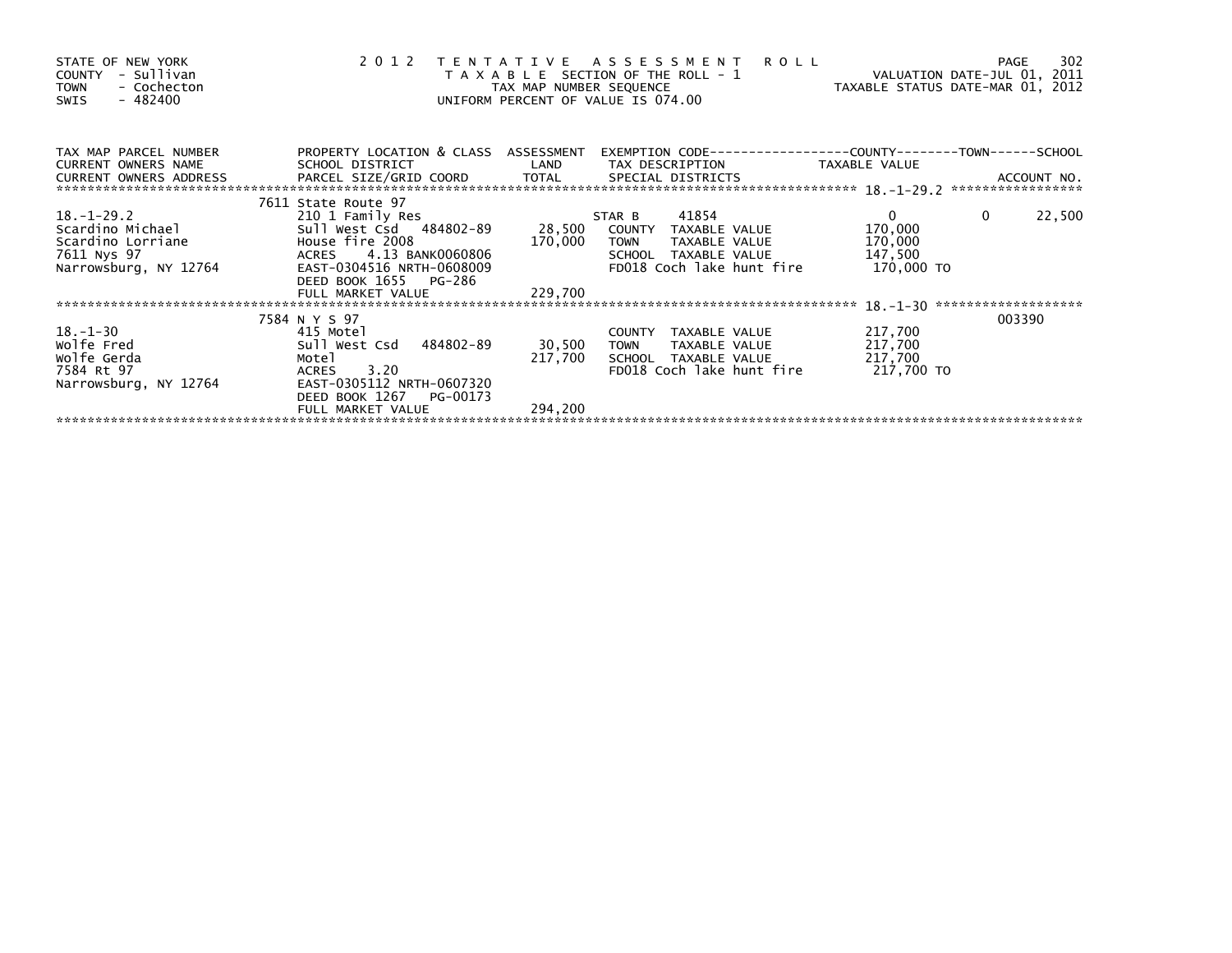| STATE OF NEW YORK   | 2012 TENTATIVE ASSESSMENT ROLL        | PAGE                             | 303             |
|---------------------|---------------------------------------|----------------------------------|-----------------|
| COUNTY - Sullivan   | T A X A B L E SECTION OF THE ROLL - 1 | VALUATION DATE-JUL 01, 2011      |                 |
| - Cochecton<br>TOWN | MAP SECTION - 018                     | TAXABLE STATUS DATE-MAR 01, 2012 |                 |
| - 482400<br>SWIS    | SUB-SECTION-                          |                                  | RPS150/V04/L015 |
|                     | UNIFORM PERCENT OF VALUE IS 074.00    | CURRENT DATE 4/20/2012           |                 |

# \*\*\* S P E C I A L D I S T R I C T S U M M A R Y \*\*\*

| CODE | DISTRICT NAME PARCELS                       | EXTENSION<br>TOTAL<br><b>TYPF</b> | EXTENSION<br><b>VALUE</b> | AD VALOREM<br><b>VALUE</b> | <b>EXEMPT</b><br><b>AMOUNT</b> | TAXABLE<br><b>VALUE</b> |
|------|---------------------------------------------|-----------------------------------|---------------------------|----------------------------|--------------------------------|-------------------------|
|      | OTO08 Omitted taxes<br>OT009 2009 Omitted t | 1 MOVTAX<br>1 MOVTAX              | 2656.69<br>2677.42        |                            |                                | 2.656.69<br>2.677.42    |
|      | OT010 2010 Omitted t                        | 2 MOVTAX                          | 3713.19                   |                            |                                | 3.713.19                |
|      | FD018 Coch lake hunt                        | 128 TOTAL                         |                           | 10851.510                  |                                | 10851.510               |

### \*\*\* S C H O O L D I S T R I C T S U M M A R Y \*\*\*

| CODE   | DISTRICT NAME | TOTAL<br><b>PARCELS</b> | ASSESSED<br>LAND | ASSESSED<br><b>TOTAL</b> | <b>EXEMPT</b><br><b>AMOUNT</b> | <b>TOTAL</b><br><b>TAXABLE</b> | <b>STAR</b><br><b>AMOUNT</b> | <b>STAR</b><br><b>TAXABLE</b> |
|--------|---------------|-------------------------|------------------|--------------------------|--------------------------------|--------------------------------|------------------------------|-------------------------------|
| 484802 | Sull West Csd | 128                     | 4704.258         | 10851.510                | 291.843                        | 10559.667                      | 892.350                      | 9667, 317                     |
|        | SUB-TOTAL     | 128                     | 4704.258         | 10851,510                | 291.843                        | 10559.667                      | 892.350                      | 9667,317                      |
| 484889 | West Sull Lib | 128                     | 4704.258         | 10851,510                | 291.843                        | 10559.667                      | 892.350                      | 9667,317                      |
|        | T O T A L     | 256                     | 9408.516         | 21703,020                | 583,686                        | 21119.334                      | 1784,700                     | 19334,634                     |

### \*\*\* S Y S T E M C O D E S S U M M A R Y \*\*\*

## NO SYSTEM EXEMPTIONS AT THIS LEVEL

## \*\*\* E X E M P T I O N S U M M A R Y \*\*\*

| <b>CODE</b> | DESCRIPTION  | <b>TOTAL</b><br><b>PARCELS</b> | <b>COUNTY</b> | <b>TOWN</b> | <b>SCHOOL</b> |
|-------------|--------------|--------------------------------|---------------|-------------|---------------|
| 41121       | WAR VET      |                                | 73,828        | 73,828      |               |
| 41131       | COMBAT VET   |                                | 22,900        | 22,900      |               |
| 41162       | $CW_15_VET/$ |                                | 9,000         |             |               |
| 41720       | AGRI DIST    |                                | 32,473        | 32,473      | 32,473        |
| 41800       | AGED-CTS     |                                | 32,513        | 32,513      | 38,250        |
| 41834       | STAR EN      | 9                              |               |             | 419,850       |
| 41854       | STAR B       | 21                             |               |             | 472,500       |
| 47460       | FOREST LND   |                                | 221,120       | 221,120     | 221,120       |
|             | TOTAL        | 42                             | 391,834       | 382,834     | 1184, 193     |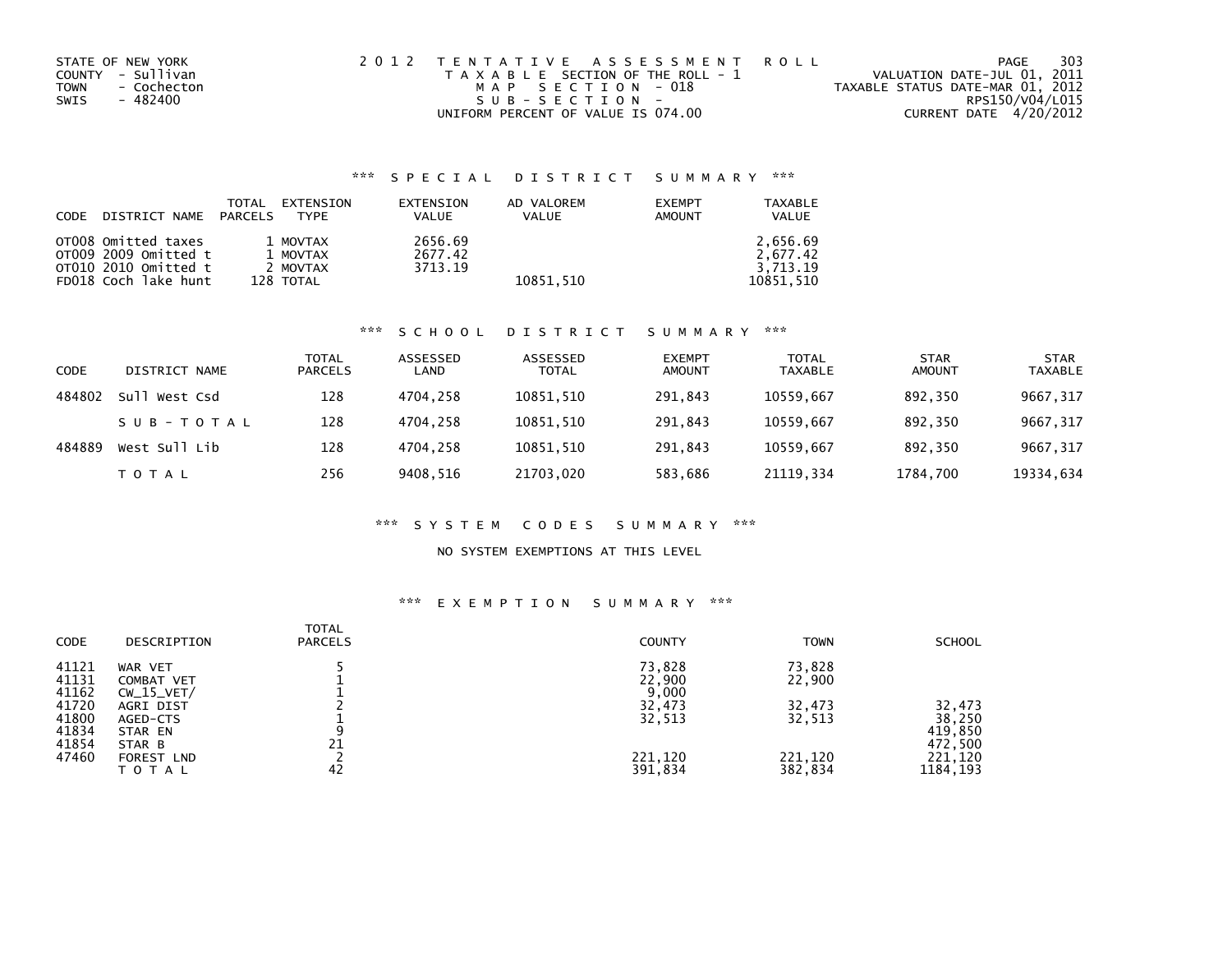| STATE OF NEW YORK   | 2012 TENTATIVE ASSESSMENT ROLL        | 304<br>PAGE                      |
|---------------------|---------------------------------------|----------------------------------|
| COUNTY - Sullivan   | T A X A B L E SECTION OF THE ROLL - 1 | VALUATION DATE-JUL 01, 2011      |
| TOWN<br>- Cochecton | MAP SECTION - 018                     | TAXABLE STATUS DATE-MAR 01, 2012 |
| - 482400<br>SWIS    | SUB-SECTION-                          | RPS150/V04/L015                  |
|                     | UNIFORM PERCENT OF VALUE IS 074.00    | CURRENT DATE 4/20/2012           |

# \*\*\* G R A N D T O T A L S \*\*\*

| ROLL       | DESCRIPTION | <b>TOTAL</b>   | <b>ASSESSED</b> | <b>ASSESSED</b> | <b>TAXABLE</b> | <b>TAXABLE</b> | TAXABLE       | <b>STAR</b>    |
|------------|-------------|----------------|-----------------|-----------------|----------------|----------------|---------------|----------------|
| <b>SEC</b> |             | <b>PARCELS</b> | LAND            | <b>TOTAL</b>    | COUNTY         | <b>TOWN</b>    | <b>SCHOOL</b> | <b>TAXABLE</b> |
|            | TAXABLE     | 128            | 4704,258        | 10851.510       | 10459.676      | 10468.676      | 10559.667     | 9667, 317      |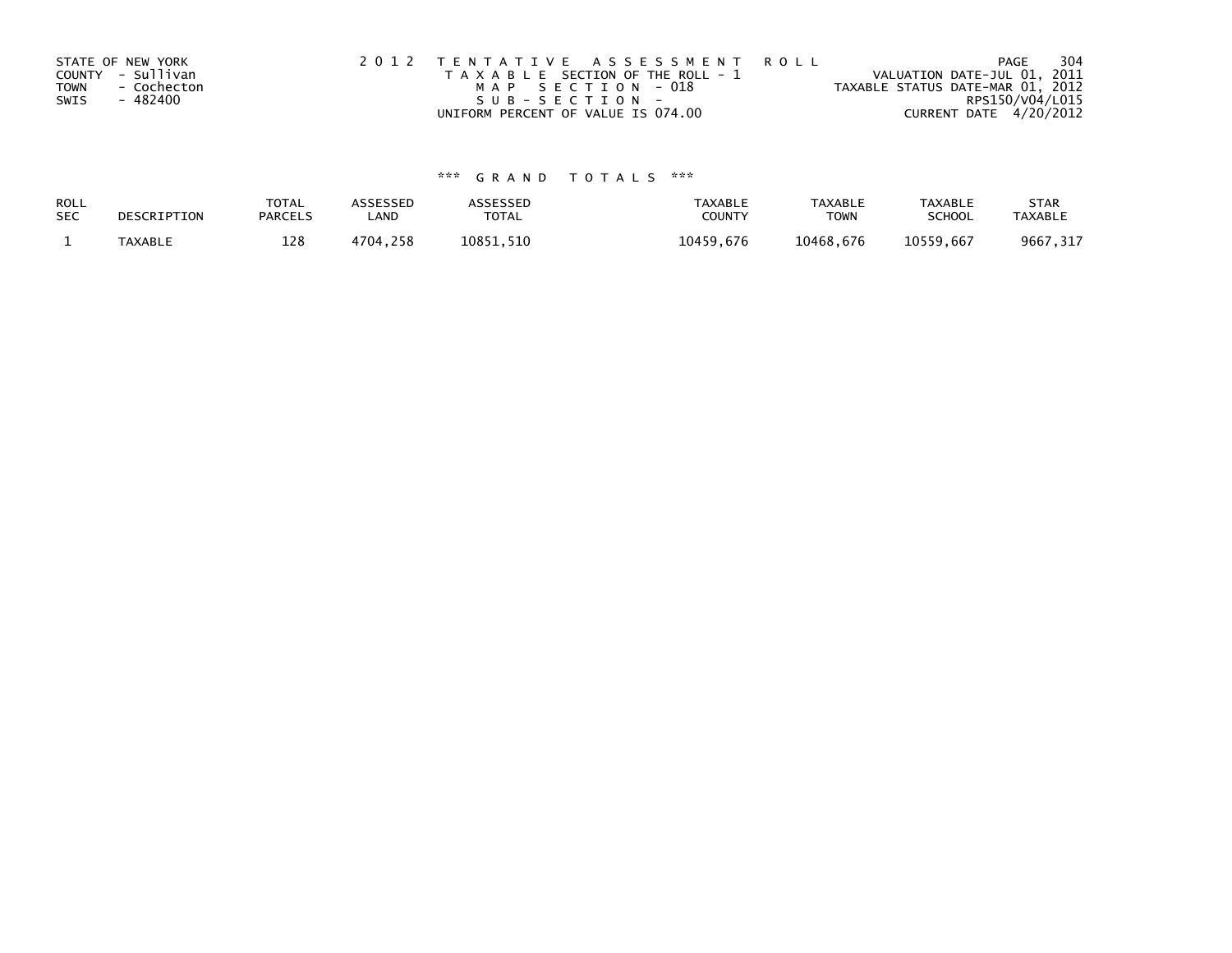| STATE OF NEW YORK<br>COUNTY - Sullivan<br><b>TOWN</b><br>- Cochecton<br>$-482400$<br>SWIS                                                | 2 0 1 2                                                                                                                                                                      | TAX MAP NUMBER SEQUENCE     | TENTATIVE ASSESSMENT<br><b>ROLL</b><br>T A X A B L E SECTION OF THE ROLL - 1<br>UNIFORM PERCENT OF VALUE IS 074.00            | VALUATION DATE-JUL 01, 2011<br>TAXABLE STATUS DATE-MAR 01, 2012 | 305<br>PAGE       |
|------------------------------------------------------------------------------------------------------------------------------------------|------------------------------------------------------------------------------------------------------------------------------------------------------------------------------|-----------------------------|-------------------------------------------------------------------------------------------------------------------------------|-----------------------------------------------------------------|-------------------|
| TAX MAP PARCEL NUMBER<br>CURRENT OWNERS NAME<br><b>CURRENT OWNERS ADDRESS</b>                                                            | PROPERTY LOCATION & CLASS ASSESSMENT<br>SCHOOL DISTRICT<br>PARCEL SIZE/GRID COORD                                                                                            | LAND<br><b>TOTAL</b>        | TAX DESCRIPTION<br>SPECIAL DISTRICTS                                                                                          | TAXABLE VALUE                                                   | ACCOUNT NO.       |
| $19. - 1 - 1$<br>Highland Lake Rod<br>& Gun Club Inc<br>231<br>Barryville, NY 12719<br>MAY BE SUBJECT TO PAYMENT                         | Corduroy Rd<br>900 wild, Forest<br>Sull West Csd 484802-89<br>100 Acres Eligible<br>Forest Exempt.<br>ACRES 100.00<br>EAST-0313640 NRTH-0608010<br>DEED BOOK 713<br>PG-00555 | 152,000<br>152,000          | FOREST LND 47460<br>COUNTY TAXABLE VALUE<br>TAXABLE VALUE<br><b>TOWN</b><br>SCHOOL TAXABLE VALUE<br>FD018 Coch lake hunt fire | 121,600<br>121,600<br>30,400<br>30,400<br>30,400<br>152,000 TO  | 006490<br>121,600 |
| UNDER RPTL480A UNTIL 2021                                                                                                                | FULL MARKET VALUE                                                                                                                                                            | 205,400                     |                                                                                                                               |                                                                 |                   |
| $19. - 1 - 2$<br>Highland Lake Rod & Gun<br>PO Box 231<br>Barryville, NY 12719<br>MAY BE SUBJECT TO PAYMENT<br>UNDER RPTL480A UNTIL 2021 | Corduroy Rd<br>900 Wild, Forest<br>Sull West Csd 484802-89<br>100 Eligible Acres<br>Forest Exempt.<br>ACRES 100.00<br>EAST-0315700 NRTH-0606840<br>DEED BOOK 713<br>PG-00555 | 152,000<br>152,000          | FOREST LND 47460<br>COUNTY TAXABLE VALUE<br><b>TOWN</b><br>TAXABLE VALUE<br>SCHOOL TAXABLE VALUE<br>FD018 Coch lake hunt fire | 121,600<br>121,600<br>30.400<br>30,400<br>30,400<br>152,000 TO  | 006491<br>121,600 |
|                                                                                                                                          |                                                                                                                                                                              |                             |                                                                                                                               |                                                                 | 005617            |
| $19. - 1 - 3.1$<br>Leamer Stephen J<br>405 W 23 St Apt 16G<br>New York, NY 10011                                                         | 140 Mohn Rd<br>210 1 Family Res<br>484802-89<br>Sull West Csd<br>3.33<br><b>ACRES</b><br>EAST-0317830 NRTH-0605950<br>DEED BOOK 2966<br>PG-692                               | 36,000<br>225,900           | COUNTY TAXABLE VALUE<br><b>TOWN</b><br>TAXABLE VALUE<br>SCHOOL TAXABLE VALUE<br>FD018 Coch lake hunt fire                     | 225,900<br>225,900<br>225,900<br>225,900 TO                     |                   |
|                                                                                                                                          |                                                                                                                                                                              |                             |                                                                                                                               |                                                                 |                   |
| $19. - 1 - 3.2$<br>Grund Edwin P<br>Grund Diane M<br>207 Mohn Rd<br>Narrowsburg, NY 12764                                                | Mohn Rd<br>312 Vac w/imprv<br>Sull West Csd<br>484802-89<br>ACRES 29.80<br>EAST-0317475 NRTH-0605924<br>DEED BOOK 2485<br>PG-81<br>FULL MARKET VALUE                         | 53,000<br>88,000<br>118,900 | AGRI DIST 41720<br>COUNTY TAXABLE VALUE<br>TAXABLE VALUE<br><b>TOWN</b><br>SCHOOL TAXABLE VALUE<br>FD018 Coch lake hunt fire  | 22,990<br>22,990<br>65,010<br>65.010<br>65.010<br>88,000 TO     | 005615<br>22,990  |
| MAY BE SUBJECT TO PAYMENT<br>UNDER AGDIST LAW TIL 2016                                                                                   |                                                                                                                                                                              |                             |                                                                                                                               |                                                                 |                   |
|                                                                                                                                          | 207 Mohn Rd                                                                                                                                                                  |                             |                                                                                                                               |                                                                 | 005600            |
| $19. - 1 - 3.3$<br>Grund Edwin P<br>Grund Diane M<br>207 Mohn Rd<br>Narrowsburg, NY 12764                                                | 210 1 Family Res<br>484802-89<br>Sull West Csd<br>4.00<br><b>ACRES</b><br>EAST-0317170 NRTH-0605200<br>DEED BOOK 893<br>PG-00207                                             | 38,500<br>162,500           | COUNTY TAXABLE VALUE<br><b>TOWN</b><br>TAXABLE VALUE<br>SCHOOL TAXABLE VALUE<br>FD018 Coch lake hunt fire                     | 162,500<br>162,500<br>162.500<br>162,500 TO                     |                   |
|                                                                                                                                          | FULL MARKET VALUE                                                                                                                                                            | 219,600                     |                                                                                                                               |                                                                 |                   |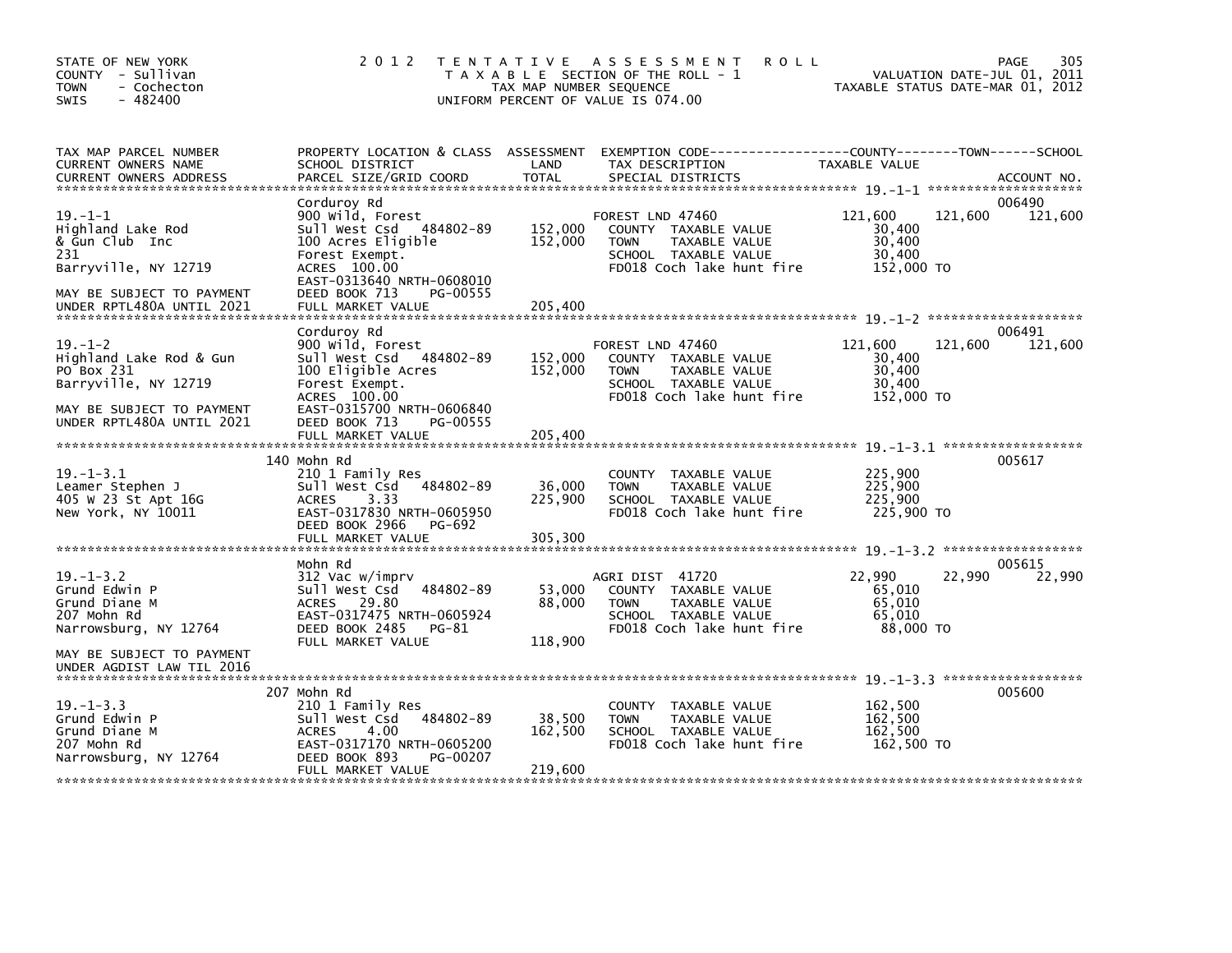| STATE OF NEW YORK<br>COUNTY - Sullivan<br><b>TOWN</b><br>- Cochecton<br>$-482400$<br><b>SWIS</b>                                     | 2 0 1 2                                                                                                                                                                      | TAX MAP NUMBER SEQUENCE      | TENTATIVE ASSESSMENT<br><b>ROLL</b><br>T A X A B L E SECTION OF THE ROLL - 1<br>UNIFORM PERCENT OF VALUE IS 074.00            |                                                            | 306<br>PAGE<br>VALUATION DATE-JUL 01, 2011<br>TAXABLE STATUS DATE-MAR 01, 2012 |
|--------------------------------------------------------------------------------------------------------------------------------------|------------------------------------------------------------------------------------------------------------------------------------------------------------------------------|------------------------------|-------------------------------------------------------------------------------------------------------------------------------|------------------------------------------------------------|--------------------------------------------------------------------------------|
| TAX MAP PARCEL NUMBER<br>CURRENT OWNERS NAME                                                                                         | PROPERTY LOCATION & CLASS ASSESSMENT<br>SCHOOL DISTRICT                                                                                                                      | LAND                         | EXEMPTION CODE-----------------COUNTY-------TOWN------SCHOOL<br>TAX DESCRIPTION                                               | TAXABLE VALUE                                              |                                                                                |
| $19. - 1 - 3.4$<br>Scocca George<br>5 Pinecone Ln<br>Commack, NY 11725                                                               | 116 Mohn Rd<br>210 1 Family Res<br>Sull West Csd 484802-89<br>2.70 BANKC030981<br><b>ACRES</b><br>EAST-0318429 NRTH-0605081<br>DEED BOOK 2575<br>PG-510<br>FULL MARKET VALUE | 24,800<br>128,000<br>173,000 | COUNTY TAXABLE VALUE<br><b>TOWN</b><br>TAXABLE VALUE<br>SCHOOL TAXABLE VALUE<br>FD018 Coch lake hunt fire                     | 128,000<br>128,000<br>128,000<br>128,000 TO                |                                                                                |
|                                                                                                                                      |                                                                                                                                                                              |                              |                                                                                                                               |                                                            |                                                                                |
| $19. - 1 - 3.5$<br>Rugar Daniel<br>Rugar-Pierpoint Elaine<br>190 Mohn Rd<br>Narrowsburg, NY 12764                                    | 190 Mohn Rd<br>210 1 Family Res<br>Sull West Csd<br>484802-89<br>Lot 1<br><b>ACRES</b><br>5.68<br>EAST-0317792 NRTH-0604611<br>DEED BOOK 1496<br>PG-0683                     | 40,800<br>145,000            | 41834<br>STAR EN<br>COUNTY TAXABLE VALUE<br>TAXABLE VALUE<br><b>TOWN</b><br>SCHOOL TAXABLE VALUE<br>FD018 Coch lake hunt fire | $\mathbf{0}$<br>145,000<br>145,000<br>98,350<br>145,000 TO | 46,650<br>$\Omega$                                                             |
|                                                                                                                                      | FULL MARKET VALUE                                                                                                                                                            | 195,900                      |                                                                                                                               |                                                            | *******************                                                            |
|                                                                                                                                      | Mohn Rd                                                                                                                                                                      |                              |                                                                                                                               |                                                            | 005615                                                                         |
| $19. - 1 - 3.6$<br>Walter Michael G<br>54 Mohn Rd<br>Narrowsburg, NY 12764<br>MAY BE SUBJECT TO PAYMENT<br>UNDER AGDIST LAW TIL 2016 | 111 Poultry farm<br>Sull West Csd<br>484802-89<br>ACRES 33.43 BANK0060806<br>EAST-0317970 NRTH-0605220<br>DEED BOOK 2205<br>PG-485<br>FULL MARKET VALUE                      | 97.920<br>186,944<br>252,600 | AGRI DIST 41720<br>COUNTY TAXABLE VALUE<br>TAXABLE VALUE<br><b>TOWN</b><br>SCHOOL TAXABLE VALUE<br>FD018 Coch lake hunt fire  | 96,410<br>90,534<br>90,534<br>90,534<br>186,944 TO         | 96,410<br>96,410                                                               |
|                                                                                                                                      |                                                                                                                                                                              |                              |                                                                                                                               |                                                            |                                                                                |
| $19. - 1 - 3.7$<br>Leamer Stephen J<br>405 W 23 St Apt 16G<br>New York, NY 10011                                                     | Mohn Rd<br>311 Res vac land<br>Sull West Csd<br>484802-89<br>6.33<br><b>ACRES</b><br>EAST-0317970 NRTH-0605220<br>DEED BOOK 2966<br>PG-692<br>FULL MARKET VALUE              | 42,500<br>42,500<br>57,400   | <b>COUNTY</b><br>TAXABLE VALUE<br><b>TAXABLE VALUE</b><br><b>TOWN</b><br>SCHOOL TAXABLE VALUE<br>FD018 Coch lake hunt fire    | 42,500<br>42.500<br>42,500<br>42,500 TO                    | 005615                                                                         |
|                                                                                                                                      |                                                                                                                                                                              |                              |                                                                                                                               |                                                            | ******************                                                             |
| $19. - 1 - 3.8$<br>Walter Michael G<br>54 Mohn Rd<br>Narrowsburg, NY 12764                                                           | Mohn Rd<br>311 Res vac land<br>484802-89<br>Sull West Csd<br>9.20<br><b>ACRES</b><br>EAST-0318841 NRTH-0605417<br>DEED BOOK 2563<br>$PG-11$                                  | 45.600<br>45,600             | AGRI DIST 41720<br>COUNTY TAXABLE VALUE<br><b>TOWN</b><br>TAXABLE VALUE<br>SCHOOL TAXABLE VALUE<br>FD018 Coch lake hunt fire  | 42.920<br>2,680<br>2,680<br>2.680<br>45,600 TO             | 005615<br>42,920<br>42,920                                                     |
| MAY BE SUBJECT TO PAYMENT<br>UNDER AGDIST LAW TIL 2016                                                                               | FULL MARKET VALUE                                                                                                                                                            | 61,600                       |                                                                                                                               |                                                            |                                                                                |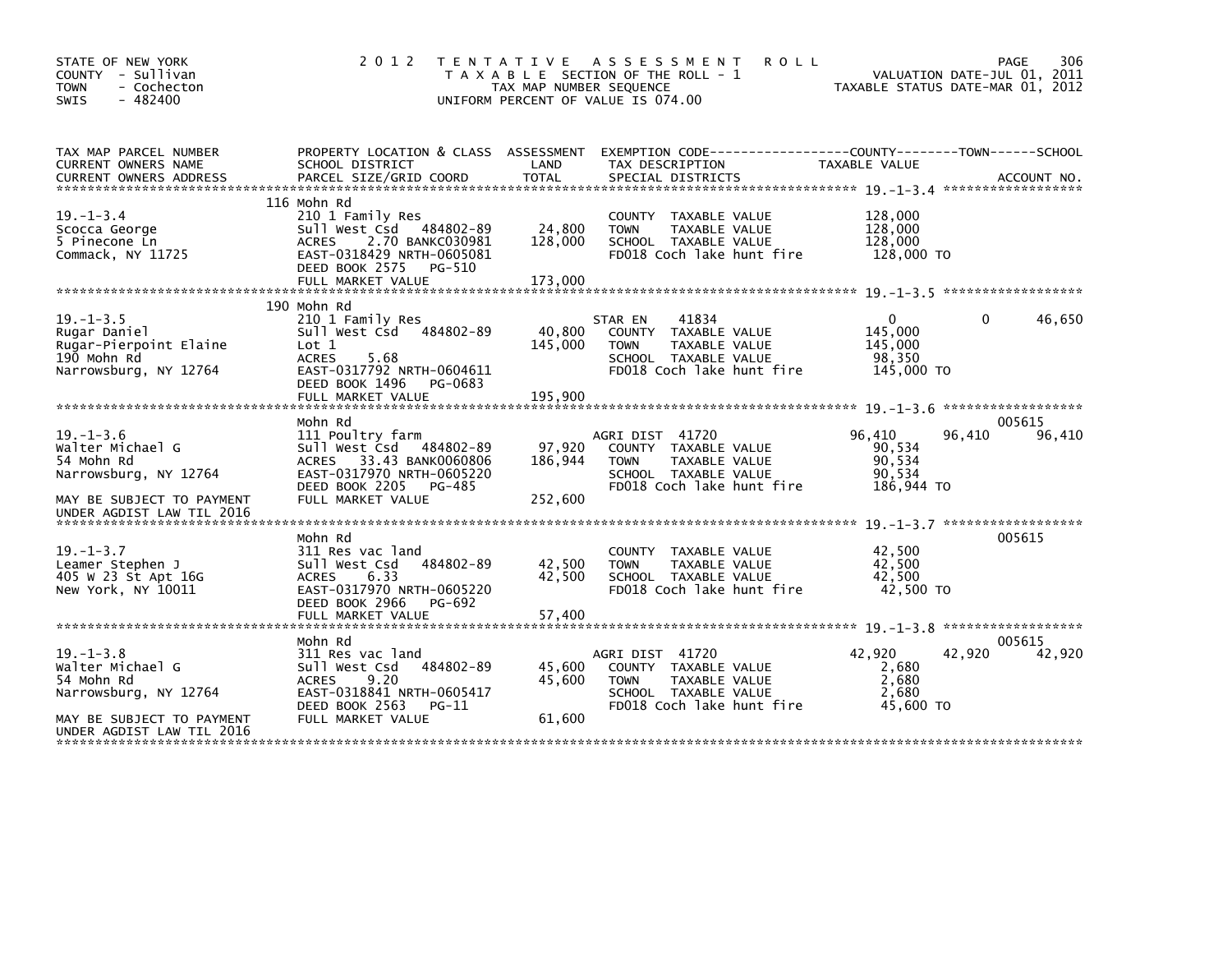| STATE OF NEW YORK<br>COUNTY - Sullivan<br><b>TOWN</b><br>- Cochecton<br>$-482400$<br><b>SWIS</b>                       | 2 0 1 2                                                                                                                                                                       | TENTATIVE ASSESSMENT<br><b>ROLL</b><br>T A X A B L E SECTION OF THE ROLL - 1<br>TAX MAP NUMBER SEQUENCE<br>UNIFORM PERCENT OF VALUE IS 074.00                                 | 307<br>PAGE<br>VALUATION DATE-JUL 01, 2011<br>TAXABLE STATUS DATE-MAR 01, 2012                                     |
|------------------------------------------------------------------------------------------------------------------------|-------------------------------------------------------------------------------------------------------------------------------------------------------------------------------|-------------------------------------------------------------------------------------------------------------------------------------------------------------------------------|--------------------------------------------------------------------------------------------------------------------|
| TAX MAP PARCEL NUMBER<br>CURRENT OWNERS NAME                                                                           | PROPERTY LOCATION & CLASS ASSESSMENT<br>SCHOOL DISTRICT                                                                                                                       | LAND<br>TAX DESCRIPTION                                                                                                                                                       | TAXABLE VALUE<br>ACCOUNT NO.<br>*******************                                                                |
| $19. - 1 - 3.9$<br>Grund Sue A<br>Rodriquez Chris<br>196 Mohn Rd<br>Narrowsburg, NY 12764<br>MAY BE SUBJECT TO PAYMENT | 196 Mohn Rd<br>210 1 Family Res<br>484802-89<br>Sull West Csd<br><b>ACRES</b><br>8.07 BANK0060806<br>EAST-0317970 NRTH-0605220<br>DEED BOOK 2787 PG-324<br>FULL MARKET VALUE  | AGRI DIST 41720<br>45,900 STAR B<br>41854<br>179,000<br>COUNTY TAXABLE VALUE<br><b>TOWN</b><br>TAXABLE VALUE<br>SCHOOL TAXABLE VALUE<br>241,900<br>FD018 Coch lake hunt fire  | 005615<br>22,500<br>22,500<br>22,500<br>$\mathbf{0}$<br>22,500<br>0<br>156,500<br>156,500<br>134,000<br>179,000 TO |
| UNDER AGDIST LAW TIL 2016                                                                                              |                                                                                                                                                                               |                                                                                                                                                                               |                                                                                                                    |
| $19. - 1 - 4$<br>Hubbert Betsy L<br>74 Mohn Rd<br>Narrowsburg, NY 12764                                                | 74 Mohn Rd<br>210 1 Family Res<br>484802-89<br>Sull West Csd<br><b>ACRES</b><br>5.00<br>EAST-0319348 NRTH-0605139<br>DEED BOOK 1831 PG-355<br>FULL MARKET VALUE               | 41834<br>STAR EN<br>31,500<br>COUNTY TAXABLE VALUE<br>97,400<br>TAXABLE VALUE<br><b>TOWN</b><br>SCHOOL TAXABLE VALUE<br>FD018 Coch lake hunt fire<br>131,600                  | 000610<br>46,650<br>$\Omega$<br>0<br>97,400<br>97,400<br>50,750<br>97,400 TO                                       |
|                                                                                                                        | 54 Mohn Rd                                                                                                                                                                    |                                                                                                                                                                               | 005610                                                                                                             |
| $19. - 1 - 5.1$<br>Walter Michael G<br>54 Mohn Rd<br>Narrowsburg, NY 12764<br>MAY BE SUBJECT TO PAYMENT                | 240 Rural res<br>484802-89<br>Sull West Csd<br>ACRES 57.79<br>EAST-0319994 NRTH-0605723<br>DEED BOOK 2563<br>$PG-11$<br>FULL MARKET VALUE                                     | AGRI DIST 41720<br>41854<br>105,400 STAR B<br>175,400<br>COUNTY TAXABLE VALUE<br>TAXABLE VALUE<br><b>TOWN</b><br>SCHOOL TAXABLE VALUE<br>237,000<br>FD018 Coch lake hunt fire | 24,390<br>24.390<br>24,390<br>$\mathbf{0}$<br>22,500<br>0<br>151,010<br>151.010<br>128,510<br>175,400 TO           |
| UNDER AGDIST LAW TIL 2016                                                                                              |                                                                                                                                                                               |                                                                                                                                                                               |                                                                                                                    |
|                                                                                                                        | 50 Mohn Rd                                                                                                                                                                    |                                                                                                                                                                               |                                                                                                                    |
| $19. - 1 - 5.3$<br>Schalck Ronald<br>Schalck Carol<br>399 Delaware Dr<br>Narrowsburg, NY 12764                         | 210 1 Family Res<br>Sull West Csd<br>484802-89<br># 1012516<br>ACRES 13.71<br>EAST-0319935 NRTH-0604808<br>DEED BOOK 2154<br>PG-117                                           | 41854<br>STAR B<br>52,700<br>COUNTY TAXABLE VALUE<br>127,000<br>TAXABLE VALUE<br><b>TOWN</b><br>SCHOOL TAXABLE VALUE<br>FD018 Coch lake hunt fire                             | 22,500<br>$\Omega$<br>$\Omega$<br>127,000<br>127,000<br>104,500<br>127,000 TO                                      |
|                                                                                                                        |                                                                                                                                                                               |                                                                                                                                                                               |                                                                                                                    |
| $19. - 1 - 6.1$<br>Schineller John M<br>880 East Meadow Ave<br>East Meadow, NY 11554                                   | Skipperene Rd<br>311 Res vac land<br>Sull West Csd<br>484802-89<br>Combined With $19-1-5.5$<br><b>ACRES</b><br>7.46<br>EAST-0319731 NRTH-0603836<br>DEED BOOK 2211<br>$PG-42$ | COUNTY<br>TAXABLE VALUE<br>20,200<br>TAXABLE VALUE<br><b>TOWN</b><br>20,200<br>SCHOOL TAXABLE VALUE<br>FD018 Coch lake hunt fire                                              | 005616<br>20,200<br>20, 200<br>20,200<br>20,200 TO                                                                 |
|                                                                                                                        | FULL MARKET VALUE                                                                                                                                                             | 27,300                                                                                                                                                                        |                                                                                                                    |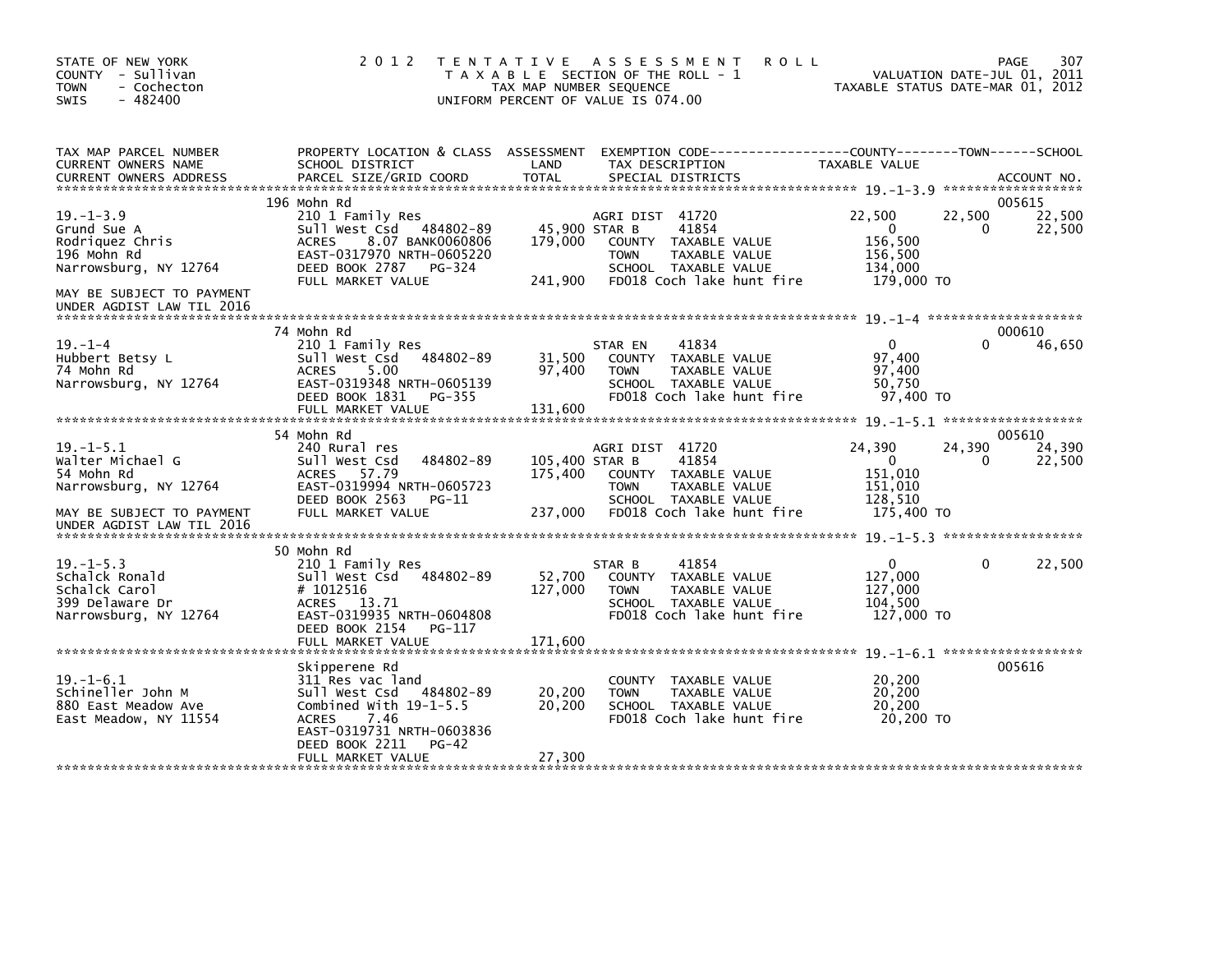| STATE OF NEW YORK<br>COUNTY - Sullivan<br>- Cochecton<br><b>TOWN</b><br><b>SWIS</b><br>$-482400$ | 2 0 1 2                                                                         | T E N T A T I V E<br>TAX MAP NUMBER SEQUENCE | ASSESSMENT<br><b>ROLL</b><br>T A X A B L E SECTION OF THE ROLL - 1<br>UNIFORM PERCENT OF VALUE IS 074.00 | TAXABLE STATUS DATE-MAR 01, 2012 | 308<br>PAGE<br>VALUATION DATE-JUL 01, 2011 |
|--------------------------------------------------------------------------------------------------|---------------------------------------------------------------------------------|----------------------------------------------|----------------------------------------------------------------------------------------------------------|----------------------------------|--------------------------------------------|
| TAX MAP PARCEL NUMBER<br>CURRENT OWNERS NAME                                                     | PROPERTY LOCATION & CLASS ASSESSMENT<br>SCHOOL DISTRICT                         | LAND                                         | EXEMPTION        CODE-----------------COUNTY-------TOWN------SCHOOL<br>TAX DESCRIPTION                   | <b>TAXABLE VALUE</b>             |                                            |
|                                                                                                  | 14 Mohn Rd                                                                      |                                              |                                                                                                          |                                  | 005625                                     |
| $19. - 1 - 6.2$<br>Grund William C                                                               | 240 Rural res<br>484802-89<br>Sull West Csd                                     | 61,200                                       | 41834<br>STAR EN<br>COUNTY<br>TAXABLE VALUE                                                              | $\mathbf{0}$<br>147,700          | 46,650<br>$\Omega$                         |
| & Nancy L<br>14 Mohn Rd                                                                          | 14.70<br><b>ACRES</b><br>EAST-0320430 NRTH-0604380                              | 147,700                                      | <b>TOWN</b><br>TAXABLE VALUE<br>SCHOOL TAXABLE VALUE                                                     | 147,700<br>101,050               |                                            |
| Narrowsburg, NY 12764                                                                            | DEED BOOK 746<br>PG-01161                                                       |                                              | FD018 Coch lake hunt fire                                                                                | 147,700 TO                       |                                            |
|                                                                                                  | 720 Skipperene Rd                                                               |                                              |                                                                                                          |                                  | 016987                                     |
| $19. - 1 - 6.3$<br>Yewchuck Daniel                                                               | 210 1 Family Res<br>484802-89<br>Sull West Csd                                  | 19,200 STAR B                                | 41121<br>WAR VET<br>41854                                                                                | 18,495<br>18,495<br>$\Omega$     | $\Omega$<br>22,500<br>$\Omega$             |
| & Carol Ann<br>720 Skipperene Rd                                                                 | <b>ACRES</b><br>1.65<br>EAST-0320530 NRTH-0603760                               | 123,300                                      | COUNTY<br>TAXABLE VALUE<br><b>TOWN</b><br>TAXABLE VALUE                                                  | 104,805<br>104,805               |                                            |
| Narrowsburg, NY 12764                                                                            | DEED BOOK 764<br>PG-00744                                                       |                                              | SCHOOL TAXABLE VALUE                                                                                     | 100,800                          |                                            |
|                                                                                                  |                                                                                 |                                              |                                                                                                          |                                  |                                            |
|                                                                                                  | Skipperene                                                                      |                                              |                                                                                                          |                                  | 016988                                     |
| $19. - 1 - 6.4$                                                                                  | $314$ Rural vac<10                                                              |                                              | COUNTY TAXABLE VALUE                                                                                     | 25,700                           |                                            |
| Yewchuck Daniel                                                                                  | 484802-89<br>Sull West Csd                                                      | 25,700                                       | TAXABLE VALUE<br><b>TOWN</b>                                                                             | 25,700                           |                                            |
| Yewchuck Carol Ann<br>720 Skipperene Rd                                                          | 5.50<br>ACRES<br>EAST-0320290 NRTH-0603490                                      | 25,700                                       | SCHOOL TAXABLE VALUE<br>FD018 Coch lake hunt fire                                                        | 25,700<br>25,700 TO              |                                            |
| Narrowsburg, NY 12764                                                                            | DEED BOOK 886<br>PG-00130                                                       |                                              |                                                                                                          |                                  |                                            |
|                                                                                                  | FULL MARKET VALUE                                                               | 34,700                                       |                                                                                                          |                                  |                                            |
|                                                                                                  | 14 Mohn Rd                                                                      |                                              |                                                                                                          |                                  | 19. -1-6.5 ********************<br>005626  |
| $19. - 1 - 6.5$                                                                                  | $314$ Rural vac<10                                                              |                                              | COUNTY TAXABLE VALUE                                                                                     | 16,800                           |                                            |
| Holbert Karen                                                                                    | Sull West Csd<br>484802-89                                                      | 16,800                                       | <b>TOWN</b><br>TAXABLE VALUE                                                                             | 16,800                           |                                            |
| 137 Atco Rd                                                                                      | 4.80<br><b>ACRES</b>                                                            | 16,800                                       | SCHOOL TAXABLE VALUE                                                                                     | 16,800                           |                                            |
| Beach Lake, PA 18405                                                                             | EAST-0320200 NRTH-0603970<br>DEED BOOK 2995<br>PG-360                           |                                              | FD018 Coch lake hunt fire                                                                                | 16,800 TO                        |                                            |
|                                                                                                  |                                                                                 |                                              |                                                                                                          |                                  |                                            |
|                                                                                                  | Mohn Rd                                                                         |                                              |                                                                                                          |                                  | 013460                                     |
| $19. - 1 - 7$                                                                                    | 320 Rural vacant                                                                |                                              | COUNTY<br>TAXABLE VALUE                                                                                  | 75,000                           |                                            |
| Voltz Peter J                                                                                    | Sull West Csd<br>484802-89                                                      | 75,000                                       | TAXABLE VALUE<br><b>TOWN</b>                                                                             | 75,000                           |                                            |
| 24 Roberta Ln                                                                                    | $1/7$ Interest                                                                  | 75,000                                       | SCHOOL TAXABLE VALUE                                                                                     | 75.000                           |                                            |
| Commack, NY 11725                                                                                | 98.00<br><b>ACRES</b><br>EAST-0314400 NRTH-0605580<br>DEED BOOK 1657<br>PG-0309 |                                              | FD018 Coch lake hunt fire                                                                                | 75,000 TO                        |                                            |
|                                                                                                  | FULL MARKET VALUE                                                               | 101,400                                      |                                                                                                          |                                  |                                            |
|                                                                                                  |                                                                                 |                                              |                                                                                                          |                                  |                                            |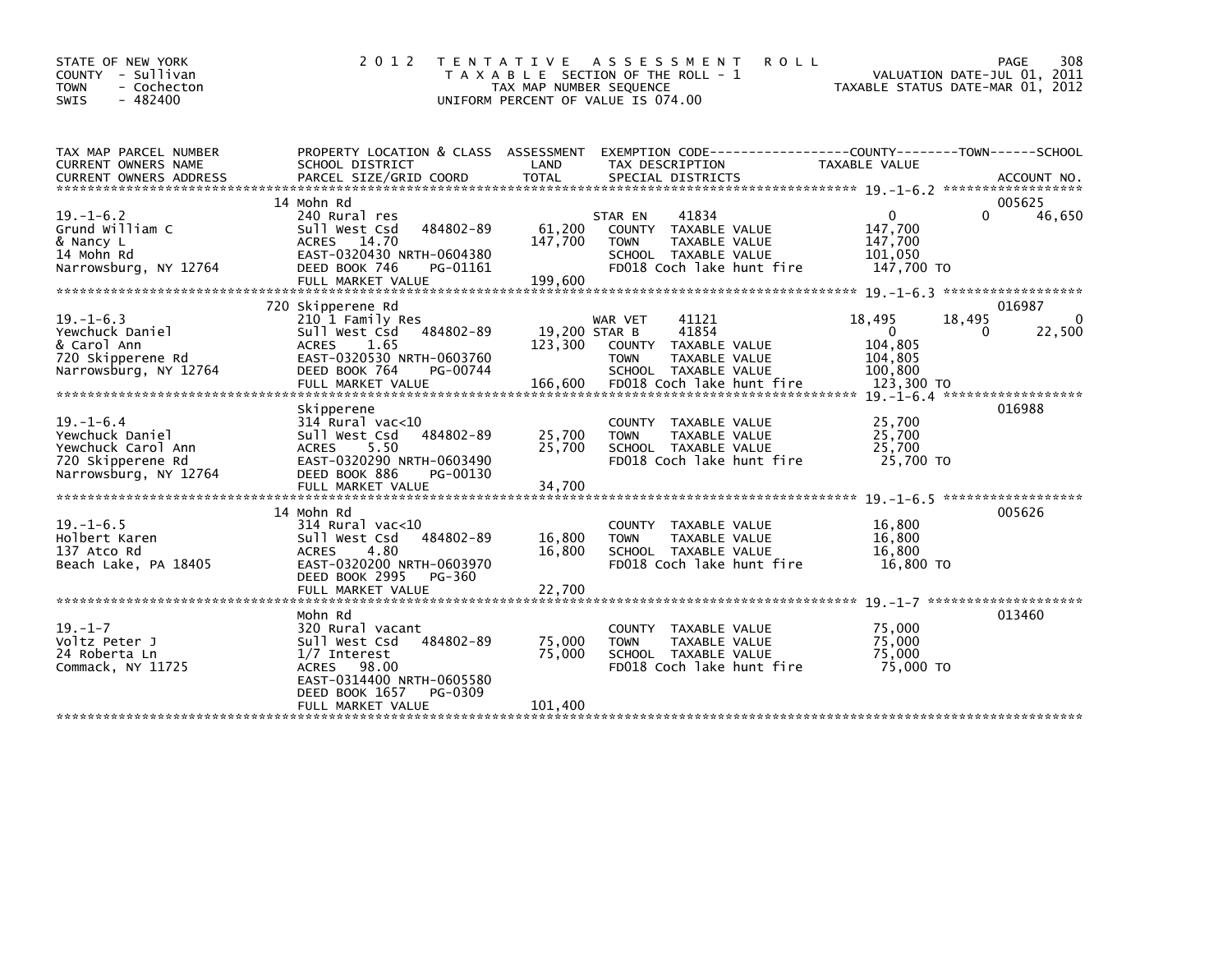| 2 0 1 2                                                                                                                                                                               |                             |                                                                                                                              | VALUATION DATE-JUL 01, 2011<br>TAXABLE STATUS DATE-MAR 01, 2012                                                                                                                                      | 309<br>PAGE                                                                                                                          |
|---------------------------------------------------------------------------------------------------------------------------------------------------------------------------------------|-----------------------------|------------------------------------------------------------------------------------------------------------------------------|------------------------------------------------------------------------------------------------------------------------------------------------------------------------------------------------------|--------------------------------------------------------------------------------------------------------------------------------------|
| SCHOOL DISTRICT                                                                                                                                                                       | LAND                        | TAX DESCRIPTION                                                                                                              | TAXABLE VALUE                                                                                                                                                                                        |                                                                                                                                      |
| 212 Mohn Rd<br>240 Rural res<br>484802-89<br>Sull West Csd<br>60.48<br>ACRES<br>EAST-0316178 NRTH-0604655<br>DEED BOOK 1795<br>PG-00635                                               |                             | COMBAT VET 41131<br>41834<br>COUNTY TAXABLE VALUE<br>TAXABLE VALUE<br><b>TOWN</b>                                            | 15,533<br>15,533<br>52,610<br>52,610<br>$\Omega$<br>95,357<br>95,357                                                                                                                                 | 006820<br>$\Omega$<br>52,610<br>46,650<br>$\Omega$                                                                                   |
|                                                                                                                                                                                       |                             | FD018 Coch lake hunt fire                                                                                                    | 163,500 TO                                                                                                                                                                                           |                                                                                                                                      |
| Mohn Rd<br>$314$ Rural vac<10<br>Sull West Csd<br>484802-89<br>Right Of Way<br>FRNT 15.00 DPTH 1300.00<br>EAST-0316356 NRTH-0605422<br>DEED BOOK 939<br>PG-00337<br>FULL MARKET VALUE | 100<br>100<br>100           | <b>COUNTY</b><br>TAXABLE VALUE<br>TAXABLE VALUE<br><b>TOWN</b><br>SCHOOL TAXABLE VALUE<br>FD018 Coch lake hunt fire          | 100<br>100<br>100<br>100 TO                                                                                                                                                                          |                                                                                                                                      |
| 294 Mohn Rd<br>210 1 Family Res<br>484802-89<br>Sull West Csd<br>1.54<br><b>ACRES</b><br>EAST-0316910 NRTH-0603350<br>DEED BOOK 2319<br>PG-550<br>FULL MARKET VALUE                   | 18,000<br>86,400<br>116,800 | 41854<br>STAR B<br>COUNTY TAXABLE VALUE<br><b>TOWN</b><br>TAXABLE VALUE<br>SCHOOL TAXABLE VALUE<br>FD018 Coch lake hunt fire | $\mathbf{0}$<br>86,400<br>86,400<br>63,900<br>86.400 TO                                                                                                                                              | 006821<br>22,500                                                                                                                     |
| Mohn Rd<br>260 Seasonal res<br>484802-89<br>Sull West Csd<br><b>ACRES</b><br>1.47<br>EAST-0316980 NRTH-0604410<br>DEED BOOK 1508<br>PG-0337<br>FULL MARKET VALUE                      | 18,300<br>25,200<br>34.100  | COUNTY TAXABLE VALUE<br><b>TOWN</b><br>TAXABLE VALUE<br>SCHOOL TAXABLE VALUE<br>FD018 Coch lake hunt fire                    | 25,200<br>25,200<br>25,200<br>25,200 TO                                                                                                                                                              | 013440                                                                                                                               |
| 231 Mohn Rd<br>210 1 Family Res<br>Sull West Csd<br>484802-89<br>1.00 BANKC030982<br><b>ACRES</b><br>EAST-0317210 NRTH-0604820<br>DEED BOOK 1729<br>PG-0447<br>FULL MARKET VALUE      | 16,000<br>68,200<br>92,200  | COUNTY<br>TAXABLE VALUE<br><b>TOWN</b><br>TAXABLE VALUE<br>SCHOOL TAXABLE VALUE<br>FD018 Coch lake hunt fire                 | 68,200<br>68,200<br>68,200<br>68,200 TO                                                                                                                                                              | 008310                                                                                                                               |
|                                                                                                                                                                                       | FULL MARKET VALUE           | PROPERTY LOCATION & CLASS ASSESSMENT<br>220,900                                                                              | TENTATIVE ASSESSMENT<br>T A X A B L E SECTION OF THE ROLL - 1<br>TAX MAP NUMBER SEQUENCE<br>UNIFORM PERCENT OF VALUE IS 074.00<br>104,000 AGRI DIST 41720<br>163,500 STAR EN<br>SCHOOL TAXABLE VALUE | <b>ROLL</b><br>EXEMPTION CODE-----------------COUNTY-------TOWN------SCHOOL<br>38 PCT OF VALUE USED FOR EXEMPTION PURPOSES<br>64,240 |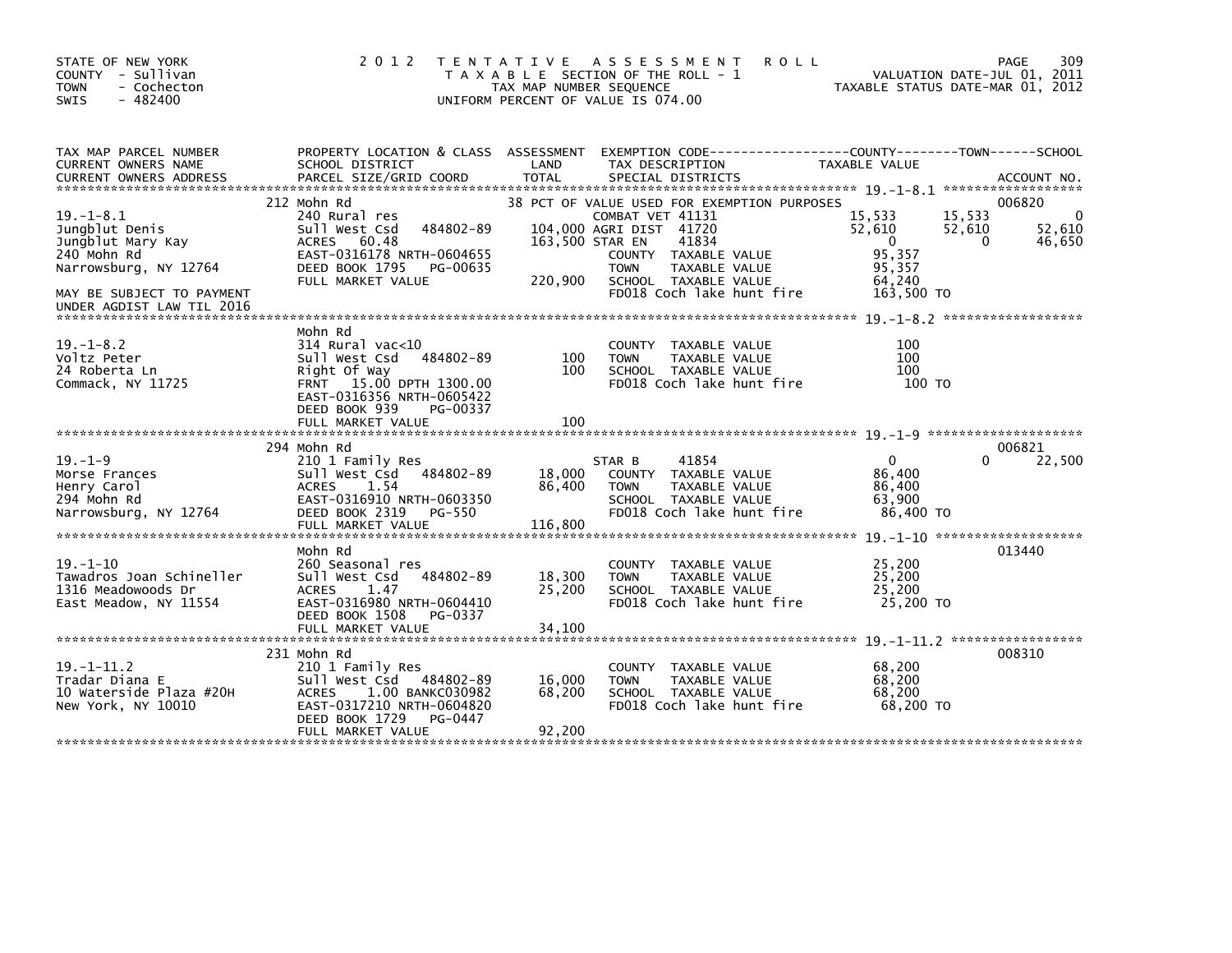| STATE OF NEW YORK<br>COUNTY<br>- Sullivan<br>- Cochecton<br><b>TOWN</b><br>$-482400$<br><b>SWIS</b> | 2 0 1 2<br>T E N T A T I V E                                                                                                                                                    | TAX MAP NUMBER SEQUENCE  | A S S E S S M E N T<br><b>ROLL</b><br>T A X A B L E SECTION OF THE ROLL - 1<br>UNIFORM PERCENT OF VALUE IS 074.00                                                 | VALUATION DATE-JUL 01, 2011<br>TAXABLE STATUS DATE-MAR 01, 2012                                 | 310<br>PAGE                                |
|-----------------------------------------------------------------------------------------------------|---------------------------------------------------------------------------------------------------------------------------------------------------------------------------------|--------------------------|-------------------------------------------------------------------------------------------------------------------------------------------------------------------|-------------------------------------------------------------------------------------------------|--------------------------------------------|
| TAX MAP PARCEL NUMBER<br><b>CURRENT OWNERS NAME</b>                                                 | PROPERTY LOCATION & CLASS ASSESSMENT<br>SCHOOL DISTRICT                                                                                                                         | LAND                     | EXEMPTION        CODE-----------------COUNTY--------TOWN------SCHOOL<br>TAX DESCRIPTION                                                                           | TAXABLE VALUE                                                                                   |                                            |
| $19. - 1 - 11.3$<br>Lynch James<br>250 Mohn Rd<br>PO Box 161<br>Lake Huntington, NY 12752           | Mohn Rd<br>$314$ Rural vac<10<br>Sull West Csd<br>484802-89<br>1.50<br><b>ACRES</b><br>EAST-0316810 NRTH-0604180<br>DEED BOOK 2011<br>PG-7432                                   | 9,500<br>9,500           | COUNTY TAXABLE VALUE<br>TAXABLE VALUE<br><b>TOWN</b><br>SCHOOL TAXABLE VALUE<br>FD018 Coch lake hunt fire                                                         | 9,500<br>9,500<br>9,500<br>$9,500$ TO                                                           | 000495                                     |
|                                                                                                     |                                                                                                                                                                                 |                          |                                                                                                                                                                   |                                                                                                 |                                            |
| $19. - 1 - 11.4$<br>Lynch James<br>Lynch Mary Jo<br>PO Box 161<br>Lake Huntington, NY 12752         | 250 Mohn Rd<br>270 Mfg housing<br>484802-89<br>sull west Csd<br><b>ACRES</b><br>2.50<br>EAST-0316760 NRTH-0603900<br>DEED BOOK 1107<br>PG-00243                                 | 23,000<br>40.000         | 41834<br>STAR EN<br>COUNTY TAXABLE VALUE<br><b>TAXABLE VALUE</b><br><b>TOWN</b><br>SCHOOL TAXABLE VALUE<br>FD018 Coch lake hunt fire                              | $\Omega$<br>40.000<br>40,000<br>$\mathbf{0}$<br>40,000 TO                                       | 008680<br>40.000<br>$\Omega$               |
|                                                                                                     |                                                                                                                                                                                 |                          |                                                                                                                                                                   |                                                                                                 |                                            |
|                                                                                                     |                                                                                                                                                                                 |                          |                                                                                                                                                                   |                                                                                                 |                                            |
| $19. -1 - 11.5$<br>Parisi Angelo<br>Parisi Donna<br>249 Mohn Rd<br>Narrowsburg, NY 12764            | Mohn Rd<br>260 Seasonal res<br>484802-89<br>Sull West Csd<br><b>ACRES</b><br>2.50<br>EAST-0316750 NRTH-0603600<br>DEED BOOK 1240<br>PG-00089                                    | 14,750<br>33.750         | COUNTY TAXABLE VALUE<br><b>TOWN</b><br>TAXABLE VALUE<br>SCHOOL TAXABLE VALUE<br>FD018 Coch lake hunt fire                                                         | 33.750<br>33.750<br>33.750<br>33.750 TO                                                         | 011125                                     |
|                                                                                                     |                                                                                                                                                                                 |                          |                                                                                                                                                                   |                                                                                                 |                                            |
| $19. - 1 - 11.6$<br>Tradar Diana E<br>10 Waterside Plaza #20H<br>New York, NY 10010                 | Mohn Rd<br>$314$ Rural vac<10<br>484802-89<br>Sull West Csd<br><b>ACRES</b><br>3.62 BANKC030982<br>EAST-0317270 NRTH-0604580<br>DEED BOOK 1729<br>PG-0447                       | 17,600<br>17,600         | COUNTY TAXABLE VALUE<br>TAXABLE VALUE<br><b>TOWN</b><br>SCHOOL TAXABLE VALUE<br>FD018 Coch lake hunt fire                                                         | 17.600<br>17,600<br>17.600<br>17,600 TO                                                         | 008311                                     |
|                                                                                                     | FULL MARKET VALUE                                                                                                                                                               | 23,800                   |                                                                                                                                                                   |                                                                                                 |                                            |
| $19. - 1 - 11.7$<br>Hennessy Thomas<br>Hennessy Eileen<br>295 Mohn Rd<br>Narrowsburg, NY 12764      | 295 Mohn Road<br>210 1 Family Res<br>Sull West Csd 484802-89<br>1.01 BANK0210090<br><b>ACRES</b><br>EAST-0317190 NRTH-0603310<br>DEED BOOK 1938<br>PG-0003<br>FULL MARKET VALUE | 77,500 STAR B<br>104,700 | COMBAT VET 41131<br>10.500 DISABL VET 41141<br>41854<br>COUNTY TAXABLE VALUE<br>TAXABLE VALUE<br><b>TOWN</b><br>SCHOOL TAXABLE VALUE<br>FD018 Coch lake hunt fire | 19,375<br>19,375<br>13,563<br>13,563<br>$\mathbf{0}$<br>44.562<br>44.562<br>55,000<br>77,500 TO | 002698<br>$\mathbf{0}$<br>0<br>22,500<br>0 |
|                                                                                                     |                                                                                                                                                                                 |                          |                                                                                                                                                                   |                                                                                                 |                                            |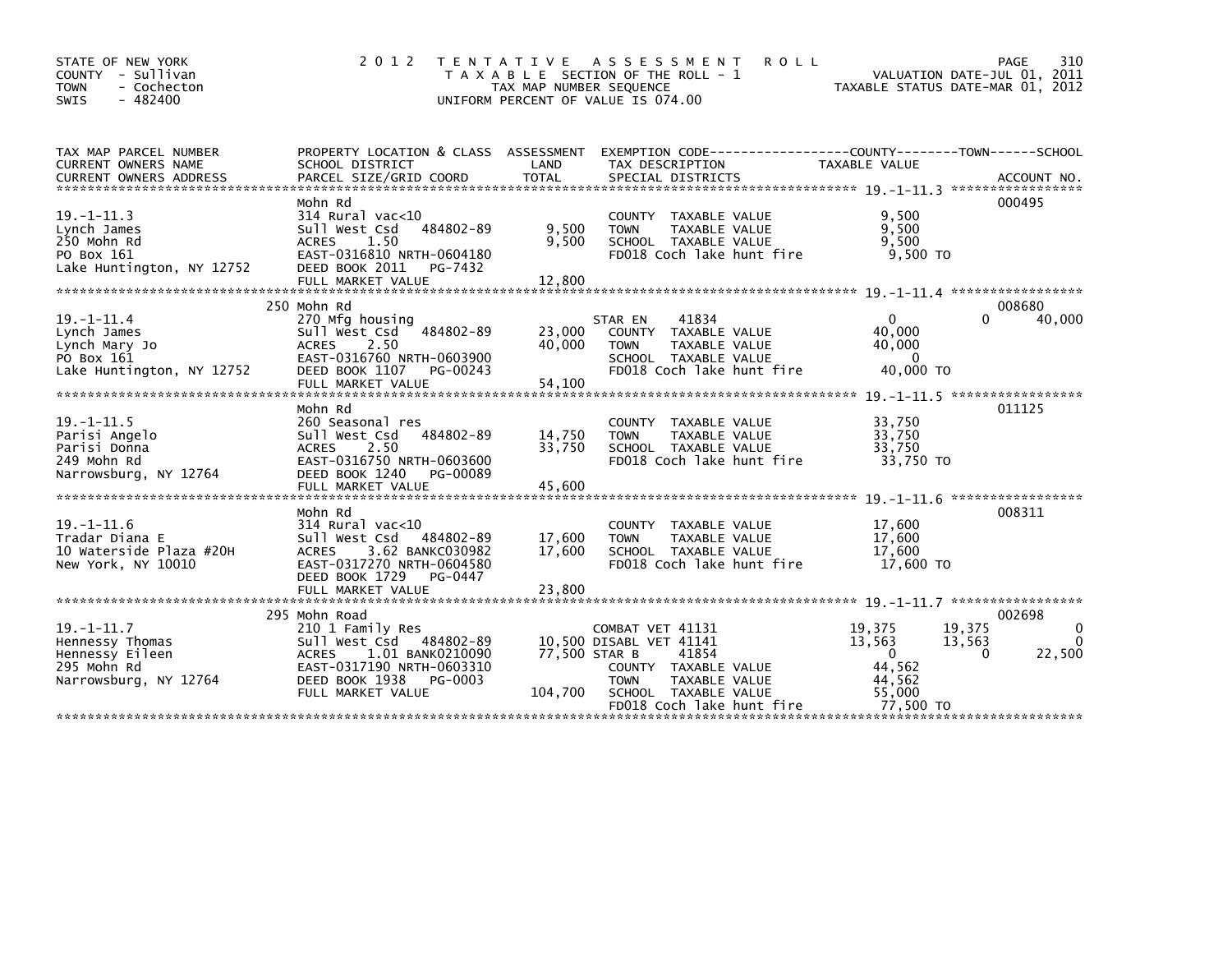| STATE OF NEW YORK<br>COUNTY - Sullivan<br><b>TOWN</b><br>- Cochecton<br>$-482400$<br>SWIS    | 2012                                                                                                                                                                       | TAX MAP NUMBER SEQUENCE      | TENTATIVE ASSESSMENT<br><b>ROLL</b><br>T A X A B L E SECTION OF THE ROLL - 1<br>UNIFORM PERCENT OF VALUE IS 074.00                                                                                                                   | VALUATION DATE-JUL 01, 2011<br>TAXABLE STATUS DATE-MAR 01, 2012          |                              | 311<br>PAGE                               |
|----------------------------------------------------------------------------------------------|----------------------------------------------------------------------------------------------------------------------------------------------------------------------------|------------------------------|--------------------------------------------------------------------------------------------------------------------------------------------------------------------------------------------------------------------------------------|--------------------------------------------------------------------------|------------------------------|-------------------------------------------|
| TAX MAP PARCEL NUMBER<br>CURRENT OWNERS NAME<br><b>CURRENT OWNERS ADDRESS</b>                | PROPERTY LOCATION & CLASS ASSESSMENT<br>SCHOOL DISTRICT<br>PARCEL SIZE/GRID COORD                                                                                          | LAND<br><b>TOTAL</b>         | TAX DESCRIPTION<br>SPECIAL DISTRICTS                                                                                                                                                                                                 | TAXABLE VALUE                                                            |                              | ACCOUNT NO.                               |
|                                                                                              | 275 Mohn Rd                                                                                                                                                                |                              |                                                                                                                                                                                                                                      |                                                                          |                              |                                           |
| $19. - 1 - 11.8$<br>Blaine David<br>Blaine Erika<br>275 Mohn Rd<br>Narrowsburg, NY 12764     | 210 1 Family Res<br>Sull West Csd 484802-89<br>lot 2<br><b>ACRES</b><br>3.29<br>EAST-0317413 NRTH-0603233<br>DEED BOOK 2761<br>PG-262                                      | 23,000<br>202,000<br>273,000 | 41854<br>STAR B<br>COUNTY TAXABLE VALUE<br>TAXABLE VALUE<br><b>TOWN</b><br>SCHOOL TAXABLE VALUE<br>FD018 Coch lake hunt fire                                                                                                         | $\mathbf{0}$<br>202,000<br>202,000<br>179,500<br>202,000 TO              | 0                            | 22,500                                    |
|                                                                                              | FULL MARKET VALUE                                                                                                                                                          |                              |                                                                                                                                                                                                                                      |                                                                          |                              |                                           |
| $19. -1 - 11.9$<br>Parisi Daniel<br>249 Mohn Rd<br>Narrowsburg, NY 12764                     | 249 Mohn Rd<br>240 Rural res<br>Sull West Csd<br>484802-89<br>lot 11<br>ACRES 11.35<br>EAST-0317413 NRTH-0603233                                                           | 40,500 STAR B<br>207,300     | AGRI DIST 41720<br>41854<br>COUNTY TAXABLE VALUE<br><b>TOWN</b><br>TAXABLE VALUE<br>SCHOOL TAXABLE VALUE                                                                                                                             | 15,000<br>$\mathbf{0}$<br>192,300<br>192,300<br>169,800                  | 15,000<br>0                  | 15,000<br>22,500                          |
| MAY BE SUBJECT TO PAYMENT<br>UNDER AGDIST LAW TIL 2016                                       | DEED BOOK 2761<br><b>PG-223</b><br>FULL MARKET VALUE                                                                                                                       | 280,100                      | FD018 Coch lake hunt fire                                                                                                                                                                                                            | 207,300 TO                                                               |                              |                                           |
| $19. -1 - 11.10$<br>Crocitto Jon<br>114 12th St NE Apt B<br>Washington, DC 20002             | Mohn Rd<br>311 Res vac land<br>Sull West Csd 484802-89<br>lot 3<br>2.02<br><b>ACRES</b><br>EAST-0317413 NRTH-0603233<br>DEED BOOK 2761<br>PG-231<br>FULL MARKET VALUE      | 12,200<br>12,200<br>16,500   | COUNTY TAXABLE VALUE<br><b>TOWN</b><br>TAXABLE VALUE<br>SCHOOL TAXABLE VALUE<br>FD018 Coch lake hunt fire                                                                                                                            | 12,200<br>12,200<br>12,200<br>12,200 TO                                  |                              |                                           |
|                                                                                              |                                                                                                                                                                            |                              |                                                                                                                                                                                                                                      |                                                                          |                              |                                           |
| $19. - 1 - 12$<br>Gaetano Charles<br>Gaetano Debra L<br>311 Mohn Rd<br>Narrowsburg, NY 12764 | 311 Mohn Rd<br>240 Rural res<br>Sull West Csd<br>484802-89<br>ACRES 24.30 BANKC006023<br>EAST-0318229 NRTH-0603194<br>DEED BOOK 3618<br>PG-521                             | 63,400<br>212,000            | 41854<br>STAR B<br>COUNTY TAXABLE VALUE<br>TAXABLE VALUE<br><b>TOWN</b><br>SCHOOL TAXABLE VALUE<br>FD018 Coch lake hunt fire                                                                                                         | $\mathbf{0}$<br>212,000<br>212,000<br>189,500<br>212,000 TO              | 0                            | 22,500                                    |
| MAY BE SUBJECT TO PAYMENT<br>UNDER AGDIST LAW TIL 2014                                       | FULL MARKET VALUE                                                                                                                                                          | 286,500                      |                                                                                                                                                                                                                                      |                                                                          |                              |                                           |
| $19. - 1 - 13$<br>Drollinger Laura<br>649 Skipperene Rd<br>Narrowsburg, NY 12764             | 649 Skipperene Rd<br>210 1 Family Res<br>484802-89<br>Sull West Csd<br><b>ACRES</b><br>4.40<br>EAST-0318860 NRTH-0603290<br>DEED BOOK 491<br>PG-00155<br>FULL MARKET VALUE | 161,500                      | 92 PCT OF VALUE USED FOR EXEMPTION PURPOSES<br>41121<br>WAR VET<br>29,900 AGED-CTS<br>41800<br>119,500 STAR EN<br>41834<br>COUNTY TAXABLE VALUE<br>TAXABLE VALUE<br><b>TOWN</b><br>SCHOOL TAXABLE VALUE<br>FD018 Coch lake hunt fire | 16,491<br>37,380<br>$\Omega$<br>65,629<br>65,629<br>28,874<br>119,500 TO | 16,491<br>37,380<br>$\Omega$ | 003780<br>$\mathbf 0$<br>43,976<br>46,650 |
|                                                                                              |                                                                                                                                                                            |                              |                                                                                                                                                                                                                                      |                                                                          |                              |                                           |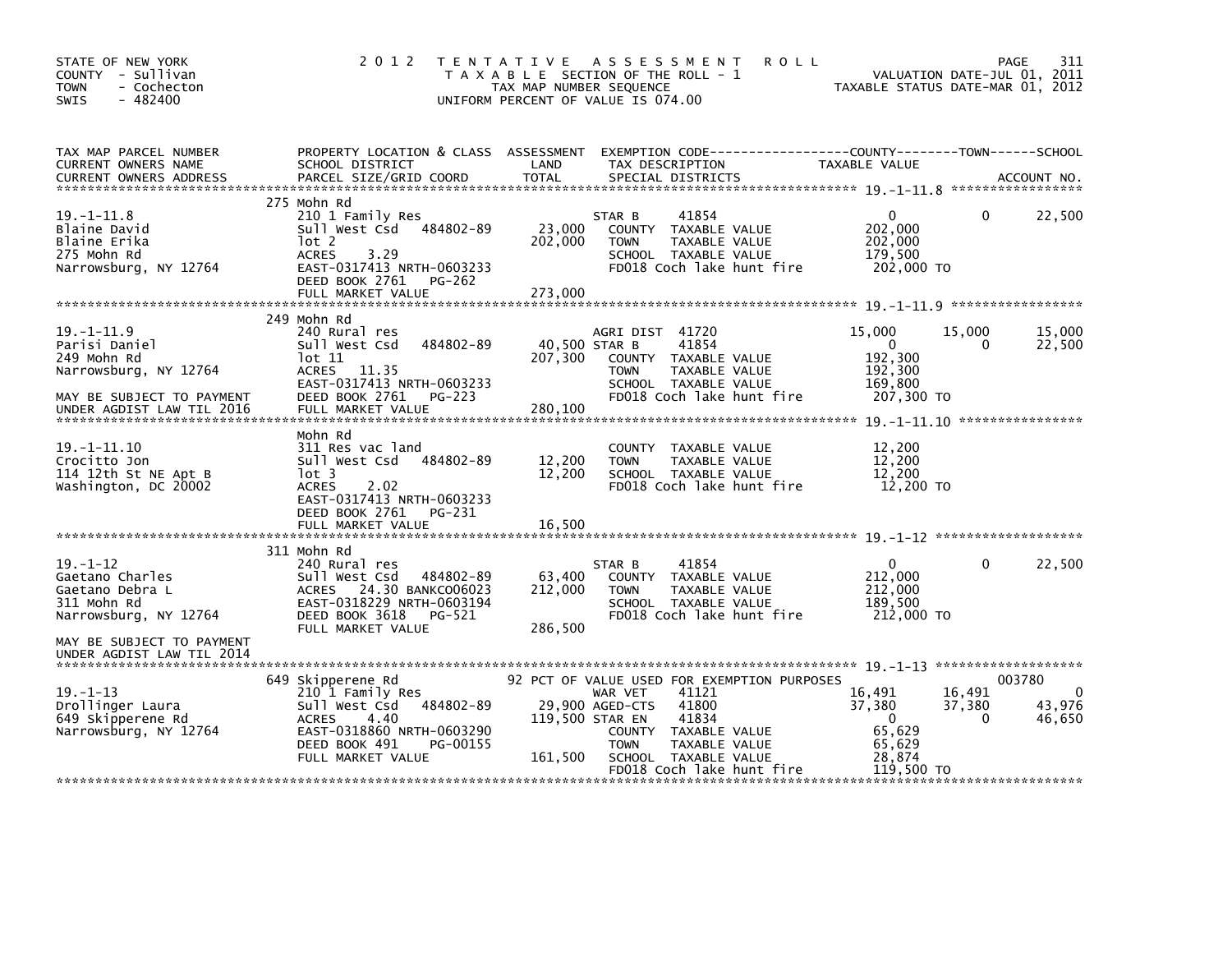| STATE OF NEW YORK<br>COUNTY<br>- Sullivan<br>- Cochecton<br><b>TOWN</b><br>$-482400$<br><b>SWIS</b>                                                            | 2 0 1 2                                                                                                                                                                          | <b>TENTATIVE</b><br>TAX MAP NUMBER SEQUENCE   | A S S E S S M E N T<br>T A X A B L E SECTION OF THE ROLL - 1<br>UNIFORM PERCENT OF VALUE IS 074.00                                                                                                                  | <b>ROLL</b>                                                                               | 312<br>PAGE<br>VALUATION DATE-JUL 01, 2011<br>TAXABLE STATUS DATE-MAR 01, 2012        |
|----------------------------------------------------------------------------------------------------------------------------------------------------------------|----------------------------------------------------------------------------------------------------------------------------------------------------------------------------------|-----------------------------------------------|---------------------------------------------------------------------------------------------------------------------------------------------------------------------------------------------------------------------|-------------------------------------------------------------------------------------------|---------------------------------------------------------------------------------------|
| TAX MAP PARCEL NUMBER<br>CURRENT OWNERS NAME                                                                                                                   | SCHOOL DISTRICT                                                                                                                                                                  | LAND                                          | PROPERTY LOCATION & CLASS ASSESSMENT EXEMPTION CODE----------------COUNTY-------TOWN------SCHOOL<br>TAX DESCRIPTION                                                                                                 | TAXABLE VALUE                                                                             |                                                                                       |
| $19. - 1 - 14$<br>Viola Anthony P<br>444 Manhattan Ave Apt 2-0<br>New York, NY 10026                                                                           | 671 Skipperene Rd<br>210 1 Family Res<br>484802-89<br>Sull West Csd<br>5.11<br><b>ACRES</b><br>EAST-0319455 NRTH-0603203<br>DEED BOOK 3506<br>PG-465                             | 32,300<br>80,800                              | COUNTY TAXABLE VALUE<br>TAXABLE VALUE<br><b>TOWN</b><br>SCHOOL TAXABLE VALUE<br>FD018 Coch lake hunt fire                                                                                                           | 80.800<br>80,800<br>80,800<br>80,800 TO                                                   | 008130                                                                                |
| $19. - 1 - 15$<br>Blackman Michael H<br>2415 Clover Dr<br>Mechanisburg, PA 17055                                                                               | Skipperene<br>311 Res vac land<br>Sull West Csd<br>484802-89<br>9.75<br><b>ACRES</b><br>EAST-0319280 NRTH-0602950<br>DEED BOOK 809<br>PG-00416<br>FULL MARKET VALUE              | 45,800<br>45,800<br>61.900                    | COUNTY TAXABLE VALUE<br><b>TOWN</b><br>TAXABLE VALUE<br>SCHOOL TAXABLE VALUE<br>FD018 Coch lake hunt fire                                                                                                           | 45.800<br>45,800<br>45,800<br>45,800 TO                                                   | 001220                                                                                |
| $19. - 1 - 16.1$<br>Schineller Joseph<br>& Rita<br>5 The Link<br>North Massapequa, NY 11758                                                                    | 680 Skipperene<br>210 1 Family Res<br>Sull West Csd<br>484802-89<br><b>ACRES</b><br>7.70<br>EAST-0319923 NRTH-0603173<br>DEED BOOK 801<br>PG-01078<br>FULL MARKET VALUE          | 41,400<br>89,900<br>121,500                   | COUNTY TAXABLE VALUE<br><b>TOWN</b><br>TAXABLE VALUE<br>SCHOOL TAXABLE VALUE<br>FD018 Coch lake hunt fire                                                                                                           | 89,900<br>89,900<br>89.900<br>89.900 TO                                                   | 013480                                                                                |
| $19. - 1 - 16.2$<br>Schineller Michael T<br>Marilyn Jean<br>2449 Lake Side Dr<br>Harveys Lake, PA 18618                                                        | Skipperene Rd<br>$314$ Rural vac< $10$<br>484802-89<br>Sull West Csd<br>ACRES 14.05<br>EAST-0319706 NRTH-0602487<br>DEED BOOK 930<br>PG-00012<br>FULL MARKET VALUE               | 25,300<br>25,300<br>34,200                    | <b>COUNTY</b><br>TAXABLE VALUE<br>TAXABLE VALUE<br><b>TOWN</b><br>SCHOOL TAXABLE VALUE<br>FD018 Coch lake hunt fire                                                                                                 | 25,300<br>25,300<br>25,300<br>25,300 TO                                                   |                                                                                       |
| $19. - 1 - 17$<br>Krause Laverna<br>Krause Arthur W Jr<br>411 Skipperene Rd<br>Narrowsburg, NY 12764<br>MAY BE SUBJECT TO PAYMENT<br>UNDER RPTL480A UNTIL 2021 | 411 Skipperene Rd<br>240 Rural res<br>Sull West Csd<br>484802-89<br>100 Elig Acres<br>ACRES 159.80<br>EAST-0313490 NRTH-0604120<br>DEED BOOK 3502<br>PG-666<br>FULL MARKET VALUE | 197,000 WAR VET<br>274,500 STAR EN<br>370,900 | 35 PCT OF VALUE USED FOR EXEMPTION PURPOSES<br>41800<br>AGED-CTS<br>41121<br>41834<br>FOREST LND 47460<br>COUNTY TAXABLE VALUE<br><b>TOWN</b><br>TAXABLE VALUE<br>SCHOOL TAXABLE VALUE<br>FD018 Coch lake hunt fire | 36,749<br>14,411<br>$\mathbf{0}$<br>75,120<br>148,220<br>148,220<br>109,496<br>274.500 TO | 007920<br>36,749<br>43,234<br>14,411<br>- 0<br>46,650<br>$\Omega$<br>75,120<br>75,120 |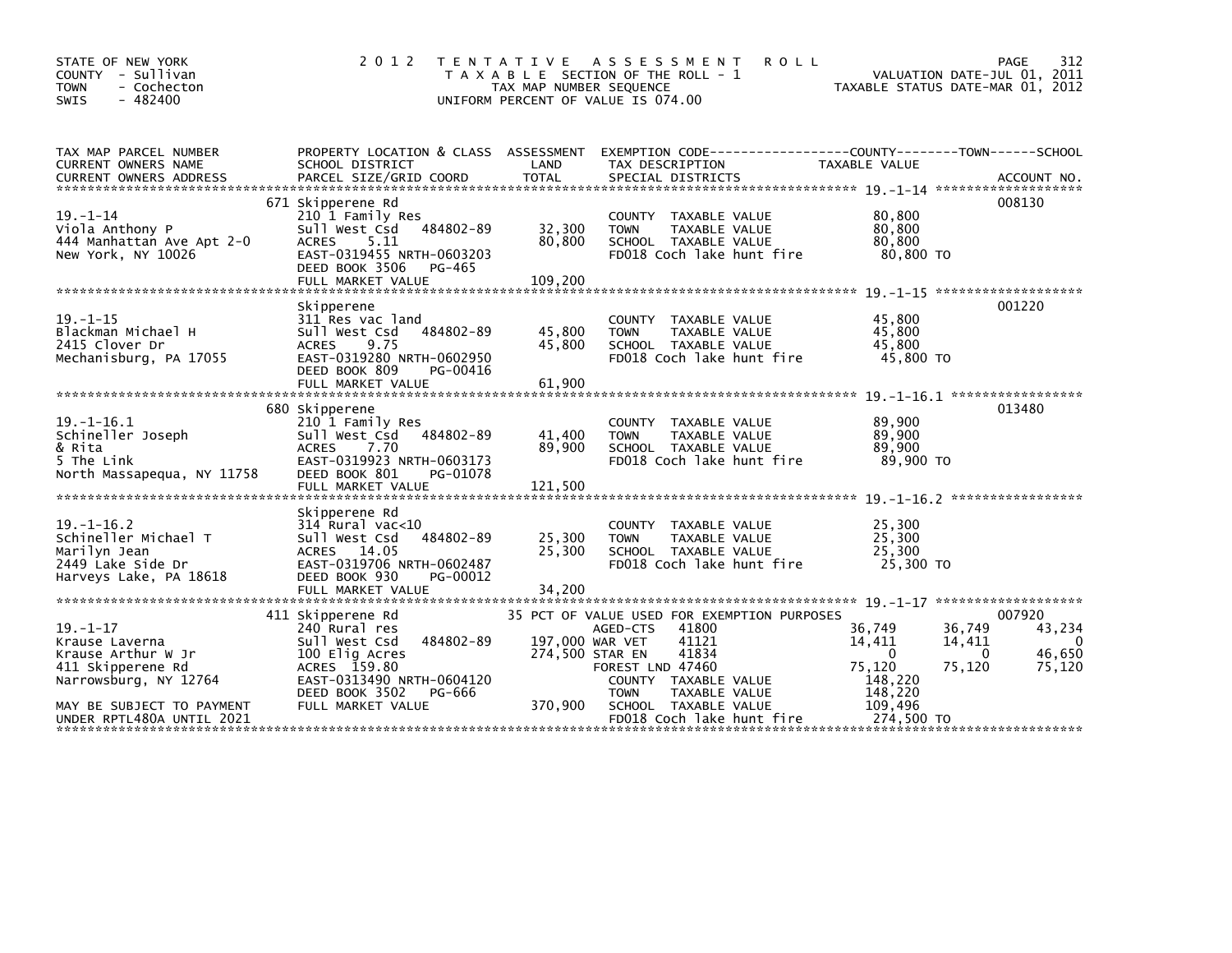| STATE OF NEW YORK<br>COUNTY - Sullivan<br><b>TOWN</b><br>- Cochecton<br>$-482400$<br>SWIS           | 2 0 1 2                                                                                                                                                                  | TAX MAP NUMBER SEQUENCE      | TENTATIVE ASSESSMENT<br><b>ROLL</b><br>T A X A B L E SECTION OF THE ROLL - 1<br>UNIFORM PERCENT OF VALUE IS 074.00           | VALUATION DATE-JUL 01, 2011<br>TAXABLE STATUS DATE-MAR 01, 2012 | 313<br><b>PAGE</b> |
|-----------------------------------------------------------------------------------------------------|--------------------------------------------------------------------------------------------------------------------------------------------------------------------------|------------------------------|------------------------------------------------------------------------------------------------------------------------------|-----------------------------------------------------------------|--------------------|
| TAX MAP PARCEL NUMBER<br>CURRENT OWNERS NAME<br>CURRENT OWNERS ADDRESS                              | PROPERTY LOCATION & CLASS ASSESSMENT<br>SCHOOL DISTRICT<br>PARCEL SIZE/GRID COORD                                                                                        | LAND<br><b>TOTAL</b>         | EXEMPTION        CODE-----------------COUNTY-------TOWN------SCHOOL<br>TAX DESCRIPTION<br>SPECIAL DISTRICTS                  | TAXABLE VALUE                                                   | ACCOUNT NO.        |
| $19. - 1 - 18.1$<br>Lee Robert E<br>North Country Rd<br>Wading River, NY 11792                      | Skipperene Rd<br>$314$ Rural vac<10<br>484802-89<br>Sull West Csd<br><b>ACRES</b><br>2.50<br>EAST-0315220 NRTH-0602340<br>DEED BOOK 904<br>PG-00182<br>FULL MARKET VALUE | 14,000<br>14,000<br>18,900   | COUNTY TAXABLE VALUE<br>TAXABLE VALUE<br><b>TOWN</b><br>SCHOOL TAXABLE VALUE<br>FD018 Coch lake hunt fire                    | 14,000<br>14,000<br>14,000<br>14,000 TO                         | 008313             |
|                                                                                                     | 479 Skipperene Rd                                                                                                                                                        |                              |                                                                                                                              |                                                                 | 007622             |
| $19. - 1 - 18.2$<br>Taylor Robert<br>Taylor Kathleen<br>479 Skipperene Rd<br>Narrowsburg, NY 12764  | 210 1 Family Res<br>Sull West Csd<br>484802-89<br><b>ACRES</b><br>2.50<br>EAST-0315610 NRTH-0602160<br>DEED BOOK 1387<br>PG-682<br>FULL MARKET VALUE                     | 23,000<br>115,100<br>155,500 | 41854<br>STAR B<br>COUNTY TAXABLE VALUE<br><b>TOWN</b><br>TAXABLE VALUE<br>SCHOOL TAXABLE VALUE<br>FD018 Coch lake hunt fire | $\mathbf{0}$<br>115,100<br>115,100<br>92,600<br>115,100 TO      | 22,500             |
|                                                                                                     | Tr 15                                                                                                                                                                    |                              |                                                                                                                              |                                                                 | 015450             |
| $19. - 1 - 18.3$<br>Nery Robert<br>Palumbo Wm<br>14 Durrschmidt Rd<br>Stormville, NY 12582          | 314 Rural vac<10<br>484802-89<br>Sull West Csd<br><b>ACRES</b><br>2.50<br>EAST-0315750 NRTH-0602080<br>DEED BOOK 742<br>PG-00130                                         | 14,000<br>14,000             | COUNTY TAXABLE VALUE<br><b>TOWN</b><br>TAXABLE VALUE<br>SCHOOL TAXABLE VALUE<br>FD018 Coch lake hunt fire                    | 14,000<br>14,000<br>14,000<br>14,000 TO                         |                    |
|                                                                                                     | FULL MARKET VALUE                                                                                                                                                        | 18,900                       |                                                                                                                              |                                                                 |                    |
| $19. - 1 - 18.4$<br>Ten Point Buck<br>Hunting Club Inc<br>Attn: Angelo Parisi<br>249 Mohn Rd        | Mohn and Skippereen Rd<br>910 Priv forest<br>Sull West Csd<br>484802-89<br>ACRES 57.50<br>EAST-0315980 NRTH-0602870<br>DEED BOOK 742<br>PG-00130                         | 74,400<br>74,400             | COUNTY TAXABLE VALUE<br><b>TOWN</b><br>TAXABLE VALUE<br>SCHOOL TAXABLE VALUE<br>FD018 Coch lake hunt fire                    | 74,400<br>74,400<br>74.400<br>74,400 TO                         | 015451             |
|                                                                                                     |                                                                                                                                                                          |                              |                                                                                                                              |                                                                 |                    |
| $19. - 1 - 18.5$<br>Van Allen Jennifer<br>63 Freemont St<br>Callicoon, NY 12723                     | 449 Skipperene Rd<br>312 Vac w/imprv<br>Sull West Csd<br>484802-89<br><b>ACRES</b><br>2.50<br>EAST-0315430 NRTH-0602270<br>DEED BOOK 3087<br>PG-453                      | 14,000<br>45,800             | COUNTY TAXABLE VALUE<br>TAXABLE VALUE<br><b>TOWN</b><br>SCHOOL TAXABLE VALUE<br>FD018 Coch lake hunt fire                    | 45,800<br>45,800<br>45.800<br>45,800 TO                         |                    |
|                                                                                                     | Mohn Rd                                                                                                                                                                  |                              |                                                                                                                              |                                                                 | 010780             |
| $19. -1 - 19.1$<br>Randall Mark<br>Baseman Andrew<br>255 West 23rd St Apt 1CW<br>New York, NY 10011 | 240 Rural res<br>484802-89<br>Sull West Csd<br>15.33<br><b>ACRES</b><br>EAST-0316950 NRTH-0602410<br>DEED BOOK 3456<br>PG-128<br>FULL MARKET VALUE                       | 73,200<br>80,000<br>108,100  | COUNTY TAXABLE VALUE<br>TAXABLE VALUE<br><b>TOWN</b><br>SCHOOL TAXABLE VALUE<br>FD018 Coch lake hunt fire                    | 80,000<br>80,000<br>80,000<br>80,000 TO                         |                    |
|                                                                                                     |                                                                                                                                                                          |                              |                                                                                                                              |                                                                 |                    |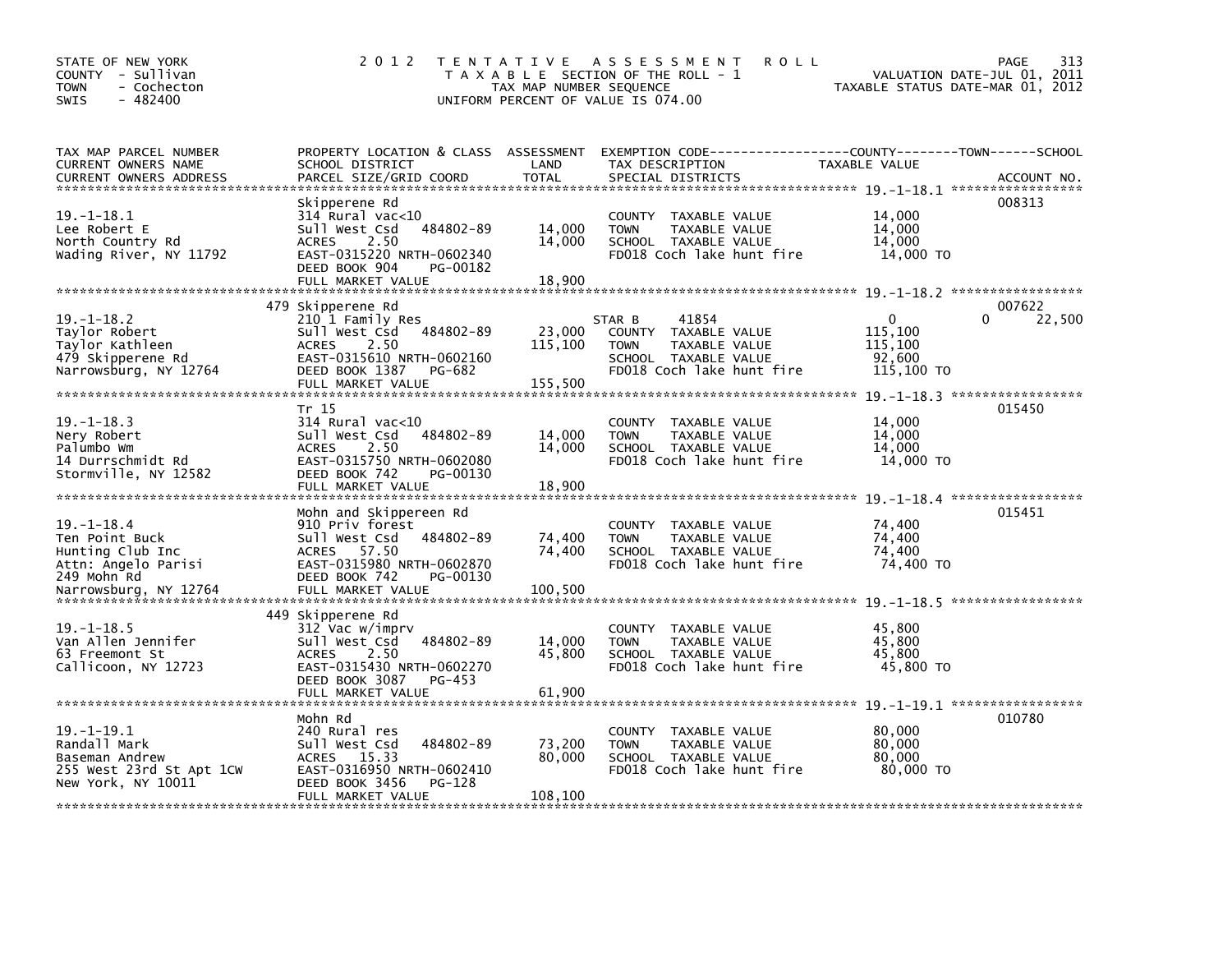| STATE OF NEW YORK<br>COUNTY - Sullivan<br>- Cochecton<br><b>TOWN</b><br>$-482400$<br><b>SWIS</b>     | 2 0 1 2                                                                                                                                                                                      | T E N T A T I V E<br>TAX MAP NUMBER SEQUENCE | ASSESSMENT<br><b>ROLL</b><br>T A X A B L E SECTION OF THE ROLL - 1<br>UNIFORM PERCENT OF VALUE IS 074.00     | TAXABLE STATUS DATE-MAR 01, 2012        | 314<br>PAGE<br>VALUATION DATE-JUL 01, 2011 |
|------------------------------------------------------------------------------------------------------|----------------------------------------------------------------------------------------------------------------------------------------------------------------------------------------------|----------------------------------------------|--------------------------------------------------------------------------------------------------------------|-----------------------------------------|--------------------------------------------|
| TAX MAP PARCEL NUMBER<br>CURRENT OWNERS NAME<br><b>CURRENT OWNERS ADDRESS</b>                        | PROPERTY LOCATION & CLASS ASSESSMENT<br>SCHOOL DISTRICT<br>PARCEL SIZE/GRID COORD                                                                                                            | LAND<br><b>TOTAL</b>                         | TAX DESCRIPTION<br>SPECIAL DISTRICTS                                                                         | TAXABLE VALUE                           | ACCOUNT NO.                                |
| $19. - 1 - 19.2$<br>Randall Mark<br>Baseman Andrew<br>255 West 23rd St Apt 1CW<br>New York, NY 10011 | Skipperene Rd<br>311 Res vac land<br>484802-89<br>Sull West Csd<br>$1$ ot 1<br><b>ACRES</b><br>8.42<br>EAST-0316950 NRTH-0602410<br>DEED BOOK 3456 PG-128<br>FULL MARKET VALUE               | 28,100<br>28,100<br>38.000                   | COUNTY TAXABLE VALUE<br>TAXABLE VALUE<br><b>TOWN</b><br>SCHOOL TAXABLE VALUE<br>FD018 Coch lake hunt fire    | 28,100<br>28,100<br>28,100<br>28,100 TO | 010780                                     |
| $19. - 1 - 20$<br>Pollick Robert<br>Pollick Linda<br>17 Fair Fax St<br>Berkely Spring, WV 25411      | 557 Skipperene Rd<br>260 Seasonal res<br>Sull West Csd 484802-89<br>FRNT 250.00 DPTH 208.89<br>EAST-0317320 NRTH-0602040<br>DEED BOOK 805<br>PG-00958<br>FULL MARKET VALUE                   | 7,500<br>27,500<br>37,200                    | COUNTY TAXABLE VALUE<br>TAXABLE VALUE<br><b>TOWN</b><br>SCHOOL TAXABLE VALUE<br>FD018 Coch lake hunt fire    | 27,500<br>27,500<br>27,500<br>27,500 TO | 011490                                     |
| $19 - 1 - 21.1$<br>Pollick Robert<br>Pollick Linda<br>17 Fair Fax St<br>Berkely Spring, WV 25411     | 577 Skipperene Rd<br>210 1 Family Res<br>484802-89<br>Sull West Csd<br>9.30<br><b>ACRES</b><br>EAST-0317600 NRTH-0602530<br>DEED BOOK 1318<br>PG-00119<br>FULL MARKET VALUE                  | 36,600<br>89,500<br>120,900                  | TAXABLE VALUE<br>COUNTY<br>TAXABLE VALUE<br><b>TOWN</b><br>SCHOOL TAXABLE VALUE<br>FD018 Coch lake hunt fire | 89,500<br>89,500<br>89,500<br>89.500 TO | 013880                                     |
| $19. - 1 - 21.2$<br>Pollick Robert<br>Pollick Linda<br>17 Fair Fax St<br>Berkely Spring, WV 25411    | Mohn Rd<br>$314$ Rural vac<10<br>484802-89<br>Sull West Csd<br>FRNT 150.00 DPTH 400.00<br>EAST-0317335 NRTH-0602888<br>DEED BOOK 1318<br>PG-00119<br>FULL MARKET VALUE                       | 7,800<br>7,800<br>10.500                     | COUNTY TAXABLE VALUE<br>TAXABLE VALUE<br><b>TOWN</b><br>SCHOOL TAXABLE VALUE<br>FD018 Coch lake hunt fire    | 7,800<br>7,800<br>7,800<br>7,800 TO     |                                            |
| $19. - 1 - 21.3$<br>Pollick Robert<br>Pollick Linda<br>17 Fair Fax St<br>Berkely Spring, WV 25411    | Tr 15<br>$314$ Rural vac<10<br>sull west Csd<br>484802-89<br>FRNT 100.55 DPTH 344.19<br>0.48<br><b>ACRES</b><br>EAST-0317351 NRTH-0602162<br>DEED BOOK 1073<br>PG-00168<br>FULL MARKET VALUE | 2,880<br>2.880<br>3,900                      | COUNTY TAXABLE VALUE<br>TAXABLE VALUE<br><b>TOWN</b><br>SCHOOL TAXABLE VALUE<br>FD018 Coch lake hunt fire    | 2,880<br>2,880<br>2.880<br>2,880 TO     |                                            |
|                                                                                                      |                                                                                                                                                                                              |                                              |                                                                                                              |                                         |                                            |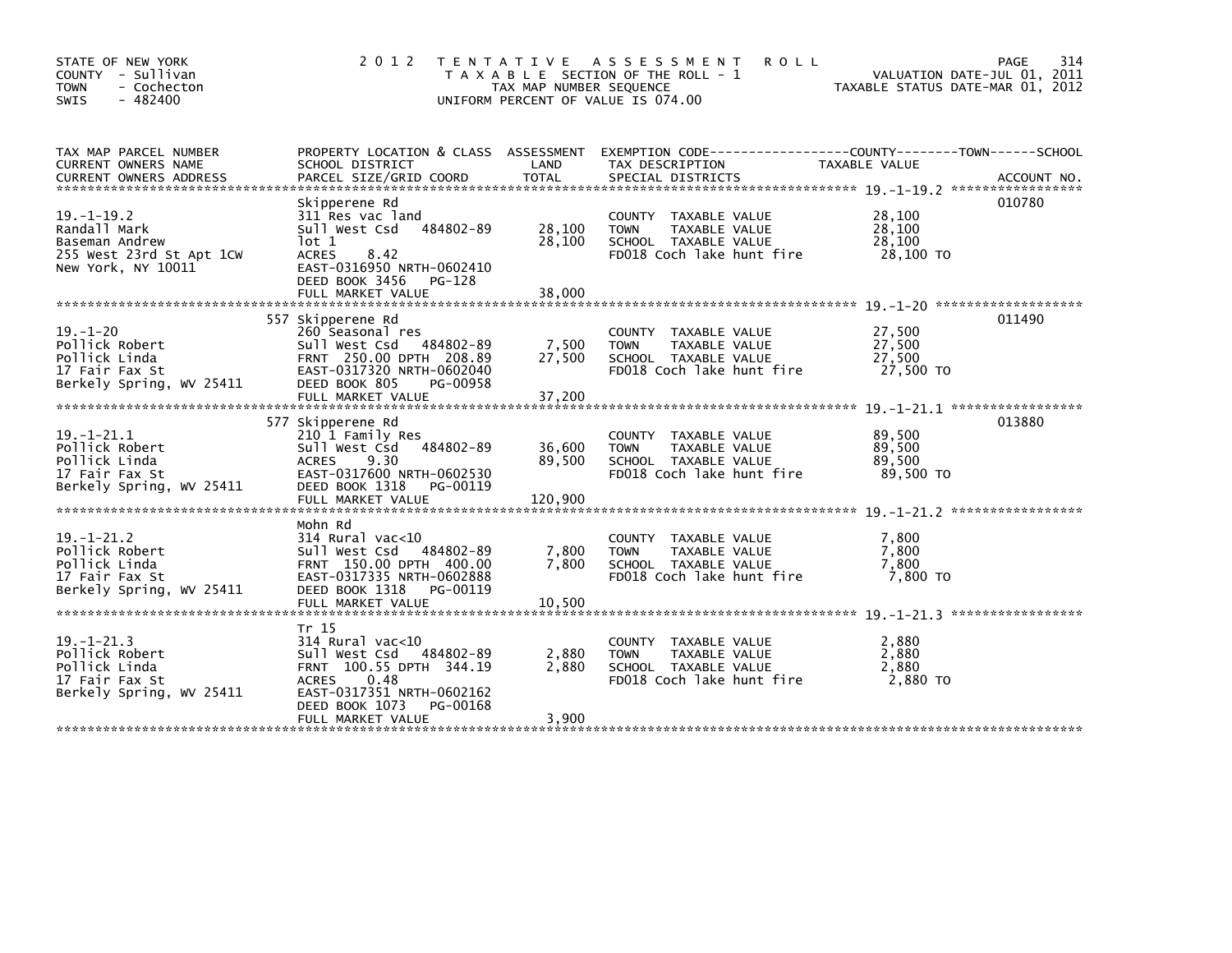| STATE OF NEW YORK<br>COUNTY - Sullivan<br>- Cochecton<br><b>TOWN</b><br>$-482400$<br><b>SWIS</b>       | 2 0 1 2                                                                                                                                                                             | TENTATIVE<br>TAX MAP NUMBER SEQUENCE | <b>ASSESSMENT</b><br><b>ROLL</b><br>T A X A B L E SECTION OF THE ROLL - 1<br>UNIFORM PERCENT OF VALUE IS 074.00                          | TAXABLE STATUS DATE-MAR 01, 2012            | 315<br>PAGE<br>VALUATION DATE-JUL 01, 2011 |
|--------------------------------------------------------------------------------------------------------|-------------------------------------------------------------------------------------------------------------------------------------------------------------------------------------|--------------------------------------|------------------------------------------------------------------------------------------------------------------------------------------|---------------------------------------------|--------------------------------------------|
| TAX MAP PARCEL NUMBER<br>CURRENT OWNERS NAME<br><b>CURRENT OWNERS ADDRESS</b>                          | SCHOOL DISTRICT<br>PARCEL SIZE/GRID COORD                                                                                                                                           | LAND<br><b>TOTAL</b>                 | PROPERTY LOCATION & CLASS ASSESSMENT EXEMPTION CODE----------------COUNTY-------TOWN------SCHOOL<br>TAX DESCRIPTION<br>SPECIAL DISTRICTS | TAXABLE VALUE                               | ACCOUNT NO.                                |
| $19. - 1 - 22$<br>Robe Ethel<br>Willis Leona<br>Leona Willis<br>PO Box 321<br>Jeffersonville, NY 12748 | 572 Skipperene Rd<br>210 1 Family Res<br>484802-89<br>Sull West Csd<br>3.89<br><b>ACRES</b><br>EAST-0317830 NRTH-0602070<br>DEED BOOK 2938<br><b>PG-62</b><br>FULL MARKET VALUE     | 28,100<br>85,100<br>115,000          | COUNTY TAXABLE VALUE<br>TAXABLE VALUE<br><b>TOWN</b><br>SCHOOL TAXABLE VALUE<br>FD018 Coch lake hunt fire                                | 85,100<br>85.100<br>85,100<br>85,100 TO     | 012325                                     |
| $19. - 1 - 23.1$<br>Gabriele Jeffrey<br>Gabriele Jane<br>6 William St<br>Bloomingdale, NJ 07403        | 608 Skipperene Rd<br>240 Rural res<br>Sull West Csd<br>484802-89<br>Lot $#2$<br><b>ACRES</b><br>42.86<br>EAST-0318798 NRTH-0602034<br>DEED BOOK 2020<br>PG-480<br>FULL MARKET VALUE | 64,000<br>117,400<br>158,600         | TAXABLE VALUE<br><b>COUNTY</b><br>TAXABLE VALUE<br><b>TOWN</b><br>SCHOOL TAXABLE VALUE<br>FD018 Coch lake hunt fire                      | 117,400<br>117,400<br>117,400<br>117,400 TO | 005020                                     |
| $19. - 1 - 23.2$<br>Hager Lois S<br>Hager Roger A<br>1108 Clevenger Rd<br>Ontario, NY 14519            | 586 Skipperene Rd<br>210 1 Family Res<br>Sull West Csd<br>484802-89<br><b>ACRES</b><br>1.00<br>EAST-0317980 NRTH-0602340<br>DEED BOOK 2265<br>PG-657<br>FULL MARKET VALUE           | 16,000<br>80,000<br>108,100          | COUNTY TAXABLE VALUE<br>TAXABLE VALUE<br><b>TOWN</b><br>SCHOOL TAXABLE VALUE<br>FD018 Coch lake hunt fire                                | 80,000<br>80,000<br>80,000<br>80,000 TO     | 013900<br>*****************                |
| $19. - 1 - 23.3$<br>Gabriele Louis<br>Gabriele Sandra<br>10 Patrick Brem Cts<br>Mahwah. NJ 07430       | Skipperene Rd<br>210 1 Family Res<br>484802-89<br>Sull West Csd<br>Lot 1<br>20.14<br><b>ACRES</b><br>EAST-0318423 NRTH-0603458<br>DEED BOOK 2020<br>PG-477<br>FULL MARKET VALUE     | 48,200<br>142,300<br>192,300         | <b>COUNTY</b><br>TAXABLE VALUE<br>TAXABLE VALUE<br><b>TOWN</b><br>SCHOOL TAXABLE VALUE<br>FD018 Coch lake hunt fire                      | 142,300<br>142,300<br>142,300<br>142,300 TO |                                            |
| $19. - 1 - 24.1$<br>Baseman Andrew<br>Randall Mark J<br>255 W. 23 St Apt #1CW<br>New York, NY 10011    | 542 Skipperene<br>210 1 Family Res<br>484802-89<br>Sull West Csd<br><b>ACRES</b><br>9.90<br>EAST-0317837 NRTH-0601297<br>DEED BOOK 2173<br>PG-250<br>FULL MARKET VALUE              | 45,900<br>175,900<br>237,700         | TAXABLE VALUE<br><b>COUNTY</b><br><b>TOWN</b><br>TAXABLE VALUE<br>SCHOOL TAXABLE VALUE<br>FD018 Coch lake hunt fire                      | 175,900<br>175,900<br>175,900<br>175,900 TO | 014240                                     |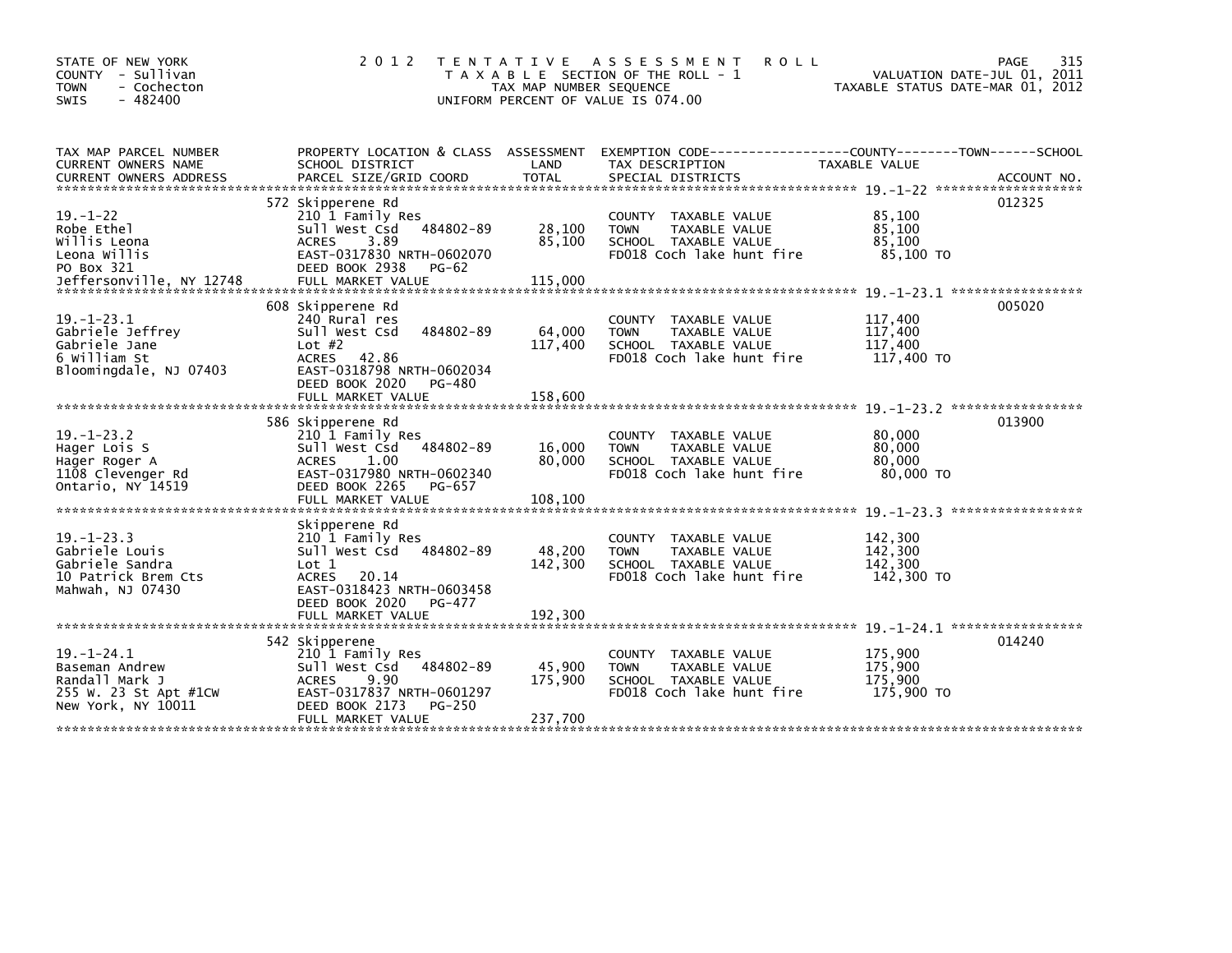| STATE OF NEW YORK<br>- Sullivan<br><b>COUNTY</b><br>- Cochecton<br><b>TOWN</b><br>- 482400<br>SWIS | 2 0 1 2                      | TAX MAP NUMBER SEQUENCE | TENTATIVE ASSESSMENT<br><b>ROLL</b><br>T A X A B L E SECTION OF THE ROLL - 1<br>UNIFORM PERCENT OF VALUE IS 074.00 | VALUATION DATE-JUL 01, 2011<br>TAXABLE STATUS DATE-MAR 01, 2012 | 316<br>PAGE                      |
|----------------------------------------------------------------------------------------------------|------------------------------|-------------------------|--------------------------------------------------------------------------------------------------------------------|-----------------------------------------------------------------|----------------------------------|
| TAX MAP PARCEL NUMBER                                                                              | PROPERTY LOCATION & CLASS    | ASSESSMENT              | EXEMPTION        CODE-----------------COUNTY--------TOWN------SCHOOL                                               |                                                                 |                                  |
| <b>CURRENT OWNERS NAME</b>                                                                         | SCHOOL DISTRICT              | LAND                    | TAX DESCRIPTION                                                                                                    | TAXABLE VALUE                                                   |                                  |
| <b>CURRENT OWNERS ADDRESS</b>                                                                      | PARCEL SIZE/GRID COORD TOTAL |                         | SPECIAL DISTRICTS                                                                                                  |                                                                 | ACCOUNT NO.<br>***************** |
|                                                                                                    | Skipperene                   |                         |                                                                                                                    |                                                                 | 001897                           |
| $19. - 1 - 24.2$                                                                                   | 210 1 Family Res             |                         | TAXABLE VALUE<br><b>COUNTY</b>                                                                                     | 115,800                                                         |                                  |
| Oliver Victor                                                                                      | Sull West Csd 484802-89      | 96,400                  | <b>TOWN</b><br>TAXABLE VALUE                                                                                       | 115,800                                                         |                                  |
| Oliver Nydia                                                                                       | ACRES 40.30                  | 115,800                 | SCHOOL TAXABLE VALUE                                                                                               | 115,800                                                         |                                  |
| 3555 Bainbridge Ave Apt 7d                                                                         | EAST-0318470 NRTH-0601140    |                         | FD018 Coch lake hunt fire                                                                                          | 115,800 TO                                                      |                                  |
| Bronx, NY 10467                                                                                    | DEED BOOK 1143<br>PG-00301   |                         |                                                                                                                    |                                                                 |                                  |
|                                                                                                    | FULL MARKET VALUE            | 156.500                 |                                                                                                                    |                                                                 |                                  |
|                                                                                                    |                              |                         |                                                                                                                    |                                                                 |                                  |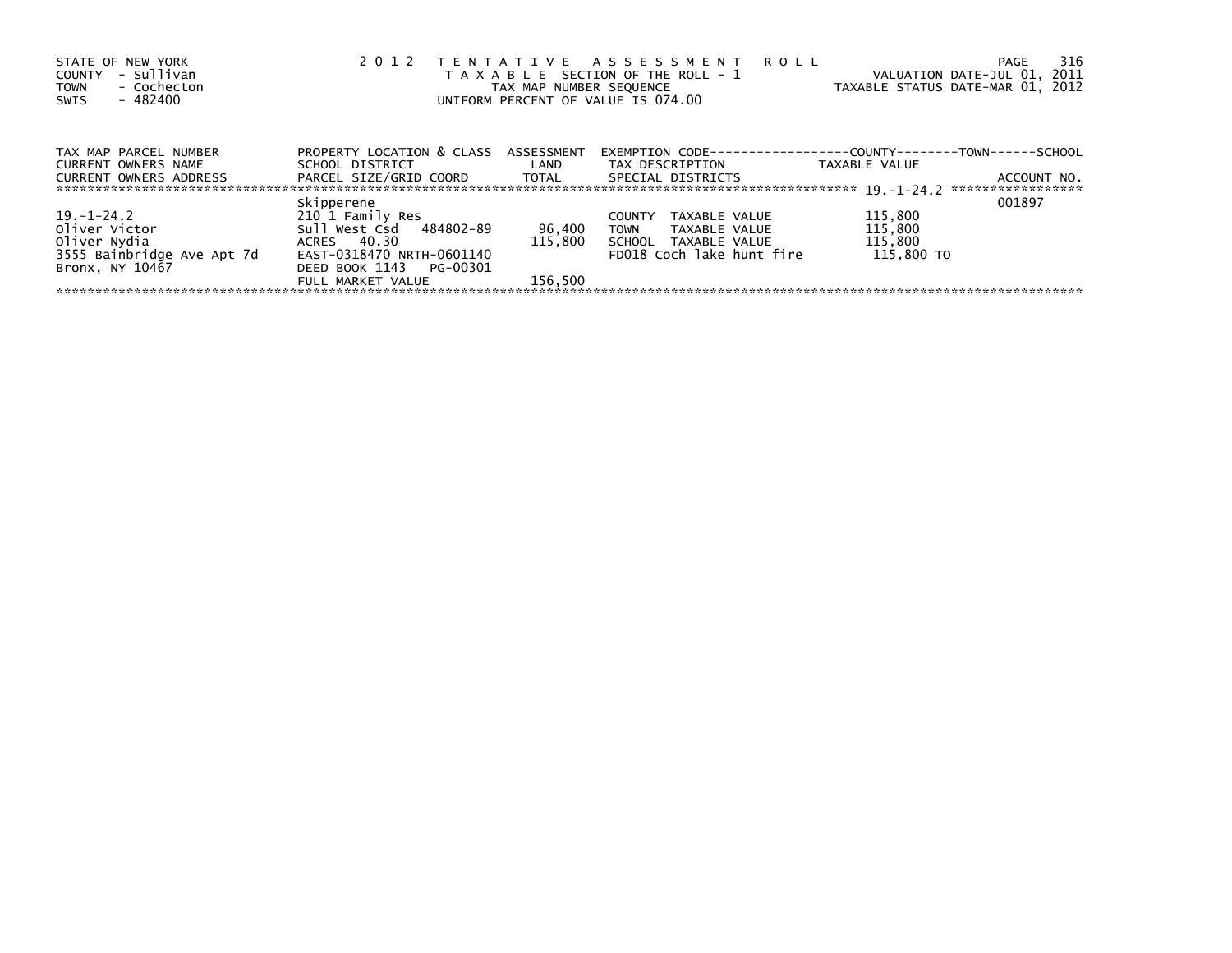| STATE OF NEW YORK   | 2012 TENTATIVE ASSESSMENT ROLL        | PAGE                             | 317 |
|---------------------|---------------------------------------|----------------------------------|-----|
| COUNTY - Sullivan   | T A X A B L E SECTION OF THE ROLL - 1 | VALUATION DATE-JUL 01, 2011      |     |
| - Cochecton<br>TOWN | MAP SECTION - 019                     | TAXABLE STATUS DATE-MAR 01, 2012 |     |
| SWIS<br>- 482400    | $SUB - SECTION -$                     | RPS150/V04/L015                  |     |
|                     | UNIFORM PERCENT OF VALUE IS 074.00    | CURRENT DATE 4/20/2012           |     |

# \*\*\* S P E C I A L D I S T R I C T S U M M A R Y \*\*\*

| CODE | DISTRICT NAME        | PARCELS | TOTAL EXTENSION<br><b>TYPF</b> | EXTENSION<br>VALUE | AD VALOREM<br>VALUE | <b>EXEMPT</b><br>AMOUNT | <b>TAXABLE</b><br>VALUE |
|------|----------------------|---------|--------------------------------|--------------------|---------------------|-------------------------|-------------------------|
|      | FD018 Coch lake hunt |         | 57 TOTAL                       |                    | 5322.574            |                         | 5322.574                |

# \*\*\* S C H O O L D I S T R I C T S U M M A R Y \*\*\*

| CODE   | DISTRICT NAME    | <b>TOTAL</b><br><b>PARCELS</b> | ASSESSED<br>LAND | ASSESSED<br><b>TOTAL</b> | <b>EXEMPT</b><br><b>AMOUNT</b> | <b>TOTAL</b><br><b>TAXABLE</b> | <b>STAR</b><br><b>AMOUNT</b> | <b>STAR</b><br><b>TAXABLE</b> |
|--------|------------------|--------------------------------|------------------|--------------------------|--------------------------------|--------------------------------|------------------------------|-------------------------------|
| 484802 | sull<br>West Csd | 57                             | 2473.350         | 5322.574                 | 682,350                        | 4640.224                       | 544.900                      | 4095,324                      |
|        | SUB-TOTAL        | 57                             | 2473.350         | 5322,574                 | 682,350                        | 4640.224                       | 544.900                      | 4095,324                      |
| 484889 | West Sull Lib    | 57                             | 2473.350         | 5322.574                 | 682.350                        | 4640.224                       | 544,900                      | 4095,324                      |
|        | T O T A L        | 114                            | 4946.700         | 10645, 148               | 1364,700                       | 9280,448                       | 1089,800                     | 8190,648                      |

\*\*\* S Y S T E M C O D E S S U M M A R Y \*\*\*

NO SYSTEM EXEMPTIONS AT THIS LEVEL

### \*\*\* E X E M P T I O N S U M M A R Y \*\*\*

| CODE           | DESCRIPTION           | <b>TOTAL</b><br><b>PARCELS</b> | <b>COUNTY</b>    | <b>TOWN</b>      | <b>SCHOOL</b> |
|----------------|-----------------------|--------------------------------|------------------|------------------|---------------|
| 41121<br>41131 | WAR VET<br>COMBAT VET |                                | 49,397<br>34,908 | 49,397<br>34,908 |               |
| 41141          | DISABL VET            |                                | 13,563           | 13,563           |               |
| 41720          | AGRI DIST             |                                | 276,820          | 276,820          | 276,820       |
| 41800          | AGED-CTS              |                                | 74,129           | 74,129           | 87,210        |
| 41834          | STAR EN               |                                |                  |                  | 319,900       |
| 41854          | STAR B                | 10                             |                  |                  | 225,000       |
| 47460          | FOREST LND            |                                | 318,320          | 318,320          | 318,320       |
|                | TOTAL                 | 35                             | 767,137          | 767,137          | 1227,250      |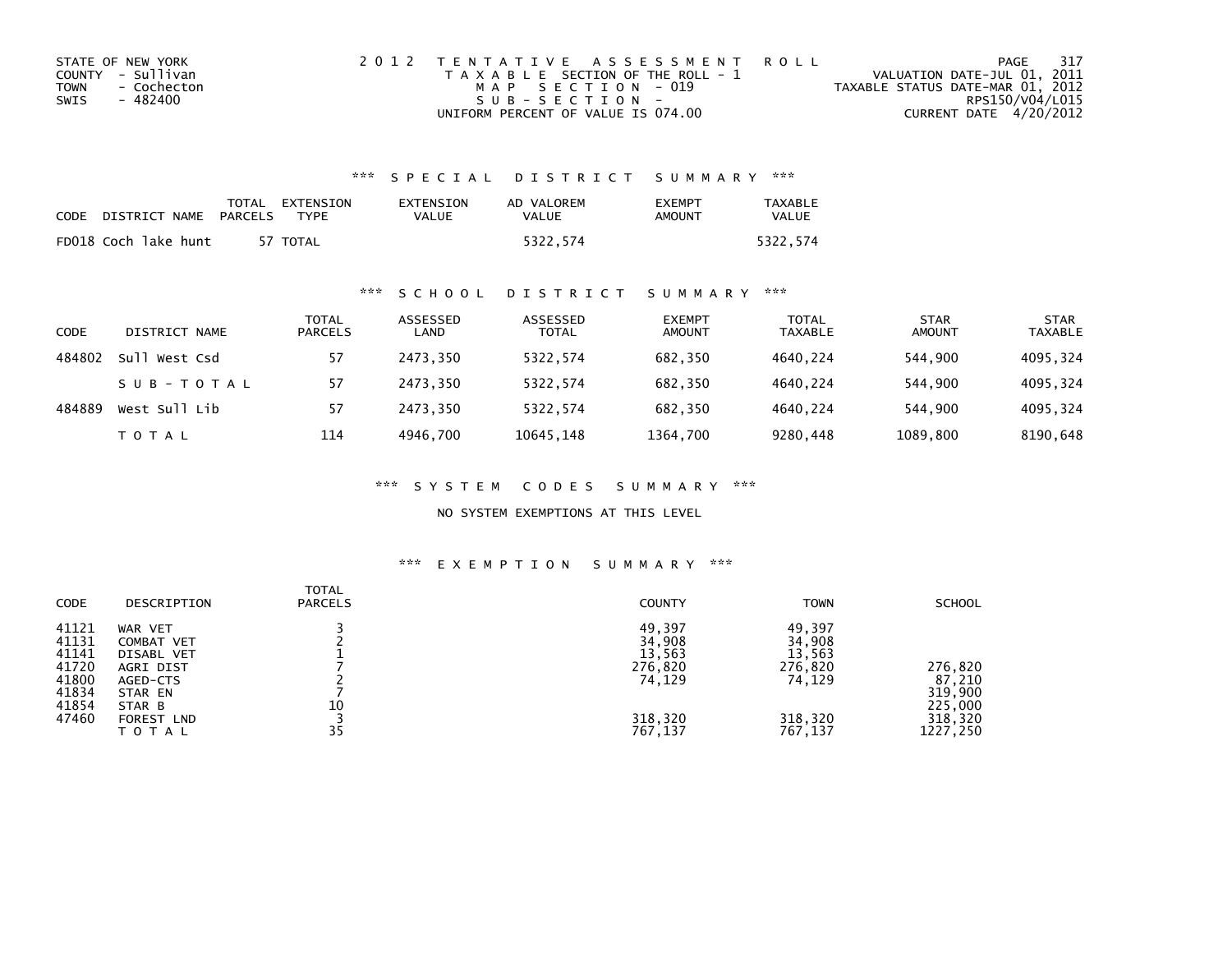|             | STATE OF NEW YORK | 2012 TENTATIVE ASSESSMENT ROLL        | PAGE                             | 318 |
|-------------|-------------------|---------------------------------------|----------------------------------|-----|
|             | COUNTY - Sullivan | T A X A B L E SECTION OF THE ROLL - 1 | VALUATION DATE-JUL 01, 2011      |     |
| <b>TOWN</b> | - Cochecton       | MAP SECTION - 019                     | TAXABLE STATUS DATE-MAR 01, 2012 |     |
| SWIS        | - 482400          | $SUB - SECTION -$                     | RPS150/V04/L015                  |     |
|             |                   | UNIFORM PERCENT OF VALUE IS 074.00    | CURRENT DATE 4/20/2012           |     |

# \*\*\* G R A N D T O T A L S \*\*\*

| ROLL       | DESCRIPTION | <b>TOTAL</b>   | <b>ASSESSED</b> | <b>\SSESSED</b> | TAXABLE        | <b>TAXABLE</b> | TAXABLE       | <b>STAR</b>    |
|------------|-------------|----------------|-----------------|-----------------|----------------|----------------|---------------|----------------|
| <b>SEC</b> |             | <b>PARCELS</b> | LAND            | <b>TOTAL</b>    | COUNTY         | TOWN           | <b>SCHOOL</b> | <b>TAXABLE</b> |
|            | TAXABLE     |                | ,350<br>?473.   | 5322,574        | 4555<br>437. د | 4555.437       | 4640,224      | 4095,324       |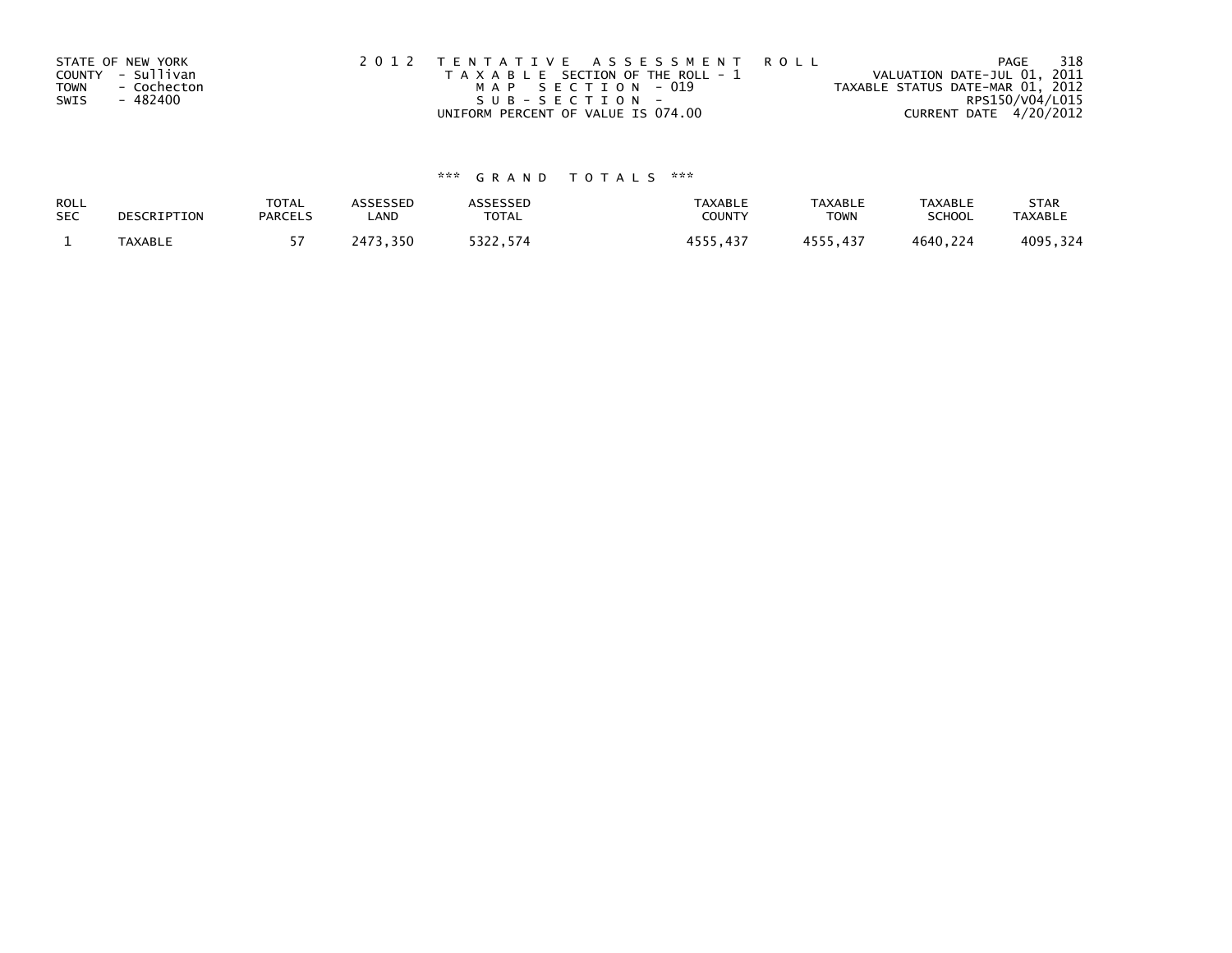| STATE OF NEW YORK<br>COUNTY - Sullivan<br>- Cochecton<br><b>TOWN</b><br>$-482400$<br>SWIS                     | 2 0 1 2                                                                                                                                                                         | TAX MAP NUMBER SEQUENCE       | TENTATIVE ASSESSMENT<br><b>ROLL</b><br>T A X A B L E SECTION OF THE ROLL - 1<br>UNIFORM PERCENT OF VALUE IS 074.00                       | TAXABLE STATUS DATE-MAR 01, 2012                           | 319<br>PAGE<br>VALUATION DATE-JUL 01, 2011 |
|---------------------------------------------------------------------------------------------------------------|---------------------------------------------------------------------------------------------------------------------------------------------------------------------------------|-------------------------------|------------------------------------------------------------------------------------------------------------------------------------------|------------------------------------------------------------|--------------------------------------------|
| TAX MAP PARCEL NUMBER<br>CURRENT OWNERS NAME<br><b>CURRENT OWNERS ADDRESS</b>                                 | SCHOOL DISTRICT<br>PARCEL SIZE/GRID COORD                                                                                                                                       | LAND<br><b>TOTAL</b>          | PROPERTY LOCATION & CLASS ASSESSMENT EXEMPTION CODE----------------COUNTY-------TOWN------SCHOOL<br>TAX DESCRIPTION<br>SPECIAL DISTRICTS | TAXABLE VALUE                                              | ACCOUNT NO.                                |
| $20. -1 - 1$<br>Bonafede Anna<br>451 Cold Spring Harbor Rd<br>Syosset, NY 11791                               | 101 old County Rd<br>240 Rural res<br>Sull West Csd<br>484802-89<br>ACRES 88.70<br>EAST-0321160 NRTH-0606080<br>DEED BOOK 2166<br>PG-585<br>FULL MARKET VALUE                   | 149,700<br>216,800<br>293,000 | COUNTY TAXABLE VALUE<br>TAXABLE VALUE<br><b>TOWN</b><br>SCHOOL TAXABLE VALUE<br>FD018 Coch lake hunt fire                                | 216,800<br>216,800<br>216,800<br>216,800 TO                | 007650                                     |
|                                                                                                               |                                                                                                                                                                                 |                               |                                                                                                                                          |                                                            |                                            |
| $20. - 1 - 2.1$<br>Pollick Robert<br>Pollick Linda<br>17 Fair Fax St<br>Berkely Spring, WV 25411              | Tr 15<br>$314$ Rural vac<10<br>Sull West Csd<br>484802-89<br><b>ACRES</b><br>3.07<br>EAST-0320973 NRTH-0604124<br>DEED BOOK 1758<br>PG-0693<br>FULL MARKET VALUE                | 14,140<br>14,140<br>19,100    | COUNTY TAXABLE VALUE<br><b>TOWN</b><br>TAXABLE VALUE<br>SCHOOL TAXABLE VALUE<br>FD018 Coch lake hunt fire                                | 14,140<br>14,140<br>14,140<br>14,140 TO                    | 014980                                     |
| $20. -1 - 2.2$<br>Maury Patrick A<br>428 E 9th St Apt 11<br>New York, NY 10009                                | 763 Skipperene Rd<br>210 1 Family Res<br>Sull West Csd 484802-89<br><b>ACRES</b><br>2.86 BANKC030614<br>EAST-0321175 NRTH-0604150<br>DEED BOOK 3575 PG-656<br>FULL MARKET VALUE | 23,900<br>148,600<br>200,800  | COUNTY TAXABLE VALUE<br><b>TOWN</b><br>TAXABLE VALUE<br>SCHOOL TAXABLE VALUE<br>FD018 Coch lake hunt fire                                | 148,600<br>148,600<br>148,600<br>148,600 TO                |                                            |
| $20. -1 - 3.1$<br>Burgess Carolyn<br>39 Old County Rd<br>PO Box 117<br>Narrowsburg, NY 12764                  | T R 58<br>210 1 Family Res<br>Sull West Csd 484802-89<br>3.22 BANKC070170<br><b>ACRES</b><br>EAST-0321702 NRTH-0604485<br>DEED BOOK 3160<br>PG-330<br>FULL MARKET VALUE         | 25,800<br>100,200<br>135,400  | 41854<br>STAR B<br>COUNTY TAXABLE VALUE<br><b>TAXABLE VALUE</b><br><b>TOWN</b><br>SCHOOL TAXABLE VALUE<br>FD018 Coch lake hunt fire      | $\mathbf{0}$<br>100,200<br>100,200<br>77,700<br>100,200 TO | 008800<br>22,500                           |
| $20. -1 - 3.2$<br>Van Orden Beatrice<br>Attn: Robert E Drollinger<br>48 Old Country Rd<br>Cochecton, NY 12726 | Old County Route<br>$314$ Rural vac<10<br>Sull West Csd<br>484802-89<br>2.14<br><b>ACRES</b><br>EAST-0321690 NRTH-0604700<br>DEED BOOK 2012<br>PG-297<br>FULL MARKET VALUE      | 12,600<br>12,600<br>17,000    | COUNTY TAXABLE VALUE<br><b>TOWN</b><br>TAXABLE VALUE<br>SCHOOL TAXABLE VALUE<br>FD018 Coch lake hunt fire                                | 12,600<br>12,600<br>12,600<br>12,600 TO                    | 016078                                     |
| $20. -1 - 3.3$<br>Penberg David<br>Lynch Janelle<br>Bennet i Mateu St #58<br>Piso 2 #2A Barcelona, Spain      | 31 Old County Rd<br>260 Seasonal res<br>484802-89<br>Sull West Csd<br><b>ACRES</b><br>3.17<br>EAST-0321529 NRTH-0604197<br>DEED BOOK 3094<br>PG-199<br>08034 FULL MARKET VALUE  | 23,400<br>38,900<br>52,600    | COUNTY TAXABLE VALUE<br>TAXABLE VALUE<br><b>TOWN</b><br>SCHOOL TAXABLE VALUE<br>FD018 Coch lake hunt fire                                | 38,900<br>38,900<br>38,900<br>38,900 TO                    |                                            |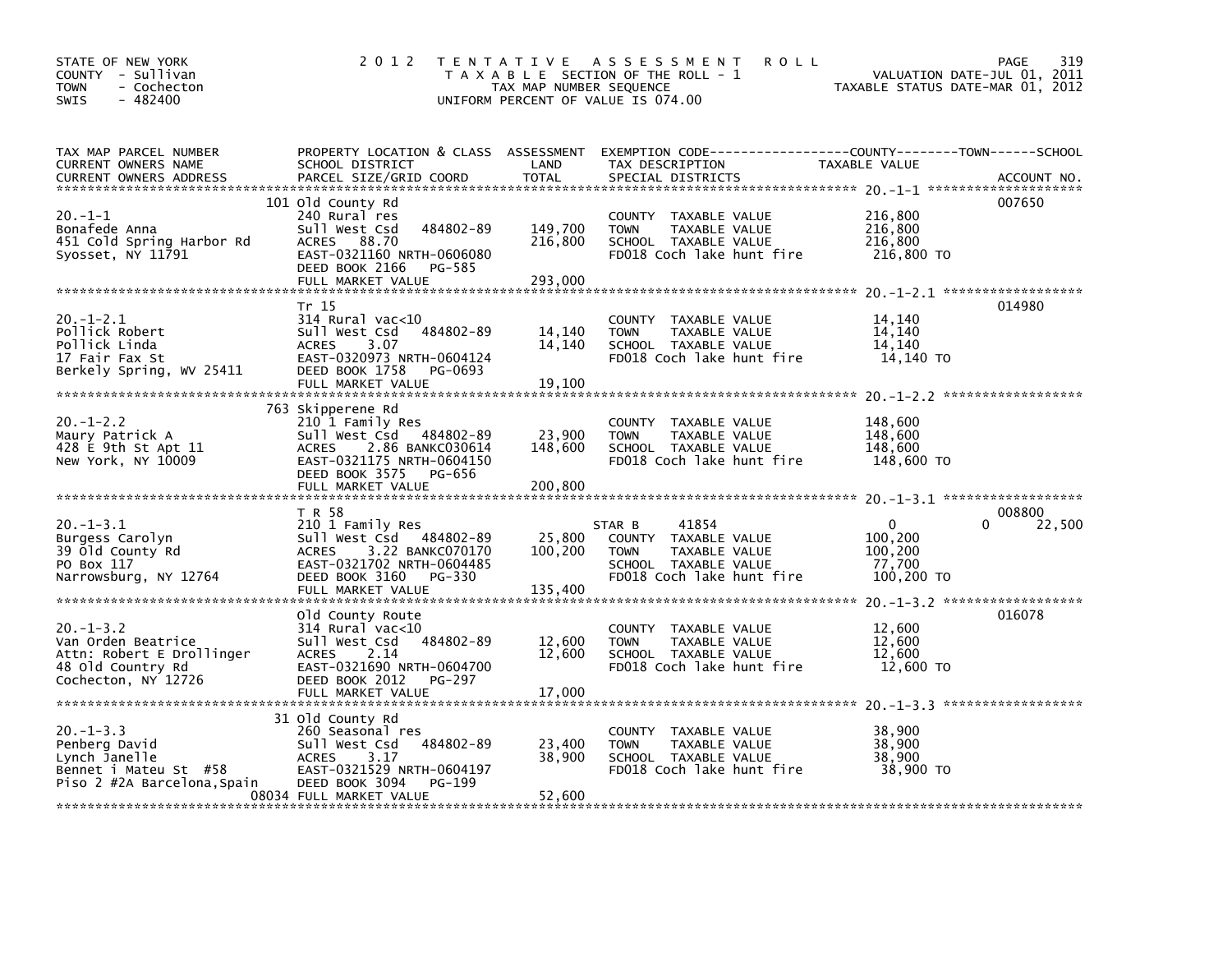| STATE OF NEW YORK<br>COUNTY - Sullivan<br><b>TOWN</b><br>- Cochecton<br>$-482400$<br>SWIS              | 2 0 1 2                                                                                                                                                                                                                      | T E N T A T I V E<br>TAX MAP NUMBER SEQUENCE | A S S E S S M E N T<br><b>ROLL</b><br>T A X A B L E SECTION OF THE ROLL - 1<br>UNIFORM PERCENT OF VALUE IS 074.00             | TAXABLE STATUS DATE-MAR 01, 2012                           | 320<br>PAGE<br>VALUATION DATE-JUL 01, 2011 |
|--------------------------------------------------------------------------------------------------------|------------------------------------------------------------------------------------------------------------------------------------------------------------------------------------------------------------------------------|----------------------------------------------|-------------------------------------------------------------------------------------------------------------------------------|------------------------------------------------------------|--------------------------------------------|
| TAX MAP PARCEL NUMBER<br>CURRENT OWNERS NAME<br><b>CURRENT OWNERS ADDRESS</b>                          | PROPERTY LOCATION & CLASS ASSESSMENT<br>SCHOOL DISTRICT<br>PARCEL SIZE/GRID COORD                                                                                                                                            | LAND<br><b>TOTAL</b>                         | EXEMPTION CODE------------------COUNTY--------TOWN------SCHOOL<br>TAX DESCRIPTION<br>SPECIAL DISTRICTS                        | TAXABLE VALUE                                              | ACCOUNT NO.                                |
| $20. -1 -4$<br>Santana Nikolay<br>Santana Laura<br>4 Juneau Blyd<br>Woodbury, NY 11797                 | 775 Skipperene Rd<br>210 1 Family Res<br>Sull West Csd<br>484802-89<br>old school<br>80.00 DPTH 105.00<br><b>FRNT</b><br>1.29<br><b>ACRES</b><br>EAST-0321749 NRTH-0604091<br>DEED BOOK 2011<br>PG-4548<br>FULL MARKET VALUE | 20,700<br>138,000<br>186.500                 | COUNTY TAXABLE VALUE<br><b>TOWN</b><br>TAXABLE VALUE<br>SCHOOL TAXABLE VALUE<br>FD018 Coch lake hunt fire                     | 138,000<br>138,000<br>138,000<br>138,000 TO                | 012410                                     |
| $20. - 1 - 6$<br>Henry Terrance P<br>606 Madame Moores Ln<br>New Bern, NC 28560                        | 27 Old County Rd<br>210 1 Family Res<br>484802-89<br>Sull West Csd<br>50.00 DPTH 130.00<br><b>FRNT</b><br><b>ACRES</b><br>1.00<br>EAST-0321960 NRTH-0604200<br>DEED BOOK 2085<br>PG-555<br>FULL MARKET VALUE                 | 16,000<br>42,500<br>57,400                   | COUNTY TAXABLE VALUE<br><b>TOWN</b><br>TAXABLE VALUE<br>SCHOOL TAXABLE VALUE<br>FD018 Coch lake hunt fire                     | 42,500<br>42.500<br>42.500<br>42,500 TO                    | 006460                                     |
| $20. -1 - 8.1$<br>Santana Nikolay<br>Santana Laura<br>4 Juneau Blvd<br>Woodbury, NY 11797              | Route 52 & old County Rd<br>454 Supermarket<br>Sull West Csd<br>484802-89<br>FRNT 160.00 DPTH 292.11<br>EAST-0322500 NRTH-0603920<br>DEED BOOK 2011<br>PG-3327<br>FULL MARKET VALUE                                          | 21,000<br>100,000<br>135,100                 | COUNTY<br>TAXABLE VALUE<br><b>TOWN</b><br>TAXABLE VALUE<br>SCHOOL TAXABLE VALUE<br>FD018 Coch lake hunt fire                  | 100,000<br>100,000<br>100,000<br>100,000 TO                | 006340                                     |
| $20 - 1 - 9$<br>Pomes Linda & Richard<br>Jay & others Thomas C<br>19 Tyler Rd<br>Narrowsburg, NY 12764 | 28 Old County Rd<br>210 1 Family Res<br>484802-89<br>Sull West Csd<br>3.50<br><b>ACRES</b><br>EAST-0322190 NRTH-0604550<br>DEED BOOK 3580<br>PG-594<br>FULL MARKET VALUE                                                     | 26,700<br>137,500<br>185,800                 | COUNTY TAXABLE VALUE<br><b>TOWN</b><br>TAXABLE VALUE<br>SCHOOL TAXABLE VALUE<br>FD018 Coch lake hunt fire                     | 137,500<br>137,500<br>137,500<br>137,500 TO                | 006120                                     |
| $20. -1 - 10$<br>Drollinger Robert E<br>Drollinger Barbara<br>48 Old Country Rd<br>Cochecton, NY 12726 | 48 Old County Rd<br>240 Rural res<br>Sull West Csd<br>484802-89<br>1.09A<br>126x221.2x243.3<br><b>ACRES</b><br>1.40<br>EAST-0322100 NRTH-0604900<br>FULL MARKET VALUE                                                        | 16,400<br>141,500<br>191,200                 | 41834<br>STAR EN<br>COUNTY TAXABLE VALUE<br><b>TOWN</b><br>TAXABLE VALUE<br>SCHOOL TAXABLE VALUE<br>FD018 Coch lake hunt fire | $\mathbf{0}$<br>141,500<br>141.500<br>94,850<br>141,500 TO | 003810<br>46,650                           |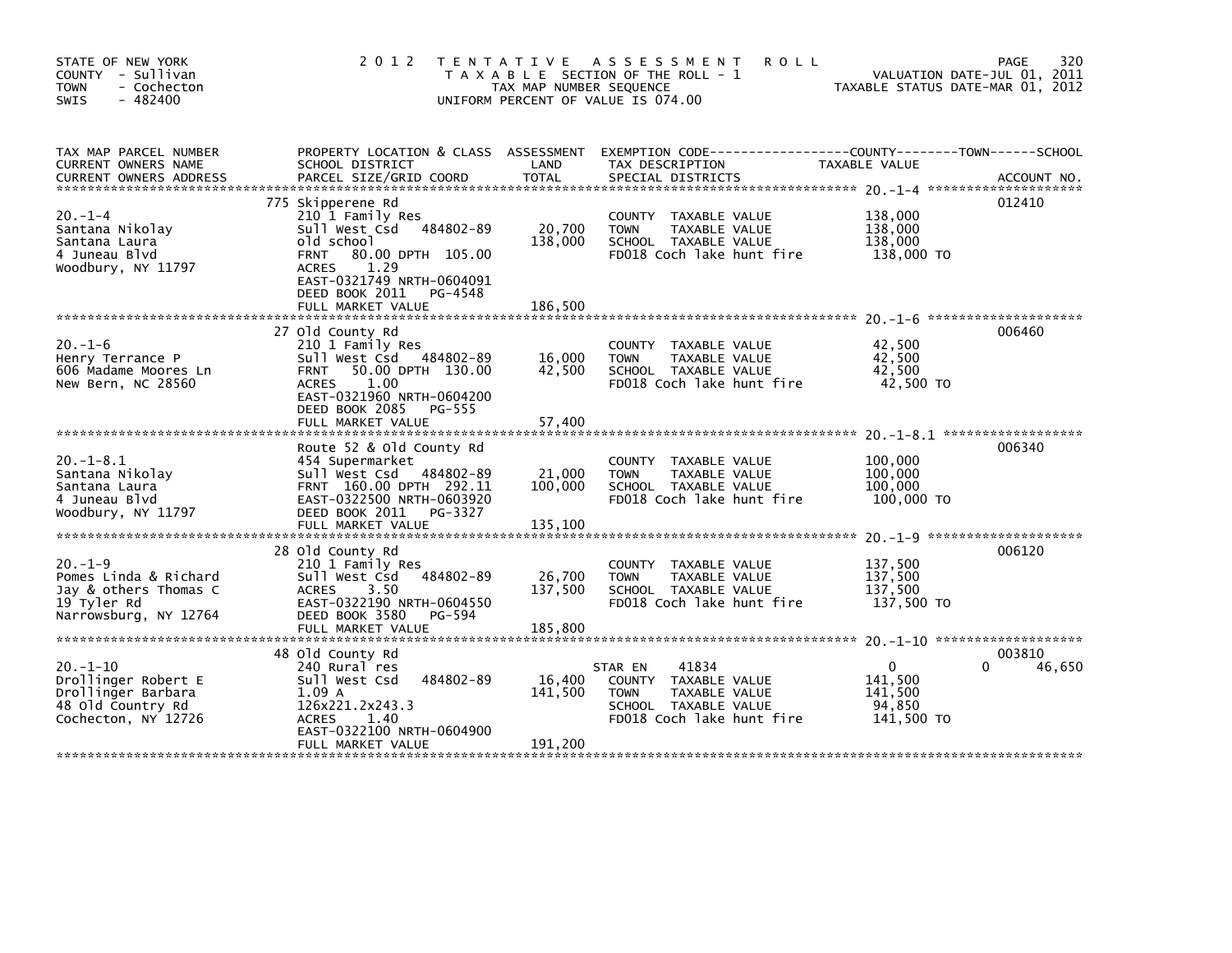| STATE OF NEW YORK<br>COUNTY - Sullivan<br>- Cochecton<br><b>TOWN</b><br>$-482400$<br><b>SWIS</b> | 2 0 1 2                                                                                                                                                                      | T E N T A T I V E<br>A S S E S S M E N T<br><b>ROLL</b><br>T A X A B L E SECTION OF THE ROLL - 1<br>TAX MAP NUMBER SEQUENCE<br>UNIFORM PERCENT OF VALUE IS 074.00                                                            | 321<br>PAGE<br>VALUATION DATE-JUL 01, 2011<br>TAXABLE STATUS DATE-MAR 01, 2012                                                                         |
|--------------------------------------------------------------------------------------------------|------------------------------------------------------------------------------------------------------------------------------------------------------------------------------|------------------------------------------------------------------------------------------------------------------------------------------------------------------------------------------------------------------------------|--------------------------------------------------------------------------------------------------------------------------------------------------------|
| TAX MAP PARCEL NUMBER<br><b>CURRENT OWNERS NAME</b><br><b>CURRENT OWNERS ADDRESS</b>             | PROPERTY LOCATION & CLASS ASSESSMENT<br>SCHOOL DISTRICT<br>PARCEL SIZE/GRID COORD                                                                                            | TAX DESCRIPTION<br>LAND<br><b>TOTAL</b><br>SPECIAL DISTRICTS                                                                                                                                                                 | TAXABLE VALUE<br>ACCOUNT NO.                                                                                                                           |
| $20. -1 - 11.1$<br>Pomes Linda & Richard<br>Jay Thomas C<br>19 Tyler Rd<br>Narrowsburg, NY 12764 | Tr 58<br>312 Vac w/imprv<br>484802-89<br>Sull West Csd<br><b>ACRES</b><br>20.42<br>EAST-0322590 NRTH-0605000<br>DEED BOOK 3580<br>PG-601<br>FULL MARKET VALUE                | AGRI DIST 41720<br>31,536<br>COUNTY TAXABLE VALUE<br>34,536<br>TAXABLE VALUE<br><b>TOWN</b><br>SCHOOL TAXABLE VALUE<br>FD018 Coch lake hunt fire<br>46,700                                                                   | 006040<br>20,000<br>20,000<br>20,000<br>14,536<br>14,536<br>14,536<br>34,536 TO                                                                        |
| MAY BE SUBJECT TO PAYMENT<br>UNDER AGDIST LAW TIL 2016                                           |                                                                                                                                                                              |                                                                                                                                                                                                                              |                                                                                                                                                        |
| $20. -1 - 11.2$<br>Jay Richard<br>Jay Sandra<br>7186 SR 52<br>Cochecton, NY 12726                | 7186 State Route 52<br>210 1 Family Res<br>484802-89<br>Sull West Csd<br><b>ACRES</b><br>4.39<br>EAST-0323010 NRTH-0604630<br>DEED BOOK 805<br>PG-00209<br>FULL MARKET VALUE | 41854<br>STAR B<br>29,900<br>COUNTY TAXABLE VALUE<br>102,700<br><b>TOWN</b><br>TAXABLE VALUE<br>SCHOOL TAXABLE VALUE<br>FD018 Coch lake hunt fire<br>138,800                                                                 | 006690<br>$\Omega$<br>22,500<br>0<br>102,700<br>102,700<br>80,200<br>102,700 TO                                                                        |
| $20. -1 - 11.4$<br>Jay Thomas<br>Jay Karen<br>7193 SR 52<br>Cochecton, NY 12726                  | 7193 State Route 52<br>210 1 Family Res<br>484802-89<br>Sull West Csd<br><b>ACRES</b><br>3.50<br>EAST-0323140 NRTH-0604230<br>DEED BOOK 830<br>PG-00294<br>FULL MARKET VALUE | 96 PCT OF VALUE USED FOR EXEMPTION PURPOSES<br>41121<br>WAR VET<br>41854<br>26,700 STAR B<br>128,900<br>COUNTY TAXABLE VALUE<br><b>TOWN</b><br>TAXABLE VALUE<br>SCHOOL TAXABLE VALUE<br>FD018 Coch lake hunt fire<br>174,200 | 006692<br>18,562<br>18,562<br>$\Omega$<br>22,500<br>$\mathbf{0}$<br>0<br>110,338<br>110,338<br>106,400<br>128,900 TO<br>20. -1-11.5 ****************** |
| $20. -1 - 11.5$<br>Umnik Howard<br>62 Old County Rd<br>Cochecton, NY 12726                       | 62 Old County Rd<br>210 1 Family Res<br>Sull West Csd<br>484802-89<br>3.00<br><b>ACRES</b><br>EAST-0322130 NRTH-0605240<br>DEED BOOK 871<br>PG-00041<br>FULL MARKET VALUE    | 41854<br>STAR B<br>25,000<br>COUNTY TAXABLE VALUE<br>85,300<br>TAXABLE VALUE<br><b>TOWN</b><br>SCHOOL TAXABLE VALUE<br>FD018 Coch lake hunt fire<br>115,300                                                                  | 016023<br>$\mathbf{0}$<br>22,500<br>0<br>85,300<br>85,300<br>62,800<br>85.300 TO                                                                       |
| $20. -1 - 11.6$<br>Ferrell Joseph<br>Ferrell Elizabeth<br>PO Box 161<br>Catlett, VA 20119        | Tr 58<br>$314$ Rural vac<10<br>484802-89<br>Sull West Csd<br><b>ACRES</b><br>3.00<br>EAST-0322200 NRTH-0605690<br>DEED BOOK 907<br>PG-00106<br>FULL MARKET VALUE             | TAXABLE VALUE<br><b>COUNTY</b><br>16,000<br><b>TOWN</b><br>TAXABLE VALUE<br>16,000<br>SCHOOL TAXABLE VALUE<br>FD018 Coch lake hunt fire<br>21,600                                                                            | 004475<br>16,000<br>16,000<br>16,000<br>16,000 TO                                                                                                      |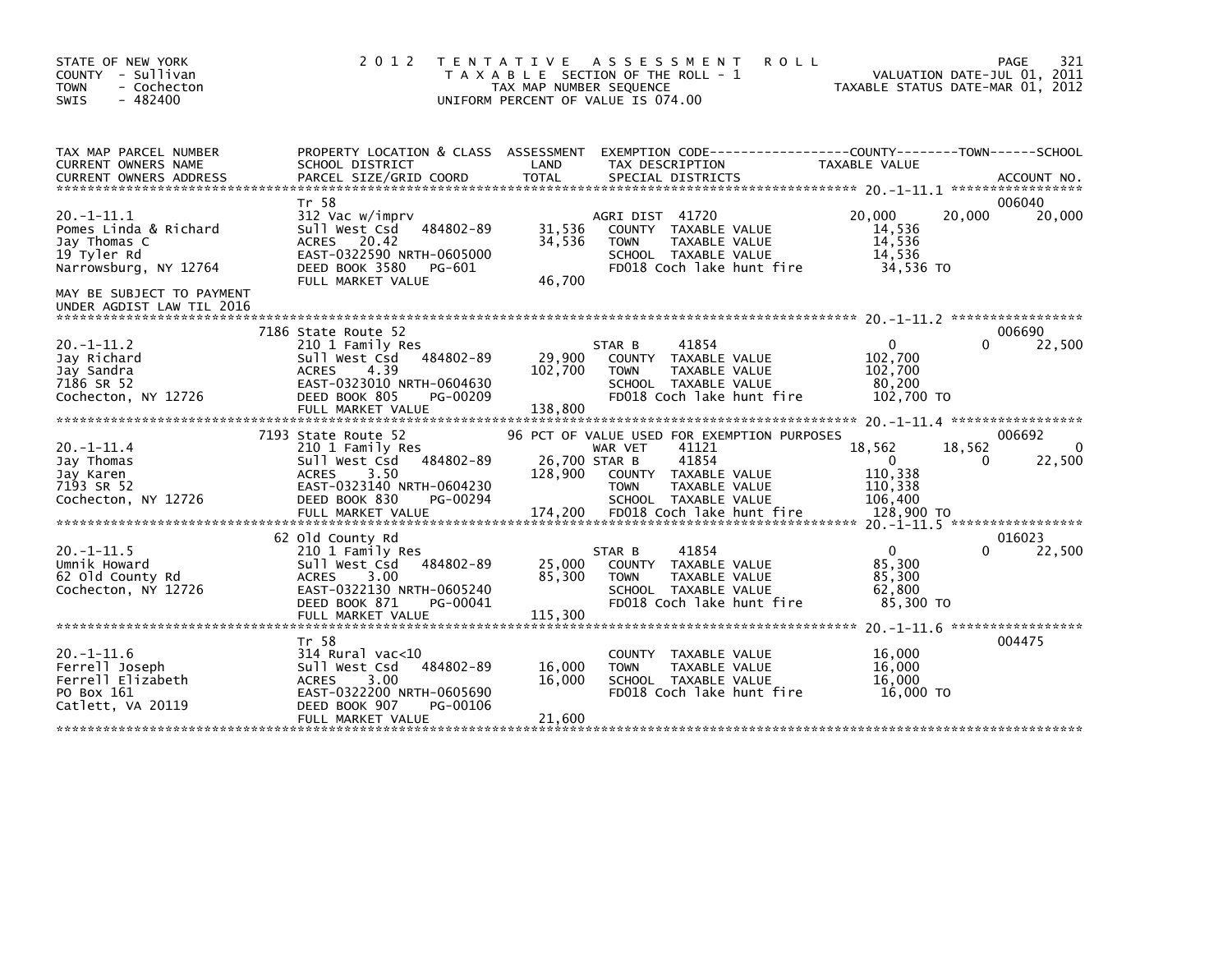| STATE OF NEW YORK<br>COUNTY - Sullivan<br><b>TOWN</b><br>- Cochecton<br>$-482400$<br>SWIS                                                                  | 2 0 1 2                                                                                                                                                                        | T E N T A T I V E<br>TAX MAP NUMBER SEQUENCE | A S S E S S M E N T<br><b>ROLL</b><br>T A X A B L E SECTION OF THE ROLL - 1<br>UNIFORM PERCENT OF VALUE IS 074.00            |                                                         | 322<br>PAGE<br>VALUATION DATE-JUL 01, 2011<br>TAXABLE STATUS DATE-MAR 01, 2012 |
|------------------------------------------------------------------------------------------------------------------------------------------------------------|--------------------------------------------------------------------------------------------------------------------------------------------------------------------------------|----------------------------------------------|------------------------------------------------------------------------------------------------------------------------------|---------------------------------------------------------|--------------------------------------------------------------------------------|
| TAX MAP PARCEL NUMBER<br>CURRENT OWNERS NAME<br><b>CURRENT OWNERS ADDRESS</b>                                                                              | PROPERTY LOCATION & CLASS ASSESSMENT<br>SCHOOL DISTRICT<br>PARCEL SIZE/GRID COORD                                                                                              | LAND<br><b>TOTAL</b>                         | EXEMPTION        CODE-----------------COUNTY-------TOWN------SCHOOL<br>TAX DESCRIPTION<br>SPECIAL DISTRICTS                  | TAXABLE VALUE                                           | ACCOUNT NO.                                                                    |
| $20. -1 - 11.7$<br>Beeson Steven A<br>265 Lafayette St Apt 8<br>New York, NY 10012-4018                                                                    | 10 Old County Rd<br>210 1 Family Res<br>484802-89<br>sull west Csd<br><b>ACRES</b><br>4.00 BANK 40205<br>EAST-0322630 NRTH-0604200<br>DEED BOOK 2008<br>PG-302                 | 28,500<br>112,100                            | COUNTY TAXABLE VALUE<br>TAXABLE VALUE<br><b>TOWN</b><br>SCHOOL TAXABLE VALUE<br>FD018 Coch lake hunt fire                    | 112,100<br>112,100<br>112,100<br>112,100 TO             | 016723                                                                         |
| $20. -1 - 12.1$<br>Rizzotti John M<br>Hudson William C<br>PO Box 3<br>Lake Huntington, NY 12752                                                            | Cr 115<br>314 Rural vac<10<br>Sull West Csd<br>484802-89<br><b>ACRES</b><br>5.90<br>EAST-0323480 NRTH-0605220<br>DEED BOOK 2146<br>PG-203<br>FULL MARKET VALUE                 | 21,200<br>21,200<br>28,600                   | COUNTY TAXABLE VALUE<br>TAXABLE VALUE<br><b>TOWN</b><br>SCHOOL TAXABLE VALUE<br>FD018 Coch lake hunt fire                    | 21,200<br>21,200<br>21,200<br>21,200 TO                 |                                                                                |
| $20 - 1 - 12.2$<br>Hudson William C<br>Rizzotti John M<br>PO Box 3<br>Lake Huntington, NY 12752                                                            | 1212 County Road 115<br>210 1 Family Res<br>484802-89<br>Sull West Csd<br><b>ACRES</b><br>2.21<br>EAST-0323980 NRTH-0604960<br>DEED BOOK 1310<br>PG-00199<br>FULL MARKET VALUE | 21,800<br>151,000<br>204,100                 | 41854<br>STAR B<br>COUNTY TAXABLE VALUE<br><b>TOWN</b><br>TAXABLE VALUE<br>SCHOOL TAXABLE VALUE<br>FD018 Coch lake hunt fire | $\Omega$<br>151,000<br>151.000<br>128,500<br>151,000 TO | 009028<br>22,500<br>0                                                          |
| $20. -1 - 13$<br>Jay Thomas<br>Jay Richard<br>7193 SR 52<br>Cochecton, NY 12726                                                                            | Cr <sub>115</sub><br>322 Rural vac>10<br>Sull West Csd<br>484802-89<br>22.48<br><b>ACRES</b><br>EAST-0324020 NRTH-0604480<br>DEED BOOK 868<br>PG-00007<br>FULL MARKET VALUE    | 27,000<br>27,000<br>36,500                   | TAXABLE VALUE<br><b>COUNTY</b><br>TAXABLE VALUE<br><b>TOWN</b><br>SCHOOL TAXABLE VALUE<br>FD018 Coch lake hunt fire          | 27,000<br>27,000<br>27,000<br>27,000 TO                 |                                                                                |
| $20. -1 - 14.1$<br>Pomes Linda & Richard<br>Jay Thomas C<br>19 Tyler Rd<br>Narrowsburg, NY 12764<br>MAY BE SUBJECT TO PAYMENT<br>UNDER AGDIST LAW TIL 2016 | Tr 45<br>312 Vac w/imprv<br>Sull West Csd<br>484802-89<br>ACRES 26.50<br>EAST-0323880 NRTH-0603790<br>DEED BOOK 3580<br>PG-570<br>FULL MARKET VALUE                            | 41,400<br>43,400<br>58,600                   | AGRI DIST 41720<br>COUNTY TAXABLE VALUE<br><b>TOWN</b><br>TAXABLE VALUE<br>SCHOOL TAXABLE VALUE<br>FD018 Coch lake hunt fire | 26.130<br>17,270<br>17,270<br>17,270<br>43,400 TO       | 006240<br>26,130<br>26,130                                                     |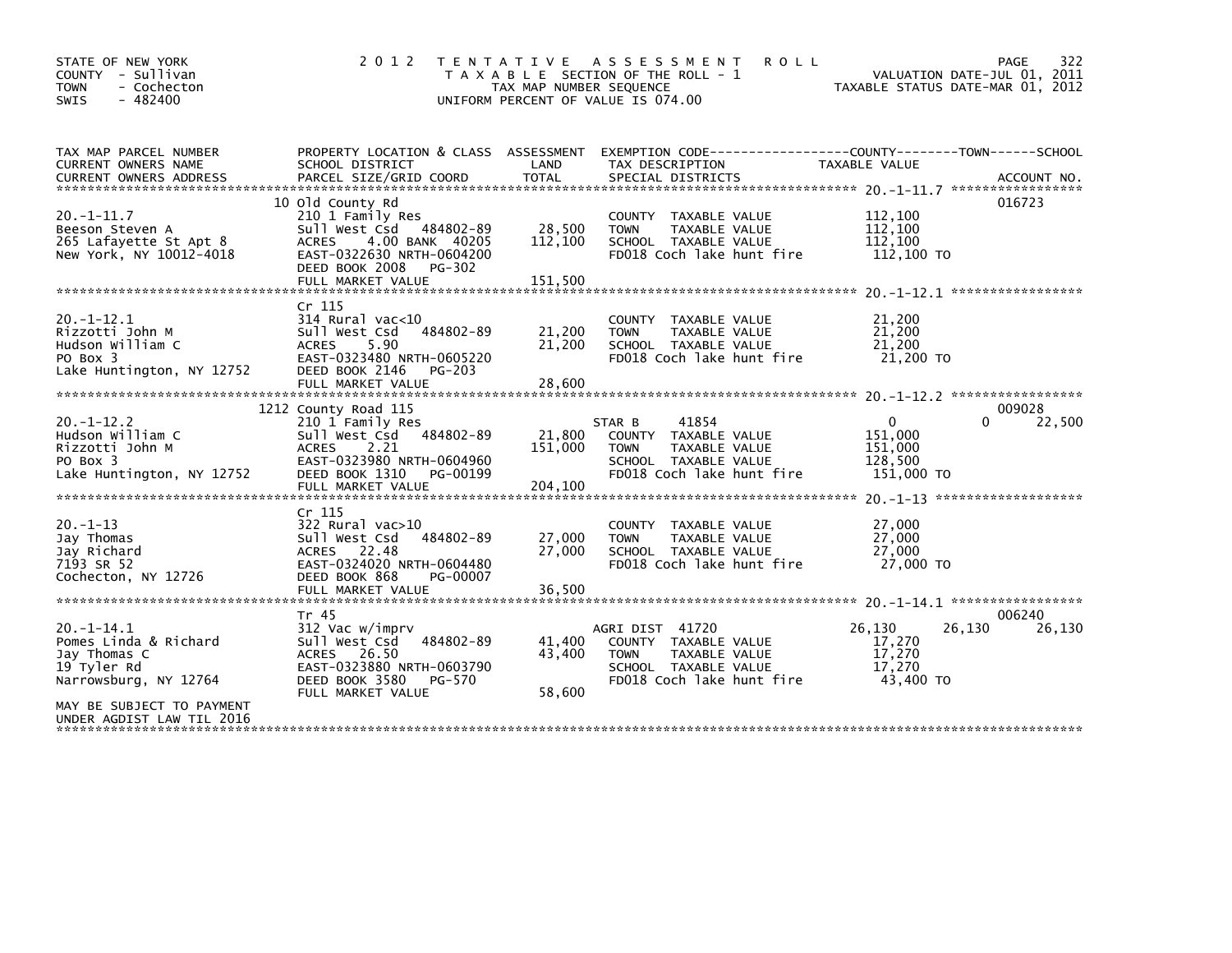| STATE OF NEW YORK<br>COUNTY - Sullivan<br><b>TOWN</b><br>- Cochecton<br>$-482400$<br><b>SWIS</b>  | 2 0 1 2                                                                                                                                                                   | T E N T A T I V E<br>TAX MAP NUMBER SEQUENCE | A S S E S S M E N T<br>T A X A B L E SECTION OF THE ROLL - 1<br>UNIFORM PERCENT OF VALUE IS 074.00                                                                                   | <b>ROLL</b>                                                                          | 323<br>PAGE<br>VALUATION DATE-JUL 01, 2011<br>TAXABLE STATUS DATE-MAR 01, 2012 |
|---------------------------------------------------------------------------------------------------|---------------------------------------------------------------------------------------------------------------------------------------------------------------------------|----------------------------------------------|--------------------------------------------------------------------------------------------------------------------------------------------------------------------------------------|--------------------------------------------------------------------------------------|--------------------------------------------------------------------------------|
| TAX MAP PARCEL NUMBER<br>CURRENT OWNERS NAME                                                      | PROPERTY LOCATION & CLASS ASSESSMENT<br>SCHOOL DISTRICT                                                                                                                   | LAND                                         | TAX DESCRIPTION                                                                                                                                                                      | EXEMPTION CODE-----------------COUNTY-------TOWN------SCHOOL<br><b>TAXABLE VALUE</b> |                                                                                |
| $20. -1 - 14.2$<br>Pomes Richard G<br>Pomes Linda M<br>19 Tyler Rd<br>Narrowsburg, NY 12764       | 19 Tyler Rd<br>210 1 Family Res<br>Sull West Csd 484802-89<br>2.00<br><b>ACRES</b><br>EAST-0322928 NRTH-0603462<br>DEED BOOK 1114<br>PG-00083                             | 21,000<br>138,300                            | 41854<br>STAR B<br>COUNTY TAXABLE VALUE<br><b>TOWN</b><br>TAXABLE VALUE<br>SCHOOL TAXABLE VALUE<br>FD018 Coch lake hunt fire                                                         | $\mathbf{0}$<br>138,300<br>138,300<br>115,800<br>138,300 TO                          | $\Omega$<br>22,500                                                             |
|                                                                                                   |                                                                                                                                                                           |                                              |                                                                                                                                                                                      |                                                                                      |                                                                                |
| $20. -1 - 15$<br>Macintyre Jeff & Lynn<br>Macintyre Thomas<br>PO Box 221<br>Narrowsburg, NY 12764 | 27 Tyler Rd<br>210 1 Family Res<br>Sull West Csd 484802-89<br>Life Estate Marilyn<br><b>ACRES</b><br>4.50<br>EAST-0323050 NRTH-0603170<br>DEED BOOK 2480<br>PG-661        | 40,500<br>146,600                            | 41834<br>STAR EN<br>COUNTY TAXABLE VALUE<br>TAXABLE VALUE<br><b>TOWN</b><br>SCHOOL TAXABLE VALUE<br>FD018 Coch lake hunt fire                                                        | $\Omega$<br>146,600<br>146,600<br>99,950<br>146,600 TO                               | 016100<br>46,650<br>0                                                          |
|                                                                                                   |                                                                                                                                                                           |                                              |                                                                                                                                                                                      |                                                                                      |                                                                                |
| $20. -1 - 18.1$<br>Martin Eleanor Heinle<br>14 Tyler Rd<br>Narrowsburg, NY 12764                  | 782 Skipperene Rd<br>270 Mfg housing<br>Sull West Csd 484802-89<br>3.40<br><b>ACRES</b><br>EAST-0321744 NRTH-0603867<br>DEED BOOK 910<br>PG-00138                         | 25,500 STAR B<br>65,500                      | 82 PCT OF VALUE USED FOR EXEMPTION PURPOSES<br>COMBAT VET 41131<br>41854<br>COUNTY TAXABLE VALUE<br><b>TOWN</b><br>TAXABLE VALUE<br>SCHOOL TAXABLE VALUE                             | 13,428<br>$\Omega$<br>52,072<br>52,072<br>43,000                                     | 008910<br>13,428<br>$\mathbf{0}$<br>22,500<br>0                                |
| $20. -1 - 18.2$<br>Van Pelt Dorothy R<br>13 Old County Rd<br>Cochecton, NY 12726                  | 13 Old County Rd<br>210 1 Family Res<br>484802-89<br>Sull West Csd<br>2.00<br><b>ACRES</b><br>EAST-0322060 NRTH-0603800<br>DEED BOOK 1710<br>PG-0363<br>FULL MARKET VALUE | 95,300                                       | COMBAT VET 41131<br>21,000 AGED-CTS<br>41800<br>41834<br>70,500 STAR EN<br>COUNTY TAXABLE VALUE<br><b>TOWN</b><br>TAXABLE VALUE<br>SCHOOL TAXABLE VALUE<br>FD018 Coch lake hunt fire | 17,625<br>23,794<br>$\Omega$<br>29.081<br>29,081<br>$\Omega$<br>70,500 TO            | 016079<br>17,625<br>$\mathbf{0}$<br>23,794<br>31,725<br>$\Omega$<br>38,775     |
|                                                                                                   |                                                                                                                                                                           |                                              |                                                                                                                                                                                      |                                                                                      |                                                                                |
| $20. -1 - 18.3$<br>Heinle Douglas A<br>14 Tyler Rd<br>Narrowsburg, NY 12764                       | Tr 58<br>592 Athletic fld<br>484802-89<br>Sull West Csd<br>2.11<br><b>ACRES</b><br>EAST-0322646 NRTH-0602952<br>DEED BOOK 3210<br>PG-422                                  | 4,500<br>5.500                               | COUNTY TAXABLE VALUE<br>TAXABLE VALUE<br><b>TOWN</b><br>SCHOOL TAXABLE VALUE<br>FD018 Coch lake hunt fire                                                                            | 5,500<br>5,500<br>5.500<br>5.500 TO                                                  |                                                                                |
|                                                                                                   | FULL MARKET VALUE                                                                                                                                                         | 7,400                                        |                                                                                                                                                                                      |                                                                                      |                                                                                |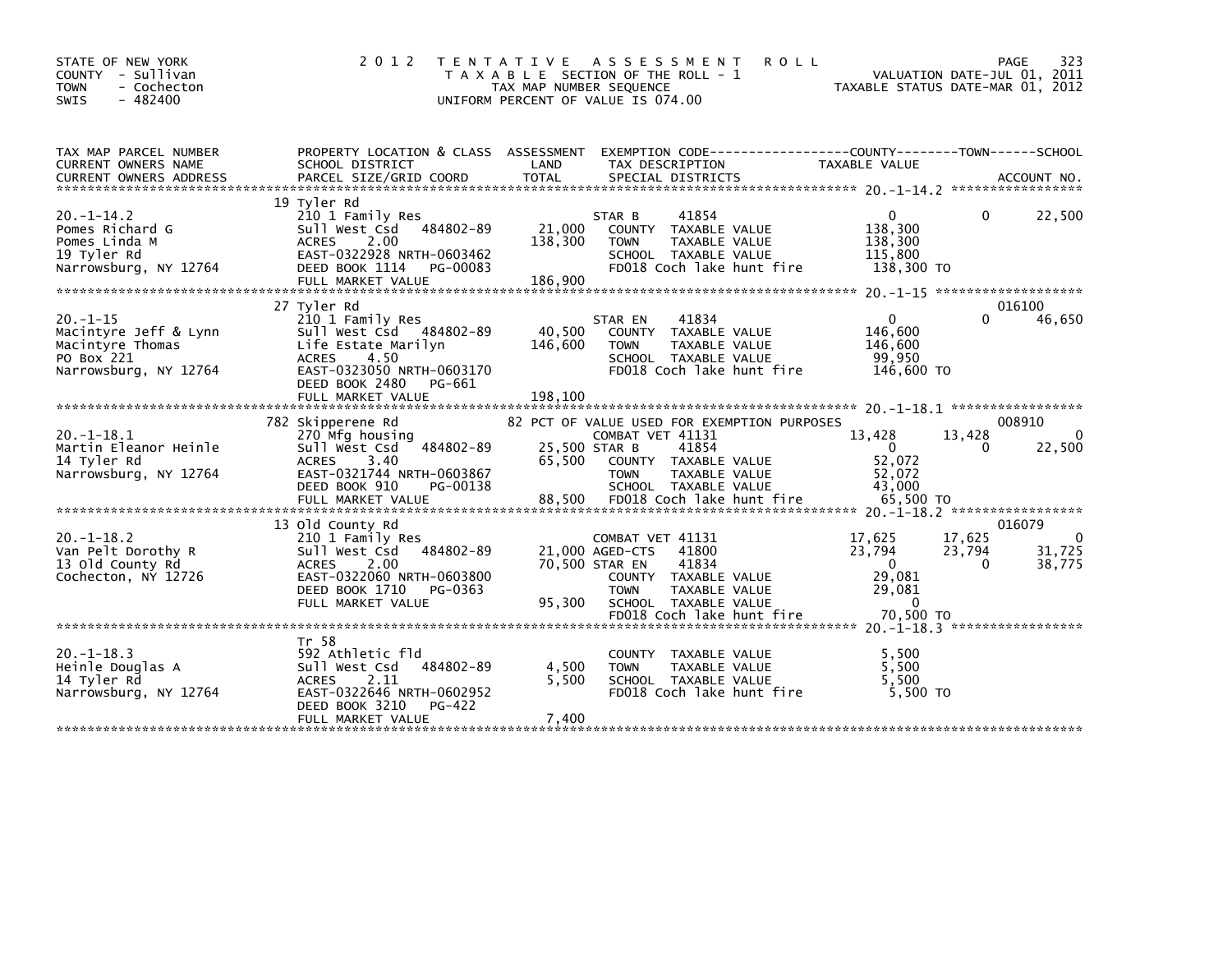| STATE OF NEW YORK<br>COUNTY - Sullivan<br>- Cochecton<br><b>TOWN</b><br>$-482400$<br><b>SWIS</b>  | 2 0 1 2                                                                                                                                                                                 | TAX MAP NUMBER SEQUENCE      | TENTATIVE ASSESSMENT<br><b>ROLL</b><br>T A X A B L E SECTION OF THE ROLL - 1<br>UNIFORM PERCENT OF VALUE IS 074.00           | TAXABLE STATUS DATE-MAR 01, 2012                            | 324<br>PAGE<br>VALUATION DATE-JUL 01, 2011 |
|---------------------------------------------------------------------------------------------------|-----------------------------------------------------------------------------------------------------------------------------------------------------------------------------------------|------------------------------|------------------------------------------------------------------------------------------------------------------------------|-------------------------------------------------------------|--------------------------------------------|
| TAX MAP PARCEL NUMBER<br>CURRENT OWNERS NAME<br><b>CURRENT OWNERS ADDRESS</b>                     | PROPERTY LOCATION & CLASS ASSESSMENT<br>SCHOOL DISTRICT<br>PARCEL SIZE/GRID COORD                                                                                                       | LAND<br><b>TOTAL</b>         | EXEMPTION CODE-----------------COUNTY-------TOWN------SCHOOL<br>TAX DESCRIPTION<br>SPECIAL DISTRICTS                         | TAXABLE VALUE                                               | ACCOUNT NO.                                |
| $20. -1 - 18.5$<br>Heinle Kristen D<br>Sayers Jason R<br>PO Box 122<br>Cochecton Center, NY 12727 | 748 Skipperene Rd<br>210 1 Family Res<br>Sull West Csd 484802-89<br><b>ACRES</b><br>24.08 BANK0060806<br>EAST-0321744 NRTH-0603867<br>DEED BOOK 3208<br>PG-670<br>FULL MARKET VALUE     | 83,000<br>198,100<br>267,700 | 41854<br>STAR B<br>COUNTY TAXABLE VALUE<br>TAXABLE VALUE<br><b>TOWN</b><br>SCHOOL TAXABLE VALUE<br>FD018 Coch lake hunt fire | $\mathbf{0}$<br>198,100<br>198,100<br>175,600<br>198,100 TO | 008910<br>22,500<br>0                      |
| $20. - 1 - 18.6$<br>Heinle Douglas A<br>14 Tyler Rd<br>Narrowsburg, NY 12764                      | CR 112<br>311 Res vac land<br>484802<br>Sull West Csd<br>65.18 DPTH 324.12<br><b>FRNT</b><br><b>ACRES</b><br>0.56<br>DEED BOOK 3210<br>PG-422<br>FULL MARKET VALUE                      | 2,000<br>2,000<br>2.700      | COUNTY TAXABLE VALUE<br><b>TOWN</b><br>TAXABLE VALUE<br>SCHOOL TAXABLE VALUE                                                 | 2,000<br>2,000<br>2,000                                     |                                            |
| $20. - 1 - 19$<br>Hartman Phillip<br>Kornish Doris<br>34 Avenue A 3rdFl<br>New York, NY 10009     | 7254 State Route 52<br>210 1 Family Res<br>Sull West Csd<br>484802-89<br><b>ACRES</b><br>5.95 BANK0060806<br>EAST-0322291 NRTH-0602600<br>DEED BOOK 2159<br>PG-412<br>FULL MARKET VALUE | 35,400<br>113,500<br>153,400 | COUNTY TAXABLE VALUE<br><b>TOWN</b><br>TAXABLE VALUE<br>SCHOOL TAXABLE VALUE<br>FD018 Coch lake hunt fire                    | 113,500<br>113,500<br>113,500<br>113,500 TO                 | 000321                                     |
| $20. - 1 - 20$<br>Heinle Douglas A<br>Heinle Penny L<br>14 Tyler Rd<br>Narrowsburg, NY 12764      | 14 Tyler Rd<br>210 1 Family Res<br>Sull West Csd<br>484802-89<br>5.00<br><b>ACRES</b><br>EAST-0322470 NRTH-0603380<br>DEED BOOK 2136<br>PG-393<br>FULL MARKET VALUE                     | 32,000<br>170,500<br>230,400 | STAR B<br>41854<br>COUNTY TAXABLE VALUE<br><b>TOWN</b><br>TAXABLE VALUE<br>SCHOOL TAXABLE VALUE<br>FD018 Coch lake hunt fire | 0<br>170,500<br>170,500<br>148,000<br>170,500 TO            | 006280<br>22,500<br>0                      |
| $20. - 1 - 21$<br>Machcinski Theodore<br>722 Kingsland Rd<br>Lyndhurst, NJ 07071                  | Tr 45<br>210 1 Family Res<br>Sull West Csd 484802-89<br>unfin const<br>FRNT 350.00 DPTH 180.00<br>EAST-0322750 NRTH-0603120<br>DEED BOOK 1003<br>PG-00064<br>FULL MARKET VALUE          | 14,800<br>65,800<br>88,900   | COUNTY TAXABLE VALUE<br>TAXABLE VALUE<br><b>TOWN</b><br>SCHOOL TAXABLE VALUE<br>FD018 Coch lake hunt fire                    | 65,800<br>65,800<br>65,800<br>65,800 TO                     | 016030                                     |
| $20. - 1 - 22$<br>D'Acquisto Steven S<br>Preziotti Steven F<br>1321 84th St<br>Brooklyn, NY 11228 | Tyler Rd<br>240 Rural res<br>Sull West Csd<br>484802-89<br>ACRES 29.99<br>EAST-0322280 NRTH-0602690<br>DEED BOOK 2010<br>PG-59599<br>FULL MARKET VALUE                                  | 80,200<br>121,300<br>163,900 | COUNTY TAXABLE VALUE<br><b>TOWN</b><br>TAXABLE VALUE<br>SCHOOL TAXABLE VALUE<br>FD018 Coch lake hunt fire                    | 121,300<br>121,300<br>121,300<br>121,300 TO                 | 016000                                     |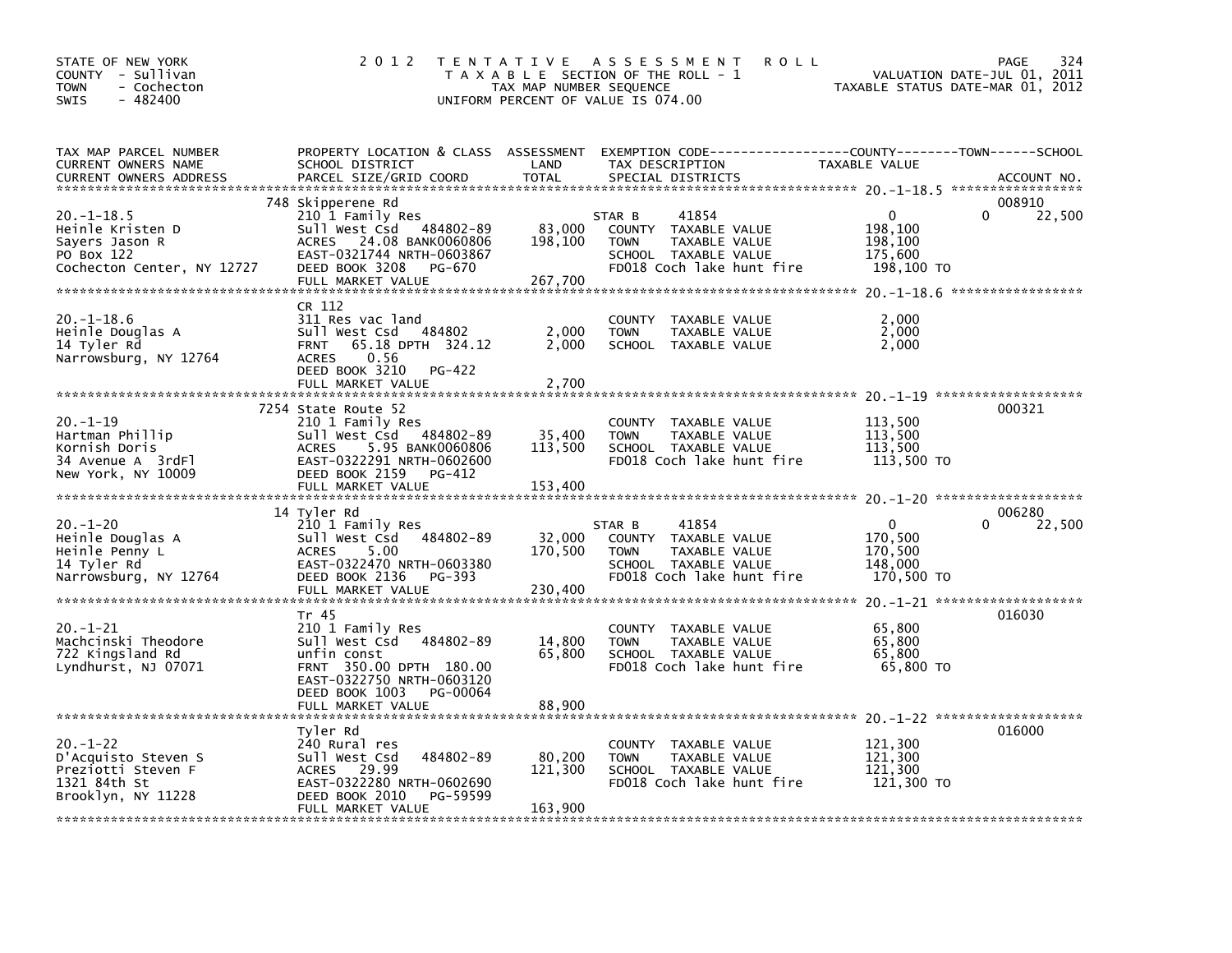| STATE OF NEW YORK<br>COUNTY - Sullivan<br><b>TOWN</b><br>- Cochecton<br><b>SWIS</b><br>- 482400                                                 | 2 0 1 2                                                                                                                                               | T E N T A T I V E<br>T A X A B L E SECTION OF THE ROLL - 1<br>UNIFORM PERCENT OF VALUE IS 074.00 | TAX MAP NUMBER SEQUENCE                      |                                | A S S E S S M E N T                                                    | <b>ROLL</b>               | TAXABLE STATUS DATE-MAR 01, 2012                           |                 | 325<br>PAGE<br>VALUATION DATE-JUL 01, 2011 |
|-------------------------------------------------------------------------------------------------------------------------------------------------|-------------------------------------------------------------------------------------------------------------------------------------------------------|--------------------------------------------------------------------------------------------------|----------------------------------------------|--------------------------------|------------------------------------------------------------------------|---------------------------|------------------------------------------------------------|-----------------|--------------------------------------------|
| TAX MAP PARCEL NUMBER<br>CURRENT OWNERS NAME<br><b>CURRENT OWNERS ADDRESS</b>                                                                   | PROPERTY LOCATION & CLASS ASSESSMENT EXEMPTION CODE----------------COUNTY-------TOWN------SCHOOL<br>SCHOOL DISTRICT<br>PARCEL SIZE/GRID COORD         |                                                                                                  | LAND<br><b>TOTAL</b>                         | TAX DESCRIPTION                | SPECIAL DISTRICTS                                                      |                           | TAXABLE VALUE                                              |                 | ACCOUNT NO.                                |
|                                                                                                                                                 | Tyler Rd                                                                                                                                              |                                                                                                  |                                              |                                |                                                                        |                           |                                                            |                 | 004400                                     |
| $20. - 1 - 23$<br>O'Farrell Michael J<br>35 W Broad St Unit 413<br>Stamford, CT 06902<br>MAY BE SUBJECT TO PAYMENT<br>UNDER RPTL480A UNTIL 2021 | $322$ Rural vac $>10$<br>Sull West Csd<br>36 committed<br>ACRES 50.00<br>EAST-0323780 NRTH-0602000<br>DEED BOOK 2694<br>FULL MARKET VALUE             | 484802-89<br>PG-697                                                                              | 77,900 FOREST LND 47460<br>77,900<br>105,300 | AGRI DIST 41720<br><b>TOWN</b> | COUNTY TAXABLE VALUE<br>TAXABLE VALUE<br>SCHOOL TAXABLE VALUE          | FD018 Coch lake hunt fire | 4,260<br>23.040<br>50,600<br>50,600<br>50,600<br>77,900 TO | 4,260<br>23,040 | 4,260<br>23,040                            |
|                                                                                                                                                 |                                                                                                                                                       |                                                                                                  |                                              |                                |                                                                        |                           |                                                            |                 |                                            |
| $20. -1 - 24$<br>D'alessandro Anthony<br>D'alessandro Gail A<br>9 Hampton Ave<br>Yonkers, NY 10710                                              | Tr 45<br>240 Rural res<br>Sull West Csd<br>20 Ft Row To Stetka Pcl<br>ACRES 73.37<br>EAST-0324528 NRTH-0602445<br>DEED BOOK 1772<br>FULL MARKET VALUE | 484802-89<br>PG-0611                                                                             | 92,370<br>144,370<br>195,100                 | <b>TOWN</b>                    | COUNTY TAXABLE VALUE<br>TAXABLE VALUE<br>SCHOOL TAXABLE VALUE          | FD018 Coch lake hunt fire | 144,370<br>144,370<br>144,370<br>144,370 TO                |                 | 014940                                     |
|                                                                                                                                                 | 7296 County Rd 112                                                                                                                                    |                                                                                                  |                                              |                                |                                                                        |                           |                                                            |                 | 006300                                     |
| $20. -1 - 25$<br>Heinle Brian<br>Heinle Katrina<br>7296 State Route 52<br>Narrowsburg, NY 12764                                                 | 210 1 Family Res<br>Sull West Csd 484802-89<br><b>ACRES</b><br>7.77 BANK 31730<br>EAST-0320780 NRTH-0602740<br>DEED BOOK 2011<br>FULL MARKET VALUE    | PG-1039                                                                                          | 42,500<br>100,800<br>136,200                 | <b>TOWN</b>                    | COUNTY TAXABLE VALUE<br>TAXABLE VALUE<br>SCHOOL TAXABLE VALUE          | FD018 Coch lake hunt fire | 100,800<br>100,800<br>100,800<br>100,800 TO                |                 |                                            |
|                                                                                                                                                 |                                                                                                                                                       |                                                                                                  |                                              |                                |                                                                        |                           |                                                            |                 |                                            |
| $20. -1 - 26.1$<br>Ferrell Elizabeth A<br>Umnik Howard W<br>410 Cabin Court<br>Stafford, VA 22554                                               | Cr 112<br>322 Rural vac>10<br>Sull West Csd<br>ACRES 21.98<br>EAST-0321290 NRTH-0601870<br>DEED BOOK 2873                                             | 484802-89<br>PG-129                                                                              | 55,800<br>55,800                             | <b>TOWN</b>                    | COUNTY TAXABLE VALUE<br>TAXABLE VALUE<br>SCHOOL TAXABLE VALUE          | FD018 Coch lake hunt fire | 55,800<br>55,800<br>55,800<br>55,800 TO                    |                 | 016020                                     |
|                                                                                                                                                 | FULL MARKET VALUE                                                                                                                                     |                                                                                                  | 75,400                                       |                                |                                                                        |                           |                                                            |                 |                                            |
|                                                                                                                                                 |                                                                                                                                                       |                                                                                                  |                                              |                                |                                                                        |                           |                                                            |                 |                                            |
| $20. -1 - 26.2$<br>Umnik Henry A<br>Umnik Sharon M<br>PO Box 326<br>Lake Huntington, NY 12752                                                   | Cr 112<br>240 Rural res<br>Sull West Csd<br>ACRES 22.02<br>EAST-0320440 NRTH-0602210<br>DEED BOOK 831<br>FULL MARKET VALUE                            | 484802-89<br>PG-00010                                                                            | 81,000<br>167,500<br>226,400                 | STAR B<br><b>TOWN</b>          | 41854<br>COUNTY TAXABLE VALUE<br>TAXABLE VALUE<br>SCHOOL TAXABLE VALUE | FD018 Coch lake hunt fire | $\mathbf 0$<br>167,500<br>167,500<br>145,000<br>167,500 TO | $\Omega$        | 016022<br>22,500                           |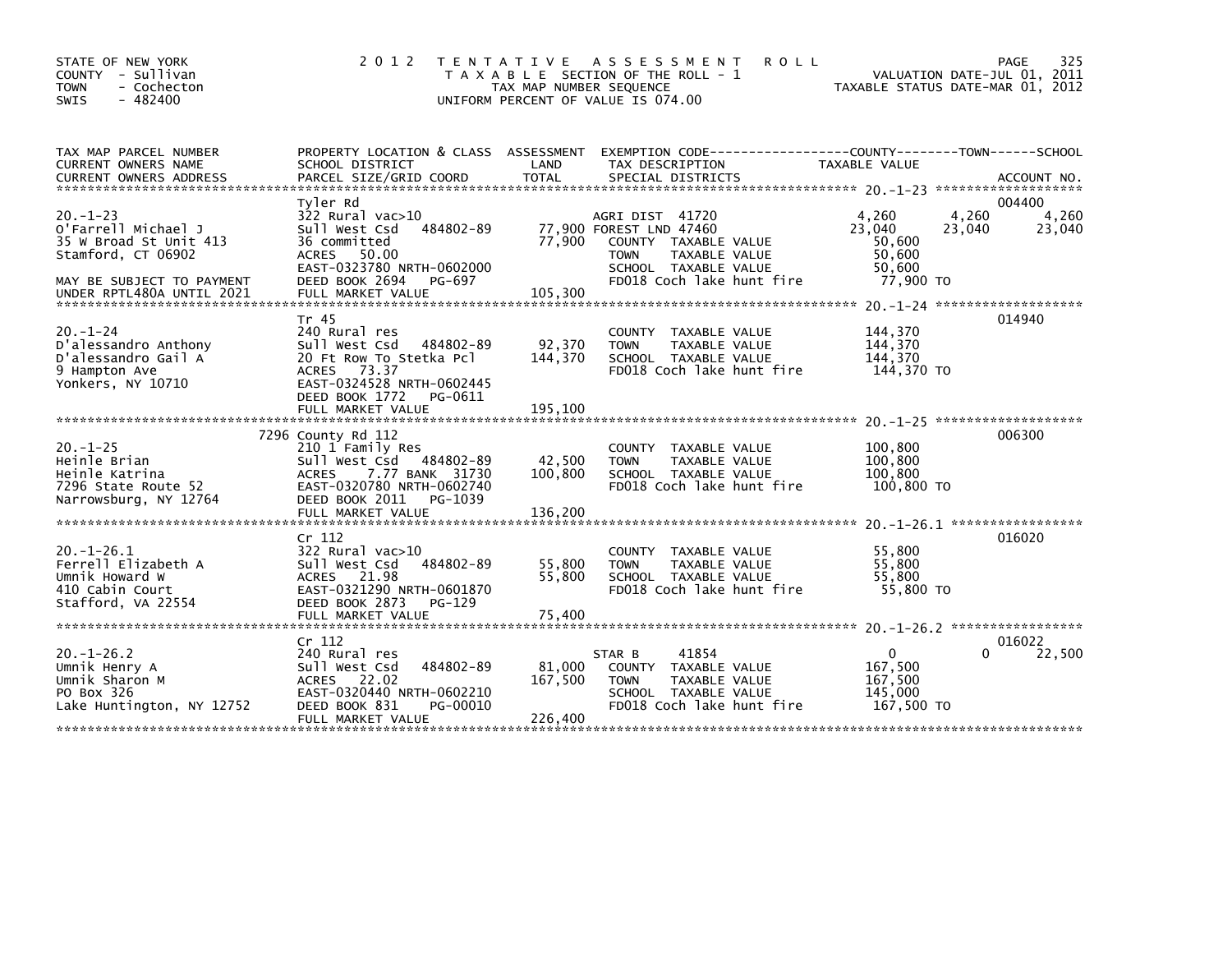| STATE OF NEW YORK<br>COUNTY - Sullivan<br><b>TOWN</b><br>- Cochecton<br>$-482400$<br>SWIS | 2 0 1 2                                                                                                                                                   | T E N T A T I V E<br>A S S E S S M E N T<br>T A X A B L E SECTION OF THE ROLL - 1<br>TAX MAP NUMBER SEQUENCE<br>UNIFORM PERCENT OF VALUE IS 074.00                   | <b>ROLL</b><br>VALUATION DATE-JUL 01, 2011<br>TAXABLE STATUS DATE-MAR 01, 2012 | 326<br>PAGE      |
|-------------------------------------------------------------------------------------------|-----------------------------------------------------------------------------------------------------------------------------------------------------------|----------------------------------------------------------------------------------------------------------------------------------------------------------------------|--------------------------------------------------------------------------------|------------------|
| TAX MAP PARCEL NUMBER<br>CURRENT OWNERS NAME                                              | PROPERTY LOCATION & CLASS ASSESSMENT<br>SCHOOL DISTRICT                                                                                                   | LAND<br>TAX DESCRIPTION                                                                                                                                              | EXEMPTION CODE-----------------COUNTY-------TOWN------SCHOOL<br>TAXABLE VALUE  |                  |
|                                                                                           |                                                                                                                                                           |                                                                                                                                                                      |                                                                                |                  |
|                                                                                           | 78 Tyler Rd                                                                                                                                               | 66 PCT OF VALUE USED FOR EXEMPTION PURPOSES                                                                                                                          | $\Omega$<br>0                                                                  | 012100           |
| $20. - 1 - 28$<br>Chmura Christina W<br>78 Tyler Rd<br>Narrowsburg, NY 12764              | 210 1 Family Res<br>Sull West Csd 484802-89<br>Life Estate Reszka Maria<br>32.00<br><b>ACRES</b><br>EAST-0322120 NRTH-0601490<br>DEED BOOK 2116<br>PG-385 | 41834<br>STAR EN<br>41800<br>45,900 AGED-CTS<br>110,500<br>COUNTY TAXABLE VALUE<br>TAXABLE VALUE<br><b>TOWN</b><br>SCHOOL TAXABLE VALUE<br>FD018 Coch lake hunt fire | 36,465<br>36,465<br>74,035<br>74,035<br>27,385<br>110,500 TO                   | 46,650<br>36,465 |
|                                                                                           | FULL MARKET VALUE                                                                                                                                         | 149,300                                                                                                                                                              |                                                                                |                  |
|                                                                                           |                                                                                                                                                           |                                                                                                                                                                      |                                                                                |                  |
| $20. - 1 - 29$<br>Davi Rose<br>Petrella Joseph<br>115 Seawatch Trl<br>Webster, NY 14580   | 112 Tyler Rd<br>210 1 Family Res<br>sull west Csd<br>484802-89<br>ACRES 35.52<br>EAST-0323030 NRTH-0600960<br>DEED BOOK 2010<br>PG-58072                  | COUNTY TAXABLE VALUE<br>89,700<br>TAXABLE VALUE<br><b>TOWN</b><br>327,300<br>SCHOOL TAXABLE VALUE<br>FD018 Coch lake hunt fire                                       | 327,300<br>327,300<br>327,300<br>327,300 TO                                    | 011220           |
|                                                                                           | FULL MARKET VALUE                                                                                                                                         | 442,300                                                                                                                                                              |                                                                                |                  |
|                                                                                           |                                                                                                                                                           |                                                                                                                                                                      |                                                                                |                  |
|                                                                                           | 140 Tyler Rd                                                                                                                                              |                                                                                                                                                                      |                                                                                | 004340           |
| $20 - 1 - 30$<br>O'Farrell Michael J<br>35 W Broad St Unit 413<br>Stamford, CT 06902      | 240 Rural res<br>Sull West Csd<br>484802-89<br>ACRES 30.00<br>EAST-0324000 NRTH-0600430<br>DEED BOOK 2694<br>PG-697                                       | AGRI DIST 41720<br>114,400 FOREST LND 47460<br>267,500<br>COUNTY TAXABLE VALUE<br><b>TOWN</b><br>TAXABLE VALUE<br>SCHOOL TAXABLE VALUE                               | 62.570<br>62,570<br>18,700<br>18,700<br>186,230<br>186,230<br>186,230          | 62,570<br>18,700 |
| MAY BE SUBJECT TO PAYMENT<br>UNDER RPTL480A UNTIL 2021                                    | FULL MARKET VALUE                                                                                                                                         | FD018 Coch lake hunt fire<br>361,500                                                                                                                                 | 267,500 TO                                                                     |                  |
|                                                                                           | Tyler Rd                                                                                                                                                  |                                                                                                                                                                      |                                                                                | 004380           |
| $20 - 1 - 31.1$<br>O'Farrell Michael J<br>35 W Broad St Unit 413<br>Stamford, CT 06902    | 322 Rural vac>10<br>484802-89<br>Sull West Csd<br>42 Elia<br><b>ACRES</b><br>52.00<br>EAST-0325269 NRTH-0600401                                           | AGRI DIST 41720<br>77,600 FOREST LND 47460<br>77,600<br>COUNTY TAXABLE VALUE<br><b>TOWN</b><br>TAXABLE VALUE<br>SCHOOL TAXABLE VALUE                                 | 30,860<br>30,860<br>26,880<br>26,880<br>19,860<br>19,860<br>19.860             | 30,860<br>26,880 |
| MAY BE SUBJECT TO PAYMENT<br>UNDER RPTL480A UNTIL 2021                                    | DEED BOOK 2694<br>PG-697<br>FULL MARKET VALUE                                                                                                             | FD018 Coch lake hunt fire<br>104,900                                                                                                                                 | 77,600 TO                                                                      |                  |
|                                                                                           |                                                                                                                                                           |                                                                                                                                                                      |                                                                                |                  |
| $20. -1 - 32.1$<br>Noble Dora<br>Benny Farm<br>44 County Rd<br>Simsbury, CT 06070         | 7380 State Route 52<br>240 Rural res<br>484802-89<br>Sull West Csd<br>33.55<br><b>ACRES</b><br>EAST-0320880 NRTH-0600570<br>DEED BOOK 2173<br>PG-394      | COUNTY TAXABLE VALUE<br>52,550<br>TAXABLE VALUE<br><b>TOWN</b><br>148,550<br>SCHOOL TAXABLE VALUE<br>FD018 Coch lake hunt fire                                       | 148,550<br>148,550<br>148,550<br>148,550 TO                                    | 014760           |
|                                                                                           | FULL MARKET VALUE                                                                                                                                         | 200,700                                                                                                                                                              |                                                                                |                  |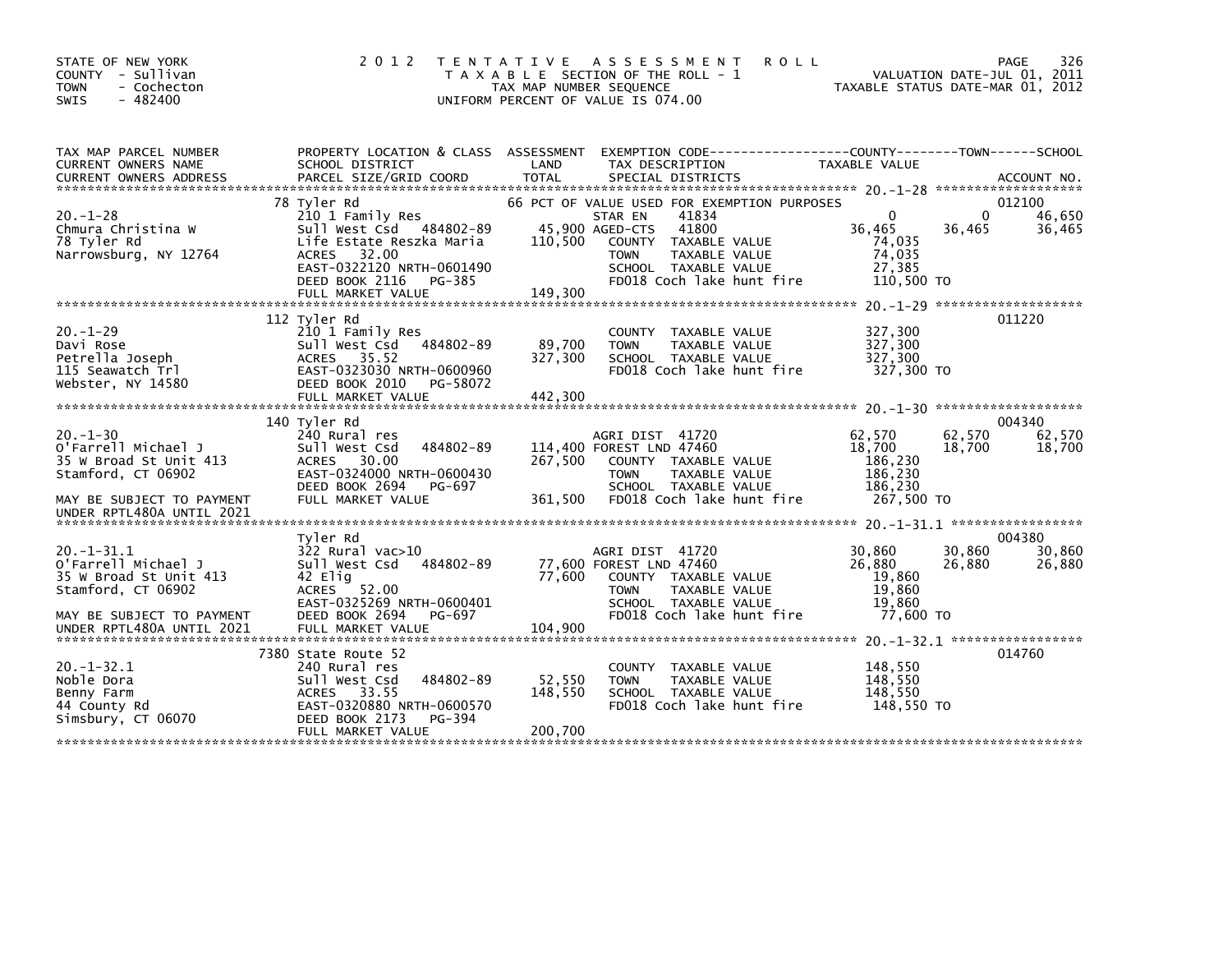| STATE OF NEW YORK<br>COUNTY - Sullivan<br><b>TOWN</b><br>- Cochecton<br>$-482400$<br>SWIS                                                                      | 2 0 1 2                                                                                                                                                                        | TAX MAP NUMBER SEQUENCE     | TENTATIVE ASSESSMENT<br><b>ROLL</b><br>T A X A B L E SECTION OF THE ROLL - 1<br>UNIFORM PERCENT OF VALUE IS 074.00           | VALUATION DATE-JUL 01, 2011<br>TAXABLE STATUS DATE-MAR 01, 2012 | 327<br><b>PAGE</b> |
|----------------------------------------------------------------------------------------------------------------------------------------------------------------|--------------------------------------------------------------------------------------------------------------------------------------------------------------------------------|-----------------------------|------------------------------------------------------------------------------------------------------------------------------|-----------------------------------------------------------------|--------------------|
| TAX MAP PARCEL NUMBER<br>CURRENT OWNERS NAME<br><b>CURRENT OWNERS ADDRESS</b>                                                                                  | PROPERTY LOCATION & CLASS ASSESSMENT<br>SCHOOL DISTRICT<br>PARCEL SIZE/GRID COORD                                                                                              | LAND<br><b>TOTAL</b>        | TAX DESCRIPTION<br>SPECIAL DISTRICTS                                                                                         | TAXABLE VALUE                                                   | ACCOUNT NO.        |
| $20. -1 - 32.2$<br>Gorzynski John<br>Gorzynski Susan<br>7470 State Route 52<br>Narrowsburg, NY 12764<br>MAY BE SUBJECT TO PAYMENT<br>UNDER AGDIST LAW TIL 2016 | County Road 112<br>140 Truck crops<br>484802-89<br>sull west Csd<br>50.79<br>ACRES<br>EAST-0321072 NRTH-0600339<br>DEED BOOK 1345<br>PG-00219<br>FULL MARKET VALUE             | 82,200<br>95,000<br>128,400 | AGRI DIST 41720<br>COUNTY TAXABLE VALUE<br><b>TOWN</b><br>TAXABLE VALUE<br>SCHOOL TAXABLE VALUE<br>FD018 Coch lake hunt fire | 64,340<br>64,340<br>30,660<br>30,660<br>30,660<br>95,000 TO     | 64,340             |
| $20. -1 - 32.3$<br>Gorzynski John<br>Gorzynski Susan<br>7460 State Route 52<br>Narrowsburg, NY 12764                                                           | Cr112<br>270 Mfg housing<br>484802-89<br>sull west Csd<br>2.21<br><b>ACRES</b><br>EAST-0320395 NRTH-0601409<br>DEED BOOK 1345 PG-00219<br>FULL MARKET VALUE                    | 21,000<br>26,000<br>35,100  | COUNTY TAXABLE VALUE<br><b>TOWN</b><br>TAXABLE VALUE<br>SCHOOL TAXABLE VALUE<br>FD018 Coch lake hunt fire                    | 26,000<br>26,000<br>26,000<br>26,000 TO                         |                    |
| $20. -1 - 33.1$<br>Tamburello Michael<br>Tamburello Ignazio<br>$60 - 19$ 74th St<br>Elmhurst, NY 11373                                                         | TR.42 Daub Rd<br>270 Mfg housing<br>484802-89<br>Sull West Csd<br>Lot $1 & 4$<br>ACRES 23.83<br>EAST-0322550 NRTH-0600022<br>DEED BOOK 1552 PG-0416<br>FULL MARKET VALUE       | 47,200<br>52,200<br>70,500  | TAXABLE VALUE<br>COUNTY<br><b>TOWN</b><br>TAXABLE VALUE<br>SCHOOL TAXABLE VALUE<br>FD018 Coch lake hunt fire                 | 52,200<br>52,200<br>52,200<br>52,200 TO                         |                    |
| $20. -1 - 33.2$<br>Buchakian Erik<br>Crosen Carolyn<br>71 Daub Rd<br>Narrowsburg, NY 12764                                                                     | 71 Daub Rd<br>210 1 Family Res<br>Sull West Csd 484802-89<br>Lot $#2$<br><b>ACRES</b><br>7.73<br>EAST-0324313 NRTH-0599448<br>DEED BOOK 2306<br>PG-93                          | 35,500<br>179,500           | COUNTY<br>TAXABLE VALUE<br>TAXABLE VALUE<br><b>TOWN</b><br>SCHOOL TAXABLE VALUE<br>FD018 Coch lake hunt fire                 | 179,500<br>179,500<br>179,500<br>179,500 TO                     |                    |
| $20. -1 - 33.4$<br>Buchakian Erik<br>Crosen Crolyn<br>71 Daub Rd<br>Narrowsburg, NY 12764                                                                      | Daub Rd<br>$314$ Rural vac<10<br>484802-89<br>Sull West Csd<br>Lot $#3$<br><b>ACRES</b><br>8.45<br>EAST-0324207 NRTH-0599175<br>DEED BOOK 2306<br>$PG-93$<br>FULL MARKET VALUE | 34,730<br>34,730<br>46,900  | COUNTY<br>TAXABLE VALUE<br>TAXABLE VALUE<br><b>TOWN</b><br>SCHOOL TAXABLE VALUE<br>FD018 Coch lake hunt fire                 | 34.730<br>34,730<br>34,730<br>34.730 TO                         |                    |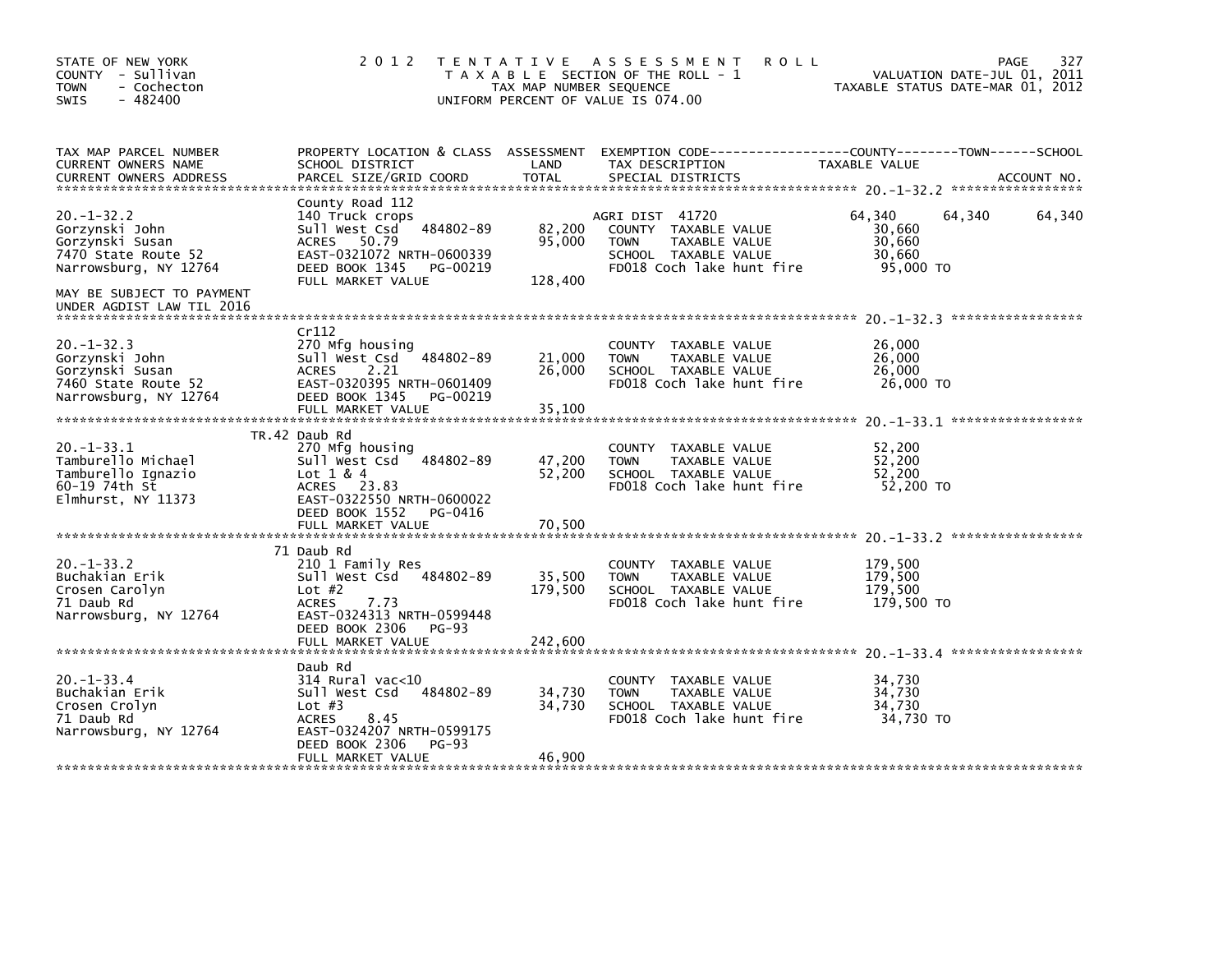| STATE OF NEW YORK<br>- Sullivan<br><b>COUNTY</b><br><b>TOWN</b><br>- Cochecton<br>$-482400$<br>SWIS                                            |                                                                                                                                                                  |                       | 2012 TENTATIVE ASSESSMENT<br>T A X A B L E SECTION OF THE ROLL - 1<br>TAX MAP NUMBER SEQUENCE<br>UNIFORM PERCENT OF VALUE IS 074.00<br>UNIFORM PERCENT OF VALUE IS 074.00               |                                                              |                                                |  |
|------------------------------------------------------------------------------------------------------------------------------------------------|------------------------------------------------------------------------------------------------------------------------------------------------------------------|-----------------------|-----------------------------------------------------------------------------------------------------------------------------------------------------------------------------------------|--------------------------------------------------------------|------------------------------------------------|--|
| TAX MAP PARCEL NUMBER<br><b>CURRENT OWNERS NAME</b><br>CURRENT OWNERS ADDRESS                                                                  | SCHOOL DISTRICT                                                                                                                                                  | LAND                  | PROPERTY LOCATION & CLASS ASSESSMENT EXEMPTION CODE---------------COUNTY-------TOWN------SCHOOL<br>TAX DESCRIPTION                                                                      | TAXABLE VALUE                                                |                                                |  |
| $20. -1 - 34.1$<br>o'Farrell Sheila<br>7 Chateau Ridge Dr<br>Greenwich, CT 06831                                                               | 128 Daub Rd<br>210 1 Family Res<br>Sull west Csd 484802-89 49,770 COUNTY TAXABLE VALUE<br>Lot 1<br>ACRES 21.81<br>EAST-0322950 NRTH-0599160                      | 97,000                | TAXABLE VALUE<br>TOWN<br>SCHOOL TAXABLE VALUE<br>FD018 Coch lake hunt fire                                                                                                              | 16,350<br>80,650<br>80,650<br>80,650<br><b>97.000 TO</b>     | 002880<br>16,350<br>16,350                     |  |
| $20. -1 - 34.2$<br>O'Farrell Sheila<br>7 Chateau Ridge Rd<br>Greenwich, CT 06831                                                               | 128 Daub Rd<br>311 Res vac land<br>Sull West Csd 484802-89<br>Lot2<br>ACRES 19.50<br>EAST-0322950 NRTH-0599160<br>DEED BOOK 3389 PG-680                          | 38,250 TOWN<br>38,250 | COUNTY TAXABLE VALUE<br>TAXABLE VALUE<br>SCHOOL TAXABLE VALUE<br>FD018 Coch lake hunt fire                                                                                              | 38,250<br>38,250<br>38,250<br>38.250 TO                      | 002880                                         |  |
| $20. -1 - 35$<br>O'Farrell Michael J<br>35 W Broad St Unit 413<br>Stamford, CT 06902<br>MAY BE SUBJECT TO PAYMENT<br>UNDER RPTL480A UNTIL 2021 | Tyler Rd<br>910 Priv forest<br>Sull West Csd 484802-89<br>104 Elig<br>ACRES 116.00<br>EAST-0325210 NRTH-0598310<br>DEED BOOK 2694<br>PG-697<br>FULL MARKET VALUE | 148,000<br>200,000    | AGRI DIST 41720<br>148,000 FOREST LND 47460<br>COUNTY TAXABLE VALUE<br>TAXABLE v.L.<br>TAXABLE VALUE<br>ANALE VALUE<br><b>TOWN</b><br>SCHOOL TAXABLE VALUE<br>FD018 Coch lake hunt fire | 39,130<br>66,560<br>42,310<br>42,310<br>42,310<br>148,000 TO | 004360<br>39,130<br>39,130<br>66,560<br>66,560 |  |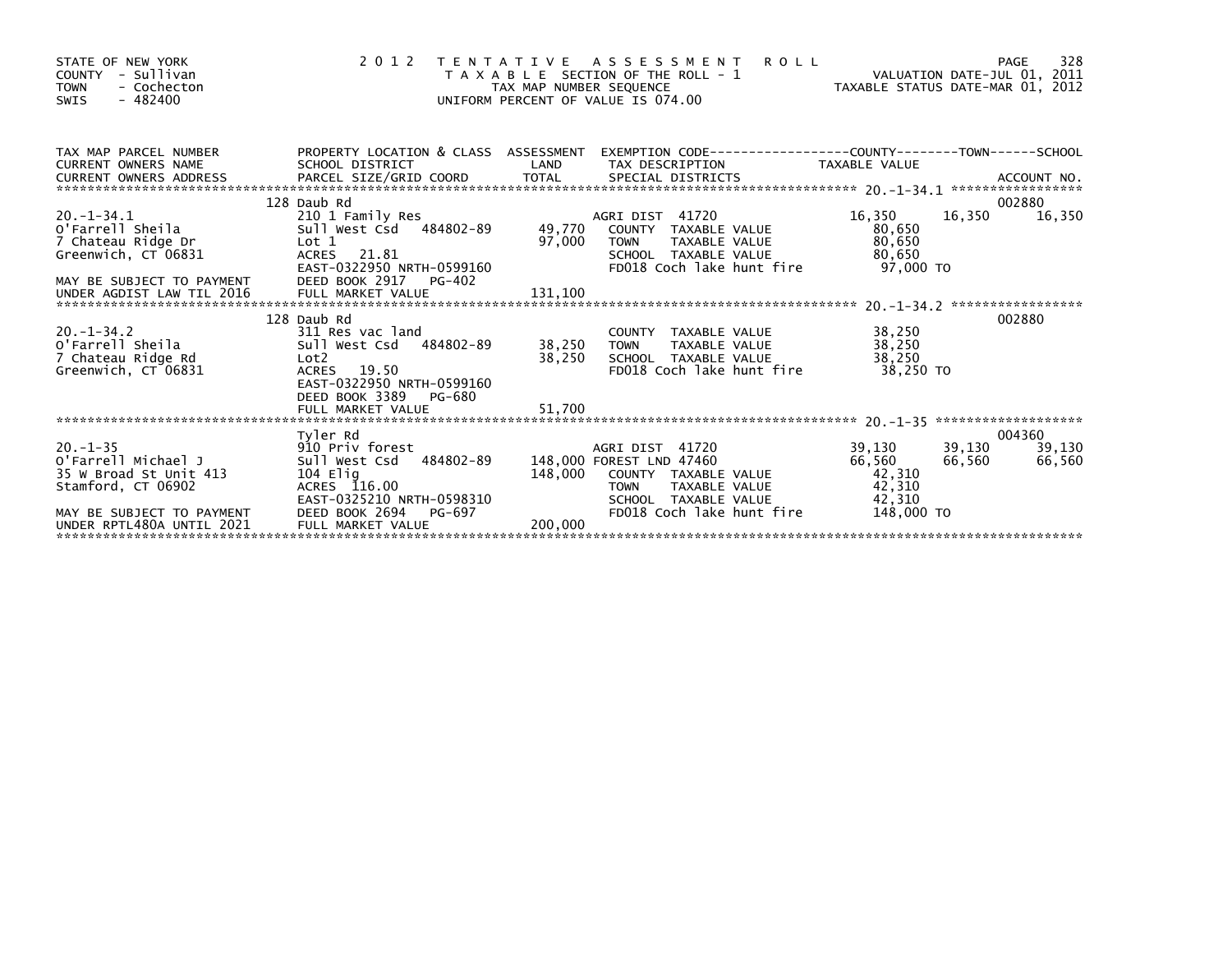| STATE OF NEW YORK   | 2012 TENTATIVE ASSESSMENT ROLL        | PAGE                             | 329             |
|---------------------|---------------------------------------|----------------------------------|-----------------|
| COUNTY - Sullivan   | T A X A B L E SECTION OF THE ROLL - 1 | VALUATION DATE-JUL 01, 2011      |                 |
| - Cochecton<br>TOWN | MAP SECTION - 020                     | TAXABLE STATUS DATE-MAR 01, 2012 |                 |
| SWIS<br>- 482400    | $SUB - SECTION -$                     |                                  | RPS150/V04/L015 |
|                     | UNIFORM PERCENT OF VALUE IS 074.00    | CURRENT DATE 4/20/2012           |                 |

## \*\*\* S P E C I A L D I S T R I C T S U M M A R Y \*\*\*

| <b>CODE</b> | DISTRICT NAME        | PARCELS | TOTAL EXTENSION<br><b>TYPF</b> | EXTENSION<br>VALUE | AD VALOREM<br>VALUE | <b>EXEMPT</b><br>AMOUNT | <b>TAXABLE</b><br><b>VALUE</b> |
|-------------|----------------------|---------|--------------------------------|--------------------|---------------------|-------------------------|--------------------------------|
|             | FD018 Coch lake hunt |         | 49 TOTAL                       |                    | 5056,976            |                         | 5056.976                       |

## \*\*\* S C H O O L D I S T R I C T S U M M A R Y \*\*\*

| CODE   | DISTRICT NAME    | TOTAL<br><b>PARCELS</b> | ASSESSED<br>LAND | ASSESSED<br><b>TOTAL</b> | <b>EXEMPT</b><br><b>AMOUNT</b> | <b>TOTAL</b><br><b>TAXABLE</b> | <b>STAR</b><br><b>AMOUNT</b> | <b>STAR</b><br><b>TAXABLE</b> |
|--------|------------------|-------------------------|------------------|--------------------------|--------------------------------|--------------------------------|------------------------------|-------------------------------|
| 484802 | sull<br>West Csd | 50                      | 2165.646         | 5058,976                 | 467.010                        | 4591.966                       | 403.725                      | 4188,241                      |
|        | SUB-TOTAL        | 50                      | 2165.646         | 5058,976                 | 467.010                        | 4591.966                       | 403.725                      | 4188,241                      |
| 484889 | West Sull Lib    | 49                      | 2163.646         | 5056,976                 | 467,010                        | 4589,966                       | 403.725                      | 4186,241                      |
|        | T O T A L        | 99                      | 4329,292         | 10115,952                | 934,020                        | 9181,932                       | 807,450                      | 8374,482                      |

\*\*\* S Y S T E M C O D E S S U M M A R Y \*\*\*

NO SYSTEM EXEMPTIONS AT THIS LEVEL

### \*\*\* E X E M P T I O N S U M M A R Y \*\*\*

| <b>CODE</b>                                                 | DESCRIPTION                                                                                       | <b>TOTAL</b><br><b>PARCELS</b> | <b>COUNTY</b>                                               | <b>TOWN</b>                                                 | <b>SCHOOL</b>                                                 |
|-------------------------------------------------------------|---------------------------------------------------------------------------------------------------|--------------------------------|-------------------------------------------------------------|-------------------------------------------------------------|---------------------------------------------------------------|
| 41121<br>41131<br>41720<br>41800<br>41834<br>41854<br>47460 | WAR VET<br>COMBAT VET<br>AGRI DIST<br>AGED-CTS<br>STAR EN<br>STAR B<br>FOREST LND<br><b>TOTAL</b> | 10<br>4<br>31                  | 18,562<br>31,053<br>263,640<br>60,259<br>135,180<br>508,694 | 18,562<br>31,053<br>263.640<br>60,259<br>135,180<br>508,694 | 263,640<br>68,190<br>178,725<br>225,000<br>135,180<br>870,735 |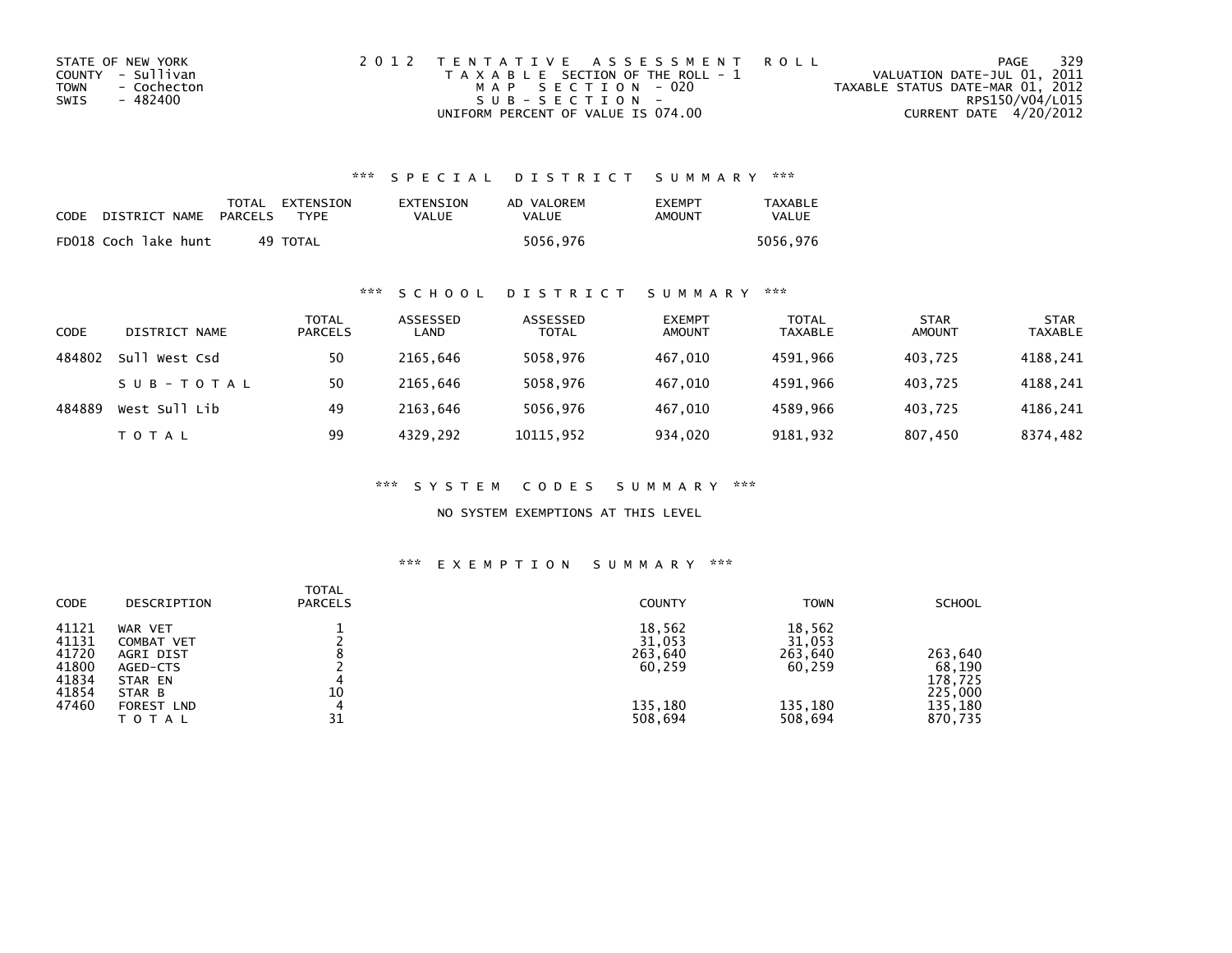| STATE OF NEW YORK          | 2012 TENTATIVE ASSESSMENT ROLL        | 330<br>PAGE                      |  |
|----------------------------|---------------------------------------|----------------------------------|--|
| COUNTY - Sullivan          | T A X A B L E SECTION OF THE ROLL - 1 | VALUATION DATE-JUL 01, 2011      |  |
| <b>TOWN</b><br>- Cochecton | MAP SECTION - 020                     | TAXABLE STATUS DATE-MAR 01, 2012 |  |
| SWIS<br>- 482400           | SUB-SECTION-                          | RPS150/V04/L015                  |  |
|                            | UNIFORM PERCENT OF VALUE IS 074.00    | CURRENT DATE 4/20/2012           |  |

# \*\*\* G R A N D T O T A L S \*\*\*

| ROLL       | DESCRIPTION    | <b>TOTAL</b>   | ASSESSED | <b>ASSESSED</b> | <b>TAXABLE</b> | <b>TAXABLE</b> | <b>TAXABLE</b> | <b>STAR</b>    |
|------------|----------------|----------------|----------|-----------------|----------------|----------------|----------------|----------------|
| <b>SEC</b> |                | <b>PARCELS</b> | LAND     | TOTAL           | <b>COUNTY</b>  | TOWN           | <b>SCHOOL</b>  | <b>TAXABLE</b> |
|            | <b>TAXABLE</b> | 50             | 2165.646 | 5058,976        | 4550.282       | 4550,282       | 4591.966       | 4188,241       |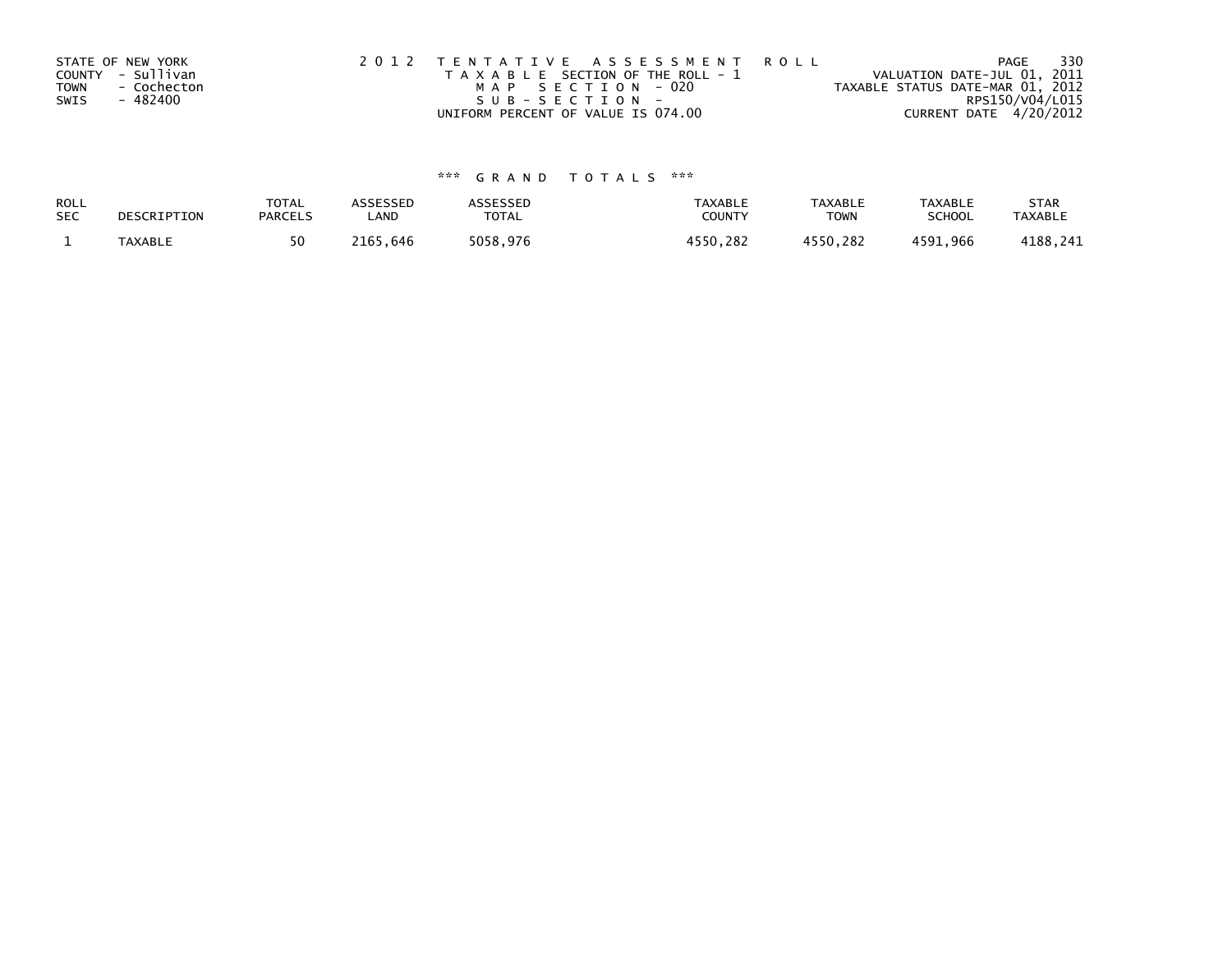| STATE OF NEW YORK<br>COUNTY - Sullivan<br>- Cochecton<br><b>TOWN</b><br>$-482400$<br><b>SWIS</b>         | 2 0 1 2                                                                                                                                                              | T E N T A T I V E<br>TAX MAP NUMBER SEQUENCE | A S S E S S M E N T<br><b>ROLL</b><br>T A X A B L E SECTION OF THE ROLL - 1<br>UNIFORM PERCENT OF VALUE IS 074.00                    | TAXABLE STATUS DATE-MAR 01, 2012                            | 331<br>PAGE<br>VALUATION DATE-JUL 01, 2011 |
|----------------------------------------------------------------------------------------------------------|----------------------------------------------------------------------------------------------------------------------------------------------------------------------|----------------------------------------------|--------------------------------------------------------------------------------------------------------------------------------------|-------------------------------------------------------------|--------------------------------------------|
| TAX MAP PARCEL NUMBER<br>CURRENT OWNERS NAME<br><b>CURRENT OWNERS ADDRESS</b>                            | PROPERTY LOCATION & CLASS ASSESSMENT<br>SCHOOL DISTRICT<br>PARCEL SIZE/GRID COORD                                                                                    | LAND<br><b>TOTAL</b>                         | TAX DESCRIPTION<br>SPECIAL DISTRICTS                                                                                                 | TAXABLE VALUE                                               | ACCOUNT NO.                                |
| $21. -1 - 1.1$<br>Fugawe Gunners Assoc Inc<br>Attn: James Calo<br>59 Chestnut Cir<br>Northport, NY 11768 | 235 Tyler Rd<br>240 Rural res<br>Sull West Csd<br>484802-89<br>Combo $20.-1-31.2$<br><b>ACRES</b><br>60.74<br>EAST-0326778 NRTH-0601617<br>DEED BOOK 595<br>PG-00237 | 120,600<br>170,600                           | COUNTY TAXABLE VALUE<br><b>TOWN</b><br>TAXABLE VALUE<br>SCHOOL TAXABLE VALUE<br>FD018 Coch lake hunt fire                            | 170,600<br>170,600<br>170,600<br>170,600 TO                 | 004875                                     |
|                                                                                                          | FULL MARKET VALUE                                                                                                                                                    | 230,500                                      |                                                                                                                                      |                                                             |                                            |
| $21. - 1 - 2.1$<br>Ketro Aatos<br>Ketro Polly<br>41 W 76Th St<br>New York, NY 10023                      | Tr 23<br>322 Rural vac>10<br>Sull West Csd<br>484802-89<br>51 committed<br><b>ACRES</b><br>73.00<br>EAST-0329760 NRTH-0601090<br>DEED BOOK 762<br>PG-00612           | 182,500<br>182,500                           | TAXABLE VALUE<br><b>COUNTY</b><br>TAXABLE VALUE<br><b>TOWN</b><br>SCHOOL TAXABLE VALUE<br>FD018 Coch lake hunt fire                  | 182,500<br>182,500<br>182,500<br>182,500 TO                 | 007563                                     |
| MAY BE SUBJECT TO PAYMENT<br>UNDER AGDIST LAW TIL 2016                                                   | FULL MARKET VALUE                                                                                                                                                    | 246,600                                      |                                                                                                                                      |                                                             |                                            |
| $21. - 1 - 2.2$<br>Miano Josheph<br>Rothfeld Florence<br>Helen Miano<br>18 S Lakeshore Dr                | 139 Fred White Rd<br>240 Rural res<br>Sull West Csd<br>484802-89<br>ACRES<br>52.18<br>EAST-0328420 NRTH-0601240<br>DEED BOOK 2011<br>PG-6410<br>FULL MARKET VALUE    | 152,400<br>287,200<br>388,100                | <b>COUNTY</b><br>TAXABLE VALUE<br><b>TOWN</b><br>TAXABLE VALUE<br>SCHOOL TAXABLE VALUE<br>FD018 Coch lake hunt fire                  | 287,200<br>287,200<br>287,200<br>287,200 TO                 | 015293                                     |
| Hypoluxo, FL 33462                                                                                       |                                                                                                                                                                      |                                              |                                                                                                                                      |                                                             |                                            |
| $21. - 1 - 3$<br>Sioux Hunting Club Inc<br>Attn: Wm Erdman<br>969 County Road 114<br>Cochecton, NY 12726 | Tr 23<br>910 Priv forest<br>Sull West Csd<br>484802-89<br>N D F<br>210 Acres Forest Exemp.<br>ACRES 230.00                                                           | 55,200<br>55,200                             | FOREST LND 47460<br>COUNTY TAXABLE VALUE<br><b>TOWN</b><br><b>TAXABLE VALUE</b><br>SCHOOL TAXABLE VALUE<br>FD018 Coch lake hunt fire | 40,320<br>40,320<br>14,880<br>14,880<br>14,880<br>55,200 TO | 014400<br>40,320                           |
| MAY BE SUBJECT TO PAYMENT<br>UNDER RPTL480A UNTIL 2021                                                   | EAST-0332480 NRTH-0600400<br>FULL MARKET VALUE                                                                                                                       | 74,600                                       |                                                                                                                                      |                                                             |                                            |
| $21. -1 - 4.1$<br>Meyer Joseph G<br>Meyer Maria M<br>245 Tyler Rd<br>Narrowsburg, NY 12764               | Tyler Rd<br>312 Vac w/imprv<br>Sull West Csd<br>484802-89<br>$\text{Lot} 1$<br>48.98<br><b>ACRES</b><br>EAST-0326830 NRTH-0600250<br>DEED BOOK 3580<br>PG-651        | 110,500<br>147,200                           | TAXABLE VALUE<br><b>COUNTY</b><br><b>TOWN</b><br>TAXABLE VALUE<br>SCHOOL TAXABLE VALUE<br>FD018 Coch lake hunt fire                  | 147,200<br>147,200<br>147,200<br>147,200 TO                 |                                            |
| MAY BE SUBJECT TO PAYMENT<br>UNDER AGDIST LAW TIL 2015                                                   | FULL MARKET VALUE                                                                                                                                                    | 198,900                                      |                                                                                                                                      |                                                             |                                            |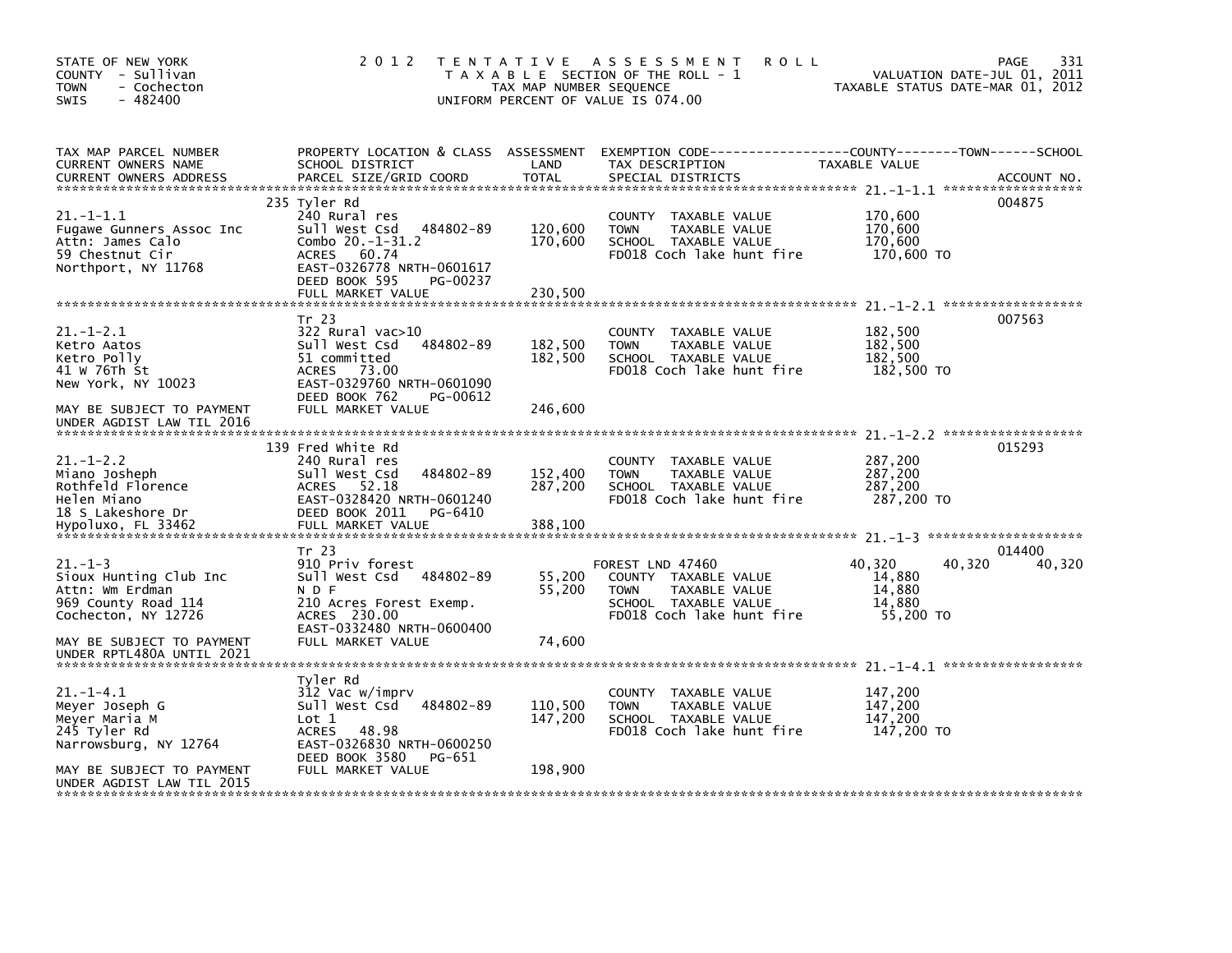| STATE OF NEW YORK<br>COUNTY - Sullivan<br><b>TOWN</b><br>- Cochecton<br>$-482400$<br><b>SWIS</b>                                                | 2 0 1 2                                                                                                                                                                | T E N T A T I V E<br>TAX MAP NUMBER SEQUENCE<br>UNIFORM PERCENT OF VALUE IS 074.00 | A S S E S S M E N T<br><b>ROLL</b><br>T A X A B L E SECTION OF THE ROLL - 1                                                                              | VALUATION DATE-JUL 01, 2011<br>TAXABLE STATUS DATE-MAR 01, 2012                 | 332<br>PAGE                      |
|-------------------------------------------------------------------------------------------------------------------------------------------------|------------------------------------------------------------------------------------------------------------------------------------------------------------------------|------------------------------------------------------------------------------------|----------------------------------------------------------------------------------------------------------------------------------------------------------|---------------------------------------------------------------------------------|----------------------------------|
| TAX MAP PARCEL NUMBER<br><b>CURRENT OWNERS NAME</b>                                                                                             | PROPERTY LOCATION & CLASS ASSESSMENT<br>SCHOOL DISTRICT                                                                                                                | LAND                                                                               | EXEMPTION CODE-----------------COUNTY-------TOWN------SCHOOL<br>TAX DESCRIPTION                                                                          | TAXABLE VALUE                                                                   |                                  |
| $21. - 1 - 4.2$<br>Indelicato Salvatore<br>Indelicato Helene<br>285 Tyler Rd<br>Narrowsburg, NY 12764                                           | 50 Tr 45<br>$314$ Rural vac< $10$<br>484802-89<br>Sull West Csd<br>50.00 DPTH 472.50<br><b>FRNT</b><br>EAST-0327480 NRTH-0599440<br>DEED BOOK 728<br>PG-01061          | 500<br>500                                                                         | COUNTY TAXABLE VALUE<br><b>TOWN</b><br>TAXABLE VALUE<br>SCHOOL TAXABLE VALUE<br>FD018 Coch lake hunt fire                                                | 500<br>500<br>500<br>500 TO                                                     | 006621                           |
| $21. - 1 - 4.3$<br>Meyer Irrevocable Trust Joseph Sull West Csd<br>Meyer Irrevocable Trust Maria Lot 2<br>245 Tyler Rd<br>Narrowsburg, NY 12764 | Tyler Rd<br>310 Res Vac<br>484802-89<br>FRNT 278.55 DPTH 129.45<br>EAST-0325024 NRTH-0600019<br>DEED BOOK 3580<br>PG-644                                               | 500<br>500                                                                         | COUNTY TAXABLE VALUE<br>TAXABLE VALUE<br><b>TOWN</b><br>SCHOOL TAXABLE VALUE<br>FD018 Coch lake hunt fire                                                | 500<br>500<br>500<br>500 TO                                                     |                                  |
| $21. -1 - 4.4$<br>Meyer Robert Alan<br>Meyer Rosemary Anne<br>7603 St Rt 52<br>Narrowsburg, NY 12764                                            | Tr 45<br>310 Res Vac<br>484802-89<br>Sull West Csd<br>Lot 3<br>2.96<br><b>ACRES</b><br>EAST-0324998 NRTH-0600223<br>DEED BOOK 2011<br>PG-698<br>FULL MARKET VALUE      | 17,500<br>17.500<br>23,600                                                         | COUNTY TAXABLE VALUE<br>TAXABLE VALUE<br><b>TOWN</b><br>SCHOOL TAXABLE VALUE                                                                             | 17,500<br>17,500<br>17,500                                                      |                                  |
| $21. -1 - 5$<br>Meyer Irrevocable Trust Joseph Sull West Csd<br>Meyer Irrevocable Trust Maria ACRES<br>245 Tyler Rd<br>Narrowsburg, NY 12764    | 245 Tyler Rd<br>210 1 Family Res<br>484802-89<br>1.60<br>EAST-0324937 NRTH-0599891<br>DEED BOOK 3580<br>PG-644<br>FULL MARKET VALUE                                    | 19,000<br>116,500<br>157,400                                                       | 41834<br>STAR EN<br>COUNTY TAXABLE VALUE<br>TAXABLE VALUE<br><b>TOWN</b><br>SCHOOL TAXABLE VALUE<br>FD018 Coch lake hunt fire                            | $\Omega$<br>116,500<br>116,500<br>69,850<br>116,500 TO                          | 009580<br>46,650                 |
| $21. - 1 - 6$<br>Meyer Mildred<br>253 Tyler Rd<br>Narrowsburg, NY 12764                                                                         | 253 Tyler Rd<br>210 1 Family Res<br>484802-89<br>Sull West Csd<br>2.87<br><b>ACRES</b><br>EAST-0325260 NRTH-0599883<br>DEED BOOK 1341<br>PG-00271<br>FULL MARKET VALUE | 137,300<br>185,500                                                                 | 41121<br>WAR VET<br>41834<br>24,500 STAR EN<br>COUNTY TAXABLE VALUE<br><b>TOWN</b><br>TAXABLE VALUE<br>SCHOOL TAXABLE VALUE<br>FD018 Coch lake hunt fire | 20,250<br>20,250<br>$\Omega$<br>0<br>117,050<br>117,050<br>90,650<br>137,300 TO | 009500<br>$\mathbf{0}$<br>46,650 |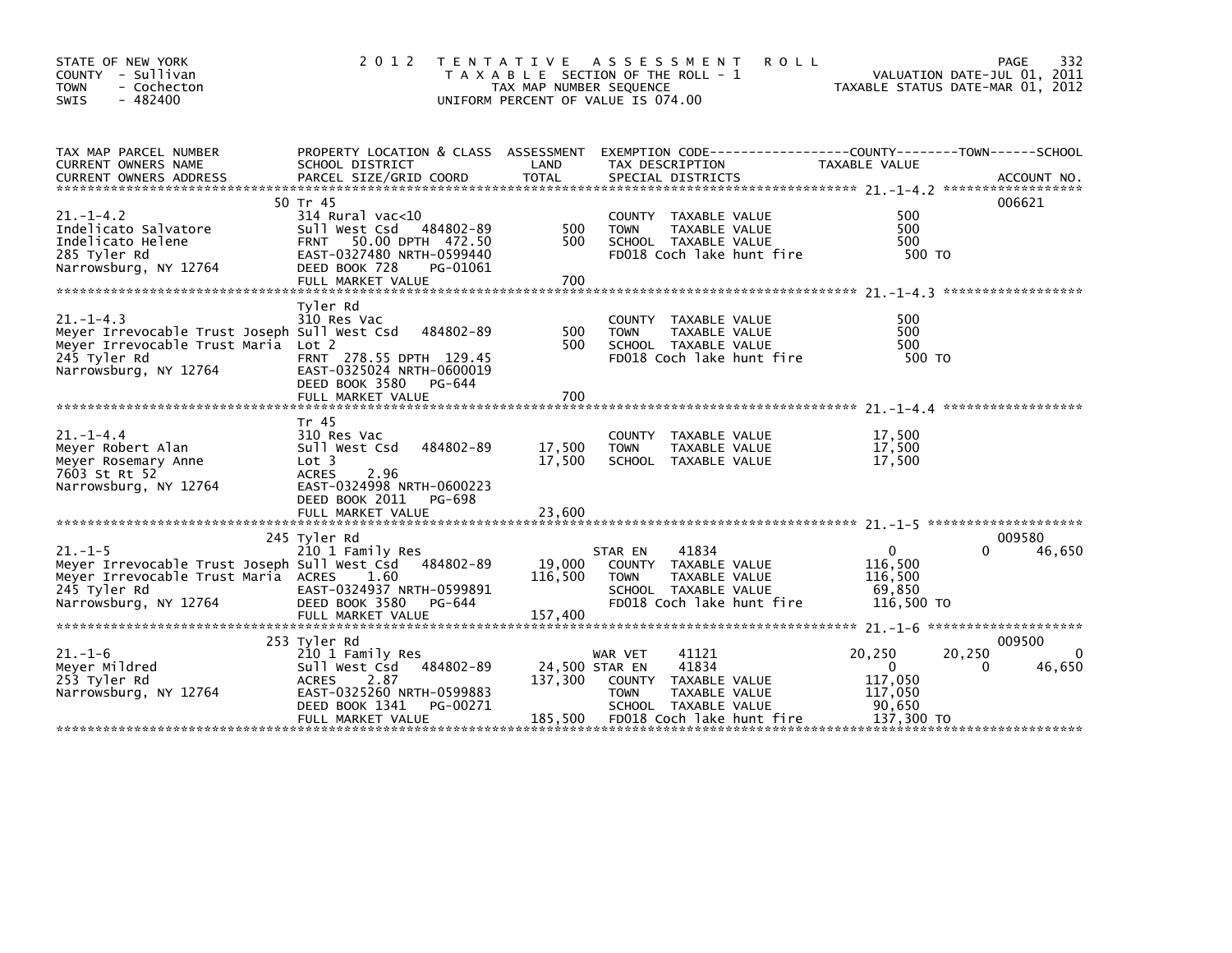| STATE OF NEW YORK<br>COUNTY - Sullivan<br><b>TOWN</b><br>- Cochecton<br>$-482400$<br><b>SWIS</b>                                  | 2 0 1 2                                                                                                                                                               | T E N T A T I V E<br>TAX MAP NUMBER SEQUENCE<br>UNIFORM PERCENT OF VALUE IS 074.00 | A S S E S S M E N T<br><b>ROLL</b><br>T A X A B L E SECTION OF THE ROLL - 1                                                  | TAXABLE STATUS DATE-MAR 01, 2012                  | 333<br>PAGE<br>VALUATION DATE-JUL 01, 2011 |
|-----------------------------------------------------------------------------------------------------------------------------------|-----------------------------------------------------------------------------------------------------------------------------------------------------------------------|------------------------------------------------------------------------------------|------------------------------------------------------------------------------------------------------------------------------|---------------------------------------------------|--------------------------------------------|
| TAX MAP PARCEL NUMBER<br>CURRENT OWNERS NAME                                                                                      | PROPERTY LOCATION & CLASS ASSESSMENT<br>SCHOOL DISTRICT                                                                                                               | LAND                                                                               | TAX DESCRIPTION                                                                                                              | <b>TAXABLE VALUE</b>                              |                                            |
|                                                                                                                                   |                                                                                                                                                                       |                                                                                    |                                                                                                                              |                                                   |                                            |
| $21. - 1 - 8$<br>Indelicato Salvatore<br>Indelicato Helene<br>285 Tyler Rd<br>Narrowsburg, NY 12764                               | 285 Tyler Rd<br>210 1 Family Res<br>Sull West Csd 484802-89<br><b>ACRES</b><br>5.50<br>EAST-0327100 NRTH-0599270<br>DEED BOOK 642<br>PG-00229<br>FULL MARKET VALUE    | 40,700<br>273,100<br>369,100                                                       | 41854<br>STAR B<br>COUNTY TAXABLE VALUE<br><b>TOWN</b><br>TAXABLE VALUE<br>SCHOOL TAXABLE VALUE<br>FD018 Coch lake hunt fire | 0<br>273,100<br>273,100<br>250,600<br>273,100 TO  | 22,500<br>0                                |
| $21. - 1 - 9.1$<br>Indelicato Salvatore<br>Indelicato Helene<br>285 Tyler Rd<br>Narrowsburg, NY 12726                             | Fred White Rd<br>311 Res vac land<br>484802-89<br>Sull West Csd<br>5.85<br><b>ACRES</b><br>EAST-0328070 NRTH-0599030<br>DEED BOOK 2434<br>PG-065<br>FULL MARKET VALUE | 18,500<br>18,500<br>25,000                                                         | COUNTY TAXABLE VALUE<br>TAXABLE VALUE<br><b>TOWN</b><br>SCHOOL TAXABLE VALUE<br>FD018 Coch lake hunt fire                    | 18,500<br>18,500<br>18,500<br>18,500 TO           | 001695                                     |
| $21. - 1 - 9.2$<br>W J M Z Assoc Inc<br>HC-01 Box 7217<br>Yauco, PR 00698                                                         | Tyler Rd<br>417 Cottages<br>484802-89<br>Sull West Csd<br>ACRES 10.00<br>EAST-0327660 NRTH-0599010<br>DEED BOOK 924<br>PG-00022                                       | 66,600<br>76,600                                                                   | COUNTY TAXABLE VALUE<br><b>TOWN</b><br>TAXABLE VALUE<br>SCHOOL TAXABLE VALUE<br>FD018 Coch lake hunt fire                    | 76,600<br>76,600<br>76,600<br>76,600 TO           | 016842                                     |
| $21. - 1 - 9.3$<br>L R E Associates, LLC<br>PO Box 631<br>Goshen, NY 10924                                                        | Tr 45<br>$314$ Rural vac<10<br>Sull West Csd<br>484802-89<br>1.00<br><b>ACRES</b><br>EAST-0328058 NRTH-0598509<br>DEED BOOK 3486<br>PG-659                            | 5,700<br>5,700                                                                     | <b>COUNTY</b><br>TAXABLE VALUE<br><b>TAXABLE VALUE</b><br><b>TOWN</b><br>SCHOOL TAXABLE VALUE<br>FD018 Coch lake hunt fire   | 5,700<br>5.700<br>5,700<br>5.700 TO               |                                            |
| $21. - 1 - 10$<br>Indelicato Salvatore<br>Indelicato Helene<br>285 Tyler Rd<br>Narrowsburg, NY 12764<br>MAY BE SUBJECT TO PAYMENT | Bill Nelson<br>312 Vac w/imprv<br>Sull West Csd<br>484802-89<br>ACRES 35.00<br>EAST-0328445 NRTH-0599886<br>DEED BOOK 722<br>PG-00041<br>FULL MARKET VALUE            | 55,000<br>65,000<br>87,800                                                         | AGRI DIST 41720<br>COUNTY TAXABLE VALUE<br><b>TOWN</b><br>TAXABLE VALUE<br>SCHOOL TAXABLE VALUE<br>FD018 Coch lake hunt fire | 27,470<br>37,530<br>37,530<br>37.530<br>65,000 TO | 006622<br>27,470<br>27,470                 |
| UNDER AGDIST LAW TIL 2016                                                                                                         |                                                                                                                                                                       |                                                                                    |                                                                                                                              |                                                   |                                            |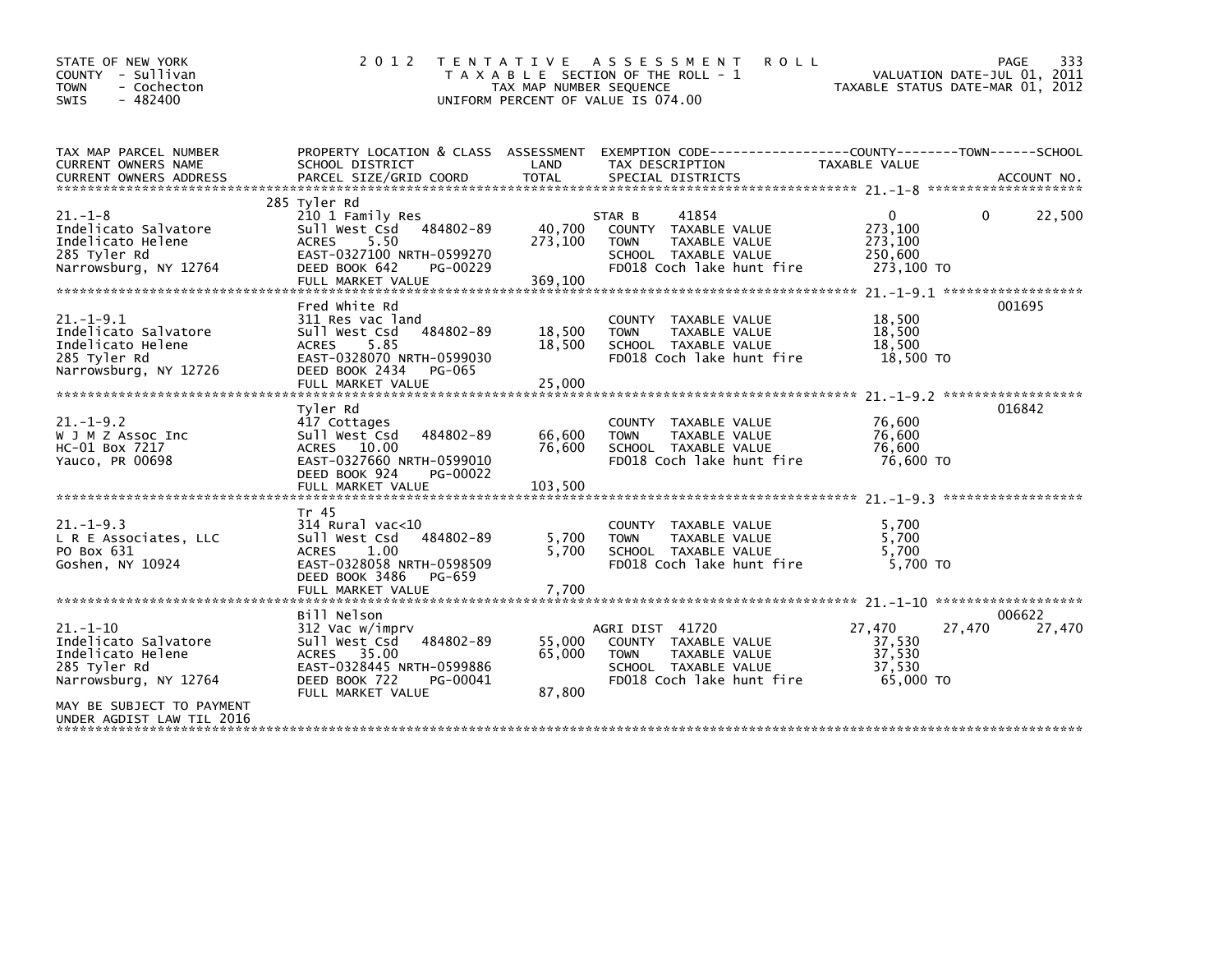| STATE OF NEW YORK<br>COUNTY - Sullivan<br><b>TOWN</b><br>- Cochecton<br>$-482400$<br><b>SWIS</b>                                      | 2 0 1 2                                                                                                                                                                      | <b>TENTATIVE</b><br>TAX MAP NUMBER SEQUENCE | A S S E S S M E N T<br><b>ROLL</b><br>T A X A B L E SECTION OF THE ROLL - 1<br>UNIFORM PERCENT OF VALUE IS 074.00             | TAXABLE STATUS DATE-MAR 01, 2012                               | 334<br>PAGE<br>VALUATION DATE-JUL 01, 2011 |
|---------------------------------------------------------------------------------------------------------------------------------------|------------------------------------------------------------------------------------------------------------------------------------------------------------------------------|---------------------------------------------|-------------------------------------------------------------------------------------------------------------------------------|----------------------------------------------------------------|--------------------------------------------|
| TAX MAP PARCEL NUMBER<br>CURRENT OWNERS NAME<br><b>CURRENT OWNERS ADDRESS</b>                                                         | PROPERTY LOCATION & CLASS ASSESSMENT<br>SCHOOL DISTRICT<br>PARCEL SIZE/GRID COORD                                                                                            | LAND<br><b>TOTAL</b>                        | EXEMPTION CODE-----------------COUNTY-------TOWN------SCHOOL<br>TAX DESCRIPTION<br>SPECIAL DISTRICTS                          | TAXABLE VALUE                                                  | ACCOUNT NO.                                |
| $21 - 1 - 11$<br>Sioux Hunting Club Inc<br>Attn: Wm Erdman<br>969 County Road 114<br>Cochecton, NY 12726<br>MAY BE SUBJECT TO PAYMENT | Tr 45<br>910 Priv forest<br>Sull West Csd<br>484802-89<br>15 Acres Eligible<br>30.30<br>ACRES<br>EAST-0329840 NRTH-0599690<br>DEED BOOK 653<br>PG-00431<br>FULL MARKET VALUE | 5,100<br>5,100<br>6,900                     | FOREST LND 47460<br>COUNTY TAXABLE VALUE<br>TAXABLE VALUE<br><b>TOWN</b><br>SCHOOL TAXABLE VALUE<br>FD018 Coch lake hunt fire | 4.080<br>1,020<br>1,020<br>1,020<br>5,100 TO                   | 014410<br>4.080<br>4,080                   |
| UNDER RPTL480A UNTIL 2021                                                                                                             |                                                                                                                                                                              |                                             |                                                                                                                               |                                                                |                                            |
| $21 - 1 - 12.1$<br>Meyer Joseph G<br>Meyer Maria M<br>245 Tyler Rd<br>Narrowsburg, NY 12764                                           | S/S Tyler Rd<br>314 Rural vac<10<br>Sull West Csd<br>484802-89<br>FRNT 240.00 DPTH 120.00<br>EAST-0326221 NRTH-0599302<br>DEED BOOK 3580<br>PG-651<br>FULL MARKET VALUE      | 1,000<br>1.000<br>1,400                     | <b>COUNTY</b><br>TAXABLE VALUE<br><b>TOWN</b><br>TAXABLE VALUE<br>SCHOOL TAXABLE VALUE<br>FD018 Coch lake hunt fire           | 1,000<br>1,000<br>1.000<br>1.000 TO                            | 009550                                     |
|                                                                                                                                       | Tyler Rd                                                                                                                                                                     |                                             |                                                                                                                               |                                                                | 016291                                     |
| $21. -1 - 13.1$<br>Walter George<br>Walter Barbara<br>300 Tyler Rd<br>Narrowsburg, NY 12764-9460                                      | 312 Vac w/imprv<br>Sull West Csd<br>484802-89<br><b>ACRES</b><br>2.10<br>EAST-0327560 NRTH-0598430<br>DEED BOOK 900<br>PG-00188                                              | 12,400<br>30,400                            | <b>COUNTY</b><br>TAXABLE VALUE<br><b>TAXABLE VALUE</b><br><b>TOWN</b><br>SCHOOL TAXABLE VALUE<br>FD018 Coch lake hunt fire    | 30,400<br>30,400<br>30,400<br>30,400 TO                        |                                            |
|                                                                                                                                       | FULL MARKET VALUE                                                                                                                                                            | 41,100                                      |                                                                                                                               |                                                                |                                            |
| $21. -1 - 13.2$<br>Walter George A                                                                                                    | 300 Tyler Rd<br>220 2 Family Res<br>Sull West Csd<br>484802-89                                                                                                               | 21,000                                      | 41854<br>STAR B<br>COUNTY TAXABLE VALUE                                                                                       | $\Omega$<br>95.100                                             | 016290<br>22,500<br>0                      |
| Walter Barbara J<br>300 Tyler Rd<br>Narrowsburg, NY 12764-9460                                                                        | FRNT 245.00 DPTH 170.00<br>EAST-0327410 NRTH-0598570<br>DEED BOOK 1358<br>PG-00688<br>FULL MARKET VALUE                                                                      | 95,100<br>128,500                           | <b>TOWN</b><br>TAXABLE VALUE<br>SCHOOL TAXABLE VALUE<br>FD018 Coch lake hunt fire                                             | 95,100<br>72,600<br>95,100 TO                                  |                                            |
|                                                                                                                                       |                                                                                                                                                                              |                                             |                                                                                                                               |                                                                |                                            |
| $21. - 1 - 14.1$<br>Daub Jeffrey A<br>Daub Sandra L<br>21 Schalck Rd<br>Narrowsburg, NY 12764                                         | Tr41<br>120 Field crops<br>Sull West Csd<br>484802-89<br>Lot 2<br>ACRES 105.80<br>EAST-0326830 NRTH-0597736                                                                  | 151,560<br>151,560                          | AGRI DIST 41720<br>COUNTY TAXABLE VALUE<br>TAXABLE VALUE<br><b>TOWN</b><br>SCHOOL TAXABLE VALUE<br>FD018 Coch lake hunt fire  | 119,280<br>119,280<br>32,280<br>32,280<br>32,280<br>151,560 TO | 002820<br>119,280                          |
| MAY BE SUBJECT TO PAYMENT<br>UNDER AGDIST LAW TIL 2016                                                                                | DEED BOOK 3596<br>PG-263<br>FULL MARKET VALUE                                                                                                                                | 204,800                                     |                                                                                                                               |                                                                |                                            |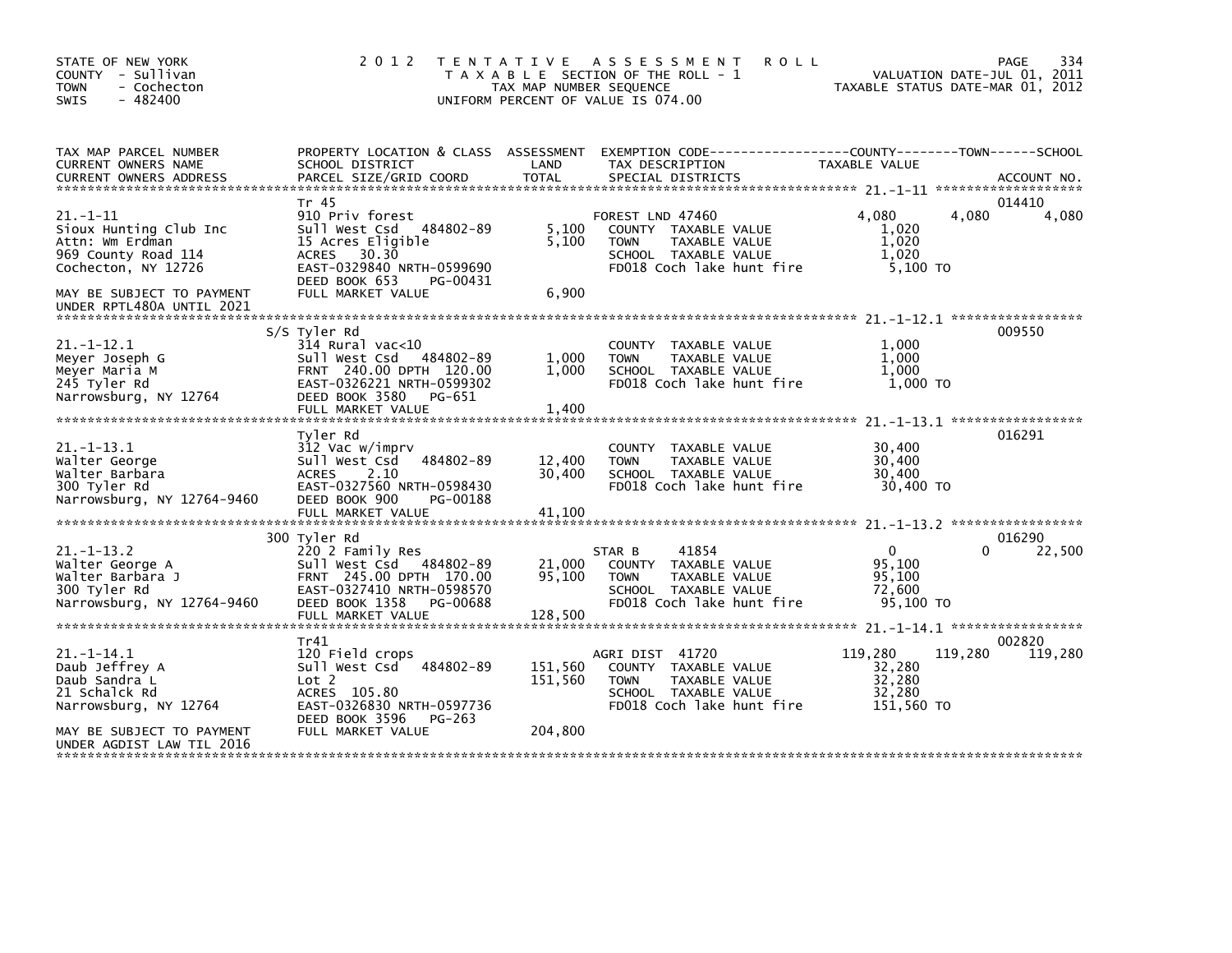| STATE OF NEW YORK<br>COUNTY - Sullivan<br><b>TOWN</b><br>- Cochecton<br>$-482400$<br><b>SWIS</b>    | 2 0 1 2<br>T E N T A T I V E                                                                                                                                                              | <b>ROLL</b><br>A S S E S S M E N T<br>T A X A B L E SECTION OF THE ROLL - 1<br>TAX MAP NUMBER SEQUENCE<br>UNIFORM PERCENT OF VALUE IS 074.00                 | 335<br>PAGE<br>VALUATION DATE-JUL 01, 2011<br>TAXABLE STATUS DATE-MAR 01, 2012             |
|-----------------------------------------------------------------------------------------------------|-------------------------------------------------------------------------------------------------------------------------------------------------------------------------------------------|--------------------------------------------------------------------------------------------------------------------------------------------------------------|--------------------------------------------------------------------------------------------|
| TAX MAP PARCEL NUMBER<br>CURRENT OWNERS NAME<br><b>CURRENT OWNERS ADDRESS</b>                       | PROPERTY LOCATION & CLASS ASSESSMENT<br>SCHOOL DISTRICT<br>PARCEL SIZE/GRID COORD                                                                                                         | LAND<br>TAX DESCRIPTION<br><b>TOTAL</b><br>SPECIAL DISTRICTS                                                                                                 | TAXABLE VALUE<br>ACCOUNT NO.                                                               |
| $21 - 1 - 14.2$<br>Walter George<br>Walter Barbara<br>300 Tyler Rd<br>Narrowsburg, NY 12764-9460    | Schalck Rd<br>312 Vac w/imprv<br>Sull West Csd<br>484802-89<br><b>ACRES</b><br>2.30<br>EAST-0327256 NRTH-0598376<br>DEED BOOK 925<br>PG-00057<br>FULL MARKET VALUE                        | COUNTY TAXABLE VALUE<br>22,200<br>TAXABLE VALUE<br><b>TOWN</b><br>31,000<br>SCHOOL TAXABLE VALUE<br>FD018 Coch lake hunt fire<br>41,900                      | 31,000<br>31,000<br>31,000<br>31,000 TO                                                    |
|                                                                                                     |                                                                                                                                                                                           |                                                                                                                                                              |                                                                                            |
| $21. -1 - 14.3$<br>Daub Daniel<br>3801 Kalikwa Club Rd<br>Erie, PA 16505                            | 36 Schalck Rd<br>210 1 Family Res<br>Sull West Csd 484802-89<br>Lot 3<br>life estate Fred & Marion<br>5.29<br><b>ACRES</b><br>EAST-0327401 NRTH-0598047<br>DEED BOOK 3281<br><b>PG-70</b> | 41834<br>STAR EN<br>35,500<br>COUNTY TAXABLE VALUE<br>105,000<br>TAXABLE VALUE<br><b>TOWN</b><br>SCHOOL TAXABLE VALUE<br>FD018 Coch lake hunt fire           | 002820<br>46,650<br>$\Omega$<br><sup>0</sup><br>105,000<br>105,000<br>58,350<br>105,000 TO |
|                                                                                                     | FULL MARKET VALUE                                                                                                                                                                         | 141,900                                                                                                                                                      |                                                                                            |
| $21. - 1 - 14.4$<br>Dailey Jennifer<br>78 Schalck Rd<br>Narrowsburg, NY 12764                       | 78 Schalck Rd<br>270 Mfg housing<br>$-484802 - 89$<br>Sull West Csd<br>Lot 1<br><b>ACRES</b><br>2.12 BANK 40205<br>EAST-0327222 NRTH-0596791<br>DEED BOOK 2010<br>PG-54304                | COUNTY TAXABLE VALUE<br>21,200<br>TAXABLE VALUE<br><b>TOWN</b><br>48,500<br>SCHOOL TAXABLE VALUE<br>FD018 Coch lake hunt fire                                | 002820<br>48,500<br>48.500<br>48,500<br>48,500 TO                                          |
|                                                                                                     | FULL MARKET VALUE                                                                                                                                                                         | 65,500                                                                                                                                                       |                                                                                            |
| $21. - 1 - 14.5$<br>Finch Annette<br>248 Tyler Rd<br>Narrowsburg, NY 12764                          | 248 Tyler Rd<br>210 1 Family Res<br>484802-89<br>Sull West Csd<br>4.15 BANK 31730<br><b>ACRES</b><br>EAST-0326221 NRTH-0599302<br>DEED BOOK 2011<br>PG-7980<br>FULL MARKET VALUE          | TAXABLE VALUE<br><b>COUNTY</b><br>27,500<br>TAXABLE VALUE<br><b>TOWN</b><br>132,500<br>SCHOOL TAXABLE VALUE<br>179,100                                       | 132,500<br>132,500<br>132,500                                                              |
|                                                                                                     |                                                                                                                                                                                           |                                                                                                                                                              |                                                                                            |
| $21. - 1 - 14.6$<br>Popolillo Brian G<br>Popolillo Amanda<br>PO Box 85<br>Lake Huntington, NY 12752 | 282 Tyler Rd<br>210 1 Family Res<br>Sull West Csd<br>484802-89<br>Lot 1<br><b>ACRES</b><br>4.00 BANKN140687<br>EAST-0326516 NRTH-0599134<br>DEED BOOK 3545<br>PG-546<br>FULL MARKET VALUE | 41854<br>STAR B<br>27,000<br>COUNTY TAXABLE VALUE<br>140,000<br><b>TOWN</b><br>TAXABLE VALUE<br>SCHOOL TAXABLE VALUE<br>FD018 Coch lake hunt fire<br>189,200 | 002820<br>22,500<br>$\Omega$<br>140,000<br>140,000<br>117,500<br>140,000 TO                |
|                                                                                                     |                                                                                                                                                                                           |                                                                                                                                                              |                                                                                            |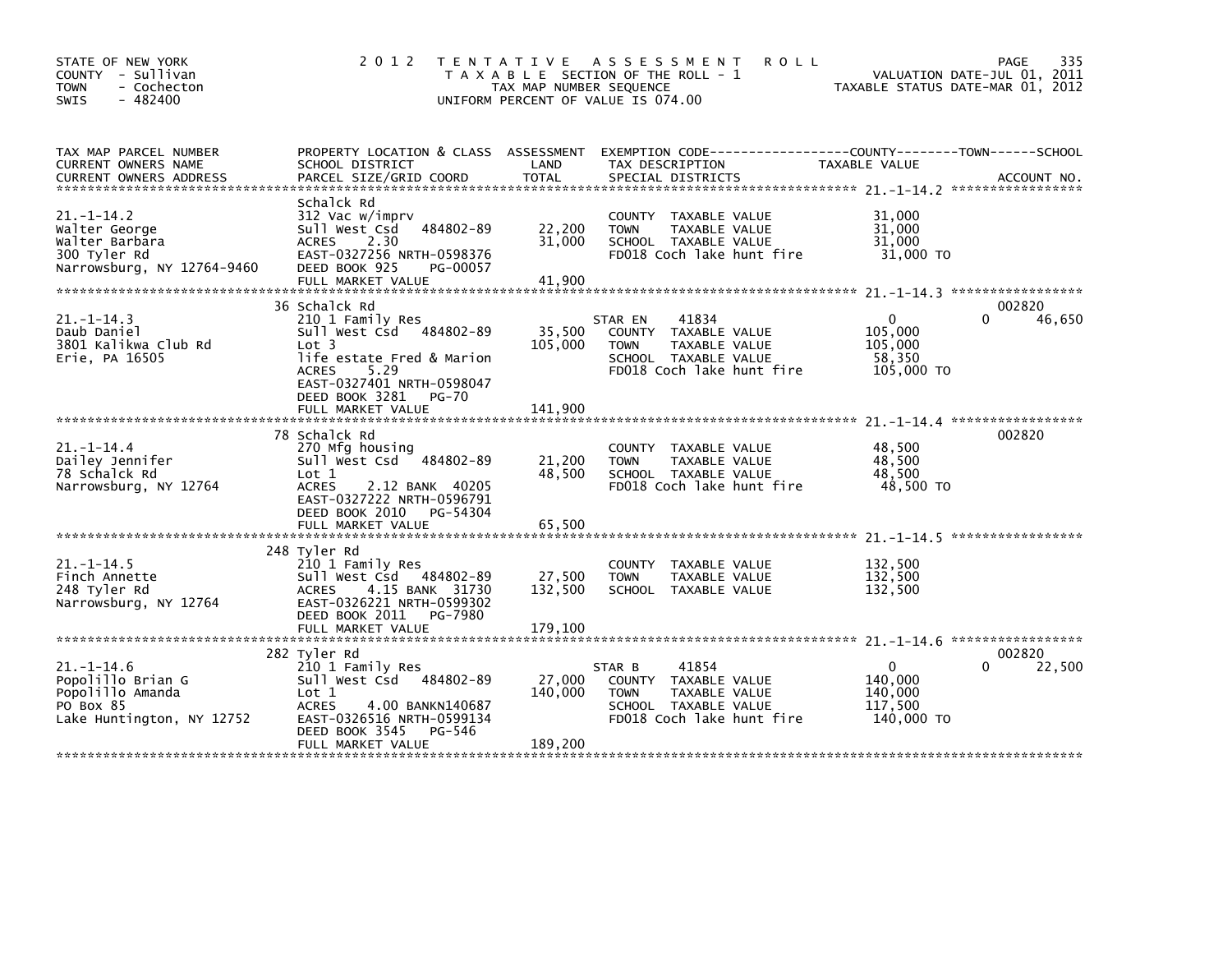| STATE OF NEW YORK<br>COUNTY - Sullivan<br><b>TOWN</b><br>- Cochecton<br>$-482400$<br><b>SWIS</b>   | 2 0 1 2                                                                                                                                                                       | T E N T A T I V E<br>TAX MAP NUMBER SEQUENCE | A S S E S S M E N T<br><b>ROLL</b><br>T A X A B L E SECTION OF THE ROLL - 1<br>UNIFORM PERCENT OF VALUE IS 074.00            | TAXABLE STATUS DATE-MAR 01, 2012                    | 336<br>PAGE<br>VALUATION DATE-JUL 01, 2011 |
|----------------------------------------------------------------------------------------------------|-------------------------------------------------------------------------------------------------------------------------------------------------------------------------------|----------------------------------------------|------------------------------------------------------------------------------------------------------------------------------|-----------------------------------------------------|--------------------------------------------|
| TAX MAP PARCEL NUMBER<br>CURRENT OWNERS NAME                                                       | SCHOOL DISTRICT                                                                                                                                                               | LAND                                         | PROPERTY LOCATION & CLASS ASSESSMENT EXEMPTION CODE----------------COUNTY-------TOWN------SCHOOL<br>TAX DESCRIPTION          | <b>TAXABLE VALUE</b>                                |                                            |
| $21. - 1 - 15$<br>McKinley Franklin W<br>245 Avenue C Apt 6F<br>New York, NY 10009                 | Tr 31<br>210 1 Family Res<br>Sull West Csd 484802-89<br>FRNT 132.00 DPTH 165.00<br>EAST-0327860 NRTH-0598370<br>DEED BOOK 01579 PG-00250                                      | 15,800<br>62,700                             | COUNTY TAXABLE VALUE<br><b>TOWN</b><br>TAXABLE VALUE<br>SCHOOL TAXABLE VALUE<br>FD018 Coch lake hunt fire                    | 62,700<br>62,700<br>62,700<br>62,700 TO             | 000148                                     |
|                                                                                                    |                                                                                                                                                                               |                                              |                                                                                                                              |                                                     |                                            |
| $21. -1 - 16.1$<br>Daub Jeffrey A<br>Daub Sandra L<br>21 Schalck Rd<br>Narrowsburg, NY 12764       | Tr 41<br>210 1 Family Res<br>Sull West Csd<br>484802-89<br>Lot 1<br>2.01<br><b>ACRES</b><br>EAST-0327891 NRTH-0598139<br>DEED BOOK 3596<br>PG-263                             | 21.100<br>91,500                             | STAR B<br>41854<br>COUNTY TAXABLE VALUE<br>TAXABLE VALUE<br><b>TOWN</b><br>SCHOOL TAXABLE VALUE<br>FD018 Coch lake hunt fire | $\Omega$<br>91.500<br>91,500<br>69.000<br>91,500 TO | 002840<br>$\Omega$<br>22,500               |
|                                                                                                    |                                                                                                                                                                               |                                              |                                                                                                                              |                                                     |                                            |
| $21. -1 - 16.2$<br>Daub Jeffrey A<br>Daub Sandra L<br>21 Schalck Rd<br>Narrowsburg, NY 12764       | Tr 41<br>312 Vac w/imprv<br>484802-89<br>Sull West Csd<br>4.75<br><b>ACRES</b><br>EAST-0327861 NRTH-0597840<br>DEED BOOK 3596<br>PG-263<br>FULL MARKET VALUE                  | 20,500<br>22,500<br>30,400                   | COUNTY TAXABLE VALUE<br>TAXABLE VALUE<br><b>TOWN</b><br>SCHOOL TAXABLE VALUE<br>FD018 Coch lake hunt fire                    | 22,500<br>22,500<br>22,500<br>22,500 TO             | 002841                                     |
|                                                                                                    | Schalck Rd                                                                                                                                                                    |                                              |                                                                                                                              |                                                     |                                            |
| $21. -1 - 16.3$<br>Cariello Andrew Sr<br>Cariello Andrew Jr<br>190 Isabel St<br>Holbrook, NY 11741 | 270 Mfg housing<br>Sull West Csd<br>484802-89<br>ACRES 10.16<br>EAST-0327780 NRTH-0597197<br>DEED BOOK 1930<br>PG-0112                                                        | 40,500<br>51,500                             | <b>COUNTY</b><br>TAXABLE VALUE<br>TAXABLE VALUE<br><b>TOWN</b><br>SCHOOL TAXABLE VALUE<br>FD018 Coch lake hunt fire          | 51.500<br>51,500<br>51,500<br>51,500 TO             |                                            |
|                                                                                                    | FULL MARKET VALUE                                                                                                                                                             | 69,600                                       |                                                                                                                              |                                                     |                                            |
| $21. - 1 - 16.4$<br>McKinley Franklin W<br>245 Avenue C Apt 6F<br>New York, NY 10009               | Tr 41<br>$314$ Rural vac<10<br>Sull West Csd<br>484802-89<br>Lot 2<br>FRNT 253.52 DPTH 146.58<br>EAST-0327994 NRTH-0598266<br>DEED BOOK 1579<br>PG-00244<br>FULL MARKET VALUE | 4,500<br>4,500<br>6,100                      | COUNTY TAXABLE VALUE<br><b>TOWN</b><br>TAXABLE VALUE<br>SCHOOL TAXABLE VALUE<br>FD018 Coch lake hunt fire                    | 4,500<br>4,500<br>4.500<br>4,500 TO                 | 002840                                     |
|                                                                                                    |                                                                                                                                                                               |                                              |                                                                                                                              |                                                     |                                            |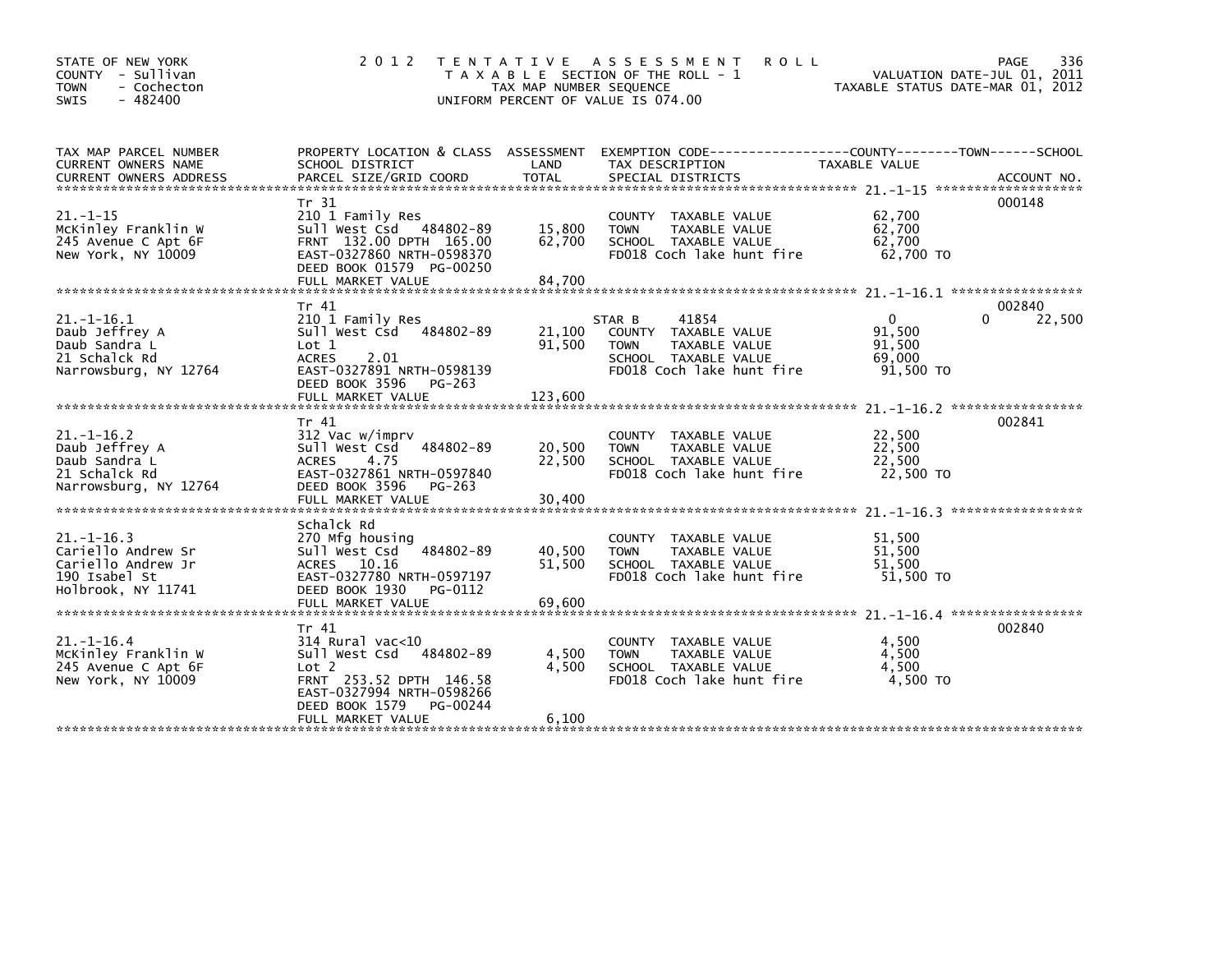| STATE OF NEW YORK<br>COUNTY - Sullivan<br>- Cochecton<br><b>TOWN</b><br>$-482400$<br><b>SWIS</b>       | 2 0 1 2                                                                                                                                                          | TAX MAP NUMBER SEQUENCE      | TENTATIVE ASSESSMENT<br><b>ROLL</b><br>T A X A B L E SECTION OF THE ROLL - 1<br>UNIFORM PERCENT OF VALUE IS 074.00                      | TAXABLE STATUS DATE-MAR 01, 2012                            | 337<br>PAGE<br>VALUATION DATE-JUL 01, 2011 |
|--------------------------------------------------------------------------------------------------------|------------------------------------------------------------------------------------------------------------------------------------------------------------------|------------------------------|-----------------------------------------------------------------------------------------------------------------------------------------|-------------------------------------------------------------|--------------------------------------------|
| TAX MAP PARCEL NUMBER<br>CURRENT OWNERS NAME<br><b>CURRENT OWNERS ADDRESS</b>                          | SCHOOL DISTRICT<br>PARCEL SIZE/GRID COORD                                                                                                                        | LAND<br><b>TOTAL</b>         | PROPERTY LOCATION & CLASS ASSESSMENT EXEMPTION CODE---------------COUNTY-------TOWN------SCHOOL<br>TAX DESCRIPTION<br>SPECIAL DISTRICTS | TAXABLE VALUE                                               | ACCOUNT NO.                                |
|                                                                                                        | 343 Tyler Rd                                                                                                                                                     |                              |                                                                                                                                         |                                                             | 002660                                     |
| $21. -1 - 17.1$<br>Fidler Cezary J<br>Fidler Boguslawa A<br>343 Tyler Rd<br>Narrowsburg, NY 12764      | 210 1 Family Res<br>Sull West Csd 484802-89<br>ACRES 5.03<br>EAST-0328382 NRTH-0598352<br>DEED BOOK 2692<br>PG-336<br>FULL MARKET VALUE                          | 45,300<br>122,500<br>165,500 | 41854<br>STAR B<br>COUNTY TAXABLE VALUE<br>TAXABLE VALUE<br><b>TOWN</b><br>SCHOOL TAXABLE VALUE<br>FD018 Coch lake hunt fire            | $\mathbf{0}$<br>122,500<br>122,500<br>100,000<br>122,500 TO | 22,500                                     |
|                                                                                                        |                                                                                                                                                                  |                              |                                                                                                                                         |                                                             |                                            |
| $21. -1 - 17.2$<br>Alpert Glenn A<br>325 Riverside Dr Apt 91<br>New York, NY 10025                     | Tvler Rd<br>311 Res vac land<br>Sull West Csd 484802-89<br>ACRES 9.49<br>EAST-0329219 NRTH-0596971<br>DEED BOOK 2714<br>PG-507<br>FULL MARKET VALUE              | 47,450<br>47,450<br>64,100   | COUNTY TAXABLE VALUE<br><b>TOWN</b><br>TAXABLE VALUE<br>SCHOOL TAXABLE VALUE<br>FD018 Coch lake hunt fire                               | 47,450<br>47,450<br>47,450<br>47,450 TO                     | 002660                                     |
|                                                                                                        |                                                                                                                                                                  |                              |                                                                                                                                         |                                                             |                                            |
| $21. - 1 - 17.3$<br>Alpert Glenn A<br>325 Riverside Dr Apt 91<br>New York, NY 10025                    | Tyler Rd<br>311 Res vac land<br>Sull West Csd 484802-89<br>ACRES 10.22<br>EAST-0329227 NRTH-0597260<br>DEED BOOK 2714 PG-507                                     | 50,900<br>50,900             | COUNTY TAXABLE VALUE<br><b>TOWN</b><br>TAXABLE VALUE<br>SCHOOL TAXABLE VALUE<br>FD018 Coch lake hunt fire                               | 50,900<br>50,900<br>50,900<br>50.900 TO                     | 002660                                     |
|                                                                                                        |                                                                                                                                                                  |                              |                                                                                                                                         |                                                             |                                            |
| $21. - 1 - 17.4$<br>Patriot Properties Realty LLC Sull West Csd<br>169 Airmont Ave<br>Mahwah, NJ 07430 | 17 Tyler Rd<br>311 Res vac land<br>484802-89<br>ACRES<br>4.17<br>EAST-0328786 NRTH-0597597<br>DEED BOOK 2699 PG-321                                              | 19,200<br>19,200             | COUNTY TAXABLE VALUE<br>TAXABLE VALUE<br><b>TOWN</b><br>SCHOOL TAXABLE VALUE<br>FD018 Coch lake hunt fire                               | 19,200<br>19,200<br>19.200<br>19,200 TO                     | 002660                                     |
|                                                                                                        |                                                                                                                                                                  |                              |                                                                                                                                         |                                                             |                                            |
| $21. -1 - 17.5$<br>Pattison Patricia<br>PO Box 73<br>Cochecton, NY 12726                               | Tyler Rd<br>311 Res vac land<br>484802-89<br>Sull West Csd<br><b>ACRES</b><br>2.62<br>EAST-0328637 NRTH-0597817<br>DEED BOOK 3549 PG-269                         | 21,000<br>21,000             | COUNTY TAXABLE VALUE<br><b>TOWN</b><br>TAXABLE VALUE<br>SCHOOL TAXABLE VALUE<br>FD018 Coch lake hunt fire                               | 21,000<br>21,000<br>21,000<br>21,000 TO                     | 002660                                     |
|                                                                                                        |                                                                                                                                                                  |                              |                                                                                                                                         |                                                             |                                            |
| $21. - 1 - 17.6$<br>Barreto Craig<br>Barreto Rita<br>82 Nassau St<br>Islip Terrace, NY 11752           | Tyler Rd<br>311 Res vac land<br>484802-89<br>Sull West Csd<br><b>ACRES</b><br>2.49<br>EAST-0328537 NRTH-0598015<br>DEED BOOK 3581<br>PG-288<br>FULL MARKET VALUE | 20,000<br>20,000<br>27,000   | COUNTY TAXABLE VALUE<br><b>TOWN</b><br>TAXABLE VALUE<br>SCHOOL TAXABLE VALUE<br>FD018 Coch lake hunt fire                               | 20,000<br>20,000<br>20,000<br>20,000 TO                     | 002660                                     |
|                                                                                                        |                                                                                                                                                                  |                              |                                                                                                                                         |                                                             |                                            |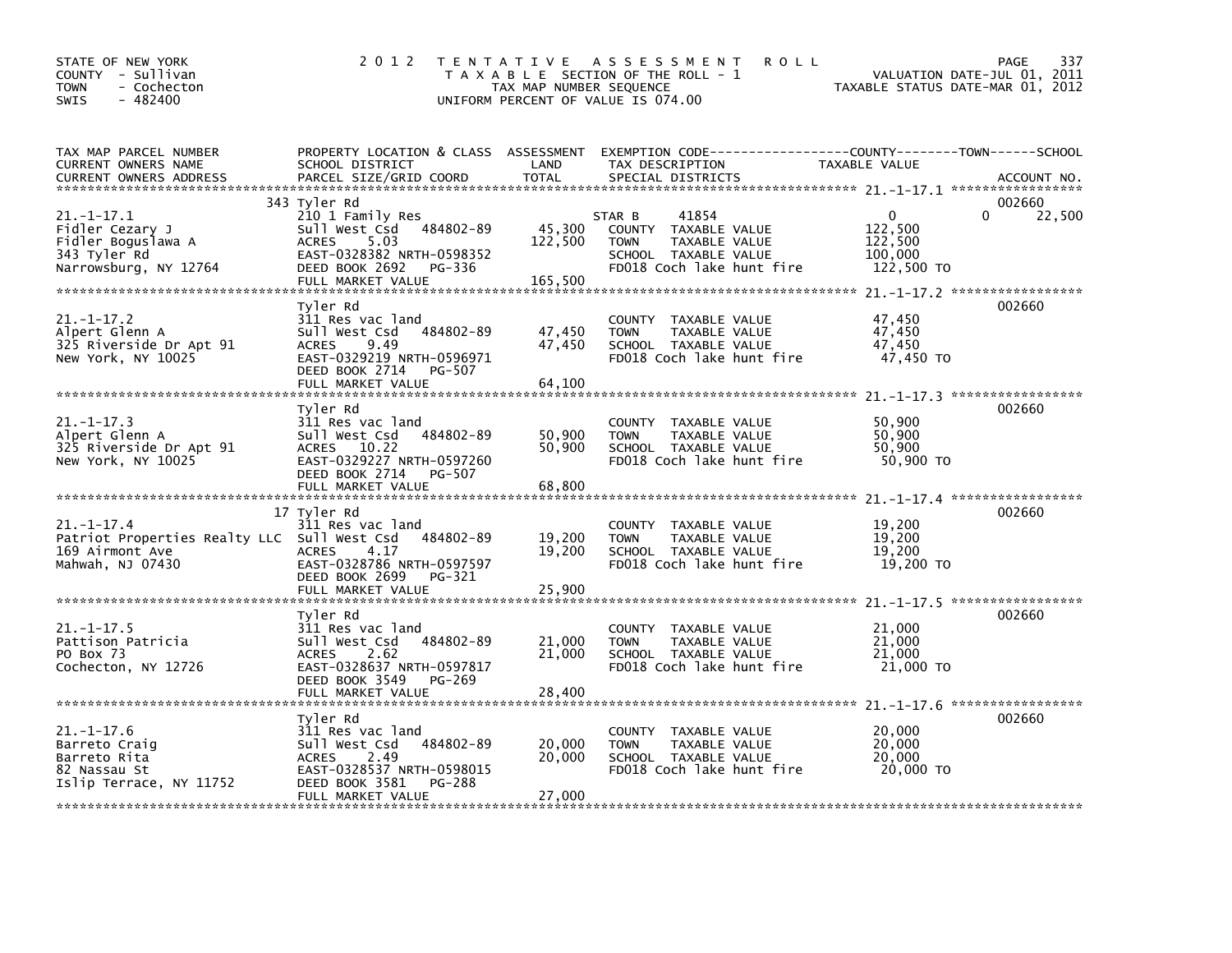| STATE OF NEW YORK<br>COUNTY - Sullivan<br>- Cochecton<br><b>TOWN</b><br>$-482400$<br><b>SWIS</b> | 2 0 1 2                                                                                                                                                                           | T E N T A T I V E<br>TAX MAP NUMBER SEQUENCE<br>UNIFORM PERCENT OF VALUE IS 074.00 | A S S E S S M E N T<br><b>ROLL</b><br>T A X A B L E SECTION OF THE ROLL - 1                                         | VALUATION DATE-JUL 01, 2011<br>TAXABLE STATUS DATE-MAR 01, 2012               | 338<br>PAGE                 |
|--------------------------------------------------------------------------------------------------|-----------------------------------------------------------------------------------------------------------------------------------------------------------------------------------|------------------------------------------------------------------------------------|---------------------------------------------------------------------------------------------------------------------|-------------------------------------------------------------------------------|-----------------------------|
| TAX MAP PARCEL NUMBER<br>CURRENT OWNERS NAME<br><b>CURRENT OWNERS ADDRESS</b>                    | PROPERTY LOCATION & CLASS ASSESSMENT<br>SCHOOL DISTRICT<br>PARCEL SIZE/GRID COORD                                                                                                 | LAND<br><b>TOTAL</b>                                                               | EXEMPTION        CODE-----------------COUNTY-------TOWN------SCHOOL<br>TAX DESCRIPTION<br>SPECIAL DISTRICTS         | TAXABLE VALUE                                                                 | ACCOUNT NO.                 |
| $21. - 1 - 17.7$<br>Alpert Glenn A<br>325 Riverside Dr Apt 91<br>New York, NY 10025              | Tyler Rd<br>311 Res vac land<br>484802-89<br>Sull West Csd<br>11.33<br><b>ACRES</b><br>EAST-0329228 NRTH-0596660<br>DEED BOOK 2714<br>PG-507<br>FULL MARKET VALUE                 | 56,160<br>56,160<br>75,900                                                         | COUNTY TAXABLE VALUE<br>TAXABLE VALUE<br><b>TOWN</b><br>SCHOOL TAXABLE VALUE<br>FD018 Coch lake hunt fire           | 56,160<br>56.160<br>56,160<br>56,160 TO                                       | 002660                      |
| $21. -1 - 17.8$<br>Schaefer Trans Inc.<br>580 Atlantic Ave<br>East Rockaway, NY 11518            | Fred White Rd<br>322 Rural vac>10<br>484802-89<br>Sull West Csd<br>ACRES 25.80<br>EAST-0329192 NRTH-0598041<br>DEED BOOK 2010<br>PG-55476<br>FULL MARKET VALUE                    | 78,000<br>78,000<br>105,400                                                        | TAXABLE VALUE<br><b>COUNTY</b><br>TAXABLE VALUE<br><b>TOWN</b><br>SCHOOL TAXABLE VALUE<br>FD018 Coch lake hunt fire | 78,000<br>78,000<br>78,000<br>78,000 TO<br>$21. -1 - 17.9$ ****************** | *****************<br>002660 |
| $21. - 1 - 17.9$<br>Schaefer Trans Inc.<br>580 Atlantic Ave<br>East Rockaway, NY 11518           | 28 Fred White Rd<br>210 1 Family Res<br>Sull West Csd<br>484802-89<br>2.95<br><b>ACRES</b><br>EAST-0328747 NRTH-0598822<br>DEED BOOK 2010<br>PG-55476<br>FULL MARKET VALUE        | 31,000<br>205,220<br>277,300                                                       | COUNTY TAXABLE VALUE<br><b>TOWN</b><br>TAXABLE VALUE<br>SCHOOL TAXABLE VALUE<br>FD018 Coch lake hunt fire           | 205,220<br>205,220<br>205.220<br>205,220 TO                                   | 002660                      |
| $21. -1 - 17.10$<br>Schaefer Trans Inc.<br>580 Atlantic Ave<br>East Rockaway, NY 11518           | Fred White Rd<br>$322$ Rural vac $>10$<br>484802-89<br>Sull West Csd<br>DEC wetlands<br>LH 53<br>28.94<br><b>ACRES</b><br>EAST-0329622 NRTH-0598736<br>DEED BOOK 2010<br>PG-55476 | 83.000<br>83,000                                                                   | COUNTY TAXABLE VALUE<br><b>TOWN</b><br>TAXABLE VALUE<br>SCHOOL TAXABLE VALUE<br>FD018 Coch lake hunt fire           | 83,000<br>83,000<br>83,000<br>83,000 TO                                       | 002660                      |
|                                                                                                  | FULL MARKET VALUE                                                                                                                                                                 | 112,200                                                                            |                                                                                                                     |                                                                               |                             |
| $21 - 1 - 17.11$<br>Manzi Jeffrey J<br>Manzi Brenda K<br>1103 CR 114<br>Cochecton, NY 12726      | 19 Fred White Rd<br>210 1 Family Res<br>484802-89<br>Sull West Csd<br><b>ACRES</b><br>4.59<br>EAST-0328436 NRTH-0599070<br>DEED BOOK 2698<br>PG-156<br>FULL MARKET VALUE          | 36,800<br>314,900<br>425,500                                                       | <b>COUNTY</b><br>TAXABLE VALUE<br>TAXABLE VALUE<br><b>TOWN</b><br>SCHOOL TAXABLE VALUE<br>FD018 Coch lake hunt fire | 314,900<br>314,900<br>314,900<br>314,900 TO                                   | 002660                      |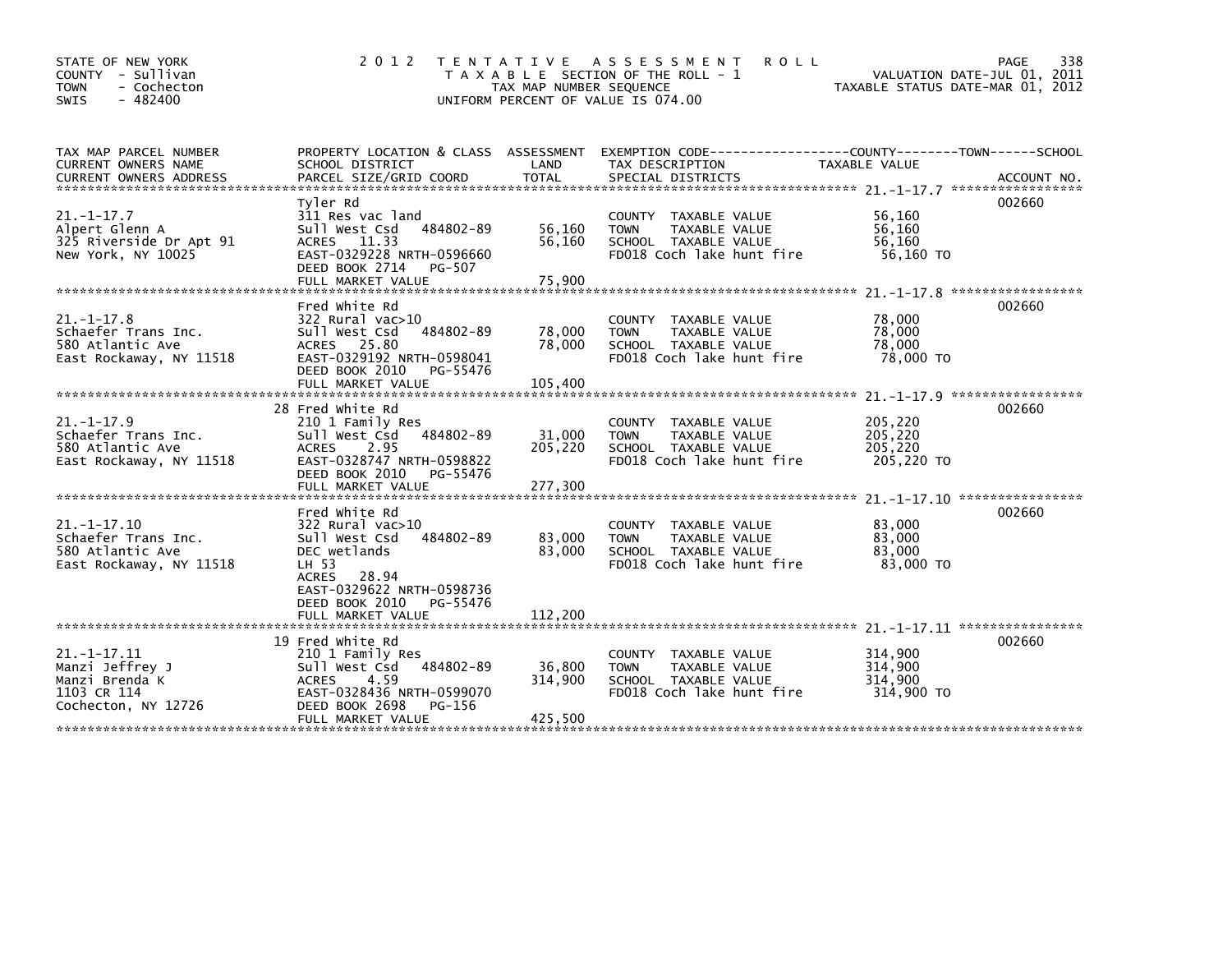| STATE OF NEW YORK<br>- Sullivan<br><b>COUNTY</b><br>- Cochecton<br><b>TOWN</b><br>$-482400$<br>SWIS |                                               | TAX MAP NUMBER SEQUENCE | <b>ROLL</b><br>2012 TENTATIVE ASSESSMENT<br>T A X A B L E SECTION OF THE ROLL - 1<br>UNIFORM PERCENT OF VALUE IS 074.00 | VALUATION DATE-JUL 01, 2011<br>VALUATION DATE-JUL 01, 2011<br>TAXABLE STATUS DATE-MAR 01, 2012 | 339<br>PAGE |
|-----------------------------------------------------------------------------------------------------|-----------------------------------------------|-------------------------|-------------------------------------------------------------------------------------------------------------------------|------------------------------------------------------------------------------------------------|-------------|
| TAX MAP PARCEL NUMBER<br><b>CURRENT OWNERS NAME</b>                                                 | SCHOOL DISTRICT                               | LAND                    | PROPERTY LOCATION & CLASS ASSESSMENT EXEMPTION CODE----------------COUNTY-------TOWN-----SCHOOL<br>TAX DESCRIPTION      | <b>TAXABLE VALUE</b>                                                                           |             |
| <b>CURRENT OWNERS ADDRESS</b>                                                                       |                                               |                         |                                                                                                                         |                                                                                                |             |
|                                                                                                     | Tyler Rd                                      |                         |                                                                                                                         |                                                                                                | 002660      |
| $21. -1 - 17.12$<br>Patriot Properties Realty LLC Sull West Csd 484802-89                           | 311 Res vac land                              | 20,000                  | COUNTY TAXABLE VALUE<br>TAXABLE VALUE<br><b>TOWN</b>                                                                    | 20,000                                                                                         |             |
| 169 Airmont Ave                                                                                     | ACRES 2.49                                    | 20,000                  | SCHOOL TAXABLE VALUE                                                                                                    | 20,000<br>20,000                                                                               |             |
| Mahwah, NJ 07430                                                                                    | EAST-0328201 NRTH-0597807                     |                         | FD018 Coch lake hunt fire                                                                                               | 20,000 TO                                                                                      |             |
|                                                                                                     | DEED BOOK 2699<br>PG-321<br>FULL MARKET VALUE | 27,000                  |                                                                                                                         |                                                                                                |             |
|                                                                                                     |                                               |                         |                                                                                                                         |                                                                                                |             |
|                                                                                                     | Tyler Rd                                      |                         |                                                                                                                         |                                                                                                | 002660      |
| $21. -1 - 17.13$                                                                                    | 311 Res vac land                              | 18,000 TOWN             | COUNTY TAXABLE VALUE                                                                                                    | 18,000<br>18,000                                                                               |             |
| Patriot Properties Realty LLC Sull West Csd 484802-89<br>169 Airmont Ave                            | 2.25<br>ACRES                                 | 18,000                  | TAXABLE VALUE<br>SCHOOL TAXABLE VALUE                                                                                   | 18,000                                                                                         |             |
| Mahwah, NJ 07430                                                                                    | EAST-0328250 NRTH-0597499                     |                         | FD018 Coch lake hunt fire                                                                                               | 18.000 TO                                                                                      |             |
|                                                                                                     | DEED BOOK 2699<br>PG-321                      |                         |                                                                                                                         |                                                                                                |             |
|                                                                                                     | FULL MARKET VALUE                             | 24,300                  |                                                                                                                         |                                                                                                |             |
|                                                                                                     | Tyler Rd                                      |                         |                                                                                                                         |                                                                                                | 002660      |
| $21. - 1 - 17.14$                                                                                   | 311 Res vac land                              |                         | COUNTY TAXABLE VALUE                                                                                                    | 15,950                                                                                         |             |
| Patriot Properties Realty LLC Sull West Csd 484802-89                                               |                                               | 15,950                  | <b>TOWN</b><br>TAXABLE VALUE                                                                                            | 15,950                                                                                         |             |
| 169 Airmont Ave                                                                                     | DEC Wetland LH 53                             | 15,950                  | SCHOOL TAXABLE VALUE                                                                                                    | 15,950                                                                                         |             |
| Mahwah, NJ 07430                                                                                    | lot 14<br>9.50<br><b>ACRES</b>                |                         | FD018 Coch lake hunt fire                                                                                               | 15,950 TO                                                                                      |             |
|                                                                                                     | EAST-0328282 NRTH-0596984                     |                         |                                                                                                                         |                                                                                                |             |
|                                                                                                     | DEED BOOK 2699 PG-321                         |                         |                                                                                                                         |                                                                                                |             |
|                                                                                                     | FULL MARKET VALUE                             | 21,600                  |                                                                                                                         |                                                                                                |             |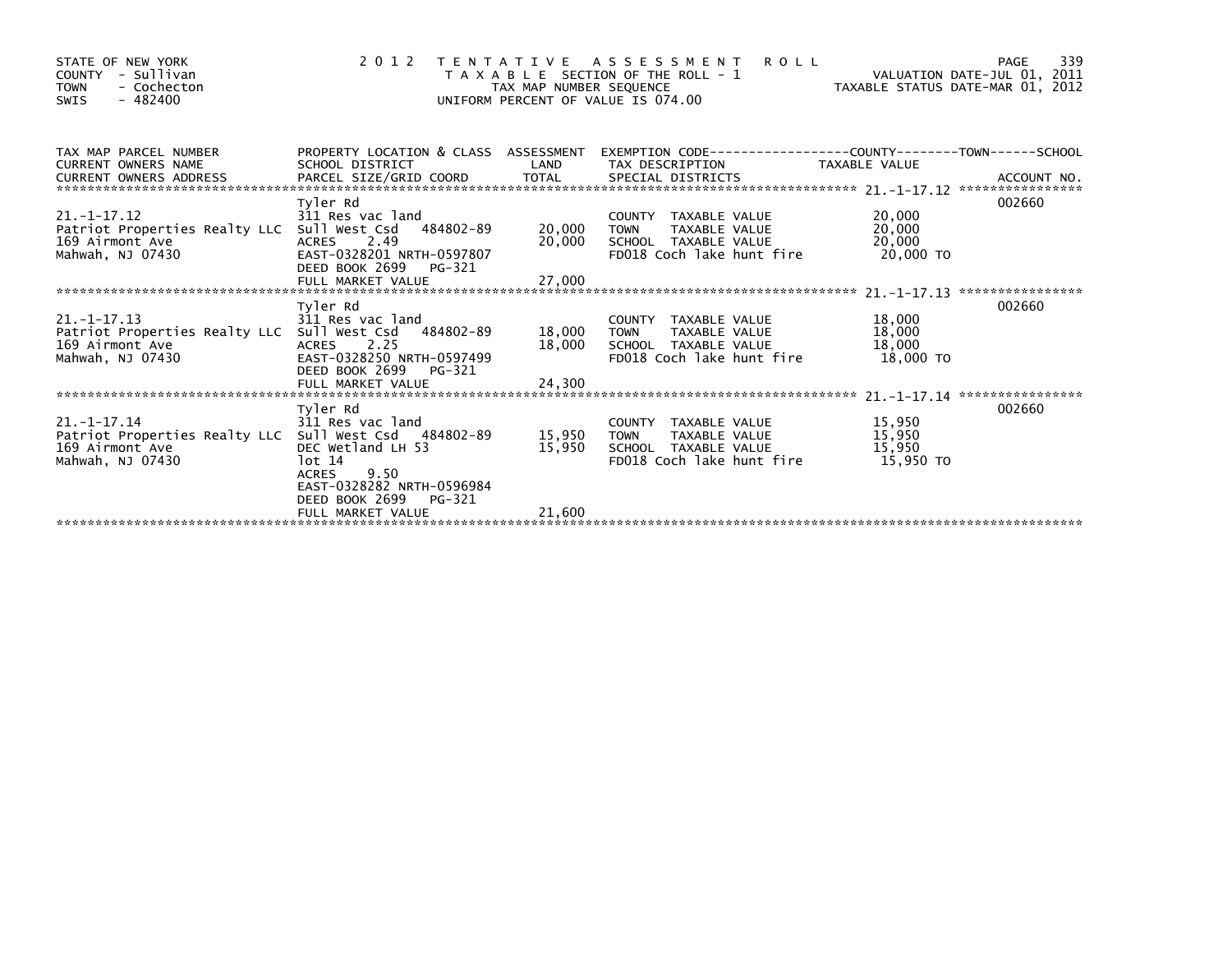| STATE OF NEW YORK          | 2012 TENTATIVE ASSESSMENT ROLL        | PAGE                             | 340             |
|----------------------------|---------------------------------------|----------------------------------|-----------------|
| COUNTY - Sullivan          | T A X A B L E SECTION OF THE ROLL - 1 | VALUATION DATE-JUL 01, 2011      |                 |
| <b>TOWN</b><br>- Cochecton | MAP SECTION - 021                     | TAXABLE STATUS DATE-MAR 01, 2012 |                 |
| SWIS<br>- 482400           | $SUB - SECTION -$                     |                                  | RPS150/V04/L015 |
|                            | UNIFORM PERCENT OF VALUE IS 074.00    | CURRENT DATE 4/20/2012           |                 |

## \*\*\* S P E C I A L D I S T R I C T S U M M A R Y \*\*\*

| CODE | DISTRICT NAME        | PARCELS | TOTAL EXTENSION<br><b>TYPF</b> | EXTENSION<br>VALUE | AD VALOREM<br>VALUE | <b>EXEMPT</b><br>AMOUNT | <b>TAXABLE</b><br><b>VALUE</b> |
|------|----------------------|---------|--------------------------------|--------------------|---------------------|-------------------------|--------------------------------|
|      | FD018 Coch lake hunt | 42      | TOTAL                          |                    | 3449,040            |                         | 3449.040                       |

### \*\*\* S C H O O L D I S T R I C T S U M M A R Y \*\*\*

| CODE   | DISTRICT NAME    | TOTAL<br><b>PARCELS</b> | ASSESSED<br>LAND | ASSESSED<br><b>TOTAL</b> | <b>EXEMPT</b><br><b>AMOUNT</b> | <b>TOTAL</b><br><b>TAXABLE</b> | <b>STAR</b><br><b>AMOUNT</b> | <b>STAR</b><br><b>TAXABLE</b> |
|--------|------------------|-------------------------|------------------|--------------------------|--------------------------------|--------------------------------|------------------------------|-------------------------------|
| 484802 | sull<br>West Csd | 44                      | 1839.320         | 3599,040                 | 191,150                        | 3407,890                       | 252,450                      | 3155,440                      |
|        | SUB-TOTAL        | 44                      | 1839.320         | 3599,040                 | 191,150                        | 3407,890                       | 252.450                      | 3155,440                      |
| 484889 | West Sull Lib    | 44                      | 1839.320         | 3599,040                 | 191,150                        | 3407,890                       | 252,450                      | 3155,440                      |
|        | T O T A L        | 88                      | 3678,640         | 7198,080                 | 382,300                        | 6815,780                       | 504,900                      | 6310,880                      |

\*\*\* S Y S T E M C O D E S S U M M A R Y \*\*\*

NO SYSTEM EXEMPTIONS AT THIS LEVEL

## \*\*\* E X E M P T I O N S U M M A R Y \*\*\*

| CODE                                                           | TOTAL<br><b>PARCELS</b><br>DESCRIPTION            | <b>COUNTY</b>                          | <b>TOWN</b>                            | <b>SCHOOL</b>                                      |
|----------------------------------------------------------------|---------------------------------------------------|----------------------------------------|----------------------------------------|----------------------------------------------------|
| 41121<br>WAR VET<br>41720<br>41834<br>41854<br>STAR B<br>47460 | AGRI DIST<br>STAR EN<br>FOREST LND<br>13<br>ΤΟΤΑΙ | 20,250<br>146,750<br>44.400<br>211,400 | 20,250<br>146,750<br>44,400<br>211,400 | 146.750<br>139,950<br>112,500<br>44,400<br>443,600 |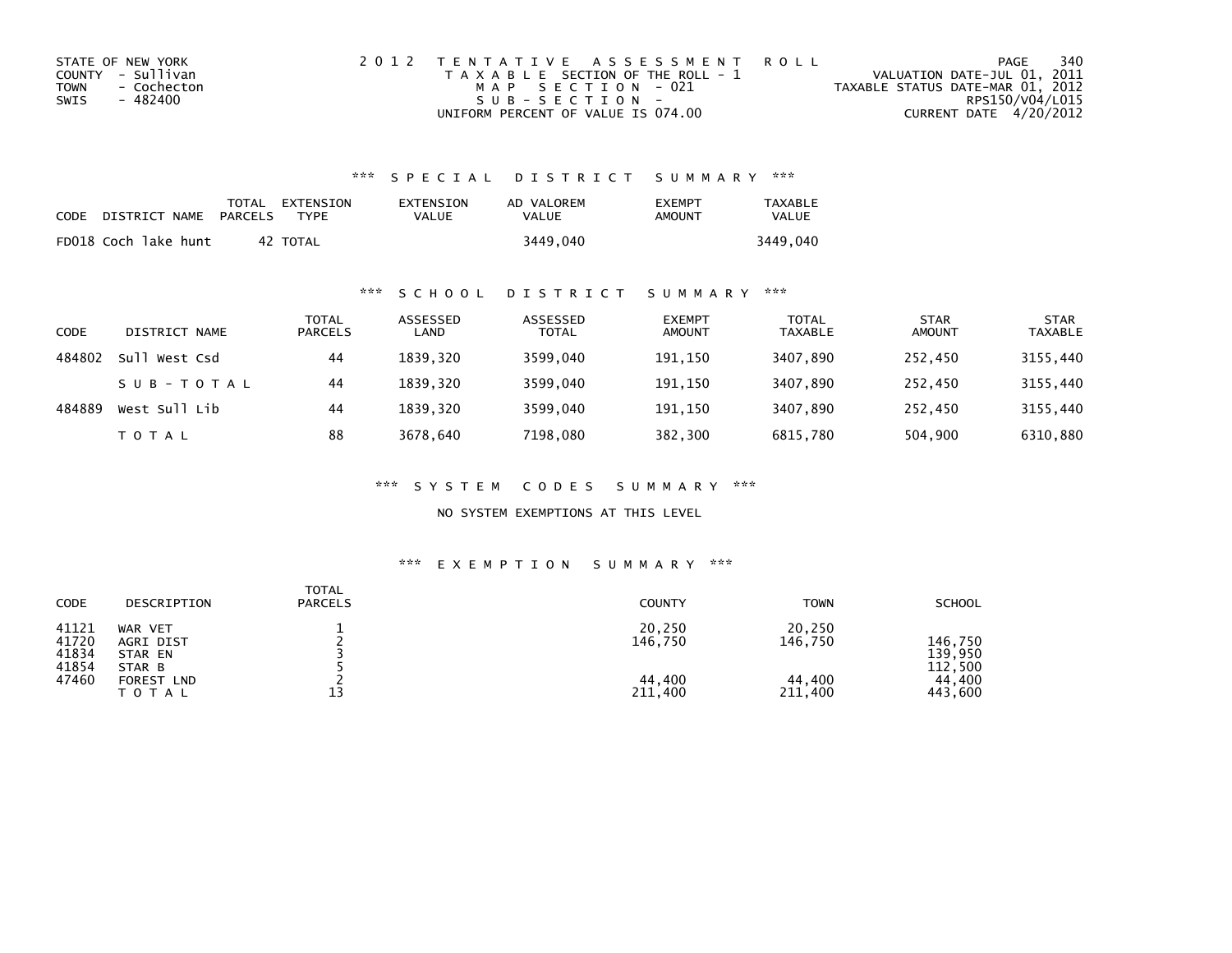| STATE OF NEW YORK   | 2012 TENTATIVE ASSESSMENT ROLL        | PAGE                             | -341 |
|---------------------|---------------------------------------|----------------------------------|------|
| COUNTY - Sullivan   | T A X A B L E SECTION OF THE ROLL - 1 | VALUATION DATE-JUL 01, 2011      |      |
| - Cochecton<br>TOWN | MAP SECTION - 021                     | TAXABLE STATUS DATE-MAR 01, 2012 |      |
| SWIS<br>- 482400    | $SUB - SECTION -$                     | RPS150/V04/L015                  |      |
|                     | UNIFORM PERCENT OF VALUE IS 074.00    | CURRENT DATE 4/20/2012           |      |

# \*\*\* G R A N D T O T A L S \*\*\*

| ROLL       | DESCRIPTION    | <b>TOTAL</b>   | ASSESSED       | <b>ASSESSED</b> | <b>TAXABLE</b> | <b>TAXABLE</b> | <b>TAXABLE</b> | <b>STAR</b>    |
|------------|----------------|----------------|----------------|-----------------|----------------|----------------|----------------|----------------|
| <b>SEC</b> |                | <b>PARCELS</b> | LAND           | TOTAL           | <b>COUNT</b>   | <b>TOWN</b>    | <b>SCHOOL</b>  | <b>TAXABLE</b> |
|            | <b>TAXABLE</b> | 44             | '839.<br>, 320 | 3599,040        | 3387,640       | 3387,640       | 3407,890       | 3155,440       |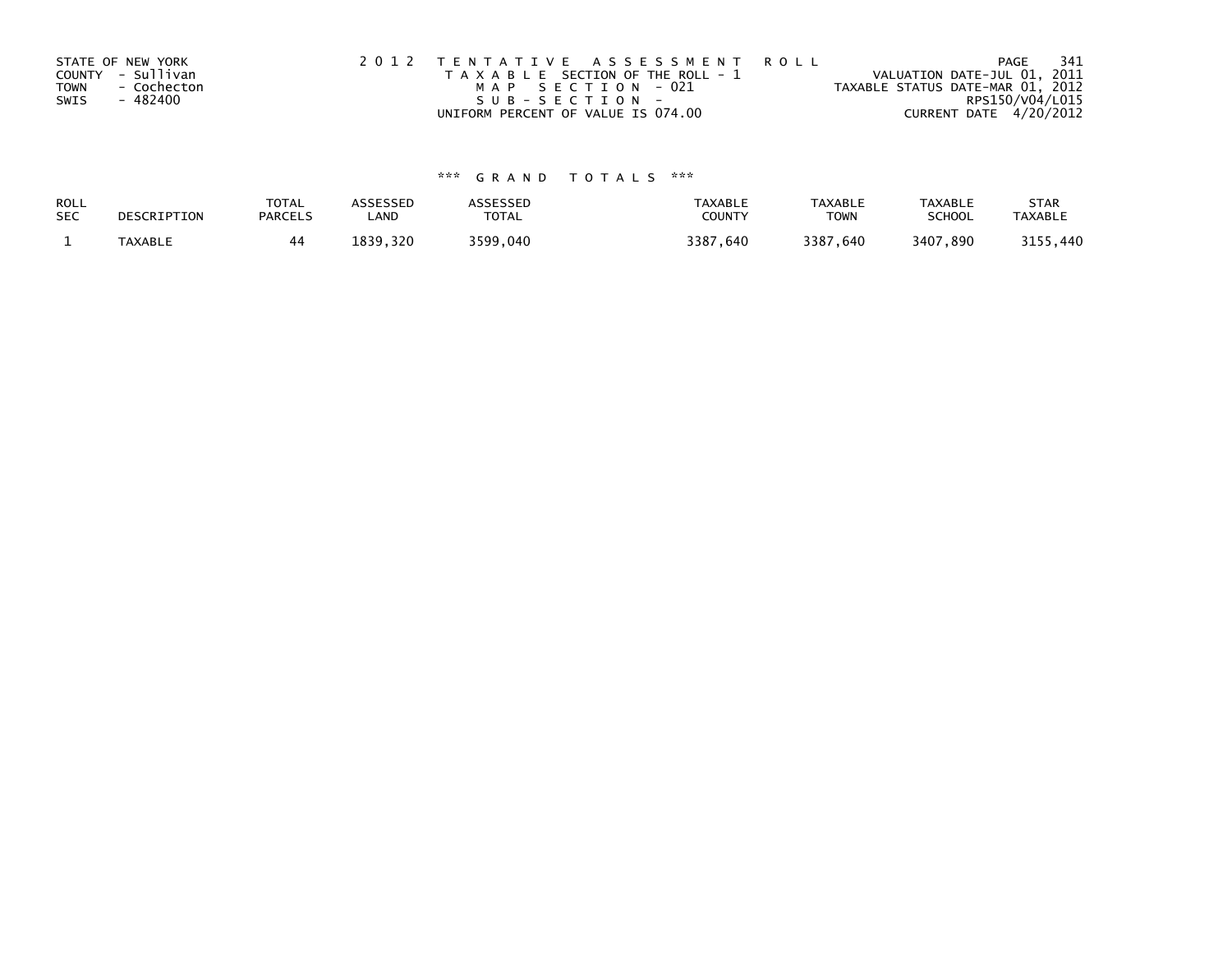| STATE OF NEW YORK<br>COUNTY - Sullivan<br><b>TOWN</b><br>- Cochecton<br>$-482400$<br><b>SWIS</b>                                         | 2 0 1 2                                                                                                                                                             | T E N T A T I V E<br>TAX MAP NUMBER SEQUENCE | A S S E S S M E N T<br><b>ROLL</b><br>T A X A B L E SECTION OF THE ROLL - 1<br>UNIFORM PERCENT OF VALUE IS 074.00                                                                                                            | VALUATION DATE-JUL 01, 2011<br>TAXABLE STATUS DATE-MAR 01, 2012                                                           | PAGE<br>342                                                            |
|------------------------------------------------------------------------------------------------------------------------------------------|---------------------------------------------------------------------------------------------------------------------------------------------------------------------|----------------------------------------------|------------------------------------------------------------------------------------------------------------------------------------------------------------------------------------------------------------------------------|---------------------------------------------------------------------------------------------------------------------------|------------------------------------------------------------------------|
| TAX MAP PARCEL NUMBER<br>CURRENT OWNERS NAME                                                                                             | SCHOOL DISTRICT                                                                                                                                                     | LAND<br><b>TOTAL</b>                         | PROPERTY LOCATION & CLASS ASSESSMENT EXEMPTION CODE----------------COUNTY-------TOWN-----SCHOOL<br>TAX DESCRIPTION                                                                                                           | TAXABLE VALUE                                                                                                             |                                                                        |
| $22. - 1 - 1$<br>Roy Pierre-Georges<br>McMaster Heather<br>210 6 th Ave Apt $6A/H$<br>New York, NY 10014                                 | 7549 Nys 97<br>210 1 Family Res<br>Sull West Csd 484802-89<br>ACRES<br>1.00<br>EAST-0305123 NRTH-0606555<br>DEED BOOK 2569<br>PG-380<br>FULL MARKET VALUE           | 16,000<br>142,000<br>191,900                 | COUNTY TAXABLE VALUE<br><b>TOWN</b><br>TAXABLE VALUE<br>SCHOOL TAXABLE VALUE<br>FD018 Coch lake hunt fire                                                                                                                    | 142,000<br>142,000<br>142,000<br>142,000 TO                                                                               | 008133                                                                 |
| $22 - 1 - 2$<br>Roy Pierre-Georges<br>McMaster Heather<br>$210$ 6 th Ave Apt $6A/H$<br>New York, NY 10014                                | N Y S 97<br>312 Vac w/imprv<br>Sull West Csd 484802-89<br>FRNT 36.00 DPTH 150.00<br>EAST-0305177 NRTH-0606392<br>DEED BOOK 2569<br>PG-380                           | 2,000<br>2,000                               | COUNTY TAXABLE VALUE<br>TAXABLE VALUE<br><b>TOWN</b><br>SCHOOL TAXABLE VALUE<br>FD018 Coch lake hunt fire                                                                                                                    | 2,000<br>2,000<br>2,000<br>2,000 TO                                                                                       |                                                                        |
| $22. -1 - 3$<br>Swendsen Glenden<br>Swendsen Thelma<br>3276 Route 97<br>Narrowsburg, NY 12764                                            | N Y S 97<br>$314$ Rural vac<10<br>Sull West Csd 484802-89<br>2.00<br><b>ACRES</b><br>EAST-0305228 NRTH-0606169<br>DEED BOOK 1141<br>PG-00221<br>FULL MARKET VALUE   | 10,000<br>10,000<br>13,500                   | COUNTY TAXABLE VALUE<br>TAXABLE VALUE<br><b>TOWN</b><br>SCHOOL TAXABLE VALUE<br>FD018 Coch lake hunt fire                                                                                                                    | 10,000<br>10,000<br>10,000<br>10,000 TO                                                                                   | 015400                                                                 |
|                                                                                                                                          |                                                                                                                                                                     |                                              |                                                                                                                                                                                                                              |                                                                                                                           |                                                                        |
| $22. -1 - 4.1$<br>Swendson Glendon A<br>7512 Route 97<br>Narrowsburg, NY 12764<br>MAY BE SUBJECT TO PAYMENT<br>UNDER AGDIST LAW TIL 2016 | 7512 Route 97<br>112 Dairy farm<br>Sull West Csd 484802-89<br>Rr Z's<br>ACRES 90.80<br>EAST-0305298 NRTH-0606871<br>DEED BOOK 1298<br>PG-00121<br>FULL MARKET VALUE | 151,800 STAR EN<br>395,700                   | 24 PCT OF VALUE USED FOR EXEMPTION PURPOSES<br>41800<br>AGED-CTS<br>41834<br>292,800 AGRI DIST 41720<br>41121<br>WAR VET<br>DISABL VET 41141<br>COUNTY TAXABLE VALUE<br><b>TOWN</b><br>TAXABLE VALUE<br>SCHOOL TAXABLE VALUE | 13,615<br>13,615<br>$\Omega$<br>113,280<br>113,280<br>10,541<br>10,541<br>5,270<br>5,270<br>150,094<br>150,094<br>115,302 | 015380<br>17,568<br>46,650<br>$\Omega$<br>113,280<br>0<br>$\mathbf{0}$ |
|                                                                                                                                          |                                                                                                                                                                     |                                              | FD018 Coch lake hunt fire                                                                                                                                                                                                    | 292,800 TO                                                                                                                |                                                                        |
| $22. -1 - 4.2$<br>Swendson Clarence<br>Swendson Julie<br>3322 Rt 97<br>Narrowsburg, NY 12764                                             | 7570 Rt 97<br>210 1 Family Res<br>Sull West Csd 484802-89<br>ACRES 2.00 BANK0060806<br>EAST-0305299 NRTH-0606873<br>DEED BOOK 1298<br>PG-00121<br>FULL MARKET VALUE | 21,000<br>107,900<br>145,800                 | 41854<br>STAR B<br>COUNTY TAXABLE VALUE<br><b>TOWN</b><br>TAXABLE VALUE<br>SCHOOL TAXABLE VALUE<br>FD018 Coch lake hunt fire                                                                                                 | $\mathbf{0}$<br>107,900<br>107,900<br>85,400<br>107,900 TO                                                                | 22,500<br>$\Omega$                                                     |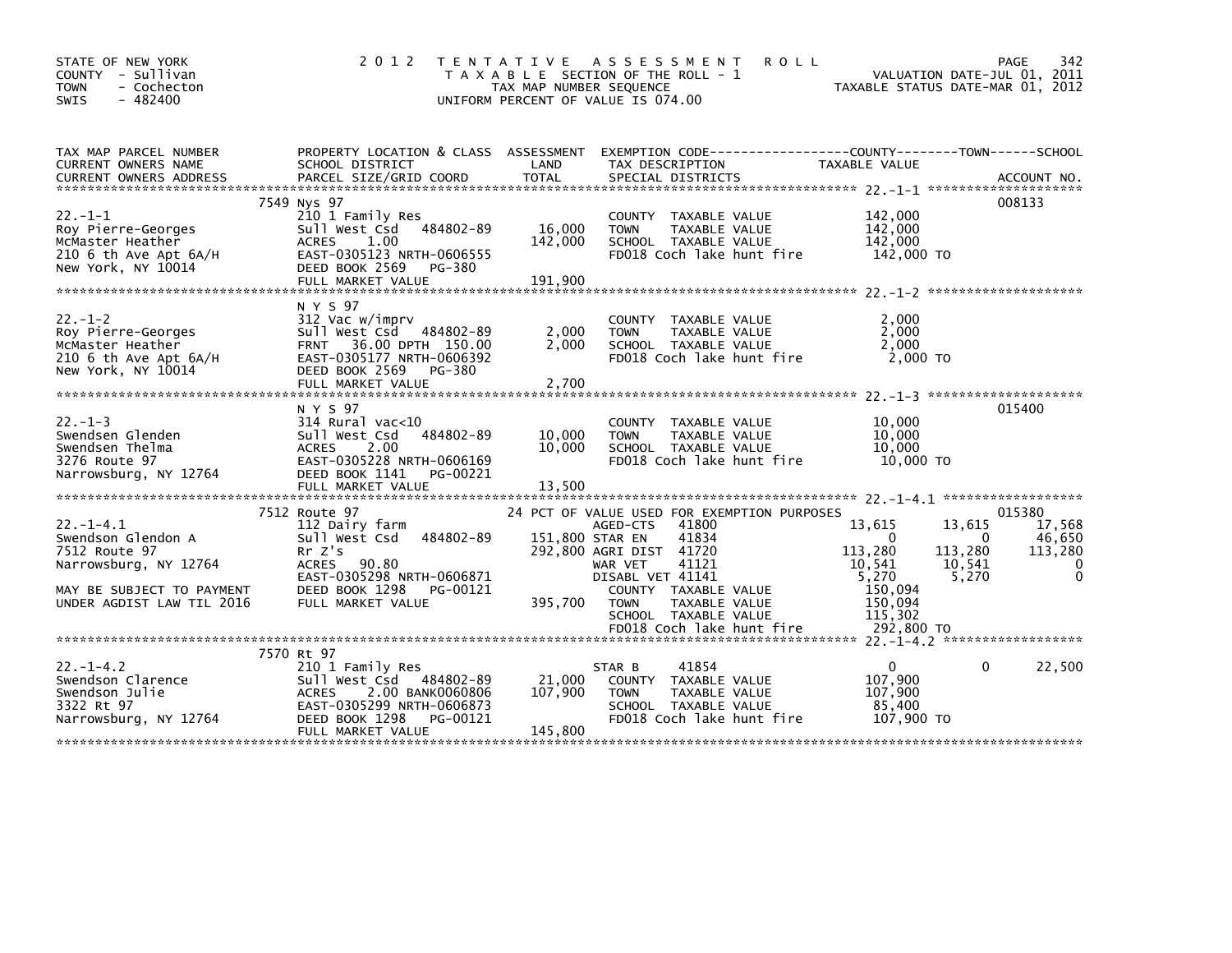| STATE OF NEW YORK<br>COUNTY - Sullivan<br>- Cochecton<br><b>TOWN</b><br>$-482400$<br><b>SWIS</b> | 2 0 1 2                                                                                                                                                                                          | TAX MAP NUMBER SEQUENCE       | TENTATIVE ASSESSMENT<br><b>ROLL</b><br>T A X A B L E SECTION OF THE ROLL - 1<br>UNIFORM PERCENT OF VALUE IS 074.00  |                                             | 343<br>PAGE<br>VALUATION DATE-JUL 01, 2011<br>TAXABLE STATUS DATE-MAR 01, 2012 |
|--------------------------------------------------------------------------------------------------|--------------------------------------------------------------------------------------------------------------------------------------------------------------------------------------------------|-------------------------------|---------------------------------------------------------------------------------------------------------------------|---------------------------------------------|--------------------------------------------------------------------------------|
| TAX MAP PARCEL NUMBER<br>CURRENT OWNERS NAME<br><b>CURRENT OWNERS ADDRESS</b>                    | PROPERTY LOCATION & CLASS ASSESSMENT<br>SCHOOL DISTRICT<br>PARCEL SIZE/GRID COORD                                                                                                                | LAND<br><b>TOTAL</b>          | TAX DESCRIPTION<br>SPECIAL DISTRICTS                                                                                | TAXABLE VALUE                               | ACCOUNT NO.                                                                    |
| $22. -1 - 4.3$<br>Swendson Glendon<br>7512 Route 97<br>Narrowsburg, NY 12764                     | Nys 97<br>$314$ Rural vac< $10$<br>484802-89<br>Sull West Csd<br>R R Z's<br>4.00<br><b>ACRES</b><br>EAST-0304627 NRTH-0608145<br>DEED BOOK 1298<br>PG-121<br>FULL MARKET VALUE                   | 3,400<br>3,400<br>4.600       | COUNTY TAXABLE VALUE<br>TAXABLE VALUE<br><b>TOWN</b><br>SCHOOL TAXABLE VALUE                                        | 3,400<br>3,400<br>3,400                     |                                                                                |
|                                                                                                  |                                                                                                                                                                                                  |                               |                                                                                                                     |                                             |                                                                                |
| $22. - 1 - 6$<br>Partners Hunting Group Inc<br>PO Box 342<br>Lake Huntington, NY 12752           | N Y S 97<br>240 Rural res<br>484802-89<br>Sull West Csd<br>ACRES 93.35<br>EAST-0306520 NRTH-0604380<br>DEED BOOK 2609<br>PG-490<br>FULL MARKET VALUE                                             | 101,900<br>156,900<br>212,000 | COUNTY TAXABLE VALUE<br>TAXABLE VALUE<br><b>TOWN</b><br>SCHOOL TAXABLE VALUE<br>FD018 Coch lake hunt fire           | 156,900<br>156,900<br>156,900<br>156,900 TO | 010240                                                                         |
|                                                                                                  |                                                                                                                                                                                                  |                               |                                                                                                                     |                                             | 008151                                                                         |
| $22. - 1 - 8$<br>Roda Ronald W<br>28 Nobody Rd<br>Narrowsburg, NY 12764                          | 7448 Route 97<br>210 1 Family Res<br>Sull West Csd<br>484802-89<br>FRNT 100.00 DPTH 218.00<br>0.50<br><b>ACRES</b><br>EAST-0305908 NRTH-0603919<br>DEED BOOK 3325<br>PG-651<br>FULL MARKET VALUE | 12,500<br>77.500<br>104,700   | COUNTY TAXABLE VALUE<br>TAXABLE VALUE<br><b>TOWN</b><br>SCHOOL TAXABLE VALUE<br>FD018 Coch lake hunt fire           | 77,500<br>77,500<br>77,500<br>77,500 TO     |                                                                                |
|                                                                                                  |                                                                                                                                                                                                  |                               |                                                                                                                     |                                             |                                                                                |
| $22. - 1 - 10$<br>Roda Adria J<br>28 Nobody Rd<br>Narrowsburg, NY 12764                          | 16 Nobody Rd<br>210 1 Family Res<br>Sull West Csd 484802-89<br>FRNT 210.00 DPTH 198.50<br>EAST-0305520 NRTH-0603130<br>DEED BOOK 2160<br>PG-438                                                  | 14,900<br>56,500              | COUNTY TAXABLE VALUE<br>TAXABLE VALUE<br><b>TOWN</b><br>SCHOOL TAXABLE VALUE<br>FD018 Coch lake hunt fire           | 56,500<br>56,500<br>56,500<br>56,500 TO     | 012480                                                                         |
|                                                                                                  | FULL MARKET VALUE                                                                                                                                                                                | 76,400                        |                                                                                                                     |                                             |                                                                                |
| $22 - 1 - 11$<br>Luchsinger Jane<br>7805 State Route 52<br>Narrowsburg, NY 12764                 | 22 Nobody Rd<br>210 1 Family Res<br>Sull West Csd<br>484802-89<br>FRNT 115.00 DPTH 190.00<br>EAST-0305470 NRTH-0603020<br>DEED BOOK 2011<br>PG-802<br>FULL MARKET VALUE                          | 12,500<br>50,300<br>68,000    | TAXABLE VALUE<br><b>COUNTY</b><br><b>TOWN</b><br>TAXABLE VALUE<br>SCHOOL TAXABLE VALUE<br>FD018 Coch lake hunt fire | 50,300<br>50.300<br>50,300<br>50.300 TO     | 007560                                                                         |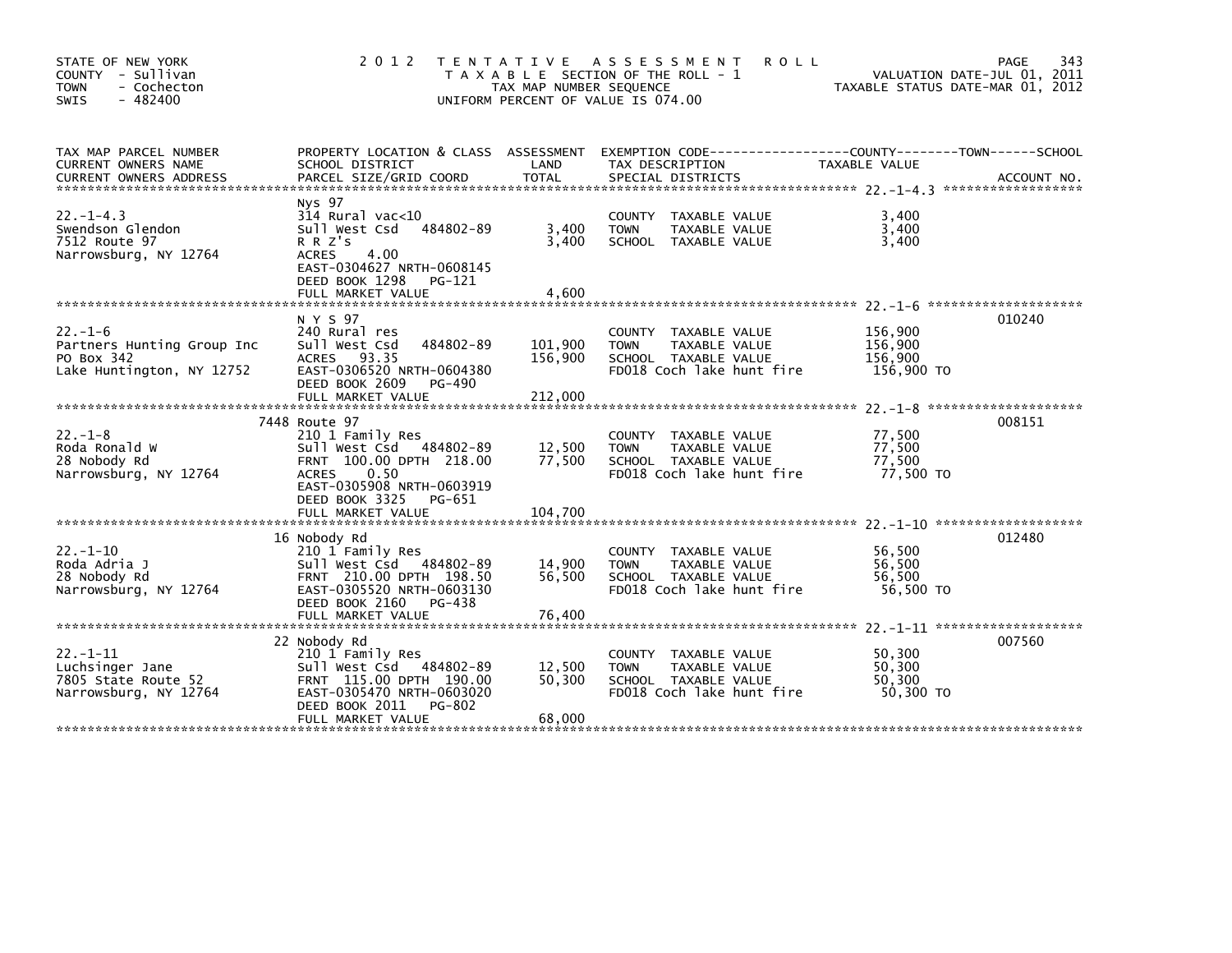| STATE OF NEW YORK<br>COUNTY - Sullivan<br><b>TOWN</b><br>- Cochecton<br>$-482400$<br><b>SWIS</b>  | 2 0 1 2                                                                                                                                                              | TAX MAP NUMBER SEQUENCE | TENTATIVE ASSESSMENT<br><b>ROLL</b><br>T A X A B L E SECTION OF THE ROLL - 1<br>UNIFORM PERCENT OF VALUE IS 074.00                                    | VALUATION DATE-JUL 01, 2011<br>TAXABLE STATUS DATE-MAR 01, 2012                 | 344<br><b>PAGE</b>                    |
|---------------------------------------------------------------------------------------------------|----------------------------------------------------------------------------------------------------------------------------------------------------------------------|-------------------------|-------------------------------------------------------------------------------------------------------------------------------------------------------|---------------------------------------------------------------------------------|---------------------------------------|
| TAX MAP PARCEL NUMBER<br>CURRENT OWNERS NAME                                                      | PROPERTY LOCATION & CLASS ASSESSMENT<br>SCHOOL DISTRICT                                                                                                              | LAND                    | EXEMPTION CODE-----------------COUNTY-------TOWN------SCHOOL<br>TAX DESCRIPTION                                                                       | TAXABLE VALUE                                                                   |                                       |
| $22 - 1 - 12$<br>Burns Catherine A<br>87 Old Minisink Ford Rd<br>Barryville, NY 12719             | N Y S 97<br>210 1 Family Res<br>Sull West Csd<br>484802-89<br>House fire<br><b>ACRES</b><br>1.00 BANKC150024<br>EAST-0305740 NRTH-0601690<br>DEED BOOK 2010 PG-57280 | 16,000<br>50,000        | COUNTY TAXABLE VALUE<br>TAXABLE VALUE<br><b>TOWN</b><br>SCHOOL TAXABLE VALUE<br>FD018 Coch lake hunt fire                                             | 50,000<br>50,000<br>50,000<br>50,000 TO                                         | 002110                                |
|                                                                                                   | 28 Nobody Rd                                                                                                                                                         |                         |                                                                                                                                                       |                                                                                 | 003260                                |
| $22 - 1 - 13.1$<br>Roda Ronald W<br>Roda Adria J<br>28 Nobody Rd<br>Narrowsburg, NY 12764         | 210 1 Family Res<br>Sull West Csd<br>484802-89<br>51 ac Com<br>approval until 2023<br>ACRES 77.42<br>EAST-0306220 NRTH-0603180                                       |                         | AGRI DIST 41720<br>82,500 STAR B<br>41854<br>216,000 FOREST LND 47460<br>COUNTY TAXABLE VALUE<br>TAXABLE VALUE<br><b>TOWN</b><br>SCHOOL TAXABLE VALUE | 4,190<br>4,190<br>$\Omega$<br>48,191<br>48,191<br>163,619<br>163,619<br>141,119 | 4,190<br>22,500<br>$\Omega$<br>48,191 |
| MAY BE SUBJECT TO PAYMENT<br>UNDER RPTL480A UNTIL 2021                                            | DEED BOOK 2921<br>PG-99<br>FULL MARKET VALUE                                                                                                                         | 291,900                 | FD018 Coch lake hunt fire                                                                                                                             | 216,000 TO                                                                      |                                       |
| $22 - 1 - 13.2$<br>Roda Adria J<br>28 Nobody Rd<br>Narrowsburg, NY 12764                          | N Y S 97<br>$314$ Rural vac<10<br>Sull West Csd 484802-89<br>FRNT 172.30 DPTH 188.30<br>EAST-0305320 NRTH-0603180<br>DEED BOOK 2160<br>PG-438                        | 4,600<br>4,600          | COUNTY TAXABLE VALUE<br><b>TOWN</b><br>TAXABLE VALUE<br>SCHOOL TAXABLE VALUE<br>FD018 Coch lake hunt fire                                             | 4,600<br>4,600<br>4,600<br>$4,600$ TO                                           | 012500                                |
|                                                                                                   | FULL MARKET VALUE                                                                                                                                                    | 6,200                   |                                                                                                                                                       |                                                                                 |                                       |
| $22. -1 - 14.1$<br>Miss Steven G<br>Pinkava Richard G<br>260-04 83rd Ave<br>Floral Park, NY 11004 | 51 Skipperene Rd<br>312 Vac w/imprv<br>484802-89<br>Sull West Csd<br>34.47 elig<br><b>ACRES</b><br>36.07<br>EAST-0306544 NRTH-0601974                                | 65,500<br>70,500        | COUNTY TAXABLE VALUE<br>TAXABLE VALUE<br><b>TOWN</b><br>SCHOOL TAXABLE VALUE<br>FD018 Coch lake hunt fire                                             | 70,500<br>70,500<br>70,500<br>70,500 TO                                         |                                       |
| MAY BE SUBJECT TO PAYMENT<br>UNDER RPTL480A UNTIL 2016                                            | DEED BOOK 2321<br>PG-017<br>FULL MARKET VALUE                                                                                                                        | 95,300                  |                                                                                                                                                       |                                                                                 |                                       |
|                                                                                                   |                                                                                                                                                                      |                         |                                                                                                                                                       |                                                                                 | 003295                                |
| $22 - 1 - 14.2$<br>Servisi Mauro<br>Desilva Anna<br>280 Degraw St<br>Brooklyn, NY 11231           | 55 Nobody Rd<br>210 1 Family Res<br>Sull West Csd 484802-89<br>2.30 BANKC061222<br><b>ACRES</b><br>EAST-0305740 NRTH-0602300<br>DEED BOOK 2235<br>PG-221             | 22,200<br>158,200       | COUNTY TAXABLE VALUE<br>TAXABLE VALUE<br><b>TOWN</b><br>SCHOOL TAXABLE VALUE<br>FD018 Coch lake hunt fire                                             | 158,200<br>158,200<br>158.200<br>158,200 TO                                     |                                       |
|                                                                                                   | FULL MARKET VALUE                                                                                                                                                    | 213,800                 |                                                                                                                                                       |                                                                                 |                                       |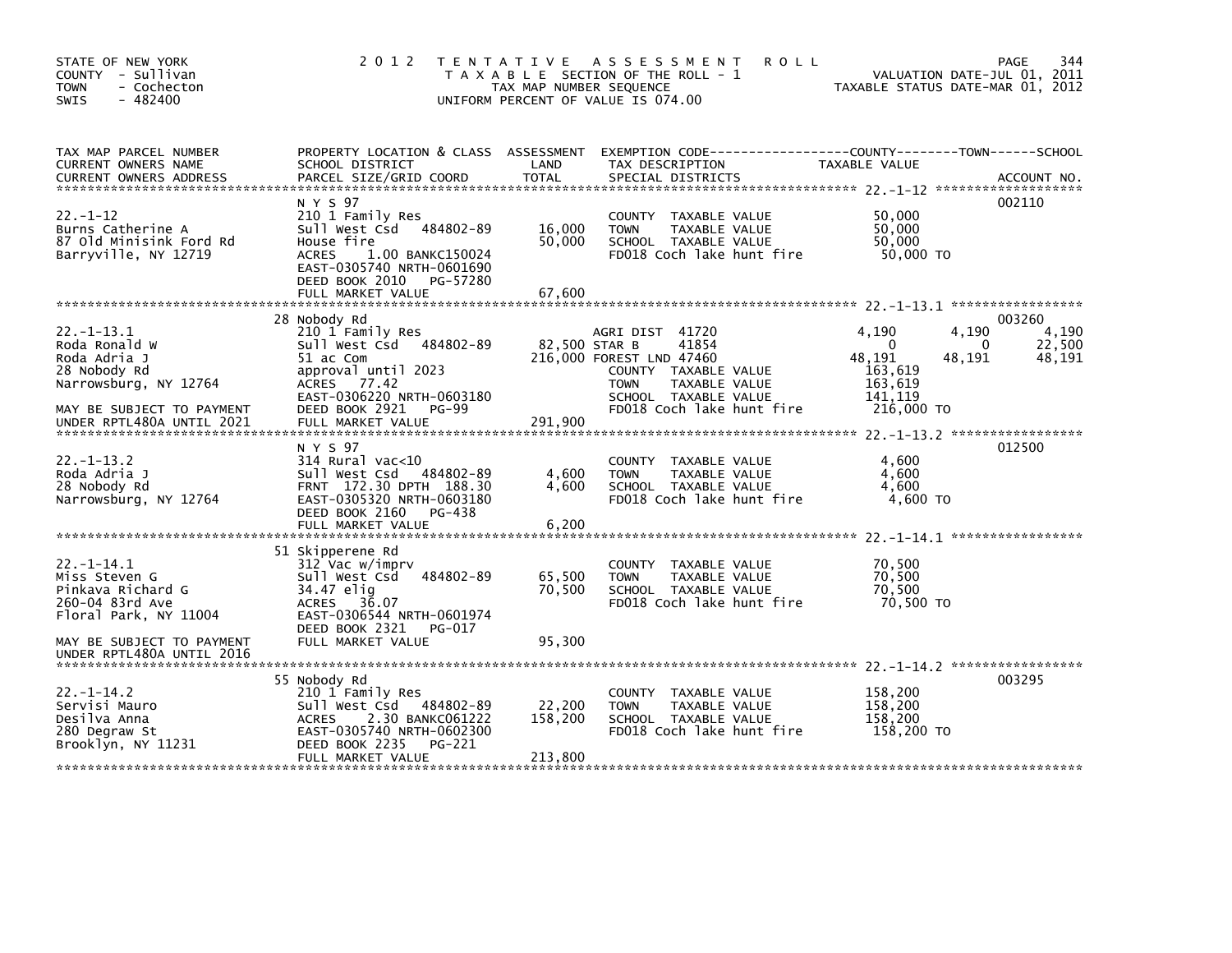| STATE OF NEW YORK<br>COUNTY - Sullivan<br><b>TOWN</b><br>- Cochecton<br>$-482400$<br><b>SWIS</b>  | 2012 TENTATIVE                                                                                                                                                              | TAX MAP NUMBER SEQUENCE      | <b>ROLL</b><br>A S S E S S M E N T<br>T A X A B L E SECTION OF THE ROLL - 1<br>UNIFORM PERCENT OF VALUE IS 074.00              | TAXABLE STATUS DATE-MAR 01, 2012                       | 345<br>PAGE<br>VALUATION DATE-JUL 01, 2011              |
|---------------------------------------------------------------------------------------------------|-----------------------------------------------------------------------------------------------------------------------------------------------------------------------------|------------------------------|--------------------------------------------------------------------------------------------------------------------------------|--------------------------------------------------------|---------------------------------------------------------|
| TAX MAP PARCEL NUMBER<br>CURRENT OWNERS NAME                                                      | SCHOOL DISTRICT                                                                                                                                                             | LAND                         | PROPERTY LOCATION & CLASS ASSESSMENT EXEMPTION CODE---------------COUNTY-------TOWN------SCHOOL<br>TAX DESCRIPTION             | TAXABLE VALUE                                          |                                                         |
| $22. - 1 - 14.3$<br>Diefenbach Peter<br>Carol Jean<br>1216 Beach Lake Hwy<br>Beach Lake, PA 18405 | Nobody Rd<br>210 1 Family Res<br>484802-89<br>sull west Csd<br>lot 1<br><b>ACRES</b><br>7.07<br>EAST-0305083 NRTH-0602499<br>DEED BOOK 931<br>PG-00267<br>FULL MARKET VALUE | 33,700<br>126,800<br>171.400 | COUNTY TAXABLE VALUE<br><b>TOWN</b><br>TAXABLE VALUE<br>SCHOOL TAXABLE VALUE<br>FD018 Coch lake hunt fire                      | 126,800<br>126,800<br>126,800<br>126,800 TO            |                                                         |
|                                                                                                   | 61 Nobody Rd                                                                                                                                                                |                              |                                                                                                                                |                                                        |                                                         |
| $22 - 1 - 14.4$<br>Coles Samuel A<br>61 Nobody Rd<br>Narrowsburg, NY 12764                        | 210 1 Family Res<br>Sull West Csd 484802-89<br>1.53 BANKC061222<br><b>ACRES</b><br>EAST-0305710 NRTH-0601945<br>DEED BOOK 3105 PG-638                                       |                              | COMBAT VET 41131<br>16,100 DISABL VET 41141<br>97,800 STAR EN<br>41834<br>COUNTY TAXABLE VALUE<br><b>TOWN</b><br>TAXABLE VALUE | 24,450<br>44,010<br>$\overline{0}$<br>29,340<br>29,340 | 0<br>24,450<br>$\Omega$<br>44,010<br>46,650<br>$\Omega$ |
|                                                                                                   | FULL MARKET VALUE                                                                                                                                                           | 132,200                      | SCHOOL TAXABLE VALUE                                                                                                           | 51,150                                                 |                                                         |
|                                                                                                   |                                                                                                                                                                             |                              | FD018 Coch lake hunt fire                                                                                                      | 97,800 TO                                              |                                                         |
| $22 - 1 - 14.5$<br>Diefenbach Peter<br>Carol Jean<br>1216 Beach Lake Hwy<br>Beach Lake, PA 18405  | Nobody Rd<br>311 Res vac land<br>Sull West Csd<br>484802-89<br>lot 2<br><b>ACRES</b><br>5.50<br>EAST-0305083 NRTH-0602499<br>DEED BOOK 931<br>PG-00267<br>FULL MARKET VALUE | 25,750<br>25,750<br>34,800   | COUNTY TAXABLE VALUE<br>TAXABLE VALUE<br><b>TOWN</b><br>SCHOOL TAXABLE VALUE<br>FD018 Coch lake hunt fire                      | 25,750<br>25,750<br>25,750<br>25.750 TO                |                                                         |
|                                                                                                   |                                                                                                                                                                             |                              |                                                                                                                                |                                                        |                                                         |
| $22. - 1 - 14.6$<br>Diefenbach Peter<br>Carol Jean<br>1216 Beach Lake Hwy<br>Beach Lake, PA 18405 | Nobody Rd<br>311 Res vac land<br>Sull West Csd 484802-89<br>lot 3<br><b>ACRES</b><br>5.77<br>EAST-0305083 NRTH-0602499                                                      | 27,100<br>27,100             | COUNTY TAXABLE VALUE<br>TAXABLE VALUE<br>TOWN<br>SCHOOL TAXABLE VALUE<br>FD018 Coch lake hunt fire                             | 27,100<br>27,100<br>27,100<br>27,100 TO                |                                                         |
|                                                                                                   | DEED BOOK 931<br>PG-00267<br>FULL MARKET VALUE                                                                                                                              | 36,600                       |                                                                                                                                |                                                        |                                                         |
|                                                                                                   | Nobody Rd                                                                                                                                                                   |                              |                                                                                                                                |                                                        |                                                         |
| $22 - 1 - 14.7$<br>Diefenbach Peter<br>Carol Jean<br>1216 Beach Lake Hwy<br>Beach Lake, PA 18405  | 311 Res vac land<br>Sull West Csd<br>484802-89<br><b>ACRES</b><br>0.62<br>EAST-0305083 NRTH-0602499<br>DEED BOOK 931<br>PG-00267                                            | 2,000<br>2,000               | COUNTY TAXABLE VALUE<br>TAXABLE VALUE<br><b>TOWN</b><br>SCHOOL TAXABLE VALUE<br>FD018 Coch lake hunt fire                      | 2,000<br>2,000<br>2.000<br>2,000 TO                    |                                                         |
|                                                                                                   | FULL MARKET VALUE                                                                                                                                                           | 2,700                        |                                                                                                                                |                                                        |                                                         |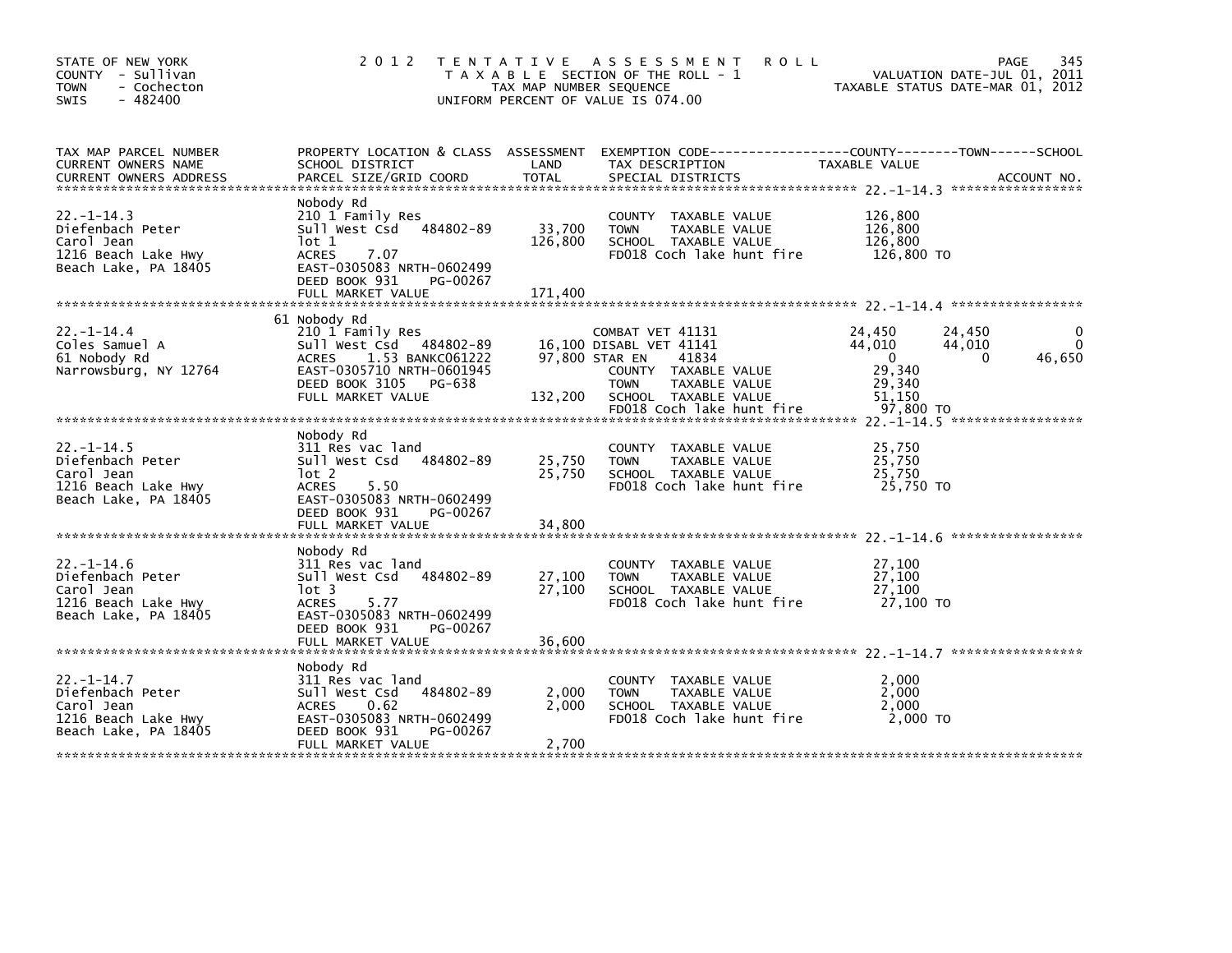| STATE OF NEW YORK<br>COUNTY - Sullivan<br><b>TOWN</b><br>- Cochecton<br>$-482400$<br>SWIS                       | 2 0 1 2                                                                                                                                                                               | TAX MAP NUMBER SEQUENCE    | TENTATIVE ASSESSMENT<br><b>ROLL</b><br>T A X A B L E SECTION OF THE ROLL - 1<br>UNIFORM PERCENT OF VALUE IS 074.00  | VALUATION DATE-JUL 01, 2011<br>TAXABLE STATUS DATE-MAR 01, 2012 | 346<br>PAGE |
|-----------------------------------------------------------------------------------------------------------------|---------------------------------------------------------------------------------------------------------------------------------------------------------------------------------------|----------------------------|---------------------------------------------------------------------------------------------------------------------|-----------------------------------------------------------------|-------------|
| TAX MAP PARCEL NUMBER<br>CURRENT OWNERS NAME<br><b>CURRENT OWNERS ADDRESS</b>                                   | PROPERTY LOCATION & CLASS ASSESSMENT<br>SCHOOL DISTRICT<br>PARCEL SIZE/GRID COORD                                                                                                     | LAND<br><b>TOTAL</b>       | EXEMPTION CODE-----------------COUNTY-------TOWN------SCHOOL<br>TAX DESCRIPTION<br>SPECIAL DISTRICTS                | TAXABLE VALUE                                                   | ACCOUNT NO. |
| $22 - 1 - 14.8$<br>Diefenbach Peter<br>Carol Jean<br>1216 Beach Lake Hwy<br>Beach Lake, PA 18405                | Nobody Rd<br>311 Res vac land<br>484802-89<br>Sull West Csd<br>0.33<br><b>ACRES</b><br>EAST-0305083 NRTH-0602499<br>DEED BOOK 931<br>PG-00267<br>FULL MARKET VALUE                    | 1,000<br>1.000<br>1,400    | COUNTY TAXABLE VALUE<br>TAXABLE VALUE<br><b>TOWN</b><br>SCHOOL TAXABLE VALUE<br>FD018 Coch lake hunt fire           | 1.000<br>1,000<br>1.000<br>1,000 TO                             |             |
| $22. - 1 - 14.9$<br>Diefenbach Peter<br>Carol Jean<br>1216 Beach Lake Hwy<br>Beach Lake, PA 18405               | Nobody Rd<br>311 Res vac land<br>Sull West Csd<br>484802-89<br>$p/O$ ot 3<br>ACRES<br>0.23<br>EAST-0305083 NRTH-0602499<br>DEED BOOK 931<br>PG-00267<br>FULL MARKET VALUE             | 1,000<br>1.000<br>1,400    | <b>COUNTY</b><br>TAXABLE VALUE<br><b>TOWN</b><br>TAXABLE VALUE<br>SCHOOL TAXABLE VALUE<br>FD018 Coch lake hunt fire | 1.000<br>1,000<br>1.000<br>1,000 TO                             |             |
| $22. -1 - 15$<br>Miss Steven G<br>Pinkava Richard G<br>260-04 83rd Ave<br>Floral Park, NY 11004                 | Tr 15<br>$322$ Rural vac $>10$<br>484802-89<br>Sull West Csd<br>all elig<br>ACRES 49.26<br>EAST-0308380 NRTH-0601190<br>DEED BOOK 2321<br>PG-017                                      | 99,000<br>99,000           | TAXABLE VALUE<br>COUNTY<br>TAXABLE VALUE<br><b>TOWN</b><br>SCHOOL TAXABLE VALUE<br>FD018 Coch lake hunt fire        | 99,000<br>99,000<br>99.000<br>99,000 TO                         | 012282      |
| MAY BE SUBJECT TO PAYMENT<br>UNDER RPTL480A UNTIL 2016                                                          | FULL MARKET VALUE                                                                                                                                                                     | 133,800                    |                                                                                                                     |                                                                 |             |
| $22. -1 - 16.1$<br>Piscitelli Vincent Jr<br>Assunta Piscitelli Sabrina<br>141 Gatto Ln<br>Pearl River, NY 10965 | Skipperene Rd<br>$314$ Rural vac<10<br>484802-89<br>Sull West Csd<br>Lot $#1$<br>8.99<br><b>ACRES</b><br>EAST-0309630 NRTH-0601550<br>DEED BOOK 2010<br>PG-54475<br>FULL MARKET VALUE | 28,900<br>28.900<br>39,100 | <b>COUNTY</b><br>TAXABLE VALUE<br><b>TOWN</b><br>TAXABLE VALUE<br>SCHOOL TAXABLE VALUE<br>FD018 Coch lake hunt fire | 28,900<br>28,900<br>28,900<br>28,900 TO                         | 005402      |
|                                                                                                                 |                                                                                                                                                                                       |                            |                                                                                                                     |                                                                 |             |
| $22. - 1 - 16.2$<br>Squillante Christopher<br>Sullivan Brian<br>7 Crestview Dr<br>Tomkins Cove, NY 10986        | Skipperene Rd<br>$314$ Rural vac< $10$<br>Sull West Csd<br>484802-89<br>Lot $#2$<br><b>ACRES</b><br>7.33<br>EAST-0309414 NRTH-0601796<br>DEED BOOK 2932<br>PG-245                     | 25,600<br>25,600           | TAXABLE VALUE<br><b>COUNTY</b><br><b>TOWN</b><br>TAXABLE VALUE<br>SCHOOL TAXABLE VALUE<br>FD018 Coch lake hunt fire | 25,600<br>25,600<br>25.600<br>25,600 TO                         |             |
|                                                                                                                 | FULL MARKET VALUE                                                                                                                                                                     | 34,600                     |                                                                                                                     |                                                                 |             |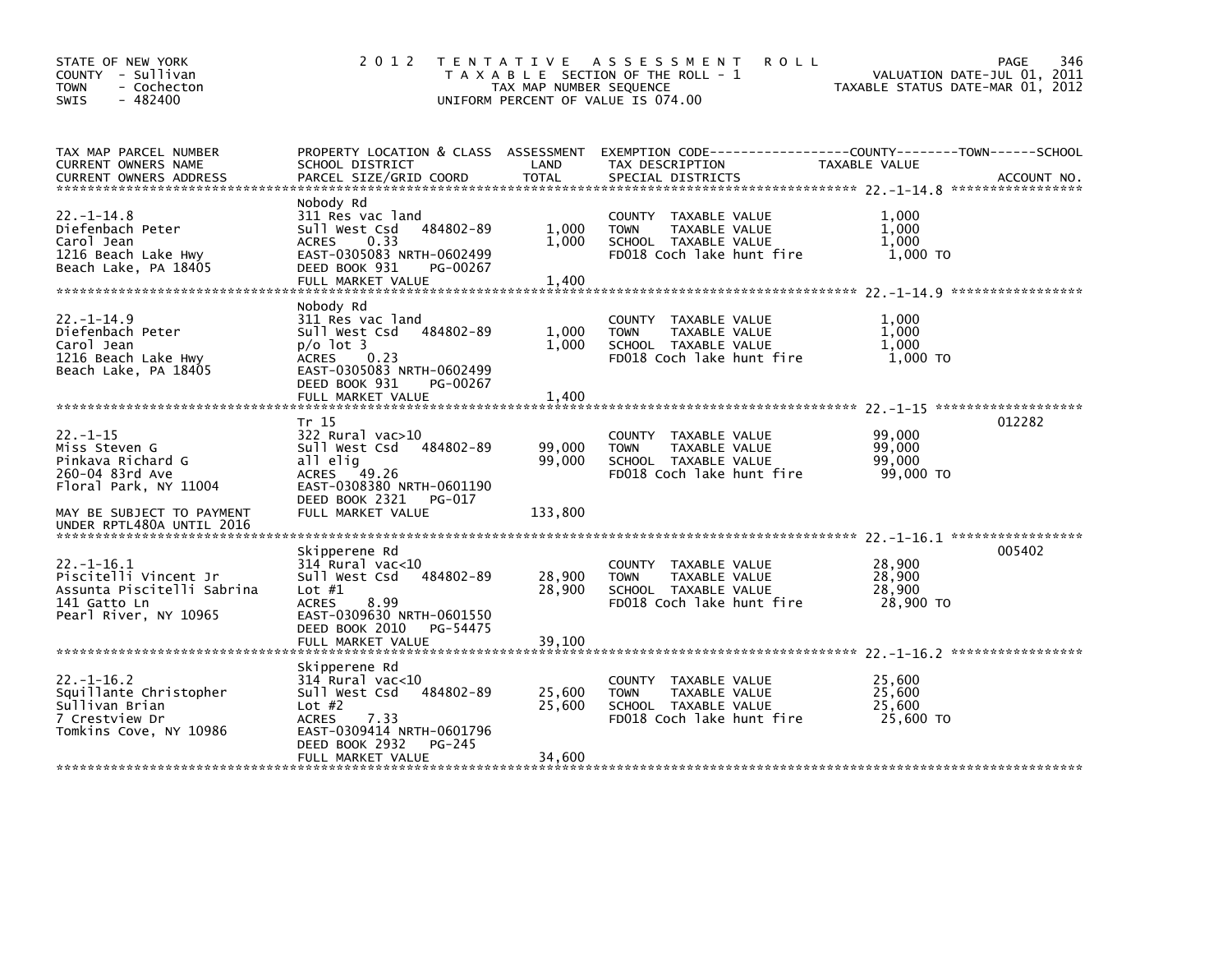| STATE OF NEW YORK<br>COUNTY - Sullivan<br><b>TOWN</b><br>- Cochecton<br>$-482400$<br>SWIS              | 2 0 1 2                                                                                                                                                                                             | TAX MAP NUMBER SEQUENCE      | TENTATIVE ASSESSMENT<br><b>ROLL</b><br>T A X A B L E SECTION OF THE ROLL - 1<br>UNIFORM PERCENT OF VALUE IS 074.00               | VALUATION DATE-JUL 01, 2011<br>TAXABLE STATUS DATE-MAR 01, 2012 | 347<br><b>PAGE</b> |
|--------------------------------------------------------------------------------------------------------|-----------------------------------------------------------------------------------------------------------------------------------------------------------------------------------------------------|------------------------------|----------------------------------------------------------------------------------------------------------------------------------|-----------------------------------------------------------------|--------------------|
| TAX MAP PARCEL NUMBER<br>CURRENT OWNERS NAME<br><b>CURRENT OWNERS ADDRESS</b>                          | PROPERTY LOCATION & CLASS ASSESSMENT<br>SCHOOL DISTRICT<br>PARCEL SIZE/GRID COORD                                                                                                                   | LAND<br><b>TOTAL</b>         | TAX DESCRIPTION<br>SPECIAL DISTRICTS                                                                                             | <b>TAXABLE VALUE</b>                                            | ACCOUNT NO.        |
| $22. -1 - 16.3$<br>Berridge Amy<br>378 Warren St<br>Phillipsburg, NJ 08865                             | Skipperene Rd<br>314 Rural vac<10<br>484802-89<br>Sull West Csd<br>Lot $#3$<br>3.50<br><b>ACRES</b><br>EAST-0309778 NRTH-0601682<br>DEED BOOK 3153<br>PG-668                                        | 17.900<br>17,900             | COUNTY TAXABLE VALUE<br>TAXABLE VALUE<br><b>TOWN</b><br>SCHOOL TAXABLE VALUE<br>FD018 Coch lake hunt fire                        | 17,900<br>17,900<br>17,900<br>17,900 TO                         |                    |
|                                                                                                        | FULL MARKET VALUE                                                                                                                                                                                   | 24,200                       |                                                                                                                                  |                                                                 |                    |
| $22. - 1 - 16.4$<br>Simonet Jason<br>Simonet Julianna<br>199 Skipperene Rd<br>Narrowsburg, NY 12764    | 199 Skipperene Rd<br>210 1 Family Res<br>Sull West Csd<br>484802-89<br>Lot $#4$<br><b>ACRES</b><br>3.01<br>EAST-0310048 NRTH-0601706<br>DEED BOOK 3410<br>PG-275<br>FULL MARKET VALUE               | 23,525<br>115,400<br>155,900 | 41854<br>STAR B<br>COUNTY TAXABLE VALUE<br>TAXABLE VALUE<br><b>TOWN</b><br>SCHOOL TAXABLE VALUE<br>FD018 Coch lake hunt fire     | 0<br>115,400<br>115,400<br>92,900<br>115,400 TO                 | 22,500<br>0        |
| $22. - 1 - 16.5$<br>Simonet Jeffery<br>Simonet Nancy<br>134 Lenni Lenape Rd<br>Narrowsburg, NY 12764   | Tr 15<br>$314$ Rural vac<10<br>484802-89<br>Sull West Csd<br>Lot $#5$<br><b>ACRES</b><br>3.01<br>EAST-0310284 NRTH-0601790<br>DEED BOOK 1582<br>PG-412<br>FULL MARKET VALUE                         | 16,900<br>16,900<br>22,800   | TAXABLE VALUE<br><b>COUNTY</b><br><b>TOWN</b><br>TAXABLE VALUE<br>SCHOOL TAXABLE VALUE<br>FD018 Coch lake hunt fire              | 16,900<br>16,900<br>16.900<br>16,900 TO                         |                    |
| $22 - 1 - 17.1$<br>Mancuso Thomas<br>314 Degraw St<br>Brooklyn, NY 11231                               | Tr15<br>314 Rural vac<10<br>484802-89<br>Sull West Csd<br>Lot 17<br>Oak Ridge Hts<br><b>ACRES</b><br>5.02<br>EAST-0309626 NRTH-0600849<br>DEED BOOK 2916<br>PG-245<br>FULL MARKET VALUE             | 17,200<br>17,200<br>23,200   | TAXABLE VALUE<br>COUNTY<br>TAXABLE VALUE<br><b>TOWN</b><br>SCHOOL TAXABLE VALUE<br>FD018 Coch lake hunt fire                     | 17,200<br>17,200<br>17,200<br>17,200 TO                         |                    |
| $22 - 1 - 17.2$<br>D'Ottavio Michael<br>D'Ottavio Judith<br>190 Skipperene Rd<br>Narrowsburg, NY 12764 | 190 Skipperene Rd<br>210 1 Family Res<br>Sull West Csd 484802-89<br>Lot 16<br>Oak Ridge Hts<br><b>ACRES</b><br>6.59<br>EAST-0309867 NRTH-0600820<br>DEED BOOK 1353<br>PG-00310<br>FULL MARKET VALUE | 32,700<br>140,000<br>189,200 | 41834<br>STAR EN<br>COUNTY<br>TAXABLE VALUE<br><b>TOWN</b><br>TAXABLE VALUE<br>SCHOOL TAXABLE VALUE<br>FD018 Coch lake hunt fire | $\Omega$<br>140,000<br>140,000<br>93,350<br>140,000 TO          | 46,650<br>0        |
|                                                                                                        |                                                                                                                                                                                                     |                              |                                                                                                                                  |                                                                 |                    |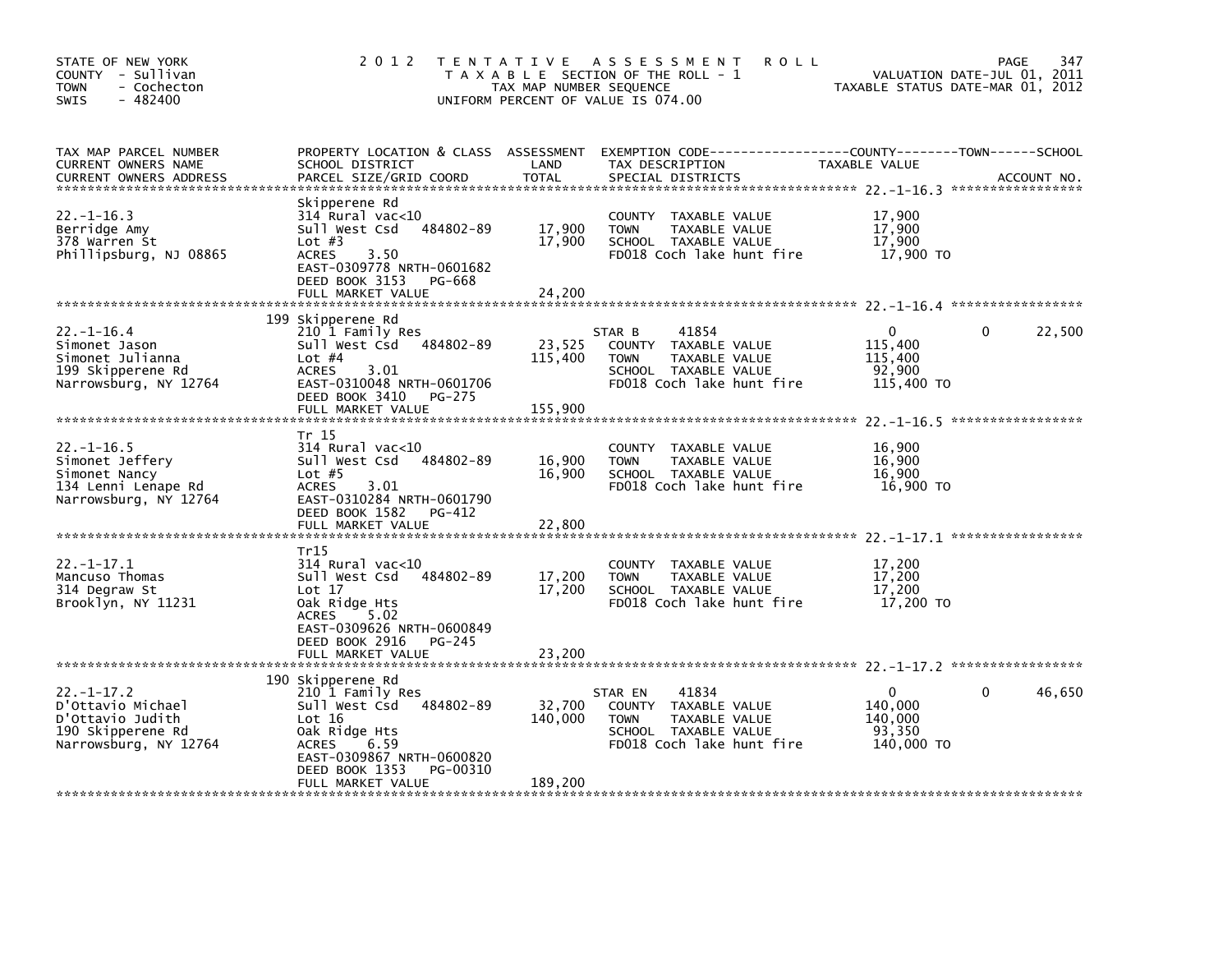| STATE OF NEW YORK<br>COUNTY - Sullivan<br><b>TOWN</b><br>- Cochecton<br>$-482400$<br><b>SWIS</b>                  | 2 0 1 2                                                                                                                                                                                                                     | TAX MAP NUMBER SEQUENCE             | TENTATIVE ASSESSMENT<br><b>ROLL</b><br>T A X A B L E SECTION OF THE ROLL - 1<br>UNIFORM PERCENT OF VALUE IS 074.00                     |                                                                   | 348<br><b>PAGE</b><br>VALUATION DATE-JUL 01, 2011<br>TAXABLE STATUS DATE-MAR 01, 2012 |
|-------------------------------------------------------------------------------------------------------------------|-----------------------------------------------------------------------------------------------------------------------------------------------------------------------------------------------------------------------------|-------------------------------------|----------------------------------------------------------------------------------------------------------------------------------------|-------------------------------------------------------------------|---------------------------------------------------------------------------------------|
| TAX MAP PARCEL NUMBER<br>CURRENT OWNERS NAME<br><b>CURRENT OWNERS ADDRESS</b>                                     | PROPERTY LOCATION & CLASS ASSESSMENT<br>SCHOOL DISTRICT<br>PARCEL SIZE/GRID COORD                                                                                                                                           | LAND<br><b>TOTAL</b>                | TAX DESCRIPTION<br>SPECIAL DISTRICTS                                                                                                   | TAXABLE VALUE                                                     | ACCOUNT NO.                                                                           |
| $22. - 1 - 17.3$<br>Ochal Steven G<br>1401 Manatuck Blvd<br>Bay Shore, NY 11706                                   | Skipperene<br>311 Res vac land<br>484802-89<br>Sull West Csd<br>Lot 15<br>Oak Ridge Hts<br><b>ACRES</b><br>7.85<br>EAST-0310109 NRTH-0600773<br>DEED BOOK 2012<br>PG-1811<br>FULL MARKET VALUE                              | 35,800<br>35,800<br>48,400          | COUNTY TAXABLE VALUE<br>TAXABLE VALUE<br><b>TOWN</b><br>SCHOOL TAXABLE VALUE<br>FD018 Coch lake hunt fire                              | 35.800<br>35,800<br>35,800<br>35,800 TO                           |                                                                                       |
| $22. - 1 - 17.4$<br>Ryf Louis V<br>Sheffield Andrea L<br>206 Skipperene Rd<br>PO Box 312<br>Narrowsburg, NY 12764 | Skipperene Rd<br>$314$ Rural vac<10<br>484802-89<br>Sull West Csd<br>Lot 14<br>Oak Ridge Hts<br>Life Estate Louis<br><b>ACRES</b><br>8.89<br>EAST-0310342 NRTH-0600675<br>DEED BOOK 2010<br>PG-57378                        | 23,500<br>23,500                    | COUNTY TAXABLE VALUE<br><b>TOWN</b><br>TAXABLE VALUE<br>SCHOOL TAXABLE VALUE<br>FD018 Coch lake hunt fire                              | 23,500<br>23,500<br>23,500<br>23,500 TO                           |                                                                                       |
| $22. -1 - 17.5$<br>Ryf Louis V<br>Sheffield Andrea L<br>206 Skipperene Rd<br>PO Box 312<br>Narrowsburg, NY 12764  | 206 Skipperene Rd<br>210 1 Family Res<br>484802-89<br>Sull West Csd<br>Lot 13<br>Oak Ridge Hts<br>Life Estate Louis<br><b>ACRES</b><br>9.89<br>EAST-0310611 NRTH-0600702<br>DEED BOOK 2010<br>PG-57378<br>FULL MARKET VALUE | 30,800 STAR B<br>135,100<br>182,600 | 41121<br>WAR VET<br>41854<br>COUNTY TAXABLE VALUE<br>TAXABLE VALUE<br><b>TOWN</b><br>SCHOOL TAXABLE VALUE<br>FD018 Coch lake hunt fire | 20,250<br>$\Omega$<br>114,850<br>114,850<br>112,600<br>135,100 TO | 20,250<br>0<br>22,500<br>$\Omega$                                                     |
| $22. - 1 - 17.6$<br>Alesci Filippo<br>252-38 58 Ave<br>Little Neck, NY 11362                                      | Skipperene Rd<br>$322$ Rural vac $>10$<br>484802-89<br>Sull West Csd<br>Lot 12<br>Oak Ridge Hts<br>11.05<br>ACRES<br>EAST-0310856 NRTH-0600711<br>DEED BOOK 3410<br>PG-267<br>FULL MARKET VALUE                             | 27,100<br>27,100<br>36,600          | TAXABLE VALUE<br><b>COUNTY</b><br>TAXABLE VALUE<br><b>TOWN</b><br>SCHOOL TAXABLE VALUE<br>FD018 Coch lake hunt fire                    | 27,100<br>27,100<br>27,100<br>27,100 TO                           | *****************                                                                     |
|                                                                                                                   |                                                                                                                                                                                                                             |                                     |                                                                                                                                        |                                                                   |                                                                                       |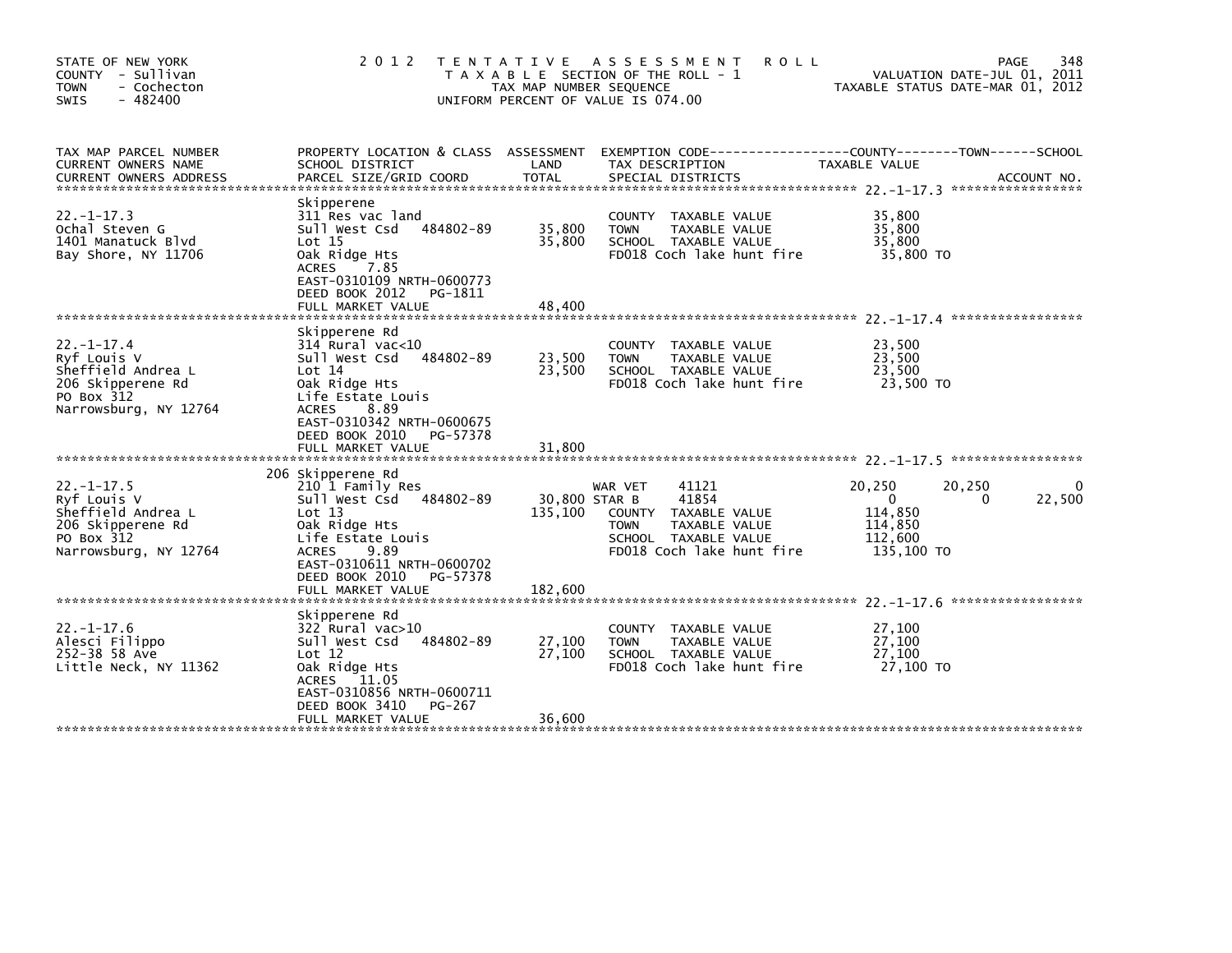| STATE OF NEW YORK<br>COUNTY - Sullivan<br><b>TOWN</b><br>- Cochecton<br>$-482400$<br><b>SWIS</b>           | 2 0 1 2                                                                                                                                                                                                  | TAX MAP NUMBER SEQUENCE      | TENTATIVE ASSESSMENT<br><b>ROLL</b><br>T A X A B L E SECTION OF THE ROLL - 1<br>UNIFORM PERCENT OF VALUE IS 074.00 | VALUATION DATE-JUL 01, 2011<br>TAXABLE STATUS DATE-MAR 01, 2012 | 349<br><b>PAGE</b> |
|------------------------------------------------------------------------------------------------------------|----------------------------------------------------------------------------------------------------------------------------------------------------------------------------------------------------------|------------------------------|--------------------------------------------------------------------------------------------------------------------|-----------------------------------------------------------------|--------------------|
| TAX MAP PARCEL NUMBER<br>CURRENT OWNERS NAME<br><b>CURRENT OWNERS ADDRESS</b>                              | PROPERTY LOCATION & CLASS ASSESSMENT<br>SCHOOL DISTRICT<br>PARCEL SIZE/GRID COORD                                                                                                                        | LAND<br><b>TOTAL</b>         | EXEMPTION CODE-----------------COUNTY-------TOWN------SCHOOL<br>TAX DESCRIPTION<br>SPECIAL DISTRICTS               | TAXABLE VALUE                                                   | ACCOUNT NO.        |
| $22. - 1 - 17.7$<br>Alesci Filippo<br>252-38 58th Ave<br>Littleneck, NY 11362                              | 228 Skipperene Rd<br>240 Rural res<br>Sull West Csd<br>484802-89<br>Lot 11<br>Oak Ridge Hts<br>11.54 BANK0060806<br>ACRES<br>EAST-0311107 NRTH-0600752<br>DEED BOOK 3410<br>$PG-25$<br>FULL MARKET VALUE | 39,000<br>183,500<br>248,000 | COUNTY TAXABLE VALUE<br>TAXABLE VALUE<br><b>TOWN</b><br>SCHOOL TAXABLE VALUE<br>FD018 Coch lake hunt fire          | 183,500<br>183,500<br>183,500<br>183,500 TO                     |                    |
| $22. - 1 - 17.8$<br>Alesci Filippo<br>252-38 58th Ave<br>Little Neck, $NY +3$                              | Skipperene Rd<br>311 Res vac land<br>484802-89<br>Sull West Csd<br>Lot 10<br>Oak Ridge Hts<br>8.29<br><b>ACRES</b><br>EAST-0311327 NRTH-0600872<br>DEED BOOK 2010<br>PG-56227                            | 22,500<br>22,500             | TAXABLE VALUE<br>COUNTY<br><b>TOWN</b><br>TAXABLE VALUE<br>SCHOOL TAXABLE VALUE<br>FD018 Coch lake hunt fire       | 22,500<br>22,500<br>22.500<br>22,500 TO                         |                    |
|                                                                                                            | FULL MARKET VALUE                                                                                                                                                                                        | 30.400                       |                                                                                                                    |                                                                 |                    |
| $22. - 1 - 17.9$<br>Boccio-Angle Rosemarie K<br>Boccio Ralph F<br>2642 Eddington Ave<br>Bensalem, PA 19020 | Skiperene Rd<br>314 Rural vac<10<br>Sull West Csd<br>484802-89<br>Lot 9<br>Oak Ridge Hts<br>5.48<br>ACRES<br>EAST-0311507 NRTH-0600971<br>DEED BOOK 1316<br>PG-00085<br>FULL MARKET VALUE                | 17,900<br>17,900<br>24.200   | COUNTY TAXABLE VALUE<br><b>TOWN</b><br>TAXABLE VALUE<br>SCHOOL TAXABLE VALUE<br>FD018 Coch lake hunt fire          | 17,900<br>17,900<br>17,900<br>17,900 TO                         |                    |
| $22. -1 - 17.11$<br>Cerbolles Teresita<br>11 Lake View Ct<br>Congers, NY 10920                             | Tr15<br>$314$ Rural vac<10<br>Sull West Csd<br>484802-89<br>Lot 7<br>Oak Ridge Hts<br>2.04<br>ACRES<br>EAST-0311934 NRTH-0601621<br>DEED BOOK 1288<br>PG-00208<br>FULL MARKET VALUE                      | 12,200<br>12,200<br>16,500   | COUNTY TAXABLE VALUE<br><b>TOWN</b><br>TAXABLE VALUE<br>SCHOOL TAXABLE VALUE<br>FD018 Coch lake hunt fire          | 12,200<br>12,200<br>12,200<br>12,200 TO                         |                    |
|                                                                                                            | Tr15                                                                                                                                                                                                     |                              |                                                                                                                    |                                                                 |                    |
| $22. - 1 - 17.12$<br>Cerbolles Josepito<br>11 Lake View Ct<br>Congers, NY 10920                            | 314 Rural vac<10<br>Sull West Csd 484802-89<br>Lot 6<br>Oak Ridge Hts<br>2.82<br><b>ACRES</b><br>EAST-0312219 NRTH-0601643<br>DEED BOOK 1288<br>PG-00214<br>FULL MARKET VALUE                            | 13,600<br>13,600<br>18,400   | COUNTY TAXABLE VALUE<br>TAXABLE VALUE<br><b>TOWN</b><br>SCHOOL TAXABLE VALUE<br>FD018 Coch lake hunt fire          | 13,600<br>13,600<br>13,600<br>13,600 TO                         |                    |
|                                                                                                            |                                                                                                                                                                                                          |                              |                                                                                                                    |                                                                 |                    |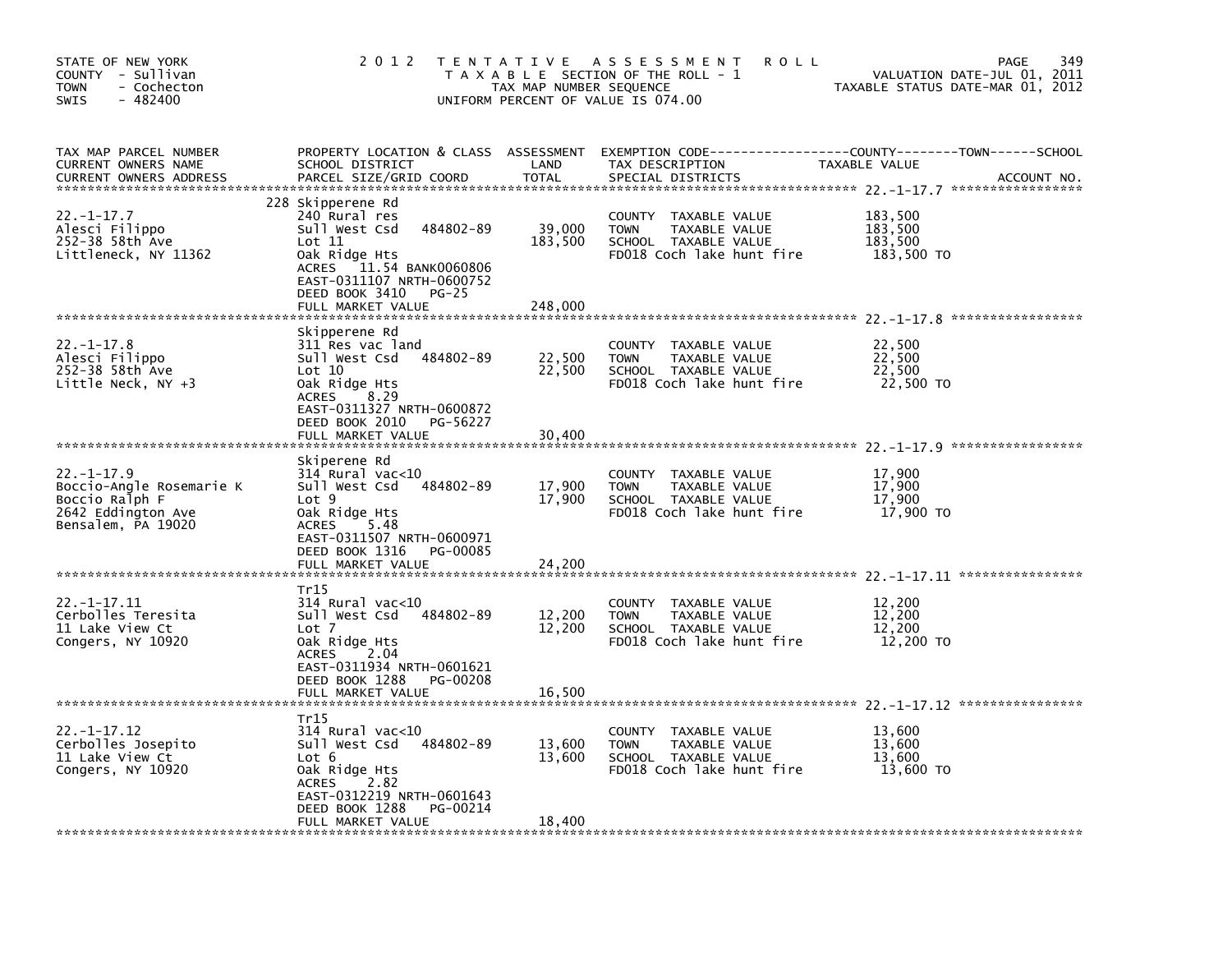| STATE OF NEW YORK<br>COUNTY - Sullivan<br><b>TOWN</b><br>- Cochecton<br>$-482400$<br><b>SWIS</b> | 2 0 1 2                                                                                                                                                                                                                                  | T E N T A T I V E<br>TAX MAP NUMBER SEQUENCE | A S S E S S M E N T<br><b>ROLL</b><br>T A X A B L E SECTION OF THE ROLL - 1<br>UNIFORM PERCENT OF VALUE IS 074.00            | TAXABLE STATUS DATE-MAR 01, 2012                           | 350<br><b>PAGE</b><br>VALUATION DATE-JUL 01, 2011 |
|--------------------------------------------------------------------------------------------------|------------------------------------------------------------------------------------------------------------------------------------------------------------------------------------------------------------------------------------------|----------------------------------------------|------------------------------------------------------------------------------------------------------------------------------|------------------------------------------------------------|---------------------------------------------------|
| TAX MAP PARCEL NUMBER<br>CURRENT OWNERS NAME<br><b>CURRENT OWNERS ADDRESS</b>                    | PROPERTY LOCATION & CLASS ASSESSMENT<br>SCHOOL DISTRICT<br>PARCEL SIZE/GRID COORD                                                                                                                                                        | LAND<br><b>TOTAL</b>                         | EXEMPTION        CODE------------------COUNTY-------TOWN------SCHOOL<br>TAX DESCRIPTION<br>SPECIAL DISTRICTS                 | TAXABLE VALUE                                              | ACCOUNT NO.                                       |
| $22. -1 - 17.13$<br>Cerbolles Teresita<br>11 Lake View Ct<br>Congers, NY 10920                   | Tr15<br>$314$ Rural vac<10<br>Sull West Csd<br>484802-89<br>Lot 5<br>Oak Ridge Hts<br>5.59<br><b>ACRES</b><br>EAST-0312587 NRTH-0601592<br>DEED BOOK 1733<br>PG-311<br>FULL MARKET VALUE                                                 | 18,100<br>18,100<br>24,500                   | COUNTY<br>TAXABLE VALUE<br><b>TOWN</b><br>TAXABLE VALUE<br>SCHOOL TAXABLE VALUE<br>FD018 Coch lake hunt fire                 | 18,100<br>18,100<br>18,100<br>18,100 TO                    |                                                   |
|                                                                                                  |                                                                                                                                                                                                                                          |                                              |                                                                                                                              |                                                            |                                                   |
| $22. - 1 - 17.14$<br>Torres Enrique<br>Torres Anna<br>326 Hortontown Rd<br>Kent, NY 12533        | Tr15<br>$314$ Rural vac<10<br>484802-89<br>Sull West Csd<br>Lot 4<br>Oak Ridge Hts<br><b>ACRES</b><br>5.01<br>EAST-0312724 NRTH-0601890                                                                                                  | 17,100<br>17,100                             | <b>COUNTY</b><br>TAXABLE VALUE<br><b>TOWN</b><br>TAXABLE VALUE<br>SCHOOL TAXABLE VALUE<br>FD018 Coch lake hunt fire          | 17,100<br>17,100<br>17,100<br>17,100 TO                    |                                                   |
|                                                                                                  | DEED BOOK 2061<br>PG-566<br>FULL MARKET VALUE                                                                                                                                                                                            | 23,100                                       |                                                                                                                              |                                                            |                                                   |
|                                                                                                  |                                                                                                                                                                                                                                          |                                              |                                                                                                                              |                                                            |                                                   |
| 22. -1-17.15<br>Jay Todd T<br>7193 State Route 52<br>Cochecton, NY 12726                         | 324 Skipperene Rd<br>210 1 Family Res<br>Sull West Csd 484802-89<br>Lot 3<br>Oak Ridge Hts<br>combo $w/22 - 1 - 17.16$<br>3.13 BANK0060806<br><b>ACRES</b><br>EAST-0312791 NRTH-0602167<br>DEED BOOK 3560<br>PG-670<br>FULL MARKET VALUE | 23,825<br>117,900<br>159,300                 | 41854<br>STAR B<br>COUNTY TAXABLE VALUE<br>TAXABLE VALUE<br><b>TOWN</b><br>SCHOOL TAXABLE VALUE<br>FD018 Coch lake hunt fire | $\mathbf{0}$<br>117,900<br>117.900<br>95,400<br>117,900 TO | 22,500<br>0                                       |
|                                                                                                  |                                                                                                                                                                                                                                          |                                              |                                                                                                                              |                                                            |                                                   |
| $22. - 1 - 17.17$<br>Saluzzo Brian<br>Croshaw Brian<br>34 Woodland Rd<br>Maplewood, NJ 07040     | 344 Skipperene Rd<br>210 1 Family Res<br>484802-89<br>Sull West Csd<br>Lot 1<br><b>ACRES</b><br>8.01<br>EAST-0313109 NRTH-0601879                                                                                                        | 33,550<br>225,000                            | COUNTY TAXABLE VALUE<br><b>TOWN</b><br>TAXABLE VALUE<br>SCHOOL TAXABLE VALUE<br>FD018 Coch lake hunt fire                    | 225,000<br>225,000<br>225,000<br>225,000 TO                |                                                   |
|                                                                                                  | DEED BOOK 2010<br>PG-56322<br>FULL MARKET VALUE                                                                                                                                                                                          | 304,100                                      |                                                                                                                              |                                                            |                                                   |
| $22. -1 - 18$<br>Daly Jason<br>Sheeler Douglas<br>45 Comber St<br>Valley Stream, NY 11580        | Lenne Lenape Rd<br>311 Res vac land<br>484802-89<br>Sull West Csd<br>Lot 16<br><b>ACRES</b><br>8.00<br>EAST-0308449 NRTH-0603921<br>DEED BOOK 1357<br>PG-00316<br>FULL MARKET VALUE                                                      | 26,900<br>26,900<br>36,400                   | <b>COUNTY</b><br>TAXABLE VALUE<br><b>TOWN</b><br>TAXABLE VALUE<br>SCHOOL TAXABLE VALUE<br>FD018 Coch lake hunt fire          | 26,900<br>26,900<br>26,900<br>26,900 TO                    |                                                   |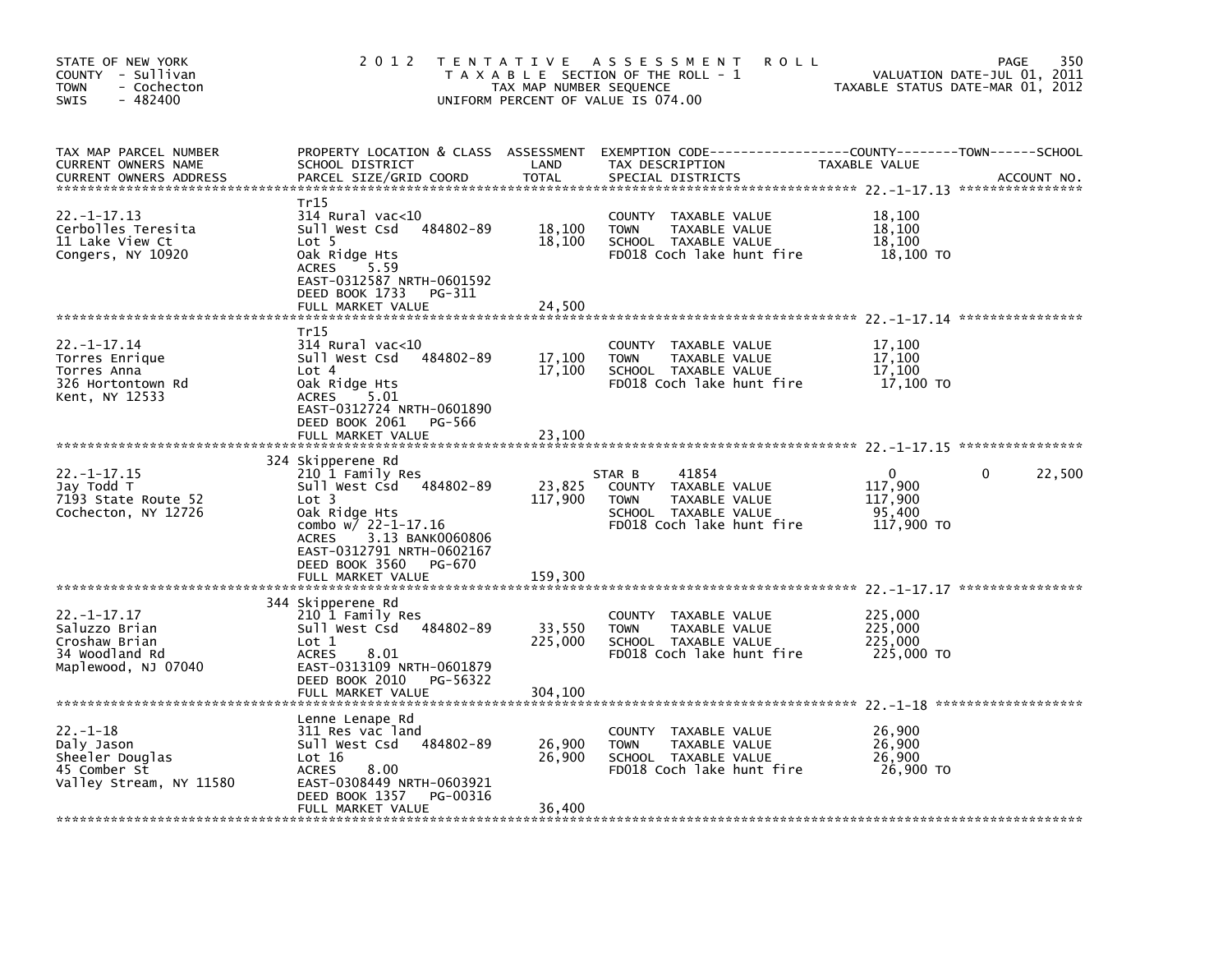| STATE OF NEW YORK<br>COUNTY - Sullivan<br>- Cochecton<br><b>TOWN</b><br>$-482400$<br><b>SWIS</b>          | 2 0 1 2                                                                                                                                                                                                 | TAX MAP NUMBER SEQUENCE      | <b>ROLL</b><br>TENTATIVE ASSESSMENT<br>T A X A B L E SECTION OF THE ROLL - 1<br>UNIFORM PERCENT OF VALUE IS 074.00 | PAGE<br>VALUATION DATE-JUL 01, 2011<br>TAXABLE STATUS DATE-MAR 01, 2012 | 351         |
|-----------------------------------------------------------------------------------------------------------|---------------------------------------------------------------------------------------------------------------------------------------------------------------------------------------------------------|------------------------------|--------------------------------------------------------------------------------------------------------------------|-------------------------------------------------------------------------|-------------|
| TAX MAP PARCEL NUMBER<br>CURRENT OWNERS NAME<br><b>CURRENT OWNERS ADDRESS</b>                             | PROPERTY LOCATION & CLASS ASSESSMENT<br>SCHOOL DISTRICT<br>PARCEL SIZE/GRID COORD                                                                                                                       | LAND<br>TOTAL                | EXEMPTION CODE-----------------COUNTY-------TOWN------SCHOOL<br>TAX DESCRIPTION<br>SPECIAL DISTRICTS               | TAXABLE VALUE                                                           | ACCOUNT NO. |
| $22 - 1 - 19$<br>Barber Michael<br>Barber-O'toole Coleen T<br>87 Lenni Lenape Rd<br>Narrowsburg, NY 12764 | 87 Lenne Lenape Rd<br>210 1 Family Res<br>Sull West Csd<br>484802-89<br>Lot 29 Of Cochecton Estat<br><b>ACRES</b><br>6.04<br>EAST-0309620 NRTH-0604305<br>DEED BOOK 2186<br>$PG-1$<br>FULL MARKET VALUE | 32,000<br>159,200<br>215,100 | COUNTY TAXABLE VALUE<br><b>TOWN</b><br>TAXABLE VALUE<br>SCHOOL TAXABLE VALUE<br>FD018 Coch lake hunt fire          | 159,200<br>159,200<br>159,200<br>159,200 TO                             |             |
| $22 - 1 - 20$<br>Genovese Thomas<br>Geonvese Thomas As T<br>18 Combahee Rd<br>Hilton Head Isl, SC 29928   | Lenne Lenape Rd<br>$314$ Rural vac< $10$<br>484802-89<br>Sull West Csd<br>Lot 28<br><b>ACRES</b><br>6.17<br>EAST-0309848 NRTH-0604016<br>DEED BOOK 2199<br>PG-165<br>FULL MARKET VALUE                  | 23,200<br>23,200<br>31,400   | COUNTY TAXABLE VALUE<br>TAXABLE VALUE<br><b>TOWN</b><br>SCHOOL TAXABLE VALUE<br>FD018 Coch lake hunt fire          | 23.200<br>23,200<br>23,200<br>23,200 TO                                 |             |
| $22. - 1 - 21$<br>Adelstein Aloha<br>201-11 26th Ave<br>Bayside, NY 11360                                 | Lenne Lenape Rd<br>311 Res vac land<br>Sull West Csd<br>484802-89<br>Lot 27<br><b>ACRES</b><br>5.10<br>EAST-0310016 NRTH-0603749<br>DEED BOOK 3326<br>PG-374<br>FULL MARKET VALUE                       | 21,100<br>21,100<br>28,500   | COUNTY TAXABLE VALUE<br><b>TOWN</b><br>TAXABLE VALUE<br>SCHOOL TAXABLE VALUE<br>FD018 Coch lake hunt fire          | 21,100<br>21,100<br>21,100<br>21,100 TO                                 |             |
| $22 - 1 - 22$<br>Bercze Antal Jr<br>Bercze Lisa R<br>111 Lenne Lanape Rd<br>Narrowsburg, NY 12764         | Lenne Lenape Rd<br>210 1 Family Res<br>Sull West Csd 484802-89<br>Lot 26<br>5.39 BANKC150024<br>ACRES<br>EAST-0310171 NRTH-0603454<br>DEED BOOK 1879<br>PG-121<br>FULL MARKET VALUE                     | 29,136<br>104,136<br>140,700 | TAXABLE VALUE<br>COUNTY<br>TAXABLE VALUE<br><b>TOWN</b><br>SCHOOL TAXABLE VALUE<br>FD018 Coch lake hunt fire       | 104,136<br>104,136<br>104,136<br>104,136 TO                             |             |
| $22. - 1 - 23$<br>Matos Arturo W<br>800 Concourse Vlg W 13N<br>Bronx, NY 10451                            | Lenne Lenape Rd<br>314 Rural vac<10<br>484802-89<br>Sull West Csd<br>Lot <sub>25</sub><br>6.34<br><b>ACRES</b><br>EAST-0310356 NRTH-0603090<br>DEED BOOK 1361<br>PG-00252<br>FULL MARKET VALUE          | 23,600<br>23,600<br>31,900   | COUNTY<br>TAXABLE VALUE<br><b>TOWN</b><br>TAXABLE VALUE<br>SCHOOL TAXABLE VALUE<br>FD018 Coch lake hunt fire       | 23,600<br>23,600<br>23,600<br>23,600 TO                                 |             |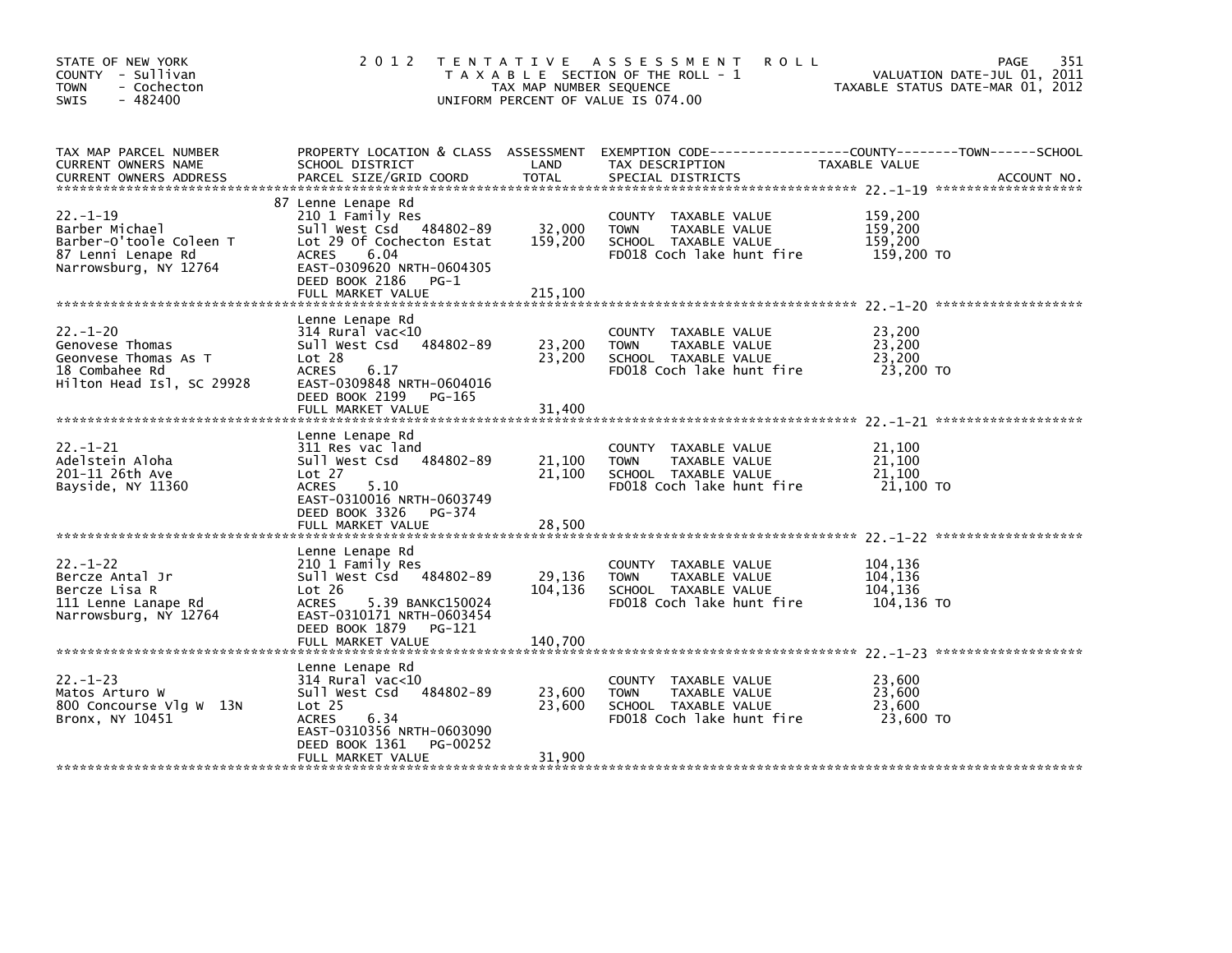| STATE OF NEW YORK<br>COUNTY - Sullivan<br><b>TOWN</b><br>- Cochecton<br>$-482400$<br><b>SWIS</b> | 2 0 1 2                                                                                                                                                                                    | TAX MAP NUMBER SEQUENCE      | TENTATIVE ASSESSMENT<br><b>ROLL</b><br>T A X A B L E SECTION OF THE ROLL - 1<br>UNIFORM PERCENT OF VALUE IS 074.00                       | TAXABLE STATUS DATE-MAR 01, 2012            | 352<br><b>PAGE</b><br>VALUATION DATE-JUL 01, 2011 |
|--------------------------------------------------------------------------------------------------|--------------------------------------------------------------------------------------------------------------------------------------------------------------------------------------------|------------------------------|------------------------------------------------------------------------------------------------------------------------------------------|---------------------------------------------|---------------------------------------------------|
| TAX MAP PARCEL NUMBER<br>CURRENT OWNERS NAME<br><b>CURRENT OWNERS ADDRESS</b>                    | SCHOOL DISTRICT<br>PARCEL SIZE/GRID COORD                                                                                                                                                  | LAND<br><b>TOTAL</b>         | PROPERTY LOCATION & CLASS ASSESSMENT EXEMPTION CODE-----------------COUNTY-------TOWN-----SCHOOL<br>TAX DESCRIPTION<br>SPECIAL DISTRICTS | TAXABLE VALUE                               | ACCOUNT NO.                                       |
| $22 - 1 - 24$<br>Bissell William<br>Bissell Carmen<br>37 W 12 St<br>New York, NY 10011           | 127 Lenne Lenape Rd<br>210 1 Family Res<br>Sull West Csd 484802-89<br>Lot 24<br><b>ACRES</b><br>6.01 BANK 130171<br>EAST-0310531 NRTH-0602608<br>DEED BOOK 3187 PG-22<br>FULL MARKET VALUE | 38,500<br>195,500<br>264,200 | COUNTY TAXABLE VALUE<br>TAXABLE VALUE<br><b>TOWN</b><br>SCHOOL TAXABLE VALUE<br>FD018 Coch lake hunt fire                                | 195,500<br>195,500<br>195,500<br>195,500 TO |                                                   |
| $22. - 1 - 25$<br>Radziunas-Smith Audra<br>418 East Shore Rd<br>Kings Point, NY 11024            | Skipperene Rd<br>$314$ Rural vac< $10$<br>484802-89<br>Sull West Csd<br>Lot 23<br>6.00<br><b>ACRES</b><br>EAST-0310650 NRTH-0602179<br>DEED BOOK 3421 PG-690                               | 22,900<br>22,900             | COUNTY TAXABLE VALUE<br>TAXABLE VALUE<br><b>TOWN</b><br>SCHOOL TAXABLE VALUE<br>FD018 Coch lake hunt fire                                | 22,900<br>22,900<br>22,900<br>22,900 TO     |                                                   |
| $22. - 1 - 26$<br>Leonetti Gennaro<br>Leonetti Beverly<br>38 DuBois Rd<br>West Islip, NY 11795   | FULL MARKET VALUE<br>Lenne Lenape Rd<br>322 Rural vac>10<br>Sull West Csd<br>484802-89<br>Lot 17<br>ACRES 17.00<br>EAST-0308064 NRTH-0603332<br>DEED BOOK 1351<br>PG-00261                 | 30,900<br>39,300<br>39,300   | COUNTY TAXABLE VALUE<br>TAXABLE VALUE<br><b>TOWN</b><br>SCHOOL TAXABLE VALUE<br>FD018 Coch lake hunt fire                                | 39,300<br>39,300<br>39,300<br>39,300 TO     |                                                   |
| $22 - 1 - 27$<br>Romano Girolamo<br>Romano Agata<br>15 Dorcas Ave<br>Syossett, NY 11791          | FULL MARKET VALUE<br>Lenne Lenape Rd<br>240 Rural res<br>Sull West Csd<br>484802-89<br>Lot 18<br>ACRES 26.40<br>EAST-0308316 NRTH-0603013                                                  | 53,100<br>46,900<br>121,100  | COUNTY<br>TAXABLE VALUE<br>TAXABLE VALUE<br><b>TOWN</b><br>SCHOOL TAXABLE VALUE<br>FD018 Coch lake hunt fire                             | 121.100<br>121,100<br>121,100<br>121,100 TO |                                                   |
|                                                                                                  | DEED BOOK 250<br>PG-46<br>FULL MARKET VALUE                                                                                                                                                | 163,600                      |                                                                                                                                          |                                             |                                                   |
| $22 - 1 - 28$<br>Burke Christopher<br>Burke Catherine M<br>1767 Creek Dr<br>Waymart, PA 18472    | Lenne Lenape Rd<br>$314$ Rural vac<10<br>484802-89<br>Sull West Csd<br>Lot 19<br><b>ACRES</b><br>5.10<br>EAST-0309317 NRTH-0603257<br>DEED BOOK 2142<br>PG-71<br>FULL MARKET VALUE         | 21,100<br>21,100<br>28,500   | COUNTY<br>TAXABLE VALUE<br><b>TOWN</b><br>TAXABLE VALUE<br>SCHOOL TAXABLE VALUE<br>FD018 Coch lake hunt fire                             | 21,100<br>21,100<br>21,100<br>21,100 TO     |                                                   |
|                                                                                                  |                                                                                                                                                                                            |                              |                                                                                                                                          |                                             |                                                   |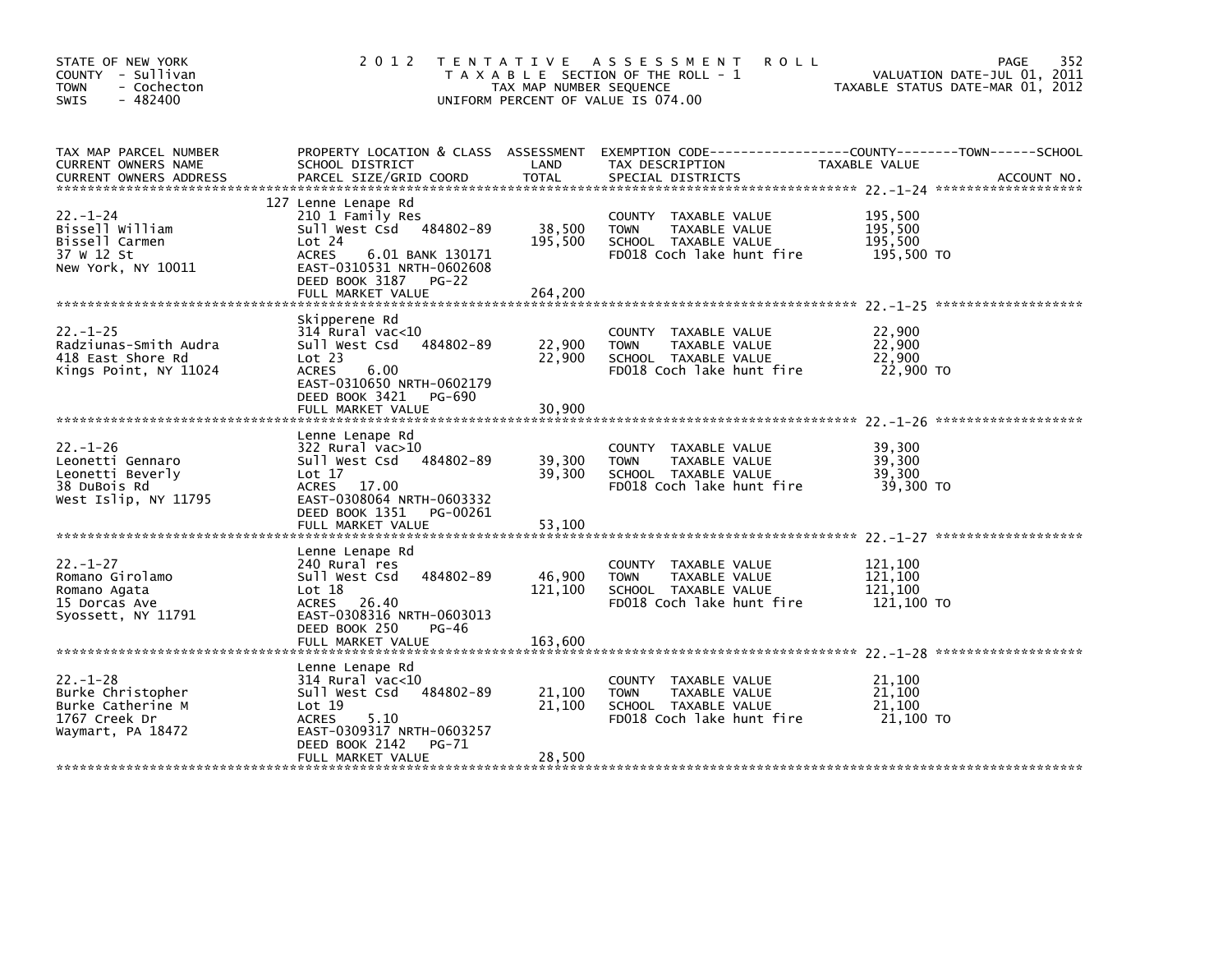| TAX MAP PARCEL NUMBER<br>PROPERTY LOCATION & CLASS ASSESSMENT EXEMPTION CODE---------------COUNTY-------TOWN-----SCHOOL<br>LAND<br>CURRENT OWNERS NAME<br>SCHOOL DISTRICT<br>TAX DESCRIPTION<br>TAXABLE VALUE<br>Lenne Lenape Rd<br>$22. - 1 - 29$<br>322 Rural vac>10<br>60,900<br>COUNTY TAXABLE VALUE<br>60,900<br>60,900<br>Pascoo Stan<br>Sull West Csd<br>484802-89<br><b>TOWN</b><br>TAXABLE VALUE<br>Lot 20<br>60,900<br>Pascoo Melvin<br>60,900<br>SCHOOL TAXABLE VALUE<br>FD018 Coch lake hunt fire<br>60,900 TO<br>176 Parrot Rd<br>ACRES 25.00<br>EAST-0308659 NRTH-0602728<br>West Nyack, NY 10994<br>DEED BOOK 1360<br>PG-00336<br>FULL MARKET VALUE<br>82,300<br>Lenne Lenape Rd<br>$22 - 1 - 30$<br>314 Rural vac<10<br>21,500<br><b>COUNTY</b><br>TAXABLE VALUE<br>Gilligan Robert H<br>21,500<br>21,500<br>Sull West Csd<br>484802-89<br>TAXABLE VALUE<br><b>TOWN</b><br>21,500<br>Gilligan Ruth M<br>Lot 21<br>21,500<br>SCHOOL TAXABLE VALUE<br>5.32<br>FD018 Coch lake hunt fire<br>21,500 TO<br>PO Box 169<br><b>ACRES</b><br>Bayport, NY 11705<br>EAST-0309659 NRTH-0602706<br>DEED BOOK 1391 PG-28<br>FULL MARKET VALUE<br>29,100<br>134 Lenne Lenape Rd<br>$22. - 1 - 31$<br>210 1 Family Res<br>14,218<br>41121<br>14,218<br>WAR VET<br>Sull West Csd 484802-89<br>29,784 STAR EN<br>41834<br>$\overline{0}$<br>Simonet Jeffrey<br>0<br>80,566<br>134 Lenni Lenape Rd<br>94,784<br>COUNTY TAXABLE VALUE<br>Lot 22<br>Narrowsburg, NY 12764<br>80,566<br><b>ACRES</b><br>5.66<br><b>TOWN</b><br>TAXABLE VALUE<br>EAST-0309758 NRTH-0602412<br>48,134<br>SCHOOL TAXABLE VALUE<br>FD018 Coch lake hunt fire<br>DEED BOOK 1352<br>94,784 TO<br>PG-00424<br>128,100<br>FULL MARKET VALUE<br>008820<br>Tr 15<br>$22 - 2 - 1$<br>833 Radio<br>37,000<br>COUNTY TAXABLE VALUE<br>37,000<br>Harris Corporation<br>Sull West Csd 484802-89<br>12,000<br>TAXABLE VALUE<br><b>TOWN</b><br>1025 W Nasa Blvd<br>FRNT 200.00 DPTH 200.00<br>37,000<br>37.000<br>SCHOOL TAXABLE VALUE<br>EAST-0311710 NRTH-0602960<br>FD018 Coch lake hunt fire<br>37,000 TO<br>Melbourne, FL 32919<br>DEED BOOK 3582<br>PG-631<br>50,000<br>FULL MARKET VALUE<br>T R 15<br>010660<br>$22 - 2 - 2.1$<br>59,120<br>59,120<br>322 Rural vac>10<br>FOREST LND 47460<br>Loeb Daniel E<br>Sull West Csd<br>484802-89<br>127,800<br>68,680<br>COUNTY TAXABLE VALUE | STATE OF NEW YORK<br>COUNTY - Sullivan<br>- Cochecton<br><b>TOWN</b><br>$-482400$<br>SWIS | 2 0 1 2     | TENTATIVE ASSESSMENT<br><b>ROLL</b><br>T A X A B L E SECTION OF THE ROLL - 1<br>TAX MAP NUMBER SEQUENCE<br>UNIFORM PERCENT OF VALUE IS 074.00 | 353<br>PAGE<br>VALUATION DATE-JUL 01, 2011<br>TAXABLE STATUS DATE-MAR 01, 2012 |
|--------------------------------------------------------------------------------------------------------------------------------------------------------------------------------------------------------------------------------------------------------------------------------------------------------------------------------------------------------------------------------------------------------------------------------------------------------------------------------------------------------------------------------------------------------------------------------------------------------------------------------------------------------------------------------------------------------------------------------------------------------------------------------------------------------------------------------------------------------------------------------------------------------------------------------------------------------------------------------------------------------------------------------------------------------------------------------------------------------------------------------------------------------------------------------------------------------------------------------------------------------------------------------------------------------------------------------------------------------------------------------------------------------------------------------------------------------------------------------------------------------------------------------------------------------------------------------------------------------------------------------------------------------------------------------------------------------------------------------------------------------------------------------------------------------------------------------------------------------------------------------------------------------------------------------------------------------------------------------------------------------------------------------------------------------------------------------------------------------------------------------------------------------------------------------------------------------------------------------------------------------------------------------------------------------------------------------------------------------|-------------------------------------------------------------------------------------------|-------------|-----------------------------------------------------------------------------------------------------------------------------------------------|--------------------------------------------------------------------------------|
|                                                                                                                                                                                                                                                                                                                                                                                                                                                                                                                                                                                                                                                                                                                                                                                                                                                                                                                                                                                                                                                                                                                                                                                                                                                                                                                                                                                                                                                                                                                                                                                                                                                                                                                                                                                                                                                                                                                                                                                                                                                                                                                                                                                                                                                                                                                                                        |                                                                                           |             |                                                                                                                                               |                                                                                |
|                                                                                                                                                                                                                                                                                                                                                                                                                                                                                                                                                                                                                                                                                                                                                                                                                                                                                                                                                                                                                                                                                                                                                                                                                                                                                                                                                                                                                                                                                                                                                                                                                                                                                                                                                                                                                                                                                                                                                                                                                                                                                                                                                                                                                                                                                                                                                        |                                                                                           |             |                                                                                                                                               |                                                                                |
|                                                                                                                                                                                                                                                                                                                                                                                                                                                                                                                                                                                                                                                                                                                                                                                                                                                                                                                                                                                                                                                                                                                                                                                                                                                                                                                                                                                                                                                                                                                                                                                                                                                                                                                                                                                                                                                                                                                                                                                                                                                                                                                                                                                                                                                                                                                                                        |                                                                                           |             |                                                                                                                                               |                                                                                |
|                                                                                                                                                                                                                                                                                                                                                                                                                                                                                                                                                                                                                                                                                                                                                                                                                                                                                                                                                                                                                                                                                                                                                                                                                                                                                                                                                                                                                                                                                                                                                                                                                                                                                                                                                                                                                                                                                                                                                                                                                                                                                                                                                                                                                                                                                                                                                        |                                                                                           |             |                                                                                                                                               | 46,650                                                                         |
|                                                                                                                                                                                                                                                                                                                                                                                                                                                                                                                                                                                                                                                                                                                                                                                                                                                                                                                                                                                                                                                                                                                                                                                                                                                                                                                                                                                                                                                                                                                                                                                                                                                                                                                                                                                                                                                                                                                                                                                                                                                                                                                                                                                                                                                                                                                                                        |                                                                                           |             |                                                                                                                                               |                                                                                |
| 7306 Willow Ave<br>EAST-0311490 NRTH-0602960<br>68,680<br>SCHOOL TAXABLE VALUE<br>FD018 Coch lake hunt fire<br>Takoma Park, MD 20912<br>DEED BOOK 1613<br>127,800 TO<br>PG-260<br>172,700<br>FULL MARKET VALUE<br>MAY BE SUBJECT TO PAYMENT<br>UNDER RPTL480A UNTIL 2021                                                                                                                                                                                                                                                                                                                                                                                                                                                                                                                                                                                                                                                                                                                                                                                                                                                                                                                                                                                                                                                                                                                                                                                                                                                                                                                                                                                                                                                                                                                                                                                                                                                                                                                                                                                                                                                                                                                                                                                                                                                                               | Neunzig Winifred                                                                          | ACRES 71.55 | 127,800<br><b>TOWN</b><br>TAXABLE VALUE                                                                                                       | 59,120<br>68,680                                                               |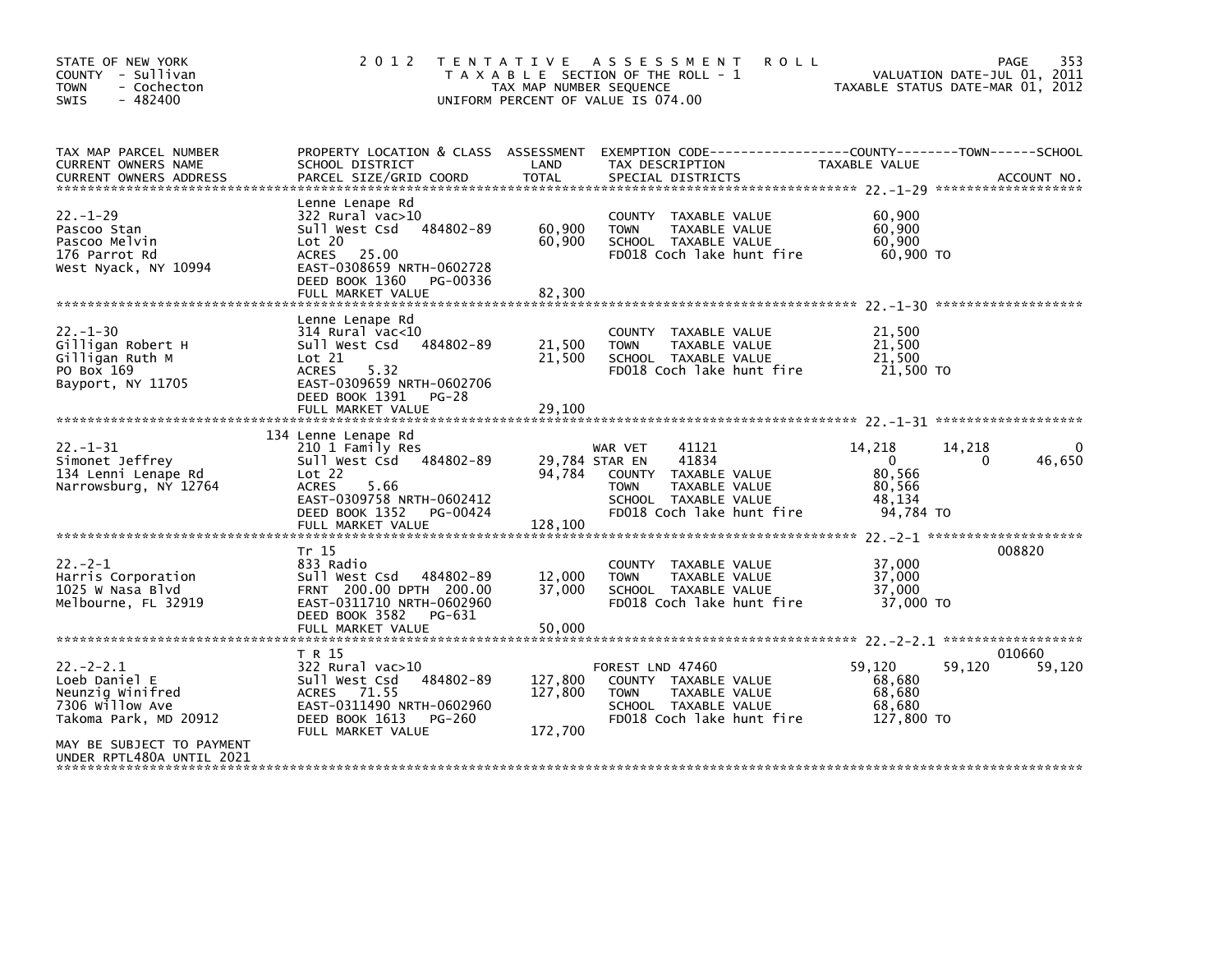| STATE OF NEW YORK<br>- Sullivan<br>COUNTY<br>- Cochecton<br><b>TOWN</b><br>$-482400$<br>SWIS |                                                            | TAX MAP NUMBER SEQUENCE | 2012 TENTATIVE ASSESSMENT ROLL<br>T A X A B L E SECTION OF THE ROLL - 1<br>UNIFORM PERCENT OF VALUE IS 074.00 |               | VALUATION DATE-JUL 01, 2011<br>TAXABLE STATUS DATE-MAR 01, 2012 |        | 354<br>PAGE              |
|----------------------------------------------------------------------------------------------|------------------------------------------------------------|-------------------------|---------------------------------------------------------------------------------------------------------------|---------------|-----------------------------------------------------------------|--------|--------------------------|
| TAX MAP PARCEL NUMBER<br>CURRENT OWNERS NAME                                                 | PROPERTY LOCATION & CLASS ASSESSMENT<br>SCHOOL DISTRICT    |                         | EXEMPTION CODE-----------------COUNTY-------TOWN------SCHOOL<br>LAND TAX DESCRIPTION TAXABLE VALUE            |               |                                                                 |        |                          |
| CURRENT OWNERS ADDRESS                                                                       |                                                            |                         |                                                                                                               |               |                                                                 |        |                          |
|                                                                                              | 285 Skipperene Rd                                          |                         |                                                                                                               |               |                                                                 |        | 009010                   |
| $22 - 2 - 2$ . 2                                                                             | 210 1 Family Res<br>Sull West Csd   484802-89       21,800 |                         | COUNTY TAXABLE VALUE                                                                                          |               | 58,900                                                          |        |                          |
| Boccio John                                                                                  |                                                            |                         | <b>TOWN</b>                                                                                                   | TAXABLE VALUE | 58,900                                                          |        |                          |
| Boccio Barbara                                                                               | ACRES 2.20                                                 | 58,900                  | SCHOOL TAXABLE VALUE                                                                                          |               | 58,900                                                          |        |                          |
|                                                                                              |                                                            |                         | FD018 Coch lake hunt fire                                                                                     |               | 58,900 TO                                                       |        |                          |
|                                                                                              |                                                            |                         |                                                                                                               |               |                                                                 |        |                          |
|                                                                                              | FULL MARKET VALUE                                          | 79,600                  |                                                                                                               |               |                                                                 |        |                          |
|                                                                                              |                                                            |                         |                                                                                                               |               |                                                                 |        |                          |
|                                                                                              | 279 Skipperene Rd                                          |                         |                                                                                                               |               |                                                                 |        |                          |
| $22 - 2 - 2 - 3$                                                                             | 210 1 Family Res                                           |                         | 41121<br>WAR VET                                                                                              |               | 17,565<br>$\overline{0}$                                        | 17,565 | $\overline{\phantom{0}}$ |
| Passarella Frank P                                                                           | Sull West Csd 484802-89                                    | 32,100 STAR B           | 41854                                                                                                         |               |                                                                 |        | 22,500                   |
| Passarella Christina                                                                         | ACRES 5.02                                                 | 117,100                 | COUNTY TAXABLE VALUE                                                                                          |               | 99,535                                                          |        |                          |
| 279 Skipperene Rd                                                                            | EAST-0311853 NRTH-0602096                                  |                         | TAXABLE VALUE<br><b>TOWN</b>                                                                                  |               | 99,535                                                          |        |                          |
| Narrowsburg, NY 12764                                                                        | DEED BOOK 2895 PG-442                                      |                         | TAXABLE VALUE<br>SCHOOL                                                                                       |               | 94,600                                                          |        |                          |
|                                                                                              | FULL MARKET VALUE                                          | 158,200                 | FD018 Coch lake hunt fire                                                                                     |               | 117,100 TO                                                      |        |                          |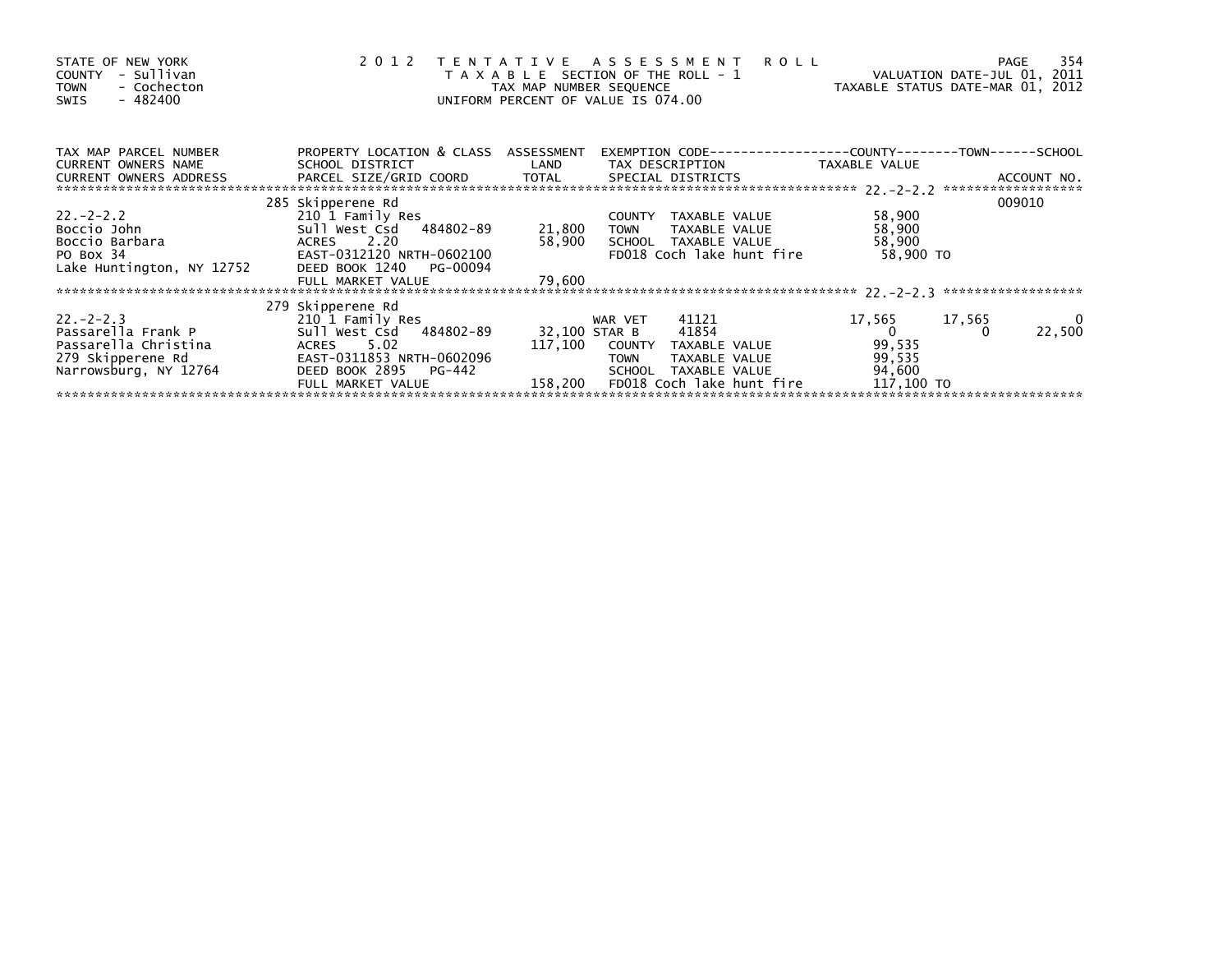| STATE OF NEW YORK   | 2012 TENTATIVE ASSESSMENT ROLL        | PAGE                             | - 355 |
|---------------------|---------------------------------------|----------------------------------|-------|
| COUNTY - Sullivan   | T A X A B L E SECTION OF THE ROLL - 1 | VALUATION DATE-JUL 01, 2011      |       |
| TOWN<br>- Cochecton | MAP SECTION - 022                     | TAXABLE STATUS DATE-MAR 01, 2012 |       |
| - 482400<br>SWIS    | $S \cup B - S F C T T O N -$          | RPS150/V04/L015                  |       |
|                     | UNIFORM PERCENT OF VALUE IS 074.00    | CURRENT DATE 4/20/2012           |       |

## \*\*\* S P E C I A L D I S T R I C T S U M M A R Y \*\*\*

| CODE | DISTRICT NAME        | PARCELS | TOTAL EXTENSION<br>TYPF | EXTENSION<br>VALUE | AD VALOREM<br>VALUE | <b>FXFMPT</b><br>AMOUNT | <b>TAXABLE</b><br>VALUE |
|------|----------------------|---------|-------------------------|--------------------|---------------------|-------------------------|-------------------------|
|      | FD018 Coch lake hunt |         | 60 TOTAL                |                    | 4262.870            |                         | 4262.870                |

## \*\*\* S C H O O L D I S T R I C T S U M M A R Y \*\*\*

| CODE   | DISTRICT NAME    | TOTAL<br><b>PARCELS</b> | ASSESSED<br>LAND | ASSESSED<br><b>TOTAL</b> | <b>EXEMPT</b><br><b>AMOUNT</b> | <b>TOTAL</b><br><b>TAXABLE</b> | <b>STAR</b><br><b>AMOUNT</b> | <b>STAR</b><br><b>TAXABLE</b> |
|--------|------------------|-------------------------|------------------|--------------------------|--------------------------------|--------------------------------|------------------------------|-------------------------------|
| 484802 | sull<br>West Csd | 61                      | 1850.670         | 4266.270                 | 242.349                        | 4023.921                       | 321,600                      | 3702,321                      |
|        | SUB-TOTAL        | -61                     | 1850.670         | 4266.270                 | 242.349                        | 4023.921                       | 321,600                      | 3702,321                      |
| 484889 | West Sull Lib    | 61                      | 1850.670         | 4266,270                 | 242.349                        | 4023,921                       | 321,600                      | 3702,321                      |
|        | T O T A L        | 122                     | 3701,340         | 8532,540                 | 484.698                        | 8047,842                       | 643,200                      | 7404,642                      |

\*\*\* S Y S T E M C O D E S S U M M A R Y \*\*\*

NO SYSTEM EXEMPTIONS AT THIS LEVEL

### \*\*\* E X E M P T I O N S U M M A R Y \*\*\*

| DESCRIPTION | <b>PARCELS</b> | <b>COUNTY</b> | <b>TOWN</b>                 | <b>SCHOOL</b> |
|-------------|----------------|---------------|-----------------------------|---------------|
| WAR VET     | 4              | 62,574        | 62,574                      |               |
|             |                |               |                             |               |
| DISABL VET  |                |               | 49,280                      |               |
| AGRI DIST   |                | 117,470       | 117,470                     | 117,470       |
| AGED-CTS    |                | 13,615        | 13,615                      | 17,568        |
| STAR EN     |                |               |                             | 186,600       |
| STAR B      |                |               |                             | 135,000       |
| FOREST LND  |                |               | 107,311                     | 107,311       |
| TOTAL       | 22             | 374,700       | 374,700                     | 563,949       |
|             | COMBAT VET     | TOTAL         | 24,450<br>49,280<br>107,311 | 24,450        |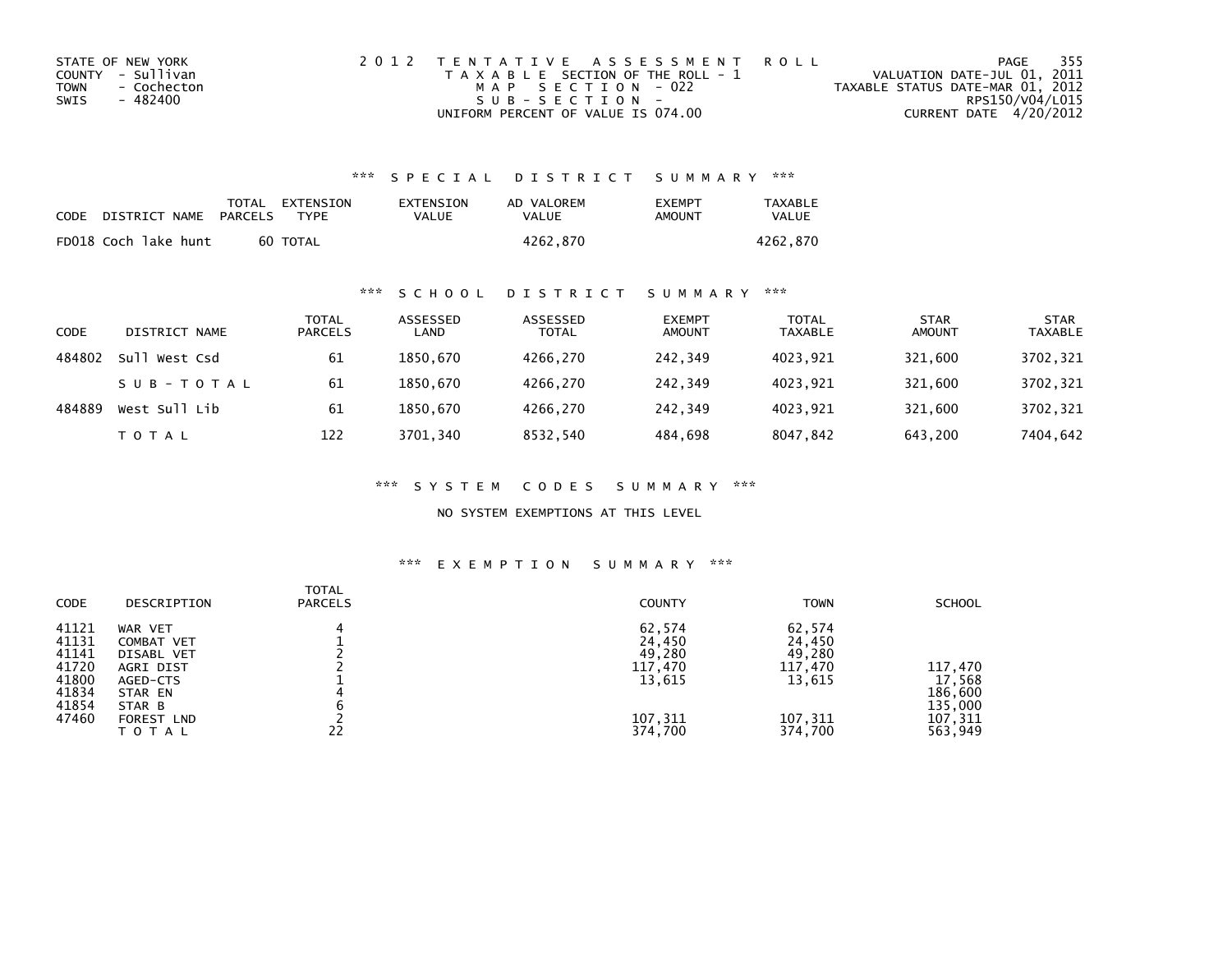| STATE OF NEW YORK          | 2012 TENTATIVE ASSESSMENT ROLL        | PAGE                             | - 356 |
|----------------------------|---------------------------------------|----------------------------------|-------|
| COUNTY - Sullivan          | T A X A B L E SECTION OF THE ROLL - 1 | VALUATION DATE-JUL 01, 2011      |       |
| <b>TOWN</b><br>- Cochecton | MAP SECTION - 022                     | TAXABLE STATUS DATE-MAR 01, 2012 |       |
| - 482400<br>SWIS           | SUB-SECTION-                          | RPS150/V04/L015                  |       |
|                            | UNIFORM PERCENT OF VALUE IS 074.00    | CURRENT DATE 4/20/2012           |       |

# \*\*\* G R A N D T O T A L S \*\*\*

| ROLL       | DESCRIPTION    | <b>TOTAL</b>   | ASSESSED | <b>ASSESSED</b> | <b>TAXABLE</b> | <b>TAXABLE</b> | <b>TAXABLE</b> | <b>STAR</b>    |
|------------|----------------|----------------|----------|-----------------|----------------|----------------|----------------|----------------|
| <b>SEC</b> |                | <b>PARCELS</b> | LAND     | TOTAL           | <b>COUNTY</b>  | TOWN           | <b>SCHOOL</b>  | <b>TAXABLE</b> |
|            | <b>TAXABLE</b> | ⊾ס             | 1850.670 | 4266.270        | 3891.570       | 3891.570       | 4023.921       | 3702,321       |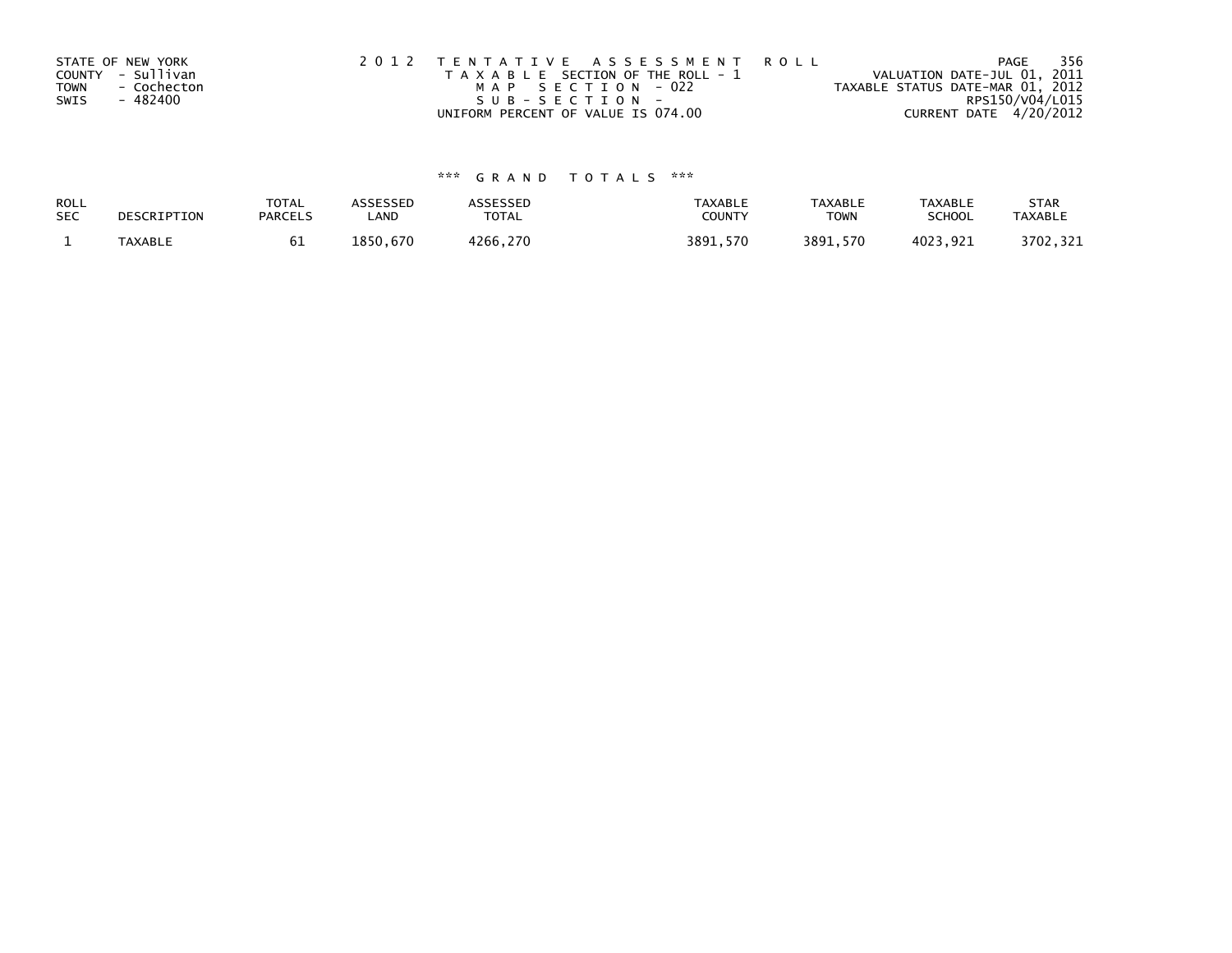| STATE OF NEW YORK<br>COUNTY - Sullivan<br>- Cochecton<br><b>TOWN</b><br>$-482400$<br><b>SWIS</b>                                         | 2 0 1 2                                                                                                                                                                                | TAX MAP NUMBER SEQUENCE             | TENTATIVE ASSESSMENT<br><b>ROLL</b><br>T A X A B L E SECTION OF THE ROLL - 1<br>UNIFORM PERCENT OF VALUE IS 074.00                    | TAXABLE STATUS DATE-MAR 01, 2012                                     | 357<br>PAGE<br>VALUATION DATE-JUL 01, 2011 |
|------------------------------------------------------------------------------------------------------------------------------------------|----------------------------------------------------------------------------------------------------------------------------------------------------------------------------------------|-------------------------------------|---------------------------------------------------------------------------------------------------------------------------------------|----------------------------------------------------------------------|--------------------------------------------|
| TAX MAP PARCEL NUMBER<br>CURRENT OWNERS NAME<br><b>CURRENT OWNERS ADDRESS</b>                                                            | PROPERTY LOCATION & CLASS ASSESSMENT<br>SCHOOL DISTRICT<br>PARCEL SIZE/GRID COORD                                                                                                      | LAND<br>TOTAL                       | EXEMPTION CODE------------------COUNTY--------TOWN------SCHOOL<br>TAX DESCRIPTION<br>SPECIAL DISTRICTS                                | TAXABLE VALUE                                                        | ACCOUNT NO.                                |
| $23 - 1 - 1$<br>Stauch Christine<br>305 Skipperene Rd<br>Narrowsburg, NY 12764<br>MAY BE SUBJECT TO PAYMENT<br>UNDER AGDIST LAW TIL 2016 | 305 Skipperene Rd<br>240 Rural res<br>Sull West Csd<br>484802-89<br>N D F<br>ACRES 17.50<br>EAST-0312550 NRTH-0602860<br>DEED BOOK 2011<br>PG-10<br>FULL MARKET VALUE                  | 65,500<br>201,000<br>271,600        | AGRI DIST 41720<br>COUNTY TAXABLE VALUE<br><b>TOWN</b><br>TAXABLE VALUE<br>SCHOOL TAXABLE VALUE<br>FD018 Coch lake hunt fire          | 39,940<br>39,940<br>161,060<br>161,060<br>161,060<br>201,000 TO      | 005560<br>39,940                           |
| $23 - 1 - 2.1$<br>Grund Bruce F<br>396 Skipperene Rd<br>Narrowsburg, NY 12764<br>MAY BE SUBJECT TO PAYMENT<br>UNDER AGDIST LAW TIL 2016  | Skipperene Rd<br>$314$ Rural vac<10<br>484802-89<br>Sull West Csd<br>ACRES<br>7.45<br>EAST-0313050 NRTH-0602850<br>DEED BOOK 2011<br>PG-11<br>FULL MARKET VALUE                        | 31,300<br>31,300<br>42,300          | AGRI DIST 41720<br>COUNTY TAXABLE VALUE<br><b>TOWN</b><br>TAXABLE VALUE<br>SCHOOL TAXABLE VALUE<br>FD018 Coch lake hunt fire          | 28,700<br>28,700<br>2,600<br>2,600<br>2.600<br>31,300 TO             | 005580<br>28,700                           |
| $23 - 1 - 2.2$<br>Martin Claire<br>Leidersdorff Catherine<br>244 Delaware Lake Rd<br>Long Eddy, NY 12760                                 | Skipperene Rd<br>$314$ Rural vac< $10$<br>Sull West Csd<br>484802-89<br>2.55<br><b>ACRES</b><br>EAST-0313310 NRTH-0602880<br>DEED BOOK 3939<br>PG-353<br>FULL MARKET VALUE             | 14,200<br>14,200<br>19,200          | COUNTY TAXABLE VALUE<br>TAXABLE VALUE<br><b>TOWN</b><br>SCHOOL TAXABLE VALUE<br>FD018 Coch lake hunt fire                             | 14,200<br>14,200<br>14,200<br>14,200 TO                              | 005400                                     |
| $23 - 1 - 3$<br>Long Eddy Real Estate, Inc.<br>3 Delaware Lake Rd<br>Long Eddy, NY 12760                                                 | 363 Skipperene<br>210 1 Family Res<br>Sull West Csd 484802-89<br>Fire, oil spill<br>1.13<br><b>ACRES</b><br>EAST-0313430 NRTH-0602490<br>DEED BOOK 3638<br>PG-485<br>FULL MARKET VALUE | 16,700<br>55,000<br>74.300          | COUNTY TAXABLE VALUE<br><b>TOWN</b><br>TAXABLE VALUE<br>SCHOOL TAXABLE VALUE<br>FD018 Coch lake hunt fire                             | 55,000<br>55,000<br>55,000<br>55,000 TO                              | 005403                                     |
| $23 - 1 - 4$<br>Ross Richard<br>Ross Alice<br>377 Skipperene Rd<br>Narrowsburg, NY 12764<br>MAY BE SUBJECT TO PAYMENT                    | 377 Skipperene Rd<br>210 1 Family Res<br>484802-89<br>Sull West Csd<br>ACRES<br>8.30<br>EAST-0313670 NRTH-0602630<br>DEED BOOK 968<br>PG-00291<br>FULL MARKET VALUE                    | 43,200 STAR B<br>196.700<br>265,800 | AGRI DIST 41720<br>41854<br>COUNTY TAXABLE VALUE<br>TAXABLE VALUE<br><b>TOWN</b><br>SCHOOL TAXABLE VALUE<br>FD018 Coch lake hunt fire | 20,030<br>20,030<br>0<br>176.670<br>176,670<br>154,170<br>196,700 TO | 20,030<br>22,500<br>0                      |
| UNDER AGDIST LAW TIL 2016                                                                                                                |                                                                                                                                                                                        |                                     |                                                                                                                                       |                                                                      |                                            |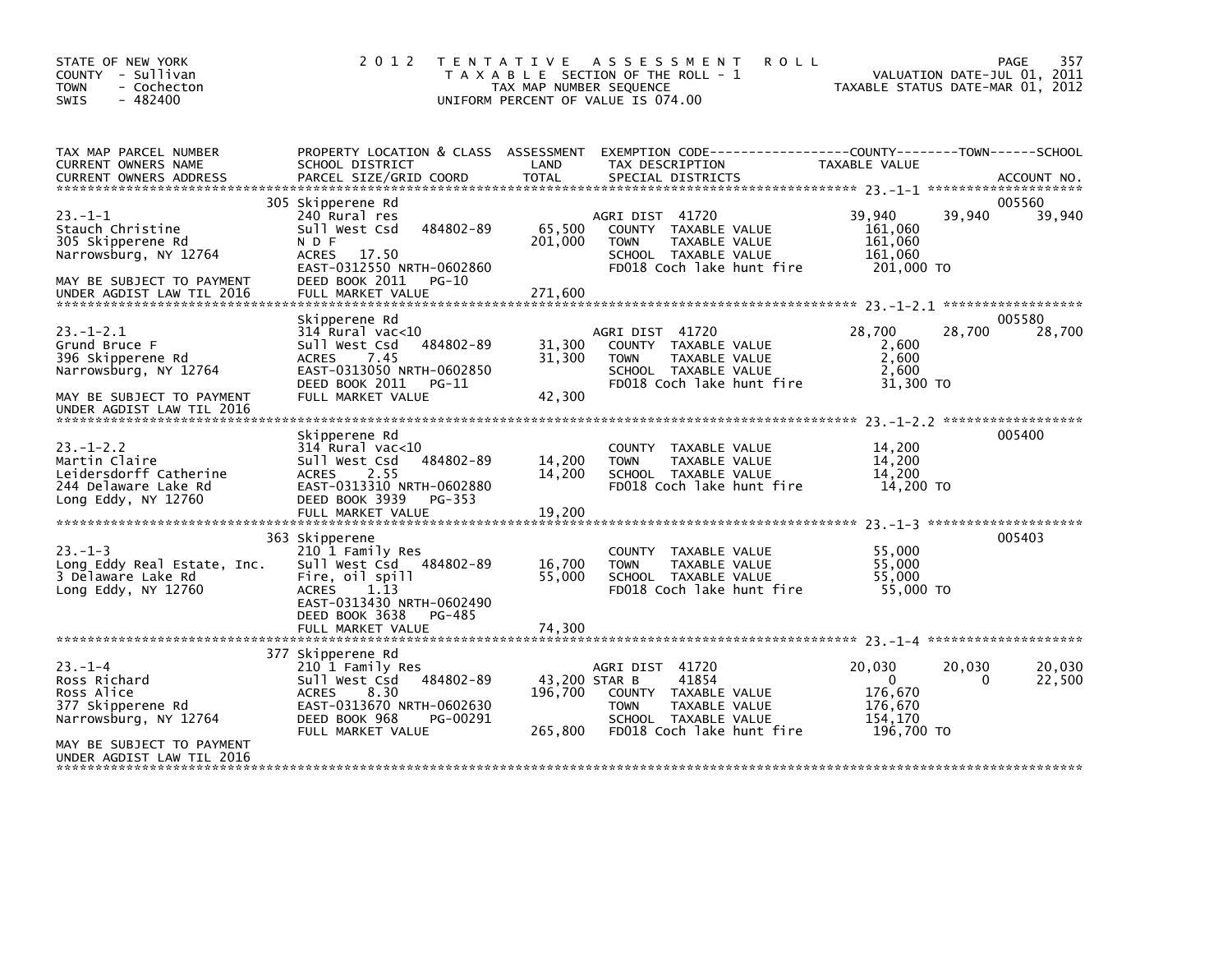| STATE OF NEW YORK<br>COUNTY - Sullivan<br><b>TOWN</b><br>- Cochecton<br>$-482400$<br><b>SWIS</b>                            | 2 0 1 2                                                                                                                                                     | T E N T A T I V E<br>A S S E S S M E N T<br><b>ROLL</b><br>T A X A B L E SECTION OF THE ROLL - 1<br>TAX MAP NUMBER SEQUENCE<br>UNIFORM PERCENT OF VALUE IS 074.00 | 358<br>PAGE<br>VALUATION DATE-JUL 01, 2011<br>TAXABLE STATUS DATE-MAR 01, 2012               |
|-----------------------------------------------------------------------------------------------------------------------------|-------------------------------------------------------------------------------------------------------------------------------------------------------------|-------------------------------------------------------------------------------------------------------------------------------------------------------------------|----------------------------------------------------------------------------------------------|
| TAX MAP PARCEL NUMBER<br>CURRENT OWNERS NAME<br><b>CURRENT OWNERS ADDRESS</b>                                               | PROPERTY LOCATION & CLASS ASSESSMENT<br>SCHOOL DISTRICT<br>PARCEL SIZE/GRID COORD                                                                           | LAND<br>TAX DESCRIPTION<br><b>TOTAL</b><br>SPECIAL DISTRICTS                                                                                                      | EXEMPTION CODE-----------------COUNTY-------TOWN------SCHOOL<br>TAXABLE VALUE<br>ACCOUNT NO. |
|                                                                                                                             | 397 Skipperene Rd                                                                                                                                           |                                                                                                                                                                   | 007921                                                                                       |
| $23. -1 - 5$<br>Krause Arthur Jr<br>397 Skipperene Rd<br>Narrowsburg, NY 12764                                              | 210 1 Family Res<br>Sull West Csd<br>484802-89<br>3.50<br><b>ACRES</b><br>EAST-0314120 NRTH-0602560<br>DEED BOOK 912<br>PG-00240                            | 41854<br>STAR B<br>27,600<br>COUNTY TAXABLE VALUE<br>79,500<br><b>TOWN</b><br>TAXABLE VALUE<br>SCHOOL TAXABLE VALUE<br>FD018 Coch lake hunt fire                  | 22,500<br>$\Omega$<br>0<br>79,500<br>79,500<br>57,000<br>79,500 TO                           |
|                                                                                                                             | FULL MARKET VALUE                                                                                                                                           | 107,400                                                                                                                                                           |                                                                                              |
| $23. - 1 - 8.1$<br>Grund Bruce<br>Grund Margaret<br>396 Skipperene Rd<br>Narrowsburg, NY 12764<br>MAY BE SUBJECT TO PAYMENT | Skipperene Rd<br>120 Field crops<br>484802-89<br>Sull West Csd<br>ACRES 56.80<br>EAST-0314850 NRTH-0601350<br>DEED BOOK 1643<br>PG-129<br>FULL MARKET VALUE | AGRI DIST 41720<br>96,400<br>COUNTY TAXABLE VALUE<br>96,400<br>TAXABLE VALUE<br><b>TOWN</b><br>SCHOOL TAXABLE VALUE<br>FD018 Coch lake hunt fire<br>130,300       | 005540<br>82,086<br>82,086<br>82,086<br>14,314<br>14.314<br>14,314<br>96,400 TO              |
| UNDER AGDIST LAW TIL 2016                                                                                                   |                                                                                                                                                             |                                                                                                                                                                   |                                                                                              |
| $23. - 1 - 8.2$<br>Grund Bruce F<br>396 Skipperene Rd<br>Narrowsburg, NY 12764                                              | 396 Skipperene Rd<br>210 1 Family Res<br>Sull West Csd<br>484802-89<br>ACRES<br>8.85<br>EAST-0314280 NRTH-0602170<br>DEED BOOK 767<br>PG-00134              | COMBAT VET 41131<br>45,100 STAR B<br>41854<br>165,000<br>COUNTY TAXABLE VALUE<br><b>TOWN</b><br>TAXABLE VALUE<br>SCHOOL TAXABLE VALUE                             | 005539<br>33,750<br>33,750<br>22,500<br>0<br>0<br>131,250<br>131,250<br>142,500              |
|                                                                                                                             | Skipperene Rd                                                                                                                                               |                                                                                                                                                                   | 005401                                                                                       |
| $23. - 1 - 8.3$<br>Ross Richard A<br>Ross Alice E<br>377 Skipperene Rd<br>Narrowsburg, NY 12764                             | 312 Vac w/imprv<br>Sull West Csd<br>484802-89<br>ACRES 15.65<br>EAST-0313530 NRTH-0601660<br>DEED BOOK 1970<br>PG-485<br>FULL MARKET VALUE                  | AGRI DIST 41720<br>53,900<br>COUNTY TAXABLE VALUE<br>83,500<br>TAXABLE VALUE<br><b>TOWN</b><br>SCHOOL TAXABLE VALUE<br>FD018 Coch lake hunt fire<br>112,800       | 49.640<br>49,640<br>49,640<br>33,860<br>33,860<br>33.860<br>83,500 TO                        |
| MAY BE SUBJECT TO PAYMENT<br>UNDER AGDIST LAW TIL 2016                                                                      |                                                                                                                                                             |                                                                                                                                                                   |                                                                                              |
| $23 - 1 - 8.4$<br>Mahon Gloria T<br>1071 Candlelight Blvd Apt 116 ACRES<br>Brookville, FL 34601                             | 421 Skipperene Rd<br>270 Mfg housing<br>484802-89<br>Sull West Csd<br>1.10<br>EAST-0314830 NRTH-0602310<br>DEED BOOK 900<br>PG-00246                        | COUNTY TAXABLE VALUE<br>11,500<br>TAXABLE VALUE<br><b>TOWN</b><br>36,800<br>SCHOOL TAXABLE VALUE<br>FD018 Coch lake hunt fire                                     | 008816<br>36,800<br>36,800<br>36,800<br>36,800 TO                                            |
|                                                                                                                             | FULL MARKET VALUE                                                                                                                                           | 49,700                                                                                                                                                            |                                                                                              |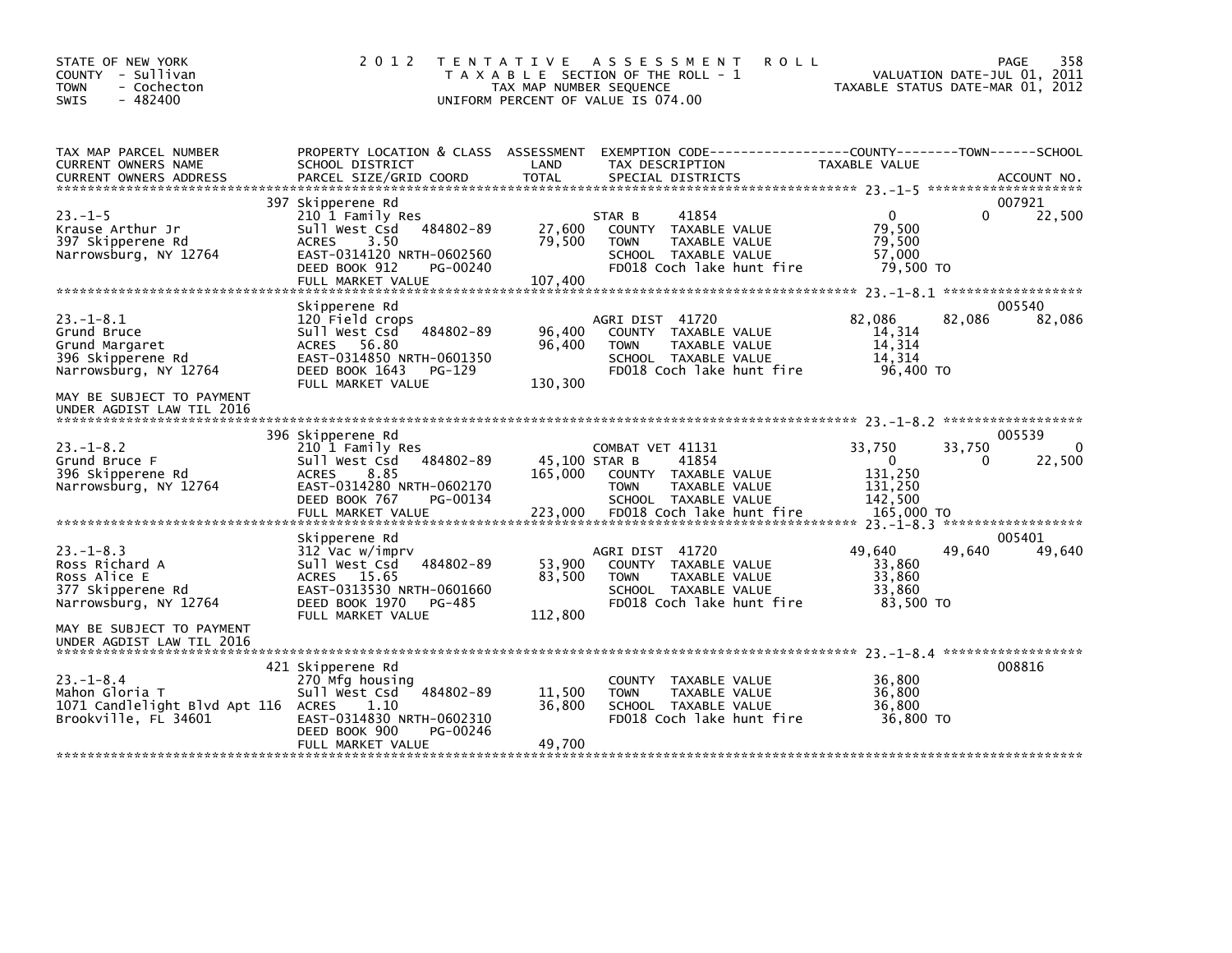| STATE OF NEW YORK<br>- Sullivan<br>COUNTY<br><b>TOWN</b><br>- Cochecton<br>$-482400$<br><b>SWIS</b>  | 2 0 1 2                                                                                                                                                                | T E N T A T I V E<br>TAX MAP NUMBER SEQUENCE | ASSESSMENT<br><b>ROLL</b><br>T A X A B L E SECTION OF THE ROLL - 1<br>UNIFORM PERCENT OF VALUE IS 074.00                               | VALUATION DATE-JUL 01, 2011<br>TAXABLE STATUS DATE-MAR 01, 2012 | 359<br>PAGE       |
|------------------------------------------------------------------------------------------------------|------------------------------------------------------------------------------------------------------------------------------------------------------------------------|----------------------------------------------|----------------------------------------------------------------------------------------------------------------------------------------|-----------------------------------------------------------------|-------------------|
| TAX MAP PARCEL NUMBER<br>CURRENT OWNERS NAME                                                         | PROPERTY LOCATION & CLASS ASSESSMENT<br>SCHOOL DISTRICT                                                                                                                | LAND                                         | TAX DESCRIPTION                                                                                                                        | TAXABLE VALUE                                                   |                   |
| $23. -1 - 9.2$<br>Ricco Joseph D<br>Ricco April D<br>54 Elm St<br>Cornwall, NY 12518                 | Tr15<br>$314$ Rural vac<10<br>Sull West Csd<br>484802-89<br><b>ACRES</b><br>4.80<br>EAST-0316106 NRTH-0601542<br>DEED BOOK 2537<br>PG-418<br>FULL MARKET VALUE         | 22,300<br>22,300<br>30,100                   | COUNTY TAXABLE VALUE<br><b>TOWN</b><br>TAXABLE VALUE<br>SCHOOL TAXABLE VALUE<br>FD018 Coch lake hunt fire                              | 22,300<br>22,300<br>22,300<br>22,300 TO                         |                   |
|                                                                                                      |                                                                                                                                                                        |                                              |                                                                                                                                        |                                                                 |                   |
| $23 - 1 - 12.1$<br>Reeves Clarence W<br>Reeves Jinni<br>7452 State Route 52<br>Narrowsburg, NY 12764 | SR 52<br>312 Vac w/imprv<br>Sull West Csd<br>484802-89<br>Lot 2<br><b>ACRES</b><br>80.03<br>EAST-0321035 NRTH-0598946                                                  | 157,500<br>159,800                           | FOREST LND 47460<br>COUNTY TAXABLE VALUE<br>TAXABLE VALUE<br><b>TOWN</b><br>SCHOOL TAXABLE VALUE<br>FD018 Coch lake hunt fire          | 109,200<br>109,200<br>50,600<br>50,600<br>50,600<br>159,800 TO  | 011880<br>109,200 |
| MAY BE SUBJECT TO PAYMENT<br>UNDER RPTL480A UNTIL 2021                                               | DEED BOOK 3567<br>$PG-1$<br>FULL MARKET VALUE                                                                                                                          | 215,900                                      |                                                                                                                                        |                                                                 |                   |
|                                                                                                      | 7460 State Route 52                                                                                                                                                    |                                              |                                                                                                                                        |                                                                 | 011879            |
| $23 - 1 - 12.2$<br>Gorzynski John<br>Gorzynski Susan<br>7460 State Route 52<br>Narrowsburg, NY 12764 | 210 1 Family Res<br>Sull West Csd<br>484802-89<br><b>ACRES</b><br>3.51<br>EAST-0319440 NRTH-0598850<br>DEED BOOK 1360<br>PG-00376                                      | 26,800<br>96.600                             | 41854<br>STAR B<br><b>COUNTY</b><br>TAXABLE VALUE<br><b>TOWN</b><br>TAXABLE VALUE<br>SCHOOL TAXABLE VALUE<br>FD018 Coch lake hunt fire | $\mathbf{0}$<br>0<br>96,600<br>96.600<br>74,100<br>96,600 TO    | 22,500            |
|                                                                                                      |                                                                                                                                                                        |                                              |                                                                                                                                        |                                                                 |                   |
| $23 - 1 - 12.3$<br>Reeves Clarence W Sr<br>Reeves Jinni<br>7452 SR 52<br>Narrowsburg, NY 12764       | 7452 SR 52<br>240 Rural res<br>Sull West Csd<br>484802-89<br>Lot $#1$<br>ACRES 17.02<br>EAST-0319790 NRTH-0599656<br>DEED BOOK 1504<br>PG-548                          | 44,800<br>111,600                            | 41854<br>STAR B<br>TAXABLE VALUE<br><b>COUNTY</b><br>TAXABLE VALUE<br><b>TOWN</b><br>SCHOOL TAXABLE VALUE<br>FD018 Coch lake hunt fire | 0<br>0<br>111,600<br>111,600<br>89,100<br>111,600 TO            | 22,500            |
|                                                                                                      | FULL MARKET VALUE                                                                                                                                                      | 150.800                                      |                                                                                                                                        |                                                                 |                   |
| $23 - 1 - 13.1$<br>Gluszak James<br>PO Box 309<br>Walker Valley, NY 12588                            | Skipperene Rd<br>311 Res vac land<br>Sull West Csd<br>484802-89<br><b>ACRES</b><br>5.01<br>EAST-0311757 NRTH-0601307<br>DEED BOOK 2011<br>PG-1230<br>FULL MARKET VALUE | 32,000<br>32,000<br>43,200                   | <b>COUNTY</b><br>TAXABLE VALUE<br>TAXABLE VALUE<br><b>TOWN</b><br>SCHOOL TAXABLE VALUE<br>FD018 Coch lake hunt fire                    | 32,000<br>32,000<br>32,000<br>32,000 TO                         | 016555            |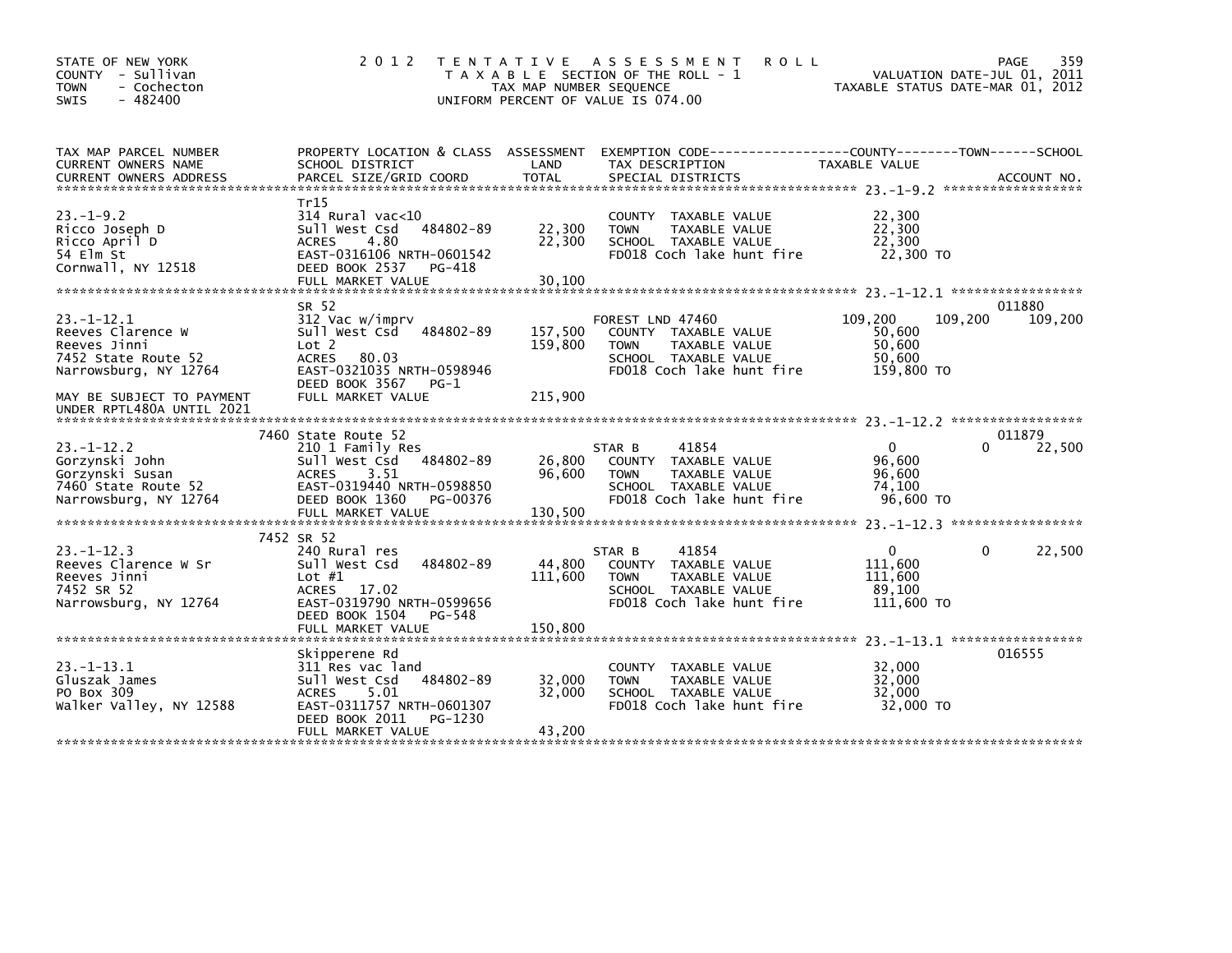| STATE OF NEW YORK<br>COUNTY - Sullivan<br>- Cochecton<br><b>TOWN</b><br>$-482400$<br>SWIS                                                                                                              | 2 0 1 2<br>T E N T A T I V E                                                                                                                                 | A S S E S S M E N T<br>T A X A B L E SECTION OF THE ROLL - 1<br>TAX MAP NUMBER SEQUENCE<br>UNIFORM PERCENT OF VALUE IS 074.00 | <b>ROLL</b>                                                                                         | VALUATION DATE-JUL 01, 2011<br>TAXABLE STATUS DATE-MAR 01, 2012 | 360<br>PAGE       |
|--------------------------------------------------------------------------------------------------------------------------------------------------------------------------------------------------------|--------------------------------------------------------------------------------------------------------------------------------------------------------------|-------------------------------------------------------------------------------------------------------------------------------|-----------------------------------------------------------------------------------------------------|-----------------------------------------------------------------|-------------------|
| TAX MAP PARCEL NUMBER<br>CURRENT OWNERS NAME                                                                                                                                                           | PROPERTY LOCATION & CLASS ASSESSMENT<br>LAND<br>SCHOOL DISTRICT                                                                                              | TAX DESCRIPTION                                                                                                               | EXEMPTION CODE-----------------COUNTY-------TOWN------SCHOOL                                        | TAXABLE VALUE                                                   |                   |
| Skipperene Rd<br>$23 - 1 - 13.2$<br>Gluszak James<br>Sull West Csd<br>159 Wilkins Rd<br>229 Committed<br>Pine Bush, NY 12566<br>ACRES 245.32<br>MAY BE SUBJECT TO PAYMENT<br>UNDER RPTL480A UNTIL 2021 | 912 Forest s480a<br>484802-89<br>forestry approved until 2<br>EAST-0314264 NRTH-0599745<br>DEED BOOK 2869<br>PG-280                                          | FOREST LND 47460<br>196,480<br>196,480<br><b>TOWN</b>                                                                         | COUNTY TAXABLE VALUE<br>TAXABLE VALUE<br>SCHOOL TAXABLE VALUE<br>FD018 Coch lake hunt fire          | 130,400<br>130,400<br>66.080<br>66,080<br>66,080<br>196,480 TO  | 016555<br>130,400 |
|                                                                                                                                                                                                        |                                                                                                                                                              |                                                                                                                               |                                                                                                     | 23. -1-14. 1 ******************                                 |                   |
| Tr 15<br>$23 - 1 - 14.1$<br>Van Swol Noel<br>Sull West Csd<br>71 Viaduct Rd<br><b>ACRES</b><br>Long Eddy, NY 12760                                                                                     | $322$ Rural vac $>10$<br>484802-89<br>20.50<br>EAST-0317282 NRTH-0598684<br>DEED BOOK 3595<br>PG-600<br>FULL MARKET VALUE                                    | 19,200<br><b>TOWN</b><br>19,200<br>25,900                                                                                     | COUNTY TAXABLE VALUE<br>TAXABLE VALUE<br>SCHOOL TAXABLE VALUE<br>FD018 Coch lake hunt fire          | 19,200<br>19,200<br>19,200<br>19,200 TO                         | 004420            |
|                                                                                                                                                                                                        |                                                                                                                                                              |                                                                                                                               |                                                                                                     |                                                                 |                   |
| 516 Skipperene<br>$23 - 1 - 15$<br>Sull West Csd<br>Wagner Chris<br>ACRES 182.11<br>Wagner Cynthia<br>516 Skipperene Rd<br>Narrowsburg, NY 12764                                                       | 283 Res w/Comuse<br>484802-89<br>EAST-0318090 NRTH-0598540<br>DEED BOOK 1940<br>PG-648                                                                       | STAR B<br>149,000<br>394,000<br><b>TOWN</b>                                                                                   | 41854<br>COUNTY TAXABLE VALUE<br>TAXABLE VALUE<br>SCHOOL TAXABLE VALUE<br>FD018 Coch lake hunt fire | 0<br>394.000<br>394,000<br>371,500<br>394,000 TO                | 014118<br>22,500  |
|                                                                                                                                                                                                        | FULL MARKET VALUE                                                                                                                                            | 532,400                                                                                                                       |                                                                                                     |                                                                 |                   |
| 7480 Rt 52<br>$23 - 1 - 16$<br>Schalck Maureen<br>7480 Rt 52<br>PO Box 5<br><b>ACRES</b><br>Narrowsburg, NY 12764                                                                                      | 210 1 Family Res<br>Sull West Csd 484802-89<br>FRNT 200.00 DPTH 470.00<br>3.94<br>EAST-0319260 NRTH-0598490<br>DEED BOOK 3615<br>PG-577<br>FULL MARKET VALUE | STAR B<br>21,600<br>101,200<br><b>TOWN</b><br>136,800                                                                         | 41854<br>COUNTY TAXABLE VALUE<br>TAXABLE VALUE<br>SCHOOL TAXABLE VALUE<br>FD018 Coch lake hunt fire | $\mathbf{0}$<br>101,200<br>101,200<br>78,700<br>101,200 TO      | 012990<br>22,500  |
| 64 Cr 112                                                                                                                                                                                              |                                                                                                                                                              |                                                                                                                               |                                                                                                     | 23. -1-17.1 *******************                                 | 012503            |
| $23 - 1 - 17.1$<br>Shelly Living Trust<br>Sull West Csd<br>3234 Irwin Ave<br>Lot B<br>Bronx, NY 10463<br><b>ACRES</b>                                                                                  | 210 1 Family Res<br>484802-89<br>2.00<br>EAST-0318411 NRTH-0598403<br>DEED BOOK 2970<br>PG-31                                                                | 21,000<br><b>TOWN</b><br>200,000                                                                                              | COUNTY TAXABLE VALUE<br>TAXABLE VALUE<br>SCHOOL TAXABLE VALUE<br>FD018 Coch lake hunt fire          | 200,000<br>200,000<br>200,000<br>200,000 TO                     |                   |
|                                                                                                                                                                                                        | FULL MARKET VALUE                                                                                                                                            | 270,300                                                                                                                       |                                                                                                     |                                                                 |                   |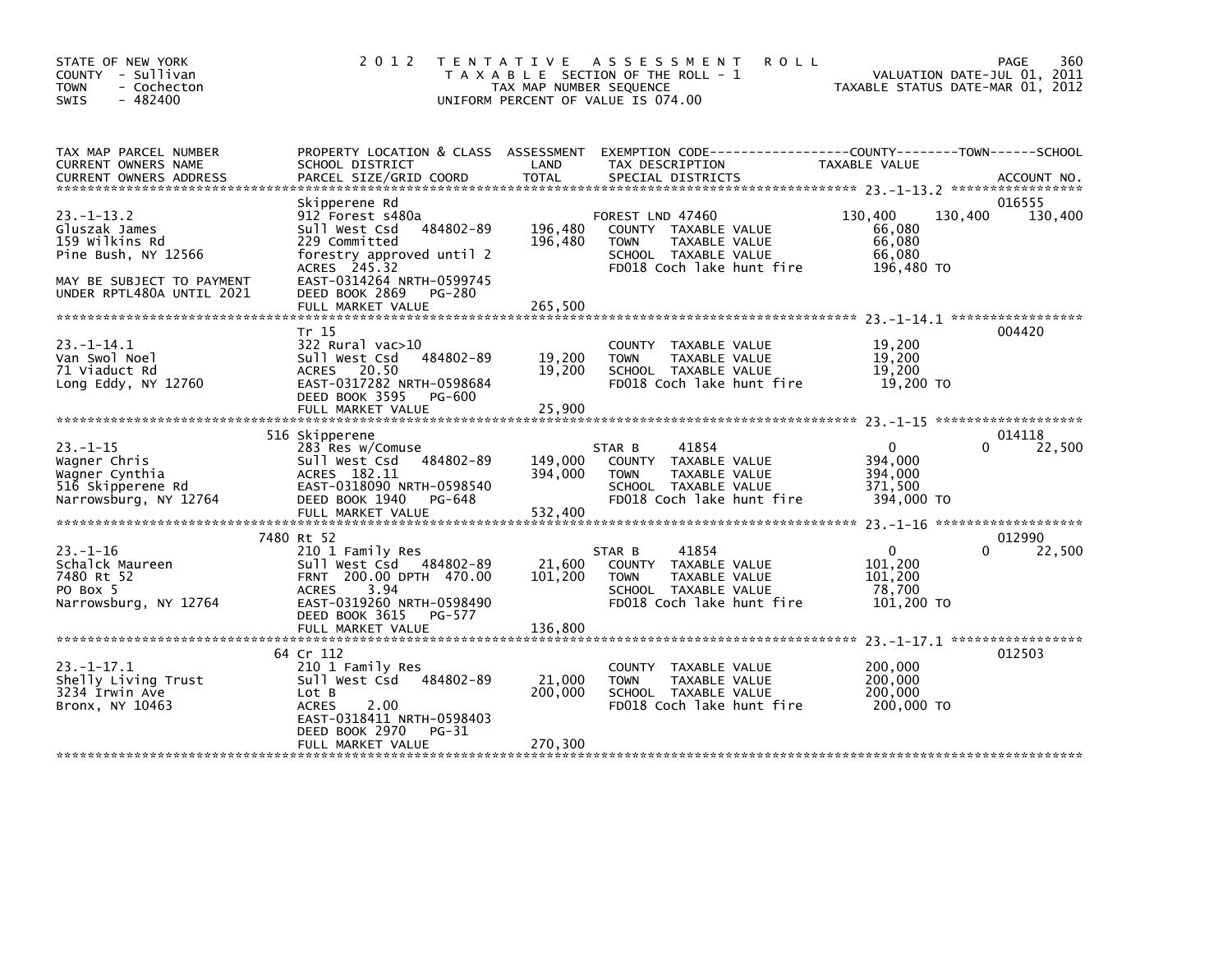| STATE OF NEW YORK<br>COUNTY - Sullivan<br>- Cochecton<br><b>TOWN</b><br>$-482400$<br>SWIS                              | 2 0 1 2                                                                                                                                                     | T E N T A T I V E<br>TAX MAP NUMBER SEQUENCE | A S S E S S M E N T<br><b>ROLL</b><br>T A X A B L E SECTION OF THE ROLL - 1<br>UNIFORM PERCENT OF VALUE IS 074.00                      | VALUATION DATE-JUL 01, 2011<br>TAXABLE STATUS DATE-MAR 01, 2012 | 361<br>PAGE      |
|------------------------------------------------------------------------------------------------------------------------|-------------------------------------------------------------------------------------------------------------------------------------------------------------|----------------------------------------------|----------------------------------------------------------------------------------------------------------------------------------------|-----------------------------------------------------------------|------------------|
| TAX MAP PARCEL NUMBER<br>CURRENT OWNERS NAME<br><b>CURRENT OWNERS ADDRESS</b>                                          | PROPERTY LOCATION & CLASS ASSESSMENT<br>SCHOOL DISTRICT<br>PARCEL SIZE/GRID COORD                                                                           | LAND<br><b>TOTAL</b>                         | EXEMPTION CODE-----------------COUNTY-------TOWN------SCHOOL<br>TAX DESCRIPTION<br>SPECIAL DISTRICTS                                   | TAXABLE VALUE                                                   | ACCOUNT NO.      |
| $23 - 1 - 17.2$<br>Mulrenin William<br>PO Box 292<br>Narrowsburg, NY 12764                                             | Cr 112<br>210 1 Family Res<br>Sull West Csd 484802-89<br>6.40<br><b>ACRES</b><br>EAST-0319680 NRTH-0598290<br>DEED BOOK 1609<br>PG-671<br>FULL MARKET VALUE | 34,200<br>92,500<br>125,000                  | <b>COUNTY</b><br>TAXABLE VALUE<br><b>TOWN</b><br>TAXABLE VALUE<br>SCHOOL TAXABLE VALUE<br>FD018 Coch lake hunt fire                    | 92,500<br>92,500<br>92,500<br>92,500 TO                         | 002770           |
|                                                                                                                        |                                                                                                                                                             |                                              |                                                                                                                                        |                                                                 |                  |
| $23 - 1 - 17.3$<br>Ciccone Eugene M<br>Ciccone Eileen A<br>245 Cr 112<br>Cochecton, NY 12726                           | 245 Cr 112<br>210 1 Family Res<br>Sull West Csd<br>484802-89<br>6.40 BANKC030981<br><b>ACRES</b><br>EAST-0318746 NRTH-0597921<br>DEED BOOK 302<br>PG-351    | 36,800<br>123,400                            | TAXABLE VALUE<br><b>COUNTY</b><br>TAXABLE VALUE<br><b>TOWN</b><br>SCHOOL TAXABLE VALUE<br>FD018 Coch lake hunt fire                    | 123,400<br>123,400<br>123,400<br>123,400 TO                     | 016123           |
|                                                                                                                        | FULL MARKET VALUE                                                                                                                                           | 166.800                                      |                                                                                                                                        |                                                                 |                  |
|                                                                                                                        | 7498 Rt 52                                                                                                                                                  |                                              |                                                                                                                                        |                                                                 |                  |
| $23. -1 - 17.4$<br>Washko Mary<br>Drewett Sharyl<br>7498 NYS Rt 52<br>Narrowsburg, NY 12764                            | 210 1 Family Res<br>Sull West Csd 484802-89<br>Lot A<br>2.01<br><b>ACRES</b><br>EAST-0318319 NRTH-0598153<br>DEED BOOK 2459<br>PG-189                       | 20,200<br>161,500                            | 41854<br>STAR B<br><b>COUNTY</b><br>TAXABLE VALUE<br>TAXABLE VALUE<br><b>TOWN</b><br>SCHOOL TAXABLE VALUE<br>FD018 Coch lake hunt fire | $\Omega$<br>0<br>161.500<br>161,500<br>139,000<br>161,500 TO    | 22,500           |
|                                                                                                                        | FULL MARKET VALUE                                                                                                                                           | 218,200                                      |                                                                                                                                        |                                                                 |                  |
| $23 - 1 - 18$<br>Grasso Rosario S<br>Grasso Lauren A<br>PO Box 64                                                      | 7511 State Route 52<br>210 1 Family Res<br>Sull West Csd<br>484802-89<br>5.81<br><b>ACRES</b><br>EAST-0318363 NRTH-0597283                                  | 34,800<br>154,600                            | 41834<br>STAR EN<br>COUNTY TAXABLE VALUE<br><b>TOWN</b><br>TAXABLE VALUE<br>SCHOOL TAXABLE VALUE                                       | $\Omega$<br>0<br>154,600<br>154,600<br>107.950                  | 014115<br>46,650 |
| Bethel, NY 12720                                                                                                       | DEED BOOK 2010<br>PG-59036<br>FULL MARKET VALUE                                                                                                             | 208,900                                      | FD018 Coch lake hunt fire                                                                                                              | 154,600 TO                                                      |                  |
|                                                                                                                        | Daub Rd                                                                                                                                                     |                                              |                                                                                                                                        | 23. -1-20 *********************                                 | 003480           |
| $23 - 1 - 20$<br>Parker David<br>Parker Hegener Mary<br>31 Gramercy Park South Apt 1A ACRES<br>New York, NY 10003-1733 | 210 1 Family Res<br>Sull West Csd 484802-89<br>FRNT 115.00 DPTH 250.00<br>0.63<br>EAST-0321980 NRTH-0597600<br>DEED BOOK 1069<br>PG-00347                   | 13,700<br>34,500                             | TAXABLE VALUE<br><b>COUNTY</b><br>TAXABLE VALUE<br><b>TOWN</b><br>SCHOOL TAXABLE VALUE<br>FD018 Coch lake hunt fire                    | 34,500<br>34,500<br>34,500<br>34,500 TO                         |                  |
|                                                                                                                        | FULL MARKET VALUE                                                                                                                                           | 46,600                                       |                                                                                                                                        |                                                                 |                  |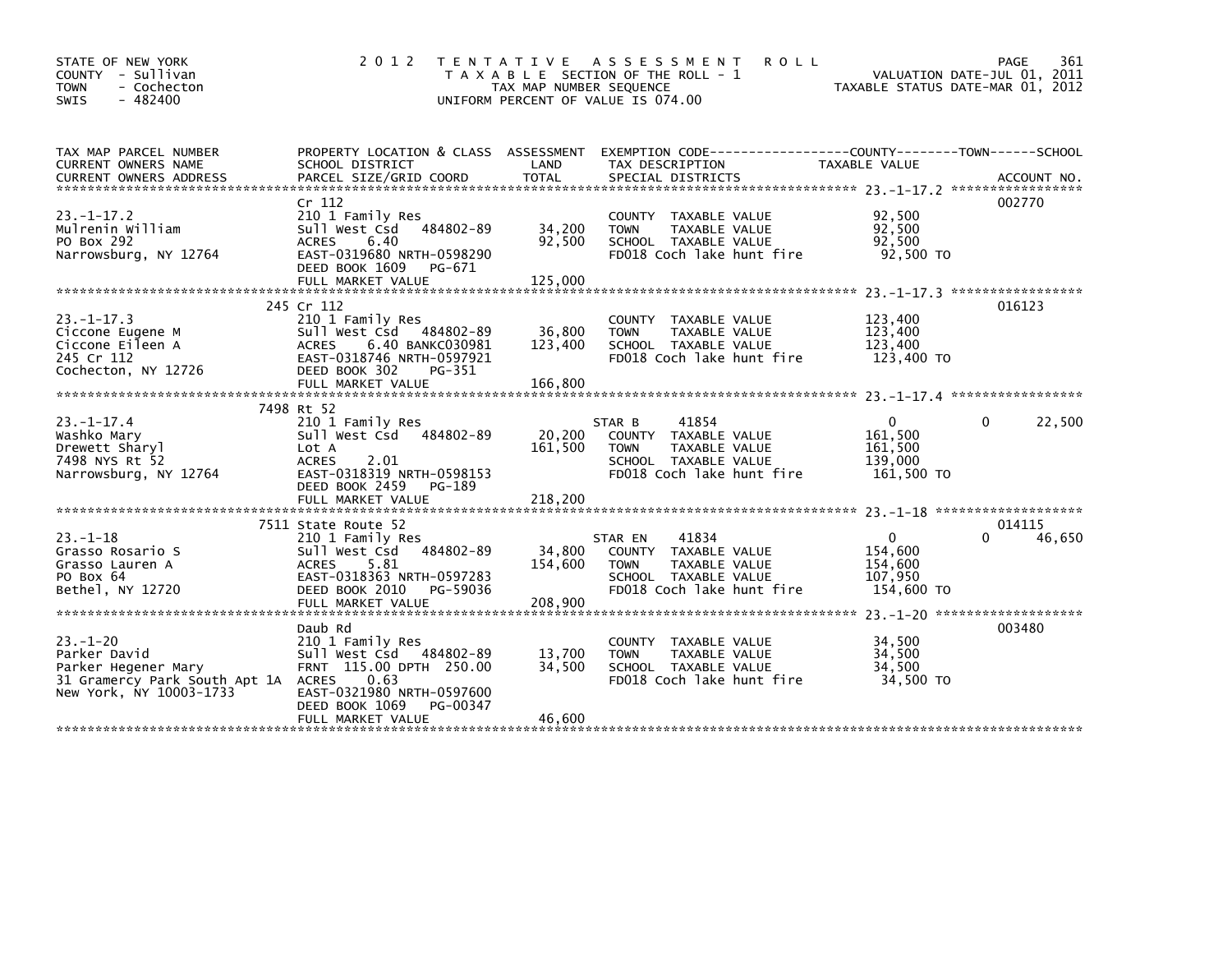| STATE OF NEW YORK<br>COUNTY - Sullivan<br>- Cochecton<br><b>TOWN</b><br>$-482400$<br><b>SWIS</b>                                                       | 2 0 1 2                                                                                                                                                              | ASSESSMENT<br><b>ROLL</b><br>T E N T A T I V E<br>T A X A B L E SECTION OF THE ROLL - 1<br>TAX MAP NUMBER SEQUENCE<br>UNIFORM PERCENT OF VALUE IS 074.00                                        | 362<br>PAGE<br>VALUATION DATE-JUL 01, 2011<br>TAXABLE STATUS DATE-MAR 01, 2012                                                                 |
|--------------------------------------------------------------------------------------------------------------------------------------------------------|----------------------------------------------------------------------------------------------------------------------------------------------------------------------|-------------------------------------------------------------------------------------------------------------------------------------------------------------------------------------------------|------------------------------------------------------------------------------------------------------------------------------------------------|
| TAX MAP PARCEL NUMBER<br>CURRENT OWNERS NAME<br><b>CURRENT OWNERS ADDRESS</b>                                                                          | PROPERTY LOCATION & CLASS ASSESSMENT<br>SCHOOL DISTRICT<br>PARCEL SIZE/GRID COORD                                                                                    | LAND<br>TAX DESCRIPTION<br><b>TOTAL</b><br>SPECIAL DISTRICTS                                                                                                                                    | EXEMPTION CODE-----------------COUNTY-------TOWN------SCHOOL<br>TAXABLE VALUE<br>ACCOUNT NO.                                                   |
| $23. - 1 - 21.1$<br>Hofer Richard V<br>Hofer Zachary<br>208 Daub Rd<br>Narrowsburg, NY 12764<br>MAY BE SUBJECT TO PAYMENT<br>UNDER AGDIST LAW TIL 2016 | 208 Daub Rd<br>240 Rural res<br>484802-89<br>Sull West Csd<br>ACRES 104.50<br>EAST-0321022 NRTH-0597422<br>DEED BOOK 2010<br>PG-57370<br>FULL MARKET VALUE           | 41121<br>WAR VET<br>134,700 AGRI DIST 41720<br>219,300 STAR EN<br>41834<br>COUNTY TAXABLE VALUE<br><b>TOWN</b><br>TAXABLE VALUE<br>296,400<br>SCHOOL TAXABLE VALUE<br>FD018 Coch lake hunt fire | 006496<br>0<br>20,250<br>20,250<br>53,010<br>53,010<br>53,010<br>46,650<br>$\Omega$<br>$\Omega$<br>146,040<br>146,040<br>119,640<br>219,300 TO |
| $23 - 1 - 21.2$<br>Jaffee Adrian<br>Jaffee Christina A<br>219 Daub Rd<br>Narrowsburg, NY 12764                                                         | 219 Daub Rd<br>270 Mfg housing<br>484802-89<br>Sull West Csd<br>2.76<br><b>ACRES</b><br>EAST-0321927 NRTH-0597501<br>DEED BOOK 1856<br>PG-19<br>FULL MARKET VALUE    | 41121<br>WAR VET<br>24,000 STAR B<br>41854<br>51,200<br>COUNTY<br>TAXABLE VALUE<br><b>TOWN</b><br>TAXABLE VALUE<br>SCHOOL TAXABLE VALUE<br>FD018 Coch lake hunt fire<br>69.200                  | 007700<br>7,680<br>$\Omega$<br>7,680<br>22,500<br>$\mathbf{0}$<br>0<br>43,520<br>43,520<br>28,700<br>51,200 TO                                 |
| $23 - 1 - 21.4$<br>Daley Patrick<br>Kufta Adriane<br>408 W 48Th St Apt 3fw<br>New York, NY 10036                                                       | Tr 42<br>$322$ Rural vac $>10$<br>Sull West Csd<br>484802-89<br><b>ACRES</b><br>15.30<br>EAST-0319880 NRTH-0596850<br>DEED BOOK 1807<br>PG-0114<br>FULL MARKET VALUE | COUNTY TAXABLE VALUE<br>38,600<br><b>TOWN</b><br>TAXABLE VALUE<br>38,600<br>SCHOOL TAXABLE VALUE<br>FD018 Coch lake hunt fire<br>52,200                                                         | 008485<br>38,600<br>38,600<br>38.600<br>38,600 TO                                                                                              |
| $23 - 1 - 22$<br>O'farrell Sheila<br>7 Chateau Ridge Dr<br>Greenwich, CT 06831                                                                         | Tr 42<br>322 Rural vac>10<br>484802-89<br>Sull West Csd<br>ACRES 21.00<br>EAST-0322548 NRTH-0596237<br>DEED BOOK 2166<br><b>PG-96</b><br>FULL MARKET VALUE           | <b>COUNTY</b><br>TAXABLE VALUE<br>40,500<br><b>TOWN</b><br>TAXABLE VALUE<br>40.500<br>SCHOOL TAXABLE VALUE<br>FD018 Coch lake hunt fire<br>54,700                                               | 002900<br>40,500<br>40,500<br>40.500<br>40.500 TO                                                                                              |
| $23 - 1 - 23$<br>Coleman Allen R<br>424 Fostertown Rd<br>Newburgh, NY 12550                                                                            | 237 Daub Rd<br>270 Mfg housing<br>Sull West Csd<br>484802-89<br>combo<br>7.97<br><b>ACRES</b><br>EAST-0321666 NRTH-0597137<br>DEED BOOK 1388<br>PG-165               | COUNTY TAXABLE VALUE<br>28,500<br>TAXABLE VALUE<br><b>TOWN</b><br>65,700<br>SCHOOL TAXABLE VALUE<br>FD018 Coch lake hunt fire                                                                   | 009490<br>65,700<br>65,700<br>65,700<br>65,700 TO                                                                                              |
|                                                                                                                                                        | FULL MARKET VALUE                                                                                                                                                    | 88,800                                                                                                                                                                                          |                                                                                                                                                |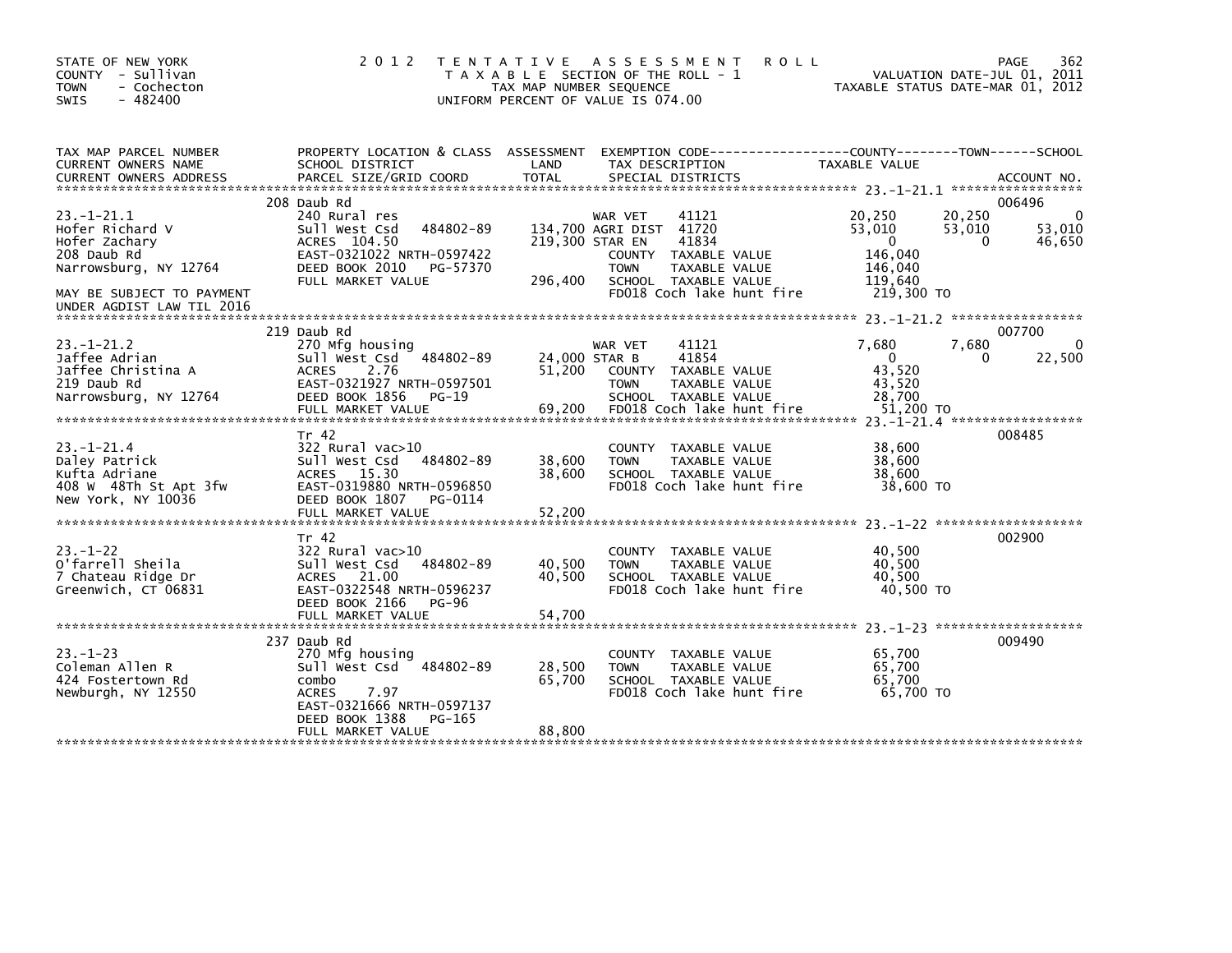| STATE OF NEW YORK   | 2012 TENTATIVE ASSESSMENT ROLL        | PAGE                             | 363             |
|---------------------|---------------------------------------|----------------------------------|-----------------|
| COUNTY - Sullivan   | T A X A B L E SECTION OF THE ROLL - 1 | VALUATION DATE-JUL 01, 2011      |                 |
| TOWN<br>- Cochecton | MAP SECTION - 023                     | TAXABLE STATUS DATE-MAR 01, 2012 |                 |
| - 482400<br>SWIS    | $SUB - SECTION -$                     |                                  | RPS150/V04/L015 |
|                     | UNIFORM PERCENT OF VALUE IS 074.00    | CURRENT DATE 4/20/2012           |                 |

| <b>CODE</b> | DISTRICT NAME        | <b>PARCELS</b> | TOTAL EXTENSION<br>TYPF | EXTENSION<br>VALUE | AD VALOREM<br>VALUE | <b>FXFMPT</b><br>AMOUNT | <b>TAXABLE</b><br>VALUE |
|-------------|----------------------|----------------|-------------------------|--------------------|---------------------|-------------------------|-------------------------|
|             | FD018 Coch lake hunt |                | 30 TOTAL                |                    | 3274.380            |                         | 3274.380                |

# \*\*\* S C H O O L D I S T R I C T S U M M A R Y \*\*\*

| <b>CODE</b> | DISTRICT NAME   | <b>TOTAL</b><br><b>PARCELS</b> | ASSESSED<br>LAND | ASSESSED<br><b>TOTAL</b> | <b>EXEMPT</b><br><b>AMOUNT</b> | <b>TOTAL</b><br><b>TAXABLE</b> | <b>STAR</b><br><b>AMOUNT</b> | <b>STAR</b><br><b>TAXABLE</b> |
|-------------|-----------------|--------------------------------|------------------|--------------------------|--------------------------------|--------------------------------|------------------------------|-------------------------------|
| 484802      | Su1<br>West Csd | 30                             | 1502.080         | 3274.380                 | 513,006                        | 2761.374                       | 295.800                      | 2465,574                      |
|             | SUB-TOTAL       | 30                             | 1502.080         | 3274.380                 | 513.006                        | 2761.374                       | 295.800                      | 2465,574                      |
| 484889      | West Sull Lib   | 30                             | 1502.080         | 3274.380                 | 513,006                        | 2761.374                       | 295,800                      | 2465,574                      |
|             | <b>TOTAL</b>    | 60                             | 3004.160         | 6548.760                 | 1026,012                       | 5522,748                       | 591,600                      | 4931,148                      |

\*\*\* S Y S T E M C O D E S S U M M A R Y \*\*\*

NO SYSTEM EXEMPTIONS AT THIS LEVEL

| <b>CODE</b>                                        | DESCRIPTION                                                                           | <b>TOTAL</b><br><b>PARCELS</b> | <b>COUNTY</b>                                     | <b>TOWN</b>                                       | <b>SCHOOL</b>                                      |
|----------------------------------------------------|---------------------------------------------------------------------------------------|--------------------------------|---------------------------------------------------|---------------------------------------------------|----------------------------------------------------|
| 41121<br>41131<br>41720<br>41834<br>41854<br>47460 | WAR VET<br>COMBAT VET<br>AGRI DIST<br>STAR EN<br>STAR B<br><b>FOREST LND</b><br>TOTAL | 22                             | 27,930<br>33,750<br>273,406<br>239,600<br>574,686 | 27,930<br>33,750<br>273.406<br>239,600<br>574,686 | 273,406<br>93,300<br>202,500<br>239,600<br>808,806 |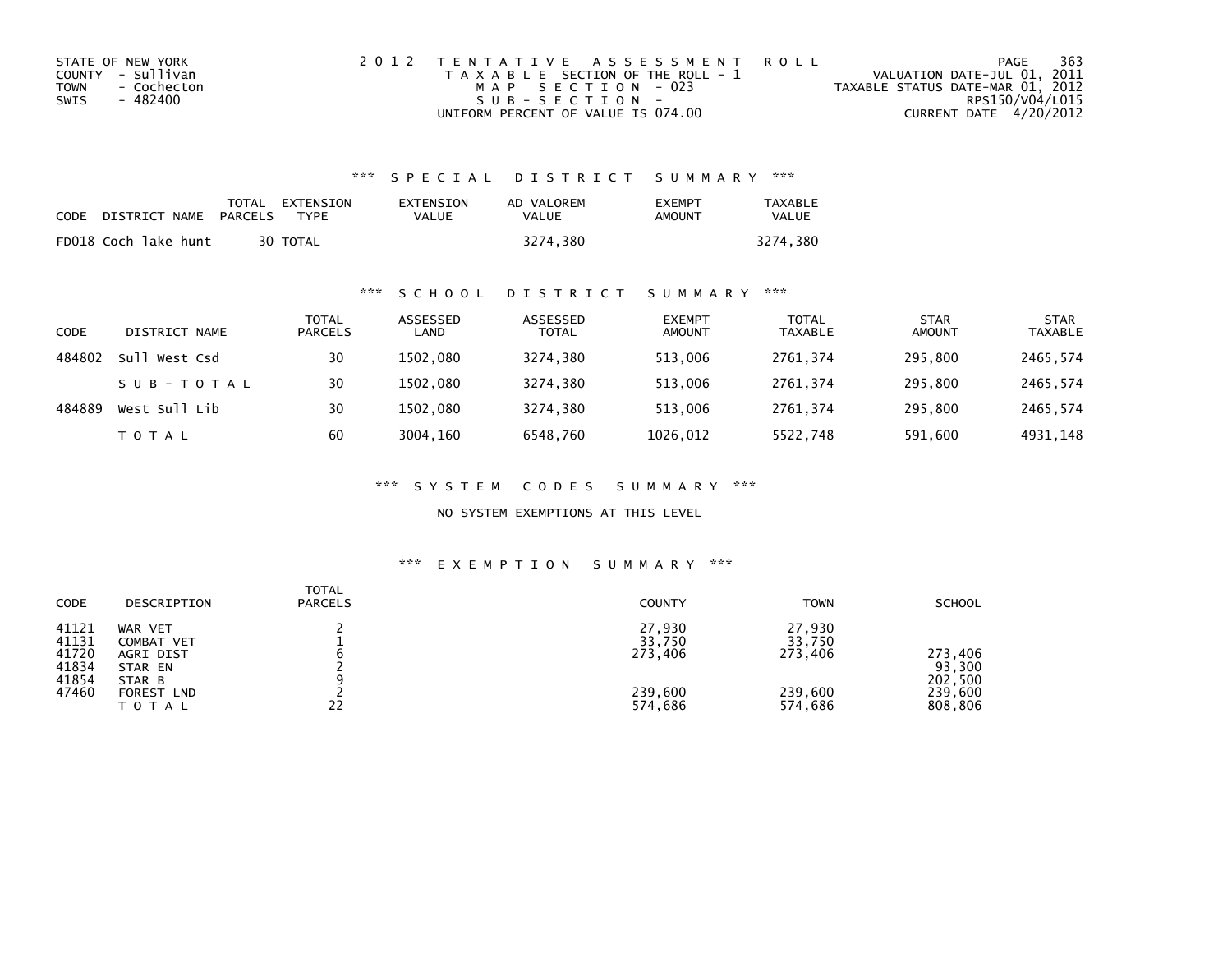| STATE OF NEW YORK<br>COUNTY - Sullivan |             | 2012 TENTATIVE ASSESSMENT ROLL | T A X A B L E SECTION OF THE ROLL - 1 | VALUATION DATE-JUL 01, 2011      | PAGE            | 364 |
|----------------------------------------|-------------|--------------------------------|---------------------------------------|----------------------------------|-----------------|-----|
| <b>TOWN</b>                            | - Cochecton |                                | MAP SECTION - 023                     | TAXABLE STATUS DATE-MAR 01, 2012 |                 |     |
| - 482400<br>SWIS                       |             |                                | $SUB - SECTION -$                     |                                  | RPS150/V04/L015 |     |
|                                        |             |                                | UNIFORM PERCENT OF VALUE IS 074.00    | CURRENT DATE 4/20/2012           |                 |     |

| ROLL       | DESCRIPTION    | <b>TOTAL</b>   | ASSESSED | <b>\SSESSED</b> | <b>TAXABLE</b> | <b>TAXABLE</b> | <b>TAXABLE</b> | <b>STAR</b>    |
|------------|----------------|----------------|----------|-----------------|----------------|----------------|----------------|----------------|
| <b>SEC</b> |                | <b>PARCELS</b> | LAND     | <b>TOTAL</b>    | COUNTY         | <b>TOWN</b>    | <b>SCHOOL</b>  | <b>TAXABLE</b> |
|            | <b>TAXABLE</b> | 30             | 1502.080 | ,380<br>つつフィ    | 2699,694       | 2699,694       | 2761.374       | 2465,574       |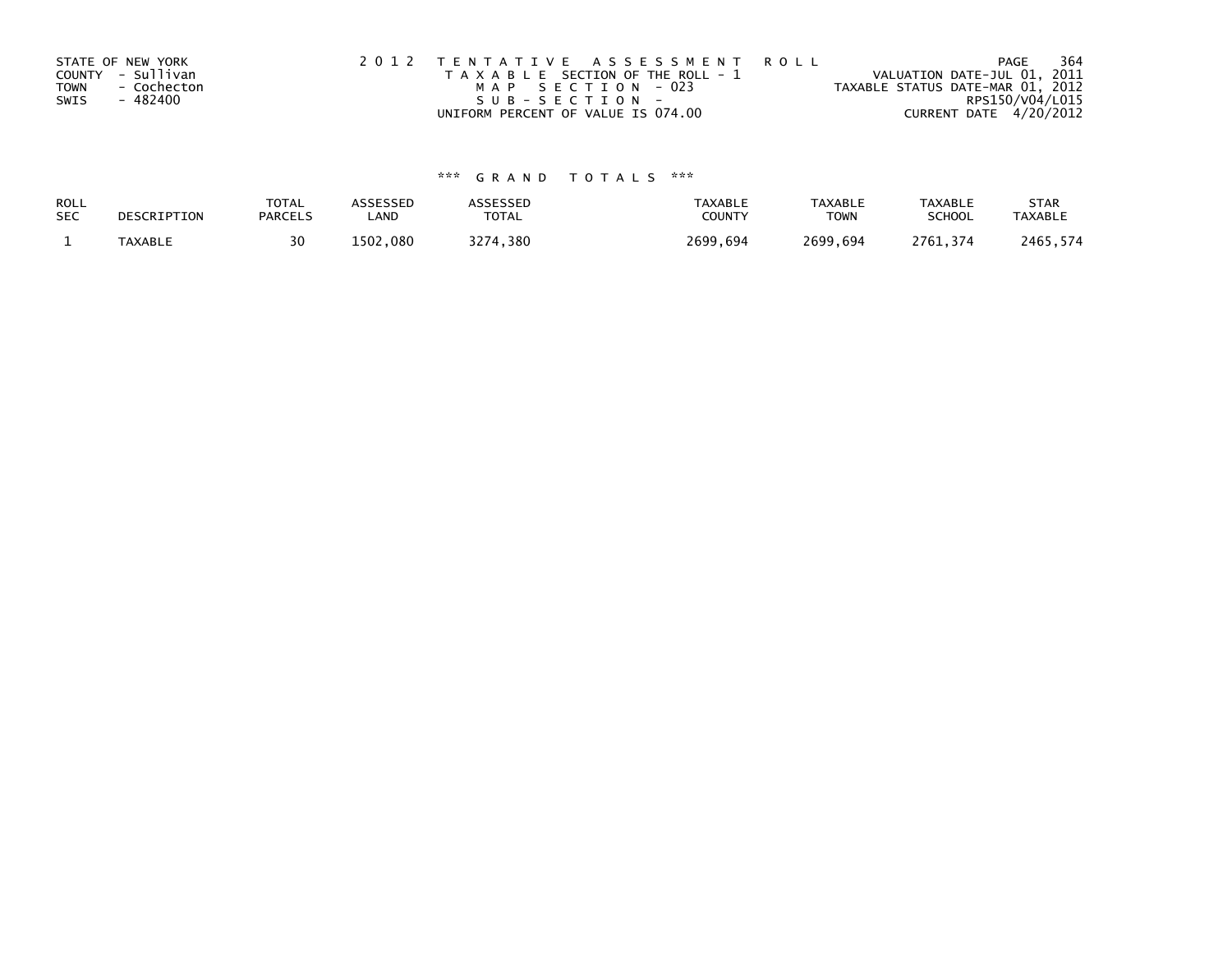| STATE OF NEW YORK<br>COUNTY - Sullivan<br>- Cochecton<br><b>TOWN</b><br>$-482400$<br><b>SWIS</b> | 2 0 1 2                                                                                                                                                                                | TAX MAP NUMBER SEQUENCE      | TENTATIVE ASSESSMENT<br><b>ROLL</b><br>T A X A B L E SECTION OF THE ROLL - 1<br>UNIFORM PERCENT OF VALUE IS 074.00           | TAXABLE STATUS DATE-MAR 01, 2012                        | 365<br>PAGE<br>VALUATION DATE-JUL 01, 2011 |
|--------------------------------------------------------------------------------------------------|----------------------------------------------------------------------------------------------------------------------------------------------------------------------------------------|------------------------------|------------------------------------------------------------------------------------------------------------------------------|---------------------------------------------------------|--------------------------------------------|
| TAX MAP PARCEL NUMBER<br><b>CURRENT OWNERS NAME</b>                                              | PROPERTY LOCATION & CLASS ASSESSMENT<br>SCHOOL DISTRICT                                                                                                                                | LAND                         | EXEMPTION CODE-----------------COUNTY-------TOWN------SCHOOL<br>TAX DESCRIPTION                                              | TAXABLE VALUE                                           |                                            |
| $24. - 1 - 1.2$<br>Abplanalp Cameron<br>PO Box 265<br>Lake Huntington, NY 12752                  | Daub Rd<br>$314$ Rural vac< $10$<br>Sull West Csd 484802-89<br>Lot 2 Of Sub Div<br><b>ACRES</b><br>2.03<br>EAST-0322298 NRTH-0598044<br>DEED BOOK 1937<br>PG-0180<br>FULL MARKET VALUE | 15,100<br>15,100<br>20,400   | COUNTY<br>TAXABLE VALUE<br>TAXABLE VALUE<br><b>TOWN</b><br>SCHOOL TAXABLE VALUE<br>FD018 Coch lake hunt fire                 | 15,100<br>15,100<br>15,100<br>15,100 TO                 |                                            |
| $24. -1 - 1.3$<br>Abplanalp Cameron<br>PO Box 265<br>Lake Huntington, NY 12752                   | Tr 42<br>$314$ Rural vac<10<br>Sull West Csd 484802-89<br>Lot 3 Of Sub Div<br><b>ACRES</b><br>2.04<br>EAST-0322198 NRTH-0597787<br>DEED BOOK 2273<br>$PG-59$<br>FULL MARKET VALUE      | 12,200<br>12,200<br>16,500   | COUNTY TAXABLE VALUE<br><b>TOWN</b><br>TAXABLE VALUE<br>SCHOOL TAXABLE VALUE<br>FD018 Coch lake hunt fire                    | 12,200<br>12,200<br>12,200<br>12,200 TO                 |                                            |
|                                                                                                  |                                                                                                                                                                                        |                              |                                                                                                                              |                                                         |                                            |
| $24. -1 - 1.11$<br>Disanto Michael A<br>Disanto Shari L<br>146 Daub Rd<br>Narrowsburg, NY 12764  | 146 Daub Rd<br>210 1 Family Res<br>Sull West Csd<br>484802-89<br><b>ACRES</b><br>5.95<br>EAST-0322540 NRTH-0598710<br>DEED BOOK 2283<br>PG-673<br>FULL MARKET VALUE                    | 35,300<br>146,900<br>198,500 | 41854<br>STAR B<br>COUNTY TAXABLE VALUE<br>TAXABLE VALUE<br><b>TOWN</b><br>SCHOOL TAXABLE VALUE<br>FD018 Coch lake hunt fire | $\Omega$<br>146.900<br>146,900<br>124,400<br>146,900 TO | 010940<br>22,500<br>0                      |
| $24. -1 - 1.12$<br>Kirk Julianna<br>9 Trout Ponds Ct<br>Brookhaven, NY 11719                     | Tr 42<br>$314$ Rural vac<10<br>Sull West Csd 484802-89<br>FRNT 149.00 DPTH 305.00<br>EAST-0322550 NRTH-0598400<br>DEED BOOK 1661<br>PG-0224<br>FULL MARKET VALUE                       | 5,600<br>5.600<br>7,600      | COUNTY TAXABLE VALUE<br>TAXABLE VALUE<br><b>TOWN</b><br>SCHOOL TAXABLE VALUE<br>FD018 Coch lake hunt fire                    | 5.600<br>5,600<br>5.600<br>5,600 TO                     | 004570                                     |
| $24. -1 - 1.21$<br>O'Farrell Sheila<br>7 Chateau Ridge Rd<br>Greenwich, CT 06831                 | Tr 42<br>$322$ Rural vac $>10$<br>484802-89<br>Sull West Csd<br>ACRES 27.10<br>EAST-0323550 NRTH-0597430<br>DEED BOOK 3389<br>PG-680                                                   | 69,900<br>69,900             | TAXABLE VALUE<br><b>COUNTY</b><br><b>TOWN</b><br>TAXABLE VALUE<br>SCHOOL TAXABLE VALUE<br>FD018 Coch lake hunt fire          | 69,900<br>69,900<br>69,900<br>69.900 TO                 | 003670                                     |
|                                                                                                  | FULL MARKET VALUE                                                                                                                                                                      | 94,500                       |                                                                                                                              |                                                         |                                            |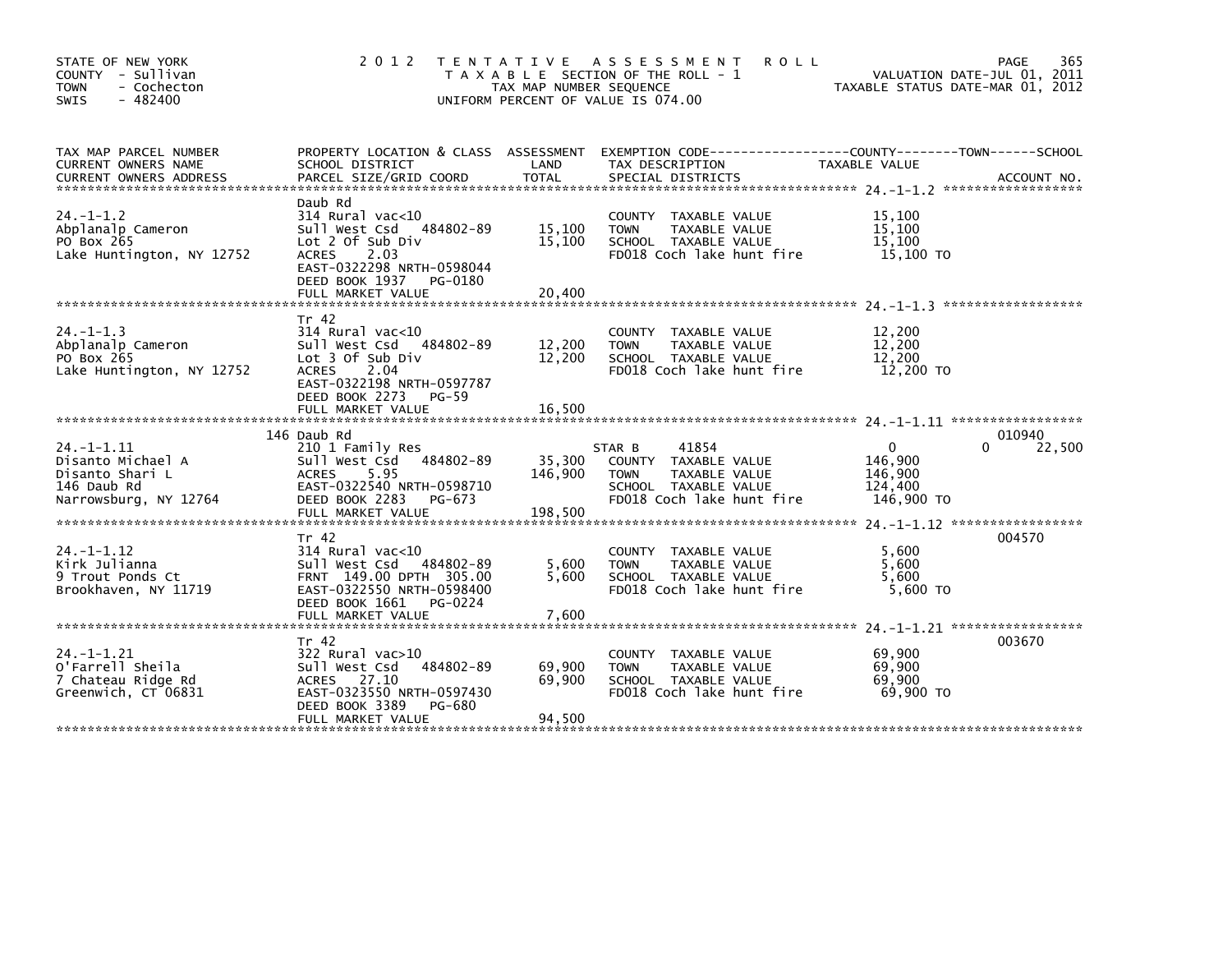| STATE OF NEW YORK<br>COUNTY - Sullivan<br>- Cochecton<br><b>TOWN</b><br>$-482400$<br><b>SWIS</b>                                 | 2 0 1 2                                                                                                                                                                              | TAX MAP NUMBER SEQUENCE      | TENTATIVE ASSESSMENT<br><b>ROLL</b><br>T A X A B L E SECTION OF THE ROLL - 1<br>UNIFORM PERCENT OF VALUE IS 074.00           | TAXABLE STATUS DATE-MAR 01, 2012                            | 366<br>PAGE<br>VALUATION DATE-JUL 01, 2011 |
|----------------------------------------------------------------------------------------------------------------------------------|--------------------------------------------------------------------------------------------------------------------------------------------------------------------------------------|------------------------------|------------------------------------------------------------------------------------------------------------------------------|-------------------------------------------------------------|--------------------------------------------|
| TAX MAP PARCEL NUMBER<br>CURRENT OWNERS NAME<br><b>CURRENT OWNERS ADDRESS</b>                                                    | PROPERTY LOCATION & CLASS ASSESSMENT<br>SCHOOL DISTRICT<br>PARCEL SIZE/GRID COORD                                                                                                    | LAND<br><b>TOTAL</b>         | TAX DESCRIPTION<br>SPECIAL DISTRICTS                                                                                         | TAXABLE VALUE                                               | ACCOUNT NO.                                |
|                                                                                                                                  | 162 Daub Rd                                                                                                                                                                          |                              |                                                                                                                              |                                                             | 016761                                     |
| $24. -1 - 1.22$<br>Abplanalp Cameron<br>PO Box 265<br>Lake Huntington, NY 12752                                                  | 210 1 Family Res<br>Sull West Csd 484802-89<br>Lot 1 Of Sub Div<br><b>ACRES</b><br>4.39<br>EAST-0322380 NRTH-0598320<br>DEED BOOK 1937 PG-0180                                       | 29,900<br>92,500             | 41854<br>STAR B<br>COUNTY TAXABLE VALUE<br>TAXABLE VALUE<br><b>TOWN</b><br>SCHOOL TAXABLE VALUE<br>FD018 Coch lake hunt fire | $\overline{0}$<br>92,500<br>92,500<br>70,000<br>92,500 TO   | 22,500<br>$\Omega$                         |
|                                                                                                                                  | FULL MARKET VALUE                                                                                                                                                                    | 125,000                      |                                                                                                                              |                                                             |                                            |
| $24. -1 - 1.23$<br>O'Farrell Sheila<br>7 Chateau Ridge Rd<br>Greenwich, CT 06831                                                 | 141 Daub Rd<br>240 Rural res<br>484802-89<br>Sull West Csd<br>ACRES 16.60<br>EAST-0323110 NRTH-0598130<br>DEED BOOK 3389<br>PG-680<br>FULL MARKET VALUE                              | 64,200<br>136,600<br>184,600 | COUNTY TAXABLE VALUE<br><b>TOWN</b><br>TAXABLE VALUE<br>SCHOOL TAXABLE VALUE<br>FD018 Coch lake hunt fire                    | 136,600<br>136,600<br>136,600<br>136,600 TO                 | 014594                                     |
|                                                                                                                                  | 169 Daub Rd                                                                                                                                                                          |                              |                                                                                                                              |                                                             | 011227                                     |
| 24. –1–1.24<br>Jacobi Linda<br>169 Daub Rd<br>Narrowsburg, NY 12764                                                              | 210 1 Family Res<br>Sull West Csd 484802-89<br>FRNT 315.00 DPTH<br><b>ACRES</b><br>6.00<br>EAST-0322932 NRTH-0597733<br>DEED BOOK 2011<br>PG-1176<br>FULL MARKET VALUE               | 46,400<br>214,300<br>289,600 | 41854<br>STAR B<br>COUNTY TAXABLE VALUE<br>TAXABLE VALUE<br><b>TOWN</b><br>SCHOOL TAXABLE VALUE<br>FD018 Coch lake hunt fire | $\mathbf{0}$<br>214,300<br>214,300<br>191,800<br>214,300 TO | 22,500<br>0                                |
|                                                                                                                                  |                                                                                                                                                                                      |                              |                                                                                                                              |                                                             |                                            |
| $24. - 1 - 4$<br>Indelicato Salvatore<br>Indelicato Helene<br>285 Tyler Rd<br>Narrowsburg, NY 12764                              | Tr 41<br>$322$ Rural vac $>10$<br>Sull West Csd 484802-89<br>24.-1-21 Now Po 24.-1-4<br>ACRES 86.10<br>EAST-0324455 NRTH-0597560<br>DEED BOOK 1181<br>PG-00169<br>FULL MARKET VALUE  | 86,100<br>86,100<br>116,400  | COUNTY TAXABLE VALUE<br>TAXABLE VALUE<br><b>TOWN</b><br>SCHOOL TAXABLE VALUE<br>FD018 Coch lake hunt fire                    | 86,100<br>86,100<br>86,100<br>86,100 TO                     | 002860                                     |
|                                                                                                                                  |                                                                                                                                                                                      |                              |                                                                                                                              |                                                             |                                            |
| $24. - 1 - 6$<br>Indelicato Salvatore<br>Indelicato Helene<br>285 Tyler Rd<br>Narrowsburg, NY 12764<br>MAY BE SUBJECT TO PAYMENT | Tr 30<br>$314$ Rural vac<10<br>Sull West Csd<br>484802-89<br>$24.-1-5$ Now Po $24.-1-6$<br>ACRES 91.18<br>EAST-0323870 NRTH-0595531<br>DEED BOOK 1380<br>PG-101<br>FULL MARKET VALUE | 91,180<br>91,180<br>123,200  | AGRI DIST 41720<br>COUNTY TAXABLE VALUE<br>TAXABLE VALUE<br><b>TOWN</b><br>SCHOOL TAXABLE VALUE<br>FD018 Coch lake hunt fire | 20,650<br>70,530<br>70,530<br>70,530<br>91,180 TO           | 008860<br>20,650<br>20,650                 |
| UNDER AGDIST LAW TIL 2016                                                                                                        |                                                                                                                                                                                      |                              |                                                                                                                              |                                                             |                                            |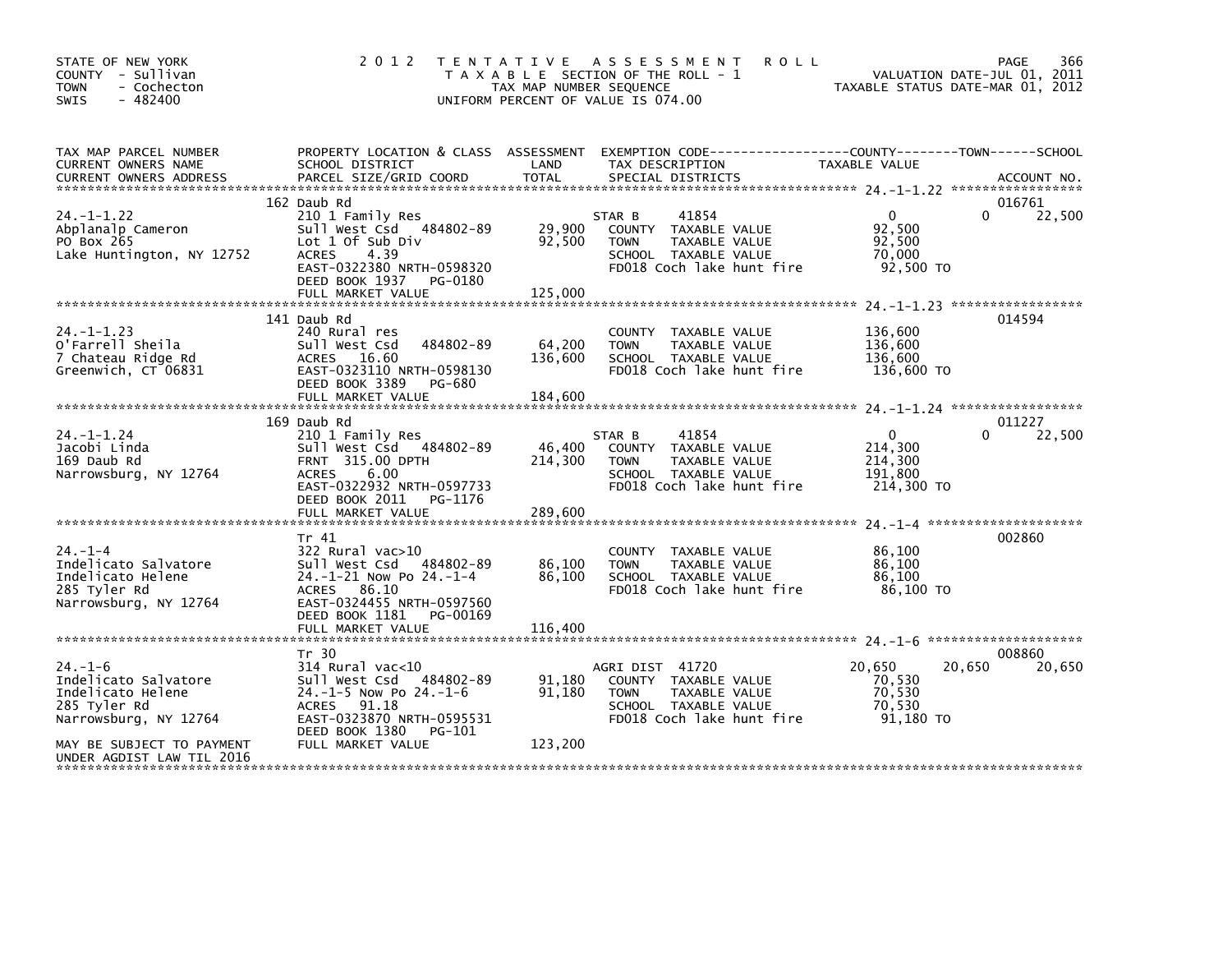| STATE OF NEW YORK<br>COUNTY - Sullivan<br><b>TOWN</b><br>- Cochecton<br>$-482400$<br><b>SWIS</b>                                  | 2012                                                                                                                                                                           | TAX MAP NUMBER SEQUENCE       | TENTATIVE ASSESSMENT<br><b>ROLL</b><br>T A X A B L E SECTION OF THE ROLL - 1<br>UNIFORM PERCENT OF VALUE IS 074.00           | TAXABLE STATUS DATE-MAR 01, 2012                        | PAGE<br>367<br>VALUATION DATE-JUL 01, 2011 |
|-----------------------------------------------------------------------------------------------------------------------------------|--------------------------------------------------------------------------------------------------------------------------------------------------------------------------------|-------------------------------|------------------------------------------------------------------------------------------------------------------------------|---------------------------------------------------------|--------------------------------------------|
| TAX MAP PARCEL NUMBER<br>CURRENT OWNERS NAME<br><b>CURRENT OWNERS ADDRESS</b>                                                     | PROPERTY LOCATION & CLASS ASSESSMENT<br>SCHOOL DISTRICT<br>PARCEL SIZE/GRID COORD                                                                                              | LAND<br><b>TOTAL</b>          | TAX DESCRIPTION<br>SPECIAL DISTRICTS                                                                                         | TAXABLE VALUE                                           | ACCOUNT NO.                                |
| $24. - 1 - 7$<br>Pollack Eric<br>Pollack Holly J<br>149 Schalck Rd<br>Narrowsburg, NY 12764                                       | 149 Schalck Rd<br>210 1 Family Res<br>Sull West Csd<br>484802-89<br>ACRES 76.50<br>EAST-0327230 NRTH-0595490<br>DEED BOOK 1218<br>PG-00337<br>FULL MARKET VALUE                | 107,000<br>215,200<br>290.800 | 41854<br>STAR B<br>COUNTY TAXABLE VALUE<br>TAXABLE VALUE<br><b>TOWN</b><br>SCHOOL TAXABLE VALUE<br>FD018 Coch lake hunt fire | $\Omega$<br>215,200<br>215,200<br>192,700<br>215,200 TO | 006575<br>22,500<br>0                      |
| $24. -1 - 8.1$<br>Pollack Eric<br>Pollack Holly<br>149 Schalck Rd<br>Narrowsburg, NY 12764                                        | Tyler Rd<br>310 Res Vac<br>484802-89<br>Sull West Csd<br>$Lot$ #1A<br>ACRES 24.63<br>EAST-0328233 NRTH-0596271<br>DEED BOOK 2123<br><b>PG-203</b><br>FULL MARKET VALUE         | 30,100<br>30,100<br>40.700    | <b>COUNTY</b><br>TAXABLE VALUE<br><b>TOWN</b><br>TAXABLE VALUE<br>SCHOOL TAXABLE VALUE<br>FD018 Coch lake hunt fire          | 30,100<br>30,100<br>30,100<br>30,100 TO                 |                                            |
| $24. - 1 - 8.2$<br>Collins Family Trust Paul & El Sull West Csd 484802-89<br>44 Dry Pond Rd<br>PO Box 55<br>Cold Spring, NY 10516 | Tyler Rd<br>$322$ Rural vac $>10$<br>Lot $#2$<br><b>ACRES</b><br>10.02<br>EAST-0328910 NRTH-0596732<br>DEED BOOK 3522<br>PG-503<br>FULL MARKET VALUE                           | 20,822<br>20,822<br>28.100    | COUNTY TAXABLE VALUE<br><b>TOWN</b><br>TAXABLE VALUE<br>SCHOOL TAXABLE VALUE<br>FD018 Coch lake hunt fire                    | 20,822<br>20,822<br>20,822<br>20,822 TO                 | 09/2009                                    |
| $24. -1 - 8.3$<br>Alpert Glenn A<br>325 Riverside Dr Apt 91<br>New York, NY 10025                                                 | 409 Tyler Rd<br>210 1 Family Res<br>Sull West Csd<br>484802-89<br>Lot 1B<br><b>ACRES</b><br>4.86<br>EAST-0329045 NRTH-0596254<br>DEED BOOK 1887<br>PG-305<br>FULL MARKET VALUE | 25,290<br>70.290<br>95,000    | COUNTY TAXABLE VALUE<br><b>TOWN</b><br>TAXABLE VALUE<br>SCHOOL TAXABLE VALUE                                                 | 70,290<br>70,290<br>70,290                              |                                            |
| $24. -1 - 9.1$<br>Keesler Charles J<br>PO Box 14<br>Cochecton, NY 12726                                                           | Erhley Rd<br>311 Res vac land<br>Sull West Csd<br>484802-89<br>lot 1<br><b>ACRES</b><br>5.35<br>EAST-0326400 NRTH-0593260<br>DEED BOOK 3458<br>PG-525<br>FULL MARKET VALUE     | 41,100<br>41,100<br>55,500    | COUNTY TAXABLE VALUE<br><b>TOWN</b><br>TAXABLE VALUE<br>SCHOOL TAXABLE VALUE<br>FD018 Coch lake hunt fire                    | 41,100<br>41.100<br>41.100<br>41,100 TO                 | 007280                                     |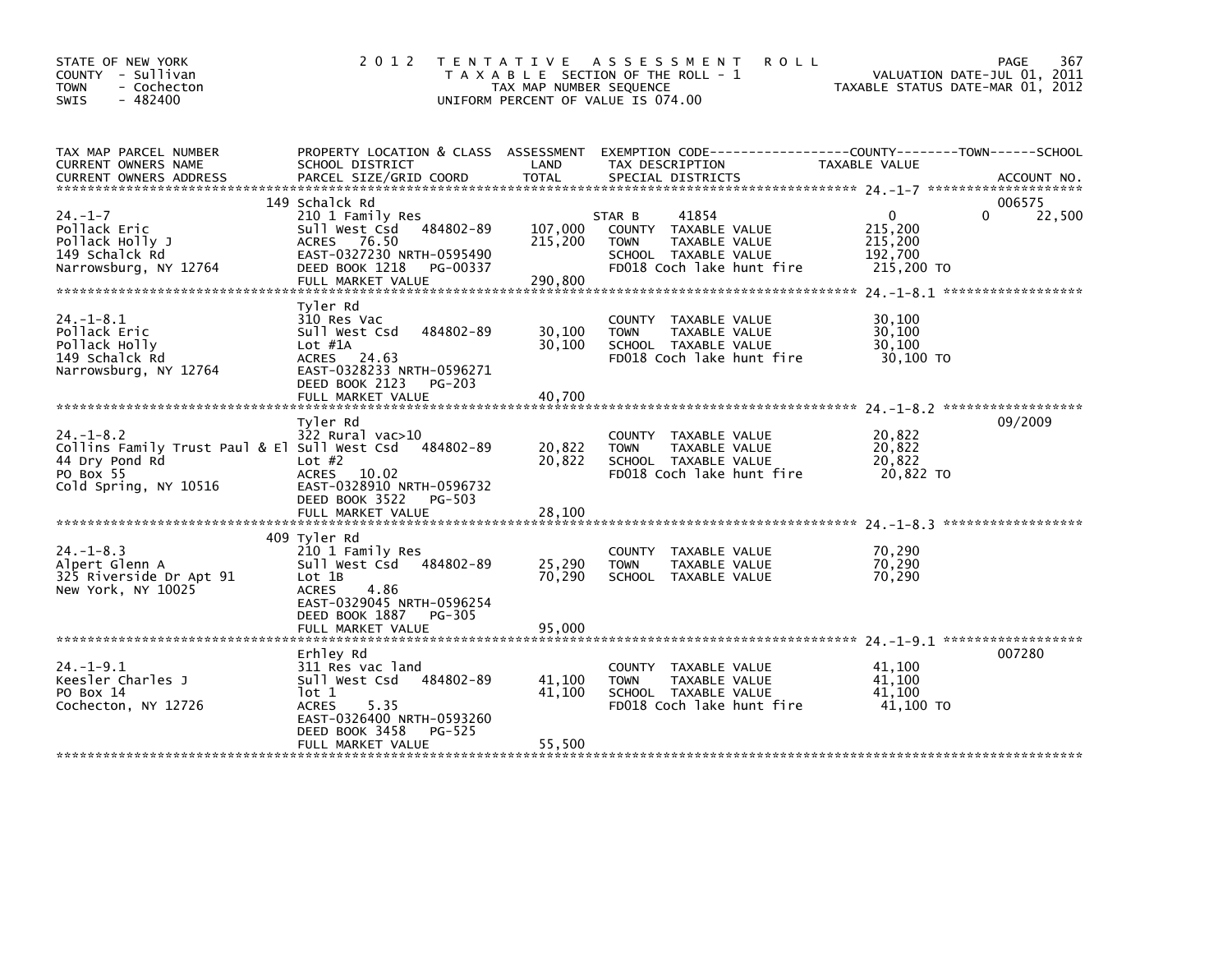| STATE OF NEW YORK<br>COUNTY - Sullivan<br><b>TOWN</b><br>- Cochecton<br>$-482400$<br><b>SWIS</b>                                                          | 2 0 1 2                                                                                                                                                                    | T E N T A T I V E<br>TAX MAP NUMBER SEQUENCE | ASSESSMENT<br><b>ROLL</b><br>T A X A B L E SECTION OF THE ROLL - 1<br>UNIFORM PERCENT OF VALUE IS 074.00                            | TAXABLE STATUS DATE-MAR 01, 2012                    | 368<br>PAGE<br>VALUATION DATE-JUL 01, 2011       |
|-----------------------------------------------------------------------------------------------------------------------------------------------------------|----------------------------------------------------------------------------------------------------------------------------------------------------------------------------|----------------------------------------------|-------------------------------------------------------------------------------------------------------------------------------------|-----------------------------------------------------|--------------------------------------------------|
| TAX MAP PARCEL NUMBER<br>CURRENT OWNERS NAME<br><b>CURRENT OWNERS ADDRESS</b>                                                                             | PROPERTY LOCATION & CLASS ASSESSMENT<br>SCHOOL DISTRICT<br>PARCEL SIZE/GRID COORD                                                                                          | LAND<br><b>TOTAL</b>                         | TAX DESCRIPTION<br>SPECIAL DISTRICTS                                                                                                | TAXABLE VALUE                                       | ACCOUNT NO.                                      |
| $24. - 1 - 9.2$<br>Keesler Charles J<br>944 County Road 114<br>PO Box 14<br>Cochecton, NY 12726<br>MAY BE SUBJECT TO PAYMENT<br>UNDER AGDIST LAW TIL 2016 | Erhley Rd<br>311 Res vac land<br>Sull West Csd<br>484802-89<br>lot 2<br><b>ACRES</b><br>5.34<br>EAST-0326400 NRTH-0593260<br>DEED BOOK 3458<br>PG-525<br>FULL MARKET VALUE | 24,300<br>24,300<br>32,800                   | AGRI DIST 41720<br>COUNTY TAXABLE VALUE<br>TAXABLE VALUE<br><b>TOWN</b><br>SCHOOL TAXABLE VALUE<br>FD018 Coch lake hunt fire        | 1,370<br>22,930<br>22,930<br>22.930<br>24,300 TO    | 007280<br>1,370<br>1,370                         |
| $24. -1 - 9.3$<br>Keesler Charles J<br>944 County Road 114<br>PO Box 14<br>Cochecton, NY 12726<br>MAY BE SUBJECT TO PAYMENT<br>UNDER AGDIST LAW TIL 2016  | Erhley Rd<br>311 Res vac land<br>484802-89<br>Sull West Csd<br><b>ACRES</b><br>5.56<br>EAST-0326400 NRTH-0593260<br>DEED BOOK 3458<br>PG-525<br>FULL MARKET VALUE          | 25,500<br>25,500<br>34,500                   | AGRI DIST 41720<br>COUNTY TAXABLE VALUE<br><b>TOWN</b><br>TAXABLE VALUE<br>SCHOOL TAXABLE VALUE<br>FD018 Coch lake hunt fire        | 3.210<br>22,290<br>22,290<br>22,290<br>25,500 TO    | 007280<br>3,210<br>3,210                         |
| $24. -1 - 9.4$<br>Keesler Charles J<br>944 County Road 114<br>PO Box 14<br>Cochecton, NY 12726<br>MAY BE SUBJECT TO PAYMENT                               | Erhley Rd<br>311 Res vac land<br>484802-89<br>Sull West Csd<br>Lot 4<br><b>ACRES</b><br>7.46<br>EAST-0326400 NRTH-0593260<br>DEED BOOK 3458<br>PG-525<br>FULL MARKET VALUE | 33,000<br>33,000<br>44,600                   | AGRI DIST 41720<br>COUNTY TAXABLE VALUE<br><b>TOWN</b><br>TAXABLE VALUE<br>SCHOOL TAXABLE VALUE<br>FD018 Coch lake hunt fire        | $\Omega$<br>33.000<br>33,000<br>33.000<br>33,000 TO | 007280<br>0                                      |
| UNDER AGDIST LAW TIL 2016<br>$24. -1 - 9.5$<br>Keesler Charles J                                                                                          | Erhley Rd<br>322 Rural vac>10<br>Sull West Csd<br>484802-89                                                                                                                | 105,500                                      | AGRI DIST 41720<br>COUNTY TAXABLE VALUE                                                                                             | 28,010<br>77,490                                    | ******************<br>007280<br>28,010<br>28,010 |
| 944 County Road 114<br>PO Box 14<br>Cochecton, NY 12726<br>MAY BE SUBJECT TO PAYMENT<br>UNDER AGDIST LAW TIL 2016                                         | $1$ ot 5<br><b>ACRES</b><br>37.18<br>EAST-0326400 NRTH-0593260<br>DEED BOOK 3458<br>PG-525<br>FULL MARKET VALUE                                                            | 105,500<br>142,600                           | TAXABLE VALUE<br><b>TOWN</b><br>SCHOOL TAXABLE VALUE<br>FD018 Coch lake hunt fire                                                   | 77,490<br>77,490<br>105,500 TO                      |                                                  |
| $24. - 1 - 9.6$<br>Keesler Charles J<br>944 County Road 114<br>PO Box 14<br>Cochecton, NY 12726                                                           | Erhley Rd<br>311 Res vac land<br>Sull West Csd<br>484802-89<br>lot 6<br><b>ACRES</b><br>3.11<br>EAST-0326400 NRTH-0593260                                                  | 23,100<br>23,100                             | AGRI DIST 41720<br>COUNTY TAXABLE VALUE<br><b>TAXABLE VALUE</b><br><b>TOWN</b><br>SCHOOL TAXABLE VALUE<br>FD018 Coch lake hunt fire | 10,520<br>12,580<br>12,580<br>12,580<br>23.100 TO   | 007280<br>10,520<br>10,520                       |
| MAY BE SUBJECT TO PAYMENT<br>UNDER AGDIST LAW TIL 2016                                                                                                    | DEED BOOK 3458<br>PG-525<br>FULL MARKET VALUE                                                                                                                              | 31,200                                       |                                                                                                                                     |                                                     |                                                  |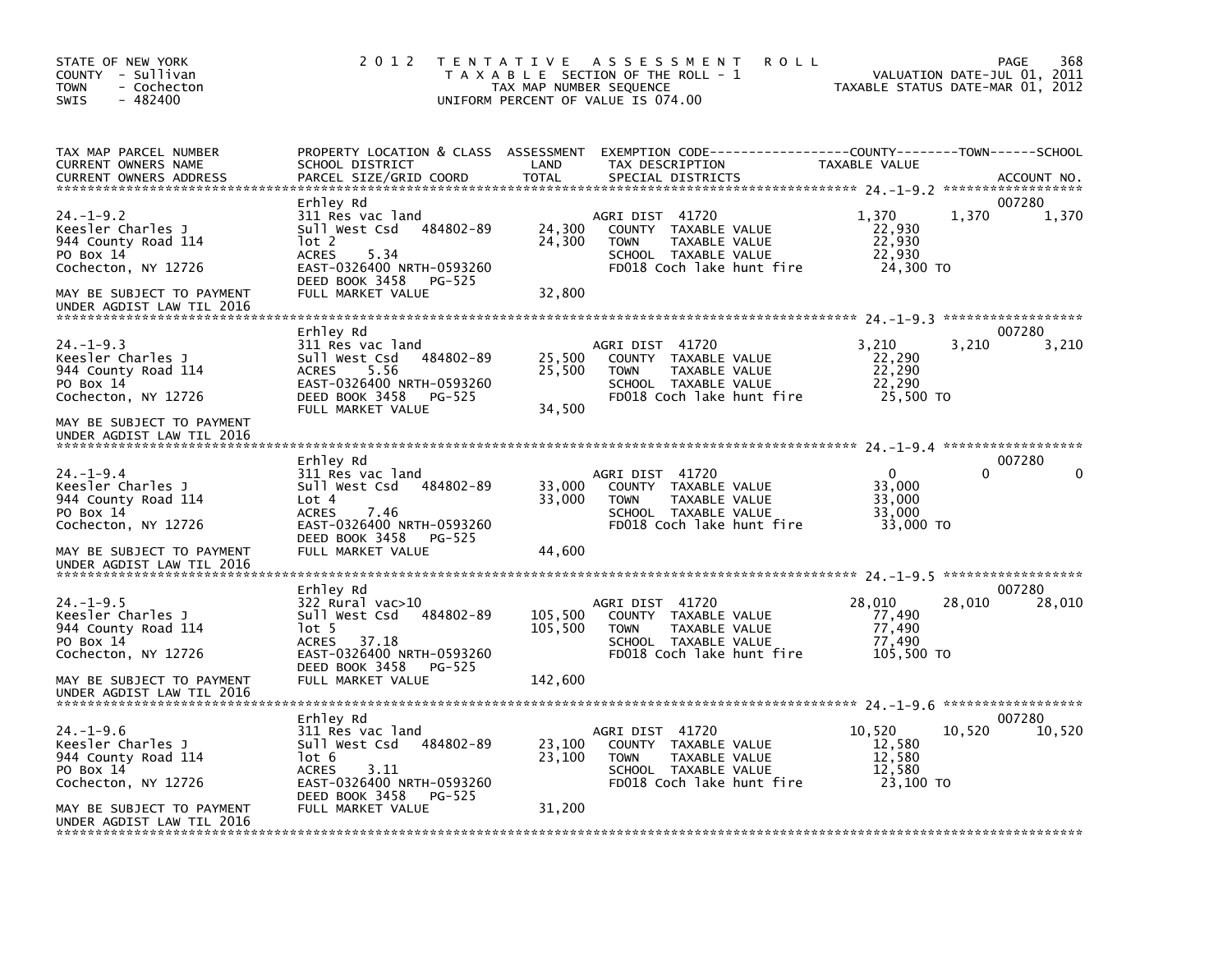| STATE OF NEW YORK<br>COUNTY - Sullivan<br>- Cochecton<br><b>TOWN</b><br>$-482400$<br><b>SWIS</b> | 2 0 1 2                                                                                                                              | TAX MAP NUMBER SEQUENCE<br>UNIFORM PERCENT OF VALUE IS 074.00 | TENTATIVE ASSESSMENT<br>T A X A B L E SECTION OF THE ROLL - 1                                                                                              | <b>ROLL</b>                                                                                                     | VALUATION DATE-JUL 01, 2011<br>TAXABLE STATUS DATE-MAR 01, 2012 | 369<br>PAGE                |
|--------------------------------------------------------------------------------------------------|--------------------------------------------------------------------------------------------------------------------------------------|---------------------------------------------------------------|------------------------------------------------------------------------------------------------------------------------------------------------------------|-----------------------------------------------------------------------------------------------------------------|-----------------------------------------------------------------|----------------------------|
| TAX MAP PARCEL NUMBER<br>CURRENT OWNERS NAME                                                     | SCHOOL DISTRICT                                                                                                                      | LAND                                                          | TAX DESCRIPTION                                                                                                                                            | PROPERTY LOCATION & CLASS ASSESSMENT EXEMPTION CODE---------------COUNTY-------TOWN-----SCHOOL<br>TAXABLE VALUE |                                                                 |                            |
| $24. - 1 - 9.7$<br>Keesler Charles J<br>944 County Road 114<br>PO Box 14<br>Cochecton, NY 12726  | Erhley Rd<br>$322$ Rural vac $>10$<br>Sull West Csd<br>lot 7<br>ACRES 12.93<br>EAST-0326400 NRTH-0593260<br>DEED BOOK 3458<br>PG-525 | 484802-89<br>55,600<br>55,600                                 | COUNTY TAXABLE VALUE<br><b>TOWN</b><br>TAXABLE VALUE<br>SCHOOL TAXABLE VALUE<br>FD018 Coch lake hunt fire                                                  |                                                                                                                 | 55,600<br>55,600<br>55,600<br>55,600 TO                         | 007280                     |
|                                                                                                  |                                                                                                                                      |                                                               |                                                                                                                                                            |                                                                                                                 |                                                                 |                            |
| $24. - 1 - 10$<br>Keesler Patti Jane<br>752 Tyler Rd<br>Narrowsburg, NY 12764                    | 752 Tyler Rd<br>112 Dairy farm<br>sull west Csd<br>ACRES 140.00<br>EAST-0329730 NRTH-0592870<br>DEED BOOK 2551<br>PG-601             | 484802-89<br>250,000                                          | AGRI DIST 41720<br>130,000 STAR B<br>41854<br>COUNTY TAXABLE VALUE<br>TAXABLE VALUE<br><b>TOWN</b><br>SCHOOL TAXABLE VALUE                                 | 78,310<br>$\mathbf{0}$<br>171,690<br>171,690<br>149,190                                                         | 78,310<br>0                                                     | 007260<br>78,310<br>22,500 |
| MAY BE SUBJECT TO PAYMENT<br>UNDER AGDIST LAW TIL 2016                                           | FULL MARKET VALUE                                                                                                                    | 337,800                                                       | FD018 Coch lake hunt fire                                                                                                                                  |                                                                                                                 | 250,000 TO                                                      |                            |
|                                                                                                  | 516 Tyler Rd                                                                                                                         |                                                               |                                                                                                                                                            |                                                                                                                 |                                                                 | 015880                     |
| $24 - 1 - 11.1$<br>Sloyer Jane Rose<br>86 Auerbach Ln<br>Lawrence, NY 11559                      | 240 Rural res<br>Sull West Csd<br>Lot 1<br><b>ACRES</b><br>74.46<br>EAST-0328802 NRTH-0594453                                        | 484802-89<br>78,600<br>235,000                                | AGRI DIST 41720<br>COUNTY TAXABLE VALUE<br>TAXABLE VALUE<br><b>TOWN</b><br>SCHOOL TAXABLE VALUE<br>FD018 Coch lake hunt fire                               | 22,745<br>212,255<br>212, 255<br>212, 255                                                                       | 22,745<br>235,000 TO                                            | 22,745                     |
| MAY BE SUBJECT TO PAYMENT                                                                        | DEED BOOK 2124<br>PG-444                                                                                                             |                                                               |                                                                                                                                                            |                                                                                                                 |                                                                 |                            |
|                                                                                                  | 511 Tyler Rd                                                                                                                         |                                                               | 55 PCT OF VALUE USED FOR EXEMPTION PURPOSES                                                                                                                |                                                                                                                 |                                                                 | 015880                     |
| $24. -1 - 11.2$<br>Tyler Leona K<br>511 Tyler Rd<br>Narrowsburg, NY 12764                        | 240 Rural res<br>Sull West Csd<br>Lot 2<br>ACRES 101.65<br>EAST-0330499 NRTH-0594674<br>PG-667<br>DEED BOOK 1386                     | 484802-89<br>301,500                                          | 41834<br>STAR EN<br>154,500 AGED-CTS<br>41800<br>COUNTY TAXABLE VALUE<br>TAXABLE VALUE<br><b>TOWN</b><br>SCHOOL TAXABLE VALUE<br>FD018 Coch lake hunt fire | $\Omega$<br>82,913<br>218,587<br>218,587<br>171,937                                                             | 0<br>82,913<br>301,500 TO                                       | 46,650<br>82,913           |
|                                                                                                  |                                                                                                                                      |                                                               |                                                                                                                                                            |                                                                                                                 |                                                                 |                            |
| $24. -1 - 11.3$<br>Dowling Timothy E<br>Dowling Lisa<br>29 Hickory Land<br>Narrowsburg, NY 12764 | 465 Tyler Rd<br>322 Rural vac>10<br>Sull West Csd<br>Lot 1<br><b>ACRES</b><br>30.00<br>EAST-0330499 NRTH-0594674                     | 484802-89<br>60,000<br>60,000                                 | COUNTY TAXABLE VALUE<br><b>TAXABLE VALUE</b><br><b>TOWN</b><br>SCHOOL TAXABLE VALUE<br>FD018 Coch lake hunt fire                                           |                                                                                                                 | 60,000<br>60,000<br>60,000<br>60.000 TO                         | 015880                     |
|                                                                                                  | DEED BOOK 3146<br><b>PG-89</b><br>FULL MARKET VALUE                                                                                  | 81,100                                                        |                                                                                                                                                            |                                                                                                                 |                                                                 |                            |
|                                                                                                  |                                                                                                                                      |                                                               |                                                                                                                                                            |                                                                                                                 |                                                                 |                            |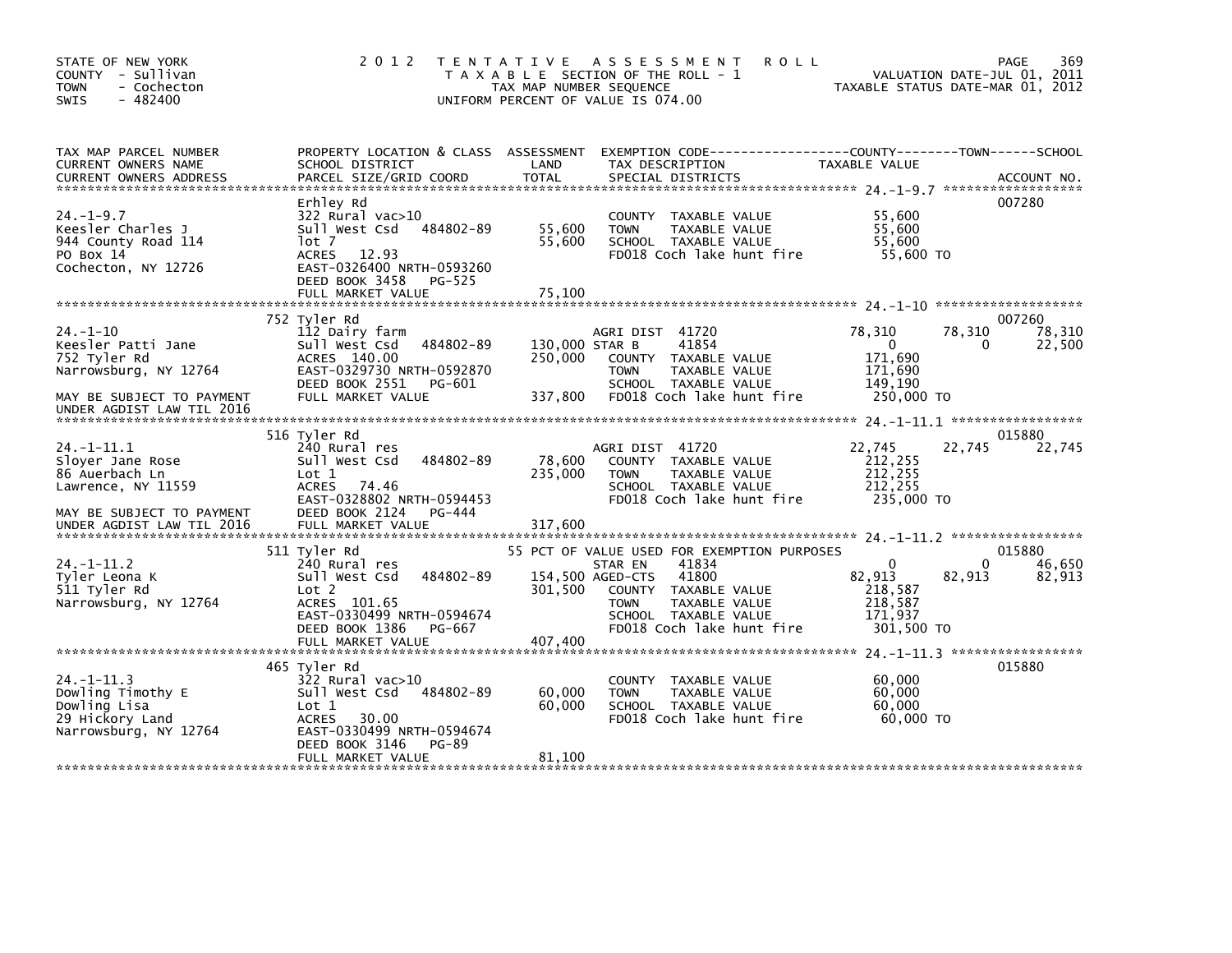| STATE OF NEW YORK<br>COUNTY - Sullivan<br><b>TOWN</b><br>- Cochecton<br>$-482400$<br>SWIS                                          | 2 0 1 2                                                                                                                                                                      | TAX MAP NUMBER SEQUENCE       | TENTATIVE ASSESSMENT<br><b>ROLL</b><br>T A X A B L E SECTION OF THE ROLL - 1<br>UNIFORM PERCENT OF VALUE IS 074.00           |                                                     | 370<br>PAGE<br>VALUATION DATE-JUL 01, 2011<br>TAXABLE STATUS DATE-MAR 01, 2012 |
|------------------------------------------------------------------------------------------------------------------------------------|------------------------------------------------------------------------------------------------------------------------------------------------------------------------------|-------------------------------|------------------------------------------------------------------------------------------------------------------------------|-----------------------------------------------------|--------------------------------------------------------------------------------|
| TAX MAP PARCEL NUMBER<br>CURRENT OWNERS NAME<br><b>CURRENT OWNERS ADDRESS</b>                                                      | PROPERTY LOCATION & CLASS ASSESSMENT<br>SCHOOL DISTRICT<br>PARCEL SIZE/GRID COORD                                                                                            | LAND<br><b>TOTAL</b>          | EXEMPTION CODE-----------------COUNTY-------TOWN------SCHOOL<br>TAX DESCRIPTION<br>SPECIAL DISTRICTS                         | TAXABLE VALUE                                       | ACCOUNT NO.                                                                    |
|                                                                                                                                    | 270 Schalck                                                                                                                                                                  |                               |                                                                                                                              |                                                     | 013320                                                                         |
| $24. -1 - 14.1$<br>Schrader Edith<br>Schalck George E Jr<br>Gruebel Deborah Finney Nancy<br><b>BOX 88</b><br>Narrowsburg, NY 12764 | 240 Rural res<br>484802-89<br>Sull West Csd<br>ACRES 121.08<br>EAST-0325420 NRTH-0591983<br>DEED BOOK 1917<br>PG-576<br>FULL MARKET VALUE                                    | 182,100<br>205,500<br>277,700 | AGRI DIST 41720<br>COUNTY TAXABLE VALUE<br>TAXABLE VALUE<br><b>TOWN</b><br>SCHOOL TAXABLE VALUE<br>FD018 Coch lake hunt fire | 123,250<br>82,250<br>82,250<br>82,250<br>205,500 TO | 123,250<br>123,250                                                             |
| MAY BE SUBJECT TO PAYMENT<br>UNDER AGDIST LAW TIL 2016                                                                             |                                                                                                                                                                              |                               |                                                                                                                              |                                                     |                                                                                |
|                                                                                                                                    | 262 Schalck Rd                                                                                                                                                               |                               |                                                                                                                              |                                                     | 013590                                                                         |
| $24. - 1 - 14.2$<br>Schrader William<br>262 Schalck Rd<br>Narrowsburg, NY 12764                                                    | 270 Mfg housing<br>Sull West Csd 484802-89<br>FRNT 200.00 DPTH 180.00<br>EAST-0325536 NRTH-0592439<br>DEED BOOK 2322<br>PG-199                                               | 12,000<br>40.000              | 41854<br>STAR B<br>COUNTY TAXABLE VALUE<br><b>TOWN</b><br>TAXABLE VALUE<br>SCHOOL TAXABLE VALUE<br>FD018 Coch lake hunt fire | $\Omega$<br>40,000<br>40.000<br>17.500<br>40,000 TO | 22,500<br>0                                                                    |
|                                                                                                                                    | FULL MARKET VALUE                                                                                                                                                            | 54,100                        |                                                                                                                              |                                                     |                                                                                |
| $24. - 1 - 15$<br>Cordiner Andrew J<br>Cordiner Roseann<br>176 N Windhorst Ave<br>Bethpage, NY 11714                               | 148 Erhley Rd<br>260 Seasonal res<br>484802-89<br>Sull West Csd<br>Hunting Club<br>ACRES 37.50<br>EAST-0327890 NRTH-0591300<br>DEED BOOK 3535<br>PG-637<br>FULL MARKET VALUE | 98,400<br>120,600<br>163,000  | COUNTY TAXABLE VALUE<br><b>TOWN</b><br>TAXABLE VALUE<br>SCHOOL TAXABLE VALUE<br>FD018 Coch lake hunt fire                    | 120,600<br>120,600<br>120,600<br>120,600 TO         | 015940                                                                         |
|                                                                                                                                    |                                                                                                                                                                              |                               |                                                                                                                              |                                                     |                                                                                |
| $24. - 1 - 16$<br>Cordiner Andrew J<br>Cordiner Roseann<br>176 N Windhorst Ave<br>Bethpage, NY 11714                               | Erhley<br>322 Rural vac>10<br>Sull West Csd<br>484802-89<br>ACRES 16.56<br>EAST-0328560 NRTH-0591890<br>DEED BOOK 3542<br>PG-279                                             | 32,000<br>32,000              | COUNTY TAXABLE VALUE<br>TAXABLE VALUE<br><b>TOWN</b><br>SCHOOL TAXABLE VALUE<br>FD018 Coch lake hunt fire                    | 32,000<br>32,000<br>32,000<br>32,000 TO             | 014020                                                                         |
|                                                                                                                                    | FULL MARKET VALUE                                                                                                                                                            | 43,200                        |                                                                                                                              |                                                     |                                                                                |
| $24. - 1 - 17$<br>Red Rock Investments Inc.<br>Vivian Rosado<br>3235 Riviera Dr<br>Coral Gables, FL 33134                          | Tr 30<br>322 Rural vac>10<br>Sull West Csd<br>484802-89<br>Erhley Road<br>ACRES 40.25<br>EAST-0329650 NRTH-0591410<br>DEED BOOK 2679<br>PG-252                               | 87,300<br>87,300              | TAXABLE VALUE<br><b>COUNTY</b><br><b>TOWN</b><br>TAXABLE VALUE<br>SCHOOL TAXABLE VALUE<br>FD018 Coch lake hunt fire          | 87,300<br>87,300<br>87,300<br>87.300 TO             | 007281                                                                         |
|                                                                                                                                    | FULL MARKET VALUE                                                                                                                                                            | 118,000                       |                                                                                                                              |                                                     |                                                                                |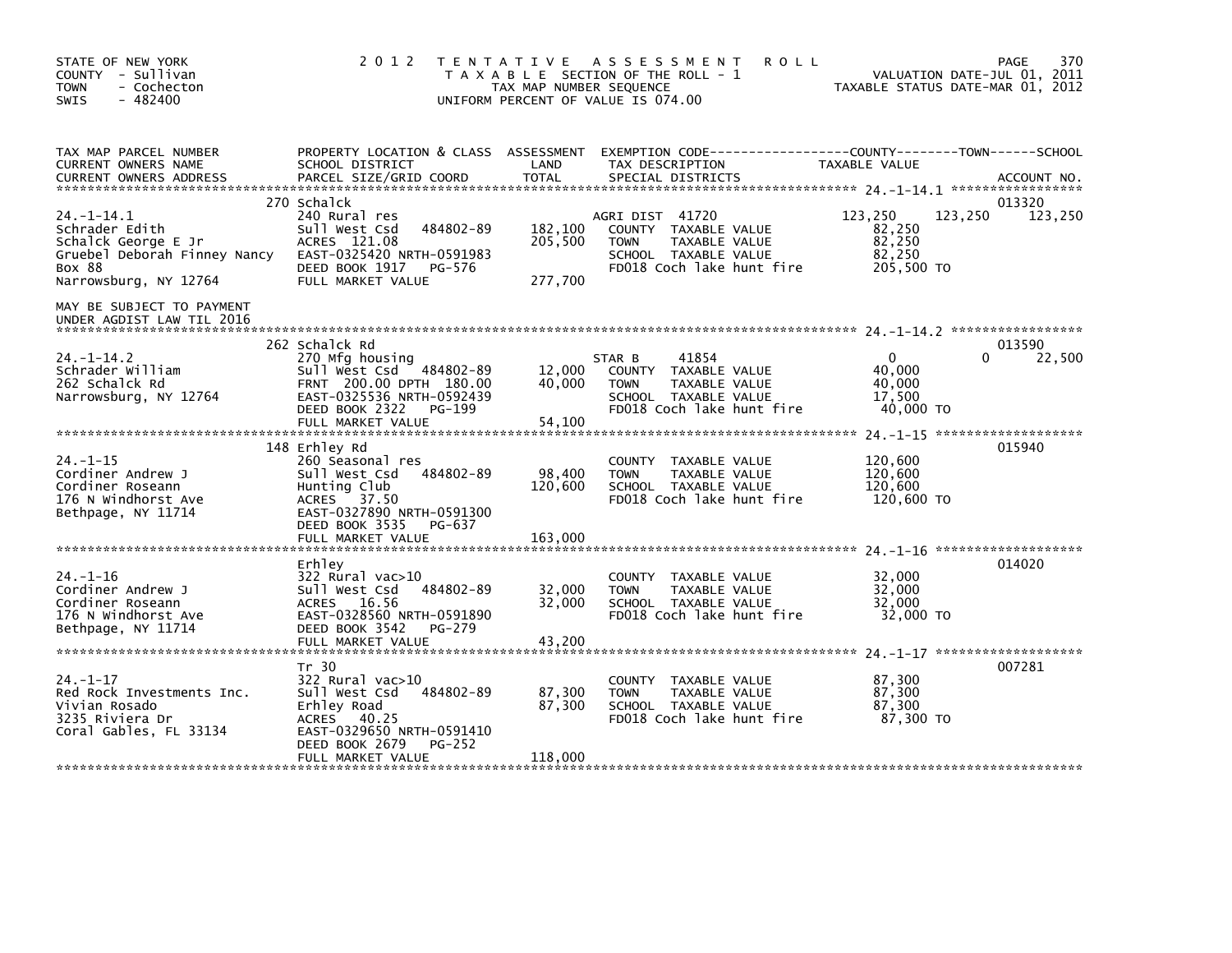| STATE OF NEW YORK<br>- Sullivan<br><b>COUNTY</b><br><b>TOWN</b><br>- Cochecton<br>$-482400$<br>SWIS             | 2 0 1 2                                                                                                                                                               | TAX MAP NUMBER SEQUENCE     | <b>ROLL</b><br>TENTATIVE ASSESSMENT<br>T A X A B L E SECTION OF THE ROLL - 1<br>UNIFORM PERCENT OF VALUE IS 074.00                  | VALUATION DATE-JUL 01, 2011<br>TAXABLE STATUS DATE-MAR 01, 2012 | 371<br>PAGE                  |
|-----------------------------------------------------------------------------------------------------------------|-----------------------------------------------------------------------------------------------------------------------------------------------------------------------|-----------------------------|-------------------------------------------------------------------------------------------------------------------------------------|-----------------------------------------------------------------|------------------------------|
| TAX MAP PARCEL NUMBER<br><b>CURRENT OWNERS NAME</b><br><b>CURRENT OWNERS ADDRESS</b>                            | SCHOOL DISTRICT                                                                                                                                                       | LAND                        | PROPERTY LOCATION & CLASS ASSESSMENT EXEMPTION CODE----------------COUNTY-------TOWN-----SCHOOL<br>TAX DESCRIPTION                  | TAXABLE VALUE                                                   |                              |
| $24. - 1 - 18.1$<br>Tyler Sandra E<br>725 Swamp Pond Rd<br>Narrowsburg, NY 12764                                | 725 Swamp Pond Rd<br>270 Mfg housing<br>Sull West Csd 484802-89<br>Lot 2<br>ACRES 12.63<br>EAST-0330327 NRTH-0591818<br>DEED BOOK 1845<br>PG-582<br>FULL MARKET VALUE | 51,951<br>70,200            | 41854<br>STAR B<br>34,351 COUNTY TAXABLE VALUE<br><b>TOWN</b><br>TAXABLE VALUE<br>SCHOOL TAXABLE VALUE<br>FD018 Coch lake hunt fire | $\overline{0}$<br>51,951<br>51,951<br>29,451<br>51.951 TO       | 008100<br>22,500<br>$\Omega$ |
| $24. - 1 - 18.2$<br>Red Rock Investments Inc.<br>C/O Vivian Rosado<br>3235 Riviera Dr<br>Coral Gables, FL 33134 | Swamp Pond Rd<br>320 Rural vacant<br>Sull West Csd 484802-89<br>Lot 1<br>ACRES<br>12.63<br>EAST-0330103 NRTH-0591117<br>DEED BOOK 2671<br>PG-31<br>FULL MARKET VALUE  | 35,000<br>35,000<br>47,300  | COUNTY TAXABLE VALUE<br>TAXABLE VALUE<br><b>TOWN</b><br>SCHOOL TAXABLE VALUE<br>FD018 Coch lake hunt fire                           | 35,000<br>35,000<br>35,000<br>35,000 TO                         | 008100                       |
| $24. -1 - 19$<br>Ten Mile River Rifle<br>Pistol Club Inc<br>PO Box 54<br>Woodmere, NY 11598                     | Weiden Rd<br>322 Rural vac>10<br>484802-89<br>Sull West Csd<br>ACRES 62.30<br>EAST-0332010 NRTH-0591210<br>DEED BOOK 2216 PG-343<br>FULL MARKET VALUE                 | 89,900<br>89,900<br>121,500 | COUNTY TAXABLE VALUE<br><b>TOWN</b><br>TAXABLE VALUE<br>SCHOOL TAXABLE VALUE<br>FD018 Coch lake hunt fire                           | 89,900<br>89,900<br>89,900<br>89,900 TO                         | 008080                       |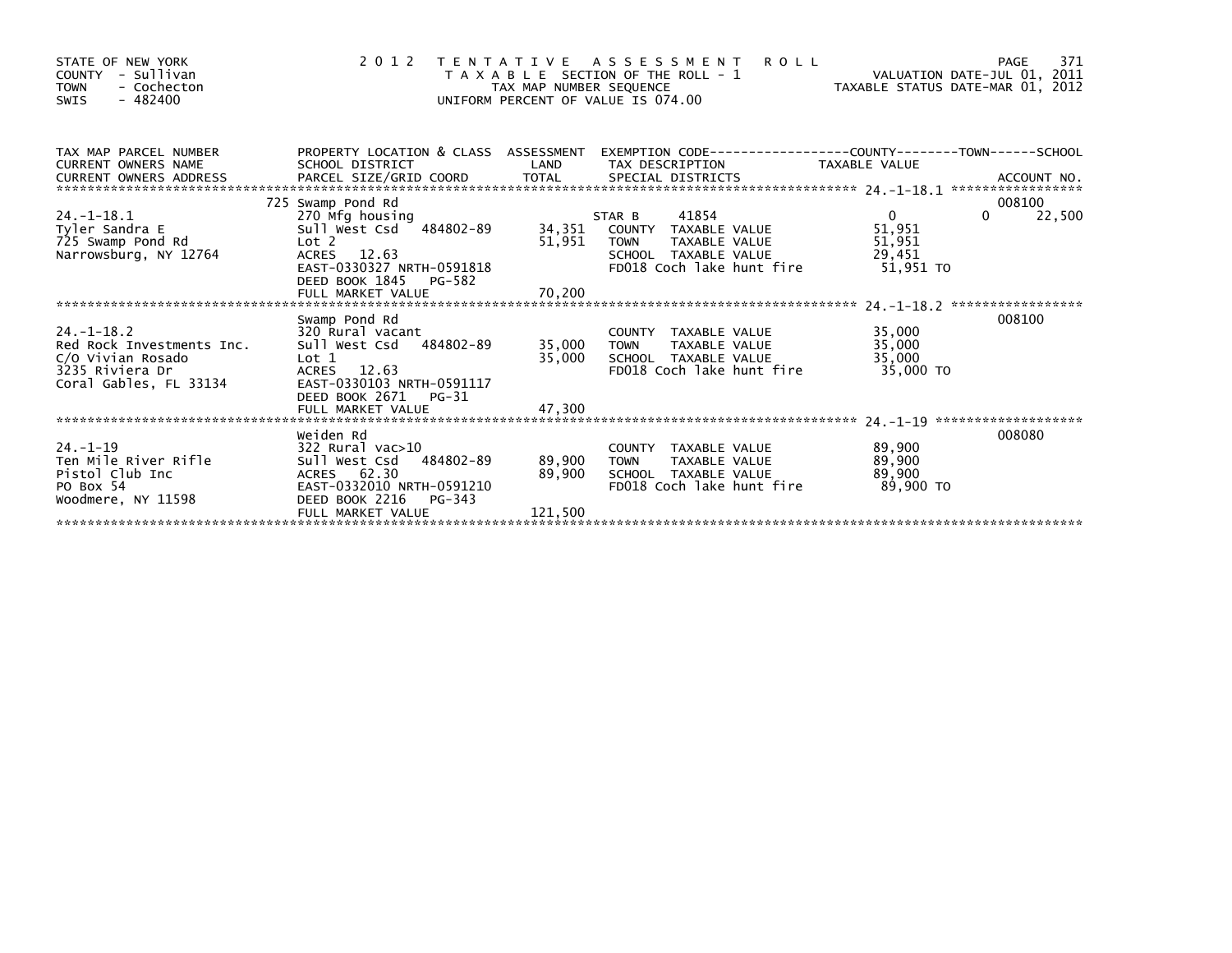| STATE OF NEW YORK   | 2012 TENTATIVE ASSESSMENT ROLL        | PAGE                             | - 372 |
|---------------------|---------------------------------------|----------------------------------|-------|
| COUNTY - Sullivan   | T A X A B L E SECTION OF THE ROLL - 1 | VALUATION DATE-JUL 01, 2011      |       |
| TOWN<br>- Cochecton | MAP SECTION - 024                     | TAXABLE STATUS DATE-MAR 01, 2012 |       |
| - 482400<br>SWIS    | $S \cup B - S F C T T O N -$          | RPS150/V04/L015                  |       |
|                     | UNIFORM PERCENT OF VALUE IS 074.00    | CURRENT DATE 4/20/2012           |       |

| CODE | DISTRICT NAME PARCELS | TOTAL EXTENSION<br>TYPF | EXTENSION<br>VALUE | AD VALOREM<br>VALUE | <b>EXEMPT</b><br>AMOUNT | <b>TAXABLE</b><br><b>VALUE</b> |
|------|-----------------------|-------------------------|--------------------|---------------------|-------------------------|--------------------------------|
|      | FD018 Coch lake hunt  | 32 TOTAL                |                    | 2953,353            |                         | 2953.353                       |

# \*\*\* S C H O O L D I S T R I C T S U M M A R Y \*\*\*

| CODE   | DISTRICT NAME | <b>TOTAL</b><br><b>PARCELS</b> | ASSESSED<br>LAND | ASSESSED<br><b>TOTAL</b> | <b>EXEMPT</b><br><b>AMOUNT</b> | <b>TOTAL</b><br><b>TAXABLE</b> | <b>STAR</b><br><b>AMOUNT</b> | <b>STAR</b><br><b>TAXABLE</b> |
|--------|---------------|--------------------------------|------------------|--------------------------|--------------------------------|--------------------------------|------------------------------|-------------------------------|
| 484802 | Sull West Csd | 33                             | 1941.343         | 3023,643                 | 370.978                        | 2652,665                       | 204.150                      | 2448,515                      |
|        | SUB-TOTAL     | 33                             | 1941.343         | 3023,643                 | 370,978                        | 2652,665                       | 204,150                      | 2448,515                      |
| 484889 | West Sull Lib | 33                             | 1941.343         | 3023,643                 | 370,978                        | 2652,665                       | 204,150                      | 2448,515                      |
|        | <b>TOTAL</b>  | 66                             | 3882,686         | 6047,286                 | 741,956                        | 5305,330                       | 408,300                      | 4897,030                      |

\*\*\* S Y S T E M C O D E S S U M M A R Y \*\*\*

NO SYSTEM EXEMPTIONS AT THIS LEVEL

| CODE                             | DESCRIPTION                                | <b>TOTAL</b><br><b>PARCELS</b> | <b>COUNTY</b>     | <b>TOWN</b>       | <b>SCHOOL</b>                          |
|----------------------------------|--------------------------------------------|--------------------------------|-------------------|-------------------|----------------------------------------|
| 41720<br>41800<br>41834<br>41854 | AGRI DIST<br>AGED-CTS<br>STAR EN<br>STAR B |                                | 288,065<br>82,913 | 288,065<br>82,913 | 288,065<br>82,913<br>46.650<br>157,500 |
|                                  | <b>TOTAL</b>                               | 18                             | 370,978           | 370.978           | 575,128                                |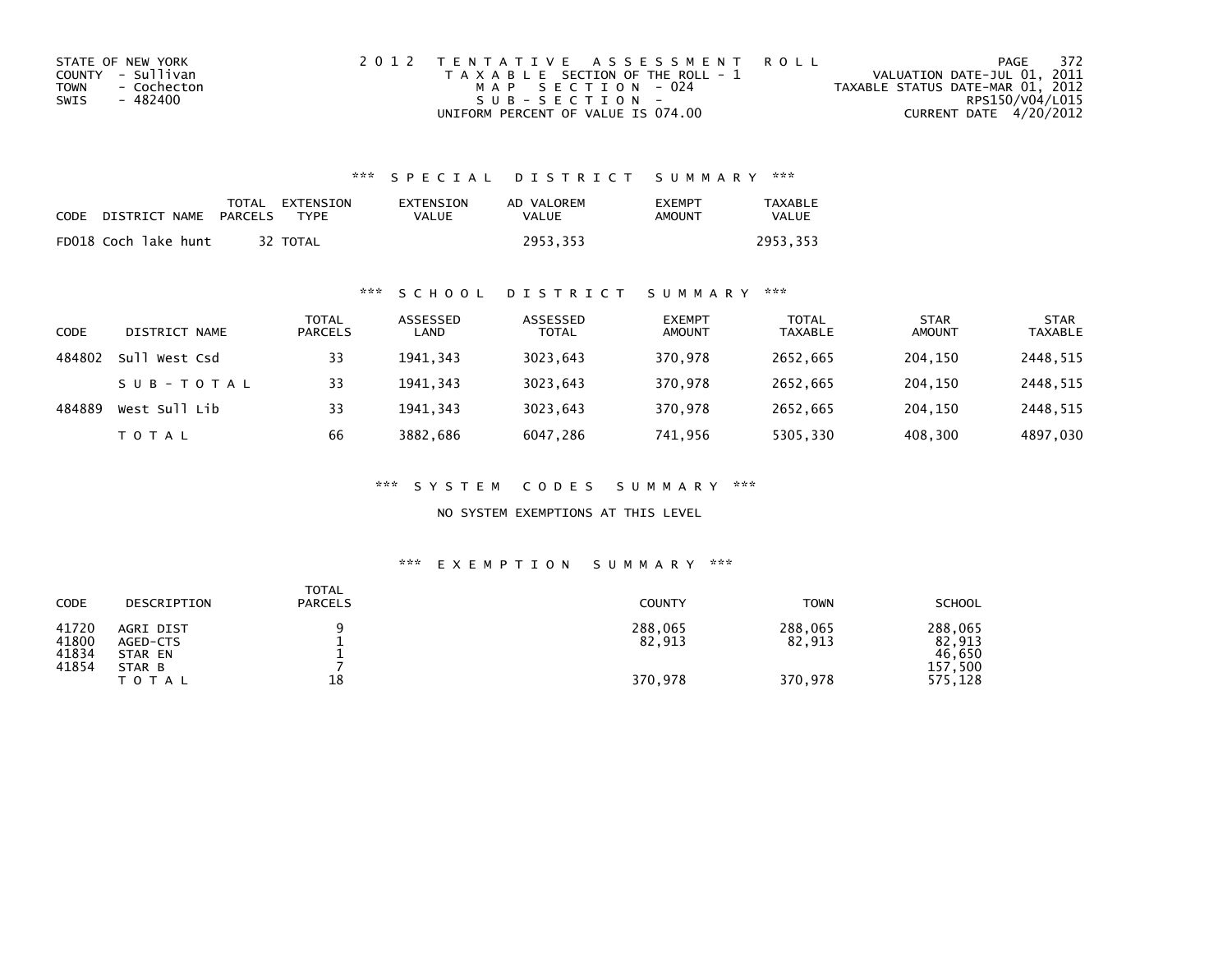| STATE OF NEW YORK          | 2012 TENTATIVE ASSESSMENT ROLL        |                                  | PAGE | 373 |
|----------------------------|---------------------------------------|----------------------------------|------|-----|
| COUNTY - Sullivan          | T A X A B L E SECTION OF THE ROLL - 1 | VALUATION DATE-JUL 01, 2011      |      |     |
| - Cochecton<br><b>TOWN</b> | MAP SECTION - 024                     | TAXABLE STATUS DATE-MAR 01, 2012 |      |     |
| - 482400<br>SWIS           | $SUB - SECTION -$                     | RPS150/V04/L015                  |      |     |
|                            | UNIFORM PERCENT OF VALUE IS 074.00    | CURRENT DATE 4/20/2012           |      |     |

| ROLL       | DESCRIPTION    | <b>TOTAL</b>   | ASSESSED | <b>ASSESSED</b> | <b>TAXABLE</b> | <b>TAXABLE</b> | <b>TAXABLE</b> | <b>STAR</b>    |
|------------|----------------|----------------|----------|-----------------|----------------|----------------|----------------|----------------|
| <b>SEC</b> |                | <b>PARCELS</b> | LAND     | TOTAL           | <b>COUNTY</b>  | <b>TOWN</b>    | <b>SCHOOL</b>  | <b>TAXABLE</b> |
|            | <b>TAXABLE</b> |                | 1941.343 | 3023.643        | 2652.665       | 2652.665       | 2652.665       | 2448,515       |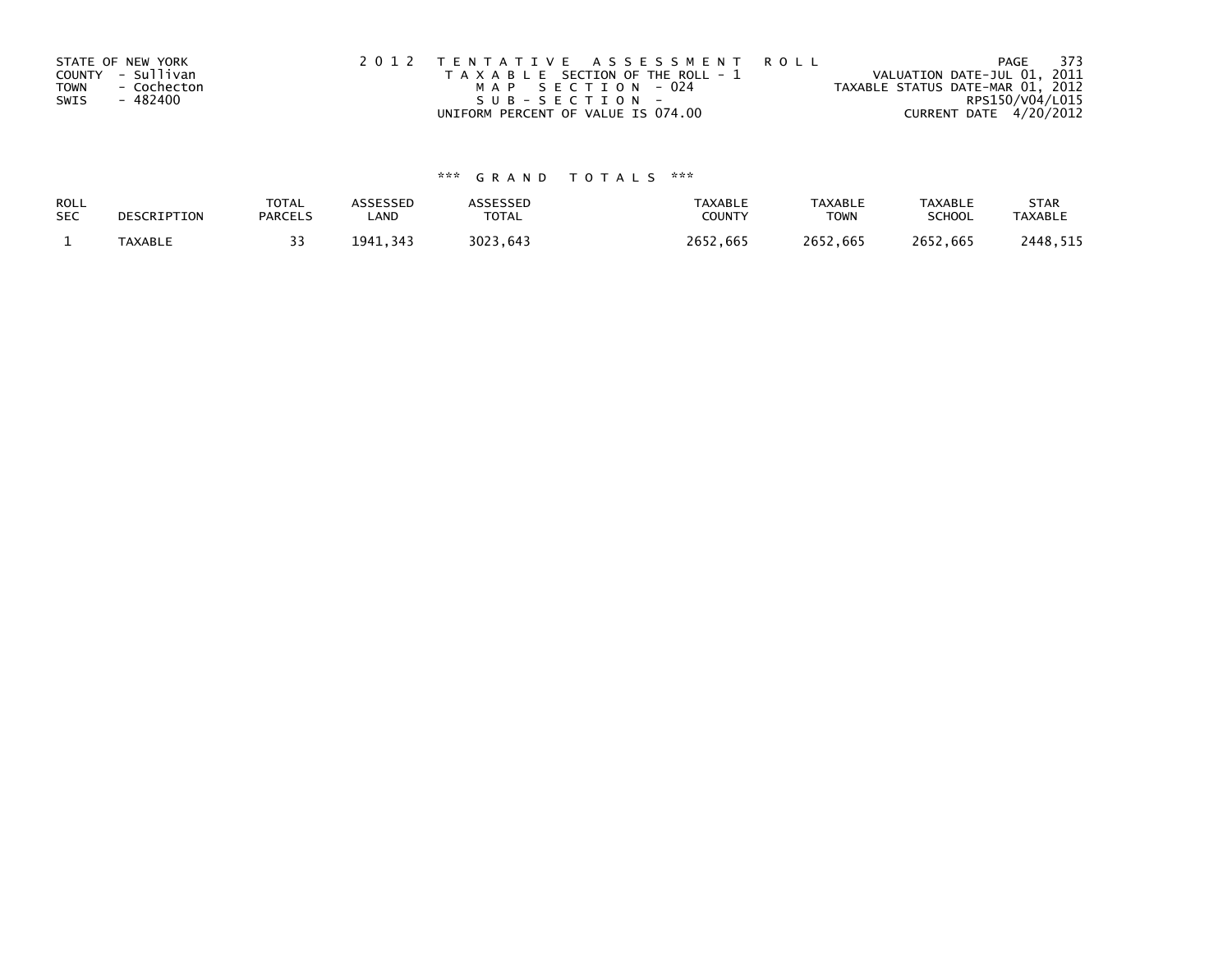| STATE OF NEW YORK<br>COUNTY - Sullivan | 2012 TENTATIVE ASSESSMENT ROLL<br>T A X A B L E SECTION OF THE ROLL - 1 | PAGE<br>VALUATION DATE-JUL 01, 2011       | 374 |
|----------------------------------------|-------------------------------------------------------------------------|-------------------------------------------|-----|
| TOWN<br>- Cochecton                    |                                                                         | TAXABLE STATUS DATE-MAR 01, 2012          |     |
| SWIS<br>- 482400                       | UNIFORM PERCENT OF VALUE IS 074.00                                      | RPS150/V04/L015<br>CURRENT DATE 4/20/2012 |     |

# \*\*\* S P E C I A L D I S T R I C T S U M M A R Y \*\*\*

| <b>CODE</b> | DISTRICT NAME        | <b>TOTAL</b><br><b>PARCELS</b> | EXTENSION<br><b>TYPE</b> |   | <b>EXTENSION</b><br><b>VALUE</b> | AD VALOREM<br><b>VALUE</b> | <b>EXEMPT</b><br><b>AMOUNT</b> | <b>TAXABLE</b><br><b>VALUE</b> |
|-------------|----------------------|--------------------------------|--------------------------|---|----------------------------------|----------------------------|--------------------------------|--------------------------------|
|             | OT008 Omitted taxes  |                                | 1 MOVTAX                 |   | 2656.69                          |                            |                                | 2,656.69                       |
|             | OT009 2009 Omitted t |                                | 1 MOVTAX                 |   | 2677.42                          |                            |                                | 2,677.42                       |
|             | OT010 2010 Omitted t |                                | 2 MOVTAX                 |   | 3713.19                          |                            |                                | 3,713.19                       |
|             | ST011 STAR FINE      |                                | 1 MOVTAX                 |   | 700.00                           |                            |                                | 700.00                         |
|             | FD018 Coch lake hunt |                                | 1,580 TOTAL              |   |                                  | 139704,936                 | 217,650                        | 139487,286                     |
|             | FD019 Kenoza lake fi |                                | 33 TOTAL                 |   |                                  | 3572.135                   |                                | 3572.135                       |
|             | LT011 Lake huntingto |                                | 146 TOTAL                |   |                                  | 12797,707                  | 18,334                         | 12779.373                      |
|             | SD010 Lake huntingto |                                | 173 TOTAL                | M |                                  | 13932.009                  | 18,334                         | 13913,675                      |
|             |                      |                                | <b>UNITS</b>             | м | 245.00                           |                            |                                | 245.00                         |

# \*\*\* S C H O O L D I S T R I C T S U M M A R Y \*\*\*

| <b>CODE</b>                | DISTRICT NAME                             | TOTAL<br><b>PARCELS</b> | <b>ASSESSED</b><br>LAND             | ASSESSED<br><b>TOTAL</b>            | <b>EXEMPT</b><br><b>AMOUNT</b>   | <b>TOTAL</b><br><b>TAXABLE</b>      | <b>STAR</b><br><b>AMOUNT</b>     | <b>STAR</b><br><b>TAXABLE</b>       |
|----------------------------|-------------------------------------------|-------------------------|-------------------------------------|-------------------------------------|----------------------------------|-------------------------------------|----------------------------------|-------------------------------------|
| 484802                     | Sull West Csd                             | 1.610                   | 60660.158                           | 143565.061                          | 9069.032                         | 134496.029                          | 12321.297                        | 122174,732                          |
|                            | SUB-TOTAL                                 | 1,610                   | 60660.158                           | 143565.061                          | 9069.032                         | 134496.029                          | 12321.297                        | 122174,732                          |
| 482289<br>482689<br>484889 | Jy Library<br>Dy Library<br>West Sull Lib | 258<br>292<br>1,052     | 11448.048<br>11024,311<br>38147.197 | 28426,666<br>25409,701<br>89519.092 | 1854.757<br>1564,519<br>5631,006 | 26571,909<br>23845,182<br>83888.086 | 2542.615<br>2190,260<br>7541.772 | 24029,294<br>21654,922<br>76346,314 |
|                            | TOTAL                                     | 3.212                   | 121279.714                          | 286920,520                          | 18119, 314                       | 268801,206                          | 24595,944                        | 244205.262                          |

## \*\*\* S Y S T E M C O D E S S U M M A R Y \*\*\*

#### NO SYSTEM EXEMPTIONS AT THIS LEVEL

| <b>CODE</b>    | DESCRIPTION           | TOTAL<br><b>PARCELS</b> | COUNTY             | <b>TOWN</b>        | SCHOOL |
|----------------|-----------------------|-------------------------|--------------------|--------------------|--------|
| 33201<br>41121 | C-TAX SALE<br>WAR VET | 43                      | 186,400<br>645.245 | 186,400<br>645,245 |        |
| 41131          | COMBAT<br><b>VET</b>  | 41                      | 1000.471           | 1000,471           |        |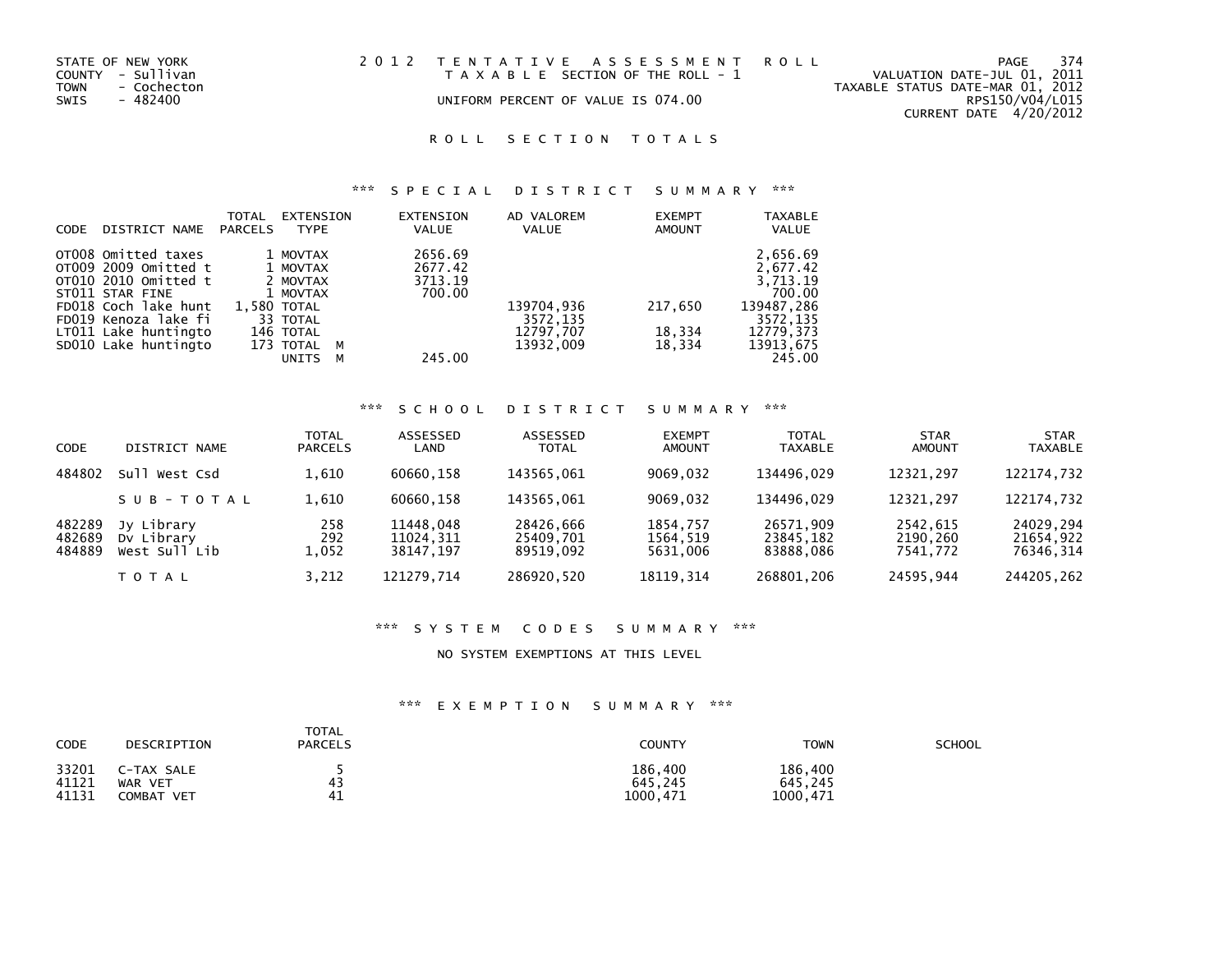| STATE OF NEW YORK   | 2012 TENTATIVE ASSESSMENT ROLL        | PAGE                             | 375 |
|---------------------|---------------------------------------|----------------------------------|-----|
| COUNTY - Sullivan   | T A X A B L E SECTION OF THE ROLL - 1 | VALUATION DATE-JUL 01, 2011      |     |
| TOWN<br>- Cochecton |                                       | TAXABLE STATUS DATE-MAR 01, 2012 |     |
| SWIS<br>- 482400    | UNIFORM PERCENT OF VALUE IS 074.00    | RPS150/V04/L015                  |     |
|                     |                                       | CURRENT DATE 4/20/2012           |     |

# \*\*\* E X E M P T I O N S U M M A R Y \*\*\*

|             |                   | TOTAL          |               |             |               |
|-------------|-------------------|----------------|---------------|-------------|---------------|
| <b>CODE</b> | DESCRIPTION       | <b>PARCELS</b> | <b>COUNTY</b> | <b>TOWN</b> | <b>SCHOOL</b> |
| 41141       | DISABL VET        | 14             | 278,331       | 278,331     |               |
| 41162       | $CW_15_VET/$      |                | 56,328        |             |               |
| 41700       | AGRI BLDGS        | 8              | 298,530       | 298,530     | 298,530       |
| 41720       | AGRI DIST         | 121            | 4898,873      | 4898,873    | 4898,873      |
| 41730       | AG DIS IND        |                | 25,180        | 25,180      | 25,180        |
| 41800       | AGED-CTS          | 25             | 778,605       | 778,605     | 843,831       |
| 41801       | AGED-CT           |                | 41,200        | 41,200      |               |
| 41804       | AGED-S            |                |               |             | 56,140        |
| 41834       | STAR EN           | 114            |               |             | 5121,297      |
| 41854       | STAR B            | 320            |               |             | 7200,000      |
| 44210       | HOME IMP          |                | 31,250        | 31,250      | 31,250        |
| 47460       | <b>FOREST LND</b> | 47             | 2866,840      | 2866,840    | 2866,840      |
| 47610       | BUS IMP AP        |                | 23,388        | 23,388      | 23,388        |
| 47611       | BUS IMP CT        |                | 30,000        | 30,000      |               |
| 49500       | SOLAR/WIND        |                | 25,000        | 25,000      | 25,000        |
|             | TOTAL             | 759            | 11185.641     | 11129.313   | 21390, 329    |

| <b>ROLL</b> | DESCRIPTION    | TOTAL          | ASSESSED  | ASSESSED     | <b>TAXABLE</b> | <b>TAXABLE</b> | <b>TAXABLE</b> | <b>STAR</b>    |
|-------------|----------------|----------------|-----------|--------------|----------------|----------------|----------------|----------------|
| <b>SEC</b>  |                | <b>PARCELS</b> | _AND      | <b>TOTAL</b> | <b>COUNTY</b>  | ⊤OWN           | SCHOOL         | <b>TAXABLE</b> |
|             | <b>TAXABLE</b> | 1,610          | 60660.158 | 143565.061   | 132379.420     | 132435.748     | 134496.029     | 122174.732     |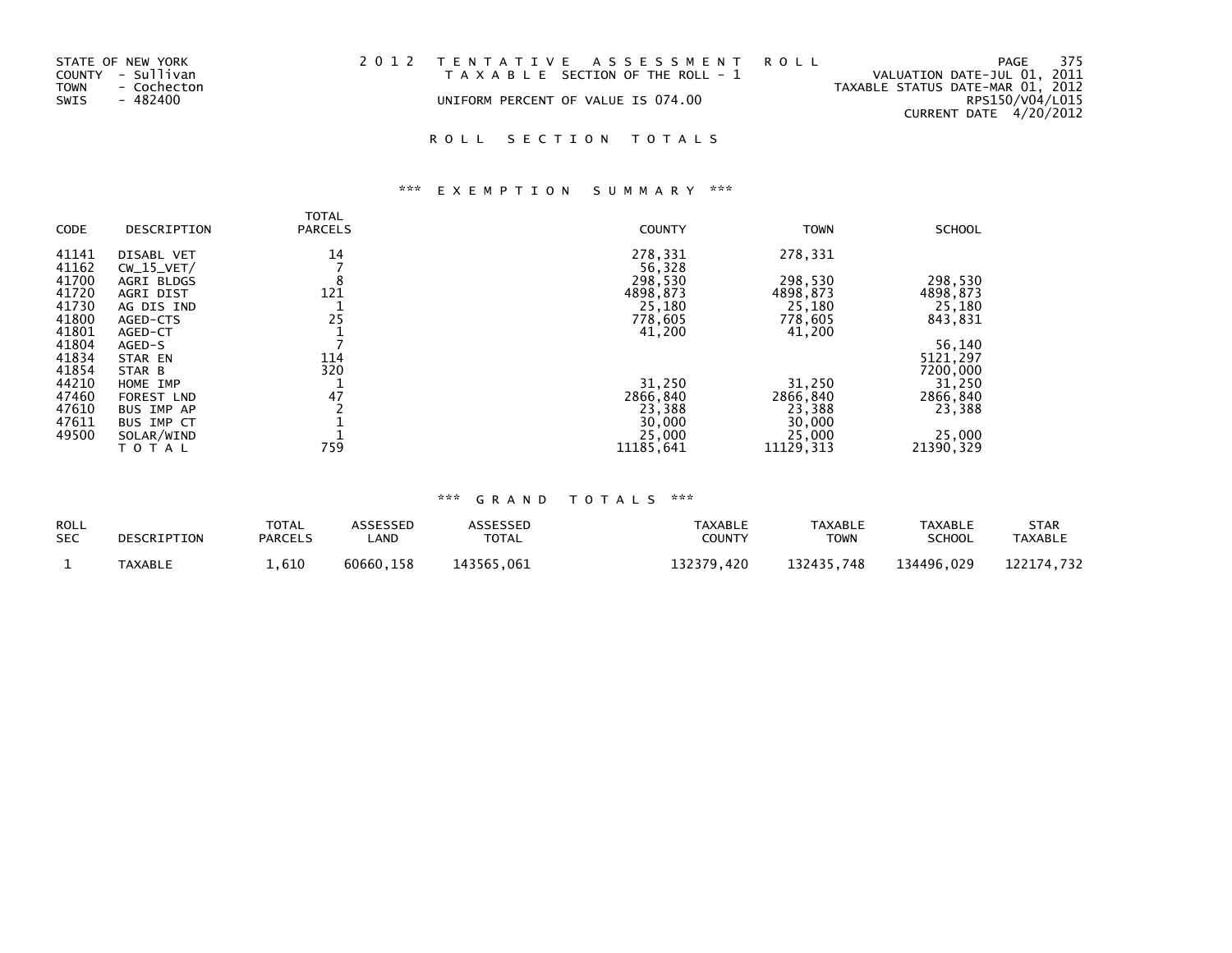| STATE OF NEW YORK<br>COUNTY - Sullivan<br>- Cochecton<br>TOWN<br>$-482400$<br>SWIS               | 2 0 1 2                                                                                                                  | TAX MAP NUMBER SEQUENCE             | TENTATIVE ASSESSMENT<br><b>ROLL</b><br>SPECIAL FRANCHISE SECTION OF THE ROLL - 5<br>UNIFORM PERCENT OF VALUE IS 074.00                  | VALUATION DATE-JUL 01, 2011<br>TAXABLE STATUS DATE-MAR 01, 2012 | <b>PAGE</b><br>376 |
|--------------------------------------------------------------------------------------------------|--------------------------------------------------------------------------------------------------------------------------|-------------------------------------|-----------------------------------------------------------------------------------------------------------------------------------------|-----------------------------------------------------------------|--------------------|
| TAX MAP PARCEL NUMBER<br>CURRENT OWNERS NAME<br><b>CURRENT OWNERS ADDRESS</b>                    | PROPERTY LOCATION & CLASS ASSESSMENT<br>SCHOOL DISTRICT<br>PARCEL SIZE/GRID COORD                                        | LAND<br><b>TOTAL</b>                | EXEMPTION CODE------------------COUNTY--------TOWN------SCHOOL<br>TAX DESCRIPTION<br>SPECIAL DISTRICTS                                  | TAXABLE VALUE                                                   | ACCOUNT NO.        |
| $500 - 1 - 9$<br>New York State Elec & Gas<br>70 Farm View Dr<br>New Gloucester, ME 04260        | Main<br>861 Elec & gas<br>Sull West Csd 484802-89<br>Spec Franchise 14850<br>S.f. F.v. 1030747<br>65%                    | $\Omega$<br>664,173                 | COUNTY TAXABLE VALUE<br><b>TOWN</b><br>TAXABLE VALUE<br>SCHOOL TAXABLE VALUE<br>FD018 Coch lake hunt fire<br>LT011 Lake huntington lght | 664,173<br>664,173<br>664,173<br>646,462 TO<br>646,462 TO       | 13160-4824         |
| $500 - 1 - 10$<br>New York State Elec & Gas<br>PO Box 3287<br>Ithaca, NY 14852-3287              | FULL MARKET VALUE<br>Main<br>861 Elec & gas<br>Sull West Csd 484802-89<br>Spec Franchise 14850<br>Sffv 1030747<br>19%    | 897,500<br>$\mathbf{0}$<br>194, 143 | COUNTY TAXABLE VALUE<br><b>TOWN</b><br>TAXABLE VALUE<br>SCHOOL TAXABLE VALUE<br>FD018 Coch lake hunt fire<br>FD019 Kenoza lake fire     | 194,143<br>194,143<br>194.143<br>132,276 TO<br>56,690 TO        | 13160-4824         |
| $500.-1-11$<br>New York State Elec & Gas<br>70 Farm View Dr<br>New Glousester, ME 04260          | Main<br>861 Elec & gas<br>sull west Csd<br>484802-89<br>Spec Franchise 14850<br>S.f. F.v. 1030747<br>16%                 | 0<br>163,489                        | COUNTY TAXABLE VALUE<br><b>TOWN</b><br>TAXABLE VALUE<br>SCHOOL TAXABLE VALUE<br>FD018 Coch lake hunt fire                               | 163,489<br>163,489<br>163,489<br>159,129 TO                     | 13160-4824         |
| $500.-1-18$<br>Citizens Telecom<br>Corporate Tax Dept<br>Citizens Utilities<br>3 High Ridge Park | Main<br>866 Telephone<br>Sull West Csd<br>484802-89<br>Spec Franchise 12764<br>S.f. F.v. 368372<br>85%                   | 0<br>88,549                         | <b>COUNTY</b><br>TAXABLE VALUE<br><b>TOWN</b><br>TAXABLE VALUE<br>SCHOOL TAXABLE VALUE<br>FD018 Coch lake hunt fire                     | 88,549<br>88,549<br>88,549<br>86,187 TO                         | 62520-4824         |
| $500.-1-20$<br>Time Warner- Orange<br>Tax Dept<br>PO Box 7467<br>Charlotte, NC 28241             | Main<br>869 Television<br>Sull West Csd 484802-89<br>11.5 Miles Of Cable<br>FULL MARKET VALUE                            | $\mathbf{0}$<br>245,356<br>331,600  | COUNTY TAXABLE VALUE<br><b>TOWN</b><br>TAXABLE VALUE<br>SCHOOL TAXABLE VALUE<br>FD018 Coch lake hunt fire                               | 245,356<br>245,356<br>245.356<br>238,813 TO                     | 93070-4824         |
| $500.-1-26$<br>Verizon<br>Property Tax Dept<br>PO Box 152206<br>Irving, $TX$ 75015               | Main<br>866 Telephone<br>Sull West Csd 484802-89<br>Spec Franchise 10007<br>S.f. F.v. 445349<br>50%<br>FULL MARKET VALUE | 0<br>124,173<br>167,800             | COUNTY TAXABLE VALUE<br>TAXABLE VALUE<br><b>TOWN</b><br>SCHOOL TAXABLE VALUE<br>FD018 Coch lake hunt fire<br>LT011 Lake huntington lght | 124,173<br>124,173<br>124.173<br>120,862 TO<br>120,862 TO       | 63190-4824         |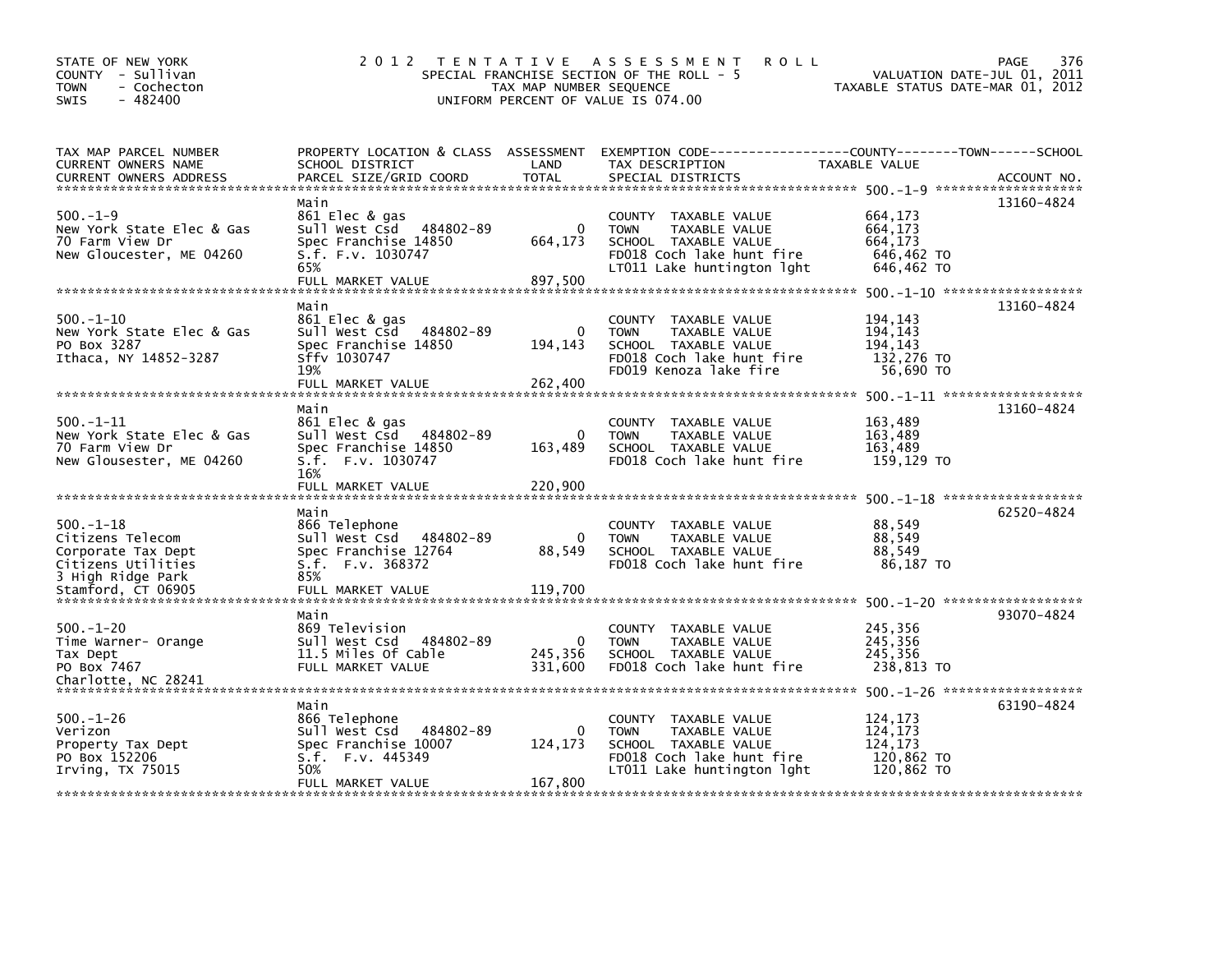| STATE OF NEW YORK<br>- Sullivan<br><b>COUNTY</b><br><b>TOWN</b><br>- Cochecton<br>$-482400$<br>SWIS |                                                                                                                          | TAX MAP NUMBER SEQUENCE                     | 2012 TENTATIVE ASSESSMENT<br><b>ROLL</b><br>SPECIAL FRANCHISE SECTION OF THE ROLL - 5<br>UNIFORM PERCENT OF VALUE IS 074.00         | VALUATION DATE-JUL 01, 2011<br>VALUATION DATE-JUL U1, ZUIL<br>TAXABLE STATUS DATE-MAR 01, 2012 | 377<br>PAGE |
|-----------------------------------------------------------------------------------------------------|--------------------------------------------------------------------------------------------------------------------------|---------------------------------------------|-------------------------------------------------------------------------------------------------------------------------------------|------------------------------------------------------------------------------------------------|-------------|
| TAX MAP PARCEL NUMBER<br><b>CURRENT OWNERS NAME</b><br>CURRENT OWNERS ADDRESS                       | PROPERTY LOCATION & CLASS ASSESSMENT<br>SCHOOL DISTRICT                                                                  | LAND                                        | EXEMPTION        CODE-----------------COUNTY-------TOWN------SCHOOL<br>TAX DESCRIPTION TAXABLE VALUE                                |                                                                                                |             |
| $500 - 1 - 27$<br>Verizon<br>Property Tax Dept<br>PO Box 152206<br>Irving, $TX$ 75015               | Main<br>866 Telephone<br>Sull West Csd 484802-89<br>Spec Franchise 10007<br>S.f.f.v. 445349<br>20%<br>FULL MARKET VALUE  | $\overline{\mathbf{0}}$<br>49,669<br>67,100 | COUNTY TAXABLE VALUE<br>TAXABLE VALUE<br><b>TOWN</b><br>SCHOOL TAXABLE VALUE<br>FD018 Coch lake hunt fire                           | 49,669<br>49,669<br>49,669<br>48,344 TO                                                        | 63190-4824  |
| $500 - 1 - 29$<br>Verizon<br>Property Tax Dept<br>PO Box 152206<br>Irving, $TX$ 75015               | Main<br>866 Telephone<br>Sull West Csd 484802-89<br>Spec Franchise 10007<br>S.f. F.v. 445349<br>30%<br>FULL MARKET VALUE | $\Omega$<br>74,504<br>100,700               | COUNTY TAXABLE VALUE<br><b>TOWN</b><br>TAXABLE VALUE<br>SCHOOL TAXABLE VALUE<br>FD018 Coch lake hunt fire<br>FD019 Kenoza lake fire | 74,504<br>74,504<br>74,504<br>47,136 TO<br>25,381 TO                                           | 63190-4824  |
| $500 - 1 - 30$<br>Citizens Telecom U-C-I<br>3 Highridge Park<br>Stamford, CT 06905                  | Main<br>866 Telephone<br>484802<br>Sull West Csd<br>Telephone<br>61875-4824<br>15%                                       | 15,626                                      | COUNTY TAXABLE VALUE<br>TAXABLE VALUE<br><b>TOWN</b><br>SCHOOL TAXABLE VALUE<br>FD018 Coch lake hunt fire                           | 15,626<br>15,626<br>15,626<br>15,210 TO                                                        |             |
|                                                                                                     | FULL MARKET VALUE                                                                                                        | 21,100                                      |                                                                                                                                     |                                                                                                |             |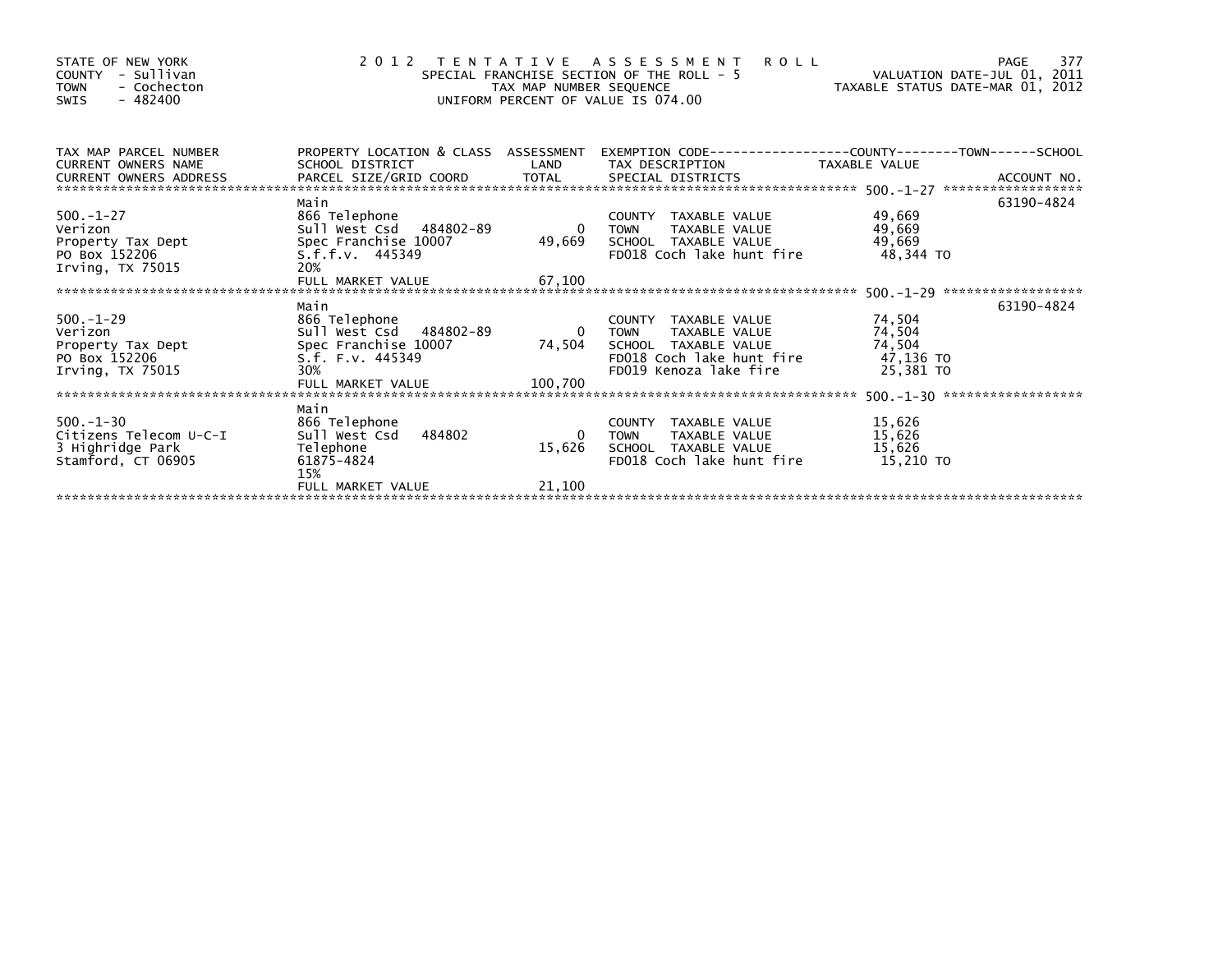| STATE OF NEW YORK   | 2012 TENTATIVE ASSESSMENT ROLL            | PAGE                             | 378             |
|---------------------|-------------------------------------------|----------------------------------|-----------------|
| COUNTY - Sullivan   | SPECIAL FRANCHISE SECTION OF THE ROLL - 5 | VALUATION DATE-JUL 01, 2011      |                 |
| - Cochecton<br>TOWN | MAP SECTION - 500                         | TAXABLE STATUS DATE-MAR 01, 2012 |                 |
| - 482400<br>SWIS    | SUB-SECTION-                              |                                  | RPS150/V04/L015 |
|                     | UNIFORM PERCENT OF VALUE IS 074.00        | CURRENT DATE 4/20/2012           |                 |

| CODE | DISTRICT NAME PARCELS                                                | TOTAL | EXTENSION<br><b>TYPF</b>      | EXTENSION<br>VALUE | AD VALOREM<br>VALUE           | <b>EXEMPT</b><br>AMOUNT | TAXABLE<br><b>VALUE</b>       |
|------|----------------------------------------------------------------------|-------|-------------------------------|--------------------|-------------------------------|-------------------------|-------------------------------|
|      | FD018 Coch lake hunt<br>FD019 Kenoza lake fi<br>LT011 Lake huntingto |       | 9 TOTAL<br>2 TOTAL<br>2 TOTAL |                    | 1494.419<br>82.071<br>767.324 |                         | 1494.419<br>82.071<br>767.324 |

## \*\*\* S C H O O L D I S T R I C T S U M M A R Y \*\*\*

| CODE                       | DISTRICT NAME                             | <b>TOTAL</b><br><b>PARCELS</b> | ASSESSED<br>LAND | ASSESSED<br><b>TOTAL</b>       | <b>EXEMPT</b><br><b>AMOUNT</b> | <b>TOTAL</b><br><b>TAXABLE</b> | <b>STAR</b><br><b>AMOUNT</b> | <b>STAR</b><br><b>TAXABLE</b>  |
|----------------------------|-------------------------------------------|--------------------------------|------------------|--------------------------------|--------------------------------|--------------------------------|------------------------------|--------------------------------|
| 484802                     | Sull West Csd                             | 9                              |                  | 1619,682                       |                                | 1619,682                       |                              | 1619,682                       |
|                            | SUB-TOTAL                                 | 9                              |                  | 1619,682                       |                                | 1619,682                       |                              | 1619,682                       |
| 482289<br>482689<br>484889 | Jy Library<br>Dy Library<br>West Sull Lib |                                |                  | 268,647<br>213,158<br>1122,251 |                                | 268,647<br>213,158<br>1122,251 |                              | 268,647<br>213,158<br>1122,251 |
|                            | T O T A L                                 | 17                             |                  | 3223,738                       |                                | 3223,738                       |                              | 3223,738                       |

## \*\*\* S Y S T E M C O D E S S U M M A R Y \*\*\*

## NO SYSTEM EXEMPTIONS AT THIS LEVEL

## \*\*\* E X E M P T I O N S U M M A R Y \*\*\*

## NO EXEMPTIONS AT THIS LEVEL

| ROLL       | DESCRIPTION       | <b>TOTAL</b>   | ASSESSED | <b>\SSESSED</b> | <b>TAXABLE</b> | <b>TAXABLE</b> | <b>TAXABLE</b> | <b>STAR</b>    |
|------------|-------------------|----------------|----------|-----------------|----------------|----------------|----------------|----------------|
| <b>SEC</b> |                   | <b>PARCELS</b> | LAND     | TOTAL           | COUNTY         | <b>TOWN</b>    | SCHOOL         | <b>TAXABLE</b> |
|            | SPECIAL FRANCHISE |                |          | 1619,682        | 1619.682       | 1619.682       | 1619.682       | 1619,682       |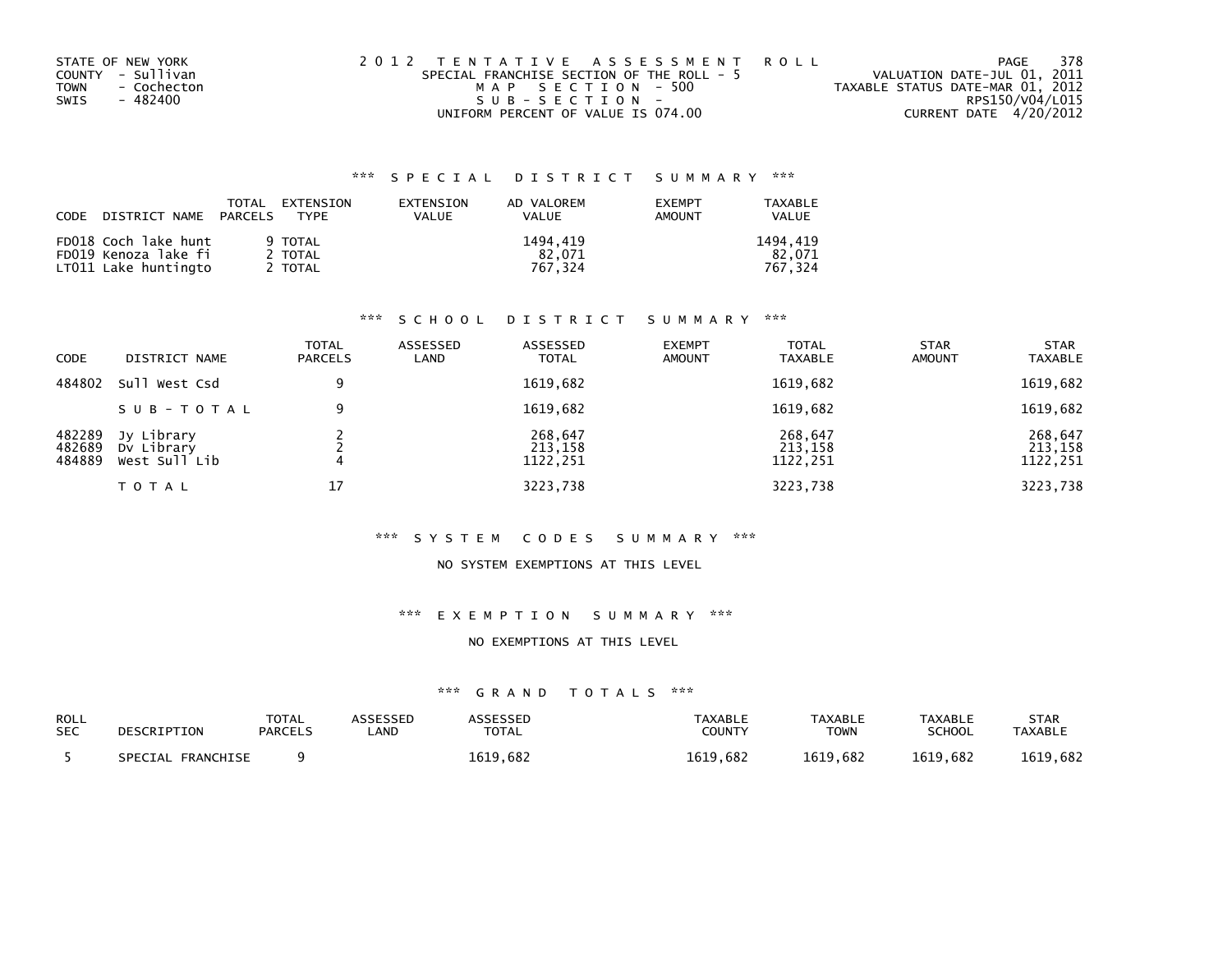| STATE OF NEW YORK   | 2012 TENTATIVE ASSESSMENT ROLL            | PAGE                             | 379 |
|---------------------|-------------------------------------------|----------------------------------|-----|
| COUNTY - Sullivan   | SPECIAL FRANCHISE SECTION OF THE ROLL - 5 | VALUATION DATE-JUL 01, 2011      |     |
| TOWN<br>- Cochecton |                                           | TAXABLE STATUS DATE-MAR 01, 2012 |     |
| SWIS<br>- 482400    | UNIFORM PERCENT OF VALUE IS 074.00        | RPS150/V04/L015                  |     |
|                     |                                           | CURRENT DATE 4/20/2012           |     |

# \*\*\* S P E C I A L D I S T R I C T S U M M A R Y \*\*\*

|                      | TOTAL<br>EXTENSION<br>CODE DISTRICT NAME PARCELS TYPE | EXTENSION<br><b>VALUE</b> | AD VALOREM<br><b>VALUE</b> | <b>FXFMPT</b><br><b>AMOUNT</b> | TAXARI F<br><b>VALUE</b> |
|----------------------|-------------------------------------------------------|---------------------------|----------------------------|--------------------------------|--------------------------|
| FD018 Coch lake hunt | 9 TOTAL                                               |                           | 1494.419                   |                                | 1494.419                 |
| FD019 Kenoza lake fi | 2 TOTAL                                               |                           | 82.071                     |                                | 82.071                   |
| LT011 Lake huntingto | 2 TOTAL                                               |                           | 767.324                    |                                | 767.324                  |

## \*\*\* S C H O O L D I S T R I C T S U M M A R Y \*\*\*

| <b>CODE</b>                | DISTRICT NAME                             | <b>TOTAL</b><br><b>PARCELS</b> | ASSESSED<br>LAND | ASSESSED<br><b>TOTAL</b>       | <b>EXEMPT</b><br><b>AMOUNT</b> | <b>TOTAL</b><br><b>TAXABLE</b> | <b>STAR</b><br><b>AMOUNT</b> | <b>STAR</b><br><b>TAXABLE</b>  |
|----------------------------|-------------------------------------------|--------------------------------|------------------|--------------------------------|--------------------------------|--------------------------------|------------------------------|--------------------------------|
| 484802                     | Sull West Csd                             | 9                              |                  | 1619,682                       |                                | 1619,682                       |                              | 1619,682                       |
|                            | SUB-TOTAL                                 | 9                              |                  | 1619,682                       |                                | 1619,682                       |                              | 1619,682                       |
| 482289<br>482689<br>484889 | Jy Library<br>Dv Library<br>West Sull Lib |                                |                  | 268,647<br>213,158<br>1122,251 |                                | 268,647<br>213,158<br>1122,251 |                              | 268,647<br>213,158<br>1122,251 |
|                            | <b>TOTAL</b>                              | 17                             |                  | 3223,738                       |                                | 3223,738                       |                              | 3223,738                       |

## \*\*\* S Y S T E M C O D E S S U M M A R Y \*\*\*

## NO SYSTEM EXEMPTIONS AT THIS LEVEL

## \*\*\* E X E M P T I O N S U M M A R Y \*\*\*

#### NO EXEMPTIONS AT THIS LEVEL

| <b>ROLL</b> | DESCRIPTION       | <b>TOTAL</b>   | ASSESSED | ASSESSED     | TAXABLE  | <b>TAXABLE</b> | <b>TAXABLE</b> | <b>STAR</b>    |
|-------------|-------------------|----------------|----------|--------------|----------|----------------|----------------|----------------|
| <b>SEC</b>  |                   | <b>PARCELS</b> | _AND     | <b>TOTAL</b> | COUNTY   | <b>TOWN</b>    | SCHOOL         | <b>TAXABLE</b> |
|             | SPECIAL FRANCHISE |                |          | 1619.682     | 1619.682 | 1619.682       | 1619.682       | 1619,682       |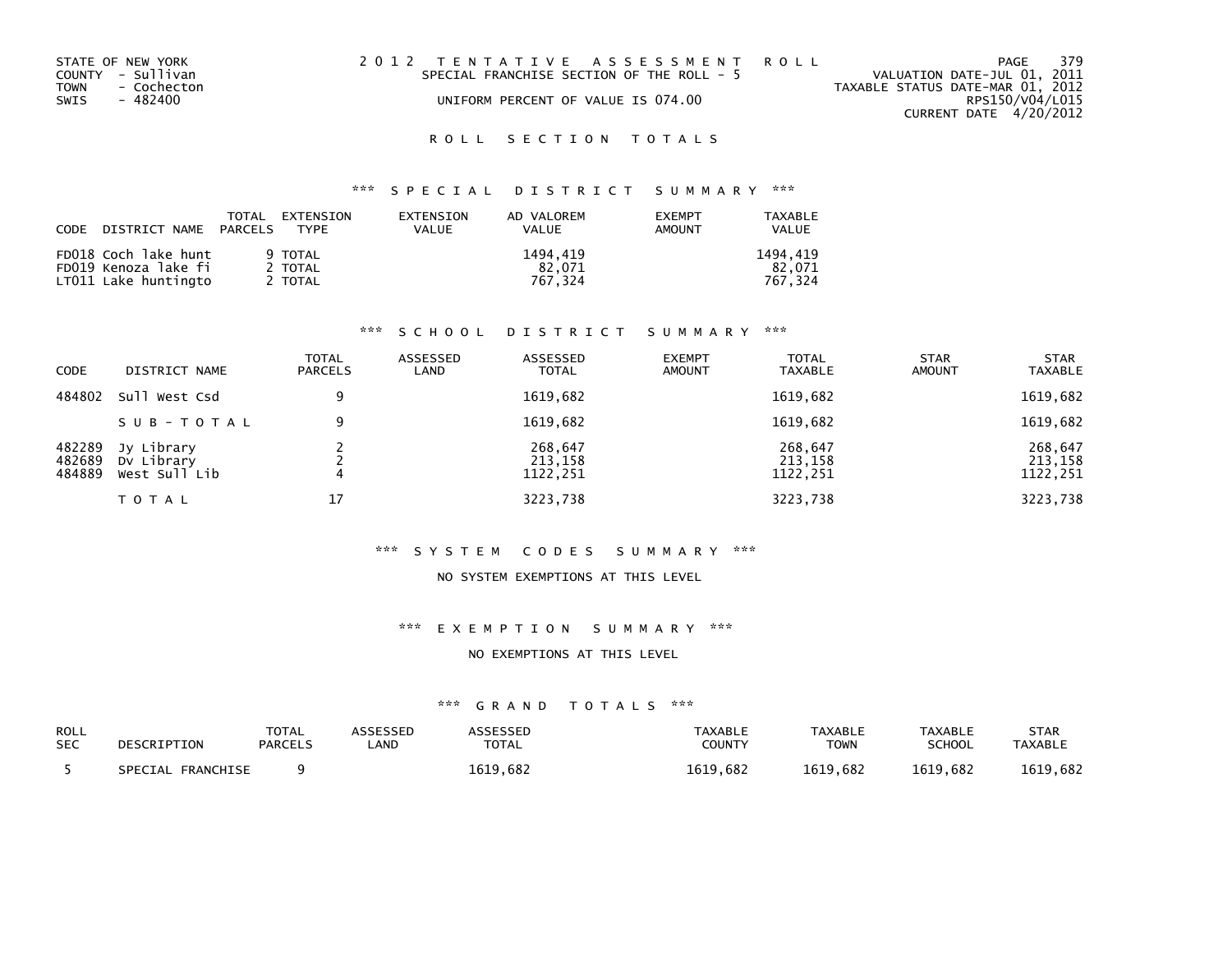| STATE OF NEW YORK<br>COUNTY - Sullivan<br>- Cochecton<br><b>TOWN</b><br>$-482400$<br>SWIS                                           | 2012                                                                                                                                                                                       | TAX MAP NUMBER SEQUENCE | TENTATIVE ASSESSMENT ROLL<br>UTILITY & R.R. SECTION OF THE ROLL - 6<br>UNIFORM PERCENT OF VALUE IS 074.00                                                                   | VALUATION DATE-JUL 01, 2011<br>TAXABLE STATUS DATE-MAR 01, 2012 | 380<br>PAGE |
|-------------------------------------------------------------------------------------------------------------------------------------|--------------------------------------------------------------------------------------------------------------------------------------------------------------------------------------------|-------------------------|-----------------------------------------------------------------------------------------------------------------------------------------------------------------------------|-----------------------------------------------------------------|-------------|
| TAX MAP PARCEL NUMBER<br>CURRENT OWNERS NAME<br><b>CURRENT OWNERS ADDRESS</b>                                                       | PROPERTY LOCATION & CLASS ASSESSMENT                                                                                                                                                       |                         | EXEMPTION        CODE-----------------COUNTY--------TOWN------SCHOOL<br>SCHOOL DISTRICT                        LAND         TAX DESCRIPTION                   TAXABLE VALUE |                                                                 | ACCOUNT NO. |
| $9 - 2 - 7$<br>NYS Electric & Gas Corp<br>70 Farm View Dr                         Fosterdale Substation<br>New Gloucester, ME 04260 | Short Cut Rd<br>872 Elec-Substation<br>sull West Csd 484802-89<br>Lake Huntington Hwy<br>FRNT 100.00 DPTH 150.00<br>EAST-0326168 NRTH-0618719<br>DEED BOOK 384 PG-212<br>FULL MARKET VALUE | 465,800                 | COUNTY<br>TAXABLE VALUE<br>12,000 TOWN TAXABLE VALUE<br>344.700 SCHOOL TAXABLE VALUE<br>FD018 Coch lake hunt fire                                                           | 344,700<br>344,700<br>344,700<br>344,700 TO                     | 400052      |
|                                                                                                                                     |                                                                                                                                                                                            |                         |                                                                                                                                                                             |                                                                 |             |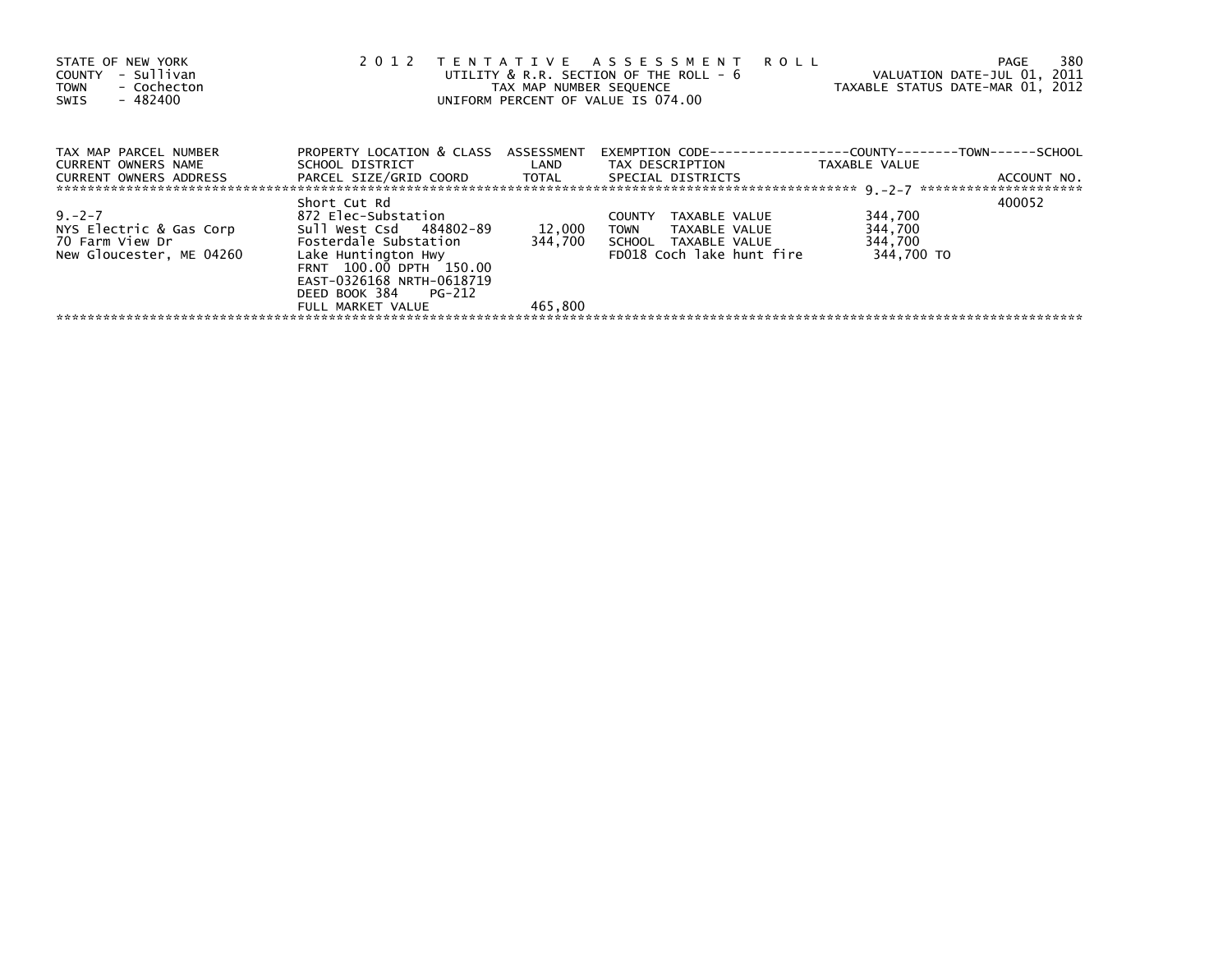| STATE OF NEW YORK   | 2012 TENTATIVE ASSESSMENT ROLL              | PAGE                             | 381 |
|---------------------|---------------------------------------------|----------------------------------|-----|
| COUNTY - Sullivan   | UTILITY $\&$ R.R. SECTION OF THE ROLL - $6$ | VALUATION DATE-JUL 01, 2011      |     |
| TOWN<br>- Cochecton | MAP SECTION - 009                           | TAXABLE STATUS DATE-MAR 01, 2012 |     |
| SWIS<br>- 482400    | $SUB - SECTION -$                           | RPS150/V04/L015                  |     |
|                     | UNIFORM PERCENT OF VALUE IS 074.00          | CURRENT DATE 4/20/2012           |     |

| CODE | DISTRICT NAME        | PARCELS | TOTAL EXTENSION<br><b>TYPF</b> | EXTENSION<br>VALUE | AD VALOREM<br>VALUE | <b>FXFMPT</b><br>AMOUNT | TAXABLE<br>VALUE |
|------|----------------------|---------|--------------------------------|--------------------|---------------------|-------------------------|------------------|
|      | FD018 Coch lake hunt |         | <b>TOTAL</b>                   |                    | 344.700             |                         | 344.700          |

## \*\*\* S C H O O L D I S T R I C T S U M M A R Y \*\*\*

| <b>CODE</b> | DISTRICT NAME | <b>TOTAL</b><br><b>PARCELS</b> | ASSESSED<br>LAND | ASSESSED<br><b>TOTAL</b> | <b>EXEMPT</b><br><b>AMOUNT</b> | <b>TOTAL</b><br><b>TAXABLE</b> | <b>STAR</b><br><b>AMOUNT</b> | <b>STAR</b><br><b>TAXABLE</b> |
|-------------|---------------|--------------------------------|------------------|--------------------------|--------------------------------|--------------------------------|------------------------------|-------------------------------|
| 484802      | Sull West Csd |                                | 12,000           | 344,700                  |                                | 344,700                        |                              | 344,700                       |
|             | SUB-TOTAL     |                                | 12,000           | 344,700                  |                                | 344,700                        |                              | 344,700                       |
| 482289      | Jy Library    |                                | 12,000           | 344.700                  |                                | 344,700                        |                              | 344,700                       |
|             | <b>TOTAL</b>  |                                | 24,000           | 689,400                  |                                | 689,400                        |                              | 689,400                       |

\*\*\* S Y S T E M C O D E S S U M M A R Y \*\*\*

NO SYSTEM EXEMPTIONS AT THIS LEVEL

\*\*\* E X E M P T I O N S U M M A R Y \*\*\*

## NO EXEMPTIONS AT THIS LEVEL

| ROLL       | DESCRIPTION      | <b>TOTAL</b>   | ASSESSED | ASSESSED     | <b>TAXABLE</b> | <b>TAXABLE</b> | TAXABLE       | STAR           |
|------------|------------------|----------------|----------|--------------|----------------|----------------|---------------|----------------|
| <b>SEC</b> |                  | <b>PARCELS</b> | .AND     | <b>TOTAL</b> | COUNTY         | TOWN           | <b>SCHOOL</b> | <b>TAXABLE</b> |
|            | UTILITIES & N.C. |                | 000.∠⊾   | 344,700      | 344,700        | 344,700        | 344,700       | 344,700        |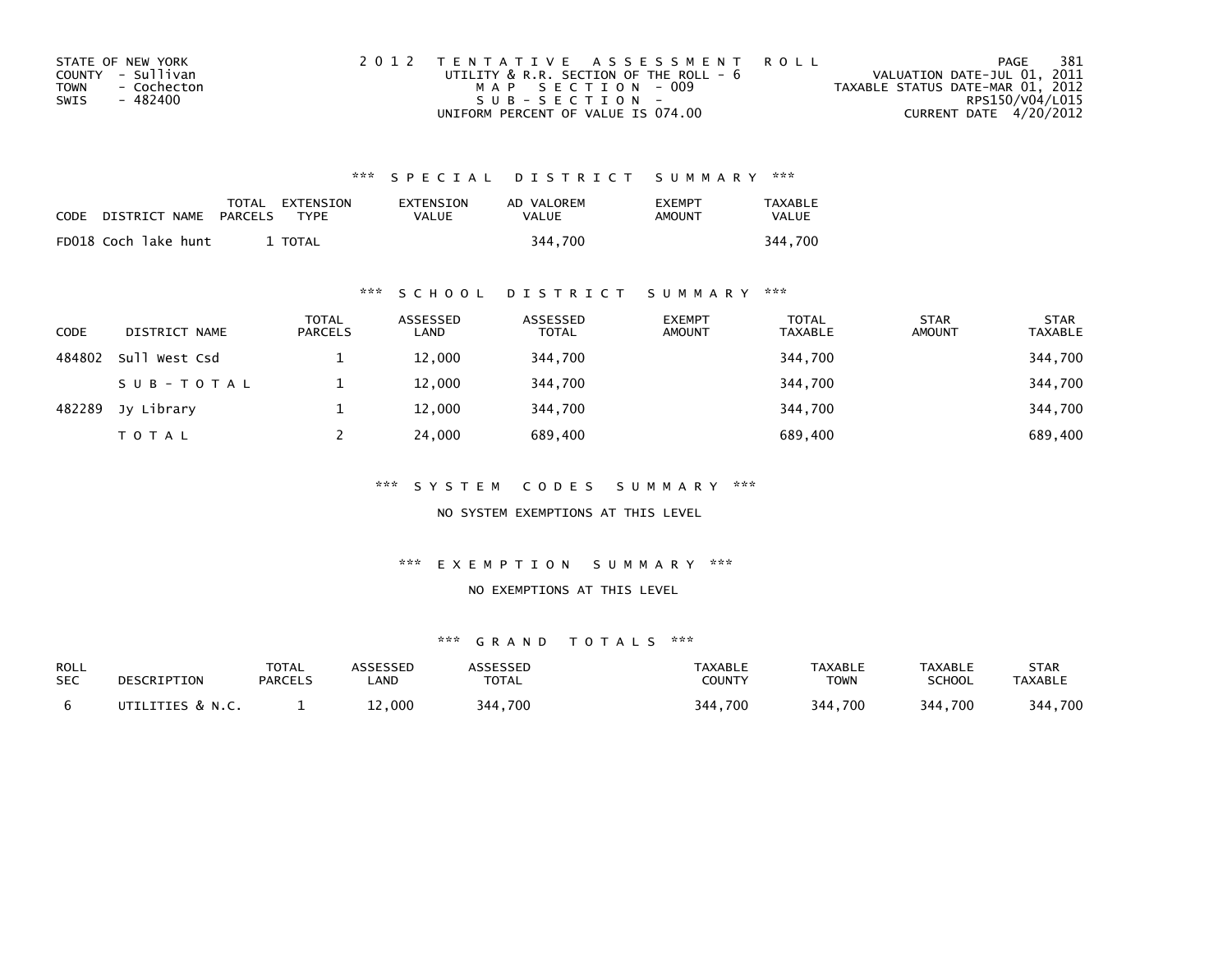| STATE OF NEW YORK<br>- Sullivan<br>COUNTY<br>- Cochecton<br><b>TOWN</b><br>- 482400<br>SWIS | 2 0 1 2                                                                                                                                                           | TAX MAP NUMBER SEQUENCE | TENTATIVE ASSESSMENT<br><b>ROLL</b><br>UTILITY & R.R. SECTION OF THE ROLL - 6<br>UNIFORM PERCENT OF VALUE IS 074.00                        | TAXABLE STATUS DATE-MAR 01, 2012                     | 382<br>PAGE<br>VALUATION DATE-JUL 01, 2011 |
|---------------------------------------------------------------------------------------------|-------------------------------------------------------------------------------------------------------------------------------------------------------------------|-------------------------|--------------------------------------------------------------------------------------------------------------------------------------------|------------------------------------------------------|--------------------------------------------|
| TAX MAP PARCEL NUMBER<br>CURRENT OWNERS NAME<br><b>CURRENT OWNERS ADDRESS</b>               | PROPERTY LOCATION & CLASS ASSESSMENT<br>SCHOOL DISTRICT<br>PARCEL SIZE/GRID COORD                                                                                 | LAND<br>TOTAL           | EXEMPTION        CODE-----------------COUNTY-------TOWN------SCHOOL<br>TAX DESCRIPTION<br>SPECIAL DISTRICTS                                | TAXABLE VALUE                                        | ACCOUNT NO.                                |
| $10 - 2 - 3$<br>Verizon New York Inc<br>PO Box 152206<br>Irving, TX 75015                   | County Road 113<br>831 Tele Comm<br>Sull West Csd 484802-89<br>Bldg Only<br>Off Rt $#$ 52<br>Lake Huntington Central O<br>FRNT 97.00 DPTH 155.00<br>0.35<br>ACRES | 15,100<br>50,370        | TAXABLE VALUE<br><b>COUNTY</b><br>TOWN<br>TAXABLE VALUE<br>SCHOOL TAXABLE VALUE<br>FD018 Coch lake hunt fire<br>LT011 Lake huntington lght | 50,370<br>50,370<br>50,370<br>67,500 TO<br>50,370 TO | 400044                                     |
|                                                                                             | EAST-0312200 NRTH-0616032<br>DEED BOOK 425 PG-497<br>FULL MARKET VALUE                                                                                            | 68,100                  |                                                                                                                                            |                                                      |                                            |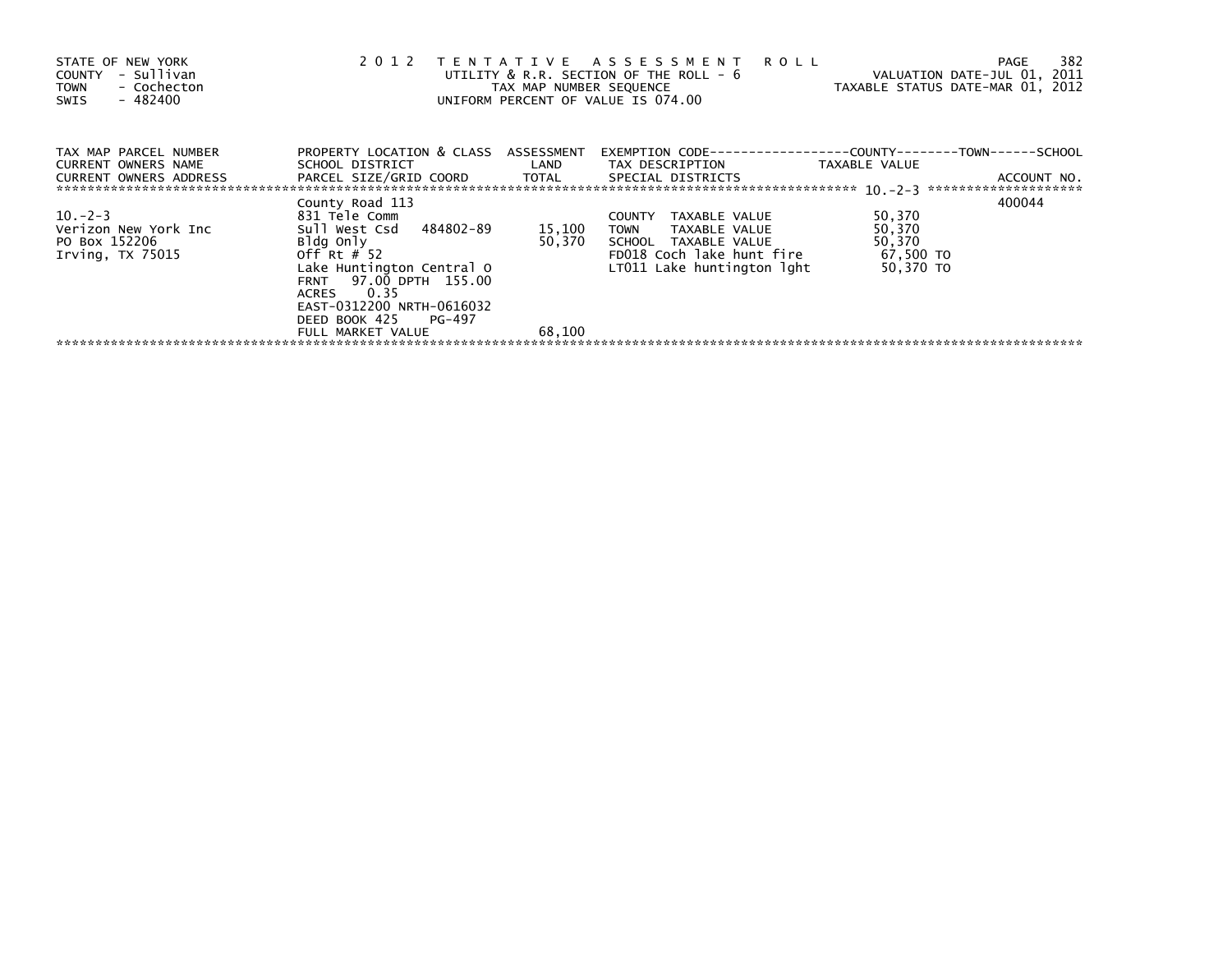| STATE OF NEW YORK   | 2012 TENTATIVE ASSESSMENT ROLL         | PAGE                             | -383 |
|---------------------|----------------------------------------|----------------------------------|------|
| COUNTY - Sullivan   | UTILITY & R.R. SECTION OF THE ROLL - 6 | VALUATION DATE-JUL 01, 2011      |      |
| - Cochecton<br>TOWN | MAP SECTION - 010                      | TAXABLE STATUS DATE-MAR 01, 2012 |      |
| - 482400<br>SWIS    | SUB-SECTION-                           | RPS150/V04/L015                  |      |
|                     | UNIFORM PERCENT OF VALUE IS 074.00     | CURRENT DATE 4/20/2012           |      |

| CODE | DISTRICT NAME                                | PARCELS | TOTAL EXTENSION<br>TYPF | EXTENSION<br><b>VALUE</b> | AD VALOREM<br><b>VALUE</b> | <b>EXEMPT</b><br>AMOUNT | TAXABLE<br><b>VALUE</b> |
|------|----------------------------------------------|---------|-------------------------|---------------------------|----------------------------|-------------------------|-------------------------|
|      | FD018 Coch lake hunt<br>LTO11 Lake huntingto |         | 1 TOTAL<br>1 TOTAL      |                           | 67.500<br>50.370           |                         | 67.500<br>50.370        |

## \*\*\* S C H O O L D I S T R I C T S U M M A R Y \*\*\*

| CODE   | DISTRICT NAME | <b>TOTAL</b><br><b>PARCELS</b> | ASSESSED<br>LAND | ASSESSED<br><b>TOTAL</b> | <b>EXEMPT</b><br><b>AMOUNT</b> | <b>TOTAL</b><br>TAXABLE | <b>STAR</b><br><b>AMOUNT</b> | <b>STAR</b><br><b>TAXABLE</b> |
|--------|---------------|--------------------------------|------------------|--------------------------|--------------------------------|-------------------------|------------------------------|-------------------------------|
| 484802 | Sull West Csd |                                | 15,100           | 50,370                   |                                | 50,370                  |                              | 50,370                        |
|        | SUB-TOTAL     |                                | 15,100           | 50,370                   |                                | 50,370                  |                              | 50,370                        |
| 484889 | West Sull Lib |                                | 15,100           | 50,370                   |                                | 50,370                  |                              | 50,370                        |
|        | TOTAL         |                                | 30,200           | 100,740                  |                                | 100,740                 |                              | 100,740                       |

## \*\*\* S Y S T E M C O D E S S U M M A R Y \*\*\*

NO SYSTEM EXEMPTIONS AT THIS LEVEL

## \*\*\* E X E M P T I O N S U M M A R Y \*\*\*

## NO EXEMPTIONS AT THIS LEVEL

| ROLL       | DESCRIPTION      | TOTAL          | ASSESSED | <b>ASSESSED</b> | <b>TAXABLE</b> | <b>TAXABLE</b> | TAXABLE       | <b>STAR</b> |
|------------|------------------|----------------|----------|-----------------|----------------|----------------|---------------|-------------|
| <b>SEC</b> |                  | <b>PARCELS</b> | _AND     | <b>TOTAL</b>    | <b>COUNTY</b>  | TOWN           | <b>SCHOOL</b> | TAXABLE     |
|            | UTILITIES & N.C. |                | 15.100   | 50,370          | 50.370         | 50.370         | 50.370        | 50,370      |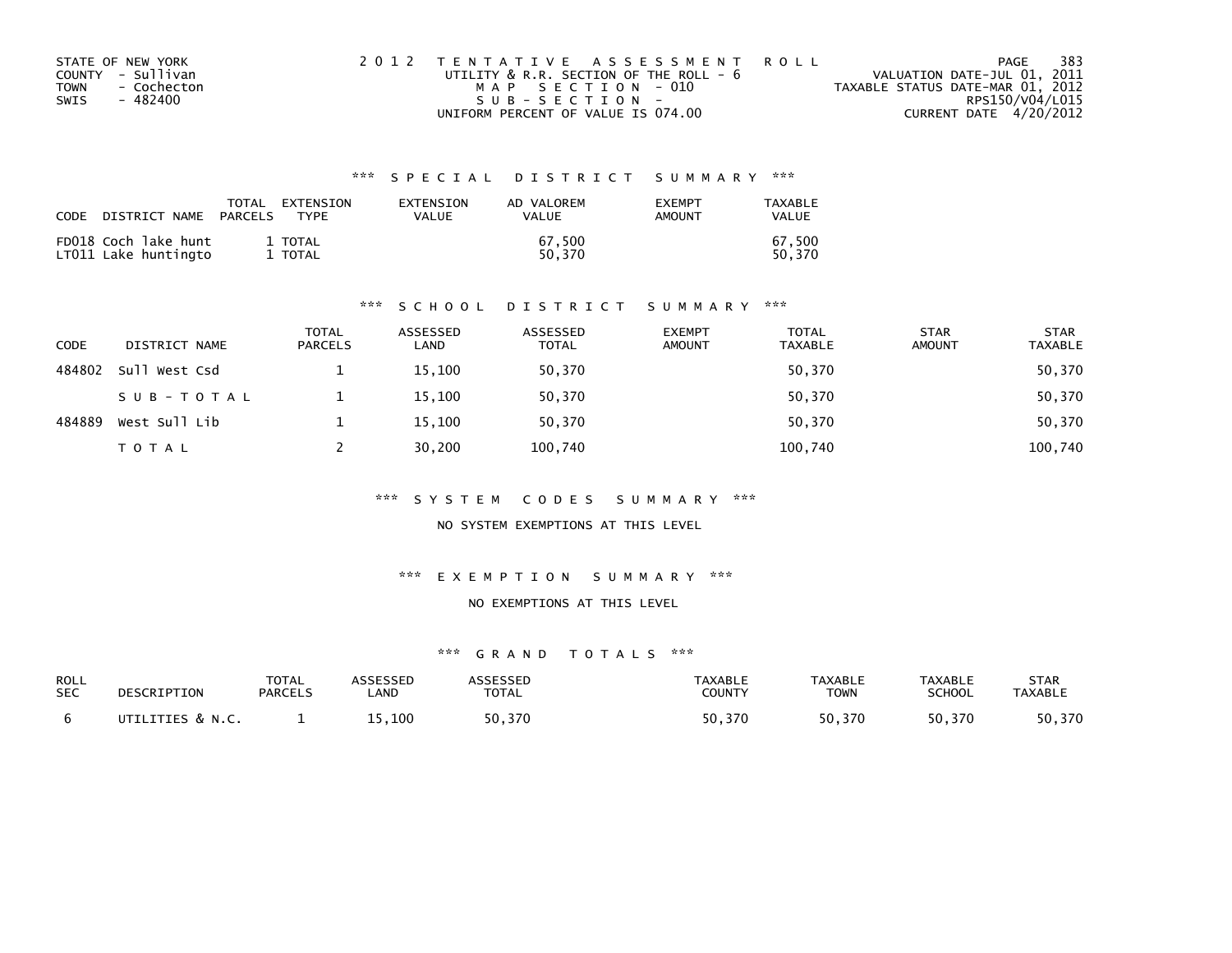| STATE OF NEW YORK<br>COUNTY - Sullivan<br>- Cochecton<br><b>TOWN</b><br>$-482400$<br>SWIS | 2012                                                                                                                                                | TAX MAP NUMBER SEQUENCE | TENTATIVE ASSESSMENT ROLL<br>UTILITY & R.R. SECTION OF THE ROLL - 6<br>UNIFORM PERCENT OF VALUE IS 074.00                                                                   | VALUATION DATE-JUL 01, 2011<br>TAXABLE STATUS DATE-MAR 01, 2012 | 384<br>PAGE |
|-------------------------------------------------------------------------------------------|-----------------------------------------------------------------------------------------------------------------------------------------------------|-------------------------|-----------------------------------------------------------------------------------------------------------------------------------------------------------------------------|-----------------------------------------------------------------|-------------|
| TAX MAP PARCEL NUMBER<br>CURRENT OWNERS NAME<br>CURRENT OWNERS ADDRESS                    | PROPERTY LOCATION & CLASS ASSESSMENT                                                                                                                |                         | EXEMPTION        CODE-----------------COUNTY--------TOWN------SCHOOL<br>SCHOOL DISTRICT                        LAND         TAX DESCRIPTION                   TAXABLE VALUE |                                                                 | ACCOUNT NO. |
| $15. -1 - 25$<br>NYS Electric & Gas Corp.<br>70 Farm View Dr<br>New Gloucester. ME 04260  | Shortcut Rd<br>872 Elec-Substation<br>Sull West Csd 484802-89<br>Short Cut Rd<br>ACRES 61.48<br>EAST-0324394 NRTH-0611331<br>DEED BOOK 967 PG-00073 | 85,800<br>1126.300      | TAXABLE VALUE<br>COUNTY<br>TOWN TAXABLE VALUE<br>SCHOOL TAXABLE VALUE<br>FD018 Coch lake hunt fire                                                                          | 1126,300<br>1126,300<br>1126,300<br>1126.300 TO                 |             |
|                                                                                           | FULL MARKET VALUE                                                                                                                                   | 1522.000                |                                                                                                                                                                             |                                                                 |             |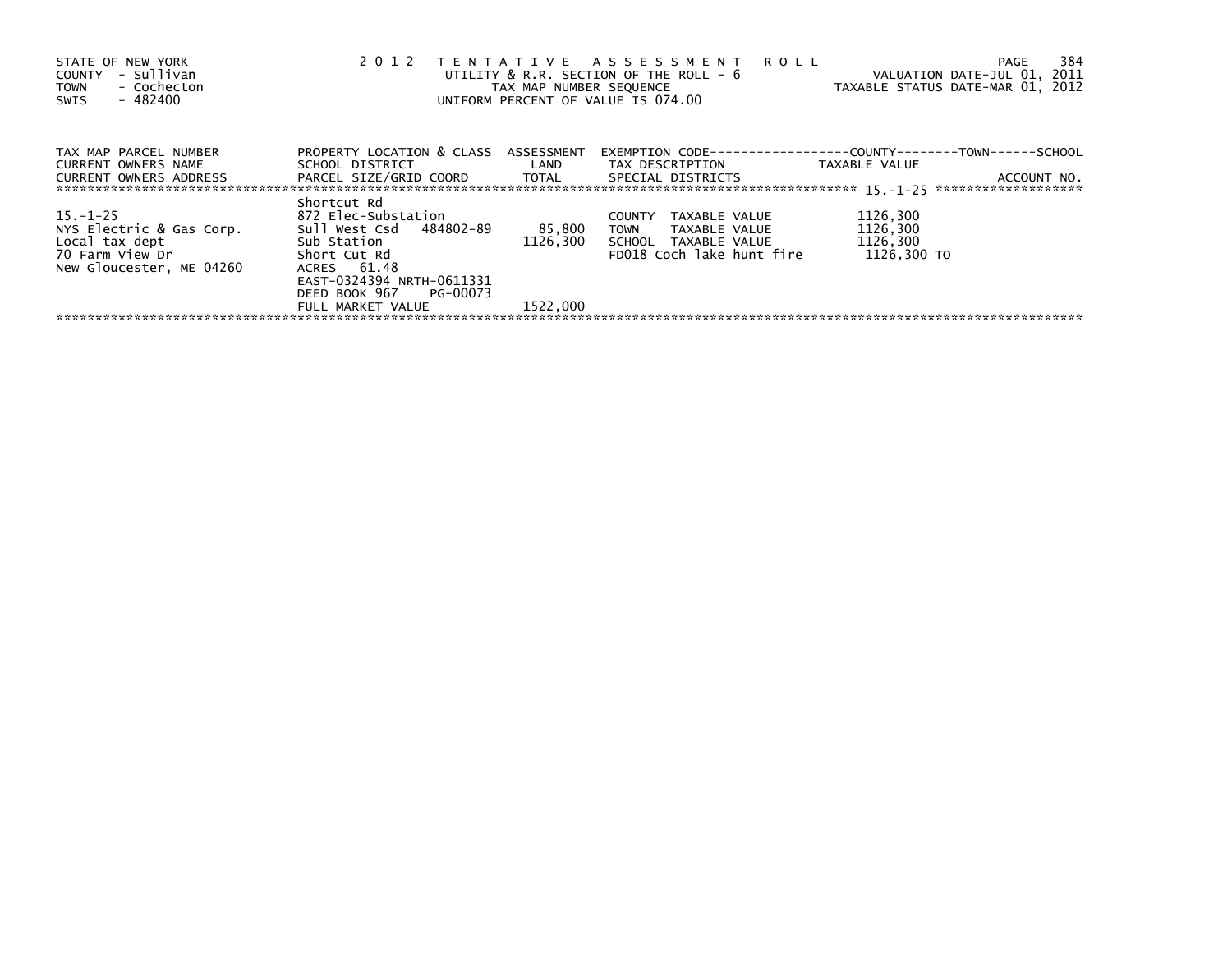| STATE OF NEW YORK   | 2012 TENTATIVE ASSESSMENT ROLL              |                                  | PAGE | 385 |
|---------------------|---------------------------------------------|----------------------------------|------|-----|
| COUNTY - Sullivan   | UTILITY $\&$ R.R. SECTION OF THE ROLL - $6$ | VALUATION DATE-JUL 01, 2011      |      |     |
| TOWN<br>- Cochecton | MAP SECTION - 015                           | TAXABLE STATUS DATE-MAR 01, 2012 |      |     |
| - 482400<br>SWIS    | $SUB - SECTION -$                           | RPS150/V04/L015                  |      |     |
|                     | UNIFORM PERCENT OF VALUE IS 074.00          | CURRENT DATE 4/20/2012           |      |     |

| CODE | DISTRICT NAME        | PARCELS | TOTAL EXTENSION<br>TYPF | EXTENSION<br>VALUE | AD VALOREM<br>VALUE | <b>FXFMPT</b><br><b>AMOUNT</b> | TAXABLE<br>VALUE |
|------|----------------------|---------|-------------------------|--------------------|---------------------|--------------------------------|------------------|
|      | FD018 Coch lake hunt |         | TOTAL                   |                    | 1126.300            |                                | 1126.300         |

## \*\*\* S C H O O L D I S T R I C T S U M M A R Y \*\*\*

| CODE   | DISTRICT NAME | <b>TOTAL</b><br>PARCELS | ASSESSED<br>LAND | ASSESSED<br><b>TOTAL</b> | <b>EXEMPT</b><br><b>AMOUNT</b> | <b>TOTAL</b><br><b>TAXABLE</b> | <b>STAR</b><br><b>AMOUNT</b> | <b>STAR</b><br><b>TAXABLE</b> |
|--------|---------------|-------------------------|------------------|--------------------------|--------------------------------|--------------------------------|------------------------------|-------------------------------|
| 484802 | Sull West Csd |                         | 85,800           | 1126,300                 |                                | 1126,300                       |                              | 1126,300                      |
|        | SUB-TOTAL     |                         | 85,800           | 1126,300                 |                                | 1126,300                       |                              | 1126,300                      |
| 484889 | West Sull Lib |                         | 85.800           | 1126,300                 |                                | 1126.300                       |                              | 1126,300                      |
|        | <b>TOTAL</b>  |                         | 171,600          | 2252,600                 |                                | 2252,600                       |                              | 2252,600                      |

\*\*\* S Y S T E M C O D E S S U M M A R Y \*\*\*

NO SYSTEM EXEMPTIONS AT THIS LEVEL

\*\*\* E X E M P T I O N S U M M A R Y \*\*\*

## NO EXEMPTIONS AT THIS LEVEL

| ROLL       | DESCRIPTION      | <b>TOTAL</b>   | <b>ISSESSEN</b> | <b>ASSESSED</b> | TAXABLE       | <b>TAXABLE</b> | <b>TAXABLE</b> | STAR           |
|------------|------------------|----------------|-----------------|-----------------|---------------|----------------|----------------|----------------|
| <b>SEC</b> |                  | <b>PARCELS</b> | .AND            | TOTAL           | <b>COUNTY</b> | <b>TOWN</b>    | SCHOOL         | <b>TAXABLE</b> |
|            | UTILITIES & N.C. |                | 85,800<br>O E.  | 1126,300        | 1126,300      | 1126,300       | 1126,300       | 1126,300       |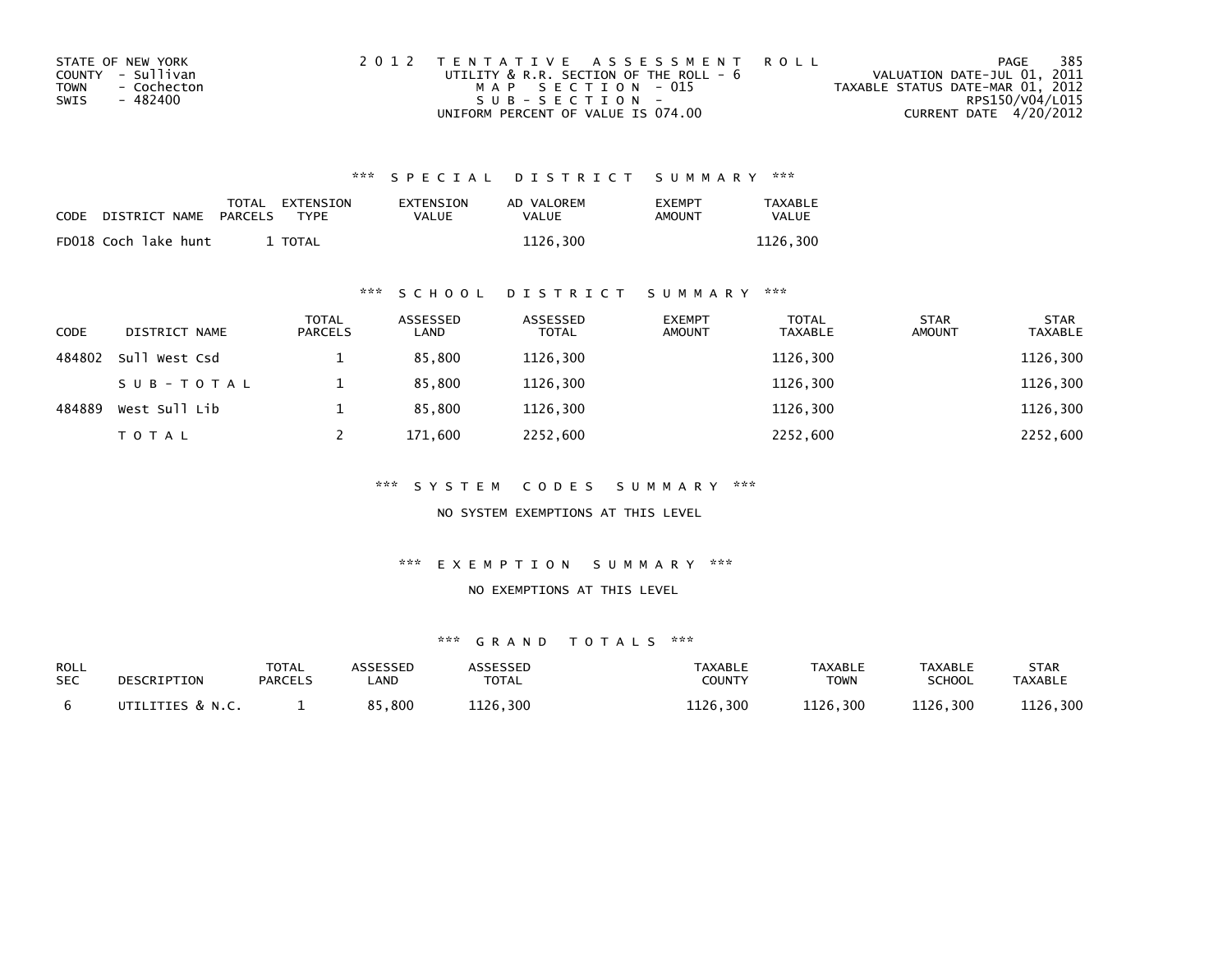| STATE OF NEW YORK<br>- Sullivan<br>COUNTY<br>- Cochecton<br><b>TOWN</b><br>$-482400$<br>SWIS | 2012                                 | TAX MAP NUMBER SEQUENCE | TENTATIVE ASSESSMENT ROLL<br>UTILITY & R.R. SECTION OF THE ROLL - 6<br>UNIFORM PERCENT OF VALUE IS 074.00 | VALUATION DATE-JUL 01, 2011<br>TAXABLE STATUS DATE-MAR 01, 2012 | 386<br>PAGE |
|----------------------------------------------------------------------------------------------|--------------------------------------|-------------------------|-----------------------------------------------------------------------------------------------------------|-----------------------------------------------------------------|-------------|
| TAX MAP PARCEL NUMBER                                                                        | PROPERTY LOCATION & CLASS ASSESSMENT |                         | EXEMPTION        CODE-----------------COUNTY--------TOWN------SCHOOL                                      |                                                                 |             |
| CURRENT OWNERS NAME                                                                          |                                      |                         | SCHOOL DISTRICT                         LAND         TAX DESCRIPTION                   TAXABLE VALUE      |                                                                 |             |
| CURRENT OWNERS ADDRESS FARCEL SIZE/GRID COORD TOTAL SPECIAL DISTRICTS                        |                                      |                         |                                                                                                           |                                                                 | ACCOUNT NO. |
|                                                                                              | Cr 112                               |                         |                                                                                                           |                                                                 |             |
| $20. -1 - 8.3$                                                                               | 831 Tele Comm                        |                         | TAXABLE VALUE<br><b>COUNTY</b>                                                                            | 49,200                                                          |             |
| Citizens Telecom Co of NY Inc. Sull West Csd 484802-89                                       |                                      | 12,500                  | TOWN TAXABLE VALUE                                                                                        | 49,200                                                          |             |
| Attn: Ax Dept DMS Hut                                                                        |                                      | 49.200                  | SCHOOL TAXABLE VALUE                                                                                      | 49,200                                                          |             |
| Citizens Utilities Corporate T Rts #112 & # 45                                               |                                      |                         | FD018 Coch lake hunt fire                                                                                 | 49.200 TO                                                       |             |
| 3 High Ridge Park FRNT 165.81 DPTH 42.33                                                     |                                      |                         |                                                                                                           |                                                                 |             |
| Stamford, CT 06905                                                                           | EAST-0322592 NRTH-0603736            |                         |                                                                                                           |                                                                 |             |
|                                                                                              | DEED BOOK 1776 PG-0038               |                         |                                                                                                           |                                                                 |             |
|                                                                                              | FULL MARKET VALUE                    | 66,500                  |                                                                                                           |                                                                 |             |
|                                                                                              |                                      |                         |                                                                                                           |                                                                 |             |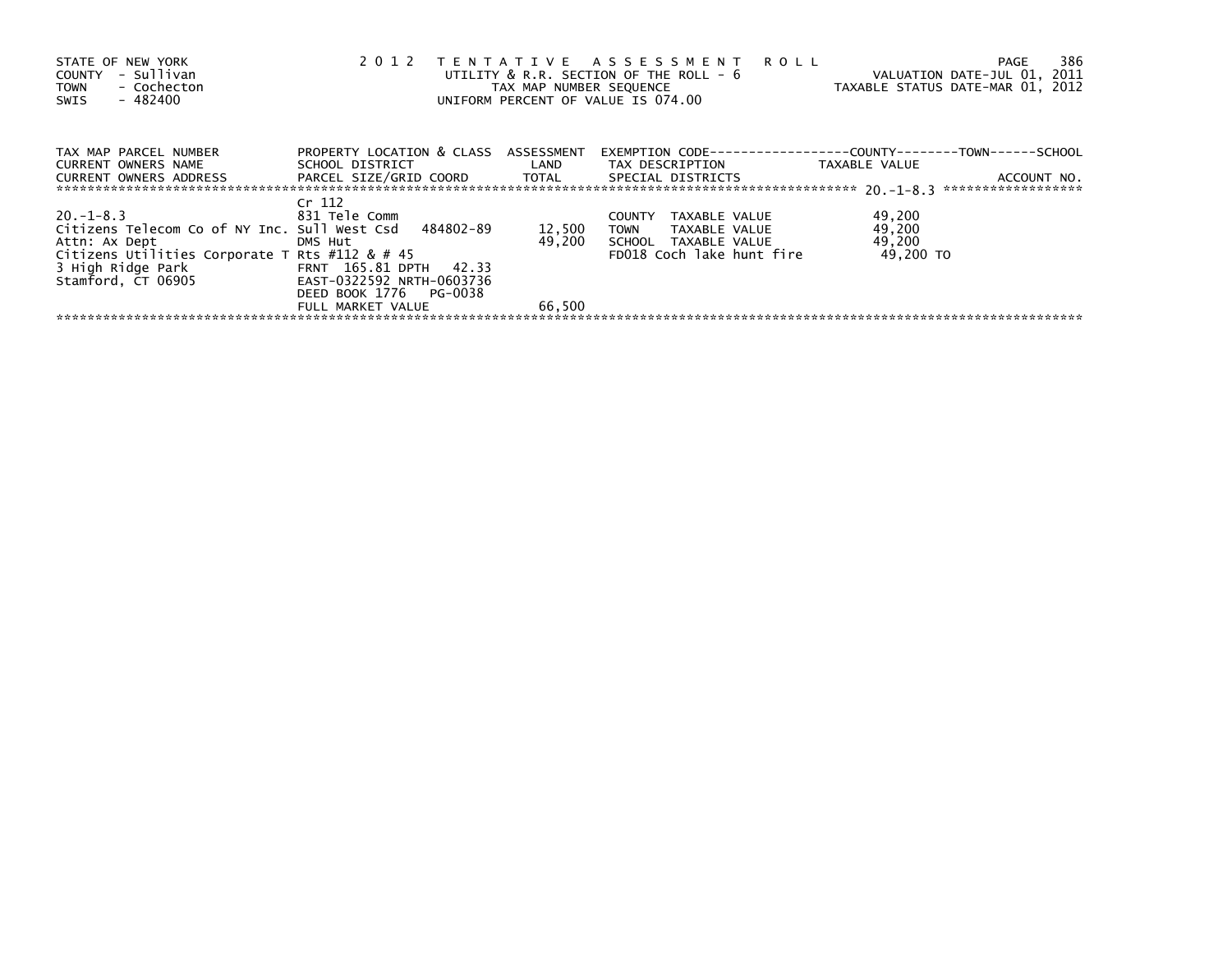| STATE OF NEW YORK   | 2012 TENTATIVE ASSESSMENT ROLL              | PAGE                             | 387             |
|---------------------|---------------------------------------------|----------------------------------|-----------------|
| COUNTY - Sullivan   | UTILITY $\&$ R.R. SECTION OF THE ROLL - $6$ | VALUATION DATE-JUL 01, 2011      |                 |
| TOWN<br>- Cochecton | MAP SECTION - 020                           | TAXABLE STATUS DATE-MAR 01, 2012 |                 |
| - 482400<br>SWIS    | $SUB - SECTION -$                           |                                  | RPS150/V04/L015 |
|                     | UNIFORM PERCENT OF VALUE IS 074.00          | CURRENT DATE 4/20/2012           |                 |

| CODE | DISTRICT NAME        | TOTAL<br>PARCELS | EXTENSION<br>EXTENSION<br><b>TYPF</b><br>VALUE | AD VALOREM<br>VALUE | <b>FXFMPT</b><br>AMOUNT | TAXABLE<br>VALUE |
|------|----------------------|------------------|------------------------------------------------|---------------------|-------------------------|------------------|
|      | FD018 Coch lake hunt | <b>TOTAL</b>     |                                                | 49.200              |                         | 49.200           |

## \*\*\* S C H O O L D I S T R I C T S U M M A R Y \*\*\*

| <b>CODE</b> | DISTRICT NAME | <b>TOTAL</b><br><b>PARCELS</b> | ASSESSED<br>LAND | ASSESSED<br><b>TOTAL</b> | <b>EXEMPT</b><br><b>AMOUNT</b> | <b>TOTAL</b><br><b>TAXABLE</b> | <b>STAR</b><br><b>AMOUNT</b> | <b>STAR</b><br><b>TAXABLE</b> |
|-------------|---------------|--------------------------------|------------------|--------------------------|--------------------------------|--------------------------------|------------------------------|-------------------------------|
| 484802      | Sull West Csd |                                | 12,500           | 49,200                   |                                | 49,200                         |                              | 49,200                        |
|             | SUB-TOTAL     |                                | 12,500           | 49,200                   |                                | 49,200                         |                              | 49,200                        |
| 484889      | West Sull Lib |                                | 12.500           | 49.200                   |                                | 49.200                         |                              | 49,200                        |
|             | <b>TOTAL</b>  |                                | 25,000           | 98,400                   |                                | 98,400                         |                              | 98,400                        |

\*\*\* S Y S T E M C O D E S S U M M A R Y \*\*\*

NO SYSTEM EXEMPTIONS AT THIS LEVEL

\*\*\* E X E M P T I O N S U M M A R Y \*\*\*

## NO EXEMPTIONS AT THIS LEVEL

| ROLL       | DESCRIPTION      | <b>TOTAL</b>   | ASSESSED   | ASSESSED      | TAXABLE       | <b>TAXABLE</b> | <b>TAXABLE</b> | STAR           |
|------------|------------------|----------------|------------|---------------|---------------|----------------|----------------|----------------|
| <b>SEC</b> |                  | <b>PARCELS</b> | <b>AND</b> | <b>TOTAL</b>  | <b>COUNTY</b> | <b>TOWN</b>    | <b>SCHOOL</b>  | <b>TAXABLE</b> |
|            | UTILITIES & N.C. |                | 12,500     | .9,200<br>49. | 49,200        | 49,200         | 49,200         | 49,200         |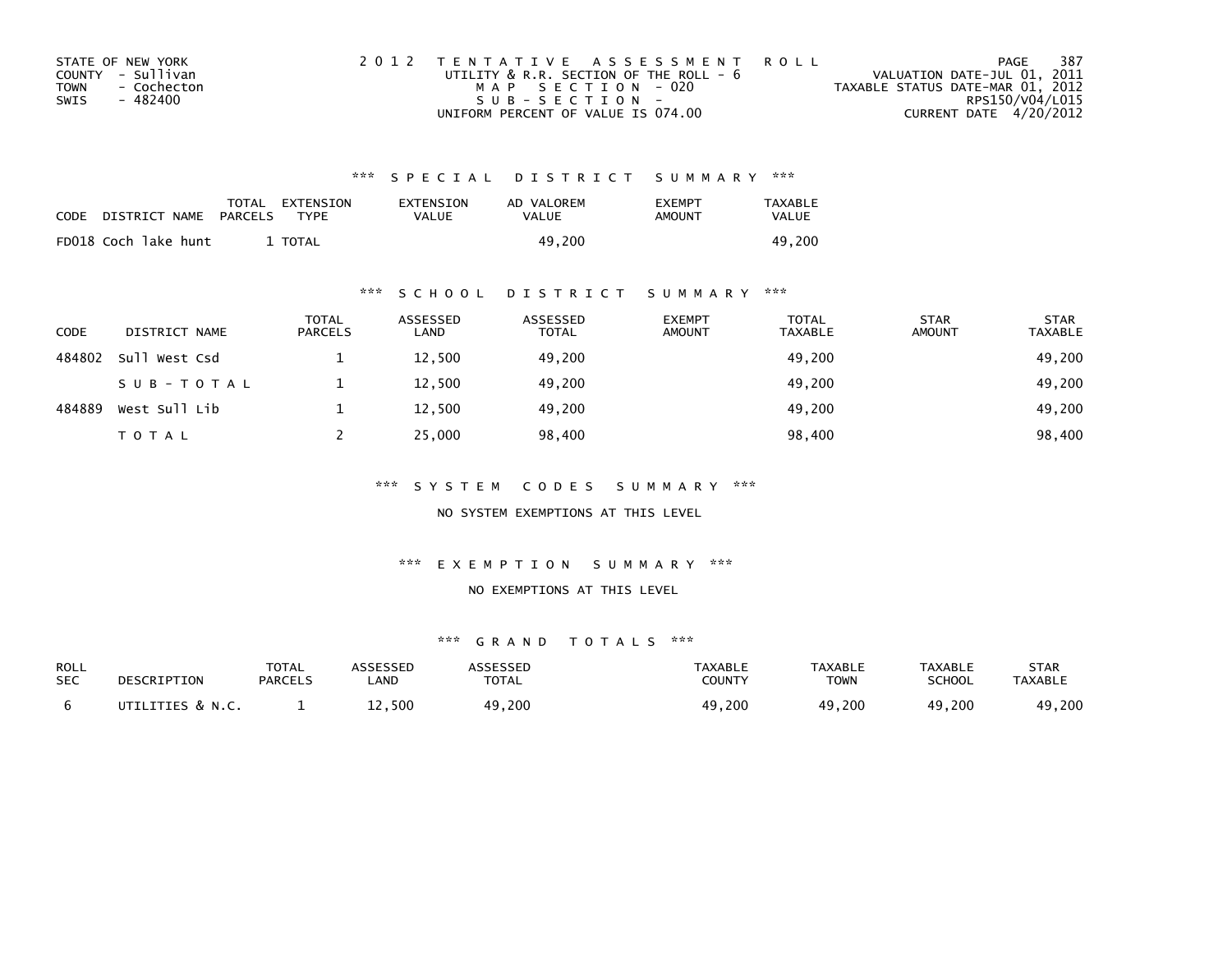| STATE OF NEW YORK<br>COUNTY<br>- Sullivan<br>- Cochecton<br><b>TOWN</b><br>$-482400$<br><b>SWIS</b>                                                | 2 0 1 2                                                                                                                                      | TAX MAP NUMBER SEQUENCE            | TENTATIVE ASSESSMENT<br><b>ROLL</b><br>UTILITY & R.R. SECTION OF THE ROLL - 6<br>UNIFORM PERCENT OF VALUE IS 074.00                                                                        | PAGE<br>VALUATION DATE-JUL 01, 2011<br>TAXABLE STATUS DATE-MAR 01, 2012             | 388         |
|----------------------------------------------------------------------------------------------------------------------------------------------------|----------------------------------------------------------------------------------------------------------------------------------------------|------------------------------------|--------------------------------------------------------------------------------------------------------------------------------------------------------------------------------------------|-------------------------------------------------------------------------------------|-------------|
| TAX MAP PARCEL NUMBER<br>CURRENT OWNERS NAME<br><b>CURRENT OWNERS ADDRESS</b>                                                                      | SCHOOL DISTRICT<br>PARCEL SIZE/GRID COORD                                                                                                    | LAND<br><b>TOTAL</b>               | PROPERTY LOCATION & CLASS ASSESSMENT EXEMPTION CODE----------------COUNTY-------TOWN-----SCHOOL<br>TAX DESCRIPTION<br>SPECIAL DISTRICTS                                                    | TAXABLE VALUE                                                                       | ACCOUNT NO. |
| 624.000-9999-131.600/1001<br>NYS Electric & Gas Cop<br>70 Farm View Dr<br>New Gloucester, ME 04260                                                 | Main<br>882 Elec Trans Imp<br>Sull West Csd<br>484802-89<br>Transmission Lines 23<br>34.5 KV 1951<br>66.31%<br>FULL MARKET VALUE             | $\mathbf{0}$<br>211,600<br>285,900 | <b>COUNTY</b><br>TAXABLE VALUE<br><b>TOWN</b><br>TAXABLE VALUE<br>SCHOOL TAXABLE VALUE<br>FD018 Coch lake hunt fire                                                                        | 400048<br>211,600<br>211,600<br>211,600<br>211,600 TO                               |             |
|                                                                                                                                                    |                                                                                                                                              |                                    |                                                                                                                                                                                            |                                                                                     |             |
| 624.000-9999-131.600/1011<br>NYS Electric & Gas Corp<br>70 Farm View Dr<br>New Gloucester, ME 04260                                                | Main<br>882 Elec Trans Imp<br>Sull West Csd 484802-89<br>Transmission Line #30<br>Total Value 79000<br>80%                                   | $\Omega$<br>672,700                | <b>COUNTY</b><br>TAXABLE VALUE<br>TAXABLE VALUE<br><b>TOWN</b><br>SCHOOL TAXABLE VALUE<br>FD018 Coch lake hunt fire                                                                        | 672,700<br>672,700<br>672,700<br>672,700 TO                                         |             |
|                                                                                                                                                    | DEED BOOK 967<br>PG-00073                                                                                                                    |                                    |                                                                                                                                                                                            |                                                                                     |             |
|                                                                                                                                                    |                                                                                                                                              |                                    |                                                                                                                                                                                            |                                                                                     |             |
| 624.000-9999-131.600/1881<br>NYS Electric & Gas Corp<br>70 Farm View Dr<br>New Gloucester, ME 04260                                                | Main<br>884 Elec Dist Out<br>Sull West Csd 484802-89<br>Distribution Lines<br>367700 Poles wires cables<br>66.30%                            | $\Omega$<br>1022,700               | <b>COUNTY</b><br>TAXABLE VALUE<br><b>TOWN</b><br>TAXABLE VALUE<br>SCHOOL TAXABLE VALUE<br>FD018 Coch lake hunt fire<br>LT011 Lake huntington lght                                          | 400053<br>1022,700<br>1022,700<br>1022,700<br>1022,700 TO<br>281,243 TO             |             |
|                                                                                                                                                    | FULL MARKET VALUE                                                                                                                            | 1382.000                           |                                                                                                                                                                                            | 624.000-9999-618.750/1881***                                                        |             |
| 624.000-9999-618.750/1881<br>Citizens Telecom Co of NY Inc. Sull West Csd 484802-89<br>Stefan Peleschuk<br>3 High Ridge Park<br>Stamford, CT 06905 | Main<br>836 Telecom. eq.<br>Rts 112 & Tyler Rd<br>Outside Plant<br>App Factor 1.0000                                                         | 0<br>220,900                       | TAXABLE VALUE<br><b>COUNTY</b><br>TAXABLE VALUE<br><b>TOWN</b><br>SCHOOL TAXABLE VALUE<br>FD018 Coch lake hunt fire                                                                        | 400060<br>220,900<br>220,900<br>220,900<br>220,900 TO                               |             |
|                                                                                                                                                    | FULL MARKET VALUE                                                                                                                            | 298.500                            |                                                                                                                                                                                            | 624.000-9999-631.900/1881***                                                        |             |
| 624.000-9999-631.900/1881<br>Verizon New York Inc<br>PO Box 152206<br>Irving, TX 75015                                                             | Main<br>836 Telecom. eq.<br>Sull West Csd 484802-89<br>Outside Plant<br>Poles Wires Cables<br>Conduit App Factor 1.0000<br>FULL MARKET VALUE | $\Omega$<br>238,999<br>323,000     | <b>COUNTY</b><br>TAXABLE VALUE<br>TAXABLE VALUE<br><b>TOWN</b><br>SCHOOL TAXABLE VALUE<br>FD018 Coch lake hunt fire<br>LT011 Lake huntington lght<br>SD010 Lake huntington sew<br>.00 UN M | 400040<br>238,999<br>238,999<br>238.999<br>641,215 TO<br>641,215 TO<br>238,999 ТО М |             |
|                                                                                                                                                    |                                                                                                                                              |                                    |                                                                                                                                                                                            |                                                                                     |             |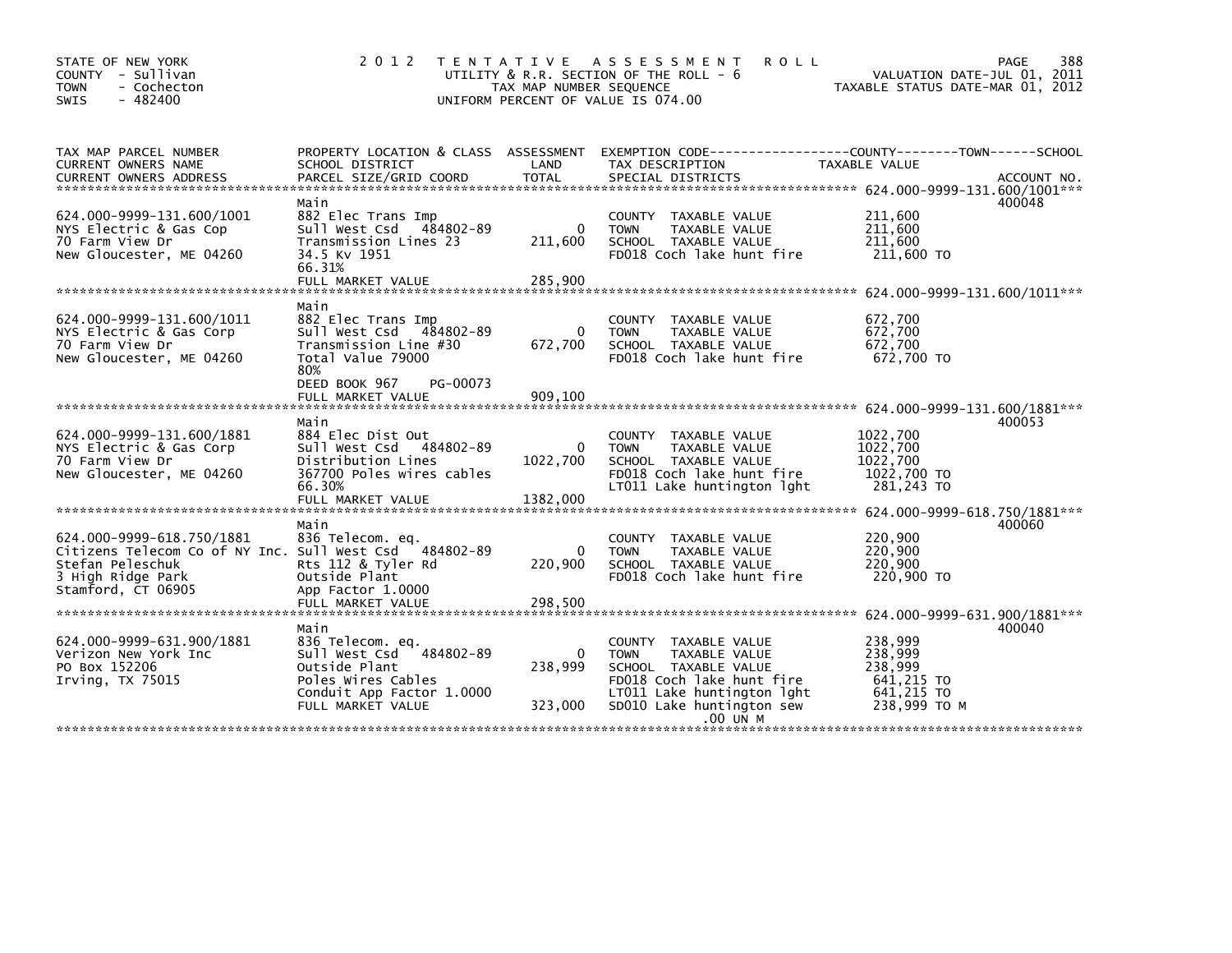| STATE OF NEW YORK   | 2012 TENTATIVE ASSESSMENT ROLL         | PAGE                             | 389             |
|---------------------|----------------------------------------|----------------------------------|-----------------|
| COUNTY - Sullivan   | UTILITY & R.R. SECTION OF THE ROLL - 6 | VALUATION DATE-JUL 01, 2011      |                 |
| - Cochecton<br>TOWN | MAP SECTION - 624                      | TAXABLE STATUS DATE-MAR 01, 2012 |                 |
| SWIS<br>- 482400    | SUB-SECTION-000                        |                                  | RPS150/V04/L015 |
|                     | UNIFORM PERCENT OF VALUE IS 074.00     | CURRENT DATE 4/20/2012           |                 |

| CODE DISTRICT NAME PARCELS                                           | TOTAL | EXTENSION<br>TYPE                          | EXTENSION<br><b>VALUE</b> | AD VALOREM<br>VALUE            | <b>EXEMPT</b><br>AMOUNT | TAXABLE<br><b>VALUE</b>        |
|----------------------------------------------------------------------|-------|--------------------------------------------|---------------------------|--------------------------------|-------------------------|--------------------------------|
| FD018 Coch lake hunt<br>LT011 Lake huntingto<br>SD010 Lake huntingto |       | 5 TOTAL<br>2 TOTAL<br>1 TOTAL M<br>UNITS M |                           | 2769,115<br>922,458<br>238.999 |                         | 2769.115<br>922.458<br>238,999 |

## \*\*\* S C H O O L D I S T R I C T S U M M A R Y \*\*\*

| <b>CODE</b> | DISTRICT NAME | TOTAL<br><b>PARCELS</b> | ASSESSED<br>LAND | ASSESSED<br><b>TOTAL</b> | <b>EXEMPT</b><br><b>AMOUNT</b> | <b>TOTAL</b><br><b>TAXABLE</b> | <b>STAR</b><br><b>AMOUNT</b> | <b>STAR</b><br><b>TAXABLE</b> |
|-------------|---------------|-------------------------|------------------|--------------------------|--------------------------------|--------------------------------|------------------------------|-------------------------------|
| 484802      | Sull West Csd |                         |                  | 2366,899                 |                                | 2366,899                       |                              | 2366,899                      |
|             | SUB-TOTAL     |                         |                  | 2366,899                 |                                | 2366,899                       |                              | 2366,899                      |
| 484889      | West Sull Lib |                         |                  | 2366,899                 |                                | 2366,899                       |                              | 2366,899                      |
|             | <b>TOTAL</b>  | 10                      |                  | 4733,798                 |                                | 4733,798                       |                              | 4733,798                      |

## \*\*\* S Y S T E M C O D E S S U M M A R Y \*\*\*

## NO SYSTEM EXEMPTIONS AT THIS LEVEL

## \*\*\* E X E M P T I O N S U M M A R Y \*\*\*

#### NO EXEMPTIONS AT THIS LEVEL

| ROLL       | DESCRIPTION      | <b>TOTAL</b> | ASSESSED | <b>ASSESSED</b> | <b>TAXABLE</b> | TAXABLE     | TAXABLE       | <b>STAR</b>    |
|------------|------------------|--------------|----------|-----------------|----------------|-------------|---------------|----------------|
| <b>SEC</b> |                  | PARCELS      | _AND     | <b>TOTAL</b>    | COUNTY         | <b>TOWN</b> | <b>SCHOOL</b> | <b>TAXABLE</b> |
|            | UTILITIES & N.C. |              |          | 2366.899        | 2366.899       | 2366.899    | 2366.899      | 2366,899       |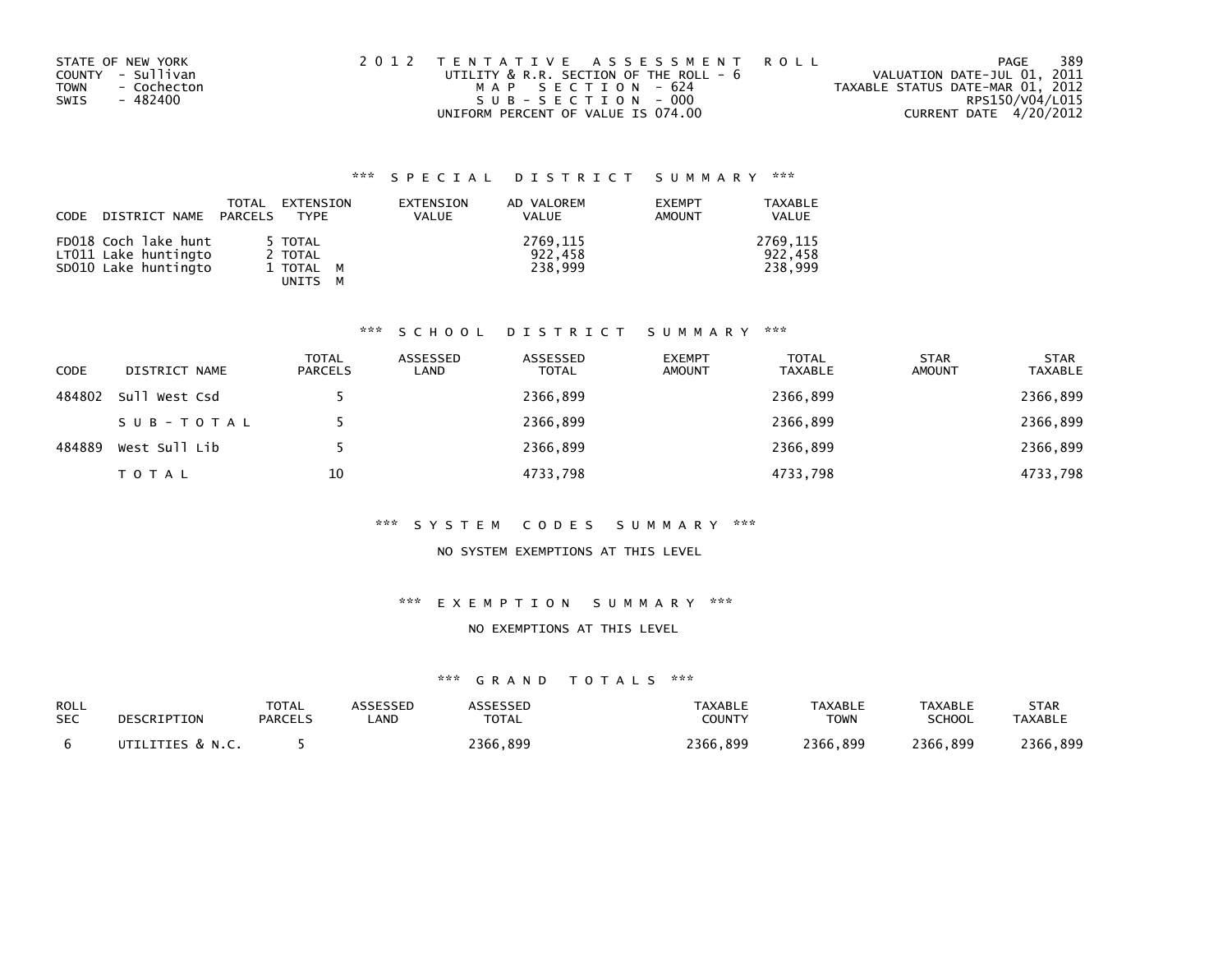|                                    | PAGE                                                                          | 390                    |
|------------------------------------|-------------------------------------------------------------------------------|------------------------|
|                                    | VALUATION DATE-JUL 01, 2011                                                   |                        |
|                                    | TAXABLE STATUS DATE-MAR 01, 2012                                              |                        |
| UNIFORM PERCENT OF VALUE IS 074.00 | RPS150/V04/L015                                                               |                        |
|                                    |                                                                               |                        |
|                                    | 2012 TENTATIVE ASSESSMENT ROLL<br>UTILITY $\&$ R.R. SECTION OF THE ROLL - $6$ | CURRENT DATE 4/20/2012 |

## \*\*\* S P E C I A L D I S T R I C T S U M M A R Y \*\*\*

| CODE | DISTRICT NAME PARCELS                                                | TOTAL | EXTENSION<br>TYPF                                    | EXTENSION<br><b>VALUE</b> | AD VALOREM<br><b>VALUE</b>     | <b>EXEMPT</b><br>AMOUNT | <b>TAXABLE</b><br><b>VALUE</b> |
|------|----------------------------------------------------------------------|-------|------------------------------------------------------|---------------------------|--------------------------------|-------------------------|--------------------------------|
|      | FD018 Coch lake hunt<br>LT011 Lake huntingto<br>SD010 Lake huntingto |       | 9 TOTAL<br>3 TOTAL<br>1 TOTAL M<br>UNITS<br><b>M</b> |                           | 4356.815<br>972.828<br>238.999 |                         | 4356.815<br>972.828<br>238.999 |

## \*\*\* S C H O O L D I S T R I C T S U M M A R Y \*\*\*

| CODE             | DISTRICT NAME               | <b>TOTAL</b><br><b>PARCELS</b> | ASSESSED<br>LAND  | ASSESSED<br><b>TOTAL</b> | <b>EXEMPT</b><br><b>AMOUNT</b> | <b>TOTAL</b><br><b>TAXABLE</b> | <b>STAR</b><br><b>AMOUNT</b> | <b>STAR</b><br><b>TAXABLE</b> |
|------------------|-----------------------------|--------------------------------|-------------------|--------------------------|--------------------------------|--------------------------------|------------------------------|-------------------------------|
| 484802           | Sull West Csd               |                                | 125.400           | 3937,469                 |                                | 3937,469                       |                              | 3937,469                      |
|                  | SUB-TOTAL                   | 9                              | 125.400           | 3937,469                 |                                | 3937,469                       |                              | 3937,469                      |
| 482289<br>484889 | Jy Library<br>West Sull Lib | 8                              | 12,000<br>113,400 | 344,700<br>3592.769      |                                | 344,700<br>3592.769            |                              | 344,700<br>3592,769           |
|                  | T O T A L                   | 18                             | 250,800           | 7874,938                 |                                | 7874,938                       |                              | 7874,938                      |

## \*\*\* S Y S T E M C O D E S S U M M A R Y \*\*\*

## NO SYSTEM EXEMPTIONS AT THIS LEVEL

## \*\*\* E X E M P T I O N S U M M A R Y \*\*\*

#### NO EXEMPTIONS AT THIS LEVEL

| ROLL       | DESCRIPTION      | <b>TOTAL</b>   | ASSESSED | ASSESSED     | <b>TAXABLE</b> | <b>TAXABLE</b> | <b>TAXABLE</b> | <b>STAR</b>    |
|------------|------------------|----------------|----------|--------------|----------------|----------------|----------------|----------------|
| <b>SEC</b> |                  | <b>PARCELS</b> | LAND     | <b>TOTAL</b> | COUNTY         | <b>TOWN</b>    | <b>SCHOOL</b>  | <b>TAXABLE</b> |
|            | UTILITIES & N.C. |                | 125.400  | 3937.469     | 3937.469       | 3937.469       | 3937.469       | 3937,469       |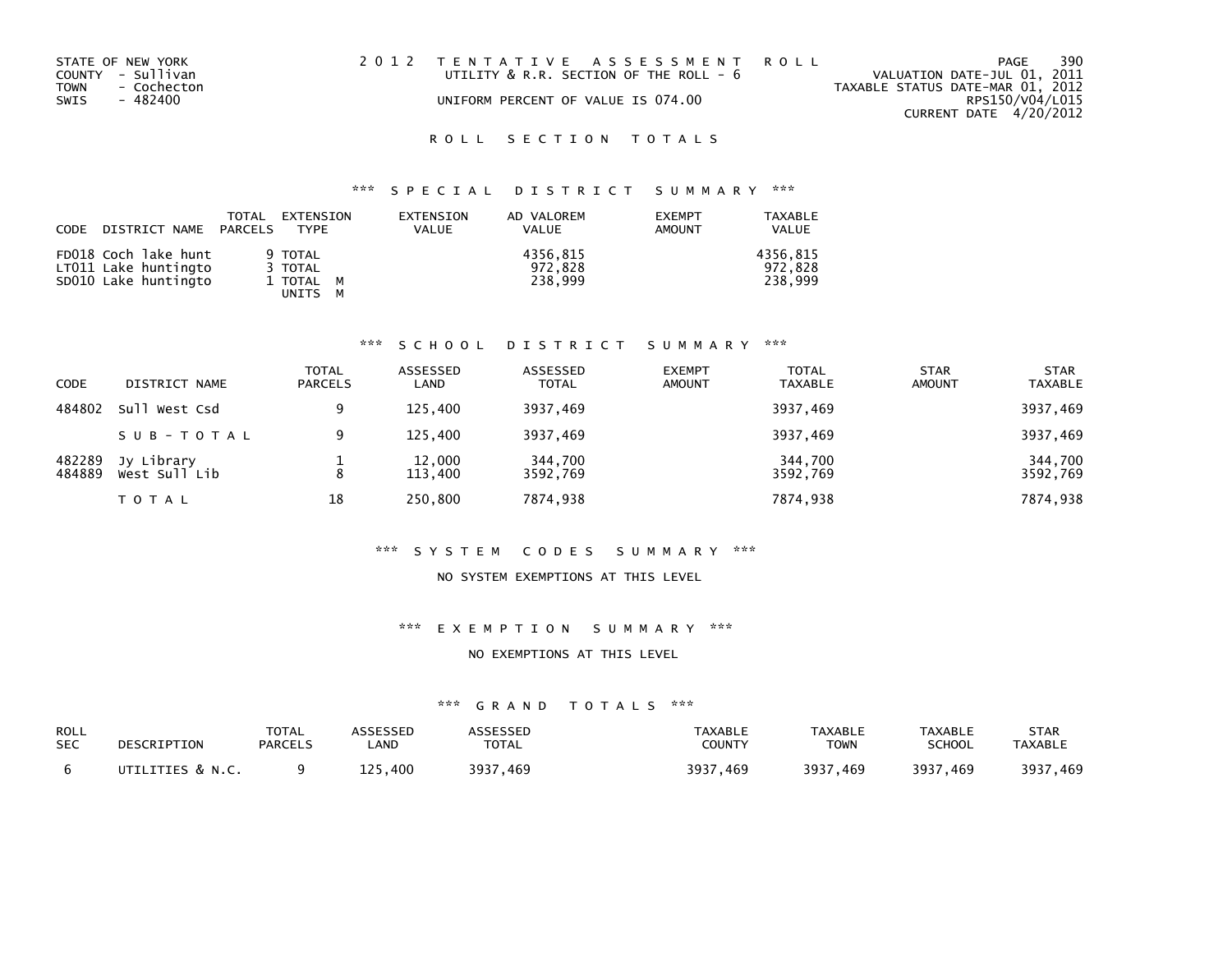| STATE OF NEW YORK<br>COUNTY - Sullivan<br><b>TOWN</b><br>- Cochecton<br>$-482400$<br>SWIS                                                                                          |                                                                                                                                                                                            | TAX MAP NUMBER SEQUENCE | <b>ROLL</b><br>2012 TENTATIVE ASSESSMENT<br>WHOLLY EXEMPT SECTION OF THE ROLL - 8<br>UNIFORM PERCENT OF VALUE IS 074.00                           | VALUATION DATE-JUL 01, 2011                                       | 391<br>PAGE        |
|------------------------------------------------------------------------------------------------------------------------------------------------------------------------------------|--------------------------------------------------------------------------------------------------------------------------------------------------------------------------------------------|-------------------------|---------------------------------------------------------------------------------------------------------------------------------------------------|-------------------------------------------------------------------|--------------------|
| TAX MAP PARCEL NUMBER<br><b>CURRENT OWNERS NAME</b>                                                                                                                                | SCHOOL DISTRICT                                                                                                                                                                            | LAND                    | PROPERTY LOCATION & CLASS ASSESSMENT EXEMPTION CODE---------------COUNTY-------TOWN------SCHOOL<br>TAX DESCRIPTION                                | TAXABLE VALUE                                                     |                    |
| $1. - 1 - 2.2$<br>Pennsylvania Lines LLC<br>Property Tax Dept<br>Central New York Railroad                                                                                         | State Route 97<br>842 Ceiling rr<br>Sull West Csd 484802-89<br>25% RR<br>ACRES 38.47                                                                                                       | 153,880<br>1685,830     | MIDA<br>18020<br>COUNTY TAXABLE VALUE<br>TAXABLE VALUE<br>TOWN<br>SCHOOL TAXABLE VALUE                                                            | 1685,830<br>1685,830<br>$\Omega$                                  | 400071<br>1685,830 |
| $1.-1-8.4$<br>Cochecton Preservation Society Sull West Csd 484802-89<br>Society Inc<br>Society Inc<br>Larry Richardson<br>PO Box 242<br>Cochecton, NY 12726<br>Cochecton, NY 12726 | State Route 97<br>963 Municpl park<br>ACRES 4.76<br>EAST-0305532 NRTH-0626502<br>PG-323<br>DEED BOOK 176                                                                                   |                         | NP UKGNS 23,300 COUNTY TAXABLE VALUE<br>SCHOOL TAXABLE VALUE<br>FD018 Coch lake hunt fire                                                         | 63,300<br>63,300<br>0<br>0<br>0 <sub>T</sub>                      | 63,300             |
| $1. - 1 - 50$<br>old Cochecton Cemetery<br>NYS Rt 97<br>Cochecton, NY 12726                                                                                                        | State Route 97<br>695 Cemetery<br>Sull West Csd 484802-89<br>$1 - 1 - 50$<br>Cemetery Lot 1 A<br>Curtis Lot<br><b>ACRES</b><br>1.00<br>EAST-0304450 NRTH-0624300<br>PG-176<br>DEED BOOK 67 | 7,000<br>7,000          | 27350<br><b>CEMETERY</b><br>COUNTY TAXABLE VALUE<br><b>TOWN</b><br>TAXABLE VALUE<br>SCHOOL TAXABLE VALUE<br>FD018 Coch lake hunt fire<br>7,000 EX | 7,000<br>7,000<br>0<br>$\mathbf{0}$<br>$\Omega$<br>0 <sub>T</sub> | 600218<br>7,000    |
|                                                                                                                                                                                    | FULL MARKET VALUE                                                                                                                                                                          | 9,500                   |                                                                                                                                                   |                                                                   |                    |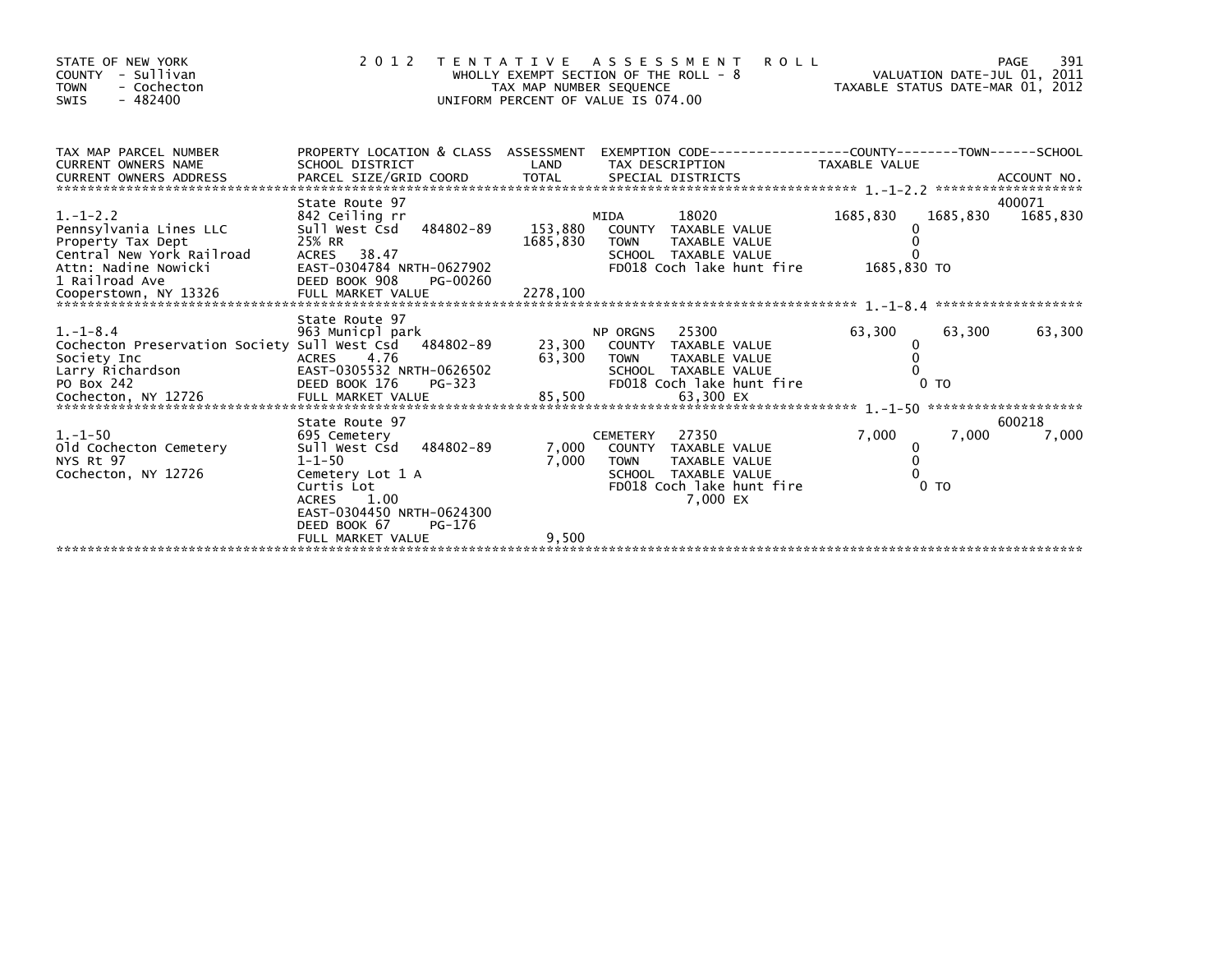| STATE OF NEW YORK   | 2012 TENTATIVE ASSESSMENT ROLL        | PAGE                             | 392             |
|---------------------|---------------------------------------|----------------------------------|-----------------|
| COUNTY - Sullivan   | WHOLLY EXEMPT SECTION OF THE ROLL - 8 | VALUATION DATE-JUL 01, 2011      |                 |
| TOWN<br>- Cochecton | MAP SECTION - 001                     | TAXABLE STATUS DATE-MAR 01, 2012 |                 |
| - 482400<br>SWIS    | $S \cup R - S F C T T O N -$          |                                  | RPS150/V04/L015 |
|                     | UNIFORM PERCENT OF VALUE IS 074.00    | CURRENT DATE 4/20/2012           |                 |

| CODE | DISTRICT NAME        | PARCELS | TOTAL EXTENSION<br><b>TYPF</b> | EXTENSION<br><b>VALUE</b> | AD VALOREM<br>VALUE | <b>FXFMPT</b><br><b>AMOUNT</b> | <b>TAXABLE</b><br>VALUE |
|------|----------------------|---------|--------------------------------|---------------------------|---------------------|--------------------------------|-------------------------|
|      | FD018 Coch lake hunt |         | TOTAL                          |                           | 1756.130            | 70.300                         | 1685.830                |

## \*\*\* S C H O O L D I S T R I C T S U M M A R Y \*\*\*

| <b>CODE</b> | DISTRICT NAME | <b>TOTAL</b><br>PARCELS | ASSESSED<br>LAND | ASSESSED<br><b>TOTAL</b> | <b>EXEMPT</b><br><b>AMOUNT</b> | <b>TOTAL</b><br>TAXABLE | <b>STAR</b><br><b>AMOUNT</b> | <b>STAR</b><br><b>TAXABLE</b> |
|-------------|---------------|-------------------------|------------------|--------------------------|--------------------------------|-------------------------|------------------------------|-------------------------------|
| 484802      | Sull West Csd |                         | 184,180          | 1756,130                 | 1756,130                       |                         |                              |                               |
|             | SUB-TOTAL     |                         | 184,180          | 1756.130                 | 1756,130                       |                         |                              |                               |
| 482689      | Dv Library    |                         | 184,180          | 1756,130                 | 1756,130                       |                         |                              |                               |
|             | <b>TOTAL</b>  | b                       | 368,360          | 3512,260                 | 3512,260                       |                         |                              |                               |

\*\*\* S Y S T E M C O D E S S U M M A R Y \*\*\*

NO SYSTEM EXEMPTIONS AT THIS LEVEL

| CODE                    | DESCRIPTION                                      | <b>TOTAL</b><br><b>PARCELS</b> | COUNTY                                 | <b>TOWN</b>                                         | <b>SCHOOL</b>                          |
|-------------------------|--------------------------------------------------|--------------------------------|----------------------------------------|-----------------------------------------------------|----------------------------------------|
| 18020<br>25300<br>27350 | MIDA<br><b>NP ORGNS</b><br>CEMETERY<br>T O T A L |                                | 1685,830<br>63,300<br>,000<br>1756,130 | 1685.830<br>63,300<br>$^{\prime}$ , 000<br>1756,130 | 1685,830<br>63,300<br>.000<br>1756,130 |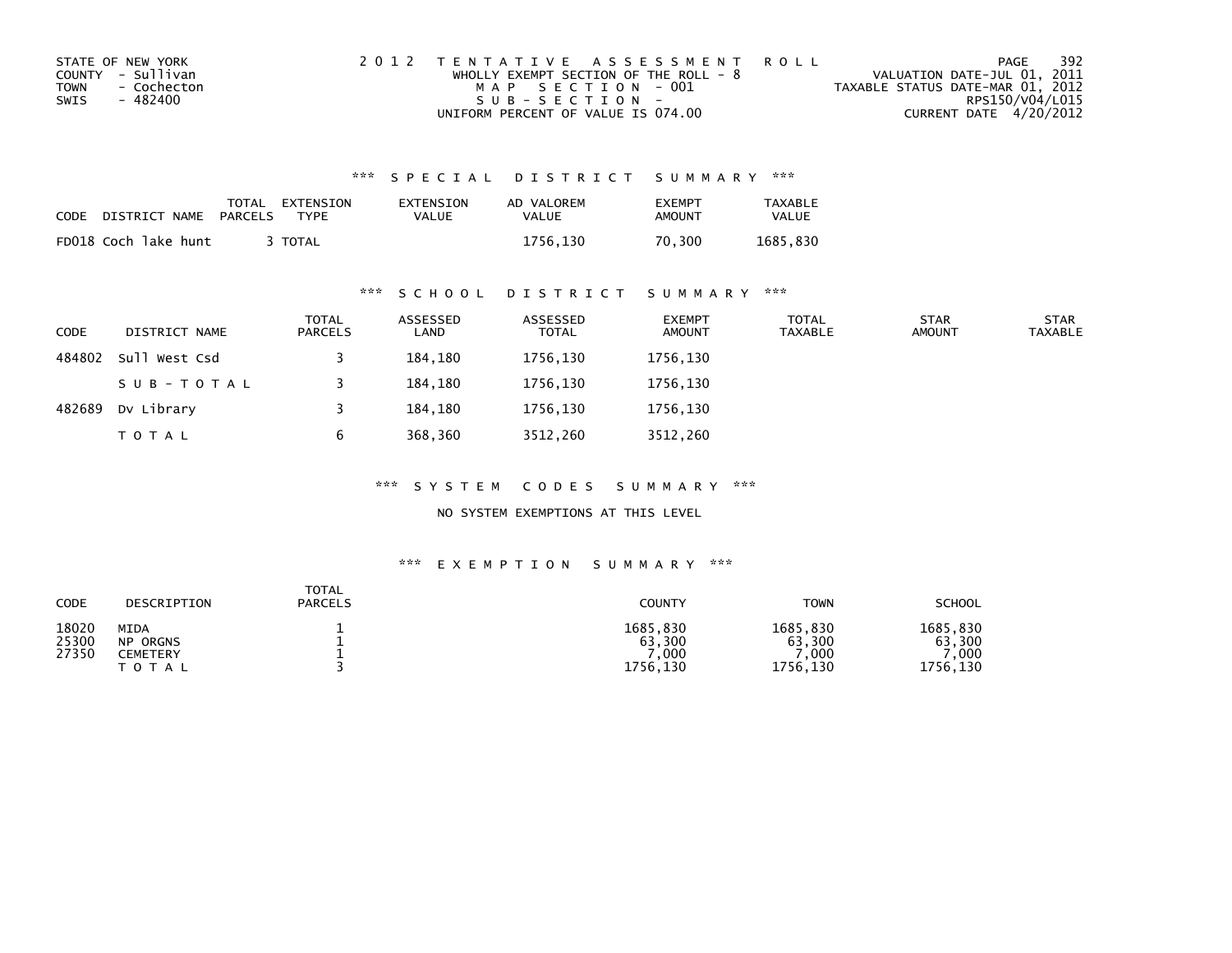| STATE OF NEW YORK          | 2012 TENTATIVE ASSESSMENT ROLL          | PAGE                             | 393 |
|----------------------------|-----------------------------------------|----------------------------------|-----|
| COUNTY - Sullivan          | WHOLLY EXEMPT SECTION OF THE ROLL - $8$ | VALUATION DATE-JUL 01, 2011      |     |
| <b>TOWN</b><br>- Cochecton | MAP SECTION - 001                       | TAXABLE STATUS DATE-MAR 01, 2012 |     |
| - 482400<br>SWIS           | SUB-SECTION-                            | RPS150/V04/L015                  |     |
|                            | UNIFORM PERCENT OF VALUE IS 074.00      | CURRENT DATE 4/20/2012           |     |

| ROLL       | DESCRIPTION   | <b>TOTAL</b>   | ASSESSED | <b>ASSESSED</b> | <b>TAXABLE</b> | <b>TAXABLE</b> | <b>TAXABLE</b> | STAR           |
|------------|---------------|----------------|----------|-----------------|----------------|----------------|----------------|----------------|
| <b>SEC</b> |               | <b>PARCELS</b> | LAND     | <b>TOTAL</b>    | <b>COUNTY</b>  | <b>TOWN</b>    | <b>SCHOOL</b>  | <b>TAXABLE</b> |
|            | WHOLLY EXEMPT |                | 184,180  | 1756,130        |                |                |                |                |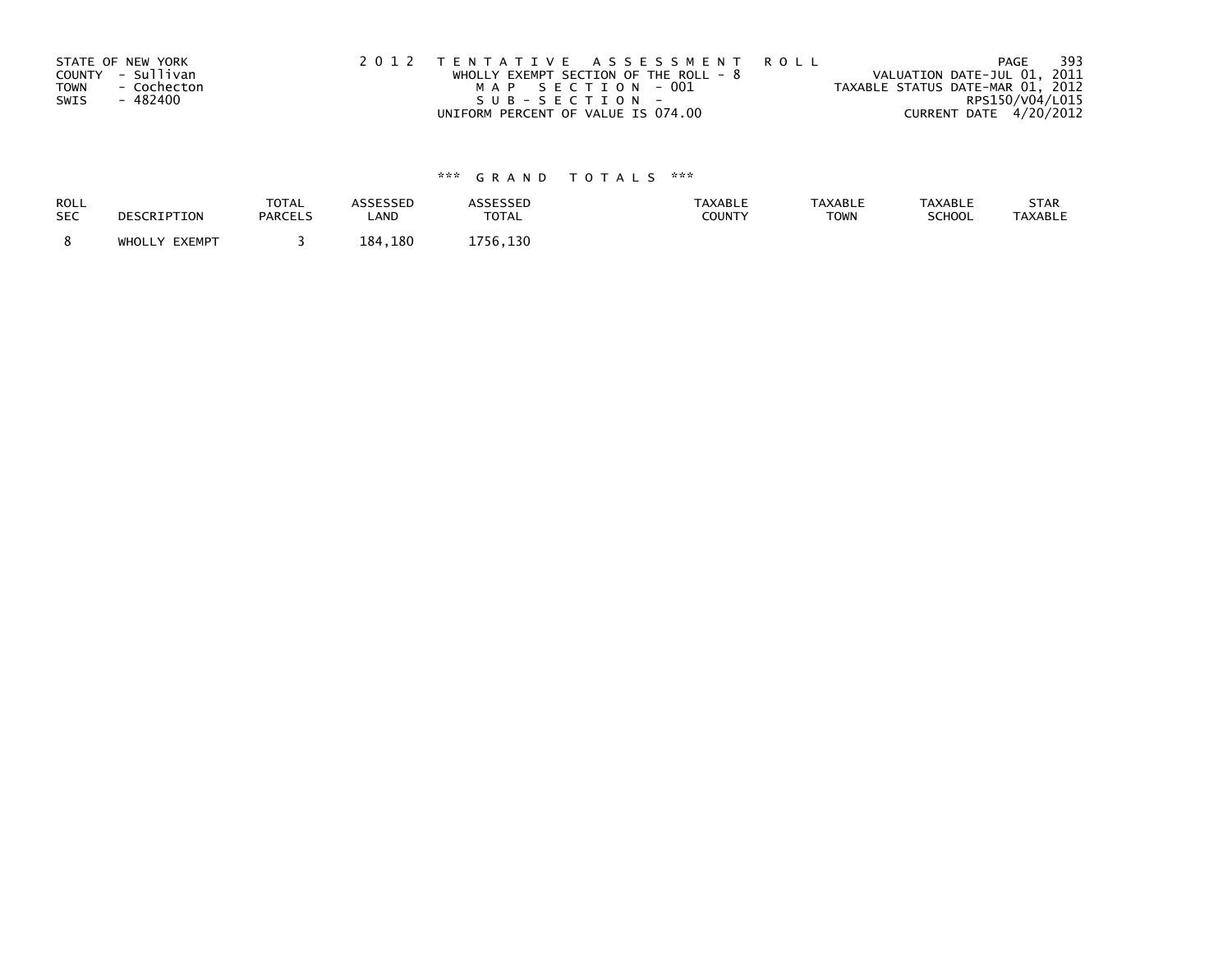| STATE OF NEW YORK<br>COUNTY - Sullivan<br>- Cochecton<br><b>TOWN</b><br>- 482400<br>SWIS                     |                                                                                                                       | 2012 TENTATIVE ASSESSMENT ROLL<br>WHOLLY EXEMPT SECTION OF THE ROLL - 8 WHOLLY EXEMPT SECTION OF THE ROLL - 8<br>TAX MAP NUMBER SEQUENCE<br>UNIFORM PERCENT OF VALUE IS 074.00                    |                                    |                  |
|--------------------------------------------------------------------------------------------------------------|-----------------------------------------------------------------------------------------------------------------------|---------------------------------------------------------------------------------------------------------------------------------------------------------------------------------------------------|------------------------------------|------------------|
| TAX MAP PARCEL NUMBER<br>CURRENT OWNERS NAME                                                                 |                                                                                                                       | PROPERTY LOCATION & CLASS ASSESSMENT EXEMPTION CODE---------------COUNTY-------TOWN------SCHOOL<br>SCHOOL DISTRICT                      LAND        TAX DESCRIPTION                 TAXABLE VALUE |                                    |                  |
| $2. -1 - 5$<br>East Cochecton Cemetery<br>Earl Bertsch<br>158 Bertsch Rd<br>Cochecton, NY 12726              | County Road 114<br>$combo$ 2-1-11.4<br>Cemetery<br>ACRES 2.27<br>EAST-0313690_NRTH-0625972<br>DEED BOOK 856<br>PG-112 | CEMETERY 27350<br>7,700 TOWN TAXABLE VALUE<br>SCHOOL TAXABLE VALUE<br>FD018 Coch lake hunt fire<br>7.700 EX                                                                                       | 7,700<br>7,700<br>$0$ TO           | 600171<br>7,700  |
|                                                                                                              |                                                                                                                       |                                                                                                                                                                                                   |                                    |                  |
| PO Box 295 $25\overline{)6.25}$ A cp 15 $42,200$<br>Lake Huntington, NY 12752 Garbage Disposal<br>ACRES 6.25 | Mitchell Pond East<br>DEED BOOK 258<br>PG-206<br>FULL MARKET VALUE                                                    | TOWN TAXABLE VALUE<br>SCHOOL TAXABLE VALUE<br>FD018 Coch lake hunt fire<br>42,200 EX<br>57,000                                                                                                    | 42,200<br>42,200<br>0 <sub>T</sub> | 600160<br>42,200 |
|                                                                                                              |                                                                                                                       |                                                                                                                                                                                                   |                                    |                  |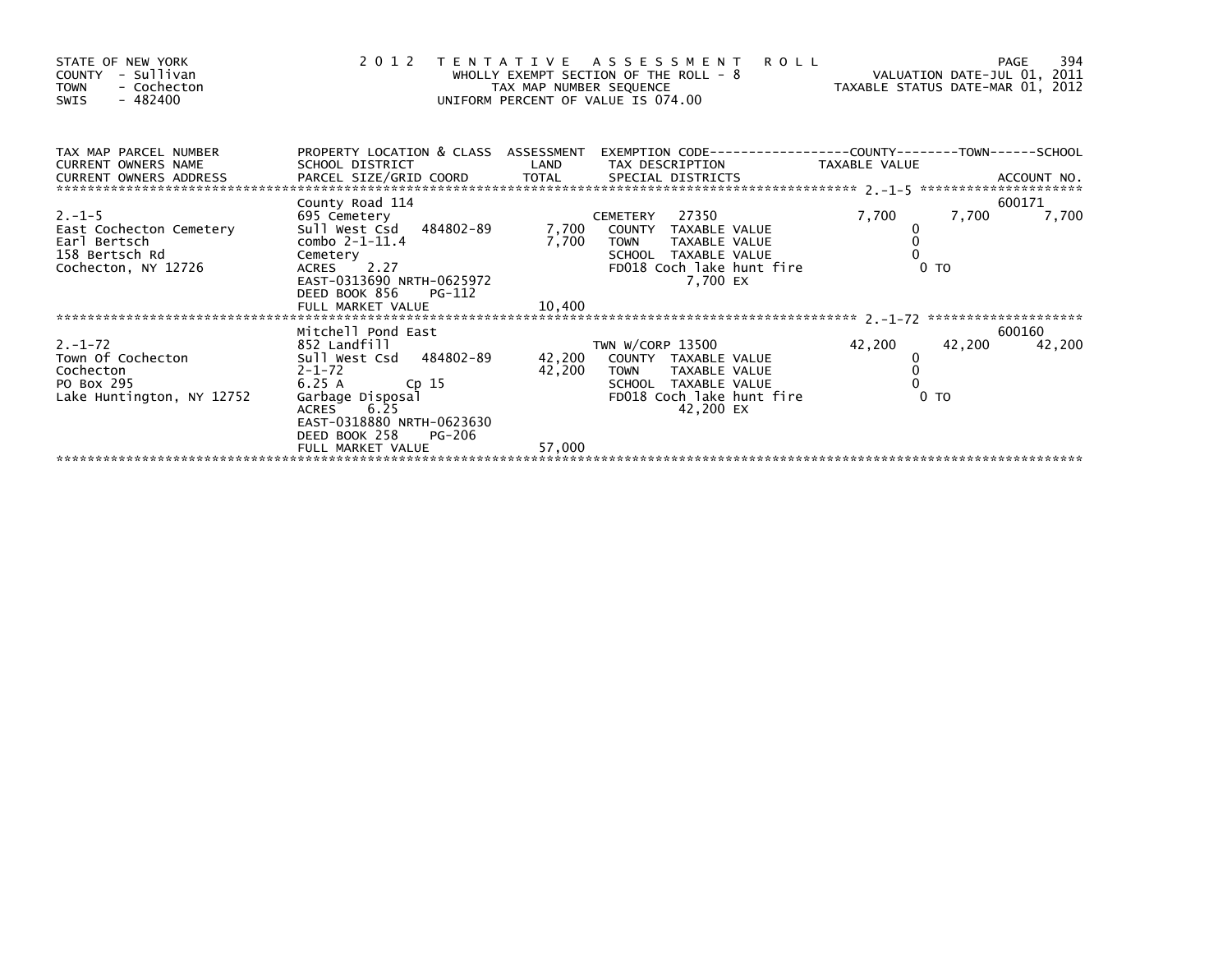| STATE OF NEW YORK          | 2012 TENTATIVE ASSESSMENT ROLL          | PAGE                             | 395             |
|----------------------------|-----------------------------------------|----------------------------------|-----------------|
| COUNTY - Sullivan          | WHOLLY EXEMPT SECTION OF THE ROLL - $8$ | VALUATION DATE-JUL 01, 2011      |                 |
| <b>TOWN</b><br>- Cochecton | MAP SECTION - 002                       | TAXABLE STATUS DATE-MAR 01, 2012 |                 |
| SWIS<br>- 482400           | $SUB - SECTION -$                       |                                  | RPS150/V04/L015 |
|                            | UNIFORM PERCENT OF VALUE IS 074.00      | CURRENT DATE 4/20/2012           |                 |

| CODE | DISTRICT NAME        | TOTAL<br>PARCELS | EXTENSION<br>TYPF | EXTENSION<br>VALUE | AD VALOREM<br>VALUE | <b>FXFMPT</b><br>AMOUNT | TAXABLE<br><b>VALUE</b> |
|------|----------------------|------------------|-------------------|--------------------|---------------------|-------------------------|-------------------------|
|      | FD018 Coch lake hunt |                  | <b>TOTAL</b>      |                    | 49.900              | 49,900                  |                         |

# \*\*\* S C H O O L D I S T R I C T S U M M A R Y \*\*\*

| <b>CODE</b> | DISTRICT NAME | <b>TOTAL</b><br>PARCELS | ASSESSED<br>LAND | ASSESSED<br><b>TOTAL</b> | <b>EXEMPT</b><br><b>AMOUNT</b> | <b>TOTAL</b><br><b>TAXABLE</b> | <b>STAR</b><br><b>AMOUNT</b> | <b>STAR</b><br><b>TAXABLE</b> |
|-------------|---------------|-------------------------|------------------|--------------------------|--------------------------------|--------------------------------|------------------------------|-------------------------------|
| 484802      | Sull West Csd |                         | 49,900           | 49,900                   | 49,900                         |                                |                              |                               |
|             | SUB-TOTAL     |                         | 49,900           | 49,900                   | 49,900                         |                                |                              |                               |
| 482689      | Dv Library    |                         | 49,900           | 49,900                   | 49,900                         |                                |                              |                               |
|             | <b>TOTAL</b>  |                         | 99,800           | 99,800                   | 99,800                         |                                |                              |                               |

\*\*\* S Y S T E M C O D E S S U M M A R Y \*\*\*

NO SYSTEM EXEMPTIONS AT THIS LEVEL

| CODE           | DESCRIPTION                                | <b>TOTAL</b><br><b>PARCELS</b> | <b>COUNTY</b>             | <b>TOWN</b>              | SCHOOL                  |
|----------------|--------------------------------------------|--------------------------------|---------------------------|--------------------------|-------------------------|
| 13500<br>27350 | TWN W/CORP<br><b>CEMETERY</b><br>T O T A L |                                | 42,200<br>7.700<br>49,900 | 42,200<br>,700<br>49,900 | 42,200<br>700<br>49,900 |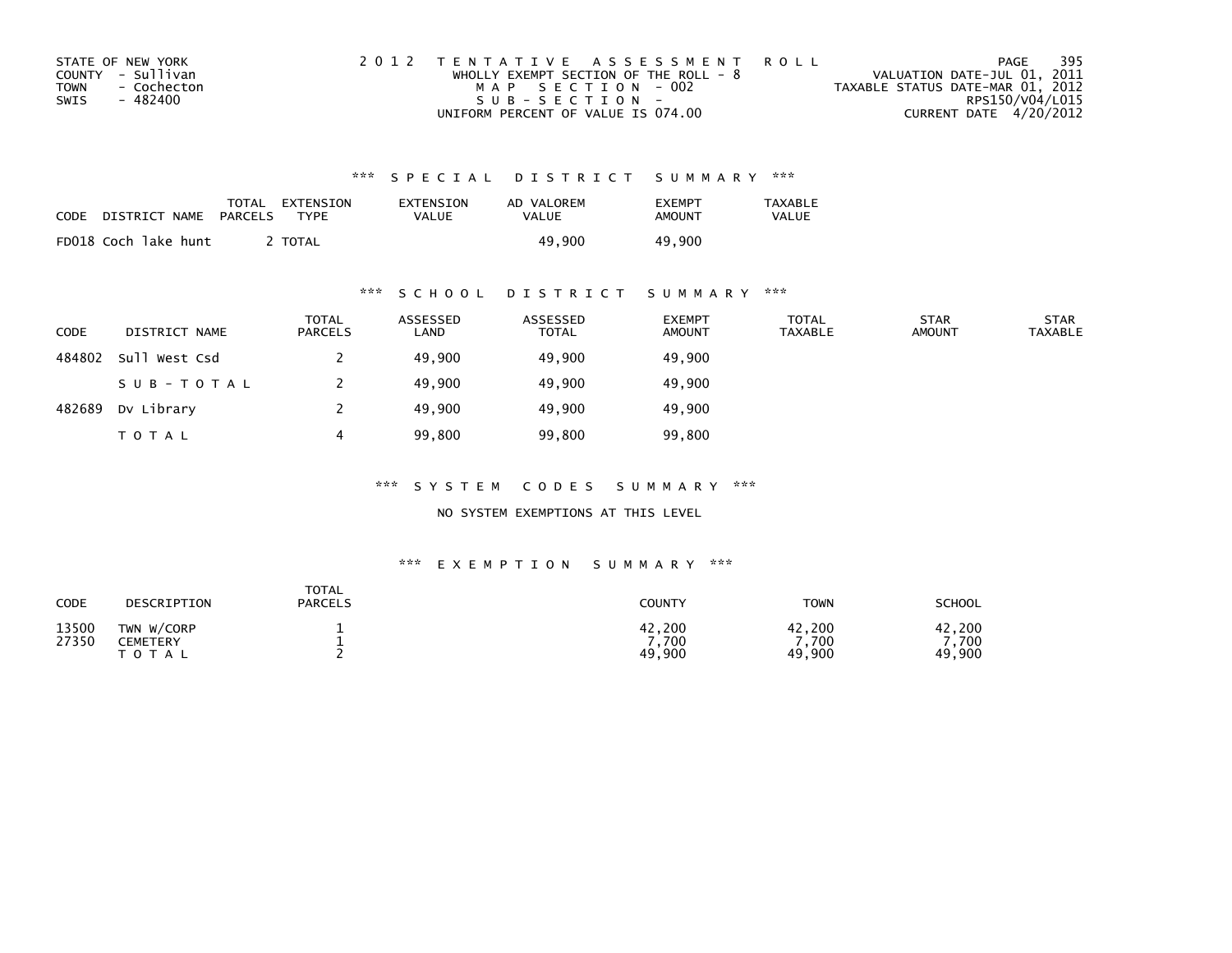| STATE OF NEW YORK<br><b>TOWN</b> | COUNTY - Sullivan<br>- Cochecton | 2012 TENTATIVE ASSESSMENT ROLL<br>WHOLLY EXEMPT SECTION OF THE ROLL - $8$<br>MAP SECTION - 002 |  | VALUATION DATE-JUL 01, 2011<br>TAXABLE STATUS DATE-MAR 01, 2012 |                        | PAGE | 396 |
|----------------------------------|----------------------------------|------------------------------------------------------------------------------------------------|--|-----------------------------------------------------------------|------------------------|------|-----|
| SWIS                             | - 482400                         | SUB-SECTION-                                                                                   |  |                                                                 | RPS150/V04/L015        |      |     |
|                                  |                                  | UNIFORM PERCENT OF VALUE IS 074.00                                                             |  |                                                                 | CURRENT DATE 4/20/2012 |      |     |

| <b>ROLL</b> | DESCRIPTION   | <b>TOTAL</b>   | <b>ASSESSED</b> | ASSESSED     | <b>TAXABLE</b> | <b>TAXABLE</b> | <b>TAXABLE</b> | STAR           |
|-------------|---------------|----------------|-----------------|--------------|----------------|----------------|----------------|----------------|
| <b>SEC</b>  |               | <b>PARCELS</b> | LAND            | <b>TOTAL</b> | <b>COUNTY</b>  | <b>TOWN</b>    | SCHOOL         | <b>TAXABLE</b> |
|             | WHOLLY EXEMPT |                | 900. ن<br>49    | 49,900       |                |                |                |                |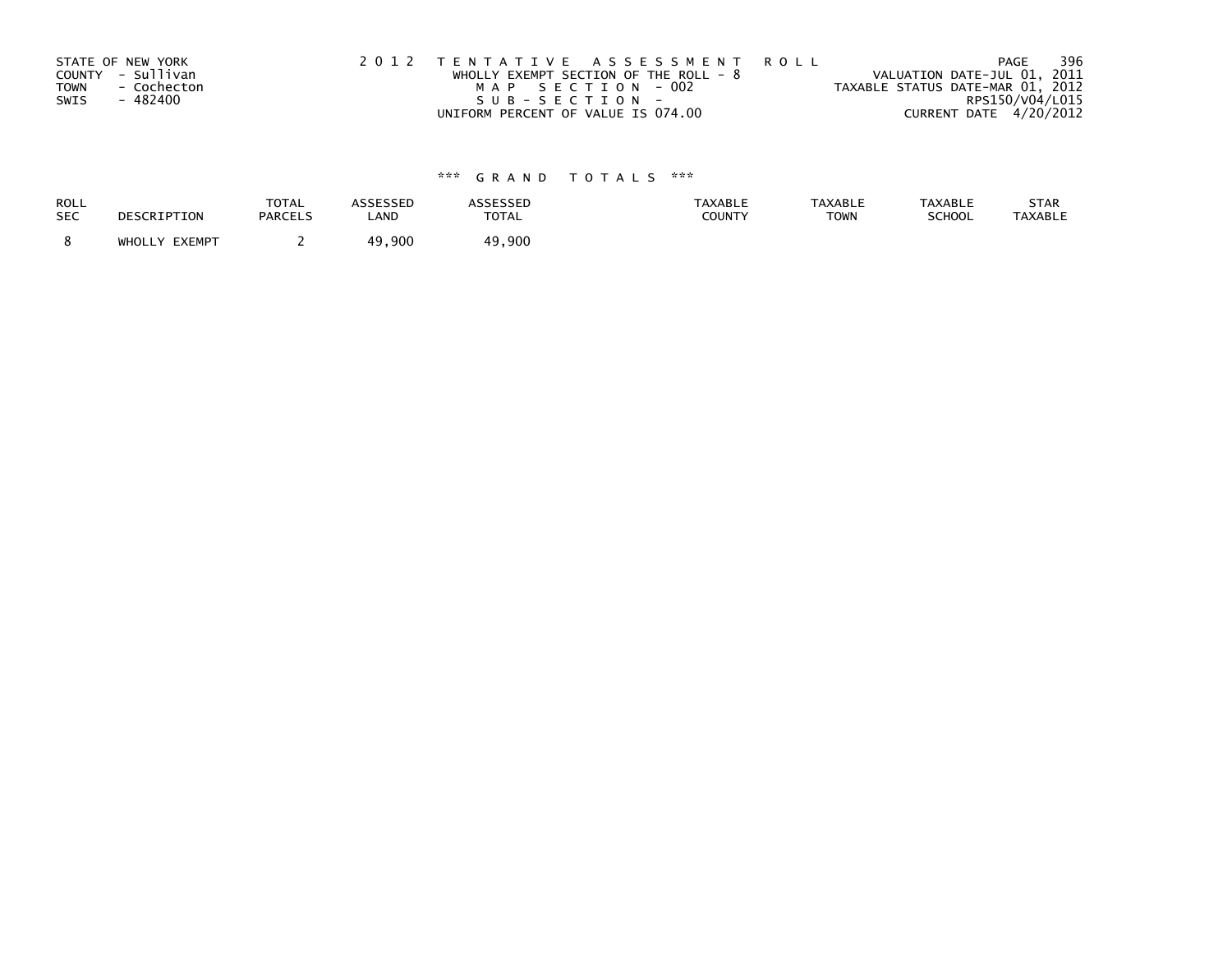| STATE OF NEW YORK<br>COUNTY - Sullivan<br><b>TOWN</b><br>- Cochecton<br>$-482400$<br><b>SWIS</b>          | 2 0 1 2                                                                                                                                                                                                                                  | TAX MAP NUMBER SEQUENCE      | <b>ROLL</b><br>TENTATIVE ASSESSMENT<br>WHOLLY EXEMPT SECTION OF THE ROLL - 8<br>UNIFORM PERCENT OF VALUE IS 074.00                                        |                                                           | 397<br>PAGE<br>VALUATION DATE-JUL 01, 2011<br>TAXABLE STATUS DATE-MAR 01, 2012 |
|-----------------------------------------------------------------------------------------------------------|------------------------------------------------------------------------------------------------------------------------------------------------------------------------------------------------------------------------------------------|------------------------------|-----------------------------------------------------------------------------------------------------------------------------------------------------------|-----------------------------------------------------------|--------------------------------------------------------------------------------|
| TAX MAP PARCEL NUMBER<br><b>CURRENT OWNERS NAME</b>                                                       | PROPERTY LOCATION & CLASS ASSESSMENT<br>SCHOOL DISTRICT                                                                                                                                                                                  | LAND                         | EXEMPTION        CODE-----------------COUNTY--------TOWN------SCHOOL<br>TAX DESCRIPTION                                                                   | TAXABLE VALUE                                             | ACCOUNT NO.<br>*******************                                             |
| $3. -2 - 4.2$<br>County Of Sullivan IDA<br>One Cablevision Center<br>Ferndale, NY 12734                   | 3137 State Route 17B<br>455 Dealer-prod.<br>Sull West Csd 484802-89<br>Fosterdale Equipment Corp<br>3.40<br><b>ACRES</b><br>EAST-0326150 NRTH-0622270<br>DEED BOOK 2078<br>PG-581<br>FULL MARKET VALUE                                   | 26,400<br>268,800<br>363,200 | 18020<br>MIDA<br>COUNTY TAXABLE VALUE<br><b>TAXABLE VALUE</b><br><b>TOWN</b><br>SCHOOL TAXABLE VALUE<br>FD018 Coch lake hunt fire                         | 268,800<br>0<br>$\Omega$<br>$\Omega$<br>268,800 TO        | 001770<br>268,800<br>268,800                                                   |
| $3 - 2 - 11$<br>United Methodist Church<br>Pastor William Hargerty<br>PO Box 117<br>Kenoza Lake, NY 12750 | State Route 17B<br>480 Mult-use bld<br>484802-89<br>Sull West Csd<br>Grange Hall<br>$S/S$ $\bar{N}$ Y S 17B<br>11-11-78 913/209<br>FRNT 87.00 DPTH 120.00<br>EAST-0326930 NRTH-0621810<br>DEED BOOK 1540<br>PG-0043<br>FULL MARKET VALUE | 16,500<br>59,600<br>80.500   | $N/P$ RELIG 25110<br>COUNTY TAXABLE VALUE<br><b>TOWN</b><br><b>TAXABLE VALUE</b><br>SCHOOL TAXABLE VALUE<br>FD018 Coch lake hunt fire<br>59,600 EX        | 59,600<br>0<br>$\mathbf{0}$<br>$\Omega$<br>0 <sub>T</sub> | 600201<br>59,600<br>59,600                                                     |
|                                                                                                           | State Route 17B                                                                                                                                                                                                                          |                              |                                                                                                                                                           |                                                           | 600200                                                                         |
| $3. - 3 - 17$<br>Methodist Church<br>Fosterdale, NY                                                       | 695 Cemetery<br>Sull West Csd<br>484802-89<br>$3 - 3 - 17$<br>Cemetery Lot 2.8 A<br>2.80<br><b>ACRES</b><br>EAST-0326830 NRTH-0622650<br>FULL MARKET VALUE                                                                               | 24,200<br>24,200<br>32,700   | 27350<br><b>CEMETERY</b><br>COUNTY TAXABLE VALUE<br><b>TAXABLE VALUE</b><br><b>TOWN</b><br>SCHOOL TAXABLE VALUE<br>FD018 Coch lake hunt fire<br>24,200 EX | 24,200<br>0<br>0<br>$\Omega$<br>0 <sub>T</sub>            | 24,200<br>24,200                                                               |
|                                                                                                           |                                                                                                                                                                                                                                          |                              |                                                                                                                                                           |                                                           |                                                                                |
| $3. - 3 - 18$<br>Methodist Church<br>Fosterdale, NY                                                       | State Route 17B<br>620 Religious<br>Sull West Csd<br>484802-89<br>$3 - 3 - 18$<br>Church Bldg<br>1.8A<br>1.80<br><b>ACRES</b><br>EAST-0326780 NRTH-0622250<br>DEED BOOK 23<br>PG-357                                                     | 20,000<br>64,900             | $N/P$ RELIG 25110<br>COUNTY TAXABLE VALUE<br><b>TOWN</b><br>TAXABLE VALUE<br>SCHOOL TAXABLE VALUE<br>FD018 Coch lake hunt fire<br>64,900 EX               | 64,900<br>0<br>$\mathbf{0}$<br>$\Omega$<br>0 <sub>T</sub> | 600100<br>64,900<br>64,900                                                     |
|                                                                                                           | FULL MARKET VALUE                                                                                                                                                                                                                        | 87,700                       |                                                                                                                                                           |                                                           |                                                                                |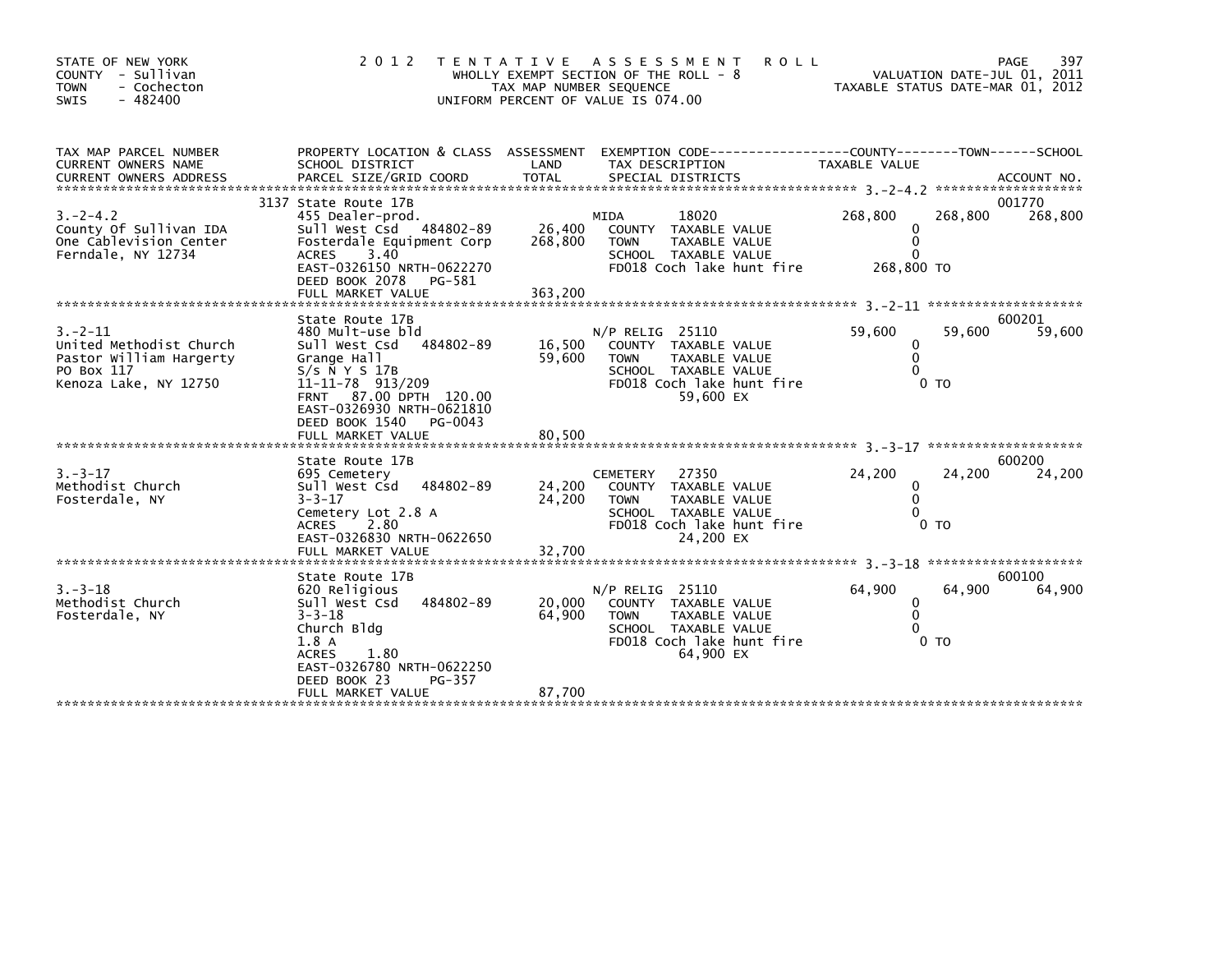| STATE OF NEW YORK          | 2012 TENTATIVE ASSESSMENT ROLL          | PAGE                             | 398             |
|----------------------------|-----------------------------------------|----------------------------------|-----------------|
| COUNTY - Sullivan          | WHOLLY EXEMPT SECTION OF THE ROLL - $8$ | VALUATION DATE-JUL 01, 2011      |                 |
| <b>TOWN</b><br>- Cochecton | MAP SECTION - 003                       | TAXABLE STATUS DATE-MAR 01, 2012 |                 |
| SWIS<br>- 482400           | $SUB - SECTION -$                       |                                  | RPS150/V04/L015 |
|                            | UNIFORM PERCENT OF VALUE IS 074.00      | CURRENT DATE 4/20/2012           |                 |

| CODE | DISTRICT NAME        | PARCELS | TOTAL EXTENSION<br>TYPF | EXTENSION<br>VALUE | AD VALOREM<br>VALUE | <b>EXEMPT</b><br>AMOUNT | TAXABLE<br>VALUE |
|------|----------------------|---------|-------------------------|--------------------|---------------------|-------------------------|------------------|
|      | FD018 Coch lake hunt |         | 4 TOTAL                 |                    | 417.500             | 148.700                 | 268.800          |

### \*\*\* S C H O O L D I S T R I C T S U M M A R Y \*\*\*

| <b>CODE</b> | DISTRICT NAME | <b>TOTAL</b><br>PARCELS | ASSESSED<br>LAND | ASSESSED<br><b>TOTAL</b> | <b>EXEMPT</b><br><b>AMOUNT</b> | <b>TOTAL</b><br><b>TAXABLE</b> | <b>STAR</b><br><b>AMOUNT</b> | <b>STAR</b><br><b>TAXABLE</b> |
|-------------|---------------|-------------------------|------------------|--------------------------|--------------------------------|--------------------------------|------------------------------|-------------------------------|
| 484802      | Sull West Csd |                         | 87,100           | 417,500                  | 417,500                        |                                |                              |                               |
|             | SUB-TOTAL     |                         | 87,100           | 417,500                  | 417,500                        |                                |                              |                               |
| 482289      | Jy Library    |                         | 87,100           | 417,500                  | 417,500                        |                                |                              |                               |
|             | <b>TOTAL</b>  | 8                       | 174,200          | 835,000                  | 835,000                        |                                |                              |                               |

\*\*\* S Y S T E M C O D E S S U M M A R Y \*\*\*

NO SYSTEM EXEMPTIONS AT THIS LEVEL

| CODE                    | DESCRIPTION                                | <b>TOTAL</b><br><b>PARCELS</b> | COUNTY                                      | <b>TOWN</b>                             | SCHOOL                                  |
|-------------------------|--------------------------------------------|--------------------------------|---------------------------------------------|-----------------------------------------|-----------------------------------------|
| 18020<br>25110<br>27350 | MIDA<br>N/P RELIG<br>CEMETERY<br>T O T A L |                                | 268,800<br>124,500<br>24,200<br>,500<br>417 | 268,800<br>124,500<br>24,200<br>417,500 | 268,800<br>124,500<br>24,200<br>417,500 |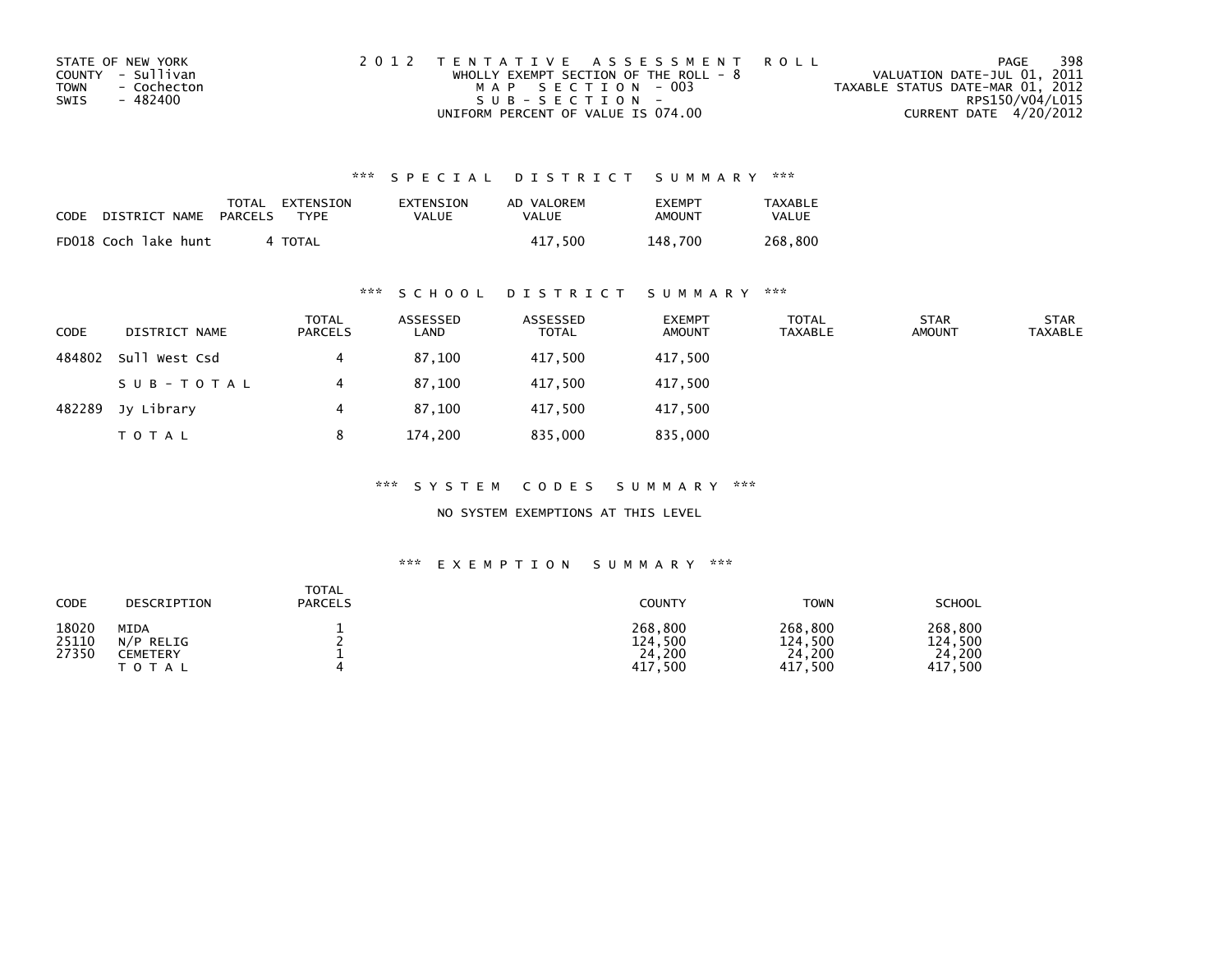| STATE OF NEW YORK<br>COUNTY - Sullivan<br><b>TOWN</b><br>- 482400 | - Cochecton | 2012 TENTATIVE ASSESSMENT ROLL | WHOLLY EXEMPT SECTION OF THE ROLL - $8$<br>MAP SECTION - 003<br>SUB-SECTION- |  | VALUATION DATE-JUL 01, 2011<br>TAXABLE STATUS DATE-MAR 01, 2012 | PAGE                   | 399 |
|-------------------------------------------------------------------|-------------|--------------------------------|------------------------------------------------------------------------------|--|-----------------------------------------------------------------|------------------------|-----|
| SWIS                                                              |             |                                |                                                                              |  |                                                                 | RPS150/V04/L015        |     |
|                                                                   |             |                                | UNIFORM PERCENT OF VALUE IS 074.00                                           |  |                                                                 | CURRENT DATE 4/20/2012 |     |

| ROLL       | DESCRIPTION   | <b>TOTAL</b>   | <b>ASSESSED</b> | <b>ASSESSED</b> | <b>TAXABLE</b> | <b>TAXABLE</b> | <b>TAXABLE</b> | STAR           |
|------------|---------------|----------------|-----------------|-----------------|----------------|----------------|----------------|----------------|
| <b>SEC</b> |               | <b>PARCELS</b> | LAND            | <b>TOTAL</b>    | COUNTY         | <b>TOWN</b>    | <b>SCHOOL</b>  | <b>TAXABLE</b> |
|            | WHOLLY EXEMPT |                | 87,100          | 417,500         |                |                |                |                |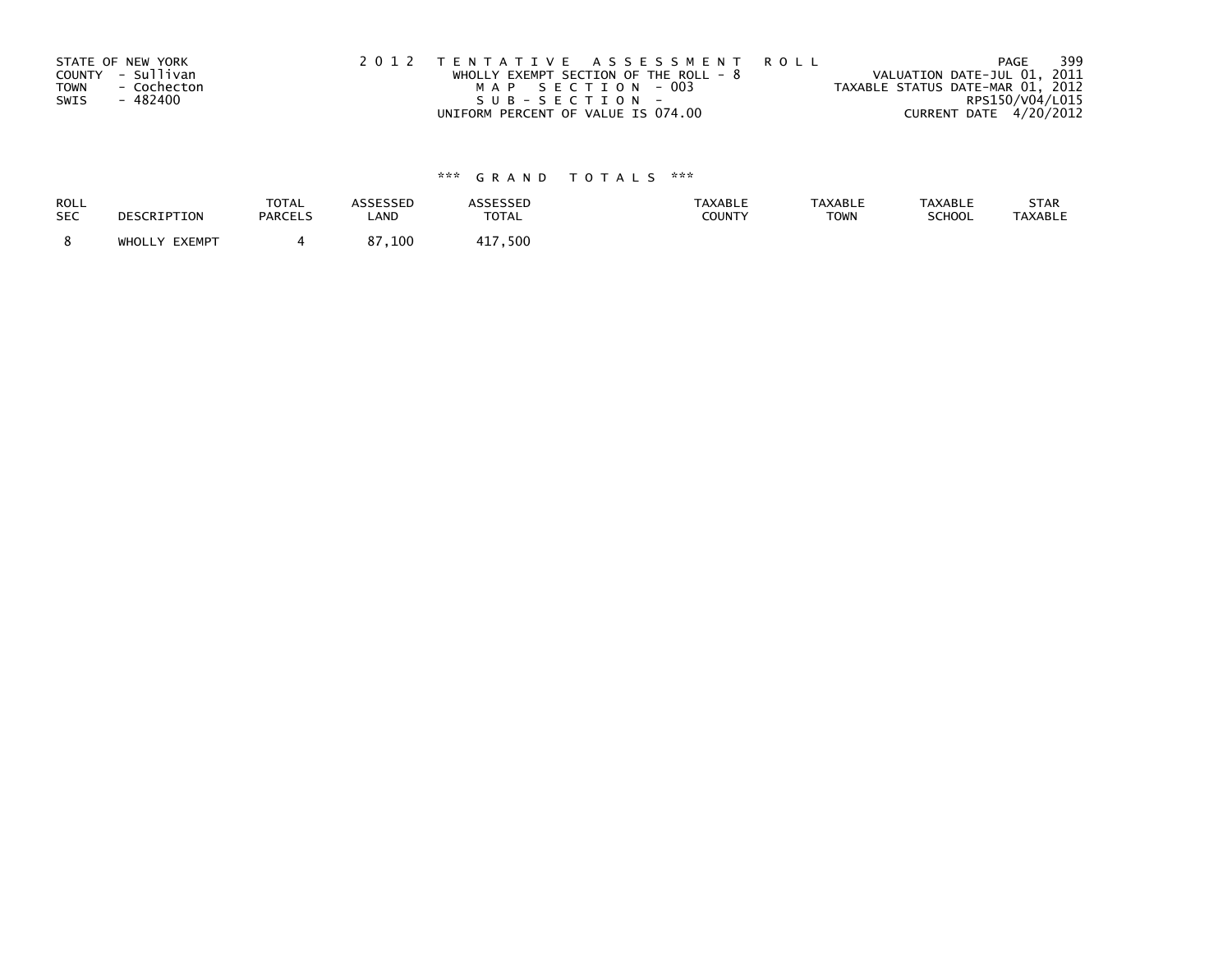| PROPERTY LOCATION & CLASS ASSESSMENT<br>TAX MAP PARCEL NUMBER<br>CURRENT OWNERS NAME<br>SCHOOL DISTRICT                         LAND         TAX DESCRIPTION                   TAXABLE VALUE<br>CURRENT OWNERS ADDRESS TARCEL SIZE/GRID COORD TOTAL SPECIAL DISTRICTS<br>ACCOUNT NO.<br>Cr 114<br>600240<br>662 Police/fire<br>$4. -1 - 18$<br>34,700<br>34,700<br>VOL FIREMN 26400<br>34,700<br>Sull West Csd 484802-89<br>1,500<br>Lake Huntington Fire Co INC<br>COUNTY TAXABLE VALUE<br>$4 - 1 - 18$<br>34,700<br>1 Depot Rd<br>TAXABLE VALUE<br>TOWN |
|-----------------------------------------------------------------------------------------------------------------------------------------------------------------------------------------------------------------------------------------------------------------------------------------------------------------------------------------------------------------------------------------------------------------------------------------------------------------------------------------------------------------------------------------------------------|
|                                                                                                                                                                                                                                                                                                                                                                                                                                                                                                                                                           |
|                                                                                                                                                                                                                                                                                                                                                                                                                                                                                                                                                           |
|                                                                                                                                                                                                                                                                                                                                                                                                                                                                                                                                                           |
|                                                                                                                                                                                                                                                                                                                                                                                                                                                                                                                                                           |
|                                                                                                                                                                                                                                                                                                                                                                                                                                                                                                                                                           |
|                                                                                                                                                                                                                                                                                                                                                                                                                                                                                                                                                           |
| Cochecton, NY 12726<br>Fire House &<br>SCHOOL TAXABLE VALUE                                                                                                                                                                                                                                                                                                                                                                                                                                                                                               |
| Lot 80X35x70x60<br>FD018 Coch lake hunt fire<br>0 <sub>T</sub>                                                                                                                                                                                                                                                                                                                                                                                                                                                                                            |
| 34,700 EX<br>FRNT 150.00 DPTH 69.00                                                                                                                                                                                                                                                                                                                                                                                                                                                                                                                       |
| EAST-0300940 NRTH-0623100                                                                                                                                                                                                                                                                                                                                                                                                                                                                                                                                 |
| DEED BOOK 522 PG-397                                                                                                                                                                                                                                                                                                                                                                                                                                                                                                                                      |
| 46,900<br>FULL MARKET VALUE                                                                                                                                                                                                                                                                                                                                                                                                                                                                                                                               |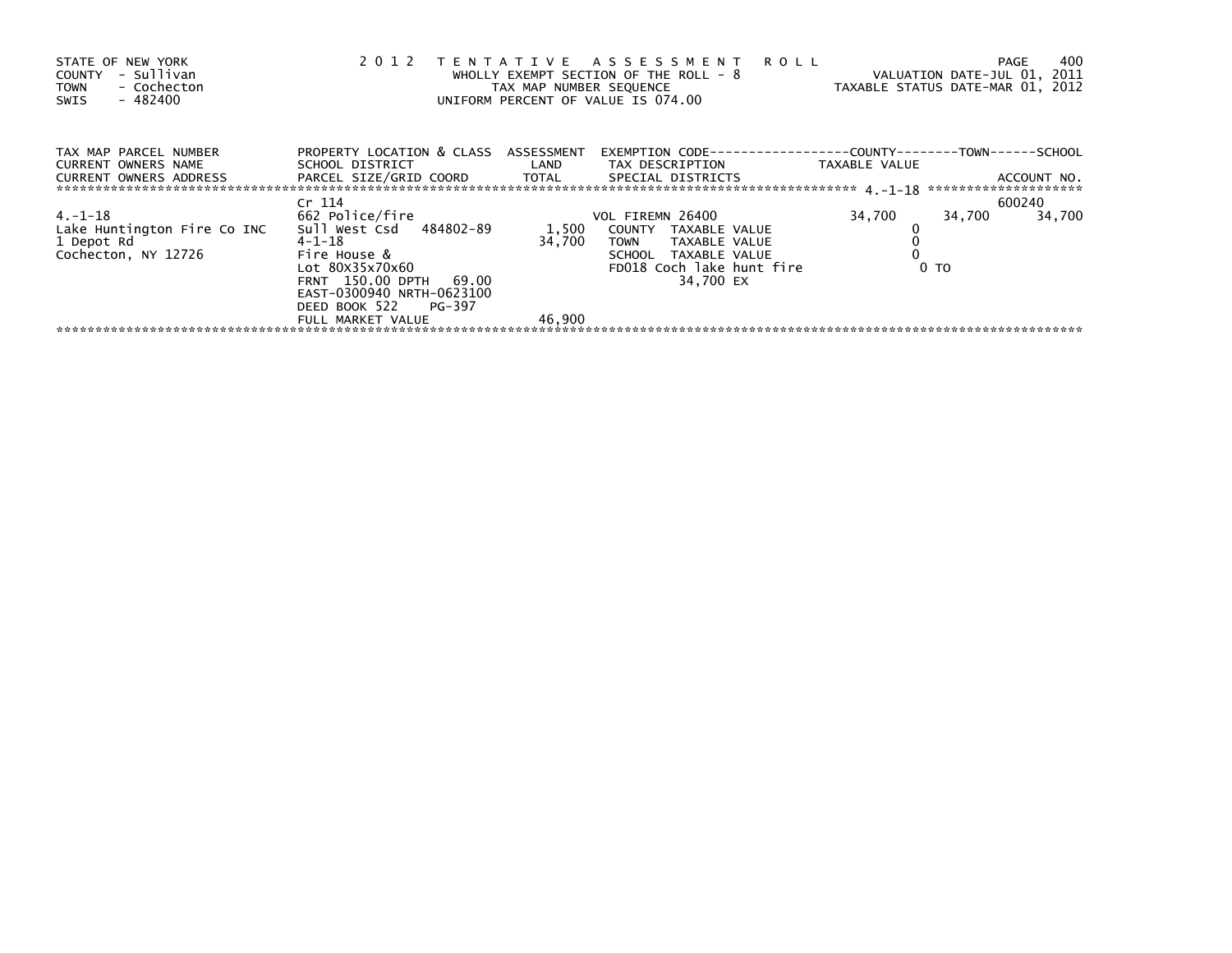| STATE OF NEW YORK          | 2012 TENTATIVE ASSESSMENT ROLL          | PAGE                             | 401             |
|----------------------------|-----------------------------------------|----------------------------------|-----------------|
| COUNTY - Sullivan          | WHOLLY EXEMPT SECTION OF THE ROLL - $8$ | VALUATION DATE-JUL 01, 2011      |                 |
| <b>TOWN</b><br>- Cochecton | MAP SECTION - 004                       | TAXABLE STATUS DATE-MAR 01, 2012 |                 |
| SWIS<br>- 482400           | $SUB - SECTION -$                       |                                  | RPS150/V04/L015 |
|                            | UNIFORM PERCENT OF VALUE IS 074.00      | CURRENT DATE 4/20/2012           |                 |

| CODE | DISTRICT NAME        | TOTAL<br>PARCELS | EXTENSION<br>TYPF | EXTENSION<br><b>VALUE</b> | AD VALOREM<br>VALUE | <b>FXFMPT</b><br>AMOUNT | <b>TAXABLE</b><br><b>VALUE</b> |
|------|----------------------|------------------|-------------------|---------------------------|---------------------|-------------------------|--------------------------------|
|      | FD018 Coch lake hunt |                  | TOTAL             |                           | 34.700              | 34.700                  |                                |

### \*\*\* S C H O O L D I S T R I C T S U M M A R Y \*\*\*

| <b>CODE</b> | DISTRICT NAME | <b>TOTAL</b><br>PARCELS | ASSESSED<br>LAND | ASSESSED<br><b>TOTAL</b> | <b>EXEMPT</b><br><b>AMOUNT</b> | <b>TOTAL</b><br><b>TAXABLE</b> | <b>STAR</b><br><b>AMOUNT</b> | <b>STAR</b><br><b>TAXABLE</b> |
|-------------|---------------|-------------------------|------------------|--------------------------|--------------------------------|--------------------------------|------------------------------|-------------------------------|
| 484802      | Sull West Csd |                         | 1,500            | 34,700                   | 34,700                         |                                |                              |                               |
|             | SUB-TOTAL     |                         | 1,500            | 34,700                   | 34,700                         |                                |                              |                               |
| 484889      | West Sull Lib |                         | 1,500            | 34,700                   | 34,700                         |                                |                              |                               |
|             | T O T A L     |                         | 3,000            | 69,400                   | 69,400                         |                                |                              |                               |

\*\*\* S Y S T E M C O D E S S U M M A R Y \*\*\*

NO SYSTEM EXEMPTIONS AT THIS LEVEL

### \*\*\* E X E M P T I O N S U M M A R Y \*\*\*

| <b>CODE</b> | DESCRIPTION                          | <b>TOTAL</b><br><b>PARCELS</b> | <b>COUNTY</b>    | <b>TOWN</b>      | SCHOOL           |
|-------------|--------------------------------------|--------------------------------|------------------|------------------|------------------|
| 26400       | <b>VOL</b><br>FIREMN<br><b>TOTAL</b> |                                | 34,700<br>34,700 | 34,700<br>34,700 | 34.700<br>34,700 |

| ROLL       | DESCRIPTION   | TOTAL   | ASSESSED | <b>ASSESSED</b> | <b>TAXABLE</b> | <b>TAXABLE</b> | <b>TAXABLE</b> | STAR           |
|------------|---------------|---------|----------|-----------------|----------------|----------------|----------------|----------------|
| <b>SEC</b> |               | PARCELS | LAND     | <b>TOTAL</b>    | COUNTY         | <b>TOWN</b>    | <b>SCHOOL</b>  | <b>TAXABLE</b> |
|            | WHOLLY EXEMPT |         | 1.500    | 34.700          |                |                |                |                |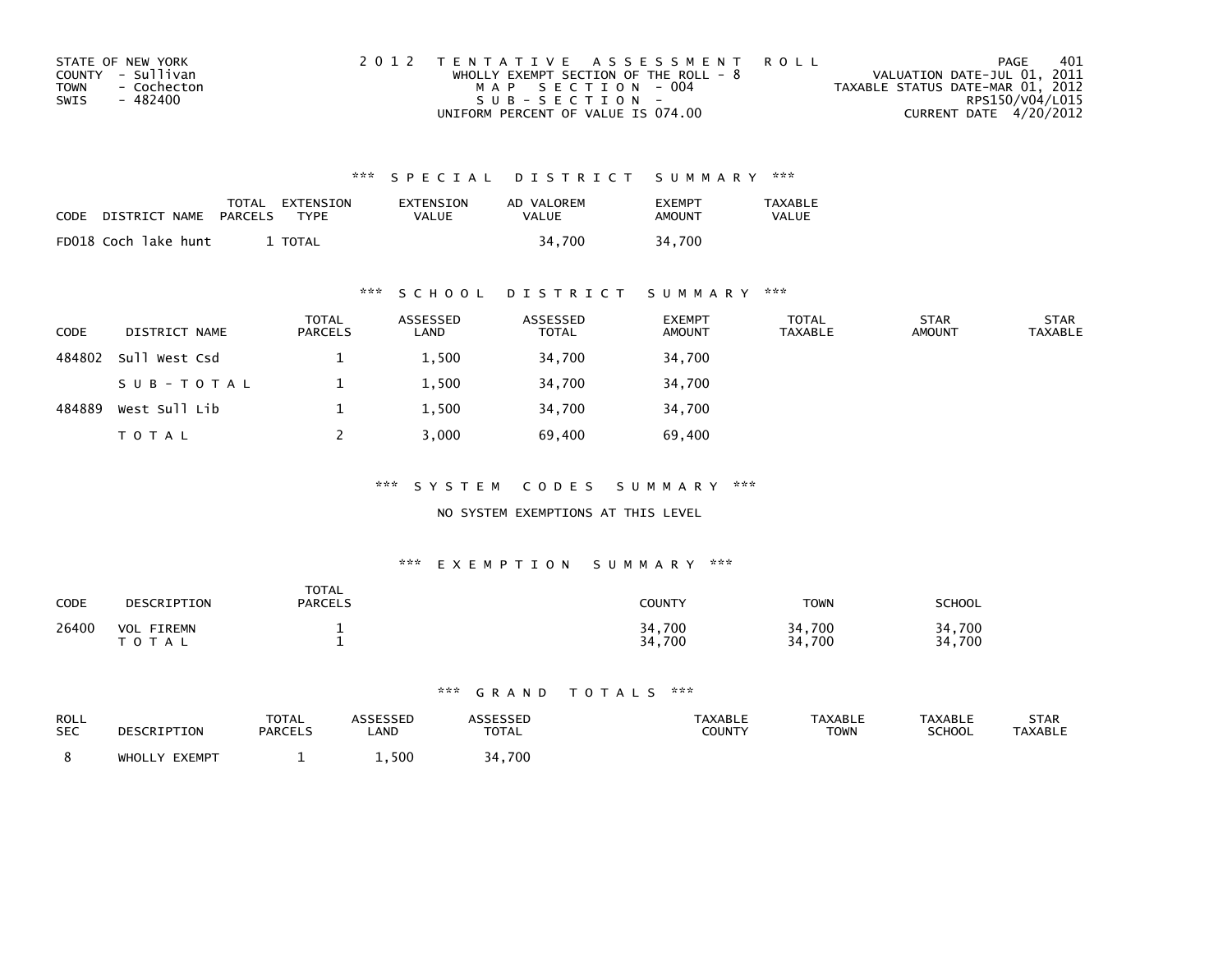| STATE OF NEW YORK<br>COUNTY - Sullivan<br><b>TOWN</b><br>- Cochecton<br>$-482400$<br><b>SWIS</b>                          |                                                                                                                                                                                                           | TAX MAP NUMBER SEQUENCE | <b>ROLL</b><br>2012 TENTATIVE ASSESSMENT<br>WHOLLY EXEMPT SECTION OF THE ROLL - 8<br>UNIFORM PERCENT OF VALUE IS 074.00               |                                           | 402<br>PAGE<br>VALUATION DATE-JUL 01, 2011<br>VALUATION DATE-JUL 01, 2011<br>TAXABLE STATUS DATE-MAR 01, 2012 |
|---------------------------------------------------------------------------------------------------------------------------|-----------------------------------------------------------------------------------------------------------------------------------------------------------------------------------------------------------|-------------------------|---------------------------------------------------------------------------------------------------------------------------------------|-------------------------------------------|---------------------------------------------------------------------------------------------------------------|
| TAX MAP PARCEL NUMBER<br>CURRENT OWNERS NAME                                                                              | SCHOOL DISTRICT                                                                                                                                                                                           | LAND                    | PROPERTY LOCATION & CLASS ASSESSMENT EXEMPTION CODE---------------COUNTY-------TOWN------SCHOOL<br>TAX DESCRIPTION                    | TAXABLE VALUE                             |                                                                                                               |
| $6. - 1 - 6$<br>Cochecton Mens Club Inc<br>John Keating Esq<br>PO Box 77<br>Cochecton, NY 12726                           | Cr 114<br>592 Athletic fld<br>Sull West Csd 484802-89<br>$6 - 1 - 6$<br>2 A Cp 2<br>3.39<br>ACRES<br>EAST-0300003 NRTH-0622778<br>DEED BOOK 2011<br>PG-4512                                               | 12,000<br>14,200        | $N/P$ IMPROV 25230<br>COUNTY TAXABLE VALUE<br>TAXABLE VALUE<br>TOWN<br>SCHOOL TAXABLE VALUE<br>FD018 Coch lake hunt fire<br>14,200 EX | 14,200<br>0<br>0 <sub>T</sub>             | 600225<br>14,200<br>14,200                                                                                    |
|                                                                                                                           |                                                                                                                                                                                                           |                         |                                                                                                                                       |                                           |                                                                                                               |
| $6. - 1 - 7$<br>The Mens Club Of<br>Cochecton Ny Inc<br>John Keating Esq<br>Bridge St<br>PO Box 77<br>Cochecton, NY 12726 | Cr 114<br>632 Benevolent<br>Sull West Csd 484802-89 12,500 COUNTY TAXABLE VALUE<br>$6 - 1 - 7$<br>FRNT 100.00 DPTH 197.50<br>EAST-0300240 NRTH-0622860<br>DEED BOOK 1360<br>PG-00572<br>FULL MARKET VALUE | 104,700                 | $N/P$ IMPROV 25230<br>77,500 TOWN<br>TAXABLE VALUE<br>SCHOOL TAXABLE VALUE<br>FD018 Coch lake hunt fire<br>77,500 EX                  | 77,500<br>0<br>$\Omega$<br>0 <sub>T</sub> | 600080<br>77,500<br>77,500                                                                                    |
| $6. - 1 - 17$<br>State Of New York<br>Attn: Sullivan County Treasur P/o Newman Road<br>Monticello, NY 12701               | Tr 49<br>314 Rural vac<10<br>Sull West Csd 484802-89<br>66.00 DPTH 330.00<br><b>FRNT</b><br>0.50<br><b>ACRES</b><br>EAST-0299676 NRTH-0622351                                                             | 5,000<br>5,000          | 12100<br>N.Y.S.<br>COUNTY TAXABLE VALUE<br><b>TOWN</b><br>TAXABLE VALUE<br>SCHOOL TAXABLE VALUE                                       | 5,000<br>0<br>$\Omega$                    | 5,000<br>5,000                                                                                                |
|                                                                                                                           | DEED BOOK 224<br>PG-229<br>FULL MARKET VALUE                                                                                                                                                              | 6,800                   |                                                                                                                                       |                                           |                                                                                                               |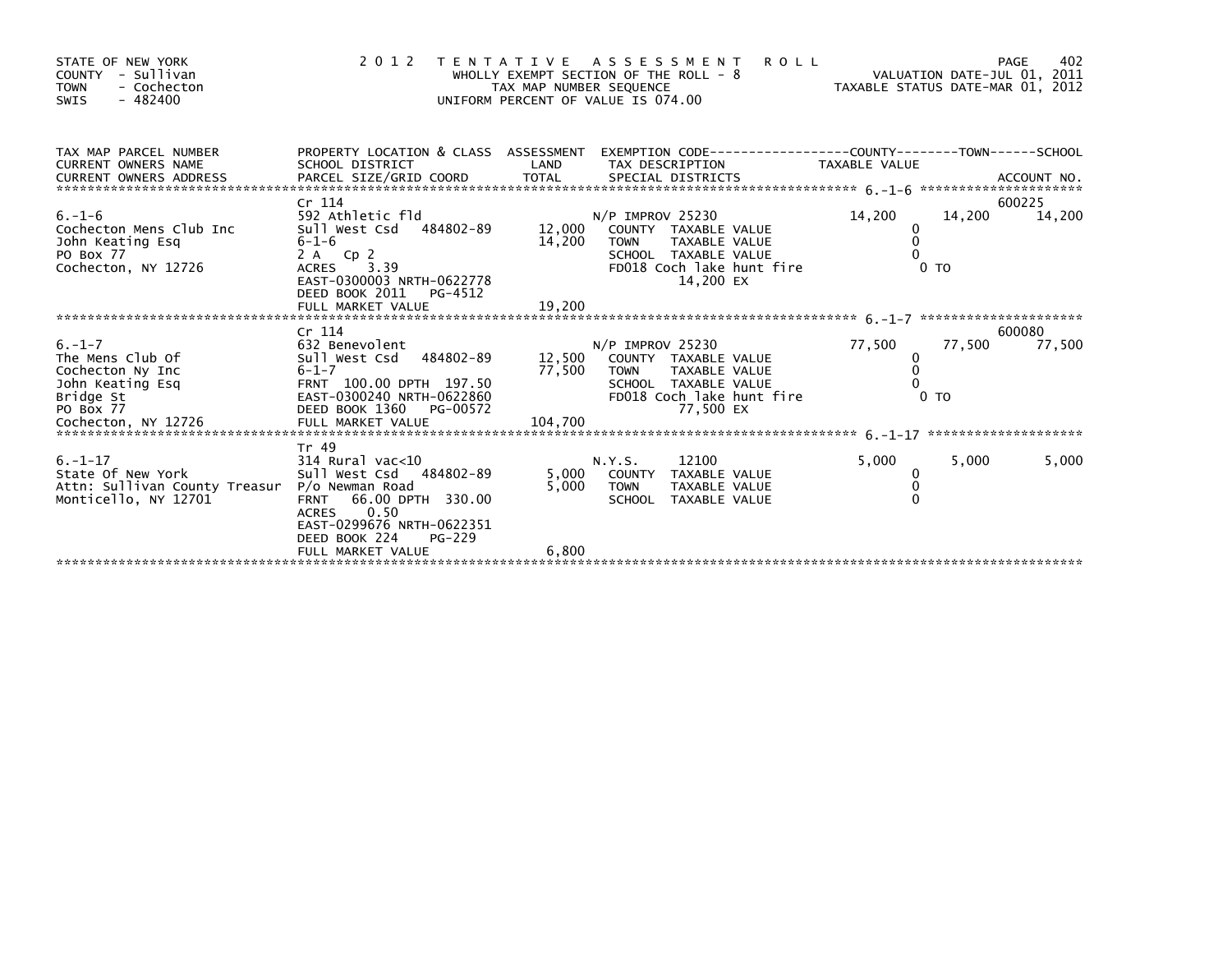| STATE OF NEW YORK          | 2012 TENTATIVE ASSESSMENT ROLL          |                                  | PAGE | 403 |
|----------------------------|-----------------------------------------|----------------------------------|------|-----|
| COUNTY - Sullivan          | WHOLLY EXEMPT SECTION OF THE ROLL - $8$ | VALUATION DATE-JUL 01, 2011      |      |     |
| <b>TOWN</b><br>- Cochecton | MAP SECTION - 006                       | TAXABLE STATUS DATE-MAR 01, 2012 |      |     |
| SWIS<br>- 482400           | $SUB - SECTION -$                       | RPS150/V04/L015                  |      |     |
|                            | UNIFORM PERCENT OF VALUE IS 074.00      | CURRENT DATE 4/20/2012           |      |     |

| CODE | DISTRICT NAME        | TOTAL<br>PARCELS | EXTENSION<br>TYPF | EXTENSION<br>VALUE | AD VALOREM<br>VALUE | <b>EXEMPT</b><br>AMOUNT | <b>TAXABLE</b><br><b>VALUE</b> |
|------|----------------------|------------------|-------------------|--------------------|---------------------|-------------------------|--------------------------------|
|      | FD018 Coch lake hunt |                  | TOTAL             |                    | 91.700              | 91.700                  |                                |

### \*\*\* S C H O O L D I S T R I C T S U M M A R Y \*\*\*

| CODE   | DISTRICT NAME | <b>TOTAL</b><br><b>PARCELS</b> | ASSESSED<br>LAND | ASSESSED<br><b>TOTAL</b> | <b>EXEMPT</b><br><b>AMOUNT</b> | TOTAL<br><b>TAXABLE</b> | <b>STAR</b><br><b>AMOUNT</b> | <b>STAR</b><br><b>TAXABLE</b> |
|--------|---------------|--------------------------------|------------------|--------------------------|--------------------------------|-------------------------|------------------------------|-------------------------------|
| 484802 | Sull West Csd |                                | 29,500           | 96,700                   | 96,700                         |                         |                              |                               |
|        | SUB-TOTAL     |                                | 29,500           | 96,700                   | 96,700                         |                         |                              |                               |
| 484889 | West Sull Lib |                                | 29,500           | 96,700                   | 96,700                         |                         |                              |                               |
|        | <b>TOTAL</b>  | b                              | 59,000           | 193,400                  | 193,400                        |                         |                              |                               |

\*\*\* S Y S T E M C O D E S S U M M A R Y \*\*\*

NO SYSTEM EXEMPTIONS AT THIS LEVEL

| CODE           | DESCRIPTION                          | TOTAL<br><b>PARCELS</b> | COUNTY                    | <b>TOWN</b>              | <b>SCHOOL</b>            |
|----------------|--------------------------------------|-------------------------|---------------------------|--------------------------|--------------------------|
| 12100<br>25230 | N.Y.S.<br>N/P<br>IMPROV<br>T O T A L |                         | 5,000<br>91,700<br>96,700 | ,000<br>91,700<br>96,700 | .000<br>91,700<br>96,700 |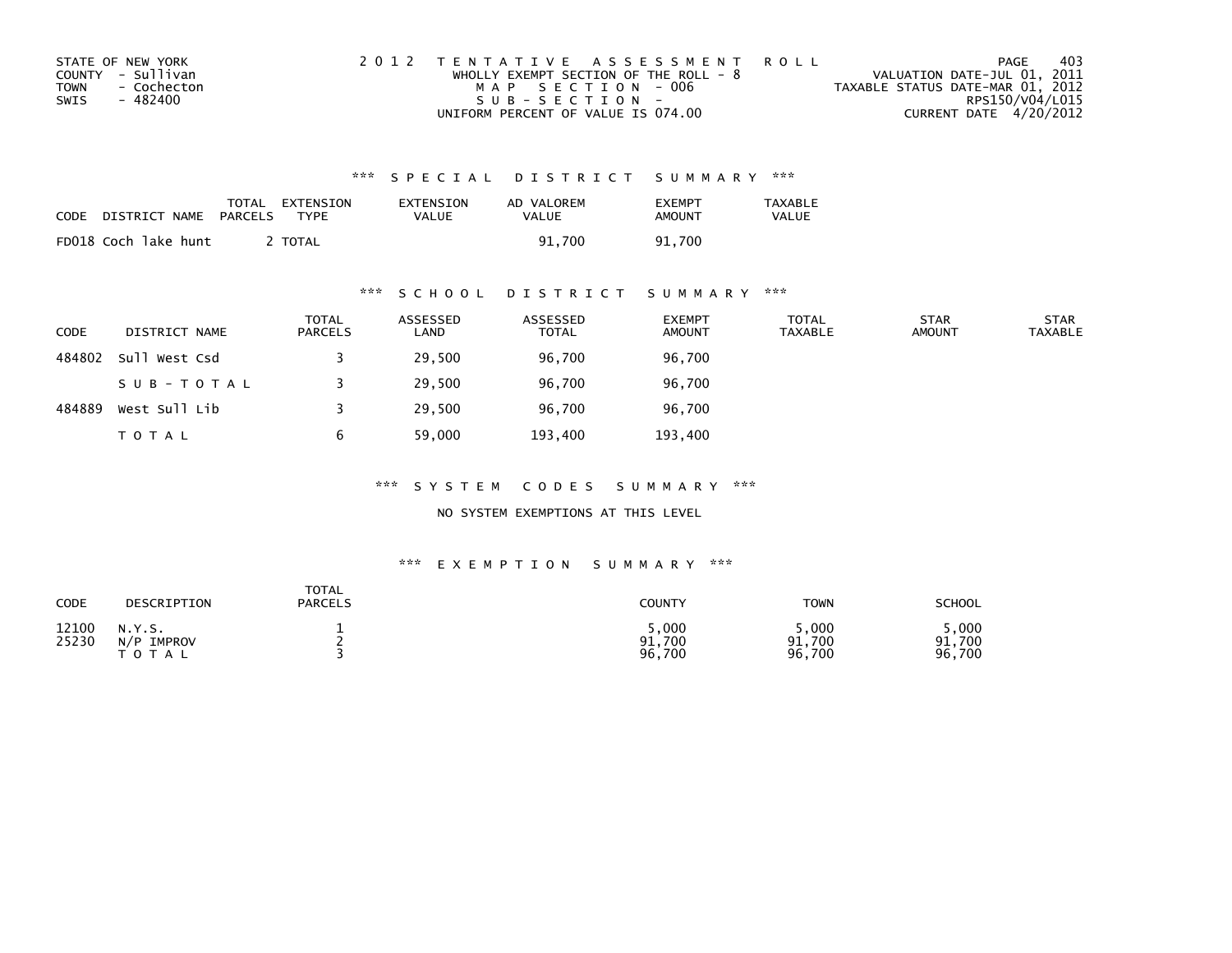| STATE OF NEW YORK<br>COUNTY - Sullivan<br>- Cochecton<br><b>TOWN</b><br>- 482400<br>SWIS | 2012 TENTATIVE ASSESSMENT ROLL<br>WHOLLY EXEMPT SECTION OF THE ROLL - $8$<br>MAP SECTION - 006<br>SUB-SECTION- | PAGE<br>VALUATION DATE-JUL 01, 2011<br>TAXABLE STATUS DATE-MAR 01, 2012 | 404<br>RPS150/V04/L015 |
|------------------------------------------------------------------------------------------|----------------------------------------------------------------------------------------------------------------|-------------------------------------------------------------------------|------------------------|
|                                                                                          | UNIFORM PERCENT OF VALUE IS 074.00                                                                             | CURRENT DATE 4/20/2012                                                  |                        |

| ROLL       | DESCRIPTION   | <b>TOTAL</b>   | <b>ASSESSED</b> | <b>ASSESSED</b> | <b>TAXABLE</b> | <b>TAXABLE</b> | <b>TAXABLE</b> | STAR           |
|------------|---------------|----------------|-----------------|-----------------|----------------|----------------|----------------|----------------|
| <b>SEC</b> |               | <b>PARCELS</b> | LAND            | <b>TOTAL</b>    | COUNTY         | <b>TOWN</b>    | SCHOOL         | <b>TAXABLE</b> |
|            | WHOLLY EXEMPT |                | 29,500          | 96,700          |                |                |                |                |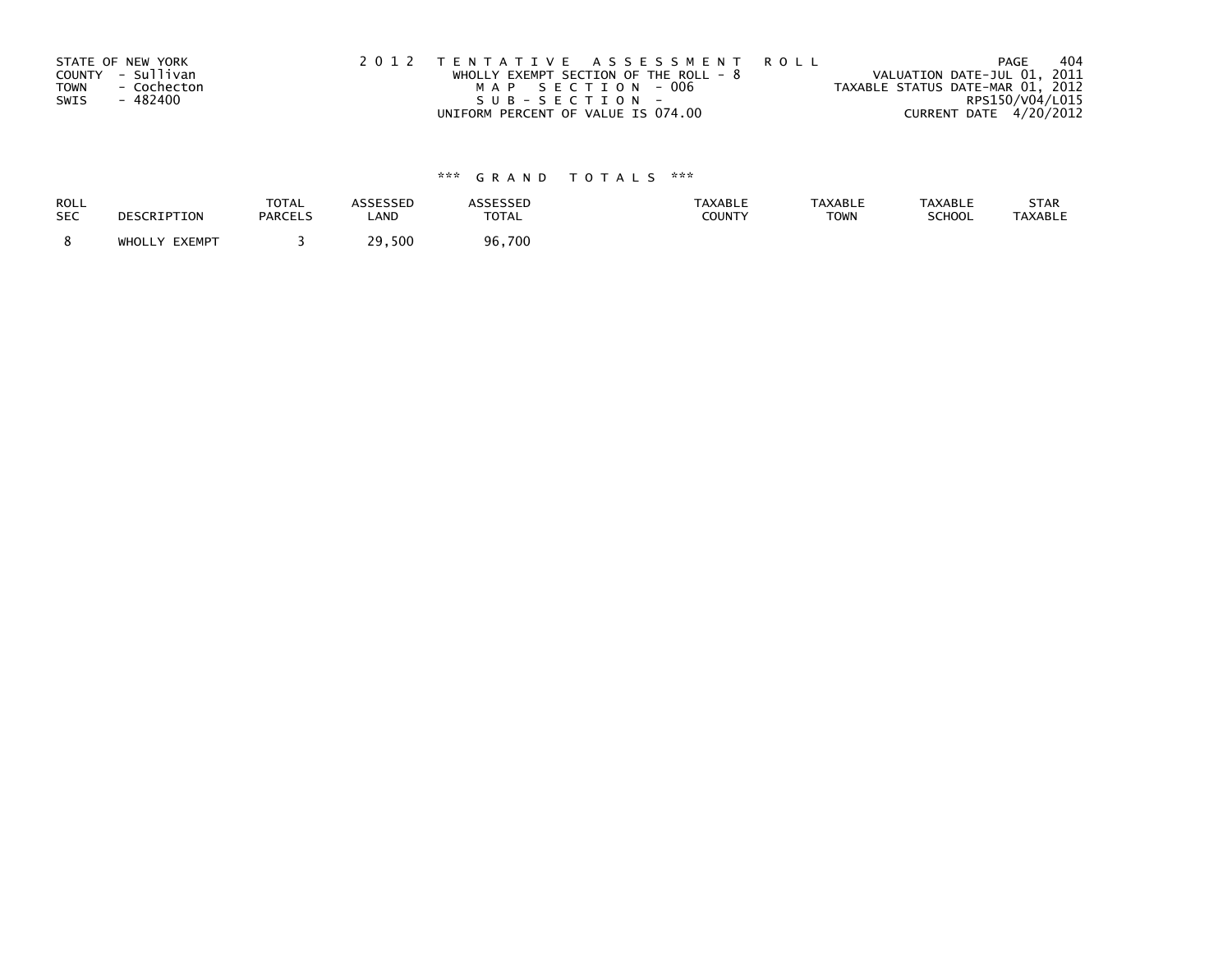| STATE OF NEW YORK<br>COUNTY - Sullivan<br>- Cochecton<br><b>TOWN</b><br>$-482400$<br>SWIS |                                                                                                                                                                           | TAX MAP NUMBER SEQUENCE | 2012 TENTATIVE ASSESSMENT<br>PAGE 405<br>ROLL - 8<br>NALUATION DATE-JUL 01, 2011<br>TAXABLE STATUS DATE-MAR 01, 2012<br>OO<br>WHOLLY EXEMPT SECTION OF THE ROLL - 8<br>UNIFORM PERCENT OF VALUE IS 074.00   |                       |         |         |
|-------------------------------------------------------------------------------------------|---------------------------------------------------------------------------------------------------------------------------------------------------------------------------|-------------------------|-------------------------------------------------------------------------------------------------------------------------------------------------------------------------------------------------------------|-----------------------|---------|---------|
| TAX MAP PARCEL NUMBER<br><b>CURRENT OWNERS NAME</b><br>CURRENT OWNERS ADDRESS             | PROPERTY LOCATION & CLASS ASSESSMENT<br><b>Example 18 DE LAND</b><br>SCHOOL DISTRICT                                                                                      |                         | TAX DESCRIPTION TAXABLE VALUE                                                                                                                                                                               |                       |         |         |
|                                                                                           |                                                                                                                                                                           |                         |                                                                                                                                                                                                             |                       |         |         |
| $7. - 1 - 20.3$<br>County Of Sullivan IDA<br>One Cablevision Center<br>Ferndale, NY 12734 | Nys 97<br>314 Rural vac<10<br>Sull West Csd 484802-89 6,200 COUNTY TAXABLE VALUE<br>ACRES 0.74<br>EAST-0301505 NRTH-0622657<br>DEED BOOK 2071 PG-309<br>FULL MARKET VALUE | 8,400                   | 18020<br>MIDA<br>6,200 TOWN<br>TAXABLE VALUE<br>SCHOOL TAXABLE VALUE<br>FD018 Coch lake hunt fire                                                                                                           | 6,200<br>6,200 TO     | 6,200   | 6,200   |
|                                                                                           | Rte 97                                                                                                                                                                    |                         |                                                                                                                                                                                                             |                       |         |         |
| $7. - 1 - 22.2$<br>County of Sullivan IDA<br>One Cablevision Center<br>Ferndale, NY 12734 | 312 Vac w/imprv<br>Sull West Csd 484802-89<br>FRNT 242.02 DPTH 344.98<br>EAST-0301751 NRTH-0622391<br>DEED BOOK 2071 PG-309<br>FULL MARKET VALUE                          | 13,000                  | 18020 — 18020 — 18020 — 18020 — 18020 — 18020 — 18020 — 18020 — 18020 — 18030 — 1804<br>MIDA<br>6,600 COUNTY TAXABLE VALUE<br>9,600 TOWN TAXABLE VALUE<br>SCHOOL TAXABLE VALUE<br>FD018 Coch lake hunt fire | 9,600<br>9,600 TO     | 9,600   | 9,600   |
|                                                                                           | Depot Rd                                                                                                                                                                  |                         |                                                                                                                                                                                                             |                       |         |         |
| $7. - 1 - 35$<br>County Of Sullivan IDA<br>One Cablevision Center<br>Ferndale, NY 12734   | 443 Feed sales<br>Sull West Csd 484802-89<br>ACRES 4.28<br>EAST-0300235 NRTH-0619854<br>DEED BOOK 2071<br>PG-309<br>FULL MARKET VALUE                                     | 701,500 TOWN<br>948,000 | MIDA<br>18020 — 18020 — 18020 — 18020 — 18020 — 18020 — 18020 — 18020 — 18020 — 18030 — 1804<br>29,500 COUNTY TAXABLE VALUE<br>TAXABLE VALUE<br>SCHOOL TAXABLE VALUE<br>FD018 Coch lake hunt fire           | 701,500<br>701,500 TO | 701,500 | 701,500 |
|                                                                                           |                                                                                                                                                                           |                         |                                                                                                                                                                                                             |                       |         |         |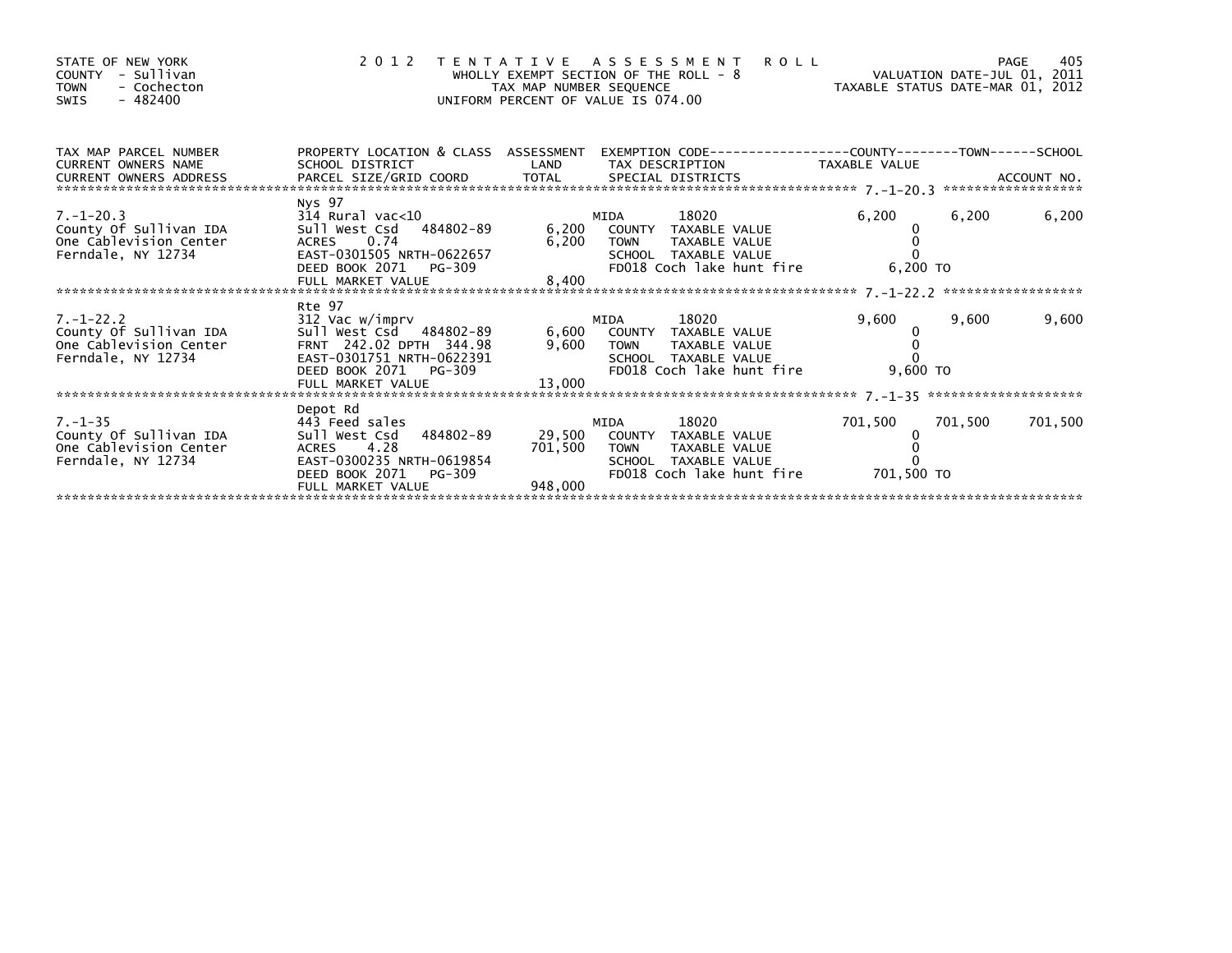| STATE OF NEW YORK          | 2012 TENTATIVE ASSESSMENT ROLL          | PAGE                             | 406 |
|----------------------------|-----------------------------------------|----------------------------------|-----|
| COUNTY - Sullivan          | WHOLLY EXEMPT SECTION OF THE ROLL - $8$ | VALUATION DATE-JUL 01, 2011      |     |
| <b>TOWN</b><br>- Cochecton | MAP SECTION - 007                       | TAXABLE STATUS DATE-MAR 01, 2012 |     |
| SWIS<br>- 482400           | $SUB - SECTION -$                       | RPS150/V04/L015                  |     |
|                            | UNIFORM PERCENT OF VALUE IS 074.00      | CURRENT DATE 4/20/2012           |     |

| CODE | DISTRICT NAME        | PARCELS | TOTAL EXTENSION<br><b>TYPF</b> | EXTENSION<br>VALUE | AD VALOREM<br>VALUE | <b>FXFMPT</b><br>AMOUNT | TAXABLE<br>VALUE |
|------|----------------------|---------|--------------------------------|--------------------|---------------------|-------------------------|------------------|
|      | FD018 Coch lake hunt |         | <b>TOTAL</b>                   |                    | 717.300             |                         | 717.300          |

### \*\*\* S C H O O L D I S T R I C T S U M M A R Y \*\*\*

| <b>CODE</b> | DISTRICT NAME | <b>TOTAL</b><br>PARCELS | ASSESSED<br>LAND | ASSESSED<br><b>TOTAL</b> | <b>EXEMPT</b><br><b>AMOUNT</b> | <b>TOTAL</b><br><b>TAXABLE</b> | <b>STAR</b><br><b>AMOUNT</b> | <b>STAR</b><br><b>TAXABLE</b> |
|-------------|---------------|-------------------------|------------------|--------------------------|--------------------------------|--------------------------------|------------------------------|-------------------------------|
| 484802      | Sull West Csd |                         | 42,300           | 717,300                  | 717,300                        |                                |                              |                               |
|             | SUB-TOTAL     |                         | 42,300           | 717,300                  | 717,300                        |                                |                              |                               |
| 484889      | West Sull Lib |                         | 42,300           | 717,300                  | 717,300                        |                                |                              |                               |
|             | <b>TOTAL</b>  | b                       | 84,600           | 1434,600                 | 1434,600                       |                                |                              |                               |

\*\*\* S Y S T E M C O D E S S U M M A R Y \*\*\*

### NO SYSTEM EXEMPTIONS AT THIS LEVEL

#### \*\*\* E X E M P T I O N S U M M A R Y \*\*\*

| CODE  | DESCRIPTION       | <b>TOTAL</b><br><b>PARCELS</b> | <b>COUNTY</b>                        | <b>TOWN</b>                            | <b>SCHOOL</b>            |
|-------|-------------------|--------------------------------|--------------------------------------|----------------------------------------|--------------------------|
| 18020 | MIDA<br>T O T A L |                                | 17,300 ،<br>717<br>$^{\prime}$ , 300 | ,300<br>717<br>717<br>,300<br><b>L</b> | 717<br>300<br>717<br>300 |

| ROLL       | DESCRIPTION   | <b>TOTAL</b>   | ASSESSED    | ASSESSED                 | <b>TAXABLE</b> | <b>TAXABLE</b> | <b>TAXABLE</b> | STAR           |
|------------|---------------|----------------|-------------|--------------------------|----------------|----------------|----------------|----------------|
| <b>SEC</b> |               | <b>PARCELS</b> | <b>_AND</b> | <b>TOTAL</b>             | <b>COUNTY</b>  | <b>TOWN</b>    | <b>SCHOOL</b>  | <b>TAXABLE</b> |
|            | WHOLLY EXEMPT |                | .300        | $^{\prime}$ , 300<br>717 |                |                |                |                |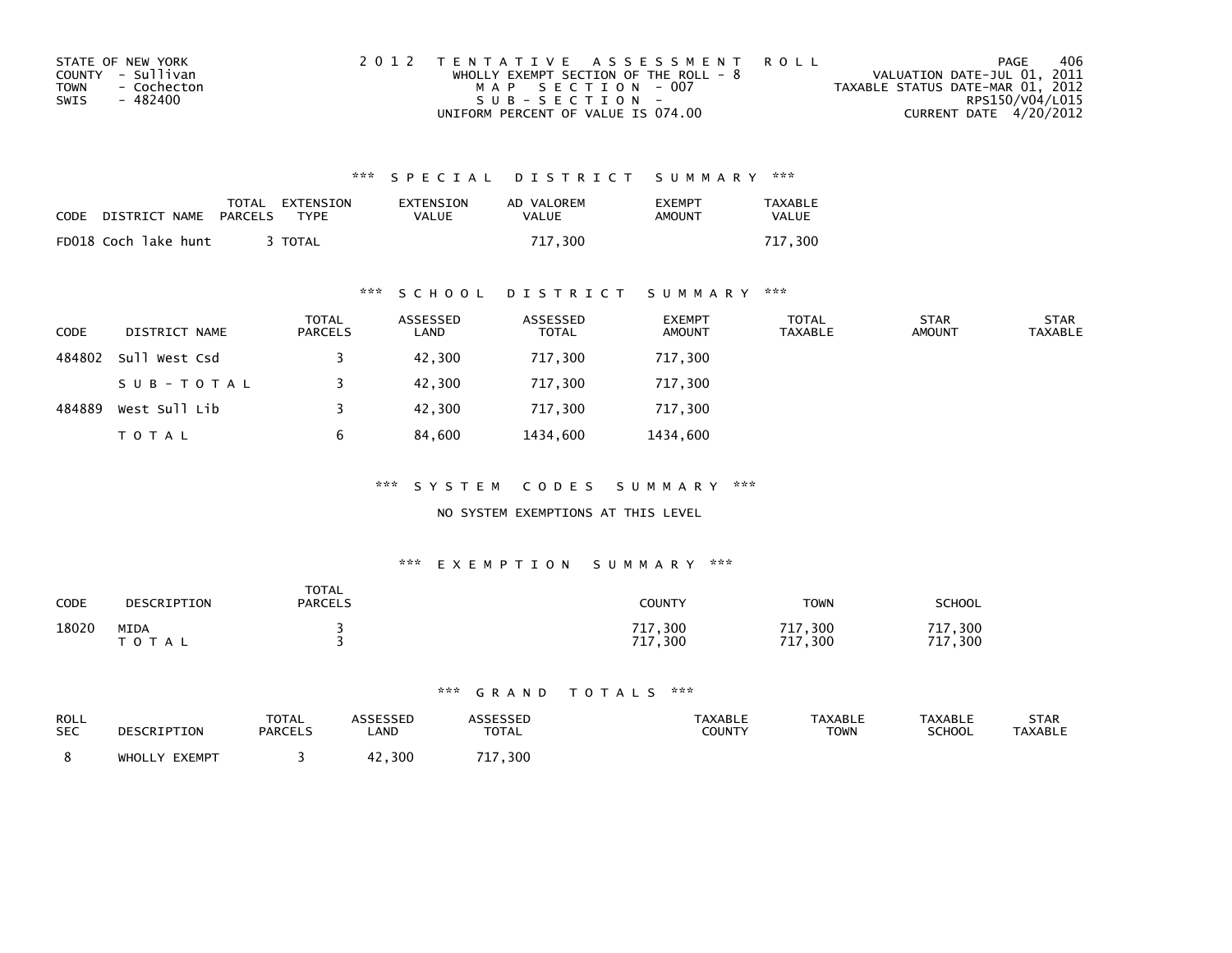| STATE OF NEW YORK<br>COUNTY<br>- Sullivan<br><b>TOWN</b><br>- Cochecton<br>$-482400$<br><b>SWIS</b> | 2 0 1 2                                                                                                                                                             | T E N T A T I V E<br>TAX MAP NUMBER SEQUENCE | <b>ROLL</b><br>A S S E S S M E N T<br>WHOLLY EXEMPT SECTION OF THE ROLL $-8$<br>UNIFORM PERCENT OF VALUE IS 074.00                                | VALUATION DATE-JUL 01, 2011<br>TAXABLE STATUS DATE-MAR 01, 2012 | 407<br><b>PAGE</b>  |
|-----------------------------------------------------------------------------------------------------|---------------------------------------------------------------------------------------------------------------------------------------------------------------------|----------------------------------------------|---------------------------------------------------------------------------------------------------------------------------------------------------|-----------------------------------------------------------------|---------------------|
| TAX MAP PARCEL NUMBER                                                                               | PROPERTY LOCATION & CLASS ASSESSMENT                                                                                                                                |                                              | EXEMPTION CODE-----------------COUNTY-------TOWN------SCHOOL                                                                                      |                                                                 |                     |
| CURRENT OWNERS NAME                                                                                 | SCHOOL DISTRICT                                                                                                                                                     | LAND                                         | TAX DESCRIPTION                                                                                                                                   | TAXABLE VALUE                                                   |                     |
|                                                                                                     | Cr113                                                                                                                                                               |                                              |                                                                                                                                                   |                                                                 | 010691              |
| $9. -1 - 1.1$<br>Sullivan West CSD<br>PO Box 308<br>Jeffersonville, NY 12748                        | 612 School<br>Sull West Csd<br>484802-89<br>Lot 1<br>ACRES 48.58                                                                                                    | 261,500<br>10623,300                         | 25120<br>$N/P$ EDUC<br>COUNTY TAXABLE VALUE<br>TAXABLE VALUE<br><b>TOWN</b><br>SCHOOL TAXABLE VALUE                                               | 10623,300<br>$\mathbf{0}$                                       | 10623,300 10623,300 |
|                                                                                                     | EAST-0320815 NRTH-0617636<br>DEED BOOK 2227<br>PG-364<br>FULL MARKET VALUE                                                                                          | 14355,800                                    | FD018 Coch lake hunt fire<br>10623,300 EX<br>LT011 Lake huntington lght                                                                           | 0 <sub>T</sub><br>0 <sub>T</sub>                                |                     |
|                                                                                                     |                                                                                                                                                                     |                                              |                                                                                                                                                   |                                                                 |                     |
| $9. - 1 - 1.4$<br>CSD Sullivan West<br>PO Box 308<br>Jeffersonville, NY 12748                       | State RT 52<br>322 Rural vac>10<br>484802-89<br>Sull West Csd<br>Lot 4<br>20.00<br><b>ACRES</b><br>EAST-0321137 NRTH-0620161<br>DEED BOOK 2258<br>PG-115            | 40,000<br>40,000                             | SCHOOL DIS 13800<br>COUNTY TAXABLE VALUE<br><b>TOWN</b><br>TAXABLE VALUE<br>SCHOOL TAXABLE VALUE<br>FD018 Coch lake hunt fire<br>40,000 EX        | 40,000<br>40,000<br>0<br>$\mathbf{0}$<br>0 <sub>T</sub>         | 010691<br>40,000    |
|                                                                                                     | FULL MARKET VALUE                                                                                                                                                   | 54,100                                       | LT011 Lake huntington lght<br>40.000 EX                                                                                                           | 0 <sub>T</sub>                                                  |                     |
|                                                                                                     |                                                                                                                                                                     |                                              |                                                                                                                                                   |                                                                 |                     |
| $9. -3 - 25.3$<br>Town Of Cochecton<br>PO Box 295<br>Lake Huntington, NY 12752                      | Nearing Rd<br>$314$ Rural vac<10<br>484802-89<br>Sull West Csd<br>Lot <sub>2</sub><br>3.00<br><b>ACRES</b><br>EAST-0323153 NRTH-0613428<br>DEED BOOK 2121<br>PG-200 | 16,000<br>16,000                             | TWN W/CORP 13500<br>COUNTY TAXABLE VALUE<br><b>TOWN</b><br>TAXABLE VALUE<br>SCHOOL TAXABLE VALUE<br>FD018 Coch lake hunt fire<br>16,000 EX        | 16,000<br>16.000<br>0<br>$\Omega$<br>0 <sub>T</sub>             | 16,000              |
| *******************************                                                                     |                                                                                                                                                                     |                                              |                                                                                                                                                   |                                                                 |                     |
| $9. -3 - 25.4$<br>Town Of Cochecton<br>PO Box 295<br>Lake Huntington, NY 12752                      | Nearing Rd<br>$314$ Rural vac<10<br>Sull West Csd<br>484802-89<br>Lot 1<br>3.00<br><b>ACRES</b><br>EAST-0322982 NRTH-0613469<br>DEED BOOK 2121<br><b>PG-200</b>     | 16,000<br>16,000                             | TWN W/CORP 13500<br>COUNTY TAXABLE VALUE<br><b>TOWN</b><br><b>TAXABLE VALUE</b><br>SCHOOL TAXABLE VALUE<br>FD018 Coch lake hunt fire<br>16,000 EX | 16,000<br>16.000<br>0<br>$\mathbf{0}$<br>0 <sub>T</sub>         | 16,000              |
|                                                                                                     | FULL MARKET VALUE                                                                                                                                                   | 21,600                                       |                                                                                                                                                   |                                                                 |                     |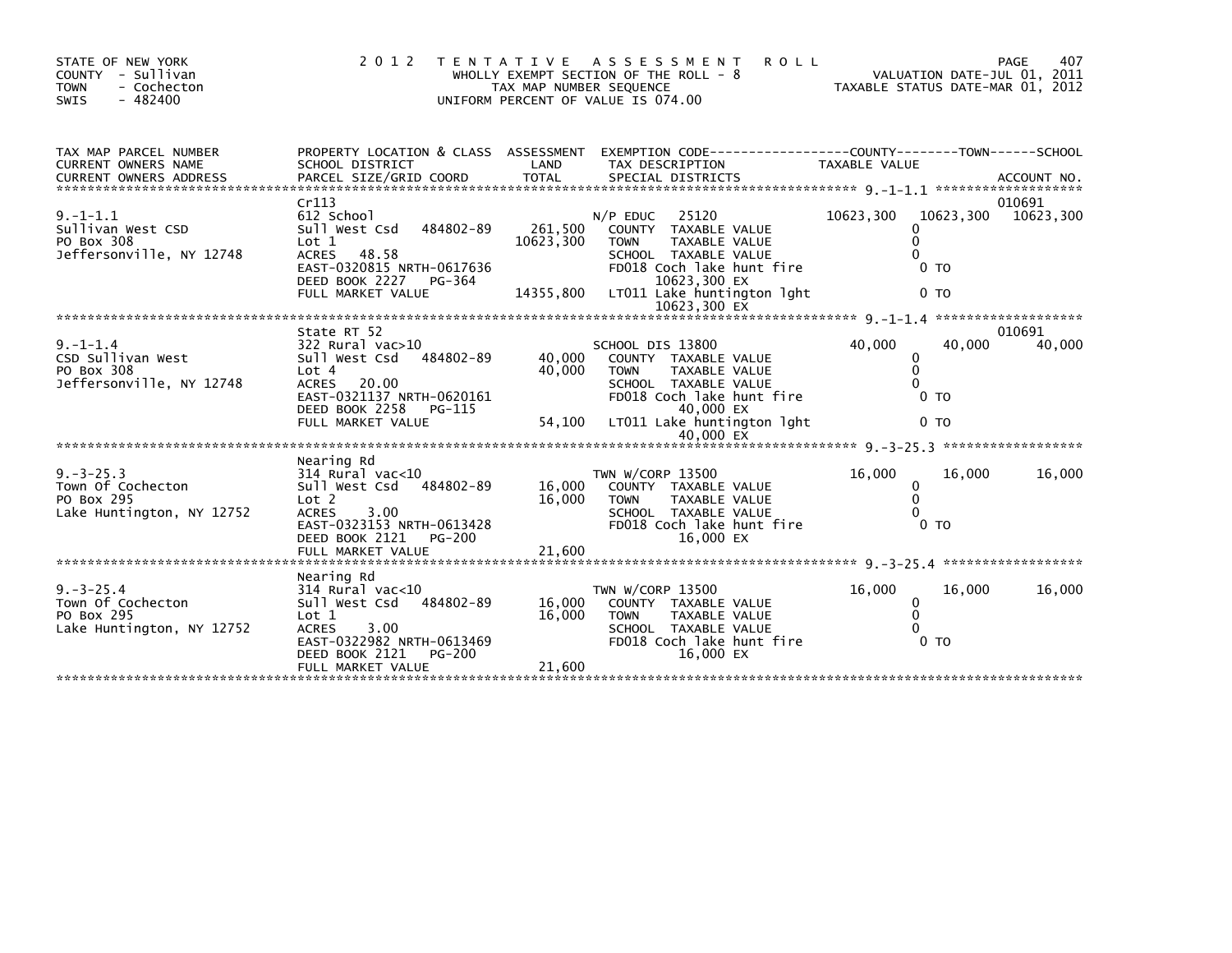| STATE OF NEW YORK          | 2012 TENTATIVE ASSESSMENT ROLL        |                                  | PAGE | 408 |
|----------------------------|---------------------------------------|----------------------------------|------|-----|
| COUNTY - Sullivan          | WHOLLY EXEMPT SECTION OF THE ROLL - 8 | VALUATION DATE-JUL 01, 2011      |      |     |
| <b>TOWN</b><br>- Cochecton | MAP SECTION - 009                     | TAXABLE STATUS DATE-MAR 01, 2012 |      |     |
| SWIS<br>- 482400           | SUB-SECTION-                          | RPS150/V04/L015                  |      |     |
|                            | UNIFORM PERCENT OF VALUE IS 074.00    | CURRENT DATE 4/20/2012           |      |     |

| CODE | DISTRICT NAME                                | TOTAL<br>PARCELS | EXTENSION<br>TYPF  | EXTENSION<br>VALUE | AD VALOREM<br><b>VALUE</b> | <b>FXFMPT</b><br>AMOUNT | <b>TAXABLE</b><br>VALUE |
|------|----------------------------------------------|------------------|--------------------|--------------------|----------------------------|-------------------------|-------------------------|
|      | FD018 Coch lake hunt<br>LT011 Lake huntingto |                  | 4 TOTAL<br>2 TOTAL |                    | 10695,300<br>10663,300     | 10695,300<br>10663,300  |                         |

# \*\*\* S C H O O L D I S T R I C T S U M M A R Y \*\*\*

| CODE   | DISTRICT NAME | <b>TOTAL</b><br><b>PARCELS</b> | ASSESSED<br>LAND | ASSESSED<br><b>TOTAL</b> | <b>EXEMPT</b><br><b>AMOUNT</b> | <b>TOTAL</b><br>TAXABLE | <b>STAR</b><br><b>AMOUNT</b> | <b>STAR</b><br><b>TAXABLE</b> |
|--------|---------------|--------------------------------|------------------|--------------------------|--------------------------------|-------------------------|------------------------------|-------------------------------|
| 484802 | Sull West Csd | 4                              | 333,500          | 10695,300                | 10695,300                      |                         |                              |                               |
|        | SUB-TOTAL     | 4                              | 333,500          | 10695,300                | 10695,300                      |                         |                              |                               |
| 484889 | West Sull Lib | 4                              | 333.500          | 10695,300                | 10695,300                      |                         |                              |                               |
|        | <b>TOTAL</b>  | 8                              | 667.000          | 21390,600                | 21390,600                      |                         |                              |                               |

#### \*\*\* S Y S T E M C O D E S S U M M A R Y \*\*\*

### NO SYSTEM EXEMPTIONS AT THIS LEVEL

| <b>CODE</b>             | DESCRIPTION                                                    | <b>TOTAL</b><br><b>PARCELS</b> | <b>COUNTY</b>                              | <b>TOWN</b>                                | <b>SCHOOL</b>                              |
|-------------------------|----------------------------------------------------------------|--------------------------------|--------------------------------------------|--------------------------------------------|--------------------------------------------|
| 13500<br>13800<br>25120 | TWN W/CORP<br>SCHOOL DIS<br>N/P<br><b>EDUC</b><br><b>TOTAL</b> |                                | 32,000<br>40,000<br>10623,300<br>10695,300 | 32,000<br>40,000<br>10623,300<br>10695,300 | 32,000<br>40.000<br>10623,300<br>10695,300 |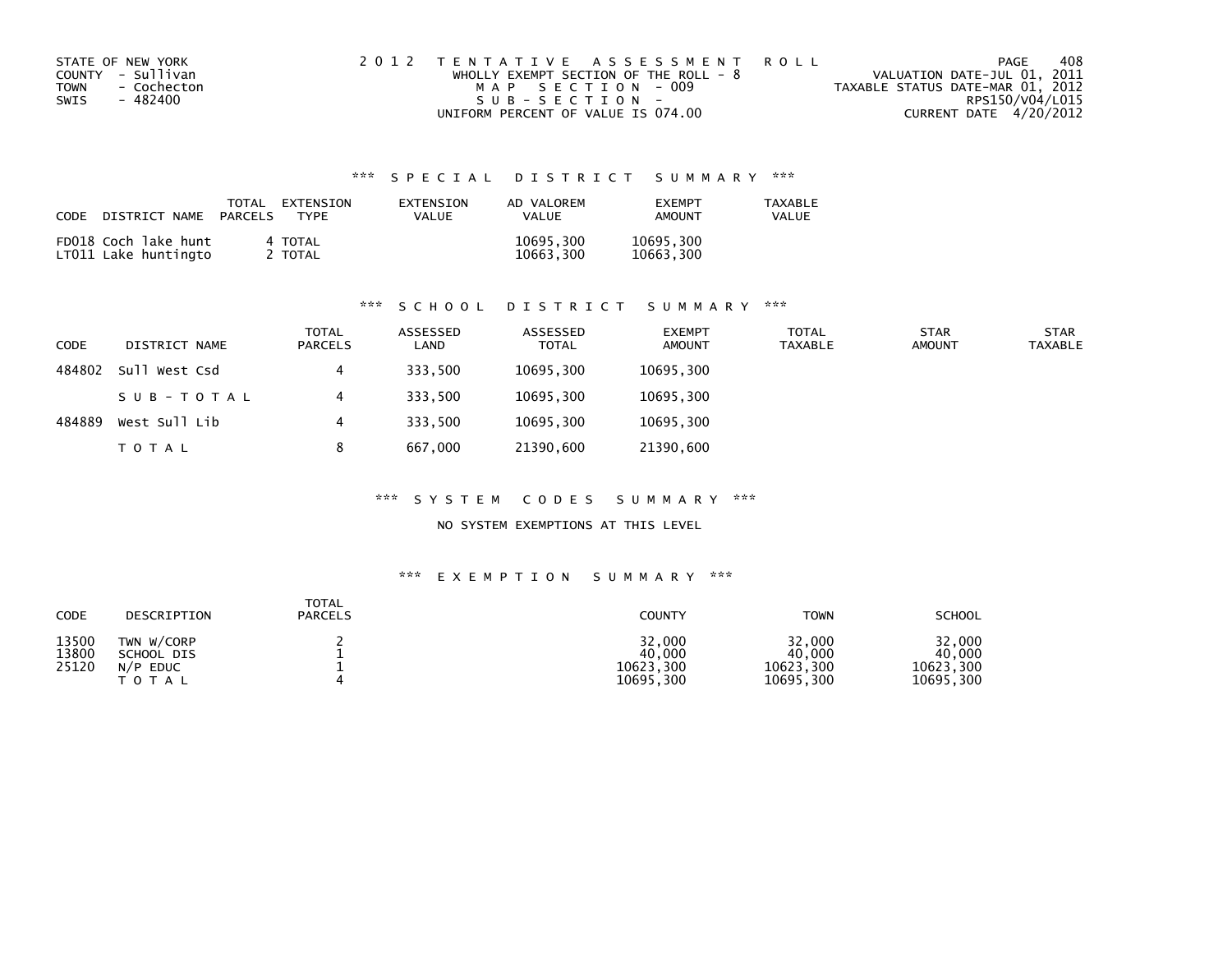| STATE OF NEW YORK          | 2012 TENTATIVE ASSESSMENT ROLL          | PAGE                             | 409             |
|----------------------------|-----------------------------------------|----------------------------------|-----------------|
| COUNTY - Sullivan          | WHOLLY EXEMPT SECTION OF THE ROLL - $8$ | VALUATION DATE-JUL 01, 2011      |                 |
| <b>TOWN</b><br>- Cochecton | MAP SECTION - 009                       | TAXABLE STATUS DATE-MAR 01, 2012 |                 |
| - 482400<br>SWIS           | SUB-SECTION-                            |                                  | RPS150/V04/L015 |
|                            | UNIFORM PERCENT OF VALUE IS 074.00      | CURRENT DATE 4/20/2012           |                 |

| ROLL       | DESCRIPTION   | <b>TOTAL</b>   | ASSESSED | <b>ASSESSED</b> | <b>TAXABLE</b> | <b>TAXABLE</b> | <b>TAXABLE</b> | STAR           |
|------------|---------------|----------------|----------|-----------------|----------------|----------------|----------------|----------------|
| <b>SEC</b> |               | <b>PARCELS</b> | LAND     | <b>TOTAL</b>    | COUNTY         | <b>TOWN</b>    | SCHOOL         | <b>TAXABLE</b> |
|            | WHOLLY EXEMPT |                | 333,500  | 10695,300       |                |                |                |                |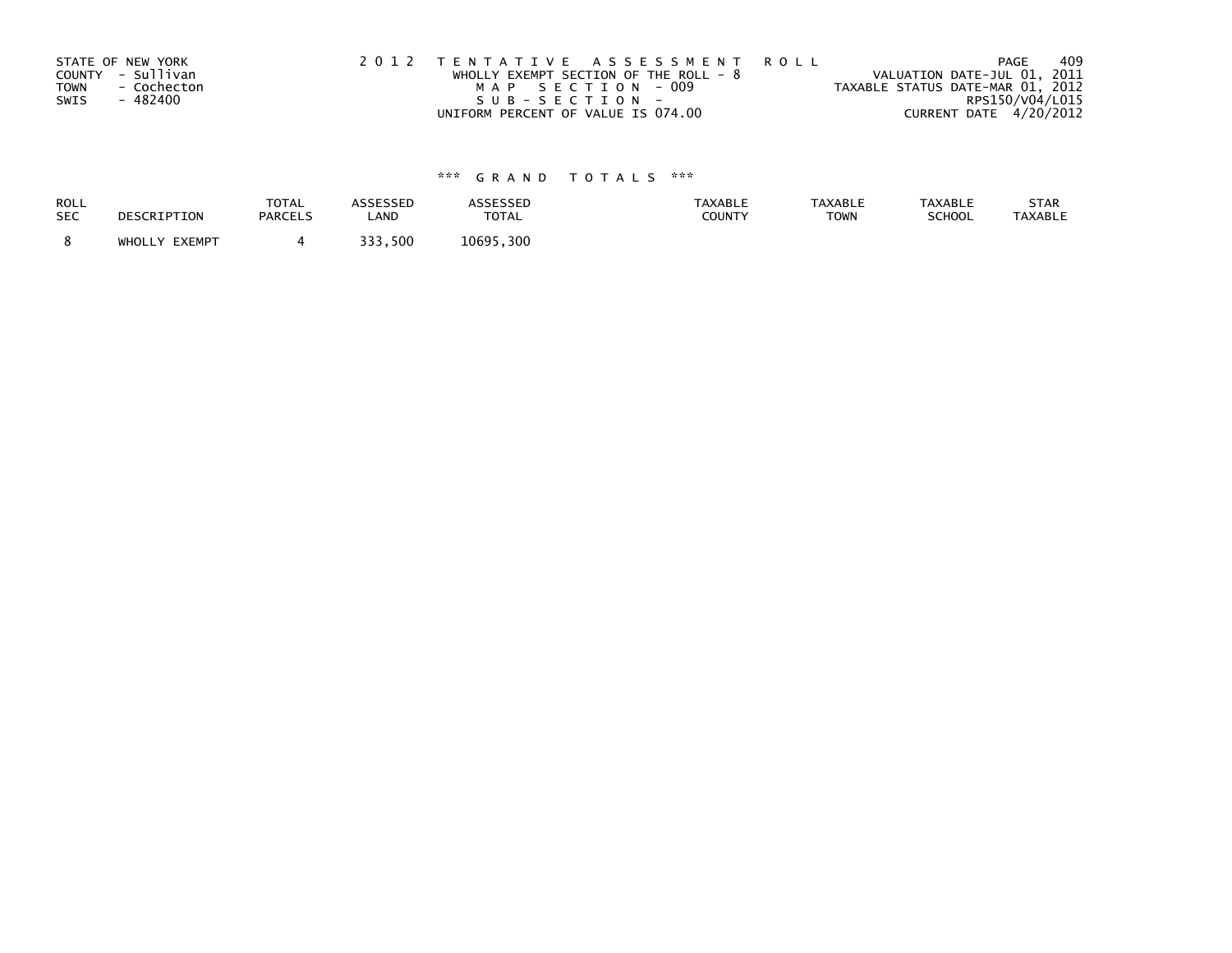| STATE OF NEW YORK<br>COUNTY - Sullivan<br>- Cochecton<br><b>TOWN</b><br>$-482400$<br>SWIS | 2 0 1 2                                                 | TAX MAP NUMBER SEQUENCE | TENTATIVE ASSESSMENT<br><b>ROLL</b><br>WHOLLY EXEMPT SECTION OF THE ROLL - 8<br>UNIFORM PERCENT OF VALUE IS 074.00 | VALUATION DATE-JUL 01, 2011<br>TAXABLE STATUS DATE-MAR 01, 2012 |                | PAGE<br>410 |
|-------------------------------------------------------------------------------------------|---------------------------------------------------------|-------------------------|--------------------------------------------------------------------------------------------------------------------|-----------------------------------------------------------------|----------------|-------------|
| TAX MAP PARCEL NUMBER<br>CURRENT OWNERS NAME                                              | PROPERTY LOCATION & CLASS ASSESSMENT<br>SCHOOL DISTRICT | LAND                    | EXEMPTION CODE------------------COUNTY--------TOWN------SCHOOL<br>TAX DESCRIPTION                                  | TAXABLE VALUE                                                   |                |             |
|                                                                                           |                                                         |                         |                                                                                                                    |                                                                 |                |             |
|                                                                                           | County Road 113                                         |                         |                                                                                                                    |                                                                 |                | 600130      |
| $10. -2 - 6$                                                                              | 620 Religious                                           |                         | $N/P$ RELIG 25110                                                                                                  | 120,465                                                         | 120,465        | 120,465     |
| The Church Of St Francis                                                                  | Sull West Csd 484802-89                                 | 15,000                  | COUNTY TAXABLE VALUE                                                                                               | 0                                                               |                |             |
| Xavier                                                                                    | $10 - 2 - 6$                                            | 120,465                 | <b>TAXABLE VALUE</b><br><b>TOWN</b>                                                                                | $\mathbf{0}$                                                    |                |             |
| Narrowsburg, NY 12764                                                                     | St Francis Xavier<br>Catholic Church                    |                         | SCHOOL TAXABLE VALUE<br>FD018 Coch lake hunt fire                                                                  |                                                                 | 0 <sub>T</sub> |             |
|                                                                                           | 0.37<br><b>ACRES</b>                                    |                         | 120,465 EX                                                                                                         |                                                                 |                |             |
|                                                                                           | EAST-0321030 NRTH-0615910                               |                         | LT011 Lake huntington lght                                                                                         |                                                                 | 0 <sub>T</sub> |             |
|                                                                                           | DEED BOOK 1391 PG-611                                   |                         | 120,465 EX                                                                                                         |                                                                 |                |             |
|                                                                                           | FULL MARKET VALUE                                       | 162,800                 | SD010 Lake huntington sew                                                                                          |                                                                 | 0 TO M         |             |
|                                                                                           |                                                         |                         |                                                                                                                    |                                                                 |                |             |
|                                                                                           |                                                         |                         |                                                                                                                    |                                                                 |                |             |
|                                                                                           | Nearing Rd                                              |                         |                                                                                                                    |                                                                 |                | 600250      |
| $10. -2 - 10.8$                                                                           | 853 Sewage                                              |                         | SPEC DIST 10100                                                                                                    | 2,300                                                           | 2,300          | 2,300       |
| Sewer Pump Station                                                                        | 484802-89<br>sull west Csd                              | 1,900                   | COUNTY TAXABLE VALUE                                                                                               | 0                                                               |                |             |
| Attn: George Walter                                                                       | 20x30                                                   | 2,300                   | <b>TAXABLE VALUE</b><br><b>TOWN</b>                                                                                | 0                                                               |                |             |
| 300 Tyler Rd                                                                              | W/s Tr $31$                                             |                         | SCHOOL TAXABLE VALUE                                                                                               | $\Omega$                                                        |                |             |
| Narrowsburg, NY 12764                                                                     | FRNT 20.00 DPTH 40.00<br>EAST-0321168 NRTH-0615102      |                         | FD018 Coch lake hunt fire<br>2,300 EX                                                                              |                                                                 | 0 <sub>T</sub> |             |
|                                                                                           | DEED BOOK 736<br>PG-391                                 |                         | SD010 Lake huntington sew                                                                                          |                                                                 | $0$ TO M       |             |
|                                                                                           |                                                         |                         |                                                                                                                    |                                                                 |                |             |
|                                                                                           |                                                         |                         |                                                                                                                    |                                                                 |                |             |
|                                                                                           | County Road 113                                         |                         |                                                                                                                    |                                                                 |                | 600131      |
| $10. -2 - 25$                                                                             | 653 Govt pk lot                                         |                         | $N/P$ RELIG 25110                                                                                                  | 15,700                                                          | 15,700         | 15,700      |
| The Church Of St. Francis                                                                 | Sull West Csd 484802-89                                 | 15,700                  | COUNTY TAXABLE VALUE                                                                                               | 0                                                               |                |             |
| Xavier                                                                                    | $10 - 2 - 25$                                           | 15,700                  | <b>TAXABLE VALUE</b><br><b>TOWN</b>                                                                                | $\Omega$                                                        |                |             |
| Narrowsburg, NY 12726                                                                     | St Francis Xavier                                       |                         | SCHOOL TAXABLE VALUE                                                                                               | $\Omega$                                                        |                |             |
|                                                                                           | Parish Parking Lot                                      |                         | FD018 Coch lake hunt fire                                                                                          |                                                                 | 0 <sub>T</sub> |             |
|                                                                                           | 58.00<br>FRNT 154.50 DPTH                               |                         | 15,700 EX                                                                                                          |                                                                 |                |             |
|                                                                                           | 0.46<br><b>ACRES</b>                                    |                         | LT011 Lake huntington lght                                                                                         |                                                                 | 0 <sub>T</sub> |             |
|                                                                                           | EAST-0321130 NRTH-0615790                               |                         | 15,700 EX                                                                                                          |                                                                 |                |             |
|                                                                                           | DEED BOOK 724<br>$PG-32$                                |                         | SD010 Lake huntington sew                                                                                          |                                                                 | $0$ TO $M$     |             |
|                                                                                           | FULL MARKET VALUE                                       | 21,200                  | 15,700 EX                                                                                                          |                                                                 | .00 UN M       |             |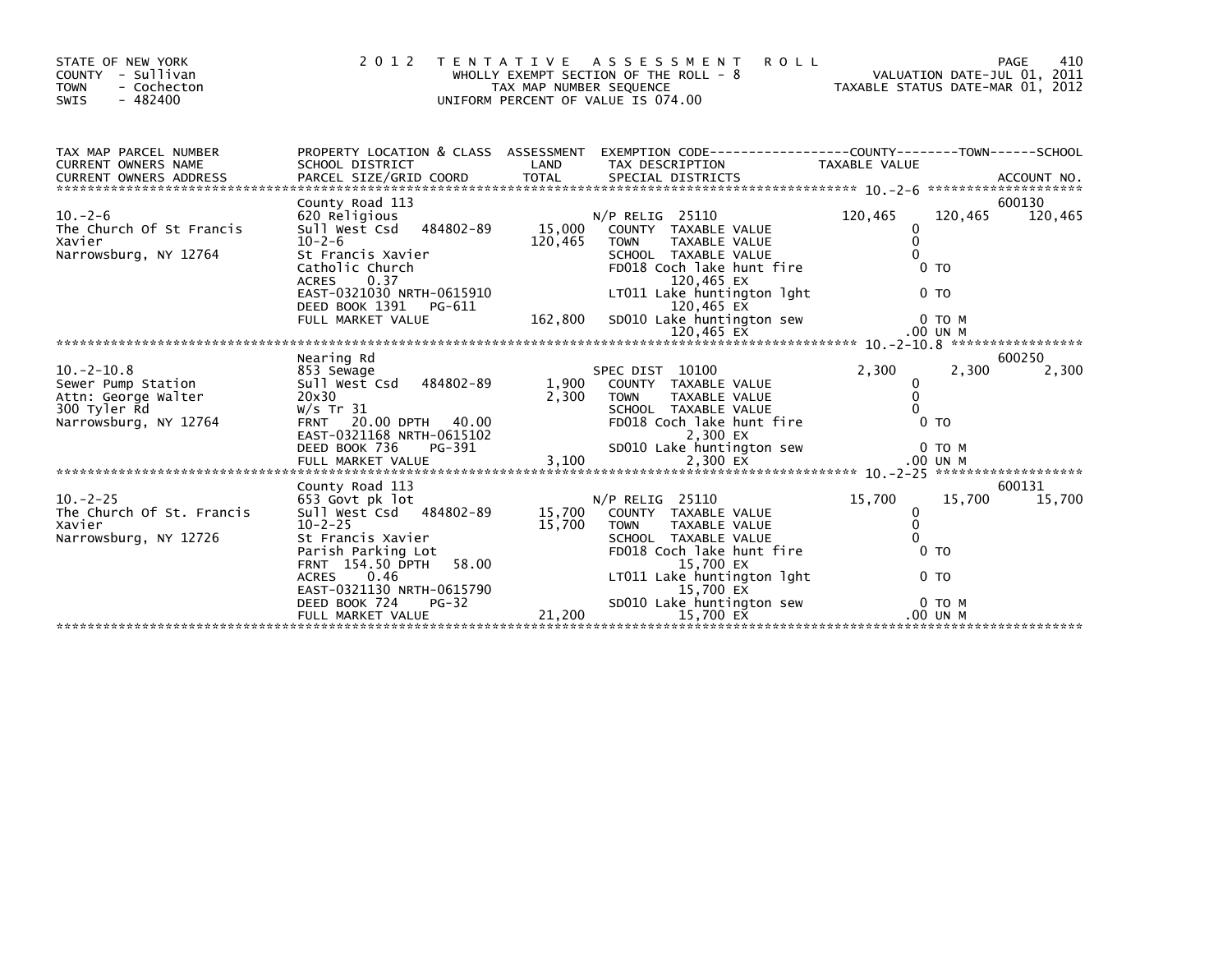| STATE OF NEW YORK   | 2012 TENTATIVE ASSESSMENT ROLL          | PAGE                             | -411 |
|---------------------|-----------------------------------------|----------------------------------|------|
| COUNTY - Sullivan   | WHOLLY EXEMPT SECTION OF THE ROLL - $8$ | VALUATION DATE-JUL 01, 2011      |      |
| - Cochecton<br>TOWN | MAP SECTION - 010                       | TAXABLE STATUS DATE-MAR 01, 2012 |      |
| - 482400<br>SWIS    | SUB-SECTION-                            | RPS150/V04/L015                  |      |
|                     | UNIFORM PERCENT OF VALUE IS 074.00      | CURRENT DATE 4/20/2012           |      |

| CODE | DISTRICT NAME                                                        | TOTAL<br>PARCELS | EXTENSION<br>TYPF                          | EXTENSION<br><b>VALUE</b> | AD VALOREM<br>VALUE           | <b>EXEMPT</b><br>AMOUNT       | <b>TAXABLE</b><br>VALUE |
|------|----------------------------------------------------------------------|------------------|--------------------------------------------|---------------------------|-------------------------------|-------------------------------|-------------------------|
|      | FD018 Coch lake hunt<br>LT011 Lake huntingto<br>SD010 Lake huntingto |                  | 3 TOTAL<br>2 TOTAL<br>3 TOTAL M<br>UNITS M |                           | 138,465<br>136,165<br>138.465 | 138,465<br>136,165<br>138.465 |                         |

#### \*\*\* S C H O O L D I S T R I C T S U M M A R Y \*\*\*

| <b>CODE</b> | DISTRICT NAME | TOTAL<br><b>PARCELS</b> | ASSESSED<br>LAND | ASSESSED<br><b>TOTAL</b> | <b>EXEMPT</b><br><b>AMOUNT</b> | <b>TOTAL</b><br>TAXABLE | <b>STAR</b><br><b>AMOUNT</b> | <b>STAR</b><br><b>TAXABLE</b> |
|-------------|---------------|-------------------------|------------------|--------------------------|--------------------------------|-------------------------|------------------------------|-------------------------------|
| 484802      | Sull West Csd |                         | 32,600           | 138,465                  | 138,465                        |                         |                              |                               |
|             | SUB-TOTAL     |                         | 32,600           | 138,465                  | 138,465                        |                         |                              |                               |
| 484889      | West Sull Lib |                         | 32,600           | 138,465                  | 138,465                        |                         |                              |                               |
|             | T O T A L     | b                       | 65,200           | 276,930                  | 276,930                        |                         |                              |                               |

#### \*\*\* S Y S T E M C O D E S S U M M A R Y \*\*\*

### NO SYSTEM EXEMPTIONS AT THIS LEVEL

| CODE           | DESCRIPTION                                   | <b>TOTAL</b><br><b>PARCELS</b> | COUNTY                      | <b>TOWN</b>                 | <b>SCHOOL</b>               |
|----------------|-----------------------------------------------|--------------------------------|-----------------------------|-----------------------------|-----------------------------|
| 10100<br>25110 | <b>SPEC DIST</b><br>N/P<br>RELIG<br>T O T A L |                                | 2,300<br>136,165<br>138,465 | 2,300<br>136,165<br>138.465 | 2,300<br>136,165<br>138.465 |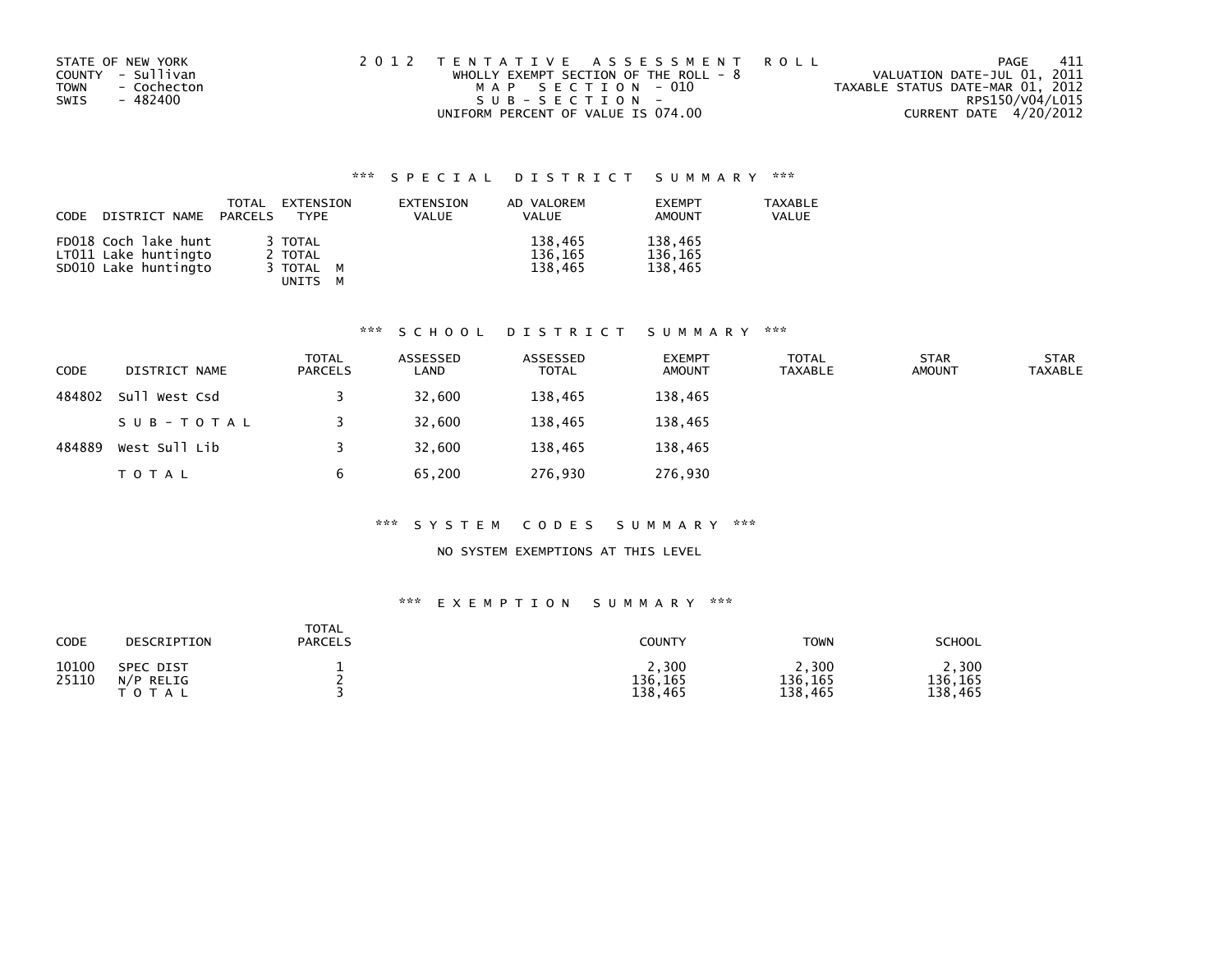|             | STATE OF NEW YORK | 2012 TENTATIVE ASSESSMENT ROLL          | PAGE                             | -412 |
|-------------|-------------------|-----------------------------------------|----------------------------------|------|
|             | COUNTY - Sullivan | WHOLLY EXEMPT SECTION OF THE ROLL - $8$ | VALUATION DATE-JUL 01, 2011      |      |
| <b>TOWN</b> | - Cochecton       | MAP SECTION - 010                       | TAXABLE STATUS DATE-MAR 01, 2012 |      |
| SWIS        | - 482400          | $SUB - SECTION -$                       | RPS150/V04/L015                  |      |
|             |                   | UNIFORM PERCENT OF VALUE IS 074.00      | CURRENT DATE 4/20/2012           |      |

| <b>ROLL</b> | DESCRIPTION   | <b>TOTAL</b>   | <b>ASSESSED</b> | <b>ASSESSED</b> | <b>TAXABLE</b> | <b>TAXABLE</b> | <b>TAXABLE</b> | STAR           |
|-------------|---------------|----------------|-----------------|-----------------|----------------|----------------|----------------|----------------|
| <b>SEC</b>  |               | <b>PARCELS</b> | LAND            | <b>TOTAL</b>    | COUNTY         | <b>TOWN</b>    | SCHOOL         | <b>TAXABLE</b> |
|             | WHOLLY EXEMPT |                | 32,600          | 138.465         |                |                |                |                |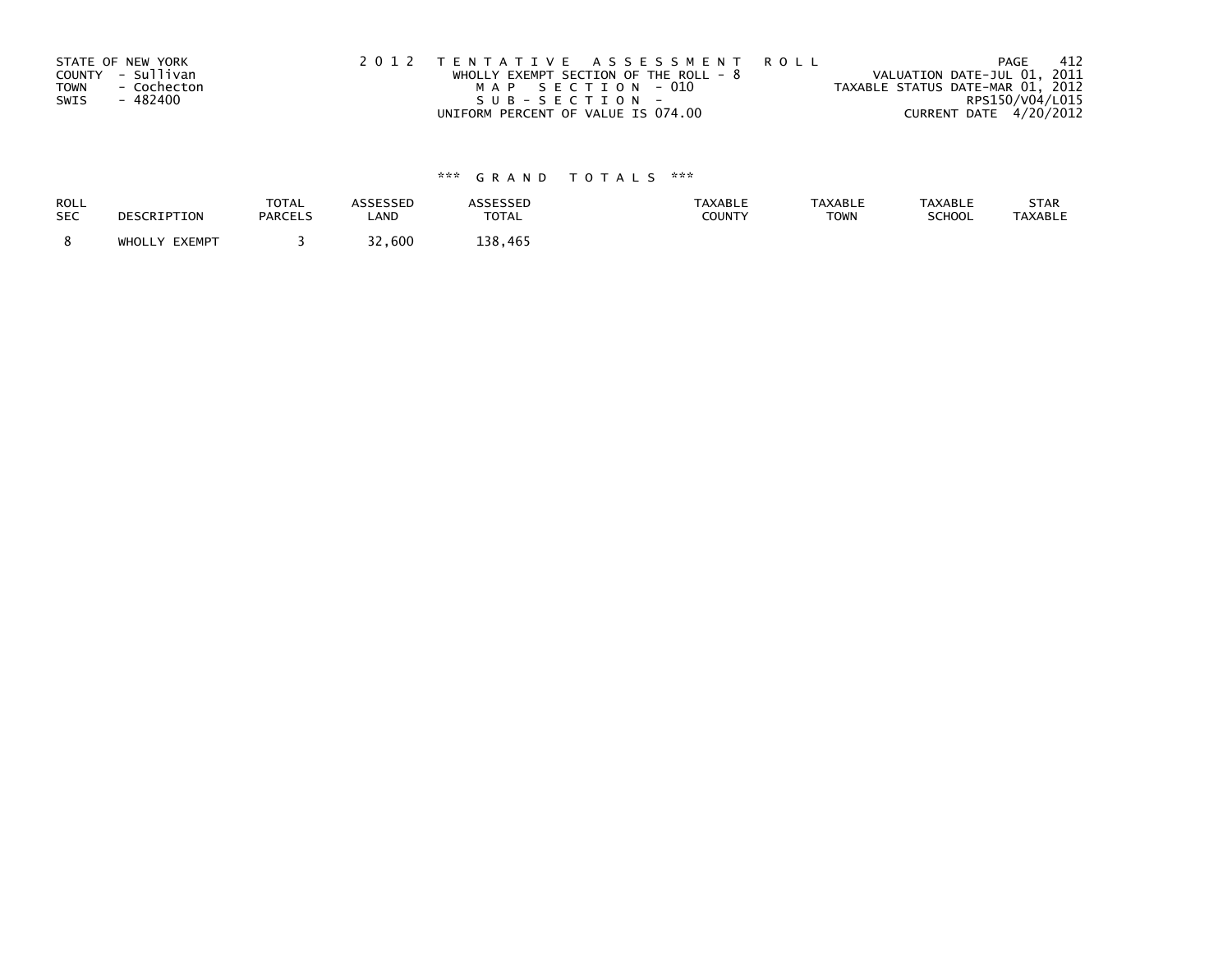| STATE OF NEW YORK<br>COUNTY - Sullivan<br>- Cochecton<br><b>TOWN</b><br>- 482400<br>SWIS             |                                                         | TAX MAP NUMBER SEQUENCE | 2012 TENTATIVE ASSESSMENT ROLL<br>WHOLLY EXEMPT SECTION OF THE ROLL - 8<br>UNIFORM PERCENT OF VALUE IS 074.00 | ROLL - 8 TAXABLE STATUS DATE-JUL 01, 2011<br>TAXABLE STATUS DATE-MAR 01, 2012 | 413<br>PAGE      |
|------------------------------------------------------------------------------------------------------|---------------------------------------------------------|-------------------------|---------------------------------------------------------------------------------------------------------------|-------------------------------------------------------------------------------|------------------|
| TAX MAP PARCEL NUMBER<br><b>CURRENT OWNERS NAME</b><br>CURRENT OWNERS ADDRESS PARCEL SIZE/GRID COORD | PROPERTY LOCATION & CLASS ASSESSMENT<br>SCHOOL DISTRICT | LAND                    | TAX DESCRIPTION                                                                                               | TAXABLE VALUE                                                                 |                  |
|                                                                                                      | State Route 97                                          |                         |                                                                                                               |                                                                               | 600121           |
|                                                                                                      |                                                         |                         |                                                                                                               | 1,500                                                                         | 1,500<br>1,500   |
|                                                                                                      |                                                         |                         |                                                                                                               |                                                                               |                  |
|                                                                                                      |                                                         |                         | 1,500 TOWN TAXABLE VALUE                                                                                      |                                                                               |                  |
|                                                                                                      |                                                         |                         | SCHOOL TAXABLE VALUE                                                                                          |                                                                               |                  |
| Long Eddy, NY 12760                                                                                  | EAST-0303222 NRTH-0620549<br>DEED BOOK 769<br>PG-768    |                         | FD018 Coch lake hunt fire<br>1,500 EX                                                                         |                                                                               | 0 <sub>T</sub>   |
|                                                                                                      |                                                         |                         |                                                                                                               |                                                                               |                  |
|                                                                                                      |                                                         |                         |                                                                                                               |                                                                               |                  |
|                                                                                                      | State Route 97                                          |                         |                                                                                                               |                                                                               | 600120           |
| 12.-1-9<br>Helion Temple Of                                                                          | 620 Religious                                           |                         | N/P RELIG 25110                                                                                               | 57,600                                                                        | 57,600<br>57,600 |
|                                                                                                      | Sull West Csd 484802-89                                 |                         | 11,800 COUNTY TAXABLE VALUE                                                                                   |                                                                               |                  |
| C/O Tolakii Deylii<br>100 County Rd 94                                                               | $12 - 1 - 9$                                            | 57,600                  | TOWN TAXABLE VALUE                                                                                            |                                                                               |                  |
| Hankins, NY 12741                                                                                    | 120x96.57x180x77                                        |                         | SCHOOL TAXABLE VALUE<br>FD018 Coch lake hunt fire                                                             |                                                                               | 0 <sub>T</sub>   |
|                                                                                                      |                                                         |                         | 57,600 EX                                                                                                     |                                                                               |                  |
|                                                                                                      | EAST-0303173 NRTH-0620024                               |                         |                                                                                                               |                                                                               |                  |
|                                                                                                      | DEED BOOK 768<br>PG-997                                 |                         |                                                                                                               |                                                                               |                  |
|                                                                                                      | FULL MARKET VALUE                                       | 77,800                  |                                                                                                               |                                                                               |                  |
|                                                                                                      |                                                         |                         |                                                                                                               |                                                                               |                  |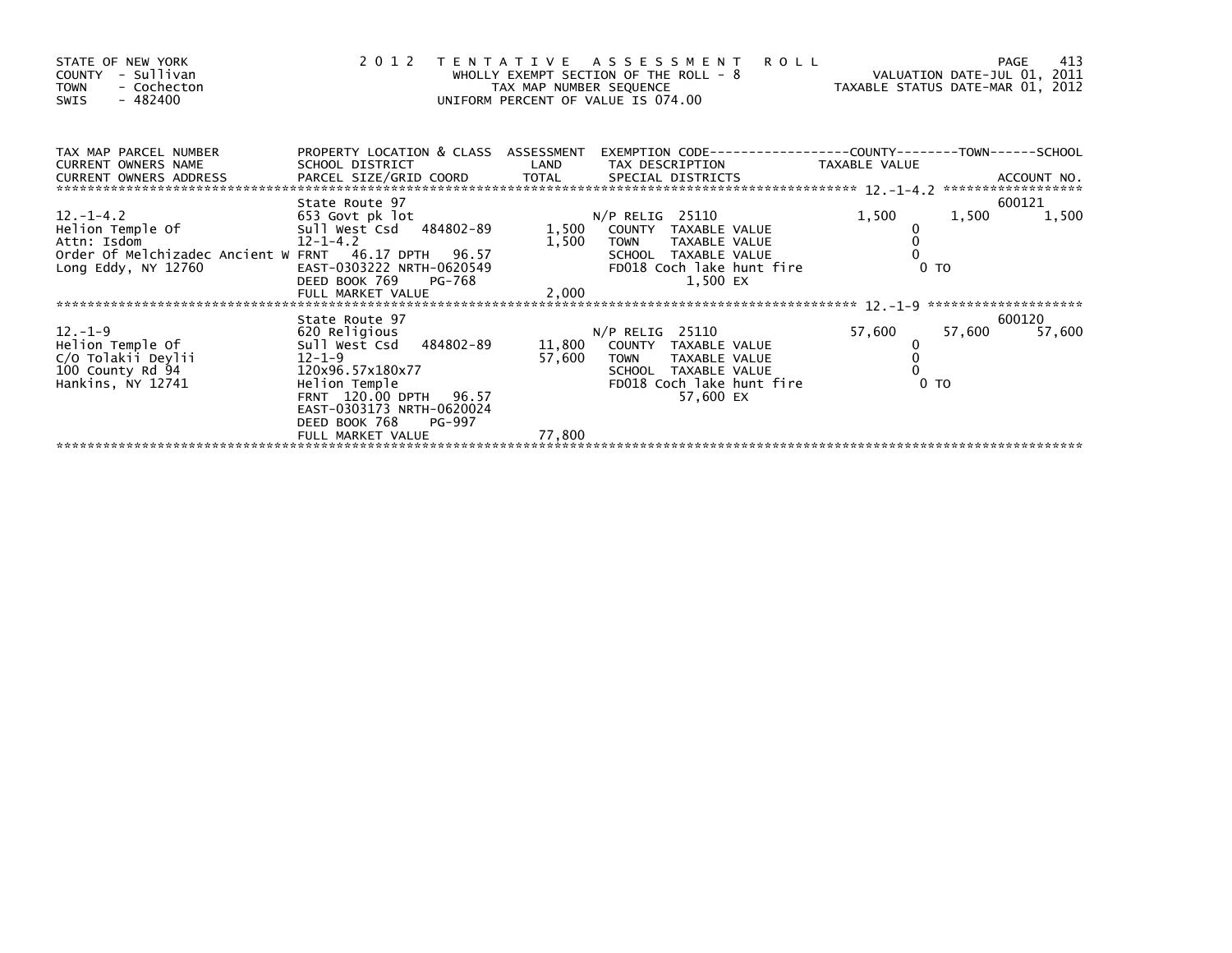| STATE OF NEW YORK          | 2012 TENTATIVE ASSESSMENT ROLL          | PAGE                             | -414            |
|----------------------------|-----------------------------------------|----------------------------------|-----------------|
| COUNTY - Sullivan          | WHOLLY EXEMPT SECTION OF THE ROLL - $8$ | VALUATION DATE-JUL 01, 2011      |                 |
| <b>TOWN</b><br>- Cochecton | MAP SECTION - 012                       | TAXABLE STATUS DATE-MAR 01, 2012 |                 |
| SWIS<br>- 482400           | $SUB - SECTION -$                       |                                  | RPS150/V04/L015 |
|                            | UNIFORM PERCENT OF VALUE IS 074.00      | CURRENT DATE 4/20/2012           |                 |

| CODE | DISTRICT NAME        | TOTAL<br>PARCELS | EXTENSION<br><b>TYPF</b> | EXTENSION<br>VALUE | AD VALOREM<br>VALUE | <b>EXEMPT</b><br>AMOUNT | TAXABLE<br>VALUE |
|------|----------------------|------------------|--------------------------|--------------------|---------------------|-------------------------|------------------|
|      | FD018 Coch lake hunt |                  | TOTAL                    |                    | 59.100              | 59.100                  |                  |

### \*\*\* S C H O O L D I S T R I C T S U M M A R Y \*\*\*

| <b>CODE</b> | DISTRICT NAME | <b>TOTAL</b><br>PARCELS | ASSESSED<br>LAND | ASSESSED<br><b>TOTAL</b> | <b>EXEMPT</b><br><b>AMOUNT</b> | <b>TOTAL</b><br><b>TAXABLE</b> | <b>STAR</b><br><b>AMOUNT</b> | <b>STAR</b><br><b>TAXABLE</b> |
|-------------|---------------|-------------------------|------------------|--------------------------|--------------------------------|--------------------------------|------------------------------|-------------------------------|
| 484802      | Sull West Csd |                         | 13,300           | 59,100                   | 59,100                         |                                |                              |                               |
|             | SUB-TOTAL     |                         | 13,300           | 59,100                   | 59,100                         |                                |                              |                               |
| 484889      | West Sull Lib |                         | 13,300           | 59,100                   | 59,100                         |                                |                              |                               |
|             | <b>TOTAL</b>  | 4                       | 26,600           | 118,200                  | 118,200                        |                                |                              |                               |

\*\*\* S Y S T E M C O D E S S U M M A R Y \*\*\*

### NO SYSTEM EXEMPTIONS AT THIS LEVEL

#### \*\*\* E X E M P T I O N S U M M A R Y \*\*\*

| CODE  | DESCRIPTION               | <b>TOTAL</b><br><b>PARCELS</b> | <b>COUNTY</b>    | TOWN             | SCHOOL           |
|-------|---------------------------|--------------------------------|------------------|------------------|------------------|
| 25110 | N/P RELIG<br><b>TOTAL</b> |                                | 59,100<br>59,100 | 59,100<br>59,100 | 59,100<br>59,100 |

| ROLL       | DESCRIPTION   | TOTAL          | <b>ASSESSED</b> | <b>ASSESSED</b> | <b>TAXABLE</b> | <b>TAXABLE</b> | <b>TAXABLE</b> | STAR           |
|------------|---------------|----------------|-----------------|-----------------|----------------|----------------|----------------|----------------|
| <b>SEC</b> |               | <b>PARCELS</b> | LAND            | <b>TOTAL</b>    | COUNTY         | TOWN           | <b>SCHOOL</b>  | <b>TAXABLE</b> |
|            | WHOLLY EXEMPT |                | 13,300          | 59,100          |                |                |                |                |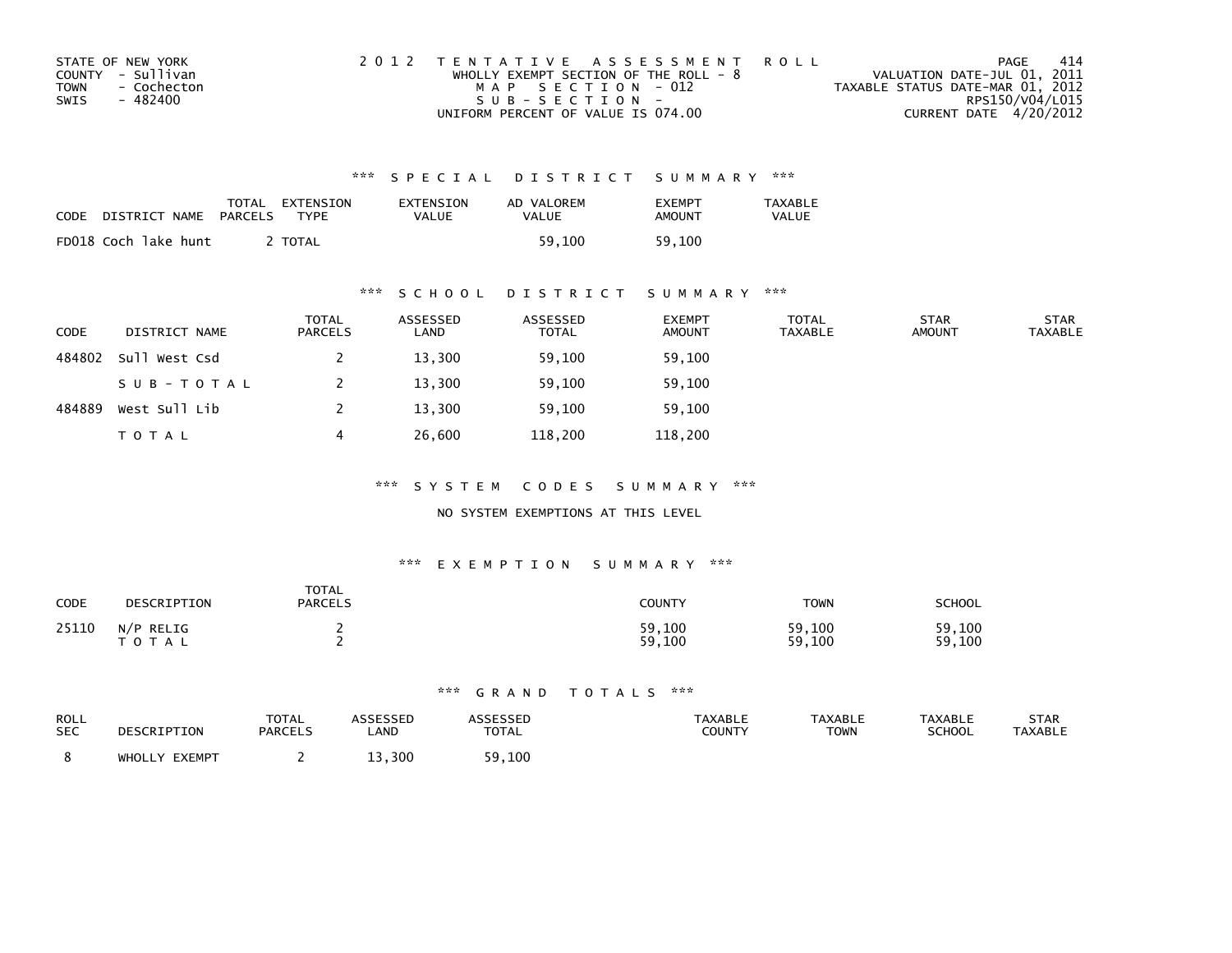| STATE OF NEW YORK<br>- Sullivan<br>COUNTY<br>- Cochecton<br><b>TOWN</b><br>$-482400$<br><b>SWIS</b> | 2 0 1 2                                                                                                                                                                            | T E N T A T I V E<br>TAX MAP NUMBER SEQUENCE | A S S E S S M E N T<br><b>ROLL</b><br>WHOLLY EXEMPT SECTION OF THE ROLL - 8<br>UNIFORM PERCENT OF VALUE IS 074.00                                                                              |                                                                              | 415<br>PAGE<br>VALUATION DATE-JUL 01, 2011<br>TAXABLE STATUS DATE-MAR 01, 2012 |
|-----------------------------------------------------------------------------------------------------|------------------------------------------------------------------------------------------------------------------------------------------------------------------------------------|----------------------------------------------|------------------------------------------------------------------------------------------------------------------------------------------------------------------------------------------------|------------------------------------------------------------------------------|--------------------------------------------------------------------------------|
| TAX MAP PARCEL NUMBER<br><b>CURRENT OWNERS NAME</b>                                                 | PROPERTY LOCATION & CLASS ASSESSMENT<br>SCHOOL DISTRICT                                                                                                                            | LAND                                         | EXEMPTION CODE-----------------COUNTY--------TOWN------SCHOOL<br>TAX DESCRIPTION                                                                                                               | TAXABLE VALUE                                                                |                                                                                |
| $13. - 1 - 19.1$<br>Town of Cochecton<br>PO Box 295<br>Lake Huntington, NY 12752                    | 74 Smales Rd<br>652 Govt bldgs<br>484802-89<br>Sull West Csd<br>Lot 1<br><b>ACRES</b><br>4.13<br>EAST-0318060 NRTH-0613850<br>DEED BOOK 3534<br>PG-628<br>FULL MARKET VALUE        | 30,200<br>300,000<br>405,400                 | NP ORGNS<br>25300<br>COUNTY TAXABLE VALUE<br><b>TOWN</b><br>TAXABLE VALUE<br>SCHOOL TAXABLE VALUE<br>FD018 Coch lake hunt fire<br>300,000 EX<br>LT011 Lake huntington lght                     | 300,000<br>$\mathbf{0}$<br>0<br>$\Omega$<br>0 <sub>T</sub><br>0 <sub>T</sub> | 005232<br>300,000<br>300,000                                                   |
|                                                                                                     |                                                                                                                                                                                    |                                              |                                                                                                                                                                                                |                                                                              |                                                                                |
| $13. - 1 - 19.7$<br>Lake Huntington Fire Co INC<br>1 Depot Rd<br>Cochecton, NY 12726                | 70 County Road 116<br>662 Police/fire<br>484802-89<br>Sull West Csd<br>Lot 2<br><b>ACRES</b><br>4.14<br>EAST-0318060 NRTH-0613850<br>DEED BOOK 3636<br>PG-415<br>FULL MARKET VALUE | 56,350<br>850,000<br>1148,600                | VOL FIREMN 26400<br>COUNTY TAXABLE VALUE<br><b>TAXABLE VALUE</b><br><b>TOWN</b><br>SCHOOL TAXABLE VALUE<br>FD018 Coch lake hunt fire<br>850,000 EX<br>LT011 Lake huntington lght<br>850,000 EX | 850,000<br>$\mathbf{0}$<br>$\mathbf{0}$<br>0 TO<br>0 <sub>T</sub>            | 005232<br>850,000<br>850,000                                                   |
|                                                                                                     |                                                                                                                                                                                    |                                              |                                                                                                                                                                                                |                                                                              |                                                                                |
| $13. - 1 - 20.1$<br>Town of Cochecton Ambulance<br>PO Box 4<br>Lake Huntington, NY 12752            | County Road 116<br>600 Community Se<br>Sull West Csd 484802-89<br>Emergency Vehicle parking<br>FRNT 320.00 DPTH 300.00<br>EAST-0318389 NRTH-0613817<br>DEED BOOK 2701 PG-294       | 15,000<br>15,000                             | 25300<br><b>NP ORGNS</b><br>COUNTY TAXABLE VALUE<br><b>TOWN</b><br><b>TAXABLE VALUE</b><br>SCHOOL TAXABLE VALUE<br>FD018 Coch lake hunt fire<br>15,000 EX                                      | 15,000<br>0<br>$\mathbf{0}$<br>0<br>0 <sub>T</sub>                           | 005375<br>15,000<br>15,000                                                     |
|                                                                                                     | FULL MARKET VALUE                                                                                                                                                                  | 20,300                                       | LT011 Lake huntington lght                                                                                                                                                                     | 0 <sub>T</sub>                                                               |                                                                                |
|                                                                                                     |                                                                                                                                                                                    |                                              |                                                                                                                                                                                                |                                                                              |                                                                                |
| $13 - 1 - 33$<br>Town Of Cochecton<br>Attn: Town Clerk<br>PO Box 295<br>Lake Huntington, NY 12752   | 116 County Road 116<br>652 Govt bldgs<br>Sull West Csd<br>484802-89<br>Town Hall<br>$N/s$ Cr 116<br>1964 684/318<br><b>ACRES</b><br>2.67<br>EAST-0316650 NRTH-0613520              | 21,000<br>200,000                            | TWN W/CORP 13500<br>COUNTY TAXABLE VALUE<br><b>TAXABLE VALUE</b><br><b>TOWN</b><br>SCHOOL TAXABLE VALUE<br>FD018 Coch lake hunt fire<br>200,000 EX<br>LT011 Lake huntington lght               | 200,000<br>0<br>$\mathbf{0}$<br>$\Omega$<br>0 <sub>T</sub><br>0 <sub>T</sub> | 600150<br>200,000<br>200,000                                                   |
|                                                                                                     | FULL MARKET VALUE                                                                                                                                                                  | 270,300                                      | 200,000 EX                                                                                                                                                                                     |                                                                              |                                                                                |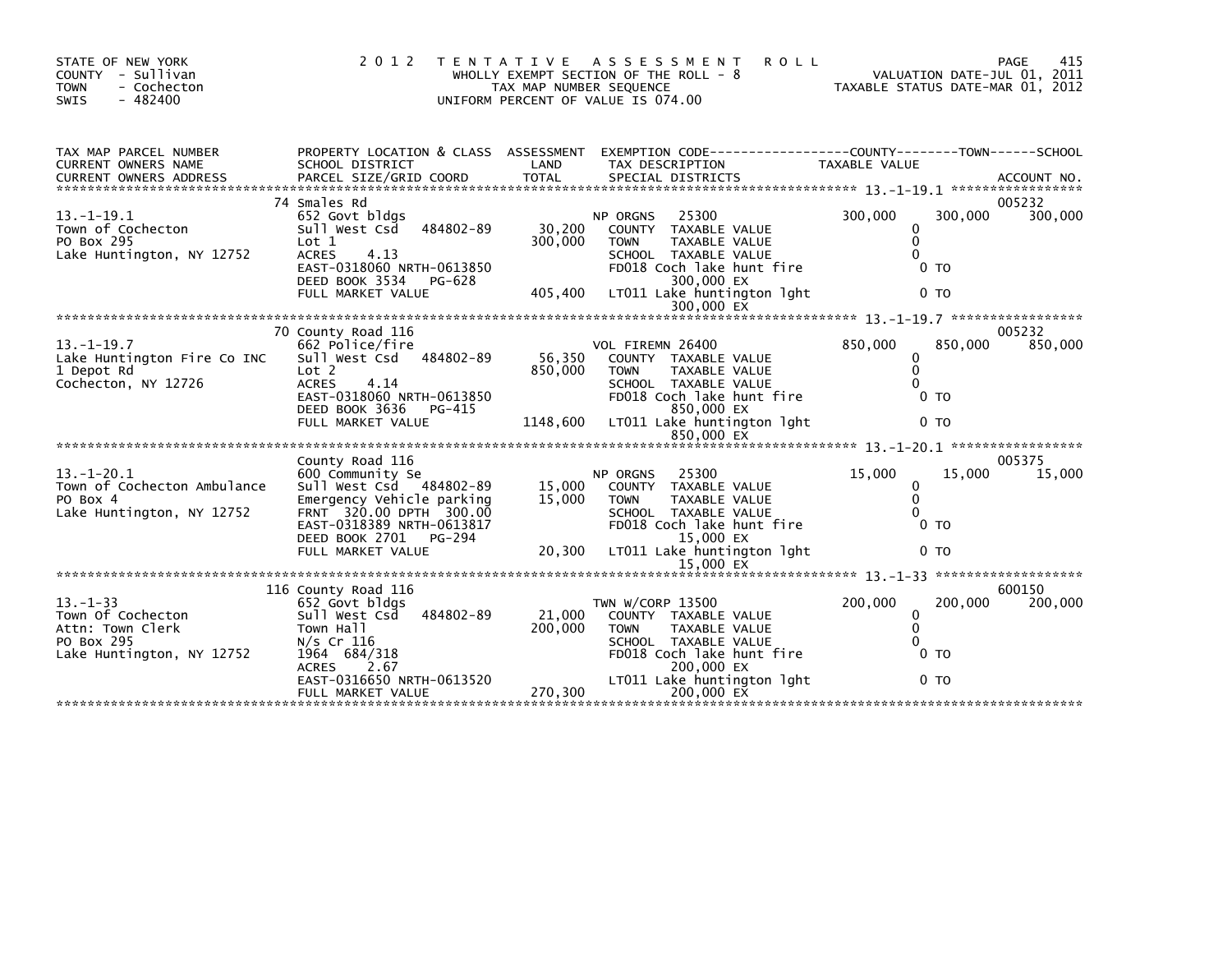| STATE OF NEW YORK<br>- Sullivan<br><b>COUNTY</b><br><b>TOWN</b><br>- Cochecton<br>$-482400$<br>SWIS | 2 0 1 2                                                                                                                                                                                                                          | A S S E S S M E N T<br>T E N T A T I V E<br>WHOLLY EXEMPT SECTION OF THE ROLL - $8$<br>TAX MAP NUMBER SEQUENCE<br>UNIFORM PERCENT OF VALUE IS 074.00                                                                       | <b>ROLL</b><br>VALUATION DATE-JUL 01, 2011<br>TAXABLE STATUS DATE-MAR 01, 2012 | 416<br>PAGE                        |
|-----------------------------------------------------------------------------------------------------|----------------------------------------------------------------------------------------------------------------------------------------------------------------------------------------------------------------------------------|----------------------------------------------------------------------------------------------------------------------------------------------------------------------------------------------------------------------------|--------------------------------------------------------------------------------|------------------------------------|
| TAX MAP PARCEL NUMBER<br><b>CURRENT OWNERS NAME</b>                                                 | PROPERTY LOCATION & CLASS ASSESSMENT<br>SCHOOL DISTRICT                                                                                                                                                                          | LAND<br>TAX DESCRIPTION                                                                                                                                                                                                    | EXEMPTION CODE-----------------COUNTY-------TOWN------SCHOOL<br>TAXABLE VALUE  | ACCOUNT NO.<br>******************* |
| $13. - 1 - 36$<br>Presbyterian Church<br>Lake Huntington, NY 12752                                  | County Road 116<br>695 Cemetery<br>484802-89<br>Sull West Csd<br>$13 - 1 - 36$<br>Cemetery Lot 1 A<br>Cemetery<br>FRNT 150.00 DPTH 134.00<br>EAST-0314224 NRTH-0613333                                                           | 27350<br><b>CEMETERY</b><br>7,000<br>COUNTY TAXABLE VALUE<br>7,000<br><b>TOWN</b><br><b>TAXABLE VALUE</b><br>SCHOOL TAXABLE VALUE<br>FD018 Coch lake hunt fire<br>7.000 EX                                                 | 7,000<br>7,000<br>0<br>$\Omega$<br>0 <sub>T</sub>                              | 600180<br>7,000                    |
|                                                                                                     | FULL MARKET VALUE<br>112 Mitchell Pond East Rd                                                                                                                                                                                   | 9,500                                                                                                                                                                                                                      |                                                                                | *****************<br>015303        |
| $13 - 1 - 45.2$<br>Town of Cochecton<br>PO Box 295<br>Lake Huntington, NY 12752                     | 311 Res vac land<br>Sull West Csd 484802-89<br><b>ACRES</b><br>1.00<br>EAST-0316900 NRTH-0613700<br>DEED BOOK 3482<br>PG-324                                                                                                     | TWN W/CORP 13500<br>6,000<br>COUNTY TAXABLE VALUE<br>6,000<br>TAXABLE VALUE<br><b>TOWN</b><br>SCHOOL TAXABLE VALUE<br>FD018 Coch lake hunt fire                                                                            | 6.000<br>6.000<br>0<br>0 <sub>T</sub>                                          | 6,000                              |
|                                                                                                     | FULL MARKET VALUE                                                                                                                                                                                                                | 8,100<br>6,000 EX                                                                                                                                                                                                          |                                                                                | *******************                |
| $13. - 1 - 56$<br>Presbyterian Church<br>PO Box 231<br>Lake Huntington, NY 12752                    | 55 County Road 116<br>620 Religious<br>Sull West Csd<br>484802-89<br>$13 - 1 - 56$<br>90x173x126.2x173<br>Church Bldg & Lot<br>FRNT 100.00 DPTH 198.00<br>0.45<br><b>ACRES</b><br>EAST-0318290 NRTH-0613520<br>FULL MARKET VALUE | N/P RELIG 25110<br>12,500<br>COUNTY TAXABLE VALUE<br>80,500<br><b>TOWN</b><br><b>TAXABLE VALUE</b><br>SCHOOL TAXABLE VALUE<br>FD018 Coch lake hunt fire<br>80.500 EX<br>LT011 Lake huntington lght<br>80,500 EX<br>108,800 | 80,500<br>80,500<br>0<br>0<br>0 <sub>T</sub><br>0 <sub>T</sub>                 | 600090<br>80,500                   |
|                                                                                                     |                                                                                                                                                                                                                                  |                                                                                                                                                                                                                            |                                                                                |                                    |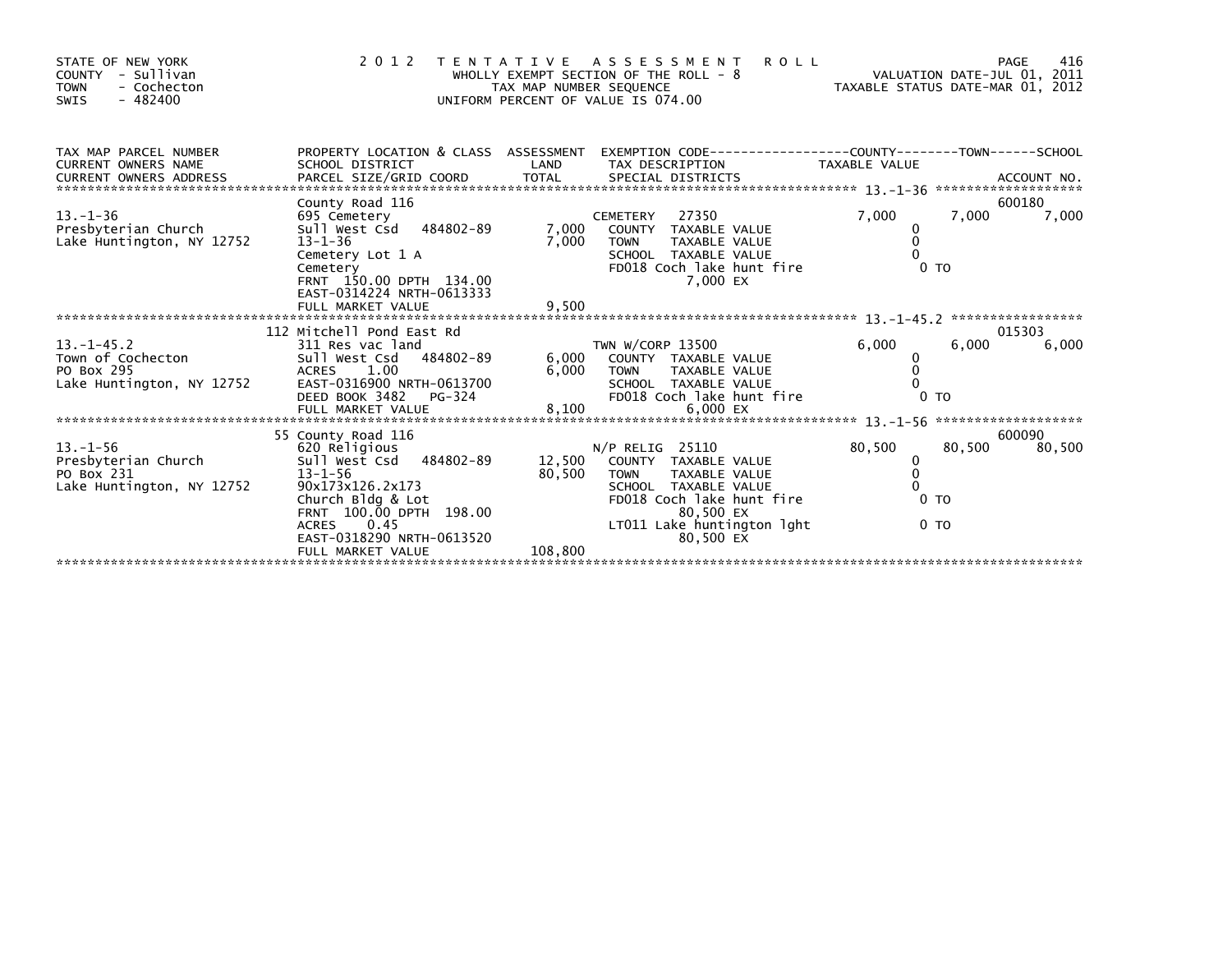|             | STATE OF NEW YORK | 2012 TENTATIVE ASSESSMENT ROLL        |                                  | PAGE | - 417 |
|-------------|-------------------|---------------------------------------|----------------------------------|------|-------|
|             | COUNTY - Sullivan | WHOLLY EXEMPT SECTION OF THE ROLL - 8 | VALUATION DATE-JUL 01, 2011      |      |       |
| <b>TOWN</b> | - Cochecton       | MAP SECTION - 013                     | TAXABLE STATUS DATE-MAR 01, 2012 |      |       |
| SWIS        | - 482400          | SUB-SECTION-                          | RPS150/V04/L015                  |      |       |
|             |                   | UNIFORM PERCENT OF VALUE IS 074.00    | CURRENT DATE 4/20/2012           |      |       |

| CODE DISTRICT NAME                           | TOTAL<br>PARCELS | EXTENSION<br><b>TYPF</b> | EXTENSION<br><b>VALUE</b> | AD VALOREM<br><b>VALUE</b> | <b>FXFMPT</b><br>AMOUNT | <b>TAXABLE</b><br>VALUE |
|----------------------------------------------|------------------|--------------------------|---------------------------|----------------------------|-------------------------|-------------------------|
| FD018 Coch lake hunt<br>LT011 Lake huntingto |                  | TOTAL<br>5 TOTAL         |                           | 1458,500<br>1445.500       | 1458,500<br>1445,500    |                         |

# \*\*\* S C H O O L D I S T R I C T S U M M A R Y \*\*\*

| <b>CODE</b> | DISTRICT NAME | <b>TOTAL</b><br><b>PARCELS</b> | ASSESSED<br>LAND | ASSESSED<br><b>TOTAL</b> | <b>EXEMPT</b><br><b>AMOUNT</b> | <b>TOTAL</b><br><b>TAXABLE</b> | <b>STAR</b><br><b>AMOUNT</b> | <b>STAR</b><br><b>TAXABLE</b> |
|-------------|---------------|--------------------------------|------------------|--------------------------|--------------------------------|--------------------------------|------------------------------|-------------------------------|
| 484802      | Sull West Csd |                                | 148,050          | 1458,500                 | 1458,500                       |                                |                              |                               |
|             | SUB-TOTAL     |                                | 148,050          | 1458,500                 | 1458,500                       |                                |                              |                               |
| 484889      | West Sull Lib |                                | 148,050          | 1458,500                 | 1458,500                       |                                |                              |                               |
|             | T O T A L     | 14                             | 296,100          | 2917,000                 | 2917,000                       |                                |                              |                               |

#### \*\*\* S Y S T E M C O D E S S U M M A R Y \*\*\*

### NO SYSTEM EXEMPTIONS AT THIS LEVEL

| <b>CODE</b>                               | DESCRIPTION                                                                                 | <b>TOTAL</b><br><b>PARCELS</b> | <b>COUNTY</b>                                               | <b>TOWN</b>                                                 | <b>SCHOOL</b>                                               |
|-------------------------------------------|---------------------------------------------------------------------------------------------|--------------------------------|-------------------------------------------------------------|-------------------------------------------------------------|-------------------------------------------------------------|
| 13500<br>25110<br>25300<br>26400<br>27350 | TWN W/CORP<br>N/P RELIG<br><b>NP ORGNS</b><br><b>VOL FIREMN</b><br>CEMETERY<br><b>TOTAL</b> |                                | 206,000<br>80,500<br>315,000<br>850,000<br>.000<br>1458,500 | 206,000<br>80,500<br>315,000<br>850.000<br>.000<br>1458.500 | 206,000<br>80,500<br>315,000<br>850,000<br>.000<br>1458,500 |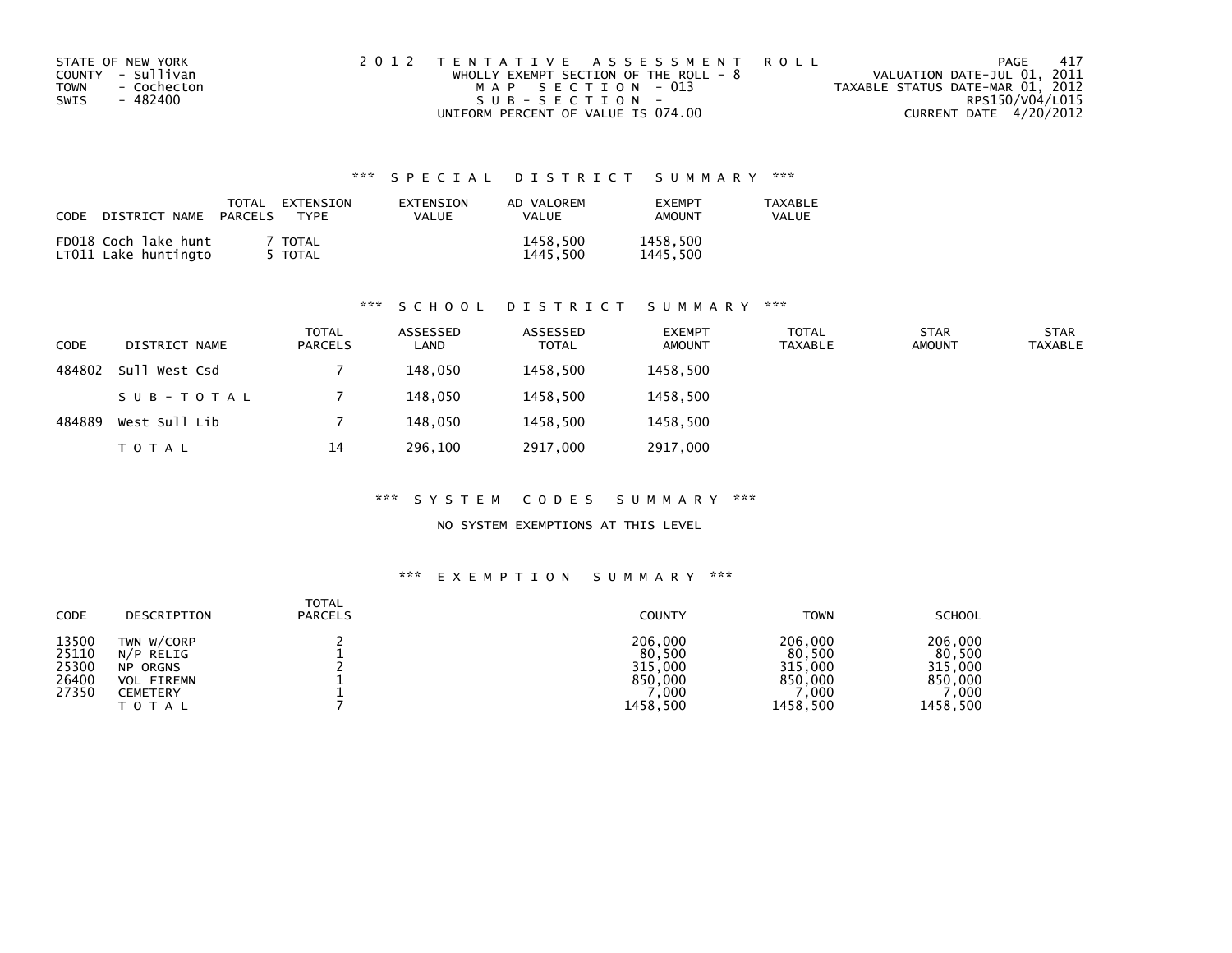| STATE OF NEW YORK          | 2012 TENTATIVE ASSESSMENT ROLL        | PAGE                             | 418 |
|----------------------------|---------------------------------------|----------------------------------|-----|
| COUNTY - Sullivan          | WHOLLY EXEMPT SECTION OF THE ROLL - 8 | VALUATION DATE-JUL 01, 2011      |     |
| <b>TOWN</b><br>- Cochecton | MAP SECTION - 013                     | TAXABLE STATUS DATE-MAR 01, 2012 |     |
| - 482400<br>SWIS           | SUB-SECTION-                          | RPS150/V04/L015                  |     |
|                            | UNIFORM PERCENT OF VALUE IS 074.00    | CURRENT DATE 4/20/2012           |     |

| ROLL       | DESCRIPTION   | <b>TOTAL</b>   | ASSESSED | <b>ASSESSED</b> | <b>TAXABLE</b> | <b>TAXABLE</b> | <b>TAXABLE</b> | STAR           |
|------------|---------------|----------------|----------|-----------------|----------------|----------------|----------------|----------------|
| <b>SEC</b> |               | <b>PARCELS</b> | LAND     | <b>TOTAL</b>    | <b>COUNTY</b>  | <b>TOWN</b>    | <b>SCHOOL</b>  | <b>TAXABLE</b> |
|            | WHOLLY EXEMPT |                | 148.050  | 1458.500        |                |                |                |                |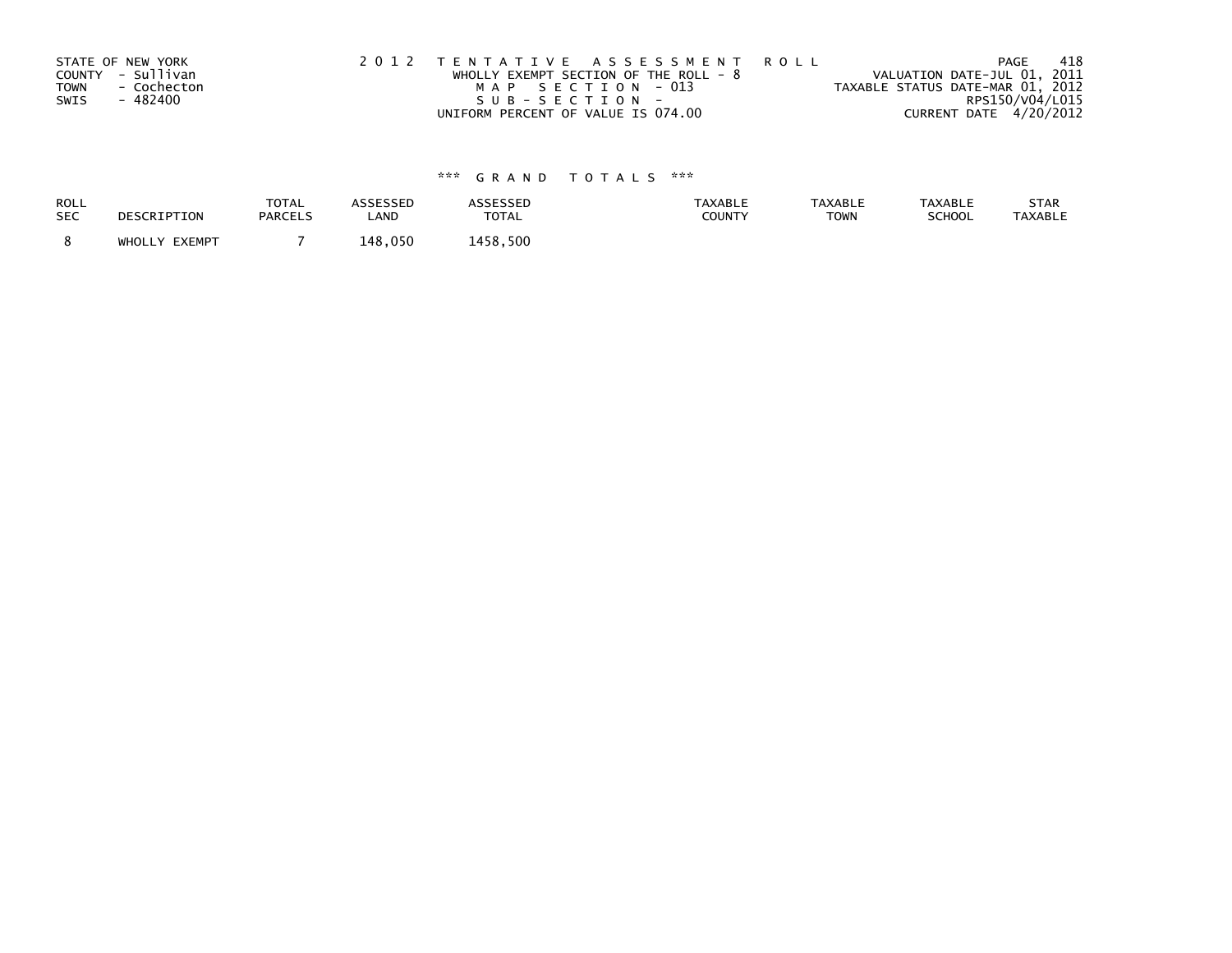| STATE OF NEW YORK<br>- Sullivan<br><b>COUNTY</b><br>- Cochecton<br><b>TOWN</b><br>$-482400$<br>SWIS       | 2 0 1 2                                                                                                                                                          | TAX MAP NUMBER SEQUENCE    | TENTATIVE ASSESSMENT<br><b>ROLL</b><br>WHOLLY EXEMPT SECTION OF THE ROLL - 8<br>UNIFORM PERCENT OF VALUE IS 074.00                                                                                                                                 | VALUATION DATE-JUL 01, 2011<br>TAXABLE STATUS DATE-MAR 01, 2012            | 419<br>PAGE                                           |
|-----------------------------------------------------------------------------------------------------------|------------------------------------------------------------------------------------------------------------------------------------------------------------------|----------------------------|----------------------------------------------------------------------------------------------------------------------------------------------------------------------------------------------------------------------------------------------------|----------------------------------------------------------------------------|-------------------------------------------------------|
| TAX MAP PARCEL NUMBER<br><b>CURRENT OWNERS NAME</b><br><b>CURRENT OWNERS ADDRESS</b>                      | PROPERTY LOCATION & CLASS ASSESSMENT<br>SCHOOL DISTRICT<br>PARCEL SIZE/GRID COORD                                                                                | LAND<br><b>TOTAL</b>       | EXEMPTION CODE---<br>TAX DESCRIPTION<br>SPECIAL DISTRICTS                                                                                                                                                                                          | -----------COUNTY-------<br>TAXABLE VALUE                                  | -T0WN------SCH00L<br>ACCOUNT NO.<br>***************** |
| $14. -2 - 12.2$<br><b>NYSDEC</b><br>Region 3 Headquarters<br>21 So Putt Corners Rd<br>New Paltz, NY 12561 | State Route 52<br>590 Park<br>Sull West Csd<br>484802-89<br>FRNT 104.27 DPTH 161.70<br>EAST-0319864 NRTH-0613945<br>DEED BOOK 1166 PG-00068<br>FULL MARKET VALUE | 13,600<br>13,600<br>18,400 | 12100<br>N.Y.S.<br><b>COUNTY</b><br>TAXABLE VALUE<br>TAXABLE VALUE<br><b>TOWN</b><br><b>SCHOOL</b><br>TAXABLE VALUE<br>FD018 Coch lake hunt fire<br>13,600 EX<br>LT011 Lake huntington lght<br>13.600 EX<br>SD010 Lake huntington sew<br>13.600 EX | 13,600<br>13,600<br>0 <sub>T</sub><br>0 <sub>T</sub><br>0 TO M<br>.00 UN M | 13,600                                                |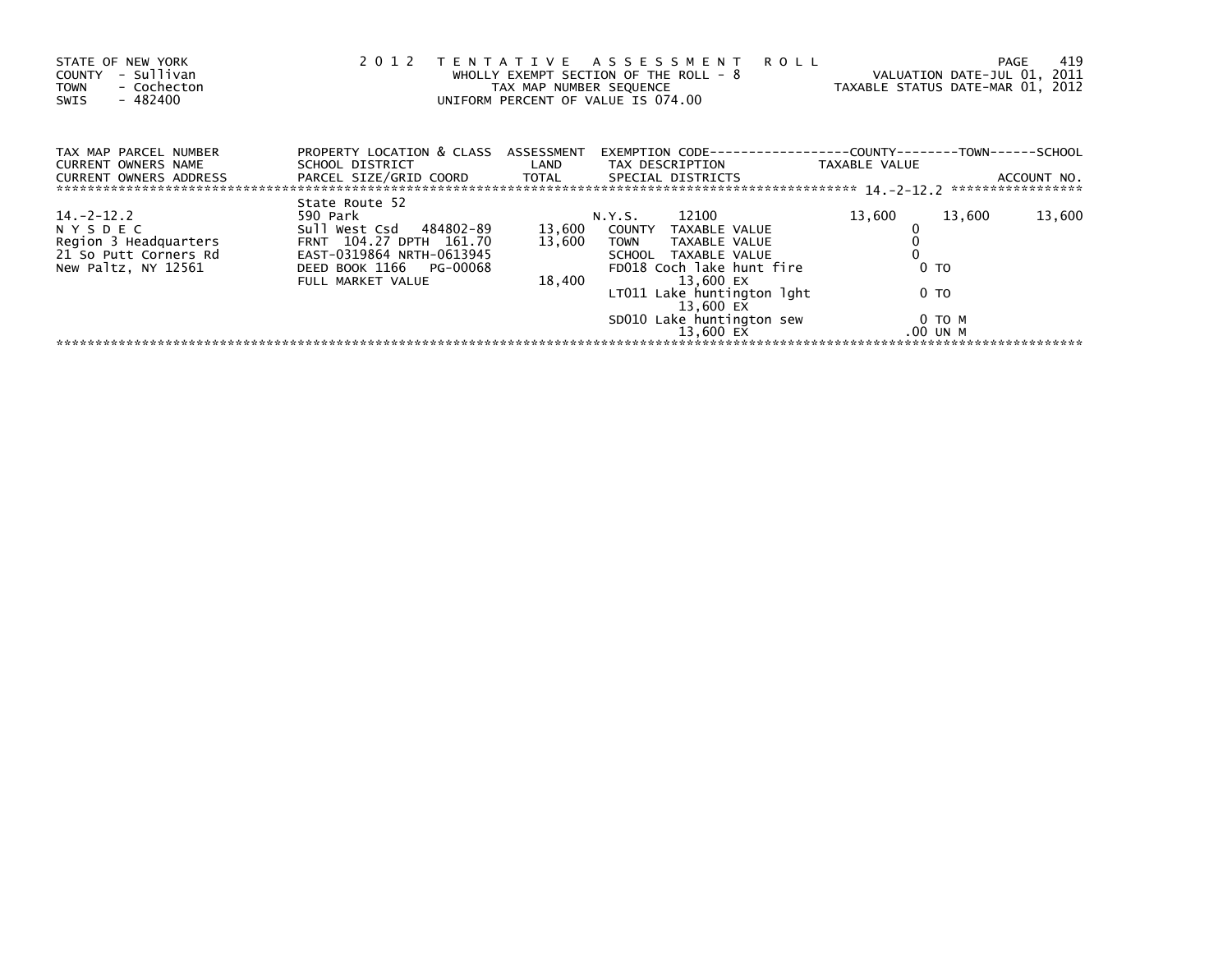| STATE OF NEW YORK          | 2012 TENTATIVE ASSESSMENT ROLL        |                                  | PAGE | -420 |
|----------------------------|---------------------------------------|----------------------------------|------|------|
| COUNTY - Sullivan          | WHOLLY EXEMPT SECTION OF THE ROLL - 8 | VALUATION DATE-JUL 01, 2011      |      |      |
| - Cochecton<br><b>TOWN</b> | MAP SECTION - 014                     | TAXABLE STATUS DATE-MAR 01, 2012 |      |      |
| SWIS<br>- 482400           | SUB-SECTION-                          | RPS150/V04/L015                  |      |      |
|                            | UNIFORM PERCENT OF VALUE IS 074.00    | CURRENT DATE 4/20/2012           |      |      |

| CODE | DISTRICT NAME                                                        | TOTAL<br>PARCELS | EXTENSION<br>TYPE                          | EXTENSION<br><b>VALUE</b> | AD VALOREM<br><b>VALUE</b> | <b>EXEMPT</b><br>AMOUNT    | <b>TAXABLE</b><br>VALUE |
|------|----------------------------------------------------------------------|------------------|--------------------------------------------|---------------------------|----------------------------|----------------------------|-------------------------|
|      | FD018 Coch lake hunt<br>LT011 Lake huntingto<br>SD010 Lake huntingto |                  | 1 TOTAL<br>1 TOTAL<br>1 TOTAL M<br>UNITS M |                           | 13,600<br>13.600<br>13,600 | 13,600<br>13,600<br>13,600 |                         |

#### \*\*\* S C H O O L D I S T R I C T S U M M A R Y \*\*\*

| <b>CODE</b> | DISTRICT NAME | <b>TOTAL</b><br><b>PARCELS</b> | ASSESSED<br>LAND | ASSESSED<br><b>TOTAL</b> | <b>EXEMPT</b><br><b>AMOUNT</b> | <b>TOTAL</b><br><b>TAXABLE</b> | <b>STAR</b><br><b>AMOUNT</b> | <b>STAR</b><br><b>TAXABLE</b> |
|-------------|---------------|--------------------------------|------------------|--------------------------|--------------------------------|--------------------------------|------------------------------|-------------------------------|
| 484802      | Sull West Csd |                                | 13,600           | 13,600                   | 13,600                         |                                |                              |                               |
|             | SUB-TOTAL     |                                | 13,600           | 13,600                   | 13,600                         |                                |                              |                               |
| 484889      | West Sull Lib |                                | 13,600           | 13,600                   | 13,600                         |                                |                              |                               |
|             | <b>TOTAL</b>  |                                | 27,200           | 27,200                   | 27,200                         |                                |                              |                               |

#### \*\*\* S Y S T E M C O D E S S U M M A R Y \*\*\*

### NO SYSTEM EXEMPTIONS AT THIS LEVEL

| <b>CODE</b> | DESCRIPTION     | <b>TOTAL</b><br><b>PARCELS</b> | <b>COUNTY</b>    | <b>TOWN</b>      | <b>SCHOOL</b>    |
|-------------|-----------------|--------------------------------|------------------|------------------|------------------|
| 12100       | N.Y.S.<br>TOTAL |                                | 13,600<br>13,600 | 13,600<br>13,600 | 13,600<br>13,600 |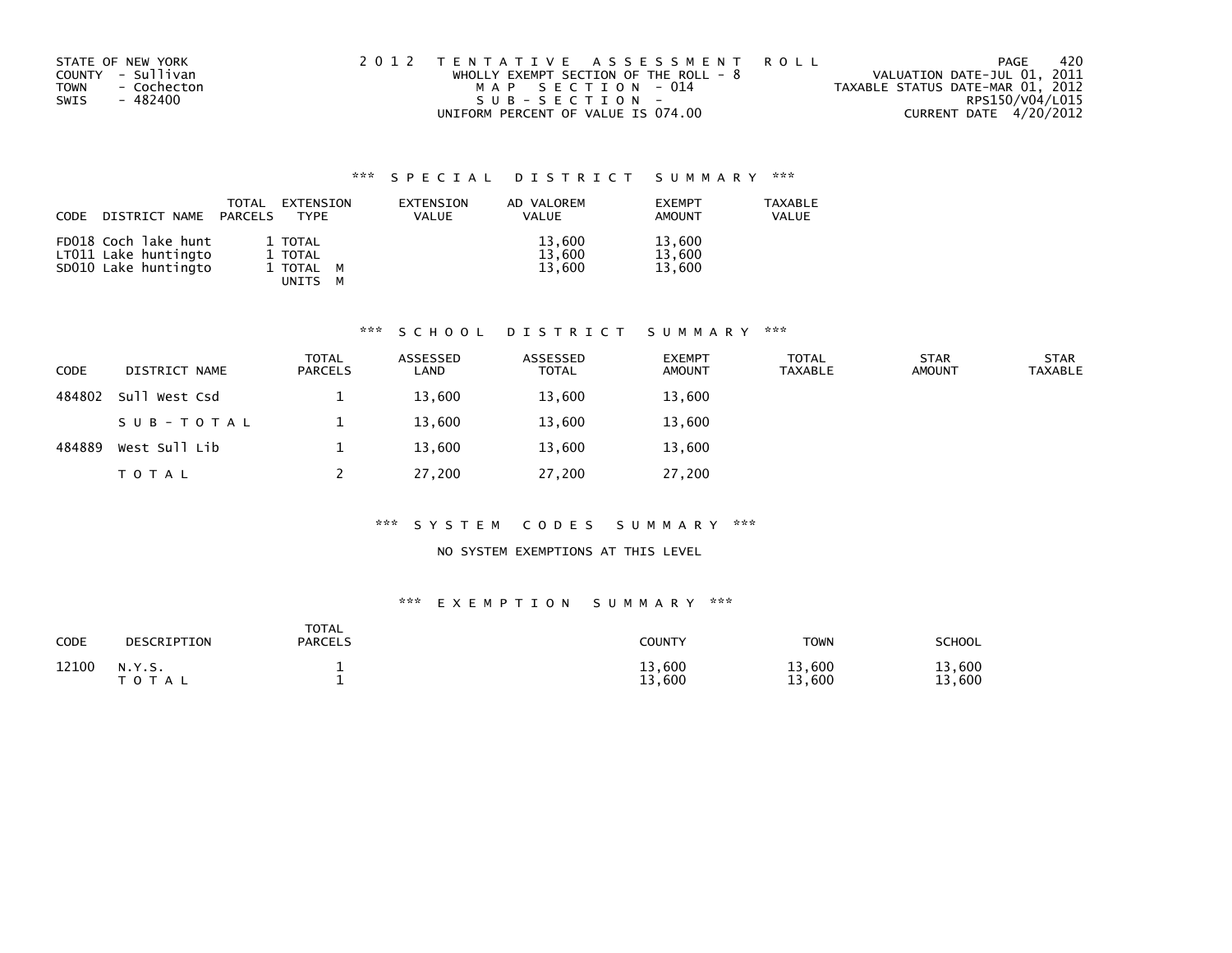|      | STATE OF NEW YORK | 2012 TENTATIVE ASSESSMENT ROLL          |                   |  |                                  | PAGE                   | - 421 |
|------|-------------------|-----------------------------------------|-------------------|--|----------------------------------|------------------------|-------|
|      | COUNTY - Sullivan | WHOLLY EXEMPT SECTION OF THE ROLL - $8$ |                   |  | VALUATION DATE-JUL 01, 2011      |                        |       |
| TOWN | - Cochecton       |                                         | MAP SECTION - 014 |  | TAXABLE STATUS DATE-MAR 01, 2012 |                        |       |
| SWIS | - 482400          | SUB-SECTION-                            |                   |  |                                  | RPS150/V04/L015        |       |
|      |                   | UNIFORM PERCENT OF VALUE IS 074.00      |                   |  |                                  | CURRENT DATE 4/20/2012 |       |

| <b>ROLL</b> | DESCRIPTION   | <b>TOTAL</b>   | <b>ASSESSED</b> | ASSESSED     | <b>TAXABLE</b> | <b>TAXABLE</b> | <b>TAXABLE</b> | STAR           |
|-------------|---------------|----------------|-----------------|--------------|----------------|----------------|----------------|----------------|
| <b>SEC</b>  |               | <b>PARCELS</b> | LAND            | <b>TOTAL</b> | <b>COUNTY</b>  | <b>TOWN</b>    | SCHOOL         | <b>TAXABLE</b> |
|             | WHOLLY EXEMPT | -              | 13,600          | 13,600       |                |                |                |                |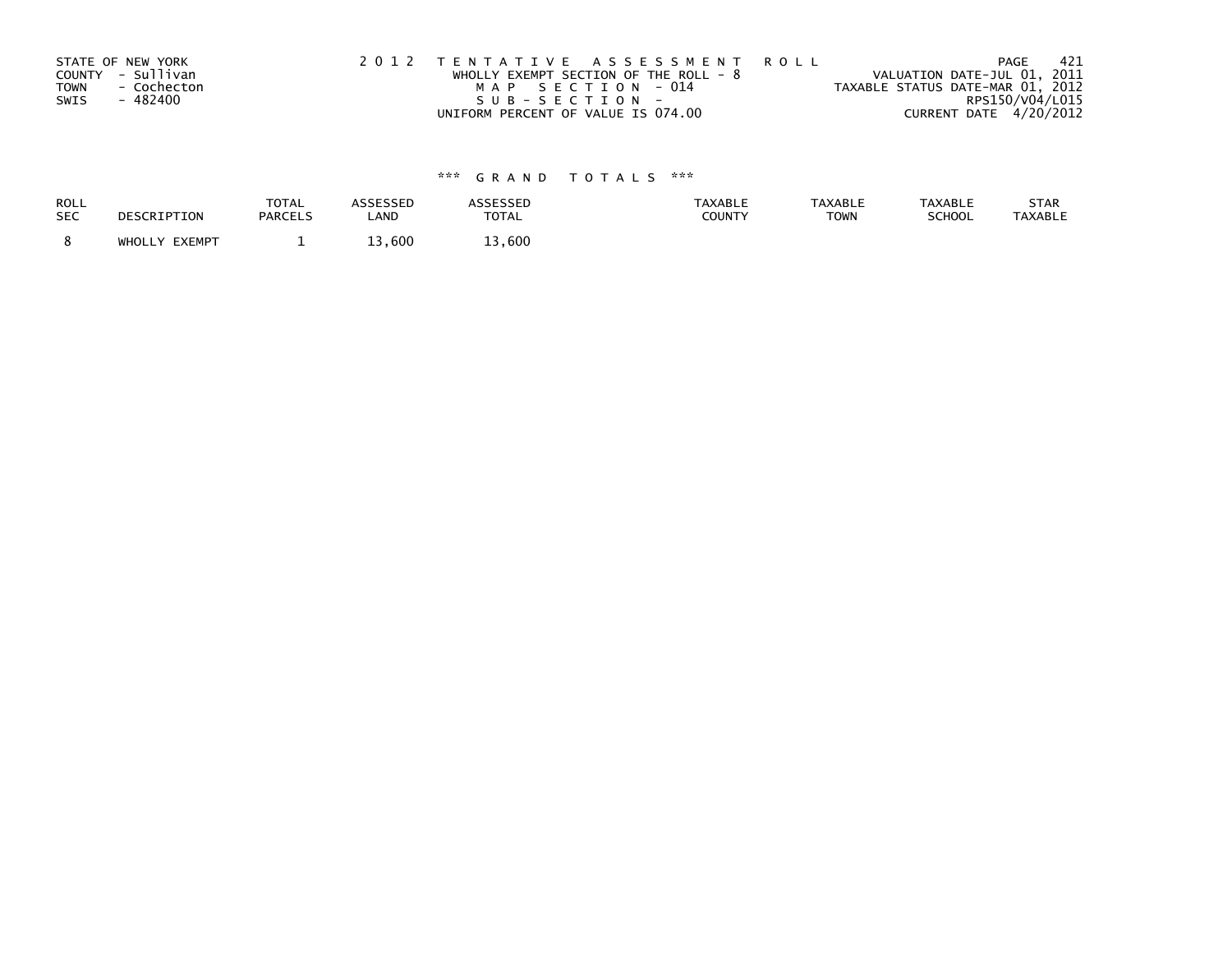| STATE OF NEW YORK<br>COUNTY - Sullivan<br>- Cochecton<br><b>TOWN</b><br>$-482400$<br>SWIS |                                                                                                  | TAX MAP NUMBER SEQUENCE | 2012 TENTATIVE ASSESSMENT<br>WHOLLY EXEMPT SECTION OF THE ROLL - 8<br>UNIFORM PERCENT OF VALUE IS 074.00 | <b>ROLL</b><br>VALUATION DATE-JUL 01, 2011<br>TAXABLE STATUS DATE-MAR 01, 2012 | 422<br>PAGE      |
|-------------------------------------------------------------------------------------------|--------------------------------------------------------------------------------------------------|-------------------------|----------------------------------------------------------------------------------------------------------|--------------------------------------------------------------------------------|------------------|
| TAX MAP PARCEL NUMBER<br><b>CURRENT OWNERS NAME</b>                                       | PROPERTY LOCATION & CLASS ASSESSMENT<br>SCHOOL DISTRICT                                          |                         | LAND TAX DESCRIPTION                                                                                     | TAXABLE VALUE                                                                  |                  |
|                                                                                           | Tr 18                                                                                            |                         |                                                                                                          |                                                                                | 600245           |
| $15. - 1 - 18$                                                                            | 853 Sewage                                                                                       |                         | SPEC DIST 10100                                                                                          | 23,500                                                                         | 23,500<br>23,500 |
| Lake Huntington 5ull West Csd 484802-89                                                   |                                                                                                  |                         | 23,500 COUNTY TAXABLE VALUE                                                                              |                                                                                |                  |
| Attn: George Walter<br>300 Tyler Rd                                                       | 15-1-18                                                                                          | 23,500                  | <b>TOWN</b><br>TAXABLE VALUE                                                                             |                                                                                |                  |
|                                                                                           | Sewage Disposal                                                                                  |                         |                                                                                                          |                                                                                | $0$ TO           |
| Narrowsburg, NY 12764                                                                     | Sewage Disposal<br>Plant And Lines<br>Plant And Lines<br>ACRES 2.50<br>EAST-0320030 NRTH-0610470 |                         |                                                                                                          |                                                                                |                  |
|                                                                                           |                                                                                                  |                         |                                                                                                          | 0 то м                                                                         |                  |
|                                                                                           |                                                                                                  |                         |                                                                                                          |                                                                                |                  |
|                                                                                           |                                                                                                  |                         |                                                                                                          |                                                                                |                  |
|                                                                                           | Tr 38                                                                                            |                         |                                                                                                          |                                                                                | 600216           |
| $15. - 1 - 21$                                                                            | 695 Cemetery                                                                                     |                         | 27350<br>CEMETERY                                                                                        | 7,000                                                                          | 7,000<br>7,000   |
| Stony Road Cemetery                                                                       | Sull West Csd 484802-89                                                                          | 7,000                   | COUNTY TAXABLE VALUE                                                                                     |                                                                                |                  |
| Attn: Jean Mccoach                                                                        | $15 - 1 - 21$                                                                                    | 7,000                   | <b>TOWN</b><br>TAXABLE VALUE                                                                             | $\overline{0}$                                                                 |                  |
| 674 Route 31                                                                              | Cemetery Lot 1A                                                                                  |                         | SCHOOL TAXABLE VALUE                                                                                     |                                                                                |                  |
| Glen Spey, NY 12737                                                                       | Lot $1$ Div 64 G L $18$                                                                          |                         | FD018 Coch lake hunt fire                                                                                |                                                                                | 0 <sub>T</sub>   |
|                                                                                           | 1.00<br><b>ACRES</b>                                                                             |                         | 7,000 EX                                                                                                 |                                                                                |                  |
|                                                                                           | EAST-0320930 NRTH-0609360                                                                        |                         |                                                                                                          |                                                                                |                  |
|                                                                                           | FULL MARKET VALUE                                                                                | 9,500                   |                                                                                                          |                                                                                |                  |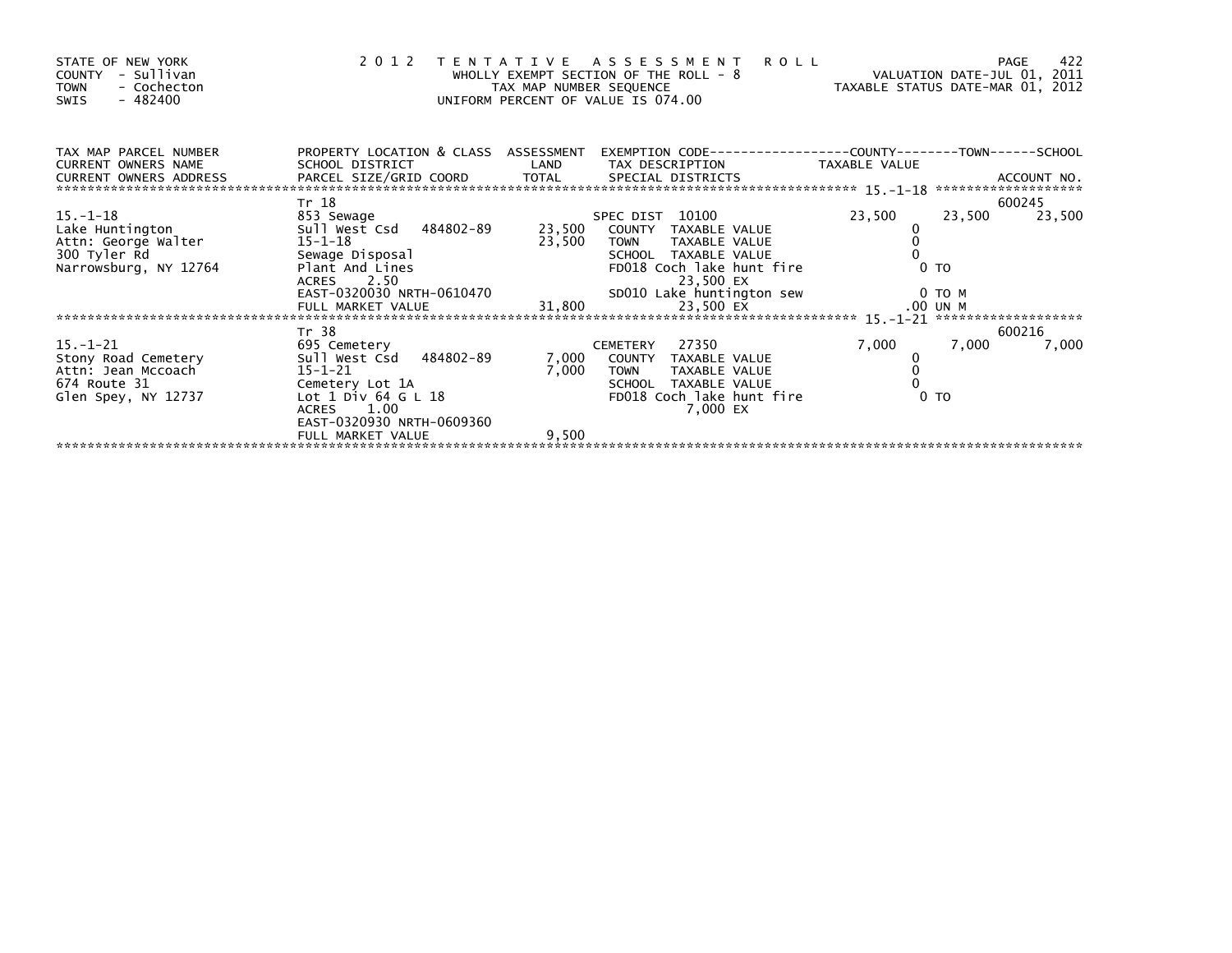| STATE OF NEW YORK          | 2012 TENTATIVE ASSESSMENT ROLL          | PAGE                             | -423 |
|----------------------------|-----------------------------------------|----------------------------------|------|
| COUNTY - Sullivan          | WHOLLY EXEMPT SECTION OF THE ROLL - $8$ | VALUATION DATE-JUL 01, 2011      |      |
| <b>TOWN</b><br>- Cochecton | MAP SECTION - 015                       | TAXABLE STATUS DATE-MAR 01, 2012 |      |
| SWIS<br>- 482400           | $SUB - SECTION -$                       | RPS150/V04/L015                  |      |
|                            | UNIFORM PERCENT OF VALUE IS 074.00      | CURRENT DATE 4/20/2012           |      |

| CODE<br>DISTRICT NAME                        | EXTENSION<br>TOTAL<br>PARCELS<br><b>TYPF</b> | EXTENSION<br><b>VALUE</b> | AD VALOREM<br><b>VALUE</b> | <b>FXFMPT</b><br><b>AMOUNT</b> | <b>TAXABLE</b><br>VALUE |
|----------------------------------------------|----------------------------------------------|---------------------------|----------------------------|--------------------------------|-------------------------|
| FD018 Coch lake hunt<br>SD010 Lake huntingto | 2 TOTAL<br>1 TOTAL M<br>UNITS                |                           | 30,500<br>23.500           | 30,500<br>23.500               |                         |

# \*\*\* S C H O O L D I S T R I C T S U M M A R Y \*\*\*

| <b>CODE</b> | DISTRICT NAME     | TOTAL<br><b>PARCELS</b> | ASSESSED<br>LAND | ASSESSED<br><b>TOTAL</b> | <b>EXEMPT</b><br><b>AMOUNT</b> | <b>TOTAL</b><br><b>TAXABLE</b> | <b>STAR</b><br><b>AMOUNT</b> | <b>STAR</b><br><b>TAXABLE</b> |
|-------------|-------------------|-------------------------|------------------|--------------------------|--------------------------------|--------------------------------|------------------------------|-------------------------------|
| 484802      | Sull West Csd     |                         | 30,500           | 30,500                   | 30,500                         |                                |                              |                               |
|             | S U B - T O T A L |                         | 30,500           | 30,500                   | 30,500                         |                                |                              |                               |
| 484889      | West Sull Lib     |                         | 30,500           | 30,500                   | 30,500                         |                                |                              |                               |
|             | T O T A L         | 4                       | 61,000           | 61,000                   | 61,000                         |                                |                              |                               |

#### \*\*\* S Y S T E M C O D E S S U M M A R Y \*\*\*

### NO SYSTEM EXEMPTIONS AT THIS LEVEL

| CODE           | DESCRIPTION                                       | <b>TOTAL</b><br><b>PARCELS</b> | <b>COUNTY</b>            | <b>TOWN</b>              | SCHOOL                   |
|----------------|---------------------------------------------------|--------------------------------|--------------------------|--------------------------|--------------------------|
| 10100<br>27350 | SPEC DIST<br><b>CEMETERY</b><br><b>τοτ</b><br>A L |                                | 23,500<br>,000<br>30,500 | 23,500<br>,000<br>30,500 | 23,500<br>,000<br>30,500 |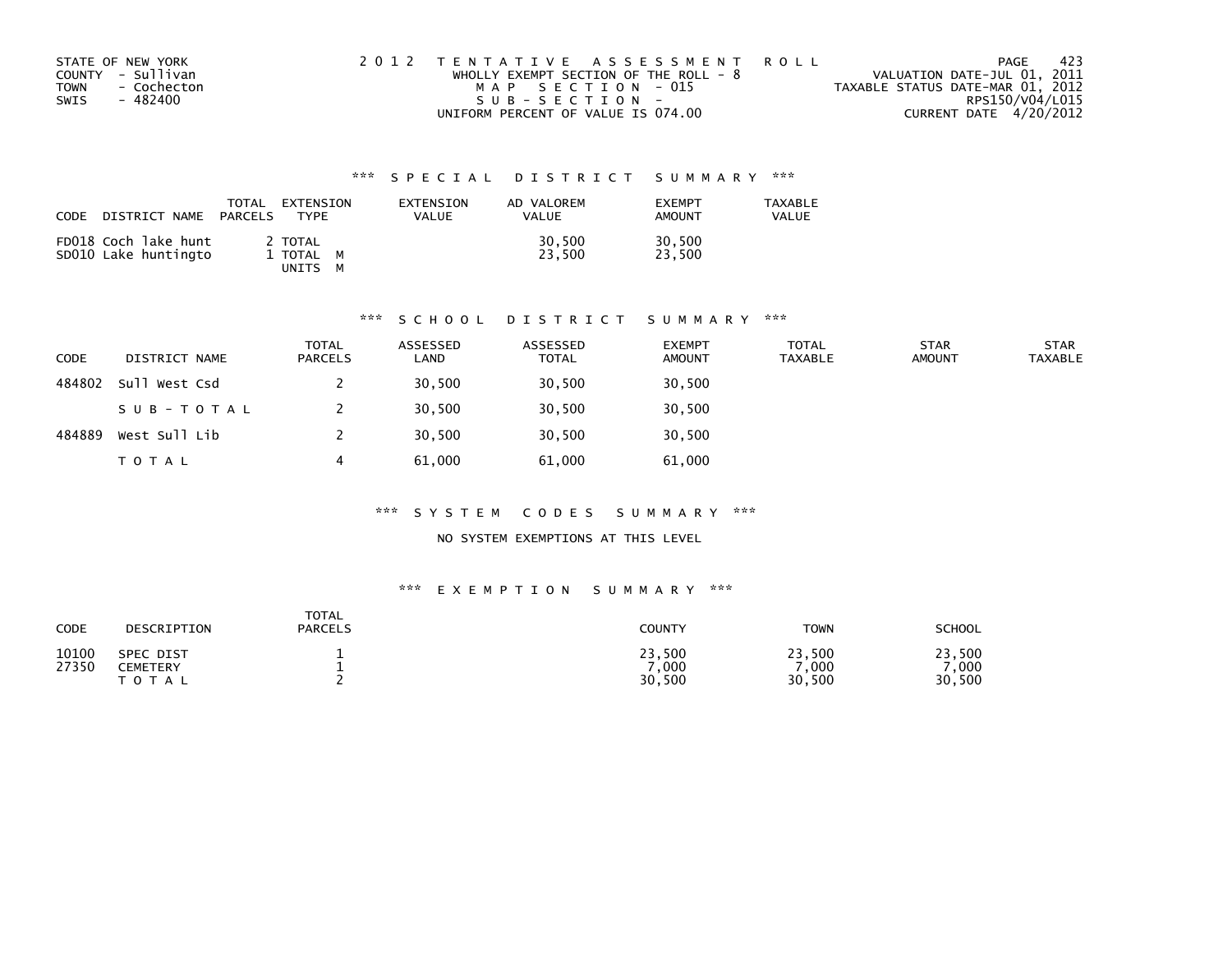| STATE OF NEW YORK          | 2012 TENTATIVE ASSESSMENT ROLL        | PAGE                             | -424 |
|----------------------------|---------------------------------------|----------------------------------|------|
| COUNTY - Sullivan          | WHOLLY EXEMPT SECTION OF THE ROLL - 8 | VALUATION DATE-JUL 01, 2011      |      |
| <b>TOWN</b><br>- Cochecton | MAP SECTION - 015                     | TAXABLE STATUS DATE-MAR 01, 2012 |      |
| - 482400<br>SWIS           | SUB-SECTION-                          | RPS150/V04/L015                  |      |
|                            | UNIFORM PERCENT OF VALUE IS 074.00    | CURRENT DATE 4/20/2012           |      |

| <b>ROLL</b> | DESCRIPTION   | <b>TOTAL</b>   | <b>ASSESSED</b> | ASSESSED     | <b>TAXABLE</b> | <b>TAXABLE</b> | <b>TAXABLE</b> | STAR           |
|-------------|---------------|----------------|-----------------|--------------|----------------|----------------|----------------|----------------|
| <b>SEC</b>  |               | <b>PARCELS</b> | LAND            | <b>TOTAL</b> | COUNTY         | <b>TOWN</b>    | SCHOOL         | <b>TAXABLE</b> |
|             | WHOLLY EXEMPT |                | 30,500          | 30,500       |                |                |                |                |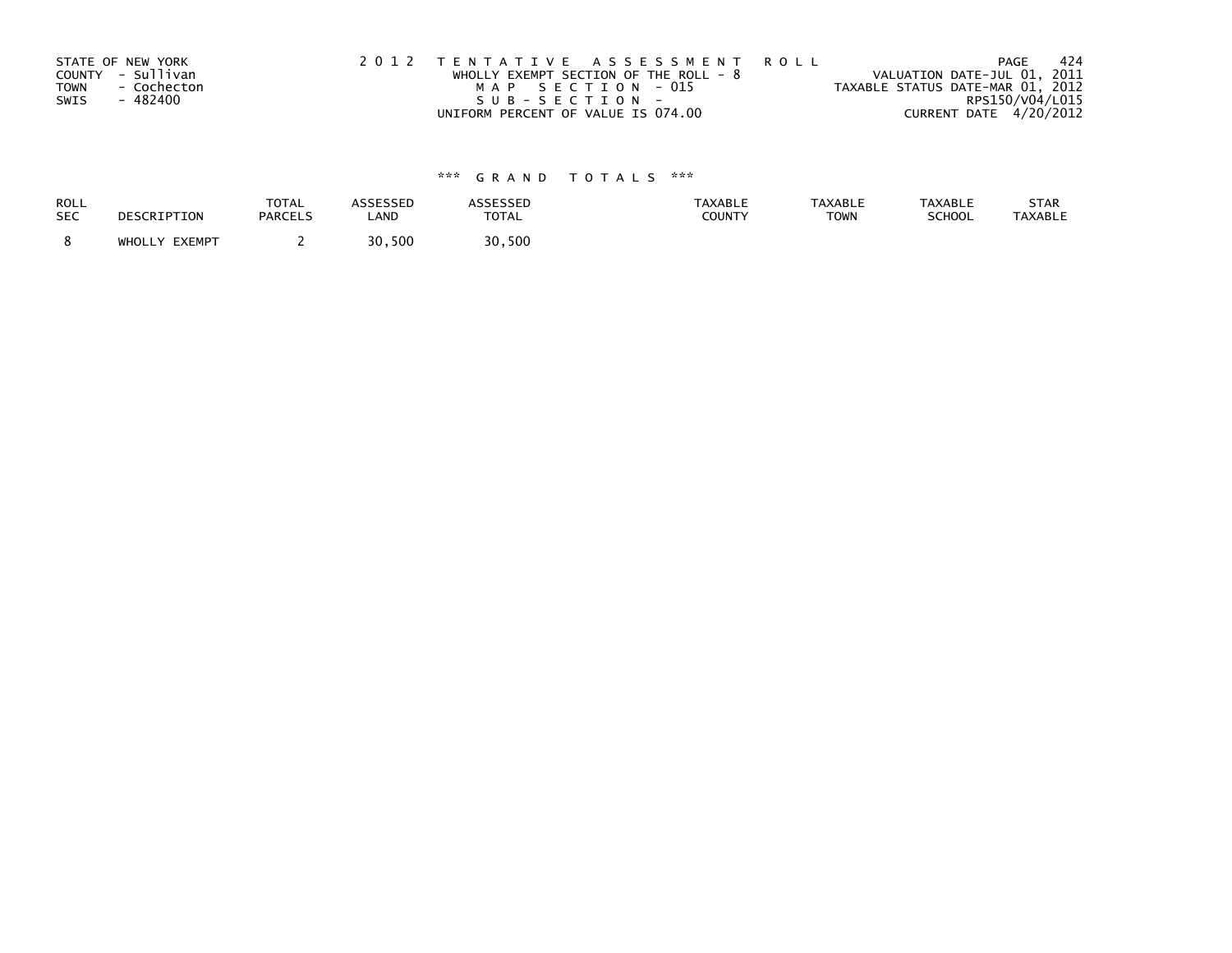| STATE OF NEW YORK<br>- Sullivan<br>COUNTY<br>- Cochecton<br><b>TOWN</b><br>- 482400<br>SWIS | 2 0 1 2                              | TAX MAP NUMBER SEQUENCE | TENTATIVE ASSESSMENT ROLL<br>WHOLLY EXEMPT SECTION OF THE ROLL - 8<br>UNIFORM PERCENT OF VALUE IS 074.00 | VALUATION DATE-JUL 01, 2011<br>TAXABLE STATUS DATE-MAR 01, 2012 | 425<br>PAGE |
|---------------------------------------------------------------------------------------------|--------------------------------------|-------------------------|----------------------------------------------------------------------------------------------------------|-----------------------------------------------------------------|-------------|
| TAX MAP PARCEL NUMBER                                                                       | PROPERTY LOCATION & CLASS ASSESSMENT |                         | EXEMPTION CODE-----------------COUNTY-------TOWN------SCHOOL                                             |                                                                 |             |
| CURRENT OWNERS NAME                                                                         | SCHOOL DISTRICT                      | <b>Example 1</b>        | TAX DESCRIPTION                                                                                          | TAXABLE VALUE                                                   |             |
| CURRENT OWNERS ADDRESS                                                                      | PARCEL SIZE/GRID COORD TOTAL         |                         | SPECIAL DISTRICTS                                                                                        |                                                                 | ACCOUNT NO. |
|                                                                                             | 155 Buff Rd                          |                         |                                                                                                          |                                                                 | 001860      |
| $16. - 1 - 13$                                                                              | 240 Rural res                        |                         | $N/P$ RELIG 25110                                                                                        | 239,800<br>239.800                                              | 239.800     |
| United Trungram Buddhist                                                                    | Sull West Csd<br>484802-89           | 88,200                  | COUNTY TAXABLE VALUE                                                                                     |                                                                 |             |
| 155 Buff Rd                                                                                 | ACRES 34.03                          | 239.800                 | TOWN<br>TAXABLE VALUE                                                                                    |                                                                 |             |
| Cochecton, NY 12726                                                                         | EAST-0326420 NRTH-0610470            |                         | SCHOOL TAXABLE VALUE                                                                                     |                                                                 |             |
|                                                                                             | DEED BOOK 2430<br>PG-51              |                         | FD018 Coch lake hunt fire                                                                                | 0 <sub>T</sub>                                                  |             |
|                                                                                             | FULL MARKET VALUE                    | 324.100                 | 239.800 EX                                                                                               |                                                                 |             |
|                                                                                             |                                      |                         |                                                                                                          |                                                                 |             |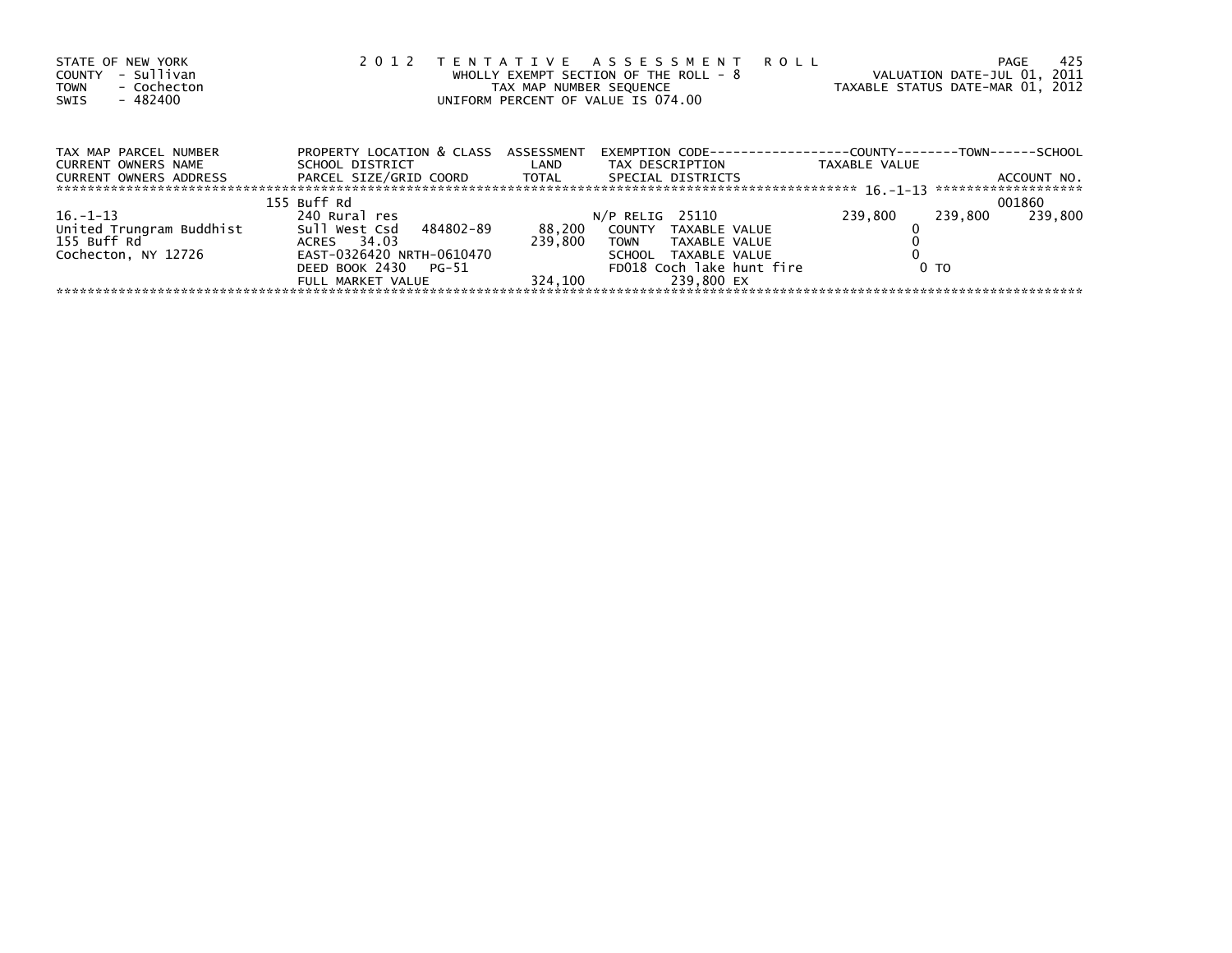| STATE OF NEW YORK          | 2012 TENTATIVE ASSESSMENT ROLL          | PAGE                             | -426            |
|----------------------------|-----------------------------------------|----------------------------------|-----------------|
| COUNTY - Sullivan          | WHOLLY EXEMPT SECTION OF THE ROLL - $8$ | VALUATION DATE-JUL 01, 2011      |                 |
| <b>TOWN</b><br>- Cochecton | MAP SECTION - 016                       | TAXABLE STATUS DATE-MAR 01, 2012 |                 |
| SWIS<br>- 482400           | $SUB - SECTION -$                       |                                  | RPS150/V04/L015 |
|                            | UNIFORM PERCENT OF VALUE IS 074.00      | CURRENT DATE 4/20/2012           |                 |

| CODE | DISTRICT NAME        | TOTAL<br>PARCELS | EXTENSION<br>TYPF | EXTENSION<br>VALUE | AD VALOREM<br>VALUE | <b>FXFMPT</b><br>AMOUNT | TAXABLE<br><b>VALUE</b> |
|------|----------------------|------------------|-------------------|--------------------|---------------------|-------------------------|-------------------------|
|      | FD018 Coch lake hunt |                  | TOTAL             |                    | 239.800             | 239.800                 |                         |

### \*\*\* S C H O O L D I S T R I C T S U M M A R Y \*\*\*

| <b>CODE</b> | DISTRICT NAME | TOTAL<br>PARCELS | ASSESSED<br>LAND | ASSESSED<br><b>TOTAL</b> | <b>EXEMPT</b><br><b>AMOUNT</b> | <b>TOTAL</b><br><b>TAXABLE</b> | <b>STAR</b><br><b>AMOUNT</b> | <b>STAR</b><br><b>TAXABLE</b> |
|-------------|---------------|------------------|------------------|--------------------------|--------------------------------|--------------------------------|------------------------------|-------------------------------|
| 484802      | Sull West Csd |                  | 88,200           | 239,800                  | 239,800                        |                                |                              |                               |
|             | SUB-TOTAL     |                  | 88,200           | 239,800                  | 239,800                        |                                |                              |                               |
| 484889      | West Sull Lib |                  | 88,200           | 239,800                  | 239,800                        |                                |                              |                               |
|             | <b>TOTAL</b>  |                  | 176,400          | 479,600                  | 479,600                        |                                |                              |                               |

\*\*\* S Y S T E M C O D E S S U M M A R Y \*\*\*

NO SYSTEM EXEMPTIONS AT THIS LEVEL

#### \*\*\* E X E M P T I O N S U M M A R Y \*\*\*

| <b>CODE</b> | DESCRIPTION               | <b>TOTAL</b><br><b>PARCELS</b> | <b>COUNTY</b>      | <b>TOWN</b>        | <b>SCHOOL</b>      |
|-------------|---------------------------|--------------------------------|--------------------|--------------------|--------------------|
| 25110       | N/P RELIG<br><b>TOTAL</b> |                                | 239,800<br>239,800 | 239,800<br>239,800 | 239,800<br>239,800 |

| ROLL<br><b>SEC</b> | DESCRIPTION   | <b>TOTAL</b><br><b>PARCELS</b> | ASSESSEP<br>LAND | <b>\SSESSED</b><br><b>TOTAL</b> | <b>TAXABLE</b><br>COUNTY | <b>TAXABLE</b><br>TOWN | <b>TAXABLE</b><br><b>SCHOOL</b> | <b>STAR</b><br><b>TAXABLE</b> |
|--------------------|---------------|--------------------------------|------------------|---------------------------------|--------------------------|------------------------|---------------------------------|-------------------------------|
|                    | WHOLLY EXEMPT |                                | 88,200           | 239,800                         |                          |                        |                                 |                               |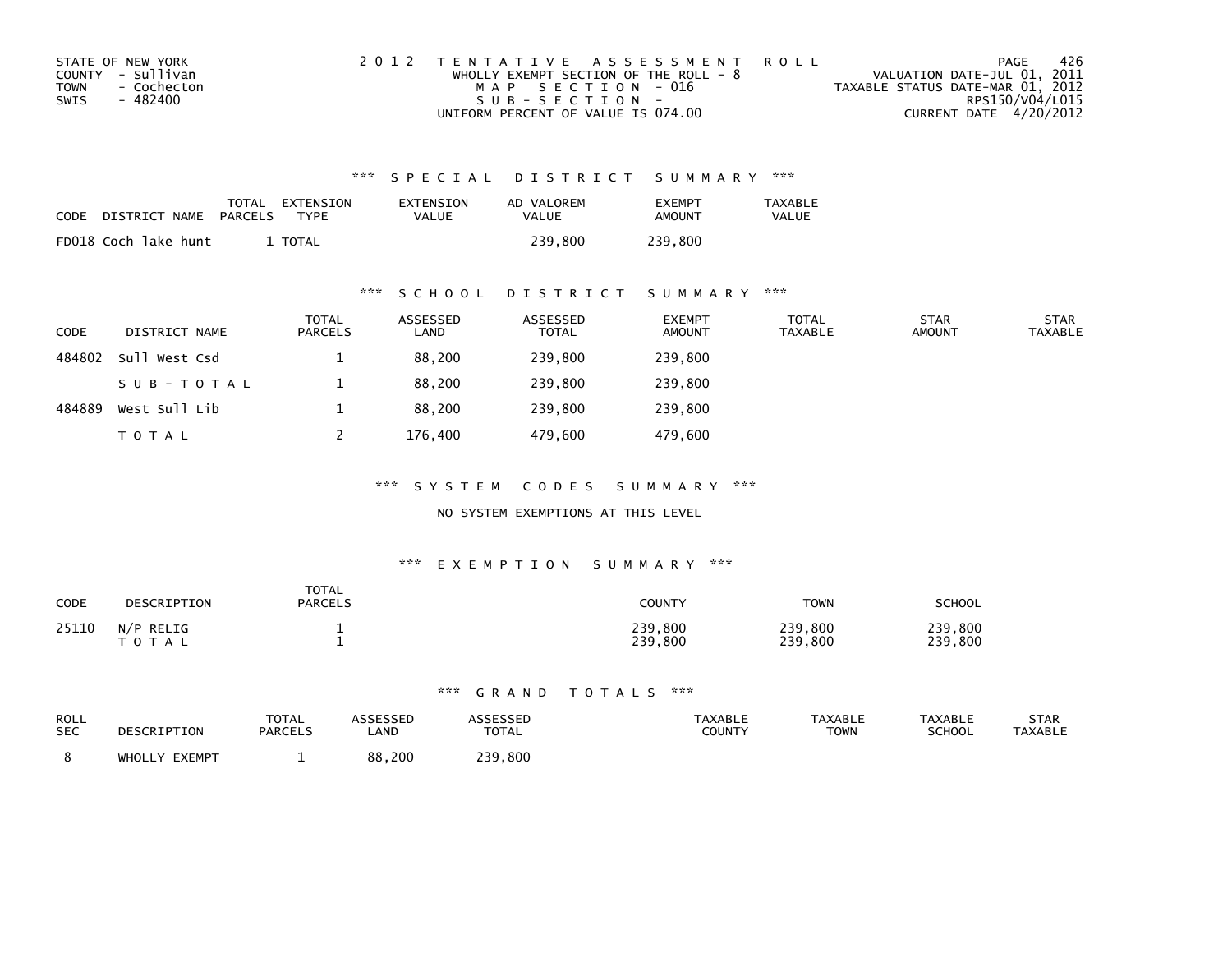| STATE OF NEW YORK<br>- Sullivan<br><b>COUNTY</b><br>- Cochecton<br><b>TOWN</b><br>$-482400$<br>SWIS               | 2 0 1 2<br>T E N T A T I V E                                                      | WHOLLY EXEMPT SECTION OF THE ROLL - 8<br>TAX MAP NUMBER SEQUENCE<br>UNIFORM PERCENT OF VALUE IS 074.00 | <b>ROLL</b><br>A S S E S S M E N T | VALUATION DATE-JUL 01, 2011<br>TAXABLE STATUS DATE-MAR 01, 2012 | 427<br>PAGE |
|-------------------------------------------------------------------------------------------------------------------|-----------------------------------------------------------------------------------|--------------------------------------------------------------------------------------------------------|------------------------------------|-----------------------------------------------------------------|-------------|
| TAX MAP PARCEL NUMBER<br><b>CURRENT OWNERS NAME</b><br>CURRENT OWNERS ADDRESS<br>******************************** | PROPERTY LOCATION & CLASS ASSESSMENT<br>SCHOOL DISTRICT<br>PARCEL SIZE/GRID COORD | LAND                                                                                                   | TAX DESCRIPTION                    | TAXABLE VALUE                                                   |             |
|                                                                                                                   | Tr 44                                                                             |                                                                                                        |                                    |                                                                 | 600020      |
| $18. - 1 - 20.3$<br>The People Of The                                                                             | 653 Govt pk lot<br>Sull West Csd 484802-89                                        | N.Y.S.<br>70,000                                                                                       | 12100<br>COUNTY<br>TAXABLE VALUE   | 100,400<br>100,400                                              | 100,400     |
| State Of New York                                                                                                 | $18 - 1 - 20.3$                                                                   | 100,400                                                                                                | <b>TOWN</b><br>TAXABLE VALUE       |                                                                 |             |
| Albany, NY                                                                                                        | 2a<br>Cp 2                                                                        |                                                                                                        | SCHOOL TAXABLE VALUE               |                                                                 |             |
|                                                                                                                   | 2.00<br>ACRES                                                                     |                                                                                                        | FD018 Coch lake hunt fire          | 0 <sub>T</sub>                                                  |             |
|                                                                                                                   | EAST-0302180 NRTH-0609210                                                         |                                                                                                        | 100,400 EX                         |                                                                 |             |
|                                                                                                                   | FULL MARKET VALUE                                                                 | 135,700                                                                                                |                                    |                                                                 |             |
|                                                                                                                   |                                                                                   |                                                                                                        |                                    |                                                                 |             |
|                                                                                                                   | Nys 97                                                                            |                                                                                                        |                                    |                                                                 |             |
| $18. - 1 - 31$                                                                                                    | 842 Ceiling rr                                                                    | MIDA                                                                                                   | 18020                              | 2220,000<br>2220,000                                            | 2220,000    |
| Pennsylvania Lines LLC                                                                                            | sull west Csd<br>484802-89                                                        | 290,000                                                                                                | COUNTY<br>TAXABLE VALUE            |                                                                 |             |
| Property Tax Dept                                                                                                 | ACRES 72.40                                                                       | 2220,000                                                                                               | TAXABLE VALUE<br><b>TOWN</b>       |                                                                 |             |
| Central New York Railroad                                                                                         | EAST-0304109 NRTH-0611971                                                         |                                                                                                        | TAXABLE VALUE<br><b>SCHOOL</b>     |                                                                 |             |
| Attn: Nadine Nowicki                                                                                              | DEED BOOK 1109<br>PG-96                                                           |                                                                                                        | FD018 Coch lake hunt fire          | 5057,492 TO                                                     |             |
| 1 Railroad Ave                                                                                                    | FULL MARKET VALUE                                                                 | 3000,000                                                                                               |                                    |                                                                 |             |
| Cooperstown, NY 13326                                                                                             |                                                                                   |                                                                                                        |                                    |                                                                 |             |
|                                                                                                                   |                                                                                   |                                                                                                        |                                    |                                                                 |             |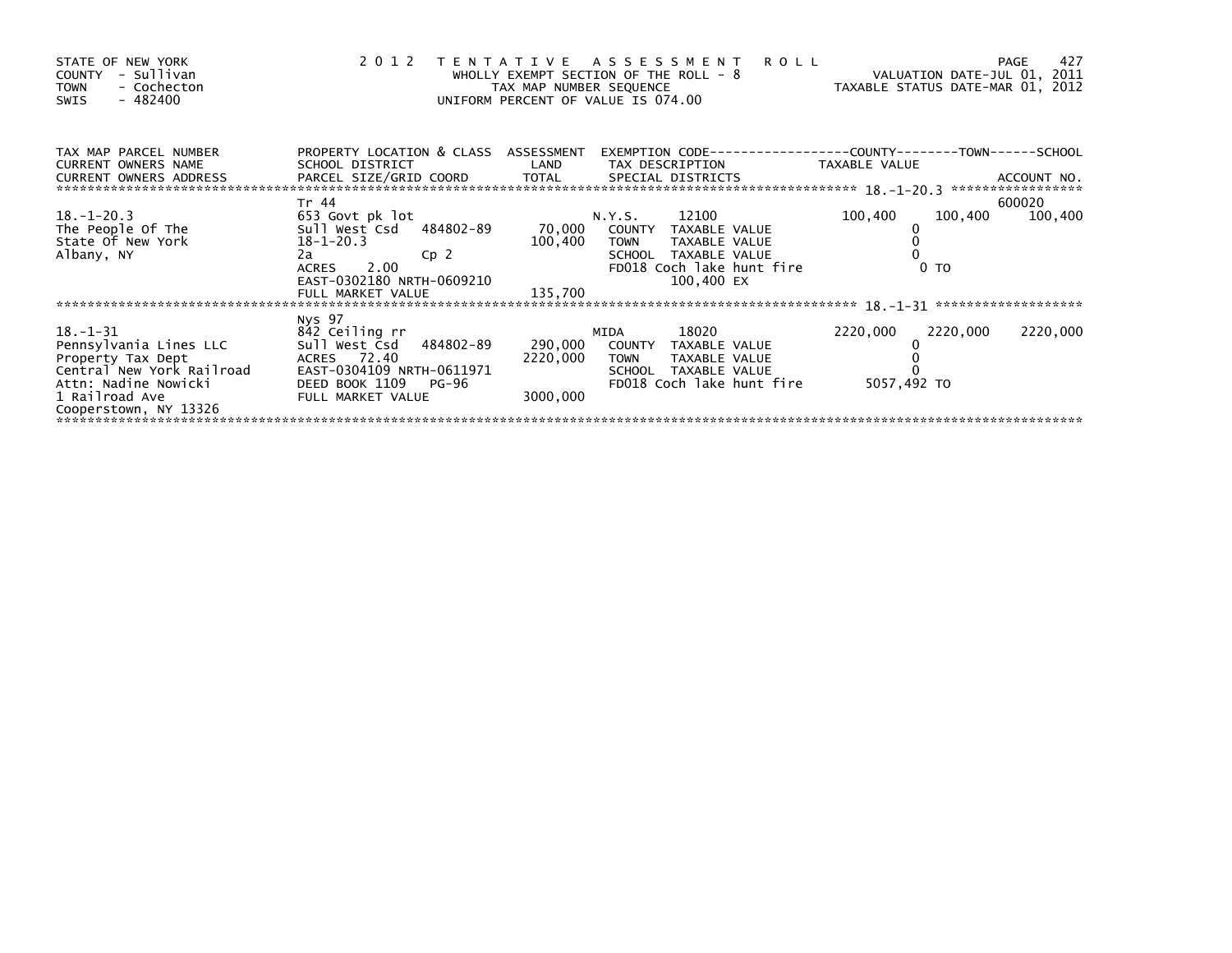| STATE OF NEW YORK          | 2012 TENTATIVE ASSESSMENT ROLL          | PAGE                             | 428 |
|----------------------------|-----------------------------------------|----------------------------------|-----|
| COUNTY - Sullivan          | WHOLLY EXEMPT SECTION OF THE ROLL - $8$ | VALUATION DATE-JUL 01, 2011      |     |
| <b>TOWN</b><br>- Cochecton | MAP SECTION - 018                       | TAXABLE STATUS DATE-MAR 01, 2012 |     |
| SWIS<br>- 482400           | $SUB - SECTION -$                       | RPS150/V04/L015                  |     |
|                            | UNIFORM PERCENT OF VALUE IS 074.00      | CURRENT DATE 4/20/2012           |     |

| CODE | DISTRICT NAME        | TOTAL<br>PARCELS | EXTENSION<br><b>TYPF</b> | EXTENSION<br>VALUE | AD VALOREM<br>VALUE | <b>EXEMPT</b><br><b>AMOUNT</b> | TAXABLE<br><b>VALUE</b> |
|------|----------------------|------------------|--------------------------|--------------------|---------------------|--------------------------------|-------------------------|
|      | FD018 Coch lake hunt |                  | <b>TOTAL</b>             |                    | 5157.892            | 100.400                        | 5057.492                |

### \*\*\* S C H O O L D I S T R I C T S U M M A R Y \*\*\*

| <b>CODE</b> | DISTRICT NAME | <b>TOTAL</b><br><b>PARCELS</b> | ASSESSED<br>LAND | ASSESSED<br><b>TOTAL</b> | <b>EXEMPT</b><br><b>AMOUNT</b> | TOTAL<br><b>TAXABLE</b> | <b>STAR</b><br><b>AMOUNT</b> | <b>STAR</b><br><b>TAXABLE</b> |
|-------------|---------------|--------------------------------|------------------|--------------------------|--------------------------------|-------------------------|------------------------------|-------------------------------|
| 484802      | Sull West Csd |                                | 360,000          | 2320,400                 | 2320,400                       |                         |                              |                               |
|             | SUB-TOTAL     |                                | 360,000          | 2320,400                 | 2320,400                       |                         |                              |                               |
| 484889      | West Sull Lib |                                | 360,000          | 2320,400                 | 2320.400                       |                         |                              |                               |
|             | <b>TOTAL</b>  | 4                              | 720,000          | 4640,800                 | 4640,800                       |                         |                              |                               |

\*\*\* S Y S T E M C O D E S S U M M A R Y \*\*\*

NO SYSTEM EXEMPTIONS AT THIS LEVEL

| CODE           | DESCRIPTION                        | <b>TOTAL</b><br><b>PARCELS</b> | COUNTY                          | <b>TOWN</b>                     | <b>SCHOOL</b>                   |
|----------------|------------------------------------|--------------------------------|---------------------------------|---------------------------------|---------------------------------|
| 12100<br>18020 | N.Y.S.<br><b>MIDA</b><br>T O T A L |                                | 100,400<br>2220,000<br>2320,400 | 100,400<br>2220,000<br>2320,400 | 100,400<br>2220,000<br>2320,400 |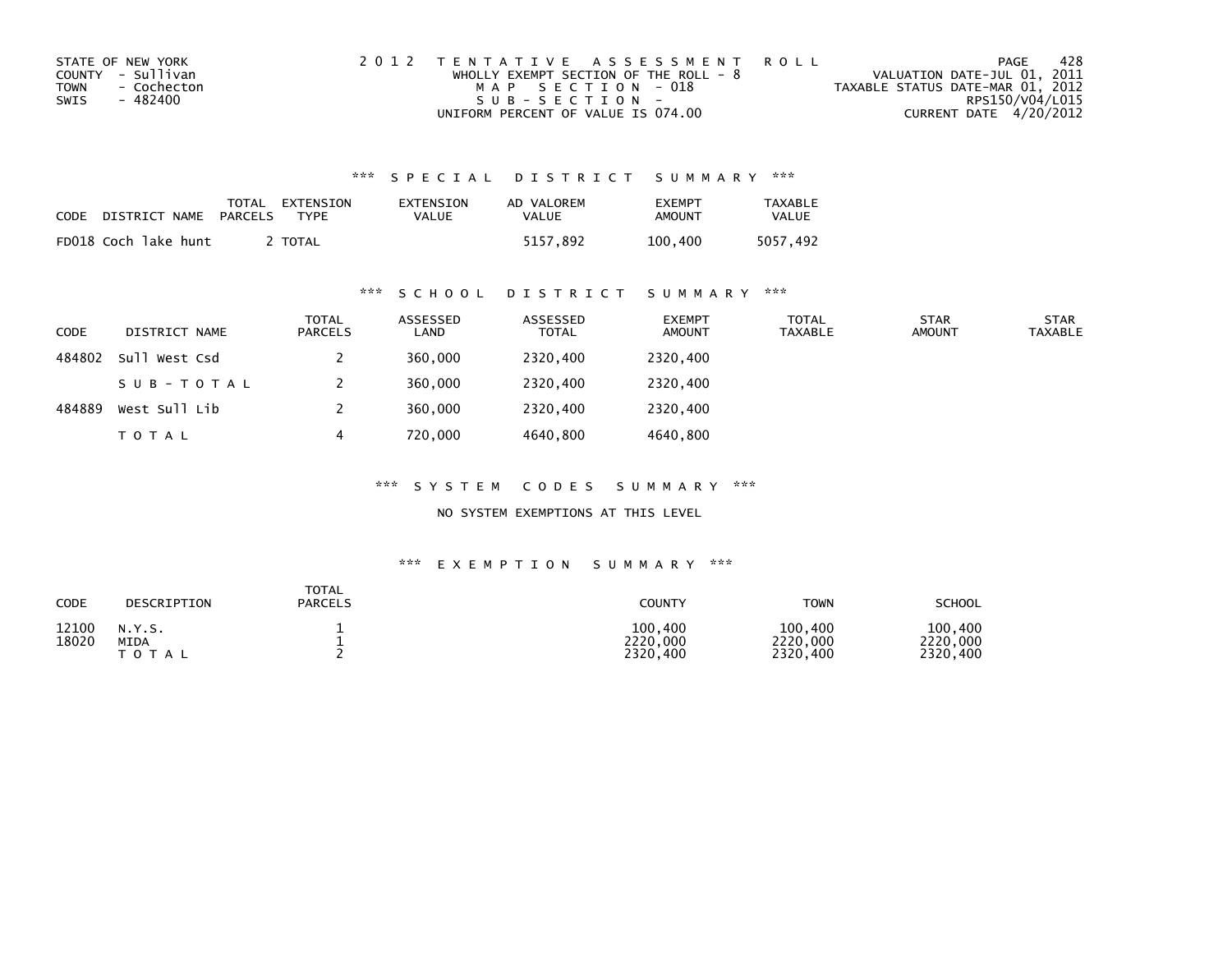| STATE OF NEW YORK          | 2012 TENTATIVE ASSESSMENT ROLL          | PAGE                             | 429 |
|----------------------------|-----------------------------------------|----------------------------------|-----|
| COUNTY - Sullivan          | WHOLLY EXEMPT SECTION OF THE ROLL - $8$ | VALUATION DATE-JUL 01, 2011      |     |
| <b>TOWN</b><br>- Cochecton | MAP SECTION - 018                       | TAXABLE STATUS DATE-MAR 01, 2012 |     |
| - 482400<br>SWIS           | SUB-SECTION-                            | RPS150/V04/L015                  |     |
|                            | UNIFORM PERCENT OF VALUE IS 074.00      | CURRENT DATE 4/20/2012           |     |

| ROLL       | DESCRIPTION   | TOTAL          | ASSESSED | <b>ASSESSED</b> | <b>TAXABLE</b> | <b>TAXABLE</b> | <b>TAXABLE</b> | STAR           |
|------------|---------------|----------------|----------|-----------------|----------------|----------------|----------------|----------------|
| <b>SEC</b> |               | <b>PARCELS</b> | LAND     | <b>TOTAL</b>    | <b>COUNTY</b>  | <b>TOWN</b>    | <b>SCHOOL</b>  | <b>TAXABLE</b> |
|            | WHOLLY EXEMPT |                | 360,000  | 2320,400        |                |                |                |                |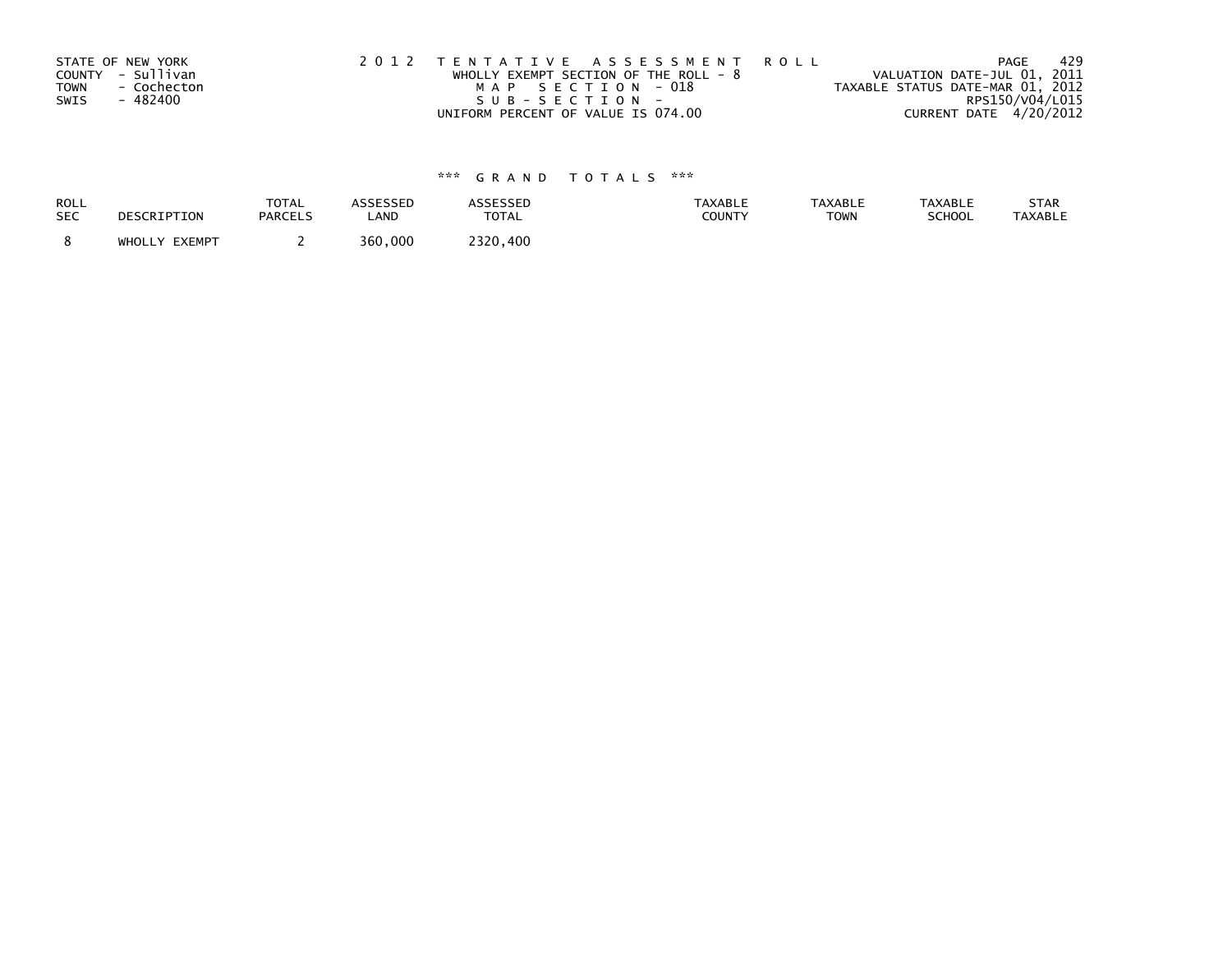| STATE OF NEW YORK<br>COUNTY - Sullivan<br><b>TOWN</b><br>- Cochecton<br>$-482400$<br>SWIS                                                                                                                                                                                                                                                   |                                                                                                                                                                           |                            | <b>ROLL</b><br>2012 TENTATIVE ASSESSMENT<br>PAGE 430<br>VALUATION DATE-JUL 01, 2011<br>UNIFORM PERCENT OF VALUE IS 074.00                   |                                                          | 430                        |
|---------------------------------------------------------------------------------------------------------------------------------------------------------------------------------------------------------------------------------------------------------------------------------------------------------------------------------------------|---------------------------------------------------------------------------------------------------------------------------------------------------------------------------|----------------------------|---------------------------------------------------------------------------------------------------------------------------------------------|----------------------------------------------------------|----------------------------|
| TAX MAP PARCEL NUMBER<br><b>CURRENT OWNERS NAME</b>                                                                                                                                                                                                                                                                                         | <b>Example 19 Service CAND</b><br>SCHOOL DISTRICT                                                                                                                         |                            | PROPERTY LOCATION & CLASS ASSESSMENT EXEMPTION CODE----------------COUNTY-------TOWN------SCHOOL<br>TAX DESCRIPTION TAXABLE VALUE           |                                                          |                            |
| $20. -1 - 7$<br>Cochecton Community Center Inc Sull West Csd 484802-89<br>Attn: George Walter Treas<br>300 Tyler Rd<br>Narrowsburg, NY 12764                                                                                                                                                                                                | Tr 15<br>620 Religious<br>Community Center<br>Fellowship Hall & Church<br>FRNT 200.00 DPTH 146.00<br>0.67<br>ACRES<br>EAST-0322030 NRTH-0604090<br>DEED BOOK 1916 PG-0589 | 14,000<br>72,000 TOWN      | 25300<br><b>NP ORGNS</b><br>COUNTY TAXABLE VALUE<br>TAXABLE VALUE<br>SCHOOL TAXABLE VALUE<br>FD018 Coch lake hunt fire<br>72,000 EX         | 72,000<br>0<br>$\mathbf 0$<br>$\Omega$<br>0 <sub>T</sub> | 600110<br>72,000<br>72,000 |
|                                                                                                                                                                                                                                                                                                                                             | FULL MARKET VALUE                                                                                                                                                         | 97,300                     |                                                                                                                                             |                                                          |                            |
| $20 - 1 - 8.2$<br>Cochecton Community Center Inc Sull West Csd 484802-89 800 COUNTY TAXABLE VALUE<br>Community Center (179.00 DPTH 117.52 800 TOWN TAXABLE VALUE 2011)<br>George Walter, Treas EAST-0322776 NRTH-0603843 SCHOOL TAXABLE VALUE 2011<br>SCHOOL TAXABLE VALUE 2018<br>Marrowsburg, NY 12764 FULL MARKET VALUE 1,100 800 EX<br> | Cr115<br>314 Rural vac<10                                                                                                                                                 |                            | $N/P$ ORGNS 26600                                                                                                                           | 800<br>0                                                 | 800<br>800                 |
|                                                                                                                                                                                                                                                                                                                                             | Cr 112                                                                                                                                                                    |                            |                                                                                                                                             |                                                          | 600190                     |
| $20. - 1 - 27$<br>Methodist Church Cemetery<br>Attn: Eleanor Martin<br>Cochecton Center, NY 12727                                                                                                                                                                                                                                           | 695 Cemetery<br>Sull West Csd<br>484802-89<br>$20 - 1 - 27$<br>Cemetery Lot 1&50 A<br>ACRES 2.40<br>EAST-0320540 NRTH-0601590<br>FULL MARKET VALUE                        | 13,600<br>13,600<br>18,400 | 27350<br><b>CEMETERY</b><br>COUNTY TAXABLE VALUE<br>TOWN<br>TAXABLE VALUE<br>SCHOOL TAXABLE VALUE<br>FD018 Coch lake hunt fire<br>13.600 EX | 13,600<br>0<br>$\mathbf 0$<br>0 <sub>T</sub>             | 13,600<br>13,600           |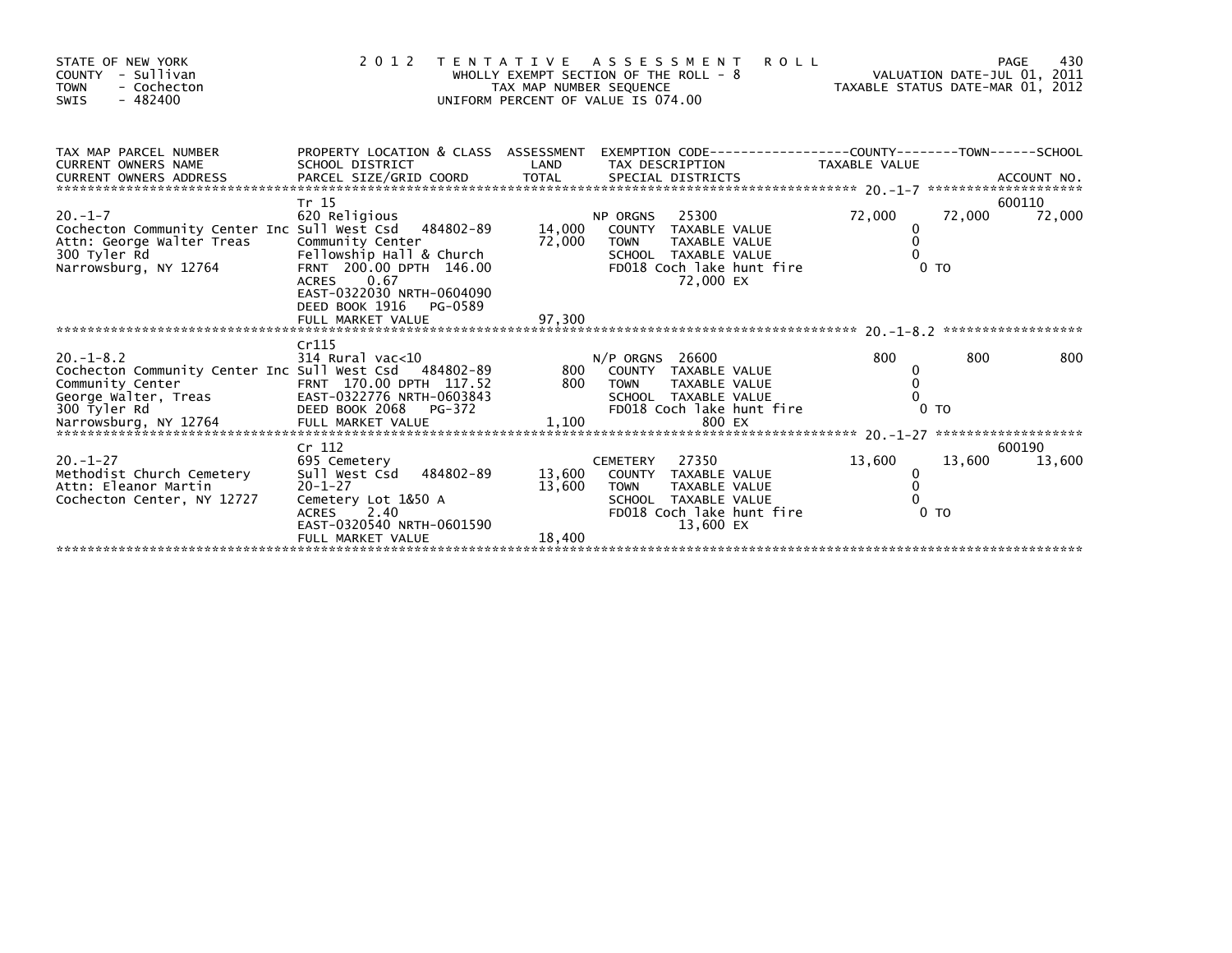| STATE OF NEW YORK          | 2012 TENTATIVE ASSESSMENT ROLL          | PAGE                             | - 431 |
|----------------------------|-----------------------------------------|----------------------------------|-------|
| COUNTY - Sullivan          | WHOLLY EXEMPT SECTION OF THE ROLL - $8$ | VALUATION DATE-JUL 01, 2011      |       |
| <b>TOWN</b><br>- Cochecton | MAP SECTION - 020                       | TAXABLE STATUS DATE-MAR 01, 2012 |       |
| SWIS<br>- 482400           | $SUB - SECTION -$                       | RPS150/V04/L015                  |       |
|                            | UNIFORM PERCENT OF VALUE IS 074.00      | CURRENT DATE 4/20/2012           |       |

| <b>CODE</b> | DISTRICT NAME        | TOTAL<br>PARCELS | EXTENSION<br><b>TYPF</b> | EXTENSION<br>VALUE | AD VALOREM<br>VALUE | <b>EXEMPT</b><br>AMOUNT | TAXABLE<br><b>VALUE</b> |
|-------------|----------------------|------------------|--------------------------|--------------------|---------------------|-------------------------|-------------------------|
|             | FD018 Coch lake hunt |                  | <b>TOTAL</b>             |                    | 86.400              | 86.400                  |                         |

# \*\*\* S C H O O L D I S T R I C T S U M M A R Y \*\*\*

| CODE   | DISTRICT NAME | <b>TOTAL</b><br>PARCELS | ASSESSED<br>LAND | ASSESSED<br><b>TOTAL</b> | <b>EXEMPT</b><br><b>AMOUNT</b> | <b>TOTAL</b><br><b>TAXABLE</b> | <b>STAR</b><br><b>AMOUNT</b> | <b>STAR</b><br><b>TAXABLE</b> |
|--------|---------------|-------------------------|------------------|--------------------------|--------------------------------|--------------------------------|------------------------------|-------------------------------|
| 484802 | Sull West Csd |                         | 28,400           | 86,400                   | 86,400                         |                                |                              |                               |
|        | SUB-TOTAL     |                         | 28,400           | 86,400                   | 86,400                         |                                |                              |                               |
| 484889 | West Sull Lib |                         | 28,400           | 86,400                   | 86,400                         |                                |                              |                               |
|        | <b>TOTAL</b>  | b                       | 56,800           | 172,800                  | 172,800                        |                                |                              |                               |

\*\*\* S Y S T E M C O D E S S U M M A R Y \*\*\*

NO SYSTEM EXEMPTIONS AT THIS LEVEL

| CODE                    | DESCRIPTION                                             | TOTAL<br><b>PARCELS</b> | COUNTY                            | <b>TOWN</b>                       | <b>SCHOOL</b>                     |
|-------------------------|---------------------------------------------------------|-------------------------|-----------------------------------|-----------------------------------|-----------------------------------|
| 25300<br>26600<br>27350 | ORGNS<br><b>NP</b><br>N/P<br>ORGNS<br>CEMETERY<br>TOTAL |                         | 72,000<br>800<br>13,600<br>86,400 | 72,000<br>800<br>13,600<br>86,400 | 72,000<br>800<br>13,600<br>86,400 |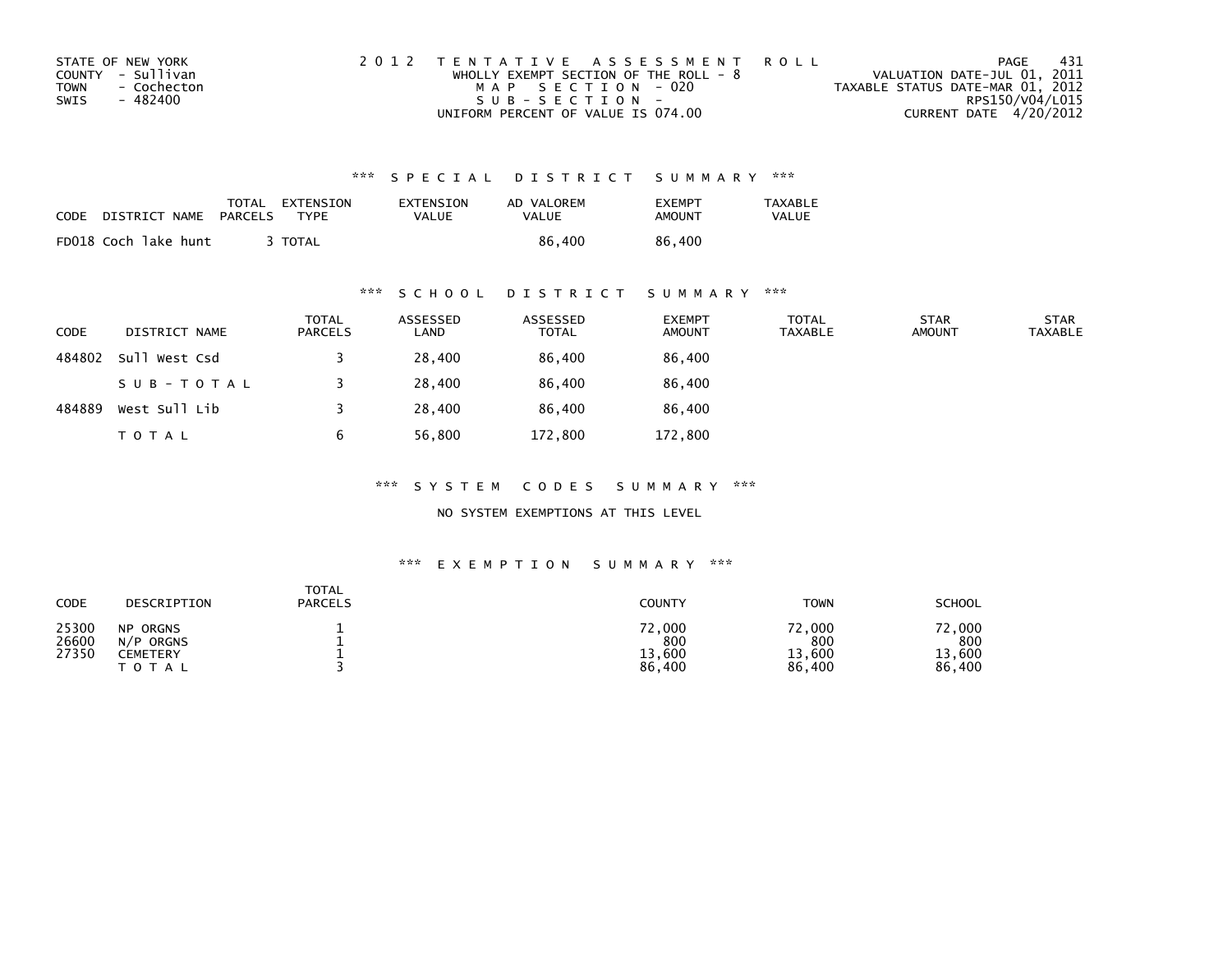|      | STATE OF NEW YORK | 2012 TENTATIVE ASSESSMENT ROLL          | - 432<br>PAGE                    |
|------|-------------------|-----------------------------------------|----------------------------------|
|      | COUNTY - Sullivan | WHOLLY EXEMPT SECTION OF THE ROLL - $8$ | VALUATION DATE-JUL 01, 2011      |
| TOWN | - Cochecton       | MAP SECTION - 020                       | TAXABLE STATUS DATE-MAR 01, 2012 |
| SWIS | - 482400          | SUB-SECTION-                            | RPS150/V04/L015                  |
|      |                   | UNIFORM PERCENT OF VALUE IS 074.00      | CURRENT DATE 4/20/2012           |

| ROLL       | DESCRIPTION   | <b>TOTAL</b>   | <b>ASSESSED</b> | <b>ASSESSED</b> | <b>TAXABLE</b> | <b>TAXABLE</b> | <b>TAXABLE</b> | STAR           |
|------------|---------------|----------------|-----------------|-----------------|----------------|----------------|----------------|----------------|
| <b>SEC</b> |               | <b>PARCELS</b> | LAND            | <b>TOTAL</b>    | <b>COUNTY</b>  | <b>TOWN</b>    | <b>SCHOOL</b>  | <b>TAXABLE</b> |
|            | WHOLLY EXEMPT |                | 28,400          | 86,400          |                |                |                |                |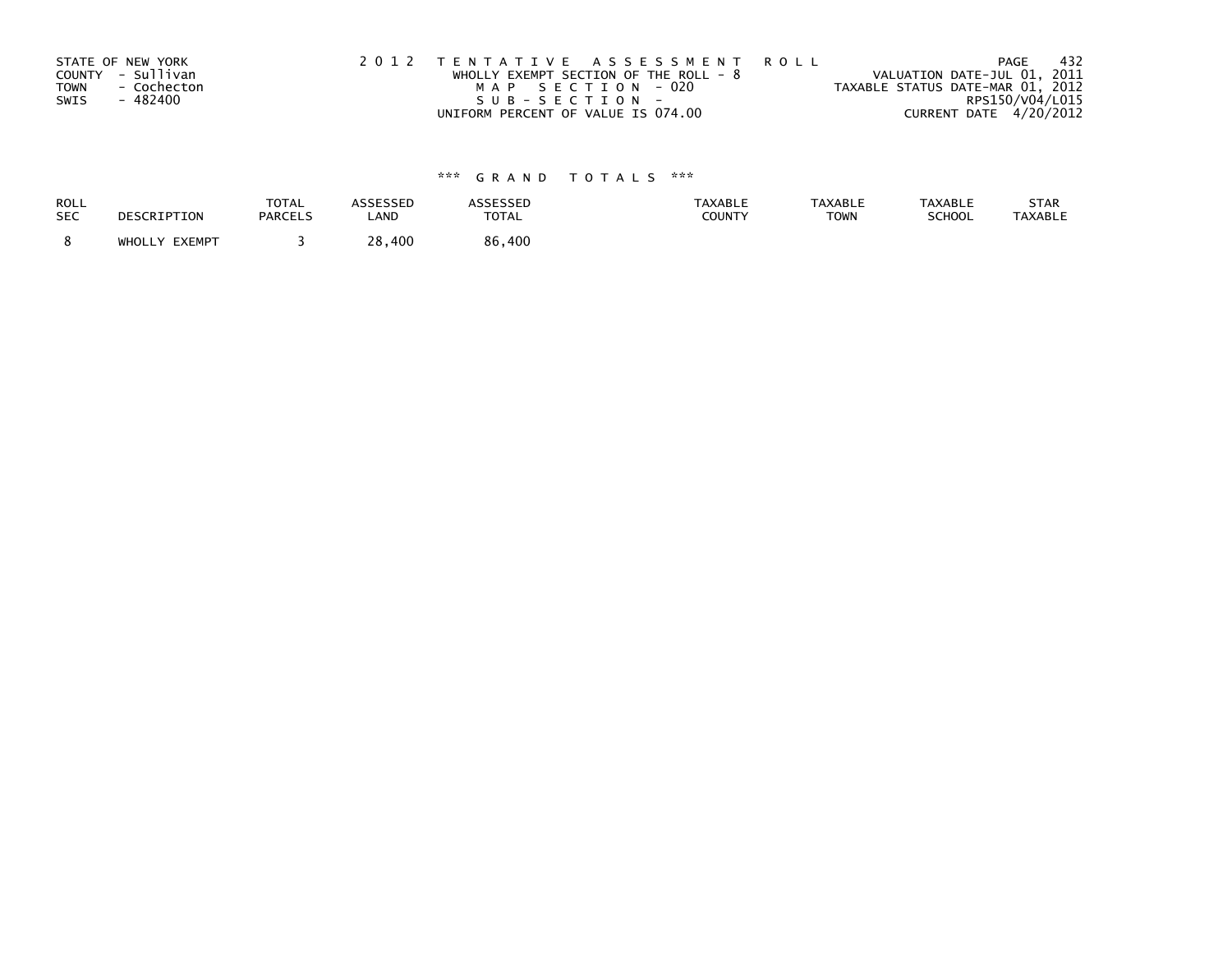| STATE OF NEW YORK<br>- Sullivan<br>COUNTY<br>- Cochecton<br><b>TOWN</b><br>$-482400$<br>SWIS                 |                                                                                                                                                                   | TAX MAP NUMBER SEQUENCE        | 2012 TENTATIVE ASSESSMENT ROLL<br>WHOLLY EXEMPT SECTION OF THE ROLL - 8<br>UNIFORM PERCENT OF VALUE IS 074.00                                 | VALUATION DATE-JUL 01, 2011<br>TAXABLE STATUS DATE-MAR 01, 2012 | 433<br>PAGE       |
|--------------------------------------------------------------------------------------------------------------|-------------------------------------------------------------------------------------------------------------------------------------------------------------------|--------------------------------|-----------------------------------------------------------------------------------------------------------------------------------------------|-----------------------------------------------------------------|-------------------|
| TAX MAP PARCEL NUMBER<br>CURRENT OWNERS NAME<br>CURRENT OWNERS ADDRESS                                       | PROPERTY LOCATION & CLASS ASSESSMENT<br>SCHOOL DISTRICT                                                                                                           | LAND                           | TAX DESCRIPTION                                                                                                                               | TAXABLE VALUE                                                   |                   |
| $21. - 1 - 7$<br>∠ı.-ı-/<br>Cemetery<br>Attn: Joseph Meyer<br>Ruby M Sackett<br>Narrowsburg, NY 12764        | Tr 45<br>695 Cemetery<br>Sull West Csd 484802-89<br>$21 - 1 - 7$<br>Private Cemetery<br>Lot 25X25<br>ACRES 0.02<br>EAST-0327090 NRTH-0599890<br>FULL MARKET VALUE | 300<br>300<br>400              | 27350<br>CEMETERY<br>COUNTY TAXABLE VALUE<br>TAXABLE VALUE<br><b>TOWN</b><br>SCHOOL TAXABLE VALUE<br>FD018 Coch lake hunt fire<br>300 EX      | 300<br>300<br>0 <sub>T</sub>                                    | 600212<br>300     |
|                                                                                                              |                                                                                                                                                                   |                                |                                                                                                                                               |                                                                 |                   |
| $21. - 1 - 18$<br>Boy Scouts of America<br>Greater NY Councils<br>350 5th Ave Ste 7830<br>New York, NY 10118 | Fred White Rd<br>910 Priv forest<br>Sull West Csd 484802-89<br>ACRES 239.00<br>EAST-0331930 NRTH-0597590<br>FULL MARKET VALUE                                     | 956,000<br>956,000<br>1291,900 | $N/P$ IMPROV 25230<br>COUNTY TAXABLE VALUE<br>TAXABLE VALUE<br><b>TOWN</b><br>SCHOOL TAXABLE VALUE<br>FD018 Coch lake hunt fire<br>956.000 EX | 956,000<br>956,000<br>0 <sub>T</sub>                            | 600175<br>956,000 |
|                                                                                                              |                                                                                                                                                                   |                                |                                                                                                                                               |                                                                 |                   |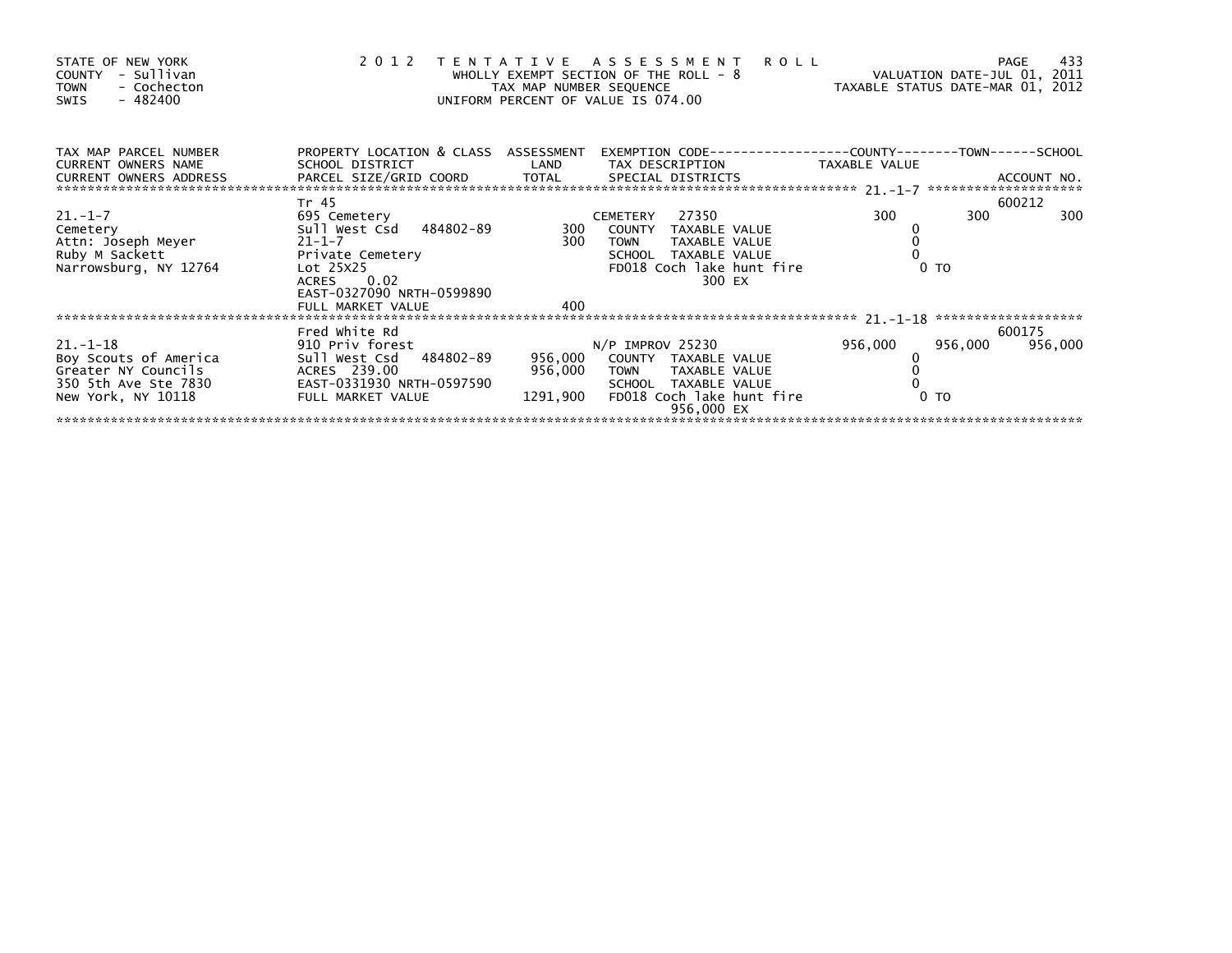| STATE OF NEW YORK          | 2012 TENTATIVE ASSESSMENT ROLL          | PAGE                             | 434 |
|----------------------------|-----------------------------------------|----------------------------------|-----|
| COUNTY - Sullivan          | WHOLLY EXEMPT SECTION OF THE ROLL - $8$ | VALUATION DATE-JUL 01, 2011      |     |
| <b>TOWN</b><br>- Cochecton | MAP SECTION - 021                       | TAXABLE STATUS DATE-MAR 01, 2012 |     |
| SWIS<br>- 482400           | $SUB - SECTION -$                       | RPS150/V04/L015                  |     |
|                            | UNIFORM PERCENT OF VALUE IS 074.00      | CURRENT DATE 4/20/2012           |     |

| <b>CODE</b> | DISTRICT NAME        | TOTAL<br>PARCELS | EXTENSION<br><b>TYPF</b> | EXTENSION<br><b>VALUE</b> | AD VALOREM<br>VALUE | <b>FXFMPT</b><br><b>AMOUNT</b> | <b>TAXABLE</b><br>VALUE |
|-------------|----------------------|------------------|--------------------------|---------------------------|---------------------|--------------------------------|-------------------------|
|             | FD018 Coch lake hunt |                  | <b>TOTAL</b>             |                           | 956.300             | 956.300                        |                         |

#### \*\*\* S C H O O L D I S T R I C T S U M M A R Y \*\*\*

| <b>CODE</b> | DISTRICT NAME | <b>TOTAL</b><br>PARCELS | ASSESSED<br>LAND | ASSESSED<br><b>TOTAL</b> | <b>EXEMPT</b><br><b>AMOUNT</b> | <b>TOTAL</b><br><b>TAXABLE</b> | <b>STAR</b><br><b>AMOUNT</b> | <b>STAR</b><br><b>TAXABLE</b> |
|-------------|---------------|-------------------------|------------------|--------------------------|--------------------------------|--------------------------------|------------------------------|-------------------------------|
| 484802      | Sull West Csd |                         | 956,300          | 956,300                  | 956,300                        |                                |                              |                               |
|             | SUB-TOTAL     |                         | 956,300          | 956,300                  | 956,300                        |                                |                              |                               |
| 484889      | West Sull Lib |                         | 956,300          | 956,300                  | 956,300                        |                                |                              |                               |
|             | <b>TOTAL</b>  | 4                       | 1912,600         | 1912,600                 | 1912,600                       |                                |                              |                               |

\*\*\* S Y S T E M C O D E S S U M M A R Y \*\*\*

NO SYSTEM EXEMPTIONS AT THIS LEVEL

| CODE           | DESCRIPTION                            | <b>TOTAL</b><br><b>PARCELS</b> | <b>COUNTY</b>             | <b>TOWN</b>               | <b>SCHOOL</b>             |
|----------------|----------------------------------------|--------------------------------|---------------------------|---------------------------|---------------------------|
| 25230<br>27350 | N/P<br>IMPROV<br>CEMETERY<br>T O T A L |                                | 956,000<br>300<br>956,300 | 956,000<br>300<br>956,300 | 956,000<br>300<br>956,300 |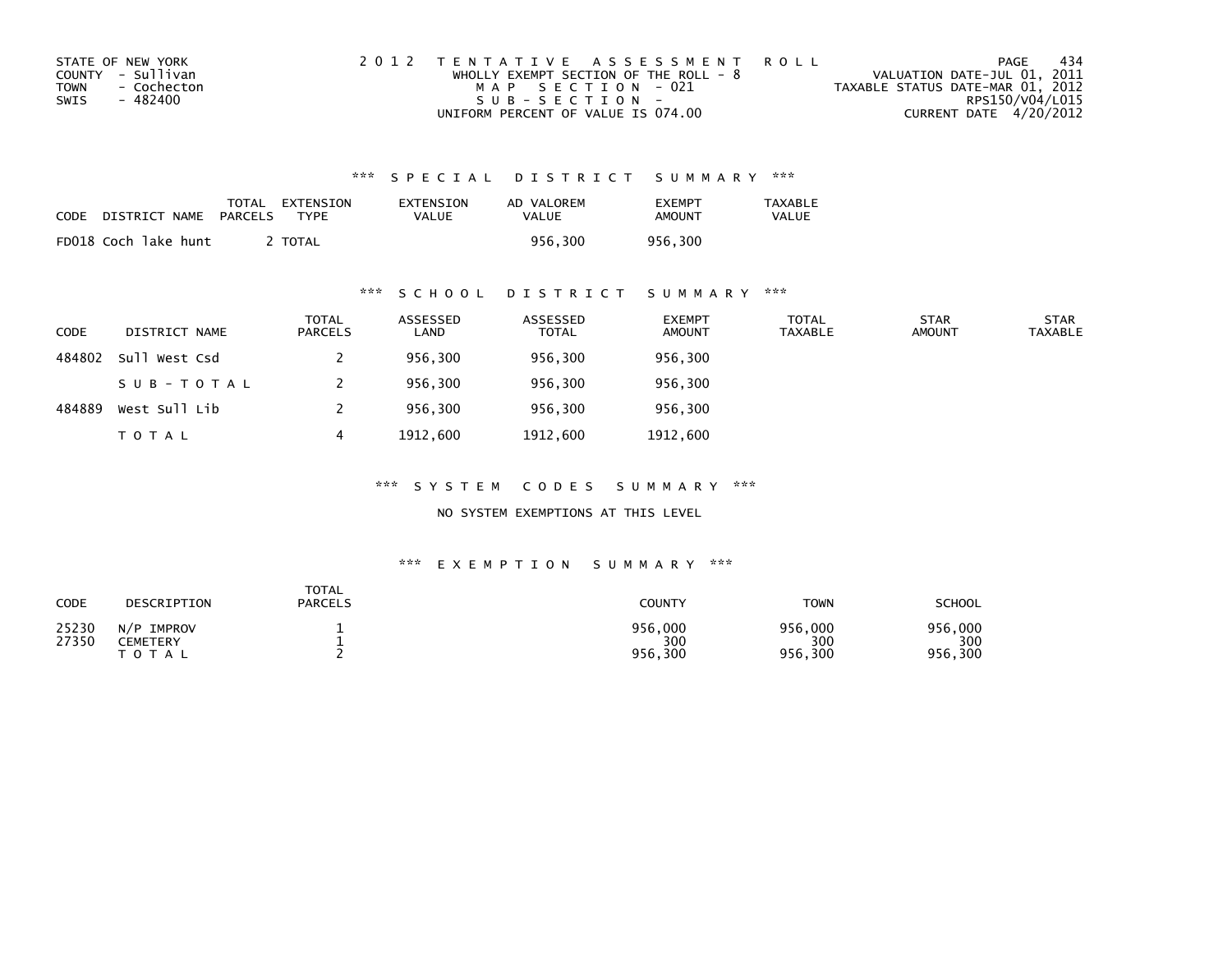| STATE OF NEW YORK          | 2012 TENTATIVE ASSESSMENT ROLL          | PAGE                             | 435 |
|----------------------------|-----------------------------------------|----------------------------------|-----|
| COUNTY - Sullivan          | WHOLLY EXEMPT SECTION OF THE ROLL - $8$ | VALUATION DATE-JUL 01, 2011      |     |
| <b>TOWN</b><br>- Cochecton | MAP SECTION - 021                       | TAXABLE STATUS DATE-MAR 01, 2012 |     |
| - 482400<br>SWIS           | SUB-SECTION-                            | RPS150/V04/L015                  |     |
|                            | UNIFORM PERCENT OF VALUE IS 074.00      | CURRENT DATE 4/20/2012           |     |

| <b>ROLL</b> | DESCRIPTION   | <b>TOTAL</b>   | <b>ASSESSED</b> | ASSESSED | <b>TAXABLE</b> | <b>TAXABLE</b> | <b>TAXABLE</b> | STAR           |
|-------------|---------------|----------------|-----------------|----------|----------------|----------------|----------------|----------------|
| <b>SEC</b>  |               | <b>PARCELS</b> | LAND            | TOTAL    | COUNTY         | <b>TOWN</b>    | SCHOOL         | <b>TAXABLE</b> |
|             | WHOLLY EXEMPT |                | 956,300         | 956,300  |                |                |                |                |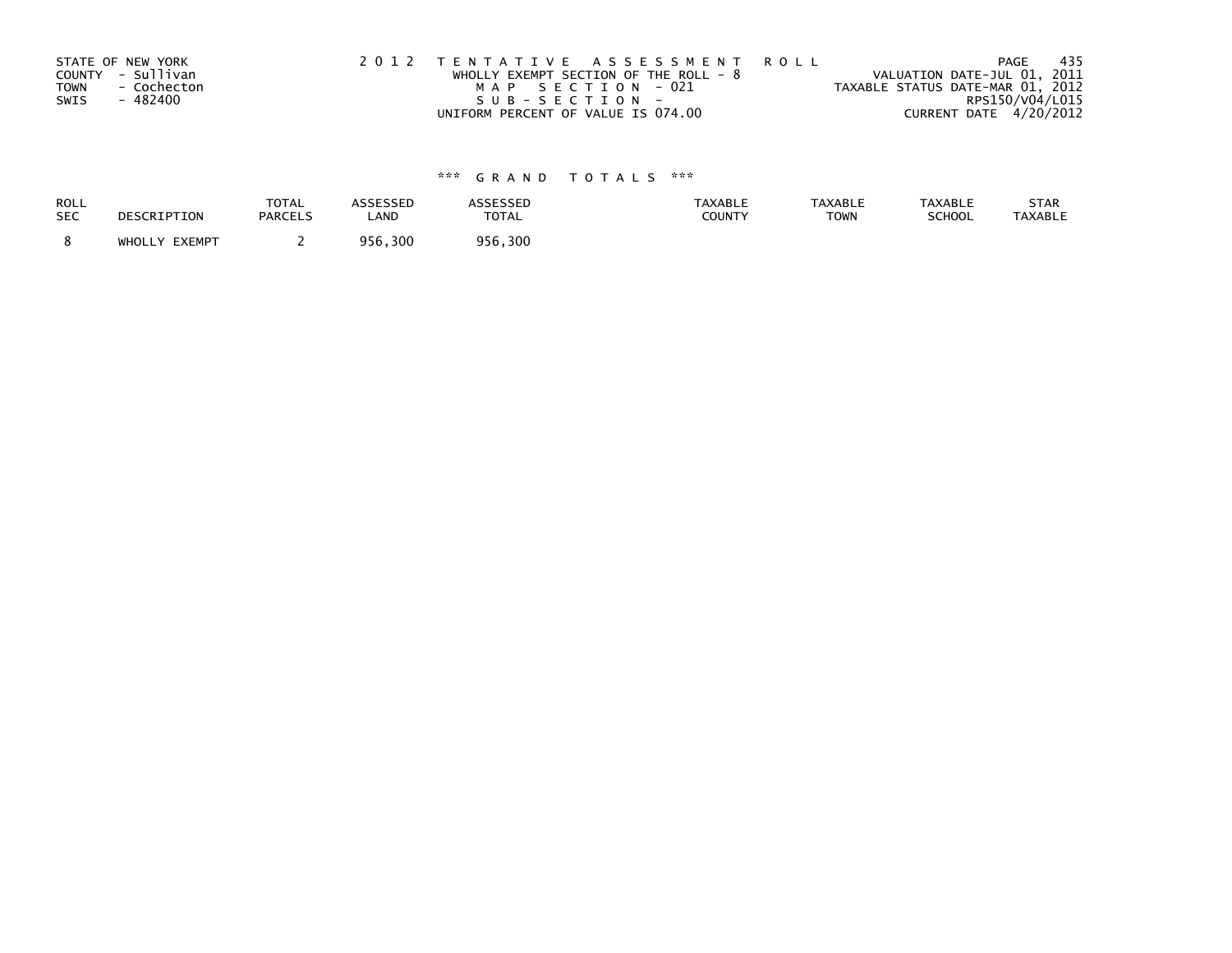| STATE OF NEW YORK<br>- Sullivan<br>COUNTY<br>- Cochecton<br><b>TOWN</b><br>- 482400<br>SWIS | 2 0 1 2                                                      |       | TENTATIVE ASSESSMENT ROLL<br>WHOLLY EXEMPT SECTION OF THE ROLL - 8<br>TAX MAP NUMBER SEQUENCE<br>UNIFORM PERCENT OF VALUE IS 074.00 | VALUATION DATE-JUL 01, 2011<br>TAXABLE STATUS DATE-MAR 01, 2012 | 436<br>PAGE    |
|---------------------------------------------------------------------------------------------|--------------------------------------------------------------|-------|-------------------------------------------------------------------------------------------------------------------------------------|-----------------------------------------------------------------|----------------|
| TAX MAP PARCEL NUMBER<br><b>CURRENT OWNERS NAME</b>                                         | PROPERTY LOCATION & CLASS ASSESSMENT<br>SCHOOL DISTRICT LAND |       | EXEMPTION        CODE-----------------COUNTY-------TOWN------SCHOOL<br>TAX DESCRIPTION                                              | TAXABLE VALUE                                                   |                |
| <b>CURRENT OWNERS ADDRESS</b>                                                               | PARCEL SIZE/GRID COORD TOTAL                                 |       | SPECIAL DISTRICTS                                                                                                                   |                                                                 | ACCOUNT NO.    |
|                                                                                             | N Y S 97                                                     |       |                                                                                                                                     |                                                                 | 600210         |
| 22. –1–7                                                                                    | 695 Cemetery                                                 |       | 27350<br>CEMETERY                                                                                                                   | 7,000                                                           | 7,000<br>7,000 |
| St Xavier Cemetery Corp                                                                     | Sull West Csd 484802-89                                      | 7,000 | COUNTY TAXABLE VALUE                                                                                                                |                                                                 |                |
| 151 Bridge St                                                                               | $22 - 1 - 7$                                                 | 7.000 | <b>TOWN</b><br>TAXABLE VALUE                                                                                                        |                                                                 |                |
| Narrowsburg, NY 12764                                                                       | Cemetery Lot 1 A                                             |       | SCHOOL TAXABLE VALUE                                                                                                                |                                                                 |                |
|                                                                                             | ACRES 2.15                                                   |       | FD018 Coch lake hunt fire                                                                                                           | 0 TO                                                            |                |
|                                                                                             | EAST-0306091 NRTH-0603969                                    |       | 7.000 EX                                                                                                                            |                                                                 |                |
|                                                                                             | FULL MARKET VALUE                                            | 9.500 |                                                                                                                                     |                                                                 |                |
|                                                                                             |                                                              |       |                                                                                                                                     |                                                                 |                |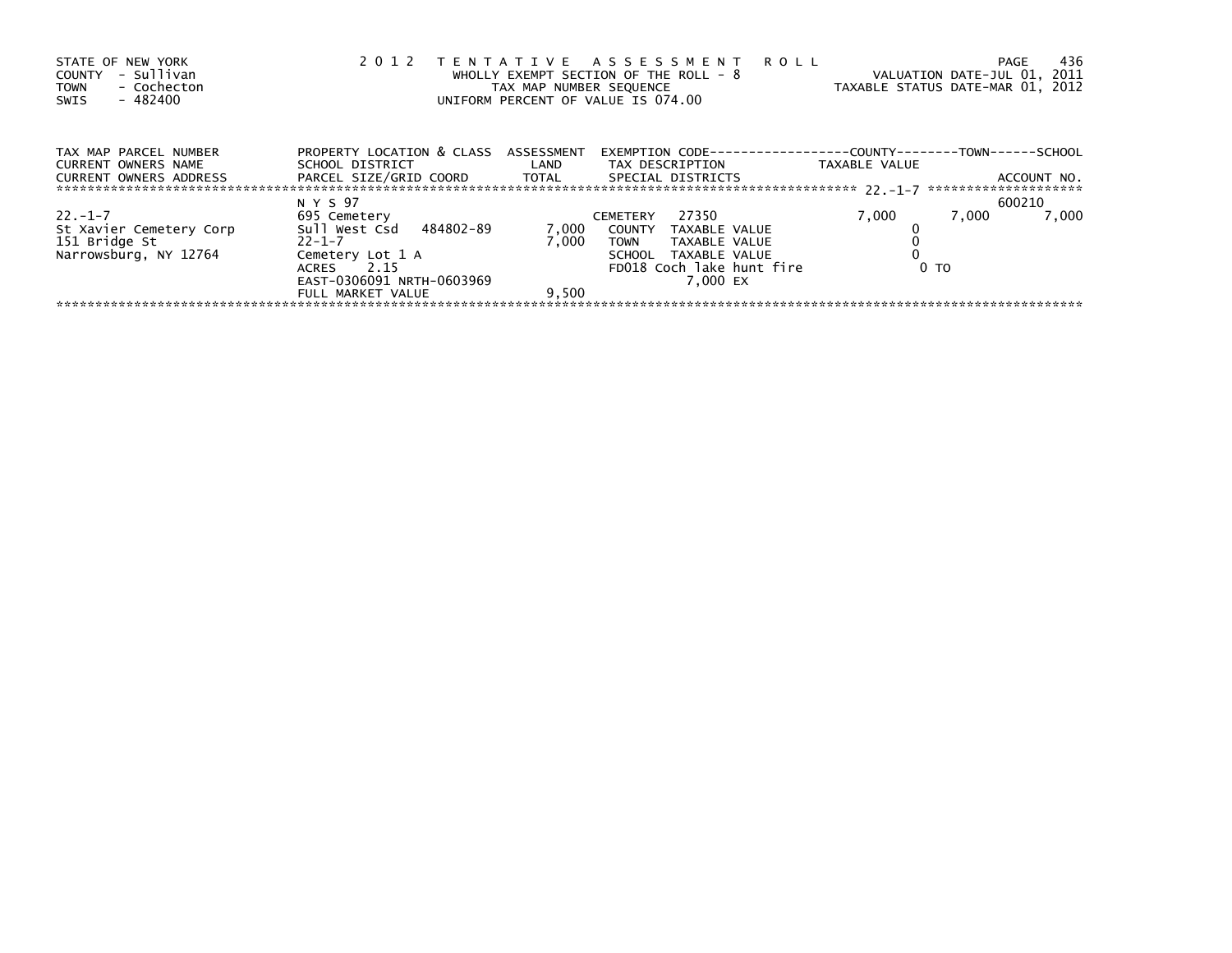| STATE OF NEW YORK          | 2012 TENTATIVE ASSESSMENT ROLL          | PAGE                             | - 437           |
|----------------------------|-----------------------------------------|----------------------------------|-----------------|
| COUNTY - Sullivan          | WHOLLY EXEMPT SECTION OF THE ROLL - $8$ | VALUATION DATE-JUL 01, 2011      |                 |
| <b>TOWN</b><br>- Cochecton | MAP SECTION - 022                       | TAXABLE STATUS DATE-MAR 01, 2012 |                 |
| SWIS<br>- 482400           | $SUB - SECTION -$                       |                                  | RPS150/V04/L015 |
|                            | UNIFORM PERCENT OF VALUE IS 074.00      | CURRENT DATE 4/20/2012           |                 |

| CODE | DISTRICT NAME        | TOTAL<br>PARCELS | EXTENSION<br>TYPF | EXTENSION<br>VALUE | AD VALOREM<br>VALUE | <b>EXEMPT</b><br>AMOUNT | TAXABLE<br><b>VALUE</b> |
|------|----------------------|------------------|-------------------|--------------------|---------------------|-------------------------|-------------------------|
|      | FD018 Coch lake hunt |                  | TOTAL             |                    | 7.000               | .000                    |                         |

#### \*\*\* S C H O O L D I S T R I C T S U M M A R Y \*\*\*

| <b>CODE</b> | DISTRICT NAME | <b>TOTAL</b><br>PARCELS | ASSESSED<br>LAND | ASSESSED<br><b>TOTAL</b> | <b>EXEMPT</b><br><b>AMOUNT</b> | <b>TOTAL</b><br><b>TAXABLE</b> | <b>STAR</b><br><b>AMOUNT</b> | <b>STAR</b><br><b>TAXABLE</b> |
|-------------|---------------|-------------------------|------------------|--------------------------|--------------------------------|--------------------------------|------------------------------|-------------------------------|
| 484802      | Sull West Csd |                         | 7,000            | 7,000                    | 7,000                          |                                |                              |                               |
|             | SUB-TOTAL     |                         | 7,000            | 7,000                    | 7,000                          |                                |                              |                               |
| 484889      | West Sull Lib |                         | 7,000            | 7,000                    | 7,000                          |                                |                              |                               |
|             | T O T A L     |                         | 14,000           | 14,000                   | 14,000                         |                                |                              |                               |

\*\*\* S Y S T E M C O D E S S U M M A R Y \*\*\*

NO SYSTEM EXEMPTIONS AT THIS LEVEL

#### \*\*\* E X E M P T I O N S U M M A R Y \*\*\*

| CODE  | DESCRIPTION                  | <b>TOTAL</b><br><b>PARCELS</b> | COUNTY       | <b>TOWN</b>  | <b>SCHOOL</b> |
|-------|------------------------------|--------------------------------|--------------|--------------|---------------|
| 27350 | <b>CEMETERY</b><br>T O T A L |                                | ,000<br>,000 | ,000<br>,000 | .000<br>.000  |

| ROLL<br><b>SEC</b> | <b>CRIPTION</b><br>DFS | <b>TOTAL</b><br><b>PARCELS</b> | SESSED<br>LAND | <b>TOTAL</b> | <b>TAXABLE</b><br>COUNTY | <b>TAXABLE</b><br><b>TOWN</b> | <b>TAXABLE</b><br><b>SCHOOL</b> | <b>STAR</b><br><b>TAXABLE</b> |
|--------------------|------------------------|--------------------------------|----------------|--------------|--------------------------|-------------------------------|---------------------------------|-------------------------------|
|                    | EXEMPT<br>WHOLLY       |                                | ,000           | ,000         |                          |                               |                                 |                               |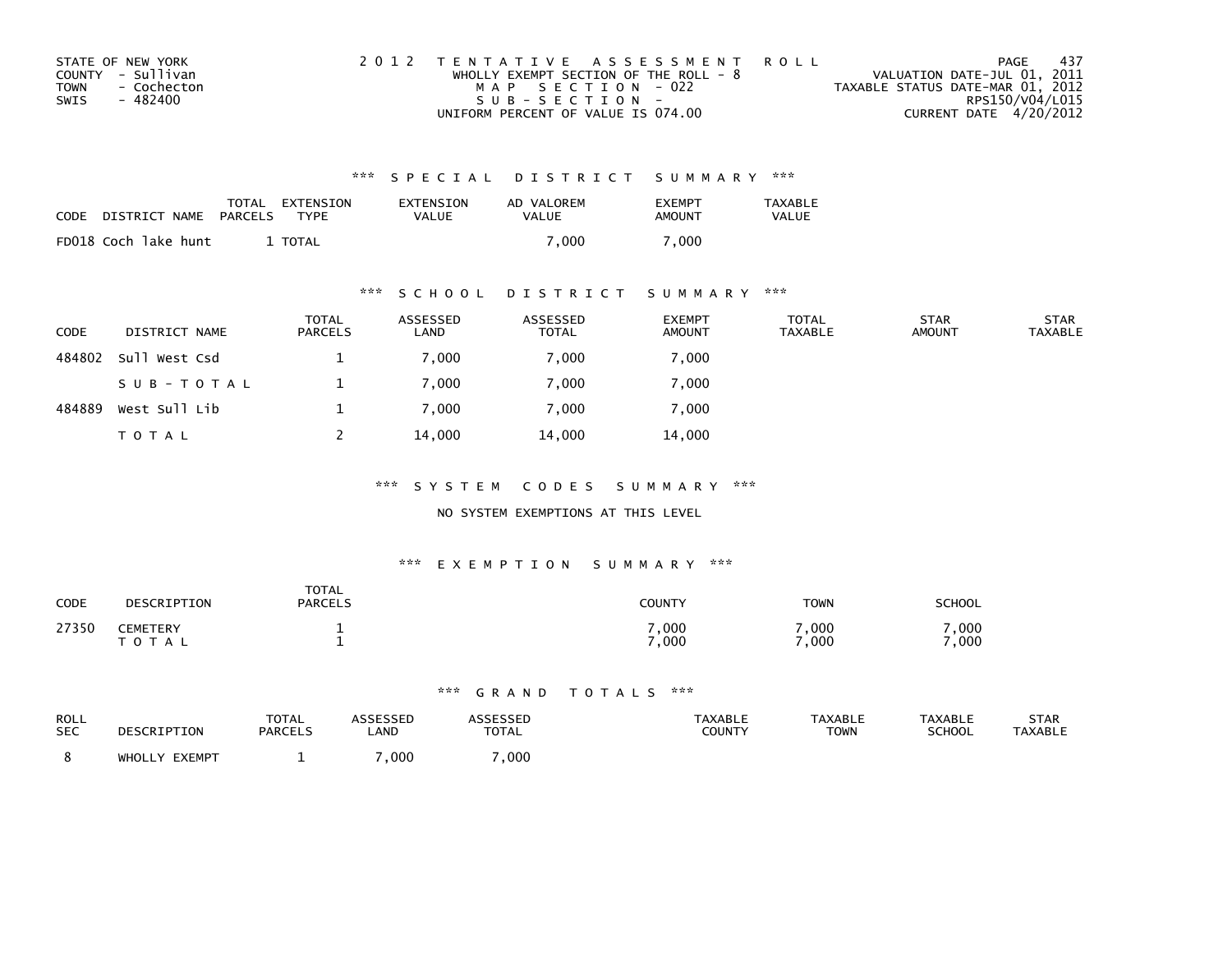| STATE OF NEW YORK<br>COUNTY - Sullivan<br><b>TOWN</b><br>- Cochecton<br>$-482400$<br>SWIS                    | 2 0 1 2                                                                                                                                                              | TAX MAP NUMBER SEQUENCE       | <b>ROLL</b><br>TENTATIVE ASSESSMENT<br>WHOLLY EXEMPT SECTION OF THE ROLL - 8<br>UNIFORM PERCENT OF VALUE IS 074.00                                | TAXABLE STATUS DATE-MAR 01, 2012 |                           | 438<br>PAGE<br>VALUATION DATE-JUL 01, 2011 |
|--------------------------------------------------------------------------------------------------------------|----------------------------------------------------------------------------------------------------------------------------------------------------------------------|-------------------------------|---------------------------------------------------------------------------------------------------------------------------------------------------|----------------------------------|---------------------------|--------------------------------------------|
| TAX MAP PARCEL NUMBER<br>CURRENT OWNERS NAME<br><b>CURRENT OWNERS ADDRESS</b>                                | PROPERTY LOCATION & CLASS ASSESSMENT<br>SCHOOL DISTRICT                                                                                                              | LAND                          | EXEMPTION CODE-----------------COUNTY-------TOWN------SCHOOL<br>TAX DESCRIPTION                                                                   | TAXABLE VALUE                    |                           |                                            |
| $24. - 1 - 12$<br>Boy Scouts of America<br>Greater NY Councils<br>350 5th Ave Ste 7830<br>New York, NY 10118 | Tr 30<br>322 Rural vac>10<br>Sull West Csd<br>484802-89<br>ACRES 200.00<br>EAST-0333046 NRTH-0593910<br>FULL MARKET VALUE                                            | 252,000<br>252,000<br>340,500 | $N/P$ IMPROV 25230<br>COUNTY TAXABLE VALUE<br>TAXABLE VALUE<br><b>TOWN</b><br>SCHOOL TAXABLE VALUE<br>FD018 Coch lake hunt fire<br>252,000 EX     | 252,000<br>0<br>$\Omega$         | 252,000<br>0 <sub>T</sub> | 252,000                                    |
|                                                                                                              |                                                                                                                                                                      |                               |                                                                                                                                                   |                                  |                           |                                            |
| $24. -1 - 13$<br>Cemetery Smith Hill<br>Attn: Patti Jane Keesler<br>Narrowsburg, NY 12764                    | Tr 30<br>695 Cemetery<br>Sull West Csd<br>484802-89<br>$24 - 1 - 13$<br>Cemetery Lot 1 A<br>Lot $5$ Div $55$<br>ACRES 1.50<br>EAST-0331440 NRTH-0593330              | 9.500<br>9,500                | 27350<br><b>CEMETERY</b><br>COUNTY TAXABLE VALUE<br>TAXABLE VALUE<br><b>TOWN</b><br>SCHOOL TAXABLE VALUE<br>FD018 Coch lake hunt fire<br>9.500 EX | 9.500<br>0<br>0                  | 9,500<br>0 <sub>T</sub>   | 600214<br>9,500                            |
|                                                                                                              | FULL MARKET VALUE                                                                                                                                                    | 12,800                        |                                                                                                                                                   |                                  |                           |                                            |
|                                                                                                              | Tr 30                                                                                                                                                                |                               |                                                                                                                                                   |                                  |                           |                                            |
| $24. - 1 - 20$<br>Boy Scouts of America<br>Greater NY Councils<br>350 5th Rd Ste 7830<br>New York, NY 10118  | $314$ Rural vac<10<br>Sull West Csd<br>484802-89<br><b>ACRES</b><br>2.69<br>EAST-0332873 NRTH-0590457<br>FULL MARKET VALUE                                           | 14,800<br>14,800<br>20,000    | $N/P$ IMPROV 25230<br>COUNTY TAXABLE VALUE<br>TAXABLE VALUE<br>TOWN<br>SCHOOL TAXABLE VALUE<br>FD018 Coch lake hunt fire                          | 14,800<br>0                      | 14,800<br>0 <sub>T</sub>  | 14,800                                     |
|                                                                                                              |                                                                                                                                                                      |                               |                                                                                                                                                   |                                  |                           |                                            |
| $24. - 1 - 22$<br>Cecil M Hulse<br>Cemetery<br>School District #8<br>Cochecton, NY 12726                     | Erhley Rd<br>695 Cemetery<br>484802<br>Sull West Csd<br>Cemetery<br>FRNT 210.00 DPTH 204.00<br>ACRES<br>0.94<br>EAST-0331572 NRTH-0593598<br>DEED BOOK 117<br>PG-581 | 1,000<br>1.000                | N/P CEMTRY 25220<br>COUNTY TAXABLE VALUE<br><b>TOWN</b><br>TAXABLE VALUE<br>SCHOOL TAXABLE VALUE<br>FD018 Coch lake hunt fire<br>1.000 EX         | 1,000<br>0<br>$\Omega$           | 1,000<br>0 <sub>T</sub>   | 1,000                                      |
| **********************                                                                                       | FULL MARKET VALUE                                                                                                                                                    | 1,400                         |                                                                                                                                                   |                                  |                           |                                            |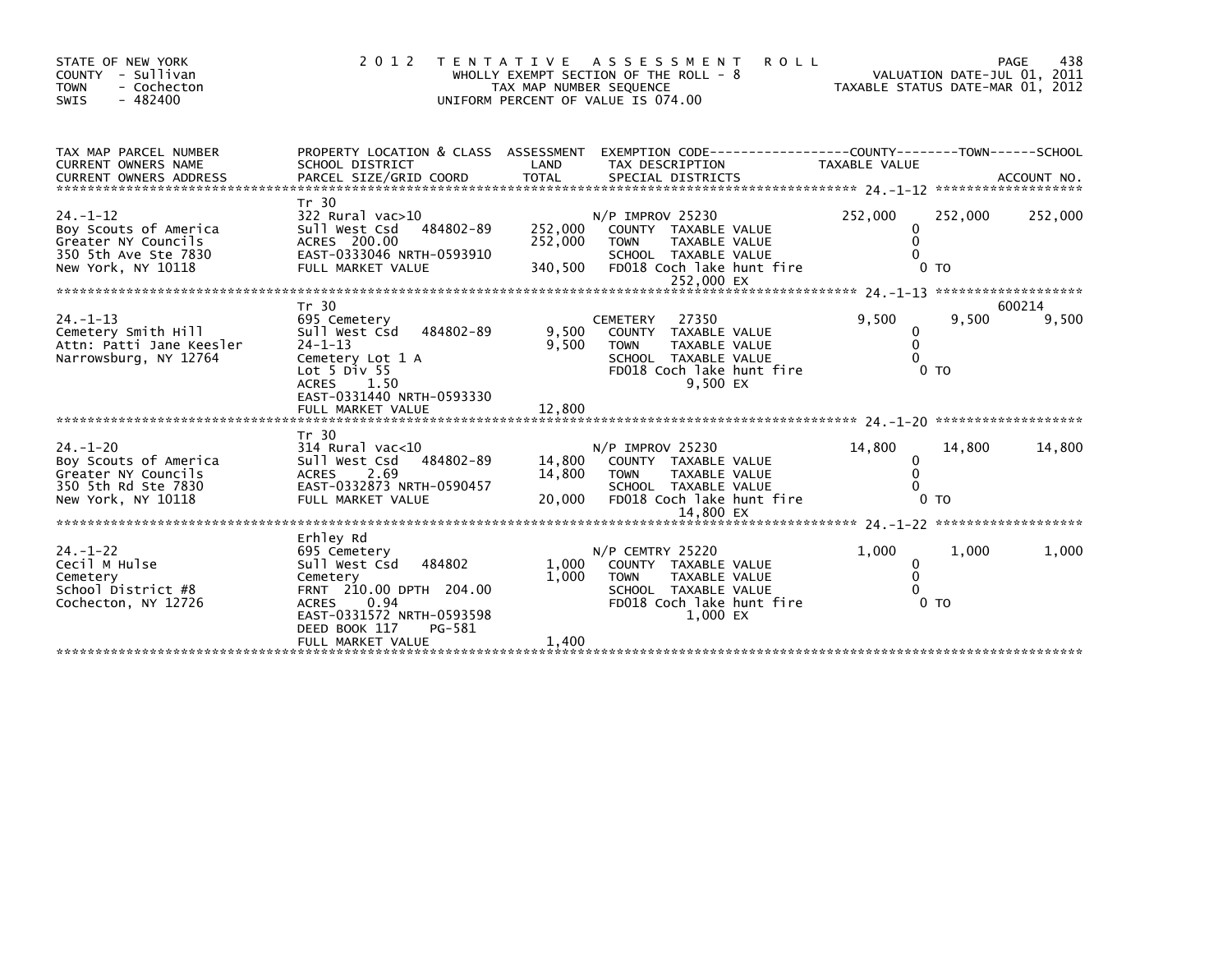| STATE OF NEW YORK          | 2012 TENTATIVE ASSESSMENT ROLL          | PAGE                             | 439             |
|----------------------------|-----------------------------------------|----------------------------------|-----------------|
| COUNTY - Sullivan          | WHOLLY EXEMPT SECTION OF THE ROLL - $8$ | VALUATION DATE-JUL 01, 2011      |                 |
| <b>TOWN</b><br>- Cochecton | MAP SECTION - 024                       | TAXABLE STATUS DATE-MAR 01, 2012 |                 |
| SWIS<br>- 482400           | $SUB - SECTION -$                       |                                  | RPS150/V04/L015 |
|                            | UNIFORM PERCENT OF VALUE IS 074.00      | CURRENT DATE 4/20/2012           |                 |

| CODE | DISTRICT NAME        | TOTAL<br>PARCELS | EXTENSION<br>TYPF | EXTENSION<br>VALUE | AD VALOREM<br>VALUE | <b>EXEMPT</b><br>AMOUNT | TAXABLE<br><b>VALUE</b> |
|------|----------------------|------------------|-------------------|--------------------|---------------------|-------------------------|-------------------------|
|      | FD018 Coch lake hunt |                  | 4 TOTAL           |                    | 277.300             | 277.300                 |                         |

## \*\*\* S C H O O L D I S T R I C T S U M M A R Y \*\*\*

| <b>CODE</b> | DISTRICT NAME | <b>TOTAL</b><br>PARCELS | ASSESSED<br>LAND | ASSESSED<br><b>TOTAL</b> | <b>EXEMPT</b><br><b>AMOUNT</b> | <b>TOTAL</b><br><b>TAXABLE</b> | <b>STAR</b><br><b>AMOUNT</b> | <b>STAR</b><br><b>TAXABLE</b> |
|-------------|---------------|-------------------------|------------------|--------------------------|--------------------------------|--------------------------------|------------------------------|-------------------------------|
| 484802      | Sull West Csd |                         | 277,300          | 277,300                  | 277,300                        |                                |                              |                               |
|             | SUB-TOTAL     |                         | 277,300          | 277,300                  | 277,300                        |                                |                              |                               |
| 484889      | West Sull Lib |                         | 276.300          | 276.300                  | 276,300                        |                                |                              |                               |
|             | <b>TOTAL</b>  |                         | 553,600          | 553,600                  | 553,600                        |                                |                              |                               |

\*\*\* S Y S T E M C O D E S S U M M A R Y \*\*\*

NO SYSTEM EXEMPTIONS AT THIS LEVEL

| CODE                    | DESCRIPTION                                                 | <b>TOTAL</b><br><b>PARCELS</b> | <b>COUNTY</b>                                        | <b>TOWN</b>                                  | <b>SCHOOL</b>                          |
|-------------------------|-------------------------------------------------------------|--------------------------------|------------------------------------------------------|----------------------------------------------|----------------------------------------|
| 25220<br>25230<br>27350 | N/P CEMTRY<br>IMPROV<br>N/P<br><b>CEMETERY</b><br>T O T A L |                                | 1,000<br>266,800<br>9,500<br>277<br>$^{\prime}$ ,300 | 1,000<br>266<br>, 800<br>,500<br>277<br>,300 | 1,000<br>266,800<br>500<br>277<br>,300 |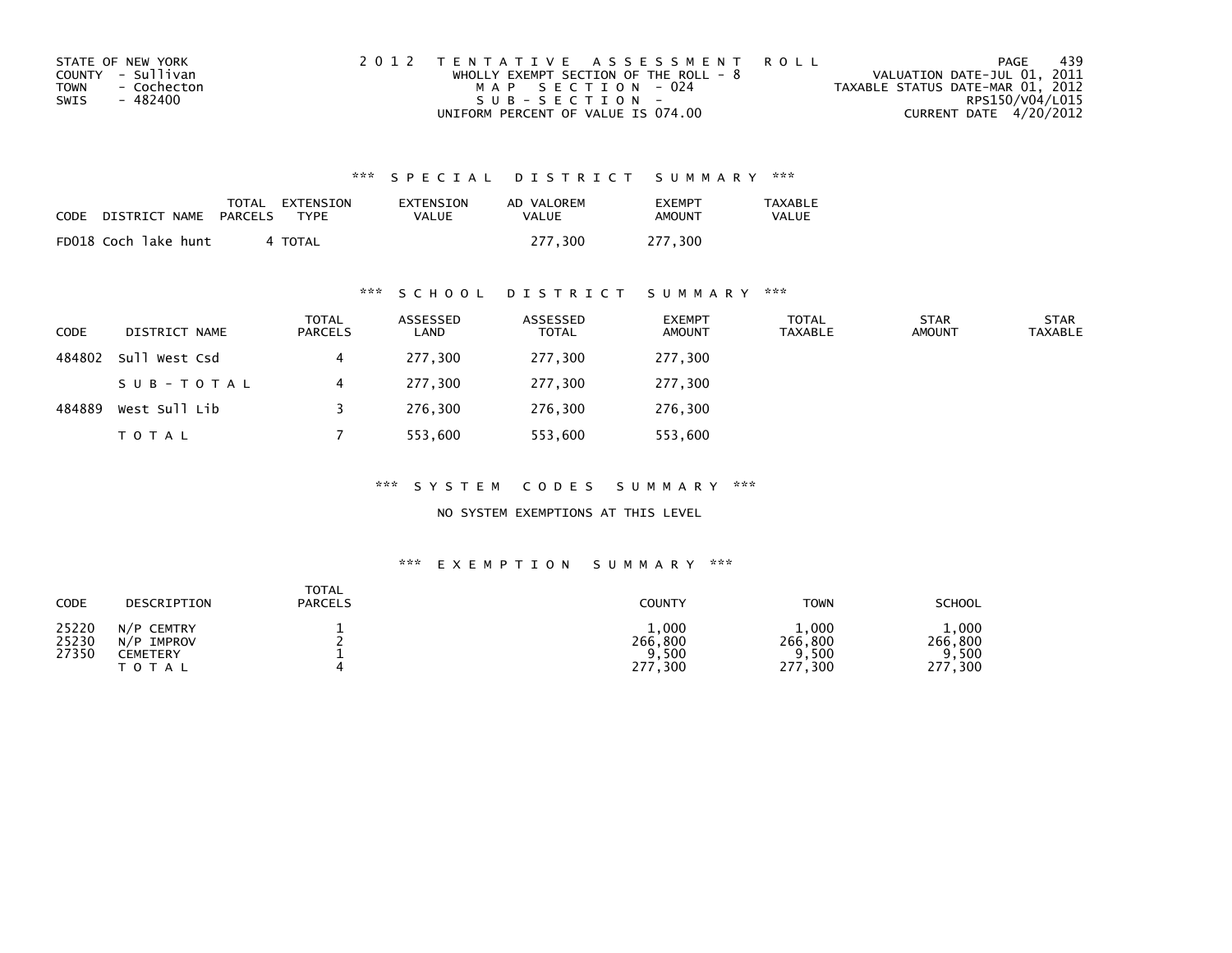|      | STATE OF NEW YORK | 2012 TENTATIVE ASSESSMENT ROLL          |                   |  |                                  | PAGE                   | 440 |
|------|-------------------|-----------------------------------------|-------------------|--|----------------------------------|------------------------|-----|
|      | COUNTY - Sullivan | WHOLLY EXEMPT SECTION OF THE ROLL - $8$ |                   |  | VALUATION DATE-JUL 01, 2011      |                        |     |
| TOWN | - Cochecton       |                                         | MAP SECTION - 024 |  | TAXABLE STATUS DATE-MAR 01, 2012 |                        |     |
| SWIS | - 482400          | SUB-SECTION-                            |                   |  |                                  | RPS150/V04/L015        |     |
|      |                   | UNIFORM PERCENT OF VALUE IS 074.00      |                   |  |                                  | CURRENT DATE 4/20/2012 |     |

| ROLL       | DESCRIPTION   | <b>TOTAL</b>   | <b>ASSESSED</b> | <b>ASSESSED</b> | <b>TAXABLE</b> | <b>TAXABLE</b> | <b>TAXABLE</b> | STAR           |
|------------|---------------|----------------|-----------------|-----------------|----------------|----------------|----------------|----------------|
| <b>SEC</b> |               | <b>PARCELS</b> | LAND            | <b>TOTAL</b>    | COUNTY         | <b>TOWN</b>    | SCHOOL         | <b>TAXABLE</b> |
|            | WHOLLY EXEMPT |                | つフフ<br>, 300    | ∠77,300         |                |                |                |                |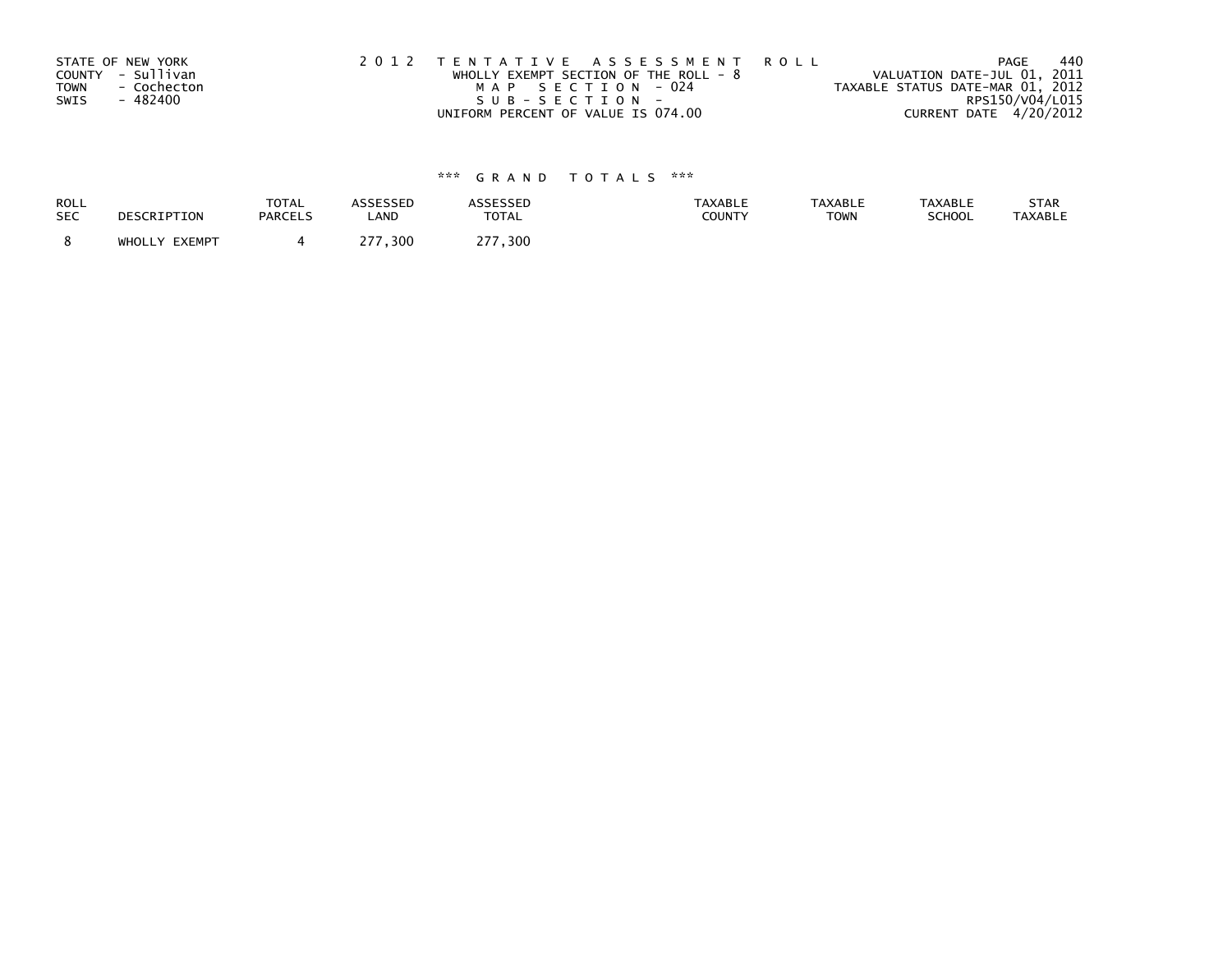| STATE OF NEW YORK<br>- Sullivan<br>COUNTY<br>- Cochecton<br><b>TOWN</b><br>- 482400<br>SWIS           |                                                                                                                                                                    | TAX MAP NUMBER SEQUENCE     | 2012 TENTATIVE ASSESSMENT<br><b>ROLL</b><br>WHOLLY EXEMPT SECTION OF THE ROLL - 8<br>UNIFORM PERCENT OF VALUE IS 074.00                                                                                                                                                                                                                                  | VALUATION DATE-JUL 01, 2011<br>1, 2011 ROLL - 8<br>TAXABLE STATUS DATE-MAR 01, 2012 | 441<br>PAGE                   |
|-------------------------------------------------------------------------------------------------------|--------------------------------------------------------------------------------------------------------------------------------------------------------------------|-----------------------------|----------------------------------------------------------------------------------------------------------------------------------------------------------------------------------------------------------------------------------------------------------------------------------------------------------------------------------------------------------|-------------------------------------------------------------------------------------|-------------------------------|
| TAX MAP PARCEL NUMBER<br>CURRENT OWNERS NAME                                                          | PROPERTY LOCATION & CLASS ASSESSMENT<br>SCHOOL DISTRICT LAND                                                                                                       |                             | TAX DESCRIPTION TAXABLE VALUE                                                                                                                                                                                                                                                                                                                            |                                                                                     |                               |
| 624.000-9999-810.500/2001<br>Millennium Pipeline<br>1 Blue Hill Plz 7thFloor<br>Pearl River, NY 10965 | Main<br>883 Gas Trans Im<br>Sull West Csd 484802-89<br>30 In Pipe Line<br>17.6%<br>8,286 ft<br>DEED BOOK 3557 PG-392                                               |                             | 18020 — 18020 — 18020 — 18020 — 18020 — 18020 — 18020 — 18020 — 18020 — 18020 — 18020 — 18020 — 18020 — 18020 — 18020 — 18020 — 18020 — 18020 — 18020 — 18020 — 18020 — 18020 — 18020 — 18020 — 18020 — 18020 — 18020 — 18020 —<br>MIDA<br>0 COUNTY TAXABLE VALUE<br>2312,125 TOWN<br>TAXABLE VALUE<br>SCHOOL TAXABLE VALUE<br>FD018 Coch lake hunt fire | 2312,125<br>2312,125<br>2312,125 TO                                                 | 400076<br>2312,125            |
|                                                                                                       | FULL MARKET VALUE                                                                                                                                                  | 3124,500                    |                                                                                                                                                                                                                                                                                                                                                          |                                                                                     |                               |
|                                                                                                       |                                                                                                                                                                    |                             |                                                                                                                                                                                                                                                                                                                                                          |                                                                                     |                               |
| 624.000-9999-810.500/2011<br>Millennium Pipeline<br>1 Blue Hill Plz 7thFloor<br>Pearl River, NY 10965 | main<br>873 Gas Meas Sta<br>sull west Csd 484802-89<br>30 In Pipeline M&R statio<br>82.4% IDA leaseback<br>38,794 ft<br>DEED BOOK 3557 PG-392<br>FULL MARKET VALUE | 10825,078 TOWN<br>14628,500 | 18020<br>MIDA<br>0 COUNTY TAXABLE VALUE<br>TAXABLE VALUE<br>SCHOOL TAXABLE VALUE<br>FD018 Coch lake hunt fire                                                                                                                                                                                                                                            | 10825,078<br>10825,078 TO                                                           | 400075<br>10825,078 10825,078 |
|                                                                                                       |                                                                                                                                                                    |                             |                                                                                                                                                                                                                                                                                                                                                          |                                                                                     |                               |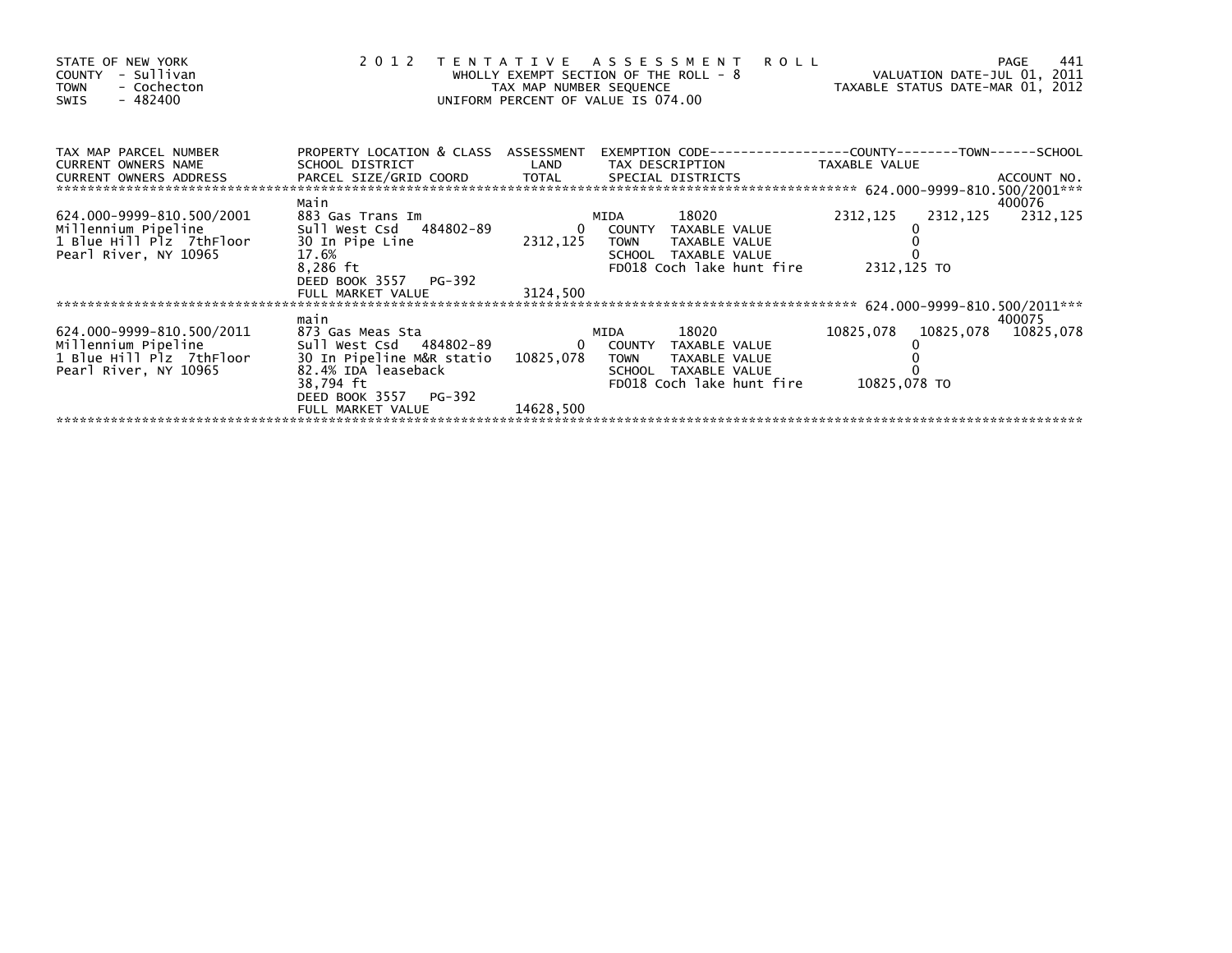| STATE OF NEW YORK   | 2012 TENTATIVE ASSESSMENT ROLL          | PAGE                             | 442             |
|---------------------|-----------------------------------------|----------------------------------|-----------------|
| COUNTY - Sullivan   | WHOLLY EXEMPT SECTION OF THE ROLL - $8$ | VALUATION DATE-JUL 01, 2011      |                 |
| - Cochecton<br>TOWN | MAP SECTION - 624                       | TAXABLE STATUS DATE-MAR 01, 2012 |                 |
| SWIS<br>- 482400    | SUB-SECTION-000                         |                                  | RPS150/V04/L015 |
|                     | UNIFORM PERCENT OF VALUE IS 074.00      | CURRENT DATE 4/20/2012           |                 |

| CODE | DISTRICT NAME        | PARCELS | TOTAL EXTENSION<br><b>TYPF</b> | <b>EXTENSION</b><br>VALUE | AD VALOREM<br>VALUE | <b>EXEMPT</b><br>AMOUNT | <b>TAXABLE</b><br><b>VALUE</b> |
|------|----------------------|---------|--------------------------------|---------------------------|---------------------|-------------------------|--------------------------------|
|      | FD018 Coch lake hunt |         | TOTAL                          |                           | 13137.203           |                         | 13137.203                      |

## \*\*\* S C H O O L D I S T R I C T S U M M A R Y \*\*\*

| <b>CODE</b>      | DISTRICT NAME               | <b>TOTAL</b><br>PARCELS | ASSESSED<br>LAND | ASSESSED<br><b>TOTAL</b> | <b>EXEMPT</b><br><b>AMOUNT</b> | <b>TOTAL</b><br><b>TAXABLE</b> | <b>STAR</b><br><b>AMOUNT</b> | <b>STAR</b><br><b>TAXABLE</b> |
|------------------|-----------------------------|-------------------------|------------------|--------------------------|--------------------------------|--------------------------------|------------------------------|-------------------------------|
| 484802           | Sull West Csd               |                         |                  | 13137,203                | 13137,203                      |                                |                              |                               |
|                  | SUB-TOTAL                   |                         |                  | 13137,203                | 13137,203                      |                                |                              |                               |
| 482689<br>484889 | Dv Library<br>West Sull Lib |                         |                  | 2312,125<br>10825,078    | 2312,125<br>10825,078          |                                |                              |                               |
|                  | TOTAL                       |                         |                  | 26274,406                | 26274,406                      |                                |                              |                               |

#### \*\*\* S Y S T E M C O D E S S U M M A R Y \*\*\*

#### NO SYSTEM EXEMPTIONS AT THIS LEVEL

| CODE  | DESCRIPTION          | <b>TOTAL</b><br><b>PARCELS</b> | COUNTY                     | <b>TOWN</b>            | <b>SCHOOL</b>          |
|-------|----------------------|--------------------------------|----------------------------|------------------------|------------------------|
| 18020 | MIDA<br>тот<br>T A L |                                | 13137,203<br>13137<br>.203 | 13137,203<br>13137,203 | 13137,203<br>13137,203 |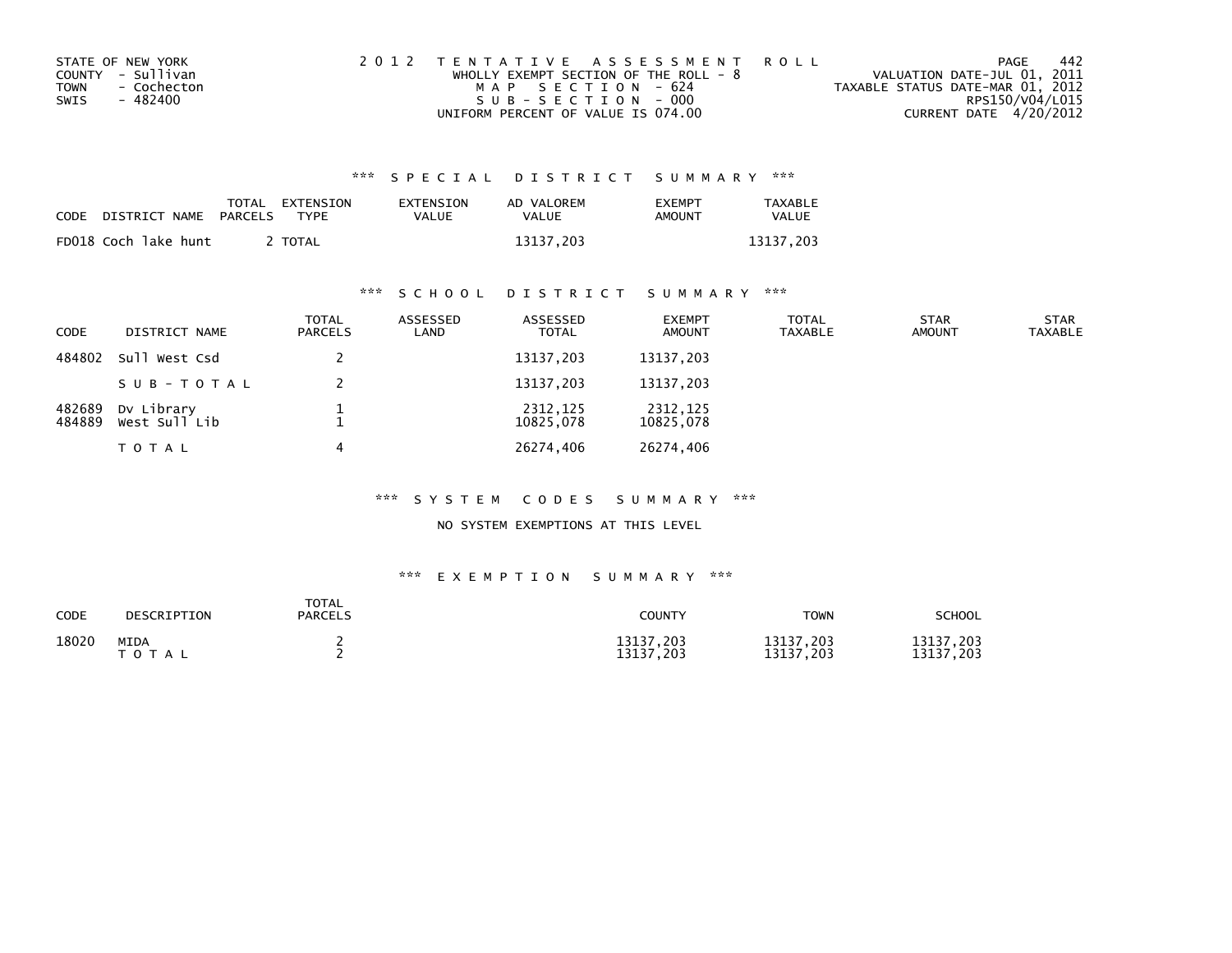|      | STATE OF NEW YORK | 2012 TENTATIVE ASSESSMENT ROLL          | PAGE                             | -443 |
|------|-------------------|-----------------------------------------|----------------------------------|------|
|      | COUNTY - Sullivan | WHOLLY EXEMPT SECTION OF THE ROLL - $8$ | VALUATION DATE-JUL 01, 2011      |      |
| TOWN | - Cochecton       | MAP SECTION - 624                       | TAXABLE STATUS DATE-MAR 01, 2012 |      |
| SWIS | - 482400          | SUB-SECTION-000                         | RPS150/V04/L015                  |      |
|      |                   | UNIFORM PERCENT OF VALUE IS 074.00      | CURRENT DATE 4/20/2012           |      |

| ROLL<br><b>SEC</b> | DESCRIPTION   | <b>TOTAL</b><br><b>PARCELS</b> | ASSESSED<br>LAND | <b>ASSESSED</b><br><b>TOTAL</b> | <b>TAXABLE</b><br><b>COUNTY</b> | <b>TAXABLE</b><br><b>TOWN</b> | <b>TAXABLE</b><br>SCHOOL | <b>STAR</b><br><b>TAXABLE</b> |
|--------------------|---------------|--------------------------------|------------------|---------------------------------|---------------------------------|-------------------------------|--------------------------|-------------------------------|
|                    | WHOLLY EXEMPT |                                |                  | 3137<br>$^{\prime}$ . 203       |                                 |                               |                          |                               |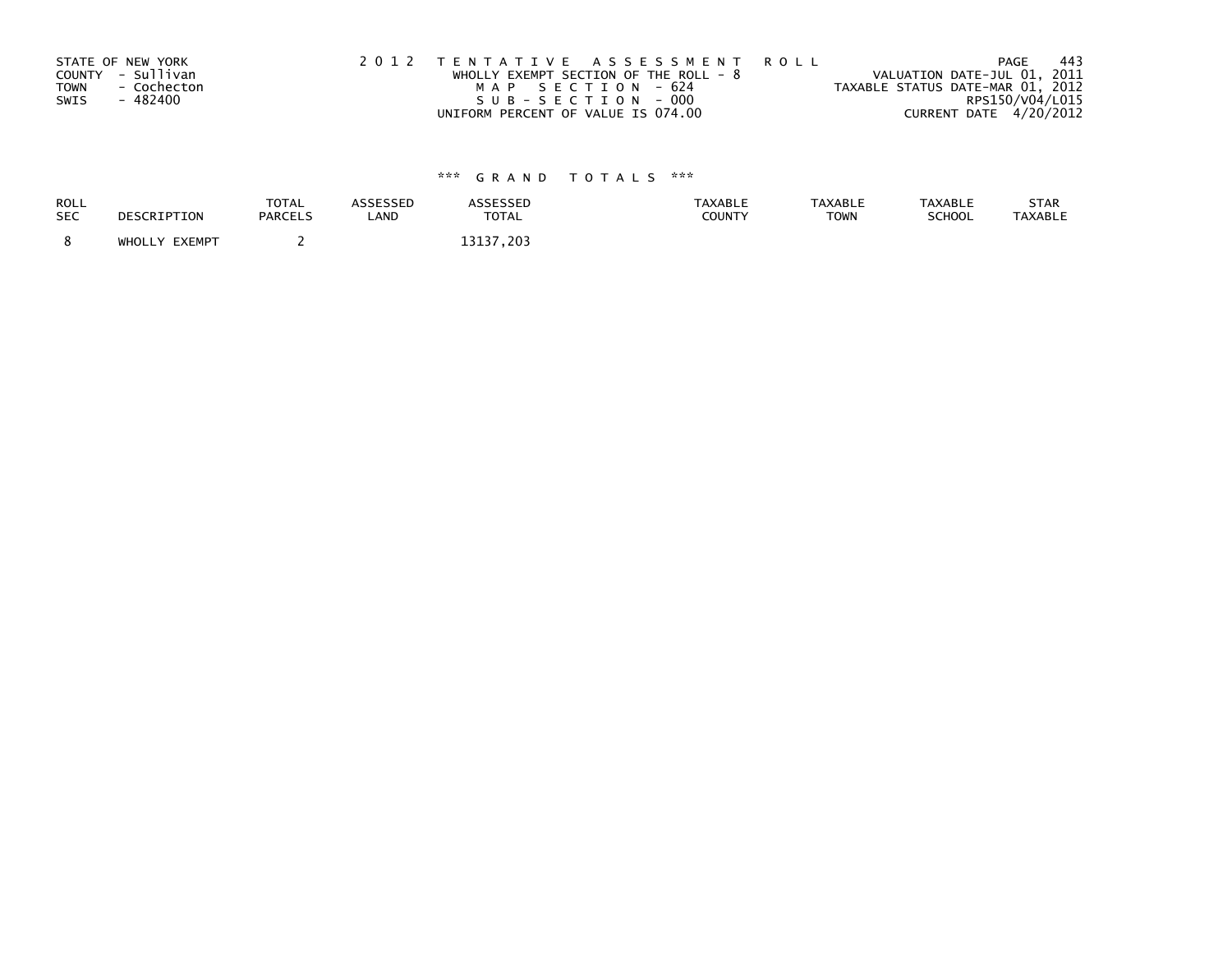| STATE OF NEW YORK   |  | 2012 TENTATIVE ASSESSMENT ROLL          |                                  | PAGE            | 444 |
|---------------------|--|-----------------------------------------|----------------------------------|-----------------|-----|
| COUNTY - Sullivan   |  | WHOLLY EXEMPT SECTION OF THE ROLL - $8$ | VALUATION DATE-JUL 01, 2011      |                 |     |
| TOWN<br>- Cochecton |  |                                         | TAXABLE STATUS DATE-MAR 01, 2012 |                 |     |
| SWIS<br>- 482400    |  | UNIFORM PERCENT OF VALUE IS 074.00      |                                  | RPS150/V04/L015 |     |
|                     |  |                                         | CURRENT DATE 4/20/2012           |                 |     |

## ROLL SECTION TOTALS

## \*\*\* S P E C I A L D I S T R I C T S U M M A R Y \*\*\*

| CODE DISTRICT NAME PARCELS                                           | TOTAL | EXTENSION<br>TYPF                            | EXTENSION<br><b>VALUE</b> | AD VALOREM<br><b>VALUE</b>        | <b>EXEMPT</b><br>AMOUNT           | <b>TAXABLE</b><br>VALUE |
|----------------------------------------------------------------------|-------|----------------------------------------------|---------------------------|-----------------------------------|-----------------------------------|-------------------------|
| FD018 Coch lake hunt<br>LT011 Lake huntingto<br>SD010 Lake huntingto |       | 49 TOTAL<br>10 TOTAL<br>5 TOTAL M<br>UNITS M |                           | 35324.590<br>12258,565<br>175.565 | 14457.965<br>12258,565<br>175.565 | 20866,625               |

#### \*\*\* S C H O O L D I S T R I C T S U M M A R Y \*\*\*

| <b>CODE</b>                | DISTRICT NAME                             | <b>TOTAL</b><br><b>PARCELS</b> | ASSESSED<br>LAND              | ASSESSED<br><b>TOTAL</b>         | <b>EXEMPT</b><br><b>AMOUNT</b>   | <b>TOTAL</b><br><b>TAXABLE</b> | <b>STAR</b><br><b>AMOUNT</b> | STAR<br><b>TAXABLE</b> |
|----------------------------|-------------------------------------------|--------------------------------|-------------------------------|----------------------------------|----------------------------------|--------------------------------|------------------------------|------------------------|
| 484802                     | Sull West Csd                             | 50                             | 2683.230                      | 32492.098                        | 32492.098                        |                                |                              |                        |
|                            | SUB-TOTAL                                 | 50                             | 2683.230                      | 32492.098                        | 32492.098                        |                                |                              |                        |
| 482289<br>482689<br>484889 | Jy Library<br>Dy Library<br>West Sull Lib | 4<br>6<br>39                   | 87,100<br>234,080<br>2361.050 | 417,500<br>4118,155<br>27955.443 | 417,500<br>4118,155<br>27955,443 |                                |                              |                        |
|                            | T O T A L                                 | 99                             | 5365.460                      | 64983.196                        | 64983.196                        |                                |                              |                        |

#### \*\*\* S Y S T E M C O D E S S U M M A R Y \*\*\*

#### NO SYSTEM EXEMPTIONS AT THIS LEVEL

| <b>CODE</b>                                                 | DESCRIPTION                                                                        | <b>TOTAL</b><br><b>PARCELS</b> | <b>COUNTY</b>                                                               | <b>TOWN</b>                                                                 | <b>SCHOOL</b>                                                               |
|-------------------------------------------------------------|------------------------------------------------------------------------------------|--------------------------------|-----------------------------------------------------------------------------|-----------------------------------------------------------------------------|-----------------------------------------------------------------------------|
| 10100<br>12100<br>13500<br>13800<br>18020<br>25110<br>25120 | SPEC DIST<br>N.Y.S.<br>TWN W/CORP<br>SCHOOL DIS<br>MIDA<br>N/P RELIG<br>$N/P$ EDUC |                                | 25,800<br>119,000<br>280,200<br>40.000<br>18029.133<br>640,065<br>10623.300 | 25,800<br>119,000<br>280,200<br>40.000<br>18029.133<br>640,065<br>10623.300 | 25,800<br>119,000<br>280,200<br>40,000<br>18029.133<br>640,065<br>10623,300 |
| 25220                                                       | N/P CEMTRY                                                                         |                                | 1,000                                                                       | 1,000                                                                       | 1,000                                                                       |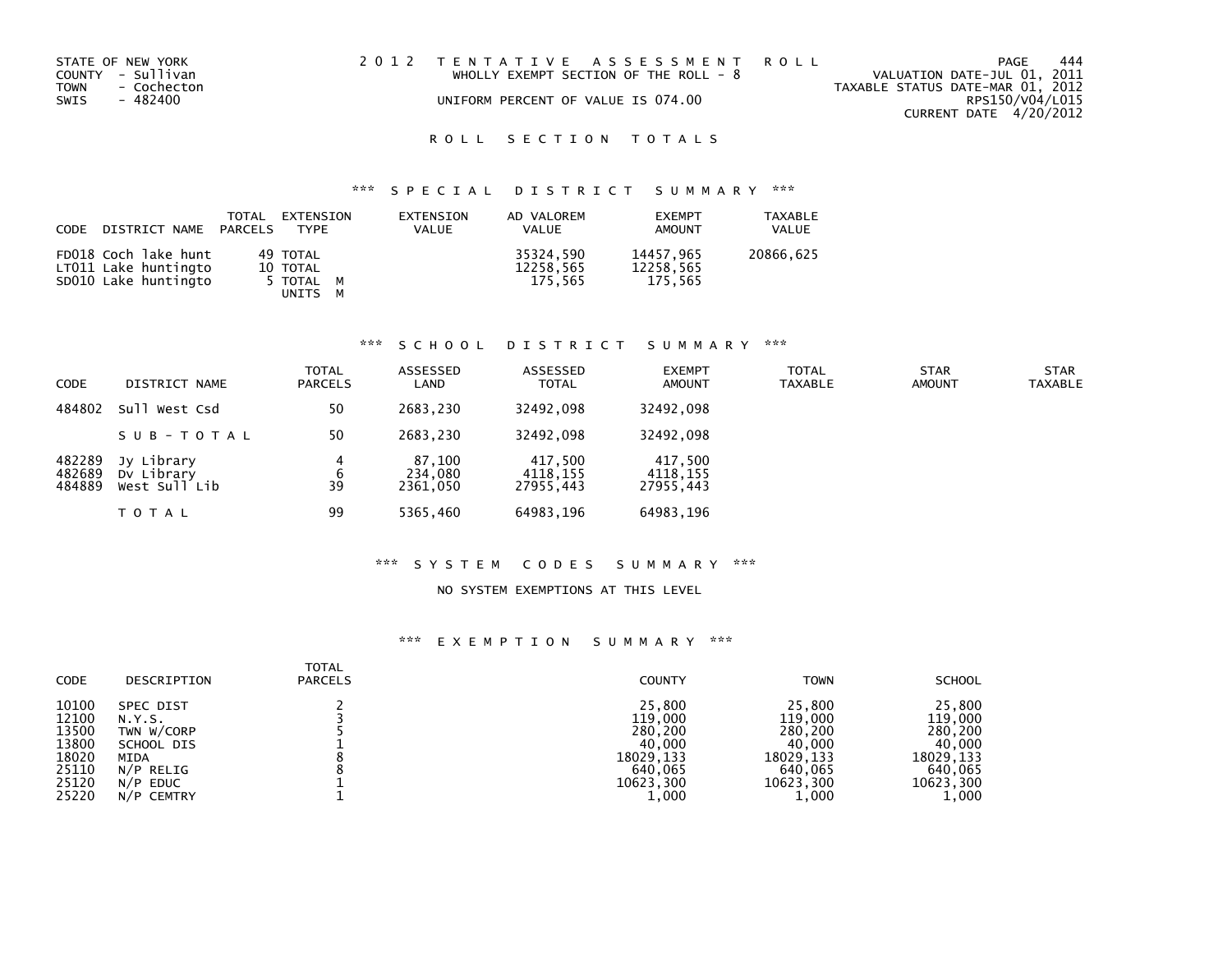| STATE OF NEW YORK   | 2012 TENTATIVE ASSESSMENT ROLL          | 445<br>PAGE                      |
|---------------------|-----------------------------------------|----------------------------------|
| COUNTY - Sullivan   | WHOLLY EXEMPT SECTION OF THE ROLL - $8$ | VALUATION DATE-JUL 01, 2011      |
| TOWN<br>- Cochecton |                                         | TAXABLE STATUS DATE-MAR 01, 2012 |
| SWIS<br>- 482400    | UNIFORM PERCENT OF VALUE IS 074.00      | RPS150/V04/L015                  |
|                     |                                         | CURRENT DATE $4/20/2012$         |

## ROLL SECTION TOTALS

# \*\*\* E X E M P T I O N S U M M A R Y \*\*\*

| <b>CODE</b>                               | DESCRIPTION                                                                          | <b>TOTAL</b><br><b>PARCELS</b> | <b>COUNTY</b>                                                | <b>TOWN</b>                                                  | <b>SCHOOL</b>                                                |
|-------------------------------------------|--------------------------------------------------------------------------------------|--------------------------------|--------------------------------------------------------------|--------------------------------------------------------------|--------------------------------------------------------------|
| 25230<br>25300<br>26400<br>26600<br>27350 | N/P IMPROV<br><b>NP ORGNS</b><br><b>VOL FIREMN</b><br>N/P ORGNS<br>CEMETERY<br>TOTAL | 50                             | 1314,500<br>450,300<br>884,700<br>800<br>83.300<br>32492,098 | 1314.500<br>450,300<br>884,700<br>800<br>83.300<br>32492,098 | 1314.500<br>450,300<br>884,700<br>800<br>83.300<br>32492,098 |

| ROLL       | DESCRIPTION      | <b>TOTAL</b>   | ASSESSED     | <b>\SSESSED</b> | TAXABLE | <b>TAXABLE</b> | <b>TAXABLE</b> | STAR    |
|------------|------------------|----------------|--------------|-----------------|---------|----------------|----------------|---------|
| <b>SEC</b> |                  | <b>PARCELS</b> | LAND         | <b>TOTAL</b>    | COUNTY  | <b>TOWN</b>    | SCHOOL         | TAXABLE |
|            | EXEMPT<br>WHOLLY | 50             | .230<br>2683 | 32492<br>.098   |         |                |                |         |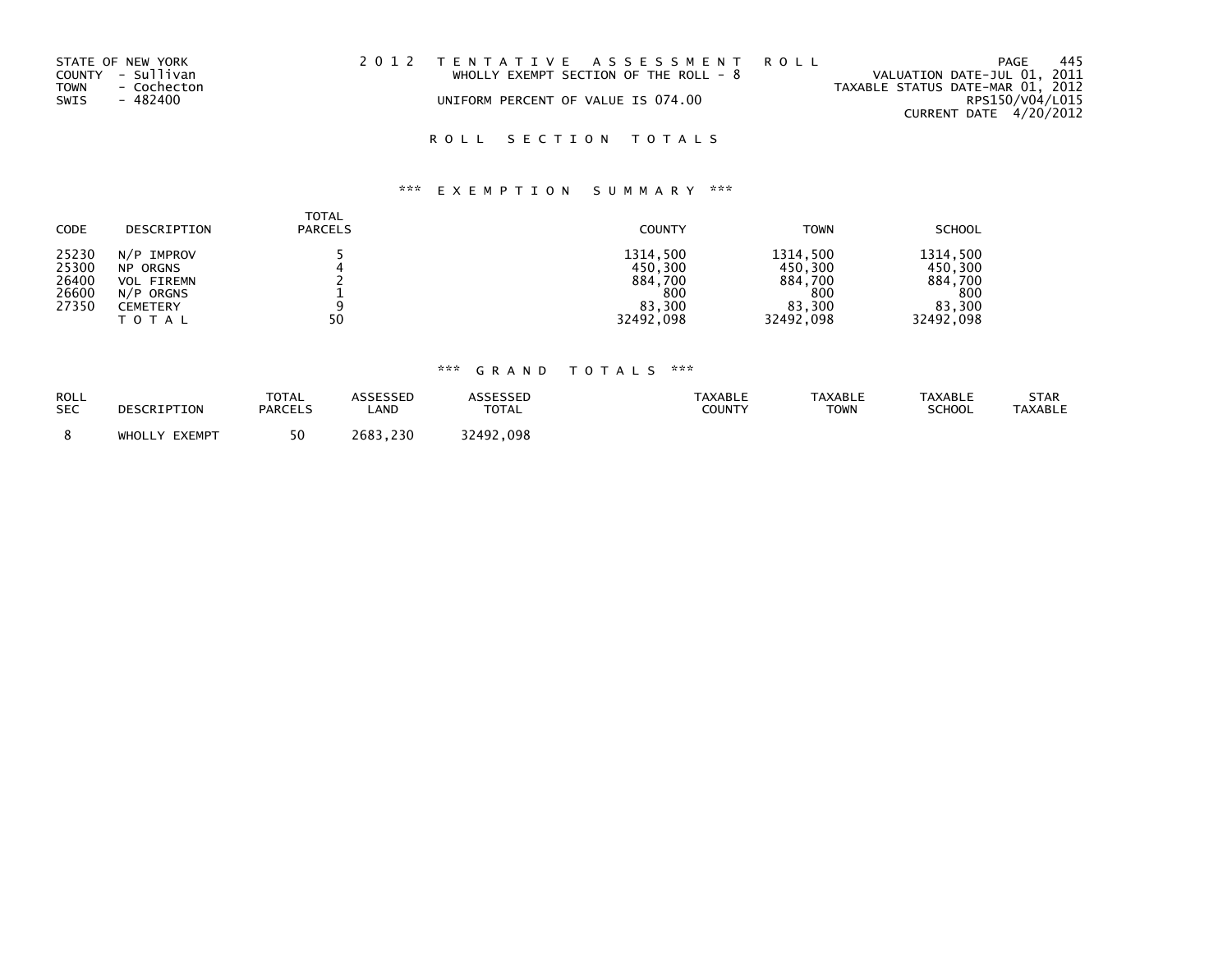| STATE OF NEW YORK   | 2012 TENTATIVE ASSESSMENT ROLL     | 446<br>PAGE                      |
|---------------------|------------------------------------|----------------------------------|
| COUNTY - Sullivan   |                                    | VALUATION DATE-JUL 01, 2011      |
| TOWN<br>- Cochecton | SWIS TOTALS                        | TAXABLE STATUS DATE-MAR 01, 2012 |
| SWIS<br>- 482400    | UNIFORM PERCENT OF VALUE IS 074.00 | RPS150/V04/L015                  |
|                     |                                    | CURRENT DATE 4/20/2012           |

| CODE | DISTRICT NAME                                                                                                                                                  | <b>TOTAL</b><br>PARCELS | <b>EXTENSION</b><br><b>TYPE</b>                                                      |        | EXTENSION<br>VALUE                      | AD VALOREM<br><b>VALUE</b>          | <b>EXEMPT</b><br>AMOUNT | <b>TAXABLE</b><br><b>VALUE</b>                                                    |
|------|----------------------------------------------------------------------------------------------------------------------------------------------------------------|-------------------------|--------------------------------------------------------------------------------------|--------|-----------------------------------------|-------------------------------------|-------------------------|-----------------------------------------------------------------------------------|
|      | OT008 Omitted taxes<br>OT009 2009 Omitted t<br>OT010 2010 Omitted t<br>ST011 STAR FINE<br>FD018 Coch lake hunt<br>FD019 Kenoza lake fi<br>LT011 Lake huntingto |                         | 1 MOVTAX<br>1 MOVTAX<br>2 MOVTAX<br>1 MOVTAX<br>1,647 TOTAL<br>35 TOTAL<br>161 TOTAL |        | 2656.69<br>2677.42<br>3713.19<br>700.00 | 180880,760<br>3654,206<br>26796,424 | 14675,615<br>12276,899  | 2,656.69<br>2.677.42<br>3,713.19<br>700.00<br>166205,145<br>3654,206<br>14519.525 |
|      | SD010 Lake huntingto                                                                                                                                           |                         | 179 TOTAL<br><b>UNITS</b>                                                            | M<br>м | 245.00                                  | 14346.573                           | 193,899                 | 14152,674<br>245.00                                                               |

# \*\*\* S C H O O L D I S T R I C T S U M M A R Y \*\*\*

| CODE                       | DISTRICT NAME                             | <b>TOTAL</b><br><b>PARCELS</b> | ASSESSED<br>LAND                    | ASSESSED<br><b>TOTAL</b>             | <b>EXEMPT</b><br><b>AMOUNT</b>    | <b>TOTAL</b><br><b>TAXABLE</b>      | <b>STAR</b><br><b>AMOUNT</b>     | <b>STAR</b><br><b>TAXABLE</b>       |
|----------------------------|-------------------------------------------|--------------------------------|-------------------------------------|--------------------------------------|-----------------------------------|-------------------------------------|----------------------------------|-------------------------------------|
| 484802                     | Sull West Csd                             | 1,678                          | 63468.788                           | 181614.310                           | 41561.130                         | 140053.180                          | 12321.297                        | 127731,883                          |
|                            | SUB-TOTAL                                 | 1,678                          | 63468.788                           | 181614.310                           | 41561.130                         | 140053.180                          | 12321.297                        | 127731,883                          |
| 482289<br>482689<br>484889 | Jy Library<br>Dy Library<br>West Sull Lib | 265<br>300<br>1,103            | 11547,148<br>11258.391<br>40621.647 | 29457.513<br>29741,014<br>122189.555 | 2272,257<br>5682,674<br>33586,449 | 27185,256<br>24058,340<br>88603,106 | 2542,615<br>2190,260<br>7541,772 | 24642,641<br>21868,080<br>81061,334 |
|                            | <b>TOTAL</b>                              | 3,346                          | 126895,974                          | 363002,392                           | 83102,510                         | 279899,882                          | 24595.944                        | 255303,938                          |

#### \*\*\* S Y S T E M C O D E S S U M M A R Y \*\*\*

#### NO SYSTEM EXEMPTIONS AT THIS LEVEL

| CODE  | DESCRIPTION | TOTAL<br><b>PARCELS</b> | COUNTY  | <b>TOWN</b> | <b>SCHOOL</b> |
|-------|-------------|-------------------------|---------|-------------|---------------|
| 10100 | SPEC DIST   |                         | 25,800  | 25,800      | 25,800        |
| 12100 | N.Y.S.      |                         | 119,000 | 119,000     | 119,000       |
| 13500 | TWN W/CORP  |                         | 280.200 | 280,200     | 280,200       |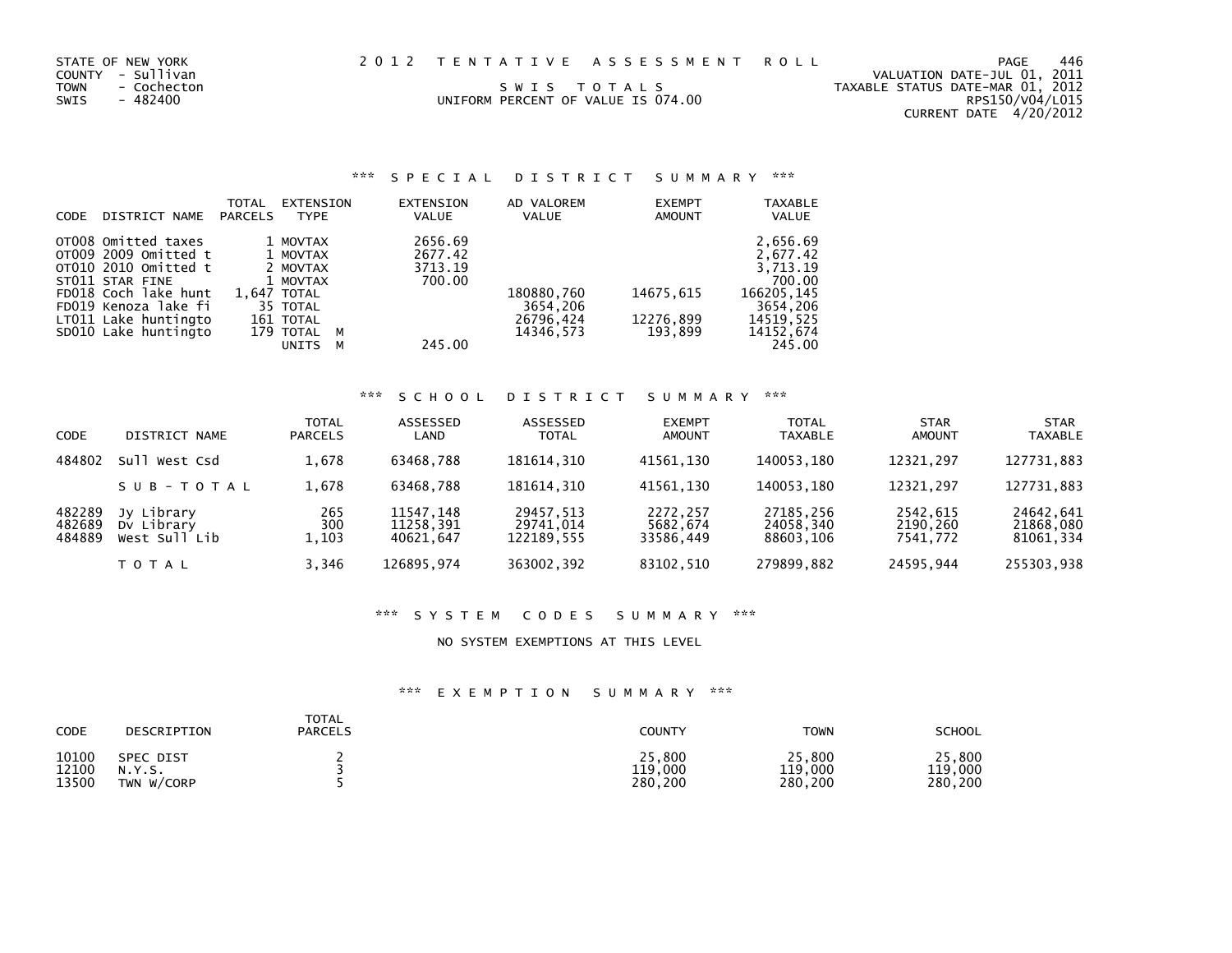| STATE OF NEW YORK<br>COUNTY - Sullivan<br>TOWN<br>- Cochecton<br>SWIS<br>- 482400 | SWIS TOTALS<br>UNIFORM PERCENT OF VALUE IS 074.00 | 2012 TENTATIVE ASSESSMENT ROLL | TAXABLE STATUS DATE-MAR 01, 2012 | PAGE<br>VALUATION DATE-JUL 01, 2011<br>RPS150/V04/L015 | 447 |
|-----------------------------------------------------------------------------------|---------------------------------------------------|--------------------------------|----------------------------------|--------------------------------------------------------|-----|
|                                                                                   |                                                   |                                |                                  | CURRENT DATE 4/20/2012                                 |     |

| <b>CODE</b> | DESCRIPTION       | <b>TOTAL</b><br><b>PARCELS</b> | <b>COUNTY</b> | <b>TOWN</b> | <b>SCHOOL</b> |
|-------------|-------------------|--------------------------------|---------------|-------------|---------------|
| 13800       | SCHOOL DIS        |                                | 40,000        | 40,000      | 40,000        |
| 18020       | <b>MIDA</b>       | 8                              | 18029,133     | 18029,133   | 18029, 133    |
| 25110       | $N/P$ RELIG       |                                | 640,065       | 640,065     | 640,065       |
| 25120       | $N/P$ EDUC        |                                | 10623,300     | 10623,300   | 10623,300     |
| 25220       | N/P CEMTRY        |                                | 1,000         | 1,000       | 1,000         |
| 25230       | $N/P$ IMPROV      |                                | 1314,500      | 1314,500    | 1314,500      |
| 25300       | NP ORGNS          |                                | 450,300       | 450,300     | 450,300       |
| 26400       | <b>VOL FIREMN</b> |                                | 884,700       | 884,700     | 884,700       |
| 26600       | $N/P$ ORGNS       |                                | 800           | 800         | 800           |
| 27350       | <b>CEMETERY</b>   | 9                              | 83,300        | 83,300      | 83,300        |
| 33201       | C-TAX SALE        |                                | 186,400       | 186,400     |               |
| 41121       | WAR VET           | 43                             | 645,245       | 645,245     |               |
| 41131       | <b>COMBAT VET</b> | 41                             | 1000,471      | 1000,471    |               |
| 41141       | DISABL VET        | 14                             | 278,331       | 278,331     |               |
| 41162       | $CW_15_VET/$      |                                | 56,328        |             |               |
| 41700       | AGRI BLDGS        | 8                              | 298,530       | 298,530     | 298,530       |
| 41720       | AGRI DIST         | 121                            | 4898,873      | 4898,873    | 4898,873      |
| 41730       | AG DIS IND        |                                | 25,180        | 25,180      | 25,180        |
| 41800       | AGED-CTS          | 25                             | 778,605       | 778,605     | 843,831       |
| 41801       | AGED-CT           |                                | 41,200        | 41,200      |               |
| 41804       | AGED-S            | 7                              |               |             | 56,140        |
| 41834       | STAR EN           | 114                            |               |             | 5121,297      |
| 41854       | STAR B            | 320                            |               |             | 7200,000      |
| 44210       | HOME IMP          |                                | 31,250        | 31,250      | 31,250        |
| 47460       | FOREST LND        | 47                             | 2866,840      | 2866,840    | 2866,840      |
| 47610       | BUS IMP AP        |                                | 23,388        | 23,388      | 23,388        |
| 47611       | BUS IMP CT        |                                | 30,000        | 30,000      |               |
| 49500       | SOLAR/WIND        |                                | 25,000        | 25,000      | 25,000        |
|             | TOTAL             | 809                            | 43677,739     | 43621,411   | 53882,427     |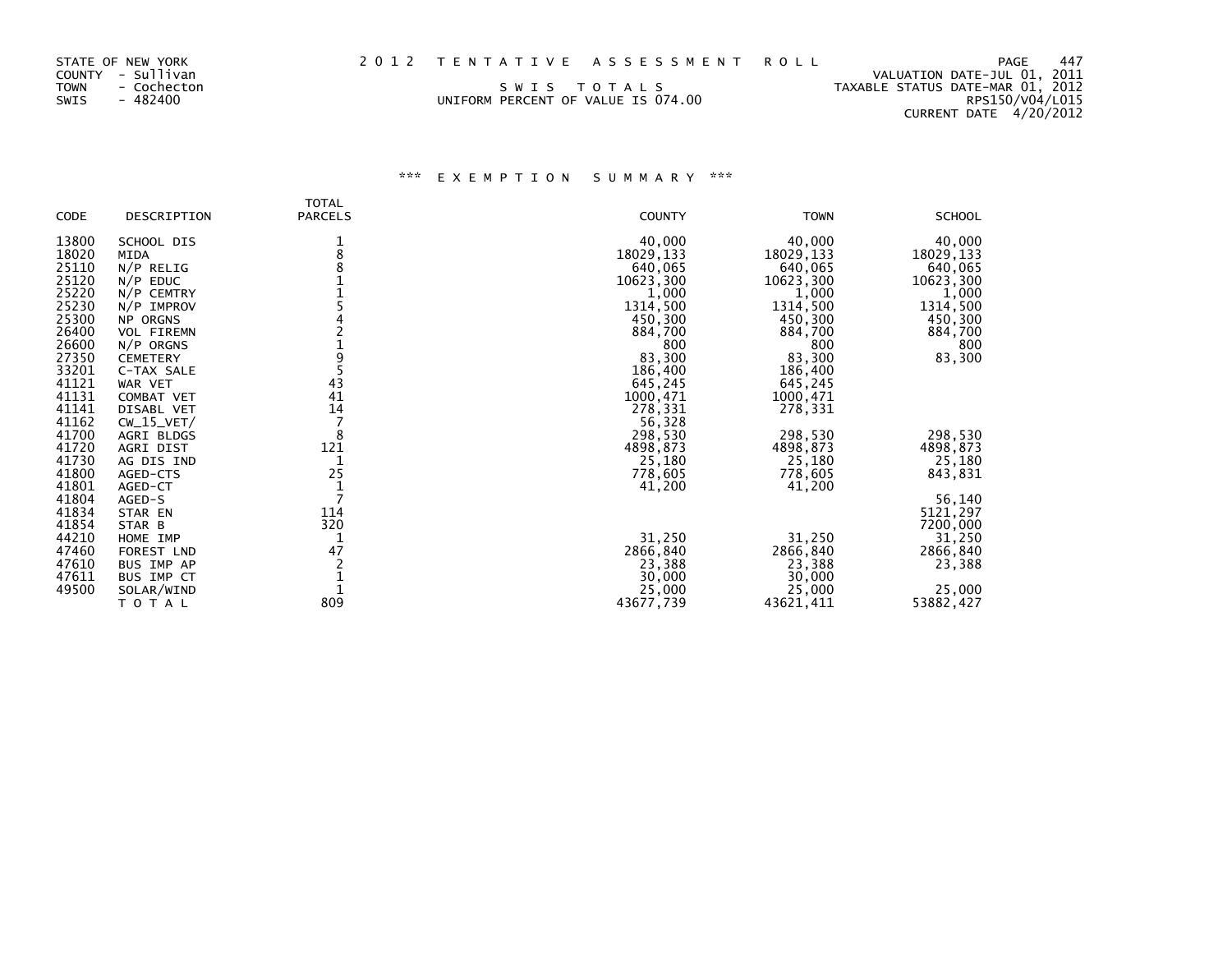| 2012 TENTATIVE ASSESSMENT ROLL<br>STATE OF NEW YORK<br>COUNTY - Sullivan<br>TOWN<br>SWIS TOTALS<br>- Cochecton<br>SWIS<br>- 482400<br>UNIFORM PERCENT OF VALUE IS 074.00 |  | 448<br>PAGE<br>VALUATION DATE-JUL 01, 2011<br>TAXABLE STATUS DATE-MAR 01, 2012<br>RPS150/V04/L015<br>CURRENT DATE 4/20/2012 |  |
|--------------------------------------------------------------------------------------------------------------------------------------------------------------------------|--|-----------------------------------------------------------------------------------------------------------------------------|--|
|--------------------------------------------------------------------------------------------------------------------------------------------------------------------------|--|-----------------------------------------------------------------------------------------------------------------------------|--|

| <b>ROLL</b><br><b>SEC</b> | DESCRIPTION                | <b>TOTAL</b><br><b>PARCELS</b> | ASSESSED<br>LAND | ASSESSED<br><b>TOTAL</b> | <b>TAXABLE</b><br><b>COUNTY</b> | <b>TAXABLE</b><br><b>TOWN</b> | <b>TAXABLE</b><br><b>SCHOOL</b> | <b>STAR</b><br><b>TAXABLE</b> |
|---------------------------|----------------------------|--------------------------------|------------------|--------------------------|---------------------------------|-------------------------------|---------------------------------|-------------------------------|
| 1                         | <b>TAXABLE</b>             | 1,610                          | 60660,158        | 143565,061               | 132379,420                      | 132435,748                    | 134496.029                      | 122174,732                    |
| 5.                        | SPECIAL FRANCHISE          | 9                              |                  | 1619,682                 | 1619,682                        | 1619,682                      | 1619,682                        | 1619,682                      |
| 6                         | UTILITIES & N.C.           | 9                              | 125,400          | 3937,469                 | 3937,469                        | 3937,469                      | 3937,469                        | 3937,469                      |
| 8                         | WHOLLY EXEMPT              | 50                             | 2683,230         | 32492,098                |                                 |                               |                                 |                               |
| *                         | <b>TOTAL</b><br><b>SUB</b> | 1,678                          | 63468,788        | 181614, 310              | 137936,571                      | 137992,899                    | 140053.180                      | 127731,883                    |
| **                        | <b>GRAND TOTAL</b>         | 1,678                          | 63468,788        | 181614, 310              | 137936,571                      | 137992,899                    | 140053,180                      | 127731,883                    |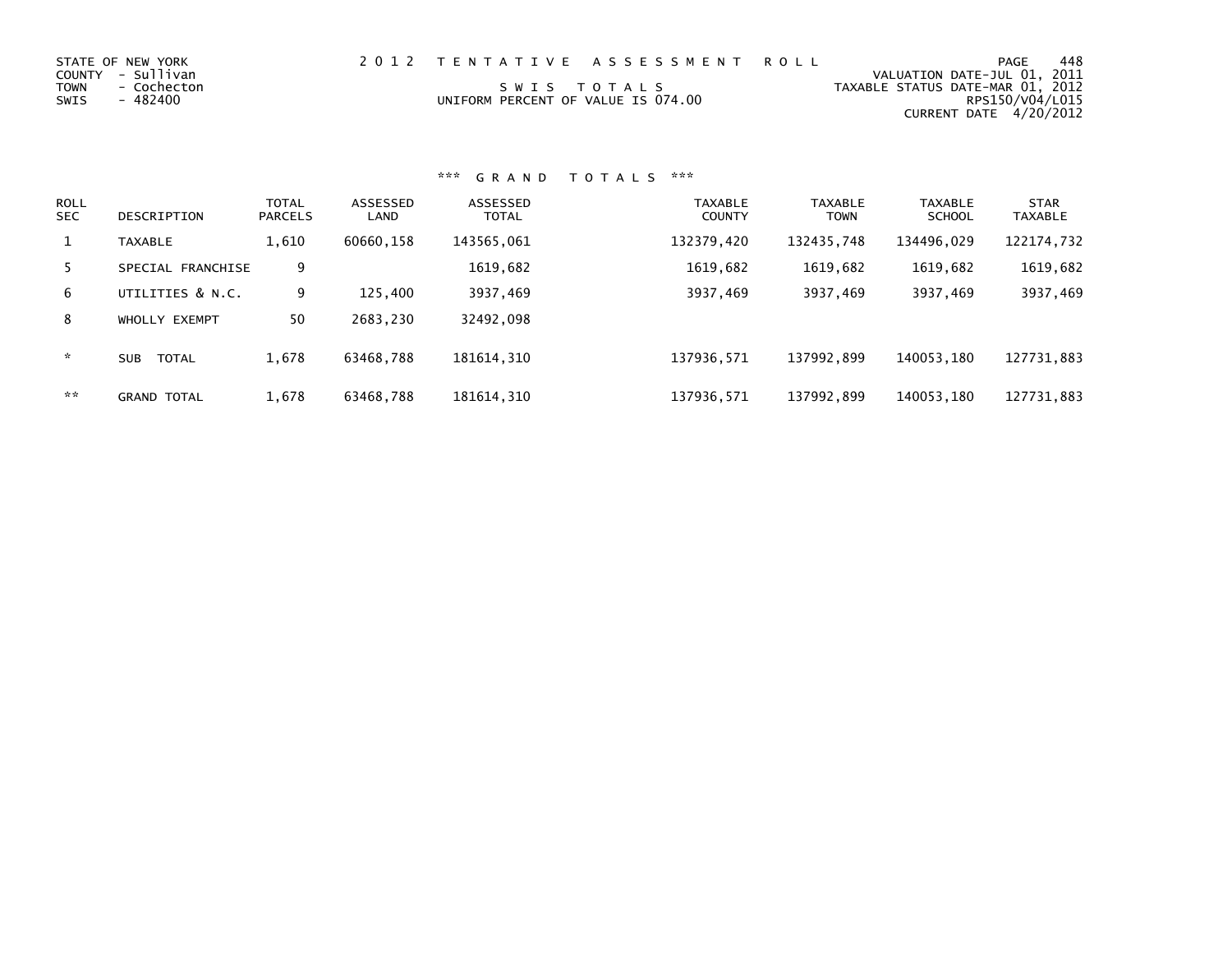|      | STATE OF NEW YORK | 2012 TENTATIVE ASSESSMENT ROLL     | <b>PAGE</b>                      | 449 |
|------|-------------------|------------------------------------|----------------------------------|-----|
|      | COUNTY - Sullivan | TOWN TOTALS                        | VALUATION DATE-JUL 01, 2011      |     |
| TOWN | - Cochecton       |                                    | TAXABLE STATUS DATE-MAR 01, 2012 |     |
| SWIS | - 4824            | UNIFORM PERCENT OF VALUE IS 074.00 | RPS150/V04/L015                  |     |
|      |                   |                                    | C(1)                             |     |

CURRENT DATE 4/20/2012

| CODE | DISTRICT NAME        | TOTAL<br>PARCELS | EXTENSION<br><b>TYPE</b> |          | EXTENSION<br>VALUE | AD VALOREM<br><b>VALUE</b> | <b>EXEMPT</b><br><b>AMOUNT</b> | <b>TAXABLE</b><br><b>VALUE</b> |
|------|----------------------|------------------|--------------------------|----------|--------------------|----------------------------|--------------------------------|--------------------------------|
|      | OT008 Omitted taxes  |                  | 1 MOVTAX                 |          | 2656.69            |                            |                                | 2,656.69                       |
|      | OT009 2009 Omitted t |                  | 1 MOVTAX                 |          | 2677.42            |                            |                                | 2,677.42                       |
|      | 0T010 2010 Omitted t |                  | 2 MOVTAX                 |          | 3713.19            |                            |                                | 3.713.19                       |
|      | ST011 STAR FINE      |                  | 1 MOVTAX                 |          | 700.00             |                            |                                | 700.00                         |
|      | FD018 Coch lake hunt |                  | 1,647 TOTAL              |          |                    | 180880,760                 | 14675,615                      | 166205,145                     |
|      | FD019 Kenoza lake fi |                  | 35 TOTAL                 |          |                    | 3654,206                   |                                | 3654,206                       |
|      | LT011 Lake huntingto |                  | 161 TOTAL                |          |                    | 26796,424                  | 12276,899                      | 14519.525                      |
|      | SD010 Lake huntingto |                  | 179 TOTAL                | <b>M</b> |                    | 14346.573                  | 193.899                        | 14152,674                      |
|      |                      |                  | <b>UNITS</b>             | М        | 245.00             |                            |                                | 245.00                         |

## \*\*\* S C H O O L D I S T R I C T S U M M A R Y \*\*\*

| CODE                       | DISTRICT<br>NAME                          | TOTAL<br><b>PARCELS</b> | ASSESSED<br>LAND                    | ASSESSED<br><b>TOTAL</b>             | <b>EXEMPT</b><br><b>AMOUNT</b>    | <b>TOTAL</b><br><b>TAXABLE</b>      | <b>STAR</b><br><b>AMOUNT</b>     | <b>STAR</b><br><b>TAXABLE</b>       |
|----------------------------|-------------------------------------------|-------------------------|-------------------------------------|--------------------------------------|-----------------------------------|-------------------------------------|----------------------------------|-------------------------------------|
| 484802                     | Sull West Csd                             | 1,678                   | 63468.788                           | 181614.310                           | 41561.130                         | 140053.180                          | 12321.297                        | 127731,883                          |
|                            | SUB-TOTAL                                 | 1,678                   | 63468.788                           | 181614.310                           | 41561.130                         | 140053.180                          | 12321.297                        | 127731,883                          |
| 482289<br>482689<br>484889 | Jy Library<br>Dy Library<br>West Sull Lib | 265<br>300<br>1,103     | 11547,148<br>11258.391<br>40621.647 | 29457,513<br>29741,014<br>122189.555 | 2272,257<br>5682,674<br>33586,449 | 27185,256<br>24058,340<br>88603.106 | 2542,615<br>2190,260<br>7541.772 | 24642,641<br>21868,080<br>81061,334 |
|                            | T O T A L                                 | 3.346                   | 126895.974                          | 363002,392                           | 83102,510                         | 279899.882                          | 24595.944                        | 255303,938                          |

#### \*\*\* S Y S T E M C O D E S S U M M A R Y \*\*\*

#### NO SYSTEM EXEMPTIONS AT THIS LEVEL

| CODE  | DESCRIPTION | TOTAL<br><b>PARCELS</b> | COUNTY  | <b>TOWN</b> | <b>SCHOOL</b> |
|-------|-------------|-------------------------|---------|-------------|---------------|
| 10100 | SPEC DIST   |                         | 25,800  | 25,800      | 25,800        |
| 12100 | N.Y.S.      |                         | 119,000 | 119,000     | 119,000       |
| 13500 | TWN W/CORP  |                         | 280,200 | 280,200     | 280,200       |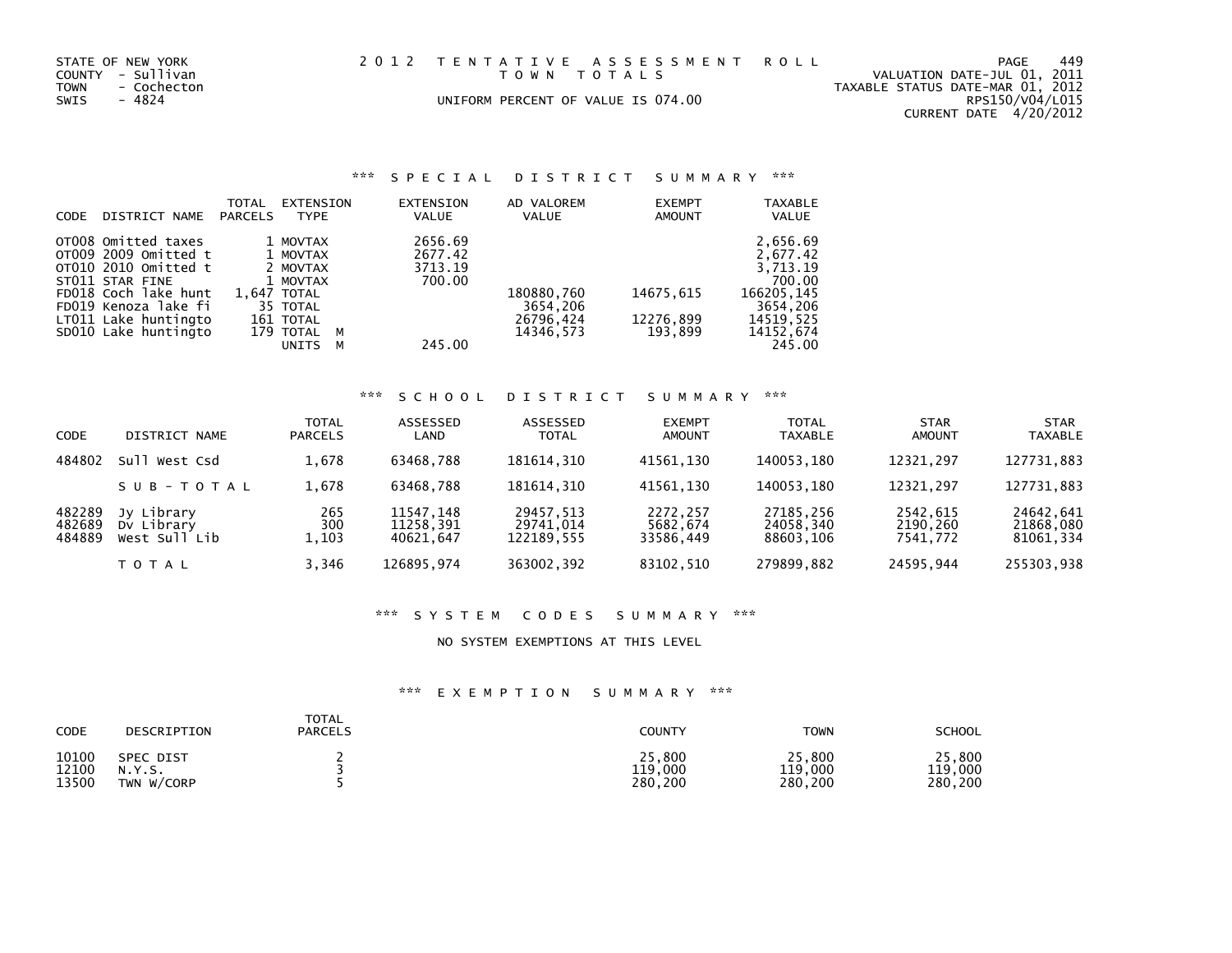| STATE OF NEW YORK<br>COUNTY - Sullivan<br>TOWN<br>- Cochecton<br>SWIS<br>- 4824 |  | 2012 TENTATIVE ASSESSMENT ROLL<br>TOWN TOTALS<br>UNIFORM PERCENT OF VALUE IS 074.00 |  | PAGE<br>VALUATION DATE-JUL 01, 2011<br>TAXABLE STATUS DATE-MAR 01, 2012<br>RPS150/V04/L015<br>CURRENT DATE 4/20/2012 | - 450 |
|---------------------------------------------------------------------------------|--|-------------------------------------------------------------------------------------|--|----------------------------------------------------------------------------------------------------------------------|-------|
|---------------------------------------------------------------------------------|--|-------------------------------------------------------------------------------------|--|----------------------------------------------------------------------------------------------------------------------|-------|

| CODE                                               | DESCRIPTION                                                                  | <b>TOTAL</b><br><b>PARCELS</b> | <b>COUNTY</b>                                                | <b>TOWN</b>                                          | <b>SCHOOL</b>                                         |
|----------------------------------------------------|------------------------------------------------------------------------------|--------------------------------|--------------------------------------------------------------|------------------------------------------------------|-------------------------------------------------------|
| 13800<br>18020<br>25110<br>25120<br>25220          | SCHOOL DIS<br><b>MIDA</b><br>$N/P$ RELIG<br>$N/P$ EDUC<br>N/P CEMTRY         | 1<br>8                         | 40,000<br>18029,133<br>640,065<br>10623,300<br>1,000         | 40,000<br>18029,133<br>640,065<br>10623,300<br>1,000 | 40,000<br>18029, 133<br>640,065<br>10623,300<br>1,000 |
| 25230<br>25300<br>26400<br>26600                   | N/P IMPROV<br><b>NP ORGNS</b><br><b>VOL FIREMN</b><br>$N/P$ ORGNS            |                                | 1314,500<br>450,300<br>884,700<br>800                        | 1314,500<br>450,300<br>884,700<br>800                | 1314,500<br>450,300<br>884,700<br>800                 |
| 27350<br>33201<br>41121<br>41131<br>41141          | <b>CEMETERY</b><br>C-TAX SALE<br>WAR VET<br>COMBAT VET<br>DISABL VET         | 9<br>43<br>41<br>14            | 83,300<br>186,400<br>645,245<br>1000,471<br>278,331          | 83,300<br>186,400<br>645,245<br>1000,471<br>278,331  | 83,300                                                |
| 41162<br>41700<br>41720<br>41730<br>41800<br>41801 | $CW_15_VET/$<br>AGRI BLDGS<br>AGRI DIST<br>AG DIS IND<br>AGED-CTS<br>AGED-CT | 8<br>121<br>1<br>25            | 56,328<br>298,530<br>4898,873<br>25,180<br>778,605<br>41,200 | 298,530<br>4898,873<br>25,180<br>778,605<br>41,200   | 298,530<br>4898,873<br>25,180<br>843,831              |
| 41804<br>41834<br>41854<br>44210<br>47460          | AGED-S<br>STAR EN<br>STAR B<br>HOME IMP<br>FOREST LND                        | 7<br>114<br>320<br>47          | 31,250<br>2866,840                                           | 31,250<br>2866,840                                   | 56,140<br>5121,297<br>7200,000<br>31,250<br>2866,840  |
| 47610<br>47611<br>49500                            | BUS IMP AP<br>BUS IMP CT<br>SOLAR/WIND<br>ΤΟΤΑL                              | 809                            | 23,388<br>30,000<br>25,000<br>43677,739                      | 23,388<br>30,000<br>25,000<br>43621,411              | 23,388<br>25,000<br>53882,427                         |